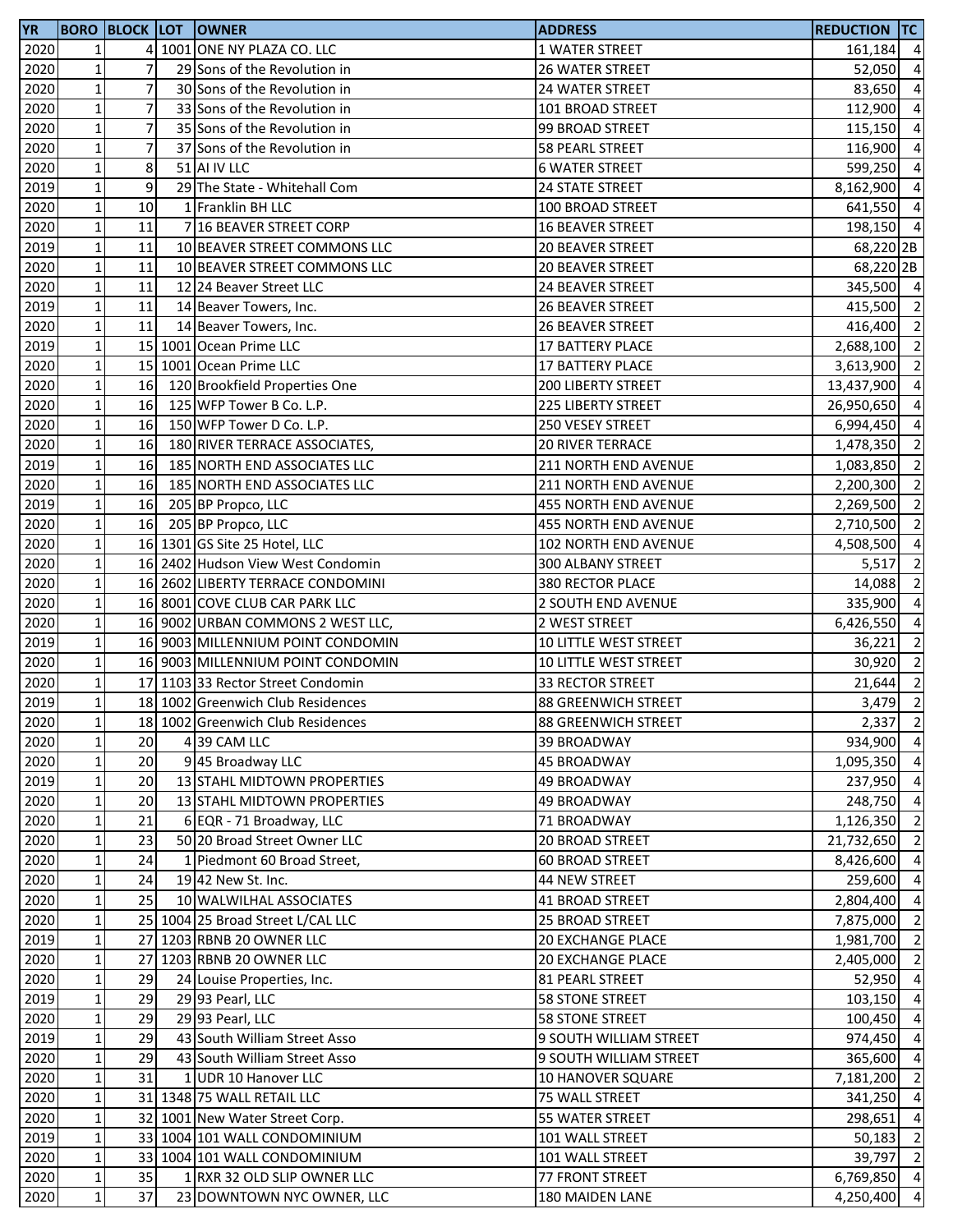| <b>YR</b>    |                                |    | <b>BORO BLOCK LOT OWNER</b>                         | <b>ADDRESS</b>                            | reduction  tc            |                |
|--------------|--------------------------------|----|-----------------------------------------------------|-------------------------------------------|--------------------------|----------------|
| 2019         | 1                              | 38 | 1 100 Wall Investments LLC                          | 100 WALL STREET                           | 1,491,900 4              |                |
| 2020         | $\mathbf{1}$                   | 38 | 1 100 Wall Investments LLC                          | 100 WALL STREET                           | 455,050                  | $\overline{4}$ |
| 2019         | $\mathbf{1}$                   | 38 | 17 Orient Overseas Associate                        | 88 PINE STREET                            | 3,991,350                | $\overline{4}$ |
| 2020         | $\mathbf{1}$                   | 38 | 17 Orient Overseas Associate                        | 88 PINE STREET                            | 5,945,700                | $\overline{4}$ |
| 2020         | $\mathbf 1$                    | 39 | 38 HCIN WATER STREET ASSOCIA                        | 126 WATER STREET                          | 1,382,250                | $\overline{4}$ |
| 2020         | $\mathbf{1}$                   |    | 39 1002 SEAPORT SOUTH CONDOMINIUM                   | 164 PEARL STREET                          | 28,546                   | $\overline{2}$ |
| 2020         | $\mathbf 1$                    |    | 39 1116 PETER & JUDITH J POBER                      | 164 PEARL STREET                          | 81,053                   | $\overline{2}$ |
| 2020         | $\mathbf{1}$                   | 40 | 16 SCCQ DOWNTOWN LLC                                | 52 WILLIAM STREET                         | 2,811,050                | $\overline{4}$ |
| 2019         | $\mathbf 1$                    |    | 41 1301 EBRA 70 PINE MASTER TENAN                   | <b>66 PINE STREET</b>                     | 6,213,850                | $\overline{2}$ |
| 2020         | $\mathbf{1}$                   |    | 41 1301 EBRA 70 PINE MASTER TENAN                   | <b>66 PINE STREET</b>                     | 8,472,850                | $\overline{2}$ |
| 2019         | $\mathbf 1$                    |    | 41 1302 EBRA 70 PINE MASTER TENAN                   | <b>66 PINE STREET</b>                     | 5,029,350                | $\overline{4}$ |
| 2020         | $\mathbf{1}$                   |    | 41 1302 EBRA 70 PINE MASTER TENAN                   | <b>66 PINE STREET</b>                     | 3,230,400                | $\overline{4}$ |
| 2019         | $\mathbf 1$                    |    | 41   1304 EBRA 70 PINE MASTER TENAN                 | <b>66 PINE STREET</b>                     | 425,300                  | $\overline{4}$ |
| 2020         | $\mathbf 1$                    |    | 41 1304 EBRA 70 PINE MASTER TENAN                   | <b>66 PINE STREET</b>                     | 951,800 4                |                |
| 2019         | $\mathbf 1$                    | 44 | 1 SUMMIT GLORY PROPERTY LLC                         | <b>28 LIBERTY STREET</b>                  | 9,991,250                | $\overline{4}$ |
| 2020         | $\mathbf{1}$                   | 44 | 1 SUMMIT GLORY PROPERTY LLC                         | 28 LIBERTY STREET                         | 17,957,600               | $\overline{4}$ |
| 2019         | $\mathbf{1}$                   | 46 | 9 ROZA 14W LLC                                      | 14 WALL STREET                            | 4,703,250                | $\overline{4}$ |
| 2020         | $\mathbf{1}$                   | 46 | 9 ROZA 14W LLC                                      | 14 WALL STREET                            | 4,829,250                | $\overline{4}$ |
| 2020         | $\mathbf 1$                    |    | 47 1001 120 BROADWAY HOLDINGS, LL                   | 120 BROADWAY                              | 6,657,534                | $\overline{4}$ |
| 2020         | $\mathbf{1}$                   |    | 52 1113 SULLIVAN, JAMES                             | 119 CEDAR STREET                          | 240,868                  | $\overline{2}$ |
| 2019         | $\mathbf{1}$                   | 53 | 2 GOLDEN SEAHORSE LLC                               | 99 WASHINGTON STREET                      | 433,800                  | $\overline{4}$ |
| 2020         | $\mathbf{1}$                   | 53 | 2 GOLDEN SEAHORSE LLC                               | 99 WASHINGTON STREET                      | 2,099,700                | $\overline{4}$ |
| 2020         | $\mathbf{1}$                   | 53 | 6 109 WASHINGTON STREET L.L                         | 109 WASHINGTON STREET                     | 87,750                   | $\overline{2}$ |
| 2019         | $\mathbf 1$                    |    | 53 1201 123 Washington LLC                          | 123 WASHINGTON STREET                     | 2,831,150                | $\overline{4}$ |
| 2020         | $\mathbf{1}$                   |    | 53 1201 123 Washington LLC                          | 123 WASHINGTON STREET                     | 3,999,601                | $\overline{a}$ |
| 2019         | $\mathbf{1}$                   | 64 | 1 HCIN MAIDEN HOTEL ASSOCIA                         | 51 NASSAU STREET                          | 736,800                  | $\overline{4}$ |
| 2020         | $\mathbf{1}$                   | 64 | 1 HCIN MAIDEN HOTEL ASSOCIA                         | 51 NASSAU STREET                          | 891,600                  | $\overline{4}$ |
| 2019         | $\mathbf 1$                    |    | 64 1003 67 Liberty Street Condomi                   | <b>67 LIBERTY STREET</b>                  | 18,876                   | $\overline{2}$ |
| 2020         | $\mathbf{1}$                   |    | 64 1003 67 Liberty Street Condomi                   | <b>67 LIBERTY STREET</b>                  | 20,292                   | $\overline{2}$ |
| 2020         | $\mathbf{1}$                   | 65 | 6 YJL HOLDINGS LLC                                  |                                           |                          | $\overline{2}$ |
| 2020         | $\mathbf 1$                    |    | 65 1001 65 Nassau Owners Corp.                      | 21 MAIDEN LANE                            | 384,700                  | $\overline{2}$ |
| 2019         | $\mathbf 1$                    |    | 65 1002 65 Nassau Partners LLC                      | <b>65 NASSAU STREET</b>                   | 270,650<br>249,950 4     |                |
| 2020         | $\mathbf{1}$                   |    | 65 1002 65 Nassau Partners LLC                      | 65 NASSAU STREET                          |                          | $\overline{4}$ |
| 2020         | $\mathbf{1}$                   | 67 | 159 Maiden Lane Associates                          | 65 NASSAU STREET<br><b>59 MAIDEN LANE</b> | 59,200<br>4,207,600 4    |                |
| 2020         | $1\vert$                       | 67 | 23 MAIDEN & NASSAU LLC                              | 56 NASSAU STREET                          | 1,326,150 4              |                |
| 2020         | $\mathbf 1$                    | 68 | 36 JOHN HANCOCK LIFE & HEALT                        | 100 WILLIAM STREET                        | 4,460,050 4              |                |
| 2020         | $\mathbf 1$                    |    | 68 1004 THE SOUTH STAR CONDOMINIU                   | 80 JOHN STREET                            | $4,256$ 2                |                |
| 2019         | $1\,$                          |    | 69 1101 90 John Mazal SPE Owner L                   |                                           | 835,000 4                |                |
| 2020         | $1\,$                          |    | 69 1101 90 John Mazal SPE Owner L                   | 90 JOHN STREET<br>90 JOHN STREET          | 1,527,150 4              |                |
| 2019         | $\mathbf 1$                    |    | 69 1102 Mazal Group, A Limited Li                   |                                           | 2,965,850 2              |                |
| 2020         | $1\,$                          |    | 69 1102 Mazal Group, A Limited Li                   | 90 JOHN STREET                            |                          | $\overline{2}$ |
| 2020         | $1\overline{ }$                | 72 | 7 151 MAIDEN LLC                                    | 90 JOHN STREET                            | 3,089,150<br>1,040,600 4 |                |
| 2019         | $1\overline{ }$                | 72 |                                                     | 151 MAIDEN LANE<br>165 FRONT STREET       | 27,450                   | $\overline{4}$ |
| 2019         | $\mathbf 1$                    | 72 | 14 SWH FRONT STREET, LLC.<br>27 85 South Street LLC | 85 SOUTH STREET                           | 413,700 2                |                |
|              |                                | 72 | 27 85 South Street LLC                              |                                           | 902,850 2                |                |
| 2020<br>2020 | $\mathbf 1$<br>$1\overline{ }$ |    | 74 1001 RESNICK SEAPORT, LLC                        | 85 SOUTH STREET                           | 46,007                   | $\overline{4}$ |
| 2020         | $1\,$                          | 75 | 8 135 John LLC                                      | 199 WATER STREET                          | 66,500 4                 |                |
|              | $\mathbf{1}$                   | 75 |                                                     | 135 JOHN STREET                           | 1,178,100 4              |                |
| 2020         |                                | 75 | 21 40 Fulton Street, LLC                            | <b>40 FULTON STREET</b>                   |                          |                |
| 2020         | $\mathbf 1$                    |    | 30 111 John Realty Corp.                            | 111 JOHN STREET                           | 1,356,250 4              |                |
| 2020         | $\mathbf{1}$                   | 75 | 35 Pearl Street Parking Corp                        | 248 PEARL STREET                          | 641,550 4                |                |
| 2020         | $1\,$                          |    | 75 1011 BELCOO CORP                                 | 28 CLIFF STREET                           | 18,100 2C                |                |
| 2020         | 1                              | 77 | 8 110 William Property Inve                         | 110 WILLIAM STREET                        | 4,643,100 4              |                |
| 2020         | $\mathbf 1$                    |    | 78 1101 41 JOHN STREET EQUITIES L                   | 41 JOHN STREET                            | 47,443 2C                |                |
| 2019         | $1\,$                          |    | 78 1301 DUTCH LAND EQUITIES LLC                     | 9 DUTCH STREET                            | $61,108$ 4               |                |
| 2020         | $1\,$                          |    | 78 1301 DUTCH LAND EQUITIES LLC                     | <b>9 DUTCH STREET</b>                     | 79,222 4                 |                |
| 2020         | $\mathbf 1$                    |    | 78 1602 Five Nine John Lofts Cond                   | 59 JOHN STREET                            | 21,988 2                 |                |
| 2019         | $\mathbf 1$                    |    | 79 1222 BEWAY REALTY LLC                            | 130 FULTON STREET                         | 249,366 4                |                |
| 2020         | $1\vert$                       |    | 79 1222 BEWAY REALTY LLC                            | 130 FULTON STREET                         | 169,279 4                |                |
| 2020         | $1\vert$                       | 84 | 36 7 WORLD TRADE CENTER, LLC                        | 7 WORLD TRADE CENTER                      | 22,122,550 4             |                |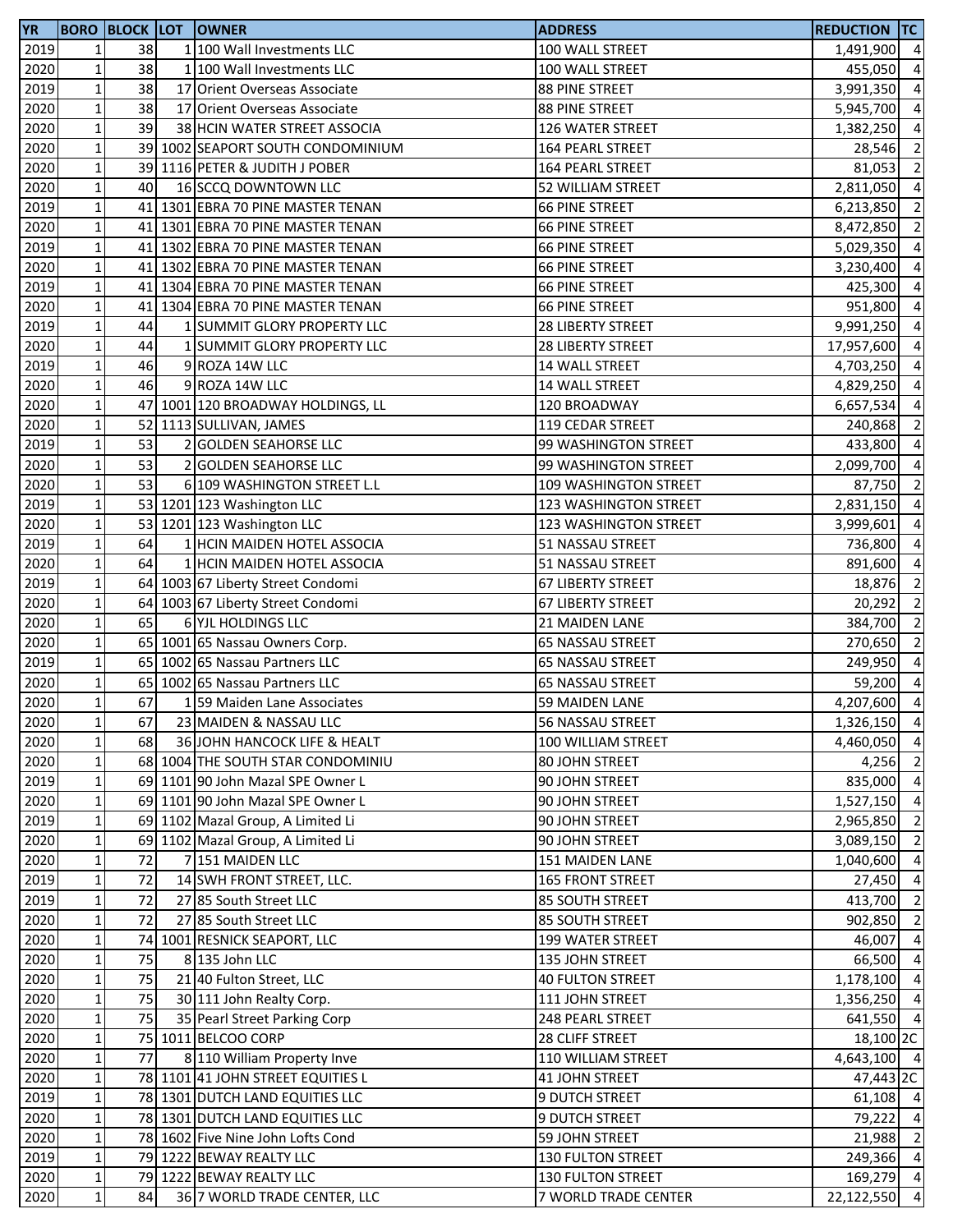| <b>YR</b> |                 |     | <b>BORO BLOCK LOT OWNER</b>        | <b>ADDRESS</b>             | <b>REDUCTION TC</b>  |                |
|-----------|-----------------|-----|------------------------------------|----------------------------|----------------------|----------------|
| 2019      | $\mathbf{1}$    |     | 84 1002 140 West Street (NY) Reta  | 140 WEST STREET            | 3,174,700 4          |                |
| 2020      | $\mathbf 1$     |     | 84 1002 140 West Street (NY) Reta  | 140 WEST STREET            | 4,106,026 4          |                |
| 2019      | $\mathbf{1}$    | 88  | 18 225 Broadway Company, LP        | 225 BROADWAY               | 1,030,750 4          |                |
| 2020      | $\mathbf 1$     | 88  | 18 225 Broadway Company, LP        | 225 BROADWAY               | 918,500              | $\overline{4}$ |
| 2020      | $\mathbf 1$     | 90  | 17 Ann/Nassau Realty LLC           | 113 NASSAU STREET          | 1,781,750 2          |                |
| 2020      | $\mathbf 1$     | 90  | 22 19 ANN ST. LLC                  | <b>19 ANN STREET</b>       | 124,450 4            |                |
| 2020      | $\mathbf{1}$    | 90  | 24 15 ANN ST CORP                  | <b>15 ANN STREET</b>       | 29,800 2A            |                |
| 2019      | $\mathbf 1$     |     | 90 1203 BOARD OF MANAGERS OF THE   | 115 NASSAU STREET          | 23,017 2             |                |
| 2020      | $1\,$           |     | 90 1203 BOARD OF MANAGERS OF THE   | 115 NASSAU STREET          | 67,031 2             |                |
| 2020      | $\mathbf{1}$    |     | 91 1102 The Fultonhaus Condominiu  | 119 FULTON STREET          | 10,346               | $\overline{2}$ |
| 2020      | $\mathbf{1}$    | 93  | 25 WENN LTD                        | 166 WILLIAM STREET         | 174,800              | $\overline{4}$ |
| 2020      | $\mathbf 1$     |     | 100 1001 THE BRAUSER GROUP #1 LLC  | 150 NASSAU STREET          | 295,200              | $\overline{4}$ |
| 2020      | $\mathbf 1$     |     | 100 1201 FC 8 Spruce Street Reside | 8 SPRUCE STREET            | 16,693,250           | $\overline{2}$ |
| 2019      | $\mathbf 1$     | 107 | 140 DOVER LLC                      | 160 SOUTH STREET           | 47,250 4             |                |
| 2020      | $\mathbf{1}$    | 107 | 140 DOVER LLC                      | 160 SOUTH STREET           | 107,200 4            |                |
| 2019      | $\mathbf 1$     | 107 | 26 40 DOVER LLC                    | 259 FRONT STREET           | 36,900               | $\overline{4}$ |
| 2020      | $1\vert$        | 107 | 26 40 DOVER LLC                    | 259 FRONT STREET           | 63,900               | $\overline{4}$ |
| 2020      | $1\vert$        | 107 | 46 VJHC Holding Corp.              | 269 WATER STREET           | 16,750               | $\overline{4}$ |
| 2020      | $1\vert$        | 117 | 1 Chatham Green, Inc.              | 185 PARK ROW               | 6,821,100            | $\overline{2}$ |
| 2020      | $\mathbf 1$     | 123 | 3 22 Park Place LLC                | 21 BARCLAY STREET          | 71,850               | $\overline{4}$ |
| 2019      | $\mathbf 1$     |     | 123 1001 233 Broadway Owners, LLC  | 233 BROADWAY               | 2,989,150            | $\overline{4}$ |
| 2020      | $\mathbf 1$     |     | 123 1102 30 Park Place Retail LLC  | <b>30 PARK PLACE</b>       | 66,550 4             |                |
| 2020      | $\mathbf 1$     | 124 | 12 27 Park Place LLC               | 111 CHURCH STREET          | 358,520 4            |                |
| 2019      | $1\,$           | 132 | 22 Bedlam Management Company       | 83 WARREN STREET           | 141,550 4            |                |
| 2020      | $\mathbf 1$     | 132 | 22 Bedlam Management Company       | 83 WARREN STREET           | 194,874 2A           |                |
| 2020      | $1\vert$        | 132 | 30 Warren Company                  | 69 WARREN STREET           | 67,250 4             |                |
| 2019      | $1\,$           |     | 132 1302 Hastings Condominium Boar | 71 MURRAY STREET           | 100,911              | $\overline{2}$ |
| 2020      | $\mathbf 1$     |     | 132 1302 Hastings Condominium Boar | 71 MURRAY STREET           | 62,116               | $\overline{2}$ |
| 2019      | $\mathbf 1$     |     | 133 2001 Warren Lofts Condominium  | 37 WARREN STREET           | 49,087               | $\overline{2}$ |
| 2020      | $1\,$           |     | 133 2001 Warren Lofts Condominium  | 37 WARREN STREET           | 51,796 2             |                |
| 2019      | $\mathbf 1$     | 136 | 27 Estate of William Stone         | 110 CHAMBERS STREET        | 91,750 4             |                |
| 2019      | $\mathbf 1$     | 137 | 29 Chambers House Partners,        | <b>154 CHAMBERS STREET</b> | 231,350 4            |                |
| 2020      | $\mathbf 1$     | 137 | 29 Chambers House Partners,        | 154 CHAMBERS STREET        | 290,300              | $\overline{4}$ |
| 2020      | $\mathbf{1}$    | 140 | Almark Holding Co.                 | 121 READE STREET           | 770,900              | $\overline{2}$ |
| 2020      | $1\vert$        |     | 140 1102 Reade House Condominium   | 311 GREENWICH STREET       | 16,785               | $\overline{2}$ |
| 2019      | 1 <sup>1</sup>  |     | 140 1201 JEFFREY A. TABAK          | 137 READE STREET           | 16,653               | $\overline{4}$ |
| 2020      | $1\,$           |     | 140 1201 JEFFREY A. TABAK          | 137 READE STREET           | 32,543               | $\overline{4}$ |
| 2020      | $\mathbf 1$     |     | 140 1204 THE BYRON EUGENE LEWIS RL | 143 READE STREET           | 21,550               | $\overline{4}$ |
| 2020      | $\mathbf 1$     | 141 | 12 Whitman Oaks, Inc.              | <b>154 READE STREET</b>    | 104,950 4            |                |
| 2020      | $1\vert$        | 141 | 16 IRREVOCABLE TRUST OF ESTA       | 317 GREENWICH STREET       | 222,150 4            |                |
| 2020      | $\mathbf 1$     |     | 141 1102 Signe Nielsen             | <b>184 DUANE STREET</b>    | 195,460 2            |                |
| 2019      | $1\vert$        |     | 141 1302 The Zenith-Godley Buildin | 176 DUANE STREET           | 19,089 <sub>2C</sub> |                |
| 2020      | $1\vert$        |     | 141 1302 The Zenith-Godley Buildin | 176 DUANE STREET           | 26,311 <sub>2C</sub> |                |
| 2020      | 1               |     | 142 1104 200 CHAMBERS, LLC         | 200 CHAMBERS STREET        | 854,100 4            |                |
| 2019      | $\mathbf 1$     |     | 142 1105 200 Chamber Street Condom | <b>200 CHAMBERS STREET</b> | 40,231               | $\overline{2}$ |
| 2020      | $1\,$           |     | 142 1105 200 Chamber Street Condom | 200 CHAMBERS STREET        | 48,828               | $\overline{2}$ |
| 2020      | $1\vert$        |     | 142 1504 270 GREENWICH STREET ASSO | 270 GREENWICH STREET       | 153,450 4            |                |
| 2020      | $1\,$           | 143 | 1 Duane Park Lofts, Inc.           | 47 HUDSON STREET           | 2,305,800 2          |                |
| 2020      | $1\overline{ }$ | 143 | 4 Tribeca Owners Corp.             | 55 HUDSON STREET           | 1,898,500 2          |                |
| 2020      | $1\vert$        | 144 | 1 ONE HUDSON PARK INC.             | 16 HUDSON STREET           | 2,233,150 2          |                |
| 2020      | $1\vert$        | 145 | 7 District Council 37 BFT          | 115 CHAMBERS STREET        | 51,800               | $\overline{4}$ |
| 2020      | $1\,$           |     | 145 1301 97-101 Reade Street LLC 2 | 97 READE STREET            | 85,060               | $\overline{4}$ |
| 2020      | $\mathbf 1$     |     | 146 1001 TRIBECA THUNDER CORP.     | 100 READE STREET           | 224,951              | $\overline{4}$ |
| 2020      | $\mathbf 1$     |     | 147 1706 Diamond on Duane Condomin | 137 DUANE STREET           | 13,430               | $\overline{2}$ |
| 2020      | $1\,$           | 148 | 10 LITTLE 40 WORTH ASSOCIATE       | 71 THOMAS STREET           | 1,236,750            | $\overline{4}$ |
| 2019      | 1               |     | 149 1001 77 Reade Street Condomini | 77 READE STREET            | 448                  | $\overline{4}$ |
| 2020      | $1\,$           |     | 149 1001 77 Reade Street Condomini | 77 READE STREET            | $1,189$ 4            |                |
| 2020      | $1\vert$        |     | 149 1101 281 Broadway Associates,  | 281 BROADWAY               | 495,351 4            |                |
| 2020      | $1\vert$        | 150 | 10 Reade Street Tenants Corp       | 74 READE STREET            | 132,750 2            |                |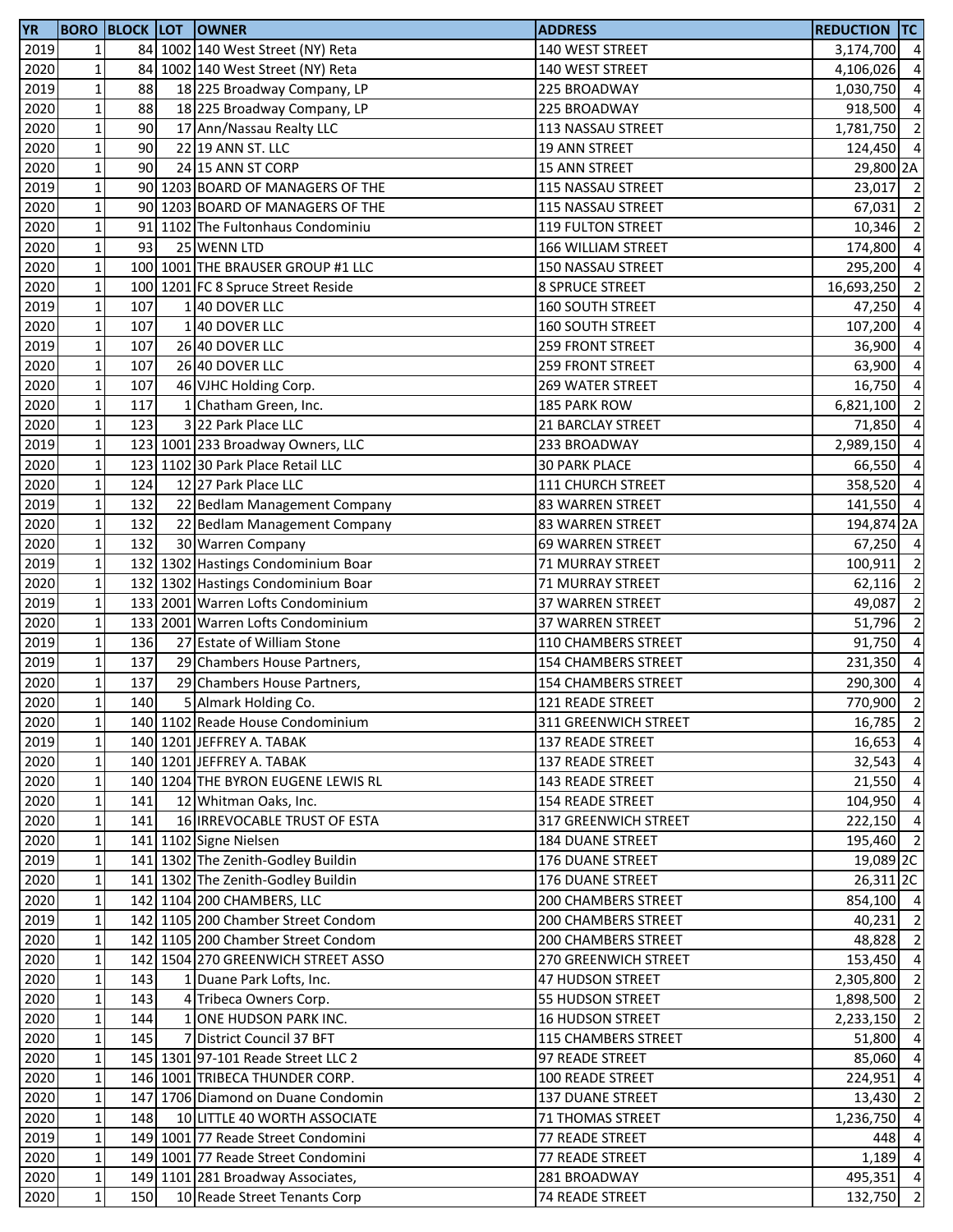| <b>YR</b> |                 |     | <b>BORO BLOCK LOT OWNER</b>        | <b>ADDRESS</b>             | <b>REDUCTION TC</b> |                |
|-----------|-----------------|-----|------------------------------------|----------------------------|---------------------|----------------|
| 2019      | $\mathbf{1}$    | 150 | 31 299 Broadway, L.L.C.            | 299 BROADWAY               | 503,150 4           |                |
| 2020      | $\mathbf{1}$    | 150 | 31 299 Broadway, L.L.C.            | 299 BROADWAY               | 797,900             | $\overline{4}$ |
| 2020      | $\mathbf 1$     | 152 | 25 325 Broadway Associates         | 325 BROADWAY               | 344,900             | $\overline{4}$ |
| 2020      | $1\,$           | 155 | 3 Fifty-Two Duane Associate        | 52 DUANE STREET            | 2,047,350           | $\overline{4}$ |
| 2020      | $\mathbf 1$     | 162 | 37 9-10 CHATHAM, LLC.              | 10 CHATHAM SQUARE          | 110,000 4           |                |
| 2020      | $\mathbf 1$     | 162 | 58 Abacus Federal Savings Ba       | 8 BOWERY                   | 186,850 4           |                |
| 2020      | $\mathbf 1$     | 163 | 18 Wing Wah Realty Corp.           | 69 BAYARD STREET           | 368,600             | $\overline{2}$ |
| 2020      | $1\vert$        | 164 | 17 CHTN HOTEL LLC                  | <b>62 MULBERRY STREET</b>  | 222,550             | $\overline{4}$ |
| 2020      | $\mathbf 1$     | 164 | 47 WING LEE RLTY INC               | 17 MOTT STREET             | 71,050              | $\overline{2}$ |
| 2019      | 1 <sup>1</sup>  | 164 | 58 MAZET REALTY CORP               | 197 WORTH STREET           | 25,450              | $\overline{4}$ |
| 2020      | $\mathbf 1$     | 164 | 58 MAZET REALTY CORP               | 197 WORTH STREET           | 36,250              | $\overline{4}$ |
| 2019      | $\mathbf 1$     |     | 171 1001 356 BROADWAY RETAIL, LLC  | 356 BROADWAY               | 109,500             | $\overline{a}$ |
| 2020      | $\mathbf 1$     |     | 171 1001 356 BROADWAY RETAIL, LLC  | 356 BROADWAY               | 171,050 4           |                |
| 2020      | $1\vert$        |     | 171 1101 75 THOMPSON ST. GALLERY,  | 354 BROADWAY               | 30,753              | $\overline{4}$ |
| 2020      | $\mathbf 1$     | 172 | 4 370 Broadway, LLC                | 370 BROADWAY               | 118,900 4           |                |
| 2020      | $1\vert$        |     | 173 1201 75 WORTH STREET, LLC      | <b>65 WORTH STREET</b>     | 931,522             | $\overline{4}$ |
| 2020      | $1\vert$        | 174 | 37 349 BROADWAY GROUP L.P.         | 349 BROADWAY               | 427,650 4           |                |
| 2020      | $1\vert$        | 175 | 14 SILKALY M. WOLCHOK L.P. #       | 275 CHURCH STREET          | 54,306 2A           |                |
| 2020      | $\mathbf 1$     |     | 175 1501 ARISA 5 FRANKLIN LLC      | <b>5 FRANKLIN PLACE</b>    | 31,893 4            |                |
| 2019      | $\mathbf 1$     |     | 176 1002 56 LEONARD GARAGE LLC     | <b>56 LEONARD STREET</b>   | 285,850             | $\overline{4}$ |
| 2020      | $\mathbf 1$     |     | 176 1002 56 LEONARD GARAGE LLC     | 56 LEONARD STREET          | 301,300 4           |                |
| 2020      | $\mathbf 1$     | 179 | 11 One Worth Corp.                 | 1 WORTH STREET             | 372,700 2           |                |
| 2020      | $\mathbf 1$     | 179 | 66 139-141 FRANKLIN STREET R       | 139 FRANKLIN STREET        | 383,150 4           |                |
| 2020      | $\mathbf 1$     | 179 | 68 137 FRANKLIN STREET APART       | 137 FRANKLIN STREET        | 131,724 2C          |                |
| 2020      | $1\vert$        | 181 | 13 189 Franklin Street, LLC        | 369 GREENWICH STREET       | 91,400 4            |                |
| 2020      | $1\overline{ }$ |     | 181 1001 355 GREENWICH LLC         | 355 GREENWICH STREET       | 84,900 4            |                |
| 2020      | $\mathbf 1$     |     | 181 1125 99 HUDSON STREET ASSOCIAT | 93 HUDSON STREET           | 1,209,095           | $\overline{4}$ |
| 2020      | $\mathbf 1$     |     | 181 1127 99 HUDSON STREET OWNERS L | 93 HUDSON STREET           | 115,862             | $\overline{4}$ |
| 2020      | $\mathbf 1$     |     | 181 1128 99 HUDSON STREET OWNERS L | 99 HUDSON STREET           | $37,225$ 4          |                |
| 2019      | $\mathbf 1$     |     | 189 1501 Lily Realty LLC           | 140 FRANKLIN STREET        | 145,615 4           |                |
| 2019      | $\mathbf 1$     |     | 189 1601 116 Hudson Street Condomi | 114 HUDSON STREET          | 23,275 2C           |                |
| 2020      | $\mathbf 1$     |     | 189 1601 116 Hudson Street Condomi | 114 HUDSON STREET          | 21,642 2C           |                |
| 2020      | $\mathbf 1$     | 193 | 38 HERBIE 59 LLC                   | 59 WALKER STREET           | 22,996 2A           |                |
| 2019      | $1\overline{ }$ | 194 | 20 315 CHURCH ST. REALTY COR       | 315 CHURCH STREET          | 309,650 4           |                |
| 2020      | $1\vert$        | 194 | 20 315 CHURCH ST. REALTY COR       | 315 CHURCH STREET          | 334,850 4           |                |
| 2020      | $\mathbf 1$     | 194 | 23 40 Lispenard Street, LLC        | <b>40 LISPENARD STREET</b> | 290,950 4           |                |
| 2020      | $1\vert$        | 194 | 36 411-413 Broadway LLC.           | 413 BROADWAY               | 305,600             | $\overline{4}$ |
| 2020      | $\mathbf 1$     | 195 | 24 90 White Street Inc.            | 90 WHITE STREET            | 143,750 4           |                |
| 2019      | $\mathbf 1$     | 195 | 30 General Hardware Manufact       | <b>80 WHITE STREET</b>     | 1,304,725 4         |                |
| 2020      | $\mathbf 1$     | 195 | 30 General Hardware Manufact       | 80 WHITE STREET            | 1,624,500 4         |                |
| 2020      | $1\vert$        | 199 | 587 BAXTER STREET REALTY L         | 87 BAXTER STREET           | 211,400             | $\overline{2}$ |
| 2019      | $1\vert$        | 200 | 5 JING WEI, INC.                   | 76 MULBERRY STREET         | 27,350 2            |                |
| 2020      | $1\vert$        | 200 | 5 JING WEI, INC.                   | 76 MULBERRY STREET         | 53,450              | $\overline{2}$ |
| 2020      | $\mathbf{1}$    | 200 | 19 Wing C. H. Co., Inc.            | 81 MOTT STREET             | 77,400              | $\overline{2}$ |
| 2020      | $\mathbf 1$     | 200 | 24 69-71 MOTT REALTY LLC           | 69 MOTT STREET             | 153,750             | $\overline{2}$ |
| 2020      | $1\overline{ }$ | 201 | 7 Soo Yuen Benevolent Assoc        | <b>68 MOTT STREET</b>      | 241,500 2           |                |
| 2020      | $\mathbf 1$     | 202 | 11 28 Elizabeth LLC                | 28 ELIZABETH STREET        | 113,800 4           |                |
| 2020      | $\mathbf{1}$    | 202 | 23 50 BOWERY HOLDINGS, LLC.        | 50 BOWERY                  | 1,288,450 4         |                |
| 2020      | $\mathbf 1$     | 202 | 25 CHINA ARCADE, LLC.              | 46 BOWERY                  | 1,252,050 4         |                |
| 2020      | $1\vert$        | 202 | 30 KEN KWAN YEE                    | 40 BOWERY                  | 36,150 4            |                |
| 2020      | $\mathbf 1$     | 203 | 21 80-82 BOWERY, LLC               | 80 BOWERY                  | 148,950 4           |                |
| 2020      | $\mathbf{1}$    | 204 | 22 HENRY CHAN ELIZABETH STRE       | 49 ELIZABETH STREET        | 1,112,150 4         |                |
| 2020      | $\mathbf 1$     | 204 | 31 Canbow Realty Corp. & Rab       | 175 CANAL STREET           | 164,850             | $\overline{4}$ |
| 2019      | $\mathbf 1$     |     | 204 1003 Hester Gardens            | 158 HESTER STREET          | 10,938              | $\overline{2}$ |
| 2020      | $\mathbf 1$     |     | 204 1003 Hester Gardens            | 158 HESTER STREET          | $7,140$ 2           |                |
| 2020      | $\mathbf 1$     |     | 204 1061 NELSON YEUNG              | 158 HESTER STREET          | 27,063              | $\overline{2}$ |
| 2019      | $\mathbf 1$     | 205 | 4 106 Mulberry Corp.               | 106 MULBERRY STREET        | 195,150 2           |                |
| 2019      | $1\vert$        | 205 | 19 119 VM LLC                      | 119 MOTT STREET            | 147,150 2           |                |
| 2020      | $1\vert$        | 205 | 19 119 VM LLC                      | 119 MOTT STREET            | 286,650 2           |                |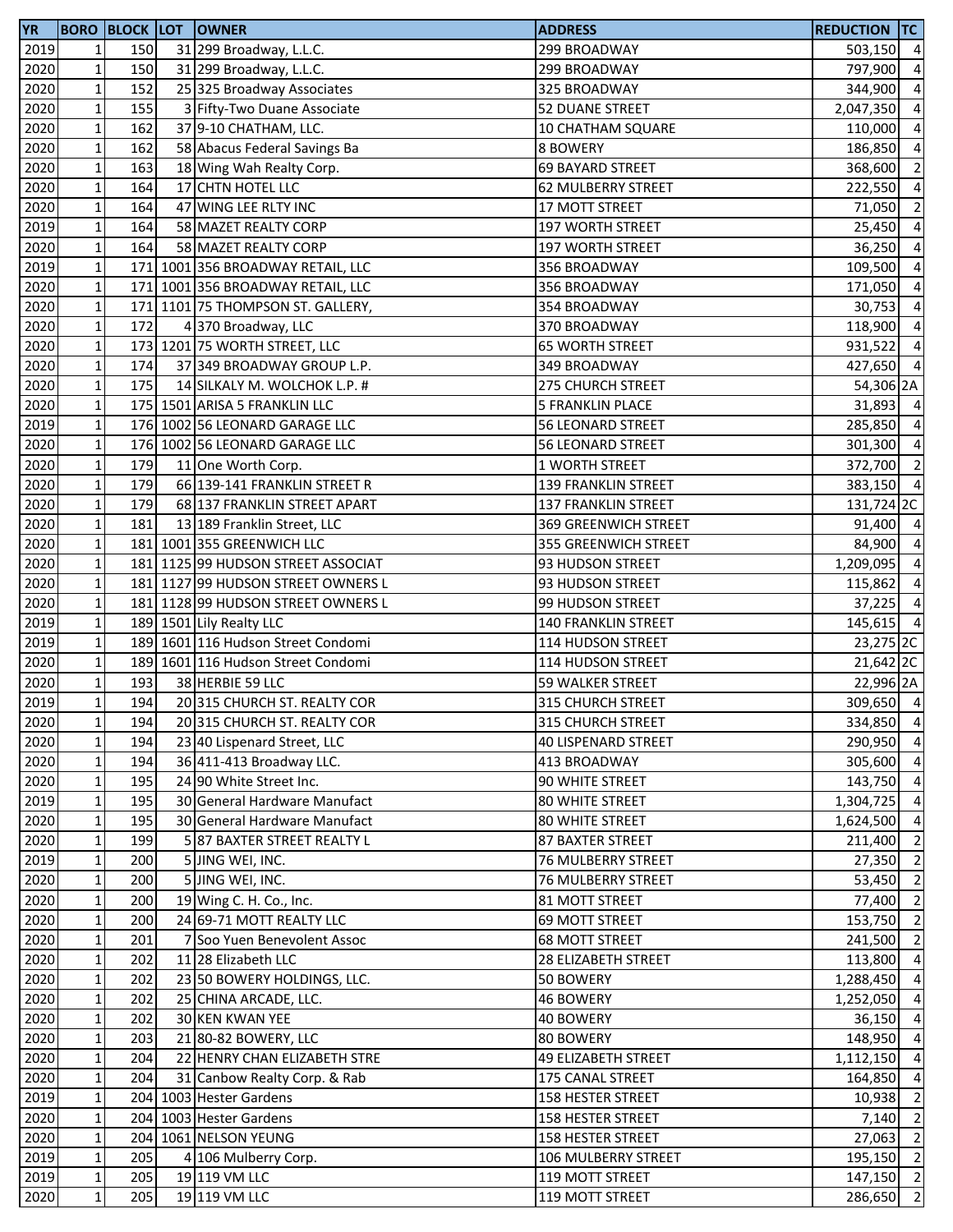| <b>YR</b> |                 |     | <b>BORO BLOCK LOT OWNER</b>        | <b>ADDRESS</b>             | <b>REDUCTION TC</b>   |                |
|-----------|-----------------|-----|------------------------------------|----------------------------|-----------------------|----------------|
| 2020      | $\mathbf{1}$    |     | 205 1001 KEE YIP REALTY CORP.      | 103 MOTT STREET            | 249,600 4             |                |
| 2020      | $1\vert$        | 206 | 22 115 Mulberry LLC                | 115 MULBERRY STREET        | 101,800               | $\overline{2}$ |
| 2020      | $\mathbf 1$     | 207 | 1 CENTRE COURT HOLDINGS, LL        | 235 CANAL STREET           | 644,350               | $\overline{4}$ |
| 2020      | $\mathbf 1$     | 209 | 12 HOWARD 25, LLC                  | 25 HOWARD STREET           | 90,000                | $\overline{4}$ |
| 2020      | $\mathbf 1$     | 209 | 28 267 CANAL STREET CORP.          | 261 CANAL STREET           | 2,326,750 4           |                |
| 2019      | $\mathbf 1$     |     | 209 1001 424 BROADWAY LLC          | 42426 BROADWAY             | 947,050 4             |                |
| 2020      | $\mathbf 1$     |     | 209 1001 424 BROADWAY LLC          | 42426 BROADWAY             | 975,400 4             |                |
| 2019      | $\mathbf 1$     | 210 | 18 304-306 CANAL STREET LLC        | 304 CANAL STREET           | 435,443 2A            |                |
| 2020      | $1\vert$        | 210 | 18 304-306 CANAL STREET LLC        | 304 CANAL STREET           | 630,278 2A            |                |
| 2020      | $\mathbf 1$     |     | 210 1001 The Clark Building Condom | 39 LISPENARD STREET        | 111,933 <sub>2C</sub> |                |
| 2020      | $\mathbf 1$     | 211 | 29 TRIBECA ASCOTT LLC              | 370 CANAL STREET           | 915,250 4             |                |
| 2020      | $\mathbf 1$     | 212 | 45 YORK STREET, LLC                | 2 YORK STREET              | 1,352,700 4           |                |
| 2020      | $\mathbf 1$     |     | 212 1003 ECC 260 LLC               | 260 WEST BROADWAY          | 2,236,574 2           |                |
|           | $\mathbf 1$     |     | 212 1004 WILLIAM GETZ              |                            | 308,286 2             |                |
| 2020      |                 |     |                                    | <b>260 WEST BROADWAY</b>   |                       |                |
| 2020      | $\mathbf 1$     |     | 219 1302 169 PROPERTIES LLC        | <b>169 HUDSON STREET</b>   | 350,175 4             |                |
| 2019      | $\mathbf 1$     | 220 | 27 THE 36 LAIGHT STREET LOFT       | <b>36 LAIGHT STREET</b>    | 116,650               | $\overline{2}$ |
| 2020      | $1\vert$        | 220 | 27 THE 36 LAIGHT STREET LOFT       | <b>36 LAIGHT STREET</b>    | 219,850               | $\overline{2}$ |
| 2020      | $\mathbf 1$     |     | 222 1035 HUDSON VESTRY CORP.       | 181 HUDSON STREET          | 72,839                | $\overline{4}$ |
| 2020      | $\mathbf 1$     |     | 222 1038 CHRISTOPHER JURKIEWICZ    | 181 HUDSON STREET          | $51,133$ 4            |                |
| 2019      | $\mathbf 1$     | 228 | 9373 Canal Street Company          | 373 CANAL STREET           | 56,520 <sub>2A</sub>  |                |
| 2020      | $\mathbf 1$     | 228 | 9373 Canal Street Company          | 373 CANAL STREET           | 107,842 2A            |                |
| 2020      | $\mathbf 1$     | 228 | 25 59 Grand St. Equities Inc       | 59 GRAND STREET            | 161,000 4             |                |
| 2020      | $\mathbf 1$     |     | 228 1001 3-7 Wooster Street Condom | 3 WOOSTER STREET           | 29,187 4              |                |
| 2020      | $\mathbf 1$     | 229 | 22 GRAND LOFT CORP.                | 75 GRAND STREET            | 685,400 2             |                |
| 2020      | $1\vert$        | 230 | 4 CANAL MERCER CORP.               | 319 CANAL STREET           | 48,650                | $\overline{4}$ |
| 2020      | $1\vert$        | 230 | 32 FREDERICK EVERSLEY              | 29 MERCER STREET           | 72,700 4              |                |
| 2019      | $\mathbf 1$     |     | 230 1051 The Museum Building, A Co | 9 MERCER STREET            | 5,956 2C              |                |
| 2020      | $\mathbf 1$     |     | 230 1051 The Museum Building, A Co | 9 MERCER STREET            | 8,316 2C              |                |
| 2020      | $\mathbf 1$     | 231 | 37 ZAHAVA REALTY CORP.             | 447 BROADWAY               | 435,300 4             |                |
| 2019      | $1\,$           |     | 231 1002 22 Mercer Street Condomin | 443 BROADWAY               | $16,234$ 2            |                |
| 2020      | $\mathbf 1$     |     | 231 1002 22 Mercer Street Condomin | 443 BROADWAY               | 22,143                | $\overline{2}$ |
| 2019      | $\mathbf 1$     | 233 | 30 5 CROSBY STREET INC.            | 22 HOWARD STREET           | 448,500 4             |                |
| 2020      | $1\vert$        | 233 | 30 5 CROSBY STREET INC.            | 22 HOWARD STREET           | 668,100               | $\overline{4}$ |
| 2019      | 1 <sup>1</sup>  |     | 234 1003 The Solita Condominium    | 161 GRAND STREET           | 19,036 2              |                |
| 2020      | $1\vert$        |     | 234 1003 The Solita Condominium    | 161 GRAND STREET           | 26,525                | $\overline{2}$ |
| 2020      | $\mathbf 1$     | 235 | 6 Crystal World Realty Corp        | 210 CENTRE STREET          | 129,750 4             |                |
| 2020      | $\mathbf 1$     | 235 | 9 SEA CULL THREAD INC              | 216 CENTRE STREET          | 98,800                | $\overline{4}$ |
| 2020      | $1\,$           |     | 235 1005 The Machinery Exchange Co | 136 BAXTER STREET          | 11,712                | $\overline{2}$ |
| 2020      | $\mathbf 1$     |     | 236 1202 133 Mulberry Street Condo | 133 MULBERRY STREET        | 57,561                | $\overline{2}$ |
| 2019      | $\mathbf 1$     | 237 | 13 ADELINE LEPORE                  | 195 GRAND STREET           | 151,700 4             |                |
|           | $\mathbf 1$     | 237 | 13 ADELINE LEPORE                  |                            | 137,750               | $\overline{4}$ |
| 2020      |                 |     |                                    | 195 GRAND STREET           |                       |                |
| 2019      | $1\vert$        | 237 | 14 THE DUTCHESS 197-201, LLC       | 197 GRAND STREET           | 333,350               | $\overline{4}$ |
| 2020      | $1\,$           | 237 | 14 THE DUTCHESS 197-201, LLC       | 197 GRAND STREET           | 433,700               | $\overline{4}$ |
| 2019      | $\mathbf 1$     | 237 | 23 HOP YIK REALTY CORP.            | 135 MOTT STREET            | 8,650                 | $\overline{2}$ |
| 2020      | $\mathbf 1$     | 237 | 23 HOP YIK REALTY CORP.            | 135 MOTT STREET            | 29,350                | $\overline{2}$ |
| 2020      | $1\overline{ }$ | 237 | 36 BES 2 LLC/LITALY 2 LLC/BU       | 191 HESTER STREET          | 167,300               | $\overline{2}$ |
| 2020      | $1\,$           |     | 238 1203 128 PLAZA CONDO INC.      | 128 MOTT STREET            | 11,832                | $\overline{4}$ |
| 2019      | $1\vert$        | 239 | 9 LAP Realty Corp.                 | 86 ELIZABETH STREET        | 108,200 4             |                |
| 2020      | $\mathbf 1$     | 239 | 9 LAP Realty Corp.                 | <b>86 ELIZABETH STREET</b> | 180,200               | $\overline{4}$ |
| 2020      | $1\vert$        | 239 | 24 EASTFIELD REALTY, INC.          | 114 BOWERY                 | 67,200                | $\overline{4}$ |
| 2020      | $\mathbf 1$     |     | 239 1002 THE ROYAL ELIZABETH CONDO | 80 ELIZABETH STREET        | 3,629                 | $\overline{2}$ |
| 2020      | $1\vert$        | 247 | 1 Two Bridges Associates Li        | <b>265 CHERRY STREET</b>   | 2,274,750             | $\overline{2}$ |
| 2020      | $1\,$           | 247 | 2 Two Bridges Associates Li        | <b>CHERRY STREET</b>       | 207,700               | $\overline{4}$ |
| 2019      | $\mathbf 1$     | 274 | 14 75 MONROE ST., LLC.             | 75 MONROE STREET           | 31,400                | $\overline{2}$ |
| 2020      | $1\,$           | 274 | 14 75 MONROE ST., LLC.             | 75 MONROE STREET           | 68,750 2              |                |
| 2019      | $1\vert$        | 274 | 37 MADISON & MARKET STREET R       | <b>MADISON STREET</b>      | 175,400 4             |                |
| 2020      | $\mathbf 1$     | 274 | 37 MADISON & MARKET STREET R       | <b>MADISON STREET</b>      | 223,800               | $\overline{4}$ |
| 2020      | $1\vert$        |     | 274 1104 MADISON TOWER CONDOMINIUM | 148 MADISON STREET         | $5,449$ 2             |                |
| 2020      | $1\vert$        | 276 | 48 Madison Street Partners,        | 82 MADISON STREET          | 160,350 2             |                |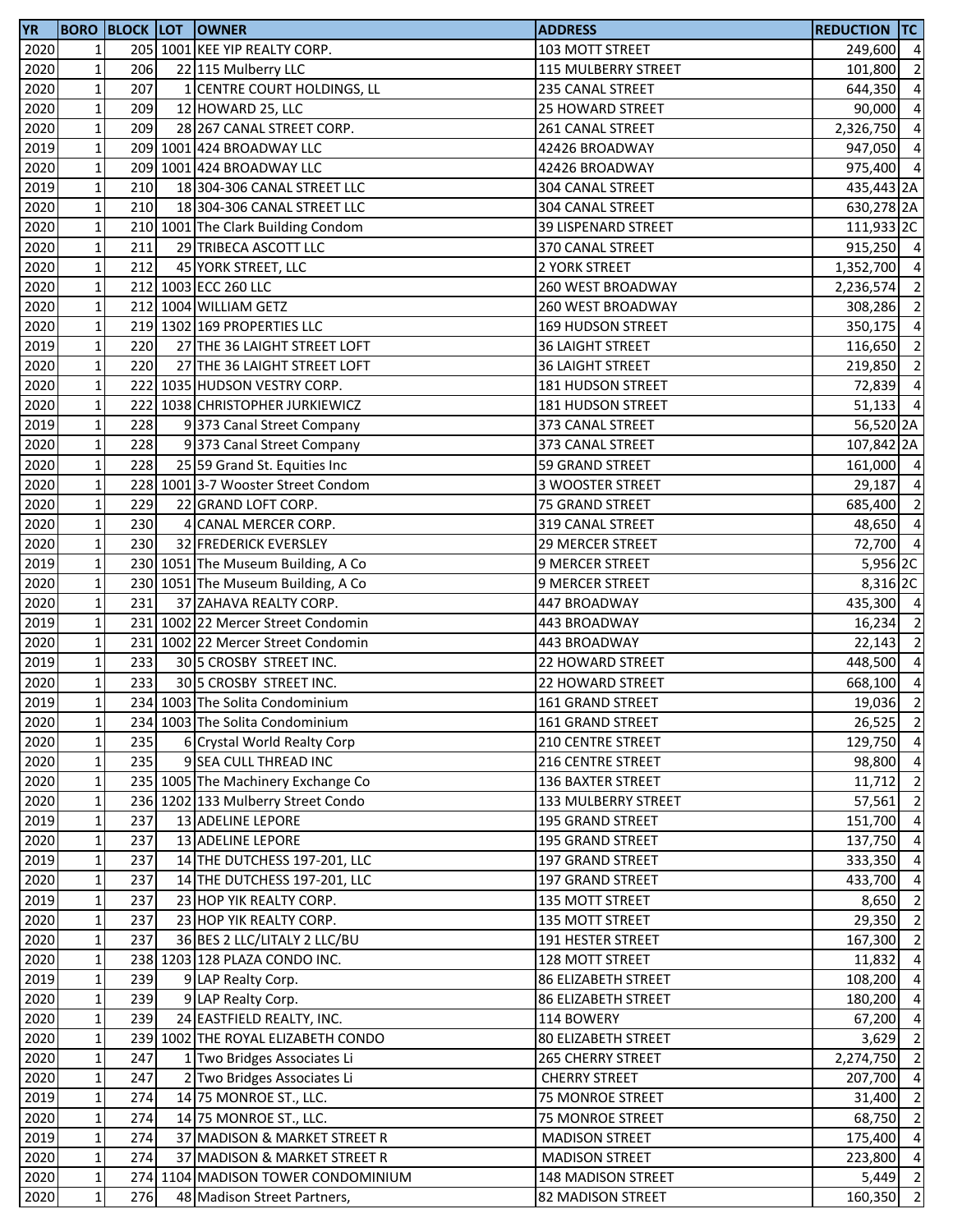| <b>YR</b> |              |     | <b>BORO BLOCK LOT OWNER</b>        | <b>ADDRESS</b>            | <b>REDUCTION TC</b> |                          |
|-----------|--------------|-----|------------------------------------|---------------------------|---------------------|--------------------------|
| 2020      | 1            | 277 | 51 29 CATHERINE ST OWNERSLLC       | 29 CATHERINE STREET       | 167,200 2           |                          |
| 2019      | $\mathbf 1$  |     | 277 1202 Bishop Paul Moore Tower   | 50 HENRY STREET           | 8,362               | $\overline{2}$           |
| 2020      | $\mathbf 1$  | 277 | 1202 Bishop Paul Moore Tower       | 50 HENRY STREET           | 17,454              | $\overline{2}$           |
| 2019      | $\mathbf 1$  | 279 | 54 NEE KUNG SU, INC.               | 22 1/2 CATHERINE STREET   | 63,150              | $\overline{2}$           |
| 2020      | $\mathbf 1$  | 279 | 54 NEE KUNG SU, INC.               | 22 1/2 CATHERINE STREET   | 88,150 2            |                          |
| 2020      | $\mathbf 1$  |     | 279 1129 SOPHIE VON YOUNG ENTERPRI | 11 EAST BROADWAY          | 14,972 4            |                          |
| 2019      | $\mathbf 1$  | 280 | 25 13 Market Street, Inc.          | <b>13 MARKET STREET</b>   | 477,550             | $\overline{\phantom{a}}$ |
| 2020      | $\mathbf 1$  | 280 | 25 13 Market Street, Inc.          | <b>13 MARKET STREET</b>   | 453,250             | $\overline{2}$           |
| 2019      | $\mathbf 1$  | 280 | 26 PHOENIX LIBERTY INC.            | <b>11 MARKET STREET</b>   | 120,750             | $\overline{4}$           |
| 2020      | $\mathbf 1$  | 280 | 26 PHOENIX LIBERTY INC.            | <b>11 MARKET STREET</b>   | 95,550              | $\overline{4}$           |
| 2020      | $\mathbf{1}$ | 280 | 42 37-35 26 CHINATOWN LLC, A       | 35 EAST BROADWAY          | 343,600             | $\overline{a}$           |
| 2019      | $\mathbf{1}$ | 280 | 47 KEE YIP REALTY LLC              | 27 EAST BROADWAY          | 939,300             | $\overline{4}$           |
| 2020      | $\mathbf 1$  | 280 | 47 KEE YIP REALTY LLC              | 27 EAST BROADWAY          | 1,085,100           | $\overline{4}$           |
| 2020      | $\mathbf 1$  | 281 | 17 Kempire Realty Inc.             | <b>38 EAST BROADWAY</b>   | 251,250 2           |                          |
| 2019      | $\mathbf 1$  | 281 | 28 Futurama Real Estate, Inc.      | <b>60 EAST BROADWAY</b>   | 25,652 2B           |                          |
| 2020      | $\mathbf 1$  |     | 281 1101 Chatham Square Tower Cond | <b>8 CATHERINE STREET</b> | 426,612 4           |                          |
| 2020      | $\mathbf 1$  | 283 | 6 Golden Horse Realty, LLC         | 119 HENRY STREET          | 211,150             | $\overline{2}$           |
| 2020      | $\mathbf 1$  | 283 | 50 120 E BWY INC                   | 120 EAST BROADWAY         | 128,800             | $\overline{4}$           |
| 2020      | $\mathbf{1}$ |     | 284 1025 YAN, TIYING               | 155 HENRY STREET          | 16,716              | $\overline{4}$           |
| 2019      | $\mathbf{1}$ | 285 | 7 KYRA GROUP INC                   | 191 HENRY STREET          | 140,150             | $\overline{2}$           |
| 2020      | $\mathbf 1$  | 285 | 7 KYRA GROUP INC                   | 191 HENRY STREET          | 42,650              | $\overline{2}$           |
| 2019      | $\mathbf 1$  | 285 | 9 Lin Lee Jan Corp.                | 195 HENRY STREET          | 99,250              | $\overline{\phantom{a}}$ |
| 2020      | $\mathbf 1$  | 285 | 9 Lin Lee Jan Corp.                | 195 HENRY STREET          | 149,200 2           |                          |
| 2020      | $\mathbf 1$  | 286 | 20 53 LITTLE WEST 12TH STREE       | <b>HENRY STREET</b>       | 73,350              | $\overline{4}$           |
| 2020      | $\mathbf 1$  | 292 | 7 SUN AND SON INC.                 | 26 FORSYTH STREET         | 126,000             | $\overline{4}$           |
| 2020      | $\mathbf 1$  | 292 | 12 106 CANAL STREET REALTY C       | 104 CANAL STREET          | 102,200             | $\overline{4}$           |
| 2019      | $\mathbf 1$  | 292 | 23 17 Eldridge Street Corp         | 17 ELDRIDGE STREET        | 76,050              | $\overline{2}$           |
| 2020      | $\mathbf 1$  | 292 | 23 17 Eldridge Street Corp         | 17 ELDRIDGE STREET        | 104,300             | $\overline{2}$           |
| 2020      | $\mathbf 1$  | 292 | 25 13 Eldridge Realty, Inc.        | <b>13 ELDRIDGE STREET</b> | 228,690             | $\overline{2}$           |
| 2020      | $\mathbf 1$  | 292 | 29 CHINESE LANDLORD ASS'N OF       | <b>5 ELDRIDGE STREET</b>  | 380,000             | $\overline{\phantom{a}}$ |
| 2019      | $\mathbf 1$  | 293 | 17 BOK YEE BUDDHIST TEMPLE         | 9 ALLEN STREET            | 64,200              | $\overline{2}$           |
| 2020      | $\mathbf 1$  | 293 | 17 BOK YEE BUDDHIST TEMPLE         | 9 ALLEN STREET            | 167,250             | $\overline{2}$           |
| 2020      | $\mathbf 1$  | 293 | 19 RICHLAND HOLDINGS LLC           | <b>5 ALLEN STREET</b>     | 281,000             | $\overline{4}$           |
| 2020      | $\mathbf{1}$ | 293 | 28 BRIDGE REALTY COMPANY, LL       | <b>88 DIVISION STREET</b> | 93,200              | $\overline{2}$           |
| 2020      | $1\vert$     | 297 | 15 Hester East LLC                 | <b>46 HESTER STREET</b>   | 50,700 2A           |                          |
| 2020      | $\mathbf{1}$ | 297 | 30 23 Canal Street LLC             | 23 CANAL STREET           | 85,050 2            |                          |
| 2019      | $\mathbf 1$  |     | 297 1107 KWOK WAH HOUSE CONDOMINIU | 48 HESTER STREET          | 1,588 2             |                          |
| 2020      | $\mathbf 1$  |     | 297 1107 KWOK WAH HOUSE CONDOMINIU | 48 HESTER STREET          | 4,085               | $\overline{2}$           |
| 2019      | $\mathbf 1$  |     | 297 1201 7 ESSEX STREET CONDOMINIU | 7 ESSEX STREET            | $6,514$ 2           |                          |
| 2020      | $\mathbf 1$  |     | 297 1201 7 ESSEX STREET CONDOMINIU | 7 ESSEX STREET            | $12,011$ 2          |                          |
| 2020      | $\mathbf 1$  | 298 | 7 MEITOV CORP                      | <b>26 ORCHARD STREET</b>  | 47,050 4            |                          |
| 2020      | $\mathbf 1$  |     | 298 1201 ZHI YE REALTY LLC         | 21 LUDLOW STREET          | 8,276 4             |                          |
| 2020      | 1            |     | 298 1302 The 30 Orchard Street Con | <b>30 ORCHARD STREET</b>  | 9,631 2C            |                          |
| 2020      | $\mathbf{1}$ | 299 | 21 37 RE, LLC.                     | 68 HESTER STREET          | 40,450 2            |                          |
| 2020      | $\mathbf{1}$ | 299 | 25 29 Orchard Realty LLC           | 29 ORCHARD STREET         | 240,600 2           |                          |
| 2019      | $\mathbf 1$  | 299 | 27 TRH TRADING CORP.               | <b>25 ORCHARD STREET</b>  | 49,850 2            |                          |
| 2020      | $\mathbf 1$  | 299 | 27 TRH TRADING CORP.               | 25 ORCHARD STREET         | 170,450 2           |                          |
| 2020      | $\mathbf 1$  | 300 | 4 2 & 3 ELDRIDGE CORP.             | 42 ELDRIDGE STREET        | 43,200 2            |                          |
| 2020      | $\mathbf 1$  | 300 | 20 LUCKY HUNG REALTY CORP.         | 35 ALLEN STREET           | 65,150 2            |                          |
| 2019      | $\mathbf 1$  | 303 | 10 BOWERY 8385 LLC                 | 83 BOWERY                 | 24,800 2            |                          |
| 2020      | $\mathbf 1$  | 303 | 10 BOWERY 8385 LLC                 | 83 BOWERY                 | 74,750 2            |                          |
| 2020      | $\mathbf 1$  | 303 | 11 BOWERY 8385 LLC                 | 85 BOWERY                 | 72,500              | $\overline{2}$           |
| 2019      | $\mathbf 1$  | 304 | 12 Goldle Realty Corp.             | 115 BOWERY                | 77,200              | $\overline{4}$           |
| 2019      | $\mathbf 1$  | 304 | 13 119 Bowery Associates, LL       | 119 BOWERY                | 181,400             | $\overline{4}$           |
| 2020      | $\mathbf 1$  | 304 | 13 119 Bowery Associates, LL       | 119 BOWERY                | 125,150 4           |                          |
| 2019      | $\mathbf 1$  | 304 | 18 DEP FAT REALTY CORP.            | 243 GRAND STREET          | 79,850 4            |                          |
| 2020      | $\mathbf 1$  | 304 | 18 DEP FAT REALTY CORP.            | 243 GRAND STREET          | 106,300 4           |                          |
| 2020      | $1\vert$     | 304 | 26 CHRYSTIE STREET REALTY, L       | 89 CHRYSTIE STREET        | 321,200 4           |                          |
| 2019      | $\mathbf 1$  | 306 | 23 Wongs Grand Street Realty       | 289 GRAND STREET          | 79,150 2            |                          |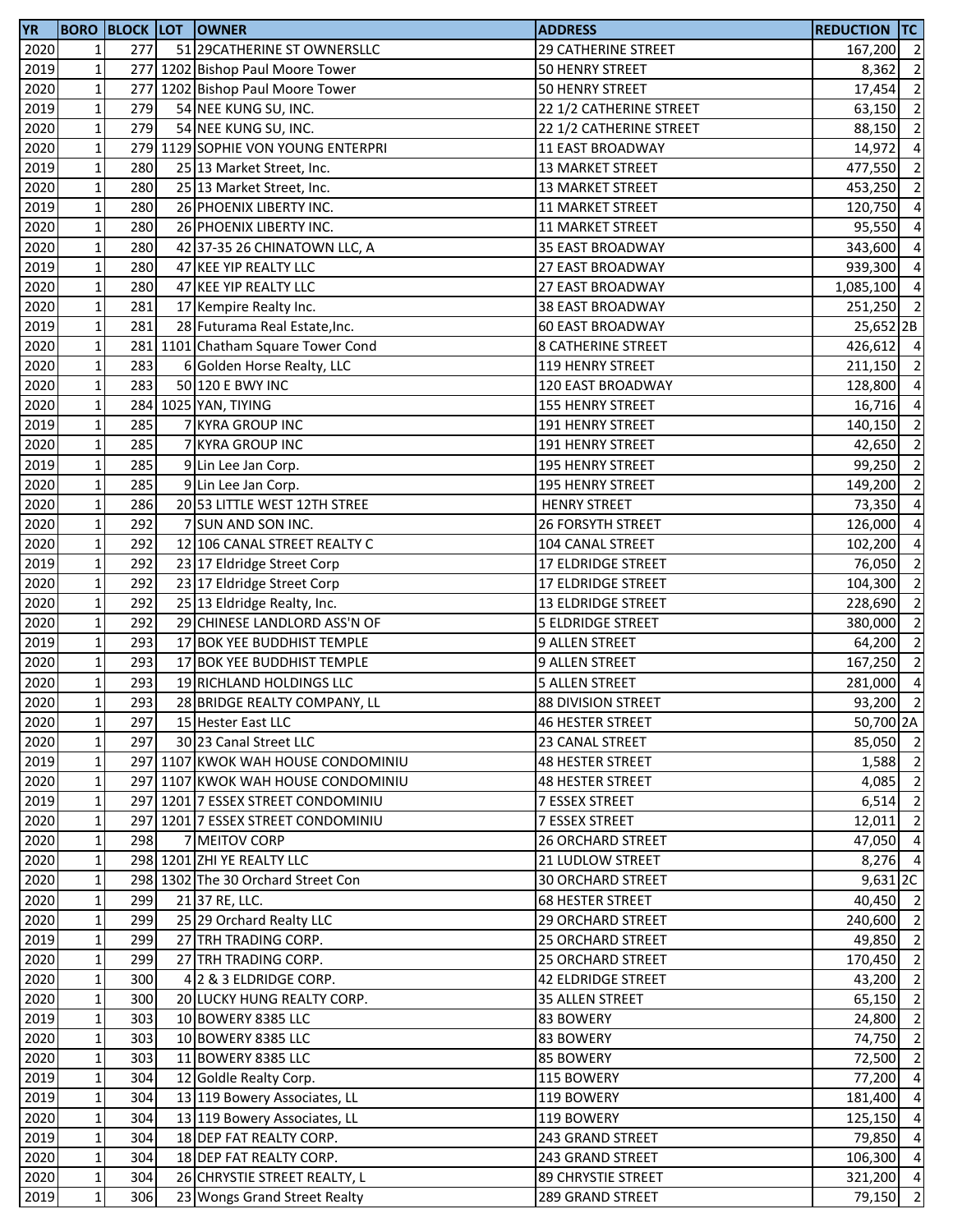| <b>YR</b> |                 |     | <b>BORO BLOCK LOT OWNER</b>        | <b>ADDRESS</b>                 | <b>REDUCTION TC</b>  |                |
|-----------|-----------------|-----|------------------------------------|--------------------------------|----------------------|----------------|
| 2020      | $\mathbf{1}$    | 306 | 23 Wongs Grand Street Realty       | 289 GRAND STREET               | 105,250 2            |                |
| 2020      | $\mathbf 1$     | 307 | 15 291 Grand Owner, LLC            | 291 GRAND STREET               | 145,900              | $\overline{4}$ |
| 2020      | $\mathbf{1}$    | 307 | 22 Ezra Cohen Corporation          | 305 GRAND STREET               | 834,050              | $\overline{4}$ |
| 2020      | $\mathbf 1$     | 308 | 24 47 ORCHARD STREET CORP.         | 47 ORCHARD STREET              | 251,300              | $\overline{2}$ |
| 2020      | $1\,$           | 309 | 22 SRS LUDLOW LLC.                 | 51 LUDLOW STREET               | 256,050 2            |                |
| 2020      | $\mathbf 1$     |     | 309 1001 PADMAKARA LLC             | <b>48 ORCHARD STREET</b>       | 53,581               | $\overline{4}$ |
| 2020      | $\mathbf 1$     |     | 309 1101 60 ORCHARD STREET CONDOMI | <b>60 ORCHARD STREET</b>       | 50,140               | $\overline{2}$ |
| 2020      | $1\,$           | 310 | 22 Fros Property LLC               | 47 ESSEX STREET                | 56,400 2B            |                |
| 2020      | $1\,$           | 310 | 23 45 Essex Street, LLC            | 45 ESSEX STREET                | 119,250 2            |                |
| 2020      | $1\,$           | 310 | 35 HESTER ALLIANCE PROPERTIE       | 53 HESTER STREET               | 100,696 2B           |                |
| 2020      | $\mathbf 1$     | 343 | 70 Well Ming Corp                  | 212 DELANCEY STREET            | 91,000 2             |                |
| 2020      | $\mathbf 1$     | 344 | 46 124 Ridge Street, LLC           | 124 RIDGE STREET               | 204,750 2            |                |
| 2020      | $\mathbf 1$     | 344 | 63 97 Pitt Street, LLC             | 97 PITT STREET                 | 49,350 2             |                |
|           | $\mathbf{1}$    |     | 157 139 ATTORNEY STREET, LLC       | <b>ATTORNEY STREET</b>         | $35,150$ 4           |                |
| 2020      |                 | 344 |                                    |                                |                      |                |
| 2020      | $\mathbf 1$     | 344 | 170 172 Rivington Property LL      | 172 RIVINGTON STREET           | 99,450               | $\overline{2}$ |
| 2020      | $\mathbf 1$     | 345 | 7 164-166 Partners LLC             | 164 ATTORNEY STREET            | 694,550              | $\overline{2}$ |
| 2020      | $\mathbf 1$     |     | 345 1103 THE 196 STANTON STREET CO | <b>196 STANTON STREET</b>      | 159,250              | $\overline{a}$ |
| 2020      | $1\overline{ }$ |     | 345 1104 THE 196 STANTON STREET CO | <b>196 STANTON STREET</b>      | 58,952               | $\overline{2}$ |
| 2020      | $1\overline{ }$ | 348 | 21 79 CLINTON STREET REALTY        | <b>163 RIVINGTON STREET</b>    | 103,600              | $\overline{2}$ |
| 2020      | $\mathbf 1$     | 348 | 23 89 Clinton LLC                  | 89 CLINTON STREET              | 96,500               | $\overline{2}$ |
| 2019      | $\mathbf 1$     | 348 | 31 105 CLINTON CORP.               | <b>105 CLINTON STREET</b>      | 52,450               | $\overline{2}$ |
| 2020      | $\mathbf 1$     | 348 | 40 90-96 CLINTON STREET LLC        | 90 CLINTON STREET              | 331,000              | $\overline{2}$ |
| 2020      | $\mathbf 1$     | 348 | 67 87-89 ATTORNEY STREET REA       | <b>87 ATTORNEY STREET</b>      | 231,450              | $\overline{2}$ |
| 2020      | $\mathbf 1$     | 348 | 69 85 ATTORNEY STREET ASSOCI       | <b>85 ATTORNEY STREET</b>      | 210,300              | $\overline{2}$ |
| 2020      | $\mathbf 1$     | 348 | 72 146 W. 120TH ST. LLC            | 174 DELANCEY STREET            | 120,900              | $\overline{2}$ |
| 2020      | $\mathbf 1$     | 348 | 74 MR WILLANCEY, LLC               | 170 DELANCEY STREET            | 73,200               | $\overline{2}$ |
| 2020      | $\mathbf 1$     | 349 | 18 PAUL STALLINGS                  | <b>163 STANTON STREET</b>      | 99,850               | $\overline{2}$ |
| 2020      | $\mathbf{1}$    | 349 | 19 37-39 CLINTON LLC               | <b>165 STANTON STREET</b>      | 164,050              | $\overline{2}$ |
| 2019      | $\mathbf 1$     | 349 | 23 49 CLINTON PROPERTIES, LL       | <b>49 CLINTON STREET</b>       | 68,250               | $\overline{2}$ |
| 2020      | $\mathbf 1$     | 349 | 26 SOUTH NEW YORK VENTURES L       | <b>61 CLINTON STREET</b>       | 120,950              | $\overline{2}$ |
| 2019      | $\mathbf 1$     | 349 | 30 71 CLINTON ST LLC               | <b>160 RIVINGTON STREET</b>    | 91.100               | $\overline{2}$ |
| 2020      | $\mathbf 1$     | 349 | 32 112 FULTON LLC                  | <b>158 RIVINGTON STREET</b>    | 77,667 2B            |                |
| 2020      | $1\vert$        | 350 | 12 269 E Houston Partners, L       | 271 EAST HOUSTON STREET        | 649,800 2            |                |
| 2020      | $1\overline{ }$ | 350 | 29 25 Clinton St. Associates       | <b>25 CLINTON STREET</b>       | 154,350 2            |                |
| 2020      | $1\vert$        | 350 | 30 29 CLINTON ST ASSOC.            | <b>168 STANTON STREET</b>      | 81,700 2             |                |
| 2019      | $\mathbf 1$     | 350 | 50 MONPIKE CORP.                   | <b>6 CLINTON STREET</b>        | 107,750 2            |                |
| 2020      | $1\vert$        | 350 | 50 MONPIKE CORP.                   | <b>6 CLINTON STREET</b>        | 198,650 2            |                |
| 2020      | $1\vert$        |     | 350 1002 20 CLINTON CONDOMINIUM    | <b>20 CLINTON STREET</b>       | 26,454 4             |                |
| 2020      | $1\vert$        |     | 350 1004 20 CLINTON C4C5, LLC      | <b>20 CLINTON STREET</b>       | 17,625 4             |                |
| 2020      | $\mathbf 1$     | 353 | 34 LO-HO LLC                       | <b>107 NORFOLK STREET</b>      | 17,750 4             |                |
|           |                 | 353 |                                    |                                | 855,800 4            |                |
| 2020      | $1\vert$        |     | 40 DELANCEY NORFOLK LLC            | 126 DELANCEY STREET            |                      |                |
| 2019      | $1\vert$        | 353 | 49 102 NORFOLK STREET, LLC         | <b>102 NORFOLK STREET</b>      | 127,350 2            |                |
| 2020      | $1\vert$        | 353 | 49 102 NORFOLK STREET, LLC         | <b>102 NORFOLK STREET</b>      | 167,850              | $\overline{2}$ |
| 2020      | $\mathbf 1$     | 354 | 36 Mr. Libby LLC                   | 122 RIVINGTON STREET           | 388,950 4            |                |
| 2020      | $\mathbf 1$     | 355 | 49 245 E. Houston St. Co.          | 245 EAST HOUSTON STREET        | 336,150 2            |                |
| 2020      | $1\overline{ }$ | 355 | 65 161 Suffolk St. Realty Co       | <b>161 SUFFOLK STREET</b>      | 148,500 4            |                |
| 2019      | $1\vert$        |     | 355 1002 The 265 East Houston Stre | <b>265 EAST HOUSTON STREET</b> | 39,444 <sub>2C</sub> |                |
| 2020      | $1\vert$        |     | 355 1002 The 265 East Houston Stre | <b>265 EAST HOUSTON STREET</b> | 58,241 2C            |                |
| 2020      | $\mathbf{1}$    | 373 | 43 PENTHOUSE MANAGEMENT LLC        | 321 EAST 3 STREET              | 596,750 2            |                |
| 2020      | $1\vert$        |     | 373 1001 324 EAST 4TH STREET CONDO | 324 EAST 4 STREET              | 13,620 2             |                |
| 2020      | $1\vert$        | 374 | 43 351 EAST 4TH STREET LLC         | 353 EAST 4 STREET              | 257,550 2            |                |
| 2019      | $1\vert$        | 376 | 7 102 AVENUE C GROUP, LLC          | 102 AVENUE C                   | 152,100 2            |                |
| 2020      | $\mathbf 1$     | 376 | 7 102 AVENUE C GROUP, LLC          | 102 AVENUE C                   | 125,550 2            |                |
| 2020      | $1\vert$        | 376 | 16 THE 7TH STREET COOPERATIV       | 248 EAST 7 STREET              | 60,900               | $\overline{2}$ |
| 2020      | $1\vert$        | 376 | 18 THE 7TH STREET COOPERATIV       | 250 EAST 7 STREET              | 59,100 2             |                |
| 2020      | $1\vert$        | 376 | 41 745 HOMESTEADERS HDFC           | 745 EAST 6 STREET              | 72,000 2             |                |
| 2020      | $\mathbf 1$     | 376 | 62 703 6TH INC.                    | 703 EAST 6 STREET              | $31,100$ 4           |                |
| 2019      | $1\vert$        |     | 377 1202 101 Avenue D Associates,  | 101 AVENUE D                   | 2,170,797 2          |                |
| 2020      | $1\vert$        |     | 377 1202 101 Avenue D Associates,  | 101 AVENUE D                   | 2,314,103 2          |                |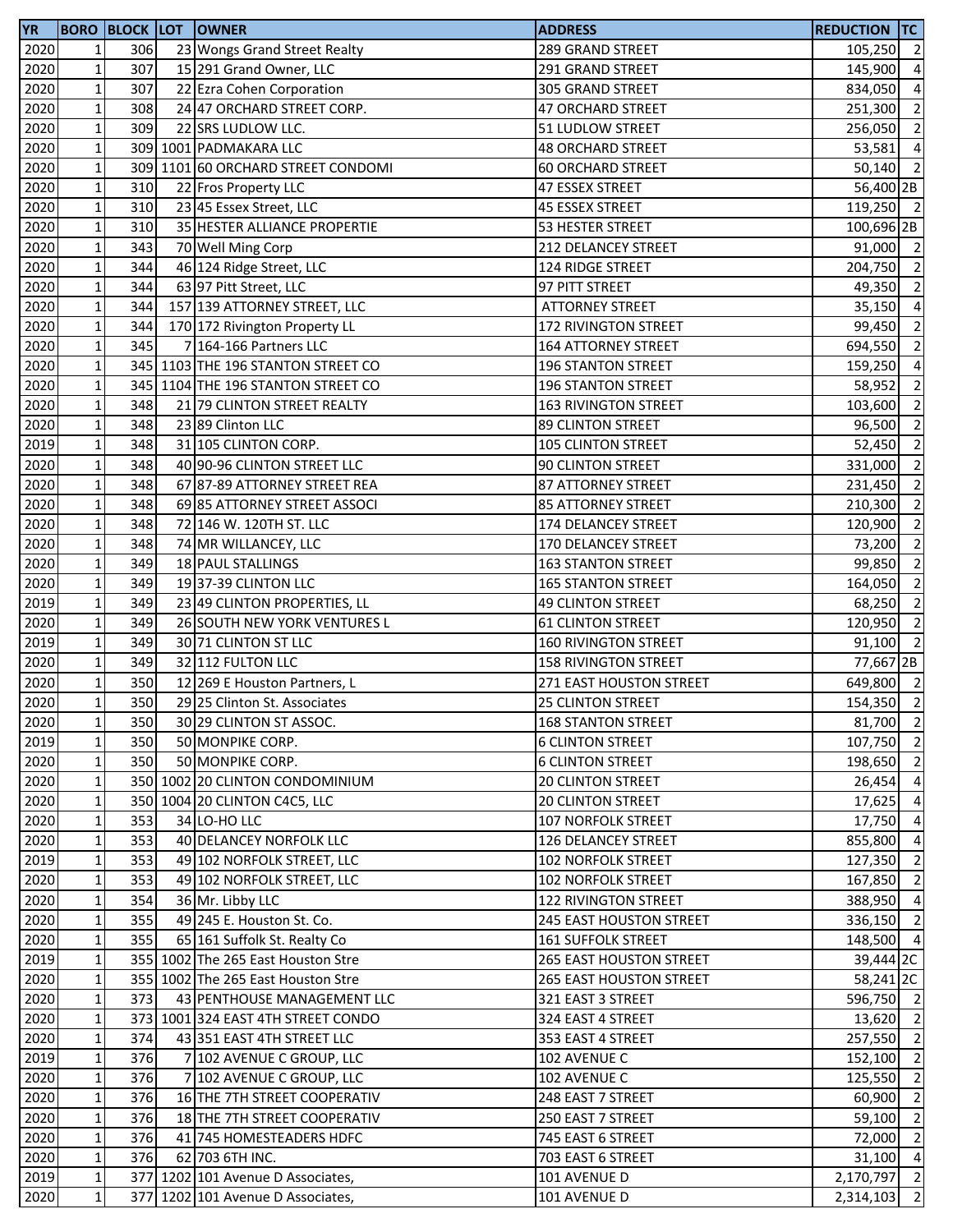| <b>YR</b> |                 |     | <b>BORO BLOCK LOT OWNER</b>        | <b>ADDRESS</b>          | Reduction  TC |                          |
|-----------|-----------------|-----|------------------------------------|-------------------------|---------------|--------------------------|
| 2019      | $\mathbf{1}$    |     | 377 1203 101 Affordable, LLC       | 101 AVENUE D            | 562,895       | $\overline{2}$           |
| 2020      | $\mathbf{1}$    |     | 377 1203 101 Affordable, LLC       | 101 AVENUE D            | 677,434       | $\overline{2}$           |
| 2019      | $\mathbf{1}$    | 379 | 19 420 EAST 10TH STREET ASSO       | 420 EAST 10 STREET      | 49,550        | $\overline{2}$           |
| 2020      | $1\,$           | 379 | 19 420 EAST 10TH STREET ASSO       | 420 EAST 10 STREET      | 107,850 2     |                          |
| 2019      | $1\,$           | 379 | 44 741 E 9 STREET LLC              | 741 EAST 9 STREET       | 51,800 4      |                          |
| 2020      | $\mathbf 1$     | 379 | 44 741 E 9 STREET LLC              | 741 EAST 9 STREET       | 57,200 4      |                          |
| 2020      | $1\,$           |     | 384 1401 229NY LLC                 | 229 EAST 2 STREET       | 65,850        | $\overline{4}$           |
| 2019      | $1\vert$        | 385 | 14 222 East 3rd Street LLC         | 222 EAST 3 STREET       | 855,950       | $\overline{2}$           |
| 2020      | $1\,$           | 385 | 14 222 East 3rd Street LLC         | 222 EAST 3 STREET       | 1,121,000     | $\overline{2}$           |
| 2020      | $1\overline{ }$ | 385 | 55 230 E. 2ND ASSOCIATES, LL       | 230 EAST 2 STREET       | 37,600        | $\overline{2}$           |
| 2019      | $\mathbf 1$     | 386 | 36 300 East 4th Street Housi       | 300 EAST 4 STREET       | 34,850        | $\overline{2}$           |
| 2020      | $1\,$           | 386 | 36 300 East 4th Street Housi       | 300 EAST 4 STREET       | 162,200       | $\overline{2}$           |
|           | $1\,$           | 386 | 55 DIVERSITY HOUSES HOUSING        |                         | 260,100 2     |                          |
| 2020      |                 |     |                                    | 231 EAST 3 STREET       |               |                          |
| 2020      | $1\vert$        | 386 | 56 DIVERSITY HOUSES HOUSING        | 229 EAST 3 STREET       | 354,450 2     |                          |
| 2019      | $1\,$           | 389 | 19 202 EAST 7 REALTY, LLC          | 202 EAST 7 STREET       | 141,550       | $\overline{2}$           |
| 2020      | $1\vert$        | 389 | 19 202 EAST 7 REALTY, LLC          | 202 EAST 7 STREET       | 143,850       | $\overline{2}$           |
| 2019      | $1\vert$        |     | 389 1001 ALPHABET SOUP ASSOCIATES  | 97 AVENUE B             | 68,225        | $\overline{a}$           |
| 2020      | 1 <sup>1</sup>  |     | 389 1001 ALPHABET SOUP ASSOCIATES  | 97 AVENUE B             | 84,200        | $\overline{4}$           |
| 2019      | $\mathbf{1}$    |     | 389 1002 ALPHABET SOUP ASSOCIATES  | 97 AVENUE B             | 39,225        | $\overline{4}$           |
| 2020      | $1\,$           |     | 389 1002 ALPHABET SOUP ASSOCIATES  | 97 AVENUE B             | 55,200        | $\overline{4}$           |
| 2020      | $1\,$           | 393 | 55 361 E 10 LLC                    | 361 EAST 10 STREET      | 264,700 2     |                          |
| 2020      | $1\overline{ }$ | 394 | 2 177 AVENUE B ASSOCIATES,         | 177 AVENUE B            | 82,840 2B     |                          |
| 2020      | $\mathbf 1$     |     | 394 1301 DEL ESTE VILLAGE VII COND | 619 EAST 11 STREET      | 4,034 2C      |                          |
| 2020      | $1\,$           |     | 397 1301 250 HOUSTON INVESTORS LP  | 250 EAST HOUSTON STREET | 1,001,650 2   |                          |
| 2020      | $1\vert$        | 398 | 2 28-30 AVENUE A, LLC              | 28 AVENUE A             | 171,350 4     |                          |
| 2020      | $1\overline{ }$ | 398 | 15 Kingfish LLC                    | 170 EAST 3 STREET       | 422,700       | $\overline{2}$           |
| 2019      | $1\overline{ }$ | 398 | 32 AVE BEE PROPERTIES LLC          | <b>30 AVENUE B</b>      | 342,700       | $\overline{\phantom{a}}$ |
| 2020      | $\mathbf 1$     | 398 | 32 AVE BEE PROPERTIES LLC          | <b>30 AVENUE B</b>      | 277,900 2     |                          |
| 2020      | $1\,$           |     | 398 1001 The 178-184 East Second S | 182 EAST 2 STREET       | 20,601        | $\overline{2}$           |
| 2020      | $1\overline{ }$ |     | 398 1102 186 EAST 2ND OWNERS CORP. | 186 EAST 2 STREET       | 80,800        | $\overline{2}$           |
| 2020      | $1\,$           | 399 | 35 44 Avenue B LLC                 | 44 AVENUE B             | 111,850       | $\overline{2}$           |
| 2020      | $1\vert$        | 399 | 43 189 East 3 LLC                  | 189 EAST 3 STREET       | 95,200 2      |                          |
| 2020      | $\mathbf{1}$    | 399 | 47 179 EAST 3RD ST RLTY LLC        | 181 EAST 3 STREET       | 176,600       | $\overline{2}$           |
| 2020      | $1\overline{ }$ | 400 | 14 512-518 Fifth Street Asso       | 516 EAST 5 STREET       | $37,900$ 2    |                          |
| 2020      | $1\vert$        | 400 | 15 512-518 Fifth Street Asso       | 518 EAST 5 STREET       | 52,800 2      |                          |
| 2020      | $\mathbf 1$     | 400 | 16 IMH LLC                         | 520 EAST 5 STREET       | 43,800 2      |                          |
| 2020      | $1\,$           | 400 | 21 530 E 5TH STREET LLC            | 530 EAST 5 STREET       | 156,400 2B    |                          |
| 2020      | $1\,$           | 400 | 23 534 E. 5th St. Realty Cor       | 534 EAST 5 STREET       | 46,100 4      |                          |
| 2020      | $1\,$           | 400 | 50 Cactus 4 LLC                    |                         | 387,350 2     |                          |
|           |                 | 401 | 24 ALPHA 528E 6, LLC               | 213 EAST 4 STREET       |               |                          |
| 2020      | $\mathbf 1$     |     |                                    | 528 EAST 6 STREET       | 85,000 2B     |                          |
| 2020      | $1\,$           | 401 | 42 543 E. 5th St. Associates       | 543 EAST 5 STREET       | 74,400 2      |                          |
| 2019      | $1\,$           | 401 | 56 515 East 5th St., LLC           | 515 EAST 5 STREET       | 71,750 2      |                          |
| 2020      | $1\overline{ }$ | 401 | 56 515 East 5th St., LLC           | 515 EAST 5 STREET       | 76,250        | $\overline{2}$           |
| 2019      | $\mathbf{1}$    | 402 | 15 JRC Realty LLC                  | 144 EAST 7 STREET       | 443,400 2     |                          |
| 2020      | $1\,$           | 402 | 15 JRC Realty LLC                  | 144 EAST 7 STREET       | 580,650       | $\overline{2}$           |
| 2020      | $1\overline{ }$ | 402 | 29 172 GROUP LLC                   | 172 EAST 7 STREET       | 172,300 2     |                          |
| 2019      | $1\,$           | 404 | 13 518 East 11 St. Owners Co       | 518 EAST 11 STREET      | 198,600 2     |                          |
| 2020      | $\mathbf{1}$    | 404 | 13 518 East 11 St. Owners Co       | 518 EAST 11 STREET      | 234,600 2     |                          |
| 2019      | $\mathbf 1$     | 404 | 14 TZADIK ENTERPRISES LLC          | 520 EAST 11 STREET      | 207,100 2     |                          |
| 2020      | $1\vert$        | 404 | 14 TZADIK ENTERPRISES LLC          | 520 EAST 11 STREET      | 344,800       | $\overline{2}$           |
| 2020      | $1\,$           | 404 | 17 526 Realty LLC                  | 526 EAST 11 STREET      | 406,300       | $\overline{2}$           |
| 2020      | $\mathbf{1}$    | 404 | 25 JG 542 Associates LLC           | 542 EAST 11 STREET      | 150,100       | $\overline{2}$           |
| 2019      | $1\,$           | 405 | 14 512 East 12th St, LLC           | 512 EAST 12 STREET      | 163,200       | $\overline{2}$           |
| 2020      | $1\,$           | 405 | 14 512 East 12th St, LLC           | 512 EAST 12 STREET      | 173,750 2     |                          |
| 2019      | $1\overline{ }$ | 405 | 17 Eastville Realty LLC            | 518 EAST 12 STREET      | 41,700 2      |                          |
| 2020      | $\mathbf{1}$    | 405 | 17 Eastville Realty LLC            | 518 EAST 12 STREET      | 339,200 2     |                          |
| 2020      | $\mathbf 1$     | 405 | 31 PSA 190 AVENUE B LLC            | 192 AVENUE B            | 100,950 2     |                          |
| 2019      | $1\vert$        |     | 405 1201 Del Este Village II Condo | 511 EAST 11 STREET      | $12,125$ 2    |                          |
| 2019      | $1\vert$        |     | 405 1301 EAST 11TH ST. COMMONS, LL | 525 EAST 11 STREET      | 145,350 4     |                          |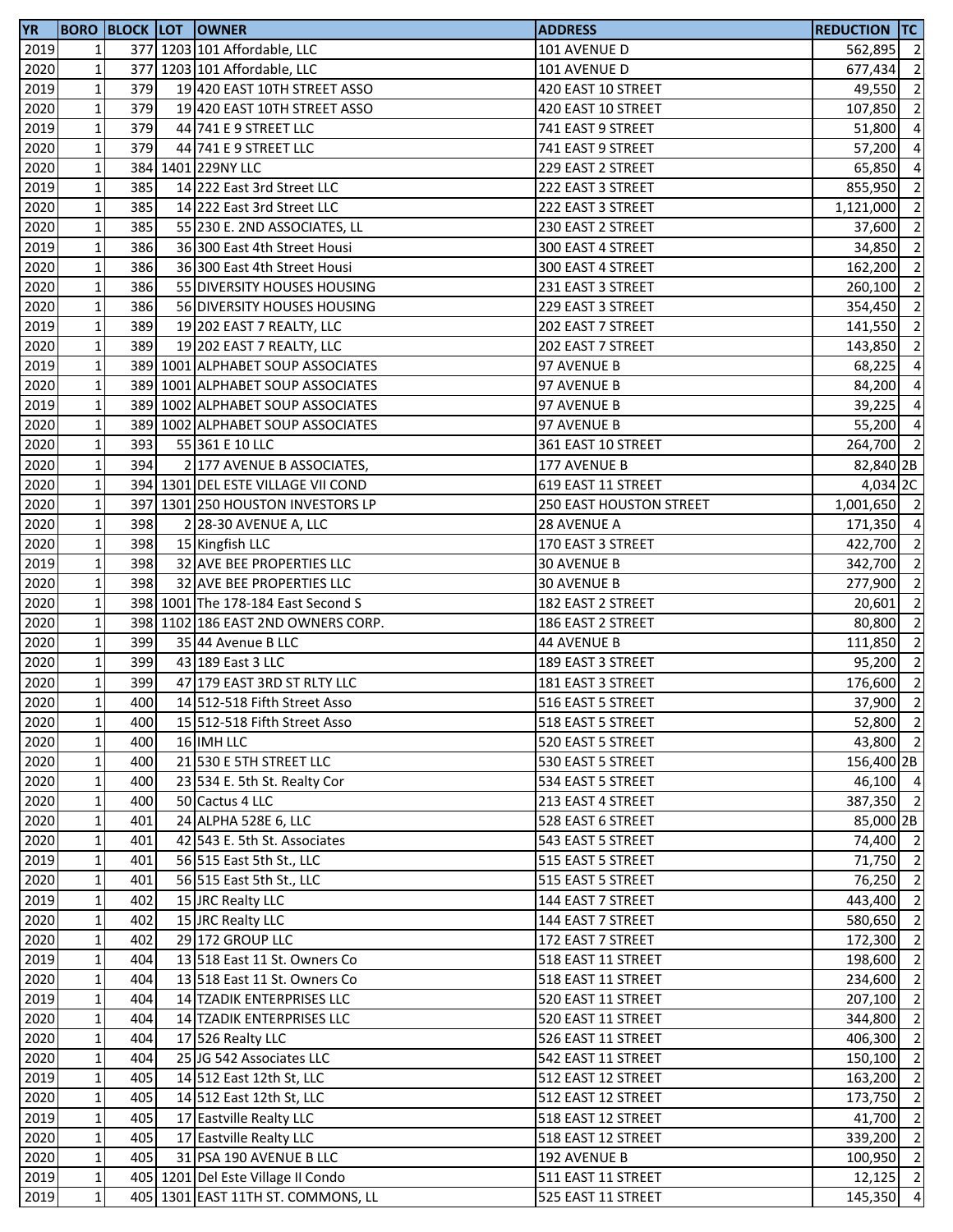| <b>YR</b> |                 |     | <b>BORO BLOCK LOT OWNER</b>        | <b>ADDRESS</b>             | <b>REDUCTION TC</b> |                          |
|-----------|-----------------|-----|------------------------------------|----------------------------|---------------------|--------------------------|
| 2020      | $\mathbf{1}$    |     | 405 1301 EAST 11TH ST. COMMONS, LL | 525 EAST 11 STREET         | 138,200 4           |                          |
| 2020      | $\mathbf{1}$    |     | 405 1302 THE FILLMORE              | 525 EAST 11 STREET         | 7,225               | $\overline{2}$           |
| 2020      | $\mathbf{1}$    | 406 | 21 530 East 13, LLC                | 530 EAST 13 STREET         | 195,450             | $\overline{2}$           |
| 2020      | $1\,$           | 406 | 61 507 EAST TWELFTH OWNERS C       | 507 EAST 12 STREET         | 261,750             | $\overline{2}$           |
| 2020      | $\mathbf 1$     |     | 406 1201 BOARD OF MANAGERS OF 536  | 536 EAST 13 STREET         | 81,408              | $\overline{2}$           |
| 2020      | $\mathbf{1}$    | 407 | 5 218 A LLC                        | 218 AVENUE A               | 349,850             | $\overline{\phantom{a}}$ |
| 2020      | $\mathbf 1$     | 407 | 29 542 East 14th Street L.L.       | 232 AVENUE B               | 233,050             | $\overline{2}$           |
| 2020      | $\mathbf 1$     |     | 407 1001 ALPHABET SOUP ASSOCIATES, | 214 AVENUE A               | 527,765             | $\overline{a}$           |
| 2019      | $1\,$           |     | 407 1101 BFC DEL ESTE COMMERCIAL L | 503 EAST 13 STREET         | 277,100             | $\overline{4}$           |
| 2020      | $1\overline{ }$ | 407 | 1101 BFC DEL ESTE COMMERCIAL L     | 503 EAST 13 STREET         | 303,650             | $\overline{4}$           |
| 2020      | $\mathbf{1}$    | 407 | 1102 Del Este Village I Condom     | 503 EAST 13 STREET         | 19,362              | $\overline{2}$           |
| 2020      | $\mathbf 1$     |     | 408 1001 FERGUSON ENTERPRISES, INC | 71 LUDLOW STREET           | 83,100              | $\overline{4}$           |
| 2020      | $1\,$           | 409 | 2 96 Orchard, Inc.                 | 96 ORCHARD STREET          | 224,950 2           |                          |
| 2020      | $\mathbf 1$     | 409 | 34 92 ORCHARD REALTY LLC.          | 256 BROOME STREET          | 236,100 2           |                          |
| 2020      | $\mathbf 1$     | 410 | 9 15TH ASSOCIATES LLC              | 136 ORCHARD STREET         | 225,150             | $\overline{2}$           |
| 2019      | $\mathbf 1$     | 410 | 64 114 DELANCEY LLC                | 114 DELANCEY STREET        | 872,250             | $\overline{4}$           |
| 2020      | $\mathbf 1$     | 410 | 64 114 DELANCEY LLC                | 114 DELANCEY STREET        | 1,002,650           | $\overline{4}$           |
| 2019      | $1\overline{ }$ | 410 | 67 108 DELANCEY STREET SM LL       | 108 DELANCEY STREET        | 86,750              | $\overline{a}$           |
| 2020      | $\mathbf{1}$    | 410 | 67 108 DELANCEY STREET SM LL       | 108 DELANCEY STREET        | 122,300             | $\overline{4}$           |
| 2020      | $\mathbf 1$     | 410 | 71 100 DELANCEY LLC                | 100 DELANCEY STREET        | 1,275,350           | $\overline{2}$           |
| 2019      | $\mathbf 1$     |     | 410 1003 DEAL DELANCEY LLC         | 101 LUDLOW STREET          | 113,150 4           |                          |
| 2020      | $1\overline{ }$ |     | 410 1003 DEAL DELANCEY LLC         | 101 LUDLOW STREET          | 307,550 4           |                          |
| 2020      | $\mathbf{1}$    | 411 | 1 SUSHELL CORP.                    | 146 ORCHARD STREET         | 123,700 2           |                          |
| 2019      | $\mathbf 1$     | 411 | 11 Smilowitz Holding Company       | <b>166 ORCHARD STREET</b>  | 105,900 2           |                          |
| 2020      | $\mathbf{1}$    | 411 | 11 Smilowitz Holding Company       | <b>166 ORCHARD STREET</b>  | 150,000             | $\overline{2}$           |
| 2020      | $1\overline{ }$ | 411 | 27 143 LUDLOW SM, LLC              | 143 LUDLOW STREET          | 409,250             | $\overline{2}$           |
| 2019      | $1\overline{ }$ | 411 | 41 LUDLOW STREET HOSPITALITY       | 136 LUDLOW STREET          | 402,400             | $\overline{4}$           |
| 2020      | $\mathbf 1$     | 411 | 41 LUDLOW STREET HOSPITALITY       | 136 LUDLOW STREET          | 214,900             | $\overline{4}$           |
| 2020      | $\mathbf 1$     | 411 | 45 5502 Ludlow Street 144-15       | 144 LUDLOW STREET          | 175,250             | $\overline{2}$           |
| 2020      | $\mathbf{1}$    | 411 | 58 152 LUDLOW STREET LLC           | 149 ESSEX STREET           | 375,700 2           |                          |
| 2020      | $\mathbf 1$     |     | 411 1001 JPZ HOLDING LLC           | 112 RIVINGTON STREET       | 16,743 4            |                          |
| 2019      | $\mathbf{1}$    |     | 411 1103 The 133 Essex Street Cond | 133 ESSEX STREET           | 35,196              | $\overline{2}$           |
| 2020      | $\mathbf 1$     |     | 411 1103 The 133 Essex Street Cond | 133 ESSEX STREET           | 38,738              | $\overline{\phantom{a}}$ |
| 2020      | $\mathbf{1}$    |     | 411 1202 157 Ludlow Condominium    | 157 LUDLOW STREET          | 12,426              | $\overline{2}$           |
| 2020      | $1\vert$        |     | 411 1302 KFT PROPERTIES LLC        | 153 ESSEX STREET           | 415,150 2           |                          |
| 2020      | $\mathbf{1}$    | 412 | 1 G.G.G. REALTY CORP.              | 172 ORCHARD STREET         | 96,250 2            |                          |
| 2020      | $\mathbf 1$     | 412 | 27 177 LUDLOW SM DE, LLC.          | 177 LUDLOW STREET          | 169,000             | $\overline{2}$           |
| 2020      | $\mathbf 1$     | 412 | 36 FLEMINGTON ESTATES, L.L.C       | <b>100 STANTON STREET</b>  | 309,350 2           |                          |
| 2020      | $\mathbf 1$     | 412 | 46 <b>ITHILIEN REALTY CORP.</b>    | 176 LUDLOW STREET          | 132,150 2           |                          |
| 2020      | $\mathbf 1$     | 412 | 48 180 Ludlow Development LL       | 180 LUDLOW STREET          | 830,250 4           |                          |
| 2020      | $1\vert$        | 413 | 45 75 & 81 ORCHARD ASSOCIATE       | 81 ORCHARD STREET          | 265,000             | $\overline{2}$           |
| 2020      | $1\overline{ }$ | 413 | 49 75 & 81 ORCHARD ASSOCIATE       | 75 ORCHARD STREET          | 742,750             | $\overline{2}$           |
| 2020      | $1\overline{ }$ | 414 | 5 BCD Delancey LLC                 | <b>55 DELANCEY STREET</b>  | 152,200             | $\overline{2}$           |
| 2019      | $\mathbf{1}$    | 414 | 18 BCD Delancey LLC                | <b>61 DELANCEY STREET</b>  | 327,750 2           |                          |
| 2020      | $\mathbf 1$     | 414 | 18 BCD Delancey LLC                | <b>61 DELANCEY STREET</b>  | 391,900 2           |                          |
| 2020      | $1\overline{ }$ | 414 | 21 99 ALLEN REALTY, LLC            | 99 ALLEN STREET            | 204,050 2           |                          |
| 2019      | $\mathbf 1$     | 414 | 55 98 Allen Realty, Inc.           | 99 ORCHARD STREET          | 65,800 2            |                          |
| 2020      | $\mathbf{1}$    | 414 | 55 98 Allen Realty, Inc.           | 99 ORCHARD STREET          | 198,450 2           |                          |
| 2020      | $\mathbf 1$     | 415 | 32 125-127 ALLEN STREET ASSO       | 127 ALLEN STREET           | 51,750 2            |                          |
| 2020      | $1\vert$        | 415 | 35 PPC MANAGEMENT, INC             | 123 ALLEN STREET           | 103,350             | $\overline{2}$           |
| 2020      | $\mathbf 1$     | 415 | 70 133 ORCHARD REALTY CORP.        | 133 ORCHARD STREET         | 243,650             | $\overline{2}$           |
| 2020      | $\mathbf{1}$    | 415 | 74 CNE REALTY CORP                 | 125 ORCHARD STREET         | 319,200             | $\overline{2}$           |
| 2020      | $\mathbf 1$     | 415 | 76 ORSON HOLDING CORP.             | 121 ORCHARD STREET         | 302,650             | $\overline{2}$           |
| 2020      | $\mathbf 1$     | 416 | 23 LAKEDEN REALTY CORP.            | 165 ALLEN STREET           | 40,150              | $\overline{4}$           |
| 2020      | $\mathbf 1$     | 416 | 32 Coriad Realty Corp.             | <b>66 RIVINGTON STREET</b> | 180,900             | $\overline{2}$           |
| 2019      | $\mathbf 1$     | 416 | 63 ORCHARD REALTY, LLC             | <b>155 ORCHARD STREET</b>  | 45,800              | $\overline{2}$           |
| 2020      | $\mathbf 1$     | 416 | 63 ORCHARD REALTY, LLC             | <b>155 ORCHARD STREET</b>  | 108,800             | $\overline{2}$           |
| 2019      | $1\vert$        | 416 | 65 ORCHARD REALTY, LLC             | 151 ORCHARD STREET         | $26,900$ 2          |                          |
| 2020      | $1\vert$        | 416 | 65 ORCHARD REALTY, LLC             | 151 ORCHARD STREET         | 89,900              | $\overline{2}$           |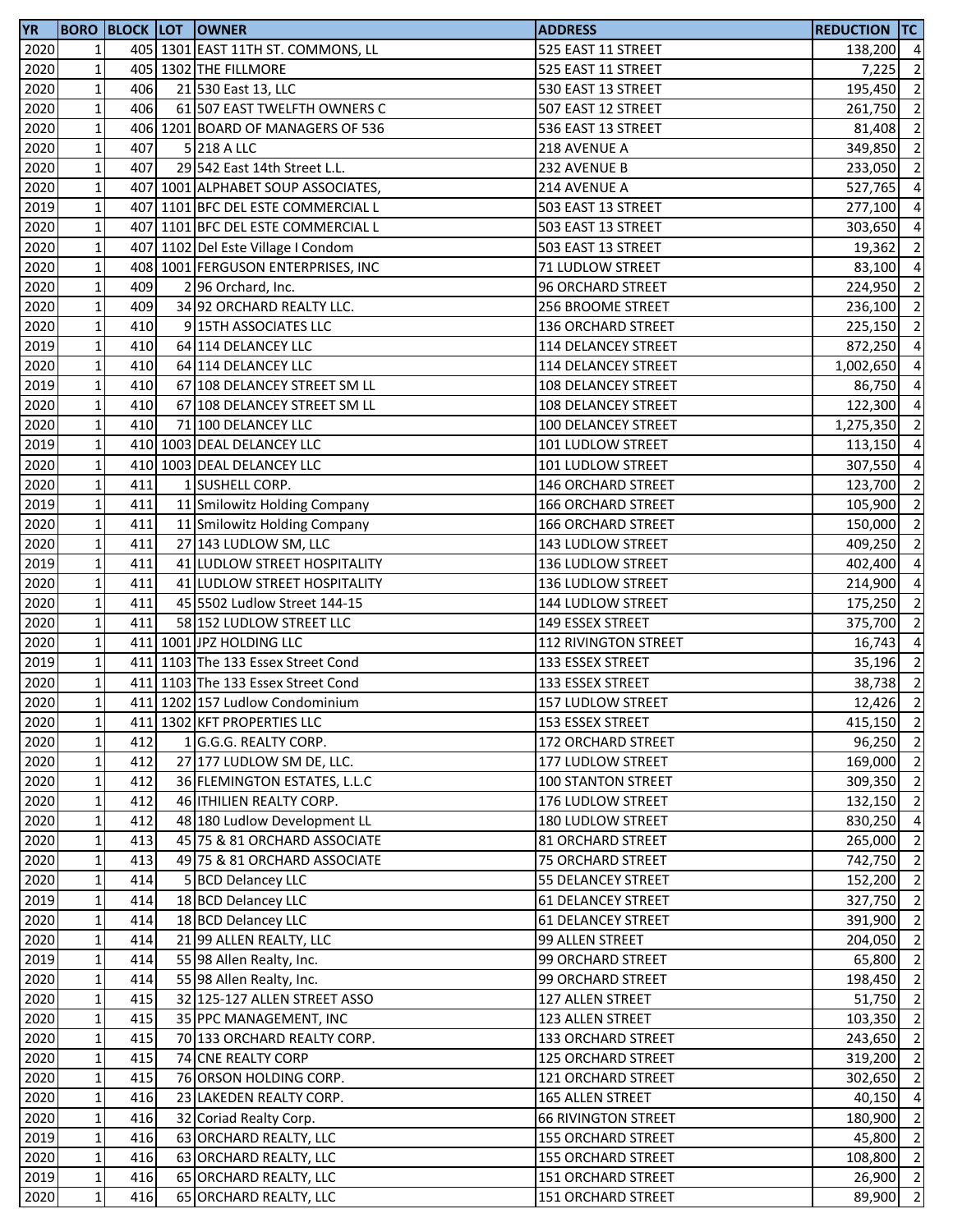| <b>YR</b> |                 |     |   | <b>BORO BLOCK LOT OWNER</b>        | <b>ADDRESS</b>                 | <b>REDUCTION TC</b> |                |
|-----------|-----------------|-----|---|------------------------------------|--------------------------------|---------------------|----------------|
| 2020      | $1\overline{ }$ | 417 |   | 18 Allen House, LLC                | 159 EAST HOUSTON STREET        | 703,250 2           |                |
| 2020      | $\mathbf{1}$    | 417 |   | 19 Allen House, LLC                | 201 ALLEN STREET               | 256,950             | $\overline{2}$ |
| 2019      | $\mathbf 1$     | 417 |   | 56 Orchard Houston LLC             | 185 EAST HOUSTON STREET        | 245,350             | $\overline{2}$ |
| 2020      | $\mathbf 1$     | 417 |   | 56 Orchard Houston LLC             | <b>185 EAST HOUSTON STREET</b> | 729,050             | $\overline{2}$ |
| 2020      | $\mathbf 1$     | 417 |   | 1001 AllenOrchard LLC              | 190 ALLEN STREET               | 797,650             | $\overline{4}$ |
| 2020      | $\mathbf 1$     | 418 |   | 36 SARA PARK MANAGEMENT CORP       | 108 FORSYTH STREET             | 646,341             | $\overline{4}$ |
| 2020      | $\mathbf 1$     | 418 |   | 37 Siyoun Mahfar & Associate       | 305 BROOME STREET              | 459,000             | $\overline{2}$ |
| 2019      | $\mathbf 1$     | 418 |   | 54 280 Grand Street Associat       | 280 GRAND STREET               | 96,200              | $\overline{4}$ |
| 2020      | $\mathbf 1$     | 418 |   | 54 280 Grand Street Associat       | 280 GRAND STREET               | 129,500             | $\overline{4}$ |
| 2019      | $\mathbf 1$     | 419 |   | 65 139 ELDRIDGE LLC                | 139 ELDRIDGE STREET            | 216,200             | $\overline{2}$ |
| 2020      | $\mathbf{1}$    | 419 |   | 65 139 ELDRIDGE LLC                | 139 ELDRIDGE STREET            | 451,800             | $\overline{2}$ |
| 2020      | $\mathbf 1$     | 420 |   | 68 Schoolyard Enterprises LL       | 167 ELDRIDGE STREET            | 374,200             | $\overline{2}$ |
| 2020      | $\mathbf 1$     |     |   | 420 1001 The 38 Delancey Tower Con | <b>40 DELANCEY STREET</b>      | 15,627              | $\overline{2}$ |
| 2020      | $\mathbf{1}$    | 422 |   | 60 Asociacion de Inquilinos        | <b>237 ELDRIDGE STREET</b>     | 455,600             | $\overline{2}$ |
| 2019      | $\mathbf 1$     | 423 |   | 28 TUM YING PU REALTY CORP.        | 246 GRAND STREET               | 67,300              | $\overline{4}$ |
| 2020      | $\mathbf{1}$    | 423 |   | 28 TUM YING PU REALTY CORP.        | 246 GRAND STREET               | 24,100              | $\overline{4}$ |
| 2020      | $\mathbf 1$     | 424 | 4 | Gila Bitchacho                     | 157 1/2 BOWERY                 | 55,800              | $\overline{a}$ |
| 2019      | $\mathbf{1}$    | 425 | 4 | <b>OSIB-BCRE Bowery Street H</b>   | 189 BOWERY                     | 5,260,400           | $\overline{4}$ |
| 2020      | $\mathbf 1$     | 425 | 4 | <b>OSIB-BCRE Bowery Street H</b>   | 189 BOWERY                     |                     | $\overline{4}$ |
|           |                 | 425 |   |                                    |                                | 5,753,600           |                |
| 2019      | $\mathbf 1$     |     |   | 21 7 RIVINGTON LLC                 | 7 RIVINGTON STREET             | 89,700              | $\overline{2}$ |
| 2020      | $1\,$           | 425 |   | 21 7 RIVINGTON LLC                 | 7 RIVINGTON STREET             | 885,300 2           |                |
| 2020      | $1\,$           | 425 |   | 26 SM 177 Chrystie LLC             | 17 RIVINGTON STREET            | 70,550 2            |                |
| 2020      | $\mathbf 1$     | 425 |   | 33 163 CHRYSTIE REALTY LLC         | 163 CHRYSTIE STREET            | 127,350             | $\overline{2}$ |
| 2019      | $\mathbf 1$     |     |   | 427 1601 215 Chrystie LLC          | 215 CHRYSTIE STREET            | 1,727,350           | $\overline{4}$ |
| 2020      | $1\,$           |     |   | 427 1603 ROZENBAUM, RONALD         | 215 CHRYSTIE STREET            | 64,893              | $\overline{2}$ |
| 2020      | $1\,$           | 429 |   | 16 GRAND CONCOURSE/DAVIDSON        | 107 EAST 2 STREET              | 146,750             | $\overline{2}$ |
| 2020      | $\mathbf 1$     | 429 |   | 39 11 AVENUE A REALTY LLC          | 11 AVENUE A                    | 22,900              | $\overline{4}$ |
| 2020      | $\mathbf 1$     | 434 |   | 3 Franchise Realty Intersta        | 104 1 AVENUE                   | 23,850              | $\overline{4}$ |
| 2020      | $\mathbf 1$     | 434 |   | 21 114-116 E 7TH OWNER LLC         | 114 EAST 7 STREET              | 206,650             | $\overline{2}$ |
| 2020      | $1\,$           | 434 |   | 24 BARNES ASSOCIATES, LLC          | 120 EAST 7 STREET              | 112,750             | $\overline{2}$ |
| 2020      | $\mathbf 1$     |     |   | 434 1301 GT Realty Management      | 107 AVENUE A                   | 66,400              | $\overline{4}$ |
| 2019      | $\mathbf 1$     | 435 |   | 27 122-126 St. Marks Place A       | 126 ST MARKS PLACE             | 60,150              | $\overline{2}$ |
| 2020      | $1\,$           | 435 |   | 27 122-126 St. Marks Place A       | 126 ST MARKS PLACE             | 255,000             | $\overline{2}$ |
| 2020      | $1\overline{ }$ | 436 |   | 42 BENCHMARK 109 LLC               | 109 ST MARKS PLACE             | 505,800             | $\overline{2}$ |
| 2019      | $1\vert$        | 437 |   | 6 158 FIRST AVE NYC LLC            | 158 1 AVENUE                   | 82,350 2            |                |
| 2020      | $\mathbf 1$     | 437 |   | 6 158 FIRST AVE NYC LLC            | 158 1 AVENUE                   | 138,150             | $\overline{2}$ |
| 2020      | $1\,$           | 437 |   | 7 160 First Avenue, LLC            | 160 1 AVENUE                   | 212,400 2           |                |
| 2020      | $\mathbf 1$     | 437 |   | 12 K & T Realty Associates,        | 260 EAST 10 STREET             | 47,100 2            |                |
| 2020      | $1\,$           | 437 |   | 16 TENTH JAM DEVELOPMENT LLC       | 270 EAST 10 STREET             | 63,550 2            |                |
| 2020      | $\mathbf{1}$    | 437 |   | 27 153 AVENUE A ASSOCIATES,        | 153 AVENUE A                   | 103,500             | $\overline{2}$ |
| 2019      | $1\,$           | 438 |   | 8 FOUR GUDS REALTY CORP.           | 178 1 AVENUE                   | 104,700             | $\overline{4}$ |
| 2020      | $1\vert$        | 438 |   | 8 FOUR GUDS REALTY CORP.           | 178 1 AVENUE                   | 175,800             | $\overline{4}$ |
| 2019      | $\mathbf 1$     | 438 |   | 18 ANTOINETTE REALTY 4 LLC.        | 420 EAST 11 STREET             | 59,450              | $\overline{2}$ |
| 2020      | $1\vert$        | 438 |   | 18 ANTOINETTE REALTY 4 LLC.        | 420 EAST 11 STREET             | 50,600              | $\overline{2}$ |
| 2019      | $1\overline{ }$ | 438 |   | 25 FOUR GUDS REALTY CORP.          | 434 EAST 11 STREET             | 34,850              | $\overline{2}$ |
| 2020      | $1\overline{ }$ | 438 |   | 25 FOUR GUDS REALTY CORP.          | 434 EAST 11 STREET             | 61,400              | $\overline{2}$ |
| 2019      | $1\overline{ }$ | 438 |   | 44 267 East 10th Street Real       | 267 EAST 10 STREET             | 112,450 2           |                |
| 2020      | $\mathbf 1$     | 438 |   | 44 267 East 10th Street Real       | 267 EAST 10 STREET             | 52,400              | $\overline{2}$ |
| 2020      | $\mathbf{1}$    | 438 |   | 46 261-63 East 10, LLC             | 263 EAST 10 STREET             | 140,800             | $\overline{2}$ |
| 2020      | $\mathbf{1}$    | 438 |   | 47 261-63 East 10, LLC             | 261 EAST 10 STREET             | 140,800             | $\overline{2}$ |
| 2019      | $\mathbf{1}$    | 438 |   | 48 259 East 10th Realty Asso       | 259 EAST 10 STREET             | 111,600 2           |                |
| 2020      | $1\vert$        | 438 |   | 48 259 East 10th Realty Asso       | 259 EAST 10 STREET             | 61,450 2            |                |
| 2020      | $\mathbf{1}$    | 439 |   | 3 186-188 FIRST AVE LLC            | 186 1 AVENUE                   | 66,565 2B           |                |
| 2020      | $1\,$           | 439 |   | 4 186-188 FIRST AVE LLC            | 188 1 AVENUE                   | 65,291 2B           |                |
| 2020      | $\mathbf 1$     | 440 |   | 3 PERSAM 202 LLC                   | 202 1 AVENUE                   | 243,510 2           |                |
| 2020      | $1\,$           | 440 |   | 8 214 FIRST REALTY CORP.           | 214 1 AVENUE                   | 600,500 2           |                |
| 2020      | $\mathbf 1$     | 440 |   | 32 H.S.A. Properties Inc.          | 207 AVENUE A                   | 64,950 4            |                |
| 2020      | $\mathbf 1$     | 440 |   | 48 423 East 12th Street LLC        | 423 EAST 12 STREET             | 136,800 2           |                |
| 2019      | $\mathbf 1$     | 440 |   | 49 CZERNY REALTY INC.              | 421 EAST 12 STREET             | $77,250$ 2          |                |
|           |                 |     |   |                                    |                                |                     |                |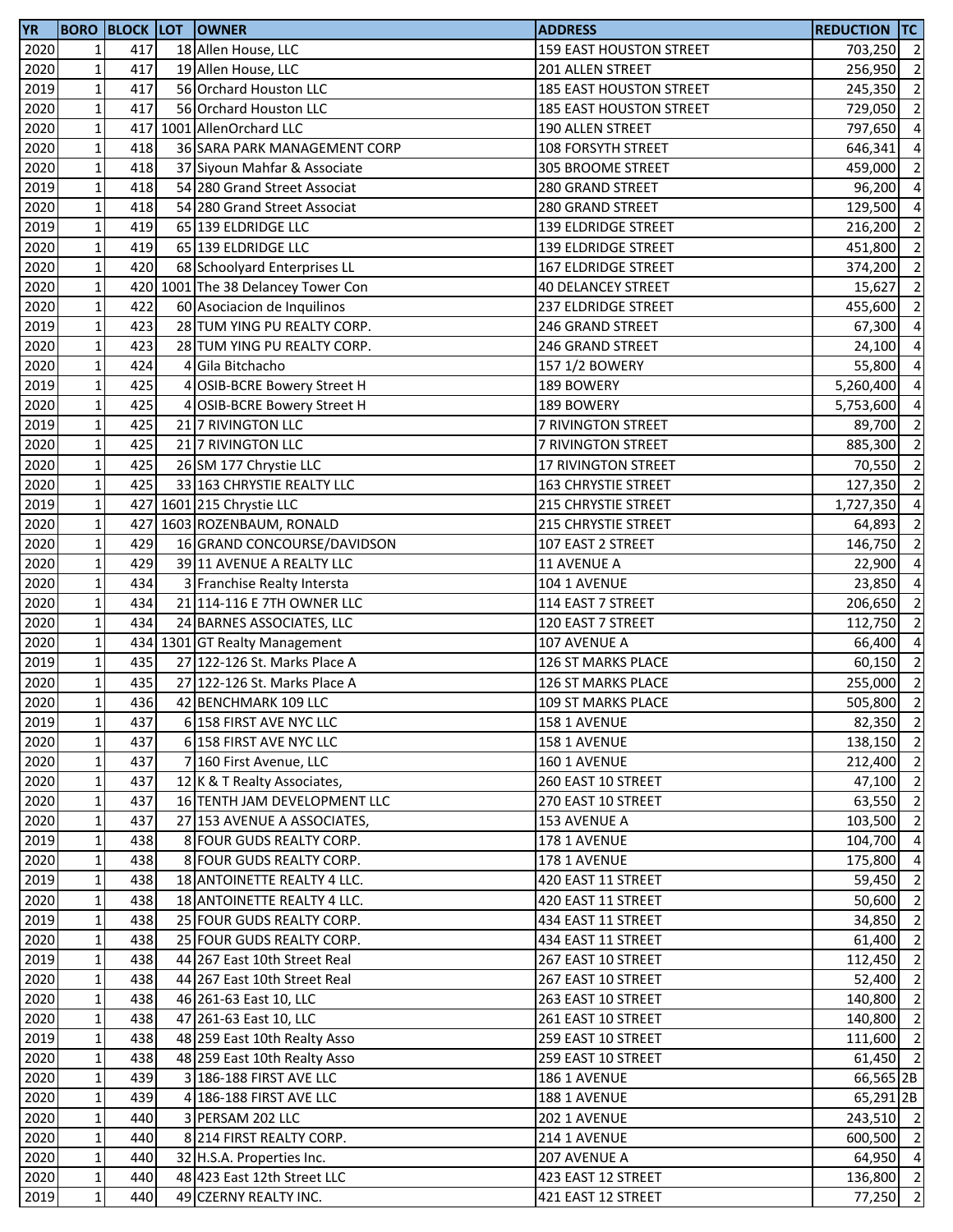| <b>YR</b> |                 |     | <b>BORO BLOCK LOT OWNER</b>        | <b>ADDRESS</b>           | <b>REDUCTION TC</b> |                |
|-----------|-----------------|-----|------------------------------------|--------------------------|---------------------|----------------|
| 2020      | 1               | 440 | 49 CZERNY REALTY INC.              | 421 EAST 12 STREET       | 82,750 2            |                |
| 2020      | $\mathbf 1$     | 441 | 29 Pattwin East Realty Corp.       | 223 AVENUE A             | 132,550 4           |                |
| 2020      | $\mathbf{1}$    | 441 | 31 221 Avenue A, LLC               | 221 AVENUE A             | 152,350 2           |                |
| 2020      | $1\,$           |     | 441 1003 The Crossings Condominium | 400 EAST 14 STREET       | $4,022$ 2           |                |
| 2020      | $\mathbf 1$     |     | 443 1301 The 64 East 1st Street Co | 64 EAST 1 STREET         | 19,454 2C           |                |
| 2020      | $\mathbf 1$     | 444 | 29 80 East 3, LLC                  | 80 EAST 3 STREET         | 101,200 2           |                |
| 2020      | $\mathbf 1$     | 444 | 32 86 East 3, LLC                  | 86 EAST 3 STREET         | 183,100 2           |                |
| 2020      | $1\vert$        | 444 | 39 ATIAS ENTERPRISES INC.          | 39 1 AVENUE              | 269,100 2           |                |
| 2020      | $1\,$           |     | 444 1001 72-74 East 3rd Street Con | 72 EAST 3 STREET         | $15,719$ 2          |                |
| 2019      | $1\overline{ }$ | 445 | 9 RURU & ASSOCIATES LLC            | 68 2 AVENUE              | 78,050              | $\overline{2}$ |
| 2020      | $\mathbf{1}$    | 445 | 9 RURU & ASSOCIATES LLC            | 68 2 AVENUE              | 173,800             | $\overline{2}$ |
| 2020      | $\mathbf 1$     | 445 | 20 108 EAST FOURTH LLC             | 108 EAST 4 STREET        | 156,950             | $\overline{2}$ |
| 2020      | $1\,$           | 445 | 44 85 E. 3RD ASSOCIATES, LLC       | 85 EAST 3 STREET         | 83,250 2            |                |
| 2019      | $\mathbf 1$     | 445 | 52 69 EAST 3RD STREET ASSOCI       | 67 EAST 3 STREET         | 172,350 2           |                |
| 2020      | $\mathbf 1$     | 445 | 52 69 EAST 3RD STREET ASSOCI       | 67 EAST 3 STREET         | 166,700             | $\overline{2}$ |
| 2020      | $1\,$           | 445 | 58 STUDIO 57 REALTY LLC            | 57 EAST 3 STREET         | 267,950             | $\overline{2}$ |
| 2020      | $\mathbf 1$     | 446 | 886 2ND AVENUE LLC                 | 86 2 AVENUE              | 152,350             | $\overline{2}$ |
| 2019      | $\mathbf{1}$    | 446 | 27 LJW REALTY LLC                  | 338 EAST 5 STREET        | 106,850             | $\overline{2}$ |
| 2020      | $\mathbf{1}$    | 446 | 27 LJW REALTY LLC                  | 338 EAST 5 STREET        | 68,900              | $\overline{2}$ |
| 2019      | $\mathbf 1$     |     | 446 1101 VILLAGE EAST COMMERCIAL L | 99 EAST 3 STREET         | 115,050             | $\overline{4}$ |
| 2020      | $\mathbf 1$     |     | 446 1101 VILLAGE EAST COMMERCIAL L | 99 EAST 3 STREET         | 169,950             | $\overline{4}$ |
| 2019      | $1\overline{ }$ | 447 | 11 QUAD REALTY LLC                 | 310 EAST 6 STREET        | 175,600             | $\overline{2}$ |
| 2020      | $\mathbf 1$     | 447 | 11 QUAD REALTY LLC                 | 310 EAST 6 STREET        | 189,700 2           |                |
| 2020      | $\mathbf 1$     | 447 | 15 318 East 6th Street Realt       | 318 EAST 6 STREET        | 53,500              | $\overline{2}$ |
| 2020      | $\mathbf 1$     | 447 | 28 QUAD 344 LLC                    | 95 1 AVENUE              | 407,200             | $\overline{2}$ |
| 2020      | $1\overline{ }$ | 447 | 36 343-45 East 5th St LLC          | 343 EAST 5 STREET        | 118,350             | $\overline{2}$ |
| 2019      | $\mathbf 1$     | 447 | 49 LEW REALTY LLC                  | 319 EAST 5 STREET        | 53,050              | $\overline{2}$ |
| 2020      | $\mathbf 1$     | 447 | 49 LEW REALTY LLC                  | 319 EAST 5 STREET        | 76,850              | $\overline{2}$ |
| 2019      | $\mathbf 1$     | 447 | 51 TRES REALTY LLC                 | 313 EAST 5 STREET        | 216,800 2           |                |
| 2020      | $\mathbf{1}$    | 447 | 51 TRES REALTY LLC                 | 313 EAST 5 STREET        | 134,900             | $\overline{2}$ |
| 2019      | $1\,$           |     | 447 1002 83-85 First Avenue Owners | 83 1 AVENUE              | 140,400 2           |                |
| 2020      | $\mathbf{1}$    |     | 447 1002 83-85 First Avenue Owners | 83 1 AVENUE              | 77,400 2            |                |
| 2020      | $\mathbf 1$     | 448 | 1 104 SECOND REALTY LLC            | 104 2 AVENUE             | 764,200 2           |                |
| 2019      | $1\overline{ }$ | 448 | 12 CHES REALTY LLC                 | 56 EAST 7 STREET         | 180,650             | $\overline{2}$ |
| 2020      | $1\vert$        | 448 | 12 CHES REALTY LLC                 | 56 EAST 7 STREET         | 215,300 2           |                |
| 2019      | $\mathbf{1}$    | 448 | 20 K & T Realty Associates,        | 72 EAST 7 STREET         | 68,650 2            |                |
| 2020      | $1\overline{ }$ | 448 | 20 K & T Realty Associates,        | 72 EAST 7 STREET         | 115,450             | $\overline{2}$ |
| 2019      | $1\,$           | 448 | 37 LEAS REALTY LLC                 | 337 EAST 6 STREET        | 166,500 2           |                |
| 2020      | $1\,$           | 448 | 37 LEAS REALTY LLC                 | 337 EAST 6 STREET        | 206,550 2           |                |
| 2020      | $\mathbf 1$     | 449 | 1 118 2nd Ave NY LLC               | 118 2 AVENUE             | 523,750 2           |                |
| 2019      | $1\,$           | 449 | 15 QUAD TWO REALTY LLC             | 52 ST MARKS PLACE        | 99,000              | $\overline{2}$ |
| 2020      | $1\overline{ }$ | 449 | 15 QUAD TWO REALTY LLC             | 52 ST MARKS PLACE        | 69,750 2            |                |
| 2020      | $1\overline{ }$ | 449 | 21 64 ST MARKS PLACE, LLC          | <b>64 ST MARKS PLACE</b> | 83,200              | $\overline{2}$ |
| 2020      | $\mathbf{1}$    | 449 | 27 Berdar Equities LLC             | <b>76 ST MARKS PLACE</b> | 62,300              | $\overline{2}$ |
| 2019      | $\mathbf 1$     | 449 | 53 LEW TWO REALTY LLC              | 57 EAST 7 STREET         | 75,450              | $\overline{2}$ |
| 2020      | $1\overline{ }$ | 449 | 53 LEW TWO REALTY LLC              | 57 EAST 7 STREET         | 82,650 2            |                |
| 2020      | $\mathbf 1$     | 450 | 1 SOS REALTY ASSOCIATES, LL        | 132 2 AVENUE             | 369,550 2           |                |
| 2019      | $\mathbf{1}$    | 450 | 25 QUAD REALTY LLC                 | 342 EAST 9 STREET        | 137,350 2           |                |
| 2020      | $\mathbf 1$     | 450 | 25 QUAD REALTY LLC                 | 342 EAST 9 STREET        | 105,250 2           |                |
| 2020      | $1\vert$        | 451 | 1 269 Associates LLC               | 146 2 AVENUE             | 283,650             | $\overline{2}$ |
| 2019      | $\mathbf 1$     | 451 | 14 CROSSTOWN EQUITIES LLC.         | 206 EAST 10 STREET       | 152,900             | $\overline{2}$ |
| 2020      | $\mathbf{1}$    | 451 | 14 CROSSTOWN EQUITIES LLC.         | 206 EAST 10 STREET       | 209,600             | $\overline{2}$ |
| 2019      | $\mathbf 1$     | 451 | 18 EAST TENTH CAPITAL CORP.        | 214 EAST 10 STREET       | 113,050 2           |                |
| 2020      | $\mathbf 1$     | 451 | 18 EAST TENTH CAPITAL CORP.        | 214 EAST 10 STREET       | 142,300 2           |                |
| 2020      | $\mathbf 1$     | 451 | 32 TFN Realty LLC                  | 159 1 AVENUE             | 264,100 2           |                |
| 2020      | $\mathbf 1$     | 451 | 52 Thermald Realty Assoc. I        | 319 EAST 9 STREET        | 130,950 2           |                |
| 2020      | $\mathbf 1$     | 451 | 57 269 Associates LLC              | 309 EAST 9 STREET        | 79,950 2            |                |
| 2020      | $1\vert$        | 452 | 26 Village JV 338 East 11th        | 338 EAST 11 STREET       | 240,700 2           |                |
| 2019      | $1\vert$        | 452 | 39 BENCHMARK 237 LLC               | 237 EAST 10 STREET       | $88,650$ 2          |                |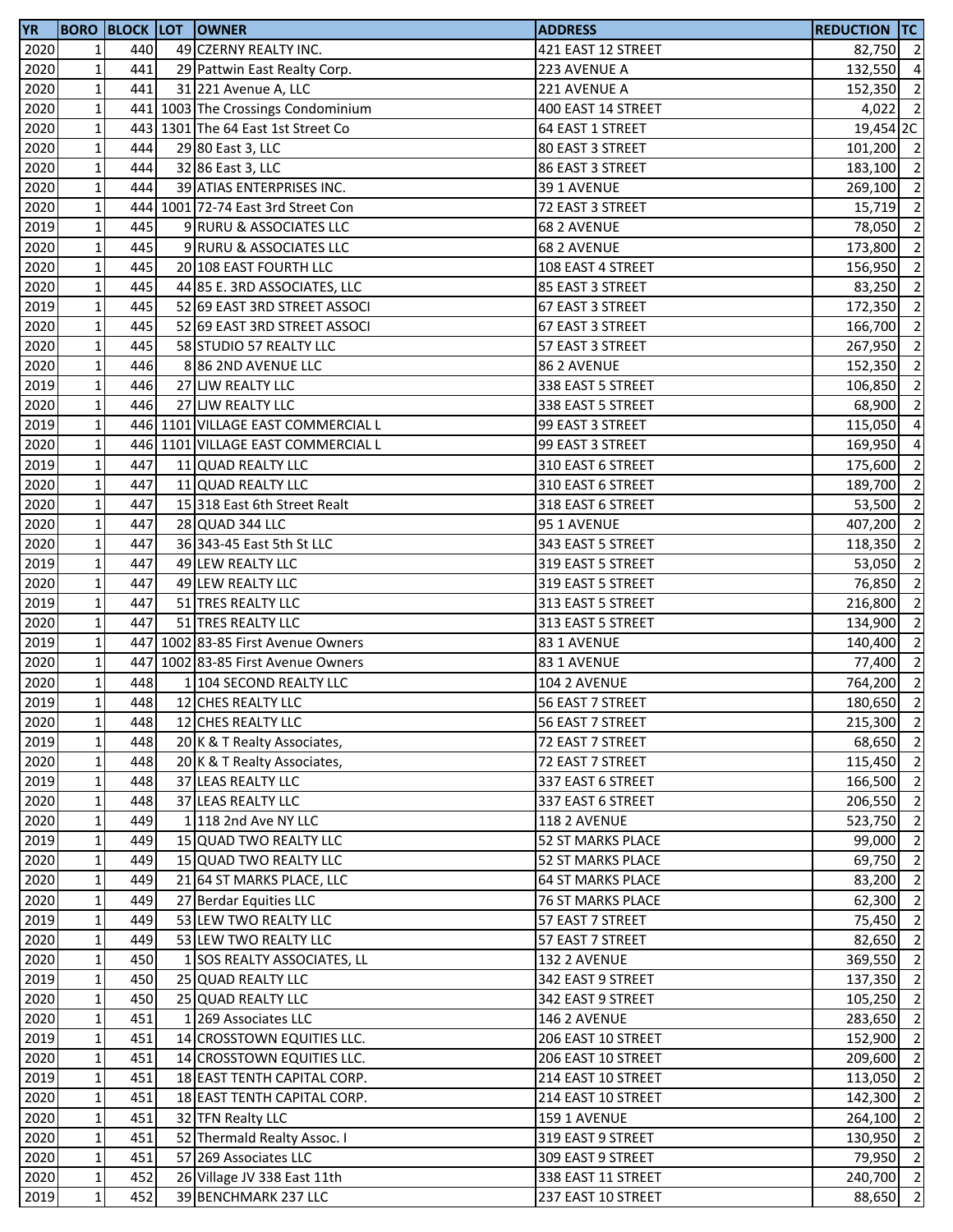| <b>YR</b> |                 |     |   | <b>BORO BLOCK LOT OWNER</b>        | <b>ADDRESS</b>           | REDUCTION TC |                          |
|-----------|-----------------|-----|---|------------------------------------|--------------------------|--------------|--------------------------|
| 2020      | $1\vert$        | 452 |   | 39 BENCHMARK 237 LLC               | 237 EAST 10 STREET       | 99,900 2     |                          |
| 2020      | $\mathbf 1$     | 452 |   | 52 211 East 10th Street, LLC       | 211 EAST 10 STREET       | 88,050 2     |                          |
| 2020      | $\mathbf{1}$    | 453 |   | 1501 311 E 11 Village Green Co     | 311 EAST 11 STREET       | 8,979        | $\overline{2}$           |
| 2020      | $\mathbf 1$     | 454 |   | 29 UANNA LLC                       | 340 EAST 13 STREET       | 414,500 2    |                          |
| 2019      | $\mathbf 1$     | 454 |   | 59 325 East 12th Street LLC        | 323 EAST 12 STREET       | 115,900      | $\overline{2}$           |
| 2020      | $\mathbf 1$     | 454 |   | 59 325 East 12th Street LLC        | 323 EAST 12 STREET       | 280,600      | $\overline{\phantom{a}}$ |
| 2020      | $\mathbf 1$     | 455 |   | 47 Lem Lee 13th LP                 | 337 EAST 13 STREET       | 213,650      | $\overline{2}$           |
| 2020      | $\mathbf 1$     | 455 |   | 48 Lem Lee 13th LP                 | 335 EAST 13 STREET       | 242,500      | $\overline{\mathbf{c}}$  |
| 2020      | $\mathbf 1$     | 455 |   | 49 Lem Lee 13th LP                 | 333 EAST 13 STREET       | 242,500      | $\overline{\mathbf{c}}$  |
| 2020      | $\mathbf{1}$    | 456 | 7 | CVP II, LLC                        | 285 BOWERY               | 2,146,950    | $\overline{\mathbf{c}}$  |
| 2019      | $\mathbf 1$     | 458 |   | 38 MORGAN BUILDERS, INC.           | 20 EAST 2 STREET         | 64,700       | $\overline{a}$           |
|           |                 | 458 |   |                                    |                          |              |                          |
| 2020      | $\mathbf 1$     |     |   | 38 MORGAN BUILDERS, INC.           | 20 EAST 2 STREET         | 66,950       | $\overline{a}$           |
| 2020      | $\mathbf 1$     | 459 |   | 12 EAST MANHATTAN HOLDINGS L       | 54 EAST 4 STREET         | 144,250 2    |                          |
| 2019      | $\mathbf 1$     | 461 |   | 21 LEW REALTY LLC                  | 226 EAST 6 STREET        | 281,250      | $\overline{\mathbf{c}}$  |
| 2020      | $\mathbf{1}$    | 461 |   | 21 LEW REALTY LLC                  | 226 EAST 6 STREET        | 273,100 2    |                          |
| 2019      | $\mathbf 1$     | 461 |   | 43 TRES TWO LLC                    | 227 EAST 5 STREET        | 67,050       | $\overline{2}$           |
| 2020      | $\mathbf{1}$    | 461 |   | 43 TRES TWO LLC                    | 227 EAST 5 STREET        | 44,050       | $\overline{2}$           |
| 2019      | $\mathbf{1}$    | 461 |   | 44 Saelidab Realty Corp.           | 225 EAST 5 STREET        | 159,350      | $\overline{2}$           |
| 2020      | $\mathbf 1$     | 461 |   | 44 Saelidab Realty Corp.           | 225 EAST 5 STREET        | 159,250      | $\overline{2}$           |
| 2020      | $\mathbf 1$     | 462 |   | 30 DUE MILLA REALTY GROUP, L       | 103 2 AVENUE             | 94,200 2     |                          |
| 2020      | $\mathbf 1$     | 462 |   | 35 225 East 6th LLC                | 223 EAST 6 STREET        | 437,900 2    |                          |
| 2019      | $\mathbf 1$     | 463 |   | 11 CRP 4 ST. MARKS PLACE A L       | 4 ST MARKS PLACE         | 311,250      | $\overline{4}$           |
| 2020      | $\mathbf 1$     | 463 |   | 11 CRP 4 ST. MARKS PLACE A L       | 4 ST MARKS PLACE         | 459,300      | $\overline{4}$           |
| 2019      | $\mathbf 1$     | 463 |   | 22 A.B. ILLBASSI REALTY CO.        | <b>26 ST MARKS PLACE</b> | 140,050      | $\overline{2}$           |
| 2020      | $\mathbf 1$     | 463 |   | 28 Second At St. Marks Partn       | 131 2 AVENUE             | 444,200      | $\overline{2}$           |
| 2020      | $\mathbf{1}$    | 463 |   | 30 Second At St. Marks Partn       | 129 2 AVENUE             | 442,000      | $\overline{2}$           |
| 2020      | $\mathbf 1$     | 463 |   | 46 Cooper Partners                 | 21 EAST 7 STREET         | 284,850      | $\overline{\mathbf{2}}$  |
| 2019      | $\mathbf 1$     | 464 |   | 6 Astor Place Holding Corp.        | 29 3 AVENUE              | 936,350      | $\overline{a}$           |
| 2020      | $\mathbf 1$     | 464 |   | 6 Astor Place Holding Corp.        | 29 3 AVENUE              | 119,100      | $\overline{4}$           |
| 2020      | $\mathbf{1}$    | 464 |   | 16 212 East 9th Street LLC         | 212 EAST 9 STREET        | 26,000 4     |                          |
| 2020      | $\mathbf 1$     | 464 |   | 36 JULIAN BACZYNSKY                | 139 2 AVENUE             | 82,750       | $\overline{2}$           |
| 2020      | $\mathbf 1$     | 464 |   | 43 TJM, LLC                        | 33 ST MARKS PLACE        | 244,200      | $\overline{2}$           |
|           |                 |     |   | 464 1301 133 SECOND AVENUE LLC     |                          | 182,070 4    |                          |
| 2020      | $\mathbf 1$     |     |   |                                    | 133 2 AVENUE             |              |                          |
| 2020      | $1\overline{ }$ |     |   | 464 1313 133 SECOND AVENUE LLC     | 133 2 AVENUE             | 622,980      | $\overline{4}$           |
| 2019      | 1 <sup>1</sup>  | 465 |   | 32 TRES REALTY LLC                 | 17 STUYVESANT STREET     | 353,900 2    |                          |
| 2020      | $\mathbf 1$     | 465 |   | 32 TRES REALTY LLC                 | 17 STUYVESANT STREET     | 383,950 2    |                          |
| 2019      | $\mathbf 1$     | 465 |   | 55 145 Second Avenue, LLC          | 145 2 AVENUE             | 474,650 2    |                          |
| 2020      | $\mathbf 1$     | 465 |   | 55 145 Second Avenue, LLC          | 145 2 AVENUE             | 593,900 2    |                          |
| 2020      | $\mathbf 1$     | 465 |   | 57 Askold S. Lozynskyj             | 233 EAST 9 STREET        | 62,850       | $\overline{2}$           |
| 2020      | $\mathbf 1$     |     |   | 465 1001 The Stuyvesant Condominiu | 38 STUYVESANT STREET     | 16,075 2     |                          |
| 2020      | $\mathbf 1$     |     |   | 466 1002 Tenth Street Family Holdi | 47 3 AVENUE              | 244,750      | $\overline{4}$           |
| 2019      | $\mathbf 1$     | 467 |   | 55 TRES REALTY LLC                 | 213 EAST 11 STREET       | 85,050       | $\overline{2}$           |
| 2020      | $\mathbf{1}$    | 468 |   | 1 Amdar Company, LLC               | 87 3 AVENUE              | 1,426,800    | $\overline{2}$           |
| 2020      | $\mathbf 1$     | 468 |   | 4 Fameco LLC                       | 93 3 AVENUE              | 315,700      | $\overline{\mathbf{c}}$  |
| 2020      | $\mathbf 1$     | 468 |   | 15 212 E. 13th Street Corp.        | 212 EAST 13 STREET       | 88,800       | $\overline{\mathbf{c}}$  |
| 2019      | $\mathbf 1$     | 468 |   | 51 TWO TEN NET TEN, L.L.C.         | 221 EAST 12 STREET       | 18,000 2     |                          |
| 2020      | $\mathbf 1$     | 468 |   | 51 TWO TEN NET TEN, L.L.C.         | 221 EAST 12 STREET       | 62,100 2     |                          |
| 2019      | $\mathbf 1$     |     |   | 468 1006 193 SECOND AVENUE TENANT  | 193 2 AVENUE             | 386,000      | $\overline{2}$           |
| 2020      | $1\overline{ }$ |     |   | 468 1006 193 SECOND AVENUE TENANT  | 193 2 AVENUE             | 375,600      | $\overline{2}$           |
| 2020      | $\mathbf{1}$    |     |   | 469 1402 123 Third Condominium Boa | 123 3 AVENUE             | 18,333       | $\overline{2}$           |
| 2019      | $1\overline{ }$ | 470 |   | 60 116 Elizabeth & 132 Bowe        | 132 BOWERY               | 158,100      | $\overline{a}$           |
| 2020      | $\mathbf 1$     | 470 |   | 60 116 Elizabeth & 132 Bowe        | 132 BOWERY               | 147,750      | $\overline{a}$           |
| 2019      | $\mathbf 1$     | 470 |   | 64 HONG WAH REALTY CORP.           | 124 BOWERY               | 227,400      | $\overline{a}$           |
| 2020      | $\mathbf 1$     | 470 |   | 64 HONG WAH REALTY CORP.           | 124 BOWERY               | 317,850      | $\overline{a}$           |
| 2020      | $\mathbf 1$     |     |   | 470 1001 ELIZABETH HOUSE CONDOMINI | 122 ELIZABETH STREET     | 4,411        | $\overline{2}$           |
|           | $\mathbf 1$     | 471 |   | 14 FRANK CASTELLANA ASSOCIAT       | 387 BROOME STREET        | 76,550 2     |                          |
| 2020      |                 |     |   |                                    |                          |              |                          |
| 2020      | $\mathbf 1$     | 471 |   | 33 172 MULBERRY REALTY, LLC        | 172 MULBERRY STREET      | 212,300      | $\overline{2}$           |
| 2019      | $1\vert$        | 471 |   | 43 GOOD LUCK REALTY CORP.          | 373 BROOME STREET        | 589,500 2    |                          |
| 2020      | $\mathbf 1$     | 471 |   | 43 GOOD LUCK REALTY CORP.          | 373 BROOME STREET        | 665,550      | $\overline{2}$           |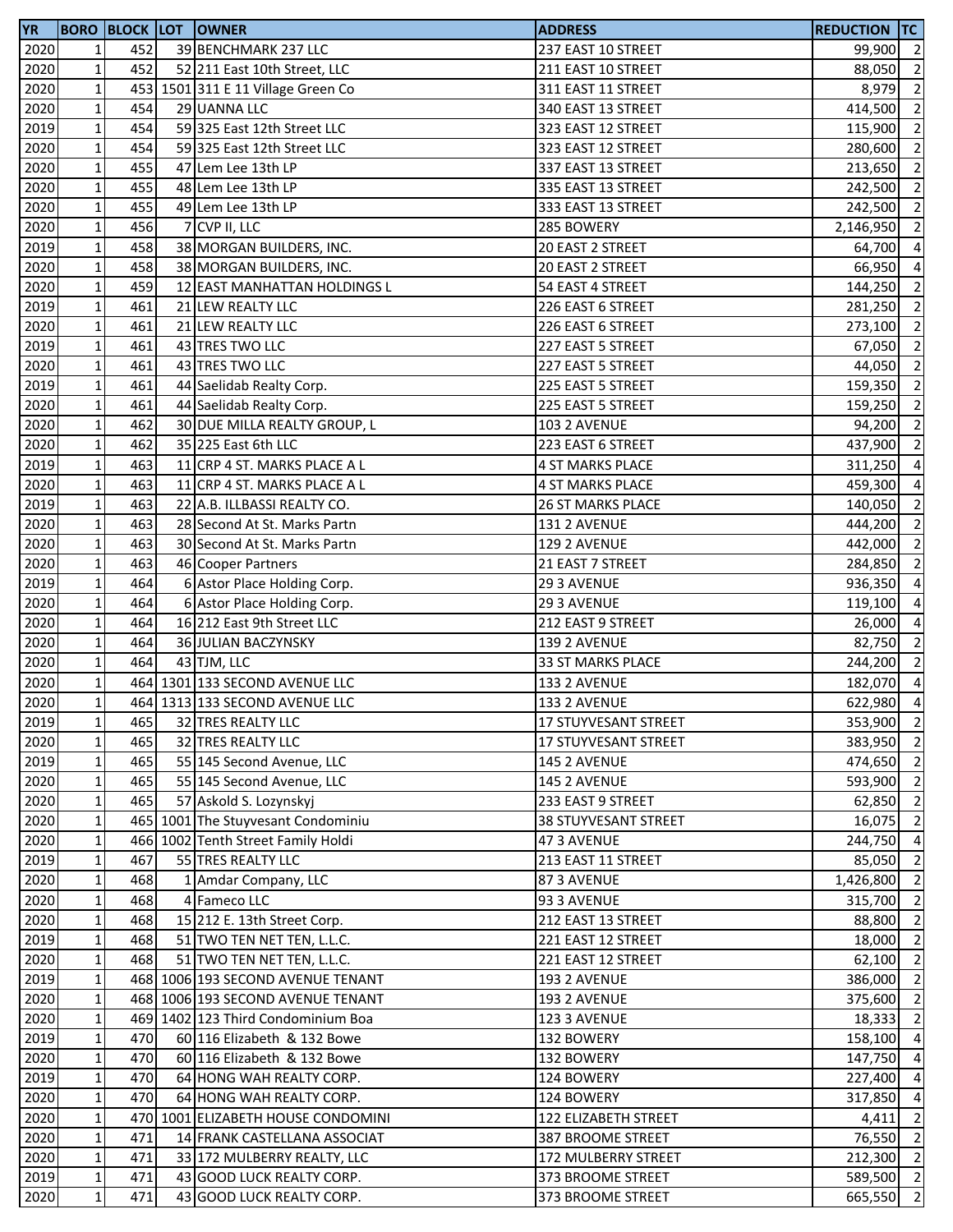| <b>YR</b> |                |     | <b>BORO BLOCK LOT OWNER</b>              | <b>ADDRESS</b>            | <b>REDUCTION TC</b>    |                         |
|-----------|----------------|-----|------------------------------------------|---------------------------|------------------------|-------------------------|
| 2020      | $1\vert$       | 471 | 54 198 GRAND ST CORP                     | 198 GRAND STREET          | 911,615 <sub>2</sub> A |                         |
| 2020      | $\mathbf 1$    | 473 | 7 474 Broadway Realty Corp.              | 474 BROADWAY              | 1,232,250 4            |                         |
| 2020      | $\mathbf 1$    | 473 | 14 VNO Broome Street LLC                 | 486 BROADWAY              | 827,350                | $\overline{a}$          |
| 2019      | $\mathbf 1$    | 474 | 32 481 Realty Corp.                      | 481 BROADWAY              | 1,504,850 4            |                         |
| 2020      | $\mathbf 1$    | 474 | 32 481 Realty Corp.                      | 481 BROADWAY              | 1,211,450              | $\overline{4}$          |
| 2020      | $\mathbf 1$    |     | 474 1002 MERCER STREET ASSOCIATES        | 51 MERCER STREET          | 20,604                 | $\overline{2}$          |
| 2020      | $\mathbf 1$    |     | 474 1301 475 BROADWAY SOHO LLC           | 475 BROADWAY              | 5,523,000              | $\overline{a}$          |
| 2020      | $\mathbf 1$    |     | 474 1401 475 BROADWAY SOHO LLC           | 473 BROADWAY              | 5,004,250              | $\overline{a}$          |
| 2020      | $\mathbf 1$    | 475 | 12 FILBI LLC                             | 499 BROOME STREET         | 77,550                 | $\overline{a}$          |
| 2020      | $\mathbf{1}$   | 475 | 13 John Dee Corp.                        | 497 BROOME STREET         | 255,900                | $\overline{a}$          |
| 2019      | $\mathbf 1$    | 475 | 19 47 Wooster St. Realty Cor             | 47 WOOSTER STREET         | 114,100                | $\overline{a}$          |
| 2020      | $\mathbf 1$    | 475 | 19 47 Wooster St. Realty Cor             | 47 WOOSTER STREET         | 125,800                | $\overline{a}$          |
| 2020      | $\mathbf 1$    | 475 | 28 GRAND STREET ARTISTS COOP             | <b>64 GRAND STREET</b>    | 478,350 2              |                         |
| 2019      | $\mathbf 1$    |     | 475 1001 EC 347 West Broadway LLC        | 347 WEST BROADWAY         | 94,350                 | $\overline{4}$          |
| 2020      | $\mathbf{1}$   |     | 475 1001 EC 347 West Broadway LLC        | 347 WEST BROADWAY         | 111,450                | $\overline{4}$          |
| 2020      | $\mathbf 1$    |     | 475 1501 43 WOOSTER RETAIL, LLC          | 43 WOOSTER STREET         | 138,800                | $\overline{a}$          |
| 2020      | $\mathbf 1$    | 476 | $1$  92 HH LLC                           | 92 AVENUE OF THE AMER     | 136,050                | $\overline{a}$          |
| 2020      | $\mathbf 1$    | 476 | 7 TRINITY HUDSON HOLDINGS,               | 100 AVENUE OF THE AMER    | 2,341,500              | $\overline{a}$          |
| 2020      | $\mathbf 1$    | 478 | 12 19 Kenmare Street Partner             | 164 ELIZABETH STREET      | 308,550                | $\overline{\mathbf{2}}$ |
| 2019      | $\mathbf 1$    | 478 | 21 FAV Spring, LLC                       | <b>6 SPRING STREET</b>    | 84,950                 | $\overline{\mathbf{c}}$ |
| 2020      | $\mathbf 1$    | 478 | 21 FAV Spring, LLC                       | <b>6 SPRING STREET</b>    | 114,650 2              |                         |
| 2020      | $\mathbf 1$    | 478 | 33 156-166 Bowery LP                     | 166 BOWERY                | 230,650                | $\overline{4}$          |
| 2020      | $\mathbf 1$    | 478 | 34 156-166 Bowery LP                     | 164 BOWERY                | 242,000                | $\overline{4}$          |
| 2020      | $\mathbf 1$    | 478 | 35 156-166 Bowery LP                     | 162 BOWERY                | 289,450                | $\overline{4}$          |
| 2020      | $\mathbf 1$    | 479 | 11 CHELSEA 18 PARTNERS LP                | 200 MOTT STREET           | 170,670 2              |                         |
| 2019      | $\mathbf{1}$   |     | 480 1003 Mulberry Terrace Condomin       | 182 MULBERRY STREET       | 16,136 <sub>2C</sub>   |                         |
| 2020      | $\mathbf 1$    |     | 480 1003 Mulberry Terrace Condomin       | 182 MULBERRY STREET       | 25,585 2C              |                         |
| 2020      | $\mathbf 1$    |     | 480 1201 FIRST MOTT LLC                  | 199 MOTT STREET           | 240,038 4              |                         |
| 2020      | $\mathbf 1$    |     | 480 1203 199 MOTT STREET CONDOMINI       | 199 MOTT STREET           | 70,121 2               |                         |
| 2020      | $\mathbf 1$    | 481 | 22 WAH KOK REALTY CORP.                  | <b>48 SPRING STREET</b>   | 735,450 2              |                         |
| 2019      | $\mathbf 1$    | 483 | 1 PONTE GADEA NEW YORK, LLC              | 490 BROADWAY              | 3,630,800              | $\overline{a}$          |
| 2020      | $\mathbf 1$    | 483 | 1 PONTE GADEA NEW YORK, LLC              | 490 BROADWAY              | 4,065,050              | $\overline{a}$          |
| 2019      | $\mathbf 1$    | 483 | GREGORY A. GILFOIL RECIEVER FOR THOR 494 | 494 BROADWAY              | 1,960,100 4            |                         |
| 2020      | $\mathbf{1}$   | 483 | GREGORY A. GILFOIL RECIEVER FOR THOR 494 | 494 BROADWAY              | 2,587,950              | $\overline{4}$          |
| 2020      | 1 <sup>1</sup> |     | 484 1002 72 MERCER STREET CONDOMIN       | 72 MERCER STREET          | 24,280 2C              |                         |
| 2020      | $\mathbf 1$    |     | 484 1202 FSF SOHO, LLC                   | 503 BROADWAY              | 7,123,301 4            |                         |
| 2020      | $1\,$          | 485 | 8 ASB L3 72-76 Greene Stree              | 72 GREENE STREET          | 1,104,250 4            |                         |
| 2019      | $\mathbf 1$    | 485 | 29 79 Mercer Street LLC                  | 79 MERCER STREET          | 433,950 4              |                         |
| 2020      | $1\,$          | 485 | 29 79 Mercer Street LLC                  | 79 MERCER STREET          | 747,900 4              |                         |
| 2020      | $\mathbf 1$    |     | 485 1202 70 Greene Street Condomin       | 70 GREENE STREET          | 22,022 2C              |                         |
| 2020      | $1\,$          | 486 | 7 74 Wooster Holding LLC                 | 74 WOOSTER STREET         | 129,606 1              |                         |
| 2020      | $\mathbf 1$    | 486 | 8 WOOSTER 76, LLC                        | 76 WOOSTER STREET         | 306,050 4              |                         |
| 2020      | $\mathbf{1}$   |     | 486 1201 57-63 Greene Realty LLC         | 57 GREENE STREET          | 771,150 4              |                         |
| 2019      | $\mathbf 1$    | 487 | 10 CLDN NY LLC                           | 379 WEST BROADWAY         | 1,340,550              | $\overline{4}$          |
| 2020      | $\mathbf 1$    | 487 | 10 CLDN NY LLC                           | 379 WEST BROADWAY         | 784,950                | $\overline{a}$          |
| 2019      | $1\,$          | 487 | 12 383 West Broadway Corp.               | 383 WEST BROADWAY         | 55,750 2               |                         |
| 2020      | $1\,$          | 487 | 12 383 West Broadway Corp.               | 383 WEST BROADWAY         | 268,150 2              |                         |
| 2020      | $\mathbf 1$    | 488 | 6 Bal Perry LLC                          | <b>64 THOMPSON STREET</b> | 76,300 2               |                         |
| 2020      | $\mathbf 1$    | 488 | 17 170 Spring Street LLC                 | 170 SPRING STREET         | 482,350                | $\overline{2}$          |
| 2020      | $\mathbf 1$    | 488 | 30 382 West Broadway LLC                 | 382 WEST BROADWAY         | 926,250                | $\overline{a}$          |
| 2020      | $\mathbf{1}$   | 489 | 12 79 Sullivan Street Associ             | 79 SULLIVAN STREET        | 69,250                 | $\overline{2}$          |
| 2020      | $\mathbf 1$    | 489 | 30 THOMPSON ESTATES LTD                  | 73 THOMPSON STREET        | 106,900                | $\overline{2}$          |
| 2020      | $1\,$          | 490 | 23 206 Spring LLC.                       | 206 SPRING STREET         | 646,600                | $\overline{a}$          |
| 2020      | $\mathbf 1$    | 490 | 28 Madison Sullivan 2, LLC               | 40 SULLIVAN STREET        | 31,620 1               |                         |
| 2020      | $\mathbf{1}$   | 490 | 29 30 Sullivan Owner LLC                 | <b>30 SULLIVAN STREET</b> | 43,320 1               |                         |
| 2020      | $\mathbf 1$    |     | 490 1101 CMG PROPERTIES LLC              | 10 SULLIVAN STREET        | 60,450 4               |                         |
| 2020      | $1\,$          |     | 490 1102 THE 10 SULLIVAN CONDOMINI       | 10 SULLIVAN STREET        | 284,000 2              |                         |
| 2020      | $1\vert$       |     | 491 1201 Spring Street Condominium       | 246 SPRING STREET         | 13,934 4               |                         |
| 2020      | $1\,$          | 492 | 1 190 ELIZABETH REALTY CORP              | 190 ELIZABETH STREET      | 47,600 2B              |                         |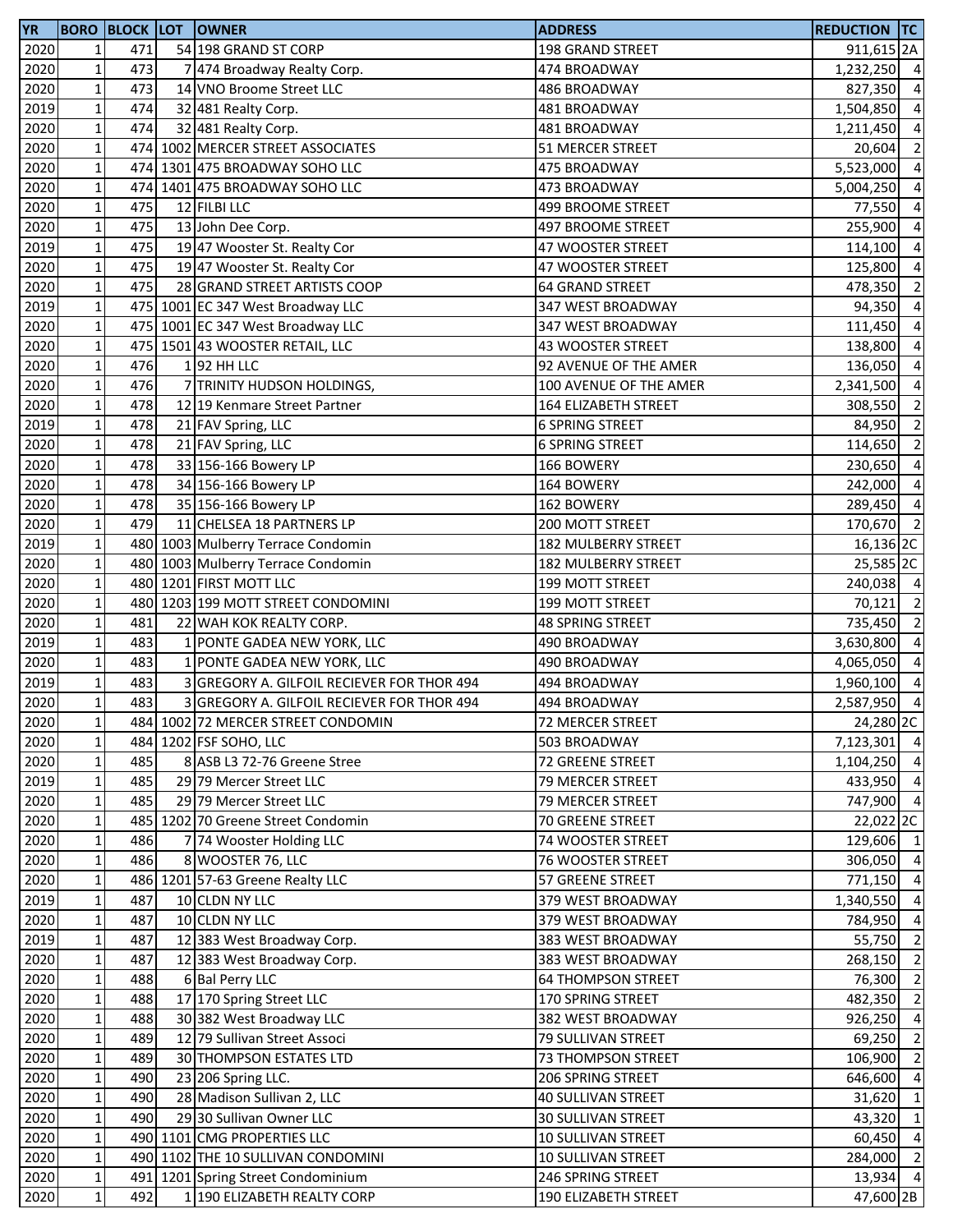| <b>YR</b> |                 |     | <b>BORO BLOCK LOT OWNER</b>        | <b>ADDRESS</b>                | <b>REDUCTION TC</b> |                |
|-----------|-----------------|-----|------------------------------------|-------------------------------|---------------------|----------------|
| 2020      | $1\vert$        | 492 | 5 198-202 Elizabeth Street         | 198 ELIZABETH STREET          | 388,000 2           |                |
| 2019      | $\mathbf 1$     |     | 492 1302 THE 202 BOWERY CONDOMINIU | 202 BOWERY                    | 11,663 2C           |                |
| 2020      | $1\,$           |     | 492 1302 THE 202 BOWERY CONDOMINIU | 202 BOWERY                    | 29,186 2C           |                |
| 2020      | $1\,$           | 493 | 41 L.I.R.A. APARTMENTS CO.,        | 13 SPRING STREET              | 1,713,200 2         |                |
| 2019      | $\mathbf 1$     |     | 493 1101 16 Prince Development LLC | 211 ELIZABETH STREET          | 1,026,450 4         |                |
| 2020      | $\mathbf 1$     |     | 493 1101 16 Prince Development LLC | 211 ELIZABETH STREET          | 1,125,000           | $\overline{4}$ |
| 2019      | $1\,$           | 494 | <b>6 AGHAJUN HOLDINGS LLC</b>      | 234 MULBERRY STREET           | 92,700              | $\overline{2}$ |
| 2020      | $1\,$           | 494 | <b>6 AGHAJUN HOLDINGS LLC</b>      | 234 MULBERRY STREET           | 106,200             | $\overline{2}$ |
| 2020      | $\mathbf 1$     | 494 | 7 AGHAJUN HOLDINGS LLC             | 236 MULBERRY STREET           | 176,050             | $\overline{2}$ |
| 2020      | $\mathbf{1}$    | 494 | 15 D.K. PROPERTY, INC.             | <b>40 PRINCE STREET</b>       | 802,600             | $\overline{2}$ |
| 2019      | $\mathbf 1$     | 495 |                                    | 245 MULBERRY STREET           | 65,150              | $\overline{2}$ |
|           |                 |     | 28 SYYYD, LLC                      |                               |                     |                |
| 2020      | $1\,$           | 495 | 28 SYYYD, LLC                      | 245 MULBERRY STREET           | 88,570 2            |                |
| 2020      | $\mathbf{1}$    | 495 | 30 DJL Family Limited Partne       | <b>241 MULBERRY STREET</b>    | 83,950 2            |                |
| 2020      | $\mathbf 1$     | 496 | 1 Crosby Street Hotel LLC          | 79 CROSBY STREET              | 1,662,500 4         |                |
| 2020      | $\mathbf 1$     | 496 | 7 GO 91 CROSBY OWNER, LLC a        | 91 CROSBY STREET              | 2,341,548 2B        |                |
| 2019      | $\mathbf 1$     | 496 | 40 Greystone Realty Spring L       | 75 SPRING STREET              | 2,326,000 4         |                |
| 2020      | $\mathbf 1$     | 496 | 40 Greystone Realty Spring L       | 75 SPRING STREET              | 2,724,250 4         |                |
| 2020      | $\mathbf 1$     | 497 | 15 BROADWAY 558 REALTY DELTA       | 558 BROADWAY                  | 2,377,250 4         |                |
| 2020      | $\mathbf 1$     | 497 | 18 560 Associates, LLC             | 560 BROADWAY                  | 2,491,800           | $\overline{4}$ |
| 2020      | $\mathbf 1$     | 498 | 15 547 BROADWAY REALTY INC.        | 547 BROADWAY                  | 229,500 2           |                |
| 2020      | $\mathbf 1$     | 498 | 26 West Spring Studio Corp.        | 99 SPRING STREET              | 280,340 2C          |                |
| 2020      | $\mathbf 1$     |     | 498 1101 CA 543 BROADWAY LLC       | 543 BROADWAY                  | 1,587,650 4         |                |
| 2019      | $\mathbf 1$     | 499 | 29 117-119 LEASING CORP.           | 117 MERCER STREET             | 688,400 4           |                |
| 2020      | $\mathbf 1$     | 499 | 37 109 SPRING STREET ASSOCIA       | 109 SPRING STREET             | 374,200             | $\overline{2}$ |
| 2020      | $\mathbf 1$     | 500 | 11 120 Wooster LLC                 | 120 WOOSTER STREET            | 1,809,300 4         |                |
| 2020      | $\mathbf 1$     |     | 500 1202 89 Greene Street Condomin | 89 GREENE STREET              | 22,600 2C           |                |
| 2019      | $\mathbf 1$     |     | 500 1502 Soho 105 Greene Retail LL | 103 GREENE STREET             | 980,559 4           |                |
| 2020      | $\mathbf 1$     |     | 500 1502 Soho 105 Greene Retail LL | 103 GREENE STREET             | 862,775             | $\overline{4}$ |
| 2019      | $\mathbf 1$     |     | 500 1503 103 Greene Street Condomi | 103 GREENE STREET             | 26,002              | $\overline{2}$ |
| 2020      | $\mathbf 1$     |     | 500 1503 103 Greene Street Condomi | <b>103 GREENE STREET</b>      | 34,999              | $\overline{2}$ |
| 2019      | $\mathbf 1$     |     | 500 1601 The 109 Greene Street Con | 107 GREENE STREET             | 200,717             | $\overline{4}$ |
| 2020      | $1\vert$        |     | 500 1601 The 109 Greene Street Con |                               | 272,903             | $\overline{4}$ |
|           |                 |     |                                    | 107 GREENE STREET             |                     |                |
| 2020      | $\mathbf 1$     | 501 | 6 609 REALTY, LLC & 574 REA        | 423 WEST BROADWAY             | 242,600 2           |                |
| 2020      | $\mathbf{1}$    | 501 | 28 WOOSTER OWNERS INC.             | 101 WOOSTER STREET            | 153,165 2C          |                |
| 2020      | 11              | 501 | 30 99 WOOSTER LLC                  | 99 WOOSTER STREET             | 138,550 4           |                |
| 2019      | $\mathbf 1$     | 502 | 31 THEODOR BROWN, ET AL.           | 424 WEST BROADWAY             | 278,150 4           |                |
| 2020      | $\mathbf 1$     | 502 | 31 THEODOR BROWN, ET AL.           | 424 WEST BROADWAY             | 350,150 4           |                |
| 2020      | $\mathbf 1$     | 502 | 42 STARLIN LLC                     | 173 SPRING STREET             | 157,550 4           |                |
| 2020      | $\mathbf 1$     | 503 | 19 180 PRINCE STREET LLC           | 180 PRINCE STREET             | 114,950 2           |                |
| 2019      | $1\vert$        | 504 | 19 PRINCE STREET HOLDINGS, L       | 202 AVENUE OF THE AMER        | 284,250 2           |                |
| 2020      | $1\vert$        | 504 | 19 PRINCE STREET HOLDINGS, L       | 202 AVENUE OF THE AMER        | 224,400 2           |                |
| 2019      | $\mathbf 1$     | 504 | 31 110 REALTY EQUITIES, LLC        | 110 SULLIVAN STREET           | 138,580             | $\overline{2}$ |
| 2020      | $1\overline{ }$ | 504 | 31 110 REALTY EQUITIES, LLC        | 110 SULLIVAN STREET           | 229,930             | $\overline{2}$ |
| 2020      | $\mathbf 1$     |     | 504 1002 One Vandam Condominium    | 180 AVENUE OF THE AMER        | 113,296             | $\overline{2}$ |
| 2020      | $\mathbf 1$     |     | 506 1001 TRINITY HUDSON HOLDINGS,  | 160 VARICK STREET             | 1,481,450 4         |                |
| 2020      | $1\,$           | 507 | 30 268 Bowery Realty Inc.          | 268 BOWERY                    | 103,500 4           |                |
| 2019      | $1\,$           | 507 | 40 Felix & Alex Realty Corp.       | 248 BOWERY                    | 42,750 4            |                |
| 2020      | $\mathbf 1$     | 507 | 40 Felix & Alex Realty Corp.       | 248 BOWERY                    | 19,800 4            |                |
| 2020      | $1\vert$        | 507 | 42 CARBONARA DI BARI REALTY        | 244 BOWERY                    | 94,750              | $\overline{4}$ |
| 2020      | $1\vert$        | 507 | 47 F & R REALTY ASSOCIATES I       | 234 BOWERY                    | 128,750 4           |                |
| 2020      | $1\vert$        | 507 | 49 F & R REALTY ASSOCIATES I       | <b>5 PRINCE STREET</b>        | 200,450             | $\overline{4}$ |
| 2020      | $1\,$           |     | 507 1103 250 Bowery Street Condomi | 256 BOWERY                    | 8,380               | $\overline{2}$ |
| 2020      | $\mathbf 1$     | 508 | 25 Almark Holding Co., LLC         | <b>65 EAST HOUSTON STREET</b> | 767,050             | $\overline{2}$ |
| 2020      | $1\,$           | 508 | 33 257 ELIZABETH REALTY CORP       | 257 ELIZABETH STREET          | 531,950 4           |                |
| 2020      | $1\vert$        | 508 | 34 255 ELIZABETH REALTY CORP       | 255 ELIZABETH STREET          | 152,250 4           |                |
| 2020      | $\mathbf 1$     | 509 | 27 285 Mott Development LLC        | 285 MOTT STREET               | 200,550             | $\overline{2}$ |
|           |                 |     |                                    |                               |                     |                |
| 2020      | $1\vert$        | 510 | 30 57 Prince Street Associat       | 57 PRINCE STREET              | 287,450 4           |                |
| 2020      | $1\vert$        | 511 | 1 568 BROADWAY PROPERTY, LL        | 568 BROADWAY                  | 10,588,600 4        |                |
| 2019      | $1\vert$        | 511 | 8 584 Broadway, L.L.C.             | 584 BROADWAY                  | 1,779,350 4         |                |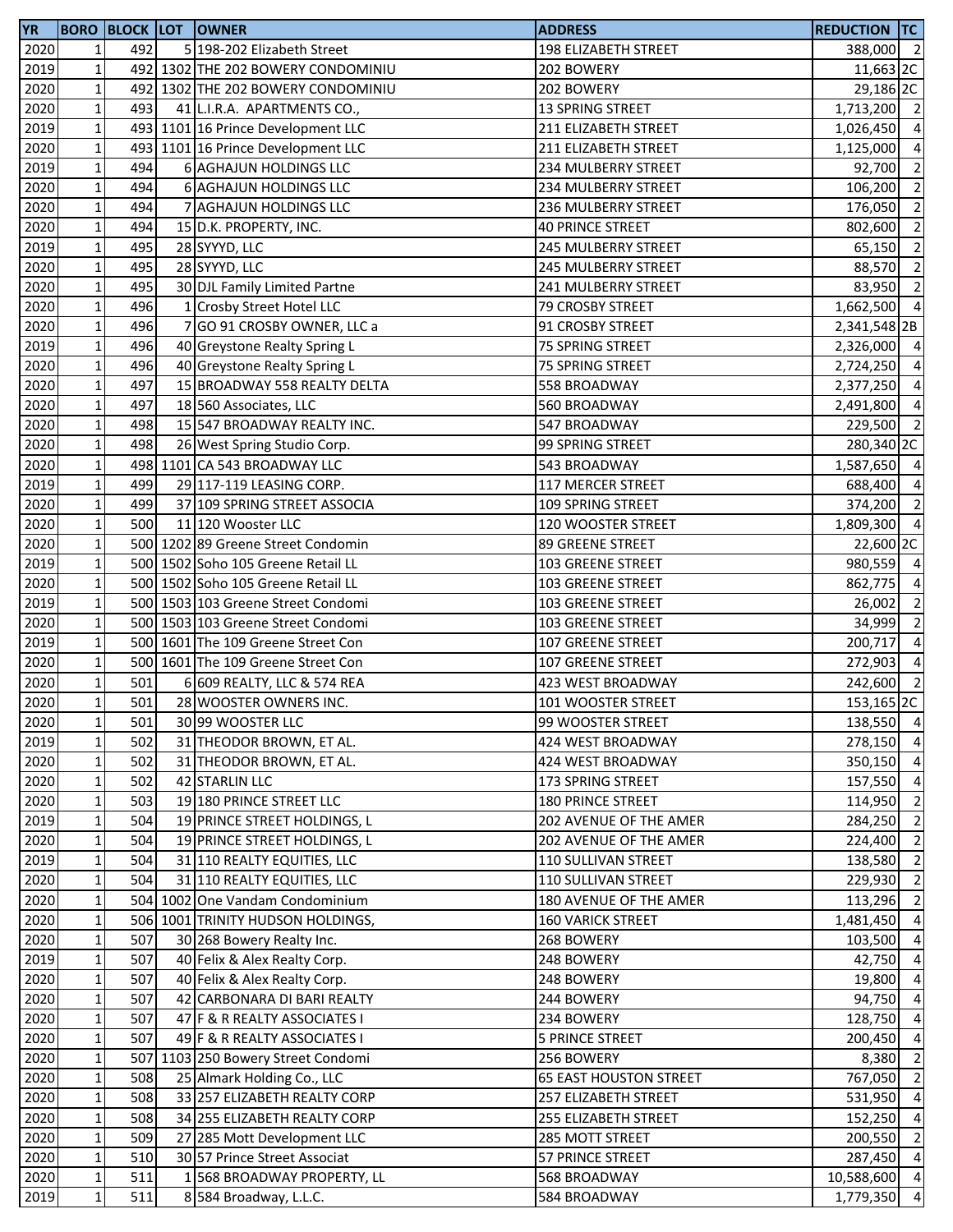| 2020<br>511<br>8 584 Broadway, L.L.C.<br>1<br>584 BROADWAY<br>1,209,150 4<br>2019<br>$\mathbf 1$<br>511<br>12 New 594 Broadway Associat<br>592 BROADWAY<br>1,734,100<br>$\mathbf 1$<br>511<br>2020<br>12 New 594 Broadway Associat<br>592 BROADWAY<br>2,248,900<br>$\mathbf 1$<br>2019<br>511<br>16 600 BROADWAY PARTNERS LLC<br>600 BROADWAY<br>13,645,950<br>$\mathbf 1$<br>511<br>2020<br>16 600 BROADWAY PARTNERS LLC<br>600 BROADWAY<br>10,465,800<br>$\mathbf 1$<br>512<br>2020<br>20 LORD SHIVAS PROPERTIES LL<br>579 BROADWAY<br>1,034,200<br>$\mathbf 1$<br>$\overline{2}$<br>2019<br>513<br>3 Greene Street Holding Cor<br>132 GREENE STREET<br>735,900<br>$\mathbf 1$<br>513<br>$\overline{2}$<br>2020<br><b>Greene Street Holding Cor</b><br>132 GREENE STREET<br>961,350<br>$\mathbf 1$<br>2019<br>513<br>$\overline{4}$<br>25 Eng Tay<br>163 MERCER STREET<br>317,800<br>$\mathbf{1}$<br>513<br>2020<br>25 Eng Tay<br>357,850<br>$\overline{4}$<br>163 MERCER STREET<br>$\mathbf 1$<br>2019<br>514<br>4 140 Wooster Street LLC<br>$\overline{4}$<br>140 WOOSTER STREET<br>790,000<br>$\mathbf 1$<br>$\overline{a}$<br>2020<br>514<br>4 140 Wooster Street LLC<br>140 WOOSTER STREET<br>662,200<br>$\mathbf 1$<br>514<br>1,090,500 2<br>2020<br>37 TRI-PRINCE, INC.<br>113 PRINCE STREET<br>$\mathbf 1$<br>2020<br>514 1104 ADENYC1025, LLC<br>45,150 4<br><b>121 GREENE STREET</b><br>$\mathbf 1$<br>514 1503 The 150 Wooster Condomini<br>2019<br>150 WOOSTER STREET<br>134,135 <sub>2C</sub><br>$\mathbf 1$<br>2020<br>514 1503 The 150 Wooster Condomini<br>187,579 <sub>2C</sub><br>150 WOOSTER STREET<br>2019<br>$\mathbf{1}$<br>346,550 2<br>515<br>37 PRINCE-WOOSTER CORPORATIO<br>127 PRINCE STREET<br>$\mathbf 1$<br>515<br>$\overline{2}$<br>2020<br>37 PRINCE-WOOSTER CORPORATIO<br>127 PRINCE STREET<br>465,800<br>$\mathbf 1$<br>$\overline{2}$<br>2020<br>516<br>7 West Broadway Arches, Inc<br>140 THOMPSON STREET<br>1,662,750<br>$\overline{2}$<br>2019<br>$\mathbf 1$<br>26 SHUTTLEWORTH ARTISTS LTD.<br>516<br>474 WEST BROADWAY<br>1,182,450<br>$\mathbf 1$<br>$\overline{2}$<br>2020<br>516<br>26 SHUTTLEWORTH ARTISTS LTD.<br>1,379,100<br>474 WEST BROADWAY<br>$\mathbf 1$<br>$\overline{4}$<br>2020<br>516<br>33 458 WEST BROADWAY LLC<br>458 WEST BROADWAY<br>161,150<br>$\mathbf 1$<br>516<br>2019<br>38 BLDG Prince LLC<br>293,824<br>$\overline{4}$<br><b>151 PRINCE STREET</b><br>$\mathbf 1$<br>2020<br>516<br>$\overline{4}$<br>38 BLDG Prince LLC<br>151 PRINCE STREET<br>433,572<br>$\mathbf 1$<br>$\overline{2}$<br>2020<br>516<br>42 159-161 PRINCE OWNERS LLC<br><b>159 PRINCE STREET</b><br>186,200<br>$\overline{2}$<br>$\mathbf 1$<br>516<br>2020<br>43 159-161 PRINCE OWNERS LLC<br><b>161 PRINCE STREET</b><br>34,700<br>$\mathbf 1$<br>517<br>$\overline{2}$<br>2019<br>3 GEMMA HOLDINGS LLC<br>137 SULLIVAN STREET<br>207,850<br>$\mathbf{1}$<br>$\overline{2}$<br>517<br>2020<br>3 GEMMA HOLDINGS LLC<br>137 SULLIVAN STREET<br>302,350<br>$\mathbf 1$<br>517<br>$\overline{2}$<br>2020<br>5 141-143-145 OWNERS CORP.<br>141 SULLIVAN STREET<br>73,350<br>$\mathbf 1$<br>$\overline{2}$<br>517<br>2020<br>6 141-143-145 OWNERS CORP.<br>143 SULLIVAN STREET<br>63,450<br>$\mathbf 1$<br>517<br>$\overline{2}$<br>2020<br>7 141-143-145 OWNERS CORP.<br>145 SULLIVAN STREET<br>141,300<br>$\mathbf 1$<br>$\overline{2}$<br>518<br>2020<br>8 CHELHAM MANAGEMENT CORP.<br>52 MAC DOUGAL STREET<br>92,050<br>$\mathbf 1$<br>518<br>2019<br>10 56 MAC D. INC.<br>56 MAC DOUGAL STREET<br>349,500<br>$\overline{2}$<br>$\mathbf 1$<br>2019<br>518<br>34 148 SULLIVAN CO.<br>148 SULLIVAN STREET<br>73,100<br>2020<br>$1\vert$<br>518<br>34 148 SULLIVAN CO.<br>148 SULLIVAN STREET<br>64,550 2<br>$\mathbf 1$<br>357,300 2<br>2020<br>519<br>50 KING STREET<br>14 L. King Corp.<br>2020<br>$\mathbf 1$<br>520<br>23 MARTIN LANE<br>205 WEST HOUSTON STREET<br>48,500<br>2020<br>$\mathbf 1$<br>286,550 2<br>520<br>29 WESTERN HOUSTON EQUITIES,<br>185 WEST HOUSTON STREET<br>$\mathbf 1$<br>2020<br>521<br>67 296 ELIZABETH ST. INC.<br>296 ELIZABETH STREET<br>209,600<br>$\mathbf 1$<br>2019<br>521<br>474,000<br>77 308-310 Bowery LLC<br>308 BOWERY<br>2020<br>$\mathbf 1$<br>521<br>77 308-310 Bowery LLC<br>308 BOWERY<br>527,100<br>2020<br>$1\vert$<br>521<br>83 LU YI REALTY, LLC<br>298 BOWERY<br>124,350<br>2019<br>$\mathbf 1$<br>521<br>86 Elizabeth Houston Assoc.<br><b>76 EAST HOUSTON STREET</b><br>149,550<br>2020<br>$\mathbf 1$<br>521<br>86 Elizabeth Houston Assoc.<br>76 EAST HOUSTON STREET<br>335,400<br>2020<br>$\mathbf 1$<br>521 1501 The Schumacher Condominiu<br>51,517<br><b>36 BLEECKER STREET</b><br>$\mathbf 1$<br>2020<br>522<br>1 LPF 610 Broadway, Inc<br>3,712,150 4<br>610 BROADWAY<br>$\mathbf 1$<br>284,150 4<br>2020<br>522 1101 640 BROADWAY OWNERS, LLC<br>640 BROADWAY<br>2020<br>$\mathbf 1$<br>524<br>9 TAN & WHITE SUPERMARKET,<br>485,550 4<br>509 LA GUARDIA PLACE<br>$\mathbf 1$<br>161,050 2<br>2020<br>525<br>40 180 THOMPSON OWNERS CORP.<br>180 THOMPSON STREET<br>2020<br>$\mathbf 1$<br>525<br>446,600 4<br>56 LOKEE, LLC<br>88 WEST HOUSTON STREET<br>$\mathbf 1$<br>2020<br>525 1001 156 BLEECKER OWNER, LLC<br>156 BLEECKER STREET<br>820,350<br>2020<br>$\mathbf 1$<br>526<br>28 MacDougal & Sixth Realty<br>79 MAC DOUGAL STREET<br>217,200<br>261,250 2<br>$\mathbf 1$<br>2020<br>527<br>50 348 EAST REALTY LLC<br>176 WEST HOUSTON STREET<br>$\mathbf 1$<br>527<br>458,300 2<br>2019<br>53 CREATIVE INDUSTRIES, INC.<br>54 CARMINE STREET<br>$\mathbf 1$<br>522,650 2<br>527<br>2020<br>53 CREATIVE INDUSTRIES, INC.<br>54 CARMINE STREET<br>$\mathbf 1$<br>527<br>151,350 2<br>2020<br>64 VP LLC<br><b>34 CARMINE STREET</b><br>$\mathbf 1$<br>147,150 2<br>527<br>2019<br>72 228 BLEECKER STREET REALT<br>228 BLEECKER STREET<br>$1\vert$<br>53,600 2<br>2020<br>527<br>94 26 BEDFORD ST OWNERS INC<br><b>26 BEDFORD STREET</b><br>$1\vert$<br>$163,200$ 2<br>2019<br>528<br>8 200 West Houston Owners C<br>204 WEST HOUSTON STREET | <b>YR</b> |  | <b>BORO BLOCK LOT OWNER</b> | <b>ADDRESS</b> | <b>REDUCTION TC</b> |                |
|------------------------------------------------------------------------------------------------------------------------------------------------------------------------------------------------------------------------------------------------------------------------------------------------------------------------------------------------------------------------------------------------------------------------------------------------------------------------------------------------------------------------------------------------------------------------------------------------------------------------------------------------------------------------------------------------------------------------------------------------------------------------------------------------------------------------------------------------------------------------------------------------------------------------------------------------------------------------------------------------------------------------------------------------------------------------------------------------------------------------------------------------------------------------------------------------------------------------------------------------------------------------------------------------------------------------------------------------------------------------------------------------------------------------------------------------------------------------------------------------------------------------------------------------------------------------------------------------------------------------------------------------------------------------------------------------------------------------------------------------------------------------------------------------------------------------------------------------------------------------------------------------------------------------------------------------------------------------------------------------------------------------------------------------------------------------------------------------------------------------------------------------------------------------------------------------------------------------------------------------------------------------------------------------------------------------------------------------------------------------------------------------------------------------------------------------------------------------------------------------------------------------------------------------------------------------------------------------------------------------------------------------------------------------------------------------------------------------------------------------------------------------------------------------------------------------------------------------------------------------------------------------------------------------------------------------------------------------------------------------------------------------------------------------------------------------------------------------------------------------------------------------------------------------------------------------------------------------------------------------------------------------------------------------------------------------------------------------------------------------------------------------------------------------------------------------------------------------------------------------------------------------------------------------------------------------------------------------------------------------------------------------------------------------------------------------------------------------------------------------------------------------------------------------------------------------------------------------------------------------------------------------------------------------------------------------------------------------------------------------------------------------------------------------------------------------------------------------------------------------------------------------------------------------------------------------------------------------------------------------------------------------------------------------------------------------------------------------------------------------------------------------------------------------------------------------------------------------------------------------------------------------------------------------------------------------------------------------------------------------------------------------------------------------------------------------------------------------------------------------------------------------------------------------------------------------------------------------------------------------------------------------------------------------------------------------------------------------------------------------------------------------------------------------------------------------------------------------------------------------------------------------------------------------------------------------------------------------------------------------------------------------------------------------------------------------------------------------------------------------------------------------------------------------------------------------------------------------------------------------------------------------------------------------------------------------------------------------------------------------------------------------------------------------------------------------------------------------------------------------------------------------------------------------------------------------------------------------------------------------------------------------------------------------------------------------------------------------------------------------------------------------------------------------------------|-----------|--|-----------------------------|----------------|---------------------|----------------|
|                                                                                                                                                                                                                                                                                                                                                                                                                                                                                                                                                                                                                                                                                                                                                                                                                                                                                                                                                                                                                                                                                                                                                                                                                                                                                                                                                                                                                                                                                                                                                                                                                                                                                                                                                                                                                                                                                                                                                                                                                                                                                                                                                                                                                                                                                                                                                                                                                                                                                                                                                                                                                                                                                                                                                                                                                                                                                                                                                                                                                                                                                                                                                                                                                                                                                                                                                                                                                                                                                                                                                                                                                                                                                                                                                                                                                                                                                                                                                                                                                                                                                                                                                                                                                                                                                                                                                                                                                                                                                                                                                                                                                                                                                                                                                                                                                                                                                                                                                                                                                                                                                                                                                                                                                                                                                                                                                                                                                                                                                                                                                                                                                                                                                                                                                                                                                                                                                                                                                                                                                                                            |           |  |                             |                |                     |                |
|                                                                                                                                                                                                                                                                                                                                                                                                                                                                                                                                                                                                                                                                                                                                                                                                                                                                                                                                                                                                                                                                                                                                                                                                                                                                                                                                                                                                                                                                                                                                                                                                                                                                                                                                                                                                                                                                                                                                                                                                                                                                                                                                                                                                                                                                                                                                                                                                                                                                                                                                                                                                                                                                                                                                                                                                                                                                                                                                                                                                                                                                                                                                                                                                                                                                                                                                                                                                                                                                                                                                                                                                                                                                                                                                                                                                                                                                                                                                                                                                                                                                                                                                                                                                                                                                                                                                                                                                                                                                                                                                                                                                                                                                                                                                                                                                                                                                                                                                                                                                                                                                                                                                                                                                                                                                                                                                                                                                                                                                                                                                                                                                                                                                                                                                                                                                                                                                                                                                                                                                                                                            |           |  |                             |                |                     | $\overline{a}$ |
|                                                                                                                                                                                                                                                                                                                                                                                                                                                                                                                                                                                                                                                                                                                                                                                                                                                                                                                                                                                                                                                                                                                                                                                                                                                                                                                                                                                                                                                                                                                                                                                                                                                                                                                                                                                                                                                                                                                                                                                                                                                                                                                                                                                                                                                                                                                                                                                                                                                                                                                                                                                                                                                                                                                                                                                                                                                                                                                                                                                                                                                                                                                                                                                                                                                                                                                                                                                                                                                                                                                                                                                                                                                                                                                                                                                                                                                                                                                                                                                                                                                                                                                                                                                                                                                                                                                                                                                                                                                                                                                                                                                                                                                                                                                                                                                                                                                                                                                                                                                                                                                                                                                                                                                                                                                                                                                                                                                                                                                                                                                                                                                                                                                                                                                                                                                                                                                                                                                                                                                                                                                            |           |  |                             |                |                     | $\overline{4}$ |
|                                                                                                                                                                                                                                                                                                                                                                                                                                                                                                                                                                                                                                                                                                                                                                                                                                                                                                                                                                                                                                                                                                                                                                                                                                                                                                                                                                                                                                                                                                                                                                                                                                                                                                                                                                                                                                                                                                                                                                                                                                                                                                                                                                                                                                                                                                                                                                                                                                                                                                                                                                                                                                                                                                                                                                                                                                                                                                                                                                                                                                                                                                                                                                                                                                                                                                                                                                                                                                                                                                                                                                                                                                                                                                                                                                                                                                                                                                                                                                                                                                                                                                                                                                                                                                                                                                                                                                                                                                                                                                                                                                                                                                                                                                                                                                                                                                                                                                                                                                                                                                                                                                                                                                                                                                                                                                                                                                                                                                                                                                                                                                                                                                                                                                                                                                                                                                                                                                                                                                                                                                                            |           |  |                             |                |                     | $\overline{4}$ |
|                                                                                                                                                                                                                                                                                                                                                                                                                                                                                                                                                                                                                                                                                                                                                                                                                                                                                                                                                                                                                                                                                                                                                                                                                                                                                                                                                                                                                                                                                                                                                                                                                                                                                                                                                                                                                                                                                                                                                                                                                                                                                                                                                                                                                                                                                                                                                                                                                                                                                                                                                                                                                                                                                                                                                                                                                                                                                                                                                                                                                                                                                                                                                                                                                                                                                                                                                                                                                                                                                                                                                                                                                                                                                                                                                                                                                                                                                                                                                                                                                                                                                                                                                                                                                                                                                                                                                                                                                                                                                                                                                                                                                                                                                                                                                                                                                                                                                                                                                                                                                                                                                                                                                                                                                                                                                                                                                                                                                                                                                                                                                                                                                                                                                                                                                                                                                                                                                                                                                                                                                                                            |           |  |                             |                |                     | $\overline{4}$ |
|                                                                                                                                                                                                                                                                                                                                                                                                                                                                                                                                                                                                                                                                                                                                                                                                                                                                                                                                                                                                                                                                                                                                                                                                                                                                                                                                                                                                                                                                                                                                                                                                                                                                                                                                                                                                                                                                                                                                                                                                                                                                                                                                                                                                                                                                                                                                                                                                                                                                                                                                                                                                                                                                                                                                                                                                                                                                                                                                                                                                                                                                                                                                                                                                                                                                                                                                                                                                                                                                                                                                                                                                                                                                                                                                                                                                                                                                                                                                                                                                                                                                                                                                                                                                                                                                                                                                                                                                                                                                                                                                                                                                                                                                                                                                                                                                                                                                                                                                                                                                                                                                                                                                                                                                                                                                                                                                                                                                                                                                                                                                                                                                                                                                                                                                                                                                                                                                                                                                                                                                                                                            |           |  |                             |                |                     | $\overline{4}$ |
|                                                                                                                                                                                                                                                                                                                                                                                                                                                                                                                                                                                                                                                                                                                                                                                                                                                                                                                                                                                                                                                                                                                                                                                                                                                                                                                                                                                                                                                                                                                                                                                                                                                                                                                                                                                                                                                                                                                                                                                                                                                                                                                                                                                                                                                                                                                                                                                                                                                                                                                                                                                                                                                                                                                                                                                                                                                                                                                                                                                                                                                                                                                                                                                                                                                                                                                                                                                                                                                                                                                                                                                                                                                                                                                                                                                                                                                                                                                                                                                                                                                                                                                                                                                                                                                                                                                                                                                                                                                                                                                                                                                                                                                                                                                                                                                                                                                                                                                                                                                                                                                                                                                                                                                                                                                                                                                                                                                                                                                                                                                                                                                                                                                                                                                                                                                                                                                                                                                                                                                                                                                            |           |  |                             |                |                     |                |
|                                                                                                                                                                                                                                                                                                                                                                                                                                                                                                                                                                                                                                                                                                                                                                                                                                                                                                                                                                                                                                                                                                                                                                                                                                                                                                                                                                                                                                                                                                                                                                                                                                                                                                                                                                                                                                                                                                                                                                                                                                                                                                                                                                                                                                                                                                                                                                                                                                                                                                                                                                                                                                                                                                                                                                                                                                                                                                                                                                                                                                                                                                                                                                                                                                                                                                                                                                                                                                                                                                                                                                                                                                                                                                                                                                                                                                                                                                                                                                                                                                                                                                                                                                                                                                                                                                                                                                                                                                                                                                                                                                                                                                                                                                                                                                                                                                                                                                                                                                                                                                                                                                                                                                                                                                                                                                                                                                                                                                                                                                                                                                                                                                                                                                                                                                                                                                                                                                                                                                                                                                                            |           |  |                             |                |                     |                |
|                                                                                                                                                                                                                                                                                                                                                                                                                                                                                                                                                                                                                                                                                                                                                                                                                                                                                                                                                                                                                                                                                                                                                                                                                                                                                                                                                                                                                                                                                                                                                                                                                                                                                                                                                                                                                                                                                                                                                                                                                                                                                                                                                                                                                                                                                                                                                                                                                                                                                                                                                                                                                                                                                                                                                                                                                                                                                                                                                                                                                                                                                                                                                                                                                                                                                                                                                                                                                                                                                                                                                                                                                                                                                                                                                                                                                                                                                                                                                                                                                                                                                                                                                                                                                                                                                                                                                                                                                                                                                                                                                                                                                                                                                                                                                                                                                                                                                                                                                                                                                                                                                                                                                                                                                                                                                                                                                                                                                                                                                                                                                                                                                                                                                                                                                                                                                                                                                                                                                                                                                                                            |           |  |                             |                |                     |                |
|                                                                                                                                                                                                                                                                                                                                                                                                                                                                                                                                                                                                                                                                                                                                                                                                                                                                                                                                                                                                                                                                                                                                                                                                                                                                                                                                                                                                                                                                                                                                                                                                                                                                                                                                                                                                                                                                                                                                                                                                                                                                                                                                                                                                                                                                                                                                                                                                                                                                                                                                                                                                                                                                                                                                                                                                                                                                                                                                                                                                                                                                                                                                                                                                                                                                                                                                                                                                                                                                                                                                                                                                                                                                                                                                                                                                                                                                                                                                                                                                                                                                                                                                                                                                                                                                                                                                                                                                                                                                                                                                                                                                                                                                                                                                                                                                                                                                                                                                                                                                                                                                                                                                                                                                                                                                                                                                                                                                                                                                                                                                                                                                                                                                                                                                                                                                                                                                                                                                                                                                                                                            |           |  |                             |                |                     |                |
|                                                                                                                                                                                                                                                                                                                                                                                                                                                                                                                                                                                                                                                                                                                                                                                                                                                                                                                                                                                                                                                                                                                                                                                                                                                                                                                                                                                                                                                                                                                                                                                                                                                                                                                                                                                                                                                                                                                                                                                                                                                                                                                                                                                                                                                                                                                                                                                                                                                                                                                                                                                                                                                                                                                                                                                                                                                                                                                                                                                                                                                                                                                                                                                                                                                                                                                                                                                                                                                                                                                                                                                                                                                                                                                                                                                                                                                                                                                                                                                                                                                                                                                                                                                                                                                                                                                                                                                                                                                                                                                                                                                                                                                                                                                                                                                                                                                                                                                                                                                                                                                                                                                                                                                                                                                                                                                                                                                                                                                                                                                                                                                                                                                                                                                                                                                                                                                                                                                                                                                                                                                            |           |  |                             |                |                     |                |
|                                                                                                                                                                                                                                                                                                                                                                                                                                                                                                                                                                                                                                                                                                                                                                                                                                                                                                                                                                                                                                                                                                                                                                                                                                                                                                                                                                                                                                                                                                                                                                                                                                                                                                                                                                                                                                                                                                                                                                                                                                                                                                                                                                                                                                                                                                                                                                                                                                                                                                                                                                                                                                                                                                                                                                                                                                                                                                                                                                                                                                                                                                                                                                                                                                                                                                                                                                                                                                                                                                                                                                                                                                                                                                                                                                                                                                                                                                                                                                                                                                                                                                                                                                                                                                                                                                                                                                                                                                                                                                                                                                                                                                                                                                                                                                                                                                                                                                                                                                                                                                                                                                                                                                                                                                                                                                                                                                                                                                                                                                                                                                                                                                                                                                                                                                                                                                                                                                                                                                                                                                                            |           |  |                             |                |                     |                |
|                                                                                                                                                                                                                                                                                                                                                                                                                                                                                                                                                                                                                                                                                                                                                                                                                                                                                                                                                                                                                                                                                                                                                                                                                                                                                                                                                                                                                                                                                                                                                                                                                                                                                                                                                                                                                                                                                                                                                                                                                                                                                                                                                                                                                                                                                                                                                                                                                                                                                                                                                                                                                                                                                                                                                                                                                                                                                                                                                                                                                                                                                                                                                                                                                                                                                                                                                                                                                                                                                                                                                                                                                                                                                                                                                                                                                                                                                                                                                                                                                                                                                                                                                                                                                                                                                                                                                                                                                                                                                                                                                                                                                                                                                                                                                                                                                                                                                                                                                                                                                                                                                                                                                                                                                                                                                                                                                                                                                                                                                                                                                                                                                                                                                                                                                                                                                                                                                                                                                                                                                                                            |           |  |                             |                |                     |                |
|                                                                                                                                                                                                                                                                                                                                                                                                                                                                                                                                                                                                                                                                                                                                                                                                                                                                                                                                                                                                                                                                                                                                                                                                                                                                                                                                                                                                                                                                                                                                                                                                                                                                                                                                                                                                                                                                                                                                                                                                                                                                                                                                                                                                                                                                                                                                                                                                                                                                                                                                                                                                                                                                                                                                                                                                                                                                                                                                                                                                                                                                                                                                                                                                                                                                                                                                                                                                                                                                                                                                                                                                                                                                                                                                                                                                                                                                                                                                                                                                                                                                                                                                                                                                                                                                                                                                                                                                                                                                                                                                                                                                                                                                                                                                                                                                                                                                                                                                                                                                                                                                                                                                                                                                                                                                                                                                                                                                                                                                                                                                                                                                                                                                                                                                                                                                                                                                                                                                                                                                                                                            |           |  |                             |                |                     |                |
|                                                                                                                                                                                                                                                                                                                                                                                                                                                                                                                                                                                                                                                                                                                                                                                                                                                                                                                                                                                                                                                                                                                                                                                                                                                                                                                                                                                                                                                                                                                                                                                                                                                                                                                                                                                                                                                                                                                                                                                                                                                                                                                                                                                                                                                                                                                                                                                                                                                                                                                                                                                                                                                                                                                                                                                                                                                                                                                                                                                                                                                                                                                                                                                                                                                                                                                                                                                                                                                                                                                                                                                                                                                                                                                                                                                                                                                                                                                                                                                                                                                                                                                                                                                                                                                                                                                                                                                                                                                                                                                                                                                                                                                                                                                                                                                                                                                                                                                                                                                                                                                                                                                                                                                                                                                                                                                                                                                                                                                                                                                                                                                                                                                                                                                                                                                                                                                                                                                                                                                                                                                            |           |  |                             |                |                     |                |
|                                                                                                                                                                                                                                                                                                                                                                                                                                                                                                                                                                                                                                                                                                                                                                                                                                                                                                                                                                                                                                                                                                                                                                                                                                                                                                                                                                                                                                                                                                                                                                                                                                                                                                                                                                                                                                                                                                                                                                                                                                                                                                                                                                                                                                                                                                                                                                                                                                                                                                                                                                                                                                                                                                                                                                                                                                                                                                                                                                                                                                                                                                                                                                                                                                                                                                                                                                                                                                                                                                                                                                                                                                                                                                                                                                                                                                                                                                                                                                                                                                                                                                                                                                                                                                                                                                                                                                                                                                                                                                                                                                                                                                                                                                                                                                                                                                                                                                                                                                                                                                                                                                                                                                                                                                                                                                                                                                                                                                                                                                                                                                                                                                                                                                                                                                                                                                                                                                                                                                                                                                                            |           |  |                             |                |                     |                |
|                                                                                                                                                                                                                                                                                                                                                                                                                                                                                                                                                                                                                                                                                                                                                                                                                                                                                                                                                                                                                                                                                                                                                                                                                                                                                                                                                                                                                                                                                                                                                                                                                                                                                                                                                                                                                                                                                                                                                                                                                                                                                                                                                                                                                                                                                                                                                                                                                                                                                                                                                                                                                                                                                                                                                                                                                                                                                                                                                                                                                                                                                                                                                                                                                                                                                                                                                                                                                                                                                                                                                                                                                                                                                                                                                                                                                                                                                                                                                                                                                                                                                                                                                                                                                                                                                                                                                                                                                                                                                                                                                                                                                                                                                                                                                                                                                                                                                                                                                                                                                                                                                                                                                                                                                                                                                                                                                                                                                                                                                                                                                                                                                                                                                                                                                                                                                                                                                                                                                                                                                                                            |           |  |                             |                |                     |                |
|                                                                                                                                                                                                                                                                                                                                                                                                                                                                                                                                                                                                                                                                                                                                                                                                                                                                                                                                                                                                                                                                                                                                                                                                                                                                                                                                                                                                                                                                                                                                                                                                                                                                                                                                                                                                                                                                                                                                                                                                                                                                                                                                                                                                                                                                                                                                                                                                                                                                                                                                                                                                                                                                                                                                                                                                                                                                                                                                                                                                                                                                                                                                                                                                                                                                                                                                                                                                                                                                                                                                                                                                                                                                                                                                                                                                                                                                                                                                                                                                                                                                                                                                                                                                                                                                                                                                                                                                                                                                                                                                                                                                                                                                                                                                                                                                                                                                                                                                                                                                                                                                                                                                                                                                                                                                                                                                                                                                                                                                                                                                                                                                                                                                                                                                                                                                                                                                                                                                                                                                                                                            |           |  |                             |                |                     |                |
|                                                                                                                                                                                                                                                                                                                                                                                                                                                                                                                                                                                                                                                                                                                                                                                                                                                                                                                                                                                                                                                                                                                                                                                                                                                                                                                                                                                                                                                                                                                                                                                                                                                                                                                                                                                                                                                                                                                                                                                                                                                                                                                                                                                                                                                                                                                                                                                                                                                                                                                                                                                                                                                                                                                                                                                                                                                                                                                                                                                                                                                                                                                                                                                                                                                                                                                                                                                                                                                                                                                                                                                                                                                                                                                                                                                                                                                                                                                                                                                                                                                                                                                                                                                                                                                                                                                                                                                                                                                                                                                                                                                                                                                                                                                                                                                                                                                                                                                                                                                                                                                                                                                                                                                                                                                                                                                                                                                                                                                                                                                                                                                                                                                                                                                                                                                                                                                                                                                                                                                                                                                            |           |  |                             |                |                     |                |
|                                                                                                                                                                                                                                                                                                                                                                                                                                                                                                                                                                                                                                                                                                                                                                                                                                                                                                                                                                                                                                                                                                                                                                                                                                                                                                                                                                                                                                                                                                                                                                                                                                                                                                                                                                                                                                                                                                                                                                                                                                                                                                                                                                                                                                                                                                                                                                                                                                                                                                                                                                                                                                                                                                                                                                                                                                                                                                                                                                                                                                                                                                                                                                                                                                                                                                                                                                                                                                                                                                                                                                                                                                                                                                                                                                                                                                                                                                                                                                                                                                                                                                                                                                                                                                                                                                                                                                                                                                                                                                                                                                                                                                                                                                                                                                                                                                                                                                                                                                                                                                                                                                                                                                                                                                                                                                                                                                                                                                                                                                                                                                                                                                                                                                                                                                                                                                                                                                                                                                                                                                                            |           |  |                             |                |                     |                |
|                                                                                                                                                                                                                                                                                                                                                                                                                                                                                                                                                                                                                                                                                                                                                                                                                                                                                                                                                                                                                                                                                                                                                                                                                                                                                                                                                                                                                                                                                                                                                                                                                                                                                                                                                                                                                                                                                                                                                                                                                                                                                                                                                                                                                                                                                                                                                                                                                                                                                                                                                                                                                                                                                                                                                                                                                                                                                                                                                                                                                                                                                                                                                                                                                                                                                                                                                                                                                                                                                                                                                                                                                                                                                                                                                                                                                                                                                                                                                                                                                                                                                                                                                                                                                                                                                                                                                                                                                                                                                                                                                                                                                                                                                                                                                                                                                                                                                                                                                                                                                                                                                                                                                                                                                                                                                                                                                                                                                                                                                                                                                                                                                                                                                                                                                                                                                                                                                                                                                                                                                                                            |           |  |                             |                |                     |                |
|                                                                                                                                                                                                                                                                                                                                                                                                                                                                                                                                                                                                                                                                                                                                                                                                                                                                                                                                                                                                                                                                                                                                                                                                                                                                                                                                                                                                                                                                                                                                                                                                                                                                                                                                                                                                                                                                                                                                                                                                                                                                                                                                                                                                                                                                                                                                                                                                                                                                                                                                                                                                                                                                                                                                                                                                                                                                                                                                                                                                                                                                                                                                                                                                                                                                                                                                                                                                                                                                                                                                                                                                                                                                                                                                                                                                                                                                                                                                                                                                                                                                                                                                                                                                                                                                                                                                                                                                                                                                                                                                                                                                                                                                                                                                                                                                                                                                                                                                                                                                                                                                                                                                                                                                                                                                                                                                                                                                                                                                                                                                                                                                                                                                                                                                                                                                                                                                                                                                                                                                                                                            |           |  |                             |                |                     |                |
|                                                                                                                                                                                                                                                                                                                                                                                                                                                                                                                                                                                                                                                                                                                                                                                                                                                                                                                                                                                                                                                                                                                                                                                                                                                                                                                                                                                                                                                                                                                                                                                                                                                                                                                                                                                                                                                                                                                                                                                                                                                                                                                                                                                                                                                                                                                                                                                                                                                                                                                                                                                                                                                                                                                                                                                                                                                                                                                                                                                                                                                                                                                                                                                                                                                                                                                                                                                                                                                                                                                                                                                                                                                                                                                                                                                                                                                                                                                                                                                                                                                                                                                                                                                                                                                                                                                                                                                                                                                                                                                                                                                                                                                                                                                                                                                                                                                                                                                                                                                                                                                                                                                                                                                                                                                                                                                                                                                                                                                                                                                                                                                                                                                                                                                                                                                                                                                                                                                                                                                                                                                            |           |  |                             |                |                     |                |
|                                                                                                                                                                                                                                                                                                                                                                                                                                                                                                                                                                                                                                                                                                                                                                                                                                                                                                                                                                                                                                                                                                                                                                                                                                                                                                                                                                                                                                                                                                                                                                                                                                                                                                                                                                                                                                                                                                                                                                                                                                                                                                                                                                                                                                                                                                                                                                                                                                                                                                                                                                                                                                                                                                                                                                                                                                                                                                                                                                                                                                                                                                                                                                                                                                                                                                                                                                                                                                                                                                                                                                                                                                                                                                                                                                                                                                                                                                                                                                                                                                                                                                                                                                                                                                                                                                                                                                                                                                                                                                                                                                                                                                                                                                                                                                                                                                                                                                                                                                                                                                                                                                                                                                                                                                                                                                                                                                                                                                                                                                                                                                                                                                                                                                                                                                                                                                                                                                                                                                                                                                                            |           |  |                             |                |                     |                |
|                                                                                                                                                                                                                                                                                                                                                                                                                                                                                                                                                                                                                                                                                                                                                                                                                                                                                                                                                                                                                                                                                                                                                                                                                                                                                                                                                                                                                                                                                                                                                                                                                                                                                                                                                                                                                                                                                                                                                                                                                                                                                                                                                                                                                                                                                                                                                                                                                                                                                                                                                                                                                                                                                                                                                                                                                                                                                                                                                                                                                                                                                                                                                                                                                                                                                                                                                                                                                                                                                                                                                                                                                                                                                                                                                                                                                                                                                                                                                                                                                                                                                                                                                                                                                                                                                                                                                                                                                                                                                                                                                                                                                                                                                                                                                                                                                                                                                                                                                                                                                                                                                                                                                                                                                                                                                                                                                                                                                                                                                                                                                                                                                                                                                                                                                                                                                                                                                                                                                                                                                                                            |           |  |                             |                |                     |                |
|                                                                                                                                                                                                                                                                                                                                                                                                                                                                                                                                                                                                                                                                                                                                                                                                                                                                                                                                                                                                                                                                                                                                                                                                                                                                                                                                                                                                                                                                                                                                                                                                                                                                                                                                                                                                                                                                                                                                                                                                                                                                                                                                                                                                                                                                                                                                                                                                                                                                                                                                                                                                                                                                                                                                                                                                                                                                                                                                                                                                                                                                                                                                                                                                                                                                                                                                                                                                                                                                                                                                                                                                                                                                                                                                                                                                                                                                                                                                                                                                                                                                                                                                                                                                                                                                                                                                                                                                                                                                                                                                                                                                                                                                                                                                                                                                                                                                                                                                                                                                                                                                                                                                                                                                                                                                                                                                                                                                                                                                                                                                                                                                                                                                                                                                                                                                                                                                                                                                                                                                                                                            |           |  |                             |                |                     |                |
|                                                                                                                                                                                                                                                                                                                                                                                                                                                                                                                                                                                                                                                                                                                                                                                                                                                                                                                                                                                                                                                                                                                                                                                                                                                                                                                                                                                                                                                                                                                                                                                                                                                                                                                                                                                                                                                                                                                                                                                                                                                                                                                                                                                                                                                                                                                                                                                                                                                                                                                                                                                                                                                                                                                                                                                                                                                                                                                                                                                                                                                                                                                                                                                                                                                                                                                                                                                                                                                                                                                                                                                                                                                                                                                                                                                                                                                                                                                                                                                                                                                                                                                                                                                                                                                                                                                                                                                                                                                                                                                                                                                                                                                                                                                                                                                                                                                                                                                                                                                                                                                                                                                                                                                                                                                                                                                                                                                                                                                                                                                                                                                                                                                                                                                                                                                                                                                                                                                                                                                                                                                            |           |  |                             |                |                     |                |
|                                                                                                                                                                                                                                                                                                                                                                                                                                                                                                                                                                                                                                                                                                                                                                                                                                                                                                                                                                                                                                                                                                                                                                                                                                                                                                                                                                                                                                                                                                                                                                                                                                                                                                                                                                                                                                                                                                                                                                                                                                                                                                                                                                                                                                                                                                                                                                                                                                                                                                                                                                                                                                                                                                                                                                                                                                                                                                                                                                                                                                                                                                                                                                                                                                                                                                                                                                                                                                                                                                                                                                                                                                                                                                                                                                                                                                                                                                                                                                                                                                                                                                                                                                                                                                                                                                                                                                                                                                                                                                                                                                                                                                                                                                                                                                                                                                                                                                                                                                                                                                                                                                                                                                                                                                                                                                                                                                                                                                                                                                                                                                                                                                                                                                                                                                                                                                                                                                                                                                                                                                                            |           |  |                             |                |                     |                |
|                                                                                                                                                                                                                                                                                                                                                                                                                                                                                                                                                                                                                                                                                                                                                                                                                                                                                                                                                                                                                                                                                                                                                                                                                                                                                                                                                                                                                                                                                                                                                                                                                                                                                                                                                                                                                                                                                                                                                                                                                                                                                                                                                                                                                                                                                                                                                                                                                                                                                                                                                                                                                                                                                                                                                                                                                                                                                                                                                                                                                                                                                                                                                                                                                                                                                                                                                                                                                                                                                                                                                                                                                                                                                                                                                                                                                                                                                                                                                                                                                                                                                                                                                                                                                                                                                                                                                                                                                                                                                                                                                                                                                                                                                                                                                                                                                                                                                                                                                                                                                                                                                                                                                                                                                                                                                                                                                                                                                                                                                                                                                                                                                                                                                                                                                                                                                                                                                                                                                                                                                                                            |           |  |                             |                |                     |                |
|                                                                                                                                                                                                                                                                                                                                                                                                                                                                                                                                                                                                                                                                                                                                                                                                                                                                                                                                                                                                                                                                                                                                                                                                                                                                                                                                                                                                                                                                                                                                                                                                                                                                                                                                                                                                                                                                                                                                                                                                                                                                                                                                                                                                                                                                                                                                                                                                                                                                                                                                                                                                                                                                                                                                                                                                                                                                                                                                                                                                                                                                                                                                                                                                                                                                                                                                                                                                                                                                                                                                                                                                                                                                                                                                                                                                                                                                                                                                                                                                                                                                                                                                                                                                                                                                                                                                                                                                                                                                                                                                                                                                                                                                                                                                                                                                                                                                                                                                                                                                                                                                                                                                                                                                                                                                                                                                                                                                                                                                                                                                                                                                                                                                                                                                                                                                                                                                                                                                                                                                                                                            |           |  |                             |                |                     |                |
|                                                                                                                                                                                                                                                                                                                                                                                                                                                                                                                                                                                                                                                                                                                                                                                                                                                                                                                                                                                                                                                                                                                                                                                                                                                                                                                                                                                                                                                                                                                                                                                                                                                                                                                                                                                                                                                                                                                                                                                                                                                                                                                                                                                                                                                                                                                                                                                                                                                                                                                                                                                                                                                                                                                                                                                                                                                                                                                                                                                                                                                                                                                                                                                                                                                                                                                                                                                                                                                                                                                                                                                                                                                                                                                                                                                                                                                                                                                                                                                                                                                                                                                                                                                                                                                                                                                                                                                                                                                                                                                                                                                                                                                                                                                                                                                                                                                                                                                                                                                                                                                                                                                                                                                                                                                                                                                                                                                                                                                                                                                                                                                                                                                                                                                                                                                                                                                                                                                                                                                                                                                            |           |  |                             |                |                     |                |
|                                                                                                                                                                                                                                                                                                                                                                                                                                                                                                                                                                                                                                                                                                                                                                                                                                                                                                                                                                                                                                                                                                                                                                                                                                                                                                                                                                                                                                                                                                                                                                                                                                                                                                                                                                                                                                                                                                                                                                                                                                                                                                                                                                                                                                                                                                                                                                                                                                                                                                                                                                                                                                                                                                                                                                                                                                                                                                                                                                                                                                                                                                                                                                                                                                                                                                                                                                                                                                                                                                                                                                                                                                                                                                                                                                                                                                                                                                                                                                                                                                                                                                                                                                                                                                                                                                                                                                                                                                                                                                                                                                                                                                                                                                                                                                                                                                                                                                                                                                                                                                                                                                                                                                                                                                                                                                                                                                                                                                                                                                                                                                                                                                                                                                                                                                                                                                                                                                                                                                                                                                                            |           |  |                             |                |                     |                |
|                                                                                                                                                                                                                                                                                                                                                                                                                                                                                                                                                                                                                                                                                                                                                                                                                                                                                                                                                                                                                                                                                                                                                                                                                                                                                                                                                                                                                                                                                                                                                                                                                                                                                                                                                                                                                                                                                                                                                                                                                                                                                                                                                                                                                                                                                                                                                                                                                                                                                                                                                                                                                                                                                                                                                                                                                                                                                                                                                                                                                                                                                                                                                                                                                                                                                                                                                                                                                                                                                                                                                                                                                                                                                                                                                                                                                                                                                                                                                                                                                                                                                                                                                                                                                                                                                                                                                                                                                                                                                                                                                                                                                                                                                                                                                                                                                                                                                                                                                                                                                                                                                                                                                                                                                                                                                                                                                                                                                                                                                                                                                                                                                                                                                                                                                                                                                                                                                                                                                                                                                                                            |           |  |                             |                |                     |                |
|                                                                                                                                                                                                                                                                                                                                                                                                                                                                                                                                                                                                                                                                                                                                                                                                                                                                                                                                                                                                                                                                                                                                                                                                                                                                                                                                                                                                                                                                                                                                                                                                                                                                                                                                                                                                                                                                                                                                                                                                                                                                                                                                                                                                                                                                                                                                                                                                                                                                                                                                                                                                                                                                                                                                                                                                                                                                                                                                                                                                                                                                                                                                                                                                                                                                                                                                                                                                                                                                                                                                                                                                                                                                                                                                                                                                                                                                                                                                                                                                                                                                                                                                                                                                                                                                                                                                                                                                                                                                                                                                                                                                                                                                                                                                                                                                                                                                                                                                                                                                                                                                                                                                                                                                                                                                                                                                                                                                                                                                                                                                                                                                                                                                                                                                                                                                                                                                                                                                                                                                                                                            |           |  |                             |                |                     | $\overline{2}$ |
|                                                                                                                                                                                                                                                                                                                                                                                                                                                                                                                                                                                                                                                                                                                                                                                                                                                                                                                                                                                                                                                                                                                                                                                                                                                                                                                                                                                                                                                                                                                                                                                                                                                                                                                                                                                                                                                                                                                                                                                                                                                                                                                                                                                                                                                                                                                                                                                                                                                                                                                                                                                                                                                                                                                                                                                                                                                                                                                                                                                                                                                                                                                                                                                                                                                                                                                                                                                                                                                                                                                                                                                                                                                                                                                                                                                                                                                                                                                                                                                                                                                                                                                                                                                                                                                                                                                                                                                                                                                                                                                                                                                                                                                                                                                                                                                                                                                                                                                                                                                                                                                                                                                                                                                                                                                                                                                                                                                                                                                                                                                                                                                                                                                                                                                                                                                                                                                                                                                                                                                                                                                            |           |  |                             |                |                     |                |
|                                                                                                                                                                                                                                                                                                                                                                                                                                                                                                                                                                                                                                                                                                                                                                                                                                                                                                                                                                                                                                                                                                                                                                                                                                                                                                                                                                                                                                                                                                                                                                                                                                                                                                                                                                                                                                                                                                                                                                                                                                                                                                                                                                                                                                                                                                                                                                                                                                                                                                                                                                                                                                                                                                                                                                                                                                                                                                                                                                                                                                                                                                                                                                                                                                                                                                                                                                                                                                                                                                                                                                                                                                                                                                                                                                                                                                                                                                                                                                                                                                                                                                                                                                                                                                                                                                                                                                                                                                                                                                                                                                                                                                                                                                                                                                                                                                                                                                                                                                                                                                                                                                                                                                                                                                                                                                                                                                                                                                                                                                                                                                                                                                                                                                                                                                                                                                                                                                                                                                                                                                                            |           |  |                             |                |                     |                |
|                                                                                                                                                                                                                                                                                                                                                                                                                                                                                                                                                                                                                                                                                                                                                                                                                                                                                                                                                                                                                                                                                                                                                                                                                                                                                                                                                                                                                                                                                                                                                                                                                                                                                                                                                                                                                                                                                                                                                                                                                                                                                                                                                                                                                                                                                                                                                                                                                                                                                                                                                                                                                                                                                                                                                                                                                                                                                                                                                                                                                                                                                                                                                                                                                                                                                                                                                                                                                                                                                                                                                                                                                                                                                                                                                                                                                                                                                                                                                                                                                                                                                                                                                                                                                                                                                                                                                                                                                                                                                                                                                                                                                                                                                                                                                                                                                                                                                                                                                                                                                                                                                                                                                                                                                                                                                                                                                                                                                                                                                                                                                                                                                                                                                                                                                                                                                                                                                                                                                                                                                                                            |           |  |                             |                |                     |                |
|                                                                                                                                                                                                                                                                                                                                                                                                                                                                                                                                                                                                                                                                                                                                                                                                                                                                                                                                                                                                                                                                                                                                                                                                                                                                                                                                                                                                                                                                                                                                                                                                                                                                                                                                                                                                                                                                                                                                                                                                                                                                                                                                                                                                                                                                                                                                                                                                                                                                                                                                                                                                                                                                                                                                                                                                                                                                                                                                                                                                                                                                                                                                                                                                                                                                                                                                                                                                                                                                                                                                                                                                                                                                                                                                                                                                                                                                                                                                                                                                                                                                                                                                                                                                                                                                                                                                                                                                                                                                                                                                                                                                                                                                                                                                                                                                                                                                                                                                                                                                                                                                                                                                                                                                                                                                                                                                                                                                                                                                                                                                                                                                                                                                                                                                                                                                                                                                                                                                                                                                                                                            |           |  |                             |                |                     | $\overline{4}$ |
|                                                                                                                                                                                                                                                                                                                                                                                                                                                                                                                                                                                                                                                                                                                                                                                                                                                                                                                                                                                                                                                                                                                                                                                                                                                                                                                                                                                                                                                                                                                                                                                                                                                                                                                                                                                                                                                                                                                                                                                                                                                                                                                                                                                                                                                                                                                                                                                                                                                                                                                                                                                                                                                                                                                                                                                                                                                                                                                                                                                                                                                                                                                                                                                                                                                                                                                                                                                                                                                                                                                                                                                                                                                                                                                                                                                                                                                                                                                                                                                                                                                                                                                                                                                                                                                                                                                                                                                                                                                                                                                                                                                                                                                                                                                                                                                                                                                                                                                                                                                                                                                                                                                                                                                                                                                                                                                                                                                                                                                                                                                                                                                                                                                                                                                                                                                                                                                                                                                                                                                                                                                            |           |  |                             |                |                     |                |
|                                                                                                                                                                                                                                                                                                                                                                                                                                                                                                                                                                                                                                                                                                                                                                                                                                                                                                                                                                                                                                                                                                                                                                                                                                                                                                                                                                                                                                                                                                                                                                                                                                                                                                                                                                                                                                                                                                                                                                                                                                                                                                                                                                                                                                                                                                                                                                                                                                                                                                                                                                                                                                                                                                                                                                                                                                                                                                                                                                                                                                                                                                                                                                                                                                                                                                                                                                                                                                                                                                                                                                                                                                                                                                                                                                                                                                                                                                                                                                                                                                                                                                                                                                                                                                                                                                                                                                                                                                                                                                                                                                                                                                                                                                                                                                                                                                                                                                                                                                                                                                                                                                                                                                                                                                                                                                                                                                                                                                                                                                                                                                                                                                                                                                                                                                                                                                                                                                                                                                                                                                                            |           |  |                             |                |                     | $\overline{4}$ |
|                                                                                                                                                                                                                                                                                                                                                                                                                                                                                                                                                                                                                                                                                                                                                                                                                                                                                                                                                                                                                                                                                                                                                                                                                                                                                                                                                                                                                                                                                                                                                                                                                                                                                                                                                                                                                                                                                                                                                                                                                                                                                                                                                                                                                                                                                                                                                                                                                                                                                                                                                                                                                                                                                                                                                                                                                                                                                                                                                                                                                                                                                                                                                                                                                                                                                                                                                                                                                                                                                                                                                                                                                                                                                                                                                                                                                                                                                                                                                                                                                                                                                                                                                                                                                                                                                                                                                                                                                                                                                                                                                                                                                                                                                                                                                                                                                                                                                                                                                                                                                                                                                                                                                                                                                                                                                                                                                                                                                                                                                                                                                                                                                                                                                                                                                                                                                                                                                                                                                                                                                                                            |           |  |                             |                |                     | $\overline{4}$ |
|                                                                                                                                                                                                                                                                                                                                                                                                                                                                                                                                                                                                                                                                                                                                                                                                                                                                                                                                                                                                                                                                                                                                                                                                                                                                                                                                                                                                                                                                                                                                                                                                                                                                                                                                                                                                                                                                                                                                                                                                                                                                                                                                                                                                                                                                                                                                                                                                                                                                                                                                                                                                                                                                                                                                                                                                                                                                                                                                                                                                                                                                                                                                                                                                                                                                                                                                                                                                                                                                                                                                                                                                                                                                                                                                                                                                                                                                                                                                                                                                                                                                                                                                                                                                                                                                                                                                                                                                                                                                                                                                                                                                                                                                                                                                                                                                                                                                                                                                                                                                                                                                                                                                                                                                                                                                                                                                                                                                                                                                                                                                                                                                                                                                                                                                                                                                                                                                                                                                                                                                                                                            |           |  |                             |                |                     | $\overline{4}$ |
|                                                                                                                                                                                                                                                                                                                                                                                                                                                                                                                                                                                                                                                                                                                                                                                                                                                                                                                                                                                                                                                                                                                                                                                                                                                                                                                                                                                                                                                                                                                                                                                                                                                                                                                                                                                                                                                                                                                                                                                                                                                                                                                                                                                                                                                                                                                                                                                                                                                                                                                                                                                                                                                                                                                                                                                                                                                                                                                                                                                                                                                                                                                                                                                                                                                                                                                                                                                                                                                                                                                                                                                                                                                                                                                                                                                                                                                                                                                                                                                                                                                                                                                                                                                                                                                                                                                                                                                                                                                                                                                                                                                                                                                                                                                                                                                                                                                                                                                                                                                                                                                                                                                                                                                                                                                                                                                                                                                                                                                                                                                                                                                                                                                                                                                                                                                                                                                                                                                                                                                                                                                            |           |  |                             |                |                     | $\overline{4}$ |
|                                                                                                                                                                                                                                                                                                                                                                                                                                                                                                                                                                                                                                                                                                                                                                                                                                                                                                                                                                                                                                                                                                                                                                                                                                                                                                                                                                                                                                                                                                                                                                                                                                                                                                                                                                                                                                                                                                                                                                                                                                                                                                                                                                                                                                                                                                                                                                                                                                                                                                                                                                                                                                                                                                                                                                                                                                                                                                                                                                                                                                                                                                                                                                                                                                                                                                                                                                                                                                                                                                                                                                                                                                                                                                                                                                                                                                                                                                                                                                                                                                                                                                                                                                                                                                                                                                                                                                                                                                                                                                                                                                                                                                                                                                                                                                                                                                                                                                                                                                                                                                                                                                                                                                                                                                                                                                                                                                                                                                                                                                                                                                                                                                                                                                                                                                                                                                                                                                                                                                                                                                                            |           |  |                             |                |                     | $\overline{4}$ |
|                                                                                                                                                                                                                                                                                                                                                                                                                                                                                                                                                                                                                                                                                                                                                                                                                                                                                                                                                                                                                                                                                                                                                                                                                                                                                                                                                                                                                                                                                                                                                                                                                                                                                                                                                                                                                                                                                                                                                                                                                                                                                                                                                                                                                                                                                                                                                                                                                                                                                                                                                                                                                                                                                                                                                                                                                                                                                                                                                                                                                                                                                                                                                                                                                                                                                                                                                                                                                                                                                                                                                                                                                                                                                                                                                                                                                                                                                                                                                                                                                                                                                                                                                                                                                                                                                                                                                                                                                                                                                                                                                                                                                                                                                                                                                                                                                                                                                                                                                                                                                                                                                                                                                                                                                                                                                                                                                                                                                                                                                                                                                                                                                                                                                                                                                                                                                                                                                                                                                                                                                                                            |           |  |                             |                |                     | $\overline{4}$ |
|                                                                                                                                                                                                                                                                                                                                                                                                                                                                                                                                                                                                                                                                                                                                                                                                                                                                                                                                                                                                                                                                                                                                                                                                                                                                                                                                                                                                                                                                                                                                                                                                                                                                                                                                                                                                                                                                                                                                                                                                                                                                                                                                                                                                                                                                                                                                                                                                                                                                                                                                                                                                                                                                                                                                                                                                                                                                                                                                                                                                                                                                                                                                                                                                                                                                                                                                                                                                                                                                                                                                                                                                                                                                                                                                                                                                                                                                                                                                                                                                                                                                                                                                                                                                                                                                                                                                                                                                                                                                                                                                                                                                                                                                                                                                                                                                                                                                                                                                                                                                                                                                                                                                                                                                                                                                                                                                                                                                                                                                                                                                                                                                                                                                                                                                                                                                                                                                                                                                                                                                                                                            |           |  |                             |                |                     | $\overline{2}$ |
|                                                                                                                                                                                                                                                                                                                                                                                                                                                                                                                                                                                                                                                                                                                                                                                                                                                                                                                                                                                                                                                                                                                                                                                                                                                                                                                                                                                                                                                                                                                                                                                                                                                                                                                                                                                                                                                                                                                                                                                                                                                                                                                                                                                                                                                                                                                                                                                                                                                                                                                                                                                                                                                                                                                                                                                                                                                                                                                                                                                                                                                                                                                                                                                                                                                                                                                                                                                                                                                                                                                                                                                                                                                                                                                                                                                                                                                                                                                                                                                                                                                                                                                                                                                                                                                                                                                                                                                                                                                                                                                                                                                                                                                                                                                                                                                                                                                                                                                                                                                                                                                                                                                                                                                                                                                                                                                                                                                                                                                                                                                                                                                                                                                                                                                                                                                                                                                                                                                                                                                                                                                            |           |  |                             |                |                     |                |
|                                                                                                                                                                                                                                                                                                                                                                                                                                                                                                                                                                                                                                                                                                                                                                                                                                                                                                                                                                                                                                                                                                                                                                                                                                                                                                                                                                                                                                                                                                                                                                                                                                                                                                                                                                                                                                                                                                                                                                                                                                                                                                                                                                                                                                                                                                                                                                                                                                                                                                                                                                                                                                                                                                                                                                                                                                                                                                                                                                                                                                                                                                                                                                                                                                                                                                                                                                                                                                                                                                                                                                                                                                                                                                                                                                                                                                                                                                                                                                                                                                                                                                                                                                                                                                                                                                                                                                                                                                                                                                                                                                                                                                                                                                                                                                                                                                                                                                                                                                                                                                                                                                                                                                                                                                                                                                                                                                                                                                                                                                                                                                                                                                                                                                                                                                                                                                                                                                                                                                                                                                                            |           |  |                             |                |                     |                |
|                                                                                                                                                                                                                                                                                                                                                                                                                                                                                                                                                                                                                                                                                                                                                                                                                                                                                                                                                                                                                                                                                                                                                                                                                                                                                                                                                                                                                                                                                                                                                                                                                                                                                                                                                                                                                                                                                                                                                                                                                                                                                                                                                                                                                                                                                                                                                                                                                                                                                                                                                                                                                                                                                                                                                                                                                                                                                                                                                                                                                                                                                                                                                                                                                                                                                                                                                                                                                                                                                                                                                                                                                                                                                                                                                                                                                                                                                                                                                                                                                                                                                                                                                                                                                                                                                                                                                                                                                                                                                                                                                                                                                                                                                                                                                                                                                                                                                                                                                                                                                                                                                                                                                                                                                                                                                                                                                                                                                                                                                                                                                                                                                                                                                                                                                                                                                                                                                                                                                                                                                                                            |           |  |                             |                |                     |                |
|                                                                                                                                                                                                                                                                                                                                                                                                                                                                                                                                                                                                                                                                                                                                                                                                                                                                                                                                                                                                                                                                                                                                                                                                                                                                                                                                                                                                                                                                                                                                                                                                                                                                                                                                                                                                                                                                                                                                                                                                                                                                                                                                                                                                                                                                                                                                                                                                                                                                                                                                                                                                                                                                                                                                                                                                                                                                                                                                                                                                                                                                                                                                                                                                                                                                                                                                                                                                                                                                                                                                                                                                                                                                                                                                                                                                                                                                                                                                                                                                                                                                                                                                                                                                                                                                                                                                                                                                                                                                                                                                                                                                                                                                                                                                                                                                                                                                                                                                                                                                                                                                                                                                                                                                                                                                                                                                                                                                                                                                                                                                                                                                                                                                                                                                                                                                                                                                                                                                                                                                                                                            |           |  |                             |                |                     |                |
|                                                                                                                                                                                                                                                                                                                                                                                                                                                                                                                                                                                                                                                                                                                                                                                                                                                                                                                                                                                                                                                                                                                                                                                                                                                                                                                                                                                                                                                                                                                                                                                                                                                                                                                                                                                                                                                                                                                                                                                                                                                                                                                                                                                                                                                                                                                                                                                                                                                                                                                                                                                                                                                                                                                                                                                                                                                                                                                                                                                                                                                                                                                                                                                                                                                                                                                                                                                                                                                                                                                                                                                                                                                                                                                                                                                                                                                                                                                                                                                                                                                                                                                                                                                                                                                                                                                                                                                                                                                                                                                                                                                                                                                                                                                                                                                                                                                                                                                                                                                                                                                                                                                                                                                                                                                                                                                                                                                                                                                                                                                                                                                                                                                                                                                                                                                                                                                                                                                                                                                                                                                            |           |  |                             |                |                     |                |
|                                                                                                                                                                                                                                                                                                                                                                                                                                                                                                                                                                                                                                                                                                                                                                                                                                                                                                                                                                                                                                                                                                                                                                                                                                                                                                                                                                                                                                                                                                                                                                                                                                                                                                                                                                                                                                                                                                                                                                                                                                                                                                                                                                                                                                                                                                                                                                                                                                                                                                                                                                                                                                                                                                                                                                                                                                                                                                                                                                                                                                                                                                                                                                                                                                                                                                                                                                                                                                                                                                                                                                                                                                                                                                                                                                                                                                                                                                                                                                                                                                                                                                                                                                                                                                                                                                                                                                                                                                                                                                                                                                                                                                                                                                                                                                                                                                                                                                                                                                                                                                                                                                                                                                                                                                                                                                                                                                                                                                                                                                                                                                                                                                                                                                                                                                                                                                                                                                                                                                                                                                                            |           |  |                             |                |                     | $\overline{4}$ |
|                                                                                                                                                                                                                                                                                                                                                                                                                                                                                                                                                                                                                                                                                                                                                                                                                                                                                                                                                                                                                                                                                                                                                                                                                                                                                                                                                                                                                                                                                                                                                                                                                                                                                                                                                                                                                                                                                                                                                                                                                                                                                                                                                                                                                                                                                                                                                                                                                                                                                                                                                                                                                                                                                                                                                                                                                                                                                                                                                                                                                                                                                                                                                                                                                                                                                                                                                                                                                                                                                                                                                                                                                                                                                                                                                                                                                                                                                                                                                                                                                                                                                                                                                                                                                                                                                                                                                                                                                                                                                                                                                                                                                                                                                                                                                                                                                                                                                                                                                                                                                                                                                                                                                                                                                                                                                                                                                                                                                                                                                                                                                                                                                                                                                                                                                                                                                                                                                                                                                                                                                                                            |           |  |                             |                |                     | $\overline{2}$ |
|                                                                                                                                                                                                                                                                                                                                                                                                                                                                                                                                                                                                                                                                                                                                                                                                                                                                                                                                                                                                                                                                                                                                                                                                                                                                                                                                                                                                                                                                                                                                                                                                                                                                                                                                                                                                                                                                                                                                                                                                                                                                                                                                                                                                                                                                                                                                                                                                                                                                                                                                                                                                                                                                                                                                                                                                                                                                                                                                                                                                                                                                                                                                                                                                                                                                                                                                                                                                                                                                                                                                                                                                                                                                                                                                                                                                                                                                                                                                                                                                                                                                                                                                                                                                                                                                                                                                                                                                                                                                                                                                                                                                                                                                                                                                                                                                                                                                                                                                                                                                                                                                                                                                                                                                                                                                                                                                                                                                                                                                                                                                                                                                                                                                                                                                                                                                                                                                                                                                                                                                                                                            |           |  |                             |                |                     |                |
|                                                                                                                                                                                                                                                                                                                                                                                                                                                                                                                                                                                                                                                                                                                                                                                                                                                                                                                                                                                                                                                                                                                                                                                                                                                                                                                                                                                                                                                                                                                                                                                                                                                                                                                                                                                                                                                                                                                                                                                                                                                                                                                                                                                                                                                                                                                                                                                                                                                                                                                                                                                                                                                                                                                                                                                                                                                                                                                                                                                                                                                                                                                                                                                                                                                                                                                                                                                                                                                                                                                                                                                                                                                                                                                                                                                                                                                                                                                                                                                                                                                                                                                                                                                                                                                                                                                                                                                                                                                                                                                                                                                                                                                                                                                                                                                                                                                                                                                                                                                                                                                                                                                                                                                                                                                                                                                                                                                                                                                                                                                                                                                                                                                                                                                                                                                                                                                                                                                                                                                                                                                            |           |  |                             |                |                     |                |
|                                                                                                                                                                                                                                                                                                                                                                                                                                                                                                                                                                                                                                                                                                                                                                                                                                                                                                                                                                                                                                                                                                                                                                                                                                                                                                                                                                                                                                                                                                                                                                                                                                                                                                                                                                                                                                                                                                                                                                                                                                                                                                                                                                                                                                                                                                                                                                                                                                                                                                                                                                                                                                                                                                                                                                                                                                                                                                                                                                                                                                                                                                                                                                                                                                                                                                                                                                                                                                                                                                                                                                                                                                                                                                                                                                                                                                                                                                                                                                                                                                                                                                                                                                                                                                                                                                                                                                                                                                                                                                                                                                                                                                                                                                                                                                                                                                                                                                                                                                                                                                                                                                                                                                                                                                                                                                                                                                                                                                                                                                                                                                                                                                                                                                                                                                                                                                                                                                                                                                                                                                                            |           |  |                             |                |                     |                |
|                                                                                                                                                                                                                                                                                                                                                                                                                                                                                                                                                                                                                                                                                                                                                                                                                                                                                                                                                                                                                                                                                                                                                                                                                                                                                                                                                                                                                                                                                                                                                                                                                                                                                                                                                                                                                                                                                                                                                                                                                                                                                                                                                                                                                                                                                                                                                                                                                                                                                                                                                                                                                                                                                                                                                                                                                                                                                                                                                                                                                                                                                                                                                                                                                                                                                                                                                                                                                                                                                                                                                                                                                                                                                                                                                                                                                                                                                                                                                                                                                                                                                                                                                                                                                                                                                                                                                                                                                                                                                                                                                                                                                                                                                                                                                                                                                                                                                                                                                                                                                                                                                                                                                                                                                                                                                                                                                                                                                                                                                                                                                                                                                                                                                                                                                                                                                                                                                                                                                                                                                                                            |           |  |                             |                |                     |                |
|                                                                                                                                                                                                                                                                                                                                                                                                                                                                                                                                                                                                                                                                                                                                                                                                                                                                                                                                                                                                                                                                                                                                                                                                                                                                                                                                                                                                                                                                                                                                                                                                                                                                                                                                                                                                                                                                                                                                                                                                                                                                                                                                                                                                                                                                                                                                                                                                                                                                                                                                                                                                                                                                                                                                                                                                                                                                                                                                                                                                                                                                                                                                                                                                                                                                                                                                                                                                                                                                                                                                                                                                                                                                                                                                                                                                                                                                                                                                                                                                                                                                                                                                                                                                                                                                                                                                                                                                                                                                                                                                                                                                                                                                                                                                                                                                                                                                                                                                                                                                                                                                                                                                                                                                                                                                                                                                                                                                                                                                                                                                                                                                                                                                                                                                                                                                                                                                                                                                                                                                                                                            |           |  |                             |                |                     |                |
|                                                                                                                                                                                                                                                                                                                                                                                                                                                                                                                                                                                                                                                                                                                                                                                                                                                                                                                                                                                                                                                                                                                                                                                                                                                                                                                                                                                                                                                                                                                                                                                                                                                                                                                                                                                                                                                                                                                                                                                                                                                                                                                                                                                                                                                                                                                                                                                                                                                                                                                                                                                                                                                                                                                                                                                                                                                                                                                                                                                                                                                                                                                                                                                                                                                                                                                                                                                                                                                                                                                                                                                                                                                                                                                                                                                                                                                                                                                                                                                                                                                                                                                                                                                                                                                                                                                                                                                                                                                                                                                                                                                                                                                                                                                                                                                                                                                                                                                                                                                                                                                                                                                                                                                                                                                                                                                                                                                                                                                                                                                                                                                                                                                                                                                                                                                                                                                                                                                                                                                                                                                            |           |  |                             |                |                     |                |
|                                                                                                                                                                                                                                                                                                                                                                                                                                                                                                                                                                                                                                                                                                                                                                                                                                                                                                                                                                                                                                                                                                                                                                                                                                                                                                                                                                                                                                                                                                                                                                                                                                                                                                                                                                                                                                                                                                                                                                                                                                                                                                                                                                                                                                                                                                                                                                                                                                                                                                                                                                                                                                                                                                                                                                                                                                                                                                                                                                                                                                                                                                                                                                                                                                                                                                                                                                                                                                                                                                                                                                                                                                                                                                                                                                                                                                                                                                                                                                                                                                                                                                                                                                                                                                                                                                                                                                                                                                                                                                                                                                                                                                                                                                                                                                                                                                                                                                                                                                                                                                                                                                                                                                                                                                                                                                                                                                                                                                                                                                                                                                                                                                                                                                                                                                                                                                                                                                                                                                                                                                                            |           |  |                             |                |                     |                |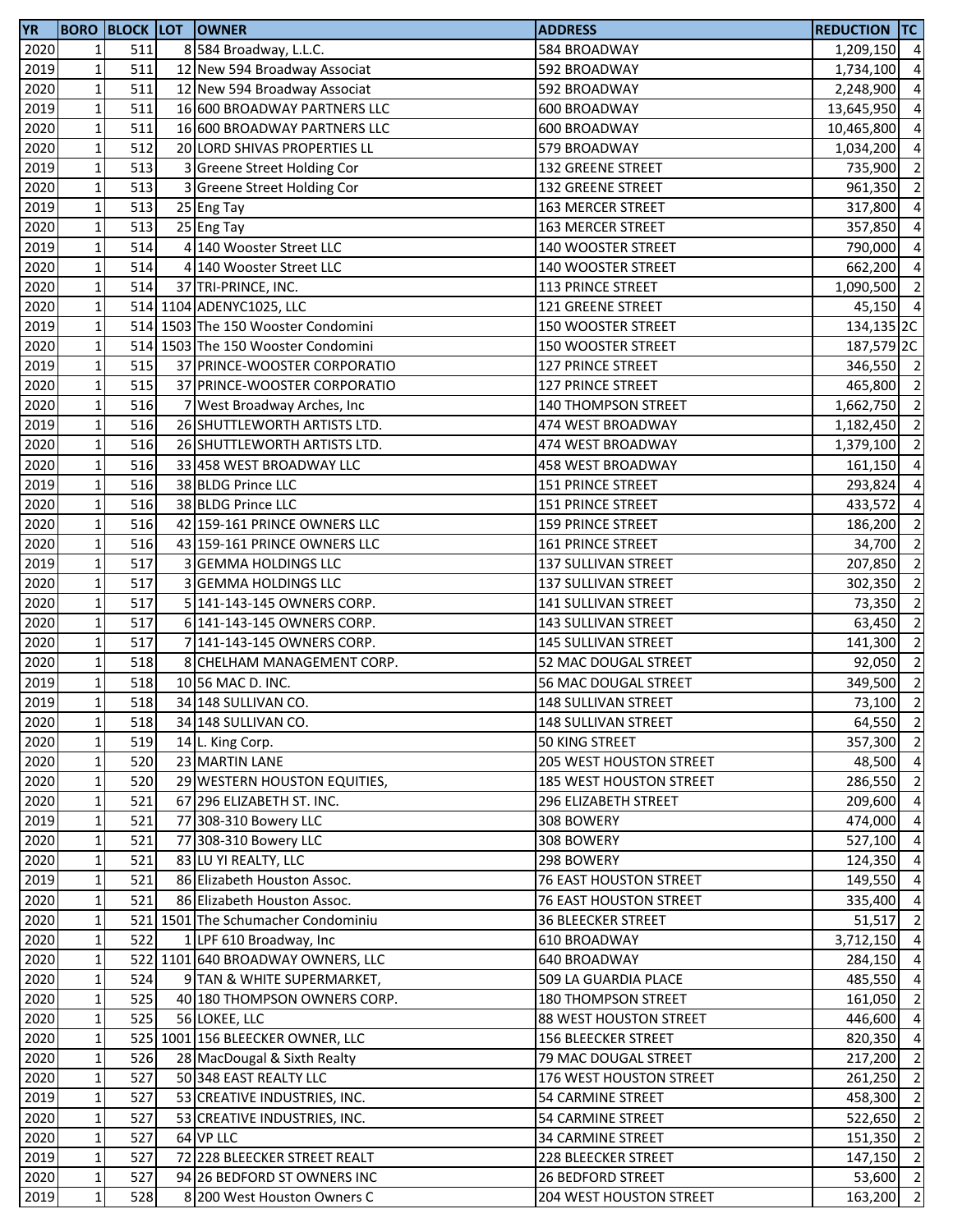| <b>YR</b> |              |     | <b>BORO BLOCK LOT OWNER</b>        | <b>ADDRESS</b>               | <b>REDUCTION TC</b>     |                          |
|-----------|--------------|-----|------------------------------------|------------------------------|-------------------------|--------------------------|
| 2020      | 1            | 528 | 8 200 West Houston Owners C        | 204 WEST HOUSTON STREET      | 307,200 2               |                          |
| 2020      | $\mathbf{1}$ | 528 | 24 64 DOWNING STREET, LLC          | 64 DOWNING STREET            | 346,950                 | $\overline{4}$           |
| 2020      | $\mathbf 1$  |     | 528 1003 DOWNING COURT CONDOMINIUM | <b>63 DOWNING STREET</b>     | 8,718                   | $\overline{2}$           |
| 2019      | $\mathbf 1$  |     | 528 1101 BEDFORD PARK CONDOMINIUM  | 3 BEDFORD STREET             | 9,478                   | $\overline{2}$           |
| 2020      | $\mathbf{1}$ |     | 528 1101 BEDFORD PARK CONDOMINIUM  | 3 BEDFORD STREET             | 10,888                  | $\overline{2}$           |
| 2020      | $\mathbf{1}$ | 529 | 65 337 LAFAYETTE LP                | 337 LAFAYETTE STREET         | 453,650 4               |                          |
| 2020      | $\mathbf 1$  |     | 529 1201 TWENTY NINE GREAT JONES S | <b>19 BOND STREET</b>        | 196,400 4               |                          |
| 2019      | $\mathbf 1$  | 530 | 29 THE 45 GREAT JONES APARTM       | 45 GREAT JONES STREET        | 1,236,545 <sub>2C</sub> |                          |
| 2020      | $\mathbf{1}$ | 530 | 29 THE 45 GREAT JONES APARTM       | <b>45 GREAT JONES STREET</b> | 1,367,242 2C            |                          |
| 2020      | $\mathbf 1$  | 530 | 44 48 BONDHAUS CORPORATION         | <b>48 BOND STREET</b>        | 282,550 2               |                          |
| 2019      | $\mathbf 1$  | 530 | 62 10 Bond Owners Corp.            | 358 LAFAYETTE STREET         | 664,100                 | $\overline{2}$           |
| 2020      | $\mathbf 1$  | 530 | 62 10 Bond Owners Corp.            | 358 LAFAYETTE STREET         | 801,350                 | $\overline{\phantom{a}}$ |
|           |              | 531 |                                    |                              |                         |                          |
| 2019      | $\mathbf 1$  |     | 27 28 EAST FOURTH STREET HOU       | 28 EAST 4 STREET             | 430,350                 | $\overline{\phantom{a}}$ |
| 2020      | $\mathbf 1$  | 531 | 27 28 EAST FOURTH STREET HOU       | 28 EAST 4 STREET             | 156,800                 | $\overline{2}$           |
| 2020      | $\mathbf 1$  | 531 | 30 East Fourth Corp.               | 34 EAST 4 STREET             | 65,300                  | $\overline{2}$           |
| 2020      | $\mathbf 1$  | 531 | 31 East Fourth Corp.               | 36 EAST 4 STREET             | 162,650                 | $\overline{2}$           |
| 2020      | $\mathbf 1$  | 531 | 45 48 Tenants Corporation          | <b>48 GREAT JONES STREET</b> | 544,150                 | $\overline{2}$           |
| 2020      | $\mathbf 1$  |     | 531 1006 THE SILK BUILDING CONDOMI | 692 BROADWAY                 | 94,245                  | $\overline{4}$           |
| 2020      | $\mathbf{1}$ |     | 531 1035 THE SILK BUILDING CONDOMI | 692 BROADWAY                 | 13,976                  | $\overline{2}$           |
| 2020      | $\mathbf 1$  | 531 | 1402 1 GREAT JONES ALLEY CONDO     | 688 BROADWAY                 | 28,564                  | $\overline{2}$           |
| 2019      | $\mathbf 1$  | 532 | 20 77 BLEECKER STREET CORPOR       | 77 BLEECKER STREET           | 4,058,900               | $\overline{2}$           |
| 2020      | $\mathbf 1$  | 532 | 20 77 BLEECKER STREET CORPOR       | 77 BLEECKER STREET           | 2,122,850               | $\overline{2}$           |
| 2020      | $\mathbf{1}$ |     | 535 1001 MERCER SQUARE LLC         | 14 WEST 4 STREET             | 558,250                 | $\overline{4}$           |
| 2020      | $\mathbf 1$  | 537 | 36 149 Bleecker St. Limited        | 149 BLEECKER STREET          | 64,200                  | $\overline{4}$           |
| 2020      | 1            |     | 537 1002 WEST THIRD STREET APARTME | 64 WEST 3 STREET             | 289,001                 | $\overline{2}$           |
| 2019      | $\mathbf{1}$ | 539 | 35 155 BLEECKER TREVI LLC          | <b>155 BLEECKER STREET</b>   | 204,400                 | $\overline{a}$           |
| 2020      | $\mathbf{1}$ | 539 | 35 155 BLEECKER TREVI LLC          | <b>155 BLEECKER STREET</b>   | 184,500                 | $\overline{4}$           |
| 2020      | $\mathbf 1$  | 539 | 36 157 BLEECKER TREVI LLC          | 157 BLEECKER STREET          | 125,900                 | $\overline{4}$           |
| 2020      | $\mathbf 1$  | 540 | 1 The Cacaphonous Group, L.        | 104 MAC DOUGAL STREET        | 269,150                 | $\overline{2}$           |
| 2019      | $\mathbf 1$  | 540 | 3 BLM of Macdougal Street L        | 108 MAC DOUGAL STREET        | 72,700                  | $\overline{2}$           |
| 2020      | $\mathbf 1$  | 540 | 3 BLM of Macdougal Street L        | 108 MAC DOUGAL STREET        | 263,050                 | $\overline{2}$           |
| 2020      | $\mathbf 1$  | 540 | 13 7 MON LLC                       |                              | 86,200                  | $\overline{2}$           |
|           |              |     |                                    | 128 MAC DOUGAL STREET        |                         | $\overline{2}$           |
| 2020      | $\mathbf 1$  | 540 | 36 171 Bleecker St. Corp.          | 171 BLEECKER STREET          | 365,200                 |                          |
| 2019      | $\mathbf{1}$ |     | 540 1004 175 Bleecker Street LLC   | 173 BLEECKER STREET          | 304,096                 | $\overline{4}$           |
| 2020      | $1\vert$     |     | 540 1004 175 Bleecker Street LLC   | 173 BLEECKER STREET          | 313,445 4               |                          |
| 2019      | $\mathbf{1}$ | 542 | 11 25 MINETTA OWNERS CORP.         | 25 MINETTA LANE              | 198,900 2               |                          |
| 2020      | $\mathbf 1$  | 542 | 11 25 MINETTA OWNERS CORP.         | 25 MINETTA LANE              | 259,650 2               |                          |
| 2020      | $\mathbf 1$  | 542 | 25 290 Tenants Corp.               | 290 AVENUE OF THE AMER       | 233,550 2               |                          |
| 2020      | $\mathbf 1$  | 542 | 50 KC3 - 101 MacDougal Stree       | 101 MAC DOUGAL STREET        | 85,900 2                |                          |
| 2019      | $\mathbf 1$  | 543 | 28 MINETTA LIVE, LLC               | 18 MINETTA LANE              | 206,450 4               |                          |
| 2020      | $\mathbf 1$  | 543 | 28 MINETTA LIVE, LLC               | 18 MINETTA LANE              | 39,050                  | $\overline{4}$           |
| 2019      | $\mathbf 1$  | 543 | 43 148 L.L.C.                      | 148 WEST 4 STREET            | 71,200                  | $\overline{4}$           |
| 2020      | $\mathbf 1$  | 543 | 43 148 L.L.C.                      | 148 WEST 4 STREET            | 19,900                  | $\overline{4}$           |
| 2019      | $\mathbf{1}$ | 543 | 52 39 1/2 WASHINGTON SQUARE        | 141 MAC DOUGAL STREET        | 125,100                 | $\overline{2}$           |
| 2020      | $\mathbf 1$  | 543 | 52 39 1/2 WASHINGTON SQUARE        | 141 MAC DOUGAL STREET        | 289,450 2               |                          |
| 2020      | $\mathbf 1$  |     | 544 1101 Astor Retail Associates,  | 443 LAFAYETTE STREET         | 2,061,600 4             |                          |
| 2020      | $\mathbf 1$  | 545 | 20 Harmony Realty LLC              | 732 BROADWAY                 | 143,850 4               |                          |
| 2020      | $\mathbf{1}$ | 545 | 48 410-414 Lafayette Street        | 410 LAFAYETTE STREET         | 397,750 4               |                          |
| 2020      | $\mathbf 1$  | 545 | 59 Amdar Company, LLC              | 752 BROADWAY                 | 2,057,150 2             |                          |
| 2019      | $\mathbf 1$  |     | 545 1002 700 Broadway 1891 LLC     | 696 BROADWAY                 | 5,664,050               | $\overline{4}$           |
| 2020      | $1\vert$     |     | 545 1002 700 Broadway 1891 LLC     | 696 BROADWAY                 | 4,958,450 4             |                          |
| 2020      | $\mathbf{1}$ | 548 | 70 HILARY GARDENS COMPANY, L       | 300 MERCER STREET            | 2,400,800               | $\overline{2}$           |
|           | $\mathbf 1$  | 552 |                                    |                              |                         | $\overline{4}$           |
| 2020      |              |     | 1 JPMorgan Chase Bank, N.A.        | 340 AVENUE OF THE AMER       | 195,600                 |                          |
| 2019      | $\mathbf 1$  |     | 552 1001 Washington Place Associat | 126 WAVERLY PLACE            | 317,700                 | $\overline{4}$           |
| 2020      | $1\vert$     |     | 552 1001 Washington Place Associat | 126 WAVERLY PLACE            | 623,700 4               |                          |
| 2020      | $\mathbf 1$  | 553 | 9378 Sixth LLC                     | 396 AVENUE OF THE AMER       | 558,050 4               |                          |
| 2019      | $\mathbf 1$  | 553 | 24 Jack's Corner, LLC              | 38 WEST 8 STREET             | 125,850 4               |                          |
| 2020      | $\mathbf 1$  | 553 | 24 Jack's Corner, LLC              | 38 WEST 8 STREET             | 79,050 4                |                          |
| 2020      | $\mathbf 1$  | 553 | 38 Kenneth Rosenblum & Berni       | 117 WAVERLY PLACE            | 163,950 2               |                          |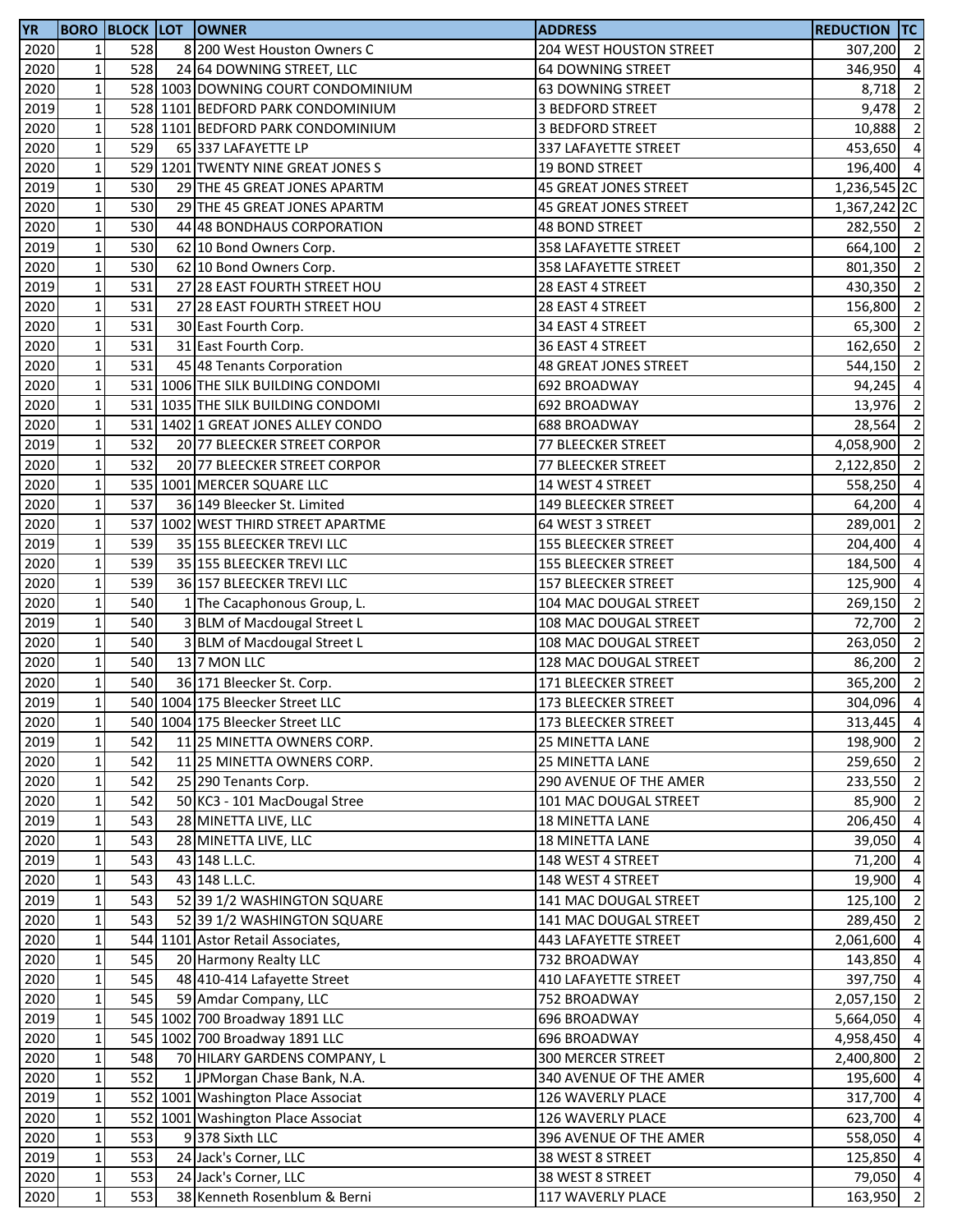| 2020<br>$1\vert$<br>556<br>75 SP & S Associates LLC<br>113 EAST 11 STREET<br>100,350 2<br>$\mathbf 1$<br>557<br>2019<br>12 812-816 Broadway LLC<br>812 BROADWAY<br>$\mathbf 1$<br>2020<br>557<br>12 812-816 Broadway LLC<br>812 BROADWAY<br>244,000<br>$1\,$<br>557<br>2019<br>14 812-816 Broadway LLC<br>816 BROADWAY<br>$\mathbf 1$<br>557<br>2020<br>14 812-816 Broadway LLC<br>816 BROADWAY<br>$\mathbf 1$<br>557<br>2020<br>39 80 Fourth Avenue LLC<br>80 4 AVENUE<br>422,361<br>$\mathbf 1$<br>2020<br>558<br>13 110 E. 13TH OWNER LLC<br>110 EAST 13 STREET<br>194,100<br>$\mathbf 1$<br>558<br>2019<br>31 CASPER R. CALLEN TRUST<br>98 3 AVENUE<br>56,950<br>$\mathbf 1$<br>558<br>2020<br>31 CASPER R. CALLEN TRUST<br>98 3 AVENUE<br>160,000<br>2019<br>$\mathbf 1$<br>558 1301 ROSE CONDOMINIUM<br>124 EAST 13 STREET<br>3,917 <sub>2C</sub><br>$\mathbf 1$<br>2020<br>558 1301 ROSE CONDOMINIUM<br>124 EAST 13 STREET<br>$1\,$<br>559<br>2020<br>43 Orion 13 LLC<br>139 EAST 13 STREET<br>$\mathbf 1$<br>559 1101 110 THIRD AVENUE ASSOCIAT<br>2019<br>108 3 AVENUE<br>$\mathbf 1$<br>559 1101 110 THIRD AVENUE ASSOCIAT<br>2020<br>108 3 AVENUE<br>$\mathbf 1$<br>2020<br>560 1001 9TH STREET POOH, LLC<br>21 UNIVERSITY PLACE<br>2020<br>$\mathbf 1$<br>560 1101 9TH STREET POOH, LLC<br>40 EAST 9 STREET<br>403,100<br>$\mathbf 1$<br>2019<br>560 1102 UNIWAY PARTNERS, L.P.<br>40 EAST 9 STREET<br>534,700<br>$\mathbf 1$<br>2020<br>560 1102 UNIWAY PARTNERS, L.P.<br>40 EAST 9 STREET<br>299,500<br>$\mathbf 1$<br>2020<br>560 1201 9TH STREET POOH, LLC<br>60 EAST 9 STREET<br>280,600<br>$\mathbf 1$<br>2020<br>561 1101 28 East 10th Retail LLC<br>28 EAST 10 STREET<br>28,173<br>$\mathbf 1$<br>562<br>2020<br>11 ATHENIUM HOUSE CORP.<br>54 EAST 11 STREET<br>$\mathbf 1$<br>562<br>2020<br>27 BLDG 795 Broadway LLC<br>795 BROADWAY<br>$\mathbf 1$<br>563<br>2019<br>48 PENGUIN HOUSE TENANTS COR<br>55 EAST 11 STREET<br>$\mathbf 1$<br>563<br>2020<br>231,500<br>48 PENGUIN HOUSE TENANTS COR<br>55 EAST 11 STREET<br>$\mathbf 1$<br>2019<br>563 1009 PARC VILLAGE CONDOMINIUM<br>8,162<br>44 EAST 12 STREET<br>$\mathbf 1$<br>2020<br>563 1301 809 Broadway Condominium<br>809 BROADWAY<br>334,611<br>$\mathbf 1$<br>564<br>2020<br>34 BASS REAL ESTATE LLC<br>826 BROADWAY<br>875,200<br>$\mathbf 1$<br>565<br>2020<br>11 40 EAST 14 REALTY ASSOCIA<br>44 EAST 14 STREET<br>5,796,600<br>$\mathbf 1$<br>565<br>2020<br>21 Union Square Retail Trust<br>842 BROADWAY<br>$\mathbf{1}$<br>566<br>2019<br>18 20 East 9th Street Corp.<br><b>20 UNIVERSITY PLACE</b><br>1,557,450<br>$\mathbf 1$<br>566<br>2020<br>18 20 East 9th Street Corp.<br>20 UNIVERSITY PLACE<br>3,598,900<br>$\mathbf 1$<br>567<br>2020<br>733 Fifth Avenue Owners Co<br>33 5 AVENUE<br>322,200<br>$\mathbf 1$<br>568<br>2019<br>39 FIFTH AVENUE OWNERS CO<br>39 5 AVENUE<br>$\mathbf{1}$<br>2020<br>568<br>212,050<br>39 FIFTH AVENUE OWNERS CO<br>39 5 AVENUE<br>2019<br>568<br>6 41 Fifth Owners Corp.<br>41 5 AVENUE<br>$1\vert$<br>$\mathbf 1$<br>2020<br>568<br>6 41 Fifth Owners Corp.<br>41 5 AVENUE<br>$\mathbf 1$<br>568<br>18 NMG REALTY 34 LLC<br>2020<br><b>74 UNIVERSITY PLACE</b><br>$\mathbf 1$<br>568<br>2020<br>34 Judson Cooper<br>3 EAST 10 STREET<br>$1\,$<br>569 1101 GREGORY A. PANOPOULOS<br>83,550<br>2020<br>16 EAST 12 STREET<br>$1\vert$<br>2019<br>570<br>38 Lubbock Management LLC<br>15 EAST 12 STREET<br>116,300<br>2020<br>$1\vert$<br>570<br>38 Lubbock Management LLC<br>15 EAST 12 STREET<br>187,039<br>$1\,$<br>571 1001 13th Street Associates, L<br>2020<br>7 EAST 13 STREET<br>1,147,450<br>2020<br>$\mathbf 1$<br>571 1602 Claremont Square Condomin<br>8 UNION SQUARE SOUTH<br>9,567<br>$\mathbf{1}$<br>572<br>2019<br>4 PST HEALTH LLC<br>408 AVENUE OF THE AMER<br>110,350<br>2020<br>$1\,$<br>572<br>4 PST HEALTH LLC<br>408 AVENUE OF THE AMER<br>122,050<br>$\mathbf 1$<br>2019<br>572<br>5 PST HEALTH LLC<br>410 AVENUE OF THE AMER<br>73,900<br>$1\,$<br>2020<br>572<br>5 PST HEALTH LLC<br>410 AVENUE OF THE AMER<br>2020<br>$\mathbf 1$<br>572<br>38 20 Fifth Avenue LLC<br>20 5 AVENUE<br>2020<br>$\mathbf 1$<br>572<br>44 BENCHMARK 10 L.P.<br>10 5 AVENUE<br>221,750<br>$\mathbf 1$<br>572<br>2020<br>45 GREENWICH VILLAGE HOSPITA<br>3 WEST 8 STREET<br>1,001,000<br>$1\,$<br>2020<br>572<br>62 37-39 West 8th Associates<br>39 WEST 8 STREET<br>170,150<br>$\mathbf 1$<br>572<br>2019<br>70 53 West 8th Street LLC<br>53 WEST 8 STREET<br>54,800<br>2020<br>$1\,$<br>572<br>70 53 West 8th Street LLC<br>53 WEST 8 STREET<br>214,550<br>572<br>$1\,$<br>2020<br>72 57 Company, LLC<br>57 WEST 8 STREET<br>$\mathbf 1$<br>2020<br>573 1005 GREENWICH VILLAGE FISH CO<br>422 AVENUE OF THE AMER<br>2020<br>$\mathbf 1$<br>574<br>58 27 West 10th Street Owner<br>27 WEST 10 STREET<br>$1\vert$<br>2020<br>574<br>59 29 WEST 10TH ST CORP<br>29 WEST 10 STREET<br>2020<br>$1\vert$<br>574<br>73 59 W. 10th St. Limited Li<br>59 WEST 10 STREET<br>$1\vert$<br>2019<br>575<br>1 EUGENE ELLIS REAL ESTATE,<br>462 AVENUE OF THE AMER | <b>YR</b> |  | <b>BORO BLOCK LOT OWNER</b> | <b>ADDRESS</b> | <b>REDUCTION TC</b> |  |
|-----------------------------------------------------------------------------------------------------------------------------------------------------------------------------------------------------------------------------------------------------------------------------------------------------------------------------------------------------------------------------------------------------------------------------------------------------------------------------------------------------------------------------------------------------------------------------------------------------------------------------------------------------------------------------------------------------------------------------------------------------------------------------------------------------------------------------------------------------------------------------------------------------------------------------------------------------------------------------------------------------------------------------------------------------------------------------------------------------------------------------------------------------------------------------------------------------------------------------------------------------------------------------------------------------------------------------------------------------------------------------------------------------------------------------------------------------------------------------------------------------------------------------------------------------------------------------------------------------------------------------------------------------------------------------------------------------------------------------------------------------------------------------------------------------------------------------------------------------------------------------------------------------------------------------------------------------------------------------------------------------------------------------------------------------------------------------------------------------------------------------------------------------------------------------------------------------------------------------------------------------------------------------------------------------------------------------------------------------------------------------------------------------------------------------------------------------------------------------------------------------------------------------------------------------------------------------------------------------------------------------------------------------------------------------------------------------------------------------------------------------------------------------------------------------------------------------------------------------------------------------------------------------------------------------------------------------------------------------------------------------------------------------------------------------------------------------------------------------------------------------------------------------------------------------------------------------------------------------------------------------------------------------------------------------------------------------------------------------------------------------------------------------------------------------------------------------------------------------------------------------------------------------------------------------------------------------------------------------------------------------------------------------------------------------------------------------------------------------------------------------------------------------------------------------------------------------------------------------------------------------------------------------------------------------------------------------------------------------------------------------------------------------------------------------------------------------------------------------------------------------------------------------------------------------------------------------------------------------------------------------------------------------------------------------------------------------------------------------------------------------------------------------------------------------------------------------------------------------------------------------------------------------------------------------------------------------------------------------------------------------------------------------------------------------------------------------------------------------------------------------------------------------------------------------------------------------------------------------------------------------------------------------------------------------------------------------------------------------------------------------------------------------------------------------------------------------------------|-----------|--|-----------------------------|----------------|---------------------|--|
| 284,950 4                                                                                                                                                                                                                                                                                                                                                                                                                                                                                                                                                                                                                                                                                                                                                                                                                                                                                                                                                                                                                                                                                                                                                                                                                                                                                                                                                                                                                                                                                                                                                                                                                                                                                                                                                                                                                                                                                                                                                                                                                                                                                                                                                                                                                                                                                                                                                                                                                                                                                                                                                                                                                                                                                                                                                                                                                                                                                                                                                                                                                                                                                                                                                                                                                                                                                                                                                                                                                                                                                                                                                                                                                                                                                                                                                                                                                                                                                                                                                                                                                                                                                                                                                                                                                                                                                                                                                                                                                                                                                                                                                                                                                                                                                                                                                                                                                                                                                                                                                                                                                                                                               |           |  |                             |                |                     |  |
| $\overline{a}$<br>18,000 4<br>80,100 4<br>$\overline{2}$<br>$\overline{2}$<br>$\overline{4}$<br>$\overline{4}$<br>3,917 <sub>2C</sub><br>107,650 2<br>217,166 4<br>238,659 4<br>402,200 4<br>$\overline{4}$<br>$\overline{a}$<br>$\overline{a}$<br>$\overline{a}$<br>$\overline{4}$<br>437,850 2<br>163,750 4<br>212,650 2<br>$\overline{2}$<br>$\overline{2}$<br>$\overline{a}$<br>$\overline{a}$<br>$\overline{a}$<br>6,836,850 4<br>$\overline{\mathbf{c}}$<br>$\overline{\mathbf{c}}$<br>$\overline{2}$<br>196,350 2<br>$\overline{\mathbf{c}}$<br>869,700 2<br>1,755,000 2<br>224,400 2<br>191,000 2<br>$\overline{4}$<br>$\overline{4}$<br>$\overline{a}$<br>72,054 2C<br>125,587 <sub>2C</sub>                                                                                                                                                                                                                                                                                                                                                                                                                                                                                                                                                                                                                                                                                                                                                                                                                                                                                                                                                                                                                                                                                                                                                                                                                                                                                                                                                                                                                                                                                                                                                                                                                                                                                                                                                                                                                                                                                                                                                                                                                                                                                                                                                                                                                                                                                                                                                                                                                                                                                                                                                                                                                                                                                                                                                                                                                                                                                                                                                                                                                                                                                                                                                                                                                                                                                                                                                                                                                                                                                                                                                                                                                                                                                                                                                                                                                                                                                                                                                                                                                                                                                                                                                                                                                                                                                                                                                                                   |           |  |                             |                |                     |  |
|                                                                                                                                                                                                                                                                                                                                                                                                                                                                                                                                                                                                                                                                                                                                                                                                                                                                                                                                                                                                                                                                                                                                                                                                                                                                                                                                                                                                                                                                                                                                                                                                                                                                                                                                                                                                                                                                                                                                                                                                                                                                                                                                                                                                                                                                                                                                                                                                                                                                                                                                                                                                                                                                                                                                                                                                                                                                                                                                                                                                                                                                                                                                                                                                                                                                                                                                                                                                                                                                                                                                                                                                                                                                                                                                                                                                                                                                                                                                                                                                                                                                                                                                                                                                                                                                                                                                                                                                                                                                                                                                                                                                                                                                                                                                                                                                                                                                                                                                                                                                                                                                                         |           |  |                             |                |                     |  |
|                                                                                                                                                                                                                                                                                                                                                                                                                                                                                                                                                                                                                                                                                                                                                                                                                                                                                                                                                                                                                                                                                                                                                                                                                                                                                                                                                                                                                                                                                                                                                                                                                                                                                                                                                                                                                                                                                                                                                                                                                                                                                                                                                                                                                                                                                                                                                                                                                                                                                                                                                                                                                                                                                                                                                                                                                                                                                                                                                                                                                                                                                                                                                                                                                                                                                                                                                                                                                                                                                                                                                                                                                                                                                                                                                                                                                                                                                                                                                                                                                                                                                                                                                                                                                                                                                                                                                                                                                                                                                                                                                                                                                                                                                                                                                                                                                                                                                                                                                                                                                                                                                         |           |  |                             |                |                     |  |
|                                                                                                                                                                                                                                                                                                                                                                                                                                                                                                                                                                                                                                                                                                                                                                                                                                                                                                                                                                                                                                                                                                                                                                                                                                                                                                                                                                                                                                                                                                                                                                                                                                                                                                                                                                                                                                                                                                                                                                                                                                                                                                                                                                                                                                                                                                                                                                                                                                                                                                                                                                                                                                                                                                                                                                                                                                                                                                                                                                                                                                                                                                                                                                                                                                                                                                                                                                                                                                                                                                                                                                                                                                                                                                                                                                                                                                                                                                                                                                                                                                                                                                                                                                                                                                                                                                                                                                                                                                                                                                                                                                                                                                                                                                                                                                                                                                                                                                                                                                                                                                                                                         |           |  |                             |                |                     |  |
|                                                                                                                                                                                                                                                                                                                                                                                                                                                                                                                                                                                                                                                                                                                                                                                                                                                                                                                                                                                                                                                                                                                                                                                                                                                                                                                                                                                                                                                                                                                                                                                                                                                                                                                                                                                                                                                                                                                                                                                                                                                                                                                                                                                                                                                                                                                                                                                                                                                                                                                                                                                                                                                                                                                                                                                                                                                                                                                                                                                                                                                                                                                                                                                                                                                                                                                                                                                                                                                                                                                                                                                                                                                                                                                                                                                                                                                                                                                                                                                                                                                                                                                                                                                                                                                                                                                                                                                                                                                                                                                                                                                                                                                                                                                                                                                                                                                                                                                                                                                                                                                                                         |           |  |                             |                |                     |  |
|                                                                                                                                                                                                                                                                                                                                                                                                                                                                                                                                                                                                                                                                                                                                                                                                                                                                                                                                                                                                                                                                                                                                                                                                                                                                                                                                                                                                                                                                                                                                                                                                                                                                                                                                                                                                                                                                                                                                                                                                                                                                                                                                                                                                                                                                                                                                                                                                                                                                                                                                                                                                                                                                                                                                                                                                                                                                                                                                                                                                                                                                                                                                                                                                                                                                                                                                                                                                                                                                                                                                                                                                                                                                                                                                                                                                                                                                                                                                                                                                                                                                                                                                                                                                                                                                                                                                                                                                                                                                                                                                                                                                                                                                                                                                                                                                                                                                                                                                                                                                                                                                                         |           |  |                             |                |                     |  |
|                                                                                                                                                                                                                                                                                                                                                                                                                                                                                                                                                                                                                                                                                                                                                                                                                                                                                                                                                                                                                                                                                                                                                                                                                                                                                                                                                                                                                                                                                                                                                                                                                                                                                                                                                                                                                                                                                                                                                                                                                                                                                                                                                                                                                                                                                                                                                                                                                                                                                                                                                                                                                                                                                                                                                                                                                                                                                                                                                                                                                                                                                                                                                                                                                                                                                                                                                                                                                                                                                                                                                                                                                                                                                                                                                                                                                                                                                                                                                                                                                                                                                                                                                                                                                                                                                                                                                                                                                                                                                                                                                                                                                                                                                                                                                                                                                                                                                                                                                                                                                                                                                         |           |  |                             |                |                     |  |
|                                                                                                                                                                                                                                                                                                                                                                                                                                                                                                                                                                                                                                                                                                                                                                                                                                                                                                                                                                                                                                                                                                                                                                                                                                                                                                                                                                                                                                                                                                                                                                                                                                                                                                                                                                                                                                                                                                                                                                                                                                                                                                                                                                                                                                                                                                                                                                                                                                                                                                                                                                                                                                                                                                                                                                                                                                                                                                                                                                                                                                                                                                                                                                                                                                                                                                                                                                                                                                                                                                                                                                                                                                                                                                                                                                                                                                                                                                                                                                                                                                                                                                                                                                                                                                                                                                                                                                                                                                                                                                                                                                                                                                                                                                                                                                                                                                                                                                                                                                                                                                                                                         |           |  |                             |                |                     |  |
|                                                                                                                                                                                                                                                                                                                                                                                                                                                                                                                                                                                                                                                                                                                                                                                                                                                                                                                                                                                                                                                                                                                                                                                                                                                                                                                                                                                                                                                                                                                                                                                                                                                                                                                                                                                                                                                                                                                                                                                                                                                                                                                                                                                                                                                                                                                                                                                                                                                                                                                                                                                                                                                                                                                                                                                                                                                                                                                                                                                                                                                                                                                                                                                                                                                                                                                                                                                                                                                                                                                                                                                                                                                                                                                                                                                                                                                                                                                                                                                                                                                                                                                                                                                                                                                                                                                                                                                                                                                                                                                                                                                                                                                                                                                                                                                                                                                                                                                                                                                                                                                                                         |           |  |                             |                |                     |  |
|                                                                                                                                                                                                                                                                                                                                                                                                                                                                                                                                                                                                                                                                                                                                                                                                                                                                                                                                                                                                                                                                                                                                                                                                                                                                                                                                                                                                                                                                                                                                                                                                                                                                                                                                                                                                                                                                                                                                                                                                                                                                                                                                                                                                                                                                                                                                                                                                                                                                                                                                                                                                                                                                                                                                                                                                                                                                                                                                                                                                                                                                                                                                                                                                                                                                                                                                                                                                                                                                                                                                                                                                                                                                                                                                                                                                                                                                                                                                                                                                                                                                                                                                                                                                                                                                                                                                                                                                                                                                                                                                                                                                                                                                                                                                                                                                                                                                                                                                                                                                                                                                                         |           |  |                             |                |                     |  |
|                                                                                                                                                                                                                                                                                                                                                                                                                                                                                                                                                                                                                                                                                                                                                                                                                                                                                                                                                                                                                                                                                                                                                                                                                                                                                                                                                                                                                                                                                                                                                                                                                                                                                                                                                                                                                                                                                                                                                                                                                                                                                                                                                                                                                                                                                                                                                                                                                                                                                                                                                                                                                                                                                                                                                                                                                                                                                                                                                                                                                                                                                                                                                                                                                                                                                                                                                                                                                                                                                                                                                                                                                                                                                                                                                                                                                                                                                                                                                                                                                                                                                                                                                                                                                                                                                                                                                                                                                                                                                                                                                                                                                                                                                                                                                                                                                                                                                                                                                                                                                                                                                         |           |  |                             |                |                     |  |
|                                                                                                                                                                                                                                                                                                                                                                                                                                                                                                                                                                                                                                                                                                                                                                                                                                                                                                                                                                                                                                                                                                                                                                                                                                                                                                                                                                                                                                                                                                                                                                                                                                                                                                                                                                                                                                                                                                                                                                                                                                                                                                                                                                                                                                                                                                                                                                                                                                                                                                                                                                                                                                                                                                                                                                                                                                                                                                                                                                                                                                                                                                                                                                                                                                                                                                                                                                                                                                                                                                                                                                                                                                                                                                                                                                                                                                                                                                                                                                                                                                                                                                                                                                                                                                                                                                                                                                                                                                                                                                                                                                                                                                                                                                                                                                                                                                                                                                                                                                                                                                                                                         |           |  |                             |                |                     |  |
|                                                                                                                                                                                                                                                                                                                                                                                                                                                                                                                                                                                                                                                                                                                                                                                                                                                                                                                                                                                                                                                                                                                                                                                                                                                                                                                                                                                                                                                                                                                                                                                                                                                                                                                                                                                                                                                                                                                                                                                                                                                                                                                                                                                                                                                                                                                                                                                                                                                                                                                                                                                                                                                                                                                                                                                                                                                                                                                                                                                                                                                                                                                                                                                                                                                                                                                                                                                                                                                                                                                                                                                                                                                                                                                                                                                                                                                                                                                                                                                                                                                                                                                                                                                                                                                                                                                                                                                                                                                                                                                                                                                                                                                                                                                                                                                                                                                                                                                                                                                                                                                                                         |           |  |                             |                |                     |  |
|                                                                                                                                                                                                                                                                                                                                                                                                                                                                                                                                                                                                                                                                                                                                                                                                                                                                                                                                                                                                                                                                                                                                                                                                                                                                                                                                                                                                                                                                                                                                                                                                                                                                                                                                                                                                                                                                                                                                                                                                                                                                                                                                                                                                                                                                                                                                                                                                                                                                                                                                                                                                                                                                                                                                                                                                                                                                                                                                                                                                                                                                                                                                                                                                                                                                                                                                                                                                                                                                                                                                                                                                                                                                                                                                                                                                                                                                                                                                                                                                                                                                                                                                                                                                                                                                                                                                                                                                                                                                                                                                                                                                                                                                                                                                                                                                                                                                                                                                                                                                                                                                                         |           |  |                             |                |                     |  |
|                                                                                                                                                                                                                                                                                                                                                                                                                                                                                                                                                                                                                                                                                                                                                                                                                                                                                                                                                                                                                                                                                                                                                                                                                                                                                                                                                                                                                                                                                                                                                                                                                                                                                                                                                                                                                                                                                                                                                                                                                                                                                                                                                                                                                                                                                                                                                                                                                                                                                                                                                                                                                                                                                                                                                                                                                                                                                                                                                                                                                                                                                                                                                                                                                                                                                                                                                                                                                                                                                                                                                                                                                                                                                                                                                                                                                                                                                                                                                                                                                                                                                                                                                                                                                                                                                                                                                                                                                                                                                                                                                                                                                                                                                                                                                                                                                                                                                                                                                                                                                                                                                         |           |  |                             |                |                     |  |
|                                                                                                                                                                                                                                                                                                                                                                                                                                                                                                                                                                                                                                                                                                                                                                                                                                                                                                                                                                                                                                                                                                                                                                                                                                                                                                                                                                                                                                                                                                                                                                                                                                                                                                                                                                                                                                                                                                                                                                                                                                                                                                                                                                                                                                                                                                                                                                                                                                                                                                                                                                                                                                                                                                                                                                                                                                                                                                                                                                                                                                                                                                                                                                                                                                                                                                                                                                                                                                                                                                                                                                                                                                                                                                                                                                                                                                                                                                                                                                                                                                                                                                                                                                                                                                                                                                                                                                                                                                                                                                                                                                                                                                                                                                                                                                                                                                                                                                                                                                                                                                                                                         |           |  |                             |                |                     |  |
|                                                                                                                                                                                                                                                                                                                                                                                                                                                                                                                                                                                                                                                                                                                                                                                                                                                                                                                                                                                                                                                                                                                                                                                                                                                                                                                                                                                                                                                                                                                                                                                                                                                                                                                                                                                                                                                                                                                                                                                                                                                                                                                                                                                                                                                                                                                                                                                                                                                                                                                                                                                                                                                                                                                                                                                                                                                                                                                                                                                                                                                                                                                                                                                                                                                                                                                                                                                                                                                                                                                                                                                                                                                                                                                                                                                                                                                                                                                                                                                                                                                                                                                                                                                                                                                                                                                                                                                                                                                                                                                                                                                                                                                                                                                                                                                                                                                                                                                                                                                                                                                                                         |           |  |                             |                |                     |  |
|                                                                                                                                                                                                                                                                                                                                                                                                                                                                                                                                                                                                                                                                                                                                                                                                                                                                                                                                                                                                                                                                                                                                                                                                                                                                                                                                                                                                                                                                                                                                                                                                                                                                                                                                                                                                                                                                                                                                                                                                                                                                                                                                                                                                                                                                                                                                                                                                                                                                                                                                                                                                                                                                                                                                                                                                                                                                                                                                                                                                                                                                                                                                                                                                                                                                                                                                                                                                                                                                                                                                                                                                                                                                                                                                                                                                                                                                                                                                                                                                                                                                                                                                                                                                                                                                                                                                                                                                                                                                                                                                                                                                                                                                                                                                                                                                                                                                                                                                                                                                                                                                                         |           |  |                             |                |                     |  |
|                                                                                                                                                                                                                                                                                                                                                                                                                                                                                                                                                                                                                                                                                                                                                                                                                                                                                                                                                                                                                                                                                                                                                                                                                                                                                                                                                                                                                                                                                                                                                                                                                                                                                                                                                                                                                                                                                                                                                                                                                                                                                                                                                                                                                                                                                                                                                                                                                                                                                                                                                                                                                                                                                                                                                                                                                                                                                                                                                                                                                                                                                                                                                                                                                                                                                                                                                                                                                                                                                                                                                                                                                                                                                                                                                                                                                                                                                                                                                                                                                                                                                                                                                                                                                                                                                                                                                                                                                                                                                                                                                                                                                                                                                                                                                                                                                                                                                                                                                                                                                                                                                         |           |  |                             |                |                     |  |
|                                                                                                                                                                                                                                                                                                                                                                                                                                                                                                                                                                                                                                                                                                                                                                                                                                                                                                                                                                                                                                                                                                                                                                                                                                                                                                                                                                                                                                                                                                                                                                                                                                                                                                                                                                                                                                                                                                                                                                                                                                                                                                                                                                                                                                                                                                                                                                                                                                                                                                                                                                                                                                                                                                                                                                                                                                                                                                                                                                                                                                                                                                                                                                                                                                                                                                                                                                                                                                                                                                                                                                                                                                                                                                                                                                                                                                                                                                                                                                                                                                                                                                                                                                                                                                                                                                                                                                                                                                                                                                                                                                                                                                                                                                                                                                                                                                                                                                                                                                                                                                                                                         |           |  |                             |                |                     |  |
|                                                                                                                                                                                                                                                                                                                                                                                                                                                                                                                                                                                                                                                                                                                                                                                                                                                                                                                                                                                                                                                                                                                                                                                                                                                                                                                                                                                                                                                                                                                                                                                                                                                                                                                                                                                                                                                                                                                                                                                                                                                                                                                                                                                                                                                                                                                                                                                                                                                                                                                                                                                                                                                                                                                                                                                                                                                                                                                                                                                                                                                                                                                                                                                                                                                                                                                                                                                                                                                                                                                                                                                                                                                                                                                                                                                                                                                                                                                                                                                                                                                                                                                                                                                                                                                                                                                                                                                                                                                                                                                                                                                                                                                                                                                                                                                                                                                                                                                                                                                                                                                                                         |           |  |                             |                |                     |  |
|                                                                                                                                                                                                                                                                                                                                                                                                                                                                                                                                                                                                                                                                                                                                                                                                                                                                                                                                                                                                                                                                                                                                                                                                                                                                                                                                                                                                                                                                                                                                                                                                                                                                                                                                                                                                                                                                                                                                                                                                                                                                                                                                                                                                                                                                                                                                                                                                                                                                                                                                                                                                                                                                                                                                                                                                                                                                                                                                                                                                                                                                                                                                                                                                                                                                                                                                                                                                                                                                                                                                                                                                                                                                                                                                                                                                                                                                                                                                                                                                                                                                                                                                                                                                                                                                                                                                                                                                                                                                                                                                                                                                                                                                                                                                                                                                                                                                                                                                                                                                                                                                                         |           |  |                             |                |                     |  |
|                                                                                                                                                                                                                                                                                                                                                                                                                                                                                                                                                                                                                                                                                                                                                                                                                                                                                                                                                                                                                                                                                                                                                                                                                                                                                                                                                                                                                                                                                                                                                                                                                                                                                                                                                                                                                                                                                                                                                                                                                                                                                                                                                                                                                                                                                                                                                                                                                                                                                                                                                                                                                                                                                                                                                                                                                                                                                                                                                                                                                                                                                                                                                                                                                                                                                                                                                                                                                                                                                                                                                                                                                                                                                                                                                                                                                                                                                                                                                                                                                                                                                                                                                                                                                                                                                                                                                                                                                                                                                                                                                                                                                                                                                                                                                                                                                                                                                                                                                                                                                                                                                         |           |  |                             |                |                     |  |
|                                                                                                                                                                                                                                                                                                                                                                                                                                                                                                                                                                                                                                                                                                                                                                                                                                                                                                                                                                                                                                                                                                                                                                                                                                                                                                                                                                                                                                                                                                                                                                                                                                                                                                                                                                                                                                                                                                                                                                                                                                                                                                                                                                                                                                                                                                                                                                                                                                                                                                                                                                                                                                                                                                                                                                                                                                                                                                                                                                                                                                                                                                                                                                                                                                                                                                                                                                                                                                                                                                                                                                                                                                                                                                                                                                                                                                                                                                                                                                                                                                                                                                                                                                                                                                                                                                                                                                                                                                                                                                                                                                                                                                                                                                                                                                                                                                                                                                                                                                                                                                                                                         |           |  |                             |                |                     |  |
|                                                                                                                                                                                                                                                                                                                                                                                                                                                                                                                                                                                                                                                                                                                                                                                                                                                                                                                                                                                                                                                                                                                                                                                                                                                                                                                                                                                                                                                                                                                                                                                                                                                                                                                                                                                                                                                                                                                                                                                                                                                                                                                                                                                                                                                                                                                                                                                                                                                                                                                                                                                                                                                                                                                                                                                                                                                                                                                                                                                                                                                                                                                                                                                                                                                                                                                                                                                                                                                                                                                                                                                                                                                                                                                                                                                                                                                                                                                                                                                                                                                                                                                                                                                                                                                                                                                                                                                                                                                                                                                                                                                                                                                                                                                                                                                                                                                                                                                                                                                                                                                                                         |           |  |                             |                |                     |  |
|                                                                                                                                                                                                                                                                                                                                                                                                                                                                                                                                                                                                                                                                                                                                                                                                                                                                                                                                                                                                                                                                                                                                                                                                                                                                                                                                                                                                                                                                                                                                                                                                                                                                                                                                                                                                                                                                                                                                                                                                                                                                                                                                                                                                                                                                                                                                                                                                                                                                                                                                                                                                                                                                                                                                                                                                                                                                                                                                                                                                                                                                                                                                                                                                                                                                                                                                                                                                                                                                                                                                                                                                                                                                                                                                                                                                                                                                                                                                                                                                                                                                                                                                                                                                                                                                                                                                                                                                                                                                                                                                                                                                                                                                                                                                                                                                                                                                                                                                                                                                                                                                                         |           |  |                             |                |                     |  |
|                                                                                                                                                                                                                                                                                                                                                                                                                                                                                                                                                                                                                                                                                                                                                                                                                                                                                                                                                                                                                                                                                                                                                                                                                                                                                                                                                                                                                                                                                                                                                                                                                                                                                                                                                                                                                                                                                                                                                                                                                                                                                                                                                                                                                                                                                                                                                                                                                                                                                                                                                                                                                                                                                                                                                                                                                                                                                                                                                                                                                                                                                                                                                                                                                                                                                                                                                                                                                                                                                                                                                                                                                                                                                                                                                                                                                                                                                                                                                                                                                                                                                                                                                                                                                                                                                                                                                                                                                                                                                                                                                                                                                                                                                                                                                                                                                                                                                                                                                                                                                                                                                         |           |  |                             |                |                     |  |
|                                                                                                                                                                                                                                                                                                                                                                                                                                                                                                                                                                                                                                                                                                                                                                                                                                                                                                                                                                                                                                                                                                                                                                                                                                                                                                                                                                                                                                                                                                                                                                                                                                                                                                                                                                                                                                                                                                                                                                                                                                                                                                                                                                                                                                                                                                                                                                                                                                                                                                                                                                                                                                                                                                                                                                                                                                                                                                                                                                                                                                                                                                                                                                                                                                                                                                                                                                                                                                                                                                                                                                                                                                                                                                                                                                                                                                                                                                                                                                                                                                                                                                                                                                                                                                                                                                                                                                                                                                                                                                                                                                                                                                                                                                                                                                                                                                                                                                                                                                                                                                                                                         |           |  |                             |                |                     |  |
|                                                                                                                                                                                                                                                                                                                                                                                                                                                                                                                                                                                                                                                                                                                                                                                                                                                                                                                                                                                                                                                                                                                                                                                                                                                                                                                                                                                                                                                                                                                                                                                                                                                                                                                                                                                                                                                                                                                                                                                                                                                                                                                                                                                                                                                                                                                                                                                                                                                                                                                                                                                                                                                                                                                                                                                                                                                                                                                                                                                                                                                                                                                                                                                                                                                                                                                                                                                                                                                                                                                                                                                                                                                                                                                                                                                                                                                                                                                                                                                                                                                                                                                                                                                                                                                                                                                                                                                                                                                                                                                                                                                                                                                                                                                                                                                                                                                                                                                                                                                                                                                                                         |           |  |                             |                |                     |  |
|                                                                                                                                                                                                                                                                                                                                                                                                                                                                                                                                                                                                                                                                                                                                                                                                                                                                                                                                                                                                                                                                                                                                                                                                                                                                                                                                                                                                                                                                                                                                                                                                                                                                                                                                                                                                                                                                                                                                                                                                                                                                                                                                                                                                                                                                                                                                                                                                                                                                                                                                                                                                                                                                                                                                                                                                                                                                                                                                                                                                                                                                                                                                                                                                                                                                                                                                                                                                                                                                                                                                                                                                                                                                                                                                                                                                                                                                                                                                                                                                                                                                                                                                                                                                                                                                                                                                                                                                                                                                                                                                                                                                                                                                                                                                                                                                                                                                                                                                                                                                                                                                                         |           |  |                             |                |                     |  |
|                                                                                                                                                                                                                                                                                                                                                                                                                                                                                                                                                                                                                                                                                                                                                                                                                                                                                                                                                                                                                                                                                                                                                                                                                                                                                                                                                                                                                                                                                                                                                                                                                                                                                                                                                                                                                                                                                                                                                                                                                                                                                                                                                                                                                                                                                                                                                                                                                                                                                                                                                                                                                                                                                                                                                                                                                                                                                                                                                                                                                                                                                                                                                                                                                                                                                                                                                                                                                                                                                                                                                                                                                                                                                                                                                                                                                                                                                                                                                                                                                                                                                                                                                                                                                                                                                                                                                                                                                                                                                                                                                                                                                                                                                                                                                                                                                                                                                                                                                                                                                                                                                         |           |  |                             |                |                     |  |
|                                                                                                                                                                                                                                                                                                                                                                                                                                                                                                                                                                                                                                                                                                                                                                                                                                                                                                                                                                                                                                                                                                                                                                                                                                                                                                                                                                                                                                                                                                                                                                                                                                                                                                                                                                                                                                                                                                                                                                                                                                                                                                                                                                                                                                                                                                                                                                                                                                                                                                                                                                                                                                                                                                                                                                                                                                                                                                                                                                                                                                                                                                                                                                                                                                                                                                                                                                                                                                                                                                                                                                                                                                                                                                                                                                                                                                                                                                                                                                                                                                                                                                                                                                                                                                                                                                                                                                                                                                                                                                                                                                                                                                                                                                                                                                                                                                                                                                                                                                                                                                                                                         |           |  |                             |                |                     |  |
|                                                                                                                                                                                                                                                                                                                                                                                                                                                                                                                                                                                                                                                                                                                                                                                                                                                                                                                                                                                                                                                                                                                                                                                                                                                                                                                                                                                                                                                                                                                                                                                                                                                                                                                                                                                                                                                                                                                                                                                                                                                                                                                                                                                                                                                                                                                                                                                                                                                                                                                                                                                                                                                                                                                                                                                                                                                                                                                                                                                                                                                                                                                                                                                                                                                                                                                                                                                                                                                                                                                                                                                                                                                                                                                                                                                                                                                                                                                                                                                                                                                                                                                                                                                                                                                                                                                                                                                                                                                                                                                                                                                                                                                                                                                                                                                                                                                                                                                                                                                                                                                                                         |           |  |                             |                |                     |  |
|                                                                                                                                                                                                                                                                                                                                                                                                                                                                                                                                                                                                                                                                                                                                                                                                                                                                                                                                                                                                                                                                                                                                                                                                                                                                                                                                                                                                                                                                                                                                                                                                                                                                                                                                                                                                                                                                                                                                                                                                                                                                                                                                                                                                                                                                                                                                                                                                                                                                                                                                                                                                                                                                                                                                                                                                                                                                                                                                                                                                                                                                                                                                                                                                                                                                                                                                                                                                                                                                                                                                                                                                                                                                                                                                                                                                                                                                                                                                                                                                                                                                                                                                                                                                                                                                                                                                                                                                                                                                                                                                                                                                                                                                                                                                                                                                                                                                                                                                                                                                                                                                                         |           |  |                             |                |                     |  |
|                                                                                                                                                                                                                                                                                                                                                                                                                                                                                                                                                                                                                                                                                                                                                                                                                                                                                                                                                                                                                                                                                                                                                                                                                                                                                                                                                                                                                                                                                                                                                                                                                                                                                                                                                                                                                                                                                                                                                                                                                                                                                                                                                                                                                                                                                                                                                                                                                                                                                                                                                                                                                                                                                                                                                                                                                                                                                                                                                                                                                                                                                                                                                                                                                                                                                                                                                                                                                                                                                                                                                                                                                                                                                                                                                                                                                                                                                                                                                                                                                                                                                                                                                                                                                                                                                                                                                                                                                                                                                                                                                                                                                                                                                                                                                                                                                                                                                                                                                                                                                                                                                         |           |  |                             |                |                     |  |
|                                                                                                                                                                                                                                                                                                                                                                                                                                                                                                                                                                                                                                                                                                                                                                                                                                                                                                                                                                                                                                                                                                                                                                                                                                                                                                                                                                                                                                                                                                                                                                                                                                                                                                                                                                                                                                                                                                                                                                                                                                                                                                                                                                                                                                                                                                                                                                                                                                                                                                                                                                                                                                                                                                                                                                                                                                                                                                                                                                                                                                                                                                                                                                                                                                                                                                                                                                                                                                                                                                                                                                                                                                                                                                                                                                                                                                                                                                                                                                                                                                                                                                                                                                                                                                                                                                                                                                                                                                                                                                                                                                                                                                                                                                                                                                                                                                                                                                                                                                                                                                                                                         |           |  |                             |                |                     |  |
|                                                                                                                                                                                                                                                                                                                                                                                                                                                                                                                                                                                                                                                                                                                                                                                                                                                                                                                                                                                                                                                                                                                                                                                                                                                                                                                                                                                                                                                                                                                                                                                                                                                                                                                                                                                                                                                                                                                                                                                                                                                                                                                                                                                                                                                                                                                                                                                                                                                                                                                                                                                                                                                                                                                                                                                                                                                                                                                                                                                                                                                                                                                                                                                                                                                                                                                                                                                                                                                                                                                                                                                                                                                                                                                                                                                                                                                                                                                                                                                                                                                                                                                                                                                                                                                                                                                                                                                                                                                                                                                                                                                                                                                                                                                                                                                                                                                                                                                                                                                                                                                                                         |           |  |                             |                |                     |  |
|                                                                                                                                                                                                                                                                                                                                                                                                                                                                                                                                                                                                                                                                                                                                                                                                                                                                                                                                                                                                                                                                                                                                                                                                                                                                                                                                                                                                                                                                                                                                                                                                                                                                                                                                                                                                                                                                                                                                                                                                                                                                                                                                                                                                                                                                                                                                                                                                                                                                                                                                                                                                                                                                                                                                                                                                                                                                                                                                                                                                                                                                                                                                                                                                                                                                                                                                                                                                                                                                                                                                                                                                                                                                                                                                                                                                                                                                                                                                                                                                                                                                                                                                                                                                                                                                                                                                                                                                                                                                                                                                                                                                                                                                                                                                                                                                                                                                                                                                                                                                                                                                                         |           |  |                             |                |                     |  |
|                                                                                                                                                                                                                                                                                                                                                                                                                                                                                                                                                                                                                                                                                                                                                                                                                                                                                                                                                                                                                                                                                                                                                                                                                                                                                                                                                                                                                                                                                                                                                                                                                                                                                                                                                                                                                                                                                                                                                                                                                                                                                                                                                                                                                                                                                                                                                                                                                                                                                                                                                                                                                                                                                                                                                                                                                                                                                                                                                                                                                                                                                                                                                                                                                                                                                                                                                                                                                                                                                                                                                                                                                                                                                                                                                                                                                                                                                                                                                                                                                                                                                                                                                                                                                                                                                                                                                                                                                                                                                                                                                                                                                                                                                                                                                                                                                                                                                                                                                                                                                                                                                         |           |  |                             |                |                     |  |
|                                                                                                                                                                                                                                                                                                                                                                                                                                                                                                                                                                                                                                                                                                                                                                                                                                                                                                                                                                                                                                                                                                                                                                                                                                                                                                                                                                                                                                                                                                                                                                                                                                                                                                                                                                                                                                                                                                                                                                                                                                                                                                                                                                                                                                                                                                                                                                                                                                                                                                                                                                                                                                                                                                                                                                                                                                                                                                                                                                                                                                                                                                                                                                                                                                                                                                                                                                                                                                                                                                                                                                                                                                                                                                                                                                                                                                                                                                                                                                                                                                                                                                                                                                                                                                                                                                                                                                                                                                                                                                                                                                                                                                                                                                                                                                                                                                                                                                                                                                                                                                                                                         |           |  |                             |                |                     |  |
| $\overline{a}$<br>$\overline{2}$<br>$\overline{4}$<br>$\overline{a}$<br>$\overline{4}$<br>108,100 4<br>3,053,200 2<br>$\overline{2}$<br>$\overline{a}$<br>$\overline{2}$<br>$\overline{\mathbf{c}}$<br>$\overline{2}$<br>97,600 2<br>514,400 4<br>324,400 2<br>136,000 2B                                                                                                                                                                                                                                                                                                                                                                                                                                                                                                                                                                                                                                                                                                                                                                                                                                                                                                                                                                                                                                                                                                                                                                                                                                                                                                                                                                                                                                                                                                                                                                                                                                                                                                                                                                                                                                                                                                                                                                                                                                                                                                                                                                                                                                                                                                                                                                                                                                                                                                                                                                                                                                                                                                                                                                                                                                                                                                                                                                                                                                                                                                                                                                                                                                                                                                                                                                                                                                                                                                                                                                                                                                                                                                                                                                                                                                                                                                                                                                                                                                                                                                                                                                                                                                                                                                                                                                                                                                                                                                                                                                                                                                                                                                                                                                                                               |           |  |                             |                |                     |  |
|                                                                                                                                                                                                                                                                                                                                                                                                                                                                                                                                                                                                                                                                                                                                                                                                                                                                                                                                                                                                                                                                                                                                                                                                                                                                                                                                                                                                                                                                                                                                                                                                                                                                                                                                                                                                                                                                                                                                                                                                                                                                                                                                                                                                                                                                                                                                                                                                                                                                                                                                                                                                                                                                                                                                                                                                                                                                                                                                                                                                                                                                                                                                                                                                                                                                                                                                                                                                                                                                                                                                                                                                                                                                                                                                                                                                                                                                                                                                                                                                                                                                                                                                                                                                                                                                                                                                                                                                                                                                                                                                                                                                                                                                                                                                                                                                                                                                                                                                                                                                                                                                                         |           |  |                             |                |                     |  |
|                                                                                                                                                                                                                                                                                                                                                                                                                                                                                                                                                                                                                                                                                                                                                                                                                                                                                                                                                                                                                                                                                                                                                                                                                                                                                                                                                                                                                                                                                                                                                                                                                                                                                                                                                                                                                                                                                                                                                                                                                                                                                                                                                                                                                                                                                                                                                                                                                                                                                                                                                                                                                                                                                                                                                                                                                                                                                                                                                                                                                                                                                                                                                                                                                                                                                                                                                                                                                                                                                                                                                                                                                                                                                                                                                                                                                                                                                                                                                                                                                                                                                                                                                                                                                                                                                                                                                                                                                                                                                                                                                                                                                                                                                                                                                                                                                                                                                                                                                                                                                                                                                         |           |  |                             |                |                     |  |
|                                                                                                                                                                                                                                                                                                                                                                                                                                                                                                                                                                                                                                                                                                                                                                                                                                                                                                                                                                                                                                                                                                                                                                                                                                                                                                                                                                                                                                                                                                                                                                                                                                                                                                                                                                                                                                                                                                                                                                                                                                                                                                                                                                                                                                                                                                                                                                                                                                                                                                                                                                                                                                                                                                                                                                                                                                                                                                                                                                                                                                                                                                                                                                                                                                                                                                                                                                                                                                                                                                                                                                                                                                                                                                                                                                                                                                                                                                                                                                                                                                                                                                                                                                                                                                                                                                                                                                                                                                                                                                                                                                                                                                                                                                                                                                                                                                                                                                                                                                                                                                                                                         |           |  |                             |                |                     |  |
|                                                                                                                                                                                                                                                                                                                                                                                                                                                                                                                                                                                                                                                                                                                                                                                                                                                                                                                                                                                                                                                                                                                                                                                                                                                                                                                                                                                                                                                                                                                                                                                                                                                                                                                                                                                                                                                                                                                                                                                                                                                                                                                                                                                                                                                                                                                                                                                                                                                                                                                                                                                                                                                                                                                                                                                                                                                                                                                                                                                                                                                                                                                                                                                                                                                                                                                                                                                                                                                                                                                                                                                                                                                                                                                                                                                                                                                                                                                                                                                                                                                                                                                                                                                                                                                                                                                                                                                                                                                                                                                                                                                                                                                                                                                                                                                                                                                                                                                                                                                                                                                                                         |           |  |                             |                |                     |  |
|                                                                                                                                                                                                                                                                                                                                                                                                                                                                                                                                                                                                                                                                                                                                                                                                                                                                                                                                                                                                                                                                                                                                                                                                                                                                                                                                                                                                                                                                                                                                                                                                                                                                                                                                                                                                                                                                                                                                                                                                                                                                                                                                                                                                                                                                                                                                                                                                                                                                                                                                                                                                                                                                                                                                                                                                                                                                                                                                                                                                                                                                                                                                                                                                                                                                                                                                                                                                                                                                                                                                                                                                                                                                                                                                                                                                                                                                                                                                                                                                                                                                                                                                                                                                                                                                                                                                                                                                                                                                                                                                                                                                                                                                                                                                                                                                                                                                                                                                                                                                                                                                                         |           |  |                             |                |                     |  |
|                                                                                                                                                                                                                                                                                                                                                                                                                                                                                                                                                                                                                                                                                                                                                                                                                                                                                                                                                                                                                                                                                                                                                                                                                                                                                                                                                                                                                                                                                                                                                                                                                                                                                                                                                                                                                                                                                                                                                                                                                                                                                                                                                                                                                                                                                                                                                                                                                                                                                                                                                                                                                                                                                                                                                                                                                                                                                                                                                                                                                                                                                                                                                                                                                                                                                                                                                                                                                                                                                                                                                                                                                                                                                                                                                                                                                                                                                                                                                                                                                                                                                                                                                                                                                                                                                                                                                                                                                                                                                                                                                                                                                                                                                                                                                                                                                                                                                                                                                                                                                                                                                         |           |  |                             |                |                     |  |
|                                                                                                                                                                                                                                                                                                                                                                                                                                                                                                                                                                                                                                                                                                                                                                                                                                                                                                                                                                                                                                                                                                                                                                                                                                                                                                                                                                                                                                                                                                                                                                                                                                                                                                                                                                                                                                                                                                                                                                                                                                                                                                                                                                                                                                                                                                                                                                                                                                                                                                                                                                                                                                                                                                                                                                                                                                                                                                                                                                                                                                                                                                                                                                                                                                                                                                                                                                                                                                                                                                                                                                                                                                                                                                                                                                                                                                                                                                                                                                                                                                                                                                                                                                                                                                                                                                                                                                                                                                                                                                                                                                                                                                                                                                                                                                                                                                                                                                                                                                                                                                                                                         |           |  |                             |                |                     |  |
|                                                                                                                                                                                                                                                                                                                                                                                                                                                                                                                                                                                                                                                                                                                                                                                                                                                                                                                                                                                                                                                                                                                                                                                                                                                                                                                                                                                                                                                                                                                                                                                                                                                                                                                                                                                                                                                                                                                                                                                                                                                                                                                                                                                                                                                                                                                                                                                                                                                                                                                                                                                                                                                                                                                                                                                                                                                                                                                                                                                                                                                                                                                                                                                                                                                                                                                                                                                                                                                                                                                                                                                                                                                                                                                                                                                                                                                                                                                                                                                                                                                                                                                                                                                                                                                                                                                                                                                                                                                                                                                                                                                                                                                                                                                                                                                                                                                                                                                                                                                                                                                                                         |           |  |                             |                |                     |  |
|                                                                                                                                                                                                                                                                                                                                                                                                                                                                                                                                                                                                                                                                                                                                                                                                                                                                                                                                                                                                                                                                                                                                                                                                                                                                                                                                                                                                                                                                                                                                                                                                                                                                                                                                                                                                                                                                                                                                                                                                                                                                                                                                                                                                                                                                                                                                                                                                                                                                                                                                                                                                                                                                                                                                                                                                                                                                                                                                                                                                                                                                                                                                                                                                                                                                                                                                                                                                                                                                                                                                                                                                                                                                                                                                                                                                                                                                                                                                                                                                                                                                                                                                                                                                                                                                                                                                                                                                                                                                                                                                                                                                                                                                                                                                                                                                                                                                                                                                                                                                                                                                                         |           |  |                             |                |                     |  |
|                                                                                                                                                                                                                                                                                                                                                                                                                                                                                                                                                                                                                                                                                                                                                                                                                                                                                                                                                                                                                                                                                                                                                                                                                                                                                                                                                                                                                                                                                                                                                                                                                                                                                                                                                                                                                                                                                                                                                                                                                                                                                                                                                                                                                                                                                                                                                                                                                                                                                                                                                                                                                                                                                                                                                                                                                                                                                                                                                                                                                                                                                                                                                                                                                                                                                                                                                                                                                                                                                                                                                                                                                                                                                                                                                                                                                                                                                                                                                                                                                                                                                                                                                                                                                                                                                                                                                                                                                                                                                                                                                                                                                                                                                                                                                                                                                                                                                                                                                                                                                                                                                         |           |  |                             |                |                     |  |
|                                                                                                                                                                                                                                                                                                                                                                                                                                                                                                                                                                                                                                                                                                                                                                                                                                                                                                                                                                                                                                                                                                                                                                                                                                                                                                                                                                                                                                                                                                                                                                                                                                                                                                                                                                                                                                                                                                                                                                                                                                                                                                                                                                                                                                                                                                                                                                                                                                                                                                                                                                                                                                                                                                                                                                                                                                                                                                                                                                                                                                                                                                                                                                                                                                                                                                                                                                                                                                                                                                                                                                                                                                                                                                                                                                                                                                                                                                                                                                                                                                                                                                                                                                                                                                                                                                                                                                                                                                                                                                                                                                                                                                                                                                                                                                                                                                                                                                                                                                                                                                                                                         |           |  |                             |                |                     |  |
|                                                                                                                                                                                                                                                                                                                                                                                                                                                                                                                                                                                                                                                                                                                                                                                                                                                                                                                                                                                                                                                                                                                                                                                                                                                                                                                                                                                                                                                                                                                                                                                                                                                                                                                                                                                                                                                                                                                                                                                                                                                                                                                                                                                                                                                                                                                                                                                                                                                                                                                                                                                                                                                                                                                                                                                                                                                                                                                                                                                                                                                                                                                                                                                                                                                                                                                                                                                                                                                                                                                                                                                                                                                                                                                                                                                                                                                                                                                                                                                                                                                                                                                                                                                                                                                                                                                                                                                                                                                                                                                                                                                                                                                                                                                                                                                                                                                                                                                                                                                                                                                                                         |           |  |                             |                |                     |  |
|                                                                                                                                                                                                                                                                                                                                                                                                                                                                                                                                                                                                                                                                                                                                                                                                                                                                                                                                                                                                                                                                                                                                                                                                                                                                                                                                                                                                                                                                                                                                                                                                                                                                                                                                                                                                                                                                                                                                                                                                                                                                                                                                                                                                                                                                                                                                                                                                                                                                                                                                                                                                                                                                                                                                                                                                                                                                                                                                                                                                                                                                                                                                                                                                                                                                                                                                                                                                                                                                                                                                                                                                                                                                                                                                                                                                                                                                                                                                                                                                                                                                                                                                                                                                                                                                                                                                                                                                                                                                                                                                                                                                                                                                                                                                                                                                                                                                                                                                                                                                                                                                                         |           |  |                             |                |                     |  |
|                                                                                                                                                                                                                                                                                                                                                                                                                                                                                                                                                                                                                                                                                                                                                                                                                                                                                                                                                                                                                                                                                                                                                                                                                                                                                                                                                                                                                                                                                                                                                                                                                                                                                                                                                                                                                                                                                                                                                                                                                                                                                                                                                                                                                                                                                                                                                                                                                                                                                                                                                                                                                                                                                                                                                                                                                                                                                                                                                                                                                                                                                                                                                                                                                                                                                                                                                                                                                                                                                                                                                                                                                                                                                                                                                                                                                                                                                                                                                                                                                                                                                                                                                                                                                                                                                                                                                                                                                                                                                                                                                                                                                                                                                                                                                                                                                                                                                                                                                                                                                                                                                         |           |  |                             |                |                     |  |
|                                                                                                                                                                                                                                                                                                                                                                                                                                                                                                                                                                                                                                                                                                                                                                                                                                                                                                                                                                                                                                                                                                                                                                                                                                                                                                                                                                                                                                                                                                                                                                                                                                                                                                                                                                                                                                                                                                                                                                                                                                                                                                                                                                                                                                                                                                                                                                                                                                                                                                                                                                                                                                                                                                                                                                                                                                                                                                                                                                                                                                                                                                                                                                                                                                                                                                                                                                                                                                                                                                                                                                                                                                                                                                                                                                                                                                                                                                                                                                                                                                                                                                                                                                                                                                                                                                                                                                                                                                                                                                                                                                                                                                                                                                                                                                                                                                                                                                                                                                                                                                                                                         |           |  |                             |                |                     |  |
|                                                                                                                                                                                                                                                                                                                                                                                                                                                                                                                                                                                                                                                                                                                                                                                                                                                                                                                                                                                                                                                                                                                                                                                                                                                                                                                                                                                                                                                                                                                                                                                                                                                                                                                                                                                                                                                                                                                                                                                                                                                                                                                                                                                                                                                                                                                                                                                                                                                                                                                                                                                                                                                                                                                                                                                                                                                                                                                                                                                                                                                                                                                                                                                                                                                                                                                                                                                                                                                                                                                                                                                                                                                                                                                                                                                                                                                                                                                                                                                                                                                                                                                                                                                                                                                                                                                                                                                                                                                                                                                                                                                                                                                                                                                                                                                                                                                                                                                                                                                                                                                                                         |           |  |                             |                |                     |  |
|                                                                                                                                                                                                                                                                                                                                                                                                                                                                                                                                                                                                                                                                                                                                                                                                                                                                                                                                                                                                                                                                                                                                                                                                                                                                                                                                                                                                                                                                                                                                                                                                                                                                                                                                                                                                                                                                                                                                                                                                                                                                                                                                                                                                                                                                                                                                                                                                                                                                                                                                                                                                                                                                                                                                                                                                                                                                                                                                                                                                                                                                                                                                                                                                                                                                                                                                                                                                                                                                                                                                                                                                                                                                                                                                                                                                                                                                                                                                                                                                                                                                                                                                                                                                                                                                                                                                                                                                                                                                                                                                                                                                                                                                                                                                                                                                                                                                                                                                                                                                                                                                                         |           |  |                             |                |                     |  |
|                                                                                                                                                                                                                                                                                                                                                                                                                                                                                                                                                                                                                                                                                                                                                                                                                                                                                                                                                                                                                                                                                                                                                                                                                                                                                                                                                                                                                                                                                                                                                                                                                                                                                                                                                                                                                                                                                                                                                                                                                                                                                                                                                                                                                                                                                                                                                                                                                                                                                                                                                                                                                                                                                                                                                                                                                                                                                                                                                                                                                                                                                                                                                                                                                                                                                                                                                                                                                                                                                                                                                                                                                                                                                                                                                                                                                                                                                                                                                                                                                                                                                                                                                                                                                                                                                                                                                                                                                                                                                                                                                                                                                                                                                                                                                                                                                                                                                                                                                                                                                                                                                         |           |  |                             |                |                     |  |
|                                                                                                                                                                                                                                                                                                                                                                                                                                                                                                                                                                                                                                                                                                                                                                                                                                                                                                                                                                                                                                                                                                                                                                                                                                                                                                                                                                                                                                                                                                                                                                                                                                                                                                                                                                                                                                                                                                                                                                                                                                                                                                                                                                                                                                                                                                                                                                                                                                                                                                                                                                                                                                                                                                                                                                                                                                                                                                                                                                                                                                                                                                                                                                                                                                                                                                                                                                                                                                                                                                                                                                                                                                                                                                                                                                                                                                                                                                                                                                                                                                                                                                                                                                                                                                                                                                                                                                                                                                                                                                                                                                                                                                                                                                                                                                                                                                                                                                                                                                                                                                                                                         |           |  |                             |                |                     |  |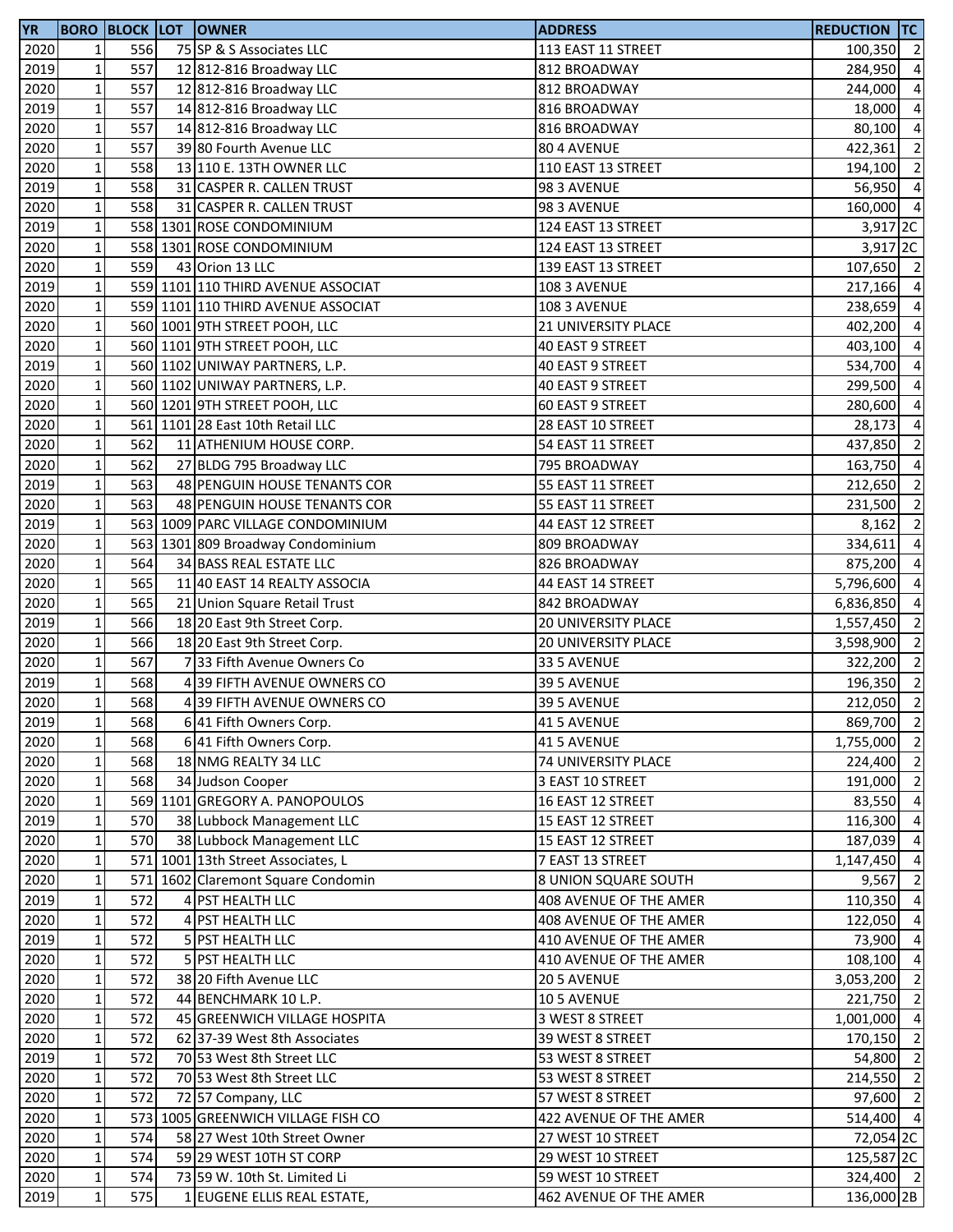| <b>YR</b> |                 |     | <b>BORO BLOCK LOT OWNER</b>        | <b>ADDRESS</b>             | <b>REDUCTION TC</b> |                          |
|-----------|-----------------|-----|------------------------------------|----------------------------|---------------------|--------------------------|
| 2020      | $1\overline{ }$ | 575 | 1 EUGENE ELLIS REAL ESTATE,        | 462 AVENUE OF THE AMER     | 282,880 2B          |                          |
| 2019      | $1\vert$        | 575 | 72 45 West 11th Apartment Co       | 45 WEST 11 STREET          | 561,550 2           |                          |
| 2020      | $\mathbf 1$     | 575 | 72 45 West 11th Apartment Co       | 45 WEST 11 STREET          | 910,300             | $\overline{2}$           |
| 2020      | $\mathbf 1$     | 575 | 77 LIANT RECORD LLC                | 55 WEST 11 STREET          | 329,600             | $\overline{2}$           |
| 2020      | $\mathbf 1$     | 576 | 16 4213 Village Corp.              | 42 WEST 13 STREET          | 430,100 2           |                          |
| 2020      | $1\vert$        | 576 | 49 12th Street Apartment Cor       | 15 WEST 12 STREET          | 713,400             | $\overline{2}$           |
| 2019      | $\mathbf 1$     |     | 576 1702 8 W. 13 ST. TENANTS CORP. | 8 WEST 13 STREET           | 481,700             | $\overline{2}$           |
| 2020      | $\mathbf 1$     |     | 576 1702 8 W. 13 ST. TENANTS CORP. | 8 WEST 13 STREET           | 267,700             | $\overline{2}$           |
| 2019      | $1\vert$        | 577 | 10 13 14 DEVELOPMENT LLC           | 58 WEST 14 STREET          | 98,150              | $\overline{2}$           |
| 2020      | $1\vert$        | 577 | 10 13 14 DEVELOPMENT LLC           | 58 WEST 14 STREET          | 151,250             | $\overline{2}$           |
| 2020      | $\mathbf 1$     | 577 | 13 FAB 14 LLC                      | 54 WEST 14 STREET          | 179,100             | $\overline{4}$           |
| 2020      | $\mathbf 1$     |     | 577 1302 14 West 14th Street Condo | 14 WEST 14 STREET          | 24,064              | $\overline{2}$           |
| 2020      | $\mathbf 1$     | 579 | 3 RONALD PASQUALE                  | 286 HUDSON STREET          | 95,900              | $\overline{4}$           |
| 2019      | $\mathbf{1}$    | 580 | 15 SOHO VILLAGE HOTEL, LLC         | <b>66 CHARLTON STREET</b>  | 4,449,550 4         |                          |
| 2020      | $\mathbf 1$     | 580 | 15 SOHO VILLAGE HOTEL, LLC         | <b>66 CHARLTON STREET</b>  | 1,875,550           | $\overline{4}$           |
| 2019      | $\mathbf 1$     | 582 | 26 Barbara Pyle                    | 15 7 AVENUE SOUTH          | 537,500             | $\overline{2}$           |
| 2020      | $1\vert$        | 582 | 26 Barbara Pyle                    | 15 7 AVENUE SOUTH          | 173,500             | $\overline{2}$           |
| 2020      | $1\vert$        | 582 | 32 Carmine Ltd.                    | 41 BEDFORD STREET          | 681,950             | $\overline{2}$           |
| 2020      | $\mathbf 1$     | 582 | 35 Carmine Ltd.                    | 51 CARMINE STREET          | 277,050             | $\overline{\phantom{a}}$ |
| 2020      | $\mathbf 1$     | 583 | 16 56 Morton Street Realty,        | <b>56 MORTON STREET</b>    | 129,350 2           |                          |
| 2020      | $\mathbf 1$     | 584 | 19 Barrow Grove Associates,        | 77 BARROW STREET           | 363,250             | $\overline{2}$           |
| 2020      | $\mathbf 1$     | 584 | 43 47-49 MORTON STREET OWNER       | 47 MORTON STREET           | 387,400 2           |                          |
| 2020      | $\mathbf 1$     | 586 | 11 22 Leroy Owners Corp.           | 22 LEROY STREET            | 107,200             | $\overline{2}$           |
| 2020      | $\mathbf 1$     | 586 | 32 3133 CA LLC                     | 31 CARMINE STREET          | 359,450             | $\overline{2}$           |
| 2020      | $1\vert$        | 586 | 40 NYC CARMINE HOLDINGS LLC        | <b>45 CARMINE STREET</b>   | 196,300             | $\overline{2}$           |
| 2020      | $1\vert$        | 586 | 79 21 Leroy Street LLC             | 21 LEROY STREET            | 144,750             | $\overline{2}$           |
| 2020      | $\mathbf 1$     |     | 586 1101 The Luminary Condominium  | 41 7 AVENUE SOUTH          | 68,032 2C           |                          |
| 2019      | $\mathbf 1$     | 587 | 30 W & W Realty Associate's        | 51 7 AVENUE                | 292,750 2           |                          |
| 2020      | $\mathbf 1$     | 587 | 30 W & W Realty Associate's        | 51 7 AVENUE                | 261,150 2           |                          |
| 2020      | $\mathbf 1$     | 588 | 6 MERRIMAKER CORPORATION           | 90 BEDFORD STREET          | 279,450 2           |                          |
| 2020      | $\mathbf 1$     | 588 | 26 ELK 300 Bleeker LLC             | <b>300 BLEECKER STREET</b> | 390,800             | $\overline{2}$           |
| 2019      | $\mathbf 1$     | 588 | 40 54 Barrow Street Associat       | 54 BARROW STREET           | 203,550             | $\overline{2}$           |
| 2020      | $1\vert$        | 588 | 51 110 Christopher Street LL       | 106 CHRISTOPHER STREET     | 228,750             | $\overline{2}$           |
| 2020      | 1 <sup>1</sup>  | 588 | 71 35 Grove LLC                    | 33 GROVE STREET            | 805,950 2           |                          |
| 2019      | $1\vert$        | 588 | 78 Zapata 23 LLC                   | 23 GROVE STREET            | 211,200 2           |                          |
| 2020      | $\mathbf{1}$    | 588 | 78 Zapata 23 LLC                   | 23 GROVE STREET            | 249,900 2           |                          |
| 2020      | $1\,$           | 589 | 12 Athens Building Corp.           | <b>30 CORNELIA STREET</b>  | 96,850 2            |                          |
| 2019      | $\mathbf 1$     | 589 | 17 20 Pierre Associates, LLC       | <b>20 CORNELIA STREET</b>  | 432,950 2           |                          |
| 2020      | $\mathbf 1$     | 589 | 17 20 Pierre Associates, LLC       | <b>20 CORNELIA STREET</b>  | 384,150 2           |                          |
| 2020      | $\mathbf 1$     | 589 | 45 DISCOVERY LLC                   | 7 CARMINE STREET           | 175,800             | $\overline{2}$           |
| 2020      | $\mathbf 1$     | 590 | 33 ROSAR REALTY CORP.              | 5 CORNELIA STREET          | 129,050 2           |                          |
| 2020      | $1\vert$        | 590 | 38 Cornelia Street Associate       | <b>15 CORNELIA STREET</b>  | 145,650             | $\overline{2}$           |
| 2019      | $1\,$           | 590 | 60 23 Barrow Street Associat       | 23 BARROW STREET           | 63,965              | $\overline{2}$           |
| 2020      | $\mathbf{1}$    | 590 | 60 23 Barrow Street Associat       | 23 BARROW STREET           | 86,015              | $\overline{2}$           |
| 2019      | $1\,$           | 590 | 73 A.B. ILIBASSI REALTY CO.        | 182 WEST 4 STREET          | 101,750             | $\overline{2}$           |
| 2020      | $1\,$           | 590 | 73 A.B. ILIBASSI REALTY CO.        | 182 WEST 4 STREET          | 221,900 2           |                          |
| 2020      | $1\,$           | 590 | 75 5 JONES STREET COMPANY, L       | 5 JONES STREET             | 52,300 2            |                          |
| 2020      | $1\,$           | 590 | 76 LL 7 Jones Street LLC           | 7 JONES STREET             | 125,550 2           |                          |
| 2019      | $\mathbf 1$     | 590 | 78 11 Jones Street Associate       | 11 JONES STREET            | 59,400              | $\overline{2}$           |
| 2020      | $1\vert$        | 590 | 78 11 Jones Street Associate       | 11 JONES STREET            | 102,150             | $\overline{2}$           |
| 2020      | $\mathbf 1$     | 590 | 82 G-Way Holding Corp.             | <b>19 JONES STREET</b>     | 369,250             | $\overline{2}$           |
| 2019      | $\mathbf 1$     | 590 | 83 21 Jones Street Associate       | 21 JONES STREET            | 49,300              | $\overline{2}$           |
| 2020      | $\mathbf 1$     | 590 | 83 21 Jones Street Associate       | 21 JONES STREET            | 53,350              | $\overline{2}$           |
| 2020      | $1\,$           |     | 590 1102 9 Barrow Owners Corp.     | 9 BARROW STREET            | 945,300             | $\overline{2}$           |
| 2019      | $1\,$           | 591 | 15 91-7 Seventh Avenue LLC         | 91 7 AVENUE SOUTH          | 155,200 4           |                          |
| 2020      | $1\vert$        | 591 | 15 91-7 Seventh Avenue LLC         | 91 7 AVENUE SOUTH          | 189,400 4           |                          |
| 2020      | $\mathbf 1$     | 591 | 43 323-325 Bleecker Realty L       | 323 BLEECKER STREET        | 580,750             | $\overline{2}$           |
| 2020      | $1\vert$        | 591 | 49 78-80 CHRISTOPHER STREET        | 78 CHRISTOPHER STREET      | 376,900 2           |                          |
| 2020      | $\mathbf 1$     | 591 | 54 70 Christopher Realty, LL       | 110 7 AVENUE SOUTH         | 17,500 4            |                          |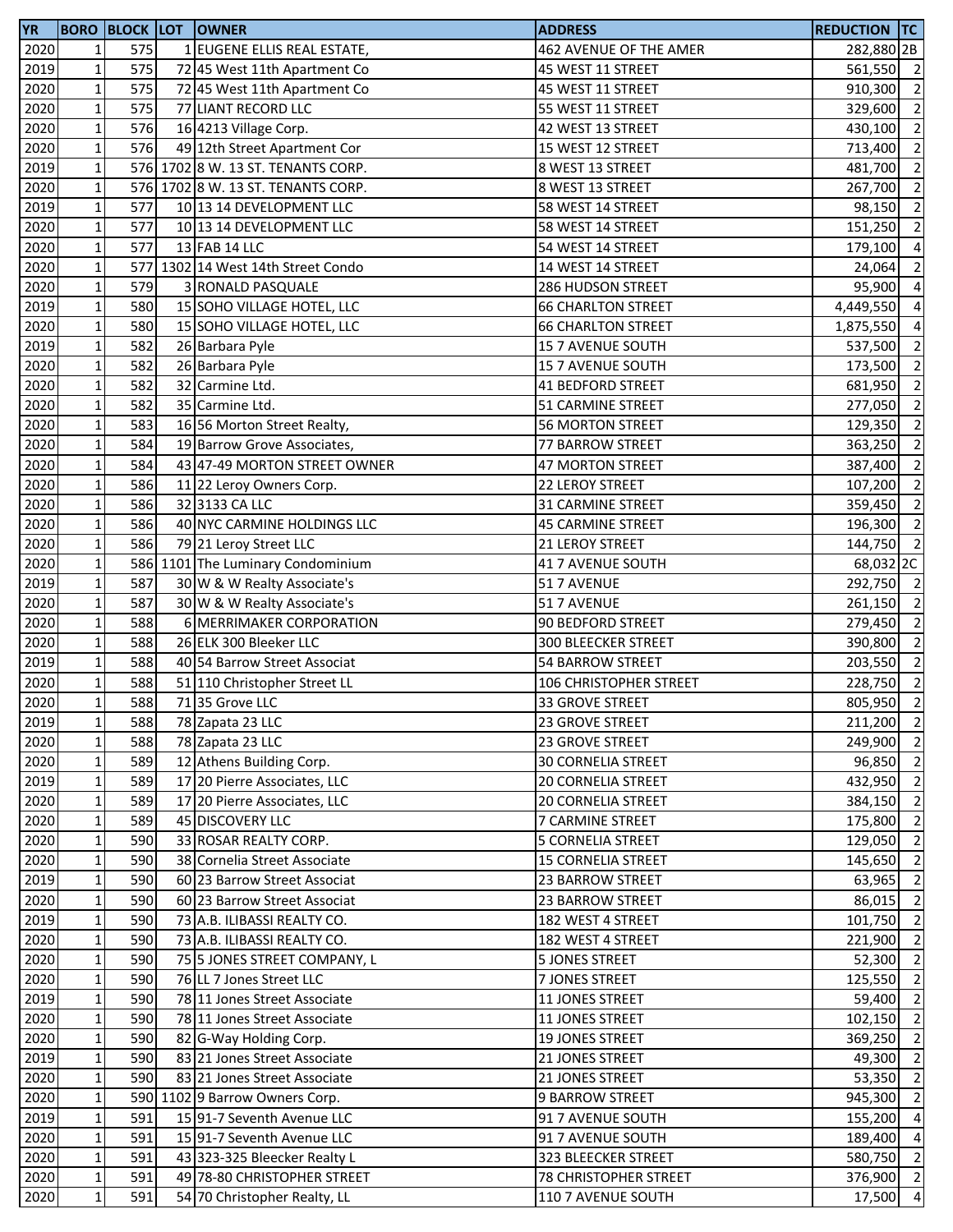| <b>YR</b> |                 |     | <b>BORO BLOCK LOT OWNER</b>        | <b>ADDRESS</b>                | <b>REDUCTION TC</b> |                |
|-----------|-----------------|-----|------------------------------------|-------------------------------|---------------------|----------------|
| 2020      | $\mathbf{1}$    | 593 | 22 SIXTH AVENUE OWNER LLC          | 399 AVENUE OF THE AMER        | 109,650 4           |                |
| 2020      | 1 <sup>1</sup>  | 593 | 23 SIXTH AVENUE OWNER LLC          | 395 AVENUE OF THE AMER        | 1,112,000           | $\overline{4}$ |
| 2020      | $\mathbf 1$     | 593 | 24 SIXTH AVENUE OWNER LLC          | 391 AVENUE OF THE AMER        | 137,700             | $\overline{4}$ |
| 2019      | $\mathbf 1$     | 593 | 26 WALSAM SIXTH AVE. CO LLC        | 389 AVENUE OF THE AMER        | 84,950              | $\overline{4}$ |
| 2020      | $1\,$           | 593 | 26 WALSAM SIXTH AVE. CO LLC        | 389 AVENUE OF THE AMER        | 76,400 4            |                |
| 2019      | $\mathbf 1$     | 593 | 27 WALSAM SIXTH AVE. CO. LLC       | 387 AVENUE OF THE AMER        | 154,000             | $\overline{4}$ |
| 2020      | $\mathbf{1}$    | 593 | 27 WALSAM SIXTH AVE. CO. LLC       | 387 AVENUE OF THE AMER        | 215,450             | $\overline{4}$ |
| 2020      | $\mathbf 1$     | 593 | 44 GOPHER GROUP LLC                | <b>16 CHRISTOPHER STREET</b>  | 153,450             | $\overline{2}$ |
| 2020      | $1\vert$        |     | 593 1001 10-12 LLC                 | 10 CHRISTOPHER STREET         | 290,900             | $\overline{4}$ |
| 2020      | $1\overline{ }$ | 594 | 81 287 HUDSON REALTY CORP.         | 287 HUDSON STREET             | 82,650              | $\overline{a}$ |
| 2020      | $\mathbf 1$     | 594 | 83 283 HUDSON REALTY CORP.         | 283 HUDSON STREET             | 23,900              | $\overline{a}$ |
| 2020      | $\mathbf 1$     |     | 594 2001 15 RENWICK STREET CONDOMI | <b>15 RENWICK STREET</b>      | 26,127              | $\overline{2}$ |
| 2020      | $\mathbf 1$     | 595 | 11 530 CANAL ST. REALTY CORP       | 530 CANAL STREET              | 643,650             | $\overline{2}$ |
|           | $\mathbf{1}$    |     |                                    |                               |                     | $\overline{2}$ |
| 2020      |                 |     | 595 1101 The 130 Watts Street Cond | 130 WATTS STREET              | 13,545              |                |
| 2020      | $\mathbf 1$     |     | 595 1201 HDK Holding LLC           | 459 WASHINGTON STREET         | 45,200              | $\overline{4}$ |
| 2020      | $\mathbf 1$     |     | 595 1202 John Watts Condominium    | 459 WASHINGTON STREET         | 20,435              | $\overline{2}$ |
| 2019      | $1\vert$        | 596 | 92 United Parcel Service, In       | 319 SPRING STREET             | 457,450             | $\overline{4}$ |
| 2020      | $\mathbf{1}$    | 596 | 92 United Parcel Service, In       | 319 SPRING STREET             | 1,424,950           | $\overline{4}$ |
| 2020      | $\mathbf 1$     | 597 | 1 EB DARA INC GP.                  | 515 GREENWICH STREET          | 1,725,850           | $\overline{4}$ |
| 2020      | $\mathbf 1$     | 597 | 51 Charlton Management, LLC        | 100 CHARLTON STREET           | 105,450             | $\overline{2}$ |
| 2020      | $\mathbf 1$     | 599 | 64 375 HH, LLC                     | 375 HUDSON STREET             | 5,632,500           | $\overline{4}$ |
| 2019      | $\mathbf 1$     |     | 601 1002 Printing House Condominiu | 421 HUDSON STREET             | 12,721              | $\overline{2}$ |
| 2020      | $\mathbf 1$     |     | 601 1002 Printing House Condominiu | 421 HUDSON STREET             | 11,383              | $\overline{2}$ |
| 2020      | $\mathbf 1$     |     | 601 1201 43 CLARKSON HOLDING LLC   | <b>43 CLARKSON STREET</b>     | 141,800             | $\overline{4}$ |
| 2020      | $\mathbf 1$     | 602 | 10 EQR - 600 Washington, LLC       | <b>600 WASHINGTON STREET</b>  | 2,852,300           | $\overline{2}$ |
| 2020      | $1\overline{ }$ | 602 | 30 GREENWICH MEWS TENANTS CO       | <b>603 WASHINGTON STREET</b>  | 936,050             | $\overline{2}$ |
| 2020      | $\mathbf 1$     | 604 | 33 Archives LLC                    | <b>154 CHRISTOPHER STREET</b> | 7,990,900           | $\overline{2}$ |
| 2020      | $\mathbf{1}$    | 606 | 4 18-20 L.L.C.                     | 18 GREENWICH AVENUE           | 210,700             | $\overline{a}$ |
| 2019      | $\mathbf 1$     |     | 607 1301 The Greenwich Lane        | 133 WEST 11 STREET            | 63,804              | $\overline{2}$ |
| 2020      | $\mathbf 1$     |     | 607 1301 The Greenwich Lane        | 133 WEST 11 STREET            | 79,014              | $\overline{2}$ |
| 2020      | $\mathbf 1$     |     | 607 1504 TGL GARAGE LLC            | 140 WEST 12 STREET            | 547,350             | $\overline{4}$ |
| 2020      | $\mathbf 1$     | 609 | 12 152 W. 14 Realty LLC            | 152 WEST 14 STREET            | 113,850             | $\overline{4}$ |
| 2020      | $1\vert$        | 609 | 13 150 W. 14 Realty LLC            | 150 WEST 14 STREET            | 73,327              | $\overline{4}$ |
| 2019      | 1 <sup>1</sup>  | 609 | 35 100-106 LLC                     | 104 WEST 14 STREET            | 998,200             | $\overline{4}$ |
| 2020      | $1\vert$        | 609 | 35 100-106 LLC                     | 104 WEST 14 STREET            | 1,050,400 4         |                |
| 2020      | $\mathbf 1$     | 609 | 37 100-106 LLC                     | 102 WEST 14 STREET            | 222,300 4           |                |
| 2020      | $1\,$           | 609 | 38 100-106 LLC                     | 527 AVENUE OF THE AMER        | 64,250 4            |                |
| 2019      | $\mathbf 1$     | 609 | 39 100-106 LLC                     | 525 AVENUE OF THE AMER        | 281,750 4           |                |
| 2020      | $1\,$           | 609 | 39 100-106 LLC                     | 525 AVENUE OF THE AMER        | 318,200 4           |                |
| 2019      | $\mathbf 1$     | 609 | 40 100-106 LLC                     | 523 AVENUE OF THE AMER        | 61,350 4            |                |
| 2020      | $\mathbf 1$     | 609 | 40 100-106 LLC                     | 523 AVENUE OF THE AMER        | 45,900 4            |                |
|           |                 |     |                                    |                               |                     |                |
| 2019      | $1\vert$        | 609 | 41 100-106 LLC                     | 519 AVENUE OF THE AMER        | 26,450 4            |                |
| 2020      | $1\,$           | 609 | 41 100-106 LLC                     | 519 AVENUE OF THE AMER        | 250,600             | $\overline{4}$ |
| 2020      | $\mathbf{1}$    |     | 609 1020 Hingge Hsu                | 116 WEST 14 STREET            | 290,119             | $\overline{2}$ |
| 2020      | $1\,$           | 610 | 1 Christopher & Seventh Rea        | 113 7 AVENUE SOUTH            | 957,250 2           |                |
| 2020      | $1\overline{ }$ | 610 | 46 Deca, LLC                       | 144 WEST 10 STREET            | 108,000 2           |                |
| 2020      | $1\overline{ }$ | 610 | 60 1 CHRISTOPHER REALTY, LLC       | 1 CHRISTOPHER STREET          | 845,800 2           |                |
| 2019      | $1\vert$        | 610 | 64 BCD Christopher LLC             | 9 CHRISTOPHER STREET          | 384,350 2           |                |
| 2020      | $1\,$           | 610 | 64 BCD Christopher LLC             | 9 CHRISTOPHER STREET          | 491,450 2           |                |
| 2019      | $1\vert$        |     | 610 1001 287 Bowman LLC            | 45 CHRISTOPHER STREET         | 47,845              | $\overline{4}$ |
| 2020      | $1\vert$        |     | 610 1001 287 Bowman LLC            | 45 CHRISTOPHER STREET         | 68,857              | $\overline{4}$ |
| 2020      | 1 <sup>1</sup>  | 611 | 70 VALOR REALTY LLC                | 141 WEST 10 STREET            | 334,100             | $\overline{2}$ |
| 2019      | $1\,$           | 611 | 76 151 West 10th Street Asso       | 153 WEST 10 STREET            | 91,000              | $\overline{2}$ |
| 2020      | $1\vert$        | 612 | 33 29-31 Charles Street Real       | 29 CHARLES STREET             | 123,100             | $\overline{2}$ |
| 2020      | $1\,$           | 612 | 60 Lanyard Realty Co., L.L.C       | <b>49 GREENWICH AVENUE</b>    | 145,300 2           |                |
| 2020      | $1\vert$        | 612 | 62 Lanyard Realty Co., L.L.C       | <b>45 GREENWICH AVENUE</b>    | 146,600 2           |                |
| 2019      | $\mathbf 1$     |     | 612 1001 170 WEST VILLAGE ASSOCIAT | 22 PERRY STREET               | 336,951             | $\overline{4}$ |
| 2020      | $1\vert$        |     | 612 1001 170 WEST VILLAGE ASSOCIAT | 22 PERRY STREET               | 382,586 4           |                |
| 2019      | $\mathbf 1$     |     | 612 1203 LET'S EAT LLC             | 259 WEST 4 STREET             | $8,579$ 4           |                |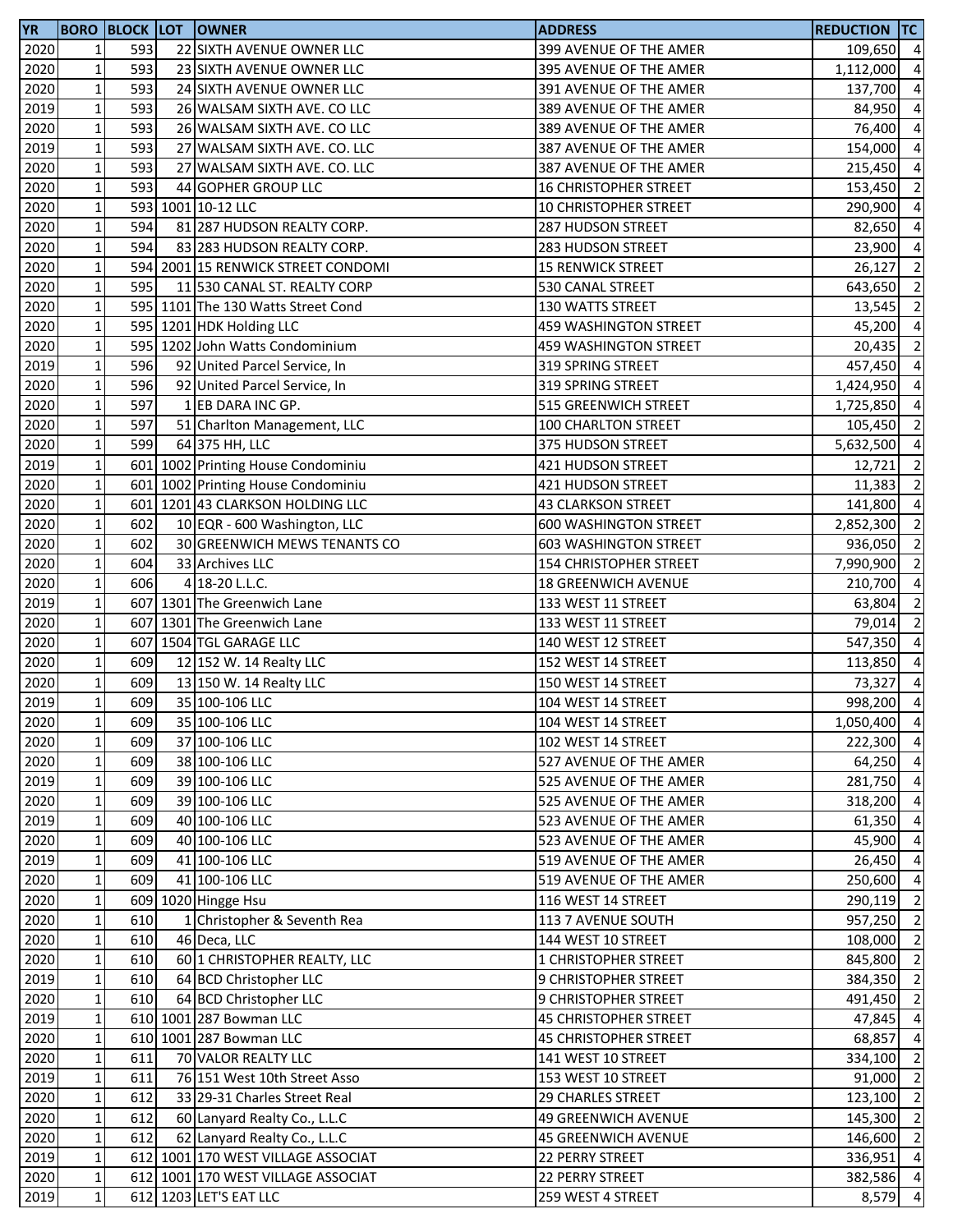| <b>YR</b>    |                            |            | <b>BORO BLOCK LOT OWNER</b>                                              | <b>ADDRESS</b>              | <b>REDUCTION TC</b>  |                          |
|--------------|----------------------------|------------|--------------------------------------------------------------------------|-----------------------------|----------------------|--------------------------|
| 2020         | $\mathbf{1}$               |            | 612 1203 LET'S EAT LLC                                                   | 259 WEST 4 STREET           | 17,003               | $\overline{4}$           |
| 2019         | $\mathbf 1$                | 614        | 27 Carmine Ltd.                                                          | 217 WEST 11 STREET          | 510,700              | $\overline{2}$           |
| 2020         | $\mathbf{1}$               | 614        | 27 Carmine Ltd.                                                          | 217 WEST 11 STREET          | 584,900              | $\overline{2}$           |
| 2020         | $\mathbf 1$                | 614        | 37 West 11th Street Owners,                                              | 237 WEST 11 STREET          | 217,250 2            |                          |
| 2019         | $\mathbf 1$                | 614        | 61 201-207 West 11th Associa                                             | 201 WEST 11 STREET          | 1,605,300 2          |                          |
| 2020         | $\mathbf 1$                | 614        | 61 201-207 West 11th Associa                                             | 201 WEST 11 STREET          | 1,284,000            | $\overline{\phantom{a}}$ |
| 2020         | $\mathbf 1$                | 615        | 36 1 BK STREET CORP                                                      | 87 GREENWICH AVENUE         | 1,643,950            | $\overline{2}$           |
| 2020         | $1\vert$                   | 615        | 57 <b>IRREVOCABLE TRUST OF HELE</b>                                      | 325 WEST 4 STREET           | 176,500              | $\overline{2}$           |
| 2020         | $1\vert$                   |            | 616 1001 Classic Retail Equities L                                       | 2 HORATIO STREET            | 182,600              | $\overline{4}$           |
| 2019         | $1\vert$                   | 617        | 21 225 W. 12 LLC                                                         | 221 WEST 12 STREET          | 183,000              | $\overline{2}$           |
| 2020         | $\mathbf 1$                | 617        | 21 225 W. 12 LLC                                                         | 221 WEST 12 STREET          | 322,800              | $\overline{2}$           |
| 2020         | $\mathbf 1$                | 617        | 36 BABA VILLAGE, LLC                                                     | 234 WEST 13 STREET          | 314,200              | $\overline{2}$           |
| 2020         | $\mathbf 1$                | 618        | 42 205 West 13th LLC                                                     | 205 WEST 13 STREET          | 229,200 2            |                          |
| 2020         | $1\vert$                   | 619        | 68 230W 4st LLC                                                          | 184 WEST 10 STREET          | 733,000              | $\overline{2}$           |
| 2019         | $\mathbf 1$                | 619        | 83 Christopher Bleecker Owne                                             | 89 CHRISTOPHER STREET       | 165,000              | $\overline{2}$           |
| 2020         | $1\vert$                   | 619        | 83 Christopher Bleecker Owne                                             | 89 CHRISTOPHER STREET       | 182,100              | $\overline{2}$           |
| 2020         | $\mathbf 1$                |            | 619 1103 204-206 OWNERS CORP.                                            | 204 WEST 10 STREET          | 72,250               | $\overline{2}$           |
| 2020         | $1\vert$                   | 620        | 19 350 Bleecker Street Apart                                             | 350 BLEECKER STREET         | 1,392,850            | $\overline{2}$           |
| 2019         | $\mathbf 1$                | 621        | 8 108 Perry LLC                                                          | 550 HUDSON STREET           | 403,400              | $\overline{\mathbf{c}}$  |
| 2020         | $\mathbf 1$                | 621        | 8 108 Perry LLC                                                          | 550 HUDSON STREET           | 483,500              | $\overline{2}$           |
| 2020         | $\mathbf 1$                | 622        | 24 Green Tomato L.L.C.                                                   | 93 PERRY STREET             | 88,250               | $\overline{2}$           |
| 2020         | $\mathbf{1}$               | 622        | 41 270 W. 11th St. Owners Co                                             | 268 WEST 11 STREET          | 417,150 2            |                          |
| 2020         | $\mathbf 1$                | 622        | 44 JOSE LLOVES LLC                                                       | 266 WEST 11 STREET          | 256,900 2            |                          |
| 2020         | $\mathbf 1$                | 622        | 66 PERRY ELEVEN APARTMENT CO                                             | 79 PERRY STREET             | 113,850              | $\overline{2}$           |
| 2020         | $1\vert$                   | 624        | 31 SIX SQUARE LLC                                                        | 88 AVENUE                   | 282,150              | $\overline{2}$           |
| 2019         | $1\overline{ }$            | 624        | 49 310 WEST FOURTH ASSOCIATE                                             | 310 WEST 4 STREET           | 112,900              | $\overline{2}$           |
| 2020         | $\mathbf 1$                | 624        | 49 310 WEST FOURTH ASSOCIATE                                             | 310 WEST 4 STREET           | 325,450              | $\overline{2}$           |
| 2020         | $\mathbf{1}$               |            | 624 1101 West Village Equities Gro                                       | 302 WEST 12 STREET          | 51,752               | $\overline{4}$           |
| 2019         | $1\,$                      | 625        | 21 799 Greenwich Street Tena                                             | 799 GREENWICH STREET        | 165,950              | $\overline{\phantom{a}}$ |
| 2020         | $\mathbf 1$                | 625        | 21 799 Greenwich Street Tena                                             | 799 GREENWICH STREET        | 234,350 2            |                          |
| 2020         | $\mathbf 1$                | 626        | 165 Jane Street LLC                                                      | 809 GREENWICH STREET        | 257,200              | $\overline{2}$           |
| 2019         | $1\vert$                   | 626        | 4 815 Greenwich Apts. Corp.                                              | 815 GREENWICH STREET        | 162,050 2            |                          |
| 2020         | $1\vert$                   | 626        | 4 815 Greenwich Apts. Corp.                                              | 815 GREENWICH STREET        | 202,550              | $\overline{\phantom{a}}$ |
| 2020         | $\mathbf{1}$               | 627        | 832 GANSEVOORT STREET LLC                                                | 32 GANSEVOORT STREET        | $205,300$ 4          |                          |
| 2019         | $1\vert$                   | 629        | 13 344 West 14th St LLC                                                  | 344 WEST 14 STREET          | 329,550 2            |                          |
| 2020         | $\mathbf 1$                | 629        | 13 344 West 14th St LLC                                                  | 344 WEST 14 STREET          | 387,150 2            |                          |
| 2020         | $1\,$                      | 629        | 40 67 Eighth Avenue Owners,                                              | 69 8 AVENUE                 | 124,500 2            |                          |
| 2020         | $1\,$                      | 629        | 41 67 Eighth Avenue Owners,                                              | 67 8 AVENUE                 | 133,500 2            |                          |
| 2020         | $1\vert$                   |            | 629 1001 THE GANSEVOORT CONDOMINIU                                       | 321 WEST 13 STREET          | 13,519 2             |                          |
| 2019         | $\mathbf 1$                |            | 629 1101 ABI Property Partners LP,                                       | 350 WEST 14 STREET          | 1,263,850 4          |                          |
| 2020         | $1\vert$                   |            | 629 1101 ABI Property Partners LP,                                       | 350 WEST 14 STREET          | 1,519,450            | $\overline{4}$           |
| 2019         | $1\vert$                   |            | 629 1201 VILLAGE EAST COMMERCIAL L                                       | 345 WEST 13 STREET          | 298,600              | $\overline{4}$           |
| 2020         | 1 <sup>1</sup>             |            | 629 1201 VILLAGE EAST COMMERCIAL L                                       | 345 WEST 13 STREET          | 300,850 4            |                          |
| 2020         | $\mathbf{1}$               |            | 629 1501 325 West 13th Street Cond                                       | 325 WEST 13 STREET          | 26,964 2C            |                          |
| 2019         | $1\,$                      | 630        | 21 MO-HAK ASSOCIATES, LLC                                                | <b>686 GREENWICH STREET</b> | 790,800 2            |                          |
| 2020         | $1\overline{ }$            | 630        | 21 MO-HAK ASSOCIATES, LLC                                                | <b>686 GREENWICH STREET</b> | 1,228,950 2          |                          |
| 2020         | $\mathbf 1$                | 630        | 43 Hudson Mews Apartment Cor                                             | 511 HUDSON STREET           | 1,268,900 2          |                          |
| 2020         | $\mathbf{1}$               |            | 630 1101 DOUBLE HORSE, INC.                                              | 513 HUDSON STREET           | 114,177 4            |                          |
| 2019         | $1\vert$                   |            | 631 1001 710 Greenwich Commercial                                        | 708 GREENWICH STREET        | 40,150 4             |                          |
|              |                            |            |                                                                          |                             |                      | $\overline{4}$           |
| 2020<br>2020 | $1\vert$<br>$\mathbf 1$    | 632        | 631 1001 710 Greenwich Commercial<br>39 GREENWICH GREEN COOPERATI        | 708 GREENWICH STREET        | 87,500               | $\overline{2}$           |
|              |                            |            |                                                                          | 719 GREENWICH STREET        | 129,950              | $\overline{4}$           |
| 2019         | $\mathbf{1}$               |            | 632 1103 132 Perry Street Condomin<br>632 1103 132 Perry Street Condomin | 132 PERRY STREET            | 10,885               | $\overline{4}$           |
| 2020         | $\mathbf 1$                | 633        |                                                                          | 132 PERRY STREET            | 45,035               | $\overline{2}$           |
| 2019         | $\mathbf 1$                |            | 38 117 PERRY STREET PROPERTY                                             | 733 GREENWICH STREET        | 175,850<br>355,750 2 |                          |
| 2020         | $\mathbf 1$                | 633        | 38 117 PERRY STREET PROPERTY                                             | 733 GREENWICH STREET        | 534,350 2            |                          |
| 2020         | $\mathbf 1$<br>$\mathbf 1$ | 633<br>634 | 58 551 HUDSON STREET PROPERT                                             | 551 HUDSON STREET           | 44,950 2             |                          |
| 2019         |                            |            | 65 571 Hudson Street Apartme                                             | 571 HUDSON STREET           | 260,800 2            |                          |
| 2020         | $1\vert$                   | 634        | 65 571 Hudson Street Apartme                                             | 571 HUDSON STREET           |                      | $\overline{2}$           |
| 2019         | $1\vert$                   | 635        | 42 ELK 123 Bonck LLC                                                     | 123 BANK STREET             | 269,600              |                          |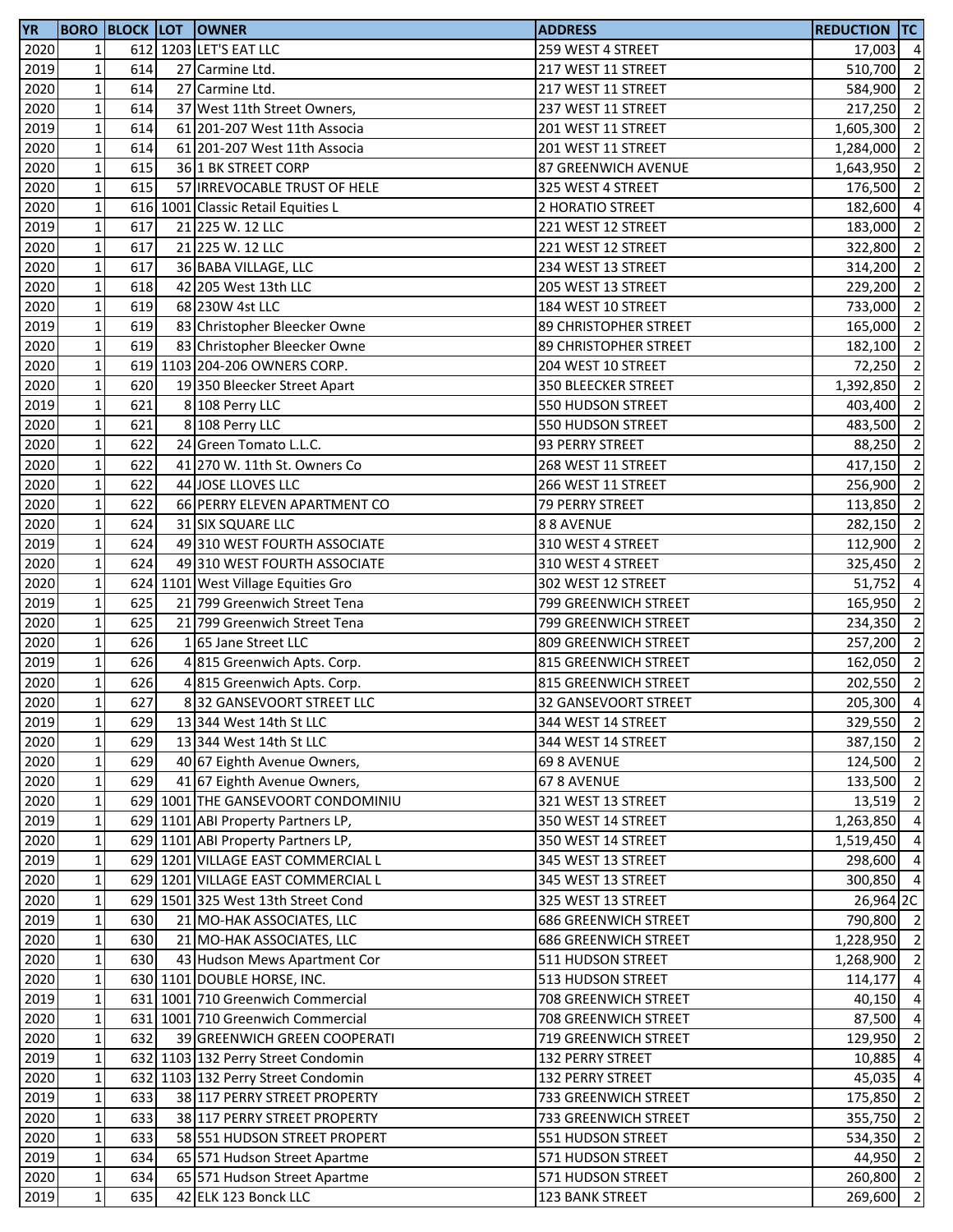| <b>YR</b> |                 |     | <b>BORO BLOCK LOT OWNER</b>        | <b>ADDRESS</b>            | <b>REDUCTION TC</b> |                |
|-----------|-----------------|-----|------------------------------------|---------------------------|---------------------|----------------|
| 2020      | $\mathbf{1}$    | 635 | 42 ELK 123 Bonck LLC               | 123 BANK STREET           | 509,250 2           |                |
| 2019      | $1\vert$        | 636 | 1 388 West Street Realty Gr        | 388 WEST STREET           | 547,800             | $\overline{4}$ |
| 2020      | $\mathbf 1$     | 636 | 1 388 West Street Realty Gr        | 388 WEST STREET           | 488,300             | $\overline{4}$ |
| 2019      | $\mathbf 1$     |     | 636 1201 150 Garage, LLC           | <b>150 CHARLES STREET</b> | 256,300             | $\overline{a}$ |
| 2020      | $\mathbf 1$     |     | 636 1201 150 Garage, LLC           | <b>150 CHARLES STREET</b> | 244,550 4           |                |
| 2020      | $\mathbf 1$     | 637 | 36 Charles St. Tenants Corp.       | 151 CHARLES STREET        | 283,150 2           |                |
| 2019      | $\mathbf 1$     | 637 | 77 165 HOUSING CORP.               | <b>161 PERRY STREET</b>   | 394,750 2           |                |
| 2020      | $\mathbf 1$     | 637 | 77 165 HOUSING CORP.               | 161 PERRY STREET          | 239,050             | $\overline{2}$ |
| 2020      | $1\vert$        |     | 637 1201 374 West 11th Street Cond | 374 WEST 11 STREET        | 6,259 2C            |                |
| 2019      | $1\overline{ }$ |     | 637 1301 WEST PERRY GARAGE LLC     | 176 PERRY STREET          | 67,958              | $\overline{4}$ |
| 2020      | $\mathbf{1}$    |     | 637 1301 WEST PERRY GARAGE LLC     | 176 PERRY STREET          | 12,631              | $\overline{a}$ |
| 2020      | $\mathbf 1$     |     | 637 1401 165 Charles Street Condom | <b>165 CHARLES STREET</b> | 9,178               | $\overline{4}$ |
| 2020      | $\mathbf 1$     |     | 637 1464 410 West L.L.C.           | <b>165 CHARLES STREET</b> | 61,770 4            |                |
| 2020      | $\mathbf{1}$    |     | 638 1101 The 359 West 11th Street  | 359 WEST 11 STREET        | 14,484              | $\overline{2}$ |
| 2020      | $\mathbf 1$     | 641 | 63 345 WEST 12TH STREET, LLC       | 345 WEST 12 STREET        | 330,200 2           |                |
| 2019      | $\mathbf 1$     |     | 641 1101 The 495 West Street Condo | 495 WEST STREET           | 7,609 2C            |                |
| 2020      | $\mathbf 1$     |     | 641 1101 The 495 West Street Condo | 495 WEST STREET           | 30,489 2C           |                |
| 2020      | $1\overline{ }$ |     | 641 1201 The 397 West 12th Street  |                           |                     |                |
| 2019      |                 | 642 |                                    | 397 WEST 12 STREET        | 27,240 2C           |                |
|           | $\mathbf 1$     |     | 50 Castega-76-78 Horatio Str       | <b>76 HORATIO STREET</b>  | 48,400 2            |                |
| 2020      | $\mathbf 1$     | 642 | 50 Castega-76-78 Horatio Str       | <b>76 HORATIO STREET</b>  | 61,900 2            |                |
| 2020      | $\mathbf 1$     | 643 | 195-97 Horatio LLC                 | 521 WEST STREET           | 5,080,750 2         |                |
| 2020      | $\mathbf 1$     | 643 | 49 52-58 GANSEVOORT STREET L       | 52 GANSEVOORT STREET      | 298,200 4           |                |
| 2019      | $\mathbf 1$     | 643 | 54 46-50 GANSEVOORT STREET,        | 842 GREENWICH STREET      | 278,650 4           |                |
| 2020      | $\mathbf 1$     | 643 | 54 46-50 GANSEVOORT STREET,        | 842 GREENWICH STREET      | 336,250             | $\overline{4}$ |
| 2020      | $1\overline{ }$ |     | 643 1001 77 Horatio Street Condomi | 77 HORATIO STREET         | 13,201              | $\overline{2}$ |
| 2020      | $1\vert$        | 644 | 30 817-33 WASHINGTON STREET        | 817 WASHINGTON STREET     | 930,500             | $\overline{4}$ |
| 2020      | $1\overline{ }$ | 644 | 33 817-33 WASHINGTON STREET        | 823 WASHINGTON STREET     | 725,550             | $\overline{4}$ |
| 2020      | $\mathbf{1}$    | 644 | 40 817-33 WASHINGTON STREET        | 36 LITTLE WEST 12 ST      | 606,950             | $\overline{a}$ |
| 2020      | $\mathbf 1$     | 644 | 48 LITTLE W.12TH ST.RLTY LP        | 14 LITTLE WEST 12 ST      | 187,250             | $\overline{a}$ |
| 2020      | $\mathbf 1$     | 644 | 64 Delshah Gansevoort 69 LLC       | 69 GANSEVOORT STREET      | 189,650             | $\overline{4}$ |
| 2020      | $\mathbf 1$     | 645 | 23 55 LITTLE WEST 12TH LLC         | 55 LITTLE WEST 12 ST      | 137,650             | $\overline{4}$ |
| 2020      | $\mathbf 1$     |     | 646 1002 CANALI U.S.A. INC.        | 415 WEST 13 STREET        | 425,900             | $\overline{4}$ |
| 2020      | $1\vert$        | 672 | 1 RXR SL OWNER LLC                 | 601 WEST 26 STREET        | 6,213,250           | $\overline{4}$ |
| 2020      | 1 <sup>1</sup>  | 690 | 12 IAC/GEORGETOWN 19TH STREE       | 555 WEST 18 STREET        | 1,129,150 4         |                |
| 2019      | $1\vert$        |     | 690 1002 520 West 19th Street Cond | 520 WEST 19 STREET        | $61,142$ 2          |                |
| 2020      | $\mathbf{1}$    |     | 690 1002 520 West 19th Street Cond | 520 WEST 19 STREET        | 63,354              | $\overline{2}$ |
| 2020      | $\mathbf 1$     | 691 | 39 Sherwood 20 Associates LL       | 508 WEST 20 STREET        | 196,600 4           |                |
| 2020      | $\mathbf 1$     |     | 691 1103 505 West 19th Street Cond | 505 WEST 19 STREET        | $1,636$ 4           |                |
| 2020      | $\mathbf 1$     | 692 | 15 529 West 20th Street LLC        | 529 WEST 20 STREET        | 990,550 4           |                |
| 2019      | $\mathbf 1$     | 692 | 27 IS-ILA Realty Corp.             | 511 WEST 20 STREET        | 104,900 4           |                |
| 2020      | $\mathbf 1$     | 692 | 27 IS-ILA Realty Corp.             | 511 WEST 20 STREET        | 124,700 4           |                |
| 2020      | $1\vert$        |     | 692 1003 120 Eleventh Avenue Condo | <b>120 11 AVENUE</b>      | 53,361              | $\overline{2}$ |
| 2020      | $\mathbf 1$     |     | 692 1101 500 West 21st Street Cond | 500 WEST 21 STREET        | 29,914              | $\overline{2}$ |
| 2020      | $\mathbf{1}$    |     | 692 1133 Sherwood 21 Retail LLC    | 500 WEST 21 STREET        | 172,550 4           |                |
| 2020      | $\mathbf 1$     | 693 | 10 ERBO PROPERTIES LLC             | 541 WEST 21 STREET        | 1,285,900           | $\overline{4}$ |
| 2020      | $1\overline{ }$ | 693 | 46 AUTUMN RHYTHM, INC.             | 522 WEST 22 STREET        | 85,700 4            |                |
| 2020      | $1\overline{ }$ | 693 | 48 AUTUMN RHYTHM, INC.             | 526 WEST 22 STREET        | 158,250 4           |                |
| 2019      | $1\,$           | 694 | 33 Highline 22 LLC                 | <b>207 10 AVENUE</b>      | 39,800 4            |                |
| 2020      | $1\,$           | 694 | 33 Highline 22 LLC                 | <b>207 10 AVENUE</b>      | 48,350              | $\overline{4}$ |
| 2019      | $1\vert$        | 694 | 58 U-HAUL OF METRO NEW YORK,       | 536 WEST 23 STREET        | 103,400             | $\overline{4}$ |
| 2020      | $\mathbf 1$     | 694 | 58 U-HAUL OF METRO NEW YORK,       | 536 WEST 23 STREET        | 210,100             | $\overline{4}$ |
| 2020      | $1\vert$        | 695 | 15 23rd Chelsea Associates,        | 527 WEST 23 STREET        | 1,329,000           | $\overline{2}$ |
| 2019      | $\mathbf 1$     |     | 695 1201 The Artists Condominium   | 521 WEST 23 STREET        | 49,840              | $\overline{4}$ |
| 2020      | $1\,$           |     | 695 1201 The Artists Condominium   | 521 WEST 23 STREET        | 21,239              | $\overline{4}$ |
| 2020      | $1\,$           |     | 695 1204 NICHOLAS J. CALABRESE     | 521 WEST 23 STREET        | 276,506             | $\overline{2}$ |
| 2020      | $1\vert$        |     | 695 1301 23RD Street Commercial, L | 555 WEST 23 STREET        | 595,600 4           |                |
| 2020      | $1\,$           |     | 695 1302 23RD Street Commercial, L | 555 WEST 23 STREET        | 249,950             | $\overline{4}$ |
| 2019      | $1\vert$        |     | 695 1303 555 West 23rd Street Cond | 555 WEST 23 STREET        | 3,866 2             |                |
|           | $\mathbf 1$     |     |                                    |                           | 10,935              | $\overline{2}$ |
| 2020      |                 |     | 695 1303 555 West 23rd Street Cond | 555 WEST 23 STREET        |                     |                |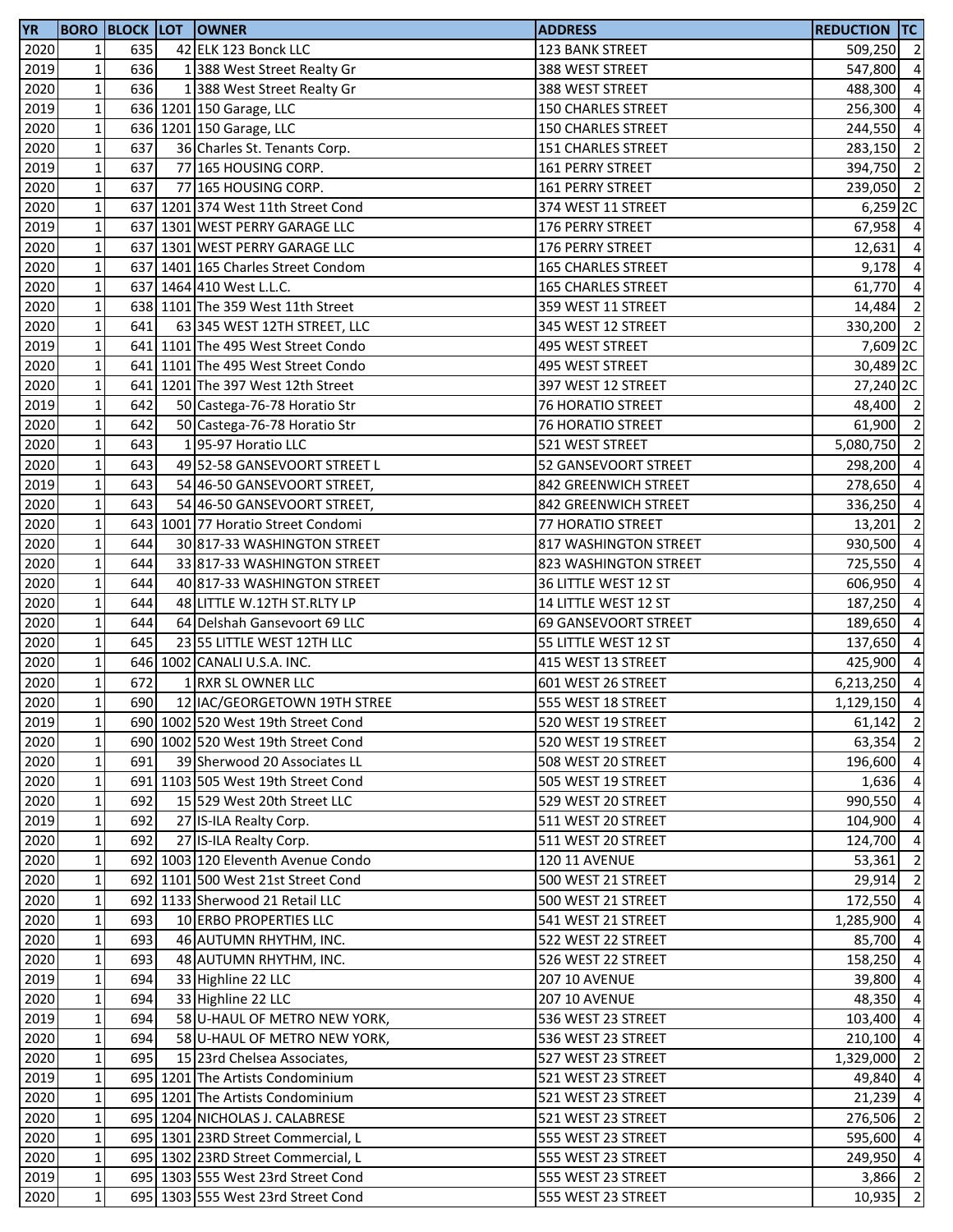| <b>YR</b>         |              |     | <b>BORO BLOCK LOT OWNER</b>        | <b>ADDRESS</b>         | <b>REDUCTION TC</b> |                         |
|-------------------|--------------|-----|------------------------------------|------------------------|---------------------|-------------------------|
| 2020              | 1            |     | 695 1702 Vesta 24 Condominium      | <b>231 10 AVENUE</b>   | 19,569 2            |                         |
| 2020              | $\mathbf 1$  | 696 | 40 508 West 25th LLC               | 508 WEST 25 STREET     | 187,250 4           |                         |
| 2019              | $\mathbf 1$  |     | 696 1103 245 10th Avenue Condomini | <b>245 10 AVENUE</b>   | 33,920              | $\overline{2}$          |
| 2020              | $\mathbf 1$  |     | 696 1103 245 10th Avenue Condomini | <b>245 10 AVENUE</b>   | 43,149 2            |                         |
| 2020              | $\mathbf 1$  | 699 | 5 MARINERS GATE, LLC               | 547 WEST 27 STREET     | 747,150 4           |                         |
| 2020              | $\mathbf 1$  | 699 | 24 Colin Construction Co. In       | 513 WEST 27 STREET     | 44,750              | $\overline{4}$          |
| 2020              | $\mathbf 1$  | 699 | 31 Tenth Avenue Partners, L.       | <b>299 10 AVENUE</b>   | 382,400             | $\overline{2}$          |
| 2020              | $\mathbf 1$  | 699 | 63 FRANKLIN TOWERS LLC             | 554 WEST 28 STREET     | 259,950 4           |                         |
| 2020              | $\mathbf 1$  |     | 699 1204 The 540 West 28th Street  | 540 WEST 28 STREET     | 10,477              | $\overline{2}$          |
| 2020              | $\mathbf 1$  | 701 | 22 DUGOUT DOUG-ONE LLC             | 527 WEST 29 STREET     | 278,550             | $\overline{4}$          |
| 2020              | $\mathbf 1$  | 702 | 10 Legacy Yards Tenant LP          | 501 WEST 30 STREET     | 7,531,850           | $\overline{4}$          |
| 2019              | $\mathbf 1$  |     | 702 1301 ERY Retail Podium LLC     | <b>20 HUDSON YARDS</b> | 136,093,569 4       |                         |
| 2020              | $\mathbf 1$  |     | 702 1301 ERY Retail Podium LLC     | <b>20 HUDSON YARDS</b> | 219,906,950 4       |                         |
| 2019              | $\mathbf 1$  | 708 | 62 438-444 Eleventh Avenue,        | 550 WEST 37 STREET     | 35,350              | $\overline{4}$          |
| 2020              | $\mathbf 1$  | 708 | 62 438-444 Eleventh Avenue,        | 550 WEST 37 STREET     | 70,000 4            |                         |
| 2019              | $\mathbf 1$  | 709 | 31 505 West 37 LLC                 | 505 WEST 37 STREET     | 4,251,500           | $\overline{\mathbf{2}}$ |
| 2020              | $\mathbf 1$  | 709 | 31 505 West 37 LLC                 | 505 WEST 37 STREET     | 4,110,000           | $\overline{2}$          |
| 2020              | $\mathbf 1$  | 710 | 6 Midtown West C LLC               | 547 WEST 38 STREET     | 1,738,700           | $\overline{4}$          |
| 2019              | $\mathbf 1$  | 710 | 29 DHL EXPRESS (USA), LLC          | <b>501 10 AVENUE</b>   | 1,211,200 4         |                         |
| 2020              | $\mathbf 1$  | 710 | 29 DHL EXPRESS (USA), LLC          | <b>501 10 AVENUE</b>   | 2,215,150 4         |                         |
| $\overline{20}19$ | $\mathbf 1$  | 712 | 14 421W14 LESSEE, L.P.             | 421 WEST 14 STREET     | 820,350 4           |                         |
| 2020              | $\mathbf 1$  | 712 | 14 421W14 LESSEE, L.P.             | 421 WEST 14 STREET     | 2,230,350 4         |                         |
| 2020              | $\mathbf 1$  | 712 | 21 413 W14 LESSEE, L.P.            | 413 WEST 14 STREET     | 1,070,850 4         |                         |
| 2020              | $\mathbf 1$  | 713 | 1 Manhattan Chelsea Market         | 75 9 AVENUE            | 15,575,250          | $\overline{4}$          |
| 2020              | $\mathbf 1$  |     | 716 1101 Chelsea Club Condominium  | 444 WEST 19 STREET     | 23,670              | $\overline{2}$          |
| 2019              | $\mathbf 1$  |     | 718 1001 The 177 Ninth Avenue Cond | 177 9 AVENUE           | 55,796              | $\overline{4}$          |
| 2020              | $\mathbf 1$  |     | 718 1001 The 177 Ninth Avenue Cond | 177 9 AVENUE           | 133,816             | $\overline{a}$          |
| 2020              | $\mathbf 1$  | 719 | 57 414-424 West 22nd Street        | 414 WEST 22 STREET     | 260,600             | $\overline{2}$          |
| 2020              | $\mathbf 1$  | 719 | 71 CHELSEA EQUITIES LLC            | 452 WEST 22 STREET     | 108,000 2           |                         |
| 2020              | $\mathbf 1$  | 720 | 1 EMPIRE DINER OF NYC LLC          | 493 WEST 22 STREET     | 88,600              | $\overline{4}$          |
| 2019              | $\mathbf 1$  |     | 720 1007 RICHARD LEWKOWOCZ         | 420 WEST 23 STREET     | 86,993              | $\overline{4}$          |
| 2020              | $\mathbf 1$  |     | 720 1007 RICHARD LEWKOWOCZ         | 420 WEST 23 STREET     | 87,528              | $\overline{4}$          |
| 2020              | $1\vert$     |     | 720 1009 420 West 23rd Street Cond | 420 WEST 23 STREET     | 15,200              | $\overline{2}$          |
| 2020              | $\mathbf{1}$ |     | 721 1056 LONDON TERRACE TOWERS OWN | 405 WEST 23 STREET     | 214,279 4           |                         |
| 2020              | $\mathbf{1}$ |     | 721 1061 LONDON TERRACE TOWERS OW  | 405 WEST 23 STREET     | 226,098 4           |                         |
| 2020              | $\mathbf 1$  | 722 | 13 443 WEST 24TH STREET CORP       | 443 WEST 24 STREET     | 40,780 2C           |                         |
| 2020              | $\mathbf 1$  | 722 | 18 WEST 24TH OWNERS CORP.          | 433 WEST 24 STREET     | 132,850 2           |                         |
| 2020              | $\mathbf 1$  | 722 | 20 WEST 24TH OWNERS CORP.          | 429 WEST 24 STREET     | 62,650 2            |                         |
| 2020              | $\mathbf 1$  | 722 | 22 WEST 24TH OWNERS CORP.          | 425 WEST 24 STREET     | 59,950 2            |                         |
| 2020              | $\mathbf 1$  | 722 | 24 CHELSEA TOWN SERIES III,        | 421 WEST 24 STREET     | 168,500 2           |                         |
| 2020              | $\mathbf 1$  | 722 | 47 410 West 25th Street Owne       | 410 WEST 25 STREET     | 57,800              | $\overline{2}$          |
| 2020              | $\mathbf 1$  | 729 | 60 BOP NE LLC                      | 391 9 AVENUE           | 14,515,600          | $\overline{4}$          |
| 2019              | $\mathbf 1$  | 731 | 39 411 9 Ave. Realty LLC           | 411 9 AVENUE           | 570,110 2           |                         |
| 2020              | $\mathbf 1$  | 731 | 39 411 9 Ave. Realty LLC           | 411 9 AVENUE           | 656,510 2           |                         |
| 2020              | $\mathbf 1$  | 732 | 69 G & M Enterprises Corp          | 460 WEST 35 STREET     | 69,550              | $\overline{4}$          |
| $\overline{20}20$ | $\mathbf 1$  | 733 | 64 DUGOUT DOUG-THREE, LLC          | 450 WEST 36 STREET     | 19,700 4            |                         |
| 2020              | $\mathbf 1$  | 733 | 66 WESTWATER EQUITIES, LLC         | 454 WEST 36 STREET     | 226,700 2           |                         |
| 2020              | $\mathbf 1$  | 734 | 55 EXG 430W37 LLC                  | 434 WEST 37 STREET     | 133,200             | $\overline{4}$          |
| 2020              | $\mathbf 1$  | 735 | 17 EQR-MANTENA, LLC                | 431 WEST 37 STREET     | 1,333,300           | $\overline{2}$          |
| 2019              | $\mathbf 1$  | 737 | 30 HELL'S KITCHEN, INC.            | 405 WEST 39 STREET     | 42,200              | $\overline{4}$          |
| 2020              | $\mathbf 1$  | 737 | 30 HELL'S KITCHEN, INC.            | 405 WEST 39 STREET     | 71,900              | $\overline{4}$          |
| 2019              | $\mathbf 1$  | 738 | 18 331 West 14th St. Corpora       | 331 WEST 14 STREET     | 92,050              | $\overline{2}$          |
| 2020              | $\mathbf 1$  | 738 | 18 331 West 14th St. Corpora       | 331 WEST 14 STREET     | 223,900             | $\overline{2}$          |
| 2020              | $\mathbf 1$  | 738 | 19 CIRCULAR, LLC                   | 329 WEST 14 STREET     | 532,350             | $\overline{2}$          |
| 2020              | $\mathbf 1$  | 738 | 48 312 WEST 15TH STREET LLC        | 312 WEST 15 STREET     | 181,800             | $\overline{2}$          |
| 2020              | $\mathbf 1$  | 738 | 57 330 WEST 15TH STREET LLC        | 330 WEST 15 STREET     | 195,700             | $\overline{2}$          |
| 2020              | $\mathbf 1$  |     | 738 1101 The Porter House Condomin | 66 9 AVENUE            | 104,900             | $\overline{4}$          |
| 2019              | $1\vert$     |     | 738 1301 345 West 14th Street Cond | 345 WEST 14 STREET     | 22,726 2            |                         |
| 2020              | $\mathbf 1$  |     | 738 1301 345 West 14th Street Cond | 345 WEST 14 STREET     | 44,550              | $\overline{2}$          |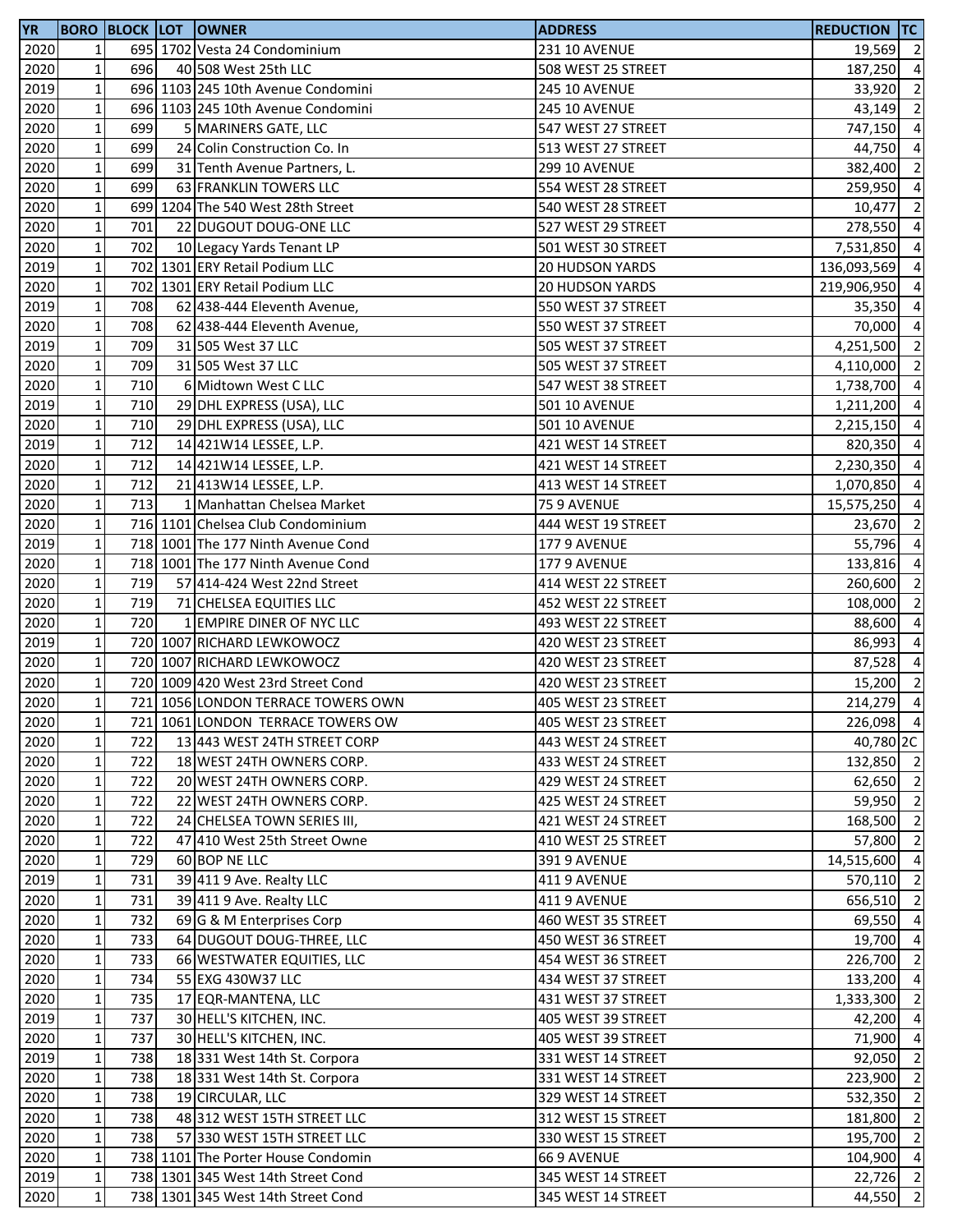| <b>YR</b> |                 |     | <b>BORO BLOCK LOT OWNER</b>        | <b>ADDRESS</b>      | <b>REDUCTION TC</b>  |                |
|-----------|-----------------|-----|------------------------------------|---------------------|----------------------|----------------|
| 2020      | $\mathbf{1}$    | 739 | 1 ONE CITY BLOCK LLC               | <b>111 8 AVENUE</b> | 38,645,900 4         |                |
| 2020      | $1\,$           | 740 | 12 CHELSEA VENTURA LLC             | 343 WEST 16 STREET  | 82,500 2B            |                |
| 2020      | $\mathbf 1$     | 740 | 48 328 W. 17th St. Owners In       | 330 WEST 17 STREET  | 67,950 2             |                |
| 2020      | $1\,$           | 740 | 49 328 W. 17th St. Owners In       | 332 WEST 17 STREET  | 216,450              | $\overline{2}$ |
| 2020      | $1\overline{ }$ | 740 | 50 328 W. 17th St. Owners In       | 334 WEST 17 STREET  | 145,800 2            |                |
| 2019      | $1\,$           | 740 | 51 336 W 17 LLC                    | 336 WEST 17 STREET  | 75,250               | $\overline{2}$ |
| 2020      | $\mathbf 1$     | 740 | 51 336 W 17 LLC                    | 336 WEST 17 STREET  | 128,800              | $\overline{2}$ |
| 2019      | $1\,$           | 740 | 53 CHELSEA VENTURA LLC             | 340 WEST 17 STREET  | 113,750              | $\overline{2}$ |
| 2020      | $1\vert$        | 740 | 53 CHELSEA VENTURA LLC             | 340 WEST 17 STREET  | 179,450              | $\overline{2}$ |
| 2019      | $1\,$           | 740 | 54 CHELSEA VENTURA LLC             | 344 WEST 17 STREET  | 141,150              | $\overline{2}$ |
| 2020      | $\mathbf{1}$    | 740 | 54 CHELSEA VENTURA LLC             | 344 WEST 17 STREET  | 178,500 2            |                |
| 2020      | $\mathbf 1$     |     | 740 1101 16th and 8th LLC          | 127 8 AVENUE        | 1,107,150 4          |                |
| 2020      | $1\,$           |     | 741 1002 18th & 8th Condominium Bo | 300 WEST 18 STREET  |                      |                |
|           | $\mathbf 1$     |     |                                    |                     | 19,283 <sub>2C</sub> |                |
| 2019      |                 | 745 | 40 300 West 22 Realty LLC          | 231 8 AVENUE        | 1,138,779 4          |                |
| 2020      | $1\,$           | 745 | 40 300 West 22 Realty LLC          | 231 8 AVENUE        | 713,529 4            |                |
| 2019      | $\mathbf 1$     |     | 745 1102 LTH/22 Realty LLC         | 360 WEST 22 STREET  | 1,037,500            | $\overline{4}$ |
| 2020      | $1\vert$        |     | 745 1102 LTH/22 Realty LLC         | 360 WEST 22 STREET  | 889,000              | $\overline{4}$ |
| 2020      | 1               |     | 745 1104 360 West 22nd Street Owne | 360 WEST 22 STREET  | 967,000              | $\overline{2}$ |
| 2020      | $1\overline{ }$ | 746 | 75 FAMILY OF FANNY LLC             | 362 WEST 23 STREET  | 99,500               | $\overline{2}$ |
| 2019      | $\mathbf 1$     |     | 746 1100 344 WEST 23RD STREET COND | 344 WEST 23 STREET  | 19,187               | $\overline{2}$ |
| 2020      | $1\,$           |     | 746 1100 344 WEST 23RD STREET COND | 344 WEST 23 STREET  | 23,884               | $\overline{2}$ |
| 2020      | $1\overline{ }$ |     | 746 1601 MODERN 23 CONDOMINIUM     | 350 WEST 23 STREET  | 15,935 2             |                |
| 2020      | $\mathbf 1$     |     | 751 1001 Empire View Condominium   | 360 WEST 28 STREET  | 12,169               | $\overline{2}$ |
| 2020      | $\mathbf 1$     | 753 | 8 353 West 29th Street Hous        | 355 WEST 29 STREET  | 78,300               | $\overline{2}$ |
| 2020      | $1\vert$        | 753 | 18 CHELSEA HOUSE LLC               | 335 WEST 29 STREET  | 113,350              | $\overline{2}$ |
| 2019      | $1\overline{ }$ | 753 | 19 CHELSEA HOUSE LLC               | 333 WEST 29 STREET  | 44,900               | $\overline{2}$ |
| 2020      | $\mathbf 1$     | 753 | 19 CHELSEA HOUSE LLC               | 333 WEST 29 STREET  | 27,350               | $\overline{2}$ |
| 2020      | $\mathbf{1}$    | 753 | 26 CHELSEA 317 LLC                 | 317 WEST 29 STREET  | 74,350               | $\overline{2}$ |
| 2020      | $1\,$           | 754 | 21 CHELSEA TOWN SERIES II, L       | 327 WEST 30 STREET  | 237,800              | $\overline{2}$ |
| 2020      | $1\,$           | 757 | 22 33/34 WEST OWNER LLC            | 315 WEST 33 STREET  | 4,266,700 2          |                |
| 2020      | $\mathbf 1$     | 758 | 1 Conesus Properties LLC           | 432 9 AVENUE        | 256,850              | $\overline{4}$ |
| 2020      | $\mathbf 1$     | 759 | 14 EROS MANAGEMENT & REALTY,       | 345 WEST 35 STREET  | 2,379,950            | $\overline{4}$ |
| 2019      | $1\vert$        | 759 | 26 Landmark Realty LLC & Run       | 325 WEST 35 STREET  | 495,850              | $\overline{4}$ |
| 2020      | 1 <sup>1</sup>  | 759 | 26 Landmark Realty LLC & Run       | 325 WEST 35 STREET  | 624,550 4            |                |
| 2020      | $1\vert$        | 759 | 59 PRAXIS HOUSING INITIATIVE       | 330 WEST 36 STREET  | 665,400 4            |                |
| 2019      | $\mathbf 1$     | 760 | 38 521 Eighth Ave. LLC             | 521 8 AVENUE        | 217,900 4            |                |
| 2020      | $\mathbf 1$     | 760 | 38 521 Eighth Ave. LLC             | 521 8 AVENUE        | 186,250 4            |                |
| 2020      | $1\,$           | 760 | 51 AL DUWALIYA HOSPITALITY C       | 312 WEST 37 STREET  | 1,456,500 4          |                |
| 2020      | $\mathbf 1$     | 760 | 74 9TH AVENUE ASSOCIATES LLC       | 480 9 AVENUE        | 32,350 4             |                |
| 2020      | $\mathbf 1$     |     | 760 1001 The 315 W 36 Condominium  | 315 WEST 36 STREET  | 11,356               | $\overline{2}$ |
| 2020      | $\mathbf 1$     | 761 | 20 37 West Realty LLC              | 325 WEST 37 STREET  | 1,150,150 2          |                |
|           |                 | 761 |                                    |                     |                      |                |
| 2020      | $1\vert$        |     | 28 CWI TIMES SQUARE HOTEL, L       | 307 WEST 37 STREET  | 1,191,250            | $\overline{4}$ |
| 2020      | $1\,$           | 761 | 64 Esposito Realty LLC             | <b>500 9 AVENUE</b> | 82,800               | $\overline{2}$ |
| 2020      | $\mathbf 1$     | 762 | 3 PEC LLC                          | <b>506 9 AVENUE</b> | 563,250 2            |                |
| 2019      | $\mathbf{1}$    | 762 | 19 Ninhursag Properties LLC        | 325 WEST 38 STREET  | 395,700              | $\overline{4}$ |
| 2019      | $1\,$           |     | 762 1103 25 PRINCE & MOTT, LLC     | 502 9 AVENUE        | 25,870 2             |                |
| 2020      | $1\,$           |     | 762 1103 25 PRINCE & MOTT, LLC     | <b>502 9 AVENUE</b> | 29,202 2             |                |
| 2020      | $1\vert$        | 763 | 12 HCIN DUO THREE ASSOCIATES       | 343 WEST 39 STREET  | 1,208,050 4          |                |
| 2020      | $\mathbf 1$     | 763 | 13 HCIN DUO TWO ASSOCIATES,        | 341 WEST 39 STREET  | 1,543,650            | $\overline{4}$ |
| 2020      | $1\vert$        | 763 | 34 39TH AND 8TH LEASEHOLD OW       | 601 8 AVENUE        | 1,199,750            | $\overline{4}$ |
| 2020      | $\mathbf 1$     | 763 | 38 39TH & 8TH FEE OWNER LLC        | 611 8 AVENUE        | 138,950              | $\overline{4}$ |
| 2019      | $1\overline{ }$ | 763 | 54 TIMES SQUARE HOSPITALITY        | 326 WEST 40 STREET  | 1,310,150            | $\overline{4}$ |
| 2020      | $1\,$           | 763 | 54 TIMES SQUARE HOSPITALITY        | 326 WEST 40 STREET  | 4,723,950            | $\overline{4}$ |
| 2019      | $\mathbf 1$     | 763 | 56 TIMES SQUARE HOSPITALITY        | 330 WEST 40 STREET  | 1,748,100            | $\overline{4}$ |
| 2020      | $\mathbf 1$     | 763 | 56 TIMES SQUARE HOSPITALITY        | 330 WEST 40 STREET  | 4,194,800            | $\overline{4}$ |
| 2019      | $1\vert$        | 763 | 73 Tavern Estates Inc.             | 538 9 AVENUE        | 107,250              | $\overline{4}$ |
| 2020      | $\mathbf 1$     | 763 | 73 Tavern Estates Inc.             | 538 9 AVENUE        | 77,100 4             |                |
| 2020      | $1\vert$        | 763 | 76 536 NINTH, LLC                  | 536 9 AVENUE        | 122,650 2            |                |
| 2020      | $\mathbf 1$     | 764 | 1 The Bet Eli Company              | 80 8 AVENUE         | 2,508,500 4          |                |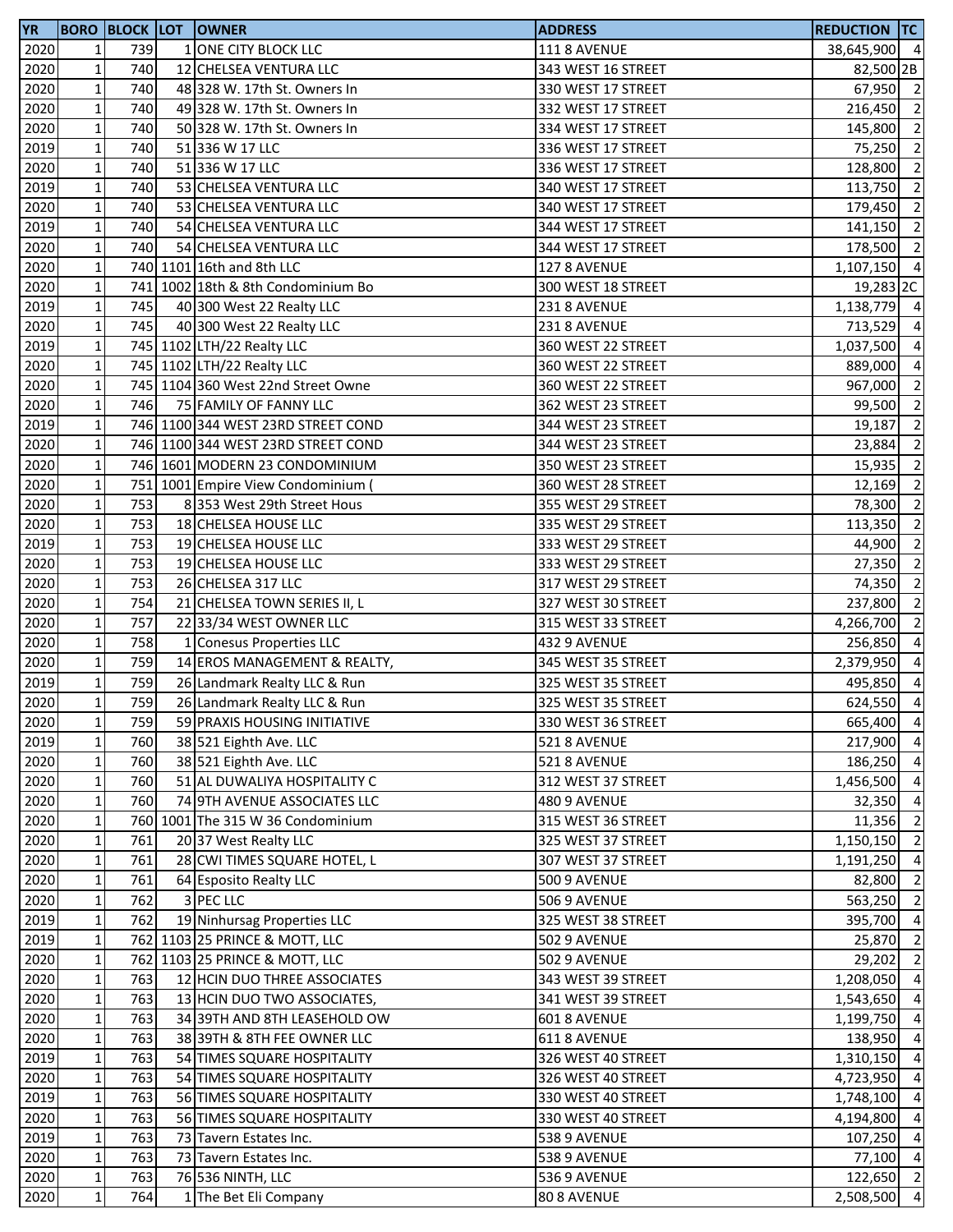| <b>YR</b> |                 |      | <b>BORO BLOCK LOT OWNER</b>        | <b>ADDRESS</b>     | <b>REDUCTION TC</b>  |                |
|-----------|-----------------|------|------------------------------------|--------------------|----------------------|----------------|
| 2020      | $\mathbf{1}$    | 764  | 24 14-15 Street Associates,        | 225 WEST 14 STREET | 238,700 2            |                |
| 2020      | 1               | 764  | 37 Mardan Realty Co., LLC          | 201 WEST 14 STREET | 376,400              | $\overline{2}$ |
| 2020      | $\mathbf 1$     | 764  | 39 70 Seventh Avenue, NYC LP       | 70 7 AVENUE        | 66,750               | $\overline{2}$ |
| 2019      | $\mathbf 1$     | 764  | 53 226-228 West 15th Street        | 226 WEST 15 STREET | 208,050              | $\overline{2}$ |
| 2020      | $\mathbf 1$     | 764  | 53 226-228 West 15th Street        | 226 WEST 15 STREET | 317,850              | $\overline{2}$ |
| 2020      | $\mathbf 1$     |      | 764 1001 2072 ENTERPRISE LLC       | 217 WEST 14 STREET | 56,731               | $\overline{4}$ |
| 2020      | $\mathbf 1$     |      | 764 1201 HUNDRED HORIZONS LLC      | 245 WEST 14 STREET | 74,650               | $\overline{4}$ |
| 2020      | $\mathbf 1$     | 765  | 5 257-259 W.15TH STREETLLC         | 259 WEST 15 STREET | 323,300              | $\overline{2}$ |
| 2020      | $\mathbf 1$     | 765  | 15 VILLAGE REALTY PARTNERS,        | 239 WEST 15 STREET | 194,400              | $\overline{2}$ |
| 2020      | $\mathbf 1$     | 765  | 24 221 WEST 15TH STREET LLC        | 221 WEST 15 STREET | 86,000               | $\overline{2}$ |
| 2019      | $\mathbf{1}$    | 766  | 14 THE ESTATE OF MURIEL GOUL       | 247 WEST 16 STREET | 34,950               | $\overline{4}$ |
| 2020      | $\mathbf 1$     | 766  | 14 THE ESTATE OF MURIEL GOUL       | 247 WEST 16 STREET | 80,300               | $\overline{a}$ |
| 2020      | $\mathbf 1$     | 766  | 27 225 W 16TH ST CORP              | 225 WEST 16 STREET | 126,600              | $\overline{2}$ |
|           | $\mathbf 1$     |      |                                    |                    |                      | $\overline{2}$ |
| 2020      |                 | 766  | 28 223 West 16th LLC               | 223 WEST 16 STREET | 112,800              |                |
| 2020      | $\mathbf 1$     | 766  | 39 201 West 16 Owners Corp.        | 100 7 AVENUE       | 721,350              | $\overline{2}$ |
| 2020      | $\mathbf{1}$    | 766  | 71 248 W. 17 Realty LLC            | 248 WEST 17 STREET | 233,200              | $\overline{2}$ |
| 2020      | $1\vert$        |      | 766 1001 252-256 W. 17th Street Co | 252 WEST 17 STREET | 10,402               | $\overline{2}$ |
| 2020      | $1\overline{ }$ |      | 766 1401 246 West 17th Street Cond | 246 WEST 17 STREET | 33,812               | $\overline{2}$ |
| 2020      | $\mathbf 1$     | 767  | 2 St. Francis Friends of th        | 146 8 AVENUE       | 94,200               | $\overline{2}$ |
| 2020      | $\mathbf 1$     | 767  | 41 LEESAM REALTY INC               | 124 7 AVENUE       | 579,800              | $\overline{4}$ |
| 2020      | $\mathbf 1$     | 767  | 57 RHUMB W 18 LLC                  | 228 WEST 18 STREET | 174,550              | $\overline{2}$ |
| 2020      | $\mathbf 1$     |      | 767 1001 CHELSEA 158 LLC           | 158 8 AVENUE       | 21,424 2C            |                |
| 2020      | $\mathbf 1$     |      | 767 1302 224 W. 18 St. Condominium | 224 WEST 18 STREET | 21,990 2             |                |
| 2019      | $\mathbf 1$     | 768  | 4 FAMILY OF LOUIS LLC              | 168 8 AVENUE       | 296,350              | $\overline{2}$ |
| 2019      | $1\vert$        | 768  | 30 Khedouri Ezair Corp.            | 209 WEST 18 STREET | 69,100               | $\overline{4}$ |
| 2020      | $\mathbf 1$     | 768  | 30 Khedouri Ezair Corp.            | 209 WEST 18 STREET | 88,475               | $\overline{a}$ |
| 2020      | $\mathbf 1$     | 768  | 80 176 8th Avenue Partners L       | 176 8 AVENUE       | 349,850              | $\overline{4}$ |
| 2020      | $\mathbf 1$     |      | 768 1001 THE 210 WEST 19TH STREET  | 210 WEST 19 STREET | 990                  | $\overline{2}$ |
| 2020      | $\mathbf 1$     | 769  | 1 Eighth-19th Company LLC          | 178 8 AVENUE       | 656,100              | $\overline{2}$ |
| 2020      | $\mathbf 1$     | 769  | 3 Eighth-19th Company LLC          | 184 8 AVENUE       | 50,612 <sub>2B</sub> |                |
| 2020      | $\mathbf 1$     | 769  | 5 Eighth-19th Company LLC          | 263 WEST 19 STREET | 158,550 2            |                |
| 2020      | $\mathbf 1$     | 769  | 6 Eighth-19th Company LLC          | 261 WEST 19 STREET | 178,950 2            |                |
| 2020      | $1\vert$        | 769  | 7 Eighth-19th Company LLC          | 259 WEST 19 STREET | 239,700              | $\overline{2}$ |
| 2020      | $1\overline{ }$ | 769  | 19 235 WEST 19TH STREET LLC        | 235 WEST 19 STREET | $64,850$ 2           |                |
| 2020      | $1\vert$        | 7691 | 36 LAR 156 LLC, VR 156, LLC        | 156 7 AVENUE       | 103,600 4            |                |
| 2019      | $\mathbf 1$     |      | 769 1104 Kensington House Owners C | 160 7 AVENUE       | 1,530,250 2          |                |
| 2020      | $1\vert$        |      | 769 1104 Kensington House Owners C | 160 7 AVENUE       | 1,284,150 2          |                |
| 2020      | $\mathbf 1$     |      | 769 1302 The Chelsea 19 Condominiu | 251 WEST 19 STREET | 4,629 2              |                |
| 2020      | $\mathbf 1$     |      | 769 1601 Avant Condominiums        | 241 WEST 19 STREET | 60,588 4             |                |
|           | $\mathbf 1$     | 770  |                                    | 227 WEST 20 STREET |                      | $\overline{2}$ |
| 2020      |                 |      | 25 225 WEST 20TH STREET, LLC       |                    | 27,000               | $\overline{2}$ |
| 2020      | $1\vert$        | 770  | 45 RHUMB W 21 LLC                  | 206 WEST 21 STREET | 89,750               |                |
| 2020      | $1\vert$        | 770  | 70 256 WEST 21ST OWNERS CORP       | 256 WEST 21 STREET | 120,700 2            |                |
| 2019      | $1\vert$        | 770  | 75 ENS/21 LLC                      | 212 8 AVENUE       | 93,850               | $\overline{2}$ |
| 2020      | $\mathbf 1$     | 770  | 75 ENS/21 LLC                      | 212 8 AVENUE       | 96,550 2             |                |
| 2019      | $\mathbf 1$     | 771  | 28 221 WEST OWNERS LTD.            | 221 WEST 21 STREET | 150,230              | $\overline{2}$ |
| 2020      | $1\vert$        | 771  | 28 221 WEST OWNERS LTD.            | 221 WEST 21 STREET | 247,430 2            |                |
| 2019      | $\mathbf 1$     | 771  | 38 201 West 21 Street Tenant       | 188 7 AVENUE       | 1,125,200 2          |                |
| 2020      | $1\vert$        | 771  | 38 201 West 21 Street Tenant       | 188 7 AVENUE       | 1,965,800 2          |                |
| 2019      | $\mathbf 1$     | 771  | 63 Jorut Realty Transaction        | 246 WEST 22 STREET | 119,050 2            |                |
| 2020      | $1\vert$        | 771  | 63 Jorut Realty Transaction        | 246 WEST 22 STREET | 148,050              | $\overline{2}$ |
| 2020      | $1\vert$        | 771  | 68 West 22nd Street Associat       | 258 WEST 22 STREET | 260,250              | $\overline{2}$ |
| 2020      | $1\vert$        | 772  | 33 221 WEST 22 LLC                 | 221 WEST 22 STREET | 177,800              | $\overline{2}$ |
| 2020      | $\mathbf 1$     | 772  | 52 DYNASTY 23RD ST. REALTY I       | 206 WEST 23 STREET | 225,400              | $\overline{4}$ |
| 2020      | $1\vert$        | 772  | 75 NEW YORK CI, LLC                | 256 WEST 23 STREET | 577,950              | $\overline{4}$ |
| 2020      | $1\vert$        | 772  | 83 250 Eighth Avenue Associa       | 250 8 AVENUE       | 72,200 4             |                |
| 2020      | $1\vert$        | 773  | 9 FIFTH JAM DEVELOPMENT LLC        | 269 WEST 23 STREET | 306,750 4            |                |
| 2020      | $\mathbf 1$     | 773  | 40 224 SEVENTH AVENUE REALTY       | 224 7 AVENUE       | 171,500 4            |                |
| 2020      | $1\vert$        |      | 773 1001 SEVENTH AVENUE DEVELOPMEN | 200 WEST 24 STREET | 265,800 4            |                |
| 2019      | $1\vert$        |      | 773 1101 213 West 23rd Street Cond | 213 WEST 23 STREET | 122,860 4            |                |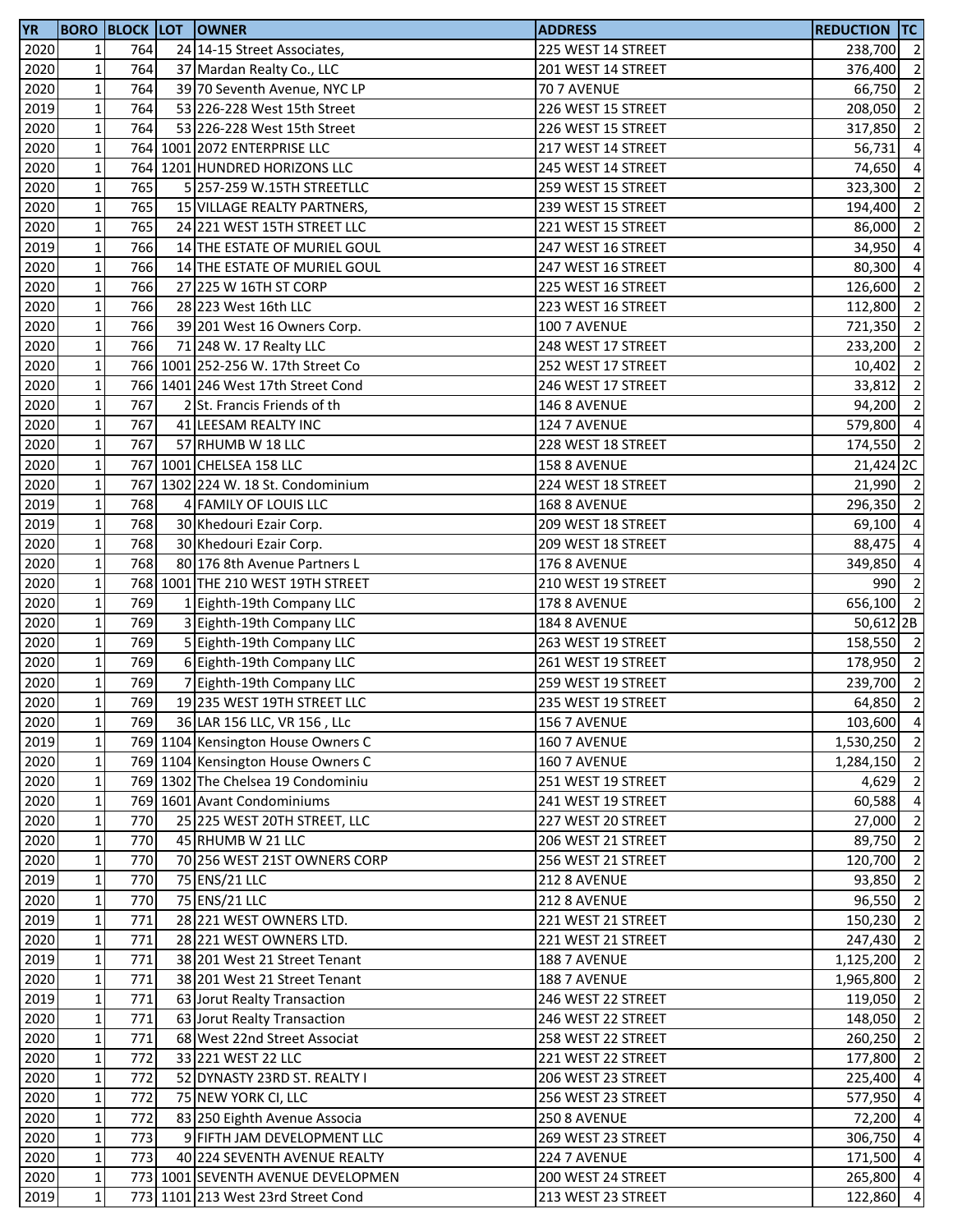| <b>YR</b> |              |     | <b>BORO BLOCK LOT OWNER</b>        | <b>ADDRESS</b>         | <b>REDUCTION TC</b> |                |
|-----------|--------------|-----|------------------------------------|------------------------|---------------------|----------------|
| 2020      | $1\vert$     |     | 773 1101 213 West 23rd Street Cond | 213 WEST 23 STREET     | 276,658 4           |                |
| 2020      | $\mathbf{1}$ | 774 | 4 CARLAMY REALTY LLC               | 286 8 AVENUE           | 322,100 4           |                |
| 2020      | $\mathbf{1}$ |     | 774 1001 252 Seventh SPE Owner LLC | 252 7 AVENUE           | 166,254             | $\overline{4}$ |
| 2020      | $\mathbf 1$  |     | 774 1006 The Chelsea Mercantile Co | 252 7 AVENUE           | 25,118              | $\overline{2}$ |
| 2019      | $\mathbf 1$  | 775 | 44 200-220 West 26 LLC             | 200 WEST 26 STREET     | 5,470,450 2         |                |
| 2020      | $\mathbf 1$  | 775 | 44 200-220 West 26 LLC             | 200 WEST 26 STREET     | 4,741,000 2         |                |
| 2019      | $\mathbf 1$  | 775 | 46 200-220 West 26 LLC             | 220 WEST 26 STREET     | 1,824,350           | $\overline{2}$ |
| 2020      | $\mathbf 1$  | 775 | 46 200-220 West 26 LLC             | 220 WEST 26 STREET     | 2,836,500           | $\overline{2}$ |
| 2020      | $\mathbf 1$  |     | 775 1010 Talkap LLC                | 207 WEST 25 STREET     | 121,687             | $\overline{4}$ |
| 2019      | $\mathbf 1$  | 776 | 1322 Partners LLC                  | 322 8 AVENUE           | 540,300             | $\overline{4}$ |
| 2020      | $\mathbf 1$  | 776 | 10 CHELSEA PARTNERS I, LLC         | 249 WEST 26 STREET     | 128,250             | $\overline{2}$ |
| 2020      | $\mathbf 1$  | 778 | 7 253 W. 28 STREET CORP.           | 253 WEST 28 STREET     | 637,300             | $\overline{4}$ |
| 2020      | $\mathbf 1$  | 778 | 57 METRO 29TH SUBLESSEE, LLC       | 232 WEST 29 STREET     | 2,237,200           | $\overline{4}$ |
| 2019      | $\mathbf 1$  | 779 | 5 HEARTHSTONE PROPERTIES LL        | <b>390 8 AVENUE</b>    | 46,400 4            |                |
| 2019      | $\mathbf 1$  | 779 | 55 220 W. 30 LLC                   | 220 WEST 30 STREET     | 52,500              | $\overline{4}$ |
| 2020      | $\mathbf 1$  | 779 | 55 220 W. 30 LLC                   | 220 WEST 30 STREET     | 21,900              | $\overline{4}$ |
| 2019      | $\mathbf 1$  | 779 | 62 Grokash Realty Associates       | 234 WEST 30 STREET     | 75,650              | $\overline{4}$ |
| 2020      | $\mathbf 1$  | 779 | 62 Grokash Realty Associates       | 234 WEST 30 STREET     | 111,650             | $\overline{4}$ |
| 2020      | $\mathbf 1$  | 780 | 6 263 WEST 30TH INC.               | 263 WEST 30 STREET     | 195,300             | $\overline{4}$ |
| 2019      | $\mathbf{1}$ | 780 | 7 Two Friends Realty LLC           | 259 WEST 30 STREET     | 697,850             | $\overline{4}$ |
| 2020      | $\mathbf 1$  | 780 | 36 370 7th Avenue Associates       | 370 7 AVENUE           | 2,709,800           | $\overline{4}$ |
| 2019      | $\mathbf 1$  | 780 | 73 416 8th Owner, LLC              | 416 8 AVENUE           | 901,150 4           |                |
| 2020      | $\mathbf 1$  | 780 | 73 416 8th Owner, LLC              | 416 8 AVENUE           | 889,900 4           |                |
| 2019      | $\mathbf 1$  |     | 780 1002 GARDEN TERRACE CONDOMINIU | 408 8 AVENUE           | 19,333              | $\overline{2}$ |
| 2020      | $\mathbf 1$  |     | 780 1002 GARDEN TERRACE CONDOMINIU | 408 8 AVENUE           | 23,601              | $\overline{2}$ |
| 2020      | $\mathbf 1$  |     | 781 9002 Vornado Two Penn Plaza LL | 2 PENN PLAZA           | 25,240,800          | $\overline{4}$ |
| 2020      | $\mathbf{1}$ | 784 | 50 210 WEST 35 LLC                 | 210 WEST 35 STREET     | 121,850             | $\overline{4}$ |
| 2020      | $\mathbf 1$  | 785 | 25 225 WEST 35TH STREET ASSO       | 225 WEST 35 STREET     | 633,900             | $\overline{4}$ |
| 2019      | $\mathbf 1$  | 785 | 37 S.I.K. Associates LLC           | 462 7 AVENUE           | 472,050             | $\overline{4}$ |
| 2020      | $\mathbf 1$  | 787 | 40 500-12 7th Ave. Ltd Partn       | <b>500 7 AVENUE</b>    | 7,759,950 4         |                |
| 2020      | $\mathbf 1$  | 787 | 44 500-12 7th Ave. Ltd Partn       | 512 7 AVENUE           | 7,256,950           | $\overline{4}$ |
| 2020      | $\mathbf 1$  | 787 | 58 500-12 7th Ave. Ltd Partn       | 228 WEST 38 STREET     | 113,400 4           |                |
| 2020      | $\mathbf 1$  | 787 | 76 Palobueno Real Estate Cor       | 262 WEST 38 STREET     | 329,150             | $\overline{4}$ |
| 2020      | $\mathbf 1$  | 788 | 1 572 EIGHTH AVE CORP.             | <b>570 8 AVENUE</b>    | 155,000 4           |                |
| 2020      | $1\vert$     | 788 | 8 Gur Associates                   | 584 8 AVENUE           | 625,250 4           |                |
| 2020      | $\mathbf{1}$ | 788 | 89 592 Eighth Avenue, LLC          | 592 8 AVENUE           | 397,100 4           |                |
| 2020      | $\mathbf 1$  | 789 | 30 205 West 39th Street Comp       | 205 WEST 39 STREET     | 3,128,300 4         |                |
| 2020      | $\mathbf 1$  | 789 | 52 218 West 40th Associates        | 218 WEST 40 STREET     | 3,315,000 4         |                |
| 2020      | $\mathbf 1$  | 789 | 79 Hata Realty Corp.               | 612 8 AVENUE           | 250,900 4           |                |
| 2020      | $\mathbf 1$  | 790 | 40 10015 Owners Corp.              | 547 AVENUE OF THE AMER | 714,850 2           |                |
| 2020      | $\mathbf 1$  | 790 | 67 156 WEST 15TH ST CHELSEA        | 156 WEST 15 STREET     | 290,300 2           |                |
| 2020      | $\mathbf 1$  |     | 790 1102 Armory Place L.L.C.       | 125 WEST 14 STREET     | 1,964,650 2         |                |
| 2020      | $\mathbf 1$  | 791 | 9 155 West 15th Street Hous        | 155 WEST 15 STREET     | 469,800             | $\overline{2}$ |
| 2019      | $\mathbf 1$  | 792 | 24 115 Associates LLC              | 115 WEST 16 STREET     | 444,300             | $\overline{2}$ |
| 2020      | $\mathbf 1$  | 792 | 43 WASSFAM L.L.C.                  | 108 WEST 17 STREET     | $60,300$ 2          |                |
| 2020      | $\mathbf 1$  |     | 792 1302 161 West 16th Street Owne | 101 7 AVENUE           | 1,882,250 2         |                |
| 2020      | $\mathbf 1$  | 793 | 17 135 West 17th Street Tena       | 135 WEST 17 STREET     | 619,362 2           |                |
| 2019      | $\mathbf 1$  | 793 | 29 PAJEOT & OTTER LLC              | 111 WEST 17 STREET     | 407,550 4           |                |
| 2020      | $\mathbf 1$  | 793 | 29 PAJEOT & OTTER LLC              | 111 WEST 17 STREET     | 126,000 4           |                |
| 2019      | $\mathbf 1$  | 793 | 35 595 Realty, LLC                 | 599 AVENUE OF THE AMER | 112,800 2B          |                |
| 2020      | $\mathbf 1$  | 793 | 35 595 Realty, LLC                 | 599 AVENUE OF THE AMER | 234,624 2B          |                |
| 2020      | $\mathbf 1$  | 793 | 67 HELLMUTH OWNERS CORP.           | 154 WEST 18 STREET     | 901,150 2           |                |
| 2020      | $\mathbf 1$  |     | 793 1002 The Brooks-Van Horn Build | 112 WEST 18 STREET     | 18,466 2            |                |
| 2020      | $\mathbf 1$  |     | 793 1151 Visionloft Condominium    | 124 WEST 18 STREET     | 13,484 2C           |                |
| 2020      | $1\vert$     |     | 793 1202 151 W. 17TH STREET CONDOM | 151 WEST 17 STREET     | 37,543 2            |                |
| 2020      | $\mathbf 1$  |     | 793 1301 AJ FULTON 102 LLC         | 144 WEST 18 STREET     | 305,298 4           |                |
| 2020      | $\mathbf 1$  |     | 793 1304 144 West 18th Street Cond | 144 WEST 18 STREET     | 107,300 2           |                |
| 2020      | $\mathbf 1$  |     | 793 1503 THE RETAIL STORES OF 611  | 100 WEST 18 STREET     | 1,590,407 4         |                |
| 2020      | $\mathbf 1$  |     | 793 1505 100 West 18th Street Cond | 100 WEST 18 STREET     | 40,215 2            |                |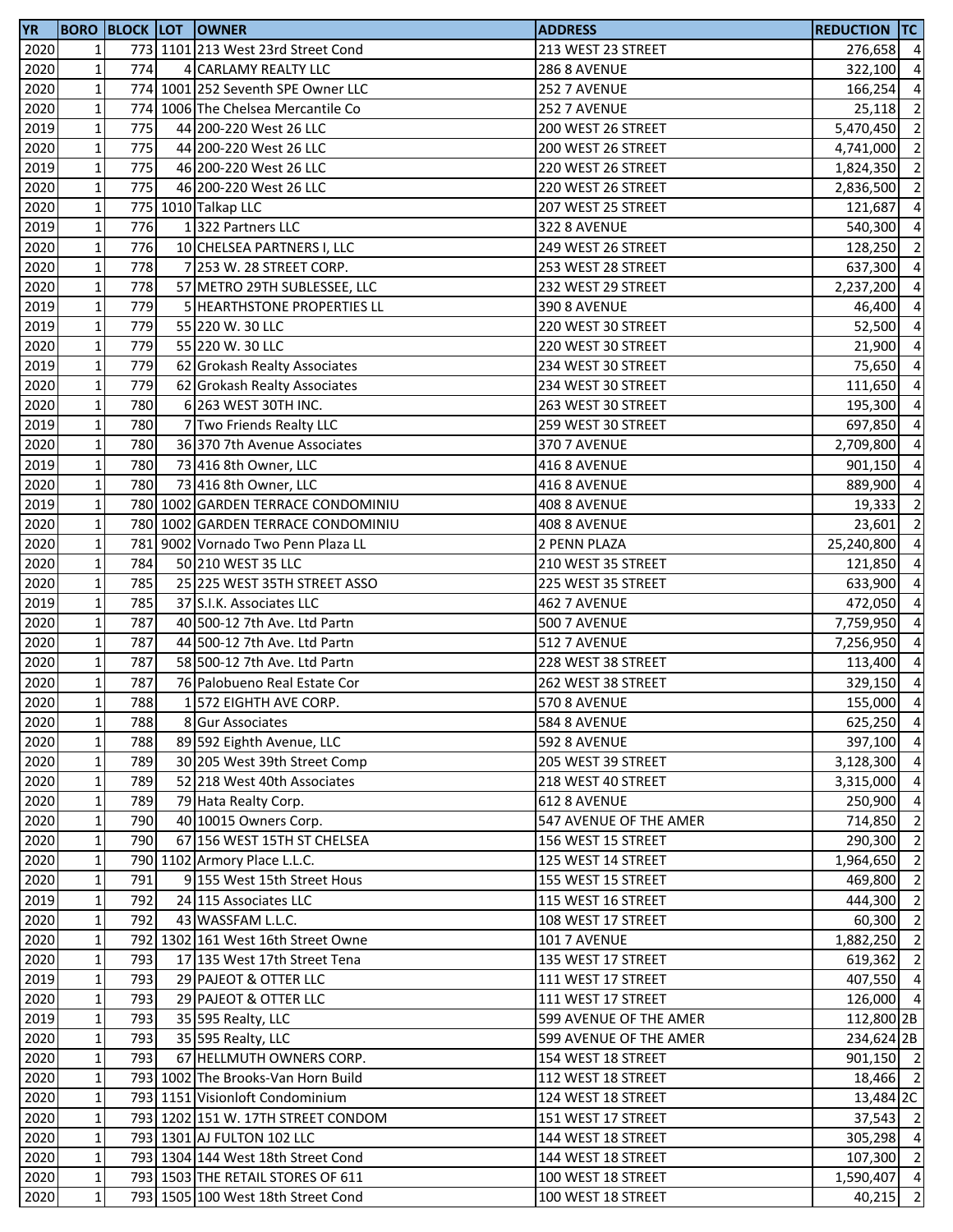| 2019<br>$1\vert$<br>793 1602 YVES CONDOMINIUM BOARD OF<br>127 7 AVENUE<br>52,803<br>2020<br>$\mathbf 1$<br>793 1602 YVES CONDOMINIUM BOARD OF<br>127 7 AVENUE<br>46,840<br>2020<br>$\mathbf 1$<br>794<br>64 144-146 West 19th Street<br>144 WEST 19 STREET<br>361,450<br>$\mathbf 1$<br>2019<br>794 1062 GOLD CROWN PROPERTY, LLC<br>130 WEST 19 STREET<br>133,565<br>$\mathbf 1$<br>2020<br>794 1062 GOLD CROWN PROPERTY, LLC<br>149,288<br>130 WEST 19 STREET<br>$\mathbf 1$<br>795<br>2019<br>1 20th and Seventh Associat<br>180 WEST 20 STREET<br>2,020,200<br>2020<br>$1\vert$<br>795<br>1 20th and Seventh Associat<br>180 WEST 20 STREET<br>1,144,400<br>$\mathbf 1$<br>2020<br>795<br>37 635 OWNER LLC<br><b>635 AVENUE OF THE AMER</b><br>1,577,700<br>$\mathbf 1$<br>795<br>2019<br>67 Servwel Garage Co., LLC<br>148 WEST 20 STREET<br>84,550<br>2020<br>$\mathbf 1$<br>795<br>67 Servwel Garage Co., LLC<br>148 WEST 20 STREET<br>193,900<br>$\mathbf 1$<br>2020<br>795 1002 THE LION'S HEAD CONDOMINI<br>121 WEST 19 STREET<br>33,658<br>$\mathbf 1$<br>796<br>2020<br>48 UDR Chelsea LLC<br>120 WEST 21 STREET<br>1,132,000<br>$\mathbf 1$<br>796<br>2020<br>67 150 West 21st LLC<br>150 WEST 21 STREET<br>192,000<br>$\mathbf 1$<br>796 1102 121 WEST 20TH STREET COND<br>2020<br>121 WEST 20 STREET<br>12,407<br>$\mathbf 1$<br>796 1302 The O'Neil Condominium<br>2019<br>655 AVENUE OF THE AMER<br>4,897<br>2020<br>$1\vert$<br>796 1302 The O'Neil Condominium<br>655 AVENUE OF THE AMER<br>9,911<br>$\mathbf 1$<br>2020<br>797<br>17th Avenue 21st Street Re<br>169 WEST 21 STREET<br>276,800<br>2020<br>$\mathbf 1$<br>797<br>70 WIN PROPERTY MANAGEMENT LLC<br>150 WEST 22 STREET<br>1,673,050<br>$\mathbf 1$<br>2020<br>797 1101 SALCAM REALTY LLC<br>126 WEST 22 STREET<br>73,650<br>2020<br>$\mathbf 1$<br>797 1601 First York West 21st Stre<br>125 WEST 21 STREET<br>335,500<br>$\mathbf 1$<br>2020<br>797 1602 THE INDIGO CONDOMINIUM<br>125 WEST 21 STREET<br>$\mathbf 1$<br>2020<br>797 1801 The Chelsea Green Condomi<br>51,190<br>151 WEST 21 STREET<br>$\mathbf 1$<br>798<br>2020<br>54 AIMCO MILAN, LLC<br>1,405,600<br>118 WEST 23 STREET<br>$1\vert$<br>2020<br>798<br>71 148 WEST 23RD STREET OWNE<br>148 WEST 23 STREET<br>618,800<br>$\mathbf 1$<br>2020<br>798 1012 The Chelsea Seventh Condo<br>170 WEST 23 STREET<br>22,796<br>$1\overline{ }$<br>2020<br>798 1035 The Chelsea Seventh Condo<br>170 WEST 23 STREET<br>21,702<br>$\mathbf 1$<br>2020<br>798 1401 125 West 22nd Street Cond<br>125 WEST 22 STREET<br>72,796<br>$\mathbf 1$<br>799<br>2020<br>3 GS CHELSEA PROPERTY OWNER<br>229 7 AVENUE<br>1,833,750<br>$\mathbf 1$<br>799<br>115 WEST 23 STREET<br>2020<br>30 The Piano Building LLC<br>331,400<br>$\mathbf 1$<br>799<br>2019<br>130 WEST 24 STREET<br>858,872<br>57 ALLOFUS TENANTS, INC.<br>$\mathbf 1$<br>799<br>2020<br>57 ALLOFUS TENANTS, INC.<br>130 WEST 24 STREET<br>960,122<br>$1\vert$<br>800<br>2020<br>25 119 W. 24 Leasehold LLC<br>119 WEST 24 STREET<br>1,301,300<br>$\mathbf 1$<br>2019<br>800<br>57 25 BUILDING ASSOCIATES L.<br>130 WEST 25 STREET<br>385,900<br>$\mathbf{1}$<br>2020<br>800 1002 The Chelsea Atelier<br>45,767<br>245 7 AVENUE<br>2020<br>801<br>1 275 Seventh Avenue LLC<br>275 7 AVENUE<br>11<br>$\mathbf 1$<br>801<br>147 WEST 25 STREET<br>2020<br>14 147 West 25 Street LLC<br>$\mathbf 1$<br>2020<br>801<br>30 107 W. 25 Street Corp.<br>107 WEST 25 STREET<br>$1\overline{ }$<br>2020<br>801<br>55 Dezer Properties 122 LLC<br>122 WEST 26 STREET<br>$\mathbf 1$<br>2019<br>801<br>71 FASHION 26TH STREET, LLC<br>152 WEST 26 STREET<br>$\mathbf 1$<br>2020<br>801<br>71 FASHION 26TH STREET, LLC<br>152 WEST 26 STREET<br>$\mathbf 1$<br>2020<br>802<br>132,750<br>6 165 West 26, LLC<br>165 WEST 26 STREET<br>$\mathbf 1$<br>2019<br>802<br>19 MILTAN REALTY CO., L.L.C.<br>135 WEST 26 STREET<br>463,800<br>$1\overline{ }$<br>2020<br>802<br>26 CWI CHELSEA HOTEL, LLC<br>121 WEST 26 STREET<br>3,140,450<br>$\mathbf{1}$<br>2020<br>802<br>36 777 Sixth Avenue Owner LL<br>777 AVENUE OF THE AMER<br>2,767,200<br>$\mathbf 1$<br>49 104 WEST 27TH STREET, LLC<br>2019<br>802<br>104 WEST 27 STREET<br>$\mathbf 1$<br>2020<br>52 DECEMBER ARTISTS APARTMEN<br>802<br>114 WEST 27 STREET<br>$1\overline{ }$<br>2020<br>802<br>75 AFIAA 158 WEST 27TH STREE<br>158 WEST 27 STREET<br>2019<br>$\mathbf 1$<br>802 1001 27th Street Associates LL<br>301,100<br>144 WEST 27 STREET<br>2020<br>$1\overline{ }$<br>802 1001 27th Street Associates LL<br>223,700<br>144 WEST 27 STREET<br>2019<br>$1\overline{ }$<br>76,788<br>802 1003 144 West 27th Street Cond<br>144 WEST 27 STREET<br>$1\overline{ }$<br>2020<br>802 1003 144 West 27th Street Cond<br>144 WEST 27 STREET<br>84,136<br>$\mathbf 1$<br>803<br>49 GOLDEN TOWN REALTY, INC.<br>2019<br>116 WEST 28 STREET<br>610,450<br>$\mathbf 1$<br>2020<br>803<br>49 GOLDEN TOWN REALTY, INC.<br>116 WEST 28 STREET<br>582,550<br>$\mathbf 1$<br>2020<br>803 1202 145 West 27th Street Cond<br>145 WEST 27 STREET<br>35,737<br>$\mathbf 1$<br>2020<br>804<br>1333 Seventh LLC<br>319 7 AVENUE<br>$\mathbf 1$<br>804<br>2019<br>17 MAXAM PROPERTIES, LLC<br>135 WEST 28 STREET<br>173,085<br>$\mathbf 1$<br>2020<br>804<br>17 MAXAM PROPERTIES, LLC<br>135 WEST 28 STREET<br>203,685<br>$1\vert$<br>2020<br>804<br>24 HAN'S 28 HOSPITALITY, LLC<br>121 WEST 28 STREET<br>$1\vert$<br>2020<br>804<br>26 117 West 28th Street LLC<br>113,550<br>117 WEST 28 STREET | <b>YR</b> |  | <b>BORO BLOCK LOT OWNER</b> | <b>ADDRESS</b> | <b>REDUCTION TC</b> |                |
|-------------------------------------------------------------------------------------------------------------------------------------------------------------------------------------------------------------------------------------------------------------------------------------------------------------------------------------------------------------------------------------------------------------------------------------------------------------------------------------------------------------------------------------------------------------------------------------------------------------------------------------------------------------------------------------------------------------------------------------------------------------------------------------------------------------------------------------------------------------------------------------------------------------------------------------------------------------------------------------------------------------------------------------------------------------------------------------------------------------------------------------------------------------------------------------------------------------------------------------------------------------------------------------------------------------------------------------------------------------------------------------------------------------------------------------------------------------------------------------------------------------------------------------------------------------------------------------------------------------------------------------------------------------------------------------------------------------------------------------------------------------------------------------------------------------------------------------------------------------------------------------------------------------------------------------------------------------------------------------------------------------------------------------------------------------------------------------------------------------------------------------------------------------------------------------------------------------------------------------------------------------------------------------------------------------------------------------------------------------------------------------------------------------------------------------------------------------------------------------------------------------------------------------------------------------------------------------------------------------------------------------------------------------------------------------------------------------------------------------------------------------------------------------------------------------------------------------------------------------------------------------------------------------------------------------------------------------------------------------------------------------------------------------------------------------------------------------------------------------------------------------------------------------------------------------------------------------------------------------------------------------------------------------------------------------------------------------------------------------------------------------------------------------------------------------------------------------------------------------------------------------------------------------------------------------------------------------------------------------------------------------------------------------------------------------------------------------------------------------------------------------------------------------------------------------------------------------------------------------------------------------------------------------------------------------------------------------------------------------------------------------------------------------------------------------------------------------------------------------------------------------------------------------------------------------------------------------------------------------------------------------------------------------------------------------------------------------------------------------------------------------------------------------------------------------------------------------------------------------------------------------------------------------------------------------------------------------------------------------------------------------------------------------------------------------------------------------------------------------------------------------------------------------------------------------------------------------------------------------------------------------------------------------------------------------------------------------------------------------------------------------------------------------------------------------------------------------------------------------------------------------------------------------------------------------------------------------------------------------------------------------------------------------------------------------------------------------------------------------------------------------------------------------------------------------------------------------------------------------------------------------------------|-----------|--|-----------------------------|----------------|---------------------|----------------|
| $\overline{2}$<br>$\overline{2}$<br>$\overline{2}$<br>$\overline{2}$<br>$\overline{2}$                                                                                                                                                                                                                                                                                                                                                                                                                                                                                                                                                                                                                                                                                                                                                                                                                                                                                                                                                                                                                                                                                                                                                                                                                                                                                                                                                                                                                                                                                                                                                                                                                                                                                                                                                                                                                                                                                                                                                                                                                                                                                                                                                                                                                                                                                                                                                                                                                                                                                                                                                                                                                                                                                                                                                                                                                                                                                                                                                                                                                                                                                                                                                                                                                                                                                                                                                                                                                                                                                                                                                                                                                                                                                                                                                                                                                                                                                                                                                                                                                                                                                                                                                                                                                                                                                                                                                                                                                                                                                                                                                                                                                                                                                                                                                                                                                                                                                                                                                                                                                                                                                                                                                                                                                                                                                                                                                                                                                                  |           |  |                             |                |                     | $\overline{2}$ |
|                                                                                                                                                                                                                                                                                                                                                                                                                                                                                                                                                                                                                                                                                                                                                                                                                                                                                                                                                                                                                                                                                                                                                                                                                                                                                                                                                                                                                                                                                                                                                                                                                                                                                                                                                                                                                                                                                                                                                                                                                                                                                                                                                                                                                                                                                                                                                                                                                                                                                                                                                                                                                                                                                                                                                                                                                                                                                                                                                                                                                                                                                                                                                                                                                                                                                                                                                                                                                                                                                                                                                                                                                                                                                                                                                                                                                                                                                                                                                                                                                                                                                                                                                                                                                                                                                                                                                                                                                                                                                                                                                                                                                                                                                                                                                                                                                                                                                                                                                                                                                                                                                                                                                                                                                                                                                                                                                                                                                                                                                                                         |           |  |                             |                |                     |                |
|                                                                                                                                                                                                                                                                                                                                                                                                                                                                                                                                                                                                                                                                                                                                                                                                                                                                                                                                                                                                                                                                                                                                                                                                                                                                                                                                                                                                                                                                                                                                                                                                                                                                                                                                                                                                                                                                                                                                                                                                                                                                                                                                                                                                                                                                                                                                                                                                                                                                                                                                                                                                                                                                                                                                                                                                                                                                                                                                                                                                                                                                                                                                                                                                                                                                                                                                                                                                                                                                                                                                                                                                                                                                                                                                                                                                                                                                                                                                                                                                                                                                                                                                                                                                                                                                                                                                                                                                                                                                                                                                                                                                                                                                                                                                                                                                                                                                                                                                                                                                                                                                                                                                                                                                                                                                                                                                                                                                                                                                                                                         |           |  |                             |                |                     |                |
|                                                                                                                                                                                                                                                                                                                                                                                                                                                                                                                                                                                                                                                                                                                                                                                                                                                                                                                                                                                                                                                                                                                                                                                                                                                                                                                                                                                                                                                                                                                                                                                                                                                                                                                                                                                                                                                                                                                                                                                                                                                                                                                                                                                                                                                                                                                                                                                                                                                                                                                                                                                                                                                                                                                                                                                                                                                                                                                                                                                                                                                                                                                                                                                                                                                                                                                                                                                                                                                                                                                                                                                                                                                                                                                                                                                                                                                                                                                                                                                                                                                                                                                                                                                                                                                                                                                                                                                                                                                                                                                                                                                                                                                                                                                                                                                                                                                                                                                                                                                                                                                                                                                                                                                                                                                                                                                                                                                                                                                                                                                         |           |  |                             |                |                     |                |
|                                                                                                                                                                                                                                                                                                                                                                                                                                                                                                                                                                                                                                                                                                                                                                                                                                                                                                                                                                                                                                                                                                                                                                                                                                                                                                                                                                                                                                                                                                                                                                                                                                                                                                                                                                                                                                                                                                                                                                                                                                                                                                                                                                                                                                                                                                                                                                                                                                                                                                                                                                                                                                                                                                                                                                                                                                                                                                                                                                                                                                                                                                                                                                                                                                                                                                                                                                                                                                                                                                                                                                                                                                                                                                                                                                                                                                                                                                                                                                                                                                                                                                                                                                                                                                                                                                                                                                                                                                                                                                                                                                                                                                                                                                                                                                                                                                                                                                                                                                                                                                                                                                                                                                                                                                                                                                                                                                                                                                                                                                                         |           |  |                             |                |                     |                |
| $\overline{2}$<br>$\overline{4}$<br>$\overline{4}$<br>$\overline{a}$<br>$\overline{2}$<br>$\overline{2}$<br>$\overline{2}$<br>$\overline{2}$<br>$\overline{2}$<br>$\overline{2}$<br>$\overline{4}$<br>$\overline{a}$<br>$\overline{4}$<br>$\overline{4}$<br>$33,134$ 2<br>$\overline{2}$<br>$\overline{2}$<br>$\overline{2}$<br>$\overline{2}$<br>$\overline{2}$<br>$\overline{2}$<br>$\overline{2}$<br>$\overline{2}$<br>$\overline{2}$<br>$\overline{2}$<br>$\overline{4}$<br>$\overline{4}$<br>$\overline{2}$<br>4,020,350 4<br>550,650 4<br>734,498 2<br>927,550 4<br>2,674,300 4<br>3,151,850 4<br>$\overline{2}$<br>$\overline{4}$<br>$\overline{4}$<br>$\overline{2}$<br>304,200 4<br>1,305,800 2<br>583,150 4<br>$\overline{4}$<br>$\overline{4}$<br>$\overline{2}$<br>$\overline{2}$<br>$\overline{4}$<br>$\overline{4}$<br>$\overline{2}$<br>1,566,250 4<br>$\overline{2}$<br>$\overline{2}$<br>$1,622,650$ 4<br>$\overline{4}$                                                                                                                                                                                                                                                                                                                                                                                                                                                                                                                                                                                                                                                                                                                                                                                                                                                                                                                                                                                                                                                                                                                                                                                                                                                                                                                                                                                                                                                                                                                                                                                                                                                                                                                                                                                                                                                                                                                                                                                                                                                                                                                                                                                                                                                                                                                                                                                                                                                                                                                                                                                                                                                                                                                                                                                                                                                                                                                                                                                                                                                                                                                                                                                                                                                                                                                                                                                                                                                                                                                                                                                                                                                                                                                                                                                                                                                                                                                                                                                                                                                                                                                                                                                                                                                                                                                                                                                                                                                                                                                                                                               |           |  |                             |                |                     |                |
|                                                                                                                                                                                                                                                                                                                                                                                                                                                                                                                                                                                                                                                                                                                                                                                                                                                                                                                                                                                                                                                                                                                                                                                                                                                                                                                                                                                                                                                                                                                                                                                                                                                                                                                                                                                                                                                                                                                                                                                                                                                                                                                                                                                                                                                                                                                                                                                                                                                                                                                                                                                                                                                                                                                                                                                                                                                                                                                                                                                                                                                                                                                                                                                                                                                                                                                                                                                                                                                                                                                                                                                                                                                                                                                                                                                                                                                                                                                                                                                                                                                                                                                                                                                                                                                                                                                                                                                                                                                                                                                                                                                                                                                                                                                                                                                                                                                                                                                                                                                                                                                                                                                                                                                                                                                                                                                                                                                                                                                                                                                         |           |  |                             |                |                     |                |
|                                                                                                                                                                                                                                                                                                                                                                                                                                                                                                                                                                                                                                                                                                                                                                                                                                                                                                                                                                                                                                                                                                                                                                                                                                                                                                                                                                                                                                                                                                                                                                                                                                                                                                                                                                                                                                                                                                                                                                                                                                                                                                                                                                                                                                                                                                                                                                                                                                                                                                                                                                                                                                                                                                                                                                                                                                                                                                                                                                                                                                                                                                                                                                                                                                                                                                                                                                                                                                                                                                                                                                                                                                                                                                                                                                                                                                                                                                                                                                                                                                                                                                                                                                                                                                                                                                                                                                                                                                                                                                                                                                                                                                                                                                                                                                                                                                                                                                                                                                                                                                                                                                                                                                                                                                                                                                                                                                                                                                                                                                                         |           |  |                             |                |                     |                |
|                                                                                                                                                                                                                                                                                                                                                                                                                                                                                                                                                                                                                                                                                                                                                                                                                                                                                                                                                                                                                                                                                                                                                                                                                                                                                                                                                                                                                                                                                                                                                                                                                                                                                                                                                                                                                                                                                                                                                                                                                                                                                                                                                                                                                                                                                                                                                                                                                                                                                                                                                                                                                                                                                                                                                                                                                                                                                                                                                                                                                                                                                                                                                                                                                                                                                                                                                                                                                                                                                                                                                                                                                                                                                                                                                                                                                                                                                                                                                                                                                                                                                                                                                                                                                                                                                                                                                                                                                                                                                                                                                                                                                                                                                                                                                                                                                                                                                                                                                                                                                                                                                                                                                                                                                                                                                                                                                                                                                                                                                                                         |           |  |                             |                |                     |                |
|                                                                                                                                                                                                                                                                                                                                                                                                                                                                                                                                                                                                                                                                                                                                                                                                                                                                                                                                                                                                                                                                                                                                                                                                                                                                                                                                                                                                                                                                                                                                                                                                                                                                                                                                                                                                                                                                                                                                                                                                                                                                                                                                                                                                                                                                                                                                                                                                                                                                                                                                                                                                                                                                                                                                                                                                                                                                                                                                                                                                                                                                                                                                                                                                                                                                                                                                                                                                                                                                                                                                                                                                                                                                                                                                                                                                                                                                                                                                                                                                                                                                                                                                                                                                                                                                                                                                                                                                                                                                                                                                                                                                                                                                                                                                                                                                                                                                                                                                                                                                                                                                                                                                                                                                                                                                                                                                                                                                                                                                                                                         |           |  |                             |                |                     |                |
|                                                                                                                                                                                                                                                                                                                                                                                                                                                                                                                                                                                                                                                                                                                                                                                                                                                                                                                                                                                                                                                                                                                                                                                                                                                                                                                                                                                                                                                                                                                                                                                                                                                                                                                                                                                                                                                                                                                                                                                                                                                                                                                                                                                                                                                                                                                                                                                                                                                                                                                                                                                                                                                                                                                                                                                                                                                                                                                                                                                                                                                                                                                                                                                                                                                                                                                                                                                                                                                                                                                                                                                                                                                                                                                                                                                                                                                                                                                                                                                                                                                                                                                                                                                                                                                                                                                                                                                                                                                                                                                                                                                                                                                                                                                                                                                                                                                                                                                                                                                                                                                                                                                                                                                                                                                                                                                                                                                                                                                                                                                         |           |  |                             |                |                     |                |
|                                                                                                                                                                                                                                                                                                                                                                                                                                                                                                                                                                                                                                                                                                                                                                                                                                                                                                                                                                                                                                                                                                                                                                                                                                                                                                                                                                                                                                                                                                                                                                                                                                                                                                                                                                                                                                                                                                                                                                                                                                                                                                                                                                                                                                                                                                                                                                                                                                                                                                                                                                                                                                                                                                                                                                                                                                                                                                                                                                                                                                                                                                                                                                                                                                                                                                                                                                                                                                                                                                                                                                                                                                                                                                                                                                                                                                                                                                                                                                                                                                                                                                                                                                                                                                                                                                                                                                                                                                                                                                                                                                                                                                                                                                                                                                                                                                                                                                                                                                                                                                                                                                                                                                                                                                                                                                                                                                                                                                                                                                                         |           |  |                             |                |                     |                |
|                                                                                                                                                                                                                                                                                                                                                                                                                                                                                                                                                                                                                                                                                                                                                                                                                                                                                                                                                                                                                                                                                                                                                                                                                                                                                                                                                                                                                                                                                                                                                                                                                                                                                                                                                                                                                                                                                                                                                                                                                                                                                                                                                                                                                                                                                                                                                                                                                                                                                                                                                                                                                                                                                                                                                                                                                                                                                                                                                                                                                                                                                                                                                                                                                                                                                                                                                                                                                                                                                                                                                                                                                                                                                                                                                                                                                                                                                                                                                                                                                                                                                                                                                                                                                                                                                                                                                                                                                                                                                                                                                                                                                                                                                                                                                                                                                                                                                                                                                                                                                                                                                                                                                                                                                                                                                                                                                                                                                                                                                                                         |           |  |                             |                |                     |                |
|                                                                                                                                                                                                                                                                                                                                                                                                                                                                                                                                                                                                                                                                                                                                                                                                                                                                                                                                                                                                                                                                                                                                                                                                                                                                                                                                                                                                                                                                                                                                                                                                                                                                                                                                                                                                                                                                                                                                                                                                                                                                                                                                                                                                                                                                                                                                                                                                                                                                                                                                                                                                                                                                                                                                                                                                                                                                                                                                                                                                                                                                                                                                                                                                                                                                                                                                                                                                                                                                                                                                                                                                                                                                                                                                                                                                                                                                                                                                                                                                                                                                                                                                                                                                                                                                                                                                                                                                                                                                                                                                                                                                                                                                                                                                                                                                                                                                                                                                                                                                                                                                                                                                                                                                                                                                                                                                                                                                                                                                                                                         |           |  |                             |                |                     |                |
|                                                                                                                                                                                                                                                                                                                                                                                                                                                                                                                                                                                                                                                                                                                                                                                                                                                                                                                                                                                                                                                                                                                                                                                                                                                                                                                                                                                                                                                                                                                                                                                                                                                                                                                                                                                                                                                                                                                                                                                                                                                                                                                                                                                                                                                                                                                                                                                                                                                                                                                                                                                                                                                                                                                                                                                                                                                                                                                                                                                                                                                                                                                                                                                                                                                                                                                                                                                                                                                                                                                                                                                                                                                                                                                                                                                                                                                                                                                                                                                                                                                                                                                                                                                                                                                                                                                                                                                                                                                                                                                                                                                                                                                                                                                                                                                                                                                                                                                                                                                                                                                                                                                                                                                                                                                                                                                                                                                                                                                                                                                         |           |  |                             |                |                     |                |
|                                                                                                                                                                                                                                                                                                                                                                                                                                                                                                                                                                                                                                                                                                                                                                                                                                                                                                                                                                                                                                                                                                                                                                                                                                                                                                                                                                                                                                                                                                                                                                                                                                                                                                                                                                                                                                                                                                                                                                                                                                                                                                                                                                                                                                                                                                                                                                                                                                                                                                                                                                                                                                                                                                                                                                                                                                                                                                                                                                                                                                                                                                                                                                                                                                                                                                                                                                                                                                                                                                                                                                                                                                                                                                                                                                                                                                                                                                                                                                                                                                                                                                                                                                                                                                                                                                                                                                                                                                                                                                                                                                                                                                                                                                                                                                                                                                                                                                                                                                                                                                                                                                                                                                                                                                                                                                                                                                                                                                                                                                                         |           |  |                             |                |                     |                |
|                                                                                                                                                                                                                                                                                                                                                                                                                                                                                                                                                                                                                                                                                                                                                                                                                                                                                                                                                                                                                                                                                                                                                                                                                                                                                                                                                                                                                                                                                                                                                                                                                                                                                                                                                                                                                                                                                                                                                                                                                                                                                                                                                                                                                                                                                                                                                                                                                                                                                                                                                                                                                                                                                                                                                                                                                                                                                                                                                                                                                                                                                                                                                                                                                                                                                                                                                                                                                                                                                                                                                                                                                                                                                                                                                                                                                                                                                                                                                                                                                                                                                                                                                                                                                                                                                                                                                                                                                                                                                                                                                                                                                                                                                                                                                                                                                                                                                                                                                                                                                                                                                                                                                                                                                                                                                                                                                                                                                                                                                                                         |           |  |                             |                |                     |                |
|                                                                                                                                                                                                                                                                                                                                                                                                                                                                                                                                                                                                                                                                                                                                                                                                                                                                                                                                                                                                                                                                                                                                                                                                                                                                                                                                                                                                                                                                                                                                                                                                                                                                                                                                                                                                                                                                                                                                                                                                                                                                                                                                                                                                                                                                                                                                                                                                                                                                                                                                                                                                                                                                                                                                                                                                                                                                                                                                                                                                                                                                                                                                                                                                                                                                                                                                                                                                                                                                                                                                                                                                                                                                                                                                                                                                                                                                                                                                                                                                                                                                                                                                                                                                                                                                                                                                                                                                                                                                                                                                                                                                                                                                                                                                                                                                                                                                                                                                                                                                                                                                                                                                                                                                                                                                                                                                                                                                                                                                                                                         |           |  |                             |                |                     |                |
|                                                                                                                                                                                                                                                                                                                                                                                                                                                                                                                                                                                                                                                                                                                                                                                                                                                                                                                                                                                                                                                                                                                                                                                                                                                                                                                                                                                                                                                                                                                                                                                                                                                                                                                                                                                                                                                                                                                                                                                                                                                                                                                                                                                                                                                                                                                                                                                                                                                                                                                                                                                                                                                                                                                                                                                                                                                                                                                                                                                                                                                                                                                                                                                                                                                                                                                                                                                                                                                                                                                                                                                                                                                                                                                                                                                                                                                                                                                                                                                                                                                                                                                                                                                                                                                                                                                                                                                                                                                                                                                                                                                                                                                                                                                                                                                                                                                                                                                                                                                                                                                                                                                                                                                                                                                                                                                                                                                                                                                                                                                         |           |  |                             |                |                     |                |
|                                                                                                                                                                                                                                                                                                                                                                                                                                                                                                                                                                                                                                                                                                                                                                                                                                                                                                                                                                                                                                                                                                                                                                                                                                                                                                                                                                                                                                                                                                                                                                                                                                                                                                                                                                                                                                                                                                                                                                                                                                                                                                                                                                                                                                                                                                                                                                                                                                                                                                                                                                                                                                                                                                                                                                                                                                                                                                                                                                                                                                                                                                                                                                                                                                                                                                                                                                                                                                                                                                                                                                                                                                                                                                                                                                                                                                                                                                                                                                                                                                                                                                                                                                                                                                                                                                                                                                                                                                                                                                                                                                                                                                                                                                                                                                                                                                                                                                                                                                                                                                                                                                                                                                                                                                                                                                                                                                                                                                                                                                                         |           |  |                             |                |                     |                |
|                                                                                                                                                                                                                                                                                                                                                                                                                                                                                                                                                                                                                                                                                                                                                                                                                                                                                                                                                                                                                                                                                                                                                                                                                                                                                                                                                                                                                                                                                                                                                                                                                                                                                                                                                                                                                                                                                                                                                                                                                                                                                                                                                                                                                                                                                                                                                                                                                                                                                                                                                                                                                                                                                                                                                                                                                                                                                                                                                                                                                                                                                                                                                                                                                                                                                                                                                                                                                                                                                                                                                                                                                                                                                                                                                                                                                                                                                                                                                                                                                                                                                                                                                                                                                                                                                                                                                                                                                                                                                                                                                                                                                                                                                                                                                                                                                                                                                                                                                                                                                                                                                                                                                                                                                                                                                                                                                                                                                                                                                                                         |           |  |                             |                |                     |                |
|                                                                                                                                                                                                                                                                                                                                                                                                                                                                                                                                                                                                                                                                                                                                                                                                                                                                                                                                                                                                                                                                                                                                                                                                                                                                                                                                                                                                                                                                                                                                                                                                                                                                                                                                                                                                                                                                                                                                                                                                                                                                                                                                                                                                                                                                                                                                                                                                                                                                                                                                                                                                                                                                                                                                                                                                                                                                                                                                                                                                                                                                                                                                                                                                                                                                                                                                                                                                                                                                                                                                                                                                                                                                                                                                                                                                                                                                                                                                                                                                                                                                                                                                                                                                                                                                                                                                                                                                                                                                                                                                                                                                                                                                                                                                                                                                                                                                                                                                                                                                                                                                                                                                                                                                                                                                                                                                                                                                                                                                                                                         |           |  |                             |                |                     |                |
|                                                                                                                                                                                                                                                                                                                                                                                                                                                                                                                                                                                                                                                                                                                                                                                                                                                                                                                                                                                                                                                                                                                                                                                                                                                                                                                                                                                                                                                                                                                                                                                                                                                                                                                                                                                                                                                                                                                                                                                                                                                                                                                                                                                                                                                                                                                                                                                                                                                                                                                                                                                                                                                                                                                                                                                                                                                                                                                                                                                                                                                                                                                                                                                                                                                                                                                                                                                                                                                                                                                                                                                                                                                                                                                                                                                                                                                                                                                                                                                                                                                                                                                                                                                                                                                                                                                                                                                                                                                                                                                                                                                                                                                                                                                                                                                                                                                                                                                                                                                                                                                                                                                                                                                                                                                                                                                                                                                                                                                                                                                         |           |  |                             |                |                     |                |
|                                                                                                                                                                                                                                                                                                                                                                                                                                                                                                                                                                                                                                                                                                                                                                                                                                                                                                                                                                                                                                                                                                                                                                                                                                                                                                                                                                                                                                                                                                                                                                                                                                                                                                                                                                                                                                                                                                                                                                                                                                                                                                                                                                                                                                                                                                                                                                                                                                                                                                                                                                                                                                                                                                                                                                                                                                                                                                                                                                                                                                                                                                                                                                                                                                                                                                                                                                                                                                                                                                                                                                                                                                                                                                                                                                                                                                                                                                                                                                                                                                                                                                                                                                                                                                                                                                                                                                                                                                                                                                                                                                                                                                                                                                                                                                                                                                                                                                                                                                                                                                                                                                                                                                                                                                                                                                                                                                                                                                                                                                                         |           |  |                             |                |                     |                |
|                                                                                                                                                                                                                                                                                                                                                                                                                                                                                                                                                                                                                                                                                                                                                                                                                                                                                                                                                                                                                                                                                                                                                                                                                                                                                                                                                                                                                                                                                                                                                                                                                                                                                                                                                                                                                                                                                                                                                                                                                                                                                                                                                                                                                                                                                                                                                                                                                                                                                                                                                                                                                                                                                                                                                                                                                                                                                                                                                                                                                                                                                                                                                                                                                                                                                                                                                                                                                                                                                                                                                                                                                                                                                                                                                                                                                                                                                                                                                                                                                                                                                                                                                                                                                                                                                                                                                                                                                                                                                                                                                                                                                                                                                                                                                                                                                                                                                                                                                                                                                                                                                                                                                                                                                                                                                                                                                                                                                                                                                                                         |           |  |                             |                |                     |                |
|                                                                                                                                                                                                                                                                                                                                                                                                                                                                                                                                                                                                                                                                                                                                                                                                                                                                                                                                                                                                                                                                                                                                                                                                                                                                                                                                                                                                                                                                                                                                                                                                                                                                                                                                                                                                                                                                                                                                                                                                                                                                                                                                                                                                                                                                                                                                                                                                                                                                                                                                                                                                                                                                                                                                                                                                                                                                                                                                                                                                                                                                                                                                                                                                                                                                                                                                                                                                                                                                                                                                                                                                                                                                                                                                                                                                                                                                                                                                                                                                                                                                                                                                                                                                                                                                                                                                                                                                                                                                                                                                                                                                                                                                                                                                                                                                                                                                                                                                                                                                                                                                                                                                                                                                                                                                                                                                                                                                                                                                                                                         |           |  |                             |                |                     |                |
|                                                                                                                                                                                                                                                                                                                                                                                                                                                                                                                                                                                                                                                                                                                                                                                                                                                                                                                                                                                                                                                                                                                                                                                                                                                                                                                                                                                                                                                                                                                                                                                                                                                                                                                                                                                                                                                                                                                                                                                                                                                                                                                                                                                                                                                                                                                                                                                                                                                                                                                                                                                                                                                                                                                                                                                                                                                                                                                                                                                                                                                                                                                                                                                                                                                                                                                                                                                                                                                                                                                                                                                                                                                                                                                                                                                                                                                                                                                                                                                                                                                                                                                                                                                                                                                                                                                                                                                                                                                                                                                                                                                                                                                                                                                                                                                                                                                                                                                                                                                                                                                                                                                                                                                                                                                                                                                                                                                                                                                                                                                         |           |  |                             |                |                     |                |
|                                                                                                                                                                                                                                                                                                                                                                                                                                                                                                                                                                                                                                                                                                                                                                                                                                                                                                                                                                                                                                                                                                                                                                                                                                                                                                                                                                                                                                                                                                                                                                                                                                                                                                                                                                                                                                                                                                                                                                                                                                                                                                                                                                                                                                                                                                                                                                                                                                                                                                                                                                                                                                                                                                                                                                                                                                                                                                                                                                                                                                                                                                                                                                                                                                                                                                                                                                                                                                                                                                                                                                                                                                                                                                                                                                                                                                                                                                                                                                                                                                                                                                                                                                                                                                                                                                                                                                                                                                                                                                                                                                                                                                                                                                                                                                                                                                                                                                                                                                                                                                                                                                                                                                                                                                                                                                                                                                                                                                                                                                                         |           |  |                             |                |                     |                |
|                                                                                                                                                                                                                                                                                                                                                                                                                                                                                                                                                                                                                                                                                                                                                                                                                                                                                                                                                                                                                                                                                                                                                                                                                                                                                                                                                                                                                                                                                                                                                                                                                                                                                                                                                                                                                                                                                                                                                                                                                                                                                                                                                                                                                                                                                                                                                                                                                                                                                                                                                                                                                                                                                                                                                                                                                                                                                                                                                                                                                                                                                                                                                                                                                                                                                                                                                                                                                                                                                                                                                                                                                                                                                                                                                                                                                                                                                                                                                                                                                                                                                                                                                                                                                                                                                                                                                                                                                                                                                                                                                                                                                                                                                                                                                                                                                                                                                                                                                                                                                                                                                                                                                                                                                                                                                                                                                                                                                                                                                                                         |           |  |                             |                |                     |                |
|                                                                                                                                                                                                                                                                                                                                                                                                                                                                                                                                                                                                                                                                                                                                                                                                                                                                                                                                                                                                                                                                                                                                                                                                                                                                                                                                                                                                                                                                                                                                                                                                                                                                                                                                                                                                                                                                                                                                                                                                                                                                                                                                                                                                                                                                                                                                                                                                                                                                                                                                                                                                                                                                                                                                                                                                                                                                                                                                                                                                                                                                                                                                                                                                                                                                                                                                                                                                                                                                                                                                                                                                                                                                                                                                                                                                                                                                                                                                                                                                                                                                                                                                                                                                                                                                                                                                                                                                                                                                                                                                                                                                                                                                                                                                                                                                                                                                                                                                                                                                                                                                                                                                                                                                                                                                                                                                                                                                                                                                                                                         |           |  |                             |                |                     |                |
|                                                                                                                                                                                                                                                                                                                                                                                                                                                                                                                                                                                                                                                                                                                                                                                                                                                                                                                                                                                                                                                                                                                                                                                                                                                                                                                                                                                                                                                                                                                                                                                                                                                                                                                                                                                                                                                                                                                                                                                                                                                                                                                                                                                                                                                                                                                                                                                                                                                                                                                                                                                                                                                                                                                                                                                                                                                                                                                                                                                                                                                                                                                                                                                                                                                                                                                                                                                                                                                                                                                                                                                                                                                                                                                                                                                                                                                                                                                                                                                                                                                                                                                                                                                                                                                                                                                                                                                                                                                                                                                                                                                                                                                                                                                                                                                                                                                                                                                                                                                                                                                                                                                                                                                                                                                                                                                                                                                                                                                                                                                         |           |  |                             |                |                     |                |
|                                                                                                                                                                                                                                                                                                                                                                                                                                                                                                                                                                                                                                                                                                                                                                                                                                                                                                                                                                                                                                                                                                                                                                                                                                                                                                                                                                                                                                                                                                                                                                                                                                                                                                                                                                                                                                                                                                                                                                                                                                                                                                                                                                                                                                                                                                                                                                                                                                                                                                                                                                                                                                                                                                                                                                                                                                                                                                                                                                                                                                                                                                                                                                                                                                                                                                                                                                                                                                                                                                                                                                                                                                                                                                                                                                                                                                                                                                                                                                                                                                                                                                                                                                                                                                                                                                                                                                                                                                                                                                                                                                                                                                                                                                                                                                                                                                                                                                                                                                                                                                                                                                                                                                                                                                                                                                                                                                                                                                                                                                                         |           |  |                             |                |                     |                |
|                                                                                                                                                                                                                                                                                                                                                                                                                                                                                                                                                                                                                                                                                                                                                                                                                                                                                                                                                                                                                                                                                                                                                                                                                                                                                                                                                                                                                                                                                                                                                                                                                                                                                                                                                                                                                                                                                                                                                                                                                                                                                                                                                                                                                                                                                                                                                                                                                                                                                                                                                                                                                                                                                                                                                                                                                                                                                                                                                                                                                                                                                                                                                                                                                                                                                                                                                                                                                                                                                                                                                                                                                                                                                                                                                                                                                                                                                                                                                                                                                                                                                                                                                                                                                                                                                                                                                                                                                                                                                                                                                                                                                                                                                                                                                                                                                                                                                                                                                                                                                                                                                                                                                                                                                                                                                                                                                                                                                                                                                                                         |           |  |                             |                |                     |                |
|                                                                                                                                                                                                                                                                                                                                                                                                                                                                                                                                                                                                                                                                                                                                                                                                                                                                                                                                                                                                                                                                                                                                                                                                                                                                                                                                                                                                                                                                                                                                                                                                                                                                                                                                                                                                                                                                                                                                                                                                                                                                                                                                                                                                                                                                                                                                                                                                                                                                                                                                                                                                                                                                                                                                                                                                                                                                                                                                                                                                                                                                                                                                                                                                                                                                                                                                                                                                                                                                                                                                                                                                                                                                                                                                                                                                                                                                                                                                                                                                                                                                                                                                                                                                                                                                                                                                                                                                                                                                                                                                                                                                                                                                                                                                                                                                                                                                                                                                                                                                                                                                                                                                                                                                                                                                                                                                                                                                                                                                                                                         |           |  |                             |                |                     |                |
|                                                                                                                                                                                                                                                                                                                                                                                                                                                                                                                                                                                                                                                                                                                                                                                                                                                                                                                                                                                                                                                                                                                                                                                                                                                                                                                                                                                                                                                                                                                                                                                                                                                                                                                                                                                                                                                                                                                                                                                                                                                                                                                                                                                                                                                                                                                                                                                                                                                                                                                                                                                                                                                                                                                                                                                                                                                                                                                                                                                                                                                                                                                                                                                                                                                                                                                                                                                                                                                                                                                                                                                                                                                                                                                                                                                                                                                                                                                                                                                                                                                                                                                                                                                                                                                                                                                                                                                                                                                                                                                                                                                                                                                                                                                                                                                                                                                                                                                                                                                                                                                                                                                                                                                                                                                                                                                                                                                                                                                                                                                         |           |  |                             |                |                     |                |
|                                                                                                                                                                                                                                                                                                                                                                                                                                                                                                                                                                                                                                                                                                                                                                                                                                                                                                                                                                                                                                                                                                                                                                                                                                                                                                                                                                                                                                                                                                                                                                                                                                                                                                                                                                                                                                                                                                                                                                                                                                                                                                                                                                                                                                                                                                                                                                                                                                                                                                                                                                                                                                                                                                                                                                                                                                                                                                                                                                                                                                                                                                                                                                                                                                                                                                                                                                                                                                                                                                                                                                                                                                                                                                                                                                                                                                                                                                                                                                                                                                                                                                                                                                                                                                                                                                                                                                                                                                                                                                                                                                                                                                                                                                                                                                                                                                                                                                                                                                                                                                                                                                                                                                                                                                                                                                                                                                                                                                                                                                                         |           |  |                             |                |                     |                |
|                                                                                                                                                                                                                                                                                                                                                                                                                                                                                                                                                                                                                                                                                                                                                                                                                                                                                                                                                                                                                                                                                                                                                                                                                                                                                                                                                                                                                                                                                                                                                                                                                                                                                                                                                                                                                                                                                                                                                                                                                                                                                                                                                                                                                                                                                                                                                                                                                                                                                                                                                                                                                                                                                                                                                                                                                                                                                                                                                                                                                                                                                                                                                                                                                                                                                                                                                                                                                                                                                                                                                                                                                                                                                                                                                                                                                                                                                                                                                                                                                                                                                                                                                                                                                                                                                                                                                                                                                                                                                                                                                                                                                                                                                                                                                                                                                                                                                                                                                                                                                                                                                                                                                                                                                                                                                                                                                                                                                                                                                                                         |           |  |                             |                |                     |                |
|                                                                                                                                                                                                                                                                                                                                                                                                                                                                                                                                                                                                                                                                                                                                                                                                                                                                                                                                                                                                                                                                                                                                                                                                                                                                                                                                                                                                                                                                                                                                                                                                                                                                                                                                                                                                                                                                                                                                                                                                                                                                                                                                                                                                                                                                                                                                                                                                                                                                                                                                                                                                                                                                                                                                                                                                                                                                                                                                                                                                                                                                                                                                                                                                                                                                                                                                                                                                                                                                                                                                                                                                                                                                                                                                                                                                                                                                                                                                                                                                                                                                                                                                                                                                                                                                                                                                                                                                                                                                                                                                                                                                                                                                                                                                                                                                                                                                                                                                                                                                                                                                                                                                                                                                                                                                                                                                                                                                                                                                                                                         |           |  |                             |                |                     |                |
|                                                                                                                                                                                                                                                                                                                                                                                                                                                                                                                                                                                                                                                                                                                                                                                                                                                                                                                                                                                                                                                                                                                                                                                                                                                                                                                                                                                                                                                                                                                                                                                                                                                                                                                                                                                                                                                                                                                                                                                                                                                                                                                                                                                                                                                                                                                                                                                                                                                                                                                                                                                                                                                                                                                                                                                                                                                                                                                                                                                                                                                                                                                                                                                                                                                                                                                                                                                                                                                                                                                                                                                                                                                                                                                                                                                                                                                                                                                                                                                                                                                                                                                                                                                                                                                                                                                                                                                                                                                                                                                                                                                                                                                                                                                                                                                                                                                                                                                                                                                                                                                                                                                                                                                                                                                                                                                                                                                                                                                                                                                         |           |  |                             |                |                     |                |
|                                                                                                                                                                                                                                                                                                                                                                                                                                                                                                                                                                                                                                                                                                                                                                                                                                                                                                                                                                                                                                                                                                                                                                                                                                                                                                                                                                                                                                                                                                                                                                                                                                                                                                                                                                                                                                                                                                                                                                                                                                                                                                                                                                                                                                                                                                                                                                                                                                                                                                                                                                                                                                                                                                                                                                                                                                                                                                                                                                                                                                                                                                                                                                                                                                                                                                                                                                                                                                                                                                                                                                                                                                                                                                                                                                                                                                                                                                                                                                                                                                                                                                                                                                                                                                                                                                                                                                                                                                                                                                                                                                                                                                                                                                                                                                                                                                                                                                                                                                                                                                                                                                                                                                                                                                                                                                                                                                                                                                                                                                                         |           |  |                             |                |                     |                |
|                                                                                                                                                                                                                                                                                                                                                                                                                                                                                                                                                                                                                                                                                                                                                                                                                                                                                                                                                                                                                                                                                                                                                                                                                                                                                                                                                                                                                                                                                                                                                                                                                                                                                                                                                                                                                                                                                                                                                                                                                                                                                                                                                                                                                                                                                                                                                                                                                                                                                                                                                                                                                                                                                                                                                                                                                                                                                                                                                                                                                                                                                                                                                                                                                                                                                                                                                                                                                                                                                                                                                                                                                                                                                                                                                                                                                                                                                                                                                                                                                                                                                                                                                                                                                                                                                                                                                                                                                                                                                                                                                                                                                                                                                                                                                                                                                                                                                                                                                                                                                                                                                                                                                                                                                                                                                                                                                                                                                                                                                                                         |           |  |                             |                |                     |                |
|                                                                                                                                                                                                                                                                                                                                                                                                                                                                                                                                                                                                                                                                                                                                                                                                                                                                                                                                                                                                                                                                                                                                                                                                                                                                                                                                                                                                                                                                                                                                                                                                                                                                                                                                                                                                                                                                                                                                                                                                                                                                                                                                                                                                                                                                                                                                                                                                                                                                                                                                                                                                                                                                                                                                                                                                                                                                                                                                                                                                                                                                                                                                                                                                                                                                                                                                                                                                                                                                                                                                                                                                                                                                                                                                                                                                                                                                                                                                                                                                                                                                                                                                                                                                                                                                                                                                                                                                                                                                                                                                                                                                                                                                                                                                                                                                                                                                                                                                                                                                                                                                                                                                                                                                                                                                                                                                                                                                                                                                                                                         |           |  |                             |                |                     |                |
|                                                                                                                                                                                                                                                                                                                                                                                                                                                                                                                                                                                                                                                                                                                                                                                                                                                                                                                                                                                                                                                                                                                                                                                                                                                                                                                                                                                                                                                                                                                                                                                                                                                                                                                                                                                                                                                                                                                                                                                                                                                                                                                                                                                                                                                                                                                                                                                                                                                                                                                                                                                                                                                                                                                                                                                                                                                                                                                                                                                                                                                                                                                                                                                                                                                                                                                                                                                                                                                                                                                                                                                                                                                                                                                                                                                                                                                                                                                                                                                                                                                                                                                                                                                                                                                                                                                                                                                                                                                                                                                                                                                                                                                                                                                                                                                                                                                                                                                                                                                                                                                                                                                                                                                                                                                                                                                                                                                                                                                                                                                         |           |  |                             |                |                     |                |
|                                                                                                                                                                                                                                                                                                                                                                                                                                                                                                                                                                                                                                                                                                                                                                                                                                                                                                                                                                                                                                                                                                                                                                                                                                                                                                                                                                                                                                                                                                                                                                                                                                                                                                                                                                                                                                                                                                                                                                                                                                                                                                                                                                                                                                                                                                                                                                                                                                                                                                                                                                                                                                                                                                                                                                                                                                                                                                                                                                                                                                                                                                                                                                                                                                                                                                                                                                                                                                                                                                                                                                                                                                                                                                                                                                                                                                                                                                                                                                                                                                                                                                                                                                                                                                                                                                                                                                                                                                                                                                                                                                                                                                                                                                                                                                                                                                                                                                                                                                                                                                                                                                                                                                                                                                                                                                                                                                                                                                                                                                                         |           |  |                             |                |                     |                |
|                                                                                                                                                                                                                                                                                                                                                                                                                                                                                                                                                                                                                                                                                                                                                                                                                                                                                                                                                                                                                                                                                                                                                                                                                                                                                                                                                                                                                                                                                                                                                                                                                                                                                                                                                                                                                                                                                                                                                                                                                                                                                                                                                                                                                                                                                                                                                                                                                                                                                                                                                                                                                                                                                                                                                                                                                                                                                                                                                                                                                                                                                                                                                                                                                                                                                                                                                                                                                                                                                                                                                                                                                                                                                                                                                                                                                                                                                                                                                                                                                                                                                                                                                                                                                                                                                                                                                                                                                                                                                                                                                                                                                                                                                                                                                                                                                                                                                                                                                                                                                                                                                                                                                                                                                                                                                                                                                                                                                                                                                                                         |           |  |                             |                |                     |                |
|                                                                                                                                                                                                                                                                                                                                                                                                                                                                                                                                                                                                                                                                                                                                                                                                                                                                                                                                                                                                                                                                                                                                                                                                                                                                                                                                                                                                                                                                                                                                                                                                                                                                                                                                                                                                                                                                                                                                                                                                                                                                                                                                                                                                                                                                                                                                                                                                                                                                                                                                                                                                                                                                                                                                                                                                                                                                                                                                                                                                                                                                                                                                                                                                                                                                                                                                                                                                                                                                                                                                                                                                                                                                                                                                                                                                                                                                                                                                                                                                                                                                                                                                                                                                                                                                                                                                                                                                                                                                                                                                                                                                                                                                                                                                                                                                                                                                                                                                                                                                                                                                                                                                                                                                                                                                                                                                                                                                                                                                                                                         |           |  |                             |                |                     |                |
|                                                                                                                                                                                                                                                                                                                                                                                                                                                                                                                                                                                                                                                                                                                                                                                                                                                                                                                                                                                                                                                                                                                                                                                                                                                                                                                                                                                                                                                                                                                                                                                                                                                                                                                                                                                                                                                                                                                                                                                                                                                                                                                                                                                                                                                                                                                                                                                                                                                                                                                                                                                                                                                                                                                                                                                                                                                                                                                                                                                                                                                                                                                                                                                                                                                                                                                                                                                                                                                                                                                                                                                                                                                                                                                                                                                                                                                                                                                                                                                                                                                                                                                                                                                                                                                                                                                                                                                                                                                                                                                                                                                                                                                                                                                                                                                                                                                                                                                                                                                                                                                                                                                                                                                                                                                                                                                                                                                                                                                                                                                         |           |  |                             |                |                     |                |
|                                                                                                                                                                                                                                                                                                                                                                                                                                                                                                                                                                                                                                                                                                                                                                                                                                                                                                                                                                                                                                                                                                                                                                                                                                                                                                                                                                                                                                                                                                                                                                                                                                                                                                                                                                                                                                                                                                                                                                                                                                                                                                                                                                                                                                                                                                                                                                                                                                                                                                                                                                                                                                                                                                                                                                                                                                                                                                                                                                                                                                                                                                                                                                                                                                                                                                                                                                                                                                                                                                                                                                                                                                                                                                                                                                                                                                                                                                                                                                                                                                                                                                                                                                                                                                                                                                                                                                                                                                                                                                                                                                                                                                                                                                                                                                                                                                                                                                                                                                                                                                                                                                                                                                                                                                                                                                                                                                                                                                                                                                                         |           |  |                             |                |                     |                |
|                                                                                                                                                                                                                                                                                                                                                                                                                                                                                                                                                                                                                                                                                                                                                                                                                                                                                                                                                                                                                                                                                                                                                                                                                                                                                                                                                                                                                                                                                                                                                                                                                                                                                                                                                                                                                                                                                                                                                                                                                                                                                                                                                                                                                                                                                                                                                                                                                                                                                                                                                                                                                                                                                                                                                                                                                                                                                                                                                                                                                                                                                                                                                                                                                                                                                                                                                                                                                                                                                                                                                                                                                                                                                                                                                                                                                                                                                                                                                                                                                                                                                                                                                                                                                                                                                                                                                                                                                                                                                                                                                                                                                                                                                                                                                                                                                                                                                                                                                                                                                                                                                                                                                                                                                                                                                                                                                                                                                                                                                                                         |           |  |                             |                |                     |                |
|                                                                                                                                                                                                                                                                                                                                                                                                                                                                                                                                                                                                                                                                                                                                                                                                                                                                                                                                                                                                                                                                                                                                                                                                                                                                                                                                                                                                                                                                                                                                                                                                                                                                                                                                                                                                                                                                                                                                                                                                                                                                                                                                                                                                                                                                                                                                                                                                                                                                                                                                                                                                                                                                                                                                                                                                                                                                                                                                                                                                                                                                                                                                                                                                                                                                                                                                                                                                                                                                                                                                                                                                                                                                                                                                                                                                                                                                                                                                                                                                                                                                                                                                                                                                                                                                                                                                                                                                                                                                                                                                                                                                                                                                                                                                                                                                                                                                                                                                                                                                                                                                                                                                                                                                                                                                                                                                                                                                                                                                                                                         |           |  |                             |                |                     |                |
|                                                                                                                                                                                                                                                                                                                                                                                                                                                                                                                                                                                                                                                                                                                                                                                                                                                                                                                                                                                                                                                                                                                                                                                                                                                                                                                                                                                                                                                                                                                                                                                                                                                                                                                                                                                                                                                                                                                                                                                                                                                                                                                                                                                                                                                                                                                                                                                                                                                                                                                                                                                                                                                                                                                                                                                                                                                                                                                                                                                                                                                                                                                                                                                                                                                                                                                                                                                                                                                                                                                                                                                                                                                                                                                                                                                                                                                                                                                                                                                                                                                                                                                                                                                                                                                                                                                                                                                                                                                                                                                                                                                                                                                                                                                                                                                                                                                                                                                                                                                                                                                                                                                                                                                                                                                                                                                                                                                                                                                                                                                         |           |  |                             |                |                     |                |
|                                                                                                                                                                                                                                                                                                                                                                                                                                                                                                                                                                                                                                                                                                                                                                                                                                                                                                                                                                                                                                                                                                                                                                                                                                                                                                                                                                                                                                                                                                                                                                                                                                                                                                                                                                                                                                                                                                                                                                                                                                                                                                                                                                                                                                                                                                                                                                                                                                                                                                                                                                                                                                                                                                                                                                                                                                                                                                                                                                                                                                                                                                                                                                                                                                                                                                                                                                                                                                                                                                                                                                                                                                                                                                                                                                                                                                                                                                                                                                                                                                                                                                                                                                                                                                                                                                                                                                                                                                                                                                                                                                                                                                                                                                                                                                                                                                                                                                                                                                                                                                                                                                                                                                                                                                                                                                                                                                                                                                                                                                                         |           |  |                             |                |                     |                |
|                                                                                                                                                                                                                                                                                                                                                                                                                                                                                                                                                                                                                                                                                                                                                                                                                                                                                                                                                                                                                                                                                                                                                                                                                                                                                                                                                                                                                                                                                                                                                                                                                                                                                                                                                                                                                                                                                                                                                                                                                                                                                                                                                                                                                                                                                                                                                                                                                                                                                                                                                                                                                                                                                                                                                                                                                                                                                                                                                                                                                                                                                                                                                                                                                                                                                                                                                                                                                                                                                                                                                                                                                                                                                                                                                                                                                                                                                                                                                                                                                                                                                                                                                                                                                                                                                                                                                                                                                                                                                                                                                                                                                                                                                                                                                                                                                                                                                                                                                                                                                                                                                                                                                                                                                                                                                                                                                                                                                                                                                                                         |           |  |                             |                |                     |                |
|                                                                                                                                                                                                                                                                                                                                                                                                                                                                                                                                                                                                                                                                                                                                                                                                                                                                                                                                                                                                                                                                                                                                                                                                                                                                                                                                                                                                                                                                                                                                                                                                                                                                                                                                                                                                                                                                                                                                                                                                                                                                                                                                                                                                                                                                                                                                                                                                                                                                                                                                                                                                                                                                                                                                                                                                                                                                                                                                                                                                                                                                                                                                                                                                                                                                                                                                                                                                                                                                                                                                                                                                                                                                                                                                                                                                                                                                                                                                                                                                                                                                                                                                                                                                                                                                                                                                                                                                                                                                                                                                                                                                                                                                                                                                                                                                                                                                                                                                                                                                                                                                                                                                                                                                                                                                                                                                                                                                                                                                                                                         |           |  |                             |                |                     |                |
|                                                                                                                                                                                                                                                                                                                                                                                                                                                                                                                                                                                                                                                                                                                                                                                                                                                                                                                                                                                                                                                                                                                                                                                                                                                                                                                                                                                                                                                                                                                                                                                                                                                                                                                                                                                                                                                                                                                                                                                                                                                                                                                                                                                                                                                                                                                                                                                                                                                                                                                                                                                                                                                                                                                                                                                                                                                                                                                                                                                                                                                                                                                                                                                                                                                                                                                                                                                                                                                                                                                                                                                                                                                                                                                                                                                                                                                                                                                                                                                                                                                                                                                                                                                                                                                                                                                                                                                                                                                                                                                                                                                                                                                                                                                                                                                                                                                                                                                                                                                                                                                                                                                                                                                                                                                                                                                                                                                                                                                                                                                         |           |  |                             |                |                     |                |
|                                                                                                                                                                                                                                                                                                                                                                                                                                                                                                                                                                                                                                                                                                                                                                                                                                                                                                                                                                                                                                                                                                                                                                                                                                                                                                                                                                                                                                                                                                                                                                                                                                                                                                                                                                                                                                                                                                                                                                                                                                                                                                                                                                                                                                                                                                                                                                                                                                                                                                                                                                                                                                                                                                                                                                                                                                                                                                                                                                                                                                                                                                                                                                                                                                                                                                                                                                                                                                                                                                                                                                                                                                                                                                                                                                                                                                                                                                                                                                                                                                                                                                                                                                                                                                                                                                                                                                                                                                                                                                                                                                                                                                                                                                                                                                                                                                                                                                                                                                                                                                                                                                                                                                                                                                                                                                                                                                                                                                                                                                                         |           |  |                             |                |                     |                |
|                                                                                                                                                                                                                                                                                                                                                                                                                                                                                                                                                                                                                                                                                                                                                                                                                                                                                                                                                                                                                                                                                                                                                                                                                                                                                                                                                                                                                                                                                                                                                                                                                                                                                                                                                                                                                                                                                                                                                                                                                                                                                                                                                                                                                                                                                                                                                                                                                                                                                                                                                                                                                                                                                                                                                                                                                                                                                                                                                                                                                                                                                                                                                                                                                                                                                                                                                                                                                                                                                                                                                                                                                                                                                                                                                                                                                                                                                                                                                                                                                                                                                                                                                                                                                                                                                                                                                                                                                                                                                                                                                                                                                                                                                                                                                                                                                                                                                                                                                                                                                                                                                                                                                                                                                                                                                                                                                                                                                                                                                                                         |           |  |                             |                |                     |                |
|                                                                                                                                                                                                                                                                                                                                                                                                                                                                                                                                                                                                                                                                                                                                                                                                                                                                                                                                                                                                                                                                                                                                                                                                                                                                                                                                                                                                                                                                                                                                                                                                                                                                                                                                                                                                                                                                                                                                                                                                                                                                                                                                                                                                                                                                                                                                                                                                                                                                                                                                                                                                                                                                                                                                                                                                                                                                                                                                                                                                                                                                                                                                                                                                                                                                                                                                                                                                                                                                                                                                                                                                                                                                                                                                                                                                                                                                                                                                                                                                                                                                                                                                                                                                                                                                                                                                                                                                                                                                                                                                                                                                                                                                                                                                                                                                                                                                                                                                                                                                                                                                                                                                                                                                                                                                                                                                                                                                                                                                                                                         |           |  |                             |                |                     |                |
|                                                                                                                                                                                                                                                                                                                                                                                                                                                                                                                                                                                                                                                                                                                                                                                                                                                                                                                                                                                                                                                                                                                                                                                                                                                                                                                                                                                                                                                                                                                                                                                                                                                                                                                                                                                                                                                                                                                                                                                                                                                                                                                                                                                                                                                                                                                                                                                                                                                                                                                                                                                                                                                                                                                                                                                                                                                                                                                                                                                                                                                                                                                                                                                                                                                                                                                                                                                                                                                                                                                                                                                                                                                                                                                                                                                                                                                                                                                                                                                                                                                                                                                                                                                                                                                                                                                                                                                                                                                                                                                                                                                                                                                                                                                                                                                                                                                                                                                                                                                                                                                                                                                                                                                                                                                                                                                                                                                                                                                                                                                         |           |  |                             |                |                     |                |
|                                                                                                                                                                                                                                                                                                                                                                                                                                                                                                                                                                                                                                                                                                                                                                                                                                                                                                                                                                                                                                                                                                                                                                                                                                                                                                                                                                                                                                                                                                                                                                                                                                                                                                                                                                                                                                                                                                                                                                                                                                                                                                                                                                                                                                                                                                                                                                                                                                                                                                                                                                                                                                                                                                                                                                                                                                                                                                                                                                                                                                                                                                                                                                                                                                                                                                                                                                                                                                                                                                                                                                                                                                                                                                                                                                                                                                                                                                                                                                                                                                                                                                                                                                                                                                                                                                                                                                                                                                                                                                                                                                                                                                                                                                                                                                                                                                                                                                                                                                                                                                                                                                                                                                                                                                                                                                                                                                                                                                                                                                                         |           |  |                             |                |                     |                |
|                                                                                                                                                                                                                                                                                                                                                                                                                                                                                                                                                                                                                                                                                                                                                                                                                                                                                                                                                                                                                                                                                                                                                                                                                                                                                                                                                                                                                                                                                                                                                                                                                                                                                                                                                                                                                                                                                                                                                                                                                                                                                                                                                                                                                                                                                                                                                                                                                                                                                                                                                                                                                                                                                                                                                                                                                                                                                                                                                                                                                                                                                                                                                                                                                                                                                                                                                                                                                                                                                                                                                                                                                                                                                                                                                                                                                                                                                                                                                                                                                                                                                                                                                                                                                                                                                                                                                                                                                                                                                                                                                                                                                                                                                                                                                                                                                                                                                                                                                                                                                                                                                                                                                                                                                                                                                                                                                                                                                                                                                                                         |           |  |                             |                |                     |                |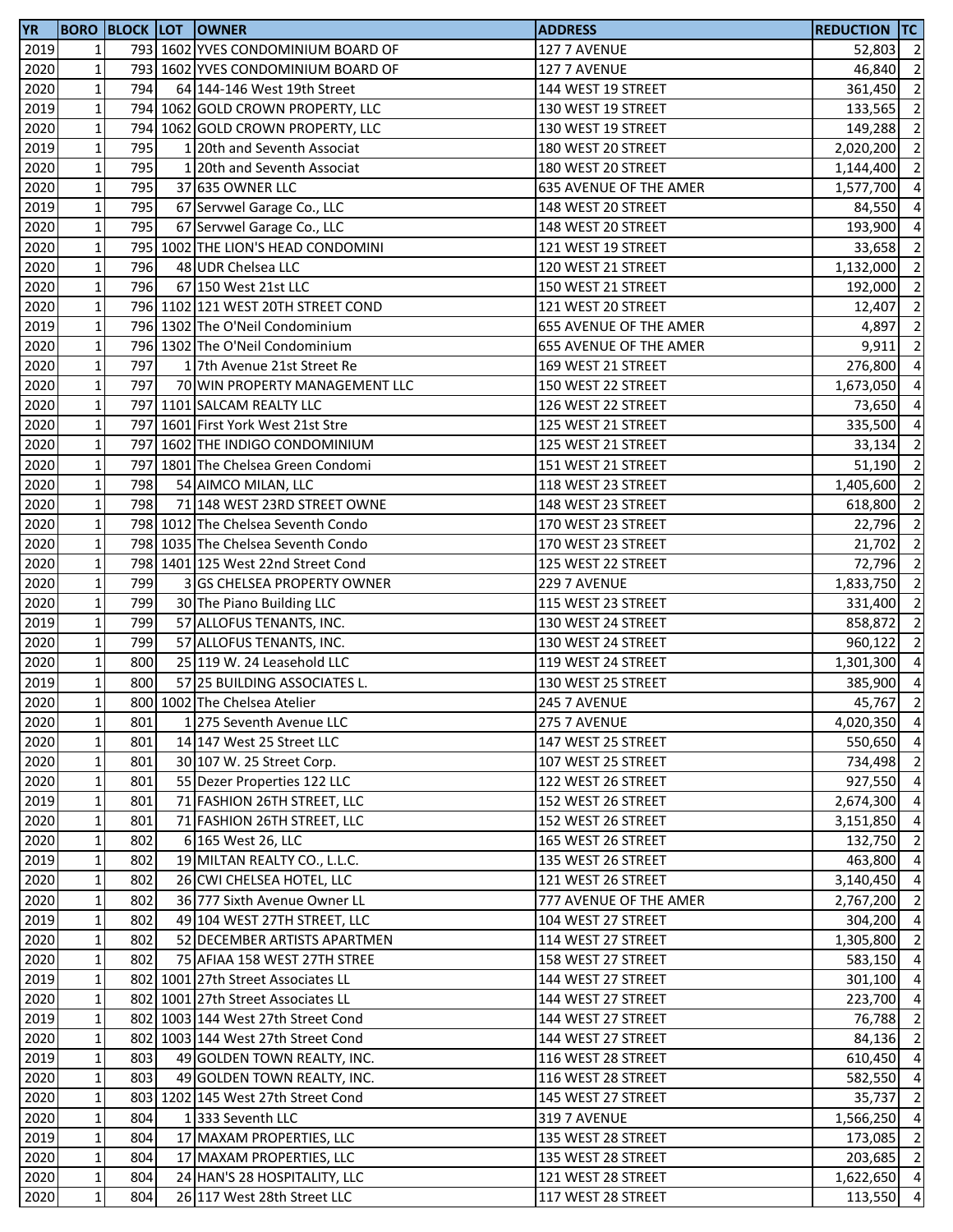| <b>YR</b> |                 |     | <b>BORO BLOCK LOT OWNER</b>         | <b>ADDRESS</b>          | <b>REDUCTION TC</b> |                |
|-----------|-----------------|-----|-------------------------------------|-------------------------|---------------------|----------------|
| 2019      | $1\overline{ }$ | 804 | 49 West 29th Street Owners C        | 114 WEST 29 STREET      | 1,343,700 2         |                |
| 2020      | $\mathbf{1}$    | 804 | 49 West 29th Street Owners C        | 114 WEST 29 STREET      | 1,151,950           | $\overline{2}$ |
| 2020      | $\mathbf{1}$    | 804 | 53 122 West 29, LLC                 | 122 WEST 29 STREET      | 48,950              | $\overline{4}$ |
| 2020      | $\mathbf 1$     | 804 | 54 BRISAM WEST 29 LLC               | 124 WEST 29 STREET      | 1,549,900 4         |                |
| 2019      | $\mathbf 1$     | 805 | 2 343 7th Avenue, LLC               | 343 7 AVENUE            | 105,300 4           |                |
| 2019      | $\mathbf 1$     | 805 | 19 MFM PROPERTIES LLC               | 135 WEST 29 STREET      | 454,750 4           |                |
| 2019      | $\mathbf 1$     | 805 | 35 LEE YUEN FUNG TRADING COM        | 125 WEST 29 STREET      | 283,150             | $\overline{4}$ |
| 2020      | $1\vert$        |     | 805 1047 STEVEN A. SCHLESINGER & A  | 130 WEST 30 STREET      | 116,789             | $\overline{2}$ |
| 2020      | $\mathbf 1$     | 806 | 6 151 West 30th Street LLC.         | 151 WEST 30 STREET      | 392,050             | $\overline{4}$ |
| 2020      | $1\overline{ }$ | 806 | 13 135 WEST 30TH HOTEL, LLC         | 135 WEST 30 STREET      | 2,964,650           | $\overline{a}$ |
| 2020      | $\mathbf 1$     | 806 | 52 HCIN HERALD SQUARE ASSOCI        | 116 WEST 31 STREET      | 1,025,400           | $\overline{4}$ |
| 2020      | $\mathbf 1$     | 806 | 58 VBGO Penn Plaza LLC              | 128 WEST 31 STREET      | 2,174,550           | $\overline{4}$ |
| 2020      | $\mathbf 1$     | 806 | 76 CYH MANHATTAN LLC                | <b>371 7 AVENUE</b>     | 1,605,200           | $\overline{4}$ |
| 2020      | $\mathbf 1$     |     | 807 1003 125 West 31st Street Asso  | 125 WEST 31 STREET      | 10,424,100          | $\overline{2}$ |
| 2020      | $\mathbf 1$     |     | 807 1101 Tower 111, LLC             | 885 AVENUE OF THE AMER  | 176,433             | $\overline{4}$ |
| 2020      | $1\vert$        | 808 | 40 VNO 100 WEST 33RD STREET         | 100 WEST 33 STREET      | 12,918,400          | $\overline{4}$ |
| 2019      | $\mathbf 1$     | 809 | 8 155 West 33 LLC                   | 155 WEST 33 STREET      | 325,450             | $\overline{a}$ |
| 2020      | $\mathbf{1}$    | 809 | 8 155 West 33 LLC                   | 155 WEST 33 STREET      | 419,950             | $\overline{4}$ |
| 2020      | $\mathbf 1$     | 809 | 59 EMAZAL REALTY ASSOCIATES,        | 124 WEST 34 STREET      | 1,152,400           | $\overline{4}$ |
| 2019      | $\mathbf 1$     | 809 | 61 STAHL 128 WEST 34TH STREE        | 128 WEST 34 STREET      | 420,650             | $\overline{4}$ |
| 2020      | $\mathbf 1$     | 809 | 61 STAHL 128 WEST 34TH STREE        | 128 WEST 34 STREET      | 439,050             | $\overline{a}$ |
| 2020      | $1\overline{ }$ | 809 | 65 136 West 34th St Associat        | 136 WEST 34 STREET      | 687,800             | $\overline{4}$ |
| 2020      | $\mathbf 1$     | 809 | 66 136 West 34th St Associat        | 138 WEST 34 STREET      | 1,072,950 4         |                |
| 2020      | $\mathbf 1$     | 809 | 68 Moraveda Realty Corp.            | 142 WEST 34 STREET      | 347,350             | $\overline{4}$ |
| 2020      | $1\vert$        | 809 | 69 144-150 West 34th Street         | 144 WEST 34 STREET      | 3,210,450           | $\overline{4}$ |
| 2020      | $1\overline{ }$ | 809 | 73 The Tad's Operating LLC          | 152 WEST 34 STREET      | 549,200             | $\overline{4}$ |
| 2020      | $\mathbf 1$     | 810 | 78 Delshah 461 Seventh Avenu        | 461 7 AVENUE            | 131,700             | $\overline{4}$ |
| 2019      | $\mathbf 1$     | 811 | 51 Kaufman Arcade Associates        | 132 WEST 36 STREET      | 699,800             | $\overline{4}$ |
| 2019      | $\mathbf 1$     | 811 | 60 ELYSEE 150-26 LLC                | 150 WEST 36 STREET      | 154,950             | $\overline{4}$ |
| 2020      | $\mathbf 1$     | 811 | 60 ELYSEE 150-26 LLC                | 150 WEST 36 STREET      | 253,500 4           |                |
| 2019      | $\mathbf 1$     | 812 | 6 499 Fashion Tower LLC             | 491 7 AVENUE            | 696,250             | $\overline{4}$ |
| 2020      | $1\vert$        | 812 | 6 499 Fashion Tower LLC             | 491 7 AVENUE            | 1,693,900 4         |                |
| 2019      | $1\vert$        | 812 | 49 Broadway Times Square, In        | 1372 BROADWAY           | 2,541,950           | $\overline{4}$ |
| 2020      | $\mathbf{1}$    | 812 | 56 Broadway Star Realty, LLC        | 1367 BROADWAY           | 2,067,900 4         |                |
| 2019      | $1\vert$        | 813 | 1 ESRT 501 Seventh Avenue,          | 501 7 AVENUE            | 3,852,850 4         |                |
| 2020      | $\mathbf{1}$    | 813 | 1 ESRT 501 Seventh Avenue,          | <b>501 7 AVENUE</b>     | 2,146,250 4         |                |
| 2019      | $\mathbf 1$     | 813 | 23 ROSS PROCUREMENT, INC.           | 1372 BROADWAY           | 3,648,350           | $\overline{4}$ |
| 2020      | $\mathbf 1$     | 813 | 23 ROSS PROCUREMENT, INC.           | 1372 BROADWAY           | 9,183,750 4         |                |
| 2020      | $\mathbf 1$     | 814 | 1525 Delaware LLC                   | 525 7 AVENUE            | 4,684,400 4         |                |
| 2019      | $\mathbf 1$     | 814 | 30 109 WEST 38TH L.L.C              | 109 WEST 38 STREET      | 118,700 4           |                |
| 2020      | $1\vert$        | 814 | 30 109 WEST 38TH L.L.C              | 109 WEST 38 STREET      | 466,100             | $\overline{4}$ |
| 2019      | $1\vert$        |     | 814 1004 The Residential Section of | 100 WEST 39 STREET      | 8,640               | $\overline{2}$ |
| 2020      | $1\overline{ }$ |     | 814 1004 The Residential Section o  | 100 WEST 39 STREET      | 12,093              | $\overline{2}$ |
| 2019      | $\mathbf{1}$    | 815 | 1 1411 IC-SIC PROPERTY LLC,         | 1411 BROADWAY           | 11,960,100          | $\overline{4}$ |
| 2020      | $\mathbf 1$     | 815 | 1 1411 IC-SIC PROPERTY LLC,         | 1411 BROADWAY           | 12,480,100          | $\overline{4}$ |
| 2020      | $1\overline{ }$ | 815 | 26 7BP OWNER, LLC                   | 1045 AVENUE OF THE AMER | 17,409,550          | $\overline{4}$ |
| 2020      | $\mathbf 1$     | 815 | 49 AB SONS 1420 LLC, 1420 BH        | 1420 BROADWAY           | 492,200 4           |                |
| 2019      | $\mathbf{1}$    | 816 | 15 PAINTING INDUSTRY FUND BU        | 45 WEST 14 STREET       | 144,400 4           |                |
| 2020      | $\mathbf 1$     | 816 | 15 PAINTING INDUSTRY FUND BU        | 45 WEST 14 STREET       | 223,000 4           |                |
| 2020      | $1\vert$        | 816 | 22 Metropolitan Management L        | 31 WEST 14 STREET       | 186,800 4           |                |
| 2020      | $\mathbf 1$     |     | 816 1201 42 WEST 15 ST. REALTY COR  | 42 WEST 15 STREET       | 25,376 2C           |                |
| 2020      | $\mathbf{1}$    | 817 | 57 4 West 16th Street Corp.         | 4 WEST 16 STREET        | 919,850 2           |                |
| 2019      | $\mathbf 1$     | 817 | 85 54 West 16th Street Apt.         | 568 AVENUE OF THE AMER  | 1,042,700 2         |                |
| 2020      | $\mathbf 1$     | 817 | 85 54 West 16th Street Apt.         | 568 AVENUE OF THE AMER  | 537,800 2           |                |
| 2020      | $\mathbf 1$     |     | 817 1202 35 XV CONDOMINIUM          | 35 WEST 15 STREET       | 13,650 2            |                |
| 2020      | $\mathbf 1$     |     | 819 1005 Chelsea East Condominium   | 12 WEST 18 STREET       | 29,657              | $\overline{2}$ |
| 2020      | $\mathbf 1$     |     | 819 1102 THE 15 WEST 17TH STREET C  | 15 WEST 17 STREET       | $15,215$ 2          |                |
| 2020      | $1\vert$        | 820 | 36 3-5 WEST 18TH LLC                | 3 WEST 18 STREET        | 492,150 4           |                |
| 2019      | $1\vert$        | 820 | 46 138 N.Y. Realty Corp.            | 138 5 AVENUE            | 207,750 4           |                |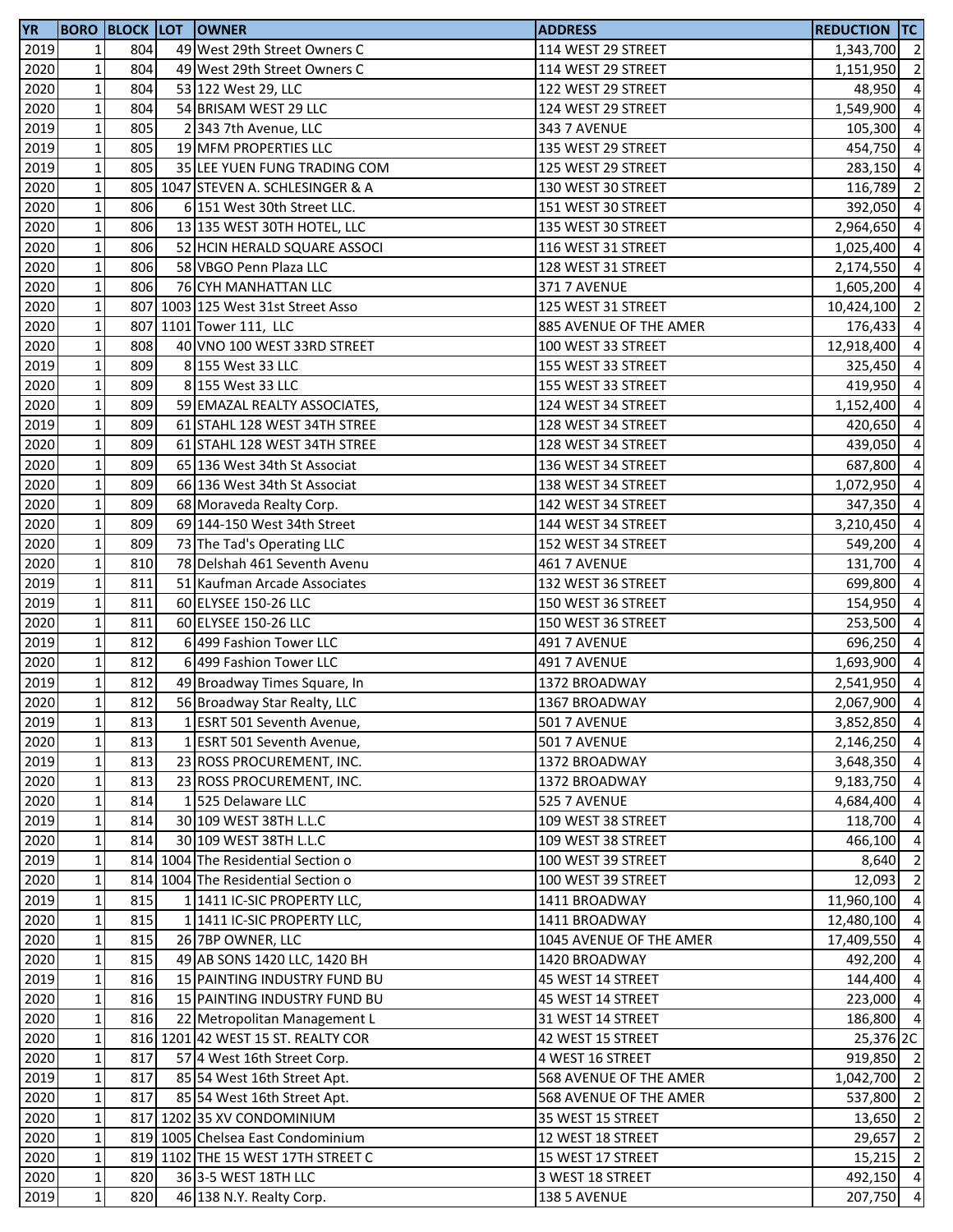| <b>YR</b> |              |     | <b>BORO BLOCK LOT OWNER</b>        | <b>ADDRESS</b>                | <b>REDUCTION TC</b>  |                |
|-----------|--------------|-----|------------------------------------|-------------------------------|----------------------|----------------|
| 2019      | 1            | 820 | 54 TRESJ LLC                       | 14 WEST 19 STREET             | 85,188 <sub>2A</sub> |                |
| 2020      | $\mathbf 1$  | 820 | 54 TRESJ LLC                       | 14 WEST 19 STREET             | 111,900 2A           |                |
| 2020      | $\mathbf 1$  |     | 820 1401 RXR 620 MASTER LESSEE LLC | 620 AVENUE OF THE AMER        | 3,936,050 4          |                |
| 2020      | $\mathbf 1$  | 821 | 39 Orange Pyramid Associates       | 144 5 AVENUE                  | 222,350 4            |                |
| 2020      | $\mathbf 1$  | 821 | 62 Thirty Two West 20th Stre       | 32 WEST 20 STREET             | 1,455,950 2          |                |
| 2020      | $\mathbf 1$  | 821 | 71 HAJDAR HOLDING LTD              | 48 WEST 20 STREET             | 148,850 4            |                |
| 2020      | $\mathbf{1}$ |     | 821 1301 650 SIXTH AVE TREVI LLC   | <b>650 AVENUE OF THE AMER</b> | 637,800              | $\overline{4}$ |
| 2019      | $\mathbf 1$  |     | 821 1405 The Emory Condominium     | 27 WEST 19 STREET             | 84,019               | $\overline{2}$ |
| 2020      | $\mathbf 1$  |     | 821 1405 The Emory Condominium     | 27 WEST 19 STREET             | 94,323               | $\overline{2}$ |
| 2020      | $\mathbf{1}$ | 822 | 1 MANSION REALTY, LLC              | 652 AVENUE OF THE AMER        | 1,899,550            | $\overline{4}$ |
| 2020      | $\mathbf 1$  | 822 | 8 MANSION REALTY, LLC              | 47 WEST 20 STREET             | 489,200              | $\overline{4}$ |
| 2019      | $\mathbf 1$  | 822 | 76 Bank of America                 | 670 AVENUE OF THE AMER        | 260,500              | $\overline{a}$ |
| 2020      | $\mathbf 1$  | 822 | 76 Bank of America                 | 670 AVENUE OF THE AMER        | 260,500              | $\overline{4}$ |
| 2019      | $\mathbf 1$  | 822 | 78 668 Ave LLC                     | <b>668 AVENUE OF THE AMER</b> | 679,850              | $\overline{4}$ |
| 2020      | $\mathbf 1$  | 822 | 78 668 Ave LLC                     | <b>668 AVENUE OF THE AMER</b> | 507,650              | $\overline{4}$ |
| 2020      | $\mathbf 1$  |     | 822 1202 9 West 20 Condominium     | 9 WEST 20 STREET              | 20,310               | $\overline{2}$ |
| 2019      | $\mathbf{1}$ |     | 822 1602 160 FIFTH AVENUE CONDOMIN | <b>160 FIFTH AVENUE</b>       | 186,493              | $\overline{a}$ |
| 2020      | $\mathbf{1}$ |     | 822 1602 160 FIFTH AVENUE CONDOMIN | <b>160 FIFTH AVENUE</b>       | 82,881               | $\overline{4}$ |
| 2020      | $\mathbf 1$  | 823 | 29 Meysar Realty Corp.             | 15 WEST 21 STREET             | 751,100 4            |                |
| 2019      | $\mathbf 1$  | 823 | 72 West Gramercy Associates        | 54 WEST 22 STREET             | 280,242 2A           |                |
| 2020      | $\mathbf 1$  |     | 823 1502 162 Fifth Avenue Associat | 162 5 AVENUE                  | 1,356,500 4          |                |
| 2019      | $\mathbf 1$  | 824 | 39 LOWER FIFTH REALTY CORP.        | 178 5 AVENUE                  | 443,750 2            |                |
| 2020      | $\mathbf 1$  | 824 | 39 LOWER FIFTH REALTY CORP.        | 178 5 AVENUE                  | 745,250 2            |                |
| 2019      | $\mathbf 1$  | 824 | 42 184 Associates, LLC             | 184 5 AVENUE                  | 622,450              | $\overline{4}$ |
| 2020      | $\mathbf 1$  | 824 | 42 184 Associates, LLC             | 184 5 AVENUE                  | 404,500              | $\overline{4}$ |
| 2020      | $\mathbf 1$  | 824 | 48 SUNRAY LLC                      | 16 WEST 23 STREET             | 142,600              | $\overline{4}$ |
| 2020      | $\mathbf 1$  | 825 | 28 STUDIO PARK L.L.C.              | 25 WEST 23 STREET             | 113,500              | $\overline{4}$ |
| 2020      | $\mathbf 1$  | 825 | 29 200 FIFTH OWNER LLC             | 23 WEST 23 STREET             | 48,740               | $\overline{4}$ |
| 2020      | $\mathbf 1$  | 825 | 31 200 FIFTH OWNER LLC             | 1097 BROADWAY                 | 6,387,850            | $\overline{4}$ |
| 2020      | $\mathbf 1$  | 825 | 52 V-STAR, LTD                     | 6 WEST 24 STREET              | 215,100 4            |                |
| 2019      | $\mathbf 1$  | 826 | 1 CHELSEA ASSOCIATES, LLC          | 736 AVENUE OF THE AMER        | 219,850              | $\overline{2}$ |
| 2020      | $\mathbf 1$  | 826 | 1 CHELSEA ASSOCIATES, LLC          | 736 AVENUE OF THE AMER        | 652,400 2            |                |
| 2020      | $\mathbf 1$  | 827 | 1 Marine Estates LLC               | 55 WEST 25 STREET             | 1,882,600 2          |                |
| 2019      | $\mathbf{1}$ | 827 | 20 25 West 25th LLC                | 25 WEST 25 STREET             | 129,050 4            |                |
| 2020      | $1\vert$     | 827 | 20 25 West 25th LLC                | 25 WEST 25 STREET             | 124,550 4            |                |
| 2020      | $\mathbf 1$  | 827 | 28 1123 TOWNSEND LLC               | 1121 BROADWAY                 | 754,400 4            |                |
| 2020      | $\mathbf 1$  | 827 | 63 Gould 28 West 26 Owner, L       | 28 WEST 26 STREET             | 287,650              | $\overline{2}$ |
| 2020      | $\mathbf 1$  | 828 | 20 A.Z. ASSOCIATES LP              | 21 WEST 26 STREET             | 83,050 4             |                |
| 2020      | $\mathbf 1$  | 828 | 61 VIA 27, LLC                     | 22 WEST 27 STREET             | 641,550              | $\overline{4}$ |
| 2020      | $\mathbf 1$  | 828 | 63 26 W. 27 Realty LLC             | 26 WEST 27 STREET             | 223,100              | $\overline{2}$ |
| 2020      | $\mathbf{1}$ | 829 | 44 MAS SPECIALTIES INC             | 4 WEST 28 STREET              | 116,700              | $\overline{4}$ |
| 2020      | $\mathbf 1$  | 829 | 50 1170 BROADWAY ASSOCIATES,       | 1164 BROADWAY                 | 5,821,550            | $\overline{4}$ |
| 2019      | $\mathbf{1}$ | 829 | 55 JTRE 1177 NOMAD LLC             | 1177 BROADWAY                 | 117,800              | $\overline{4}$ |
| 2020      | $\mathbf 1$  | 829 | 55 JTRE 1177 NOMAD LLC             | 1177 BROADWAY                 | 210,900              | $\overline{4}$ |
| 2020      | $\mathbf{1}$ | 829 | 56 AEP PROPERTIES, INC.            | 1179 BROADWAY                 | 126,450              | $\overline{4}$ |
| 2019      | $\mathbf 1$  | 830 | 14 41 Major Realty, LLC            | 41 WEST 28 STREET             | 88,900               | $\overline{4}$ |
| 2020      | $\mathbf 1$  | 830 | 14 41 Major Realty, LLC            | 41 WEST 28 STREET             | 55,350               | $\overline{4}$ |
| 2019      | $\mathbf 1$  | 830 | 27 BRO REALTIES NO. 2, L.L.C       | 1180 BROADWAY                 | 90,000               | $\overline{4}$ |
| 2020      | $\mathbf 1$  | 830 | 27 BRO REALTIES NO. 2, L.L.C       | 1180 BROADWAY                 | 171,900              | $\overline{4}$ |
| 2019      | $\mathbf 1$  | 830 | 40 Setareh Family Limited Pa       | 254 5 AVENUE                  | 447,400              | $\overline{4}$ |
| 2020      | $\mathbf{1}$ | 830 | 40 Setareh Family Limited Pa       | 254 5 AVENUE                  | 467,200              | $\overline{4}$ |
| 2020      | $\mathbf 1$  | 830 | 42 Five Points 260 Owner LLC       | 258 5 AVENUE                  | 423,700              | $\overline{4}$ |
| 2019      | $\mathbf 1$  | 830 | 69 40 WEST 29 LLC                  | 36 WEST 29 STREET             | 247,050              | $\overline{4}$ |
| 2020      | $\mathbf 1$  | 830 | 69 40 WEST 29 LLC                  | 36 WEST 29 STREET             | 798,300              | $\overline{4}$ |
| 2020      | $\mathbf 1$  | 830 | 74 FLOWER TENANTS CORP.            | 46 WEST 29 STREET             | 790,000              | $\overline{2}$ |
| 2020      | $\mathbf 1$  |     | 830 1001 Centurian Condominium     | 1182 BROADWAY                 | 23,885               | $\overline{2}$ |
| 2020      | $\mathbf 1$  |     | 830 1040 Mocal Enterprises, Inc.   | 1182 BROADWAY                 | 373,300 4            |                |
| 2019      | $1\vert$     | 831 | 42 3 West 35th Co., LLC            | 276 5 AVENUE                  | 1,985,550 4          |                |
| 2020      | $\mathbf 1$  | 831 | 42 3 West 35th Co., LLC            | 276 5 AVENUE                  | 2,623,200            | $\overline{4}$ |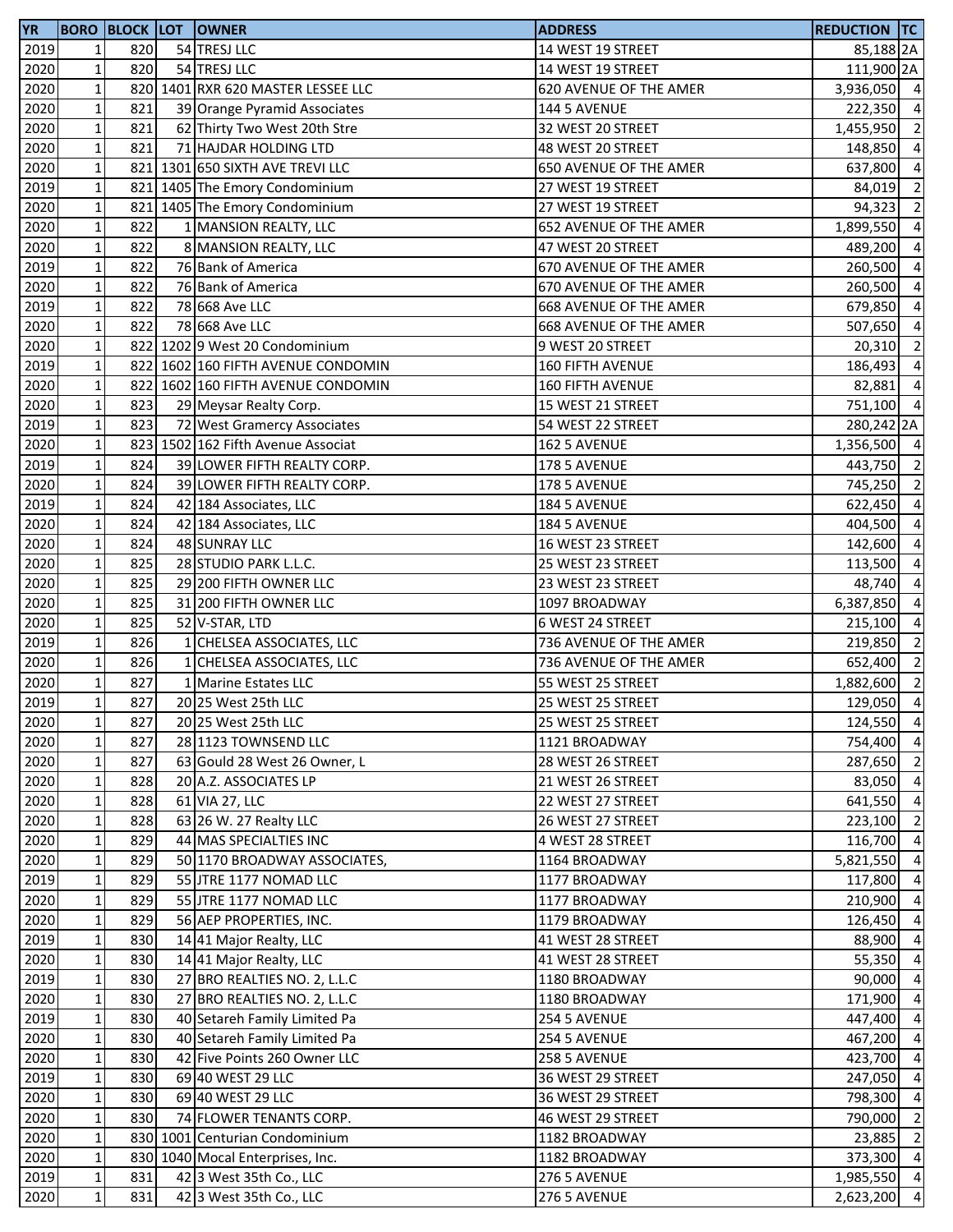| <b>YR</b> |                 |     | <b>BORO BLOCK LOT OWNER</b>        | <b>ADDRESS</b>          | <b>REDUCTION TC</b> |                |
|-----------|-----------------|-----|------------------------------------|-------------------------|---------------------|----------------|
| 2020      | 1               |     | 831 1001 THE PELL BUILDING CONDOMI | 24 WEST 30 STREET       | 85,952 4            |                |
| 2020      | $\mathbf{1}$    | 832 | 1 1239 OPERATING CORP              | 856 AVENUE OF THE AMER  | 2,006,600           | $\overline{4}$ |
| 2019      | $1\overline{ }$ | 832 | 32 EMPIRE STATE LOFTS LIMITE       | 11 WEST 30 STREET       | 665,000             | $\overline{2}$ |
| 2020      | $\mathbf 1$     | 832 | 32 EMPIRE STATE LOFTS LIMITE       | 11 WEST 30 STREET       | 633,050             | $\overline{2}$ |
| 2020      | $\mathbf 1$     | 832 | 36 AXELROD, HARVEY                 | 5 WEST 30 STREET        | 106,750 4           |                |
| 2020      | $\mathbf 1$     | 832 | 78 874 REALTY CORP.                | 874 AVENUE OF THE AMER  | 258,950             | $\overline{4}$ |
| 2020      | $\mathbf 1$     | 832 | 80 FARENY-2 MANAGEMENT LLC         | 870 AVENUE OF THE AMER  | 41,550              | $\overline{4}$ |
| 2020      | $1\vert$        | 833 | 22 Herald Square Loft Corpor       | 31 WEST 31 STREET       | 157,900             | $\overline{2}$ |
| 2020      | $1\vert$        | 833 | 47 FOUR DEE EQUITIES, LLC          | 2 WEST 32 STREET        | 339,050             | $\overline{4}$ |
| 2020      | $1\overline{ }$ |     | 833 1101 Tower 31, LLC             | 9 WEST 31 STREET        | 700,034             | $\overline{2}$ |
| 2020      | $\mathbf{1}$    |     | 833 1102 Tower 31, LLC             | 9 WEST 31 STREET        | 859,316             | $\overline{2}$ |
| 2020      | $\mathbf 1$     | 834 | 16 Stanford New York LLC           | 43 WEST 32 STREET       | 427,750             | $\overline{4}$ |
| 2020      | $\mathbf 1$     | 834 | 28 ANDREW 32 LLC                   | 23 WEST 32 STREET       | 154,550             | $\overline{4}$ |
| 2019      | $\mathbf 1$     | 834 | 80 CNA Cornerstone, Inc.           | 1270 BROADWAY           | 391,900             | $\overline{4}$ |
| 2020      | $\mathbf 1$     | 834 | 80 CNA Cornerstone, Inc.           | 1270 BROADWAY           | 623,150             | $\overline{4}$ |
| 2020      | $\mathbf 1$     | 835 | 9 49 WEST 33 LLC                   | 49 WEST 33 STREET       | 1,145,300           | $\overline{4}$ |
| 2019      | $\mathbf 1$     | 835 | 64 ASHOK LTD.                      | 38 WEST 34 STREET       | 395,650             | $\overline{4}$ |
| 2020      | $1\overline{ }$ | 835 | 64 ASHOK LTD.                      | 38 WEST 34 STREET       | 603,550             | $\overline{4}$ |
| 2019      | $\mathbf 1$     | 835 | 67 44 West 34th Street LLC         | 44 WEST 34 STREET       | 416,400             | $\overline{4}$ |
| 2020      | $\mathbf 1$     | 835 | 67 44 West 34th Street LLC         | 44 WEST 34 STREET       | 596,400             | $\overline{a}$ |
| 2020      | $\mathbf 1$     | 836 | 10 EL FASSI REALTY CORP.           | 31 WEST 34 STREET       | 12,437,700          | $\overline{4}$ |
| 2020      | $1\overline{ }$ | 836 | 35 Jacob's First, LLC              | <b>358 5 AVENUE</b>     | 3,899,650           | $\overline{4}$ |
| 2019      | $\mathbf 1$     | 837 | 6 GARDEN 35TH STREET, LLC          | 63 WEST 35 STREET       | 1,017,450           | $\overline{4}$ |
| 2020      | $\mathbf 1$     | 837 | 6 GARDEN 35TH STREET, LLC          | 63 WEST 35 STREET       | 2,550,750           | $\overline{4}$ |
| 2019      | $1\vert$        | 837 | 20 CRYSTAL PROPERTIES, LLC         | 35 WEST 35 STREET       | 784,350             | $\overline{4}$ |
| 2020      | $1\overline{ }$ | 837 | 20 CRYSTAL PROPERTIES, LLC         | 35 WEST 35 STREET       | 300,250             | $\overline{a}$ |
| 2020      | $\mathbf 1$     | 837 | 72 IDEAL HOSPITALITY LLC.          | 48 WEST 36 STREET       | 750,100             | $\overline{4}$ |
| 2020      | $\mathbf 1$     | 837 | 78 HOSPITALITY FINANCE COMPA       | 60 WEST 36 STREET       | 866,250             | $\overline{4}$ |
| 2020      | $\mathbf 1$     | 838 | 32 DAVAL 36 ASSOCIATES LLC         | 15 WEST 36 STREET       | 1,313,600           | $\overline{4}$ |
| 2020      | $\mathbf{1}$    | 838 | 62 20 W. 37TH REALTY, L.L.C.       | 20 WEST 37 STREET       | 353,850             | $\overline{4}$ |
| 2020      | $\mathbf 1$     | 839 | 5 JC 1008 LLC AND SC 1008 L        | 1008 AVENUE OF THE AMER | 155,150             | $\overline{4}$ |
| 2020      | $\mathbf{1}$    | 839 | 15 45 West 37th St. Realty C       | 45 WEST 37 STREET       | 44,600              | $\overline{4}$ |
| 2019      | $\mathbf 1$     | 839 | 73 48 West 38 Street LLC           | 48 WEST 38 STREET       | 369,550             | $\overline{4}$ |
| 2020      | $1\overline{ }$ | 839 | 73 48 West 38 Street LLC           | 48 WEST 38 STREET       | 348,850             | $\overline{4}$ |
| 2020      | $1\vert$        | 840 | 71 42-52 West 39 L.L.C.            | 42 WEST 39 STREET       | 415,300 4           |                |
| 2020      | $\mathbf 1$     | 840 | 76 42-52 West 39 L.L.C.            | 52 WEST 39 STREET       | 61,300 4            |                |
| 2020      | $1\overline{ }$ |     | 840 1012 M&S 57 West 38th St. Real | 57 WEST 38 STREET       | 68,936 4            |                |
| 2019      | $\mathbf 1$     | 841 | 1 1040 AVENUE OF THE AMERIC        | 1040 AVENUE OF THE AMER | 1,402,450 4         |                |
| 2020      | $\mathbf 1$     | 841 | 15 43 West 39th Realty LLC         | 43 WEST 39 STREET       | 53,200 2A           |                |
| 2019      | $\mathbf 1$     | 841 | 18 BWW 39 Co.                      | 35 WEST 39 STREET       | 158,500 4           |                |
| 2020      | $1\vert$        | 841 | 18 BWW 39 Co.                      | 35 WEST 39 STREET       | 213,250 4           |                |
| 2020      | $1\overline{ }$ | 841 | 20 25 WEST 39TH STREET REALT       | 25 WEST 39 STREET       | 6,086,150 4         |                |
| 2020      | $1\overline{ }$ | 841 | 49 452 Fifth Owners LLC            | 452 5 AVENUE            | 8,222,300           | $\overline{4}$ |
| 2020      | $\mathbf{1}$    | 841 | 71 PHILIPS BRYANT PARK LLC         | 38 WEST 40 STREET       | 2,232,500           | $\overline{4}$ |
| 2020      | $\mathbf 1$     | 841 | 81 The 58 to 64 40th Street        | 60 WEST 40 STREET       | 1,023,100           | $\overline{4}$ |
| 2019      | $\mathbf{1}$    | 841 | 89 80 WEST 40TH STREET, L.L.       | 1054 AVENUE OF THE AMER | 1,451,950           | $\overline{4}$ |
| 2020      | $1\overline{ }$ | 841 | 89 80 WEST 40TH STREET, L.L.       | 1054 AVENUE OF THE AMER | 374,200 4           |                |
| 2020      | $\mathbf{1}$    |     | 841 1001 PTH 40 ASSOCIATES LLC     | 16 WEST 40TH STREET     | 7,771,050 4         |                |
| 2020      | $\mathbf 1$     |     | 841 1004 PTH 40 ASSOCIATES LLC     | 20 WEST 40 STREET       | 2,338,957           | $\overline{4}$ |
| 2019      | $1\vert$        |     | 842 1002 Wedgwood Tenants Corp.    | 69 5 AVENUE             | 2,851,600           | $\overline{2}$ |
| 2020      | $1\overline{ }$ |     | 842 1002 Wedgwood Tenants Corp.    | 69 5 AVENUE             | 3,371,350 2         |                |
| 2020      | $\mathbf{1}$    | 843 | 29 Union Square Broadway Ass       | 29 UNION SQUARE         | 490,250 4           |                |
| 2019      | $\mathbf 1$     | 843 | 41 The Credit Shelter Trust        | 8 EAST 16 STREET        | 161,500             | $\overline{2}$ |
| 2020      | $1\overline{ }$ | 843 | 45 79 Fifth Avenue LLC             | 79 5 AVENUE             | 2,657,750 4         |                |
| 2020      | $\mathbf 1$     | 844 | 89 EAST 16TH STREET, LLC.          | 9 EAST 16 STREET        | 1,229,400 2         |                |
| 2020      | $\mathbf{1}$    | 844 | 11 15 East 16 Owners Corpora       | 15 EAST 16 STREET       | 1,178,650 2         |                |
| 2020      | $\mathbf{1}$    | 844 | 17 David Ellis Real Estate,        | 31 UNION SQUARE         | 7,192,450 2         |                |
| 2019      | $1\vert$        | 844 | 19 Decker Associates               | <b>33 UNION SQUARE</b>  | $672,850$ 2         |                |
| 2020      | $1\vert$        | 844 | 19 Decker Associates               | <b>33 UNION SQUARE</b>  | 628,550 2           |                |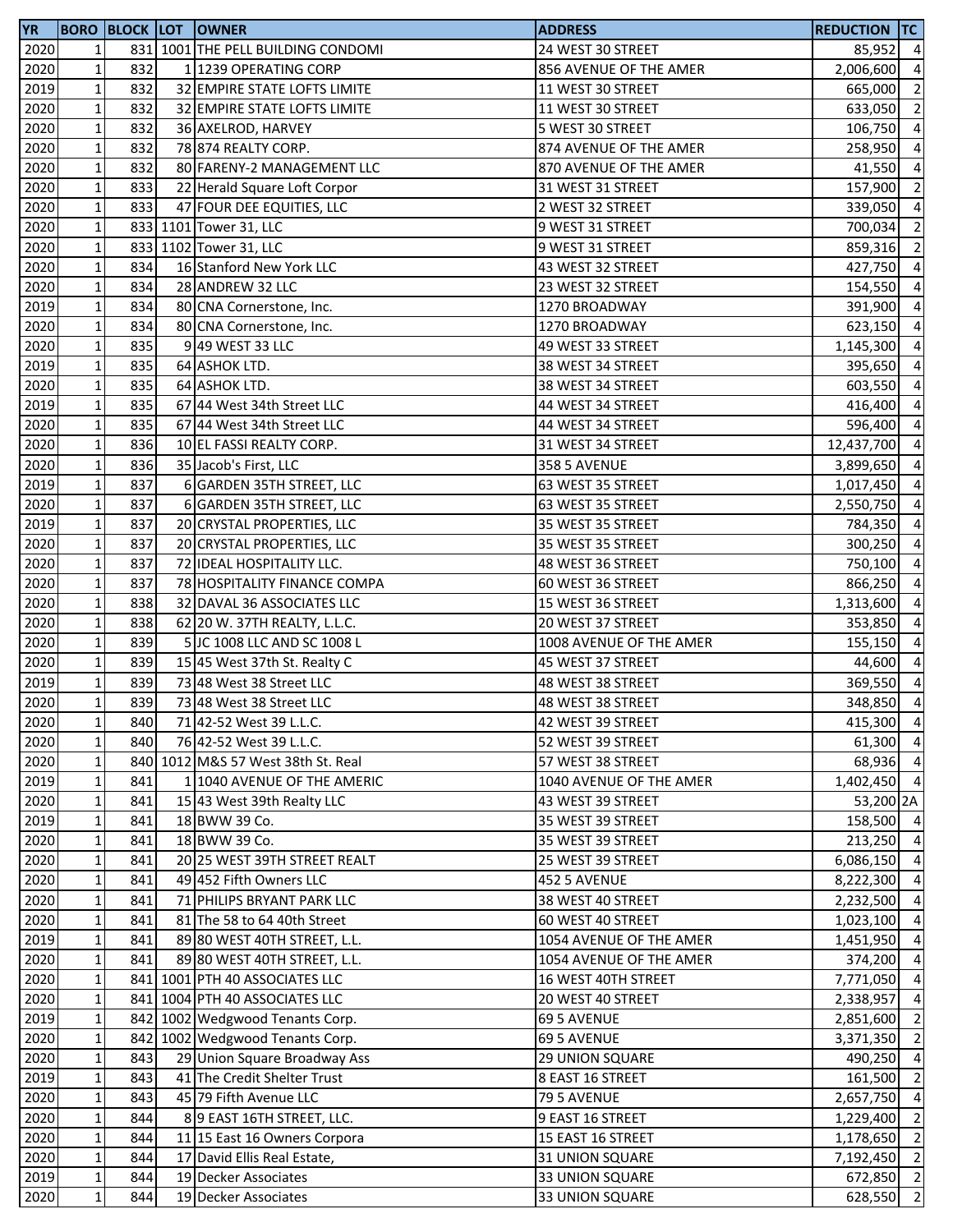| <b>YR</b> |              |     | <b>BORO BLOCK LOT OWNER</b>        | <b>ADDRESS</b>               | <b>REDUCTION TC</b> |                           |
|-----------|--------------|-----|------------------------------------|------------------------------|---------------------|---------------------------|
| 2019      | 1            | 844 | 23 Winner Communications, In       | 37 UNION SQUARE              | 656,750 4           |                           |
| 2020      | $\mathbf{1}$ | 844 | 23 Winner Communications, In       | 37 UNION SQUARE              | 1,231,850 4         |                           |
| 2020      | $\mathbf 1$  |     | 844 1204 13 East 16th Associates   | 13 EAST 16 STREET            | 248,200             | $\overline{4}$            |
| 2020      | $\mathbf 1$  | 846 | 16 77 NY @ 17th St., LLC           | 21 EAST 17 STREET            | 364,100 4           |                           |
| 2020      | $\mathbf 1$  | 846 | 30 17th Street Associates L.       | 33 EAST 17 STREET            | 2,708,800 4         |                           |
| 2019      | $\mathbf 1$  | 846 | 54 MOMART DISCOUNT STORE, LT       | 870 BROADWAY                 | 75,950 4            |                           |
| 2020      | $\mathbf 1$  | 846 | 54 MOMART DISCOUNT STORE, LT       | 870 BROADWAY                 | 689,700 4           |                           |
| 2020      | $\mathbf 1$  | 846 | 69 RAKESH LLC, 8 EAST 18 LLC       | 8 EAST 18 STREET             | 145,450 4           |                           |
| 2019      | $\mathbf{1}$ | 846 | 71 Folio House, Inc.               | <b>105 5 AVENUE</b>          | 569,950             | $\overline{2}$            |
| 2020      | $\mathbf{1}$ | 846 | 71 Folio House, Inc.               | 105 5 AVENUE                 | 1,350,900           | $\overline{\phantom{0}}$  |
| 2020      | $\mathbf{1}$ |     | 846 1302 10 East 18th Street Condo | 7 EAST 17 STREET             | 126,324             | $\overline{4}$            |
| 2020      | $\mathbf 1$  |     | 846 1402 868 Broadway Corp.        | 868 BROADWAY                 | 337,950             | $\overline{a}$            |
| 2020      | $\mathbf 1$  | 847 | 50 40 E. 19th St. Corp.            | 40 EAST 19 STREET            | 339,450 2           |                           |
| 2020      | $\mathbf 1$  | 848 | 1 119 FIFTH AVENUE CORP.           | <b>119 5 AVENUE</b>          | 502,850 4           |                           |
| 2020      | $\mathbf 1$  | 848 | 3 123 5TH AVENUE LLC               | 123 5 AVENUE                 | 552,000 4           |                           |
| 2020      | $\mathbf 1$  | 848 | 12 889 REALTY INC.                 | 889 BROADWAY                 | 308,250 2           |                           |
| 2019      | $\mathbf{1}$ | 848 | 73 Dezer Properties 133 LLC        | 133 5 AVENUE                 | 307,812 2A          |                           |
| 2020      | $\mathbf{1}$ | 848 | 73 Dezer Properties 133 LLC        | 133 5 AVENUE                 | 656,277 2A          |                           |
| 2019      | $\mathbf{1}$ | 848 | 74 129-131 Fifth Avenue Corp       | 129 5 AVENUE                 | 865,200 2           |                           |
| 2020      | $\mathbf 1$  | 848 | 74 129-131 Fifth Avenue Corp       | 129 5 AVENUE                 | 1,078,050 2         |                           |
| 2020      | $\mathbf 1$  |     | 848 1102 THE BULLMOOSE CONDOMINIUM | 42 EAST 20 STREET            | 38,338 2            |                           |
| 2019      | $\mathbf 1$  | 849 | 1 135 Fifth Avenue, LLC            | <b>135 5 AVENUE</b>          | 1,461,800 4         |                           |
| 2019      | $\mathbf 1$  | 849 | 9 RJR REALTY LLC                   | 11 EAST 20 STREET            | 76,100 4            |                           |
| 2020      | $\mathbf 1$  | 849 | 53 Cosmopolitan Parking Corp       | <b>EAST 21 STREET</b>        | 384,250 4           |                           |
| 2019      | $\mathbf 1$  | 849 | 55 30 East 21st Street Owner       | 30 EAST 21 STREET            | 659,300             | $\overline{\phantom{0}}$  |
| 2020      | $\mathbf 1$  | 849 | 55 30 East 21st Street Owner       | 30 EAST 21 STREET            | 391,100             | $\overline{\phantom{0}}$  |
| 2020      | $\mathbf{1}$ |     | 849 1101 40/21 HOLDING LLC         | 40 EAST 21 STREET            | 91,650              | $\overline{4}$            |
| 2019      | $\mathbf 1$  |     | 849 1311 260 PARK AVENUE SOUTH, LL | 260 PARK AVENUE SOUTH        | 855,980             | $\overline{4}$            |
| 2020      | $\mathbf 1$  |     | 849 1311 260 PARK AVENUE SOUTH, LL | <b>260 PARK AVENUE SOUTH</b> | 935,500             | $\overline{4}$            |
| 2020      | $\mathbf 1$  | 850 | 12 Grunberg 928, LLC               | 928 BROADWAY                 | 681,300 4           |                           |
| 2019      | $\mathbf 1$  | 850 | 18 TRES TWO LLC                    | 19 EAST 21 STREET            | 94,100              | $\overline{\phantom{0}}$  |
| 2020      | $\mathbf 1$  | 850 | 18 TRES TWO LLC                    | 19 EAST 21 STREET            | 156,000 2           |                           |
| 2020      | $1\vert$     | 850 | 19 21 East 21st LLC                | 21 EAST 21 STREET            | 157,300 2           |                           |
| 2019      | $\mathbf{1}$ | 850 | 64 Almark Holding Co.              | 12 EAST 22 STREET            | 802,600             | $\overline{\phantom{0}2}$ |
| 2020      | $1\vert$     | 850 | 64 Almark Holding Co.              | 12 EAST 22 STREET            | 942,950 2           |                           |
| 2020      | $\mathbf{1}$ |     | 850 1101 Sterling Broadway LLC     | 936 BROADWAY                 | 436,850 4           |                           |
| 2019      | $\mathbf 1$  |     | 850 1203 Gramercy Place Condominiu | 280 PARK AVENUE SOUTH        | 2,425               | $\overline{2}$            |
| 2020      | $1\vert$     |     | 850 1203 Gramercy Place Condominiu | 280 PARK AVENUE SOUTH        | $10,017$ 2          |                           |
| 2019      | $1\vert$     |     | 850 1702 49 EAST 21ST STREET CONDO | 49 EAST 21 STREET            | $27,275$ 2          |                           |
| 2020      | $\mathbf 1$  |     | 850 1702 49 EAST 21ST STREET CONDO | 49 EAST 21 STREET            | 15,274 2            |                           |
| 2019      | $\mathbf 1$  | 851 | 1 FLATIRON LEASING PARTNERS        | 171 5 AVENUE                 | 3,456,350           | $\overline{4}$            |
| 2020      | $1\vert$     | 851 | 1 FLATIRON LEASING PARTNERS        | 171 5 AVENUE                 | 4,381,550 4         |                           |
| 2020      | $1\vert$     |     | 851 1502 L'Elysee Condominium Asso | 27 EAST 22 STREET            | 28,990              | $\overline{2}$            |
| 2020      | $\mathbf{1}$ |     | 851 1802 Gramercy 29 Apts., Inc.   | 29 EAST 22 STREET            | 1,313,550           | $\overline{2}$            |
| 2019      | $\mathbf 1$  | 853 | 1 Black Slate F 2013 LLC           | 1 MADISON AVENUE             | 1,887,000           | $\overline{4}$            |
| 2020      | $\mathbf 1$  | 853 | 1 Black Slate F 2013 LLC           | 1 MADISON AVENUE             | 3,532,650 4         |                           |
| 2020      | $\mathbf 1$  |     | 856 1101 225 5th Avenue (NY), LLC  | 225 5 AVENUE                 | 410,825 4           |                           |
| 2020      | $\mathbf 1$  | 857 | 38 386 Park South LLC              | 386 PARK AVENUE SOUTH        | 5,754,800 4         |                           |
| 2019      | $\mathbf 1$  | 857 | 76 245 Fifth Owner LLC             | 243 5 AVENUE                 | 1,138,450 4         |                           |
| 2020      | $1\vert$     | 857 | 76 245 Fifth Owner LLC             | 243 5 AVENUE                 | 4,308,950 4         |                           |
| 2019      | $\mathbf 1$  |     | 857 1001 NYC FIFTH AVENUE RETAIL H | 241 5 AVENUE                 | 48,900              | $\overline{4}$            |
| 2020      | $\mathbf 1$  |     | 857 1001 NYC FIFTH AVENUE RETAIL H | 241 5 AVENUE                 | 251,850             | $\overline{4}$            |
| 2019      | $\mathbf 1$  |     | 857 1002 241 FIFTH CONDOMINIUM     | 241 5 AVENUE                 | 66,519              | $\overline{2}$            |
| 2020      | $\mathbf 1$  |     | 857 1002 241 FIFTH CONDOMINIUM     | 241 5 AVENUE                 | 58,685 2            |                           |
| 2019      | $1\vert$     |     | 857 1202 400 PARK AVE SOUTH CONDOM | 400 PARK AVENUE SOUTH        | 17,865              | $\overline{2}$            |
| 2020      | $\mathbf 1$  |     | 857 1202 400 PARK AVE SOUTH CONDOM | <b>400 PARK AVENUE SOUTH</b> | $25,156$ 2          |                           |
| 2020      | $1\vert$     | 858 | 45 TGA II, LLC                     | 420 PARK AVENUE SOUTH        | 6,491,550 4         |                           |
| 2020      | $1\vert$     |     | 858 1001 JTRE PARK 28 LLC          | 31 EAST 28 STREET            | 417,150 4           |                           |
| 2020      | $1\vert$     |     | 858 1102 HUYS Condominium Board of | 404 PARK AVENUE SOUTH        | 24,184              | $\overline{2}$            |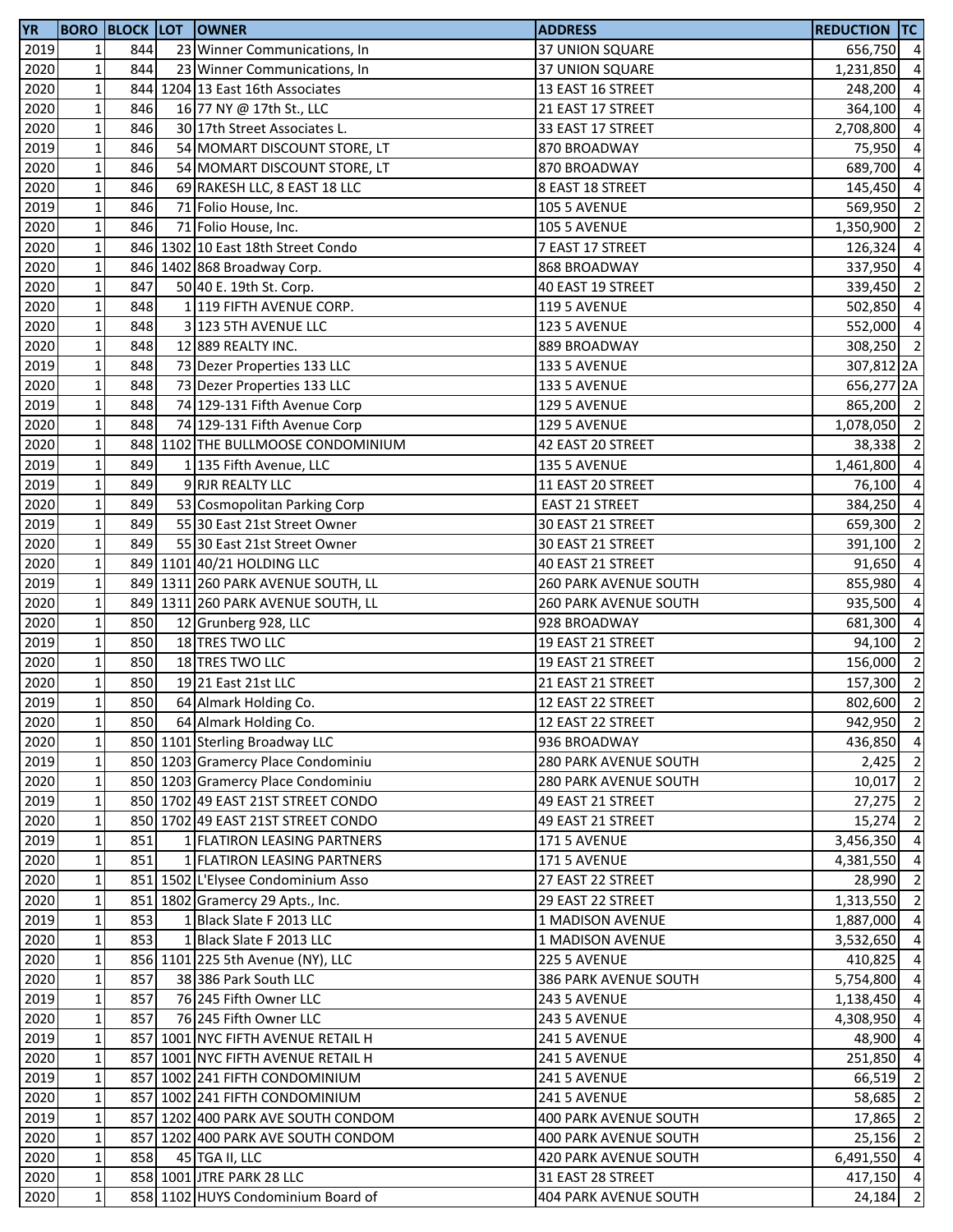| <b>YR</b> |                 |     | <b>BORO BLOCK LOT OWNER</b>        | <b>ADDRESS</b>            | <b>REDUCTION TC</b> |                |
|-----------|-----------------|-----|------------------------------------|---------------------------|---------------------|----------------|
| 2020      | $1\vert$        |     | 858 1201 88 MADISON HOTEL FEE OWNE | 22 EAST 29TH STREET       | 6,580,695           | $\overline{4}$ |
| 2020      | $\mathbf{1}$    | 859 | 36 MODDC VENTURE LLC               | 47 EAST 29 STREET         | 98,250              | $\overline{4}$ |
| 2020      | $\mathbf 1$     | 859 | 39 432 Park South Realty Co.       | 424 PARK AVENUE SOUTH     | 870,250             | $\overline{4}$ |
| 2020      | $\mathbf 1$     | 859 | 52 Brook LLC                       | 44 EAST 30 STREET         | 3,262,250 4         |                |
| 2020      | $\mathbf 1$     |     | 859 1001 SKY HOUSE CONDOMINIUM     | 11 EAST 29 STREET         | 28,633              | $\overline{2}$ |
| 2020      | $\mathbf{1}$    |     | 859 1402 MADISON 110 REALTY LLC    | 110 MADISON AVENUE        | 115,150 4           |                |
| 2020      | $\mathbf 1$     | 860 | 61 RW NEW YORK, LLC                | 129 MADISON AVENUE        | 1,859,100           | $\overline{4}$ |
| 2019      | $\mathbf 1$     | 860 | 65 WALSAM 130 MAD LLC              | 130 MADISON AVENUE        | 132,700 4           |                |
| 2020      | $\mathbf 1$     | 860 | 65 WALSAM 130 MAD LLC              | 130 MADISON AVENUE        | 161,050 4           |                |
| 2020      | $\mathbf 1$     |     | 860 1101 13 EAST 30TH STREET LLC   | 13 EAST 30 STREET         | 18,968 2C           |                |
| 2020      | $\mathbf 1$     |     | 860 1103 ABRAMOVICH, NICK          | 13 EAST 30 STREET         | 6,140 2C            |                |
| 2020      | $\mathbf 1$     | 861 | 1 303 FIFTH AVENUE INC             |                           | 823,350 4           |                |
|           | $\mathbf{1}$    | 861 |                                    | <b>303 5 AVENUE</b>       | 108,400 4           |                |
| 2020      |                 |     | 32 Marjan International Corp       | 41 EAST 31 STREET         |                     |                |
| 2019      | $\mathbf 1$     | 861 | 59 MADISON DEVELOPMENT GROUP       | 145 MADISON AVENUE        | 922,300 2           |                |
| 2020      | $\mathbf 1$     | 861 | 59 MADISON DEVELOPMENT GROUP       | 145 MADISON AVENUE        | 1,460,050 2         |                |
| 2020      | $1\vert$        | 862 | 11 11-13 E. 32 ST. HSG. CORP       | 11 EAST 32 STREET         | 512,550             | $\overline{2}$ |
| 2020      | $\mathbf 1$     | 862 | 24 159 Madison Owners Corp.        | 153 MADISON AVENUE        | 925,000             | $\overline{2}$ |
| 2020      | $\mathbf 1$     |     | 862 1001 MADISON MEDICAL BUILDING  | 161 MADISON AVENUE        | 31,650              | $\overline{4}$ |
| 2019      | $\mathbf 1$     |     | 862 1101 Tang's Realty, Inc.       | 14 EAST 33 STREET         | 70,050              | $\overline{4}$ |
| 2020      | $\mathbf 1$     |     | 862 1101 Tang's Realty, Inc.       | 14 EAST 33 STREET         | 107,850 4           |                |
| 2020      | $\mathbf 1$     |     | 862 1308 325 Fifth Avenue Condomin | 325 5 AVENUE              | $20,907$ 2          |                |
| 2020      | $\mathbf 1$     | 863 | 24 171 Madison Associates          | <b>175 MADISON AVENUE</b> | 124,500 2B          |                |
| 2019      | $\mathbf 1$     | 863 | 27 171 Madison Associates          | 169 MADISON AVENUE        | 944,500 4           |                |
| 2020      | $1\vert$        | 863 | 27 171 Madison Associates          | 169 MADISON AVENUE        | 1,004,800           | $\overline{4}$ |
| 2019      | $\mathbf 1$     |     | 864 1001 189 MADISON AVE RETAIL LL | 20 EAST 35 STREET         | 351,000             | $\overline{4}$ |
| 2020      | $1\overline{ }$ |     | 864 1001 189 MADISON AVE RETAIL LL | 20 EAST 35 STREET         | 570,150             | $\overline{a}$ |
| 2019      | $\mathbf 1$     |     | 864 1002 20 E. 35 Owner's Corp.    | 20 EAST 35 STREET         | 928,270             | $\overline{2}$ |
| 2020      | $\mathbf 1$     |     | 864 1002 20 E. 35 Owner's Corp.    | 20 EAST 35 STREET         | 855,000             | $\overline{2}$ |
| 2020      | $\mathbf 1$     | 865 | 77 East 35th Street Owners         | 7 EAST 35 STREET          | 708,650             | $\overline{2}$ |
| 2020      | $\mathbf{1}$    | 865 | 14 200 MADISON OWNER LLC           | <b>200 MADISON AVENUE</b> | 3,528,400           | $\overline{4}$ |
| 2019      | $\mathbf 1$     | 865 | 67 8 East 36th Street, LLC         | 8 EAST 36 STREET          | 166,350             | $\overline{4}$ |
| 2020      | $1\vert$        | 865 | 67 8 East 36th Street, LLC         | 8 EAST 36 STREET          | 177,600             | $\overline{4}$ |
| 2019      | $\mathbf 1$     |     | 865 1034 Perlbinder Construction L | 211 MADISON AVENUE        |                     | $\overline{2}$ |
|           | $\mathbf{1}$    |     |                                    |                           | 94,018              | $\overline{2}$ |
| 2020      |                 |     | 865 1034 Perlbinder Construction L | 211 MADISON AVENUE        | 105,341             |                |
| 2020      | 11              |     | 865 1102 35TH ST. ASSOCIATES LP    | 1 EAST 35 STREET          | 738,850 2           |                |
| 2020      | $\mathbf 1$     | 866 | 13 15 EAST 36 OWNER LLC            | 15 EAST 36 STREET         | 145,850 2           |                |
| 2020      | $\mathbf 1$     |     | 866 1001 30 EAST 37TH STREET CONDO | 30 EAST 37 STREET         | $21,742$ 2          |                |
| 2020      | $1\overline{ }$ | 867 | 16 JSTD MADISON, LLC               | <b>238 MADISON AVENUE</b> | 217,000 2           |                |
| 2020      | $\mathbf 1$     | 867 | 57 244 Madison Realty Corp.        | 242 MADISON AVENUE        | 1,478,900 2         |                |
| 2020      | $1\vert$        | 868 | 12 9 EAST 38TH STREET REALTY       | 9 EAST 38 STREET          | 225,200 4           |                |
| 2020      | $1\vert$        | 868 | 16 260-261 Madison Avenue LL       | 260 MADISON AVENUE        | 17,127,500          | $\overline{4}$ |
| 2020      | $1\overline{ }$ | 868 | 25 260-261 Madison Avenue          | 261 MADISON AVENUE        | 7,886,850           | $\overline{4}$ |
| 2020      | $1\vert$        | 868 | 36 PONTE GADEA PARK, LLC           | 70 PARK AVENUE            | 3,248,850           | $\overline{4}$ |
| 2020      | $\mathbf 1$     | 868 | 49 CONCORD MANAGEMENT 211 W.       | 30 EAST 39 STREET         | 261,900             | $\overline{4}$ |
| 2020      | $\mathbf 1$     | 868 | 75 433 FIFTH AVENUE LLC            | 433 5 AVENUE              | 379,850             | $\overline{4}$ |
| 2020      | $\mathbf 1$     |     | 868 1002 THE ELYSABETH CONDOMINIUM | 35 EAST 38 STREET         | 10,051              | $\overline{2}$ |
| 2020      | 1 <sup>1</sup>  |     | 868 1206 80 PARK AVENUE CONDOMINIU | <b>80 PARK AVENUE</b>     | $6,280$ 2           |                |
| 2020      | $1\overline{ }$ |     | 868 1501 RFD 425 Fifth Avenue L.P. | 425 5 AVENUE              | 98,501              | $\overline{4}$ |
| 2019      | $1\vert$        | 869 | 34 Ninety Park Property LLC        | 90 PARK AVENUE            | 6,244,900           | $\overline{4}$ |
| 2020      | $1\vert$        | 869 | 34 Ninety Park Property LLC        | 90 PARK AVENUE            | 5,395,650           | $\overline{4}$ |
| 2019      | 1               | 869 | 58 274 MADISON COMPANY LLC         | 274 MADISON AVENUE        | 466,000             | $\overline{4}$ |
| 2020      | $\mathbf 1$     | 869 | 58 274 MADISON COMPANY LLC         | 274 MADISON AVENUE        | 466,000             | $\overline{4}$ |
| 2020      | $\mathbf 1$     |     | 870 1001 UNION SQUARE CAR PARK, LL | 1 IRVING PLACE            | 1,175,500           | $\overline{4}$ |
| 2020      | $\mathbf 1$     | 871 | 7 105 East 15 Corp.                | 105 EAST 15 STREET        | 1,411,800           | $\overline{2}$ |
| 2020      | $1\vert$        | 871 | 21 22 Irving Place Corp.           | 22 IRVING PLACE           | 137,800 2           |                |
|           |                 | 871 |                                    |                           | 195,700 2           |                |
| 2019      | $\mathbf 1$     |     | 47 THIRD AVENUE 162, LLC           | 162 3 AVENUE              |                     |                |
| 2020      | $1\vert$        | 871 | 47 THIRD AVENUE 162, LLC           | 162 3 AVENUE              | 165,100 2           |                |
| 2019      | $1\vert$        | 871 | 50 HIT 007, LLC                    | 140 EAST 16 STREET        | 153,200 2           |                |
| 2020      | $1\vert$        | 871 | 50 HIT 007, LLC                    | 140 EAST 16 STREET        | 153,200             | $\overline{2}$ |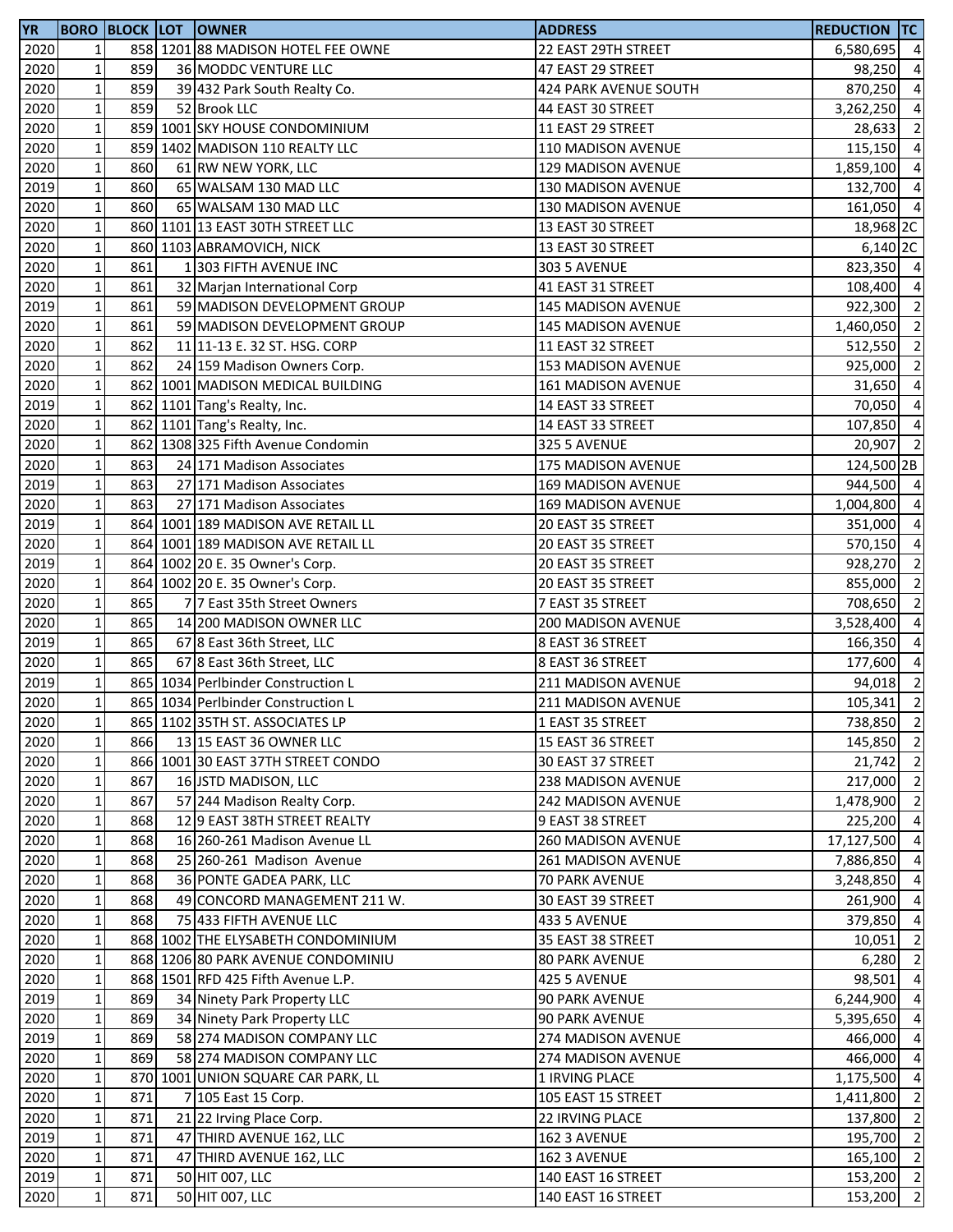| <b>YR</b> |                 |     | <b>BORO BLOCK LOT OWNER</b>        | <b>ADDRESS</b>                | Reduction  TC        |                |
|-----------|-----------------|-----|------------------------------------|-------------------------------|----------------------|----------------|
| 2020      | $\mathbf{1}$    | 871 | 74 EAST 16TH STREET OWNER LL       | 112 EAST 16 STREET            | 565,150 4            |                |
| 2019      | 1               | 872 | 53 130 East 17th Street Owne       | 130 EAST 17 STREET            | 48,650               | $\overline{2}$ |
| 2020      | $\mathbf 1$     | 872 | 53 130 East 17th Street Owne       | 130 EAST 17 STREET            | 83,300               | $\overline{2}$ |
| 2020      | $\mathbf 1$     | 873 | 1 MI PARK 201, LLC                 | 201 PARK AVENUE SOUTH         | 1,784,300            | $\overline{4}$ |
| 2019      | $\mathbf 1$     | 873 | 59 61 IRVING PLACE CORPORATI       | <b>61 IRVING PLACE</b>        | 463,750              | $\overline{2}$ |
| 2020      | $\mathbf 1$     | 873 | 59 61 IRVING PLACE CORPORATI       | <b>61 IRVING PLACE</b>        | 879,100              | $\overline{2}$ |
| 2020      | $\mathbf 1$     | 874 | 4 225 FOURTH LLC                   | 233 PARK AVENUE SOUTH         | 3,465,900            | $\overline{4}$ |
| 2019      | $\mathbf 1$     | 874 | <b>36 QUAD REALTY LLC</b>          | 153 EAST 18 STREET            | 192,450              | $\overline{2}$ |
| 2020      | $1\vert$        | 874 | 36 QUAD REALTY LLC                 | 153 EAST 18 STREET            | 93,900               | $\overline{2}$ |
| 2020      | $\mathbf 1$     | 874 | 54 132 EAST 19TH STREET, INC       | 132 EAST 19 STREET            | 112,600              | $\overline{2}$ |
| 2020      | $\mathbf 1$     |     | 874 1003 157 RESIDENTIAL OWNERS, I | 157 EAST 18 STREET            | 409,750 2            |                |
| 2020      | $\mathbf 1$     |     | 874 1201 GRAMERCY PARK TOWNHOUSE C | 136 EAST 19 STREET            | 19,904 <sub>2C</sub> |                |
| 2020      | $\mathbf 1$     |     | 874 1305 220 Third Avenue Condomin | 220 3 AVENUE                  | 23,800 2             |                |
| 2019      | $\mathbf{1}$    |     | 874 1401 78 IRVING PLAZA CONDOMINI | 78 IRVING PLACE               | $3,512$ 2C           |                |
| 2020      | $\mathbf 1$     |     | 874 1401 78 IRVING PLAZA CONDOMINI | 78 IRVING PLACE               | 16,795 2C            |                |
| 2020      | $\mathbf 1$     | 875 | 3 Abi Kalimian                     | 239 PARK AVENUE SOUTH         | 664,300 2            |                |
| 2020      | $1\vert$        | 875 | 55 26 Gramercy Park Owners C       | <b>26 GRAMERCY PARK SOUTH</b> | 689,600 2            |                |
| 2020      | $1\overline{ }$ |     |                                    |                               | 53,072               | $\overline{2}$ |
|           | $1\overline{ }$ | 876 | 875 1201 18 Gramercy Park Condomin | <b>18 GRAMERCY PARK SOUTH</b> |                      |                |
| 2020      |                 |     | 31 CITY LIGHTS PROPERTIES TW       | 254 3 AVENUE                  | 70,400 4             |                |
| 2020      | $\mathbf 1$     | 877 | 18 GPH MANAGEMENT LLC              | 2 LEXINGTON AVENUE            | 1,915,100 4          |                |
| 2020      | $\mathbf 1$     | 877 | 44 VASOS LLC                       | 266 3 AVENUE                  | 76,230 2B            |                |
| 2019      | $1\,$           |     | 877 1002 160 E. 22 St. Condo       | 160 EAST 22 STREET            | 24,450 2             |                |
| 2020      | $\mathbf 1$     |     | 877 1002 160 E. 22 St. Condo       | 160 EAST 22 STREET            | 29,879               | $\overline{2}$ |
| 2020      | $\mathbf 1$     | 878 | 4 Abi Kalimian                     | 295 PARK AVENUE SOUTH         | 1,781,900            | $\overline{2}$ |
| 2019      | $1\vert$        | 878 | 45 160 REALTY DEVELOPMENT, L       | 160 EAST 23 STREET            | 475,400              | $\overline{2}$ |
| 2020      | $1\overline{ }$ | 878 | 45 160 REALTY DEVELOPMENT, L       | 160 EAST 23 STREET            | 514,100              | $\overline{2}$ |
| 2020      | $1\overline{ }$ | 879 | 27 Kenmore Associates L.P.         | 143 EAST 23 STREET            | 1,463,850            | $\overline{2}$ |
| 2019      | $\mathbf 1$     | 879 | 33 155 E. 23RD STREET LLC          | 155 EAST 23 STREET            | 293,200              | $\overline{2}$ |
| 2020      | $1\,$           | 879 | 33 155 E. 23RD STREET LLC          | 155 EAST 23 STREET            | 574,900              | $\overline{2}$ |
| 2020      | $1\,$           | 880 | 6 PARK AVE GROUP EQUITIES L        | 105 EAST 24 STREET            | 360,000 2            |                |
| 2020      | $\mathbf 1$     | 880 | 80 11825 OWNERS CORP.              | 118 EAST 25 STREET            | 797,250              | $\overline{4}$ |
| 2020      | $\mathbf 1$     | 880 | 89 WATTON STUDIO CORP.             | 337 PARK AVENUE SOUTH         | 339,700 4            |                |
| 2020      | $1\vert$        | 880 | 92 WATTON STUDIO CORP.             | 333 PARK AVENUE SOUTH         | 298,350              | $\overline{4}$ |
| 2020      | 1 <sup>1</sup>  |     | 880 1001 TSANG INVESTMENT LP       | 117 EAST 24 STREET            | 82,050 4             |                |
| 2020      | $1\vert$        | 881 | 60 VRINDAVAN 26 LEXINGTON LL       | 134 EAST 26 STREET            | 93,168 2B            |                |
| 2020      | $\mathbf 1$     | 881 | 63 LEXINGTON HOUSE, LLC            | 73 LEXINGTON AVENUE           | 185,250 2            |                |
| 2020      | $1\,$           | 882 | 1 EAST 26 STREET & PARK AVE        | 365 PARK AVENUE SOUTH         | 1,461,250 4          |                |
| 2020      | $1\,$           | 882 | 33 LL 141 East 26th Street L       | 143 EAST 26 STREET            | 317,250 2            |                |
| 2020      | $1\,$           | 882 | 38 Pompano LLC                     | 151 EAST 26 STREET            | 412,650 2            |                |
| 2019      | $\mathbf 1$     | 882 | 44 360-364 THIRD OWNER LLC         | 360 3 AVENUE                  | 71,450 2             |                |
| 2020      | $\mathbf 1$     | 882 | 44 360-364 THIRD OWNER LLC         | 360 3 AVENUE                  | 203,750 2            |                |
| 2019      | $1\vert$        | 882 | 45 360-364 THIRD OWNER LLC         | 362 3 AVENUE                  | 52,250 2             |                |
| 2020      | $1\,$           | 882 | 45 360-364 THIRD OWNER LLC         | 362 3 AVENUE                  | 311,100              | $\overline{2}$ |
| 2019      | $\mathbf{1}$    | 882 | 60 CASPER R. CALLEN TRUST          | 138 EAST 27 STREET            | 29,000 4             |                |
| 2020      | $1\,$           | 882 | 60 CASPER R. CALLEN TRUST          | 138 EAST 27 STREET            | 20,900               | $\overline{4}$ |
| 2019      | $1\overline{ }$ | 882 | 61 Emraldd 97 LLC                  | 97 LEXINGTON AVENUE           | 98,100 2             |                |
| 2020      | $1\overline{ }$ | 882 | 61 Emraldd 97 LLC                  | 97 LEXINGTON AVENUE           | 141,300 2            |                |
| 2019      | $1\vert$        | 882 | 85 373-381 PAS ASSOCIATES, LLC     | 381 PARK AVENUE SOUTH         | 971,000 4            |                |
| 2019      | $1\,$           |     | 882 1001 The Park 27 Condominium   | 114 EAST 27 STREET            | 41,315               | $\overline{4}$ |
| 2020      | $1\vert$        |     | 882 1001 The Park 27 Condominium   | 114 EAST 27 STREET            | 104,637              | $\overline{4}$ |
| 2020      | $1\vert$        |     | 882 1201 88 Lexington Avenue Condo | <b>88 LEXINGTON AVENUE</b>    | 32,238               | $\overline{2}$ |
| 2020      | $1\vert$        | 883 | 31 139 E. 27 Realty LLC            | 139 EAST 27 STREET            | 99,150               | $\overline{2}$ |
| 2019      | $1\,$           | 883 | 44 145 EAST 27TH STREET CO.,       | 145 EAST 27 STREET            | 523,950 2            |                |
| 2020      | $1\,$           | 883 | 44 145 EAST 27TH STREET CO.,       | 145 EAST 27 STREET            | 852,900 2            |                |
| 2020      | $1\,$           | 883 | 45 378 Third Associates LLC        | 378 3 AVENUE                  | 130,000 2B           |                |
| 2020      | $1\vert$        | 883 | 51 Madison On Third Corp.          | 390 3 AVENUE                  | 47,950 4             |                |
| 2019      | $\mathbf 1$     | 884 | 84 WALBER 419 COMPANY ET ANO       | <b>419 PARK AVENUE SOUTH</b>  | 1,278,650 4          |                |
| 2020      | $1\vert$        | 884 | 84 WALBER 419 COMPANY ET ANO       | 419 PARK AVENUE SOUTH         | 1,630,550 4          |                |
|           |                 |     |                                    |                               |                      |                |
| 2020      | $\mathbf 1$     | 884 | 87 411-413 Park Avenue S. Re       | 411 PARK AVENUE SOUTH         | 189,050 4            |                |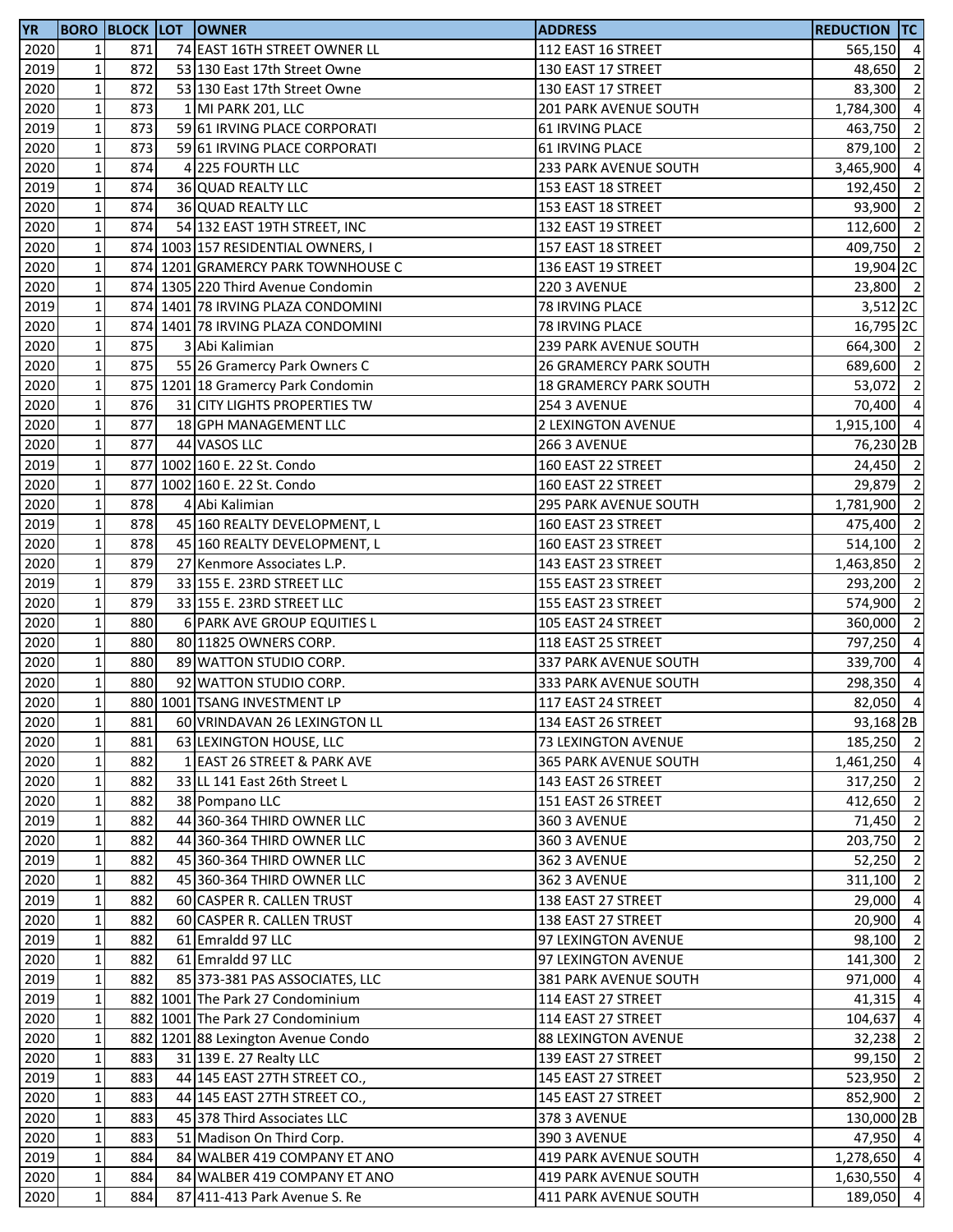| <b>YR</b> |                 |     | <b>BORO BLOCK LOT OWNER</b>        | <b>ADDRESS</b>              | <b>REDUCTION TC</b> |                |
|-----------|-----------------|-----|------------------------------------|-----------------------------|---------------------|----------------|
| 2020      | $\mathbf{1}$    |     | 884 1101 120 GRAMERCY HILL CONDOMI | 120 EAST 29 STREET          | 20,067 2            |                |
| 2020      | $\mathbf 1$     | 885 | 4 PARK AVENUE HOSPITALITY,         | 429 PARK AVENUE SOUTH       | 341,500             | $\overline{4}$ |
| 2020      | $\mathbf{1}$    | 885 | 51 Wilard Realty Co.               | 150 EAST 30 STREET          | 385,800             | $\overline{2}$ |
| 2020      | $1\,$           | 885 | 65 155 LEXINGTON REALTY LLC        | <b>155 LEXINGTON AVENUE</b> | 33,991              | $\overline{1}$ |
| 2019      | $\mathbf 1$     | 885 | 74 126 East 30th Street Owne       | 126 EAST 30 STREET          | 58,150 2            |                |
| 2020      | $\mathbf 1$     | 885 | 74 126 East 30th Street Owne       | 126 EAST 30 STREET          | 44,950              | $\overline{2}$ |
| 2020      | $\mathbf 1$     |     | 885 1002 Park East Condominiums    | 117 EAST 29 STREET          | 14,412              | $\overline{2}$ |
| 2019      | $1\vert$        |     | 885 1101 The Gramercy 145 Condomin | 143 LEXINGTON AVENUE        | 36,424 2            |                |
| 2020      | $\mathbf 1$     |     | 885 1101 The Gramercy 145 Condomin | 143 LEXINGTON AVENUE        | $32,490$ 2          |                |
| 2020      | $1\overline{ }$ |     | 885 1301 132 EAST 30TH STREET COND | 132 EAST 30 STREET          | 10,946 2C           |                |
| 2019      | $\mathbf 1$     | 886 | 21 WALSAM 160 LEXINGTON AVEN       | 160 LEXINGTON AVENUE        | 1,449,200 4         |                |
| 2020      | $\mathbf 1$     | 886 | 21 WALSAM 160 LEXINGTON AVEN       | 160 LEXINGTON AVENUE        | 1,121,750           | $\overline{4}$ |
| 2020      | $\mathbf 1$     | 886 | 25 GIONG XI CORP.                  | <b>168 LEXINGTON AVENUE</b> | 48,950 4            |                |
| 2019      | $\mathbf 1$     | 886 | 56 Redball Owners LLC              | 142 EAST 31 STREET          | 2,596,200 4         |                |
| 2020      | $\mathbf 1$     | 886 | 56 Redball Owners LLC              | 142 EAST 31 STREET          | 2,663,250           | $\overline{4}$ |
| 2019      | $1\vert$        |     | 886 1103 New York Pulmonary Associ | 159 EAST 30 STREET          | 147,400             | $\overline{4}$ |
| 2020      | $\mathbf 1$     |     | 886 1103 New York Pulmonary Associ | 159 EAST 30 STREET          | 160,450             | $\overline{a}$ |
| 2019      | $\mathbf{1}$    | 887 | 13 31117 LLC                       | 117 EAST 31 STREET          | 363,500             | $\overline{a}$ |
| 2020      | $\mathbf 1$     | 887 | 13 31117 LLC                       | 117 EAST 31 STREET          | 176,300             | $\overline{4}$ |
| 2020      | $\mathbf 1$     | 887 | 1001 The Vetro Condominium         | 107 EAST 31 STREET          | 39,169              | $\overline{2}$ |
| 2020      | $\mathbf 1$     | 888 | 27 175 Varick Street LLC           | 145 EAST 32 STREET          | 1,987,550 4         |                |
| 2020      | $\mathbf{1}$    | 888 | 51 148 East 33rd Street Asso       | 148 EAST 33 STREET          | 679,100 4           |                |
| 2020      | $\mathbf{1}$    |     | 888 1004 Board of Managers of L'I  | 157 EAST 32 STREET          | 11,036              | $\overline{2}$ |
| 2019      | $\mathbf 1$     | 889 | 55 MURRAY HILL MARQUIS LLC         | 150 EAST 34 STREET          | 1,678,350 2         |                |
| 2020      | $1\vert$        | 889 | 55 MURRAY HILL MARQUIS LLC         | 150 EAST 34 STREET          | 1,809,750           | $\overline{2}$ |
| 2020      | $1\overline{ }$ | 889 | 68 120 EAST 34TH STREET CO.,       | 120 EAST 34 STREET          | 1,620,050           | $\overline{2}$ |
| 2020      | $\mathbf 1$     | 890 | 65 251 Lexington I LLC             | 251 LEXINGTON AVENUE        | 334,450 2           |                |
| 2020      | $\mathbf 1$     |     | 890 1007 The Warren House Condomin | 155 EAST 34 STREET          | $5,620$ 2           |                |
| 2019      | $\mathbf 1$     | 891 | 12 Stephen Freeman, Don Fre        | 117 EAST 35 STREET          | 78,583 2A           |                |
| 2020      | $\mathbf 1$     | 891 | 12 Stephen Freeman, Don Fre        | 117 EAST 35 STREET          | 58,844 2A           |                |
| 2020      | $\mathbf 1$     | 892 | 68 130 East 37th Street Asso       | 130 EAST 37 STREET          | 59,250 2            |                |
| 2020      | $1\vert$        | 892 | 73 DJF MANAGEMENT LLC              | 120 EAST 37 STREET          | 60,000 2A           |                |
| 2020      | $1\vert$        | 894 | 50 596 THIRD AVENUE LLC            | 156 EAST 39 STREET          | 23,513 2A           |                |
| 2020      | $\mathbf{1}$    |     | 894 1710 LOUIS NARDONE             | 155 EAST 38 STREET          | 33,726 4            |                |
| 2020      | $1\vert$        | 895 | 199 PARK AVENUE ASSOCIATES         | 99 PARK AVENUE              | 14,960,850 4        |                |
| 2019      | $\mathbf 1$     | 895 | 25 341 Lexington LLC               | 341 LEXINGTON AVENUE        | 187,000 4           |                |
| 2020      | $1\overline{ }$ | 895 | 25 341 Lexington LLC               | 341 LEXINGTON AVENUE        | 213,100 4           |                |
| 2020      | $\mathbf 1$     | 895 | 28 Fox 129 Realty LLC              | 335 LEXINGTON AVENUE        | 108,000 2           |                |
| 2020      | $\mathbf 1$     | 895 | 29 Eastern Post Road Housing       | 131 EAST 39 STREET          | 30,684 2C           |                |
| 2020      | $\mathbf 1$     | 895 | 30 Wilk Enterprises, LLC           | 133 EAST 39 STREET          | 23,550 4            |                |
| 2020      | $1\vert$        | 895 | 38 MURRAY HILL EAST SUITES L       | 149 EAST 39 STREET          | 1,299,450           | $\overline{4}$ |
| 2019      | $1\vert$        | 896 | 8 207 EAST 14TH STREET REAL        | 207 EAST 14 STREET          | 53,000              | $\overline{2}$ |
| 2020      | $1\vert$        | 896 | 8 207 EAST 14TH STREET REAL        | 207 EAST 14 STREET          | 85,850              | $\overline{2}$ |
| 2020      | $\mathbf{1}$    |     | 897 1005 The Abbey Condominium     | 205 EAST 16 STREET          | 60,170 2            |                |
| 2020      | $\mathbf 1$     | 898 | 13 JANET LEVINSON                  | 217 EAST 17 STREET          | 13,790              | $\mathbf{1}$   |
| 2020      | $1\overline{ }$ | 898 | 16 HOTEL 17, INC.                  | 223 EAST 17 STREET          | 928,500             | $\overline{4}$ |
| 2019      | $\mathbf 1$     | 900 | 1 MISSIONARY SISTERS OF THE        | 233 3 AVENUE                | 473,700 2           |                |
| 2020      | $\mathbf{1}$    | 900 | 1 MISSIONARY SISTERS OF THE        | 233 3 AVENUE                | 1,466,850 2         |                |
| 2020      | $\mathbf 1$     | 900 | 27 245 E. 19 Realty LLC            | 329 2 AVENUE                | 1,334,600 2         |                |
| 2020      | $1\vert$        | 901 | 38 Gramercy Realty Company N       | 240 EAST 21 STREET          | 129,600 2           |                |
| 2020      | $\mathbf 1$     | 901 | 48 School of Visual Arts Inc       | 214 EAST 21 STREET          | 265,400 4           |                |
| 2020      | $\mathbf{1}$    | 902 | 17 KAZUKU LLC                      | 223 EAST 21 STREET          | 53,040 2B           |                |
| 2019      | $\mathbf 1$     | 902 | 49 210-220 E. 22nd Street SS       | 220 EAST 22 STREET          | 3,041,300 2         |                |
| 2020      | $\mathbf 1$     | 902 | 49 210-220 E. 22nd Street SS       | 220 EAST 22 STREET          | 1,837,950 2         |                |
| 2019      | $\mathbf 1$     | 902 | 51 210-220 E. 22nd Street SS       | 210 EAST 22 STREET          | 1,762,250 2         |                |
| 2020      | $\mathbf 1$     | 902 | 51 210-220 E. 22nd Street SS       | 210 EAST 22 STREET          | 1,088,450 2         |                |
| 2020      | $\mathbf 1$     | 903 | 47 ELK 220 East 23rd LLC           | 220 EAST 23 STREET          | 1,372,800 4         |                |
| 2019      | $1\vert$        | 904 | 5 School of Visual Arts Inc        | 205 EAST 23 STREET          | 145,300 4           |                |
| 2020      | $1\vert$        | 904 | 5 School of Visual Arts Inc        | 205 EAST 23 STREET          | 227,650 4           |                |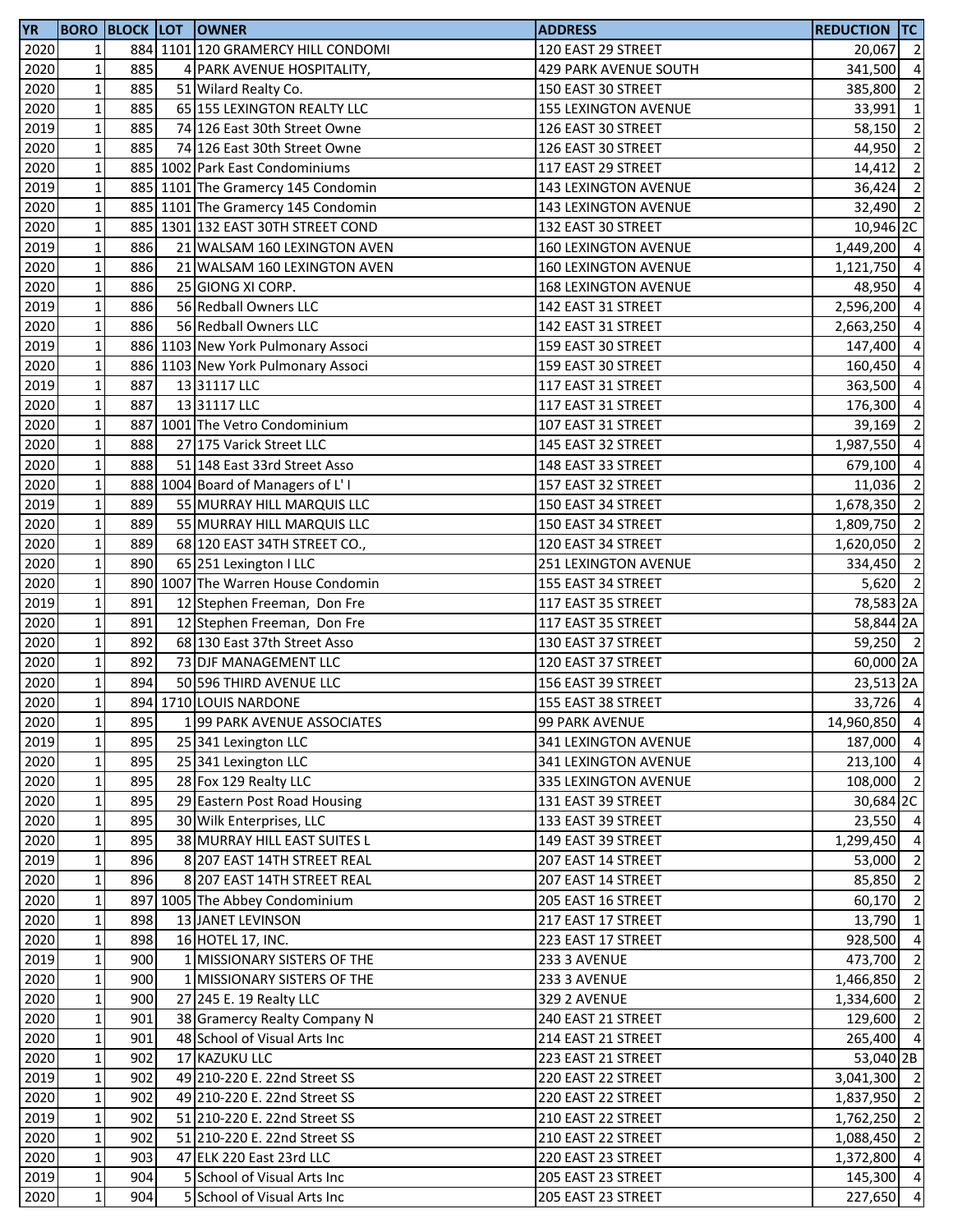| <b>YR</b> |                 |     | <b>BORO BLOCK LOT OWNER</b>        | <b>ADDRESS</b>     | <b>REDUCTION TC</b>   |                |
|-----------|-----------------|-----|------------------------------------|--------------------|-----------------------|----------------|
| 2019      | $1\overline{ }$ | 904 | 7 School of Visual Arts Inc        | 209 EAST 23 STREET | 386,650 4             |                |
| 2020      | $\mathbf{1}$    | 904 | 7 School of Visual Arts Inc        | 209 EAST 23 STREET | 507,700 4             |                |
| 2020      | $\mathbf{1}$    | 904 | 12 M & E 23rd Street Realty,       | 219 EAST 23 STREET | 79,650 2              |                |
| 2020      | $\mathbf 1$     | 904 | 13 M & E 23rd Street Realty,       | 221 EAST 23 STREET | 79,200 2              |                |
| 2020      | $\mathbf 1$     | 905 | 35 242 East 25th Street Apar       | 242 EAST 25 STREET | 445,150 2             |                |
| 2020      | $\mathbf 1$     | 905 | 38 234-240 E. 25TH ASSOCIATE       | 238 EAST 25 STREET | 137,150 2             |                |
| 2020      | $\mathbf 1$     | 905 | 40 234-240 E. 25TH ASSOCIATE       | 234 EAST 25 STREET | 132,750               | $\overline{2}$ |
| 2020      | $1\vert$        | 905 | 50 208-214 East 25th St LLC        | 214 EAST 25 STREET | 619,650               | $\overline{2}$ |
| 2020      | $\mathbf 1$     | 905 | 51 208-214 East 25th St LLC        | 212 EAST 25 STREET | 714,150               | $\overline{2}$ |
| 2020      | 1 <sup>1</sup>  | 905 | 52 208-214 East 25th St LLC        | 210 EAST 25 STREET | 619,650               | $\overline{2}$ |
| 2020      | $\mathbf 1$     | 905 | 53 208-214 East 25th St LLC        | 208 EAST 25 STREET | 653,900               | $\overline{2}$ |
| 2020      | $\mathbf 1$     | 905 | 54 LL 204 East 25th Street L       | 206 EAST 25 STREET | 155,900               | $\overline{2}$ |
| 2020      | $\mathbf 1$     | 905 | 55 LL 204 East 25th Street L       | 204 EAST 25 STREET | 155,000 2             |                |
| 2019      | $1\vert$        | 907 | 21 235-237 East 26th Street        | 235 EAST 26 STREET | 56,600                | $\overline{2}$ |
| 2020      | $\mathbf 1$     | 907 | 21 235-237 East 26th Street        | 235 EAST 26 STREET | 60,200                | $\overline{2}$ |
| 2019      | $1\vert$        | 907 | 22 235-237 East 26th Street        | 237 EAST 26 STREET | 75,250                | $\overline{2}$ |
| 2020      | $\mathbf 1$     | 907 | 22 235-237 East 26th Street        | 237 EAST 26 STREET | 59,050                | $\overline{2}$ |
| 2019      | 1 <sup>1</sup>  | 907 | 44 224 East 27 St. LLC             | 224 EAST 27 STREET | 54,500                | $\overline{2}$ |
| 2020      | $\mathbf 1$     | 907 | 44 224 East 27 St. LLC             | 224 EAST 27 STREET | 68,450                | $\overline{2}$ |
| 2020      | $\mathbf 1$     | 907 | 47 218-220 LLC AND 218 ASSET       | 218 EAST 27 STREET | 334,300               | $\overline{2}$ |
| 2019      | $\mathbf 1$     | 908 | 33 493 2nd LLC                     | 493 2 AVENUE       | 92,500 2              |                |
| 2019      | $1\overline{ }$ | 909 | 46 216 EAST 29TH STREET TRUS       | 216 EAST 29 STREET | 243,250 2             |                |
| 2020      | $\mathbf 1$     | 909 | 46 216 EAST 29TH STREET TRUS       | 216 EAST 29 STREET | 93,350 2              |                |
| 2020      | $1\vert$        | 909 | 48 Kaspar Properties, LLC          | 212 EAST 29 STREET | 113,995 2             |                |
| 2020      | $1\vert$        | 910 | 20 RAMA & MANJULA LLC              | 231 EAST 29 STREET | 36,450                | $\overline{2}$ |
| 2019      | $1\overline{ }$ | 910 | 46 Kalabi Realty Co., LLC          | 226 EAST 30 STREET | 700,050               | $\overline{2}$ |
| 2020      | $\mathbf 1$     | 910 | 46 Kalabi Realty Co., LLC          | 226 EAST 30 STREET | 888,450 2             |                |
| 2019      | $\mathbf 1$     | 910 | 55 Livia Wan Lui                   | 212 EAST 30 STREET | 19,540 2A             |                |
| 2020      | $\mathbf 1$     | 910 | 55 Livia Wan Lui                   | 212 EAST 30 STREET | 19,540 2A             |                |
| 2020      | $\mathbf{1}$    | 911 | 13 219 E 30TH STREET CORP.         | 219 EAST 30 STREET | 35,200 <sub>2</sub> C |                |
| 2019      | $\mathbf 1$     | 911 | 28 249 EAST 30TH LLC               | 249 EAST 30 STREET | 85,500 2              |                |
| 2020      | $1\vert$        | 911 | 28 249 EAST 30TH LLC               | 249 EAST 30 STREET | 91,800 2              |                |
| 2020      | $1\vert$        |     | 911 1001 GREENTREE AT MURRAY HILL  | 248 EAST 31 STREET | 49,665 2              |                |
| 2020      | $1\overline{ }$ |     | 911 1042 East Side Townhouse Condo | 250 EAST 31 STREET | $8,160$ 2             |                |
| 2020      | $1\vert$        | 912 | 32 IMPERIAL ESTATES INC.           | 569 2 AVENUE       | 158,250 2             |                |
| 2020      | $\mathbf 1$     | 912 | 39 BSLTA, LLC                      | 250 EAST 32 STREET | 150,650 4             |                |
| 2020      | $\mathbf 1$     | 912 | 61 204 E 32 ST ASSOCIATES          | 206 EAST 32 STREET | 150,100               | $\overline{2}$ |
| 2020      | $\mathbf 1$     | 912 | 62 204 E 32 ST ASSOCIATES          | 204 EAST 32 STREET | 150,100 2             |                |
| 2019      | $\mathbf 1$     |     | 912 1107 THE FUTURE                | 200 EAST 32 STREET | 10,848 2              |                |
| 2020      | $\mathbf 1$     |     | 912 1107 THE FUTURE                | 200 EAST 32 STREET | $6,318$ 2             |                |
| 2020      | $1\vert$        | 913 | 1 LAURENCE TOWERS COMPANY,         | 471 3 AVENUE       | 1,932,150 2           |                |
| 2019      | $1\vert$        | 913 | 12 ABART HOLDING LLC               | 221 EAST 32 STREET | 81,100 2              |                |
| 2020      | 1 <sup>1</sup>  | 913 | 12 ABART HOLDING LLC               | 221 EAST 32 STREET | 25,600                | $\overline{2}$ |
| 2020      | $\mathbf{1}$    | 913 | 1432 REALTY LLC                    | 233 EAST 32 STREET | 820,050 2             |                |
| 2020      | $\mathbf 1$     | 913 | 28 RIVERVIEW EAST OWNERS, IN       | 251 EAST 32 STREET | 1,022,000 2           |                |
| 2020      | $1\overline{ }$ | 914 | 10 Denmark 33rd LLC                | 217 EAST 33 STREET | 141,750 2             |                |
| 2020      | $\mathbf 1$     | 914 | 26 CLODEL REALTY CORP              | 603 2 AVENUE       | 164,878 2A            |                |
| 2019      | $\mathbf{1}$    | 915 | 36 Crete Realty Co., LLC.          | 639 2 AVENUE       | 132,900 2             |                |
| 2020      | $\mathbf 1$     | 915 | 37 Marc Wein                       | 248 EAST 35 STREET | 31,950 4              |                |
| 2020      | $1\vert$        | 915 | 46 Gregory House Owners Corp       | 222 EAST 35 STREET | 393,750 2             |                |
| 2020      | $\mathbf 1$     |     | 915 1202 The Charleston Condominiu | 225 EAST 34 STREET | 4,435                 | $\overline{2}$ |
| 2020      | $\mathbf{1}$    | 916 | 9 MIDTOWN MANOR APARTMENTS,        | 211 EAST 35 STREET | 226,700 2             |                |
| 2020      | $\mathbf 1$     | 916 | 32 636 ASSETS INC.                 | 647 2 AVENUE       | 115,940 2             |                |
| 2020      | $\mathbf 1$     | 916 | 51 MMJ 36 REALTY LLC               | 218 EAST 36 STREET | 217,400 2             |                |
| 2019      | $\mathbf 1$     |     | 916 1002 649 Second Avenue Owners  | 649 2 AVENUE       | 149,250 2             |                |
| 2020      | $\mathbf 1$     |     | 916 1002 649 Second Avenue Owners  | 649 2 AVENUE       | 374,250 2             |                |
| 2019      | $\mathbf 1$     | 917 | 21 Perlbinder Holdings LLC         | 237 EAST 36 STREET | 286,600 4             |                |
| 2020      | $1\vert$        | 917 | 21 Perlbinder Holdings LLC         | 237 EAST 36 STREET | 224,950 4             |                |
| 2019      | $1\vert$        | 917 | 24 Perlbinder Holdings LLC         | 243 EAST 36 STREET | 95,200 4              |                |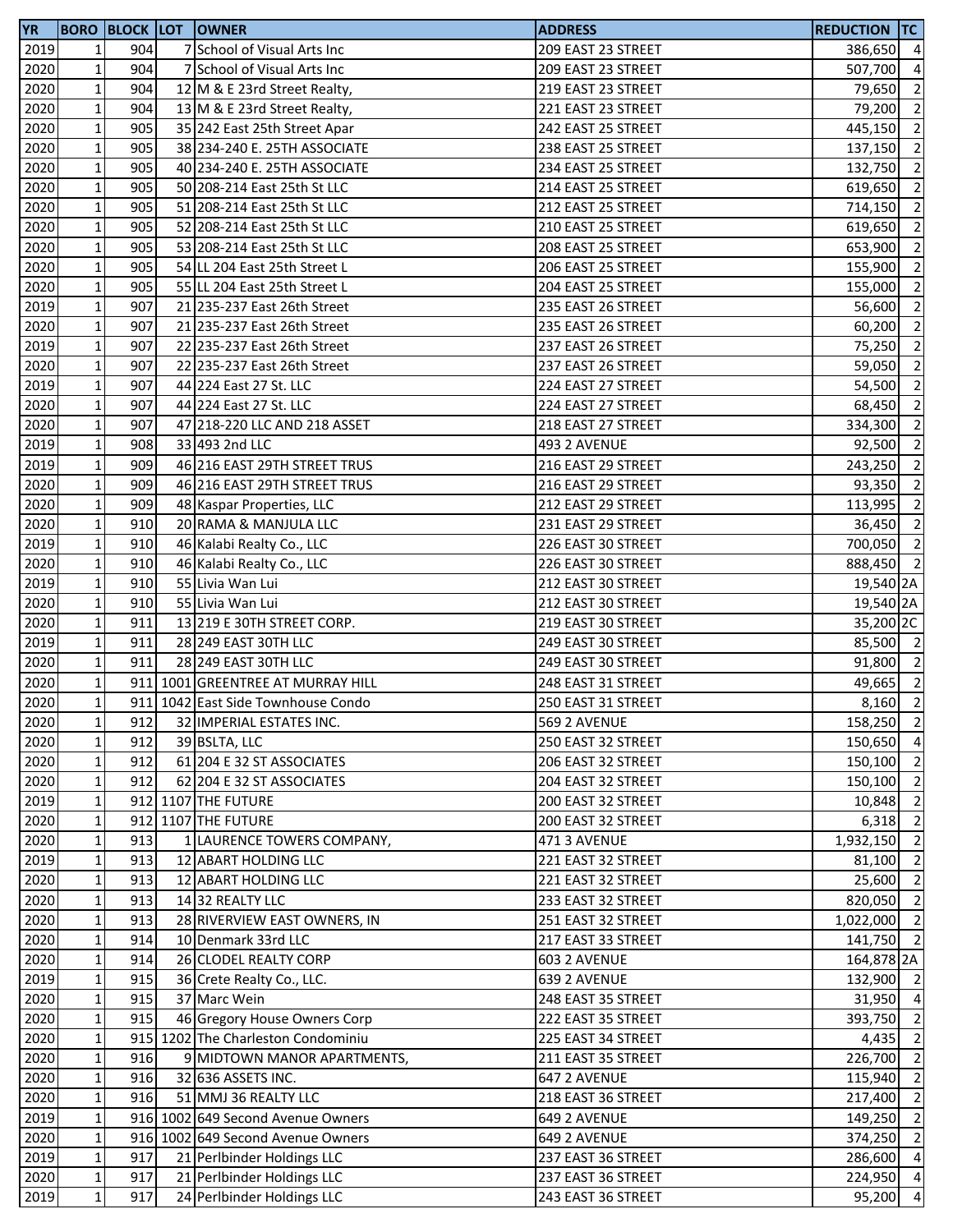| <b>YR</b> |              |     | <b>BORO BLOCK LOT OWNER</b>        | <b>ADDRESS</b>        | <b>REDUCTION TC</b> |                |
|-----------|--------------|-----|------------------------------------|-----------------------|---------------------|----------------|
| 2020      | $\mathbf 1$  | 917 | 24 Perlbinder Holdings LLC         | 243 EAST 36 STREET    | 74,500              | $\overline{4}$ |
| 2019      | $\mathbf 1$  | 917 | 25 Perlbinder Holdings LLC         | 245 EAST 36 STREET    | 95,650              | $\overline{4}$ |
| 2020      | $\mathbf 1$  | 917 | 25 Perlbinder Holdings LLC         | 245 EAST 36 STREET    | 74,950              | $\overline{4}$ |
| 2019      | $\mathbf 1$  | 917 | 26 Perlbinder Holdings LLC         | 663 2 AVENUE          | 83,050              | $\overline{4}$ |
| 2020      | $\mathbf 1$  | 917 | 26 Perlbinder Holdings LLC         | 663 2 AVENUE          | 90,700              | $\overline{4}$ |
| 2019      | $\mathbf 1$  | 917 | 27 Perlbinder Holdings LLC         | 665 2 AVENUE          | 112,400             | $\overline{4}$ |
| 2020      | $\mathbf 1$  | 917 | 27 Perlbinder Holdings LLC         | 665 2 AVENUE          | 89,000              | $\overline{4}$ |
| 2019      | $\mathbf 1$  | 917 | 28 Perlbinder Holdings LLC         | 669 2 AVENUE          | 95,150              | $\overline{4}$ |
| 2020      | $\mathbf 1$  | 917 | 28 Perlbinder Holdings LLC         | 669 2 AVENUE          | 74,450              | $\overline{4}$ |
| 2019      | $\mathbf 1$  | 917 | 29 Perlbinder Holdings LLC         | 671 2 AVENUE          | 95,150              | $\overline{a}$ |
| 2020      | $\mathbf 1$  | 917 | 29 Perlbinder Holdings LLC         | 671 2 AVENUE          | 74,450              | $\overline{4}$ |
| 2019      | $\mathbf 1$  | 917 | 30 Perlbinder Holdings LLC         | 673 2 AVENUE          | 101,300             | $\overline{4}$ |
| 2020      | $\mathbf 1$  | 917 | 30 Perlbinder Holdings LLC         | 673 2 AVENUE          | 79,250              | $\overline{4}$ |
| 2019      | $\mathbf 1$  |     | 917 1001 3rd & 36th LLC            | 543 3 AVENUE          | 308,200             | $\overline{4}$ |
| 2020      | $\mathbf 1$  |     | 917 1001 3rd & 36th LLC            | 543 3 AVENUE          | 623,650             | $\overline{4}$ |
| 2019      | $\mathbf 1$  | 917 | 1002 The Murray Hill Terrace C     | 201 EAST 36 STREET    | 33,847              | $\overline{2}$ |
| 2020      | $\mathbf 1$  | 917 | 1002 The Murray Hill Terrace C     | 201 EAST 36 STREET    | 27,172              | $\overline{2}$ |
| 2020      | $\mathbf 1$  | 918 | 51 Doral Associates, LLC           | 210 EAST 38 STREET    | 561,750             | $\overline{2}$ |
| 2020      | $\mathbf 1$  | 918 | 53 206 E. 38th St. LLC             | 206 EAST 38 STREET    | 35,950              | $\overline{4}$ |
| 2019      | $\mathbf 1$  | 919 | 27   93 LLC                        | <b>707 2 AVENUE</b>   | 68,000              | $\overline{2}$ |
| 2020      | $\mathbf 1$  | 919 | 27   93 LLC                        | 707 2 AVENUE          | 144,500             | $\overline{2}$ |
| 2019      | $\mathbf 1$  | 919 | 42 Bldg 39th St. LLC               | 224 EAST 39 STREET    | 1,150,400           | $\overline{2}$ |
| 2020      | $\mathbf 1$  | 919 | 42 Bldg 39th St. LLC               | 224 EAST 39 STREET    | 1,544,500           | $\overline{2}$ |
| 2019      | $\mathbf 1$  | 920 | 12 605 Third Avenue Fee LLC        |                       |                     | $\overline{4}$ |
|           |              | 920 |                                    | 605 3 AVENUE          | 8,333,000           | $\overline{4}$ |
| 2020      | $\mathbf 1$  | 920 | 12 605 Third Avenue Fee LLC        | 605 3 AVENUE          | 8,875,700           |                |
| 2020      | $\mathbf 1$  | 920 | 28 355 Realty Company              | 729 2 AVENUE          | 452,300             | $\overline{4}$ |
| 2020      | $\mathbf 1$  |     | 44 Stamford Strawberry Hill        | <b>EAST 40 STREET</b> | 182,550             | $\overline{4}$ |
| 2020      | $\mathbf 1$  |     | 920 1006 HIGHPOINT CONDOMINIUM (10 | 250 EAST 40 STREET    | 9,772               | $\overline{2}$ |
| 2019      | $\mathbf 1$  | 921 | 6 EDEN SUITES LLC                  | 307 EAST 14 STREET    | 57,550 4            |                |
| 2019      | $\mathbf 1$  | 921 | 7309 E 14 STREET LLC               | 309 EAST 14 STREET    | 33,146 2A           |                |
| 2020      | $\mathbf 1$  | 921 | 7 309 E 14 STREET LLC              | 309 EAST 14 STREET    | 118,708 2A          |                |
| 2019      | $\mathbf 1$  | 921 | 8 311 East 14th Street LLC         | 311 EAST 14 STREET    | 30,780 2            |                |
| 2020      | $\mathbf 1$  | 921 | 8 311 East 14th Street LLC         | 311 EAST 14 STREET    | 28,980              | $\overline{2}$ |
| 2019      | $\mathbf{1}$ | 921 | 11 317 EAST 14TH STREET CORP       | 317 EAST 14 STREET    | 36,350              | $\overline{2}$ |
| 2020      | $\mathbf{1}$ | 921 | 11 317 EAST 14TH STREET CORP       | 317 EAST 14 STREET    | 60,200 2            |                |
| 2019      | $\mathbf 1$  | 921 | 12317 EAST 14TH STREET CORP        | 319 EAST 14 STREET    | 54,050              | $\overline{2}$ |
| 2020      | $\mathbf 1$  | 921 | 12317 EAST 14TH STREET CORP        | 319 EAST 14 STREET    | 45,700 2            |                |
| 2020      | $\mathbf 1$  | 921 | 17 329 East 14th Street, LLC       | 329 EAST 14 STREET    | 233,200 2           |                |
| 2020      | $\mathbf 1$  | 921 | 36 SHACHNOW & FRANZBLAU            | 249 1 AVENUE          | 574,200             | $\overline{4}$ |
| 2020      | $\mathbf 1$  | 921 | 39 Mako LLC                        | 348 EAST 15 STREET    | 200,300             | $\overline{2}$ |
| 2019      | $\mathbf 1$  | 921 | 48 15TH ASSOCIATES LLC             | 330 EAST 15 STREET    | 280,350             | $\overline{2}$ |
| 2020      | $\mathbf 1$  | 921 | 48 15TH ASSOCIATES LLC             | 330 EAST 15 STREET    | 152,100             | $\overline{2}$ |
| 2019      | $\mathbf{1}$ | 923 | 20 Stuyvesant Square Apts. L       | 331 EAST 17 STREET    | 78,550              | $\overline{2}$ |
| 2020      | $\mathbf 1$  | 923 | 20 Stuyvesant Square Apts. L       | 331 EAST 17 STREET    | 48,400              | $\overline{2}$ |
| 2020      | $\mathbf 1$  | 923 | 21 Stuyvesant Square Apts. L       | 333 EAST 17 STREET    | $20,150$ 4          |                |
| 2019      | $\mathbf 1$  | 923 | 59 Roksolana Lozynskyj             | 308 EAST 18 STREET    | 111,150             | $\overline{2}$ |
| 2020      | $\mathbf 1$  | 923 | 59 Roksolana Lozynskyj             | 308 EAST 18 STREET    | 111,150             | $\overline{2}$ |
| 2020      | $\mathbf 1$  | 924 | 50 Vista Realty Corp.              | 330 EAST 19 STREET    | 167,900 2           |                |
| 2020      | $\mathbf 1$  |     | 924 1001 302 E. 19TH STREET CORP.  | 302 EAST 19 STREET    | 135,443             | $\overline{4}$ |
| 2019      | $\mathbf{1}$ |     | 924 1002 JFH HOLDING CORP.         | 302 EAST 19 STREET    | 45,486              | $\overline{4}$ |
| 2020      | $\mathbf 1$  | 924 | 1002 JFH HOLDING CORP.             | 302 EAST 19 STREET    | 64,807              | $\overline{4}$ |
| 2020      | $\mathbf 1$  | 925 | 34 329 1st Ave, LLC                | 329 1 AVENUE          | 162,550             | $\overline{4}$ |
| 2020      | $\mathbf 1$  | 927 | 15 323 EAST 21ST STREET OWNE       | 323 EAST 21 STREET    | 105,650             | $\overline{2}$ |
| 2020      | $\mathbf 1$  | 927 | 37 332 E22 Housing Developme       | 332 EAST 22 STREET    | 629,900             | $\overline{2}$ |
| 2019      | $\mathbf 1$  | 928 | 9 5531 - 321 East 22nd Stre        | 321 EAST 22 STREET    | 1,045,350           | $\overline{2}$ |
| 2020      | $\mathbf 1$  | 928 | 9 5531 - 321 East 22nd Stre        | 321 EAST 22 STREET    | 1,129,950           | $\overline{2}$ |
| 2019      | $\mathbf 1$  |     | 928 1203 GRAMERCY CONDOMINIUM      | 340 EAST 23 STREET    | 15,606              | $\overline{2}$ |
| 2020      | $1\vert$     |     | 928 1203 GRAMERCY CONDOMINIUM      | 340 EAST 23 STREET    | 17,195              | $\overline{2}$ |
| 2020      | $\mathbf{1}$ |     | 928 1502 Tempo Condominium         | 300 EAST 23 STREET    | 19,295              | $\overline{2}$ |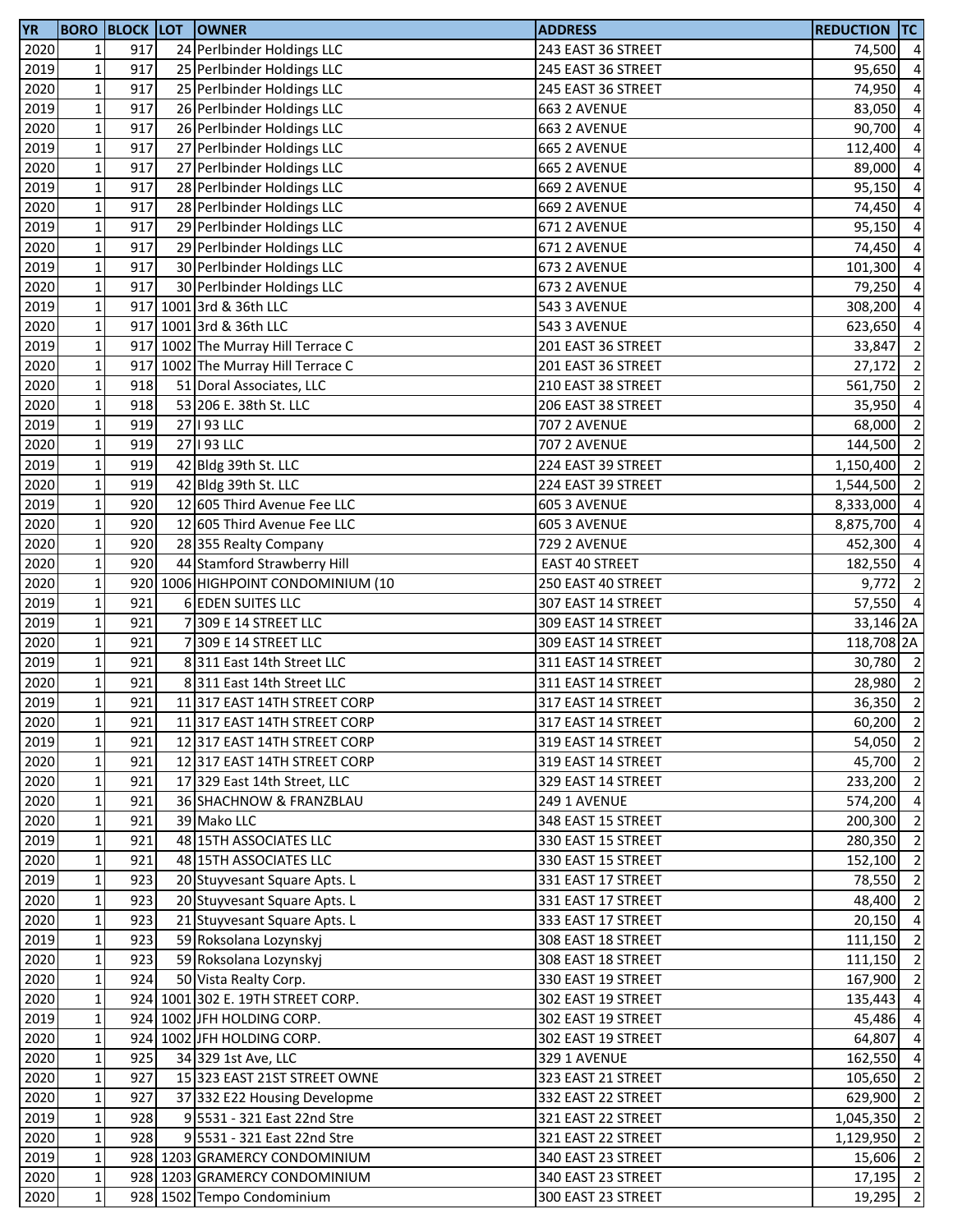| <b>YR</b> |              |     | <b>BORO BLOCK LOT OWNER</b>        | <b>ADDRESS</b>          | <b>REDUCTION TC</b> |                |
|-----------|--------------|-----|------------------------------------|-------------------------|---------------------|----------------|
| 2019      | $\mathbf 1$  | 931 | 9311 East 25th Owners Corp         | 311 EAST 25 STREET      | 278,300 2           |                |
| 2020      | $\mathbf 1$  | 931 | 9311 East 25th Owners Corp         | 311 EAST 25 STREET      | 329,150 2           |                |
| 2019      | $\mathbf 1$  | 934 | 1 BPP KIPS BAY HOLDING LLC         | <b>500 2 AVENUE</b>     | 4,108,650 2         |                |
| 2020      | $\mathbf 1$  | 939 | 20 331 East 33rd LLC               | 331 EAST 33 STREET      | 189,450             | $\overline{2}$ |
| 2019      | $\mathbf 1$  | 939 | 22 BOLANOS PROPERTIES LLC          | 335 EAST 33 STREET      | 149,450             | $\overline{2}$ |
| 2020      | $\mathbf 1$  | 939 | 22 BOLANOS PROPERTIES LLC          | 335 EAST 33 STREET      | 169,250             | $\overline{2}$ |
| 2019      | $\mathbf 1$  | 939 | 44 N-Way Transaction, LLC          | 328 EAST 34 STREET      | 92,950              | $\overline{2}$ |
| 2020      | $\mathbf 1$  | 939 | 44 N-Way Transaction, LLC          | 328 EAST 34 STREET      | 177,600             | $\overline{2}$ |
| 2019      | $\mathbf 1$  | 939 | 45 N-Way Transaction, LLC          | 326 EAST 34 STREET      | 115,800             | $\overline{2}$ |
| 2020      | $\mathbf 1$  | 939 | 45 N-Way Transaction, LLC          | 326 EAST 34 STREET      | 143,450             | $\overline{2}$ |
| 2019      | $\mathbf 1$  | 939 | 47 N-Way Transaction, LLC          | 324 EAST 34 STREET      | 40,200              | $\overline{2}$ |
| 2020      | $\mathbf 1$  | 939 | 47 N-Way Transaction, LLC          | 324 EAST 34 STREET      | 110,200             | $\overline{2}$ |
| 2020      | $\mathbf 1$  | 939 | 48 322 East 34th St., LLC          | 322 EAST 34 STREET      | 76,650              | $\overline{2}$ |
| 2019      | $\mathbf 1$  | 939 | 49 EAST 34TH STREET LLC            | 320 EAST 34 STREET      | 103,350             | $\overline{2}$ |
| 2020      | $\mathbf 1$  | 939 | 49 EAST 34TH STREET LLC            | 320 EAST 34 STREET      | 234,650             | $\overline{2}$ |
| 2019      | $\mathbf{1}$ | 939 | 50 EAST 34TH STREET LLC            | 318 EAST 34 STREET      | 103,350             | $\overline{2}$ |
| 2020      | $\mathbf{1}$ | 939 | 50 EAST 34TH STREET LLC            | 318 EAST 34 STREET      | 212,600             | $\overline{2}$ |
| 2020      | $\mathbf 1$  | 940 | 44 330 E. 35th LLC                 | 330 EAST 35 STREET      | 272,950             | $\overline{2}$ |
| 2020      | $\mathbf 1$  | 940 | 46 326 E. 35th LLC                 | 326 EAST 35 STREET      | 447,450             | $\overline{2}$ |
| 2019      | $\mathbf{1}$ |     | 940 1001 333 East 34th LLC         | 333 EAST 34 STREET      | 74,147              | $\overline{4}$ |
| 2020      | $\mathbf 1$  |     | 940 1001 333 East 34th LLC         | 333 EAST 34 STREET      | 94,940              | $\overline{4}$ |
| 2020      | $\mathbf 1$  | 943 | 59 700 Second Ave. LLC             | <b>700 2 AVENUE</b>     | 125,550             | $\overline{2}$ |
| 2019      | $\mathbf 1$  |     | 943 1002 The Corinthian Condominiu | 330 EAST 38 STREET      | 6,578               | $\overline{2}$ |
| 2020      | $\mathbf 1$  |     | 943 1002 The Corinthian Condominiu | 330 EAST 38 STREET      | 8,816               | $\overline{2}$ |
| 2020      | $\mathbf{1}$ | 944 | 41 LENMARK CO., LLC DBA STUD       | 322 EAST 39 STREET      | 151,000             | $\overline{2}$ |
| 2020      | $\mathbf 1$  | 944 | 45 Archstone East 39th Stree       | 312 EAST 39 STREET      | 922,890             | $\overline{2}$ |
| 2019      | $\mathbf 1$  |     | 944 1001 The Whitney Condominium B | 311 EAST 38 STREET      | 7,587               | $\overline{4}$ |
| 2020      | $\mathbf 1$  |     | 944 1001 The Whitney Condominium B | 311 EAST 38 STREET      | 3,780               | $\overline{a}$ |
| 2020      | $\mathbf 1$  |     | 945 1003 Churchill Owners Corp.    | 300 EAST 40 STREET      | 5,294,900           | $\overline{2}$ |
| 2020      | $\mathbf 1$  | 966 | 1 UDR Rivergate LLC                | 400 EAST 35TH STREET    | 5,395,500           | $\overline{2}$ |
| 2019      | $\mathbf{1}$ | 969 | 1 Jericho Office, LLC              | 646 1 AVENUE            | 1,300,650           | $\overline{4}$ |
| 2020      | $\mathbf 1$  | 969 | 1 Jericho Office, LLC              | 650 1 AVENUE            | 2,052,650           | $\overline{4}$ |
| 2020      | $\mathbf 1$  |     | 969 1002 The Horizon Condominium   | 415 EAST 37 STREET      | 20,067              | $\overline{2}$ |
| 2019      | $\mathbf 1$  | 970 | 2 708 First Realty Company,        | <b>EAST 40 STREET</b>   | $6,901,000$ 4       |                |
| 2020      | $\mathbf{1}$ | 970 | 2 708 First Realty Company,        | <b>EAST 40 STREET</b>   | 13,690,150 4        |                |
| 2019      | $\mathbf 1$  | 972 | 1 BPP ST Owner LLC                 | 240 1 AVENUE            | 55,297,750          | $\overline{2}$ |
| 2019      | $1\vert$     | 978 | 1 BPP PCV OWNER LLC                | 342 1 AVENUE            | 15,480,850 2        |                |
| 2020      | $\mathbf 1$  | 993 | 3 567 Management LLC               | 567 7 AVENUE            | 711,700 4           |                |
| 2020      | $\mathbf 1$  | 993 | 11 1440 Broadway (NY) Owner,       | 1440 BROADWAY           | 11,195,200          | $\overline{4}$ |
| 2020      | $\mathbf 1$  | 993 | 36 Ten Seventy One Joint Ven       | 1071 AVENUE OF THE AMER | 3,213,450           | $\overline{4}$ |
| 2020      | $\mathbf 1$  | 993 | 47 1450 BROADWAY, LLC              | 1450 BROADWAY           | 2,662,000           | $\overline{4}$ |
| 2020      | $\mathbf 1$  | 994 | 1 Times Square Tower Associ        | 1459 BROADWAY           | 13,957,950          | $\overline{4}$ |
| 2020      | $\mathbf{1}$ |     | 994 1003 VERIZON NEW YORK INC      | 1095 AVENUE OF THE AMER | 3,130,061           | $\overline{4}$ |
| 2019      | $\mathbf 1$  |     | 994 1010 VERIZON NEW YORK INC      | 1095 AVENUE OF THE AMER | 87,700              | $\overline{4}$ |
| 2020      | $\mathbf{1}$ |     | 994 1010 VERIZON NEW YORK INC      | 1095 AVENUE OF THE AMER | 203,801             | $\overline{4}$ |
| 2019      | $\mathbf 1$  | 995 | 1 JAMESTOWN OTS, L.P.              | 1475 BROADWAY           | 11,425,500 4        |                |
| 2020      | $\mathbf 1$  | 995 | 1 JAMESTOWN OTS, L.P.              | 1475 BROADWAY           | 10,520,500          | $\overline{4}$ |
| 2020      | $\mathbf 1$  | 995 | 5 FOUR TIMES SQUARE ASSOCIA        | 1472 BROADWAY           | 58,471,950          | $\overline{4}$ |
| 2019      | $\mathbf 1$  | 996 | 1 ZAPCO 1500 INVESTMENT, L.        | 1500 BROADWAY           | 887,100             | -4             |
| 2020      | $\mathbf 1$  | 996 | 1 ZAPCO 1500 INVESTMENT, L.        | 1500 BROADWAY           | 11,541,300          | $\overline{4}$ |
| 2019      | $\mathbf 1$  | 996 | 54 King David Development Co       | 152 WEST 44 STREET      | 339,400             | $\overline{4}$ |
| 2020      | $\mathbf 1$  | 996 | 54 King David Development Co       | 152 WEST 44 STREET      | 278,000             | $\overline{4}$ |
| 2019      | $\mathbf 1$  | 997 | 1 44-45 Broadway Realty Co.        | 1514 BROADWAY           | 3,053,700           | $\overline{4}$ |
| 2020      | $\mathbf 1$  | 997 | 1 44-45 Broadway Realty Co.        | 1514 BROADWAY           | 4,569,300 4         |                |
| 2020      | $\mathbf 1$  | 997 | 10 CDL WEST 45TH STREET, LLC       | 153 WEST 44 STREET      | 2,218,600           | $\overline{4}$ |
| 2020      | $\mathbf 1$  | 997 | 17 CDL WEST 45TH STREET, LLC       | 133 WEST 44 STREET      | 471,400             | $\overline{4}$ |
| 2020      | $\mathbf 1$  | 997 | 41 33RD T45 LLC                    | 120 WEST 45 STREET      | 3,467,800           | $\overline{4}$ |
| 2020      | $1\vert$     | 998 | 15 HHC TS REIT LLC                 | 137 WEST 45 STREET      | 5,889,400 4         |                |
| 2020      | $\mathbf{1}$ | 998 | 18 FERRADO QT LLC                  | 125 WEST 45 STREET      | 2,419,350 4         |                |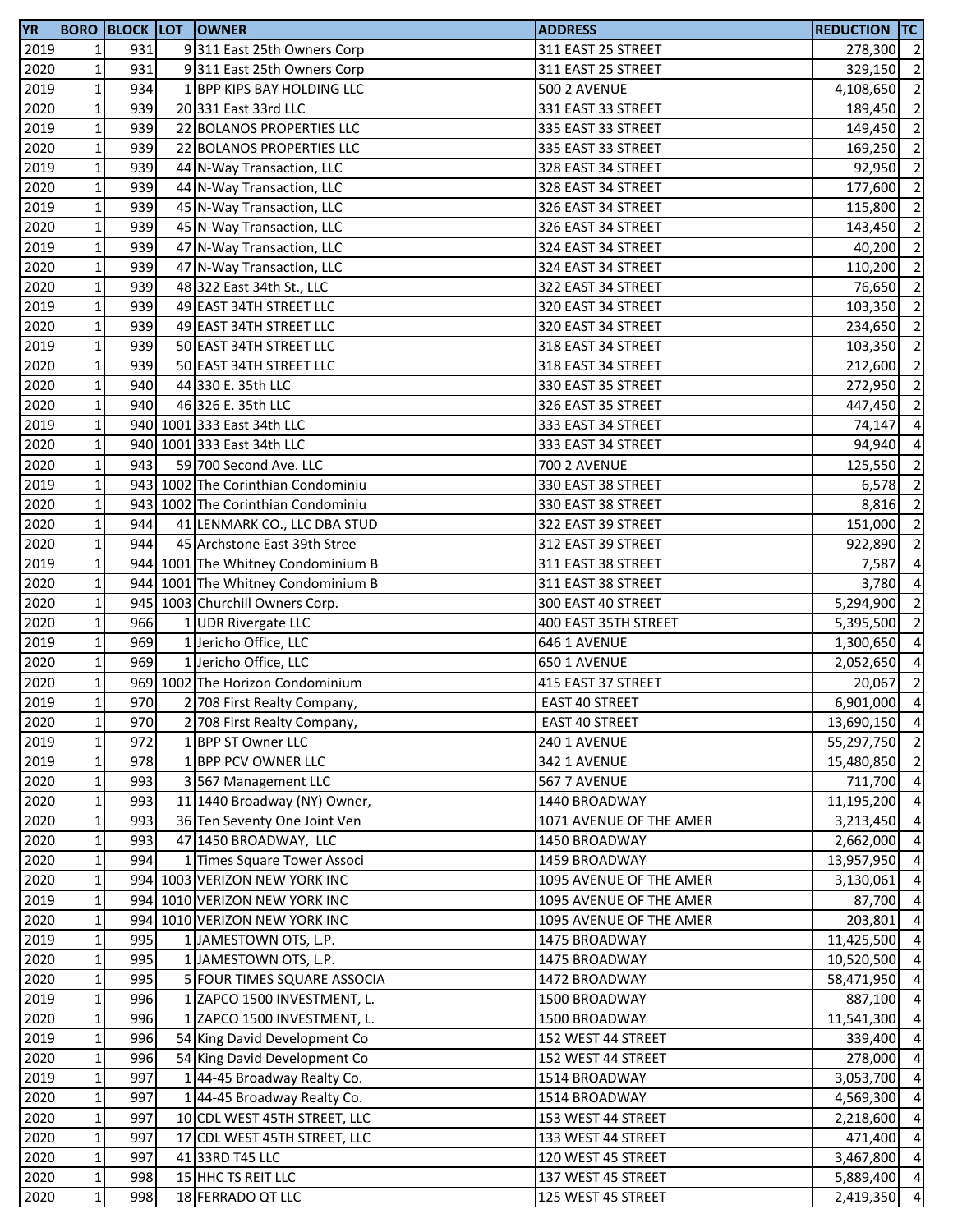| <b>YR</b> |              |      | <b>BORO BLOCK LOT OWNER</b>         | <b>ADDRESS</b>                | <b>REDUCTION TC</b> |                |
|-----------|--------------|------|-------------------------------------|-------------------------------|---------------------|----------------|
| 2020      | 1            | 998  | 29 1177 AVENUE OF THE AMERIC        | 1177 AVENUE OF THE AMER       | 11,746,250 4        |                |
| 2020      | $\mathbf{1}$ |      | 998 1003 VORNADO 1540 BROADWAY, L   | 1538 BROADWAY                 | 1,540,305           | $\overline{a}$ |
| 2019      | $\mathbf 1$  |      | 998 1005 SPUSV5 1540 BROADWAY, LLC  | 1538 BROADWAY                 | 4,903,000           | $\overline{4}$ |
| 2020      | $\mathbf 1$  |      | 998 1005 SPUSV5 1540 BROADWAY, LLC  | 1538 BROADWAY                 | 9,259,200           | $\overline{4}$ |
| 2020      | $\mathbf 1$  | 999  | 1 1552 BROADWAY RETAIL OWNE         | 1552 BROADWAY                 | 1,022,450 4         |                |
| 2020      | $\mathbf{1}$ | 999  | 19 DOLP 114 PROPERTIES II LL        | 114 WEST 47 STREET            | 8,225,900           | $\overline{4}$ |
| 2019      | $\mathbf 1$  | 999  | 29 SLG 1185 SIXTH A LLC             | 1185 AVENUE OF THE AMER       | 3,617,850           | $\overline{4}$ |
| 2020      | $\mathbf 1$  | 999  | 29 SLG 1185 SIXTH A LLC             | 1185 AVENUE OF THE AMER       | 18,014,550          | $\overline{4}$ |
| 2019      | $\mathbf 1$  | 999  | 46 47TH HOTEL ASSOCIATES, LL        | 128 WEST 47 STREET            | 146,550             | $\overline{4}$ |
| 2020      | $\mathbf 1$  | 999  | 46 47TH HOTEL ASSOCIATES, LL        | 128 WEST 47 STREET            | 122,250             | $\overline{4}$ |
| 2019      | $\mathbf 1$  | 999  | 48 47TH HOTEL ASSOCIATES, LL        | 132 WEST 47 STREET            | 262,550             | $\overline{a}$ |
| 2020      | $\mathbf 1$  | 999  | 48 47TH HOTEL ASSOCIATES, LL        | 132 WEST 47 STREET            | 381,800             | $\overline{4}$ |
| 2019      | $\mathbf 1$  |      | 999 1001 1568 Broadway Condominium  | 1568 BROADWAY                 | 2,467,334 4         |                |
| 2020      | $\mathbf 1$  | 1000 | 29 1211 6TH AVENUE PROPERTY         | 1211 AVENUE OF THE AMER       | 41,536,750 4        |                |
| 2020      | $\mathbf 1$  | 1001 | 29 1221 AVENUE HOLDINGS LLC         | 1221 AVENUE OF THE AMER       | 31,248,200          | $\overline{4}$ |
| 2020      | $\mathbf 1$  | 1002 | 1 US Real Estate Holdings N         | <b>745 7 AVENUE</b>           | 16,777,950          | $\overline{4}$ |
| 2020      | $\mathbf 1$  |      | 1002 1001 1251 Americas Associates  | 1251 AVENUE OF THE AMER       | 343,121             | $\overline{a}$ |
| 2019      | $\mathbf 1$  | 1004 | 29 RXR 1285 OWNER LLC, RXR 1        | 1285 AVENUE OF THE AMER       | 13,337,450          | $\overline{4}$ |
| 2020      | $\mathbf 1$  | 1004 | 29 RXR 1285 OWNER LLC, RXR 1        | 1285 AVENUE OF THE AMER       | 16,806,950          | $\overline{a}$ |
| 2020      | $\mathbf 1$  | 1005 | 1 SNYT LLC                          | 811 7 AVENUE                  | 22,128,900          | $\overline{4}$ |
| 2019      | $\mathbf 1$  | 1005 | 29 1301 Properties Owner LP         | 1301 AVENUE OF THE AMER       | 10,114,600          | $\overline{4}$ |
| 2019      | $\mathbf 1$  | 1006 | 13 1325 AVENUE OF THE AMERIC        | 141 WEST 53 STREET            | 2,243,450 4         |                |
| 2020      | $\mathbf 1$  | 1006 | 13 1325 AVENUE OF THE AMERIC        | 141 WEST 53 STREET            | 5,787,950 4         |                |
| 2019      | $\mathbf 1$  | 1006 | 63 W 54-7 LLC                       | 162 WEST 54 STREET            | 873,550             | $\overline{2}$ |
| 2020      | $\mathbf 1$  | 1006 | 63 W 54-7 LLC                       | 162 WEST 54 STREET            | 2,678,150           | $\overline{2}$ |
| 2019      | $\mathbf 1$  |      | 1006 1001 159 WEST 53RD STREET PARK | 159 WEST 53 STREET            | 315,800             | $\overline{4}$ |
| 2020      | $\mathbf{1}$ |      | 1006 1001 159 WEST 53RD STREET PARK | 159 WEST 53 STREET            | 478,850             | $\overline{a}$ |
| 2020      | $\mathbf 1$  |      | 1006 1002 T53 Condominium, LLC      | 159 WEST 53 STREET            | 125,238             | $\overline{a}$ |
| 2020      | $\mathbf 1$  |      | 1006 1003 VORNADO NEW YORK RR ONE L | 159 WEST 53 STREET            | 638,300             | $\overline{a}$ |
| 2020      | $\mathbf 1$  |      | 1006 1005 The Tower 53 Condominium  | 159 WEST 53 STREET            | 8,092               | $\overline{2}$ |
| 2020      | $\mathbf 1$  | 1007 | 29 1345 LEASEHOLD LIMITED PA        | 1345 AVENUE OF THE AMER       | 29,273,600 4        |                |
| 2020      | $\mathbf 1$  | 1008 | 19 125 WEST 55TH STREET REAL        | 127 WEST 55 STREET            | 6,954,300 4         |                |
| 2020      | $\mathbf 1$  | 1008 | 60 160 WEST 56TH STREET REAL        | 160 WEST 56 STREET            | 664,500             | $\overline{4}$ |
| 2019      | $\mathbf 1$  |      | 1008 1102 CITYSPIRE, INC.           | 150 WEST 56 STREET            | 3,951,600 4         |                |
| 2020      | $1\vert$     |      | 1008 1102 CITYSPIRE, INC.           | 150 WEST 56 STREET            | 4,079,851 4         |                |
| 2020      | $\mathbf 1$  |      | 1008 1601 Grasid Realty, LLC        | 162 WEST 56 STREET            | 131,450 4           |                |
| 2020      | $\mathbf 1$  | 1009 | 5 Carnegie Hall Tower II LL         | 152 WEST 57 STREET            | 10,316,350 4        |                |
| 2020      | $\mathbf 1$  | 1009 | 19 PARKER57 LLC                     | 123 WEST 56 STREET            | 20,560,750 4        |                |
| 2019      | $\mathbf 1$  | 1009 | 44 AREPIII BR HOTEL NYC, LLC        | 120 WEST 57 STREET            | 2,701,850 4         |                |
| 2020      | $\mathbf 1$  | 1009 | 44 AREPIII BR HOTEL NYC, LLC        | 120 WEST 57 STREET            | 2,956,100 4         |                |
| 2020      | $\mathbf 1$  |      | 1009 1001 MET TOWER OWNER, LLC      | 146 WEST 57 STREET            | 7,663,100           | $\overline{4}$ |
| 2019      | $\mathbf 1$  | 1010 | 21 MUSART ASSOCIATES LLC            | 119 WEST 57 STREET            | 405,750             | $\overline{4}$ |
| 2020      | $\mathbf 1$  | 1010 | 21 MUSART ASSOCIATES LLC            | 119 WEST 57 STREET            | 602,350             | $\overline{4}$ |
| 2020      | $\mathbf 1$  | 1010 | 29 HILTON RESORTS CORPORATIO        | 1401 AVENUE OF THE AMER       | 2,696,500           | $\overline{4}$ |
| 2019      | $\mathbf 1$  | 1010 | 53 152 WEST 58TH STREET OWNE        | 152 WEST 58 STREET            | 177,600             | $\overline{2}$ |
| 2019      | $\mathbf 1$  |      | 1010 1102 CHUN UN KIM               | 120 WEST 58 STREET            | 47,322              | $\overline{4}$ |
| 2020      | $\mathbf{1}$ |      | 1010 1102 CHUN UN KIM               | 120 WEST 58 STREET            | 52,643 4            |                |
| 2020      | $\mathbf 1$  |      | 1010 1103 CHUN UN KIM               | 120 WEST 58 STREET            | 116,625             | $\overline{2}$ |
| 2019      | $\mathbf 1$  |      | 1010 1201 Amtad LLC                 | 145 WEST 57 STREET            | 147,501             | $\overline{4}$ |
| 2020      | $\mathbf{1}$ |      | 1010 1201 Amtad LLC                 | 145 WEST 57 STREET            | 175,055             | $\overline{4}$ |
| 2020      | $\mathbf{1}$ |      | 1010 1202 Nippon Club, Inc.         | 145 WEST 57 STREET            | 681,600             | $\overline{4}$ |
| 2020      | $\mathbf{1}$ |      | 1010 1301 Extell 171 West 57th Stre | 171 WEST 57 STREET            | 339,500             | $\overline{4}$ |
| 2019      | $\mathbf 1$  |      | 1010 1603 PH NEW YORK, L.L.C.       | 157 WEST 57 STREET            | 2,718,300           | $\overline{4}$ |
| 2020      | $\mathbf 1$  |      | 1010 1603 PH NEW YORK, L.L.C.       | 157 WEST 57 STREET            | 4,293,750           | $\overline{4}$ |
| 2020      | $\mathbf 1$  |      | 1011 1001 SHR ESSEX HOUSE, LLC      | 160 CENTRAL PARK SOUTH        | 3,529,627           | $\overline{4}$ |
| 2020      | $\mathbf 1$  |      | 1011 1326 - THE-ESSEX-HOUSE-CONDO-  | <b>160 CENTRAL PARK SOUTH</b> | 165,798             | $\overline{2}$ |
| 2020      | $\mathbf 1$  |      | 1011 4421 ROBERT QUINN              | 106 CENTRAL PARK SOUTH        | 175,145 2           |                |
| 2020      | $\mathbf 1$  |      | 1011 5002 DAYTON HOLDINGS INTERNATI | 116 CENTRAL PARK SOUTH        | 1,046,850 4         |                |
| 2019      | $\mathbf 1$  |      | 1011 7075 Oliver A. McBryan         | 100 CENTRAL PARK SOUTH        | 18,657              | $\overline{2}$ |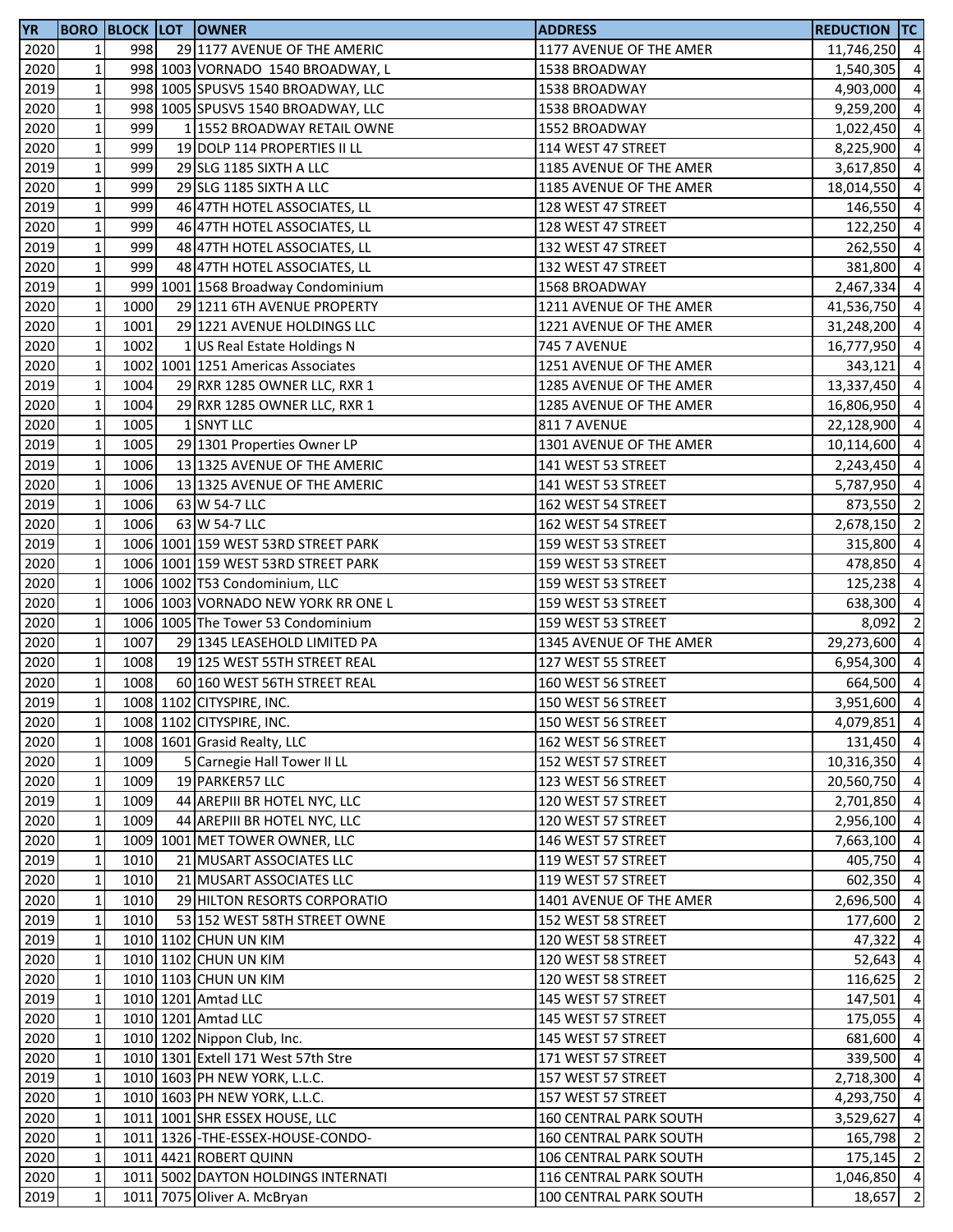| <b>YR</b> |                 |      | <b>BORO BLOCK LOT OWNER</b>         | <b>ADDRESS</b>         | <b>REDUCTION TC</b> |                |
|-----------|-----------------|------|-------------------------------------|------------------------|---------------------|----------------|
| 2020      | 1 <sup>1</sup>  |      | 1011 7075 Oliver A. McBryan         | 100 CENTRAL PARK SOUTH | 14,648 2            |                |
| 2020      | $\mathbf 1$     | 1013 | 29 RXR 5TS OWNER LLC                | 592 7 AVENUE           | 18,872,750          | $\overline{4}$ |
| 2019      | $\mathbf 1$     | 1014 | 1 DTA Leasehold Owner LLC           | 660 8 AVENUE           | 12,421,800          | $\overline{4}$ |
| 2020      | $1\overline{ }$ | 1014 | 1 DTA Leasehold Owner LLC           | 660 8 AVENUE           | 8,480,700 4         |                |
| 2020      | $\mathbf 1$     | 1014 | 333 3 Times Square Associates       | 3 TIMES SQUARE         | 18,493,400          | $\overline{4}$ |
| 2020      | $\mathbf 1$     | 1014 | 58 THR TIMES SQUARE LLC             | 270 WEST 43 STREET     | 18,745,100          | $\overline{4}$ |
| 2020      | $\mathbf 1$     | 1015 | 61 Dee Cee Associates, LLC          | 694 8 AVENUE           | 538,100             | $\overline{4}$ |
| 2020      | $\mathbf 1$     | 1016 | 36 1515 BROADWAY OWNER LP           | 1515 BROADWAY          | 23,203,300          | $\overline{4}$ |
| 2020      | $\mathbf 1$     |      | 1016 1002 RP/HH MILFORD PLAZA GROUN | <b>700 8 AVENUE</b>    | 4,198,650           | $\overline{4}$ |
| 2020      | $\mathbf 1$     | 1017 | 4 Black Post Realty Corp.           | 732 8 AVENUE           | 264,550             | $\overline{4}$ |
| 2020      | $\mathbf 1$     |      | 1017 1003 HMC TIMES SQUARE HOTEL, L | 1535 BROADWAY          | 16,002,650          | $\overline{4}$ |
| 2019      | $\mathbf 1$     | 1018 | 6 BECKER-PARAMOUNT FEE LLC          | 235 WEST 46 STREET     | 1,543,300           | $\overline{4}$ |
| 2020      | $\mathbf 1$     | 1018 | 6 BECKER-PARAMOUNT FEE LLC          | 235 WEST 46 STREET     | 4,380,800 4         |                |
| 2020      | $\mathbf 1$     |      | 1018 1001 STARWOOD HOTELS & RESORTS | 1567 BROADWAY          | 7,749,718           | $\overline{4}$ |
| 2020      | $\mathbf 1$     | 1019 | 8 EDISON GARAGE LLC                 | 257 WEST 47 STREET     | 248,050             | $\overline{4}$ |
| 2020      | $\mathbf 1$     |      | 1019 1001 Sherwood 48 Associates    | 2 TIMES SQUARE         | 783,080             | $\overline{4}$ |
| 2020      | $\mathbf 1$     |      | 1019 1002 RENAISSANCE HOTEL MANAGEM | 2 TIMES SQUARE         | 2,287,100           | $\overline{4}$ |
| 2020      | $\mathbf 1$     |      | 1019 1101 Morgan Stanley 1585 Broad | 1585 BROADWAY          | 369,418             | $\overline{a}$ |
| 2020      | $\mathbf 1$     | 1020 | 35 Farmore Realty, Inc.             | 734 7 AVENUE           | 340,650             | $\overline{4}$ |
| 2020      | $\mathbf 1$     |      | 1020 1102 Sherwood 1600 Associates  | 1600 BROADWAY          | 1,653,300           | $\overline{4}$ |
| 2020      | $\mathbf 1$     | 1021 | 1 ASN 50th Street LLC               | 250 WEST 50 STREET     | 11,784,100 2        |                |
| 2020      | $\mathbf 1$     | 1021 | 26 750 Seventh Ave NY LLC           | <b>750 7 AVENUE</b>    | 11,974,700 4        |                |
| 2019      | $\mathbf 1$     | 1021 | 36 750 Seventh Ave NY LLC           | <b>758 7 AVENUE</b>    | 245,600             | $\overline{4}$ |
| 2020      | $\mathbf 1$     | 1021 | 36 750 Seventh Ave NY LLC           | <b>758 7 AVENUE</b>    | 342,350             | $\overline{4}$ |
| 2020      | $\mathbf 1$     | 1022 | 2 W.H. Silvers Hardware             | 832 8 AVENUE           | 618,150             | $\overline{4}$ |
| 2019      | $\mathbf 1$     | 1022 | 43 PGREF I 1633 Broadway Tow        | 1631 BROADWAY          | 3,437,100           | $\overline{4}$ |
| 2020      | $\mathbf 1$     | 1022 | 43 PGREF I 1633 Broadway Tow        | 1631 BROADWAY          | 26,662,500          | $\overline{4}$ |
| 2020      | $\mathbf 1$     | 1023 | 2852 Eighth LLC                     | 852 8 AVENUE           | 1,303,600           | $\overline{2}$ |
| 2020      | $\mathbf 1$     | 1023 | 5 Pujol Realty Corporation          | 251 WEST 51 STREET     | 246,200 4           |                |
| 2020      | $\mathbf 1$     | 1023 | 18 M&C NEW YORK (TIMES SQUAR        | 1651 BROADWAY          | 3,891,500           | $\overline{4}$ |
| 2020      | $\mathbf 1$     | 1023 | 29 MTS NY PROPCO, L.P.              | 1652 BROADWAY          | 4,281,350           | $\overline{4}$ |
| 2019      | $\mathbf 1$     | 1023 | 51 236-238 West 52nd Street,        | 236 WEST 52 STREET     | 188,550             | $\overline{2}$ |
| 2020      | $\mathbf 1$     | 1023 | 51 236-238 West 52nd Street,        | 236 WEST 52 STREET     | 268,200             | $\overline{2}$ |
| 2020      | $\mathbf{1}$    | 1023 | 53 240 WEST 52ND STREET, LLC        | 240 WEST 52 STREET     | $273,350$ 4         |                |
| 2020      | 11              | 1023 | 59 Alvin Nederlander Associa        | 256 WEST 52 STREET     | 93,150 4            |                |
| 2020      | $\mathbf 1$     | 1023 | 61 Roslingate Company               | 260 WEST 52 STREET     | 1,686,150 2         |                |
| 2020      | $\mathbf 1$     | 1023 | 104 CHAN'S REALTY INC.              | 253 WEST 51 STREET     | 96,900 4            |                |
| 2020      | $\mathbf{1}$    | 1024 | 1 Sunstone Associates, L.L.         | 870 8 AVENUE           | 3,639,150 2         |                |
| 2019      | $\mathbf 1$     | 1024 | 15 Broadway 52nd L.P.               | 1675 BROADWAY          | 5,234,350 4         |                |
| 2020      | $\mathbf 1$     | 1024 | 15 Broadway 52nd L.P.               | 1675 BROADWAY          | 6,826,900 4         |                |
| 2020      | $\mathbf 1$     | 1024 | 38 SLG 810 SEVENTH LESSEE LL        | 1680 BROADWAY          | 8,783,400           | $\overline{4}$ |
| 2020      | $1\,$           | 1025 | 19 BROADWAY SKY LLC                 | 1691 BROADWAY          | 110,850             | $\overline{2}$ |
| 2020      | $\mathbf{1}$    | 1025 | 25 1700 BROADWAY OWNER LLC          | 1690 BROADWAY          | 5,059,550           | $\overline{4}$ |
| 2020      | $\mathbf{1}$    | 1025 | 50 236 West 54 Street LLC           | 236 WEST 54 STREET     | 338,600             | $\overline{4}$ |
| 2020      | $\mathbf{1}$    |      | 1025 1001 ACADIA WEST 54TH STREET L | 828 7 AVENUE           | 2,188,277           | $\overline{4}$ |
| 2020      | $\mathbf{1}$    |      | 1025 1201 The Marc Condominium      | 890 8 AVENUE           | 998,851             | $\overline{4}$ |
| 2019      | $1\overline{ }$ | 1026 | 29 201 W 54 LLC                     | 842 7 AVENUE           | 785,900 2           |                |
| 2020      | $\mathbf 1$     | 1026 | 29 201 W 54 LLC                     | 842 7 AVENUE           | 833,700 2           |                |
| 2020      | $\mathbf{1}$    | 1026 | 55 Gladden Properties LLC           | 250 WEST 55 STREET     | 29,992,700          | $\overline{4}$ |
| 2020      | $\mathbf{1}$    | 1027 | 20 BRE 1740 Broadway LLC            | 1740 BROADWAY          | 8,737,650           | $\overline{4}$ |
| 2020      | $\mathbf{1}$    | 1027 | 56 939-941 SECOND AVENUE ASS        | 234 WEST 56 STREET     | 79,450              | $\overline{4}$ |
| 2020      | $\mathbf 1$     | 1027 | 60 Paradise Realty Corp.            | 244 WEST 56 STREET     | 571,050             | $\overline{4}$ |
| 2020      | $\mathbf 1$     | 1027 | 61 946 EIGHTH FOOD CORP.            | 946 8 AVENUE           | 98,200              | $\overline{4}$ |
| 2020      | $1\overline{ }$ | 1027 | 62 Newridge Realty, LLC             | 944 8 AVENUE           | 234,250 4           |                |
| 2019      | $\mathbf 1$     |      | 1027 1101 HCI-Cerberus PCNY Owner L | 870 7 AVENUE           | 2,280,115           | $\overline{4}$ |
| 2020      | $\mathbf 1$     |      | 1027 1101 HCI-Cerberus PCNY Owner L | 870 7 AVENUE           | 10,994,944          | $\overline{4}$ |
| 2019      | $\mathbf 1$     |      | 1027 1126 Park Central Condominium  | 870 7 AVENUE           | 102,967             | $\overline{4}$ |
| 2020      | $\mathbf 1$     |      | 1027 1126 Park Central Condominium  | 870 7 AVENUE           | 187,803             | $\overline{4}$ |
| 2020      | $\mathbf{1}$    |      | 1027 1501 DIDO RETAIL LLC           | 1731 BROADWAY          | 3,853,900 4         |                |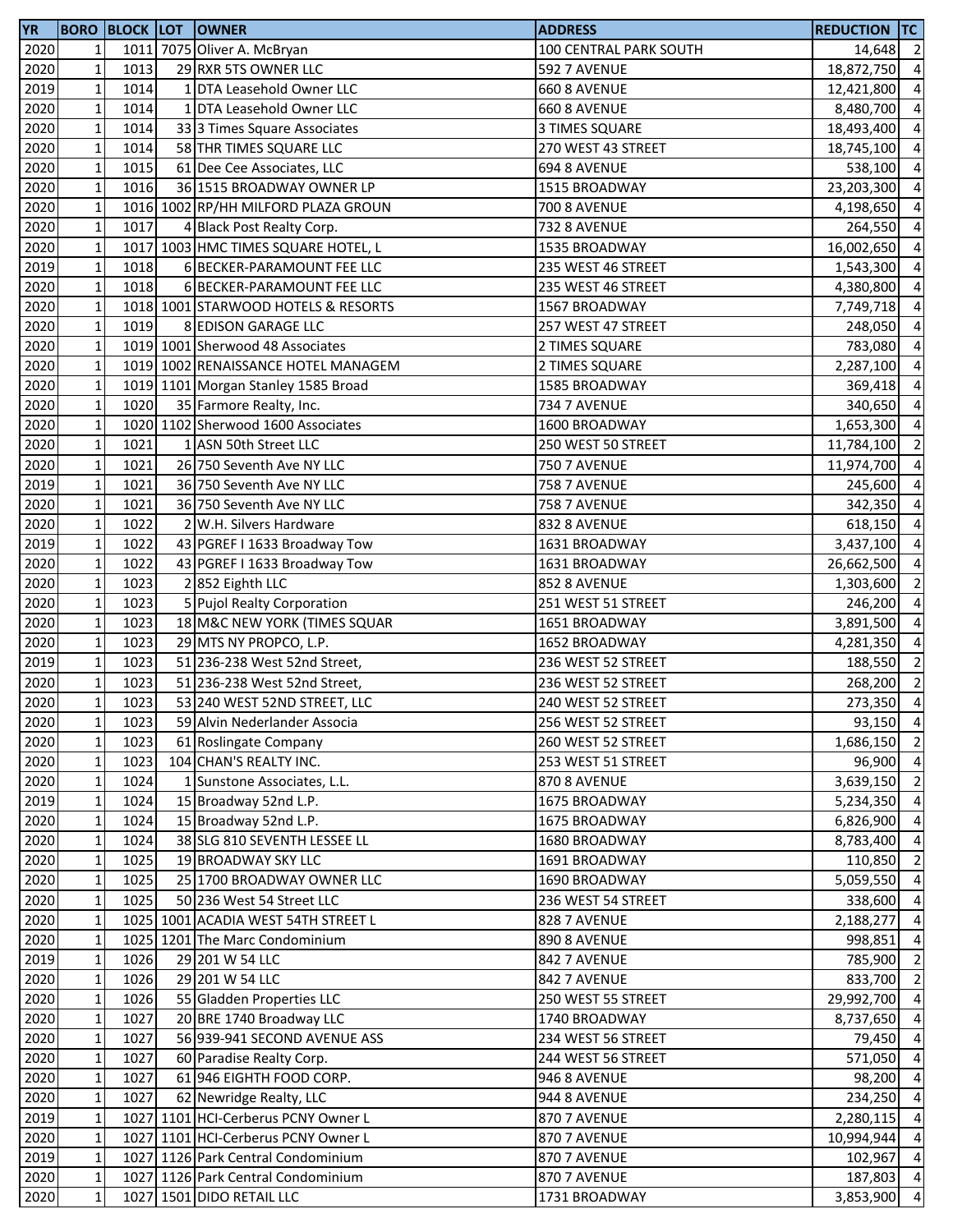| <b>YR</b> |              |      | <b>BORO BLOCK LOT OWNER</b>         | <b>ADDRESS</b>         | <b>REDUCTION TC</b> |                          |
|-----------|--------------|------|-------------------------------------|------------------------|---------------------|--------------------------|
| 2019      | 1            |      | 1027 1502 1745 Broadway Owner, LLC  | 1731 BROADWAY          | 11,182,150 4        |                          |
| 2020      | $\mathbf 1$  |      | 1027 1502 1745 Broadway Owner, LLC  | 1731 BROADWAY          | 14,319,550          | $\overline{4}$           |
| 2020      | $\mathbf 1$  | 1028 | 29 888 Seventh Avenue LLC           | <b>888 7 AVENUE</b>    | 5,946,000           | $\overline{4}$           |
| 2020      | $\mathbf 1$  | 1028 | 33 RP/Feil 57 LLC                   | 894 7 AVENUE           | 4,719,600           | $\overline{4}$           |
| 2019      | $\mathbf 1$  |      | 1028 1001 Symphony House, LLC       | 235 WEST 56 STREET     | 1,825,944           | $\overline{2}$           |
| 2020      | $\mathbf 1$  |      | 1028 1001 Symphony House, LLC       | 235 WEST 56 STREET     | 2,468,566           | $\overline{2}$           |
| 2020      | $\mathbf 1$  | 1030 | 46 Gainsborough Studios, Inc        | 222 CENTRAL PARK SOUTH | 278,650 2           |                          |
| 2020      | $\mathbf 1$  | 1030 | 48 230 PARK SOUTH APARTMENTS        | 230 CENTRAL PARK SOUTH | 533,000             | $\overline{\phantom{0}}$ |
| 2020      | $\mathbf 1$  | 1033 | 142/9 Residential, LLC              | 360 WEST 43 STREET     | 1,716,950           | $\overline{2}$           |
| 2020      | $\mathbf 1$  | 1033 | 9 42/43 Realty L.L.C.               | 349 WEST 42 STREET     | 4,807,900           | $\overline{2}$           |
| 2020      | $\mathbf 1$  | 1033 | 19 Thera Realty LLC                 | 325 WEST 42 STREET     | 149,349             | $\overline{2}$           |
| 2020      | $\mathbf 1$  | 1033 | 20 Thera Realty LLC                 | 323 WEST 42 STREET     | 424,221             | $\overline{2}$           |
| 2020      | $\mathbf 1$  | 1033 | 21 Thera Realty LLC                 | 321 WEST 42 STREET     | 147,281 2           |                          |
| 2020      | $\mathbf 1$  | 1033 | 29 WALGREEN EASTERN CO., INC        | 661 8 AVENUE           | 642,750 4           |                          |
| 2020      | $\mathbf 1$  | 1033 | 109 42/43 Realty L.L.C.             | 350 WEST 43 STREET     | 905,300             | $\overline{2}$           |
| 2019      | $\mathbf 1$  | 1034 | 4 YOUFFOUSSE 610 9TH AVENUE         | 610 9 AVENUE           | 254,050             | $\overline{4}$           |
| 2020      | $\mathbf 1$  | 1034 | 4 YOUFFOUSSE 610 9TH AVENUE         | 610 9 AVENUE           | 425,400             | $\overline{4}$           |
| 2020      | $\mathbf 1$  | 1034 | 7 CLINTON 43 HOLDINGS LLC           | 337 WEST 43 STREET     | 100,800             | $\overline{2}$           |
| 2020      | $\mathbf 1$  | 1034 | 10 CLINTON 43 HOLDINGS LLC          | 331 WEST 43 STREET     | 120,750             | $\overline{2}$           |
| 2019      | $\mathbf 1$  | 1034 | 56 100 VARICK REALTY, LLC           | 348 WEST 44 STREET     | 123,450             | $\overline{4}$           |
| 2020      | $\mathbf 1$  | 1034 | 56 100 VARICK REALTY, LLC           | 348 WEST 44 STREET     | 156,750             | $\overline{4}$           |
| 2020      | $\mathbf 1$  | 1035 | 9 BRISAM CLINTON LLC                | 343 WEST 44 STREET     | 337,500 4           |                          |
| 2020      | $\mathbf 1$  | 1035 | 12 339 West 44 Realty LLC           | 339 WEST 44 STREET     | 86,700              | $\overline{2}$           |
| 2020      | $\mathbf 1$  | 1036 | 4 TJ Mgmt Corp.                     | 648 9 AVENUE           | 145,200 2           |                          |
| 2020      | $\mathbf 1$  | 1036 | 20 323 WEST 45TH STREET CORP        | 323 WEST 45 STREET     | 41,250              | $\overline{4}$           |
| 2020      | $\mathbf 1$  | 1036 | 21 CIRCUIT LLC                      | 317 WEST 45 STREET     | 2,147,700           | $\overline{4}$           |
| 2020      | $\mathbf 1$  | 1036 | 29 301 W. 45 Realty LLC             | <b>717 8 AVENUE</b>    | 822,350             | $\overline{2}$           |
| 2020      | $\mathbf 1$  | 1036 | 41 TPU NO. ONE REALTY CORP.         | 320 WEST 46 STREET     | 147,400             | $\overline{4}$           |
| 2020      | $\mathbf 1$  | 1036 | 51 344 WESTSIDE PROPERTIES L        | 344 WEST 46 STREET     | 79,800              | $\overline{4}$           |
| 2020      | $\mathbf 1$  | 1036 | 63 SUDHAKAR RAYAPUDI                | 650 9 AVENUE           | 392,550             | $\overline{2}$           |
| 2020      | $\mathbf 1$  | 1037 | 20 MAIOGLIO ESTATES, INC.           | 319 WEST 46 STREET     | 296,850             | $\overline{4}$           |
| 2020      | $\mathbf 1$  | 1037 | 24 315 W 46 LLC                     | 315 WEST 46 STREET     | 65,000              | $\overline{4}$           |
| 2019      | $\mathbf 1$  | 1037 | 38 306-310 W. 47th LLC              | 306 WEST 47 STREET     | 244,900 2           |                          |
| 2020      | $\mathbf 1$  | 1037 | 38 306-310 W. 47th LLC              | 306 WEST 47 STREET     | 162,650             | $\overline{2}$           |
| 2020      | $1\vert$     | 1037 | 40 306-310 W. 47th LLC              | 310 WEST 47 STREET     | 611,100 2           |                          |
| 2020      | $\mathbf 1$  | 1037 | 51 332-4 W 47 ST ASSOC LP           | 332 WEST 47 STREET     | 40,800 2            |                          |
| 2020      | $\mathbf 1$  | 1037 | 52 332-4 W 47 ST ASSOC LP           | 334 WEST 47 STREET     | 40,800              | $\overline{2}$           |
| 2020      | $\mathbf 1$  |      | 1037 1001 301 HDFC                  | <b>739 8 AVENUE</b>    | 86,050 2            |                          |
| 2019      | $\mathbf 1$  | 1038 | 12 341 West 47th St. Apartme        | 341 WEST 47 STREET     | 20,250              | $\overline{2}$           |
| 2020      | $\mathbf 1$  | 1038 | 12 341 West 47th St. Apartme        | 341 WEST 47 STREET     | 64,800              | $\overline{2}$           |
| 2020      | $\mathbf{1}$ | 1038 | 20 321-23 W 47 ST ASSOC LP          | 323 WEST 47 STREET     | 41,300              | $\overline{2}$           |
| 2020      | $\mathbf 1$  | 1038 | 21 321-23 W 47 ST ASSOC LP          | 321 WEST 47 STREET     | 70,100              | $\overline{2}$           |
| 2020      | $\mathbf 1$  | 1038 | 27 THREE SONS REALTY, LLC           | 309 WEST 47 STREET     | 63,500              | $\overline{2}$           |
| 2020      | $\mathbf 1$  | 1038 | 29 771 Eighth Avenue LLC ANO        | <b>771 8 AVENUE</b>    | 1,016,300           | $\overline{4}$           |
| 2020      | $\mathbf{1}$ | 1038 | 60 356 West 48th Street Real        | 356 WEST 48 STREET     | 218,350             | $\overline{2}$           |
| 2020      | $\mathbf{1}$ | 1038 | 61 358 WEST 48TH STREET, LLC        | 698 9 AVENUE           | 615,050 2           |                          |
| 2020      | $\mathbf{1}$ |      | 1038 1001 306 West 48th Manhattan L | 306 WEST 48 STREET     | 83,450 4            |                          |
| 2020      | $\mathbf 1$  | 1039 | 9353 W48 PARTNERS, LLC              | 353 WEST 48 STREET     | 127,250 4           |                          |
| 2020      | $\mathbf 1$  | 1039 | 31 797 EIGHTH AVENUE LLC            | <b>797 8 AVENUE</b>    | 639,500 4           |                          |
| 2020      | $\mathbf 1$  | 1039 | 47 322 W 49 LLC                     | 322 WEST 49 STREET     | 113,000 2           |                          |
| 2020      | $\mathbf{1}$ | 1039 | 48 324 W 49 LLC                     | 324 WEST 49 STREET     | 94,100              | $\overline{2}$           |
| 2020      | $\mathbf 1$  | 1039 | 49 326 W 49 LLC                     | 326 WEST 49 STREET     | 137,500             | $\overline{2}$           |
| 2020      | $\mathbf 1$  | 1039 | 63 Rio Equities Corp.               | <b>712 9 AVENUE</b>    | 110,250             | $\overline{2}$           |
| 2020      | $\mathbf 1$  | 1039 | 64 Rio Equities Corp.               | <b>710 9 AVENUE</b>    | 85,050              | $\overline{2}$           |
| 2019      | $\mathbf 1$  |      | 1040 1505 ADRIENNE I. LANDAU        | 350 WEST 50 STREET     | 17,404              | $\overline{2}$           |
| 2020      | $\mathbf 1$  |      | 1040 1505 ADRIENNE I. LANDAU        | 350 WEST 50 STREET     | 25,411              | $\overline{2}$           |
| 2019      | $\mathbf 1$  |      | 1040 1506 ADRIENNE I. LANDAU        | 350 WEST 50 STREET     | 20,041              | $\overline{2}$           |
| 2020      | $\mathbf 1$  |      | 1040 1506 ADRIENNE I. LANDAU        | 350 WEST 50 STREET     | 29,260 2            |                          |
| 2019      | $\mathbf 1$  |      | 1040 1508 THE JOHN TRUST            | 350 WEST 50 STREET     | 18,723              | $\overline{2}$           |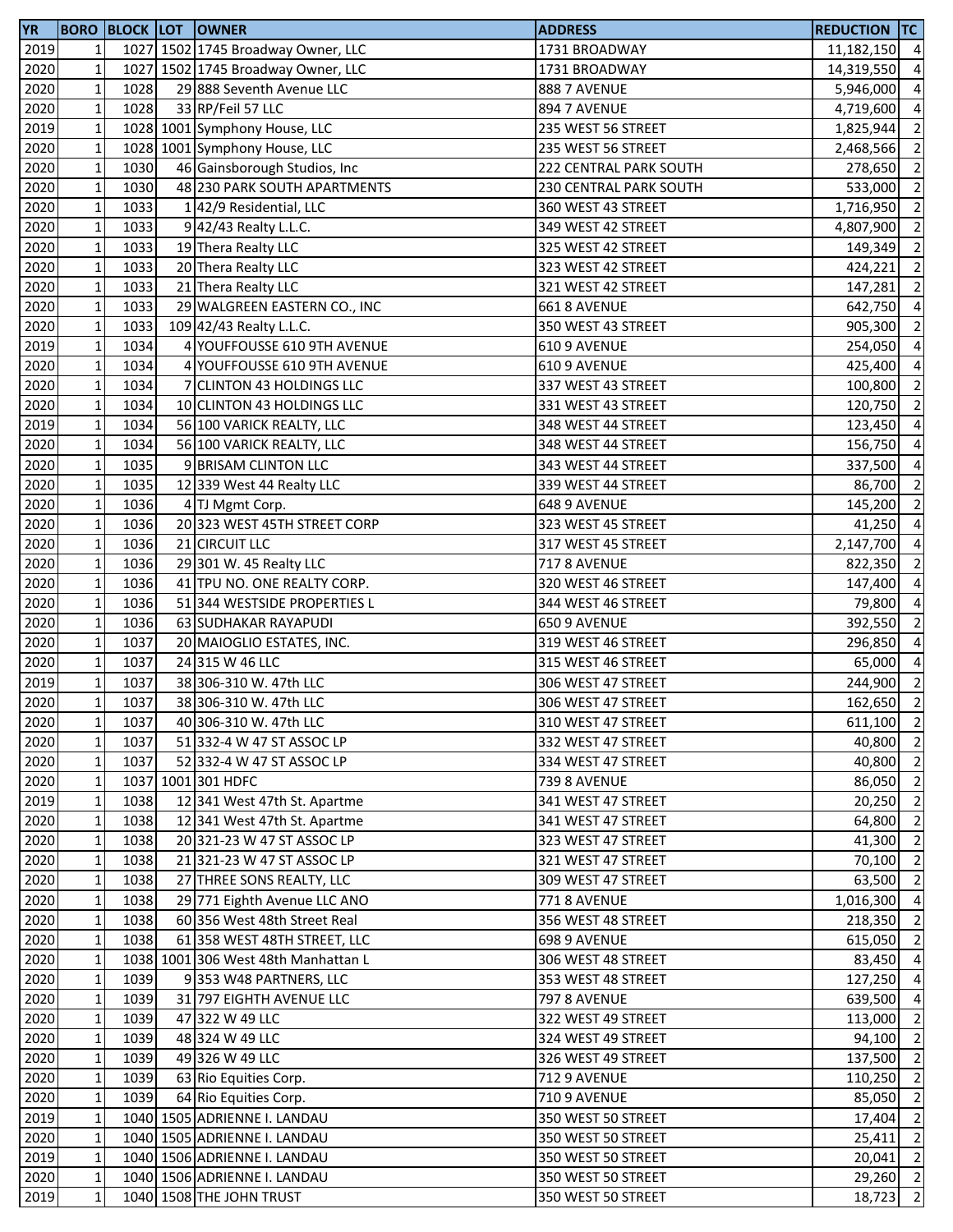| <b>YR</b> |              |      | <b>BORO BLOCK LOT LOWNER</b>        | <b>ADDRESS</b>        | <b>REDUCTION TC</b> |                |
|-----------|--------------|------|-------------------------------------|-----------------------|---------------------|----------------|
| 2020      | $\mathbf{1}$ |      | 1040 1508 THE JOHN TRUST            | 350 WEST 50 STREET    | $27,335$ 2          |                |
| 2019      | $\mathbf 1$  |      | 1040 1509 VERA R. ROSSI & MARCELO G | 350 WEST 50 STREET    | 14,767              | $\overline{2}$ |
| 2020      | $\mathbf 1$  |      | 1040 1509 VERA R. ROSSI & MARCELO G | 350 WEST 50 STREET    | 21,560              | $\overline{2}$ |
| 2019      | $\mathbf 1$  |      | 1040 1510 B.M. BIENKOWSKI           | 350 WEST 50 STREET    | 17,404              | $\overline{2}$ |
| 2020      | $\mathbf 1$  |      | 1040 1510 B.M. BIENKOWSKI           | 350 WEST 50 STREET    | 25,411              | $\overline{2}$ |
| 2019      | $\mathbf 1$  |      | 1040 1511 CHRISTOPHER J. STRIEDTER  | 350 WEST 50 STREET    | 17,404              | $\overline{2}$ |
| 2020      | $\mathbf{1}$ |      | 1040 1511 CHRISTOPHER J. STRIEDTER  | 350 WEST 50 STREET    | 25,411              | $\overline{2}$ |
| 2019      | $\mathbf{1}$ |      | 1040 1512 JENNIFER PEDRAZA          | 350 WEST 50 STREET    | 16,084              | $\overline{2}$ |
| 2020      | $\mathbf{1}$ |      | 1040 1512 JENNIFER PEDRAZA          | 350 WEST 50 STREET    | 23,482              | $\overline{2}$ |
| 2020      | $\mathbf 1$  |      | 1040 1514 TRINA SANDOVAL            | 350 WEST 50 STREET    | 18,478              | $\overline{2}$ |
| 2020      | $\mathbf 1$  |      | 1040 1515 CHERYL CECILE ROBINSON    | 350 WEST 50 STREET    | 18,478              | $\overline{2}$ |
| 2019      | $\mathbf 1$  |      | 1040 1516 THE BEER-DIETZ FAMILY TRU | 350 WEST 50 STREET    | 16,745              | $\overline{2}$ |
| 2020      | $\mathbf 1$  |      | 1040 1516 THE BEER-DIETZ FAMILY TRU | 350 WEST 50 STREET    | 24,447              | $\overline{2}$ |
| 2019      | $\mathbf 1$  |      | 1040 1518 VICTOR VECCHIARIELLO      | 350 WEST 50 STREET    | 18,723              | $\overline{2}$ |
| 2020      | $\mathbf 1$  |      | 1040 1518 VICTOR VECCHIARIELLO      | 350 WEST 50 STREET    | 27,335              | $\overline{2}$ |
| 2019      | $\mathbf 1$  |      | 1040 1519 GERMAINE ROWE             | 350 WEST 50 STREET    | 18,723              | $\overline{2}$ |
| 2020      | $\mathbf 1$  |      | 1040 1519 GERMAINE ROWE             | 350 WEST 50 STREET    | 27,335              | $\overline{2}$ |
| 2019      | $\mathbf 1$  |      | 1040 1520 JASON S. ABRAMS           | 350 WEST 50 STREET    | 17,404              | $\overline{2}$ |
| 2020      | $\mathbf 1$  |      | 1040 1520 JASON S. ABRAMS           | 350 WEST 50 STREET    | 25,411              | $\overline{2}$ |
| 2020      | $\mathbf 1$  | 1041 | 3 746 Ninth Avenue LLC              | <b>746 9 AVENUE</b>   | 189,450 2           |                |
| 2020      | $\mathbf 1$  | 1041 | 4 748 NINTH AVE., LLC               | <b>748 9 AVENUE</b>   | 84,800              | $\overline{2}$ |
| 2019      | $\mathbf 1$  | 1041 | 5 West 50th St. Assoc. LLC          | 365 WEST 50 STREET    | 71,500              | $\overline{2}$ |
| 2020      | $\mathbf 1$  | 1041 | 5 West 50th St. Assoc. LLC          | 365 WEST 50 STREET    | 85,450              | $\overline{2}$ |
| 2020      | $\mathbf 1$  | 1041 | 27 IVANHOE REALTY CORP              | 309 WEST 50 STREET    | 146,800             | $\overline{4}$ |
| 2020      | $\mathbf 1$  | 1041 | 29 Purcel Woodward and Ames,        | 831 8 AVENUE          | 3,340,100           | $\overline{2}$ |
| 2020      | $\mathbf 1$  | 1041 | 38 Three-O-Six LP                   | 306 WEST 51 STREET    | 332,750             | $\overline{2}$ |
| 2020      | $\mathbf 1$  | 1041 | 60 BAJA 364 LLC                     | 364 WEST 51 STREET    | 79,050              | $\overline{2}$ |
| 2019      | $\mathbf 1$  | 1041 | 63 752 Ninth Avenue LLC             | <b>752 9 AVENUE</b>   | 91,900 2            |                |
| 2020      | $\mathbf 1$  | 1041 | 63 752 Ninth Avenue LLC             | <b>752 9 AVENUE</b>   | 108,950             | $\overline{2}$ |
| 2020      | $\mathbf 1$  | 1042 | 9353 WEST 51ST ST., LLC             | 353 WEST 51 STREET    | 71,700              | $\overline{2}$ |
| 2020      | $\mathbf 1$  | 1042 | 15 Rose Realty, LLC                 | 337 WEST 51 STREET    | 139,100             | $\overline{2}$ |
| 2019      | $\mathbf 1$  | 1042 | 20 Nehantic, L.L.C.                 | 325 WEST 51 STREET    | 201,900             | $\overline{2}$ |
| 2020      | $\mathbf 1$  | 1042 | 20 Nehantic, L.L.C.                 | 325 WEST 51 STREET    | 310,200             | $\overline{2}$ |
| 2019      | $\mathbf{1}$ | 1042 | 54 NDKE, LLC                        | <b>WEST 52 STREET</b> | 125,700             | $\overline{4}$ |
| 2020      | $1\vert$     | 1042 | 54 NDKE, LLC                        | WEST 52 STREET        | 182,400 4           |                |
| 2020      | $\mathbf 1$  |      | 1042 1603 The Sorting House Condomi | 318 WEST 52 STREET    | 73,883              | $\overline{2}$ |
| 2019      | $\mathbf 1$  | 1043 | 4 790 NINTH SUCCESSOR LLC           | <b>790 9 AVENUE</b>   | 85,700 2            |                |
| 2020      | $\mathbf 1$  | 1043 | 4 790 NINTH SUCCESSOR LLC           | <b>790 9 AVENUE</b>   | 138,350 2           |                |
| 2020      | $\mathbf 1$  | 1043 | 13 TIMES CIRCLE ASSOCIATES L        | 333 WEST 52 STREET    | 908,750             | $\overline{4}$ |
| 2019      | $\mathbf 1$  | 1043 | 59 360 WEST 53 ST. INC.             | 360 WEST 53 STREET    | 91,850              | $\overline{2}$ |
| 2020      | $\mathbf 1$  | 1043 | 59 360 WEST 53 ST. INC.             | 360 WEST 53 STREET    | 99,500              | $\overline{2}$ |
| 2020      | $\mathbf 1$  | 1043 | 61 796-798 NINTH SUCCESSOR L        | 798 9 AVENUE          | 230,100             | $\overline{2}$ |
| 2019      | $\mathbf 1$  |      | 1043 1102 300 West 53rd St. Condomi | 300 WEST 53 STREET    | 9,963               | $\overline{2}$ |
| 2020      | $\mathbf 1$  |      | 1043 1102 300 West 53rd St. Condomi | 300 WEST 53 STREET    | 11,321              | $\overline{2}$ |
| 2020      | $\mathbf 1$  | 1044 | 2 Palazzo Realty Inc.               | 802 9 AVENUE          | 169,300             | $\overline{2}$ |
| 2020      | $\mathbf 1$  | 1045 | 3 Hearst Communications, In         | 828 9 AVENUE          | 257,450 4           |                |
| 2020      | $\mathbf 1$  | 1045 | 12 BETA II, LLC                     | 321 WEST 54 STREET    | 793,900 2           |                |
| 2020      | $\mathbf 1$  | 1045 | 25 SIMRY REALTY CORP.               | 311 WEST 54 STREET    | 107,550 2           |                |
| 2020      | $\mathbf 1$  | 1045 | 29 Atlantic Westerly Company        | 911 8 AVENUE          | 2,791,050           | $\overline{2}$ |
| 2019      | $\mathbf 1$  | 1045 | 50 55TH MANAGEMENT CORP             | 330 WEST 55 STREET    | 96,200              | $\overline{2}$ |
| 2020      | $\mathbf 1$  | 1045 | 50 55TH MANAGEMENT CORP             | 330 WEST 55 STREET    | 99,350              | $\overline{2}$ |
| 2020      | $\mathbf 1$  | 1045 | 51 340 Owners Corp.                 | 340 WEST 55 STREET    | 802,250             | $\overline{2}$ |
| 2020      | $\mathbf 1$  | 1045 | 61 360 West 55th St., L.P.          | 840A 9 AVENUE         | 534,800             | $\overline{2}$ |
| 2020      | $\mathbf 1$  | 1046 | 1 Pembroke Owners, Inc.             | 357 WEST 55 STREET    | 767,600             | $\overline{2}$ |
| 2020      | $\mathbf 1$  | 1046 | 43 320 W. 56th St. LLC              | 318 WEST 56 STREET    | 209,700             | $\overline{2}$ |
| 2019      | $\mathbf 1$  | 1046 | 47 WEST 56TH ST. ASSOC. CO.         | 330 WEST 56 STREET    | 575,900             | $\overline{2}$ |
| 2020      | $\mathbf 1$  | 1046 | 47 WEST 56TH ST. ASSOC. CO.         | 330 WEST 56 STREET    | 705,950             | $\overline{2}$ |
| 2020      | $\mathbf 1$  |      | 1047 1022 PARC VENDOME CONDOMINIUM  | 340 WEST 57 STREET    | $9,030 \ 2$         |                |
| 2020      | $\mathbf{1}$ |      | 1047 1601 HEARST COMMUNICATIONS, IN | 959 8 AVENUE          | 12,801,934          | $\overline{4}$ |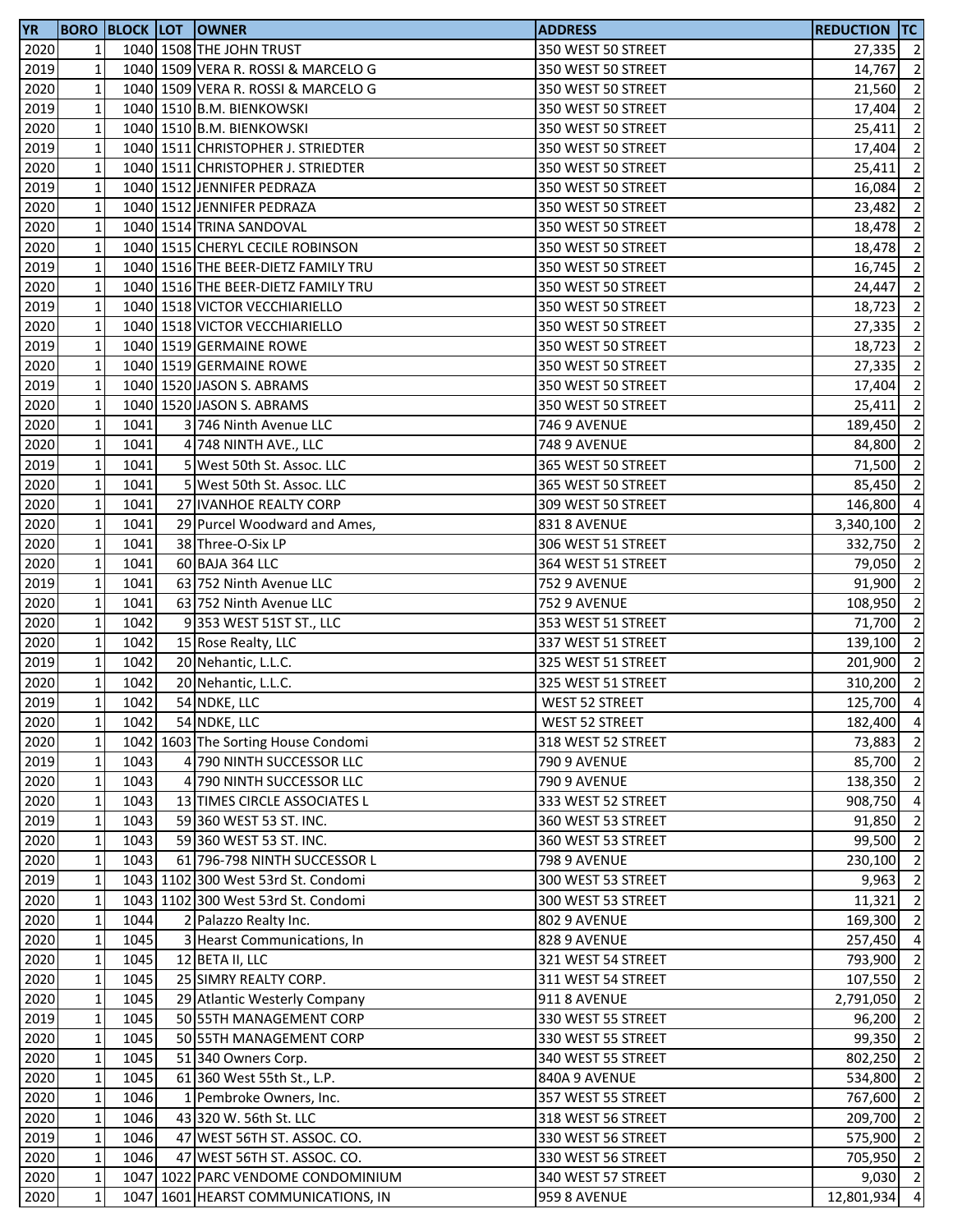| <b>YR</b>         |              |      | <b>BORO BLOCK LOT OWNER</b>         | <b>ADDRESS</b>                           | <b>REDUCTION TC</b> |                |
|-------------------|--------------|------|-------------------------------------|------------------------------------------|---------------------|----------------|
| 2019              | $\mathbf{1}$ |      | 1047 2716 Hearst Communications, In | 322 WEST 57 STREET                       | 683,985             | $\overline{4}$ |
| 2020              | $\mathbf 1$  |      | 1047 2716 Hearst Communications, In | 322 WEST 57 STREET                       | 775,026             | $\overline{4}$ |
| 2020              | $\mathbf 1$  | 1048 | 20 Park Towers South Co., LL        | 315 WEST 57 STREET                       | 1,609,800           | $\overline{2}$ |
| 2020              | $\mathbf 1$  | 1048 | 25 313 W. 57th, L.L.C.              | 313 WEST 57 STREET                       | 147,150 2           |                |
| 2020              | $\mathbf 1$  | 1048 | 63 370 West 58th Corp.              | 892 9 AVENUE                             | 788,150             | $\overline{2}$ |
| 2020              | $\mathbf 1$  |      | 1048 1001 The Colonnade Condominium | 347 WEST 57 STREET                       | 10,249              | $\overline{2}$ |
| 2020              | $\mathbf 1$  |      | 1048 1803 Central Park Place Condom | 301 WEST 57 STREET                       | 3,844               | $\overline{2}$ |
| 2020              | $\mathbf 1$  |      | 1048 2083 Central Park Place Condom | 301 WEST 57 STREET                       | 5,768               | $\overline{2}$ |
| 2020              | $\mathbf 1$  |      | 1048 3004 WESTMORE OWNERS CORP.     | 333 WEST 57 STREET                       | 14,200              | $\overline{4}$ |
| 2019              | $\mathbf 1$  |      | 1049 1001 A/R Garage LLC            | 35 COLUMBUS CIRCLE                       | 1,753,500           | $\overline{4}$ |
| 2020              | $\mathbf 1$  |      | 1049 1001 A/R Garage LLC            | 35 COLUMBUS CIRCLE                       | 3,684,400           | $\overline{4}$ |
| 2019              | $\mathbf 1$  |      | 1049 1002 A/R Retail LLC            | 10 COLUMBUS CIRCLE                       | 12,330,000 4        |                |
| 2020              | $\mathbf 1$  |      | 1049 1002 A/R Retail LLC            | 10 COLUMBUS CIRCLE                       | 13,419,300 4        |                |
| 2020              | $\mathbf 1$  |      | 1049 1004 Columbus Office, LLC      | 10 COLUMBUS CIRCLE                       | 36,436,250 4        |                |
| 2020              | $\mathbf 1$  |      | 1049 1005 TWC Office Associates LLC | 60 COLUMBUS CIRCLE                       | 4,031,898           | $\overline{4}$ |
| 2019              | $\mathbf 1$  |      | 1049 1006 IW COLUMBUS CENTRE LLC    | 80 COLUMBUS CIRCLE                       | 3,260,000           | $\overline{4}$ |
| 2020              | $\mathbf 1$  |      | 1049 1006 IW COLUMBUS CENTRE LLC    | 80 COLUMBUS CIRCLE                       | 10,951,300          | $\overline{4}$ |
| 2019              | $\mathbf 1$  | 1050 | 49 WEST 41 PROPERTY LLC             | 440 WEST 41 STREET                       | 312,550             | $\overline{2}$ |
| 2020              | $\mathbf 1$  |      | 1051 1303 MIMA Condominium Board of | 450 WEST 42 STREET                       | 159,658             | $\overline{2}$ |
| 2020              | $\mathbf 1$  |      | 1051 1505 CACTUS ON NINTH, LLC      | 400 WEST 42 STREET                       | 517,255             | $\overline{4}$ |
| 2020              | $\mathbf 1$  | 1052 | 1 M Plaza L.P.                      | 576 10 AVENUE                            | 7,014,900 2         |                |
| 2020              | $\mathbf 1$  | 1053 | 1 598 10TH AVE CORP.                | 596 10 AVENUE                            | 224,900             | $\overline{2}$ |
| 2020              | $\mathbf 1$  | 1053 | 18 Kalabi Realty Co.                | 433 WEST 43 STREET                       | 183,550             | $\overline{2}$ |
| 2020              | $\mathbf 1$  | 1053 | 22 Ninth Avenue Realty, LLC         | 421 WEST 43 STREET                       | 108,300             | $\overline{2}$ |
| 2019              | $\mathbf 1$  |      | 1053 1201 CHATHAM 44 COMMERCIAL ASS | 464 WEST 44 STREET                       | 242,900             | $\overline{4}$ |
|                   | $\mathbf 1$  |      | 1053 1201 CHATHAM 44 COMMERCIAL ASS |                                          |                     | $\overline{4}$ |
| 2020<br>2020      | $\mathbf 1$  | 1054 |                                     | 464 WEST 44 STREET<br>437 WEST 44 STREET | 294,200<br>334,350  | $\overline{2}$ |
|                   | $\mathbf 1$  | 1055 | 13 M-Way Holding Corp.              |                                          |                     | $\overline{2}$ |
| 2020              | $\mathbf 1$  | 1055 | 22 45th Street Associates           | 421 WEST 45 STREET                       | 269,550             |                |
| 2020              |              |      | 28 Chatsworth, LLC.                 | 405 WEST 45 STREET                       | 317,900 2           |                |
| 2020              | $\mathbf 1$  | 1055 | 56 OWT REALTY CORP.                 | 446 WEST 46 STREET                       | 135,450             | $\overline{2}$ |
| 2020              | $\mathbf 1$  |      | 1055 1001 Clinton Club Condominium  | 447 WEST 45 STREET                       | 9,530               | $\overline{2}$ |
| 2019              | $\mathbf 1$  | 1056 | 8 455-457 West 46th Street          | 457 WEST 46 STREET                       | 97,000              | $\overline{2}$ |
| 2020              | $\mathbf 1$  | 1056 | 16 PROFILE ENTERPRISES, L.P.        | 437 WEST 46 STREET                       | 236,100             | $\overline{2}$ |
| 2019              | $\mathbf 1$  | 1056 | 19 Lee-Ro Realty LLC                | 425 WEST 46 STREET                       | 61,900              | $\overline{2}$ |
| 2020              | 11           | 1056 | 19 Lee-Ro Realty LLC                | 425 WEST 46 STREET                       | 188,350 2           |                |
| 2020              | $\mathbf 1$  | 1056 | 40 416 W. 47 Street Realty,         | 416 WEST 47 STREET                       | 99,250 2            |                |
| 2019              | $\mathbf 1$  | 1056 | 60 Nejat West LLC                   | 456 WEST 47 STREET                       | 153,900 2           |                |
| 2020              | $\mathbf 1$  | 1056 | 60 Nejat West LLC                   | 456 WEST 47 STREET                       | 171,450 2           |                |
| 2020              | $\mathbf 1$  | 1057 | 34 693 NINTH AVENUE PARTNERS        | 693 9 AVENUE                             | 93,100 2            |                |
| 2020              | $\mathbf 1$  | 1057 | 48 426-428 West 48th Street         | 426 WEST 48 STREET                       | 124,850 2           |                |
| 2020              | $\mathbf 1$  | 1058 | 2 E & W REALTY LLC                  | <b>688 10 AVENUE</b>                     | 147,800 2           |                |
| 2020              | $\mathbf 1$  | 1058 | 12 J.A.S. Realty LLC                | 437 WEST 48 STREET                       | 65,000              | $\overline{2}$ |
| 2019              | $\mathbf 1$  | 1058 | 28 FRANCO EQUITIES, LLC             | 403 WEST 48 STREET                       | 52,400              | $\overline{2}$ |
| 2020              | $\mathbf 1$  | 1058 | 28 FRANCO EQUITIES, LLC             | 403 WEST 48 STREET                       | 117,650 2           |                |
| 2020              | $\mathbf 1$  | 1058 | 35 717 NINTH NYC, LLC               | 717 9 AVENUE                             | 150,350 2           |                |
| $\overline{20}20$ | $\mathbf 1$  | 1058 | 39 412 WEST 49 ACQUIS CO LLC        | 412 WEST 49 STREET                       | 207,300 2           |                |
| 2020              | $\mathbf 1$  | 1058 | 51 C. E. C. MANAGEMENT CORP.        | 436 WEST 49 STREET                       | 103,500             | $\overline{2}$ |
| 2019              | $\mathbf 1$  | 1058 | 54 444 WEST 49 STREET PROPER        | 444 WEST 49 STREET                       | 47,500              | $\overline{2}$ |
| 2020              | $\mathbf 1$  | 1059 | 5 BRITE REALTY, LLC                 | 461 WEST 49 STREET                       | 50,550              | $\overline{2}$ |
| 2019              | $\mathbf 1$  | 1059 | 8 KANEOHE DEVELOPMENT CORP.         | 449 WEST 49 STREET                       | 111,150             | $\overline{4}$ |
| 2020              | $\mathbf 1$  | 1059 | 28 WEST 49TH STREET LLC             | 407 WEST 49 STREET                       | 181,500             | $\overline{2}$ |
| 2020              | $\mathbf 1$  | 1059 | 32 MONET FIFTIETH REALTY COR        | <b>731 9 AVENUE</b>                      | 188,200             | $\overline{2}$ |
| 2019              | $\mathbf 1$  | 1059 | 54 442 WEST 50 LLC                  | 442 WEST 50 STREET                       | 35,125              | $\overline{2}$ |
| 2020              | $\mathbf 1$  | 1059 | 54 442 WEST 50 LLC                  | 442 WEST 50 STREET                       | 84,175 2            |                |
| 2020              | $\mathbf 1$  | 1059 | 56 WEST 50TH STREET HDFC            | 446 WEST 50 STREET                       | 42,500 2            |                |
| 2020              | $\mathbf 1$  | 1059 | 162 4-1-14 INC.                     | 458 WEST 50 STREET                       | 38,080 2A           |                |
| 2020              | $\mathbf 1$  | 1060 | 5 455 WEST 50TH ST., LLC            | 455 WEST 50 STREET                       | 120,500 4           |                |
| 2020              | $\mathbf 1$  | 1060 | 6 Armor Realty Co. LLC              | 453 WEST 50 STREET                       | 46,400 2            |                |
| 2020              | $\mathbf 1$  | 1060 | 13 439 W 50 LLC                     | 439 WEST 50 STREET                       | 169,850 2           |                |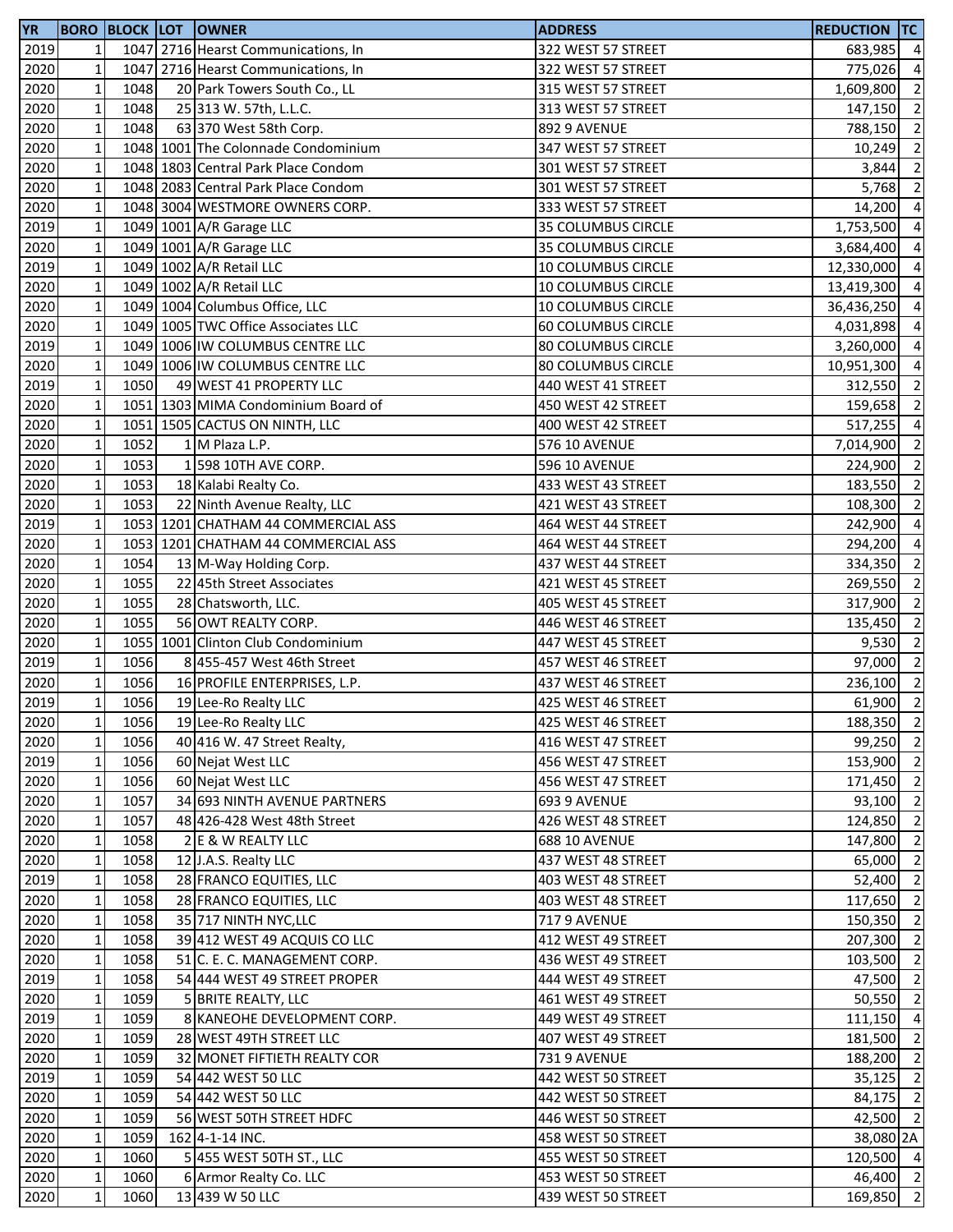| <b>YR</b> |                 |      | <b>BORO BLOCK LOT OWNER</b>         | <b>ADDRESS</b>       | <b>REDUCTION TC</b> |                |
|-----------|-----------------|------|-------------------------------------|----------------------|---------------------|----------------|
| 2020      | $1\overline{ }$ | 1060 | 24 WEST 50TH STREET HDFC            | 413 WEST 50 STREET   | 43,400 2            |                |
| 2019      | $1\overline{ }$ | 1060 | 29 INDO-CANADIAN REALTY CORP        | <b>741 9 AVENUE</b>  | 261,700             | $\overline{2}$ |
| 2020      | $\mathbf 1$     | 1060 | 29 INDO-CANADIAN REALTY CORP        | <b>741 9 AVENUE</b>  | 353,950             | $\overline{2}$ |
| 2020      | $\mathbf 1$     | 1060 | 31 AC REALTY PARTNERS LLC           | <b>745 9 AVENUE</b>  | 119,700             | $\overline{2}$ |
| 2019      | $\mathbf{1}$    | 1061 | 1 750 Tenth Avenue Realty L         | 750 10 AVENUE        | 137,550 2           |                |
| 2020      | $\mathbf 1$     | 1061 | 1 750 Tenth Avenue Realty L         | <b>750 10 AVENUE</b> | 320,250             | $\overline{2}$ |
| 2020      | $\mathbf 1$     | 1061 | 13 King Enterprises Ltd.            | 443 WEST 51 STREET   | 182,850             | $\overline{2}$ |
| 2020      | $\mathbf 1$     | 1061 | 27 351 EMMUT PROPERTIES, LTD        | 409 WEST 51 STREET   | 133,300             | $\overline{2}$ |
| 2020      | $\mathbf 1$     | 1061 | 29 761 NINTH AVENUE REALTY L        | <b>761 9 AVENUE</b>  | 72,350              | $\overline{2}$ |
| 2020      | $\mathbf 1$     | 1061 | 53 444 W52 LLC                      | 444 WEST 52 STREET   | 92,400              | $\overline{2}$ |
| 2020      | $\mathbf 1$     | 1062 | 19 Midwest Court LLC                | 410 WEST 53 STREET   | 453,250             | $\overline{2}$ |
| 2020      | $\mathbf 1$     | 1062 | 27 409 W. 52 Realty LLC             | 409 WEST 52 STREET   |                     | $\overline{2}$ |
|           |                 | 1062 |                                     |                      | 217,400             |                |
| 2020      | $\mathbf 1$     |      | 31 PIRGI REALTY LLC                 | <b>785 9 AVENUE</b>  | 89,050              | $\overline{2}$ |
| 2020      | $1\,$           | 1063 | 29 801-803 LLC                      | 801 9 AVENUE         | 684,500             | $\overline{2}$ |
| 2019      | $\mathbf 1$     | 1063 | 32 ORA, LLC                         | 807 9 AVENUE         | 116,500             | $\overline{2}$ |
| 2020      | $\mathbf 1$     | 1063 | 32 ORA, LLC                         | 807 9 AVENUE         | 161,650             | $\overline{2}$ |
| 2020      | $\mathbf 1$     | 1063 | 56 448 W 54TH STREET CORP           | 448 WEST 54 STREET   | 90,000              | $\overline{2}$ |
| 2019      | $\mathbf{1}$    |      | 1063 1001 THE ABBEY CONDOMINIUM     | 414 WEST 54 STREET   | 7,341               | $\overline{2}$ |
| 2020      | $\mathbf{1}$    |      | 1063 1001 THE ABBEY CONDOMINIUM     | 414 WEST 54 STREET   | 6,890               | $\overline{2}$ |
| 2020      | $\mathbf 1$     |      | 1063 1201 453 West 53rd Street LLC  | <b>800 10 AVENUE</b> | 472,680             | $\overline{4}$ |
| 2019      | $\mathbf{1}$    |      | 1063 1202 71-09 REALTY, LLC         | <b>800 10 AVENUE</b> | 922,362             | $\overline{4}$ |
| 2020      | $\mathbf{1}$    |      | 1063 1202 71-09 REALTY, LLC         | <b>800 10 AVENUE</b> | 661,270 4           |                |
| 2020      | $\mathbf 1$     |      | 1063 1203 GRIFFIN COURT CONDOMINIUM | <b>800 10 AVENUE</b> | 19,899              | $\overline{2}$ |
| 2020      | $\mathbf 1$     | 1064 | 25 54 C.F. OPERATING CORP.          | 411 WEST 54 STREET   | 441,100             | $\overline{2}$ |
| 2020      | $\mathbf 1$     | 1064 | 32 FOUR HAND REALTY LLC             | 829 9 AVENUE         | 71,500              | $\overline{2}$ |
| 2020      | $\mathbf{1}$    | 1064 | 36 55th & 9th L.L.C.                | 831 9 AVENUE         | 1,026,800           | $\overline{2}$ |
| 2020      | $\mathbf 1$     | 1064 | 62 824 TENTH AVENUE COMPANY         | 824 10 AVENUE        | 177,800             | $\overline{4}$ |
| 2020      | $\mathbf 1$     |      | 1064 1102 ARC NYC421W54, LLC        | 421 WEST 54 STREET   | 164,400             | $\overline{4}$ |
| 2020      | $\mathbf 1$     | 1066 | 1 L.T.A. Properties Corpora         | 852 10 AVENUE        | 160,450             | $\overline{4}$ |
| 2020      | $\mathbf 1$     | 1066 | 22 Berdar Equities LLC              | 417 WEST 56 STREET   | 105,850             | $\overline{2}$ |
| 2019      | $\mathbf 1$     | 1066 | 37 408 West 57th St. Owners         | 408 WEST 57 STREET   | 660,250             | $\overline{2}$ |
| 2020      | $\mathbf 1$     | 1066 | 37 408 West 57th St. Owners         | 408 WEST 57 STREET   | 301,750             | $\overline{2}$ |
|           | $\mathbf 1$     | 1067 |                                     |                      |                     | $\overline{2}$ |
| 2020      | $\mathbf{1}$    |      | 12 South Park Estates Compan        | 435 WEST 57 STREET   | 477,800             | $\overline{2}$ |
| 2019      |                 | 1067 | 50 444 W. 58 Realty LLC             | 444 WEST 58 STREET   | 100,450             |                |
| 2020      | $1\vert$        | 1067 | 50 444 W. 58 Realty LLC             | 444 WEST 58 STREET   | 115,300             | $\overline{2}$ |
| 2019      | $1\overline{ }$ |      | 1067 1001 West 57th Street Retail,  | 477 WEST 57 STREET   | 357,100 4           |                |
| 2020      | $1\,$           |      | 1067 1001 West 57th Street Retail,  | 477 WEST 57 STREET   | 170,900 4           |                |
| 2019      | $\mathbf 1$     | 1068 | 10 1 Columbus Place Partners        | 925 9 AVENUE         | 498,350 4           |                |
| 2020      | $\mathbf 1$     | 1068 | 10 1 Columbus Place Partners        | 925 9 AVENUE         | 495,900 4           |                |
| 2020      | $\mathbf 1$     | 1070 | 20 510 W 42 HOLDINGS LLC            | 510 WEST 42 STREET   | 555,250             | $\overline{4}$ |
| 2019      | $\mathbf 1$     |      | 1071 1001 THE HERTZ CORPORATION     | 500 WEST 43 STREET   | 918,049             | $\overline{4}$ |
| 2020      | $\mathbf 1$     |      | 1071 1001 THE HERTZ CORPORATION     | 500 WEST 43 STREET   | 1,089,500           | $\overline{4}$ |
| 2019      | $\mathbf 1$     |      | 1071 1003 The Strand Condominium    | 500 WEST 43 STREET   | 8,974               | $\overline{2}$ |
| 2020      | $\mathbf{1}$    |      | 1071 1003 The Strand Condominium    | 500 WEST 43 STREET   | 8,826               | $\overline{2}$ |
| 2019      | $\mathbf 1$     |      | 1071 1401 Armory Owners, Inc.       | 529 WEST 42 STREET   | 8,249,750           | $\overline{2}$ |
| 2020      | $\mathbf{1}$    |      | 1071 1401 Armory Owners, Inc.       | 529 WEST 42 STREET   | 8,496,350           | $\overline{2}$ |
| 2020      | $1\overline{ }$ | 1072 | 29 1043 Star Tenant LLC             | 593 10 AVENUE        | 800,150 2           |                |
| 2020      | $1\overline{ }$ | 1072 | 42 514 West 44th Street, Inc        | 514 WEST 44 STREET   | 25,900 4            |                |
| 2020      | $\mathbf{1}$    | 1072 | 44 AR Real Estate Management        | 518 WEST 44 STREET   | 54,700              | $\overline{4}$ |
| 2019      | $\mathbf{1}$    | 1072 | 50 CREF 546 WEST 44TH STREET        | 546 WEST 44 STREET   | 1,542,850           | $\overline{2}$ |
| 2020      | $\mathbf{1}$    | 1072 | 50 CREF 546 WEST 44TH STREET        | 546 WEST 44 STREET   | 2,321,350           | $\overline{2}$ |
| 2019      | $1\overline{ }$ |      | 1073 1001 44th Street Development   | 550 WEST 45 STREET   | 2,114,860           | $\overline{2}$ |
| 2020      | $\mathbf 1$     |      | 1073 1001 44th Street Development   | 550 WEST 45 STREET   | 3,288,681           | $\overline{2}$ |
| 2019      | $\mathbf 1$     |      | 1073 1201 44th Street Development   | 510 WEST 45 STREET   | 2,647,093           | $\overline{2}$ |
| 2020      | $\mathbf{1}$    |      | 1073 1201 44th Street Development   | 510 WEST 45 STREET   | 3,713,237           | $\overline{2}$ |
| 2019      | $\mathbf 1$     | 1074 | 41 DAD'S PARTNERS LLC               | 520 WEST 46 STREET   | 75,450 4            |                |
| 2020      | $\mathbf 1$     | 1074 | 41 DAD'S PARTNERS LLC               | 520 WEST 46 STREET   | 93,900              | $\overline{4}$ |
|           |                 |      |                                     |                      |                     |                |
| 2020      | $\mathbf 1$     | 1074 | 47 Pearlbud Realty Corp.            | 532 WEST 46 STREET   | 48,200 4            |                |
| 2020      | $\mathbf 1$     | 1074 | 500 HUDSON VISTA PROPERTIES L       | 535 WEST 45 STREET   | 207,495             | $\overline{4}$ |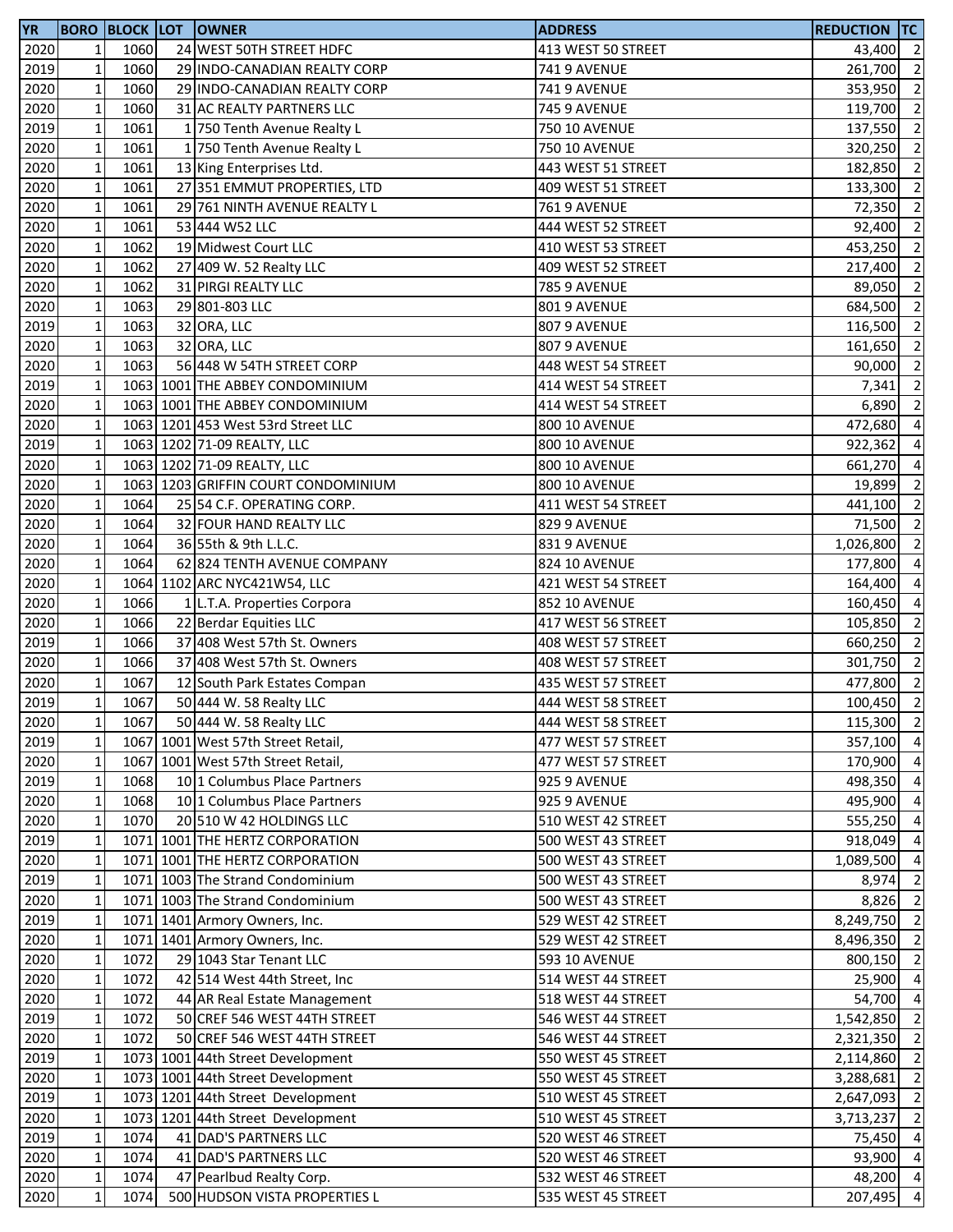| <b>YR</b>         |                |      | <b>BORO BLOCK LOT OWNER</b>         | <b>ADDRESS</b>           | <b>REDUCTION TC</b>  |                |
|-------------------|----------------|------|-------------------------------------|--------------------------|----------------------|----------------|
| 2020              | $\mathbf{1}$   | 1075 | 1 PLAZA WEST ASSOCIATES LLC         | 636 11 AVENUE            | 10,543,100 4         |                |
| 2020              | $\mathbf 1$    | 1075 | 17 RAMA & MANJULA, LLC              | 527 WEST 46 STREET       | 40,650 2             |                |
| 2020              | $\mathbf 1$    | 1075 | 29 653 TENTH AVENUE LLC             | <b>653 10 AVENUE</b>     | 314,800 2            |                |
| 2019              | $\mathbf 1$    | 1075 | 43 520 West 47th Street, LLC        | 522 WEST 47 STREET       | 26,821 <sub>2B</sub> |                |
| 2020              | $\mathbf 1$    | 1075 | 43 520 West 47th Street, LLC        | 522 WEST 47 STREET       | 65,687 <sub>2B</sub> |                |
| 2020              | $\mathbf 1$    | 1075 | 52 RAND 540 LLC                     | 540 WEST 47 STREET       | 56,000 2             |                |
| 2020              | $\mathbf 1$    | 1076 | 30 691 TENTH LLC                    | 691 10 AVENUE            | 97,100               | $\overline{2}$ |
| 2019              | $\mathbf 1$    | 1076 | 42 LEDNEM REALTY LLC                | 514 WEST 48 STREET       | 24,550               | $\overline{2}$ |
| 2020              | $\mathbf 1$    | 1076 | 42 LEDNEM REALTY LLC                | 514 WEST 48 STREET       | 87,550               | $\overline{2}$ |
| 2020              | $\mathbf 1$    | 1076 | 51 GLSC 48 SPECIAL LLC              | 538 WEST 48 STREET       | 361,650              | $\overline{4}$ |
| 2020              | $\mathbf 1$    | 1077 | 1 FCA Realty LLC                    | <b>666 11 AVENUE</b>     | 982,650              | $\overline{4}$ |
| 2020              | $\mathbf 1$    | 1077 | 16 529 APARTMENTS LLC               | 529 WEST 48 STREET       | 66,200               | $\overline{2}$ |
| 2019              | $\mathbf 1$    | 1077 | 17 527 WEST 48TH ST. LLC            | 527 WEST 48 STREET       | 69,650               | $\overline{2}$ |
| 2020              | $\mathbf 1$    | 1077 | 17 527 WEST 48TH ST. LLC            | 527 WEST 48 STREET       | 33,650               | $\overline{2}$ |
| 2019              | $\mathbf 1$    | 1077 | 18 521 EMMUT PROPERTIES LLC         | 525 WEST 48 STREET       | 179,850              | $\overline{2}$ |
| 2020              | $\mathbf 1$    | 1077 | 18 521 EMMUT PROPERTIES LLC         | 525 WEST 48 STREET       | 198,750              | $\overline{2}$ |
| 2019              | $\mathbf 1$    | 1077 | 19 521 EMMUT PROPERTIES LLC         | 523 WEST 48 STREET       | 216,300              | $\overline{2}$ |
| 2020              | $\mathbf 1$    | 1077 | 19 521 EMMUT PROPERTIES LLC         | 523 WEST 48 STREET       |                      | $\overline{2}$ |
|                   | $\mathbf 1$    | 1077 | 20 521 EMMUT PROPERTIES LLC         |                          | 242,400              | $\overline{2}$ |
| 2019              |                |      |                                     | 521 WEST 48 STREET       | 86,600               |                |
| 2020              | $\mathbf 1$    | 1077 | 20 521 EMMUT PROPERTIES LLC         | 521 WEST 48 STREET       | 182,000 2            |                |
| $\overline{20}$   | $\mathbf 1$    | 1077 | 57 ABACUS CLINTON LLC               | 544 WEST 49 STREET       | $33,500$ 2           |                |
| 2020              | $\mathbf 1$    | 1077 | 61 Fluency LLC                      | <b>682 11 AVENUE</b>     | 240,100              | $\overline{4}$ |
| 2020              | $\mathbf 1$    |      | 1077 1001 540 West Condominium      | 540 WEST 49 STREET       | 14,189               | $\overline{2}$ |
| 2020              | $\mathbf 1$    | 1078 | 7 Verdant Lane Realty Group         | 547 WEST 49 STREET       | 87,000               | $\overline{4}$ |
| 2020              | $\mathbf 1$    | 1078 | 14 533 WEST 49TH ST LLC             | 533 WEST 49 STREET       | 51,350               | $\overline{2}$ |
| 2019              | $\mathbf 1$    | 1078 | 16 Ash 49, LLC                      | 525 WEST 49 STREET       | 135,850              | $\overline{2}$ |
| 2020              | $\mathbf 1$    | 1078 | 16 Ash 49, LLC                      | 525 WEST 49 STREET       | 158,350              | $\overline{2}$ |
| 2019              | $\mathbf 1$    | 1078 | 50 JSS AVE LLC                      | 534 WEST 50 STREET       | 34,550               | $\overline{2}$ |
| 2020              | $\mathbf 1$    | 1078 | 50 JSS AVE LLC                      | 534 WEST 50 STREET       | 81,350               | $\overline{2}$ |
| 2020              | $\mathbf 1$    | 1078 | 51 538 W 50 LLC                     | 536 WEST 50 STREET       | 151,600              | $\overline{2}$ |
| 2020              | $\mathbf 1$    | 1078 | 60 554 WEST 50TH STREET LLC         | 554 WEST 50 STREET       | 109,800              | $\overline{2}$ |
| 2019              | $\mathbf 1$    |      | 1079 9029 Hudson View Company I, L. | 737 10 AVENUE            | 1,268,000            | $\overline{2}$ |
| 2020              | $\mathbf 1$    |      | 1079 9029 Hudson View Company I, L. | 737 10 AVENUE            | 1,980,800            | $\overline{2}$ |
| 2020              | $\mathbf 1$    |      | 1080 1001 CG-S AFFORDABLE LLC       | 510 WEST 52 STREET       | 792,950              | $\overline{2}$ |
| 2020              | 1 <sub>l</sub> |      | 1080 1002 CG-S AFFORDABLE LLC       | 510 WEST 52 STREET       | 4,295,000 2          |                |
| 2020              | $\mathbf 1$    | 1083 | 29 ASN Foundry LLC                  | <b>815 10 AVENUE</b>     | 2,069,317 2          |                |
| 2020              | $\mathbf 1$    | 1083 | 37 ASN Foundry LLC                  | 508 WEST 55 STREET       | 999,683 2            |                |
| 2020              | $\mathbf 1$    | 1086 | 34 885-889 10th Avenue LLC          | <b>885 10 AVENUE</b>     | 740,000 2            |                |
| 2020              | $\mathbf 1$    |      | 1086 1101 THE 555 WEST 57TH STREET  | 555 WEST 57TH STREET     | 453,210 4            |                |
| 2019              | $\mathbf 1$    | 1089 | 1 RIVER PLACE I HOLDINGS LL         | 1 RIVER PLACE            | 1,628,000 2          |                |
| 2020              | $\mathbf 1$    | 1089 | 1 RIVER PLACE I HOLDINGS LL         | 1 RIVER PLACE            | 2,505,050 2          |                |
| 2020              | $\mathbf 1$    |      | 1090 1005 ATELIER                   | 635 WEST 42 STREET       | 12,046               | $\overline{2}$ |
| 2019              | $\mathbf 1$    | 1092 | 16 United Parcel Service, In        | 605 WEST 44 STREET       | 1,470,600            | $\overline{4}$ |
| 2020              | $\mathbf 1$    | 1092 | 16 United Parcel Service, In        | 605 WEST 44 STREET       | 2,703,600 4          |                |
| 2020              | $\mathbf 1$    | 1092 | 36 599 Eleventh Avenue Co. L        | 599 11 AVENUE            | 442,700              | $\overline{4}$ |
| $\overline{20}20$ | $\mathbf 1$    | 1093 | 42 R M HOLDINGS CO. INC.            | 616 WEST 46 STREET       | 623,250 4            |                |
| 2020              | $\mathbf 1$    | 1094 | 24 613 WEST 46, LLC                 | 613 WEST 46 STREET       | 220,300 4            |                |
| 2020              | $\mathbf 1$    | 1094 | 38 1147 REALTY CORP                 | 606 WEST 47 STREET       | 216,000              | $\overline{4}$ |
| 2019              | $\mathbf 1$    | 1094 | 40 ALCIDES REAL ESTATE, LLC         | 610 WEST 47 STREET       | 81,650               | $\overline{4}$ |
| 2020              | $\mathbf 1$    | 1094 | 40 ALCIDES REAL ESTATE, LLC         | 610 WEST 47 STREET       | 101,900              | $\overline{4}$ |
| 2020              | $\mathbf 1$    | 1095 | 29 11th Avenue Automobile Re        | 645 11 AVENUE            | 762,850              | $\overline{4}$ |
| 2020              | $\mathbf 1$    | 1098 | 36 Porsche Financial Service        | 711 11 AVENUE            | 2,330,000            | $\overline{4}$ |
|                   | $\mathbf 1$    | 1099 | 30 723 Eleventh Ave LLC             | 723 11 AVENUE            | 220,000              | $\overline{2}$ |
| 2019              |                |      |                                     |                          | 233,500 2            |                |
| 2020              | $\mathbf 1$    | 1099 | 30 723 Eleventh Ave LLC             | <b>723 11 AVENUE</b>     |                      |                |
| 2019              | $\mathbf 1$    | 1099 | 31 725 Eleventh Ave LLC             | <b>725 11 AVENUE</b>     | 61,350               | $\overline{2}$ |
| 2020              | $\mathbf 1$    | 1099 | 31 725 Eleventh Ave LLC             | <b>725 11 AVENUE</b>     | 80,700               | $\overline{2}$ |
| 2020              | $\mathbf 1$    | 1102 | 11 760 12th LLC                     | 760 JOE DIMAGGIO HIGHWAY | 1,079,650            | $\overline{4}$ |
| 2020              | $\mathbf 1$    | 1103 | 15 625 W. 55 LLC                    | 625 WEST 55 STREET       | 971,600 4            |                |
| 2019              | $\mathbf 1$    | 1105 | 29 The Helena Associates LLC        | 601 WEST 57 STREET       | 2,301,000            | $\overline{2}$ |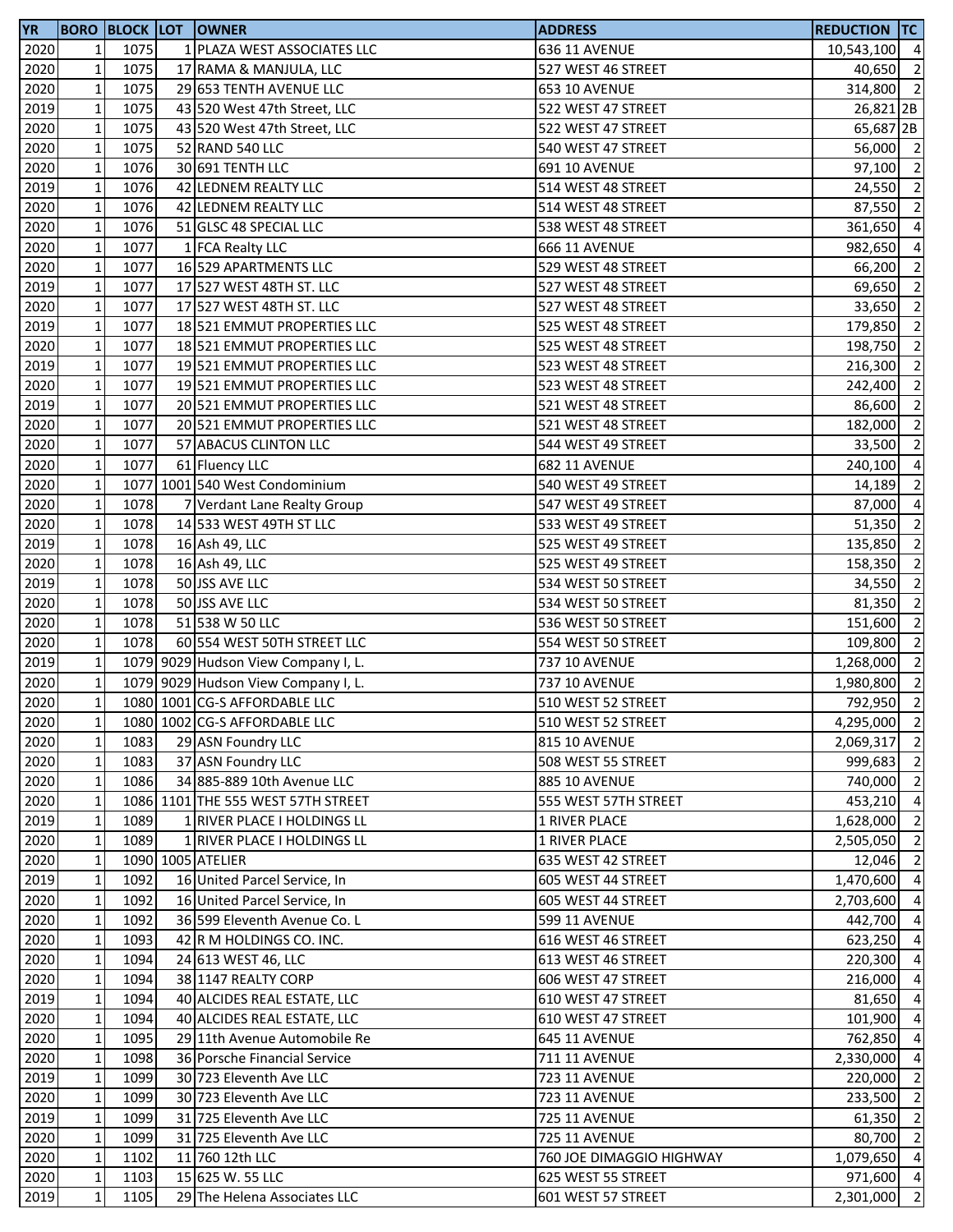| <b>YR</b> |                 |      | <b>BORO BLOCK LOT OWNER</b>                        | <b>ADDRESS</b>       | <b>REDUCTION TC</b> |                |
|-----------|-----------------|------|----------------------------------------------------|----------------------|---------------------|----------------|
| 2020      | 1 <sup>1</sup>  | 1105 | 29 The Helena Associates LLC                       | 601 WEST 57 STREET   | 1,402,650           | $\overline{2}$ |
| 2019      | $\mathbf 1$     |      | 1113 1002 The Beaumont Condominium                 | 30 WEST 61 STREET    | 21,997              | $\overline{2}$ |
| 2020      | $\mathbf{1}$    |      | 1113 1002 The Beaumont Condominium                 | 30 WEST 61 STREET    | 26,639              | $\overline{2}$ |
| 2019      | $1\overline{ }$ |      | 1113 1133 ANAND MORE                               | 30 WEST 61 STREET    | 39,285              | $\overline{2}$ |
| 2020      | $\mathbf 1$     |      | 1113 1133 ANAND MORE                               | 30 WEST 61 STREET    | 48,318              | $\overline{2}$ |
| 2020      | $\mathbf 1$     | 1114 | 61 LINCOLN PLAZA TENANTS COR                       | 44 WEST 62 STREET    | 3,416,550           | $\overline{2}$ |
| 2019      | $\mathbf 1$     |      | 1114 1101 62 WEST 62ND STREET LLC                  | 62 WEST 62 STREET    | 231,650             | $\overline{4}$ |
| 2020      | $\mathbf{1}$    |      | 1114 1101 62 WEST 62ND STREET LLC                  | 62 WEST 62 STREET    | 113,600             | $\overline{4}$ |
| 2020      | $\mathbf{1}$    |      | 1114 1103 THE BOARD OF MANAGERS OF                 | 62 WEST 62 STREET    | 6,551               | $\overline{2}$ |
| 2020      | $\mathbf{1}$    |      | 1115 1002 CPW Retail LLC                           | 25 CENTRAL PARK WEST | 41,903              | $\overline{4}$ |
|           | $\mathbf 1$     |      |                                                    | 25 CENTRAL PARK WEST |                     | $\overline{4}$ |
| 2019      |                 |      | 1115 1010 Cyrus Assadi                             |                      | 108,752             |                |
| 2020      | $\mathbf 1$     |      | 1115 1010 Cyrus Assadi                             | 25 CENTRAL PARK WEST | 88,947              | $\overline{4}$ |
| 2020      | $\mathbf 1$     |      | 1115 1501 61 West 62nd Street Condo                | 61 WEST 62 STREET    | 73,219 4            |                |
| 2019      | $\mathbf 1$     | 1117 | 14 Mornos Realty LLC                               | 35 WEST 64 STREET    | 190,400             | $\overline{2}$ |
| 2020      | $\mathbf 1$     | 1117 | 14 Mornos Realty LLC                               | 35 WEST 64 STREET    | 264,650             | $\overline{2}$ |
| 2020      | $\mathbf 1$     | 1117 | 16 29 West 64th Street Owner                       | 29 WEST 64 STREET    | 517,550             | $\overline{2}$ |
| 2020      | $\mathbf 1$     | 1117 | 19 25 WEST 64TH STREET OWNER                       | 25 WEST 64 STREET    | 487,550             | $\overline{2}$ |
| 2020      | $\mathbf 1$     | 1117 | 21 1764 Tenants Corp.                              | 17 WEST 64 STREET    | 873,650             | $\overline{2}$ |
| 2019      | $\mathbf 1$     | 1117 | 23 NYC 6400 HOLDINGS, LLC                          | 15 WEST 64 STREET    | 241,200             | $\overline{2}$ |
| 2020      | $\mathbf 1$     | 1117 | 23 NYC 6400 HOLDINGS, LLC                          | 15 WEST 64 STREET    | 369,450             | $\overline{2}$ |
| 2020      | $\mathbf{1}$    | 1117 | 24 NYC 6400 HOLDINGS, LLC                          | 15A WEST 64 STREET   | 229,150 2           |                |
| 2020      | $\mathbf 1$     | 1117 | 29 One West 64th Street, Inc                       | 1 WEST 64 STREET     | 1,153,200 2         |                |
| 2020      | $\mathbf 1$     | 1117 | 50 42 West 65th LLC                                | 42 WEST 65 STREET    | 81,750              | $\overline{2}$ |
| 2020      | $\mathbf 1$     | 1117 | 55 UNITED WEST LLC                                 | 56 WEST 65 STREET    | 240,100             | $\overline{2}$ |
| 2020      | $\mathbf 1$     |      | 1117 1101 48-50 West 65th Street, L                | 43 WEST 64 STREET    | 654,812             | $\overline{a}$ |
| 2020      | $1\overline{ }$ |      | 1118 1101 JEFFREY L. ORENSTEIN                     | 22 WEST 66 STREET    | 58,050              | $\overline{4}$ |
| 2019      | $\mathbf 1$     | 1119 | 36 2 West 67th Street, Inc.                        | 2 WEST 67 STREET     | 959,900             | $\overline{2}$ |
| 2020      | $\mathbf 1$     | 1119 | 36 2 West 67th Street, Inc.                        | 2 WEST 67 STREET     | 685,200             | $\overline{2}$ |
| 2019      | $\mathbf 1$     | 1120 | 14 27 WEST 67 STUDIO CORP.                         | 27 WEST 67 STREET    | 1,155,100           | $\overline{2}$ |
| 2020      | $\mathbf 1$     | 1120 | 14 27 WEST 67 STUDIO CORP.                         | 27 WEST 67 STREET    | 742,300             | $\overline{2}$ |
| 2019      | $\mathbf 1$     | 1120 | 29 75 CENTRAL PARK WEST CORP                       | 75 CENTRAL PARK WEST | 544,500             | $\overline{2}$ |
| 2020      | $\mathbf 1$     | 1120 | 29 75 CENTRAL PARK WEST CORP                       | 75 CENTRAL PARK WEST | 578,000             | $\overline{2}$ |
| 2020      | $\mathbf 1$     | 1120 |                                                    | 74 WEST 68 STREET    | 878,950             | $\overline{2}$ |
| 2019      | $\mathbf{1}$    | 1121 | 61 Morleigh Apartment Owners<br>4 71 WEST 68TH LLC | 71 WEST 68 STREET    | 60,650              | $\overline{2}$ |
|           |                 |      | 4 71 WEST 68TH LLC                                 | 71 WEST 68 STREET    |                     |                |
| 2020      | 11              | 1121 |                                                    |                      | 32,600 2            |                |
| 2020      | $\mathbf 1$     | 1121 | 5 67 WEST LLC                                      | 67 WEST 68 STREET    | 64,000 2            |                |
| 2020      | $\mathbf 1$     | 1121 | 11 SHAEN W. BEGLEITER                              | 51 WEST 68 STREET    | 21,825 2B           |                |
| 2019      | $\mathbf{1}$    | 1121 | 41 18 WEST 69TH STREET LLC                         | 18 WEST 69 STREET    | 165,950 2           |                |
| 2020      | $\mathbf 1$     | 1121 | 41 18 WEST 69TH STREET LLC                         | 18 WEST 69 STREET    | 143,450 2           |                |
| 2020      | $\mathbf 1$     | 1121 | 43 22-24 WEST 69TH STREET CO                       | 24 WEST 69 STREET    | 351,950 2           |                |
| 2020      | $\mathbf 1$     | 1121 | 60 68 WEST 69TH STREET, LLC                        | 68 WEST 69 STREET    | 67,700 2            |                |
| 2020      | $\mathbf{1}$    | 1122 | 23 11-69 Owners Corporation                        | 11 WEST 69 STREET    | 906,500             | $\overline{2}$ |
| 2019      | $\mathbf{1}$    | 1123 | 3 WID REALTY CORP.                                 | 225 COLUMBUS AVENUE  | 350,400             | $\overline{2}$ |
| 2020      | $\mathbf{1}$    | 1123 | 3 WID REALTY CORP.                                 | 225 COLUMBUS AVENUE  | 409,800             | $\overline{2}$ |
| 2019      | $1\overline{ }$ | 1123 | 60 WIDSAM REALTY INC.                              | 62 WEST 71 STREET    | 93,800              | $\overline{2}$ |
| 2020      | $\mathbf{1}$    | 1123 | 60 WIDSAM REALTY INC.                              | 62 WEST 71 STREET    | 108,200 2           |                |
| 2020      | $1\overline{ }$ | 1124 | 19 27 WEST 71ST STREET, LLC                        | 27 WEST 71 STREET    | 139,000             | $\overline{2}$ |
| 2019      | $\mathbf{1}$    | 1124 | 46 Franconia Apartments, Inc.                      | 20 WEST 72 STREET    | 1,048,000           | $\overline{2}$ |
| 2020      | $\mathbf{1}$    | 1124 | 46 Franconia Apartments, Inc.                      | 20 WEST 72 STREET    | 1,180,300           | $\overline{2}$ |
| 2020      | $\mathbf{1}$    | 1124 | 56 42 West 72nd Street, LLC                        | 42 WEST 72 STREET    | 199,050             | $\overline{2}$ |
| 2019      | $1\overline{ }$ | 1125 | 24 15 West 72nd Street Owner                       | 15 WEST 72 STREET    | 6,362,850           | $\overline{2}$ |
| 2020      | $\mathbf 1$     | 1125 | 24 15 West 72nd Street Owner                       | 15 WEST 72 STREET    | 3,621,350           | $\overline{2}$ |
| 2019      | $\mathbf 1$     | 1126 | 14 Park Royal Owners, Inc.                         | 23 WEST 73 STREET    | 1,803,850           | $\overline{2}$ |
| 2020      | $1\overline{ }$ | 1126 | 14 Park Royal Owners, Inc.                         | 23 WEST 73 STREET    | 3,444,550           | $\overline{2}$ |
| 2019      | $\mathbf 1$     | 1126 | 42 16 West 74th Street Owner                       | 16 WEST 74 STREET    | 188,050             | $\overline{2}$ |
| 2020      | $\mathbf 1$     | 1126 | 42 16 West 74th Street Owner                       | 16 WEST 74 STREET    | 160,600             | $\overline{2}$ |
|           | $\mathbf 1$     | 1126 |                                                    |                      |                     | $\overline{2}$ |
| 2019      |                 |      | 55 42-44 WEST 74 STREET L.L.                       | 42 WEST 74 STREET    | 179,550             | $\overline{2}$ |
| 2020      | $1\overline{ }$ | 1126 | 55 42-44 WEST 74 STREET L.L.                       | 42 WEST 74 STREET    | 196,650             |                |
| 2020      | $\mathbf{1}$    | 1127 | 3 305 Columbus, LLC                                | 305 COLUMBUS AVENUE  | 439,400             | $\overline{2}$ |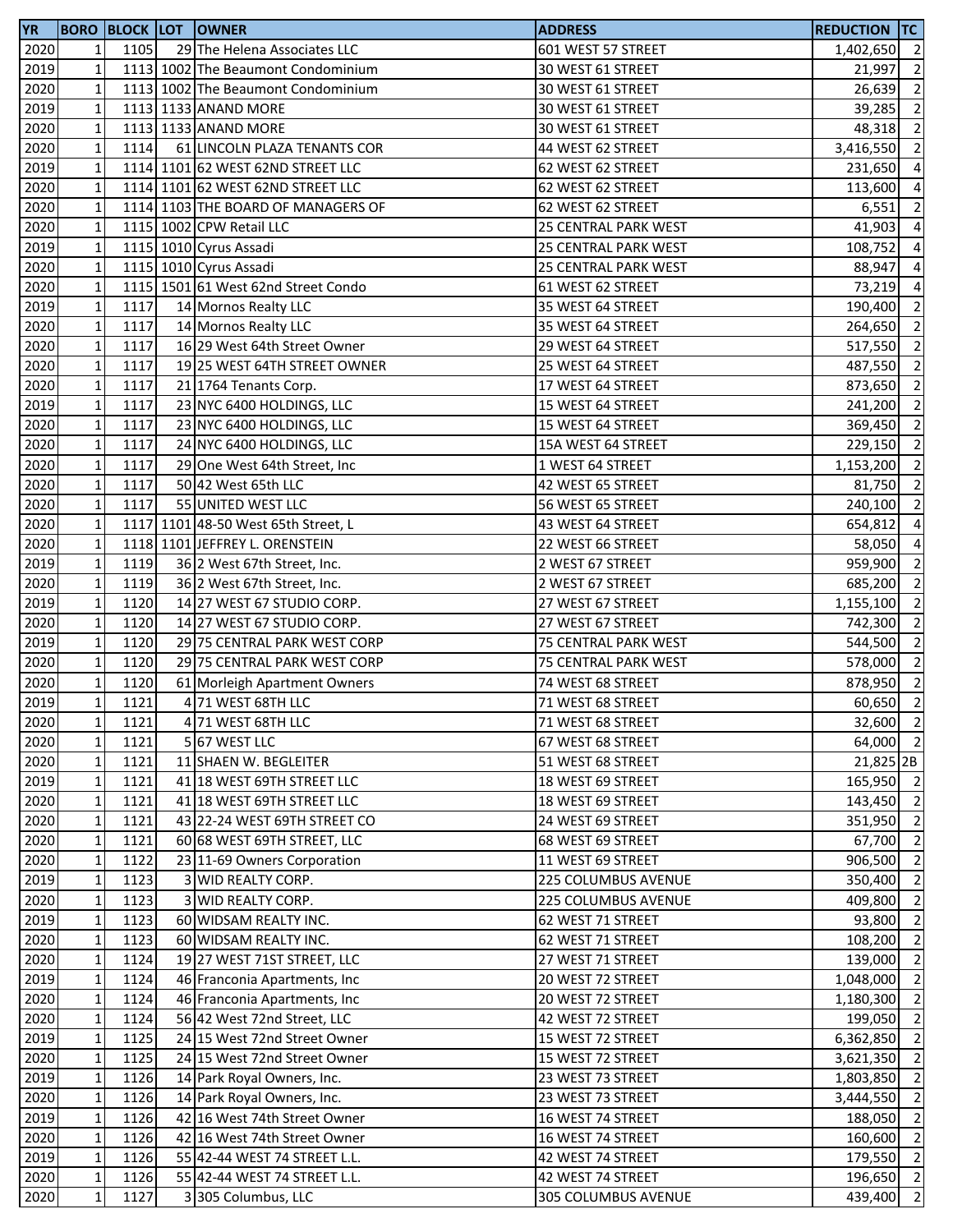| <b>YR</b>    |                            |              | <b>BORO BLOCK LOT OWNER</b>                                    | <b>ADDRESS</b>                               | <b>REDUCTION TC</b>     |                          |
|--------------|----------------------------|--------------|----------------------------------------------------------------|----------------------------------------------|-------------------------|--------------------------|
| 2020         | 1                          | 1127         | 1631 WEST 74TH STREET LLC                                      | 31 WEST 74 STREET                            | 51,040 <sub>2B</sub>    |                          |
| 2020         | $\mathbf 1$                | 1128         | 17 27 WEST 75TH STREET, LLC                                    | 27 WEST 75 STREET                            | 150,900 2               |                          |
| 2019         | $\mathbf 1$                | 1128         | 29 Kenilworth Apartments, In                                   | 151 CENTRAL PARK WEST                        | 1,270,050               | $\overline{\phantom{a}}$ |
| 2020         | $\mathbf 1$                | 1128         | 29 Kenilworth Apartments, In                                   | 151 CENTRAL PARK WEST                        | 1,249,800               | $\overline{\phantom{a}}$ |
| 2020         | $\mathbf 1$                | 1129         | 1341 COLUMBUS REALTY COMPA                                     | 59 WEST 76 STREET                            | 263,150                 | $\overline{\phantom{a}}$ |
| 2020         | $\mathbf 1$                | 1129         | 18 21 WEST 76TH STREET LLC                                     | 21 WEST 76 STREET                            | 98,700                  | $\overline{2}$           |
| 2020         | $\mathbf 1$                | 1129         | 45 20 West 77th Street Corp.                                   | 20 WEST 77 STREET                            | 685,150                 | $\overline{2}$           |
| 2020         | $\mathbf 1$                | 1129         | 59 EQR-50 West 77th, LLC                                       | 50 WEST 77 STREET                            | 1,391,050               | $\overline{\phantom{a}}$ |
| 2020         | $\mathbf 1$                | 1129         | 64 Grunberg 77 LLC                                             | 66 WEST 77 STREET                            | 1,113,000               | $\overline{2}$           |
| 2020         | $\mathbf 1$                |              | 1129 1001 The Park 76 Condominium                              | 53 WEST 76 STREET                            | 12,767                  | $\overline{4}$           |
| 2020         | $\mathbf 1$                | 1138         | 1 165 WEST 66TH STREET APAR                                    | 141 AMSTERDAM AVENUE                         | 7,944,450               | $\overline{\phantom{0}}$ |
| 2020         | $\mathbf 1$                | 1138         | 34 148-154 COLUMBUS REALTY I                                   | 154 COLUMBUS AVENUE                          | 462,000                 | $\overline{2}$           |
| 2019         | $\mathbf 1$                | 1138         | 61 148 W. 67 LLC                                               | 153 AMSTERDAM AVENUE                         | 180,000                 | $\overline{\phantom{a}}$ |
| 2020         | $\mathbf 1$                | 1138         | 61 148 W. 67 LLC                                               | 153 AMSTERDAM AVENUE                         | 292,950                 | $\overline{\phantom{0}}$ |
| 2019         | $\mathbf 1$                |              | 1138 1001 LINCOLN TRIANGLE COMMERCI                            | 144 COLUMBUS AVENUE                          | 577,600                 | $\overline{4}$           |
| 2020         | $\mathbf 1$                |              | 1138 1001 LINCOLN TRIANGLE COMMERCI                            | 144 COLUMBUS AVENUE                          | 390,900                 | $\overline{4}$           |
| 2020         | $\mathbf{1}$               |              | 1138 1002 LINCOLN TRIANGLE COMMERCI                            | <b>144 COLUMBUS AVENUE</b>                   | 640,550                 | $\overline{4}$           |
| 2020         | $\mathbf 1$                |              | 1138 1003 THE ONE LINCOLN SQUARE CO                            | 144 COLUMBUS AVENUE                          | 13,625                  | $\overline{2}$           |
| 2020         | $\mathbf 1$                |              | 1138 1203 THE PHILLIPS CLUB II ASSO                            | 1965 BROADWAY                                | 5,315                   | $\overline{4}$           |
| 2019         | $\mathbf 1$                | 1139         | 107 Premier Company                                            | 137 WEST 67 STREET                           | 54,300                  | $\overline{2}$           |
| 2020         | $\mathbf 1$                | 1139         | 107 Premier Company                                            | 137 WEST 67 STREET                           | 62,850                  | $\overline{2}$           |
| 2020         | $\mathbf 1$                |              | 1139 1101 1995 CAM LLC                                         | 1995 BROADWAY                                | 349,184                 | $\overline{4}$           |
| 2019         | $\mathbf 1$                | 1140         | 46 Lincoln Spencer Apartment                                   | 140 WEST 69 STREET                           | 1,168,100               | $\overline{2}$           |
| 2020         | $\mathbf 1$                | 1140         | 46 Lincoln Spencer Apartment                                   | 140 WEST 69 STREET                           | 396,550                 | $\overline{2}$           |
| 2019         | $\mathbf 1$                |              | 1140 2001 Copley Associates L.L.C.                             | 2000 BROADWAY                                | 398,100                 | $\overline{4}$           |
| 2020         | $\mathbf 1$                |              | 1140 2001 Copley Associates L.L.C.                             | 2000 BROADWAY                                | 430,000                 | $\overline{4}$           |
| 2020         | $\mathbf 1$                | 1141         | 13 Broadway 69 LLC                                             | 2020 BROADWAY                                | 948,150                 | $\overline{2}$           |
| 2020         | $\mathbf 1$                | 1141         | 15 Broadway 69 LLC                                             | 143 WEST 69 STREET                           | 557,200                 | $\overline{\phantom{a}}$ |
| 2020         | $\mathbf 1$                | 1142         | 33 T.E.P.ENTERPRISES INC                                       | 100 WEST 71 STREET                           | 107,850                 | $\overline{\phantom{a}}$ |
| 2019         | $\mathbf 1$                |              | 1142 1101 Sherwood 70 Associates                               | 155 WEST 70 STREET                           | 2,097,650 4             |                          |
| 2020         | $\mathbf 1$                |              | 1142 1101 Sherwood 70 Associates                               | 155 WEST 70 STREET                           | 2,655,650               | $\overline{4}$           |
| 2020         | $\mathbf 1$                | 1143         | 15 Majestic Realty Corp.                                       | 145 WEST 71 STREET                           | 705,450                 | $\overline{\phantom{0}}$ |
| 2020         | $\mathbf 1$                | 1143         | 39 Roblinn Corp.                                               | 118 WEST 72 STREET                           | 253,050 2               |                          |
| 2020         | $\mathbf 1$                | 1143         | 61 CITIBANK, N.A.                                              | 170 WEST 72 STREET                           | 247,600 4               |                          |
| 2020         | $1\vert$                   |              | 1143 155 156 W. 72 REALTY LLC                                  | 156 WEST 72 STREET                           | 81,250 4                |                          |
| 2020         | $\mathbf 1$                |              | 1143 1302 The Gallery Condominium                              | 112 WEST 72 STREET                           | 5,979 2                 |                          |
| 2020         | $\mathbf 1$                | 1144         | 24 121 W. 72nd St. Owners Co                                   | 121 WEST 72 STREET                           | 881,650 2               |                          |
| 2020         | $\mathbf 1$                | 1144         | 49 THE KOCH FAMILY LIMITED P                                   | 140 WEST 73 STREET                           | 116,150 2               |                          |
| 2020         | $\mathbf 1$                | 1145         | 25 115 Company LLC                                             | 115 WEST 73 STREET                           | 295,600 2               |                          |
| 2020         | $\mathbf 1$                | 1145         | 29 105 W 73rd Owners Corp.                                     | 105 WEST 73 STREET                           | 505,950 2               |                          |
| 2020         | $\mathbf 1$                | 1145         | 38 112 WEST 74TH STREET INC.                                   | 112 WEST 74 STREET                           | 45,030 2B               |                          |
| 2020         | $\mathbf 1$                | 1145         | 49 140 WEST 74th STREET CORP                                   | 140 WEST 74 STREET                           | 153,150 2               |                          |
| 2019         | $\mathbf 1$                | 1145         | 61 Berkley Owners Corporatio                                   | 287 AMSTERDAM AVENUE                         | 2,109,800               | $\overline{\phantom{0}}$ |
| 2020         | $\mathbf 1$                | 1145         | 61 Berkley Owners Corporatio                                   | 287 AMSTERDAM AVENUE                         | 1,617,500               | $\overline{\phantom{0}}$ |
| 2020         | $\mathbf{1}$               | 1146         | 17 THE KOCH FAMILY LIMITED P                                   | 129 WEST 74 STREET                           | 129,750                 | $\overline{\phantom{a}}$ |
| 2020         | $\mathbf{1}$               | 1146         | 18 123 Apartments Corp.                                        | 123 WEST 74 STREET                           | 635,650 2               |                          |
| 2019         | $\mathbf 1$                | 1146         | 22 117-119 WEST 74TH STREET,                                   | 117 WEST 74 STREET                           | 24,950 2                |                          |
| 2019         | $\mathbf 1$                |              | 1146 1001 Associated Realties                                  | 306 COLUMBUS AVENUE                          | 149,250 4               |                          |
| 2020         | $\mathbf 1$                |              | 1146 1001 Associated Realties                                  | 306 COLUMBUS AVENUE                          | 240,650 4               |                          |
| 2020         | $\mathbf 1$                | 1147         | 8 153 WEST 75TH STREET LLC                                     | 153 WEST 75 STREET                           | 70,557 <sub>2B</sub>    |                          |
| 2020         | $\mathbf 1$                | 1147         | 11 147 West 75th Street LLC                                    | 147 WEST 75 STREET                           | 34,150 2B               |                          |
| 2020         | $\mathbf 1$                | 1147         | 29 CHA Realty LLC                                              | 320 COLUMBUS AVENUE                          | 576,550 2               |                          |
| 2019         | $\mathbf 1$                | 1147         | 33 Greystone Properties 76,                                    | 328 COLUMBUS AVENUE                          | 336,600 2               |                          |
| 2020         | $\mathbf 1$                | 1147         | 33 Greystone Properties 76,                                    | 328 COLUMBUS AVENUE                          | 851,250 2               |                          |
| 2020         | $\mathbf 1$                | 1147         | 56 166 WEST 76TH APARTMENT C                                   | 166 WEST 76 STREET                           | 192,950 2               |                          |
| 2020         | $\mathbf 1$                |              | 1147 1003 75 OWNERS CORP.                                      | 161 WEST 75 STREET                           | 1,447,800 2             |                          |
| 2020<br>2020 | $\mathbf 1$<br>$\mathbf 1$ | 1148<br>1148 | 62 353 Amsterdam Avenue LLC                                    | 353 AMSTERDAM AVENUE<br>351 AMSTERDAM AVENUE | 78,675 2<br>$272,950$ 2 |                          |
|              | $\mathbf 1$                |              | 63 Frontier Realty, LLC<br>1149 1003 Centennial Restorations C |                                              | 3,320 4                 |                          |
| 2020         |                            |              |                                                                | 105 WEST 77 STREET                           |                         |                          |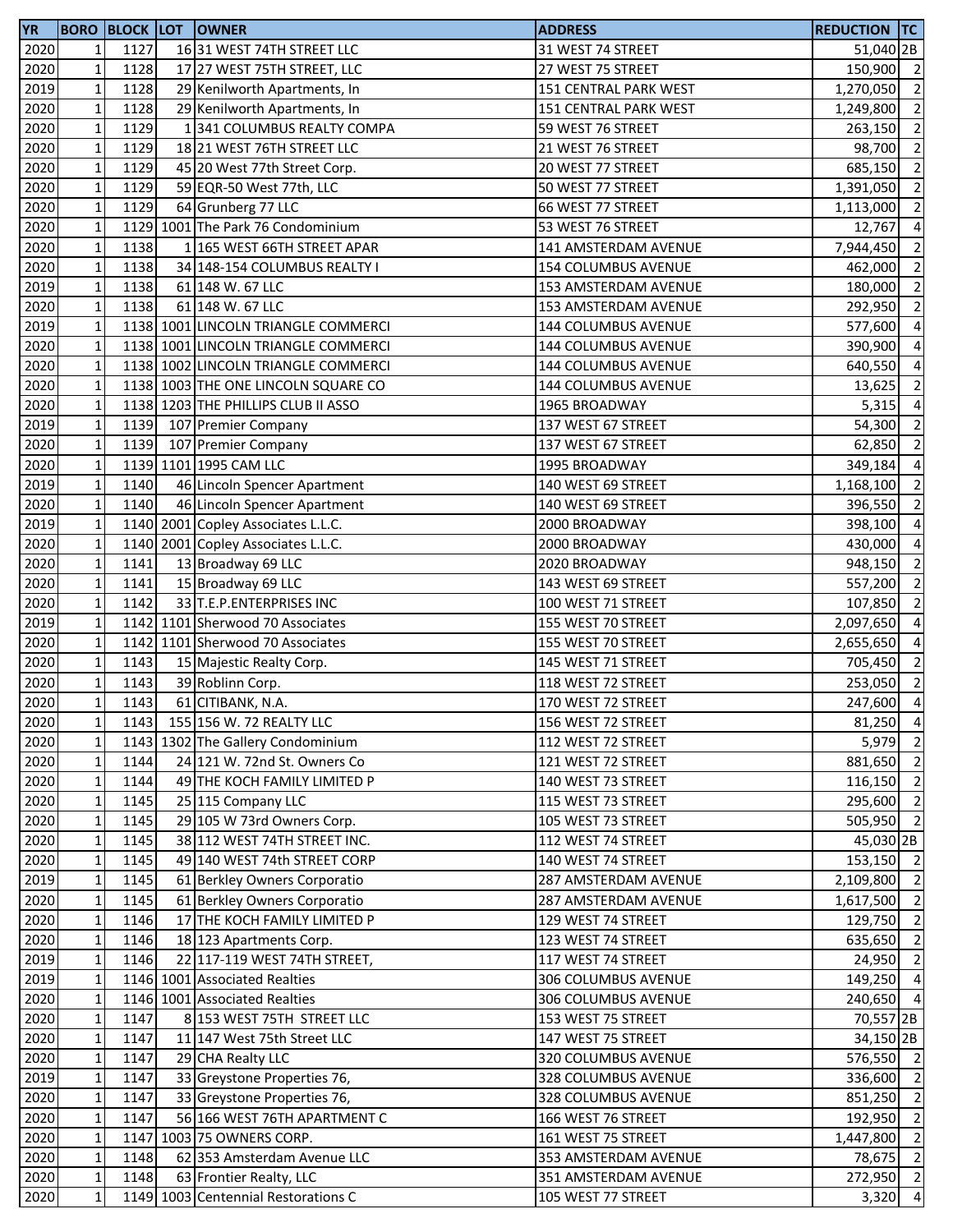| <b>YR</b> |                            |      | <b>BORO BLOCK LOT OWNER</b>                                         | <b>ADDRESS</b>                            | <b>REDUCTION TC</b>        |                          |
|-----------|----------------------------|------|---------------------------------------------------------------------|-------------------------------------------|----------------------------|--------------------------|
| 2020      | 1                          | 1150 | 35 NYC 7900 HOLDINGS LLC                                            | 102 WEST 79 STREET                        | 448,500 2                  |                          |
| 2019      | $\mathbf 1$                | 1150 | 41 ENNISMORE APARTMENTS, INC                                        | 120 WEST 79 STREET                        | 516,550 2                  |                          |
| 2020      | $\mathbf{1}$               | 1150 | 41 ENNISMORE APARTMENTS, INC                                        | 120 WEST 79 STREET                        | 847,750 2                  |                          |
| 2020      | $\mathbf 1$                | 1150 | 48 140 W. 79 St. LLC                                                | 140 WEST 79 STREET                        | 505,300 2                  |                          |
| 2020      | $\mathbf 1$                | 1150 | 55 150 WEST 79TH CORP.                                              | 150 WEST 79 STREET                        | 1,256,850 2                |                          |
| 2019      | $\mathbf 1$                |      | 1150 1010 386 LLC                                                   | 386 COLUMBUS AVENUE                       | 43,650 4                   |                          |
| 2020      | $\mathbf 1$                |      | 1150 1010 386 LLC                                                   | 386 COLUMBUS AVENUE                       | 53,100 4                   |                          |
| 2020      | $\mathbf 1$                |      | 1150 1102 THE AUSTIN CONDOMINIUM (B                                 | 130 WEST 79 STREET                        | 3,886                      | $\overline{\phantom{0}}$ |
| 2020      | $\mathbf{1}$               |      | 1150 1201 383 COMPANY, L.L.C.                                       | 172 WEST 79 STREET                        | 71,050 4                   |                          |
| 2019      | $\mathbf{1}$               |      | 1150 1202 The Hopkins Condominium                                   | 172 WEST 79 STREET                        | 5,069                      | $\overline{2}$           |
| 2020      | $\mathbf 1$                |      | 1150 1202 The Hopkins Condominium                                   | 172 WEST 79 STREET                        | 7,267                      | $\overline{2}$           |
| 2019      | $\mathbf 1$                |      | 1151 1001 200 West 60th Street Asso                                 | 2 AMSTERDAM AVENUE                        | 185,350                    | $\overline{4}$           |
| 2020      | $\mathbf 1$                |      | 1151 1001 200 West 60th Street Asso                                 | 2 AMSTERDAM AVENUE                        | 174,694                    | $\overline{4}$           |
| 2020      | $\mathbf 1$                |      | 1151 1153 ENTERPRISE 60TH STREET LL                                 | <b>10 WEST END AVENUE</b>                 | 320,900 4                  |                          |
| 2020      | $\mathbf 1$                |      | 1151 1305 Element Condominium                                       | 555 WEST 59 STREET                        | 41,279 2                   |                          |
| 2020      | $\mathbf 1$                | 1152 | 13 WEST 60TH STREET ASSOCIAT                                        | 229 WEST 60 STREET                        | 1,997,350                  | $\overline{2}$           |
| 2020      | $\mathbf 1$                | 1158 | 33 Modern Equity Company, In                                        | 200 WEST 70 STREET                        | 807,300                    | $\overline{2}$           |
| 2020      | $\mathbf 1$                |      | 1158 1002 RONALD WERTER, D.P.M.                                     | 160 WEST END AVENUE                       | 65,369                     | $\overline{a}$           |
| 2020      | $\mathbf 1$                |      | 1158 1003 WEST END COMPREHENSIVE LLC ETC.                           | 160 WEST END AVENUE                       | 58,779                     | $\overline{4}$           |
| 2020      | $\mathbf 1$                |      | 1158 1005 Alan & Christina Grossman                                 | 160 WEST END AVENUE                       | 142,952                    | $\overline{a}$           |
| 2019      | $\mathbf{1}$               |      | 1158 1202 SUSAN L. UNGAR, M.D., P.C                                 | 150 WEST END AVENUE                       | 77,986 4                   |                          |
| 2020      | $\mathbf 1$                |      | 1158 1202 SUSAN L. UNGAR, M.D., P.C                                 | 150 WEST END AVENUE                       | 86,720 4                   |                          |
| 2020      | $\mathbf 1$                | 1162 | 29 Sherman Square Realty Cor                                        | 2039 BROADWAY                             | 7,186,850 2                |                          |
| 2020      | $\mathbf 1$                | 1162 | 109 MOHIBE LLC                                                      | 257 WEST 70 STREET                        | 36,060 1                   |                          |
| 2020      | $\mathbf 1$                | 1162 | 141 FRANPEARL LLC                                                   | 220 WEST 71 STREET                        | 304,800 2                  |                          |
| 2020      | $\mathbf{1}$               |      | 1162 1003 240 WEST END AVENUE CONDO                                 | 240 WEST END AVENUE                       | 5,577                      | $\overline{2}$           |
| 2020      | $\mathbf 1$                | 1163 | 8 261 TENANTS APARTMENT COR                                         | 261 WEST 71 STREET                        | 48,139 <sub>2C</sub>       |                          |
| 2020      | $\mathbf 1$                | 1163 | 11 Stellita Realty LLC                                              | 251 WEST 71 STREET                        | 418,950 2                  |                          |
| 2020      | $\mathbf 1$                | 1163 | 20 Osman Realty LLC                                                 | 225 WEST 71 STREET                        | 234,250 2                  |                          |
| 2020      | $\mathbf 1$                | 1163 | 32 LULU GIGI REALTY LLC                                             | 2067 BROADWAY                             | 562,600 4                  |                          |
| 2019      | $\mathbf 1$                | 1163 | 43 218 W 72nd St. Realty Cor                                        | 216 WEST 72 STREET                        | 271,800                    | $\overline{\phantom{a}}$ |
| 2020      | $\mathbf 1$                | 1163 | 43 218 W 72nd St. Realty Cor                                        | 216 WEST 72 STREET                        | 347,850 2                  |                          |
| 2020      | $\mathbf 1$                | 1163 | 53 SHALCO PROPERTIES LLC ET.                                        | 244 WEST 72 STREET                        | 771,300 2                  |                          |
| 2020      | $\mathbf 1$                | 1163 | 58 Anchef Realties, LP                                              | 260 WEST 72 STREET                        | 400,200 2                  |                          |
| 2020      | $1\vert$                   | 1163 | 61 260 APARTMENTS CORP.                                             | 260 WEST END AVENUE                       | 706,950 2                  |                          |
| 2020      | $\mathbf 1$                |      | 1163 1003 The Lincoln Park Condomin                                 | 211 WEST 71 STREET                        | 18,077 2                   |                          |
| 2020      | $\mathbf{1}$               |      | 1163 1301 2075 Retail Co. LLC                                       | 200 WEST 72 STREET                        | 3,455,000 4                |                          |
| 2020      | $\mathbf 1$                | 1164 | 11 AAROS Realty LLC                                                 | 247 WEST 72 STREET                        | 281,750 2                  |                          |
| 2020      | $\mathbf 1$                | 1164 | 13 JPS 050 Realty LLC                                               | 245 WEST 72 STREET                        | 393,050 2                  |                          |
| 2020      | $\mathbf 1$                | 1164 | 18 235 WEST 72ND ST LLC                                             | 235 WEST 72 STREET                        | 216,500 2A                 |                          |
| 2019      | $\mathbf{1}$               | 1164 | 47 AIMCO 240 WEST 73RD STREE                                        | 240 WEST 73 STREET                        | 672,750 4                  |                          |
| 2019      | $\mathbf{1}$               |      | 1164 1001 BROADWAY/72ND ASSOCIATES                                  |                                           |                            |                          |
| 2020      | $\mathbf 1$                |      | 1164 1001 BROADWAY/72ND ASSOCIATES                                  | 201 WEST 72 STREET<br>201 WEST 72 STREET  | 2,237,200 4<br>1,569,100 4 |                          |
| 2020      | $\mathbf 1$                | 1166 | 20 229 West 74th Street Corp                                        | 2121 BROADWAY                             | 806,450                    | $\overline{4}$           |
| 2020      | $\mathbf{1}$               | 1166 | 58 Beaumont Homes Corp.                                             | 250 WEST 75 STREET                        | 910,000                    | $\overline{2}$           |
| 2019      | $\mathbf{1}$               | 1166 | 61 310 West End Avenue Owner                                        | 310 WEST END AVENUE                       | 486,050 2                  |                          |
| 2020      | $\mathbf{1}$               | 1166 | 61 310 West End Avenue Owner                                        | 310 WEST END AVENUE                       | 473,000 2                  |                          |
| 2020      | $\mathbf 1$                | 1166 |                                                                     |                                           |                            |                          |
| 2020      | $\mathbf 1$                | 1167 | 154 240 W. 75 St. Corp.<br>1320 Owners Corp.                        | 240 WEST 75 STREET<br>320 WEST END AVENUE | 483,750 2<br>249,550 2     |                          |
|           |                            |      |                                                                     |                                           |                            |                          |
| 2019      | $\mathbf 1$                | 1167 | 61 336 West End Avenue Corp.                                        | 336 WEST END AVENUE                       | 1,251,400 2                | $\overline{\phantom{a}}$ |
| 2020      | $\mathbf{1}$               | 1167 | 61 336 West End Avenue Corp.                                        | 336 WEST END AVENUE                       | 1,273,900                  |                          |
| 2020      | $\mathbf 1$<br>$\mathbf 1$ | 1167 | 64 330 West End Apartment Co<br>1167 1201 235 West 75th Street Cond | 330 WEST END AVENUE                       | 947,050<br>42,818 2        | $\overline{\phantom{a}}$ |
| 2020      |                            |      |                                                                     | 235 WEST 75TH STREET                      |                            |                          |
| 2020      | $\mathbf 1$                | 1169 | 36 204 WEST 78 ST. HOUSING C                                        | 204 WEST 78 STREET                        | 132,550 2                  |                          |
| 2020      | $\mathbf 1$                |      | 1169 1004 Morgan Condominium                                        | 200 WEST 78 STREET                        | $1,481$ 4                  |                          |
| 2020      | $\mathbf 1$                | 1170 | 21 223 West 78 Street LLC                                           | 223 WEST 78 STREET                        | 50,722 2B                  |                          |
| 2020      | $\mathbf 1$                | 1170 | 23 215 OWNERS CORP.                                                 | 215 WEST 78 STREET                        | 1,014,550 2                |                          |
| 2019      | $\mathbf 1$                | 1171 | 132 EQR-160 Riverside, L.L.C.                                       | 160 RIVERSIDE BOULEVARD                   | 459,300 2                  |                          |
| 2020      | $\mathbf 1$                | 1171 | 132 EQR-160 Riverside, L.L.C.                                       | 160 RIVERSIDE BOULEVARD                   | $2,467,650$ 2              |                          |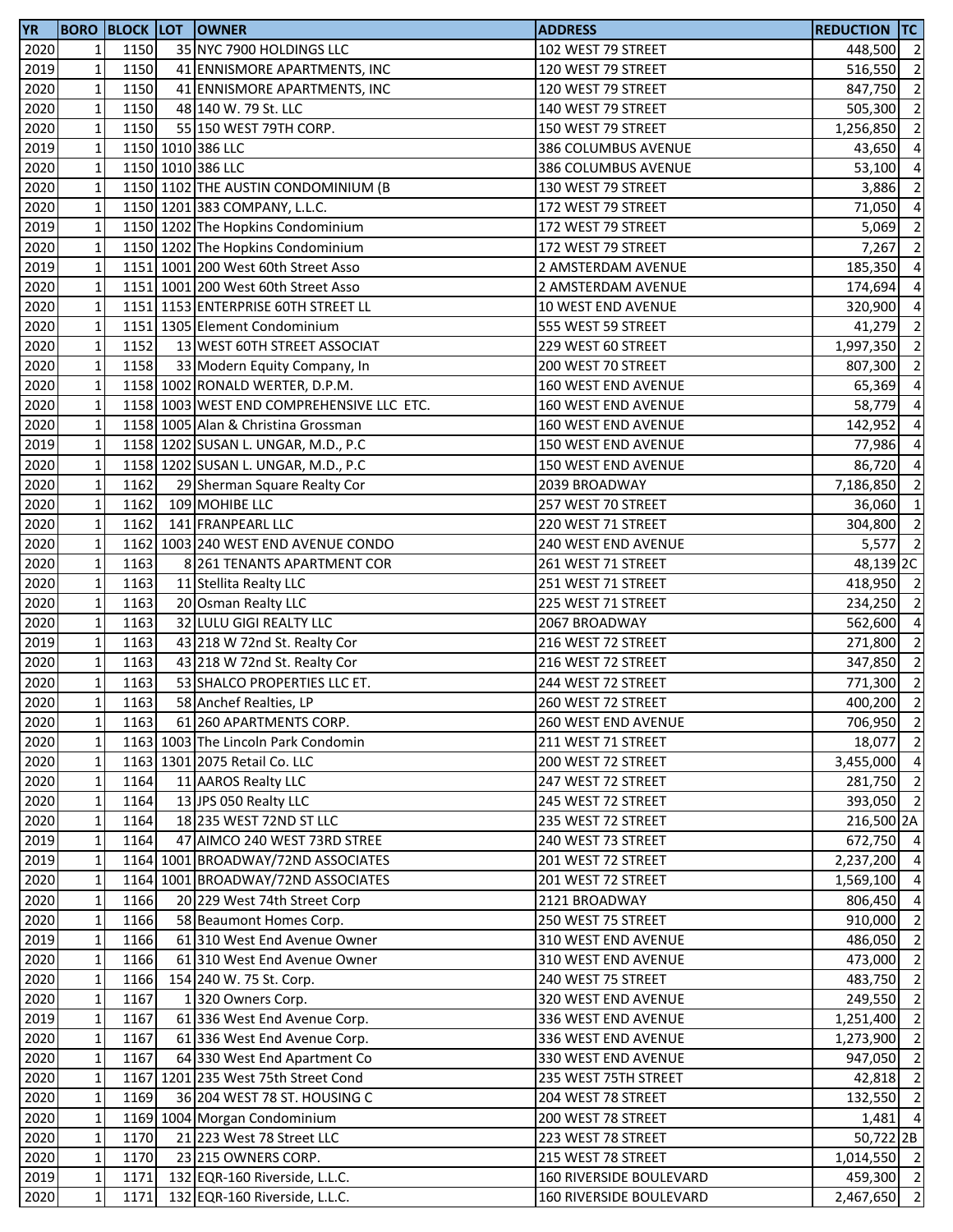| <b>YR</b> |              |      | <b>BORO BLOCK LOT OWNER</b>         | <b>ADDRESS</b>            | <b>REDUCTION TC</b>  |                |
|-----------|--------------|------|-------------------------------------|---------------------------|----------------------|----------------|
| 2019      | $\mathbf{1}$ | 1171 | 133 EQR-140 Riverside, L.L.C.       | 140 RIVERSIDE BOULEVARD   | 1,959,600            | $\overline{2}$ |
| 2020      | $\mathbf 1$  | 1171 | 133 EQR-140 Riverside, L.L.C.       | 140 RIVERSIDE BOULEVARD   | 2,520,300            | $\overline{2}$ |
| 2019      | $\mathbf 1$  |      | 1171 2802 RIVERSIDE CENTER 2 BIT OW | 21 WEST END AVENUE        | 445,050              | $\overline{4}$ |
| 2020      | $\mathbf 1$  |      | 1171 2802 RIVERSIDE CENTER 2 BIT OW | 21 WEST END AVENUE        | 941,850              | $\overline{4}$ |
| 2020      | $\mathbf 1$  |      | 1171 3005 Board of Managers of 120  | 120 RIVERSIDE BOULEVARD   | 14,685               | $\overline{2}$ |
| 2020      | $\mathbf 1$  |      | 1171 3405 Avery Condominium Board o | 100 RIVERSIDE BOULEVARD   | 14,874               | $\overline{2}$ |
| 2020      | $\mathbf 1$  |      | 1171 4306 The Aldyn Condominium Boa | 60 RIVERSIDE BOULEVARD    | 79,287               | $\overline{2}$ |
| 2019      | $\mathbf 1$  | 1179 | 19 Lincoln Guild Housing Cor        | 303 WEST 66 STREET        | 2,772,300            | $\overline{2}$ |
| 2020      | $\mathbf 1$  | 1179 | 19 Lincoln Guild Housing Cor        | 303 WEST 66 STREET        | 563,050              | $\overline{2}$ |
| 2020      | $\mathbf{1}$ |      | 1179 1304 205 WEST END AVENUE OWNER | 205 WEST END AVENUE       | 7,360                | $\overline{4}$ |
| 2019      | $\mathbf 1$  |      | 1179 1308 205 WEST END AVENUE OWNER | 205 WEST END AVENUE       | 4,866,550            | $\overline{2}$ |
| 2020      | $\mathbf 1$  |      | 1179 1308 205 WEST END AVENUE OWNER | 205 WEST END AVENUE       | 5,586,500 2          |                |
| 2020      | $\mathbf 1$  | 1182 | 12 345 West 70th Tenants Cor        | 345 WEST 70 STREET        | 226,250 2            |                |
| 2020      | $\mathbf 1$  | 1182 | 17 MARTINA FRANCA ASSOCS            | 339 WEST 70 STREET        | 16,838 2A            |                |
| 2020      | $\mathbf 1$  | 1183 | 32 255 WEST END AVE OWNERS C        | 255 WEST END AVENUE       | 1,509,000 2          |                |
| 2020      | $\mathbf 1$  | 1183 | 35 300 WEST 72ND STREET OWNE        | 257 WEST END AVENUE       | 469,750 2            |                |
| 2020      | $\mathbf 1$  | 1183 | 42 322 W. 72 Apt. Corp.             | 322 WEST 72 STREET        | 1,252,000            | $\overline{2}$ |
| 2020      | $\mathbf 1$  | 1183 | 120 331 West 71 St. Apt. Corp       | 331 WEST 71 STREET        | 45,040 2C            |                |
| 2020      | $\mathbf 1$  | 1184 | 6 WEST SIDE EQUITIES, LLC           | 309 WEST 72 STREET        | 48,200 2             |                |
| 2020      | $\mathbf 1$  | 1184 | 7 72 Dwellers Inc.                  | 305 WEST 72 STREET        | 940,400 2            |                |
| 2020      | $\mathbf 1$  | 1184 | 28 5 RIVERSIDE CORPORATION          | 5 RIVERSIDE DRIVE         | 1,182,550 2          |                |
| 2019      | $\mathbf 1$  | 1184 | 31 Eleven Riverside Drive Co        | <b>11 RIVERSIDE DRIVE</b> | 3,682,800            | $\overline{2}$ |
| 2020      | $\mathbf 1$  | 1184 | 31 Eleven Riverside Drive Co        | <b>11 RIVERSIDE DRIVE</b> | 2,160,750            | $\overline{2}$ |
| 2020      | $\mathbf 1$  | 1184 | 83 315 Apartments Corp.             | 315 WEST END AVENUE       | 442,850              | $\overline{2}$ |
| 2020      | $\mathbf 1$  | 1184 | 87 304 W. 75th Apartments Co        | 304 WEST 75 STREET        | 779,500              | $\overline{2}$ |
| 2020      | $\mathbf 1$  | 1184 | 89 306 WEST 75TH ST., LLC           | 306 WEST 75 STREET        | 99,450               | $\overline{2}$ |
| 2020      | $\mathbf 1$  | 1184 | 101 CABE MANAGEMENT CORP.           | 320 WEST 75 STREET        | 211,770              | $\overline{2}$ |
| 2020      | $\mathbf 1$  | 1185 | 19325 West End Avenue Owner         | 325 WEST END AVENUE       | 662,100              | $\overline{2}$ |
| 2020      | $\mathbf 1$  | 1185 | 49 40 Riverside Tenants Corp        | <b>40 RIVERSIDE DRIVE</b> | $42,281$ 1           |                |
| 2019      | $\mathbf 1$  | 1185 | 80 310 West 77th St LLC             | 310 WEST 77 STREET        | 12,590 2B            |                |
| 2020      | $\mathbf 1$  | 1185 | 80 310 West 77th St LLC             | 310 WEST 77 STREET        | 35,982 2B            |                |
| 2020      | $\mathbf 1$  | 1186 | 33 375 West End Owners Corp.        | 375 WEST END AVENUE       | 2,179,400 2          |                |
| 2020      | $\mathbf 1$  | 1186 | 84 Orienta Owners Inc.              | 302 WEST 79 STREET        | 427,850 2            |                |
| 2020      | $\mathbf 1$  | 1186 | 87 310 West 79th Apartments         | 310 WEST 79 STREET        | 1,048,200            | $\overline{2}$ |
| 2020      | 11           | 1186 | 95 67 Riverside Drive Corp.         | 67 RIVERSIDE DRIVE        | 1,421,950 2          |                |
| 2019      | $\mathbf 1$  | 1195 | 62 WALBER 82ND STREET ASSOCI        | 76 WEST 82 STREET         | 263,450 2            |                |
| 2020      | $\mathbf 1$  | 1195 | 62 WALBER 82ND STREET ASSOCI        | 76 WEST 82 STREET         | 311,150 2            |                |
| 2019      | $\mathbf 1$  | 1195 | 64 WALBER 82ND STREET ASSOCI        | 80 WEST 82 STREET         | 134,100 2            |                |
| 2020      | $\mathbf 1$  | 1195 | 64 WALBER 82ND STREET ASSOCI        | 80 WEST 82 STREET         | 169,200 2            |                |
| 2020      | $\mathbf 1$  | 1196 | 35 227 Tenants Corp.                | 227 CENTRAL PARK WEST     | 1,745,600 2          |                |
| 2019      | $\mathbf 1$  | 1196 | 46 TWO TEN NET TEN, L.L.C.          | 28 WEST 83 STREET         | 130,950              | $\overline{2}$ |
| 2020      | $\mathbf 1$  | 1196 | 46 TWO TEN NET TEN, L.L.C.          | 28 WEST 83 STREET         | 162,000              | $\overline{2}$ |
| 2020      | $\mathbf 1$  | 1197 | 1 481 COLUMBUS ASSOCIATES           | 481 COLUMBUS AVENUE       | 270,800 2            |                |
| 2019      | $\mathbf 1$  | 1197 | 2 483 COLUMBUS L & M CORP           | 483 COLUMBUS AVENUE       | 185,550 2            |                |
| 2020      | $\mathbf 1$  | 1197 | 2 483 COLUMBUS L & M CORP           | 483 COLUMBUS AVENUE       | 135,150 2            |                |
| 2019      | $\mathbf 1$  | 1197 | 59 60 West 84th Street LLC          | 60 WEST 84 STREET         | 15,240 2A            |                |
| 2020      | $\mathbf 1$  | 1197 | 59 60 West 84th Street LLC          | 60 WEST 84 STREET         | 50,059 2A            |                |
| 2020      | $\mathbf 1$  | 1197 | 61 66 WEST 84TH STREET OWNER        | 66 WEST 84 STREET         | 539,650 2            |                |
| 2019      | $\mathbf{1}$ | 1197 | 159 62 West 84th Street LLC         | 62 WEST 84 STREET         | 11,786 2A            |                |
| 2020      | $\mathbf 1$  | 1197 | 159 62 West 84th Street LLC         | 62 WEST 84 STREET         | 53,126 2A            |                |
| 2020      | $\mathbf{1}$ | 1198 | 6 51-53 West 84th Street LL         | 51 WEST 84 STREET         | 155,350 2            |                |
| 2019      | $\mathbf 1$  | 1198 | 17 23 WEST 84TH STREET REALT        | 25 WEST 84 STREET         | 168,800 2            |                |
| 2020      | $\mathbf 1$  | 1198 | 17 23 WEST 84TH STREET REALT        | 25 WEST 84 STREET         | 211,100              | $\overline{2}$ |
| 2020      | $\mathbf 1$  | 1198 | 19 15 West 84th Apartments C        | 15 WEST 84 STREET         | 1,723,950 2          |                |
| 2020      | $\mathbf 1$  | 1198 | 48 42 West 85th Street LLC          | 42 WEST 85 STREET         | 28,145 <sub>2B</sub> |                |
| 2020      | $\mathbf 1$  |      | 1198 1001 The Clirion Condominium   | 74 WEST 85 STREET         | 14,812 4             |                |
| 2020      | $\mathbf 1$  | 1199 | 40 Ten West Eighty Six Corp.        | 10 WEST 86 STREET         | 293,400              | $\overline{2}$ |
| 2019      | $\mathbf 1$  | 1200 | 43 20 West 87th Street, L.L.        | 20 WEST 87 STREET         | 79,200 2             |                |
| 2020      | $\mathbf 1$  | 1200 | 43 20 West 87th Street, L.L.        | 20 WEST 87 STREET         | 94,500               | $\overline{2}$ |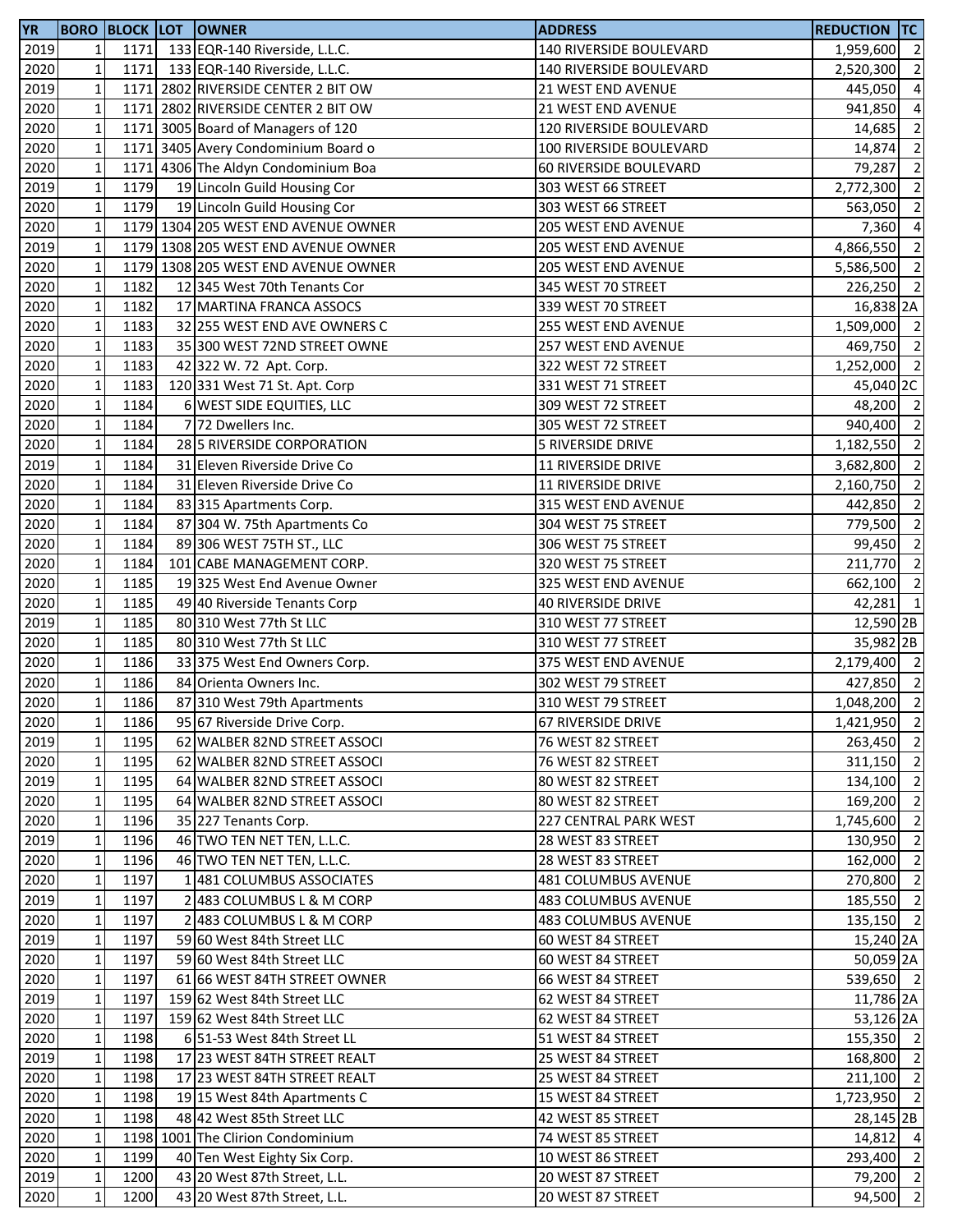| <b>YR</b> |                |      | <b>BORO BLOCK LOT OWNER</b>         | <b>ADDRESS</b>             | <b>REDUCTION TC</b>  |                |
|-----------|----------------|------|-------------------------------------|----------------------------|----------------------|----------------|
| 2019      | $\mathbf{1}$   | 1200 | 152 Stylebuilt Accessories In       | 46 WEST 87 STREET          | 64,650 2             |                |
| 2020      | $\mathbf 1$    | 1200 | 152 Stylebuilt Accessories In       | 46 WEST 87 STREET          | 46,200 2             |                |
| 2020      | $\mathbf 1$    | 1201 | 15 35 WEST 87TH OWNERS CORP.        | 35 WEST 87 STREET          | 44,938 2C            |                |
| 2019      | $\mathbf 1$    | 1201 | 23 7 West 87 Street LLC             | 7 WEST 87 STREET           | 393,550 2            |                |
| 2020      | $\mathbf 1$    | 1201 | 23 7 West 87 Street LLC             | 7 WEST 87 STREET           | 509,650              | $\overline{2}$ |
| 2019      | $\mathbf 1$    | 1201 | 27 CENTRAL PARK WEST REALTY,        | 3 WEST 87 STREET           | 413,700 2            |                |
| 2020      | $\mathbf 1$    | 1201 | 27 CENTRAL PARK WEST REALTY,        | 3 WEST 87 STREET           | 423,150              | $\overline{2}$ |
| 2020      | $\mathbf 1$    | 1201 | 29 271 TENANTS CORPORATION          | 271 CENTRAL PARK WEST      | 500,250 2            |                |
| 2020      | $\mathbf 1$    | 1201 | 110 JRBG Management Corp.           | 47 WEST 87 STREET          | 73,050               | $\overline{2}$ |
| 2020      | $\mathbf{1}$   | 1202 | 8 PARK WEST COMMUNITY APTS.         | 61 WEST 88 STREET          | 48,444 2C            |                |
| 2020      | $\mathbf 1$    | 1202 | 57 PARK WEST COMMUNITY APTS.        | 62 WEST 89 STREET          | 52,234 2C            |                |
| 2020      | $\mathbf 1$    | 1202 | 58 Allen 89th Street Realty         | 66 WEST 89 STREET          | 41,542 2B            |                |
| 2020      | $\mathbf 1$    | 1202 | 108 PARK WEST COMMUNITY APTS.       | 59 WEST 88 STREET          | 43,848 2C            |                |
| 2019      | $\mathbf 1$    |      | 1203 1101 .291 CPW CONDOMINIUM      | 291 CENTRAL PARK WEST      | 19,978 4             |                |
| 2020      | $\mathbf 1$    |      | 1203 1101 .291 CPW CONDOMINIUM      | 291 CENTRAL PARK WEST      | 29,162               | $\overline{4}$ |
| 2020      | $\mathbf 1$    |      | 1206 1003 327 Central Park West Con | 327 CENTRAL PARK WEST      | 17,644 2             |                |
| 2020      | $\mathbf 1$    | 1207 | 15 3793 OWNERS CORP.                | 37 WEST 93 STREET          | 258,300              | $\overline{2}$ |
| 2020      | $\mathbf{1}$   | 1209 | 109 55 West 95th Street Owner       | 55 WEST 95 STREET          | 1,198,000            | $\overline{2}$ |
|           | $\mathbf 1$    | 1210 |                                     |                            | 93,300               | $\overline{2}$ |
| 2020      |                |      | 25 West 79th MP LLC                 | 121 WEST 79 STREET         |                      |                |
| 2019      | $\mathbf 1$    | 1210 | 26 117 West 79th Owner LLC          | 117 WEST 79 STREET         | 694,800              | $\overline{4}$ |
| 2020      | $\mathbf 1$    |      | 1210 1202 Pinzon Longo Holding Co., | 186 WEST 80 STREET         | 246,258 4            |                |
| 2020      | $\mathbf 1$    |      | 1210 1207 The Chesterfield Condomin | 186 WEST 80 STREET         | 15,935               | $\overline{2}$ |
| 2020      | $\mathbf 1$    |      | 1210 1298 Sackman Enterprises, Inc. | 186 WEST 80 STREET         | 188,550              | $\overline{4}$ |
| 2020      | $\mathbf 1$    | 1211 | 2 423 AMCO                          | 423 AMSTERDAM AVENUE       | 66,950               | $\overline{2}$ |
| 2020      | $\mathbf 1$    | 1211 | 4 Taikai Inc.                       | 427 AMSTERDAM AVENUE       | 39,450               | $\overline{4}$ |
| 2020      | $\mathbf 1$    | 1211 | 26 80 COLUMBUS OWNERS CORP.         | 121 WEST 80 STREET         | 152,050              | $\overline{2}$ |
| 2020      | $\mathbf 1$    | 1211 | 32 Consobrini Properties LLC        | 426 COLUMBUS AVENUE        | 111,100              | $\overline{4}$ |
| 2020      | $\mathbf 1$    | 1212 | 17 143 West 81st Street Owne        | 143 WEST 81 STREET         | 26,464 2C            |                |
| 2020      | $\mathbf 1$    | 1212 | 64 184 West 82nd Street, L.L        | 184 WEST 82 STREET         | 168,300 2            |                |
| 2020      | $\mathbf 1$    | 1213 | 182 GFG LLC                         | 461 AMSTERDAM AVENUE       | 322,350 2            |                |
| 2020      | $\mathbf 1$    | 1213 | 4 82 GFG LLC.                       | AMSTERDAM AVENUE           | 46,050 4             |                |
| 2020      | $\mathbf 1$    | 1213 | 21 119 West 82nd Street Corp        | 119 WEST 82 STREET         | 40,371 <sub>2C</sub> |                |
| 2020      | $\mathbf 1$    | 1213 | 35 472-476 COLUMBUS AVE., LL        | <b>474 COLUMBUS AVENUE</b> | 84,450 2             |                |
| 2020      | $\mathbf 1$    | 1213 | 60 83 REALTY CO., L.L.C.            | 166 WEST 83 STREET         | 93,350               | $\overline{2}$ |
| 2019      | 1 <sub>l</sub> |      | 1213 1201 West 82nd Street Condomin | 107 WEST 82 STREET         | 40,787 4             |                |
| 2020      | $\mathbf 1$    |      | 1213 1201 West 82nd Street Condomin | 107 WEST 82 STREET         | 29,881               | $\overline{4}$ |
| 2020      | $\mathbf 1$    |      | 1213 1301 The Fremont Condominium   | 164 WEST 83 STREET         | 10,839               | $\overline{2}$ |
| 2020      | $\mathbf 1$    | 1214 | 2 483-85 Amsterdam Avenue L         | 483 AMSTERDAM AVENUE       | 118,600              | $\overline{2}$ |
| 2020      | $\mathbf 1$    | 1214 | 3 483-85 Amsterdam Avenue L         | 485 AMSTERDAM AVENUE       | 138,900              | $\overline{2}$ |
| 2019      | $\mathbf 1$    | 1215 | 33 508 Columbus Properties L        | 508 COLUMBUS AVENUE        | 523,700 2            |                |
| 2020      | $\mathbf 1$    | 1215 | 33 508 Columbus Properties L        | 508 COLUMBUS AVENUE        | 299,800              | $\overline{2}$ |
| 2020      | $\mathbf 1$    | 1215 | 35 102 West 85 Ltd.                 | 102 WEST 85 STREET         | 1,238,250            | $\overline{2}$ |
| 2019      | $\mathbf 1$    | 1216 | 1 175 West 85 Realty LLC            | 175 WEST 85 STREET         | 299,229              | $\overline{2}$ |
| 2020      | $\mathbf 1$    | 1216 | 1 175 West 85 Realty LLC            | 175 WEST 85 STREET         | 483,800              | $\overline{2}$ |
| 2020      | $\mathbf 1$    | 1216 | 16 131 WEST OWNERS CORP.            | 131 WEST 85 STREET         | 243,700              | $\overline{2}$ |
| 2020      | $\mathbf 1$    | 1217 | 6 151-161 Owners Corp.              | 161 WEST 86 STREET         | 360,500 2            |                |
| 2019      | $\mathbf 1$    | 1217 | 11 151-161 Owners Corp.             | 151 WEST 86 STREET         | 451,350 2            |                |
| 2020      | $\mathbf 1$    | 1217 | 11 151-161 Owners Corp.             | 151 WEST 86 STREET         | 714,150 2            |                |
| 2020      | $\mathbf{1}$   | 1217 | 45 SANDRA VAN BUREN                 | 132 WEST 87 STREET         | 17,230 2B            |                |
| 2020      | $\mathbf 1$    | 1219 | 59 170-176 West 89th Street         | 174 WEST 89 STREET         | 256,500 2            |                |
| 2020      | $\mathbf 1$    | 1220 | 10 Mance Group, LLC                 | 137 WEST 89 STREET         | 366,000              | $\overline{4}$ |
| 2019      | $\mathbf 1$    | 1221 | 1 HEYWOOD TOWER ASSOCIATES          | 175 WEST 90 STREET         | 1,068,650            | $\overline{2}$ |
| 2020      | $\mathbf 1$    | 1226 | 29 ASN Westmont LLC                 | 720 COLUMBUS AVENUE        | 2,105,950            | $\overline{2}$ |
| 2019      | $\mathbf 1$    |      | 1226 1102 CACTUS 733 AMSTERDAM LLC  | 169 WEST 95 STREET         | 352,850 4            |                |
|           |                |      | 1226 1102 CACTUS 733 AMSTERDAM LLC  |                            |                      | $\overline{4}$ |
| 2020      | $\mathbf 1$    |      |                                     | 169 WEST 95 STREET         | 491,900              |                |
| 2020      | $\mathbf 1$    |      | 1226 1104 175 West 95 Condominium   | 169 WEST 95 STREET         | 11,818               | $\overline{2}$ |
| 2019      | $\mathbf 1$    | 1227 | 54 ZKZ 2231 LLC                     | 2231 BROADWAY              | 518,750              | $\overline{4}$ |
| 2020      | $\mathbf 1$    | 1227 | 63 410 WEST END AVENUE OWNER        | 410 WEST END AVENUE        | 165,450 2            |                |
| 2020      | $\mathbf 1$    |      | 1227 1001 207 West 79th St. LLC     | 209 WEST 79 STREET         | 815,201              | $\overline{4}$ |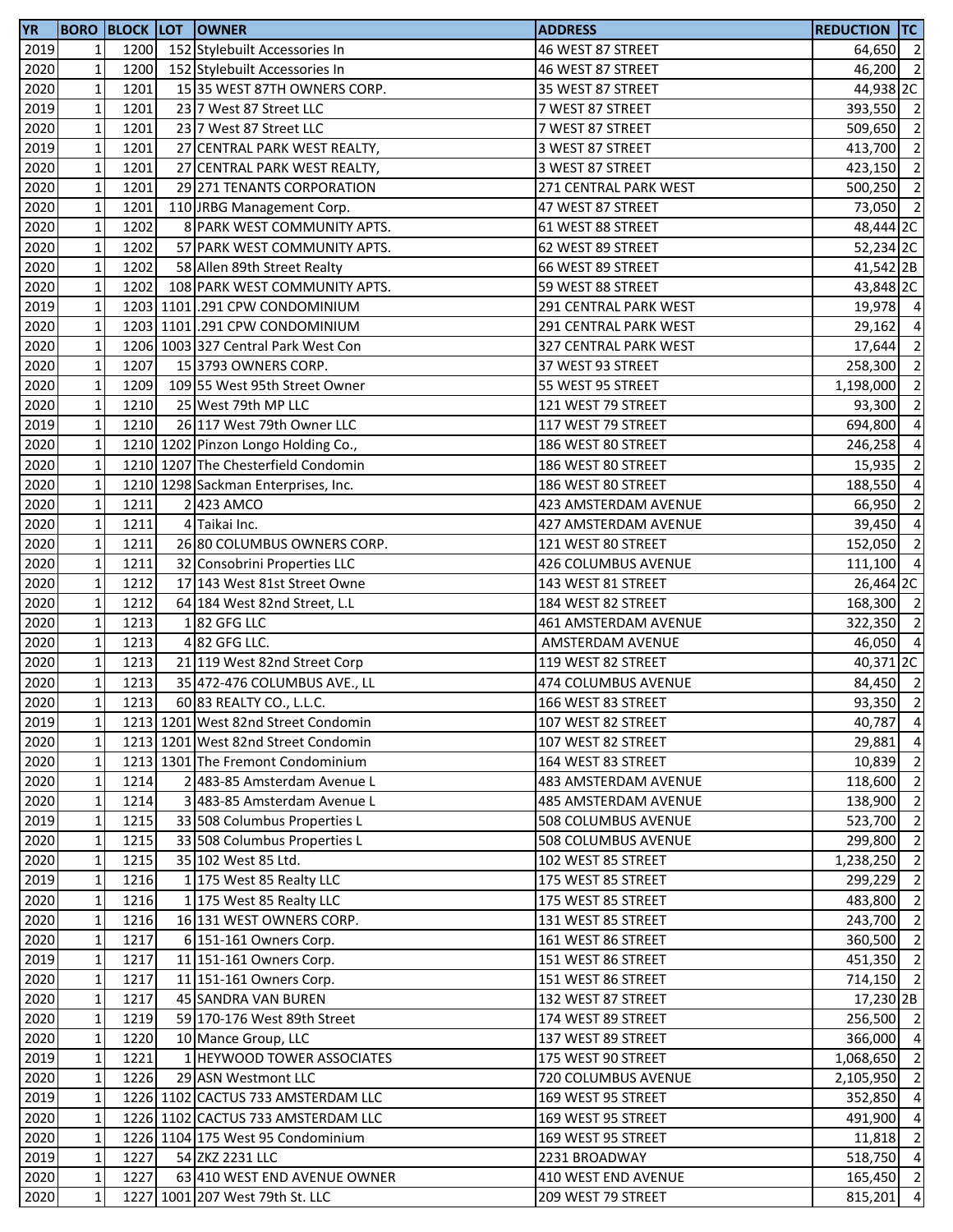| <b>YR</b> |                |      | <b>BORO BLOCK LOT OWNER</b>         | <b>ADDRESS</b>             | <b>REDUCTION TC</b> |                          |
|-----------|----------------|------|-------------------------------------|----------------------------|---------------------|--------------------------|
| 2019      | 1              |      | 1227 1002 207 West 79th Street Cond | 207 WEST 79 STREET         | 144,894             | $\overline{2}$           |
| 2020      | $\mathbf 1$    |      | 1227 1002 207 West 79th Street Cond | 207 WEST 79 STREET         | 145,505             | $\overline{2}$           |
| 2020      | $\mathbf 1$    | 1228 | 34 430 Amsterdam Partners, L        | 430 AMSTERDAM AVENUE       | 90,400              | $\overline{2}$           |
| 2020      | $\mathbf 1$    | 1228 | 37 Bridges Creek Realty Comp        | 202 WEST 81 STREET         | 125,500             | $\overline{2}$           |
| 2019      | $\mathbf 1$    |      | 1228 1201 219 West 80th Street Cond | 219 WEST 80 STREET         | 14,943              | $\overline{2}$           |
| 2020      | $\mathbf 1$    |      | 1228 1201 219 West 80th Street Cond | 219 WEST 80 STREET         | 15,604              | $\overline{2}$           |
| 2019      | $\mathbf 1$    | 1229 | 29 201 West 81st Street Asso        | 440 AMSTERDAM AVENUE       | 254,000             | $\overline{2}$           |
| 2020      | $\mathbf 1$    | 1229 | 29 201 West 81st Street Asso        | 440 AMSTERDAM AVENUE       | 137,000             | $\overline{2}$           |
| 2020      | $\mathbf 1$    | 1229 | 39 3868 BROADWAY REALTY, LLC        | 208 WEST 82 STREET         | 93,800              | $\overline{2}$           |
| 2020      | $\mathbf 1$    | 1229 | 41 212 W 82ND STREET LLC            | 212 WEST 82 STREET         | 88,350              | $\overline{2}$           |
| 2019      | $\mathbf 1$    | 1229 | 45 OROCK REALTY and CONSTRUC        | 2276 BROADWAY              | 287,700             | $\overline{2}$           |
| 2020      | $\mathbf 1$    | 1229 | 45 OROCK REALTY and CONSTRUC        | 2276 BROADWAY              | 334,500             | $\overline{\phantom{a}}$ |
| 2019      | $\mathbf 1$    | 1229 | 46 2285 REALTY ASSOCIATES LL        | 2274 BROADWAY              | 371,400             | $\overline{2}$           |
| 2020      | $\mathbf 1$    | 1229 | 46 2285 REALTY ASSOCIATES LL        | 2274 BROADWAY              | 441,600             | $\overline{2}$           |
| 2020      | $\mathbf 1$    |      | 1229 1101 219 West 81st Retail Hold | 219 WEST 81 STREET         | 158,981             | $\overline{4}$           |
| 2020      | $\mathbf 1$    |      | 1229 1302 442 Amsterdan Apartment C | 442 AMSTERDAM AVENUE       |                     | $\overline{2}$           |
| 2020      | $\mathbf 1$    | 1230 |                                     | 464 AMSTERDAM AVENUE       | 181,050             | $\overline{2}$           |
|           |                |      | 31 AIMCO 464-466 AMSTERDAM 2        |                            | 50,600              |                          |
| 2020      | $\mathbf{1}$   | 1230 | 32 AIMCO 464-466 AMSTERDAM 2        | 466 AMSTERDAM AVENUE       | 30,500              | $\overline{2}$           |
| 2020      | $\mathbf 1$    | 1230 | 61 470 WEST END CORP.               | 470 WEST END AVENUE        | 723,100             | $\overline{2}$           |
| 2020      | $\mathbf 1$    | 1230 | 133 AIMCO 464-466 AMSTERDAM 2       | 200 WEST 83 STREET         | 184,850             | $\overline{2}$           |
| 2019      | $\mathbf 1$    |      | 1231 1002 T-C 2300 BROADWAY LLC     | 225 WEST 83 STREET         | 567,800 4           |                          |
| 2020      | $\mathbf 1$    |      | 1231 1003 The Bromley Condominium B | 225 WEST 83 STREET         | 12,187              | $\overline{2}$           |
| 2019      | $\mathbf 1$    | 1232 | 28 Marsac Realty Co.                | 203 WEST 84 STREET         | 27,400              | $\overline{2}$           |
| 2020      | $\mathbf 1$    | 1232 | 28 Marsac Realty Co.                | 203 WEST 84 STREET         | 38,200              | $\overline{2}$           |
| 2020      | $\mathbf 1$    | 1232 | 29 201 West 84th LLC                | 498 AMSTERDAM AVENUE       | 108,400             | $\overline{2}$           |
| 2019      | $\mathbf 1$    |      | 1232 1002 255 W. 84th St. Owners Co | 255 WEST 84 STREET         | 1,515,500           | $\overline{2}$           |
| 2020      | $\mathbf 1$    |      | 1232 1002 255 W. 84th St. Owners Co | 255 WEST 84 STREET         | 1,017,350           | $\overline{2}$           |
| 2020      | $\mathbf 1$    |      | 1234 1003 Boulevard Housing Corp.   | 2373 BROADWAY              | 4,269,350           | $\overline{2}$           |
| 2019      | $\mathbf 1$    | 1235 | 10 251 WEST 87TH STREET ASSO        | 2381 BROADWAY              | 913,450             | $\overline{2}$           |
| 2020      | $\mathbf 1$    | 1235 | 10 251 WEST 87TH STREET ASSO        | 2381 BROADWAY              | 594,000             | $\overline{2}$           |
| 2019      | $\mathbf 1$    | 1235 | 26 203-205 West 87th Street         | 203 WEST 87 STREET         | 149,700             | $\overline{2}$           |
| 2020      | $\mathbf 1$    | 1235 | 26 203-205 West 87th Street         | 203 WEST 87 STREET         | 129,350             | $\overline{2}$           |
| 2020      | $\mathbf 1$    | 1235 | 31 BAMPA ASSOCIATES INC.            | 564 AMSTERDAM AVENUE       | 305,950             | $\overline{2}$           |
| 2020      | $\mathbf 1$    | 1235 | 39 24 St Marks TL LLC               | 206 WEST 88 STREET         | 68,600              | $\overline{2}$           |
| 2020      | 1 <sub>l</sub> |      | 1235 1001 JZ VILLA REALTY CORP      | 250 WEST 88 STREET         | 1,252,000 4         |                          |
| 2019      | $\mathbf 1$    |      | 1236 1003 Savannah Owners Corp.     | 250 WEST 89 STREET         | 542,300 2           |                          |
| 2020      | $\mathbf 1$    |      | 1236 1003 Savannah Owners Corp.     | 250 WEST 89 STREET         | 447,800 2           |                          |
| 2020      | $\mathbf 1$    |      | 1236 1101 The Merrion Condominium   | 215 WEST 88 STREET         | 3,364               | $\overline{2}$           |
| 2020      | $\mathbf 1$    |      | 1237 1001 251 W. 89 Street Realty L | 251 WEST 89 STREET         | 489,900 4           |                          |
| 2019      | $\mathbf 1$    | 1239 | 28 WEST 91ST ASSOCIATES LLC         | 203 WEST 91 STREET         | 71,000 2            |                          |
| 2020      | $\mathbf 1$    | 1239 | 28 WEST 91ST ASSOCIATES LLC         | 203 WEST 91 STREET         | 118,700             | $\overline{2}$           |
| 2019      | $\mathbf 1$    | 1239 | 29 WEST 91ST ASSOCIATES LLC         | 640 AMSTERDAM AVENUE       | 87,250              | $\overline{2}$           |
| 2020      | $\mathbf 1$    | 1239 | 29 WEST 91ST ASSOCIATES LLC         | 640 AMSTERDAM AVENUE       | 129,200             | $\overline{2}$           |
| 2019      | $\mathbf 1$    | 1239 | 55 Haymes Broadway, LLC             | 2473 BROADWAY              | 304,000 4           |                          |
| 2020      | $\mathbf 1$    | 1239 | 55 Haymes Broadway, LLC             | 2473 BROADWAY              | 927,250             | $\overline{4}$           |
| 2020      | $\mathbf 1$    | 1239 | 56 288-290 Owners Corp.             | 288 WEST 92 STREET         | 1,378,400 2         |                          |
| 2019      | $\mathbf 1$    | 1239 | 105 257 West 91 Street LLC          | 257 WEST 91 STREET         | 59,850              | $\overline{2}$           |
| 2020      | $\mathbf 1$    | 1239 | 105 257 West 91 Street LLC          | 257 WEST 91 STREET         | 65,450              | $\overline{2}$           |
| 2020      | $\mathbf{1}$   |      | 1239 1001 The 640 West End Condomin | <b>640 WEST END AVENUE</b> | 335                 | $\overline{4}$           |
|           |                |      |                                     |                            |                     | $\overline{4}$           |
| 2020      | $\mathbf{1}$   |      | 1240 1001 255 W. 92 ST. CONDO ASSOC | 255 WEST 92 STREET         | 34,103              |                          |
| 2020      | $\mathbf{1}$   |      | 1240 1101 220 West 93rd Street, LLC | 220 WEST 93 STREET         | 8,883               | $\overline{4}$           |
| 2020      | $\mathbf 1$    | 1241 | 46 210 West 94th, LLC               | 2512 BROADWAY              | 1,253,700           | $\overline{2}$           |
| 2020      | $\mathbf 1$    | 1242 | 34 BTS PROPERTIES, LLC              | 714 AMSTERDAM AVENUE       | 59,650              | $\overline{2}$           |
| 2019      | $\mathbf 1$    | 1243 | 10 251 WEST 95TH STREET OWNE        | 2541 BROADWAY              | 276,700 2           |                          |
| 2020      | $\mathbf 1$    | 1243 | 10 251 WEST 95TH STREET OWNE        | 2541 BROADWAY              | 175,650             | $\overline{2}$           |
| 2019      | $\mathbf 1$    | 1243 | 31 Windor Realty LLC                | 724 AMSTERDAM AVENUE       | 62,050 2            |                          |
| 2020      | $\mathbf 1$    | 1243 | 31 Windor Realty LLC                | 724 AMSTERDAM AVENUE       | 98,500 2            |                          |
| 2020      | $\mathbf 1$    | 1243 | 139 210 W 96TH ST LLC               | 210 WEST 96 STREET         | 182,280 2B          |                          |
| 2020      | $\mathbf 1$    |      | 1243 1301 Petit Verdot Condominium  | 732 WEST END AVENUE        | $7,500$ 2           |                          |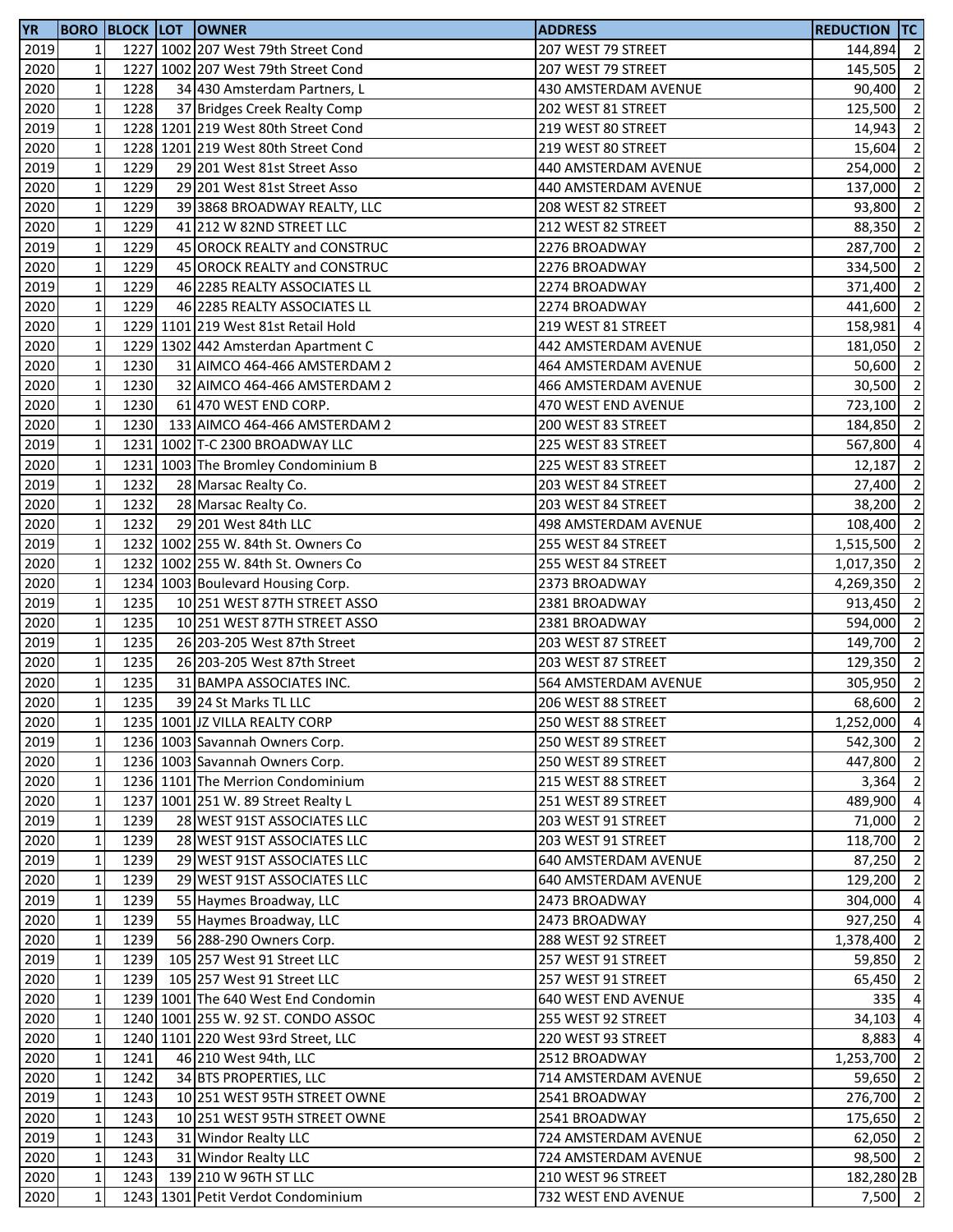| <b>YR</b> |                 |      | <b>BORO BLOCK LOT OWNER</b>         | <b>ADDRESS</b>          | <b>REDUCTION TC</b> |                          |
|-----------|-----------------|------|-------------------------------------|-------------------------|---------------------|--------------------------|
| 2020      | $1\vert$        | 1244 | 22 Fontenoy LLC                     | 310 WEST 80 STREET      | 115,650             | $\overline{2}$           |
| 2020      | $\mathbf 1$     | 1244 | 30 74 Riverside Drive, LLC          | 74 RIVERSIDE DRIVE      | 65,050              | $\overline{2}$           |
| 2020      | $\mathbf 1$     | 1245 | 3 100 RIVERSIDE CORP.               | 100 RIVERSIDE DRIVE     | 731,300             | $\overline{2}$           |
| 2020      | $1\overline{ }$ | 1245 | 13 311-313 W. 82 St. Owners         | 313 WEST 82 STREET      | 87,750              | $\overline{2}$           |
| 2020      | $\mathbf 1$     | 1245 | 14 311-313 W. 82 St. Owners         | 311 WEST 82 STREET      | 75,450              | $\overline{2}$           |
| 2020      | $\mathbf 1$     | 1245 | 15 307 WEST 82ND STREET HOUS        | 309 WEST 82 STREET      | 83,400              | $\overline{2}$           |
| 2020      | $\mathbf 1$     | 1245 | 16 307 WEST 82ND STREET HOUS        | 307 WEST 82 STREET      | 55,200              | $\overline{2}$           |
| 2020      | $\mathbf 1$     | 1245 | 19 465 W.E.A. Owners Corp.          | 465 WEST END AVENUE     | 927,100             | $\overline{2}$           |
| 2020      | $\mathbf 1$     | 1245 | 59 323 West 83rd Owners Corp        | 323 WEST 83 STREET      | 111,100             | $\overline{2}$           |
| 2020      | $\mathbf 1$     |      | 1245 1101 River 82 Condominium      | 321 WEST 82 STREET      | 10,537 2C           |                          |
| 2020      | $\mathbf 1$     | 1246 | 44 330 West 85th Street, LLC        | 328 WEST 85 STREET      | 201,600 2           |                          |
| 2020      | $1\,$           | 1247 | 13 349 W. 85th St., LLC             | 349 WEST 85 STREET      | 129,600             | $\overline{\phantom{a}}$ |
| 2020      | $\mathbf 1$     | 1247 | 17 339 W. 85TH ST., LLC             | 339 WEST 85 STREET      | 30,850              | $\overline{2}$           |
| 2020      | $\mathbf 1$     | 1247 | 50 86th Apartment Corp.             | 332 WEST 86 STREET      | 1,318,900           | $\overline{2}$           |
| 2020      | $\mathbf 1$     |      | 1247 1101 535 WEST END AVENUE CONDO | 535 WEST END AVENUE     | 16,014              | $\overline{4}$           |
| 2020      | $\mathbf 1$     | 1248 | 14 Cambridge Development, LL        | 333 WEST 86 STREET      | 4,924,350           | $\overline{a}$           |
| 2020      | $\mathbf 1$     | 1248 | 25 309 West 86 Street Owners        | 309 WEST 86 STREET      | 250,200             | $\overline{2}$           |
| 2020      | $\mathbf 1$     | 1248 | 27 305 EQUITIES CORP.               | 305 WEST 86 STREET      | 1,157,000           | $\overline{2}$           |
| 2020      | $\mathbf 1$     | 1249 | 37 304 West 88 Street Apartm        | 304 WEST 88 STREET      | 171,750             | $\overline{2}$           |
| 2020      | $1\,$           | 1249 | 57 Riverside Syndicate Inc.         | 155 RIVERSIDE DRIVE     | 285,850             | $\overline{\phantom{a}}$ |
| 2019      | $\mathbf 1$     | 1250 | 6 345 West 88th Apartment C         | 345 WEST 88 STREET      | $329,800$ 2         |                          |
| 2020      | $1\,$           | 1250 | 6 345 West 88th Apartment C         | 345 WEST 88 STREET      | 358,600 2           |                          |
| 2020      | $\mathbf 1$     | 1250 | 24 313 WEST 88TH ASSOCIATES         | 313 WEST 88 STREET      | 45,600 2B           |                          |
| 2020      | $\mathbf 1$     |      | 1250 1201 The 317 West 89th Street  | 317 WEST 89 STREET      | 20,536 2            |                          |
| 2019      | $\mathbf 1$     | 1251 | 66 306 WEST 92 STREET, LLC          | 306 WEST 92 STREET      | 26,851 2B           |                          |
| 2020      | $\mathbf 1$     | 1251 | 66 306 WEST 92 STREET, LLC          | 306 WEST 92 STREET      | 45,685 2B           |                          |
| 2020      | $\mathbf 1$     | 1251 | 71 194 RIVERSIDE OWNERS CORP        | 194 RIVERSIDE DRIVE     | 561,975 2           |                          |
| 2020      | $1\,$           | 1252 | 5 TERRACE COURT, LLC                | 202 RIVERSIDE DRIVE     | 288,400             | $\overline{2}$           |
| 2020      | $\mathbf 1$     | 1252 | 27 312 WEST 93RD STREET ASSO        | 312 WEST 93 STREET      | 430,450 2           |                          |
| 2019      | $\mathbf 1$     | 1252 | 63 ESPLANADE 94, LLC                | 308 WEST 94 STREET      | 195,700             | $\overline{4}$           |
| 2020      | $\mathbf 1$     | 1252 | 63 ESPLANADE 94, LLC                | 308 WEST 94 STREET      | 246,100             | $\overline{4}$           |
| 2020      | $\mathbf 1$     | 1258 | 9 1114 Sixth Avenue Co. LLC         | 1114 AVENUE OF THE AMER | 20,015,200          | $\overline{a}$           |
| 2019      | $\mathbf 1$     | 1259 | 11 44TH STREET HOTEL OWNER,         | 47 WEST 43 STREET       | 1,065,450           | $\overline{4}$           |
| 2020      | $\mathbf{1}$    | 1259 | 11 MCROPP NEW YORK ROYAL44 LLC      | 47 WEST 43 STREET       | 1,138,350           | $\overline{4}$           |
| 2019      | 11              |      | 1259 1103 522 FIFTH ACQUISITION OWN | 522 5 AVENUE            | 1,347,210 4         |                          |
| 2020      | $1\,$           |      | 1259 1103 522 FIFTH ACQUISITION OWN | 522 5 AVENUE            | 1,461,657           | $\overline{4}$           |
| 2019      | $1\,$           | 1260 | 16 NEW YORK YACHT CLUB              | 39 WEST 44 STREET       | 211,700 4           |                          |
| 2020      | $\vert$ 1       | 1260 | 16 NEW YORK YACHT CLUB              | 39 WEST 44 STREET       | 427,700 4           |                          |
| 2019      | $1\,$           |      | 1260 1101 Waterscape Resort II, LLC | 66 WEST 45 STREET       | 369,549 4           |                          |
| 2020      | $\mathbf 1$     |      | 1260 1101 Waterscape Resort II, LLC | 66 WEST 45 STREET       | 505,772             | $\overline{4}$           |
| 2020      | $\mathbf 1$     | 1261 | 34 546 FIFTH OWNER, LLC             | 546 5 AVENUE            | 1,720,650           | $\overline{4}$           |
| 2020      | $\mathbf{1}$    | 1261 | 53 LU FAMILY CO INC.                | 26 WEST 46 STREET       | 71,500              | $\overline{4}$           |
| 2020      | $\mathbf{1}$    | 1261 | 60 AAA Key Lock Company Inc.        | 44 WEST 46 STREET       | 563,450             | $\overline{4}$           |
| 2020      | $\mathbf{1}$    |      | 1261 1002 MARSH & MCLENNAN COMPANIE | 1166 AVENUE OF THE AMER | 129,863             | $\overline{4}$           |
| 2020      | $\mathbf{1}$    | 1262 | 54 JEMSA REALTY, LLC                | 30 WEST 47 STREET       | 1,275,800           | $\overline{4}$           |
| 2020      | $\mathbf{1}$    | 1262 | 406 ANVIC ESTATE LLC                | 62 WEST 47 STREET       | 102,644             | $\overline{a}$           |
| 2020      | $1\overline{ }$ | 1262 | 407 ANVIC REALTY CORP               | 62 WEST 47 STREET       | 17,881              | $\overline{4}$           |
| 2019      | $\mathbf{1}$    | 1262 | 601 GABRIEL & BROTHERS REALTY       | 62 WEST 47 STREET       | 128,584             | $\overline{4}$           |
| 2020      | $\mathbf{1}$    | 1262 | 601 GABRIEL & BROTHERS REALTY       | 62 WEST 47 STREET       | 136,173             | $\overline{4}$           |
| 2020      | $\mathbf{1}$    | 1263 | 13 41 WEST 47 LLC                   | 41 WEST 47 STREET       | 335,350             | $\overline{4}$           |
| 2020      | $1\overline{ }$ | 1263 | 18 JEMSCO REALTY LLC                | 29 WEST 47 STREET       | 746,750             | $\overline{4}$           |
| 2020      | $\mathbf 1$     | 1263 | 41 UOB Realty (USA) Limited         | 592 5 AVENUE            | 2,353,650           | $\overline{4}$           |
| 2019      | $1\,$           | 1263 | 43 Charter Management Group,        | 6 WEST 48 STREET        | 1,160,450           | $\overline{4}$           |
| 2020      | $1\overline{ }$ | 1263 | 43 Charter Management Group,        | 6 WEST 48 STREET        | 1,228,850 4         |                          |
| 2020      | $1\,$           |      | 1263 1002 Centria Condominium       | 18 WEST 48 STREET       | 7,028               | $\overline{2}$           |
| 2019      | $\mathbf 1$     | 1264 | 5 RCPI LANDMARK PROPERTIES,         | 1230 AVENUE OF THE AMER | 6,948,850 4         |                          |
| 2020      | $\mathbf 1$     | 1264 | 5 RCPI LANDMARK PROPERTIES,         | 1230 AVENUE OF THE AMER | 8,047,750           | $\overline{4}$           |
| 2019      | $\mathbf{1}$    | 1264 | 30 RCPI LANDMARK PROPERTIES,        | 600 5 AVENUE            | 2,270,000 4         |                          |
| 2020      | $\mathbf{1}$    | 1264 | 30 RCPI LANDMARK PROPERTIES,        | 600 5 AVENUE            | 12,362,350 4        |                          |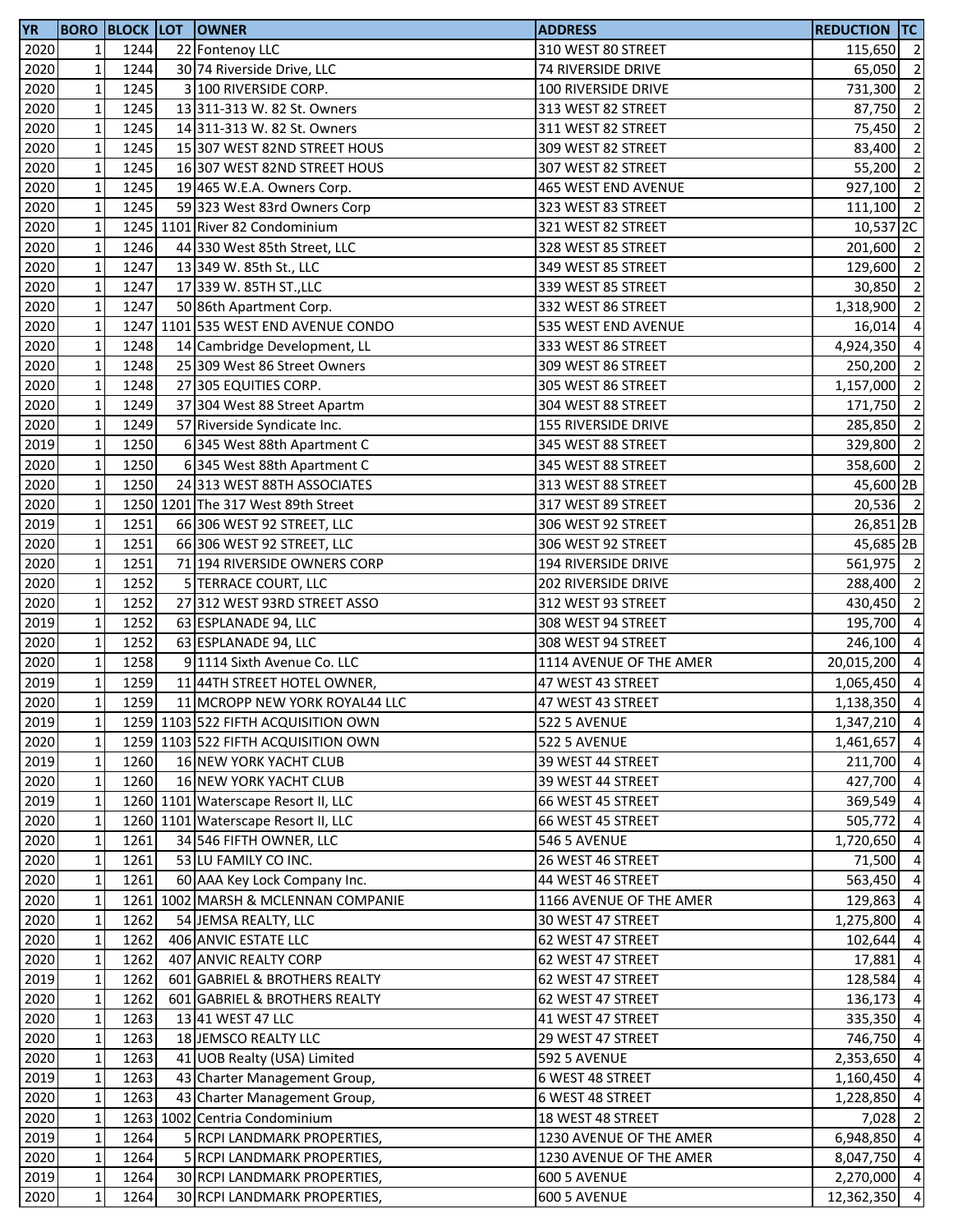| <b>YR</b>    |                 |      | <b>BORO BLOCK LOT OWNER</b>         | <b>ADDRESS</b>               | <b>REDUCTION TC</b>   |                |
|--------------|-----------------|------|-------------------------------------|------------------------------|-----------------------|----------------|
| 2019         | $1\overline{ }$ | 1264 | 45 RCPI LANDMARK PROPERTIES,        | 10 WEST 49 STREET            | 685,150 4             |                |
| 2020         | $1\overline{ }$ | 1264 | 45 RCPI LANDMARK PROPERTIES,        | 10 WEST 49 STREET            | 3,093,700             | $\overline{a}$ |
| 2020         | $\mathbf 1$     | 1265 | 50 RCPI LANDMARK PROPERTIES,        | 610 5 AVENUE                 | 12,394,300            | $\overline{4}$ |
| 2020         | $\mathbf{1}$    |      | 1265 1001 RCPI LANDMARK PROPERTIES, | 30 ROCKEFELLER PLAZA         | 1,367                 | $\overline{4}$ |
| 2020         | $\mathbf{1}$    | 1266 | 1 RCPI LANDMARK PROPERTIES,         | 1260 AVENUE OF THE AMER      | 24,035,400            | $\overline{4}$ |
| 2020         | $1\,$           | 1267 | 1 HWA 1290 III LLC                  | 1290 AVENUE OF THE AMER      | 52,890,750            | $\overline{4}$ |
| 2020         | $\mathbf 1$     |      | 1267 1001 25 West 51 Retail LLC     | 25 WEST 51 STREET            | 375,126               | $\overline{4}$ |
| 2020         | $\mathbf 1$     |      | 1267 1003 SCCQ ROCK HOTEL LLC       | 25 WEST 51 STREET            | 2,492,058             | $\overline{a}$ |
| 2020         | $\mathbf 1$     | 1268 | 1 CBS Broadcasting Inc.             | 51 WEST 52 STREET            | 4,775,200             | $\overline{a}$ |
| 2020         | $\mathbf 1$     |      | 1268 1002 40 West 53rd Associates L | 31 WEST 52 STREET            | 15,077,500            | $\overline{a}$ |
| 2020         | $\mathbf 1$     |      | 1268 1101 FSF NEW YORK, LLC         | 666 5 AVENUE                 | 6,341,135             | $\overline{4}$ |
| 2020         | $\mathbf 1$     | 1269 | 41 680 Fifth Avenue Associat        | 680 5 AVENUE                 | 7,137,200             | $\overline{4}$ |
| 2020         | $1\,$           |      | 1269 1001 MUSEUM TOWER CONDOMINIUM  | 15 WEST 53 STREET            | 9,408                 | $\overline{2}$ |
| 2020         | $\mathbf 1$     | 1270 |                                     | 13 WEST 54 STREET            | 138,400 4             |                |
| 2020         |                 | 1270 | 26 ROCK 54, LLC<br>49 ROCK 54, LLC  |                              |                       | $\overline{4}$ |
|              | $\mathbf 1$     |      |                                     | 20 WEST 55 STREET            | 964,300               |                |
| 2020         | $\mathbf 1$     | 1271 | 7 Capital Properties Co.            | 57 WEST 55 STREET            | 1,297,850             | $\overline{2}$ |
| 2020         | $\mathbf 1$     | 1271 | 17 CSMC 2007-C1 - 33 W 55TH         | 39 WEST 55 STREET            | 444,450               | $\overline{4}$ |
| 2020         | $\mathbf 1$     | 1271 | 19 CSMC 2007-C1 - 33 W 55TH         | 33 WEST 55 STREET            | 805,146               | $\overline{4}$ |
| 2020         | $\mathbf 1$     | 1271 | 21 55th Street Apartments, I        | 27 WEST 55 STREET            | 206,550               | $\overline{2}$ |
| 2020         | $\mathbf 1$     | 1271 | 38 712 Fifth Avenue Owner LP        | 712 5 AVENUE                 | 28,090,000            | $\overline{4}$ |
| 2020         | $1\,$           | 1271 | 41 2 West 56th Street, L.P.,        | <b>718 5 AVENUE</b>          | 8,079,850             | $\overline{4}$ |
| 2019         | $1\,$           | 1271 | 58 Kaneda Realty Corporation        | 36 WEST 56 STREET            | 134,050               | $\overline{4}$ |
| 2020         | $1\,$           | 1271 | 58 Kaneda Realty Corporation        | 36 WEST 56 STREET            | 279,400               | $\overline{4}$ |
| 2020         | $\mathbf 1$     | 1271 | 63 46 West 56th Street LLC          | 46 WEST 56 STREET            | 201,700               | $\overline{4}$ |
| 2020         | $1\,$           | 1271 | 201 Gallery House Condominium       | 77 WEST 55 STREET            | 1,902                 | $\overline{2}$ |
| 2019         | $\mathbf 1$     | 1272 | 19 Vida Shoes International,        | 29 WEST 56 STREET            | 97,500                | $\overline{a}$ |
| 2020         | $\mathbf{1}$    | 1272 | 19 Vida Shoes International,        | 29 WEST 56 STREET            | 107,400               | $\overline{4}$ |
| 2020         | $\mathbf 1$     | 1272 | 26 BDC 56 LLC                       | 13 WEST 56 STREET            | 1,140,750             | $\overline{4}$ |
| 2020         | $1\,$           | 1272 | 28 NR 11 WEST 56TH STREET LL        | 11 WEST 56 STREET            | 405,700               | $\overline{a}$ |
| 2020         | $1\,$           | 1272 | 34 720 FIFTH SUB A LLC              | <b>720 5 AVENUE</b>          | 15,911,650 4          |                |
| 2020         | $\mathbf 1$     | 1272 | 63 LEFRAK SBN LIMITED PARTNE        | 38 WEST 57 STREET            | 25,300,750            | $\overline{4}$ |
| 2020         | $\mathbf 1$     |      | 1272 1101 724 FIFTH FEE OWNER LLC   | 724 5 AVENUE                 | 5,391,450             | $\overline{4}$ |
| 2019         | $\mathbf 1$     | 1273 | 12 PROSPECT RESOURCES INC.          | 37 WEST 57 STREET            | 676,600               | $\overline{4}$ |
| 2020         | $\mathbf{1}$    | 1273 | 12 PROSPECT RESOURCES INC.          | 37 WEST 57 STREET            | 997,000               | $\overline{4}$ |
| 2020         | $1\vert$        | 1273 | 15 VNO 33 West 57th Street,         | 33 WEST 57 STREET            | 249,750 4             |                |
| 2020         | $\mathbf{1}$    | 1273 | 1631 West 57th Street Owner         | 31 WEST 57 STREET            | 269,550               | $\overline{4}$ |
| 2020         | $1\,$           | 1273 | 17 29 West 57th Street Owner        | 27 WEST 57 STREET            | 478,800               | $\overline{4}$ |
| 2020         | $1\,$           | 1273 | 22 Solow Building Company II        | 9 WEST 57 STREET             | 34,411,400 4          |                |
| 2020         | $1\,$           |      | 1274 1013 STEVEN A ENGEL            | <b>30 CENTRAL PARK SOUTH</b> | 20,141                | $\overline{4}$ |
| 2020         | $\mathbf{1}$    |      | 1274 1201 MPE Hotel I (New York) L. | <b>50 CENTRAL PARK SOUTH</b> | 6,166,781             | $\overline{4}$ |
| 2020         | $\mathbf 1$     |      | 1274 1301 SAHARA PLAZA LLC          | <b>768 5 AVENUE</b>          | 5,498,300             | $\overline{4}$ |
| 2020         | $\mathbf{1}$    |      | 1274 1302 SAHARA PLAZA LLC          | <b>768 5 AVENUE</b>          | 698,200               | $\overline{4}$ |
| 2020         | $\mathbf{1}$    |      | 1274 1303 SAHARA PLAZA LLC          | <b>768 5 AVENUE</b>          | 7,078,100             | $\overline{4}$ |
| 2020         | $\mathbf{1}$    |      | 1274 1304 THE PLAZA HOTEL CONDOMINI | <b>768 5 AVENUE</b>          | 10,043                | $\overline{4}$ |
| 2020         | $\mathbf 1$     | 1275 | 27 SLG 100 PARK LLC                 | 100 PARK AVENUE              |                       | $\overline{4}$ |
|              | $1\overline{ }$ | 1275 | 61 18 E. 41st STREET PARTNER        | 18 EAST 41 STREET            | 12,653,000<br>428,600 | $\overline{4}$ |
| 2019<br>2019 | $1\overline{ }$ | 1276 |                                     |                              | 1,471,700 4           |                |
|              |                 |      | 1 TAK Hospitality LLC               | 479 5 AVENUE                 |                       |                |
| 2020         | $1\overline{ }$ | 1276 | 1 TAK Hospitality LLC               | 479 5 AVENUE                 | 903,200 4             |                |
| 2020         | $\mathbf{1}$    | 1276 | 23 299 MADISON HOTEL LLC. D/        | 299 MADISON AVENUE           | 1,191,150             | $\overline{4}$ |
| 2020         | $1\overline{ }$ | 1276 | 42 ESRT One Grand Central Pl        | 60 EAST 42 STREET            | 5,896,550             | $\overline{4}$ |
| 2020         | $\mathbf{1}$    | 1276 | 66 PETWILL VIII INC.                | 18 EAST 42 STREET            | 256,750               | $\overline{4}$ |
| 2019         | $1\,$           | 1277 | 2 FIFTH@42nd LLC                    | <b>505 5 AVENUE</b>          | 2,203,500             | $\overline{4}$ |
| 2020         | $\mathbf 1$     | 1277 | 2 FIFTH@42nd LLC                    | <b>505 5 AVENUE</b>          | 5,900,700             | $\overline{4}$ |
| 2020         | $1\,$           | 1278 | 14 BROADWAY 340 MADISON FEE         | 340 MADISON AVENUE           | 19,953,500            | $\overline{4}$ |
| 2019         | $1\overline{ }$ | 1278 | 69 529 FIFTH COMPANY HOLDING        | 529 5 AVENUE                 | 1,315,950 4           |                |
| 2020         | $1\,$           | 1278 | 69 529 FIFTH COMPANY HOLDING        | 529 5 AVENUE                 | 1,456,350 4           |                |
| 2019         | $\mathbf 1$     | 1279 | 17 Brooks Brothers Group, In        | 346 MADISON AVENUE           | 8,313,650             | $\overline{4}$ |
| 2020         | $\mathbf 1$     | 1279 | 57 350 MADISON ACQUISITION L        | 352 MADISON AVENUE           | 6,552,400 4           |                |
| 2019         | $\mathbf 1$     | 1279 | 69 535-545 Fee LLC                  | 545 5 AVENUE                 | 4,315,950 4           |                |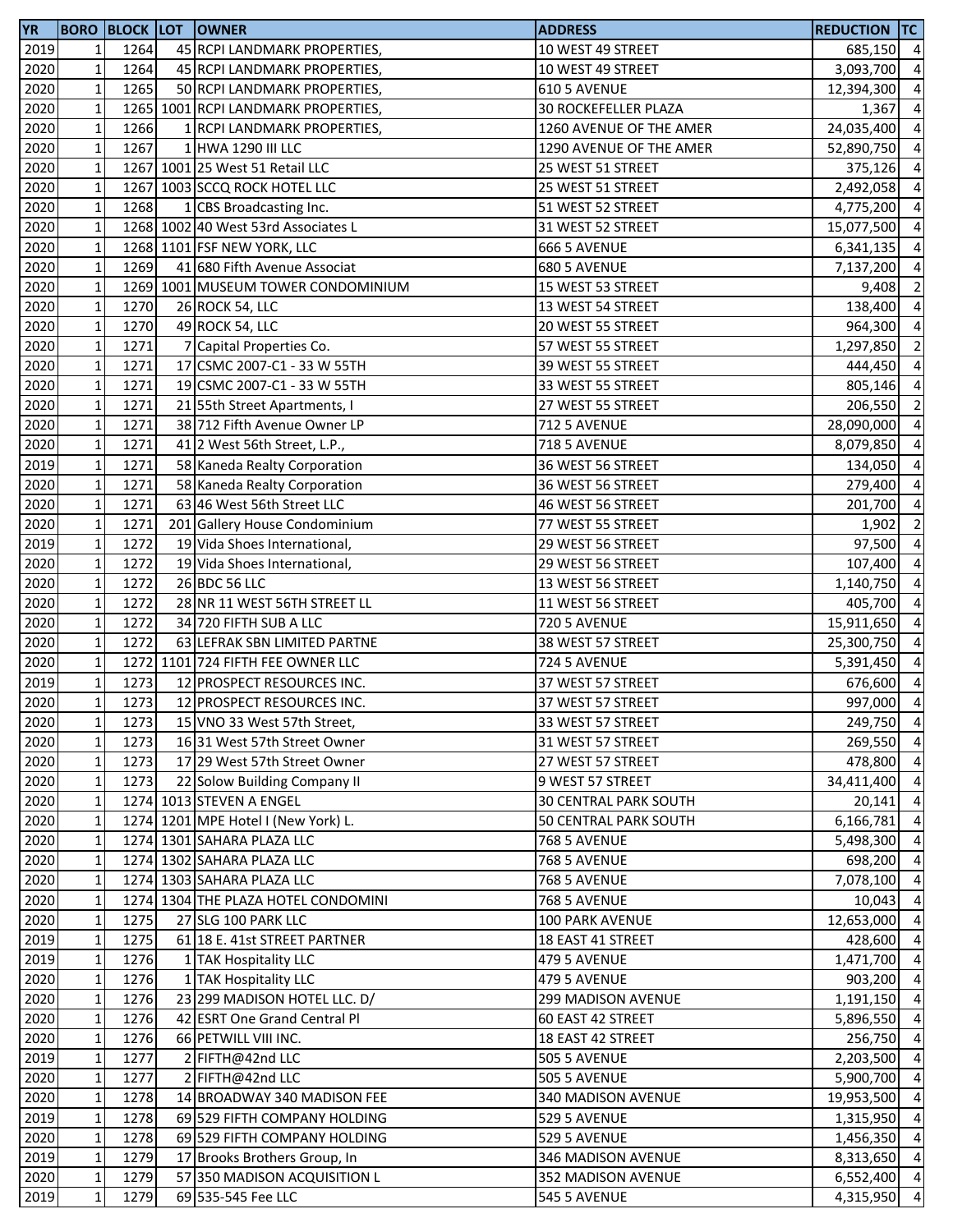| <b>YR</b>         |                |      | <b>BORO BLOCK LOT OWNER</b>          | <b>ADDRESS</b>            | <b>REDUCTION TC</b> |                |
|-------------------|----------------|------|--------------------------------------|---------------------------|---------------------|----------------|
| 2020              | 1              |      | 1279 1001 24 MNR ASSOCIATES, INC.    | 5 EAST 44 STREET          | 1,205,750 4         |                |
| 2020              | $\mathbf 1$    | 1280 | 30 HYATT EQUITIES, L.L.C.            | 109 EAST 42 STREET        | 20,917,950          | $\overline{4}$ |
| 2020              | $\mathbf 1$    |      | 1280 9090 RXR PO Owner LLC           | 100 EAST 45 STREET        | 15,669,100          | $\overline{4}$ |
| 2019              | $\mathbf 1$    | 1281 | 1 French Partners, LLC, NY           | <b>547 5 AVENUE</b>       | 3,864,500 4         |                |
| 2020              | $\mathbf 1$    | 1281 | 1 French Partners, LLC, NY           | 547 5 AVENUE              | 2,435,800           | $\overline{4}$ |
| 2019              | $\mathbf 1$    | 1281 | 69 FIFTH AVE & 46TH STREET ASSOC, LP | <b>553 5 AVENUE</b>       | 1,734,600           | $\overline{4}$ |
| 2020              | $\mathbf 1$    | 1281 | 69 FIFTH AVE & 46TH STREET ASSOC, LP | <b>553 5 AVENUE</b>       | 1,773,300           | $\overline{4}$ |
| 2020              | $\mathbf 1$    | 1282 | 15th Midtown LLC                     | 563 5 AVENUE              | 11,605,800          | $\overline{a}$ |
| 2020              | $\mathbf 1$    | 1282 | 17 COMREF 380, LLC                   | 390 MADISON AVENUE        | 12,334,400          | $\overline{4}$ |
| 2020              | $\mathbf 1$    | 1282 | 21 JPMorgan Chase Bank, N.A.         | 383 MADISON AVENUE        | 6,039,300           | $\overline{4}$ |
| 2020              | $\mathbf 1$    |      | 1282 1001 THE BUILDING AT 575 FIFTH  | <b>575 5 AVENUE</b>       | 5,075,300           | $\overline{4}$ |
| 2020              | $\mathbf 1$    | 1283 | 72 587 B 5TH AVE LLC                 | <b>587 5 AVENUE</b>       | 422,400 4           |                |
| 2020              | $\mathbf 1$    | 1284 | 26 BROADWAY 280 PARK FEE LLC         | 33 EAST 48 STREET         | 23,122,250 4        |                |
| 2020              | $\mathbf 1$    | 1284 | 33 BROADWAY 280 PARK FEE LLC         | <b>280 PARK AVENUE</b>    | 11,164,450 4        |                |
| 2020              | $\mathbf 1$    | 1285 | 15 VII 444 Madison Lessee LL         | 444 MADISON AVENUE        | 7,089,600 4         |                |
| 2020              | $\mathbf 1$    | 1285 | 21 Madison Avenue Leasehold          | 437 MADISON AVENUE        | 7,903,150           | $\overline{4}$ |
| 2020              | $\mathbf 1$    | 1286 | 21 LOTTE HOTEL NEW YORK PALA         | 455 MADISON AVENUE        | 11,926,750          | $\overline{4}$ |
|                   | $\mathbf 1$    | 1286 | 35 MUTUAL OF AMERICA LIFE IN         |                           | 1,572,850           | $\overline{4}$ |
| 2019              | $\mathbf 1$    | 1286 | 35 MUTUAL OF AMERICA LIFE IN         | 320 PARK AVENUE           |                     | $\overline{4}$ |
| 2020              |                |      |                                      | 320 PARK AVENUE           | 10,857,700          |                |
| 2019              | $\mathbf 1$    | 1287 | 14 488 MADISON AVENUE ASSOCI         | <b>488 MADISON AVENUE</b> | 2,404,400           | $\overline{4}$ |
| $\overline{2020}$ | $\mathbf 1$    | 1287 | 14 488 MADISON AVENUE ASSOCI         | 488 MADISON AVENUE        | 2,772,500 4         |                |
| 2019              | $\mathbf 1$    | 1287 | 28 40 East 52nd Street L.P.          | 41 EAST 51 STREET         | 2,049,050           | $\overline{4}$ |
| 2020              | $\mathbf 1$    | 1287 | 28 40 East 52nd Street L.P.          | 41 EAST 51 STREET         | 2,864,000           | $\overline{4}$ |
| 2020              | $\mathbf 1$    | 1288 | 63 East 52nd St. Corp.               | 3 EAST 52 STREET          | 175,500             | $\overline{4}$ |
| 2020              | $\mathbf 1$    | 1288 | 21 501 MADISON-SUTTON LLC            | 503 MADISON AVENUE        | 1,710,650           | $\overline{4}$ |
| 2020              | $\mathbf 1$    | 1288 | 27 PARK AVENUE PLAZA COMPANY         | 57 EAST 52 STREET         | 17,273,450          | $\overline{4}$ |
| 2019              | $\mathbf 1$    | 1288 | 56 BP 510 Madison LLC                | 510 MADISON AVENUE        | 4,292,850           | $\overline{a}$ |
| 2020              | $\mathbf 1$    | 1288 | 56 BP 510 Madison LLC                | 510 MADISON AVENUE        | 7,450,950           | $\overline{4}$ |
| 2019              | $\mathbf 1$    | 1289 | 2 Yeung Chi Shing, Inc.              | 675 5 AVENUE              | 2,051,950           | $\overline{4}$ |
| 2020              | $\mathbf 1$    | 1289 | 14 520 MADISON OWNERS, L.L.C         | 512 MADISON AVENUE        | 23,881,500          | $\overline{4}$ |
| 2020              | $\mathbf 1$    | 1289 | 52 MFA 527 MADISON LLC               | 527 MADISON AVENUE        | 10,083,000          | $\overline{4}$ |
| 2020              | $\mathbf 1$    | 1290 | 63 EAST 54TH NEW YORK LLC            | 3 EAST 54 STREET          | 6,078,250           | $\overline{4}$ |
| 2020              | $\mathbf 1$    | 1290 | 21 Madison Tower Associates          | 535 MADISON AVENUE        | 6,184,500           | $\overline{4}$ |
| 2019              | $\mathbf 1$    | 1290 | 28 54 ASSOCIATES, L.L.C.             | 59 EAST 54 STREET         | 320,100             | $\overline{4}$ |
| 2020              | 1 <sub>l</sub> | 1290 | 28 54 ASSOCIATES, L.L.C.             | 59 EAST 54 STREET         | 423,150 4           |                |
| 2019              | $\mathbf 1$    | 1290 | 36 WATERMAN 400 PARK ASSOCIA         | <b>400 PARK AVENUE</b>    | 1,422,300 4         |                |
| 2020              | $\mathbf 1$    | 1290 | 36 WATERMAN 400 PARK ASSOCIA         | <b>400 PARK AVENUE</b>    | 2,913,350 4         |                |
| 2020              | $\mathbf 1$    | 1290 | 52 JOSEPH E. MARX COMPANY, I         | <b>545 MADISON AVENUE</b> | 2,856,650 4         |                |
| 2020              | $\mathbf 1$    | 1290 | 115 TARAZI REALTY CORP.              | 534 MADISON AVENUE        | 105,166 2A          |                |
| 2019              | $\mathbf 1$    | 1290 | 127 Tynker 9 and 12 LLC              | 57 EAST 54 STREET         | 298,800 4           |                |
| 2020              | $\mathbf 1$    | 1290 | 127 Tynker 9 and 12 LLC              | 57 EAST 54 STREET         | 168,300 4           |                |
| 2020              | $\mathbf 1$    |      | 1290 1201 QIA SR NY HOTEL LLC        | 2 EAST 55 STREET          | 11,872,900          | $\overline{4}$ |
| 2020              | $\mathbf 1$    | 1291 | 10 OAC 550 Owner LLC                 | 550 MADISON AVENUE        | 11,915,200          | $\overline{4}$ |
| 2020              | $\mathbf 1$    | 1291 | 21 LEXIN NY 551 LLC                  | 551 MADISON AVENUE        | 1,930,950           | $\overline{4}$ |
| 2020              | $\mathbf 1$    | 1291 | 28 BRE PARK AVENUE TOWER OWN         | 65 EAST 55 STREET         | 7,162,800           | $\overline{4}$ |
| 2020              | $\mathbf 1$    | 1292 | 15 590 Madison Avenue, LLC,          | 590 MADISON AVENUE        | 22,304,800 4        |                |
| 2020              | $\mathbf 1$    | 1292 | 37 450 Property Owner (US),          | <b>450 PARK AVENUE</b>    | 5,806,900 4         |                |
| 2019              | $\mathbf 1$    | 1292 | 48 32 East 57th Street LLC           | 32 EAST 57 STREET         | 2,111,150           | $\overline{4}$ |
| 2020              | $\mathbf{1}$   | 1292 | 48 32 East 57th Street LLC           | 32 EAST 57 STREET         | 1,522,100           | $\overline{4}$ |
| 2019              | $\mathbf 1$    | 1292 | 52 575 ASSOCIATES, L.L.C.            | 575 MADISON AVENUE        | 7,434,050           | $\overline{4}$ |
| 2020              | $\mathbf 1$    | 1292 | 52 575 ASSOCIATES, L.L.C.            | 575 MADISON AVENUE        | 14,389,400          | $\overline{4}$ |
| 2019              | $\mathbf 1$    | 1293 | 10 PRADA USA Corp.                   | 11 EAST 57 STREET         | 1,830,650           | $\overline{4}$ |
| 2020              | $\mathbf 1$    | 1293 | 10 PRADA USA Corp.                   | 11 EAST 57 STREET         | 1,699,350           | $\overline{4}$ |
| 2020              | $\mathbf 1$    | 1293 | 26 Fuller Madison, LLC               | 597 MADISON AVENUE        | 6,738,300           | $\overline{4}$ |
| 2019              | $\mathbf 1$    | 1293 | 51 STOVE PROPERTIES USA, INC         | <b>605 MADISON AVENUE</b> | 3,645,400           | $\overline{4}$ |
| 2020              | $\mathbf 1$    | 1293 | 51 STOVE PROPERTIES USA, INC         | <b>605 MADISON AVENUE</b> | 2,605,450           | $\overline{4}$ |
| 2019              | $\mathbf 1$    |      | 1293 1002 HOTEL 57 UNIT III L.L.C.   | 53 EAST 57 STREET         | 1,074,639           | $\overline{4}$ |
| 2019              | $\mathbf 1$    | 1295 | 23 355 Lexington LLC                 | 355 LEXINGTON AVENUE      | 850,850 4           |                |
| 2020              | $\mathbf 1$    | 1295 | 23 355 Lexington LLC                 |                           | 788,300 4           |                |
|                   |                |      |                                      | 355 LEXINGTON AVENUE      |                     |                |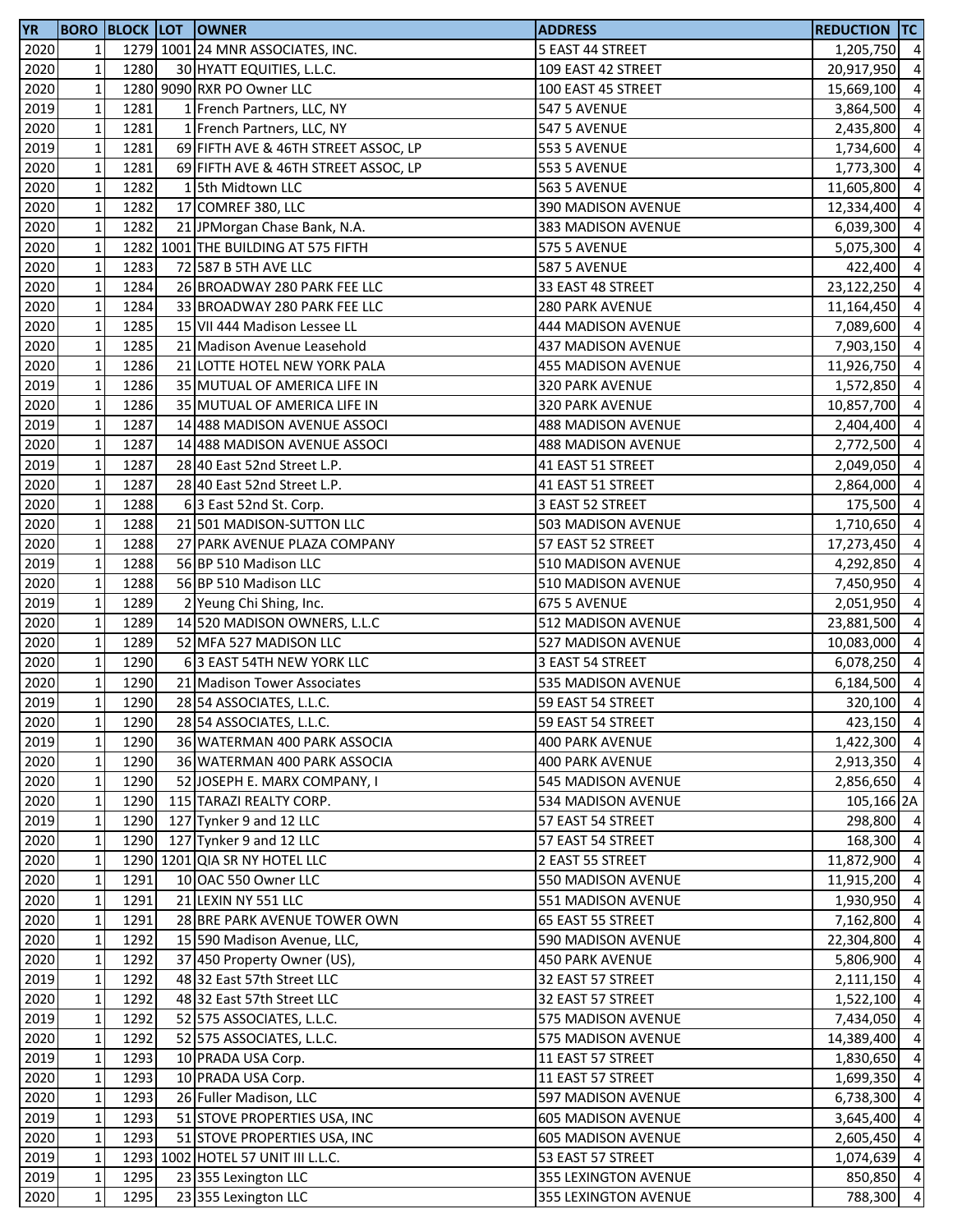| 2020<br>$\mathbf{1}$<br>1295<br>33 622 BUILDING COMPANY LLC<br>622 3 AVENUE<br>15,421,800 4<br>2020<br>$\mathbf 1$<br>1296<br>1 125 PARK OWNER LLC<br><b>125 PARK AVENUE</b><br>4,909,350<br>$\overline{4}$<br>2020<br>$\mathbf 1$<br>1297<br>23 R&S Chrysler LLC<br>395 LEXINGTON AVENUE<br>10,922,600<br>2020<br>$\mathbf 1$<br>1297<br>9,141,700<br>33 Chrysler East Building, L<br>666 3 AVENUE<br>$\mathbf 1$<br>$\overline{4}$<br>2019<br>1298<br>23 VBGO 425 Lexington LLC<br>425 LEXINGTON AVENUE<br>10,251,800<br>$\mathbf 1$<br>2020<br>1298<br>$\overline{4}$<br>23 VBGO 425 Lexington LLC<br>425 LEXINGTON AVENUE<br>12,456,800<br>2019<br>$\mathbf 1$<br>1298<br>$\overline{2}$<br>41 LEXINGTON BELVEDERE LLC<br>150 EAST 44 STREET<br>461,750<br>$\overline{2}$<br>2020<br>$\mathbf 1$<br>1298<br>41 LEXINGTON BELVEDERE LLC<br>150 EAST 44 STREET<br>1,090,400<br>$\mathbf 1$<br>$\overline{4}$<br>2020<br>1299<br>23 Hotel Grand Central LLC<br>137 EAST 44 STREET<br>913,600<br>2020<br>$\mathbf 1$<br>1299<br>$\overline{4}$<br>40 Fox 716 Realty LLC<br>716 3 AVENUE<br>279,650<br>$\mathbf 1$<br>$\overline{4}$<br>2020<br>1299 1001 451 LEXINGTON REALTY LLC<br>451 LEXINGTON AVENUE<br>1,730,201<br>$\mathbf 1$<br>1301<br>15,200,000 4<br>2020<br>23 GREEN 485 OWNER LLC<br><b>485 LEXINGTON AVENUE</b><br>$\mathbf 1$<br>2019<br>4,233,350 4<br>1301<br>33 750 THIRD OWNER LLC<br><b>750 3 AVENUE</b><br>$\mathbf 1$<br>1301<br>$\overline{4}$<br>2020<br>33 750 THIRD OWNER LLC<br><b>750 3 AVENUE</b><br>13,602,300<br>$\mathbf 1$<br>$\overline{4}$<br>2020<br>1302<br>123 NR SECOND AVENUE/EAST 47T<br>127 EAST 47 STREET<br>604,750<br>$\mathbf 1$<br>2020<br>$\overline{2}$<br>1303<br>41 150 East 49th Street Owne<br>150 EAST 49 STREET<br>349,200<br>$\mathbf 1$<br>2019<br>$\overline{4}$<br>1303 1002 145 E. 48 STREET REALTY,<br>145 EAST 48 STREET<br>554,350<br>2020<br>$\mathbf{1}$<br>$\overline{4}$<br>1303 1002 145 E. 48 STREET REALTY,<br>145 EAST 48 STREET<br>435,100<br>$\overline{2}$<br>2020<br>$\mathbf 1$<br>1303 1005 COSMOPOLITAN CONDOMINIUM<br>145 EAST 48 STREET<br>5,098<br>3,376,600 4<br>2019<br>$\mathbf 1$<br>1304<br>33 800 Third Avenue Associat<br>800 3 AVENUE<br>2020<br>$\mathbf 1$<br>2,028,700 4<br>1304<br>33 800 Third Avenue Associat<br>800 3 AVENUE<br>$\mathbf 1$<br>$\overline{4}$<br>2019<br>1304<br>41 12.18. San Carlos Operati<br>150 EAST 50 STREET<br>2,048,400<br>$\mathbf 1$<br>2020<br>1305<br>$\overline{4}$<br>128 RLJ III - DBT METROPOLITA<br>20,461<br><b>EAST 51 STREET</b><br>2020<br>$\mathbf 1$<br>$\overline{4}$<br>1305 1001 RLJ III - DBT METROPOLITA<br>569 LEXINGTON AVENUE<br>7,251,100<br>2020<br>$\mathbf 1$<br>1306<br>1 345 Park Avenue L.P.<br>$\overline{4}$<br>345 PARK AVENUE<br>9,919,600<br>$\mathbf 1$<br>2020<br>1306<br>$\overline{4}$<br>33 850 Third Avenue Owner, L<br>850 3 AVENUE<br>7,163,700<br>$\mathbf 1$<br>1306<br>$\overline{a}$<br>2020<br>154 EAST 52 STREET<br>42 PLAZA 52, LLC<br>956,850<br>$\mathbf 1$<br>1307<br>$\overline{a}$<br>2020<br>1375 PARK Fee, LLC<br>375 PARK AVENUE<br>23,351,800<br>$\mathbf 1$<br>1307<br>2019<br>599 LEXINGTON AVENUE<br>$\overline{4}$<br>23 BP 599 Lexington Avenue L<br>3,695,950<br>$\mathbf 1$<br>$\overline{4}$<br>2020<br>1307<br>23 BP 599 Lexington Avenue L<br>599 LEXINGTON AVENUE<br>24,536,450<br>$\mathbf 1$<br>1307 1004 DIAMONDROCK MANHATTAN/MID<br>$\overline{4}$<br>2020<br>866 3 AVENUE<br>1,146,200<br>$\mathbf 1$<br>2020<br>$\overline{2}$<br>1307 1102 100 East 53rd Street Cond<br>100 EAST 53 STREET<br>45,976<br>$\mathbf 1$<br>1,051,700 4<br>2020<br>1308<br>33 VANDERGRAND PROPERTIES CO<br>880 3 AVENUE<br>$\mathbf 1$<br>$\overline{4}$<br>2019<br>1308 1001 BP/CGCenter II LLC<br>884 3 AVENUE<br>13,676,608<br>2020<br>1308 1001 BP/CGCenter II LLC<br>884 3 AVENUE<br>26,929,400 4<br>11<br>$\mathbf 1$<br>35,822,100 4<br>2019<br>1308 1101 BP 399 Park Avenue LLC<br>399 PARK AVENUE<br>2020<br>$\mathbf 1$<br>1308 1101 BP 399 Park Avenue LLC<br>13,789,200 4<br>399 PARK AVENUE<br>$\mathbf 1$<br>2019<br>1308 1102 BP 399 Park Avenue LLC<br>28,564,600 4<br><b>399 PARK AVENUE</b><br>$\mathbf 1$<br>2020<br>1308 1102 BP 399 Park Avenue LLC<br>11,565,400 4<br>399 PARK AVENUE<br>$\mathbf 1$<br>1,683,050 4<br>2020<br>1309<br>1 RAR2 - 405 PARK, LLC<br><b>405 PARK AVENUE</b><br>$\mathbf 1$<br>2020<br>$\overline{4}$<br>1309<br>63 East 55th Street LLC<br>122 EAST 55 STREET<br>199,400<br>$\mathbf 1$<br>989,050 4<br>2020<br>1309<br>66 PARK 55 ASSETS, LLC<br>110 EAST 55 STREET<br>$\mathbf 1$<br>2020<br>1309 1001 Izumi Estate Co. Ltd.<br>150 EAST 55 STREET<br>90,550 4<br>25,176 2<br>2020<br>$\mathbf 1$<br>1309 1176 ACP 135 East 54th Street<br>135 EAST 54 STREET<br>$\mathbf 1$<br>2020<br>34 916-918 Third Avenue LLC<br>328,951 2B<br>1310<br>916 3 AVENUE<br>2020<br>$\mathbf 1$<br>1310<br>35 916-918 Third Avenue LLC<br>918 3 AVENUE<br>334,790 2B<br>$\mathbf 1$<br>2020<br>2,178,450 4<br>1310<br>63 TOWER 56 REAL ESTATE OWNE<br>126 EAST 56 STREET<br>$\mathbf 1$<br>2020<br>1310 1301 56TH LEXINGTON HOLDING ASSOCIATES<br>199,850 4<br>140 EAST 56 STREET<br>$\overline{4}$<br>2020<br>$\mathbf{1}$<br>1310 1303 The 140 East 56th Street<br>140 EAST 56 STREET<br>13,677<br>$\overline{4}$<br>2019<br>$\mathbf{1}$<br>1310 1501 The 150 East 56th Street<br>150 EAST 56 STREET<br>9,985<br>2020<br>$\mathbf{1}$<br>$\overline{4}$<br>1310 1501 The 150 East 56th Street<br>150 EAST 56 STREET<br>10,029<br>$\mathbf 1$<br>$\overline{4}$<br>2020<br>1311<br>29 JAB Building LLC<br>155 EAST 56 STREET<br>1,484,650<br>$\mathbf 1$<br>2020<br>1311<br>45 East 57th Street, LLC<br>150 EAST 57 STREET<br>$\overline{2}$<br>1,551,250<br>$\mathbf 1$<br>2020<br>677,950 4<br>1311<br>58 APPLE EIGHT HOSPITALITY O<br><b>690 LEXINGTON AVENUE</b><br>$\mathbf 1$<br>2020<br>1311<br>147,250 4<br>161 122 E. 57TH STREET ASSOCI<br>122 EAST 57 STREET<br>$\mathbf 1$<br>$\overline{4}$<br>2019<br>1312<br>11,458,200<br>15 135 EAST 57TH STREET LLC<br>135 EAST 57 STREET<br>$\mathbf 1$<br>$\overline{4}$<br>2020<br>1312<br>15 135 EAST 57TH STREET LLC<br>135 EAST 57 STREET<br>17,274,900<br>$\mathbf 1$<br>2020<br>41 150 EAST 58TH STREET LLC<br>7,614,350 4<br>1312<br>150 EAST 58 STREET<br>$\mathbf 1$<br>6,551,000 4<br>2020<br>1313<br>4 SVF PARK NEW YORK, LLC<br>499 PARK AVENUE | <b>YR</b> |  | <b>BORO BLOCK LOT OWNER</b> | <b>ADDRESS</b> | <b>REDUCTION TC</b> |                |
|-------------------------------------------------------------------------------------------------------------------------------------------------------------------------------------------------------------------------------------------------------------------------------------------------------------------------------------------------------------------------------------------------------------------------------------------------------------------------------------------------------------------------------------------------------------------------------------------------------------------------------------------------------------------------------------------------------------------------------------------------------------------------------------------------------------------------------------------------------------------------------------------------------------------------------------------------------------------------------------------------------------------------------------------------------------------------------------------------------------------------------------------------------------------------------------------------------------------------------------------------------------------------------------------------------------------------------------------------------------------------------------------------------------------------------------------------------------------------------------------------------------------------------------------------------------------------------------------------------------------------------------------------------------------------------------------------------------------------------------------------------------------------------------------------------------------------------------------------------------------------------------------------------------------------------------------------------------------------------------------------------------------------------------------------------------------------------------------------------------------------------------------------------------------------------------------------------------------------------------------------------------------------------------------------------------------------------------------------------------------------------------------------------------------------------------------------------------------------------------------------------------------------------------------------------------------------------------------------------------------------------------------------------------------------------------------------------------------------------------------------------------------------------------------------------------------------------------------------------------------------------------------------------------------------------------------------------------------------------------------------------------------------------------------------------------------------------------------------------------------------------------------------------------------------------------------------------------------------------------------------------------------------------------------------------------------------------------------------------------------------------------------------------------------------------------------------------------------------------------------------------------------------------------------------------------------------------------------------------------------------------------------------------------------------------------------------------------------------------------------------------------------------------------------------------------------------------------------------------------------------------------------------------------------------------------------------------------------------------------------------------------------------------------------------------------------------------------------------------------------------------------------------------------------------------------------------------------------------------------------------------------------------------------------------------------------------------------------------------------------------------------------------------------------------------------------------------------------------------------------------------------------------------------------------------------------------------------------------------------------------------------------------------------------------------------------------------------------------------------------------------------------------------------------------------------------------------------------------------------------------------------------------------------------------------------------------------------------------------------------------------------------------------------------------------------------------------------------------------------------------------------------------------------------------------------------------------------------------------------------------------------------------------------------------------------------------------------------------------------------------------------------------------------------------------------------------------------------------------------------------------------------------------------------------------------------------------------------------------------------------------------------------------------------------------------------------------------------------------------------------------------------------------------------------------------------------------------------------------------------------------------------------------------------------------------------------------------------------------------------------------------------------------------------------------------------------------------------------------------------------------------------------------------------------------------------------------------------------------------------------------------------------------------------------------------------------------------------------------------------------------------------------------------------------------------------|-----------|--|-----------------------------|----------------|---------------------|----------------|
|                                                                                                                                                                                                                                                                                                                                                                                                                                                                                                                                                                                                                                                                                                                                                                                                                                                                                                                                                                                                                                                                                                                                                                                                                                                                                                                                                                                                                                                                                                                                                                                                                                                                                                                                                                                                                                                                                                                                                                                                                                                                                                                                                                                                                                                                                                                                                                                                                                                                                                                                                                                                                                                                                                                                                                                                                                                                                                                                                                                                                                                                                                                                                                                                                                                                                                                                                                                                                                                                                                                                                                                                                                                                                                                                                                                                                                                                                                                                                                                                                                                                                                                                                                                                                                                                                                                                                                                                                                                                                                                                                                                                                                                                                                                                                                                                                                                                                                                                                                                                                                                                                                                                                                                                                                                                                                                                                                                                                                                                                                                                                                                                                                                                                                                                                                                                                                                                                                                                                                                                                                                                                                                                                                                                                                                                                                                                                                                                                                           |           |  |                             |                |                     |                |
|                                                                                                                                                                                                                                                                                                                                                                                                                                                                                                                                                                                                                                                                                                                                                                                                                                                                                                                                                                                                                                                                                                                                                                                                                                                                                                                                                                                                                                                                                                                                                                                                                                                                                                                                                                                                                                                                                                                                                                                                                                                                                                                                                                                                                                                                                                                                                                                                                                                                                                                                                                                                                                                                                                                                                                                                                                                                                                                                                                                                                                                                                                                                                                                                                                                                                                                                                                                                                                                                                                                                                                                                                                                                                                                                                                                                                                                                                                                                                                                                                                                                                                                                                                                                                                                                                                                                                                                                                                                                                                                                                                                                                                                                                                                                                                                                                                                                                                                                                                                                                                                                                                                                                                                                                                                                                                                                                                                                                                                                                                                                                                                                                                                                                                                                                                                                                                                                                                                                                                                                                                                                                                                                                                                                                                                                                                                                                                                                                                           |           |  |                             |                |                     | $\overline{4}$ |
|                                                                                                                                                                                                                                                                                                                                                                                                                                                                                                                                                                                                                                                                                                                                                                                                                                                                                                                                                                                                                                                                                                                                                                                                                                                                                                                                                                                                                                                                                                                                                                                                                                                                                                                                                                                                                                                                                                                                                                                                                                                                                                                                                                                                                                                                                                                                                                                                                                                                                                                                                                                                                                                                                                                                                                                                                                                                                                                                                                                                                                                                                                                                                                                                                                                                                                                                                                                                                                                                                                                                                                                                                                                                                                                                                                                                                                                                                                                                                                                                                                                                                                                                                                                                                                                                                                                                                                                                                                                                                                                                                                                                                                                                                                                                                                                                                                                                                                                                                                                                                                                                                                                                                                                                                                                                                                                                                                                                                                                                                                                                                                                                                                                                                                                                                                                                                                                                                                                                                                                                                                                                                                                                                                                                                                                                                                                                                                                                                                           |           |  |                             |                |                     |                |
|                                                                                                                                                                                                                                                                                                                                                                                                                                                                                                                                                                                                                                                                                                                                                                                                                                                                                                                                                                                                                                                                                                                                                                                                                                                                                                                                                                                                                                                                                                                                                                                                                                                                                                                                                                                                                                                                                                                                                                                                                                                                                                                                                                                                                                                                                                                                                                                                                                                                                                                                                                                                                                                                                                                                                                                                                                                                                                                                                                                                                                                                                                                                                                                                                                                                                                                                                                                                                                                                                                                                                                                                                                                                                                                                                                                                                                                                                                                                                                                                                                                                                                                                                                                                                                                                                                                                                                                                                                                                                                                                                                                                                                                                                                                                                                                                                                                                                                                                                                                                                                                                                                                                                                                                                                                                                                                                                                                                                                                                                                                                                                                                                                                                                                                                                                                                                                                                                                                                                                                                                                                                                                                                                                                                                                                                                                                                                                                                                                           |           |  |                             |                |                     | $\overline{4}$ |
|                                                                                                                                                                                                                                                                                                                                                                                                                                                                                                                                                                                                                                                                                                                                                                                                                                                                                                                                                                                                                                                                                                                                                                                                                                                                                                                                                                                                                                                                                                                                                                                                                                                                                                                                                                                                                                                                                                                                                                                                                                                                                                                                                                                                                                                                                                                                                                                                                                                                                                                                                                                                                                                                                                                                                                                                                                                                                                                                                                                                                                                                                                                                                                                                                                                                                                                                                                                                                                                                                                                                                                                                                                                                                                                                                                                                                                                                                                                                                                                                                                                                                                                                                                                                                                                                                                                                                                                                                                                                                                                                                                                                                                                                                                                                                                                                                                                                                                                                                                                                                                                                                                                                                                                                                                                                                                                                                                                                                                                                                                                                                                                                                                                                                                                                                                                                                                                                                                                                                                                                                                                                                                                                                                                                                                                                                                                                                                                                                                           |           |  |                             |                |                     |                |
|                                                                                                                                                                                                                                                                                                                                                                                                                                                                                                                                                                                                                                                                                                                                                                                                                                                                                                                                                                                                                                                                                                                                                                                                                                                                                                                                                                                                                                                                                                                                                                                                                                                                                                                                                                                                                                                                                                                                                                                                                                                                                                                                                                                                                                                                                                                                                                                                                                                                                                                                                                                                                                                                                                                                                                                                                                                                                                                                                                                                                                                                                                                                                                                                                                                                                                                                                                                                                                                                                                                                                                                                                                                                                                                                                                                                                                                                                                                                                                                                                                                                                                                                                                                                                                                                                                                                                                                                                                                                                                                                                                                                                                                                                                                                                                                                                                                                                                                                                                                                                                                                                                                                                                                                                                                                                                                                                                                                                                                                                                                                                                                                                                                                                                                                                                                                                                                                                                                                                                                                                                                                                                                                                                                                                                                                                                                                                                                                                                           |           |  |                             |                |                     |                |
|                                                                                                                                                                                                                                                                                                                                                                                                                                                                                                                                                                                                                                                                                                                                                                                                                                                                                                                                                                                                                                                                                                                                                                                                                                                                                                                                                                                                                                                                                                                                                                                                                                                                                                                                                                                                                                                                                                                                                                                                                                                                                                                                                                                                                                                                                                                                                                                                                                                                                                                                                                                                                                                                                                                                                                                                                                                                                                                                                                                                                                                                                                                                                                                                                                                                                                                                                                                                                                                                                                                                                                                                                                                                                                                                                                                                                                                                                                                                                                                                                                                                                                                                                                                                                                                                                                                                                                                                                                                                                                                                                                                                                                                                                                                                                                                                                                                                                                                                                                                                                                                                                                                                                                                                                                                                                                                                                                                                                                                                                                                                                                                                                                                                                                                                                                                                                                                                                                                                                                                                                                                                                                                                                                                                                                                                                                                                                                                                                                           |           |  |                             |                |                     |                |
|                                                                                                                                                                                                                                                                                                                                                                                                                                                                                                                                                                                                                                                                                                                                                                                                                                                                                                                                                                                                                                                                                                                                                                                                                                                                                                                                                                                                                                                                                                                                                                                                                                                                                                                                                                                                                                                                                                                                                                                                                                                                                                                                                                                                                                                                                                                                                                                                                                                                                                                                                                                                                                                                                                                                                                                                                                                                                                                                                                                                                                                                                                                                                                                                                                                                                                                                                                                                                                                                                                                                                                                                                                                                                                                                                                                                                                                                                                                                                                                                                                                                                                                                                                                                                                                                                                                                                                                                                                                                                                                                                                                                                                                                                                                                                                                                                                                                                                                                                                                                                                                                                                                                                                                                                                                                                                                                                                                                                                                                                                                                                                                                                                                                                                                                                                                                                                                                                                                                                                                                                                                                                                                                                                                                                                                                                                                                                                                                                                           |           |  |                             |                |                     |                |
|                                                                                                                                                                                                                                                                                                                                                                                                                                                                                                                                                                                                                                                                                                                                                                                                                                                                                                                                                                                                                                                                                                                                                                                                                                                                                                                                                                                                                                                                                                                                                                                                                                                                                                                                                                                                                                                                                                                                                                                                                                                                                                                                                                                                                                                                                                                                                                                                                                                                                                                                                                                                                                                                                                                                                                                                                                                                                                                                                                                                                                                                                                                                                                                                                                                                                                                                                                                                                                                                                                                                                                                                                                                                                                                                                                                                                                                                                                                                                                                                                                                                                                                                                                                                                                                                                                                                                                                                                                                                                                                                                                                                                                                                                                                                                                                                                                                                                                                                                                                                                                                                                                                                                                                                                                                                                                                                                                                                                                                                                                                                                                                                                                                                                                                                                                                                                                                                                                                                                                                                                                                                                                                                                                                                                                                                                                                                                                                                                                           |           |  |                             |                |                     |                |
|                                                                                                                                                                                                                                                                                                                                                                                                                                                                                                                                                                                                                                                                                                                                                                                                                                                                                                                                                                                                                                                                                                                                                                                                                                                                                                                                                                                                                                                                                                                                                                                                                                                                                                                                                                                                                                                                                                                                                                                                                                                                                                                                                                                                                                                                                                                                                                                                                                                                                                                                                                                                                                                                                                                                                                                                                                                                                                                                                                                                                                                                                                                                                                                                                                                                                                                                                                                                                                                                                                                                                                                                                                                                                                                                                                                                                                                                                                                                                                                                                                                                                                                                                                                                                                                                                                                                                                                                                                                                                                                                                                                                                                                                                                                                                                                                                                                                                                                                                                                                                                                                                                                                                                                                                                                                                                                                                                                                                                                                                                                                                                                                                                                                                                                                                                                                                                                                                                                                                                                                                                                                                                                                                                                                                                                                                                                                                                                                                                           |           |  |                             |                |                     |                |
|                                                                                                                                                                                                                                                                                                                                                                                                                                                                                                                                                                                                                                                                                                                                                                                                                                                                                                                                                                                                                                                                                                                                                                                                                                                                                                                                                                                                                                                                                                                                                                                                                                                                                                                                                                                                                                                                                                                                                                                                                                                                                                                                                                                                                                                                                                                                                                                                                                                                                                                                                                                                                                                                                                                                                                                                                                                                                                                                                                                                                                                                                                                                                                                                                                                                                                                                                                                                                                                                                                                                                                                                                                                                                                                                                                                                                                                                                                                                                                                                                                                                                                                                                                                                                                                                                                                                                                                                                                                                                                                                                                                                                                                                                                                                                                                                                                                                                                                                                                                                                                                                                                                                                                                                                                                                                                                                                                                                                                                                                                                                                                                                                                                                                                                                                                                                                                                                                                                                                                                                                                                                                                                                                                                                                                                                                                                                                                                                                                           |           |  |                             |                |                     |                |
|                                                                                                                                                                                                                                                                                                                                                                                                                                                                                                                                                                                                                                                                                                                                                                                                                                                                                                                                                                                                                                                                                                                                                                                                                                                                                                                                                                                                                                                                                                                                                                                                                                                                                                                                                                                                                                                                                                                                                                                                                                                                                                                                                                                                                                                                                                                                                                                                                                                                                                                                                                                                                                                                                                                                                                                                                                                                                                                                                                                                                                                                                                                                                                                                                                                                                                                                                                                                                                                                                                                                                                                                                                                                                                                                                                                                                                                                                                                                                                                                                                                                                                                                                                                                                                                                                                                                                                                                                                                                                                                                                                                                                                                                                                                                                                                                                                                                                                                                                                                                                                                                                                                                                                                                                                                                                                                                                                                                                                                                                                                                                                                                                                                                                                                                                                                                                                                                                                                                                                                                                                                                                                                                                                                                                                                                                                                                                                                                                                           |           |  |                             |                |                     |                |
|                                                                                                                                                                                                                                                                                                                                                                                                                                                                                                                                                                                                                                                                                                                                                                                                                                                                                                                                                                                                                                                                                                                                                                                                                                                                                                                                                                                                                                                                                                                                                                                                                                                                                                                                                                                                                                                                                                                                                                                                                                                                                                                                                                                                                                                                                                                                                                                                                                                                                                                                                                                                                                                                                                                                                                                                                                                                                                                                                                                                                                                                                                                                                                                                                                                                                                                                                                                                                                                                                                                                                                                                                                                                                                                                                                                                                                                                                                                                                                                                                                                                                                                                                                                                                                                                                                                                                                                                                                                                                                                                                                                                                                                                                                                                                                                                                                                                                                                                                                                                                                                                                                                                                                                                                                                                                                                                                                                                                                                                                                                                                                                                                                                                                                                                                                                                                                                                                                                                                                                                                                                                                                                                                                                                                                                                                                                                                                                                                                           |           |  |                             |                |                     |                |
|                                                                                                                                                                                                                                                                                                                                                                                                                                                                                                                                                                                                                                                                                                                                                                                                                                                                                                                                                                                                                                                                                                                                                                                                                                                                                                                                                                                                                                                                                                                                                                                                                                                                                                                                                                                                                                                                                                                                                                                                                                                                                                                                                                                                                                                                                                                                                                                                                                                                                                                                                                                                                                                                                                                                                                                                                                                                                                                                                                                                                                                                                                                                                                                                                                                                                                                                                                                                                                                                                                                                                                                                                                                                                                                                                                                                                                                                                                                                                                                                                                                                                                                                                                                                                                                                                                                                                                                                                                                                                                                                                                                                                                                                                                                                                                                                                                                                                                                                                                                                                                                                                                                                                                                                                                                                                                                                                                                                                                                                                                                                                                                                                                                                                                                                                                                                                                                                                                                                                                                                                                                                                                                                                                                                                                                                                                                                                                                                                                           |           |  |                             |                |                     |                |
|                                                                                                                                                                                                                                                                                                                                                                                                                                                                                                                                                                                                                                                                                                                                                                                                                                                                                                                                                                                                                                                                                                                                                                                                                                                                                                                                                                                                                                                                                                                                                                                                                                                                                                                                                                                                                                                                                                                                                                                                                                                                                                                                                                                                                                                                                                                                                                                                                                                                                                                                                                                                                                                                                                                                                                                                                                                                                                                                                                                                                                                                                                                                                                                                                                                                                                                                                                                                                                                                                                                                                                                                                                                                                                                                                                                                                                                                                                                                                                                                                                                                                                                                                                                                                                                                                                                                                                                                                                                                                                                                                                                                                                                                                                                                                                                                                                                                                                                                                                                                                                                                                                                                                                                                                                                                                                                                                                                                                                                                                                                                                                                                                                                                                                                                                                                                                                                                                                                                                                                                                                                                                                                                                                                                                                                                                                                                                                                                                                           |           |  |                             |                |                     |                |
|                                                                                                                                                                                                                                                                                                                                                                                                                                                                                                                                                                                                                                                                                                                                                                                                                                                                                                                                                                                                                                                                                                                                                                                                                                                                                                                                                                                                                                                                                                                                                                                                                                                                                                                                                                                                                                                                                                                                                                                                                                                                                                                                                                                                                                                                                                                                                                                                                                                                                                                                                                                                                                                                                                                                                                                                                                                                                                                                                                                                                                                                                                                                                                                                                                                                                                                                                                                                                                                                                                                                                                                                                                                                                                                                                                                                                                                                                                                                                                                                                                                                                                                                                                                                                                                                                                                                                                                                                                                                                                                                                                                                                                                                                                                                                                                                                                                                                                                                                                                                                                                                                                                                                                                                                                                                                                                                                                                                                                                                                                                                                                                                                                                                                                                                                                                                                                                                                                                                                                                                                                                                                                                                                                                                                                                                                                                                                                                                                                           |           |  |                             |                |                     |                |
|                                                                                                                                                                                                                                                                                                                                                                                                                                                                                                                                                                                                                                                                                                                                                                                                                                                                                                                                                                                                                                                                                                                                                                                                                                                                                                                                                                                                                                                                                                                                                                                                                                                                                                                                                                                                                                                                                                                                                                                                                                                                                                                                                                                                                                                                                                                                                                                                                                                                                                                                                                                                                                                                                                                                                                                                                                                                                                                                                                                                                                                                                                                                                                                                                                                                                                                                                                                                                                                                                                                                                                                                                                                                                                                                                                                                                                                                                                                                                                                                                                                                                                                                                                                                                                                                                                                                                                                                                                                                                                                                                                                                                                                                                                                                                                                                                                                                                                                                                                                                                                                                                                                                                                                                                                                                                                                                                                                                                                                                                                                                                                                                                                                                                                                                                                                                                                                                                                                                                                                                                                                                                                                                                                                                                                                                                                                                                                                                                                           |           |  |                             |                |                     |                |
|                                                                                                                                                                                                                                                                                                                                                                                                                                                                                                                                                                                                                                                                                                                                                                                                                                                                                                                                                                                                                                                                                                                                                                                                                                                                                                                                                                                                                                                                                                                                                                                                                                                                                                                                                                                                                                                                                                                                                                                                                                                                                                                                                                                                                                                                                                                                                                                                                                                                                                                                                                                                                                                                                                                                                                                                                                                                                                                                                                                                                                                                                                                                                                                                                                                                                                                                                                                                                                                                                                                                                                                                                                                                                                                                                                                                                                                                                                                                                                                                                                                                                                                                                                                                                                                                                                                                                                                                                                                                                                                                                                                                                                                                                                                                                                                                                                                                                                                                                                                                                                                                                                                                                                                                                                                                                                                                                                                                                                                                                                                                                                                                                                                                                                                                                                                                                                                                                                                                                                                                                                                                                                                                                                                                                                                                                                                                                                                                                                           |           |  |                             |                |                     |                |
|                                                                                                                                                                                                                                                                                                                                                                                                                                                                                                                                                                                                                                                                                                                                                                                                                                                                                                                                                                                                                                                                                                                                                                                                                                                                                                                                                                                                                                                                                                                                                                                                                                                                                                                                                                                                                                                                                                                                                                                                                                                                                                                                                                                                                                                                                                                                                                                                                                                                                                                                                                                                                                                                                                                                                                                                                                                                                                                                                                                                                                                                                                                                                                                                                                                                                                                                                                                                                                                                                                                                                                                                                                                                                                                                                                                                                                                                                                                                                                                                                                                                                                                                                                                                                                                                                                                                                                                                                                                                                                                                                                                                                                                                                                                                                                                                                                                                                                                                                                                                                                                                                                                                                                                                                                                                                                                                                                                                                                                                                                                                                                                                                                                                                                                                                                                                                                                                                                                                                                                                                                                                                                                                                                                                                                                                                                                                                                                                                                           |           |  |                             |                |                     |                |
|                                                                                                                                                                                                                                                                                                                                                                                                                                                                                                                                                                                                                                                                                                                                                                                                                                                                                                                                                                                                                                                                                                                                                                                                                                                                                                                                                                                                                                                                                                                                                                                                                                                                                                                                                                                                                                                                                                                                                                                                                                                                                                                                                                                                                                                                                                                                                                                                                                                                                                                                                                                                                                                                                                                                                                                                                                                                                                                                                                                                                                                                                                                                                                                                                                                                                                                                                                                                                                                                                                                                                                                                                                                                                                                                                                                                                                                                                                                                                                                                                                                                                                                                                                                                                                                                                                                                                                                                                                                                                                                                                                                                                                                                                                                                                                                                                                                                                                                                                                                                                                                                                                                                                                                                                                                                                                                                                                                                                                                                                                                                                                                                                                                                                                                                                                                                                                                                                                                                                                                                                                                                                                                                                                                                                                                                                                                                                                                                                                           |           |  |                             |                |                     |                |
|                                                                                                                                                                                                                                                                                                                                                                                                                                                                                                                                                                                                                                                                                                                                                                                                                                                                                                                                                                                                                                                                                                                                                                                                                                                                                                                                                                                                                                                                                                                                                                                                                                                                                                                                                                                                                                                                                                                                                                                                                                                                                                                                                                                                                                                                                                                                                                                                                                                                                                                                                                                                                                                                                                                                                                                                                                                                                                                                                                                                                                                                                                                                                                                                                                                                                                                                                                                                                                                                                                                                                                                                                                                                                                                                                                                                                                                                                                                                                                                                                                                                                                                                                                                                                                                                                                                                                                                                                                                                                                                                                                                                                                                                                                                                                                                                                                                                                                                                                                                                                                                                                                                                                                                                                                                                                                                                                                                                                                                                                                                                                                                                                                                                                                                                                                                                                                                                                                                                                                                                                                                                                                                                                                                                                                                                                                                                                                                                                                           |           |  |                             |                |                     |                |
|                                                                                                                                                                                                                                                                                                                                                                                                                                                                                                                                                                                                                                                                                                                                                                                                                                                                                                                                                                                                                                                                                                                                                                                                                                                                                                                                                                                                                                                                                                                                                                                                                                                                                                                                                                                                                                                                                                                                                                                                                                                                                                                                                                                                                                                                                                                                                                                                                                                                                                                                                                                                                                                                                                                                                                                                                                                                                                                                                                                                                                                                                                                                                                                                                                                                                                                                                                                                                                                                                                                                                                                                                                                                                                                                                                                                                                                                                                                                                                                                                                                                                                                                                                                                                                                                                                                                                                                                                                                                                                                                                                                                                                                                                                                                                                                                                                                                                                                                                                                                                                                                                                                                                                                                                                                                                                                                                                                                                                                                                                                                                                                                                                                                                                                                                                                                                                                                                                                                                                                                                                                                                                                                                                                                                                                                                                                                                                                                                                           |           |  |                             |                |                     |                |
|                                                                                                                                                                                                                                                                                                                                                                                                                                                                                                                                                                                                                                                                                                                                                                                                                                                                                                                                                                                                                                                                                                                                                                                                                                                                                                                                                                                                                                                                                                                                                                                                                                                                                                                                                                                                                                                                                                                                                                                                                                                                                                                                                                                                                                                                                                                                                                                                                                                                                                                                                                                                                                                                                                                                                                                                                                                                                                                                                                                                                                                                                                                                                                                                                                                                                                                                                                                                                                                                                                                                                                                                                                                                                                                                                                                                                                                                                                                                                                                                                                                                                                                                                                                                                                                                                                                                                                                                                                                                                                                                                                                                                                                                                                                                                                                                                                                                                                                                                                                                                                                                                                                                                                                                                                                                                                                                                                                                                                                                                                                                                                                                                                                                                                                                                                                                                                                                                                                                                                                                                                                                                                                                                                                                                                                                                                                                                                                                                                           |           |  |                             |                |                     |                |
|                                                                                                                                                                                                                                                                                                                                                                                                                                                                                                                                                                                                                                                                                                                                                                                                                                                                                                                                                                                                                                                                                                                                                                                                                                                                                                                                                                                                                                                                                                                                                                                                                                                                                                                                                                                                                                                                                                                                                                                                                                                                                                                                                                                                                                                                                                                                                                                                                                                                                                                                                                                                                                                                                                                                                                                                                                                                                                                                                                                                                                                                                                                                                                                                                                                                                                                                                                                                                                                                                                                                                                                                                                                                                                                                                                                                                                                                                                                                                                                                                                                                                                                                                                                                                                                                                                                                                                                                                                                                                                                                                                                                                                                                                                                                                                                                                                                                                                                                                                                                                                                                                                                                                                                                                                                                                                                                                                                                                                                                                                                                                                                                                                                                                                                                                                                                                                                                                                                                                                                                                                                                                                                                                                                                                                                                                                                                                                                                                                           |           |  |                             |                |                     |                |
|                                                                                                                                                                                                                                                                                                                                                                                                                                                                                                                                                                                                                                                                                                                                                                                                                                                                                                                                                                                                                                                                                                                                                                                                                                                                                                                                                                                                                                                                                                                                                                                                                                                                                                                                                                                                                                                                                                                                                                                                                                                                                                                                                                                                                                                                                                                                                                                                                                                                                                                                                                                                                                                                                                                                                                                                                                                                                                                                                                                                                                                                                                                                                                                                                                                                                                                                                                                                                                                                                                                                                                                                                                                                                                                                                                                                                                                                                                                                                                                                                                                                                                                                                                                                                                                                                                                                                                                                                                                                                                                                                                                                                                                                                                                                                                                                                                                                                                                                                                                                                                                                                                                                                                                                                                                                                                                                                                                                                                                                                                                                                                                                                                                                                                                                                                                                                                                                                                                                                                                                                                                                                                                                                                                                                                                                                                                                                                                                                                           |           |  |                             |                |                     |                |
|                                                                                                                                                                                                                                                                                                                                                                                                                                                                                                                                                                                                                                                                                                                                                                                                                                                                                                                                                                                                                                                                                                                                                                                                                                                                                                                                                                                                                                                                                                                                                                                                                                                                                                                                                                                                                                                                                                                                                                                                                                                                                                                                                                                                                                                                                                                                                                                                                                                                                                                                                                                                                                                                                                                                                                                                                                                                                                                                                                                                                                                                                                                                                                                                                                                                                                                                                                                                                                                                                                                                                                                                                                                                                                                                                                                                                                                                                                                                                                                                                                                                                                                                                                                                                                                                                                                                                                                                                                                                                                                                                                                                                                                                                                                                                                                                                                                                                                                                                                                                                                                                                                                                                                                                                                                                                                                                                                                                                                                                                                                                                                                                                                                                                                                                                                                                                                                                                                                                                                                                                                                                                                                                                                                                                                                                                                                                                                                                                                           |           |  |                             |                |                     |                |
|                                                                                                                                                                                                                                                                                                                                                                                                                                                                                                                                                                                                                                                                                                                                                                                                                                                                                                                                                                                                                                                                                                                                                                                                                                                                                                                                                                                                                                                                                                                                                                                                                                                                                                                                                                                                                                                                                                                                                                                                                                                                                                                                                                                                                                                                                                                                                                                                                                                                                                                                                                                                                                                                                                                                                                                                                                                                                                                                                                                                                                                                                                                                                                                                                                                                                                                                                                                                                                                                                                                                                                                                                                                                                                                                                                                                                                                                                                                                                                                                                                                                                                                                                                                                                                                                                                                                                                                                                                                                                                                                                                                                                                                                                                                                                                                                                                                                                                                                                                                                                                                                                                                                                                                                                                                                                                                                                                                                                                                                                                                                                                                                                                                                                                                                                                                                                                                                                                                                                                                                                                                                                                                                                                                                                                                                                                                                                                                                                                           |           |  |                             |                |                     |                |
|                                                                                                                                                                                                                                                                                                                                                                                                                                                                                                                                                                                                                                                                                                                                                                                                                                                                                                                                                                                                                                                                                                                                                                                                                                                                                                                                                                                                                                                                                                                                                                                                                                                                                                                                                                                                                                                                                                                                                                                                                                                                                                                                                                                                                                                                                                                                                                                                                                                                                                                                                                                                                                                                                                                                                                                                                                                                                                                                                                                                                                                                                                                                                                                                                                                                                                                                                                                                                                                                                                                                                                                                                                                                                                                                                                                                                                                                                                                                                                                                                                                                                                                                                                                                                                                                                                                                                                                                                                                                                                                                                                                                                                                                                                                                                                                                                                                                                                                                                                                                                                                                                                                                                                                                                                                                                                                                                                                                                                                                                                                                                                                                                                                                                                                                                                                                                                                                                                                                                                                                                                                                                                                                                                                                                                                                                                                                                                                                                                           |           |  |                             |                |                     |                |
|                                                                                                                                                                                                                                                                                                                                                                                                                                                                                                                                                                                                                                                                                                                                                                                                                                                                                                                                                                                                                                                                                                                                                                                                                                                                                                                                                                                                                                                                                                                                                                                                                                                                                                                                                                                                                                                                                                                                                                                                                                                                                                                                                                                                                                                                                                                                                                                                                                                                                                                                                                                                                                                                                                                                                                                                                                                                                                                                                                                                                                                                                                                                                                                                                                                                                                                                                                                                                                                                                                                                                                                                                                                                                                                                                                                                                                                                                                                                                                                                                                                                                                                                                                                                                                                                                                                                                                                                                                                                                                                                                                                                                                                                                                                                                                                                                                                                                                                                                                                                                                                                                                                                                                                                                                                                                                                                                                                                                                                                                                                                                                                                                                                                                                                                                                                                                                                                                                                                                                                                                                                                                                                                                                                                                                                                                                                                                                                                                                           |           |  |                             |                |                     |                |
|                                                                                                                                                                                                                                                                                                                                                                                                                                                                                                                                                                                                                                                                                                                                                                                                                                                                                                                                                                                                                                                                                                                                                                                                                                                                                                                                                                                                                                                                                                                                                                                                                                                                                                                                                                                                                                                                                                                                                                                                                                                                                                                                                                                                                                                                                                                                                                                                                                                                                                                                                                                                                                                                                                                                                                                                                                                                                                                                                                                                                                                                                                                                                                                                                                                                                                                                                                                                                                                                                                                                                                                                                                                                                                                                                                                                                                                                                                                                                                                                                                                                                                                                                                                                                                                                                                                                                                                                                                                                                                                                                                                                                                                                                                                                                                                                                                                                                                                                                                                                                                                                                                                                                                                                                                                                                                                                                                                                                                                                                                                                                                                                                                                                                                                                                                                                                                                                                                                                                                                                                                                                                                                                                                                                                                                                                                                                                                                                                                           |           |  |                             |                |                     |                |
|                                                                                                                                                                                                                                                                                                                                                                                                                                                                                                                                                                                                                                                                                                                                                                                                                                                                                                                                                                                                                                                                                                                                                                                                                                                                                                                                                                                                                                                                                                                                                                                                                                                                                                                                                                                                                                                                                                                                                                                                                                                                                                                                                                                                                                                                                                                                                                                                                                                                                                                                                                                                                                                                                                                                                                                                                                                                                                                                                                                                                                                                                                                                                                                                                                                                                                                                                                                                                                                                                                                                                                                                                                                                                                                                                                                                                                                                                                                                                                                                                                                                                                                                                                                                                                                                                                                                                                                                                                                                                                                                                                                                                                                                                                                                                                                                                                                                                                                                                                                                                                                                                                                                                                                                                                                                                                                                                                                                                                                                                                                                                                                                                                                                                                                                                                                                                                                                                                                                                                                                                                                                                                                                                                                                                                                                                                                                                                                                                                           |           |  |                             |                |                     |                |
|                                                                                                                                                                                                                                                                                                                                                                                                                                                                                                                                                                                                                                                                                                                                                                                                                                                                                                                                                                                                                                                                                                                                                                                                                                                                                                                                                                                                                                                                                                                                                                                                                                                                                                                                                                                                                                                                                                                                                                                                                                                                                                                                                                                                                                                                                                                                                                                                                                                                                                                                                                                                                                                                                                                                                                                                                                                                                                                                                                                                                                                                                                                                                                                                                                                                                                                                                                                                                                                                                                                                                                                                                                                                                                                                                                                                                                                                                                                                                                                                                                                                                                                                                                                                                                                                                                                                                                                                                                                                                                                                                                                                                                                                                                                                                                                                                                                                                                                                                                                                                                                                                                                                                                                                                                                                                                                                                                                                                                                                                                                                                                                                                                                                                                                                                                                                                                                                                                                                                                                                                                                                                                                                                                                                                                                                                                                                                                                                                                           |           |  |                             |                |                     |                |
|                                                                                                                                                                                                                                                                                                                                                                                                                                                                                                                                                                                                                                                                                                                                                                                                                                                                                                                                                                                                                                                                                                                                                                                                                                                                                                                                                                                                                                                                                                                                                                                                                                                                                                                                                                                                                                                                                                                                                                                                                                                                                                                                                                                                                                                                                                                                                                                                                                                                                                                                                                                                                                                                                                                                                                                                                                                                                                                                                                                                                                                                                                                                                                                                                                                                                                                                                                                                                                                                                                                                                                                                                                                                                                                                                                                                                                                                                                                                                                                                                                                                                                                                                                                                                                                                                                                                                                                                                                                                                                                                                                                                                                                                                                                                                                                                                                                                                                                                                                                                                                                                                                                                                                                                                                                                                                                                                                                                                                                                                                                                                                                                                                                                                                                                                                                                                                                                                                                                                                                                                                                                                                                                                                                                                                                                                                                                                                                                                                           |           |  |                             |                |                     |                |
|                                                                                                                                                                                                                                                                                                                                                                                                                                                                                                                                                                                                                                                                                                                                                                                                                                                                                                                                                                                                                                                                                                                                                                                                                                                                                                                                                                                                                                                                                                                                                                                                                                                                                                                                                                                                                                                                                                                                                                                                                                                                                                                                                                                                                                                                                                                                                                                                                                                                                                                                                                                                                                                                                                                                                                                                                                                                                                                                                                                                                                                                                                                                                                                                                                                                                                                                                                                                                                                                                                                                                                                                                                                                                                                                                                                                                                                                                                                                                                                                                                                                                                                                                                                                                                                                                                                                                                                                                                                                                                                                                                                                                                                                                                                                                                                                                                                                                                                                                                                                                                                                                                                                                                                                                                                                                                                                                                                                                                                                                                                                                                                                                                                                                                                                                                                                                                                                                                                                                                                                                                                                                                                                                                                                                                                                                                                                                                                                                                           |           |  |                             |                |                     |                |
|                                                                                                                                                                                                                                                                                                                                                                                                                                                                                                                                                                                                                                                                                                                                                                                                                                                                                                                                                                                                                                                                                                                                                                                                                                                                                                                                                                                                                                                                                                                                                                                                                                                                                                                                                                                                                                                                                                                                                                                                                                                                                                                                                                                                                                                                                                                                                                                                                                                                                                                                                                                                                                                                                                                                                                                                                                                                                                                                                                                                                                                                                                                                                                                                                                                                                                                                                                                                                                                                                                                                                                                                                                                                                                                                                                                                                                                                                                                                                                                                                                                                                                                                                                                                                                                                                                                                                                                                                                                                                                                                                                                                                                                                                                                                                                                                                                                                                                                                                                                                                                                                                                                                                                                                                                                                                                                                                                                                                                                                                                                                                                                                                                                                                                                                                                                                                                                                                                                                                                                                                                                                                                                                                                                                                                                                                                                                                                                                                                           |           |  |                             |                |                     |                |
|                                                                                                                                                                                                                                                                                                                                                                                                                                                                                                                                                                                                                                                                                                                                                                                                                                                                                                                                                                                                                                                                                                                                                                                                                                                                                                                                                                                                                                                                                                                                                                                                                                                                                                                                                                                                                                                                                                                                                                                                                                                                                                                                                                                                                                                                                                                                                                                                                                                                                                                                                                                                                                                                                                                                                                                                                                                                                                                                                                                                                                                                                                                                                                                                                                                                                                                                                                                                                                                                                                                                                                                                                                                                                                                                                                                                                                                                                                                                                                                                                                                                                                                                                                                                                                                                                                                                                                                                                                                                                                                                                                                                                                                                                                                                                                                                                                                                                                                                                                                                                                                                                                                                                                                                                                                                                                                                                                                                                                                                                                                                                                                                                                                                                                                                                                                                                                                                                                                                                                                                                                                                                                                                                                                                                                                                                                                                                                                                                                           |           |  |                             |                |                     |                |
|                                                                                                                                                                                                                                                                                                                                                                                                                                                                                                                                                                                                                                                                                                                                                                                                                                                                                                                                                                                                                                                                                                                                                                                                                                                                                                                                                                                                                                                                                                                                                                                                                                                                                                                                                                                                                                                                                                                                                                                                                                                                                                                                                                                                                                                                                                                                                                                                                                                                                                                                                                                                                                                                                                                                                                                                                                                                                                                                                                                                                                                                                                                                                                                                                                                                                                                                                                                                                                                                                                                                                                                                                                                                                                                                                                                                                                                                                                                                                                                                                                                                                                                                                                                                                                                                                                                                                                                                                                                                                                                                                                                                                                                                                                                                                                                                                                                                                                                                                                                                                                                                                                                                                                                                                                                                                                                                                                                                                                                                                                                                                                                                                                                                                                                                                                                                                                                                                                                                                                                                                                                                                                                                                                                                                                                                                                                                                                                                                                           |           |  |                             |                |                     |                |
|                                                                                                                                                                                                                                                                                                                                                                                                                                                                                                                                                                                                                                                                                                                                                                                                                                                                                                                                                                                                                                                                                                                                                                                                                                                                                                                                                                                                                                                                                                                                                                                                                                                                                                                                                                                                                                                                                                                                                                                                                                                                                                                                                                                                                                                                                                                                                                                                                                                                                                                                                                                                                                                                                                                                                                                                                                                                                                                                                                                                                                                                                                                                                                                                                                                                                                                                                                                                                                                                                                                                                                                                                                                                                                                                                                                                                                                                                                                                                                                                                                                                                                                                                                                                                                                                                                                                                                                                                                                                                                                                                                                                                                                                                                                                                                                                                                                                                                                                                                                                                                                                                                                                                                                                                                                                                                                                                                                                                                                                                                                                                                                                                                                                                                                                                                                                                                                                                                                                                                                                                                                                                                                                                                                                                                                                                                                                                                                                                                           |           |  |                             |                |                     |                |
|                                                                                                                                                                                                                                                                                                                                                                                                                                                                                                                                                                                                                                                                                                                                                                                                                                                                                                                                                                                                                                                                                                                                                                                                                                                                                                                                                                                                                                                                                                                                                                                                                                                                                                                                                                                                                                                                                                                                                                                                                                                                                                                                                                                                                                                                                                                                                                                                                                                                                                                                                                                                                                                                                                                                                                                                                                                                                                                                                                                                                                                                                                                                                                                                                                                                                                                                                                                                                                                                                                                                                                                                                                                                                                                                                                                                                                                                                                                                                                                                                                                                                                                                                                                                                                                                                                                                                                                                                                                                                                                                                                                                                                                                                                                                                                                                                                                                                                                                                                                                                                                                                                                                                                                                                                                                                                                                                                                                                                                                                                                                                                                                                                                                                                                                                                                                                                                                                                                                                                                                                                                                                                                                                                                                                                                                                                                                                                                                                                           |           |  |                             |                |                     |                |
|                                                                                                                                                                                                                                                                                                                                                                                                                                                                                                                                                                                                                                                                                                                                                                                                                                                                                                                                                                                                                                                                                                                                                                                                                                                                                                                                                                                                                                                                                                                                                                                                                                                                                                                                                                                                                                                                                                                                                                                                                                                                                                                                                                                                                                                                                                                                                                                                                                                                                                                                                                                                                                                                                                                                                                                                                                                                                                                                                                                                                                                                                                                                                                                                                                                                                                                                                                                                                                                                                                                                                                                                                                                                                                                                                                                                                                                                                                                                                                                                                                                                                                                                                                                                                                                                                                                                                                                                                                                                                                                                                                                                                                                                                                                                                                                                                                                                                                                                                                                                                                                                                                                                                                                                                                                                                                                                                                                                                                                                                                                                                                                                                                                                                                                                                                                                                                                                                                                                                                                                                                                                                                                                                                                                                                                                                                                                                                                                                                           |           |  |                             |                |                     |                |
|                                                                                                                                                                                                                                                                                                                                                                                                                                                                                                                                                                                                                                                                                                                                                                                                                                                                                                                                                                                                                                                                                                                                                                                                                                                                                                                                                                                                                                                                                                                                                                                                                                                                                                                                                                                                                                                                                                                                                                                                                                                                                                                                                                                                                                                                                                                                                                                                                                                                                                                                                                                                                                                                                                                                                                                                                                                                                                                                                                                                                                                                                                                                                                                                                                                                                                                                                                                                                                                                                                                                                                                                                                                                                                                                                                                                                                                                                                                                                                                                                                                                                                                                                                                                                                                                                                                                                                                                                                                                                                                                                                                                                                                                                                                                                                                                                                                                                                                                                                                                                                                                                                                                                                                                                                                                                                                                                                                                                                                                                                                                                                                                                                                                                                                                                                                                                                                                                                                                                                                                                                                                                                                                                                                                                                                                                                                                                                                                                                           |           |  |                             |                |                     |                |
|                                                                                                                                                                                                                                                                                                                                                                                                                                                                                                                                                                                                                                                                                                                                                                                                                                                                                                                                                                                                                                                                                                                                                                                                                                                                                                                                                                                                                                                                                                                                                                                                                                                                                                                                                                                                                                                                                                                                                                                                                                                                                                                                                                                                                                                                                                                                                                                                                                                                                                                                                                                                                                                                                                                                                                                                                                                                                                                                                                                                                                                                                                                                                                                                                                                                                                                                                                                                                                                                                                                                                                                                                                                                                                                                                                                                                                                                                                                                                                                                                                                                                                                                                                                                                                                                                                                                                                                                                                                                                                                                                                                                                                                                                                                                                                                                                                                                                                                                                                                                                                                                                                                                                                                                                                                                                                                                                                                                                                                                                                                                                                                                                                                                                                                                                                                                                                                                                                                                                                                                                                                                                                                                                                                                                                                                                                                                                                                                                                           |           |  |                             |                |                     |                |
|                                                                                                                                                                                                                                                                                                                                                                                                                                                                                                                                                                                                                                                                                                                                                                                                                                                                                                                                                                                                                                                                                                                                                                                                                                                                                                                                                                                                                                                                                                                                                                                                                                                                                                                                                                                                                                                                                                                                                                                                                                                                                                                                                                                                                                                                                                                                                                                                                                                                                                                                                                                                                                                                                                                                                                                                                                                                                                                                                                                                                                                                                                                                                                                                                                                                                                                                                                                                                                                                                                                                                                                                                                                                                                                                                                                                                                                                                                                                                                                                                                                                                                                                                                                                                                                                                                                                                                                                                                                                                                                                                                                                                                                                                                                                                                                                                                                                                                                                                                                                                                                                                                                                                                                                                                                                                                                                                                                                                                                                                                                                                                                                                                                                                                                                                                                                                                                                                                                                                                                                                                                                                                                                                                                                                                                                                                                                                                                                                                           |           |  |                             |                |                     |                |
|                                                                                                                                                                                                                                                                                                                                                                                                                                                                                                                                                                                                                                                                                                                                                                                                                                                                                                                                                                                                                                                                                                                                                                                                                                                                                                                                                                                                                                                                                                                                                                                                                                                                                                                                                                                                                                                                                                                                                                                                                                                                                                                                                                                                                                                                                                                                                                                                                                                                                                                                                                                                                                                                                                                                                                                                                                                                                                                                                                                                                                                                                                                                                                                                                                                                                                                                                                                                                                                                                                                                                                                                                                                                                                                                                                                                                                                                                                                                                                                                                                                                                                                                                                                                                                                                                                                                                                                                                                                                                                                                                                                                                                                                                                                                                                                                                                                                                                                                                                                                                                                                                                                                                                                                                                                                                                                                                                                                                                                                                                                                                                                                                                                                                                                                                                                                                                                                                                                                                                                                                                                                                                                                                                                                                                                                                                                                                                                                                                           |           |  |                             |                |                     |                |
|                                                                                                                                                                                                                                                                                                                                                                                                                                                                                                                                                                                                                                                                                                                                                                                                                                                                                                                                                                                                                                                                                                                                                                                                                                                                                                                                                                                                                                                                                                                                                                                                                                                                                                                                                                                                                                                                                                                                                                                                                                                                                                                                                                                                                                                                                                                                                                                                                                                                                                                                                                                                                                                                                                                                                                                                                                                                                                                                                                                                                                                                                                                                                                                                                                                                                                                                                                                                                                                                                                                                                                                                                                                                                                                                                                                                                                                                                                                                                                                                                                                                                                                                                                                                                                                                                                                                                                                                                                                                                                                                                                                                                                                                                                                                                                                                                                                                                                                                                                                                                                                                                                                                                                                                                                                                                                                                                                                                                                                                                                                                                                                                                                                                                                                                                                                                                                                                                                                                                                                                                                                                                                                                                                                                                                                                                                                                                                                                                                           |           |  |                             |                |                     |                |
|                                                                                                                                                                                                                                                                                                                                                                                                                                                                                                                                                                                                                                                                                                                                                                                                                                                                                                                                                                                                                                                                                                                                                                                                                                                                                                                                                                                                                                                                                                                                                                                                                                                                                                                                                                                                                                                                                                                                                                                                                                                                                                                                                                                                                                                                                                                                                                                                                                                                                                                                                                                                                                                                                                                                                                                                                                                                                                                                                                                                                                                                                                                                                                                                                                                                                                                                                                                                                                                                                                                                                                                                                                                                                                                                                                                                                                                                                                                                                                                                                                                                                                                                                                                                                                                                                                                                                                                                                                                                                                                                                                                                                                                                                                                                                                                                                                                                                                                                                                                                                                                                                                                                                                                                                                                                                                                                                                                                                                                                                                                                                                                                                                                                                                                                                                                                                                                                                                                                                                                                                                                                                                                                                                                                                                                                                                                                                                                                                                           |           |  |                             |                |                     |                |
|                                                                                                                                                                                                                                                                                                                                                                                                                                                                                                                                                                                                                                                                                                                                                                                                                                                                                                                                                                                                                                                                                                                                                                                                                                                                                                                                                                                                                                                                                                                                                                                                                                                                                                                                                                                                                                                                                                                                                                                                                                                                                                                                                                                                                                                                                                                                                                                                                                                                                                                                                                                                                                                                                                                                                                                                                                                                                                                                                                                                                                                                                                                                                                                                                                                                                                                                                                                                                                                                                                                                                                                                                                                                                                                                                                                                                                                                                                                                                                                                                                                                                                                                                                                                                                                                                                                                                                                                                                                                                                                                                                                                                                                                                                                                                                                                                                                                                                                                                                                                                                                                                                                                                                                                                                                                                                                                                                                                                                                                                                                                                                                                                                                                                                                                                                                                                                                                                                                                                                                                                                                                                                                                                                                                                                                                                                                                                                                                                                           |           |  |                             |                |                     |                |
|                                                                                                                                                                                                                                                                                                                                                                                                                                                                                                                                                                                                                                                                                                                                                                                                                                                                                                                                                                                                                                                                                                                                                                                                                                                                                                                                                                                                                                                                                                                                                                                                                                                                                                                                                                                                                                                                                                                                                                                                                                                                                                                                                                                                                                                                                                                                                                                                                                                                                                                                                                                                                                                                                                                                                                                                                                                                                                                                                                                                                                                                                                                                                                                                                                                                                                                                                                                                                                                                                                                                                                                                                                                                                                                                                                                                                                                                                                                                                                                                                                                                                                                                                                                                                                                                                                                                                                                                                                                                                                                                                                                                                                                                                                                                                                                                                                                                                                                                                                                                                                                                                                                                                                                                                                                                                                                                                                                                                                                                                                                                                                                                                                                                                                                                                                                                                                                                                                                                                                                                                                                                                                                                                                                                                                                                                                                                                                                                                                           |           |  |                             |                |                     |                |
|                                                                                                                                                                                                                                                                                                                                                                                                                                                                                                                                                                                                                                                                                                                                                                                                                                                                                                                                                                                                                                                                                                                                                                                                                                                                                                                                                                                                                                                                                                                                                                                                                                                                                                                                                                                                                                                                                                                                                                                                                                                                                                                                                                                                                                                                                                                                                                                                                                                                                                                                                                                                                                                                                                                                                                                                                                                                                                                                                                                                                                                                                                                                                                                                                                                                                                                                                                                                                                                                                                                                                                                                                                                                                                                                                                                                                                                                                                                                                                                                                                                                                                                                                                                                                                                                                                                                                                                                                                                                                                                                                                                                                                                                                                                                                                                                                                                                                                                                                                                                                                                                                                                                                                                                                                                                                                                                                                                                                                                                                                                                                                                                                                                                                                                                                                                                                                                                                                                                                                                                                                                                                                                                                                                                                                                                                                                                                                                                                                           |           |  |                             |                |                     |                |
|                                                                                                                                                                                                                                                                                                                                                                                                                                                                                                                                                                                                                                                                                                                                                                                                                                                                                                                                                                                                                                                                                                                                                                                                                                                                                                                                                                                                                                                                                                                                                                                                                                                                                                                                                                                                                                                                                                                                                                                                                                                                                                                                                                                                                                                                                                                                                                                                                                                                                                                                                                                                                                                                                                                                                                                                                                                                                                                                                                                                                                                                                                                                                                                                                                                                                                                                                                                                                                                                                                                                                                                                                                                                                                                                                                                                                                                                                                                                                                                                                                                                                                                                                                                                                                                                                                                                                                                                                                                                                                                                                                                                                                                                                                                                                                                                                                                                                                                                                                                                                                                                                                                                                                                                                                                                                                                                                                                                                                                                                                                                                                                                                                                                                                                                                                                                                                                                                                                                                                                                                                                                                                                                                                                                                                                                                                                                                                                                                                           |           |  |                             |                |                     |                |
|                                                                                                                                                                                                                                                                                                                                                                                                                                                                                                                                                                                                                                                                                                                                                                                                                                                                                                                                                                                                                                                                                                                                                                                                                                                                                                                                                                                                                                                                                                                                                                                                                                                                                                                                                                                                                                                                                                                                                                                                                                                                                                                                                                                                                                                                                                                                                                                                                                                                                                                                                                                                                                                                                                                                                                                                                                                                                                                                                                                                                                                                                                                                                                                                                                                                                                                                                                                                                                                                                                                                                                                                                                                                                                                                                                                                                                                                                                                                                                                                                                                                                                                                                                                                                                                                                                                                                                                                                                                                                                                                                                                                                                                                                                                                                                                                                                                                                                                                                                                                                                                                                                                                                                                                                                                                                                                                                                                                                                                                                                                                                                                                                                                                                                                                                                                                                                                                                                                                                                                                                                                                                                                                                                                                                                                                                                                                                                                                                                           |           |  |                             |                |                     |                |
|                                                                                                                                                                                                                                                                                                                                                                                                                                                                                                                                                                                                                                                                                                                                                                                                                                                                                                                                                                                                                                                                                                                                                                                                                                                                                                                                                                                                                                                                                                                                                                                                                                                                                                                                                                                                                                                                                                                                                                                                                                                                                                                                                                                                                                                                                                                                                                                                                                                                                                                                                                                                                                                                                                                                                                                                                                                                                                                                                                                                                                                                                                                                                                                                                                                                                                                                                                                                                                                                                                                                                                                                                                                                                                                                                                                                                                                                                                                                                                                                                                                                                                                                                                                                                                                                                                                                                                                                                                                                                                                                                                                                                                                                                                                                                                                                                                                                                                                                                                                                                                                                                                                                                                                                                                                                                                                                                                                                                                                                                                                                                                                                                                                                                                                                                                                                                                                                                                                                                                                                                                                                                                                                                                                                                                                                                                                                                                                                                                           |           |  |                             |                |                     |                |
|                                                                                                                                                                                                                                                                                                                                                                                                                                                                                                                                                                                                                                                                                                                                                                                                                                                                                                                                                                                                                                                                                                                                                                                                                                                                                                                                                                                                                                                                                                                                                                                                                                                                                                                                                                                                                                                                                                                                                                                                                                                                                                                                                                                                                                                                                                                                                                                                                                                                                                                                                                                                                                                                                                                                                                                                                                                                                                                                                                                                                                                                                                                                                                                                                                                                                                                                                                                                                                                                                                                                                                                                                                                                                                                                                                                                                                                                                                                                                                                                                                                                                                                                                                                                                                                                                                                                                                                                                                                                                                                                                                                                                                                                                                                                                                                                                                                                                                                                                                                                                                                                                                                                                                                                                                                                                                                                                                                                                                                                                                                                                                                                                                                                                                                                                                                                                                                                                                                                                                                                                                                                                                                                                                                                                                                                                                                                                                                                                                           |           |  |                             |                |                     |                |
|                                                                                                                                                                                                                                                                                                                                                                                                                                                                                                                                                                                                                                                                                                                                                                                                                                                                                                                                                                                                                                                                                                                                                                                                                                                                                                                                                                                                                                                                                                                                                                                                                                                                                                                                                                                                                                                                                                                                                                                                                                                                                                                                                                                                                                                                                                                                                                                                                                                                                                                                                                                                                                                                                                                                                                                                                                                                                                                                                                                                                                                                                                                                                                                                                                                                                                                                                                                                                                                                                                                                                                                                                                                                                                                                                                                                                                                                                                                                                                                                                                                                                                                                                                                                                                                                                                                                                                                                                                                                                                                                                                                                                                                                                                                                                                                                                                                                                                                                                                                                                                                                                                                                                                                                                                                                                                                                                                                                                                                                                                                                                                                                                                                                                                                                                                                                                                                                                                                                                                                                                                                                                                                                                                                                                                                                                                                                                                                                                                           |           |  |                             |                |                     |                |
|                                                                                                                                                                                                                                                                                                                                                                                                                                                                                                                                                                                                                                                                                                                                                                                                                                                                                                                                                                                                                                                                                                                                                                                                                                                                                                                                                                                                                                                                                                                                                                                                                                                                                                                                                                                                                                                                                                                                                                                                                                                                                                                                                                                                                                                                                                                                                                                                                                                                                                                                                                                                                                                                                                                                                                                                                                                                                                                                                                                                                                                                                                                                                                                                                                                                                                                                                                                                                                                                                                                                                                                                                                                                                                                                                                                                                                                                                                                                                                                                                                                                                                                                                                                                                                                                                                                                                                                                                                                                                                                                                                                                                                                                                                                                                                                                                                                                                                                                                                                                                                                                                                                                                                                                                                                                                                                                                                                                                                                                                                                                                                                                                                                                                                                                                                                                                                                                                                                                                                                                                                                                                                                                                                                                                                                                                                                                                                                                                                           |           |  |                             |                |                     |                |
|                                                                                                                                                                                                                                                                                                                                                                                                                                                                                                                                                                                                                                                                                                                                                                                                                                                                                                                                                                                                                                                                                                                                                                                                                                                                                                                                                                                                                                                                                                                                                                                                                                                                                                                                                                                                                                                                                                                                                                                                                                                                                                                                                                                                                                                                                                                                                                                                                                                                                                                                                                                                                                                                                                                                                                                                                                                                                                                                                                                                                                                                                                                                                                                                                                                                                                                                                                                                                                                                                                                                                                                                                                                                                                                                                                                                                                                                                                                                                                                                                                                                                                                                                                                                                                                                                                                                                                                                                                                                                                                                                                                                                                                                                                                                                                                                                                                                                                                                                                                                                                                                                                                                                                                                                                                                                                                                                                                                                                                                                                                                                                                                                                                                                                                                                                                                                                                                                                                                                                                                                                                                                                                                                                                                                                                                                                                                                                                                                                           |           |  |                             |                |                     |                |
|                                                                                                                                                                                                                                                                                                                                                                                                                                                                                                                                                                                                                                                                                                                                                                                                                                                                                                                                                                                                                                                                                                                                                                                                                                                                                                                                                                                                                                                                                                                                                                                                                                                                                                                                                                                                                                                                                                                                                                                                                                                                                                                                                                                                                                                                                                                                                                                                                                                                                                                                                                                                                                                                                                                                                                                                                                                                                                                                                                                                                                                                                                                                                                                                                                                                                                                                                                                                                                                                                                                                                                                                                                                                                                                                                                                                                                                                                                                                                                                                                                                                                                                                                                                                                                                                                                                                                                                                                                                                                                                                                                                                                                                                                                                                                                                                                                                                                                                                                                                                                                                                                                                                                                                                                                                                                                                                                                                                                                                                                                                                                                                                                                                                                                                                                                                                                                                                                                                                                                                                                                                                                                                                                                                                                                                                                                                                                                                                                                           |           |  |                             |                |                     |                |
|                                                                                                                                                                                                                                                                                                                                                                                                                                                                                                                                                                                                                                                                                                                                                                                                                                                                                                                                                                                                                                                                                                                                                                                                                                                                                                                                                                                                                                                                                                                                                                                                                                                                                                                                                                                                                                                                                                                                                                                                                                                                                                                                                                                                                                                                                                                                                                                                                                                                                                                                                                                                                                                                                                                                                                                                                                                                                                                                                                                                                                                                                                                                                                                                                                                                                                                                                                                                                                                                                                                                                                                                                                                                                                                                                                                                                                                                                                                                                                                                                                                                                                                                                                                                                                                                                                                                                                                                                                                                                                                                                                                                                                                                                                                                                                                                                                                                                                                                                                                                                                                                                                                                                                                                                                                                                                                                                                                                                                                                                                                                                                                                                                                                                                                                                                                                                                                                                                                                                                                                                                                                                                                                                                                                                                                                                                                                                                                                                                           |           |  |                             |                |                     |                |
|                                                                                                                                                                                                                                                                                                                                                                                                                                                                                                                                                                                                                                                                                                                                                                                                                                                                                                                                                                                                                                                                                                                                                                                                                                                                                                                                                                                                                                                                                                                                                                                                                                                                                                                                                                                                                                                                                                                                                                                                                                                                                                                                                                                                                                                                                                                                                                                                                                                                                                                                                                                                                                                                                                                                                                                                                                                                                                                                                                                                                                                                                                                                                                                                                                                                                                                                                                                                                                                                                                                                                                                                                                                                                                                                                                                                                                                                                                                                                                                                                                                                                                                                                                                                                                                                                                                                                                                                                                                                                                                                                                                                                                                                                                                                                                                                                                                                                                                                                                                                                                                                                                                                                                                                                                                                                                                                                                                                                                                                                                                                                                                                                                                                                                                                                                                                                                                                                                                                                                                                                                                                                                                                                                                                                                                                                                                                                                                                                                           |           |  |                             |                |                     |                |
|                                                                                                                                                                                                                                                                                                                                                                                                                                                                                                                                                                                                                                                                                                                                                                                                                                                                                                                                                                                                                                                                                                                                                                                                                                                                                                                                                                                                                                                                                                                                                                                                                                                                                                                                                                                                                                                                                                                                                                                                                                                                                                                                                                                                                                                                                                                                                                                                                                                                                                                                                                                                                                                                                                                                                                                                                                                                                                                                                                                                                                                                                                                                                                                                                                                                                                                                                                                                                                                                                                                                                                                                                                                                                                                                                                                                                                                                                                                                                                                                                                                                                                                                                                                                                                                                                                                                                                                                                                                                                                                                                                                                                                                                                                                                                                                                                                                                                                                                                                                                                                                                                                                                                                                                                                                                                                                                                                                                                                                                                                                                                                                                                                                                                                                                                                                                                                                                                                                                                                                                                                                                                                                                                                                                                                                                                                                                                                                                                                           |           |  |                             |                |                     |                |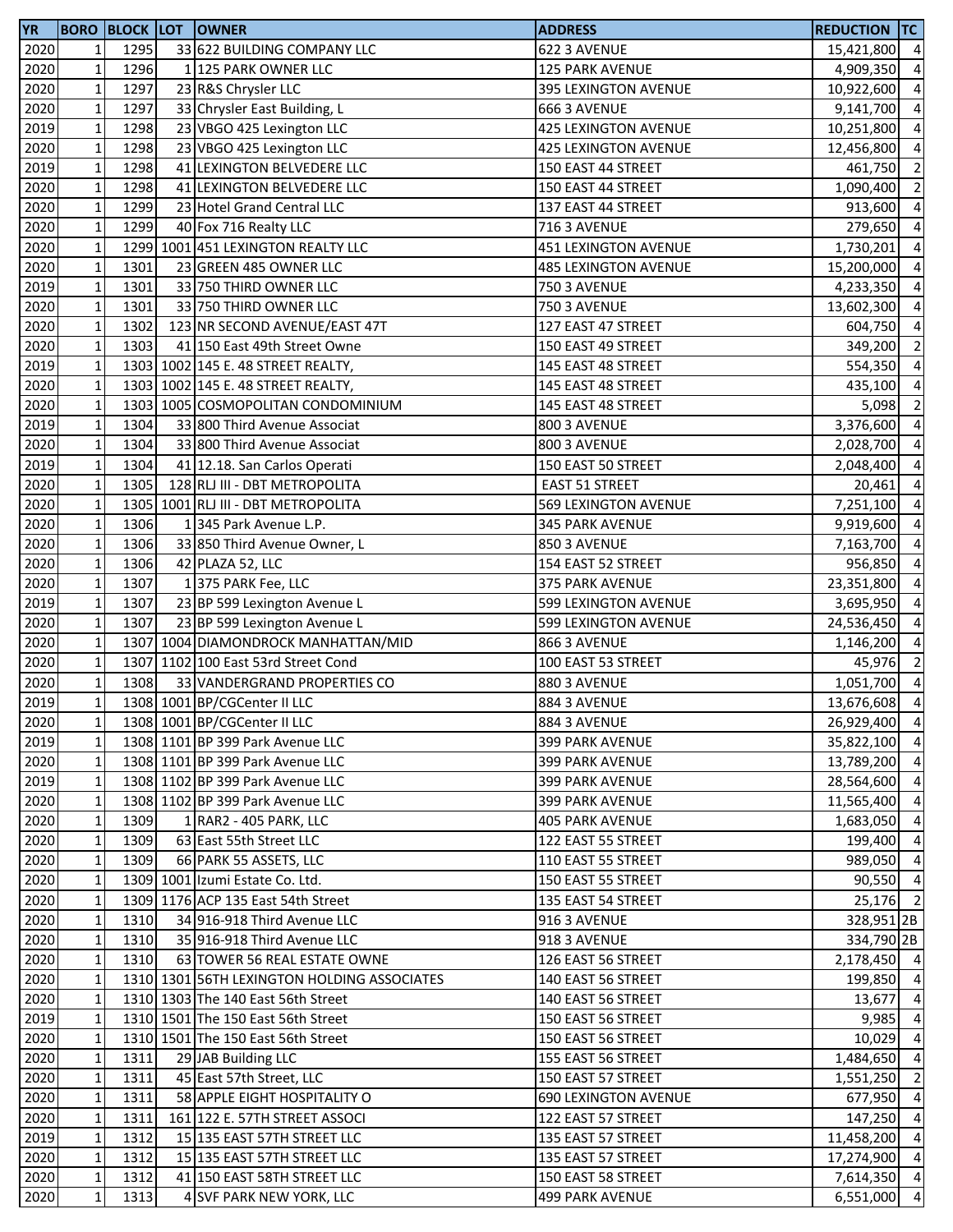| <b>YR</b> |              |              | <b>BORO BLOCK LOT OWNER</b>                                | <b>ADDRESS</b>       | <b>REDUCTION TC</b> |                |
|-----------|--------------|--------------|------------------------------------------------------------|----------------------|---------------------|----------------|
| 2019      | 1            | 1313         | 5 TENBER ASSOCIATES, L.P.                                  | 111 EAST 58 STREET   | 4,287,900 4         |                |
| 2020      | $\mathbf 1$  | 1313         | 5 TENBER ASSOCIATES, L.P.                                  | 111 EAST 58 STREET   | 6,447,450 4         |                |
| 2020      | $\mathbf 1$  | 1313         | 14 133 E 58TH STREET, LLC                                  | 722 LEXINGTON AVENUE | 966,000 4           |                |
| 2020      | $\mathbf 1$  | 1313         | 65 MANSION REALTY ASSOCIATES                               | 116 EAST 59 STREET   | 769,500 4           |                |
| 2020      | $\mathbf 1$  |              | 1313 1001 731 RETAIL ONE LLC                               | 151 EAST 58 STREET   | 7,738,301           | $\overline{4}$ |
| 2019      | $\mathbf 1$  |              | 1313 1002 Bloomberg L.P.                                   | 151 EAST 58 STREET   | 19,411,273          | $\overline{4}$ |
| 2020      | $\mathbf 1$  |              | 1313 1002 Bloomberg L.P.                                   | 151 EAST 58 STREET   | 13,224,550 4        |                |
| 2019      | $\mathbf 1$  | 1314         | 21 ASN Murray Hill LLC                                     | <b>747 2 AVENUE</b>  | 740,650             | $\overline{2}$ |
| 2020      | $\mathbf 1$  | 1314         | 21 ASN Murray Hill LLC                                     | <b>747 2 AVENUE</b>  | 1,786,900           | $\overline{2}$ |
| 2020      | $\mathbf 1$  | 1316         | 30 43 & 2 PROPERTY CO. LLC                                 | 801 2 AVENUE         | 387,000             | $\overline{4}$ |
| 2020      | $\mathbf 1$  | 1317         | 7 CP/IPERS Alchemy 43rd Str                                | 211 EAST 43 STREET   | 2,536,250           | $\overline{4}$ |
| 2020      | $\mathbf 1$  | 1317         | 19 HOSPITALITY FINANCE COMPA                               | 231 EAST 43 STREET   | 1,389,850           | $\overline{a}$ |
| 2020      | $\mathbf 1$  | 1319         | 1 ELIZABETH 45, LLC                                        | 721 3 AVENUE         | 88,200 4            |                |
| 2019      | $\mathbf 1$  | 1319         | 3 725 HOLDING CORP.                                        | <b>725 3 AVENUE</b>  | 118,550 4           |                |
| 2020      | $\mathbf 1$  | 1319         | 3 725 HOLDING CORP.                                        | 725 3 AVENUE         | 231,400 4           |                |
| 2019      | $\mathbf 1$  | 1319         | 16 HEARST COMMUNICATIONS, IN                               | 235 EAST 45 STREET   | 1,090,100           | $\overline{4}$ |
| 2020      | $\mathbf 1$  | 1319         | 16 HEARST COMMUNICATIONS, IN                               | 235 EAST 45 STREET   | 1,832,150           | $\overline{4}$ |
| 2020      | $\mathbf 1$  | 1319         | 47 DOLP 733 Properties II LL                               | 733 3 AVENUE         | 4,874,850           | $\overline{4}$ |
| 2019      | $\mathbf 1$  | 1319         | 103 Greenhouse Realty LLC                                  | 729 3 AVENUE         | 158,950             | $\overline{a}$ |
| 2020      | $\mathbf 1$  | 1319         | 103 Greenhouse Realty LLC                                  | 729 3 AVENUE         | 212,950             | $\overline{a}$ |
| 2019      | $\mathbf 1$  |              | 1320 2002 The Club at Turtle Bay                           | 232 EAST 47 STREET   | 4,433               | $\overline{2}$ |
| 2020      | $\mathbf 1$  |              | 1320 2002 The Club at Turtle Bay                           | 232 EAST 47 STREET   | 4,877               | $\overline{2}$ |
| 2020      | $\mathbf 1$  | 1321         | 42 48th Street Owners Corp.                                | 212 EAST 48 STREET   | 536,850             | $\overline{2}$ |
| 2020      | $\mathbf 1$  |              | 1322 1381 DLK, LLC                                         | 250 EAST 49 STREET   | 308,403             | $\overline{4}$ |
| 2020      | $\mathbf 1$  | 1323         | 47 805 3RD NEW YORK LLC                                    | 805 3 AVENUE         | 1,295,550           | $\overline{4}$ |
| 2020      | $\mathbf 1$  | 1324         | 13 UNITED HAY, LLC                                         | 227 EAST 50 STREET   | 123,800             | $\overline{2}$ |
| 2019      | $\mathbf 1$  | 1324         | 47 835 M & D Limited Partner                               | 835 3 AVENUE         | 99,000              | $\overline{4}$ |
| 2020      | $\mathbf 1$  | 1324         | 47 835 M & D Limited Partner                               | 835 3 AVENUE         | 105,300             | $\overline{4}$ |
| 2020      | $\mathbf 1$  | 1324         | 49 829 Third Avenue LLC                                    | 829 3 AVENUE         | 121,550 4           |                |
| 2019      | $\mathbf 1$  | 1325         | 19 SUNRISE, LLC                                            | 235 EAST 51 STREET   | 30,550 2            |                |
| 2020      | $\mathbf 1$  | 1325         | 19 SUNRISE, LLC                                            | 235 EAST 51 STREET   | 250,150             | $\overline{2}$ |
| 2020      | $\mathbf 1$  | 1325         | 47 Diana Wang, et al                                       | 212 EAST 52 STREET   | 151,150 4           |                |
| 2020      | $\mathbf 1$  | 1325         | 50 HHLP 52ND ASSOCIATES, LLC                               | 206 EAST 52 STREET   | 992,850             | $\overline{4}$ |
| 2020      | $\mathbf 1$  |              | 1325 1002 The Enclave Condominium B                        | 224 EAST 52 STREET   | $24,579$ 2          |                |
| 2019      | $1\vert$     |              | 1326 1136 Veneto Retail LLC                                | 250 EAST 53 STREET   | 340,452 4           |                |
| 2020      | $\mathbf 1$  |              | 1326 1136 Veneto Retail LLC                                | 250 EAST 53 STREET   | 151,053             | $\overline{4}$ |
| 2020      | $\mathbf 1$  | 1327         | 1 Metropolitan 885 Third Av                                | 885 3 AVENUE         | 12,123,500          | $\overline{4}$ |
| 2019      | $\mathbf 1$  | 1327         | 18 243 East 53rd Street LLC                                | 243 EAST 53 STREET   | 160,400 4           |                |
| 2020      | $\mathbf 1$  |              |                                                            | 243 EAST 53 STREET   | 170,300 4           |                |
|           | $\mathbf 1$  | 1327<br>1329 | 18 243 East 53rd Street LLC<br>1 METROPOLITAN 919 3RD AVEN |                      | 13,839,500 4        |                |
| 2020      |              |              |                                                            | 919 3 AVENUE         |                     |                |
| 2020      | $\mathbf{1}$ | 1329         | 28 1061 SECOND AVE LLC                                     | <b>1061 2 AVENUE</b> | 132,550 4           |                |
| 2020      | $\mathbf{1}$ | 1329         | 123 1051 HOLDING CORP.                                     | <b>1051 2 AVENUE</b> | 63,614 2A           |                |
| 2020      | $\mathbf{1}$ |              | 1330 1002 The Sutton 57 Condominium                        | 212 EAST 57 STREET   | 7,749 2             |                |
| 2020      | $\mathbf 1$  | 1331         | 21 57 ASSOCIATES, L.L.C.                                   | <b>1083 2 AVENUE</b> | 100,900 4           | $\overline{4}$ |
| 2020      | $\mathbf{1}$ | 1331         | 30 240 East 58 LLC                                         | 240 EAST 58 STREET   | 59,750              |                |
| 2019      | $\mathbf{1}$ | 1331         | 31 Lem Lee 58th LP                                         | 238 EAST 58 STREET   | 270,550 2           |                |
| 2020      | $\mathbf{1}$ | 1331         | 31 Lem Lee 58th LP                                         | 238 EAST 58 STREET   | 86,050 2            |                |
| 2020      | $\mathbf 1$  | 1331         | 32 EPSOM DOWNS, INC.                                       | 234 EAST 58 STREET   | 159,650 2           |                |
| 2020      | $\mathbf 1$  | 1331         | 44 Ice Glen LLC, Jobarac Rea                               | 204 EAST 58 STREET   | 167,750 4           |                |
| 2020      | $\mathbf 1$  | 1332         | 1 D & D BUILDING COMPANY, L                                | 979 3 AVENUE         | 16,157,100 4        |                |
| 2020      | $\mathbf{1}$ | 1332         | 20 241 E 58th Realty LLC                                   | 241 EAST 58 STREET   | 862,900             | $\overline{2}$ |
| 2019      | $\mathbf 1$  | 1332         | 31 232 EAST 59 ST OWNER LLC                                | 232 EAST 59 STREET   | 1,399,950           | $\overline{4}$ |
| 2020      | $\mathbf 1$  | 1332         | 31 232 EAST 59 ST OWNER LLC                                | 232 EAST 59 STREET   | 1,021,500           | $\overline{4}$ |
| 2019      | $\mathbf 1$  |              | 1335 1001 SECOND 800 NO. 2 LLC                             | 800 2 AVENUE         | 528,062             | $\overline{4}$ |
| 2020      | $\mathbf 1$  |              | 1335 1001 SECOND 800 NO. 2 LLC                             | 800 2 AVENUE         | 945,747 4           |                |
| 2020      | $\mathbf 1$  | 1337         | 49 FED REALTY LLC DBA NY FED                               | 844 2 AVENUE         | 46,530 4            |                |
| 2020      | $\mathbf 1$  | 1337         | 105 EAST 44TH STREET, LLC                                  | 303 EAST 44 STREET   | 134,050 2           |                |
| 2019      | $\mathbf 1$  | 1338         | 35 330 East 46th Street Asso                               | 330 EAST 46 STREET   | 725,250 2           |                |
| 2020      | $\mathbf 1$  | 1338         | 35 330 East 46th Street Asso                               | 330 EAST 46 STREET   | 583,050 2           |                |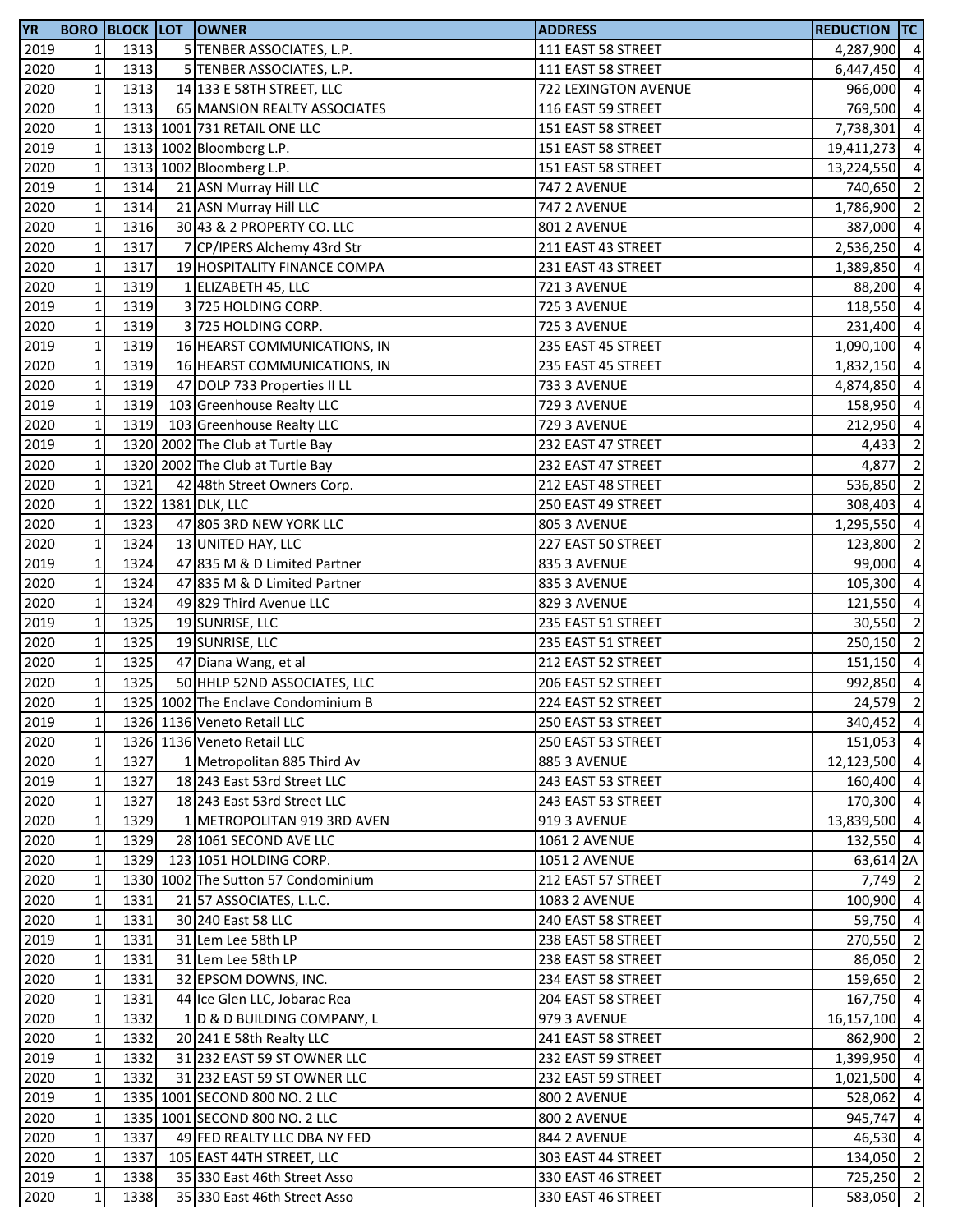| <b>YR</b> |              |      | <b>BORO BLOCK LOT OWNER</b>         | <b>ADDRESS</b>           | <b>REDUCTION TC</b> |                |
|-----------|--------------|------|-------------------------------------|--------------------------|---------------------|----------------|
| 2020      | 1            | 1338 | 49 46th Street Leaseholder L        | 300 EAST 46 STREET       | 856,950 2           |                |
| 2020      | $\mathbf 1$  | 1339 | 104 AS 303 LLC                      | 303 EAST 46 STREET       | 94,350              | $\overline{2}$ |
| 2020      | $\mathbf 1$  |      | 1339 1101 50 United Nations Plaza C | 345 EAST 46 STREET       | 112,076 4           |                |
| 2020      | $\mathbf 1$  | 1341 | 32 344 E. 49th St. Corp.            | 344 EAST 49 STREET       | 105,300             | $\overline{2}$ |
| 2020      | $\mathbf 1$  | 1341 | 47 Louis Sabin and Bertram K        | 308 EAST 49 STREET       | 100,000 2           |                |
| 2019      | $\mathbf 1$  |      | 1341 1001 UN Garage LLC             | 330 EAST 49 STREET       | 141,000 4           |                |
| 2020      | $\mathbf 1$  |      | 1341 1001 UN Garage LLC             | 330 EAST 49 STREET       | 43,800              | $\overline{4}$ |
| 2020      | $\mathbf 1$  |      | 1341 1202 Benson Manhattan LLC      | 321 EAST 48 STREET       | 260,050             | $\overline{4}$ |
| 2019      | $\mathbf 1$  |      | 1341 1401 UN Garage LLC             | 100 UNITED NATIONS PLAZA | 66,750              | $\overline{4}$ |
| 2020      | $\mathbf 1$  |      | 1341 1401 UN Garage LLC             | 100 UNITED NATIONS PLAZA | 57,750              | $\overline{4}$ |
| 2019      | $\mathbf 1$  |      | 1341 1402 UN Garage LLC             | 100 UNITED NATIONS PLAZA | 397,900             | $\overline{4}$ |
| 2020      | $\mathbf 1$  |      | 1341 1402 UN Garage LLC             | 100 UNITED NATIONS PLAZA | 117,100             | $\overline{4}$ |
| 2020      | $\mathbf 1$  | 1342 | 37 336 EAST 50TH TENANTS COR        | 336 EAST 50 STREET       | 140,100 2           |                |
| 2020      | $\mathbf 1$  | 1342 | 42 324 East 50 St. Owners Co        | 324 EAST 50 STREET       | 213,100 2           |                |
| 2019      | $\mathbf 1$  | 1342 | 51 Wilson Evans 50th LLC            | 300 EAST 50 STREET       | 182,400 2           |                |
| 2020      | $\mathbf 1$  | 1342 | 51 Wilson Evans 50th LLC            | 300 EAST 50 STREET       | 127,050 2           |                |
| 2020      | $\mathbf 1$  | 1343 | 31 BR 352E51, LLC                   | 352 EAST 51 STREET       | 51,000 2B           |                |
| 2019      | $\mathbf 1$  |      | 1343 1002 319 E. 50 St. Owners Corp | 319 EAST 50 STREET       | 777,560 2           |                |
| 2020      | $\mathbf 1$  |      | 1343 1002 319 E. 50 St. Owners Corp | 319 EAST 50 STREET       | 470,000             | $\overline{2}$ |
| 2020      | $\mathbf 1$  | 1344 | 20 LGMR LLC JOONI LLC MOLI L        | 347 EAST 51 STREET       | 198,650 2           |                |
| 2019      | $\mathbf 1$  | 1344 | 40 PIMLICO REALTY LLC               | 324 EAST 52 STREET       | 56,900 2            |                |
| 2020      | $\mathbf 1$  | 1344 | 40 PIMLICO REALTY LLC               | 324 EAST 52 STREET       | 112,700 2           |                |
| 2020      | $\mathbf 1$  | 1344 | 49 982 Realty Corp.                 | 982 2 AVENUE             | 231,750 2           |                |
| 2020      | $\mathbf 1$  | 1345 | 9315 EAST 52ND STREET HOUS          | 315 EAST 52 STREET       | 24,000 2C           |                |
| 2019      | $\mathbf 1$  | 1345 | 30 EAST 53RD ST. OPERATING L        | 963 1 AVENUE             | 177,000 2           |                |
| 2020      | $\mathbf 1$  | 1345 | 36 JOANNA LLC                       | 336 EAST 53 STREET       | 124,000 2A          |                |
| 2020      | $\mathbf 1$  | 1345 | 37 332-334 E. 53rd St. Coop.        | 334 EAST 53 STREET       | 88,150 2            |                |
| 2020      | $\mathbf 1$  | 1345 | 38 332-334 E. 53rd St. Coop.        | 332 EAST 53 STREET       | 5,800 2             |                |
| 2020      | $\mathbf 1$  | 1346 | 26 971 Jobarac LLC & 971 Ice        | 971 1 AVENUE             | 287,350             | $\overline{2}$ |
| 2019      | $\mathbf 1$  | 1346 | 37 336 EAST 54TH STREET ASSO        | 336 EAST 54 STREET       | 290,800 2           |                |
| 2020      | $\mathbf 1$  | 1346 | 37 336 EAST 54TH STREET ASSO        | 336 EAST 54 STREET       | 308,800             | $\overline{2}$ |
| 2020      | $\mathbf 1$  |      | 1346 1203 The Fifty Fourth St. Cond | 350 EAST 54 STREET       | 5,497               | $\overline{2}$ |
| 2020      | $\mathbf 1$  | 1347 | 2 JIRS REALTY PARTNERSHIP           | <b>1026 2 AVENUE</b>     | 61,007 2B           |                |
| 2020      | $\mathbf 1$  | 1347 | 9321 Apartments Corp.               | 321 EAST 54 STREET       | 1,264,050 2         |                |
| 2020      | $1\vert$     | 1347 | 18 345 EAST 54 OWNERS CORP.         | 345 EAST 54 STREET       | 874,050 2           |                |
| 2020      | $\mathbf 1$  | 1347 | 34 342 East 55 Realty LLC           | 342 EAST 55 STREET       | 80,650 2            |                |
| 2020      | $\mathbf 1$  |      | 1347 1003 The Milan Condominium Boa | 300 EAST 55 STREET       | 5,617               | $\overline{2}$ |
| 2019      | $\mathbf 1$  | 1348 | 16 333 EAST 55TH ST OWNERS I        | 333 EAST 55 STREET       | 796,550 2           |                |
| 2020      | $\mathbf 1$  | 1348 | 16 333 EAST 55TH ST OWNERS I        | 333 EAST 55 STREET       | 1,031,000 2         |                |
| 2020      | $\mathbf 1$  | 1349 | 8313 EAST 56TH STREET REAL          | 313 EAST 56 STREET       | 225,050 2           |                |
| 2020      | $\mathbf 1$  | 1349 | 9315 East 56 Owners Corp.           | 315 EAST 56 STREET       | 332,250 2           |                |
| 2019      | $\mathbf 1$  | 1349 | 31 EGA Holdings, LLC                | 356 EAST 57 STREET       | 126,400 2           |                |
| 2020      | $\mathbf 1$  | 1349 | 31 EGA Holdings, LLC                | 356 EAST 57 STREET       | 89,950 2            |                |
| 2020      | $\mathbf 1$  | 1349 | 44 320-57 CORPORATION               | 320 EAST 57 STREET       | 284,400 2           |                |
| 2019      | $\mathbf 1$  | 1349 | 105 305 E 56 LLC                    | 305 EAST 56 STREET       | 26,370 2B           |                |
| 2020      | $\mathbf 1$  | 1349 | 105 305 E 56 LLC                    | 305 EAST 56 STREET       | 40,670 2B           |                |
| 2020      | $\mathbf{1}$ | 1350 | 38 Supreme Company I LLC            | 326 EAST 58 STREET       | 159,350 2           |                |
| 2020      | $\mathbf 1$  | 1350 | 40 Caprice Associates               | 320 EAST 58 STREET       | 344,600 2           |                |
| 2020      | $\mathbf 1$  |      | 1350 1008 PARKVIEW CONSTRUCTION CO. | 351 EAST 57 STREET       | 26,792 4            |                |
| 2020      | $\mathbf{1}$ | 1351 | 17 339 East 58th Street Owne        | 339 EAST 58 STREET       | 322,150 2           |                |
| 2020      | $\mathbf{1}$ | 1351 | 32 Brause 34059 Property Co.        | 342 EAST 59 STREET       | 479,500 4           |                |
| 2019      | $\mathbf{1}$ | 1351 | 36 Brause 59 Co.                    | 332 EAST 59 STREET       | 447,950 4           |                |
| 2020      | $\mathbf 1$  | 1351 | 36 Brause 59 Co.                    | 332 EAST 59 STREET       | 417,350 4           |                |
| 2019      | $\mathbf 1$  |      | 1361 1001 25 BEEKMAN PLACE CONDOMIN | 25 BEEKMAN PLACE         | 59,848 2C           |                |
| 2020      | $\mathbf 1$  |      | 1361 1001 25 BEEKMAN PLACE CONDOMIN | <b>25 BEEKMAN PLACE</b>  | 96,854 2C           |                |
| 2020      | $\mathbf 1$  | 1362 | 11 425 E. 50 Owners Corp.           | 425 EAST 50 STREET       | 41,000 2C           |                |
| 2020      | $\mathbf 1$  | 1362 | 12 20 Beekman Place LLC             | 20 BEEKMAN PLACE         | 612,800 2           |                |
| 2019      | $\mathbf 1$  |      | 1362 1127 BLDG 900 First LLC        | 400 EAST 51 STREET       | 279,900 4           |                |
| 2020      | $\mathbf{1}$ |      | 1362 1127 BLDG 900 First LLC        | 400 EAST 51 STREET       | 337,050 4           |                |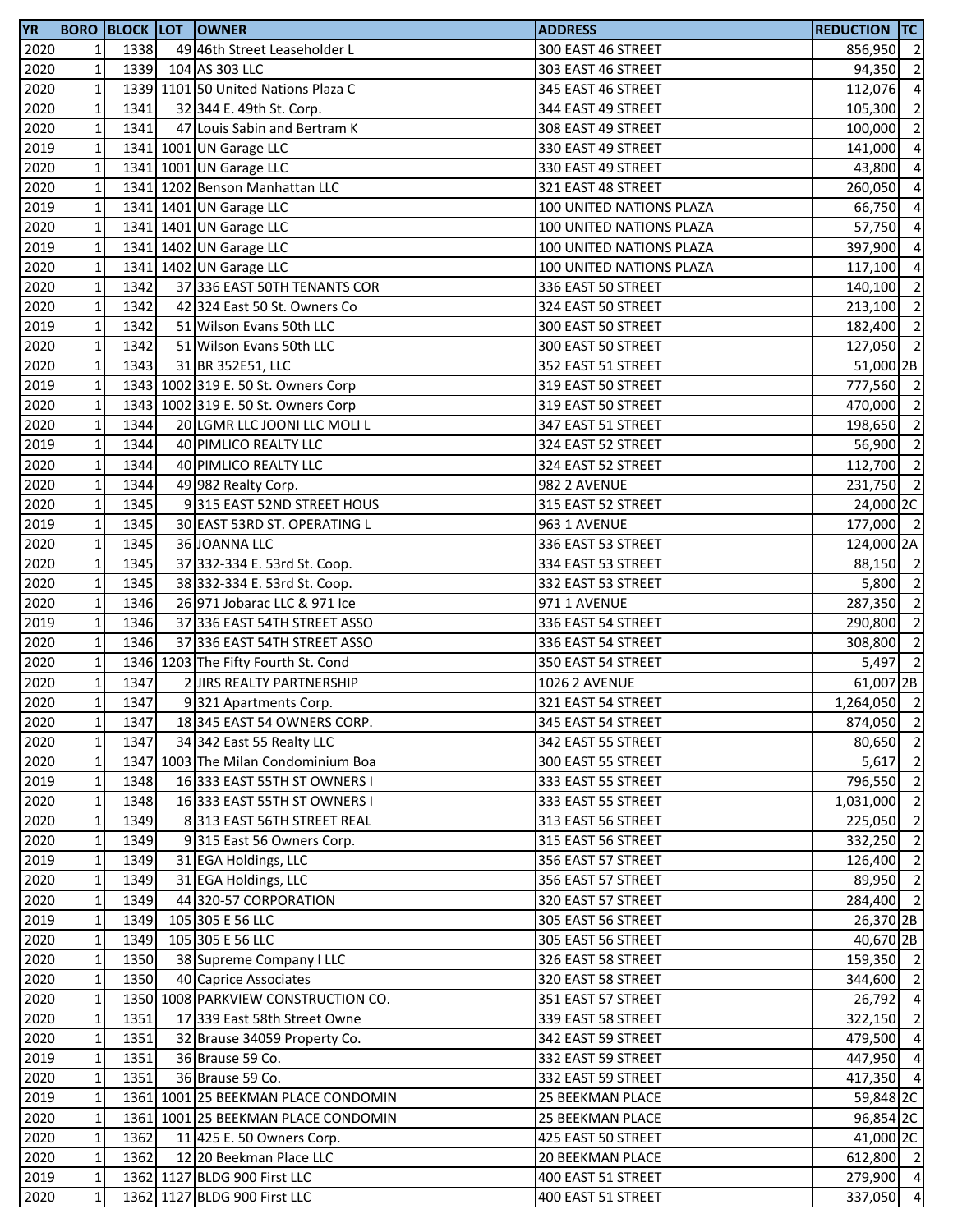| <b>YR</b> |              |      | <b>BORO BLOCK LOT OWNER</b>         | <b>ADDRESS</b>               | <b>REDUCTION TC</b>   |                          |
|-----------|--------------|------|-------------------------------------|------------------------------|-----------------------|--------------------------|
| 2019      | 1            | 1364 | 34 San-Dar Associates Co.           | 422 EAST 53 STREET           | 1,281,080             | $\overline{2}$           |
| 2020      | $\mathbf 1$  |      | 1365 1302 TRUFFLE PROPERTIES LLC    | 400 EAST 54 STREET           | 22,700                | $\overline{4}$           |
| 2019      | $\mathbf 1$  | 1367 | 26 20 Sutton Place South, In        | 20 SUTTON PLACE SOUTH        | 598,850               | $\overline{2}$           |
| 2020      | $\mathbf 1$  | 1367 | 26 20 Sutton Place South, In        | <b>20 SUTTON PLACE SOUTH</b> | 1,074,050             | $\overline{2}$           |
| 2020      | $\mathbf 1$  | 1367 | 31 Sutton Manor Apts., Inc.         | 440 EAST 56 STREET           | 590,400               | $\overline{2}$           |
| 2020      | $\mathbf 1$  | 1367 | 35 Sutton Manor Apts., Inc.         | 430 EAST 56 STREET           | 570,450               | $\overline{2}$           |
| 2020      | $\mathbf 1$  | 1368 | 33 440 E. 57 Owners Corp.           | 440 EAST 57 STREET           | 226,900               | $\overline{2}$           |
| 2020      | $\mathbf 1$  | 1368 | 36 432 EAST 57TH STREET CORP        | 430 EAST 57 STREET           | 1,213,200             | $\overline{2}$           |
| 2020      | $\mathbf 1$  | 1369 | 16 447 East 57th Street Corp        | 447 EAST 57 STREET           | 527,500               | $\overline{2}$           |
| 2019      | $\mathbf 1$  | 1369 | 22 WELCOME TO THE TOP, LLC          | 461 EAST 57 STREET           | 220,700               | $\overline{4}$           |
| 2020      | $\mathbf 1$  | 1369 | 22 WELCOME TO THE TOP, LLC          | 461 EAST 57 STREET           | 222,100               | $\overline{4}$           |
| 2020      | $\mathbf 1$  | 1369 | 31 434 EAST 58TH ST. OWNERS,        | 436 EAST 58 STREET           | 211,500 2             |                          |
| 2020      | $\mathbf 1$  | 1369 | 33 434 EAST 58TH ST. OWNERS,        | 434 EAST 58 STREET           | 158,150 2             |                          |
| 2019      | $\mathbf 1$  | 1369 | 41 414 East 58th Street LLC         | 414 EAST 58 STREET           | 82,950                | $\overline{2}$           |
| 2020      | $\mathbf 1$  | 1369 | 41 414 East 58th Street LLC         | 414 EAST 58 STREET           | 194,550               | $\overline{2}$           |
| 2019      | $\mathbf 1$  | 1370 | 21 30 Sutton Place Corporati        | <b>30 SUTTON PLACE</b>       | 1,619,400             | $\overline{2}$           |
| 2020      | $\mathbf 1$  | 1370 | 21 30 Sutton Place Corporati        | <b>30 SUTTON PLACE</b>       | 1,387,050             | $\overline{2}$           |
| 2020      | $\mathbf 1$  | 1370 | 44 SOVEREIGN APARTMENTS, INC        | 408 EAST 59 STREET           | 493,650               | $\overline{4}$           |
| 2020      | $\mathbf 1$  | 1370 | 102 SOVEREIGN APARTMENTS, INC       | 405 EAST 58 STREET           | 135,750               | $\overline{4}$           |
| 2020      | $\mathbf 1$  |      | 1370 1002 THE FORTY SUTTON PLACE CO | <b>40 SUTTON PLACE</b>       | 11,409                | $\overline{\phantom{a}}$ |
| 2020      | $\mathbf 1$  | 1371 | 14 CANNON POINT SOUTH, INC.         | 45 SUTTON PLACE SOUTH        | 1,445,000 2           |                          |
| 2020      | $\mathbf 1$  |      | 1373 1003 Riverwalk Place Condomini | 455 MAIN STREET              | 5,105                 | $\overline{2}$           |
| 2020      | $\mathbf 1$  |      | 1373 1601 Riverwalk Court Condomini | 415 MAIN STREET              | 8,184                 | $\overline{2}$           |
| 2020      | $\mathbf{1}$ |      | 1373 1801 Riverwalk 6, LLC          | 405 MAIN STREET              | 1,385,684             | $\overline{2}$           |
| 2020      | $\mathbf{1}$ |      | 1373 1803 Riverwalk 6, LLC          | 405 MAIN STREET              | 141,815               | $\overline{4}$           |
| 2020      | $\mathbf 1$  | 1374 | 14 650 Madison Owner LLC            | <b>650 MADISON AVENUE</b>    | 17,476,950            | $\overline{4}$           |
|           | $\mathbf 1$  | 1374 | 49 NG 645 Madison Ave LLC           |                              |                       | $\overline{4}$           |
| 2020      |              |      |                                     | <b>645 MADISON AVENUE</b>    | 6,031,900             | $\overline{a}$           |
| 2019      | $\mathbf 1$  |      | 1374 1001 DELMONICO PLAZA CONDOMINI | 55 EAST 59 STREET            | 411,189               |                          |
| 2020      | $\mathbf 1$  |      | 1374 1001 DELMONICO PLAZA CONDOMINI | 55 EAST 59 STREET            | 426,231               | $\overline{a}$           |
| 2019      | $\mathbf 1$  | 1375 | 16 654 MADISON AVENUE ASSOCI        | <b>652 MADISON AVENUE</b>    | 1,505,150             | $\overline{4}$           |
| 2020      | $\mathbf 1$  | 1375 | 16 654 MADISON AVENUE ASSOCI        | <b>652 MADISON AVENUE</b>    | 3,943,550             | $\overline{4}$           |
| 2020      | $\mathbf 1$  | 1375 | 49 667 MADISON AVENUE DE LLC        | <b>667 MADISON AVENUE</b>    | 12,479,550            | $\overline{4}$           |
| 2020      | $\mathbf 1$  |      | 1375 1102 ETOILE 660 MADISON LLC    | <b>660 MADISON AVENUE</b>    | 5,808,800             | $\overline{4}$           |
| 2020      | $\mathbf 1$  | 1376 | 1 800 Fifth Avenue Associat         | <b>800 5 AVENUE</b>          | 3,343,100             | $\overline{2}$           |
| 2020      | 11           | 1376 | 22 675 Madison LLC                  | 675 MADISON AVENUE           | 447,050 4             |                          |
| 2019      | $\mathbf 1$  | 1376 | 36 LOEWS REGENCY NY HOLDING,        | <b>540 PARK AVENUE</b>       | 2,537,800 4           |                          |
| 2020      | $\mathbf 1$  | 1376 | 36 LOEWS REGENCY NY HOLDING,        | 540 PARK AVENUE              | 10,350,550 4          |                          |
| 2020      | $\mathbf 1$  | 1377 | 43 Patricia Langer                  | 44 EAST 63 STREET            | 228,250 2             |                          |
| 2020      | $\mathbf 1$  | 1378 | 15 BUCCELLATI, INC.                 | 714 MADISON AVENUE           | 3,505,400 4           |                          |
| 2020      | $\mathbf 1$  | 1378 | 45 40 East 64 St. LLC               | 40 EAST 64 STREET            | 48,150 2              |                          |
| 2020      | $\mathbf 1$  | 1378 | 113 TRESOR-IMMO SA                  | 21 EAST 63 STREET            | 343,450 4             |                          |
| 2020      | $\mathbf{1}$ | 1378 | 122 715 MADISON JS TIC, LLC         | 715 MADISON AVENUE           | 214,743 2B            |                          |
| 2020      | $\mathbf 1$  | 1378 | 145 38 EAST 64TH STREET LLC         | 38 EAST 64 STREET            | 46,800 2B             |                          |
| 2020      | $\mathbf 1$  | 1379 | 17 740 MADISON SPE LLC              | 740 MADISON AVENUE           | 4,411,700 4           |                          |
| 2019      | $\mathbf{1}$ | 1379 | 26 PLAZA ATHENEE HOTEL COMPA        | 37 EAST 64 STREET            | 978,350 4             |                          |
| 2020      | $\mathbf{1}$ | 1379 | 26 PLAZA ATHENEE HOTEL COMPA        | 37 EAST 64 STREET            | 1,001,750 4           |                          |
| 2020      | $\mathbf{1}$ | 1379 | 56 L&M 65th Madison LLC             | 746 MADISON AVENUE           | 2,176,175 4           |                          |
| 2020      | $\mathbf 1$  | 1379 | 59 L&M 65th Madison LLC             | 750 MADISON AVENUE           | 459,900 4             |                          |
| 2020      | $\mathbf{1}$ |      | 1379 1101 65TH STREET RE, LLC       | <b>610 PARK AVENUE</b>       | 1,264,900             | $\overline{4}$           |
| 2020      | $\mathbf{1}$ | 1380 | 33 55 EAST OWNERS CORP.             | 55 EAST 65 STREET            | 244,400 2             |                          |
| 2019      | $\mathbf{1}$ | 1380 | 47 B & B ASSOCIATES                 | 48 EAST 66 STREET            | 105,118 <sub>2B</sub> |                          |
| 2020      | $\mathbf 1$  | 1380 | 47 B & B ASSOCIATES                 | 48 EAST 66 STREET            | 128,950 2B            |                          |
| 2020      | $\mathbf{1}$ | 1381 | 17 780 Madison LLC                  | 778 MADISON AVENUE           | 436,950 2             |                          |
| 2020      | $\mathbf 1$  | 1381 | 31 OK, LLC & GRANGE ASSOCIAT        | 61 EAST 66 STREET            | 121,200 2             |                          |
| 2020      | $\mathbf 1$  | 1381 | 50 787 Madison LLC                  | 789 MADISON AVENUE           | 409,300 4             |                          |
| 2019      | $\mathbf 1$  | 1381 | 52 783 Madison LLC                  | 783 MADISON AVENUE           | 517,300               | $\overline{4}$           |
| 2020      | $\mathbf 1$  | 1381 | 52 783 Madison LLC                  | 783 MADISON AVENUE           | 497,500               | $\overline{4}$           |
| 2020      | $\mathbf 1$  | 1381 | 59 20 East 67th Street Assoc        | 20 EAST 67 STREET            | 364,850 2             |                          |
| 2020      | $\mathbf 1$  |      | 1381 1001 PARKVIEW ASSETS LLC       | 3 EAST 66 STREET             | 4,887                 | $\overline{2}$           |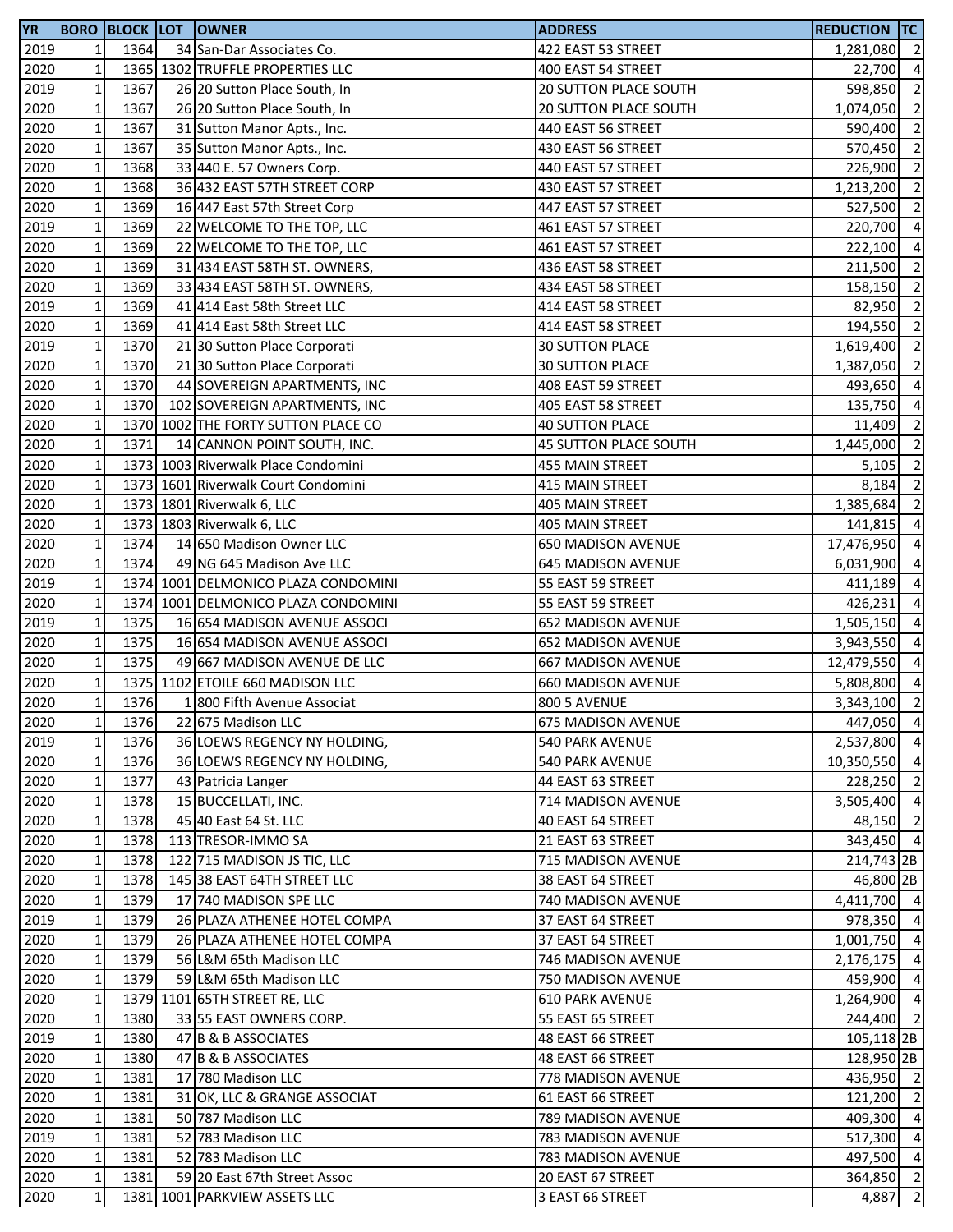| YR   |              |      | <b>BORO BLOCK LOT OWNER</b>         | <b>ADDRESS</b>         | <b>REDUCTION TC</b>   |                          |
|------|--------------|------|-------------------------------------|------------------------|-----------------------|--------------------------|
| 2020 | 1            |      | 1381 1301 21 East 66th Street Assoc | 21 EAST 66 STREET      | 96,008 4              |                          |
| 2020 | $\mathbf 1$  |      | 1381 1304 Chez 66th Street Condomin | 21 EAST 66 STREET      | 12,343                | $\overline{2}$           |
| 2019 | $\mathbf 1$  | 1382 | 24 Pinnacle Madison Avenue C        | 793 MADISON AVENUE     | 2,691,200             | $\overline{4}$           |
| 2020 | $\mathbf 1$  | 1382 | 24 Pinnacle Madison Avenue C        | 793 MADISON AVENUE     | 2,580,950             | $\overline{4}$           |
| 2019 | $\mathbf 1$  | 1382 | 36 660 PARK AVENUE CORPORATI        | <b>660 PARK AVENUE</b> | 135,950 2             |                          |
| 2020 | $\mathbf 1$  | 1382 | 36 660 PARK AVENUE CORPORATI        | <b>660 PARK AVENUE</b> | 1,060,250 2           |                          |
| 2020 | $\mathbf 1$  | 1382 | 65 EAST 68TH STREET TENANTS         | 6 EAST 68 STREET       | 502,300 2             |                          |
| 2019 | $\mathbf 1$  | 1382 | 149 BENJAMIN ARYEH ET. AL.          | 32 EAST 68 STREET      | 17,500 2B             |                          |
| 2020 | $\mathbf 1$  | 1382 | 149 BENJAMIN ARYEH ET. AL.          | 32 EAST 68 STREET      | 50,000 2B             |                          |
| 2020 | $\mathbf 1$  |      | 1382 1001 STOREPARK LLC             | 20 EAST 68 STREET      | 2,946,150 4           |                          |
| 2020 | $\mathbf 1$  | 1383 | 21 Max Mara Retail Ltd.             | 813 MADISON AVENUE     | 843,450 4             |                          |
| 2020 | $\mathbf 1$  | 1383 | 23 L & M 825 LLC                    | 817 MADISON AVENUE     | 930,350               | $\overline{4}$           |
| 2020 | $\mathbf 1$  | 1383 | 33 AMERICAS SOCIETY, INC.           | <b>680 PARK AVENUE</b> | 341,550 4             |                          |
| 2020 | $\mathbf 1$  | 1383 | 57 MANOR EQUITIES L.L.C.            | 822 MADISON AVENUE     | 291,250 4             |                          |
| 2019 | $\mathbf 1$  | 1384 | 21 A.L. Holding Inc.                | 833 MADISON AVENUE     | 1,187,850             | $\overline{4}$           |
| 2020 | $\mathbf 1$  | 1384 | 21 A.L. Holding Inc.                | 833 MADISON AVENUE     | 1,150,950             | $\overline{4}$           |
| 2020 | $\mathbf 1$  | 1384 | 26 25 East 69th Street Tenan        | 25 EAST 69 STREET      | 173,050               | $\overline{\phantom{0}}$ |
| 2020 | $\mathbf 1$  | 1385 | 14 J. T. TAI & CO., INC.            | 17 EAST 70 STREET      | 118,650               | $\overline{\phantom{a}}$ |
| 2019 | $\mathbf 1$  |      | 1385 1102 33 EAST 70TH STREET CORPO | 33 EAST 70 STREET      | 717,250 2             |                          |
| 2020 | $\mathbf 1$  |      | 1385 1102 33 EAST 70TH STREET CORPO | 33 EAST 70 STREET      | 1,573,150 2           |                          |
| 2020 | $\mathbf 1$  | 1386 | 14 G.B.F. Realty Corp.              | 15 EAST 71 STREET      | 66,000 2B             |                          |
| 2020 | $\mathbf 1$  | 1386 | 37 750 Park Avenue Corp.            | 750 PARK AVENUE        | 825,400 2             |                          |
| 2019 | $\mathbf 1$  | 1386 | 52 Ralph Lauren Retail, Inc.        | 867 MADISON AVENUE     | 7,696,850 4           |                          |
| 2020 | $\mathbf 1$  | 1386 | 52 Ralph Lauren Retail, Inc.        | 867 MADISON AVENUE     | 5,544,950 4           |                          |
| 2019 | $\mathbf 1$  |      | 1386 1201 40 EAST 72ND STREET CONDO | 40 EAST 72 STREET      | 10,208 2C             |                          |
| 2020 | $\mathbf 1$  |      | 1386 1201 40 EAST 72ND STREET CONDO | 40 EAST 72 STREET      | 32,130 <sub>2C</sub>  |                          |
| 2020 | $\mathbf 1$  | 1387 | 33 57 EAST 72ND CORPORATION         | 57 EAST 72 STREET      | 278,950 2             |                          |
| 2020 | $\mathbf 1$  | 1389 | 12 19 E 74TH STREET NYC LLC         | 19 EAST 74 STREET      | 328,805 2A            |                          |
| 2020 | $\mathbf 1$  | 1389 | 67 Professionale 75th Inc.          | 2 EAST 75 STREET       | 57,700 2              |                          |
| 2019 | $\mathbf 1$  |      | 1389 1102 33 East 74th Street Condo | 933 MADISON AVENUE     | 36,178 2              |                          |
| 2020 | $\mathbf 1$  |      | 1389 1102 33 East 74th Street Condo | 933 MADISON AVENUE     | 65,923                | $\overline{\phantom{a}}$ |
| 2019 | $\mathbf 1$  |      | 1389 1111 33 E74 CORP.              | 933 MADISON AVENUE     | 94,683 2              |                          |
| 2020 | $\mathbf 1$  |      | 1389 1111 33 E74 CORP.              | 933 MADISON AVENUE     | 172,130 2             |                          |
| 2019 | $\mathbf{1}$ | 1390 | 16 958 Madison Associates           | 958 MADISON AVENUE     | 1,354,000 4           |                          |
| 2020 | $1\vert$     | 1390 | 16 958 Madison Associates           | 958 MADISON AVENUE     | 1,150,600 4           |                          |
| 2019 | $\mathbf 1$  | 1390 | 17 L&M 960 Madison LLC              | 960 MADISON AVENUE     | 573,500 4             |                          |
| 2020 | $\mathbf 1$  | 1390 | 17 L&M 960 Madison LLC              | 960 MADISON AVENUE     | 379,550               | $\overline{4}$           |
| 2020 | $\mathbf 1$  | 1390 | 37 Park and 76th Street, Inc        | 830 PARK AVENUE        | 2,427,200 2           |                          |
| 2020 | $\mathbf 1$  | 1390 | 64 GUAZZONI CLAUDIO M               | 10 EAST 76 STREET      | 53,402                | $\overline{1}$           |
| 2020 | $\mathbf 1$  |      | 1390 1002 30 EAST 76TH STREET CONDO | 30 EAST 76 STREET      | 16,282 2              |                          |
| 2020 | $\mathbf{1}$ |      | 1390 1153 30 E 76TH STREET CONDOMIN | 30 EAST 76 STREET      | 27,689                | $\overline{4}$           |
| 2020 | $\mathbf{1}$ |      | 1390 1157 54 Leonard Street Corp.   | 971 MADISON AVENUE     | 70,712 4              |                          |
| 2020 | $\mathbf{1}$ |      | 1390 1201 8 EAST 76TH STREET CONDOM | 8 EAST 76 STREET       | 6,450 2C              |                          |
| 2019 | $\mathbf 1$  | 1391 | 29 55-57 EAST 76TH STREET, I        | 55 EAST 76 STREET      | 1,453,050 2           |                          |
| 2020 | $\mathbf{1}$ | 1391 | 29 55-57 EAST 76TH STREET, I        | 55 EAST 76 STREET      | 1,591,650             | $\overline{2}$           |
| 2020 | $\mathbf{1}$ | 1391 | 34 Park and 76th Street, Inc        | 840 PARK AVENUE        | 1,333,100 2           |                          |
| 2020 | $\mathbf{1}$ | 1391 | 40 PARK AVENUE & SEVENTY-SEV        | 850 PARK AVENUE        | 972,800 2             |                          |
| 2020 | $\mathbf 1$  | 1391 | 45 70 East 77th Street, Inc.        | 70 EAST 77 STREET      | 381,000               | $\overline{2}$           |
| 2020 | $\mathbf 1$  | 1392 | 25 Dalva Realty Company LLC         | 53 EAST 77 STREET      | 952,400 4             |                          |
| 2019 | $\mathbf 1$  | 1392 | 47 50 East 78 L.P.                  | 50 EAST 78 STREET      | 1,058,550 2           |                          |
| 2020 | $\mathbf{1}$ | 1392 | 47 50 East 78 L.P.                  | 50 EAST 78 STREET      | 1,651,850             | $\overline{\phantom{0}}$ |
| 2020 | $\mathbf 1$  |      | 1392 1101 GALLERY PARTNERS, L.L.C.  | 1009 MADISON AVENUE    | 887,850               | $\overline{4}$           |
| 2019 | $\mathbf 1$  | 1393 | 23 S & S Madison Associates         | 1011 MADISON AVENUE    | 902,950               | $\overline{4}$           |
| 2020 | $\mathbf 1$  | 1393 | 23 S & S Madison Associates         | 1011 MADISON AVENUE    | 482,200 4             |                          |
| 2020 | $\mathbf 1$  | 1393 | 45 60 East 79th St. Owners I        | 60 EAST 79 STREET      | 118,877 <sub>2C</sub> |                          |
| 2019 | $\mathbf 1$  | 1393 | 46 Memorial Library and Art         | 58 EAST 79 STREET      | 344,650 4             |                          |
| 2020 | $\mathbf 1$  | 1393 | 46 Memorial Library and Art         | 58 EAST 79 STREET      | 355,450 4             |                          |
| 2019 | $\mathbf 1$  | 1393 | 60 Realty 1679, Inc.                | 16 EAST 79 STREET      | 157,350 4             |                          |
| 2020 | $\mathbf 1$  | 1393 | 60 Realty 1679, Inc.                | 16 EAST 79 STREET      | 487,200 4             |                          |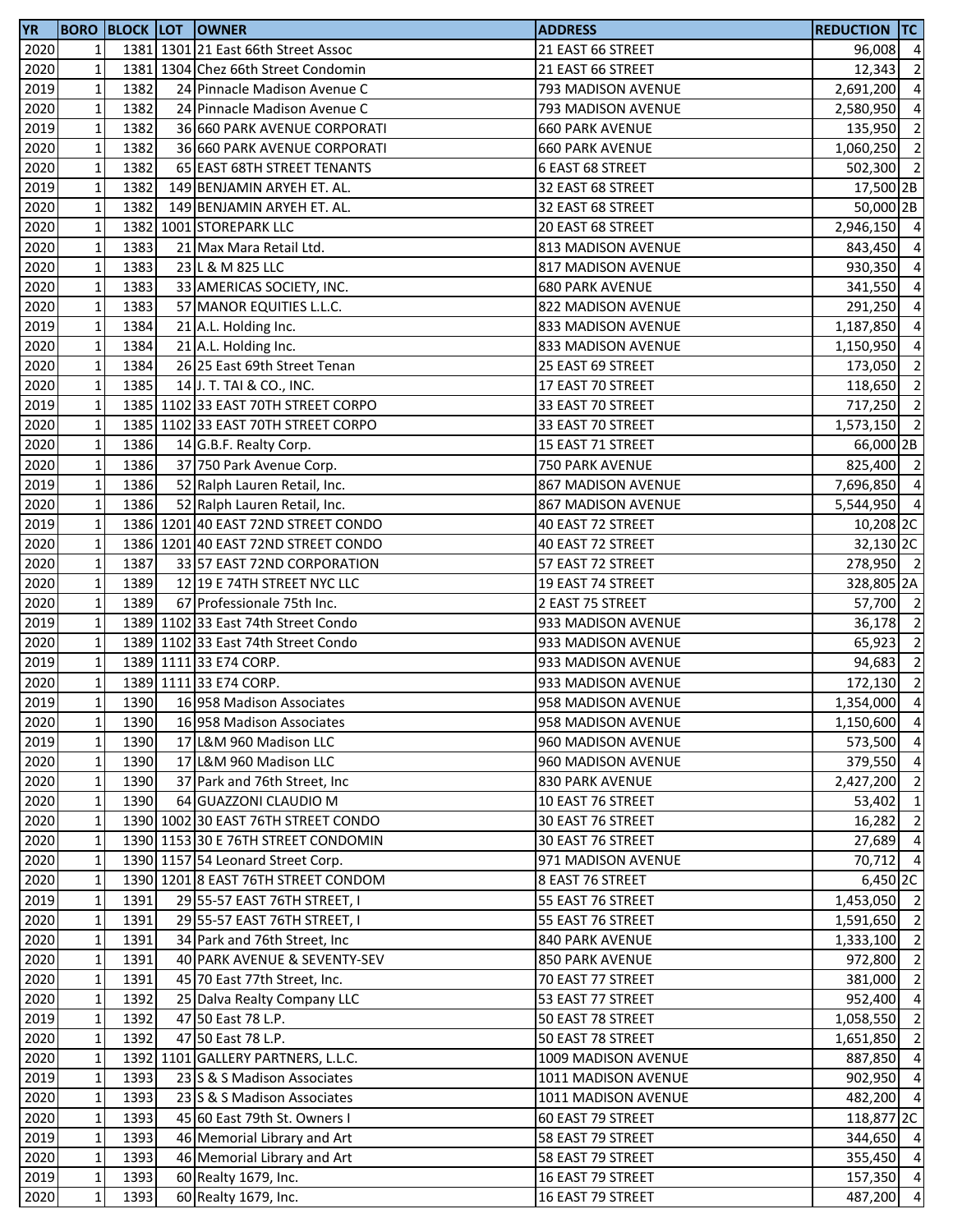| <b>YR</b> |                 |      | <b>BORO BLOCK LOT OWNER</b>         | <b>ADDRESS</b>              | <b>REDUCTION TC</b>  |                |
|-----------|-----------------|------|-------------------------------------|-----------------------------|----------------------|----------------|
| 2019      | 1               |      | 1393 1002 3 EAST 78TH STREET CONDOM | 3 EAST 78 STREET            | 8,478 2              |                |
| 2019      | $\mathbf 1$     | 1394 | 7 118 E 60th Owners, Inc.           | 118 EAST 60 STREET          | 1,894,350            | $\overline{2}$ |
| 2020      | $1\overline{ }$ | 1394 | 7 118 E 60th Owners, Inc.           | 118 EAST 60 STREET          | 2,157,600            | $\overline{2}$ |
| 2019      | $\mathbf{1}$    | 1395 | 10 Professional Offices, Inc.       | 121 EAST 60 STREET          | 367,200 4            |                |
| 2020      | $\mathbf 1$     | 1395 | 10 Professional Offices, Inc.       | 121 EAST 60 STREET          | 1,062,000 4          |                |
| 2020      | $\mathbf 1$     | 1395 | 29 165 East 60th Street Corp        | 163 EAST 60 STREET          | 337,380              | $\overline{2}$ |
| 2019      | $\mathbf 1$     | 1395 | 39 1026 Third LLC                   | <b>1026 3 AVENUE</b>        | 119,450              | $\overline{4}$ |
| 2020      | $\mathbf 1$     | 1395 | 39 1026 Third LLC                   | <b>1026 3 AVENUE</b>        | 181,100 4            |                |
| 2020      | $\mathbf 1$     | 1395 | 58 Caro Partnership, L.P.           | 136 EAST 61 STREET          | 60,000 2B            |                |
| 2019      | $\mathbf 1$     |      | 1395 1002 166 East 61st Street Corp | <b>1010 3 AVENUE</b>        | 1,346,500 2          |                |
| 2020      | $\mathbf 1$     |      | 1395 1002 166 East 61st Street Corp | <b>1010 3 AVENUE</b>        | 716,000 2            |                |
| 2019      | $1\,$           | 1396 | 14 Youandi Corp.                    | 133 EAST 61 STREET          | 173,950 2            |                |
| 2020      | $\mathbf 1$     | 1396 | 14 Youandi Corp.                    | 133 EAST 61 STREET          | 476,800 2            |                |
| 2020      | $\mathbf 1$     | 1396 | 24 Trafalgar Company                | 147 EAST 61 STREET          | 42,800 2B            |                |
| 2019      | $\mathbf 1$     | 1396 | 33 TRUMP PLAZA OWNERS INC.          | <b>1030 3 AVENUE</b>        | 897,050 2            |                |
| 2020      | $\mathbf 1$     | 1396 | 33 TRUMP PLAZA OWNERS INC.          | <b>1030 3 AVENUE</b>        | 1,098,400 2          |                |
| 2020      | $\mathbf 1$     | 1396 | 64 120/62 ASSOCIATES L. P.          | 120 EAST 62 STREET          | 137,650 2            |                |
| 2020      | $\mathbf 1$     | 1396 | 124 Trafalgar Company               | 149 EAST 61 STREET          | 44,990 2B            |                |
|           |                 | 1397 |                                     |                             |                      |                |
| 2019      | $\mathbf 1$     |      | 66 116 EAST 63RD STREET CORP        | 116 EAST 63 STREET          | 488,400 2            |                |
| 2020      | $1\,$           | 1397 | 66 116 EAST 63RD STREET CORP        | 116 EAST 63 STREET          | 581,350 2            |                |
| 2019      | $1\,$           |      | 1397 1204 THE 166 EAST 63RD STREET  | 166 EAST 63 STREET          | 4,912 2              |                |
| 2020      | $1\,$           |      | 1397 1204 THE 166 EAST 63RD STREET  | 166 EAST 63 STREET          | 8,243                | $\overline{2}$ |
| 2020      | $\mathbf 1$     |      | 1397 1402 130 E. 63RD OWNERS CORP.  | 130 EAST 63 STREET          | 750,900              | $\overline{2}$ |
| 2019      | $\mathbf 1$     |      | 1397 1587 817 Lexington Ave I LLC,  | 140 EAST 63 STREET          | 2,571,389            | $\overline{4}$ |
| 2020      | $\mathbf 1$     |      | 1397 1587 817 Lexington Ave I LLC,  | 140 EAST 63 STREET          | 2,088,180            | $\overline{4}$ |
| 2019      | $\mathbf{1}$    |      | 1397 1588 817 Lexington Ave I LLC,  | 140 EAST 63 STREET          | 85,382               | $\overline{4}$ |
| 2020      | $\mathbf 1$     |      | 1397 1588 817 Lexington Ave I LLC,  | 140 EAST 63 STREET          | 132,770              | $\overline{4}$ |
| 2019      | $\mathbf 1$     | 1398 | 8 Supreme Company I LLC             | 107 EAST 63 STREET          | 293,500              | $\overline{2}$ |
| 2020      | $\mathbf 1$     | 1398 | 8 Supreme Company I LLC             | 107 EAST 63 STREET          | 513,800 2            |                |
| 2020      | $\mathbf 1$     | 1398 | 51 166 ASSOCIATES INC               | 160 EAST 64 STREET          | 36,280 <sub>2B</sub> |                |
| 2020      | $\mathbf 1$     | 1398 | 53 KALITSAROS REALTY NY, LLC        | 835 LEXINGTON AVENUE        | 82,800 4             |                |
| 2020      | $\mathbf 1$     |      | 1398 1301 823 Lex, LLC              | 139 EAST 63 STREET          | 142,000 4            |                |
| 2019      | $\mathbf 1$     |      | 1398 1303 139 East 63 Street, Inc.  | 139 EAST 63 STREET          | 1,734,250 2          |                |
| 2020      | $\mathbf{1}$    |      | 1398 1303 139 East 63 Street, Inc.  | 139 EAST 63 STREET          | 1,503,850            | $\overline{2}$ |
| 2020      | 11              | 1399 | 10 East 64th Realty Corp.           | 125 EAST 64 STREET          | 52,170 2C            |                |
| 2019      | $1\,$           | 1399 | 21 847 Lex, LLC                     | 847 LEXINGTON AVENUE        | $67,100$ 4           |                |
| 2020      | $1\,$           | 1399 | 120 Realty Partners 849, LLC        | 849 LEXINGTON AVENUE        | 68,750 4             |                |
| 2019      | $\mathbf{1}$    | 1399 | 152 855 LEX, LLC                    | <b>855 LEXINGTON AVENUE</b> | 80,150 4             |                |
| 2020      | $1\,$           | 1399 | 152 855 LEX, LLC                    | 855 LEXINGTON AVENUE        | 43,700 4             |                |
| 2019      | $\mathbf 1$     | 1400 | 1 625 Park Corporation              | <b>623 PARK AVENUE</b>      | 1,475,250 2          |                |
| 2020      | $\mathbf 1$     | 1400 | 1 625 Park Corporation              | <b>623 PARK AVENUE</b>      | 1,905,900 2          |                |
| 2019      | $1\,$           | 1400 | 14 HAMILTON 65TH PARTNERS LL        | 868 LEXINGTON AVENUE        | 560,700 4            |                |
| 2020      | $\mathbf{1}$    | 1400 | 14 HAMILTON 65TH PARTNERS LL        | 868 LEXINGTON AVENUE        | 563,850 4            |                |
| 2020      | $\mathbf{1}$    | 1400 | 38 1122 Third Avenue Associa        | <b>1122 3 AVENUE</b>        | 84,661 2B            |                |
| 2020      | $1\,$           | 1400 | 68 108 EAST OWNERS CORP.            | 108 EAST 66 STREET          | 232,850 2            |                |
| 2020      | $\mathbf{1}$    | 1401 | 27 137 EAST 66TH STREET, INC        | 137 EAST 66 STREET          | 1,048,150 2          |                |
| 2020      | $1\,$           | 1401 | 32 139 E. 66 ST. CORPORATION        | 139 EAST 66 STREET          | 207,350 2            |                |
| 2020      | $\mathbf 1$     |      | 1401 1003 165 East 66th Street (NY) | 165 EAST 66TH ST            | 3,889,500 2          |                |
| 2020      | $1\,$           |      | 1402 1002 Frost Owners Corp.        | <b>1156 3 AVENUE</b>        | 2,061,100            | $\overline{2}$ |
| 2019      | $1\overline{ }$ | 1404 | 22 943 LEXINGTON AVENUE INC.        | 943 LEXINGTON AVENUE        | 348,150              | $\overline{2}$ |
| 2020      | $1\overline{ }$ | 1404 | 71 713 Group, Inc.                  | 713 PARK AVENUE             | 143,100              | $\overline{4}$ |
| 2020      | $\mathbf 1$     | 1404 | 158 132 EAST 70TH ST. REALTY,       | 132 EAST 70 STREET          | 390,750              | $\overline{4}$ |
| 2020      | $1\,$           | 1405 | 21 LEXINGTON & 7TH, LLC             | 967 LEXINGTON AVENUE        | 41,700               | $\overline{4}$ |
| 2019      | $1\overline{ }$ | 1407 | 8 117 East 72nd Street Corp         | 117 EAST 72 STREET          | 395,800              | $\overline{2}$ |
| 2020      | $1\,$           | 1407 | 8 117 East 72nd Street Corp         | 117 EAST 72 STREET          | 683,100 2            |                |
| 2020      | $\mathbf 1$     | 1407 | 56 1012 LEXINGTON AVE CO. LL        | 1012 LEXINGTON AVENUE       | 51,250               | $\overline{4}$ |
| 2020      | $\mathbf 1$     | 1407 | 58 1018 LEXINGTON AVE. CO. L        | 1018 LEXINGTON AVENUE       | 36,550               | $\overline{4}$ |
| 2020      | $\mathbf{1}$    | 1407 | 156 1014 LEXINGTON AVENUE LLC       | 1014 LEXINGTON AVENUE       | 247,800 4            |                |
| 2019      | $\mathbf{1}$    | 1408 | 1 785 Park Avenue Owners, I         | 785 PARK AVENUE             | 2,399,450            | $\overline{2}$ |
|           |                 |      |                                     |                             |                      |                |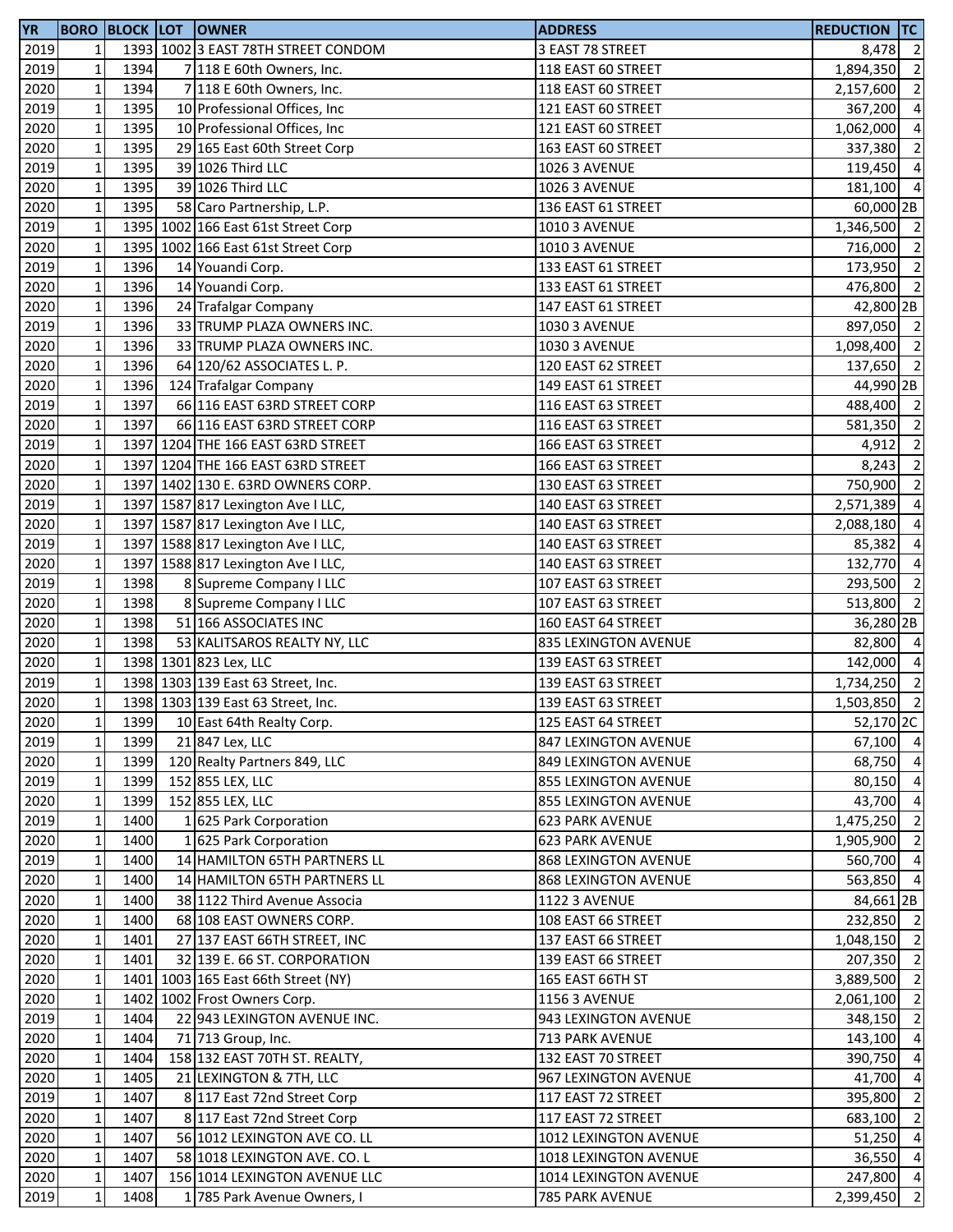| <b>YR</b> |                 |      | <b>BORO BLOCK LOT OWNER</b>         | <b>ADDRESS</b>        | <b>REDUCTION TC</b>   |                          |
|-----------|-----------------|------|-------------------------------------|-----------------------|-----------------------|--------------------------|
| 2020      | 1               | 1408 | 1 785 Park Avenue Owners, I         | 785 PARK AVENUE       | 2,076,350 2           |                          |
| 2020      | $1\overline{ }$ | 1408 | 22 155 APARTMENT CORPORATION        | 153 EAST 73 STREET    | 727,300               | $\overline{2}$           |
| 2020      | $\mathbf{1}$    | 1408 | 48 RSMG III LLC                     | 158 EAST 74 STREET    | 184,689               | $\overline{1}$           |
| 2020      | $\mathbf 1$     | 1408 | 57 GREEN, STERN, MEYEROWITZ         | 140 EAST 74 STREET    | 181,200 4             |                          |
| 2020      | $1\,$           | 1408 | 71 791 PARK AVENUE CORP.            | 791 PARK AVENUE       | 1,191,750             | $\overline{2}$           |
| 2020      | $\mathbf 1$     | 1409 | 9 123 EAST 74TH STREET CORP         | 121 EAST 74 STREET    | 559,000               | $\overline{\phantom{a}}$ |
| 2019      | $\mathbf 1$     | 1409 | 42 EDR ASSETS LLC                   | 192 EAST 75 STREET    | 277,150               | $\overline{2}$           |
| 2020      | $1\,$           | 1409 | 42 EDR ASSETS LLC                   | 192 EAST 75 STREET    | 369,400               | $\overline{2}$           |
| 2020      | $\mathbf 1$     | 1409 | 153 STANLEY POLL                    | 1051 LEXINGTON AVENUE | 27,350                | $\overline{4}$           |
| 2020      | $1\overline{ }$ | 1410 | 9 111 TENANTS CORP.                 | 111 EAST 75 STREET    | 306,000               | $\overline{2}$           |
| 2019      | $\mathbf 1$     | 1410 | 33 Joshua Baily Shipping Com        | 177 EAST 75 STREET    | 752,300               | $\overline{2}$           |
| 2020      | $\mathbf 1$     | 1410 | 33 Joshua Baily Shipping Com        | 177 EAST 75 STREET    | 890,000               | $\overline{2}$           |
| 2020      | $\mathbf 1$     |      | 1410 1102 1065 LEXINGTON AVENUE COR | 1065 LEXINGTON AVENUE | 900,650 2             |                          |
| 2020      | $\mathbf 1$     | 1412 | 12 ALAN PLOTNIK                     | 117 EAST 77 STREET    | 186,500               | $\overline{2}$           |
| 2020      | $\mathbf 1$     | 1412 | 16 1104 LEX LLC                     | 1104 LEXINGTON AVENUE | 1,721,000             | $\overline{2}$           |
| 2020      | $\mathbf 1$     | 1412 | 21 TSOUMPAS 1105 EQUITES, LL        | 1105 LEXINGTON AVENUE | 775,600               | $\overline{2}$           |
| 2020      | $\mathbf 1$     | 1412 | 29 171 East 77th Street LLC         | 169 EAST 77 STREET    | 123,450               | $\overline{2}$           |
| 2020      | $1\overline{ }$ | 1413 | 16 78 COMPANY, L.L.C.               | 1120 LEXINGTON AVENUE | 841,800               | $\overline{4}$           |
| 2020      | $\mathbf 1$     | 1413 | 20 Contor Associates LLC & 7        | 1125 LEXINGTON AVENUE | 391,500               | $\overline{2}$           |
| 2020      | $1\,$           | 1413 | 27 169 EAST 78TH STREET CORP        | 167 EAST 78 STREET    | 226,800               | $\overline{2}$           |
| 2020      | $1\,$           | 1413 | 36 1380 PROPERTIES, LLC             | 1380 3 AVENUE         | 309,200 2             |                          |
| 2020      | $\mathbf{1}$    | 1413 | 45 170 TENANTS CORP.                | 168 EAST 79 STREET    | 830,550 2             |                          |
| 2020      | $1\,$           | 1413 | 50 156 EAST 79TH STREET CORP        | 156 EAST 79 STREET    | 952,750 2             |                          |
| 2020      | $\mathbf 1$     | 1413 | 56 78 COMPANY, L.L.C.               | 1132 LEXINGTON AVENUE | 292,800 4             |                          |
| 2020      | $1\,$           | 1413 | 57 136 EAST 79TH STREET CORP        | 136 EAST 79 STREET    | 531,850               | $\overline{2}$           |
| 2020      | $\mathbf{1}$    | 1413 | 71 PARK SEVENTY-NINTH CORP.         | 893 PARK AVENUE       | 2,440,950             | $\overline{2}$           |
| 2020      | $\mathbf{1}$    | 1414 | 8 Fox 215 Realty LLC                | 215 EAST 59 STREET    | 152,129 <sub>2A</sub> |                          |
| 2019      | $\mathbf 1$     | 1414 | 30 244 E. 60 ST. OWNERS CORP        | 244 EAST 60 STREET    | 251,150 2             |                          |
| 2020      | $1\,$           | 1414 | 30 244 E. 60 ST. OWNERS CORP        | 244 EAST 60 STREET    | 193,100 2             |                          |
| 2020      | $\mathbf{1}$    | 1414 | 43 210 EAST 60TH STREET LLC         | 210 EAST 60 STREET    | 24,649 2A             |                          |
| 2020      | $\mathbf 1$     |      | 1414 1401 Yellow Ocean, LLC         | 250 EAST 60 STREET    | 65,150 4              |                          |
| 2020      | $\mathbf{1}$    | 1415 | 17 THE ELSA ZEGELSTEIN REVOC        | 235 EAST 60 STREET    | 53,688 2B             |                          |
| 2020      | $\mathbf 1$     | 1415 | 35 VINCENZO LAMANNA 230 E. 6        | 230 EAST 61 STREET    | 58,200 2A             |                          |
| 2020      | $\mathbf{1}$    | 1415 | 117 THE ELSA ZEGELSTEIN REVOC       | 237 EAST 60 STREET    | 72,000 2B             |                          |
| 2020      | $1\vert$        | 1416 | 26 1171 AND 1173 2ND AVENUE         | <b>1171 2 AVENUE</b>  | 161,750 2             |                          |
| 2019      | $\mathbf 1$     |      | 1416 1004 200 E 62 Condominium Boar | 200 EAST 62 STREET    | 64,626 2              |                          |
| 2020      | $1\overline{ }$ |      | 1416 1004 200 E 62 Condominium Boar | 200 EAST 62 STREET    | 54,217                | $\overline{2}$           |
| 2019      | $1\overline{ }$ | 1417 | 19 Trafalgar 62 LLC                 | 245 EAST 62 STREET    | 235,350 2             |                          |
| 2020      | $1\,$           | 1417 | 19 Trafalgar 62 LLC                 | 245 EAST 62 STREET    | 156,350 2             |                          |
| 2019      | $\mathbf 1$     | 1417 | 20 Trafalgar 62 LLC                 | 247 EAST 62 STREET    | 96,300 2              |                          |
| 2020      | $1\,$           | 1417 | 20 Trafalgar 62 LLC                 | 247 EAST 62 STREET    | 15,500                | $\overline{2}$           |
| 2020      | $1\overline{ }$ | 1417 | 35 Atlas 63rd Street LLC            | 220 EAST 63 STREET    | 1,232,000             | $\overline{2}$           |
| 2020      | $1\overline{ }$ | 1417 | 45 63 COMPANY, L.L.C.               | <b>1065 3 AVENUE</b>  | 424,800               | $\overline{2}$           |
| 2020      | $\mathbf 1$     | 1418 | 11 CP III AJ 63rd, LLC              | 225 EAST 63 STREET    | 1,054,550             | $\overline{2}$           |
| 2020      | $1\overline{ }$ |      | 1420 1001 GLL BVK PROPERTIES 2014,  | 200 EAST 66 STREET    | 495,368               | $\overline{4}$           |
| 2019      | $1\overline{ }$ | 1422 | 48 ISTA Holding Co., Inc.           | 210 EAST 68 STREET    | 1,229,600 2           |                          |
| 2020      | $1\overline{ }$ | 1422 | 48 ISTA Holding Co., Inc.           | 210 EAST 68 STREET    | 2,505,800 2           |                          |
| 2019      | $\mathbf{1}$    | 1424 | 1 201 East 69 LLC                   | 201 EAST 69 STREET    | 1,859,050 2           |                          |
| 2020      | $\mathbf 1$     | 1424 | 1 201 East 69 LLC                   | 201 EAST 69 STREET    | 2,127,700 2           |                          |
| 2019      | $1\overline{ }$ | 1424 | 4 201 East 69 LLC                   | 203 EAST 69 STREET    | 280,450               | $\overline{2}$           |
| 2020      | $\mathbf{1}$    | 1424 | 4 201 East 69 LLC                   | 203 EAST 69 STREET    | 335,350               | $\overline{2}$           |
| 2020      | $\mathbf{1}$    |      | 1424 1001 GEMAT REALTY LLC          | 233 EAST 69 STREET    | 193,900 4             |                          |
| 2020      | $\mathbf 1$     |      | 1424 1202 THE 212 E. 70TH STREET CO | 212 EAST 70 STREET    | 4,767                 | $\overline{2}$           |
| 2019      | $1\overline{ }$ | 1425 | 17 Supreme Company I LLC            | 225 EAST 70 STREET    | 745,250 2             |                          |
| 2020      | $\mathbf{1}$    | 1425 | 17 Supreme Company I LLC            | 225 EAST 70 STREET    | 780,800 2             |                          |
| 2020      | $1\,$           | 1425 | 28 71ST STREET PROPERTIES LL        | <b>1347 2 AVENUE</b>  | 52,650 2              |                          |
| 2020      | $\mathbf 1$     | 1425 | 35 222 EAST 71ST ST. INC.           | 222 EAST 71 STREET    | 166,550 2             |                          |
| 2020      | $\vert$ 1       |      | 1425 1003 233 East 70th Street Owne | <b>1329 2 AVENUE</b>  | 16,450 4              |                          |
| 2020      | $\mathbf 1$     | 1426 | 24 SECOND AVE. 1355 REALTY L        | <b>1355 2 AVENUE</b>  | 296,950 2             |                          |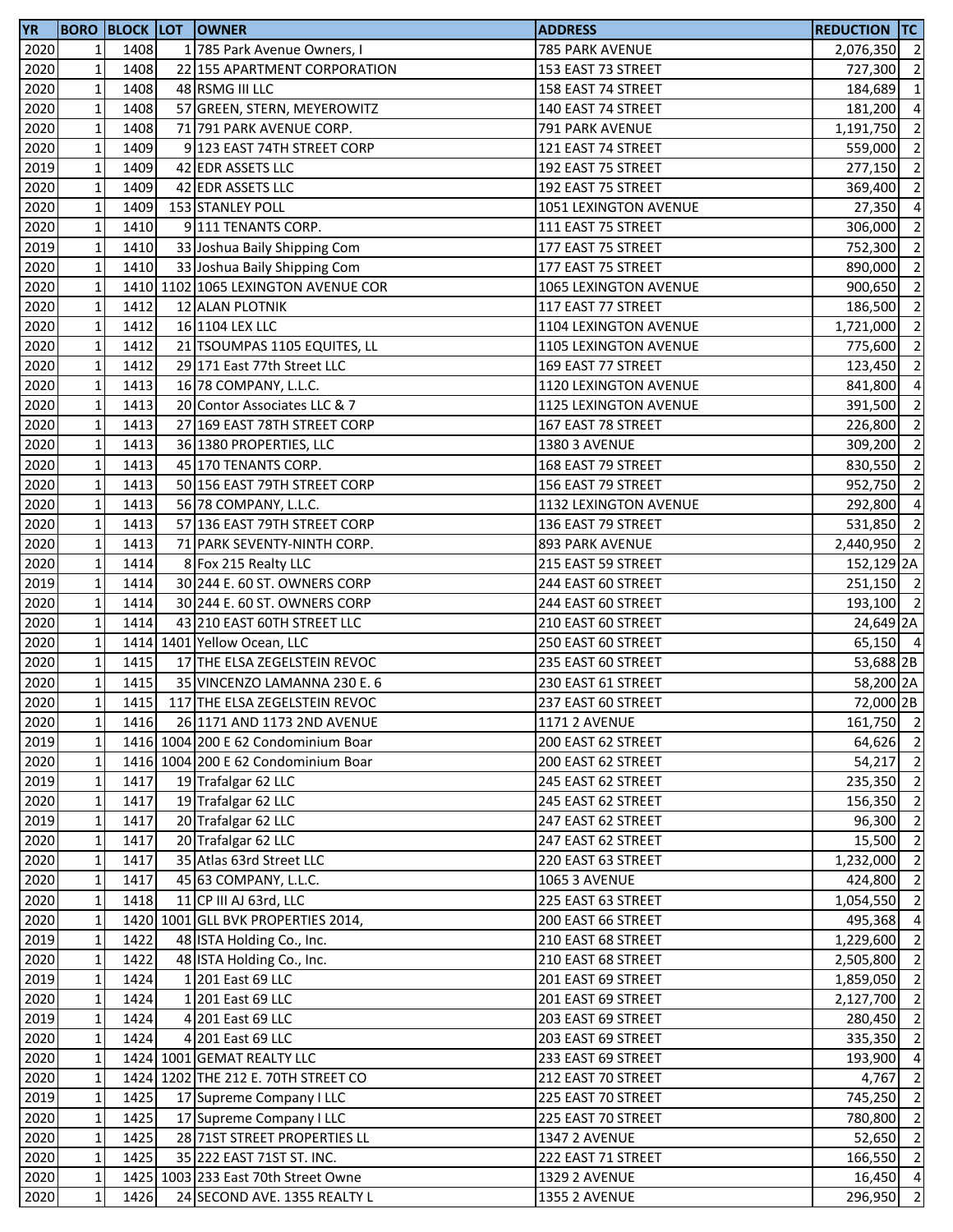| <b>YR</b> |              |      | <b>BORO BLOCK LOT OWNER</b>         | <b>ADDRESS</b>       | <b>REDUCTION TC</b> |                          |
|-----------|--------------|------|-------------------------------------|----------------------|---------------------|--------------------------|
| 2020      | 1            | 1426 | 44 72nd Street Associates, L        | 200 EAST 72 STREET   | 2,035,900 2         |                          |
| 2019      | $\mathbf 1$  |      | 1426 1002 1231 Third Fee Owner LLC  | <b>1231 3 AVENUE</b> | 864,744 2           |                          |
| 2020      | $\mathbf 1$  |      | 1426 1002 1231 Third Fee Owner LLC  | 1231 3 AVENUE        | 916,900 2           |                          |
| 2020      | $\mathbf 1$  | 1428 | 24 1409 2ND AVE NY LLC              | <b>1409 2 AVENUE</b> | $75,600$ 2          |                          |
| 2020      | $\mathbf 1$  | 1428 | 35 MY SO LLC, JEWEL GROUP AS        | 232 EAST 74 STREET   | 238,050 2           |                          |
| 2019      | $\mathbf 1$  | 1428 | 38 224 EAST 74TH, LLC.              | 224 EAST 74 STREET   | $111,150$ 2         |                          |
| 2019      | $\mathbf 1$  | 1428 | 133 Dominic Loguidice               | 236 EAST 74 STREET   | 80,169 2B           |                          |
| 2020      | $\mathbf 1$  | 1428 | 133 Dominic Loguidice               | 236 EAST 74 STREET   | 145,504 2B          |                          |
| 2020      | $\mathbf 1$  | 1429 | 2 1293 Third Avenue LLC             | <b>1295 3 AVENUE</b> | 315,600 2           |                          |
| 2020      | $\mathbf 1$  | 1429 | 5 207 E 74TH STREET OWNERS,         | 207 EAST 74 STREET   | 607,100 2           |                          |
| 2019      | $\mathbf 1$  | 1429 | 13 225 E. 74th Apts. Corp.          | 225 EAST 74 STREET   | 696,550 2           |                          |
| 2020      | $\mathbf 1$  | 1429 | 13 225 E. 74th Apts. Corp.          | 225 EAST 74 STREET   | 870,700 2           |                          |
| 2020      | $\mathbf 1$  | 1429 | 44 204 East 75th TP LLC             | 204 EAST 75 STREET   | 214,846 2B          |                          |
| 2020      | $\mathbf 1$  | 1429 | 45 GASTONIA, LLC                    | <b>1309 3 AVENUE</b> | 252,550 2           |                          |
|           | $\mathbf 1$  | 1429 |                                     |                      | 183,150 2           |                          |
| 2020      |              |      | 47 GAST HOUSE, L.L.C.               | 1303 3 AVENUE        |                     |                          |
| 2019      | $\mathbf 1$  |      | 1429 1101 1429 Second Avenue Associ | 255 EAST 74 STREET   | 507,229 4           |                          |
| 2020      | $\mathbf 1$  |      | 1429 1101 1429 Second Avenue Associ | 255 EAST 74 STREET   | 336,232             | $\overline{4}$           |
| 2020      | $\mathbf 1$  |      | 1429 1102 1429 Second Avenue Associ | 255 EAST 74 STREET   | 64,986 4            |                          |
| 2020      | $\mathbf{1}$ | 1430 | 1 1311 THIRD AVENUE LLC             | 1311 3 AVENUE        | 380,850             | $\overline{\phantom{a}}$ |
| 2020      | $\mathbf 1$  | 1430 | 4 Roxare Properties LLC             | 1317 3 AVENUE        | 287,350 4           |                          |
| 2020      | $\mathbf 1$  |      | 1430 1003 STOREPARK LLC             | 240 EAST 76 STREET   | 156,250             | $\overline{4}$           |
| 2019      | $\mathbf 1$  |      | 1430 1004 EASTMORE OWNERS CORP.     | 240 EAST 76 STREET   | 2,505,650 2         |                          |
| 2020      | $\mathbf 1$  |      | 1430 1004 EASTMORE OWNERS CORP.     | 240 EAST 76 STREET   | 2,173,000 2         |                          |
| 2020      | $\mathbf 1$  | 1431 | 10 CTG Realty LLC                   | 219 EAST 76 STREET   | 74,602              | $\overline{\phantom{a}}$ |
| 2020      | $\mathbf 1$  | 1431 | 13 225 76 Owners Corp.              | 225 EAST 76 STREET   | 142,400 2           |                          |
| 2020      | $\mathbf 1$  | 1431 | 26 The MHG Family Limited Pa        | <b>1473 2 AVENUE</b> | 597,550             | $\overline{\phantom{a}}$ |
| 2020      | $\mathbf 1$  | 1431 | 37 Arden Realty Co. LP              | 232 EAST 77 STREET   | 41,400              | $\overline{2}$           |
| 2020      | $\mathbf 1$  | 1431 | 38 216 E. 77TH ST. LLC              | 216 EAST 77 STREET   | 131,850 2           |                          |
| 2020      | $\mathbf 1$  | 1431 | 39 212-214 East 77th Street,        | 212 EAST 77 STREET   | 443,254 2           |                          |
| 2019      | $\mathbf 1$  |      | 1431 1001 Lenox Court Condominium   | 205 EAST 76 STREET   | 9,731 2C            |                          |
| 2020      | $\mathbf 1$  |      | 1431 1001 Lenox Court Condominium   | 205 EAST 76 STREET   | 14,744 2C           |                          |
| 2020      | $\mathbf 1$  | 1432 | 12 231 East 77 Housing Devel        | 231 EAST 77 STREET   | 80,350 2            |                          |
| 2019      | $\mathbf 1$  | 1432 | 15 THE 239 EAST 77 CORP             | 239 EAST 77 STREET   | 91,650 2            |                          |
| 2020      | $\mathbf{1}$ | 1432 | 15 THE 239 EAST 77 CORP             | 239 EAST 77 STREET   | $159,150$ 2         |                          |
| 2020      | $1\vert$     | 1432 | 18 245 East 77 Street Holdin        | 245 EAST 77 STREET   | 106,500 2           |                          |
| 2019      | $\mathbf{1}$ | 1432 | 25 270 EAST 78TH STREET LLC         | <b>1491 2 AVENUE</b> | 181,900 2           |                          |
| 2020      | $\mathbf 1$  | 1432 | 25 270 EAST 78TH STREET LLC         | <b>1491 2 AVENUE</b> | 708,400 2           |                          |
| 2020      | $\mathbf 1$  | 1432 | 35 King Enterprises Ltd.            | 240 EAST 78 STREET   | 73,800              | $\overline{2}$           |
| 2020      | $\mathbf 1$  | 1432 | 38 230 East 78 Associates LL        | 226 EAST 78 STREET   | 230,000 2           |                          |
| 2020      | $\mathbf 1$  | 1433 | 31 240-79 Owners Corp.              | 240 EAST 79 STREET   | 447,400 2           |                          |
|           |              | 1435 | 3 1146-48 Second Avenue LLC         |                      |                     |                          |
| 2019      | $\mathbf 1$  |      |                                     | <b>1146 2 AVENUE</b> | 262,850 2           |                          |
| 2020      | $\mathbf 1$  | 1435 | 3 1146-48 Second Avenue LLC         | <b>1146 2 AVENUE</b> | 68,800 2            |                          |
| 2019      | $\mathbf{1}$ | 1435 | 29 JACREG REALTY CORP.              | <b>1109 1 AVENUE</b> | 53,550 2            |                          |
| 2019      | $\mathbf 1$  | 1435 | 33 Vertical Projects L.L.C.         | 336 EAST 61 STREET   | 91,000              | $\overline{\phantom{0}}$ |
| 2020      | $\mathbf 1$  | 1435 | 33 Vertical Projects L.L.C.         | 336 EAST 61 STREET   | 104,950             | $\overline{2}$           |
| 2020      | $\mathbf 1$  | 1435 | 51 1154 SECOND AVENUE, LLC          | <b>1154 2 AVENUE</b> | 77,700 4            |                          |
| 2020      | $\mathbf{1}$ | 1436 | 7 LANDMARK ASSOCIATES-2, LL         | 309 EAST 61 STREET   | 66,150 2            |                          |
| 2019      | $\mathbf 1$  | 1436 | 20 G.T.S. Realty Corp.              | 347 EAST 61 STREET   | 103,600 2           |                          |
| 2020      | $\mathbf 1$  |      | 1436 1001 SHERLE WAGNER INTERNATION | 300 EAST 62 STREET   | 478,900 4           |                          |
| 2019      | $\mathbf 1$  |      | 1436 1202 350 East 62nd Street Cond | 350 EAST 62 STREET   | $6,631$ 2           |                          |
| 2020      | $\mathbf{1}$ |      | 1436 1202 350 East 62nd Street Cond | 350 EAST 62 STREET   | $9,271$ 2           |                          |
| 2019      | $\mathbf{1}$ |      | 1436 1301 Pink Rio, LLC             | <b>1115 1 AVENUE</b> | 218,400 4           |                          |
| 2020      | $\mathbf{1}$ |      | 1436 1301 Pink Rio, LLC             | <b>1115 1 AVENUE</b> | 132,000             | $\overline{4}$           |
| 2020      | $\mathbf 1$  | 1437 | 22 359 BETA I, LLC                  | 359 EAST 62 STREET   | 568,100             | $\overline{2}$           |
| 2020      | $\mathbf 1$  | 1437 | 27 1143 First Ave LLC               | <b>1143 1 AVENUE</b> | 325,500 2           |                          |
| 2020      | $\mathbf 1$  | 1439 | 9320 E. 65TH LLC                    | 325 EAST 64 STREET   | 364,900 2           |                          |
| 2020      | $\mathbf 1$  | 1439 | 35 Spider City LLC                  | 342 EAST 65 STREET   | 164,200 2           |                          |
| 2020      | $\mathbf 1$  | 1440 | 12 H M HUGHES CO. INC.              | 323 EAST 65 STREET   | $80,000$ 4          |                          |
| 2019      | $\mathbf 1$  | 1440 | 18 339 E. 65th LLC                  | 339 EAST 65 STREET   | 78,450              | $\overline{2}$           |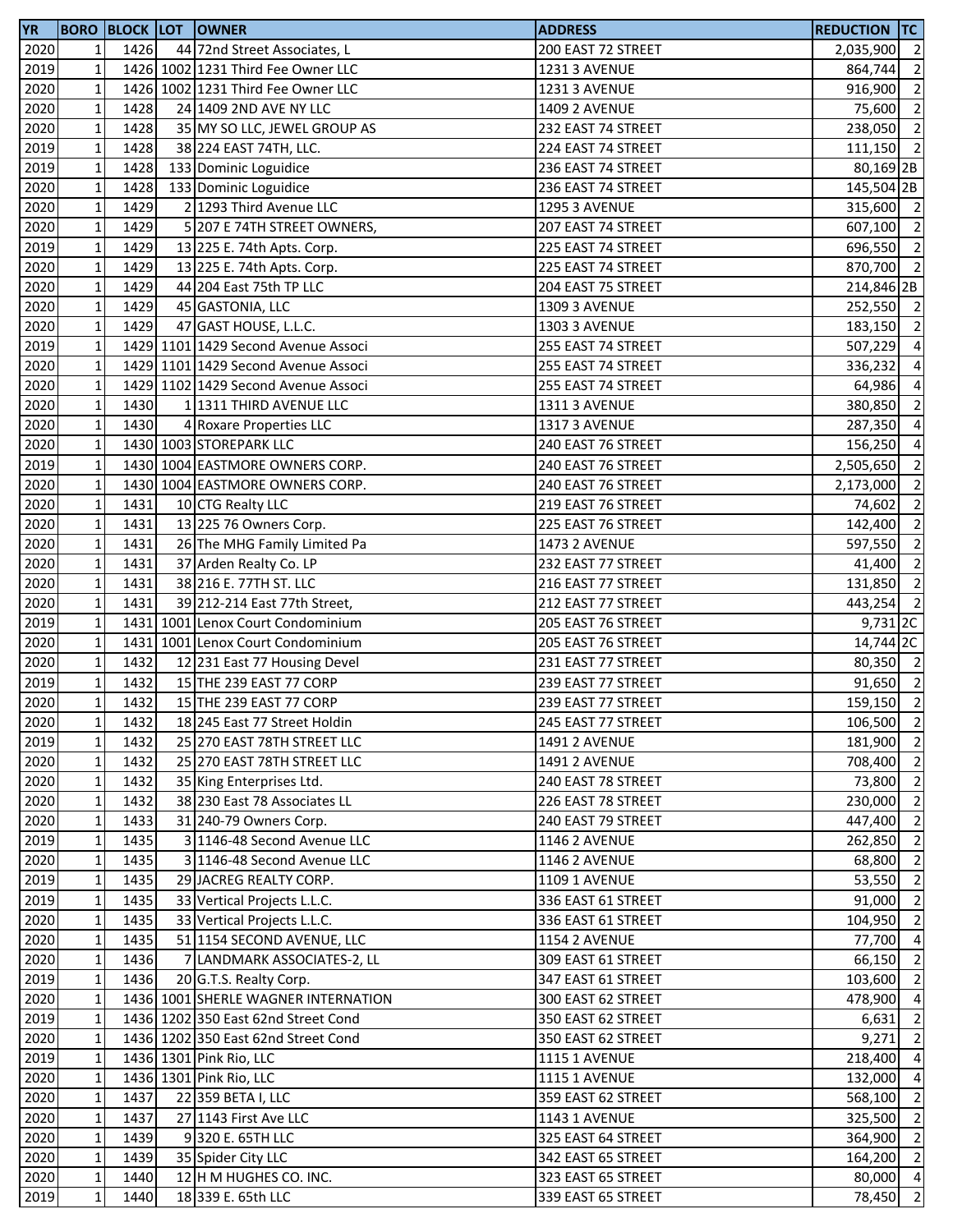| 2020<br>1440<br>18 339 E. 65th LLC<br>339 EAST 65 STREET<br>121,500 2<br>1<br>$\mathbf 1$<br>1441<br>2020<br>17 333 EAST 66TH STREET CORP<br>333 EAST 66 STREET<br>$\mathbf 1$<br>2019<br>1441 1003 301 EAST 66TH STREET ASSO<br>301 EAST 66 STREET<br>18,450<br>2020<br>$\mathbf 1$<br>1441 1003 301 EAST 66TH STREET ASSO<br>301 EAST 66 STREET<br>48,850<br>$\mathbf 1$<br>2020<br>1441 1004 301 EAST 66TH STREET COND<br>301 EAST 66 STREET<br>$\mathbf 1$<br>2020<br>1443<br>11 333 EAST 68TH STREET CORP<br>656,500<br>333 EAST 68 STREET<br>$\mathbf 1$<br>2020<br>1443<br>51 1306 2nd Ave. Realty LLC<br><b>1306 2 AVENUE</b><br>99,750<br>2019<br>$\mathbf 1$<br>1444<br>13 321 East 69th Street LLC<br>321 EAST 69 STREET<br>210,450<br>$\mathbf 1$<br>2020<br>1444<br>13 321 East 69th Street LLC<br>321 EAST 69 STREET<br>208,400<br>$\mathbf 1$<br>2019<br>1444<br>67,800<br>42 Mur-Jay Realty Corp.<br>314 EAST 70 STREET<br>$\mathbf 1$<br>2020<br>1444<br>314 EAST 70 STREET<br>115,700<br>42 Mur-Jay Realty Corp.<br>1446 1102 DANZ, LLC<br>$\mathbf 1$<br>2020<br>308 EAST 72 STREET<br>77,678<br>$\mathbf 1$<br>1446 1103 DANZ, LLC<br>2020<br>308 EAST 72 STREET<br>$\mathbf 1$<br>1446 1104 DANZ, LLC<br>2020<br>308 EAST 72 STREET<br>115,172<br>$\mathbf 1$<br>2019<br>1446 1107 The Knickerbocker Condomi<br>308 EAST 72 STREET<br>10,848<br>$\mathbf 1$<br>2020<br>1446 1201 330 East 72nd Street Cond<br>330 EAST 72 STREET<br>31,593<br>2020<br>$\mathbf 1$<br>1447<br>13 325 EAST 72ND STREET CORP<br>325 EAST 72 STREET<br>385,200<br>$\mathbf 1$<br>1447<br>2020<br>30 REGENCY EAST, LLC<br><b>1359 1 AVENUE</b><br>206,950<br>$\mathbf 1$<br>2020<br>1447<br>31 LEYTON APARTMENTS, LLC<br>336 EAST 73 STREET<br>153,150<br>2020<br>$\mathbf 1$<br>1447<br>35 330 Real Estate Associate<br>330 EAST 73 STREET<br>179,500<br>$\mathbf 1$<br>2020<br>1447<br>38 ENCORE MANHATTAN, LLC<br>324 EAST 73 STREET<br>$\mathbf 1$<br>2020<br>1448<br>9 AIMCO 311/313 EAST 73RD S<br>311 EAST 73 STREET<br>$\mathbf 1$<br>2020<br>1448<br>10 AIMCO 311/313 EAST 73RD S<br>313 EAST 73 STREET<br>44,450<br>$\mathbf 1$<br>2019<br>1448<br>13 319 East 73rd Street Owne<br>319 EAST 73 STREET<br>49,700<br>$\mathbf 1$<br>2020<br>1448<br>13 319 East 73rd Street Owne<br>319 EAST 73 STREET<br>99,650<br>2019<br>$\mathbf 1$<br>1448<br>25 1365 EMPIRE, LLC<br><b>1365 1 AVENUE</b><br>79,300<br>$\mathbf 1$<br>1448<br>2020<br>25 1365 EMPIRE, LLC<br>1365 1 AVENUE<br>129,500<br>$\mathbf 1$<br>2019<br>1448<br>41 328 EAST 74TH STREET OWNE<br>328 EAST 74 STREET<br>98,750<br>$\mathbf 1$<br>2020<br>1448<br>41 328 EAST 74TH STREET OWNE<br>328 EAST 74 STREET<br>$\mathbf 1$<br>2019<br>1449<br>25 Betty Weg<br>1433 1 AVENUE<br>$\mathbf 1$<br>1449<br>2020<br>25 Betty Weg<br>1433 1 AVENUE<br>$\mathbf 1$<br>2020<br>1450<br>8311 East 75th Owners Corp<br>311 EAST 75 STREET<br>$\mathbf 1$<br>2019<br>1450 1002 333 East 75th Street Owne<br>333 EAST 75 STREET<br>$\mathbf{1}$<br>2020<br>1451<br>5 East Egg Associates<br>303 EAST 76 STREET<br>2020<br>$1\vert$<br>1451<br>7 John Paci<br>307 EAST 76 STREET<br>2020<br>$\mathbf 1$<br>1451<br>12 345-350 East 76th Street,<br>345 EAST 76 STREET<br>2020<br>$\mathbf 1$<br>1451<br>23 363 East 76th Street Corp<br><b>1461 1 AVENUE</b><br>2020<br>$\mathbf 1$<br>1451<br>31 350 East 77 Street Corp.<br>350 EAST 77 STREET<br>$\mathbf 1$<br>2020<br>1451<br>41 77 Settler Corp.<br>328 EAST 77 STREET<br>2020<br>$\mathbf 1$<br>1451 1003 The Seville Condominium<br>16,597<br>300 EAST 77 STREET<br>2019<br>$\mathbf 1$<br>1452<br>6 31577 Owners Corp.<br>315 EAST 77 STREET<br>232,782<br>2020<br>$\mathbf 1$<br>1452<br>30 C3D E78 LLC<br>1493 1 AVENUE<br>2020<br>$\mathbf 1$<br>1452<br>51 N & S 1492 REALTY LLC D/B<br><b>1492 2 AVENUE</b><br>2020<br>$\mathbf 1$<br>1452 1002 The 303 East 77th Street<br>303 EAST 77 STREET<br>23,992<br>2020<br>1453<br>$\mathbf{1}$<br>7 MALBA WOODS LAND, LLC<br>309 EAST 78 STREET<br>84,600<br>2019<br>$\mathbf 1$<br>1453<br>8 311 EAST 78 REALTY CORP.<br>311 EAST 78 STREET<br>$\mathbf 1$<br>2020<br>1453<br>8311 EAST 78 REALTY CORP.<br>311 EAST 78 STREET<br>2019<br>$\mathbf 1$<br>1453<br>27 79th Street Realty LLC<br>350 EAST 79 STREET<br>2020<br>$\mathbf 1$<br>1453<br>27 79th Street Realty LLC<br>350 EAST 79 STREET<br>2019<br>$\mathbf 1$<br>1453<br>42 V&V PARTNERS LLC<br>322 EAST 79 STREET<br>$\mathbf 1$<br>2020<br>1453<br>42 V&V PARTNERS LLC<br>322 EAST 79 STREET<br>2020<br>$\mathbf 1$<br>1453<br>43 308 Owners Corp.<br>308 EAST 79 STREET<br>$\mathbf 1$<br>2020<br>1453 1001 1510 Commercial Owner LLC<br>300 EAST 79 STREET<br>2019<br>$\mathbf 1$<br>1455<br>13 60th Street Development L<br>421 EAST 60 STREET<br>$\mathbf 1$<br>2020<br>1455<br>21 1113 York Ave. Realty Com<br>1113 YORK AVENUE<br>$\mathbf 1$<br>1455 1002 GAZIT HORIZONS BRIDGE TOW<br>2020<br>401 EAST 60 STREET<br>$\mathbf 1$<br>2020<br>1456<br>46 400 E 62ND PROPERTIES LLC<br><b>1124 1 AVENUE</b><br>$\mathbf 1$<br>2020<br>1457<br>2 RAFII. DANIELS. REALTY, L<br><b>1132 1 AVENUE</b><br>$\mathbf 1$<br>2020<br>1457<br>3 NYC FEAT LLC<br>1134 1 AVENUE | <b>YR</b> |  | <b>BORO BLOCK LOT OWNER</b> | <b>ADDRESS</b> | <b>REDUCTION TC</b> |                |
|------------------------------------------------------------------------------------------------------------------------------------------------------------------------------------------------------------------------------------------------------------------------------------------------------------------------------------------------------------------------------------------------------------------------------------------------------------------------------------------------------------------------------------------------------------------------------------------------------------------------------------------------------------------------------------------------------------------------------------------------------------------------------------------------------------------------------------------------------------------------------------------------------------------------------------------------------------------------------------------------------------------------------------------------------------------------------------------------------------------------------------------------------------------------------------------------------------------------------------------------------------------------------------------------------------------------------------------------------------------------------------------------------------------------------------------------------------------------------------------------------------------------------------------------------------------------------------------------------------------------------------------------------------------------------------------------------------------------------------------------------------------------------------------------------------------------------------------------------------------------------------------------------------------------------------------------------------------------------------------------------------------------------------------------------------------------------------------------------------------------------------------------------------------------------------------------------------------------------------------------------------------------------------------------------------------------------------------------------------------------------------------------------------------------------------------------------------------------------------------------------------------------------------------------------------------------------------------------------------------------------------------------------------------------------------------------------------------------------------------------------------------------------------------------------------------------------------------------------------------------------------------------------------------------------------------------------------------------------------------------------------------------------------------------------------------------------------------------------------------------------------------------------------------------------------------------------------------------------------------------------------------------------------------------------------------------------------------------------------------------------------------------------------------------------------------------------------------------------------------------------------------------------------------------------------------------------------------------------------------------------------------------------------------------------------------------------------------------------------------------------------------------------------------------------------------------------------------------------------------------------------------------------------------------------------------------------------------------------------------------------------------------------------------------------------------------------------------------------------------------------------------------------------------------------------------------------------------------------------------------------------------------------------------------------------------------------------------------------------------------------------------------------------------------------------------------------------------------------------------------------------------------------------------------------------------------------------------------------------------------------------------------------------------------------------------------------------------------------------------------------------------------------------------------------------------------------------------------------------------------------------------------------------------------------------------------------------------------------------------------------------------------------------------------------------------------------------------------------------------------------------------------------------------------------------------------------------|-----------|--|-----------------------------|----------------|---------------------|----------------|
| 1,521,350 2                                                                                                                                                                                                                                                                                                                                                                                                                                                                                                                                                                                                                                                                                                                                                                                                                                                                                                                                                                                                                                                                                                                                                                                                                                                                                                                                                                                                                                                                                                                                                                                                                                                                                                                                                                                                                                                                                                                                                                                                                                                                                                                                                                                                                                                                                                                                                                                                                                                                                                                                                                                                                                                                                                                                                                                                                                                                                                                                                                                                                                                                                                                                                                                                                                                                                                                                                                                                                                                                                                                                                                                                                                                                                                                                                                                                                                                                                                                                                                                                                                                                                                                                                                                                                                                                                                                                                                                                                                                                                                                                                                                                                                                                                                                                                                                                                                                                                                                                                                                                                                                                                                                                                                                                |           |  |                             |                |                     |                |
|                                                                                                                                                                                                                                                                                                                                                                                                                                                                                                                                                                                                                                                                                                                                                                                                                                                                                                                                                                                                                                                                                                                                                                                                                                                                                                                                                                                                                                                                                                                                                                                                                                                                                                                                                                                                                                                                                                                                                                                                                                                                                                                                                                                                                                                                                                                                                                                                                                                                                                                                                                                                                                                                                                                                                                                                                                                                                                                                                                                                                                                                                                                                                                                                                                                                                                                                                                                                                                                                                                                                                                                                                                                                                                                                                                                                                                                                                                                                                                                                                                                                                                                                                                                                                                                                                                                                                                                                                                                                                                                                                                                                                                                                                                                                                                                                                                                                                                                                                                                                                                                                                                                                                                                                            |           |  |                             |                |                     |                |
| $\overline{4}$<br>$6,776$ 2<br>$\overline{2}$<br>$\overline{2}$<br>$\overline{2}$<br>$\overline{2}$<br>$\overline{2}$<br>$\overline{2}$<br>$\overline{4}$<br>106,209 4<br>$\overline{4}$<br>$\overline{2}$<br>$\overline{2}$<br>$\overline{2}$<br>$\overline{2}$<br>$\overline{2}$<br>$\overline{2}$<br>176,400 2<br>57,050 2<br>$\overline{\phantom{a}}$<br>$\overline{2}$<br>$\overline{2}$<br>$\overline{2}$<br>$\overline{2}$<br>$\overline{2}$<br>129,350 2<br>277,200 2<br>331,200 2<br>362,050 2<br>510,300 2<br>$59,850$ 2<br>168,300 2<br>454,348 2<br>1,020,950 2<br>670,150 2<br>134,250 2<br>$\overline{2}$<br>$\overline{2}$<br>53,957 2B<br>309,150 2<br>$\overline{2}$<br>$\overline{2}$<br>73,600 2<br>78,800 2<br>1,382,000 2<br>1,616,450 2<br>21,970 2B<br>78,047 2B<br>1,659,450 2<br>151,400 4<br>2,215,300 2<br>2,400,700 2<br>738,218 4<br>1,579,900 4<br>230,900 2<br>95,138 <sub>2B</sub>                                                                                                                                                                                                                                                                                                                                                                                                                                                                                                                                                                                                                                                                                                                                                                                                                                                                                                                                                                                                                                                                                                                                                                                                                                                                                                                                                                                                                                                                                                                                                                                                                                                                                                                                                                                                                                                                                                                                                                                                                                                                                                                                                                                                                                                                                                                                                                                                                                                                                                                                                                                                                                                                                                                                                                                                                                                                                                                                                                                                                                                                                                                                                                                                                                                                                                                                                                                                                                                                                                                                                                                                                                                                                                                                                                                                                                                                                                                                                                                                                                                                                                                                                                                                                                                                                         |           |  |                             |                |                     | $\overline{4}$ |
|                                                                                                                                                                                                                                                                                                                                                                                                                                                                                                                                                                                                                                                                                                                                                                                                                                                                                                                                                                                                                                                                                                                                                                                                                                                                                                                                                                                                                                                                                                                                                                                                                                                                                                                                                                                                                                                                                                                                                                                                                                                                                                                                                                                                                                                                                                                                                                                                                                                                                                                                                                                                                                                                                                                                                                                                                                                                                                                                                                                                                                                                                                                                                                                                                                                                                                                                                                                                                                                                                                                                                                                                                                                                                                                                                                                                                                                                                                                                                                                                                                                                                                                                                                                                                                                                                                                                                                                                                                                                                                                                                                                                                                                                                                                                                                                                                                                                                                                                                                                                                                                                                                                                                                                                            |           |  |                             |                |                     |                |
|                                                                                                                                                                                                                                                                                                                                                                                                                                                                                                                                                                                                                                                                                                                                                                                                                                                                                                                                                                                                                                                                                                                                                                                                                                                                                                                                                                                                                                                                                                                                                                                                                                                                                                                                                                                                                                                                                                                                                                                                                                                                                                                                                                                                                                                                                                                                                                                                                                                                                                                                                                                                                                                                                                                                                                                                                                                                                                                                                                                                                                                                                                                                                                                                                                                                                                                                                                                                                                                                                                                                                                                                                                                                                                                                                                                                                                                                                                                                                                                                                                                                                                                                                                                                                                                                                                                                                                                                                                                                                                                                                                                                                                                                                                                                                                                                                                                                                                                                                                                                                                                                                                                                                                                                            |           |  |                             |                |                     |                |
|                                                                                                                                                                                                                                                                                                                                                                                                                                                                                                                                                                                                                                                                                                                                                                                                                                                                                                                                                                                                                                                                                                                                                                                                                                                                                                                                                                                                                                                                                                                                                                                                                                                                                                                                                                                                                                                                                                                                                                                                                                                                                                                                                                                                                                                                                                                                                                                                                                                                                                                                                                                                                                                                                                                                                                                                                                                                                                                                                                                                                                                                                                                                                                                                                                                                                                                                                                                                                                                                                                                                                                                                                                                                                                                                                                                                                                                                                                                                                                                                                                                                                                                                                                                                                                                                                                                                                                                                                                                                                                                                                                                                                                                                                                                                                                                                                                                                                                                                                                                                                                                                                                                                                                                                            |           |  |                             |                |                     |                |
|                                                                                                                                                                                                                                                                                                                                                                                                                                                                                                                                                                                                                                                                                                                                                                                                                                                                                                                                                                                                                                                                                                                                                                                                                                                                                                                                                                                                                                                                                                                                                                                                                                                                                                                                                                                                                                                                                                                                                                                                                                                                                                                                                                                                                                                                                                                                                                                                                                                                                                                                                                                                                                                                                                                                                                                                                                                                                                                                                                                                                                                                                                                                                                                                                                                                                                                                                                                                                                                                                                                                                                                                                                                                                                                                                                                                                                                                                                                                                                                                                                                                                                                                                                                                                                                                                                                                                                                                                                                                                                                                                                                                                                                                                                                                                                                                                                                                                                                                                                                                                                                                                                                                                                                                            |           |  |                             |                |                     |                |
|                                                                                                                                                                                                                                                                                                                                                                                                                                                                                                                                                                                                                                                                                                                                                                                                                                                                                                                                                                                                                                                                                                                                                                                                                                                                                                                                                                                                                                                                                                                                                                                                                                                                                                                                                                                                                                                                                                                                                                                                                                                                                                                                                                                                                                                                                                                                                                                                                                                                                                                                                                                                                                                                                                                                                                                                                                                                                                                                                                                                                                                                                                                                                                                                                                                                                                                                                                                                                                                                                                                                                                                                                                                                                                                                                                                                                                                                                                                                                                                                                                                                                                                                                                                                                                                                                                                                                                                                                                                                                                                                                                                                                                                                                                                                                                                                                                                                                                                                                                                                                                                                                                                                                                                                            |           |  |                             |                |                     |                |
|                                                                                                                                                                                                                                                                                                                                                                                                                                                                                                                                                                                                                                                                                                                                                                                                                                                                                                                                                                                                                                                                                                                                                                                                                                                                                                                                                                                                                                                                                                                                                                                                                                                                                                                                                                                                                                                                                                                                                                                                                                                                                                                                                                                                                                                                                                                                                                                                                                                                                                                                                                                                                                                                                                                                                                                                                                                                                                                                                                                                                                                                                                                                                                                                                                                                                                                                                                                                                                                                                                                                                                                                                                                                                                                                                                                                                                                                                                                                                                                                                                                                                                                                                                                                                                                                                                                                                                                                                                                                                                                                                                                                                                                                                                                                                                                                                                                                                                                                                                                                                                                                                                                                                                                                            |           |  |                             |                |                     |                |
|                                                                                                                                                                                                                                                                                                                                                                                                                                                                                                                                                                                                                                                                                                                                                                                                                                                                                                                                                                                                                                                                                                                                                                                                                                                                                                                                                                                                                                                                                                                                                                                                                                                                                                                                                                                                                                                                                                                                                                                                                                                                                                                                                                                                                                                                                                                                                                                                                                                                                                                                                                                                                                                                                                                                                                                                                                                                                                                                                                                                                                                                                                                                                                                                                                                                                                                                                                                                                                                                                                                                                                                                                                                                                                                                                                                                                                                                                                                                                                                                                                                                                                                                                                                                                                                                                                                                                                                                                                                                                                                                                                                                                                                                                                                                                                                                                                                                                                                                                                                                                                                                                                                                                                                                            |           |  |                             |                |                     |                |
|                                                                                                                                                                                                                                                                                                                                                                                                                                                                                                                                                                                                                                                                                                                                                                                                                                                                                                                                                                                                                                                                                                                                                                                                                                                                                                                                                                                                                                                                                                                                                                                                                                                                                                                                                                                                                                                                                                                                                                                                                                                                                                                                                                                                                                                                                                                                                                                                                                                                                                                                                                                                                                                                                                                                                                                                                                                                                                                                                                                                                                                                                                                                                                                                                                                                                                                                                                                                                                                                                                                                                                                                                                                                                                                                                                                                                                                                                                                                                                                                                                                                                                                                                                                                                                                                                                                                                                                                                                                                                                                                                                                                                                                                                                                                                                                                                                                                                                                                                                                                                                                                                                                                                                                                            |           |  |                             |                |                     |                |
|                                                                                                                                                                                                                                                                                                                                                                                                                                                                                                                                                                                                                                                                                                                                                                                                                                                                                                                                                                                                                                                                                                                                                                                                                                                                                                                                                                                                                                                                                                                                                                                                                                                                                                                                                                                                                                                                                                                                                                                                                                                                                                                                                                                                                                                                                                                                                                                                                                                                                                                                                                                                                                                                                                                                                                                                                                                                                                                                                                                                                                                                                                                                                                                                                                                                                                                                                                                                                                                                                                                                                                                                                                                                                                                                                                                                                                                                                                                                                                                                                                                                                                                                                                                                                                                                                                                                                                                                                                                                                                                                                                                                                                                                                                                                                                                                                                                                                                                                                                                                                                                                                                                                                                                                            |           |  |                             |                |                     |                |
|                                                                                                                                                                                                                                                                                                                                                                                                                                                                                                                                                                                                                                                                                                                                                                                                                                                                                                                                                                                                                                                                                                                                                                                                                                                                                                                                                                                                                                                                                                                                                                                                                                                                                                                                                                                                                                                                                                                                                                                                                                                                                                                                                                                                                                                                                                                                                                                                                                                                                                                                                                                                                                                                                                                                                                                                                                                                                                                                                                                                                                                                                                                                                                                                                                                                                                                                                                                                                                                                                                                                                                                                                                                                                                                                                                                                                                                                                                                                                                                                                                                                                                                                                                                                                                                                                                                                                                                                                                                                                                                                                                                                                                                                                                                                                                                                                                                                                                                                                                                                                                                                                                                                                                                                            |           |  |                             |                |                     |                |
|                                                                                                                                                                                                                                                                                                                                                                                                                                                                                                                                                                                                                                                                                                                                                                                                                                                                                                                                                                                                                                                                                                                                                                                                                                                                                                                                                                                                                                                                                                                                                                                                                                                                                                                                                                                                                                                                                                                                                                                                                                                                                                                                                                                                                                                                                                                                                                                                                                                                                                                                                                                                                                                                                                                                                                                                                                                                                                                                                                                                                                                                                                                                                                                                                                                                                                                                                                                                                                                                                                                                                                                                                                                                                                                                                                                                                                                                                                                                                                                                                                                                                                                                                                                                                                                                                                                                                                                                                                                                                                                                                                                                                                                                                                                                                                                                                                                                                                                                                                                                                                                                                                                                                                                                            |           |  |                             |                |                     |                |
|                                                                                                                                                                                                                                                                                                                                                                                                                                                                                                                                                                                                                                                                                                                                                                                                                                                                                                                                                                                                                                                                                                                                                                                                                                                                                                                                                                                                                                                                                                                                                                                                                                                                                                                                                                                                                                                                                                                                                                                                                                                                                                                                                                                                                                                                                                                                                                                                                                                                                                                                                                                                                                                                                                                                                                                                                                                                                                                                                                                                                                                                                                                                                                                                                                                                                                                                                                                                                                                                                                                                                                                                                                                                                                                                                                                                                                                                                                                                                                                                                                                                                                                                                                                                                                                                                                                                                                                                                                                                                                                                                                                                                                                                                                                                                                                                                                                                                                                                                                                                                                                                                                                                                                                                            |           |  |                             |                |                     |                |
|                                                                                                                                                                                                                                                                                                                                                                                                                                                                                                                                                                                                                                                                                                                                                                                                                                                                                                                                                                                                                                                                                                                                                                                                                                                                                                                                                                                                                                                                                                                                                                                                                                                                                                                                                                                                                                                                                                                                                                                                                                                                                                                                                                                                                                                                                                                                                                                                                                                                                                                                                                                                                                                                                                                                                                                                                                                                                                                                                                                                                                                                                                                                                                                                                                                                                                                                                                                                                                                                                                                                                                                                                                                                                                                                                                                                                                                                                                                                                                                                                                                                                                                                                                                                                                                                                                                                                                                                                                                                                                                                                                                                                                                                                                                                                                                                                                                                                                                                                                                                                                                                                                                                                                                                            |           |  |                             |                |                     |                |
|                                                                                                                                                                                                                                                                                                                                                                                                                                                                                                                                                                                                                                                                                                                                                                                                                                                                                                                                                                                                                                                                                                                                                                                                                                                                                                                                                                                                                                                                                                                                                                                                                                                                                                                                                                                                                                                                                                                                                                                                                                                                                                                                                                                                                                                                                                                                                                                                                                                                                                                                                                                                                                                                                                                                                                                                                                                                                                                                                                                                                                                                                                                                                                                                                                                                                                                                                                                                                                                                                                                                                                                                                                                                                                                                                                                                                                                                                                                                                                                                                                                                                                                                                                                                                                                                                                                                                                                                                                                                                                                                                                                                                                                                                                                                                                                                                                                                                                                                                                                                                                                                                                                                                                                                            |           |  |                             |                |                     |                |
|                                                                                                                                                                                                                                                                                                                                                                                                                                                                                                                                                                                                                                                                                                                                                                                                                                                                                                                                                                                                                                                                                                                                                                                                                                                                                                                                                                                                                                                                                                                                                                                                                                                                                                                                                                                                                                                                                                                                                                                                                                                                                                                                                                                                                                                                                                                                                                                                                                                                                                                                                                                                                                                                                                                                                                                                                                                                                                                                                                                                                                                                                                                                                                                                                                                                                                                                                                                                                                                                                                                                                                                                                                                                                                                                                                                                                                                                                                                                                                                                                                                                                                                                                                                                                                                                                                                                                                                                                                                                                                                                                                                                                                                                                                                                                                                                                                                                                                                                                                                                                                                                                                                                                                                                            |           |  |                             |                |                     |                |
|                                                                                                                                                                                                                                                                                                                                                                                                                                                                                                                                                                                                                                                                                                                                                                                                                                                                                                                                                                                                                                                                                                                                                                                                                                                                                                                                                                                                                                                                                                                                                                                                                                                                                                                                                                                                                                                                                                                                                                                                                                                                                                                                                                                                                                                                                                                                                                                                                                                                                                                                                                                                                                                                                                                                                                                                                                                                                                                                                                                                                                                                                                                                                                                                                                                                                                                                                                                                                                                                                                                                                                                                                                                                                                                                                                                                                                                                                                                                                                                                                                                                                                                                                                                                                                                                                                                                                                                                                                                                                                                                                                                                                                                                                                                                                                                                                                                                                                                                                                                                                                                                                                                                                                                                            |           |  |                             |                |                     |                |
|                                                                                                                                                                                                                                                                                                                                                                                                                                                                                                                                                                                                                                                                                                                                                                                                                                                                                                                                                                                                                                                                                                                                                                                                                                                                                                                                                                                                                                                                                                                                                                                                                                                                                                                                                                                                                                                                                                                                                                                                                                                                                                                                                                                                                                                                                                                                                                                                                                                                                                                                                                                                                                                                                                                                                                                                                                                                                                                                                                                                                                                                                                                                                                                                                                                                                                                                                                                                                                                                                                                                                                                                                                                                                                                                                                                                                                                                                                                                                                                                                                                                                                                                                                                                                                                                                                                                                                                                                                                                                                                                                                                                                                                                                                                                                                                                                                                                                                                                                                                                                                                                                                                                                                                                            |           |  |                             |                |                     |                |
|                                                                                                                                                                                                                                                                                                                                                                                                                                                                                                                                                                                                                                                                                                                                                                                                                                                                                                                                                                                                                                                                                                                                                                                                                                                                                                                                                                                                                                                                                                                                                                                                                                                                                                                                                                                                                                                                                                                                                                                                                                                                                                                                                                                                                                                                                                                                                                                                                                                                                                                                                                                                                                                                                                                                                                                                                                                                                                                                                                                                                                                                                                                                                                                                                                                                                                                                                                                                                                                                                                                                                                                                                                                                                                                                                                                                                                                                                                                                                                                                                                                                                                                                                                                                                                                                                                                                                                                                                                                                                                                                                                                                                                                                                                                                                                                                                                                                                                                                                                                                                                                                                                                                                                                                            |           |  |                             |                |                     |                |
|                                                                                                                                                                                                                                                                                                                                                                                                                                                                                                                                                                                                                                                                                                                                                                                                                                                                                                                                                                                                                                                                                                                                                                                                                                                                                                                                                                                                                                                                                                                                                                                                                                                                                                                                                                                                                                                                                                                                                                                                                                                                                                                                                                                                                                                                                                                                                                                                                                                                                                                                                                                                                                                                                                                                                                                                                                                                                                                                                                                                                                                                                                                                                                                                                                                                                                                                                                                                                                                                                                                                                                                                                                                                                                                                                                                                                                                                                                                                                                                                                                                                                                                                                                                                                                                                                                                                                                                                                                                                                                                                                                                                                                                                                                                                                                                                                                                                                                                                                                                                                                                                                                                                                                                                            |           |  |                             |                |                     |                |
|                                                                                                                                                                                                                                                                                                                                                                                                                                                                                                                                                                                                                                                                                                                                                                                                                                                                                                                                                                                                                                                                                                                                                                                                                                                                                                                                                                                                                                                                                                                                                                                                                                                                                                                                                                                                                                                                                                                                                                                                                                                                                                                                                                                                                                                                                                                                                                                                                                                                                                                                                                                                                                                                                                                                                                                                                                                                                                                                                                                                                                                                                                                                                                                                                                                                                                                                                                                                                                                                                                                                                                                                                                                                                                                                                                                                                                                                                                                                                                                                                                                                                                                                                                                                                                                                                                                                                                                                                                                                                                                                                                                                                                                                                                                                                                                                                                                                                                                                                                                                                                                                                                                                                                                                            |           |  |                             |                |                     |                |
|                                                                                                                                                                                                                                                                                                                                                                                                                                                                                                                                                                                                                                                                                                                                                                                                                                                                                                                                                                                                                                                                                                                                                                                                                                                                                                                                                                                                                                                                                                                                                                                                                                                                                                                                                                                                                                                                                                                                                                                                                                                                                                                                                                                                                                                                                                                                                                                                                                                                                                                                                                                                                                                                                                                                                                                                                                                                                                                                                                                                                                                                                                                                                                                                                                                                                                                                                                                                                                                                                                                                                                                                                                                                                                                                                                                                                                                                                                                                                                                                                                                                                                                                                                                                                                                                                                                                                                                                                                                                                                                                                                                                                                                                                                                                                                                                                                                                                                                                                                                                                                                                                                                                                                                                            |           |  |                             |                |                     |                |
|                                                                                                                                                                                                                                                                                                                                                                                                                                                                                                                                                                                                                                                                                                                                                                                                                                                                                                                                                                                                                                                                                                                                                                                                                                                                                                                                                                                                                                                                                                                                                                                                                                                                                                                                                                                                                                                                                                                                                                                                                                                                                                                                                                                                                                                                                                                                                                                                                                                                                                                                                                                                                                                                                                                                                                                                                                                                                                                                                                                                                                                                                                                                                                                                                                                                                                                                                                                                                                                                                                                                                                                                                                                                                                                                                                                                                                                                                                                                                                                                                                                                                                                                                                                                                                                                                                                                                                                                                                                                                                                                                                                                                                                                                                                                                                                                                                                                                                                                                                                                                                                                                                                                                                                                            |           |  |                             |                |                     |                |
|                                                                                                                                                                                                                                                                                                                                                                                                                                                                                                                                                                                                                                                                                                                                                                                                                                                                                                                                                                                                                                                                                                                                                                                                                                                                                                                                                                                                                                                                                                                                                                                                                                                                                                                                                                                                                                                                                                                                                                                                                                                                                                                                                                                                                                                                                                                                                                                                                                                                                                                                                                                                                                                                                                                                                                                                                                                                                                                                                                                                                                                                                                                                                                                                                                                                                                                                                                                                                                                                                                                                                                                                                                                                                                                                                                                                                                                                                                                                                                                                                                                                                                                                                                                                                                                                                                                                                                                                                                                                                                                                                                                                                                                                                                                                                                                                                                                                                                                                                                                                                                                                                                                                                                                                            |           |  |                             |                |                     |                |
|                                                                                                                                                                                                                                                                                                                                                                                                                                                                                                                                                                                                                                                                                                                                                                                                                                                                                                                                                                                                                                                                                                                                                                                                                                                                                                                                                                                                                                                                                                                                                                                                                                                                                                                                                                                                                                                                                                                                                                                                                                                                                                                                                                                                                                                                                                                                                                                                                                                                                                                                                                                                                                                                                                                                                                                                                                                                                                                                                                                                                                                                                                                                                                                                                                                                                                                                                                                                                                                                                                                                                                                                                                                                                                                                                                                                                                                                                                                                                                                                                                                                                                                                                                                                                                                                                                                                                                                                                                                                                                                                                                                                                                                                                                                                                                                                                                                                                                                                                                                                                                                                                                                                                                                                            |           |  |                             |                |                     |                |
|                                                                                                                                                                                                                                                                                                                                                                                                                                                                                                                                                                                                                                                                                                                                                                                                                                                                                                                                                                                                                                                                                                                                                                                                                                                                                                                                                                                                                                                                                                                                                                                                                                                                                                                                                                                                                                                                                                                                                                                                                                                                                                                                                                                                                                                                                                                                                                                                                                                                                                                                                                                                                                                                                                                                                                                                                                                                                                                                                                                                                                                                                                                                                                                                                                                                                                                                                                                                                                                                                                                                                                                                                                                                                                                                                                                                                                                                                                                                                                                                                                                                                                                                                                                                                                                                                                                                                                                                                                                                                                                                                                                                                                                                                                                                                                                                                                                                                                                                                                                                                                                                                                                                                                                                            |           |  |                             |                |                     |                |
|                                                                                                                                                                                                                                                                                                                                                                                                                                                                                                                                                                                                                                                                                                                                                                                                                                                                                                                                                                                                                                                                                                                                                                                                                                                                                                                                                                                                                                                                                                                                                                                                                                                                                                                                                                                                                                                                                                                                                                                                                                                                                                                                                                                                                                                                                                                                                                                                                                                                                                                                                                                                                                                                                                                                                                                                                                                                                                                                                                                                                                                                                                                                                                                                                                                                                                                                                                                                                                                                                                                                                                                                                                                                                                                                                                                                                                                                                                                                                                                                                                                                                                                                                                                                                                                                                                                                                                                                                                                                                                                                                                                                                                                                                                                                                                                                                                                                                                                                                                                                                                                                                                                                                                                                            |           |  |                             |                |                     |                |
|                                                                                                                                                                                                                                                                                                                                                                                                                                                                                                                                                                                                                                                                                                                                                                                                                                                                                                                                                                                                                                                                                                                                                                                                                                                                                                                                                                                                                                                                                                                                                                                                                                                                                                                                                                                                                                                                                                                                                                                                                                                                                                                                                                                                                                                                                                                                                                                                                                                                                                                                                                                                                                                                                                                                                                                                                                                                                                                                                                                                                                                                                                                                                                                                                                                                                                                                                                                                                                                                                                                                                                                                                                                                                                                                                                                                                                                                                                                                                                                                                                                                                                                                                                                                                                                                                                                                                                                                                                                                                                                                                                                                                                                                                                                                                                                                                                                                                                                                                                                                                                                                                                                                                                                                            |           |  |                             |                |                     |                |
|                                                                                                                                                                                                                                                                                                                                                                                                                                                                                                                                                                                                                                                                                                                                                                                                                                                                                                                                                                                                                                                                                                                                                                                                                                                                                                                                                                                                                                                                                                                                                                                                                                                                                                                                                                                                                                                                                                                                                                                                                                                                                                                                                                                                                                                                                                                                                                                                                                                                                                                                                                                                                                                                                                                                                                                                                                                                                                                                                                                                                                                                                                                                                                                                                                                                                                                                                                                                                                                                                                                                                                                                                                                                                                                                                                                                                                                                                                                                                                                                                                                                                                                                                                                                                                                                                                                                                                                                                                                                                                                                                                                                                                                                                                                                                                                                                                                                                                                                                                                                                                                                                                                                                                                                            |           |  |                             |                |                     |                |
|                                                                                                                                                                                                                                                                                                                                                                                                                                                                                                                                                                                                                                                                                                                                                                                                                                                                                                                                                                                                                                                                                                                                                                                                                                                                                                                                                                                                                                                                                                                                                                                                                                                                                                                                                                                                                                                                                                                                                                                                                                                                                                                                                                                                                                                                                                                                                                                                                                                                                                                                                                                                                                                                                                                                                                                                                                                                                                                                                                                                                                                                                                                                                                                                                                                                                                                                                                                                                                                                                                                                                                                                                                                                                                                                                                                                                                                                                                                                                                                                                                                                                                                                                                                                                                                                                                                                                                                                                                                                                                                                                                                                                                                                                                                                                                                                                                                                                                                                                                                                                                                                                                                                                                                                            |           |  |                             |                |                     |                |
|                                                                                                                                                                                                                                                                                                                                                                                                                                                                                                                                                                                                                                                                                                                                                                                                                                                                                                                                                                                                                                                                                                                                                                                                                                                                                                                                                                                                                                                                                                                                                                                                                                                                                                                                                                                                                                                                                                                                                                                                                                                                                                                                                                                                                                                                                                                                                                                                                                                                                                                                                                                                                                                                                                                                                                                                                                                                                                                                                                                                                                                                                                                                                                                                                                                                                                                                                                                                                                                                                                                                                                                                                                                                                                                                                                                                                                                                                                                                                                                                                                                                                                                                                                                                                                                                                                                                                                                                                                                                                                                                                                                                                                                                                                                                                                                                                                                                                                                                                                                                                                                                                                                                                                                                            |           |  |                             |                |                     |                |
|                                                                                                                                                                                                                                                                                                                                                                                                                                                                                                                                                                                                                                                                                                                                                                                                                                                                                                                                                                                                                                                                                                                                                                                                                                                                                                                                                                                                                                                                                                                                                                                                                                                                                                                                                                                                                                                                                                                                                                                                                                                                                                                                                                                                                                                                                                                                                                                                                                                                                                                                                                                                                                                                                                                                                                                                                                                                                                                                                                                                                                                                                                                                                                                                                                                                                                                                                                                                                                                                                                                                                                                                                                                                                                                                                                                                                                                                                                                                                                                                                                                                                                                                                                                                                                                                                                                                                                                                                                                                                                                                                                                                                                                                                                                                                                                                                                                                                                                                                                                                                                                                                                                                                                                                            |           |  |                             |                |                     |                |
|                                                                                                                                                                                                                                                                                                                                                                                                                                                                                                                                                                                                                                                                                                                                                                                                                                                                                                                                                                                                                                                                                                                                                                                                                                                                                                                                                                                                                                                                                                                                                                                                                                                                                                                                                                                                                                                                                                                                                                                                                                                                                                                                                                                                                                                                                                                                                                                                                                                                                                                                                                                                                                                                                                                                                                                                                                                                                                                                                                                                                                                                                                                                                                                                                                                                                                                                                                                                                                                                                                                                                                                                                                                                                                                                                                                                                                                                                                                                                                                                                                                                                                                                                                                                                                                                                                                                                                                                                                                                                                                                                                                                                                                                                                                                                                                                                                                                                                                                                                                                                                                                                                                                                                                                            |           |  |                             |                |                     |                |
|                                                                                                                                                                                                                                                                                                                                                                                                                                                                                                                                                                                                                                                                                                                                                                                                                                                                                                                                                                                                                                                                                                                                                                                                                                                                                                                                                                                                                                                                                                                                                                                                                                                                                                                                                                                                                                                                                                                                                                                                                                                                                                                                                                                                                                                                                                                                                                                                                                                                                                                                                                                                                                                                                                                                                                                                                                                                                                                                                                                                                                                                                                                                                                                                                                                                                                                                                                                                                                                                                                                                                                                                                                                                                                                                                                                                                                                                                                                                                                                                                                                                                                                                                                                                                                                                                                                                                                                                                                                                                                                                                                                                                                                                                                                                                                                                                                                                                                                                                                                                                                                                                                                                                                                                            |           |  |                             |                |                     |                |
|                                                                                                                                                                                                                                                                                                                                                                                                                                                                                                                                                                                                                                                                                                                                                                                                                                                                                                                                                                                                                                                                                                                                                                                                                                                                                                                                                                                                                                                                                                                                                                                                                                                                                                                                                                                                                                                                                                                                                                                                                                                                                                                                                                                                                                                                                                                                                                                                                                                                                                                                                                                                                                                                                                                                                                                                                                                                                                                                                                                                                                                                                                                                                                                                                                                                                                                                                                                                                                                                                                                                                                                                                                                                                                                                                                                                                                                                                                                                                                                                                                                                                                                                                                                                                                                                                                                                                                                                                                                                                                                                                                                                                                                                                                                                                                                                                                                                                                                                                                                                                                                                                                                                                                                                            |           |  |                             |                |                     |                |
|                                                                                                                                                                                                                                                                                                                                                                                                                                                                                                                                                                                                                                                                                                                                                                                                                                                                                                                                                                                                                                                                                                                                                                                                                                                                                                                                                                                                                                                                                                                                                                                                                                                                                                                                                                                                                                                                                                                                                                                                                                                                                                                                                                                                                                                                                                                                                                                                                                                                                                                                                                                                                                                                                                                                                                                                                                                                                                                                                                                                                                                                                                                                                                                                                                                                                                                                                                                                                                                                                                                                                                                                                                                                                                                                                                                                                                                                                                                                                                                                                                                                                                                                                                                                                                                                                                                                                                                                                                                                                                                                                                                                                                                                                                                                                                                                                                                                                                                                                                                                                                                                                                                                                                                                            |           |  |                             |                |                     |                |
|                                                                                                                                                                                                                                                                                                                                                                                                                                                                                                                                                                                                                                                                                                                                                                                                                                                                                                                                                                                                                                                                                                                                                                                                                                                                                                                                                                                                                                                                                                                                                                                                                                                                                                                                                                                                                                                                                                                                                                                                                                                                                                                                                                                                                                                                                                                                                                                                                                                                                                                                                                                                                                                                                                                                                                                                                                                                                                                                                                                                                                                                                                                                                                                                                                                                                                                                                                                                                                                                                                                                                                                                                                                                                                                                                                                                                                                                                                                                                                                                                                                                                                                                                                                                                                                                                                                                                                                                                                                                                                                                                                                                                                                                                                                                                                                                                                                                                                                                                                                                                                                                                                                                                                                                            |           |  |                             |                |                     |                |
|                                                                                                                                                                                                                                                                                                                                                                                                                                                                                                                                                                                                                                                                                                                                                                                                                                                                                                                                                                                                                                                                                                                                                                                                                                                                                                                                                                                                                                                                                                                                                                                                                                                                                                                                                                                                                                                                                                                                                                                                                                                                                                                                                                                                                                                                                                                                                                                                                                                                                                                                                                                                                                                                                                                                                                                                                                                                                                                                                                                                                                                                                                                                                                                                                                                                                                                                                                                                                                                                                                                                                                                                                                                                                                                                                                                                                                                                                                                                                                                                                                                                                                                                                                                                                                                                                                                                                                                                                                                                                                                                                                                                                                                                                                                                                                                                                                                                                                                                                                                                                                                                                                                                                                                                            |           |  |                             |                |                     |                |
|                                                                                                                                                                                                                                                                                                                                                                                                                                                                                                                                                                                                                                                                                                                                                                                                                                                                                                                                                                                                                                                                                                                                                                                                                                                                                                                                                                                                                                                                                                                                                                                                                                                                                                                                                                                                                                                                                                                                                                                                                                                                                                                                                                                                                                                                                                                                                                                                                                                                                                                                                                                                                                                                                                                                                                                                                                                                                                                                                                                                                                                                                                                                                                                                                                                                                                                                                                                                                                                                                                                                                                                                                                                                                                                                                                                                                                                                                                                                                                                                                                                                                                                                                                                                                                                                                                                                                                                                                                                                                                                                                                                                                                                                                                                                                                                                                                                                                                                                                                                                                                                                                                                                                                                                            |           |  |                             |                |                     |                |
|                                                                                                                                                                                                                                                                                                                                                                                                                                                                                                                                                                                                                                                                                                                                                                                                                                                                                                                                                                                                                                                                                                                                                                                                                                                                                                                                                                                                                                                                                                                                                                                                                                                                                                                                                                                                                                                                                                                                                                                                                                                                                                                                                                                                                                                                                                                                                                                                                                                                                                                                                                                                                                                                                                                                                                                                                                                                                                                                                                                                                                                                                                                                                                                                                                                                                                                                                                                                                                                                                                                                                                                                                                                                                                                                                                                                                                                                                                                                                                                                                                                                                                                                                                                                                                                                                                                                                                                                                                                                                                                                                                                                                                                                                                                                                                                                                                                                                                                                                                                                                                                                                                                                                                                                            |           |  |                             |                |                     |                |
|                                                                                                                                                                                                                                                                                                                                                                                                                                                                                                                                                                                                                                                                                                                                                                                                                                                                                                                                                                                                                                                                                                                                                                                                                                                                                                                                                                                                                                                                                                                                                                                                                                                                                                                                                                                                                                                                                                                                                                                                                                                                                                                                                                                                                                                                                                                                                                                                                                                                                                                                                                                                                                                                                                                                                                                                                                                                                                                                                                                                                                                                                                                                                                                                                                                                                                                                                                                                                                                                                                                                                                                                                                                                                                                                                                                                                                                                                                                                                                                                                                                                                                                                                                                                                                                                                                                                                                                                                                                                                                                                                                                                                                                                                                                                                                                                                                                                                                                                                                                                                                                                                                                                                                                                            |           |  |                             |                |                     |                |
|                                                                                                                                                                                                                                                                                                                                                                                                                                                                                                                                                                                                                                                                                                                                                                                                                                                                                                                                                                                                                                                                                                                                                                                                                                                                                                                                                                                                                                                                                                                                                                                                                                                                                                                                                                                                                                                                                                                                                                                                                                                                                                                                                                                                                                                                                                                                                                                                                                                                                                                                                                                                                                                                                                                                                                                                                                                                                                                                                                                                                                                                                                                                                                                                                                                                                                                                                                                                                                                                                                                                                                                                                                                                                                                                                                                                                                                                                                                                                                                                                                                                                                                                                                                                                                                                                                                                                                                                                                                                                                                                                                                                                                                                                                                                                                                                                                                                                                                                                                                                                                                                                                                                                                                                            |           |  |                             |                |                     |                |
|                                                                                                                                                                                                                                                                                                                                                                                                                                                                                                                                                                                                                                                                                                                                                                                                                                                                                                                                                                                                                                                                                                                                                                                                                                                                                                                                                                                                                                                                                                                                                                                                                                                                                                                                                                                                                                                                                                                                                                                                                                                                                                                                                                                                                                                                                                                                                                                                                                                                                                                                                                                                                                                                                                                                                                                                                                                                                                                                                                                                                                                                                                                                                                                                                                                                                                                                                                                                                                                                                                                                                                                                                                                                                                                                                                                                                                                                                                                                                                                                                                                                                                                                                                                                                                                                                                                                                                                                                                                                                                                                                                                                                                                                                                                                                                                                                                                                                                                                                                                                                                                                                                                                                                                                            |           |  |                             |                |                     |                |
|                                                                                                                                                                                                                                                                                                                                                                                                                                                                                                                                                                                                                                                                                                                                                                                                                                                                                                                                                                                                                                                                                                                                                                                                                                                                                                                                                                                                                                                                                                                                                                                                                                                                                                                                                                                                                                                                                                                                                                                                                                                                                                                                                                                                                                                                                                                                                                                                                                                                                                                                                                                                                                                                                                                                                                                                                                                                                                                                                                                                                                                                                                                                                                                                                                                                                                                                                                                                                                                                                                                                                                                                                                                                                                                                                                                                                                                                                                                                                                                                                                                                                                                                                                                                                                                                                                                                                                                                                                                                                                                                                                                                                                                                                                                                                                                                                                                                                                                                                                                                                                                                                                                                                                                                            |           |  |                             |                |                     |                |
|                                                                                                                                                                                                                                                                                                                                                                                                                                                                                                                                                                                                                                                                                                                                                                                                                                                                                                                                                                                                                                                                                                                                                                                                                                                                                                                                                                                                                                                                                                                                                                                                                                                                                                                                                                                                                                                                                                                                                                                                                                                                                                                                                                                                                                                                                                                                                                                                                                                                                                                                                                                                                                                                                                                                                                                                                                                                                                                                                                                                                                                                                                                                                                                                                                                                                                                                                                                                                                                                                                                                                                                                                                                                                                                                                                                                                                                                                                                                                                                                                                                                                                                                                                                                                                                                                                                                                                                                                                                                                                                                                                                                                                                                                                                                                                                                                                                                                                                                                                                                                                                                                                                                                                                                            |           |  |                             |                |                     |                |
|                                                                                                                                                                                                                                                                                                                                                                                                                                                                                                                                                                                                                                                                                                                                                                                                                                                                                                                                                                                                                                                                                                                                                                                                                                                                                                                                                                                                                                                                                                                                                                                                                                                                                                                                                                                                                                                                                                                                                                                                                                                                                                                                                                                                                                                                                                                                                                                                                                                                                                                                                                                                                                                                                                                                                                                                                                                                                                                                                                                                                                                                                                                                                                                                                                                                                                                                                                                                                                                                                                                                                                                                                                                                                                                                                                                                                                                                                                                                                                                                                                                                                                                                                                                                                                                                                                                                                                                                                                                                                                                                                                                                                                                                                                                                                                                                                                                                                                                                                                                                                                                                                                                                                                                                            |           |  |                             |                |                     |                |
|                                                                                                                                                                                                                                                                                                                                                                                                                                                                                                                                                                                                                                                                                                                                                                                                                                                                                                                                                                                                                                                                                                                                                                                                                                                                                                                                                                                                                                                                                                                                                                                                                                                                                                                                                                                                                                                                                                                                                                                                                                                                                                                                                                                                                                                                                                                                                                                                                                                                                                                                                                                                                                                                                                                                                                                                                                                                                                                                                                                                                                                                                                                                                                                                                                                                                                                                                                                                                                                                                                                                                                                                                                                                                                                                                                                                                                                                                                                                                                                                                                                                                                                                                                                                                                                                                                                                                                                                                                                                                                                                                                                                                                                                                                                                                                                                                                                                                                                                                                                                                                                                                                                                                                                                            |           |  |                             |                |                     |                |
|                                                                                                                                                                                                                                                                                                                                                                                                                                                                                                                                                                                                                                                                                                                                                                                                                                                                                                                                                                                                                                                                                                                                                                                                                                                                                                                                                                                                                                                                                                                                                                                                                                                                                                                                                                                                                                                                                                                                                                                                                                                                                                                                                                                                                                                                                                                                                                                                                                                                                                                                                                                                                                                                                                                                                                                                                                                                                                                                                                                                                                                                                                                                                                                                                                                                                                                                                                                                                                                                                                                                                                                                                                                                                                                                                                                                                                                                                                                                                                                                                                                                                                                                                                                                                                                                                                                                                                                                                                                                                                                                                                                                                                                                                                                                                                                                                                                                                                                                                                                                                                                                                                                                                                                                            |           |  |                             |                |                     |                |
|                                                                                                                                                                                                                                                                                                                                                                                                                                                                                                                                                                                                                                                                                                                                                                                                                                                                                                                                                                                                                                                                                                                                                                                                                                                                                                                                                                                                                                                                                                                                                                                                                                                                                                                                                                                                                                                                                                                                                                                                                                                                                                                                                                                                                                                                                                                                                                                                                                                                                                                                                                                                                                                                                                                                                                                                                                                                                                                                                                                                                                                                                                                                                                                                                                                                                                                                                                                                                                                                                                                                                                                                                                                                                                                                                                                                                                                                                                                                                                                                                                                                                                                                                                                                                                                                                                                                                                                                                                                                                                                                                                                                                                                                                                                                                                                                                                                                                                                                                                                                                                                                                                                                                                                                            |           |  |                             |                |                     |                |
|                                                                                                                                                                                                                                                                                                                                                                                                                                                                                                                                                                                                                                                                                                                                                                                                                                                                                                                                                                                                                                                                                                                                                                                                                                                                                                                                                                                                                                                                                                                                                                                                                                                                                                                                                                                                                                                                                                                                                                                                                                                                                                                                                                                                                                                                                                                                                                                                                                                                                                                                                                                                                                                                                                                                                                                                                                                                                                                                                                                                                                                                                                                                                                                                                                                                                                                                                                                                                                                                                                                                                                                                                                                                                                                                                                                                                                                                                                                                                                                                                                                                                                                                                                                                                                                                                                                                                                                                                                                                                                                                                                                                                                                                                                                                                                                                                                                                                                                                                                                                                                                                                                                                                                                                            |           |  |                             |                |                     |                |
|                                                                                                                                                                                                                                                                                                                                                                                                                                                                                                                                                                                                                                                                                                                                                                                                                                                                                                                                                                                                                                                                                                                                                                                                                                                                                                                                                                                                                                                                                                                                                                                                                                                                                                                                                                                                                                                                                                                                                                                                                                                                                                                                                                                                                                                                                                                                                                                                                                                                                                                                                                                                                                                                                                                                                                                                                                                                                                                                                                                                                                                                                                                                                                                                                                                                                                                                                                                                                                                                                                                                                                                                                                                                                                                                                                                                                                                                                                                                                                                                                                                                                                                                                                                                                                                                                                                                                                                                                                                                                                                                                                                                                                                                                                                                                                                                                                                                                                                                                                                                                                                                                                                                                                                                            |           |  |                             |                |                     |                |
|                                                                                                                                                                                                                                                                                                                                                                                                                                                                                                                                                                                                                                                                                                                                                                                                                                                                                                                                                                                                                                                                                                                                                                                                                                                                                                                                                                                                                                                                                                                                                                                                                                                                                                                                                                                                                                                                                                                                                                                                                                                                                                                                                                                                                                                                                                                                                                                                                                                                                                                                                                                                                                                                                                                                                                                                                                                                                                                                                                                                                                                                                                                                                                                                                                                                                                                                                                                                                                                                                                                                                                                                                                                                                                                                                                                                                                                                                                                                                                                                                                                                                                                                                                                                                                                                                                                                                                                                                                                                                                                                                                                                                                                                                                                                                                                                                                                                                                                                                                                                                                                                                                                                                                                                            |           |  |                             |                |                     |                |
|                                                                                                                                                                                                                                                                                                                                                                                                                                                                                                                                                                                                                                                                                                                                                                                                                                                                                                                                                                                                                                                                                                                                                                                                                                                                                                                                                                                                                                                                                                                                                                                                                                                                                                                                                                                                                                                                                                                                                                                                                                                                                                                                                                                                                                                                                                                                                                                                                                                                                                                                                                                                                                                                                                                                                                                                                                                                                                                                                                                                                                                                                                                                                                                                                                                                                                                                                                                                                                                                                                                                                                                                                                                                                                                                                                                                                                                                                                                                                                                                                                                                                                                                                                                                                                                                                                                                                                                                                                                                                                                                                                                                                                                                                                                                                                                                                                                                                                                                                                                                                                                                                                                                                                                                            |           |  |                             |                |                     |                |
|                                                                                                                                                                                                                                                                                                                                                                                                                                                                                                                                                                                                                                                                                                                                                                                                                                                                                                                                                                                                                                                                                                                                                                                                                                                                                                                                                                                                                                                                                                                                                                                                                                                                                                                                                                                                                                                                                                                                                                                                                                                                                                                                                                                                                                                                                                                                                                                                                                                                                                                                                                                                                                                                                                                                                                                                                                                                                                                                                                                                                                                                                                                                                                                                                                                                                                                                                                                                                                                                                                                                                                                                                                                                                                                                                                                                                                                                                                                                                                                                                                                                                                                                                                                                                                                                                                                                                                                                                                                                                                                                                                                                                                                                                                                                                                                                                                                                                                                                                                                                                                                                                                                                                                                                            |           |  |                             |                |                     |                |
|                                                                                                                                                                                                                                                                                                                                                                                                                                                                                                                                                                                                                                                                                                                                                                                                                                                                                                                                                                                                                                                                                                                                                                                                                                                                                                                                                                                                                                                                                                                                                                                                                                                                                                                                                                                                                                                                                                                                                                                                                                                                                                                                                                                                                                                                                                                                                                                                                                                                                                                                                                                                                                                                                                                                                                                                                                                                                                                                                                                                                                                                                                                                                                                                                                                                                                                                                                                                                                                                                                                                                                                                                                                                                                                                                                                                                                                                                                                                                                                                                                                                                                                                                                                                                                                                                                                                                                                                                                                                                                                                                                                                                                                                                                                                                                                                                                                                                                                                                                                                                                                                                                                                                                                                            |           |  |                             |                |                     |                |
|                                                                                                                                                                                                                                                                                                                                                                                                                                                                                                                                                                                                                                                                                                                                                                                                                                                                                                                                                                                                                                                                                                                                                                                                                                                                                                                                                                                                                                                                                                                                                                                                                                                                                                                                                                                                                                                                                                                                                                                                                                                                                                                                                                                                                                                                                                                                                                                                                                                                                                                                                                                                                                                                                                                                                                                                                                                                                                                                                                                                                                                                                                                                                                                                                                                                                                                                                                                                                                                                                                                                                                                                                                                                                                                                                                                                                                                                                                                                                                                                                                                                                                                                                                                                                                                                                                                                                                                                                                                                                                                                                                                                                                                                                                                                                                                                                                                                                                                                                                                                                                                                                                                                                                                                            |           |  |                             |                |                     |                |
|                                                                                                                                                                                                                                                                                                                                                                                                                                                                                                                                                                                                                                                                                                                                                                                                                                                                                                                                                                                                                                                                                                                                                                                                                                                                                                                                                                                                                                                                                                                                                                                                                                                                                                                                                                                                                                                                                                                                                                                                                                                                                                                                                                                                                                                                                                                                                                                                                                                                                                                                                                                                                                                                                                                                                                                                                                                                                                                                                                                                                                                                                                                                                                                                                                                                                                                                                                                                                                                                                                                                                                                                                                                                                                                                                                                                                                                                                                                                                                                                                                                                                                                                                                                                                                                                                                                                                                                                                                                                                                                                                                                                                                                                                                                                                                                                                                                                                                                                                                                                                                                                                                                                                                                                            |           |  |                             |                |                     |                |
|                                                                                                                                                                                                                                                                                                                                                                                                                                                                                                                                                                                                                                                                                                                                                                                                                                                                                                                                                                                                                                                                                                                                                                                                                                                                                                                                                                                                                                                                                                                                                                                                                                                                                                                                                                                                                                                                                                                                                                                                                                                                                                                                                                                                                                                                                                                                                                                                                                                                                                                                                                                                                                                                                                                                                                                                                                                                                                                                                                                                                                                                                                                                                                                                                                                                                                                                                                                                                                                                                                                                                                                                                                                                                                                                                                                                                                                                                                                                                                                                                                                                                                                                                                                                                                                                                                                                                                                                                                                                                                                                                                                                                                                                                                                                                                                                                                                                                                                                                                                                                                                                                                                                                                                                            |           |  |                             |                |                     |                |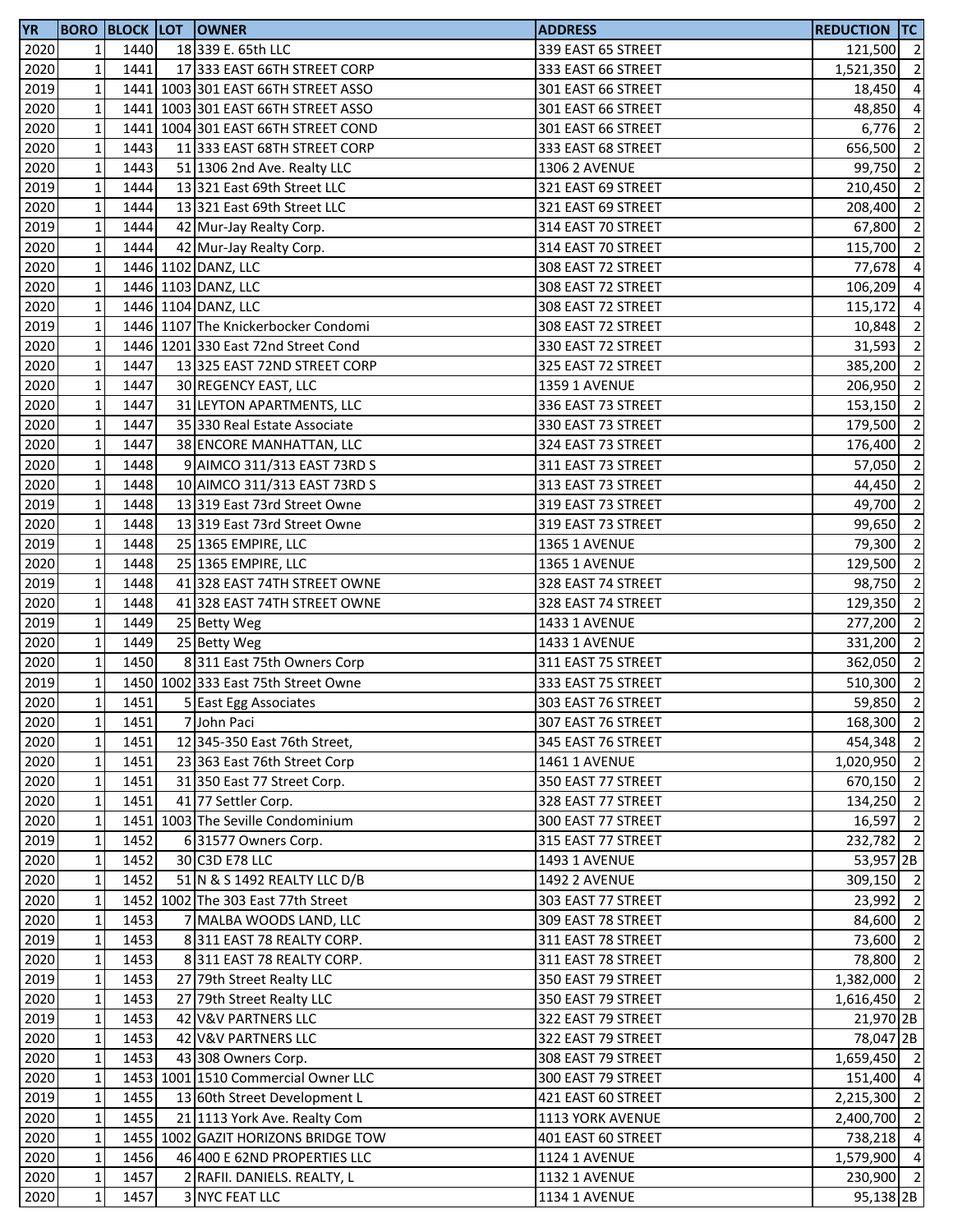| <b>YR</b> |              |      | <b>BORO BLOCK LOT OWNER</b>         | <b>ADDRESS</b>       | <b>REDUCTION TC</b> |                |
|-----------|--------------|------|-------------------------------------|----------------------|---------------------|----------------|
| 2020      | 1            | 1458 | 4 RMM Realty Corp.                  | <b>1158 1 AVENUE</b> | 116,600 2           |                |
| 2020      | $\mathbf 1$  |      | 1458 1101 ENTERPRISE YORK GARAGE LL | 1175 YORK AVENUE     | 164,250             | $\overline{4}$ |
| 2019      | $\mathbf 1$  | 1459 | 1 STAHL YORK AVENUE CO., LL         | <b>1168 1 AVENUE</b> | 2,581,600           | $\overline{2}$ |
| 2020      | $\mathbf 1$  | 1459 | 1 STAHL YORK AVENUE CO., LL         | <b>1168 1 AVENUE</b> | 2,737,300 2         |                |
| 2020      | $\mathbf 1$  | 1459 | 30 STAHL YORK AVENUE CO., LL        | 410 EAST 65 STREET   | 1,316,900 2         |                |
| 2019      | $\mathbf 1$  | 1460 | 13 McCarthy 421 LLC                 | 421 EAST 65 STREET   | 211,200             | $\overline{2}$ |
| 2020      | $\mathbf 1$  | 1460 | 13 McCarthy 421 LLC                 | 421 EAST 65 STREET   | 75,450              | $\overline{2}$ |
| 2020      | $\mathbf 1$  | 1460 | 14 King Enterprises Ltd.            | 425 EAST 65 STREET   | 104,970 2           |                |
| 2019      | $\mathbf 1$  | 1460 | 38 424 East 66th Street Corp        | 424 EAST 66 STREET   | 74,950              | $\overline{2}$ |
| 2020      | $\mathbf 1$  | 1460 | 38 424 East 66th Street Corp        | 424 EAST 66 STREET   | 82,150              | $\overline{2}$ |
| 2019      | $\mathbf 1$  | 1460 | 39 420 EAST 66TH ST. LLC            | 420 EAST 66 STREET   | 176,500 2           |                |
| 2020      | $\mathbf 1$  | 1460 | 39 420 EAST 66TH ST. LLC            | 420 EAST 66 STREET   | 428,650             | $\overline{2}$ |
| 2020      | $\mathbf 1$  | 1460 | 47 400 E. 66 ST. LLC                | 400 EAST 66 STREET   | 893,950 2           |                |
| 2019      | $\mathbf 1$  | 1463 | 48 BARBARA STERN, LLC               | <b>1274 1 AVENUE</b> | 90,650              | $\overline{2}$ |
| 2020      | $\mathbf 1$  | 1463 | 48 BARBARA STERN, LLC               | <b>1274 1 AVENUE</b> | 100,350             | $\overline{2}$ |
| 2020      | $\mathbf 1$  | 1465 | 5 403 East 70th Street, LLC         | 403 EAST 70 STREET   | 66,700              | $\overline{2}$ |
| 2019      | $\mathbf 1$  | 1465 | 37 418 East 71st Street Asso        | 418 EAST 71 STREET   | 592,950 4           |                |
| 2020      | $\mathbf 1$  | 1465 | 37 418 East 71st Street Asso        | 418 EAST 71 STREET   | 827,500             | $\overline{4}$ |
| 2020      | $\mathbf 1$  | 1465 | 38 G & J PROPERTIES, INC.           | 416 EAST 71 STREET   | 291,310 2           |                |
| 2020      | $\mathbf 1$  | 1466 | 8 415 EAST 71ST STREET, L.L         | 415 EAST 71 STREET   | 100,000             | $\overline{2}$ |
| 2020      | $\mathbf 1$  | 1466 | 29 430-36 E. 72 ASSOCIATES,         | 434 EAST 72 STREET   | 154,700 2           |                |
| 2020      | $\mathbf 1$  | 1466 | 31 430-36 E. 72 ASSOCIATES,         | 430 EAST 72 STREET   | 154,700 2           |                |
| 2019      | $\mathbf 1$  | 1466 | 37 420 E. 72nd Street Tenant        | 420 EAST 72 STREET   | 974,700 2           |                |
| 2020      | $\mathbf 1$  | 1466 | 37 420 E. 72nd Street Tenant        | 420 EAST 72 STREET   | 1,739,500 2         |                |
| 2020      | $\mathbf 1$  |      | 1466 1001 RESNICK 72ND ST. ASSOCIAT | 422 EAST 72 STREET   | 313,650             | $\overline{4}$ |
| 2020      | $\mathbf{1}$ |      | 1466 1190 Anniski, LLC              | 422 EAST 72 STREET   | 56,240              | $\overline{2}$ |
| 2020      | $\mathbf 1$  | 1467 | 5 Elliana 72 LLC                    | 405 EAST 72 STREET   | 883,300             | $\overline{2}$ |
| 2020      | $\mathbf 1$  |      | 1467 1001 Griffon 1356, LLC         | 1356 1 AVENUE        | 356,170 4           |                |
| 2020      | $\mathbf 1$  | 1468 | 14 Betty Weg                        | 423 EAST 73 STREET   | 211,050 2           |                |
| 2020      | $\mathbf 1$  | 1469 | 13 427 East 74th Street, LLC        | 427 EAST 74 STREET   | 87,950 4            |                |
| 2020      | $\mathbf 1$  | 1469 | 32 ABM 75 REALTY, LLC               | 436 EAST 75 STREET   | 143,900 2           |                |
| 2020      | $\mathbf 1$  | 1469 | 36 4000 East 102 St. Corp.          | 430 EAST 75 STREET   | 199,950 4           |                |
| 2020      | $\mathbf 1$  | 1470 | 4 Alvino Realty LLC                 | 1450 1 AVENUE        | 72,450 2            |                |
| 2019      | $\mathbf 1$  |      | 1470 1001 Impala Retail Owner L.L.C | 404 EAST 76 STREET   | $167,549$ 4         |                |
| 2020      | $1\vert$     |      | 1470 1001 Impala Retail Owner L.L.C | 404 EAST 76 STREET   | 205,799 4           |                |
| 2020      | $\mathbf 1$  | 1471 | 26 1443 York Avenue Realty C        | 446 EAST 77 STREET   | 373,050 2           |                |
| 2019      | $\mathbf 1$  | 1471 | 29 EAST 77 OWNERS CO., L.L.C        | 438 EAST 77 STREET   | 26,800              | $\overline{2}$ |
| 2020      | $\mathbf 1$  | 1471 | 29 EAST 77 OWNERS CO., L.L.C        | 438 EAST 77 STREET   | 38,500 2            |                |
| 2020      | $\mathbf 1$  | 1472 | 6 Wakefield 77th LLC                | 405 EAST 77 STREET   | 236,050 2           |                |
| 2020      | $\mathbf 1$  | 1472 | 17 PDPR Realty Corp.                | 439 EAST 77 STREET   | 171,650 4           |                |
| 2019      | $\mathbf 1$  | 1472 | 38 420 East 78th LLC                | 420 EAST 78 STREET   | 433,900             | $\overline{2}$ |
| 2020      | $\mathbf 1$  | 1472 | 38 420 East 78th LLC                | 420 EAST 78 STREET   | 425,250             | $\overline{2}$ |
| 2020      | $\mathbf 1$  | 1472 | 46 RSL 402-406 East 78th LLC        | 402 EAST 78 STREET   | 203,350             | $\overline{2}$ |
| 2020      | $\mathbf 1$  | 1473 | 8 409 E. 78 Realty LLC              | 409 EAST 78 STREET   | 76,500              | $\overline{2}$ |
| 2020      | $\mathbf{1}$ | 1473 | 11 Minuit 415 E. 78 LLC Et A        | 415 EAST 78 STREET   | 113,800             | $\overline{2}$ |
| 2019      | $\mathbf{1}$ | 1473 | 12 417/78 Owners Corp.              | 417 EAST 78 STREET   | 141,750 2           |                |
| 2020      | $\mathbf 1$  | 1473 | 12 417/78 Owners Corp.              | 417 EAST 78 STREET   | 185,850 2           |                |
| 2020      | $\mathbf 1$  | 1473 | 16 425 East 78th Street Owne        | 425 EAST 78 STREET   | 289,100 2           |                |
| 2019      | $\mathbf 1$  | 1473 | 18 440 East 79th Street Owne        | 440 EAST 79 STREET   | 1,644,350 2         |                |
| 2020      | $\mathbf 1$  | 1473 | 22 VACUA REALTY CORP.               | 1477 YORK AVENUE     | 101,450 2           |                |
| 2020      | $\mathbf{1}$ | 1473 | 38 Fameco LLC                       | 420 EAST 79 STREET   | 729,900             | $\overline{2}$ |
| 2020      | $\mathbf 1$  |      | 1473 1002 Hampton House Condominium | 404 EAST 79 STREET   | 11,927              | $\overline{2}$ |
| 2019      | $\mathbf 1$  | 1483 | 28 Edgewater Apartments Inc.        | 530 EAST 72 STREET   | 1,964,250 2         |                |
| 2020      | $\mathbf 1$  | 1483 | 28 Edgewater Apartments Inc.        | 530 EAST 72 STREET   | 1,485,250 2         |                |
| 2019      | $\mathbf 1$  | 1483 | 38 520 East 72nd Owners Corp        | 520 EAST 72 STREET   | 977,300 2           |                |
| 2020      | $\mathbf 1$  |      | 1483 1202 NEW YORK SOCIETY FOR THE  | 515 EAST 71 STREET   | 895,614             | $\overline{4}$ |
| 2020      | $\mathbf 1$  | 1484 | 19 72 River Tenants Corp.           | 527 EAST 72 STREET   | 409,000 2           |                |
| 2020      | $\mathbf 1$  | 1484 | 22 72 River Tenants Corp.           | 531 EAST 72 STREET   | 121,100 2           |                |
| 2020      | $\mathbf 1$  | 1484 | 23 72 River Tenants Corp.           | 535 EAST 72 STREET   | 140,900 2           |                |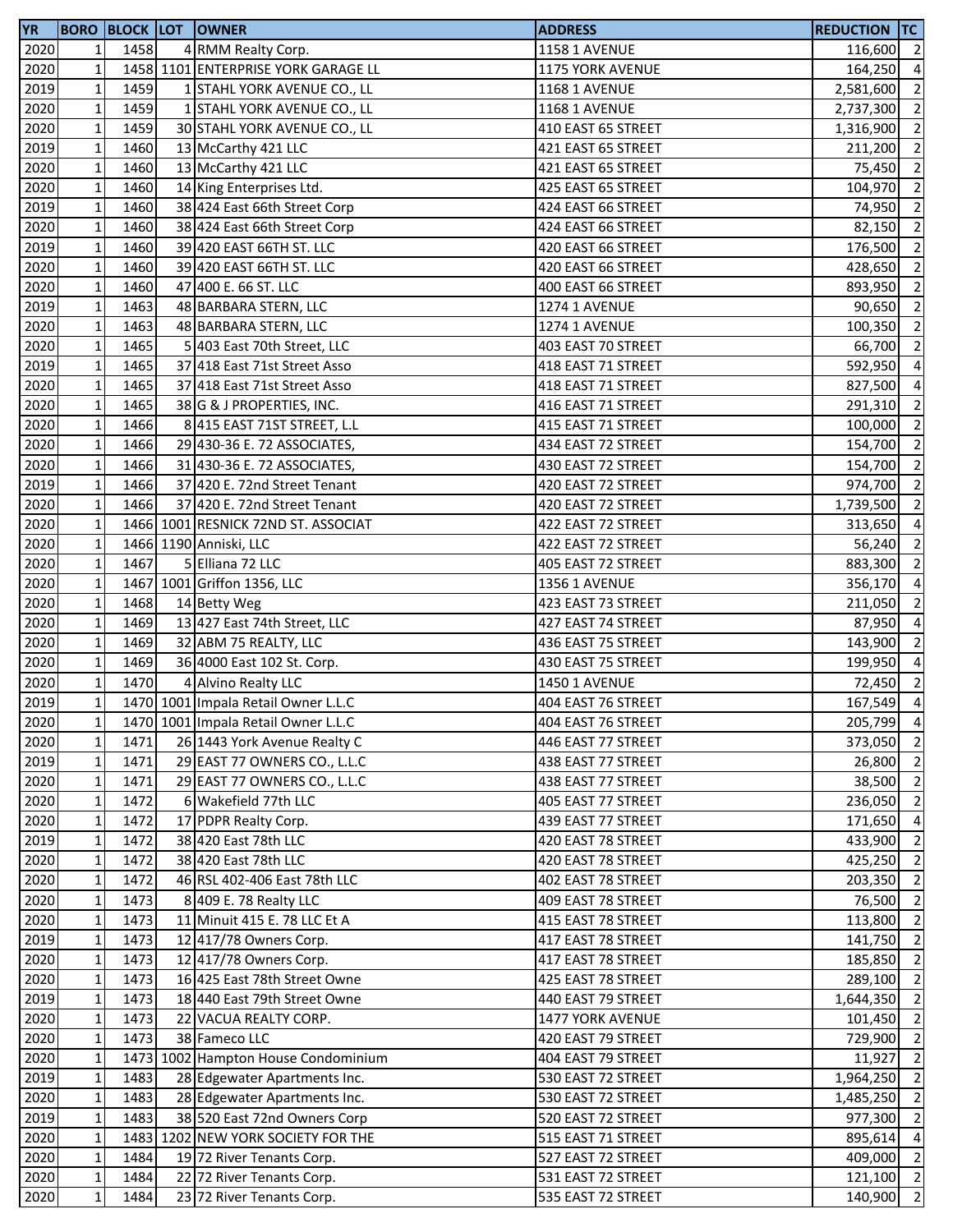| <b>YR</b> |              |      | <b>BORO BLOCK LOT OWNER</b>         | <b>ADDRESS</b>       | <b>REDUCTION TC</b>   |                |
|-----------|--------------|------|-------------------------------------|----------------------|-----------------------|----------------|
| 2020      | 1            | 1484 | 24 72 River Tenants Corp.           | 541 EAST 72 STREET   | 80,050 2              |                |
| 2020      | $\mathbf 1$  | 1489 | 8 Cherokee Owners Corp.             | 509 EAST 77 STREET   | 1,685,200             | $\overline{2}$ |
| 2020      | $\mathbf 1$  | 1489 | 37 Cherokee Owners Corp.            | 508 EAST 78 STREET   | 2,243,200 2           |                |
| 2020      | $\mathbf 1$  | 1491 | 4 985 Land Holding LLC              | <b>985 5 AVENUE</b>  | 2,784,550 2           |                |
| 2020      | $\mathbf 1$  | 1491 | 7 NINE SEVENTY NINE CORPORA         | 11 EAST 79 STREET    | 328,728 <sub>2C</sub> |                |
| 2020      | $\mathbf 1$  | 1491 | 17 1042 MADISON OWNER, LLC          | 1042 MADISON AVENUE  | 2,443,100 4           |                |
| 2019      | $\mathbf 1$  | 1491 | 28 63 East 79th St. Corp.           | 63 EAST 79 STREET    | 40,080 2C             |                |
| 2020      | $\mathbf 1$  | 1491 | 28 63 East 79th St. Corp.           | 63 EAST 79 STREET    | 111,686 2C            |                |
| 2020      | $\mathbf 1$  | 1491 | 47 50 EAST 80 ST. HOUSING CO        | 50 EAST 80 STREET    | 22,985 2C             |                |
| 2020      | $\mathbf 1$  | 1491 | 48 40 East 80 Apartment Corp        | 40 EAST 80 STREET    | 593,950 2             |                |
| 2019      | $\mathbf 1$  | 1491 | 57 1046 Madison Avenue Assoc        | 1046 MADISON AVENUE  | 160,950 4             |                |
| 2020      | $\mathbf 1$  | 1491 | 57 1046 Madison Avenue Assoc        | 1046 MADISON AVENUE  | 357,600               | $\overline{4}$ |
| 2020      | $\mathbf 1$  | 1491 | 60 20 EAST 80TH STREET CORP.        | 20 EAST 80 STREET    | 303,658 2             |                |
| 2019      | $\mathbf 1$  | 1491 | 63 Wallack NYC Family Limite        | 14 EAST 80 STREET    | 193,400 2             |                |
| 2020      | $\mathbf 1$  | 1491 | 63 Wallack NYC Family Limite        | 14 EAST 80 STREET    | 161,250 2             |                |
| 2020      | $\mathbf 1$  | 1491 | 68 Two East 80th Realty Corp        | 2 EAST 80 STREET     | 124,800 2C            |                |
| 2020      | $\mathbf 1$  | 1492 | 36 926 Park Ave Corp.               | 920 PARK AVENUE      | 1,672,050 2           |                |
| 2020      | $\mathbf 1$  | 1492 | 47 Rochelle Management Corp.        | 38 EAST 81 STREET    | 42,795 2B             |                |
| 2019      | $\mathbf 1$  | 1492 | 56 FERNBACH, LLC                    | 1070 MADISON AVENUE  | 727,450 2             |                |
| 2020      | $\mathbf 1$  | 1492 | 147 Rochelle Management Corp.       | 36 EAST 81 STREET    | 47,484 2B             |                |
| 2020      | $\mathbf 1$  |      | 1492 1002 The 80th at Madison Condo | 45 EAST 80 STREET    | 4,644 2               |                |
| 2019      | $\mathbf 1$  | 1493 | 37 950 Park Avenue Corp.            | 950 PARK AVENUE      | 593,500 2             |                |
| 2020      | $\mathbf 1$  | 1493 | 37 950 Park Avenue Corp.            | 950 PARK AVENUE      | 716,900 2             |                |
| 2020      | $\mathbf 1$  | 1493 | 72 1001 Fifth Avenue Owners,        | <b>1001 5 AVENUE</b> | 495,950 2             |                |
| 2020      | $\mathbf 1$  |      | 1493 1301 ESSER MANAGEMENT CORP.    | 944 PARK AVENUE      | 68,100 4              |                |
| 2020      | $\mathbf 1$  | 1494 | 8 HAROLD ZAREMBER AND MAURE         | 5 EAST 82 STREET     | 134,800 2A            |                |
| 2020      | $\mathbf 1$  | 1494 | 15 GEREL CORP.                      | 1094 MADISON AVENUE  | 1,267,500 2           |                |
| 2019      | $\mathbf 1$  | 1494 | 32 960 Park Corporation             | 960 PARK AVENUE      | 352,950 2             |                |
| 2020      | $\mathbf 1$  | 1494 | 32 960 Park Corporation             | 960 PARK AVENUE      | 338,050 2             |                |
| 2020      | $\mathbf 1$  | 1494 | 41 66 E. 83 ST. OWNERS CORP.        | 68 EAST 83 STREET    | 214,326 2             |                |
| 2020      | $\mathbf 1$  | 1494 | 45 Van Doren Realty Co., LLC        | 54 EAST 83 STREET    | 226,200               | $\overline{2}$ |
| 2020      | $\mathbf 1$  | 1496 | 1 1030 Fifth Avenue Corpora         | <b>1030 5 AVENUE</b> | 816,600 2             |                |
| 2019      | $\mathbf 1$  | 1496 | 54 38 East 85th Street, Inc.        | 1133 MADISON AVENUE  | 843,250 2             |                |
| 2020      | $\mathbf 1$  | 1496 | 54 38 East 85th Street, Inc.        | 1133 MADISON AVENUE  | 821,150               | $\overline{2}$ |
| 2019      | $1\vert$     | 1496 | 71 1035 Fifth Avenue Corp.          | <b>1035 5 AVENUE</b> | 872,500 2             |                |
| 2020      | $\mathbf 1$  | 1496 | 71 1035 Fifth Avenue Corp.          | <b>1035 5 AVENUE</b> | 1,309,450 2           |                |
| 2019      | $\mathbf 1$  |      | 1496 1003 30 EAST 85TH STREET COMPA | 30 EAST 85 STREET    | 4,494,909             | $\overline{4}$ |
| 2020      | $\mathbf 1$  |      | 1496 1003 30 EAST 85TH STREET COMPA | 30 EAST 85 STREET    | 4,536,275 4           |                |
| 2019      | $\mathbf 1$  | 1497 | 21 WESTMINSTER HOUSE OWNERS,        | 35 EAST 85 STREET    | 1,861,950             | $\overline{2}$ |
| 2020      | $\mathbf 1$  | 1497 | 21 WESTMINSTER HOUSE OWNERS,        | 35 EAST 85 STREET    | 893,900               | $\overline{2}$ |
| 2019      | $\mathbf 1$  | 1497 | 28 45 East 85th Street Corpo        | 45 EAST 85 STREET    | 277,200               | $\overline{2}$ |
| 2020      | $\mathbf 1$  | 1497 | 28 45 East 85th Street Corpo        | 45 EAST 85 STREET    | 526,300               | $\overline{2}$ |
| 2019      | $\mathbf 1$  | 1497 | 34 1020 Park Avenue, Inc.           | 1020 PARK AVENUE     | 706,750               | $\overline{2}$ |
| 2020      | $\mathbf 1$  | 1497 | 34 1020 Park Avenue, Inc.           | 1020 PARK AVENUE     | 804,350               | $\overline{2}$ |
| 2019      | $\mathbf{1}$ | 1498 | 1 1050 FIFTH AVENUE, INC.           | <b>1050 5 AVENUE</b> | 684,200               | $\overline{2}$ |
| 2020      | $\mathbf{1}$ | 1498 | 1 1050 FIFTH AVENUE, INC.           | <b>1050 5 AVENUE</b> | 1,085,600 2           |                |
| 2019      | $\mathbf 1$  | 1499 | 1 1060 FIFTH AVENUE CORPORA         | <b>1060 5 AVENUE</b> | 2,026,750 2           |                |
| 2020      | $\mathbf 1$  | 1499 | 1 1060 FIFTH AVENUE CORPORA         | <b>1060 5 AVENUE</b> | 1,678,500 2           |                |
| 2020      | $\mathbf 1$  | 1499 | 20 Carnegie Hill 87 Street C        | 1211 MADISON AVENUE  | 1,310,600 2           |                |
| 2020      | $\mathbf 1$  | 1499 | 25 87th Street Owners Corp.         | 55 EAST 87 STREET    | 516,900 2             |                |
| 2020      | $\mathbf{1}$ | 1499 | 60 2088 Homes Corp.                 | 20 EAST 88 STREET    | 190,550               | $\overline{2}$ |
| 2020      | $\mathbf 1$  | 1500 | 20 47-88 Tenants Corporation        | 1225 MADISON AVENUE  | 447,650 2             |                |
| 2019      | $\mathbf 1$  | 1500 | 33 1080 LLC                         | 1080 PARK AVENUE     | 183,683 2B            |                |
| 2020      | $\mathbf 1$  | 1500 | 33 1080 LLC                         | 1080 PARK AVENUE     | 158,000 2B            |                |
| 2020      | $\mathbf 1$  | 1500 | 40 1090 Park Avenue Corp.           | 1088 PARK AVENUE     | 1,590,350 2           |                |
| 2020      | $\mathbf 1$  | 1500 | 45 Park Regis Apartment Corp        | 48 EAST 89 STREET    | 1,961,850 2           |                |
| 2020      | $\mathbf 1$  | 1501 | 33 1100 Park Ave. Coop. Corp        | 1100 PARK AVENUE     | 3,001,800 2           |                |
| 2020      | $\mathbf 1$  | 1501 | 40 Eleven Twelve Corporation        | 1112 PARK AVENUE     | 504,100 2             |                |
| 2020      | $\mathbf 1$  |      | 1501 1002 ASPENLY CO. LLC           | 1239 MADISON AVENUE  | 538,150 4             |                |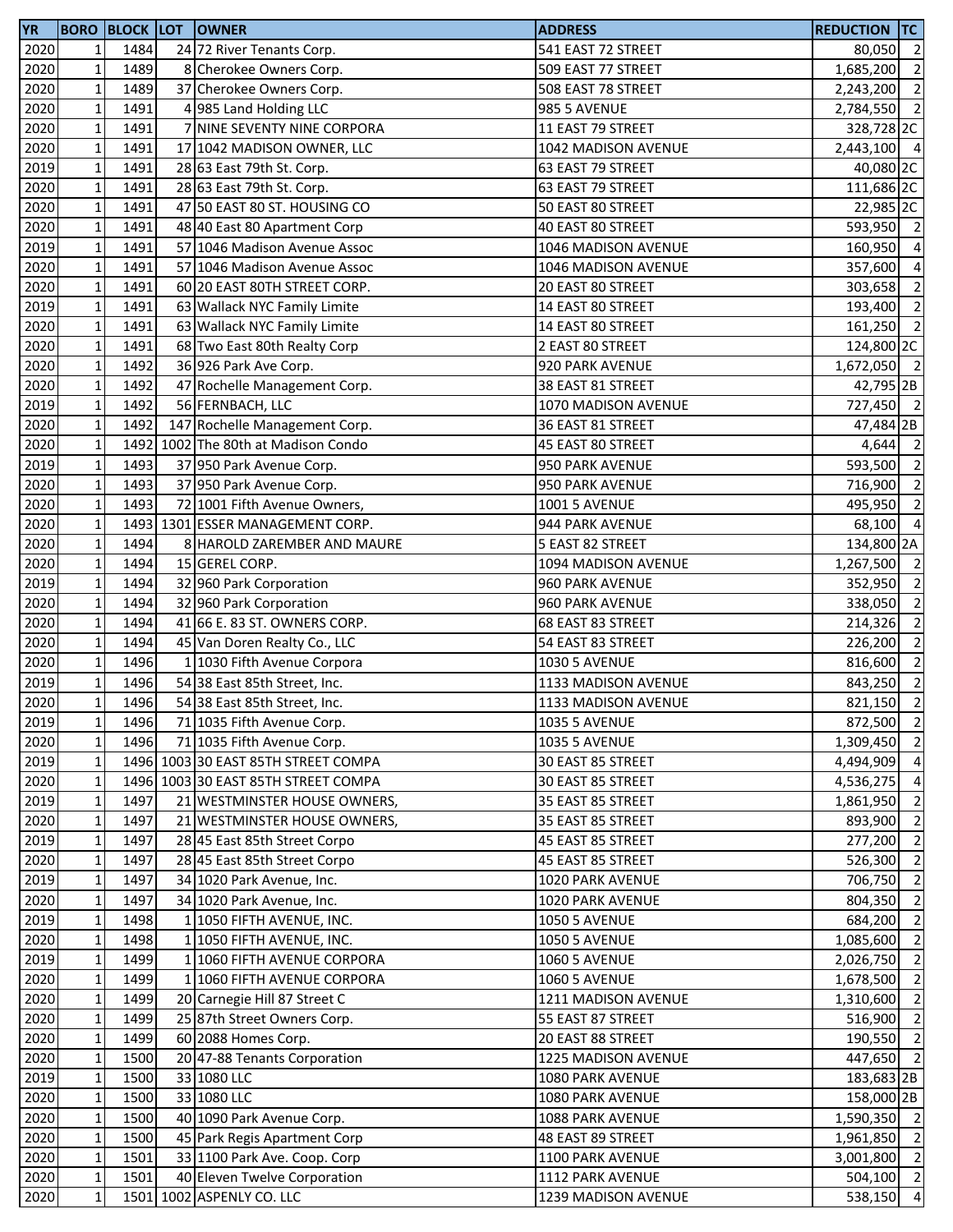| 2020<br>1501 1101 1110 Park Avenue Condomin<br>1110 PARK AVENUE<br>$1\overline{ }$<br>52,426 2C<br>2019<br>1502<br>$1\overline{ }$<br>17 21 EAST 90 APARTMENTS COR<br>1254 MADISON AVENUE<br>2020<br>$\mathbf{1}$<br>1502<br>17 21 EAST 90 APARTMENTS COR<br>1254 MADISON AVENUE<br>1,742,150<br>2020<br>$1\,$<br>1502<br>40 1128 PARK AVENUE CORP<br>1128 PARK AVENUE<br>1,442,100<br>$1\,$<br>2020<br>1502<br>360,850<br>52 46 East 91 St Associates<br>46 EAST 91 STREET<br>$\mathbf 1$<br>2020<br>1503<br>1,055,750<br>14 Carnegie Hill - 91st Stre<br>1274 MADISON AVENUE<br>$\mathbf 1$<br>1503<br>2020<br>38 1150 Park Avenue Tenants<br>1150 PARK AVENUE<br>1,025,100<br>$1\,$<br>2020<br>1503<br>51 Menashi K. Ezair & Khedou<br>1293 MADISON AVENUE<br>1,122,800<br>$\mathbf 1$<br>2020<br>1503<br>56 Zimak Company<br>1290 MADISON AVENUE<br>414,040<br>$1\overline{ }$<br>2020<br>1504<br>17 1300 Madison Avenue Realt<br>1300 MADISON AVENUE<br>452,350<br>$\mathbf 1$<br>1504<br>19 1304 MADISON LLC<br>2019<br>1304 MADISON AVENUE<br>46,300<br>$\mathbf 1$<br>1504<br>2020<br>19 1304 MADISON LLC<br>1304 MADISON AVENUE<br>27,400<br>$\mathbf 1$<br>1504<br>2020<br>58 22 East 93rd Street Realt<br>22 EAST 93 STREET<br>$1\vert$<br>2019<br>1505<br>5 Elliana Properties<br>34,900<br>1 EAST 93 STREET<br>$\mathbf 1$<br>1505<br>2020<br>5 Elliana Properties<br>1 EAST 93 STREET<br>128,050<br>$\mathbf 1$<br>2020<br>1505<br>13 23 E. 93rd Street Corpora<br>23 EAST 93 STREET<br>$\mathbf 1$<br>2019<br>1505<br>56 1326 Apartment Corp.<br>28 EAST 94 STREET<br>$1\overline{ }$<br>2020<br>1505<br>28 EAST 94 STREET<br>56 1326 Apartment Corp.<br>782,800<br>2019<br>$\mathbf 1$<br>1505<br>119 Bremen House, Inc.<br>1320 MADISON AVENUE<br>17,200<br>2020<br>$1\,$<br>1505<br>119 Bremen House, Inc.<br>1320 MADISON AVENUE<br>69,850<br>$1\,$<br>2020<br>1505 1041 Kovnor Associates<br>40 EAST 94 STREET<br>216,062<br>$\mathbf{1}$<br>2020<br>1506<br>18 3095 Owners Corp.<br>30 EAST 95 STREET<br>754,300<br>$\mathbf 1$<br>1507<br>2020<br>40 1230 PARK AVENUE OWNERS,<br>1230 PARK AVENUE<br>3,498,800<br>$\mathbf 1$<br>2020<br>1507<br>41 70 EAST 96TH STREET OWNER<br>70 EAST 96 STREET<br>1,527,350<br>$1\,$<br>2019<br>1507<br>50 50 East 96 Street, LLC<br>1371 MADISON AVENUE<br>488,050<br>$\mathbf{1}$<br>2020<br>1507<br>50 50 East 96 Street, LLC<br>1371 MADISON AVENUE<br>949,950<br>2019<br>$\mathbf{1}$<br>1507<br>64 8 East 96th Street, Inc.<br>8 EAST 96 STREET<br>456,450<br>$\mathbf 1$<br>1507<br>2020<br>64 8 East 96th Street, Inc.<br>8 EAST 96 STREET<br>1,771,300<br>$1\,$<br>1508<br>2020<br>24 161 East 79th Street Corp<br>161 EAST 79 STREET<br>136,300<br>$\mathbf{1}$<br>2020<br>1508<br>31 179 TENANTS CORP.<br>179 EAST 79 STREET<br>1,203,300<br>$\mathbf 1$<br>1508 1001 133 East 79th Street, LLC<br>2020<br>30,300<br>127 EAST 79 STREET<br>$\mathbf{1}$<br>2020<br>1509<br>38 163-170 East 81st Street<br><b>1422 3 AVENUE</b><br>220,150<br>$\mathbf 1$<br>2019<br>1509<br>39 163-170 East 81st Street<br><b>1424 3 AVENUE</b><br>$\mathbf{1}$<br>2020<br>1509<br>162,200<br>39 163-170 East 81st Street<br><b>1424 3 AVENUE</b><br>2019<br>$1\vert$<br>1509<br>41 163-170 East 81st Street<br>168 EAST 81 STREET<br>$\mathbf 1$<br>2020<br>1509<br>41 163-170 East 81st Street<br>168 EAST 81 STREET<br>2020<br>$1\overline{ }$<br>1509<br>64 BEDFORD EQUITIES LLC<br>108 EAST 81 STREET<br>2020<br>$1\overline{ }$<br>1510<br>30 165 EAST 81ST STREET CORP<br>163 EAST 81 STREET<br>$1\,$<br>2020<br>1510<br>40 DRK THIRD AVENUE LLC<br>1444 3RD AVENUE<br>$\mathbf 1$<br>2020<br>1510<br>48 158 East 82nd Street, L.L<br>158 EAST 82 STREET<br>$1\,$<br>60 12282 Owners Corp.<br>2020<br>1510<br>122 EAST 82 STREET<br>2020<br>$1\overline{ }$<br>1510<br>69 957 Park Avenue LLC<br>957 PARK AVENUE<br>$1\overline{ }$<br>1510 1002 MAISON EAST CONDOMINIUM<br>2020<br>1438 3 AVENUE<br>9,481<br>2020<br>$\mathbf 1$<br>1511<br>1969 PARK CORPORATION<br>969 PARK AVENUE<br>2020<br>$1\overline{ }$<br>1511<br>5 969 PARK CORPORATION<br>107 EAST 82 STREET<br>2019<br>$1\overline{ }$<br>1511<br>12 Bldg Partners 2012 LLC<br>123 EAST 82 STREET<br>2020<br>$1\overline{ }$<br>1511<br>12 Bldg Partners 2012 LLC<br>123 EAST 82 STREET<br>1511 1001 Classic Retail Equities L<br>2020<br>$\mathbf{1}$<br>129 EAST 82 STREET<br>2020<br>$\mathbf 1$<br>1512<br>16 131 E 83 LLC<br>131 EAST 83 STREET<br>2020<br>$1\overline{ }$<br>1512<br>30 Lerad Company LLC<br>16S EAST 83 STREET<br>2020<br>$1\overline{ }$<br>33 Lerad Company LLC<br>697,050<br>1512<br><b>1470 3 AVENUE</b><br>52 84TH STREET TENANTS CORP.<br>2020<br>$\mathbf{1}$<br>1512<br>144 EAST 84 STREET<br>$1\,$<br>1512<br>2020<br>58 Suru Realty LLC<br>128 EAST 84 STREET<br>1512 1001 985 Park Avenue Condomini<br>2020<br>$1\overline{ }$<br>985 PARK AVENUE<br>$\mathbf{1}$<br>1512 1101 Land Securities, LLC<br>2019<br><b>1474 3 AVENUE</b><br>1512 1101 Land Securities, LLC<br>2020<br>$\mathbf{1}$<br>1474 3 AVENUE<br>2020<br>$\mathbf 1$<br>5 Park Avenue & 84th Street<br>1513<br>103 EAST 84 STREET<br>$1\,$<br>2019<br>1513<br>16 133 EAST 84TH STREET LLC<br>133 EAST 84 STREET<br>2020<br>16 133 EAST 84TH STREET LLC | <b>YR</b> |             |      | <b>BORO BLOCK LOT OWNER</b> | <b>ADDRESS</b>     | <b>REDUCTION TC</b> |  |
|------------------------------------------------------------------------------------------------------------------------------------------------------------------------------------------------------------------------------------------------------------------------------------------------------------------------------------------------------------------------------------------------------------------------------------------------------------------------------------------------------------------------------------------------------------------------------------------------------------------------------------------------------------------------------------------------------------------------------------------------------------------------------------------------------------------------------------------------------------------------------------------------------------------------------------------------------------------------------------------------------------------------------------------------------------------------------------------------------------------------------------------------------------------------------------------------------------------------------------------------------------------------------------------------------------------------------------------------------------------------------------------------------------------------------------------------------------------------------------------------------------------------------------------------------------------------------------------------------------------------------------------------------------------------------------------------------------------------------------------------------------------------------------------------------------------------------------------------------------------------------------------------------------------------------------------------------------------------------------------------------------------------------------------------------------------------------------------------------------------------------------------------------------------------------------------------------------------------------------------------------------------------------------------------------------------------------------------------------------------------------------------------------------------------------------------------------------------------------------------------------------------------------------------------------------------------------------------------------------------------------------------------------------------------------------------------------------------------------------------------------------------------------------------------------------------------------------------------------------------------------------------------------------------------------------------------------------------------------------------------------------------------------------------------------------------------------------------------------------------------------------------------------------------------------------------------------------------------------------------------------------------------------------------------------------------------------------------------------------------------------------------------------------------------------------------------------------------------------------------------------------------------------------------------------------------------------------------------------------------------------------------------------------------------------------------------------------------------------------------------------------------------------------------------------------------------------------------------------------------------------------------------------------------------------------------------------------------------------------------------------------------------------------------------------------------------------------------------------------------------------------------------------------------------------------------------------------------------------------------------------------------------------------------------------------------------------------------------------------------------------------------------------------------------------------------------------------------------------------------------------------------------------------------------------------------------------------------------------------------------------------------------------------------------------------------------------------------------------------------------------------------------------------------------------------------------------------------------------------------------------------------------------------------------------------------------------------------------------------------------------------------------------------------------------------------------------------------------------------------------------------------------------------------------------------------------------------------------------------------------------------------------------------|-----------|-------------|------|-----------------------------|--------------------|---------------------|--|
| 1,865,900 2<br>$\overline{2}$<br>$\overline{\phantom{a}}$<br>$\overline{2}$<br>$\overline{2}$<br>$\overline{2}$<br>$\overline{2}$<br>$\overline{2}$<br>$\overline{4}$<br>$\overline{4}$<br>$\overline{a}$<br>44,250 2<br>$\overline{2}$<br>$\overline{2}$<br>65,108 2B<br>468,700 2<br>$\overline{2}$<br>$\overline{4}$<br>$\overline{a}$<br>$\overline{4}$<br>$\overline{2}$<br>$\overline{2}$<br>$\overline{2}$<br>$\overline{2}$<br>$\overline{2}$<br>$\overline{2}$<br>$\overline{2}$<br>$\overline{\phantom{a}}$<br>$\overline{2}$<br>$\overline{4}$<br>$\overline{2}$<br>115,400 2<br>$\overline{2}$<br>92,550 2<br>64,600 2<br>201,650 2<br>343,000 2<br>668,925 2B<br>323,800 2<br>802,100 2<br>219,650 2<br>$\overline{2}$<br>675,300 2<br>29,600 2<br>69,400 2<br>70,850 2<br>123,200 4<br>801,600 2<br>1,039,050 2<br>$\overline{2}$<br>637,164 2<br>139,800 2<br>48,359 2C<br>45,075 4<br>36,805 4<br>1,069,250 2<br>100,800 2<br>137,700 2                                                                                                                                                                                                                                                                                                                                                                                                                                                                                                                                                                                                                                                                                                                                                                                                                                                                                                                                                                                                                                                                                                                                                                                                                                                                                                                                                                                                                                                                                                                                                                                                                                                                                                                                                                                                                                                                                                                                                                                                                                                                                                                                                                                                                                                                                                                                                                                                                                                                                                                                                                                                                                                                                                                                                                                                                                                                                                                                                                                                                                                                                                                                                                                                                                                                                                                                                                                                                                                                                                                                                                                                                                                                                                                                                                                                                                                                                                                                                                                                                                                                                                                                                                                                                                                                                                                            |           |             |      |                             |                    |                     |  |
|                                                                                                                                                                                                                                                                                                                                                                                                                                                                                                                                                                                                                                                                                                                                                                                                                                                                                                                                                                                                                                                                                                                                                                                                                                                                                                                                                                                                                                                                                                                                                                                                                                                                                                                                                                                                                                                                                                                                                                                                                                                                                                                                                                                                                                                                                                                                                                                                                                                                                                                                                                                                                                                                                                                                                                                                                                                                                                                                                                                                                                                                                                                                                                                                                                                                                                                                                                                                                                                                                                                                                                                                                                                                                                                                                                                                                                                                                                                                                                                                                                                                                                                                                                                                                                                                                                                                                                                                                                                                                                                                                                                                                                                                                                                                                                                                                                                                                                                                                                                                                                                                                                                                                                                                                                                                                    |           |             |      |                             |                    |                     |  |
|                                                                                                                                                                                                                                                                                                                                                                                                                                                                                                                                                                                                                                                                                                                                                                                                                                                                                                                                                                                                                                                                                                                                                                                                                                                                                                                                                                                                                                                                                                                                                                                                                                                                                                                                                                                                                                                                                                                                                                                                                                                                                                                                                                                                                                                                                                                                                                                                                                                                                                                                                                                                                                                                                                                                                                                                                                                                                                                                                                                                                                                                                                                                                                                                                                                                                                                                                                                                                                                                                                                                                                                                                                                                                                                                                                                                                                                                                                                                                                                                                                                                                                                                                                                                                                                                                                                                                                                                                                                                                                                                                                                                                                                                                                                                                                                                                                                                                                                                                                                                                                                                                                                                                                                                                                                                                    |           |             |      |                             |                    |                     |  |
|                                                                                                                                                                                                                                                                                                                                                                                                                                                                                                                                                                                                                                                                                                                                                                                                                                                                                                                                                                                                                                                                                                                                                                                                                                                                                                                                                                                                                                                                                                                                                                                                                                                                                                                                                                                                                                                                                                                                                                                                                                                                                                                                                                                                                                                                                                                                                                                                                                                                                                                                                                                                                                                                                                                                                                                                                                                                                                                                                                                                                                                                                                                                                                                                                                                                                                                                                                                                                                                                                                                                                                                                                                                                                                                                                                                                                                                                                                                                                                                                                                                                                                                                                                                                                                                                                                                                                                                                                                                                                                                                                                                                                                                                                                                                                                                                                                                                                                                                                                                                                                                                                                                                                                                                                                                                                    |           |             |      |                             |                    |                     |  |
|                                                                                                                                                                                                                                                                                                                                                                                                                                                                                                                                                                                                                                                                                                                                                                                                                                                                                                                                                                                                                                                                                                                                                                                                                                                                                                                                                                                                                                                                                                                                                                                                                                                                                                                                                                                                                                                                                                                                                                                                                                                                                                                                                                                                                                                                                                                                                                                                                                                                                                                                                                                                                                                                                                                                                                                                                                                                                                                                                                                                                                                                                                                                                                                                                                                                                                                                                                                                                                                                                                                                                                                                                                                                                                                                                                                                                                                                                                                                                                                                                                                                                                                                                                                                                                                                                                                                                                                                                                                                                                                                                                                                                                                                                                                                                                                                                                                                                                                                                                                                                                                                                                                                                                                                                                                                                    |           |             |      |                             |                    |                     |  |
|                                                                                                                                                                                                                                                                                                                                                                                                                                                                                                                                                                                                                                                                                                                                                                                                                                                                                                                                                                                                                                                                                                                                                                                                                                                                                                                                                                                                                                                                                                                                                                                                                                                                                                                                                                                                                                                                                                                                                                                                                                                                                                                                                                                                                                                                                                                                                                                                                                                                                                                                                                                                                                                                                                                                                                                                                                                                                                                                                                                                                                                                                                                                                                                                                                                                                                                                                                                                                                                                                                                                                                                                                                                                                                                                                                                                                                                                                                                                                                                                                                                                                                                                                                                                                                                                                                                                                                                                                                                                                                                                                                                                                                                                                                                                                                                                                                                                                                                                                                                                                                                                                                                                                                                                                                                                                    |           |             |      |                             |                    |                     |  |
|                                                                                                                                                                                                                                                                                                                                                                                                                                                                                                                                                                                                                                                                                                                                                                                                                                                                                                                                                                                                                                                                                                                                                                                                                                                                                                                                                                                                                                                                                                                                                                                                                                                                                                                                                                                                                                                                                                                                                                                                                                                                                                                                                                                                                                                                                                                                                                                                                                                                                                                                                                                                                                                                                                                                                                                                                                                                                                                                                                                                                                                                                                                                                                                                                                                                                                                                                                                                                                                                                                                                                                                                                                                                                                                                                                                                                                                                                                                                                                                                                                                                                                                                                                                                                                                                                                                                                                                                                                                                                                                                                                                                                                                                                                                                                                                                                                                                                                                                                                                                                                                                                                                                                                                                                                                                                    |           |             |      |                             |                    |                     |  |
|                                                                                                                                                                                                                                                                                                                                                                                                                                                                                                                                                                                                                                                                                                                                                                                                                                                                                                                                                                                                                                                                                                                                                                                                                                                                                                                                                                                                                                                                                                                                                                                                                                                                                                                                                                                                                                                                                                                                                                                                                                                                                                                                                                                                                                                                                                                                                                                                                                                                                                                                                                                                                                                                                                                                                                                                                                                                                                                                                                                                                                                                                                                                                                                                                                                                                                                                                                                                                                                                                                                                                                                                                                                                                                                                                                                                                                                                                                                                                                                                                                                                                                                                                                                                                                                                                                                                                                                                                                                                                                                                                                                                                                                                                                                                                                                                                                                                                                                                                                                                                                                                                                                                                                                                                                                                                    |           |             |      |                             |                    |                     |  |
|                                                                                                                                                                                                                                                                                                                                                                                                                                                                                                                                                                                                                                                                                                                                                                                                                                                                                                                                                                                                                                                                                                                                                                                                                                                                                                                                                                                                                                                                                                                                                                                                                                                                                                                                                                                                                                                                                                                                                                                                                                                                                                                                                                                                                                                                                                                                                                                                                                                                                                                                                                                                                                                                                                                                                                                                                                                                                                                                                                                                                                                                                                                                                                                                                                                                                                                                                                                                                                                                                                                                                                                                                                                                                                                                                                                                                                                                                                                                                                                                                                                                                                                                                                                                                                                                                                                                                                                                                                                                                                                                                                                                                                                                                                                                                                                                                                                                                                                                                                                                                                                                                                                                                                                                                                                                                    |           |             |      |                             |                    |                     |  |
|                                                                                                                                                                                                                                                                                                                                                                                                                                                                                                                                                                                                                                                                                                                                                                                                                                                                                                                                                                                                                                                                                                                                                                                                                                                                                                                                                                                                                                                                                                                                                                                                                                                                                                                                                                                                                                                                                                                                                                                                                                                                                                                                                                                                                                                                                                                                                                                                                                                                                                                                                                                                                                                                                                                                                                                                                                                                                                                                                                                                                                                                                                                                                                                                                                                                                                                                                                                                                                                                                                                                                                                                                                                                                                                                                                                                                                                                                                                                                                                                                                                                                                                                                                                                                                                                                                                                                                                                                                                                                                                                                                                                                                                                                                                                                                                                                                                                                                                                                                                                                                                                                                                                                                                                                                                                                    |           |             |      |                             |                    |                     |  |
|                                                                                                                                                                                                                                                                                                                                                                                                                                                                                                                                                                                                                                                                                                                                                                                                                                                                                                                                                                                                                                                                                                                                                                                                                                                                                                                                                                                                                                                                                                                                                                                                                                                                                                                                                                                                                                                                                                                                                                                                                                                                                                                                                                                                                                                                                                                                                                                                                                                                                                                                                                                                                                                                                                                                                                                                                                                                                                                                                                                                                                                                                                                                                                                                                                                                                                                                                                                                                                                                                                                                                                                                                                                                                                                                                                                                                                                                                                                                                                                                                                                                                                                                                                                                                                                                                                                                                                                                                                                                                                                                                                                                                                                                                                                                                                                                                                                                                                                                                                                                                                                                                                                                                                                                                                                                                    |           |             |      |                             |                    |                     |  |
|                                                                                                                                                                                                                                                                                                                                                                                                                                                                                                                                                                                                                                                                                                                                                                                                                                                                                                                                                                                                                                                                                                                                                                                                                                                                                                                                                                                                                                                                                                                                                                                                                                                                                                                                                                                                                                                                                                                                                                                                                                                                                                                                                                                                                                                                                                                                                                                                                                                                                                                                                                                                                                                                                                                                                                                                                                                                                                                                                                                                                                                                                                                                                                                                                                                                                                                                                                                                                                                                                                                                                                                                                                                                                                                                                                                                                                                                                                                                                                                                                                                                                                                                                                                                                                                                                                                                                                                                                                                                                                                                                                                                                                                                                                                                                                                                                                                                                                                                                                                                                                                                                                                                                                                                                                                                                    |           |             |      |                             |                    |                     |  |
|                                                                                                                                                                                                                                                                                                                                                                                                                                                                                                                                                                                                                                                                                                                                                                                                                                                                                                                                                                                                                                                                                                                                                                                                                                                                                                                                                                                                                                                                                                                                                                                                                                                                                                                                                                                                                                                                                                                                                                                                                                                                                                                                                                                                                                                                                                                                                                                                                                                                                                                                                                                                                                                                                                                                                                                                                                                                                                                                                                                                                                                                                                                                                                                                                                                                                                                                                                                                                                                                                                                                                                                                                                                                                                                                                                                                                                                                                                                                                                                                                                                                                                                                                                                                                                                                                                                                                                                                                                                                                                                                                                                                                                                                                                                                                                                                                                                                                                                                                                                                                                                                                                                                                                                                                                                                                    |           |             |      |                             |                    |                     |  |
|                                                                                                                                                                                                                                                                                                                                                                                                                                                                                                                                                                                                                                                                                                                                                                                                                                                                                                                                                                                                                                                                                                                                                                                                                                                                                                                                                                                                                                                                                                                                                                                                                                                                                                                                                                                                                                                                                                                                                                                                                                                                                                                                                                                                                                                                                                                                                                                                                                                                                                                                                                                                                                                                                                                                                                                                                                                                                                                                                                                                                                                                                                                                                                                                                                                                                                                                                                                                                                                                                                                                                                                                                                                                                                                                                                                                                                                                                                                                                                                                                                                                                                                                                                                                                                                                                                                                                                                                                                                                                                                                                                                                                                                                                                                                                                                                                                                                                                                                                                                                                                                                                                                                                                                                                                                                                    |           |             |      |                             |                    |                     |  |
|                                                                                                                                                                                                                                                                                                                                                                                                                                                                                                                                                                                                                                                                                                                                                                                                                                                                                                                                                                                                                                                                                                                                                                                                                                                                                                                                                                                                                                                                                                                                                                                                                                                                                                                                                                                                                                                                                                                                                                                                                                                                                                                                                                                                                                                                                                                                                                                                                                                                                                                                                                                                                                                                                                                                                                                                                                                                                                                                                                                                                                                                                                                                                                                                                                                                                                                                                                                                                                                                                                                                                                                                                                                                                                                                                                                                                                                                                                                                                                                                                                                                                                                                                                                                                                                                                                                                                                                                                                                                                                                                                                                                                                                                                                                                                                                                                                                                                                                                                                                                                                                                                                                                                                                                                                                                                    |           |             |      |                             |                    |                     |  |
|                                                                                                                                                                                                                                                                                                                                                                                                                                                                                                                                                                                                                                                                                                                                                                                                                                                                                                                                                                                                                                                                                                                                                                                                                                                                                                                                                                                                                                                                                                                                                                                                                                                                                                                                                                                                                                                                                                                                                                                                                                                                                                                                                                                                                                                                                                                                                                                                                                                                                                                                                                                                                                                                                                                                                                                                                                                                                                                                                                                                                                                                                                                                                                                                                                                                                                                                                                                                                                                                                                                                                                                                                                                                                                                                                                                                                                                                                                                                                                                                                                                                                                                                                                                                                                                                                                                                                                                                                                                                                                                                                                                                                                                                                                                                                                                                                                                                                                                                                                                                                                                                                                                                                                                                                                                                                    |           |             |      |                             |                    |                     |  |
|                                                                                                                                                                                                                                                                                                                                                                                                                                                                                                                                                                                                                                                                                                                                                                                                                                                                                                                                                                                                                                                                                                                                                                                                                                                                                                                                                                                                                                                                                                                                                                                                                                                                                                                                                                                                                                                                                                                                                                                                                                                                                                                                                                                                                                                                                                                                                                                                                                                                                                                                                                                                                                                                                                                                                                                                                                                                                                                                                                                                                                                                                                                                                                                                                                                                                                                                                                                                                                                                                                                                                                                                                                                                                                                                                                                                                                                                                                                                                                                                                                                                                                                                                                                                                                                                                                                                                                                                                                                                                                                                                                                                                                                                                                                                                                                                                                                                                                                                                                                                                                                                                                                                                                                                                                                                                    |           |             |      |                             |                    |                     |  |
|                                                                                                                                                                                                                                                                                                                                                                                                                                                                                                                                                                                                                                                                                                                                                                                                                                                                                                                                                                                                                                                                                                                                                                                                                                                                                                                                                                                                                                                                                                                                                                                                                                                                                                                                                                                                                                                                                                                                                                                                                                                                                                                                                                                                                                                                                                                                                                                                                                                                                                                                                                                                                                                                                                                                                                                                                                                                                                                                                                                                                                                                                                                                                                                                                                                                                                                                                                                                                                                                                                                                                                                                                                                                                                                                                                                                                                                                                                                                                                                                                                                                                                                                                                                                                                                                                                                                                                                                                                                                                                                                                                                                                                                                                                                                                                                                                                                                                                                                                                                                                                                                                                                                                                                                                                                                                    |           |             |      |                             |                    |                     |  |
|                                                                                                                                                                                                                                                                                                                                                                                                                                                                                                                                                                                                                                                                                                                                                                                                                                                                                                                                                                                                                                                                                                                                                                                                                                                                                                                                                                                                                                                                                                                                                                                                                                                                                                                                                                                                                                                                                                                                                                                                                                                                                                                                                                                                                                                                                                                                                                                                                                                                                                                                                                                                                                                                                                                                                                                                                                                                                                                                                                                                                                                                                                                                                                                                                                                                                                                                                                                                                                                                                                                                                                                                                                                                                                                                                                                                                                                                                                                                                                                                                                                                                                                                                                                                                                                                                                                                                                                                                                                                                                                                                                                                                                                                                                                                                                                                                                                                                                                                                                                                                                                                                                                                                                                                                                                                                    |           |             |      |                             |                    |                     |  |
|                                                                                                                                                                                                                                                                                                                                                                                                                                                                                                                                                                                                                                                                                                                                                                                                                                                                                                                                                                                                                                                                                                                                                                                                                                                                                                                                                                                                                                                                                                                                                                                                                                                                                                                                                                                                                                                                                                                                                                                                                                                                                                                                                                                                                                                                                                                                                                                                                                                                                                                                                                                                                                                                                                                                                                                                                                                                                                                                                                                                                                                                                                                                                                                                                                                                                                                                                                                                                                                                                                                                                                                                                                                                                                                                                                                                                                                                                                                                                                                                                                                                                                                                                                                                                                                                                                                                                                                                                                                                                                                                                                                                                                                                                                                                                                                                                                                                                                                                                                                                                                                                                                                                                                                                                                                                                    |           |             |      |                             |                    |                     |  |
|                                                                                                                                                                                                                                                                                                                                                                                                                                                                                                                                                                                                                                                                                                                                                                                                                                                                                                                                                                                                                                                                                                                                                                                                                                                                                                                                                                                                                                                                                                                                                                                                                                                                                                                                                                                                                                                                                                                                                                                                                                                                                                                                                                                                                                                                                                                                                                                                                                                                                                                                                                                                                                                                                                                                                                                                                                                                                                                                                                                                                                                                                                                                                                                                                                                                                                                                                                                                                                                                                                                                                                                                                                                                                                                                                                                                                                                                                                                                                                                                                                                                                                                                                                                                                                                                                                                                                                                                                                                                                                                                                                                                                                                                                                                                                                                                                                                                                                                                                                                                                                                                                                                                                                                                                                                                                    |           |             |      |                             |                    |                     |  |
|                                                                                                                                                                                                                                                                                                                                                                                                                                                                                                                                                                                                                                                                                                                                                                                                                                                                                                                                                                                                                                                                                                                                                                                                                                                                                                                                                                                                                                                                                                                                                                                                                                                                                                                                                                                                                                                                                                                                                                                                                                                                                                                                                                                                                                                                                                                                                                                                                                                                                                                                                                                                                                                                                                                                                                                                                                                                                                                                                                                                                                                                                                                                                                                                                                                                                                                                                                                                                                                                                                                                                                                                                                                                                                                                                                                                                                                                                                                                                                                                                                                                                                                                                                                                                                                                                                                                                                                                                                                                                                                                                                                                                                                                                                                                                                                                                                                                                                                                                                                                                                                                                                                                                                                                                                                                                    |           |             |      |                             |                    |                     |  |
|                                                                                                                                                                                                                                                                                                                                                                                                                                                                                                                                                                                                                                                                                                                                                                                                                                                                                                                                                                                                                                                                                                                                                                                                                                                                                                                                                                                                                                                                                                                                                                                                                                                                                                                                                                                                                                                                                                                                                                                                                                                                                                                                                                                                                                                                                                                                                                                                                                                                                                                                                                                                                                                                                                                                                                                                                                                                                                                                                                                                                                                                                                                                                                                                                                                                                                                                                                                                                                                                                                                                                                                                                                                                                                                                                                                                                                                                                                                                                                                                                                                                                                                                                                                                                                                                                                                                                                                                                                                                                                                                                                                                                                                                                                                                                                                                                                                                                                                                                                                                                                                                                                                                                                                                                                                                                    |           |             |      |                             |                    |                     |  |
|                                                                                                                                                                                                                                                                                                                                                                                                                                                                                                                                                                                                                                                                                                                                                                                                                                                                                                                                                                                                                                                                                                                                                                                                                                                                                                                                                                                                                                                                                                                                                                                                                                                                                                                                                                                                                                                                                                                                                                                                                                                                                                                                                                                                                                                                                                                                                                                                                                                                                                                                                                                                                                                                                                                                                                                                                                                                                                                                                                                                                                                                                                                                                                                                                                                                                                                                                                                                                                                                                                                                                                                                                                                                                                                                                                                                                                                                                                                                                                                                                                                                                                                                                                                                                                                                                                                                                                                                                                                                                                                                                                                                                                                                                                                                                                                                                                                                                                                                                                                                                                                                                                                                                                                                                                                                                    |           |             |      |                             |                    |                     |  |
|                                                                                                                                                                                                                                                                                                                                                                                                                                                                                                                                                                                                                                                                                                                                                                                                                                                                                                                                                                                                                                                                                                                                                                                                                                                                                                                                                                                                                                                                                                                                                                                                                                                                                                                                                                                                                                                                                                                                                                                                                                                                                                                                                                                                                                                                                                                                                                                                                                                                                                                                                                                                                                                                                                                                                                                                                                                                                                                                                                                                                                                                                                                                                                                                                                                                                                                                                                                                                                                                                                                                                                                                                                                                                                                                                                                                                                                                                                                                                                                                                                                                                                                                                                                                                                                                                                                                                                                                                                                                                                                                                                                                                                                                                                                                                                                                                                                                                                                                                                                                                                                                                                                                                                                                                                                                                    |           |             |      |                             |                    |                     |  |
|                                                                                                                                                                                                                                                                                                                                                                                                                                                                                                                                                                                                                                                                                                                                                                                                                                                                                                                                                                                                                                                                                                                                                                                                                                                                                                                                                                                                                                                                                                                                                                                                                                                                                                                                                                                                                                                                                                                                                                                                                                                                                                                                                                                                                                                                                                                                                                                                                                                                                                                                                                                                                                                                                                                                                                                                                                                                                                                                                                                                                                                                                                                                                                                                                                                                                                                                                                                                                                                                                                                                                                                                                                                                                                                                                                                                                                                                                                                                                                                                                                                                                                                                                                                                                                                                                                                                                                                                                                                                                                                                                                                                                                                                                                                                                                                                                                                                                                                                                                                                                                                                                                                                                                                                                                                                                    |           |             |      |                             |                    |                     |  |
|                                                                                                                                                                                                                                                                                                                                                                                                                                                                                                                                                                                                                                                                                                                                                                                                                                                                                                                                                                                                                                                                                                                                                                                                                                                                                                                                                                                                                                                                                                                                                                                                                                                                                                                                                                                                                                                                                                                                                                                                                                                                                                                                                                                                                                                                                                                                                                                                                                                                                                                                                                                                                                                                                                                                                                                                                                                                                                                                                                                                                                                                                                                                                                                                                                                                                                                                                                                                                                                                                                                                                                                                                                                                                                                                                                                                                                                                                                                                                                                                                                                                                                                                                                                                                                                                                                                                                                                                                                                                                                                                                                                                                                                                                                                                                                                                                                                                                                                                                                                                                                                                                                                                                                                                                                                                                    |           |             |      |                             |                    |                     |  |
|                                                                                                                                                                                                                                                                                                                                                                                                                                                                                                                                                                                                                                                                                                                                                                                                                                                                                                                                                                                                                                                                                                                                                                                                                                                                                                                                                                                                                                                                                                                                                                                                                                                                                                                                                                                                                                                                                                                                                                                                                                                                                                                                                                                                                                                                                                                                                                                                                                                                                                                                                                                                                                                                                                                                                                                                                                                                                                                                                                                                                                                                                                                                                                                                                                                                                                                                                                                                                                                                                                                                                                                                                                                                                                                                                                                                                                                                                                                                                                                                                                                                                                                                                                                                                                                                                                                                                                                                                                                                                                                                                                                                                                                                                                                                                                                                                                                                                                                                                                                                                                                                                                                                                                                                                                                                                    |           |             |      |                             |                    |                     |  |
|                                                                                                                                                                                                                                                                                                                                                                                                                                                                                                                                                                                                                                                                                                                                                                                                                                                                                                                                                                                                                                                                                                                                                                                                                                                                                                                                                                                                                                                                                                                                                                                                                                                                                                                                                                                                                                                                                                                                                                                                                                                                                                                                                                                                                                                                                                                                                                                                                                                                                                                                                                                                                                                                                                                                                                                                                                                                                                                                                                                                                                                                                                                                                                                                                                                                                                                                                                                                                                                                                                                                                                                                                                                                                                                                                                                                                                                                                                                                                                                                                                                                                                                                                                                                                                                                                                                                                                                                                                                                                                                                                                                                                                                                                                                                                                                                                                                                                                                                                                                                                                                                                                                                                                                                                                                                                    |           |             |      |                             |                    |                     |  |
|                                                                                                                                                                                                                                                                                                                                                                                                                                                                                                                                                                                                                                                                                                                                                                                                                                                                                                                                                                                                                                                                                                                                                                                                                                                                                                                                                                                                                                                                                                                                                                                                                                                                                                                                                                                                                                                                                                                                                                                                                                                                                                                                                                                                                                                                                                                                                                                                                                                                                                                                                                                                                                                                                                                                                                                                                                                                                                                                                                                                                                                                                                                                                                                                                                                                                                                                                                                                                                                                                                                                                                                                                                                                                                                                                                                                                                                                                                                                                                                                                                                                                                                                                                                                                                                                                                                                                                                                                                                                                                                                                                                                                                                                                                                                                                                                                                                                                                                                                                                                                                                                                                                                                                                                                                                                                    |           |             |      |                             |                    |                     |  |
|                                                                                                                                                                                                                                                                                                                                                                                                                                                                                                                                                                                                                                                                                                                                                                                                                                                                                                                                                                                                                                                                                                                                                                                                                                                                                                                                                                                                                                                                                                                                                                                                                                                                                                                                                                                                                                                                                                                                                                                                                                                                                                                                                                                                                                                                                                                                                                                                                                                                                                                                                                                                                                                                                                                                                                                                                                                                                                                                                                                                                                                                                                                                                                                                                                                                                                                                                                                                                                                                                                                                                                                                                                                                                                                                                                                                                                                                                                                                                                                                                                                                                                                                                                                                                                                                                                                                                                                                                                                                                                                                                                                                                                                                                                                                                                                                                                                                                                                                                                                                                                                                                                                                                                                                                                                                                    |           |             |      |                             |                    |                     |  |
|                                                                                                                                                                                                                                                                                                                                                                                                                                                                                                                                                                                                                                                                                                                                                                                                                                                                                                                                                                                                                                                                                                                                                                                                                                                                                                                                                                                                                                                                                                                                                                                                                                                                                                                                                                                                                                                                                                                                                                                                                                                                                                                                                                                                                                                                                                                                                                                                                                                                                                                                                                                                                                                                                                                                                                                                                                                                                                                                                                                                                                                                                                                                                                                                                                                                                                                                                                                                                                                                                                                                                                                                                                                                                                                                                                                                                                                                                                                                                                                                                                                                                                                                                                                                                                                                                                                                                                                                                                                                                                                                                                                                                                                                                                                                                                                                                                                                                                                                                                                                                                                                                                                                                                                                                                                                                    |           |             |      |                             |                    |                     |  |
|                                                                                                                                                                                                                                                                                                                                                                                                                                                                                                                                                                                                                                                                                                                                                                                                                                                                                                                                                                                                                                                                                                                                                                                                                                                                                                                                                                                                                                                                                                                                                                                                                                                                                                                                                                                                                                                                                                                                                                                                                                                                                                                                                                                                                                                                                                                                                                                                                                                                                                                                                                                                                                                                                                                                                                                                                                                                                                                                                                                                                                                                                                                                                                                                                                                                                                                                                                                                                                                                                                                                                                                                                                                                                                                                                                                                                                                                                                                                                                                                                                                                                                                                                                                                                                                                                                                                                                                                                                                                                                                                                                                                                                                                                                                                                                                                                                                                                                                                                                                                                                                                                                                                                                                                                                                                                    |           |             |      |                             |                    |                     |  |
|                                                                                                                                                                                                                                                                                                                                                                                                                                                                                                                                                                                                                                                                                                                                                                                                                                                                                                                                                                                                                                                                                                                                                                                                                                                                                                                                                                                                                                                                                                                                                                                                                                                                                                                                                                                                                                                                                                                                                                                                                                                                                                                                                                                                                                                                                                                                                                                                                                                                                                                                                                                                                                                                                                                                                                                                                                                                                                                                                                                                                                                                                                                                                                                                                                                                                                                                                                                                                                                                                                                                                                                                                                                                                                                                                                                                                                                                                                                                                                                                                                                                                                                                                                                                                                                                                                                                                                                                                                                                                                                                                                                                                                                                                                                                                                                                                                                                                                                                                                                                                                                                                                                                                                                                                                                                                    |           |             |      |                             |                    |                     |  |
|                                                                                                                                                                                                                                                                                                                                                                                                                                                                                                                                                                                                                                                                                                                                                                                                                                                                                                                                                                                                                                                                                                                                                                                                                                                                                                                                                                                                                                                                                                                                                                                                                                                                                                                                                                                                                                                                                                                                                                                                                                                                                                                                                                                                                                                                                                                                                                                                                                                                                                                                                                                                                                                                                                                                                                                                                                                                                                                                                                                                                                                                                                                                                                                                                                                                                                                                                                                                                                                                                                                                                                                                                                                                                                                                                                                                                                                                                                                                                                                                                                                                                                                                                                                                                                                                                                                                                                                                                                                                                                                                                                                                                                                                                                                                                                                                                                                                                                                                                                                                                                                                                                                                                                                                                                                                                    |           |             |      |                             |                    |                     |  |
|                                                                                                                                                                                                                                                                                                                                                                                                                                                                                                                                                                                                                                                                                                                                                                                                                                                                                                                                                                                                                                                                                                                                                                                                                                                                                                                                                                                                                                                                                                                                                                                                                                                                                                                                                                                                                                                                                                                                                                                                                                                                                                                                                                                                                                                                                                                                                                                                                                                                                                                                                                                                                                                                                                                                                                                                                                                                                                                                                                                                                                                                                                                                                                                                                                                                                                                                                                                                                                                                                                                                                                                                                                                                                                                                                                                                                                                                                                                                                                                                                                                                                                                                                                                                                                                                                                                                                                                                                                                                                                                                                                                                                                                                                                                                                                                                                                                                                                                                                                                                                                                                                                                                                                                                                                                                                    |           |             |      |                             |                    |                     |  |
|                                                                                                                                                                                                                                                                                                                                                                                                                                                                                                                                                                                                                                                                                                                                                                                                                                                                                                                                                                                                                                                                                                                                                                                                                                                                                                                                                                                                                                                                                                                                                                                                                                                                                                                                                                                                                                                                                                                                                                                                                                                                                                                                                                                                                                                                                                                                                                                                                                                                                                                                                                                                                                                                                                                                                                                                                                                                                                                                                                                                                                                                                                                                                                                                                                                                                                                                                                                                                                                                                                                                                                                                                                                                                                                                                                                                                                                                                                                                                                                                                                                                                                                                                                                                                                                                                                                                                                                                                                                                                                                                                                                                                                                                                                                                                                                                                                                                                                                                                                                                                                                                                                                                                                                                                                                                                    |           |             |      |                             |                    |                     |  |
|                                                                                                                                                                                                                                                                                                                                                                                                                                                                                                                                                                                                                                                                                                                                                                                                                                                                                                                                                                                                                                                                                                                                                                                                                                                                                                                                                                                                                                                                                                                                                                                                                                                                                                                                                                                                                                                                                                                                                                                                                                                                                                                                                                                                                                                                                                                                                                                                                                                                                                                                                                                                                                                                                                                                                                                                                                                                                                                                                                                                                                                                                                                                                                                                                                                                                                                                                                                                                                                                                                                                                                                                                                                                                                                                                                                                                                                                                                                                                                                                                                                                                                                                                                                                                                                                                                                                                                                                                                                                                                                                                                                                                                                                                                                                                                                                                                                                                                                                                                                                                                                                                                                                                                                                                                                                                    |           |             |      |                             |                    |                     |  |
|                                                                                                                                                                                                                                                                                                                                                                                                                                                                                                                                                                                                                                                                                                                                                                                                                                                                                                                                                                                                                                                                                                                                                                                                                                                                                                                                                                                                                                                                                                                                                                                                                                                                                                                                                                                                                                                                                                                                                                                                                                                                                                                                                                                                                                                                                                                                                                                                                                                                                                                                                                                                                                                                                                                                                                                                                                                                                                                                                                                                                                                                                                                                                                                                                                                                                                                                                                                                                                                                                                                                                                                                                                                                                                                                                                                                                                                                                                                                                                                                                                                                                                                                                                                                                                                                                                                                                                                                                                                                                                                                                                                                                                                                                                                                                                                                                                                                                                                                                                                                                                                                                                                                                                                                                                                                                    |           |             |      |                             |                    |                     |  |
|                                                                                                                                                                                                                                                                                                                                                                                                                                                                                                                                                                                                                                                                                                                                                                                                                                                                                                                                                                                                                                                                                                                                                                                                                                                                                                                                                                                                                                                                                                                                                                                                                                                                                                                                                                                                                                                                                                                                                                                                                                                                                                                                                                                                                                                                                                                                                                                                                                                                                                                                                                                                                                                                                                                                                                                                                                                                                                                                                                                                                                                                                                                                                                                                                                                                                                                                                                                                                                                                                                                                                                                                                                                                                                                                                                                                                                                                                                                                                                                                                                                                                                                                                                                                                                                                                                                                                                                                                                                                                                                                                                                                                                                                                                                                                                                                                                                                                                                                                                                                                                                                                                                                                                                                                                                                                    |           |             |      |                             |                    |                     |  |
|                                                                                                                                                                                                                                                                                                                                                                                                                                                                                                                                                                                                                                                                                                                                                                                                                                                                                                                                                                                                                                                                                                                                                                                                                                                                                                                                                                                                                                                                                                                                                                                                                                                                                                                                                                                                                                                                                                                                                                                                                                                                                                                                                                                                                                                                                                                                                                                                                                                                                                                                                                                                                                                                                                                                                                                                                                                                                                                                                                                                                                                                                                                                                                                                                                                                                                                                                                                                                                                                                                                                                                                                                                                                                                                                                                                                                                                                                                                                                                                                                                                                                                                                                                                                                                                                                                                                                                                                                                                                                                                                                                                                                                                                                                                                                                                                                                                                                                                                                                                                                                                                                                                                                                                                                                                                                    |           |             |      |                             |                    |                     |  |
|                                                                                                                                                                                                                                                                                                                                                                                                                                                                                                                                                                                                                                                                                                                                                                                                                                                                                                                                                                                                                                                                                                                                                                                                                                                                                                                                                                                                                                                                                                                                                                                                                                                                                                                                                                                                                                                                                                                                                                                                                                                                                                                                                                                                                                                                                                                                                                                                                                                                                                                                                                                                                                                                                                                                                                                                                                                                                                                                                                                                                                                                                                                                                                                                                                                                                                                                                                                                                                                                                                                                                                                                                                                                                                                                                                                                                                                                                                                                                                                                                                                                                                                                                                                                                                                                                                                                                                                                                                                                                                                                                                                                                                                                                                                                                                                                                                                                                                                                                                                                                                                                                                                                                                                                                                                                                    |           |             |      |                             |                    |                     |  |
|                                                                                                                                                                                                                                                                                                                                                                                                                                                                                                                                                                                                                                                                                                                                                                                                                                                                                                                                                                                                                                                                                                                                                                                                                                                                                                                                                                                                                                                                                                                                                                                                                                                                                                                                                                                                                                                                                                                                                                                                                                                                                                                                                                                                                                                                                                                                                                                                                                                                                                                                                                                                                                                                                                                                                                                                                                                                                                                                                                                                                                                                                                                                                                                                                                                                                                                                                                                                                                                                                                                                                                                                                                                                                                                                                                                                                                                                                                                                                                                                                                                                                                                                                                                                                                                                                                                                                                                                                                                                                                                                                                                                                                                                                                                                                                                                                                                                                                                                                                                                                                                                                                                                                                                                                                                                                    |           |             |      |                             |                    |                     |  |
|                                                                                                                                                                                                                                                                                                                                                                                                                                                                                                                                                                                                                                                                                                                                                                                                                                                                                                                                                                                                                                                                                                                                                                                                                                                                                                                                                                                                                                                                                                                                                                                                                                                                                                                                                                                                                                                                                                                                                                                                                                                                                                                                                                                                                                                                                                                                                                                                                                                                                                                                                                                                                                                                                                                                                                                                                                                                                                                                                                                                                                                                                                                                                                                                                                                                                                                                                                                                                                                                                                                                                                                                                                                                                                                                                                                                                                                                                                                                                                                                                                                                                                                                                                                                                                                                                                                                                                                                                                                                                                                                                                                                                                                                                                                                                                                                                                                                                                                                                                                                                                                                                                                                                                                                                                                                                    |           |             |      |                             |                    |                     |  |
|                                                                                                                                                                                                                                                                                                                                                                                                                                                                                                                                                                                                                                                                                                                                                                                                                                                                                                                                                                                                                                                                                                                                                                                                                                                                                                                                                                                                                                                                                                                                                                                                                                                                                                                                                                                                                                                                                                                                                                                                                                                                                                                                                                                                                                                                                                                                                                                                                                                                                                                                                                                                                                                                                                                                                                                                                                                                                                                                                                                                                                                                                                                                                                                                                                                                                                                                                                                                                                                                                                                                                                                                                                                                                                                                                                                                                                                                                                                                                                                                                                                                                                                                                                                                                                                                                                                                                                                                                                                                                                                                                                                                                                                                                                                                                                                                                                                                                                                                                                                                                                                                                                                                                                                                                                                                                    |           |             |      |                             |                    |                     |  |
|                                                                                                                                                                                                                                                                                                                                                                                                                                                                                                                                                                                                                                                                                                                                                                                                                                                                                                                                                                                                                                                                                                                                                                                                                                                                                                                                                                                                                                                                                                                                                                                                                                                                                                                                                                                                                                                                                                                                                                                                                                                                                                                                                                                                                                                                                                                                                                                                                                                                                                                                                                                                                                                                                                                                                                                                                                                                                                                                                                                                                                                                                                                                                                                                                                                                                                                                                                                                                                                                                                                                                                                                                                                                                                                                                                                                                                                                                                                                                                                                                                                                                                                                                                                                                                                                                                                                                                                                                                                                                                                                                                                                                                                                                                                                                                                                                                                                                                                                                                                                                                                                                                                                                                                                                                                                                    |           |             |      |                             |                    |                     |  |
|                                                                                                                                                                                                                                                                                                                                                                                                                                                                                                                                                                                                                                                                                                                                                                                                                                                                                                                                                                                                                                                                                                                                                                                                                                                                                                                                                                                                                                                                                                                                                                                                                                                                                                                                                                                                                                                                                                                                                                                                                                                                                                                                                                                                                                                                                                                                                                                                                                                                                                                                                                                                                                                                                                                                                                                                                                                                                                                                                                                                                                                                                                                                                                                                                                                                                                                                                                                                                                                                                                                                                                                                                                                                                                                                                                                                                                                                                                                                                                                                                                                                                                                                                                                                                                                                                                                                                                                                                                                                                                                                                                                                                                                                                                                                                                                                                                                                                                                                                                                                                                                                                                                                                                                                                                                                                    |           |             |      |                             |                    |                     |  |
|                                                                                                                                                                                                                                                                                                                                                                                                                                                                                                                                                                                                                                                                                                                                                                                                                                                                                                                                                                                                                                                                                                                                                                                                                                                                                                                                                                                                                                                                                                                                                                                                                                                                                                                                                                                                                                                                                                                                                                                                                                                                                                                                                                                                                                                                                                                                                                                                                                                                                                                                                                                                                                                                                                                                                                                                                                                                                                                                                                                                                                                                                                                                                                                                                                                                                                                                                                                                                                                                                                                                                                                                                                                                                                                                                                                                                                                                                                                                                                                                                                                                                                                                                                                                                                                                                                                                                                                                                                                                                                                                                                                                                                                                                                                                                                                                                                                                                                                                                                                                                                                                                                                                                                                                                                                                                    |           |             |      |                             |                    |                     |  |
|                                                                                                                                                                                                                                                                                                                                                                                                                                                                                                                                                                                                                                                                                                                                                                                                                                                                                                                                                                                                                                                                                                                                                                                                                                                                                                                                                                                                                                                                                                                                                                                                                                                                                                                                                                                                                                                                                                                                                                                                                                                                                                                                                                                                                                                                                                                                                                                                                                                                                                                                                                                                                                                                                                                                                                                                                                                                                                                                                                                                                                                                                                                                                                                                                                                                                                                                                                                                                                                                                                                                                                                                                                                                                                                                                                                                                                                                                                                                                                                                                                                                                                                                                                                                                                                                                                                                                                                                                                                                                                                                                                                                                                                                                                                                                                                                                                                                                                                                                                                                                                                                                                                                                                                                                                                                                    |           |             |      |                             |                    |                     |  |
|                                                                                                                                                                                                                                                                                                                                                                                                                                                                                                                                                                                                                                                                                                                                                                                                                                                                                                                                                                                                                                                                                                                                                                                                                                                                                                                                                                                                                                                                                                                                                                                                                                                                                                                                                                                                                                                                                                                                                                                                                                                                                                                                                                                                                                                                                                                                                                                                                                                                                                                                                                                                                                                                                                                                                                                                                                                                                                                                                                                                                                                                                                                                                                                                                                                                                                                                                                                                                                                                                                                                                                                                                                                                                                                                                                                                                                                                                                                                                                                                                                                                                                                                                                                                                                                                                                                                                                                                                                                                                                                                                                                                                                                                                                                                                                                                                                                                                                                                                                                                                                                                                                                                                                                                                                                                                    |           |             |      |                             |                    |                     |  |
|                                                                                                                                                                                                                                                                                                                                                                                                                                                                                                                                                                                                                                                                                                                                                                                                                                                                                                                                                                                                                                                                                                                                                                                                                                                                                                                                                                                                                                                                                                                                                                                                                                                                                                                                                                                                                                                                                                                                                                                                                                                                                                                                                                                                                                                                                                                                                                                                                                                                                                                                                                                                                                                                                                                                                                                                                                                                                                                                                                                                                                                                                                                                                                                                                                                                                                                                                                                                                                                                                                                                                                                                                                                                                                                                                                                                                                                                                                                                                                                                                                                                                                                                                                                                                                                                                                                                                                                                                                                                                                                                                                                                                                                                                                                                                                                                                                                                                                                                                                                                                                                                                                                                                                                                                                                                                    |           |             |      |                             |                    |                     |  |
|                                                                                                                                                                                                                                                                                                                                                                                                                                                                                                                                                                                                                                                                                                                                                                                                                                                                                                                                                                                                                                                                                                                                                                                                                                                                                                                                                                                                                                                                                                                                                                                                                                                                                                                                                                                                                                                                                                                                                                                                                                                                                                                                                                                                                                                                                                                                                                                                                                                                                                                                                                                                                                                                                                                                                                                                                                                                                                                                                                                                                                                                                                                                                                                                                                                                                                                                                                                                                                                                                                                                                                                                                                                                                                                                                                                                                                                                                                                                                                                                                                                                                                                                                                                                                                                                                                                                                                                                                                                                                                                                                                                                                                                                                                                                                                                                                                                                                                                                                                                                                                                                                                                                                                                                                                                                                    |           |             |      |                             |                    |                     |  |
|                                                                                                                                                                                                                                                                                                                                                                                                                                                                                                                                                                                                                                                                                                                                                                                                                                                                                                                                                                                                                                                                                                                                                                                                                                                                                                                                                                                                                                                                                                                                                                                                                                                                                                                                                                                                                                                                                                                                                                                                                                                                                                                                                                                                                                                                                                                                                                                                                                                                                                                                                                                                                                                                                                                                                                                                                                                                                                                                                                                                                                                                                                                                                                                                                                                                                                                                                                                                                                                                                                                                                                                                                                                                                                                                                                                                                                                                                                                                                                                                                                                                                                                                                                                                                                                                                                                                                                                                                                                                                                                                                                                                                                                                                                                                                                                                                                                                                                                                                                                                                                                                                                                                                                                                                                                                                    |           |             |      |                             |                    |                     |  |
|                                                                                                                                                                                                                                                                                                                                                                                                                                                                                                                                                                                                                                                                                                                                                                                                                                                                                                                                                                                                                                                                                                                                                                                                                                                                                                                                                                                                                                                                                                                                                                                                                                                                                                                                                                                                                                                                                                                                                                                                                                                                                                                                                                                                                                                                                                                                                                                                                                                                                                                                                                                                                                                                                                                                                                                                                                                                                                                                                                                                                                                                                                                                                                                                                                                                                                                                                                                                                                                                                                                                                                                                                                                                                                                                                                                                                                                                                                                                                                                                                                                                                                                                                                                                                                                                                                                                                                                                                                                                                                                                                                                                                                                                                                                                                                                                                                                                                                                                                                                                                                                                                                                                                                                                                                                                                    |           |             |      |                             |                    |                     |  |
|                                                                                                                                                                                                                                                                                                                                                                                                                                                                                                                                                                                                                                                                                                                                                                                                                                                                                                                                                                                                                                                                                                                                                                                                                                                                                                                                                                                                                                                                                                                                                                                                                                                                                                                                                                                                                                                                                                                                                                                                                                                                                                                                                                                                                                                                                                                                                                                                                                                                                                                                                                                                                                                                                                                                                                                                                                                                                                                                                                                                                                                                                                                                                                                                                                                                                                                                                                                                                                                                                                                                                                                                                                                                                                                                                                                                                                                                                                                                                                                                                                                                                                                                                                                                                                                                                                                                                                                                                                                                                                                                                                                                                                                                                                                                                                                                                                                                                                                                                                                                                                                                                                                                                                                                                                                                                    |           |             |      |                             |                    |                     |  |
|                                                                                                                                                                                                                                                                                                                                                                                                                                                                                                                                                                                                                                                                                                                                                                                                                                                                                                                                                                                                                                                                                                                                                                                                                                                                                                                                                                                                                                                                                                                                                                                                                                                                                                                                                                                                                                                                                                                                                                                                                                                                                                                                                                                                                                                                                                                                                                                                                                                                                                                                                                                                                                                                                                                                                                                                                                                                                                                                                                                                                                                                                                                                                                                                                                                                                                                                                                                                                                                                                                                                                                                                                                                                                                                                                                                                                                                                                                                                                                                                                                                                                                                                                                                                                                                                                                                                                                                                                                                                                                                                                                                                                                                                                                                                                                                                                                                                                                                                                                                                                                                                                                                                                                                                                                                                                    |           |             |      |                             |                    |                     |  |
|                                                                                                                                                                                                                                                                                                                                                                                                                                                                                                                                                                                                                                                                                                                                                                                                                                                                                                                                                                                                                                                                                                                                                                                                                                                                                                                                                                                                                                                                                                                                                                                                                                                                                                                                                                                                                                                                                                                                                                                                                                                                                                                                                                                                                                                                                                                                                                                                                                                                                                                                                                                                                                                                                                                                                                                                                                                                                                                                                                                                                                                                                                                                                                                                                                                                                                                                                                                                                                                                                                                                                                                                                                                                                                                                                                                                                                                                                                                                                                                                                                                                                                                                                                                                                                                                                                                                                                                                                                                                                                                                                                                                                                                                                                                                                                                                                                                                                                                                                                                                                                                                                                                                                                                                                                                                                    |           |             |      |                             |                    |                     |  |
|                                                                                                                                                                                                                                                                                                                                                                                                                                                                                                                                                                                                                                                                                                                                                                                                                                                                                                                                                                                                                                                                                                                                                                                                                                                                                                                                                                                                                                                                                                                                                                                                                                                                                                                                                                                                                                                                                                                                                                                                                                                                                                                                                                                                                                                                                                                                                                                                                                                                                                                                                                                                                                                                                                                                                                                                                                                                                                                                                                                                                                                                                                                                                                                                                                                                                                                                                                                                                                                                                                                                                                                                                                                                                                                                                                                                                                                                                                                                                                                                                                                                                                                                                                                                                                                                                                                                                                                                                                                                                                                                                                                                                                                                                                                                                                                                                                                                                                                                                                                                                                                                                                                                                                                                                                                                                    |           |             |      |                             |                    |                     |  |
|                                                                                                                                                                                                                                                                                                                                                                                                                                                                                                                                                                                                                                                                                                                                                                                                                                                                                                                                                                                                                                                                                                                                                                                                                                                                                                                                                                                                                                                                                                                                                                                                                                                                                                                                                                                                                                                                                                                                                                                                                                                                                                                                                                                                                                                                                                                                                                                                                                                                                                                                                                                                                                                                                                                                                                                                                                                                                                                                                                                                                                                                                                                                                                                                                                                                                                                                                                                                                                                                                                                                                                                                                                                                                                                                                                                                                                                                                                                                                                                                                                                                                                                                                                                                                                                                                                                                                                                                                                                                                                                                                                                                                                                                                                                                                                                                                                                                                                                                                                                                                                                                                                                                                                                                                                                                                    |           |             |      |                             |                    |                     |  |
|                                                                                                                                                                                                                                                                                                                                                                                                                                                                                                                                                                                                                                                                                                                                                                                                                                                                                                                                                                                                                                                                                                                                                                                                                                                                                                                                                                                                                                                                                                                                                                                                                                                                                                                                                                                                                                                                                                                                                                                                                                                                                                                                                                                                                                                                                                                                                                                                                                                                                                                                                                                                                                                                                                                                                                                                                                                                                                                                                                                                                                                                                                                                                                                                                                                                                                                                                                                                                                                                                                                                                                                                                                                                                                                                                                                                                                                                                                                                                                                                                                                                                                                                                                                                                                                                                                                                                                                                                                                                                                                                                                                                                                                                                                                                                                                                                                                                                                                                                                                                                                                                                                                                                                                                                                                                                    |           |             |      |                             |                    |                     |  |
|                                                                                                                                                                                                                                                                                                                                                                                                                                                                                                                                                                                                                                                                                                                                                                                                                                                                                                                                                                                                                                                                                                                                                                                                                                                                                                                                                                                                                                                                                                                                                                                                                                                                                                                                                                                                                                                                                                                                                                                                                                                                                                                                                                                                                                                                                                                                                                                                                                                                                                                                                                                                                                                                                                                                                                                                                                                                                                                                                                                                                                                                                                                                                                                                                                                                                                                                                                                                                                                                                                                                                                                                                                                                                                                                                                                                                                                                                                                                                                                                                                                                                                                                                                                                                                                                                                                                                                                                                                                                                                                                                                                                                                                                                                                                                                                                                                                                                                                                                                                                                                                                                                                                                                                                                                                                                    |           | $\mathbf 1$ | 1513 |                             | 133 EAST 84 STREET |                     |  |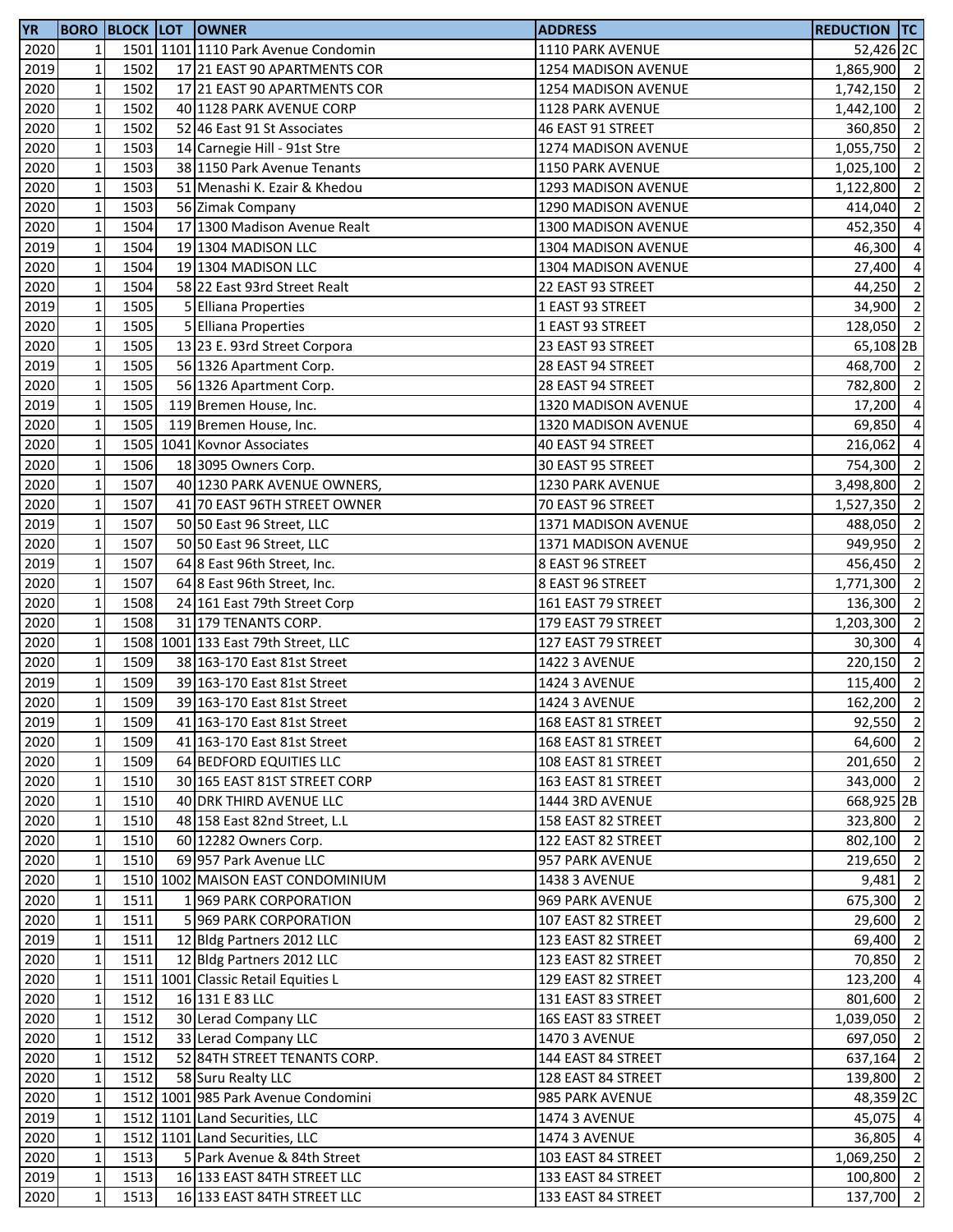| <b>YR</b> |              |      | <b>BORO BLOCK LOT OWNER</b>         | <b>ADDRESS</b>        | <b>REDUCTION TC</b> |                          |
|-----------|--------------|------|-------------------------------------|-----------------------|---------------------|--------------------------|
| 2020      | $\mathbf{1}$ | 1513 | 37 1498 Third Realty LLC            | <b>1498 3 AVENUE</b>  | 232,650 2           |                          |
| 2020      | $\mathbf 1$  | 1513 | 47 HONEYCO REALTY LLC               | 156 EAST 85 STREET    | 50,850 2            |                          |
| 2020      | $\mathbf 1$  | 1513 | 124 84 BNO, LLC                     | 155 EAST 84 STREET    | 371,700 2           |                          |
| 2019      | $\mathbf 1$  |      | 1513 1003 Evans Tower Condominium   | 171 EAST 84 STREET    | 22,302              | $\overline{2}$           |
| 2020      | $\mathbf 1$  |      | 1513 1003 Evans Tower Condominium   | 171 EAST 84 STREET    | 23,158              | $\overline{2}$           |
| 2020      | $\mathbf 1$  | 1514 | 1 1021 Park Avenue Corporat         | 1021 PARK AVENUE      | 2,081,000           | $\overline{2}$           |
| 2020      | $\mathbf 1$  | 1515 | 29 163-165 E. 86 Management         | 163 EAST 86 STREET    | 360,000             | $\overline{4}$           |
| 2020      | $\mathbf 1$  | 1515 | 33 Imperial Sterling, Ltd.          | <b>1530 3 AVENUE</b>  | 309,500             | $\overline{4}$           |
| 2020      | $\mathbf 1$  | 1515 | 70 1049 Park Avenue Apartmen        | 1049 PARK AVENUE      | 419,000             | $\overline{2}$           |
| 2019      | $\mathbf 1$  |      | 1515 1503 ESRT 1542 Third Avenue, L | 170 EAST 87 STREET    |                     | $\overline{a}$           |
|           | $\mathbf 1$  |      |                                     |                       | 1,557,304           |                          |
| 2020      |              |      | 1515 1503 ESRT 1542 Third Avenue, L | 170 EAST 87 STREET    | 1,651,467           | $\overline{4}$           |
| 2020      | $\mathbf 1$  | 1516 | 13 87th STREET SHERRY ASSOCI        | 1290 LEXINGTON AVENUE | 1,528,500           | $\overline{2}$           |
| 2020      | $\mathbf 1$  | 1516 | 39 Koscal Freeport LLC              | <b>1562 3 AVENUE</b>  | 457,100             | $\overline{2}$           |
| 2020      | $\mathbf 1$  | 1517 | 16 LL 1324 Lexington Avenue         | 127 EAST 88 STREET    | 743,800             | $\overline{2}$           |
| 2020      | $\mathbf 1$  | 1517 | 25 Sarraf Associates LP             | 155 EAST 88 STREET    | 367,950             | $\overline{2}$           |
| 2019      | $\mathbf 1$  | 1517 | 27 161 E. 88 OWNERS CORP.           | 161 EAST 88 STREET    | 194,250             | $\overline{2}$           |
| 2020      | $\mathbf 1$  | 1517 | 27 161 E. 88 OWNERS CORP.           | 161 EAST 88 STREET    | 120,450             | $\overline{2}$           |
| 2020      | $\mathbf 1$  | 1517 | 37 Steely Properties Co., LL        | <b>1576 3 AVENUE</b>  | 445,250             | $\overline{\mathbf{c}}$  |
| 2020      | $\mathbf 1$  | 1517 | 58 Ascot Realty LLC                 | 1328 LEXINGTON AVENUE | 757,450             | $\overline{2}$           |
| 2019      | $\mathbf 1$  |      | 1517 1005 THE 111 CONDOMINIUM       | 111 EAST 88 STREET    | 6,047               | $\overline{2}$           |
| 2020      | $\mathbf 1$  |      | 1517 1005 THE 111 CONDOMINIUM       | 111 EAST 88 STREET    | 3,850               | $\overline{2}$           |
| 2019      | $\mathbf 1$  | 1518 | 14 Supreme Company I LLC            | 119 EAST 89 STREET    | 30,150              | $\overline{2}$           |
| 2020      | $\mathbf 1$  | 1518 | 14 Supreme Company I LLC            | 119 EAST 89 STREET    | 155,250             | $\overline{2}$           |
| 2020      | $\mathbf 1$  | 1518 | 31 165 EMMUT PROPERTIES LLC         | 165 EAST 89 STREET    | 179,300             | $\overline{2}$           |
| 2019      | $\mathbf 1$  | 1518 | 37 R.S.F. Realty, LLC               | <b>1596 3 AVENUE</b>  | 106,638             | $\overline{2}$           |
| 2020      | $\mathbf 1$  | 1518 | 37 R.S.F. Realty, LLC               | <b>1596 3 AVENUE</b>  | 97,188              | $\overline{2}$           |
| 2019      | $\mathbf 1$  | 1518 | 44 164-166 East 90th Street         | 166 EAST 90 STREET    | 64,800              | $\overline{2}$           |
| 2020      | $\mathbf 1$  | 1518 | 44 164-166 East 90th Street         | 166 EAST 90 STREET    | 70,650              | $\overline{2}$           |
| 2019      | $\mathbf 1$  | 1518 | 46 164-166 East 90th Street         | 164 EAST 90 STREET    | 108,450             | $\overline{2}$           |
| 2020      | $\mathbf 1$  | 1518 | 46 164-166 East 90th Street         | 164 EAST 90 STREET    | 99,900              | $\overline{2}$           |
| 2020      | $\mathbf 1$  | 1518 | 49 1349 Tenants Corp.               | 1349 LEXINGTON AVENUE | 2,401,950           | $\overline{\phantom{a}}$ |
| 2019      | $\mathbf 1$  | 1518 | 159 1352 LEXINGTON LLC              | 1352 LEXINGTON AVENUE | 101,150             | $\overline{4}$           |
| 2020      | $\mathbf 1$  | 1518 | 159 1352 LEXINGTON LLC              |                       |                     | $\overline{4}$           |
|           | $\mathbf{1}$ |      |                                     | 1352 LEXINGTON AVENUE | 106,550             | $\overline{2}$           |
| 2020      |              | 1519 | 12 Fra-Ming Realty Corp.            | 123 EAST 90 STREET    | 193,450             |                          |
| 2020      | $1\vert$     | 1519 | 13 Fra-Ming Realty Corp.            | 125 EAST 90 STREET    | 384,950 2           |                          |
| 2020      | $\mathbf 1$  | 1519 | 15 127-129 East 90th Street         | 129 EAST 90 STREET    | 79,200 2            |                          |
| 2020      | $\mathbf 1$  | 1519 | 16 Khedouri Ezair Corp.             | 1364 LEXINGTON AVENUE | 562,150 2           |                          |
| 2020      | $\mathbf 1$  | 1519 | 45 162 EAST 91ST STREET OWNE        | 162 EAST 91 STREET    | 129,700 2           |                          |
| 2020      | $\mathbf 1$  | 1519 | 69 1135 PARK AVENUE CORPORAT        | 1133 PARK AVENUE      | 755,152             | $\overline{2}$           |
| 2019      | $\mathbf 1$  | 1520 | 27 161-165 East 91st Street         | 159 EAST 91 STREET    | 200,750             | $\overline{2}$           |
| 2020      | $\mathbf 1$  | 1520 | 27 161-165 East 91st Street         | 159 EAST 91 STREET    | 251,150             | $\overline{2}$           |
| 2020      | $\mathbf 1$  | 1520 | 34 173-175 EAST 91ST REALTY         | 173 EAST 91 STREET    | 584,000             | $\overline{2}$           |
| 2020      | $\mathbf 1$  | 1520 | 41 166 East 92nd Street Owne        | 166 EAST 92 STREET    | 693,245             | $\overline{2}$           |
| 2020      | $\mathbf 1$  | 1520 | 66 Sukrak Corp.                     | 116 EAST 92 STREET    | 315,900             | $\overline{2}$           |
| 2020      | $\mathbf 1$  | 1521 | 28 LISCO HOLDINGS LLC               | 159 EAST 92 STREET    | 104,000 2           |                          |
| 2020      | $\mathbf 1$  | 1521 | 29 LISCO HOLDINGS LLC               | 163 EAST 92 STREET    | 107,950 2           |                          |
| 2020      | $\mathbf 1$  | 1521 | 32 Clover Management Co.            | 171 EAST 92 STREET    | 49,950 2            |                          |
| 2020      | $\mathbf 1$  | 1521 | 37 J.L. Associates (NY), LLC        | <b>1654 3 AVENUE</b>  | 285,050 2           |                          |
| 2019      | $\mathbf 1$  | 1521 | 40 MED LLC AND REBO REALTY L        | <b>1656 3 AVENUE</b>  | 115,150             | $\overline{2}$           |
| 2020      | $\mathbf 1$  | 1521 | 40 MED LLC AND REBO REALTY L        | <b>1656 3 AVENUE</b>  | 148,900             | $\overline{2}$           |
| 2020      | $\mathbf 1$  |      | 1521 1002 Salman Liebowitz Associat | 134 EAST 93 STREET    | 431,963             | $\overline{4}$           |
| 2020      | $\mathbf 1$  |      | 1521 1003 Royal Carnegie Condominiu | 134 EAST 93 STREET    | 7,203               | $\overline{2}$           |
| 2019      | $\mathbf 1$  | 1522 | 14 131/93 Owners Corp.              | 131 EAST 93 STREET    | 171,000 2           |                          |
| 2020      | $\mathbf 1$  | 1522 | 38 1672 KELLBEG REALTY LLC          | <b>1672 3 AVENUE</b>  | 235,350 2           |                          |
| 2019      | $\mathbf 1$  | 1523 | 33 Nilde Realty Corp.               | <b>1678 3 AVENUE</b>  | 97,050 2            |                          |
| 2020      | $\mathbf 1$  | 1523 | 33 Nilde Realty Corp.               | <b>1678 3 AVENUE</b>  | 137,550 2           |                          |
|           |              |      |                                     |                       |                     |                          |
| 2020      | $\mathbf 1$  | 1523 | 59 140 East 95th Street Owne        | 1466 LEXINGTON AVENUE | 457,400 2           |                          |
| 2020      | $\mathbf 1$  | 1524 | 1 1225 PARK CORP. AND TRUST         | 1225 PARK AVENUE      | $1,015,800$ 2       |                          |
| 2020      | $\mathbf{1}$ | 1524 | 44 166 East 96th Street Owne        | 166 EAST 96 STREET    | 786,550 2           |                          |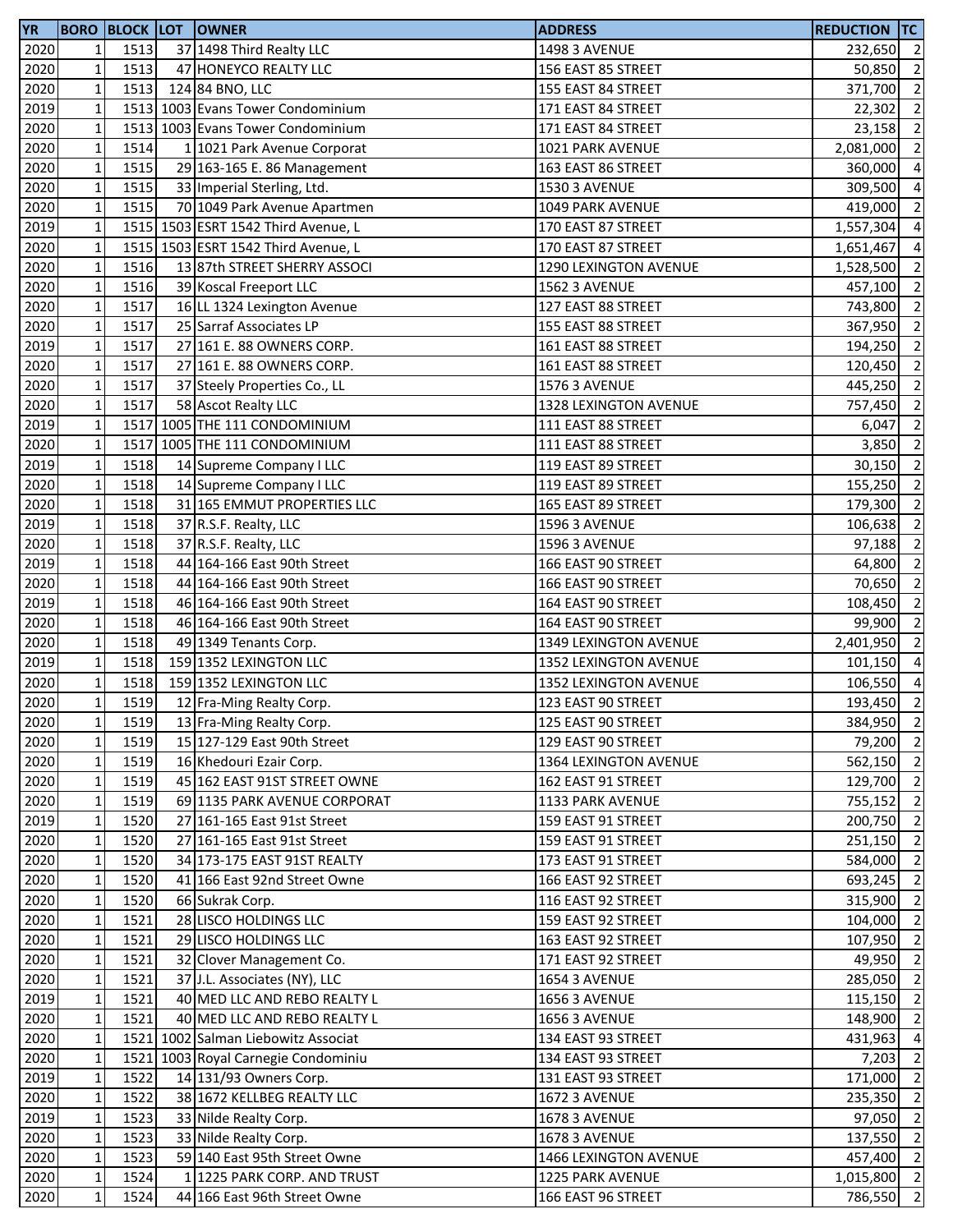| <b>YR</b> |                 |      | <b>BORO BLOCK LOT OWNER</b>                        | <b>ADDRESS</b>                           | <b>REDUCTION TC</b>        |                          |
|-----------|-----------------|------|----------------------------------------------------|------------------------------------------|----------------------------|--------------------------|
| 2020      | $\mathbf{1}$    | 1525 | 15 229 East 79 Limited                             | 229 EAST 79 STREET                       | 1,519,150 2                |                          |
| 2020      | $1\overline{ }$ | 1526 | 4 R&R THIRD PROPERTIES LLC                         | 1421 3 AVENUE                            | 587,950                    | $\overline{4}$           |
| 2020      | $\mathbf 1$     | 1526 | 31 TRI PROPERTIES, LLC                             | 234 EAST 81 STREET                       | 52,700                     | $\overline{2}$           |
| 2019      | $\mathbf 1$     | 1526 | 35 ROSA 81 LLC, BLUE SHIRT A                       | 226 EAST 81 STREET                       | 48,650 2                   |                          |
| 2020      | $\mathbf 1$     | 1526 | 35 ROSA 81 LLC, BLUE SHIRT A                       | 226 EAST 81 STREET                       | 74,750 2                   |                          |
| 2020      | $\mathbf 1$     | 1526 | 36 Jammano Associates LLC                          | 224 EAST 81 STREET                       | 225,900                    | $\overline{2}$           |
| 2019      | $\mathbf 1$     | 1527 | 5 Z. Ken Darian                                    | 209 EAST 81 STREET                       | 26,150                     | $\overline{2}$           |
| 2020      | $\mathbf 1$     | 1527 | 5 Z. Ken Darian                                    | 209 EAST 81 STREET                       | 51,350                     | $\overline{2}$           |
| 2019      | $\mathbf 1$     | 1527 | 15 231 East 81 St. LLC                             | 231 EAST 81 STREET                       | 25,440                     | $\overline{2}$           |
| 2020      | $1\overline{ }$ | 1527 | 15 231 East 81 St. LLC                             | 231 EAST 81 STREET                       | 38,490                     | $\overline{2}$           |
| 2020      | $\mathbf 1$     | 1527 | 20 ESTATE OF FRED MENGONI                          | 243 EAST 81 STREET                       | 222,600                    | $\overline{2}$           |
| 2019      | $\mathbf 1$     | 1527 | 33 234 E. 82ND STREET, LLC                         | 234 EAST 82 STREET                       | 65,050                     | $\overline{2}$           |
| 2020      | $\mathbf 1$     | 1527 | 33 234 E. 82ND STREET, LLC                         | 234 EAST 82 STREET                       | 58,650 2                   |                          |
| 2019      | $\mathbf 1$     | 1527 | 39 218-220 Owners Corp.                            | 220 EAST 82 STREET                       | 109,350                    | $\overline{2}$           |
| 2020      | $\mathbf 1$     | 1527 | 39 218-220 Owners Corp.                            | 220 EAST 82 STREET                       | 249,750                    | $\overline{2}$           |
| 2019      | $\mathbf 1$     | 1527 | 40 218-220 Owners Corp.                            | 218 EAST 82 STREET                       | 185,400                    | $\overline{2}$           |
| 2020      | $\mathbf 1$     | 1527 | 40 218-220 Owners Corp.                            | 218 EAST 82 STREET                       | 363,600                    | $\overline{2}$           |
| 2020      | $1\overline{ }$ | 1527 | 45 RP WIMBLEDON OWNER, L.L.C                       | 200 EAST 82 STREET                       | 2,408,400                  | $\overline{2}$           |
| 2020      | $\mathbf 1$     | 1528 | 1 ARYEH REALTY CORP.                               | 1453 3 AVENUE                            | 190,400                    | $\overline{2}$           |
| 2019      | $1\,$           | 1528 | 24 Jomel Associates, Inc.                          | <b>1589 2 AVENUE</b>                     | 127,283 2B                 |                          |
| 2020      | $1\,$           | 1528 | 24 Jomel Associates, Inc.                          | <b>1589 2 AVENUE</b>                     | 171,464 2B                 |                          |
| 2020      | $\mathbf{1}$    | 1528 | 32 THOMAS GLEESON                                  | 236 EAST 83 STREET                       | 20,850 4                   |                          |
| 2020      | $\mathbf 1$     | 1528 | 34 RSL 232-234 East 83rd LLC                       | 232 EAST 83 STREET                       | 149,750 2                  |                          |
| 2020      | $\mathbf 1$     | 1529 | 12 ELISABETH SZAMATOLSKI LT                        | 221 EAST 83 STREET                       | 132,950 2                  |                          |
| 2019      | $\mathbf 1$     | 1529 | 20 243 E. 83 Realty LLC                            | 243 EAST 83 STREET                       | 73,900 2                   |                          |
| 2020      | $\mathbf 1$     | 1529 | 20 243 E. 83 Realty LLC                            | 243 EAST 83 STREET                       | 81,550                     | $\overline{2}$           |
| 2020      | $\mathbf 1$     | 1529 | 37 LV216, LL AND BENZ 2008,                        | 218 EAST 84 STREET                       | 121,300                    | $\overline{2}$           |
| 2020      | $\mathbf 1$     | 1530 | 28 VDK REALTY CORP.                                | <b>1633 2 AVENUE</b>                     | 223,750 2                  |                          |
| 2019      | $\mathbf 1$     | 1530 | 37 Glass & Oil, LLC                                | 222 EAST 85 STREET                       | 126,000 2                  |                          |
| 2019      | $\mathbf{1}$    | 1530 |                                                    |                                          | 125,900 2                  |                          |
| 2020      | $\mathbf 1$     | 1530 | 38 Glass & Oil, LLC<br>39 Pipe, Glass and Oil, LLC | 220 EAST 85 STREET                       |                            | $\overline{\phantom{a}}$ |
| 2019      | $\mathbf 1$     | 1530 | 44 Paulrich Realty Corp.                           | 218 EAST 85 STREET<br>208 EAST 85 STREET | 96,180<br>74,750 2         |                          |
| 2020      | $\mathbf 1$     | 1530 | 44 Paulrich Realty Corp.                           | 208 EAST 85 STREET                       | 140,900 2                  |                          |
| 2020      | $\mathbf{1}$    | 1530 | 47 SM 84TH TIC 1501, LLC.                          | <b>1501 3 AVENUE</b>                     | 322,400 4                  |                          |
|           | $1\vert$        | 1531 |                                                    |                                          |                            |                          |
| 2019      |                 |      | 29 Ventura in Manhattan, Inc                       | 240 EAST 86 STREET                       | 1,326,100 2<br>2,834,050 2 |                          |
| 2020      | $\mathbf 1$     | 1531 | 29 Ventura in Manhattan, Inc                       | 240 EAST 86 STREET                       |                            |                          |
| 2020      | $1\overline{ }$ |      | 1531 1002 Bar-Mar Associates LLC                   | 205 EAST 85 STREET                       | 361,859                    | $\overline{4}$           |
| 2020      | $1\overline{ }$ | 1532 | 34 Carmine Ltd.                                    | 238 EAST 87 STREET                       | 332,500 2                  |                          |
| 2020      | $1\,$           | 1532 | 39 220 East 87 Owners Corp.                        | 220 EAST 87 STREET                       | 122,750 2                  |                          |
| 2020      | $\mathbf 1$     | 1532 | 44 KATALIN MACS AND KATALIN                        | 208 EAST 87 STREET                       | 123,570 2                  |                          |
| 2020      | $1\overline{ }$ | 1533 | 30 AIMCO 234 EAST 88TH ST, L                       | 234 EAST 88 STREET                       | 152,450                    | $\overline{2}$           |
| 2020      | $1\overline{ }$ | 1533 | 40 210 EAST 88TH ST. OWNERS                        | 214 EAST 88 STREET                       | 112,450                    | $\overline{2}$           |
| 2020      | $1\overline{ }$ | 1533 | 41 210 EAST 88TH ST. OWNERS                        | 212 EAST 88 STREET                       | 53,050                     | $\overline{2}$           |
| 2020      | $\mathbf 1$     | 1533 | 42 210 EAST 88TH ST. OWNERS                        | 210 EAST 88 STREET                       | 44,950                     | $\overline{2}$           |
| 2020      | $1\overline{ }$ | 1533 | 43 208 REALTY EQUITIES, LLC                        | 208 EAST 88 STREET                       | 72,500                     | $\overline{2}$           |
| 2020      | $\mathbf{1}$    | 1534 | 13 219 East 88th Street LLC                        | 219 EAST 88 STREET                       | 66,050                     | $\overline{2}$           |
| 2020      | $1\overline{ }$ | 1534 | 129 252 East 89th Street Apar                      | 252 EAST 89 STREET                       | 169,150 2                  |                          |
| 2020      | $\mathbf{1}$    |      | 1534 1301 237 East 88th Street Cond                | 237 EAST 88 STREET                       | 17,906                     | $\overline{2}$           |
| 2020      | $\mathbf 1$     | 1535 | 11 215 Tenants Corp.                               | 215 EAST 89 STREET                       | 155,200                    | $\overline{2}$           |
| 2020      | $1\overline{ }$ | 1535 | 12 215 Tenants Corp.                               | 217 EAST 89 STREET                       | 32,800                     | $\overline{2}$           |
| 2020      | $1\overline{ }$ | 1535 | 41 210 E. 90TH ST. OWNERS IN                       | 210 EAST 90 STREET                       | 79,800                     | $\overline{2}$           |
| 2019      | $\mathbf{1}$    |      | 1539 1296 Astor Terrace Condominium                | 245 EAST 93 STREET                       | 18,958                     | $\overline{4}$           |
| 2020      | $\mathbf 1$     |      | 1539 1296 Astor Terrace Condominium                | 245 EAST 93 STREET                       | 29,037                     | $\overline{4}$           |
| 2020      | $1\overline{ }$ | 1540 | 22 TOM SRDANOVIC, PAVAO TOMA                       | <b>1817 2 AVENUE</b>                     | 355,300                    | $\overline{2}$           |
| 2020      | $\mathbf{1}$    | 1540 | 28 R.P.& D. Eberhart LLC                           | <b>1829 2 AVENUE</b>                     | 147,100                    | $\overline{2}$           |
| 2019      | $\mathbf 1$     | 1540 | 34 Fireside Tenants Corp.                          | 226 EAST 95 STREET                       | 23,450                     | $\overline{2}$           |
| 2020      | $\mathbf 1$     | 1540 | 34 Fireside Tenants Corp.                          | 226 EAST 95 STREET                       | 126,050 2                  |                          |
| 2020      | $1\vert$        |      | 1540 1201 East Hill Condominium                    | 212 EAST 95 STREET                       | $21,165$ 2                 |                          |
| 2020      | $\mathbf{1}$    | 1542 | 23 Valentina Enterprises, LL                       | <b>1513 1 AVENUE</b>                     | 598,500 4                  |                          |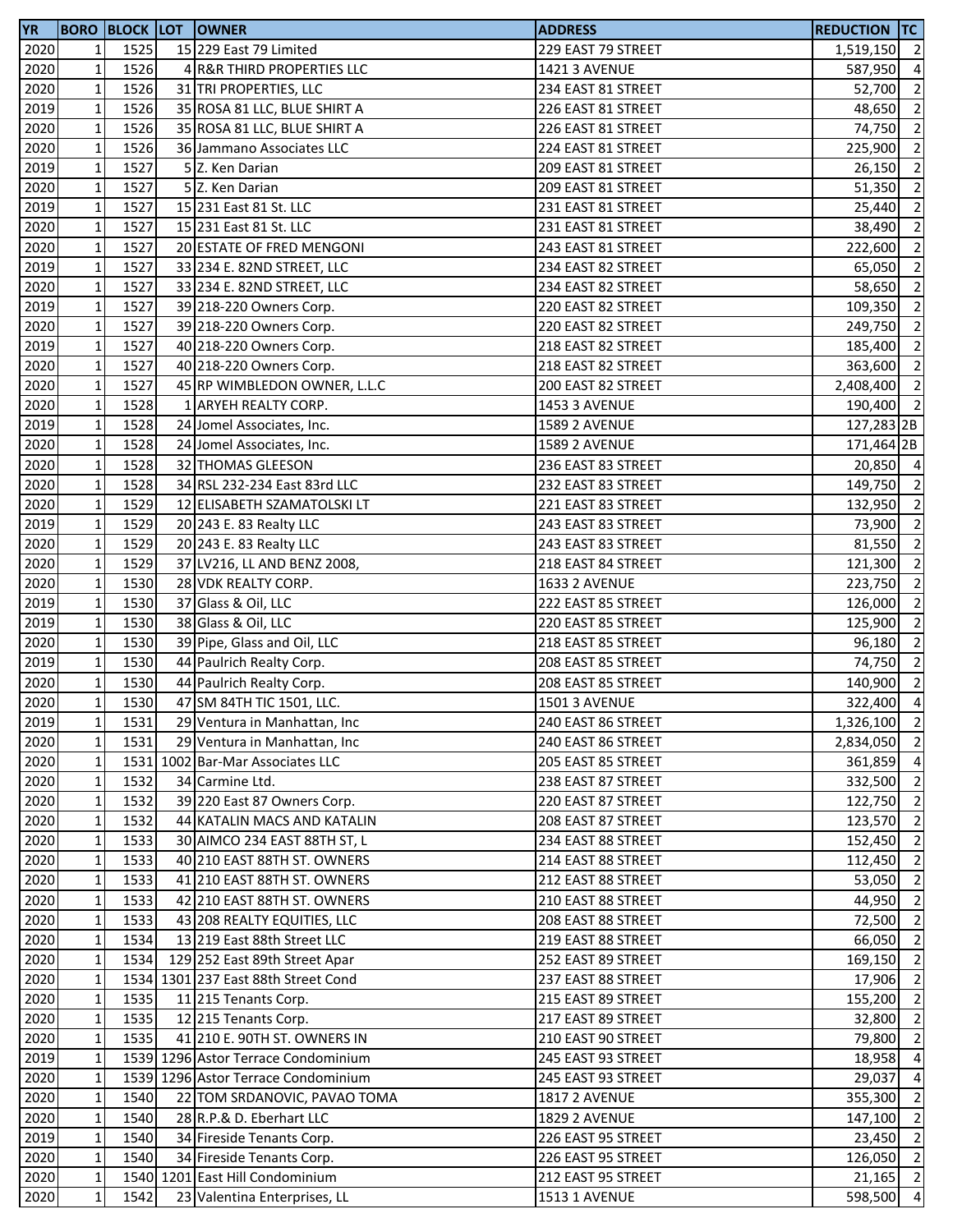| <b>YR</b> |                 |      | <b>BORO BLOCK LOT OWNER</b>         | <b>ADDRESS</b>       | <b>REDUCTION TC</b> |                          |
|-----------|-----------------|------|-------------------------------------|----------------------|---------------------|--------------------------|
| 2020      | $\mathbf{1}$    | 1542 | 48 East 80th Street LLC             | 306 EAST 80 STREET   | 58,124              | $\overline{2}$           |
| 2020      | $\mathbf{1}$    | 1542 | 49 LESTER'S NYC REALTY PARTN        | 302 EAST 80 STREET   | 203,850             | $\overline{4}$           |
| 2019      | $\mathbf{1}$    |      | 1542 1004 Continental Towers Condom | <b>1522 2 AVENUE</b> | 11,897              | $\overline{4}$           |
| 2020      | $\mathbf{1}$    |      | 1542 1004 Continental Towers Condom | <b>1522 2 AVENUE</b> | 10,989              | $\overline{4}$           |
| 2019      | $\mathbf 1$     | 1543 | 18 33380 OWNERS CORP.               | 333 EAST 80 STREET   | 153,800             | $\overline{2}$           |
| 2020      | $\mathbf 1$     | 1543 | 18 33380 OWNERS CORP.               | 333 EAST 80 STREET   | 158,450             | $\overline{2}$           |
| 2019      | $\mathbf 1$     | 1543 | 38 336 EAST 81ST ST LLC             | 334 EAST 81 STREET   | 344,900             | $\overline{2}$           |
| 2020      | $\mathbf 1$     | 1543 | 38 336 EAST 81ST ST LLC             | 334 EAST 81 STREET   | 843,600             | $\overline{2}$           |
| 2020      | $\mathbf 1$     | 1543 | 41 Roundhill Management Co.         | 326 EAST 81 STREET   | 767,750             | $\overline{2}$           |
| 2020      | $1\overline{ }$ |      | 1543 1001 East Winds Company        | 345 EAST 80 STREET   | 454,497             | $\overline{4}$           |
| 2020      | $\mathbf 1$     |      | 1543 1007 FMB Consolidated Properti | 345 EAST 80 STREET   | 26,500 4            |                          |
| 2020      | $\mathbf 1$     | 1544 | 3 Frank & Walter Eberhart,L         | <b>1566 2 AVENUE</b> | 159,500 2B          |                          |
| 2020      | $\mathbf 1$     | 1544 | <b>6 JANET BULAN</b>                | 305 EAST 81 STREET   | 96,700 2            |                          |
| 2020      | $\mathbf 1$     | 1544 | 7 Frank & Walter Eberhart,L         | 307 EAST 81 STREET   | 74,750 2            |                          |
| 2020      | $\mathbf 1$     | 1544 | 8 Frank & Walter Eberhart,L         | 309 EAST 81 STREET   | 87,700              | $\overline{2}$           |
| 2020      | $\mathbf 1$     | 1544 | 9 Frank & Walter Eberhart,L         | 311 EAST 81 STREET   | 139,200             | $\overline{2}$           |
| 2020      | $\mathbf 1$     | 1544 | 10 Frank & Walter Eberhart,L        | 313 EAST 81 STREET   | 126,650             | $\overline{2}$           |
| 2020      | $1\overline{ }$ | 1544 | 11 Frank & Walter Eberhart,L        | 315 EAST 81 STREET   | 218,350             | $\overline{2}$           |
| 2020      | $\mathbf 1$     | 1544 | 12 Junji Hada                       | 331 EAST 81 STREET   | 528,650             | $\overline{2}$           |
| 2020      | $\mathbf 1$     | 1545 | 20 347 East 82nd St. Associa        | 347 EAST 82 STREET   | 53,600              | $\overline{2}$           |
| 2020      | $\mathbf 1$     | 1545 | 31 Fameco LLC                       | 338 EAST 83 STREET   | 115,600             | $\overline{2}$           |
| 2019      | $\mathbf{1}$    | 1545 | 38 King Enterprises Ltd.            | 324 EAST 83 STREET   | 49,050              | $\overline{2}$           |
| 2020      | $\mathbf 1$     | 1545 | 39 320 83 Owners Corp.              | 318 EAST 83 STREET   | 95,850              | $\overline{\phantom{a}}$ |
| 2019      | $\mathbf 1$     | 1546 | 6 305 EAST 83RD STREET REAL         | 305 EAST 83 STREET   | 118,100             | $\overline{2}$           |
| 2020      | $\mathbf 1$     | 1546 | 6 305 EAST 83RD STREET REAL         | 305 EAST 83 STREET   | 455,200             | $\overline{2}$           |
| 2020      | $\mathbf 1$     | 1546 | 9311 East 83rd Street Owne          | 311 EAST 83 STREET   | 108,800             | $\overline{2}$           |
| 2020      | $\mathbf 1$     | 1546 | 16 KC3 - 325 East 83rd Stree        | 325 EAST 83 STREET   | 212,550             | $\overline{\mathbf{2}}$  |
| 2020      | $\mathbf 1$     | 1546 | 43 Thimble Realty Company           | 318 EAST 84 STREET   | 88,250              | $\overline{2}$           |
| 2020      | $\mathbf 1$     | 1546 | 44 Thimble Realty Company           | 316 EAST 84 STREET   | 253,400             | $\overline{\phantom{0}}$ |
| 2019      | $\mathbf 1$     | 1546 | 45 84th Street Associates #1        | 314 EAST 84 STREET   | 35,650              | $\overline{2}$           |
| 2020      | $\mathbf 1$     | 1546 | 45 84th Street Associates #1        | 314 EAST 84 STREET   | 50,500              | $\overline{2}$           |
| 2019      | $\mathbf 1$     | 1546 | 46 84th Street Associates #1        | 312 EAST 84 STREET   | 35,650              | $\overline{2}$           |
| 2020      | $\mathbf 1$     | 1546 | 46 84th Street Associates #1        | 312 EAST 84 STREET   | 50,500              | $\overline{2}$           |
| 2019      | $\mathbf{1}$    | 1546 | 50 ELK 1614 Second LLC              | <b>1614 2 AVENUE</b> | 220,650             | $\overline{2}$           |
| 2020      | 11              | 1546 | 50 ELK 1614 Second LLC              | <b>1614 2 AVENUE</b> | 337,650 2           |                          |
| 2019      | $\mathbf{1}$    | 1547 | 1 T.A. REALTY CORP.                 | <b>1624 2 AVENUE</b> | 112,500 2           |                          |
| 2020      | $1\overline{ }$ | 1547 | 1 T.A. REALTY CORP.                 | <b>1624 2 AVENUE</b> | 60,300              | $\overline{2}$           |
| 2020      | $1\overline{ }$ | 1547 | 5 305-7 EAST 84 STREET ASSO         | 305 EAST 84 STREET   | 230,100 2           |                          |
| 2020      | $1\overline{ }$ | 1547 | 6 305-7 EAST 84 STREET ASSO         | 307 EAST 84 STREET   | 200,250             | $\overline{2}$           |
| 2020      | $\mathbf 1$     | 1547 | 15 333 East 84th St. LLC            | 333 EAST 84 STREET   | 150,200             | $\overline{2}$           |
| 2019      | $1\overline{ }$ | 1547 | 31 350 E 85 ST REALTY INC           | 350 EAST 85 STREET   | 31,950              | $\overline{4}$           |
| 2020      | $1\overline{ }$ | 1547 | 31 350 E 85 ST REALTY INC           | 350 EAST 85 STREET   | 187,300             | $\overline{4}$           |
| 2020      | $1\overline{ }$ | 1548 | 1 NOTARO FAMILY LIMITED PAR         | <b>1640 2 AVENUE</b> | 733.150             | $\overline{2}$           |
| 2019      | $\mathbf{1}$    | 1548 | 6 309-313 East 85th Street          | 309 EAST 85 STREET   | 53,850              | $\overline{2}$           |
| 2020      | $1\overline{ }$ | 1548 | 6 309-313 East 85th Street          | 309 EAST 85 STREET   | 71,400              | $\overline{2}$           |
| 2019      | $\mathbf{1}$    | 1548 | 8 309-313 East 85th Street          | 313 EAST 85 STREET   | 38,050              | $\overline{2}$           |
| 2020      | $1\overline{ }$ | 1548 | 8 309-313 East 85th Street          | 313 EAST 85 STREET   | 9,250               | $\overline{2}$           |
| 2020      | $\mathbf{1}$    | 1548 | 18 341 East 85 LLC                  | 341 EAST 85 STREET   | 143,850             | $\overline{2}$           |
| 2019      | $\mathbf 1$     | 1548 | 29 First NY LLC                     | <b>1651 1 AVENUE</b> | 299,200             | $\overline{2}$           |
| 2020      | $1\overline{ }$ | 1548 | 29 First NY LLC                     | <b>1651 1 AVENUE</b> | 401,700             | $\overline{2}$           |
| 2019      | $1\overline{ }$ | 1549 | 32 SCI Funeral Services Inc.        | 352 EAST 87 STREET   | 72,350              | $\overline{4}$           |
| 2020      | $\mathbf{1}$    | 1549 | 32 SCI Funeral Services Inc.        | 352 EAST 87 STREET   | 70,100              | $\overline{4}$           |
| 2020      | $1\,$           | 1549 | 35 346 East 87th Street LLC         | 346 EAST 87 STREET   | 131,950             | $\overline{2}$           |
| 2019      | $1\overline{ }$ | 1550 | 7 309 East 87th Tenants Cor         | 311 EAST 87 STREET   | 963,950             | $\overline{2}$           |
| 2020      | $1\overline{ }$ | 1550 | 7 309 East 87th Tenants Cor         | 311 EAST 87 STREET   | 1,031,900           | $\overline{2}$           |
| 2019      | $1\overline{ }$ | 1550 | 45 302 East 88th Tenants Cor        | 302 EAST 88 STREET   | 31,050              | $\overline{2}$           |
| 2020      | $1\,$           | 1550 | 45 302 East 88th Tenants Cor        | 302 EAST 88 STREET   | 297,000             | $\overline{2}$           |
| 2019      | $1\overline{ }$ |      | 1550 1001 RAA LEIGHTON ELM LLC & JE | 360 EAST 88 STREET   | 305,300             | $\overline{4}$           |
| 2020      | $\mathbf{1}$    |      | 1550 1001 RAA LEIGHTON ELM LLC & JE | 360 EAST 88 STREET   | 304,400             | $\overline{4}$           |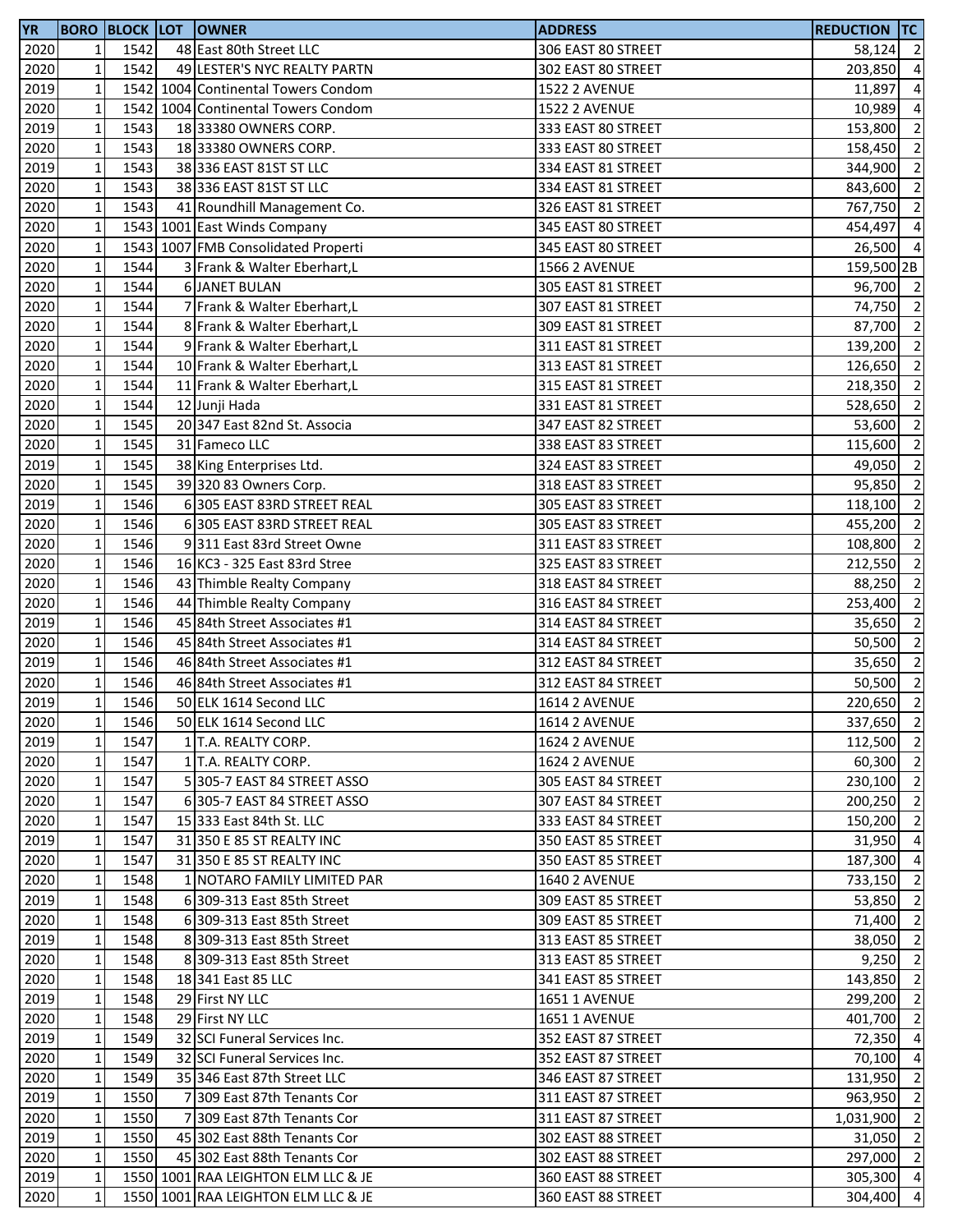| <b>YR</b> |                 |      | <b>BORO BLOCK LOT OWNER</b>         | <b>ADDRESS</b>       | REDUCTION TC |                          |
|-----------|-----------------|------|-------------------------------------|----------------------|--------------|--------------------------|
| 2020      | $1\vert$        | 1551 | 1 1700 HOLDING LLC                  | <b>1700 2 AVENUE</b> | 70,300 2     |                          |
| 2020      | $\mathbf{1}$    | 1551 | 19 ROSE MOSS ASSOCIATES, LLC        | 333 EAST 88 STREET   | 136,062      | $\overline{2}$           |
| 2020      | $1\,$           | 1551 | 20 ROSE MOSS ASSOCIATES, LLC        | 335 EAST 88 STREET   | 135,956 2    |                          |
| 2020      | $1\,$           | 1551 | 21 ROSE MOSS ASSOCIATES, LLC        | 337 EAST 88 STREET   | 138,332      | $\overline{\phantom{a}}$ |
| 2020      | $1\,$           | 1551 | 22 Frank & Walter Eberhart,         | 339 EAST 88 STREET   | 219,600 2    |                          |
| 2020      | $1\,$           | 1551 | 35 89TH STREET REALTY LLC           | 346 EAST 89 STREET   | 201,750      | $\overline{2}$           |
| 2020      | $\mathbf 1$     | 1551 | 39 322 E 89 LLC                     | 322 EAST 89 STREET   | 134,440      | $\overline{2}$           |
| 2020      | $\mathbf 1$     | 1551 | 49 302 REALTY ASSOCIATES, LL        | 302 EAST 89 STREET   | 103,600      | $\overline{\phantom{0}}$ |
| 2020      | $\mathbf 1$     | 1551 | 50 696 Third Realty LLC             | <b>1714 2 AVENUE</b> | 192,600      | $\overline{\phantom{0}}$ |
| 2020      | $1\overline{ }$ | 1552 | 1 Dovom LLC                         | <b>1716 2 AVENUE</b> | 366,300      | $\overline{2}$           |
| 2019      | $\mathbf 1$     | 1552 | 6307 E. 89TH ST. LLC                | 307 EAST 89 STREET   | 373,800      | $\overline{\phantom{0}}$ |
| 2020      | $1\,$           | 1552 | 6 307 E. 89TH ST. LLC               | 307 EAST 89 STREET   |              | $\overline{2}$           |
|           |                 | 1552 |                                     |                      | 577,800      | $\overline{\phantom{a}}$ |
| 2019      | $1\,$           |      | 21 333 E. 89 Realty LLC             | 333 EAST 89 STREET   | 102,550      |                          |
| 2020      | $\mathbf 1$     | 1552 | 21 333 E. 89 Realty LLC             | 333 EAST 89 STREET   | 224,050      | $\overline{\phantom{a}}$ |
| 2020      | $\mathbf 1$     | 1552 | 35 328 Realty Associates LLC        | 328 EAST 90 STREET   | 76,350       | $\overline{2}$           |
| 2020      | $1\,$           | 1552 | 41 312 East 90 LLC                  | 312 EAST 90 STREET   | 154,281      | $\overline{2}$           |
| 2019      | $1\overline{ }$ |      | 1552 1103 The Louisiana Condominium | 300 EAST 90 STREET   | 8,159        | $\overline{2}$           |
| 2020      | $1\overline{ }$ |      | 1552 1103 The Louisiana Condominium | 300 EAST 90 STREET   | 18,586       | $\overline{2}$           |
| 2020      | $\mathbf 1$     |      | 1552 1201 323 EAST 89TH STREET COND | 323 EAST 89 STREET   | 2,529        | $\overline{2}$           |
| 2019      | $1\overline{ }$ |      | 1552 1302 389 East 89th Street Cond | 389 EAST 89 STREET   | 20,120       | $\overline{2}$           |
| 2020      | $1\overline{ }$ |      | 1552 1302 389 East 89th Street Cond | 389 EAST 89 STREET   | 17,946 2     |                          |
| 2019      | $1\,$           | 1553 | 7 309 E. 90th St. LLC               | 309 EAST 90 STREET   | 95,400 2     |                          |
| 2019      | $1\,$           | 1553 | 12 319 EAST 90TH TEAM LLC           | 319 EAST 90 STREET   | 120,650 2    |                          |
| 2020      | $1\,$           | 1553 | 12 319 EAST 90TH TEAM LLC           | 319 EAST 90 STREET   | 116,850 2    |                          |
| 2020      | $1\,$           | 1553 | 15 Gem Group, LLC                   | 325 EAST 90 STREET   | 129,550      | $\overline{\phantom{a}}$ |
| 2019      | $\mathbf 1$     | 1553 | 16 327-333 E. 90 Realty LLC         | 327 EAST 90 STREET   | 235,450      | $\overline{2}$           |
| 2020      | $\mathbf{1}$    | 1553 | 16 327-333 E. 90 Realty LLC         | 327 EAST 90 STREET   | 174,700      | $\overline{2}$           |
| 2020      | $1\,$           | 1553 | 37 324 E.91st Street LLC            | 326 EAST 91 STREET   | 257,900      | $\overline{2}$           |
| 2019      | $1\,$           | 1553 | 48 304 EAST 91ST LLC                | 304 EAST 91 STREET   | 20,350       | $\overline{\phantom{0}}$ |
| 2020      | $1\vert$        | 1553 | 48 304 EAST 91ST LLC                | 304 EAST 91 STREET   | 40,600       | $\overline{2}$           |
| 2020      | $1\,$           | 1553 | 104 303 E. 90 Realty LLC            | 303 EAST 90 STREET   | 90,450       | $\overline{\phantom{0}}$ |
| 2019      | $\mathbf 1$     | 1554 | 23 333 EAST 91ST STREET OWNE        | 1761 1 AVENUE        | 1,305,700 2  |                          |
| 2019      | $\mathbf 1$     | 1554 | 41 Bayfield Development Co.         | 316 EAST 92 STREET   | 155,300      | $\overline{\phantom{a}}$ |
| 2020      | $\mathbf{1}$    | 1554 | 41 Bayfield Development Co.         | 316 EAST 92 STREET   | 159,400      | $\overline{\phantom{0}}$ |
| 2019      | $1\vert$        | 1554 | 43 992 SA/312 LLC                   | 312 EAST 92 STREET   | 190,700 2    |                          |
| 2020      | $\mathbf 1$     | 1554 | 43 992 SA/312 LLC                   | 312 EAST 92 STREET   | 135,650 2    |                          |
|           |                 | 1554 |                                     |                      |              |                          |
| 2020      | $1\vert$        |      | 47 Roundhill Management Co.         | 306 EAST 92 STREET   | 203,950      | $\overline{2}$           |
| 2020      | $1\vert$        | 1554 | 48 Roundhill Management Co.         | 304 EAST 92 STREET   | 185,100 2    |                          |
| 2019      | $1\,$           | 1554 | 49 300 E. 92ND STREET LLC           | <b>1762 2 AVENUE</b> | 116,550 2    |                          |
| 2020      | $\mathbf 1$     | 1554 | 49 300 E. 92ND STREET LLC           | <b>1762 2 AVENUE</b> | 173,700 2    |                          |
| 2020      | $1\overline{ }$ |      | 1554 1001 43 PARK OWNERS GROUP LLC  | <b>1760 2 AVENUE</b> | 42,315       | $\overline{4}$           |
| 2020      | $1\overline{ }$ |      | 1554 1003 Chartwell House Condomini | <b>1760 2 AVENUE</b> | 4,071        | $\overline{2}$           |
| 2019      | $1\overline{ }$ | 1555 | 3 Lana and Samer, Inc.              | <b>1770 2 AVENUE</b> | 53,700 4     |                          |
| 2020      | $\mathbf{1}$    | 1555 | 3 Lana and Samer, Inc.              | <b>1770 2 AVENUE</b> | 65,100       | $\overline{4}$           |
| 2020      | $1\overline{ }$ | 1555 | 5 EAST 92ND STREET HOLDINGS         | 305 EAST 92 STREET   | 98,400       | $\overline{2}$           |
| 2019      | $1\overline{ }$ | 1555 | 6 KOMIC REALTY CORP.                | 307 EAST 92 STREET   | 21,450 4     |                          |
| 2020      | $1\overline{ }$ | 1555 | 6 KOMIC REALTY CORP.                | 307 EAST 92 STREET   | 30,000       | $\overline{4}$           |
| 2019      | $\mathbf{1}$    | 1555 | 33 334 East 93rd Street LLC         | 334 EAST 93 STREET   | 107,050      | $\overline{2}$           |
| 2020      | $1\,$           | 1555 | 33 334 East 93rd Street LLC         | 334 EAST 93 STREET   | 15,550 2     |                          |
| 2019      | $\mathbf{1}$    | 1555 | 35 330 E. 93rd St. LLC              | 330 EAST 93 STREET   | 49,700 2     |                          |
| 2019      | $\mathbf{1}$    | 1555 | 36 328 E. 93rd St. LLC              | 328 EAST 93 STREET   | 152,500      | $\overline{2}$           |
| 2020      | $\mathbf{1}$    | 1555 | 36 328 E. 93rd St. LLC              | 328 EAST 93 STREET   | 94,250       | $\overline{2}$           |
| 2019      | $1\,$           | 1555 | 45 310 E. 93 St. Corp.              | 310 EAST 93 STREET   | 95,400       | $\overline{2}$           |
| 2020      | $1\,$           | 1555 | 45 310 E. 93 St. Corp.              | 310 EAST 93 STREET   | 105,150 2    |                          |
| 2020      | $1\vert$        | 1556 | 6 Development Trading, Inc.         | 307 EAST 93 STREET   | 148,200      | $\overline{\phantom{a}}$ |
| 2020      | $1\,$           | 1556 | 49 1814 2nd Avenue Realty LL        | <b>1814 2 AVENUE</b> | 123,200      | $\overline{2}$           |
| 2020      | $\mathbf 1$     | 1556 | 50 Tumbleweed Management Co.        | <b>1812 2 AVENUE</b> | 330,300 2    |                          |
| 2020      | $\mathbf 1$     | 1557 | 31 1835 First Avenue Associa        | 338 EAST 95 STREET   | 113,350 4    |                          |
| 2020      | $\mathbf 1$     | 1557 | 35 328-330 E. 95th St. Holdi        | 328 EAST 95 STREET   | 128,750      | $\overline{2}$           |
|           |                 |      |                                     |                      |              |                          |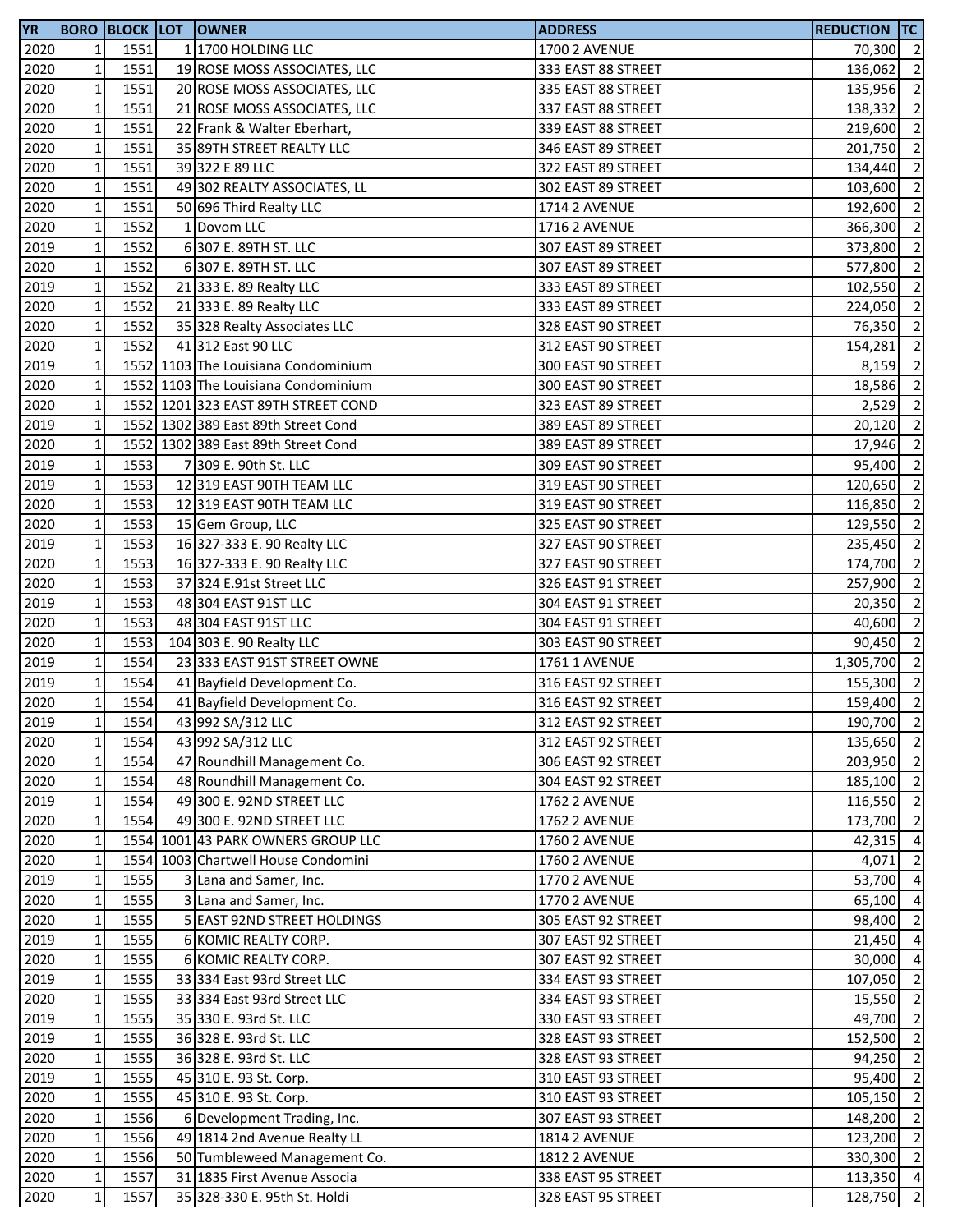| <b>YR</b> |              |      | <b>BORO BLOCK LOT OWNER</b>         | <b>ADDRESS</b>                           | <b>REDUCTION TC</b> |                          |
|-----------|--------------|------|-------------------------------------|------------------------------------------|---------------------|--------------------------|
| 2020      | 1            |      | 1557 1001 USB PROPERTIES, LLC       | 300 EAST 95 STREET                       | 125,852             | $\overline{a}$           |
| 2020      | $\mathbf 1$  |      | 1557 1101 MARMARA, INC.             | 301 EAST 94 STREET                       | 79,866              | $\overline{a}$           |
| 2020      | $\mathbf 1$  | 1558 | 26 BILL WOLF PETROLEUM CORP         | <b>1855 1 AVENUE</b>                     | 306,950             | $\overline{4}$           |
| 2019      | $\mathbf 1$  | 1558 | 49 96 & SECOND LLC                  | <b>1854 2 AVENUE</b>                     | 282,800             | $\overline{2}$           |
| 2020      | $\mathbf 1$  | 1558 | 49 96 & SECOND LLC                  | <b>1854 2 AVENUE</b>                     | 529,850             | $\overline{2}$           |
| 2020      | $\mathbf 1$  | 1558 | 52 A U Realty LLC                   | <b>1848 2 AVENUE</b>                     | 310,250             | $\overline{2}$           |
| 2019      | $\mathbf 1$  | 1560 | 12 476 E. 80 LLC.                   | 427 EAST 80 STREET                       | 72,450              | $\overline{2}$           |
| 2020      | $\mathbf 1$  | 1560 | 12 476 E. 80 LLC.                   | 427 EAST 80 STREET                       | 52,650              | $\overline{2}$           |
| 2019      | $\mathbf 1$  | 1560 | 35 Berdar Equities LLC              | 428 EAST 81 STREET                       | 60,000              | $\overline{2}$           |
| 2020      | $\mathbf 1$  | 1560 | 35 Berdar Equities LLC              | 428 EAST 81 STREET                       | 175,200             | $\overline{2}$           |
| 2019      | $\mathbf 1$  | 1560 | 36 Berdar Equities LLC              | 426 EAST 81 STREET                       | 59,850              | $\overline{2}$           |
| 2020      | $\mathbf 1$  | 1560 | 36 Berdar Equities LLC              | 426 EAST 81 STREET                       | 175,050 2           |                          |
| 2020      | $\mathbf 1$  | 1560 | 39 420 EAST 81ST STREET ASSO        | 420 EAST 81 STREET                       | 99,680 2B           |                          |
| 2020      | $\mathbf 1$  | 1561 | 1 Yorkshire House Associate         | <b>1562 1 AVENUE</b>                     | 1,254,350 2         |                          |
| 2020      | $\mathbf 1$  | 1561 | 8 409 East 81 Realty LLC            | 409 EAST 81 STREET                       | 214,800 2           |                          |
| 2020      | $\mathbf 1$  | 1561 | 9 411 East 81 Realty LLC            | 411 EAST 81 STREET                       | 56,500 2            |                          |
| 2020      | $\mathbf 1$  | 1561 | 10 413-415-417 E. 81 Realty         | 413 EAST 81 STREET                       | 146,500             | $\overline{2}$           |
| 2020      | $\mathbf 1$  | 1561 | 11 413-415-417 E. 81 Realty         |                                          | 128,550             | $\overline{2}$           |
|           | $\mathbf 1$  | 1561 |                                     | 415 EAST 81 STREET<br>417 EAST 81 STREET |                     | $\overline{\phantom{a}}$ |
| 2020      |              |      | 12 413-415-417 E. 81 Realty         |                                          | 81,950              |                          |
| 2020      | $\mathbf 1$  | 1561 | 16 Cello-Tak Mfg., Inc.             | 425 EAST 81 STREET                       | 52,400 2            |                          |
| 2020      | $\mathbf 1$  | 1562 | 5 405 EAST 82ND STREET OWNE         | 405 EAST 82 STREET                       | 457,950 2           |                          |
| 2019      | $\mathbf 1$  | 1562 | 8 HOLLYWOOD REALTY ASSCTS L         | 411 EAST 82 STREET                       | 74,300              | $\overline{2}$           |
| 2020      | $\mathbf 1$  | 1562 | 8 HOLLYWOOD REALTY ASSCTS L         | 411 EAST 82 STREET                       | 100,850             | $\overline{2}$           |
| 2019      | $\mathbf 1$  | 1562 | 17 HOLLYWOOD REALTY ASSCTS L        | 429 EAST 82 STREET                       | 122,550             | $\overline{2}$           |
| 2020      | $\mathbf 1$  | 1562 | 17 HOLLYWOOD REALTY ASSCTS L        | 429 EAST 82 STREET                       | 188,700             | $\overline{2}$           |
| 2020      | $\mathbf 1$  | 1562 | 29 434 East 83rd Realty, LLC        | 434 EAST 83 STREET                       | 118,900             | $\overline{2}$           |
| 2019      | $\mathbf 1$  | 1562 | 31 Twin Buildings Associates        | 430 EAST 83 STREET                       | 90,950              | $\overline{2}$           |
| 2020      | $\mathbf 1$  | 1562 | 31 Twin Buildings Associates        | 430 EAST 83 STREET                       | 87,100              | $\overline{2}$           |
| 2020      | $\mathbf 1$  | 1562 | 32 428 East 83rd Street LLC         | 428 EAST 83 STREET                       | 46,100              | $\overline{2}$           |
| 2019      | $\mathbf 1$  | 1562 | 33 Twin Buildings Associates        | 426 EAST 83 STREET                       | 54,650              | $\overline{2}$           |
| 2020      | $\mathbf 1$  | 1562 | 33 Twin Buildings Associates        | 426 EAST 83 STREET                       | 64,850              | $\overline{2}$           |
| 2019      | $\mathbf 1$  | 1562 | 36 GRAD, LLC                        | 420 EAST 83 STREET                       | 49,900              | $\overline{2}$           |
| 2020      | $\mathbf 1$  | 1562 | 36 GRAD, LLC                        | 420 EAST 83 STREET                       | 92,450              | $\overline{2}$           |
| 2020      | $\mathbf 1$  | 1562 | 42 408 East 83 Realty LLC           | 408 EAST 83 STREET                       | 68,850              | $\overline{2}$           |
| 2019      | 11           | 1563 | 8 Cocomicmimi LLC                   | 417 EAST 83 STREET                       | 156,850 2           |                          |
| 2020      | $\mathbf 1$  | 1563 | 8 Cocomicmimi LLC                   | 417 EAST 83 STREET                       | 124,450 2           |                          |
| 2020      | $\mathbf 1$  | 1563 | 9 El-Kam Realty Company             | 423 EAST 83 STREET                       | 99,550 2            |                          |
| 2019      | $\mathbf 1$  | 1564 | 12 BRE FSC MULTIFAMILY BOR          | 425 EAST 84 STREET                       | 38,250 2            |                          |
| 2020      | $\mathbf 1$  | 1564 | 12 BRE FSC MULTIFAMILY BOR          | 425 EAST 84 STREET                       | 63,000 2            |                          |
| 2019      | $\mathbf 1$  | 1564 | 17 439 East 84 St. LLC              | 439 EAST 84 STREET                       | 68,300 2            |                          |
| 2020      | $\mathbf 1$  | 1564 | 17 439 East 84 St. LLC              | 439 EAST 84 STREET                       | 99,350 2            |                          |
| 2020      | $\mathbf 1$  | 1564 | 24 1597 YORK 2018 LLC               | <b>1597 YORK AVENUE</b>                  | 123,450 2           |                          |
| 2020      | $\mathbf 1$  | 1564 | 41 CAMEO APTS EAST, LLC             | 418 EAST 85 STREET                       | 131,800 2           |                          |
| 2019      | $\mathbf 1$  | 1564 | 129 HEB ASSOCIATES, LLC             | 446 EAST 85 STREET                       | 49,328 2B           |                          |
| 2020      | $\mathbf{1}$ | 1564 | 129 HEB ASSOCIATES, LLC             | 446 EAST 85 STREET                       | 66,000 2B           |                          |
| 2020      | $\mathbf{1}$ |      | 1564 1102 The Dunhill Condominium B | 401 EAST 84 STREET                       | 15,025 2            |                          |
| 2019      | $\mathbf 1$  | 1565 | 22 445 East 85th Street LLC         | <b>1617 YORK AVENUE</b>                  | 195,450 2           |                          |
| 2020      | $\mathbf 1$  | 1565 | 22 445 East 85th Street LLC         | <b>1617 YORK AVENUE</b>                  | 248,550 2           |                          |
| 2019      | $\mathbf{1}$ | 1565 | 29 444 EAST 86TH OWNERS CORP        | 436 EAST 86 STREET                       | 1,272,600           | $\overline{2}$           |
| 2020      | $\mathbf{1}$ | 1565 | 29 444 EAST 86TH OWNERS CORP        | 436 EAST 86 STREET                       | 1,963,050           | $\overline{2}$           |
| 2019      | $\mathbf{1}$ | 1565 | 35 FOUR THIRTY REALTY LLC           | 430 EAST 86 STREET                       | 1,007,250           | $\overline{2}$           |
| 2020      | $\mathbf 1$  | 1565 | 35 FOUR THIRTY REALTY LLC           | 430 EAST 86 STREET                       | 1,078,350           | $\overline{2}$           |
| 2019      | $\mathbf{1}$ |      | 1565 1001 420 East 86th Street Cond | 420 EAST 86 STREET                       | 11,059              | $\overline{2}$           |
| 2020      | $\mathbf 1$  |      | 1565 1001 420 East 86th Street Cond | 420 EAST 86 STREET                       |                     | $\overline{2}$           |
|           |              |      |                                     |                                          | 14,137              | $\overline{2}$           |
| 2020      | $\mathbf 1$  | 1566 | 10 425 East 86 Apartments Co        | 425 EAST 86 STREET                       | 964,850             |                          |
| 2019      | $\mathbf 1$  | 1566 | 29 444 East 87th Owners Corp        | 444 EAST 87 STREET                       | 103,300             | $\overline{2}$           |
| 2019      | $\mathbf 1$  |      | 1566 1003 Channel Club Condominium  | 455 EAST 86 STREET                       | 2,441               | $\overline{2}$           |
| 2020      | $\mathbf 1$  |      | 1566 1003 Channel Club Condominium  | 455 EAST 86 STREET                       | $3,869$ 2           |                          |
| 2019      | $\mathbf 1$  | 1567 | 11 417 East 87th Street Owne        | 417 EAST 87 STREET                       | 89,150              | $\overline{2}$           |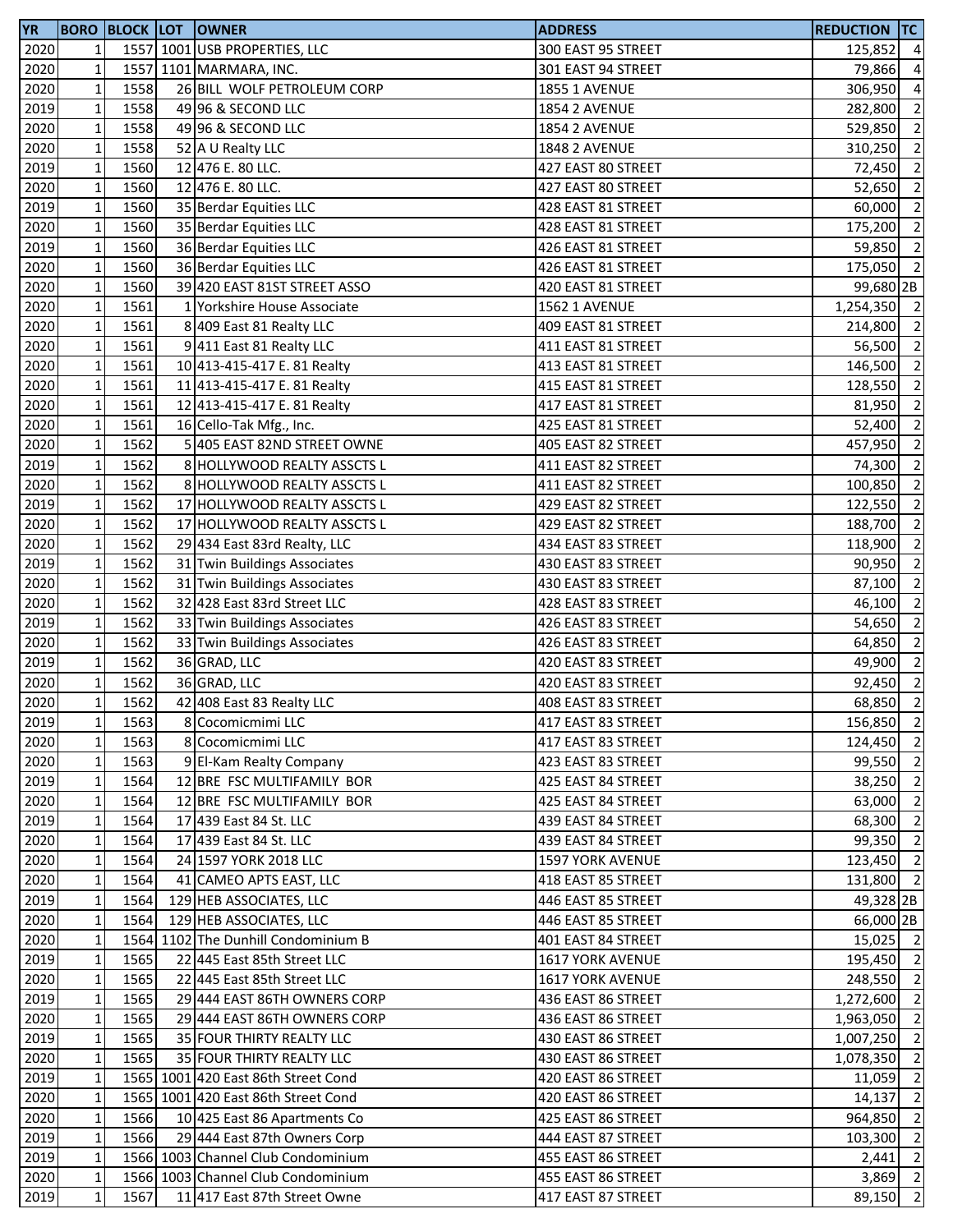| <b>YR</b> |                 |      | <b>BORO BLOCK LOT OWNER</b>         | <b>ADDRESS</b>            | REDUCTION TC          |                          |
|-----------|-----------------|------|-------------------------------------|---------------------------|-----------------------|--------------------------|
| 2020      | 1 <sup>1</sup>  | 1567 | 11 417 East 87th Street Owne        | 417 EAST 87 STREET        | 103,100 2             |                          |
| 2019      | $1\overline{ }$ | 1567 | 40 414 East 88th Street Hous        | 414 EAST 88 STREET        | 56,100                | $\overline{\phantom{a}}$ |
| 2020      | $1\overline{ }$ | 1567 | 40 414 East 88th Street Hous        | 414 EAST 88 STREET        | 112,800               | $\overline{2}$           |
| 2019      | $1\,$           | 1567 | 104 403 East 87th Street Owne       | 403 EAST 87 STREET        | 227,500 2             |                          |
| 2020      | $1\,$           | 1567 | 104 403 East 87th Street Owne       | 403 EAST 87 STREET        | 232,900 2             |                          |
| 2020      | $1\,$           | 1567 | 128 448 E 88TH STREET OWNERS        | 448 EAST 88 STREET        | 270,800               | $\overline{\phantom{0}}$ |
| 2020      | $\mathbf 1$     | 1568 | 18 443-45 E. 88th St. LLC           | 443 EAST 88 STREET        | 454,000               | $\overline{2}$           |
| 2020      | $\mathbf 1$     | 1568 | 31 436-438 East 89 Realty LL        | 436 EAST 89 STREET        | 180,150               | $\overline{\phantom{a}}$ |
| 2020      | $\mathbf 1$     | 1568 | 40 CORAL PEARL LLC                  | 418 EAST 89 STREET        | 61,150                | $\overline{2}$           |
| 2020      | $1\overline{ }$ | 1568 | 43 410 East 89 Realty LLC           | 408 EAST 89 STREET        | 59,350                | $\overline{2}$           |
| 2020      | $\mathbf 1$     | 1570 | 2 1742 FIRST LLC                    | 1742 1 AVENUE             | 177,350 2             |                          |
| 2020      | $\mathbf 1$     | 1570 | 15 SGRC 423, LLC                    | 423 EAST 90 STREET        | 259,050               | $\overline{\phantom{a}}$ |
| 2020      | $1\vert$        | 1570 | 21 York 1735 LLC                    | 1731 YORK AVENUE          | 1,692,900 2           |                          |
| 2019      | $\mathbf 1$     | 1570 | 24 1737 YORK REALTY LLC             | 1737 YORK AVENUE          | 514,300               | $\overline{\phantom{a}}$ |
| 2020      | $\mathbf 1$     | 1570 | 24 1737 YORK REALTY LLC             | 1737 YORK AVENUE          | 639,400 2             |                          |
| 2020      | $\mathbf 1$     | 1570 | 37 ELI'S BREAD (ELI ZABAR) I        | 422 EAST 91 STREET        | 99,200                | $\overline{4}$           |
| 2020      | $\mathbf 1$     | 1571 | 5 BAKE 403 LLC, a New York          | 403 EAST 91 STREET        | 274,550               | $\overline{4}$           |
| 2019      | $1\overline{ }$ | 1576 | 37 518 East 80th Street Co.,        | 518 EAST 80 STREET        | 426,050               | $\overline{2}$           |
| 2020      | $\mathbf 1$     | 1576 | 37 518 East 80th Street Co.,        | 518 EAST 80 STREET        | 487,250               | $\overline{\phantom{a}}$ |
| 2020      | $\mathbf 1$     |      | 1576 1004 The Carriage House Condom | 510 EAST 80 STREET        | 5,991                 | $\overline{2}$           |
| 2020      | $1\vert$        | 1577 | 43 514 EAST 81ST STREET LLC         | 514 EAST 81 STREET        | 86,050 2              |                          |
| 2019      | $\mathbf 1$     | 1578 | 6 VULCAN 81 CO. LLC.                | 507 EAST 81 STREET        | 79,750 2              |                          |
| 2020      | $\mathbf 1$     | 1578 | 6 VULCAN 81 CO. LLC.                | 507 EAST 81 STREET        | 88,950                | $\overline{\phantom{a}}$ |
| 2020      | $\mathbf 1$     | 1578 | 17 Five on 81 LLC                   | 529 EAST 81 STREET        | 949,650 2             |                          |
| 2020      | $\mathbf 1$     | 1578 | 44 512 East 82nd St. Owners         | 512 EAST 82 STREET        | 117,550 2             |                          |
| 2020      | $\mathbf{1}$    | 1579 | 5 505 EAST 82ND STREET OWNE         | 505 EAST 82 STREET        | 675,150               | $\overline{\phantom{0}}$ |
| 2019      | $1\overline{ }$ | 1579 | 33 TRAFALGAR CO.                    | 534 EAST 83 STREET        | 69,950                | $\overline{\phantom{a}}$ |
| 2020      | $\mathbf 1$     | 1579 | 33 TRAFALGAR CO.                    | 534 EAST 83 STREET        | 160,050 2             |                          |
| 2020      | $\mathbf 1$     | 1579 | 34 532 East 83rd Street LLC         | 532 EAST 83 STREET        | 81,450 2              |                          |
| 2019      | $1\vert$        | 1579 | 35 83RD STREET PROPERTY, LLC        | 530 EAST 83 STREET        | 120,392 2B            |                          |
| 2020      | $\mathbf 1$     | 1579 | 35 83RD STREET PROPERTY, LLC        | 530 EAST 83 STREET        | 193,556 2B            |                          |
| 2020      | $\mathbf 1$     | 1579 | 42 Domenica, Vito & Rita Rea        | 516 EAST 83 STREET        | 240,450 2             |                          |
| 2020      | $\mathbf 1$     | 1579 | 44 512 East 83rd Street Tena        | 512 EAST 83 STREET        | 109,550 2             |                          |
| 2020      | $\mathbf{1}$    | 1579 | 49 500 East 83rd Street Corp        | <b>1562 YORK AVENUE</b>   | $2,663,400$ 2         |                          |
| 2019      | $1\vert$        |      | 1579 136 83RD STREET PROPERTY, LLC  | 528 EAST 83 STREET        | 120,392 <sub>2B</sub> |                          |
| 2020      | $\mathbf{1}$    | 1579 | 136 83RD STREET PROPERTY, LLC       | 528 EAST 83 STREET        | 193,556 2B            |                          |
| 2019      | $1\vert$        | 1579 | 138 83RD STREET PROPERTY, LLC       | 524 EAST 83 STREET        | 120,402 2B            |                          |
| 2020      | $1\vert$        | 1579 | 138 83RD STREET PROPERTY, LLC       | 524 EAST 83 STREET        | 193,556 2B            |                          |
| 2019      | $1\vert$        | 1580 | 10 513 East 83rd Street Limi        | 513 EAST 83 STREET        | 56,600 2              |                          |
| 2020      | $\mathbf{1}$    | 1580 | 10 513 East 83rd Street Limi        | 513 EAST 83 STREET        | 81,350 2              |                          |
| 2020      | $1\overline{ }$ | 1580 | 13 519 East 83 Realty LLC           | 519 EAST 83 STREET        | 72,850 2              |                          |
| 2019      | $1\overline{ }$ | 1580 | 14 521 East 83rd Street Corp        | 521 EAST 83 STREET        | 87,650 2              |                          |
| 2020      | $1\overline{ }$ | 1580 | 14 521 East 83rd Street Corp        | 521 EAST 83 STREET        | 63,800                | $\overline{2}$           |
| 2019      | $\mathbf{1}$    | 1580 | 15 AMO ASSOCIATES, L.L.C.           | 523 EAST 83 STREET        | 45,600                | $\overline{2}$           |
| 2020      | $1\overline{ }$ | 1580 | 15 AMO ASSOCIATES, L.L.C.           | 523 EAST 83 STREET        | 93,100                | $\overline{2}$           |
| 2020      | $\mathbf{1}$    | 1580 | 16 AMO ASSOCIATES, L.L.C.           | 525 EAST 83 STREET        | 196,750 2             |                          |
| 2020      | $1\overline{ }$ | 1580 | 17 527 E 83 ST LLC                  | 527 EAST 83 STREET        | 75,900 2              |                          |
| 2019      | $1\overline{ }$ | 1580 | 20 HOLLYWOOD REALTY ASSCTS L        | 533 EAST 83 STREET        | 56,300 2              |                          |
| 2020      | $\mathbf 1$     | 1580 | 20 HOLLYWOOD REALTY ASSCTS L        | 533 EAST 83 STREET        | 50,150 2              |                          |
| 2020      | $1\overline{ }$ | 1580 | 38 ROMARK REALTY LLC                | 518 EAST 84 STREET        | 605,900 2             |                          |
| 2020      | $1\overline{ }$ | 1580 | 43 510 EAST 84TH STREET CORP        | 512 EAST 84 STREET        | 480,150               | $\overline{2}$           |
| 2019      | $\mathbf{1}$    | 1580 | 51 Fameco LLC                       | <b>1588 YORK AVENUE</b>   | 93,700                | $\overline{2}$           |
| 2020      | $\mathbf 1$     | 1580 | 51 Fameco LLC                       | <b>1588 YORK AVENUE</b>   | 64,450                | $\overline{2}$           |
| 2020      | $1\overline{ }$ | 1580 | 104 501 1/2 East 83rd St LLC        | 501 1/2 EAST 83 STREET    | 118,950 2             |                          |
| 2020      | 1 <sup>1</sup>  | 1580 | 127 HZL REALTY LLC                  | <b>88 EAST END AVENUE</b> | 70,050                | $\overline{2}$           |
| 2019      | $1\overline{ }$ |      | 1580 1004 90 East End Avenue Condom | 90 EAST END AVENUE        | 3,982                 | $\overline{2}$           |
| 2020      | $1\,$           |      | 1580 1004 90 East End Avenue Condom | 90 EAST END AVENUE        | 3,708 2               |                          |
| 2020      | $\mathbf{1}$    | 1581 | 37 534 East 85th St. Co. LLC        | 532 EAST 85 STREET        | 186,650 2             |                          |
| 2020      | $\mathbf{1}$    | 1581 | 45 Zelda Realty Corp.               | 510 EAST 85 STREET        | 586,750 2             |                          |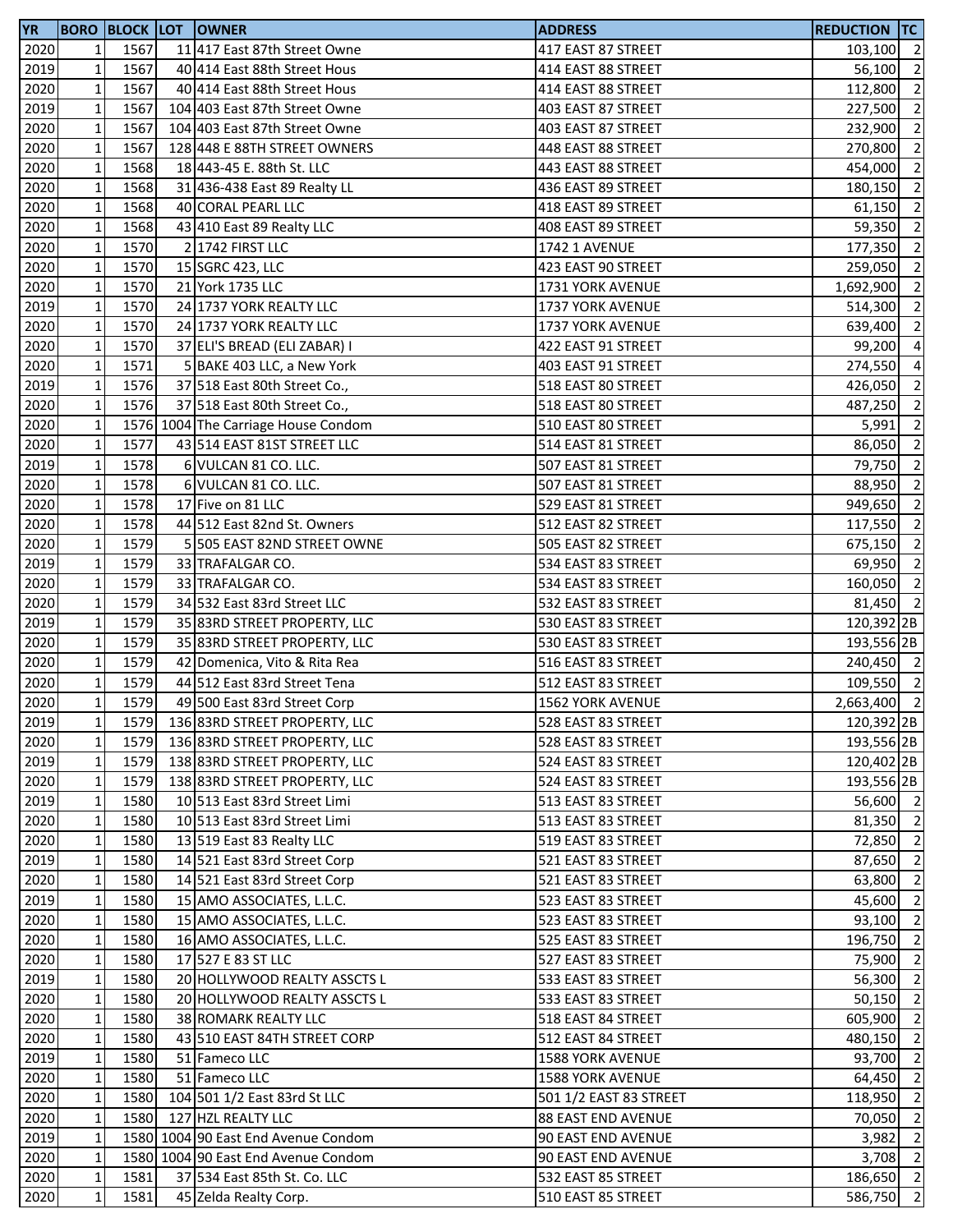| <b>YR</b>    |              |      | <b>BORO BLOCK LOT OWNER</b>                            | <b>ADDRESS</b>                               | <b>REDUCTION TC</b>  |                          |
|--------------|--------------|------|--------------------------------------------------------|----------------------------------------------|----------------------|--------------------------|
| 2020         | 1            | 1582 | 5 51585 Owners Corp.                                   | 515 EAST 85 STREET                           | 1,256,200 2          |                          |
| 2020         | $\mathbf 1$  | 1582 | 11 Fameco LLC                                          | 523 EAST 85 STREET                           | 73,150 2             |                          |
| 2020         | $\mathbf 1$  | 1583 | 1 PHIDO CO., INC.                                      | 1634 YORK AVENUE                             | 187,000 2B           |                          |
| 2020         | $\mathbf 1$  | 1583 | 9 519 East 86th St. Tenants                            | 517 EAST 86 STREET                           | 920,900 2            |                          |
| 2020         | $\mathbf 1$  | 1584 | 987TH STREET REALTY LLC                                | 511 EAST 87 STREET                           | 195,350 2            |                          |
| 2019         | $\mathbf 1$  | 1584 | 13 519 East 87th Street Owne                           | 519 EAST 87 STREET                           | 154,700              | $\overline{2}$           |
| 2020         | $\mathbf 1$  | 1584 | 13 519 East 87th Street Owne                           | 519 EAST 87 STREET                           | 93,050               | $\overline{2}$           |
| 2019         | $\mathbf 1$  | 1584 | 39 522 E 88 TENANTS CORP                               | 522 EAST 88 STREET                           | 99,900               | $\overline{2}$           |
| 2020         | $\mathbf 1$  | 1584 | 41 AIMCO 518 EAST 88TH ST, L                           | 518 EAST 88 STREET                           | 126,850              | $\overline{2}$           |
| 2020         | $\mathbf 1$  | 1584 | 44 512 REALTY EQUITIES, LLC                            | 512 EAST 88 STREET                           | 65,450               | $\overline{2}$           |
| 2020         | $\mathbf 1$  | 1584 | 49 Phoenicia Properties, LLC                           | 1670 YORK AVENUE                             | 260,350              | $\overline{\phantom{a}}$ |
| 2020         | $\mathbf 1$  |      | 1584 1002 Blueacres LLC                                | 170 EAST END AVENUE                          | 105,850              | $\overline{4}$           |
| 2020         | $\mathbf 1$  | 1585 | 5 LL 505 East 88th Street L                            | 505 EAST 88 STREET                           | 394,650              | $\overline{2}$           |
| 2019         | $\mathbf 1$  | 1585 | 7 509 EAST 88 STREET OWNERS                            | 509 EAST 88 STREET                           | 330,450              | $\overline{2}$           |
| 2020         | $\mathbf 1$  | 1585 | 7 509 EAST 88 STREET OWNERS                            | 509 EAST 88 STREET                           | 277,350              | $\overline{2}$           |
| 2020         | $\mathbf 1$  | 1585 | 16 527 E. 88 Realty LLC                                | 527 EAST 88 STREET                           | 57,550               | $\overline{2}$           |
| 2019         | $\mathbf 1$  | 1585 | 23 180 Tenants Corporation                             | 180 EAST END AVENUE                          | 9,427,550            | $\overline{2}$           |
| 2020         | $\mathbf 1$  | 1585 | 23 180 Tenants Corporation                             | 180 EAST END AVENUE                          | 6,487,950            | $\overline{2}$           |
| 2019         | $\mathbf 1$  | 1585 | 51 UPPER YORK HOLDINGS LLC                             | 1688 YORK AVENUE                             | 110,750              | $\overline{2}$           |
| 2020         | $\mathbf 1$  | 1585 | 51 UPPER YORK HOLDINGS LLC                             | 1688 YORK AVENUE                             | 74,050               | $\overline{2}$           |
| 2020         | $\mathbf 1$  | 1589 | 2 ONE EAST END AVE. CORPORA                            | <b>1 EAST END AVENUE</b>                     | 380,700 2            |                          |
| 2019         | $\mathbf 1$  | 1589 | 19 25 EAST END AVENUE CORPOR                           | 25 EAST END AVENUE                           | 638,050              | $\overline{2}$           |
| 2020         | $\mathbf 1$  | 1589 | 19 25 EAST END AVENUE CORPOR                           | 25 EAST END AVENUE                           | 915,700              | $\overline{2}$           |
| 2020         | $\mathbf 1$  | 1590 | 44 SEVEN GRACIE SQUARE CORPO                           | 5 GRACIE SQUARE                              | 763,550              | $\overline{2}$           |
| 2020         | $\mathbf 1$  |      | 1600 1001 CENTRAL HARLEM PLAZA COMM                    | 130 LENOX AVENUE                             | 1,214,201            | $\overline{a}$           |
| 2019         | $\mathbf 1$  | 1602 | 1 1150 Fifth Avenue Owners                             | <b>1150 5 AVENUE</b>                         | 2,258,650            | $\overline{2}$           |
| 2020         | $\mathbf 1$  | 1602 | 1 1150 Fifth Avenue Owners                             | <b>1150 5 AVENUE</b>                         | 2,511,550            | $\overline{2}$           |
| 2020         | $\mathbf 1$  | 1602 | 33 Elliana Park LLC                                    | 71 EAST 96 STREET                            | 567,050              | $\overline{2}$           |
| 2020         | $\mathbf 1$  | 1602 | 60 12 East 97th Street Owner                           | 12 EAST 97 STREET                            | 626,800              | $\overline{\phantom{a}}$ |
| 2020         | $\mathbf 1$  |      | 1602 1001 THE GATSBY                                   | 65 EAST 96 STREET                            | 14,541               | $\overline{2}$           |
| 2020         | $\mathbf 1$  | 1603 |                                                        | 53 EAST 97 STREET                            | 216,200              | $\overline{2}$           |
| 2020         | $\mathbf 1$  | 1603 | 25 Oakridge Center LLC<br>60 16 EAST 98TH OWNERS, INC. | 16 EAST 98 STREET                            | 504,000              | $\overline{2}$           |
| 2019         | $\mathbf 1$  | 1604 | 1 1170 Fifth Avenue Corpora                            |                                              | 489,800 2            |                          |
| 2020         | $\mathbf 1$  | 1604 | 1 1170 Fifth Avenue Corpora                            | <b>1170 5 AVENUE</b><br><b>1170 5 AVENUE</b> | 1,362,350            | $\overline{2}$           |
|              |              | 1614 | 15 1620 GROUP LLC                                      | 1620 MADISON AVENUE                          |                      |                          |
| 2019         | $1\vert$     |      |                                                        |                                              | 29,250 4<br>74,250 4 |                          |
| 2020         | $\mathbf 1$  | 1614 | 15 1620 GROUP LLC<br>14 3694 BROADWAY ASSOCIATES       | 1620 MADISON AVENUE<br>1632 MADISON AVENUE   | 532,800 2            |                          |
| 2020<br>2020 | $\mathbf 1$  | 1615 |                                                        | <b>1280 5 AVENUE</b>                         | 14,774 2             |                          |
|              | $\mathbf 1$  |      | 1615 1003 1280 Fifth Condominium                       |                                              |                      |                          |
| 2020         | $\mathbf 1$  | 1621 | 28 East 115th Mgmt. & Dev LP                           | 63 EAST 115 STREET                           | 15,000 2             |                          |
| 2020         | $\mathbf 1$  | 1621 | 35 ETTIA REALTY CORP                                   | 81 EAST 115 STREET                           | 30,640 2B            |                          |
| 2020         | $\mathbf{1}$ | 1621 | 36 116 Park Avenue Realty In                           | 76 EAST 116 STREET                           | 303,200 2            |                          |
| 2020         | $\mathbf 1$  | 1621 | 43 Masdol Realty Corp.                                 | 68 EAST 116 STREET                           | 81,850 4             |                          |
| 2020         | $\mathbf 1$  | 1622 | 29 PENNSYLVANIA HOLDINGS LLC                           | 87 EAST 116 STREET                           | 82,400 4             |                          |
| 2020         | $\mathbf 1$  | 1624 | 15 1500 Lexington Associates                           | 1490 LEXINGTON AVENUE                        | 1,146,650            | $\overline{2}$           |
| 2020         | $\mathbf{1}$ | 1624 | 33 MONTEREY 96 STREET LLC                              | 1710 3 AVENUE                                | 6,349,050            | $\overline{2}$           |
| 2020         | $\mathbf{1}$ | 1627 | 24 EGA Holdings, LLC                                   | 155 EAST 99 STREET                           | 131,000 2            |                          |
| 2020         | $\mathbf 1$  | 1627 | 26 EGA Holdings, LLC                                   | 159 EAST 99 STREET                           | 78,050 2             |                          |
| 2020         | $\mathbf 1$  | 1627 | 31 167 E 99 LLC                                        | 169 EAST 99 STREET                           | 99,550 2             |                          |
| 2020         | $\mathbf 1$  | 1627 | 32 167 E 99 LLC                                        | 171 EAST 99 STREET                           | 108,050 2            |                          |
| 2020         | $\mathbf 1$  | 1627 | 43 E 100 HOUSING DEVELOPMENT FUND CORP                 | 166 EAST 100 STREET                          | 47,025 2             |                          |
| 2020         | $\mathbf{1}$ | 1627 | 50 East Side Manager's Assoc                           | 1565 LEXINGTON AVENUE                        | 133,650              | $\overline{2}$           |
| 2020         | $\mathbf 1$  | 1628 | 48 180 East 101 LLC                                    | 180 EAST 101 STREET                          | 99,900               | $\overline{2}$           |
| 2019         | $\mathbf 1$  | 1629 | 14 1590 Lexington LLC                                  | 1590 LEXINGTON AVENUE                        | 287,900 2            |                          |
| 2020         | $\mathbf 1$  | 1629 | 62 120 E 102 St LLC                                    | 120 EAST 102 STREET                          | 93,400 2             |                          |
| 2020         | $\mathbf 1$  | 1630 | 29 171 East 102nd Street LLC                           | 171 EAST 102 STREET                          | $31,100$ 2           |                          |
| 2020         | $\mathbf 1$  | 1631 | 23 METRO PROPERTIES LLC                                | 1631 LEXINGTON AVENUE                        | 84,850 2B            |                          |
| 2020         | $\mathbf 1$  | 1631 | 35 PETWIL XI INC.                                      | <b>1872 3 AVENUE</b>                         | 55,450 4             |                          |
| 2019         | $\mathbf 1$  | 1631 | 40 1882 Third, LLC                                     | <b>1882 3 AVENUE</b>                         | 88,150 2             |                          |
| 2020         | $\mathbf 1$  | 1631 | 40 1882 Third, LLC                                     | 1882 3 AVENUE                                | $96,700$ 2           |                          |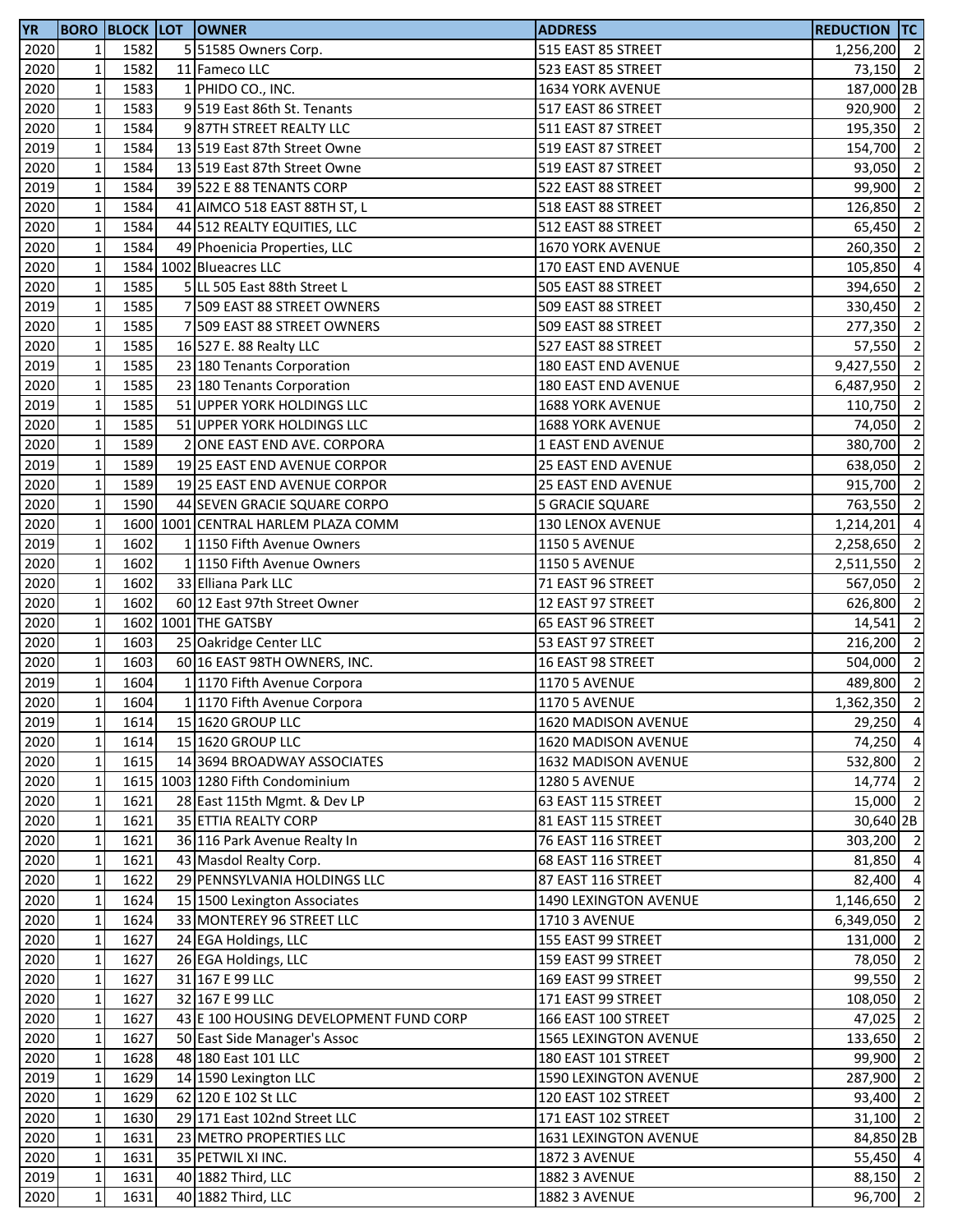| <b>YR</b> |                 |      | <b>BORO BLOCK LOT OWNER</b>         | <b>ADDRESS</b>       | <b>REDUCTION TC</b> |                |
|-----------|-----------------|------|-------------------------------------|----------------------|---------------------|----------------|
| 2020      | $1\vert$        | 1632 | 32 EAST 104 LLC                     | 181 EAST 104 STREET  | 36,500              | $\overline{2}$ |
| 2020      | $\mathbf 1$     | 1632 | 33 MAYGINA REALTY LLC               | <b>1884 3 AVENUE</b> | 22,100              | $\overline{4}$ |
| 2020      | $\mathbf{1}$    | 1632 | 37 1926 3 AV REALTY CORP            | <b>1892 3 AVENUE</b> | 24,800              | $\overline{a}$ |
| 2020      | $\mathbf{1}$    | 1632 | 42 East 115th Mgmt. & Dev LP        | 170 EAST 105 STREET  | 128,850             | $\overline{2}$ |
| 2019      | $1\,$           | 1633 | 41 SOUND PEARL LLC                  | 174 EAST 106 STREET  | 361,050             | $\overline{2}$ |
| 2020      | $\mathbf 1$     | 1633 | 41 SOUND PEARL LLC                  | 174 EAST 106 STREET  | 356,950             | $\overline{2}$ |
| 2020      | $\mathbf 1$     | 1633 | 51 154 EAST 106 LLC                 | 154 EAST 106 STREET  | 128,950             | $\overline{2}$ |
| 2020      | $\mathbf 1$     | 1634 | 37 MORTLEN REALTY CORP              | <b>1932 3 AVENUE</b> | 8,980               | $\overline{4}$ |
| 2020      | $\mathbf 1$     | 1634 | 42 SIMSONS RLTY CORP                | 168 EAST 107 STREET  | 33,050              | $\overline{4}$ |
| 2020      | $\mathbf 1$     | 1634 | 60 124 E 107 ST. LLC                | 124 EAST 107 STREET  | 458,055             | $\overline{2}$ |
| 2020      | $\mathbf 1$     | 1635 | 33 MARTLEN REALTY CORP              | <b>1950 3 AVENUE</b> | 103,550             | $\overline{4}$ |
| 2020      | $1\,$           | 1635 | 35 LENMORT REALTY CORP              | <b>1954 3 AVENUE</b> | 25,400 4            |                |
| 2020      | $\mathbf 1$     | 1635 | 36 MORTLEN REALTY CORP              | <b>1956 3 AVENUE</b> | 14,400 4            |                |
| 2020      | $\mathbf 1$     | 1635 | 144 WG & Assoc. LLC                 | 170 EAST 108 STREET  | 14,200 2A           |                |
| 2019      | $\mathbf 1$     | 1636 | 49 WG & Assoc. LLC                  | 156 EAST 109 STREET  | 49,360 2A           |                |
| 2020      | $\mathbf 1$     | 1636 | 49 WG & Assoc. LLC                  | 156 EAST 109 STREET  | 71,949 2A           |                |
| 2020      | $\mathbf 1$     | 1639 | 35 HAUSER REALTY, LLC               | <b>2024 3 AVENUE</b> | 79,340 2            |                |
| 2020      | $\mathbf 1$     | 1643 | 7 East 115th Mgmt. & Dev LP         | 115 EAST 115 STREET  | 11,689 2B           |                |
| 2020      | $\mathbf 1$     | 1643 | 26 East 115th Mgmt. & Dev LP        | 165 EAST 115 STREET  | 28,000 2B           |                |
| 2020      | $\mathbf 1$     | 1643 | 41 176 East 116 LLC                 | 176 EAST 116 STREET  | 94,150 4            |                |
| 2019      | $\mathbf 1$     | 1643 | 48 Zafiara Realty, Inc.             | 160 EAST 116 STREET  | 13,600 4            |                |
| 2020      | $\mathbf 1$     | 1643 | 48 Zafiara Realty, Inc.             | 160 EAST 116 STREET  | 50,050 4            |                |
| 2020      | $\mathbf 1$     | 1643 | 56 1870 LEX, LLC                    | 126 EAST 116 STREET  | 131,500             | $\overline{4}$ |
| 2020      | $\mathbf 1$     | 1644 | 16 1872 Lexington Corp.             | 137 EAST 116 STREET  | 65,150              | $\overline{2}$ |
| 2019      | $\mathbf 1$     | 1644 | 30 169-173 Realty LLC               | 173 EAST 116 STREET  | 22,100              | $\overline{4}$ |
| 2020      | $\mathbf 1$     | 1644 | 30 169-173 Realty LLC               | 173 EAST 116 STREET  | 25,250              | $\overline{4}$ |
| 2020      | $\mathbf 1$     | 1646 | 16 Frank & Walter Eberhart, L       | 225 EAST 96 STREET   | 88,500              | $\overline{2}$ |
| 2020      | $\mathbf 1$     | 1646 | 17 Frank & Walter Eberhart, L       | 227 EAST 96 STREET   | 63,650              | $\overline{2}$ |
| 2019      | $\mathbf 1$     | 1646 | 23 Ivy Bannister                    | <b>1869 2 AVENUE</b> | 60,100              | $\overline{2}$ |
| 2020      | $\mathbf 1$     | 1654 | 1 1883 Realty LLC                   | <b>1883 3 AVENUE</b> | 89,175              | $\overline{2}$ |
| 2020      | $\mathbf 1$     | 1654 | 4 MORTLEN REALTY CORP               | <b>1889 3 AVENUE</b> | 29,700              | $\overline{4}$ |
| 2020      | $\mathbf 1$     | 1655 | 19 BFC EAST HARLEM LLC              | 249 EAST 105 STREET  | 42,200 4            |                |
| 2020      | $\mathbf 1$     | 1655 | 20 CDC 105th Street Realty,         | 251 EAST 105 STREET  | 9,000 2B            |                |
| 2020      | $\mathbf{1}$    | 1660 | 1 AK Properties Group LLC           | <b>2005 3 AVENUE</b> | 112,250 4           |                |
| 2020      | 11              | 1661 | 10 CDC 111th Street Realty,         | 221 EAST 111 STREET  | 197,900 2           |                |
| 2020      | $1\,$           | 1661 | 17 235 EAST 111 LLC                 | 235 EAST 111 STREET  | 48,150 2            |                |
| 2020      | $1\,$           | 1661 | 18 237 EAST 111 LLC                 | 237 EAST 111 STREET  | 239,550 2           |                |
| 2020      | $\mathbf{1}$    | 1661 | 19 CDC 111th Street Realty,         | 239 EAST 111 STREET  | 30,942 2B           |                |
| 2020      | $\mathbf 1$     |      | 1661 1001 ROOSEVELT LANE CONDOMINIU | 227 EAST 111 STREET  | 4,929 2             |                |
| 2019      | $\mathbf 1$     | 1666 | 6 ROZITA REALTY CORP                | 209 EAST 116 STREET  | 89,650 2            |                |
| 2020      | $\mathbf 1$     | 1666 | 6 ROZITA REALTY CORP                | 209 EAST 116 STREET  | 108,380 2           |                |
| 2020      | $\mathbf 1$     | 1667 | 1 BHNV REALTY CORP                  | <b>2143 3 AVENUE</b> | 168,600             | $\overline{2}$ |
| 2020      | $\mathbf{1}$    | 1671 | 1 METRO EAST 99 LLC                 | 301 EAST 99 STREET   | 3,586,100           | $\overline{2}$ |
| 2019      | $\mathbf{1}$    | 1671 | 30 342 EAST 100TH STREET HDF        | 1949 1 AVENUE        | 190,800             | $\overline{2}$ |
| 2020      | $\mathbf{1}$    | 1671 | 30 342 EAST 100TH STREET HDF        | 1949 1 AVENUE        | 180,900 2           |                |
| 2020      | $\mathbf{1}$    | 1673 | 52 LEON SUTTON, BERNICE PINT        | <b>1976 2 AVENUE</b> | $162,250$ 2         |                |
| 2019      | $1\overline{ }$ |      | 1673 1002 SBM ASSOCIATES, INC.      | 325 EAST 101 STREET  | 132,300 2           |                |
| 2020      | $\mathbf 1$     |      | 1673 1002 SBM ASSOCIATES, INC.      | 325 EAST 101 STREET  | 344,700 2           |                |
| 2020      | $\mathbf{1}$    | 1674 | 1 CDC 105th Street Realty,          | <b>1984 2 AVENUE</b> | 90,600              | $\overline{2}$ |
| 2020      | $\mathbf{1}$    |      | 1674 1001 East 102nd St. Realty LLC | 333 EAST 102 STREET  | 9,482,000           | $\overline{2}$ |
| 2020      | $1\overline{ }$ | 1675 | 23 White Castle System, Inc.        | <b>2001 1 AVENUE</b> | 53,600              | $\overline{4}$ |
| 2019      | $\mathbf 1$     | 1675 | 29 VIMLA INC.                       | <b>2015 1 AVENUE</b> | 97,700              | $\overline{2}$ |
| 2020      | $1\,$           | 1675 | 29 VIMLA INC.                       | <b>2015 1 AVENUE</b> | 140,000             | $\overline{2}$ |
| 2020      | $1\overline{ }$ | 1677 | 9 KA 2 DEVELOPMENT, LLC             | 315 EAST 105 STREET  | 107,200 2           |                |
| 2020      | $1\,$           | 1677 | 44 312 EAST 106 LLC                 | 312 EAST 106 STREET  | 182,670 2           |                |
| 2020      | $\mathbf 1$     |      | 1677 1201 Renaissance East Condomin | 319 EAST 105 STREET  | 15,211              | $\overline{2}$ |
| 2020      | $\mathbf 1$     | 1680 | 17 G & D PROPERTIES LLC             | 327 EAST 108 STREET  | 139,656             | $\overline{2}$ |
| 2020      | $\mathbf 1$     | 1680 | 19 ELN REALTY LLC                   | 331 EAST 108 STREET  | 178,925 2           |                |
| 2020      | $1\overline{ }$ | 1680 | 32 2113 FIRST AVENUE, LLC           | 334 EAST 109 STREET  | 221,650 4           |                |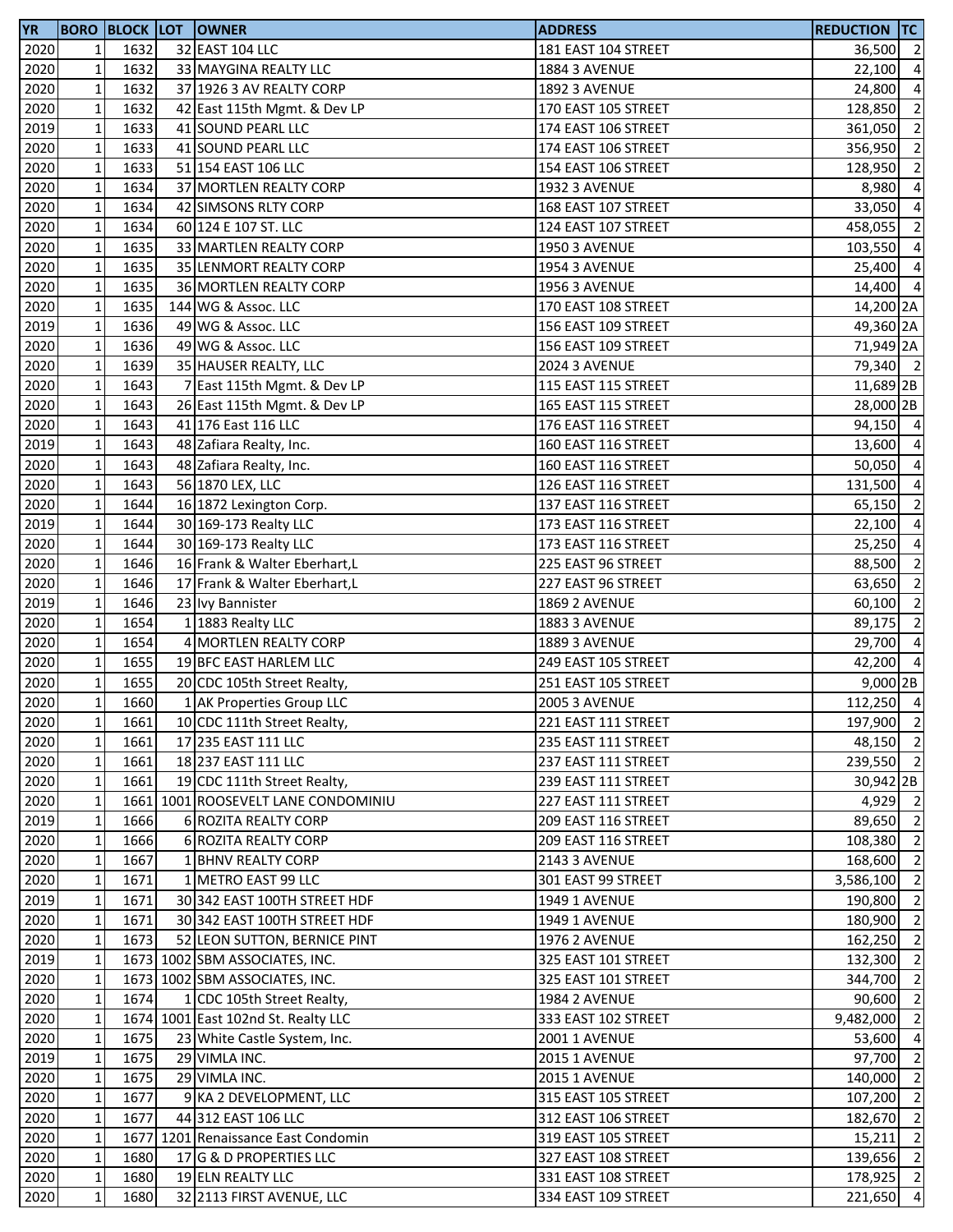| <b>YR</b> |                 |      | <b>BORO BLOCK LOT OWNER</b>     | <b>ADDRESS</b>             | <b>REDUCTION TC</b>  |                         |
|-----------|-----------------|------|---------------------------------|----------------------------|----------------------|-------------------------|
| 2020      | 1               |      | 1680 1101 Aura Condominium      | 330 EAST 109 STREET        | 20,174 2             |                         |
| 2020      | $\mathbf{1}$    | 1681 | 35 336 East 110th Realty LLC    | 336 EAST 110 STREET        | 39,300               | $\overline{a}$          |
| 2020      | $\mathbf 1$     | 1681 | 36 334 East 110th Realty LLC    | 334 EAST 110 STREET        | 20,150               | $\overline{a}$          |
| 2020      | $\mathbf{1}$    |      | 1681 1005 CROWN CONDOMINIUM     | <b>2132 2 AVENUE</b>       | 24,502               | $\overline{2}$          |
| 2020      | $\mathbf 1$     | 1682 | 46 ROSS AND ROSS LLC            | 302 EAST 111 STREET        | 117,590 4            |                         |
| 2020      | $\mathbf 1$     | 1683 | 47 Time Warner Cable of New     | 306 EAST 112 STREET        | 141,700              | $\overline{4}$          |
| 2020      | $\mathbf 1$     | 1687 | 8 EAST HARLEM REALTY LLC        | 313 EAST 115 STREET        | 142,175 2            |                         |
| 2020      | $\mathbf 1$     | 1687 | 44 East 116th LLC               | 312 EAST 116 STREET        | 53,950               | $\overline{2}$          |
| 2020      | $1\,$           | 1688 | 1 2262 REALTY CORP.             | <b>2262 2 AVENUE</b>       | 30,750               | $\overline{a}$          |
| 2020      | $\mathbf 1$     | 1708 | 2 2224 On 1st Building Corp     | <b>2224 1 AVENUE</b>       | 108,950              | $\overline{\mathbf{4}}$ |
| 2019      | $\mathbf 1$     | 1708 | 3 FIRST AVENUE PROPERTIES L     | <b>2226 1 AVENUE</b>       | 45,900               | $\overline{2}$          |
| 2020      | $1\,$           | 1708 | 3 FIRST AVENUE PROPERTIES L     | <b>2226 1 AVENUE</b>       | 104,850              | $\overline{\mathbf{c}}$ |
| 2020      | $1\,$           | 1708 | 14 425 E 114th LLC              | 425 EAST 114 STREET        | 45,450 2             |                         |
| 2020      | $\mathbf 1$     | 1710 | 40 GERMANO, MICHAEL J IV        | 420 EAST 117 STREET        | 13,464 2A            |                         |
| 2020      | $\mathbf 1$     | 1722 | 39 125 REALTY TENANT, LLC       | <b>2018 5 AVENUE</b>       | 150,550 2            |                         |
| 2020      | $\mathbf 1$     | 1722 | 40 JBAM TRG 125 LLC             | 4 WEST 125 STREET          | 785,050              | $\overline{4}$          |
| 2020      | $1\,$           | 1722 | 41 JBAM TRG 125 LLC             | 8 WEST 125 STREET          | 1,557,550            | $\overline{a}$          |
| 2019      | $\mathbf{1}$    | 1722 | 63 64 WEST, LLC                 | 64 WEST 125 STREET         | 436,800              | $\overline{a}$          |
| 2020      | $\mathbf 1$     | 1722 | 63 64 WEST, LLC                 | 64 WEST 125 STREET         | 434,350              | $\overline{a}$          |
| 2019      | $\mathbf 1$     | 1722 | 65 64 WEST, LLC                 | 68 WEST 125 STREET         | 272,550              | $\overline{a}$          |
| 2020      | $\mathbf{1}$    | 1722 | 65 64 WEST, LLC                 | 68 WEST 125 STREET         | 267,500 4            |                         |
| 2020      | $1\,$           | 1723 | 1 FATA REALTY, INC.             | 300 LENOX AVENUE           | 455,950 4            |                         |
| 2020      | $\mathbf 1$     | 1724 | 142 MICHAEL PEGUERO             | 10 WEST 127 STREET         | 15,949 2A            |                         |
| 2019      | $\mathbf 1$     | 1725 | 33 127th Street Apartments L    | <b>2060 5 AVENUE</b>       | 17,700 2             |                         |
| 2020      | $\mathbf 1$     | 1725 | 33 127th Street Apartments L    | <b>2060 5 AVENUE</b>       | 26,350 2             |                         |
| 2020      | $1\,$           | 1726 | 13 WEST HARLEM CORP.            | 59 WEST 128 STREET         | 45,870 2B            |                         |
| 2020      | $\mathbf{1}$    |      | 1727 1001 Lenox Condominium     | 380 LENOX AVENUE           | 37,827               | $\overline{4}$          |
| 2020      | $\mathbf 1$     | 1728 | 50 GREEN VALLEY REALTY LLC      | 26 WEST 131 STREET         | 39,550 2             |                         |
| 2020      | $\mathbf{1}$    | 1730 | 40 Lenox Terrace Development    | <b>2196 5 AVENUE</b>       | 70,100               | $\overline{4}$          |
| 2020      | $\mathbf 1$     | 1737 | 11 580 Lenox Associates LLC     | 580 LENOX AVENUE           | 122,050 4            |                         |
| 2020      | $\mathbf 1$     | 1746 | 21 Madison Park Apartment Co    | 1831 MADISON AVENUE        | 1,398,550            | $\overline{\mathbf{c}}$ |
| 2019      | $\mathbf 1$     | 1749 | 50 1941-1947 Madison Ave. As    | 1943 MADISON AVENUE        | 242,650 4            |                         |
| 2020      | $\mathbf 1$     | 1749 | 50 1941-1947 Madison Ave. As    | 1943 MADISON AVENUE        | 347,950 4            |                         |
| 2020      | $\mathbf{1}$    | 1756 | <b>MADISON AVENUE HDFC</b>      | <b>2151 5 AVENUE</b>       | 43,000 2C            |                         |
| 2020      | $1\vert$        | 1756 | 5 MADISON AVENUE HDFC           | 3 EAST 131 STREET          | 45,750 <sub>2C</sub> |                         |
| 2020      | $\mathbf 1$     | 1756 | 6 MADISON AVENUE HDFC           | 5 EAST 131 STREET          | 44,150 2C            |                         |
| 2020      | $1\overline{ }$ | 1756 | 15 MADISON AVENUE HDFC          | 2084 MADISON AVENUE        | 33,800 2C            |                         |
| 2020      | $\mathbf{1}$    | 1756 | 17 MADISON AVENUE HDFC          | <b>2088 MADISON AVENUE</b> | 33,700 2C            |                         |
| 2020      | $\mathbf 1$     | 1756 | 47 LGS PARTNERS LLC             | 44 EAST 132 STREET         | 120,350 2            |                         |
| 2020      | $\mathbf 1$     | 1756 | 49 East River Portfolio Part    | <b>2095 MADISON AVENUE</b> | 119,000 2            |                         |
| 2020      | $\mathbf 1$     | 1756 | 67 6 EAST 132 ST. LLC           | 6 EAST 132 STREET          | 223,200 2            |                         |
| 2020      | $\mathbf{1}$    |      | 1756 1101 The Style Condominium | 51 EAST 131 STREET         | 9,447 2              |                         |
| 2019      | $1\overline{ }$ | 1771 | 33 2246-50 THIRD AVENUE LLC     | <b>2246 3 AVENUE</b>       | 96,750 4             |                         |
| 2020      | $\mathbf 1$     | 1771 | 33 2246-50 THIRD AVENUE LLC     | <b>2246 3 AVENUE</b>       | 110,250              | $\overline{4}$          |
| 2020      | $\mathbf 1$     | 1771 | 42 180 EAST 123RD STREET LLC    | 180 EAST 123 STREET        | 13,050               | $\overline{a}$          |
| 2020      | $1\overline{ }$ | 1771 | 43 176 EAST 123RD STREET LLC    | EAST 123 STREET            | 26,500 4             |                         |
| 2020      | $1\overline{ }$ | 1771 | 51 148 EAST 123RD STREET LLC    | 148 EAST 123 STREET        | 19,300 4             |                         |
| 2019      | $\mathbf{1}$    | 1772 | 1 1807-1811 Park Ave Develo     | 101 EAST 123 STREET        | 22,700               | $\overline{4}$          |
| 2020      | $\mathbf 1$     | 1772 | 1 1807-1811 Park Ave Develo     | 101 EAST 123 STREET        | 69,050 4             |                         |
| 2019      | $\mathbf 1$     | 1772 | 38 2274 THIRD AVENUE LLC        | <b>2274 3 AVENUE</b>       | 36,550 4             |                         |
| 2020      | $\mathbf{1}$    | 1772 | 38 2274 THIRD AVENUE LLC        | <b>2274 3 AVENUE</b>       | 42,400               | $\overline{a}$          |
| 2020      | $\mathbf{1}$    | 1772 | 58 Temple Boy Dev Corp.         | 134 EAST 124 STREET        | 8,750                | $\overline{4}$          |
| 2019      | $\mathbf{1}$    | 1773 | 17 LEXINGTON 2050 REALTY LLC    | 2050 LEXINGTON AVENUE      | 102,850              | $\overline{4}$          |
| 2020      | $\mathbf 1$     | 1773 | 17 LEXINGTON 2050 REALTY LLC    | 2050 LEXINGTON AVENUE      | 88,000               | $\overline{4}$          |
| 2020      | $\mathbf{1}$    | 1773 | 57 LEXINGTON 125, LLC           | 132 EAST 125 STREET        | 561,400 4            |                         |
| 2020      | $\mathbf 1$     | 1783 | 1 AKARI EQUITIES, LLC           | <b>2167 3 AVENUE</b>       | 152,750 2            |                         |
| 2020      | $\mathbf 1$     | 1785 | 42 Daniel Moloney               | 218 EAST 121 STREET        | 19,350 4             |                         |
| 2020      | $\mathbf 1$     | 1786 | 27 2371 2ND AVE LLC             | <b>2371 2 AVENUE</b>       | 258,300 2            |                         |
| 2019      | $\mathbf 1$     | 1788 | 14 MBA Enterprises of NY LLC    | 235 EAST 123 STREET        | 38,750 4             |                         |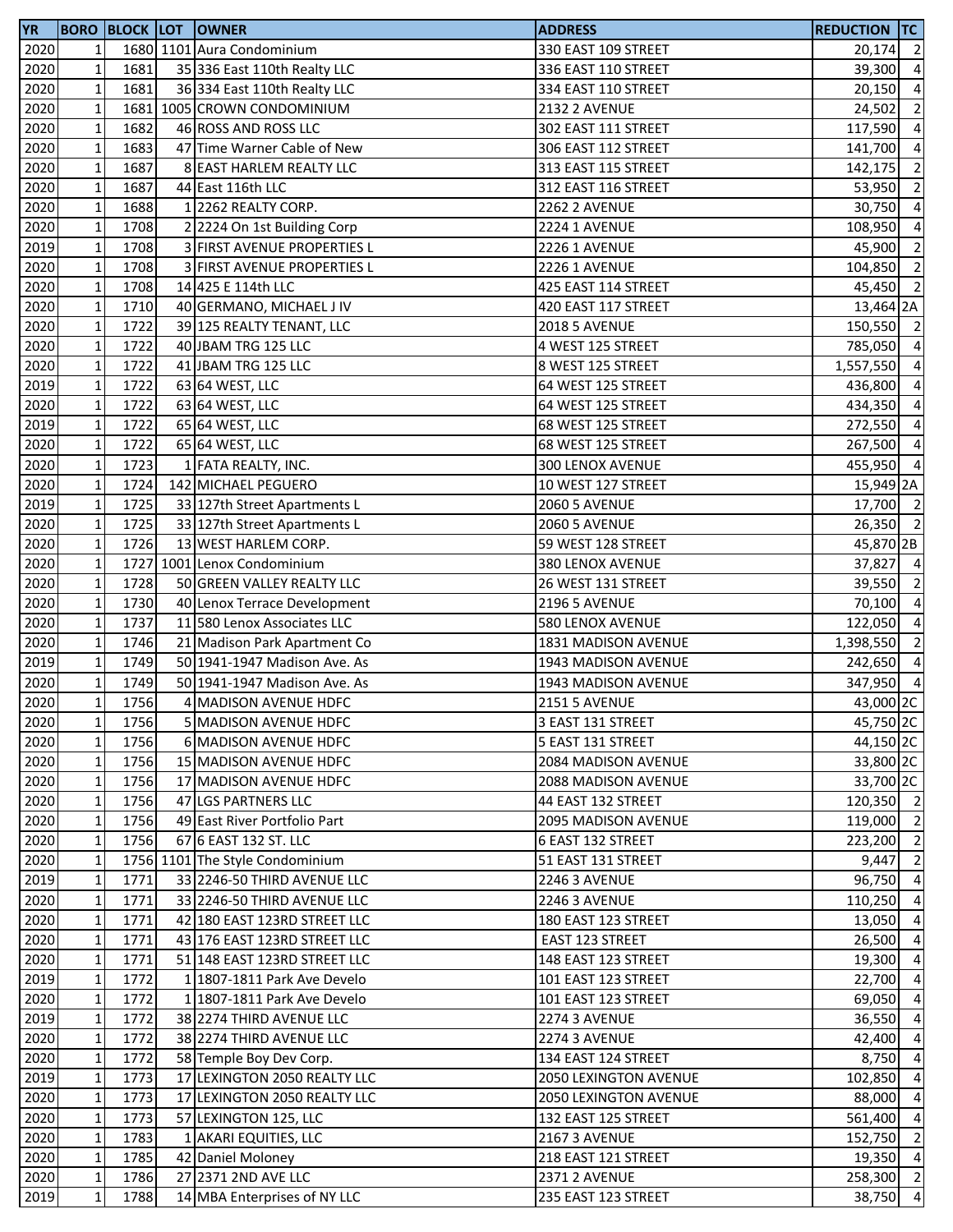| <b>YR</b> |                |      | <b>BORO BLOCK LOT OWNER</b>         | <b>ADDRESS</b>                   | <b>REDUCTION TC</b>  |                          |
|-----------|----------------|------|-------------------------------------|----------------------------------|----------------------|--------------------------|
| 2020      | $\mathbf{1}$   | 1788 | 14 MBA Enterprises of NY LLC        | 235 EAST 123 STREET              | 56,300 4             |                          |
| 2020      | $\mathbf 1$    | 1788 | 23 2403 SECOND AVENUE LLC           | <b>2403 2 AVENUE</b>             | 179,650 4            |                          |
| 2019      | $\mathbf 1$    | 1789 | 27 E 129 ST CLUSTER L.P.            | 258 EAST 125 STREET              | 74,117 <sub>2B</sub> |                          |
| 2020      | $\mathbf 1$    | 1789 | 27 E 129 ST CLUSTER L.P.            | 258 EAST 125 STREET              | 100,050 2B           |                          |
| 2019      | $\mathbf 1$    | 1796 | 27 Forza Partners LLC               | 2331 1 AVENUE                    | 28,250 2             |                          |
| 2020      | $\mathbf 1$    | 1796 | 27 Forza Partners LLC               | 2331 1 AVENUE                    | 32,750               | $\overline{2}$           |
| 2019      | $\mathbf 1$    | 1796 | 29 Forza Partners LLC               | 2335 1 AVENUE                    | 112,150              | $\overline{2}$           |
| 2020      | $\mathbf 1$    | 1796 | 29 Forza Partners LLC               | 2335 1 AVENUE                    | 123,400              | $\overline{2}$           |
| 2020      | $\mathbf 1$    | 1802 | 43 Continental Auto Body & F        | 310 EAST 126 STREET              | 23,650               | $\overline{4}$           |
| 2019      | $\mathbf 1$    | 1807 | 41 416 East 120 LLC                 | 416 EAST 120 STREET              | 262,400              | $\overline{2}$           |
| 2020      | $\mathbf 1$    | 1807 | 41 416 East 120 LLC                 | 416 EAST 120 STREET              | 285,800              | $\overline{2}$           |
| 2020      | $\mathbf 1$    | 1820 | 17 PARK NORTH ASSOCIATES, LL        | 131 CENTRAL PARK NORTH           | 180,450              | $\overline{\phantom{a}}$ |
| 2020      | $\mathbf 1$    |      | 1820 1001 Board of Managers of the  | 137 CENTRAL PARK NORTH           | 3,992                | $\overline{2}$           |
| 2020      | $\mathbf 1$    | 1821 | 31 2141 MD JR., LLC                 | 21 LENOX AVENUE                  | 497,400              | $\overline{4}$           |
| 2020      | $\mathbf 1$    | 1822 | 18 M & L St. Nicholas Realty        | <b>49 ST NICHOLAS AVENUE</b>     | 55,350               | $\overline{2}$           |
| 2020      | $\mathbf 1$    |      | 1822 1201 Central Park Plaza Condom | 1845 ADAM C POWELL BLVD          | 69,744               | $\overline{4}$           |
| 2020      | $\mathbf 1$    | 1823 | 10 Harlem Valley HDFC               | 133 WEST 113 STREET              | 364,250              | $\overline{2}$           |
| 2020      | $\mathbf{1}$   | 1826 | 6 241 REALTY ASSOCIATES LLC         | 241 CENTRAL PARK NORTH           | 142,722              | $\overline{2}$           |
| 2020      | $\mathbf 1$    |      | 1826 1001 LIDO HALL CONDOMINIUM     | 1800 ADAM C POWELL BLVD          | 5,923                | $\overline{2}$           |
| 2019      | $\mathbf 1$    | 1827 | 31 BH 1838 7TH AVENUE LLC           | 1838 ADAM C POWELL BLVD          | 52,000 2             |                          |
| 2020      | $\mathbf 1$    | 1827 | 31 BH 1838 7TH AVENUE LLC           | 1838 ADAM C POWELL BLVD          | 124,900 2            |                          |
| 2020      | $\mathbf 1$    | 1828 | 4 ESTER REALTY CORP.                | 2076 FREDRICK DOUGLASS BL        | 103,050              | $\overline{2}$           |
| 2020      | $\mathbf 1$    |      | 1828 1101 The Washington Irving Con | 203 WEST 112 STREET              | 6,067                | $\overline{2}$           |
| 2020      | $\mathbf 1$    | 1831 | 22 ST. NICHOLAS W. 126TH ST.        |                                  | 32,800 2B            |                          |
|           |                |      |                                     | 211 WEST 115 STREET              | 680,550 2            |                          |
| 2020      | $\mathbf 1$    | 1832 | 6 49-96 TENANTS CORP.               | 49 WEST 96 STREET                |                      |                          |
| 2020      | $\mathbf 1$    | 1832 | 10 41 WEST 96TH STREET CORP.        | 41 WEST 96 STREET                | 401,300              | $\overline{2}$           |
| 2019      | $\mathbf 1$    | 1832 | 1335 WEST 96TH STREET ASSOC         | 35 WEST 96 STREET                | 318,650              | $\overline{2}$           |
| 2020      | $\mathbf 1$    | 1832 | 13 35 WEST 96TH STREET ASSOC        | 35 WEST 96 STREET                | 698,900              | $\overline{2}$           |
| 2020      | $\mathbf 1$    | 1832 | 25 7 WEST 96TH STREET CO            | 7 WEST 96 STREET                 | 1,344,050 2          |                          |
| 2020      | $\mathbf 1$    |      | 1833 1604 795 COLUMBUS LLC          | 795 COLUMBUS AVENUE              | 3,011,397            | $\overline{4}$           |
| 2020      | $\mathbf 1$    | 1836 | 41 Harlem Valley HDFC               | 12 WEST 101 STREET               | 400,300              | $\overline{2}$           |
| 2020      | $\mathbf 1$    | 1836 | 43 Harlem Valley HDFC               | 16 WEST 101 STREET               | 249,550              | $\overline{2}$           |
| 2020      | $\mathbf 1$    | 1838 | 45 58-60 Manhattan Avenue HD        | <b>60 MANHATTAN AVENUE</b>       | 36,600               | $\overline{2}$           |
| 2020      | $\mathbf 1$    | 1838 | 47 58-60 Manhattan Avenue HD        | <b>58 MANHATTAN AVENUE</b>       | 82,500               | $\overline{2}$           |
| 2020      | 1 <sub>l</sub> | 1839 | 45 WEST 104TH STREET LLC            | <b>82 MANHATTAN AVENUE</b>       | 270,100 2            |                          |
| 2019      | $\mathbf 1$    | 1840 | 35 447/448 Owners Corp.             | 448 CENTRAL PARK WEST            | 385,700 2            |                          |
| 2020      | $\mathbf 1$    | 1840 | 35 447/448 Owners Corp.             | 448 CENTRAL PARK WEST            | 441,050 2            |                          |
| 2020      | $\mathbf 1$    | 1841 | 59 HARDELL REALTY LLC               | 66 WEST 106 STREET               | 53,000 2             |                          |
| 2019      | $\mathbf 1$    | 1841 | 64 THE STERLING GROUP LLC           | 929 COLUMBUS AVENUE              | 111,250 2            |                          |
| 2020      | $\mathbf 1$    | 1841 | 160 SAI NIWAS LLC                   | 70 WEST 106 STREET               | 64,850               | $\overline{2}$           |
| 2020      | $\mathbf 1$    | 1842 | 63 951 Columbus Avenue HDFC         | 951 COLUMBUS AVENUE              | 100,350              | $\overline{2}$           |
| 2020      | $\mathbf 1$    | 1843 | 27 Concordia Apartments Ltd.        | 7 WEST 107 STREET                | 423,500              | $\overline{2}$           |
| 2019      | $\mathbf 1$    |      | 1843 1001 The 63, 65 & 67 West 107t | 67 WEST 107 STREET               | 3,867                | $\overline{2}$           |
| 2020      | $\mathbf 1$    |      | 1843 1001 The 63, 65 & 67 West 107t | 67 WEST 107 STREET               | 5,235                | $\overline{2}$           |
| 2019      | $\mathbf 1$    | 1844 | 9 WEST 108TH STREET TIC LLC         | 63 WEST 108 STREET               | 126,450 2            |                          |
| 2020      | $\mathbf{1}$   | 1844 | 9 WEST 108TH STREET TIC LLC         | 63 WEST 108 STREET               | 233,550 2            |                          |
| 2020      | $\mathbf 1$    | 1844 | 37 West 109 Owners Corp.            | 4 WEST 109 STREET                | 91,500               | $\overline{2}$           |
| 2020      | $\mathbf 1$    | 1845 | 5 MANDELA II HOUSING DEVELO         | 63 WEST 109 STREET               | 95,900               | $\overline{2}$           |
| 2020      | $\mathbf{1}$   | 1846 | 36 311 West 111 LLC                 | 311 WEST 111 STREET              | 118,650              | $\overline{2}$           |
| 2020      | $\mathbf{1}$   | 1846 | 42 FDB 8th Avenue LLC               | <b>2049 FREDRICK DOUGLASS BL</b> | 109,450              | $\overline{2}$           |
| 2020      | $\mathbf{1}$   | 1846 | 43 FDB 8th Avenue LLC               | 2051 FREDRICK DOUGLASS BL        | 73,750               | $\overline{2}$           |
| 2019      | $\mathbf 1$    | 1846 | 44 FDB 111 Street LLC               | 2053 FREDRICK DOUGLASS BL        | 128,280              | $\overline{2}$           |
| 2020      | $\mathbf 1$    | 1846 | 44 FDB 111 Street LLC               | 2053 FREDRICK DOUGLASS BL        | 206,130              | $\overline{2}$           |
| 2019      | $\mathbf 1$    | 1846 | 47 FDB 8th Avenue LLC               | <b>2059 FREDRICK DOUGLASS BL</b> | 48,470 2             |                          |
| 2020      | $\mathbf 1$    | 1846 | 47 FDB 8th Avenue LLC               | <b>2059 FREDRICK DOUGLASS BL</b> | 43,970               | $\overline{2}$           |
| 2019      | $\mathbf 1$    | 1846 | 48 FDB 111 Street LLC               | 300 WEST 112 STREET              | 128,400              | $\overline{2}$           |
| 2020      | $\mathbf 1$    | 1846 | 48 FDB 111 Street LLC               | 300 WEST 112 STREET              | 175,650              | $\overline{2}$           |
| 2020      | $\mathbf 1$    | 1847 | 38 BERNARD, AMANDA                  | 326 WEST 113 STREET              | 8,460 1              |                          |
| 2019      | $\mathbf 1$    | 1848 | 53 116 DEVELOPMENT EQUITIES         | 2149 FREDRICK DOUGLASS BL        | 148,050              | $\overline{2}$           |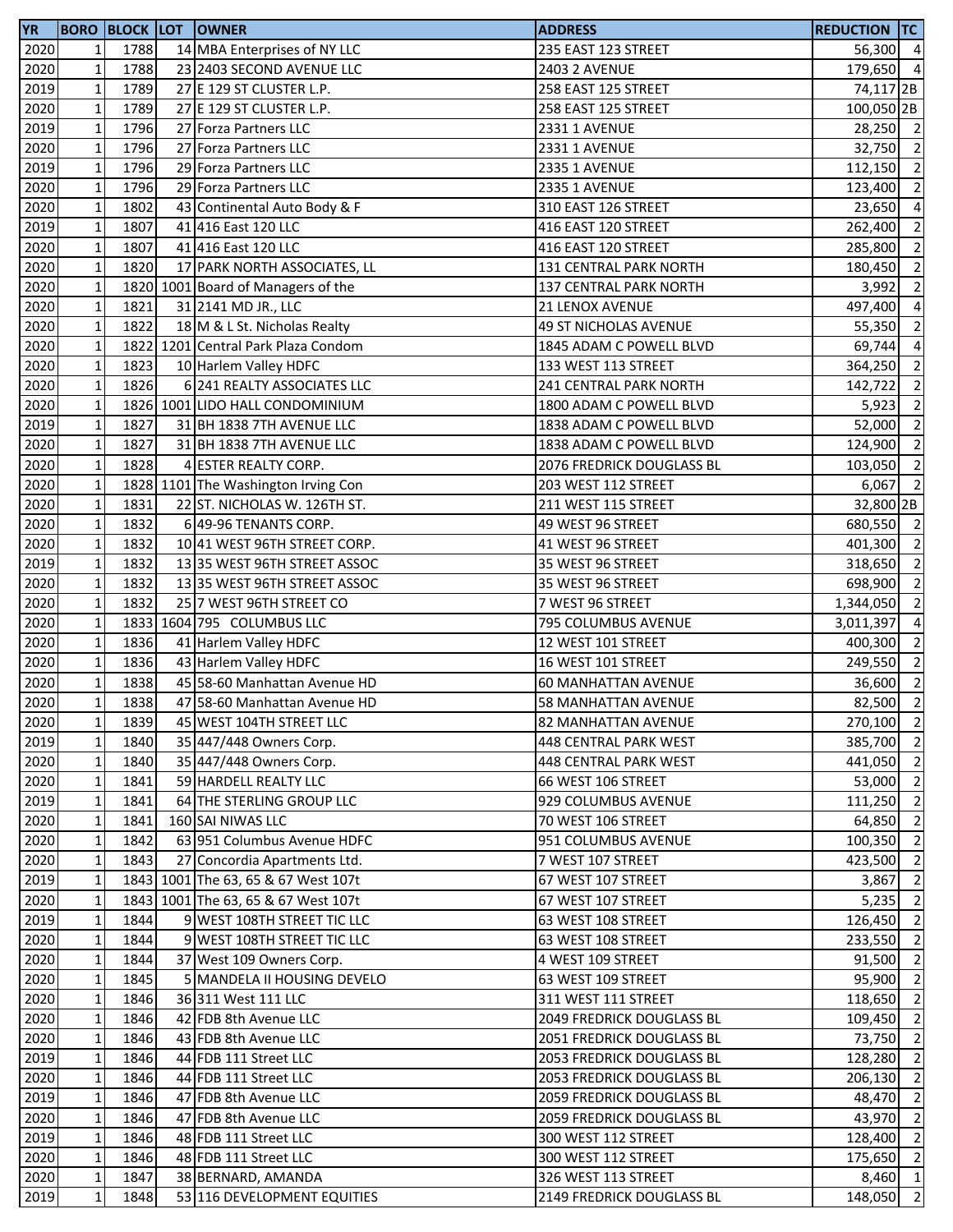| <b>YR</b> |              |      | <b>BORO BLOCK LOT OWNER</b>         | <b>ADDRESS</b>            | <b>REDUCTION TC</b> |                          |
|-----------|--------------|------|-------------------------------------|---------------------------|---------------------|--------------------------|
| 2020      | $\mathbf{1}$ | 1848 | 53 116 DEVELOPMENT EQUITIES         | 2149 FREDRICK DOUGLASS BL | 206,500             | $\overline{2}$           |
| 2019      | $\mathbf 1$  |      | 1848 1501 The Morningside Condomini | 306 WEST 116 STREET       | 11,505              | $\overline{2}$           |
| 2020      | $\mathbf 1$  |      | 1848 1501 The Morningside Condomini | 306 WEST 116 STREET       | 11,146              | $\overline{2}$           |
| 2019      | $\mathbf 1$  | 1851 | 12 127-129-131 West 96th Str        | 127 WEST 96 STREET        | 1,038,650           | $\overline{2}$           |
| 2020      | $\mathbf 1$  | 1851 | 12 127-129-131 West 96th Str        | 127 WEST 96 STREET        | 803,650             | $\overline{2}$           |
| 2020      | $\mathbf 1$  |      | 1851 1002 ASN Key West LLC          | 750 COLUMBUS AVENUE       | 611,850             | $\overline{4}$           |
| 2019      | $\mathbf 1$  |      | 1851 1003 ASN Key West LLC          | 750 COLUMBUS AVENUE       | 238,831             | $\overline{4}$           |
| 2020      | $\mathbf 1$  |      | 1851 1003 ASN Key West LLC          | 750 COLUMBUS AVENUE       | 343,600             | $\overline{4}$           |
| 2020      | $\mathbf 1$  | 1852 | 9 PWV OWNER LLC                     | WEST 97 STREET            | 3,187,650           | $\overline{a}$           |
| 2020      | $\mathbf 1$  |      | 1852 1101 Columbus Square 808, LLC, | 808 COLUMBUS AVENUE       | 1,862,100           | $\overline{2}$           |
| 2019      | $\mathbf 1$  | 1859 |                                     | 120 WEST 105 STREET       |                     | $\overline{2}$           |
|           |              | 1859 | 39 Coso 120 West 105 LLC            |                           | 361,300             |                          |
| 2020      | $\mathbf 1$  |      | 39 Coso 120 West 105 LLC            | 120 WEST 105 STREET       | 258,200 2           |                          |
| 2020      | $\mathbf 1$  | 1861 | 34 SK PEARL LLC                     | 950 COLUMBUS AVENUE       | 197,000 2           |                          |
| 2020      | $\mathbf 1$  | 1861 | 62 951-953 AMSTERDAM AVE. LL        | 953 AMSTERDAM AVENUE      | 154,150             | $\overline{2}$           |
| 2020      | $\mathbf 1$  | 1861 | 63 951-953 AMSTERDAM AVE. LL        | 951 AMSTERDAM AVENUE      | 167,400             | $\overline{2}$           |
| 2019      | $\mathbf 1$  |      | 1861 1102 IVY PARK CONDOMINIUM      | 952 COLUMBUS AVENUE       | 21,627              | $\overline{2}$           |
| 2020      | $\mathbf 1$  |      | 1861 1102 IVY PARK CONDOMINIUM      | 952 COLUMBUS AVENUE       | 24,977              | $\overline{2}$           |
| 2019      | $\mathbf 1$  | 1862 | 60 Time Warner Cable of New         | 156 WEST 108 STREET       | 33,350              | $\overline{4}$           |
| 2020      | $\mathbf 1$  | 1862 | 60 Time Warner Cable of New         | 156 WEST 108 STREET       | 103,550             | $\overline{4}$           |
| 2020      | $\mathbf 1$  | 1862 | 64 969 Amsterdam Holdings, L        | 969 AMSTERDAM AVENUE      | 115,100             | $\overline{\phantom{a}}$ |
| 2020      | $\mathbf 1$  | 1863 | 53 132 WEST 109 OWNER LLC           | 134 WEST 109 STREET       | 79,700 2            |                          |
| 2019      | $\mathbf 1$  | 1864 | 36 MORNINGSIDE HOUSING ASSOC        | 400 CATHEDRAL PARKWAY     | 759,800             | $\overline{2}$           |
| 2020      | $\mathbf 1$  | 1864 | 36 MORNINGSIDE HOUSING ASSOC        | 400 CATHEDRAL PARKWAY     | 1,155,800           | $\overline{2}$           |
| 2020      | $\mathbf 1$  | 1864 | 39 Tulip Apartments Inc.            | 412 CATHEDRAL PARKWAY     | 207,250             | $\overline{2}$           |
| 2020      | $\mathbf 1$  | 1869 | 6 251 WEST 97TH STREET ASSO         | 251 WEST 97 STREET        | 445,600             | $\overline{2}$           |
| 2020      | $\mathbf 1$  | 1869 | 44 220 W 98 Realty LLC              | 2586 BROADWAY             | 1,101,050           | $\overline{2}$           |
| 2019      | $\mathbf 1$  | 1869 | 136 202-204 W. 98 Realty LLC        | 202 WEST 98 STREET        | 218,090             | $\overline{2}$           |
| 2020      | $\mathbf 1$  | 1869 | 136 202-204 W. 98 Realty LLC        | 202 WEST 98 STREET        | 242,050             | $\overline{2}$           |
| 2020      | $\mathbf 1$  | 1869 | 1005 ROSE, JEROME                   | 229 WEST 97 STREET        | 39,050              | $\overline{2}$           |
| 2019      | $\mathbf 1$  | 1870 | 1 782 WEST END AVENUE OWNER         | 782 WEST END AVENUE       | 392,150             | $\overline{2}$           |
| 2020      | $\mathbf 1$  | 1870 | 1 782 WEST END AVENUE OWNER         | 782 WEST END AVENUE       | 252,650             | $\overline{2}$           |
| 2020      | $\mathbf 1$  | 1870 | 4 800 West End Ave. Corp.           | 790 WEST END AVENUE       | 1,180,950           | $\overline{2}$           |
| 2019      | $\mathbf 1$  | 1870 |                                     |                           |                     | $\overline{2}$           |
|           | $\mathbf 1$  |      | 37 200 - 230 W. 99 Realty LL        | 206 WEST 99 STREET        | 102,980             | $\overline{2}$           |
| 2020      |              | 1870 | 37 200 - 230 W. 99 Realty LL        | 206 WEST 99 STREET        | 191,550             |                          |
| 2019      | $1\vert$     | 1870 | 43 200 - 230 W. 99 Realty LL        | 2616 BROADWAY             | 134,100 2           |                          |
| 2020      | $\mathbf 1$  | 1870 | 43 200 - 230 W. 99 Realty LL        | 2616 BROADWAY             | 225,900 2           |                          |
| 2019      | $\mathbf 1$  |      | 1870 1107 Gramont Owners Corp.      | 2600 BROADWAY             | 2,604,300 2         |                          |
| 2020      | $\mathbf 1$  |      | 1870 1107 Gramont Owners Corp.      | 2600 BROADWAY             | 1,756,050 2         |                          |
| 2019      | $\mathbf 1$  |      | 1871 1002 Ariel West Condominium Bo | 245 WEST 99 STREET        | 33,744              | $\overline{2}$           |
| 2020      | $\mathbf 1$  |      | 1871 1002 Ariel West Condominium Bo | 245 WEST 99 STREET        | 33,151              | $\overline{2}$           |
| 2020      | $\mathbf 1$  | 1873 | 1 THOR 840 WEST END AVENUE          | 840 WEST END AVENUE       | 747,300 2           |                          |
| 2020      | $\mathbf 1$  | 1873 | 7 249 WEST 101 OWNERS CORP          | 249 WEST 101 STREET       | 32,016 2C           |                          |
| 2019      | $\mathbf 1$  | 1873 | 42 MD 216, LLC                      | 2670 BROADWAY             | 542,700 2           |                          |
| 2020      | $\mathbf 1$  | 1873 | 42 MD 216, LLC                      | 2670 BROADWAY             | 599,400 2           |                          |
| 2019      | $\mathbf 1$  | 1874 | 24 209 WEST 102ND ST. LLC           | 209 WEST 102 STREET       | 251,600 2           |                          |
| 2020      | $\mathbf{1}$ | 1874 | 27 205 W. 102 LLC                   | 205 WEST 102 STREET       | $92,550$ 2          |                          |
| 2019      | $\mathbf 1$  | 1875 | 29 HUDSON REALTY ASSOCIATES         | 882 AMSTERDAM AVENUE      | 414,000             | $\overline{2}$           |
| 2019      | $\mathbf 1$  | 1875 | 61 890 West End Avenue Owner        | 890 WEST END AVENUE       | 263,150             | $\overline{2}$           |
| 2020      | $\mathbf{1}$ | 1875 | 61 890 West End Avenue Owner        | 890 WEST END AVENUE       | 355,400             | $\overline{2}$           |
| 2020      | $\mathbf 1$  |      | 1875 1001 THE TRUSTEES OF COLUMBIA  | 2700 BROADWAY             | 1,029,250           | $\overline{4}$           |
| 2019      | $\mathbf{1}$ | 1876 | 17 2726 Broadway Realty Corp        | 2726 BROADWAY             | 347,200             | $\overline{4}$           |
| 2019      | $\mathbf 1$  | 1876 | 32 Valsac 906 LLC                   | 906 AMSTERDAM AVENUE      | 90,150              | $\overline{2}$           |
| 2020      | $\mathbf 1$  | 1876 | 32 Valsac 906 LLC                   | 906 AMSTERDAM AVENUE      | 240,650             | $\overline{2}$           |
| 2020      | $\mathbf 1$  | 1876 | 46 230 WEST 105 REALTY CORP.        | 2730 BROADWAY             | 826,350             | $\overline{2}$           |
| 2019      | $\mathbf 1$  | 1877 |                                     | 2748 BROADWAY             | 541,900             | $\overline{4}$           |
|           |              |      | 15 BROADSIDE REALTY CORP.           |                           |                     | $\overline{4}$           |
| 2020      | $\mathbf 1$  | 1877 | 15 BROADSIDE REALTY CORP.           | 2748 BROADWAY             | 274,150             |                          |
| 2020      | $\mathbf 1$  | 1877 | 28 West 105th IH Associates,        | 211 WEST 105 STREET       | 89,350              | $\overline{2}$           |
| 2020      | $\mathbf 1$  | 1877 | 36 Amsterdam 934 LLC                | 934 AMSTERDAM AVENUE      | 239,300 2           |                          |
| 2020      | $\mathbf 1$  | 1877 | 51 BROADSIDE REALTY CORP.           | 2758 BROADWAY             | 53,200 4            |                          |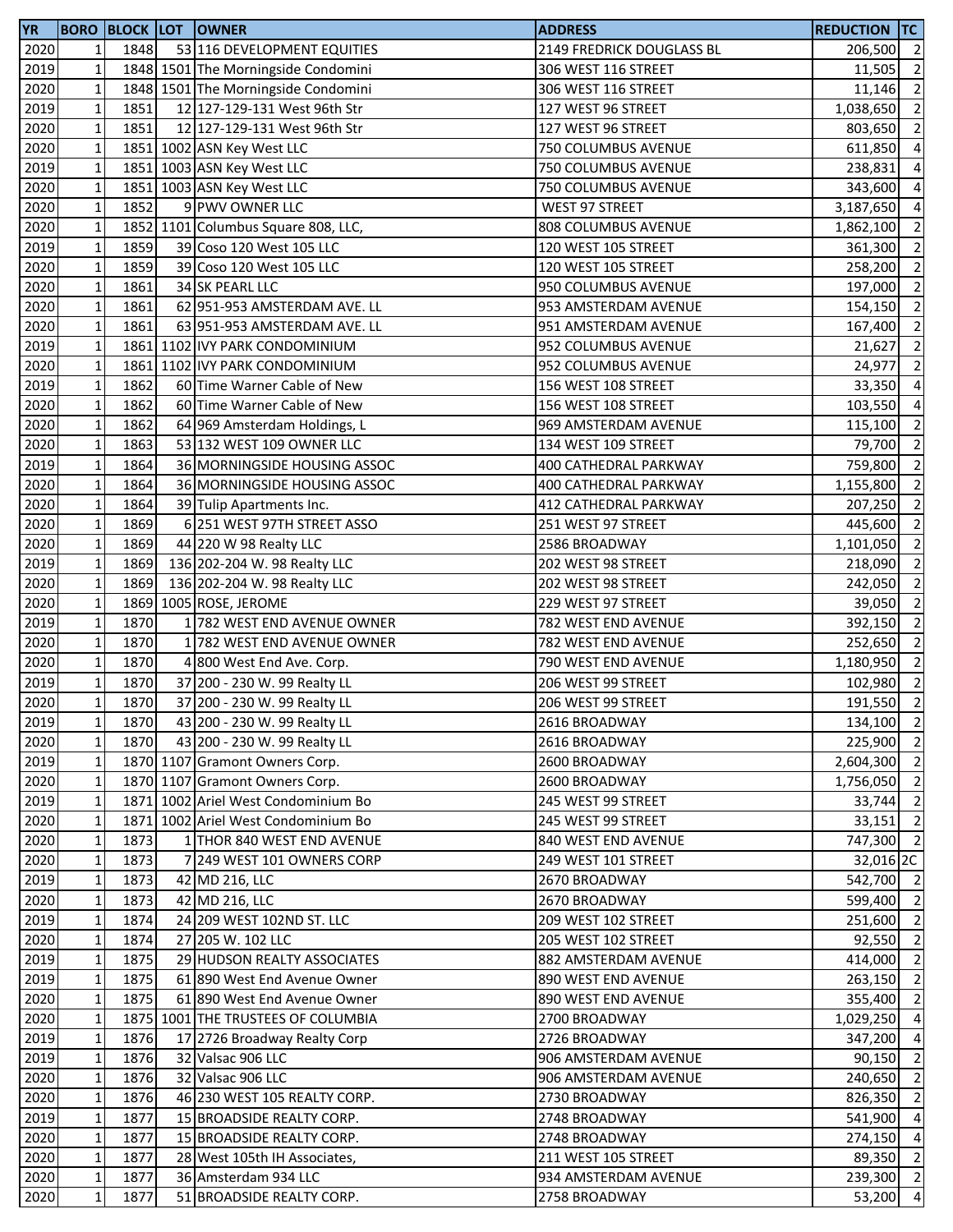| <b>YR</b> |              |      | <b>BORO BLOCK LOT OWNER</b>         | <b>ADDRESS</b>          | <b>REDUCTION TC</b> |                          |
|-----------|--------------|------|-------------------------------------|-------------------------|---------------------|--------------------------|
| 2020      | 1            | 1878 | 12 STAHL BROADWAY CO., LLC          | 2760 BROADWAY           | 1,282,050 2         |                          |
| 2019      | $\mathbf 1$  | 1878 | 21 207-211 W. 106 LLC Et Al         | 209 WEST 106 STREET     | 874,350             | $\overline{\phantom{a}}$ |
| 2020      | $\mathbf 1$  | 1878 | 21 207-211 W. 106 LLC Et Al         | 209 WEST 106 STREET     | 746,000             | $\overline{\phantom{0}}$ |
| 2019      | $\mathbf 1$  | 1878 | 25 207-211 W. 106 LLC Et Al         | 203 WEST 106 STREET     | 700,650             | $\overline{\phantom{0}}$ |
| 2020      | $\mathbf{1}$ | 1878 | 25 207-211 W. 106 LLC Et Al         | 203 WEST 106 STREET     | 466,850 2           |                          |
| 2020      | $\mathbf 1$  | 1878 | 37 210 W 107 STREET LLC             | 210 WEST 107 STREET     | 858,000             | $\overline{\phantom{a}}$ |
| 2020      | $\mathbf 1$  | 1878 | 52 P & R EQUITIES, INC.             | 258 WEST 107 STREET     | 83,150              | $\overline{2}$           |
| 2020      | $\mathbf 1$  |      | 1878 1003 The 272 West 107th Street | 272 WEST 107 STREET     | 23,626              | $\overline{2}$           |
| 2019      | $\mathbf 1$  | 1879 | 15 235 HOTEL, LLC                   | 235 WEST 107 STREET     | 658,000 4           |                          |
| 2020      | $\mathbf 1$  | 1879 | 15 235 HOTEL, LLC                   | 235 WEST 107 STREET     | 732,600             | $\overline{4}$           |
| 2020      | $\mathbf 1$  | 1879 | 21 211 West 107th Street Cor        | 211 WEST 107 STREET     | 87,000              | $\overline{2}$           |
| 2020      | $\mathbf 1$  | 1879 | 27 203 W 107 STREET LLC             | 203 WEST 107 STREET     | 426,350             | $\overline{\phantom{0}}$ |
| 2019      | $\mathbf 1$  | 1879 | 36 200 West 108th St. Housin        | 968 AMSTERDAM AVENUE    | 675,000 2           |                          |
| 2020      | $\mathbf 1$  | 1879 | 36 200 West 108th St. Housin        | 968 AMSTERDAM AVENUE    | 471,150 2           |                          |
| 2020      | $\mathbf 1$  | 1879 | 43 UPPER BROADWAY J LLC             | 216 WEST 108 STREET     | 39,950              | $\overline{2}$           |
| 2020      | $\mathbf 1$  | 1879 | 49 SAMJO RLTY CORP                  | 226 WEST 108 STREET     | 160,100 2           |                          |
| 2020      | $\mathbf 1$  | 1879 | 57 THE BRIDGE, INC.                 | 248 WEST 108 STREET     | 110,200 4           |                          |
| 2020      | $\mathbf 1$  |      | 1879 1001 The Columbia House        | 238 WEST 108 STREET     | 23,577 2C           |                          |
| 2020      | $\mathbf 1$  | 1880 | 23 KEYSTONE REALTY CORP             | 211 WEST 108 STREET     | 79,950 2            |                          |
| 2020      | $\mathbf 1$  | 1880 | 27 Coso 203 West 108 LLC            | 203 WEST 108 STREET     | 60,000 2            |                          |
| 2020      | $\mathbf 1$  | 1880 | 29 Strata Realty Corp.              | 976 AMSTERDAM AVENUE    | 596,250 2           |                          |
| 2020      | $\mathbf 1$  | 1882 | 54 532 WEST OWNERS CORP.            | 532 WEST 111 STREET     | 265,600 2           |                          |
| 2020      | $\mathbf 1$  | 1883 | 22 515 West 111th St Inc.           | 515 WEST 111 STREET     | 212,050 2           |                          |
| 2020      | $\mathbf 1$  |      | 1883 1005 545 West Corp.            | 545 WEST 111 STREET     | 22,049 4            |                          |
| 2020      | $\mathbf 1$  | 1885 | 21 ACQUISITION AMERICA X, LL        | 517 WEST 113 STREET     | 231,750             | $\overline{\phantom{a}}$ |
| 2020      | $\mathbf{1}$ | 1885 | 47 Assn. Of Grad. Of Columbi        | 526 WEST 114 STREET     | 71,600              | $\overline{\phantom{0}}$ |
| 2020      | $\mathbf 1$  | 1887 | 22 755 West End Housing Corp        | 755 WEST END AVENUE     | 1,031,900           | $\overline{2}$           |
| 2020      | $\mathbf 1$  | 1887 | 31 New Syndicate LLC                | 316 WEST 97 STREET      | 319,100             | $\overline{a}$           |
| 2020      | $\mathbf 1$  | 1887 | 45 311 WEST 97TH STREET OWNE        | 311 WEST 97 STREET      | 287,000             | $\overline{2}$           |
| 2020      | $\mathbf 1$  |      | 1887 1001 The 306-312 West 97th Str | 306 WEST 97 STREET      | 4,038 2             |                          |
| 2020      | $\mathbf 1$  | 1888 | 31 310 WEST 99TH ST. OWNERS         | 310 WEST 99 STREET      | 1,487,400           | $\overline{\phantom{0}}$ |
| 2020      | $\mathbf 1$  | 1890 | 24 875 W. E. Apartment Corp.        | 871 WEST END AVENUE     | 784,100             | $\overline{2}$           |
| 2019      | $\mathbf 1$  | 1890 | 28 308 WEST 103RD STREET COR        | 308 WEST 103 STREET     | 301,600             | $\overline{2}$           |
| 2020      | $\mathbf{1}$ | 1890 | 28 308 WEST 103RD STREET COR        | 308 WEST 103 STREET     | 305,200 2           |                          |
| 2020      | $1\vert$     | 1890 | 53 885 W.E. Residents Corp.         | 885 WEST END AVENUE     | 631,950 2           |                          |
| 2019      | $\mathbf 1$  | 1891 | 1320 Riverside Apts. Corp.          | 320 RIVERSIDE DRIVE     | 1,797,350 2         |                          |
| 2020      | $\mathbf 1$  | 1891 | 1320 Riverside Apts. Corp.          | 320 RIVERSIDE DRIVE     | 1,698,350 2         |                          |
| 2020      | $\mathbf 1$  | 1891 | 29 308 WEST 105TH REALTY LLC        | 308 WEST 105 STREET     | 56,000              | $\overline{2}$           |
| 2020      | $\mathbf 1$  | 1891 | 66 KASMUND REALTY TRUST             | 320 WEST 106 STREET     | 99,400 2            |                          |
| 2019      | $\mathbf 1$  | 1892 | 16 949 Associates, L.P.             | 949 WEST END AVENUE     | 769,550             | $\overline{2}$           |
| 2020      | $\mathbf 1$  | 1892 | 16 949 Associates, L.P.             | 949 WEST END AVENUE     | 979,550             | $\overline{2}$           |
| 2020      | $\mathbf 1$  | 1892 | 64 R.S.D. Owners Corp.              | 355 RIVERSIDE DRIVE     | 274,550             | $\overline{\phantom{a}}$ |
| 2019      | $\mathbf 1$  | 1893 | 32 370 Riverside Tenants Cor        | 370 RIVERSIDE DRIVE     | 142,300             | $\overline{2}$           |
| 2020      | $\mathbf 1$  | 1893 | 32 370 Riverside Tenants Cor        | 370 RIVERSIDE DRIVE     | 153,550             | $\overline{2}$           |
| 2020      | $\mathbf 1$  | 1894 | 23 CALIFORNIA SUITES INC            | 610 WEST 111 STREET     | 452,650             | $\overline{4}$           |
| 2020      | $\mathbf 1$  | 1894 | 31 390 Riverside Owners Corp        | 390 RIVERSIDE DRIVE     | 399,900             | $\overline{2}$           |
| 2020      | $\mathbf{1}$ | 1894 | 49 2867 BROADWAY MANAGEMENT         | 2867 BROADWAY           | 44,400 4            |                          |
| 2020      | $\mathbf 1$  |      | 1894 1001 The Broadway-111th Street | 600 WEST 111 STREET     | 103,050 4           |                          |
| 2020      | $\mathbf 1$  |      | 1896 1001 EXCELSIOR ASSOCIATES      | 600 WEST 115 STREET     | 337,900 4           |                          |
| 2020      | $\mathbf{1}$ | 1901 | 29 101-115 W. 116th Street R        | 121 LENOX AVENUE        | 1,518,900           | $\overline{4}$           |
| 2020      | $\mathbf{1}$ | 1902 | 61 160 West 118th St. Corpor        | 1951 ADAM C POWELL BLVD | 237,550             | $\overline{2}$           |
| 2019      | $\mathbf 1$  |      | 1903 1001 The Normandie Condominium | 100 WEST 119 STREET     | 3,496               | $\overline{2}$           |
| 2020      | $\mathbf 1$  |      | 1903 1001 The Normandie Condominium | 100 WEST 119 STREET     | 5,800               | $\overline{2}$           |
| 2020      | $\mathbf 1$  | 1909 | 33 125TH & LENOX OWNER LLC          | 100 WEST 125 STREET     | 14,111,350          | $\overline{4}$           |
| 2019      | $\mathbf 1$  |      | 1910 1002 Harlem Center Office LLC  | 105 WEST 125 STREET     | 490,300 4           |                          |
| 2020      | $\mathbf 1$  |      | 1910 1002 Harlem Center Office LLC  | 105 WEST 125 STREET     | 2,560,150 4         |                          |
| 2020      | $\mathbf 1$  |      | 1911 1101 THE 159-161 WEST 126TH ST | 159 WEST 126 STREET     | 8,104               | $\overline{2}$           |
| 2020      | $\mathbf 1$  | 1912 | 6 159 WEST 127TH STREET OWN         | 159 WEST 127 STREET     | 90,050 4            |                          |
| 2020      | $\mathbf 1$  | 1913 | 29 LDI PROPERTIES, LTD.             | 361 LENOX AVENUE        | 30,150              | $\overline{2}$           |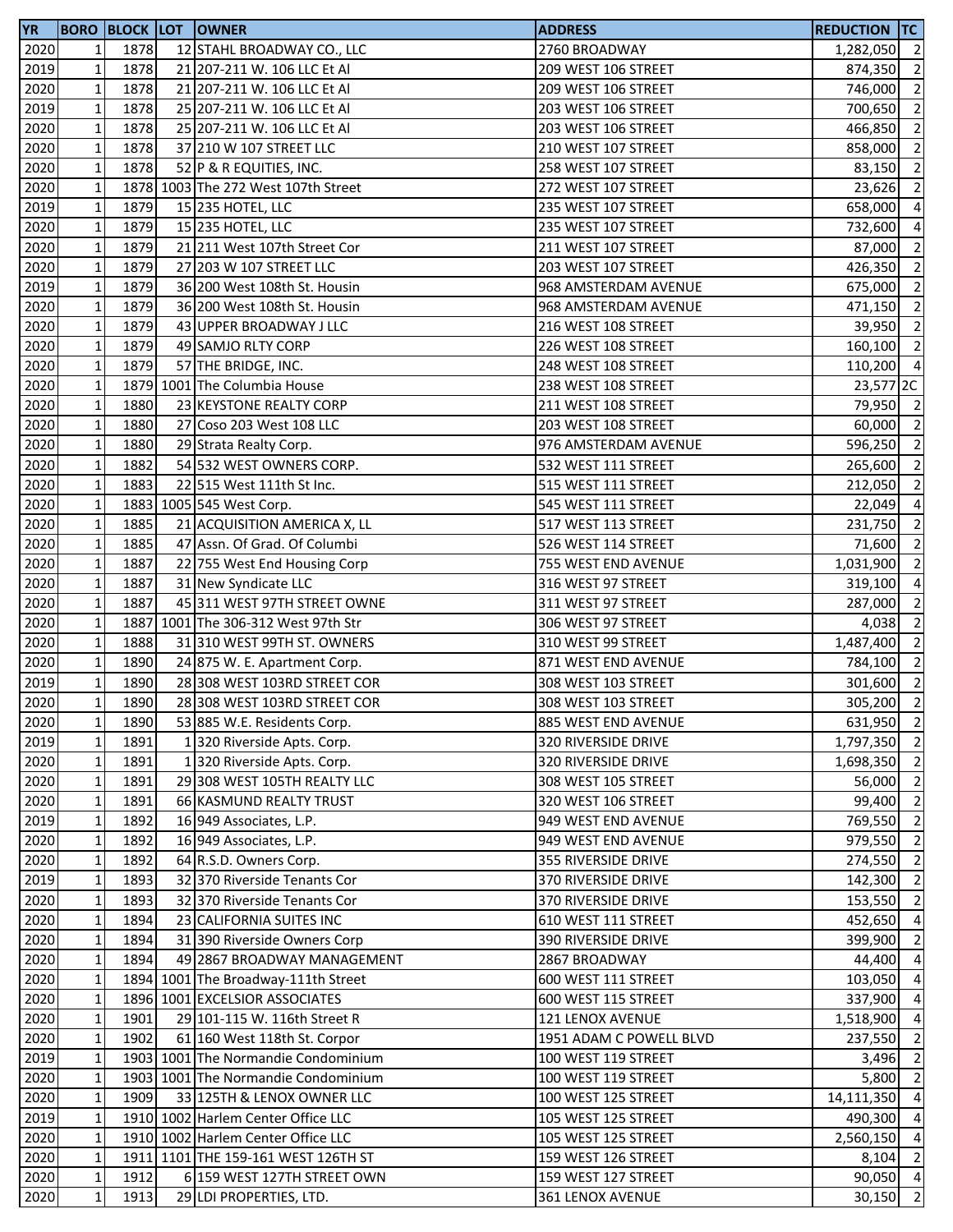| YR   |              |      | <b>BORO BLOCK LOT OWNER</b>         | <b>ADDRESS</b>                | <b>REDUCTION TC</b>   |                |
|------|--------------|------|-------------------------------------|-------------------------------|-----------------------|----------------|
| 2020 | 1            | 1914 | 34 393 LENOX AVENUE, INC            | 389 LENOX AVENUE              | 82,950 2              |                |
| 2020 | $\mathbf 1$  | 1915 | 52 West 131 LLC                     | 142 WEST 131 STREET           | 30,550 4              |                |
| 2020 | $\mathbf 1$  | 1920 | 2 THE GRAND LODGE OF TH             | 2303 ADAM C POWELL BLVD       | 52,300 4              |                |
| 2020 | $\mathbf 1$  | 1920 | 3 CENTURY 2307 ADAM HOLDING         | 2307 ADAM C POWELL BLVD       | 56,600                | $\overline{4}$ |
| 2020 | $\mathbf 1$  | 1920 | 102 THE GRAND LODGE OF TH           | <b>2305 7 AVENUE</b>          | 36,707 2A             |                |
| 2020 | $\mathbf 1$  | 1923 | 18 414 EQUITIES, LLC                | 215 WEST 117 STREET           | 21,650 4              |                |
| 2020 | $\mathbf 1$  | 1924 | 9 One Eighteen Housing Deve         | 271 WEST 118 STREET           | 134,150               | $\overline{2}$ |
| 2020 | $\mathbf 1$  | 1924 | 10 One Eighteen Housing Deve        | 269 WEST 118 STREET           | 134,150               | $\overline{2}$ |
| 2019 | $\mathbf 1$  | 1927 | 1 GG 220 SN LLC                     | 273 WEST 121 STREET           | 670,850               | $\overline{2}$ |
| 2020 | $\mathbf 1$  | 1927 | 1 GG 220 SN LLC                     | 273 WEST 121 STREET           | 703,700               | $\overline{2}$ |
| 2020 | $\mathbf 1$  | 1927 | 22 121st Street LLC                 | 217 WEST 121 STREET           | 209,300               | $\overline{2}$ |
| 2020 | $\mathbf 1$  | 1927 | 23 121st Street LLC                 | 215 WEST 121 STREET           | 195,350               | $\overline{2}$ |
| 2019 | $\mathbf 1$  | 1928 | 34 7 AVENUE ASSETS, LLC             | 2054 ADAM C POWELL BLVD       | 27,450                | $\overline{2}$ |
| 2020 | $\mathbf 1$  | 1928 | 34 7 AVENUE ASSETS, LLC             | 2054 ADAM C POWELL BLVD       | 50,400                | $\overline{2}$ |
| 2020 | $\mathbf 1$  | 1928 | 36 ACE REAL ESTATE ASSOCIATE        | 2058 ADAM C POWELL BLVD       | 80,850                | $\overline{2}$ |
| 2020 | $\mathbf 1$  | 1929 | 3 2294 FDB, LLC                     | 2294 FREDRICK DOUGLASS BL     | 89,550                | $\overline{2}$ |
| 2020 | $\mathbf 1$  |      | 1929 1301 Apex Condominium          | 2300 FREDRICK DOUGLASS BL     | 7,051                 | $\overline{2}$ |
| 2019 | $\mathbf 1$  | 1930 | 40 125 Uptown Realty LLC            | 222 WEST 125 STREET           | 725,450               | $\overline{4}$ |
| 2020 | $\mathbf 1$  | 1930 | 40 125 Uptown Realty LLC            | 222 WEST 125 STREET           | 671,000               | $\overline{a}$ |
| 2020 | $\mathbf 1$  | 1930 | 50 FDB 250 LLC                      | 250 WEST 125 STREET           | 674,500               | $\overline{4}$ |
| 2020 | $\mathbf 1$  | 1931 | 1 The United House of Praye         | <b>2330 8 AVENUE</b>          | 1,071,920 2           |                |
| 2020 | $\mathbf 1$  | 1931 | 12 RODEO DRIVE REALTIES INC.        | 243 WEST 125 STREET           | 467,750 4             |                |
| 2019 | $\mathbf 1$  | 1937 | 1 273 W 131 LLC                     | 2450 FREDRICK DOUGLASS BL     | 180,500 2             |                |
| 2020 | $\mathbf 1$  | 1937 | 1 273 W 131 LLC                     | 2450 FREDRICK DOUGLASS BL     | 169,250               | $\overline{2}$ |
| 2020 | $\mathbf 1$  | 1937 | 31 Lenox Powell Housing Asso        | 2228 ADAM C POWELL BLVD       | 380,600               | $\overline{2}$ |
| 2019 | $\mathbf 1$  | 1938 | 29 201 West 132 Street LLC          | 2244 ADAM C POWELL BLVD       | 3,800 2B              |                |
| 2020 | $\mathbf 1$  | 1938 | 29 201 West 132 Street LLC          | 2244 ADAM C POWELL BLVD       | 42,904 2B             |                |
| 2020 | $\mathbf 1$  | 1938 | 44 RH 210 WEST 133 STREET LL        | 210 WEST 133 STREET           | 69,300 2              |                |
| 2020 | $\mathbf 1$  | 1940 | 114 YAN, TIYING                     | 245 WEST 134 STREET           | 32,615 2A             |                |
| 2019 | $\mathbf 1$  | 1941 | 18 135th Street Associates,         | 221 WEST 135 STREET           | 5,449 2B              |                |
| 2020 | $\mathbf 1$  | 1941 | 18 135th Street Associates,         | 221 WEST 135 STREET           | 12,500 2B             |                |
| 2020 | $\mathbf 1$  | 1944 | 23 313 HARLEM LLC                   | 313 WEST 117 STREET           | 107,150 <sub>2B</sub> |                |
| 2019 | $\mathbf 1$  |      | 1945 1301 SOHA RETAIL EQUITIES LLC  | <b>2187 8 AVENUE</b>          | 569,520 4             |                |
| 2020 | $\mathbf{1}$ |      | 1945 1301 SOHA RETAIL EQUITIES LLC  | <b>2187 8 AVENUE</b>          | 951,989 4             |                |
| 2020 | 1            |      | 1945 1303 SOHA 118 Condominium Boar | 2187 FREDRICK DOUGLASS BL     | 20,670                | $\overline{2}$ |
| 2020 | $\mathbf 1$  | 1949 | 47 Drax Realty Corp.                | 540 MANHATTAN AVENUE          | 337,950               | $\overline{2}$ |
| 2020 | $\mathbf 1$  | 1950 | 41 270 St. Nicholas Lemor LL        | 270 ST NICHOLAS AVENUE        | 353,500               | $\overline{2}$ |
| 2019 | $\mathbf 1$  | 1951 | 22 HUSA Management Co., LLC         | 280 ST NICHOLAS AVENUE        | 2,309,500             | $\overline{4}$ |
| 2020 | $\mathbf 1$  | 1951 | 22 HUSA Management Co., LLC         | 280 ST NICHOLAS AVENUE        | 2,422,450 4           |                |
| 2020 | $\mathbf 1$  | 1952 | 22 317 W 125 Realty LLC             | 317 WEST 125 STREET           | 254,250               | $\overline{4}$ |
| 2020 | $\mathbf 1$  | 1952 | 27 307 WEST HOLDING CORP            | 307 WEST 125 STREET           | 110,300 4             |                |
| 2019 | $\mathbf 1$  | 1953 | 2 161-171 Morningside LLC           | 163 MORNINGSIDE AVENUE        | 43,200 2B             |                |
| 2020 | $\mathbf 1$  | 1953 | 2 161-171 Morningside LLC           | 163 MORNINGSIDE AVENUE        | 85,248 2B             |                |
| 2019 | $\mathbf 1$  | 1953 | 3 161-171 Morningside LLC           | <b>165 MORNINGSIDE AVENUE</b> | 63,900 2B             |                |
| 2020 | $\mathbf 1$  | 1953 | 3 161-171 Morningside LLC           | <b>165 MORNINGSIDE AVENUE</b> | 90,900 2B             |                |
| 2019 | $\mathbf 1$  | 1953 | 4 161-171 Morningside LLC           | 167 MORNINGSIDE AVENUE        | 100,440 2B            |                |
| 2020 | $\mathbf{1}$ | 1953 | 4 161-171 Morningside LLC           | 167 MORNINGSIDE AVENUE        | 113,400 2B            |                |
| 2019 | $\mathbf 1$  | 1953 | 63 161-171 Morningside LLC          | 171 MORNINGSIDE AVENUE        | 72,000 2B             |                |
| 2020 | $\mathbf 1$  | 1953 | 63 161-171 Morningside LLC          | 171 MORNINGSIDE AVENUE        | 99,648 2B             |                |
| 2019 | $\mathbf 1$  | 1953 | 64 161-171 Morningside LLC          | 169 MORNINGSIDE AVENUE        | 79,200 2B             |                |
| 2020 | $\mathbf 1$  | 1953 | 64 161-171 Morningside LLC          | 169 MORNINGSIDE AVENUE        | 94,176 2B             |                |
| 2020 | $\mathbf 1$  | 1954 | 46 351 St. Nicholas Avenue L        | 351 ST NICHOLAS AVENUE        | 119,850 2             |                |
| 2019 | $\mathbf 1$  | 1958 | 24 JANICO REALTY LLC                | 2463 FREDRICK DOUGLASS BL     | 130,200               | $\overline{4}$ |
| 2020 | $\mathbf 1$  | 1958 | 24 JANICO REALTY LLC                | 2463 FREDRICK DOUGLASS BL     | 100,000               | $\overline{4}$ |
| 2020 | $\mathbf 1$  | 1963 | 55 114 Morningside Drive Cor        | 114 MORNINGSIDE DRIVE         | 237,550               | $\overline{2}$ |
| 2020 | $\mathbf 1$  | 1966 | 46 449 WEST 125 OWNER LLC           | 449 WEST 125 STREET           | 46,700                | $\overline{2}$ |
| 2020 | $\mathbf 1$  | 1967 | 60 Neighborhood Eighth Avenu        | 423 WEST 127 STREET           | 337,250               | $\overline{4}$ |
| 2019 | $\mathbf 1$  | 1968 | 46 408-412 Pineapple LLC            | 408 WEST 129 STREET           | 137,750               | $\overline{2}$ |
| 2020 | $\mathbf 1$  | 1968 | 46 408-412 Pineapple LLC            | 408 WEST 129 STREET           | 210,650               | $\overline{2}$ |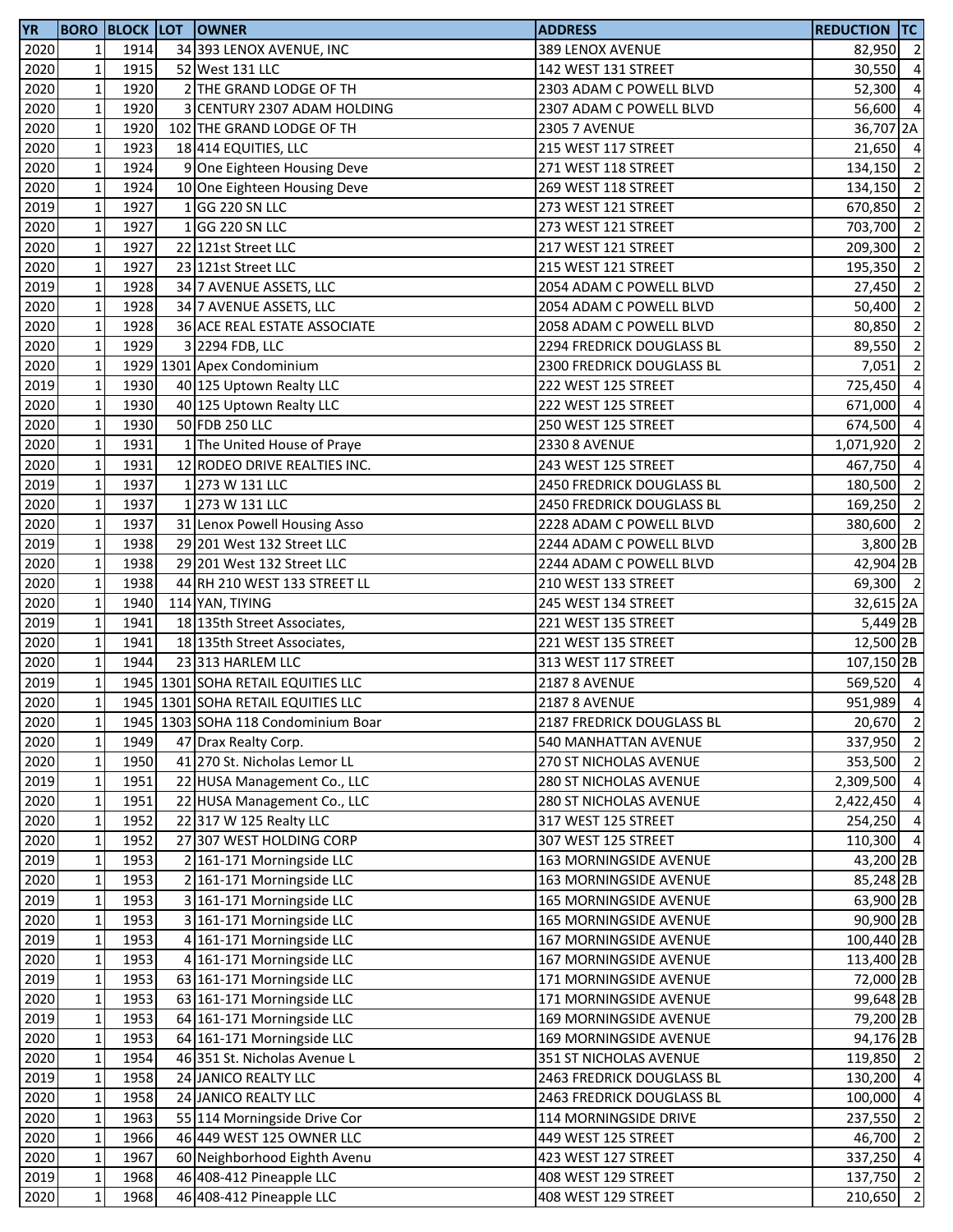| YR   |              |      | <b>BORO BLOCK LOT OWNER</b>         | <b>ADDRESS</b>             | <b>REDUCTION TC</b> |                          |
|------|--------------|------|-------------------------------------|----------------------------|---------------------|--------------------------|
| 2020 | 1            | 1970 | 16 Logan Gardens LLC                | 70 CONVENT AVENUE          | 709,150 2           |                          |
| 2019 | $\mathbf{1}$ | 1977 | 26 122nd Street Investor, LL        | 505 WEST 122 STREET        | 120,950 2           |                          |
| 2020 | $\mathbf 1$  | 1977 | 26 122nd Street Investor, LL        | 505 WEST 122 STREET        | 141,650             | $\overline{\mathbf{c}}$  |
| 2019 | $\mathbf{1}$ | 1977 | 28 122nd Street Investor, LL        | 503 WEST 122 STREET        | 61,550 2            |                          |
| 2020 | $\mathbf{1}$ | 1977 | 28 122nd Street Investor, LL        | 503 WEST 122 STREET        | 112,400             | $\overline{2}$           |
| 2020 | $\mathbf 1$  | 1977 | 33 Amsterdam Avenue Investor        | 1268 AMSTERDAM AVENUE      | 175,300             | $\overline{2}$           |
| 2020 | $\mathbf 1$  | 1977 | 34 Amsterdam Avenue Investor        | 1270 AMSTERDAM AVENUE      | 312,200             | $\overline{2}$           |
| 2020 | $\mathbf{1}$ | 1977 | 35 Amsterdam Avenue Investor        | 1272 AMSTERDAM AVENUE      | 293,300             | $\overline{2}$           |
| 2020 | $\mathbf{1}$ | 1982 | 5 CHOSEN REALTY CORP.               | 543 WEST 125 STREET        | 580,500             | $\overline{2}$           |
| 2020 | $\mathbf{1}$ | 1982 | 50 New Broadway LLC                 | 11 OLD BROADWAY            | 133,850             | $\overline{2}$           |
| 2020 | $\mathbf 1$  | 1986 | 13260 BROADWAY LLC                  | 3260 BROADWAY              | 259,450             | $\overline{a}$           |
| 2020 | $\mathbf 1$  | 1986 | 65 THE TRUSTEES OF COLUMBIA         | 3280 BROADWAY              | 1,589,900           | $\overline{a}$           |
| 2020 | $\mathbf{1}$ | 1988 | 21 513 Yellow Apple LLC             | 513 WEST 134 STREET        | 25,200              | $\overline{\mathbf{c}}$  |
| 2020 | $\mathbf{1}$ | 1988 | 24 509 WEST 134TH LLC               | 509 WEST 134 STREET        | 34,900              | $\overline{2}$           |
| 2020 | $\mathbf 1$  | 1988 | 48 COLUMBIA HEIGHTS NEIGHBOR        | 514 WEST 135 STREET        | 49,600              | $\overline{\phantom{a}}$ |
| 2020 | $\mathbf 1$  | 1988 | 50 COLUMBIA HEIGHTS NEIGHBOR        | 516 WEST 135 STREET        | 82,650              | $\overline{2}$           |
| 2020 | $\mathbf 1$  | 1988 | 74 ALLEGRO BROADWAY CORP.           | 3340 BROADWAY              | 484,500             | $\overline{2}$           |
| 2020 | $\mathbf{1}$ | 1995 | 1550 Riverside Co. LLC              | 550 RIVERSIDE DRIVE        | 184,400             | $\overline{2}$           |
| 2020 | $\mathbf 1$  | 1995 | 5 69 Tiemann Owners Corp.           | 61 TIEMANN PLACE           | 851,950             | $\overline{2}$           |
| 2020 | $\mathbf{1}$ | 1995 | 10 55 Tiemann Owners Corp.          | <b>51 TIEMANN PLACE</b>    | 671,600             | $\overline{\mathbf{c}}$  |
| 2019 | $\mathbf{1}$ | 1995 | 16 FS 41-45 Tiemann Place LL        | <b>41 TIEMANN PLACE</b>    | 47,500 2            |                          |
| 2020 | $\mathbf{1}$ | 1995 | 16 FS 41-45 Tiemann Place LL        | <b>41 TIEMANN PLACE</b>    | 185,650             | $\overline{\mathbf{c}}$  |
| 2020 | $\mathbf 1$  | 1996 | 23 THE TRUSTEES OF COLUMBIA         | 603 WEST 129 STREET        | 32,036,500          | $\overline{a}$           |
| 2020 | $\mathbf 1$  | 2001 | 1 2351 12TH AVENUE PROPERTI         | 2351 12 AVENUE             | 730,200             | $\overline{a}$           |
| 2020 | $\mathbf{1}$ | 2001 | 55 630 West 135th Street LLC        | 626 WEST 135 STREET        | 62,000              | $\overline{2}$           |
| 2020 | $\mathbf{1}$ | 2001 | 60 575 River House Corp.            | 575 RIVERSIDE DRIVE        | 115,150             | $\overline{2}$           |
| 2019 | $\mathbf 1$  | 2004 | 12 Midtown Properties, LLC          | <b>69 ST CLAIR PLACE</b>   | 144,450             | $\overline{a}$           |
| 2020 | $\mathbf 1$  | 2005 | 9 SCHNEEWEISS FAMILY LIMITE         | 2350 JOE DIMAGGIO HIGHWAY  | 161,250             | $\overline{a}$           |
| 2019 | $\mathbf{1}$ | 2007 | 10 131 West 138th Street Ass        | 135 WEST 138 STREET        | 599,900             | $\overline{\mathbf{c}}$  |
| 2020 | $\mathbf{1}$ | 2007 | 10 131 West 138th Street Ass        | 135 WEST 138 STREET        | 543,200             | $\overline{\mathbf{2}}$  |
| 2019 | $\mathbf 1$  |      | 2007 1002 ODELL CLARK PLACE CONDOMI | 2373 ADAM C POWELL BLVD    | 4,606               | $\overline{\mathbf{c}}$  |
| 2020 | $\mathbf 1$  |      | 2007 1002 ODELL CLARK PLACE CONDOMI | 2373 ADAM C POWELL BLVD    | 9,250               | $\overline{2}$           |
| 2020 | $\mathbf{1}$ | 2010 | 1 FOUR H REPUBLIC LLC               | 173 WEST 141 STREET        | 556,500             | $\overline{2}$           |
| 2020 | $\mathbf 1$  | 2011 | 26 117 West 142 LLC                 | 117 WEST 142 STREET        | 108,600             | $\overline{\mathbf{c}}$  |
| 2020 | 11           |      | 2011 1002 147 W 142 STREET CONDOMIN | 147 WEST 142 STREET        | 4,855 2             |                          |
| 2020 | $\mathbf 1$  | 2012 | 39 104-110 144 LLC                  | 104 WEST 144 STREET        | 47,200              | $\overline{\phantom{a}}$ |
| 2020 | $\mathbf 1$  | 2014 | 29 703 Lenox LLC                    | 701 ESPLANADE GDNS PLAZA   | 91,000 4            |                          |
| 2019 | $\mathbf{1}$ | 2025 | 60 230 West 140, Inc.               | 230 WEST 140 STREET        | 64,400 2            |                          |
| 2020 | $\mathbf{1}$ | 2025 | 60 230 West 140, Inc.               | 230 WEST 140 STREET        | 69,750              | $\overline{2}$           |
| 2019 | $\mathbf 1$  | 2030 | 36 RH 200-219 WEST 145 STREE        | 200 WEST 145 STREET        | 104,500 2           |                          |
| 2020 | $\mathbf 1$  | 2030 | 36 RH 200-219 WEST 145 STREE        | 200 WEST 145 STREET        | 184,600 2           |                          |
| 2019 | $\mathbf{1}$ |      | 2033 1001 PS 90 Condominium         | 220 WEST 148 STREET        | 4,716               | $\overline{2}$           |
| 2020 | $\mathbf 1$  |      | 2033 1001 PS 90 Condominium         | 220 WEST 148 STREET        | 4,574               | $\overline{2}$           |
| 2020 | $\mathbf 1$  | 2034 | 47 RH 220 WEST 149 STREET LP        | 220 WEST 149 STREET        | 47,700 2            |                          |
| 2020 | $\mathbf{1}$ | 2034 | 63 2798 8TH AVENUE APT., COR        | <b>2798 8 AVENUE</b>       | 113,555             | $\overline{2}$           |
| 2020 | $\mathbf{1}$ | 2036 | 56 32 MACOMBS ASSOCIATES            | 32 MACOMBS PLACE           | 33,500 2            |                          |
| 2020 | $\mathbf 1$  | 2038 | 12 J.J.A. HOLDING CORPORATIO        | 248 WEST 153 STREET        | 245,900             | $\overline{4}$           |
| 2020 | $\mathbf 1$  | 2040 | 3 F.S.D. Shin Corp.                 | <b>2916 8 AVENUE</b>       | 146,750             | $\overline{4}$           |
| 2019 | $\mathbf 1$  | 2040 | 21 1633 Hylan LLC                   | 235 WEST 154 STREET        | 114,600             | $\overline{4}$           |
| 2020 | 1            | 2040 | 21 1633 Hylan LLC                   | 235 WEST 154 STREET        | 122,800             | $\overline{a}$           |
| 2019 | $\mathbf{1}$ |      | 2041 1204 STRIVERS WEST CONDO ASSOC | 2601 FREDRICK DOUGLASS BL  | 6,643               | $\overline{2}$           |
| 2020 | $\mathbf 1$  |      | 2041 1204 STRIVERS WEST CONDO ASSOC | 2601 FREDRICK DOUGLASS BL  | 11,256              | $\overline{2}$           |
| 2020 | $\mathbf 1$  | 2044 | 2 RH 22 BRADHURST AVE LLC           | 22 BRADHURST AVENUE        | 88,500              | $\overline{2}$           |
| 2020 | $\mathbf{1}$ | 2044 | 4 BRADHURST EQUITIES, LLC           | <b>28 BRADHURST AVENUE</b> | 203,990             | $\overline{a}$           |
| 2020 | $\mathbf 1$  | 2044 | 22 BRADHURST EQUITIES, L.L.C        | <b>30 BRADHURST AVENUE</b> | 110,550             | $\overline{2}$           |
| 2020 | $\mathbf 1$  | 2046 | 20 Central Harlem Mutual Hou        | 308 WEST 151 STREET        | 73,350              | $\overline{2}$           |
| 2020 | $\mathbf 1$  | 2046 | 22 Central Harlem Mutual Hou        | 184 BRADHURST AVENUE       | 75,900              | $\overline{2}$           |
| 2020 | $\mathbf 1$  | 2046 | 56 Central Harlem Mutual Hou        | <b>2851 8 AVENUE</b>       | 132,450 2           |                          |
| 2019 | $\mathbf{1}$ | 2047 | 29 SAMANA MANAGEMENT LLC            | 2911 FREDRICK DOUGLASS BL  | 146,850             | $\overline{2}$           |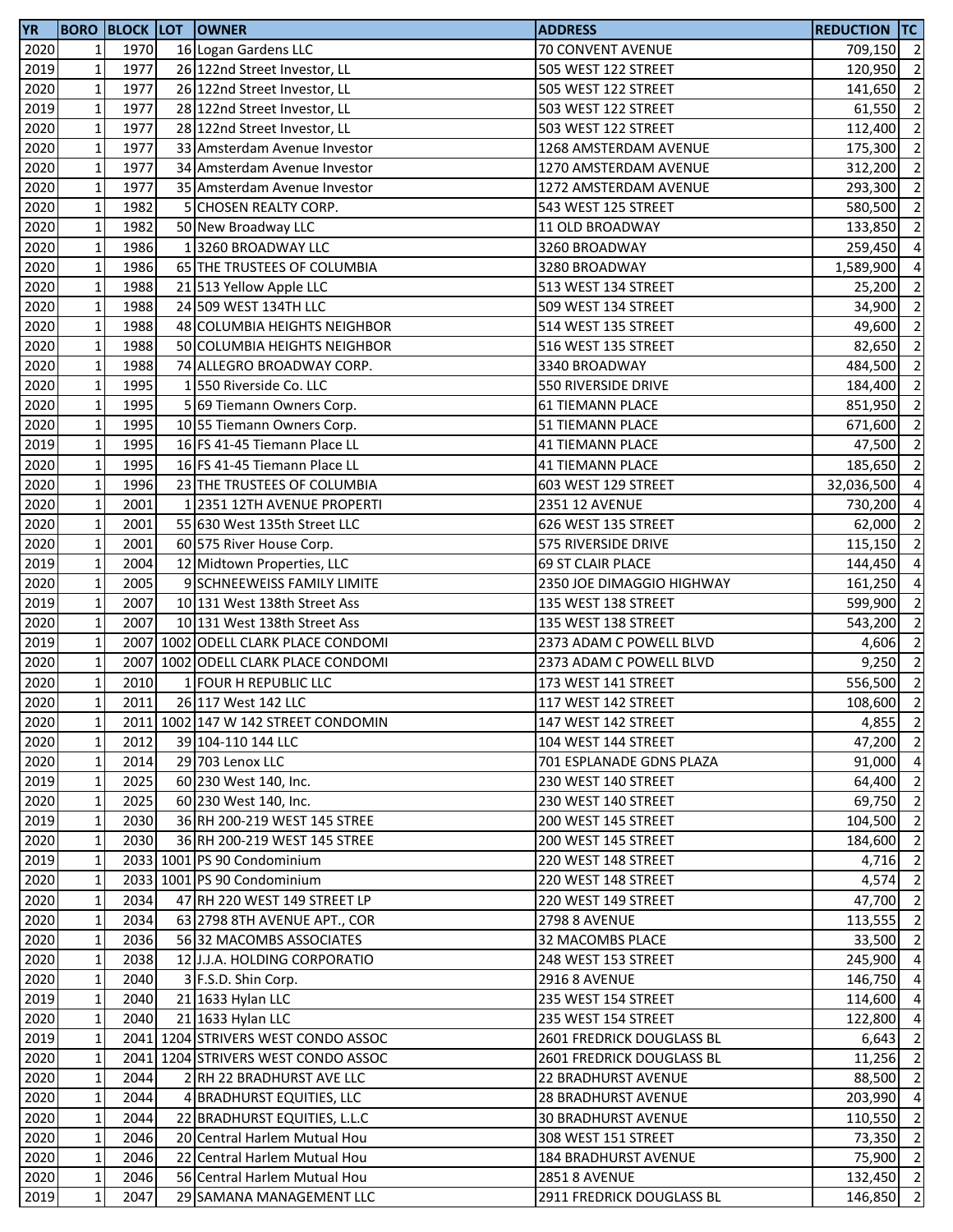| <b>YR</b> |                            |      | <b>BORO BLOCK LOT OWNER</b>         | <b>ADDRESS</b>              | <b>REDUCTION TC</b> |                          |
|-----------|----------------------------|------|-------------------------------------|-----------------------------|---------------------|--------------------------|
| 2020      | $\mathbf{1}$               | 2047 | 29 SAMANA MANAGEMENT LLC            | 2911 FREDRICK DOUGLASS BL   | 336,300 2           |                          |
| 2020      | $1\overline{ }$            | 2048 | 25 582 ST. NICHOLAS ASSOCIAT        | 582 ST NICHOLAS AVENUE      | 132,750             | $\overline{2}$           |
| 2020      | $\mathbf{1}$               | 2053 | 58 522-534 REALTY LLC               | 742 ST NICHOLAS AVENUE      | 312,800             | $\overline{2}$           |
| 2020      | $\mathbf{1}$               | 2053 | 101 150TH ST. HOLDING CO. LLC       | 400 WEST 150 STREET         | 61,200              | $\overline{2}$           |
| 2020      | $\mathbf{1}$               | 2054 | 6 Edgecombe 11-13 Associate         | 353 EDGECOMBE AVENUE        | 444,850             | $\overline{2}$           |
| 2020      | $1\,$                      | 2054 | 30 ST NICHOLAS 24 LLC               | <b>28 ST NICHOLAS PLACE</b> | 49,900              | $\overline{2}$           |
| 2020      | $\mathbf 1$                | 2054 | 33 ST NICHOLAS 24 LLC               | 24 ST NICHOLAS PLACE        | 36,975              | $\overline{2}$           |
| 2019      | $\mathbf 1$                | 2054 | 69 88-94 St. Nicholas Place         | 425 EDGECOMBE AVENUE        | 35,300              | $\overline{4}$           |
| 2020      | $\mathbf 1$                | 2054 | 69 88-94 St. Nicholas Place         | 425 EDGECOMBE AVENUE        | 138,800             | $\overline{a}$           |
| 2020      | $1\overline{ }$            | 2057 | 29 1619-1625 Amsterdam Avenu        | 1619 AMSTERDAM AVENUE       | 216,100             | $\overline{2}$           |
| 2020      | $\mathbf 1$                | 2057 | 56 1627-1635 Amsterdam Avenu        | 1627 AMSTERDAM AVENUE       | 49,750              | $\overline{2}$           |
|           | $\mathbf 1$                | 2060 |                                     |                             |                     | $\overline{2}$           |
| 2019      |                            |      | 29 Neveibais, Inc.                  | 701 ST NICHOLAS AVENUE      | 9,000               |                          |
| 2020      | $\mathbf 1$                | 2060 | 29 Neveibais, Inc.                  | 701 ST NICHOLAS AVENUE      | 96,300              | $\overline{2}$           |
| 2019      | $\mathbf 1$                | 2060 | 47 369 CONVENT AVENUE LLC           | 369 CONVENT AVENUE          | 61,200              | $\overline{2}$           |
| 2020      | $\mathbf 1$                | 2060 | 47 369 CONVENT AVENUE LLC           | 369 CONVENT AVENUE          | 72,000              | $\overline{2}$           |
| 2020      | $\mathbf 1$                | 2062 | 41 402-412 West 148 LLC             | 412 WEST 148 STREET         | 112,050             | $\overline{2}$           |
| 2020      | $\mathbf 1$                | 2064 | 39 WEST NICHOLAS ASSOCIATES,        | 408 WEST 150 STREET         | 816,900             | $\overline{2}$           |
| 2020      | $1\overline{ }$            | 2068 | 3 AMSTERDAM 1883-1887 LLC           | 1885 AMSTERDAM AVENUE       | 53,600              | $\overline{2}$           |
| 2020      | $\mathbf 1$                | 2070 | 19 523 WEST 138TH LLC               | 523 WEST 138 STREET         | 24,150              | $\overline{2}$           |
| 2020      | $\mathbf 1$                | 2072 | 64 Waterbury Meadow LLC             | 3450 BROADWAY               | 135,300             | $\overline{2}$           |
| 2020      | $\mathbf 1$                | 2074 | 32 Pentecostal Church of God        | 1664 AMSTERDAM AVENUE       | 1,235,550           | $\overline{a}$           |
| 2020      | $1\overline{ }$            | 2074 | 33 Hamilton Heights Associat        | 135 HAMILTON PLACE          | 193,700             | $\overline{2}$           |
| 2020      | $1\,$                      | 2076 | 49 HV II, LLC                       | 524 WEST 145 STREET         | 483,750             | $\overline{2}$           |
| 2020      | $\mathbf 1$                | 2076 | 53 540 WEST 145 LLC                 | 532 WEST 145 STREET         | 259,550             | $\overline{2}$           |
| 2020      | $\mathbf 1$                | 2076 | 61 L&M 3534 Broadway LLC            | 3534 BROADWAY               | 1,492,550           | $\overline{4}$           |
| 2020      | $\mathbf{1}$               | 2077 | 6 541 LLC                           | 543 WEST 145 STREET         | 225,500             | $\overline{4}$           |
| 2020      | $\mathbf{1}$               | 2081 | 39 506-510 West 150th LLC           | 510 WEST 150 STREET         | 96,750              | $\overline{2}$           |
| 2020      | $\mathbf 1$                | 2083 | 42 EXTRA H REALTY CORP              | 514 WEST 152 STREET         | 121,350             | $\overline{2}$           |
| 2020      | $1\,$                      | 2083 | 51 ADHY Advisors LLC                | 530 WEST 152 STREET         | 150,750             | $\overline{2}$           |
| 2020      | $\mathbf{1}$               | 2086 | 16 West 137th 609 Street LLC        | 609 WEST 137 STREET         | 106,650             | $\overline{2}$           |
| 2020      | $\mathbf 1$                | 2086 | 24 West 137th 605 LLC               | 605 WEST 137 STREET         | 87,000              | $\overline{2}$           |
| 2020      | $\mathbf{1}$               | 2087 | 36 3417 Broadway LLC                | 3417 BROADWAY               | 55,950 2            |                          |
|           |                            | 2087 |                                     |                             |                     | $\overline{2}$           |
| 2019      | $\mathbf 1$<br>$\mathbf 1$ |      | 97 3427 Broadway BCR LLC            | 3427 BROADWAY               | 217,150             | $\overline{2}$           |
| 2020      |                            | 2087 | 97 3427 Broadway BCR LLC            | 3427 BROADWAY               | 398,400             |                          |
| 2019      | $1\vert$                   | 2090 | 36 600 West 144th Street LLC        | 3513 BROADWAY               | 215,950 2           |                          |
| 2020      | $\mathbf 1$                | 2090 | 36 600 West 144th Street LLC        | 3513 BROADWAY               | 232,550 2           |                          |
| 2019      | $\mathbf{1}$               | 2092 | 26 2502 Eighth Avenue Corpor        | 3543 BROADWAY               | 348,750             | $\overline{4}$           |
| 2020      | $1\overline{ }$            | 2092 | 36 600 West 146th, LLC              | 3551 BROADWAY               | 144,250 2           |                          |
| 2020      | $1\,$                      |      | 2092 1001 The 680 Riverside Condomi | <b>680 RIVERSIDE DRIVE</b>  | 1,734               | $\overline{2}$           |
| 2020      | $\mathbf 1$                |      | 2094 1001 The 706 Riverside Condomi | 706 RIVERSIDE DRIVE         | 20,309              | $\overline{2}$           |
| 2020      | $1\overline{ }$            | 2096 | 26 3621 Broadway Owner, LLC         | 3621 BROADWAY               | 740,150             | $\overline{2}$           |
| 2020      | $\mathbf{1}$               | 2097 | 34 3657 Realty Co. LLC              | 3653 BROADWAY               | 138,950             | $\overline{2}$           |
| 2019      | $1\overline{ }$            | 2098 | 19 WEST 151 STREET ASSOCIATE        | 609 WEST 151 STREET         | 68,850              | $\overline{2}$           |
| 2020      | $\mathbf 1$                | 2098 | 36 BROADWAY 152 LLC                 | 3671 BROADWAY               | 523,200 2           |                          |
| 2020      | $1\overline{ }$            | 2099 | 29 3675 REALTY ASSOCIATES           | 3675 BROADWAY               | 114,250             | $\overline{2}$           |
| 2020      | $\mathbf{1}$               | 2107 | 3 900 Saint Nicholas LLC            | 900 ST NICHOLAS AVENUE      | 304,450 4           |                          |
| 2020      | $1\overline{ }$            | 2108 | 56 MORNINGSIDE HEIGHTS REALT        | 1969 AMSTERDAM AVENUE       | 116,150 2           |                          |
| 2020      | $\mathbf{1}$               | 2108 | 59 MORNINGSIDE HEIGHTS SN, L        | 1973 AMSTERDAM AVENUE       | 482,000 2           |                          |
| 2020      | $\mathbf 1$                | 2110 | 7 Milford Realty LLC                | 2075 AMSTERDAM AVENUE       | 57,500 2            |                          |
| 2020      | $1\overline{ }$            | 2110 | 8 Milford Realty LLC                | 448 WEST 163 STREET         | 39,000              | $\overline{2}$           |
| 2019      | $\mathbf{1}$               | 2110 | 18 432 W 163 LLC                    | 432 WEST 163 STREET         | 81,400              | $\overline{2}$           |
| 2020      | $\mathbf{1}$               | 2110 | 18 432 W 163 LLC                    | 432 WEST 163 STREET         | 36,400              | $\overline{\phantom{a}}$ |
| 2020      | $1\,$                      | 2110 | 60 MERIDIAN REALTY INC              | 2083 AMSTERDAM AVENUE       | 102,550             | $\overline{2}$           |
| 2019      | $1\overline{ }$            | 2111 | 50 ASAL Holding Company, LLC        | 2129 AMSTERDAM AVENUE       | 222,200 2           |                          |
| 2020      | $\mathbf{1}$               | 2111 | 50 ASAL Holding Company, LLC        | 2129 AMSTERDAM AVENUE       | 315,800 2           |                          |
| 2020      | $1\,$                      |      | 2111 1007 Edgecombe Parc Condominiu |                             | 17,475 2            |                          |
|           |                            |      |                                     | 456 WEST 167 STREET         |                     |                          |
| 2020      | $\mathbf 1$                | 2114 | 53750 Broadway LLC                  | 3750 BROADWAY               | 207,950 2           |                          |
| 2020      | $\mathbf 1$                | 2114 | 15 556 WEST 156TH STREET NYC        | 556 WEST 156 STREET         | 101,750 2           |                          |
| 2019      | $\mathbf 1$                | 2115 | 1 559 West 156 BCR LLC              | 3760 BROADWAY               | 285,100             | $\overline{2}$           |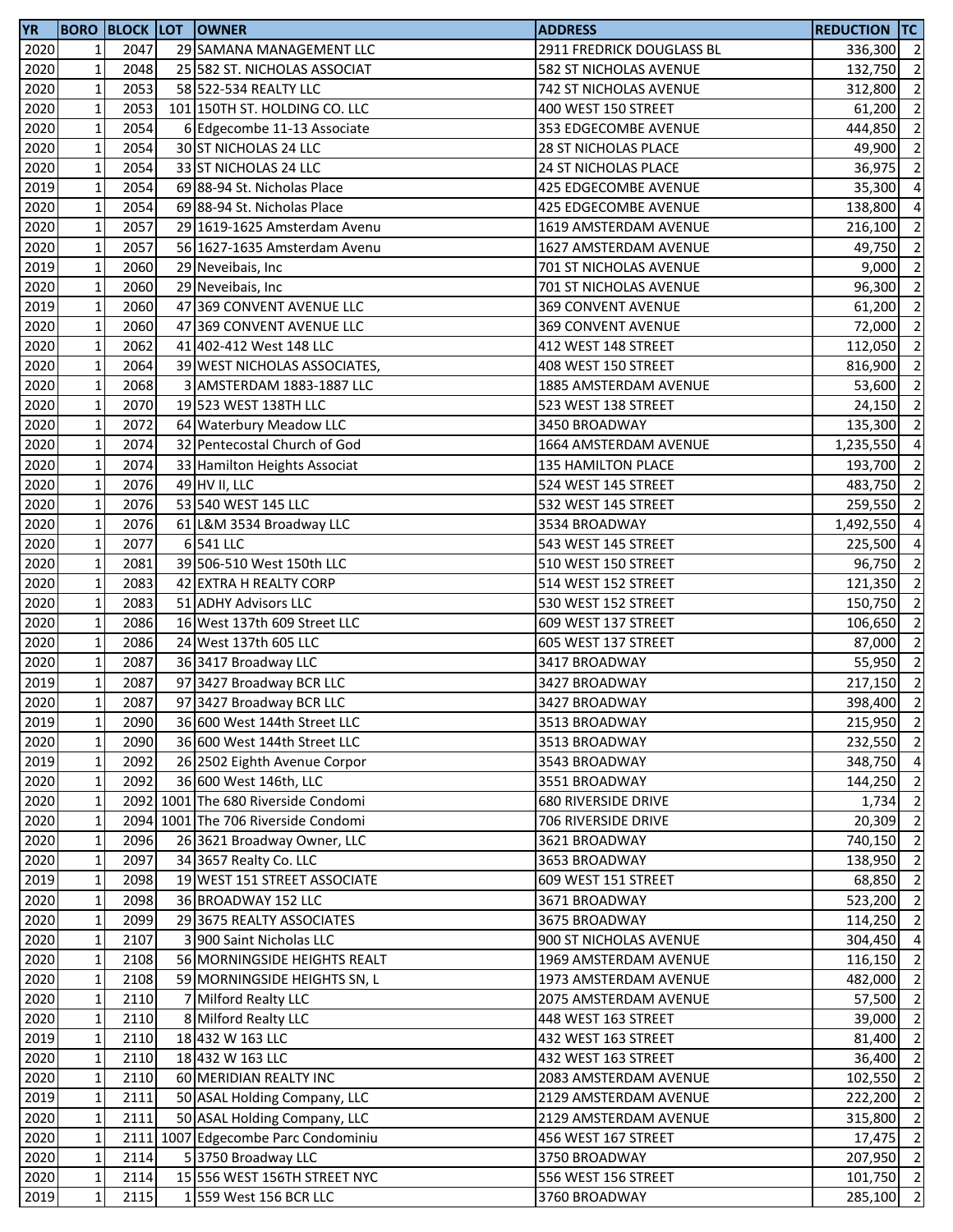| <b>YR</b> |              |      | <b>BORO BLOCK LOT OWNER</b>         | <b>ADDRESS</b>           | <b>REDUCTION TC</b> |                |
|-----------|--------------|------|-------------------------------------|--------------------------|---------------------|----------------|
| 2020      | 1            | 2115 | 1 559 West 156 BCR LLC              | 3760 BROADWAY            | 349,000 2           |                |
| 2020      | $\mathbf 1$  | 2115 | 5 157 BROADWAY ASSOCIATES,          | 3770 BROADWAY            | 1,548,050           | $\overline{2}$ |
| 2020      | $\mathbf 1$  | 2115 | 57 539 W 156 LLC                    | 541 WEST 156 STREET      | 71,250              | $\overline{2}$ |
| 2020      | $\mathbf 1$  | 2115 | 62 555 Partners, L.P.               | 555 WEST 156 STREET      | 268,650             | $\overline{2}$ |
| 2020      | $\mathbf 1$  | 2116 | 58 WESTSIDE VENTURA II LLC          | 547 WEST 157 STREET      | 176,400             | $\overline{2}$ |
| 2020      | $\mathbf 1$  | 2118 | 11 160/159 REALTY LLC               | 560 WEST 160 STREET      | 97,500              | $\overline{2}$ |
| 2020      | $\mathbf 1$  | 2118 | 72 571 W 159 LLC                    | 573 WEST 159 STREET      | 103,950             | $\overline{2}$ |
| 2020      | $\mathbf 1$  | 2119 | 1 Fives 160th LLC                   | 3840 BROADWAY            | 69,450              | $\overline{2}$ |
| 2020      | $\mathbf 1$  | 2122 | 58 3900 BROADWAY HOLDING LLC        | 3900 BROADWAY            | 376,600             | $\overline{2}$ |
| 2020      | $\mathbf 1$  | 2122 | 150 Three In One Equities, LL       | 530 WEST 163 STREET      | 226,200             | $\overline{2}$ |
| 2020      | $\mathbf 1$  | 2122 | 153 Three In One Equities, LL       | 520 WEST 163 STREET      | 475,350             | $\overline{2}$ |
| 2020      | $\mathbf 1$  | 2123 | 96 2172 Amsterdam LLC               | 2172 AMSTERDAM AVENUE    | 100,800             | $\overline{2}$ |
| 2019      | $\mathbf 1$  | 2125 | 34 516 W 169 LLC                    | 516 WEST 169 STREET      | 27,950              | $\overline{2}$ |
| 2020      | $\mathbf 1$  | 2125 | 34 516 W 169 LLC                    | 516 WEST 169 STREET      | 62,600              | $\overline{2}$ |
| 2019      | $\mathbf 1$  | 2126 | 30 83-87 Audubon Avenue LLC         | <b>85 AUDUBON AVENUE</b> | 72,500              | $\overline{2}$ |
| 2019      | $\mathbf 1$  | 2126 | 40 502170TGC, LLC                   | 502 WEST 170 STREET      | 59,700              | $\overline{2}$ |
| 2020      | $\mathbf 1$  | 2127 | 44 AMSTERDAM 2228 LLC               | 2232 AMSTERDAM AVENUE    | 156,600             | $\overline{2}$ |
| 2020      | $\mathbf 1$  | 2128 | 15 Five-Fifty Realty LLC            |                          |                     | $\overline{2}$ |
|           |              | 2128 |                                     | 128 AUDUBON AVENUE       | 471,150             | $\overline{2}$ |
| 2019      | $\mathbf 1$  |      | 21 Side by Side Realty LLC          | 555 WEST 171 STREET      | 30,250              |                |
| 2020      | $\mathbf 1$  | 2128 | 21 Side by Side Realty LLC          | 555 WEST 171 STREET      | 88,300              | $\overline{2}$ |
| 2019      | $\mathbf 1$  | 2128 | 23 Side by Side Realty LLC          | 559 WEST 171 STREET      | 51,450              | $\overline{2}$ |
| 2020      | $\mathbf 1$  | 2128 | 23 Side by Side Realty LLC          | 559 WEST 171 STREET      | 58,650 2            |                |
| 2020      | $\mathbf 1$  | 2129 | 1 HAAV 575 Realty Corp.             | 1238 ST NICHOLAS AVENUE  | 76,350              | $\overline{2}$ |
| 2020      | $\mathbf 1$  | 2130 | 3 MERVCO HOLDING LLC                | 1264 ST NICHOLAS AVENUE  | 26,150              | $\overline{4}$ |
| 2020      | $\mathbf 1$  | 2130 | 46 METRO WEST LLC                   | AMSTERDAM AVENUE         | 164,800             | $\overline{4}$ |
| 2020      | $\mathbf 1$  | 2131 | 1565 Realty Co. LLC                 | 565 WEST 174 STREET      | 272,300             | $\overline{2}$ |
| 2020      | $\mathbf 1$  | 2131 | 23 WEST 174 STREET REALTY LL        | 553 WEST 174 STREET      | 71,350              | $\overline{2}$ |
| 2020      | $\mathbf 1$  | 2133 | 34 Margis Realty Co. LLC            | 1332 ST NICHOLAS AVENUE  | 309,200             | $\overline{2}$ |
| 2019      | $\mathbf 1$  | 2134 | 71 790 Riverside Drive Owner        | 790 RIVERSIDE DRIVE      | 907,900             | $\overline{2}$ |
| 2020      | $\mathbf 1$  | 2134 | 71 790 Riverside Drive Owner        | 790 RIVERSIDE DRIVE      | 1,194,700 2         |                |
| 2020      | $\mathbf 1$  | 2136 | 1 DYNAMIC BROADWAY CORP.            | 3801 BROADWAY            | 135,850             | $\overline{4}$ |
| 2020      | $\mathbf 1$  | 2136 | 20 838 RIVERSIDE DRIVE LLC          | 838 RIVERSIDE DRIVE      | 276,200             | $\overline{2}$ |
| 2019      | $\mathbf 1$  | 2136 | 195 FW Realty LLC                   | 97 FT WASHINGTON AVENUE  | 195,950             | $\overline{2}$ |
| 2020      | $\mathbf 1$  | 2136 | 195 FW Realty LLC                   | 97 FT WASHINGTON AVENUE  | 482,550 2           |                |
| 2019      | $1\vert$     | 2136 | 210 RSD 920, LLC                    | 920 RIVERSIDE DRIVE      | 141,200 2           |                |
| 2020      | $\mathbf 1$  | 2136 | 210 RSD 920, LLC                    | 920 RIVERSIDE DRIVE      | 791,000 2           |                |
| 2020      | $\mathbf 1$  | 2136 | 225 ACQUISITION AMERICA VIII,       | 652 WEST 163 STREET      | 150,750 2           |                |
| 2019      | $\mathbf 1$  |      | 2136 1001 The 812 Riverside Condomi | 812 RIVERSIDE DRIVE      | 18,923 2            |                |
| 2020      | $\mathbf 1$  |      | 2136 1001 The 812 Riverside Condomi | 812 RIVERSIDE DRIVE      | $17,725$ 2          |                |
| 2020      | $\mathbf 1$  | 2137 | 14 GVS Properties LLC               | 3851 BROADWAY            | 1,068,000           | $\overline{2}$ |
| 2020      | $\mathbf 1$  | 2138 | 134 FT. WASHINGTON EQUITIES,        | 238 FT WASHINGTON AVENUE | 311,600             | $\overline{2}$ |
| 2019      | $\mathbf 1$  | 2139 | 170 Joy Realty Co. LLC              | 708 WEST 171 STREET      | 320,450             | $\overline{2}$ |
| 2020      | $\mathbf 1$  | 2139 | 170 Joy Realty Co. LLC              | 708 WEST 171 STREET      | 394,150             | $\overline{2}$ |
| 2019      | $\mathbf 1$  | 2139 | 183 BELMONT VENTURES LLC            | 705 WEST 170 STREET      | 75,250              | $\overline{2}$ |
| 2020      | $\mathbf 1$  | 2139 | 183 BELMONT VENTURES LLC            | 705 WEST 170 STREET      | 80,600              | $\overline{2}$ |
| 2019      | $\mathbf 1$  | 2139 | 185 BELMONT VENTURES LLC            | 709 WEST 170 STREET      | 109,200 2           |                |
| 2020      | $\mathbf{1}$ | 2139 | 185 BELMONT VENTURES LLC            | 709 WEST 170 STREET      | 122,850 2           |                |
| 2019      | $\mathbf{1}$ | 2139 | 214 Haven Equities, Inc.            | 70 HAVEN AVENUE          | 75,500              | $\overline{2}$ |
| 2020      | $\mathbf 1$  | 2139 | 214 Haven Equities, Inc.            | 70 HAVEN AVENUE          | 87,200              | $\overline{2}$ |
| 2019      | $\mathbf{1}$ | 2139 | 293 150 HAVEN AVENUE LLC            | 138 HAVEN AVENUE         | 184,750             | $\overline{2}$ |
| 2020      | $\mathbf{1}$ | 2139 | 293 150 HAVEN AVENUE LLC            | 138 HAVEN AVENUE         | 217,150             | $\overline{2}$ |
| 2020      | $\mathbf{1}$ | 2139 | 295 150 HAVEN AVENUE LLC            | <b>150 HAVEN AVENUE</b>  | 114,800             | $\overline{2}$ |
| 2019      | $\mathbf 1$  | 2139 | 523 371 Ft. Washington Owner'       | 371 FT WASHINGTON AVENUE | 270,300             | $\overline{2}$ |
| 2020      | $\mathbf 1$  | 2139 | 523 371 Ft. Washington Owner'       | 371 FT WASHINGTON AVENUE | 498,700             | $\overline{2}$ |
| 2020      | $\mathbf 1$  | 2141 | 21 M & H ZUCKERBRAUN, LLC           | 1221 ST NICHOLAS AVENUE  | 536,600 4           |                |
| 2020      | $\mathbf 1$  | 2141 | 42 HERITAGE ASSETS LLC              | 1253 ST NICHOLAS AVENUE  | 129,850             | $\overline{2}$ |
| 2020      | $\mathbf 1$  | 2142 | 66 Sunshine Capital LLC             | 4067 BROADWAY            | 376,659             | $\overline{2}$ |
|           | $\mathbf 1$  |      | 187 CRJ REALTY CORP.                | 708 WEST 177 STREET      | 86,150 2            |                |
| 2020      |              | 2142 |                                     |                          |                     | $\overline{2}$ |
| 2020      | $\mathbf 1$  | 2142 | 200 MRS II Realty LLC               | 4161 BROADWAY            | 408,450             |                |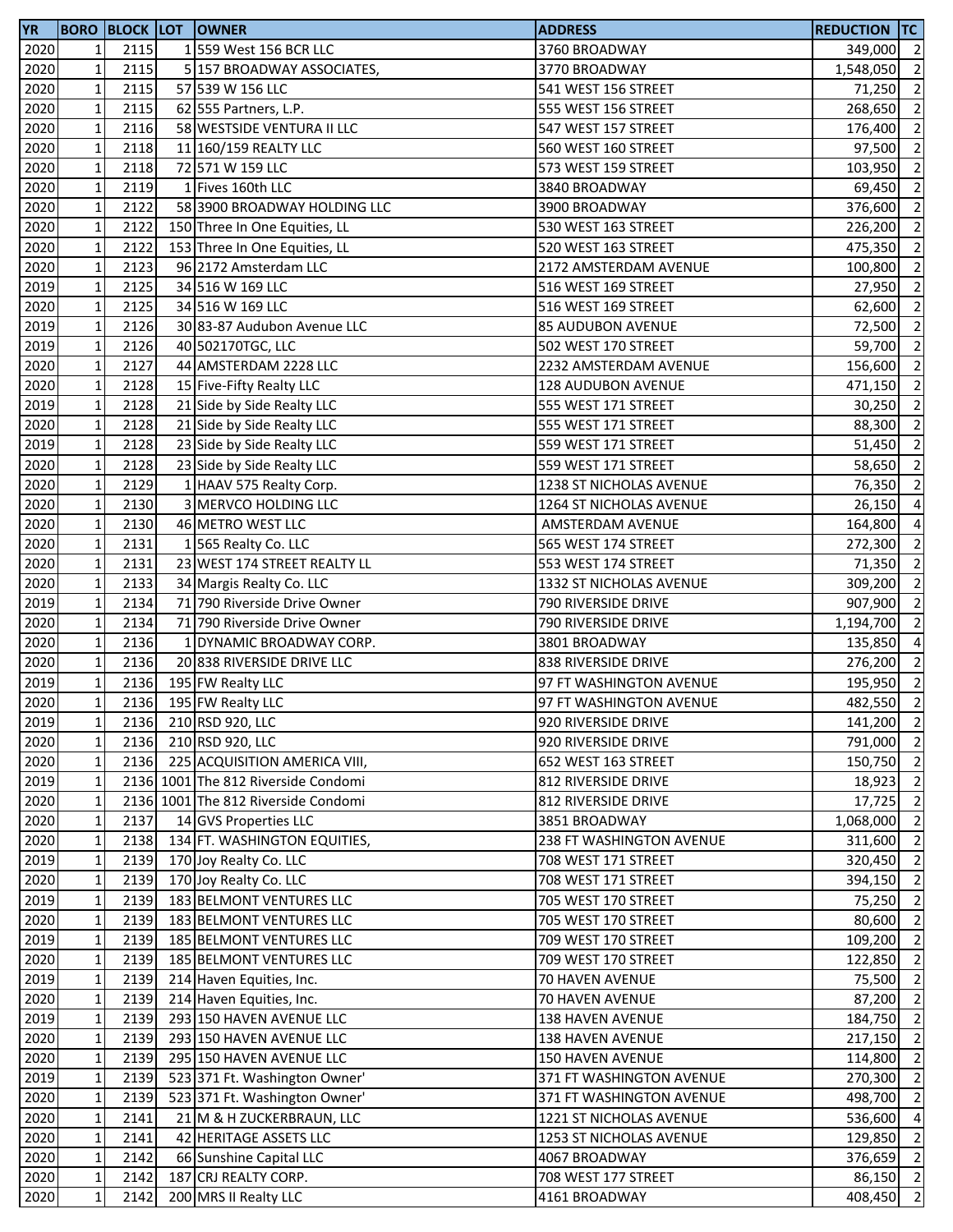| <b>YR</b>         |              |      | <b>BORO BLOCK LOT OWNER</b>   | <b>ADDRESS</b>            | <b>REDUCTION TC</b> |                |
|-------------------|--------------|------|-------------------------------|---------------------------|---------------------|----------------|
| 2019              | $\mathbf{1}$ | 2142 | 217 GVS Properties LLC        | 4151 BROADWAY             | 234,050 2           |                |
| 2020              | $\mathbf 1$  | 2142 | 217 GVS Properties LLC        | 4151 BROADWAY             | 258,350             | $\overline{2}$ |
| 2020              | $\mathbf 1$  | 2142 | 224 GVS Properties LLC        | 4141 BROADWAY             | 672,250             | $\overline{2}$ |
| 2020              | $\mathbf 1$  | 2143 | 8 BROADWAY INWOOD, LLC        | 15 WADSWORTH AVENUE       | 148,700 2           |                |
| 2020              | $\mathbf 1$  | 2143 | 20 HEIGHTS 601, LLC           | 1261 ST NICHOLAS AVENUE   | 471,500             | $\overline{2}$ |
| 2020              | $\mathbf 1$  | 2143 | 21 HEIGHTS 173, LLC           | 609 WEST 173 STREET       | 61,500              | $\overline{2}$ |
| 2020              | $\mathbf 1$  | 2143 | 25 4116 BROADWAY REALTY, LLC  | 4116 BROADWAY             | 118,350             | $\overline{4}$ |
| 2020              | $\mathbf 1$  | 2143 | 55 1291-1297 ST. NICHOLAS AV  | 1291 ST NICHOLAS AVENUE   | 41,150              | $\overline{2}$ |
| 2020              | $\mathbf 1$  | 2144 | 13 176-177 WADSWORTH ASSOCIA  | 61 WADSWORTH AVENUE       | 75,550              | $\overline{2}$ |
| 2020              | $\mathbf 1$  | 2144 | 27 605-609 REALTY LLC         | 609 WEST 177 STREET       | 82,350              | $\overline{2}$ |
| 2020              | $\mathbf 1$  | 2145 | 31 HEIGHTS 660, LLC           | 660 WEST 178 STREET       | 76,250              | $\overline{2}$ |
| 2020              | $\mathbf 1$  | 2149 | 56 24-36 Laurel Hill Terrace  | 24 LAUREL HILL TERRACE    | 87,750              | $\overline{2}$ |
| 2020              | $\mathbf 1$  | 2149 | 84 WH 90 LAUREL HILL TERRACE  | 90 LAUREL HILL TERRACE    | 146,900             | $\overline{2}$ |
| 2019              | $\mathbf 1$  | 2149 | 120 485 Realty LLC            | 110 LAUREL HILL TERRACE   | 62,850              | $\overline{2}$ |
| 2020              | $\mathbf 1$  | 2149 | 120 485 Realty LLC            | 110 LAUREL HILL TERRACE   | 77,700              | $\overline{2}$ |
| 2019              | $\mathbf 1$  | 2152 | 61 West 180 St. Associates    | 307 AUDUBON AVENUE        | 358,950             | $\overline{2}$ |
| 2020              | $\mathbf 1$  | 2152 | 61 West 180 St. Associates    | 307 AUDUBON AVENUE        | 438,850             | $\overline{2}$ |
| 2020              | $\mathbf{1}$ | 2153 | 29 561 West 179 St. NYC LLC   | 561 WEST 179 STREET       |                     | $\overline{2}$ |
|                   | $\mathbf 1$  | 2153 | 36 560 West 180 St. NYC LLC   |                           | 1,048,900           | $\overline{2}$ |
| 2020              |              |      |                               | 1392 ST NICHOLAS AVENUE   | 1,246,700           |                |
| 2020              | $\mathbf 1$  | 2153 | 40 Equities by Marcy LLC      | 550 WEST 180 STREET       | 211,300             | $\overline{2}$ |
| $\overline{2020}$ | $\mathbf 1$  | 2153 | 57 Morm Management Co., LLC   | 1400 ST NICHOLAS AVENUE   | 463,600 2           |                |
| 2019              | $\mathbf 1$  | 2153 | 80 541-7 WEST 180 ASSOCIATES  | 300 AUDUBON AVENUE        | 187,350             | $\overline{2}$ |
| 2020              | $\mathbf 1$  | 2153 | 80 541-7 WEST 180 ASSOCIATES  | 300 AUDUBON AVENUE        | 227,400             | $\overline{2}$ |
| 2019              | $\mathbf 1$  | 2153 | 81 549 LLC                    | 549 WEST 180 STREET       | 962,200             | $\overline{4}$ |
| 2020              | $\mathbf 1$  | 2153 | 81 549 LLC                    | 549 WEST 180 STREET       | 1,085,050           | $\overline{4}$ |
| 2019              | $\mathbf 1$  | 2154 | 5 1428 ST NICHOLAS LLC        | 1428 ST NICHOLAS AVENUE   | 220,050             | $\overline{4}$ |
| 2020              | $\mathbf 1$  | 2154 | 5 1428 ST NICHOLAS LLC        | 1428 ST NICHOLAS AVENUE   | 281,250             | $\overline{a}$ |
| 2019              | $\mathbf 1$  | 2154 | 8 570 WEST PROPERTIES, LLC    | 570 WEST 182 STREET       | 47,000              | $\overline{2}$ |
| 2020              | $\mathbf 1$  | 2154 | 8 570 WEST PROPERTIES, LLC    | 570 WEST 182 STREET       | 53,300              | $\overline{2}$ |
| 2020              | $\mathbf 1$  | 2154 | 69 1466-1468 St. Nicholas In  | 1468 ST NICHOLAS AVENUE   | 119,700             | $\overline{2}$ |
| 2020              | $\mathbf 1$  | 2154 | 79 366 AUDUBON REALTY LLC     | 554 WEST 184 STREET       | 38,450              | $\overline{2}$ |
| 2020              | $\mathbf 1$  | 2154 | 80 366 AUDUBON REALTY LLC     | 552 WEST 184 STREET       | 49,300              | $\overline{2}$ |
| 2020              | $\mathbf 1$  | 2155 | 1 PRIMAVERA PROPERTIES, LP    | 321 AUDUBON AVENUE        | 669,850             | $\overline{4}$ |
| 2020              | $\mathbf 1$  | 2158 | 1 DUKE ASSOCIATES LLC         | 1540 ST NICHOLAS AVENUE   | 222,550             | $\overline{2}$ |
| 2020              | 11           | 2158 | 40 1570 ST. NICK ASSOCIATES,  | 1570 ST NICHOLAS AVENUE   | 379,350 2           |                |
| 2020              | $\mathbf 1$  | 2158 | 65 1588 LLC & 325 WADSWORTH   | 1588 ST NICHOLAS AVENUE   | 142,700 4           |                |
| 2019              | $\mathbf 1$  | 2158 | 70 GVS Properties IV LLC      | 566 WEST 190 STREET       | 166,800 2           |                |
| 2020              | $\mathbf 1$  | 2158 | 70 GVS Properties IV LLC      | 566 WEST 190 STREET       | 153,300 2           |                |
| 2020              | $\mathbf 1$  | 2158 | 73 562 West 190th LLC         | 562 WEST 190 STREET       | 36,650 2            |                |
| 2019              | $\mathbf 1$  | 2161 | 4 1610-1618 St. Nicholas Av   | 1610 ST NICHOLAS AVENUE   | 220,250 2           |                |
| 2020              | $\mathbf 1$  | 2161 | 4 1610-1618 St. Nicholas Av   | 1610 ST NICHOLAS AVENUE   | 238,250             | $\overline{2}$ |
| 2020              | $\mathbf{1}$ | 2161 | 75 551-565 WEST 190 PROPERTY  | 500 AUDUBON AVENUE        | 91,500              | $\overline{2}$ |
| 2020              | $\mathbf 1$  | 2161 | 79 551-565 WEST 190 PROPERTY  | 559 WEST 190 STREET       | 179,200             | $\overline{2}$ |
| 2020              | $\mathbf 1$  | 2162 | 63 181ST WASHINGTON HEIGHTS   | 600 WEST 181 STREET       | 1,481,400           | $\overline{4}$ |
| 2020              | $\mathbf{1}$ | 2162 | 68 601 West 180 St. NYC, LLC  | 1401 ST NICHOLAS AVENUE   | 1,261,600           | $\overline{2}$ |
| 2019              | $\mathbf{1}$ | 2165 | 4 177 Wadsworth LLC           | 177 WADSWORTH AVENUE      | $22,150$ 2          |                |
| 2020              | $\mathbf 1$  | 2165 | 4 177 Wadsworth LLC           | 177 WADSWORTH AVENUE      | 154,400 2           |                |
| 2019              | $\mathbf 1$  | 2165 | 53 BMW GROUP, LLC             | 201 WADSWORTH AVENUE      | 227,500             | $\overline{2}$ |
| 2020              | $\mathbf{1}$ | 2166 | 23 Randi Management Co. LLC   | 1479 ST NICHOLAS AVENUE   | 223,600             | $\overline{2}$ |
| 2020              | $\mathbf{1}$ | 2168 | 51 188 St. Nick Associates,   | 1561 ST NICHOLAS AVENUE   | 97,800              | $\overline{2}$ |
| 2019              | $\mathbf{1}$ | 2169 | 53 601 AT 190 COMPANY, LLC    | 1601 ST NICHOLAS AVENUE   | 182,850             | $\overline{2}$ |
| 2020              | $\mathbf 1$  | 2169 | 53 601 AT 190 COMPANY, LLC    | 1601 ST NICHOLAS AVENUE   | 257,550             | $\overline{2}$ |
| 2020              | $\mathbf 1$  | 2169 | 60 FT. GEORGE 607, LLC        | 607 WEST 190 STREET       | 86,000              | $\overline{2}$ |
| 2020              | $\mathbf 1$  | 2170 | 78 JOHN CATSIMATIDIS          | 4484 BROADWAY             | 107,800 4           |                |
| 2019              | $\mathbf 1$  | 2170 | 83 Alef Realty LLC            | 4500 BROADWAY             | 195,050             | $\overline{2}$ |
| 2020              | $\mathbf 1$  | 2170 | 83 Alef Realty LLC            | 4500 BROADWAY             | 237,350             | $\overline{2}$ |
| 2020              | $\mathbf 1$  | 2170 | 112 25-35 Hillside Assoc. LLC | <b>25 HILLSIDE AVENUE</b> | 175,550             | $\overline{2}$ |
| 2020              | $\mathbf 1$  | 2170 | 361 FAIRVIEW APARTMENTS LLC   | 30 FAIRVIEW AVENUE        | $34,950$ 2          |                |
|                   |              |      |                               |                           |                     | $\overline{2}$ |
| 2020              | $\mathbf 1$  | 2170 | 450 FAIRVIEW APARTMENTS LLC   | 10 FAIRVIEW AVENUE        | 92,700              |                |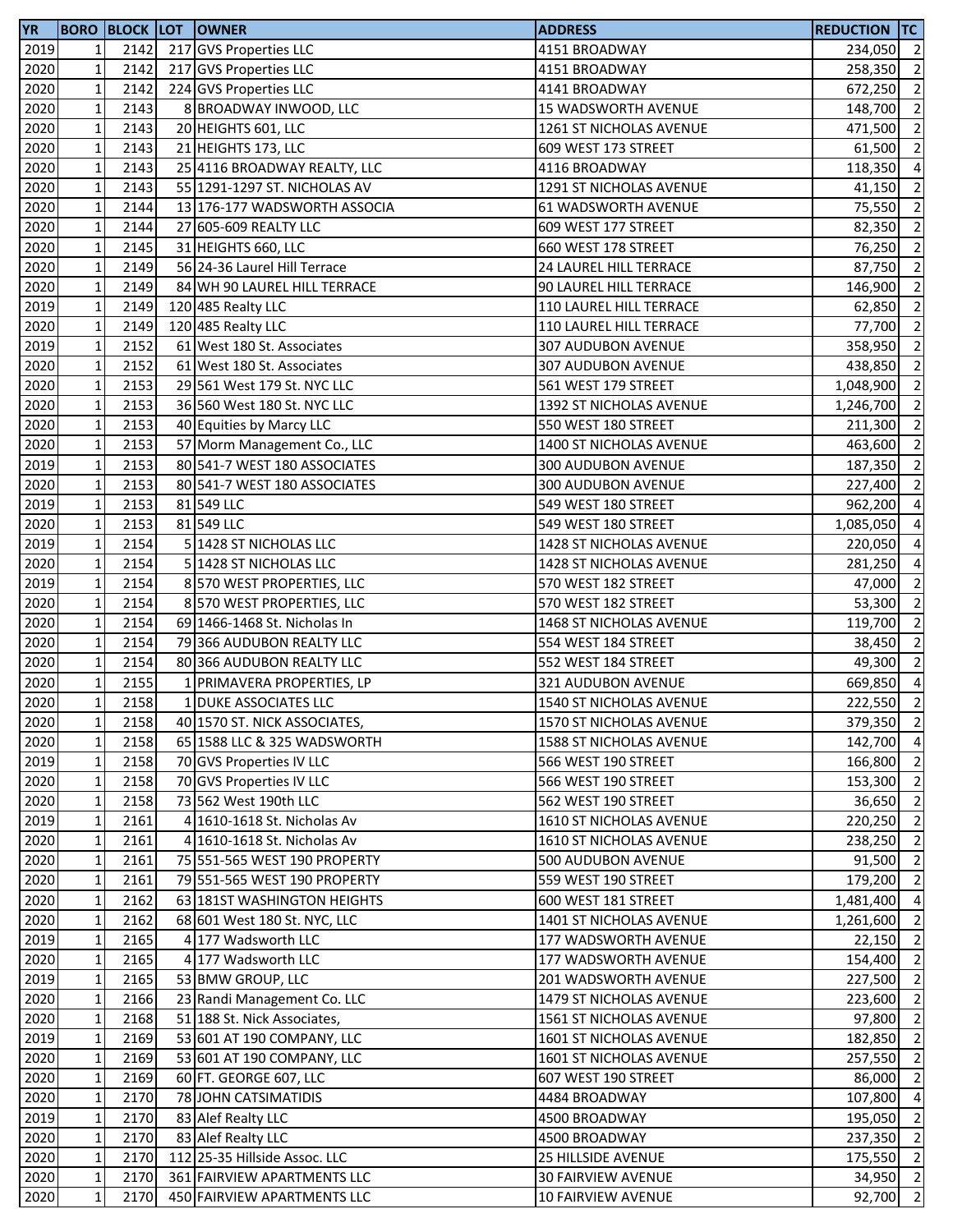| <b>YR</b>    |              |      | <b>BORO BLOCK LOT OWNER</b>                     | <b>ADDRESS</b>                  | <b>REDUCTION TC</b> |                |
|--------------|--------------|------|-------------------------------------------------|---------------------------------|---------------------|----------------|
| 2020         | $\mathbf{1}$ | 2170 | 516 670 WEST 193RD D, LLC                       | 670 WEST 193 STREET             | 168,950             | $\overline{2}$ |
| 2019         | $\mathbf 1$  | 2171 | 12 Nagle Apartments Corp.                       | 31 NAGLE AVENUE                 | 97,800              | $\overline{2}$ |
| 2020         | $\mathbf 1$  | 2171 | 12 Nagle Apartments Corp.                       | 31 NAGLE AVENUE                 | 226,050             | $\overline{2}$ |
| 2020         | $\mathbf 1$  | 2171 | 66 1-29 Bogardus Place, LLC                     | 1 BOGARDUS PLACE                | 312,925             | $\overline{2}$ |
| 2020         | $\mathbf 1$  | 2171 | 105 30 Bogardus Owners Ltd.                     | <b>30 BOGARDUS PLACE</b>        | 101,550             | $\overline{2}$ |
| 2019         | $\mathbf 1$  | 2171 | 120 4-10 Bogardus Corp.                         | <b>4 BOGARDUS PLACE</b>         | 41,750              | $\overline{2}$ |
| 2020         | $\mathbf 1$  | 2171 | 120 4-10 Bogardus Corp.                         | 4 BOGARDUS PLACE                | 98,000              | $\overline{2}$ |
| 2019         | $\mathbf 1$  | 2173 | 15 ONE SICKLES STREET CO LP                     | 1 SICKLES STREET                | 158,850             | $\overline{2}$ |
| 2020         | $\mathbf 1$  | 2174 | 34 SHERMAN 75, LLC                              | 73 SHERMAN AVENUE               | 84,800              | $\overline{2}$ |
| 2020         | $\mathbf 1$  | 2174 | 66 Dyckman Crestview Realty,                    | 156 NAGLE AVENUE                | 213,750             | $\overline{4}$ |
| 2020         | $\mathbf 1$  | 2174 | 70 Dyckman Crestview Realty,                    | 148 NAGLE AVENUE                | 33,450              | $\overline{4}$ |
| 2020         | $\mathbf 1$  | 2174 | 125 GVS Properties IV LLC                       | <b>38 SICKLES STREET</b>        | 212,150             | $\overline{2}$ |
| 2020         | $\mathbf 1$  | 2174 | 145 Dunmore Realty LLC                          | <b>15 SICKLES STREET</b>        | 166,050             | $\overline{2}$ |
| 2020         | $\mathbf 1$  | 2174 | 154 29-45 Sickles St. NYC LLC                   | 37 SICKLES STREET               | 626,100             | $\overline{2}$ |
| 2019         | $\mathbf 1$  | 2174 | 190 Arden Realty Corp.                          | 25 ARDEN STREET                 | 108,300             | $\overline{2}$ |
| 2020         | $\mathbf 1$  | 2174 | 190 Arden Realty Corp.                          | 25 ARDEN STREET                 | 125,850             | $\overline{2}$ |
| 2020         | $\mathbf 1$  | 2175 | 27 ARDEN DECO REALTY LLC.                       | 4706 BROADWAY                   | 818,900             | $\overline{2}$ |
| 2019         | $\mathbf 1$  | 2175 | 53 CHERRY LANE ASSETS LLC                       | 200 DYCKMAN STREET              | 168,900             | $\overline{2}$ |
|              | $\mathbf 1$  | 2175 |                                                 |                                 |                     | $\overline{2}$ |
| 2020         |              |      | 53 CHERRY LANE ASSETS LLC                       | 200 DYCKMAN STREET              | 374,500             |                |
| 2020<br>2020 | $\mathbf 1$  | 2175 | 60 SION PALACCI<br>63 Partners 2004 LLC & LKD P | 190 DYCKMAN STREET              | 90,050              | $\overline{4}$ |
|              | $\mathbf 1$  | 2175 |                                                 | <b>180 DYCKMAN STREET</b>       | 101,550 4           |                |
| 2019         | $\mathbf 1$  | 2175 | 135 ARDEN STREET REALTY LLC.                    | <b>80 ARDEN STREET</b>          | 26,690              | $\overline{2}$ |
| 2020         | $\mathbf 1$  | 2175 | 135 ARDEN STREET REALTY LLC.                    | <b>80 ARDEN STREET</b>          | 47,840              | $\overline{2}$ |
| 2020         | $\mathbf 1$  | 2175 | 170 98 THAYER LLC                               | 98 THAYER STREET                | 90,000              | $\overline{2}$ |
| 2020         | $\mathbf 1$  | 2175 | 175 78 Rashby LLC                               | <b>78 THAYER STREET</b>         | 221,850             | $\overline{2}$ |
| 2020         | $\mathbf 1$  | 2175 | 202 95-101 Thayer St. NYC LLC                   | 95 THAYER STREET                | 203,550             | $\overline{2}$ |
| 2019         | $\mathbf 1$  | 2176 | 9 400 Fort Washington Ave.,                     | 400 FT WASHINGTON AVENUE        | 286,650             | $\overline{2}$ |
| 2020         | $\mathbf 1$  | 2176 | 9 400 Fort Washington Ave.,                     | 400 FT WASHINGTON AVENUE        | 783,000             | $\overline{2}$ |
| 2020         | $\mathbf 1$  | 2177 | 136 74 Pinehurst LLC                            | <b>76 PINEHURST AVENUE</b>      | 112,450             | $\overline{2}$ |
| 2020         | $\mathbf 1$  | 2177 | 166 45-53 CABRINI OWNERS CORP                   | 825 WEST 179 STREET             | 433,050             | $\overline{2}$ |
| 2019         | $\mathbf 1$  | 2179 | 99 499 Ft. Washington Avenue                    | 499 FT WASHINGTON AVENUE        | 51,450              | $\overline{2}$ |
| 2020         | $\mathbf 1$  | 2179 | 99 499 Ft. Washington Avenue                    | 499 FT WASHINGTON AVENUE        | 275,550             | $\overline{2}$ |
| 2020         | $\mathbf 1$  | 2179 | 112 111-127 Cabrini Apartment                   | <b>115 CABRINI BOULEVARD</b>    | 188,300             | $\overline{2}$ |
| 2020         | $\mathbf 1$  | 2179 | 215 Vickers Group L.P.                          | 593 FT WASHINGTON AVENUE        | 113,050             | $\overline{4}$ |
| 2019         | 11           | 2179 | 415 265 Cabrini Co. LLC                         | 265 CABRINI BOULEVARD           | 102,000 2           |                |
| 2020         | $\mathbf 1$  | 2179 | 415 265 Cabrini Co. LLC                         | 265 CABRINI BOULEVARD           | 209,100 2           |                |
| 2020         | $\mathbf 1$  | 2179 | 425 WEST 187 STREET LLC                         | 825 WEST 187 STREET             | 587,800 2           |                |
| 2020         | $\mathbf 1$  | 2179 | 440 350 Cabrini Owners Corp.                    | 350 CABRINI BOULEVARD           | 1,008,050 2         |                |
| 2020         | $\mathbf 1$  | 2179 | 474 BLOCK 2179 LOT 474 LLC                      | <b>CHITTENDEN AVENUE</b>        | 126,300 4           |                |
| 2019         | $\mathbf 1$  |      | 2179 1201 Cliffside Condominium                 | 340 CABRINI BOULEVARD           | 3,152               | $\overline{2}$ |
| 2020         | $\mathbf 1$  |      | 2179 1201 Cliffside Condominium                 | 340 CABRINI BOULEVARD           | 4,707 2             |                |
| 2020         | $\mathbf{1}$ | 2180 | 28 HIGHLAND PROPERTIES LLC                      | 536 FT WASHINGTON AVENUE        | 411,275             | $\overline{2}$ |
| 2020         | $\mathbf 1$  | 2180 | 67 56 BENNETT, LLC                              | <b>56 BENNETT AVENUE</b>        | 339,650 2           |                |
| 2020         | $\mathbf 1$  | 2180 | 78 2-8-16 MAGAW PLACE OWNERS                    | 2 MAGAW PLACE                   | 678,650 2           |                |
| 2019         | $\mathbf 1$  | 2180 | 80 Regent Associates                            | 2 BENNETT AVENUE                | 126,500 4           |                |
| 2020         | $\mathbf{1}$ | 2180 | 80 Regent Associates                            | 2 BENNETT AVENUE                | 161,150 4           |                |
| 2020         | $\mathbf 1$  | 2180 | 120 LINCOLN PROSPECT ASSOCIAT                   | 4321 BROADWAY                   | 554,350 2           |                |
| 2020         | $\mathbf 1$  | 2180 | 169 100 BENNETT OWNERS CORP.                    | <b>100 BENNETT AVENUE</b>       | 234,400 2           |                |
| 2019         | $\mathbf{1}$ | 2180 | 200 729 WEST 186TH CORP                         | 729 WEST 186 STREET             | 77,450              | $\overline{2}$ |
| 2020         | $\mathbf{1}$ | 2180 | 200 729 WEST 186TH CORP                         | 729 WEST 186 STREET             | 223,400             | $\overline{2}$ |
| 2020         | $\mathbf{1}$ | 2180 | 315 4395 Broadway Owners Corp                   | 4395 BROADWAY                   | 101,800             | $\overline{2}$ |
| 2020         | $\mathbf 1$  | 2180 | 326 Bennett Avenue Owners Cor                   | 143 BENNETT AVENUE              | 302,600             | $\overline{2}$ |
| 2020         | $\mathbf{1}$ | 2180 | 435 680 FORT WASHINGTON AVENU                   | <b>680 FT WASHINGTON AVENUE</b> | 262,400             | $\overline{2}$ |
| 2019         | $\mathbf 1$  | 2180 | 450 OVERLOOK TOWERS CORP.                       | <b>100 OVERLOOK TERRACE</b>     | 164,850 2           |                |
| 2020         | $\mathbf 1$  | 2180 | 450 OVERLOOK TOWERS CORP.                       | <b>100 OVERLOOK TERRACE</b>     | 383,550             | $\overline{2}$ |
| 2020         | $\mathbf 1$  | 2180 | 486 Bennett Realty LLC                          | <b>179 BENNETT AVENUE</b>       | 287,700 2           |                |
| 2020         | $\mathbf 1$  | 2187 | 5 Flair Beverage Corp.                          | 3851 9 AVENUE                   | 104,550             | $\overline{4}$ |
| 2020         | $\mathbf 1$  | 2202 | 31 407-205, LLC                                 | 407 WEST 205 STREET             | 145,750 2           |                |
|              |              |      |                                                 |                                 |                     |                |
| 2020         | $\mathbf 1$  | 2203 | 1 449 WEST 206TH STREET HEI                     | 3855 10 AVENUE                  | $71,350$ 2          |                |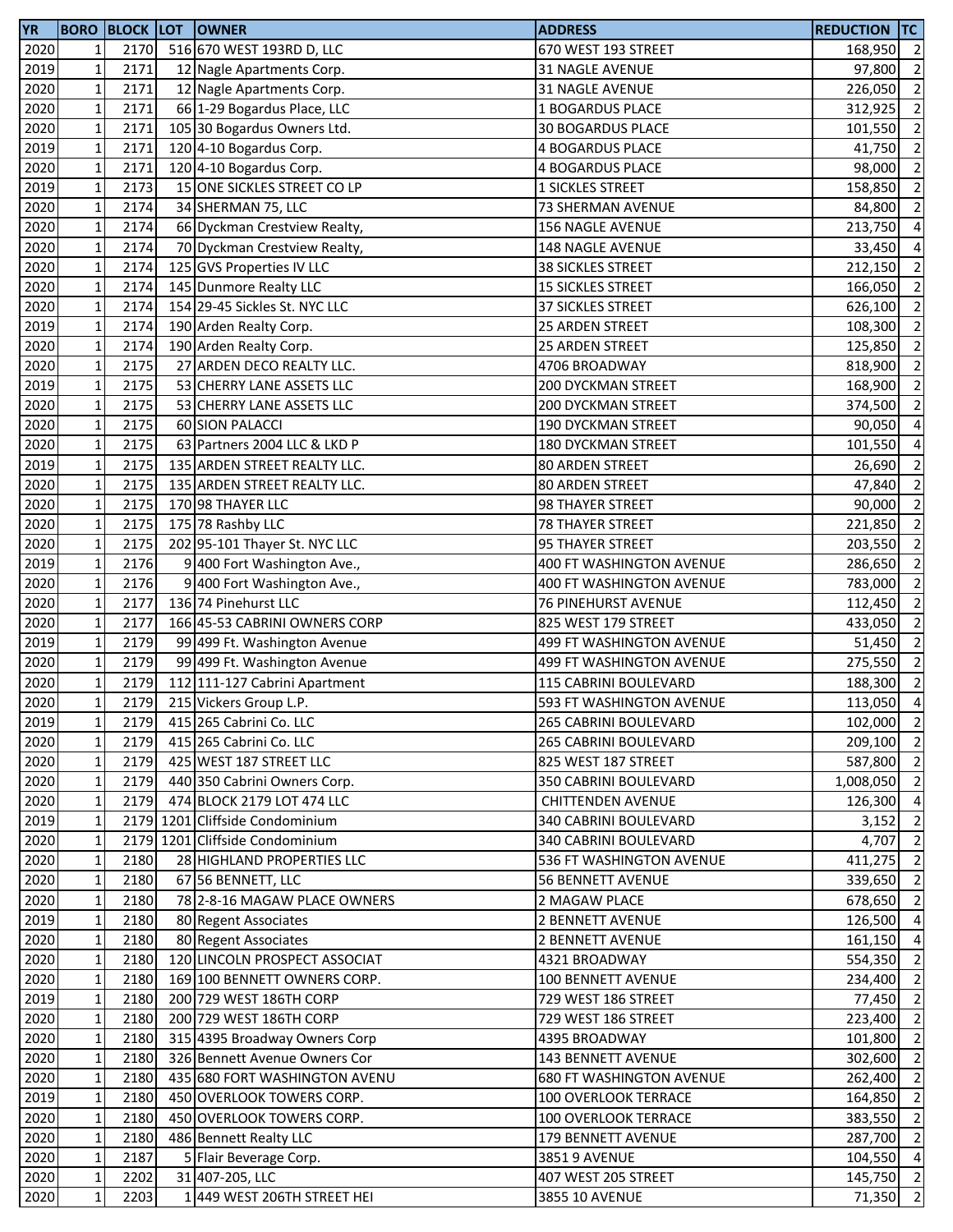| <b>YR</b>    |              |       | <b>BORO BLOCK LOT OWNER</b>                               | <b>ADDRESS</b>                          | <b>REDUCTION TC</b>  |                |
|--------------|--------------|-------|-----------------------------------------------------------|-----------------------------------------|----------------------|----------------|
| 2020         | 1            | 2203  | 7 Tenth Avenue Realty Corp.                               | 3867 10 AVENUE                          | 90,200 4             |                |
| 2020         | $\mathbf{1}$ | 2203  | 9410 WEST 207TH ACQUISITIO                                | 430 WEST 207 STREET                     | 698,000              | $\overline{4}$ |
| 2019         | $\mathbf{1}$ | 2214  | 8 Time Warner Cable of New                                | 5120 BROADWAY                           | 280,750              | $\overline{4}$ |
| 2020         | $\mathbf{1}$ | 2214  | 8 Time Warner Cable of New                                | 5120 BROADWAY                           | 351,100 4            |                |
| 2020         | $\mathbf{1}$ | 2215  | 188 169 W. 228TH LLC                                      | 169 WEST 228 STREET                     | 28,248 2B            |                |
| 2020         | $\mathbf{1}$ | 2215  | 195 ABBY ASSOCIATES CORP.                                 | 157 WEST 228 STREET                     | 110,600 2            |                |
| 2020         | $\mathbf{1}$ | 2215  | 512 BLUE DIAMOND MARBLE LLC                               | 45 MARBLE HILL AVENUE                   | 52,150               | $\overline{2}$ |
| 2020         | $\mathbf{1}$ | 2215  | 534 CHAMP MARBLE CO.                                      | 111 WEST 225 STREET                     | 317,100              | $\overline{2}$ |
| 2020         | $\mathbf{1}$ | 2215  | 535 MORRIS ESTATES LLC                                    | 16 MARBLE HILL AVENUE                   | 94,600               | $\overline{2}$ |
| 2019         | $\mathbf{1}$ | 2215  | 700 Kingsbridge Associates LL                             | 40 WEST 225 STREET                      | 927,700              | $\overline{4}$ |
| 2020         | $\mathbf 1$  | 2215  | 700 Kingsbridge Associates LL                             | 40 WEST 225 STREET                      | 582,100              | $\overline{4}$ |
| 2019         | $\mathbf{1}$ | 2215  | 807 BROADWAY BRIDGE, LLC                                  | 5134 BROADWAY                           | 72,250               | $\overline{a}$ |
| 2020         | $\mathbf{1}$ | 2215  | 807 BROADWAY BRIDGE, LLC                                  | 5134 BROADWAY                           | 87,100 4             |                |
| 2020         | $\mathbf 1$  |       | 2215 1101 Kingsbridge Associates LL                       | 90 WEST 225 STREET                      | 271,550              | $\overline{4}$ |
| 2019         | $\mathbf 1$  | 2218  | 17 518 WEST 204 LLC                                       | 520 WEST 204 STREET                     | 137,650              | $\overline{2}$ |
| 2020         | $\mathbf{1}$ | 2218  | 46 549 ACAD, LLC                                          | 549 ACADEMY STREET                      | 36,400               | $\overline{2}$ |
| 2020         | $\mathbf{1}$ | 2219  | 21 JEP HOLDING CORP                                       | 500 WEST 207 STREET                     | 112,750              | $\overline{4}$ |
| 2020         | $\mathbf{1}$ | 2220  | 31 POST 48 LLC                                            | <b>48 POST AVENUE</b>                   | 92,550               | $\overline{2}$ |
| 2020         | $\mathbf{1}$ | 2221  | 17 590 W 204 PARTNERS LLC                                 | 590 WEST 204 STREET                     | 285,100              | $\overline{2}$ |
| 2020         | $\mathbf{1}$ | 2224  | 13 Vermilyea 25 LLC                                       | <b>25 VERMILYEA AVENUE</b>              | 45,500               | $\overline{2}$ |
| 2020         | 1            | 2224  | 21 45 VERMILYEA ASSOCIATES L                              | <b>41 VERMILYEA AVENUE</b>              | 68,200               | $\overline{4}$ |
| 2020         | $\mathbf{1}$ | 2226  | 17 Dishmel Realty Company, I                              | 572 WEST 207 STREET                     | 673,500 4            |                |
| 2020         | $\mathbf{1}$ |       | 2226 1001 Caroline Holdings, LLC                          | 546 WEST 207 STREET                     | 379,100              | $\overline{4}$ |
| 2019         | $\mathbf{1}$ | 2227  | 33 565 REALTY ASSOCIATES, LL                              | 565 WEST 207 STREET                     | 109,300              | $\overline{4}$ |
| 2020         | $\mathbf{1}$ | 2227  | 33 565 REALTY ASSOCIATES, LL                              | 565 WEST 207 STREET                     | 64,750               | $\overline{4}$ |
| 2019         | $\mathbf{1}$ | 2228  | 18 181 REALTY CORP.                                       | 181 VERMILYEA AVENUE                    | 26,950               | $\overline{2}$ |
| 2019         | $\mathbf 1$  | 2232  | 5 5048-5050 BROADWAY LLC                                  | 5050 BROADWAY                           | 34,190               | $\overline{4}$ |
| 2020         | $\mathbf 1$  | 2232  | 5 5048-5050 BROADWAY LLC                                  | 5050 BROADWAY                           | 26,990               | $\overline{4}$ |
| 2020         | $\mathbf{1}$ | 2232  | 8 M & N MANAGEMENT CORP.                                  | 5056 BROADWAY                           | 76,300               | $\overline{2}$ |
| 2019         | $1\,$        | 2232  | 13 5048-5050 BROADWAY LLC                                 | <b>10 AVENUE</b>                        | 93,700               | $\overline{4}$ |
| 2020         | $\mathbf 1$  | 2232  | 13 5048-5050 BROADWAY LLC                                 | 10 AVENUE                               | 83,800               | $\overline{4}$ |
| 2020         | $\mathbf 1$  | 2235  | 20 Broadway 207 Realty Corp.                              | 610 WEST 207 STREET                     | 222,650              | $\overline{4}$ |
| 2019         | $\mathbf{1}$ | 2235  | 22 DLRMD Realty Company, LLC                              | 600 WEST 207 STREET                     | 83,400               | $\overline{4}$ |
| 2019         | $\mathbf{1}$ | 2236  | 31 595 WEST 207 ASSOCIATES,                               | 595 WEST 207 STREET                     | 79,350               | $\overline{2}$ |
| 2020         | $\mathbf{1}$ | 2236  | 31 595 WEST 207 ASSOCIATES,                               | 595 WEST 207 STREET                     | 119,850 2            |                |
| 2020         | $\mathbf 1$  | 2237  | <b>8 SEADYCK LLC</b>                                      | 1 SEAMAN AVENUE                         | 305,900 2            |                |
| 2020         | $\mathbf{1}$ | 2237  | 12 19 SEAMAN LLC                                          | 11 SEAMAN AVENUE                        | 279,250              | $\overline{2}$ |
| 2020         | $\mathbf{1}$ | 2237  | 41 674-686 NATARI ASSOCIATES                              | <b>686 ACADEMY STREET</b>               | $61,411$ 2           |                |
| 2020         | $\mathbf 1$  | 2237  | 47 674-686 NATARI ASSOCIATES                              | <b>674 ACADEMY STREET</b>               | 55,150 2             |                |
| 2020         | $\mathbf{1}$ | 2237  | 59 Cummings/116 W 80th Stree                              | 4791 BROADWAY                           | 255,600              | $\overline{2}$ |
|              | $\mathbf{1}$ | 2242  |                                                           |                                         | 34,250               | $\overline{4}$ |
| 2020<br>2020 | $\mathbf{1}$ | 2243  | 36 HELM EQUITIES COOPER LLC<br>241 INWOOD VENTURA II, LLC | 89 COOPER STREET<br>5025 BROADWAY       | 488,000              | $\overline{2}$ |
| 2019         | $\mathbf{1}$ | 2243  | 270 FOUAD MATRAGI                                         |                                         |                      | $\overline{4}$ |
| 2020         | $\mathbf 1$  | 2243  | 270 FOUAD MATRAGI                                         | 5089 BROADWAY<br>5089 BROADWAY          | 14,250<br>25,050     | $\overline{4}$ |
| 2019         | $\mathbf{1}$ | 2243  | 362 243 SEAMAN AVE. LLC                                   | 243 SEAMAN AVENUE                       | 35,900               | $\overline{2}$ |
| 2020         | 1            | 2246  |                                                           |                                         | 50,450               | $\overline{4}$ |
| 2020         | 1            | 2248  | 20 Magic Novelty Co., Inc.<br>9 115 Payson Owners Corp.   | 302 DYCKMAN STREET<br>115 PAYSON AVENUE | 85,700 2             |                |
| 2020         | $\mathbf{1}$ | 2250  | 27 ML 222-228 Seaman Avenue,                              |                                         |                      | $\overline{2}$ |
|              |              |       |                                                           | 222 SEAMAN AVENUE                       | 232,064<br>110,800 2 |                |
| 2020         | $\mathbf{1}$ | 2250  | 72 270 Seaman Owners Corp.                                | 270 SEAMAN AVENUE                       |                      |                |
| 2020         | 1            | 70022 | 111 VERIZON NEW YORK INC.                                 | 237 EAST 55 STREET                      | 864,800              | $\overline{4}$ |
| 2020         | 1            | 70022 | 191 AT&T COMMUNICATIONS OF NE                             | 811 10 AVENUE                           | 2,860,585            | $\overline{4}$ |
| 2020         | $\mathbf{1}$ |       | 70022 2619 VERIZON NEW YORK INC.                          | 617 WEST 47 STREET                      | 5,000,900            | $\overline{4}$ |
| 2019         | $\mathbf{1}$ | 72552 | 21 Time Warner Cable of New                               | 120 EAST 23 STREET                      | 521,900              | $\overline{4}$ |
| 2020         | 1            | 72552 | 21 Time Warner Cable of New                               | 120 EAST 23 STREET                      | 431,000              | $\overline{4}$ |
| 2020         | $\mathbf{1}$ | 72554 | 11 SPRINT CORPORATION                                     |                                         | 1,746,599 4          |                |
| 2019         | $\mathbf{1}$ | 72614 | 11 CELLCO PARTNERSHIP d/b/a                               |                                         | 13,865,200           | $\overline{4}$ |
| 2020         | $\mathbf{1}$ | 72614 | 11 CELLCO PARTNERSHIP d/b/a                               |                                         | 15,573,950           | $\overline{4}$ |
| 2020         | 1            | 72616 | 1 T-Mobile USA, Inc. and T-                               | VARIOUS                                 | 5,153,015 4          |                |
| 2020         | $\mathbf{1}$ | 72672 | 11 RCN TELECOM SERVICES NY                                |                                         | 2,568,339            | $\overline{4}$ |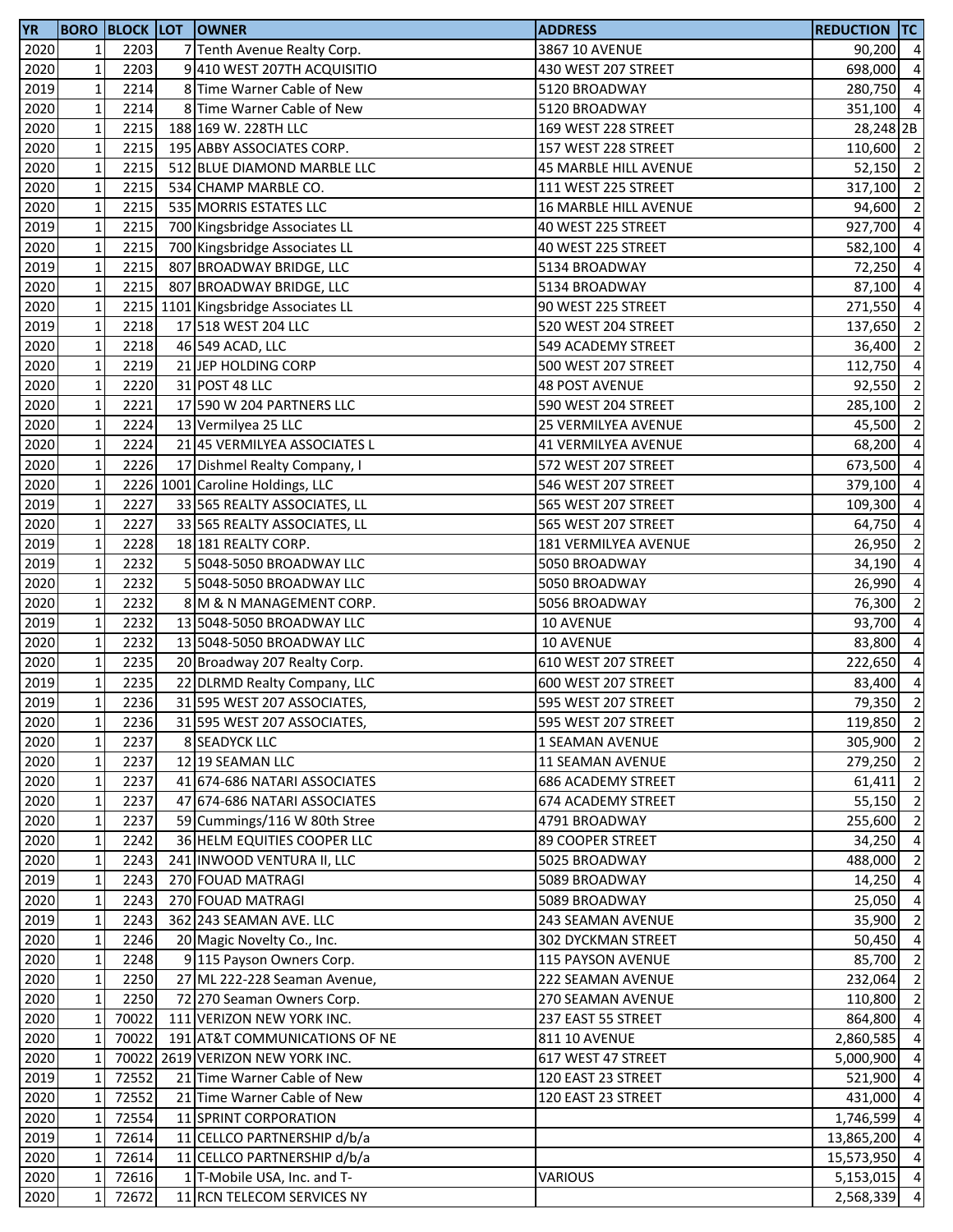| <b>YR</b> |                         |       | <b>BORO BLOCK LOT OWNER</b>        | <b>ADDRESS</b>            | <b>REDUCTION TC</b> |                |
|-----------|-------------------------|-------|------------------------------------|---------------------------|---------------------|----------------|
| 2020      | 1 <sup>1</sup>          | 72830 | 1 MetroPCS Wireless Inc. an        |                           | 385,490 4           |                |
| 2019      | $\mathbf 1$             |       | 73006 3300 LEVEL 3 COMMUNICATIONS  |                           | 768,650 4           |                |
| 2020      | $\mathbf 1$             |       | 73006 3300 LEVEL 3 COMMUNICATIONS  |                           | 636,800             | $\overline{4}$ |
| 2020      | $\mathbf{1}$            | 73020 | 11 US REAL ESTATE HOLDINGS N       | 1301 AVENUE OF THE AMERIC | 118,750 4           |                |
| 2020      | $\mathbf{1}$            | 73021 | 39 BROWN BROTHERS HARRIMAN & CO    | 140 BROADWAY              | 240,000             | $\overline{4}$ |
| 2020      | $\mathbf 1$             | 73045 | 316 BNP Paribas                    | <b>787 7 AVENUE</b>       | 337,500             | $\overline{4}$ |
| 2020      | $\mathbf 1$             | 73046 | 65 TIME WARNER CABLE               |                           | 650,700             | $\overline{a}$ |
| 2020      | $\mathbf{1}$            | 73051 | 18 JPMorgan Chase Bank, N.A.       |                           | 285,500             | $\overline{4}$ |
| 2019      | $\mathbf{1}$            | 73061 | 56 LEVEL 3 COMMUNICATIONS          |                           | 18,350              | $\overline{a}$ |
| 2020      | $\mathbf 1$             | 73061 | 56 LEVEL 3 COMMUNICATIONS          |                           | 21,050              | $\overline{4}$ |
| 2020      | $\mathbf 2$             | 2261  | 62 516 EAST 134TH ST. REALTY       | 121 BRUCKNER BOULEVARD    | 135,525             | $\overline{4}$ |
|           |                         | 2265  |                                    |                           |                     |                |
| 2020      | $\mathbf 2$             |       | 33 SOBRO SHARP II LLC              | 526 EAST 138 STREET       | 96,050              | $\overline{2}$ |
| 2019      | $\overline{c}$          | 2265  | 43 546 East 138 St. Bronx Re       | 546 EAST 138 STREET       | 44,900              | $\overline{2}$ |
| 2020      | $\overline{c}$          | 2265  | 43 546 East 138 St. Bronx Re       | 546 EAST 138 STREET       | 53,900              | $\overline{2}$ |
| 2019      | $\mathbf 2$             | 2266  | 20 SOBRO SHARP III LLC             | 550 EAST 139 STREET       | 156,450             | $\overline{2}$ |
| 2020      | $\mathbf 2$             | 2266  | 20 SOBRO SHARP III LLC             | 550 EAST 139 STREET       | 131,800             | $\overline{2}$ |
| 2020      | $\mathbf 2$             | 2267  | 39 554 EAST 141ST STREET, LL       | 554 EAST 141 STREET       | 103,950             | $\overline{2}$ |
| 2020      | $\mathbf 2$             | 2280  | 10 SOBRO 402 Realty, LLC           | 402 EAST 136 STREET       | 440,500             | $\overline{2}$ |
| 2020      | $\mathbf 2$             | 2282  | 17 426 E 138 ST., LLC              | 426 EAST 138 STREET       | 46,300              | $\overline{a}$ |
| 2019      | $\mathbf 2$             | 2283  | 52 BROOK-SHARP REALTY LLC          | 496 EAST 139 STREET       | 58,050              | $\overline{2}$ |
| 2020      | $\mathbf 2$             | 2283  | 52 BROOK-SHARP REALTY LLC          | 496 EAST 139 STREET       | 78,750              | $\overline{2}$ |
| 2020      | $\mathbf 2$             | 2285  | 4 WILLIS BRICKS LLC                | 308 WILLIS AVENUE         | 14,750              | $\overline{2}$ |
| 2019      | $\overline{c}$          | 2285  | 46 BROOK 140 LLC                   | 303 BROOK AVENUE          | 48,700              | $\overline{4}$ |
| 2020      | $\sqrt{2}$              | 2285  | 46 BROOK 140 LLC                   | 303 BROOK AVENUE          | 50,950              | $\overline{a}$ |
| 2020      | $\overline{2}$          | 2290  | 8 F.R.S. REALTY CO., INC.          | 402 EAST 146 STREET       | 104,000             | $\overline{a}$ |
| 2020      | $\mathbf 2$             | 2291  | 37 7468 GENERAL INC                | <b>483 BROOK AVENUE</b>   | 84,800              | $\overline{a}$ |
| 2019      | $\overline{c}$          | 2293  | 4 Msos Kwon Realty, LLC            | 526 WILLIS AVENUE         | 159,400             | $\overline{4}$ |
| 2020      | $\sqrt{2}$              | 2293  | 4 Msos Kwon Realty, LLC            | 526 WILLIS AVENUE         | 164,800             | $\overline{a}$ |
| 2019      | $\overline{2}$          | 2293  | 36 B540 TRADING, LLC               | 536 BERGEN AVENUE         | 135,100             | $\overline{4}$ |
| 2020      | $\sqrt{2}$              | 2293  | 36 B540 TRADING, LLC               | 536 BERGEN AVENUE         | 139,150             | $\overline{4}$ |
| 2020      | $\overline{c}$          | 2293  | 39 DA-HAB PROPERTIES INC           | 420 EAST 149 STREET       | 60,750              | $\overline{4}$ |
| 2019      | $\mathbf 2$             | 2294  | 2 149th Street Realty Assoc        | <b>2850 3 AVENUE</b>      | 3,357,800           | $\overline{4}$ |
| 2020      | $\overline{2}$          | 2294  |                                    |                           | 3,453,650           | $\overline{4}$ |
|           | $\overline{2}$          |       | 2 149th Street Realty Assoc        | <b>2850 3 AVENUE</b>      |                     | $\overline{2}$ |
| 2020      |                         | 2295  | 67 BRUCKNER BY BRIDGE II LLC       | 70 BRUCKNER BOULEVARD     | 576,650             |                |
| 2019      | $\overline{2}$          | 2301  | 25 TRAN EMPIRE MANAGEMENT LL       | 245 WILLIS AVENUE         | 23,200 2B           |                |
| 2020      | $\mathbf 2$             | 2301  | 25 TRAN EMPIRE MANAGEMENT LL       | 245 WILLIS AVENUE         | 23,200 2B           |                |
| 2020      | $\sqrt{2}$              | 2307  | 15 AWN Corporation                 | 463 WILLIS AVENUE         | 37,450 4            |                |
| 2020      | $\overline{\mathbf{c}}$ | 2315  | 34 322 East 142nd Street Rea       | 322 EAST 142 STREET       | 71,650 4            |                |
| 2020      | $\sqrt{2}$              | 2317  | 33 543 P&S MANAGEEMENTCORP         | <b>2450 3 AVENUE</b>      | 22,950 4            |                |
| 2019      | $\mathbf 2$             | 2320  | 77 SOBRO 2535, LLC                 | <b>2535 3 AVENUE</b>      | 122,200             | $\overline{4}$ |
| 2020      | $\mathbf 2$             | 2320  | 77 SOBRO 2535, LLC                 | <b>2535 3 AVENUE</b>      | 147,400             | $\overline{4}$ |
| 2020      | $\mathbf 2$             | 2326  | 40 Fraje Realty Corp.              | <b>2733 3 AVENUE</b>      | 629,700             | $\overline{4}$ |
| 2019      | $\mathbf 2$             | 2327  | 54 Gotham 149 Realty LLC           | 384 EAST 149 STREET       | 371,700             | $\overline{4}$ |
| 2019      | $\mathbf 2$             | 2330  | 22 306-308 EAST 149TH ST LLC       | 306 EAST 149 STREET       | 74,250              | $\overline{4}$ |
| 2020      | $\mathbf 2$             | 2330  | 22 306-308 EAST 149TH ST LLC       | 306 EAST 149 STREET       | 71,550 4            |                |
| 2020      | $\mathbf 2$             | 2330  | 30 149 Partners LLC                | 326 EAST 149 STREET       | 186,150 4           |                |
| 2019      | $\mathbf 2$             | 2333  | 31 CACTUS PROPERTIES 4 LLC         | <b>289 MORRIS AVENUE</b>  | 41,200 4            |                |
| 2020      | $\sqrt{2}$              | 2333  | 31 CACTUS PROPERTIES 4 LLC         | <b>289 MORRIS AVENUE</b>  | $51,100$ 4          |                |
| 2020      | $\mathbf 2$             |       | 2334 1001 MORRIS AVENUE OWNERS LLC | 250 EAST 144 STREET       | 677,600             | $\overline{2}$ |
| 2019      | $\mathbf 2$             | 2340  | 372 RIDER REALTY, .                | 303 RIDER AVENUE          | 36,300              | $\overline{4}$ |
| 2020      | $\mathbf 2$             | 2340  | 372 RIDER REALTY, .                | 303 RIDER AVENUE          | 43,500              | $\overline{4}$ |
| 2019      | $\mathbf 2$             | 2344  | 17310 WALTON LLC                   | 288 WALTON AVENUE         | 174,100             | $\overline{4}$ |
| 2020      | $\mathbf 2$             | 2344  | 17 310 WALTON LLC                  | 288 WALTON AVENUE         | 197,950             | $\overline{4}$ |
| 2020      | $\mathbf 2$             | 2345  | 22 AREC 9 LLC                      | 391 GRAND CONCOURSE       | 320,650 4           |                |
| 2020      | $\sqrt{2}$              | 2347  | 4 564 WALTON REALTY LLC            | <b>564 WALTON AVENUE</b>  | 49,000 4            |                |
| 2020      | $\mathbf 2$             | 2347  | 31 Erngag Beverage Inc.            | 555 GRAND CONCOURSE       | 170,550             | $\overline{4}$ |
|           | $\mathbf 2$             | 2352  | 53 Sobro 135 Partners, LLC         |                           |                     | $\overline{2}$ |
| 2020      |                         |       |                                    | 553 WALTON AVENUE         | 35,600              |                |
| 2020      | $\sqrt{2}$              | 2357  | 65 BTM Development Partners        | 750 EXTERIOR STREET       | 1,028,600 4         |                |
| 2020      | $\mathbf 2$             | 2362  | 7 2902 THIRD AVENUE LLC            | <b>2902 3 AVENUE</b>      | 302,850 4           |                |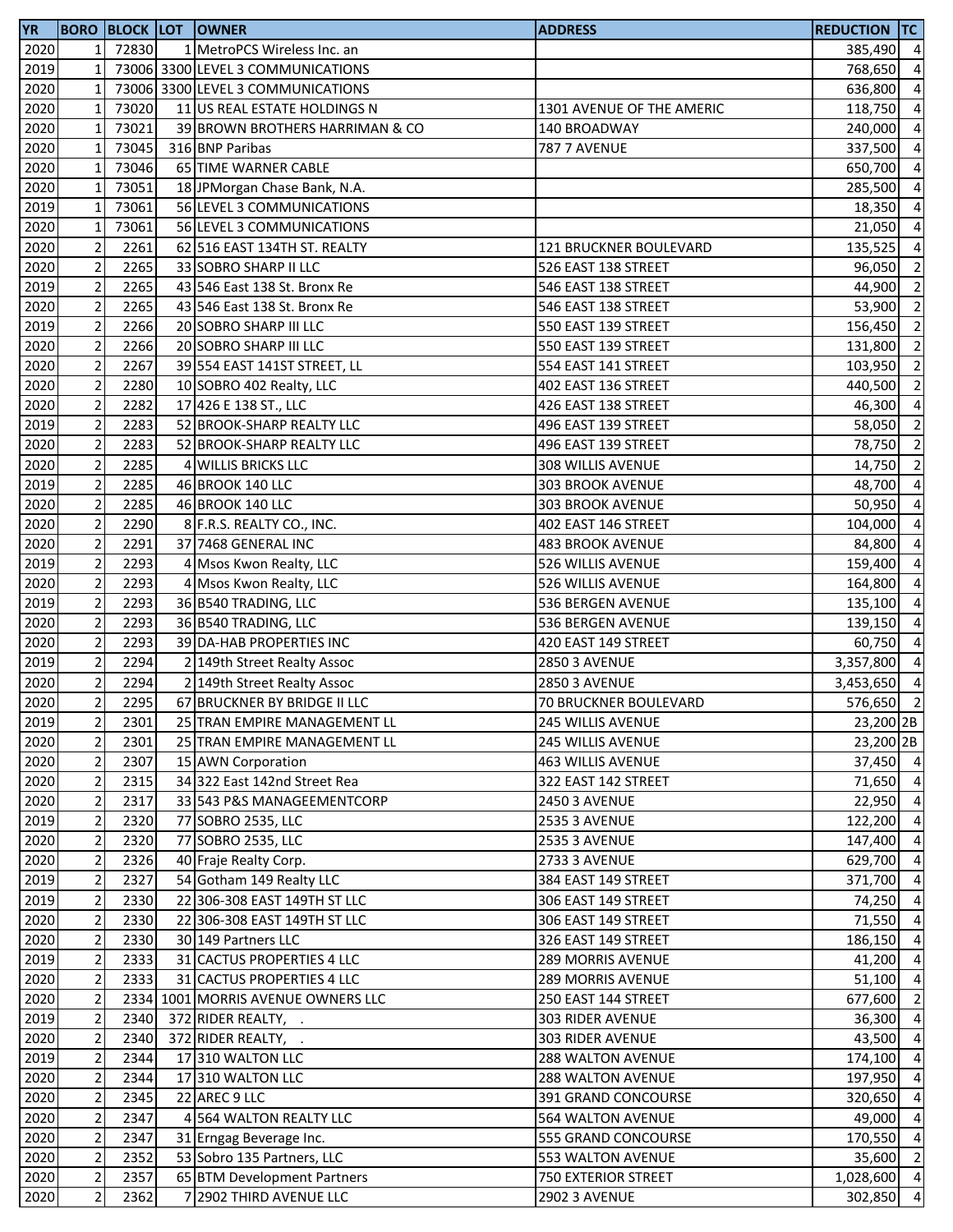| <b>YR</b> |                               |              | <b>BORO BLOCK LOT OWNER</b>                         | <b>ADDRESS</b>                             | <b>REDUCTION TC</b> |                                  |
|-----------|-------------------------------|--------------|-----------------------------------------------------|--------------------------------------------|---------------------|----------------------------------|
| 2019      | $\overline{2}$                | 2362         | 42 2944 THIRD AVENUE REALTY,                        | <b>2944 3 AVENUE</b>                       | 111,250 4           |                                  |
| 2020      | $\overline{2}$                | 2362         | 42 2944 THIRD AVENUE REALTY,                        | <b>2944 3 AVENUE</b>                       | 120,700             | $\overline{a}$                   |
| 2019      | $\overline{2}$                | 2367         | 20 BORICUA VILLAGE HDFC INC.                        | 514 EAST 163 STREET                        | 371,900             | $\overline{\mathbf{c}}$          |
| 2020      | $\overline{2}$                | 2367         | 20 BORICUA VILLAGE HDFC INC.                        | 514 EAST 163 STREET                        | 1,007,550           | $\overline{\mathbf{2}}$          |
| 2020      | $\mathbf 2$                   | 2368         | 2 ATLANTIS MANAGMENT GROUP                          | 481 EAST 163 STREET                        | 124,000             | $\overline{a}$                   |
| 2019      | $\overline{2}$                |              | 2369 1002 WEIHER COURT LLC                          | 3305 3 AVENUE                              | 123,300             | $\overline{4}$                   |
| 2020      | $\overline{2}$                |              | 2369 1002 WEIHER COURT LLC                          | 3305 3 AVENUE                              | 130,950             | $\overline{4}$                   |
| 2020      | $\overline{2}$                | 2374         | 10 Third Avenue Bronx LLC                           | 402 EAST 151 STREET                        | 178,600             | $\overline{a}$                   |
| 2020      | $\mathbf 2$                   | 2374         | 21 Third Avenue Bronx LLC                           | 2889 3 AVENUE                              | 332,300             | $\overline{a}$                   |
| 2019      | $\overline{2}$                | 2374         | 26 R & G Enterprises, Inc.                          | 614 MELROSE AVENUE                         | 126,000             | $\overline{a}$                   |
| 2020      | $\mathbf 2$                   | 2374         | 26 R & G Enterprises, Inc.                          | 614 MELROSE AVENUE                         | 215,100             | $\overline{a}$                   |
| 2020      | $\mathbf 2$                   | 2374         | 45 2935-37 Third Ave. Realty                        | <b>2935 3 AVENUE</b>                       | 445,650             | $\overline{a}$                   |
| 2019      | $\overline{2}$                | 2374         | 51 2923 THIRD AVENUE REALTY                         | <b>2927 3 AVENUE</b>                       | 1,386,050           | $\overline{a}$                   |
| 2020      | $\mathbf{2}$                  | 2374         | 51 2923 THIRD AVENUE REALTY                         | <b>2927 3 AVENUE</b>                       | 1,395,050           | $\overline{a}$                   |
| 2020      | $\mathbf 2$                   | 2374         | 65 ALLIED III LLC                                   | <b>640 MELROSE AVENUE</b>                  | 46,600              | $\overline{a}$                   |
| 2019      | $\mathbf 2$                   | 2374         | 78 410 Realty, LLC                                  | 410 EAST 153 STREET                        | 39,000              | $\overline{2}$                   |
| 2020      | $\overline{2}$                | 2374         | 78 410 Realty, LLC                                  | 410 EAST 153 STREET                        | 73,800              | $\overline{2}$                   |
| 2020      | $\overline{2}$                | 2382         | 1860 MELROSE LLC                                    | 860 MELROSE AVENUE                         | 108,100             | $\overline{\mathbf{4}}$          |
| 2020      | $\mathbf 2$                   | 2386         | 74 BROOK WEBSTER DVLPMNT CO                         | 425 EAST 164 STREET                        | 26,600              | $\overline{a}$                   |
| 2020      | $\overline{2}$                | 2391         | 45 BROOK HOSPITALITY LLC.                           | 997 BROOK AVENUE                           | 521,350             | $\overline{a}$                   |
| 2020      | $\overline{2}$                | 2392         | 20 1150 WEBSTER REALTY LLC                          | 1150 WEBSTER AVENUE                        | 122,650             | $\overline{a}$                   |
| 2019      | $\mathbf 2$                   | 2392         | 46 American News Associates                         | 1080 BROOK AVENUE                          | 76,700              | $\overline{4}$                   |
| 2020      | $\overline{2}$                | 2392         | 46 American News Associates                         | 1080 BROOK AVENUE                          | 85,250              | $\overline{4}$                   |
| 2020      | $\overline{2}$                | 2409         | 90 BROOK WEBSTER DEVELOPMENT CO., INC.              | 941 COURTLANDT AVENUE                      | 39,750              | $\overline{4}$                   |
| 2020      | $\overline{2}$                | 2410         | 9 RAM REALTY GROUP LLC                              | 270 EAST 151 STREET                        | 37,050              | $\overline{2}$                   |
| 2020      | $\overline{2}$                | 2422         | 47 301 EAST 162ND STREET LLC                        | 301 EAST 162 STREET                        | 23,400              | $\overline{a}$                   |
| 2020      | $\mathbf 2$                   | 2433         | 17 292 EAST 166 LLC.                                | 292 EAST 166 STREET                        | 54,850              | $\overline{a}$                   |
| 2019      | $\overline{c}$                | 2434         | 78 1121 TELLER PROPERTIES LL                        | 1121 TELLER AVENUE                         | 71,150              | $\overline{2}$                   |
| 2020      | $\mathbf 2$                   | 2434         | 78 1121 TELLER PROPERTIES LL                        | 1121 TELLER AVENUE                         | 107,300             | $\overline{\mathbf{2}}$          |
| 2020      | $\overline{2}$                | 2446         | 11 960 SHERMAN AVENUE ASSOCI                        | 964 SHERMAN AVENUE                         | 68,750              | $\overline{2}$                   |
| 2019      | $\mathbf 2$                   | 2452         | 15 1136 Sherman Avenue LLC D                        | 1136 SHERMAN AVENUE                        | 74,100              | $\overline{\mathbf{c}}$          |
| 2020      | $\overline{c}$                | 2452         | 15 1136 Sherman Avenue LLC D                        | 1136 SHERMAN AVENUE                        | 202,800 2           |                                  |
| 2019      | $\mathbf 2$                   | 2456         | 140 Ivory 1150 Concourse Corp                       | 1150 GRAND CONCOURSE                       | 62,050 2            |                                  |
| 2020      | $\overline{2}$                | 2456         | 140 Ivory 1150 Concourse Corp                       | 1150 GRAND CONCOURSE                       | 71,050 2            |                                  |
| 2019      | $\overline{2}$                | 2458         | 90 800 Grand Concourse Owner                        | 800 GRAND CONCOURSE                        | 243,600 2           |                                  |
| 2020      | $\mathbf 2$                   | 2458         | 90 800 Grand Concourse Owner                        | 800 GRAND CONCOURSE                        | 295,350 2           |                                  |
| 2019      | $\mathbf 2$                   | 2463         | 40 167 Holding Corp.                                | 112 EAST 167 STREET                        | 57,800              | $\overline{4}$                   |
| 2020      | $\overline{2}$                | 2463         | 40 167 Holding Corp.                                | 112 EAST 167 STREET                        | 74,000 4            |                                  |
| 2019      | $\overline{2}$                | 2471         | 50 1001 Grand Concourse Owne                        | 1001 GRAND CONCOURSE                       | 75,500 2            |                                  |
| 2020      | $\mathbf 2$                   | 2471         | 50 1001 Grand Concourse Owne                        | 1001 GRAND CONCOURSE                       | 220,400 2           |                                  |
| 2020      | $\overline{2}$                | 2476         | 56 Patron Properties LLC                            | 81 EAST 161 STREET                         | 69,550              | $\overline{4}$                   |
| 2019      | $\overline{2}$                | 2476         | 57 Nor-Court Mngmt, Inc.                            |                                            |                     | $\overline{a}$                   |
| 2020      | $\overline{2}$                | 2476         | 57 Nor-Court Mngmt, Inc.                            | 101 EAST 161 STREET<br>101 EAST 161 STREET | 433,750<br>476,500  | $\overline{a}$                   |
| 2020      | $\mathbf 2$                   | 2483         | 45 GERARD MANAGEMENT INC.                           | 62 EAST 161 STREET                         | 76,100              | $\overline{a}$                   |
| 2019      | $\overline{2}$                | 2484         | 33 881 Gerard LLC                                   | 881 GERARD AVENUE                          | 193,850             | $\overline{a}$                   |
| 2020      | $\overline{2}$                | 2484         | 33 881 Gerard LLC                                   | 881 GERARD AVENUE                          | 188,000             | $\overline{a}$                   |
| 2019      | $\overline{2}$                | 2489         | 1 1-9 EAST 167 REAL ESTATE                          | 1210 JEROME AVENUE                         | 30,300              | $\overline{4}$                   |
| 2020      | $\overline{2}$                | 2489         | 1 1-9 EAST 167 REAL ESTATE                          | 1210 JEROME AVENUE                         | 115,350             | $\overline{4}$                   |
| 2020      | $\overline{2}$                | 2512         | 20 1048 OGDEN REALTY LLC                            | 1048 OGDEN AVENUE                          | 30,950              | $\overline{4}$                   |
| 2020      | $\overline{2}$                | 2537         | 36 Highbridge Community HDFC                        | 1439 UNIVERSITY AVENUE                     | 126,250 2           |                                  |
| 2020      | $\overline{2}$                | 2543         | 30 TRIBORO INDUSTRIAL REALTY CORP                   |                                            |                     | $\overline{a}$                   |
|           |                               |              |                                                     | 600 EAST 132 STREET                        | 452,450             |                                  |
| 2020      | $\overline{2}$<br>$\mathbf 2$ | 2550<br>2550 | 4 ST. ANN'S REALTY, LLC<br>12 138 S & H REALTY CORP | 216 ST ANNS AVENUE                         | 92,100              | $\overline{2}$<br>$\overline{4}$ |
| 2020      |                               |              |                                                     | 578 EAST 138 STREET                        | 99,150              |                                  |
| 2019      | $\mathbf 2$                   | 2550         | 19 774 BROADWAY, INC.                               | 600 EAST 138 STREET                        | 595,550             | $\overline{4}$                   |
| 2020      | $\overline{2}$                | 2550         | 19 774 BROADWAY, INC.                               | 600 EAST 138 STREET                        | 595,100             | $\overline{4}$                   |
| 2020      | $\mathbf 2$                   | 2551         | 1 ADJMI GAMMAL REALTY CORP.                         | 250 ST ANNS AVENUE                         | 99,150              | $\overline{4}$                   |
| 2020      | $\overline{c}$                | 2551         | 8 SOBRO SHARP III LLC                               | 574 EAST 139 STREET                        | 10,250 2            |                                  |
| 2020      | $\mathbf 2$                   | 2564         | 45 EAST 136 LLC                                     | 726 EAST 136 STREET                        | 30,150 4            |                                  |
| 2020      | $\mathbf 2$                   | 2564         | 61 NORTH 135 LLC                                    | 717 EAST 135 STREET                        | 24,800              | $\overline{a}$                   |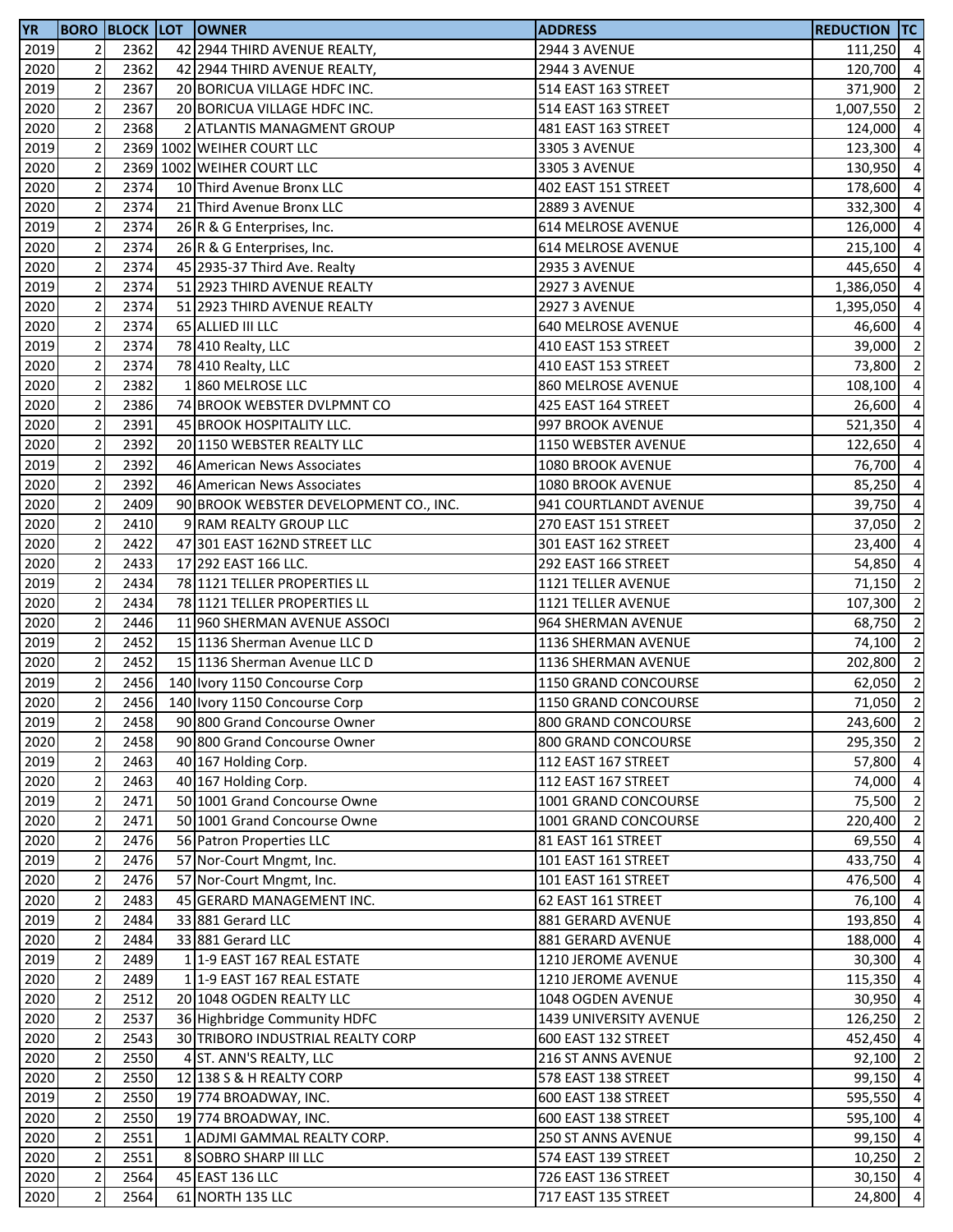| <b>YR</b>    |                                  |              | <b>BORO BLOCK LOT OWNER</b>                       | <b>ADDRESS</b>                                      | <b>REDUCTION TC</b> |                                  |
|--------------|----------------------------------|--------------|---------------------------------------------------|-----------------------------------------------------|---------------------|----------------------------------|
| 2019         | 2                                | 2566         | 70 Abbott Construction Corp.                      | EAST 137 STREET                                     | $8,250$ 4           |                                  |
| 2020         | $\mathbf 2$                      | 2566         | 70 Abbott Construction Corp.                      | EAST 137 STREET                                     | 4,200               | $\overline{4}$                   |
| 2020         | $\mathbf 2$                      | 2570         | 1 TRIPLE EAGLE REAL EST CP                        | 300 JACKSON AVENUE                                  | 110,350             | $\overline{4}$                   |
| 2020         | $\overline{2}$                   | 2570         | 16 E. 141ST STREET LLC                            | 740 EAST 141 STREET                                 | 76,250              | $\overline{4}$                   |
| 2020         | $\mathbf 2$                      | 2576         | 25 543 P & S MANAGEMENTCP                         | 791 EAST 144 STREET                                 | 6,750               | $\overline{4}$                   |
| 2020         | $\mathbf 2$                      | 2587         | 43 ALLENBY PROPERTIES LLC                         | 875 EAST 136 STREET                                 | 111,900 4           |                                  |
| 2020         | $\sqrt{2}$                       | 2588         | 8 Abbott Construction Corp.                       | 780 EAST 137 STREET                                 | 29,650              | $\overline{4}$                   |
| 2019         | $\mathbf 2$                      | 2600         | 1 430 SOUTHERN BLVD LLC                           | 430 SOUTHERN BOULEVARD                              | 927,900             | $\overline{4}$                   |
| 2020         | $\mathbf 2$                      | 2600         | 1 430 SOUTHERN BLVD LLC                           | 430 SOUTHERN BOULEVARD                              | 936,050             | $\overline{4}$                   |
| 2020         | $\mathbf 2$                      | 2603         | 115 653 BRUCKNER BOULEVARD LL                     | <b>653 BRUCKNER BOULEVARD</b>                       | 95,550              | $\overline{a}$                   |
| 2019         | $\overline{2}$                   | 2606         | 230 Alson Steel Corp.                             | 1120 LEGGETT AVENUE                                 | 101,800             | $\overline{4}$                   |
| 2020         | $\mathbf 2$                      | 2606         | 230 Alson Steel Corp.                             | 1120 LEGGETT AVENUE                                 | 118,450             | $\overline{4}$                   |
| 2020         | $\mathbf 2$                      | 2647         | 14 Kodesh Mgmt LLC                                | 724 EAST 160 STREET                                 | 28,000              | $\overline{2}$                   |
| 2020         | $\mathbf 2$                      | 2669         | 60 803 EAST 163RD ST CORP.                        | 803 EAST 163 STREET                                 | 136,750 4           |                                  |
| 2019         | $\mathbf 2$                      | 2675         | 1835 EAST LLC                                     | 835 EAST 152 STREET                                 | 138,700             | $\overline{2}$                   |
| 2020         | $\overline{c}$                   | 2675         | 1835 EAST LLC                                     | 835 EAST 152 STREET                                 | 130,000             | $\overline{2}$                   |
| 2020         | $\mathbf 2$                      | 2683         | 94 MARQUIS HOUSING LLC.                           | <b>643 SOUTHERN BOULEVARD</b>                       | 178,600             | $\overline{2}$                   |
| 2020         | $\overline{2}$                   | 2692         | 68 INTERVALE OWNERS LLC                           | 1117 INTERVALE AVENUE                               | 652,500             | $\overline{2}$                   |
| 2020         | $\overline{2}$                   | 2703         | 53 EAST 163RD LLC                                 | 945 EAST 163 STREET                                 | 288,075             | $\overline{2}$                   |
| 2020         | $\mathbf 2$                      | 2707         | 1977 LEGGETT AVENUE LLC                           | 971 LEGGETT AVENUE                                  | 47,450              | $\overline{4}$                   |
| 2020         | $\mathbf 2$                      | 2715         | 20 1015 TIFFANY STREET CORPO                      | 954 EAST 165 STREET                                 | 56,150              | $\overline{4}$                   |
| 2020         | $\mathbf 2$                      | 2723         | 66 Mascott Properties, Inc.                       | 907 SOUTHERN BOULEVARD                              | 43,400 2            |                                  |
| 2020         | $\mathbf 2$                      | 2724         | 157 M.B. ALAN LLC                                 | 1027 SOUTHERN BOULEVARD                             | 28,927 2B           |                                  |
| 2020         | $\mathbf 2$                      | 2724         | 170 991 REALTY CORP.                              | 991 SOUTHERN BOULEVARD                              | 112,350 4           |                                  |
| 2020         | $\mathbf 2$                      | 2727         | 1 EIB Westchester 1 LLC                           | 1049 WESTCHESTER AVENUE                             | 113,750             | $\overline{4}$                   |
| 2020         | $\mathbf 2$                      | 2727         | 64 EIB Westchester 1 LLC                          | 1057 SOUTHERN BOULEVARD                             | 54,800              | $\overline{4}$                   |
| 2020         | $\mathbf 2$                      | 2735         | 17 936 SOUTHERN BLVD LLC                          | 936 SOUTHERN BOULEVARD                              | 86,250              | $\overline{a}$                   |
| 2020         | $\mathbf 2$                      | 2735         | 19 936 SOUTHERN BLVD LLC                          | 938 SOUTHERN BOULEVARD                              | 87,600              | $\overline{4}$                   |
| 2020         | $\mathbf 2$                      | 2735         | 20 BDG SUFKA, LLC                                 | 925 HUNTS POINT AVENUE                              | 517,000             | $\overline{4}$                   |
| 2020         | $\mathbf 2$                      | 2736         | 70 ST1 Realty LLC                                 | 1162 GRINNELL PLACE                                 | 74,350              | $\overline{4}$                   |
| 2020         | $\mathbf 2$                      | 2736         | 122 1142 E 156 ST REALTY CORP                     | 1142 EAST 156 STREET                                | $20,150$ 4          |                                  |
| 2020         | $\sqrt{2}$                       | 2743         | 5 1014 SOUTHERN LLC                               | 1014 SOUTHERN BOULEVARD                             | 198,700             | $\overline{4}$                   |
| 2019         | $\overline{2}$                   | 2743         | 6 1030 SOUTHERN BOULEVARD L                       | 1026 SOUTHERN BOULEVARD                             | 268,250             | $\overline{4}$                   |
| 2020         | $\overline{2}$                   | 2743         | 6 1030 SOUTHERN BOULEVARD L                       | 1026 SOUTHERN BOULEVARD                             | 268,250             | $\overline{4}$                   |
| 2020         | $\overline{2}$                   | 2743         | 19 SOUTHERN 634 LLC                               | 1054 SOUTHERN BOULEVARD                             | 497,450 2           |                                  |
| 2020         | $\overline{2}$                   | 2749         | 63 973 ALDUS LLC                                  | 973 ALDUS STREET                                    | 89,170              | $\overline{2}$                   |
| 2020         | $\sqrt{2}$                       | 2757         | 50 1155 EAST 165TH LLC                            | 1155 EAST 165 STREET                                | 46,350 2            |                                  |
| 2020         | $\mathbf 2$                      | 2761         | 83 Lulav Properties LLC                           | 916 FAILE STREET                                    | 140,850             | $\overline{2}$                   |
| 2020         | $\mathbf 2$                      | 2761         | 169JJ. FRED COLLINS                               | 1350 GARRISON AVENUE                                | 47,650 4            |                                  |
| 2020         | $\mathbf 2$                      | 2762         | 290 849 EDGEWATER PROPERTIES                      | <b>855 EDGEWATER ROAD</b>                           | 143,050 4           |                                  |
| 2020         | $\overline{\mathbf{c}}$          | 2763         | 248 710 HUNTS POINT EQUITIES                      | <b>710 HUNTS POINT AVENUE</b>                       | 87,850              | $\overline{2}$                   |
| 2020         | $\mathbf 2$                      | 2763         | 373 P. EAST REALTY CORP.                          | 710 LONGFELLOW AVENUE                               | 131,450             | $\overline{4}$                   |
| 2019         | $\overline{2}$<br>$\overline{2}$ | 2765         | 1 1145 RANDALL LLC<br>1 1145 RANDALL LLC          | 1147 RANDALL AVENUE<br><b>1147 RANDALL AVENUE</b>   | 106,650             | $\overline{4}$                   |
| 2020         | $\mathbf 2$                      | 2765         |                                                   |                                                     | 77,850              | $\overline{4}$<br>$\overline{4}$ |
| 2019<br>2020 | $\mathbf 2$                      | 2765<br>2765 | 34 M.S.T. RANDALL, LLC<br>34 M.S.T. RANDALL, LLC  | 1181 RANDALL AVENUE<br>1181 RANDALL AVENUE          | 25,300<br>24,250    | $\overline{4}$                   |
| 2020         | $\mathbf 2$                      | 2766         | 180 1340 SPOFFORD AVENUE LLC                      | 676 LONGFELLOW AVENUE                               | 44,300              | $\overline{4}$                   |
| 2019         | $\mathbf 2$                      | 2766         | 206 RUDOLPH MANCINI                               | <b>617 WHITTIER STREET</b>                          | $9,400$ 4           |                                  |
| 2020         | $\mathbf 2$                      | 2766         |                                                   |                                                     |                     | $\overline{4}$                   |
|              | $\sqrt{2}$                       | 2766         | 206 RUDOLPH MANCINI                               | <b>617 WHITTIER STREET</b><br>640 LONGFELLOW AVENUE | 7,550               | $\overline{4}$                   |
| 2020<br>2020 | $\mathbf 2$                      | 2766         | 230 Annping Group LLC<br>276 POINT H REALTY CORP. | 1361 RANDALL AVENUE                                 | 143,000<br>158,150  | $\overline{4}$                   |
| 2019         | $\mathbf 2$                      | 2768         | 87 528 CRAVEN LLC                                 | 528 CRAVEN STREET                                   | 43,000              | $\overline{4}$                   |
| 2020         | $\overline{2}$                   | 2768         | 230 Mestousis Realty Corp.                        | 520 CASANOVA STREET                                 | 79,450              | $\overline{4}$                   |
| 2020         | $\mathbf 2$                      | 2769         | 88 530-532 Bryant LLC                             | 530 BRYANT AVENUE                                   | 16,050              | $\overline{4}$                   |
| 2019         | $\mathbf 2$                      | 2769         | 161 CITIBANK, N.A.                                | 550 HUNTS POINT AVENUE                              | 7,350               | $\overline{4}$                   |
| 2020         | $\mathbf 2$                      | 2769         | 161 CITIBANK, N.A.                                | 550 HUNTS POINT AVENUE                              | 15,350 4            |                                  |
| 2020         | $\sqrt{2}$                       | 2769         | 195 580 WHITTIER STREET, LLC                      | 580 WHITTIER STREET                                 | 30,250              | $\overline{4}$                   |
| 2020         | $\overline{\mathbf{c}}$          | 2769         | 196 580 WHITTIER STREET, LLC                      | 559 DRAKE STREET                                    | 13,500 4            |                                  |
| 2020         | $\overline{2}$                   | 2769         | 200 580 WHITTIER STREET, LLC                      | <b>WHITTIER STREET</b>                              | 9,850               | $\overline{4}$                   |
|              |                                  |              |                                                   |                                                     |                     |                                  |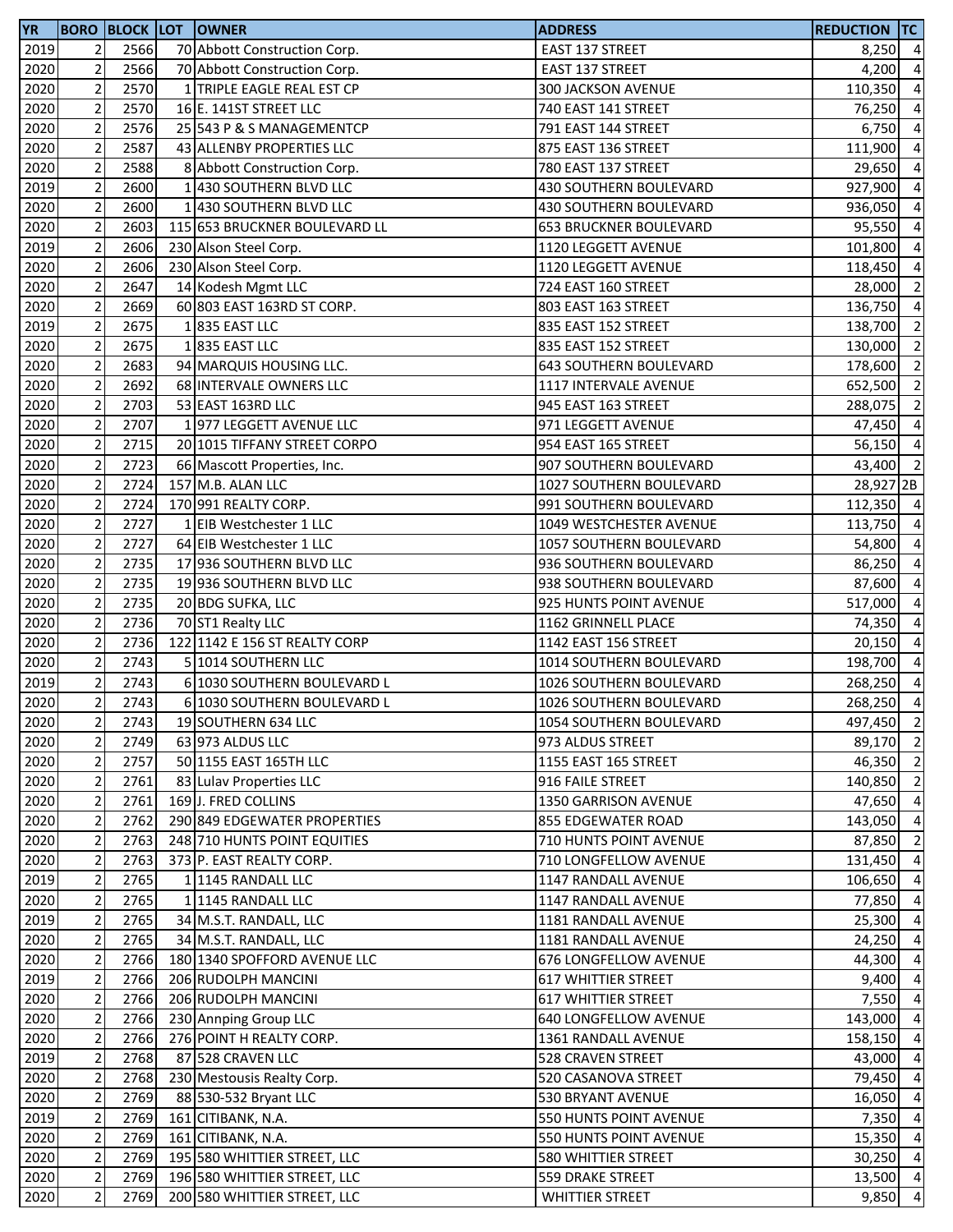| YR   |                         |      | <b>BORO BLOCK LOT OWNER</b>   | <b>ADDRESS</b>                 | <b>REDUCTION TC</b> |                |
|------|-------------------------|------|-------------------------------|--------------------------------|---------------------|----------------|
| 2020 | 2                       | 2772 | 102 POINT H REALTY CORP.      | 1309 EAST BAY AVENUE           | 91,050 4            |                |
| 2019 | $\overline{2}$          | 2772 | 121 1320 Oak Point Ave, LLC   | 1320 OAK POINT AVENUE          | 15,100              | $\overline{4}$ |
| 2020 | $\overline{2}$          | 2772 | 121 1320 Oak Point Ave, LLC   | 1320 OAK POINT AVENUE          | 46,150              | $\overline{4}$ |
| 2020 | $\overline{2}$          | 2772 | 266 Mestousis Realty Corp.    | 420 HUNTS POINT AVENUE         | 13,550              | $\overline{4}$ |
| 2020 | $\overline{2}$          | 2774 | 229 CASANOVA STREET LLC       | 350 CASANOVA STREET            | 23,650              | $\overline{4}$ |
| 2020 | $\overline{\mathbf{c}}$ | 2774 | 230 362 CASANOVA STREET LLC   | 362 CASANOVA STREET            | 16,150              | $\overline{4}$ |
| 2019 | $\mathbf 2$             | 2774 | 298 333 COSTER STREET LLC     | 337 COSTER STREET              | 21,550              | $\overline{4}$ |
| 2020 | $\overline{2}$          | 2774 | 298 333 COSTER STREET LLC     | 337 COSTER STREET              | 24,250              | $\overline{4}$ |
| 2020 | $\mathbf 2$             | 2775 | 1334 FAILE ST LLC             | 1310 EAST BAY AVENUE           | 4,800               | $\overline{4}$ |
| 2020 | $\overline{2}$          | 2775 | 9334 FAILE ST LLC             | 334 FAILE STREET               | 29,900              | $\overline{4}$ |
| 2020 | $\overline{2}$          | 2775 | 40 ANDSAL REALTY LTD.         | 320 FAILE STREET               | 24,250              | $\overline{4}$ |
|      | $\overline{2}$          | 2775 |                               |                                |                     | $\overline{4}$ |
| 2019 | $\overline{2}$          | 2775 | 210 M.S.T. HALLECK DRAKE, LLC | 307 HALLECK STREET             | 17,700              |                |
| 2020 |                         |      | 210 M.S.T. HALLECK DRAKE, LLC | 307 HALLECK STREET             | 138,300 4           |                |
| 2020 | $\mathbf 2$             | 2777 | 428 D&A BROTHERS LLC          | 281 HALLECK STREET             | 9,650               | $\overline{4}$ |
| 2020 | $\overline{c}$          | 2777 | 433 D&A BROTHERS LLC          | RYAWA AVENUE                   | 17,000              | $\overline{4}$ |
| 2020 | $\mathbf 2$             | 2777 | 442 D&A BROTHERS LLC          | 212 DRAKE STREET               | 6,700               | $\overline{a}$ |
| 2020 | $\overline{2}$          | 2777 | 446 D&A BROTHERS LLC          | <b>DRAKE STREET</b>            | 3,150               | $\overline{4}$ |
| 2020 | $\overline{2}$          | 2777 | 447 D&A BROTHERS LLC          | <b>DRAKE STREET</b>            | 5,050               | $\overline{4}$ |
| 2020 | $\overline{2}$          | 2777 | 449 D&A BROTHERS LLC          | 275 DRAKE STREET               | 5,050               | $\overline{4}$ |
| 2020 | $\mathbf 2$             | 2777 | 451 D&A BROTHERS LLC          | 271 DRAKE STREET               | 5,050               | $\overline{4}$ |
| 2020 | $\mathbf 2$             | 2777 | 453 D&A BROTHERS LLC          | <b>DRAKE STREET</b>            | $5,050$ 4           |                |
| 2020 | $\mathbf 2$             | 2791 | 54 TOPPING AVENUE CATCH HDFC  | 1685 TOPPING AVENUE            | 256,350             | $\overline{2}$ |
| 2019 | $\overline{\mathbf{c}}$ | 2803 | 7 ROBYN DANA PROPERTIES INC   | 1848 ANTHONY AVENUE            | 24,050              | $\overline{2}$ |
| 2020 | $\mathbf 2$             | 2803 | 7 ROBYN DANA PROPERTIES INC   | 1848 ANTHONY AVENUE            | 56,450              | $\overline{2}$ |
| 2019 | $\overline{2}$          | 2808 | 82 Grandside Realty LLC       | 2029 GRAND CONCOURSE           | 174,350             | $\overline{a}$ |
| 2020 | $\mathbf 2$             | 2808 | 82 Grandside Realty LLC       | 2029 GRAND CONCOURSE           | 155,900             | $\overline{4}$ |
| 2019 | $\mathbf 2$             | 2824 | 15 1665 MORRIS LLC            | 1665 MORRIS AVENUE             | 67,950              | $\overline{2}$ |
| 2020 | $\overline{2}$          | 2824 | 15 1665 MORRIS LLC            | 1665 MORRIS AVENUE             | 140,850             | $\overline{2}$ |
| 2020 | $\mathbf 2$             | 2829 | 30 HEO HOLDING CORP.          | 55 EAST 179 STREET             | 73,500              | $\overline{2}$ |
| 2020 | $\mathbf 2$             | 2829 | 45 Portrem Realty Co., LLC    | <b>68 EAST BURNSIDE AVENUE</b> | 230,650             | $\overline{4}$ |
| 2020 | $\overline{\mathbf{c}}$ | 2830 | 35 KHAFIF REALTY & COMPANY I  | 220 EAST 170 STREET            | 204,250             | $\overline{4}$ |
| 2020 | $\mathbf 2$             | 2831 | 48 Howard J. Kaplow Realty,   | 1398 GRAND CONCOURSE           | 108,900             | $\overline{2}$ |
| 2019 | $\overline{2}$          | 2833 | 26 Standby One Associates     | 1417 GRAND CONCOURSE           | 24,350              | $\overline{2}$ |
| 2020 | $\overline{2}$          | 2833 | 26 Standby One Associates     | 1417 GRAND CONCOURSE           | 32,000              | $\overline{2}$ |
| 2019 | $\overline{2}$          | 2834 | 1 Roosevelt Gardens Associa   | 1455 GRAND CONCOURSE           | 126,400 2           |                |
| 2020 | $\mathbf 2$             | 2834 | 1 Roosevelt Gardens Associa   | 1455 GRAND CONCOURSE           | 200,200 2           |                |
| 2020 | $\overline{2}$          | 2840 | 18 FORTY-MARCY LTD            | 38 MARCY PLACE                 | 218,550 2           |                |
|      | $\overline{2}$          | 2842 | 18 CS Realty Associates LLC   |                                | 478,450 4           |                |
| 2019 |                         |      |                               | 54 EAST 170 STREET             |                     |                |
| 2020 | $\mathbf 2$             | 2842 | 18 CS Realty Associates LLC   | 54 EAST 170 STREET             | 202,600 4           |                |
| 2020 | $\overline{c}$          | 2843 | 5 KING JEROME REALTY INC      | 1412 JEROME AVENUE             | 108,750 4           |                |
| 2020 | $\mathbf 2$             | 2843 | 98 E.P. REALTY ASSOCIATES L.  | 121 EAST 170 STREET            | 715,450 4           |                |
| 2020 | $\overline{2}$          | 2848 | 12 S E & R REALTY, LLC        | 1680 JEROME AVENUE             | 42,000 4            |                |
| 2020 | $\overline{2}$          | 2863 | 15 2020 Davidson LLC          | 2020 DAVIDSON AVENUE           | 60,350 2            |                |
| 2020 | $\mathbf 2$             | 2863 | 35 2021 REALTY CORP.          | 2021 JEROME AVENUE             | 289,100 4           |                |
| 2020 | $\mathbf 2$             | 2863 | 46 1995-2003 JEROME AVE. COR  | 1995 JEROME AVENUE             | 112,250             | $\overline{4}$ |
| 2020 | $\overline{2}$          | 2869 | 41 75 W. TREMONT REALTY LLC   | 75 WEST TREMONT AVENUE         | 36,350 4            |                |
| 2020 | $\overline{2}$          | 2876 | 27 1633 MACOMBS LLC           | 1633 MACOMBS ROAD              | 153,500 2           |                |
| 2020 | $\mathbf 2$             | 2876 | 51 FEATHERBED LANE, INC.      | 115 FEATHERBED LANE            | 15,150 4            |                |
| 2019 | $\mathbf 2$             | 2876 | 165 BAAC REALTY INC           | 1684 NELSON AVENUE             | 80,650              | $\overline{2}$ |
| 2020 | $\overline{2}$          | 2876 | 165 BAAC REALTY INC           | 1684 NELSON AVENUE             | 116,550             | $\overline{2}$ |
| 2020 | $\overline{2}$          | 2878 | 220 SHERMAN CREEK REALTY CORP | 1711 UNIVERSITY AVENUE         | 75,550              | $\overline{4}$ |
| 2019 | $\mathbf 2$             | 2879 | 121 University Holding LLC    | 1815 UNIVERSITY AVENUE         | 24,650              | $\overline{2}$ |
| 2020 | $\mathbf 2$             | 2879 | 121 University Holding LLC    | 1815 UNIVERSITY AVENUE         | 23,140              | $\overline{2}$ |
| 2020 | $\mathbf 2$             | 2889 | 40 NEXT GEN HOLDINGS, LLC     | <b>1691 CARTER AVENUE</b>      | 8,550 4             |                |
| 2020 | $\overline{2}$          | 2892 | 11 Anthony Equities Inc.      | <b>1818 ANTHONY AVENUE</b>     | 98,200              | $\overline{2}$ |
| 2019 | $\overline{c}$          | 2897 | 140 Third Bath, Inc.          | 1624 WEBSTER AVENUE            | 59,300              | $\overline{4}$ |
| 2020 | $\mathbf 2$             | 2897 | 140 Third Bath, Inc.          | 1624 WEBSTER AVENUE            | 97,900              | $\overline{4}$ |
| 2020 | $\mathbf 2$             | 2900 | 7 MFC REALTY CORP.            | 1828 WEBSTER AVENUE            | 168,900             | $\overline{4}$ |
| 2020 | $\overline{2}$          | 2929 | 23 536 EAST 172ND STREET LLC  | 536 EAST 172 STREET            | 66,000              | $\overline{4}$ |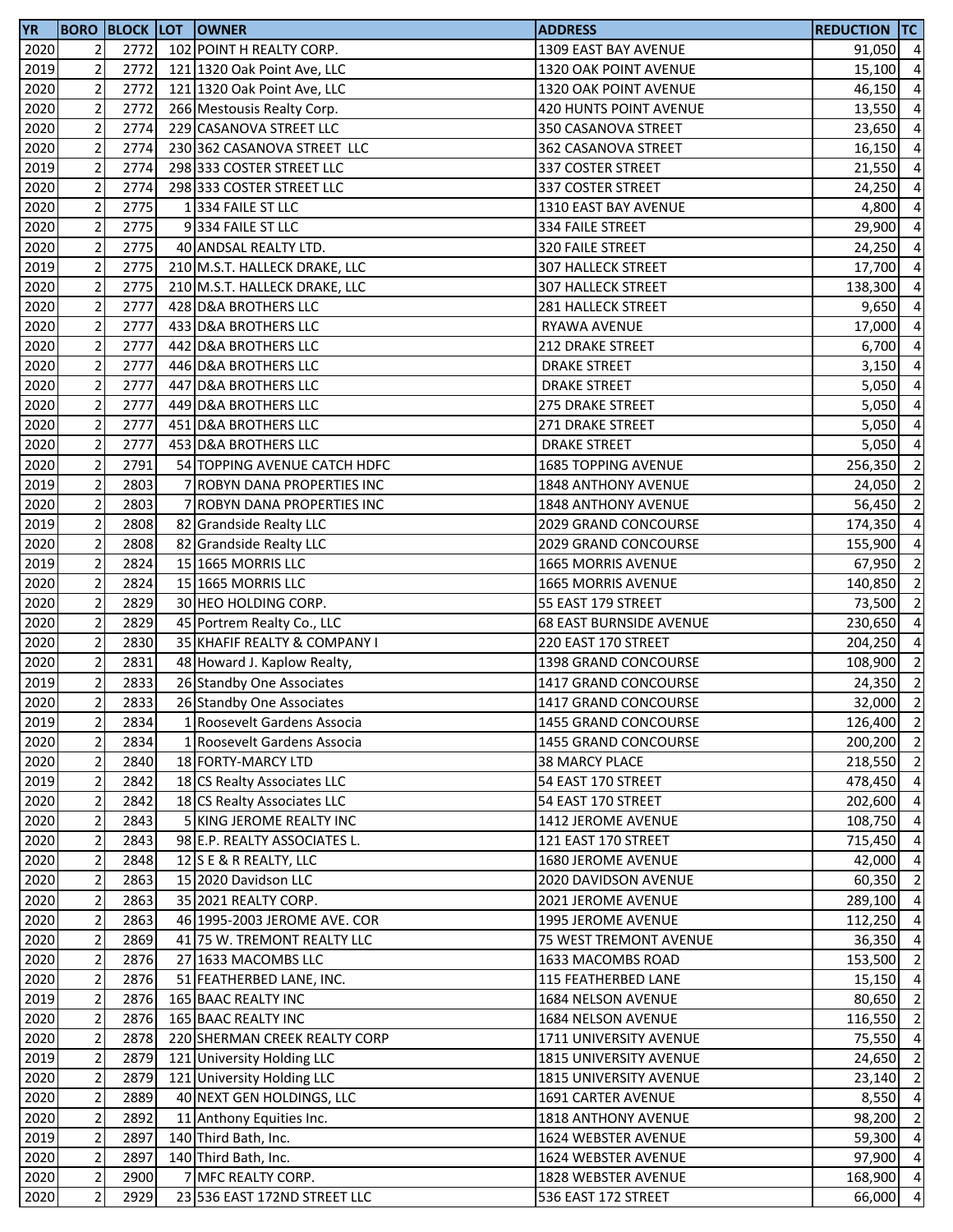| <b>YR</b> |                |      | <b>BORO BLOCK LOT OWNER</b>  | <b>ADDRESS</b>                 | <b>REDUCTION TC</b> |                |
|-----------|----------------|------|------------------------------|--------------------------------|---------------------|----------------|
| 2020      | 2              | 2931 | 15 WOLET ENTERPRISES         | 1332 FULTON AVENUE             | 100,450 4           |                |
| 2020      | $\overline{2}$ | 2933 | 71 V.V. 169TH STREET LLC     | 625 EAST 169 STREET            | 13,150 4            |                |
| 2020      | $\overline{2}$ | 2934 | 1 SIMCHAH BOSTON, LLC        | 1291 BOSTON ROAD               | 82,400              | $\overline{4}$ |
| 2019      | $\overline{2}$ | 2956 | 22 802 E TREMONT AVE LLC     | 802 EAST TREMONT AVENUE        | 17,600              | $\overline{4}$ |
| 2020      | $\mathbf 2$    | 2956 | 22 802 E TREMONT AVE LLC     | 802 EAST TREMONT AVENUE        | 23,350              | $\overline{4}$ |
| 2020      | $\overline{2}$ | 2961 | 39 1295 UNION AVENUE LLC     | 1295 UNION AVENUE              | 59,550              | $\overline{2}$ |
| 2020      | $\mathbf 2$    | 2964 | 42 1472 Boston Road, LLC     | 1472 BOSTON ROAD               | 279,150 4           |                |
| 2020      | $\overline{c}$ | 2968 | 14 1347 PROSPECT REALTY CORP | 1347 PROSPECT AVENUE           | 59,250              | $\overline{2}$ |
| 2019      | $\mathbf 2$    | 2968 | 17 1351 PROSPECT REALTY CORP | 1351 PROSPECT AVENUE           | 34,850              | $\overline{2}$ |
| 2020      | $\overline{2}$ | 2968 | 17 1351 PROSPECT REALTY CORP | 1351 PROSPECT AVENUE           | 87,750              | $\overline{2}$ |
| 2020      | $\overline{2}$ | 2977 | 80 MINFORD GARDENS HDFC      | 1418 MINFORD PLACE             | 1,380,600           | $\overline{4}$ |
| 2020      | $\overline{2}$ | 2977 | 117 CASTILLO EAST LLC        | 1463 SOUTHERN BOULEVARD        | 58,400              | $\overline{a}$ |
| 2020      | $\overline{c}$ | 2980 | 23 ONE JACKSON MANAGEMENT LL | 1334 SOUTHERN BOULEVARD        | 5,850               | $\overline{4}$ |
| 2020      | $\overline{2}$ | 2980 | 24 ONE FOREMAN MANAGEMENT LL | <b>1336 SOUTHERN BOULEVARD</b> | 34,200 4            |                |
| 2020      | $\overline{2}$ | 2980 | 25 SOBO 1 LLC                | <b>1338 SOUTHERN BOULEVARD</b> | 169,650             | $\overline{4}$ |
| 2019      | $\overline{c}$ | 2983 | 15 1716 Southern Boulevard R | 1716 SOUTHERN BOULEVARD        | 438,700             | $\overline{4}$ |
| 2020      | $\overline{c}$ | 2983 | 15 1716 Southern Boulevard R | 1716 SOUTHERN BOULEVARD        | 583,600             | $\overline{4}$ |
| 2020      | $\overline{2}$ | 3023 | 37 LENHAS REALTY, LLC.       | 330 EAST FORDHAM ROAD          | 789,000             | $\overline{a}$ |
| 2020      | $\overline{2}$ | 3023 | 98 Point 188 Realty LLC      | 311 EAST 188 STREET            | 16,545              | $\overline{2}$ |
|           | $\overline{2}$ | 3029 | 2 2020 WEBSTER LLC           |                                |                     |                |
| 2020      | $\overline{2}$ |      |                              | 2020 WEBSTER AVENUE            | 49,450              | $\overline{4}$ |
| 2019      |                | 3029 | 15 CACTUS PROPERTIES 2, LLC  | 2044 WEBSTER AVENUE            | 426,900             | $\overline{4}$ |
| 2020      | $\mathbf 2$    | 3029 | 15 CACTUS PROPERTIES 2, LLC  | 2044 WEBSTER AVENUE            | 452,100             | $\overline{4}$ |
| 2019      | $\overline{2}$ | 3029 | 52 CACTUS PROPERTIES 2, LLC  | 4341 PARK AVENUE               | 14,750 4            |                |
| 2020      | $\mathbf 2$    | 3029 | 52 CACTUS PROPERTIES 2, LLC  | 4341 PARK AVENUE               | 21,950 4            |                |
| 2020      | $\overline{2}$ | 3033 | 1 Jamil Products Corp.       | 2488 WEBSTER AVENUE            | 89,050              | $\overline{4}$ |
| 2020      | $\mathbf 2$    | 3034 | 1 Bandry, LLC                | 4208 PARK AVENUE               | 192,950             | $\overline{4}$ |
| 2020      | $\overline{2}$ | 3040 | 42 LOTUS MANAGEMENT GROUP II | 4643 3 AVENUE                  | 34,550              | $\overline{a}$ |
| 2020      | $\mathbf 2$    | 3043 | 8 1932 WASHINGTON LLC        | 1932 WASHINGTON AVENUE         | 96,650              | $\overline{a}$ |
| 2020      | $\overline{2}$ | 3043 | 36 487 EAST TREMONT LLC      | 487 EAST TREMONT AVENUE        | 25,500              | $\overline{4}$ |
| 2020      | $\mathbf 2$    | 3043 | 43 ORCON PROPERTIES LLC      | 503 EAST TREMONT AVENUE        | 46,950              | $\overline{4}$ |
| 2020      | $\overline{2}$ | 3043 | 84 ALLIED XXI LLC            | 505 EAST TREMONT AVENUE        | 84,000              | $\overline{4}$ |
| 2020      | $\mathbf 2$    | 3044 | 73 City 4309 Property LLC    | 4309 3 AVENUE                  | 76,850              | $\overline{4}$ |
| 2020      | $\overline{c}$ | 3044 | 88 GILIC REALTY CORP         | 4263 3 AVENUE                  | 335,500             | $\overline{4}$ |
| 2020      | $\overline{2}$ | 3048 | 9 2170 MW LLC                | 2170 BATHGATE AVENUE           | 126,800             | $\overline{2}$ |
| 2019      | $\overline{2}$ | 3048 | 30 JOEEFI LLC                | 546 EAST 182 STREET            | 15,100 2            |                |
| 2020      | $\overline{2}$ | 3048 | 30 JOEEFI LLC                | 546 EAST 182 STREET            | 75,300              | $\overline{2}$ |
| 2019      | $\overline{2}$ | 3048 | 46 NATHALIA 4419 3RD AVENUE  | 4419 3 AVENUE                  | 265,800             | $\overline{4}$ |
| 2020      | $\mathbf 2$    | 3048 | 46 NATHALIA 4419 3RD AVENUE  | 4419 3 AVENUE                  | 94,250              | $\overline{4}$ |
| 2020      | $\overline{2}$ | 3050 | 70 BATHGATE AVENUE ASSOC. LP | <b>2277 BATHGATE AVENUE</b>    | 320,250 2           |                |
| 2019      | $\overline{2}$ | 3051 | 24 BASSFORD HOLDINGS LLC     | <b>2280 BATHGATE AVENUE</b>    | 17,050 2            |                |
| 2020      | $\mathbf 2$    | 3051 | 49 THIRD AVE BX LLC          | <b>4477 3 AVENUE</b>           | $23,100$ 4          |                |
| 2020      | $\mathbf 2$    | 3052 | 1 Milio Brothers, Inc.       | 2292 BATHGATE AVENUE           | 143,150             | $\overline{2}$ |
| 2020      | $\overline{2}$ | 3052 | 5 Nugarese, Inc.             | <b>2300 BATHGATE AVENUE</b>    | 65,700              | $\overline{2}$ |
| 2020      | $\overline{2}$ | 3054 | 37 530 WEST 136TH REALTY ASS | 2357 HOFFMAN STREET            | 152,550             | $\overline{4}$ |
| 2020      | $\overline{2}$ | 3055 | 35 Kurland Properties, LLC   | <b>4574 3 AVENUE</b>           | 23,800              | $\overline{4}$ |
| 2020      | $\overline{2}$ | 3056 | 27 561 EAST 187TH STREET LLC | 561 EAST 187 STREET            | 49,500              | $\overline{2}$ |
| 2020      | $\mathbf 2$    | 3065 | 49 ROSS AND ROSS LLC         | 2375 ARTHUR AVENUE             | 32,550              | $\overline{4}$ |
| 2019      | $\overline{2}$ | 3067 | 54 590 EAST FORDHAM ROAD COR | 588 EAST FORDHAM ROAD          | 21,550 4            |                |
| 2020      | $\mathbf 2$    | 3067 | 54 590 EAST FORDHAM ROAD COR | 588 EAST FORDHAM ROAD          | 35,300              | $\overline{4}$ |
| 2020      | $\overline{2}$ | 3068 | 47 TREMONT AVENUE RESTAURANT | 1961 ARTHUR AVENUE             | 138,100             | $\overline{4}$ |
| 2020      | $\overline{c}$ | 3068 | 98 631 TREMONT LLC           | 631 EAST TREMONT AVENUE        | 66,700              | $\overline{4}$ |
| 2020      | $\overline{2}$ | 3069 | 17 LAFONTAINE AVENUE ASSOCIA | 2080 LAFONTAINE AVENUE         | 167,250             | $\overline{2}$ |
| 2020      | $\overline{2}$ | 3071 | 42 Kirza LLC                 | 2226 ADAMS PLACE               | 52,650              | $\overline{2}$ |
| 2020      | $\overline{2}$ | 3074 | 25 Annio Corporation         | 630 EAST 187 STREET            | 58,850              | $\overline{2}$ |
| 2020      | $\mathbf 2$    | 3076 | 31 2457 HUGHES REALTY LLC    | 2454 HUGHES AVENUE             | 20,100              | $\overline{2}$ |
| 2020      | $\overline{2}$ | 3080 | 19 HUGHES AVE CORP           | <b>2082 HUGHES AVENUE</b>      | 144,500             | $\overline{2}$ |
| 2020      | $\overline{2}$ | 3080 | 41 2023 BELMONT AVENUE HDF C | 2023 BELMONT AVENUE            | 127,100             | $\overline{2}$ |
| 2020      | $\mathbf 2$    | 3084 | 8 670 GARDEN REALTY CORP.    | 670 GARDEN STREET              | 296,750 2           |                |
| 2020      | $\overline{2}$ | 3089 | 18 John Colangelo            | 2330 CAMBRELENG AVENUE         | 22,300              | $\overline{4}$ |
|           |                |      |                              |                                |                     |                |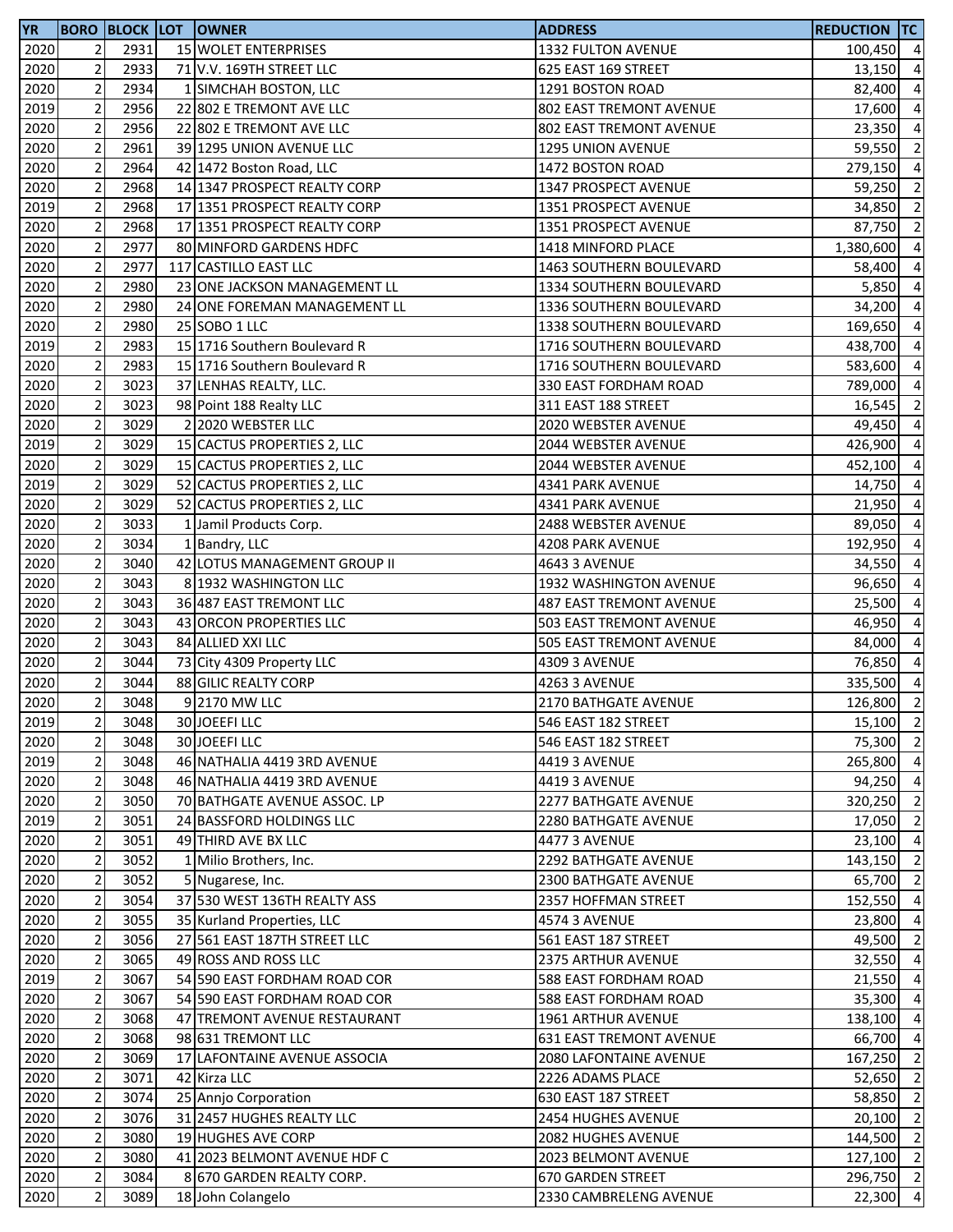| 2020<br>2<br>1 Point 2400 Holdings LLC<br>3090<br>2400 CAMBRELENG AVENUE<br>21,600 2<br>$\overline{2}$<br>3090<br>2019<br>23 BEAUMONT MANAGEMENT GROUP<br>2409 BEAUMONT AVENUE<br>19,400<br>$\overline{2}$<br>2020<br>3090<br>23 BEAUMONT MANAGEMENT GROUP<br>2409 BEAUMONT AVENUE<br>52,700<br>$\mathbf 2$<br>2019<br>3091<br>35 FORDHAM PORTFOLIO I LLC<br>2483 CAMBRELENG AVENUE<br>97,600<br>$\mathbf 2$<br>2020<br>3091<br>35 FORDHAM PORTFOLIO I LLC<br>2483 CAMBRELENG AVENUE<br>51,650<br>$\mathbf 2$<br>2020<br>3091<br>73 696 EAST FORDHAM ROAD LLC<br>696 EAST FORDHAM ROAD<br>158,450<br>$\mathbf 2$<br>2019<br>3093<br>48 757 EAST TREMONT AVE LLC<br>757 EAST TREMONT AVENUE<br>15,250<br>$\sqrt{2}$<br>2020<br>3093<br>48 757 EAST TREMONT AVE LLC<br>757 EAST TREMONT AVENUE<br>74,000<br>$\mathbf 2$<br>2020<br>3099<br>8 CHALAK REALTY CORP<br>739 EAST 182 STREET<br>52,400<br>$\overline{2}$<br>2020<br>3103<br>3 Wenani Realty Corp.<br>2302 BEAUMONT AVENUE<br>21,150<br>$\overline{c}$<br>3103<br>2019<br>696 EAST 187 STREET<br>28 Matera Realty Corp.<br>51,450<br>$\mathbf 2$<br>2020<br>3103<br>696 EAST 187 STREET<br>28 Matera Realty Corp.<br>54,400<br>$\mathbf 2$<br>2020<br>3105<br>34 2465 CROTONA LLC<br><b>2465 CROTONA AVENUE</b><br>66,800<br>$\overline{c}$<br>2020<br>3111<br>76 2137 SOUTHERN, LLC<br>2137 SOUTHERN BOULEVARD<br>34,450<br>$\overline{c}$<br>2020<br>3112<br>38 GARDEN SOUTHERN, LLC<br>2241 SOUTHERN BOULEVARD<br>256,150<br>$\mathbf 2$<br>2020<br>3117<br>8853-855 EAST TREMONT LLC<br>855 EAST TREMONT AVENUE<br>104,300<br>$\overline{2}$<br>2020<br>3121<br>64 EAST TREMONT PROPERTIES L<br>907 EAST TREMONT AVENUE<br>60,400<br>$\overline{2}$<br>2019<br>3122<br>67 East 179 St. LLC<br>913 EAST 179 STREET<br>88,900<br>$\overline{c}$<br>2020<br>3122<br>67 East 179 St. LLC<br>913 EAST 179 STREET<br>110,350<br>$\mathbf 2$<br>2020<br>3132<br>14 2064 VYSE AVENUE REALTY L<br>2064 VYSE AVENUE<br>54,500<br>$\mathbf 2$<br>2020<br>3144<br>85,950<br>2123 TIEBOUT AVENUE<br>23 2123 Tiebout Associates,<br>$\mathbf 2$<br>2020<br>3148<br>12 2486 VALENTINE LLC<br>2486 VALENTINE AVENUE<br>42,650<br>$\mathbf 2$<br>2019<br>3148<br>17 256 Fordham Road Associat<br>256 EAST FORDHAM ROAD<br>176,200<br>$\mathbf 2$<br>2020<br>3148<br>17 256 Fordham Road Associat<br>256 EAST FORDHAM ROAD<br>309,850<br>$\sqrt{2}$<br>2020<br>3153<br>2488 GRAND CONCOURSE<br>5,342,700<br>9 Wagner Associates LLC<br>$\mathbf 2$<br>2019<br>3154<br>1 FORDHAM CHERA ACQUISITION<br>203 EAST FORDHAM ROAD<br>1,372,950<br>$\overline{2}$<br>2020<br>3154<br>1 FORDHAM CHERA ACQUISITION<br>203 EAST FORDHAM ROAD<br>1,012,950<br>$\mathbf 2$<br>2019<br>3154<br>45 Fordham Valentine Associa<br>215 EAST FORDHAM ROAD<br>2,030,000<br>$\sqrt{2}$<br>2020<br>3154<br>45 Fordham Valentine Associa<br>215 EAST FORDHAM ROAD<br>2,540,750<br>$\mathbf 2$<br>2020<br>3154<br>60 2510 VALENTINE INC<br><b>2510 VALENTINE AVENUE</b><br>399,900<br>$\mathbf 2$<br>3159<br>2020<br>40 ALONNA LLC<br>2356 GRAND CONCOURSE<br>355,300<br>$\overline{2}$<br>3159<br>2020<br>42 ALONNA LLC<br>2366 GRAND CONCOURSE<br>284,390<br>$\mathbf 2$<br>2020<br>3161<br>18 2103-2121 LLC D<br>2103 GRAND CONCOURSE<br>150,250<br>$\overline{2}$<br>3163<br>2020<br>38 WON H. YAE<br>2235 GRAND CONCOURSE<br>2020<br>2<br>3165<br>28 DOUBLE M. REALTY CORP.<br>2432 CRESTON AVENUE<br>$\mathbf 2$<br>2020<br>3165<br>44 THE FIRST PARADISE THEATE<br>2403 GRAND CONCOURSE<br>2019<br>$\mathbf 2$<br>3165<br>53 GOLDEN TIME PROPERTIES LL<br>2399 GRAND CONCOURSE<br>51,750<br>$\mathbf 2$<br>2020<br>3165<br>53 GOLDEN TIME PROPERTIES LL<br>2399 GRAND CONCOURSE<br>$\overline{c}$<br>2019<br>3166<br>69 ADB Management LLC<br>120 EAST FORDHAM ROAD<br>$\overline{c}$<br>2020<br>3166<br>69 ADB Management LLC<br>120 EAST FORDHAM ROAD<br>$\overline{2}$<br>2020<br>3166<br>85 2465 GRAND CONCOURSE PROP<br>2465 GRAND CONCOURSE<br>226,050<br>$\overline{2}$<br>2019<br>3167<br>1 Fordham Associates, LLC<br>2501 GRAND CONCOURSE<br>$\mathbf 2$<br>2020<br>3167<br>1 Fordham Associates, LLC<br>2501 GRAND CONCOURSE<br>3,833,700<br>$\mathbf 2$<br>2019<br>3167<br>40 2554-58 Creston Associate<br>2554 CRESTON AVENUE<br>110,750<br>2020<br>$\mathbf 2$<br>3167<br>55 2565 GRAND CONCOURSE HEIG<br>2565 GRAND CONCOURSE<br>131,450<br>2020<br>2<br>3167<br>68 MACOMBS HOLDINGS LLC<br>2535 GRAND CONCOURSE<br>$\mathbf 2$<br>2020<br>3168<br>3 2588 CRESTON LLC<br>2588 CRESTON AVENUE<br>2020<br>$\mathbf 2$<br>3172<br>16 108 FIELD PLACE REALTY LL<br>84,650<br>2338 MORRIS AVENUE<br>$\overline{c}$<br>2020<br>3173<br>27 Pistilli Morris Avenue LL<br>2442 MORRIS AVENUE<br>2019<br>$\mathbf 2$<br>5 Hagedorn Fordham Road, In<br>3174<br>2470 MORRIS AVENUE<br>$\mathbf 2$<br>2020<br>5 Hagedorn Fordham Road, In<br>3174<br>2470 MORRIS AVENUE<br>543,800<br>$\mathbf 2$<br>2019<br>3179<br>63 East Burnside 5/19 LLC<br>13 EAST BURNSIDE AVENUE<br>269,100<br>$\mathbf 2$<br>2020<br>3179<br>63 East Burnside 5/19 LLC<br>13 EAST BURNSIDE AVENUE<br>300,150<br>$\mathbf 2$<br>2020<br>3180<br>9 2160 Walton LLC<br>2160 WALTON AVENUE<br>110,750<br>$\mathbf 2$<br>2020<br>3181<br>13 ANS REALTY CORP.<br>2192 WALTON AVENUE<br>160,400<br>$\mathbf 2$<br>3181<br>2020<br>2175 MORRIS AVENUE<br>43,300<br>45 2175 Morris Realty Corp.<br>$\overline{c}$<br>2020<br>3184<br>36 Point 2440 Realty LLC<br>2440 WALTON AVENUE<br>$\sqrt{2}$<br>5 2468 Jerome Avenue Corp.<br>2020<br>3189<br>2468 JEROME AVENUE<br>$\sqrt{2}$<br>2020<br>3191<br>54 Bavic Realty Corp.<br>9 EAST 193 STREET<br>205,000 | <b>YR</b> |  | <b>BORO BLOCK LOT OWNER</b> | <b>ADDRESS</b> | <b>REDUCTION TC</b> |  |
|----------------------------------------------------------------------------------------------------------------------------------------------------------------------------------------------------------------------------------------------------------------------------------------------------------------------------------------------------------------------------------------------------------------------------------------------------------------------------------------------------------------------------------------------------------------------------------------------------------------------------------------------------------------------------------------------------------------------------------------------------------------------------------------------------------------------------------------------------------------------------------------------------------------------------------------------------------------------------------------------------------------------------------------------------------------------------------------------------------------------------------------------------------------------------------------------------------------------------------------------------------------------------------------------------------------------------------------------------------------------------------------------------------------------------------------------------------------------------------------------------------------------------------------------------------------------------------------------------------------------------------------------------------------------------------------------------------------------------------------------------------------------------------------------------------------------------------------------------------------------------------------------------------------------------------------------------------------------------------------------------------------------------------------------------------------------------------------------------------------------------------------------------------------------------------------------------------------------------------------------------------------------------------------------------------------------------------------------------------------------------------------------------------------------------------------------------------------------------------------------------------------------------------------------------------------------------------------------------------------------------------------------------------------------------------------------------------------------------------------------------------------------------------------------------------------------------------------------------------------------------------------------------------------------------------------------------------------------------------------------------------------------------------------------------------------------------------------------------------------------------------------------------------------------------------------------------------------------------------------------------------------------------------------------------------------------------------------------------------------------------------------------------------------------------------------------------------------------------------------------------------------------------------------------------------------------------------------------------------------------------------------------------------------------------------------------------------------------------------------------------------------------------------------------------------------------------------------------------------------------------------------------------------------------------------------------------------------------------------------------------------------------------------------------------------------------------------------------------------------------------------------------------------------------------------------------------------------------------------------------------------------------------------------------------------------------------------------------------------------------------------------------------------------------------------------------------------------------------------------------------------------------------------------------------------------------------------------------------------------------------------------------------------------------------------------------------------------------------------------------------------------------------------------------------------------------------------------------------------------------------------------------------------------------------------------------------------------------------------------------------------------------------------------------------------------------------------------------------------------------------------------------------------------------------------------------------------------------------------------------------------------------------------------------------------------------------------------------------------------------------------------------------------------------------------------------------------------------------------------------------------------------------------------------------------------------------------------------------------------------------------------------------------|-----------|--|-----------------------------|----------------|---------------------|--|
| $\overline{2}$<br>$\overline{2}$<br>$\overline{\phantom{0}}$<br>$\overline{2}$<br>$\overline{4}$<br>$\overline{4}$<br>$\overline{4}$<br>$\overline{2}$<br>$\overline{2}$<br>$\overline{4}$<br>$\overline{a}$<br>$\overline{2}$<br>$\overline{4}$<br>$\overline{4}$<br>$\overline{2}$<br>$\overline{4}$<br>$\overline{2}$<br>$\overline{2}$<br>$\overline{2}$<br>$\overline{2}$<br>$\overline{2}$<br>$\overline{4}$<br>$\overline{4}$<br>$\overline{4}$<br>$\overline{a}$<br>$\overline{4}$<br>$\overline{a}$<br>$\overline{4}$<br>$\overline{4}$<br>$\overline{2}$<br>$\overline{2}$<br>$\overline{\phantom{a}}$<br>22,350 4<br>2,345,950 4<br>$\overline{2}$<br>858,050 4<br>808,050 4<br>$\overline{4}$<br>4,643,250 4<br>$\overline{4}$<br>$\overline{\phantom{0}}$<br>$\overline{2}$<br>161,700 2<br>$\overline{2}$<br>$\overline{4}$<br>$\overline{4}$<br>$\overline{4}$<br>$\overline{2}$<br>$\overline{2}$<br>$\overline{2}$<br>$\overline{2}$                                                                                                                                                                                                                                                                                                                                                                                                                                                                                                                                                                                                                                                                                                                                                                                                                                                                                                                                                                                                                                                                                                                                                                                                                                                                                                                                                                                                                                                                                                                                                                                                                                                                                                                                                                                                                                                                                                                                                                                                                                                                                                                                                                                                                                                                                                                                                                                                                                                                                                                                                                                                                                                                                                                                                                                                                                                                                                                                                                                                                                                                                                                                                                                                                                                                                                                                                                                                                                                                                                                                                                                                                                                                                                                                                                                                                                                                                                                                                                                                                                                                                                                                                                                                                                                                                                                                                                                                                                                                                                                                                                                                                                                                                                    |           |  |                             |                |                     |  |
| 22,050 4<br>68,400 2<br>72,430 2<br>110,700 2<br>1,135,150 4                                                                                                                                                                                                                                                                                                                                                                                                                                                                                                                                                                                                                                                                                                                                                                                                                                                                                                                                                                                                                                                                                                                                                                                                                                                                                                                                                                                                                                                                                                                                                                                                                                                                                                                                                                                                                                                                                                                                                                                                                                                                                                                                                                                                                                                                                                                                                                                                                                                                                                                                                                                                                                                                                                                                                                                                                                                                                                                                                                                                                                                                                                                                                                                                                                                                                                                                                                                                                                                                                                                                                                                                                                                                                                                                                                                                                                                                                                                                                                                                                                                                                                                                                                                                                                                                                                                                                                                                                                                                                                                                                                                                                                                                                                                                                                                                                                                                                                                                                                                                                                                                                                                                                                                                                                                                                                                                                                                                                                                                                                                                                                                             |           |  |                             |                |                     |  |
|                                                                                                                                                                                                                                                                                                                                                                                                                                                                                                                                                                                                                                                                                                                                                                                                                                                                                                                                                                                                                                                                                                                                                                                                                                                                                                                                                                                                                                                                                                                                                                                                                                                                                                                                                                                                                                                                                                                                                                                                                                                                                                                                                                                                                                                                                                                                                                                                                                                                                                                                                                                                                                                                                                                                                                                                                                                                                                                                                                                                                                                                                                                                                                                                                                                                                                                                                                                                                                                                                                                                                                                                                                                                                                                                                                                                                                                                                                                                                                                                                                                                                                                                                                                                                                                                                                                                                                                                                                                                                                                                                                                                                                                                                                                                                                                                                                                                                                                                                                                                                                                                                                                                                                                                                                                                                                                                                                                                                                                                                                                                                                                                                                                          |           |  |                             |                |                     |  |
|                                                                                                                                                                                                                                                                                                                                                                                                                                                                                                                                                                                                                                                                                                                                                                                                                                                                                                                                                                                                                                                                                                                                                                                                                                                                                                                                                                                                                                                                                                                                                                                                                                                                                                                                                                                                                                                                                                                                                                                                                                                                                                                                                                                                                                                                                                                                                                                                                                                                                                                                                                                                                                                                                                                                                                                                                                                                                                                                                                                                                                                                                                                                                                                                                                                                                                                                                                                                                                                                                                                                                                                                                                                                                                                                                                                                                                                                                                                                                                                                                                                                                                                                                                                                                                                                                                                                                                                                                                                                                                                                                                                                                                                                                                                                                                                                                                                                                                                                                                                                                                                                                                                                                                                                                                                                                                                                                                                                                                                                                                                                                                                                                                                          |           |  |                             |                |                     |  |
|                                                                                                                                                                                                                                                                                                                                                                                                                                                                                                                                                                                                                                                                                                                                                                                                                                                                                                                                                                                                                                                                                                                                                                                                                                                                                                                                                                                                                                                                                                                                                                                                                                                                                                                                                                                                                                                                                                                                                                                                                                                                                                                                                                                                                                                                                                                                                                                                                                                                                                                                                                                                                                                                                                                                                                                                                                                                                                                                                                                                                                                                                                                                                                                                                                                                                                                                                                                                                                                                                                                                                                                                                                                                                                                                                                                                                                                                                                                                                                                                                                                                                                                                                                                                                                                                                                                                                                                                                                                                                                                                                                                                                                                                                                                                                                                                                                                                                                                                                                                                                                                                                                                                                                                                                                                                                                                                                                                                                                                                                                                                                                                                                                                          |           |  |                             |                |                     |  |
|                                                                                                                                                                                                                                                                                                                                                                                                                                                                                                                                                                                                                                                                                                                                                                                                                                                                                                                                                                                                                                                                                                                                                                                                                                                                                                                                                                                                                                                                                                                                                                                                                                                                                                                                                                                                                                                                                                                                                                                                                                                                                                                                                                                                                                                                                                                                                                                                                                                                                                                                                                                                                                                                                                                                                                                                                                                                                                                                                                                                                                                                                                                                                                                                                                                                                                                                                                                                                                                                                                                                                                                                                                                                                                                                                                                                                                                                                                                                                                                                                                                                                                                                                                                                                                                                                                                                                                                                                                                                                                                                                                                                                                                                                                                                                                                                                                                                                                                                                                                                                                                                                                                                                                                                                                                                                                                                                                                                                                                                                                                                                                                                                                                          |           |  |                             |                |                     |  |
|                                                                                                                                                                                                                                                                                                                                                                                                                                                                                                                                                                                                                                                                                                                                                                                                                                                                                                                                                                                                                                                                                                                                                                                                                                                                                                                                                                                                                                                                                                                                                                                                                                                                                                                                                                                                                                                                                                                                                                                                                                                                                                                                                                                                                                                                                                                                                                                                                                                                                                                                                                                                                                                                                                                                                                                                                                                                                                                                                                                                                                                                                                                                                                                                                                                                                                                                                                                                                                                                                                                                                                                                                                                                                                                                                                                                                                                                                                                                                                                                                                                                                                                                                                                                                                                                                                                                                                                                                                                                                                                                                                                                                                                                                                                                                                                                                                                                                                                                                                                                                                                                                                                                                                                                                                                                                                                                                                                                                                                                                                                                                                                                                                                          |           |  |                             |                |                     |  |
|                                                                                                                                                                                                                                                                                                                                                                                                                                                                                                                                                                                                                                                                                                                                                                                                                                                                                                                                                                                                                                                                                                                                                                                                                                                                                                                                                                                                                                                                                                                                                                                                                                                                                                                                                                                                                                                                                                                                                                                                                                                                                                                                                                                                                                                                                                                                                                                                                                                                                                                                                                                                                                                                                                                                                                                                                                                                                                                                                                                                                                                                                                                                                                                                                                                                                                                                                                                                                                                                                                                                                                                                                                                                                                                                                                                                                                                                                                                                                                                                                                                                                                                                                                                                                                                                                                                                                                                                                                                                                                                                                                                                                                                                                                                                                                                                                                                                                                                                                                                                                                                                                                                                                                                                                                                                                                                                                                                                                                                                                                                                                                                                                                                          |           |  |                             |                |                     |  |
|                                                                                                                                                                                                                                                                                                                                                                                                                                                                                                                                                                                                                                                                                                                                                                                                                                                                                                                                                                                                                                                                                                                                                                                                                                                                                                                                                                                                                                                                                                                                                                                                                                                                                                                                                                                                                                                                                                                                                                                                                                                                                                                                                                                                                                                                                                                                                                                                                                                                                                                                                                                                                                                                                                                                                                                                                                                                                                                                                                                                                                                                                                                                                                                                                                                                                                                                                                                                                                                                                                                                                                                                                                                                                                                                                                                                                                                                                                                                                                                                                                                                                                                                                                                                                                                                                                                                                                                                                                                                                                                                                                                                                                                                                                                                                                                                                                                                                                                                                                                                                                                                                                                                                                                                                                                                                                                                                                                                                                                                                                                                                                                                                                                          |           |  |                             |                |                     |  |
|                                                                                                                                                                                                                                                                                                                                                                                                                                                                                                                                                                                                                                                                                                                                                                                                                                                                                                                                                                                                                                                                                                                                                                                                                                                                                                                                                                                                                                                                                                                                                                                                                                                                                                                                                                                                                                                                                                                                                                                                                                                                                                                                                                                                                                                                                                                                                                                                                                                                                                                                                                                                                                                                                                                                                                                                                                                                                                                                                                                                                                                                                                                                                                                                                                                                                                                                                                                                                                                                                                                                                                                                                                                                                                                                                                                                                                                                                                                                                                                                                                                                                                                                                                                                                                                                                                                                                                                                                                                                                                                                                                                                                                                                                                                                                                                                                                                                                                                                                                                                                                                                                                                                                                                                                                                                                                                                                                                                                                                                                                                                                                                                                                                          |           |  |                             |                |                     |  |
|                                                                                                                                                                                                                                                                                                                                                                                                                                                                                                                                                                                                                                                                                                                                                                                                                                                                                                                                                                                                                                                                                                                                                                                                                                                                                                                                                                                                                                                                                                                                                                                                                                                                                                                                                                                                                                                                                                                                                                                                                                                                                                                                                                                                                                                                                                                                                                                                                                                                                                                                                                                                                                                                                                                                                                                                                                                                                                                                                                                                                                                                                                                                                                                                                                                                                                                                                                                                                                                                                                                                                                                                                                                                                                                                                                                                                                                                                                                                                                                                                                                                                                                                                                                                                                                                                                                                                                                                                                                                                                                                                                                                                                                                                                                                                                                                                                                                                                                                                                                                                                                                                                                                                                                                                                                                                                                                                                                                                                                                                                                                                                                                                                                          |           |  |                             |                |                     |  |
|                                                                                                                                                                                                                                                                                                                                                                                                                                                                                                                                                                                                                                                                                                                                                                                                                                                                                                                                                                                                                                                                                                                                                                                                                                                                                                                                                                                                                                                                                                                                                                                                                                                                                                                                                                                                                                                                                                                                                                                                                                                                                                                                                                                                                                                                                                                                                                                                                                                                                                                                                                                                                                                                                                                                                                                                                                                                                                                                                                                                                                                                                                                                                                                                                                                                                                                                                                                                                                                                                                                                                                                                                                                                                                                                                                                                                                                                                                                                                                                                                                                                                                                                                                                                                                                                                                                                                                                                                                                                                                                                                                                                                                                                                                                                                                                                                                                                                                                                                                                                                                                                                                                                                                                                                                                                                                                                                                                                                                                                                                                                                                                                                                                          |           |  |                             |                |                     |  |
|                                                                                                                                                                                                                                                                                                                                                                                                                                                                                                                                                                                                                                                                                                                                                                                                                                                                                                                                                                                                                                                                                                                                                                                                                                                                                                                                                                                                                                                                                                                                                                                                                                                                                                                                                                                                                                                                                                                                                                                                                                                                                                                                                                                                                                                                                                                                                                                                                                                                                                                                                                                                                                                                                                                                                                                                                                                                                                                                                                                                                                                                                                                                                                                                                                                                                                                                                                                                                                                                                                                                                                                                                                                                                                                                                                                                                                                                                                                                                                                                                                                                                                                                                                                                                                                                                                                                                                                                                                                                                                                                                                                                                                                                                                                                                                                                                                                                                                                                                                                                                                                                                                                                                                                                                                                                                                                                                                                                                                                                                                                                                                                                                                                          |           |  |                             |                |                     |  |
|                                                                                                                                                                                                                                                                                                                                                                                                                                                                                                                                                                                                                                                                                                                                                                                                                                                                                                                                                                                                                                                                                                                                                                                                                                                                                                                                                                                                                                                                                                                                                                                                                                                                                                                                                                                                                                                                                                                                                                                                                                                                                                                                                                                                                                                                                                                                                                                                                                                                                                                                                                                                                                                                                                                                                                                                                                                                                                                                                                                                                                                                                                                                                                                                                                                                                                                                                                                                                                                                                                                                                                                                                                                                                                                                                                                                                                                                                                                                                                                                                                                                                                                                                                                                                                                                                                                                                                                                                                                                                                                                                                                                                                                                                                                                                                                                                                                                                                                                                                                                                                                                                                                                                                                                                                                                                                                                                                                                                                                                                                                                                                                                                                                          |           |  |                             |                |                     |  |
|                                                                                                                                                                                                                                                                                                                                                                                                                                                                                                                                                                                                                                                                                                                                                                                                                                                                                                                                                                                                                                                                                                                                                                                                                                                                                                                                                                                                                                                                                                                                                                                                                                                                                                                                                                                                                                                                                                                                                                                                                                                                                                                                                                                                                                                                                                                                                                                                                                                                                                                                                                                                                                                                                                                                                                                                                                                                                                                                                                                                                                                                                                                                                                                                                                                                                                                                                                                                                                                                                                                                                                                                                                                                                                                                                                                                                                                                                                                                                                                                                                                                                                                                                                                                                                                                                                                                                                                                                                                                                                                                                                                                                                                                                                                                                                                                                                                                                                                                                                                                                                                                                                                                                                                                                                                                                                                                                                                                                                                                                                                                                                                                                                                          |           |  |                             |                |                     |  |
|                                                                                                                                                                                                                                                                                                                                                                                                                                                                                                                                                                                                                                                                                                                                                                                                                                                                                                                                                                                                                                                                                                                                                                                                                                                                                                                                                                                                                                                                                                                                                                                                                                                                                                                                                                                                                                                                                                                                                                                                                                                                                                                                                                                                                                                                                                                                                                                                                                                                                                                                                                                                                                                                                                                                                                                                                                                                                                                                                                                                                                                                                                                                                                                                                                                                                                                                                                                                                                                                                                                                                                                                                                                                                                                                                                                                                                                                                                                                                                                                                                                                                                                                                                                                                                                                                                                                                                                                                                                                                                                                                                                                                                                                                                                                                                                                                                                                                                                                                                                                                                                                                                                                                                                                                                                                                                                                                                                                                                                                                                                                                                                                                                                          |           |  |                             |                |                     |  |
|                                                                                                                                                                                                                                                                                                                                                                                                                                                                                                                                                                                                                                                                                                                                                                                                                                                                                                                                                                                                                                                                                                                                                                                                                                                                                                                                                                                                                                                                                                                                                                                                                                                                                                                                                                                                                                                                                                                                                                                                                                                                                                                                                                                                                                                                                                                                                                                                                                                                                                                                                                                                                                                                                                                                                                                                                                                                                                                                                                                                                                                                                                                                                                                                                                                                                                                                                                                                                                                                                                                                                                                                                                                                                                                                                                                                                                                                                                                                                                                                                                                                                                                                                                                                                                                                                                                                                                                                                                                                                                                                                                                                                                                                                                                                                                                                                                                                                                                                                                                                                                                                                                                                                                                                                                                                                                                                                                                                                                                                                                                                                                                                                                                          |           |  |                             |                |                     |  |
|                                                                                                                                                                                                                                                                                                                                                                                                                                                                                                                                                                                                                                                                                                                                                                                                                                                                                                                                                                                                                                                                                                                                                                                                                                                                                                                                                                                                                                                                                                                                                                                                                                                                                                                                                                                                                                                                                                                                                                                                                                                                                                                                                                                                                                                                                                                                                                                                                                                                                                                                                                                                                                                                                                                                                                                                                                                                                                                                                                                                                                                                                                                                                                                                                                                                                                                                                                                                                                                                                                                                                                                                                                                                                                                                                                                                                                                                                                                                                                                                                                                                                                                                                                                                                                                                                                                                                                                                                                                                                                                                                                                                                                                                                                                                                                                                                                                                                                                                                                                                                                                                                                                                                                                                                                                                                                                                                                                                                                                                                                                                                                                                                                                          |           |  |                             |                |                     |  |
|                                                                                                                                                                                                                                                                                                                                                                                                                                                                                                                                                                                                                                                                                                                                                                                                                                                                                                                                                                                                                                                                                                                                                                                                                                                                                                                                                                                                                                                                                                                                                                                                                                                                                                                                                                                                                                                                                                                                                                                                                                                                                                                                                                                                                                                                                                                                                                                                                                                                                                                                                                                                                                                                                                                                                                                                                                                                                                                                                                                                                                                                                                                                                                                                                                                                                                                                                                                                                                                                                                                                                                                                                                                                                                                                                                                                                                                                                                                                                                                                                                                                                                                                                                                                                                                                                                                                                                                                                                                                                                                                                                                                                                                                                                                                                                                                                                                                                                                                                                                                                                                                                                                                                                                                                                                                                                                                                                                                                                                                                                                                                                                                                                                          |           |  |                             |                |                     |  |
|                                                                                                                                                                                                                                                                                                                                                                                                                                                                                                                                                                                                                                                                                                                                                                                                                                                                                                                                                                                                                                                                                                                                                                                                                                                                                                                                                                                                                                                                                                                                                                                                                                                                                                                                                                                                                                                                                                                                                                                                                                                                                                                                                                                                                                                                                                                                                                                                                                                                                                                                                                                                                                                                                                                                                                                                                                                                                                                                                                                                                                                                                                                                                                                                                                                                                                                                                                                                                                                                                                                                                                                                                                                                                                                                                                                                                                                                                                                                                                                                                                                                                                                                                                                                                                                                                                                                                                                                                                                                                                                                                                                                                                                                                                                                                                                                                                                                                                                                                                                                                                                                                                                                                                                                                                                                                                                                                                                                                                                                                                                                                                                                                                                          |           |  |                             |                |                     |  |
|                                                                                                                                                                                                                                                                                                                                                                                                                                                                                                                                                                                                                                                                                                                                                                                                                                                                                                                                                                                                                                                                                                                                                                                                                                                                                                                                                                                                                                                                                                                                                                                                                                                                                                                                                                                                                                                                                                                                                                                                                                                                                                                                                                                                                                                                                                                                                                                                                                                                                                                                                                                                                                                                                                                                                                                                                                                                                                                                                                                                                                                                                                                                                                                                                                                                                                                                                                                                                                                                                                                                                                                                                                                                                                                                                                                                                                                                                                                                                                                                                                                                                                                                                                                                                                                                                                                                                                                                                                                                                                                                                                                                                                                                                                                                                                                                                                                                                                                                                                                                                                                                                                                                                                                                                                                                                                                                                                                                                                                                                                                                                                                                                                                          |           |  |                             |                |                     |  |
|                                                                                                                                                                                                                                                                                                                                                                                                                                                                                                                                                                                                                                                                                                                                                                                                                                                                                                                                                                                                                                                                                                                                                                                                                                                                                                                                                                                                                                                                                                                                                                                                                                                                                                                                                                                                                                                                                                                                                                                                                                                                                                                                                                                                                                                                                                                                                                                                                                                                                                                                                                                                                                                                                                                                                                                                                                                                                                                                                                                                                                                                                                                                                                                                                                                                                                                                                                                                                                                                                                                                                                                                                                                                                                                                                                                                                                                                                                                                                                                                                                                                                                                                                                                                                                                                                                                                                                                                                                                                                                                                                                                                                                                                                                                                                                                                                                                                                                                                                                                                                                                                                                                                                                                                                                                                                                                                                                                                                                                                                                                                                                                                                                                          |           |  |                             |                |                     |  |
|                                                                                                                                                                                                                                                                                                                                                                                                                                                                                                                                                                                                                                                                                                                                                                                                                                                                                                                                                                                                                                                                                                                                                                                                                                                                                                                                                                                                                                                                                                                                                                                                                                                                                                                                                                                                                                                                                                                                                                                                                                                                                                                                                                                                                                                                                                                                                                                                                                                                                                                                                                                                                                                                                                                                                                                                                                                                                                                                                                                                                                                                                                                                                                                                                                                                                                                                                                                                                                                                                                                                                                                                                                                                                                                                                                                                                                                                                                                                                                                                                                                                                                                                                                                                                                                                                                                                                                                                                                                                                                                                                                                                                                                                                                                                                                                                                                                                                                                                                                                                                                                                                                                                                                                                                                                                                                                                                                                                                                                                                                                                                                                                                                                          |           |  |                             |                |                     |  |
|                                                                                                                                                                                                                                                                                                                                                                                                                                                                                                                                                                                                                                                                                                                                                                                                                                                                                                                                                                                                                                                                                                                                                                                                                                                                                                                                                                                                                                                                                                                                                                                                                                                                                                                                                                                                                                                                                                                                                                                                                                                                                                                                                                                                                                                                                                                                                                                                                                                                                                                                                                                                                                                                                                                                                                                                                                                                                                                                                                                                                                                                                                                                                                                                                                                                                                                                                                                                                                                                                                                                                                                                                                                                                                                                                                                                                                                                                                                                                                                                                                                                                                                                                                                                                                                                                                                                                                                                                                                                                                                                                                                                                                                                                                                                                                                                                                                                                                                                                                                                                                                                                                                                                                                                                                                                                                                                                                                                                                                                                                                                                                                                                                                          |           |  |                             |                |                     |  |
|                                                                                                                                                                                                                                                                                                                                                                                                                                                                                                                                                                                                                                                                                                                                                                                                                                                                                                                                                                                                                                                                                                                                                                                                                                                                                                                                                                                                                                                                                                                                                                                                                                                                                                                                                                                                                                                                                                                                                                                                                                                                                                                                                                                                                                                                                                                                                                                                                                                                                                                                                                                                                                                                                                                                                                                                                                                                                                                                                                                                                                                                                                                                                                                                                                                                                                                                                                                                                                                                                                                                                                                                                                                                                                                                                                                                                                                                                                                                                                                                                                                                                                                                                                                                                                                                                                                                                                                                                                                                                                                                                                                                                                                                                                                                                                                                                                                                                                                                                                                                                                                                                                                                                                                                                                                                                                                                                                                                                                                                                                                                                                                                                                                          |           |  |                             |                |                     |  |
|                                                                                                                                                                                                                                                                                                                                                                                                                                                                                                                                                                                                                                                                                                                                                                                                                                                                                                                                                                                                                                                                                                                                                                                                                                                                                                                                                                                                                                                                                                                                                                                                                                                                                                                                                                                                                                                                                                                                                                                                                                                                                                                                                                                                                                                                                                                                                                                                                                                                                                                                                                                                                                                                                                                                                                                                                                                                                                                                                                                                                                                                                                                                                                                                                                                                                                                                                                                                                                                                                                                                                                                                                                                                                                                                                                                                                                                                                                                                                                                                                                                                                                                                                                                                                                                                                                                                                                                                                                                                                                                                                                                                                                                                                                                                                                                                                                                                                                                                                                                                                                                                                                                                                                                                                                                                                                                                                                                                                                                                                                                                                                                                                                                          |           |  |                             |                |                     |  |
|                                                                                                                                                                                                                                                                                                                                                                                                                                                                                                                                                                                                                                                                                                                                                                                                                                                                                                                                                                                                                                                                                                                                                                                                                                                                                                                                                                                                                                                                                                                                                                                                                                                                                                                                                                                                                                                                                                                                                                                                                                                                                                                                                                                                                                                                                                                                                                                                                                                                                                                                                                                                                                                                                                                                                                                                                                                                                                                                                                                                                                                                                                                                                                                                                                                                                                                                                                                                                                                                                                                                                                                                                                                                                                                                                                                                                                                                                                                                                                                                                                                                                                                                                                                                                                                                                                                                                                                                                                                                                                                                                                                                                                                                                                                                                                                                                                                                                                                                                                                                                                                                                                                                                                                                                                                                                                                                                                                                                                                                                                                                                                                                                                                          |           |  |                             |                |                     |  |
|                                                                                                                                                                                                                                                                                                                                                                                                                                                                                                                                                                                                                                                                                                                                                                                                                                                                                                                                                                                                                                                                                                                                                                                                                                                                                                                                                                                                                                                                                                                                                                                                                                                                                                                                                                                                                                                                                                                                                                                                                                                                                                                                                                                                                                                                                                                                                                                                                                                                                                                                                                                                                                                                                                                                                                                                                                                                                                                                                                                                                                                                                                                                                                                                                                                                                                                                                                                                                                                                                                                                                                                                                                                                                                                                                                                                                                                                                                                                                                                                                                                                                                                                                                                                                                                                                                                                                                                                                                                                                                                                                                                                                                                                                                                                                                                                                                                                                                                                                                                                                                                                                                                                                                                                                                                                                                                                                                                                                                                                                                                                                                                                                                                          |           |  |                             |                |                     |  |
|                                                                                                                                                                                                                                                                                                                                                                                                                                                                                                                                                                                                                                                                                                                                                                                                                                                                                                                                                                                                                                                                                                                                                                                                                                                                                                                                                                                                                                                                                                                                                                                                                                                                                                                                                                                                                                                                                                                                                                                                                                                                                                                                                                                                                                                                                                                                                                                                                                                                                                                                                                                                                                                                                                                                                                                                                                                                                                                                                                                                                                                                                                                                                                                                                                                                                                                                                                                                                                                                                                                                                                                                                                                                                                                                                                                                                                                                                                                                                                                                                                                                                                                                                                                                                                                                                                                                                                                                                                                                                                                                                                                                                                                                                                                                                                                                                                                                                                                                                                                                                                                                                                                                                                                                                                                                                                                                                                                                                                                                                                                                                                                                                                                          |           |  |                             |                |                     |  |
|                                                                                                                                                                                                                                                                                                                                                                                                                                                                                                                                                                                                                                                                                                                                                                                                                                                                                                                                                                                                                                                                                                                                                                                                                                                                                                                                                                                                                                                                                                                                                                                                                                                                                                                                                                                                                                                                                                                                                                                                                                                                                                                                                                                                                                                                                                                                                                                                                                                                                                                                                                                                                                                                                                                                                                                                                                                                                                                                                                                                                                                                                                                                                                                                                                                                                                                                                                                                                                                                                                                                                                                                                                                                                                                                                                                                                                                                                                                                                                                                                                                                                                                                                                                                                                                                                                                                                                                                                                                                                                                                                                                                                                                                                                                                                                                                                                                                                                                                                                                                                                                                                                                                                                                                                                                                                                                                                                                                                                                                                                                                                                                                                                                          |           |  |                             |                |                     |  |
|                                                                                                                                                                                                                                                                                                                                                                                                                                                                                                                                                                                                                                                                                                                                                                                                                                                                                                                                                                                                                                                                                                                                                                                                                                                                                                                                                                                                                                                                                                                                                                                                                                                                                                                                                                                                                                                                                                                                                                                                                                                                                                                                                                                                                                                                                                                                                                                                                                                                                                                                                                                                                                                                                                                                                                                                                                                                                                                                                                                                                                                                                                                                                                                                                                                                                                                                                                                                                                                                                                                                                                                                                                                                                                                                                                                                                                                                                                                                                                                                                                                                                                                                                                                                                                                                                                                                                                                                                                                                                                                                                                                                                                                                                                                                                                                                                                                                                                                                                                                                                                                                                                                                                                                                                                                                                                                                                                                                                                                                                                                                                                                                                                                          |           |  |                             |                |                     |  |
|                                                                                                                                                                                                                                                                                                                                                                                                                                                                                                                                                                                                                                                                                                                                                                                                                                                                                                                                                                                                                                                                                                                                                                                                                                                                                                                                                                                                                                                                                                                                                                                                                                                                                                                                                                                                                                                                                                                                                                                                                                                                                                                                                                                                                                                                                                                                                                                                                                                                                                                                                                                                                                                                                                                                                                                                                                                                                                                                                                                                                                                                                                                                                                                                                                                                                                                                                                                                                                                                                                                                                                                                                                                                                                                                                                                                                                                                                                                                                                                                                                                                                                                                                                                                                                                                                                                                                                                                                                                                                                                                                                                                                                                                                                                                                                                                                                                                                                                                                                                                                                                                                                                                                                                                                                                                                                                                                                                                                                                                                                                                                                                                                                                          |           |  |                             |                |                     |  |
|                                                                                                                                                                                                                                                                                                                                                                                                                                                                                                                                                                                                                                                                                                                                                                                                                                                                                                                                                                                                                                                                                                                                                                                                                                                                                                                                                                                                                                                                                                                                                                                                                                                                                                                                                                                                                                                                                                                                                                                                                                                                                                                                                                                                                                                                                                                                                                                                                                                                                                                                                                                                                                                                                                                                                                                                                                                                                                                                                                                                                                                                                                                                                                                                                                                                                                                                                                                                                                                                                                                                                                                                                                                                                                                                                                                                                                                                                                                                                                                                                                                                                                                                                                                                                                                                                                                                                                                                                                                                                                                                                                                                                                                                                                                                                                                                                                                                                                                                                                                                                                                                                                                                                                                                                                                                                                                                                                                                                                                                                                                                                                                                                                                          |           |  |                             |                |                     |  |
|                                                                                                                                                                                                                                                                                                                                                                                                                                                                                                                                                                                                                                                                                                                                                                                                                                                                                                                                                                                                                                                                                                                                                                                                                                                                                                                                                                                                                                                                                                                                                                                                                                                                                                                                                                                                                                                                                                                                                                                                                                                                                                                                                                                                                                                                                                                                                                                                                                                                                                                                                                                                                                                                                                                                                                                                                                                                                                                                                                                                                                                                                                                                                                                                                                                                                                                                                                                                                                                                                                                                                                                                                                                                                                                                                                                                                                                                                                                                                                                                                                                                                                                                                                                                                                                                                                                                                                                                                                                                                                                                                                                                                                                                                                                                                                                                                                                                                                                                                                                                                                                                                                                                                                                                                                                                                                                                                                                                                                                                                                                                                                                                                                                          |           |  |                             |                |                     |  |
|                                                                                                                                                                                                                                                                                                                                                                                                                                                                                                                                                                                                                                                                                                                                                                                                                                                                                                                                                                                                                                                                                                                                                                                                                                                                                                                                                                                                                                                                                                                                                                                                                                                                                                                                                                                                                                                                                                                                                                                                                                                                                                                                                                                                                                                                                                                                                                                                                                                                                                                                                                                                                                                                                                                                                                                                                                                                                                                                                                                                                                                                                                                                                                                                                                                                                                                                                                                                                                                                                                                                                                                                                                                                                                                                                                                                                                                                                                                                                                                                                                                                                                                                                                                                                                                                                                                                                                                                                                                                                                                                                                                                                                                                                                                                                                                                                                                                                                                                                                                                                                                                                                                                                                                                                                                                                                                                                                                                                                                                                                                                                                                                                                                          |           |  |                             |                |                     |  |
|                                                                                                                                                                                                                                                                                                                                                                                                                                                                                                                                                                                                                                                                                                                                                                                                                                                                                                                                                                                                                                                                                                                                                                                                                                                                                                                                                                                                                                                                                                                                                                                                                                                                                                                                                                                                                                                                                                                                                                                                                                                                                                                                                                                                                                                                                                                                                                                                                                                                                                                                                                                                                                                                                                                                                                                                                                                                                                                                                                                                                                                                                                                                                                                                                                                                                                                                                                                                                                                                                                                                                                                                                                                                                                                                                                                                                                                                                                                                                                                                                                                                                                                                                                                                                                                                                                                                                                                                                                                                                                                                                                                                                                                                                                                                                                                                                                                                                                                                                                                                                                                                                                                                                                                                                                                                                                                                                                                                                                                                                                                                                                                                                                                          |           |  |                             |                |                     |  |
|                                                                                                                                                                                                                                                                                                                                                                                                                                                                                                                                                                                                                                                                                                                                                                                                                                                                                                                                                                                                                                                                                                                                                                                                                                                                                                                                                                                                                                                                                                                                                                                                                                                                                                                                                                                                                                                                                                                                                                                                                                                                                                                                                                                                                                                                                                                                                                                                                                                                                                                                                                                                                                                                                                                                                                                                                                                                                                                                                                                                                                                                                                                                                                                                                                                                                                                                                                                                                                                                                                                                                                                                                                                                                                                                                                                                                                                                                                                                                                                                                                                                                                                                                                                                                                                                                                                                                                                                                                                                                                                                                                                                                                                                                                                                                                                                                                                                                                                                                                                                                                                                                                                                                                                                                                                                                                                                                                                                                                                                                                                                                                                                                                                          |           |  |                             |                |                     |  |
|                                                                                                                                                                                                                                                                                                                                                                                                                                                                                                                                                                                                                                                                                                                                                                                                                                                                                                                                                                                                                                                                                                                                                                                                                                                                                                                                                                                                                                                                                                                                                                                                                                                                                                                                                                                                                                                                                                                                                                                                                                                                                                                                                                                                                                                                                                                                                                                                                                                                                                                                                                                                                                                                                                                                                                                                                                                                                                                                                                                                                                                                                                                                                                                                                                                                                                                                                                                                                                                                                                                                                                                                                                                                                                                                                                                                                                                                                                                                                                                                                                                                                                                                                                                                                                                                                                                                                                                                                                                                                                                                                                                                                                                                                                                                                                                                                                                                                                                                                                                                                                                                                                                                                                                                                                                                                                                                                                                                                                                                                                                                                                                                                                                          |           |  |                             |                |                     |  |
|                                                                                                                                                                                                                                                                                                                                                                                                                                                                                                                                                                                                                                                                                                                                                                                                                                                                                                                                                                                                                                                                                                                                                                                                                                                                                                                                                                                                                                                                                                                                                                                                                                                                                                                                                                                                                                                                                                                                                                                                                                                                                                                                                                                                                                                                                                                                                                                                                                                                                                                                                                                                                                                                                                                                                                                                                                                                                                                                                                                                                                                                                                                                                                                                                                                                                                                                                                                                                                                                                                                                                                                                                                                                                                                                                                                                                                                                                                                                                                                                                                                                                                                                                                                                                                                                                                                                                                                                                                                                                                                                                                                                                                                                                                                                                                                                                                                                                                                                                                                                                                                                                                                                                                                                                                                                                                                                                                                                                                                                                                                                                                                                                                                          |           |  |                             |                |                     |  |
|                                                                                                                                                                                                                                                                                                                                                                                                                                                                                                                                                                                                                                                                                                                                                                                                                                                                                                                                                                                                                                                                                                                                                                                                                                                                                                                                                                                                                                                                                                                                                                                                                                                                                                                                                                                                                                                                                                                                                                                                                                                                                                                                                                                                                                                                                                                                                                                                                                                                                                                                                                                                                                                                                                                                                                                                                                                                                                                                                                                                                                                                                                                                                                                                                                                                                                                                                                                                                                                                                                                                                                                                                                                                                                                                                                                                                                                                                                                                                                                                                                                                                                                                                                                                                                                                                                                                                                                                                                                                                                                                                                                                                                                                                                                                                                                                                                                                                                                                                                                                                                                                                                                                                                                                                                                                                                                                                                                                                                                                                                                                                                                                                                                          |           |  |                             |                |                     |  |
|                                                                                                                                                                                                                                                                                                                                                                                                                                                                                                                                                                                                                                                                                                                                                                                                                                                                                                                                                                                                                                                                                                                                                                                                                                                                                                                                                                                                                                                                                                                                                                                                                                                                                                                                                                                                                                                                                                                                                                                                                                                                                                                                                                                                                                                                                                                                                                                                                                                                                                                                                                                                                                                                                                                                                                                                                                                                                                                                                                                                                                                                                                                                                                                                                                                                                                                                                                                                                                                                                                                                                                                                                                                                                                                                                                                                                                                                                                                                                                                                                                                                                                                                                                                                                                                                                                                                                                                                                                                                                                                                                                                                                                                                                                                                                                                                                                                                                                                                                                                                                                                                                                                                                                                                                                                                                                                                                                                                                                                                                                                                                                                                                                                          |           |  |                             |                |                     |  |
|                                                                                                                                                                                                                                                                                                                                                                                                                                                                                                                                                                                                                                                                                                                                                                                                                                                                                                                                                                                                                                                                                                                                                                                                                                                                                                                                                                                                                                                                                                                                                                                                                                                                                                                                                                                                                                                                                                                                                                                                                                                                                                                                                                                                                                                                                                                                                                                                                                                                                                                                                                                                                                                                                                                                                                                                                                                                                                                                                                                                                                                                                                                                                                                                                                                                                                                                                                                                                                                                                                                                                                                                                                                                                                                                                                                                                                                                                                                                                                                                                                                                                                                                                                                                                                                                                                                                                                                                                                                                                                                                                                                                                                                                                                                                                                                                                                                                                                                                                                                                                                                                                                                                                                                                                                                                                                                                                                                                                                                                                                                                                                                                                                                          |           |  |                             |                |                     |  |
|                                                                                                                                                                                                                                                                                                                                                                                                                                                                                                                                                                                                                                                                                                                                                                                                                                                                                                                                                                                                                                                                                                                                                                                                                                                                                                                                                                                                                                                                                                                                                                                                                                                                                                                                                                                                                                                                                                                                                                                                                                                                                                                                                                                                                                                                                                                                                                                                                                                                                                                                                                                                                                                                                                                                                                                                                                                                                                                                                                                                                                                                                                                                                                                                                                                                                                                                                                                                                                                                                                                                                                                                                                                                                                                                                                                                                                                                                                                                                                                                                                                                                                                                                                                                                                                                                                                                                                                                                                                                                                                                                                                                                                                                                                                                                                                                                                                                                                                                                                                                                                                                                                                                                                                                                                                                                                                                                                                                                                                                                                                                                                                                                                                          |           |  |                             |                |                     |  |
|                                                                                                                                                                                                                                                                                                                                                                                                                                                                                                                                                                                                                                                                                                                                                                                                                                                                                                                                                                                                                                                                                                                                                                                                                                                                                                                                                                                                                                                                                                                                                                                                                                                                                                                                                                                                                                                                                                                                                                                                                                                                                                                                                                                                                                                                                                                                                                                                                                                                                                                                                                                                                                                                                                                                                                                                                                                                                                                                                                                                                                                                                                                                                                                                                                                                                                                                                                                                                                                                                                                                                                                                                                                                                                                                                                                                                                                                                                                                                                                                                                                                                                                                                                                                                                                                                                                                                                                                                                                                                                                                                                                                                                                                                                                                                                                                                                                                                                                                                                                                                                                                                                                                                                                                                                                                                                                                                                                                                                                                                                                                                                                                                                                          |           |  |                             |                |                     |  |
|                                                                                                                                                                                                                                                                                                                                                                                                                                                                                                                                                                                                                                                                                                                                                                                                                                                                                                                                                                                                                                                                                                                                                                                                                                                                                                                                                                                                                                                                                                                                                                                                                                                                                                                                                                                                                                                                                                                                                                                                                                                                                                                                                                                                                                                                                                                                                                                                                                                                                                                                                                                                                                                                                                                                                                                                                                                                                                                                                                                                                                                                                                                                                                                                                                                                                                                                                                                                                                                                                                                                                                                                                                                                                                                                                                                                                                                                                                                                                                                                                                                                                                                                                                                                                                                                                                                                                                                                                                                                                                                                                                                                                                                                                                                                                                                                                                                                                                                                                                                                                                                                                                                                                                                                                                                                                                                                                                                                                                                                                                                                                                                                                                                          |           |  |                             |                |                     |  |
|                                                                                                                                                                                                                                                                                                                                                                                                                                                                                                                                                                                                                                                                                                                                                                                                                                                                                                                                                                                                                                                                                                                                                                                                                                                                                                                                                                                                                                                                                                                                                                                                                                                                                                                                                                                                                                                                                                                                                                                                                                                                                                                                                                                                                                                                                                                                                                                                                                                                                                                                                                                                                                                                                                                                                                                                                                                                                                                                                                                                                                                                                                                                                                                                                                                                                                                                                                                                                                                                                                                                                                                                                                                                                                                                                                                                                                                                                                                                                                                                                                                                                                                                                                                                                                                                                                                                                                                                                                                                                                                                                                                                                                                                                                                                                                                                                                                                                                                                                                                                                                                                                                                                                                                                                                                                                                                                                                                                                                                                                                                                                                                                                                                          |           |  |                             |                |                     |  |
|                                                                                                                                                                                                                                                                                                                                                                                                                                                                                                                                                                                                                                                                                                                                                                                                                                                                                                                                                                                                                                                                                                                                                                                                                                                                                                                                                                                                                                                                                                                                                                                                                                                                                                                                                                                                                                                                                                                                                                                                                                                                                                                                                                                                                                                                                                                                                                                                                                                                                                                                                                                                                                                                                                                                                                                                                                                                                                                                                                                                                                                                                                                                                                                                                                                                                                                                                                                                                                                                                                                                                                                                                                                                                                                                                                                                                                                                                                                                                                                                                                                                                                                                                                                                                                                                                                                                                                                                                                                                                                                                                                                                                                                                                                                                                                                                                                                                                                                                                                                                                                                                                                                                                                                                                                                                                                                                                                                                                                                                                                                                                                                                                                                          |           |  |                             |                |                     |  |
|                                                                                                                                                                                                                                                                                                                                                                                                                                                                                                                                                                                                                                                                                                                                                                                                                                                                                                                                                                                                                                                                                                                                                                                                                                                                                                                                                                                                                                                                                                                                                                                                                                                                                                                                                                                                                                                                                                                                                                                                                                                                                                                                                                                                                                                                                                                                                                                                                                                                                                                                                                                                                                                                                                                                                                                                                                                                                                                                                                                                                                                                                                                                                                                                                                                                                                                                                                                                                                                                                                                                                                                                                                                                                                                                                                                                                                                                                                                                                                                                                                                                                                                                                                                                                                                                                                                                                                                                                                                                                                                                                                                                                                                                                                                                                                                                                                                                                                                                                                                                                                                                                                                                                                                                                                                                                                                                                                                                                                                                                                                                                                                                                                                          |           |  |                             |                |                     |  |
|                                                                                                                                                                                                                                                                                                                                                                                                                                                                                                                                                                                                                                                                                                                                                                                                                                                                                                                                                                                                                                                                                                                                                                                                                                                                                                                                                                                                                                                                                                                                                                                                                                                                                                                                                                                                                                                                                                                                                                                                                                                                                                                                                                                                                                                                                                                                                                                                                                                                                                                                                                                                                                                                                                                                                                                                                                                                                                                                                                                                                                                                                                                                                                                                                                                                                                                                                                                                                                                                                                                                                                                                                                                                                                                                                                                                                                                                                                                                                                                                                                                                                                                                                                                                                                                                                                                                                                                                                                                                                                                                                                                                                                                                                                                                                                                                                                                                                                                                                                                                                                                                                                                                                                                                                                                                                                                                                                                                                                                                                                                                                                                                                                                          |           |  |                             |                |                     |  |
| 26,550 2<br>79,450 4                                                                                                                                                                                                                                                                                                                                                                                                                                                                                                                                                                                                                                                                                                                                                                                                                                                                                                                                                                                                                                                                                                                                                                                                                                                                                                                                                                                                                                                                                                                                                                                                                                                                                                                                                                                                                                                                                                                                                                                                                                                                                                                                                                                                                                                                                                                                                                                                                                                                                                                                                                                                                                                                                                                                                                                                                                                                                                                                                                                                                                                                                                                                                                                                                                                                                                                                                                                                                                                                                                                                                                                                                                                                                                                                                                                                                                                                                                                                                                                                                                                                                                                                                                                                                                                                                                                                                                                                                                                                                                                                                                                                                                                                                                                                                                                                                                                                                                                                                                                                                                                                                                                                                                                                                                                                                                                                                                                                                                                                                                                                                                                                                                     |           |  |                             |                |                     |  |
|                                                                                                                                                                                                                                                                                                                                                                                                                                                                                                                                                                                                                                                                                                                                                                                                                                                                                                                                                                                                                                                                                                                                                                                                                                                                                                                                                                                                                                                                                                                                                                                                                                                                                                                                                                                                                                                                                                                                                                                                                                                                                                                                                                                                                                                                                                                                                                                                                                                                                                                                                                                                                                                                                                                                                                                                                                                                                                                                                                                                                                                                                                                                                                                                                                                                                                                                                                                                                                                                                                                                                                                                                                                                                                                                                                                                                                                                                                                                                                                                                                                                                                                                                                                                                                                                                                                                                                                                                                                                                                                                                                                                                                                                                                                                                                                                                                                                                                                                                                                                                                                                                                                                                                                                                                                                                                                                                                                                                                                                                                                                                                                                                                                          |           |  |                             |                |                     |  |
|                                                                                                                                                                                                                                                                                                                                                                                                                                                                                                                                                                                                                                                                                                                                                                                                                                                                                                                                                                                                                                                                                                                                                                                                                                                                                                                                                                                                                                                                                                                                                                                                                                                                                                                                                                                                                                                                                                                                                                                                                                                                                                                                                                                                                                                                                                                                                                                                                                                                                                                                                                                                                                                                                                                                                                                                                                                                                                                                                                                                                                                                                                                                                                                                                                                                                                                                                                                                                                                                                                                                                                                                                                                                                                                                                                                                                                                                                                                                                                                                                                                                                                                                                                                                                                                                                                                                                                                                                                                                                                                                                                                                                                                                                                                                                                                                                                                                                                                                                                                                                                                                                                                                                                                                                                                                                                                                                                                                                                                                                                                                                                                                                                                          |           |  |                             |                |                     |  |
|                                                                                                                                                                                                                                                                                                                                                                                                                                                                                                                                                                                                                                                                                                                                                                                                                                                                                                                                                                                                                                                                                                                                                                                                                                                                                                                                                                                                                                                                                                                                                                                                                                                                                                                                                                                                                                                                                                                                                                                                                                                                                                                                                                                                                                                                                                                                                                                                                                                                                                                                                                                                                                                                                                                                                                                                                                                                                                                                                                                                                                                                                                                                                                                                                                                                                                                                                                                                                                                                                                                                                                                                                                                                                                                                                                                                                                                                                                                                                                                                                                                                                                                                                                                                                                                                                                                                                                                                                                                                                                                                                                                                                                                                                                                                                                                                                                                                                                                                                                                                                                                                                                                                                                                                                                                                                                                                                                                                                                                                                                                                                                                                                                                          |           |  |                             |                |                     |  |
|                                                                                                                                                                                                                                                                                                                                                                                                                                                                                                                                                                                                                                                                                                                                                                                                                                                                                                                                                                                                                                                                                                                                                                                                                                                                                                                                                                                                                                                                                                                                                                                                                                                                                                                                                                                                                                                                                                                                                                                                                                                                                                                                                                                                                                                                                                                                                                                                                                                                                                                                                                                                                                                                                                                                                                                                                                                                                                                                                                                                                                                                                                                                                                                                                                                                                                                                                                                                                                                                                                                                                                                                                                                                                                                                                                                                                                                                                                                                                                                                                                                                                                                                                                                                                                                                                                                                                                                                                                                                                                                                                                                                                                                                                                                                                                                                                                                                                                                                                                                                                                                                                                                                                                                                                                                                                                                                                                                                                                                                                                                                                                                                                                                          |           |  |                             |                |                     |  |
|                                                                                                                                                                                                                                                                                                                                                                                                                                                                                                                                                                                                                                                                                                                                                                                                                                                                                                                                                                                                                                                                                                                                                                                                                                                                                                                                                                                                                                                                                                                                                                                                                                                                                                                                                                                                                                                                                                                                                                                                                                                                                                                                                                                                                                                                                                                                                                                                                                                                                                                                                                                                                                                                                                                                                                                                                                                                                                                                                                                                                                                                                                                                                                                                                                                                                                                                                                                                                                                                                                                                                                                                                                                                                                                                                                                                                                                                                                                                                                                                                                                                                                                                                                                                                                                                                                                                                                                                                                                                                                                                                                                                                                                                                                                                                                                                                                                                                                                                                                                                                                                                                                                                                                                                                                                                                                                                                                                                                                                                                                                                                                                                                                                          |           |  |                             |                |                     |  |
|                                                                                                                                                                                                                                                                                                                                                                                                                                                                                                                                                                                                                                                                                                                                                                                                                                                                                                                                                                                                                                                                                                                                                                                                                                                                                                                                                                                                                                                                                                                                                                                                                                                                                                                                                                                                                                                                                                                                                                                                                                                                                                                                                                                                                                                                                                                                                                                                                                                                                                                                                                                                                                                                                                                                                                                                                                                                                                                                                                                                                                                                                                                                                                                                                                                                                                                                                                                                                                                                                                                                                                                                                                                                                                                                                                                                                                                                                                                                                                                                                                                                                                                                                                                                                                                                                                                                                                                                                                                                                                                                                                                                                                                                                                                                                                                                                                                                                                                                                                                                                                                                                                                                                                                                                                                                                                                                                                                                                                                                                                                                                                                                                                                          |           |  |                             |                |                     |  |
|                                                                                                                                                                                                                                                                                                                                                                                                                                                                                                                                                                                                                                                                                                                                                                                                                                                                                                                                                                                                                                                                                                                                                                                                                                                                                                                                                                                                                                                                                                                                                                                                                                                                                                                                                                                                                                                                                                                                                                                                                                                                                                                                                                                                                                                                                                                                                                                                                                                                                                                                                                                                                                                                                                                                                                                                                                                                                                                                                                                                                                                                                                                                                                                                                                                                                                                                                                                                                                                                                                                                                                                                                                                                                                                                                                                                                                                                                                                                                                                                                                                                                                                                                                                                                                                                                                                                                                                                                                                                                                                                                                                                                                                                                                                                                                                                                                                                                                                                                                                                                                                                                                                                                                                                                                                                                                                                                                                                                                                                                                                                                                                                                                                          |           |  |                             |                |                     |  |
|                                                                                                                                                                                                                                                                                                                                                                                                                                                                                                                                                                                                                                                                                                                                                                                                                                                                                                                                                                                                                                                                                                                                                                                                                                                                                                                                                                                                                                                                                                                                                                                                                                                                                                                                                                                                                                                                                                                                                                                                                                                                                                                                                                                                                                                                                                                                                                                                                                                                                                                                                                                                                                                                                                                                                                                                                                                                                                                                                                                                                                                                                                                                                                                                                                                                                                                                                                                                                                                                                                                                                                                                                                                                                                                                                                                                                                                                                                                                                                                                                                                                                                                                                                                                                                                                                                                                                                                                                                                                                                                                                                                                                                                                                                                                                                                                                                                                                                                                                                                                                                                                                                                                                                                                                                                                                                                                                                                                                                                                                                                                                                                                                                                          |           |  |                             |                |                     |  |
|                                                                                                                                                                                                                                                                                                                                                                                                                                                                                                                                                                                                                                                                                                                                                                                                                                                                                                                                                                                                                                                                                                                                                                                                                                                                                                                                                                                                                                                                                                                                                                                                                                                                                                                                                                                                                                                                                                                                                                                                                                                                                                                                                                                                                                                                                                                                                                                                                                                                                                                                                                                                                                                                                                                                                                                                                                                                                                                                                                                                                                                                                                                                                                                                                                                                                                                                                                                                                                                                                                                                                                                                                                                                                                                                                                                                                                                                                                                                                                                                                                                                                                                                                                                                                                                                                                                                                                                                                                                                                                                                                                                                                                                                                                                                                                                                                                                                                                                                                                                                                                                                                                                                                                                                                                                                                                                                                                                                                                                                                                                                                                                                                                                          |           |  |                             |                |                     |  |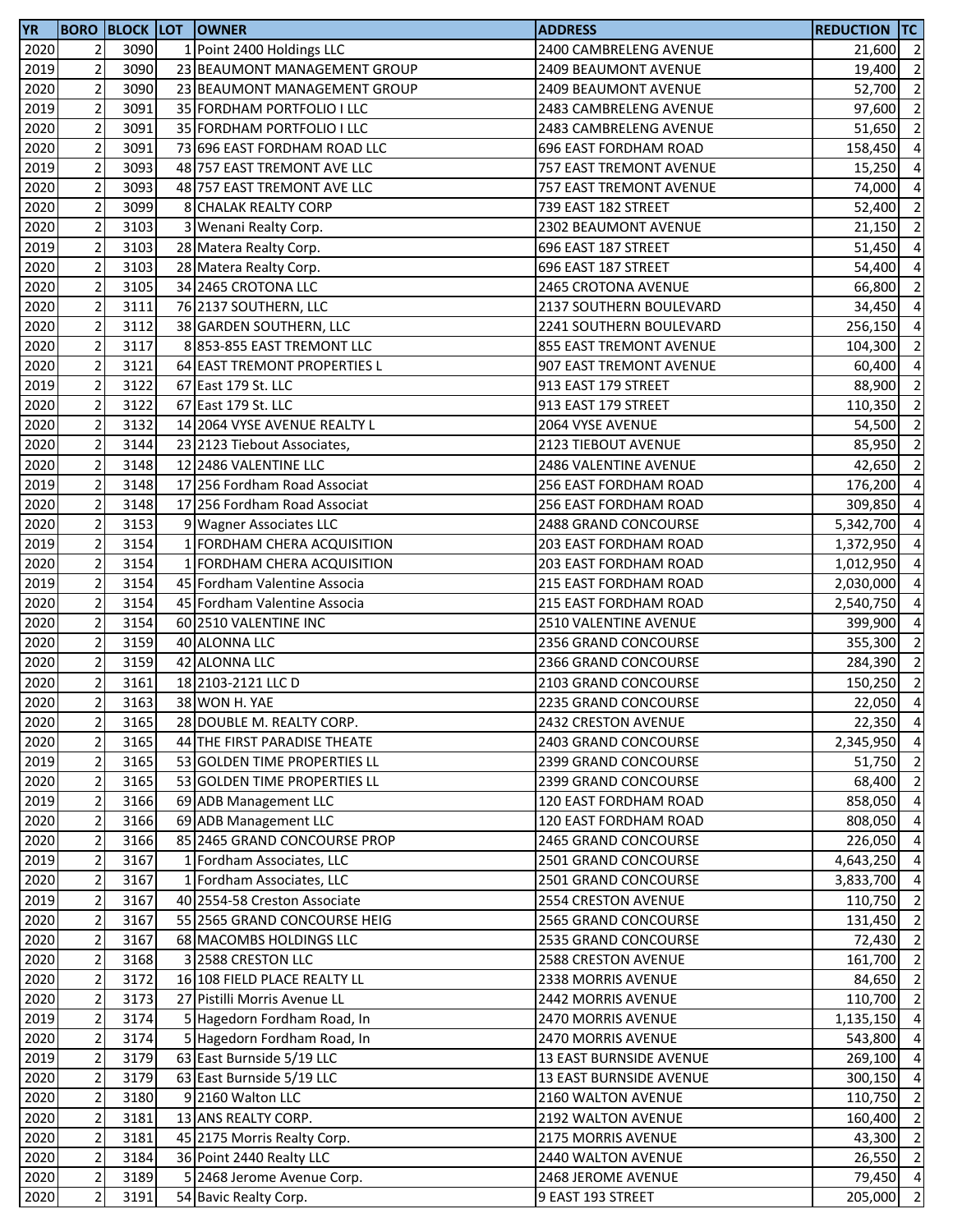| 2020<br>2<br>3192<br>1 ESWAR REALTY CO. LLC<br>85,950<br>2050 DAVIDSON AVENUE<br>$\overline{2}$<br>3194<br>2020<br>1 2084 GRAND AVE HOLDINGS L<br>158,300<br>2084 GRAND AVENUE<br>$\overline{2}$<br>3195<br>2020<br>83 C2 DEVELOPMENT CORP.<br>2 CLINTON PLACE<br>16,100<br>$\mathbf 2$<br>3197<br>2020<br>11 WEST 183 STREET<br>21 183 Street LLC<br>11,500<br>$\mathbf 2$<br>2019<br>3197<br>66,350<br>23 2290 Davidson Associates<br><b>2290 DAVIDSON AVENUE</b><br>$\overline{c}$<br>3197<br>2020<br>23 2290 Davidson Associates<br>2290 DAVIDSON AVENUE<br>106,150<br>$\overline{2}$<br>3198<br>2020<br>21 2326 Grand Associates, LL<br>2326 GRAND AVENUE<br>55,300<br>$\overline{2}$<br>3198<br>2019<br>110 MMIKP BRONX REALTY LLC<br>15 EVELYN PLACE<br>35,770<br>$\overline{2}$<br>2020<br>3198<br>110 MMIKP BRONX REALTY LLC<br>15 EVELYN PLACE<br>40,610<br>$\overline{2}$<br>3199<br>2019<br>91 2 West Fordham Rd., LLC<br>2 WEST FORDHAM ROAD<br>427,350<br>$\overline{2}$<br>3199<br>91 2 West Fordham Rd., LLC<br>2020<br>2 WEST FORDHAM ROAD<br>340,950<br>$\overline{\mathbf{c}}$<br>3200<br>2019<br>20 New Gold Equities Corp.<br>1 WEST FORDHAM ROAD<br>726,400<br>$\overline{2}$<br>3200<br>2020<br>20 New Gold Equities Corp.<br>1 WEST FORDHAM ROAD<br>966,750<br>$\mathbf 2$<br>3209<br>2020<br>65 PEMTO REALTY CORP.<br>55 EVELYN PLACE<br>40,750<br>$\overline{c}$<br>3213<br>2019<br>1 2406 REALTY LLC<br>298,000<br>2406 UNIVERSITY AVENUE<br>$\mathbf 2$<br>2020<br>3213<br>1 2406 REALTY LLC<br>2406 UNIVERSITY AVENUE<br>416,800<br>$\overline{2}$<br>2020<br>3214<br>7 2522 REALTY LLC<br>2518 UNIVERSITY AVENUE<br>160,700<br>$\overline{2}$<br>3214<br>2019<br>60 UNIVERSITY NURSING HOME<br>2505 GRAND AVENUE<br>36,350<br>$\overline{2}$<br>2020<br>3214<br>60 UNIVERSITY NURSING HOME<br>2505 GRAND AVENUE<br>49,850<br>$\mathbf 2$<br>3214<br>2019<br>2525 AQUEDUCT AVENUE WEST<br>49,300<br>74 Lot 74 Realty LLC<br>$\mathbf 2$<br>3214<br>2020<br>2525 AQUEDUCT AVENUE WEST<br>74 Lot 74 Realty LLC<br>$\mathbf 2$<br>2020<br>3215<br>14 KINGSBRIDGE HOUSING DEVEL<br>2620 UNIVERSITY AVENUE<br>362,150<br>$\overline{\mathbf{c}}$<br>3215<br>2020<br>24 K & K 82 W, LLC<br>82 WEST KINGSBRIDGE RD<br>17,050<br>$\mathbf 2$<br>3215<br>2019<br>26 Bais Moishe Congregation<br>80 WEST KINGSBRIDGE RD<br>177,700<br>$\overline{2}$<br>3215<br>2020<br>26 Bais Moishe Congregation<br>80 WEST KINGSBRIDGE RD<br>150,700<br>$\overline{2}$<br>2020<br>3216<br>16 NISYM REALTY CORP<br>1940 ANDREWS AVENUE SOUTH<br>75,990<br>$\mathbf 2$<br>3219<br>2020<br>94 216 MACON STREET LLC<br>2454 WEBB AVENUE<br>307,950<br>$\overline{2}$<br>3219<br>2020<br>156 DEVOE REALTY, LLC<br>2444 DEVOE TERRACE<br>54,450<br>$\mathbf 2$<br>3220<br>2020<br>96 2523-2525 University Ave.<br>2523 UNIVERSITY AVENUE<br>53,280<br>$\mathbf 2$<br>2020<br>3225<br>72 2287 Loring Place Bronx L<br>2287 LORING PLACE NORTH<br>40,490<br>$\mathbf 2$<br>3225<br>2019<br>148 Rosewall Gardens Associat<br>2300 SEDGWICK AVENUE<br>21,700<br>$\overline{2}$<br>3225<br>2020<br>148 Rosewall Gardens Associat<br>2300 SEDGWICK AVENUE<br>89,100<br>$\overline{2}$<br>2020<br>3225<br>156 DESAI REAL ESTATE GROUP L<br>2304 SEDGWICK AVENUE<br>122,400<br>$\overline{2}$<br>2019<br>3237<br>67 2630 KINGSBRIDGE TERRACE<br>2630 KINGSBRIDGE TERRACE<br>227,800<br>2020<br>3237<br>67 2630 KINGSBRIDGE TERRACE<br>2630 KINGSBRIDGE TERRACE<br>$\overline{2}$<br>$\overline{2}$<br>2019<br>3245<br>60 TARGET CORPORATION<br>300 WEST KINGSBRIDGE RD<br>$\overline{c}$<br>2020<br>3245<br>60 TARGET CORPORATION<br>300 WEST KINGSBRIDGE RD<br>$\overline{2}$<br>2020<br>3248<br>116 VAL-BON WEBB, CORP.<br>130 WEST 195 STREET<br>$\mathbf 2$<br>2020<br>3248<br>135 C-Prop LLC<br>123 WEST KINGSBRIDGE RD<br>$\mathbf 2$<br>2020<br>3248<br>163 RRACI REALTY CORP<br>150 WEST 195 STREET<br>$\mathbf 2$<br>2019<br>169 27-23 WEBB FUNDING LLC<br>3248<br>2725 WEBB AVENUE<br>$\overline{2}$<br>2020<br>3249<br>10 NYSANDY3 NBP6 LLC<br>2780 UNIVERSITY AVENUE<br>969,950<br>$\overline{2}$<br>2020<br>3249<br>88 FLORIDA REALTY CORP<br>116 WEST 197 STREET<br>$\overline{2}$<br>2020<br>3249<br>202 SEDGWICK MGT LLC<br>2800 SEDGWICK AVENUE<br>2020<br>2<br>3250<br>102 JW REALTY CORP<br>117 WEST 197 STREET<br>$\overline{2}$<br>2019<br>3253<br>221 3065 Sedgwick Owners Corp<br>3065 SEDGWICK AVENUE<br>$\mathbf 2$<br>2020<br>3253<br>221 3065 Sedgwick Owners Corp<br>3065 SEDGWICK AVENUE<br>$\mathbf 2$<br>2019<br>3256<br>20 Kingsbridge Affordable Ho<br>201 WEST KINGSBRIDGE RD<br>$\mathbf 2$<br>2020<br>3256<br>20 Kingsbridge Affordable Ho<br>201 WEST KINGSBRIDGE RD<br>339,250<br>$\mathbf 2$<br>2020<br>3256<br>60 RAINBYRD REALTY CORP<br>2816 HEATH AVENUE<br>151,950<br>$\mathbf 2$<br>2020<br>3259<br>6 MORRISON MGMT LLC<br>2800 BAILEY AVENUE<br>270,900<br>$\mathbf 2$<br>2020<br>3261<br>38 LANTOWER REALTY L.P.<br>3138 BAILEY AVENUE<br>311,900<br>$\mathbf 2$<br>2020<br>3261<br>92 LANTOWER REALTY L.P.<br>3300 BAILEY AVENUE<br>776,850<br>$\mathbf 2$<br>2020<br>3266<br>13 EQUITY ONE (NORTHEAST POR<br>171 WEST 230 STREET<br>$\overline{2}$<br>2020<br>3266<br>23 EQUITY ONE (NORTHEAST POR<br>5530 BROADWAY<br>$\overline{\mathbf{c}}$<br>2020<br>3266<br>90 3044 ALBANY LLC<br>3044 ALBANY CRESCENT<br>$\mathbf 2$<br>3267<br>2020<br>6 157 REALTY CORP.<br>157 WEST 231 STREET<br>$\mathbf 2$<br>2020<br>3267<br>99 PDP REALTY CORP.<br>5618 BROADWAY<br>$\overline{2}$<br>2020<br>3282<br>70 341 E 194 LLC<br>351 EAST 194 STREET | YR |  | <b>BORO BLOCK LOT OWNER</b> | <b>ADDRESS</b> | <b>REDUCTION TC</b> |                |
|----------------------------------------------------------------------------------------------------------------------------------------------------------------------------------------------------------------------------------------------------------------------------------------------------------------------------------------------------------------------------------------------------------------------------------------------------------------------------------------------------------------------------------------------------------------------------------------------------------------------------------------------------------------------------------------------------------------------------------------------------------------------------------------------------------------------------------------------------------------------------------------------------------------------------------------------------------------------------------------------------------------------------------------------------------------------------------------------------------------------------------------------------------------------------------------------------------------------------------------------------------------------------------------------------------------------------------------------------------------------------------------------------------------------------------------------------------------------------------------------------------------------------------------------------------------------------------------------------------------------------------------------------------------------------------------------------------------------------------------------------------------------------------------------------------------------------------------------------------------------------------------------------------------------------------------------------------------------------------------------------------------------------------------------------------------------------------------------------------------------------------------------------------------------------------------------------------------------------------------------------------------------------------------------------------------------------------------------------------------------------------------------------------------------------------------------------------------------------------------------------------------------------------------------------------------------------------------------------------------------------------------------------------------------------------------------------------------------------------------------------------------------------------------------------------------------------------------------------------------------------------------------------------------------------------------------------------------------------------------------------------------------------------------------------------------------------------------------------------------------------------------------------------------------------------------------------------------------------------------------------------------------------------------------------------------------------------------------------------------------------------------------------------------------------------------------------------------------------------------------------------------------------------------------------------------------------------------------------------------------------------------------------------------------------------------------------------------------------------------------------------------------------------------------------------------------------------------------------------------------------------------------------------------------------------------------------------------------------------------------------------------------------------------------------------------------------------------------------------------------------------------------------------------------------------------------------------------------------------------------------------------------------------------------------------------------------------------------------------------------------------------------------------------------------------------------------------------------------------------------------------------------------------------------------------------------------------------------------------------------------------------------------------------------------------------------------------------------------------------------------------------------------------------------------------------------------------------------------------------------------------------------------------------------------------------------------------------------------------------------------------------------------------------------------------------------------------------------------------------------------------------------------------------------------------------------------------------------------------------------------------------------------------------------------------------------------------------------------------------------------------------------------------------------------------------------------------------------------------------------------------------------------------------------------------------------------------------|----|--|-----------------------------|----------------|---------------------|----------------|
| $\overline{2}$<br>$\overline{4}$<br>$\overline{4}$<br>$\overline{2}$<br>$\overline{2}$<br>$\overline{2}$<br>$\overline{2}$                                                                                                                                                                                                                                                                                                                                                                                                                                                                                                                                                                                                                                                                                                                                                                                                                                                                                                                                                                                                                                                                                                                                                                                                                                                                                                                                                                                                                                                                                                                                                                                                                                                                                                                                                                                                                                                                                                                                                                                                                                                                                                                                                                                                                                                                                                                                                                                                                                                                                                                                                                                                                                                                                                                                                                                                                                                                                                                                                                                                                                                                                                                                                                                                                                                                                                                                                                                                                                                                                                                                                                                                                                                                                                                                                                                                                                                                                                                                                                                                                                                                                                                                                                                                                                                                                                                                                                                                                                                                                                                                                                                                                                                                                                                                                                                                                                                                                                                                                                                                                                                                                                                                                                                                                                                                                                                                                                                                                                                             |    |  |                             |                |                     | $\overline{2}$ |
|                                                                                                                                                                                                                                                                                                                                                                                                                                                                                                                                                                                                                                                                                                                                                                                                                                                                                                                                                                                                                                                                                                                                                                                                                                                                                                                                                                                                                                                                                                                                                                                                                                                                                                                                                                                                                                                                                                                                                                                                                                                                                                                                                                                                                                                                                                                                                                                                                                                                                                                                                                                                                                                                                                                                                                                                                                                                                                                                                                                                                                                                                                                                                                                                                                                                                                                                                                                                                                                                                                                                                                                                                                                                                                                                                                                                                                                                                                                                                                                                                                                                                                                                                                                                                                                                                                                                                                                                                                                                                                                                                                                                                                                                                                                                                                                                                                                                                                                                                                                                                                                                                                                                                                                                                                                                                                                                                                                                                                                                                                                                                                                        |    |  |                             |                |                     |                |
|                                                                                                                                                                                                                                                                                                                                                                                                                                                                                                                                                                                                                                                                                                                                                                                                                                                                                                                                                                                                                                                                                                                                                                                                                                                                                                                                                                                                                                                                                                                                                                                                                                                                                                                                                                                                                                                                                                                                                                                                                                                                                                                                                                                                                                                                                                                                                                                                                                                                                                                                                                                                                                                                                                                                                                                                                                                                                                                                                                                                                                                                                                                                                                                                                                                                                                                                                                                                                                                                                                                                                                                                                                                                                                                                                                                                                                                                                                                                                                                                                                                                                                                                                                                                                                                                                                                                                                                                                                                                                                                                                                                                                                                                                                                                                                                                                                                                                                                                                                                                                                                                                                                                                                                                                                                                                                                                                                                                                                                                                                                                                                                        |    |  |                             |                |                     |                |
|                                                                                                                                                                                                                                                                                                                                                                                                                                                                                                                                                                                                                                                                                                                                                                                                                                                                                                                                                                                                                                                                                                                                                                                                                                                                                                                                                                                                                                                                                                                                                                                                                                                                                                                                                                                                                                                                                                                                                                                                                                                                                                                                                                                                                                                                                                                                                                                                                                                                                                                                                                                                                                                                                                                                                                                                                                                                                                                                                                                                                                                                                                                                                                                                                                                                                                                                                                                                                                                                                                                                                                                                                                                                                                                                                                                                                                                                                                                                                                                                                                                                                                                                                                                                                                                                                                                                                                                                                                                                                                                                                                                                                                                                                                                                                                                                                                                                                                                                                                                                                                                                                                                                                                                                                                                                                                                                                                                                                                                                                                                                                                                        |    |  |                             |                |                     |                |
|                                                                                                                                                                                                                                                                                                                                                                                                                                                                                                                                                                                                                                                                                                                                                                                                                                                                                                                                                                                                                                                                                                                                                                                                                                                                                                                                                                                                                                                                                                                                                                                                                                                                                                                                                                                                                                                                                                                                                                                                                                                                                                                                                                                                                                                                                                                                                                                                                                                                                                                                                                                                                                                                                                                                                                                                                                                                                                                                                                                                                                                                                                                                                                                                                                                                                                                                                                                                                                                                                                                                                                                                                                                                                                                                                                                                                                                                                                                                                                                                                                                                                                                                                                                                                                                                                                                                                                                                                                                                                                                                                                                                                                                                                                                                                                                                                                                                                                                                                                                                                                                                                                                                                                                                                                                                                                                                                                                                                                                                                                                                                                                        |    |  |                             |                |                     |                |
|                                                                                                                                                                                                                                                                                                                                                                                                                                                                                                                                                                                                                                                                                                                                                                                                                                                                                                                                                                                                                                                                                                                                                                                                                                                                                                                                                                                                                                                                                                                                                                                                                                                                                                                                                                                                                                                                                                                                                                                                                                                                                                                                                                                                                                                                                                                                                                                                                                                                                                                                                                                                                                                                                                                                                                                                                                                                                                                                                                                                                                                                                                                                                                                                                                                                                                                                                                                                                                                                                                                                                                                                                                                                                                                                                                                                                                                                                                                                                                                                                                                                                                                                                                                                                                                                                                                                                                                                                                                                                                                                                                                                                                                                                                                                                                                                                                                                                                                                                                                                                                                                                                                                                                                                                                                                                                                                                                                                                                                                                                                                                                                        |    |  |                             |                |                     |                |
|                                                                                                                                                                                                                                                                                                                                                                                                                                                                                                                                                                                                                                                                                                                                                                                                                                                                                                                                                                                                                                                                                                                                                                                                                                                                                                                                                                                                                                                                                                                                                                                                                                                                                                                                                                                                                                                                                                                                                                                                                                                                                                                                                                                                                                                                                                                                                                                                                                                                                                                                                                                                                                                                                                                                                                                                                                                                                                                                                                                                                                                                                                                                                                                                                                                                                                                                                                                                                                                                                                                                                                                                                                                                                                                                                                                                                                                                                                                                                                                                                                                                                                                                                                                                                                                                                                                                                                                                                                                                                                                                                                                                                                                                                                                                                                                                                                                                                                                                                                                                                                                                                                                                                                                                                                                                                                                                                                                                                                                                                                                                                                                        |    |  |                             |                |                     |                |
| $\overline{2}$<br>$\overline{4}$<br>$\overline{4}$<br>$\overline{4}$<br>$\overline{4}$<br>$\overline{2}$<br>$\overline{2}$<br>$\overline{2}$<br>$\overline{2}$<br>$\overline{4}$<br>$\overline{4}$<br>$\overline{2}$<br>201,950 2<br>$\overline{2}$<br>$\overline{4}$<br>$\overline{4}$<br>$\overline{4}$<br>$\overline{2}$<br>$\overline{2}$<br>$\overline{2}$<br>$\overline{2}$<br>$\overline{2}$<br>$\overline{2}$<br>$\overline{2}$<br>$\overline{2}$<br>$\overline{2}$<br>216,550 2<br>1,828,200 4<br>540,300 4<br>173,900 2<br>54,500 4<br>143,450 2<br>107,050 2<br>$\overline{2}$<br>80,400 2<br>106,650 2<br>212,500 2<br>$26,550$ 2<br>126,450 2<br>265,950 2<br>$\overline{2}$<br>$\overline{2}$<br>$\overline{2}$<br>$\overline{2}$<br>$\overline{2}$<br>3,803,450 4<br>455,050 4<br>87,250 2<br>63,400 4<br>61,200 4<br>30,720 2A                                                                                                                                                                                                                                                                                                                                                                                                                                                                                                                                                                                                                                                                                                                                                                                                                                                                                                                                                                                                                                                                                                                                                                                                                                                                                                                                                                                                                                                                                                                                                                                                                                                                                                                                                                                                                                                                                                                                                                                                                                                                                                                                                                                                                                                                                                                                                                                                                                                                                                                                                                                                                                                                                                                                                                                                                                                                                                                                                                                                                                                                                                                                                                                                                                                                                                                                                                                                                                                                                                                                                                                                                                                                                                                                                                                                                                                                                                                                                                                                                                                                                                                                                                                                                                                                                                                                                                                                                                                                                                                                                                                                                                                                                                                                         |    |  |                             |                |                     |                |
|                                                                                                                                                                                                                                                                                                                                                                                                                                                                                                                                                                                                                                                                                                                                                                                                                                                                                                                                                                                                                                                                                                                                                                                                                                                                                                                                                                                                                                                                                                                                                                                                                                                                                                                                                                                                                                                                                                                                                                                                                                                                                                                                                                                                                                                                                                                                                                                                                                                                                                                                                                                                                                                                                                                                                                                                                                                                                                                                                                                                                                                                                                                                                                                                                                                                                                                                                                                                                                                                                                                                                                                                                                                                                                                                                                                                                                                                                                                                                                                                                                                                                                                                                                                                                                                                                                                                                                                                                                                                                                                                                                                                                                                                                                                                                                                                                                                                                                                                                                                                                                                                                                                                                                                                                                                                                                                                                                                                                                                                                                                                                                                        |    |  |                             |                |                     |                |
|                                                                                                                                                                                                                                                                                                                                                                                                                                                                                                                                                                                                                                                                                                                                                                                                                                                                                                                                                                                                                                                                                                                                                                                                                                                                                                                                                                                                                                                                                                                                                                                                                                                                                                                                                                                                                                                                                                                                                                                                                                                                                                                                                                                                                                                                                                                                                                                                                                                                                                                                                                                                                                                                                                                                                                                                                                                                                                                                                                                                                                                                                                                                                                                                                                                                                                                                                                                                                                                                                                                                                                                                                                                                                                                                                                                                                                                                                                                                                                                                                                                                                                                                                                                                                                                                                                                                                                                                                                                                                                                                                                                                                                                                                                                                                                                                                                                                                                                                                                                                                                                                                                                                                                                                                                                                                                                                                                                                                                                                                                                                                                                        |    |  |                             |                |                     |                |
|                                                                                                                                                                                                                                                                                                                                                                                                                                                                                                                                                                                                                                                                                                                                                                                                                                                                                                                                                                                                                                                                                                                                                                                                                                                                                                                                                                                                                                                                                                                                                                                                                                                                                                                                                                                                                                                                                                                                                                                                                                                                                                                                                                                                                                                                                                                                                                                                                                                                                                                                                                                                                                                                                                                                                                                                                                                                                                                                                                                                                                                                                                                                                                                                                                                                                                                                                                                                                                                                                                                                                                                                                                                                                                                                                                                                                                                                                                                                                                                                                                                                                                                                                                                                                                                                                                                                                                                                                                                                                                                                                                                                                                                                                                                                                                                                                                                                                                                                                                                                                                                                                                                                                                                                                                                                                                                                                                                                                                                                                                                                                                                        |    |  |                             |                |                     |                |
|                                                                                                                                                                                                                                                                                                                                                                                                                                                                                                                                                                                                                                                                                                                                                                                                                                                                                                                                                                                                                                                                                                                                                                                                                                                                                                                                                                                                                                                                                                                                                                                                                                                                                                                                                                                                                                                                                                                                                                                                                                                                                                                                                                                                                                                                                                                                                                                                                                                                                                                                                                                                                                                                                                                                                                                                                                                                                                                                                                                                                                                                                                                                                                                                                                                                                                                                                                                                                                                                                                                                                                                                                                                                                                                                                                                                                                                                                                                                                                                                                                                                                                                                                                                                                                                                                                                                                                                                                                                                                                                                                                                                                                                                                                                                                                                                                                                                                                                                                                                                                                                                                                                                                                                                                                                                                                                                                                                                                                                                                                                                                                                        |    |  |                             |                |                     |                |
|                                                                                                                                                                                                                                                                                                                                                                                                                                                                                                                                                                                                                                                                                                                                                                                                                                                                                                                                                                                                                                                                                                                                                                                                                                                                                                                                                                                                                                                                                                                                                                                                                                                                                                                                                                                                                                                                                                                                                                                                                                                                                                                                                                                                                                                                                                                                                                                                                                                                                                                                                                                                                                                                                                                                                                                                                                                                                                                                                                                                                                                                                                                                                                                                                                                                                                                                                                                                                                                                                                                                                                                                                                                                                                                                                                                                                                                                                                                                                                                                                                                                                                                                                                                                                                                                                                                                                                                                                                                                                                                                                                                                                                                                                                                                                                                                                                                                                                                                                                                                                                                                                                                                                                                                                                                                                                                                                                                                                                                                                                                                                                                        |    |  |                             |                |                     |                |
|                                                                                                                                                                                                                                                                                                                                                                                                                                                                                                                                                                                                                                                                                                                                                                                                                                                                                                                                                                                                                                                                                                                                                                                                                                                                                                                                                                                                                                                                                                                                                                                                                                                                                                                                                                                                                                                                                                                                                                                                                                                                                                                                                                                                                                                                                                                                                                                                                                                                                                                                                                                                                                                                                                                                                                                                                                                                                                                                                                                                                                                                                                                                                                                                                                                                                                                                                                                                                                                                                                                                                                                                                                                                                                                                                                                                                                                                                                                                                                                                                                                                                                                                                                                                                                                                                                                                                                                                                                                                                                                                                                                                                                                                                                                                                                                                                                                                                                                                                                                                                                                                                                                                                                                                                                                                                                                                                                                                                                                                                                                                                                                        |    |  |                             |                |                     |                |
|                                                                                                                                                                                                                                                                                                                                                                                                                                                                                                                                                                                                                                                                                                                                                                                                                                                                                                                                                                                                                                                                                                                                                                                                                                                                                                                                                                                                                                                                                                                                                                                                                                                                                                                                                                                                                                                                                                                                                                                                                                                                                                                                                                                                                                                                                                                                                                                                                                                                                                                                                                                                                                                                                                                                                                                                                                                                                                                                                                                                                                                                                                                                                                                                                                                                                                                                                                                                                                                                                                                                                                                                                                                                                                                                                                                                                                                                                                                                                                                                                                                                                                                                                                                                                                                                                                                                                                                                                                                                                                                                                                                                                                                                                                                                                                                                                                                                                                                                                                                                                                                                                                                                                                                                                                                                                                                                                                                                                                                                                                                                                                                        |    |  |                             |                |                     |                |
|                                                                                                                                                                                                                                                                                                                                                                                                                                                                                                                                                                                                                                                                                                                                                                                                                                                                                                                                                                                                                                                                                                                                                                                                                                                                                                                                                                                                                                                                                                                                                                                                                                                                                                                                                                                                                                                                                                                                                                                                                                                                                                                                                                                                                                                                                                                                                                                                                                                                                                                                                                                                                                                                                                                                                                                                                                                                                                                                                                                                                                                                                                                                                                                                                                                                                                                                                                                                                                                                                                                                                                                                                                                                                                                                                                                                                                                                                                                                                                                                                                                                                                                                                                                                                                                                                                                                                                                                                                                                                                                                                                                                                                                                                                                                                                                                                                                                                                                                                                                                                                                                                                                                                                                                                                                                                                                                                                                                                                                                                                                                                                                        |    |  |                             |                |                     |                |
|                                                                                                                                                                                                                                                                                                                                                                                                                                                                                                                                                                                                                                                                                                                                                                                                                                                                                                                                                                                                                                                                                                                                                                                                                                                                                                                                                                                                                                                                                                                                                                                                                                                                                                                                                                                                                                                                                                                                                                                                                                                                                                                                                                                                                                                                                                                                                                                                                                                                                                                                                                                                                                                                                                                                                                                                                                                                                                                                                                                                                                                                                                                                                                                                                                                                                                                                                                                                                                                                                                                                                                                                                                                                                                                                                                                                                                                                                                                                                                                                                                                                                                                                                                                                                                                                                                                                                                                                                                                                                                                                                                                                                                                                                                                                                                                                                                                                                                                                                                                                                                                                                                                                                                                                                                                                                                                                                                                                                                                                                                                                                                                        |    |  |                             |                |                     |                |
|                                                                                                                                                                                                                                                                                                                                                                                                                                                                                                                                                                                                                                                                                                                                                                                                                                                                                                                                                                                                                                                                                                                                                                                                                                                                                                                                                                                                                                                                                                                                                                                                                                                                                                                                                                                                                                                                                                                                                                                                                                                                                                                                                                                                                                                                                                                                                                                                                                                                                                                                                                                                                                                                                                                                                                                                                                                                                                                                                                                                                                                                                                                                                                                                                                                                                                                                                                                                                                                                                                                                                                                                                                                                                                                                                                                                                                                                                                                                                                                                                                                                                                                                                                                                                                                                                                                                                                                                                                                                                                                                                                                                                                                                                                                                                                                                                                                                                                                                                                                                                                                                                                                                                                                                                                                                                                                                                                                                                                                                                                                                                                                        |    |  |                             |                |                     |                |
|                                                                                                                                                                                                                                                                                                                                                                                                                                                                                                                                                                                                                                                                                                                                                                                                                                                                                                                                                                                                                                                                                                                                                                                                                                                                                                                                                                                                                                                                                                                                                                                                                                                                                                                                                                                                                                                                                                                                                                                                                                                                                                                                                                                                                                                                                                                                                                                                                                                                                                                                                                                                                                                                                                                                                                                                                                                                                                                                                                                                                                                                                                                                                                                                                                                                                                                                                                                                                                                                                                                                                                                                                                                                                                                                                                                                                                                                                                                                                                                                                                                                                                                                                                                                                                                                                                                                                                                                                                                                                                                                                                                                                                                                                                                                                                                                                                                                                                                                                                                                                                                                                                                                                                                                                                                                                                                                                                                                                                                                                                                                                                                        |    |  |                             |                |                     |                |
|                                                                                                                                                                                                                                                                                                                                                                                                                                                                                                                                                                                                                                                                                                                                                                                                                                                                                                                                                                                                                                                                                                                                                                                                                                                                                                                                                                                                                                                                                                                                                                                                                                                                                                                                                                                                                                                                                                                                                                                                                                                                                                                                                                                                                                                                                                                                                                                                                                                                                                                                                                                                                                                                                                                                                                                                                                                                                                                                                                                                                                                                                                                                                                                                                                                                                                                                                                                                                                                                                                                                                                                                                                                                                                                                                                                                                                                                                                                                                                                                                                                                                                                                                                                                                                                                                                                                                                                                                                                                                                                                                                                                                                                                                                                                                                                                                                                                                                                                                                                                                                                                                                                                                                                                                                                                                                                                                                                                                                                                                                                                                                                        |    |  |                             |                |                     |                |
|                                                                                                                                                                                                                                                                                                                                                                                                                                                                                                                                                                                                                                                                                                                                                                                                                                                                                                                                                                                                                                                                                                                                                                                                                                                                                                                                                                                                                                                                                                                                                                                                                                                                                                                                                                                                                                                                                                                                                                                                                                                                                                                                                                                                                                                                                                                                                                                                                                                                                                                                                                                                                                                                                                                                                                                                                                                                                                                                                                                                                                                                                                                                                                                                                                                                                                                                                                                                                                                                                                                                                                                                                                                                                                                                                                                                                                                                                                                                                                                                                                                                                                                                                                                                                                                                                                                                                                                                                                                                                                                                                                                                                                                                                                                                                                                                                                                                                                                                                                                                                                                                                                                                                                                                                                                                                                                                                                                                                                                                                                                                                                                        |    |  |                             |                |                     |                |
|                                                                                                                                                                                                                                                                                                                                                                                                                                                                                                                                                                                                                                                                                                                                                                                                                                                                                                                                                                                                                                                                                                                                                                                                                                                                                                                                                                                                                                                                                                                                                                                                                                                                                                                                                                                                                                                                                                                                                                                                                                                                                                                                                                                                                                                                                                                                                                                                                                                                                                                                                                                                                                                                                                                                                                                                                                                                                                                                                                                                                                                                                                                                                                                                                                                                                                                                                                                                                                                                                                                                                                                                                                                                                                                                                                                                                                                                                                                                                                                                                                                                                                                                                                                                                                                                                                                                                                                                                                                                                                                                                                                                                                                                                                                                                                                                                                                                                                                                                                                                                                                                                                                                                                                                                                                                                                                                                                                                                                                                                                                                                                                        |    |  |                             |                |                     |                |
|                                                                                                                                                                                                                                                                                                                                                                                                                                                                                                                                                                                                                                                                                                                                                                                                                                                                                                                                                                                                                                                                                                                                                                                                                                                                                                                                                                                                                                                                                                                                                                                                                                                                                                                                                                                                                                                                                                                                                                                                                                                                                                                                                                                                                                                                                                                                                                                                                                                                                                                                                                                                                                                                                                                                                                                                                                                                                                                                                                                                                                                                                                                                                                                                                                                                                                                                                                                                                                                                                                                                                                                                                                                                                                                                                                                                                                                                                                                                                                                                                                                                                                                                                                                                                                                                                                                                                                                                                                                                                                                                                                                                                                                                                                                                                                                                                                                                                                                                                                                                                                                                                                                                                                                                                                                                                                                                                                                                                                                                                                                                                                                        |    |  |                             |                |                     |                |
|                                                                                                                                                                                                                                                                                                                                                                                                                                                                                                                                                                                                                                                                                                                                                                                                                                                                                                                                                                                                                                                                                                                                                                                                                                                                                                                                                                                                                                                                                                                                                                                                                                                                                                                                                                                                                                                                                                                                                                                                                                                                                                                                                                                                                                                                                                                                                                                                                                                                                                                                                                                                                                                                                                                                                                                                                                                                                                                                                                                                                                                                                                                                                                                                                                                                                                                                                                                                                                                                                                                                                                                                                                                                                                                                                                                                                                                                                                                                                                                                                                                                                                                                                                                                                                                                                                                                                                                                                                                                                                                                                                                                                                                                                                                                                                                                                                                                                                                                                                                                                                                                                                                                                                                                                                                                                                                                                                                                                                                                                                                                                                                        |    |  |                             |                |                     |                |
|                                                                                                                                                                                                                                                                                                                                                                                                                                                                                                                                                                                                                                                                                                                                                                                                                                                                                                                                                                                                                                                                                                                                                                                                                                                                                                                                                                                                                                                                                                                                                                                                                                                                                                                                                                                                                                                                                                                                                                                                                                                                                                                                                                                                                                                                                                                                                                                                                                                                                                                                                                                                                                                                                                                                                                                                                                                                                                                                                                                                                                                                                                                                                                                                                                                                                                                                                                                                                                                                                                                                                                                                                                                                                                                                                                                                                                                                                                                                                                                                                                                                                                                                                                                                                                                                                                                                                                                                                                                                                                                                                                                                                                                                                                                                                                                                                                                                                                                                                                                                                                                                                                                                                                                                                                                                                                                                                                                                                                                                                                                                                                                        |    |  |                             |                |                     |                |
|                                                                                                                                                                                                                                                                                                                                                                                                                                                                                                                                                                                                                                                                                                                                                                                                                                                                                                                                                                                                                                                                                                                                                                                                                                                                                                                                                                                                                                                                                                                                                                                                                                                                                                                                                                                                                                                                                                                                                                                                                                                                                                                                                                                                                                                                                                                                                                                                                                                                                                                                                                                                                                                                                                                                                                                                                                                                                                                                                                                                                                                                                                                                                                                                                                                                                                                                                                                                                                                                                                                                                                                                                                                                                                                                                                                                                                                                                                                                                                                                                                                                                                                                                                                                                                                                                                                                                                                                                                                                                                                                                                                                                                                                                                                                                                                                                                                                                                                                                                                                                                                                                                                                                                                                                                                                                                                                                                                                                                                                                                                                                                                        |    |  |                             |                |                     |                |
|                                                                                                                                                                                                                                                                                                                                                                                                                                                                                                                                                                                                                                                                                                                                                                                                                                                                                                                                                                                                                                                                                                                                                                                                                                                                                                                                                                                                                                                                                                                                                                                                                                                                                                                                                                                                                                                                                                                                                                                                                                                                                                                                                                                                                                                                                                                                                                                                                                                                                                                                                                                                                                                                                                                                                                                                                                                                                                                                                                                                                                                                                                                                                                                                                                                                                                                                                                                                                                                                                                                                                                                                                                                                                                                                                                                                                                                                                                                                                                                                                                                                                                                                                                                                                                                                                                                                                                                                                                                                                                                                                                                                                                                                                                                                                                                                                                                                                                                                                                                                                                                                                                                                                                                                                                                                                                                                                                                                                                                                                                                                                                                        |    |  |                             |                |                     |                |
|                                                                                                                                                                                                                                                                                                                                                                                                                                                                                                                                                                                                                                                                                                                                                                                                                                                                                                                                                                                                                                                                                                                                                                                                                                                                                                                                                                                                                                                                                                                                                                                                                                                                                                                                                                                                                                                                                                                                                                                                                                                                                                                                                                                                                                                                                                                                                                                                                                                                                                                                                                                                                                                                                                                                                                                                                                                                                                                                                                                                                                                                                                                                                                                                                                                                                                                                                                                                                                                                                                                                                                                                                                                                                                                                                                                                                                                                                                                                                                                                                                                                                                                                                                                                                                                                                                                                                                                                                                                                                                                                                                                                                                                                                                                                                                                                                                                                                                                                                                                                                                                                                                                                                                                                                                                                                                                                                                                                                                                                                                                                                                                        |    |  |                             |                |                     |                |
|                                                                                                                                                                                                                                                                                                                                                                                                                                                                                                                                                                                                                                                                                                                                                                                                                                                                                                                                                                                                                                                                                                                                                                                                                                                                                                                                                                                                                                                                                                                                                                                                                                                                                                                                                                                                                                                                                                                                                                                                                                                                                                                                                                                                                                                                                                                                                                                                                                                                                                                                                                                                                                                                                                                                                                                                                                                                                                                                                                                                                                                                                                                                                                                                                                                                                                                                                                                                                                                                                                                                                                                                                                                                                                                                                                                                                                                                                                                                                                                                                                                                                                                                                                                                                                                                                                                                                                                                                                                                                                                                                                                                                                                                                                                                                                                                                                                                                                                                                                                                                                                                                                                                                                                                                                                                                                                                                                                                                                                                                                                                                                                        |    |  |                             |                |                     |                |
|                                                                                                                                                                                                                                                                                                                                                                                                                                                                                                                                                                                                                                                                                                                                                                                                                                                                                                                                                                                                                                                                                                                                                                                                                                                                                                                                                                                                                                                                                                                                                                                                                                                                                                                                                                                                                                                                                                                                                                                                                                                                                                                                                                                                                                                                                                                                                                                                                                                                                                                                                                                                                                                                                                                                                                                                                                                                                                                                                                                                                                                                                                                                                                                                                                                                                                                                                                                                                                                                                                                                                                                                                                                                                                                                                                                                                                                                                                                                                                                                                                                                                                                                                                                                                                                                                                                                                                                                                                                                                                                                                                                                                                                                                                                                                                                                                                                                                                                                                                                                                                                                                                                                                                                                                                                                                                                                                                                                                                                                                                                                                                                        |    |  |                             |                |                     |                |
|                                                                                                                                                                                                                                                                                                                                                                                                                                                                                                                                                                                                                                                                                                                                                                                                                                                                                                                                                                                                                                                                                                                                                                                                                                                                                                                                                                                                                                                                                                                                                                                                                                                                                                                                                                                                                                                                                                                                                                                                                                                                                                                                                                                                                                                                                                                                                                                                                                                                                                                                                                                                                                                                                                                                                                                                                                                                                                                                                                                                                                                                                                                                                                                                                                                                                                                                                                                                                                                                                                                                                                                                                                                                                                                                                                                                                                                                                                                                                                                                                                                                                                                                                                                                                                                                                                                                                                                                                                                                                                                                                                                                                                                                                                                                                                                                                                                                                                                                                                                                                                                                                                                                                                                                                                                                                                                                                                                                                                                                                                                                                                                        |    |  |                             |                |                     |                |
|                                                                                                                                                                                                                                                                                                                                                                                                                                                                                                                                                                                                                                                                                                                                                                                                                                                                                                                                                                                                                                                                                                                                                                                                                                                                                                                                                                                                                                                                                                                                                                                                                                                                                                                                                                                                                                                                                                                                                                                                                                                                                                                                                                                                                                                                                                                                                                                                                                                                                                                                                                                                                                                                                                                                                                                                                                                                                                                                                                                                                                                                                                                                                                                                                                                                                                                                                                                                                                                                                                                                                                                                                                                                                                                                                                                                                                                                                                                                                                                                                                                                                                                                                                                                                                                                                                                                                                                                                                                                                                                                                                                                                                                                                                                                                                                                                                                                                                                                                                                                                                                                                                                                                                                                                                                                                                                                                                                                                                                                                                                                                                                        |    |  |                             |                |                     |                |
|                                                                                                                                                                                                                                                                                                                                                                                                                                                                                                                                                                                                                                                                                                                                                                                                                                                                                                                                                                                                                                                                                                                                                                                                                                                                                                                                                                                                                                                                                                                                                                                                                                                                                                                                                                                                                                                                                                                                                                                                                                                                                                                                                                                                                                                                                                                                                                                                                                                                                                                                                                                                                                                                                                                                                                                                                                                                                                                                                                                                                                                                                                                                                                                                                                                                                                                                                                                                                                                                                                                                                                                                                                                                                                                                                                                                                                                                                                                                                                                                                                                                                                                                                                                                                                                                                                                                                                                                                                                                                                                                                                                                                                                                                                                                                                                                                                                                                                                                                                                                                                                                                                                                                                                                                                                                                                                                                                                                                                                                                                                                                                                        |    |  |                             |                |                     |                |
|                                                                                                                                                                                                                                                                                                                                                                                                                                                                                                                                                                                                                                                                                                                                                                                                                                                                                                                                                                                                                                                                                                                                                                                                                                                                                                                                                                                                                                                                                                                                                                                                                                                                                                                                                                                                                                                                                                                                                                                                                                                                                                                                                                                                                                                                                                                                                                                                                                                                                                                                                                                                                                                                                                                                                                                                                                                                                                                                                                                                                                                                                                                                                                                                                                                                                                                                                                                                                                                                                                                                                                                                                                                                                                                                                                                                                                                                                                                                                                                                                                                                                                                                                                                                                                                                                                                                                                                                                                                                                                                                                                                                                                                                                                                                                                                                                                                                                                                                                                                                                                                                                                                                                                                                                                                                                                                                                                                                                                                                                                                                                                                        |    |  |                             |                |                     |                |
|                                                                                                                                                                                                                                                                                                                                                                                                                                                                                                                                                                                                                                                                                                                                                                                                                                                                                                                                                                                                                                                                                                                                                                                                                                                                                                                                                                                                                                                                                                                                                                                                                                                                                                                                                                                                                                                                                                                                                                                                                                                                                                                                                                                                                                                                                                                                                                                                                                                                                                                                                                                                                                                                                                                                                                                                                                                                                                                                                                                                                                                                                                                                                                                                                                                                                                                                                                                                                                                                                                                                                                                                                                                                                                                                                                                                                                                                                                                                                                                                                                                                                                                                                                                                                                                                                                                                                                                                                                                                                                                                                                                                                                                                                                                                                                                                                                                                                                                                                                                                                                                                                                                                                                                                                                                                                                                                                                                                                                                                                                                                                                                        |    |  |                             |                |                     |                |
|                                                                                                                                                                                                                                                                                                                                                                                                                                                                                                                                                                                                                                                                                                                                                                                                                                                                                                                                                                                                                                                                                                                                                                                                                                                                                                                                                                                                                                                                                                                                                                                                                                                                                                                                                                                                                                                                                                                                                                                                                                                                                                                                                                                                                                                                                                                                                                                                                                                                                                                                                                                                                                                                                                                                                                                                                                                                                                                                                                                                                                                                                                                                                                                                                                                                                                                                                                                                                                                                                                                                                                                                                                                                                                                                                                                                                                                                                                                                                                                                                                                                                                                                                                                                                                                                                                                                                                                                                                                                                                                                                                                                                                                                                                                                                                                                                                                                                                                                                                                                                                                                                                                                                                                                                                                                                                                                                                                                                                                                                                                                                                                        |    |  |                             |                |                     |                |
|                                                                                                                                                                                                                                                                                                                                                                                                                                                                                                                                                                                                                                                                                                                                                                                                                                                                                                                                                                                                                                                                                                                                                                                                                                                                                                                                                                                                                                                                                                                                                                                                                                                                                                                                                                                                                                                                                                                                                                                                                                                                                                                                                                                                                                                                                                                                                                                                                                                                                                                                                                                                                                                                                                                                                                                                                                                                                                                                                                                                                                                                                                                                                                                                                                                                                                                                                                                                                                                                                                                                                                                                                                                                                                                                                                                                                                                                                                                                                                                                                                                                                                                                                                                                                                                                                                                                                                                                                                                                                                                                                                                                                                                                                                                                                                                                                                                                                                                                                                                                                                                                                                                                                                                                                                                                                                                                                                                                                                                                                                                                                                                        |    |  |                             |                |                     |                |
|                                                                                                                                                                                                                                                                                                                                                                                                                                                                                                                                                                                                                                                                                                                                                                                                                                                                                                                                                                                                                                                                                                                                                                                                                                                                                                                                                                                                                                                                                                                                                                                                                                                                                                                                                                                                                                                                                                                                                                                                                                                                                                                                                                                                                                                                                                                                                                                                                                                                                                                                                                                                                                                                                                                                                                                                                                                                                                                                                                                                                                                                                                                                                                                                                                                                                                                                                                                                                                                                                                                                                                                                                                                                                                                                                                                                                                                                                                                                                                                                                                                                                                                                                                                                                                                                                                                                                                                                                                                                                                                                                                                                                                                                                                                                                                                                                                                                                                                                                                                                                                                                                                                                                                                                                                                                                                                                                                                                                                                                                                                                                                                        |    |  |                             |                |                     |                |
|                                                                                                                                                                                                                                                                                                                                                                                                                                                                                                                                                                                                                                                                                                                                                                                                                                                                                                                                                                                                                                                                                                                                                                                                                                                                                                                                                                                                                                                                                                                                                                                                                                                                                                                                                                                                                                                                                                                                                                                                                                                                                                                                                                                                                                                                                                                                                                                                                                                                                                                                                                                                                                                                                                                                                                                                                                                                                                                                                                                                                                                                                                                                                                                                                                                                                                                                                                                                                                                                                                                                                                                                                                                                                                                                                                                                                                                                                                                                                                                                                                                                                                                                                                                                                                                                                                                                                                                                                                                                                                                                                                                                                                                                                                                                                                                                                                                                                                                                                                                                                                                                                                                                                                                                                                                                                                                                                                                                                                                                                                                                                                                        |    |  |                             |                |                     |                |
|                                                                                                                                                                                                                                                                                                                                                                                                                                                                                                                                                                                                                                                                                                                                                                                                                                                                                                                                                                                                                                                                                                                                                                                                                                                                                                                                                                                                                                                                                                                                                                                                                                                                                                                                                                                                                                                                                                                                                                                                                                                                                                                                                                                                                                                                                                                                                                                                                                                                                                                                                                                                                                                                                                                                                                                                                                                                                                                                                                                                                                                                                                                                                                                                                                                                                                                                                                                                                                                                                                                                                                                                                                                                                                                                                                                                                                                                                                                                                                                                                                                                                                                                                                                                                                                                                                                                                                                                                                                                                                                                                                                                                                                                                                                                                                                                                                                                                                                                                                                                                                                                                                                                                                                                                                                                                                                                                                                                                                                                                                                                                                                        |    |  |                             |                |                     |                |
|                                                                                                                                                                                                                                                                                                                                                                                                                                                                                                                                                                                                                                                                                                                                                                                                                                                                                                                                                                                                                                                                                                                                                                                                                                                                                                                                                                                                                                                                                                                                                                                                                                                                                                                                                                                                                                                                                                                                                                                                                                                                                                                                                                                                                                                                                                                                                                                                                                                                                                                                                                                                                                                                                                                                                                                                                                                                                                                                                                                                                                                                                                                                                                                                                                                                                                                                                                                                                                                                                                                                                                                                                                                                                                                                                                                                                                                                                                                                                                                                                                                                                                                                                                                                                                                                                                                                                                                                                                                                                                                                                                                                                                                                                                                                                                                                                                                                                                                                                                                                                                                                                                                                                                                                                                                                                                                                                                                                                                                                                                                                                                                        |    |  |                             |                |                     |                |
|                                                                                                                                                                                                                                                                                                                                                                                                                                                                                                                                                                                                                                                                                                                                                                                                                                                                                                                                                                                                                                                                                                                                                                                                                                                                                                                                                                                                                                                                                                                                                                                                                                                                                                                                                                                                                                                                                                                                                                                                                                                                                                                                                                                                                                                                                                                                                                                                                                                                                                                                                                                                                                                                                                                                                                                                                                                                                                                                                                                                                                                                                                                                                                                                                                                                                                                                                                                                                                                                                                                                                                                                                                                                                                                                                                                                                                                                                                                                                                                                                                                                                                                                                                                                                                                                                                                                                                                                                                                                                                                                                                                                                                                                                                                                                                                                                                                                                                                                                                                                                                                                                                                                                                                                                                                                                                                                                                                                                                                                                                                                                                                        |    |  |                             |                |                     |                |
|                                                                                                                                                                                                                                                                                                                                                                                                                                                                                                                                                                                                                                                                                                                                                                                                                                                                                                                                                                                                                                                                                                                                                                                                                                                                                                                                                                                                                                                                                                                                                                                                                                                                                                                                                                                                                                                                                                                                                                                                                                                                                                                                                                                                                                                                                                                                                                                                                                                                                                                                                                                                                                                                                                                                                                                                                                                                                                                                                                                                                                                                                                                                                                                                                                                                                                                                                                                                                                                                                                                                                                                                                                                                                                                                                                                                                                                                                                                                                                                                                                                                                                                                                                                                                                                                                                                                                                                                                                                                                                                                                                                                                                                                                                                                                                                                                                                                                                                                                                                                                                                                                                                                                                                                                                                                                                                                                                                                                                                                                                                                                                                        |    |  |                             |                |                     |                |
|                                                                                                                                                                                                                                                                                                                                                                                                                                                                                                                                                                                                                                                                                                                                                                                                                                                                                                                                                                                                                                                                                                                                                                                                                                                                                                                                                                                                                                                                                                                                                                                                                                                                                                                                                                                                                                                                                                                                                                                                                                                                                                                                                                                                                                                                                                                                                                                                                                                                                                                                                                                                                                                                                                                                                                                                                                                                                                                                                                                                                                                                                                                                                                                                                                                                                                                                                                                                                                                                                                                                                                                                                                                                                                                                                                                                                                                                                                                                                                                                                                                                                                                                                                                                                                                                                                                                                                                                                                                                                                                                                                                                                                                                                                                                                                                                                                                                                                                                                                                                                                                                                                                                                                                                                                                                                                                                                                                                                                                                                                                                                                                        |    |  |                             |                |                     |                |
|                                                                                                                                                                                                                                                                                                                                                                                                                                                                                                                                                                                                                                                                                                                                                                                                                                                                                                                                                                                                                                                                                                                                                                                                                                                                                                                                                                                                                                                                                                                                                                                                                                                                                                                                                                                                                                                                                                                                                                                                                                                                                                                                                                                                                                                                                                                                                                                                                                                                                                                                                                                                                                                                                                                                                                                                                                                                                                                                                                                                                                                                                                                                                                                                                                                                                                                                                                                                                                                                                                                                                                                                                                                                                                                                                                                                                                                                                                                                                                                                                                                                                                                                                                                                                                                                                                                                                                                                                                                                                                                                                                                                                                                                                                                                                                                                                                                                                                                                                                                                                                                                                                                                                                                                                                                                                                                                                                                                                                                                                                                                                                                        |    |  |                             |                |                     |                |
|                                                                                                                                                                                                                                                                                                                                                                                                                                                                                                                                                                                                                                                                                                                                                                                                                                                                                                                                                                                                                                                                                                                                                                                                                                                                                                                                                                                                                                                                                                                                                                                                                                                                                                                                                                                                                                                                                                                                                                                                                                                                                                                                                                                                                                                                                                                                                                                                                                                                                                                                                                                                                                                                                                                                                                                                                                                                                                                                                                                                                                                                                                                                                                                                                                                                                                                                                                                                                                                                                                                                                                                                                                                                                                                                                                                                                                                                                                                                                                                                                                                                                                                                                                                                                                                                                                                                                                                                                                                                                                                                                                                                                                                                                                                                                                                                                                                                                                                                                                                                                                                                                                                                                                                                                                                                                                                                                                                                                                                                                                                                                                                        |    |  |                             |                |                     |                |
|                                                                                                                                                                                                                                                                                                                                                                                                                                                                                                                                                                                                                                                                                                                                                                                                                                                                                                                                                                                                                                                                                                                                                                                                                                                                                                                                                                                                                                                                                                                                                                                                                                                                                                                                                                                                                                                                                                                                                                                                                                                                                                                                                                                                                                                                                                                                                                                                                                                                                                                                                                                                                                                                                                                                                                                                                                                                                                                                                                                                                                                                                                                                                                                                                                                                                                                                                                                                                                                                                                                                                                                                                                                                                                                                                                                                                                                                                                                                                                                                                                                                                                                                                                                                                                                                                                                                                                                                                                                                                                                                                                                                                                                                                                                                                                                                                                                                                                                                                                                                                                                                                                                                                                                                                                                                                                                                                                                                                                                                                                                                                                                        |    |  |                             |                |                     |                |
|                                                                                                                                                                                                                                                                                                                                                                                                                                                                                                                                                                                                                                                                                                                                                                                                                                                                                                                                                                                                                                                                                                                                                                                                                                                                                                                                                                                                                                                                                                                                                                                                                                                                                                                                                                                                                                                                                                                                                                                                                                                                                                                                                                                                                                                                                                                                                                                                                                                                                                                                                                                                                                                                                                                                                                                                                                                                                                                                                                                                                                                                                                                                                                                                                                                                                                                                                                                                                                                                                                                                                                                                                                                                                                                                                                                                                                                                                                                                                                                                                                                                                                                                                                                                                                                                                                                                                                                                                                                                                                                                                                                                                                                                                                                                                                                                                                                                                                                                                                                                                                                                                                                                                                                                                                                                                                                                                                                                                                                                                                                                                                                        |    |  |                             |                |                     |                |
|                                                                                                                                                                                                                                                                                                                                                                                                                                                                                                                                                                                                                                                                                                                                                                                                                                                                                                                                                                                                                                                                                                                                                                                                                                                                                                                                                                                                                                                                                                                                                                                                                                                                                                                                                                                                                                                                                                                                                                                                                                                                                                                                                                                                                                                                                                                                                                                                                                                                                                                                                                                                                                                                                                                                                                                                                                                                                                                                                                                                                                                                                                                                                                                                                                                                                                                                                                                                                                                                                                                                                                                                                                                                                                                                                                                                                                                                                                                                                                                                                                                                                                                                                                                                                                                                                                                                                                                                                                                                                                                                                                                                                                                                                                                                                                                                                                                                                                                                                                                                                                                                                                                                                                                                                                                                                                                                                                                                                                                                                                                                                                                        |    |  |                             |                |                     |                |
|                                                                                                                                                                                                                                                                                                                                                                                                                                                                                                                                                                                                                                                                                                                                                                                                                                                                                                                                                                                                                                                                                                                                                                                                                                                                                                                                                                                                                                                                                                                                                                                                                                                                                                                                                                                                                                                                                                                                                                                                                                                                                                                                                                                                                                                                                                                                                                                                                                                                                                                                                                                                                                                                                                                                                                                                                                                                                                                                                                                                                                                                                                                                                                                                                                                                                                                                                                                                                                                                                                                                                                                                                                                                                                                                                                                                                                                                                                                                                                                                                                                                                                                                                                                                                                                                                                                                                                                                                                                                                                                                                                                                                                                                                                                                                                                                                                                                                                                                                                                                                                                                                                                                                                                                                                                                                                                                                                                                                                                                                                                                                                                        |    |  |                             |                |                     |                |
|                                                                                                                                                                                                                                                                                                                                                                                                                                                                                                                                                                                                                                                                                                                                                                                                                                                                                                                                                                                                                                                                                                                                                                                                                                                                                                                                                                                                                                                                                                                                                                                                                                                                                                                                                                                                                                                                                                                                                                                                                                                                                                                                                                                                                                                                                                                                                                                                                                                                                                                                                                                                                                                                                                                                                                                                                                                                                                                                                                                                                                                                                                                                                                                                                                                                                                                                                                                                                                                                                                                                                                                                                                                                                                                                                                                                                                                                                                                                                                                                                                                                                                                                                                                                                                                                                                                                                                                                                                                                                                                                                                                                                                                                                                                                                                                                                                                                                                                                                                                                                                                                                                                                                                                                                                                                                                                                                                                                                                                                                                                                                                                        |    |  |                             |                |                     |                |
|                                                                                                                                                                                                                                                                                                                                                                                                                                                                                                                                                                                                                                                                                                                                                                                                                                                                                                                                                                                                                                                                                                                                                                                                                                                                                                                                                                                                                                                                                                                                                                                                                                                                                                                                                                                                                                                                                                                                                                                                                                                                                                                                                                                                                                                                                                                                                                                                                                                                                                                                                                                                                                                                                                                                                                                                                                                                                                                                                                                                                                                                                                                                                                                                                                                                                                                                                                                                                                                                                                                                                                                                                                                                                                                                                                                                                                                                                                                                                                                                                                                                                                                                                                                                                                                                                                                                                                                                                                                                                                                                                                                                                                                                                                                                                                                                                                                                                                                                                                                                                                                                                                                                                                                                                                                                                                                                                                                                                                                                                                                                                                                        |    |  |                             |                |                     |                |
|                                                                                                                                                                                                                                                                                                                                                                                                                                                                                                                                                                                                                                                                                                                                                                                                                                                                                                                                                                                                                                                                                                                                                                                                                                                                                                                                                                                                                                                                                                                                                                                                                                                                                                                                                                                                                                                                                                                                                                                                                                                                                                                                                                                                                                                                                                                                                                                                                                                                                                                                                                                                                                                                                                                                                                                                                                                                                                                                                                                                                                                                                                                                                                                                                                                                                                                                                                                                                                                                                                                                                                                                                                                                                                                                                                                                                                                                                                                                                                                                                                                                                                                                                                                                                                                                                                                                                                                                                                                                                                                                                                                                                                                                                                                                                                                                                                                                                                                                                                                                                                                                                                                                                                                                                                                                                                                                                                                                                                                                                                                                                                                        |    |  |                             |                |                     |                |
|                                                                                                                                                                                                                                                                                                                                                                                                                                                                                                                                                                                                                                                                                                                                                                                                                                                                                                                                                                                                                                                                                                                                                                                                                                                                                                                                                                                                                                                                                                                                                                                                                                                                                                                                                                                                                                                                                                                                                                                                                                                                                                                                                                                                                                                                                                                                                                                                                                                                                                                                                                                                                                                                                                                                                                                                                                                                                                                                                                                                                                                                                                                                                                                                                                                                                                                                                                                                                                                                                                                                                                                                                                                                                                                                                                                                                                                                                                                                                                                                                                                                                                                                                                                                                                                                                                                                                                                                                                                                                                                                                                                                                                                                                                                                                                                                                                                                                                                                                                                                                                                                                                                                                                                                                                                                                                                                                                                                                                                                                                                                                                                        |    |  |                             |                |                     |                |
|                                                                                                                                                                                                                                                                                                                                                                                                                                                                                                                                                                                                                                                                                                                                                                                                                                                                                                                                                                                                                                                                                                                                                                                                                                                                                                                                                                                                                                                                                                                                                                                                                                                                                                                                                                                                                                                                                                                                                                                                                                                                                                                                                                                                                                                                                                                                                                                                                                                                                                                                                                                                                                                                                                                                                                                                                                                                                                                                                                                                                                                                                                                                                                                                                                                                                                                                                                                                                                                                                                                                                                                                                                                                                                                                                                                                                                                                                                                                                                                                                                                                                                                                                                                                                                                                                                                                                                                                                                                                                                                                                                                                                                                                                                                                                                                                                                                                                                                                                                                                                                                                                                                                                                                                                                                                                                                                                                                                                                                                                                                                                                                        |    |  |                             |                |                     |                |
|                                                                                                                                                                                                                                                                                                                                                                                                                                                                                                                                                                                                                                                                                                                                                                                                                                                                                                                                                                                                                                                                                                                                                                                                                                                                                                                                                                                                                                                                                                                                                                                                                                                                                                                                                                                                                                                                                                                                                                                                                                                                                                                                                                                                                                                                                                                                                                                                                                                                                                                                                                                                                                                                                                                                                                                                                                                                                                                                                                                                                                                                                                                                                                                                                                                                                                                                                                                                                                                                                                                                                                                                                                                                                                                                                                                                                                                                                                                                                                                                                                                                                                                                                                                                                                                                                                                                                                                                                                                                                                                                                                                                                                                                                                                                                                                                                                                                                                                                                                                                                                                                                                                                                                                                                                                                                                                                                                                                                                                                                                                                                                                        |    |  |                             |                |                     |                |
|                                                                                                                                                                                                                                                                                                                                                                                                                                                                                                                                                                                                                                                                                                                                                                                                                                                                                                                                                                                                                                                                                                                                                                                                                                                                                                                                                                                                                                                                                                                                                                                                                                                                                                                                                                                                                                                                                                                                                                                                                                                                                                                                                                                                                                                                                                                                                                                                                                                                                                                                                                                                                                                                                                                                                                                                                                                                                                                                                                                                                                                                                                                                                                                                                                                                                                                                                                                                                                                                                                                                                                                                                                                                                                                                                                                                                                                                                                                                                                                                                                                                                                                                                                                                                                                                                                                                                                                                                                                                                                                                                                                                                                                                                                                                                                                                                                                                                                                                                                                                                                                                                                                                                                                                                                                                                                                                                                                                                                                                                                                                                                                        |    |  |                             |                |                     |                |
|                                                                                                                                                                                                                                                                                                                                                                                                                                                                                                                                                                                                                                                                                                                                                                                                                                                                                                                                                                                                                                                                                                                                                                                                                                                                                                                                                                                                                                                                                                                                                                                                                                                                                                                                                                                                                                                                                                                                                                                                                                                                                                                                                                                                                                                                                                                                                                                                                                                                                                                                                                                                                                                                                                                                                                                                                                                                                                                                                                                                                                                                                                                                                                                                                                                                                                                                                                                                                                                                                                                                                                                                                                                                                                                                                                                                                                                                                                                                                                                                                                                                                                                                                                                                                                                                                                                                                                                                                                                                                                                                                                                                                                                                                                                                                                                                                                                                                                                                                                                                                                                                                                                                                                                                                                                                                                                                                                                                                                                                                                                                                                                        |    |  |                             |                |                     |                |
|                                                                                                                                                                                                                                                                                                                                                                                                                                                                                                                                                                                                                                                                                                                                                                                                                                                                                                                                                                                                                                                                                                                                                                                                                                                                                                                                                                                                                                                                                                                                                                                                                                                                                                                                                                                                                                                                                                                                                                                                                                                                                                                                                                                                                                                                                                                                                                                                                                                                                                                                                                                                                                                                                                                                                                                                                                                                                                                                                                                                                                                                                                                                                                                                                                                                                                                                                                                                                                                                                                                                                                                                                                                                                                                                                                                                                                                                                                                                                                                                                                                                                                                                                                                                                                                                                                                                                                                                                                                                                                                                                                                                                                                                                                                                                                                                                                                                                                                                                                                                                                                                                                                                                                                                                                                                                                                                                                                                                                                                                                                                                                                        |    |  |                             |                |                     |                |
|                                                                                                                                                                                                                                                                                                                                                                                                                                                                                                                                                                                                                                                                                                                                                                                                                                                                                                                                                                                                                                                                                                                                                                                                                                                                                                                                                                                                                                                                                                                                                                                                                                                                                                                                                                                                                                                                                                                                                                                                                                                                                                                                                                                                                                                                                                                                                                                                                                                                                                                                                                                                                                                                                                                                                                                                                                                                                                                                                                                                                                                                                                                                                                                                                                                                                                                                                                                                                                                                                                                                                                                                                                                                                                                                                                                                                                                                                                                                                                                                                                                                                                                                                                                                                                                                                                                                                                                                                                                                                                                                                                                                                                                                                                                                                                                                                                                                                                                                                                                                                                                                                                                                                                                                                                                                                                                                                                                                                                                                                                                                                                                        |    |  |                             |                |                     |                |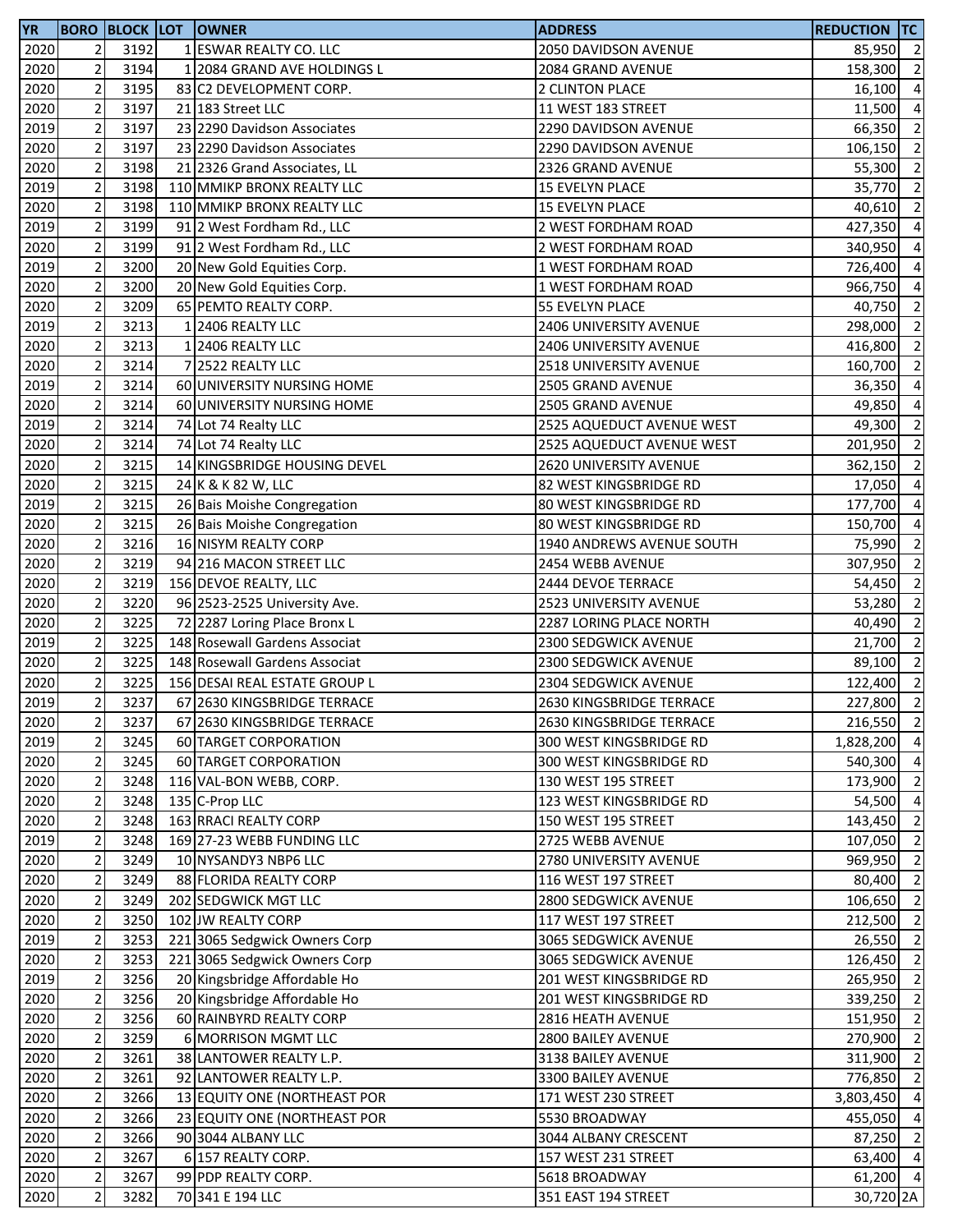| <b>YR</b> |                         |      | <b>BORO BLOCK LOT OWNER</b>   | <b>ADDRESS</b>           | <b>REDUCTION TC</b>   |                          |
|-----------|-------------------------|------|-------------------------------|--------------------------|-----------------------|--------------------------|
| 2020      | 2                       | 3287 | 21 TWL REALTY, INC.           | 301 EAST 194 STREET      | 12,000 4              |                          |
| 2019      | $\overline{2}$          | 3287 | 100 THE FORDHAM TERRACE APT.  | 2661 MARION AVENUE       | 124,600               | $\overline{\phantom{a}}$ |
| 2020      | $\overline{2}$          | 3287 | 100 THE FORDHAM TERRACE APT.  | 2661 MARION AVENUE       | 128,600               | $\overline{2}$           |
| 2019      | $\mathbf 2$             | 3290 | 14 Bedford Park Apts., LLC    | 2786 BAINBRIDGE AVENUE   | 196,350 2             |                          |
| 2020      | $\overline{2}$          | 3290 | 14 Bedford Park Apts., LLC    | 2786 BAINBRIDGE AVENUE   | 226,500 2             |                          |
| 2019      | $\mathbf 2$             | 3290 | 42 Pond Place Properties LLC  | 2805 POND PLACE          | 62,750                | $\overline{2}$           |
| 2020      | $\overline{2}$          | 3290 | 42 Pond Place Properties LLC  | 2805 POND PLACE          | 75,350                | $\overline{2}$           |
| 2019      | $\overline{\mathbf{c}}$ | 3293 | 9 305 East Kingsbridge Rd.,   | 305 EAST KINGSBRIDGE RD  | 267,350               | $\overline{4}$           |
| 2020      | $\overline{2}$          | 3293 | 9305 East Kingsbridge Rd.,    | 305 EAST KINGSBRIDGE RD  | 261,950               | $\overline{4}$           |
| 2020      | $\overline{2}$          | 3293 | 121 253 HOLDINGS INC.         | 253 EAST KINGSBRIDGE RD  | 215,000               | $\overline{2}$           |
| 2020      | $\overline{2}$          | 3296 | 47 Bainbridge 2875 LLC        | 2875 BAINBRIDGE AVENUE   | 117,850               | $\overline{2}$           |
| 2019      | $\mathbf 2$             | 3297 | 49 2929 Briggs LLC            | 2925 BRIGGS AVENUE       | 33,500                | $\overline{2}$           |
| 2020      | $\overline{2}$          | 3298 | 16 NYSANDY3 NBP7 LLC          | 2966 BRIGGS AVENUE       | 29,200 2              |                          |
| 2020      | $\overline{2}$          | 3299 | 13 BNS Buildings, LLC         | 3026 BAINBRIDGE AVENUE   | 35,100                | $\overline{2}$           |
| 2020      | $\overline{c}$          | 3300 | 39 ABSH REALTY CO., LLC.      | 2722 VALENTINE AVENUE    | 60,600                | $\overline{2}$           |
| 2020      | $\overline{2}$          | 3301 | 50 2840 Valentine Avenue LLC  | 2840 VALENTINE AVENUE    | 34,200                | $\overline{2}$           |
| 2020      | $\overline{2}$          | 3303 | 5 2964 VALENTINE REALTY LLC   | 2964 VALENTINE AVENUE    | 59,850                | $\overline{2}$           |
| 2019      | $\overline{2}$          | 3303 | 10 2974 VALENTINE LLC         | 2974 VALENTINE AVENUE    | 57,450                | $\overline{2}$           |
| 2020      | $\mathbf 2$             | 3303 | 10 2974 VALENTINE LLC         | 2974 VALENTINE AVENUE    | 46,350                | $\overline{2}$           |
|           |                         | 3314 |                               |                          |                       | $\overline{2}$           |
| 2020      | $\overline{2}$          | 3315 | 62 Aqua 2675 GC LLC           | 2675 GRAND CONCOURSE     | 132,650<br>46,550 2   |                          |
| 2019      | 2                       |      | 44 2800 LLC                   | 2800 CRESTON AVENUE      |                       | $\overline{2}$           |
| 2020      | $\overline{2}$          | 3315 | 44 2800 LLC                   | 2800 CRESTON AVENUE      | 92,000                |                          |
| 2019      | $\mathbf 2$             | 3316 | 4 Alice L. Kulick 2, L.L.C.   | 61 EAST KINGSBRIDGE RD   | 42,550                | $\overline{4}$           |
| 2020      | $\overline{2}$          | 3316 | 4 Alice L. Kulick 2, L.L.C.   | 61 EAST KINGSBRIDGE RD   | 40,300                | $\overline{4}$           |
| 2020      | $\mathbf 2$             | 3316 | 8 2676 MORRIS AVENUE REALTY   | 2676 MORRIS AVENUE       | 111,100               | $\overline{2}$           |
| 2020      | $\overline{2}$          | 3316 | 57 Parkash 2675 LLC           | 2675 CRESTON AVENUE      | 36,950                | $\overline{2}$           |
| 2020      | $\overline{2}$          | 3318 | 58 JMV REALTY CORP            | 2767 MORRIS AVENUE       | 42,200                | $\overline{2}$           |
| 2019      | $\overline{2}$          | 3320 | 11 BEDFORD PARK REALTY CORP.  | 18 BEDFORD PARK BLVD     | 68,150                | $\overline{4}$           |
| 2020      | $\overline{\mathbf{c}}$ | 3320 | 11 BEDFORD PARK REALTY CORP.  | 18 BEDFORD PARK BLVD     | 60,050                | $\overline{a}$           |
| 2020      | $\overline{2}$          | 3320 | 37 AIRLU REALTY LLC           | 2940 GRAND CONCOURSE     | 266,600               | $\overline{2}$           |
| 2020      | $\mathbf 2$             | 3320 | 44 NYSANDY3 NBP5 LLC          | 222 BEDFORD PARK BLVD    | 272,750               | $\overline{2}$           |
| 2020      | $\overline{c}$          | 3322 | 53 3133 VILLA INC             | 3133 VILLA AVENUE        | 45,150 2              |                          |
| 2019      | $\mathbf 2$             | 3322 | 57 VILLA AVENUE ASSOCIATES L  | 3121 VILLA AVENUE        | 235,550               | $\overline{2}$           |
| 2020      | $\overline{2}$          | 3323 | 32 NYSANDY4 NBP13 LLC         | 19 VAN CORTLANDT AVENUE  | 57,500                | $\overline{2}$           |
| 2019      | 2                       | 3324 | 14 Gunhill Realty Group LLC   | 50 WEST GUN HILL ROAD    | 7,650 2               |                          |
| 2020      | $\mathbf 2$             | 3324 | 14 Gunhill Realty Group LLC   | 50 WEST GUN HILL ROAD    | 80,550 2              |                          |
| 2020      | $\mathbf 2$             | 3324 | 123 Gjerovica Associates LLC  | 3464 KNOX PLACE          | 103,900               | $\overline{2}$           |
| 2019      | $\overline{2}$          | 3326 | 13 95 EAST LLC                | 95 E MOSHOLU PARKWAY N   | 27,450 2              |                          |
| 2020      | $\overline{2}$          | 3326 | 13 95 EAST LLC                | 95 E MOSHOLU PARKWAY N   | 44,100                | $\overline{2}$           |
| 2020      | $\overline{\mathbf{c}}$ | 3326 | 37 3231 ASSOCIATES LLC        | 3231 STEUBEN AVENUE      | 577,200               | $\overline{4}$           |
| 2019      | $\mathbf 2$             | 3326 | 122 Alice L. Kulick 1, L.L.C. | 3386 JEROME AVENUE       | 349,850               | $\overline{4}$           |
| 2020      | $\mathbf 2$             | 3326 | 122 Alice L. Kulick 1, L.L.C. | 3386 JEROME AVENUE       | 759,350               | $\overline{4}$           |
| 2020      | $\overline{2}$          | 3327 | 60 3405 Kossuth Associates,   | 3405 KOSSUTH AVENUE      | 73,800                | $\overline{2}$           |
| 2019      | $\mathbf 2$             | 3327 | 84 Renali Realty Group 1, L.  | 3428 JEROME AVENUE       | 267,050               | $\overline{4}$           |
| 2020      | $\overline{2}$          | 3327 | 84 Renali Realty Group 1, L.  | 3428 JEROME AVENUE       | 231,050               | $\overline{4}$           |
| 2019      | $\overline{2}$          | 3327 | 100 Renali Realty Group 3, L. | 3476 JEROME AVENUE       | 353,300 4             |                          |
| 2020      | $\overline{2}$          | 3327 | 100 Renali Realty Group 3, L. | 3476 JEROME AVENUE       | 358,700 4             |                          |
| 2020      | $\mathbf 2$             | 3331 | 55 LWP LLC                    | 3091 WEBSTER AVENUE      | 190,500 2             |                          |
| 2020      | $\overline{2}$          | 3332 | 21 NYSANDY4 NBP20 LLC         | 3070 HULL AVENUE         | 133,500 2             |                          |
| 2020      | $\mathbf 2$             | 3332 | 72 ARBERIA LLC                | 3055 DECATUR AVENUE      | 379,150 2             |                          |
| 2019      | $\mathbf 2$             | 3335 | $1$ L & Z LLC                 | 201 E MOSHOLU PARKWAY N  | 35,550                | $\overline{2}$           |
| 2020      | $\mathbf 2$             | 3335 | $1$ L & Z LLC                 | 201 E MOSHOLU PARKWAY N  | 55,800                | $\overline{2}$           |
| 2020      | $\overline{2}$          | 3335 | 12 NEON OF NY REALTY LLC      | 3145 ROCHAMBEAU AVENUE   | 185,850 2             |                          |
| 2020      | $\overline{2}$          | 3335 | 16 STARBYRD REALTY LLC        | 3133 ROCHAMBEAU AVENUE   | 124,350 2             |                          |
| 2019      | $\overline{2}$          | 3335 | 139 MOSHOLU PLAZA LLC         | 179 E MOSHOLU PARKWAY N  | 29,189 <sub>2</sub> A |                          |
| 2020      | $\mathbf 2$             | 3335 | 139 MOSHOLU PLAZA LLC         | 179 E MOSHOLU PARKWAY N  | 33,694 2A             |                          |
| 2020      | $\overline{c}$          | 3337 | 15 RRACI CORP.                | 3318 STEUBEN AVENUE      | 94,250 2              |                          |
| 2020      | $\mathbf 2$             | 3343 | 8 PRIMAVERA PROPERTIES, LP    | 3220 BAINBRIDGE AVENUE   | 57,850 4              |                          |
| 2020      | $\mathbf 2$             | 3343 | 185 MOSHOLU PRESERVATION CORP | 3400 RESERVOIR OVAL EAST | 55,250 4              |                          |
|           |                         |      |                               |                          |                       |                          |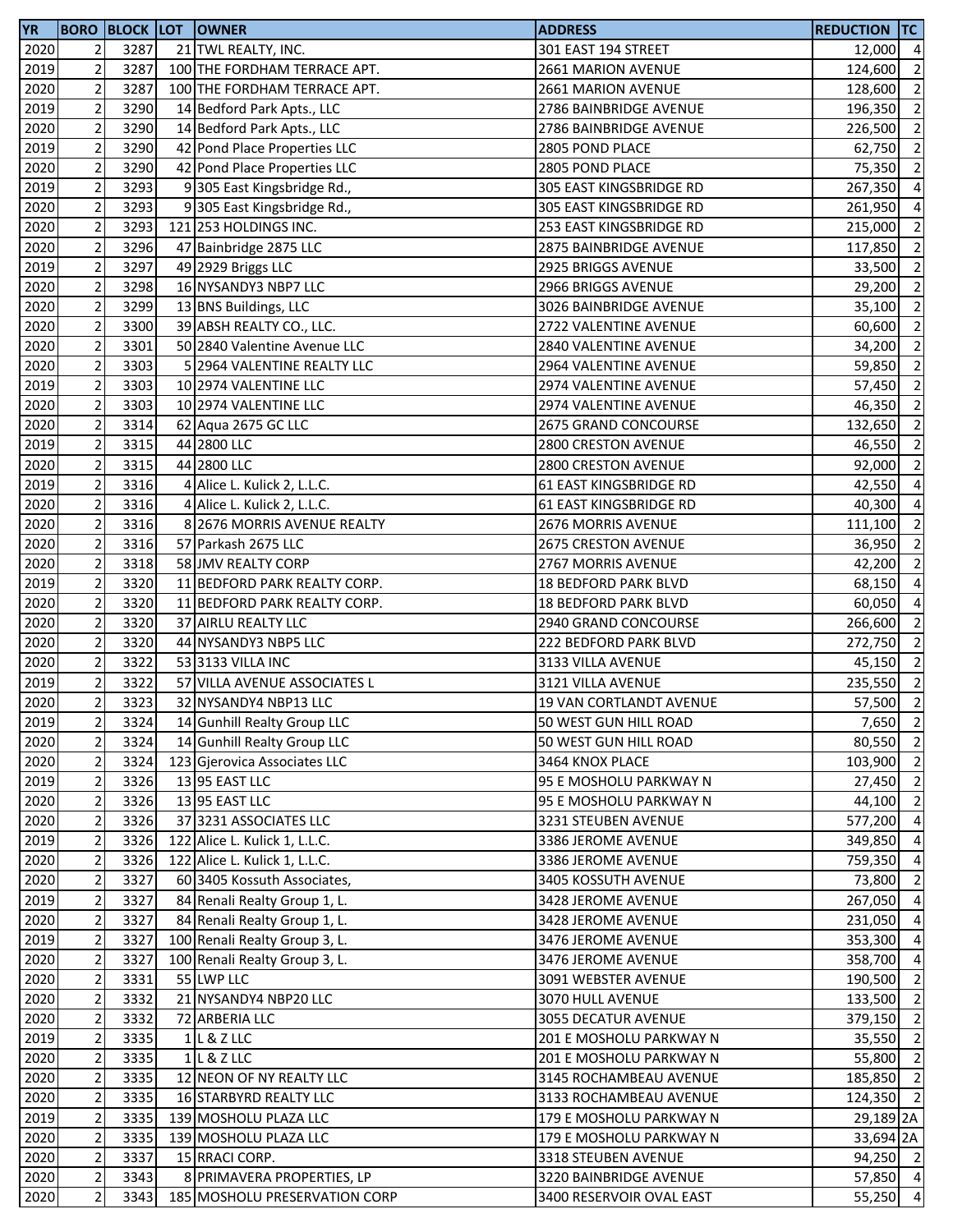| <b>YR</b> |                         |      | <b>BORO BLOCK LOT OWNER</b>        | <b>ADDRESS</b>              | <b>REDUCTION TC</b> |                          |
|-----------|-------------------------|------|------------------------------------|-----------------------------|---------------------|--------------------------|
| 2020      | 2                       | 3344 | 36 Parkash 215 LLC                 | 215 EAST GUN HILL ROAD      | 319,050 2           |                          |
| 2020      | $\mathbf 2$             | 3347 | 1 Parkash 3250 LLC                 | 3250 PERRY AVENUE           | 280,800             | $\overline{\phantom{a}}$ |
| 2019      | $\mathbf 2$             | 3347 | 43 3279 HULLAVE HSING DEV          | 3279 HULL AVENUE            | 124,950             | $\overline{2}$           |
| 2020      | $\mathbf 2$             | 3347 | 43 3279 HULLAVE HSING DEV          | 3279 HULL AVENUE            | 171,300 2           |                          |
| 2020      | $\mathbf 2$             | 3350 | 3335 E. 205 LLC                    | 3190 HULL AVENUE            | 56,750 2            |                          |
| 2019      | $\mathbf 2$             | 3355 | 90 HPDC2 HDFC INC./VALE PART       | 3322 DECATUR AVENUE         | 216,750             | $\overline{2}$           |
| 2020      | $\mathbf 2$             | 3355 | 90 HPDC2 HDFC INC./VALE PART       | 3322 DECATUR AVENUE         | 243,300 2           |                          |
| 2019      | $\sqrt{2}$              | 3355 | 112 Ermioni 360 Realty LLC         | 360 EAST GUN HILL ROAD      | 313,950             | $\overline{4}$           |
| 2020      | $\overline{2}$          | 3355 | 112 Ermioni 360 Realty LLC         | 360 EAST GUN HILL ROAD      | 106,050             | $\overline{a}$           |
| 2020      | $\overline{2}$          | 3356 | 122 Ollie Associates LLC           | 3524 HULL AVENUE            | 90,750              | $\overline{2}$           |
| 2020      | $\mathbf 2$             | 3356 | 214 MCR-WEBSTER, INC.              | 3509 WEBSTER AVENUE         | 24,200              | $\overline{4}$           |
| 2020      | $\mathbf 2$             | 3357 | 1 North Bronx Associates LL        | 405 EAST 204 STREET         | 40,905              | $\overline{2}$           |
| 2020      | $\mathbf 2$             | 3357 | 37 3170 WEBSTER AVENUE LLC         | 3170 WEBSTER AVENUE         | 836,100 4           |                          |
| 2019      | $\mathbf 2$             |      | 3357 1001 BEDFORD-WEBSTER LLC      | 3160 WEBSTER AVENUE         | 345,076             | $\overline{2}$           |
| 2020      | $\overline{c}$          |      | 3357 1001 BEDFORD-WEBSTER LLC      | 3160 WEBSTER AVENUE         | 217,185             | $\overline{2}$           |
| 2020      | $\mathbf 2$             | 3360 | 70 HPDC2 HDFC CO INC./WEBSTE       | 3580 WEBSTER AVENUE         | 95,450              | $\overline{2}$           |
| 2019      | $\overline{2}$          | 3363 | 23 ATLANTIS MANAGEMENT GROUP       | 4200 VAN CORTLANDT PARK E   | 63,750              | $\overline{a}$           |
| 2020      | $\overline{2}$          | 3363 | 23 ATLANTIS MANAGEMENT GROUP       | 4200 VAN CORTLANDT PARK E   | 120,450             | $\overline{4}$           |
| 2020      | $\mathbf 2$             | 3373 | 1 STL CORPORATION                  | 4350 VAN CORTLANDT PARK E   | 47,650              | $\overline{a}$           |
| 2020      | $\mathbf 2$             | 3377 | 53 4303 SWAN LAKE CORP.            | 4303 KATONAH AVENUE         | 181,650             | $\overline{4}$           |
| 2019      | 2                       | 3395 | 46 ANTHONY MARCELLINO              | 4215 PETERS PLACE           | 49,400              | $\overline{4}$           |
| 2020      | $\mathbf 2$             | 3395 | 46 ANTHONY MARCELLINO              | 4215 PETERS PLACE           | 49,850              | $\overline{4}$           |
| 2020      | $\mathbf 2$             | 3395 | 80 4201 WEBSTER REALTY LLC         | 4201 WEBSTER AVENUE         | 117,450             | -4                       |
| 2020      | $\mathbf 2$             | 3487 | 120 SHOREHAVEN BEACH DEV LLC       | ZEREGA AVENUE               | 114,550             | $\overline{4}$           |
| 2019      | $\sqrt{2}$              | 3521 | 43 NYSR REALTY GROUP, LLC          | 1790 RANDALL AVENUE         | 86,450              | $\overline{a}$           |
| 2020      | $\mathbf 2$             | 3521 | 43 NYSR REALTY GROUP, LLC          | 1790 RANDALL AVENUE         | 111,200             | $\overline{a}$           |
| 2020      | $\mathbf 2$             | 3523 | 34 LSM MANAGEMENT                  | 565 SOUNDVIEW AVENUE        | 544,200             | $\overline{4}$           |
| 2020      | $\mathbf 2$             | 3576 | 1 GENERATION NEXT OF ZEREGA        | 675 ZEREGA AVENUE           | 829,400             | $\overline{4}$           |
| 2020      | $\sqrt{2}$              | 3576 | 50 RC Zerega Owner, LLC            | 2345 RANDALL AVENUE         | 1,527,650           | $\overline{4}$           |
| 2020      | $\mathbf 2$             | 3636 | 20 HARLORN, LLC                    | <b>863 SOUNDVIEW AVENUE</b> | 536,950             | $\overline{4}$           |
| 2019      | $\sqrt{2}$              | 3646 | 67 Cube Smart, L.P.                | 955 BRONX RIVER AVENUE      | 156,900             | $\overline{4}$           |
| 2020      | $\overline{c}$          | 3646 | 67 Cube Smart, L.P.                | 955 BRONX RIVER AVENUE      | 289,200             | $\overline{4}$           |
| 2020      | $\sqrt{2}$              | 3647 | 20 960 BRONX RIVER AVE LLC         | 960 BRONX RIVER AVENUE      | 84,550              | $\overline{4}$           |
| 2020      | $\overline{2}$          | 3649 | 30 1470 BRUCKNER BLVD CORP.        | 1470 BRUCKNER BOULEVARD     | 45,100              | $\overline{4}$           |
| 2019      | 2                       | 3673 | 60 UE Bruckner Plaza LLC           | 1948 BRUCKNER BOULEVARD     | 162,950 4           |                          |
| 2020      | $\mathbf 2$             | 3673 | 60 UE Bruckner Plaza LLC           | 1948 BRUCKNER BOULEVARD     | 241,700 4           |                          |
| 2019      | $\mathbf 2$             | 3739 | 43 EMIL MOSBACHER REAL ESTAT       | 1518 WESTCHESTER AVENUE     | 39,700              | $\overline{4}$           |
| 2020      | $\mathbf 2$             | 3739 | 43 EMIL MOSBACHER REAL ESTAT       | 1518 WESTCHESTER AVENUE     | 54,100 4            |                          |
| 2019      | $\overline{\mathbf{c}}$ | 3740 | 5 1100 ELDER AVENUE HDFC           | <b>1521 WATSON AVENUE</b>   | 278,550             | $\overline{2}$           |
| 2020      | $\overline{\mathbf{c}}$ | 3740 | 5 1100 ELDER AVENUE HDFC           | <b>1521 WATSON AVENUE</b>   | 337,050             | $\overline{2}$           |
| 2020      | $\mathbf 2$             | 3740 | 44 R & G Enterprises, Inc.         | 1530 WESTCHESTER AVENUE     | 229,250             | $\overline{4}$           |
| 2020      | $\overline{2}$          | 3748 | 28 RF Croes LLC                    | <b>FTELEY AVENUE</b>        | 21,800              | $\overline{4}$           |
| 2020      | $\mathbf 2$             | 3772 | 1 CLS INC.                         | 1201 ELDER AVENUE           | 38,250              | $\overline{2}$           |
| 2019      | $\mathbf 2$             | 3777 | 1 West Morrison Realty, LLC        | 1611 WESTCHESTER AVENUE     | 107,350             | $\overline{4}$           |
| 2020      | $\mathbf 2$             | 3777 | 1 West Morrison Realty, LLC        | 1611 WESTCHESTER AVENUE     | 79,500              | $\overline{4}$           |
| 2019      | 2                       | 3777 | 5 West Morrison Realty, LLC        | 1603 WESTCHESTER AVENUE     | 101,500             | $\overline{4}$           |
| 2020      | $\mathbf 2$             | 3777 | 5 West Morrison Realty, LLC        | 1603 WESTCHESTER AVENUE     | 74,550              | $\overline{4}$           |
| 2019      | $\mathbf 2$             | 3787 | 41 CLEAN CITY BRUCKNER LLC         | 1979 BRUCKNER BOULEVARD     | 23,000              | $\overline{4}$           |
| 2020      | $\mathbf 2$             | 3787 | 41 CLEAN CITY BRUCKNER LLC         | 1979 BRUCKNER BOULEVARD     | 32,450              | $\overline{4}$           |
| 2020      | $\sqrt{2}$              | 3794 | 109 Tuckahoe Realty LLC            | 80 HUGH J GRANT CIRCLE      | 293,250             | $\overline{4}$           |
| 2020      | $\mathbf 2$             | 3802 | 41 ANTHONY MILAZZO                 | 2064 CROSS BRONX EXPWY      | 40,900              | $\overline{4}$           |
| 2020      | $\mathbf 2$             | 3810 | 80 2164 Powell LLC                 | 2164 POWELL AVENUE          | 73,218              | $\overline{2}$           |
| 2020      | $\mathbf 2$             | 3814 | 59 CASTLE HILL POOH LLC            | 2161 NEWBOLD AVENUE         | 108,450 4           |                          |
| 2020      | $\sqrt{2}$              | 3819 | 74 STIFORD MANAGEMENT CO INC       | 2227 HAVILAND AVENUE        | 6,302 2A            |                          |
| 2019      | $\mathbf 2$             | 3823 | 1 1262 CASTLE HILL LLC             | 1262 CASTLE HILL AVENUE     | 63,200 4            |                          |
| 2020      | $\mathbf 2$             | 3823 | 1 1262 CASTLE HILL LLC             | 1262 CASTLE HILL AVENUE     | 164,100 4           |                          |
| 2020      | $\mathbf 2$             | 3835 | <b>3 OMNI PRODUCTION SYSTEMS I</b> | 2410 CHATTERTON AVENUE      | 34,000 4            |                          |
| 2019      | $\sqrt{2}$              | 3851 | 24 KURTSAM REALTY CORP.            | 2435 WATERBURY AVENUE       | 78,750 4            |                          |
| 2020      | $\sqrt{2}$              | 3851 | 24 KURTSAM REALTY CORP.            | 2435 WATERBURY AVENUE       | 63,400              | $\overline{4}$           |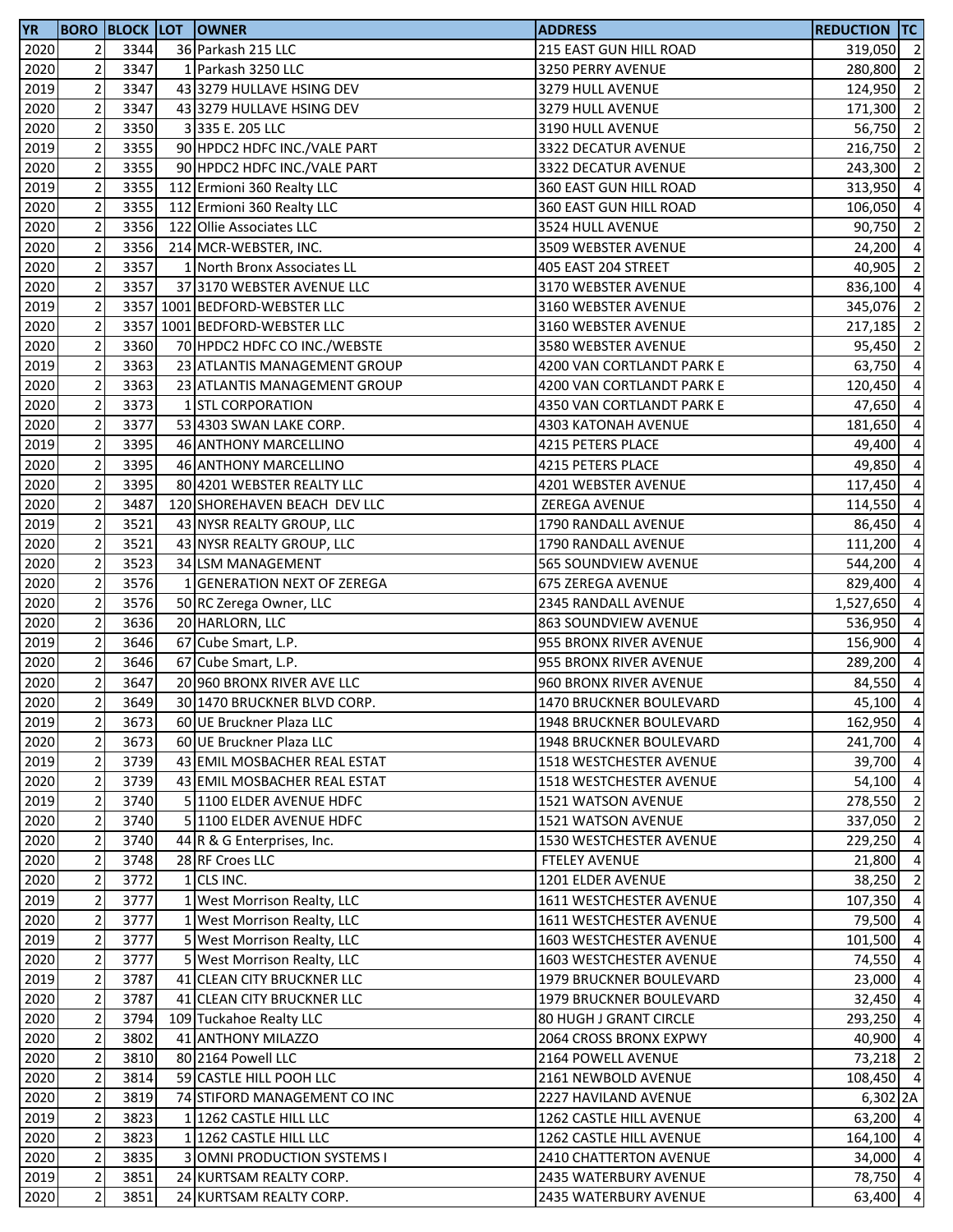| <b>YR</b> |                |      | <b>BORO BLOCK LOT OWNER</b>   | <b>ADDRESS</b>                 | <b>REDUCTION TC</b>  |                          |
|-----------|----------------|------|-------------------------------|--------------------------------|----------------------|--------------------------|
| 2019      | $\overline{2}$ | 3856 | 10 J & I EQUITIES LLC         | 2526 BUTLER PLACE              | 150,300 4            |                          |
| 2020      | $\overline{2}$ | 3856 | 10 J & I EQUITIES LLC         | <b>2526 BUTLER PLACE</b>       | 179,550              | $\overline{4}$           |
| 2020      | $\overline{c}$ | 3858 | 1 2510 Westchester Avenue A   | 2510 WESTCHESTER AVENUE        | 239,900              | $\overline{4}$           |
| 2020      | $\mathbf 2$    | 3870 | 28 Princeton Equities LLC     | 1670 EAST 174 STREET           | 137,450              | $\overline{2}$           |
| 2020      | $\mathbf 2$    | 3871 | 30 Princeton Equities LLC     | 1690 EAST 174 STREET           | 206,950              | $\overline{2}$           |
| 2020      | $\mathbf 2$    | 3874 | 47 LIBO REALTY LLC            | 1748 EAST 174 STREET           | 149,800              | $\overline{4}$           |
| 2019      | $\overline{c}$ | 3878 | 9 Mary 1827 Westchester, LL   | 1821 WESTCHESTER AVENUE        | 170,650              | $\overline{4}$           |
| 2020      | $\mathbf 2$    | 3878 | 9 Mary 1827 Westchester, LL   | 1821 WESTCHESTER AVENUE        | 249,400              | $\overline{4}$           |
| 2020      | $\mathbf 2$    | 3884 | 23 1379 WHITE PLAINS RD, LLC  | 1379 WHITE PLAINS ROAD         | 64,700               | $\overline{a}$           |
| 2020      | $\mathbf 2$    | 3894 | 1 Rosedale Associates LLC     | 1403 ROSEDALE AVENUE           | 91,850               | $\overline{2}$           |
| 2020      | $\sqrt{2}$     | 3894 | 11 Parkash 1420 LLC           | 1420 NOBLE AVENUE              | 316,850              | $\overline{2}$           |
| 2019      | $\mathbf 2$    | 3899 | 10 1426 BEACH REALTY LLC      | 1426 BEACH AVENUE              | 30,700               | $\overline{2}$           |
| 2020      | $\sqrt{2}$     | 3899 | 10 1426 BEACH REALTY LLC      | 1426 BEACH AVENUE              | 41,200               | $\overline{2}$           |
| 2020      | $\mathbf 2$    | 3906 | 91 Parkash 1125 LLC           | 1125 WYATT STREET              | 54,000               | $\overline{2}$           |
| 2020      | $\sqrt{2}$     | 3926 | 24 1562 Thieriot Ave. LLC     | <b>1562 THIERIOT AVENUE</b>    | 96,100               | $\overline{2}$           |
| 2020      | $\mathbf 2$    | 3927 | 1 RUSI HOLDING CORP.          | 1860 EAST TREMONT AVENUE       | 63,500               | $\overline{4}$           |
| 2019      | $\mathbf 2$    | 3927 | 11 Parkash 1585 LLC           | 1585 WHITE PLAINS ROAD         | 72,000               | $\overline{2}$           |
| 2020      | $\mathbf 2$    | 3927 | 11 Parkash 1585 LLC           | 1585 WHITE PLAINS ROAD         |                      | $\overline{2}$           |
|           | $\mathbf 2$    |      | 71 Decatur Associates, LLC    |                                | 164,700              | $\overline{4}$           |
| 2020      |                | 3930 |                               | 1945 WESTCHESTER AVENUE        | 159,000              |                          |
| 2019      | $\overline{2}$ | 3931 | 6 1922 McGraw Avenue Owners   | 1910 MCGRAW AVENUE             | 42,250               | $\overline{2}$           |
| 2020      | $\mathbf 2$    | 3931 | 6 1922 McGraw Avenue Owners   | 1910 MCGRAW AVENUE             | 80,500               | $\overline{2}$           |
| 2020      | $\mathbf 2$    | 3932 | 174 HAAN FAT REALTY CORP      | 1461 UNIONPORT ROAD            | 47,100 4             |                          |
| 2019      | $\mathbf 2$    | 3934 | 1 C PLUS REALTY CORP.         | 2135 WESTCHESTER AVENUE        | 55,050               | $\overline{4}$           |
| 2020      | $\overline{c}$ | 3934 | 1 C PLUS REALTY CORP.         | 2135 WESTCHESTER AVENUE        | 79,800               | $\overline{4}$           |
| 2020      | $\overline{2}$ | 3937 | 125 WHITE PLAINS THREE REALTY | 1556 WHITE PLAINS ROAD         | 34,250               | $\overline{4}$           |
| 2020      | $\overline{2}$ | 3969 | 1 SR II ASSOCIATES LLC        | 2317 WESTCHESTER AVENUE        | 113,900              | $\overline{a}$           |
| 2020      | $\mathbf 2$    | 3987 | 58 Veringo Corp.              | <b>1500 OVERING STREET</b>     | 13,900               | $\overline{2}$           |
| 2020      | $\mathbf 2$    | 3991 | 71 TOTARAM ENTERPRISES LP     | 1701 ZEREGA AVENUE             | 9,600                | $\overline{a}$           |
| 2020      | $\mathbf 2$    | 3998 | 10 1776 CASTLE HILL APT. OWN  | 1776 CASTLE HILL AVENUE        | 205,400              | $\overline{2}$           |
| 2020      | $\mathbf 2$    | 4004 | 17 SINGELYN ENTERPRISES V, I  | 1101 EAST TREMONT AVENUE       | 54,300               | $\overline{4}$           |
| 2019      | $\mathbf 2$    | 4006 | 3 1122 East 180th St. Corp.   | 1125 LEBANON STREET            | 1,547,100            | $\overline{4}$           |
| 2020      | $\overline{c}$ | 4006 | 3 1122 East 180th St. Corp.   | 1125 LEBANON STREET            | 1,744,650            | $\overline{4}$           |
| 2020      | $\mathbf 2$    | 4016 | 9 1750-51 VAN BUREN & 520 M   | 520 MORRIS PARK AVENUE         | 35,050               | $\overline{2}$           |
| 2020      | $\mathbf 2$    | 4019 | 35 1704 Van Buren St. LLC     | 1704 VAN BUREN STREET          | 56,350               | $\overline{2}$           |
| 2020      | 2              | 4025 | 35 RITZ REALTY MANAGEMENT LL  | 1865 EAST TREMONT AVENUE       | 93,550 4             |                          |
| 2020      | $\mathbf 2$    | 4030 | 31 EL TAREB GROUP LLC         | 645 VAN NEST AVENUE            | 127,100              | $\overline{\phantom{a}}$ |
| 2019      | $\mathbf 2$    | 4033 | 5 710 RC REALTY LLC           | 714 MORRIS PARK AVENUE         | 98,450 2             |                          |
| 2020      | $\sqrt{2}$     | 4033 | 5 710 RC REALTY LLC           | 714 MORRIS PARK AVENUE         | 97,750 2             |                          |
| 2020      | $\mathbf 2$    | 4035 | 7 SADDLETREE REALTY CORP.     | 766 MORRIS PARK AVENUE         | 10,400 4             |                          |
| 2019      | $\sqrt{2}$     | 4041 | 1 LANDAU IV, LLC              | 1881 EAST TREMONT AVENUE       | 29,250 4             |                          |
| 2020      | $\overline{2}$ | 4041 | 1 LANDAU IV, LLC              | 1881 EAST TREMONT AVENUE       | 44,550 4             |                          |
| 2020      | $\mathbf 2$    | 4052 | 4 SICILIA REAL ESTATE, LLC    | 761 MORRIS PARK AVENUE         | 13,050               | $\overline{4}$           |
| 2020      | $\mathbf 2$    | 4053 | 5 775-777 MORRIS PARK REALT   | 775 MORRIS PARK AVENUE         | 168,850              | $\overline{4}$           |
| 2020      | $\overline{2}$ | 4062 | 36 CARLDOM REALTY CORP        | 910 SACKET AVENUE              | 12,650               | $\overline{4}$           |
| 2020      | $\mathbf 2$    | 4063 | 7 NALL REALTY LLC             | 2421 EAST TREMONT AVENUE       | 41,850               | $\overline{4}$           |
| 2020      | $\overline{2}$ | 4073 | 23 J.J.A. HOLDING CORPORATIO  | 1369 BLONDELL AVENUE           | 61,200               | $\overline{4}$           |
| 2020      | $\mathbf 2$    | 4074 | 18 NOEL MFG CO. INC.          | 1415 BLONDELL AVENUE           | 25,250 4             |                          |
| 2020      | $\mathbf 2$    | 4075 | 19 ADIL TOKUZLU LLC           | 1437 BLONDELL AVENUE           | 47,150 4             |                          |
| 2019      | $\overline{c}$ | 4076 | 1 JPMorgan Chase Bank, N.A.   | <b>EAST TREMONT AVENUE</b>     | 7,400 4              |                          |
| 2020      | $\mathbf 2$    | 4076 | 1 JPMorgan Chase Bank, N.A.   | <b>EAST TREMONT AVENUE</b>     | 3,350                | $\overline{4}$           |
| 2019      | $\mathbf 2$    | 4076 | 6 JPMorgan Chase Bank, N.A.   | 2725 EAST TREMONT AVENUE       | 82,250               | $\overline{4}$           |
| 2020      | $\mathbf 2$    | 4076 | 6 JPMorgan Chase Bank, N.A.   | 2725 EAST TREMONT AVENUE       | 50,600               | $\overline{4}$           |
| 2020      | $\mathbf 2$    | 4080 | 1 C.D.L. Associates           | 2601 ST RAYMOND AVENUE         | 89,000               | $\overline{4}$           |
|           | $\mathbf 2$    | 4102 | 8 MPGRETTY REALTY LLC         | 1012 MORRIS PARK AVENUE        |                      | $\overline{4}$           |
| 2019      |                |      |                               |                                | 64,450               |                          |
| 2020      | $\mathbf 2$    | 4102 | 8 MPGRETTY REALTY LLC         | 1012 MORRIS PARK AVENUE        | 84,250 4             |                          |
| 2019      | $\mathbf 2$    | 4107 | 17 1651 LLC.                  | 1651 WILLIAMSBRIDGE ROAD       | 38,800 2             |                          |
| 2020      | $\overline{c}$ | 4116 | 8 HOMEFRONT EAST LLC          | <b>1194 MORRIS PARK AVENUE</b> | 79,850 4             |                          |
| 2020      | $\mathbf 2$    | 4120 | 1 MP INVT Enterprise Inc.     | 1200 MORRIS PARK AVENUE        | 21,650 4             |                          |
| 2020      | $\mathbf 2$    | 4127 | 40 JOKEY, LLC                 | 1001 MORRIS PARK AVENUE        | 19,337 <sub>2A</sub> |                          |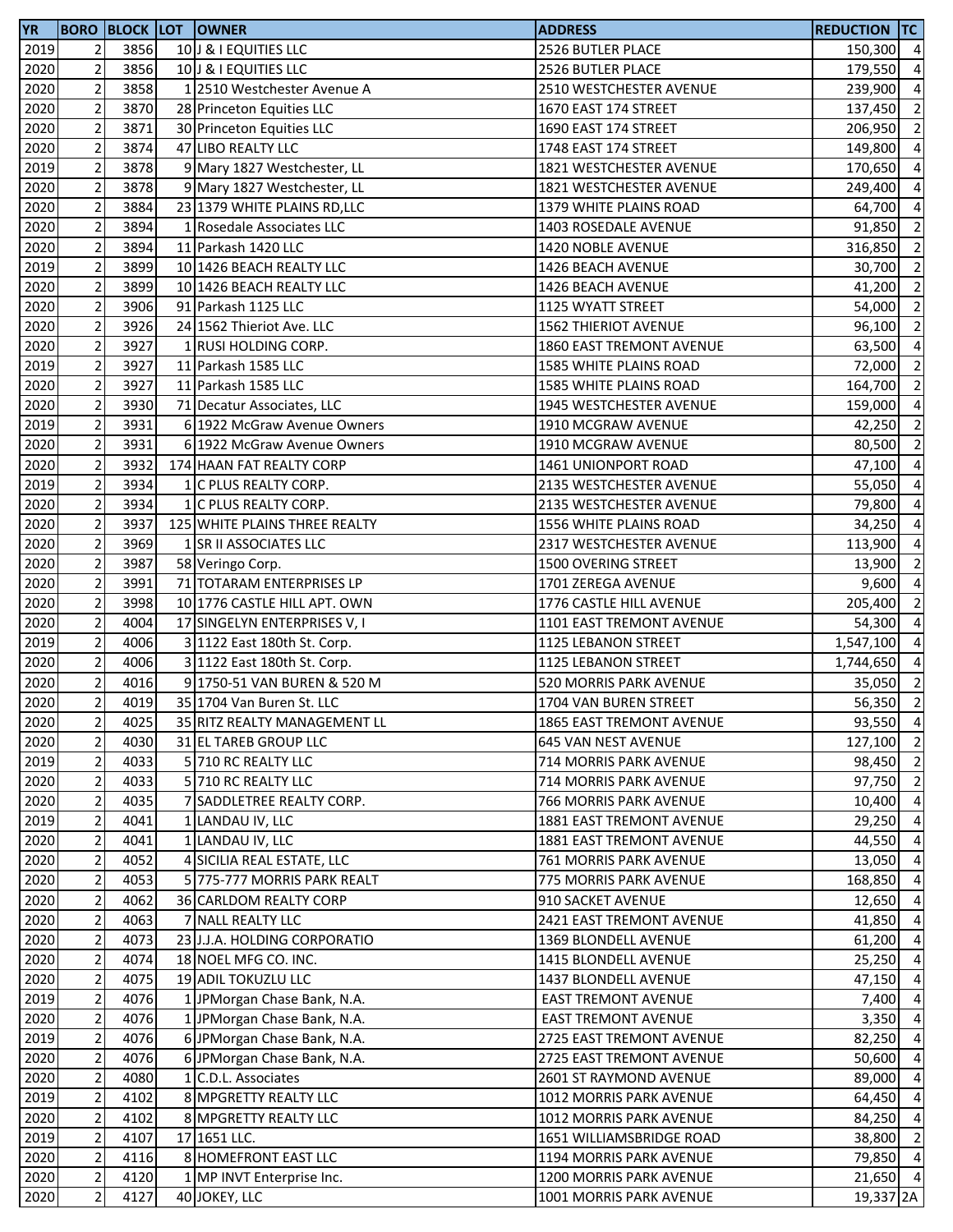| YR   |                         |      | <b>BORO BLOCK LOT OWNER</b>   | <b>ADDRESS</b>                  | <b>REDUCTION TC</b> |                |
|------|-------------------------|------|-------------------------------|---------------------------------|---------------------|----------------|
| 2020 | 2                       | 4128 | 30 1811 HONE AVE. REALTY, LLC | 1811 HONE AVENUE                | 25,150 4            |                |
| 2020 | $\mathbf 2$             | 4139 | 8 1408 BLONDELL INC           | 1408 BLONDELL AVENUE            | 12,700              | $\overline{4}$ |
| 2020 | $\overline{2}$          | 4168 | 1 Tomba Realty LLC            | 1603 HOBART AVENUE              | 153,900             | $\overline{2}$ |
| 2020 | $\mathbf 2$             | 4168 | 18 SINIAN LLC                 | 1624 CROSBY AVENUE              | 18,150              | $\overline{4}$ |
| 2020 | $\mathbf 2$             | 4168 | 22 1632 CROSBY AVE. LLC       | 1632 CROSBY AVENUE              | 51,150              | $\overline{2}$ |
| 2020 | $\mathbf 2$             | 4168 | 25 1650 REALTY LLC            | 1650 CROSBY AVENUE              | 12,400              | $\overline{4}$ |
| 2020 | $\overline{2}$          | 4170 | <b>WALGREEN CO.</b>           | 1710 CROSBY AVENUE              | 377,450             | $\overline{4}$ |
| 2019 | $\mathbf 2$             | 4170 | 32 EMIL MOSBACHER REAL ESTAT  | 3008 BUHRE AVENUE               | 33,400              | $\overline{a}$ |
| 2020 | $\mathbf 2$             | 4170 | 32 EMIL MOSBACHER REAL ESTAT  | 3008 BUHRE AVENUE               | 37,450              | $\overline{a}$ |
| 2020 | $\mathbf 2$             | 4177 | 30 RALLY REALTY, LLC          | 3109 ROBERTS AVENUE             | 76,650              | $\overline{2}$ |
| 2020 | $\mathbf 2$             | 4196 | 53043 Buhre Properties Inc    | 3042 WESTCHESTER AVENUE         | 23,400              | $\overline{a}$ |
| 2020 | $\mathbf 2$             | 4196 | 6 Excel Realty Corporation    | 3045 BUHRE AVENUE               | 218,000             | $\overline{4}$ |
| 2019 | $\mathbf 2$             | 4196 | 7 Guardia Properties LLC      | <b>3049 BUHRE AVENUE</b>        | 647,300             | $\overline{a}$ |
| 2020 | $\mathbf 2$             | 4196 | 7 Guardia Properties LLC      | <b>3049 BUHRE AVENUE</b>        | 666,200             | $\overline{4}$ |
| 2020 | $\overline{c}$          | 4196 | 30 NYSANDY3 NBP10 LLC         | <b>3073 BUHRE AVENUE</b>        | 180,100             | $\overline{2}$ |
| 2020 | $\overline{c}$          | 4200 | 35 1800 WILLIAMSBRIDGE LLC    | 1800 WILLIAMSBRIDGE ROAD        | 185,450             | $\overline{4}$ |
| 2020 | $\overline{2}$          | 4209 | 12 1886 EASTCHESTER ROAD, LL  | 1886 EASTCHESTER ROAD           | 235,300             | $\overline{4}$ |
| 2020 | $\mathbf 2$             | 4209 | 51 Faiella Realty Corporatio  | 1439 BASSETT AVENUE             | 7,200               | $\overline{4}$ |
| 2019 | $\mathbf 2$             | 4209 | 55 Faiella Realty Corporatio  | 1431 BASSETT AVENUE             | 2,200               | $\overline{4}$ |
| 2020 | $\overline{2}$          | 4209 | 55 Faiella Realty Corporatio  | 1431 BASSETT AVENUE             | 22,450              | $\overline{4}$ |
| 2020 | $\mathbf 2$             | 4219 | 26 1572 STILLWELL AVENUE ASS  | 1572 STILLWELL AVENUE           | 61,700              | $\overline{4}$ |
| 2020 | $\mathbf 2$             | 4220 | 30 F, F & F Realty LLC        | 1565 STILLWELL AVENUE           | 49,900              | $\overline{4}$ |
| 2019 | $\mathbf 2$             | 4222 | 93 Argus Realty 1545 LLC      | 1545 RHINELANDER AVENUE         | 48,150              | $\overline{2}$ |
| 2020 | $\overline{2}$          | 4222 | 93 Argus Realty 1545 LLC      | 1545 RHINELANDER AVENUE         | 42,300              | $\overline{2}$ |
| 2020 | $\mathbf 2$             | 4247 | 68 LA CHIANA REALTY INC       | 3231 WESTCHESTER AVENUE         | 56,550              | $\overline{4}$ |
| 2020 | $\mathbf 2$             | 4249 | 48 3287A WESTCHESTER AVE. MG  | 3287A WESTCHESTER AVENUE        | 260,850             | $\overline{4}$ |
| 2020 | $\mathbf 2$             | 4252 | 17 Parkway Owners Inc.        | 1910 PELHAM PARKWAY SOUTH       | 140,950             | $\overline{2}$ |
| 2020 | $\overline{2}$          | 4252 | 25 Siljay Holding, LLC        | 2105 BURR AVENUE                | 149,550             | $\overline{2}$ |
| 2019 | $\mathbf 2$             | 4259 | 31 Holland Capital Associate  | 1921 HOLLAND AVENUE             | 35,200              | $\overline{2}$ |
| 2020 | $\mathbf 2$             | 4259 | 31 Holland Capital Associate  | 1921 HOLLAND AVENUE             | 38,200              | $\overline{2}$ |
| 2019 | $\mathbf 2$             | 4274 | 64 1960 WILLIAMSBRIDGE ROAD   | 1960 WILLIAMSBRIDGE ROAD        | 123,700             | $\overline{2}$ |
| 2020 | $\overline{2}$          | 4287 | 22 2122 WHITE PLAINS ROAD LL  | 2112 WHITE PLAINS ROAD          | 170,500             | $\overline{4}$ |
| 2020 | $\sqrt{2}$              | 4288 | 30 Dub Realty LLC             | 2120 CRUGER AVENUE              | 65,400              | $\overline{2}$ |
| 2020 | $\overline{2}$          | 4288 | 35 LYDIG SHOPPING CENTER      | 724 LYDIG AVENUE                | 141,800             | $\overline{4}$ |
| 2020 | 2                       | 4304 | 1 RACI, DJAVID                | 2032 LURTING AVENUE             | 21,343 2A           |                |
| 2019 | $\mathbf 2$             | 4306 | 20 WILLIAMSBRIDGE ROAD REALT  | 2007 WILLIAMSBRIDGE ROAD        | 7,050 4             |                |
| 2020 | $\mathbf 2$             | 4306 | 20 WILLIAMSBRIDGE ROAD REALT  | 2007 WILLIAMSBRIDGE ROAD        | 30,450              | $\overline{4}$ |
| 2020 | $\mathbf 2$             | 4310 | 35 KINGSVILLE REALTY LLC      | 2114 WILLIAMSBRIDGE ROAD        | 40,550 4            |                |
| 2020 | $\mathbf 2$             | 4317 | 25 2190 Boston Owners Inc.    | 2190 BOSTON ROAD                | 152,900             | $\overline{2}$ |
| 2020 | $\overline{\mathbf{c}}$ | 4317 | 50 2185 White Plains Road LL  | <b>640 PELHAM PARKWAY SOUTH</b> | 363,100             | $\overline{4}$ |
| 2020 | $\mathbf 2$             | 4317 | 60 ARNOLD PLAINS CORP.        | 2169 WHITE PLAINS ROAD          | 269,600             | $\overline{4}$ |
| 2019 | $\mathbf 2$             | 4317 | 64 RUTH PLAINS CO.            | 2159 WHITE PLAINS ROAD          | 149,400             | $\overline{4}$ |
| 2020 | $\mathbf 2$             | 4317 | 64 RUTH PLAINS CO.            | 2159 WHITE PLAINS ROAD          | 289,950             | $\overline{4}$ |
| 2020 | $\mathbf 2$             | 4317 | 69 BERNARD PLAINS CO.         | 2157 WHITE PLAINS ROAD          | 151,250             | $\overline{4}$ |
| 2019 | $\mathbf 2$             | 4318 | 8 PARKWAY EQUITY CORP.        | 2154 WHITE PLAINS ROAD          | 307,450             | $\overline{4}$ |
| 2020 | 2                       | 4318 | 8 PARKWAY EQUITY CORP.        | 2154 WHITE PLAINS ROAD          | 176,400             | $\overline{4}$ |
| 2020 | $\mathbf 2$             | 4318 | 24 SJK URBAN RENEWAL ASSOCIA  | 2192 WHITE PLAINS ROAD          | 348,950             | $\overline{4}$ |
| 2019 | $\mathbf 2$             | 4320 | 1 Salvatore, Vincent and Gi   | 2140 HOLLAND AVENUE             | 370,600             | $\overline{4}$ |
| 2020 | $\mathbf 2$             | 4320 | 1 Salvatore, Vincent and Gi   | 2140 HOLLAND AVENUE             | 374,650 4           |                |
| 2020 | $\sqrt{2}$              | 4337 | 1 601 PELHAM PKWY. NORTH OW   | 601 PELHAM PARKWAY NORTH        | 147,850             | $\overline{2}$ |
| 2019 | $\mathbf 2$             | 4343 | 1 2215-75 Cruger Apartments   | 2215 CRUGER AVENUE              | 59,300              | $\overline{2}$ |
| 2020 | $\mathbf 2$             | 4343 | 1 2215-75 Cruger Apartments   | 2215 CRUGER AVENUE              | 297,800             | $\overline{2}$ |
| 2020 | $\mathbf 2$             | 4344 | 38 Holland Apts. Inc.         | 2241 HOLLAND AVENUE             | 43,600              | $\overline{2}$ |
| 2020 | $\sqrt{2}$              | 4385 | 25 CSD PROPERTIES LLC         | 2236 MORGAN AVENUE              | 308                 | $\mathbf{1}$   |
| 2019 | $\mathbf 2$             | 4391 | 19 1554 ASTOR REALTY CORP.    | 1554 ASTOR AVENUE               | 57,550 4            |                |
| 2020 | $\mathbf 2$             | 4391 | 19 1554 ASTOR REALTY CORP.    | 1554 ASTOR AVENUE               | 40,350              | $\overline{4}$ |
| 2019 | $\overline{2}$          | 4410 | 21 J.L.A. REALTY COMPANY, LL  | 1800 WARING AVENUE              | 950,600 4           |                |
| 2020 | $\sqrt{2}$              | 4410 | 21 J.L.A. REALTY COMPANY, LL  | 1800 WARING AVENUE              | 949,100 4           |                |
| 2019 | $\sqrt{2}$              | 4429 | 32 674 Allerton Realty LLC d  | <b>676 ALLERTON AVENUE</b>      | 50,250 4            |                |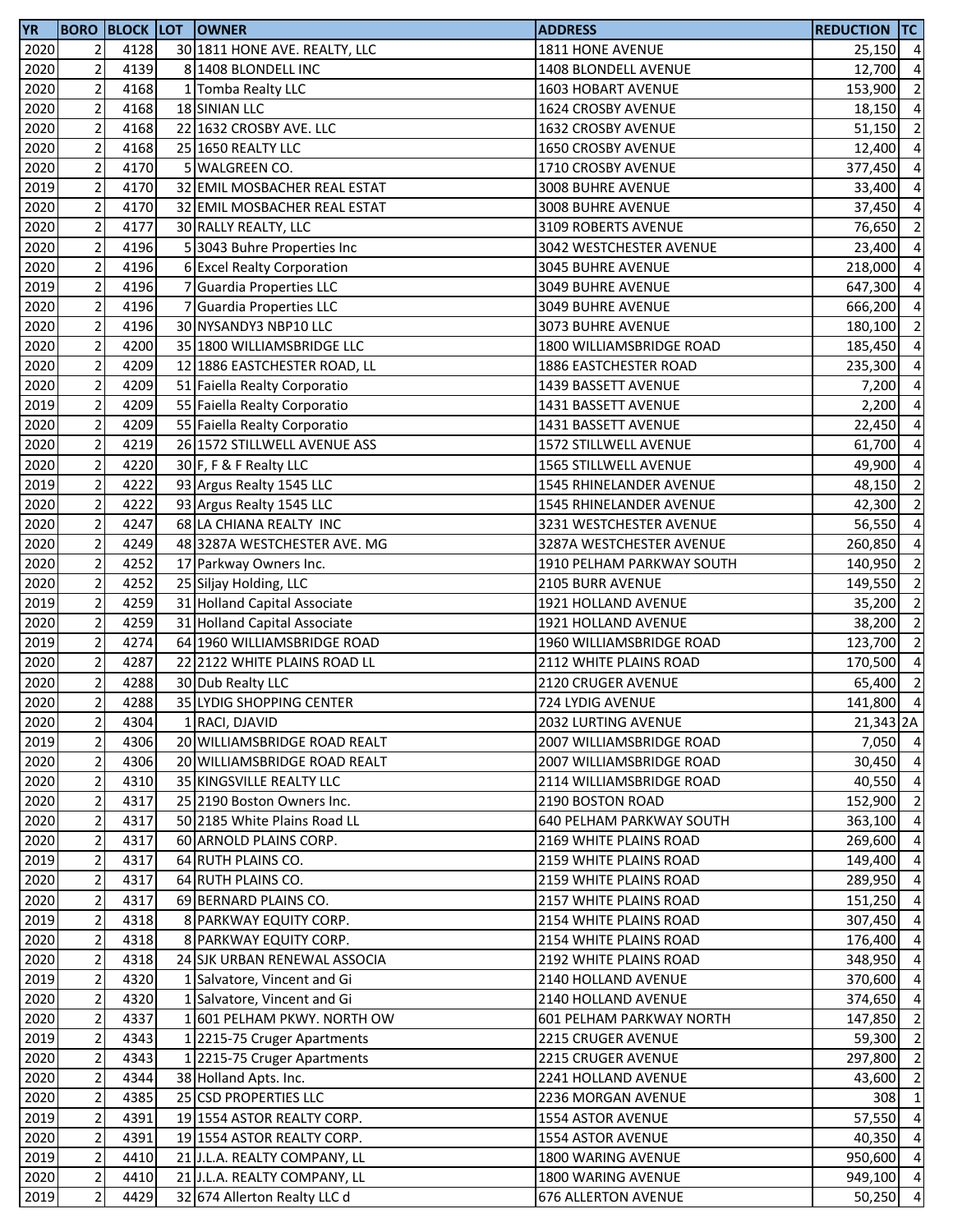| 2020<br>2<br>4430<br>4 WALGREEN EASTERN CO., INC<br>2410 WHITE PLAINS ROAD<br>410,400 4<br>$\overline{2}$<br>4433<br>25 WP Road LLC<br>2020<br>80,050 2B<br>2546A WHITE PLAINS ROAD<br>$\overline{2}$<br>2020<br>4433<br>26 WP Road LLC<br>2548A WHITE PLAINS ROAD<br>$\mathbf 2$<br>4433<br>2020<br>123 WP Road LLC<br>2542A WHITE PLAINS ROAD<br>$\overline{2}$<br>2019<br>4447<br>62 N.Y. DEALER STATIONS, LLC<br>960 ALLERTON AVENUE<br>$\mathbf 2$<br>4447<br>2020<br>62 N.Y. DEALER STATIONS, LLC<br>960 ALLERTON AVENUE<br>$\overline{c}$<br>2020<br>4477<br>42 Schinco Martello Ghiano R<br>2449 EASTCHESTER ROAD<br>$\overline{\mathbf{c}}$<br>4478<br>2020<br>20 EASTCHESTER DEVELOPERS, L<br>2426 EASTCHESTER ROAD<br>$\mathbf 2$<br>4478<br>2020<br>32 Fitore Realty LLC<br>1500 MACE AVENUE<br>120,850<br>$\overline{2}$<br>2020<br>4481<br>21 ESPOSITO, RALPH<br>2520 EASTCHESTER ROAD<br>$\mathbf 2$<br>4494<br>1 UE Gun Hill Road LLC<br>2020<br>1770 EAST GUN HILL ROAD<br>$\mathbf 2$<br>4504<br>2020<br>1806 EAST GUN HILL ROAD<br>2,965,650<br>412 Home Depot U.S.A., Inc.<br>$\mathbf 2$<br>4505<br>2019<br>15 MIRA HOTEL INC<br>2410 GRACE AVENUE<br>$\overline{c}$<br>2020<br>4505<br>15 MIRA HOTEL INC<br>2410 GRACE AVENUE<br>$\overline{c}$<br>4508<br>2020<br>1 685 ALLERTON LLC.<br><b>697 ALLERTON AVENUE</b><br>$\overline{2}$<br>4508<br>2020<br>27 Vele Brothers Realty LLC<br>2711 WHITE PLAINS ROAD<br>76,000<br>$\overline{2}$<br>2020<br>4514<br>1 White Castle System, Inc.<br>2700 MATTHEWS AVENUE<br>112,200<br>$\overline{2}$<br>4515<br>2020<br>13 2751 BOSTON OPERATING COR<br>23,550<br>2751 BOSTON ROAD<br>$\overline{c}$<br>4516<br>2019<br>1 MAIRAJ REALTY LLC<br>2701 WILLIAMSBRIDGE ROAD<br>10,950<br>$\overline{2}$<br>2020<br>4516<br>1 MAIRAJ REALTY LLC<br>2701 WILLIAMSBRIDGE ROAD<br>13,650<br>$\mathbf 2$<br>4538<br>2019<br>26 JPMorgan Chase Bank, N.A.<br>47,350<br>1650 EAST GUN HILL ROAD<br>$\overline{2}$<br>4538<br>2020<br>26 JPMorgan Chase Bank, N.A.<br>1650 EAST GUN HILL ROAD<br>$\mathbf 2$<br>4542<br>1 DALEBER LLC<br>2020<br>144,750<br>2915 WHITE PLAINS ROAD<br>$\overline{c}$<br>2020<br>4550<br>12 Farband Housing Corporati<br>2922 BARNES AVENUE<br>374,100<br>$\mathbf 2$<br>2020<br>4568<br>27 BELLA 700 MANAGEMENT CORP<br>700 BURKE AVENUE<br>72,250<br>$\mathbf 2$<br>4569<br>2020<br>43 3021 Holland Ave. LLC<br>3021 HOLLAND AVENUE<br>58,050<br>$\overline{2}$<br>4578<br>2020<br>3010 BOSTON ROAD<br>83,550<br>1 LANDAU I, LLC<br>$\overline{2}$<br>4578<br>2020<br>31 LANDAU VII LLC<br>3040 LURTING AVENUE<br>36,000<br>$\overline{\mathbf{c}}$<br>4579<br>2020<br>20 LANDAU III, LLC<br>3054 BOSTON ROAD<br>$\mathbf 2$<br>4594<br>2019<br>48 Solomon Burke, Corp<br><b>665 BURKE AVENUE</b><br>113,472<br>$\mathbf 2$<br>4594<br>2020<br>48 Solomon Burke, Corp<br><b>665 BURKE AVENUE</b><br>149,472<br>$\overline{c}$<br>4603<br>2020<br>25 YOLANDA ENTERPRISES CORP.<br>779 BURKE AVENUE<br>$\mathbf 2$<br>4613<br>2020<br>58 Lawrence Gritz<br>3205 LACONIA AVENUE<br>33,150<br>$\overline{2}$<br>4624<br>2019<br>37 3377 WHITE PLAINS ROAD LL<br>3383 WHITE PLAINS ROAD<br>708,100<br>2020<br>2<br>4624<br>37 3377 WHITE PLAINS ROAD LL<br>3383 WHITE PLAINS ROAD<br>$\mathbf 2$<br>4629<br>2020<br>11 Myron Sklar<br>3364 WHITE PLAINS ROAD<br>$\mathbf 2$<br>2020<br>4633<br>11 801 Bartholdi, LLC<br>801 BARTHOLDI STREET<br>83,450<br>$\mathbf 2$<br>10 3534 BB LLC<br>2020<br>4641<br>3534 BRONX BOULEVARD<br>$\mathbf 2$<br>2020<br>4642<br>1 BP AMERICA, INC.<br>641 EAST GUN HILL ROAD<br>$\overline{c}$<br>2019<br>4643<br>1 RIVERDALE EQUITIES, LTD.<br>138,200<br>3509 WHITE PLAINS ROAD<br>$\mathbf 2$<br>2020<br>4643<br>1 RIVERDALE EQUITIES, LTD.<br>3509 WHITE PLAINS ROAD<br>157,100<br>$\mathbf 2$<br>2020<br>4651<br>56 WHITE PLAINS ESTATES LLC<br>3763 WHITE PLAINS ROAD<br>318,200<br>$\mathbf 2$<br>2020<br>4653<br>15 3820-24 BRONX BLVD. ASSOC<br>95,600<br>3824 BRONX BOULEVARD<br>$\mathbf 2$<br>4658<br>21 Bronxwood Home for the Ag<br>2020<br>3441 BARNES AVENUE<br>752,100<br>2020<br>$\overline{2}$<br>4662<br>30 DELTA REALTY GROUP, LLC<br>3622 WHITE PLAINS ROAD<br>84,650<br>2019<br>$\overline{2}$<br>4664<br>39 ARC Holding & Realty Corp<br>719 EAST 216 STREET<br>$\mathbf 2$<br>2020<br>4664<br>39 ARC Holding & Realty Corp<br>719 EAST 216 STREET<br>$\mathbf 2$<br>2019<br>4666<br>74 219 REALTY CORP<br>53,700<br>754 EAST 219 STREET<br>$\overline{c}$<br>2020<br>4666<br>74 219 REALTY CORP<br>754 EAST 219 STREET<br>$\mathbf 2$<br>2020<br>4670<br>50 Surrey Cooperative Apts.<br>800 TILDEN STREET<br>$\mathbf 2$<br>2020<br>4681<br>30 RITE AID OF NEW YORK, INC<br>3510 BRONXWOOD AVENUE<br>162,400<br>$\overline{2}$<br>1 Casuto Real Estate of New<br>2020<br>4734<br>3374 BOSTON ROAD<br>299,750<br>$\overline{c}$<br>5 Boston Management LLC<br>2019<br>4736<br>3432 BOSTON ROAD<br>32,350<br>$\mathbf 2$<br>2020<br>4736<br>5 Boston Management LLC<br>41,800<br>3432 BOSTON ROAD<br>$\overline{2}$<br>2020<br>4737<br>105 BOSTON POST PLAZA LLC<br>3450 BOSTON ROAD<br>$\mathbf 2$<br>2020<br>4737<br>106 BOSTON POST PLAZA LLC<br>3456 BOSTON ROAD<br>$\overline{c}$<br>2020<br>4737<br>107 BOSTON POST PLAZA LLC<br>3373 FENTON AVENUE<br>$\overline{c}$<br>2020<br>4762<br>102 ANTHONY WRIGHT<br>1435 EAST GUN HILL ROAD<br>$\mathbf 2$<br>2020<br>4777<br>23155 Grace Avenue Trust<br>3155 GRACE AVENUE | <b>YR</b> |  | <b>BORO BLOCK LOT OWNER</b> | <b>ADDRESS</b> | <b>REDUCTION TC</b> |                |
|------------------------------------------------------------------------------------------------------------------------------------------------------------------------------------------------------------------------------------------------------------------------------------------------------------------------------------------------------------------------------------------------------------------------------------------------------------------------------------------------------------------------------------------------------------------------------------------------------------------------------------------------------------------------------------------------------------------------------------------------------------------------------------------------------------------------------------------------------------------------------------------------------------------------------------------------------------------------------------------------------------------------------------------------------------------------------------------------------------------------------------------------------------------------------------------------------------------------------------------------------------------------------------------------------------------------------------------------------------------------------------------------------------------------------------------------------------------------------------------------------------------------------------------------------------------------------------------------------------------------------------------------------------------------------------------------------------------------------------------------------------------------------------------------------------------------------------------------------------------------------------------------------------------------------------------------------------------------------------------------------------------------------------------------------------------------------------------------------------------------------------------------------------------------------------------------------------------------------------------------------------------------------------------------------------------------------------------------------------------------------------------------------------------------------------------------------------------------------------------------------------------------------------------------------------------------------------------------------------------------------------------------------------------------------------------------------------------------------------------------------------------------------------------------------------------------------------------------------------------------------------------------------------------------------------------------------------------------------------------------------------------------------------------------------------------------------------------------------------------------------------------------------------------------------------------------------------------------------------------------------------------------------------------------------------------------------------------------------------------------------------------------------------------------------------------------------------------------------------------------------------------------------------------------------------------------------------------------------------------------------------------------------------------------------------------------------------------------------------------------------------------------------------------------------------------------------------------------------------------------------------------------------------------------------------------------------------------------------------------------------------------------------------------------------------------------------------------------------------------------------------------------------------------------------------------------------------------------------------------------------------------------------------------------------------------------------------------------------------------------------------------------------------------------------------------------------------------------------------------------------------------------------------------------------------------------------------------------------------------------------------------------------------------------------------------------------------------------------------------------------------------------------------------------------------------------------------------------------------------------------------------------------------------------------------------------------------------------------------------------------------------------------------------------------------------------------------------------------------------------------------------------------------------------------------------------------------------------------------------------------------------------------------------------------------------------------------------------------------------------------------------------------------------------------------------------------------------------|-----------|--|-----------------------------|----------------|---------------------|----------------|
|                                                                                                                                                                                                                                                                                                                                                                                                                                                                                                                                                                                                                                                                                                                                                                                                                                                                                                                                                                                                                                                                                                                                                                                                                                                                                                                                                                                                                                                                                                                                                                                                                                                                                                                                                                                                                                                                                                                                                                                                                                                                                                                                                                                                                                                                                                                                                                                                                                                                                                                                                                                                                                                                                                                                                                                                                                                                                                                                                                                                                                                                                                                                                                                                                                                                                                                                                                                                                                                                                                                                                                                                                                                                                                                                                                                                                                                                                                                                                                                                                                                                                                                                                                                                                                                                                                                                                                                                                                                                                                                                                                                                                                                                                                                                                                                                                                                                                                                                                                                                                                                                                                                                                                                                                                                                                                                                                                                                                                                                        |           |  |                             |                |                     |                |
| 24,250 2B<br>66,950 2B<br>19,600 4<br>46,600 4<br>93,800 4<br>352,100 4<br>$\overline{2}$<br>8,200 2A<br>480,650 4<br>$\overline{4}$<br>303,350 4<br>305,300 4<br>141,450 4<br>$\overline{4}$<br>$\overline{4}$<br>$\overline{a}$<br>$\overline{4}$<br>$\overline{a}$<br>$\overline{4}$<br>50,050 4<br>$\overline{4}$<br>$\overline{2}$<br>$\overline{4}$<br>$\overline{2}$<br>$\overline{4}$<br>$\overline{4}$<br>19,850 4<br>$\overline{2}$<br>$\overline{2}$<br>41,750 4<br>$\overline{4}$<br>$\overline{2}$<br>435,750 2<br>63,250 4<br>$\overline{4}$<br>286,100 2<br>38,400 4<br>$\overline{4}$<br>$\overline{4}$<br>$\overline{4}$<br>$\overline{4}$<br>$\overline{4}$<br>12,800 4<br>19,550 4<br>$\overline{2}$<br>65,850 2<br>516,000 2<br>$\overline{4}$<br>$\overline{4}$<br>$\overline{4}$<br>76,900 4<br>238,900 4<br>30,408 2A<br>29,250 4<br>2,106,750 4                                                                                                                                                                                                                                                                                                                                                                                                                                                                                                                                                                                                                                                                                                                                                                                                                                                                                                                                                                                                                                                                                                                                                                                                                                                                                                                                                                                                                                                                                                                                                                                                                                                                                                                                                                                                                                                                                                                                                                                                                                                                                                                                                                                                                                                                                                                                                                                                                                                                                                                                                                                                                                                                                                                                                                                                                                                                                                                                                                                                                                                                                                                                                                                                                                                                                                                                                                                                                                                                                                                                                                                                                                                                                                                                                                                                                                                                                                                                                                                                                                                                                                                                                                                                                                                                                                                                                                                                                                                                                                                                                                                                |           |  |                             |                |                     |                |
|                                                                                                                                                                                                                                                                                                                                                                                                                                                                                                                                                                                                                                                                                                                                                                                                                                                                                                                                                                                                                                                                                                                                                                                                                                                                                                                                                                                                                                                                                                                                                                                                                                                                                                                                                                                                                                                                                                                                                                                                                                                                                                                                                                                                                                                                                                                                                                                                                                                                                                                                                                                                                                                                                                                                                                                                                                                                                                                                                                                                                                                                                                                                                                                                                                                                                                                                                                                                                                                                                                                                                                                                                                                                                                                                                                                                                                                                                                                                                                                                                                                                                                                                                                                                                                                                                                                                                                                                                                                                                                                                                                                                                                                                                                                                                                                                                                                                                                                                                                                                                                                                                                                                                                                                                                                                                                                                                                                                                                                                        |           |  |                             |                |                     |                |
|                                                                                                                                                                                                                                                                                                                                                                                                                                                                                                                                                                                                                                                                                                                                                                                                                                                                                                                                                                                                                                                                                                                                                                                                                                                                                                                                                                                                                                                                                                                                                                                                                                                                                                                                                                                                                                                                                                                                                                                                                                                                                                                                                                                                                                                                                                                                                                                                                                                                                                                                                                                                                                                                                                                                                                                                                                                                                                                                                                                                                                                                                                                                                                                                                                                                                                                                                                                                                                                                                                                                                                                                                                                                                                                                                                                                                                                                                                                                                                                                                                                                                                                                                                                                                                                                                                                                                                                                                                                                                                                                                                                                                                                                                                                                                                                                                                                                                                                                                                                                                                                                                                                                                                                                                                                                                                                                                                                                                                                                        |           |  |                             |                |                     |                |
|                                                                                                                                                                                                                                                                                                                                                                                                                                                                                                                                                                                                                                                                                                                                                                                                                                                                                                                                                                                                                                                                                                                                                                                                                                                                                                                                                                                                                                                                                                                                                                                                                                                                                                                                                                                                                                                                                                                                                                                                                                                                                                                                                                                                                                                                                                                                                                                                                                                                                                                                                                                                                                                                                                                                                                                                                                                                                                                                                                                                                                                                                                                                                                                                                                                                                                                                                                                                                                                                                                                                                                                                                                                                                                                                                                                                                                                                                                                                                                                                                                                                                                                                                                                                                                                                                                                                                                                                                                                                                                                                                                                                                                                                                                                                                                                                                                                                                                                                                                                                                                                                                                                                                                                                                                                                                                                                                                                                                                                                        |           |  |                             |                |                     |                |
|                                                                                                                                                                                                                                                                                                                                                                                                                                                                                                                                                                                                                                                                                                                                                                                                                                                                                                                                                                                                                                                                                                                                                                                                                                                                                                                                                                                                                                                                                                                                                                                                                                                                                                                                                                                                                                                                                                                                                                                                                                                                                                                                                                                                                                                                                                                                                                                                                                                                                                                                                                                                                                                                                                                                                                                                                                                                                                                                                                                                                                                                                                                                                                                                                                                                                                                                                                                                                                                                                                                                                                                                                                                                                                                                                                                                                                                                                                                                                                                                                                                                                                                                                                                                                                                                                                                                                                                                                                                                                                                                                                                                                                                                                                                                                                                                                                                                                                                                                                                                                                                                                                                                                                                                                                                                                                                                                                                                                                                                        |           |  |                             |                |                     |                |
|                                                                                                                                                                                                                                                                                                                                                                                                                                                                                                                                                                                                                                                                                                                                                                                                                                                                                                                                                                                                                                                                                                                                                                                                                                                                                                                                                                                                                                                                                                                                                                                                                                                                                                                                                                                                                                                                                                                                                                                                                                                                                                                                                                                                                                                                                                                                                                                                                                                                                                                                                                                                                                                                                                                                                                                                                                                                                                                                                                                                                                                                                                                                                                                                                                                                                                                                                                                                                                                                                                                                                                                                                                                                                                                                                                                                                                                                                                                                                                                                                                                                                                                                                                                                                                                                                                                                                                                                                                                                                                                                                                                                                                                                                                                                                                                                                                                                                                                                                                                                                                                                                                                                                                                                                                                                                                                                                                                                                                                                        |           |  |                             |                |                     |                |
|                                                                                                                                                                                                                                                                                                                                                                                                                                                                                                                                                                                                                                                                                                                                                                                                                                                                                                                                                                                                                                                                                                                                                                                                                                                                                                                                                                                                                                                                                                                                                                                                                                                                                                                                                                                                                                                                                                                                                                                                                                                                                                                                                                                                                                                                                                                                                                                                                                                                                                                                                                                                                                                                                                                                                                                                                                                                                                                                                                                                                                                                                                                                                                                                                                                                                                                                                                                                                                                                                                                                                                                                                                                                                                                                                                                                                                                                                                                                                                                                                                                                                                                                                                                                                                                                                                                                                                                                                                                                                                                                                                                                                                                                                                                                                                                                                                                                                                                                                                                                                                                                                                                                                                                                                                                                                                                                                                                                                                                                        |           |  |                             |                |                     |                |
|                                                                                                                                                                                                                                                                                                                                                                                                                                                                                                                                                                                                                                                                                                                                                                                                                                                                                                                                                                                                                                                                                                                                                                                                                                                                                                                                                                                                                                                                                                                                                                                                                                                                                                                                                                                                                                                                                                                                                                                                                                                                                                                                                                                                                                                                                                                                                                                                                                                                                                                                                                                                                                                                                                                                                                                                                                                                                                                                                                                                                                                                                                                                                                                                                                                                                                                                                                                                                                                                                                                                                                                                                                                                                                                                                                                                                                                                                                                                                                                                                                                                                                                                                                                                                                                                                                                                                                                                                                                                                                                                                                                                                                                                                                                                                                                                                                                                                                                                                                                                                                                                                                                                                                                                                                                                                                                                                                                                                                                                        |           |  |                             |                |                     |                |
|                                                                                                                                                                                                                                                                                                                                                                                                                                                                                                                                                                                                                                                                                                                                                                                                                                                                                                                                                                                                                                                                                                                                                                                                                                                                                                                                                                                                                                                                                                                                                                                                                                                                                                                                                                                                                                                                                                                                                                                                                                                                                                                                                                                                                                                                                                                                                                                                                                                                                                                                                                                                                                                                                                                                                                                                                                                                                                                                                                                                                                                                                                                                                                                                                                                                                                                                                                                                                                                                                                                                                                                                                                                                                                                                                                                                                                                                                                                                                                                                                                                                                                                                                                                                                                                                                                                                                                                                                                                                                                                                                                                                                                                                                                                                                                                                                                                                                                                                                                                                                                                                                                                                                                                                                                                                                                                                                                                                                                                                        |           |  |                             |                |                     |                |
|                                                                                                                                                                                                                                                                                                                                                                                                                                                                                                                                                                                                                                                                                                                                                                                                                                                                                                                                                                                                                                                                                                                                                                                                                                                                                                                                                                                                                                                                                                                                                                                                                                                                                                                                                                                                                                                                                                                                                                                                                                                                                                                                                                                                                                                                                                                                                                                                                                                                                                                                                                                                                                                                                                                                                                                                                                                                                                                                                                                                                                                                                                                                                                                                                                                                                                                                                                                                                                                                                                                                                                                                                                                                                                                                                                                                                                                                                                                                                                                                                                                                                                                                                                                                                                                                                                                                                                                                                                                                                                                                                                                                                                                                                                                                                                                                                                                                                                                                                                                                                                                                                                                                                                                                                                                                                                                                                                                                                                                                        |           |  |                             |                |                     |                |
|                                                                                                                                                                                                                                                                                                                                                                                                                                                                                                                                                                                                                                                                                                                                                                                                                                                                                                                                                                                                                                                                                                                                                                                                                                                                                                                                                                                                                                                                                                                                                                                                                                                                                                                                                                                                                                                                                                                                                                                                                                                                                                                                                                                                                                                                                                                                                                                                                                                                                                                                                                                                                                                                                                                                                                                                                                                                                                                                                                                                                                                                                                                                                                                                                                                                                                                                                                                                                                                                                                                                                                                                                                                                                                                                                                                                                                                                                                                                                                                                                                                                                                                                                                                                                                                                                                                                                                                                                                                                                                                                                                                                                                                                                                                                                                                                                                                                                                                                                                                                                                                                                                                                                                                                                                                                                                                                                                                                                                                                        |           |  |                             |                |                     |                |
|                                                                                                                                                                                                                                                                                                                                                                                                                                                                                                                                                                                                                                                                                                                                                                                                                                                                                                                                                                                                                                                                                                                                                                                                                                                                                                                                                                                                                                                                                                                                                                                                                                                                                                                                                                                                                                                                                                                                                                                                                                                                                                                                                                                                                                                                                                                                                                                                                                                                                                                                                                                                                                                                                                                                                                                                                                                                                                                                                                                                                                                                                                                                                                                                                                                                                                                                                                                                                                                                                                                                                                                                                                                                                                                                                                                                                                                                                                                                                                                                                                                                                                                                                                                                                                                                                                                                                                                                                                                                                                                                                                                                                                                                                                                                                                                                                                                                                                                                                                                                                                                                                                                                                                                                                                                                                                                                                                                                                                                                        |           |  |                             |                |                     |                |
|                                                                                                                                                                                                                                                                                                                                                                                                                                                                                                                                                                                                                                                                                                                                                                                                                                                                                                                                                                                                                                                                                                                                                                                                                                                                                                                                                                                                                                                                                                                                                                                                                                                                                                                                                                                                                                                                                                                                                                                                                                                                                                                                                                                                                                                                                                                                                                                                                                                                                                                                                                                                                                                                                                                                                                                                                                                                                                                                                                                                                                                                                                                                                                                                                                                                                                                                                                                                                                                                                                                                                                                                                                                                                                                                                                                                                                                                                                                                                                                                                                                                                                                                                                                                                                                                                                                                                                                                                                                                                                                                                                                                                                                                                                                                                                                                                                                                                                                                                                                                                                                                                                                                                                                                                                                                                                                                                                                                                                                                        |           |  |                             |                |                     |                |
|                                                                                                                                                                                                                                                                                                                                                                                                                                                                                                                                                                                                                                                                                                                                                                                                                                                                                                                                                                                                                                                                                                                                                                                                                                                                                                                                                                                                                                                                                                                                                                                                                                                                                                                                                                                                                                                                                                                                                                                                                                                                                                                                                                                                                                                                                                                                                                                                                                                                                                                                                                                                                                                                                                                                                                                                                                                                                                                                                                                                                                                                                                                                                                                                                                                                                                                                                                                                                                                                                                                                                                                                                                                                                                                                                                                                                                                                                                                                                                                                                                                                                                                                                                                                                                                                                                                                                                                                                                                                                                                                                                                                                                                                                                                                                                                                                                                                                                                                                                                                                                                                                                                                                                                                                                                                                                                                                                                                                                                                        |           |  |                             |                |                     |                |
|                                                                                                                                                                                                                                                                                                                                                                                                                                                                                                                                                                                                                                                                                                                                                                                                                                                                                                                                                                                                                                                                                                                                                                                                                                                                                                                                                                                                                                                                                                                                                                                                                                                                                                                                                                                                                                                                                                                                                                                                                                                                                                                                                                                                                                                                                                                                                                                                                                                                                                                                                                                                                                                                                                                                                                                                                                                                                                                                                                                                                                                                                                                                                                                                                                                                                                                                                                                                                                                                                                                                                                                                                                                                                                                                                                                                                                                                                                                                                                                                                                                                                                                                                                                                                                                                                                                                                                                                                                                                                                                                                                                                                                                                                                                                                                                                                                                                                                                                                                                                                                                                                                                                                                                                                                                                                                                                                                                                                                                                        |           |  |                             |                |                     |                |
|                                                                                                                                                                                                                                                                                                                                                                                                                                                                                                                                                                                                                                                                                                                                                                                                                                                                                                                                                                                                                                                                                                                                                                                                                                                                                                                                                                                                                                                                                                                                                                                                                                                                                                                                                                                                                                                                                                                                                                                                                                                                                                                                                                                                                                                                                                                                                                                                                                                                                                                                                                                                                                                                                                                                                                                                                                                                                                                                                                                                                                                                                                                                                                                                                                                                                                                                                                                                                                                                                                                                                                                                                                                                                                                                                                                                                                                                                                                                                                                                                                                                                                                                                                                                                                                                                                                                                                                                                                                                                                                                                                                                                                                                                                                                                                                                                                                                                                                                                                                                                                                                                                                                                                                                                                                                                                                                                                                                                                                                        |           |  |                             |                |                     |                |
|                                                                                                                                                                                                                                                                                                                                                                                                                                                                                                                                                                                                                                                                                                                                                                                                                                                                                                                                                                                                                                                                                                                                                                                                                                                                                                                                                                                                                                                                                                                                                                                                                                                                                                                                                                                                                                                                                                                                                                                                                                                                                                                                                                                                                                                                                                                                                                                                                                                                                                                                                                                                                                                                                                                                                                                                                                                                                                                                                                                                                                                                                                                                                                                                                                                                                                                                                                                                                                                                                                                                                                                                                                                                                                                                                                                                                                                                                                                                                                                                                                                                                                                                                                                                                                                                                                                                                                                                                                                                                                                                                                                                                                                                                                                                                                                                                                                                                                                                                                                                                                                                                                                                                                                                                                                                                                                                                                                                                                                                        |           |  |                             |                |                     |                |
|                                                                                                                                                                                                                                                                                                                                                                                                                                                                                                                                                                                                                                                                                                                                                                                                                                                                                                                                                                                                                                                                                                                                                                                                                                                                                                                                                                                                                                                                                                                                                                                                                                                                                                                                                                                                                                                                                                                                                                                                                                                                                                                                                                                                                                                                                                                                                                                                                                                                                                                                                                                                                                                                                                                                                                                                                                                                                                                                                                                                                                                                                                                                                                                                                                                                                                                                                                                                                                                                                                                                                                                                                                                                                                                                                                                                                                                                                                                                                                                                                                                                                                                                                                                                                                                                                                                                                                                                                                                                                                                                                                                                                                                                                                                                                                                                                                                                                                                                                                                                                                                                                                                                                                                                                                                                                                                                                                                                                                                                        |           |  |                             |                |                     |                |
|                                                                                                                                                                                                                                                                                                                                                                                                                                                                                                                                                                                                                                                                                                                                                                                                                                                                                                                                                                                                                                                                                                                                                                                                                                                                                                                                                                                                                                                                                                                                                                                                                                                                                                                                                                                                                                                                                                                                                                                                                                                                                                                                                                                                                                                                                                                                                                                                                                                                                                                                                                                                                                                                                                                                                                                                                                                                                                                                                                                                                                                                                                                                                                                                                                                                                                                                                                                                                                                                                                                                                                                                                                                                                                                                                                                                                                                                                                                                                                                                                                                                                                                                                                                                                                                                                                                                                                                                                                                                                                                                                                                                                                                                                                                                                                                                                                                                                                                                                                                                                                                                                                                                                                                                                                                                                                                                                                                                                                                                        |           |  |                             |                |                     |                |
|                                                                                                                                                                                                                                                                                                                                                                                                                                                                                                                                                                                                                                                                                                                                                                                                                                                                                                                                                                                                                                                                                                                                                                                                                                                                                                                                                                                                                                                                                                                                                                                                                                                                                                                                                                                                                                                                                                                                                                                                                                                                                                                                                                                                                                                                                                                                                                                                                                                                                                                                                                                                                                                                                                                                                                                                                                                                                                                                                                                                                                                                                                                                                                                                                                                                                                                                                                                                                                                                                                                                                                                                                                                                                                                                                                                                                                                                                                                                                                                                                                                                                                                                                                                                                                                                                                                                                                                                                                                                                                                                                                                                                                                                                                                                                                                                                                                                                                                                                                                                                                                                                                                                                                                                                                                                                                                                                                                                                                                                        |           |  |                             |                |                     |                |
|                                                                                                                                                                                                                                                                                                                                                                                                                                                                                                                                                                                                                                                                                                                                                                                                                                                                                                                                                                                                                                                                                                                                                                                                                                                                                                                                                                                                                                                                                                                                                                                                                                                                                                                                                                                                                                                                                                                                                                                                                                                                                                                                                                                                                                                                                                                                                                                                                                                                                                                                                                                                                                                                                                                                                                                                                                                                                                                                                                                                                                                                                                                                                                                                                                                                                                                                                                                                                                                                                                                                                                                                                                                                                                                                                                                                                                                                                                                                                                                                                                                                                                                                                                                                                                                                                                                                                                                                                                                                                                                                                                                                                                                                                                                                                                                                                                                                                                                                                                                                                                                                                                                                                                                                                                                                                                                                                                                                                                                                        |           |  |                             |                |                     |                |
|                                                                                                                                                                                                                                                                                                                                                                                                                                                                                                                                                                                                                                                                                                                                                                                                                                                                                                                                                                                                                                                                                                                                                                                                                                                                                                                                                                                                                                                                                                                                                                                                                                                                                                                                                                                                                                                                                                                                                                                                                                                                                                                                                                                                                                                                                                                                                                                                                                                                                                                                                                                                                                                                                                                                                                                                                                                                                                                                                                                                                                                                                                                                                                                                                                                                                                                                                                                                                                                                                                                                                                                                                                                                                                                                                                                                                                                                                                                                                                                                                                                                                                                                                                                                                                                                                                                                                                                                                                                                                                                                                                                                                                                                                                                                                                                                                                                                                                                                                                                                                                                                                                                                                                                                                                                                                                                                                                                                                                                                        |           |  |                             |                |                     |                |
|                                                                                                                                                                                                                                                                                                                                                                                                                                                                                                                                                                                                                                                                                                                                                                                                                                                                                                                                                                                                                                                                                                                                                                                                                                                                                                                                                                                                                                                                                                                                                                                                                                                                                                                                                                                                                                                                                                                                                                                                                                                                                                                                                                                                                                                                                                                                                                                                                                                                                                                                                                                                                                                                                                                                                                                                                                                                                                                                                                                                                                                                                                                                                                                                                                                                                                                                                                                                                                                                                                                                                                                                                                                                                                                                                                                                                                                                                                                                                                                                                                                                                                                                                                                                                                                                                                                                                                                                                                                                                                                                                                                                                                                                                                                                                                                                                                                                                                                                                                                                                                                                                                                                                                                                                                                                                                                                                                                                                                                                        |           |  |                             |                |                     |                |
|                                                                                                                                                                                                                                                                                                                                                                                                                                                                                                                                                                                                                                                                                                                                                                                                                                                                                                                                                                                                                                                                                                                                                                                                                                                                                                                                                                                                                                                                                                                                                                                                                                                                                                                                                                                                                                                                                                                                                                                                                                                                                                                                                                                                                                                                                                                                                                                                                                                                                                                                                                                                                                                                                                                                                                                                                                                                                                                                                                                                                                                                                                                                                                                                                                                                                                                                                                                                                                                                                                                                                                                                                                                                                                                                                                                                                                                                                                                                                                                                                                                                                                                                                                                                                                                                                                                                                                                                                                                                                                                                                                                                                                                                                                                                                                                                                                                                                                                                                                                                                                                                                                                                                                                                                                                                                                                                                                                                                                                                        |           |  |                             |                |                     |                |
|                                                                                                                                                                                                                                                                                                                                                                                                                                                                                                                                                                                                                                                                                                                                                                                                                                                                                                                                                                                                                                                                                                                                                                                                                                                                                                                                                                                                                                                                                                                                                                                                                                                                                                                                                                                                                                                                                                                                                                                                                                                                                                                                                                                                                                                                                                                                                                                                                                                                                                                                                                                                                                                                                                                                                                                                                                                                                                                                                                                                                                                                                                                                                                                                                                                                                                                                                                                                                                                                                                                                                                                                                                                                                                                                                                                                                                                                                                                                                                                                                                                                                                                                                                                                                                                                                                                                                                                                                                                                                                                                                                                                                                                                                                                                                                                                                                                                                                                                                                                                                                                                                                                                                                                                                                                                                                                                                                                                                                                                        |           |  |                             |                |                     |                |
|                                                                                                                                                                                                                                                                                                                                                                                                                                                                                                                                                                                                                                                                                                                                                                                                                                                                                                                                                                                                                                                                                                                                                                                                                                                                                                                                                                                                                                                                                                                                                                                                                                                                                                                                                                                                                                                                                                                                                                                                                                                                                                                                                                                                                                                                                                                                                                                                                                                                                                                                                                                                                                                                                                                                                                                                                                                                                                                                                                                                                                                                                                                                                                                                                                                                                                                                                                                                                                                                                                                                                                                                                                                                                                                                                                                                                                                                                                                                                                                                                                                                                                                                                                                                                                                                                                                                                                                                                                                                                                                                                                                                                                                                                                                                                                                                                                                                                                                                                                                                                                                                                                                                                                                                                                                                                                                                                                                                                                                                        |           |  |                             |                |                     |                |
|                                                                                                                                                                                                                                                                                                                                                                                                                                                                                                                                                                                                                                                                                                                                                                                                                                                                                                                                                                                                                                                                                                                                                                                                                                                                                                                                                                                                                                                                                                                                                                                                                                                                                                                                                                                                                                                                                                                                                                                                                                                                                                                                                                                                                                                                                                                                                                                                                                                                                                                                                                                                                                                                                                                                                                                                                                                                                                                                                                                                                                                                                                                                                                                                                                                                                                                                                                                                                                                                                                                                                                                                                                                                                                                                                                                                                                                                                                                                                                                                                                                                                                                                                                                                                                                                                                                                                                                                                                                                                                                                                                                                                                                                                                                                                                                                                                                                                                                                                                                                                                                                                                                                                                                                                                                                                                                                                                                                                                                                        |           |  |                             |                |                     |                |
|                                                                                                                                                                                                                                                                                                                                                                                                                                                                                                                                                                                                                                                                                                                                                                                                                                                                                                                                                                                                                                                                                                                                                                                                                                                                                                                                                                                                                                                                                                                                                                                                                                                                                                                                                                                                                                                                                                                                                                                                                                                                                                                                                                                                                                                                                                                                                                                                                                                                                                                                                                                                                                                                                                                                                                                                                                                                                                                                                                                                                                                                                                                                                                                                                                                                                                                                                                                                                                                                                                                                                                                                                                                                                                                                                                                                                                                                                                                                                                                                                                                                                                                                                                                                                                                                                                                                                                                                                                                                                                                                                                                                                                                                                                                                                                                                                                                                                                                                                                                                                                                                                                                                                                                                                                                                                                                                                                                                                                                                        |           |  |                             |                |                     |                |
|                                                                                                                                                                                                                                                                                                                                                                                                                                                                                                                                                                                                                                                                                                                                                                                                                                                                                                                                                                                                                                                                                                                                                                                                                                                                                                                                                                                                                                                                                                                                                                                                                                                                                                                                                                                                                                                                                                                                                                                                                                                                                                                                                                                                                                                                                                                                                                                                                                                                                                                                                                                                                                                                                                                                                                                                                                                                                                                                                                                                                                                                                                                                                                                                                                                                                                                                                                                                                                                                                                                                                                                                                                                                                                                                                                                                                                                                                                                                                                                                                                                                                                                                                                                                                                                                                                                                                                                                                                                                                                                                                                                                                                                                                                                                                                                                                                                                                                                                                                                                                                                                                                                                                                                                                                                                                                                                                                                                                                                                        |           |  |                             |                |                     |                |
|                                                                                                                                                                                                                                                                                                                                                                                                                                                                                                                                                                                                                                                                                                                                                                                                                                                                                                                                                                                                                                                                                                                                                                                                                                                                                                                                                                                                                                                                                                                                                                                                                                                                                                                                                                                                                                                                                                                                                                                                                                                                                                                                                                                                                                                                                                                                                                                                                                                                                                                                                                                                                                                                                                                                                                                                                                                                                                                                                                                                                                                                                                                                                                                                                                                                                                                                                                                                                                                                                                                                                                                                                                                                                                                                                                                                                                                                                                                                                                                                                                                                                                                                                                                                                                                                                                                                                                                                                                                                                                                                                                                                                                                                                                                                                                                                                                                                                                                                                                                                                                                                                                                                                                                                                                                                                                                                                                                                                                                                        |           |  |                             |                |                     |                |
|                                                                                                                                                                                                                                                                                                                                                                                                                                                                                                                                                                                                                                                                                                                                                                                                                                                                                                                                                                                                                                                                                                                                                                                                                                                                                                                                                                                                                                                                                                                                                                                                                                                                                                                                                                                                                                                                                                                                                                                                                                                                                                                                                                                                                                                                                                                                                                                                                                                                                                                                                                                                                                                                                                                                                                                                                                                                                                                                                                                                                                                                                                                                                                                                                                                                                                                                                                                                                                                                                                                                                                                                                                                                                                                                                                                                                                                                                                                                                                                                                                                                                                                                                                                                                                                                                                                                                                                                                                                                                                                                                                                                                                                                                                                                                                                                                                                                                                                                                                                                                                                                                                                                                                                                                                                                                                                                                                                                                                                                        |           |  |                             |                |                     |                |
|                                                                                                                                                                                                                                                                                                                                                                                                                                                                                                                                                                                                                                                                                                                                                                                                                                                                                                                                                                                                                                                                                                                                                                                                                                                                                                                                                                                                                                                                                                                                                                                                                                                                                                                                                                                                                                                                                                                                                                                                                                                                                                                                                                                                                                                                                                                                                                                                                                                                                                                                                                                                                                                                                                                                                                                                                                                                                                                                                                                                                                                                                                                                                                                                                                                                                                                                                                                                                                                                                                                                                                                                                                                                                                                                                                                                                                                                                                                                                                                                                                                                                                                                                                                                                                                                                                                                                                                                                                                                                                                                                                                                                                                                                                                                                                                                                                                                                                                                                                                                                                                                                                                                                                                                                                                                                                                                                                                                                                                                        |           |  |                             |                |                     |                |
|                                                                                                                                                                                                                                                                                                                                                                                                                                                                                                                                                                                                                                                                                                                                                                                                                                                                                                                                                                                                                                                                                                                                                                                                                                                                                                                                                                                                                                                                                                                                                                                                                                                                                                                                                                                                                                                                                                                                                                                                                                                                                                                                                                                                                                                                                                                                                                                                                                                                                                                                                                                                                                                                                                                                                                                                                                                                                                                                                                                                                                                                                                                                                                                                                                                                                                                                                                                                                                                                                                                                                                                                                                                                                                                                                                                                                                                                                                                                                                                                                                                                                                                                                                                                                                                                                                                                                                                                                                                                                                                                                                                                                                                                                                                                                                                                                                                                                                                                                                                                                                                                                                                                                                                                                                                                                                                                                                                                                                                                        |           |  |                             |                |                     |                |
|                                                                                                                                                                                                                                                                                                                                                                                                                                                                                                                                                                                                                                                                                                                                                                                                                                                                                                                                                                                                                                                                                                                                                                                                                                                                                                                                                                                                                                                                                                                                                                                                                                                                                                                                                                                                                                                                                                                                                                                                                                                                                                                                                                                                                                                                                                                                                                                                                                                                                                                                                                                                                                                                                                                                                                                                                                                                                                                                                                                                                                                                                                                                                                                                                                                                                                                                                                                                                                                                                                                                                                                                                                                                                                                                                                                                                                                                                                                                                                                                                                                                                                                                                                                                                                                                                                                                                                                                                                                                                                                                                                                                                                                                                                                                                                                                                                                                                                                                                                                                                                                                                                                                                                                                                                                                                                                                                                                                                                                                        |           |  |                             |                |                     |                |
|                                                                                                                                                                                                                                                                                                                                                                                                                                                                                                                                                                                                                                                                                                                                                                                                                                                                                                                                                                                                                                                                                                                                                                                                                                                                                                                                                                                                                                                                                                                                                                                                                                                                                                                                                                                                                                                                                                                                                                                                                                                                                                                                                                                                                                                                                                                                                                                                                                                                                                                                                                                                                                                                                                                                                                                                                                                                                                                                                                                                                                                                                                                                                                                                                                                                                                                                                                                                                                                                                                                                                                                                                                                                                                                                                                                                                                                                                                                                                                                                                                                                                                                                                                                                                                                                                                                                                                                                                                                                                                                                                                                                                                                                                                                                                                                                                                                                                                                                                                                                                                                                                                                                                                                                                                                                                                                                                                                                                                                                        |           |  |                             |                |                     |                |
|                                                                                                                                                                                                                                                                                                                                                                                                                                                                                                                                                                                                                                                                                                                                                                                                                                                                                                                                                                                                                                                                                                                                                                                                                                                                                                                                                                                                                                                                                                                                                                                                                                                                                                                                                                                                                                                                                                                                                                                                                                                                                                                                                                                                                                                                                                                                                                                                                                                                                                                                                                                                                                                                                                                                                                                                                                                                                                                                                                                                                                                                                                                                                                                                                                                                                                                                                                                                                                                                                                                                                                                                                                                                                                                                                                                                                                                                                                                                                                                                                                                                                                                                                                                                                                                                                                                                                                                                                                                                                                                                                                                                                                                                                                                                                                                                                                                                                                                                                                                                                                                                                                                                                                                                                                                                                                                                                                                                                                                                        |           |  |                             |                |                     |                |
|                                                                                                                                                                                                                                                                                                                                                                                                                                                                                                                                                                                                                                                                                                                                                                                                                                                                                                                                                                                                                                                                                                                                                                                                                                                                                                                                                                                                                                                                                                                                                                                                                                                                                                                                                                                                                                                                                                                                                                                                                                                                                                                                                                                                                                                                                                                                                                                                                                                                                                                                                                                                                                                                                                                                                                                                                                                                                                                                                                                                                                                                                                                                                                                                                                                                                                                                                                                                                                                                                                                                                                                                                                                                                                                                                                                                                                                                                                                                                                                                                                                                                                                                                                                                                                                                                                                                                                                                                                                                                                                                                                                                                                                                                                                                                                                                                                                                                                                                                                                                                                                                                                                                                                                                                                                                                                                                                                                                                                                                        |           |  |                             |                |                     |                |
|                                                                                                                                                                                                                                                                                                                                                                                                                                                                                                                                                                                                                                                                                                                                                                                                                                                                                                                                                                                                                                                                                                                                                                                                                                                                                                                                                                                                                                                                                                                                                                                                                                                                                                                                                                                                                                                                                                                                                                                                                                                                                                                                                                                                                                                                                                                                                                                                                                                                                                                                                                                                                                                                                                                                                                                                                                                                                                                                                                                                                                                                                                                                                                                                                                                                                                                                                                                                                                                                                                                                                                                                                                                                                                                                                                                                                                                                                                                                                                                                                                                                                                                                                                                                                                                                                                                                                                                                                                                                                                                                                                                                                                                                                                                                                                                                                                                                                                                                                                                                                                                                                                                                                                                                                                                                                                                                                                                                                                                                        |           |  |                             |                |                     |                |
|                                                                                                                                                                                                                                                                                                                                                                                                                                                                                                                                                                                                                                                                                                                                                                                                                                                                                                                                                                                                                                                                                                                                                                                                                                                                                                                                                                                                                                                                                                                                                                                                                                                                                                                                                                                                                                                                                                                                                                                                                                                                                                                                                                                                                                                                                                                                                                                                                                                                                                                                                                                                                                                                                                                                                                                                                                                                                                                                                                                                                                                                                                                                                                                                                                                                                                                                                                                                                                                                                                                                                                                                                                                                                                                                                                                                                                                                                                                                                                                                                                                                                                                                                                                                                                                                                                                                                                                                                                                                                                                                                                                                                                                                                                                                                                                                                                                                                                                                                                                                                                                                                                                                                                                                                                                                                                                                                                                                                                                                        |           |  |                             |                |                     |                |
|                                                                                                                                                                                                                                                                                                                                                                                                                                                                                                                                                                                                                                                                                                                                                                                                                                                                                                                                                                                                                                                                                                                                                                                                                                                                                                                                                                                                                                                                                                                                                                                                                                                                                                                                                                                                                                                                                                                                                                                                                                                                                                                                                                                                                                                                                                                                                                                                                                                                                                                                                                                                                                                                                                                                                                                                                                                                                                                                                                                                                                                                                                                                                                                                                                                                                                                                                                                                                                                                                                                                                                                                                                                                                                                                                                                                                                                                                                                                                                                                                                                                                                                                                                                                                                                                                                                                                                                                                                                                                                                                                                                                                                                                                                                                                                                                                                                                                                                                                                                                                                                                                                                                                                                                                                                                                                                                                                                                                                                                        |           |  |                             |                |                     |                |
|                                                                                                                                                                                                                                                                                                                                                                                                                                                                                                                                                                                                                                                                                                                                                                                                                                                                                                                                                                                                                                                                                                                                                                                                                                                                                                                                                                                                                                                                                                                                                                                                                                                                                                                                                                                                                                                                                                                                                                                                                                                                                                                                                                                                                                                                                                                                                                                                                                                                                                                                                                                                                                                                                                                                                                                                                                                                                                                                                                                                                                                                                                                                                                                                                                                                                                                                                                                                                                                                                                                                                                                                                                                                                                                                                                                                                                                                                                                                                                                                                                                                                                                                                                                                                                                                                                                                                                                                                                                                                                                                                                                                                                                                                                                                                                                                                                                                                                                                                                                                                                                                                                                                                                                                                                                                                                                                                                                                                                                                        |           |  |                             |                |                     |                |
|                                                                                                                                                                                                                                                                                                                                                                                                                                                                                                                                                                                                                                                                                                                                                                                                                                                                                                                                                                                                                                                                                                                                                                                                                                                                                                                                                                                                                                                                                                                                                                                                                                                                                                                                                                                                                                                                                                                                                                                                                                                                                                                                                                                                                                                                                                                                                                                                                                                                                                                                                                                                                                                                                                                                                                                                                                                                                                                                                                                                                                                                                                                                                                                                                                                                                                                                                                                                                                                                                                                                                                                                                                                                                                                                                                                                                                                                                                                                                                                                                                                                                                                                                                                                                                                                                                                                                                                                                                                                                                                                                                                                                                                                                                                                                                                                                                                                                                                                                                                                                                                                                                                                                                                                                                                                                                                                                                                                                                                                        |           |  |                             |                |                     |                |
|                                                                                                                                                                                                                                                                                                                                                                                                                                                                                                                                                                                                                                                                                                                                                                                                                                                                                                                                                                                                                                                                                                                                                                                                                                                                                                                                                                                                                                                                                                                                                                                                                                                                                                                                                                                                                                                                                                                                                                                                                                                                                                                                                                                                                                                                                                                                                                                                                                                                                                                                                                                                                                                                                                                                                                                                                                                                                                                                                                                                                                                                                                                                                                                                                                                                                                                                                                                                                                                                                                                                                                                                                                                                                                                                                                                                                                                                                                                                                                                                                                                                                                                                                                                                                                                                                                                                                                                                                                                                                                                                                                                                                                                                                                                                                                                                                                                                                                                                                                                                                                                                                                                                                                                                                                                                                                                                                                                                                                                                        |           |  |                             |                |                     | $\overline{2}$ |
|                                                                                                                                                                                                                                                                                                                                                                                                                                                                                                                                                                                                                                                                                                                                                                                                                                                                                                                                                                                                                                                                                                                                                                                                                                                                                                                                                                                                                                                                                                                                                                                                                                                                                                                                                                                                                                                                                                                                                                                                                                                                                                                                                                                                                                                                                                                                                                                                                                                                                                                                                                                                                                                                                                                                                                                                                                                                                                                                                                                                                                                                                                                                                                                                                                                                                                                                                                                                                                                                                                                                                                                                                                                                                                                                                                                                                                                                                                                                                                                                                                                                                                                                                                                                                                                                                                                                                                                                                                                                                                                                                                                                                                                                                                                                                                                                                                                                                                                                                                                                                                                                                                                                                                                                                                                                                                                                                                                                                                                                        |           |  |                             |                |                     |                |
|                                                                                                                                                                                                                                                                                                                                                                                                                                                                                                                                                                                                                                                                                                                                                                                                                                                                                                                                                                                                                                                                                                                                                                                                                                                                                                                                                                                                                                                                                                                                                                                                                                                                                                                                                                                                                                                                                                                                                                                                                                                                                                                                                                                                                                                                                                                                                                                                                                                                                                                                                                                                                                                                                                                                                                                                                                                                                                                                                                                                                                                                                                                                                                                                                                                                                                                                                                                                                                                                                                                                                                                                                                                                                                                                                                                                                                                                                                                                                                                                                                                                                                                                                                                                                                                                                                                                                                                                                                                                                                                                                                                                                                                                                                                                                                                                                                                                                                                                                                                                                                                                                                                                                                                                                                                                                                                                                                                                                                                                        |           |  |                             |                |                     |                |
|                                                                                                                                                                                                                                                                                                                                                                                                                                                                                                                                                                                                                                                                                                                                                                                                                                                                                                                                                                                                                                                                                                                                                                                                                                                                                                                                                                                                                                                                                                                                                                                                                                                                                                                                                                                                                                                                                                                                                                                                                                                                                                                                                                                                                                                                                                                                                                                                                                                                                                                                                                                                                                                                                                                                                                                                                                                                                                                                                                                                                                                                                                                                                                                                                                                                                                                                                                                                                                                                                                                                                                                                                                                                                                                                                                                                                                                                                                                                                                                                                                                                                                                                                                                                                                                                                                                                                                                                                                                                                                                                                                                                                                                                                                                                                                                                                                                                                                                                                                                                                                                                                                                                                                                                                                                                                                                                                                                                                                                                        |           |  |                             |                |                     |                |
|                                                                                                                                                                                                                                                                                                                                                                                                                                                                                                                                                                                                                                                                                                                                                                                                                                                                                                                                                                                                                                                                                                                                                                                                                                                                                                                                                                                                                                                                                                                                                                                                                                                                                                                                                                                                                                                                                                                                                                                                                                                                                                                                                                                                                                                                                                                                                                                                                                                                                                                                                                                                                                                                                                                                                                                                                                                                                                                                                                                                                                                                                                                                                                                                                                                                                                                                                                                                                                                                                                                                                                                                                                                                                                                                                                                                                                                                                                                                                                                                                                                                                                                                                                                                                                                                                                                                                                                                                                                                                                                                                                                                                                                                                                                                                                                                                                                                                                                                                                                                                                                                                                                                                                                                                                                                                                                                                                                                                                                                        |           |  |                             |                |                     |                |
|                                                                                                                                                                                                                                                                                                                                                                                                                                                                                                                                                                                                                                                                                                                                                                                                                                                                                                                                                                                                                                                                                                                                                                                                                                                                                                                                                                                                                                                                                                                                                                                                                                                                                                                                                                                                                                                                                                                                                                                                                                                                                                                                                                                                                                                                                                                                                                                                                                                                                                                                                                                                                                                                                                                                                                                                                                                                                                                                                                                                                                                                                                                                                                                                                                                                                                                                                                                                                                                                                                                                                                                                                                                                                                                                                                                                                                                                                                                                                                                                                                                                                                                                                                                                                                                                                                                                                                                                                                                                                                                                                                                                                                                                                                                                                                                                                                                                                                                                                                                                                                                                                                                                                                                                                                                                                                                                                                                                                                                                        |           |  |                             |                |                     |                |
|                                                                                                                                                                                                                                                                                                                                                                                                                                                                                                                                                                                                                                                                                                                                                                                                                                                                                                                                                                                                                                                                                                                                                                                                                                                                                                                                                                                                                                                                                                                                                                                                                                                                                                                                                                                                                                                                                                                                                                                                                                                                                                                                                                                                                                                                                                                                                                                                                                                                                                                                                                                                                                                                                                                                                                                                                                                                                                                                                                                                                                                                                                                                                                                                                                                                                                                                                                                                                                                                                                                                                                                                                                                                                                                                                                                                                                                                                                                                                                                                                                                                                                                                                                                                                                                                                                                                                                                                                                                                                                                                                                                                                                                                                                                                                                                                                                                                                                                                                                                                                                                                                                                                                                                                                                                                                                                                                                                                                                                                        |           |  |                             |                |                     |                |
|                                                                                                                                                                                                                                                                                                                                                                                                                                                                                                                                                                                                                                                                                                                                                                                                                                                                                                                                                                                                                                                                                                                                                                                                                                                                                                                                                                                                                                                                                                                                                                                                                                                                                                                                                                                                                                                                                                                                                                                                                                                                                                                                                                                                                                                                                                                                                                                                                                                                                                                                                                                                                                                                                                                                                                                                                                                                                                                                                                                                                                                                                                                                                                                                                                                                                                                                                                                                                                                                                                                                                                                                                                                                                                                                                                                                                                                                                                                                                                                                                                                                                                                                                                                                                                                                                                                                                                                                                                                                                                                                                                                                                                                                                                                                                                                                                                                                                                                                                                                                                                                                                                                                                                                                                                                                                                                                                                                                                                                                        |           |  |                             |                |                     |                |
|                                                                                                                                                                                                                                                                                                                                                                                                                                                                                                                                                                                                                                                                                                                                                                                                                                                                                                                                                                                                                                                                                                                                                                                                                                                                                                                                                                                                                                                                                                                                                                                                                                                                                                                                                                                                                                                                                                                                                                                                                                                                                                                                                                                                                                                                                                                                                                                                                                                                                                                                                                                                                                                                                                                                                                                                                                                                                                                                                                                                                                                                                                                                                                                                                                                                                                                                                                                                                                                                                                                                                                                                                                                                                                                                                                                                                                                                                                                                                                                                                                                                                                                                                                                                                                                                                                                                                                                                                                                                                                                                                                                                                                                                                                                                                                                                                                                                                                                                                                                                                                                                                                                                                                                                                                                                                                                                                                                                                                                                        |           |  |                             |                |                     |                |
|                                                                                                                                                                                                                                                                                                                                                                                                                                                                                                                                                                                                                                                                                                                                                                                                                                                                                                                                                                                                                                                                                                                                                                                                                                                                                                                                                                                                                                                                                                                                                                                                                                                                                                                                                                                                                                                                                                                                                                                                                                                                                                                                                                                                                                                                                                                                                                                                                                                                                                                                                                                                                                                                                                                                                                                                                                                                                                                                                                                                                                                                                                                                                                                                                                                                                                                                                                                                                                                                                                                                                                                                                                                                                                                                                                                                                                                                                                                                                                                                                                                                                                                                                                                                                                                                                                                                                                                                                                                                                                                                                                                                                                                                                                                                                                                                                                                                                                                                                                                                                                                                                                                                                                                                                                                                                                                                                                                                                                                                        |           |  |                             |                |                     |                |
|                                                                                                                                                                                                                                                                                                                                                                                                                                                                                                                                                                                                                                                                                                                                                                                                                                                                                                                                                                                                                                                                                                                                                                                                                                                                                                                                                                                                                                                                                                                                                                                                                                                                                                                                                                                                                                                                                                                                                                                                                                                                                                                                                                                                                                                                                                                                                                                                                                                                                                                                                                                                                                                                                                                                                                                                                                                                                                                                                                                                                                                                                                                                                                                                                                                                                                                                                                                                                                                                                                                                                                                                                                                                                                                                                                                                                                                                                                                                                                                                                                                                                                                                                                                                                                                                                                                                                                                                                                                                                                                                                                                                                                                                                                                                                                                                                                                                                                                                                                                                                                                                                                                                                                                                                                                                                                                                                                                                                                                                        |           |  |                             |                |                     |                |
|                                                                                                                                                                                                                                                                                                                                                                                                                                                                                                                                                                                                                                                                                                                                                                                                                                                                                                                                                                                                                                                                                                                                                                                                                                                                                                                                                                                                                                                                                                                                                                                                                                                                                                                                                                                                                                                                                                                                                                                                                                                                                                                                                                                                                                                                                                                                                                                                                                                                                                                                                                                                                                                                                                                                                                                                                                                                                                                                                                                                                                                                                                                                                                                                                                                                                                                                                                                                                                                                                                                                                                                                                                                                                                                                                                                                                                                                                                                                                                                                                                                                                                                                                                                                                                                                                                                                                                                                                                                                                                                                                                                                                                                                                                                                                                                                                                                                                                                                                                                                                                                                                                                                                                                                                                                                                                                                                                                                                                                                        |           |  |                             |                |                     | $\overline{4}$ |
|                                                                                                                                                                                                                                                                                                                                                                                                                                                                                                                                                                                                                                                                                                                                                                                                                                                                                                                                                                                                                                                                                                                                                                                                                                                                                                                                                                                                                                                                                                                                                                                                                                                                                                                                                                                                                                                                                                                                                                                                                                                                                                                                                                                                                                                                                                                                                                                                                                                                                                                                                                                                                                                                                                                                                                                                                                                                                                                                                                                                                                                                                                                                                                                                                                                                                                                                                                                                                                                                                                                                                                                                                                                                                                                                                                                                                                                                                                                                                                                                                                                                                                                                                                                                                                                                                                                                                                                                                                                                                                                                                                                                                                                                                                                                                                                                                                                                                                                                                                                                                                                                                                                                                                                                                                                                                                                                                                                                                                                                        |           |  |                             |                |                     |                |
|                                                                                                                                                                                                                                                                                                                                                                                                                                                                                                                                                                                                                                                                                                                                                                                                                                                                                                                                                                                                                                                                                                                                                                                                                                                                                                                                                                                                                                                                                                                                                                                                                                                                                                                                                                                                                                                                                                                                                                                                                                                                                                                                                                                                                                                                                                                                                                                                                                                                                                                                                                                                                                                                                                                                                                                                                                                                                                                                                                                                                                                                                                                                                                                                                                                                                                                                                                                                                                                                                                                                                                                                                                                                                                                                                                                                                                                                                                                                                                                                                                                                                                                                                                                                                                                                                                                                                                                                                                                                                                                                                                                                                                                                                                                                                                                                                                                                                                                                                                                                                                                                                                                                                                                                                                                                                                                                                                                                                                                                        |           |  |                             |                |                     |                |
|                                                                                                                                                                                                                                                                                                                                                                                                                                                                                                                                                                                                                                                                                                                                                                                                                                                                                                                                                                                                                                                                                                                                                                                                                                                                                                                                                                                                                                                                                                                                                                                                                                                                                                                                                                                                                                                                                                                                                                                                                                                                                                                                                                                                                                                                                                                                                                                                                                                                                                                                                                                                                                                                                                                                                                                                                                                                                                                                                                                                                                                                                                                                                                                                                                                                                                                                                                                                                                                                                                                                                                                                                                                                                                                                                                                                                                                                                                                                                                                                                                                                                                                                                                                                                                                                                                                                                                                                                                                                                                                                                                                                                                                                                                                                                                                                                                                                                                                                                                                                                                                                                                                                                                                                                                                                                                                                                                                                                                                                        |           |  |                             |                |                     |                |
|                                                                                                                                                                                                                                                                                                                                                                                                                                                                                                                                                                                                                                                                                                                                                                                                                                                                                                                                                                                                                                                                                                                                                                                                                                                                                                                                                                                                                                                                                                                                                                                                                                                                                                                                                                                                                                                                                                                                                                                                                                                                                                                                                                                                                                                                                                                                                                                                                                                                                                                                                                                                                                                                                                                                                                                                                                                                                                                                                                                                                                                                                                                                                                                                                                                                                                                                                                                                                                                                                                                                                                                                                                                                                                                                                                                                                                                                                                                                                                                                                                                                                                                                                                                                                                                                                                                                                                                                                                                                                                                                                                                                                                                                                                                                                                                                                                                                                                                                                                                                                                                                                                                                                                                                                                                                                                                                                                                                                                                                        |           |  |                             |                |                     |                |
|                                                                                                                                                                                                                                                                                                                                                                                                                                                                                                                                                                                                                                                                                                                                                                                                                                                                                                                                                                                                                                                                                                                                                                                                                                                                                                                                                                                                                                                                                                                                                                                                                                                                                                                                                                                                                                                                                                                                                                                                                                                                                                                                                                                                                                                                                                                                                                                                                                                                                                                                                                                                                                                                                                                                                                                                                                                                                                                                                                                                                                                                                                                                                                                                                                                                                                                                                                                                                                                                                                                                                                                                                                                                                                                                                                                                                                                                                                                                                                                                                                                                                                                                                                                                                                                                                                                                                                                                                                                                                                                                                                                                                                                                                                                                                                                                                                                                                                                                                                                                                                                                                                                                                                                                                                                                                                                                                                                                                                                                        |           |  |                             |                |                     |                |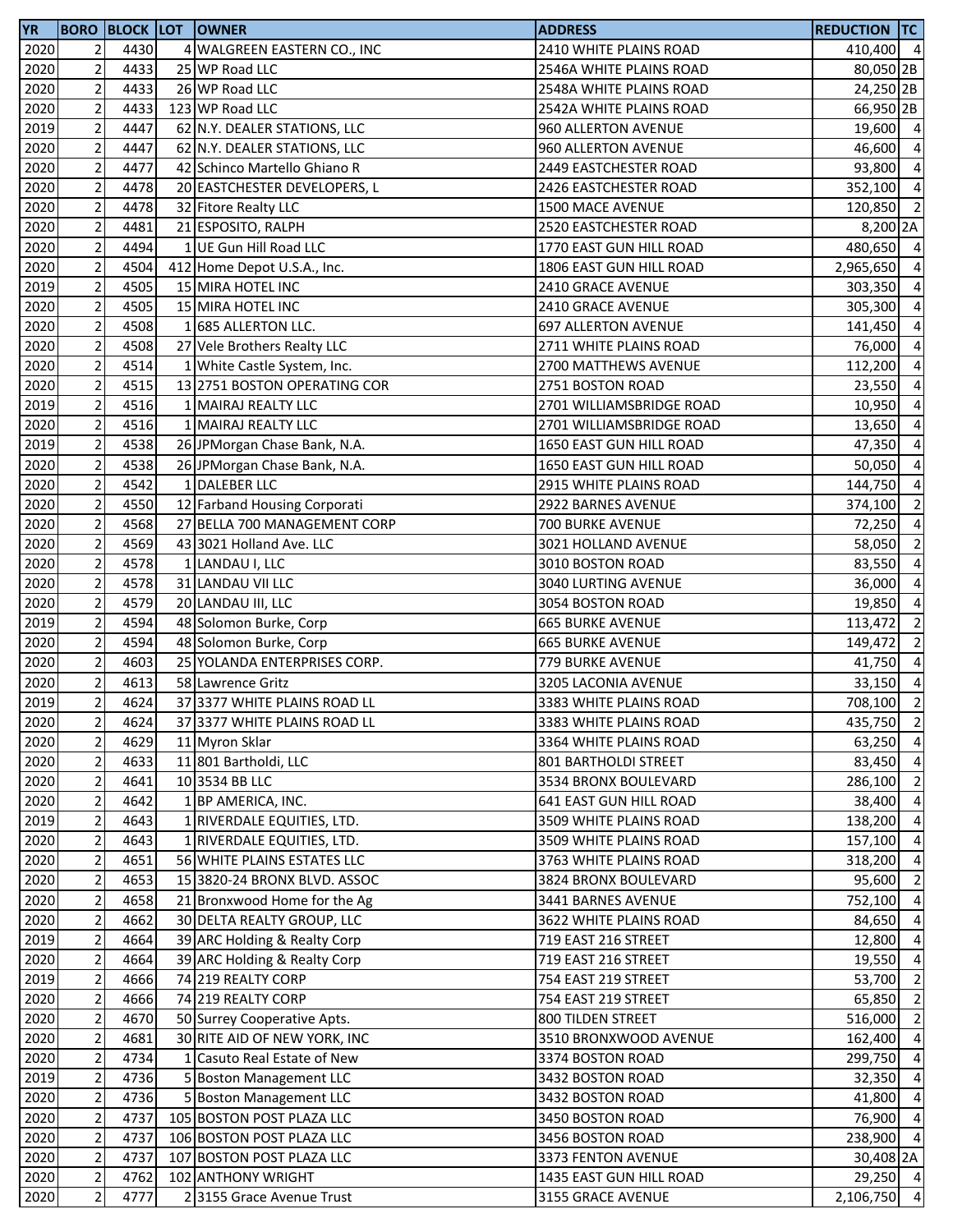| <b>YR</b> |                |      | <b>BORO BLOCK LOT OWNER</b>    | <b>ADDRESS</b>           | <b>REDUCTION TC</b> |                |
|-----------|----------------|------|--------------------------------|--------------------------|---------------------|----------------|
| 2020      | 2              | 4835 | 6 Salvatore, Vincent and Gi    | 4171 WHITE PLAINS ROAD   | 107,950 4           |                |
| 2019      | $\mathbf 2$    | 4836 | 42 WPR Realty Associates LLC   | 3900 WHITE PLAINS ROAD   | 42,100              | $\overline{2}$ |
| 2020      | $\mathbf 2$    | 4836 | 42 WPR Realty Associates LLC   | 3900 WHITE PLAINS ROAD   | 54,100              | $\overline{2}$ |
| 2020      | $\mathbf 2$    | 4836 | 47 Meyerson Capital V LLC      | 3910 WHITE PLAINS ROAD   | 25,800              | $\overline{4}$ |
| 2020      | $\mathbf 2$    | 4838 | 1 774 ASSOCIATES, LLC          | 774 EAST 225 STREET      | 66,650              | $\overline{2}$ |
| 2020      | $\mathbf 2$    | 4845 | 11 Wakefield Cooperative Cor   | 745 EAST 231 STREET      | 1,442,800           | $\overline{2}$ |
| 2019      | $\overline{2}$ | 4846 | 42 Bali 9 Building Associate   | 4174 WHITE PLAINS ROAD   | 729,850             | $\overline{4}$ |
| 2020      | $\mathbf 2$    | 4846 | 42 Bali 9 Building Associate   | 4174 WHITE PLAINS ROAD   | 814,000             | $\overline{4}$ |
| 2020      | $\mathbf 2$    | 4857 | 82 4188 Barnes Ave. Bronx LL   | 4188 BARNES AVENUE       | 164,050             | $\overline{2}$ |
| 2019      | $\mathbf 2$    | 4860 | 51 MJB, LLC                    | 3960 BRONXWOOD AVENUE    | 32,200              | $\overline{4}$ |
| 2020      | $\mathbf 2$    | 4860 | 51 MJB, LLC                    | 3960 BRONXWOOD AVENUE    | 32,200              | $\overline{4}$ |
| 2020      | $\mathbf 2$    | 4879 | 40 PAUL SHILLACE               | 1006 EAST 233 STREET     | 56,800              | $\overline{4}$ |
| 2020      | $\mathbf 2$    | 4918 | 1 3821 BOSTON ROAD CORP        | 3813 BOSTON ROAD         | 103,800             | $\overline{4}$ |
| 2020      | $\mathbf 2$    | 4949 | 50 A.Talla LLC                 | 3664 DYRE AVENUE         | 37,350              | $\overline{4}$ |
| 2020      | $\overline{c}$ | 4953 | 90 MAIO REALTY INC.            | 4211 BOSTON ROAD         | 31,900              | $\overline{4}$ |
| 2020      | $\mathbf 2$    | 4972 | 60 DiLorenzo Realy 60 LLC      | 3931 MULVEY AVENUE       | 25,850              | $\overline{4}$ |
| 2019      | $\overline{2}$ | 4973 | 25 EKN Realty, LLC             | 3938 MULVEY AVENUE       | 24,400              | $\overline{4}$ |
| 2020      | $\mathbf 2$    | 4973 | 25 EKN Realty, LLC             | 3938 MULVEY AVENUE       | 31,600              | $\overline{4}$ |
| 2020      | $\mathbf 2$    | 4974 | 9 East 233rd St. Associates    | 1641 EAST 233 STREET     | 44,200              | $\overline{a}$ |
| 2020      | $\overline{2}$ | 4975 | 32 HULU MANAGEMENT LLC         | 975 EAST 233 STREET      | 320,100             | $\overline{a}$ |
| 2020      | $\mathbf 2$    | 4993 | 27 MZJR LLC                    | 4234 BRONX BOULEVARD     | 248,900 4           |                |
| 2020      | $\mathbf 2$    | 4993 | 46 BLVD. PLAZA REALTY, LLC     | 4256 BRONX BOULEVARD     | 587,800 4           |                |
| 2020      | $\mathbf 2$    | 4994 | 36 TISH COTAJ                  | 635 EAST 233 STREET      | 10,786 2B           |                |
| 2020      | $\overline{2}$ | 4999 | 57 SAMAYOA LLC                 | 4268 WHITE PLAINS ROAD   | 602,050 4           |                |
| 2020      | $\mathbf 2$    | 5039 | 48 4314 RICHARDSON REALT LLC   | 4314 RICHARDSON AVENUE   | 7,733 2B            |                |
| 2019      | $\mathbf 2$    | 5046 | 10 J & G REALTY, LLC.          | 4362 WHITE PLAINS ROAD   | 69,050 4            |                |
| 2020      | $\mathbf 2$    | 5046 | 10 J & G REALTY, LLC.          | 4362 WHITE PLAINS ROAD   | 60,500              | $\overline{4}$ |
| 2020      | $\mathbf 2$    | 5065 | 44 4461 BRONX BOULEVARD, LLC   | 4461 BRONX BOULEVARD     | 29,200              | $\overline{4}$ |
| 2020      | $\mathbf 2$    | 5066 | 8 Del Savio Family Bronx Bl    | 4418 BRONX BOULEVARD     | 56,050              | $\overline{4}$ |
| 2020      | $\mathbf 2$    | 5069 | 66 WALGREEN EASTERN CO., INC   | 4409 WHITE PLAINS ROAD   | 199,000             | $\overline{4}$ |
| 2020      | $\mathbf 2$    | 5085 | 27 BRONX 14520 LLC             | 724 EAST 241 STREET      | 127,250             | $\overline{4}$ |
| 2020      | $\overline{2}$ | 5112 | 26 ALLIED XVI LLC              | 4710 WHITE PLAINS ROAD   | 25,650              | $\overline{4}$ |
| 2020      | $\mathbf 2$    | 5116 | 22 4848 WHITE PLAINS RD. REA   | 4844 WHITE PLAINS ROAD   | 47,150              | $\overline{4}$ |
| 2020      | $\overline{2}$ | 5118 | 46 Parkash 834-836 LLC         | 834 PENFIELD STREET      | 132,950             | $\overline{2}$ |
| 2020      | 2              | 5130 | 30 BALDWIN-ENDICO REALTY ASS   | 4825 BALDWIN STREET      | 154,200 4           |                |
| 2019      | $\mathbf 2$    | 5141 | 10 PRESTIGE BAY PLAZA DEVELO   | <b>BAYCHESTER AVENUE</b> | 102,250 4           |                |
| 2020      | $\mathbf 2$    | 5141 | 10 PRESTIGE BAY PLAZA DEVELO   | <b>BAYCHESTER AVENUE</b> | 507,700             | $\overline{4}$ |
| 2019      | $\overline{2}$ | 5141 | 394 PLAZA CO-OP CITY LLC       | 2280 GIVAN AVENUE        | 2,441,450 4         |                |
| 2020      | $\mathbf 2$    | 5141 | 394 PLAZA CO-OP CITY LLC       | 2280 GIVAN AVENUE        | 1,014,600 4         |                |
| 2020      | $\overline{c}$ | 5141 | 810 SP CENTER, LLC             | 2100 BARTOW AVENUE       | 4,842,350           | $\overline{4}$ |
| 2019      | $\mathbf 2$    |      | 5141 1135 City Bay Plaza, LLC  | 350 BAYCHESTER AVENUE    | 467,000             | $\overline{4}$ |
| 2020      | $\overline{2}$ | 5246 | 16 KRISTYS REALTY HOLDING, LLC | 3319 MERRITT AVENUE      | 27,600              | $\overline{4}$ |
| 2020      | $\mathbf 2$    | 5246 | 26 J DEDONA, JR IRR TRUST      | 3295 MERRITT AVENUE      | 46,505              | $\overline{4}$ |
| 2020      | $\mathbf 2$    | 5252 | 14 GABRIELLI CONNER STREET,    | 3321 PEARTREE AVENUE     | 380,550             | $\overline{4}$ |
| 2020      | $\mathbf 2$    | 5273 | 23 ROMBOUTS REALTY LLC         | 3501 ROMBOUTS AVENUE     | 51,950              | $\overline{4}$ |
| 2020      | 2              | 5281 | 1 DOMINIC FERROVECCHIO         | 4100 BOSTON ROAD         | 39,850              | $\overline{4}$ |
| 2019      | $\mathbf 2$    | 5282 | 1 FERRO ENTERPRISES NY LLC     | 4138 BOSTON ROAD         | 183,200 4           |                |
| 2020      | $\mathbf 2$    | 5282 | 1 FERRO ENTERPRISES NY LLC     | 4138 BOSTON ROAD         | 184,100 4           |                |
| 2020      | $\sqrt{2}$     | 5282 | 24 Hollers Avenue LLC          | 2345 HOLLERS AVENUE      | 83,250 4            |                |
| 2019      | $\mathbf 2$    | 5306 | 28 AJ PARTNERS, LLC            | 3390 EAST TREMONT AVENUE | 26,350              | $\overline{4}$ |
| 2020      | $\mathbf 2$    | 5306 | 28 AJ PARTNERS, LLC            | 3390 EAST TREMONT AVENUE | 22,300              | $\overline{4}$ |
| 2020      | $\mathbf 2$    | 5306 | 96 M MARCIANO LLC              | 1111 CALHOUN AVENUE      | 90,750              | $\overline{4}$ |
| 2019      | $\mathbf 2$    | 5309 | 50 BRUCKNER BLVD PROPERTIES    | 2917 BRUCKNER BOULEVARD  | 43,450              | $\overline{4}$ |
| 2020      | $\mathbf 2$    | 5309 | 50 BRUCKNER BLVD PROPERTIES    | 2917 BRUCKNER BOULEVARD  | 48,850              | $\overline{4}$ |
| 2019      | $\mathbf 2$    | 5311 | 7 SPEEDWAY LLC                 | 3349 EAST TREMONT AVENUE | 292,550 4           |                |
| 2020      | $\mathbf 2$    | 5311 | 7 SPEEDWAY LLC                 | 3349 EAST TREMONT AVENUE | 362,300             | $\overline{4}$ |
| 2020      | $\mathbf 2$    | 5332 | 16 M.T.S. REALTY CORP          | 3277 EAST TREMONT AVENUE | 29,550              | $\overline{4}$ |
| 2020      | $\sqrt{2}$     | 5351 | 5 BLERIM REALTY LLC            | 2807 WATERBURY AVENUE    | $9,200$ 4           |                |
| 2020      | $\mathbf 2$    | 5371 | 58 AZ EAST TREMONT REALTY LL   | 3060 EAST TREMONT AVENUE | 315,950 4           |                |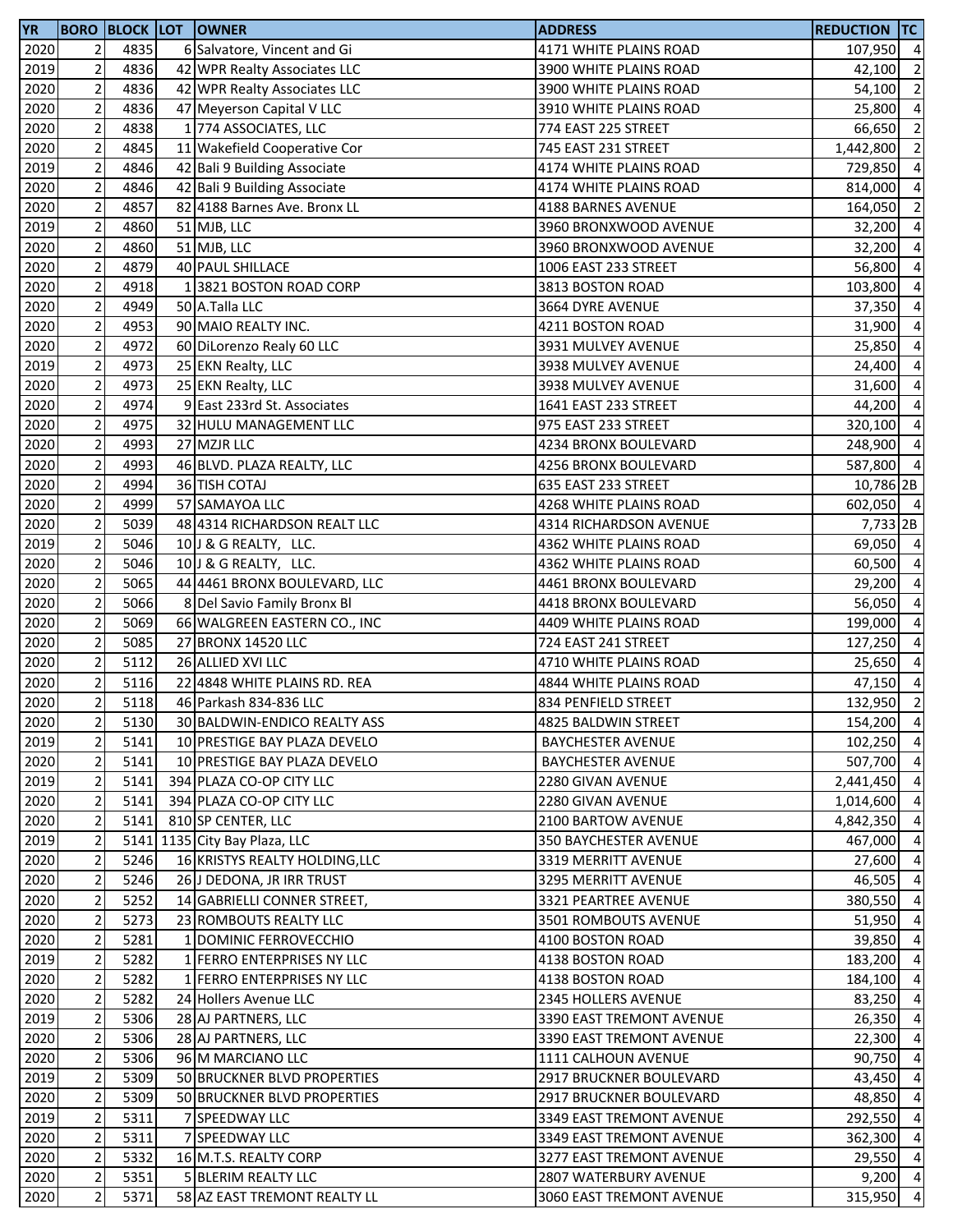| <b>YR</b> |                |      | <b>BORO BLOCK LOT OWNER</b>         | <b>ADDRESS</b>                                   | <b>REDUCTION TC</b> |                         |
|-----------|----------------|------|-------------------------------------|--------------------------------------------------|---------------------|-------------------------|
| 2020      | 2              | 5374 | 1 WALGREEN EASTERN CO., INC         | 3085 EAST TREMONT AVENUE                         | 379,500 4           |                         |
| 2020      | $\overline{2}$ | 5375 | 15 NicDEL Equities, Inc.            | 1470 ERICSON PLACE                               | 114,800             | $\overline{4}$          |
| 2020      | $\overline{2}$ | 5380 | 1 ELSAJA TREMONT LLC                | 2925 EAST TREMONT AVENUE                         | 289,700             | $\overline{4}$          |
| 2020      | $\overline{2}$ | 5380 | 6 ELSAJA TREMONT LLC                | 2951 EAST TREMONT AVENUE                         | 56,500              | $\overline{4}$          |
| 2020      | $\overline{2}$ |      | 5417 1086 SINI HOLDINGS, LLC        | 1414 OUTLOOK AVENUE                              | 42,556              | $\overline{4}$          |
| 2020      | $\overline{2}$ | 5423 | 61 3513 EAST TREMONT LLC            | 3513 EAST TREMONT AVENUE                         | 30,750              | $\overline{4}$          |
| 2020      | $\mathbf 2$    | 5427 | 90 GIANMARIE REALTY LLC             | 3587 EAST TREMONT AVENUE                         | 95,150              | $\overline{4}$          |
| 2020      | $\overline{2}$ | 5427 | 94 GIANMARIE REALTY LLC             | 3581 EAST TREMONT AVENUE                         | 5,400               | $\overline{4}$          |
| 2020      | $\mathbf 2$    | 5428 | 36 LAFAYETTE ASSETS, LLC            | 2968 LAFAYETTE AVENUE                            | 34,450              | $\overline{a}$          |
| 2020      | $\mathbf 2$    | 5435 | 11 THROGS NECK MEDICAL SERVI        | 3795 EAST TREMONT AVENUE                         | 181,650             | $\overline{4}$          |
| 2020      | $\overline{2}$ | 5439 | 22 3839 E. Tremont Realty Co        | 3843 EAST TREMONT AVENUE                         | 182,200             | $\overline{a}$          |
| 2020      | $\overline{2}$ | 5473 | 49 AVERSANO SALVATORE               | 830 VINCENT AVENUE                               | 1,209               | $\overline{1}$          |
|           | $\mathbf 2$    | 5483 |                                     |                                                  |                     |                         |
| 2020      | $\overline{2}$ |      | 43 MARCIANO, FRANCO                 | <b>633 VINCENT AVENUE</b>                        | 11,658 2A           |                         |
| 2020      |                |      | 5529 1101 BD OF MGRS. THE PENNYFIEL | 24 PENNYFIELD AVENUE                             | 4,007               | $\overline{\mathbf{2}}$ |
| 2020      | $\mathbf 2$    | 5541 | 8 CIMINELLO PROPERTY ASSOCI         | 999 BRUSH AVENUE                                 | 66,550              | $\overline{4}$          |
| 2019      | $\overline{2}$ | 5541 | 200 BRUSH REALTY, LLC               | 905 BRUSH AVENUE                                 | 49,400              | $\overline{4}$          |
| 2020      | $\overline{2}$ | 5541 | 200 BRUSH REALTY, LLC               | 905 BRUSH AVENUE                                 | 169,100             | $\overline{4}$          |
| 2020      | $\overline{2}$ | 5542 | 41 Home Depot U.S.A., Inc.          | 2550 BRUCKNER BOULEVARD                          | 926,050             | $\overline{4}$          |
| 2019      | $\overline{2}$ | 5543 | 156 3716-42 E. TREMONT ASSOC.       | 3716 EAST TREMONT AVENUE                         | 33,000              | $\overline{4}$          |
| 2020      | $\overline{2}$ | 5560 | 1 CIMINELLO PROPERTY ASSOCI         | 775 BRUSH AVENUE                                 | 843,950             | $\overline{4}$          |
| 2020      | $\overline{2}$ | 5560 | 62 OPERATIVE CAKE CORP.             | 733 BRUSH AVENUE                                 | 497,600             | $\overline{4}$          |
| 2020      | $\overline{2}$ | 5562 | 153 3830-38 EAST TREMONT REAL       | 3830 EAST TREMONT AVENUE                         | 137,500             | $\overline{4}$          |
| 2020      | $\overline{2}$ | 5624 | 30 KARIKAN REALTY ENTERPRISE        | 27 CITY ISLAND AVENUE                            | 27,050              | $\overline{4}$          |
| 2020      | $\mathbf 2$    | 5625 | 23 GERARD F SLOBODA                 | <b>126 HORTON STREET</b>                         | 1,722               | $\mathbf{1}$            |
| 2020      | $\overline{2}$ | 5625 | 30 SAMMYS FISHBOX RLTY CO LL        | 53 CITY ISLAND AVENUE                            | 22,550              | $\overline{4}$          |
| 2020      | $\overline{2}$ | 5625 | 32 SAMMYS FISHBOX RLTY CO LL        | 45 CITY ISLAND AVENUE                            | 36,150              | $\overline{a}$          |
| 2020      | $\overline{2}$ | 5625 | 37 SAMMYS FISHBOX RLTY CO LL        | 41 CITY ISLAND AVENUE                            | 23,850              | $\overline{4}$          |
| 2019      | $\overline{2}$ | 5626 | 485 JPMorgan Chase Bank, N.A.       | 207 CITY ISLAND AVENUE                           | 43,600              | $\overline{a}$          |
| 2020      | $\overline{2}$ | 5626 | 485 JPMorgan Chase Bank, N.A.       | 207 CITY ISLAND AVENUE                           | 45,400              | $\overline{4}$          |
| 2020      | $\overline{2}$ | 5635 | 1 500 CITY ISLAND AVE LLC           | 500 CITY ISLAND AVENUE                           | 68,650              | $\overline{4}$          |
| 2020      | $\overline{2}$ | 5635 | 118 503 CITY ISLAND CORPORATI       | 503 CITY ISLAND AVENUE                           | 33,950              | $\overline{4}$          |
| 2020      | $\overline{c}$ | 5643 | 61 SUSAN HAYES                      | 302 CITY ISLAND AVENUE                           | 10,750              | $\overline{4}$          |
| 2020      | $\overline{2}$ | 5644 | 162 TORRES, DONNA                   | 148 REVILLE STREET                               | 1,274               | $\mathbf{1}$            |
| 2020      | $\overline{2}$ | 5655 | 300 POST ROAD PLAZA LEASEHOLD       | 4325 BOSTON ROAD                                 | 175,150 4           |                         |
| 2020      | 2              | 5703 | 175 3024 KINGSBRIDGE ASSOCIATES LLC | 3024 KINGSBRIDGE AVENUE                          | 21,900 2            |                         |
| 2020      | $\mathbf 2$    | 5704 | 45 JPMorgan Chase Bank, N.A.        | 5581 BROADWAY                                    | 100,450 4           |                         |
| 2020      | $\mathbf 2$    | 5716 | 287 PALISADES ASSOCIATES LLC        | 2475 PALISADE AVENUE                             | 80,350 2            |                         |
| 2020      | $\mathbf 2$    | 5723 | 75 11 Knolls Crescent LLC           | 11 KNOLLS CRESCENT                               | 165,300 4           |                         |
| 2020      | $\overline{2}$ | 5723 | 84 Knolls Cooperative Sectio        |                                                  | 1,794,600 2         |                         |
|           |                |      |                                     | 25 KNOLLS CRESCENT<br><b>2287 JOHNSON AVENUE</b> |                     | $\overline{2}$          |
| 2019      | $\mathbf 2$    |      | 5723 1001 River Pointe on the Hudso |                                                  | 3,763               |                         |
| 2020      | $\mathbf 2$    |      | 5723 1001 River Pointe on the Hudso | 2287 JOHNSON AVENUE                              | 3,058               | $\overline{2}$          |
| 2020      | $\mathbf 2$    | 5745 | 290 Villa Charlotte Bronte, I       | 2501 PALISADE AVENUE                             | 59,500 2            |                         |
| 2019      | $\mathbf 2$    | 5745 | 305 2575 Owners Corp.               | 2575 PALISADE AVENUE                             | 263,650             | $\overline{2}$          |
| 2020      | $\overline{2}$ | 5745 | 305 2575 Owners Corp.               | 2575 PALISADE AVENUE                             | 359,500             | $\overline{2}$          |
| 2020      | $\overline{2}$ | 5747 | 590 2711 HENRY HUDSON CORP.         | 2711 HENRY HUDSON PKWY W                         | 341,500 2           |                         |
| 2019      | $\mathbf 2$    | 5750 | 357 Park River Owners Corp.         | 735 KAPPOCK STREET                               | 194,350 2           |                         |
| 2020      | 2              | 5750 | 357 Park River Owners Corp.         | 735 KAPPOCK STREET                               | 282,150 2           |                         |
| 2020      | $\overline{2}$ | 5754 | 80 CHARLES C. GOLDMAN LLC           | 5657 BROADWAY                                    | 52,350 4            |                         |
| 2020      | $\overline{c}$ | 5769 | 132 3660 Waldo LLC                  | 3660 WALDO AVENUE                                | 323,700 2           |                         |
| 2020      | $\mathbf 2$    | 5770 | 69 3636 GREYSTONE OWNERS COR        | 3636 GREYSTONE AVENUE                            | 838,900             | $\overline{2}$          |
| 2020      | $\mathbf 2$    | 5772 | 1 LEONARD FRANZBLAU & ASSOC         | 3704 RIVERDALE AVENUE                            | 253,500             | $\overline{4}$          |
| 2020      | $\overline{2}$ | 5772 | 8 RIVERDALE AVE LLC                 | 3720 RIVERDALE AVENUE                            | 55,700              | $\overline{4}$          |
| 2020      | $\mathbf 2$    | 5772 | 10 JEFF-LEW PROPERTIES, INC.        | 3732 RIVERDALE AVENUE                            | 38,250              | $\overline{4}$          |
| 2020      | $\mathbf 2$    | 5773 | 340 RITE AID CORPORATION            | 5825 BROADWAY                                    | 133,300             | $\overline{4}$          |
| 2020      | $\overline{2}$ | 5776 | 539 L & W HOLDINGS, LTD.            | 5925 BROADWAY                                    | 85,650 4            |                         |
| 2020      | $\overline{2}$ | 5777 | 714 HYMIL ASSOCIATES, LLC.          | 3820 WALDO AVENUE                                | 237,300 2           |                         |
| 2019      | $\overline{c}$ | 5787 | 163 South Riverdale Associate       | 3265 JOHNSON AVENUE                              | 83,900 4            |                         |
| 2020      | $\mathbf 2$    | 5787 | 163 South Riverdale Associate       | 3265 JOHNSON AVENUE                              | 73,200 4            |                         |
| 2019      | $\mathbf 2$    |      | 5789 1001 RIVER REALTY CO., LLC     | 3220 FAIRFIELD AVENUE                            | 22,000 4            |                         |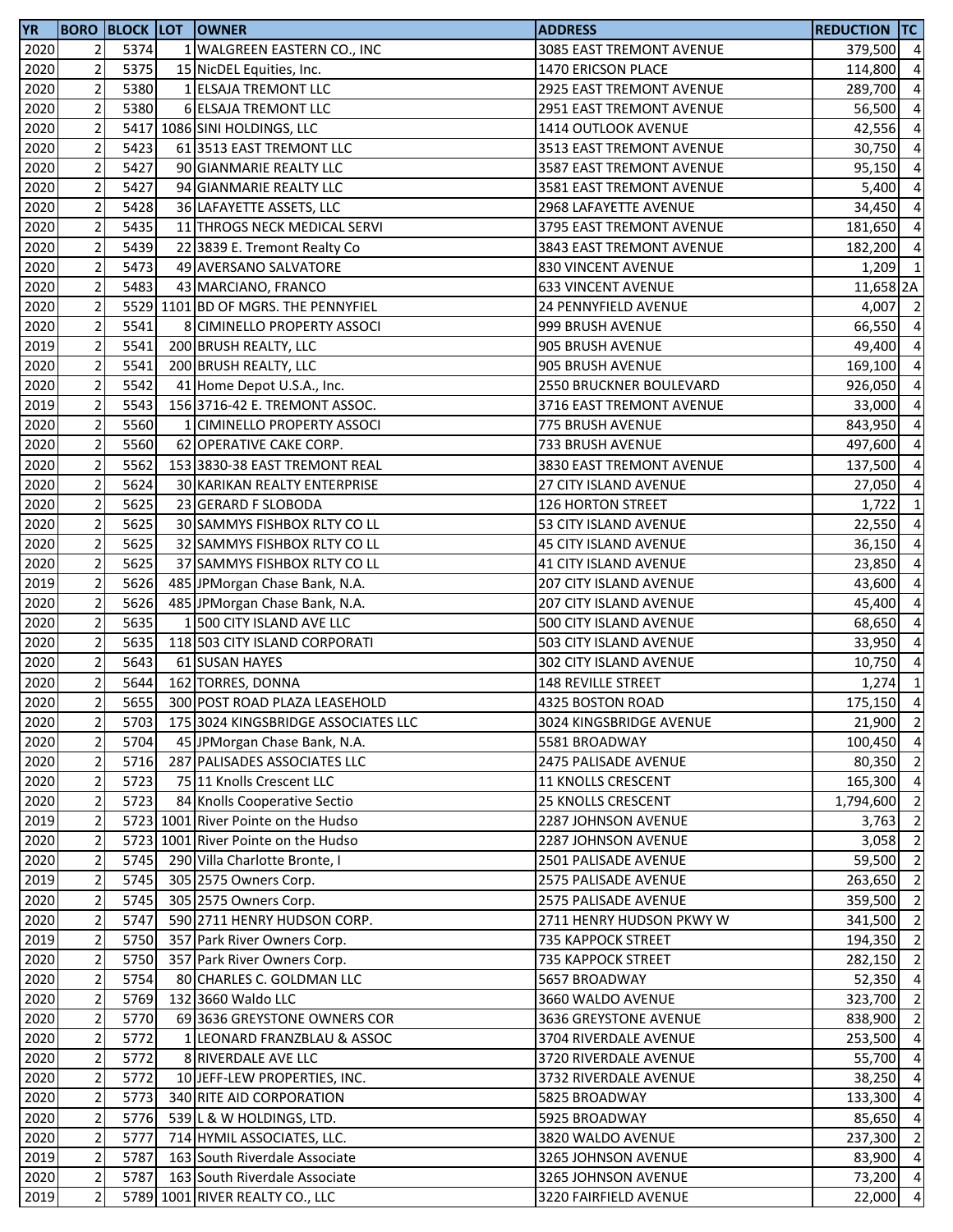| <b>YR</b> |                         |       | <b>BORO BLOCK LOT OWNER</b>         | <b>ADDRESS</b>            | <b>REDUCTION TC</b> |                |
|-----------|-------------------------|-------|-------------------------------------|---------------------------|---------------------|----------------|
| 2020      | $\overline{2}$          |       | 5789 1001 RIVER REALTY CO., LLC     | 3220 FAIRFIELD AVENUE     | 33,250 4            |                |
| 2020      | $\mathbf 2$             | 5792  | 445 Stuart House Owners, Inc.       | 525 WEST 235 STREET       | 70,100 2            |                |
| 2020      | $\overline{2}$          | 5793  | 450 Frandan 235, LLC                | 3510 JOHNSON AVENUE       | 39,550              | $\overline{4}$ |
| 2020      | $\mathbf 2$             | 5793  | 457 3520-52 Johnson LLC             | 3520 JOHNSON AVENUE       | 247,750             | $\overline{a}$ |
| 2020      | $\mathbf 2$             | 5793  | 475 541 West 235th LLC              | 541 WEST 235 STREET       | 76,800 4            |                |
| 2020      | $\mathbf 2$             | 5793  | 478 551 West 235th LLC              | 551 WEST 235 STREET       | 54,500 4            |                |
| 2020      | $\mathbf 2$             | 5793  | 480 Frandan 235, LLC                | 549 WEST 235 STREET       | 47,000 4            |                |
| 2020      | $\mathbf 2$             | 5794  | 493 Roso, LLC                       | 3560 NETHERLAND AVENUE    | 40,062 2A           |                |
| 2020      | $\overline{2}$          | 5794  | 509 3501 Johnson LLC                | 3501 JOHNSON AVENUE       | 202,400 4           |                |
| 2019      | $\mathbf 2$             | 5796  | 150 MMC CORPORATION                 | 3765 RIVERDALE AVENUE     | 118,350 4           |                |
| 2020      | $\mathbf 2$             | 5796  | 150 MMC CORPORATION                 | 3765 RIVERDALE AVENUE     | 157,500             | $\overline{a}$ |
| 2020      | $\mathbf 2$             | 5799  | 52 MARTIN GRAJOWER                  | 3736 HENRY HUDSON PKWY E  | 74,200              | $\overline{a}$ |
| 2020      | $\mathbf 2$             |       | 5801 1033 BARRY REALTY, LLC AND 59  | 5987 BROADWAY             | 15,950 4            |                |
| 2019      | $\overline{c}$          |       | 5802 1275 T.U.V., L.L.C.            | 6017 BROADWAY             | 39,050 4            |                |
| 2020      | $\mathbf 2$             |       | 5802 1275 T.U.V., L.L.C.            | 6017 BROADWAY             | 94,850 4            |                |
| 2020      | $\overline{c}$          |       | 5808 326 JUDE WIENER                | 4490 FIELDSTON ROAD       | 10,038              | $\mathbf{1}$   |
| 2020      | $\overline{2}$          |       | 5835 3057 ADDJ LLC                  | 5282 POST ROAD            | 142,650 2           |                |
| 2020      | $\overline{2}$          |       | 5851 2105 Prisma Realty LLC         | 6425 BROADWAY             | 436,900             | $\overline{2}$ |
| 2019      | $\mathbf 2$             |       | 5855 2260 Post Road Realty, Inc.    | 5790 MOSHOLU AVENUE       | 15,450              | $\overline{a}$ |
| 2020      | $\overline{2}$          |       | 5855 2260 Post Road Realty, Inc.    | 5790 MOSHOLU AVENUE       | 29,400              | $\overline{a}$ |
| 2019      | $\mathbf 2$             | 5864  | 516 6555 Realty LLC                 | 6555 BROADWAY             | 225,650 2           |                |
| 2020      | $\mathbf 2$             | 5864  | 516 6555 Realty LLC                 | 6555 BROADWAY             | 252,950 2           |                |
| 2020      | $\overline{c}$          |       | 5887 1348 6200 Riverdale Avenue Cor | 6200 RIVERDALE AVENUE     | 146,650             | $\overline{2}$ |
| 2020      | $\mathbf 2$             | 5902  | 193 3515 Owners Corp.               | 3515 HENRY HUDSON PKWY W  | 199,100 2           |                |
| 2019      | $\mathbf 2$             | 5907  | 352 LOVENTHAL SILVER RIVERDAL       | 3800 INDEPENDENCE AVENUE  | 328,200             | $\overline{2}$ |
| 2020      | $\overline{2}$          | 5907  | 352 LOVENTHAL SILVER RIVERDAL       | 3800 INDEPENDENCE AVENUE  | 386,150             | $\overline{2}$ |
| 2020      | $\mathbf 2$             | 5909  | 31 Fountain Gardens Owners C        | 4499 HENRY HUDSON PKWY W  | 203,700             | $\overline{2}$ |
| 2020      | $\mathbf 2$             | 5909  | 110 Riverview Realty Co.            | 595 WEST 239 STREET       | 294,850             | $\overline{4}$ |
| 2020      | $\mathbf 2$             | 5913  | 960 SEAN TREBACH                    | <b>5 BLACKSTONE PLACE</b> | $3,481$ 1           |                |
| 2020      | $\overline{2}$          | 5919  | 436 3777 INDEPENDENCE CORP.         | 3777 INDEPENDENCE AVENUE  | 1,490,250 2         |                |
| 2020      | $\mathbf 2$             | 5920  | 405 TEENA LERNER/JONATHAN MASLOW    | 680-02 DELAFIELD WAY      | 9,491               | $\mathbf{1}$   |
| 2020      | $\overline{2}$          | 5920  | 670 CORNELL APARTMENTS LLC          | 3801 HUDSON MANOR TERRACE | 762,000 2           |                |
| 2020      | $\mathbf 2$             |       | 5923 1001 HAYDEN ON THE HUDSON COND | 4455 DOUGLAS AVENUE       | 8,488 2             |                |
| 2020      | $\overline{2}$          | 5940  | 381 Rivka Gelbtuch                  | 4900 BLACKSTONE AVENUE    | $15,515$ 1          |                |
| 2019      | 2                       | 5942  | 308 LAI HO CHEN                     | 630 WEST 254 STREET       | 11,250 1            |                |
| 2020      | $\mathbf 2$             | 5942  | 308 LAI HO CHEN                     | 630 WEST 254 STREET       | $11,250$ 1          |                |
| 2019      | $\mathbf 2$             | 5944  | 103 4959 Realty Co. LLC             | 4959 HENRY HUDSON PKWY W  | 2,690               | $\vert$ 1      |
| 2020      | $\mathbf 2$             | 5944  | 103 4959 Realty Co. LLC             | 4959 HENRY HUDSON PKWY W  | $7,341$ 1           |                |
| 2020      | $\mathbf 2$             | 5946  | 52 River House in Riverdale,        | 5355 HENRY HUDSON PKWY W  | 219,700 2           |                |
| 2020      | $\mathbf 2$             | 5953  | 1 Riverdale Holding Company         | 5661 RIVERDALE AVENUE     | 295,200 4           |                |
| 2020      | $\mathbf 2$             | 5953  | 15 Riverdale Holding Company        | 5689 RIVERDALE AVENUE     | 110,200             | $\overline{a}$ |
| 2020      | $\overline{2}$          | 72554 | 1 SPRINT CORPORATION                | 905                       | 762,590 4           |                |
| 2019      | $\overline{2}$          | 72614 | 11 CELLCO PARTNERSHIP d/b/a         |                           | 4,134,310 4         |                |
| 2020      | $\mathbf 2$             | 72614 | 11 CELLCO PARTNERSHIP d/b/a         |                           | 4,827,560           | $\overline{a}$ |
| 2020      | $\overline{2}$          | 72616 | 1 T-Mobile USA, Inc. and T-         | <b>VARIOUS SITES</b>      | 2,871,810           | $\overline{a}$ |
| 2020      | $\mathbf 2$             | 72672 | 11 RCN TELCOM SERVICES NY           |                           | 0 I                 | $\overline{4}$ |
| 2020      | $\overline{2}$          | 72764 | 11 IROQUOIS GAS TRANSMISSION        |                           | 7,085,000 3         |                |
| 2020      | $\overline{2}$          | 72830 | 2 MetroPCS Wireless Inc. an         |                           | 25,390              | $\overline{a}$ |
| 2019      | $\mathsf 3$             | 20    | 14 Vera Realty Corp.                | <b>64 JOHN STREET</b>     | 167,300             | $\overline{4}$ |
| 2020      | $\mathbf{3}$            | 32    | 29 DAMASCUS BAKERY INC              | 56 GOLD STREET            | 70,050              | $\overline{a}$ |
| 2019      | 3                       | 36    | 16 Dumbo Lofts Rental LLC           | <b>66 WATER STREET</b>    | 751,550 2           |                |
| 2020      | 3                       | 36    | 16 Dumbo Lofts Rental LLC           | <b>66 WATER STREET</b>    | 675,100             | $\overline{2}$ |
| 2020      | 3                       |       | 36 1001 The Sweeney Building        | 30 MAIN STREET            | 2,981               | $\overline{a}$ |
| 2019      | $\mathbf{3}$            | 40    | 1 CHATOV, L.L.C.                    | <b>68 JAY STREET</b>      | 1,173,000           | $\overline{a}$ |
| 2020      | 3                       | 40    | 1 CHATOV, L.L.C.                    | <b>68 JAY STREET</b>      | 3,125,100 4         |                |
| 2020      | $\mathbf{3}$            | 42    | 153 Bridge LLC                      | 53 BRIDGE STREET          | 456,150 4           |                |
| 2019      | $\mathbf{3}$            |       | 52 1001 BEACON TOWERS CONDOMINIUM   | 85 ADAMS STREET           | 11,003 2            |                |
| 2020      | $\overline{\mathbf{3}}$ |       | 52 1001 BEACON TOWERS CONDOMINIUM   | 85 ADAMS STREET           | 12,025 2            |                |
| 2019      | $\overline{\mathbf{3}}$ |       | 53 1001 J Condominium Board of Ma   | 100 JAY STREET            | 28,489 2            |                |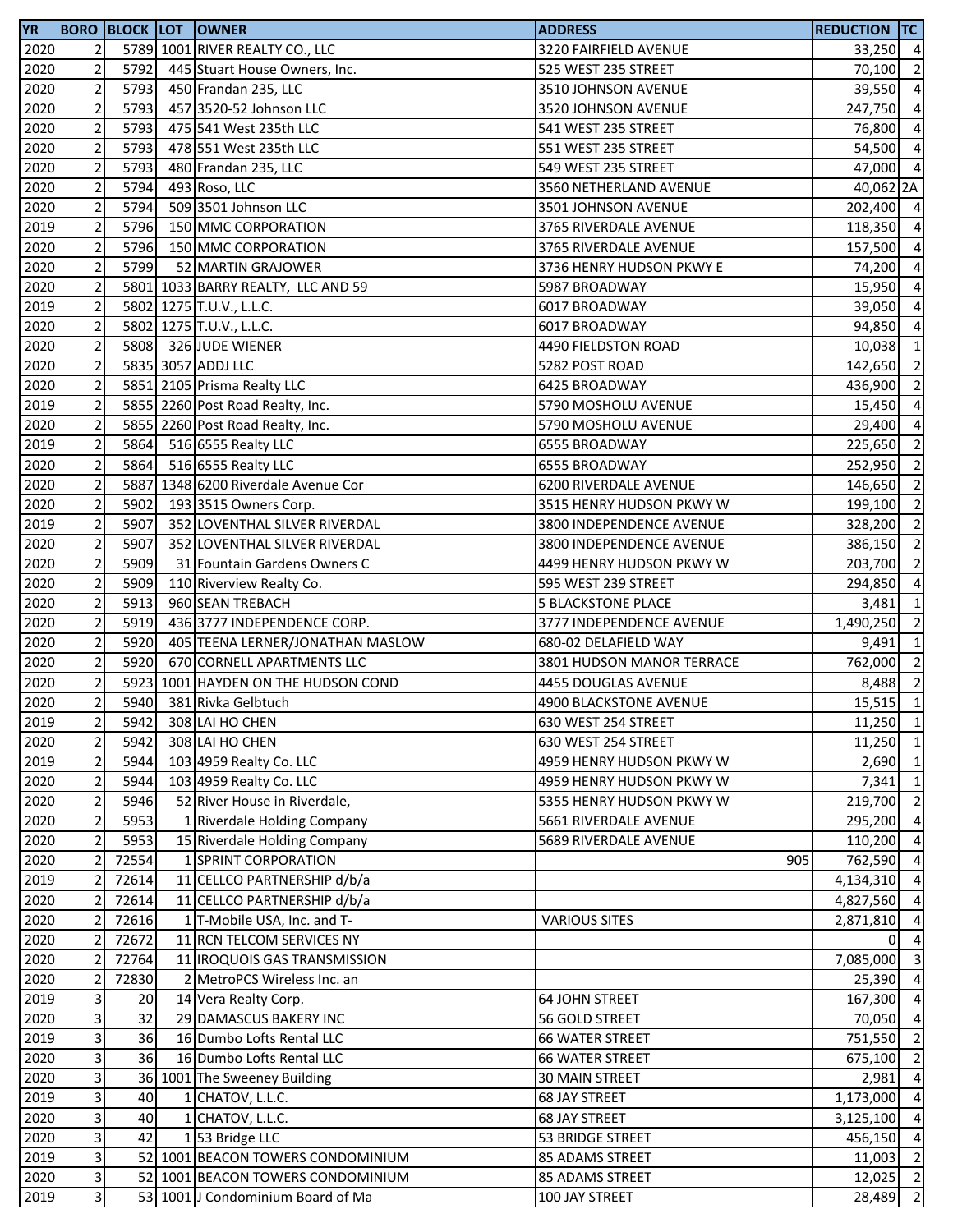| <b>YR</b> |                         |     | <b>BORO BLOCK LOT OWNER</b>        | <b>ADDRESS</b>               | <b>REDUCTION TC</b> |                |
|-----------|-------------------------|-----|------------------------------------|------------------------------|---------------------|----------------|
| 2020      | 3                       |     | 53 1001 J Condominium Board of Ma  | 100 JAY STREET               | 26,462              | $\overline{2}$ |
| 2019      | 3                       |     | 53 1269 J RETAIL LLC               | 100 JAY STREET               | 9,343               | $\overline{4}$ |
| 2020      | 3                       |     | 53 1269 J RETAIL LLC               | 100 JAY STREET               | 38,865              | $\overline{4}$ |
| 2019      | 3                       | 108 | 3 RUG-PAR REALTY CORP              | 199 BRIDGE STREET            | 36,800              | $\overline{2}$ |
| 2020      | 3                       | 108 | 3 RUG-PAR REALTY CORP              | <b>199 BRIDGE STREET</b>     | 220,100             | $\overline{2}$ |
| 2019      | $\overline{3}$          | 118 | 6 40 Flatbush Realty Associ        | 146 CONCORD STREET           | 1,515,800           | $\overline{4}$ |
| 2020      | $\overline{3}$          | 118 | 6 40 Flatbush Realty Associ        | 146 CONCORD STREET           | 2,446,400           | $\overline{4}$ |
| 2020      | 3                       | 122 | 10 Shurgard Storage Centers,       | 265 GOLD STREET              | 2,593,850           | $\overline{a}$ |
| 2020      | 3                       | 122 | 32 FBE PRINCE STREET, LLC          | 14 PRINCE STREET             | 376,450             | $\overline{a}$ |
| 2019      | 3                       | 140 | 160 BROOKLYN RENAISSANCE HOTE      | 339 ADAMS STREET             | 501,703             | $\overline{4}$ |
| 2020      | 3                       | 140 | 160 BROOKLYN RENAISSANCE HOTE      | 339 ADAMS STREET             | 994,260             | $\overline{4}$ |
|           | 3                       |     |                                    | 333 ADAMS STREET             |                     |                |
| 2019      |                         |     | 140 1104 BROOKLYN RENAISSANCE HOTE |                              | 790,824             | $\overline{4}$ |
| 2020      | 3                       |     | 140 1104 BROOKLYN RENAISSANCE HOTE | 333 ADAMS STREET             | 1,630,018           | $\overline{4}$ |
| 2019      | 3                       |     | 140 1105 BROOKLYN RENAISSANCE GARA | 350 JAY STREET               | 1,073,650           | $\overline{4}$ |
| 2020      | 3                       |     | 140 1105 BROOKLYN RENAISSANCE GARA | 350 JAY STREET               | 1,762,600           | $\overline{4}$ |
| 2019      | 3                       | 146 | 53 Allied Property Group, LL       | 523 FULTON STREET            | 1,643,650           | $\overline{4}$ |
| 2020      | 3                       | 146 | 53 Allied Property Group, LL       | 523 FULTON STREET            | 2,366,350           | $\overline{4}$ |
| 2020      | 3                       | 148 | 46 81 WILLOUGHBY, LLC              | 81 WILLOUGHBY STREET         | 1,036,500           | $\overline{4}$ |
| 2019      | 3                       |     | 149 1006 7 Dekalb Owner LLC        | 70 FLEET STREET              | 14,523,900          | $\overline{2}$ |
| 2020      | 3                       |     | 149 1006 7 Dekalb Owner LLC        | 70 FLEET STREET              | 15,642,660          | $\overline{2}$ |
| 2019      | 3                       |     | 149 1007 City Point Residential LL | 336 FLATBUSH AVENUE EXT      | 1,035,850           | $\overline{2}$ |
| 2020      | 3                       |     | 149 1007 City Point Residential LL | 336 FLATBUSH AVENUE EXT      | 2,958,990           | $\overline{2}$ |
| 2019      | $\overline{3}$          | 150 | 10 425 Fulton RC LLC               | <b>425 FULTON STREET</b>     | 155,400             | $\overline{4}$ |
| 2020      | $\overline{3}$          | 150 | 10 425 Fulton RC LLC               | <b>425 FULTON STREET</b>     | 91,950              | $\overline{a}$ |
| 2019      | 3                       | 150 | 19 Jay Willoughby Realty Co.       | 34 WILLOUGHBY STREET         | 199,200             | $\overline{4}$ |
| 2019      | 3                       | 151 | 21 ALPHIL REALTY LLC               | 385 JAY STREET               | 33,600              | $\overline{4}$ |
| 2020      | 3                       | 151 | 21 ALPHIL REALTY LLC               | 385 JAY STREET               | 20,550              | $\overline{4}$ |
| 2020      | 3                       | 151 | 24 ALPHIL REALTY LLC               | 48 WILLOUGHBY STREET         | 163,100             | $\overline{a}$ |
| 2020      | 3                       | 151 | 37 CHING-TIEN REALTY INC.          | <b>150 LAWRENCE STREET</b>   | 155,850             | $\overline{4}$ |
| 2019      | 3                       | 152 | 3 491 Fulton Associates L.P        | <b>491 FULTON STREET</b>     | 165,350             | $\overline{4}$ |
| 2020      | $\overline{3}$          | 152 | 3 491 Fulton Associates L.P        | <b>491 FULTON STREET</b>     | 196,850             | $\overline{4}$ |
| 2019      | $\overline{3}$          | 154 | 19 Three Eighty Fulton Stree       |                              |                     |                |
|           |                         |     |                                    | 380 FULTON STREET            | 1,163,350           | $\overline{4}$ |
| 2020      | 3                       | 154 | 19 Three Eighty Fulton Stree       | 380 FULTON STREET            | 1,361,800           | $\overline{4}$ |
| 2020      | 3                       | 154 | 28 141 LIVINGSTON OWNER LLC        | 32 SMITH STREET              | 2,113,700           | $\overline{4}$ |
| 2020      | $\overline{\mathbf{3}}$ |     | 156 1001 The 177 Livingston Street | 177 LIVINGSTON STREET        | 1,304,008 4         |                |
| 2019      | $\overline{3}$          | 161 | 43 Flatbush / Fulton Realty        | <b>542 FULTON STREET</b>     | 314,000             | $\overline{4}$ |
| 2019      | $\overline{3}$          | 164 | 13 LIVLONG PROPERTIES, A LIM       | <b>166 LIVINGSTON STREET</b> | 806,600 4           |                |
| 2020      | 3                       | 164 | 13 LIVLONG PROPERTIES, A LIM       | <b>166 LIVINGSTON STREET</b> | 1,236,800 4         |                |
| 2020      | 3                       | 165 | 22 250 LIVINGSTON OWNER LLC        | 240 LIVINGSTON STREET        | 3,063,400 4         |                |
| 2019      | $\overline{\mathbf{3}}$ | 166 | 33 324 LIVINGSTON ST LLC           | 324 LIVINGSTON STREET        | 12,632 2B           |                |
| 2020      | $\overline{3}$          | 166 | 40 46 NEVINS STREET ASSOCIAT       | <b>40 NEVINS STREET</b>      | 2,053,750 4         |                |
| 2020      | $\overline{3}$          |     | 170 1001 140 Schermerhorn Street P | 140 SCHERMERHORN STREET      | 1,632,850           | $\overline{4}$ |
| 2020      | 3                       |     | 170 1005 The Boerum Condominium    | 265 STATE STREET             | 10,726              | $\overline{2}$ |
| 2020      | 3                       | 172 | 24 MEHTA FAMILY II, LLC            | 300 SCHERMERHORN STREET      | 7,766,850           | $\overline{4}$ |
| 2020      | 3                       | 177 | 21 374 State Street LLC            | 374 STATE STREET             | 16,900 2            |                |
| 2019      | $\mathsf 3$             | 178 | 25 State Hill Housing Corp.        | 422 STATE STREET             | 251,800 2           |                |
| 2020      | 3                       | 181 | 20 WRB 280 ATLANTIC AVE., LL       | 280 ATLANTIC AVENUE          | 36,500 2A           |                |
| 2019      | 3                       | 183 | 26 384-386 ATLANTIC AVENUE,        | 384 ATLANTIC AVENUE          | 121,450 2           |                |
| 2020      | $\vert$ 3               | 183 | 26 384-386 ATLANTIC AVENUE,        | 384 ATLANTIC AVENUE          | 334,000 2           |                |
| 2020      | 3                       | 185 | 48 467 Pacific Owners Corp.        | 467 PACIFIC STREET           | 139,050             | $\overline{2}$ |
| 2019      | 3                       |     | 186 1001 578 Atlantic Realty LLC   | 578 ATLANTIC AVENUE          | $5,778$ 4           |                |
| 2020      | 3                       |     | 186 1001 578 Atlantic Realty LLC   | 578 ATLANTIC AVENUE          | 49,305              | $\overline{4}$ |
| 2020      | 3                       | 189 | 1 KFG LAND I LLC                   | 155 DEAN STREET              | 1,400,800           | $\overline{4}$ |
| 2020      | 3                       |     | 199 1086 BROOKLYN PIER 1 HOTEL OWN |                              | 420,659 4           |                |
|           |                         |     |                                    | 90 FURMAN STREET             |                     |                |
| 2020      | 3                       |     | 199 1089 BROOKLYN PIER 1 HOTEL OWN | 90 FURMAN STREET             | 616,050 4           |                |
| 2019      | $\mathsf 3$             | 201 | 1 13-21 Everit Street LLC          | <b>DOUGHTY STREET</b>        | 30,850              | $\overline{4}$ |
| 2020      | $\overline{\mathbf{3}}$ | 201 | 1 13-21 Everit Street LLC          | <b>DOUGHTY STREET</b>        | 49,300              | $\overline{4}$ |
| 2020      | $\overline{\mathbf{3}}$ | 202 | 1 Eagle Tenants Corporation        | 28 OLD FULTON STREET         | 647,400             | $\overline{2}$ |
| 2020      | $\overline{3}$          | 202 | 14 ALWEST OLD FULTON LLC           | 50 OLD FULTON STREET         | 492,450             | $\overline{4}$ |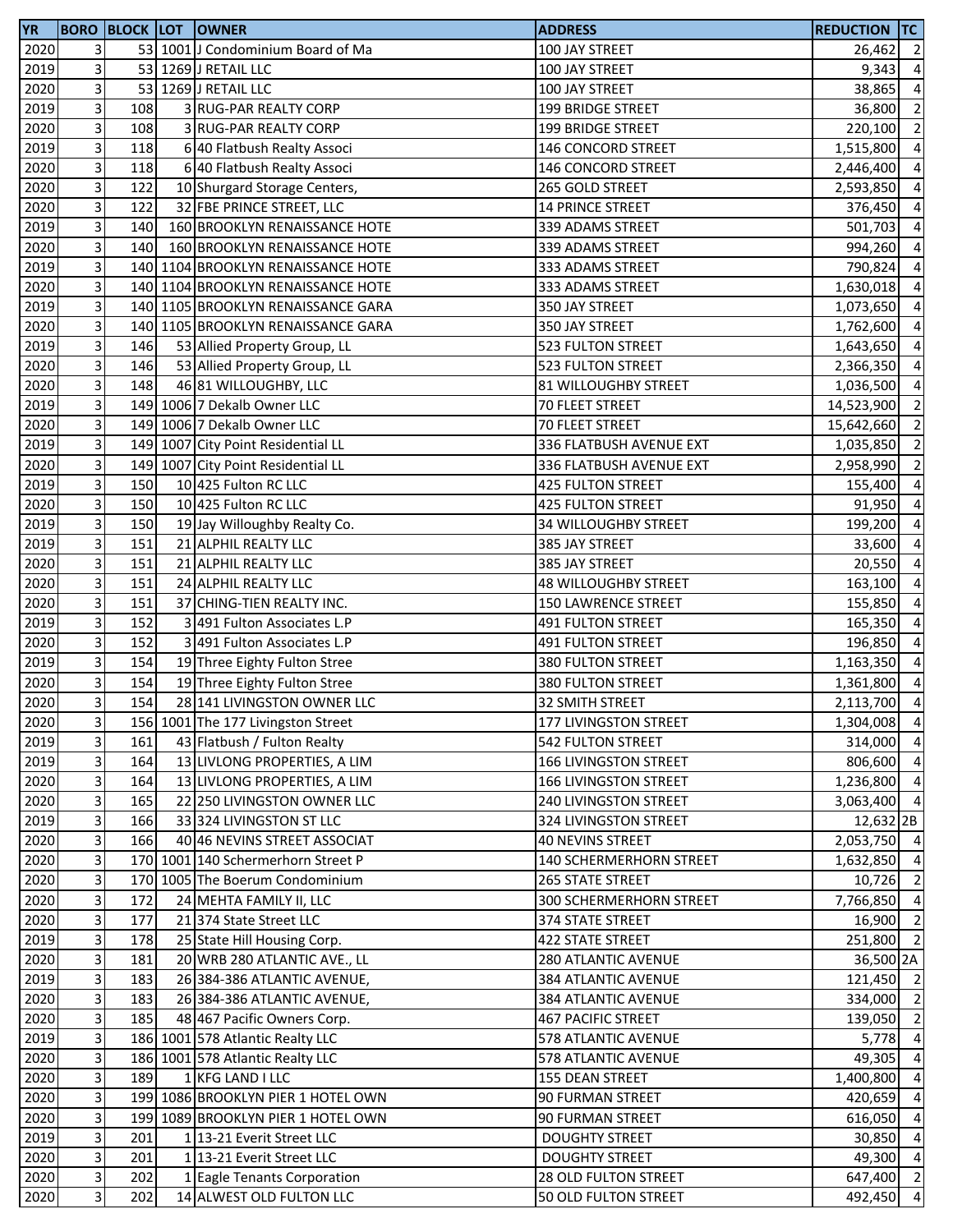| 2020<br>3<br>208<br>331 Columbia 160 Apts Corp.<br>160 COLUMBIA HEIGHTS<br>599,400<br>3<br>2020<br>208<br>506 6 Montague LLC<br><b>6 MONTAGUE TERRACE</b><br>133,128<br>3<br>2020<br>211<br>1601 72 Poplar Street Condomin<br>72 POPLAR STREET<br>17,552<br>$\mathsf 3$<br>59 128 Willow Apartments Cor<br>2020<br>234<br>128 WILLOW STREET<br>625,450<br>3<br>235<br>2020<br>362,600<br>4 35 Pierrepont Street Owne<br><b>35 PIERREPONT STREET</b><br>3<br>235<br>2020<br>263,000<br>42 36170 REALTY LTD.<br><b>36 CLARK STREET</b><br>$\overline{\mathbf{3}}$<br>2020<br>235<br>46 Hicks 136 LLC<br>136 HICKS STREET<br>289,350<br>3<br>2019<br>236<br>103 52 CLARK COMPANY, L.L.C.<br>52 CLARK STREET<br>367,400<br>3<br>2020<br>236<br>103 52 CLARK COMPANY, L.L.C.<br>52 CLARK STREET<br>586,550<br>3<br>237<br>2020<br>43 ONE MONROE LLC<br>1 MONROE PLACE<br>109,100<br>$\overline{3}$<br>2020<br>237<br>54 25 MONROE PLACE L.P.<br>25 MONROE PLACE<br>1,191,650<br>3<br>237<br>2020<br>58 MG 29 MONROE PLACE, LLC<br><b>29 MONROE PLACE</b><br>3<br>238<br>2020<br>20 36 MONROE PLACE LLC<br><b>36 MONROE PLACE</b><br>3<br>238<br>2020<br>26 24 Monroe Place Tenants C<br>22 MONROE PLACE<br>$\overline{3}$<br>241<br>2019<br>34 321 PIERREPONT LLC<br><b>32 PIERREPONT STREET</b><br>$\overline{3}$<br>2020<br>241<br>34 321 PIERREPONT LLC<br><b>32 PIERREPONT STREET</b><br>3<br>2020<br>242<br>6 MARCA ASSOCIATES<br><b>115 MONTAGUE STREET</b><br>3<br>2020<br>242<br>8 MARCA ASSOCIATES<br>111 MONTAGUE STREET<br>156,050<br>3<br>2020<br>242<br>27 Pierrepont Apt. Corp.<br><b>66 PIERREPONT STREET</b><br>308,250<br>3<br>2020<br>242<br>31 MARIA MARTAKIS<br>70 PIERREPONT STREET<br>3<br>2020<br>243<br>11 Frame Realty of N.Y. Inc.<br>151 MONTAGUE STREET<br>3<br>2020<br>243<br>13 HARRISTEVE REALTY CORP.<br><b>147 MONTAGUE STREET</b><br>136,800<br>3<br>243<br>2019<br>51,550<br>17 141 MCF LLC<br>141 MONTAGUE STREET<br>$\overline{\mathbf{3}}$<br>2020<br>243<br>17 141 MCF LLC<br>141 MONTAGUE STREET<br>155,500<br>3<br>2019<br>243<br>29 90 Pierrepont LLC<br>90 PIERREPONT STREET<br>104,850<br>3<br>243<br>2020<br>29 90 Pierrepont LLC<br>90 PIERREPONT STREET<br>194,400<br>3<br>2020<br>244 1005 195 MONTAGUE HOLDINGS, LL<br>195 MONTAGUE STREET<br>111,500<br>3<br>244 1101 STAHL 177 MONTAGUE LLC<br>2020<br>134 PIERREPONT STREET<br>1,825,950<br>3<br>2020<br>247<br>1 YUCO REALTY, INC.<br>57 REMSEN STREET<br>3<br>2020<br>247<br>5 VINCENT & PHYLLIS DEVITO<br><b>49 REMSEN STREET</b><br>3<br>247<br>2019<br>27 66 MONTAGUE ST. OWNERS CO<br><b>66 MONTAGUE STREET</b><br>$\overline{\mathbf{3}}$<br>247<br>2020<br>27 66 MONTAGUE ST. OWNERS CO<br><b>66 MONTAGUE STREET</b><br>$\overline{3}$<br>2019<br>247<br>34 78 MONTAGUE ASSOCIATES<br><b>80 MONTAGUE STREET</b><br>3<br>2020<br>247<br>34 78 MONTAGUE ASSOCIATES<br><b>80 MONTAGUE STREET</b><br>2020<br>3 <sup>1</sup><br>248<br>33 Foxboro Real Estate Inc.<br><b>118 MONTAGUE STREET</b><br>3<br>2020<br>248<br>34 Foxboro Real Estate Inc.<br>120 MONTAGUE STREET<br>$\overline{3}$<br>2019<br>249<br>25 ADKHA REALTY CORP<br>128 MONTAGUE STREET<br>3<br>2020<br>249<br>25 ADKHA REALTY CORP<br><b>128 MONTAGUE STREET</b><br>3<br>2020<br>249<br>34 Montague Realty Assoc. LL<br>146 MONTAGUE STREET<br>$\overline{3}$<br>2020<br>249 1101 MONTAGUE REALTY LLC<br>166 MONTAGUE STREET<br>$\overline{\mathbf{3}}$<br>2020<br>250<br><b>26 COURT STREET</b><br>1 26 COURT ASSOCIATES, LLC<br>1,742,050<br>3<br>2020<br>250<br>28 BH 1 CD LLC<br>172 MONTAGUE STREET<br>358,500<br>3<br>2020<br>30 Archstone 180 Montague LP<br>250<br><b>180 MONTAGUE STREET</b><br>789,700<br>3<br>2020<br>250<br>44 16 Court Street Brooklyn<br><b>16 COURT STREET</b><br>3,642,800<br>$\overline{3}$<br>2020<br>57 70 REMSEN ST TENANTS CORP<br>253<br><b>68 REMSEN STREET</b><br>639,550<br>$\mathsf 3$<br>2020<br>254<br>131 JORALEMON STREET<br>13 Wasserstrom Joralemon LLC<br>3<br>2020<br>254<br>15 129 Joralemon LLC<br>129 JORALEMON STREET<br>74,150<br>3<br>2020<br>254<br>73 124 Remsen St. Corp.<br>124 REMSEN STREET<br>239,992<br>$\overline{3}$<br>2020<br>20 Joralemon Realty LLC<br>255<br>165 JORALEMON STREET<br>432,100<br>$\overline{3}$<br>2020<br>255<br>44 Eighteen Associates L.L.C<br>32 COURT STREET<br>1,591,050<br>3<br>2020<br>261<br>18 St. Charles Housing Corp<br>65,350<br>277 HICKS STREET<br>3<br>2020<br>261<br>30 709 Carroll Street LLC<br><b>8 GARDEN PLACE</b><br>79,590<br>3<br>2020<br>263<br>45 RENEE REALTY LLC<br>20 SIDNEY PLACE<br>197,350<br>3<br>2019<br>264<br>10 132 Joralemon Street Buye<br>132 JORALEMON STREET<br>3<br>2020<br>264<br>10 132 Joralemon Street Buye<br>35,250<br>132 JORALEMON STREET<br>3<br>265<br>2020<br>40 JORALEMON ASSOCIATES LLC<br>186 JORALEMON STREET<br>1,848,650<br>$\overline{\mathbf{3}}$<br>265<br>2020<br>43 50 COURT STREET ASSOCIATE<br>50 COURT STREET<br>1,235,250<br>$\overline{\mathbf{3}}$<br>2020<br>266 1002 210 MUNI, LLC<br>210 JORALEMON STREET<br>$\overline{3}$<br>2020<br>268<br>142,900<br>49 82 COURT CORP.<br>82 COURT STREET | <b>YR</b> |  | <b>BORO BLOCK LOT OWNER</b> | <b>ADDRESS</b> | <b>REDUCTION TC</b> |                |
|---------------------------------------------------------------------------------------------------------------------------------------------------------------------------------------------------------------------------------------------------------------------------------------------------------------------------------------------------------------------------------------------------------------------------------------------------------------------------------------------------------------------------------------------------------------------------------------------------------------------------------------------------------------------------------------------------------------------------------------------------------------------------------------------------------------------------------------------------------------------------------------------------------------------------------------------------------------------------------------------------------------------------------------------------------------------------------------------------------------------------------------------------------------------------------------------------------------------------------------------------------------------------------------------------------------------------------------------------------------------------------------------------------------------------------------------------------------------------------------------------------------------------------------------------------------------------------------------------------------------------------------------------------------------------------------------------------------------------------------------------------------------------------------------------------------------------------------------------------------------------------------------------------------------------------------------------------------------------------------------------------------------------------------------------------------------------------------------------------------------------------------------------------------------------------------------------------------------------------------------------------------------------------------------------------------------------------------------------------------------------------------------------------------------------------------------------------------------------------------------------------------------------------------------------------------------------------------------------------------------------------------------------------------------------------------------------------------------------------------------------------------------------------------------------------------------------------------------------------------------------------------------------------------------------------------------------------------------------------------------------------------------------------------------------------------------------------------------------------------------------------------------------------------------------------------------------------------------------------------------------------------------------------------------------------------------------------------------------------------------------------------------------------------------------------------------------------------------------------------------------------------------------------------------------------------------------------------------------------------------------------------------------------------------------------------------------------------------------------------------------------------------------------------------------------------------------------------------------------------------------------------------------------------------------------------------------------------------------------------------------------------------------------------------------------------------------------------------------------------------------------------------------------------------------------------------------------------------------------------------------------------------------------------------------------------------------------------------------------------------------------------------------------------------------------------------------------------------------------------------------------------------------------------------------------------------------------------------------------------------------------------------------------------------------------------------------------------------------------------------------------------------------------------------------------------------------------------------------------------------------------------------------------------------------------------------------------------------------------------------------------------------------------------------------------------------------------------------------------------------------------------|-----------|--|-----------------------------|----------------|---------------------|----------------|
| $\overline{2}$<br>$\overline{2}$<br>$\overline{2}$<br>$\overline{2}$<br>$\overline{2}$<br>$\overline{2}$<br>$\overline{2}$<br>$\overline{2}$<br>$\overline{2}$<br>50,600 2<br>75,100 2<br>1,319,600 2<br>17,427 2B<br>33,118 <sub>2B</sub><br>161,450 2<br>$\overline{2}$<br>$\overline{\phantom{0}}$<br>42,500 2<br>311,650 4<br>$\overline{2}$<br>$\overline{4}$<br>$\overline{2}$<br>$\overline{2}$<br>$\overline{4}$<br>$\overline{a}$<br>88,350 2<br>23,520 <sub>2B</sub><br>42,800 2<br>113,900 2<br>71,691 2A<br>88,876 2A<br>181,050 2<br>150,750 2<br>33,200 2<br>72,800 2<br>121,150 2<br>148,800 4<br>$\overline{4}$<br>$\overline{2}$<br>$\overline{2}$<br>$\overline{4}$<br>$\overline{2}$<br>324,800 2<br>$\overline{2}$<br>$\overline{2}$<br>48,300 2<br>$\overline{2}$<br>$\overline{4}$<br>$\overline{4}$<br>690,350 4<br>$\overline{4}$                                                                                                                                                                                                                                                                                                                                                                                                                                                                                                                                                                                                                                                                                                                                                                                                                                                                                                                                                                                                                                                                                                                                                                                                                                                                                                                                                                                                                                                                                                                                                                                                                                                                                                                                                                                                                                                                                                                                                                                                                                                                                                                                                                                                                                                                                                                                                                                                                                                                                                                                                                                                                                                                                                                                                                                                                                                                                                                                                                                                                                                                                                                                                                                                                                                                                                                                                                                                                                                                                                                                                                                                                                                                                                                                                                                                                                                                                                                                                                                                                                                                                                                                                                                                                                                                             |           |  |                             |                |                     | $\overline{2}$ |
|                                                                                                                                                                                                                                                                                                                                                                                                                                                                                                                                                                                                                                                                                                                                                                                                                                                                                                                                                                                                                                                                                                                                                                                                                                                                                                                                                                                                                                                                                                                                                                                                                                                                                                                                                                                                                                                                                                                                                                                                                                                                                                                                                                                                                                                                                                                                                                                                                                                                                                                                                                                                                                                                                                                                                                                                                                                                                                                                                                                                                                                                                                                                                                                                                                                                                                                                                                                                                                                                                                                                                                                                                                                                                                                                                                                                                                                                                                                                                                                                                                                                                                                                                                                                                                                                                                                                                                                                                                                                                                                                                                                                                                                                                                                                                                                                                                                                                                                                                                                                                                                                                                                                       |           |  |                             |                |                     | $\overline{2}$ |
|                                                                                                                                                                                                                                                                                                                                                                                                                                                                                                                                                                                                                                                                                                                                                                                                                                                                                                                                                                                                                                                                                                                                                                                                                                                                                                                                                                                                                                                                                                                                                                                                                                                                                                                                                                                                                                                                                                                                                                                                                                                                                                                                                                                                                                                                                                                                                                                                                                                                                                                                                                                                                                                                                                                                                                                                                                                                                                                                                                                                                                                                                                                                                                                                                                                                                                                                                                                                                                                                                                                                                                                                                                                                                                                                                                                                                                                                                                                                                                                                                                                                                                                                                                                                                                                                                                                                                                                                                                                                                                                                                                                                                                                                                                                                                                                                                                                                                                                                                                                                                                                                                                                                       |           |  |                             |                |                     |                |
|                                                                                                                                                                                                                                                                                                                                                                                                                                                                                                                                                                                                                                                                                                                                                                                                                                                                                                                                                                                                                                                                                                                                                                                                                                                                                                                                                                                                                                                                                                                                                                                                                                                                                                                                                                                                                                                                                                                                                                                                                                                                                                                                                                                                                                                                                                                                                                                                                                                                                                                                                                                                                                                                                                                                                                                                                                                                                                                                                                                                                                                                                                                                                                                                                                                                                                                                                                                                                                                                                                                                                                                                                                                                                                                                                                                                                                                                                                                                                                                                                                                                                                                                                                                                                                                                                                                                                                                                                                                                                                                                                                                                                                                                                                                                                                                                                                                                                                                                                                                                                                                                                                                                       |           |  |                             |                |                     |                |
|                                                                                                                                                                                                                                                                                                                                                                                                                                                                                                                                                                                                                                                                                                                                                                                                                                                                                                                                                                                                                                                                                                                                                                                                                                                                                                                                                                                                                                                                                                                                                                                                                                                                                                                                                                                                                                                                                                                                                                                                                                                                                                                                                                                                                                                                                                                                                                                                                                                                                                                                                                                                                                                                                                                                                                                                                                                                                                                                                                                                                                                                                                                                                                                                                                                                                                                                                                                                                                                                                                                                                                                                                                                                                                                                                                                                                                                                                                                                                                                                                                                                                                                                                                                                                                                                                                                                                                                                                                                                                                                                                                                                                                                                                                                                                                                                                                                                                                                                                                                                                                                                                                                                       |           |  |                             |                |                     |                |
|                                                                                                                                                                                                                                                                                                                                                                                                                                                                                                                                                                                                                                                                                                                                                                                                                                                                                                                                                                                                                                                                                                                                                                                                                                                                                                                                                                                                                                                                                                                                                                                                                                                                                                                                                                                                                                                                                                                                                                                                                                                                                                                                                                                                                                                                                                                                                                                                                                                                                                                                                                                                                                                                                                                                                                                                                                                                                                                                                                                                                                                                                                                                                                                                                                                                                                                                                                                                                                                                                                                                                                                                                                                                                                                                                                                                                                                                                                                                                                                                                                                                                                                                                                                                                                                                                                                                                                                                                                                                                                                                                                                                                                                                                                                                                                                                                                                                                                                                                                                                                                                                                                                                       |           |  |                             |                |                     |                |
|                                                                                                                                                                                                                                                                                                                                                                                                                                                                                                                                                                                                                                                                                                                                                                                                                                                                                                                                                                                                                                                                                                                                                                                                                                                                                                                                                                                                                                                                                                                                                                                                                                                                                                                                                                                                                                                                                                                                                                                                                                                                                                                                                                                                                                                                                                                                                                                                                                                                                                                                                                                                                                                                                                                                                                                                                                                                                                                                                                                                                                                                                                                                                                                                                                                                                                                                                                                                                                                                                                                                                                                                                                                                                                                                                                                                                                                                                                                                                                                                                                                                                                                                                                                                                                                                                                                                                                                                                                                                                                                                                                                                                                                                                                                                                                                                                                                                                                                                                                                                                                                                                                                                       |           |  |                             |                |                     |                |
|                                                                                                                                                                                                                                                                                                                                                                                                                                                                                                                                                                                                                                                                                                                                                                                                                                                                                                                                                                                                                                                                                                                                                                                                                                                                                                                                                                                                                                                                                                                                                                                                                                                                                                                                                                                                                                                                                                                                                                                                                                                                                                                                                                                                                                                                                                                                                                                                                                                                                                                                                                                                                                                                                                                                                                                                                                                                                                                                                                                                                                                                                                                                                                                                                                                                                                                                                                                                                                                                                                                                                                                                                                                                                                                                                                                                                                                                                                                                                                                                                                                                                                                                                                                                                                                                                                                                                                                                                                                                                                                                                                                                                                                                                                                                                                                                                                                                                                                                                                                                                                                                                                                                       |           |  |                             |                |                     |                |
|                                                                                                                                                                                                                                                                                                                                                                                                                                                                                                                                                                                                                                                                                                                                                                                                                                                                                                                                                                                                                                                                                                                                                                                                                                                                                                                                                                                                                                                                                                                                                                                                                                                                                                                                                                                                                                                                                                                                                                                                                                                                                                                                                                                                                                                                                                                                                                                                                                                                                                                                                                                                                                                                                                                                                                                                                                                                                                                                                                                                                                                                                                                                                                                                                                                                                                                                                                                                                                                                                                                                                                                                                                                                                                                                                                                                                                                                                                                                                                                                                                                                                                                                                                                                                                                                                                                                                                                                                                                                                                                                                                                                                                                                                                                                                                                                                                                                                                                                                                                                                                                                                                                                       |           |  |                             |                |                     |                |
|                                                                                                                                                                                                                                                                                                                                                                                                                                                                                                                                                                                                                                                                                                                                                                                                                                                                                                                                                                                                                                                                                                                                                                                                                                                                                                                                                                                                                                                                                                                                                                                                                                                                                                                                                                                                                                                                                                                                                                                                                                                                                                                                                                                                                                                                                                                                                                                                                                                                                                                                                                                                                                                                                                                                                                                                                                                                                                                                                                                                                                                                                                                                                                                                                                                                                                                                                                                                                                                                                                                                                                                                                                                                                                                                                                                                                                                                                                                                                                                                                                                                                                                                                                                                                                                                                                                                                                                                                                                                                                                                                                                                                                                                                                                                                                                                                                                                                                                                                                                                                                                                                                                                       |           |  |                             |                |                     |                |
|                                                                                                                                                                                                                                                                                                                                                                                                                                                                                                                                                                                                                                                                                                                                                                                                                                                                                                                                                                                                                                                                                                                                                                                                                                                                                                                                                                                                                                                                                                                                                                                                                                                                                                                                                                                                                                                                                                                                                                                                                                                                                                                                                                                                                                                                                                                                                                                                                                                                                                                                                                                                                                                                                                                                                                                                                                                                                                                                                                                                                                                                                                                                                                                                                                                                                                                                                                                                                                                                                                                                                                                                                                                                                                                                                                                                                                                                                                                                                                                                                                                                                                                                                                                                                                                                                                                                                                                                                                                                                                                                                                                                                                                                                                                                                                                                                                                                                                                                                                                                                                                                                                                                       |           |  |                             |                |                     |                |
|                                                                                                                                                                                                                                                                                                                                                                                                                                                                                                                                                                                                                                                                                                                                                                                                                                                                                                                                                                                                                                                                                                                                                                                                                                                                                                                                                                                                                                                                                                                                                                                                                                                                                                                                                                                                                                                                                                                                                                                                                                                                                                                                                                                                                                                                                                                                                                                                                                                                                                                                                                                                                                                                                                                                                                                                                                                                                                                                                                                                                                                                                                                                                                                                                                                                                                                                                                                                                                                                                                                                                                                                                                                                                                                                                                                                                                                                                                                                                                                                                                                                                                                                                                                                                                                                                                                                                                                                                                                                                                                                                                                                                                                                                                                                                                                                                                                                                                                                                                                                                                                                                                                                       |           |  |                             |                |                     |                |
|                                                                                                                                                                                                                                                                                                                                                                                                                                                                                                                                                                                                                                                                                                                                                                                                                                                                                                                                                                                                                                                                                                                                                                                                                                                                                                                                                                                                                                                                                                                                                                                                                                                                                                                                                                                                                                                                                                                                                                                                                                                                                                                                                                                                                                                                                                                                                                                                                                                                                                                                                                                                                                                                                                                                                                                                                                                                                                                                                                                                                                                                                                                                                                                                                                                                                                                                                                                                                                                                                                                                                                                                                                                                                                                                                                                                                                                                                                                                                                                                                                                                                                                                                                                                                                                                                                                                                                                                                                                                                                                                                                                                                                                                                                                                                                                                                                                                                                                                                                                                                                                                                                                                       |           |  |                             |                |                     |                |
|                                                                                                                                                                                                                                                                                                                                                                                                                                                                                                                                                                                                                                                                                                                                                                                                                                                                                                                                                                                                                                                                                                                                                                                                                                                                                                                                                                                                                                                                                                                                                                                                                                                                                                                                                                                                                                                                                                                                                                                                                                                                                                                                                                                                                                                                                                                                                                                                                                                                                                                                                                                                                                                                                                                                                                                                                                                                                                                                                                                                                                                                                                                                                                                                                                                                                                                                                                                                                                                                                                                                                                                                                                                                                                                                                                                                                                                                                                                                                                                                                                                                                                                                                                                                                                                                                                                                                                                                                                                                                                                                                                                                                                                                                                                                                                                                                                                                                                                                                                                                                                                                                                                                       |           |  |                             |                |                     |                |
|                                                                                                                                                                                                                                                                                                                                                                                                                                                                                                                                                                                                                                                                                                                                                                                                                                                                                                                                                                                                                                                                                                                                                                                                                                                                                                                                                                                                                                                                                                                                                                                                                                                                                                                                                                                                                                                                                                                                                                                                                                                                                                                                                                                                                                                                                                                                                                                                                                                                                                                                                                                                                                                                                                                                                                                                                                                                                                                                                                                                                                                                                                                                                                                                                                                                                                                                                                                                                                                                                                                                                                                                                                                                                                                                                                                                                                                                                                                                                                                                                                                                                                                                                                                                                                                                                                                                                                                                                                                                                                                                                                                                                                                                                                                                                                                                                                                                                                                                                                                                                                                                                                                                       |           |  |                             |                |                     |                |
|                                                                                                                                                                                                                                                                                                                                                                                                                                                                                                                                                                                                                                                                                                                                                                                                                                                                                                                                                                                                                                                                                                                                                                                                                                                                                                                                                                                                                                                                                                                                                                                                                                                                                                                                                                                                                                                                                                                                                                                                                                                                                                                                                                                                                                                                                                                                                                                                                                                                                                                                                                                                                                                                                                                                                                                                                                                                                                                                                                                                                                                                                                                                                                                                                                                                                                                                                                                                                                                                                                                                                                                                                                                                                                                                                                                                                                                                                                                                                                                                                                                                                                                                                                                                                                                                                                                                                                                                                                                                                                                                                                                                                                                                                                                                                                                                                                                                                                                                                                                                                                                                                                                                       |           |  |                             |                |                     |                |
|                                                                                                                                                                                                                                                                                                                                                                                                                                                                                                                                                                                                                                                                                                                                                                                                                                                                                                                                                                                                                                                                                                                                                                                                                                                                                                                                                                                                                                                                                                                                                                                                                                                                                                                                                                                                                                                                                                                                                                                                                                                                                                                                                                                                                                                                                                                                                                                                                                                                                                                                                                                                                                                                                                                                                                                                                                                                                                                                                                                                                                                                                                                                                                                                                                                                                                                                                                                                                                                                                                                                                                                                                                                                                                                                                                                                                                                                                                                                                                                                                                                                                                                                                                                                                                                                                                                                                                                                                                                                                                                                                                                                                                                                                                                                                                                                                                                                                                                                                                                                                                                                                                                                       |           |  |                             |                |                     |                |
|                                                                                                                                                                                                                                                                                                                                                                                                                                                                                                                                                                                                                                                                                                                                                                                                                                                                                                                                                                                                                                                                                                                                                                                                                                                                                                                                                                                                                                                                                                                                                                                                                                                                                                                                                                                                                                                                                                                                                                                                                                                                                                                                                                                                                                                                                                                                                                                                                                                                                                                                                                                                                                                                                                                                                                                                                                                                                                                                                                                                                                                                                                                                                                                                                                                                                                                                                                                                                                                                                                                                                                                                                                                                                                                                                                                                                                                                                                                                                                                                                                                                                                                                                                                                                                                                                                                                                                                                                                                                                                                                                                                                                                                                                                                                                                                                                                                                                                                                                                                                                                                                                                                                       |           |  |                             |                |                     |                |
|                                                                                                                                                                                                                                                                                                                                                                                                                                                                                                                                                                                                                                                                                                                                                                                                                                                                                                                                                                                                                                                                                                                                                                                                                                                                                                                                                                                                                                                                                                                                                                                                                                                                                                                                                                                                                                                                                                                                                                                                                                                                                                                                                                                                                                                                                                                                                                                                                                                                                                                                                                                                                                                                                                                                                                                                                                                                                                                                                                                                                                                                                                                                                                                                                                                                                                                                                                                                                                                                                                                                                                                                                                                                                                                                                                                                                                                                                                                                                                                                                                                                                                                                                                                                                                                                                                                                                                                                                                                                                                                                                                                                                                                                                                                                                                                                                                                                                                                                                                                                                                                                                                                                       |           |  |                             |                |                     |                |
|                                                                                                                                                                                                                                                                                                                                                                                                                                                                                                                                                                                                                                                                                                                                                                                                                                                                                                                                                                                                                                                                                                                                                                                                                                                                                                                                                                                                                                                                                                                                                                                                                                                                                                                                                                                                                                                                                                                                                                                                                                                                                                                                                                                                                                                                                                                                                                                                                                                                                                                                                                                                                                                                                                                                                                                                                                                                                                                                                                                                                                                                                                                                                                                                                                                                                                                                                                                                                                                                                                                                                                                                                                                                                                                                                                                                                                                                                                                                                                                                                                                                                                                                                                                                                                                                                                                                                                                                                                                                                                                                                                                                                                                                                                                                                                                                                                                                                                                                                                                                                                                                                                                                       |           |  |                             |                |                     |                |
|                                                                                                                                                                                                                                                                                                                                                                                                                                                                                                                                                                                                                                                                                                                                                                                                                                                                                                                                                                                                                                                                                                                                                                                                                                                                                                                                                                                                                                                                                                                                                                                                                                                                                                                                                                                                                                                                                                                                                                                                                                                                                                                                                                                                                                                                                                                                                                                                                                                                                                                                                                                                                                                                                                                                                                                                                                                                                                                                                                                                                                                                                                                                                                                                                                                                                                                                                                                                                                                                                                                                                                                                                                                                                                                                                                                                                                                                                                                                                                                                                                                                                                                                                                                                                                                                                                                                                                                                                                                                                                                                                                                                                                                                                                                                                                                                                                                                                                                                                                                                                                                                                                                                       |           |  |                             |                |                     |                |
|                                                                                                                                                                                                                                                                                                                                                                                                                                                                                                                                                                                                                                                                                                                                                                                                                                                                                                                                                                                                                                                                                                                                                                                                                                                                                                                                                                                                                                                                                                                                                                                                                                                                                                                                                                                                                                                                                                                                                                                                                                                                                                                                                                                                                                                                                                                                                                                                                                                                                                                                                                                                                                                                                                                                                                                                                                                                                                                                                                                                                                                                                                                                                                                                                                                                                                                                                                                                                                                                                                                                                                                                                                                                                                                                                                                                                                                                                                                                                                                                                                                                                                                                                                                                                                                                                                                                                                                                                                                                                                                                                                                                                                                                                                                                                                                                                                                                                                                                                                                                                                                                                                                                       |           |  |                             |                |                     |                |
|                                                                                                                                                                                                                                                                                                                                                                                                                                                                                                                                                                                                                                                                                                                                                                                                                                                                                                                                                                                                                                                                                                                                                                                                                                                                                                                                                                                                                                                                                                                                                                                                                                                                                                                                                                                                                                                                                                                                                                                                                                                                                                                                                                                                                                                                                                                                                                                                                                                                                                                                                                                                                                                                                                                                                                                                                                                                                                                                                                                                                                                                                                                                                                                                                                                                                                                                                                                                                                                                                                                                                                                                                                                                                                                                                                                                                                                                                                                                                                                                                                                                                                                                                                                                                                                                                                                                                                                                                                                                                                                                                                                                                                                                                                                                                                                                                                                                                                                                                                                                                                                                                                                                       |           |  |                             |                |                     |                |
|                                                                                                                                                                                                                                                                                                                                                                                                                                                                                                                                                                                                                                                                                                                                                                                                                                                                                                                                                                                                                                                                                                                                                                                                                                                                                                                                                                                                                                                                                                                                                                                                                                                                                                                                                                                                                                                                                                                                                                                                                                                                                                                                                                                                                                                                                                                                                                                                                                                                                                                                                                                                                                                                                                                                                                                                                                                                                                                                                                                                                                                                                                                                                                                                                                                                                                                                                                                                                                                                                                                                                                                                                                                                                                                                                                                                                                                                                                                                                                                                                                                                                                                                                                                                                                                                                                                                                                                                                                                                                                                                                                                                                                                                                                                                                                                                                                                                                                                                                                                                                                                                                                                                       |           |  |                             |                |                     |                |
|                                                                                                                                                                                                                                                                                                                                                                                                                                                                                                                                                                                                                                                                                                                                                                                                                                                                                                                                                                                                                                                                                                                                                                                                                                                                                                                                                                                                                                                                                                                                                                                                                                                                                                                                                                                                                                                                                                                                                                                                                                                                                                                                                                                                                                                                                                                                                                                                                                                                                                                                                                                                                                                                                                                                                                                                                                                                                                                                                                                                                                                                                                                                                                                                                                                                                                                                                                                                                                                                                                                                                                                                                                                                                                                                                                                                                                                                                                                                                                                                                                                                                                                                                                                                                                                                                                                                                                                                                                                                                                                                                                                                                                                                                                                                                                                                                                                                                                                                                                                                                                                                                                                                       |           |  |                             |                |                     | $\overline{4}$ |
|                                                                                                                                                                                                                                                                                                                                                                                                                                                                                                                                                                                                                                                                                                                                                                                                                                                                                                                                                                                                                                                                                                                                                                                                                                                                                                                                                                                                                                                                                                                                                                                                                                                                                                                                                                                                                                                                                                                                                                                                                                                                                                                                                                                                                                                                                                                                                                                                                                                                                                                                                                                                                                                                                                                                                                                                                                                                                                                                                                                                                                                                                                                                                                                                                                                                                                                                                                                                                                                                                                                                                                                                                                                                                                                                                                                                                                                                                                                                                                                                                                                                                                                                                                                                                                                                                                                                                                                                                                                                                                                                                                                                                                                                                                                                                                                                                                                                                                                                                                                                                                                                                                                                       |           |  |                             |                |                     |                |
|                                                                                                                                                                                                                                                                                                                                                                                                                                                                                                                                                                                                                                                                                                                                                                                                                                                                                                                                                                                                                                                                                                                                                                                                                                                                                                                                                                                                                                                                                                                                                                                                                                                                                                                                                                                                                                                                                                                                                                                                                                                                                                                                                                                                                                                                                                                                                                                                                                                                                                                                                                                                                                                                                                                                                                                                                                                                                                                                                                                                                                                                                                                                                                                                                                                                                                                                                                                                                                                                                                                                                                                                                                                                                                                                                                                                                                                                                                                                                                                                                                                                                                                                                                                                                                                                                                                                                                                                                                                                                                                                                                                                                                                                                                                                                                                                                                                                                                                                                                                                                                                                                                                                       |           |  |                             |                |                     |                |
|                                                                                                                                                                                                                                                                                                                                                                                                                                                                                                                                                                                                                                                                                                                                                                                                                                                                                                                                                                                                                                                                                                                                                                                                                                                                                                                                                                                                                                                                                                                                                                                                                                                                                                                                                                                                                                                                                                                                                                                                                                                                                                                                                                                                                                                                                                                                                                                                                                                                                                                                                                                                                                                                                                                                                                                                                                                                                                                                                                                                                                                                                                                                                                                                                                                                                                                                                                                                                                                                                                                                                                                                                                                                                                                                                                                                                                                                                                                                                                                                                                                                                                                                                                                                                                                                                                                                                                                                                                                                                                                                                                                                                                                                                                                                                                                                                                                                                                                                                                                                                                                                                                                                       |           |  |                             |                |                     |                |
|                                                                                                                                                                                                                                                                                                                                                                                                                                                                                                                                                                                                                                                                                                                                                                                                                                                                                                                                                                                                                                                                                                                                                                                                                                                                                                                                                                                                                                                                                                                                                                                                                                                                                                                                                                                                                                                                                                                                                                                                                                                                                                                                                                                                                                                                                                                                                                                                                                                                                                                                                                                                                                                                                                                                                                                                                                                                                                                                                                                                                                                                                                                                                                                                                                                                                                                                                                                                                                                                                                                                                                                                                                                                                                                                                                                                                                                                                                                                                                                                                                                                                                                                                                                                                                                                                                                                                                                                                                                                                                                                                                                                                                                                                                                                                                                                                                                                                                                                                                                                                                                                                                                                       |           |  |                             |                |                     |                |
|                                                                                                                                                                                                                                                                                                                                                                                                                                                                                                                                                                                                                                                                                                                                                                                                                                                                                                                                                                                                                                                                                                                                                                                                                                                                                                                                                                                                                                                                                                                                                                                                                                                                                                                                                                                                                                                                                                                                                                                                                                                                                                                                                                                                                                                                                                                                                                                                                                                                                                                                                                                                                                                                                                                                                                                                                                                                                                                                                                                                                                                                                                                                                                                                                                                                                                                                                                                                                                                                                                                                                                                                                                                                                                                                                                                                                                                                                                                                                                                                                                                                                                                                                                                                                                                                                                                                                                                                                                                                                                                                                                                                                                                                                                                                                                                                                                                                                                                                                                                                                                                                                                                                       |           |  |                             |                |                     |                |
|                                                                                                                                                                                                                                                                                                                                                                                                                                                                                                                                                                                                                                                                                                                                                                                                                                                                                                                                                                                                                                                                                                                                                                                                                                                                                                                                                                                                                                                                                                                                                                                                                                                                                                                                                                                                                                                                                                                                                                                                                                                                                                                                                                                                                                                                                                                                                                                                                                                                                                                                                                                                                                                                                                                                                                                                                                                                                                                                                                                                                                                                                                                                                                                                                                                                                                                                                                                                                                                                                                                                                                                                                                                                                                                                                                                                                                                                                                                                                                                                                                                                                                                                                                                                                                                                                                                                                                                                                                                                                                                                                                                                                                                                                                                                                                                                                                                                                                                                                                                                                                                                                                                                       |           |  |                             |                |                     |                |
|                                                                                                                                                                                                                                                                                                                                                                                                                                                                                                                                                                                                                                                                                                                                                                                                                                                                                                                                                                                                                                                                                                                                                                                                                                                                                                                                                                                                                                                                                                                                                                                                                                                                                                                                                                                                                                                                                                                                                                                                                                                                                                                                                                                                                                                                                                                                                                                                                                                                                                                                                                                                                                                                                                                                                                                                                                                                                                                                                                                                                                                                                                                                                                                                                                                                                                                                                                                                                                                                                                                                                                                                                                                                                                                                                                                                                                                                                                                                                                                                                                                                                                                                                                                                                                                                                                                                                                                                                                                                                                                                                                                                                                                                                                                                                                                                                                                                                                                                                                                                                                                                                                                                       |           |  |                             |                |                     |                |
|                                                                                                                                                                                                                                                                                                                                                                                                                                                                                                                                                                                                                                                                                                                                                                                                                                                                                                                                                                                                                                                                                                                                                                                                                                                                                                                                                                                                                                                                                                                                                                                                                                                                                                                                                                                                                                                                                                                                                                                                                                                                                                                                                                                                                                                                                                                                                                                                                                                                                                                                                                                                                                                                                                                                                                                                                                                                                                                                                                                                                                                                                                                                                                                                                                                                                                                                                                                                                                                                                                                                                                                                                                                                                                                                                                                                                                                                                                                                                                                                                                                                                                                                                                                                                                                                                                                                                                                                                                                                                                                                                                                                                                                                                                                                                                                                                                                                                                                                                                                                                                                                                                                                       |           |  |                             |                |                     |                |
|                                                                                                                                                                                                                                                                                                                                                                                                                                                                                                                                                                                                                                                                                                                                                                                                                                                                                                                                                                                                                                                                                                                                                                                                                                                                                                                                                                                                                                                                                                                                                                                                                                                                                                                                                                                                                                                                                                                                                                                                                                                                                                                                                                                                                                                                                                                                                                                                                                                                                                                                                                                                                                                                                                                                                                                                                                                                                                                                                                                                                                                                                                                                                                                                                                                                                                                                                                                                                                                                                                                                                                                                                                                                                                                                                                                                                                                                                                                                                                                                                                                                                                                                                                                                                                                                                                                                                                                                                                                                                                                                                                                                                                                                                                                                                                                                                                                                                                                                                                                                                                                                                                                                       |           |  |                             |                |                     |                |
|                                                                                                                                                                                                                                                                                                                                                                                                                                                                                                                                                                                                                                                                                                                                                                                                                                                                                                                                                                                                                                                                                                                                                                                                                                                                                                                                                                                                                                                                                                                                                                                                                                                                                                                                                                                                                                                                                                                                                                                                                                                                                                                                                                                                                                                                                                                                                                                                                                                                                                                                                                                                                                                                                                                                                                                                                                                                                                                                                                                                                                                                                                                                                                                                                                                                                                                                                                                                                                                                                                                                                                                                                                                                                                                                                                                                                                                                                                                                                                                                                                                                                                                                                                                                                                                                                                                                                                                                                                                                                                                                                                                                                                                                                                                                                                                                                                                                                                                                                                                                                                                                                                                                       |           |  |                             |                |                     |                |
|                                                                                                                                                                                                                                                                                                                                                                                                                                                                                                                                                                                                                                                                                                                                                                                                                                                                                                                                                                                                                                                                                                                                                                                                                                                                                                                                                                                                                                                                                                                                                                                                                                                                                                                                                                                                                                                                                                                                                                                                                                                                                                                                                                                                                                                                                                                                                                                                                                                                                                                                                                                                                                                                                                                                                                                                                                                                                                                                                                                                                                                                                                                                                                                                                                                                                                                                                                                                                                                                                                                                                                                                                                                                                                                                                                                                                                                                                                                                                                                                                                                                                                                                                                                                                                                                                                                                                                                                                                                                                                                                                                                                                                                                                                                                                                                                                                                                                                                                                                                                                                                                                                                                       |           |  |                             |                |                     |                |
|                                                                                                                                                                                                                                                                                                                                                                                                                                                                                                                                                                                                                                                                                                                                                                                                                                                                                                                                                                                                                                                                                                                                                                                                                                                                                                                                                                                                                                                                                                                                                                                                                                                                                                                                                                                                                                                                                                                                                                                                                                                                                                                                                                                                                                                                                                                                                                                                                                                                                                                                                                                                                                                                                                                                                                                                                                                                                                                                                                                                                                                                                                                                                                                                                                                                                                                                                                                                                                                                                                                                                                                                                                                                                                                                                                                                                                                                                                                                                                                                                                                                                                                                                                                                                                                                                                                                                                                                                                                                                                                                                                                                                                                                                                                                                                                                                                                                                                                                                                                                                                                                                                                                       |           |  |                             |                |                     |                |
|                                                                                                                                                                                                                                                                                                                                                                                                                                                                                                                                                                                                                                                                                                                                                                                                                                                                                                                                                                                                                                                                                                                                                                                                                                                                                                                                                                                                                                                                                                                                                                                                                                                                                                                                                                                                                                                                                                                                                                                                                                                                                                                                                                                                                                                                                                                                                                                                                                                                                                                                                                                                                                                                                                                                                                                                                                                                                                                                                                                                                                                                                                                                                                                                                                                                                                                                                                                                                                                                                                                                                                                                                                                                                                                                                                                                                                                                                                                                                                                                                                                                                                                                                                                                                                                                                                                                                                                                                                                                                                                                                                                                                                                                                                                                                                                                                                                                                                                                                                                                                                                                                                                                       |           |  |                             |                |                     |                |
|                                                                                                                                                                                                                                                                                                                                                                                                                                                                                                                                                                                                                                                                                                                                                                                                                                                                                                                                                                                                                                                                                                                                                                                                                                                                                                                                                                                                                                                                                                                                                                                                                                                                                                                                                                                                                                                                                                                                                                                                                                                                                                                                                                                                                                                                                                                                                                                                                                                                                                                                                                                                                                                                                                                                                                                                                                                                                                                                                                                                                                                                                                                                                                                                                                                                                                                                                                                                                                                                                                                                                                                                                                                                                                                                                                                                                                                                                                                                                                                                                                                                                                                                                                                                                                                                                                                                                                                                                                                                                                                                                                                                                                                                                                                                                                                                                                                                                                                                                                                                                                                                                                                                       |           |  |                             |                |                     |                |
|                                                                                                                                                                                                                                                                                                                                                                                                                                                                                                                                                                                                                                                                                                                                                                                                                                                                                                                                                                                                                                                                                                                                                                                                                                                                                                                                                                                                                                                                                                                                                                                                                                                                                                                                                                                                                                                                                                                                                                                                                                                                                                                                                                                                                                                                                                                                                                                                                                                                                                                                                                                                                                                                                                                                                                                                                                                                                                                                                                                                                                                                                                                                                                                                                                                                                                                                                                                                                                                                                                                                                                                                                                                                                                                                                                                                                                                                                                                                                                                                                                                                                                                                                                                                                                                                                                                                                                                                                                                                                                                                                                                                                                                                                                                                                                                                                                                                                                                                                                                                                                                                                                                                       |           |  |                             |                |                     |                |
|                                                                                                                                                                                                                                                                                                                                                                                                                                                                                                                                                                                                                                                                                                                                                                                                                                                                                                                                                                                                                                                                                                                                                                                                                                                                                                                                                                                                                                                                                                                                                                                                                                                                                                                                                                                                                                                                                                                                                                                                                                                                                                                                                                                                                                                                                                                                                                                                                                                                                                                                                                                                                                                                                                                                                                                                                                                                                                                                                                                                                                                                                                                                                                                                                                                                                                                                                                                                                                                                                                                                                                                                                                                                                                                                                                                                                                                                                                                                                                                                                                                                                                                                                                                                                                                                                                                                                                                                                                                                                                                                                                                                                                                                                                                                                                                                                                                                                                                                                                                                                                                                                                                                       |           |  |                             |                |                     |                |
|                                                                                                                                                                                                                                                                                                                                                                                                                                                                                                                                                                                                                                                                                                                                                                                                                                                                                                                                                                                                                                                                                                                                                                                                                                                                                                                                                                                                                                                                                                                                                                                                                                                                                                                                                                                                                                                                                                                                                                                                                                                                                                                                                                                                                                                                                                                                                                                                                                                                                                                                                                                                                                                                                                                                                                                                                                                                                                                                                                                                                                                                                                                                                                                                                                                                                                                                                                                                                                                                                                                                                                                                                                                                                                                                                                                                                                                                                                                                                                                                                                                                                                                                                                                                                                                                                                                                                                                                                                                                                                                                                                                                                                                                                                                                                                                                                                                                                                                                                                                                                                                                                                                                       |           |  |                             |                |                     |                |
|                                                                                                                                                                                                                                                                                                                                                                                                                                                                                                                                                                                                                                                                                                                                                                                                                                                                                                                                                                                                                                                                                                                                                                                                                                                                                                                                                                                                                                                                                                                                                                                                                                                                                                                                                                                                                                                                                                                                                                                                                                                                                                                                                                                                                                                                                                                                                                                                                                                                                                                                                                                                                                                                                                                                                                                                                                                                                                                                                                                                                                                                                                                                                                                                                                                                                                                                                                                                                                                                                                                                                                                                                                                                                                                                                                                                                                                                                                                                                                                                                                                                                                                                                                                                                                                                                                                                                                                                                                                                                                                                                                                                                                                                                                                                                                                                                                                                                                                                                                                                                                                                                                                                       |           |  |                             |                |                     |                |
|                                                                                                                                                                                                                                                                                                                                                                                                                                                                                                                                                                                                                                                                                                                                                                                                                                                                                                                                                                                                                                                                                                                                                                                                                                                                                                                                                                                                                                                                                                                                                                                                                                                                                                                                                                                                                                                                                                                                                                                                                                                                                                                                                                                                                                                                                                                                                                                                                                                                                                                                                                                                                                                                                                                                                                                                                                                                                                                                                                                                                                                                                                                                                                                                                                                                                                                                                                                                                                                                                                                                                                                                                                                                                                                                                                                                                                                                                                                                                                                                                                                                                                                                                                                                                                                                                                                                                                                                                                                                                                                                                                                                                                                                                                                                                                                                                                                                                                                                                                                                                                                                                                                                       |           |  |                             |                |                     |                |
|                                                                                                                                                                                                                                                                                                                                                                                                                                                                                                                                                                                                                                                                                                                                                                                                                                                                                                                                                                                                                                                                                                                                                                                                                                                                                                                                                                                                                                                                                                                                                                                                                                                                                                                                                                                                                                                                                                                                                                                                                                                                                                                                                                                                                                                                                                                                                                                                                                                                                                                                                                                                                                                                                                                                                                                                                                                                                                                                                                                                                                                                                                                                                                                                                                                                                                                                                                                                                                                                                                                                                                                                                                                                                                                                                                                                                                                                                                                                                                                                                                                                                                                                                                                                                                                                                                                                                                                                                                                                                                                                                                                                                                                                                                                                                                                                                                                                                                                                                                                                                                                                                                                                       |           |  |                             |                |                     |                |
|                                                                                                                                                                                                                                                                                                                                                                                                                                                                                                                                                                                                                                                                                                                                                                                                                                                                                                                                                                                                                                                                                                                                                                                                                                                                                                                                                                                                                                                                                                                                                                                                                                                                                                                                                                                                                                                                                                                                                                                                                                                                                                                                                                                                                                                                                                                                                                                                                                                                                                                                                                                                                                                                                                                                                                                                                                                                                                                                                                                                                                                                                                                                                                                                                                                                                                                                                                                                                                                                                                                                                                                                                                                                                                                                                                                                                                                                                                                                                                                                                                                                                                                                                                                                                                                                                                                                                                                                                                                                                                                                                                                                                                                                                                                                                                                                                                                                                                                                                                                                                                                                                                                                       |           |  |                             |                |                     |                |
|                                                                                                                                                                                                                                                                                                                                                                                                                                                                                                                                                                                                                                                                                                                                                                                                                                                                                                                                                                                                                                                                                                                                                                                                                                                                                                                                                                                                                                                                                                                                                                                                                                                                                                                                                                                                                                                                                                                                                                                                                                                                                                                                                                                                                                                                                                                                                                                                                                                                                                                                                                                                                                                                                                                                                                                                                                                                                                                                                                                                                                                                                                                                                                                                                                                                                                                                                                                                                                                                                                                                                                                                                                                                                                                                                                                                                                                                                                                                                                                                                                                                                                                                                                                                                                                                                                                                                                                                                                                                                                                                                                                                                                                                                                                                                                                                                                                                                                                                                                                                                                                                                                                                       |           |  |                             |                |                     |                |
|                                                                                                                                                                                                                                                                                                                                                                                                                                                                                                                                                                                                                                                                                                                                                                                                                                                                                                                                                                                                                                                                                                                                                                                                                                                                                                                                                                                                                                                                                                                                                                                                                                                                                                                                                                                                                                                                                                                                                                                                                                                                                                                                                                                                                                                                                                                                                                                                                                                                                                                                                                                                                                                                                                                                                                                                                                                                                                                                                                                                                                                                                                                                                                                                                                                                                                                                                                                                                                                                                                                                                                                                                                                                                                                                                                                                                                                                                                                                                                                                                                                                                                                                                                                                                                                                                                                                                                                                                                                                                                                                                                                                                                                                                                                                                                                                                                                                                                                                                                                                                                                                                                                                       |           |  |                             |                |                     |                |
|                                                                                                                                                                                                                                                                                                                                                                                                                                                                                                                                                                                                                                                                                                                                                                                                                                                                                                                                                                                                                                                                                                                                                                                                                                                                                                                                                                                                                                                                                                                                                                                                                                                                                                                                                                                                                                                                                                                                                                                                                                                                                                                                                                                                                                                                                                                                                                                                                                                                                                                                                                                                                                                                                                                                                                                                                                                                                                                                                                                                                                                                                                                                                                                                                                                                                                                                                                                                                                                                                                                                                                                                                                                                                                                                                                                                                                                                                                                                                                                                                                                                                                                                                                                                                                                                                                                                                                                                                                                                                                                                                                                                                                                                                                                                                                                                                                                                                                                                                                                                                                                                                                                                       |           |  |                             |                |                     |                |
|                                                                                                                                                                                                                                                                                                                                                                                                                                                                                                                                                                                                                                                                                                                                                                                                                                                                                                                                                                                                                                                                                                                                                                                                                                                                                                                                                                                                                                                                                                                                                                                                                                                                                                                                                                                                                                                                                                                                                                                                                                                                                                                                                                                                                                                                                                                                                                                                                                                                                                                                                                                                                                                                                                                                                                                                                                                                                                                                                                                                                                                                                                                                                                                                                                                                                                                                                                                                                                                                                                                                                                                                                                                                                                                                                                                                                                                                                                                                                                                                                                                                                                                                                                                                                                                                                                                                                                                                                                                                                                                                                                                                                                                                                                                                                                                                                                                                                                                                                                                                                                                                                                                                       |           |  |                             |                |                     |                |
|                                                                                                                                                                                                                                                                                                                                                                                                                                                                                                                                                                                                                                                                                                                                                                                                                                                                                                                                                                                                                                                                                                                                                                                                                                                                                                                                                                                                                                                                                                                                                                                                                                                                                                                                                                                                                                                                                                                                                                                                                                                                                                                                                                                                                                                                                                                                                                                                                                                                                                                                                                                                                                                                                                                                                                                                                                                                                                                                                                                                                                                                                                                                                                                                                                                                                                                                                                                                                                                                                                                                                                                                                                                                                                                                                                                                                                                                                                                                                                                                                                                                                                                                                                                                                                                                                                                                                                                                                                                                                                                                                                                                                                                                                                                                                                                                                                                                                                                                                                                                                                                                                                                                       |           |  |                             |                |                     | $\overline{2}$ |
|                                                                                                                                                                                                                                                                                                                                                                                                                                                                                                                                                                                                                                                                                                                                                                                                                                                                                                                                                                                                                                                                                                                                                                                                                                                                                                                                                                                                                                                                                                                                                                                                                                                                                                                                                                                                                                                                                                                                                                                                                                                                                                                                                                                                                                                                                                                                                                                                                                                                                                                                                                                                                                                                                                                                                                                                                                                                                                                                                                                                                                                                                                                                                                                                                                                                                                                                                                                                                                                                                                                                                                                                                                                                                                                                                                                                                                                                                                                                                                                                                                                                                                                                                                                                                                                                                                                                                                                                                                                                                                                                                                                                                                                                                                                                                                                                                                                                                                                                                                                                                                                                                                                                       |           |  |                             |                |                     | $\overline{4}$ |
|                                                                                                                                                                                                                                                                                                                                                                                                                                                                                                                                                                                                                                                                                                                                                                                                                                                                                                                                                                                                                                                                                                                                                                                                                                                                                                                                                                                                                                                                                                                                                                                                                                                                                                                                                                                                                                                                                                                                                                                                                                                                                                                                                                                                                                                                                                                                                                                                                                                                                                                                                                                                                                                                                                                                                                                                                                                                                                                                                                                                                                                                                                                                                                                                                                                                                                                                                                                                                                                                                                                                                                                                                                                                                                                                                                                                                                                                                                                                                                                                                                                                                                                                                                                                                                                                                                                                                                                                                                                                                                                                                                                                                                                                                                                                                                                                                                                                                                                                                                                                                                                                                                                                       |           |  |                             |                |                     | $\overline{2}$ |
|                                                                                                                                                                                                                                                                                                                                                                                                                                                                                                                                                                                                                                                                                                                                                                                                                                                                                                                                                                                                                                                                                                                                                                                                                                                                                                                                                                                                                                                                                                                                                                                                                                                                                                                                                                                                                                                                                                                                                                                                                                                                                                                                                                                                                                                                                                                                                                                                                                                                                                                                                                                                                                                                                                                                                                                                                                                                                                                                                                                                                                                                                                                                                                                                                                                                                                                                                                                                                                                                                                                                                                                                                                                                                                                                                                                                                                                                                                                                                                                                                                                                                                                                                                                                                                                                                                                                                                                                                                                                                                                                                                                                                                                                                                                                                                                                                                                                                                                                                                                                                                                                                                                                       |           |  |                             |                |                     | $\overline{2}$ |
|                                                                                                                                                                                                                                                                                                                                                                                                                                                                                                                                                                                                                                                                                                                                                                                                                                                                                                                                                                                                                                                                                                                                                                                                                                                                                                                                                                                                                                                                                                                                                                                                                                                                                                                                                                                                                                                                                                                                                                                                                                                                                                                                                                                                                                                                                                                                                                                                                                                                                                                                                                                                                                                                                                                                                                                                                                                                                                                                                                                                                                                                                                                                                                                                                                                                                                                                                                                                                                                                                                                                                                                                                                                                                                                                                                                                                                                                                                                                                                                                                                                                                                                                                                                                                                                                                                                                                                                                                                                                                                                                                                                                                                                                                                                                                                                                                                                                                                                                                                                                                                                                                                                                       |           |  |                             |                |                     | $\overline{2}$ |
|                                                                                                                                                                                                                                                                                                                                                                                                                                                                                                                                                                                                                                                                                                                                                                                                                                                                                                                                                                                                                                                                                                                                                                                                                                                                                                                                                                                                                                                                                                                                                                                                                                                                                                                                                                                                                                                                                                                                                                                                                                                                                                                                                                                                                                                                                                                                                                                                                                                                                                                                                                                                                                                                                                                                                                                                                                                                                                                                                                                                                                                                                                                                                                                                                                                                                                                                                                                                                                                                                                                                                                                                                                                                                                                                                                                                                                                                                                                                                                                                                                                                                                                                                                                                                                                                                                                                                                                                                                                                                                                                                                                                                                                                                                                                                                                                                                                                                                                                                                                                                                                                                                                                       |           |  |                             |                |                     |                |
|                                                                                                                                                                                                                                                                                                                                                                                                                                                                                                                                                                                                                                                                                                                                                                                                                                                                                                                                                                                                                                                                                                                                                                                                                                                                                                                                                                                                                                                                                                                                                                                                                                                                                                                                                                                                                                                                                                                                                                                                                                                                                                                                                                                                                                                                                                                                                                                                                                                                                                                                                                                                                                                                                                                                                                                                                                                                                                                                                                                                                                                                                                                                                                                                                                                                                                                                                                                                                                                                                                                                                                                                                                                                                                                                                                                                                                                                                                                                                                                                                                                                                                                                                                                                                                                                                                                                                                                                                                                                                                                                                                                                                                                                                                                                                                                                                                                                                                                                                                                                                                                                                                                                       |           |  |                             |                |                     |                |
|                                                                                                                                                                                                                                                                                                                                                                                                                                                                                                                                                                                                                                                                                                                                                                                                                                                                                                                                                                                                                                                                                                                                                                                                                                                                                                                                                                                                                                                                                                                                                                                                                                                                                                                                                                                                                                                                                                                                                                                                                                                                                                                                                                                                                                                                                                                                                                                                                                                                                                                                                                                                                                                                                                                                                                                                                                                                                                                                                                                                                                                                                                                                                                                                                                                                                                                                                                                                                                                                                                                                                                                                                                                                                                                                                                                                                                                                                                                                                                                                                                                                                                                                                                                                                                                                                                                                                                                                                                                                                                                                                                                                                                                                                                                                                                                                                                                                                                                                                                                                                                                                                                                                       |           |  |                             |                |                     |                |
|                                                                                                                                                                                                                                                                                                                                                                                                                                                                                                                                                                                                                                                                                                                                                                                                                                                                                                                                                                                                                                                                                                                                                                                                                                                                                                                                                                                                                                                                                                                                                                                                                                                                                                                                                                                                                                                                                                                                                                                                                                                                                                                                                                                                                                                                                                                                                                                                                                                                                                                                                                                                                                                                                                                                                                                                                                                                                                                                                                                                                                                                                                                                                                                                                                                                                                                                                                                                                                                                                                                                                                                                                                                                                                                                                                                                                                                                                                                                                                                                                                                                                                                                                                                                                                                                                                                                                                                                                                                                                                                                                                                                                                                                                                                                                                                                                                                                                                                                                                                                                                                                                                                                       |           |  |                             |                |                     |                |
|                                                                                                                                                                                                                                                                                                                                                                                                                                                                                                                                                                                                                                                                                                                                                                                                                                                                                                                                                                                                                                                                                                                                                                                                                                                                                                                                                                                                                                                                                                                                                                                                                                                                                                                                                                                                                                                                                                                                                                                                                                                                                                                                                                                                                                                                                                                                                                                                                                                                                                                                                                                                                                                                                                                                                                                                                                                                                                                                                                                                                                                                                                                                                                                                                                                                                                                                                                                                                                                                                                                                                                                                                                                                                                                                                                                                                                                                                                                                                                                                                                                                                                                                                                                                                                                                                                                                                                                                                                                                                                                                                                                                                                                                                                                                                                                                                                                                                                                                                                                                                                                                                                                                       |           |  |                             |                |                     |                |
|                                                                                                                                                                                                                                                                                                                                                                                                                                                                                                                                                                                                                                                                                                                                                                                                                                                                                                                                                                                                                                                                                                                                                                                                                                                                                                                                                                                                                                                                                                                                                                                                                                                                                                                                                                                                                                                                                                                                                                                                                                                                                                                                                                                                                                                                                                                                                                                                                                                                                                                                                                                                                                                                                                                                                                                                                                                                                                                                                                                                                                                                                                                                                                                                                                                                                                                                                                                                                                                                                                                                                                                                                                                                                                                                                                                                                                                                                                                                                                                                                                                                                                                                                                                                                                                                                                                                                                                                                                                                                                                                                                                                                                                                                                                                                                                                                                                                                                                                                                                                                                                                                                                                       |           |  |                             |                |                     |                |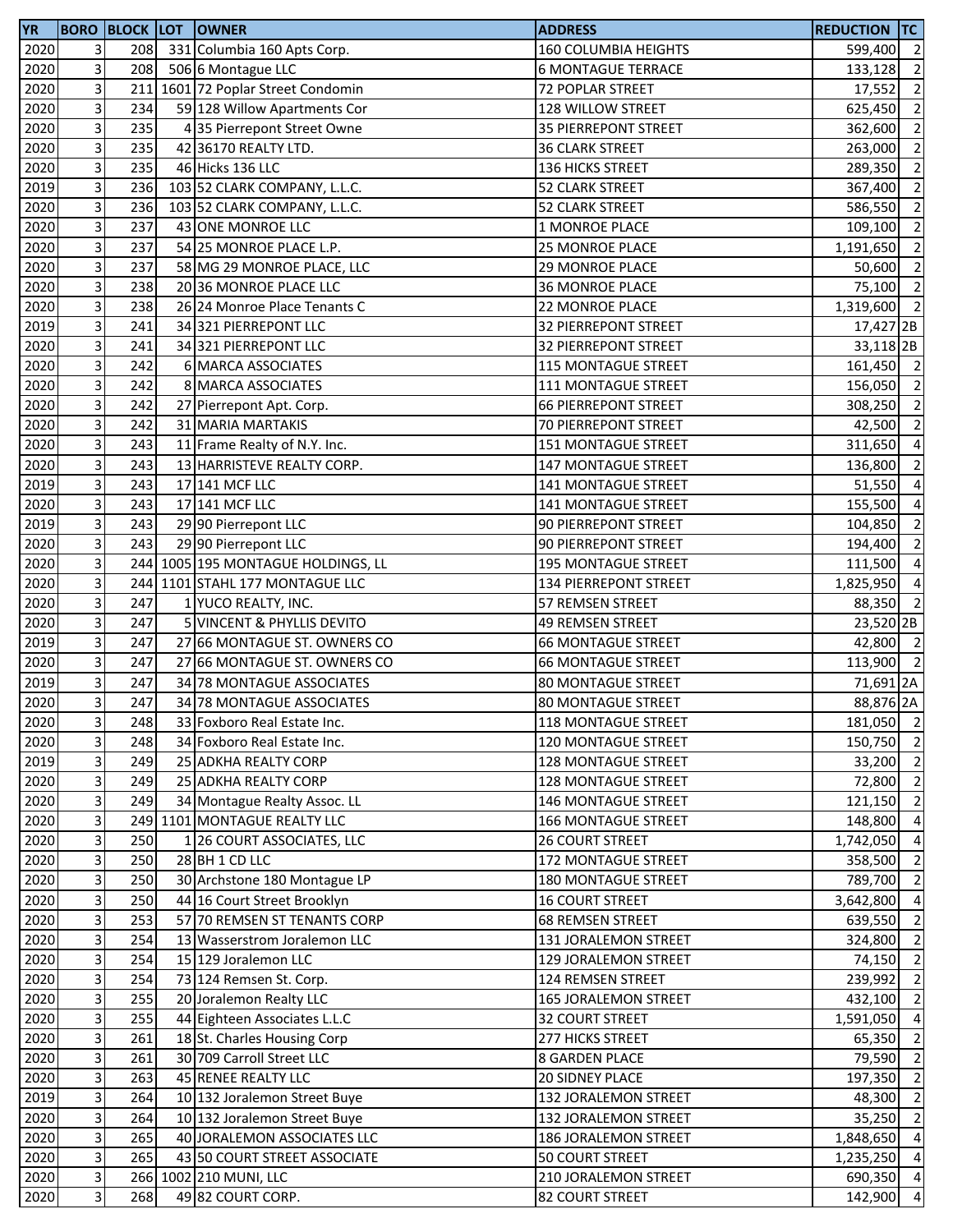| <b>YR</b> |                         |     | <b>BORO BLOCK LOT OWNER</b>        | <b>ADDRESS</b>              | REDUCTION TC         |                          |
|-----------|-------------------------|-----|------------------------------------|-----------------------------|----------------------|--------------------------|
| 2020      | 3 <sup>1</sup>          | 269 | 25 85 COURT STREET LLC             | 91 COURT STREET             | 46,500 4             |                          |
| 2020      | $\overline{3}$          | 269 | 30 LIVINGSTON EQUITY LLC           | <b>80 LIVINGSTON STREET</b> | 182,950              | $\overline{4}$           |
| 2020      | $\overline{\mathbf{3}}$ | 274 | 35 90 State St. Associates,        | <b>88 STATE STREET</b>      | 77,100               | $\overline{\mathbf{c}}$  |
| 2020      | 3                       | 275 | 5 200 CLINTON ASSOCIATES           | 157 ATLANTIC AVENUE         | 251,150              | $\overline{a}$           |
| 2020      | $\mathbf{3}$            |     | 275 1001 DANISTEF LLC              | 141 ATLANTIC AVENUE         | 93,300 4             |                          |
| 2020      | $\overline{3}$          | 276 | 7 RAC Realty LLC                   | 189 ATLANTIC AVENUE         | 314,100 2            |                          |
| 2020      | 3                       | 276 | 9 RAC Realty LLC                   | 187 ATLANTIC AVENUE         | 40,900               | $\overline{4}$           |
| 2019      | $\overline{\mathbf{3}}$ | 276 | 11 MOUSTAPHA, ARRANAS              | 183 ATLANTIC AVENUE         | 32,800 2A            |                          |
| 2020      | $\overline{3}$          | 276 | 11 MOUSTAPHA, ARRANAS              | 183 ATLANTIC AVENUE         | 28,224 2A            |                          |
| 2020      | $\overline{\mathbf{3}}$ | 276 | 46 118 COURT STREET, LLC           | 118 COURT STREET            | 59,391 <sub>2A</sub> |                          |
| 2020      | $\overline{3}$          | 276 | 47 WALGREEN CO.                    | 120 COURT STREET            | 275,500 4            |                          |
| 2019      | $\overline{\mathbf{3}}$ |     | 277 1102 CAC ATLANTIC LLC          | 239 ATLANTIC AVENUE         | 3,361,300 2          |                          |
| 2020      | $\mathbf{3}$            | 277 | 1102 CAC ATLANTIC LLC              | 239 ATLANTIC AVENUE         | 4,115,050 2          |                          |
| 2020      | $\mathbf{3}$            | 278 | 15 A.T. & S.M. Court Realty        | <b>145 COURT STREET</b>     | 127,800 2            |                          |
| 2020      | $\overline{\mathbf{3}}$ | 284 | 25 294 Henry Street Inc.           | 108 ATLANTIC AVENUE         | 167,550              | $\overline{\mathbf{c}}$  |
| 2019      | $\overline{3}$          | 285 | 10 JEP, LLC                        | 122 ATLANTIC AVENUE         | 18,200               | $\overline{\phantom{a}}$ |
| 2020      | $\overline{3}$          | 285 | 10 JEP, LLC                        | 122 ATLANTIC AVENUE         | 42,950               | $\overline{2}$           |
| 2020      | $\mathbf{3}$            | 291 | 33 155 Amity Street, LLC           | 155 AMITY STREET            | 55,700               | $\overline{2}$           |
| 2020      | 3                       | 302 | 37 194 COURT STREET LLC            | 194 COURT STREET            | 33,750               | $\overline{\mathbf{c}}$  |
| 2020      | $\overline{\mathbf{3}}$ | 302 | 39 196 COURT STREET LLC            | 196 COURT STREET            | 79,300               | $\overline{\mathbf{c}}$  |
| 2020      | 3                       | 311 | 36 197 Kane Street, LLC            | 197 KANE STREET             | 63,800               | $\overline{2}$           |
| 2020      | $\mathbf{3}$            | 319 | 30 Maurn Service Corp.             | 131 COLUMBIA STREET         | 34,800 2             |                          |
| 2020      | $\overline{3}$          | 326 | 46 MARY ANN FIORE                  | <b>268 COURT STREET</b>     | 167,150              | $\overline{2}$           |
| 2020      | 3                       | 329 | 109 COBBLE HILLBILLIES LLC         | 70 DEGRAW STREET            | 29,650               | $\overline{a}$           |
| 2020      | $\overline{\mathbf{3}}$ |     | 330 1316 THE SUNFISH CONDOMINIUM   | <b>145 SACKETT STREET</b>   | 1,614                | $\overline{a}$           |
| 2020      | $\mathbf{3}$            | 335 | 20 104 Sackett Street LLC          | 104 SACKETT STREET          | 15,700               | $\overline{a}$           |
| 2019      | $\overline{3}$          | 335 | 59 J AND B MANAGEMENT              | <b>67 UNION STREET</b>      | 1,200                | $\overline{a}$           |
| 2020      | $\overline{\mathbf{3}}$ | 335 | 59 J AND B MANAGEMENT              | <b>67 UNION STREET</b>      | 7,500                | $\overline{a}$           |
| 2020      | 3                       |     | 336 1005 Liberty Plaza I Condomini | <b>158 SACKETT STREET</b>   | 5,198                | $\overline{2}$           |
| 2020      | $\mathbf{3}$            | 339 | 8 383 Clinton, LLC                 | 383 CLINTON STREET          | 67,000               | $\overline{2}$           |
| 2020      | 3                       |     | 343 1019 145 President Street Cond | 145 PRESIDENT STREET        | 10,884               | $\overline{a}$           |
| 2020      | 3                       | 349 | 25 546 HENRY STREET LLC.           | 546 HENRY STREET            | 78,200               | $\overline{2}$           |
| 2019      | $\overline{3}$          | 352 | 1 JPMorgan Chase Bank, N.A.        | 79 HAMILTON AVENUE          | 71,150               | $\overline{4}$           |
| 2020      | $\overline{3}$          | 352 | 1 JPMorgan Chase Bank, N.A.        | 79 HAMILTON AVENUE          | 65,750 4             |                          |
| 2019      | $\overline{\mathbf{3}}$ | 355 | 9 Isaac Erlich                     | 154 CARROLL STREET          | 36,450 2             |                          |
| 2020      | $\overline{\mathbf{3}}$ | 355 | 9 Isaac Erlich                     | 154 CARROLL STREET          | 40,500               | $\overline{\mathbf{2}}$  |
| 2019      | $\overline{3}$          | 355 | 30 Old Westminister Church A       | <b>450 CLINTON STREET</b>   | 120,200              | $\overline{2}$           |
| 2020      | 3                       | 355 | 30 Old Westminister Church A       | <b>450 CLINTON STREET</b>   | 252,050 2            |                          |
| 2020      | $\mathbf{3}$            | 363 | 38 Eddy Nicoli                     | <b>69 RAPELYE STREET</b>    | 78,050 4             |                          |
| 2020      | $\overline{3}$          | 366 | 28 104 2nd Place LLC               | <b>104 2 PLACE</b>          | 261,850              | $\overline{2}$           |
| 2020      | $\overline{3}$          | 376 | 21 LAWSON 28 LLC                   | 100 LUQUER STREET           | 242,700 2            |                          |
| 2020      | $\overline{3}$          | 388 | 31 BILL WOLF PETROLEUM CORP.       | 300 BERGEN STREET           | 138,950              | $\overline{a}$           |
| 2019      | $\overline{3}$          | 390 | 1 245 WARREN STREET ASSOCIA        | 221 COURT STREET            | 94,650               | $\overline{2}$           |
| 2020      | $\overline{\mathbf{3}}$ | 390 | 1 245 WARREN STREET ASSOCIA        | 221 COURT STREET            | 118,950              | $\overline{2}$           |
| 2020      | 3                       | 390 | 40 166 Smith Street, LLC           | 166 SMITH STREET            | 550,300              | $\overline{2}$           |
| 2020      | 3                       |     | 391 1001 PONCE DE LEON FEDERAL BAN | 173 SMITH STREET            | 4,528                | $\overline{4}$           |
| 2019      | $\mathbf{3}$            | 397 | 1 CA 205 SMITH ST. LLC & JA        | 205 SMITH STREET            | 1,539,400 4          |                          |
| 2020      | $\overline{3}$          | 397 | 1 CA 205 SMITH ST. LLC & JA        | 205 SMITH STREET            | 1,353,550 4          |                          |
| 2020      | 3                       |     | 397 1204 The 373 Baltic Street Con | 373 BALTIC STREET           | 30,994 2C            |                          |
| 2020      | $\overline{3}$          | 401 | 50 595 BALTIC ASSET LLC            | 599 BALTIC STREET           | 304,650 2            |                          |
| 2020      | $\overline{3}$          |     | 403 1103 THOR 209 SMITH STREET LLC | 209 SMITH STREET            | 41,981               | $\overline{a}$           |
| 2020      | $\overline{3}$          | 403 | 1401 Baltic Street 385 Com LLC     | 378 BALTIC STREET           | 40,127               | $\overline{a}$           |
| 2019      | $\overline{\mathbf{3}}$ | 405 | 7 213 BS Holdings LLC              | 213 BOND STREET             | 23,700               | $\overline{4}$           |
| 2020      | 3                       | 405 | 7 213 BS Holdings LLC              | 213 BOND STREET             | 35,400               | $\overline{a}$           |
| 2020      | $\mathbf{3}$            | 406 | 27 GOWANUS REALTY LLC              | 538 BALTIC STREET           | 52,050               | $\overline{4}$           |
| 2020      | $\overline{3}$          | 406 | 69 GOWANUS REALTY LLC              | <b>291 BUTLER STREET</b>    | 78,600 4             |                          |
| 2020      | 3                       | 406 | 71 GOWANUS REALTY LLC              | 295 BUTLER STREET           | 82,200 4             |                          |
| 2020      | $\overline{\mathbf{3}}$ | 412 | 18 255 Douglas Street Corp.        | 258 BUTLER STREET           | 14,800               | $\overline{4}$           |
| 2020      | $\overline{3}$          | 412 | 19 255 Douglas Street Corp.        | <b>260 BUTLER STREET</b>    | 38,750               | $\overline{a}$           |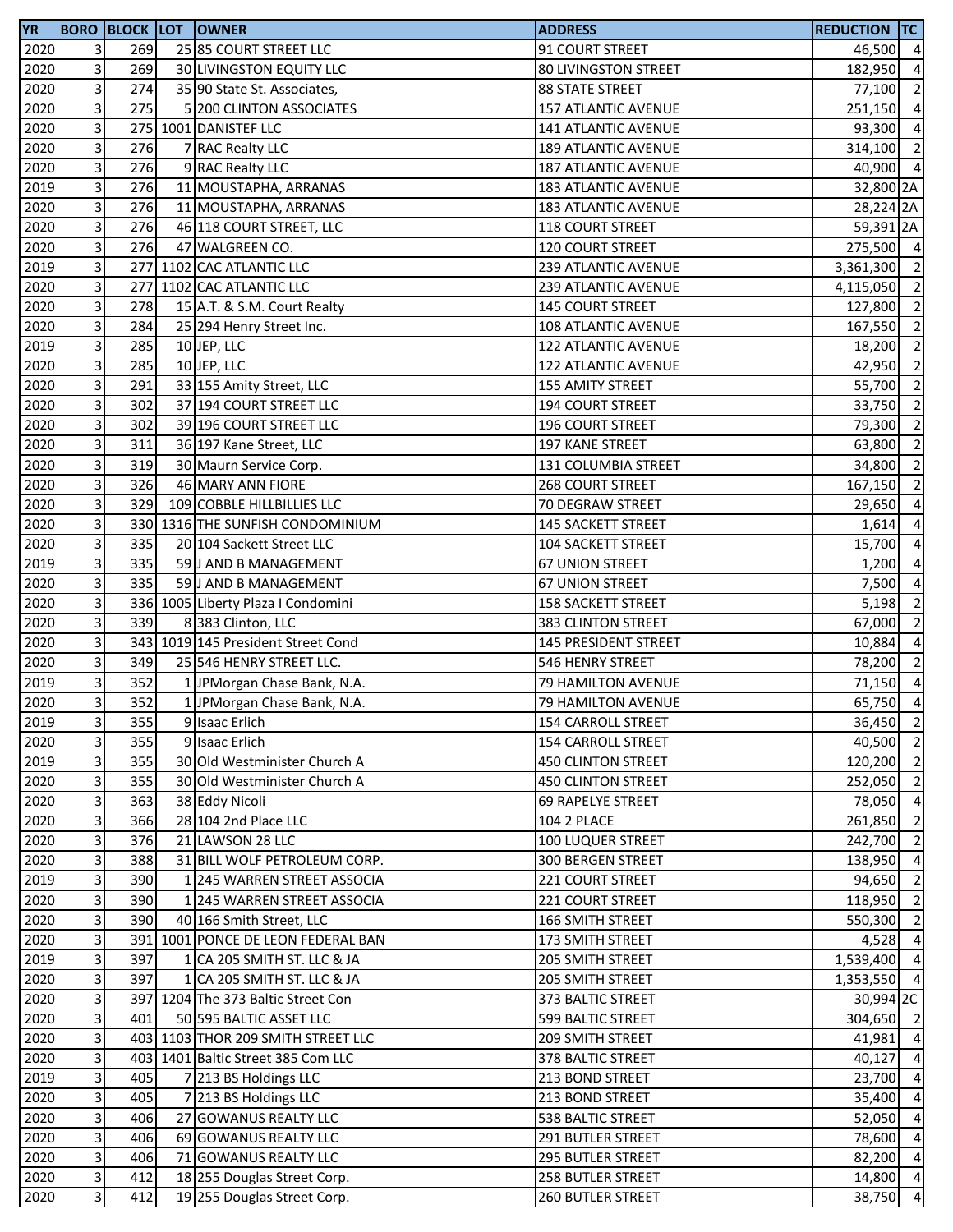| <b>YR</b> |                         | <b>BORO BLOCK LOT</b> | <b>OWNER</b>                       | <b>ADDRESS</b>             | <b>REDUCTION TC</b> |                |
|-----------|-------------------------|-----------------------|------------------------------------|----------------------------|---------------------|----------------|
| 2020      | 3                       | 412                   | 20 255 Douglas Street Corp.        | 262 BUTLER STREET          | 39,750 4            |                |
| 2020      | 3                       | 412                   | 21 DOMAL TRANSPORTATION INC.       | 264 BUTLER STREET          | 135,950 4           |                |
| 2020      | 3                       | 413                   | 15 BUTLER STREET REALTY, IN        | 302 BUTLER STREET          | 50,050              | $\overline{4}$ |
| 2020      | 3                       | 413                   | 21 BUTLER STREET REALTY, IN        | 314 BUTLER STREET          | 43,700 4            |                |
| 2020      | $\overline{\mathbf{3}}$ | 413                   | 43 162 4TH AVE LLC                 | 162 4 AVENUE               | 18,750              | $\overline{4}$ |
| 2020      | 3                       | 413                   | 58 RO & CA Realty Corp.            | 305 DOUGLASS STREET        | 50,050              | $\overline{a}$ |
| 2019      | 3                       | 416                   | 33 Danny Wong                      | <b>168 DOUGLASS STREET</b> | 46,300              | $\overline{a}$ |
| 2020      | $\mathbf{3}$            | 416                   | 33 Danny Wong                      | 168 DOUGLASS STREET        | 69,700              | $\overline{a}$ |
| 2019      | υ                       | 417                   | 14 John Usdan                      | 198 DOUGLASS STREET        | 21,400              | $\overline{a}$ |
| 2020      | $\overline{\mathbf{3}}$ | 417                   | 14 John Usdan                      | <b>198 DOUGLASS STREET</b> | 23,200              | $\overline{a}$ |
| 2019      | 3                       | 417                   | 21 Eponymous Gowanus LLC           | 479 DEGRAW STREET          | 55,050              | $\overline{a}$ |
|           |                         | 417                   |                                    |                            |                     |                |
| 2020      | 3                       |                       | 21 Eponymous Gowanus LLC           | 479 DEGRAW STREET          | 48,250              | $\overline{a}$ |
| 2020      | $\overline{\mathbf{3}}$ | 434                   | 32 PERSAM SACKETT LLC              | <b>654 SACKETT STREET</b>  | 59,600              | $\overline{a}$ |
| 2020      | $\mathbf{3}$            | 435                   | 9 M.C.R.D., LLC                    | 345 COURT STREET           | 18,900              | $\overline{a}$ |
| 2020      | 3                       |                       | 436 1001 370 UNION STREET CONDOMIN | 370 UNION STREET           | 17,133              | $\overline{2}$ |
| 2020      | $\overline{\mathbf{3}}$ | 441                   | 1 HILLSIDE MOTOR INN INC.          | 267 3 AVENUE               | 361,850             | $\overline{a}$ |
| 2020      | $\overline{\mathbf{3}}$ | 448                   | 13 PDS CARROLL STREET LLC.         | 530 PRESIDENT STREET       | 176,000             | $\overline{a}$ |
| 2020      | $\overline{\mathbf{3}}$ | 448                   | 47 Nick Karkas                     | 525 CARROLL STREET         | 79,850              | $\overline{a}$ |
| 2019      | 3                       | 449                   | 8 236 CARROLL ST., LLC             | 236 CARROLL STREET         | 53,400              | $\overline{a}$ |
| 2020      | 3                       | 449                   | 8 236 CARROLL ST., LLC             | 236 CARROLL STREET         | 110,350             | $\overline{a}$ |
| 2020      | 3                       | 454                   | 25 HE Whitwell Realty LLC          | 16 WHITWELL PLACE          | 29,700 4            |                |
| 2020      | $\overline{\mathbf{3}}$ | 462                   | 14 155 THIRD STREET, LLC           | 155 3 STREET               | 81,300 4            |                |
| 2020      | 3                       | 464                   | 49 ESTATE OF DOMINICK PALMIO       | 41 4 STREET                | 113,950             | $\overline{4}$ |
| 2020      | 3                       | 466                   | 46 Empire State Management         | 421 BOND STREET            | 126,000             | $\overline{a}$ |
| 2020      | $\mathbf{3}$            | 467                   | 44 Luber Associates, LLC           | <b>115 4 PLACE</b>         | 106,350             | $\overline{2}$ |
| 2019      | $\overline{\mathbf{3}}$ | 468                   | 25 Hoyt Parking LLC                | 38 4 STREET                | 140,100             | $\overline{a}$ |
| 2020      | 3                       | 468                   | 25 Hoyt Parking LLC                | 38 4 STREET                | 135,500             | $\overline{a}$ |
| 2020      | 3                       | 468                   | 54 Empire Equity Holding Cor       | 195 STREET                 | 23,300              | $\overline{a}$ |
| 2020      | 3                       | 470                   | 13 FOURTH PLACE PROJECT INC        | <b>120 4 PLACE</b>         | 57,750 2            |                |
| 2020      | $\overline{\mathbf{3}}$ | 476                   | 19 204 HS ASSOCIATES, LLC          | 204 HUNTINGTON STREET      | 294,600             | $\overline{2}$ |
| 2020      | 3                       | 483                   | 20 539 SMITH STREET REALTY C       | 539 SMITH STREET           | 109,700             | $\overline{a}$ |
| 2020      | $\mathbf{3}$            | 486                   | 12 570 SMITH ST RLTY CORP.         | 240 LORRAINE STREET        | 100,750             | $\overline{a}$ |
| 2020      | $\mathbf{3}$            | 486                   | 20 570 SMITH ST RLTY CORP.         | 568 SMITH STREET           | 100,900 4           |                |
| 2020      | μ                       | 486                   | 25 570 SMITH ST RLTY CORP.         | 248 LORRAINE STREET        | 104,500 4           |                |
|           | $\overline{\mathbf{3}}$ | 502                   | 1 Richard Ribellino and Dom        | 170 VAN BRUNT STREET       |                     |                |
| 2020      | $\overline{\mathbf{3}}$ |                       |                                    |                            | 181,350 4           |                |
| 2020      |                         | 504                   | 1 JCF Associates, LLC              | 171 VAN BRUNT STREET       | 265,600 4           |                |
| 2020      | $\mathbf{3}$            | 512                   | 13 41 Richards Street LLC          | <b>41 RICHARDS STREET</b>  | 37,000              | $\overline{4}$ |
| 2019      | $\mathbf{3}$            | 517                   | 1 260-262 Van Brunt LLC            | 262 VAN BRUNT STREET       | 47,250 4            |                |
| 2020      | $\vert$                 | 517                   | 1 260-262 Van Brunt LLC            | 262 VAN BRUNT STREET       | 65,700              | $\overline{4}$ |
| 2019      | $\overline{3}$          | 517                   | 4 260-262 Van Brunt LLC            | 117 IMLAY STREET           | 20,600              | $\overline{4}$ |
| 2020      | $\overline{3}$          | 517                   | 260-262 Van Brunt LLC              | 117 IMLAY STREET           | 28,700              | $\overline{a}$ |
| 2020      | $\mathbf{3}$            | 518                   | 35 The Hook R.H.C., Inc.           | 62 DELAVAN STREET          | 47,200              | $\overline{a}$ |
| 2020      | $\mathsf{3}$            | 519                   | 5 53 Richards Street Realty        | 37 COMMERCE STREET         | 37,350              | $\overline{4}$ |
| 2020      | $\overline{\mathbf{3}}$ | 523                   | 18 Harbor Tech LLC                 | 5 DELAVAN STREET           | 1,014,300 2         |                |
| 2020      | 3                       | 526                   | 146 NELSON STREET LLC              | 46 NELSON STREET           | 87,450              | $\overline{4}$ |
| 2019      | $\mathbf{3}$            | 529                   | 39 HOOK & CROOK LLC                | 306 VAN BRUNT STREET       | 36,650 4            |                |
| 2020      | $\mathsf{3}$            | 545                   | 19 RED HOOK ENTERPRISES INC.       | 322 VAN BRUNT STREET       | 126,215 2           |                |
| 2020      | $\mathbf{3}$            | 564                   | 1 EDWARD R BUTLER CO INC           | <b>43 FERRIS STREET</b>    | 86,384              | $\overline{4}$ |
| 2020      | $\overline{3}$          | 589                   | 3 SEETIN HOLDING GROUP, LLC        | <b>20 COFFEY STREET</b>    | 27,000              | $\overline{a}$ |
| 2020      | $\overline{3}$          | 597                   | 32 132-136 VAN DYKE STREET,        | 132 VAN DYKE STREET        | 55,500 4            |                |
| 2020      | $\mathsf{a}$            | 599                   | 10 55 Coffey Street LLC            | 55 COFFEY STREET           | 13,050              | $\overline{4}$ |
| 2020      | $\mathbf{3}$            | 605                   | 24 37 VAN DYKE LLC                 | <b>152 DWIGHT STREET</b>   | 52,850              | $\overline{4}$ |
| 2020      | $\overline{\mathbf{3}}$ | 625                   | 65 Home Depot U.S.A., Inc.         | 550 HAMILTON AVENUE        | 1,935,350           | $\overline{4}$ |
| 2020      | $\mathbf{3}$            | 625                   | 104 87 18th Street LLC             | 87 18 STREET               | 101,400 4           |                |
| 2020      | $\mathsf{a}$            | 627                   | 38 888 REALTY CORP.                | <b>590 4 AVENUE</b>        | 67,900 4            |                |
| 2020      | $\mathsf 3$             | 628                   | 63 203 17TH STREET, LLC            | 203 17 STREET              | 192,200 2           |                |
| 2020      | $\overline{3}$          | 630                   | 17 GLADYS PEREZ                    | 144 17 STREET              | 42,700 2            |                |
| 2020      | $\overline{3}$          | 631                   | 9 603 4TH AVENUE REALTY, LL        | 603 4 AVENUE               | 24,960 2B           |                |
| 2020      | $\overline{3}$          | 634                   | 5 CLEAN RITE CENTER-621 4TH        | 627 4 AVENUE               | 74,450 4            |                |
|           |                         |                       |                                    |                            |                     |                |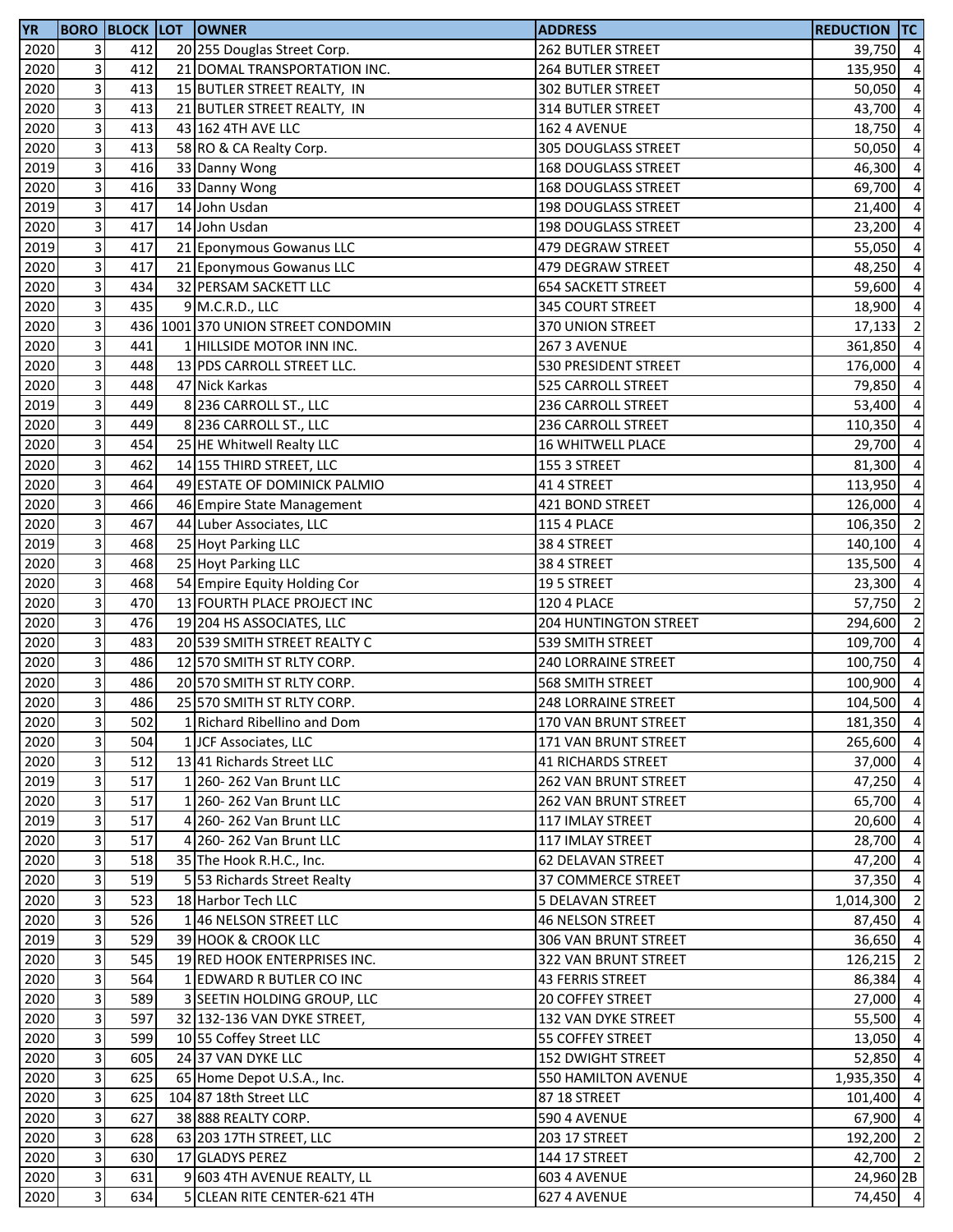| <b>YR</b> |                         |     | <b>BORO BLOCK LOT OWNER</b>        | <b>ADDRESS</b>       | <b>REDUCTION TC</b> |                |
|-----------|-------------------------|-----|------------------------------------|----------------------|---------------------|----------------|
| 2019      | 3                       | 635 | 100 Kamco Services, LLC            | 80 21 STREET         | 108,100 4           |                |
| 2020      | 3                       | 635 | 100 Kamco Services, LLC            | 80 21 STREET         | 397,200             | $\overline{a}$ |
| 2020      | $\overline{\mathbf{3}}$ | 636 | 17 Joseph Rothstein                | 132 19 STREET        | 7,150               | $\overline{a}$ |
| 2020      | 3                       | 651 | 54 BDKD Realty Corp.               | 159 25 STREET        | 25,000 4            |                |
| 2020      | 3                       | 655 | 15 220 25th Realty LLC             | 218 25 STREET        | 91,800              | $\overline{2}$ |
| 2020      | 3                       | 660 | 22 MEHMOOD SAJID                   | 164 27 STREET        | 22,600              | $\overline{a}$ |
| 2020      | $\vert$                 | 664 | W.W. Grainger, Inc.                | 813 3 AVENUE         | 150,650             | $\overline{4}$ |
| 2020      | $\mathbf{3}$            | 669 | 38 JSIS LLC                        | <b>785 5 AVENUE</b>  | 38,950              | $\overline{a}$ |
| 2020      | υ                       |     | 673 1001 Oakwood Gardens Condomini | 217 31 STREET        | 3,440               | $\overline{2}$ |
| 2020      | $\overline{\mathbf{3}}$ | 676 | 11 31 Sunset Park Holdings,        | 122 31 STREET        | 24,850              | $\overline{2}$ |
| 2020      | 3                       | 685 | 49 SOPHIE'S LIBERTY, INC.          | 225 34 STREET        | 28,500              | $\overline{a}$ |
| 2020      | $\mathbf{3}$            | 696 | 18 334-36TH STREET REALTY CO       | 334 36 STREET        | 31,900              | $\overline{a}$ |
| 2020      | $\overline{\mathbf{3}}$ | 697 | 45 MICHAEL BESHARA AND JENNI       | 461 37 STREET        | 91,950              | $\overline{4}$ |
| 2019      | $\mathbf{3}$            | 708 | 34 366-39th Realty LLC             | 366 39 STREET        | 21,300              | $\overline{2}$ |
| 2020      | $\overline{\mathbf{3}}$ | 708 | 34 366-39th Realty LLC             | 366 39 STREET        | 33,900 2            |                |
| 2020      | $\overline{3}$          | 712 | 1 Cheung Realty Corp.              | <b>4023 2 AVENUE</b> | 72,850              | $\overline{a}$ |
| 2020      | $\overline{\mathbf{3}}$ | 712 | 37 Martingale Real Estate Pr       | <b>4002 3 AVENUE</b> | 193,850             | $\overline{2}$ |
| 2020      | $\overline{\mathbf{3}}$ | 712 | 39 JOGEN REALTY LLC                | <b>4006 3 AVENUE</b> | 140,800             | $\overline{a}$ |
| 2019      | $\overline{\mathbf{3}}$ | 712 | 68 Yulee Realty 211 LLC            | 211 41 STREET        | 86,550              | $\overline{a}$ |
| 2020      | 3                       | 712 | 68 Yulee Realty 211 LLC            | 211 41 STREET        | 100,950             | $\overline{a}$ |
| 2019      | $\mathbf{3}$            | 714 | 44 5 Sunset Park Holdings, L       | <b>4018 5 AVENUE</b> | 59,350 2            |                |
| 2020      | $\overline{\mathbf{3}}$ | 714 | 44 5 Sunset Park Holdings, L       | <b>4018 5 AVENUE</b> | 98,950              | $\overline{2}$ |
| 2020      | $\mathsf 3$             | 716 | 16 Barbcat Realty, LLC             | 126 41 STREET        | 41,850              | $\overline{4}$ |
| 2020      | $\overline{3}$          | 716 | 52 157-159 42nd Street Realt       | 157 42 STREET        | 35,250              | $\overline{a}$ |
| 2020      | $\mathbf{3}$            | 717 | 30 FRANKMAR INC.                   | 258 41 STREET        | 88,750              | $\overline{4}$ |
| 2020      | $\overline{3}$          | 719 | 37 MASAYA HOUSING DEVELOPMEN       | 472 41 STREET        | 45,900              | $\overline{2}$ |
| 2020      | 3                       | 719 | 51 BG Management 2, LLC            | 467 42 STREET        | 42,550              | $\overline{2}$ |
| 2020      | $\overline{\mathbf{3}}$ | 722 | 15 A.T.D. ENTERPRISES, LLC         | 218 42 STREET        | 43,350              | $\overline{a}$ |
| 2019      | 3                       | 727 | 1 4312 Second Avenue Realty        | 201 44 STREET        | $32,300$ 4          |                |
| 2020      | $\overline{\mathbf{3}}$ | 727 | 1 4312 Second Avenue Realty        | 201 44 STREET        | 30,500              | $\overline{4}$ |
| 2019      | $\overline{\mathbf{3}}$ | 733 | 38 Boro Park, LLC                  | 874 43 STREET        | 26,200              | $\overline{2}$ |
| 2020      | $\overline{3}$          | 733 | 38 Boro Park, LLC                  | 874 43 STREET        | 72,100              | $\overline{2}$ |
| 2019      | $\mathbf{3}$            | 735 | 15 DOWNRIGHT REALTY LLC            | 4603 1 AVENUE        | 29,000 4            |                |
| 2020      | $\overline{\mathbf{3}}$ | 735 | 15 DOWNRIGHT REALTY LLC            | 4603 1 AVENUE        | 106,950             | $\overline{4}$ |
| 2020      | 3                       | 735 | 65 SUPERFLEX LTD                   | 152 44 STREET        | 45,550 4            |                |
| 2020      | $\overline{\mathbf{3}}$ | 736 | 52 265 45th Street LLC             | 265 45 STREET        | 18,400 4            |                |
| 2020      | $\mathbf{3}$            | 739 | 63 SETSUN MANAGEMENT II LLC        | 535 45 STREET        | 49,200 2            |                |
| 2019      | $\mathbf{3}$            |     | 741 1001 One Sunset Park Condomini | 702 44 STREET        | 24,315 2            |                |
| 2020      | 3                       |     | 741 1001 One Sunset Park Condomini | 702 44 STREET        | 7,866               | $\overline{2}$ |
| 2020      | $\overline{\mathbf{3}}$ | 745 | 48 COS Management & Realty,        | 4516 3 AVENUE        | 11,450              | $\overline{4}$ |
| 2020      | $\overline{3}$          | 745 | 53 COS Management & Realty,        | 271 46 STREET        | 9,750               | $\overline{a}$ |
| 2020      | $\mathbf{3}$            | 745 | 69 PRONAR REALTY, LLC              | 229 46 STREET        | 95,150              | $\overline{a}$ |
| 2020      | $\overline{\mathbf{3}}$ | 760 | 36 Argus Realty 4600 LLC           | <b>4600 9 AVENUE</b> | 300,700             | $\overline{2}$ |
| 2020      | $\overline{\mathbf{3}}$ | 763 | 1 ANCHELL REALTY CORP.             | 4701 2 AVENUE        | 199,900             | $\overline{4}$ |
| 2020      | 3                       | 763 | 62 EAST SUNSET PARK REALTY L       | 241 48 STREET        | 50,100              | $\overline{a}$ |
| 2020      | $\mathbf{3}$            | 764 | 37 4706 4 AVENUE REALTY LLC        | <b>4706 4 AVENUE</b> | 98,700 2            |                |
| 2020      | $\overline{\mathbf{3}}$ | 764 | 39 4712 4 AVENUE REALTY LLC        | 4710 4 AVENUE        | 128,250             | $\overline{2}$ |
| 2020      | $\mathsf 3$             | 771 | 50 SUPERFLEX REALTY LLC            | <b>4820 2 AVENUE</b> | 269,900             | $\overline{4}$ |
| 2020      | $\overline{3}$          | 772 | 18 224-230 - 48TH STREET ASS       | 228 48 STREET        | 17,950              | $\overline{a}$ |
| 2020      | $\mathbf{3}$            | 772 | 32 Gregan Management, Inc.         | 270 48 STREET        | 10,000              | $\overline{a}$ |
| 2020      | $\mathsf{a}$            | 772 | 35 Third Avenue Management,        | <b>4802 3 AVENUE</b> | 12,450              | $\overline{a}$ |
| 2020      | $\mathbf{3}$            | 773 | 13 4801 3RD AVENUE LLC             | <b>4801 3 AVENUE</b> | 97,150              | $\overline{4}$ |
| 2020      | $\mathbf{3}$            | 776 | 45 CAO, GUO ZHONG                  | <b>4824 7 AVENUE</b> | 26,450              | $\overline{2}$ |
| 2020      | $\mathbf{3}$            | 783 | 45 NBR LLC                         | <b>4922 5 AVENUE</b> | 85,450 4            |                |
| 2020      | 3                       | 791 | 39 Landover Associates Dee,        | <b>5006 5 AVENUE</b> | 439,200             | $\overline{4}$ |
| 2020      | $\mathsf 3$             | 791 | 42 Landover Associates Dee,        | <b>5016 5 AVENUE</b> | 144,600 4           |                |
| 2020      | $\overline{3}$          | 815 | 38 S & A REALTY ASSOCIATES L       | <b>5302 5 AVENUE</b> | 218,800 4           |                |
| 2020      | $\overline{3}$          | 816 | 9 Kwok & Shao Realty, Inc.         | 5301 5 AVENUE        | 41,009 2B           |                |
| 2020      | $\overline{3}$          | 821 | 5 Gerena Realty Corp.              | <b>5411 2 AVENUE</b> | 214,470 2           |                |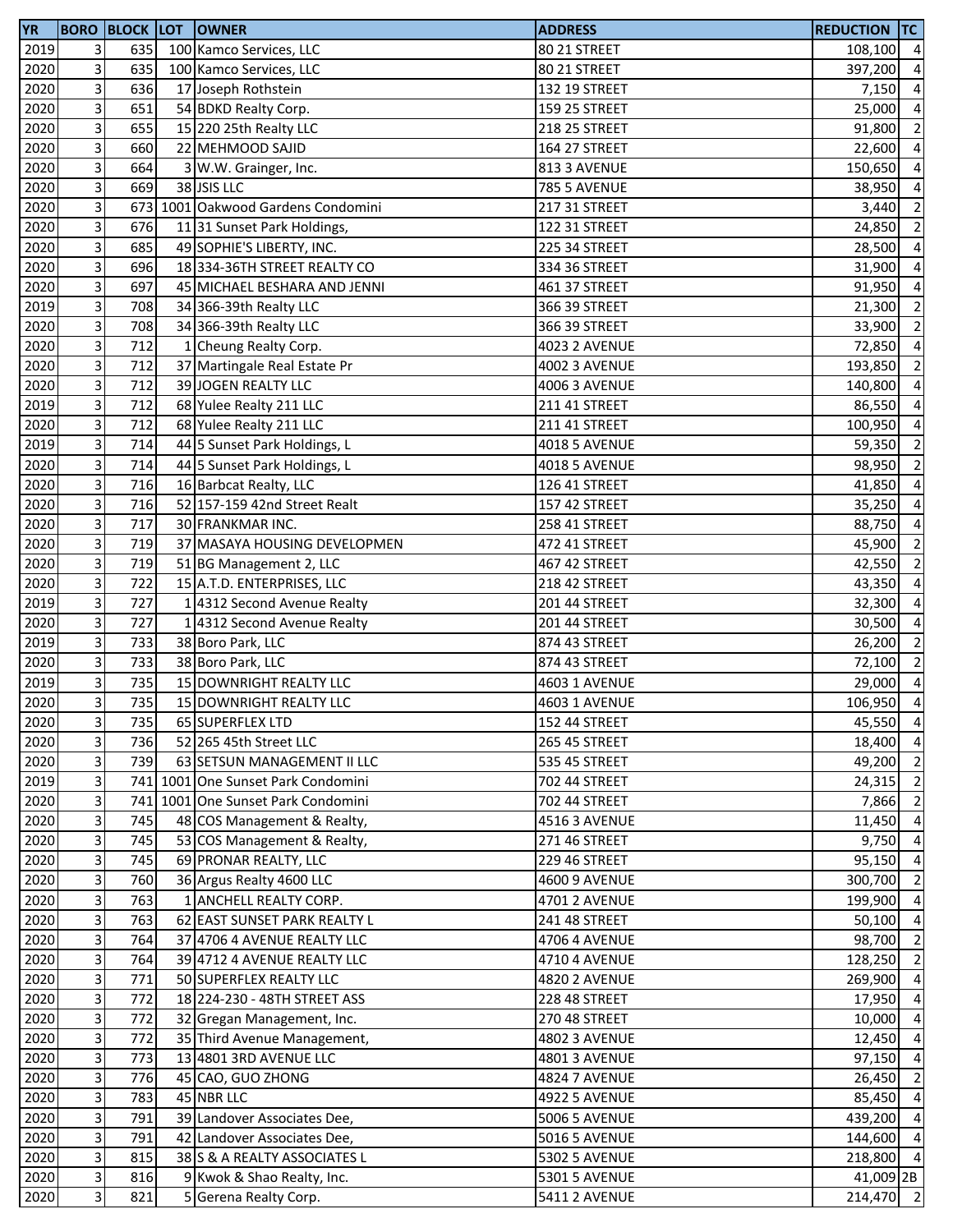| <b>YR</b> |                              | <b>BORO BLOCK LOT</b> | <b>OWNER</b>                                         | <b>ADDRESS</b>                    | REDUCTION TC |                         |
|-----------|------------------------------|-----------------------|------------------------------------------------------|-----------------------------------|--------------|-------------------------|
| 2020      | $\overline{\mathbf{3}}$      | 823                   | 44 NBR LLC                                           | <b>5414 5 AVENUE</b>              | 211,000 4    |                         |
| 2020      | 3                            | 823                   | 45 5416 5th Avenue, LLC                              | <b>5416 5 AVENUE</b>              | 62,350 4     |                         |
| 2020      | 3                            | 834                   | 28 ZHU, XIU YAN                                      | 754 55 STREET                     | 80,250       | $\overline{a}$          |
| 2019      | $\mathbf{3}$                 | 839                   | 39 565 FS EQUITIES CORP.                             | <b>5606 5 AVENUE</b>              | 8,850 4      |                         |
| 2020      | $\overline{3}$               | 839                   | 39 565 FS EQUITIES CORP.                             | <b>5606 5 AVENUE</b>              | $10,200$ 4   |                         |
| 2019      | 3                            | 845                   | 66 DELPHI REALTY MANAGEMENT,                         | 219 58 STREET                     | 230,400      | $\overline{4}$          |
| 2020      | $\overline{3}$               | 845                   | 66 DELPHI REALTY MANAGEMENT,                         | 219 58 STREET                     | 27,450       | $\overline{a}$          |
| 2020      | $\overline{3}$               | 849                   | 1 Sunset Park Bricks LLC                             | 5721 6 AVENUE                     | 101,100      | $\overline{4}$          |
| 2020      | $\overline{\mathbf{3}}$      | 853                   | 1 S.E.I. CO. REALTY ASSOCIA                          | <b>5801 2 AVENUE</b>              | 631,100      | $\overline{a}$          |
| 2020      | $\overline{3}$               | 866                   | 34 762-59TH STREET REALTY LLC                        | 762 59 STREET                     | 125,500      | $\overline{4}$          |
| 2020      | $\overline{\mathbf{3}}$      | 866                   | 38 UTOPIA CONTROL MANAGEMENT                         | 774 59 STREET                     | 50,500 4     |                         |
| 2020      | $\mathbf{3}$                 | 874                   | 68 KAMAL JAGROO                                      | 339 18 STREET                     | 8,634 2A     |                         |
| 2019      | $\overline{\mathbf{3}}$      | 876                   | 3 1713 8TH AVENUE RESIDENCE                          | <b>1713 8 AVENUE</b>              | 75,500 4     |                         |
| 2020      | $\overline{3}$               | 876                   | 3 1713 8TH AVENUE RESIDENCE                          | <b>1713 8 AVENUE</b>              | 123,200 4    |                         |
| 2020      | $\vert$ 3                    |                       | 876 1020 PROSPECT 17TH DEVELOPMENT                   | 468 17 STREET                     | $6,374$ 4    |                         |
| 2020      | $\overline{3}$               |                       | 879 1201 The Greenwood Condominium                   | 258A 18 STREET                    | 8,160 2C     |                         |
| 2020      | $\overline{3}$               | 887                   | 12 370 19th Street, LLC                              | 370 19 STREET                     | 217,450 4    |                         |
| 2020      | $\overline{3}$               | 888                   | 7 1901 8TH AVENUE LLC                                | <b>1901 8 AVENUE</b>              | 263,650 4    |                         |
| 2020      | $\overline{\mathbf{3}}$      | 903                   | 168 505 Realty LLC                                   | 889 5 AVENUE                      | 118,450 2    |                         |
| 2020      | $\overline{\mathbf{3}}$      | 917                   | 23 Florence Apartment Corpor                         | 546 40 STREET                     | 91,150 2     |                         |
| 2020      | $\mathbf{3}$                 | 918                   | 52 Sun Garden Homes Assn., I                         | 637 41 STREET                     | 148,950 2    |                         |
| 2020      | $\overline{3}$               | 925                   | 37 MDH 42 REALTY LLC                                 | 874 42 STREET                     | 31,400 2     |                         |
| 2020      | 3                            | 928                   | 13 Dean Realty LLC                                   | 564 PACIFIC STREET                | 319,750 2    |                         |
| 2019      | $\overline{\mathbf{3}}$      | 928                   | 33 HP HW REALTY, CORP.                               | <b>604 PACIFIC STREET</b>         | 66,050       | $\overline{a}$          |
| 2020      | $\overline{3}$               | 928                   | 33 HP HW REALTY, CORP.                               | <b>604 PACIFIC STREET</b>         | 111,950      | $\overline{a}$          |
| 2020      | $\vert$ 3                    |                       | 931 1001 206 FLATBUSH AVENUE                         | 451 BERGEN STREET                 | 20,850       | $\overline{a}$          |
| 2020      | $\overline{\mathbf{3}}$      | 936                   | 8 76-82 St. Marks SP LLC                             | 76 ST MARKS AVENUE                | 286,200      | $\overline{\mathbf{c}}$ |
| 2020      | 3                            | 936                   | 13 250-258 FLATBUSH LLC.                             | 250 FLATBUSH AVENUE               | 109,750      | $\overline{a}$          |
| 2020      | $\mathbf{3}$                 | 936                   | 17 260 FLATBUSH AVENUE REALT                         | 260 FLATBUSH AVENUE               | 341,100 2    |                         |
| 2020      | $\overline{3}$               |                       | 937 1001 GARDENIA HOLDEN CONDOMINI                   | 99 4 AVENUE                       | $6,100$ 2    |                         |
| 2020      | 3                            |                       | 942 1001 121 Sterling Place Condom                   | 121 STERLING PLACE                | 13,738       | $\overline{\mathbf{c}}$ |
| 2020      | $\overline{3}$               | 945                   | 57 CHAPMAN, RUDOLPH                                  |                                   | 01           | $\overline{\mathbf{c}}$ |
| 2019      | $\overline{3}$               | 951                   | 45 66 SEVENTH AVENUE LLC                             | 135 ST JOHNS PLACE<br>66 7 AVENUE | 100          | $\overline{2}$          |
| 2020      | $\overline{3}$               | 951                   | 45 66 SEVENTH AVENUE LLC                             |                                   | 63,550       | $\overline{2}$          |
|           |                              |                       |                                                      | 66 7 AVENUE                       |              |                         |
| 2020      | $\overline{\mathbf{3}}$<br>3 | 957<br>963            | 14 PS Realty Management LLC                          | 772 UNION STREET                  | 115,450 2    |                         |
| 2020      |                              |                       | 67 Garfield North Tenants Co<br>43 WK ASSOCIATES LLC | 199 GARFIELD PLACE                | 89,350 2     |                         |
| 2020      | $\mathbf{3}$                 | 966                   |                                                      | 162 7 AVENUE                      | 56,350 2     |                         |
| 2020      | $\overline{3}$               |                       | 974 1001 Park Slope Estates Condom                   | 330 2 STREET                      | 13,136 2     |                         |
| 2020      | $\overline{3}$               |                       | 974 1102 City View Gardens Condomi                   | 306 2 STREET                      | 13,801       | $\overline{2}$          |
| 2020      | $\overline{3}$               |                       | 974 1301 De Brooklyn Holdings 18 L                   | 302 2 STREET                      | 83,800       | $\overline{4}$          |
| 2020      | $\overline{3}$               | 979                   | 5 386 3rd Ave Partners L.P.                          | 386 3 AVENUE                      | 166,050      | $\overline{a}$          |
| 2019      | $\mathbf{3}$                 | 980                   | 23 Retaco Holding Company, L                         | <b>356 4 AVENUE</b>               | 598,050      | $\overline{a}$          |
| 2020      | $\overline{\mathbf{3}}$      | 980                   | 23 Retaco Holding Company, L                         | 356 4 AVENUE                      | 692,550      | $\overline{a}$          |
| 2020      | $\overline{\mathbf{3}}$      |                       | 981 1004 Novo Condominium                            | 343 4 AVENUE                      | 3,272        | $\overline{2}$          |
| 2020      | 3                            | 987                   | 11 270 Fifth Street Corp.                            | 270 5 STREET                      | 274,250 2    |                         |
| 2020      | $\mathbf{3}$                 | 990                   | 50 GOWANUS HOLDINGS, LLC                             | 379 STREET                        | 473,900 4    |                         |
| 2020      | $\overline{3}$               | 991                   | 39 410 3RD AVE LLC                                   | 410 3 AVENUE                      | 27,000 4     |                         |
| 2020      | 3                            | 991                   | 50 185 7th Street LLC                                | 185 7 STREET                      | 34,300       | $\overline{4}$          |
| 2019      | $\overline{3}$               | 992                   | Alfred Polizzotto & Richa                            | 407 3 AVENUE                      | 28,450       | $\overline{4}$          |
| 2020      | $\overline{3}$               | 992                   | Alfred Polizzotto & Richa                            | 407 3 AVENUE                      | 40,600       | $\overline{a}$          |
| 2020      | $\overline{3}$               | 993                   | 72 Jovin III LLC                                     | 277 7 STREET                      | 185,550      | $\overline{2}$          |
| 2020      | $\mathbf{3}$                 | 995                   | 5 399 6TH AVE. CORP.                                 | 399 6 AVENUE                      | 83,900       | $\overline{2}$          |
| 2020      | $\overline{\mathbf{3}}$      | 997                   | 1 BLUE CORNER INC.                                   | 439 3 AVENUE                      | 43,500       | $\overline{a}$          |
| 2019      | $\mathbf{3}$                 | 997                   | 47 426-428 4th Ave Managemen                         | 426 4 AVENUE                      | 95,700       | $\overline{2}$          |
| 2020      | $\overline{3}$               | 997                   | 47 426-428 4th Ave Managemen                         | 426 4 AVENUE                      | 379,200      | $\overline{\mathbf{c}}$ |
| 2020      | 3                            | 1008                  | 23 NINTH STREET CORP.                                | 160 9 STREET                      | 9,400        | $\overline{4}$          |
| 2020      | 3                            | 1010                  | 42 456 5TH AVENUE REALTY, LL                         | 454 5 AVENUE                      | 125,950      | $\overline{4}$          |
| 2020      | $\mathbf{3}$                 | 1010                  | 43 456 5TH AVENUE REALTY, LL                         | 456 5 AVENUE                      | 111,800 4    |                         |
| 2020      | $\mathbf{3}$                 | 1011                  | 1 Abrams Holdings, LLC                               | 459 5 AVENUE                      | 123,850      | $\overline{4}$          |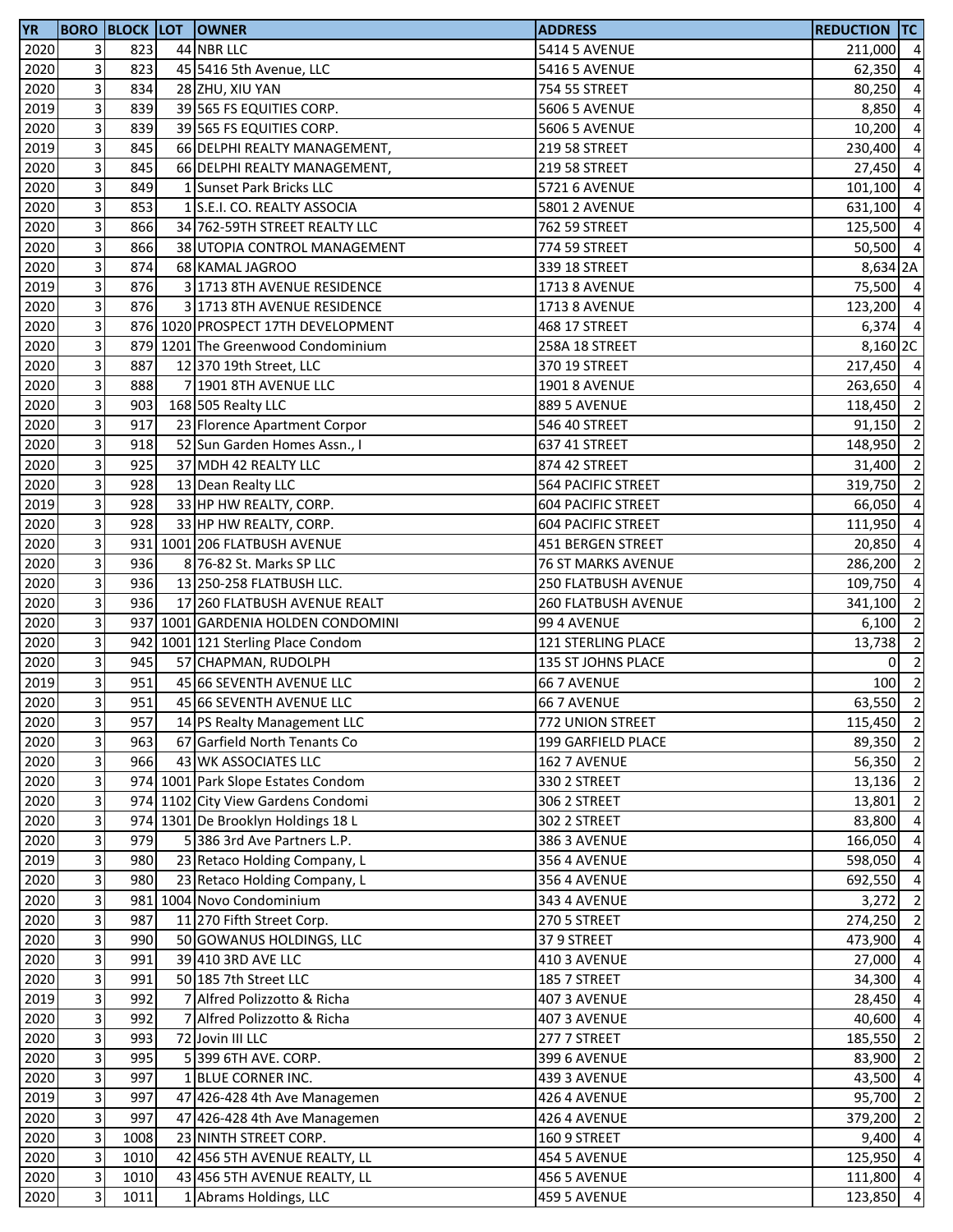| <b>YR</b> |                         |      | <b>BORO BLOCK LOT OWNER</b>         | <b>ADDRESS</b>                          | <b>REDUCTION TC</b> |                |
|-----------|-------------------------|------|-------------------------------------|-----------------------------------------|---------------------|----------------|
| 2020      | $\overline{3}$          | 1011 | 5 Abrams Holdings, LLC              | 453 5 AVENUE                            | 571,300 4           |                |
| 2020      | $\overline{3}$          | 1014 | 48 Jovin II LLC                     | 486 3 AVENUE                            | 40,450              | $\overline{2}$ |
| 2020      | 3                       | 1014 | 51 490-492 3RD AVENUE, INC.         | 490 3 AVENUE                            | 17,300 4            |                |
| 2020      | $\overline{\mathbf{3}}$ | 1017 | 40 444 10TH STREET LLC              | 444 10 STREET                           | 12,100 4            |                |
| 2019      | $\mathbf{3}$            |      | 1023 1201 392 11TH STREET CONDOMINI | 392 11 STREET                           | 3,354 2C            |                |
| 2020      | $\overline{\mathbf{3}}$ |      | 1023 1201 392 11TH STREET CONDOMINI | 392 11 STREET                           | 3,582 2C            |                |
| 2019      | 3                       | 1029 | 9 BREEAAD SLOPE LLC                 | 499 5 AVENUE                            | 127,650 4           |                |
| 2020      | $\overline{\mathbf{3}}$ | 1029 | 9 BREEAAD SLOPE LLC                 | <b>499 5 AVENUE</b>                     | 130,050 4           |                |
| 2020      | 3                       |      | 1030 1501 THE 370 12TH STREET CONDO | 370 12 STREET                           | 6,797 2C            |                |
| 2019      | $\overline{\mathbf{3}}$ | 1032 | 25 Brooklyn 13th Street Hold        | 126 13 STREET                           | 151,350 4           |                |
| 2020      | 3                       | 1032 | 25 Brooklyn 13th Street Hold        | 126 13 STREET                           | 472,650 4           |                |
| 2019      | $\overline{\mathbf{3}}$ | 1034 | 45 FOOT LOCKER RETAIL, INC.         | 532 5 AVENUE                            | 33,050 4            |                |
| 2020      | $\mathbf{3}$            | 1034 | 45 FOOT LOCKER RETAIL, INC.         | 532 5 AVENUE                            | 13,250 4            |                |
| 2020      | $\overline{\mathbf{3}}$ | 1040 | 29 Yaulee Enterprises Inc.          | 168 14 STREET                           | 8,200 4             |                |
| 2020      | $\mathbf{3}$            | 1052 | 43 DEWEY GOLKIN                     | <b>570 5 AVENUE</b>                     | 7,400               | $\overline{4}$ |
| 2020      | $\overline{\mathbf{3}}$ | 1053 | 70 287 ASSOCIATES L.P.              | 287 PROSPECT AVENUE                     | 1,809,400           | $\overline{2}$ |
| 2020      | 3                       | 1057 | 5 304 Flatbush Avenue LLC           | 17 AVENUE                               | 428,650             | $\overline{4}$ |
| 2020      | 3                       | 1057 | 14 312 Flatbush Avenue LLC          | 312 FLATBUSH AVENUE                     | 426,100             | $\overline{4}$ |
| 2020      | 3                       | 1057 | 19312 Flatbush Avenue LLC           | 320 FLATBUSH AVENUE                     | 364,900             | $\overline{4}$ |
| 2019      | $\overline{\mathbf{3}}$ | 1060 | 8 One Plaza Owners Corp.            | 3 PLAZA ST WEST                         | 62,050              | $\overline{2}$ |
| 2020      | 3                       | 1060 | 8 One Plaza Owners Corp.            | 3 PLAZA ST WEST                         | 220,450 2           |                |
| 2019      | 3                       | 1065 | 31 78 8th Avenue Tenants Cor        | 78 8 AVENUE                             | 94,450 2            |                |
| 2020      | $\mathbf{3}$            | 1065 | 31 78 8th Avenue Tenants Cor        | 78 8 AVENUE                             | 244,750             | $\overline{2}$ |
| 2020      | 3                       | 1066 | 24 Taurus Management Corp.          | 906 UNION STREET                        | 771,700             | $\overline{4}$ |
| 2019      | 3                       |      | 1066 1201 Park Union Condominium    | 910 UNION STREET                        | 11,927              | $\overline{2}$ |
| 2020      | 3                       |      | 1066 1201 Park Union Condominium    | 910 UNION STREET                        | 24,433              | $\overline{2}$ |
| 2020      | $\overline{\mathbf{3}}$ | 1067 | 45 118 8th Avenue Housing Co        | 118 8 AVENUE                            | 318,700             | $\overline{2}$ |
| 2020      | 3                       | 1071 | 4 140 8TH AVENUE OF BROOKLY         | 140 8 AVENUE                            | 379,400             | $\overline{2}$ |
| 2020      | $\overline{\mathbf{3}}$ | 1071 | 14 130 8TH AVE OWNERS CORP          | 814 CARROLL STREET                      | 933,100             | $\overline{2}$ |
| 2020      | $\mathbf{3}$            | 1073 | 5 Montten Slope Inc.                | 133 8 AVENUE                            | 332,450 2           |                |
| 2020      | $\mathbf{3}$            | 1075 | 1 Susan Shabsels                    | 189 8 AVENUE                            | 133,900             | $\overline{2}$ |
| 2019      | 3                       | 1076 | 2 REYAD REALTY CORP                 | 185 7 AVENUE                            | 50,400 4            |                |
| 2020      | $\overline{\mathbf{3}}$ | 1076 | <b>REYAD REALTY CORP</b>            | 185 7 AVENUE                            | 79,900              | $\overline{4}$ |
| 2020      | 3                       | 1089 | 15 321 Flatbush Ave Corp            | 558 7 STREET                            | $50,250$ 2          |                |
| 2020      | 3 <sup>l</sup>          | 1089 | 17 562 7ST LLC                      | 562 7 STREET                            | 99,250 2            |                |
| 2019      | 3 <sup>1</sup>          | 1096 | 43 459-461 12TH STREET HOUSI        | 461 12 STREET                           | 42,050 2            |                |
| 2020      | $\overline{3}$          | 1096 | 43 459-461 12TH STREET HOUSI        | 461 12 STREET                           | 107,450 2           |                |
| 2020      | 3                       |      | 1097 1102 163-165 PROSPECT PARK WES | 163 PROSPECT PARK WEST                  | $91,325$ 4          |                |
| 2020      | $\overline{3}$          | 1098 | 50 Ann E. Parker                    | 443 13 STREET                           | 30,800 4            |                |
| 2020      | $\overline{3}$          |      | 1098 1401 ANSONIA MUSE CONDOMINIUM  | 444 12 STREET                           | 943                 | $\overline{4}$ |
| 2020      | $\mathbf{3}$            | 1100 | 1 419 7TH AVE ASSOCIATES LT         | 419 7 AVENUE                            | 255,150 2           |                |
| 2020      | 3                       | 1100 | 27 Tova Gardens Housing Corp        | 424 13 STREET                           | 122,850             | $\overline{2}$ |
| 2020      | $\mathbf{3}$            | 1101 | 43 184 PROSPECT PARK REALTY         |                                         | 130,000             | $\overline{2}$ |
| 2020      | 3                       | 1103 | 69 423 15TH TENANTS CORPORAT        | 184 PROSPECT PARK WEST<br>423 15 STREET | 121,450 2           |                |
| 2019      | 3                       | 1106 | 16 WINDSOR TERRACE OWNERS CORP      | 10 PROSPECT PARK SW                     | 44,100 2            |                |
| 2020      | 3                       | 1106 | 16 WINDSOR TERRACE OWNERS CORP      | 10 PROSPECT PARK SW                     | 70,200 2            |                |
| 2020      | $\overline{3}$          | 1106 | 19 WINDSOR TERRACE OWNERS CORP      | 14 PROSPECT PARK SW                     | 18,000 2            |                |
| 2020      | $\overline{3}$          | 1107 |                                     |                                         | 171,000 1           |                |
|           | $\mathbf{3}$            | 1107 | 14 DAVID J. STANAVICH               | 48 PROSPECT PARK SW                     | 63,250              | $\overline{2}$ |
| 2019      |                         |      | 21 Manhattan Eight Corp.            | 57 PROSPECT PARK SW                     |                     | $\overline{2}$ |
| 2020      | $\overline{3}$<br>3     | 1107 | 21 Manhattan Eight Corp.            | 57 PROSPECT PARK SW                     | 66,850              | $\overline{2}$ |
| 2020      | $\overline{3}$          | 1107 | 27 A & S PROPERTY CO., L.L.C        | 70 PROSPECT PARK SW                     | 183,250             | $\overline{4}$ |
| 2019      | 3                       | 1109 | 36 430 16th St., LLC.               | 430 16 STREET                           | 15,050              | $\overline{4}$ |
| 2020      |                         | 1109 | 36 430 16th St., LLC.               | 430 16 STREET                           | 23,150              |                |
| 2020      | 3                       | 1113 | 1 PROSPECT 1657, LLC                | <b>1657 8 AVENUE</b>                    | 79,650              | $\overline{2}$ |
| 2019      | $\overline{3}$          | 1116 | 43 WALGREEN EASTERN CO., INC        | 589 PROSPECT AVENUE                     | 206,250 4           |                |
| 2020      | $\overline{3}$          | 1116 | 43 WALGREEN EASTERN CO., INC        | 589 PROSPECT AVENUE                     | 415,050 4           |                |
| 2020      | $\mathbf{3}$            | 1122 | 1 MICHELL WOLF LLC                  | 547 VANDERBILT AVENUE                   | 39,550              | $\overline{4}$ |
| 2019      | $\overline{3}$          | 1122 | 21 ODYSSEY REALTY CORP.             | 870-878 ATLANTIC AVENUE                 | 70,900 4            |                |
| 2020      | $\overline{3}$          | 1122 | 21 ODYSSEY REALTY CORP.             | 870-878 ATLANTIC AVENUE                 | 128,950 4           |                |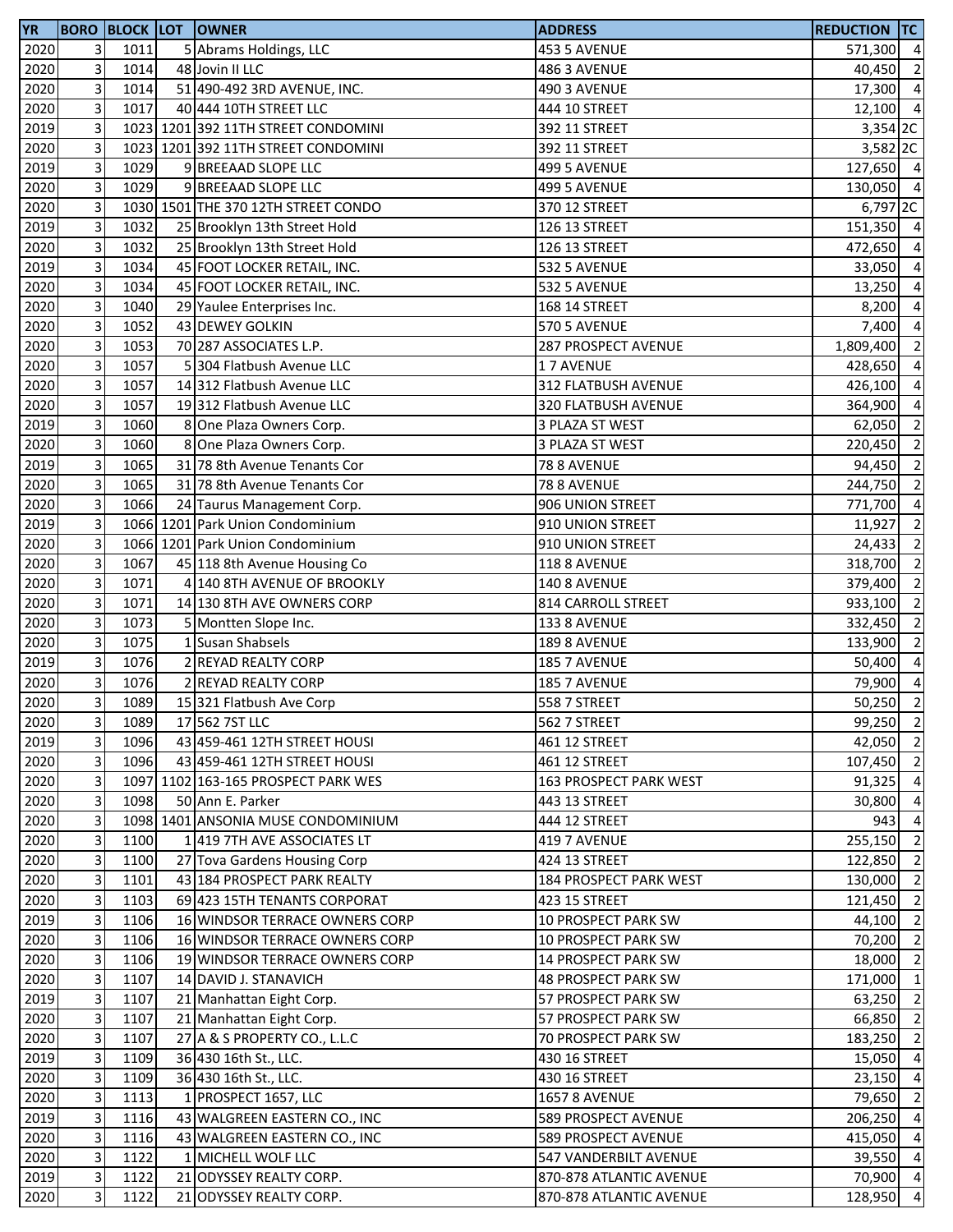| <b>YR</b> |                         |      | <b>BORO BLOCK LOT OWNER</b>         | <b>ADDRESS</b>               | <b>REDUCTION TC</b> |                          |
|-----------|-------------------------|------|-------------------------------------|------------------------------|---------------------|--------------------------|
| 2020      | 3                       | 1122 | 68 MICHELL WOLF LLC                 | PACIFIC STREET               | $4,250$ 4           |                          |
| 2020      | 3                       | 1122 | 71 MICHELL WOLF LLC                 | 847 PACIFIC STREET           | 5,100               | $\overline{a}$           |
| 2020      | 3                       | 1131 | 3 Underhill Avenue Associat         | <b>41 UNDERHILL AVENUE</b>   | 53,400              | $\overline{2}$           |
| 2020      | 3                       | 1133 | 46 IAN ENGBERG                      | 1026 PACIFIC STREET          | 13,300              | $\overline{a}$           |
| 2020      | 3                       | 1133 | 53 IAN ENGBERG                      | 622 CLASSON AVENUE           | 10,700              | $\overline{4}$           |
| 2020      | 3                       | 1134 | 17 TEN FIFTY EIGHT LLC              | 1058 PACIFIC STREET          | 30,000              | $\overline{a}$           |
| 2019      | 3                       | 1135 | 6 BUBBY & PA PROPERTIES LLC         | 233 FLATBUSH AVENUE          | 102,200             | $\overline{4}$           |
| 2020      | 3                       | 1135 | 6 BUBBY & PA PROPERTIES LLC         | 233 FLATBUSH AVENUE          | 127,750             | $\overline{a}$           |
| 2020      | 3                       | 1141 | 28 Golden Seldan Realty LLC         | 892 DEAN STREET              | 42,300              | $\overline{a}$           |
| 2020      | 3                       | 1141 | 33 Golden Seldan Realty LLC         | 904 DEAN STREET              | 118,350             | $\overline{a}$           |
| 2020      | 3                       | 1141 | 37 Golden Seldan Realty LLC         | 916 DEAN STREET              | 8,100               | $\overline{4}$           |
| 2020      | 3                       | 1142 | 40 Ice House Apartments LLC         | 1024 DEAN STREET             | 43,720 2B           |                          |
| 2020      | 3                       | 1143 | 18 502,508 BERGEN LLC.              | 502 BERGEN STREET            | 55,000 4            |                          |
| 2020      | 3                       | 1147 | 21 768 Bergen LLC                   | 768 BERGEN STREET            | 254,600 4           |                          |
| 2020      | 3                       | 1149 | 18 467-75 St. Marks Ave. Ass        | 880 BERGEN STREET            | 1,517,600 2         |                          |
| 2020      | 3                       | 1149 | 41 LURIE MANAGEMENT CORP.           | 924 BERGEN STREET            | 223,900             | $\overline{4}$           |
| 2020      | 3                       | 1152 | 71 285 Prospect Owners Corp.        | 285 PROSPECT PLACE           | 170,750 2           |                          |
| 2020      | 3                       |      | 1154 1201 THE 622 GRAND AVENUE COND | 622 GRAND AVENUE             | $5,535$ 2C          |                          |
| 2020      | 3                       | 1158 | 16 KEDAH REALTY, LLC                | 170 PROSPECT PLACE           | 125,350 2           |                          |
| 2020      | 3                       | 1158 | 61 225 PARK OWNERS CORP.            | 225 PARK PLACE               | 618,450             | $\overline{\mathbf{2}}$  |
| 2020      | 3                       | 1162 | 10 635 Grand Ave Associates         | <b>635 GRAND AVENUE</b>      | 50,900 2            |                          |
| 2020      | 3                       | 1162 | 11 633 Grand Ave Associates         | 633 GRAND AVENUE             | $37,150$ 2          |                          |
| 2019      | 3                       | 1163 | 1 PROSPECT ACQUISITION I, LL        | 520 PROSPECT PLACE           | 1,008,200           | $\overline{a}$           |
| 2020      | 3                       | 1163 | 1 PROSPECT ACQUISITION I,LL         | 520 PROSPECT PLACE           | 1,525,250           | $\overline{a}$           |
| 2019      | 3                       | 1164 | 42 230 Park Owners Corp.            | 230 PARK PLACE               | 698,250             | $\overline{\mathbf{c}}$  |
| 2020      | 3                       | 1164 | 42 230 Park Owners Corp.            | 230 PARK PLACE               | 494,400             | $\overline{2}$           |
| 2020      | 3                       | 1165 | 1 OLD P.S.9 HOUSING CORP.           | <b>689 VANDERBILT AVENUE</b> | 207,660             | $\overline{2}$           |
| 2020      | 3                       | 1165 | 56 327 LLC                          | 327 STERLING PLACE           | 339,350             | $\overline{\mathbf{2}}$  |
| 2020      | $\mathbf{3}$            | 1167 | 1 STERLING PORTFOLIO 743 LP         | 743 WASHINGTON AVENUE        | 36,000              | $\overline{a}$           |
| 2020      | 3                       | 1168 | 42 PARK HEIGHTS REALTY LLC          | <b>620 PARK PLACE</b>        | 44,950              | $\overline{\mathbf{c}}$  |
| 2019      | 3                       | 1169 | 19 214 Realty LLC                   | 214 STERLING PLACE           | 34,000              | $\overline{2}$           |
| 2020      | $\overline{3}$          | 1169 | 19 214 Realty LLC                   | 214 STERLING PLACE           | 97,900              | $\overline{\phantom{a}}$ |
| 2020      | 3                       | 1170 | 150 Plaza Tenants Corp.             | 50 PLAZA ST EAST             | 972,450 2           |                          |
| 2020      | 3                       | 1170 | 29 296 Sterling Arms Owners         | 296 STERLING PLACE           | 305,400 2           |                          |
| 2020      | $\overline{\mathbf{3}}$ | 1170 | 37 15-21 BUTLER OWNERS CORP.        | 21 BUTLER PLACE              | 225,450 2           |                          |
| 2020      | 3                       | 1170 | 41 15-21 BUTLER OWNERS CORP.        | <b>15 BUTLER PLACE</b>       | 264,450 2           |                          |
| 2020      | $\mathbf{3}$            | 1171 | 2315 ST. JOHN'S OWNERS, IN          | 315 ST JOHNS PLACE           | 521,300 2           |                          |
| 2020      | $\mathbf{3}$            | 1171 | 19 60 PLAZA OWNERS CORP.            | 60 PLAZA ST EAST             | 789,780 2           |                          |
| 2020      | $\mathbf{3}$            | 1172 | 21 280 St. John's Coop. Ltd.        | <b>280 ST JOHNS PLACE</b>    | 80,990 2            |                          |
| 2020      | 3                       | 1173 | 41 436 STERLING PLACE HOUSIN        | <b>436 STERLING PLACE</b>    | 77,700 2            |                          |
| 2020      | $\mathbf{3}$            | 1173 | 76 Project 383 LLC                  | 383 ST JOHNS PLACE           | 178,300             | $\overline{2}$           |
| 2020      | 3                       | 1173 | 78 369 LLC                          | 369 ST JOHNS PLACE           | 179,100 2           |                          |
| 2019      | 3                       | 1173 | 80 365 St. Johns Owners Corp        | 365 ST JOHNS PLACE           | 33,600              | $\overline{2}$           |
| 2020      | 3                       | 1173 | 80 365 St. Johns Owners Corp        | 365 ST JOHNS PLACE           | 43,850 2            |                          |
| 2020      | 3                       | 1176 | 1 JS 267 LLC & SG 267 LLC           | <b>267 LINCOLN PLACE</b>     | 125,100             | $\overline{2}$           |
| 2020      | 3                       | 1176 | 15 356-358 SJP LLC                  | 356 ST JOHNS PLACE           | 157,500 2           |                          |
| 2020      | 3                       | 1176 | 27 M & M CENTURY GROUP LLC          | 392 ST JOHNS PLACE           | 130,250 2           |                          |
| 2020      | $\mathbf{3}$            | 1176 | 32 408 ST. JOHN'S OWNER'S CO        | 408 ST JOHNS PLACE           | 408,650 2           |                          |
| 2019      | $\mathbf{3}$            | 1176 | 40 440 St. John's Place LLC         | 440 ST JOHNS PLACE           | 51,150 2            |                          |
| 2020      | $\mathbf{3}$            | 1176 | 40 440 St. John's Place LLC         | 440 ST JOHNS PLACE           | 108,300 2           |                          |
| 2020      | 3                       | 1176 | 42 JS 446 LLC & SG 446 LLC          | 446 ST JOHNS PLACE           | 196,450             | $\overline{2}$           |
| 2020      | $\mathbf{3}$            | 1176 | 47 375 LINCOLN PLACE OWNERS         | 375 LINCOLN PLACE            | 165,500             | $\overline{\mathbf{c}}$  |
| 2020      | $\mathbf{3}$            | 1176 | 62 Sela-Lincoln Realty Corp.        | 345 LINCOLN PLACE            | 86,500              | $\overline{2}$           |
| 2020      | $\mathbf{3}$            | 1177 | 7 Prospect Heights Assoc.           | 781 WASHINGTON AVENUE        | 365,350             | $\overline{\mathbf{c}}$  |
| 2020      | 3                       | 1178 | 79 Classon Heights LLC              | 495 LINCOLN PLACE            | 115,000 2           |                          |
| 2020      | $\mathbf{3}$            | 1179 | 19320 LINCOLN PLACE LLC             | 320 LINCOLN PLACE            | 231,250 2           |                          |
| 2020      | 3                       | 1179 | 23 7395 EPKY LLC                    | 326 LINCOLN PLACE            | 242,150 2           |                          |
| 2020      | $\vert$ 3               | 1179 | 61 125 EASTERN OWNERS CORP.         | 125 EASTERN PARKWAY          | 452,350 2           |                          |
| 2020      | $\mathsf 3$             | 1179 | 66 MUSEUM COURT APARTMENT CO        | 115 EASTERN PARKWAY          | 113,500 2           |                          |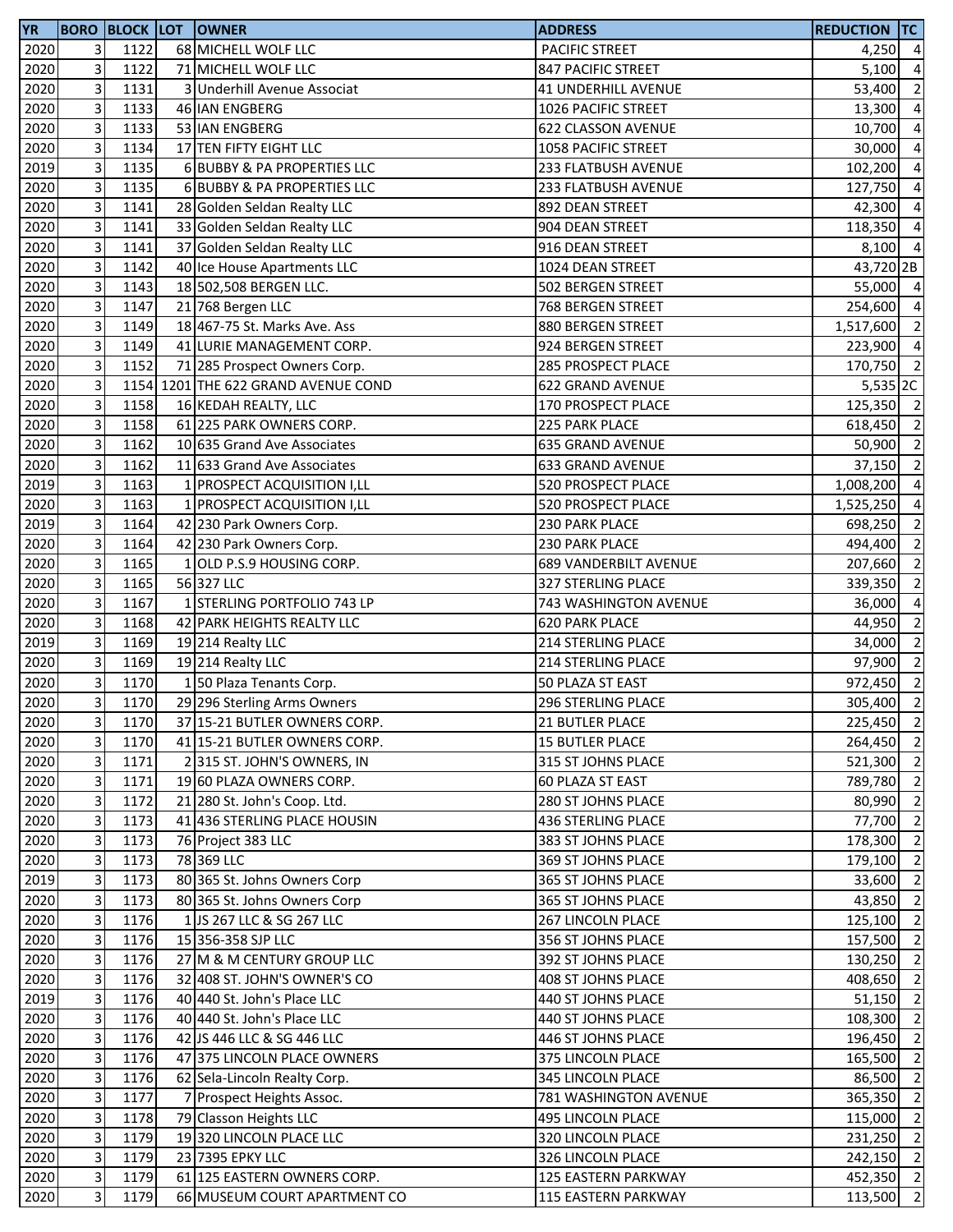| <b>YR</b>         |                           |      | <b>BORO BLOCK LOT OWNER</b>         | <b>ADDRESS</b>             | <b>REDUCTION TC</b> |                |
|-------------------|---------------------------|------|-------------------------------------|----------------------------|---------------------|----------------|
| 2020              | 3                         | 1179 | 71 7395 EPKY LLC                    | 95 EASTERN PARKWAY         | 78,600 2            |                |
| 2020              | 3                         | 1179 | 97 JS 159 LLC & SG 159 LLC          | <b>159 EASTERN PARKWAY</b> | 426,650             | $\overline{2}$ |
| 2020              | 3                         | 1179 | 99 394 LINCOLN PLACE OWNERS,        | 394 LINCOLN PLACE          | 317,800             | $\overline{2}$ |
| 2020              | 3                         | 1179 | 108 175 EASTERN PARKWAY TENAN       | 175 EASTERN PARKWAY        | 338,100 2           |                |
| 2019              | 3                         | 1181 | 24 CREATIVE HOUSING LTD.            | 277 EASTERN PARKWAY        | 255,250             | $\overline{2}$ |
| 2020              | 3                         | 1181 | 24 CREATIVE HOUSING LTD.            | 277 EASTERN PARKWAY        | 129,350             | $\overline{2}$ |
| 2020              | 3                         | 1181 | 55 315-321 EASTERN PARKWAY D        | 321 EASTERN PARKWAY        | 221,475             | $\overline{2}$ |
| 2020              | 3                         | 1181 | 58 315-321 EASTERN PARKWAY D        | 315 EASTERN PARKWAY        | 61,725              | $\overline{2}$ |
| 2020              | 3                         | 1185 | 27 JS 286 LLC & SG 286 LLC          | <b>286 EASTERN PARKWAY</b> | 300,300             | $\overline{2}$ |
| 2020              | 3                         | 1185 | 39 MRM 320, LLC                     | 320 EASTERN PARKWAY        | 273,950             | $\overline{2}$ |
| 2020              | 3                         | 1188 | 40 990 PRESIDENT PARTNERS LL        | 990 PRESIDENT STREET       | 344,550             | $\overline{2}$ |
| 2020              | 3                         | 1188 | 44 FRANKLIN PRESIDENT ASSOCI        | 1000 PRESIDENT STREET      | 253,450 2           |                |
| 2020              | 3                         | 1212 | 46 642 EQUITIES LLC                 | 1087 BERGEN STREET         | 128,050             | $\overline{2}$ |
| 2020              | 3                         | 1215 | 8 JS 97 LLC & SG 97 LLC             | 97 BROOKLYN AVENUE         | 231,300             | $\overline{2}$ |
| 2020              | 3                         | 1220 | 75 SEVEN ELEVEN USA LLC             | 711 ST MARKS AVENUE        | 146,850             | $\overline{2}$ |
| 2020              | 3                         | 1224 | 67 647 PROSPECT, LLC                | <b>647 PROSPECT PLACE</b>  | 55,550              | $\overline{2}$ |
| 2020              | 3                         | 1227 | 10 647 Nostrand LLC                 | 647 NOSTRAND AVENUE        | 15,750              | $\overline{4}$ |
| 2020              | 3                         | 1227 | 16 1298 DAVID, INC.                 | 720 ST MARKS AVENUE        | 83,750              | $\overline{2}$ |
| 2020              | 3                         | 1227 | 23 738 ST. MARKS EQUITIES LL        | 738 ST MARKS AVENUE        | 202,350 2           |                |
| 2020              | 3                         | 1227 | 44 170 NY Properties LLC            | 170 NEW YORK AVENUE        | 60,550 2            |                |
| $\overline{2020}$ | 3                         | 1230 | 56 J & M PROSPECT PLACE ENTE        | 1097 PROSPECT PLACE        | 98,800 2            |                |
| 2020              | 3                         | 1235 | 1919 PARK PLACE CORP.               | 913 PARK PLACE             | 209,350             | $\overline{2}$ |
| 2020              | 3                         | 1237 | 1 KINGSTON ASSOCIATES, LLC          | <b>205 KINGSTON AVENUE</b> | 38,500              | $\overline{2}$ |
| 2020              | 3                         | 1237 | 3 KINGSTON ASSOCIATES, LLC          | 199 KINGSTON AVENUE        | 19,550              | $\overline{2}$ |
| 2020              | 3                         | 1237 | 5 KINGSTON ASSOCIATES, LLC          | <b>195 KINGSTON AVENUE</b> | 19,550              | $\overline{2}$ |
| 2020              | 3                         | 1240 |                                     |                            |                     | $\overline{4}$ |
|                   | 3                         |      | 34 AREP I LLC                       | 738 NOSTRAND AVENUE        | 79,900              |                |
| 2020              |                           | 1240 | 41 AREP I LLC                       | 752 NOSTRAND AVENUE        | 24,200              | $\overline{2}$ |
| 2020              | 3                         | 1243 | 14 1018 Park Place Realty As        | 1018 PARK PLACE            | 51,550              | $\overline{2}$ |
| 2019              | 3                         | 1243 | 27 26 PARK PLAZA LLC                | 1054 PARK PLACE            | 49,550              | $\overline{2}$ |
| 2020              | 3                         | 1243 | 27 26 PARK PLAZA LLC                | 1054 PARK PLACE            | 73,400              | $\overline{2}$ |
| 2019              | 3                         | 1243 | 65 260 ROGERS AVE LLC               | 1049 STERLING PLACE        | 144,450             | $\overline{2}$ |
| 2020              | 3                         | 1243 | 65 260 ROGERS AVE LLC               | 1049 STERLING PLACE        | 126,000             | $\overline{2}$ |
| 2020              | 3                         | 1248 | 59 Go For It LLC                    | 865 ST JOHNS PLACE         | 56,650              | $\overline{2}$ |
| 2020              | 3                         | 1259 | 17 A Lincoln Lodge LLC              | <b>600 LINCOLN PLACE</b>   | 73,550              | $\overline{2}$ |
| 2020              | $\overline{\mathbf{3}}$   | 1261 | 55 469 EASTERN PARKWAY CORPO        | 469 EASTERN PARKWAY        | 77,200 2            |                |
| 2020              | 3                         | 1262 | 63 555 EASTERN PARKWAY, LLC         | 555 EASTERN PARKWAY        | 264,650 2           |                |
| 2020              | 3                         | 1263 | 66 PEMBROKE REALTY CO               | 631 EASTERN PARKWAY        | $35,100$ 2          |                |
| 2020              | 3                         | 1266 | 53 JS 1101 LLC & SG 1101 LLC        | 1101 UNION STREET          | 173,000 2           |                |
| 2020              | 3                         | 1267 | 10 PARKWAY HEIGHTS LLC              | 410 EASTERN PARKWAY        | 136,350 2           |                |
| 2020              | 3                         | 1267 | 21 JS 436 LLC & SG 436 LLC          | 436 EASTERN PARKWAY        | 235,400 2           |                |
| 2020              | 3                         | 1268 | 38 Helm Equities Nostrand LL        | 834 NOSTRAND AVENUE        | 305,850             | $\overline{4}$ |
| 2020              | 3                         | 1269 | 63 M & M CENTURY GROUP LLC          | 1281 UNION STREET          | 73,650              | $\overline{2}$ |
| 2020              | 3                         |      | 1272 1001 COPPER, LLC & HD Family R | 866 EASTERN PARKWAY        | 31,227              | $\overline{4}$ |
| 2020              | 3                         | 1273 | 25 1060 Realty LLC                  | 1060 UNION STREET          | 127,600             | $\overline{2}$ |
| 2020              | 3                         | 1273 | 40 1566 Bedford Ave. LLC            | 1566 BEDFORD AVENUE        | 45,600              | $\overline{4}$ |
| 2020              | 3                         | 1275 | 40 AREP I LLC                       | 850 NOSTRAND AVENUE        | 57,900 4            |                |
| 2020              | 3                         | 1276 | 5 Barry Nathan II, LLC              | 827 NOSTRAND AVENUE        | 27,300              | $\overline{2}$ |
| 2020              | 3                         | 1276 | 38 320-322 NEW YORK AVENUE I        | 320 NEW YORK AVENUE        | 71,250              | $\overline{2}$ |
| 2020              | 3                         | 1276 | 40 320-322 NEW YORK AVENUE I        | 322 NEW YORK AVENUE        | 69,900              | $\overline{2}$ |
| 2020              | 3                         | 1280 | 19 President Street Equities        | 1026 PRESIDENT STREET      | 119,950             | $\overline{2}$ |
| 2019              | 3                         | 1281 | 3 1601 Realty LLC                   | 1601 BEDFORD AVENUE        | 7,500               | $\overline{2}$ |
| 2020              | 3                         | 1281 | 3 1601 Realty LLC                   | 1601 BEDFORD AVENUE        | 60,200              | $\overline{2}$ |
| 2020              | 3                         | 1281 | 11 BEDFORD ASSOCIATES               | 1585 BEDFORD AVENUE        | 65,550              | $\overline{2}$ |
| 2020              | 3                         | 1282 | 32 1176 President Street LLC        | 1176 PRESIDENT STREET      | 151,050             | $\overline{2}$ |
| 2020              | 3                         | 1291 | 8 363 New York Assoc. LLC           | 363 NEW YORK AVENUE        | 80,250              | $\overline{2}$ |
| 2020              | 3                         | 1292 | 39 King Carroll LLC                 | 1384 CARROLL STREET        | 400,550             | $\overline{2}$ |
| 2020              | 3                         | 1302 | 1 Field Bridge Associates,          | 1720 BEDFORD AVENUE        | 2,381,500           | $\overline{2}$ |
| 2019              | $\ensuremath{\mathsf{3}}$ | 1304 | 1 RW 1715 BEDFORD LLC               | 1715 BEDFORD AVENUE        | 151,200 4           |                |
| 2020              | 3                         | 1304 | 1 RW 1715 BEDFORD LLC               | 1715 BEDFORD AVENUE        | 120,600             | $\overline{4}$ |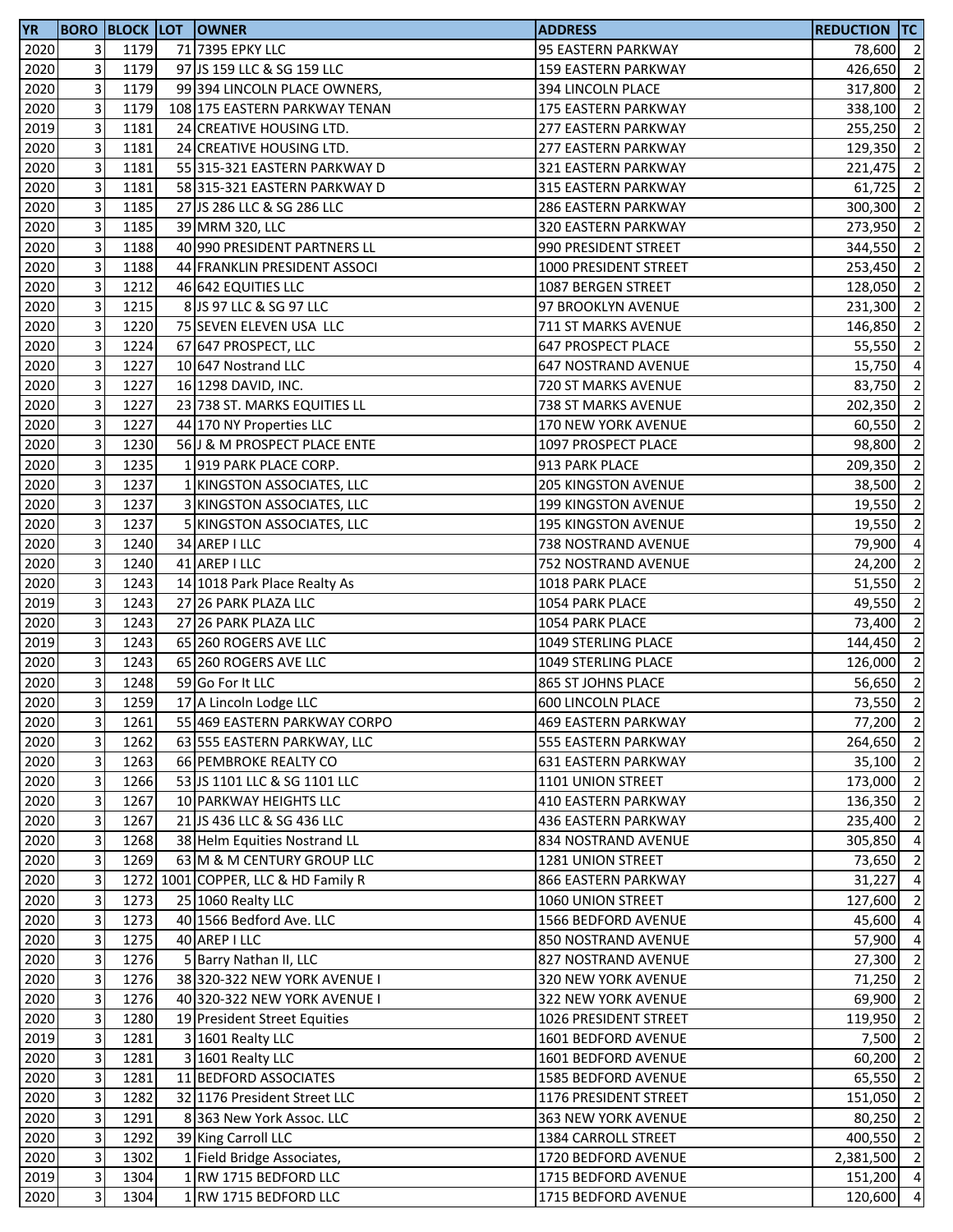| <b>YR</b> |                         |      | <b>BORO BLOCK LOT OWNER</b>  | <b>ADDRESS</b>                | <b>REDUCTION TC</b> |                          |
|-----------|-------------------------|------|------------------------------|-------------------------------|---------------------|--------------------------|
| 2020      | 3                       | 1305 | 9334 LLC                     | 334 MONTGOMERY STREET         | 88,700 2            |                          |
| 2020      | 3                       | 1309 | 6 Nostrand Associates        | 975 NOSTRAND AVENUE           | 195,750             | $\overline{4}$           |
| 2020      | 3                       | 1311 | 66 529 Empire Realty Corp.   | 529 EMPIRE BOULEVARD          | 253,950             | $\overline{4}$           |
| 2020      | 3                       | 1311 | 75 529 Empire Realty Corp.   | 523 EMPIRE BOULEVARD          | 15,450              | $\overline{4}$           |
| 2020      | 3                       | 1311 | 76 529 Empire Realty Corp.   | 521 EMPIRE BOULEVARD          | 13,050 4            |                          |
| 2020      | 3                       | 1313 | 31 EMPIRE VALLEY LLC         | 104 EMPIRE BOULEVARD          | 94,150              | $\overline{2}$           |
| 2019      | 3                       | 1313 | 34 EMPIRE VALLEY LLC         | 110 EMPIRE BOULEVARD          | 65,500              | $\overline{2}$           |
| 2020      | 3                       | 1313 | 34 EMPIRE VALLEY LLC         | 110 EMPIRE BOULEVARD          | 89,100              | $\overline{2}$           |
| 2019      | 3                       | 1314 | 36 SHS Prospect LLC          | 224 EMPIRE BOULEVARD          | 218,200             | $\overline{4}$           |
| 2020      | 3                       | 1314 | 36 SHS Prospect LLC          | 224 EMPIRE BOULEVARD          | 211,900             | $\overline{4}$           |
| 2019      | 3                       | 1316 | 1 Sterling Street Associate  | 307 STERLING STREET           | 95,350              | $\overline{2}$           |
| 2020      | 3                       | 1316 | 10 EMPIRE350 LLC             | 348 EMPIRE BOULEVARD          | 380,600             | $\overline{2}$           |
| 2020      | 3                       | 1321 | 61 5510-345 Lefferts Blvd Br | 345 LEFFERTS AVENUE           | 84,950              | $\overline{2}$           |
| 2020      | 3                       | 1322 | 1 501 NY LLC                 | <b>501 NEW YORK AVENUE</b>    | 253,000             | $\overline{2}$           |
| 2020      | 3                       | 1322 | 26 5919 REALTY LLC           | 474 BROOKLYN AVENUE           | 260,100             | $\overline{2}$           |
| 2020      | 3                       | 1324 | 1 LEFFERTS REALTY LLC        | 501 LEFFERTS AVENUE           | 112,500             | $\overline{2}$           |
| 2020      | 3                       | 1325 | 22 5580 REALTY LLC           | 580 EMPIRE BOULEVARD          | 146,700             | $\overline{2}$           |
| 2020      | 3                       | 1326 | 1 JIM REALTY LLC             | 451 KINGSTON AVENUE           | 732,250             | $\overline{2}$           |
| 2020      | 3                       | 1327 | 13 50 Lefferts Tenants Corp. | 50 LEFFERTS AVENUE            | 244,900             | $\overline{2}$           |
| 2020      | 3                       | 1327 | 34 Lefferts Avenue Ventures, | 100 LEFFERTS AVENUE           | 299,250             | $\overline{2}$           |
| 2020      | 3                       | 1338 | 22 DALE MANAGEMENT CORP.     | 1892 ATLANTIC AVENUE          | 418,300 4           |                          |
| 2019      | 3                       | 1361 | 1 CH 161 LLC                 | <b>161 UTICA AVENUE</b>       | 101,900             | $\overline{2}$           |
| 2020      | 3                       | 1361 | 1 CH 161 LLC                 | <b>161 UTICA AVENUE</b>       | 194,950             | $\overline{\phantom{a}}$ |
| 2020      | 3                       | 1361 | 38 ST MARKS ASSOCIATES       | 1238 ST MARKS AVENUE          | 73,550              | $\overline{2}$           |
| 2020      | 3                       | 1377 | 1 243 TROY PARTNERS LLC      | 243 TROY AVENUE               | 64,750              | $\overline{2}$           |
| 2020      | 3                       | 1380 | 1 1507 ST JOHNS LLC          | 1507 ST JOHNS PLACE           | 96,750              | $\overline{2}$           |
| 2019      | 3                       | 1383 | 46 Mary Kim                  | 264 SCHENECTADY AVENUE        | 53,550              | $\overline{4}$           |
|           | 3                       | 1383 |                              | 264 SCHENECTADY AVENUE        |                     | $\overline{4}$           |
| 2020      | 3                       |      | 46 Mary Kim                  |                               | 56,700              |                          |
| 2019      | 3                       | 1384 | 6 243 SCHENECTADY REALTY, L  | 243 SCHENECTADY AVENUE        | 13,450              | $\overline{4}$           |
| 2020      | 3                       | 1384 | 6 243 SCHENECTADY REALTY, L  | 243 SCHENECTADY AVENUE        | 39,550              | $\overline{4}$           |
| 2020      | 3                       | 1385 | <b>6 GRACE AMKIE</b>         | 247 UTICA AVENUE              | 28,700              | $\overline{4}$           |
| 2020      |                         | 1385 | <b>8 GRACE AMKIE</b>         | <b>245 UTICA AVENUE</b>       | 15,950              | $\overline{4}$           |
| 2020      | 3                       | 1388 | 27 51170 REALTY LLC.         | 1170 LINCOLN PLACE            | 69,066 2            |                          |
| 2020      | 3                       | 1389 | 57 EASTERN PARKWAY DEVELOPME | 1009 EASTERN PARKWAY          | 117,950             | $\overline{2}$           |
| 2020      | $\overline{\mathbf{3}}$ | 1389 | 60 EASTERN PARKWAY DEVELOPME | 1005 EASTERN PARKWAY          | 87,950 2            |                          |
| 2020      | 3                       | 1390 | 10 RANDAZZO ENTERPRISES LLC. | <b>257 SCHENECTADY AVENUE</b> | 15,050 4            |                          |
| 2019      | 3                       | 1390 | 11 RANDAZZO ENTERPRISES LLC. | 255 SCHENECTADY AVENUE        | 16,400              | $\overline{4}$           |
| 2020      | 3                       | 1390 | 11 RANDAZZO ENTERPRISES LLC. | <b>255 SCHENECTADY AVENUE</b> | 20,500 4            |                          |
| 2020      | 3                       | 1390 | 68 EASTERN PARKWAY DEVELOPME | 1073 EASTERN PARKWAY          | 97,950              | $\overline{2}$           |
| 2019      | 3                       | 1391 | 78 GSL Eastern Food Corp.    | 1133 EASTERN PARKWAY          | 157,550 4           |                          |
| 2020      | 3                       | 1391 | 78 GSL Eastern Food Corp.    | 1133 EASTERN PARKWAY          | 142,300             | $\overline{4}$           |
| 2019      | 3                       | 1393 | 76 1299 Eastern LLC          | 1299 EASTERN PARKWAY          | 33,000              | $\overline{2}$           |
| 2020      | 3                       | 1393 | 76 1299 Eastern LLC          | 1299 EASTERN PARKWAY          | 17,100              | $\overline{2}$           |
| 2020      | 3                       | 1394 | 17 900 EASTERN PARKWAY, LLC  | 900 EASTERN PARKWAY           | 37,850              | $\overline{2}$           |
| 2020      | 3                       | 1394 | 44 UNION STREET ASSOCIATES   | 1621 UNION STREET             | 120,150             | $\overline{2}$           |
| 2020      | 3                       | 1394 | 46 UNION STREET ASSOCIATES   | 1615 UNION STREET             | 53,100 2            |                          |
| 2020      | 3                       | 1395 | 28 TROY INDUSTRIES LLC       | 1014 EASTERN PARKWAY          | 157,000 2           |                          |
| 2020      | 3                       | 1397 | 35 1196 Eastern Holding LLC  | 1196 EASTERN PARKWAY          | 757,350             | $\overline{2}$           |
| 2020      | 3                       | 1400 | 51 BOURNE VALERIE            | 1541 PRESIDENT STREET         | $1,050$ 1           |                          |
| 2020      | 3                       | 1403 | 40 51776 REALTY LLC          | 1776 UNION STREET             | 160,850             | $\overline{2}$           |
| 2020      | 3                       | 1406 | 37 1544-48 PROPERTIES LLC    | 1544 PRESIDENT STREET         | 72,500              | $\overline{2}$           |
| 2020      | 3                       | 1407 | 22 1580 PRESIDENT LLC        | 1580 PRESIDENT STREET         | 130,350             | $\overline{2}$           |
| 2020      | 3                       | 1407 | 26 1580 PRESIDENT LLC        | 1588 PRESIDENT STREET         | 130,350             | $\overline{2}$           |
| 2020      | 3                       | 1408 | 7 51622 REALTY LLC           | 1622 PRESIDENT STREET         | 396,200 2           |                          |
| 2020      | 3                       | 1409 | 1 PERS REALTY LLC            | 1651 CARROLL STREET           | 94,750 2            |                          |
| 2019      | 3                       | 1412 | 17 5505-1500 Carroll Street  | 1500 CARROLL STREET           | 122,300             | $\overline{2}$           |
| 2020      | 3                       | 1412 | 17 5505-1500 Carroll Street  | 1500 CARROLL STREET           | 194,050 2           |                          |
| 2020      | 3                       | 1413 | 1 5641 REALTY LLC            | <b>641 TROY AVENUE</b>        | 374,900 2           |                          |
| 2020      | 3                       | 1418 | 49 CLEAN REALTY LLC          | 899 MONTGOMERY STREET         | 499,100 2           |                          |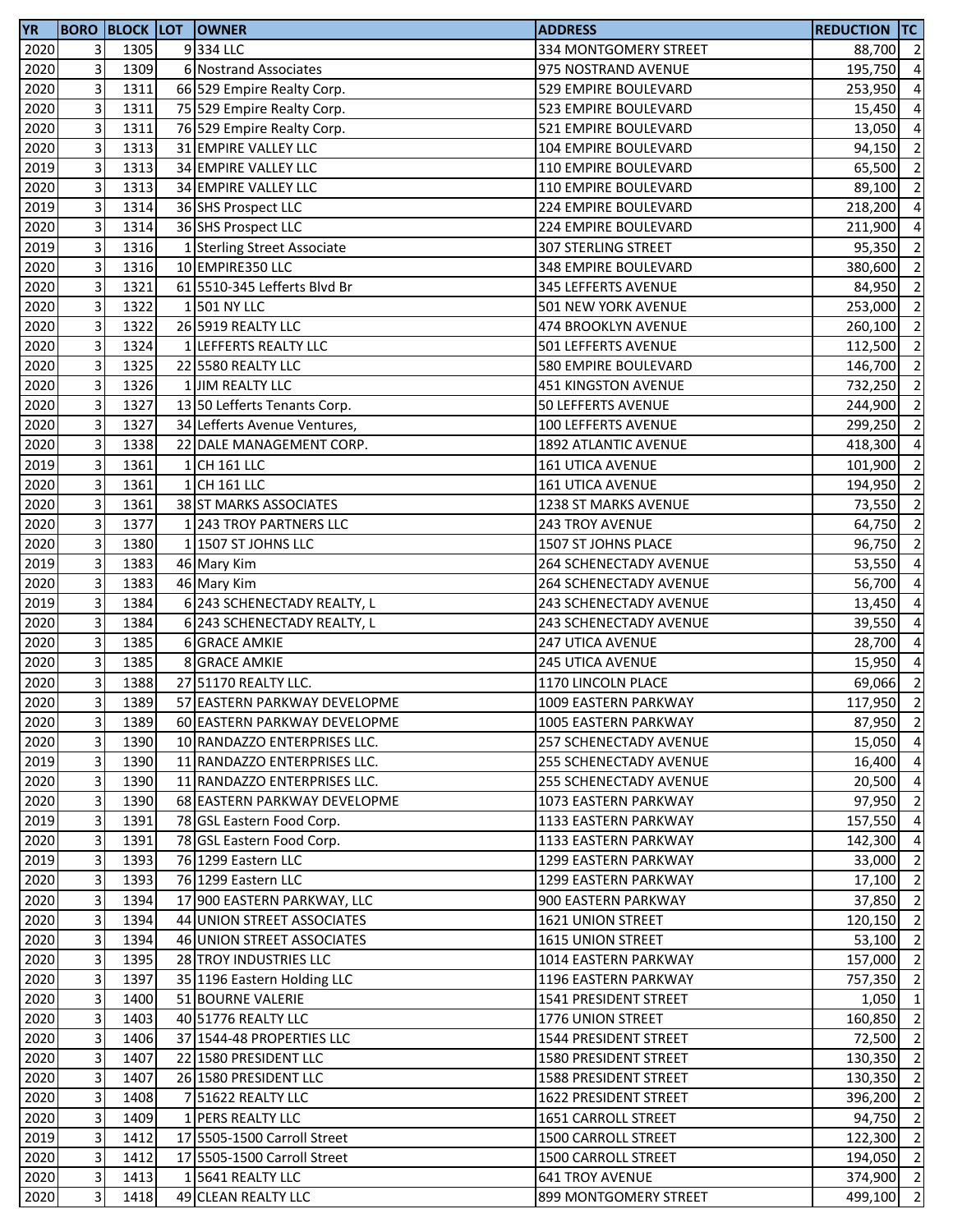| <b>YR</b>    |        |              | <b>BORO BLOCK LOT OWNER</b>                   | <b>ADDRESS</b>              | <b>REDUCTION TC</b> |                                  |
|--------------|--------|--------------|-----------------------------------------------|-----------------------------|---------------------|----------------------------------|
| 2020         | 3      | 1419         | 19215 REALTY, LLC                             | 921 MONTGOMERY STREET       | 325,150 2           |                                  |
| 2020         | 3      | 1419         | 6 5712 REALTY LLC                             | 712 CROWN STREET            | 669,100             | $\overline{2}$                   |
| 2020         | 3      | 1420         | 3 HOOK SHOT REALTY LLC                        | <b>407 UTICA AVENUE</b>     | 62,700              | $\overline{4}$                   |
| 2020         | 3      | 1424         | 33 990 Realty NY LLC                          | 988 MONTGOMERY STREET       | 135,500             | $\overline{2}$                   |
| 2020         | 3      | 1424         | 43 BAWABEH BROTHERS NO. 2 LL                  | 426 UTICA AVENUE            | 312,600 4           |                                  |
| 2020         | 3      | 1424         | 63 853 EMPIRE BOULEVARD ASSO                  | 853 EMPIRE BOULEVARD        | 585,000             | $\overline{2}$                   |
| 2020         | 3      | 1425         | 6 1004 REALTY LLC                             | 1004 MONTGOMERY STREET      | 445,950             | $\overline{2}$                   |
| 2020         | 3      | 1425         | 13 PMV REALTY LLC                             | 1024 MONTGOMERY STREET      | 495,500             | $\overline{2}$                   |
| 2020         | 3      | 1429         | 32 456 LLC                                    | 434 SCHENECTADY AVENUE      | 308,050             | $\overline{2}$                   |
| 2020         | 3      | 1430         | 22 840-842 LLC                                | 842 LEFFERTS AVENUE         | 325,950             | $\overline{a}$                   |
| 2020         | 3      | 1431         | 6 ASH/MAT ENTERPRISES LLC                     | 1998 ATLANTIC AVENUE        | 92,800              | $\overline{a}$                   |
| 2020         | 3      | 1449         | 19 Chaitlal Ramsanahie                        | 1801 EASTERN PARKWAY        | 10,650              | $\overline{4}$                   |
| 2020         | 3      | 1453         | 71 Eastern Park LLC                           | 1545 ST MARKS AVENUE        | 117,450             | $\overline{2}$                   |
| 2019         | 3      | 1465         | 12 ZON EQUITIES LLC                           | <b>1648 EASTERN PARKWAY</b> | 47,500 4            |                                  |
| 2020         | 3      | 1465         | 12 ZON EQUITIES LLC                           | <b>1648 EASTERN PARKWAY</b> | 53,350              | $\overline{4}$                   |
| 2020         | 3      | 1466         | 51 Eastern Park LLC                           | 1757 STERLING PLACE         | 90,650              | $\overline{2}$                   |
| 2020         | 3      | 1468         | 14 PARK PLACE REALTY USA LLC                  | 1846 PARK PLACE             | 65,750              | $\overline{a}$                   |
| 2019         | 3      | 1470         | 80 ST. JOHNS USA LLC                          | 1661 ST JOHNS PLACE         | 56,550              | $\overline{2}$                   |
| 2020         | 3      | 1470         | 80 ST. JOHNS USA LLC                          | 1661 ST JOHNS PLACE         | 73,200              | $\overline{2}$                   |
| 2020         | 3      | 1472         | 20 1880 STERLING PLACE LLC                    | 1880 STERLING PLACE         | 8,465               | $\overline{4}$                   |
| 2019         | 3      | 1475         | 1 BG EASTERN LLC                              | 601 RALPH AVENUE            | 79,850              | $\overline{2}$                   |
| 2020         | 3      | 1475         | 1 BG EASTERN LLC                              | 601 RALPH AVENUE            | 88,400              | $\overline{2}$                   |
| 2020         | 3      | 1480         | 10 GATES AVENUE PROPERTIES L                  | 823A MONROE STREET          | 346,900             | $\overline{4}$                   |
| 2020         | 3      | 1480         | 29 WALGREEN EASTERN CO., INC                  | 1032 GATES AVENUE           | 160,650             | $\overline{4}$                   |
| 2020         | 3      | 1480         | 38 TEAM HENDEL PRODUCTS LLC                   | 1380 BROADWAY               | 42,500              | $\overline{4}$                   |
| 2020         | 3      | 1492         | 21 REBUILT REALTY CORP.                       | 1550 BROADWAY               | 114,150             | $\overline{4}$                   |
| 2020         | 3      | 1496         | 42 EMA Realty Associates, LL                  | 645 MAC DONOUGH STREET      | 79,300              | $\overline{2}$                   |
| 2020         | 3      |              | 1501 1001 686 MAC DONOUGH STREET CO           | 686 MAC DONOUGH STREET      | 11,302 2C           |                                  |
| 2020         | 3      |              | 1503 1101 729 Decatur Street Condom           | 729 DECATUR STREET          | 4,905 2C            |                                  |
| 2020         | 3      | 1516         | 42 GRAND FULTON PROPERTY LLC                  | 437 MARION STREET           | 29,600 4            |                                  |
| 2020         | 3      | 1533         | 37 96 ROCKAWAY LLC                            | 96 ROCKAWAY AVENUE          | 146,700 2           |                                  |
| 2019         | 3      | 1535         | 6 306 MACDOUGAL HOLDING LLC                   | 306 MAC DOUGAL STREET       | 22,859 2B           |                                  |
| 2020         | 3      | 1535         | 6 306 MACDOUGAL HOLDING LLC                   | 306 MAC DOUGAL STREET       | 22,859 2B           |                                  |
| 2020         | 3      | 1554         | 16 TLG FULTON LLC                             | 1495 HERKIMER STREET        | 401,250 4           |                                  |
| 2020         | 3      | 1562         | 1 263 SARATOGA REALTY LLC                     | 263 SARATOGA AVENUE         | 72,350 4            |                                  |
| 2019         | 3      | 1586         | 44 385 VERNON ASSOCIATES LLC                  | 385 VERNON AVENUE           | 309,900             | $\overline{\phantom{a}}$         |
| 2020         | 3      | 1586         | 44 385 VERNON ASSOCIATES LLC                  | 385 VERNON AVENUE           | 408,450 2           |                                  |
| 2020         | 3      | 1610         | 35 IDAL REALTY CORP.                          | 942 LAFAYETTE AVENUE        | 192,450 4           |                                  |
| 2020         | 3      | 1615         | 35 IDAL REALTY CORP.                          | 322 VAN BUREN STREET        | 88,250 4            |                                  |
| 2020         | 3      | 1642         | 8 680 Monroe LLC                              | <b>680 MONROE STREET</b>    | 196,690             | $\overline{2}$                   |
| 2020         | 3      | 1664         | 26 Halsey Street Equities, L                  | 430 HALSEY STREET           | 71,450 2            |                                  |
| 2020         | 3      | 1715         | 54 PARK LANE DEVELOPMENT II,                  | <b>38 SPENCER STREET</b>    | 9,750               | $\overline{4}$                   |
| 2020         | 3      | 1716         | 18 Oriental World Corp.                       | 17 SPENCER STREET           | 66,750              | $\overline{4}$                   |
| 2020         | 3      | 1716         | 48 GBW BUILDING CORPORATION                   | 42 WALWORTH STREET          | 8,900               | $\overline{4}$                   |
| 2019         | 3      | 1734         | 33 BEDFORD SPENCER, LLC                       | 116 SPENCER STREET          | 106,150             | $\overline{4}$                   |
| 2020         | 3      | 1734         | 33 BEDFORD SPENCER, LLC                       | 116 SPENCER STREET          | 100,600             | $\overline{4}$                   |
| 2020         | 3      | 1737         | 23 DODWORTH DEVELOPMENTCORP                   | <b>122 NOSTRAND AVENUE</b>  | 25,200 4            |                                  |
| 2020         | 3      | 1737         |                                               | <b>105 SANDFORD STREET</b>  | 8,600 4             |                                  |
| 2020         | 3      | 1750         | 55 Steven Levy<br>11 144 SPENCER REALTY CORP. | 873 BEDFORD AVENUE          | 93,450              | $\overline{4}$                   |
|              |        |              |                                               |                             |                     | $\overline{4}$                   |
| 2019<br>2020 | 3<br>3 | 1751<br>1751 | 25 Marc-Scot Realty Corp.                     | 716 MYRTLE AVENUE           | 237,450             | $\overline{4}$                   |
|              |        |              | 25 Marc-Scot Realty Corp.                     | 716 MYRTLE AVENUE           | 191,900             |                                  |
| 2019         | 3<br>3 | 1752<br>1752 | 1 Van Blarcom Closures, Inc.                  | 409 WILLOUGHBY AVENUE       | 35,250              | $\overline{4}$<br>$\overline{4}$ |
| 2020         |        |              | 1 Van Blarcom Closures, Inc.                  | 170 SANFORD STREET          | 109,500             |                                  |
| 2020         | 3      | 1752         | 7 Van Blarcom Closures, Inc.                  | 161 WALWORTH STREET         | 31,000              | $\overline{4}$                   |
| 2019         | 3      | 1752         | 13 Van Blarcom Closures, Inc.                 | <b>145 WALWORTH STREET</b>  | 72,250 4            |                                  |
| 2020         | 3      | 1752         | 13 Van Blarcom Closures, Inc.                 | <b>145 WALWORTH STREET</b>  | 93,850              | $\overline{4}$                   |
| 2019         | 3      | 1752         | 18 Marc-Scot Realty Corp.                     | <b>139 WALWORTH STREET</b>  | $9,150$ 4           |                                  |
| 2020         | 3      | 1752         | 18 Marc-Scot Realty Corp.                     | 139 WALWORTH STREET         | 7,750               | $\overline{4}$                   |
| 2020         | 3      | 1757         | 27 CACTUS 994-104 MYRTLE LLC                  | 994 MYRTLE AVENUE           | 44,000              | $\overline{4}$                   |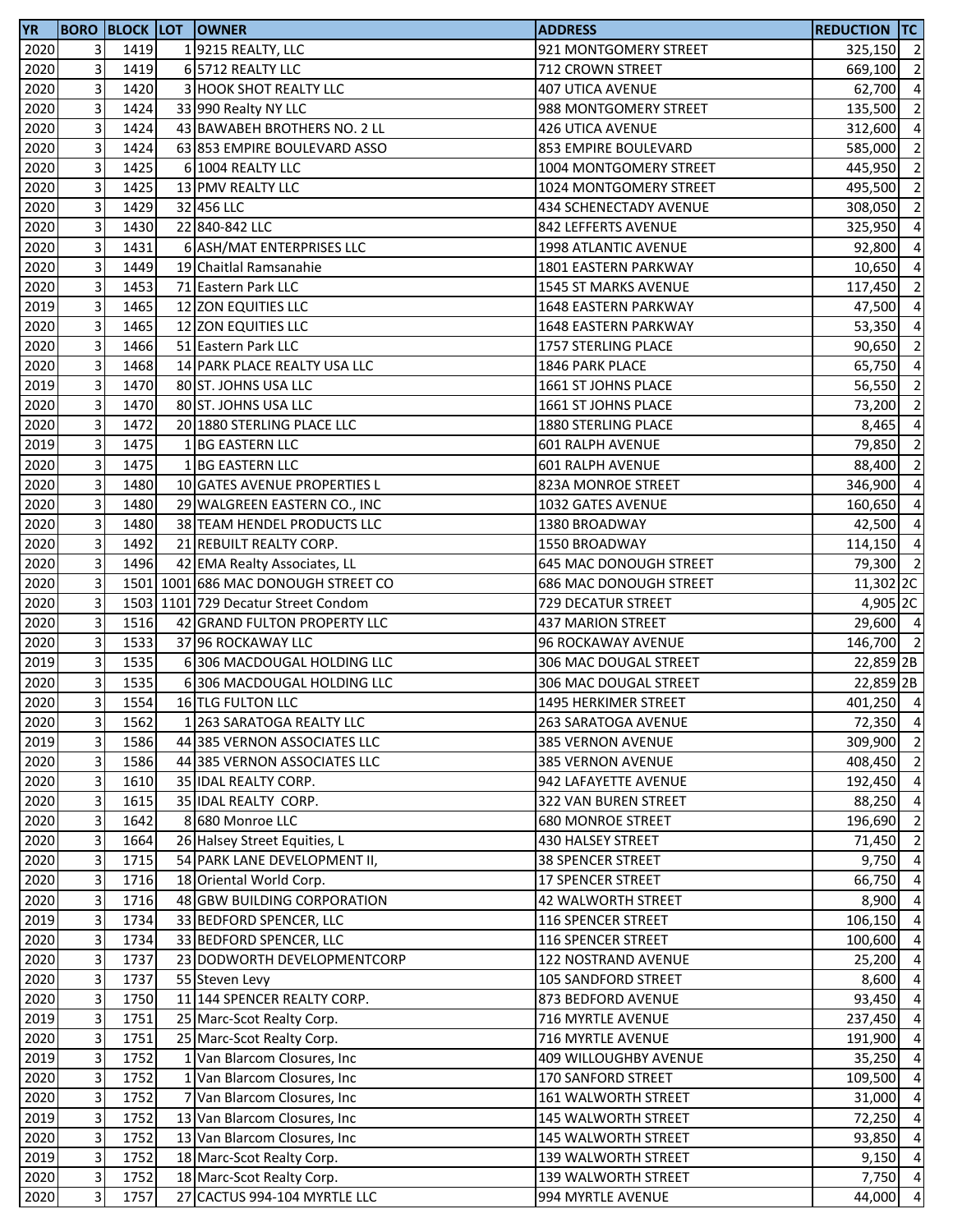| <b>YR</b> |                         |      | <b>BORO BLOCK LOT OWNER</b>         | <b>ADDRESS</b>              | <b>REDUCTION TC</b> |                |
|-----------|-------------------------|------|-------------------------------------|-----------------------------|---------------------|----------------|
| 2020      | 3                       | 1757 | 33 CACTUS 994-104 MYRTLE LLC        | 1004 MYRTLE AVENUE          | $12,150$ 4          |                |
| 2020      | 3                       | 1757 | 34 CACTUS 994-104 MYRTLE LLC        | 1006 MYRTLE AVENUE          | 12,150              | $\overline{4}$ |
| 2020      | 3                       | 1757 | 35 CACTUS 994-104 MYRTLE LLC        | 1010 MYRTLE AVENUE          | 19,800              | $\overline{4}$ |
| 2020      | 3                       | 1757 | 134 CACTUS 994-104 MYRTLE LLC       | 1008 MYRTLE AVENUE          | 12,150              | $\overline{4}$ |
| 2020      | 3                       |      | 1763 1201 197 Spencer Street Condom | 197 SPENCER STREET          | 8,116               | $\overline{2}$ |
| 2020      | 3                       |      | 1763 1301 195 Spencer Street Condom | <b>195 SPENCER STREET</b>   | 7,241               | $\overline{2}$ |
| 2020      | 3                       |      | 1763 1401 191 Spencer Street Condom | 191 SPENCER STREET          | 6,317               | $\overline{2}$ |
| 2019      | 3                       |      | 1776 1301 The Dekalb Avenue Condomi | 817 DEKALB AVENUE           | 15,657 2C           |                |
| 2020      | 3                       |      | 1776 1301 The Dekalb Avenue Condomi | 817 DEKALB AVENUE           | 15,373 2C           |                |
| 2020      | 3                       | 1778 | 9 JPMorgan Chase Bank, N.A.         | 971 BEDFORD AVENUE          | 32,750 4            |                |
| 2020      | 3                       |      | 1822 1001 THE 1149-1151 BEDFORD AVE | 1149 BEDFORD AVENUE         | $9,000$ 2           |                |
| 2020      | 3                       | 1823 | 93 OTA 299 Putnam, LLC              | 299 PUTNAM AVENUE           | 67,700 2            |                |
| 2020      | 3                       | 1830 | 36 OTAC Realty, Inc.                | 496 PUTNAM AVENUE           | 49,250 2            |                |
| 2020      | 3                       | 1830 | 59 RILEY, WAYNE J                   | 381 JEFFERSON AVENUE        | 5,202               | $\overline{1}$ |
| 2020      | 3                       | 1842 | 50 BAWABEH BROTHERS NO. 2 LL        | 1239 FULTON STREET          | 73,600              | $\overline{4}$ |
| 2020      | 3                       | 1842 | 56 BAWABEH BROTHERS NO. 2 LL        | 1231 FULTON STREET          | 107,000             | $\overline{4}$ |
| 2020      | 3                       | 1846 | 9 Halsey-Tompkins Realty, L         | <b>437 TOMPKINS AVENUE</b>  | 117,450             | $\overline{2}$ |
| 2020      | 3                       | 1848 | 12 MICHELL WOLF LLC                 | 1275 FULTON STREET          | 158,450             | $\overline{4}$ |
| 2020      | 3                       | 1860 | 37 1242 Fulton Associates, L        | 1242 FULTON STREET          | 132,900             | $\overline{4}$ |
| 2020      | 3                       | 1861 | 12 F H FULTON REALTY CORP.          | 1304 FULTON STREET          | 130,150             | $\overline{4}$ |
| 2020      | 3                       | 1867 | 20 126 HERKIMER RESIDENCES,         | 126 HERKIMER STREET         | 66,512              | $\overline{2}$ |
| 2020      | 3                       | 1868 | 64 BELSKY & BODNER 1357 LLC         | 1357 ATLANTIC AVENUE        | 59,550              | $\overline{4}$ |
| 2020      | 3                       | 1868 | 69 BELSKY & BODNER 1355 LLC         | 1347 ATLANTIC AVENUE        | 167,500             | $\overline{4}$ |
| 2020      | 3                       | 1872 | 26 156 Flushing NY LLC              | <b>156 FLUSHING AVENUE</b>  | 211,600             | $\overline{4}$ |
| 2020      | 3                       | 1873 | 19 FORT GREENE HOLDING CORP.        | <b>21 CLINTON AVENUE</b>    | 28,150              | $\overline{a}$ |
|           | 3                       | 1874 | 1 275 PARK OWNER LLC                |                             |                     | $\overline{2}$ |
| 2020      | 3                       | 1874 |                                     | 39 WAVERLY AVENUE           | 1,289,600           |                |
| 2020      |                         |      | 34 STARDOM PROPERTIES, LLC          | <b>46 WASHINGTON AVENUE</b> | 64,050              | $\overline{4}$ |
| 2020      | 3                       | 1875 | 21 37 WASHINGTON AVENUE LLC         | 210 FLUSHING AVENUE         | 138,850             | $\overline{4}$ |
| 2020      | 3                       | 1878 | 31 290 FLUSHING AVE LLC             | <b>292 FLUSHING AVENUE</b>  | 10,750              | $\overline{4}$ |
| 2020      | 3                       | 1883 | 10 65 TAAFFE LLC                    | <b>65 TAAFFE PLACE</b>      | 38,800              | $\overline{4}$ |
| 2019      | 3                       | 1885 | 23 PARTS AUTHORITY PARTNERS         | 33 FRANKLIN AVENUE          | 190,200             | $\overline{4}$ |
| 2020      | 3                       | 1885 | 23 PARTS AUTHORITY PARTNERS         | 33 FRANKLIN AVENUE          | 255,450             | $\overline{a}$ |
| 2020      | 3                       | 1888 | 86 128 WAVERLY AVENUE LLC           | <b>128 WAVERLY AVENUE</b>   | 6,150               | $\overline{4}$ |
| 2020      | 3                       |      | 1893 1001 CLINTON LOFTS CONDOMINIUM | 91 GRAND AVENUE             | 3,785               | $\overline{2}$ |
| 2020      | $\overline{\mathbf{3}}$ | 1894 | 35 EMERSON REAL ESTATE HOLDI        | <b>78 EMERSON PLACE</b>     | 29,050 4            |                |
| 2020      | 3                       | 1894 | 151 108-110 EMERSON HOLDINGS,       | 108 EMERSON PLACE           | 97,700 4            |                |
| 2020      | 3                       | 1897 | 28 MARGARETEN FAMILY TRUST R        | <b>406 PARK AVENUE</b>      | 23,500 4            |                |
| 2020      | 3                       | 1909 | 11 CARSAL ASSOCIATES LLC            | 139 EMERSON PLACE           | 687,150 2           |                |
| 2020      | 3                       | 1925 | 1 CLINTON HILL LOFTS I LLC          | <b>227 TAAFFE PLACE</b>     | 586,406 2           |                |
| 2020      | 3                       | 1943 | 6 360 CLINTON AVE TENANT CO         | 360 CLINTON AVENUE          | 854,600 2           |                |
| 2020      | 3                       |      | 1948 1101 364 Lafayette Ave. Condom | 364 LAFAYETTE AVENUE        | 6,950 2C            |                |
| 2020      | 3                       | 1950 | 30 ACTION CHECK CASHING CORP        | 488 LAFAYETTE AVENUE        | 26,700 4            |                |
| 2020      | 3                       |      | 1952 1001 LeGrand Condominium       | 233 GREENE AVENUE           | 13,854              | $\overline{2}$ |
| 2020      | 3                       |      | 1957 1001 FORT GREENE PARTNERSHIP H | 415 CARLTON AVENUE          | 6,448               | $\overline{2}$ |
| 2020      | 3                       | 1961 | 14 429 CLINTON AVENUE, INC.         | <b>429 CLINTON AVENUE</b>   | 114,700 2           |                |
| 2020      | 3                       | 1963 | 36 395 WASHINGTON AVE REALTY        | 395 WASHINGTON AVENUE       | 51,800 2            |                |
| 2020      | 3                       |      | 1974 1002 THE 315 GATES AVENUE COND | 1122 BEDFORD AVENUE         | 5,166               | $\overline{2}$ |
| 2020      | 3                       |      | 1974 1075 GATES EQUITIES CORP.      | 315 GATES AVENUE            | 11,159 4            |                |
| 2019      | 3                       | 1978 | 34 Goldmont Holdings LLC            | 516 WASHINGTON AVENUE       | 115,100             | $\overline{2}$ |
| 2020      | 3                       | 1997 | 28 482 FRANKLIN AVENUE REALT        | <b>482 FRANKLIN AVENUE</b>  | 655,600             | $\overline{2}$ |
| 2020      | 3                       |      | 2000 1001 The Bedford Place Condomi | 1240 BEDFORD AVENUE         | 4,077               | $\overline{2}$ |
| 2019      | 3                       | 2012 | 27 FULTON PARTNERS LLC              | 884 FULTON STREET           | $51,150$ 4          |                |
| 2020      | 3                       | 2012 | 27 FULTON PARTNERS LLC              | 884 FULTON STREET           | 91,650              | $\overline{4}$ |
| 2020      | 3                       |      | 2012 1001 538 WASHINTON CONDOMINIUM | 538 WASHINGTON AVENUE       | $2,359$ 2C          |                |
| 2020      | 3                       | 2013 | 41 260-262 St. James Investo        | <b>260 ST JAMES PLACE</b>   | 163,189 2           |                |
| 2020      | 3                       | 2013 | 141 260-262 St. James Investo       | 262 ST JAMES PLACE          | 163,368             | $\overline{2}$ |
| 2020      | 3                       | 2018 | 67 905 ATLANTIC REALTY CORP.        | 905 ATLANTIC AVENUE         | 44,650              | $\overline{4}$ |
| 2020      | 3                       | 2018 | 166 905 ATLANTIC REALTY CORP.       | <b>ATLANTIC AVENUE</b>      | 37,950 4            |                |
| 2019      | 3                       | 2019 | 9 Putnam Realty Associates,         | 56 LEFFERTS PLACE           | 31,850              | $\overline{2}$ |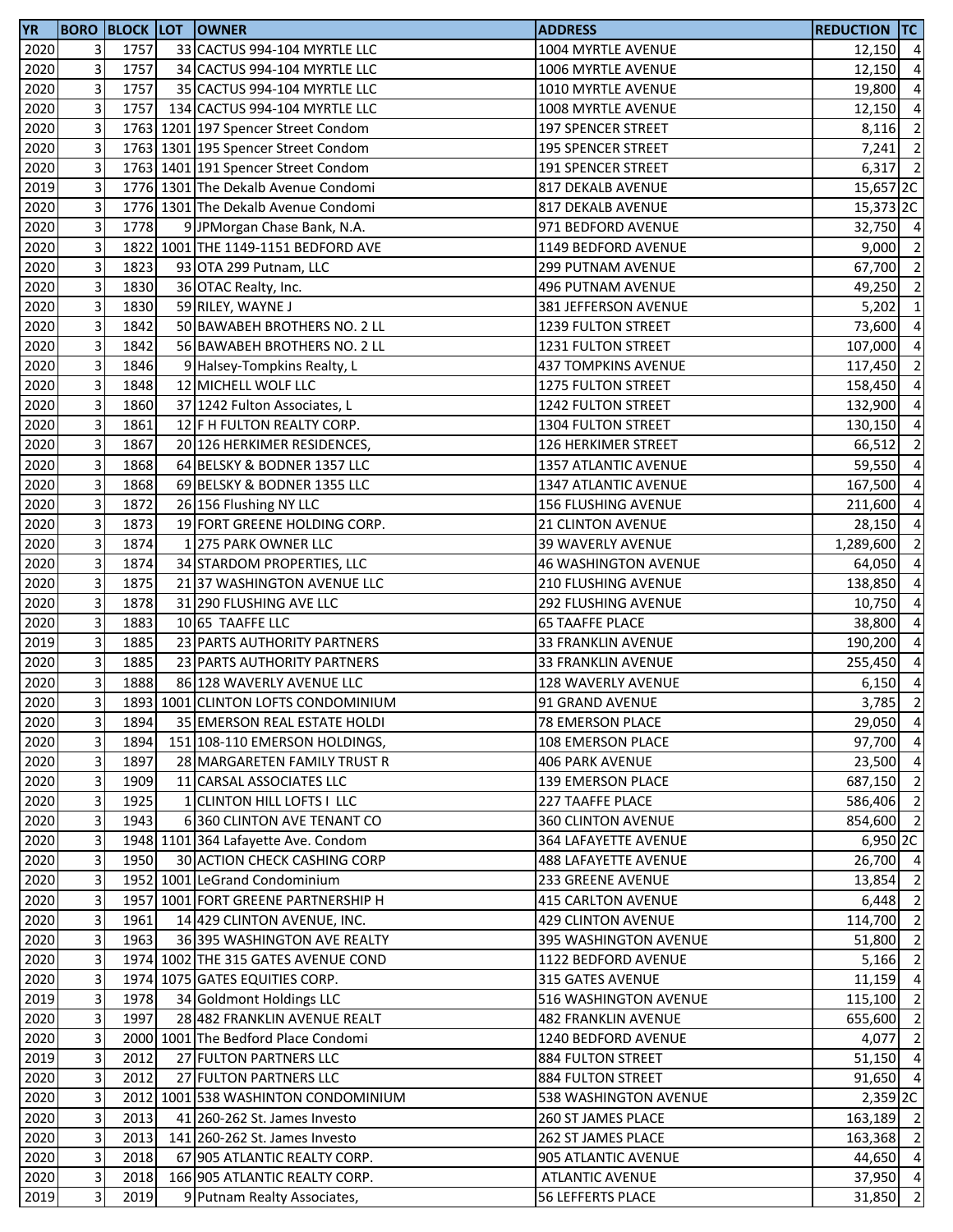| <b>YR</b> |                           |      | <b>BORO BLOCK LOT OWNER</b>         | <b>ADDRESS</b>             | <b>REDUCTION TC</b>  |                          |
|-----------|---------------------------|------|-------------------------------------|----------------------------|----------------------|--------------------------|
| 2020      | 3 <sup>1</sup>            | 2019 | 9 Putnam Realty Associates,         | 56 LEFFERTS PLACE          | 102,050 2            |                          |
| 2019      | 3                         | 2019 | 63 AUTOZONE NORTHEAST, INC.         | 983 ATLANTIC AVENUE        | 198,900              | $\overline{a}$           |
| 2020      | $\overline{\mathbf{3}}$   | 2019 | 63 AUTOZONE NORTHEAST, INC.         | 983 ATLANTIC AVENUE        | 280,400              | $\overline{4}$           |
| 2020      | 3                         |      | 2019 1001 LEFFERTS PLACE MEWS BOARD | 76 LEFFERTS PLACE          | 6,446                | $\overline{2}$           |
| 2019      | 3                         | 2029 | 9 Cumberland Realty Holding         | 21 NORTH OXFORD STREET     | 63,000 4             |                          |
| 2020      | $\mathbf{3}$              | 2029 | 24 Cumberland Realty Holding        | 62 FLUSHING AVENUE         | 167,300              | $\overline{4}$           |
| 2020      | $\mathbf{3}$              | 2029 | 28 Cumberland Realty Holding        | 10 CUMBERLAND STREET       | 105,850              | $\overline{4}$           |
| 2019      | 3                         | 2029 | 31 Cumberland Realty Holding        | 18 CUMBERLAND STREET       | 750,750              | $\overline{a}$           |
| 2020      | 3                         | 2029 | 31 Cumberland Realty Holding        | 18 CUMBERLAND STREET       | 608,000              | $\overline{a}$           |
| 2020      | $\overline{\mathbf{3}}$   | 2029 | 40 MIT REALTY LLC                   | 40 CUMBERLAND STREET       | 47,000               | $\overline{2}$           |
| 2019      | 3                         | 2032 | 15 Cumberland Realty Holding        | 11 ADELPHI STREET          | 437,350              | $\overline{4}$           |
| 2020      | $\mathbf{3}$              | 2032 | 15 Cumberland Realty Holding        | 11 ADELPHI STREET          | 312,650              | $\overline{4}$           |
| 2020      | $\mathbf{3}$              | 2032 | 32 ACHILLES CONSULTING, LLC         | <b>12 CLERMONT AVENUE</b>  | 42,600               | $\overline{4}$           |
| 2019      | $\overline{3}$            | 2048 | 17 Bolla EM Realty LLC              | 160 JOHNSON STREET         | 6,550                | $\overline{4}$           |
| 2020      | 3                         | 2048 | 17 Bolla EM Realty LLC              | <b>160 JOHNSON STREET</b>  | 41,200               | $\overline{4}$           |
| 2020      | $\mathbf{3}$              | 2049 | 8 Clocktower Building LLC           | 325 GOLD STREET            | 495,300              | $\overline{4}$           |
| 2019      | 3                         |      | 2049 1001 SAN JOSE JOHNSON ST LLC   | 176 JOHNSON STREET         | 217,231              | $\overline{4}$           |
| 2020      | $\overline{3}$            |      | 2049 1001 SAN JOSE JOHNSON ST LLC   | 176 JOHNSON STREET         | 249,350              | $\overline{4}$           |
| 2020      | 3                         |      | 2049 1002 SAN JOSE JOHNSON ST LLC   | 176 JOHNSON STREET         | 123,200              | $\overline{a}$           |
| 2020      | 3                         | 2061 | 40 University Towers Apartme        | 122 ASHLAND PLACE          | 1,634,850            | $\overline{2}$           |
| 2020      | 3                         | 2061 | 60 University Towers Apartme        | 191 WILLOUGHBY STREET      | 1,634,850            | $\overline{2}$           |
| 2020      | $\overline{\mathbf{3}}$   | 2061 | 80 University Towers Apartme        | 175 WILLOUGHBY STREET      | 1,634,850            | $\overline{2}$           |
| 2020      | 3                         | 2061 | 100 Fleet Center Inc.               | 101 FLEET PLACE            | 95,650               | $\overline{4}$           |
| 2020      | $\mathbf{3}$              | 2061 | 101 RED APPLE MYRTLE AVENUE D       | 218 MYRTLE AVENUE          | 3,156,650            | $\overline{2}$           |
| 2020      | 3                         |      | 2061 1101 RED APPLE 180 MYRTLE AVEN | 180 MYRTLE AVENUE          | 80,000               | $\overline{4}$           |
| 2020      | 3                         |      | 2061 1104 RED APPLE 180 MYRTLE AVEN | 180 MYRTLE AVENUE          | 537,607              | $\overline{a}$           |
| 2020      | 3                         | 2062 | 6 147 Prince Street LLC             | 147 PRINCE STREET          | 478,435              | $\overline{a}$           |
| 2020      | 3                         | 2073 | 28 Myrtle Partners LLC              | 352 MYRTLE AVENUE          | 218,300              | $\overline{2}$           |
| 2020      | $\mathbf{3}$              | 2075 | 165 MICHAEL LLC                     | 65 WILLOUGHBY AVENUE       | 71,000               | $\overline{\phantom{a}}$ |
| 2019      | $\overline{3}$            | 2090 | 59 Adelphi Court LLC                | 252 ADELPHI STREET         | 26,100               | $\overline{2}$           |
| 2020      | 3                         | 2090 | 59 Adelphi Court LLC                | 252 ADELPHI STREET         | 27,700               | $\overline{2}$           |
| 2020      | $\overline{\mathbf{3}}$   |      | 2095 1101 FORTE CONDOMINIUM         | 230 ASHLAND PLACE          | 7,881                | $\overline{2}$           |
| 2020      | 3                         | 2096 | 69 FULTON THREE LLC                 | <b>677 FULTON STREET</b>   | 194,050              | $\overline{4}$           |
| 2020      | 3                         | 2098 | 11 A & C ASSOCIATES, LLC            | 63 FT GREENE PLACE         | 48,400               | $\overline{2}$           |
| 2020      | 3 <sup>1</sup>            | 2099 | 16 Orion Realty LLC                 | 47 SOUTH ELLIOTT PLACE     | 227,700 2            |                          |
| 2020      | $\mathbf{3}$              | 2100 | 72 101 Lafayette Plaza Corp.        | 101 LAFAYETTE AVENUE       | 605,700 2            |                          |
| 2020      | $\overline{3}$            | 2102 | 62 LAFAYETTE COURT APARTMENT        | 147 LAFAYETTE AVENUE       | 107,700 2            |                          |
| 2020      | 3 <sup>1</sup>            |      | 2106 1102 29 Flatbush Associates, L | <b>29 FLATBUSH AVENUE</b>  | 2,650,786 2          |                          |
| 2020      | $\overline{3}$            | 2108 | 21 25 Lafayette Investor, LL        | <b>25 LAFAYETTE AVENUE</b> | 66,000 2             |                          |
| 2020      | $\ensuremath{\mathsf{3}}$ | 2111 | 40 130 St. Felix Street LLC         | 130 ST FELIX STREET        | 311,500 4            |                          |
| 2020      | $\overline{3}$            | 2113 | 18 Dental Soc. NY State Corp        | 107 FT GREENE PLACE        | 126,000              | $\overline{4}$           |
| 2019      | 3                         |      | 2116 1001 Green Prospects, LLC      | 751 FULTON STREET          | 80,415               | $\overline{4}$           |
| 2020      | 3                         |      | 2116 1001 Green Prospects, LLC      | 751 FULTON STREET          | 91,405               | $\overline{4}$           |
| 2019      | 3                         |      | 2116 1004 ANSTEY B. KING and NICHOL | 745 FULTON STREET          | 106,114              | $\overline{4}$           |
| 2020      | 3                         |      | 2116 1004 ANSTEY B. KING and NICHOL | 745 FULTON STREET          | 121,644              | $\overline{4}$           |
| 2020      | $\overline{3}$            | 2131 | 8 IB BROADWAY LLC                   | 110 BROADWAY               | 342,450 2            |                          |
| 2019      | 3 <sup>1</sup>            |      | 2131 1102 The 109 South 8th Street  | 109 SOUTH 8 STREET         | 26,791 <sub>2C</sub> |                          |
| 2020      | 3                         |      | 2131 1102 The 109 South 8th Street  | 109 SOUTH 8 STREET         | 25,107 2C            |                          |
| 2020      | $\mathbf{3}$              |      | 2132 1144 CLIFFORD LANE             | 389 BEDFORD AVENUE         | 22,881               | $\overline{4}$           |
| 2020      | 3                         | 2133 | 1 Drigby Corp.                      | 184 BROADWAY               | 57,300 2             |                          |
| 2019      | 3                         | 2135 | 103 W&K PHASE 2 LLC                 | 19 SOUTH 11 STREET         | 1,804,500 2          |                          |
| 2020      | 3                         | 2135 | 103 W&K PHASE 2 LLC                 | 19 SOUTH 11 STREET         | 1,941,750 2          |                          |
| 2019      | $\overline{3}$            | 2135 | 104 W&K PHASE 2 LLC                 | 26 SOUTH 10 STREET         | 3,178,850            | $\overline{2}$           |
| 2020      | 3 <sup>1</sup>            | 2135 | 104 W&K PHASE 2 LLC                 | 26 SOUTH 10 STREET         | 3,203,600 2          |                          |
| 2019      | $\overline{3}$            | 2139 | 14 RSR 190, LLC                     | 190 SOUTH 8 STREET         | 282,000 2            |                          |
| 2020      | $\overline{3}$            | 2139 | 14 RSR 190, LLC                     | <b>190 SOUTH 8 STREET</b>  | 196,350 2            |                          |
| 2020      | $\mathbf{3}$              | 2160 | 10 K&C IV, LLC                      | 57 DIVISION AVENUE         | 7,650 4              |                          |
| 2019      | $\overline{3}$            |      | 2165 1001 The 525-535 Park Plaza Co | 525 KENT AVENUE            | $3,770$ 2            |                          |
| 2020      | $\overline{3}$            |      | 2165 1001 The 525-535 Park Plaza Co | 525 KENT AVENUE            | 2,884                | $\overline{2}$           |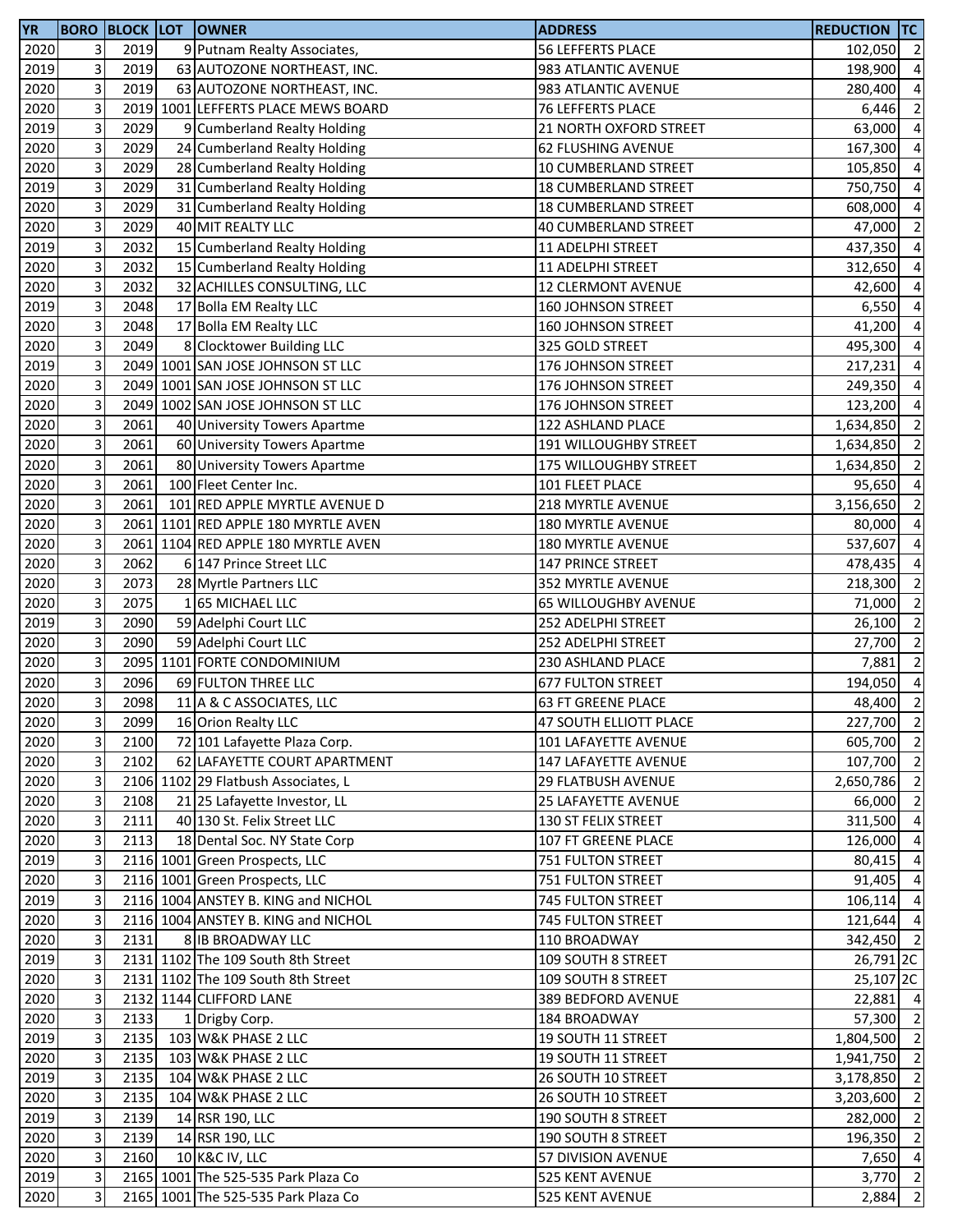| <b>YR</b> |                |      | <b>BORO BLOCK LOT OWNER</b>         | <b>ADDRESS</b>             | <b>REDUCTION TC</b> |                |
|-----------|----------------|------|-------------------------------------|----------------------------|---------------------|----------------|
| 2019      | $\overline{3}$ |      | 2165 1101 The 564-580 Park Plaza Co | 564 WYTHE AVENUE           | 8,417 2             |                |
| 2020      | 3              |      | 2165 1101 The 564-580 Park Plaza Co | 564 WYTHE AVENUE           | 2,795               | $\overline{2}$ |
| 2019      | 3              |      | 2165 1201 570-576 PARK PLAZA CONDOM | 570 WYTHE AVENUE           | 19,135              | $\overline{2}$ |
| 2020      | 3              |      | 2165 1201 570-576 PARK PLAZA CONDOM | 570 WYTHE AVENUE           | 19,417              | $\overline{2}$ |
| 2020      | 3              | 2173 | 25 B&Z REALTY CORP.                 | 182 CLYMER STREET          | 74,800 2            |                |
| 2020      | 3              | 2183 | 8 47 LEE AVE RLTY CORP              | <b>47 LEE AVENUE</b>       | 62,500 4            |                |
| 2020      | 3              | 2183 | 10 CONGREGATION OHR YEHOSHUA        | <b>43 LEE AVENUE</b>       | 66,300              | $\overline{4}$ |
| 2020      | 3              | 2187 | 4 S & H ESTATES                     | 555 BEDFORD AVENUE         | 80,200              | $\overline{2}$ |
| 2019      | 3              | 2187 | 20 Congregation of Beth Aaro        | 154 ROSS STREET            | 40,150              | $\overline{4}$ |
| 2020      | 3              | 2187 | 20 Congregation of Beth Aaro        | 154 ROSS STREET            | 47,800              | $\overline{a}$ |
| 2020      | 3              | 2197 | 3 NAP INDUSTRIES INC                | <b>667 KENT AVENUE</b>     | 153,200             | $\overline{4}$ |
| 2020      | 3              | 2197 | 15 NAP INDUSTRIES INC               | 25 HOOPER STREET           | 370,750             | $\overline{4}$ |
|           | 3              | 2199 | 39 KEREM MANAGEMENT CORP            | 145 HOOPER STREET          | 51,200 2            |                |
| 2020      | 3              | 2212 |                                     |                            | 72,350 2            |                |
| 2020      |                |      | 21 202 HEWES ST REALTY CO LL        | 202 HEWES STREET           |                     |                |
| 2019      | 3              | 2214 | 12 A TO Z REALTY CORP.              | 304 HEWES STREET           | 56,100              | $\overline{4}$ |
| 2020      | 3              | 2214 | 12 A TO Z REALTY CORP.              | 304 HEWES STREET           | 107,400             | $\overline{4}$ |
| 2020      | 3              | 2220 | 1 JOLIWEB FAMILY IRREVOCABL         | 303 MARCY AVENUE           | 52,300              | $\overline{2}$ |
| 2020      | 3              | 2228 | 31 GROBIRM REALTY LLC               | 500 BROADWAY               | 21,150              | $\overline{4}$ |
| 2020      | 3              | 2231 | 1 DAVIDSON BARUCH                   | 701 BEDFORD AVENUE         | 38,650              | $\overline{a}$ |
| 2019      | 3              |      | 2234 1101 The Heyward Court Condomi | 262 HEYWARD STREET         | 55,865              | $\overline{2}$ |
| 2020      | 3              |      | 2234 1101 The Heyward Court Condomi | 262 HEYWARD STREET         | 66,447              | $\overline{2}$ |
| 2019      | 3              |      | 2238 1001 Harrison Avenue Homes Con | 210 LYNCH STREET           | $21,205$ 2          |                |
| 2020      | 3              |      | 2238 1001 Harrison Avenue Homes Con | 210 LYNCH STREET           | 23,183              | $\overline{2}$ |
| 2020      | 3              | 2239 | 8 238 WALLABOUT STREET CORP         | 157 WALLABOUT STREET       | 400,400             | $\overline{2}$ |
| 2019      | 3              |      | 2240 1302 The 57-59 Lorimer Street  | 57 LORIMER STREET          | 7,468               | $\overline{2}$ |
| 2020      | 3              |      | 2240 1302 The 57-59 Lorimer Street  | 57 LORIMER STREET          | 9,686               | $\overline{2}$ |
| 2019      | 3              |      | 2240 1403 The 51-53 Lorimer Street  | 51 LORIMER STREET          | 10,359              | $\overline{2}$ |
| 2020      | 3              |      | 2240 1403 The 51-53 Lorimer Street  | 51 LORIMER STREET          | $9,777$ 2           |                |
| 2020      | 3              | 2245 | 139 Goldie Schwimmer                | 82 UNION AVENUE            | 83,200 2A           |                |
| 2020      | 3              | 2245 | 140 Goldie Schwimmer                | <b>80 UNION STREET</b>     | 83,200 2A           |                |
| 2020      | 3              | 2245 | 141 Goldie Schwimmer                | <b>78 UNION AVENUE</b>     | 83,200 2A           |                |
| 2020      | 3              | 2245 | 142 Goldie Schwimmer                | <b>76 UNION AVENUE</b>     | 83,200 2A           |                |
| 2020      | 3              | 2245 | 143 Goldie Schwimmer                | 74 UNION AVENUE            | 83,200 2A           |                |
| 2020      | 3              | 2263 | 60 E & T PROPERTIES INC             | 519 FLUSHING AVENUE        | 16,750 4            |                |
| 2020      | 3              | 2263 | 61 E & T PROPERTIES INC             | 517 FLUSHING AVENUE        | 16,750 4            |                |
| 2020      | 3              | 2263 | 83 467 FLUSHING AVE CORP            | <b>467 FLUSHING AVENUE</b> | 70,800 4            |                |
| 2019      | 3              |      | 2264 1501 The 248-252 Wallabout Str | 248 WALLABOUT STREET       | 28,347              | $\overline{2}$ |
| 2020      | 3              |      | 2264 1501 The 248-252 Wallabout Str | 248 WALLABOUT STREET       | 27,189 2            |                |
| 2019      | 3              |      | 2264 1701 The 559-561 Flushing Aven | 559 FLUSHING AVENUE        | 24,189 2            |                |
| 2020      | 3              |      |                                     | 559 FLUSHING AVENUE        | 28,175 2            |                |
|           |                |      | 2264 1701 The 559-561 Flushing Aven |                            |                     |                |
| 2019      | 3              |      | 2264 1801 The 555-557 Flushing Aven | 555 FLUSHING AVENUE        | 25,913 2            |                |
| 2020      | 3              |      | 2264 1801 The 555-557 Flushing Aven | 555 FLUSHING AVENUE        | 29,477 2            |                |
| 2019      | 3              |      | 2264 1901 The 551-553 Flushing Aven | 551 FLUSHING AVENUE        | 25,799 2            |                |
| 2020      | 3              |      | 2264 1901 The 551-553 Flushing Aven | 551 FLUSHING AVENUE        | 29,484              | $\overline{2}$ |
| 2019      | 3              |      | 2264 2001 The 547-549 Flushing Aven | 547 FLUSHING AVENUE        | $25,773$ 2          |                |
| 2020      | 3              |      | 2264 2001 The 547-549 Flushing Aven | 547 FLUSHING AVENUE        | 28,707 2            |                |
| 2019      | 3              |      | 2264 2101 The 543-545 Flushing Aven | 543 FLUSHING AVENUE        | 25,693 2            |                |
| 2020      | 3              |      | 2264 2101 The 543-545 Flushing Aven | 543 FLUSHING AVENUE        | 26,664 2            |                |
| 2019      | 3              | 2267 | 12 EILOR REALTY, INC.               | 622 BROADWAY               | 15,750 4            |                |
| 2020      | 3              | 2267 | 12 EILOR REALTY, INC.               | 622 BROADWAY               | 17,550 4            |                |
| 2020      | 3              | 2289 | 33 Wythe Avenue Owner LLC           | 104 NORTH 12 STREET        | 591,850 4           |                |
| 2020      | 3              | 2290 | 15 Stable Art Inc.                  | 166 NORTH 12 STREET        | 59,050 4            |                |
| 2020      | 3              | 2291 | 17 210 N 12TH ST LLC                | 210 NORTH 12 STREET        | 2,591,650 2         |                |
| 2019      | 3              |      | 2292 1502 201 N 11TH STREET CONDOMI | 201 NORTH 11 STREET        | 24,755 2C           |                |
| 2020      | 3              |      | 2292 1502 201 N 11TH STREET CONDOMI | 201 NORTH 11 STREET        | 13,986 2C           |                |
| 2020      | 3              | 2297 | 21 CLPF-PRINTHOUSE LOFTS, LL        | 137 NORTH 10 STREET        | 641,200 2           |                |
| 2019      | 3              | 2298 | 21 470 Driggs LLC                   | 470 DRIGGS AVENUE          | 129,050 4           |                |
| 2020      | 3              | 2298 | 21 470 Driggs LLC                   | 470 DRIGGS AVENUE          | 233,900 4           |                |
| 2020      | 3              | 2305 | 34 167 NORTH NINTH STREET CO        | 167 NORTH 9 STREET         | 282,300 2           |                |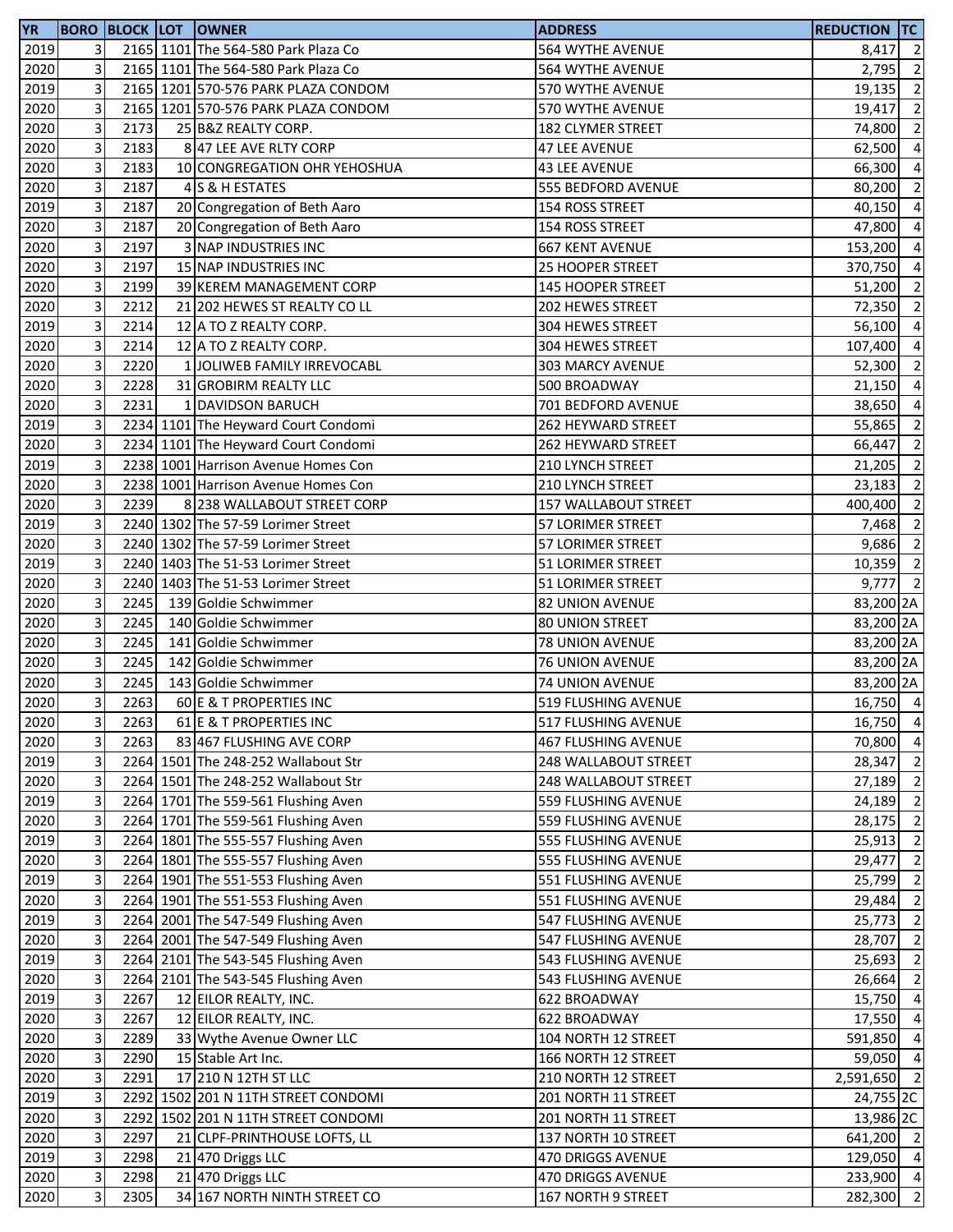| <b>YR</b> |                         |      | <b>BORO BLOCK LOT OWNER</b>         | <b>ADDRESS</b>                 | <b>REDUCTION TC</b> |                |
|-----------|-------------------------|------|-------------------------------------|--------------------------------|---------------------|----------------|
| 2020      | 3                       |      | 2309 1001 NORTH 8 CONDOMINIUMS      | 47 NORTH 8 STREET              | 11,185              | $\overline{2}$ |
| 2020      | 3                       | 2310 | 4 LEO KNITTING CORP                 | 84 NORTH 9 STREET              | 404,700             | $\overline{2}$ |
| 2019      | 3                       | 2313 | 13 223 North 8th Street Owne        | 230 NORTH 9 STREET             | 1,269,950           | $\overline{2}$ |
| 2020      | 3                       | 2313 | 13 223 North 8th Street Owne        | 230 NORTH 9 STREET             | 1,550,300           | $\overline{2}$ |
| 2020      | 3                       |      | 2313 1101 212 North 9th Street Cond | 212 NORTH 9 STREET             | 3,559               | $\overline{2}$ |
| 2020      | 3                       | 2314 | 5 238 N. 9th Street Realty          | <b>45 ROEBLING STREET</b>      | 137,250             | $\overline{4}$ |
| 2019      | 3                       | 2315 | 14 UNION WITHERS REALTY LLC         | 525 UNION AVENUE               | 212,400             | $\overline{2}$ |
| 2020      | 3                       | 2315 | 14 UNION WITHERS REALTY LLC         | 525 UNION AVENUE               | 462,150             | $\overline{2}$ |
| 2020      | 3                       | 2319 | 6 METROPLITAN AVENUE ASSOCI         | 107 BERRY STREET               | 80,200              | $\overline{2}$ |
| 2020      | 3                       | 2322 | 1 LIDO KNITTING MILLS INC.          | 83 ROEBLING STREET             | 356,350             | $\overline{2}$ |
| 2020      | 3                       | 2322 | 6 LIDO KNITTING MILLS INC.          | <b>65 ROEBLING STREET</b>      | 250,150             | $\overline{2}$ |
| 2020      | 3                       | 2327 | 24 RS JZ BEDFORD - N 6TH, LL        | 186 BEDFORD AVENUE             | 84,250              | $\overline{4}$ |
| 2020      | 3                       | 2328 | 5 189 BEDFORD AVENUE LLC            | 189 BEDFORD AVENUE             | 87,400              | $\overline{2}$ |
| 2019      | 3                       | 2328 | 8 166 North 7 St LLC                | <b>185 BEDFORD AVENUE</b>      | 528,050             | $\overline{2}$ |
| 2020      | 3                       | 2328 | 8 166 North 7 St LLC                | 185 BEDFORD AVENUE             | 230,150             | $\overline{2}$ |
| 2020      | 3                       | 2329 | 3 MAREK KACZOR                      | 567 DRIGGS AVENUE              | 60,700              | $\overline{4}$ |
| 2019      | 3                       | 2333 | 5 135 KENT AVE MGMT CP              | <b>135 KENT AVENUE</b>         | 53,250              | $\overline{4}$ |
| 2020      | 3                       | 2333 | 5 135 KENT AVE MGMT CP              | 135 KENT AVENUE                |                     | $\overline{4}$ |
|           | 3                       |      |                                     |                                | 85,650              | $\overline{2}$ |
| 2020      |                         | 2334 | 5 ABA Realty Management LLC         | 169 WYTHE AVENUE               | 309,950             |                |
| 2020      | 3                       | 2335 | 40 111-115 N. 5TH ST. LLC           | 115 NORTH 5 STREET             | 23,500              | $\overline{4}$ |
| 2020      | 3                       |      | 2340 1101 The 1 Northside Piers Con | 1 NORTH PIER                   | 7,365               | $\overline{2}$ |
| 2020      | 3                       | 2344 | 8 Williamsburg Northside Pr         | <b>152 NORTH 5 STREET</b>      | 651,000             | $\overline{4}$ |
| 2020      | 3                       |      | 2344 1001 N4 CONDOMINIUMS           | 161 NORTH 4 STREET             | 8,622               | $\overline{2}$ |
| 2020      | 3                       |      | 2344 1038 N4 CONDOMINIUMS           | 161 NORTH 4 STREET             | 2,373               | $\overline{4}$ |
| 2020      | 3                       |      | 2344 1057 N4 CONDOMINIUMS           | 161 NORTH 4 STREET             | 841                 | $\overline{4}$ |
| 2020      | 3                       | 2349 | 18 OLIVE PARTNERS, LLC              | 224 WYTHE AVENUE               | 160,350             | $\overline{2}$ |
| 2020      | 3                       | 2352 | 25 Cardinal Properties LLC          | 644 DRIGGS AVENUE              | 213,000             | $\overline{2}$ |
| 2020      | 3                       |      | 2352 1102 CBWB BKLYN FEE LLC        | 247 METROPOLITAN AVENUE        | 20,306              | $\overline{a}$ |
| 2020      | 3                       |      | 2352 1103 CBWB BKLYN LLC            | <b>247 METROPOLITAN AVENUE</b> | 241,142             | $\overline{a}$ |
| 2020      | 3                       | 2359 | 24 HeartShare Human Services        | <b>175 METROPOLITAN AVENUE</b> | 27,800              | $\overline{4}$ |
| 2020      | 3                       | 2364 | 1 100 METROPOLITAN AVE REAL         | 100 METROPOLITAN AVENUE        | 115,100             | $\overline{4}$ |
| 2019      | 3                       |      | 2367 1030 THE 280 METROPOLITAN AVEN | 280 METROPOLITAN AVENUE        | 1,477               | $\overline{4}$ |
| 2020      | 3                       |      | 2367 1030 THE 280 METROPOLITAN AVEN | 280 METROPOLITAN AVENUE        | 1,729               | $\overline{4}$ |
| 2020      | 3                       | 2368 | 29 SOUTHSIDE MANHATTAN VIEW         | 94 HAVEMEYER STREET            | 355,700             | $\overline{2}$ |
| 2020      | $\overline{\mathbf{3}}$ | 2380 | 1 LAM BROTHERS REALTY LLC           | 249 BERRY STREET               | 288,950 2           |                |
| 2020      | 3                       | 2380 | 12 SONNY & ASSOCIATES, LLC          | 132 NORTH 1 STREET             | 44,520 2            |                |
| 2019      | 3                       | 2386 | 18 Barchester Realty Corp.          | 425 KEAP STREET                | 279,250 2           |                |
| 2020      | 3                       | 2386 | 18 Barchester Realty Corp.          | 425 KEAP STREET                | 340,450 2           |                |
| 2020      | 3                       | 2393 | 2 287 BEDFORD CORP                  | 289N BEDFORD AVENUE            | 79,650              | $\overline{2}$ |
| 2020      | 3                       | 2395 | 19 TIFFANY REALTY CO. LLC           | 124 HAVEMEYER STREET           | 317,600 4           |                |
| 2020      | 3                       | 2395 | 29 239 SOUTH FIRST LLC              | 239 SOUTH 1 STREET             | 550,750             | $\overline{2}$ |
| 2020      | 3                       | 2396 | 1 Grand Street Realty LLC           | 318 GRAND STREET               | 271,600             | $\overline{2}$ |
| 2020      | 3                       | 2406 | 14 MUSIALOWSKI, INC.                | 156 SOUTH 1 STREET             | 86,700              | $\overline{2}$ |
| 2020      | 3                       |      | 2408 1002 THE ROEBLING COURT CONDOM | 236 SOUTH 1 STREET             | 9,225               | $\overline{2}$ |
| 2020      | 3                       | 2409 | 34 RAMA & MANJULA LLC               | 259 SOUTH 2 STREET             | 43,300              | $\overline{4}$ |
| 2020      | 3                       | 2409 | 35 RAMA & MANJULA LLC               | 257 SOUTH 2 STREET             | 69,600 4            |                |
| 2019      | 3                       | 2411 | 17 145 Boringuen Investor, L        | 326 SOUTH 1 STREET             | 166,650             | $\overline{2}$ |
| 2020      | 3                       | 2411 | 17 145 Borinquen Investor, L        | 326 SOUTH 1 STREET             | 139,300             | $\overline{2}$ |
| 2019      | 3                       | 2412 | 7 180-182 Borinquen Investo         | <b>180 BORINQUEN PLACE</b>     | 220,850             | $\overline{2}$ |
| 2020      | 3                       | 2412 | 7 180-182 Borinquen Investo         | 180 BORINQUEN PLACE            | 168,350             | $\overline{2}$ |
| 2020      | 3                       | 2413 | 1 MANZ REALTY CORP.                 | 390 HOOPER STREET              | 124,100             | $\overline{2}$ |
| 2019      | 3                       | 2417 | 21 CUR 326 Bedford LLC and 3        | 326 BEDFORD AVENUE             | 280,550             | $\overline{2}$ |
| 2020      | 3                       | 2417 | 21 CUR 326 Bedford LLC and 3        | 326 BEDFORD AVENUE             | 340,400             | $\overline{2}$ |
| 2019      | 3                       | 2421 | 8 266 Group LLC                     | 266 SOUTH 2 STREET             | 18,800              | $\overline{4}$ |
| 2020      | 3                       | 2421 | 8 266 Group LLC                     | 266 SOUTH 2 STREET             | 60,200              | $\overline{4}$ |
| 2020      | 3                       | 2421 | 16 278 South 2 LLC                  | 282 SOUTH 2 STREET             | 90,800              | $\overline{2}$ |
| 2020      | 3                       | 2421 | 18 SHA Realty LLC                   | 286 SOUTH 2 STREET             | 146,850             | $\overline{2}$ |
| 2020      | 3                       | 2426 | 1 281 UNION BPC PARTNERS, L         | 405 SOUTH 3 STREET             | 292,000 2           |                |
| 2020      | 3                       | 2437 | 11 340 SOUTH THIRD STREET HD        | 340 SOUTH 3 STREET             | 77,200              | $\overline{2}$ |
|           |                         |      |                                     |                                |                     |                |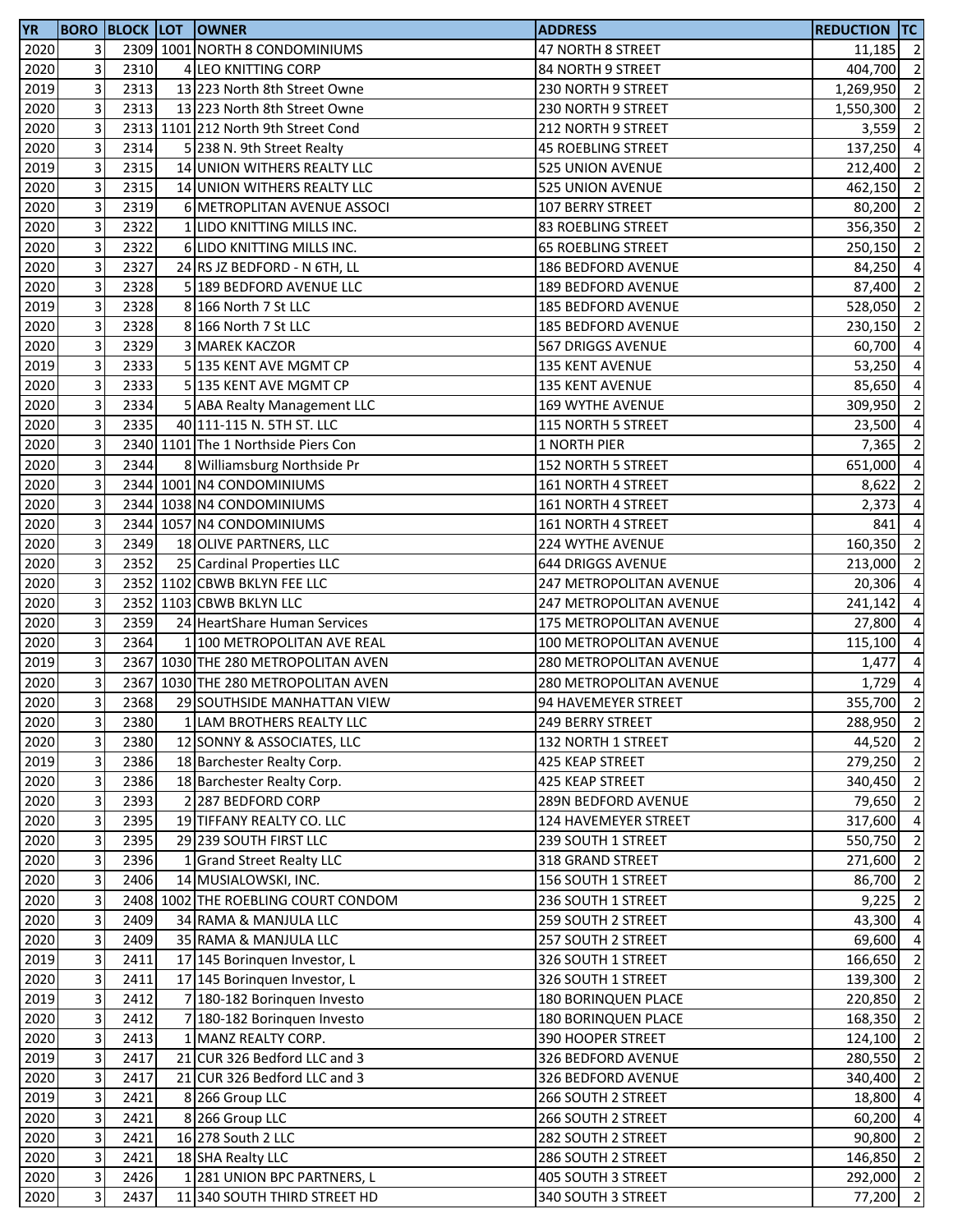| <b>YR</b> |                |      | <b>BORO BLOCK LOT OWNER</b>         | <b>ADDRESS</b>               | Reduction  TC         |                |
|-----------|----------------|------|-------------------------------------|------------------------------|-----------------------|----------------|
| 2020      | $\overline{3}$ | 2442 | 18 82 S 4 ASSOCIATE LIMITED         | 82 SOUTH 4 STREET            | 43,223 2B             |                |
| 2020      | 3              | 2443 | 11 TERRA GARDENS, LLC               | 94 SOUTH 4 STREET            | 58,427 <sub>2B</sub>  |                |
| 2020      | 3              | 2450 | 6 MULTI BORO REALTY LLC.            | 332 KEAP STREET              | 129,400 2             |                |
| 2020      | 3              | 2460 | 27 170 MARCY AVE LLC                | 170 MARCY AVENUE             | 6,550                 | $\overline{4}$ |
| 2020      | 3              | 2460 | 127 295 BROADWAY REALTY CORP.       | 295 BROADWAY                 | 37,650                | $\overline{2}$ |
| 2020      | 3              | 2479 | 11 RML ASSOCIATES, LLC              | 14 ASH STREET                | 12,160 4              |                |
| 2020      | 3              | 2479 | 12 RML ASSOCIATES, LLC              | <b>16 ASH STREET</b>         | 55,690                | $\overline{4}$ |
| 2020      | 3              | 2482 | 26 1133 MANHATTAN AVENUE LLC        | 1133 MANHATTAN AVENUE        | 1,727,050 2           |                |
| 2020      | $\mathsf{3}$   | 2483 | 45 SANTORINI REALTY CORP.           | 105 CLAY STREET              | 65,150 4              |                |
| 2020      | 3              | 2487 | 56 GREENPOINT COURT MANAGEME        | 95 DUPONT STREET             | 54,263 2B             |                |
| 2020      | 3              | 2488 | 1 DUPONT ASSOCIATES                 | 1092 MANHATTAN AVENUE        | 251,700 2             |                |
| 2019      | 3              |      | 2488 1101 137 Dupont Condominium    | 137 DUPONT STREET            | 7,100 2C              |                |
| 2020      | 3              |      | 2488 1101 137 Dupont Condominium    | <b>137 DUPONT STREET</b>     | 7,100 2C              |                |
| 2020      | 3              | 2489 | 16 BF GREEN ASSOCIATES LLC          | 158 CLAY STREET              | 19,600 4              |                |
| 2020      | 3              | 2495 | 42 MANHATTAN AVENUE ASSOCIAT        | <b>1085 MANHATTAN AVENUE</b> | 335,050 2             |                |
| 2020      | 3              | 2495 | 46 1077 MANHATTAN ASSOCIATES        | 1077 MANHATTAN AVENUE        | 53,450 2              |                |
| 2019      | 3              | 2496 | 1 LIENG LUU                         | 1068 MANHATTAN AVENUE        | 35,201 2A             |                |
| 2020      | 3              | 2496 | 1 LIENG LUU                         | <b>1068 MANHATTAN AVENUE</b> | 59,616 2A             |                |
| 2020      | 3              | 2497 | 10 KEVIN M. SCANLON AND KATH        | <b>188 DUPONT STREET</b>     | 89,900 4              |                |
| 2019      | 3              | 2497 | 23 MBA - BROOKLYN LLC               | 220 DUPONT STREET            | 45,500                | $\overline{4}$ |
| 2020      | 3              | 2497 | 23 MBA - BROOKLYN LLC               | <b>220 DUPONT STREET</b>     | 68,900                | $\overline{a}$ |
| 2020      | 3              | 2504 | 50 MARSHALL KESTEN LLC              | 151 FREEMAN STREET           | 30,700 4              |                |
| 2020      | 3              | 2504 | 57 EUGENE ROMANELLO                 | <b>135 FREEMAN STREET</b>    | 20,100 4              |                |
| 2020      | 3              | 2505 | 56 FREEMAN GARDENS, LLC             | <b>185 FREEMAN STREET</b>    | 66,080 2B             |                |
| 2020      | 3              | 2512 | 68 DG GREENSTREET LLC               | 123 GREEN STREET             | 22,900 4              |                |
| 2020      | 3              | 2512 | 70 DG GREENSTREET LLC               | 119 GREEN STREET             | 21,950                | $\overline{a}$ |
| 2020      | 3              | 2513 | 1 1020 MANHATTAN LLC.               | 1020 MANHATTAN AVENUE        | 120,800               | $\overline{2}$ |
| 2019      | 3              | 2513 | 6 MARSHALL KESTEN LLC               | 1036 MANHATTAN AVENUE        | 27,050                | $\overline{a}$ |
| 2020      | 3              | 2513 | 6 MARSHALL KESTEN LLC               | 1036 MANHATTAN AVENUE        | 42,350                | $\overline{a}$ |
| 2020      | 3              | 2514 | 24 KEVIN M. SCANLON AND KATH        | 266 FREEMAN STREET           | 29,350                | $\overline{a}$ |
| 2020      | 3              | 2514 | 44 BF GREEN ASSOCIATES LLC          | <b>247 GREEN STREET</b>      | 18,700                | $\overline{a}$ |
| 2020      | 3              | 2517 | 12 500 KINGSLAND AVENUE LLC         | 500 KINGSLAND AVENUE         | 63,400                | $\overline{a}$ |
| 2020      | 3              | 2517 | 35 ALLOCCO REALTY & ASSOCIAT        | 540 KINGSLAND AVENUE         | 200,700               | $\overline{4}$ |
| 2019      | 3              |      | 2521 1001 82-88 Green Street Condom | 82 GREEN STREET              | $6,318$ 2             |                |
| 2020      | 3              |      | 2521 1001 82-88 Green Street Condom | 82 GREEN STREET              | $7,121$ 2             |                |
| 2020      | 3              | 2524 | 14 GREEN STREET REALTY LLC          | 240 GREEN STREET             | $29,100$ 4            |                |
| 2019      | 3              | 2533 | 13 Panabricks Corp.                 | <b>180 HURON STREET</b>      | 16,100 2B             |                |
| 2020      | 3              | 2533 | 13 Panabricks Corp.                 | 180 HURON STREET             | 46,988 2B             |                |
| 2020      | 3              | 2533 | 28 210 HURON LLC                    | <b>210 HURON STREET</b>      | 62,800 2              |                |
| 2020      | 3              | 2534 | $1$ 199 India LLC                   | 302 MCGUINNESS BOULEVARD     | 125,600 4             |                |
| 2019      | 3              | 2539 | 11 11-12 47TH AVENUE LLC            | 50 INDIA STREET              | 14,400 2B             |                |
| 2020      | 3              | 2539 | 11 11-12 47TH AVENUE LLC            | 50 INDIA STREET              | 34,745 2B             |                |
| 2020      | 3              | 2539 | 12 11-12 47TH AVENUE LLC            | 52 INDIA STREET              | 23,962 2B             |                |
| 2020      | 3              | 2540 | 1 Astral Apartments LLC             | 180 FRANKLIN STREET          | 660,050 2             |                |
| 2020      | 3              | 2541 | 5 GRE RLTY INC                      | 960 MANHATTAN AVENUE         | 107,750 4             |                |
| 2020      | 3              | 2541 | 20 168 India St. Corp.              | 168 INDIA STREET             | 41,350 2              |                |
| 2019      | $\mathsf{3}$   | 2542 | 28 EMJAY ASSOCIATES, LLC            | 41 PROVOST STREET            | 76,700 4              |                |
| 2020      | 3              | 2542 | 28 EMJAY ASSOCIATES, LLC            | 41 PROVOST STREET            | 110,300 4             |                |
| 2019      | 3              | 2550 | 78 ANOROC REALTY, INC.              | 93 KENT STREET               | 133,735 <sub>2B</sub> |                |
| 2020      | 3              | 2550 | 78 ANOROC REALTY, INC.              | 93 KENT STREET               | 139,000 2B            |                |
| 2020      | $\mathsf{3}$   |      | 2551 1001 Belvedere LXVI Condominiu | 208 JAVA STREET              | 3,523 2C              |                |
| 2020      | 3              | 2558 | 55 Parkway Management NY LLC        | 125 GREENPOINT AVENUE        | $25,100$ 2            |                |
| 2020      | 3              | 2559 | 55 PANABRICKS CORP.                 | 157 GREENPOINT AVENUE        | 40,128 <sub>2A</sub>  |                |
| 2020      | 3              | 2562 | 12 JEG JAY LLC                      | <b>60 GREENPOINT AVENUE</b>  | 77,300 4              |                |
| 2020      | $\mathsf{3}$   | 2562 | 19 74 Greenpoint Corp.              | 74 GREENPOINT AVENUE         | 149,750 2             |                |
| 2020      | 3              | 2562 | 20 111 FRANKLIN REALTY, LLC         | <b>109 FRANKLIN STREET</b>   | 40,500 2              |                |
| 2020      | 3              | 2563 | 19 BJL REALTY LLC                   | 114 GREENPOINT AVENUE        | 374,800               | $\overline{2}$ |
| 2019      | $\mathsf 3$    | 2563 | 26 GREENPOINT AVENUE EQUITIE        | 126 GREENPOINT AVENUE        | 124,000 4             |                |
| 2020      | 3              | 2563 | 26 GREENPOINT AVENUE EQUITIE        | 126 GREENPOINT AVENUE        | 52,900                | $\overline{4}$ |
|           |                |      |                                     |                              |                       |                |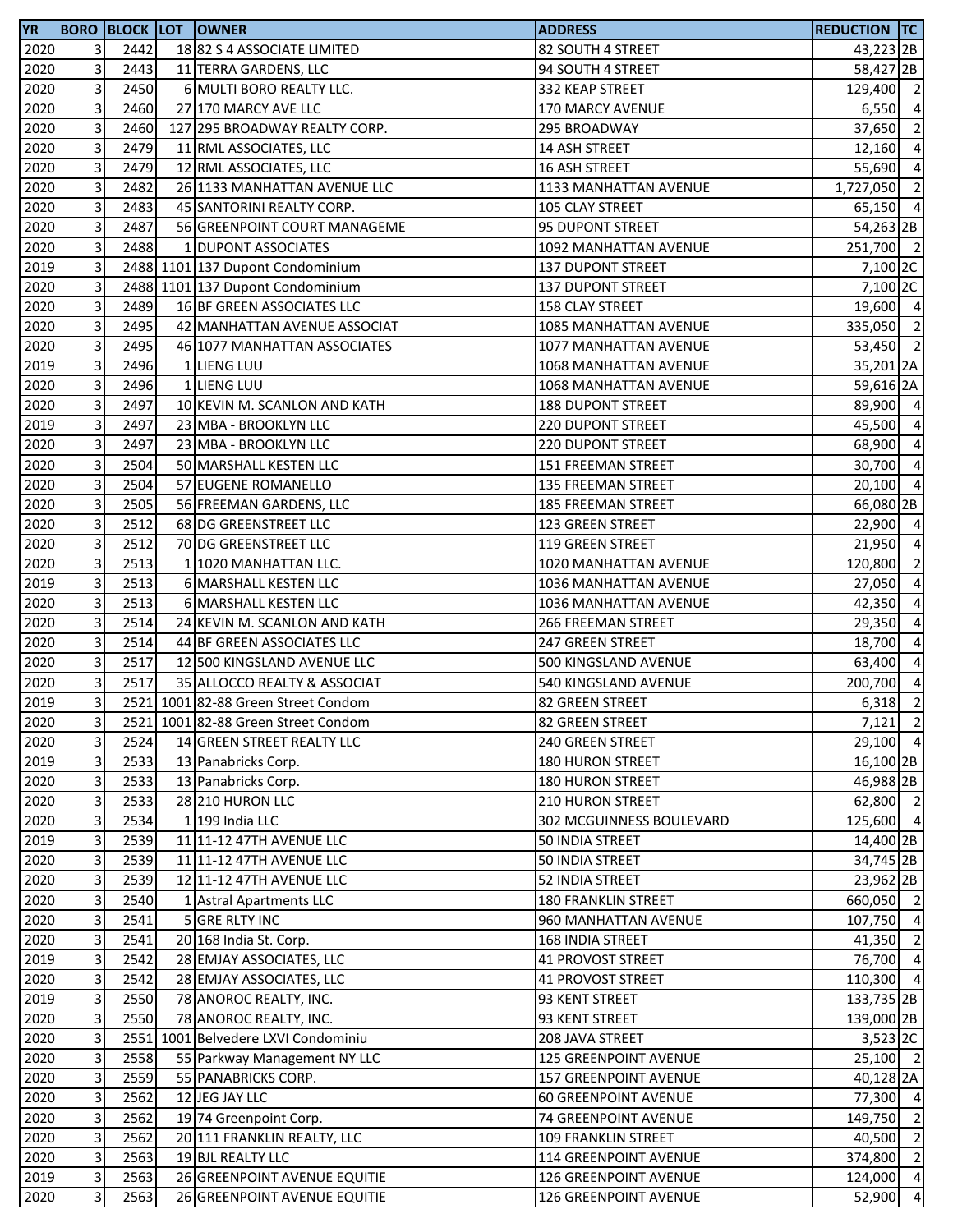| <b>YR</b> |   |      | <b>BORO BLOCK LOT OWNER</b>         | <b>ADDRESS</b>                                      | <b>REDUCTION TC</b> |                |
|-----------|---|------|-------------------------------------|-----------------------------------------------------|---------------------|----------------|
| 2020      | 3 | 2566 | 55 145-147 Noble St. Realty         | 145 NOBLE STREET                                    | 92,800 2            |                |
| 2019      | 3 | 2573 | 17 BROOKLYN RAINBOW ASSOCIAT        | 825 MANHATTAN AVENUE                                | 266,000             | $\overline{4}$ |
| 2020      | 3 | 2573 | 17 BROOKLYN RAINBOW ASSOCIAT        | 825 MANHATTAN AVENUE                                | 191,750             | $\overline{4}$ |
| 2020      | 3 | 2574 | 43 CDC City Man LLC                 | 836 MANHATTAN AVENUE                                | 311,400             | $\overline{4}$ |
| 2020      | 3 | 2583 | 1333 North Henry LLC                | 274 RUSSELL STREET                                  | 248,600             | $\overline{4}$ |
| 2020      | 3 | 2597 | 1 ZEE JAY REALTY CO                 | 772 MANHATTAN AVENUE                                | 252,950             | $\overline{4}$ |
| 2020      | 3 | 2601 | 14 Goldenwell Realty Inc.           | 210 NEWEL STREET                                    | 19,850              | $\overline{4}$ |
| 2020      | 3 | 2612 | 133 297 Norman Ave LLC              | <b>297 NORMAN AVENUE</b>                            | 84,300              | $\overline{4}$ |
| 2020      | 3 | 2612 | 136 Crown Enterprises Inc.          | 271 NORMAN AVENUE                                   | 60,400              | $\overline{4}$ |
| 2020      | 3 | 2614 | 3 12 Franklin Property Co L         | <b>12 FRANKLIN STREET</b>                           | 225,350             | $\overline{4}$ |
| 2020      | 3 | 2616 | 17 105 DOBBIN LLC                   | 105 DOBBIN STREET                                   | 9,250               | $\overline{4}$ |
| 2020      | 3 | 2619 | 3 765 MANHATTAN AVENUE LLC          | 763 MANHATTAN AVENUE                                | 389,150             | $\overline{4}$ |
| 2020      | 3 | 2620 | 43 MR ARIEL CORP                    | 718 MANHATTAN AVENUE                                | 36,050              | $\overline{a}$ |
| 2020      | 3 | 2629 | 53 KILPATRICK LLC                   | 222 RUSSELL STREET                                  | 17,950              | $\overline{4}$ |
| 2020      | 3 | 2629 | 55 KILPATRICK LLC                   | 228 RUSSELL STREET                                  | 54,000              | $\overline{4}$ |
| 2020      | 3 | 2645 | 47 LORIMER COURT LLC                | 940 LORIMER STREET                                  | 68,850              | $\overline{2}$ |
| 2020      | 3 | 2647 | 39 644 and 730 Manhattan Ave        |                                                     |                     | $\overline{4}$ |
|           | 3 | 2647 |                                     | 644 MANHATTAN AVENUE<br><b>650 MANHATTAN AVENUE</b> | 34,654              | $\overline{2}$ |
| 2020      |   |      | 42 S & L REALTY CORP.               |                                                     | 295,000             |                |
| 2020      | 3 | 2647 | 53 PARK 80 HOLDINGS, LLC.           | <b>680 MANHATTAN AVENUE</b>                         | 327,900             | $\overline{2}$ |
| 2019      | 3 | 2650 | 35 WASCO WHOLESALE AUTO SUPP        | 139 NASSAU AVENUE                                   | 113,650             | $\overline{4}$ |
| 2020      | 3 | 2650 | 35 WASCO WHOLESALE AUTO SUPP        | 139 NASSAU AVENUE                                   | 99,250              | $\overline{4}$ |
| 2020      | 3 | 2655 | 4 Filipovich Realty Co. Inc         | 226 NORMAN AVENUE                                   | 168,000             | $\overline{2}$ |
| 2020      | 3 | 2658 | 10 328 GREENPOINT REALTY INC        | <b>133 SUTTON STREET</b>                            | 35,250              | $\overline{4}$ |
| 2020      | 3 | 2661 | 16 JL TAKE TWO LLC                  | 83 APOLLO STREET                                    | 60,300              | $\overline{4}$ |
| 2020      | 3 | 2662 | 40 R & M MARCANTONIO REALTY         | 67 VAN DAM STREET                                   | 45,600              | $\overline{4}$ |
| 2020      | 3 | 2685 | 63 Leonard Street Management        | 52 DIAMOND STREET                                   | 76,800              | $\overline{4}$ |
| 2020      | 3 | 2722 | 25 391 Leonard St LLC               | <b>405 LEONARD STREET</b>                           | 37,650              | $\overline{4}$ |
| 2019      | 3 | 2723 | 7 David C Welner                    | 100 BAYARD STREET                                   | 187,800             | $\overline{4}$ |
| 2020      | 3 | 2723 | 7 David C Welner                    | 100 BAYARD STREET                                   | 160,050             | $\overline{4}$ |
| 2020      | 3 | 2727 | 1 Bolla Operating Corp.             | <b>497 MEEKER AVENUE</b>                            | 302,600             | $\overline{4}$ |
| 2020      | 3 | 2732 | 5 68 RICHARDSON REALTY, LLC         | <b>68 RICHARDSON STREET</b>                         | 202,150             | $\overline{2}$ |
| 2020      | 3 | 2742 | 35 ELA Enterprises Ltd.             | 59 JACKSON STREET                                   | 97,550              | $\overline{4}$ |
| 2020      | 3 | 2754 | 5 ELA Enterprises Ltd.              | <b>342 MANHATTAN AVENUE</b>                         | 39,100              | $\overline{4}$ |
| 2020      | 3 | 2756 | 31 FIVE SEVENTY THREE PROPER        | 573 METROPOLITAN AVENUE                             | 273,200             | $\overline{2}$ |
| 2020      | 3 | 2765 | 1326/328 GRAHAM AVENUE COR          | 326 GRAHAM AVENUE                                   | 433,300 2           |                |
| 2019      | 3 | 2765 | 3 DMG CROSSROADS, LLC               | 330 GRAHAM AVENUE                                   | 357,050 4           |                |
| 2020      | 3 | 2765 | 3 DMG CROSSROADS, LLC               | 330 GRAHAM AVENUE                                   | 380,000 4           |                |
| 2020      | 3 |      | 2765 1201 THE 355 HUMBOLDT STREET C | 355 HUMBOLDT STREET                                 | 21,126 2C           |                |
| 2020      | 3 | 2776 | 25 272 East 3rd Street LLC          | 291 GRAHAM AVENUE                                   | 355,900 4           |                |
| 2020      | 3 | 2785 | 32 GILDA REALTY CORP                | 451 LORIMER STREET                                  | 72,000 4            |                |
| 2020      | 3 | 2789 | 11 750 GRAND ASSOCIATES LP          | 740 GRAND STREET                                    | 444,200 2           |                |
| 2020      | 3 |      | 2790 1301 GRAND MAUJER CONDOMINIUM  | 774 GRAND STREET                                    | 226,500             | $\overline{4}$ |
| 2020      | 3 | 2800 | 13 HERCULES MANAGEMENT CORP.        | 900 MEEKER AVENUE                                   | 96,050              | $\overline{4}$ |
| 2020      | 3 | 2809 | 1 FMC Enterprises, LLC              | 470 SCOTT AVENUE                                    | 543,050             | $\overline{4}$ |
| 2020      | 3 | 2815 | 60 251 LOMBARDY STREET, LLC         | 251 LOMBARDY STREET                                 | 161,250             | $\overline{4}$ |
| 2020      | 3 | 2818 | 5 538 Morgan Realty, LLC            | 540 MORGAN AVENUE                                   | 103,300             | $\overline{4}$ |
| 2020      | 3 | 2818 | 14 Cotard Realty Associates         | <b>20 ANTHONY STREET</b>                            | 249,200             | $\overline{4}$ |
| 2020      | 3 | 2818 | 18 Cotard Realty Associates         | <b>30 ANTHONY STREET</b>                            | 21,500 4            |                |
| 2020      | 3 | 2818 | 24 Cotard Realty Associates         | 509 VANDERVOORT AVENUE                              | 21,500              | $\overline{4}$ |
| 2020      | 3 | 2818 | 32 LOMBARDY REALTY LLC              | 77 LOMBARDY STREET                                  | 220,200             | $\overline{4}$ |
| 2020      | 3 | 2819 | 25 117 Lombardy Street LLC          | 115 LOMBARDY STREET                                 | 47,500              | $\overline{4}$ |
| 2020      | 3 | 2820 | 1 498 PORTER AVENUE, LLC            | <b>498 PORTER AVENUE</b>                            | 92,800              | $\overline{4}$ |
| 2020      | 3 | 2820 | 5 72 Anthony Street LLC             | 72 ANTHONY STREET                                   | 54,500              | $\overline{4}$ |
| 2020      | 3 | 2821 | 18 CHAU REAL ESTATE LLC             | 195 LOMBARDY STREET                                 | 351,400             | $\overline{4}$ |
| 2020      | 3 | 2824 | 10 Morgan BQ Realty, LLC            | <b>295 LOMBARDY STREET</b>                          | 226,650             | $\overline{4}$ |
| 2020      | 3 | 2834 | 49 17-31 Beadel Street LLC          | 23 BEADEL STREET                                    | 31,400 4            |                |
| 2020      | 3 | 2834 | 54 17-31 Beadel Street LLC          | 17 BEADEL STREET                                    | 17,750 4            |                |
| 2020      | 3 | 2841 | 35 SAVANT REALTY LLC                | 35 DIVISION PLACE                                   | 67,900              | $\overline{4}$ |
|           |   |      |                                     |                                                     |                     |                |
| 2020      | 3 | 2842 | 6 Morgan Avenue Properties,         | 508 MORGAN AVENUE                                   | 29,300 4            |                |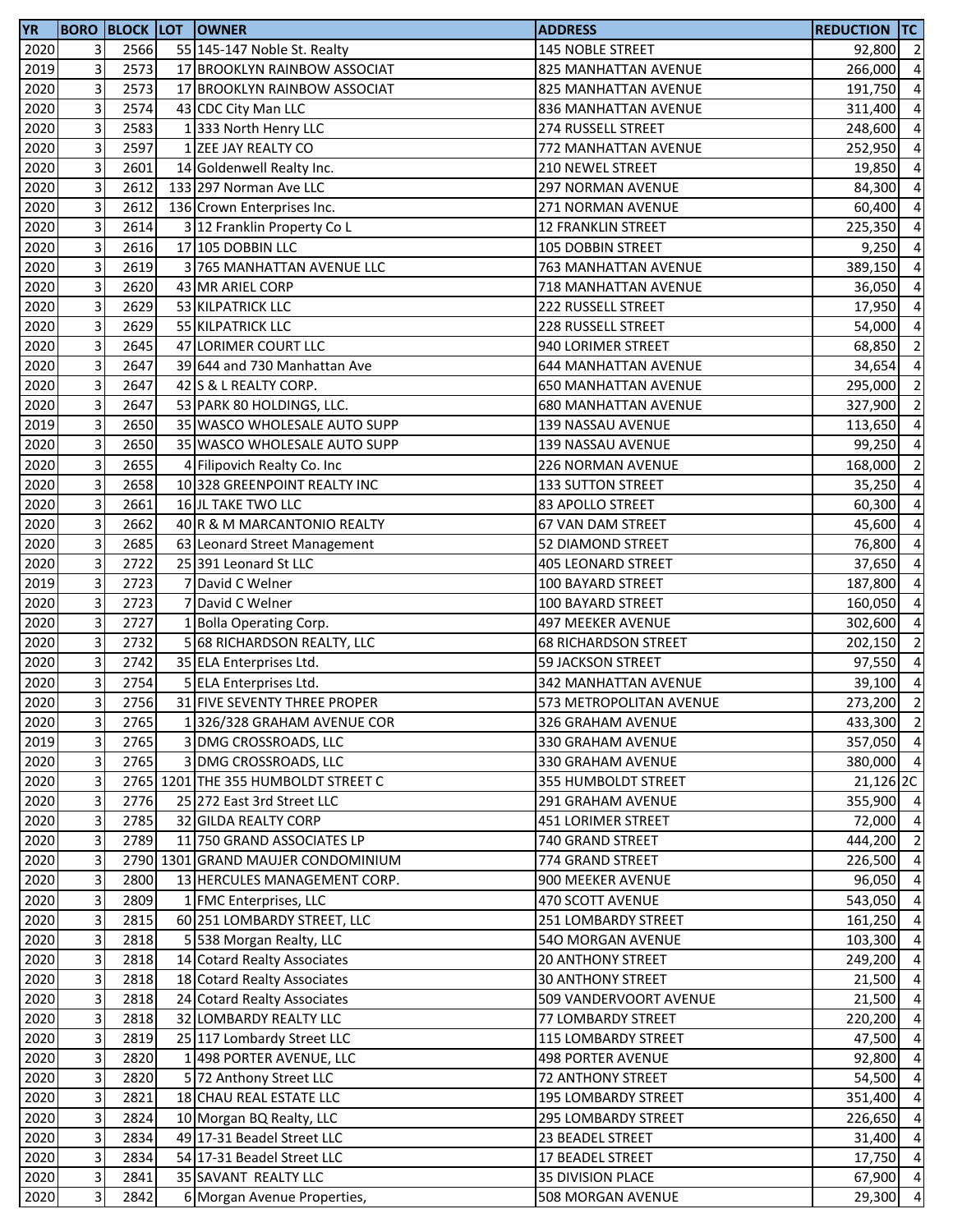| <b>YR</b> |                           |              | <b>BORO BLOCK LOT OWNER</b>      | <b>ADDRESS</b>                | <b>REDUCTION TC</b> |                |
|-----------|---------------------------|--------------|----------------------------------|-------------------------------|---------------------|----------------|
| 2020      | 3                         | 2842         | 30 HRT Realty Corp.              | 93 DIVISION PLACE             | $22,250$ 4          |                |
| 2020      | 3                         | 2843         | 23 125 Division Place, LLC       | 125 DIVISION PLACE            | 114,450             | $\overline{4}$ |
| 2020      | 3                         | 2851         | 15 100 Division Pl, LLC          | 100 DIVISION PLACE            | 118,800             | $\overline{4}$ |
| 2019      | 3                         | 2869         | 31 JOELOWE REALTY, LLC.          | <b>405 WITHERS STREET</b>     | 14,900              | $\overline{4}$ |
| 2020      | 3                         | 2869         | 31 JOELOWE REALTY, LLC.          | <b>405 WITHERS STREET</b>     | 12,650              | $\overline{4}$ |
| 2020      | 3                         | 2869         | 33 JOELOWE REALTY, LLC.          | 397 WITHERS STREET            | 61,600              | $\overline{4}$ |
| 2020      | 3                         | 2878         | 16 JOELOWE REALTY, LLC.          | 400 WITHERS STREET            | 74,250              | $\overline{4}$ |
| 2020      | 3                         | 2878         | 24 JOELOWE REALTY, LLC.          | <b>387 VANDERVOORT AVENUE</b> | 90,700              | $\overline{4}$ |
| 2020      | 3                         |              | 2907 1101 OLIVE PARK CONDOMINIUM | 94 MASPETH AVENUE             | 23,291              | $\overline{2}$ |
| 2019      | 3                         | 2909         | 15 184 Maspeth Ave, LLC          | 184 MASPETH AVENUE            | 73,200              | $\overline{4}$ |
| 2020      | 3                         | 2909         | 15 184 Maspeth Ave, LLC          | 184 MASPETH AVENUE            | 102,900             | $\overline{4}$ |
| 2020      | 3                         | 2917         | 15 AMBROSINO CONSTRUCTION IN     | 948 METROPOLITAN AVENUE       | 8,550               | $\overline{4}$ |
| 2020      | 3                         | 2922         | 1 BKC3 GRAND LLC                 | <b>819 BUSHWICK AVENUE</b>    | 395,300             | $\overline{4}$ |
| 2020      | 3                         | 2924         | 43 WATERBURY ASSOCIATES INC.     | 967 GRAND STREET              | 10,300              | $\overline{4}$ |
| 2019      | 3                         | 2928         | 20 ABF FREIGHT SYSTEM, INC F     | 414 MASPETH AVENUE            | 562,150             | $\overline{4}$ |
| 2020      | 3                         | 2928         | 20 ABF FREIGHT SYSTEM, INC F     | 414 MASPETH AVENUE            | 708,400             | $\overline{4}$ |
| 2020      | 3                         | 2930         | 90 YRC, INC.                     | 1313 GRAND STREET             | 1,222,000           | $\overline{4}$ |
| 2020      | 3                         | 2951         | 45 MEADOW ST REALTY CORP.        |                               | 60,800              | $\overline{4}$ |
|           | 3                         | 2952         |                                  | 213 MEADOW STREET             |                     | $\overline{4}$ |
| 2020      |                           |              | 1 1250 METROPOLITAN AVENUE       | 1250 METROPOLITAN AVENUE      | 110,950             |                |
| 2020      | 3                         | 2957         | 8 MDO PROPERTY MANAGEMENT L      | <b>188 VARICK AVENUE</b>      | 26,700              | $\overline{4}$ |
| 2020      | 3                         | 2957         | 12 MDO PROPERTY MANAGEMENT L     | 194 MEADOW STREET             | 8,850 4             |                |
| 2020      | 3                         | 2966         | 4 EAST PARK TRADING INC          | 172 SCOTT AVENUE              | 54,900              | $\overline{4}$ |
| 2020      | 3                         | 2969         | 1 HI-TECH RESOURCE RECOVERY      | <b>130 VARICK AVENUE</b>      | 73,850              | $\overline{4}$ |
| 2020      | 3                         | 2969         | 14 HI-TECH HOLDINGS LLC          | 492 SCHOLES STREET            | 166,550             | $\overline{4}$ |
| 2020      | 3                         | 2971         | 1 585 MESEROLE STREET CORP       | 575 MESEROLE STREET           | 49,300              | $\overline{4}$ |
| 2020      | 3                         | 2979         | 45 255 Randolph St Propertie     | 255 RANDOLPH STREET           | 57,950              | $\overline{4}$ |
| 2019      | 3                         | 2979         | 164 110 SCOTT AVE PROP LLC       | 110 SCOTT AVENUE              | 144,300             | $\overline{4}$ |
| 2020      | 3                         | 2979         | 164 110 SCOTT AVE PROP LLC       | 110 SCOTT AVENUE              | 220,350             | $\overline{4}$ |
| 2020      | 3                         | 2995         | 30 Michael Levy                  | <b>41 GARDNER AVENUE</b>      | 30,900              | $\overline{a}$ |
| 2020      | 3                         | 2996         | 10 Steven Levy                   | <b>610 JOHNSON AVENUE</b>     | 27,950              | $\overline{4}$ |
| 2019      | 3                         | 2998         | 51 HYMEL-PORTER REALTY CORP.     | 77 HARRISON PLACE             | 16,150              | $\overline{4}$ |
| 2020      | 3                         | 2998         | 51 HYMEL-PORTER REALTY CORP.     | 77 HARRISON PLACE             | 10,750              | $\overline{4}$ |
| 2020      | 3                         | 3003         | 27 CANKA CORP                    | 47 GRATTAN STREET             | 105,950             | $\overline{4}$ |
| 2020      | 3                         | 3004         | 28 S T H M REALTY CORP.          | 110 HARRISON PLACE            | 19,250              | $\overline{4}$ |
| 2019      | $\overline{\mathbf{3}}$   | 3010         | 8 H&L GRAPHIC INC.               | <b>124 GRATTAN STREET</b>     | 48,300 4            |                |
| 2020      | 3                         | 3010         | 8 H&L GRAPHIC INC.               | 124 GRATTAN STREET            | 43,350 4            |                |
| 2019      | 3                         | 3010         | 10 M&S Levy Realty, LLC          | <b>GRATTAN STREET</b>         | 7,450               | $\overline{4}$ |
| 2020      | 3                         | 3010         | 10 M&S Levy Realty, LLC          | <b>GRATTAN STREET</b>         | $9,250$ 4           |                |
| 2020      | 3                         | 3013         | 13 PERSAM 1081 LLC               | <b>106 THAMES STREET</b>      | 27,650 4            |                |
| 2020      | 3                         | 3013         | 20 PERSAM 1081 LLC               | 1081 FLUSHING AVENUE          | 86,650 4            |                |
| 2020      | 3                         | 3021         | 47 YOAN WAH REALTY INC           | 365 TEN EYCK STREET           | 224,250             | $\overline{4}$ |
| 2020      | 3                         | 3023         | 32 Rogior Associates             | 77 STAGG STREET               | 366,900             | $\overline{4}$ |
| 2020      | 3                         | 3029         | 18 EJPDRB, LLC                   | 324 TEN EYCK STREET           | 35,550 4            |                |
| 2020      | 3                         | 3029         | 109 MONALIZA FINE FURNITURE C    | 23 MEADOW STREET              | 275,250 4           |                |
| 2020      | 3                         | 3029         | 115 MONALIZA FINE FURNITURE C    | 17 MEADOW STREET              | 65,750 4            |                |
| 2019      | 3                         | 3032         | 958 STAGG BH LLC                 | 58 STAGG STREET               | 283,838 2B          |                |
| 2020      | 3                         | 3032         | 958 STAGG BH LLC                 | 58 STAGG STREET               | 341,744 2B          |                |
| 2020      | 3                         | 3038         | 23 323 SCHOLES LLC               | 169 BOGART STREET             | 74,900 4            |                |
| 2020      | 3                         | 3039         | 1 J.L. STAGG STREET, LLC         | 340 STAGG STREET              | 94,700              | $\overline{4}$ |
| 2019      | 3                         | 3039         | 29 341 Scholes LLC               | 341 SCHOLES STREET            | 74,500              | $\overline{4}$ |
| 2020      | 3                         | 3039         | 29 341 Scholes LLC               | 341 SCHOLES STREET            | 103,700             | $\overline{4}$ |
| 2019      | 3                         | 3040         | 1234 Union LLC                   | 234 UNION AVENUE              | 180,600             | $\overline{2}$ |
| 2020      | 3                         | 3040         | 1234 Union LLC                   | 234 UNION AVENUE              | 315,150             | $\overline{2}$ |
| 2019      | 3                         | 3044         | 26 POINT REALTY ASSOCIATES,      | 171 MESEROLE STREET           | 76,650              | $\overline{2}$ |
| 2020      | 3                         | 3044         | 26 POINT REALTY ASSOCIATES,      | 171 MESEROLE STREET           | 126,200             | $\overline{2}$ |
| 2019      | 3                         | 3044         | 29 POINT REALTY ASSOCIATES,      | <b>165 MESEROLE STREET</b>    |                     | $\overline{2}$ |
|           | 3                         |              |                                  |                               | 102,300             | $\overline{2}$ |
| 2020      |                           | 3044<br>3045 | 29 POINT REALTY ASSOCIATES,      | 165 MESEROLE STREET           | 241,050<br>78,550 2 |                |
| 2020      | $\ensuremath{\mathsf{3}}$ |              | 13 Scholes Street LLC            | 210 SCHOLES STREET            |                     |                |
| 2020      | 3                         | 3050         | 8 BROWAR CORP.                   | 56 MESEROLE STREET            | 107,050 4           |                |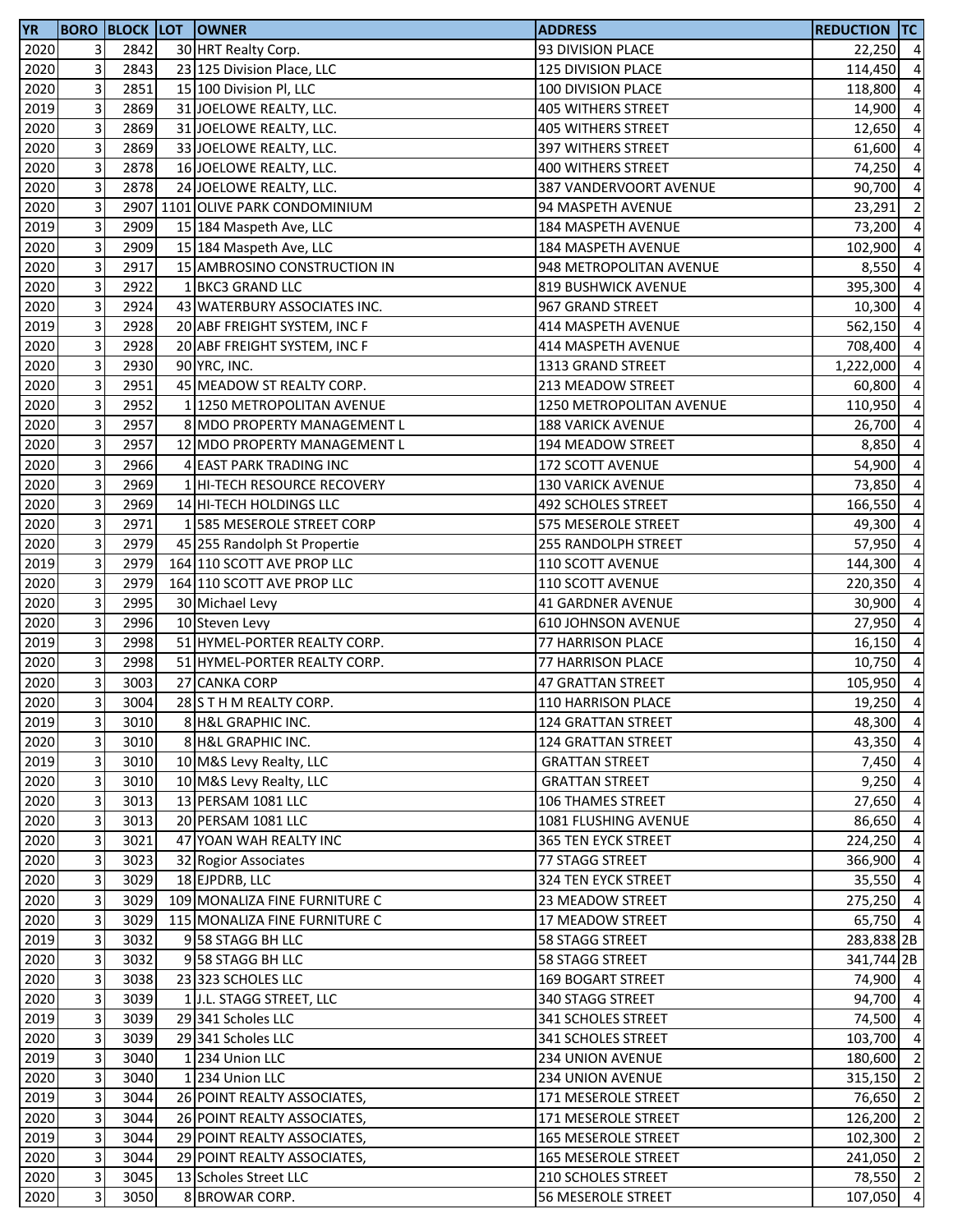| 3<br>2020<br>3050<br>30 ANDRE VAN HOEK, 71 MONTROSE AVENUE CORP<br>71 MONTROSE AVENUE<br>79,100<br>$\overline{\mathbf{4}}$<br>3<br>2020<br>3056<br>1 Hoffman & Sons Realty, In<br>$\overline{a}$<br>300 MESEROLE STREET<br>58,500<br>3<br>2019<br>3056<br>$\overline{a}$<br>15 Boon Realty Corp.<br>324 MESEROLE STREET<br>120,300<br>3<br>$\overline{a}$<br>2020<br>3056<br>15 Boon Realty Corp.<br>324 MESEROLE STREET<br>84,300<br>3<br>3056<br>80 270 MESEROLE, LLC<br>$\overline{a}$<br>2020<br>510,900<br>260 MESEROLE STREET<br>3<br>$\overline{2}$<br>2020<br>3070<br>15 Johnson Avenue LLC<br>150 JOHNSON AVENUE<br>315,300<br>3<br>3070<br>$\overline{a}$<br>2020<br>28 BOERUM PLAZA LLC<br>131 BOERUM STREET<br>38,500<br>3<br>$\overline{a}$<br>2020<br>3073<br>1 KODAZ REALTY, LLC<br>234 JOHNSON AVENUE<br>38,300<br>3<br>$\overline{a}$<br>2019<br>3073<br>5 ZADS REALTY, LLC<br>236 JOHNSON AVENUE<br>24,250<br>3<br>3073<br>2020<br>$\overline{a}$<br>5 ZADS REALTY, LLC<br>236 JOHNSON AVENUE<br>50,350<br>3<br>3073<br>2019<br>12 ZADS REALTY, LLC<br>74 BUSHWICK PLACE<br>20,850<br>3<br>3073<br>2020<br>12 ZADS REALTY, LLC<br><b>74 BUSHWICK PLACE</b><br>24,000<br>3<br>2019<br>3082<br>39 270 BOERUM STREET LLC<br>15,750<br>270 BOERUM STREET<br>3<br>3082<br>2020<br>39 270 BOERUM STREET LLC<br>40,050<br>270 BOERUM STREET<br>3<br>2019<br>3082<br>65 Zumck Realty Corp.<br>255 MC KIBBIN STREET<br>324,850<br>3<br>2020<br>3082<br>65 Zumck Realty Corp.<br>255 MC KIBBIN STREET<br>535,000<br>3<br>2020<br>3106<br>166 GRAHAM LLC<br><b>66 GRAHAM AVENUE</b><br>183,249<br>3<br>2020<br>3106<br>8 CRAM REALTY LLC<br>78 GRAHAM AVENUE<br>38,984 2B<br>3<br>2020<br>3106<br>19 106 MOORE STREET CORP.<br>106 MOORE STREET<br>11,899 2A<br>3<br>3109<br>2020<br>25 MOORE STREET PROPERTIES I<br>210 MOORE STREET<br>3<br>2020<br>3110<br>5 MZBJ HOLDINGS LLC<br>244 MOORE STREET<br>270,600<br>3<br>3110<br>2019<br>10 260 MOORE ST LLC<br>284,700<br><b>260 MOORE STREET</b><br>3<br>2020<br>3110<br>10 260 MOORE ST LLC<br>260 MOORE STREET<br>327,900<br>$\mathbf{3}$<br>2020<br>3110<br>25 GOLDSTONE 257 VARET ST RE<br>259 VARET STREET<br>72,650<br>3<br>2020<br>3111<br>28 Frank Brunckhorst Co. LLC<br><b>25 ROCK STREET</b><br>330,750<br>3<br>2020<br>3117<br>12 ANTHONY VASSO<br>171 COOK STREET<br>48,400<br>3<br>2020<br>3117<br>18 ANTHONY VASSO<br>188 VARET STREET<br>74,000<br>$\mathbf{3}$<br>3117<br>2020<br>29 PMS WHITE STREET LLC<br>1,015,850<br><b>9 WHITE STREET</b><br>3<br>3119<br>2020<br>1 C.Y. 699 REAL ESTATE<br>699 BROADWAY<br>70,750<br>3<br>3120<br>2020<br>65,050<br>6 42 Graham Holding Corp.<br><b>42 GRAHAM AVENUE</b><br>3<br>2020<br>3120<br>7 E.H.F. Realty Corp.<br>44 GRAHAM AVENUE<br>25,600<br>3<br>8 Queensway Holding Co., In<br>2020<br>3120<br><b>46 GRAHAM AVENUE</b><br>51,650<br>3<br>31 Yorkshire Properties, Ltd<br>2020<br>3123<br>76,000<br>961 FLUSHING AVENUE<br>3<br>2020<br>3125<br>7 Frank Brunckhorst Co., LL<br>475,850<br>24 ROCK STREET<br>2020<br>3126<br>709 BROADWAY<br>$\overline{3}$<br>6 PETEGORY ENTERPRISES, INC<br>$\mathbf{3}$<br>2019<br>3127<br>1 REVA HOLDING CORP.<br>10 GRAHAM AVENUE<br>$\mathbf{3}$<br>2020<br>3127<br>1 REVA HOLDING CORP.<br>10 GRAHAM AVENUE<br>3<br>2020<br>3127<br>29 BAWABEH BROTHERS NO. 2 LL<br>797 FLUSHING AVENUE<br>$\ensuremath{\mathsf{3}}$<br>2020<br>3131<br>17 790 Flushing LLC<br>792 FLUSHING AVENUE<br>$\mathbf{3}$<br>2020<br>3135<br>27 81 Beaver Development LLC<br>81 BEAVER STREET<br>3<br>2020<br>3136<br>40 ARION ENTERPRISES LLC<br>11 ARION PLACE<br>3<br>2019<br>3153<br>1 FIB ENTERPRISES INC<br>87 EVERGREEN AVENUE<br>158,950<br>3<br>2019<br>3154<br>18 134 NOLL STREET CORP.<br>134 NOLL STREET<br>179,500<br>2020<br>3<br>3154<br>18 134 NOLL STREET CORP.<br>134 NOLL STREET<br>293,350<br>$\mathbf{3}$<br>2020<br>3163<br>50 Mendon Rental Corp.<br>135 JEFFERSON STREET<br>3<br>2020<br>3166<br>35 Chaim Oizer LLC<br><b>18 IRVING AVENUE</b><br>$\mathbf{3}$<br>2019<br>3176<br>24,250<br>13 GIOVANNA MATTARELLA<br>362 JEFFERSON STREET<br>$\ensuremath{\mathsf{3}}$<br>2020<br>3176<br>13 GIOVANNA MATTARELLA<br>362 JEFFERSON STREET<br>149,800<br>3<br>2020<br>3182<br>1 DOABA MALBA INC.<br>1199 MYRTLE AVENUE<br>3<br>2019<br>3183<br>55 949 WILLOUGHBY LYCEUM LLC<br>949 WILLOUGHBY AVENUE<br>1,027,950<br>3<br>2020<br>3183<br>55 949 WILLOUGHBY LYCEUM LLC<br>949 WILLOUGHBY AVENUE<br>1,003,800<br>$\mathbf{3}$<br>2019<br>3196<br>38 SKMF ENTERPRISES LLC<br>1085 WILLOUGHBY AVENUE<br>225,000<br>$\mathbf{3}$<br>2020<br>3196<br>38 SKMF ENTERPRISES LLC<br>1085 WILLOUGHBY AVENUE<br>3<br>2019<br>3200<br>11 FIRST F& L REALTY LLC<br>276 STARR STREET<br>$\mathbf{3}$<br>2020<br>3200<br>11 FIRST F& L REALTY LLC<br>284,400<br>276 STARR STREET<br>3<br>2020<br>3205<br>3 699 BUSHWICK LLC<br><b>699 BUSHWICK AVENUE</b><br>3<br>2019<br>3220<br>5 293-299 Knickerbocker, LL<br>299 KNICKERBOCKER AVENUE<br>3<br>2020<br>3220<br>5 293-299 Knickerbocker, LL<br><b>299 KNICKERBOCKER AVENUE</b><br>$\mathbf{3}$<br>2020<br>3223<br>3 ST. NICK REALTY, LLC<br>298,550<br>91 ST NICHOLAS AVENUE | <b>YR</b> |  | <b>BORO BLOCK LOT OWNER</b> | <b>ADDRESS</b> | <b>REDUCTION TC</b> |  |
|------------------------------------------------------------------------------------------------------------------------------------------------------------------------------------------------------------------------------------------------------------------------------------------------------------------------------------------------------------------------------------------------------------------------------------------------------------------------------------------------------------------------------------------------------------------------------------------------------------------------------------------------------------------------------------------------------------------------------------------------------------------------------------------------------------------------------------------------------------------------------------------------------------------------------------------------------------------------------------------------------------------------------------------------------------------------------------------------------------------------------------------------------------------------------------------------------------------------------------------------------------------------------------------------------------------------------------------------------------------------------------------------------------------------------------------------------------------------------------------------------------------------------------------------------------------------------------------------------------------------------------------------------------------------------------------------------------------------------------------------------------------------------------------------------------------------------------------------------------------------------------------------------------------------------------------------------------------------------------------------------------------------------------------------------------------------------------------------------------------------------------------------------------------------------------------------------------------------------------------------------------------------------------------------------------------------------------------------------------------------------------------------------------------------------------------------------------------------------------------------------------------------------------------------------------------------------------------------------------------------------------------------------------------------------------------------------------------------------------------------------------------------------------------------------------------------------------------------------------------------------------------------------------------------------------------------------------------------------------------------------------------------------------------------------------------------------------------------------------------------------------------------------------------------------------------------------------------------------------------------------------------------------------------------------------------------------------------------------------------------------------------------------------------------------------------------------------------------------------------------------------------------------------------------------------------------------------------------------------------------------------------------------------------------------------------------------------------------------------------------------------------------------------------------------------------------------------------------------------------------------------------------------------------------------------------------------------------------------------------------------------------------------------------------------------------------------------------------------------------------------------------------------------------------------------------------------------------------------------------------------------------------------------------------------------------------------------------------------------------------------------------------------------------------------------------------------------------------------------------------------------------------------------------------------------------------------------------------------------------------------------------------------------------------------------------------------------------------------------------------------------------------------------------------------------------------------------------------------------------------------------------------------------------------------------------------------------------------------------------------------------------------------------------------------------------------------------------------------------------------------------------------------------------------------------|-----------|--|-----------------------------|----------------|---------------------|--|
|                                                                                                                                                                                                                                                                                                                                                                                                                                                                                                                                                                                                                                                                                                                                                                                                                                                                                                                                                                                                                                                                                                                                                                                                                                                                                                                                                                                                                                                                                                                                                                                                                                                                                                                                                                                                                                                                                                                                                                                                                                                                                                                                                                                                                                                                                                                                                                                                                                                                                                                                                                                                                                                                                                                                                                                                                                                                                                                                                                                                                                                                                                                                                                                                                                                                                                                                                                                                                                                                                                                                                                                                                                                                                                                                                                                                                                                                                                                                                                                                                                                                                                                                                                                                                                                                                                                                                                                                                                                                                                                                                                                                                                                                                                                                                                                                                                                                                                                                                                                                                                                                                                                                                                                    |           |  |                             |                |                     |  |
|                                                                                                                                                                                                                                                                                                                                                                                                                                                                                                                                                                                                                                                                                                                                                                                                                                                                                                                                                                                                                                                                                                                                                                                                                                                                                                                                                                                                                                                                                                                                                                                                                                                                                                                                                                                                                                                                                                                                                                                                                                                                                                                                                                                                                                                                                                                                                                                                                                                                                                                                                                                                                                                                                                                                                                                                                                                                                                                                                                                                                                                                                                                                                                                                                                                                                                                                                                                                                                                                                                                                                                                                                                                                                                                                                                                                                                                                                                                                                                                                                                                                                                                                                                                                                                                                                                                                                                                                                                                                                                                                                                                                                                                                                                                                                                                                                                                                                                                                                                                                                                                                                                                                                                                    |           |  |                             |                |                     |  |
|                                                                                                                                                                                                                                                                                                                                                                                                                                                                                                                                                                                                                                                                                                                                                                                                                                                                                                                                                                                                                                                                                                                                                                                                                                                                                                                                                                                                                                                                                                                                                                                                                                                                                                                                                                                                                                                                                                                                                                                                                                                                                                                                                                                                                                                                                                                                                                                                                                                                                                                                                                                                                                                                                                                                                                                                                                                                                                                                                                                                                                                                                                                                                                                                                                                                                                                                                                                                                                                                                                                                                                                                                                                                                                                                                                                                                                                                                                                                                                                                                                                                                                                                                                                                                                                                                                                                                                                                                                                                                                                                                                                                                                                                                                                                                                                                                                                                                                                                                                                                                                                                                                                                                                                    |           |  |                             |                |                     |  |
|                                                                                                                                                                                                                                                                                                                                                                                                                                                                                                                                                                                                                                                                                                                                                                                                                                                                                                                                                                                                                                                                                                                                                                                                                                                                                                                                                                                                                                                                                                                                                                                                                                                                                                                                                                                                                                                                                                                                                                                                                                                                                                                                                                                                                                                                                                                                                                                                                                                                                                                                                                                                                                                                                                                                                                                                                                                                                                                                                                                                                                                                                                                                                                                                                                                                                                                                                                                                                                                                                                                                                                                                                                                                                                                                                                                                                                                                                                                                                                                                                                                                                                                                                                                                                                                                                                                                                                                                                                                                                                                                                                                                                                                                                                                                                                                                                                                                                                                                                                                                                                                                                                                                                                                    |           |  |                             |                |                     |  |
|                                                                                                                                                                                                                                                                                                                                                                                                                                                                                                                                                                                                                                                                                                                                                                                                                                                                                                                                                                                                                                                                                                                                                                                                                                                                                                                                                                                                                                                                                                                                                                                                                                                                                                                                                                                                                                                                                                                                                                                                                                                                                                                                                                                                                                                                                                                                                                                                                                                                                                                                                                                                                                                                                                                                                                                                                                                                                                                                                                                                                                                                                                                                                                                                                                                                                                                                                                                                                                                                                                                                                                                                                                                                                                                                                                                                                                                                                                                                                                                                                                                                                                                                                                                                                                                                                                                                                                                                                                                                                                                                                                                                                                                                                                                                                                                                                                                                                                                                                                                                                                                                                                                                                                                    |           |  |                             |                |                     |  |
|                                                                                                                                                                                                                                                                                                                                                                                                                                                                                                                                                                                                                                                                                                                                                                                                                                                                                                                                                                                                                                                                                                                                                                                                                                                                                                                                                                                                                                                                                                                                                                                                                                                                                                                                                                                                                                                                                                                                                                                                                                                                                                                                                                                                                                                                                                                                                                                                                                                                                                                                                                                                                                                                                                                                                                                                                                                                                                                                                                                                                                                                                                                                                                                                                                                                                                                                                                                                                                                                                                                                                                                                                                                                                                                                                                                                                                                                                                                                                                                                                                                                                                                                                                                                                                                                                                                                                                                                                                                                                                                                                                                                                                                                                                                                                                                                                                                                                                                                                                                                                                                                                                                                                                                    |           |  |                             |                |                     |  |
|                                                                                                                                                                                                                                                                                                                                                                                                                                                                                                                                                                                                                                                                                                                                                                                                                                                                                                                                                                                                                                                                                                                                                                                                                                                                                                                                                                                                                                                                                                                                                                                                                                                                                                                                                                                                                                                                                                                                                                                                                                                                                                                                                                                                                                                                                                                                                                                                                                                                                                                                                                                                                                                                                                                                                                                                                                                                                                                                                                                                                                                                                                                                                                                                                                                                                                                                                                                                                                                                                                                                                                                                                                                                                                                                                                                                                                                                                                                                                                                                                                                                                                                                                                                                                                                                                                                                                                                                                                                                                                                                                                                                                                                                                                                                                                                                                                                                                                                                                                                                                                                                                                                                                                                    |           |  |                             |                |                     |  |
|                                                                                                                                                                                                                                                                                                                                                                                                                                                                                                                                                                                                                                                                                                                                                                                                                                                                                                                                                                                                                                                                                                                                                                                                                                                                                                                                                                                                                                                                                                                                                                                                                                                                                                                                                                                                                                                                                                                                                                                                                                                                                                                                                                                                                                                                                                                                                                                                                                                                                                                                                                                                                                                                                                                                                                                                                                                                                                                                                                                                                                                                                                                                                                                                                                                                                                                                                                                                                                                                                                                                                                                                                                                                                                                                                                                                                                                                                                                                                                                                                                                                                                                                                                                                                                                                                                                                                                                                                                                                                                                                                                                                                                                                                                                                                                                                                                                                                                                                                                                                                                                                                                                                                                                    |           |  |                             |                |                     |  |
|                                                                                                                                                                                                                                                                                                                                                                                                                                                                                                                                                                                                                                                                                                                                                                                                                                                                                                                                                                                                                                                                                                                                                                                                                                                                                                                                                                                                                                                                                                                                                                                                                                                                                                                                                                                                                                                                                                                                                                                                                                                                                                                                                                                                                                                                                                                                                                                                                                                                                                                                                                                                                                                                                                                                                                                                                                                                                                                                                                                                                                                                                                                                                                                                                                                                                                                                                                                                                                                                                                                                                                                                                                                                                                                                                                                                                                                                                                                                                                                                                                                                                                                                                                                                                                                                                                                                                                                                                                                                                                                                                                                                                                                                                                                                                                                                                                                                                                                                                                                                                                                                                                                                                                                    |           |  |                             |                |                     |  |
| $\overline{a}$<br>$\overline{a}$<br>$\overline{a}$<br>$\overline{4}$<br>$\overline{a}$<br>$\overline{2}$<br>$\overline{2}$<br>132,850 4<br>$\overline{\mathbf{c}}$<br>$\overline{\mathbf{c}}$<br>$\overline{2}$<br>$\overline{a}$<br>$\overline{a}$<br>$\overline{a}$<br>$\overline{a}$<br>$\overline{a}$<br>$\overline{a}$<br>$\overline{a}$<br>$\overline{a}$<br>$\overline{a}$<br>$\overline{a}$<br>$\overline{4}$<br>23,750 4<br>183,550 4<br>775,750 4<br>67,050 4<br>86,100 2A<br>133,200 2<br>1,327,550 2<br>$\overline{a}$<br>$\overline{a}$<br>$\overline{4}$<br>437,850 4<br>77,478 2<br>$\overline{4}$<br>$\overline{4}$<br>51,650 4<br>$\overline{2}$<br>$\overline{2}$<br>$\overline{2}$<br>226,350 2<br>229,500 4<br>$\overline{4}$<br>200,100 2<br>60,250 2<br>114,700 2<br>$\overline{2}$                                                                                                                                                                                                                                                                                                                                                                                                                                                                                                                                                                                                                                                                                                                                                                                                                                                                                                                                                                                                                                                                                                                                                                                                                                                                                                                                                                                                                                                                                                                                                                                                                                                                                                                                                                                                                                                                                                                                                                                                                                                                                                                                                                                                                                                                                                                                                                                                                                                                                                                                                                                                                                                                                                                                                                                                                                                                                                                                                                                                                                                                                                                                                                                                                                                                                                                                                                                                                                                                                                                                                                                                                                                                                                                                                                                                                                                                                                                                                                                                                                                                                                                                                                                                                                                                                                                                                                          |           |  |                             |                |                     |  |
|                                                                                                                                                                                                                                                                                                                                                                                                                                                                                                                                                                                                                                                                                                                                                                                                                                                                                                                                                                                                                                                                                                                                                                                                                                                                                                                                                                                                                                                                                                                                                                                                                                                                                                                                                                                                                                                                                                                                                                                                                                                                                                                                                                                                                                                                                                                                                                                                                                                                                                                                                                                                                                                                                                                                                                                                                                                                                                                                                                                                                                                                                                                                                                                                                                                                                                                                                                                                                                                                                                                                                                                                                                                                                                                                                                                                                                                                                                                                                                                                                                                                                                                                                                                                                                                                                                                                                                                                                                                                                                                                                                                                                                                                                                                                                                                                                                                                                                                                                                                                                                                                                                                                                                                    |           |  |                             |                |                     |  |
|                                                                                                                                                                                                                                                                                                                                                                                                                                                                                                                                                                                                                                                                                                                                                                                                                                                                                                                                                                                                                                                                                                                                                                                                                                                                                                                                                                                                                                                                                                                                                                                                                                                                                                                                                                                                                                                                                                                                                                                                                                                                                                                                                                                                                                                                                                                                                                                                                                                                                                                                                                                                                                                                                                                                                                                                                                                                                                                                                                                                                                                                                                                                                                                                                                                                                                                                                                                                                                                                                                                                                                                                                                                                                                                                                                                                                                                                                                                                                                                                                                                                                                                                                                                                                                                                                                                                                                                                                                                                                                                                                                                                                                                                                                                                                                                                                                                                                                                                                                                                                                                                                                                                                                                    |           |  |                             |                |                     |  |
|                                                                                                                                                                                                                                                                                                                                                                                                                                                                                                                                                                                                                                                                                                                                                                                                                                                                                                                                                                                                                                                                                                                                                                                                                                                                                                                                                                                                                                                                                                                                                                                                                                                                                                                                                                                                                                                                                                                                                                                                                                                                                                                                                                                                                                                                                                                                                                                                                                                                                                                                                                                                                                                                                                                                                                                                                                                                                                                                                                                                                                                                                                                                                                                                                                                                                                                                                                                                                                                                                                                                                                                                                                                                                                                                                                                                                                                                                                                                                                                                                                                                                                                                                                                                                                                                                                                                                                                                                                                                                                                                                                                                                                                                                                                                                                                                                                                                                                                                                                                                                                                                                                                                                                                    |           |  |                             |                |                     |  |
|                                                                                                                                                                                                                                                                                                                                                                                                                                                                                                                                                                                                                                                                                                                                                                                                                                                                                                                                                                                                                                                                                                                                                                                                                                                                                                                                                                                                                                                                                                                                                                                                                                                                                                                                                                                                                                                                                                                                                                                                                                                                                                                                                                                                                                                                                                                                                                                                                                                                                                                                                                                                                                                                                                                                                                                                                                                                                                                                                                                                                                                                                                                                                                                                                                                                                                                                                                                                                                                                                                                                                                                                                                                                                                                                                                                                                                                                                                                                                                                                                                                                                                                                                                                                                                                                                                                                                                                                                                                                                                                                                                                                                                                                                                                                                                                                                                                                                                                                                                                                                                                                                                                                                                                    |           |  |                             |                |                     |  |
|                                                                                                                                                                                                                                                                                                                                                                                                                                                                                                                                                                                                                                                                                                                                                                                                                                                                                                                                                                                                                                                                                                                                                                                                                                                                                                                                                                                                                                                                                                                                                                                                                                                                                                                                                                                                                                                                                                                                                                                                                                                                                                                                                                                                                                                                                                                                                                                                                                                                                                                                                                                                                                                                                                                                                                                                                                                                                                                                                                                                                                                                                                                                                                                                                                                                                                                                                                                                                                                                                                                                                                                                                                                                                                                                                                                                                                                                                                                                                                                                                                                                                                                                                                                                                                                                                                                                                                                                                                                                                                                                                                                                                                                                                                                                                                                                                                                                                                                                                                                                                                                                                                                                                                                    |           |  |                             |                |                     |  |
|                                                                                                                                                                                                                                                                                                                                                                                                                                                                                                                                                                                                                                                                                                                                                                                                                                                                                                                                                                                                                                                                                                                                                                                                                                                                                                                                                                                                                                                                                                                                                                                                                                                                                                                                                                                                                                                                                                                                                                                                                                                                                                                                                                                                                                                                                                                                                                                                                                                                                                                                                                                                                                                                                                                                                                                                                                                                                                                                                                                                                                                                                                                                                                                                                                                                                                                                                                                                                                                                                                                                                                                                                                                                                                                                                                                                                                                                                                                                                                                                                                                                                                                                                                                                                                                                                                                                                                                                                                                                                                                                                                                                                                                                                                                                                                                                                                                                                                                                                                                                                                                                                                                                                                                    |           |  |                             |                |                     |  |
|                                                                                                                                                                                                                                                                                                                                                                                                                                                                                                                                                                                                                                                                                                                                                                                                                                                                                                                                                                                                                                                                                                                                                                                                                                                                                                                                                                                                                                                                                                                                                                                                                                                                                                                                                                                                                                                                                                                                                                                                                                                                                                                                                                                                                                                                                                                                                                                                                                                                                                                                                                                                                                                                                                                                                                                                                                                                                                                                                                                                                                                                                                                                                                                                                                                                                                                                                                                                                                                                                                                                                                                                                                                                                                                                                                                                                                                                                                                                                                                                                                                                                                                                                                                                                                                                                                                                                                                                                                                                                                                                                                                                                                                                                                                                                                                                                                                                                                                                                                                                                                                                                                                                                                                    |           |  |                             |                |                     |  |
|                                                                                                                                                                                                                                                                                                                                                                                                                                                                                                                                                                                                                                                                                                                                                                                                                                                                                                                                                                                                                                                                                                                                                                                                                                                                                                                                                                                                                                                                                                                                                                                                                                                                                                                                                                                                                                                                                                                                                                                                                                                                                                                                                                                                                                                                                                                                                                                                                                                                                                                                                                                                                                                                                                                                                                                                                                                                                                                                                                                                                                                                                                                                                                                                                                                                                                                                                                                                                                                                                                                                                                                                                                                                                                                                                                                                                                                                                                                                                                                                                                                                                                                                                                                                                                                                                                                                                                                                                                                                                                                                                                                                                                                                                                                                                                                                                                                                                                                                                                                                                                                                                                                                                                                    |           |  |                             |                |                     |  |
|                                                                                                                                                                                                                                                                                                                                                                                                                                                                                                                                                                                                                                                                                                                                                                                                                                                                                                                                                                                                                                                                                                                                                                                                                                                                                                                                                                                                                                                                                                                                                                                                                                                                                                                                                                                                                                                                                                                                                                                                                                                                                                                                                                                                                                                                                                                                                                                                                                                                                                                                                                                                                                                                                                                                                                                                                                                                                                                                                                                                                                                                                                                                                                                                                                                                                                                                                                                                                                                                                                                                                                                                                                                                                                                                                                                                                                                                                                                                                                                                                                                                                                                                                                                                                                                                                                                                                                                                                                                                                                                                                                                                                                                                                                                                                                                                                                                                                                                                                                                                                                                                                                                                                                                    |           |  |                             |                |                     |  |
|                                                                                                                                                                                                                                                                                                                                                                                                                                                                                                                                                                                                                                                                                                                                                                                                                                                                                                                                                                                                                                                                                                                                                                                                                                                                                                                                                                                                                                                                                                                                                                                                                                                                                                                                                                                                                                                                                                                                                                                                                                                                                                                                                                                                                                                                                                                                                                                                                                                                                                                                                                                                                                                                                                                                                                                                                                                                                                                                                                                                                                                                                                                                                                                                                                                                                                                                                                                                                                                                                                                                                                                                                                                                                                                                                                                                                                                                                                                                                                                                                                                                                                                                                                                                                                                                                                                                                                                                                                                                                                                                                                                                                                                                                                                                                                                                                                                                                                                                                                                                                                                                                                                                                                                    |           |  |                             |                |                     |  |
|                                                                                                                                                                                                                                                                                                                                                                                                                                                                                                                                                                                                                                                                                                                                                                                                                                                                                                                                                                                                                                                                                                                                                                                                                                                                                                                                                                                                                                                                                                                                                                                                                                                                                                                                                                                                                                                                                                                                                                                                                                                                                                                                                                                                                                                                                                                                                                                                                                                                                                                                                                                                                                                                                                                                                                                                                                                                                                                                                                                                                                                                                                                                                                                                                                                                                                                                                                                                                                                                                                                                                                                                                                                                                                                                                                                                                                                                                                                                                                                                                                                                                                                                                                                                                                                                                                                                                                                                                                                                                                                                                                                                                                                                                                                                                                                                                                                                                                                                                                                                                                                                                                                                                                                    |           |  |                             |                |                     |  |
|                                                                                                                                                                                                                                                                                                                                                                                                                                                                                                                                                                                                                                                                                                                                                                                                                                                                                                                                                                                                                                                                                                                                                                                                                                                                                                                                                                                                                                                                                                                                                                                                                                                                                                                                                                                                                                                                                                                                                                                                                                                                                                                                                                                                                                                                                                                                                                                                                                                                                                                                                                                                                                                                                                                                                                                                                                                                                                                                                                                                                                                                                                                                                                                                                                                                                                                                                                                                                                                                                                                                                                                                                                                                                                                                                                                                                                                                                                                                                                                                                                                                                                                                                                                                                                                                                                                                                                                                                                                                                                                                                                                                                                                                                                                                                                                                                                                                                                                                                                                                                                                                                                                                                                                    |           |  |                             |                |                     |  |
|                                                                                                                                                                                                                                                                                                                                                                                                                                                                                                                                                                                                                                                                                                                                                                                                                                                                                                                                                                                                                                                                                                                                                                                                                                                                                                                                                                                                                                                                                                                                                                                                                                                                                                                                                                                                                                                                                                                                                                                                                                                                                                                                                                                                                                                                                                                                                                                                                                                                                                                                                                                                                                                                                                                                                                                                                                                                                                                                                                                                                                                                                                                                                                                                                                                                                                                                                                                                                                                                                                                                                                                                                                                                                                                                                                                                                                                                                                                                                                                                                                                                                                                                                                                                                                                                                                                                                                                                                                                                                                                                                                                                                                                                                                                                                                                                                                                                                                                                                                                                                                                                                                                                                                                    |           |  |                             |                |                     |  |
|                                                                                                                                                                                                                                                                                                                                                                                                                                                                                                                                                                                                                                                                                                                                                                                                                                                                                                                                                                                                                                                                                                                                                                                                                                                                                                                                                                                                                                                                                                                                                                                                                                                                                                                                                                                                                                                                                                                                                                                                                                                                                                                                                                                                                                                                                                                                                                                                                                                                                                                                                                                                                                                                                                                                                                                                                                                                                                                                                                                                                                                                                                                                                                                                                                                                                                                                                                                                                                                                                                                                                                                                                                                                                                                                                                                                                                                                                                                                                                                                                                                                                                                                                                                                                                                                                                                                                                                                                                                                                                                                                                                                                                                                                                                                                                                                                                                                                                                                                                                                                                                                                                                                                                                    |           |  |                             |                |                     |  |
|                                                                                                                                                                                                                                                                                                                                                                                                                                                                                                                                                                                                                                                                                                                                                                                                                                                                                                                                                                                                                                                                                                                                                                                                                                                                                                                                                                                                                                                                                                                                                                                                                                                                                                                                                                                                                                                                                                                                                                                                                                                                                                                                                                                                                                                                                                                                                                                                                                                                                                                                                                                                                                                                                                                                                                                                                                                                                                                                                                                                                                                                                                                                                                                                                                                                                                                                                                                                                                                                                                                                                                                                                                                                                                                                                                                                                                                                                                                                                                                                                                                                                                                                                                                                                                                                                                                                                                                                                                                                                                                                                                                                                                                                                                                                                                                                                                                                                                                                                                                                                                                                                                                                                                                    |           |  |                             |                |                     |  |
|                                                                                                                                                                                                                                                                                                                                                                                                                                                                                                                                                                                                                                                                                                                                                                                                                                                                                                                                                                                                                                                                                                                                                                                                                                                                                                                                                                                                                                                                                                                                                                                                                                                                                                                                                                                                                                                                                                                                                                                                                                                                                                                                                                                                                                                                                                                                                                                                                                                                                                                                                                                                                                                                                                                                                                                                                                                                                                                                                                                                                                                                                                                                                                                                                                                                                                                                                                                                                                                                                                                                                                                                                                                                                                                                                                                                                                                                                                                                                                                                                                                                                                                                                                                                                                                                                                                                                                                                                                                                                                                                                                                                                                                                                                                                                                                                                                                                                                                                                                                                                                                                                                                                                                                    |           |  |                             |                |                     |  |
|                                                                                                                                                                                                                                                                                                                                                                                                                                                                                                                                                                                                                                                                                                                                                                                                                                                                                                                                                                                                                                                                                                                                                                                                                                                                                                                                                                                                                                                                                                                                                                                                                                                                                                                                                                                                                                                                                                                                                                                                                                                                                                                                                                                                                                                                                                                                                                                                                                                                                                                                                                                                                                                                                                                                                                                                                                                                                                                                                                                                                                                                                                                                                                                                                                                                                                                                                                                                                                                                                                                                                                                                                                                                                                                                                                                                                                                                                                                                                                                                                                                                                                                                                                                                                                                                                                                                                                                                                                                                                                                                                                                                                                                                                                                                                                                                                                                                                                                                                                                                                                                                                                                                                                                    |           |  |                             |                |                     |  |
|                                                                                                                                                                                                                                                                                                                                                                                                                                                                                                                                                                                                                                                                                                                                                                                                                                                                                                                                                                                                                                                                                                                                                                                                                                                                                                                                                                                                                                                                                                                                                                                                                                                                                                                                                                                                                                                                                                                                                                                                                                                                                                                                                                                                                                                                                                                                                                                                                                                                                                                                                                                                                                                                                                                                                                                                                                                                                                                                                                                                                                                                                                                                                                                                                                                                                                                                                                                                                                                                                                                                                                                                                                                                                                                                                                                                                                                                                                                                                                                                                                                                                                                                                                                                                                                                                                                                                                                                                                                                                                                                                                                                                                                                                                                                                                                                                                                                                                                                                                                                                                                                                                                                                                                    |           |  |                             |                |                     |  |
|                                                                                                                                                                                                                                                                                                                                                                                                                                                                                                                                                                                                                                                                                                                                                                                                                                                                                                                                                                                                                                                                                                                                                                                                                                                                                                                                                                                                                                                                                                                                                                                                                                                                                                                                                                                                                                                                                                                                                                                                                                                                                                                                                                                                                                                                                                                                                                                                                                                                                                                                                                                                                                                                                                                                                                                                                                                                                                                                                                                                                                                                                                                                                                                                                                                                                                                                                                                                                                                                                                                                                                                                                                                                                                                                                                                                                                                                                                                                                                                                                                                                                                                                                                                                                                                                                                                                                                                                                                                                                                                                                                                                                                                                                                                                                                                                                                                                                                                                                                                                                                                                                                                                                                                    |           |  |                             |                |                     |  |
|                                                                                                                                                                                                                                                                                                                                                                                                                                                                                                                                                                                                                                                                                                                                                                                                                                                                                                                                                                                                                                                                                                                                                                                                                                                                                                                                                                                                                                                                                                                                                                                                                                                                                                                                                                                                                                                                                                                                                                                                                                                                                                                                                                                                                                                                                                                                                                                                                                                                                                                                                                                                                                                                                                                                                                                                                                                                                                                                                                                                                                                                                                                                                                                                                                                                                                                                                                                                                                                                                                                                                                                                                                                                                                                                                                                                                                                                                                                                                                                                                                                                                                                                                                                                                                                                                                                                                                                                                                                                                                                                                                                                                                                                                                                                                                                                                                                                                                                                                                                                                                                                                                                                                                                    |           |  |                             |                |                     |  |
|                                                                                                                                                                                                                                                                                                                                                                                                                                                                                                                                                                                                                                                                                                                                                                                                                                                                                                                                                                                                                                                                                                                                                                                                                                                                                                                                                                                                                                                                                                                                                                                                                                                                                                                                                                                                                                                                                                                                                                                                                                                                                                                                                                                                                                                                                                                                                                                                                                                                                                                                                                                                                                                                                                                                                                                                                                                                                                                                                                                                                                                                                                                                                                                                                                                                                                                                                                                                                                                                                                                                                                                                                                                                                                                                                                                                                                                                                                                                                                                                                                                                                                                                                                                                                                                                                                                                                                                                                                                                                                                                                                                                                                                                                                                                                                                                                                                                                                                                                                                                                                                                                                                                                                                    |           |  |                             |                |                     |  |
|                                                                                                                                                                                                                                                                                                                                                                                                                                                                                                                                                                                                                                                                                                                                                                                                                                                                                                                                                                                                                                                                                                                                                                                                                                                                                                                                                                                                                                                                                                                                                                                                                                                                                                                                                                                                                                                                                                                                                                                                                                                                                                                                                                                                                                                                                                                                                                                                                                                                                                                                                                                                                                                                                                                                                                                                                                                                                                                                                                                                                                                                                                                                                                                                                                                                                                                                                                                                                                                                                                                                                                                                                                                                                                                                                                                                                                                                                                                                                                                                                                                                                                                                                                                                                                                                                                                                                                                                                                                                                                                                                                                                                                                                                                                                                                                                                                                                                                                                                                                                                                                                                                                                                                                    |           |  |                             |                |                     |  |
|                                                                                                                                                                                                                                                                                                                                                                                                                                                                                                                                                                                                                                                                                                                                                                                                                                                                                                                                                                                                                                                                                                                                                                                                                                                                                                                                                                                                                                                                                                                                                                                                                                                                                                                                                                                                                                                                                                                                                                                                                                                                                                                                                                                                                                                                                                                                                                                                                                                                                                                                                                                                                                                                                                                                                                                                                                                                                                                                                                                                                                                                                                                                                                                                                                                                                                                                                                                                                                                                                                                                                                                                                                                                                                                                                                                                                                                                                                                                                                                                                                                                                                                                                                                                                                                                                                                                                                                                                                                                                                                                                                                                                                                                                                                                                                                                                                                                                                                                                                                                                                                                                                                                                                                    |           |  |                             |                |                     |  |
|                                                                                                                                                                                                                                                                                                                                                                                                                                                                                                                                                                                                                                                                                                                                                                                                                                                                                                                                                                                                                                                                                                                                                                                                                                                                                                                                                                                                                                                                                                                                                                                                                                                                                                                                                                                                                                                                                                                                                                                                                                                                                                                                                                                                                                                                                                                                                                                                                                                                                                                                                                                                                                                                                                                                                                                                                                                                                                                                                                                                                                                                                                                                                                                                                                                                                                                                                                                                                                                                                                                                                                                                                                                                                                                                                                                                                                                                                                                                                                                                                                                                                                                                                                                                                                                                                                                                                                                                                                                                                                                                                                                                                                                                                                                                                                                                                                                                                                                                                                                                                                                                                                                                                                                    |           |  |                             |                |                     |  |
|                                                                                                                                                                                                                                                                                                                                                                                                                                                                                                                                                                                                                                                                                                                                                                                                                                                                                                                                                                                                                                                                                                                                                                                                                                                                                                                                                                                                                                                                                                                                                                                                                                                                                                                                                                                                                                                                                                                                                                                                                                                                                                                                                                                                                                                                                                                                                                                                                                                                                                                                                                                                                                                                                                                                                                                                                                                                                                                                                                                                                                                                                                                                                                                                                                                                                                                                                                                                                                                                                                                                                                                                                                                                                                                                                                                                                                                                                                                                                                                                                                                                                                                                                                                                                                                                                                                                                                                                                                                                                                                                                                                                                                                                                                                                                                                                                                                                                                                                                                                                                                                                                                                                                                                    |           |  |                             |                |                     |  |
|                                                                                                                                                                                                                                                                                                                                                                                                                                                                                                                                                                                                                                                                                                                                                                                                                                                                                                                                                                                                                                                                                                                                                                                                                                                                                                                                                                                                                                                                                                                                                                                                                                                                                                                                                                                                                                                                                                                                                                                                                                                                                                                                                                                                                                                                                                                                                                                                                                                                                                                                                                                                                                                                                                                                                                                                                                                                                                                                                                                                                                                                                                                                                                                                                                                                                                                                                                                                                                                                                                                                                                                                                                                                                                                                                                                                                                                                                                                                                                                                                                                                                                                                                                                                                                                                                                                                                                                                                                                                                                                                                                                                                                                                                                                                                                                                                                                                                                                                                                                                                                                                                                                                                                                    |           |  |                             |                |                     |  |
|                                                                                                                                                                                                                                                                                                                                                                                                                                                                                                                                                                                                                                                                                                                                                                                                                                                                                                                                                                                                                                                                                                                                                                                                                                                                                                                                                                                                                                                                                                                                                                                                                                                                                                                                                                                                                                                                                                                                                                                                                                                                                                                                                                                                                                                                                                                                                                                                                                                                                                                                                                                                                                                                                                                                                                                                                                                                                                                                                                                                                                                                                                                                                                                                                                                                                                                                                                                                                                                                                                                                                                                                                                                                                                                                                                                                                                                                                                                                                                                                                                                                                                                                                                                                                                                                                                                                                                                                                                                                                                                                                                                                                                                                                                                                                                                                                                                                                                                                                                                                                                                                                                                                                                                    |           |  |                             |                |                     |  |
|                                                                                                                                                                                                                                                                                                                                                                                                                                                                                                                                                                                                                                                                                                                                                                                                                                                                                                                                                                                                                                                                                                                                                                                                                                                                                                                                                                                                                                                                                                                                                                                                                                                                                                                                                                                                                                                                                                                                                                                                                                                                                                                                                                                                                                                                                                                                                                                                                                                                                                                                                                                                                                                                                                                                                                                                                                                                                                                                                                                                                                                                                                                                                                                                                                                                                                                                                                                                                                                                                                                                                                                                                                                                                                                                                                                                                                                                                                                                                                                                                                                                                                                                                                                                                                                                                                                                                                                                                                                                                                                                                                                                                                                                                                                                                                                                                                                                                                                                                                                                                                                                                                                                                                                    |           |  |                             |                |                     |  |
|                                                                                                                                                                                                                                                                                                                                                                                                                                                                                                                                                                                                                                                                                                                                                                                                                                                                                                                                                                                                                                                                                                                                                                                                                                                                                                                                                                                                                                                                                                                                                                                                                                                                                                                                                                                                                                                                                                                                                                                                                                                                                                                                                                                                                                                                                                                                                                                                                                                                                                                                                                                                                                                                                                                                                                                                                                                                                                                                                                                                                                                                                                                                                                                                                                                                                                                                                                                                                                                                                                                                                                                                                                                                                                                                                                                                                                                                                                                                                                                                                                                                                                                                                                                                                                                                                                                                                                                                                                                                                                                                                                                                                                                                                                                                                                                                                                                                                                                                                                                                                                                                                                                                                                                    |           |  |                             |                |                     |  |
|                                                                                                                                                                                                                                                                                                                                                                                                                                                                                                                                                                                                                                                                                                                                                                                                                                                                                                                                                                                                                                                                                                                                                                                                                                                                                                                                                                                                                                                                                                                                                                                                                                                                                                                                                                                                                                                                                                                                                                                                                                                                                                                                                                                                                                                                                                                                                                                                                                                                                                                                                                                                                                                                                                                                                                                                                                                                                                                                                                                                                                                                                                                                                                                                                                                                                                                                                                                                                                                                                                                                                                                                                                                                                                                                                                                                                                                                                                                                                                                                                                                                                                                                                                                                                                                                                                                                                                                                                                                                                                                                                                                                                                                                                                                                                                                                                                                                                                                                                                                                                                                                                                                                                                                    |           |  |                             |                |                     |  |
|                                                                                                                                                                                                                                                                                                                                                                                                                                                                                                                                                                                                                                                                                                                                                                                                                                                                                                                                                                                                                                                                                                                                                                                                                                                                                                                                                                                                                                                                                                                                                                                                                                                                                                                                                                                                                                                                                                                                                                                                                                                                                                                                                                                                                                                                                                                                                                                                                                                                                                                                                                                                                                                                                                                                                                                                                                                                                                                                                                                                                                                                                                                                                                                                                                                                                                                                                                                                                                                                                                                                                                                                                                                                                                                                                                                                                                                                                                                                                                                                                                                                                                                                                                                                                                                                                                                                                                                                                                                                                                                                                                                                                                                                                                                                                                                                                                                                                                                                                                                                                                                                                                                                                                                    |           |  |                             |                |                     |  |
|                                                                                                                                                                                                                                                                                                                                                                                                                                                                                                                                                                                                                                                                                                                                                                                                                                                                                                                                                                                                                                                                                                                                                                                                                                                                                                                                                                                                                                                                                                                                                                                                                                                                                                                                                                                                                                                                                                                                                                                                                                                                                                                                                                                                                                                                                                                                                                                                                                                                                                                                                                                                                                                                                                                                                                                                                                                                                                                                                                                                                                                                                                                                                                                                                                                                                                                                                                                                                                                                                                                                                                                                                                                                                                                                                                                                                                                                                                                                                                                                                                                                                                                                                                                                                                                                                                                                                                                                                                                                                                                                                                                                                                                                                                                                                                                                                                                                                                                                                                                                                                                                                                                                                                                    |           |  |                             |                |                     |  |
|                                                                                                                                                                                                                                                                                                                                                                                                                                                                                                                                                                                                                                                                                                                                                                                                                                                                                                                                                                                                                                                                                                                                                                                                                                                                                                                                                                                                                                                                                                                                                                                                                                                                                                                                                                                                                                                                                                                                                                                                                                                                                                                                                                                                                                                                                                                                                                                                                                                                                                                                                                                                                                                                                                                                                                                                                                                                                                                                                                                                                                                                                                                                                                                                                                                                                                                                                                                                                                                                                                                                                                                                                                                                                                                                                                                                                                                                                                                                                                                                                                                                                                                                                                                                                                                                                                                                                                                                                                                                                                                                                                                                                                                                                                                                                                                                                                                                                                                                                                                                                                                                                                                                                                                    |           |  |                             |                |                     |  |
|                                                                                                                                                                                                                                                                                                                                                                                                                                                                                                                                                                                                                                                                                                                                                                                                                                                                                                                                                                                                                                                                                                                                                                                                                                                                                                                                                                                                                                                                                                                                                                                                                                                                                                                                                                                                                                                                                                                                                                                                                                                                                                                                                                                                                                                                                                                                                                                                                                                                                                                                                                                                                                                                                                                                                                                                                                                                                                                                                                                                                                                                                                                                                                                                                                                                                                                                                                                                                                                                                                                                                                                                                                                                                                                                                                                                                                                                                                                                                                                                                                                                                                                                                                                                                                                                                                                                                                                                                                                                                                                                                                                                                                                                                                                                                                                                                                                                                                                                                                                                                                                                                                                                                                                    |           |  |                             |                |                     |  |
|                                                                                                                                                                                                                                                                                                                                                                                                                                                                                                                                                                                                                                                                                                                                                                                                                                                                                                                                                                                                                                                                                                                                                                                                                                                                                                                                                                                                                                                                                                                                                                                                                                                                                                                                                                                                                                                                                                                                                                                                                                                                                                                                                                                                                                                                                                                                                                                                                                                                                                                                                                                                                                                                                                                                                                                                                                                                                                                                                                                                                                                                                                                                                                                                                                                                                                                                                                                                                                                                                                                                                                                                                                                                                                                                                                                                                                                                                                                                                                                                                                                                                                                                                                                                                                                                                                                                                                                                                                                                                                                                                                                                                                                                                                                                                                                                                                                                                                                                                                                                                                                                                                                                                                                    |           |  |                             |                |                     |  |
|                                                                                                                                                                                                                                                                                                                                                                                                                                                                                                                                                                                                                                                                                                                                                                                                                                                                                                                                                                                                                                                                                                                                                                                                                                                                                                                                                                                                                                                                                                                                                                                                                                                                                                                                                                                                                                                                                                                                                                                                                                                                                                                                                                                                                                                                                                                                                                                                                                                                                                                                                                                                                                                                                                                                                                                                                                                                                                                                                                                                                                                                                                                                                                                                                                                                                                                                                                                                                                                                                                                                                                                                                                                                                                                                                                                                                                                                                                                                                                                                                                                                                                                                                                                                                                                                                                                                                                                                                                                                                                                                                                                                                                                                                                                                                                                                                                                                                                                                                                                                                                                                                                                                                                                    |           |  |                             |                |                     |  |
|                                                                                                                                                                                                                                                                                                                                                                                                                                                                                                                                                                                                                                                                                                                                                                                                                                                                                                                                                                                                                                                                                                                                                                                                                                                                                                                                                                                                                                                                                                                                                                                                                                                                                                                                                                                                                                                                                                                                                                                                                                                                                                                                                                                                                                                                                                                                                                                                                                                                                                                                                                                                                                                                                                                                                                                                                                                                                                                                                                                                                                                                                                                                                                                                                                                                                                                                                                                                                                                                                                                                                                                                                                                                                                                                                                                                                                                                                                                                                                                                                                                                                                                                                                                                                                                                                                                                                                                                                                                                                                                                                                                                                                                                                                                                                                                                                                                                                                                                                                                                                                                                                                                                                                                    |           |  |                             |                |                     |  |
|                                                                                                                                                                                                                                                                                                                                                                                                                                                                                                                                                                                                                                                                                                                                                                                                                                                                                                                                                                                                                                                                                                                                                                                                                                                                                                                                                                                                                                                                                                                                                                                                                                                                                                                                                                                                                                                                                                                                                                                                                                                                                                                                                                                                                                                                                                                                                                                                                                                                                                                                                                                                                                                                                                                                                                                                                                                                                                                                                                                                                                                                                                                                                                                                                                                                                                                                                                                                                                                                                                                                                                                                                                                                                                                                                                                                                                                                                                                                                                                                                                                                                                                                                                                                                                                                                                                                                                                                                                                                                                                                                                                                                                                                                                                                                                                                                                                                                                                                                                                                                                                                                                                                                                                    |           |  |                             |                |                     |  |
|                                                                                                                                                                                                                                                                                                                                                                                                                                                                                                                                                                                                                                                                                                                                                                                                                                                                                                                                                                                                                                                                                                                                                                                                                                                                                                                                                                                                                                                                                                                                                                                                                                                                                                                                                                                                                                                                                                                                                                                                                                                                                                                                                                                                                                                                                                                                                                                                                                                                                                                                                                                                                                                                                                                                                                                                                                                                                                                                                                                                                                                                                                                                                                                                                                                                                                                                                                                                                                                                                                                                                                                                                                                                                                                                                                                                                                                                                                                                                                                                                                                                                                                                                                                                                                                                                                                                                                                                                                                                                                                                                                                                                                                                                                                                                                                                                                                                                                                                                                                                                                                                                                                                                                                    |           |  |                             |                |                     |  |
|                                                                                                                                                                                                                                                                                                                                                                                                                                                                                                                                                                                                                                                                                                                                                                                                                                                                                                                                                                                                                                                                                                                                                                                                                                                                                                                                                                                                                                                                                                                                                                                                                                                                                                                                                                                                                                                                                                                                                                                                                                                                                                                                                                                                                                                                                                                                                                                                                                                                                                                                                                                                                                                                                                                                                                                                                                                                                                                                                                                                                                                                                                                                                                                                                                                                                                                                                                                                                                                                                                                                                                                                                                                                                                                                                                                                                                                                                                                                                                                                                                                                                                                                                                                                                                                                                                                                                                                                                                                                                                                                                                                                                                                                                                                                                                                                                                                                                                                                                                                                                                                                                                                                                                                    |           |  |                             |                |                     |  |
|                                                                                                                                                                                                                                                                                                                                                                                                                                                                                                                                                                                                                                                                                                                                                                                                                                                                                                                                                                                                                                                                                                                                                                                                                                                                                                                                                                                                                                                                                                                                                                                                                                                                                                                                                                                                                                                                                                                                                                                                                                                                                                                                                                                                                                                                                                                                                                                                                                                                                                                                                                                                                                                                                                                                                                                                                                                                                                                                                                                                                                                                                                                                                                                                                                                                                                                                                                                                                                                                                                                                                                                                                                                                                                                                                                                                                                                                                                                                                                                                                                                                                                                                                                                                                                                                                                                                                                                                                                                                                                                                                                                                                                                                                                                                                                                                                                                                                                                                                                                                                                                                                                                                                                                    |           |  |                             |                |                     |  |
|                                                                                                                                                                                                                                                                                                                                                                                                                                                                                                                                                                                                                                                                                                                                                                                                                                                                                                                                                                                                                                                                                                                                                                                                                                                                                                                                                                                                                                                                                                                                                                                                                                                                                                                                                                                                                                                                                                                                                                                                                                                                                                                                                                                                                                                                                                                                                                                                                                                                                                                                                                                                                                                                                                                                                                                                                                                                                                                                                                                                                                                                                                                                                                                                                                                                                                                                                                                                                                                                                                                                                                                                                                                                                                                                                                                                                                                                                                                                                                                                                                                                                                                                                                                                                                                                                                                                                                                                                                                                                                                                                                                                                                                                                                                                                                                                                                                                                                                                                                                                                                                                                                                                                                                    |           |  |                             |                |                     |  |
|                                                                                                                                                                                                                                                                                                                                                                                                                                                                                                                                                                                                                                                                                                                                                                                                                                                                                                                                                                                                                                                                                                                                                                                                                                                                                                                                                                                                                                                                                                                                                                                                                                                                                                                                                                                                                                                                                                                                                                                                                                                                                                                                                                                                                                                                                                                                                                                                                                                                                                                                                                                                                                                                                                                                                                                                                                                                                                                                                                                                                                                                                                                                                                                                                                                                                                                                                                                                                                                                                                                                                                                                                                                                                                                                                                                                                                                                                                                                                                                                                                                                                                                                                                                                                                                                                                                                                                                                                                                                                                                                                                                                                                                                                                                                                                                                                                                                                                                                                                                                                                                                                                                                                                                    |           |  |                             |                |                     |  |
|                                                                                                                                                                                                                                                                                                                                                                                                                                                                                                                                                                                                                                                                                                                                                                                                                                                                                                                                                                                                                                                                                                                                                                                                                                                                                                                                                                                                                                                                                                                                                                                                                                                                                                                                                                                                                                                                                                                                                                                                                                                                                                                                                                                                                                                                                                                                                                                                                                                                                                                                                                                                                                                                                                                                                                                                                                                                                                                                                                                                                                                                                                                                                                                                                                                                                                                                                                                                                                                                                                                                                                                                                                                                                                                                                                                                                                                                                                                                                                                                                                                                                                                                                                                                                                                                                                                                                                                                                                                                                                                                                                                                                                                                                                                                                                                                                                                                                                                                                                                                                                                                                                                                                                                    |           |  |                             |                |                     |  |
|                                                                                                                                                                                                                                                                                                                                                                                                                                                                                                                                                                                                                                                                                                                                                                                                                                                                                                                                                                                                                                                                                                                                                                                                                                                                                                                                                                                                                                                                                                                                                                                                                                                                                                                                                                                                                                                                                                                                                                                                                                                                                                                                                                                                                                                                                                                                                                                                                                                                                                                                                                                                                                                                                                                                                                                                                                                                                                                                                                                                                                                                                                                                                                                                                                                                                                                                                                                                                                                                                                                                                                                                                                                                                                                                                                                                                                                                                                                                                                                                                                                                                                                                                                                                                                                                                                                                                                                                                                                                                                                                                                                                                                                                                                                                                                                                                                                                                                                                                                                                                                                                                                                                                                                    |           |  |                             |                |                     |  |
|                                                                                                                                                                                                                                                                                                                                                                                                                                                                                                                                                                                                                                                                                                                                                                                                                                                                                                                                                                                                                                                                                                                                                                                                                                                                                                                                                                                                                                                                                                                                                                                                                                                                                                                                                                                                                                                                                                                                                                                                                                                                                                                                                                                                                                                                                                                                                                                                                                                                                                                                                                                                                                                                                                                                                                                                                                                                                                                                                                                                                                                                                                                                                                                                                                                                                                                                                                                                                                                                                                                                                                                                                                                                                                                                                                                                                                                                                                                                                                                                                                                                                                                                                                                                                                                                                                                                                                                                                                                                                                                                                                                                                                                                                                                                                                                                                                                                                                                                                                                                                                                                                                                                                                                    |           |  |                             |                |                     |  |
|                                                                                                                                                                                                                                                                                                                                                                                                                                                                                                                                                                                                                                                                                                                                                                                                                                                                                                                                                                                                                                                                                                                                                                                                                                                                                                                                                                                                                                                                                                                                                                                                                                                                                                                                                                                                                                                                                                                                                                                                                                                                                                                                                                                                                                                                                                                                                                                                                                                                                                                                                                                                                                                                                                                                                                                                                                                                                                                                                                                                                                                                                                                                                                                                                                                                                                                                                                                                                                                                                                                                                                                                                                                                                                                                                                                                                                                                                                                                                                                                                                                                                                                                                                                                                                                                                                                                                                                                                                                                                                                                                                                                                                                                                                                                                                                                                                                                                                                                                                                                                                                                                                                                                                                    |           |  |                             |                |                     |  |
|                                                                                                                                                                                                                                                                                                                                                                                                                                                                                                                                                                                                                                                                                                                                                                                                                                                                                                                                                                                                                                                                                                                                                                                                                                                                                                                                                                                                                                                                                                                                                                                                                                                                                                                                                                                                                                                                                                                                                                                                                                                                                                                                                                                                                                                                                                                                                                                                                                                                                                                                                                                                                                                                                                                                                                                                                                                                                                                                                                                                                                                                                                                                                                                                                                                                                                                                                                                                                                                                                                                                                                                                                                                                                                                                                                                                                                                                                                                                                                                                                                                                                                                                                                                                                                                                                                                                                                                                                                                                                                                                                                                                                                                                                                                                                                                                                                                                                                                                                                                                                                                                                                                                                                                    |           |  |                             |                |                     |  |
|                                                                                                                                                                                                                                                                                                                                                                                                                                                                                                                                                                                                                                                                                                                                                                                                                                                                                                                                                                                                                                                                                                                                                                                                                                                                                                                                                                                                                                                                                                                                                                                                                                                                                                                                                                                                                                                                                                                                                                                                                                                                                                                                                                                                                                                                                                                                                                                                                                                                                                                                                                                                                                                                                                                                                                                                                                                                                                                                                                                                                                                                                                                                                                                                                                                                                                                                                                                                                                                                                                                                                                                                                                                                                                                                                                                                                                                                                                                                                                                                                                                                                                                                                                                                                                                                                                                                                                                                                                                                                                                                                                                                                                                                                                                                                                                                                                                                                                                                                                                                                                                                                                                                                                                    |           |  |                             |                |                     |  |
|                                                                                                                                                                                                                                                                                                                                                                                                                                                                                                                                                                                                                                                                                                                                                                                                                                                                                                                                                                                                                                                                                                                                                                                                                                                                                                                                                                                                                                                                                                                                                                                                                                                                                                                                                                                                                                                                                                                                                                                                                                                                                                                                                                                                                                                                                                                                                                                                                                                                                                                                                                                                                                                                                                                                                                                                                                                                                                                                                                                                                                                                                                                                                                                                                                                                                                                                                                                                                                                                                                                                                                                                                                                                                                                                                                                                                                                                                                                                                                                                                                                                                                                                                                                                                                                                                                                                                                                                                                                                                                                                                                                                                                                                                                                                                                                                                                                                                                                                                                                                                                                                                                                                                                                    |           |  |                             |                |                     |  |
|                                                                                                                                                                                                                                                                                                                                                                                                                                                                                                                                                                                                                                                                                                                                                                                                                                                                                                                                                                                                                                                                                                                                                                                                                                                                                                                                                                                                                                                                                                                                                                                                                                                                                                                                                                                                                                                                                                                                                                                                                                                                                                                                                                                                                                                                                                                                                                                                                                                                                                                                                                                                                                                                                                                                                                                                                                                                                                                                                                                                                                                                                                                                                                                                                                                                                                                                                                                                                                                                                                                                                                                                                                                                                                                                                                                                                                                                                                                                                                                                                                                                                                                                                                                                                                                                                                                                                                                                                                                                                                                                                                                                                                                                                                                                                                                                                                                                                                                                                                                                                                                                                                                                                                                    |           |  |                             |                |                     |  |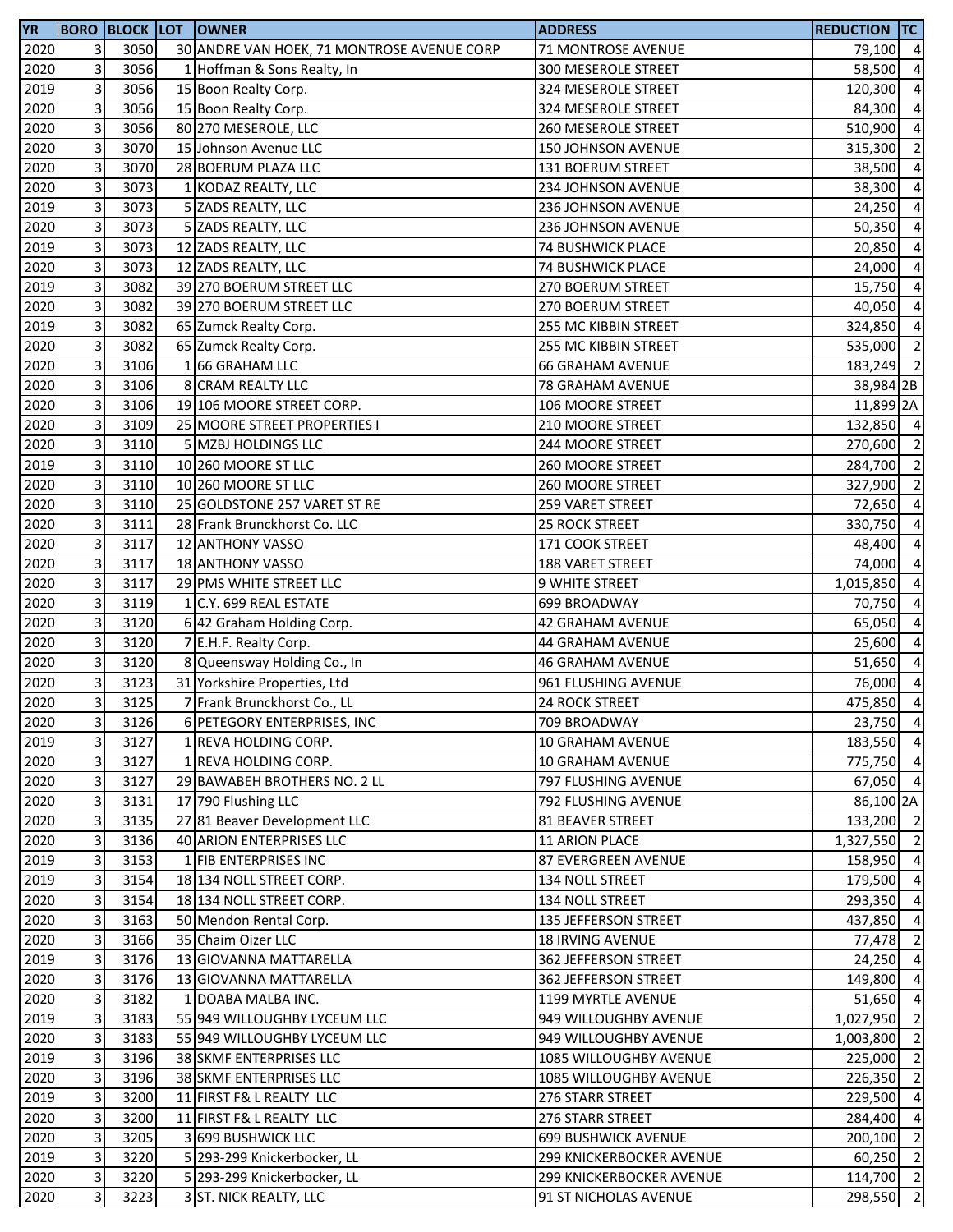| 2020<br>3<br>3229<br>42 BROADWAY INDUSTRIAL DEVELOPMENT CORP.<br><b>DODWORTH STREET</b><br>$11,250$ 4<br>3<br>2020<br>3230<br>41 POGOSTIN, JOSEPH<br>27,500<br>1113 BROADWAY<br>2020<br>3<br>3234<br>42 DEKALB & PITKIN LLC<br>1377 DEKALB AVENUE<br>85,500<br>3<br>3248 1002 L LOFTS CONDOMINIUM<br>2020<br>1610 DEKALB AVENUE<br>3<br>3256<br>2020<br>20 144 STOCKHOLM LLC<br>101,950<br>142 STOCKHOLM STREET<br>3<br>3264<br>2020<br>31 HIMROD ASSOCIATES, LLC<br>28,750<br>336 EVERGREEN AVENUE<br>3<br>3268<br>2020<br>43 HIM Rocker Realty Co. LLC<br><b>408 KNICKERBOCKER AVENUE</b><br>150,200<br>3<br>3269<br>2019<br>8 R A J Management Corp.<br>385 KNICKERBOCKER AVENUE<br>33,950<br>3<br>3269<br>2020<br>8 R A J Management Corp.<br>385 KNICKERBOCKER AVENUE<br>74,450<br>3<br>3273<br>2020<br>7 JEJE GROUP LLC<br>1203 BROADWAY<br>37,350<br>3<br>3278<br>33 432 KNICKERBOCKER AVE LLC<br>2020<br>432 KNICKERBOCKER AVENUE<br>84,050<br>3<br>3300<br>2020<br>8 KRAUPNER ACADEMY PHARMACY<br>457 KNICKERBOCKER AVENUE<br>62,650<br>3<br>2020<br>3300<br>63 GAG MYRTLE AVENUE CORP.<br>1451 MYRTLE AVENUE<br>48,850<br>3<br>3318<br>2020<br>1 MALEH BROTHERS LLC<br>1513A MYRTLE AVENUE<br>63,650<br>3<br>3323<br>2020<br>58 Linden Realty Holdings LL<br>117 LINDEN STREET<br>138,150<br>3<br>3333<br>2020<br>13 JAMSOL REALTY, LLC<br>170 LINDEN STREET<br>386,400<br>3<br>3333<br>2020<br>17 JAMSOL REALTY, LLC<br>174 LINDEN STREET<br>86,250<br>3<br>2020<br>3344<br>2 MFRD REALTY CORP.<br>583 KNICKERBOCKER AVENUE<br>44,900<br>3<br>2020<br>3350<br>18 130 PALMETTO ST REALTY CO<br>130 PALMETTO STREET<br>132,450<br>3<br>3368<br>2020<br>28 1122 REALTY ASSOCIATES LL<br>1120 MADISON STREET<br>29,200<br>$\mathsf{3}$<br>3376<br>2020<br>61 730 PROSPECT PLACE LLC<br><b>189 CORNELIA STREET</b><br>3<br>2020<br>3394<br>344,550<br>6 1533 SUPERMARKET INC.<br>1533 BROADWAY<br>3<br>2020<br>3401<br>5 1565 BROADWAY RLTY CORP.<br>144,200<br>1565 BROADWAY<br>3<br>2020<br>3407<br>29 POMA REALTY CO., INC.<br>386 WEIRFIELD STREET<br>48,750<br>3<br>3413<br>2020<br>102 NATJEV LLC<br>1388 HALSEY STREET<br>50,250<br>3<br>2020<br>3415<br>16 74 ELDERT LLC<br><b>74 ELDERT STREET</b><br>11,400<br>3<br>3435<br>2020<br>28 SDM ENTERPRISES, INC.<br>610 WILSON AVENUE<br>435,150<br>3<br>3438<br>2020<br>7 RBH Beachwood LLC<br>1717 BROADWAY<br>104,750<br>3<br>3443<br>2019<br>40 333 MOFFAT LLC<br>335 MOFFAT STREET<br>113,100<br>3<br>2020<br>3443<br>40 333 MOFFAT LLC<br>335 MOFFAT STREET<br>174,750<br>3<br>3446<br>2020<br>32 688 CENTRAL LLC<br><b>688 CENTRAL AVENUE</b><br>79,050<br>3<br>3466<br>2020<br>30 BUSHWICK BH LLC<br><b>1508 BUSHWICK AVENUE</b><br>87,800<br>3<br>3470<br>2020<br>3 1903-1909 BROADWAY, LLC<br>1909 BROADWAY<br>3<br>3471<br>2019<br>166,700<br>28 VANDERVEER REALTY LLC<br>96 DE SALES PLACE<br>2020<br>$\overline{\mathbf{3}}$<br>3471<br>28 VANDERVEER REALTY LLC<br>96 DE SALES PLACE<br>3<br>2019<br>3471<br>30 VANDERVEER PLAZA LLC<br>105 VANDERVEER STREET<br>3<br>2020<br>3471<br>30 VANDERVEER PLAZA LLC<br>105 VANDERVEER STREET<br>3<br>2019<br>3495<br>1 Pitkin Blue LLC<br>1573 PITKIN AVENUE<br>3<br>2020<br>3495<br>1 Pitkin Blue LLC<br>34,550<br>1573 PITKIN AVENUE<br>3<br>2019<br>3495<br>40 Pitkin Blue LLC<br>1575 PITKIN AVENUE<br>37,750<br>3<br>2020<br>3495<br>40 Pitkin Blue LLC<br>1575 PITKIN AVENUE<br>34,550<br>3<br>2019<br>3497<br>63 PITROCK REALTY CORP.<br>1623 PITKIN AVENUE<br>25,650<br>3<br>2020<br>3499<br>40 Harmac Realty Corp./340 R<br>336 ROCKAWAY AVENUE<br>8,900<br>3<br>2020<br>3499<br>41 Harmac Realty Corp./340 R<br>340 ROCKAWAY AVENUE<br>9,350<br>3<br>43 Harmac Realty Corp./340 R<br>2020<br>3499<br>344 ROCKAWAY AVENUE<br>18,850<br>3<br>2020<br>3499<br>44 Harmac Realty Corp./340 R<br>ROCKAWAY AVENUE<br>24,500<br>3<br>2020<br>3508<br>12 1150 East Associates, LLC<br>1146 EAST 98 STREET<br>677,600<br>3<br>2020<br>3509<br>36 BERMUDA REALTY NO 2 LLC<br>39,450<br>1220 EAST NEW YORK AVENUE<br>3<br>2020<br>3511<br>12 TAPSCOTT HOLDING, LLC<br>49 TAPSCOTT STREET<br>3<br>2020<br>3514<br>37 120 Equities LLC<br>1518 PITKIN AVENUE<br>79,600<br>3<br>2020<br>3517<br>36 Metropolitan Management L<br>1592 PITKIN AVENUE<br>24,600<br>3<br>3518<br>2019<br>37 Pitcor Realty Associates<br>1610 PITKIN AVENUE<br>86,650<br>3<br>3518<br>2020<br>37 Pitcor Realty Associates<br>1610 PITKIN AVENUE<br>91,600<br>3<br>3519<br>2020<br>35 NOV & BHAV REALTY CORP<br>1628 PITKIN AVENUE<br>3<br>2020<br>3521<br>46 PITROCK REALTY CORP.<br>22,350<br><b>436 ROCKAWAY AVENUE</b><br>3<br>3521<br>2020<br>69 ZELIK, JOSEPH<br>508 ROCKAWAY AVENUE<br>9,000<br>3<br>2019<br>3522<br>1 ONE BELMONT REALTY CORP.<br>230,800<br><b>467 ROCKAWAY AVENUE</b><br>3<br>2020<br>3522<br>1 ONE BELMONT REALTY CORP.<br><b>467 ROCKAWAY AVENUE</b> | YR   |   |      | <b>BORO BLOCK LOT OWNER</b> | <b>ADDRESS</b>      | <b>REDUCTION TC</b> |  |
|---------------------------------------------------------------------------------------------------------------------------------------------------------------------------------------------------------------------------------------------------------------------------------------------------------------------------------------------------------------------------------------------------------------------------------------------------------------------------------------------------------------------------------------------------------------------------------------------------------------------------------------------------------------------------------------------------------------------------------------------------------------------------------------------------------------------------------------------------------------------------------------------------------------------------------------------------------------------------------------------------------------------------------------------------------------------------------------------------------------------------------------------------------------------------------------------------------------------------------------------------------------------------------------------------------------------------------------------------------------------------------------------------------------------------------------------------------------------------------------------------------------------------------------------------------------------------------------------------------------------------------------------------------------------------------------------------------------------------------------------------------------------------------------------------------------------------------------------------------------------------------------------------------------------------------------------------------------------------------------------------------------------------------------------------------------------------------------------------------------------------------------------------------------------------------------------------------------------------------------------------------------------------------------------------------------------------------------------------------------------------------------------------------------------------------------------------------------------------------------------------------------------------------------------------------------------------------------------------------------------------------------------------------------------------------------------------------------------------------------------------------------------------------------------------------------------------------------------------------------------------------------------------------------------------------------------------------------------------------------------------------------------------------------------------------------------------------------------------------------------------------------------------------------------------------------------------------------------------------------------------------------------------------------------------------------------------------------------------------------------------------------------------------------------------------------------------------------------------------------------------------------------------------------------------------------------------------------------------------------------------------------------------------------------------------------------------------------------------------------------------------------------------------------------------------------------------------------------------------------------------------------------------------------------------------------------------------------------------------------------------------------------------------------------------------------------------------------------------------------------------------------------------------------------------------------------------------------------------------------------------------------------------------------------------------------------------------------------------------------------------------------------------------------------------------------------------------------------------------------------------------------------------------------------------------------------------------------------------------------------------------------------------------------------------------------------------------------------------------------------------------------------------------------------------------------------------------------------------------------------------|------|---|------|-----------------------------|---------------------|---------------------|--|
| $\overline{a}$<br>$\overline{a}$<br>8,395 2<br>$\overline{2}$<br>$\overline{2}$<br>$\overline{4}$<br>$\overline{2}$<br>$\overline{2}$<br>$\overline{a}$<br>$\overline{a}$<br>$\overline{a}$<br>$\overline{a}$<br>$\overline{a}$<br>$\overline{2}$<br>$\overline{2}$<br>$\overline{2}$<br>$\overline{a}$<br>$\overline{a}$<br>$\overline{2}$<br>$2,130$ 1<br>$\overline{a}$<br>$\overline{a}$<br>$\overline{a}$<br>$\overline{a}$<br>$\overline{2}$<br>$\overline{2}$<br>$\overline{a}$<br>$\overline{a}$<br>$\overline{a}$<br>$\overline{a}$<br>$\overline{a}$<br>36,100 4<br>$\overline{2}$<br>230,050 2<br>299,350 2<br>238,000 2<br>37,750 4<br>$\overline{4}$<br>$\overline{a}$<br>$\overline{a}$<br>$\overline{a}$<br>$\overline{a}$<br>$\overline{4}$<br>$\overline{4}$<br>$\overline{4}$<br>$\overline{a}$<br>$\overline{4}$<br>35,650 2<br>$\overline{a}$<br>$\overline{4}$<br>$\overline{4}$<br>$\overline{4}$<br>10,450 4<br>$\overline{4}$<br>$\overline{a}$<br>$\overline{4}$<br>364,450 4<br>25,900 4                                                                                                                                                                                                                                                                                                                                                                                                                                                                                                                                                                                                                                                                                                                                                                                                                                                                                                                                                                                                                                                                                                                                                                                                                                                                                                                                                                                                                                                                                                                                                                                                                                                                                                                                                                                                                                                                                                                                                                                                                                                                                                                                                                                                                                                                                                                                                                                                                                                                                                                                                                                                                                                                                                                                                                                                                                                                                                                                                                                                                                                                                                                                                                                                                                                                                                                                                                                                                                                                                                                                                                                                                                                                                                                                                                                                                                                        |      |   |      |                             |                     |                     |  |
|                                                                                                                                                                                                                                                                                                                                                                                                                                                                                                                                                                                                                                                                                                                                                                                                                                                                                                                                                                                                                                                                                                                                                                                                                                                                                                                                                                                                                                                                                                                                                                                                                                                                                                                                                                                                                                                                                                                                                                                                                                                                                                                                                                                                                                                                                                                                                                                                                                                                                                                                                                                                                                                                                                                                                                                                                                                                                                                                                                                                                                                                                                                                                                                                                                                                                                                                                                                                                                                                                                                                                                                                                                                                                                                                                                                                                                                                                                                                                                                                                                                                                                                                                                                                                                                                                                                                                                                                                                                                                                                                                                                                                                                                                                                                                                                                                                                                           |      |   |      |                             |                     |                     |  |
|                                                                                                                                                                                                                                                                                                                                                                                                                                                                                                                                                                                                                                                                                                                                                                                                                                                                                                                                                                                                                                                                                                                                                                                                                                                                                                                                                                                                                                                                                                                                                                                                                                                                                                                                                                                                                                                                                                                                                                                                                                                                                                                                                                                                                                                                                                                                                                                                                                                                                                                                                                                                                                                                                                                                                                                                                                                                                                                                                                                                                                                                                                                                                                                                                                                                                                                                                                                                                                                                                                                                                                                                                                                                                                                                                                                                                                                                                                                                                                                                                                                                                                                                                                                                                                                                                                                                                                                                                                                                                                                                                                                                                                                                                                                                                                                                                                                                           |      |   |      |                             |                     |                     |  |
|                                                                                                                                                                                                                                                                                                                                                                                                                                                                                                                                                                                                                                                                                                                                                                                                                                                                                                                                                                                                                                                                                                                                                                                                                                                                                                                                                                                                                                                                                                                                                                                                                                                                                                                                                                                                                                                                                                                                                                                                                                                                                                                                                                                                                                                                                                                                                                                                                                                                                                                                                                                                                                                                                                                                                                                                                                                                                                                                                                                                                                                                                                                                                                                                                                                                                                                                                                                                                                                                                                                                                                                                                                                                                                                                                                                                                                                                                                                                                                                                                                                                                                                                                                                                                                                                                                                                                                                                                                                                                                                                                                                                                                                                                                                                                                                                                                                                           |      |   |      |                             |                     |                     |  |
|                                                                                                                                                                                                                                                                                                                                                                                                                                                                                                                                                                                                                                                                                                                                                                                                                                                                                                                                                                                                                                                                                                                                                                                                                                                                                                                                                                                                                                                                                                                                                                                                                                                                                                                                                                                                                                                                                                                                                                                                                                                                                                                                                                                                                                                                                                                                                                                                                                                                                                                                                                                                                                                                                                                                                                                                                                                                                                                                                                                                                                                                                                                                                                                                                                                                                                                                                                                                                                                                                                                                                                                                                                                                                                                                                                                                                                                                                                                                                                                                                                                                                                                                                                                                                                                                                                                                                                                                                                                                                                                                                                                                                                                                                                                                                                                                                                                                           |      |   |      |                             |                     |                     |  |
|                                                                                                                                                                                                                                                                                                                                                                                                                                                                                                                                                                                                                                                                                                                                                                                                                                                                                                                                                                                                                                                                                                                                                                                                                                                                                                                                                                                                                                                                                                                                                                                                                                                                                                                                                                                                                                                                                                                                                                                                                                                                                                                                                                                                                                                                                                                                                                                                                                                                                                                                                                                                                                                                                                                                                                                                                                                                                                                                                                                                                                                                                                                                                                                                                                                                                                                                                                                                                                                                                                                                                                                                                                                                                                                                                                                                                                                                                                                                                                                                                                                                                                                                                                                                                                                                                                                                                                                                                                                                                                                                                                                                                                                                                                                                                                                                                                                                           |      |   |      |                             |                     |                     |  |
|                                                                                                                                                                                                                                                                                                                                                                                                                                                                                                                                                                                                                                                                                                                                                                                                                                                                                                                                                                                                                                                                                                                                                                                                                                                                                                                                                                                                                                                                                                                                                                                                                                                                                                                                                                                                                                                                                                                                                                                                                                                                                                                                                                                                                                                                                                                                                                                                                                                                                                                                                                                                                                                                                                                                                                                                                                                                                                                                                                                                                                                                                                                                                                                                                                                                                                                                                                                                                                                                                                                                                                                                                                                                                                                                                                                                                                                                                                                                                                                                                                                                                                                                                                                                                                                                                                                                                                                                                                                                                                                                                                                                                                                                                                                                                                                                                                                                           |      |   |      |                             |                     |                     |  |
|                                                                                                                                                                                                                                                                                                                                                                                                                                                                                                                                                                                                                                                                                                                                                                                                                                                                                                                                                                                                                                                                                                                                                                                                                                                                                                                                                                                                                                                                                                                                                                                                                                                                                                                                                                                                                                                                                                                                                                                                                                                                                                                                                                                                                                                                                                                                                                                                                                                                                                                                                                                                                                                                                                                                                                                                                                                                                                                                                                                                                                                                                                                                                                                                                                                                                                                                                                                                                                                                                                                                                                                                                                                                                                                                                                                                                                                                                                                                                                                                                                                                                                                                                                                                                                                                                                                                                                                                                                                                                                                                                                                                                                                                                                                                                                                                                                                                           |      |   |      |                             |                     |                     |  |
|                                                                                                                                                                                                                                                                                                                                                                                                                                                                                                                                                                                                                                                                                                                                                                                                                                                                                                                                                                                                                                                                                                                                                                                                                                                                                                                                                                                                                                                                                                                                                                                                                                                                                                                                                                                                                                                                                                                                                                                                                                                                                                                                                                                                                                                                                                                                                                                                                                                                                                                                                                                                                                                                                                                                                                                                                                                                                                                                                                                                                                                                                                                                                                                                                                                                                                                                                                                                                                                                                                                                                                                                                                                                                                                                                                                                                                                                                                                                                                                                                                                                                                                                                                                                                                                                                                                                                                                                                                                                                                                                                                                                                                                                                                                                                                                                                                                                           |      |   |      |                             |                     |                     |  |
|                                                                                                                                                                                                                                                                                                                                                                                                                                                                                                                                                                                                                                                                                                                                                                                                                                                                                                                                                                                                                                                                                                                                                                                                                                                                                                                                                                                                                                                                                                                                                                                                                                                                                                                                                                                                                                                                                                                                                                                                                                                                                                                                                                                                                                                                                                                                                                                                                                                                                                                                                                                                                                                                                                                                                                                                                                                                                                                                                                                                                                                                                                                                                                                                                                                                                                                                                                                                                                                                                                                                                                                                                                                                                                                                                                                                                                                                                                                                                                                                                                                                                                                                                                                                                                                                                                                                                                                                                                                                                                                                                                                                                                                                                                                                                                                                                                                                           |      |   |      |                             |                     |                     |  |
|                                                                                                                                                                                                                                                                                                                                                                                                                                                                                                                                                                                                                                                                                                                                                                                                                                                                                                                                                                                                                                                                                                                                                                                                                                                                                                                                                                                                                                                                                                                                                                                                                                                                                                                                                                                                                                                                                                                                                                                                                                                                                                                                                                                                                                                                                                                                                                                                                                                                                                                                                                                                                                                                                                                                                                                                                                                                                                                                                                                                                                                                                                                                                                                                                                                                                                                                                                                                                                                                                                                                                                                                                                                                                                                                                                                                                                                                                                                                                                                                                                                                                                                                                                                                                                                                                                                                                                                                                                                                                                                                                                                                                                                                                                                                                                                                                                                                           |      |   |      |                             |                     |                     |  |
|                                                                                                                                                                                                                                                                                                                                                                                                                                                                                                                                                                                                                                                                                                                                                                                                                                                                                                                                                                                                                                                                                                                                                                                                                                                                                                                                                                                                                                                                                                                                                                                                                                                                                                                                                                                                                                                                                                                                                                                                                                                                                                                                                                                                                                                                                                                                                                                                                                                                                                                                                                                                                                                                                                                                                                                                                                                                                                                                                                                                                                                                                                                                                                                                                                                                                                                                                                                                                                                                                                                                                                                                                                                                                                                                                                                                                                                                                                                                                                                                                                                                                                                                                                                                                                                                                                                                                                                                                                                                                                                                                                                                                                                                                                                                                                                                                                                                           |      |   |      |                             |                     |                     |  |
|                                                                                                                                                                                                                                                                                                                                                                                                                                                                                                                                                                                                                                                                                                                                                                                                                                                                                                                                                                                                                                                                                                                                                                                                                                                                                                                                                                                                                                                                                                                                                                                                                                                                                                                                                                                                                                                                                                                                                                                                                                                                                                                                                                                                                                                                                                                                                                                                                                                                                                                                                                                                                                                                                                                                                                                                                                                                                                                                                                                                                                                                                                                                                                                                                                                                                                                                                                                                                                                                                                                                                                                                                                                                                                                                                                                                                                                                                                                                                                                                                                                                                                                                                                                                                                                                                                                                                                                                                                                                                                                                                                                                                                                                                                                                                                                                                                                                           |      |   |      |                             |                     |                     |  |
|                                                                                                                                                                                                                                                                                                                                                                                                                                                                                                                                                                                                                                                                                                                                                                                                                                                                                                                                                                                                                                                                                                                                                                                                                                                                                                                                                                                                                                                                                                                                                                                                                                                                                                                                                                                                                                                                                                                                                                                                                                                                                                                                                                                                                                                                                                                                                                                                                                                                                                                                                                                                                                                                                                                                                                                                                                                                                                                                                                                                                                                                                                                                                                                                                                                                                                                                                                                                                                                                                                                                                                                                                                                                                                                                                                                                                                                                                                                                                                                                                                                                                                                                                                                                                                                                                                                                                                                                                                                                                                                                                                                                                                                                                                                                                                                                                                                                           |      |   |      |                             |                     |                     |  |
|                                                                                                                                                                                                                                                                                                                                                                                                                                                                                                                                                                                                                                                                                                                                                                                                                                                                                                                                                                                                                                                                                                                                                                                                                                                                                                                                                                                                                                                                                                                                                                                                                                                                                                                                                                                                                                                                                                                                                                                                                                                                                                                                                                                                                                                                                                                                                                                                                                                                                                                                                                                                                                                                                                                                                                                                                                                                                                                                                                                                                                                                                                                                                                                                                                                                                                                                                                                                                                                                                                                                                                                                                                                                                                                                                                                                                                                                                                                                                                                                                                                                                                                                                                                                                                                                                                                                                                                                                                                                                                                                                                                                                                                                                                                                                                                                                                                                           |      |   |      |                             |                     |                     |  |
|                                                                                                                                                                                                                                                                                                                                                                                                                                                                                                                                                                                                                                                                                                                                                                                                                                                                                                                                                                                                                                                                                                                                                                                                                                                                                                                                                                                                                                                                                                                                                                                                                                                                                                                                                                                                                                                                                                                                                                                                                                                                                                                                                                                                                                                                                                                                                                                                                                                                                                                                                                                                                                                                                                                                                                                                                                                                                                                                                                                                                                                                                                                                                                                                                                                                                                                                                                                                                                                                                                                                                                                                                                                                                                                                                                                                                                                                                                                                                                                                                                                                                                                                                                                                                                                                                                                                                                                                                                                                                                                                                                                                                                                                                                                                                                                                                                                                           |      |   |      |                             |                     |                     |  |
|                                                                                                                                                                                                                                                                                                                                                                                                                                                                                                                                                                                                                                                                                                                                                                                                                                                                                                                                                                                                                                                                                                                                                                                                                                                                                                                                                                                                                                                                                                                                                                                                                                                                                                                                                                                                                                                                                                                                                                                                                                                                                                                                                                                                                                                                                                                                                                                                                                                                                                                                                                                                                                                                                                                                                                                                                                                                                                                                                                                                                                                                                                                                                                                                                                                                                                                                                                                                                                                                                                                                                                                                                                                                                                                                                                                                                                                                                                                                                                                                                                                                                                                                                                                                                                                                                                                                                                                                                                                                                                                                                                                                                                                                                                                                                                                                                                                                           |      |   |      |                             |                     |                     |  |
|                                                                                                                                                                                                                                                                                                                                                                                                                                                                                                                                                                                                                                                                                                                                                                                                                                                                                                                                                                                                                                                                                                                                                                                                                                                                                                                                                                                                                                                                                                                                                                                                                                                                                                                                                                                                                                                                                                                                                                                                                                                                                                                                                                                                                                                                                                                                                                                                                                                                                                                                                                                                                                                                                                                                                                                                                                                                                                                                                                                                                                                                                                                                                                                                                                                                                                                                                                                                                                                                                                                                                                                                                                                                                                                                                                                                                                                                                                                                                                                                                                                                                                                                                                                                                                                                                                                                                                                                                                                                                                                                                                                                                                                                                                                                                                                                                                                                           |      |   |      |                             |                     |                     |  |
|                                                                                                                                                                                                                                                                                                                                                                                                                                                                                                                                                                                                                                                                                                                                                                                                                                                                                                                                                                                                                                                                                                                                                                                                                                                                                                                                                                                                                                                                                                                                                                                                                                                                                                                                                                                                                                                                                                                                                                                                                                                                                                                                                                                                                                                                                                                                                                                                                                                                                                                                                                                                                                                                                                                                                                                                                                                                                                                                                                                                                                                                                                                                                                                                                                                                                                                                                                                                                                                                                                                                                                                                                                                                                                                                                                                                                                                                                                                                                                                                                                                                                                                                                                                                                                                                                                                                                                                                                                                                                                                                                                                                                                                                                                                                                                                                                                                                           |      |   |      |                             |                     |                     |  |
|                                                                                                                                                                                                                                                                                                                                                                                                                                                                                                                                                                                                                                                                                                                                                                                                                                                                                                                                                                                                                                                                                                                                                                                                                                                                                                                                                                                                                                                                                                                                                                                                                                                                                                                                                                                                                                                                                                                                                                                                                                                                                                                                                                                                                                                                                                                                                                                                                                                                                                                                                                                                                                                                                                                                                                                                                                                                                                                                                                                                                                                                                                                                                                                                                                                                                                                                                                                                                                                                                                                                                                                                                                                                                                                                                                                                                                                                                                                                                                                                                                                                                                                                                                                                                                                                                                                                                                                                                                                                                                                                                                                                                                                                                                                                                                                                                                                                           |      |   |      |                             |                     |                     |  |
|                                                                                                                                                                                                                                                                                                                                                                                                                                                                                                                                                                                                                                                                                                                                                                                                                                                                                                                                                                                                                                                                                                                                                                                                                                                                                                                                                                                                                                                                                                                                                                                                                                                                                                                                                                                                                                                                                                                                                                                                                                                                                                                                                                                                                                                                                                                                                                                                                                                                                                                                                                                                                                                                                                                                                                                                                                                                                                                                                                                                                                                                                                                                                                                                                                                                                                                                                                                                                                                                                                                                                                                                                                                                                                                                                                                                                                                                                                                                                                                                                                                                                                                                                                                                                                                                                                                                                                                                                                                                                                                                                                                                                                                                                                                                                                                                                                                                           |      |   |      |                             |                     |                     |  |
|                                                                                                                                                                                                                                                                                                                                                                                                                                                                                                                                                                                                                                                                                                                                                                                                                                                                                                                                                                                                                                                                                                                                                                                                                                                                                                                                                                                                                                                                                                                                                                                                                                                                                                                                                                                                                                                                                                                                                                                                                                                                                                                                                                                                                                                                                                                                                                                                                                                                                                                                                                                                                                                                                                                                                                                                                                                                                                                                                                                                                                                                                                                                                                                                                                                                                                                                                                                                                                                                                                                                                                                                                                                                                                                                                                                                                                                                                                                                                                                                                                                                                                                                                                                                                                                                                                                                                                                                                                                                                                                                                                                                                                                                                                                                                                                                                                                                           |      |   |      |                             |                     |                     |  |
|                                                                                                                                                                                                                                                                                                                                                                                                                                                                                                                                                                                                                                                                                                                                                                                                                                                                                                                                                                                                                                                                                                                                                                                                                                                                                                                                                                                                                                                                                                                                                                                                                                                                                                                                                                                                                                                                                                                                                                                                                                                                                                                                                                                                                                                                                                                                                                                                                                                                                                                                                                                                                                                                                                                                                                                                                                                                                                                                                                                                                                                                                                                                                                                                                                                                                                                                                                                                                                                                                                                                                                                                                                                                                                                                                                                                                                                                                                                                                                                                                                                                                                                                                                                                                                                                                                                                                                                                                                                                                                                                                                                                                                                                                                                                                                                                                                                                           |      |   |      |                             |                     |                     |  |
|                                                                                                                                                                                                                                                                                                                                                                                                                                                                                                                                                                                                                                                                                                                                                                                                                                                                                                                                                                                                                                                                                                                                                                                                                                                                                                                                                                                                                                                                                                                                                                                                                                                                                                                                                                                                                                                                                                                                                                                                                                                                                                                                                                                                                                                                                                                                                                                                                                                                                                                                                                                                                                                                                                                                                                                                                                                                                                                                                                                                                                                                                                                                                                                                                                                                                                                                                                                                                                                                                                                                                                                                                                                                                                                                                                                                                                                                                                                                                                                                                                                                                                                                                                                                                                                                                                                                                                                                                                                                                                                                                                                                                                                                                                                                                                                                                                                                           |      |   |      |                             |                     |                     |  |
|                                                                                                                                                                                                                                                                                                                                                                                                                                                                                                                                                                                                                                                                                                                                                                                                                                                                                                                                                                                                                                                                                                                                                                                                                                                                                                                                                                                                                                                                                                                                                                                                                                                                                                                                                                                                                                                                                                                                                                                                                                                                                                                                                                                                                                                                                                                                                                                                                                                                                                                                                                                                                                                                                                                                                                                                                                                                                                                                                                                                                                                                                                                                                                                                                                                                                                                                                                                                                                                                                                                                                                                                                                                                                                                                                                                                                                                                                                                                                                                                                                                                                                                                                                                                                                                                                                                                                                                                                                                                                                                                                                                                                                                                                                                                                                                                                                                                           |      |   |      |                             |                     |                     |  |
|                                                                                                                                                                                                                                                                                                                                                                                                                                                                                                                                                                                                                                                                                                                                                                                                                                                                                                                                                                                                                                                                                                                                                                                                                                                                                                                                                                                                                                                                                                                                                                                                                                                                                                                                                                                                                                                                                                                                                                                                                                                                                                                                                                                                                                                                                                                                                                                                                                                                                                                                                                                                                                                                                                                                                                                                                                                                                                                                                                                                                                                                                                                                                                                                                                                                                                                                                                                                                                                                                                                                                                                                                                                                                                                                                                                                                                                                                                                                                                                                                                                                                                                                                                                                                                                                                                                                                                                                                                                                                                                                                                                                                                                                                                                                                                                                                                                                           |      |   |      |                             |                     |                     |  |
|                                                                                                                                                                                                                                                                                                                                                                                                                                                                                                                                                                                                                                                                                                                                                                                                                                                                                                                                                                                                                                                                                                                                                                                                                                                                                                                                                                                                                                                                                                                                                                                                                                                                                                                                                                                                                                                                                                                                                                                                                                                                                                                                                                                                                                                                                                                                                                                                                                                                                                                                                                                                                                                                                                                                                                                                                                                                                                                                                                                                                                                                                                                                                                                                                                                                                                                                                                                                                                                                                                                                                                                                                                                                                                                                                                                                                                                                                                                                                                                                                                                                                                                                                                                                                                                                                                                                                                                                                                                                                                                                                                                                                                                                                                                                                                                                                                                                           |      |   |      |                             |                     |                     |  |
|                                                                                                                                                                                                                                                                                                                                                                                                                                                                                                                                                                                                                                                                                                                                                                                                                                                                                                                                                                                                                                                                                                                                                                                                                                                                                                                                                                                                                                                                                                                                                                                                                                                                                                                                                                                                                                                                                                                                                                                                                                                                                                                                                                                                                                                                                                                                                                                                                                                                                                                                                                                                                                                                                                                                                                                                                                                                                                                                                                                                                                                                                                                                                                                                                                                                                                                                                                                                                                                                                                                                                                                                                                                                                                                                                                                                                                                                                                                                                                                                                                                                                                                                                                                                                                                                                                                                                                                                                                                                                                                                                                                                                                                                                                                                                                                                                                                                           |      |   |      |                             |                     |                     |  |
|                                                                                                                                                                                                                                                                                                                                                                                                                                                                                                                                                                                                                                                                                                                                                                                                                                                                                                                                                                                                                                                                                                                                                                                                                                                                                                                                                                                                                                                                                                                                                                                                                                                                                                                                                                                                                                                                                                                                                                                                                                                                                                                                                                                                                                                                                                                                                                                                                                                                                                                                                                                                                                                                                                                                                                                                                                                                                                                                                                                                                                                                                                                                                                                                                                                                                                                                                                                                                                                                                                                                                                                                                                                                                                                                                                                                                                                                                                                                                                                                                                                                                                                                                                                                                                                                                                                                                                                                                                                                                                                                                                                                                                                                                                                                                                                                                                                                           |      |   |      |                             |                     |                     |  |
|                                                                                                                                                                                                                                                                                                                                                                                                                                                                                                                                                                                                                                                                                                                                                                                                                                                                                                                                                                                                                                                                                                                                                                                                                                                                                                                                                                                                                                                                                                                                                                                                                                                                                                                                                                                                                                                                                                                                                                                                                                                                                                                                                                                                                                                                                                                                                                                                                                                                                                                                                                                                                                                                                                                                                                                                                                                                                                                                                                                                                                                                                                                                                                                                                                                                                                                                                                                                                                                                                                                                                                                                                                                                                                                                                                                                                                                                                                                                                                                                                                                                                                                                                                                                                                                                                                                                                                                                                                                                                                                                                                                                                                                                                                                                                                                                                                                                           |      |   |      |                             |                     |                     |  |
|                                                                                                                                                                                                                                                                                                                                                                                                                                                                                                                                                                                                                                                                                                                                                                                                                                                                                                                                                                                                                                                                                                                                                                                                                                                                                                                                                                                                                                                                                                                                                                                                                                                                                                                                                                                                                                                                                                                                                                                                                                                                                                                                                                                                                                                                                                                                                                                                                                                                                                                                                                                                                                                                                                                                                                                                                                                                                                                                                                                                                                                                                                                                                                                                                                                                                                                                                                                                                                                                                                                                                                                                                                                                                                                                                                                                                                                                                                                                                                                                                                                                                                                                                                                                                                                                                                                                                                                                                                                                                                                                                                                                                                                                                                                                                                                                                                                                           |      |   |      |                             |                     |                     |  |
|                                                                                                                                                                                                                                                                                                                                                                                                                                                                                                                                                                                                                                                                                                                                                                                                                                                                                                                                                                                                                                                                                                                                                                                                                                                                                                                                                                                                                                                                                                                                                                                                                                                                                                                                                                                                                                                                                                                                                                                                                                                                                                                                                                                                                                                                                                                                                                                                                                                                                                                                                                                                                                                                                                                                                                                                                                                                                                                                                                                                                                                                                                                                                                                                                                                                                                                                                                                                                                                                                                                                                                                                                                                                                                                                                                                                                                                                                                                                                                                                                                                                                                                                                                                                                                                                                                                                                                                                                                                                                                                                                                                                                                                                                                                                                                                                                                                                           |      |   |      |                             |                     |                     |  |
|                                                                                                                                                                                                                                                                                                                                                                                                                                                                                                                                                                                                                                                                                                                                                                                                                                                                                                                                                                                                                                                                                                                                                                                                                                                                                                                                                                                                                                                                                                                                                                                                                                                                                                                                                                                                                                                                                                                                                                                                                                                                                                                                                                                                                                                                                                                                                                                                                                                                                                                                                                                                                                                                                                                                                                                                                                                                                                                                                                                                                                                                                                                                                                                                                                                                                                                                                                                                                                                                                                                                                                                                                                                                                                                                                                                                                                                                                                                                                                                                                                                                                                                                                                                                                                                                                                                                                                                                                                                                                                                                                                                                                                                                                                                                                                                                                                                                           |      |   |      |                             |                     |                     |  |
|                                                                                                                                                                                                                                                                                                                                                                                                                                                                                                                                                                                                                                                                                                                                                                                                                                                                                                                                                                                                                                                                                                                                                                                                                                                                                                                                                                                                                                                                                                                                                                                                                                                                                                                                                                                                                                                                                                                                                                                                                                                                                                                                                                                                                                                                                                                                                                                                                                                                                                                                                                                                                                                                                                                                                                                                                                                                                                                                                                                                                                                                                                                                                                                                                                                                                                                                                                                                                                                                                                                                                                                                                                                                                                                                                                                                                                                                                                                                                                                                                                                                                                                                                                                                                                                                                                                                                                                                                                                                                                                                                                                                                                                                                                                                                                                                                                                                           |      |   |      |                             |                     |                     |  |
|                                                                                                                                                                                                                                                                                                                                                                                                                                                                                                                                                                                                                                                                                                                                                                                                                                                                                                                                                                                                                                                                                                                                                                                                                                                                                                                                                                                                                                                                                                                                                                                                                                                                                                                                                                                                                                                                                                                                                                                                                                                                                                                                                                                                                                                                                                                                                                                                                                                                                                                                                                                                                                                                                                                                                                                                                                                                                                                                                                                                                                                                                                                                                                                                                                                                                                                                                                                                                                                                                                                                                                                                                                                                                                                                                                                                                                                                                                                                                                                                                                                                                                                                                                                                                                                                                                                                                                                                                                                                                                                                                                                                                                                                                                                                                                                                                                                                           |      |   |      |                             |                     |                     |  |
|                                                                                                                                                                                                                                                                                                                                                                                                                                                                                                                                                                                                                                                                                                                                                                                                                                                                                                                                                                                                                                                                                                                                                                                                                                                                                                                                                                                                                                                                                                                                                                                                                                                                                                                                                                                                                                                                                                                                                                                                                                                                                                                                                                                                                                                                                                                                                                                                                                                                                                                                                                                                                                                                                                                                                                                                                                                                                                                                                                                                                                                                                                                                                                                                                                                                                                                                                                                                                                                                                                                                                                                                                                                                                                                                                                                                                                                                                                                                                                                                                                                                                                                                                                                                                                                                                                                                                                                                                                                                                                                                                                                                                                                                                                                                                                                                                                                                           |      |   |      |                             |                     |                     |  |
|                                                                                                                                                                                                                                                                                                                                                                                                                                                                                                                                                                                                                                                                                                                                                                                                                                                                                                                                                                                                                                                                                                                                                                                                                                                                                                                                                                                                                                                                                                                                                                                                                                                                                                                                                                                                                                                                                                                                                                                                                                                                                                                                                                                                                                                                                                                                                                                                                                                                                                                                                                                                                                                                                                                                                                                                                                                                                                                                                                                                                                                                                                                                                                                                                                                                                                                                                                                                                                                                                                                                                                                                                                                                                                                                                                                                                                                                                                                                                                                                                                                                                                                                                                                                                                                                                                                                                                                                                                                                                                                                                                                                                                                                                                                                                                                                                                                                           |      |   |      |                             |                     |                     |  |
|                                                                                                                                                                                                                                                                                                                                                                                                                                                                                                                                                                                                                                                                                                                                                                                                                                                                                                                                                                                                                                                                                                                                                                                                                                                                                                                                                                                                                                                                                                                                                                                                                                                                                                                                                                                                                                                                                                                                                                                                                                                                                                                                                                                                                                                                                                                                                                                                                                                                                                                                                                                                                                                                                                                                                                                                                                                                                                                                                                                                                                                                                                                                                                                                                                                                                                                                                                                                                                                                                                                                                                                                                                                                                                                                                                                                                                                                                                                                                                                                                                                                                                                                                                                                                                                                                                                                                                                                                                                                                                                                                                                                                                                                                                                                                                                                                                                                           |      |   |      |                             |                     |                     |  |
|                                                                                                                                                                                                                                                                                                                                                                                                                                                                                                                                                                                                                                                                                                                                                                                                                                                                                                                                                                                                                                                                                                                                                                                                                                                                                                                                                                                                                                                                                                                                                                                                                                                                                                                                                                                                                                                                                                                                                                                                                                                                                                                                                                                                                                                                                                                                                                                                                                                                                                                                                                                                                                                                                                                                                                                                                                                                                                                                                                                                                                                                                                                                                                                                                                                                                                                                                                                                                                                                                                                                                                                                                                                                                                                                                                                                                                                                                                                                                                                                                                                                                                                                                                                                                                                                                                                                                                                                                                                                                                                                                                                                                                                                                                                                                                                                                                                                           |      |   |      |                             |                     |                     |  |
|                                                                                                                                                                                                                                                                                                                                                                                                                                                                                                                                                                                                                                                                                                                                                                                                                                                                                                                                                                                                                                                                                                                                                                                                                                                                                                                                                                                                                                                                                                                                                                                                                                                                                                                                                                                                                                                                                                                                                                                                                                                                                                                                                                                                                                                                                                                                                                                                                                                                                                                                                                                                                                                                                                                                                                                                                                                                                                                                                                                                                                                                                                                                                                                                                                                                                                                                                                                                                                                                                                                                                                                                                                                                                                                                                                                                                                                                                                                                                                                                                                                                                                                                                                                                                                                                                                                                                                                                                                                                                                                                                                                                                                                                                                                                                                                                                                                                           |      |   |      |                             |                     |                     |  |
|                                                                                                                                                                                                                                                                                                                                                                                                                                                                                                                                                                                                                                                                                                                                                                                                                                                                                                                                                                                                                                                                                                                                                                                                                                                                                                                                                                                                                                                                                                                                                                                                                                                                                                                                                                                                                                                                                                                                                                                                                                                                                                                                                                                                                                                                                                                                                                                                                                                                                                                                                                                                                                                                                                                                                                                                                                                                                                                                                                                                                                                                                                                                                                                                                                                                                                                                                                                                                                                                                                                                                                                                                                                                                                                                                                                                                                                                                                                                                                                                                                                                                                                                                                                                                                                                                                                                                                                                                                                                                                                                                                                                                                                                                                                                                                                                                                                                           |      |   |      |                             |                     |                     |  |
|                                                                                                                                                                                                                                                                                                                                                                                                                                                                                                                                                                                                                                                                                                                                                                                                                                                                                                                                                                                                                                                                                                                                                                                                                                                                                                                                                                                                                                                                                                                                                                                                                                                                                                                                                                                                                                                                                                                                                                                                                                                                                                                                                                                                                                                                                                                                                                                                                                                                                                                                                                                                                                                                                                                                                                                                                                                                                                                                                                                                                                                                                                                                                                                                                                                                                                                                                                                                                                                                                                                                                                                                                                                                                                                                                                                                                                                                                                                                                                                                                                                                                                                                                                                                                                                                                                                                                                                                                                                                                                                                                                                                                                                                                                                                                                                                                                                                           |      |   |      |                             |                     |                     |  |
|                                                                                                                                                                                                                                                                                                                                                                                                                                                                                                                                                                                                                                                                                                                                                                                                                                                                                                                                                                                                                                                                                                                                                                                                                                                                                                                                                                                                                                                                                                                                                                                                                                                                                                                                                                                                                                                                                                                                                                                                                                                                                                                                                                                                                                                                                                                                                                                                                                                                                                                                                                                                                                                                                                                                                                                                                                                                                                                                                                                                                                                                                                                                                                                                                                                                                                                                                                                                                                                                                                                                                                                                                                                                                                                                                                                                                                                                                                                                                                                                                                                                                                                                                                                                                                                                                                                                                                                                                                                                                                                                                                                                                                                                                                                                                                                                                                                                           |      |   |      |                             |                     |                     |  |
|                                                                                                                                                                                                                                                                                                                                                                                                                                                                                                                                                                                                                                                                                                                                                                                                                                                                                                                                                                                                                                                                                                                                                                                                                                                                                                                                                                                                                                                                                                                                                                                                                                                                                                                                                                                                                                                                                                                                                                                                                                                                                                                                                                                                                                                                                                                                                                                                                                                                                                                                                                                                                                                                                                                                                                                                                                                                                                                                                                                                                                                                                                                                                                                                                                                                                                                                                                                                                                                                                                                                                                                                                                                                                                                                                                                                                                                                                                                                                                                                                                                                                                                                                                                                                                                                                                                                                                                                                                                                                                                                                                                                                                                                                                                                                                                                                                                                           |      |   |      |                             |                     |                     |  |
|                                                                                                                                                                                                                                                                                                                                                                                                                                                                                                                                                                                                                                                                                                                                                                                                                                                                                                                                                                                                                                                                                                                                                                                                                                                                                                                                                                                                                                                                                                                                                                                                                                                                                                                                                                                                                                                                                                                                                                                                                                                                                                                                                                                                                                                                                                                                                                                                                                                                                                                                                                                                                                                                                                                                                                                                                                                                                                                                                                                                                                                                                                                                                                                                                                                                                                                                                                                                                                                                                                                                                                                                                                                                                                                                                                                                                                                                                                                                                                                                                                                                                                                                                                                                                                                                                                                                                                                                                                                                                                                                                                                                                                                                                                                                                                                                                                                                           |      |   |      |                             |                     |                     |  |
|                                                                                                                                                                                                                                                                                                                                                                                                                                                                                                                                                                                                                                                                                                                                                                                                                                                                                                                                                                                                                                                                                                                                                                                                                                                                                                                                                                                                                                                                                                                                                                                                                                                                                                                                                                                                                                                                                                                                                                                                                                                                                                                                                                                                                                                                                                                                                                                                                                                                                                                                                                                                                                                                                                                                                                                                                                                                                                                                                                                                                                                                                                                                                                                                                                                                                                                                                                                                                                                                                                                                                                                                                                                                                                                                                                                                                                                                                                                                                                                                                                                                                                                                                                                                                                                                                                                                                                                                                                                                                                                                                                                                                                                                                                                                                                                                                                                                           |      |   |      |                             |                     |                     |  |
|                                                                                                                                                                                                                                                                                                                                                                                                                                                                                                                                                                                                                                                                                                                                                                                                                                                                                                                                                                                                                                                                                                                                                                                                                                                                                                                                                                                                                                                                                                                                                                                                                                                                                                                                                                                                                                                                                                                                                                                                                                                                                                                                                                                                                                                                                                                                                                                                                                                                                                                                                                                                                                                                                                                                                                                                                                                                                                                                                                                                                                                                                                                                                                                                                                                                                                                                                                                                                                                                                                                                                                                                                                                                                                                                                                                                                                                                                                                                                                                                                                                                                                                                                                                                                                                                                                                                                                                                                                                                                                                                                                                                                                                                                                                                                                                                                                                                           |      |   |      |                             |                     |                     |  |
|                                                                                                                                                                                                                                                                                                                                                                                                                                                                                                                                                                                                                                                                                                                                                                                                                                                                                                                                                                                                                                                                                                                                                                                                                                                                                                                                                                                                                                                                                                                                                                                                                                                                                                                                                                                                                                                                                                                                                                                                                                                                                                                                                                                                                                                                                                                                                                                                                                                                                                                                                                                                                                                                                                                                                                                                                                                                                                                                                                                                                                                                                                                                                                                                                                                                                                                                                                                                                                                                                                                                                                                                                                                                                                                                                                                                                                                                                                                                                                                                                                                                                                                                                                                                                                                                                                                                                                                                                                                                                                                                                                                                                                                                                                                                                                                                                                                                           |      |   |      |                             |                     |                     |  |
|                                                                                                                                                                                                                                                                                                                                                                                                                                                                                                                                                                                                                                                                                                                                                                                                                                                                                                                                                                                                                                                                                                                                                                                                                                                                                                                                                                                                                                                                                                                                                                                                                                                                                                                                                                                                                                                                                                                                                                                                                                                                                                                                                                                                                                                                                                                                                                                                                                                                                                                                                                                                                                                                                                                                                                                                                                                                                                                                                                                                                                                                                                                                                                                                                                                                                                                                                                                                                                                                                                                                                                                                                                                                                                                                                                                                                                                                                                                                                                                                                                                                                                                                                                                                                                                                                                                                                                                                                                                                                                                                                                                                                                                                                                                                                                                                                                                                           |      |   |      |                             |                     |                     |  |
|                                                                                                                                                                                                                                                                                                                                                                                                                                                                                                                                                                                                                                                                                                                                                                                                                                                                                                                                                                                                                                                                                                                                                                                                                                                                                                                                                                                                                                                                                                                                                                                                                                                                                                                                                                                                                                                                                                                                                                                                                                                                                                                                                                                                                                                                                                                                                                                                                                                                                                                                                                                                                                                                                                                                                                                                                                                                                                                                                                                                                                                                                                                                                                                                                                                                                                                                                                                                                                                                                                                                                                                                                                                                                                                                                                                                                                                                                                                                                                                                                                                                                                                                                                                                                                                                                                                                                                                                                                                                                                                                                                                                                                                                                                                                                                                                                                                                           |      |   |      |                             |                     |                     |  |
|                                                                                                                                                                                                                                                                                                                                                                                                                                                                                                                                                                                                                                                                                                                                                                                                                                                                                                                                                                                                                                                                                                                                                                                                                                                                                                                                                                                                                                                                                                                                                                                                                                                                                                                                                                                                                                                                                                                                                                                                                                                                                                                                                                                                                                                                                                                                                                                                                                                                                                                                                                                                                                                                                                                                                                                                                                                                                                                                                                                                                                                                                                                                                                                                                                                                                                                                                                                                                                                                                                                                                                                                                                                                                                                                                                                                                                                                                                                                                                                                                                                                                                                                                                                                                                                                                                                                                                                                                                                                                                                                                                                                                                                                                                                                                                                                                                                                           |      |   |      |                             |                     |                     |  |
|                                                                                                                                                                                                                                                                                                                                                                                                                                                                                                                                                                                                                                                                                                                                                                                                                                                                                                                                                                                                                                                                                                                                                                                                                                                                                                                                                                                                                                                                                                                                                                                                                                                                                                                                                                                                                                                                                                                                                                                                                                                                                                                                                                                                                                                                                                                                                                                                                                                                                                                                                                                                                                                                                                                                                                                                                                                                                                                                                                                                                                                                                                                                                                                                                                                                                                                                                                                                                                                                                                                                                                                                                                                                                                                                                                                                                                                                                                                                                                                                                                                                                                                                                                                                                                                                                                                                                                                                                                                                                                                                                                                                                                                                                                                                                                                                                                                                           |      |   |      |                             |                     |                     |  |
|                                                                                                                                                                                                                                                                                                                                                                                                                                                                                                                                                                                                                                                                                                                                                                                                                                                                                                                                                                                                                                                                                                                                                                                                                                                                                                                                                                                                                                                                                                                                                                                                                                                                                                                                                                                                                                                                                                                                                                                                                                                                                                                                                                                                                                                                                                                                                                                                                                                                                                                                                                                                                                                                                                                                                                                                                                                                                                                                                                                                                                                                                                                                                                                                                                                                                                                                                                                                                                                                                                                                                                                                                                                                                                                                                                                                                                                                                                                                                                                                                                                                                                                                                                                                                                                                                                                                                                                                                                                                                                                                                                                                                                                                                                                                                                                                                                                                           |      |   |      |                             |                     |                     |  |
|                                                                                                                                                                                                                                                                                                                                                                                                                                                                                                                                                                                                                                                                                                                                                                                                                                                                                                                                                                                                                                                                                                                                                                                                                                                                                                                                                                                                                                                                                                                                                                                                                                                                                                                                                                                                                                                                                                                                                                                                                                                                                                                                                                                                                                                                                                                                                                                                                                                                                                                                                                                                                                                                                                                                                                                                                                                                                                                                                                                                                                                                                                                                                                                                                                                                                                                                                                                                                                                                                                                                                                                                                                                                                                                                                                                                                                                                                                                                                                                                                                                                                                                                                                                                                                                                                                                                                                                                                                                                                                                                                                                                                                                                                                                                                                                                                                                                           |      |   |      |                             |                     |                     |  |
|                                                                                                                                                                                                                                                                                                                                                                                                                                                                                                                                                                                                                                                                                                                                                                                                                                                                                                                                                                                                                                                                                                                                                                                                                                                                                                                                                                                                                                                                                                                                                                                                                                                                                                                                                                                                                                                                                                                                                                                                                                                                                                                                                                                                                                                                                                                                                                                                                                                                                                                                                                                                                                                                                                                                                                                                                                                                                                                                                                                                                                                                                                                                                                                                                                                                                                                                                                                                                                                                                                                                                                                                                                                                                                                                                                                                                                                                                                                                                                                                                                                                                                                                                                                                                                                                                                                                                                                                                                                                                                                                                                                                                                                                                                                                                                                                                                                                           |      |   |      |                             |                     |                     |  |
|                                                                                                                                                                                                                                                                                                                                                                                                                                                                                                                                                                                                                                                                                                                                                                                                                                                                                                                                                                                                                                                                                                                                                                                                                                                                                                                                                                                                                                                                                                                                                                                                                                                                                                                                                                                                                                                                                                                                                                                                                                                                                                                                                                                                                                                                                                                                                                                                                                                                                                                                                                                                                                                                                                                                                                                                                                                                                                                                                                                                                                                                                                                                                                                                                                                                                                                                                                                                                                                                                                                                                                                                                                                                                                                                                                                                                                                                                                                                                                                                                                                                                                                                                                                                                                                                                                                                                                                                                                                                                                                                                                                                                                                                                                                                                                                                                                                                           |      |   |      |                             |                     |                     |  |
|                                                                                                                                                                                                                                                                                                                                                                                                                                                                                                                                                                                                                                                                                                                                                                                                                                                                                                                                                                                                                                                                                                                                                                                                                                                                                                                                                                                                                                                                                                                                                                                                                                                                                                                                                                                                                                                                                                                                                                                                                                                                                                                                                                                                                                                                                                                                                                                                                                                                                                                                                                                                                                                                                                                                                                                                                                                                                                                                                                                                                                                                                                                                                                                                                                                                                                                                                                                                                                                                                                                                                                                                                                                                                                                                                                                                                                                                                                                                                                                                                                                                                                                                                                                                                                                                                                                                                                                                                                                                                                                                                                                                                                                                                                                                                                                                                                                                           |      |   |      |                             |                     |                     |  |
|                                                                                                                                                                                                                                                                                                                                                                                                                                                                                                                                                                                                                                                                                                                                                                                                                                                                                                                                                                                                                                                                                                                                                                                                                                                                                                                                                                                                                                                                                                                                                                                                                                                                                                                                                                                                                                                                                                                                                                                                                                                                                                                                                                                                                                                                                                                                                                                                                                                                                                                                                                                                                                                                                                                                                                                                                                                                                                                                                                                                                                                                                                                                                                                                                                                                                                                                                                                                                                                                                                                                                                                                                                                                                                                                                                                                                                                                                                                                                                                                                                                                                                                                                                                                                                                                                                                                                                                                                                                                                                                                                                                                                                                                                                                                                                                                                                                                           |      |   |      |                             |                     |                     |  |
|                                                                                                                                                                                                                                                                                                                                                                                                                                                                                                                                                                                                                                                                                                                                                                                                                                                                                                                                                                                                                                                                                                                                                                                                                                                                                                                                                                                                                                                                                                                                                                                                                                                                                                                                                                                                                                                                                                                                                                                                                                                                                                                                                                                                                                                                                                                                                                                                                                                                                                                                                                                                                                                                                                                                                                                                                                                                                                                                                                                                                                                                                                                                                                                                                                                                                                                                                                                                                                                                                                                                                                                                                                                                                                                                                                                                                                                                                                                                                                                                                                                                                                                                                                                                                                                                                                                                                                                                                                                                                                                                                                                                                                                                                                                                                                                                                                                                           |      |   |      |                             |                     |                     |  |
|                                                                                                                                                                                                                                                                                                                                                                                                                                                                                                                                                                                                                                                                                                                                                                                                                                                                                                                                                                                                                                                                                                                                                                                                                                                                                                                                                                                                                                                                                                                                                                                                                                                                                                                                                                                                                                                                                                                                                                                                                                                                                                                                                                                                                                                                                                                                                                                                                                                                                                                                                                                                                                                                                                                                                                                                                                                                                                                                                                                                                                                                                                                                                                                                                                                                                                                                                                                                                                                                                                                                                                                                                                                                                                                                                                                                                                                                                                                                                                                                                                                                                                                                                                                                                                                                                                                                                                                                                                                                                                                                                                                                                                                                                                                                                                                                                                                                           | 2020 | 3 | 3522 | 6 453 ROCKAWAY AVENUE TRUST | 453 ROCKAWAY AVENUE |                     |  |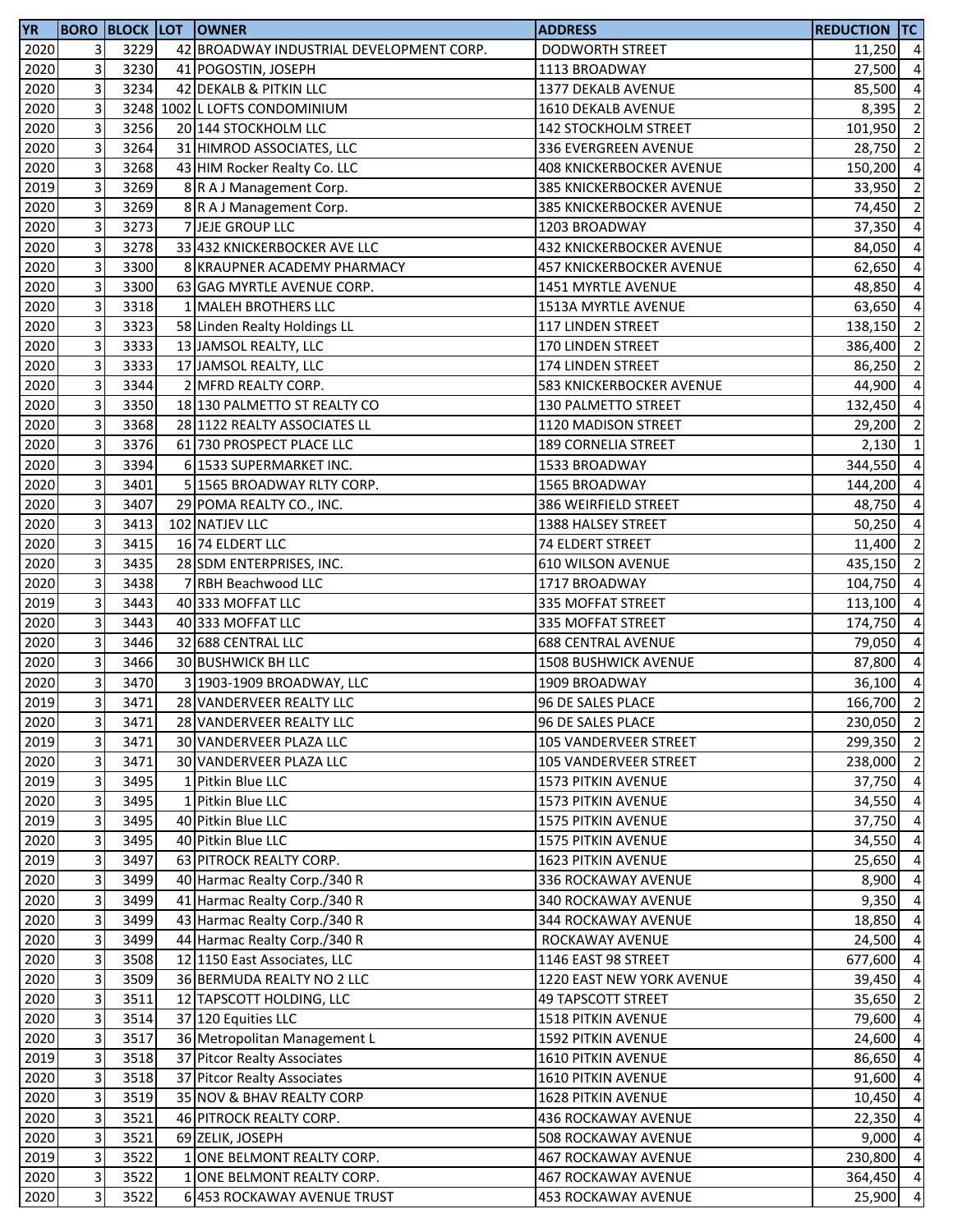| <b>YR</b> |   |      | <b>BORO BLOCK LOT OWNER</b>        | <b>ADDRESS</b>              | <b>REDUCTION TC</b> |                |
|-----------|---|------|------------------------------------|-----------------------------|---------------------|----------------|
| 2020      | 3 | 3526 | 215 RESJ REALTY CORP.              | 50-54 BELMONT AVENUE        | 107,950 4           |                |
| 2020      | 3 | 3530 | 8 2-12 Sutter, LLC                 | 712 EAST 98 STREET          | 107,650             | $\overline{2}$ |
| 2020      | 3 | 3551 | 47 MAISTAR LLC                     | <b>208 GRAFTON STREET</b>   | 44,900              | $\overline{2}$ |
| 2020      | 3 | 3582 | 6 RIVERDALE RESIDENCE LLC          | 351 RIVERDALE AVENUE        | 124,225             | $\overline{2}$ |
| 2019      | 3 | 3601 | 1 A NEW NY LLC                     | <b>165 NEWPORT STREET</b>   | 38,900              | $\overline{4}$ |
| 2020      | 3 | 3601 | 1 A NEW NY LLC                     | <b>165 NEWPORT STREET</b>   | 60,050              | $\overline{4}$ |
| 2020      | 3 | 3601 | 52 A NEW NY LLC                    | <b>486 RIVERDALE AVENUE</b> | 2,200               | $\overline{4}$ |
| 2020      | 3 | 3607 | 8 RH 912 SARATOGA AVE LLC          | 912 EAST 98 STREET          | 251,150             | $\overline{2}$ |
| 2020      | 3 | 3610 | 941-43 Lott LLC                    | <b>41 LOTT AVENUE</b>       | 112,450             | $\overline{2}$ |
| 2020      | 3 | 3611 | 7 REM REALTY, CORP.                | 73 LOTT AVENUE              | 32,150              | $\overline{2}$ |
| 2020      | 3 | 3614 | 52 MONHEE LLC                      | 864 ROCKAWAY AVENUE         | 21,900              | $\overline{a}$ |
| 2019      | 3 | 3617 | 36 550 Watkins Street LLC          | 231 LOTT AVENUE             | 238,950             | $\overline{2}$ |
| 2020      | 3 | 3617 | 36 550 Watkins Street LLC          | 231 LOTT AVENUE             | 174,375             | $\overline{2}$ |
| 2019      | 3 | 3617 | 40 550 Watkins Street LLC          | 209 LOTT AVENUE             | 156,600             | $\overline{2}$ |
| 2020      | 3 | 3617 | 40 550 Watkins Street LLC          | 209 LOTT AVENUE             | 138,375             | $\overline{2}$ |
| 2020      | 3 | 3642 | 40 INCO AUTOMOTIVE INDUSTRIE       | 714 CHESTER STREET          | 21,650              | $\overline{4}$ |
| 2020      | 3 | 3642 | 45 INCO AUTOMOTIVE INDUSTRIE       | 720 CHESTER STREET          | 44,200              | $\overline{a}$ |
| 2020      | 3 | 3650 | 106 New Ditmas Realty LLC          | 9814 DITMAS AVENUE          | 93,750              | $\overline{4}$ |
| 2019      | 3 | 3669 | 34 G-Elul Realty Corp.             | 2639 ATLANTIC AVENUE        | 10,500              | $\overline{4}$ |
| 2020      | 3 | 3669 | 34 G-Elul Realty Corp.             | 2639 ATLANTIC AVENUE        | 19,000              | $\overline{4}$ |
| 2019      | 3 | 3670 | 9 Gould Realty Company             | 63 PENNSYLVANIA AVENUE      | 102,600             | $\overline{4}$ |
| 2020      | 3 | 3670 | 9 Gould Realty Company             | 63 PENNSYLVANIA AVENUE      | 105,200             | $\overline{4}$ |
| 2020      | 3 | 3674 | 21 EX REALTY CORP                  | <b>FULTON STREET</b>        | 5,400               | $\overline{4}$ |
| 2020      | 3 | 3676 | 30 MD KOHN REALTY II LLC           | <b>121 LIBERTY AVENUE</b>   | 165,150             | $\overline{4}$ |
| 2020      | 3 | 3681 | 15 CLARENDON HOLDING CO., IN       | <b>25 SNEDIKER AVENUE</b>   | 27,950              | $\overline{4}$ |
| 2020      | 3 | 3681 | 22 CLARENDON HOLDING CO., IN       | 2490 ATLANTIC AVENUE        | 13,150              | $\overline{a}$ |
| 2019      | 3 | 3681 | 31 ZEH HINSDALE LLC                | 12 HINSDALE STREET          | 138,350             | $\overline{4}$ |
| 2020      | 3 | 3681 | 31 ZEH HINSDALE LLC                | 12 HINSDALE STREET          | 130,250             | $\overline{4}$ |
| 2019      | 3 | 3689 | 11 179 VERMONT LLC                 | 179 VERMONT STREET          | 11,200              | $\overline{4}$ |
| 2020      | 3 | 3689 | 11 179 VERMONT LLC                 | <b>179 VERMONT STREET</b>   | 14,800              | $\overline{4}$ |
| 2019      | 3 | 3691 | 15 MURIEL MEYERS LIVING TRUS       | 2764 ATLANTIC AVENUE        | 42,750              | $\overline{4}$ |
| 2020      | 3 | 3691 | 15 MURIEL MEYERS LIVING TRUS       | 2764 ATLANTIC AVENUE        | 47,700              | $\overline{4}$ |
| 2019      | 3 | 3703 | 8 153-157 SHEFFIELD AVE LLC        | 155 SHEFFIELD AVENUE        | 18,200              | $\overline{4}$ |
| 2020      | 3 | 3703 | 8 153-157 SHEFFIELD AVE LLC        | 155 SHEFFIELD AVENUE        | 24,050              | $\overline{4}$ |
| 2020      | 3 | 3703 | 35 186 Pennsylvania Avenue C       | 184 PENNSYLVANIA AVENUE     | 19,500 4            |                |
| 2020      | 3 | 3703 | 36 186 Pennsylvania Avenue C       | 186 PENNSYLVANIA AVENUE     | 99,900              | $\overline{4}$ |
| 2020      | 3 | 3715 | 4 Abdel Awad                       | <b>155 SNEDIKER AVENUE</b>  | 11,950              | $\overline{4}$ |
| 2020      | 3 | 3720 | <b>5 GLEN RAMOUTAR</b>             | 205 SHEFFIELD AVENUE        | 80,000              | $\overline{4}$ |
| 2020      | 3 | 3726 | 13 Pitkin Apartments LLC           | 369 MOTHER GASTON BLVD      | 170,400 2           |                |
| 2020      | 3 | 3732 | 18 1946 PITKIN REALTY LLC          | 1946 PITKIN AVENUE          | 20,300              | $\overline{4}$ |
| 2020      | 3 | 3749 | 15 1946 PITKIN REALTY LLC          | 218 HINSDALE STREET         | 50,800              | $\overline{4}$ |
| 2020      | 3 | 3767 | 1 529-233 BLAKE AVENUE LLC         | 531 BLAKE AVENUE            | 91,850              | $\overline{4}$ |
| 2020      | 3 |      | 3771 1002 SUTTER AVENUE ASSOCIATES | <b>626 SUTTER AVENUE</b>    | 634,150             | $\overline{2}$ |
| 2020      | 3 | 3782 | 6 SOFIA REALTY, LLC                | 441 VAN SINDEREN AVENUE     | 52,100              | $\overline{4}$ |
| 2020      | 3 | 3782 | 15 850 ATLANTIC COLLISION IN       | 498 BLAKE AVENUE            | 32,450              | $\overline{4}$ |
| 2020      | 3 | 3826 | 50 602 REALTY LLC                  | <b>610 BRADFORD STREET</b>  | 231,200             | $\overline{2}$ |
| 2020      | 3 | 3880 | 12 Glen Real Estate Holdings       | 897 VAN SINDEREN AVENUE     | 511,950 4           |                |
| 2020      | 3 | 3882 | 1 Jet Hardware Manufacturin        | 799 SNEDIKER AVENUE         | 60,250 4            |                |
| 2020      | 3 | 3883 | 11 781 HINSDALE LLC                | 781 HINSDALE STREET         | 23,700 4            |                |
| 2020      | 3 | 3886 | 10 224 Highland Blvd. Owners       | 224 HIGHLAND BOULEVARD      | 155,050             | $\overline{2}$ |
| 2020      | 3 | 3924 | 29 RIDGEWOOD AVE, LLC              | 72 RIDGEWOOD AVENUE         | 84,700              | $\overline{2}$ |
| 2020      | 3 | 3933 | 16 301 JS LLC & ARLINGTON PR       | 74 ARLINGTON AVENUE         | 148,500             | $\overline{2}$ |
| 2020      | 3 | 3940 | 6 Arlington Estates, LLC           | <b>248 ARLINGTON AVENUE</b> | 151,050             | $\overline{2}$ |
| 2020      | 3 | 3952 | 23 LEE HOME INCORPORATED           | 2928 FULTON STREET          | 55,700              | $\overline{4}$ |
| 2020      | 3 | 3956 | 23 DOMINICK CERASOLI               | 3033 ATLANTIC AVENUE        | 60,150 4            |                |
| 2020      | 3 | 3963 | 8 Bolla EM Realty LLC              | <b>2822 ATLANTIC AVENUE</b> | 46,550 4            |                |
| 2020      | 3 | 3964 | 3 1386 SUTTER LLC                  | 211 SCHENCK AVENUE          | $24,150$ 4          |                |
| 2020      | 3 | 3978 | 11 213-217 VAN SICLEN AVENUE       | 217 VAN SICLEN AVENUE       | 36,250 4            |                |
| 2020      | 3 | 3989 | 19 BERRIMAN STREET HOLDINGS        | 96 BERRIMAN STREET          | 11,250 4            |                |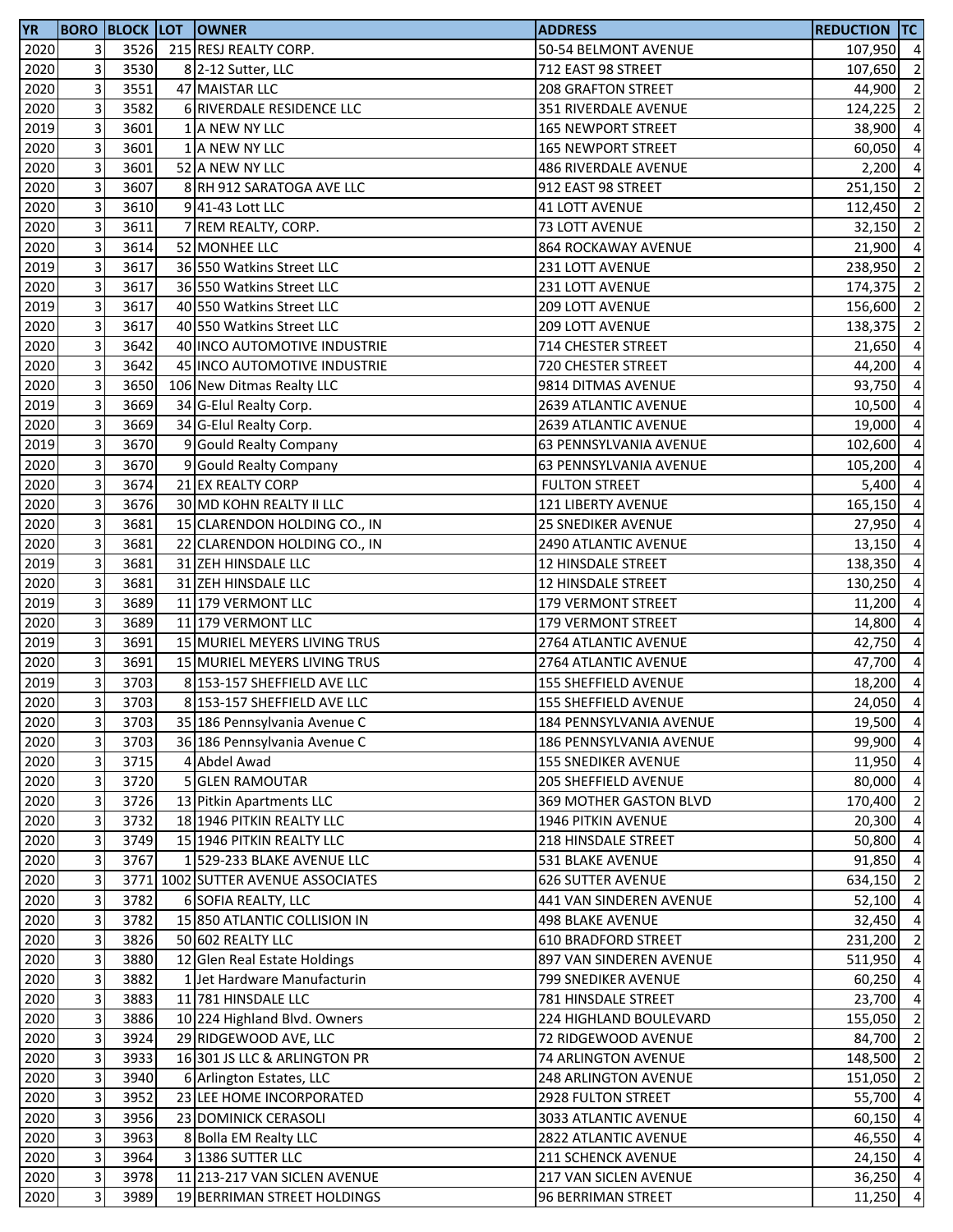| <b>YR</b> |                |      | <b>BORO BLOCK LOT OWNER</b>         | <b>ADDRESS</b>               | <b>REDUCTION TC</b> |                         |
|-----------|----------------|------|-------------------------------------|------------------------------|---------------------|-------------------------|
| 2020      | 3              | 3998 | 33 DEKALB & PITKIN LLC              | 2335 PITKIN AVENUE           | 34,300 4            |                         |
| 2020      | 3              | 4014 | 11 BP AND MP REALTY CORP            | 2322 PITKIN AVENUE           | 8,950 4             |                         |
| 2020      | 3              |      | 4091 1001 NEW LOTS OWNER LLC/NEW LO | 679 NEW LOTS AVENUE          | 1,355,945           | $\overline{2}$          |
| 2020      | 3              | 4103 | 26 KHERA ASSOCIATES INC             | 738 JAMAICA AVENUE           | 9,550               | $\overline{a}$          |
| 2019      | 3              | 4104 | 34 Venice Equities, Inc.            | 766 JAMAICA AVENUE           | 30,550              | $\overline{a}$          |
| 2020      | 3              | 4104 | 34 Venice Equities, Inc.            | 766 JAMAICA AVENUE           | 91,300              | $\overline{a}$          |
| 2020      | 3              | 4105 | 34 JOHN J. FAY                      | 802 JAMAICA AVENUE           | 28,300              | $\overline{a}$          |
| 2020      | 3              | 4106 | 14 CHESTNUT ASSOCIATES, LTD.        | <b>61 CRESCENT STREET</b>    | 102,600             | $\overline{a}$          |
| 2020      | 3              | 4109 | 65 ETNA REALTY HOLDINGS 371-        | 371 ETNA STREET              | 484,200             | $\overline{2}$          |
| 2020      | 3              | 4114 | 18 59 Logan Street LLC              | 53 LOGAN STREET              | 426,650             | $\overline{2}$          |
| 2019      | 3              | 4126 | 25 115 Logan St. LLC                | 115 LOGAN STREET             | 130,800             | $\overline{2}$          |
| 2020      | 3              | 4126 | 25 115 Logan St. LLC                | 115 LOGAN STREET             | 248,550             | $\overline{2}$          |
| 2020      | 3              | 4137 | 63 233 NORWOOD AVE INC              | 237 NORWOOD AVENUE           | 35,650              | $\overline{a}$          |
| 2020      | 3              | 4141 |                                     | <b>85 DINSMORE PLACE</b>     | 67,800 4            |                         |
|           | 3              |      | 1 RICHMOND REALTY GROUP, LL         |                              |                     |                         |
| 2020      |                | 4141 | 27 HARD EIGHT LLC                   | <b>234 CHESTNUT STREET</b>   | 85,850              | $\overline{4}$          |
| 2020      | 3              | 4141 | 35 CHESTNUT REALTY GROUP, LL        | 111 DINSMORE PLACE           | 12,600              | $\overline{4}$          |
| 2020      | 3              | 4148 | 30 JPMorgan Chase Bank, N.A.        | 3374 FULTON STREET           | 71,450              | $\overline{a}$          |
| 2020      | 3              | 4149 | 50 263443 ATLANTIC AVENUE LL        | 3443 ATLANTIC AVENUE         | 34,550              | $\overline{a}$          |
| 2019      | 3              | 4162 | 18 ALLIED XIX LLC                   | 3360 ATLANTIC AVENUE         | 33,900              | $\overline{a}$          |
| 2020      | 3              | 4162 | 18 ALLIED XIX LLC                   | 3360 ATLANTIC AVENUE         | 48,300              | $\overline{a}$          |
| 2019      | 3              | 4162 | 22 ALLIED XIX LLC                   | 3372 ATLANTIC AVENUE         | 21,300              | $\overline{a}$          |
| 2020      | 3              | 4162 | 22 ALLIED XIX LLC                   | 3372 ATLANTIC AVENUE         | 40,200              | $\overline{a}$          |
| 2020      | 3              | 4162 | 29 ALLIED XIX LLC                   | 326 CRESCENT STREET          | $11,650$ 4          |                         |
| 2020      | 3              | 4164 | 46 JAVA STREET PROPERTIES LL        | 95 MC KINLEY AVENUE          | 23,150              | $\overline{a}$          |
| 2020      | 3              | 4172 | 34 3440 ATLANTIC AVENUE LLC         | 3440 ATLANTIC AVENUE         | 170,800             | $\overline{4}$          |
| 2020      | 3              | 4180 | 14 AUTUMN COURT LLC                 | 429 AUTUMN AVENUE            | 186,550             | $\overline{\mathbf{c}}$ |
| 2020      | 3              | 4181 | 20 LINCOLN REALTY 415 LLC           | 415 LINCOLN AVENUE           | 124,350             | $\overline{2}$          |
| 2020      | 3              | 4183 | 50 AKJR Associates LLC              | 1181 LIBERTY AVENUE          | 180,700             | $\overline{a}$          |
| 2020      | 3              | 4195 | 30 352 Pine Street LLC              | 352 PINE STREET              | 16,800              | $\overline{a}$          |
| 2020      | 3              | 4197 | 1 1049 GLENMORE LLC                 | 1049 GLENMORE AVENUE         | 65,950              | $\overline{2}$          |
| 2020      | 3              | 4203 | 21 ALFRED AMKIE                     | 1162 LIBERTY AVENUE          | 55,250 4            |                         |
| 2020      | 3              | 4203 | 22 ALFRED AMKIE                     | 1164 LIBERTY AVENUE          | 128,250             | $\overline{a}$          |
| 2020      | 3              | 4203 | 24 LIBERTY AVENUE RE 1 LLC          | 1168 LIBERTY AVENUE          | 72,000              | $\overline{4}$          |
| 2020      | 3              | 4204 | 20 1180 SASSO LLC                   | 1178 LIBERTY AVENUE          | 36,100              | $\overline{4}$          |
| 2020      | 31             | 4214 | 27 ISIS Properties LLC              | 1040 GLENMORE AVENUE         | 434,550 4           |                         |
| 2019      | 3              | 4220 | 1 BRIGHT CONDUIT CORPORATIO         | <b>607 CONDUIT BOULEVARD</b> | 284,950 4           |                         |
| 2020      | 3              | 4220 | 1 BRIGHT CONDUIT CORPORATIO         | <b>607 CONDUIT BOULEVARD</b> | 367,300             | $\overline{4}$          |
| 2020      | 3              | 4238 | 11 624 SOUTH CONDUIT AVENUE         | <b>614 CONDUIT BOULEVARD</b> | 199,100             | $\overline{a}$          |
| 2020      | 3              | 4249 | 55 1249 Sutter LLC                  | <b>1249 SUTTER AVENUE</b>    | 107,150 4           |                         |
| 2020      | 3              | 4249 | 59 1249 Sutter LLC                  | <b>566 EUCLID AVENUE</b>     | 51,000 4            |                         |
|           | 3              |      |                                     |                              |                     |                         |
| 2020      |                | 4257 | 6 BELMONT GARDENS HOUSING D         | <b>628 ELDERT LANE</b>       | 1,542,550 2         |                         |
| 2020      | 3              | 4302 | 1 CACTUS 464 NEW LOTS LLC           | 464 NEW LOTS AVENUE          | 120,300             | $\overline{4}$          |
| 2020      | 3              | 4327 | 24 2045 Linden LLC                  | <b>2045 LINDEN BOULEVARD</b> | 801,350             | $\overline{4}$          |
| 2020      | 3              | 4335 | 1 ALLIANCE HEALTH PROPERTIE         | 2237 LINDEN BOULEVARD        | 2,140,300           | $\overline{a}$          |
| 2019      | 3              | 4340 | 1 ROTAX METALS, INC.                | 386 DE WITT AVENUE           | 113,150 4           |                         |
| 2020      | 3              | 4340 | 1 ROTAX METALS, INC.                | 386 DE WITT AVENUE           | 170,750             | $\overline{4}$          |
| 2020      | 3              | 4340 | 15 124 LOUISANA L.P.                | 124 LOUISIANA AVENUE         | 118,200             | $\overline{4}$          |
| 2020      | 3              | 4340 | 25 124 LOUISANA L.P.                | 25 WILL PLACE                | 13,000 4            |                         |
| 2020      | 3              | 4347 | 15 805 Pennsylvania LLC             | 801 PENNSYLVANIA AVENUE      | 42,150 4            |                         |
| 2020      | 3              | 4353 | 7 S-Fita, LLC                       | 2096 LINDEN BOULEVARD        | 154,350             | $\overline{4}$          |
| 2020      | 3              | 4353 | 41 653 STANLEY AVENUE LLC           | <b>653 STANLEY AVENUE</b>    | 17,350              | $\overline{4}$          |
| 2020      | 3              | 4368 | 1 BHAGYALAXMI INN CORP              | 852 PENNSYLVANIA AVENUE      | 764,250             | $\overline{a}$          |
| 2020      | 3              | 4368 | 47 Marie Cuozzo                     | 889 SHEFFIELD AVENUE         | 68,400              | $\overline{a}$          |
| 2020      | 3              | 4384 | 36 491 WORTMAN LLC                  | 481 WORTMAN AVENUE           | 23,250              | $\overline{4}$          |
| 2020      | 3              | 4405 | 22 Soiefer Bros. Realty Corp        | 1044 LINWOOD STREET          | 34,550              | $\overline{a}$          |
| 2020      | 3              | 4406 | 6 ASLAN HOLDINGS CORP               | 494 WORTMAN AVENUE           | 100,400 4           |                         |
| 2019      | 3              | 4406 | 22 ARYEH REALTY LLC                 | 1002 ESSEX STREET            | 192,150             | $\overline{4}$          |
| 2020      | $\overline{3}$ | 4406 | 22 ARYEH REALTY LLC                 | 1002 ESSEX STREET            | 156,500 4           |                         |
| 2020      | 3              | 4411 | 34 12073 FLATLANDS MANAGEMEN        | 12079 FLATLANDS AVENUE       | 227,250             | $\overline{4}$          |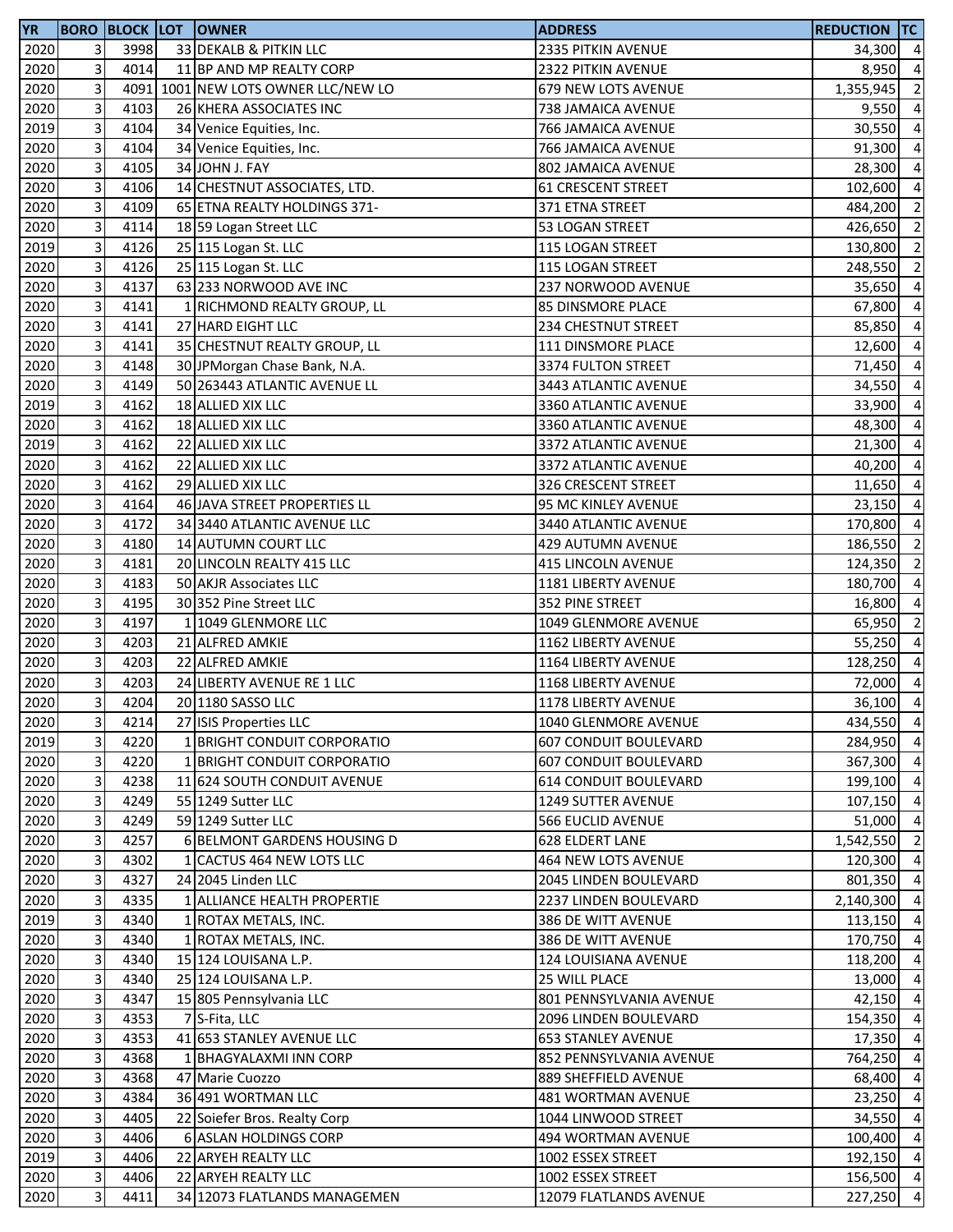| 2019<br>3<br>4447 1001 Elton Owner III LLC<br>475 LOCKE STREET<br>120,950 4<br>3<br>4447<br>1001 Elton Owner III LLC<br>2020<br>475 LOCKE STREET<br>161,451<br>3<br>4452<br>2020<br>470 Gateway Center Prop. III<br>369 GATEWAY DRIVE<br>2,704,600<br>3<br>2020<br>4452<br>480 Gateway Center Prop II, L<br>381 GATEWAY DRIVE<br>235,300<br>3<br>2020<br>4452<br>530 Home Depot U.S.A., Inc.<br>579 GATEWAY DRIVE<br>3,898,800<br>3<br>4452<br>2020<br>535 Gateway Center Properties<br><b>632 GATEWAY DRIVE</b><br>959,550<br>3<br>4452<br>2020<br>560 Gateway Center Prop. I, L<br>355 GATEWAY DRIVE<br>451,350<br>3<br>4452<br>2020<br>565 Gateway Center Properties<br>410 GATEWAY DRIVE<br>3,678,700<br>3<br>4452<br>2020<br>590 Gateway Center Properties<br>550 GATEWAY DRIVE<br>1,491,000<br>3<br>4469<br>2019<br>6 SKYVIEW REALTY ASSOCIATES<br>1518 DUMONT AVENUE<br>15,850<br>3<br>4469<br>2020<br>6 SKYVIEW REALTY ASSOCIATES<br>1518 DUMONT AVENUE<br>23,050<br>3<br>4471<br>2020<br>21 GSL Linden Food Corp.<br>516 RUBY STREET<br>117,850<br>3<br>2020<br>4478<br>4 1004 Hegeman Ave Associat<br>1004 HEGEMAN AVENUE<br>212,450<br>3<br>4492<br>4 Linden Boulevard Theatres<br>2019<br>2770 LINDEN BOULEVARD<br>809,450<br>3<br>4492<br>2020<br>4 Linden Boulevard Theatres<br>2770 LINDEN BOULEVARD<br>803,500<br>3<br>2020<br>4499<br>1 Linden Blvd Assoc LLC<br>2348 LINDEN BOULEVARD<br>165,000<br>3<br>2020<br>4500<br>53 Selar Realty Corp.<br>585 BERRIMAN STREET<br>139,600<br>3<br>4501<br>2020<br>55 Soiefer Bros. Realty Cor<br>581 ATKINS AVENUE<br>26,100<br>3<br>4521<br>2020<br>1 SIT REALTY LLC<br>885 SHEPHERD AVENUE<br>61,100<br>3<br>4522<br>48 J.P. WANK INDUSTRIAL REAL<br>2020<br>669 BERRIMAN STREET<br>29,250<br>3<br>4522<br>2020<br>51 J.P. WANK INDUSTRIAL REAL<br><b>663 BERRIMAN STREET</b><br>3<br>2020<br>4525<br>1 GRMR REALTY LLC<br>625 WORTMAN AVENUE<br>156,950<br>3<br>4541<br>2020<br>5 J.P. WANK INDUSTRIAL REAL<br>542 WORTMAN AVENUE<br>49,050<br>3<br>2020<br>4542<br>4 J.P. WANK INDUSTRIAL REAL<br>562 WORTMAN AVENUE<br>103,000<br>3<br>2020<br>4559<br>1 FLATLANDS HOLDINGS LLC<br>530 COZINE AVENUE<br>266,550<br>3<br>2020<br>4592<br>12 106 LPA LLC<br>106 REMSEN AVENUE<br>1,859,000<br>3<br>4596<br>2020<br>43 86 EAST 94 REALTY LLC<br>86 EAST 94 STREET<br>144,100<br>3<br>4596<br>2020<br>49 RUTLAND ROAD REALTY ASSOC<br>987 RUTLAND ROAD<br>269,400<br>3<br>4598<br>2020<br>1090 EAST NEW YORK AVENUE<br>9 1090 Realty LLC<br>43,350<br>3<br>2020<br>4599<br>38 70 ROCKAWAY PARKWAY LLC<br>70 ROCKAWAY PARKWAY<br>81,000<br>3<br>4600<br>2019<br>7 WALGREEN EASTERN CO., INC<br>1134 EAST NEW YORK AVENUE<br>469,050<br>3<br>4600<br>2020<br>7 WALGREEN EASTERN CO., INC<br>1134 EAST NEW YORK AVENUE<br>407,700<br>3<br>4603<br>2020<br>5 SPEEDWAY LLC<br>530 UTICA AVENUE<br>50,800<br>3<br>4616<br>2020<br>6 THAMAR CORP.<br>1104 RUTLAND ROAD<br>115,700<br>2020<br>$\overline{\mathbf{3}}$<br>4616<br>38 T&T 98TH STREET REALTY CO<br>156 EAST 98 STREET<br>3<br>4617<br>2019<br>640 UTICA AVENUE<br>15 Lloyd Coy<br>3<br>2020<br>4617<br>15 Lloyd Coy<br><b>640 UTICA AVENUE</b><br>3<br>2020<br>4623<br>1 THE CLARKSON WINTHROP GRO<br>930 WINTHROP STREET<br>41,600<br>3<br>4623<br>2020<br>60 EAST 53 BSD LLC<br>58,700<br>87 EAST 53 STREET<br>3<br>4628<br>2020<br>36 1035 CLARKSON AVENUE CO.<br>1027 CLARKSON AVENUE<br>3<br>2020<br>4632<br>6 ROCK-PARK REALTY LLC<br><b>166 ROCKAWAY PARKWAY</b><br>3<br>2020<br>4632<br>11 ROCKAWAY PARK REALTY LLC<br>178 ROCKAWAY PARKWAY<br>281,350<br>3<br>2020<br>4632<br>33 1143 CLARKSON AVENUE LLC<br>1143 CLARKSON AVENUE<br>134,900<br>3<br>2020<br>4633<br>50 MIDYAN GATE REALTY NO. 4<br>205 ROCKAWAY PARKWAY<br>3,390,150<br>3<br>2020<br>4633<br>65 LAVIE REALTY LLC<br><b>181 ROCKAWAY PARKWAY</b><br>321,450<br>$\mathsf{3}$<br>2020<br>4636<br>6 700 PLAZA ASSOCIATES LLC<br>700 UTICA AVENUE<br>3<br>2020<br>4645<br>48 Olga & Robert Tawil<br>383 REMSEN AVENUE<br>3<br>2020<br>4648<br>298,800<br>33 MOSHE REALTY LLC<br>9325 KINGS HIGHWAY<br>3<br>2020<br>4649<br>6 270 EAST 95 PROPERTIES LL<br>270 EAST 95 STREET<br>216,200<br>3<br>2020<br>4649<br>24 TIDY REALTY LLC<br>9407 KINGS HIGHWAY<br>788,650<br>3<br>2020<br>4652<br>69 275-277 REALTY LLC<br>275 ROCKAWAY PARKWAY<br>228,950<br>3<br>2020<br>4667<br>46 WILLMOHR HOLDINGS LLC<br>435 EAST 92 STREET<br>116,650<br>3<br>2020<br>4676<br>41 RITA REALTY LLC<br>5007 CHURCH AVENUE<br>162,250<br>3<br>2019<br>4676<br>53 837 UTICA AVENUE LLC<br>837 UTICA AVENUE<br>130,200<br>3<br>2020<br>4676<br>53 837 UTICA AVENUE LLC<br>192,300<br>837 UTICA AVENUE<br>3<br>4685<br>2020<br>20 RYE BROOK REALTY LLC<br>175,400<br>854 RALPH AVENUE<br>3<br>2020<br>4685<br>39 VELVEL LLC<br>49,050<br>5901 CHURCH AVENUE<br>3<br>2020<br>4698<br>17 YONG & SUNNY, LLC<br>5024 CHURCH AVENUE<br>3<br>2020<br>4698<br>37 458 EAST 51ST PARTNERS LL<br>458 EAST 51 STREET<br>187,600 | <b>YR</b> |  | <b>BORO BLOCK LOT OWNER</b> | <b>ADDRESS</b> | <b>REDUCTION TC</b> |                |
|-------------------------------------------------------------------------------------------------------------------------------------------------------------------------------------------------------------------------------------------------------------------------------------------------------------------------------------------------------------------------------------------------------------------------------------------------------------------------------------------------------------------------------------------------------------------------------------------------------------------------------------------------------------------------------------------------------------------------------------------------------------------------------------------------------------------------------------------------------------------------------------------------------------------------------------------------------------------------------------------------------------------------------------------------------------------------------------------------------------------------------------------------------------------------------------------------------------------------------------------------------------------------------------------------------------------------------------------------------------------------------------------------------------------------------------------------------------------------------------------------------------------------------------------------------------------------------------------------------------------------------------------------------------------------------------------------------------------------------------------------------------------------------------------------------------------------------------------------------------------------------------------------------------------------------------------------------------------------------------------------------------------------------------------------------------------------------------------------------------------------------------------------------------------------------------------------------------------------------------------------------------------------------------------------------------------------------------------------------------------------------------------------------------------------------------------------------------------------------------------------------------------------------------------------------------------------------------------------------------------------------------------------------------------------------------------------------------------------------------------------------------------------------------------------------------------------------------------------------------------------------------------------------------------------------------------------------------------------------------------------------------------------------------------------------------------------------------------------------------------------------------------------------------------------------------------------------------------------------------------------------------------------------------------------------------------------------------------------------------------------------------------------------------------------------------------------------------------------------------------------------------------------------------------------------------------------------------------------------------------------------------------------------------------------------------------------------------------------------------------------------------------------------------------------------------------------------------------------------------------------------------------------------------------------------------------------------------------------------------------------------------------------------------------------------------------------------------------------------------------------------------------------------------------------------------------------------------------------------------------------------------------------------------------------------------------------------------------------------------------------------------------------------------------------------------------------------------------------------------------------------------------------------------------------------------------------------------------------------------------------------------------------------------------------------------------------------------------------------------------------------------------------------------------------------------------------------------------------------------------------------------------------------------------------------------------------------------------------------------|-----------|--|-----------------------------|----------------|---------------------|----------------|
|                                                                                                                                                                                                                                                                                                                                                                                                                                                                                                                                                                                                                                                                                                                                                                                                                                                                                                                                                                                                                                                                                                                                                                                                                                                                                                                                                                                                                                                                                                                                                                                                                                                                                                                                                                                                                                                                                                                                                                                                                                                                                                                                                                                                                                                                                                                                                                                                                                                                                                                                                                                                                                                                                                                                                                                                                                                                                                                                                                                                                                                                                                                                                                                                                                                                                                                                                                                                                                                                                                                                                                                                                                                                                                                                                                                                                                                                                                                                                                                                                                                                                                                                                                                                                                                                                                                                                                                                                                                                                                                                                                                                                                                                                                                                                                                                                                                                                                                                                                                     |           |  |                             |                |                     |                |
| $\overline{4}$<br>$\overline{4}$<br>$\overline{4}$<br>$\overline{4}$<br>$\overline{4}$<br>$\overline{4}$<br>$\overline{4}$<br>$\overline{4}$<br>$\overline{4}$<br>$\overline{a}$<br>$\overline{2}$<br>$\overline{4}$<br>$\overline{4}$<br>$\overline{a}$<br>$\overline{4}$<br>$\overline{4}$<br>$\overline{4}$<br>$\overline{a}$<br>16,000 4<br>$\overline{4}$<br>$\overline{4}$<br>$\overline{4}$<br>$\overline{a}$<br>$\overline{2}$<br>$\overline{2}$<br>$\overline{2}$<br>$\overline{2}$<br>$\overline{2}$<br>$\overline{4}$<br>$\overline{4}$<br>$\overline{4}$<br>$\overline{4}$<br>104,400 4<br>55,300 4<br>64,300 4<br>$\overline{2}$<br>$\overline{2}$<br>356,400 2<br>158,250 2<br>$\overline{2}$<br>$\overline{4}$<br>$\overline{4}$<br>$\overline{2}$<br>57,650 4<br>17,750 4<br>$\overline{2}$<br>$\overline{2}$<br>$\overline{2}$<br>$\overline{2}$<br>$\overline{2}$<br>$\overline{4}$<br>$\overline{4}$<br>$\overline{4}$<br>$\overline{4}$<br>$\overline{4}$<br>14,900 4<br>$\overline{2}$                                                                                                                                                                                                                                                                                                                                                                                                                                                                                                                                                                                                                                                                                                                                                                                                                                                                                                                                                                                                                                                                                                                                                                                                                                                                                                                                                                                                                                                                                                                                                                                                                                                                                                                                                                                                                                                                                                                                                                                                                                                                                                                                                                                                                                                                                                                                                                                                                                                                                                                                                                                                                                                                                                                                                                                                                                                                                                                                                                                                                                                                                                                                                                                                                                                                                                                                                                                                                                                                                                                                                                                                                                                                                                                                                                                                                                                                                                                                                                         |           |  |                             |                |                     | $\overline{4}$ |
|                                                                                                                                                                                                                                                                                                                                                                                                                                                                                                                                                                                                                                                                                                                                                                                                                                                                                                                                                                                                                                                                                                                                                                                                                                                                                                                                                                                                                                                                                                                                                                                                                                                                                                                                                                                                                                                                                                                                                                                                                                                                                                                                                                                                                                                                                                                                                                                                                                                                                                                                                                                                                                                                                                                                                                                                                                                                                                                                                                                                                                                                                                                                                                                                                                                                                                                                                                                                                                                                                                                                                                                                                                                                                                                                                                                                                                                                                                                                                                                                                                                                                                                                                                                                                                                                                                                                                                                                                                                                                                                                                                                                                                                                                                                                                                                                                                                                                                                                                                                     |           |  |                             |                |                     |                |
|                                                                                                                                                                                                                                                                                                                                                                                                                                                                                                                                                                                                                                                                                                                                                                                                                                                                                                                                                                                                                                                                                                                                                                                                                                                                                                                                                                                                                                                                                                                                                                                                                                                                                                                                                                                                                                                                                                                                                                                                                                                                                                                                                                                                                                                                                                                                                                                                                                                                                                                                                                                                                                                                                                                                                                                                                                                                                                                                                                                                                                                                                                                                                                                                                                                                                                                                                                                                                                                                                                                                                                                                                                                                                                                                                                                                                                                                                                                                                                                                                                                                                                                                                                                                                                                                                                                                                                                                                                                                                                                                                                                                                                                                                                                                                                                                                                                                                                                                                                                     |           |  |                             |                |                     |                |
|                                                                                                                                                                                                                                                                                                                                                                                                                                                                                                                                                                                                                                                                                                                                                                                                                                                                                                                                                                                                                                                                                                                                                                                                                                                                                                                                                                                                                                                                                                                                                                                                                                                                                                                                                                                                                                                                                                                                                                                                                                                                                                                                                                                                                                                                                                                                                                                                                                                                                                                                                                                                                                                                                                                                                                                                                                                                                                                                                                                                                                                                                                                                                                                                                                                                                                                                                                                                                                                                                                                                                                                                                                                                                                                                                                                                                                                                                                                                                                                                                                                                                                                                                                                                                                                                                                                                                                                                                                                                                                                                                                                                                                                                                                                                                                                                                                                                                                                                                                                     |           |  |                             |                |                     |                |
|                                                                                                                                                                                                                                                                                                                                                                                                                                                                                                                                                                                                                                                                                                                                                                                                                                                                                                                                                                                                                                                                                                                                                                                                                                                                                                                                                                                                                                                                                                                                                                                                                                                                                                                                                                                                                                                                                                                                                                                                                                                                                                                                                                                                                                                                                                                                                                                                                                                                                                                                                                                                                                                                                                                                                                                                                                                                                                                                                                                                                                                                                                                                                                                                                                                                                                                                                                                                                                                                                                                                                                                                                                                                                                                                                                                                                                                                                                                                                                                                                                                                                                                                                                                                                                                                                                                                                                                                                                                                                                                                                                                                                                                                                                                                                                                                                                                                                                                                                                                     |           |  |                             |                |                     |                |
|                                                                                                                                                                                                                                                                                                                                                                                                                                                                                                                                                                                                                                                                                                                                                                                                                                                                                                                                                                                                                                                                                                                                                                                                                                                                                                                                                                                                                                                                                                                                                                                                                                                                                                                                                                                                                                                                                                                                                                                                                                                                                                                                                                                                                                                                                                                                                                                                                                                                                                                                                                                                                                                                                                                                                                                                                                                                                                                                                                                                                                                                                                                                                                                                                                                                                                                                                                                                                                                                                                                                                                                                                                                                                                                                                                                                                                                                                                                                                                                                                                                                                                                                                                                                                                                                                                                                                                                                                                                                                                                                                                                                                                                                                                                                                                                                                                                                                                                                                                                     |           |  |                             |                |                     |                |
|                                                                                                                                                                                                                                                                                                                                                                                                                                                                                                                                                                                                                                                                                                                                                                                                                                                                                                                                                                                                                                                                                                                                                                                                                                                                                                                                                                                                                                                                                                                                                                                                                                                                                                                                                                                                                                                                                                                                                                                                                                                                                                                                                                                                                                                                                                                                                                                                                                                                                                                                                                                                                                                                                                                                                                                                                                                                                                                                                                                                                                                                                                                                                                                                                                                                                                                                                                                                                                                                                                                                                                                                                                                                                                                                                                                                                                                                                                                                                                                                                                                                                                                                                                                                                                                                                                                                                                                                                                                                                                                                                                                                                                                                                                                                                                                                                                                                                                                                                                                     |           |  |                             |                |                     |                |
|                                                                                                                                                                                                                                                                                                                                                                                                                                                                                                                                                                                                                                                                                                                                                                                                                                                                                                                                                                                                                                                                                                                                                                                                                                                                                                                                                                                                                                                                                                                                                                                                                                                                                                                                                                                                                                                                                                                                                                                                                                                                                                                                                                                                                                                                                                                                                                                                                                                                                                                                                                                                                                                                                                                                                                                                                                                                                                                                                                                                                                                                                                                                                                                                                                                                                                                                                                                                                                                                                                                                                                                                                                                                                                                                                                                                                                                                                                                                                                                                                                                                                                                                                                                                                                                                                                                                                                                                                                                                                                                                                                                                                                                                                                                                                                                                                                                                                                                                                                                     |           |  |                             |                |                     |                |
|                                                                                                                                                                                                                                                                                                                                                                                                                                                                                                                                                                                                                                                                                                                                                                                                                                                                                                                                                                                                                                                                                                                                                                                                                                                                                                                                                                                                                                                                                                                                                                                                                                                                                                                                                                                                                                                                                                                                                                                                                                                                                                                                                                                                                                                                                                                                                                                                                                                                                                                                                                                                                                                                                                                                                                                                                                                                                                                                                                                                                                                                                                                                                                                                                                                                                                                                                                                                                                                                                                                                                                                                                                                                                                                                                                                                                                                                                                                                                                                                                                                                                                                                                                                                                                                                                                                                                                                                                                                                                                                                                                                                                                                                                                                                                                                                                                                                                                                                                                                     |           |  |                             |                |                     |                |
|                                                                                                                                                                                                                                                                                                                                                                                                                                                                                                                                                                                                                                                                                                                                                                                                                                                                                                                                                                                                                                                                                                                                                                                                                                                                                                                                                                                                                                                                                                                                                                                                                                                                                                                                                                                                                                                                                                                                                                                                                                                                                                                                                                                                                                                                                                                                                                                                                                                                                                                                                                                                                                                                                                                                                                                                                                                                                                                                                                                                                                                                                                                                                                                                                                                                                                                                                                                                                                                                                                                                                                                                                                                                                                                                                                                                                                                                                                                                                                                                                                                                                                                                                                                                                                                                                                                                                                                                                                                                                                                                                                                                                                                                                                                                                                                                                                                                                                                                                                                     |           |  |                             |                |                     |                |
|                                                                                                                                                                                                                                                                                                                                                                                                                                                                                                                                                                                                                                                                                                                                                                                                                                                                                                                                                                                                                                                                                                                                                                                                                                                                                                                                                                                                                                                                                                                                                                                                                                                                                                                                                                                                                                                                                                                                                                                                                                                                                                                                                                                                                                                                                                                                                                                                                                                                                                                                                                                                                                                                                                                                                                                                                                                                                                                                                                                                                                                                                                                                                                                                                                                                                                                                                                                                                                                                                                                                                                                                                                                                                                                                                                                                                                                                                                                                                                                                                                                                                                                                                                                                                                                                                                                                                                                                                                                                                                                                                                                                                                                                                                                                                                                                                                                                                                                                                                                     |           |  |                             |                |                     |                |
|                                                                                                                                                                                                                                                                                                                                                                                                                                                                                                                                                                                                                                                                                                                                                                                                                                                                                                                                                                                                                                                                                                                                                                                                                                                                                                                                                                                                                                                                                                                                                                                                                                                                                                                                                                                                                                                                                                                                                                                                                                                                                                                                                                                                                                                                                                                                                                                                                                                                                                                                                                                                                                                                                                                                                                                                                                                                                                                                                                                                                                                                                                                                                                                                                                                                                                                                                                                                                                                                                                                                                                                                                                                                                                                                                                                                                                                                                                                                                                                                                                                                                                                                                                                                                                                                                                                                                                                                                                                                                                                                                                                                                                                                                                                                                                                                                                                                                                                                                                                     |           |  |                             |                |                     |                |
|                                                                                                                                                                                                                                                                                                                                                                                                                                                                                                                                                                                                                                                                                                                                                                                                                                                                                                                                                                                                                                                                                                                                                                                                                                                                                                                                                                                                                                                                                                                                                                                                                                                                                                                                                                                                                                                                                                                                                                                                                                                                                                                                                                                                                                                                                                                                                                                                                                                                                                                                                                                                                                                                                                                                                                                                                                                                                                                                                                                                                                                                                                                                                                                                                                                                                                                                                                                                                                                                                                                                                                                                                                                                                                                                                                                                                                                                                                                                                                                                                                                                                                                                                                                                                                                                                                                                                                                                                                                                                                                                                                                                                                                                                                                                                                                                                                                                                                                                                                                     |           |  |                             |                |                     |                |
|                                                                                                                                                                                                                                                                                                                                                                                                                                                                                                                                                                                                                                                                                                                                                                                                                                                                                                                                                                                                                                                                                                                                                                                                                                                                                                                                                                                                                                                                                                                                                                                                                                                                                                                                                                                                                                                                                                                                                                                                                                                                                                                                                                                                                                                                                                                                                                                                                                                                                                                                                                                                                                                                                                                                                                                                                                                                                                                                                                                                                                                                                                                                                                                                                                                                                                                                                                                                                                                                                                                                                                                                                                                                                                                                                                                                                                                                                                                                                                                                                                                                                                                                                                                                                                                                                                                                                                                                                                                                                                                                                                                                                                                                                                                                                                                                                                                                                                                                                                                     |           |  |                             |                |                     |                |
|                                                                                                                                                                                                                                                                                                                                                                                                                                                                                                                                                                                                                                                                                                                                                                                                                                                                                                                                                                                                                                                                                                                                                                                                                                                                                                                                                                                                                                                                                                                                                                                                                                                                                                                                                                                                                                                                                                                                                                                                                                                                                                                                                                                                                                                                                                                                                                                                                                                                                                                                                                                                                                                                                                                                                                                                                                                                                                                                                                                                                                                                                                                                                                                                                                                                                                                                                                                                                                                                                                                                                                                                                                                                                                                                                                                                                                                                                                                                                                                                                                                                                                                                                                                                                                                                                                                                                                                                                                                                                                                                                                                                                                                                                                                                                                                                                                                                                                                                                                                     |           |  |                             |                |                     |                |
|                                                                                                                                                                                                                                                                                                                                                                                                                                                                                                                                                                                                                                                                                                                                                                                                                                                                                                                                                                                                                                                                                                                                                                                                                                                                                                                                                                                                                                                                                                                                                                                                                                                                                                                                                                                                                                                                                                                                                                                                                                                                                                                                                                                                                                                                                                                                                                                                                                                                                                                                                                                                                                                                                                                                                                                                                                                                                                                                                                                                                                                                                                                                                                                                                                                                                                                                                                                                                                                                                                                                                                                                                                                                                                                                                                                                                                                                                                                                                                                                                                                                                                                                                                                                                                                                                                                                                                                                                                                                                                                                                                                                                                                                                                                                                                                                                                                                                                                                                                                     |           |  |                             |                |                     |                |
|                                                                                                                                                                                                                                                                                                                                                                                                                                                                                                                                                                                                                                                                                                                                                                                                                                                                                                                                                                                                                                                                                                                                                                                                                                                                                                                                                                                                                                                                                                                                                                                                                                                                                                                                                                                                                                                                                                                                                                                                                                                                                                                                                                                                                                                                                                                                                                                                                                                                                                                                                                                                                                                                                                                                                                                                                                                                                                                                                                                                                                                                                                                                                                                                                                                                                                                                                                                                                                                                                                                                                                                                                                                                                                                                                                                                                                                                                                                                                                                                                                                                                                                                                                                                                                                                                                                                                                                                                                                                                                                                                                                                                                                                                                                                                                                                                                                                                                                                                                                     |           |  |                             |                |                     |                |
|                                                                                                                                                                                                                                                                                                                                                                                                                                                                                                                                                                                                                                                                                                                                                                                                                                                                                                                                                                                                                                                                                                                                                                                                                                                                                                                                                                                                                                                                                                                                                                                                                                                                                                                                                                                                                                                                                                                                                                                                                                                                                                                                                                                                                                                                                                                                                                                                                                                                                                                                                                                                                                                                                                                                                                                                                                                                                                                                                                                                                                                                                                                                                                                                                                                                                                                                                                                                                                                                                                                                                                                                                                                                                                                                                                                                                                                                                                                                                                                                                                                                                                                                                                                                                                                                                                                                                                                                                                                                                                                                                                                                                                                                                                                                                                                                                                                                                                                                                                                     |           |  |                             |                |                     |                |
|                                                                                                                                                                                                                                                                                                                                                                                                                                                                                                                                                                                                                                                                                                                                                                                                                                                                                                                                                                                                                                                                                                                                                                                                                                                                                                                                                                                                                                                                                                                                                                                                                                                                                                                                                                                                                                                                                                                                                                                                                                                                                                                                                                                                                                                                                                                                                                                                                                                                                                                                                                                                                                                                                                                                                                                                                                                                                                                                                                                                                                                                                                                                                                                                                                                                                                                                                                                                                                                                                                                                                                                                                                                                                                                                                                                                                                                                                                                                                                                                                                                                                                                                                                                                                                                                                                                                                                                                                                                                                                                                                                                                                                                                                                                                                                                                                                                                                                                                                                                     |           |  |                             |                |                     |                |
|                                                                                                                                                                                                                                                                                                                                                                                                                                                                                                                                                                                                                                                                                                                                                                                                                                                                                                                                                                                                                                                                                                                                                                                                                                                                                                                                                                                                                                                                                                                                                                                                                                                                                                                                                                                                                                                                                                                                                                                                                                                                                                                                                                                                                                                                                                                                                                                                                                                                                                                                                                                                                                                                                                                                                                                                                                                                                                                                                                                                                                                                                                                                                                                                                                                                                                                                                                                                                                                                                                                                                                                                                                                                                                                                                                                                                                                                                                                                                                                                                                                                                                                                                                                                                                                                                                                                                                                                                                                                                                                                                                                                                                                                                                                                                                                                                                                                                                                                                                                     |           |  |                             |                |                     |                |
|                                                                                                                                                                                                                                                                                                                                                                                                                                                                                                                                                                                                                                                                                                                                                                                                                                                                                                                                                                                                                                                                                                                                                                                                                                                                                                                                                                                                                                                                                                                                                                                                                                                                                                                                                                                                                                                                                                                                                                                                                                                                                                                                                                                                                                                                                                                                                                                                                                                                                                                                                                                                                                                                                                                                                                                                                                                                                                                                                                                                                                                                                                                                                                                                                                                                                                                                                                                                                                                                                                                                                                                                                                                                                                                                                                                                                                                                                                                                                                                                                                                                                                                                                                                                                                                                                                                                                                                                                                                                                                                                                                                                                                                                                                                                                                                                                                                                                                                                                                                     |           |  |                             |                |                     |                |
|                                                                                                                                                                                                                                                                                                                                                                                                                                                                                                                                                                                                                                                                                                                                                                                                                                                                                                                                                                                                                                                                                                                                                                                                                                                                                                                                                                                                                                                                                                                                                                                                                                                                                                                                                                                                                                                                                                                                                                                                                                                                                                                                                                                                                                                                                                                                                                                                                                                                                                                                                                                                                                                                                                                                                                                                                                                                                                                                                                                                                                                                                                                                                                                                                                                                                                                                                                                                                                                                                                                                                                                                                                                                                                                                                                                                                                                                                                                                                                                                                                                                                                                                                                                                                                                                                                                                                                                                                                                                                                                                                                                                                                                                                                                                                                                                                                                                                                                                                                                     |           |  |                             |                |                     |                |
|                                                                                                                                                                                                                                                                                                                                                                                                                                                                                                                                                                                                                                                                                                                                                                                                                                                                                                                                                                                                                                                                                                                                                                                                                                                                                                                                                                                                                                                                                                                                                                                                                                                                                                                                                                                                                                                                                                                                                                                                                                                                                                                                                                                                                                                                                                                                                                                                                                                                                                                                                                                                                                                                                                                                                                                                                                                                                                                                                                                                                                                                                                                                                                                                                                                                                                                                                                                                                                                                                                                                                                                                                                                                                                                                                                                                                                                                                                                                                                                                                                                                                                                                                                                                                                                                                                                                                                                                                                                                                                                                                                                                                                                                                                                                                                                                                                                                                                                                                                                     |           |  |                             |                |                     |                |
|                                                                                                                                                                                                                                                                                                                                                                                                                                                                                                                                                                                                                                                                                                                                                                                                                                                                                                                                                                                                                                                                                                                                                                                                                                                                                                                                                                                                                                                                                                                                                                                                                                                                                                                                                                                                                                                                                                                                                                                                                                                                                                                                                                                                                                                                                                                                                                                                                                                                                                                                                                                                                                                                                                                                                                                                                                                                                                                                                                                                                                                                                                                                                                                                                                                                                                                                                                                                                                                                                                                                                                                                                                                                                                                                                                                                                                                                                                                                                                                                                                                                                                                                                                                                                                                                                                                                                                                                                                                                                                                                                                                                                                                                                                                                                                                                                                                                                                                                                                                     |           |  |                             |                |                     |                |
|                                                                                                                                                                                                                                                                                                                                                                                                                                                                                                                                                                                                                                                                                                                                                                                                                                                                                                                                                                                                                                                                                                                                                                                                                                                                                                                                                                                                                                                                                                                                                                                                                                                                                                                                                                                                                                                                                                                                                                                                                                                                                                                                                                                                                                                                                                                                                                                                                                                                                                                                                                                                                                                                                                                                                                                                                                                                                                                                                                                                                                                                                                                                                                                                                                                                                                                                                                                                                                                                                                                                                                                                                                                                                                                                                                                                                                                                                                                                                                                                                                                                                                                                                                                                                                                                                                                                                                                                                                                                                                                                                                                                                                                                                                                                                                                                                                                                                                                                                                                     |           |  |                             |                |                     |                |
|                                                                                                                                                                                                                                                                                                                                                                                                                                                                                                                                                                                                                                                                                                                                                                                                                                                                                                                                                                                                                                                                                                                                                                                                                                                                                                                                                                                                                                                                                                                                                                                                                                                                                                                                                                                                                                                                                                                                                                                                                                                                                                                                                                                                                                                                                                                                                                                                                                                                                                                                                                                                                                                                                                                                                                                                                                                                                                                                                                                                                                                                                                                                                                                                                                                                                                                                                                                                                                                                                                                                                                                                                                                                                                                                                                                                                                                                                                                                                                                                                                                                                                                                                                                                                                                                                                                                                                                                                                                                                                                                                                                                                                                                                                                                                                                                                                                                                                                                                                                     |           |  |                             |                |                     |                |
|                                                                                                                                                                                                                                                                                                                                                                                                                                                                                                                                                                                                                                                                                                                                                                                                                                                                                                                                                                                                                                                                                                                                                                                                                                                                                                                                                                                                                                                                                                                                                                                                                                                                                                                                                                                                                                                                                                                                                                                                                                                                                                                                                                                                                                                                                                                                                                                                                                                                                                                                                                                                                                                                                                                                                                                                                                                                                                                                                                                                                                                                                                                                                                                                                                                                                                                                                                                                                                                                                                                                                                                                                                                                                                                                                                                                                                                                                                                                                                                                                                                                                                                                                                                                                                                                                                                                                                                                                                                                                                                                                                                                                                                                                                                                                                                                                                                                                                                                                                                     |           |  |                             |                |                     |                |
|                                                                                                                                                                                                                                                                                                                                                                                                                                                                                                                                                                                                                                                                                                                                                                                                                                                                                                                                                                                                                                                                                                                                                                                                                                                                                                                                                                                                                                                                                                                                                                                                                                                                                                                                                                                                                                                                                                                                                                                                                                                                                                                                                                                                                                                                                                                                                                                                                                                                                                                                                                                                                                                                                                                                                                                                                                                                                                                                                                                                                                                                                                                                                                                                                                                                                                                                                                                                                                                                                                                                                                                                                                                                                                                                                                                                                                                                                                                                                                                                                                                                                                                                                                                                                                                                                                                                                                                                                                                                                                                                                                                                                                                                                                                                                                                                                                                                                                                                                                                     |           |  |                             |                |                     |                |
|                                                                                                                                                                                                                                                                                                                                                                                                                                                                                                                                                                                                                                                                                                                                                                                                                                                                                                                                                                                                                                                                                                                                                                                                                                                                                                                                                                                                                                                                                                                                                                                                                                                                                                                                                                                                                                                                                                                                                                                                                                                                                                                                                                                                                                                                                                                                                                                                                                                                                                                                                                                                                                                                                                                                                                                                                                                                                                                                                                                                                                                                                                                                                                                                                                                                                                                                                                                                                                                                                                                                                                                                                                                                                                                                                                                                                                                                                                                                                                                                                                                                                                                                                                                                                                                                                                                                                                                                                                                                                                                                                                                                                                                                                                                                                                                                                                                                                                                                                                                     |           |  |                             |                |                     |                |
|                                                                                                                                                                                                                                                                                                                                                                                                                                                                                                                                                                                                                                                                                                                                                                                                                                                                                                                                                                                                                                                                                                                                                                                                                                                                                                                                                                                                                                                                                                                                                                                                                                                                                                                                                                                                                                                                                                                                                                                                                                                                                                                                                                                                                                                                                                                                                                                                                                                                                                                                                                                                                                                                                                                                                                                                                                                                                                                                                                                                                                                                                                                                                                                                                                                                                                                                                                                                                                                                                                                                                                                                                                                                                                                                                                                                                                                                                                                                                                                                                                                                                                                                                                                                                                                                                                                                                                                                                                                                                                                                                                                                                                                                                                                                                                                                                                                                                                                                                                                     |           |  |                             |                |                     |                |
|                                                                                                                                                                                                                                                                                                                                                                                                                                                                                                                                                                                                                                                                                                                                                                                                                                                                                                                                                                                                                                                                                                                                                                                                                                                                                                                                                                                                                                                                                                                                                                                                                                                                                                                                                                                                                                                                                                                                                                                                                                                                                                                                                                                                                                                                                                                                                                                                                                                                                                                                                                                                                                                                                                                                                                                                                                                                                                                                                                                                                                                                                                                                                                                                                                                                                                                                                                                                                                                                                                                                                                                                                                                                                                                                                                                                                                                                                                                                                                                                                                                                                                                                                                                                                                                                                                                                                                                                                                                                                                                                                                                                                                                                                                                                                                                                                                                                                                                                                                                     |           |  |                             |                |                     |                |
|                                                                                                                                                                                                                                                                                                                                                                                                                                                                                                                                                                                                                                                                                                                                                                                                                                                                                                                                                                                                                                                                                                                                                                                                                                                                                                                                                                                                                                                                                                                                                                                                                                                                                                                                                                                                                                                                                                                                                                                                                                                                                                                                                                                                                                                                                                                                                                                                                                                                                                                                                                                                                                                                                                                                                                                                                                                                                                                                                                                                                                                                                                                                                                                                                                                                                                                                                                                                                                                                                                                                                                                                                                                                                                                                                                                                                                                                                                                                                                                                                                                                                                                                                                                                                                                                                                                                                                                                                                                                                                                                                                                                                                                                                                                                                                                                                                                                                                                                                                                     |           |  |                             |                |                     |                |
|                                                                                                                                                                                                                                                                                                                                                                                                                                                                                                                                                                                                                                                                                                                                                                                                                                                                                                                                                                                                                                                                                                                                                                                                                                                                                                                                                                                                                                                                                                                                                                                                                                                                                                                                                                                                                                                                                                                                                                                                                                                                                                                                                                                                                                                                                                                                                                                                                                                                                                                                                                                                                                                                                                                                                                                                                                                                                                                                                                                                                                                                                                                                                                                                                                                                                                                                                                                                                                                                                                                                                                                                                                                                                                                                                                                                                                                                                                                                                                                                                                                                                                                                                                                                                                                                                                                                                                                                                                                                                                                                                                                                                                                                                                                                                                                                                                                                                                                                                                                     |           |  |                             |                |                     |                |
|                                                                                                                                                                                                                                                                                                                                                                                                                                                                                                                                                                                                                                                                                                                                                                                                                                                                                                                                                                                                                                                                                                                                                                                                                                                                                                                                                                                                                                                                                                                                                                                                                                                                                                                                                                                                                                                                                                                                                                                                                                                                                                                                                                                                                                                                                                                                                                                                                                                                                                                                                                                                                                                                                                                                                                                                                                                                                                                                                                                                                                                                                                                                                                                                                                                                                                                                                                                                                                                                                                                                                                                                                                                                                                                                                                                                                                                                                                                                                                                                                                                                                                                                                                                                                                                                                                                                                                                                                                                                                                                                                                                                                                                                                                                                                                                                                                                                                                                                                                                     |           |  |                             |                |                     |                |
|                                                                                                                                                                                                                                                                                                                                                                                                                                                                                                                                                                                                                                                                                                                                                                                                                                                                                                                                                                                                                                                                                                                                                                                                                                                                                                                                                                                                                                                                                                                                                                                                                                                                                                                                                                                                                                                                                                                                                                                                                                                                                                                                                                                                                                                                                                                                                                                                                                                                                                                                                                                                                                                                                                                                                                                                                                                                                                                                                                                                                                                                                                                                                                                                                                                                                                                                                                                                                                                                                                                                                                                                                                                                                                                                                                                                                                                                                                                                                                                                                                                                                                                                                                                                                                                                                                                                                                                                                                                                                                                                                                                                                                                                                                                                                                                                                                                                                                                                                                                     |           |  |                             |                |                     |                |
|                                                                                                                                                                                                                                                                                                                                                                                                                                                                                                                                                                                                                                                                                                                                                                                                                                                                                                                                                                                                                                                                                                                                                                                                                                                                                                                                                                                                                                                                                                                                                                                                                                                                                                                                                                                                                                                                                                                                                                                                                                                                                                                                                                                                                                                                                                                                                                                                                                                                                                                                                                                                                                                                                                                                                                                                                                                                                                                                                                                                                                                                                                                                                                                                                                                                                                                                                                                                                                                                                                                                                                                                                                                                                                                                                                                                                                                                                                                                                                                                                                                                                                                                                                                                                                                                                                                                                                                                                                                                                                                                                                                                                                                                                                                                                                                                                                                                                                                                                                                     |           |  |                             |                |                     |                |
|                                                                                                                                                                                                                                                                                                                                                                                                                                                                                                                                                                                                                                                                                                                                                                                                                                                                                                                                                                                                                                                                                                                                                                                                                                                                                                                                                                                                                                                                                                                                                                                                                                                                                                                                                                                                                                                                                                                                                                                                                                                                                                                                                                                                                                                                                                                                                                                                                                                                                                                                                                                                                                                                                                                                                                                                                                                                                                                                                                                                                                                                                                                                                                                                                                                                                                                                                                                                                                                                                                                                                                                                                                                                                                                                                                                                                                                                                                                                                                                                                                                                                                                                                                                                                                                                                                                                                                                                                                                                                                                                                                                                                                                                                                                                                                                                                                                                                                                                                                                     |           |  |                             |                |                     |                |
|                                                                                                                                                                                                                                                                                                                                                                                                                                                                                                                                                                                                                                                                                                                                                                                                                                                                                                                                                                                                                                                                                                                                                                                                                                                                                                                                                                                                                                                                                                                                                                                                                                                                                                                                                                                                                                                                                                                                                                                                                                                                                                                                                                                                                                                                                                                                                                                                                                                                                                                                                                                                                                                                                                                                                                                                                                                                                                                                                                                                                                                                                                                                                                                                                                                                                                                                                                                                                                                                                                                                                                                                                                                                                                                                                                                                                                                                                                                                                                                                                                                                                                                                                                                                                                                                                                                                                                                                                                                                                                                                                                                                                                                                                                                                                                                                                                                                                                                                                                                     |           |  |                             |                |                     |                |
|                                                                                                                                                                                                                                                                                                                                                                                                                                                                                                                                                                                                                                                                                                                                                                                                                                                                                                                                                                                                                                                                                                                                                                                                                                                                                                                                                                                                                                                                                                                                                                                                                                                                                                                                                                                                                                                                                                                                                                                                                                                                                                                                                                                                                                                                                                                                                                                                                                                                                                                                                                                                                                                                                                                                                                                                                                                                                                                                                                                                                                                                                                                                                                                                                                                                                                                                                                                                                                                                                                                                                                                                                                                                                                                                                                                                                                                                                                                                                                                                                                                                                                                                                                                                                                                                                                                                                                                                                                                                                                                                                                                                                                                                                                                                                                                                                                                                                                                                                                                     |           |  |                             |                |                     |                |
|                                                                                                                                                                                                                                                                                                                                                                                                                                                                                                                                                                                                                                                                                                                                                                                                                                                                                                                                                                                                                                                                                                                                                                                                                                                                                                                                                                                                                                                                                                                                                                                                                                                                                                                                                                                                                                                                                                                                                                                                                                                                                                                                                                                                                                                                                                                                                                                                                                                                                                                                                                                                                                                                                                                                                                                                                                                                                                                                                                                                                                                                                                                                                                                                                                                                                                                                                                                                                                                                                                                                                                                                                                                                                                                                                                                                                                                                                                                                                                                                                                                                                                                                                                                                                                                                                                                                                                                                                                                                                                                                                                                                                                                                                                                                                                                                                                                                                                                                                                                     |           |  |                             |                |                     |                |
|                                                                                                                                                                                                                                                                                                                                                                                                                                                                                                                                                                                                                                                                                                                                                                                                                                                                                                                                                                                                                                                                                                                                                                                                                                                                                                                                                                                                                                                                                                                                                                                                                                                                                                                                                                                                                                                                                                                                                                                                                                                                                                                                                                                                                                                                                                                                                                                                                                                                                                                                                                                                                                                                                                                                                                                                                                                                                                                                                                                                                                                                                                                                                                                                                                                                                                                                                                                                                                                                                                                                                                                                                                                                                                                                                                                                                                                                                                                                                                                                                                                                                                                                                                                                                                                                                                                                                                                                                                                                                                                                                                                                                                                                                                                                                                                                                                                                                                                                                                                     |           |  |                             |                |                     |                |
|                                                                                                                                                                                                                                                                                                                                                                                                                                                                                                                                                                                                                                                                                                                                                                                                                                                                                                                                                                                                                                                                                                                                                                                                                                                                                                                                                                                                                                                                                                                                                                                                                                                                                                                                                                                                                                                                                                                                                                                                                                                                                                                                                                                                                                                                                                                                                                                                                                                                                                                                                                                                                                                                                                                                                                                                                                                                                                                                                                                                                                                                                                                                                                                                                                                                                                                                                                                                                                                                                                                                                                                                                                                                                                                                                                                                                                                                                                                                                                                                                                                                                                                                                                                                                                                                                                                                                                                                                                                                                                                                                                                                                                                                                                                                                                                                                                                                                                                                                                                     |           |  |                             |                |                     |                |
|                                                                                                                                                                                                                                                                                                                                                                                                                                                                                                                                                                                                                                                                                                                                                                                                                                                                                                                                                                                                                                                                                                                                                                                                                                                                                                                                                                                                                                                                                                                                                                                                                                                                                                                                                                                                                                                                                                                                                                                                                                                                                                                                                                                                                                                                                                                                                                                                                                                                                                                                                                                                                                                                                                                                                                                                                                                                                                                                                                                                                                                                                                                                                                                                                                                                                                                                                                                                                                                                                                                                                                                                                                                                                                                                                                                                                                                                                                                                                                                                                                                                                                                                                                                                                                                                                                                                                                                                                                                                                                                                                                                                                                                                                                                                                                                                                                                                                                                                                                                     |           |  |                             |                |                     |                |
|                                                                                                                                                                                                                                                                                                                                                                                                                                                                                                                                                                                                                                                                                                                                                                                                                                                                                                                                                                                                                                                                                                                                                                                                                                                                                                                                                                                                                                                                                                                                                                                                                                                                                                                                                                                                                                                                                                                                                                                                                                                                                                                                                                                                                                                                                                                                                                                                                                                                                                                                                                                                                                                                                                                                                                                                                                                                                                                                                                                                                                                                                                                                                                                                                                                                                                                                                                                                                                                                                                                                                                                                                                                                                                                                                                                                                                                                                                                                                                                                                                                                                                                                                                                                                                                                                                                                                                                                                                                                                                                                                                                                                                                                                                                                                                                                                                                                                                                                                                                     |           |  |                             |                |                     |                |
|                                                                                                                                                                                                                                                                                                                                                                                                                                                                                                                                                                                                                                                                                                                                                                                                                                                                                                                                                                                                                                                                                                                                                                                                                                                                                                                                                                                                                                                                                                                                                                                                                                                                                                                                                                                                                                                                                                                                                                                                                                                                                                                                                                                                                                                                                                                                                                                                                                                                                                                                                                                                                                                                                                                                                                                                                                                                                                                                                                                                                                                                                                                                                                                                                                                                                                                                                                                                                                                                                                                                                                                                                                                                                                                                                                                                                                                                                                                                                                                                                                                                                                                                                                                                                                                                                                                                                                                                                                                                                                                                                                                                                                                                                                                                                                                                                                                                                                                                                                                     |           |  |                             |                |                     |                |
|                                                                                                                                                                                                                                                                                                                                                                                                                                                                                                                                                                                                                                                                                                                                                                                                                                                                                                                                                                                                                                                                                                                                                                                                                                                                                                                                                                                                                                                                                                                                                                                                                                                                                                                                                                                                                                                                                                                                                                                                                                                                                                                                                                                                                                                                                                                                                                                                                                                                                                                                                                                                                                                                                                                                                                                                                                                                                                                                                                                                                                                                                                                                                                                                                                                                                                                                                                                                                                                                                                                                                                                                                                                                                                                                                                                                                                                                                                                                                                                                                                                                                                                                                                                                                                                                                                                                                                                                                                                                                                                                                                                                                                                                                                                                                                                                                                                                                                                                                                                     |           |  |                             |                |                     |                |
|                                                                                                                                                                                                                                                                                                                                                                                                                                                                                                                                                                                                                                                                                                                                                                                                                                                                                                                                                                                                                                                                                                                                                                                                                                                                                                                                                                                                                                                                                                                                                                                                                                                                                                                                                                                                                                                                                                                                                                                                                                                                                                                                                                                                                                                                                                                                                                                                                                                                                                                                                                                                                                                                                                                                                                                                                                                                                                                                                                                                                                                                                                                                                                                                                                                                                                                                                                                                                                                                                                                                                                                                                                                                                                                                                                                                                                                                                                                                                                                                                                                                                                                                                                                                                                                                                                                                                                                                                                                                                                                                                                                                                                                                                                                                                                                                                                                                                                                                                                                     |           |  |                             |                |                     |                |
|                                                                                                                                                                                                                                                                                                                                                                                                                                                                                                                                                                                                                                                                                                                                                                                                                                                                                                                                                                                                                                                                                                                                                                                                                                                                                                                                                                                                                                                                                                                                                                                                                                                                                                                                                                                                                                                                                                                                                                                                                                                                                                                                                                                                                                                                                                                                                                                                                                                                                                                                                                                                                                                                                                                                                                                                                                                                                                                                                                                                                                                                                                                                                                                                                                                                                                                                                                                                                                                                                                                                                                                                                                                                                                                                                                                                                                                                                                                                                                                                                                                                                                                                                                                                                                                                                                                                                                                                                                                                                                                                                                                                                                                                                                                                                                                                                                                                                                                                                                                     |           |  |                             |                |                     |                |
|                                                                                                                                                                                                                                                                                                                                                                                                                                                                                                                                                                                                                                                                                                                                                                                                                                                                                                                                                                                                                                                                                                                                                                                                                                                                                                                                                                                                                                                                                                                                                                                                                                                                                                                                                                                                                                                                                                                                                                                                                                                                                                                                                                                                                                                                                                                                                                                                                                                                                                                                                                                                                                                                                                                                                                                                                                                                                                                                                                                                                                                                                                                                                                                                                                                                                                                                                                                                                                                                                                                                                                                                                                                                                                                                                                                                                                                                                                                                                                                                                                                                                                                                                                                                                                                                                                                                                                                                                                                                                                                                                                                                                                                                                                                                                                                                                                                                                                                                                                                     |           |  |                             |                |                     |                |
|                                                                                                                                                                                                                                                                                                                                                                                                                                                                                                                                                                                                                                                                                                                                                                                                                                                                                                                                                                                                                                                                                                                                                                                                                                                                                                                                                                                                                                                                                                                                                                                                                                                                                                                                                                                                                                                                                                                                                                                                                                                                                                                                                                                                                                                                                                                                                                                                                                                                                                                                                                                                                                                                                                                                                                                                                                                                                                                                                                                                                                                                                                                                                                                                                                                                                                                                                                                                                                                                                                                                                                                                                                                                                                                                                                                                                                                                                                                                                                                                                                                                                                                                                                                                                                                                                                                                                                                                                                                                                                                                                                                                                                                                                                                                                                                                                                                                                                                                                                                     |           |  |                             |                |                     |                |
|                                                                                                                                                                                                                                                                                                                                                                                                                                                                                                                                                                                                                                                                                                                                                                                                                                                                                                                                                                                                                                                                                                                                                                                                                                                                                                                                                                                                                                                                                                                                                                                                                                                                                                                                                                                                                                                                                                                                                                                                                                                                                                                                                                                                                                                                                                                                                                                                                                                                                                                                                                                                                                                                                                                                                                                                                                                                                                                                                                                                                                                                                                                                                                                                                                                                                                                                                                                                                                                                                                                                                                                                                                                                                                                                                                                                                                                                                                                                                                                                                                                                                                                                                                                                                                                                                                                                                                                                                                                                                                                                                                                                                                                                                                                                                                                                                                                                                                                                                                                     |           |  |                             |                |                     |                |
|                                                                                                                                                                                                                                                                                                                                                                                                                                                                                                                                                                                                                                                                                                                                                                                                                                                                                                                                                                                                                                                                                                                                                                                                                                                                                                                                                                                                                                                                                                                                                                                                                                                                                                                                                                                                                                                                                                                                                                                                                                                                                                                                                                                                                                                                                                                                                                                                                                                                                                                                                                                                                                                                                                                                                                                                                                                                                                                                                                                                                                                                                                                                                                                                                                                                                                                                                                                                                                                                                                                                                                                                                                                                                                                                                                                                                                                                                                                                                                                                                                                                                                                                                                                                                                                                                                                                                                                                                                                                                                                                                                                                                                                                                                                                                                                                                                                                                                                                                                                     |           |  |                             |                |                     |                |
|                                                                                                                                                                                                                                                                                                                                                                                                                                                                                                                                                                                                                                                                                                                                                                                                                                                                                                                                                                                                                                                                                                                                                                                                                                                                                                                                                                                                                                                                                                                                                                                                                                                                                                                                                                                                                                                                                                                                                                                                                                                                                                                                                                                                                                                                                                                                                                                                                                                                                                                                                                                                                                                                                                                                                                                                                                                                                                                                                                                                                                                                                                                                                                                                                                                                                                                                                                                                                                                                                                                                                                                                                                                                                                                                                                                                                                                                                                                                                                                                                                                                                                                                                                                                                                                                                                                                                                                                                                                                                                                                                                                                                                                                                                                                                                                                                                                                                                                                                                                     |           |  |                             |                |                     |                |
|                                                                                                                                                                                                                                                                                                                                                                                                                                                                                                                                                                                                                                                                                                                                                                                                                                                                                                                                                                                                                                                                                                                                                                                                                                                                                                                                                                                                                                                                                                                                                                                                                                                                                                                                                                                                                                                                                                                                                                                                                                                                                                                                                                                                                                                                                                                                                                                                                                                                                                                                                                                                                                                                                                                                                                                                                                                                                                                                                                                                                                                                                                                                                                                                                                                                                                                                                                                                                                                                                                                                                                                                                                                                                                                                                                                                                                                                                                                                                                                                                                                                                                                                                                                                                                                                                                                                                                                                                                                                                                                                                                                                                                                                                                                                                                                                                                                                                                                                                                                     |           |  |                             |                |                     |                |
|                                                                                                                                                                                                                                                                                                                                                                                                                                                                                                                                                                                                                                                                                                                                                                                                                                                                                                                                                                                                                                                                                                                                                                                                                                                                                                                                                                                                                                                                                                                                                                                                                                                                                                                                                                                                                                                                                                                                                                                                                                                                                                                                                                                                                                                                                                                                                                                                                                                                                                                                                                                                                                                                                                                                                                                                                                                                                                                                                                                                                                                                                                                                                                                                                                                                                                                                                                                                                                                                                                                                                                                                                                                                                                                                                                                                                                                                                                                                                                                                                                                                                                                                                                                                                                                                                                                                                                                                                                                                                                                                                                                                                                                                                                                                                                                                                                                                                                                                                                                     |           |  |                             |                |                     |                |
|                                                                                                                                                                                                                                                                                                                                                                                                                                                                                                                                                                                                                                                                                                                                                                                                                                                                                                                                                                                                                                                                                                                                                                                                                                                                                                                                                                                                                                                                                                                                                                                                                                                                                                                                                                                                                                                                                                                                                                                                                                                                                                                                                                                                                                                                                                                                                                                                                                                                                                                                                                                                                                                                                                                                                                                                                                                                                                                                                                                                                                                                                                                                                                                                                                                                                                                                                                                                                                                                                                                                                                                                                                                                                                                                                                                                                                                                                                                                                                                                                                                                                                                                                                                                                                                                                                                                                                                                                                                                                                                                                                                                                                                                                                                                                                                                                                                                                                                                                                                     |           |  |                             |                |                     |                |
|                                                                                                                                                                                                                                                                                                                                                                                                                                                                                                                                                                                                                                                                                                                                                                                                                                                                                                                                                                                                                                                                                                                                                                                                                                                                                                                                                                                                                                                                                                                                                                                                                                                                                                                                                                                                                                                                                                                                                                                                                                                                                                                                                                                                                                                                                                                                                                                                                                                                                                                                                                                                                                                                                                                                                                                                                                                                                                                                                                                                                                                                                                                                                                                                                                                                                                                                                                                                                                                                                                                                                                                                                                                                                                                                                                                                                                                                                                                                                                                                                                                                                                                                                                                                                                                                                                                                                                                                                                                                                                                                                                                                                                                                                                                                                                                                                                                                                                                                                                                     |           |  |                             |                |                     |                |
|                                                                                                                                                                                                                                                                                                                                                                                                                                                                                                                                                                                                                                                                                                                                                                                                                                                                                                                                                                                                                                                                                                                                                                                                                                                                                                                                                                                                                                                                                                                                                                                                                                                                                                                                                                                                                                                                                                                                                                                                                                                                                                                                                                                                                                                                                                                                                                                                                                                                                                                                                                                                                                                                                                                                                                                                                                                                                                                                                                                                                                                                                                                                                                                                                                                                                                                                                                                                                                                                                                                                                                                                                                                                                                                                                                                                                                                                                                                                                                                                                                                                                                                                                                                                                                                                                                                                                                                                                                                                                                                                                                                                                                                                                                                                                                                                                                                                                                                                                                                     |           |  |                             |                |                     |                |
|                                                                                                                                                                                                                                                                                                                                                                                                                                                                                                                                                                                                                                                                                                                                                                                                                                                                                                                                                                                                                                                                                                                                                                                                                                                                                                                                                                                                                                                                                                                                                                                                                                                                                                                                                                                                                                                                                                                                                                                                                                                                                                                                                                                                                                                                                                                                                                                                                                                                                                                                                                                                                                                                                                                                                                                                                                                                                                                                                                                                                                                                                                                                                                                                                                                                                                                                                                                                                                                                                                                                                                                                                                                                                                                                                                                                                                                                                                                                                                                                                                                                                                                                                                                                                                                                                                                                                                                                                                                                                                                                                                                                                                                                                                                                                                                                                                                                                                                                                                                     |           |  |                             |                |                     |                |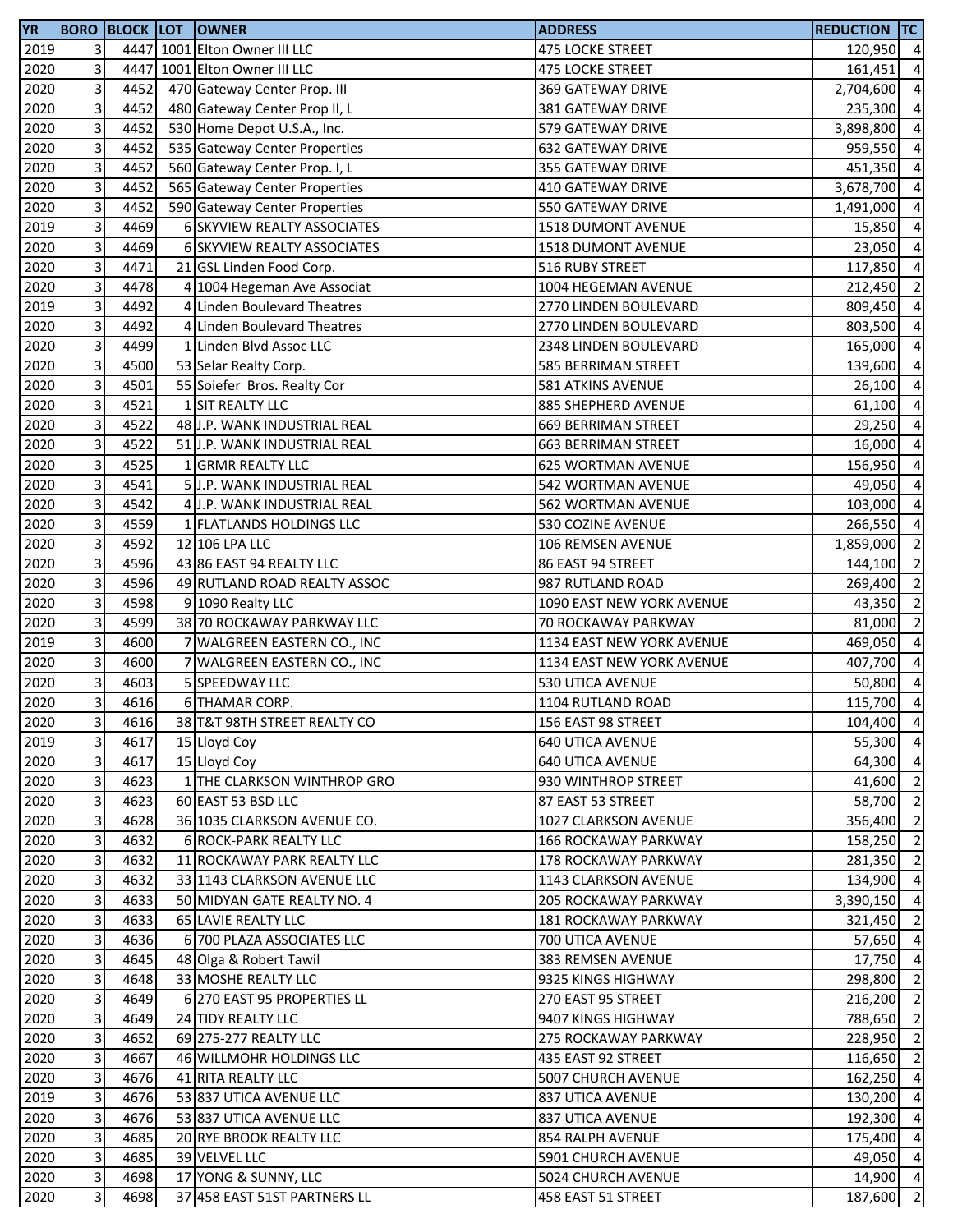| <b>YR</b> |                         |      | <b>BORO BLOCK LOT OWNER</b>  | <b>ADDRESS</b>                                  | Reduction  TC      |                |
|-----------|-------------------------|------|------------------------------|-------------------------------------------------|--------------------|----------------|
| 2020      | $\overline{3}$          | 4698 | 60 JPMorgan Chase Bank, N.A. | 891 UTICA AVENUE                                | 53,200 4           |                |
| 2019      | $\overline{3}$          | 4698 | 64 ALDOR B REALTY ASSOCIATES | 5002 CHURCH AVENUE                              | 188,350            | $\overline{4}$ |
| 2020      | 3                       | 4698 | 64 ALDOR B REALTY ASSOCIATES | 5002 CHURCH AVENUE                              | 136,600            | $\overline{4}$ |
| 2019      | 3                       | 4703 | 36 RDA E56TH ST LLC          | 254 EAST 56 STREET                              | 154,850            | $\overline{2}$ |
| 2020      | 3                       | 4703 | 36 RDA E56TH ST LLC          | 254 EAST 56 STREET                              | 240,800            | $\overline{2}$ |
| 2020      | 3                       | 4705 | 22 CHUMBERLY REALTY, LLC     | 5733 KINGS HIGHWAY                              | 139,850            | $\overline{2}$ |
| 2020      | 3                       | 4713 | 42 CHURCH AVENUE REALTY LLC  | 9220 CHURCH AVENUE                              | 158,100            | $\overline{4}$ |
| 2020      | $\mathbf{3}$            | 4716 | 39 JOJO CONIGLIARO           | 9502 CHURCH AVENUE                              | 149,500            | $\overline{4}$ |
| 2020      | $\overline{3}$          | 4734 | 17 CLAYTON CYLINDER HEADS IN | 1044 UTICA AVENUE                               | 26,450             | $\overline{4}$ |
| 2019      | 3                       | 4746 | 38 MICHELMAN RALPH AVENUE LL | 1061 RALPH AVENUE                               | 53,700             | $\overline{4}$ |
| 2020      | 3                       | 4754 | 36 K & K EQUITIES LLC        | 603 EAST 94 STREET                              | 757,900            | $\overline{2}$ |
| 2019      | 3                       | 4755 | 39 BEZRAS HABORAH LLC        | 597 EAST 95 STREET                              | 203,400            | $\overline{2}$ |
| 2020      | 3                       | 4755 | 39 BEZRAS HABORAH LLC        | 597 EAST 95 STREET                              | 240,300            | $\overline{2}$ |
| 2020      | $\mathbf{3}$            | 4757 | 1 660 East 98th LLC          | 638 EAST 98 STREET                              | 211,000            | $\overline{2}$ |
| 2019      | $\overline{3}$          | 4770 | 6 GREEN ACRES FARMS, INC.    | <b>1160 UTICA AVENUE</b>                        | 51,700 4           |                |
| 2020      | $\mathbf{3}$            | 4770 | 6 GREEN ACRES FARMS, INC.    | 1160 UTICA AVENUE                               | 29,200             | $\overline{4}$ |
| 2020      | $\overline{3}$          | 4770 | 19 Herman Weiss & Carl Weiss | 1190 UTICA AVENUE                               | 14,950             | $\overline{4}$ |
| 2020      | 3                       | 4770 | 21 Herman Weiss & Carl Weiss | 1194 UTICA AVENUE                               | 26,650             | $\overline{a}$ |
| 2020      | $\overline{\mathbf{3}}$ | 4771 | 58 1209 REALTY CORP.         | 1209 UTICA AVENUE                               | 46,850             | $\overline{4}$ |
| 2020      | $\overline{\mathbf{3}}$ | 4771 | 63 1209 REALTY CORP.         | 1201 UTICA AVENUE                               | 23,800             | $\overline{4}$ |
| 2020      | 3                       | 4775 | 41 Kings Highway Realty Corp | 5461 KINGS HIGHWAY                              | 445,400            | $\overline{2}$ |
| 2020      | 3                       | 4780 | 1803 East 49th Street Real   | 4902 AVENUE D                                   | 359,300            | $\overline{2}$ |
| 2020      | 3                       | 4780 | 42 1330 Utica Corp.          | 1330 UTICA AVENUE                               | 31,800             | $\overline{4}$ |
| 2020      | 3                       | 4784 | 35 CORT & MEDAS ASSOCIATES L | 1414 UTICA AVENUE                               | 61,400             | $\overline{4}$ |
| 2020      | $\mathbf{3}$            | 4784 | 44 1434 UTICA AVENUE HOLDING | 1434 UTICA AVENUE                               | 20,500             | $\overline{4}$ |
| 2020      | 3                       | 4785 | 52 SECOND RAMA LLC           | 1415 UTICA AVENUE                               | 15,000             | $\overline{4}$ |
| 2020      | 3                       | 4786 | 75 MERCURY PAINT CORP        | 4808 FARRAGUT ROAD                              | 25,250             | $\overline{a}$ |
| 2020      | 3                       | 4786 | 76 MERCURY PAINT CORP        | 4812 FARRAGUT ROAD                              | 16,050             | $\overline{4}$ |
| 2020      | $\overline{\mathbf{3}}$ | 4786 | 120 G.S.I. REALTY CO.        | 4801 GLENWOOD ROAD                              | 77,300             | $\overline{4}$ |
| 2020      | 3                       | 4793 | 26 570 ESTATES LLC           | 570 EAST NEW YORK AVENUE                        | 9,300              | $\overline{4}$ |
| 2020      | 3                       | 4804 | 1 Kingston Heights LLC       | 555 RUTLAND ROAD                                | 164,850            | $\overline{2}$ |
| 2020      | 3                       | 4804 | 40 592 Albany LLC            | 592 ALBANY AVENUE                               | 290,050            | $\overline{2}$ |
| 2019      | $\mathbf{3}$            | 4806 | 89 EAST CROWN HEIGHTS HOLDIN | 840 EAST NEW YORK AVENUE                        | 46,400             | $\overline{4}$ |
| 2020      | 3                       | 4806 | 89 EAST CROWN HEIGHTS HOLDIN | 840 EAST NEW YORK AVENUE                        | 138,200            | $\overline{4}$ |
| 2020      | 31                      | 4813 | 35 743 FENIMORE ASSOCIATES L | 743 FENIMORE STREET                             | 355,600            | $\overline{2}$ |
| 2020      | 3                       | 4815 | 9 633 NEW YORK AVE CORP.     | <b>633 NEW YORK AVENUE</b>                      | 82,450 4           |                |
| 2020      | $\mathbf{3}$            | 4828 | 11 LEE, CHONG SUN            | 1263 NOSTRAND AVENUE                            | 61,900             | $\overline{4}$ |
| 2020      | $\mathbf{3}$            | 4847 | 4 LENOX ARMS COOPERATIVE, I  | 10 EAST 43 STREET                               | 1,097,950          | $\overline{2}$ |
| 2020      | $\mathbf{3}$            | 4851 | 1 ACHIM BROS. LLC            | 740 CLARKSON AVENUE                             | 135,750 2          |                |
| 2019      | $\overline{3}$          | 4853 | 28 Gentry Apartments, Inc.   | 310 LENOX ROAD                                  | 470,650            | $\overline{2}$ |
| 2020      | $\mathbf{3}$            | 4853 | 28 Gentry Apartments, Inc.   | 310 LENOX ROAD                                  | 625,600            | $\overline{2}$ |
| 2019      | $\mathbf{3}$            | 4853 | 35 Gentry Apartments, Inc.   | 330 LENOX ROAD                                  | 402,950            | $\overline{2}$ |
| 2020      | $\mathbf{3}$            | 4853 | 35 Gentry Apartments, Inc.   | 330 LENOX ROAD                                  | 641,250            | $\overline{2}$ |
| 2020      | 3                       | 4853 | 90 Eastern Estates LLC       | 287 LINDEN BOULEVARD                            | 181,850            | $\overline{2}$ |
| 2019      | 3                       | 4853 | 93 E & K Realty Co. (Kings)  | 275 LINDEN BOULEVARD                            | 602,750            | $\overline{2}$ |
| 2020      | $\mathbf{3}$            | 4853 | 93 E & K Realty Co. (Kings)  | 275 LINDEN BOULEVARD                            | 487,000            | $\overline{2}$ |
| 2020      | $\overline{3}$          | 4857 | 49 Alyvon Realty Corp.       | 427 LINDEN BOULEVARD                            | 171,300            | $\overline{2}$ |
| 2019      | 3                       | 4865 | 1 Anna & Rose Realty Co., L  | 751 TROY AVENUE                                 | 109,600 2          |                |
| 2020      | $\mathbf{3}$            | 4865 | 1 Anna & Rose Realty Co., L  | 751 TROY AVENUE                                 | 379,950            | $\overline{2}$ |
| 2020      | $\mathbf{3}$            | 4869 | 1 3001 CHURCH AVENUE LLC     | 1449 NOSTRAND AVENUE                            | 354,500 4          |                |
| 2019      | 3                       | 4884 | 10 3024 CHURCH AVENUE LLC    | 3022 CHURCH AVENUE                              | 51,050             | -4             |
| 2020      | 3                       | 4884 | 10 3024 CHURCH AVENUE LLC    | 3022 CHURCH AVENUE                              | 61,850             | $\overline{4}$ |
| 2020      | 3                       | 4884 | 64 DECK NOSTRAND-1467, LLC   | 1467 NOSTRAND AVENUE                            | 43,700             | $\overline{4}$ |
| 2020      | $\mathbf{3}$            | 4885 | 51 EAST 31ST REALTY LLC      | 41 EAST 31 STREET                               | 124,700            | $\overline{2}$ |
|           | $\overline{3}$          | 4889 | 2 2690 JAMAICA LLC AND MAGE  |                                                 |                    | $\overline{4}$ |
| 2020      | $\overline{3}$          | 4889 |                              | 3504 CHURCH AVENUE<br><b>3506 CHURCH AVENUE</b> | 33,300<br>33,300 4 |                |
| 2020      |                         |      | 3 2690 JAMAICA LLC AND MAGE  |                                                 |                    |                |
| 2019      | $\overline{3}$          | 4890 | 7 EAST 37 256 LLC            | 3622 CHURCH AVENUE                              | 60,900             | $\overline{2}$ |
| 2020      | $\overline{\mathbf{3}}$ | 4890 | 7 EAST 37 256 LLC            | 3622 CHURCH AVENUE                              | 186,600 2          |                |
| 2020      | $\mathbf{3}$            | 4891 | 1 249 East 37 Properties, L  | 249 EAST 37 STREET                              | 163,400            | $\overline{2}$ |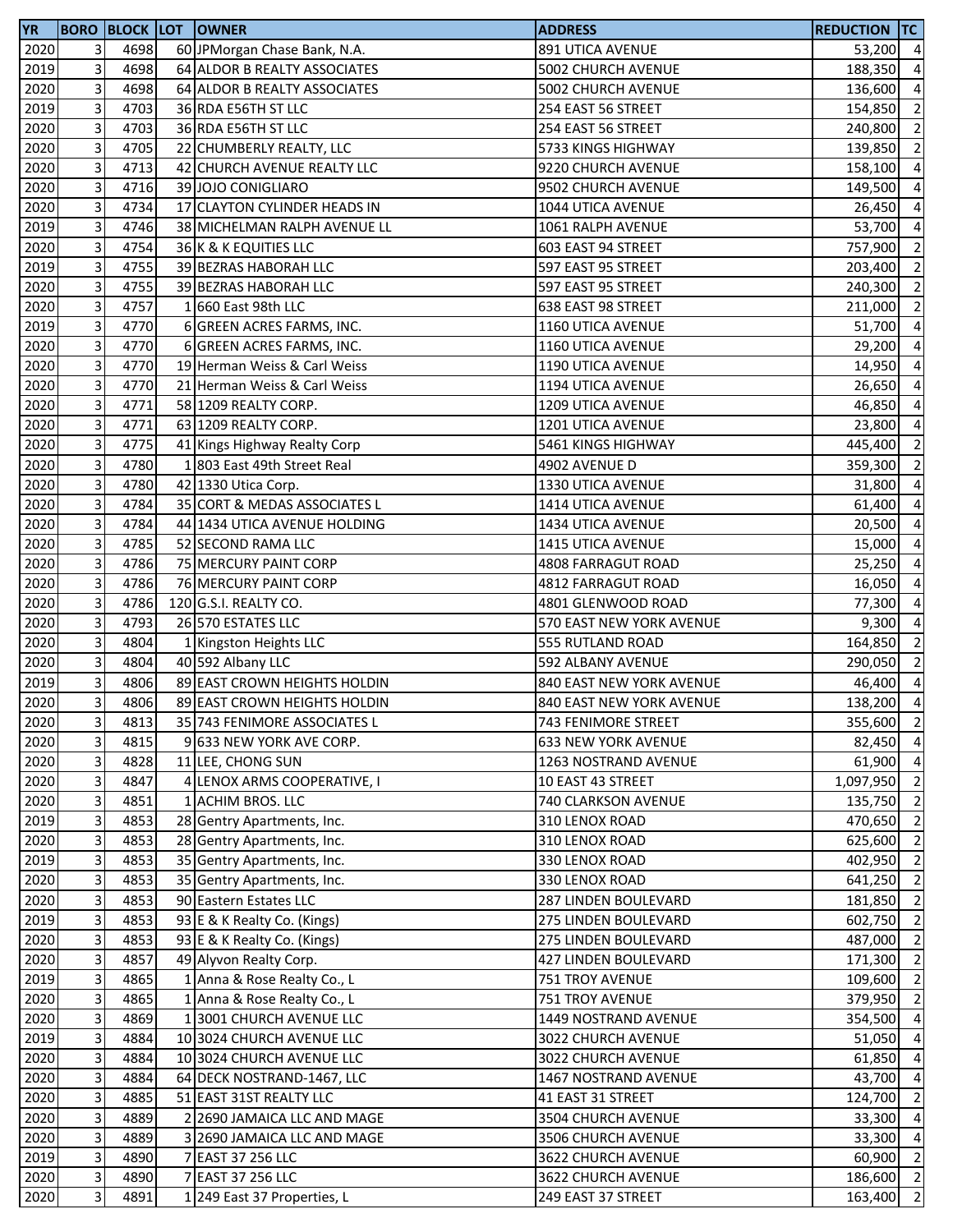| <b>YR</b> |              |      | <b>BORO BLOCK LOT OWNER</b>         | <b>ADDRESS</b>              | <b>REDUCTION TC</b> |                |
|-----------|--------------|------|-------------------------------------|-----------------------------|---------------------|----------------|
| 2020      | 3            | 4893 | 10 3922 Church Ave LLC              | 3922 CHURCH AVENUE          | 17,400 4            |                |
| 2020      | 3            | 4894 | 7 SIVAN 26 INC.                     | 4014 CHURCH AVENUE          | 27,650 4            |                |
| 2019      | 3            | 4894 | 8 4016 CHURCH AVE. CORP.            | 4016 CHURCH AVENUE          | 30,442 2A           |                |
| 2020      | 3            | 4894 | 8 4016 CHURCH AVE. CORP.            | 4016 CHURCH AVENUE          | 82,877 2A           |                |
| 2020      | 3            | 4903 | 20 1028 NEW YORK AVENUE, LLC        | 1028 NEW YORK AVENUE        | 126,000 2           |                |
| 2020      | 3            | 4917 | 22 1114 REALTY ASSOCIATES LL        | 1114 NEW YORK AVENUE        | 211,050 2           |                |
| 2020      | 3            | 4953 | 39 AVENUE D 3613 LLC                | 3613 AVENUE D               | 221,550 2           |                |
| 2019      | 3            | 4959 | 41 PENTACON LLC                     | 4213 AVENUE D               | 433,550             | $\overline{4}$ |
| 2020      | 3            | 4959 | 41 PENTACON LLC                     | 4213 AVENUE D               | 437,150             | $\overline{4}$ |
| 2019      | 3            | 4959 | <b>45 PENTACON LLC</b>              | 4201 AVENUE D               | 496,100             | $\overline{a}$ |
| 2020      | 3            | 4959 | 45 PENTACON LLC                     | 4201 AVENUE D               | 500,150             | $\overline{a}$ |
| 2019      | 3            | 4964 | 40 Gunki Holding LLC                | 1368 NEW YORK AVENUE        | 325,850             | $\overline{2}$ |
| 2020      | 3            | 4964 | 40 Gunki Holding LLC                | 1368 NEW YORK AVENUE        | 1,171,650 2         |                |
| 2020      | 3            | 4964 | 47 RENAISSANCE EQUITY HOLDIN        | 3101 FOSTER AVENUE          | 578,800             | $\overline{2}$ |
| 2020      | 3            | 4967 | 40 RENAISSANCE EQUITY HOLDIN        | 3505 FOSTER AVENUE          | 1,471,800           | $\overline{2}$ |
| 2020      | 3            | 5005 | 41 CALLENDAR & WILLETTE, INC        | 2019 NOSTRAND AVENUE        | 47,600              | $\overline{4}$ |
| 2020      | 3            | 5016 | 11 M&K 1567 ASSOCIATES LLC          | 1567 ALBANY AVENUE          | 27,700              | $\overline{4}$ |
| 2020      | 3            | 5016 | 13 M&K Real Estate Associate        | 1515 ALBANY AVENUE          | 288,600             | $\overline{a}$ |
| 2020      | 3            | 5018 | 70 JJD 1500 TROY LLC                | 1500 TROY AVENUE            | 162,500             | $\overline{4}$ |
| 2020      | 3            | 5023 | 16 1474 Schenectady LLC             | 1474 SCHENECTADY AVENUE     | 6,250               | $\overline{4}$ |
| 2020      | 3            | 5023 | 37 1047 E 46TH STREET CORPOR        | 1061 EAST 46 STREET         | 97,850              | $\overline{4}$ |
| 2019      | 3            | 5024 | 26 39 OCEAN LLC                     | 39 OCEAN AVENUE             | 87,700 2            |                |
| 2020      | 3            | 5024 | 26 39 OCEAN LLC                     | <b>39 OCEAN AVENUE</b>      | 185,200             | $\overline{2}$ |
| 2019      | 3            | 5026 | 11 163 Ocean Tenants Corp.          | 163 OCEAN AVENUE            | 79,550              | $\overline{2}$ |
| 2020      | 3            | 5026 | 11 163 Ocean Tenants Corp.          | 163 OCEAN AVENUE            | 319,200             | $\overline{2}$ |
| 2020      | 3            | 5026 | 34 125 OCEAN AVENUE OWNERS C        | <b>125 OCEAN AVENUE</b>     | 90,650              | $\overline{2}$ |
| 2020      | 3            | 5026 | 216 646-650 Flatbush Avenue L       | <b>652 FLATBUSH AVENUE</b>  | 164,500             | $\overline{a}$ |
| 2020      | 3            | 5026 | 235 WESTBURY 2101 LLC               | 2101 WESTBURY COURT         | 77,600              | $\overline{2}$ |
| 2020      | 3            | 5030 | 45 BSF 288-295 MAPLE HOLDING        | 295 MAPLE STREET            | 289,050             | $\overline{2}$ |
| 2019      | 3            | 5044 | 68 M & M HAWTHORNE REALTY, L        | <b>245 HAWTHORNE STREET</b> | 248,300 2           |                |
| 2020      | 3            | 5044 | 68 M & M HAWTHORNE REALTY, L        | <b>245 HAWTHORNE STREET</b> | 435,050             | $\overline{2}$ |
| 2020      | 3            | 5048 | 8 ANIS REALTY LLC                   | <b>693 FLATBUSH AVENUE</b>  | 195,300             | $\overline{2}$ |
| 2020      | 3            | 5054 | 30 724 FLATBUSH AVENUE LLC          | 724 FLATBUSH AVENUE         | 528,600             | $\overline{4}$ |
| 2020      | 3            |      | 5055 1001 The 35 & 41 Clarkson Aven | 35 CLARKSON AVENUE          | 2,063               | $\overline{2}$ |
| 2019      | $\mathbf{3}$ | 5057 | 35 672 PARKSIDE LLC                 | <b>672 PARKSIDE AVENUE</b>  | 674,650 4           |                |
| 2020      | 3            | 5057 | 35 672 PARKSIDE LLC                 | <b>672 PARKSIDE AVENUE</b>  | 765,100 4           |                |
| 2020      | 3            | 5057 | 76 299 CLARKSON LLC                 | 245 CLARKSON AVENUE         | 91,950 4            |                |
| 2020      | 3            | 5058 | 40 48 REALTY ASSOC LLC              | <b>48 ST PAULS PLACE</b>    | 148,550 2           |                |
| 2019      | 3            |      | 5060 1101 Caton Court Condominium   | 1735 CATON AVENUE           | 7,689               | $\overline{2}$ |
| 2020      | 3            |      | 5060 1101 Caton Court Condominium   | 1735 CATON AVENUE           | 11,255              | $\overline{2}$ |
| 2020      | 3            | 5061 | 1 SG 73 LLC & JS 73 LLC             | 73 ST PAULS PLACE           | 179,250 2           |                |
| 2020      | 3            | 5061 | 30 Targev Realty Corp.              | 402 OCEAN AVENUE            | 192,800 2           |                |
| 2020      | 3            | 5063 | 31 PARKWOOD RUFF LLC                | 170 WOODRUFF AVENUE         | 237,250             | $\overline{2}$ |
| 2020      | 3            | 5063 | 56 786 FLATBUSH FOOD CORP.          | 786 FLATBUSH AVENUE         | 137,050             | $\overline{4}$ |
| 2019      | 3            | 5064 | 53 RITA REALTY LLC                  | 2038 BEDFORD AVENUE         | 112,000 4           |                |
| 2020      | 3            | 5064 | 53 RITA REALTY LLC                  | 2038 BEDFORD AVENUE         | 128,650 4           |                |
| 2020      | 3            | 5064 | 92 55 LENOX LLC                     | 55 LENOX ROAD               | 161,100 2           |                |
| 2020      | 3            | 5065 | 75 LENOX ROAD LLC.                  | <b>181 LENOX ROAD</b>       | 94,550 2            |                |
| 2020      | 3            | 5065 | 85 LENOX APT'S LLC                  | 167 LENOX ROAD              | 38,500 2            |                |
| 2020      | 3            | 5065 | 100 ONE LENOX LLC                   | 125 LENOX ROAD              | 180,450             | $\overline{2}$ |
| 2020      | 3            | 5066 | 23 299 CLARKSON LLC                 | <b>224 CLARKSON AVENUE</b>  | 93,750 4            |                |
| 2020      | 3            | 5066 | 79 245 LENOX LLC                    | <b>245 LENOX ROAD</b>       | 178,200             | $\overline{2}$ |
| 2020      | 3            | 5066 | 93 215 LENOX LLC                    | 215 LENOX ROAD              | 68,400              | $\overline{2}$ |
| 2020      | 3            | 5082 | 17 EZRA KHASKI                      | 828 FLATBUSH AVENUE         | 36,500              | $\overline{4}$ |
| 2020      | 3            | 5082 | 26 844 FLATBUSH PROPERTY LLC        | 844 FLATBUSH AVENUE         | 32,450 2            |                |
| 2020      | 3            | 5082 | 67 WEST STERLING REALTY LLC         | 141 EAST 21 STREET          | 97,250              | $\overline{2}$ |
| 2020      | 3            | 5083 | 1825-829 FLATBUSH AVE, LLC          | 825 FLATBUSH AVENUE         | 113,300 2           |                |
| 2020      | 3            | 5083 | 20 16 Lenox Group LLC               | <b>16 LENOX ROAD</b>        | 24,525 2            |                |
| 2020      | 3            | 5085 | 72 JAY DEE HOLDINGS LLC             | 227 LINDEN BOULEVARD        | 177,750 2           |                |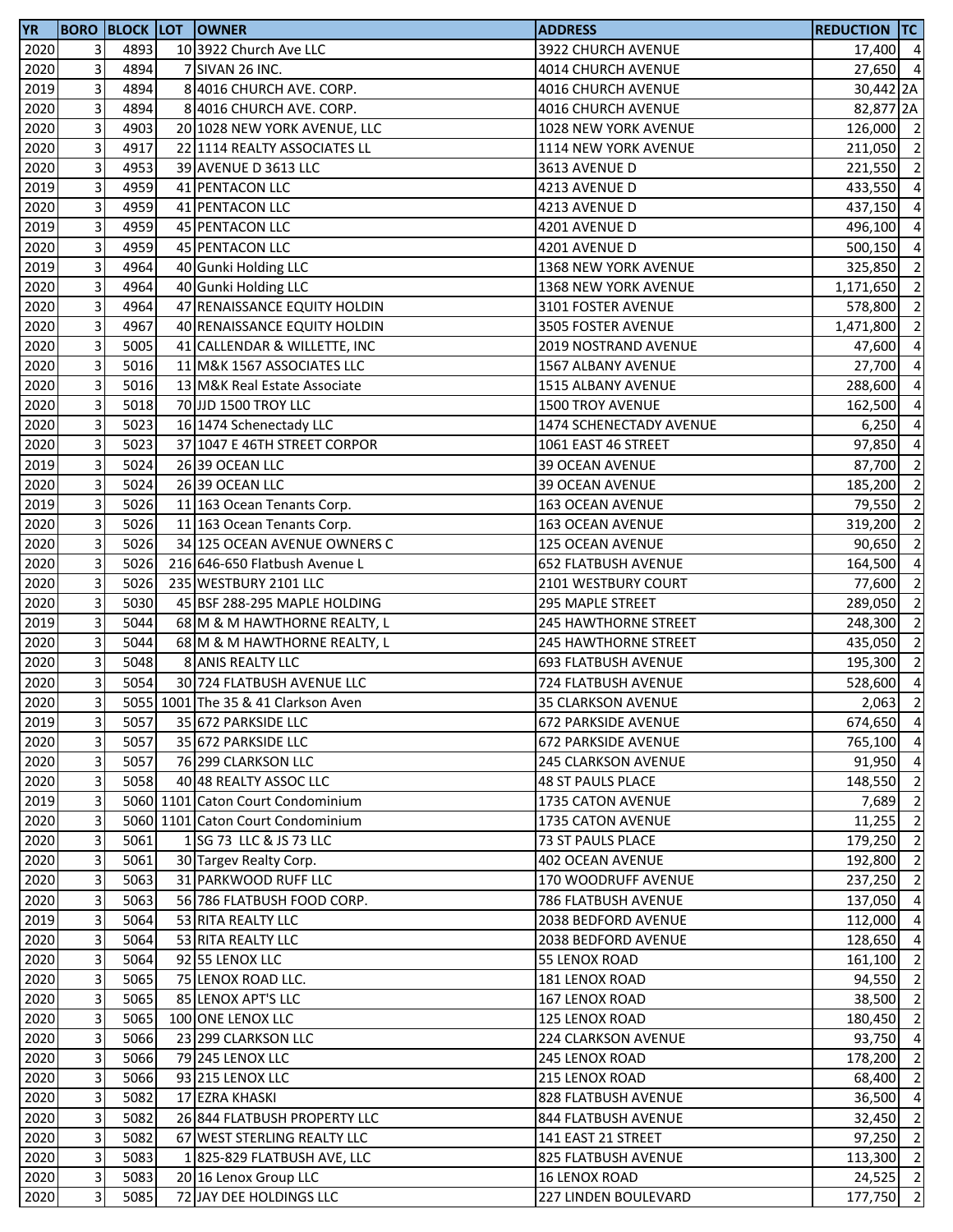| <b>YR</b> |   |      | <b>BORO BLOCK LOT OWNER</b>   | <b>ADDRESS</b>           | <b>REDUCTION TC</b> |                          |
|-----------|---|------|-------------------------------|--------------------------|---------------------|--------------------------|
| 2020      | 3 | 5087 | 17 100 Linden Realty LLC      | 100 LINDEN BOULEVARD     | 108,000 2           |                          |
| 2019      | 3 | 5088 | 27 EASTSIDE ESTATES, LLC      | 218 LINDEN BOULEVARD     | 88,850              | $\overline{2}$           |
| 2020      | 3 | 5088 | 27 EASTSIDE ESTATES, LLC      | 218 LINDEN BOULEVARD     | 207,150             | $\overline{\phantom{a}}$ |
| 2020      | 3 | 5089 | 31 EMRJ OF CHURCH LLC         | 2261 CHURCH AVENUE       | 202,150             | $\overline{4}$           |
| 2020      | 3 | 5089 | 59 RL2255 REALTY LLC          | 2255 CHURCH AVENUE       | 29,100 4            |                          |
| 2020      | 3 | 5089 | 105 873 Flatbush Avenue LLC   | 873 FLATBUSH AVENUE      | 29,300 4            |                          |
| 2020      | 3 | 5095 | 1 1409 Albemarle Road, Inc.   | 1409 ALBEMARLE ROAD      | 34,000              | $\overline{2}$           |
| 2020      | 3 | 5097 | 120 1701 Albemarle Owners Cor | 1701 ALBEMARLE ROAD      | 199,150             | $\overline{2}$           |
| 2020      | 3 | 5099 | 25 Fisher Knickerbocker LLC   | 1 TENNIS COURT           | 104,850             | $\overline{2}$           |
| 2020      | 3 | 5099 | 47 68 E 19TH REALTY LLC       | 68 EAST 19 STREET        | 171,450             | $\overline{2}$           |
| 2020      | 3 | 5102 | 36 928 FLATBUSH CORP.         | 928 FLATBUSH AVENUE      | 94,600              | $\overline{a}$           |
| 2020      | 3 | 5102 | 39 MIDWOOD ACTIVITIES INC     | 934 FLATBUSH AVENUE      | 605,950             | $\overline{4}$           |
| 2020      | 3 | 5102 | 45 BLUE BELL, LLC             | 946 FLATBUSH AVENUE      | 27,250 4            |                          |
| 2020      | 3 | 5102 | 46 S & A REALTY ASSOCIATES L  | 948 FLATBUSH AVENUE      | 190,550 4           |                          |
| 2020      | 3 | 5102 | 50 P.S.A.REALTY CO., LLC      | 954 FLATBUSH AVENUE      | 172,150             | $\overline{4}$           |
| 2020      | 3 | 5102 | 57 964 FLATBUSH AVENUE LLC    | 964 FLATBUSH AVENUE      | 94,500              | $\overline{4}$           |
| 2020      | 3 | 5102 | 59 968 FLATBUSH REALTY LLC    | 968 FLATBUSH AVENUE      | 108,100             | $\overline{4}$           |
| 2020      | 3 | 5103 | 1 ALICIA ASSOCIATES           | 937 FLATBUSH AVENUE      | 92,050              | $\overline{4}$           |
| 2019      | 3 | 5103 | 6 935 Flatbush LLC            | 935 FLATBUSH AVENUE      | 282,450             | $\overline{4}$           |
| 2020      | 3 | 5103 | 6 935 Flatbush LLC            | 935 FLATBUSH AVENUE      | 295,950             | $\overline{4}$           |
| 2020      | 3 | 5103 | 36 2230 CHURCH AVE. REALTY L  | 2228 CHURCH AVENUE       | 157,500             | $\overline{4}$           |
| 2020      | 3 | 5104 | 6 2412 CHURCH LLC             | 2412 CHURCH AVENUE       | 450,700 4           |                          |
| 2020      | 3 | 5104 | 10 2201 BEDFORD REALTY LLC    | 2201 BEDFORD AVENUE      | 104,450 4           |                          |
| 2019      | 3 | 5107 | 3 Ramogo Realty LLC           | 2255 BEDFORD AVENUE      | 118,200             | $\overline{2}$           |
| 2020      | 3 | 5107 | 3 Ramogo Realty LLC           | 2255 BEDFORD AVENUE      | 82,200              | $\overline{2}$           |
| 2020      | 3 | 5109 | 20 Roffe Properties, LLC      | <b>26 SNYDER AVENUE</b>  | 61,450              | $\overline{4}$           |
| 2020      | 3 | 5112 | 29 JS 39 LLC & SG 39 LLC      | <b>39 TURNER PLACE</b>   | 308,850             | $\overline{2}$           |
| 2019      | 3 | 5114 | 1 V D VILST INC               | 545 CONEY ISLAND AVENUE  | 5,950               | $\overline{a}$           |
| 2020      | 3 | 5114 | 1 V D VILST INC               | 545 CONEY ISLAND AVENUE  | 23,050              | $\overline{a}$           |
| 2020      | 3 | 5114 | 3 V D VILST INC               | <b>50 HINCKLEY PLACE</b> | 24,900              | $\overline{4}$           |
| 2020      | 3 | 5120 | 18 Flosar Realty LLC          | 190 EAST 17 STREET       | 90,250              | $\overline{2}$           |
| 2020      | 3 | 5122 | 28 CLB Holding LLC            | 170 EAST 19 STREET       | 48,500              | $\overline{2}$           |
| 2019      | 3 | 5122 | 56 221 EAST 18 STREET OWNERS  | 221 EAST 18 STREET       | 112,800             | $\overline{2}$           |
| 2020      | 3 | 5122 | 56 221 EAST 18 STREET OWNERS  | 221 EAST 18 STREET       | 102,000 2           |                          |
| 2020      | 3 | 5123 | 38 726 OCEAN HOLDINGS LLC     | 1915 BEVERLY ROAD        | 80,000 2            |                          |
| 2020      | 3 | 5123 | 62 Ditmas Park 141 LLC        | 141 EAST 19 STREET       | 153,400 2           |                          |
| 2020      | 3 | 5124 | 51 354 E. 21st Realty Corp.   | 354 EAST 21 STREET       | 159,030             | $\overline{2}$           |
| 2020      | 3 | 5125 | 18 MARCUS & SONS REALTY LLC   | 1000 FLATBUSH AVENUE     | 208,350 4           |                          |
| 2019      | 3 | 5125 | 23 1010 FLATBUSH LLC          | 1010 FLATBUSH AVENUE     | 18,150 4            |                          |
| 2020      | 3 | 5125 | 23 1010 FLATBUSH LLC          | 1010 FLATBUSH AVENUE     | 37,950 4            |                          |
| 2020      | 3 | 5132 | 75 19 DURYEA LLC              | 19 DURYEA PLACE          | 388,050 4           |                          |
| 2019      | 3 | 5133 | 14 Sears Holdings Management  | 2360 BEDFORD AVENUE      | 146,800 4           |                          |
| 2020      | 3 | 5133 | 14 Sears Holdings Management  | 2360 BEDFORD AVENUE      | 1,174,050           | $\overline{4}$           |
| 2020      | 3 | 5135 | 1 BEDFORD TILDEN ASSOCIATES   | 2339 TILDEN AVENUE       | 973,863             | $\overline{4}$           |
| 2019      | 3 | 5135 | 53 Sears Holdings Management  | 2359 BEDFORD AVENUE      | 21,800              | $\overline{4}$           |
| 2020      | 3 | 5135 | 53 Sears Holdings Management  | 2359 BEDFORD AVENUE      | 162,550             | $\overline{4}$           |
| 2020      | 3 | 5139 | 35 2801 Beverly Realty LLC    | 2801 BEVERLEY ROAD       | 225,700 2           |                          |
| 2019      | 3 | 5141 | 23 571 Coney LLC              | 571 CONEY ISLAND AVENUE  | 29,900 4            |                          |
| 2020      | 3 | 5141 | 23 571 Coney LLC              | 571 CONEY ISLAND AVENUE  | 42,400 4            |                          |
| 2020      | 3 | 5141 | 53 Bolla EM Realty LLC        | 619 CONEY ISLAND AVENUE  | 71,700              | $\overline{4}$           |
| 2020      | 3 | 5143 | 84 365 WESTMINSTER LLC        | 365 WESTMINSTER ROAD     | 215,300             | $\overline{2}$           |
| 2020      | 3 | 5145 | 70 Peach Realty Corp.         | 1415 CORTELYOU ROAD      | 126,350             | $\overline{4}$           |
| 2020      | 3 | 5149 | 1 287 East 18th Street, LLC   | 287 EAST 18 STREET       | 68,750              | $\overline{\phantom{0}}$ |
| 2020      | 3 | 5151 | 21 402 CORTELYOU ROAD LLC     | 420 EAST 21 STREET       | 74,850              | $\overline{2}$           |
| 2019      | 3 | 5152 | 1 2102 Realty LLC             | 2102 BEVERLEY ROAD       | 51,000              | $\overline{2}$           |
| 2020      | 3 | 5152 | 1 2102 Realty LLC             | 2102 BEVERLEY ROAD       | 58,550              | $\overline{\phantom{a}}$ |
| 2020      | 3 | 5152 | 11 T K A 1068 INC.            | 1068 FLATBUSH AVENUE     | 12,900 4            |                          |
| 2020      | 3 | 5154 | 5 1110 Courtelyou Road LLC    | 1110 CORTELYOU ROAD      | 162,900 4           |                          |
| 2020      | 3 | 5157 | 17 MARLBOROUGH REALTY LLC     | 400 MARLBOROUGH ROAD     | 73,100              | $\overline{2}$           |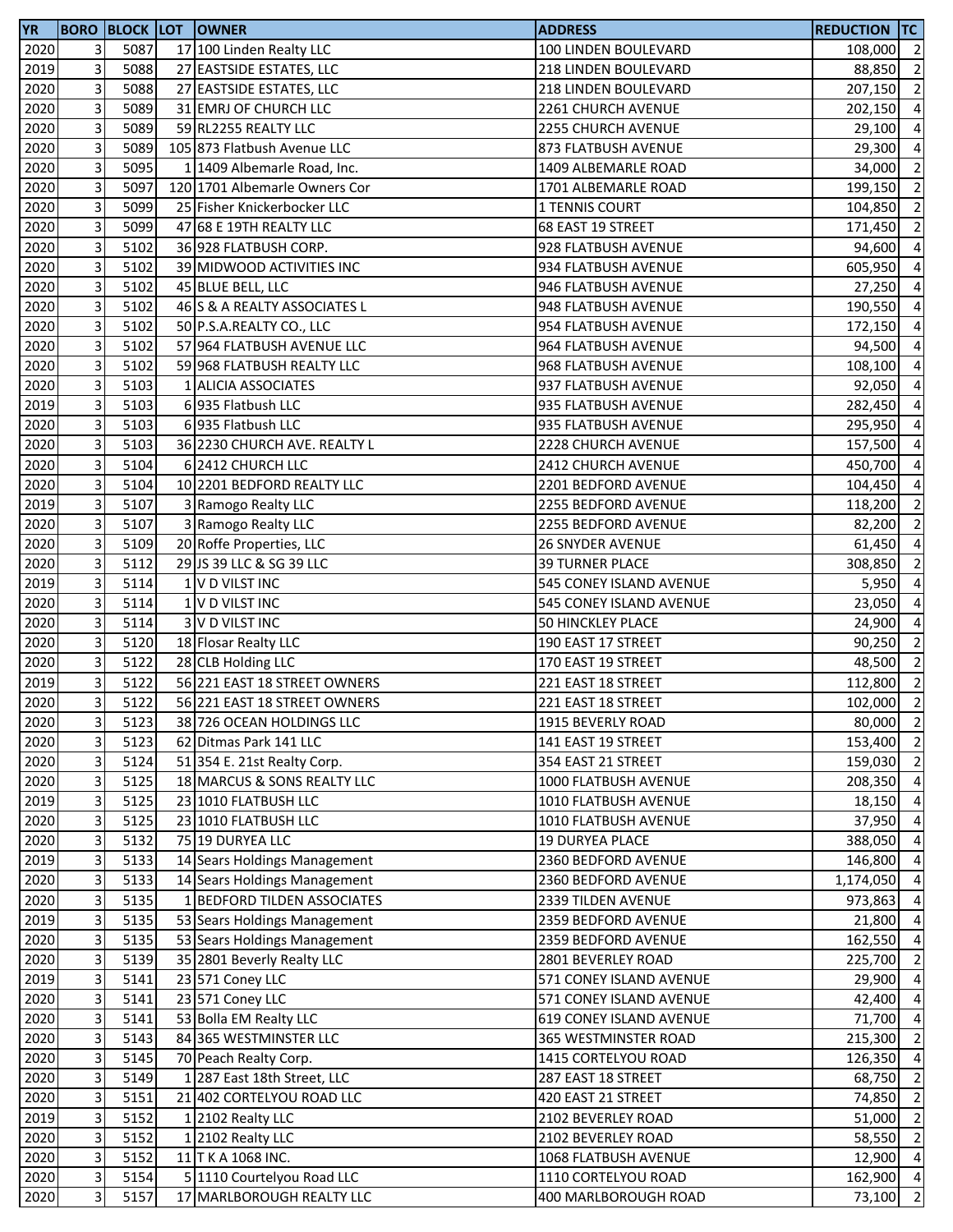| <b>YR</b> |                         |      | <b>BORO BLOCK LOT OWNER</b>  | <b>ADDRESS</b>             | <b>REDUCTION TC</b> |                |
|-----------|-------------------------|------|------------------------------|----------------------------|---------------------|----------------|
| 2019      | 3                       | 5162 | 46 Dorchester Towers Associa | 1901 DORCHESTER ROAD       | 65,900 2            |                |
| 2020      | 3                       | 5162 | 46 Dorchester Towers Associa | 1901 DORCHESTER ROAD       | 276,950             | $\overline{2}$ |
| 2020      | 3                       | 5164 | 9 Cortelyou Road LLC         | 1086 FLATBUSH AVENUE       | 147,050             | $\overline{2}$ |
| 2020      | 3                       | 5172 | 23 250-251 E. 29 Realty LLC  | 250 EAST 29 STREET         | 150,450 2           |                |
| 2020      | 3                       | 5174 | 1 1010 Realty Associates Lt  | 1010 DORCHESTER ROAD       | 83,400              | $\overline{2}$ |
| 2020      | 3                       | 5189 | 18 2516BEDFORD, LLC.         | 2516 BEDFORD AVENUE        | 63,100              | $\overline{2}$ |
| 2020      | 3                       | 5190 | 75 2505 Bedford 2015 LLC     | 2505 BEDFORD AVENUE        | 286,500             | $\overline{2}$ |
| 2020      | 3                       | 5193 | 58 1157 ROGERS AVENUE LLC    | 1157 ROGERS AVENUE         | 17,550              | $\overline{2}$ |
| 2020      | 3                       | 5211 | 39 Blackberry Realty LLC     | <b>2406 NEWKIRK AVENUE</b> | 76,050              | $\overline{2}$ |
| 2020      | 3                       | 5211 | 74 Roundtree Realty Corp.    | 2625 BEDFORD AVENUE        | 206,050             | $\overline{4}$ |
| 2020      | 3                       | 5220 | 42 2010 NEWKIRK REALTYLLC    | 2010 NEWKIRK AVENUE        | 81,350              | $\overline{2}$ |
| 2020      | 3                       | 5220 | 72 RAMOU HOME CORP LLC       | 1045 OCEAN AVENUE          | 35,450              | $\overline{2}$ |
| 2020      | 3                       | 5221 | 69 FC 2117 LLC               | 2117 FOSTER AVENUE         | 40,950 2            |                |
| 2020      | 3                       | 5221 | 73 Midhudson 2105 LLC        | <b>2105 FOSTER AVENUE</b>  | 179,880             | $\overline{2}$ |
| 2020      | 3                       | 5225 | 2 2739 Bedford Ave. LLC      | 2739 BEDFORD AVENUE        | 21,600              | $\overline{4}$ |
| 2020      | 3                       | 5230 | 3 2811 FARRAGUT LLC          | 2811 FARRAGUT ROAD         | 81,600              | $\overline{4}$ |
| 2020      | 3                       | 5231 | 78 BAWABEH BROTHERS NO. 2 LL | 1930 NOSTRAND AVENUE       | 253,400 4           |                |
| 2020      | 3                       | 5234 | 1 1302 NEWKIRK LLC           | 1302 NEWKIRK AVENUE        | 227,600             | $\overline{2}$ |
| 2019      | 3                       | 5235 | 52 605 RUGBY REALTY, LLC     | <b>605 RUGBY ROAD</b>      | 24,000 2B           |                |
| 2020      | 3                       | 5235 | 52 605 RUGBY REALTY, LLC     | 605 RUGBY ROAD             | 16,000 2B           |                |
| 2020      | 3                       | 5236 | 1 601 MARLBOROUGH, LLC       | 1502 NEWKIRK AVENUE        | 26,200 4            |                |
| 2020      | 3                       | 5241 | 31 1111 OCEAN AVE TENANTS CO | 1111 OCEAN AVENUE          | 341,550 2           |                |
| 2020      | 3                       | 5260 | 14 TERRACE PLACE REALTY      | <b>20 TERRACE PLACE</b>    | 275,350 2           |                |
| 2020      | 3                       | 5268 | 18 202-212 Seeley Street Own | 202 SEELEY STREET          | 389,250 2           |                |
| 2020      | 3                       | 5270 | 140 SALMIERI-MATRONE LLC     | 76 EAST 2 STREET           | 17,764 2B           |                |
| 2020      | 3                       | 5279 | 43 829 REALTY LLC            | 829 GREENWOOD AVENUE       | 1,746,300 2         |                |
| 2019      | 3                       | 5287 | 44 TD Bank, N. A.            | 210 PROSPECT PARK SW       | 27,500              | $\overline{4}$ |
| 2020      | 3                       | 5287 | 44 TD Bank, N. A.            | 210 PROSPECT PARK SW       | 51,350              | $\overline{4}$ |
| 2020      | 3                       | 5289 | 87 XANTHO HOLDING INC        | 1013 38 STREET             | 67,050              | $\overline{4}$ |
| 2019      | 3                       | 5293 | 37 FP 13TH AVENUE LLC        | 3914 13 AVENUE             | 14,350 4            |                |
| 2020      | 3                       | 5293 | 37 FP 13TH AVENUE LLC        | 3914 13 AVENUE             | 34,150              | $\overline{4}$ |
| 2019      | 3                       | 5293 | 38 FP 13TH AVENUE LLC        | 1267 40 STREET             | 16,200              | $\overline{4}$ |
| 2020      | 3                       | 5293 | 38 FP 13TH AVENUE LLC        | 1267 40 STREET             | 23,850              | $\overline{4}$ |
| 2019      | 3                       | 5294 | 31 PARKAMOUR REALTY INC.     | 1268 38 STREET             | 4,150               | $\overline{4}$ |
| 2020      | $\overline{\mathbf{3}}$ | 5294 | 31 PARKAMOUR REALTY INC.     | 1268 38 STREET             | $6,150$ 4           |                |
| 2019      | 3                       | 5294 | 45 PARKAMOUR REALTY CORP     | 1275 39 STREET             | 4,550 4             |                |
| 2020      | 3                       | 5294 | 45 PARKAMOUR REALTY CORP     | 1275 39 STREET             | 6,000               | $\overline{4}$ |
| 2019      | 3                       | 5294 | 46 PARKAMOUR REALTY INC      | 1267 39 STREET             | 25,800 4            |                |
| 2020      | 3                       | 5294 | 46 PARKAMOUR REALTY INC      | 1267 39 STREET             | 32,200              | $\overline{4}$ |
| 2019      | 3                       | 5294 | 50 PARKAMOUR REALTY INC      | 1257 39 STREET             | 14,850              | $\overline{4}$ |
| 2020      | 3                       | 5294 | 50 PARKAMOUR REALTY INC      | 1257 39 STREET             | 22,600              | $\overline{4}$ |
| 2019      | 3                       | 5294 | 53 PARKAMOUR REALTY INC.     | 1249 39 STREET             | 3,050               | $\overline{4}$ |
| 2020      | 3                       | 5294 | 53 PARKAMOUR REALTY INC.     | 1249 39 STREET             | 4,350               | $\overline{4}$ |
| 2020      | 3                       | 5294 | 56 GUTLAND BAUM LLC          | 1241 39 STREET             | 89,100              | $\overline{2}$ |
| 2020      | 3                       | 5294 | 62 39th Realty Corp.         | 1227 39 STREET             | 59,050              | $\overline{4}$ |
| 2020      | 3                       | 5294 | 65 VINCENT MASTRODDI         | 1223 39 STREET             | 10,800              | $\overline{4}$ |
| 2020      | 3                       | 5296 | 7 MEMFAY, LLC                | 1212-1216 36 STREET        | 37,200              | $\overline{4}$ |
| 2020      | 3                       | 5298 | 11 MAX BINIK Z"L CORP.       | 1312 39 STREET             | 105,000             | $\overline{4}$ |
| 2020      | 3                       | 5299 | 37 ZEE RLTY CO               | <b>3802 14 AVENUE</b>      | 54,850              | $\overline{4}$ |
| 2020      | 3                       | 5299 | 61 1313 39TH ST LLC          | 1325 39 STREET             | 68,250              | -4             |
| 2020      | 3                       | 5302 | <b>6 MICHELL WOLF LLC</b>    | 3519 FT HAMILTON PARKWAY   | 159,600             | $\overline{4}$ |
| 2020      | 3                       | 5302 | 32 BLACK FOREST REALTY INC.  | 3475 FT HAMILTON PARKWAY   | 46,750              | $\overline{4}$ |
| 2020      | 3                       | 5303 | 13 CALCULATED REALTY CORP.   | 3419 FT HAMILTON PARKWAY   | 60,300              | $\overline{4}$ |
| 2020      | 3                       | 5303 | 15 CALCULATED REALTY CORP.   | 3413 FT HAMILTON PARKWAY   | 51,290              | $\overline{4}$ |
| 2020      | 3                       | 5308 | 1 TEHAMA 36 REALTY LLC       | <b>159 TEHAMA STREET</b>   | 109,300             | $\overline{2}$ |
| 2020      | 3                       | 5320 | 46 81 Ocean Parkway Owners C | <b>81 OCEAN PARKWAY</b>    | 159,950             | $\overline{2}$ |
| 2020      | 3                       | 5325 | 1 CATON AVENUE REALTY LLC    | 202 CATON AVENUE           | 86,450 4            |                |
| 2019      | 3                       |      | 5328 1001 3MBAA LLC          | 150 OCEAN PARKWAY          | 82,550 4            |                |
| 2020      | 3                       |      | 5328 1001 3MBAA LLC          | 150 OCEAN PARKWAY          | 55,000 4            |                |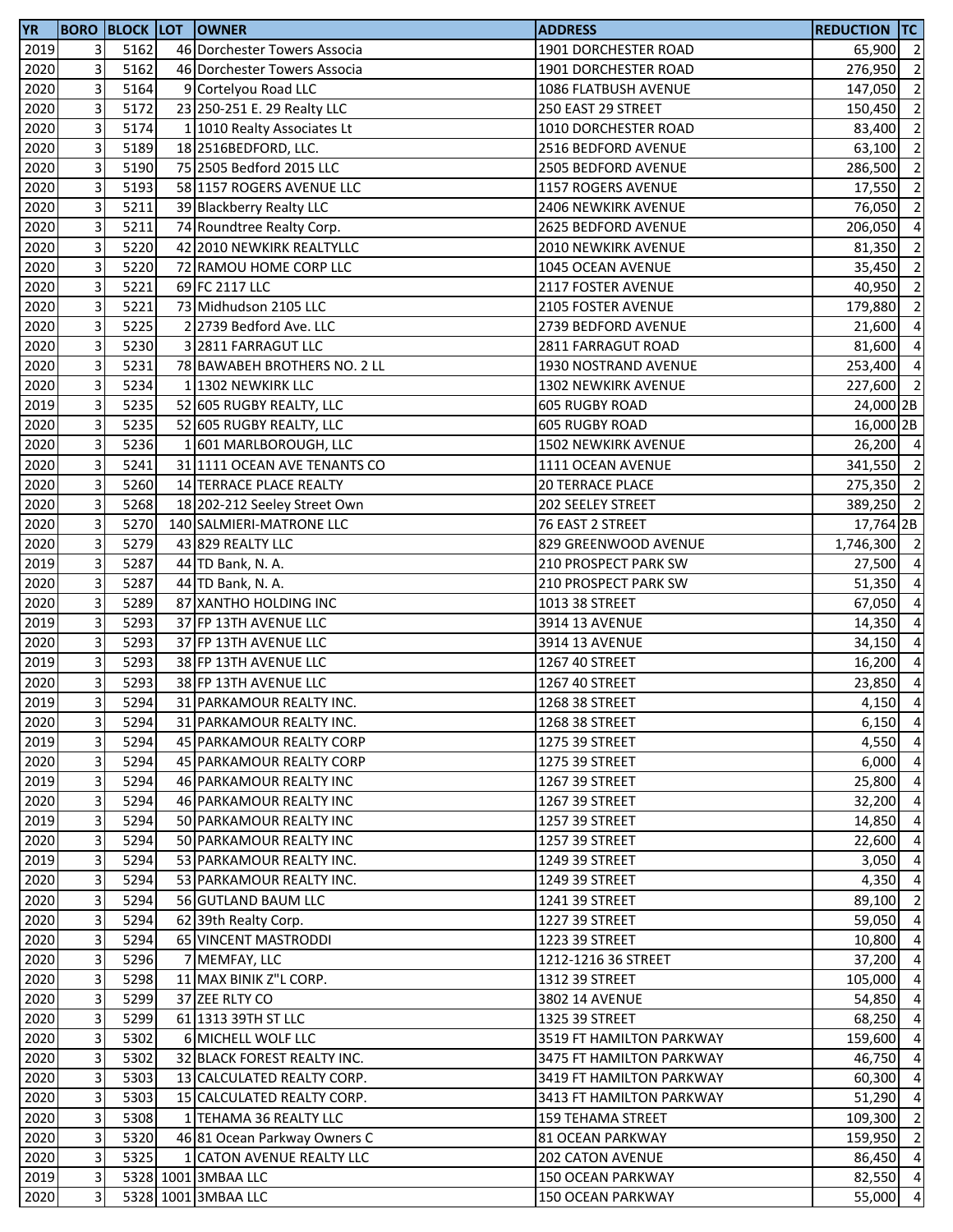| <b>YR</b> |                           |      | <b>BORO BLOCK LOT OWNER</b>          | <b>ADDRESS</b>           | <b>REDUCTION TC</b> |                |
|-----------|---------------------------|------|--------------------------------------|--------------------------|---------------------|----------------|
| 2020      | 3                         | 5334 | 57 117 Church Avenue Realty          | <b>115 CHURCH AVENUE</b> | 128,950 4           |                |
| 2020      | 3                         | 5334 | 64 CHURCH AVENUE REALTY CORP         | 425 MCDONALD AVENUE      | 1,505,400           | $\overline{4}$ |
| 2020      | 3                         | 5336 | 36 FRIJA FAMILY TRUST DANIEL         | 321 CHURCH AVENUE        | 36,800              | $\overline{4}$ |
| 2020      | 3                         | 5338 | 75 240 Ocean Parkway Owners          | 240 OCEAN PARKWAY        | 111,400 2           |                |
| 2019      | 3                         | 5339 | 1 207 OCEAN PARKWAY APARTME          | 205 OCEAN PARKWAY        | 145,000             | $\overline{2}$ |
| 2020      | 3                         | 5339 | 1 207 OCEAN PARKWAY APARTME          | 205 OCEAN PARKWAY        | 264,700             | $\overline{2}$ |
| 2020      | 3                         | 5340 | 22 222 EAST 8TH STREET LLC           | 214 EAST 8 STREET        | 156,000             | $\overline{2}$ |
| 2019      | 3                         | 5345 | 34 4002 15 Ave LLC                   | <b>4002 15 AVENUE</b>    | 20,950              | $\overline{4}$ |
| 2020      | 3                         | 5345 | 34 4002 15 Ave LLC                   | <b>4002 15 AVENUE</b>    | 55,600              | $\overline{4}$ |
| 2020      | 3                         | 5348 | 68 1413 38TH LLC                     | 1413 38 STREET           | 285,550             | $\overline{4}$ |
| 2020      | 3                         | 5349 | 92 PEARL RESIDENCE ASSOCIATE         | 1380 36 STREET           | 171,100             | $\overline{4}$ |
| 2020      | 3                         | 5353 | 3 108 BEVERLY, LLC                   | <b>108 BEVERLEY ROAD</b> | 45,800              | $\overline{a}$ |
| 2020      | 3                         | 5356 | 42 PARKWAY & C OWNERS CORP.          | 403 AVENUE C             | 220,950 2           |                |
| 2020      | 3                         | 5361 | 14 KEYTEX NEW YORK, INC.             | 586 CONEY ISLAND AVENUE  | 86,250              | $\overline{4}$ |
| 2020      | 3                         | 5372 | 41 YRC PROPERTY LLC                  | 556 EAST 4 STREET        | 44,650              | $\overline{2}$ |
| 2019      | 3                         | 5379 | 21 JNJ UNITED LLC                    | 1636 43 STREET           | 77,950              | $\overline{2}$ |
| 2020      | 3                         | 5379 | 21 JNJ UNITED LLC                    | 1636 43 STREET           | 72,100              | $\overline{2}$ |
| 2020      | 3                         | 5384 | 30 744 MCDONALD REALTY LLC           | 724 MCDONALD AVENUE      | 22,000              | $\overline{a}$ |
| 2020      | 3                         | 5384 | 32 744 MCDONALD REALTY LLC           | 736 MCDONALD AVENUE      | 53,000              | $\overline{a}$ |
| 2020      | 3                         | 5384 | 34 744 MCDONALD REALTY LLC           | 744 MCDONALD AVENUE      | 17,750              | $\overline{a}$ |
| 2020      | 3                         | 5384 | 36 744 MCDONALD REALTY LLC           | 740 MCDONALD AVENUE      | 44,100              | $\overline{4}$ |
| 2020      | 3                         | 5389 | 19 JAY REALTY LLC                    | 438 OCEAN PARKWAY        | 105,900             | $\overline{2}$ |
| 2020      | 3                         |      | 5390 1001 THE 608-616 EAST 7TH STRE  | 608 EAST 7 STREET        | 1,729               | $\overline{4}$ |
| 2020      | 3                         | 5391 | 61 599 EAST 7 STREET OWNERS          | 599 EAST 7 STREET        | 150,750             | $\overline{2}$ |
| 2020      | 3                         | 5419 | 1 A & A PAZ REALTY LLC               | 991 MCDONALD AVENUE      | 54,200              | $\overline{4}$ |
| 2020      | 3                         |      | 5423 1001 PARKVILLE PROMENADE CONDO  | 702 OCEAN PARKWAY        | 2,305               | $\overline{2}$ |
| 2020      | 3                         | 5424 | 1 715 OCEAN PARKWAY OWNERS           | 715 OCEAN PARKWAY        | 315,300             | $\overline{2}$ |
| 2019      | 3                         |      | 5431 1101 1557 45 STREET CONDOMINIUM | 1557 45 STREET           | 11,746 2C           |                |
| 2020      | 3                         |      | 5431 1101 1557 45 STREET CONDOMINIUM | 1557 45 STREET           | 22,344 2C           |                |
| 2019      | 3                         |      | 5431 1201 1559 45 STREET CONDOMINIUM | 1559 45 STREET           | 20,082 2C           |                |
| 2020      | 3                         |      | 5431 1201 1559 45 STREET CONDOMINIUM | 1559 45 STREET           | 29,435 2C           |                |
| 2020      | 3                         |      | 5436 1301 The 4602-4610 16th Avenue  | 4602 16 AVENUE           | 27,607 4            |                |
| 2020      | 3                         |      | 5436 1302 The 4602-4610 16th Avenue  | 4610 16 AVENUE           | 23,193 4            |                |
| 2020      | 3                         | 5444 | 42 ESGO REALTY LLC                   | 4718 18 AVENUE           | 14,900 4            |                |
| 2020      | $\overline{\mathbf{3}}$   | 5448 | 58 1681 49th Street LLC              | 1673 49 STREET           | 110,950 2           |                |
| 2020      | 3                         | 5452 | 39 1060 NAA LLC                      | 1060 MCDONALD AVENUE     | 17,800 4            |                |
| 2020      | 3                         | 5454 | 1 4915 16TH AVENUE LLC               | 4923 16 AVENUE           | 25,250              | $\overline{4}$ |
| 2019      | 3                         | 5458 | 143 5014 16TH AVENUE LLC             | 5014 16 AVENUE           | 169,400 4           |                |
| 2020      | 3                         | 5459 | 1 KF REALTY HOLDINGS LLC             | 5023 16 AVENUE           | 41,350 4            |                |
| 2020      | 3                         | 5471 | 1 1501 53rd Street LLC               | 5219 15 AVENUE           | 226,000             | $\overline{2}$ |
| 2020      | 3                         | 5471 | 43 5210 16TH AVE LLC                 | 5210 16 AVENUE           | 54,600              | $\overline{4}$ |
| 2020      | 3                         | 5471 | 143 5210 16TH AVE LLC                | 5212 16 AVENUE           | 20,050 4            |                |
| 2019      | 3                         | 5478 | 1 5319 16TH AVENUE LLC               | 1603 54 STREET           | 42,250              | $\overline{4}$ |
| 2020      | 3                         | 5478 | 1 5319 16TH AVENUE LLC               | 1603 54 STREET           | 66,550              | $\overline{4}$ |
| 2019      | 3                         | 5480 | 1 J.T.J. Properties LLC              | 5323 18 AVENUE           | 100,700             | $\overline{4}$ |
| 2020      | 3                         | 5480 | 1 J.T.J. Properties LLC              | 5323 18 AVENUE           | 128,600 4           |                |
| 2020      | 3                         | 5480 | 8 PRIME BORO MANAGEMENT COR          | 1802 53 STREET           | 326,800 2           |                |
| 2020      | 3                         | 5491 | 37 1574 LLC                          | 1574 56 STREET           | 106,300 2           |                |
| 2019      | 3                         |      | 5495 1018 1170 Ocean Parkway Owners  | 1170 OCEAN PARKWAY       | 248,550 2           |                |
| 2020      | 3                         |      | 5495 1018 1170 Ocean Parkway Owners  | 1170 OCEAN PARKWAY       | 572,100 2           |                |
| 2020      | 3                         | 5523 | 54 Alvin Berger LLC                  | 1559 62 STREET           | 79,550 4            |                |
| 2020      | 3                         | 5530 | 25 MIL-SPEC ENTERPRISES REAL         | 1546 62 STREET           | 219,050             | $\overline{4}$ |
| 2020      | 3                         | 5531 | 26 MOHAMMED EL-KHATIB                | 1646 62 STREET           | 32,300              | $\overline{4}$ |
| 2020      | 3                         | 5538 | 40 BILL WOLF PETROLEUM CO            | 6302 17 AVENUE           | 40,800              | $\overline{4}$ |
| 2020      | 3                         | 5547 | 6 ALVA PARTNERSHIP                   | 6401 18 AVENUE           | 567,650 4           |                |
| 2020      | 3                         | 5550 | 37 A.R. Conelly, Inc.                | 6416 BAY PARKWAY         | 17,100 4            |                |
| 2020      | 3                         | 5553 | 33 CARL DE FILIPPO AND ELEAN         | 1762 65 STREET           | 64,650 2            |                |
| 2019      | $\ensuremath{\mathsf{3}}$ | 5554 | 9 JPMorgan Chase Bank, N.A.          | 6505 18 AVENUE           | 159,750 4           |                |
| 2020      | 3                         | 5554 | 9 JPMorgan Chase Bank, N.A.          | 6505 18 AVENUE           | 176,850 4           |                |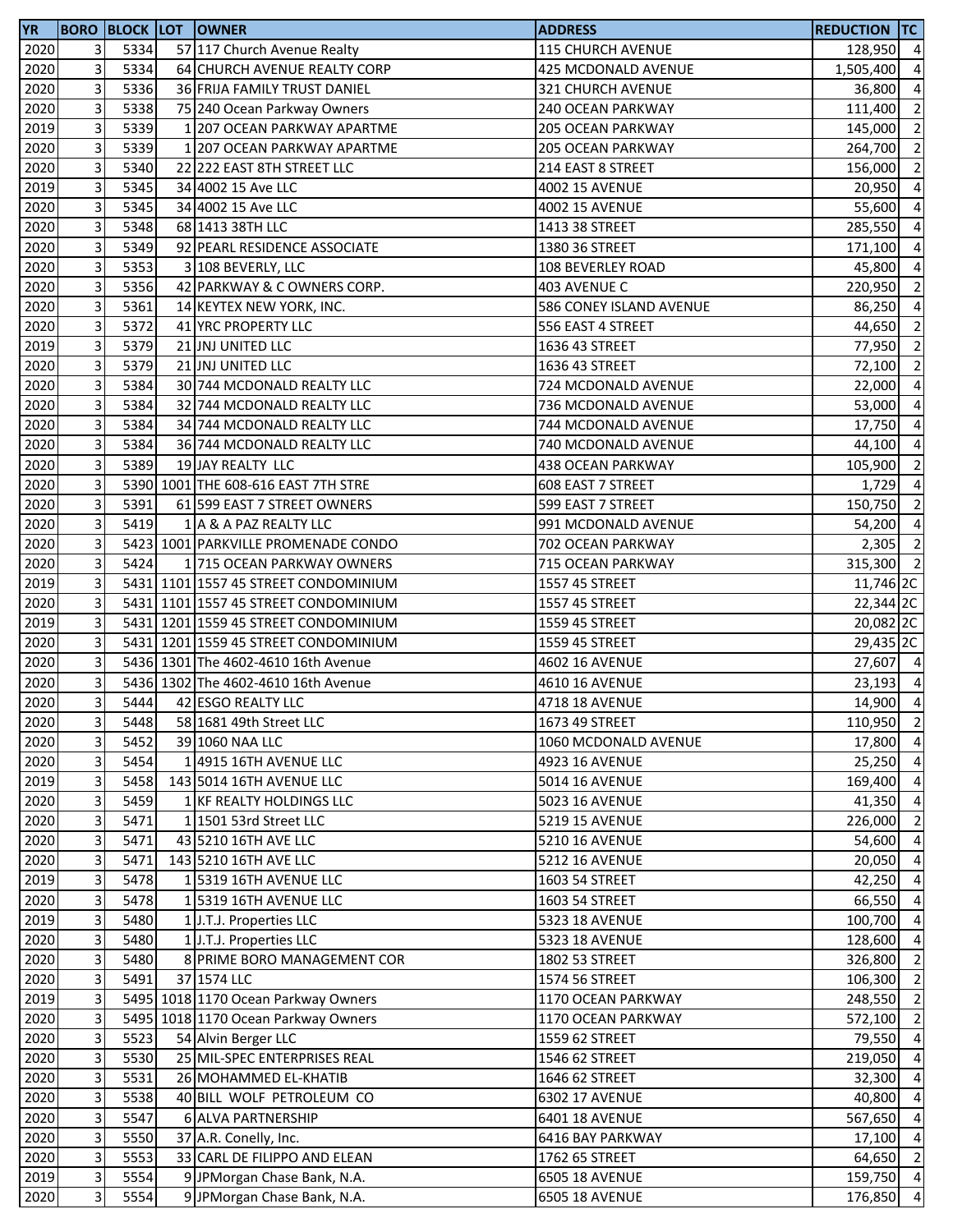| YR   |                         |      | <b>BORO BLOCK LOT OWNER</b>  | <b>ADDRESS</b>           | <b>REDUCTION TC</b> |                         |
|------|-------------------------|------|------------------------------|--------------------------|---------------------|-------------------------|
| 2020 | 3                       | 5560 | 20 Blue Bell Realty LLC      | 1718 66 STREET           | 82,950 2            |                         |
| 2020 | 3                       | 5560 | 60 1767 REALTY LLC           | 1767 67 STREET           | 492,300             | $\overline{2}$          |
| 2020 | 3                       | 5572 | 38 C M & L REALTY CORP.      | 6718 BAY PARKWAY         | 161,650             | $\overline{a}$          |
| 2020 | 3                       | 5583 | 49 John Rosatti              | 3917 NEW UTRECHT AVENUE  | 56,550              | $\overline{a}$          |
| 2020 | 3                       | 5583 | 55 John Rosatti              | 950 39 STREET            | 24,600              | $\overline{a}$          |
| 2020 | 3                       | 5584 | 15 Dina Brizzi               | 1036 39 STREET           | 15,350              | $\overline{a}$          |
| 2020 | 3                       | 5585 | 2 Joseph A. Brizzi & Sons I  | 3921 FT HAMILTON PARKWAY | 44,000              | $\overline{a}$          |
| 2019 | 3                       | 5608 | 37 Tiferes Realty Corp.      | 1035 45 STREET           | 46,450              | $\overline{2}$          |
| 2020 | 3                       | 5608 | 37 Tiferes Realty Corp.      | 1035 45 STREET           | 200,800             | $\overline{2}$          |
| 2019 | 3                       | 5610 | 30 13TH AVENUE RETAIL HOLDIN | 4404 13 AVENUE           | 200,450             | $\overline{a}$          |
| 2020 | 3                       | 5610 | 30 13TH AVENUE RETAIL HOLDIN | 4404 13 AVENUE           | 277,400             | $\overline{a}$          |
| 2019 | 3                       | 5610 | 36 13TH AVENUE RETAIL HOLDIN | 4414 13 AVENUE           | 170,750             | $\overline{a}$          |
| 2020 | 3                       | 5610 | 36 13TH AVENUE RETAIL HOLDIN | 4414 13 AVENUE           | 189,650             | $\overline{4}$          |
| 2019 | 3                       | 5611 | 1 A & E REALTY COMPANY       | 4421 13 AVENUE           | 7,400               | $\overline{4}$          |
| 2020 | 3                       | 5611 | 1 A & E REALTY COMPANY       | 4421 13 AVENUE           | 116,300             | $\overline{a}$          |
| 2020 | 3                       | 5611 | 44 1379 45TH ST TENANTS CORP | 4418 14 AVENUE           | 198,950             | $\overline{2}$          |
| 2020 | 3                       | 5634 | 6 Park House Hotel Inc.      | 4811 12 AVENUE           | 64,100              | $\overline{a}$          |
| 2019 | 3                       | 5638 | 5 TGN Management Inc.        | 902 49 STREET            | 93,350              | $\overline{a}$          |
| 2020 | 3                       | 5638 | 5 TGN Management Inc.        | 902 49 STREET            | 115,850             | $\overline{a}$          |
| 2020 | 3                       | 5638 | 6 FNA's R US LLC             | 904 49 STREET            | 216,200             | $\overline{a}$          |
| 2020 | 3                       | 5641 | 37 1282 ASSOCIATES LLC       | 4902 13 AVENUE           | 33,600              | $\overline{a}$          |
| 2019 | 3                       | 5646 | 30 552 ASSOCIATES LLC        | 1037 51 STREET           | 116,200             | $\overline{2}$          |
| 2020 | 3                       | 5646 | 30 552 ASSOCIATES LLC        | 1037 51 STREET           | 519,400             | $\overline{2}$          |
| 2019 | 3                       | 5656 | 34 1370 51ST REALTY LLC      | 1364 51 STREET           | 336,800             | $\overline{2}$          |
| 2020 | 3                       | 5656 | 34 1370 51ST REALTY LLC      | 1364 51 STREET           | 411,950             | $\overline{2}$          |
| 2020 | 3                       | 5657 | 35 5100 15th Avenue Owners,  | 5100 15 AVENUE           | 118,800             | $\overline{2}$          |
| 2020 | 3                       | 5669 | 29 New 53 LLC                | 5304 NEW UTRECHT AVENUE  | 112,550             | $\overline{a}$          |
| 2020 | 3                       | 5669 | 70 5308 REALTY INC.          | 5308 13 AVENUE           | 34,150              | $\overline{a}$          |
| 2019 | 3                       | 5670 | 47 1379 Realty LLC           | 1379 54 STREET           | 432,100             | $\overline{a}$          |
| 2020 | 3                       | 5670 | 47 1379 Realty LLC           | 1379 54 STREET           | 182,350 4           |                         |
| 2020 | 3                       | 5681 | 8 Triple A's Group LLC       | 1014 55 STREET           | 62,350              | $\overline{\mathbf{c}}$ |
| 2019 | 3                       | 5691 | 1 1301 REALTY GROUP LLC      | 1301 57 STREET           | 91,400              | $\overline{4}$          |
| 2020 | 3                       | 5691 | 1 1301 REALTY GROUP LLC      | 1301 57 STREET           | 88,550              | $\overline{4}$          |
| 2020 | 3                       | 5692 | 33 5606-15th Avenue LLC      | 5606 15 AVENUE           | 287,150             | $\overline{4}$          |
| 2020 | $\overline{\mathbf{3}}$ |      | 5701 1003 DSKT REALTY LLC    | 5816 FT HAMILTON PARKWAY | 95,999 4            |                         |
| 2019 | 3                       | 5703 | 42 5824 12TH AVE, LLC,       | 5824 12 AVENUE           | 56,400 4            |                         |
| 2020 | $\mathbf{3}$            | 5703 | 42 5824 12TH AVE, LLC,       | 5824 12 AVENUE           | 69,450              | $\overline{4}$          |
| 2020 | 3                       | 5717 | 47 G & P HOLDING LLC         | 1171 61 STREET           | 33,050 4            |                         |
| 2019 | 3                       | 5718 | 16 FI ASSOCIATES             | 1260 60 STREET           | 924,750 4           |                         |
| 2020 | 3                       | 5719 | 126 1360 60 STREET LLC       | 1342 60 STREET           | 343,350 4           |                         |
| 2020 | 3                       | 5734 | 3 6202-6217 REALTY LLC       | 6217 14 AVENUE           | 25,450              | $\overline{4}$          |
| 2020 | 3                       | 5746 | 38 RALPH AIEVOLI & SON, INC. | 6402 13 AVENUE           | 39,150              | $\overline{2}$          |
| 2019 | 3                       | 5748 | 31 RONALD TESTA              | 6426 NEW UTRECHT AVENUE  | 108,050             | $\overline{4}$          |
| 2020 | 3                       | 5748 | 31 RONALD TESTA              | 6426 NEW UTRECHT AVENUE  | 98,250              | $\overline{a}$          |
| 2019 | 3                       | 5753 | 135 13-65 BROOKLYN PL LLC    | 65 STREET                | 21,100              | $\overline{4}$          |
| 2020 | 3                       | 5753 | 135 13-65 BROOKLYN PL LLC    | 65 STREET                | 65,650              | $\overline{4}$          |
| 2020 | 3                       | 5760 | 38 Vitiello Realty Corp.     | 6602 13 AVENUE           | 44,400              | $\overline{4}$          |
| 2020 | 3                       | 5773 | 56 SELENA HAN                | 1135 BAY RIDGE AVENUE    | 1,610               | $\mathbf{1}$            |
| 2020 | 3                       | 5785 | 23 RA Realty Group II, LLC   | 758 60 STREET            | 120,800 2           |                         |
| 2020 | 3                       | 5785 | 28 RA Realty Group II, LLC   | 762 60 STREET            | 82,750              | $\overline{2}$          |
| 2019 | 3                       | 5792 | 1 Whitehouse Associates LLC  | <b>6113 5 AVENUE</b>     | 92,250              | $\overline{2}$          |
| 2020 | 3                       | 5792 | 1 Whitehouse Associates LLC  | <b>6113 5 AVENUE</b>     | 127,350             | $\overline{2}$          |
| 2020 | 3                       | 5801 | 54 Meris 549 LLC             | 549 63 STREET            | 40,900              | $\overline{4}$          |
| 2020 | 3                       | 5809 | 1 SHARON PROPERTIES INC      | 6321 4 AVENUE            | 71,800              | $\overline{a}$          |
| 2020 | 3                       | 5809 | <b>3 PLR CONSULTANTS INC</b> | 6317 4 AVENUE            | 19,700              | $\overline{4}$          |
| 2020 | 3                       | 5820 | 24 664 64th Street Realty Co | 640 64 STREET            | 12,650              | $\overline{4}$          |
| 2020 | 3                       | 5820 | 25 664 64th Street Realty Co | 642 64 STREET            | 14,050 4            |                         |
| 2020 | $\mathbf{3}$            | 5820 | 27 664 64th Street Realty Co | 646 64 STREET            | 17,150 4            |                         |
| 2020 | 3                       | 5820 | 32 664 64th Street Realty Co | 664 64 STREET            | 859,650 4           |                         |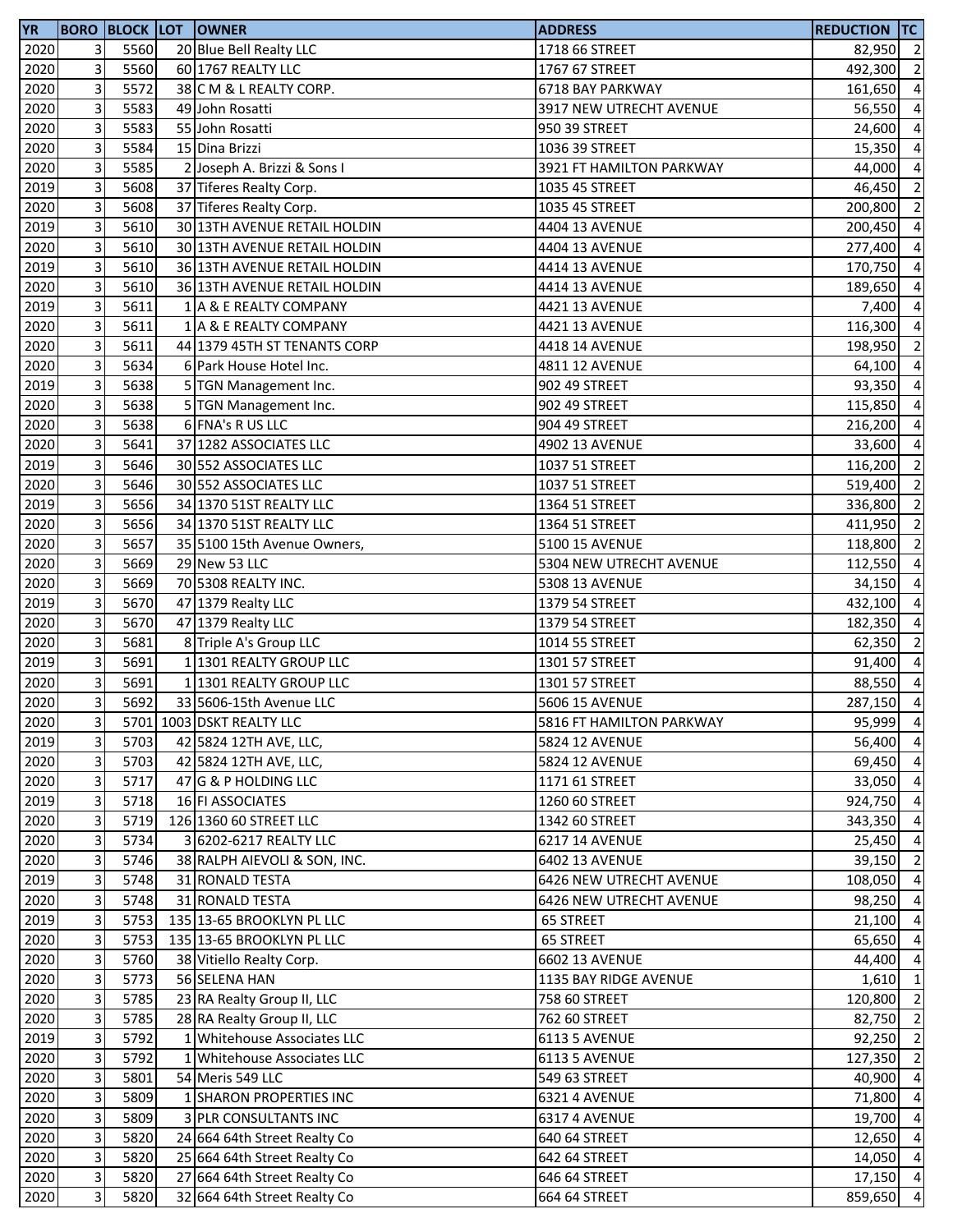| <b>YR</b> |                           |      | <b>BORO BLOCK LOT OWNER</b>         | <b>ADDRESS</b>             | <b>REDUCTION TC</b> |                |
|-----------|---------------------------|------|-------------------------------------|----------------------------|---------------------|----------------|
| 2020      | 3 <sup>1</sup>            | 5828 | 4 Bay Ridge Nissan, Inc.            | <b>6501 5 AVENUE</b>       | 352,000 4           |                |
| 2020      | 3                         | 5828 | 12 Bay Ridge Nissan, Inc.           | 522 65 STREET              | 64,800              | $\overline{4}$ |
| 2020      | $\overline{\mathbf{3}}$   | 5849 | 33 HIOS HOLDINGS, LTD.              | 268 67 STREET              | 36,450              | $\overline{2}$ |
| 2019      | 3                         | 5855 | 16 424 SENATOR REALTY CORP.         | <b>424 SENATOR STREET</b>  | 25,600 2            |                |
| 2020      | 3                         | 5855 | 16 424 SENATOR REALTY CORP.         | 424 SENATOR STREET         | 33,000 2            |                |
| 2020      | $\mathbf{3}$              | 5856 | 21 6701 5TH AVENUE REALTY LL        | 6701 5 AVENUE              | 112,250 2           |                |
| 2020      | 3                         |      | 5856 1002 THE 511 68TH STREET CONDO | 511 68 STREET              | 11,561 2C           |                |
| 2020      | 3                         | 5858 | 30 760 Tenants Corp.                | 760 67 STREET              | 260,100 2           |                |
| 2020      | 3                         | 5860 | 120 6824 COLONIAL ROAD, LLC         | <b>6824 COLONIAL ROAD</b>  | 62,650              | $\overline{2}$ |
| 2020      | 3                         | 5861 | 76 155 BAY RIDGE AVE. REALTY        | 149 BAY RIDGE AVENUE       | 28,650              | $\overline{4}$ |
| 2020      | 3                         | 5865 | 16823-25 FIFTH AVENUE REAL          | <b>6825 5 AVENUE</b>       | 144,300             | $\overline{4}$ |
| 2020      | 3                         | 5867 | 25 SHIXIONG ZHOU                    | <b>6802 8 AVENUE</b>       | 55,650              | $\overline{4}$ |
| 2020      | $\mathbf{3}$              | 5872 | 13 6901 LLC                         | <b>6901 3 AVENUE</b>       | 28,757 2A           |                |
| 2020      | $\overline{3}$            | 5873 | 46 I + L Realty Corp.               | 6910 5 AVENUE              | 28,950 4            |                |
| 2019      | 3                         | 5881 | 3 7005 SHORE ROAD, LLC              | 7005 SHORE ROAD            | 135,550             | $\overline{2}$ |
| 2020      | $\overline{\mathbf{3}}$   | 5881 | 3 7005 SHORE ROAD, LLC              | 7005 SHORE ROAD            | 268,300             | $\overline{2}$ |
| 2020      | 3                         | 5890 | 40 LIU & LI REALTY LLC              | 7106 3 AVENUE              | 299,100             | $\overline{4}$ |
| 2020      | $\overline{3}$            | 5891 | 11 7025 Third Avenue LLC            | <b>7025 3 AVENUE</b>       | 135,100             | $\overline{2}$ |
| 2020      | 3                         | 5894 | 1 610 Ovington Ave. Owners          | <b>610 OVINGTON AVENUE</b> | 557,500             | $\overline{2}$ |
| 2020      | 3                         | 5907 | 6 7201 REALTY LLC                   | 7201 RIDGE BOULEVARD       | 246,100             | $\overline{2}$ |
| 2020      | 3                         | 5917 | 16 Erynn 73rd Apartments Co.        | 230 73 STREET              | 183,400             | $\overline{2}$ |
| 2020      | 3                         | 5919 | 1 7311 FOURTH AVE, LLC              | <b>7311 4 AVENUE</b>       | 76,500 2            |                |
| 2020      | 3                         | 5930 | 1 7401 Apt. Inc.                    | 7401 4 AVENUE              | 418,750             | $\overline{2}$ |
| 2020      | $\mathbf{3}$              | 5940 | 10 GERASIMOS CHRISANTZAS            | 7503 3 AVENUE              | 27,750              | $\overline{4}$ |
| 2020      | 3                         | 5940 | 13 316 BAY RIDGE PKWY REALTY CORP   | 316 BAY RIDGE PARKWAY      | 56,900              | $\overline{4}$ |
| 2019      | 3                         | 5941 | 6 402 Bay Ridge Owners Corp         | <b>7501 4 AVENUE</b>       | 155,300             | $\overline{2}$ |
| 2020      | 3                         | 5941 | 6 402 Bay Ridge Owners Corp         | <b>7501 4 AVENUE</b>       | 232,250             | $\overline{2}$ |
| 2020      | $\mathbf{3}$              | 5941 | 51 Martin J. Golden                 | 473 76 STREET              | 14,900              | $\overline{4}$ |
| 2020      | $\mathbf{3}$              | 5943 | 5 JIANG, XIU DAN                    | 7511 6 AVENUE              | 2,932               | $\mathbf{1}$   |
| 2020      | $\overline{3}$            | 5951 | 31 PETROS 462 LLC                   | 462 76 STREET              | 105,100 2           |                |
| 2020      | 3                         | 5951 | 33 PAUL BELLI LLC                   | 466 76 STREET              | 216,850             | $\overline{2}$ |
| 2020      | $\mathbf{3}$              | 5960 | 42 7708 4TH AVENUE, LLC             | <b>7708 4 AVENUE</b>       | 50,100 4            |                |
| 2019      | 3                         | 5970 | 28 SLJRM REALTY LLC                 | 450 78 STREET              | 91,300 2            |                |
| 2020      | 3                         | 5970 | 28 SLJRM REALTY LLC                 | 450 78 STREET              | 35,750              | $\overline{2}$ |
| 2020      | 3 <sup>1</sup>            | 5972 | 1 601-79 Owners Corp.               | 601 79 STREET              | 160,200 2           |                |
| 2020      | 3                         | 5988 | 45 8020 FOURTH AVENUE OWNERS        | <b>8024 4 AVENUE</b>       | 341,950 2           |                |
| 2019      | $\mathbf{3}$              | 6000 | 53 Coffey Square Owners Corp        | 680 81 STREET              | 247,350             | $\overline{2}$ |
| 2020      | $\mathbf{3}$              | 6000 | 53 Coffey Square Owners Corp        | 680 81 STREET              | 428,700 2           |                |
| 2019      | $\overline{3}$            | 6010 | 47 8202 SEVENTH AVENUE, LLC         | 8202 7 AVENUE              | 82,800 4            |                |
| 2020      | $\ensuremath{\mathsf{3}}$ | 6010 | 47 8202 SEVENTH AVENUE, LLC         | 8202 7 AVENUE              | 114,750 4           |                |
| 2020      | 3                         | 6013 | 56 FRANK VISINTINI                  | 8510 NARROWS AVENUE        | $5,724$ 1           |                |
| 2020      | 3                         | 6018 | 41 Konstantinos Lambrakos           | 8304 5 AVENUE              | 43,326 2A           |                |
| 2020      | 3                         | 6027 | 31 Jamestown Tenants Corp.          | 580 84 STREET              | 139,350 2           |                |
| 2019      | 3                         | 6027 | 53 Bay Ridge 85 LLC                 | 545 85 STREET              | 277,300 2           |                |
| 2020      | 3                         | 6027 | 53 Bay Ridge 85 LLC                 | 545 85 STREET              | 164,800             | $\overline{2}$ |
| 2020      | 3                         | 6032 | 53 CHOW, MEI LING                   | 169 86 STREET              | 2,548               | $\mathbf{1}$   |
| 2019      | 3                         | 6034 | 49 GATEWAY 86TH LLC                 | 375 86 STREET              | $22,900$ 2          |                |
| 2020      | $\mathbf{3}$              | 6034 | 49 GATEWAY 86TH LLC                 | 375 86 STREET              | 332,500             | $\overline{2}$ |
| 2020      | $\mathbf{3}$              | 6034 | 76 PROTI REALTY, LLC.               | 321 86 STREET              | 88,100              | $\overline{2}$ |
| 2020      | 3                         | 6035 | 64 429-441 86TH STREET LLC          | 429 86 STREET              | 1,244,650           | $\overline{4}$ |
| 2020      | $\mathbf{3}$              | 6045 | 23 M & US PROPERTY INC              | 442 86 STREET              | 113,200             | $\overline{4}$ |
| 2019      | 3                         | 6045 | 29 Century 21 Department Sto        | 458 86 STREET              | 101,900             | $\overline{4}$ |
| 2020      | $\mathbf{3}$              | 6045 | 29 Century 21 Department Sto        | 458 86 STREET              | 69,500              | $\overline{4}$ |
| 2020      | 3                         | 6045 | 30 Century 21 Inc.                  | 460 86 STREET              | 109,100             | $\overline{4}$ |
| 2019      | $\overline{3}$            | 6045 | 32 464 REALTY ASSOCIATES            | 464 86 STREET              | 258,100             | $\overline{4}$ |
| 2020      | $\mathbf{3}$              | 6045 | 32 464 REALTY ASSOCIATES            | 464 86 STREET              | 314,800             | $\overline{4}$ |
| 2019      | $\mathbf{3}$              | 6045 | 35 Century 21 Department Sto        | 474 86 STREET              | 51,500              | $\overline{4}$ |
| 2020      | $\overline{3}$            | 6045 | 35 Century 21 Department Sto        | 474 86 STREET              | 55,100 4            |                |
| 2020      | $\mathbf{3}$              | 6045 | 36 ERIMAR REALTY LLC                | 476 86 STREET              | 65,150 4            |                |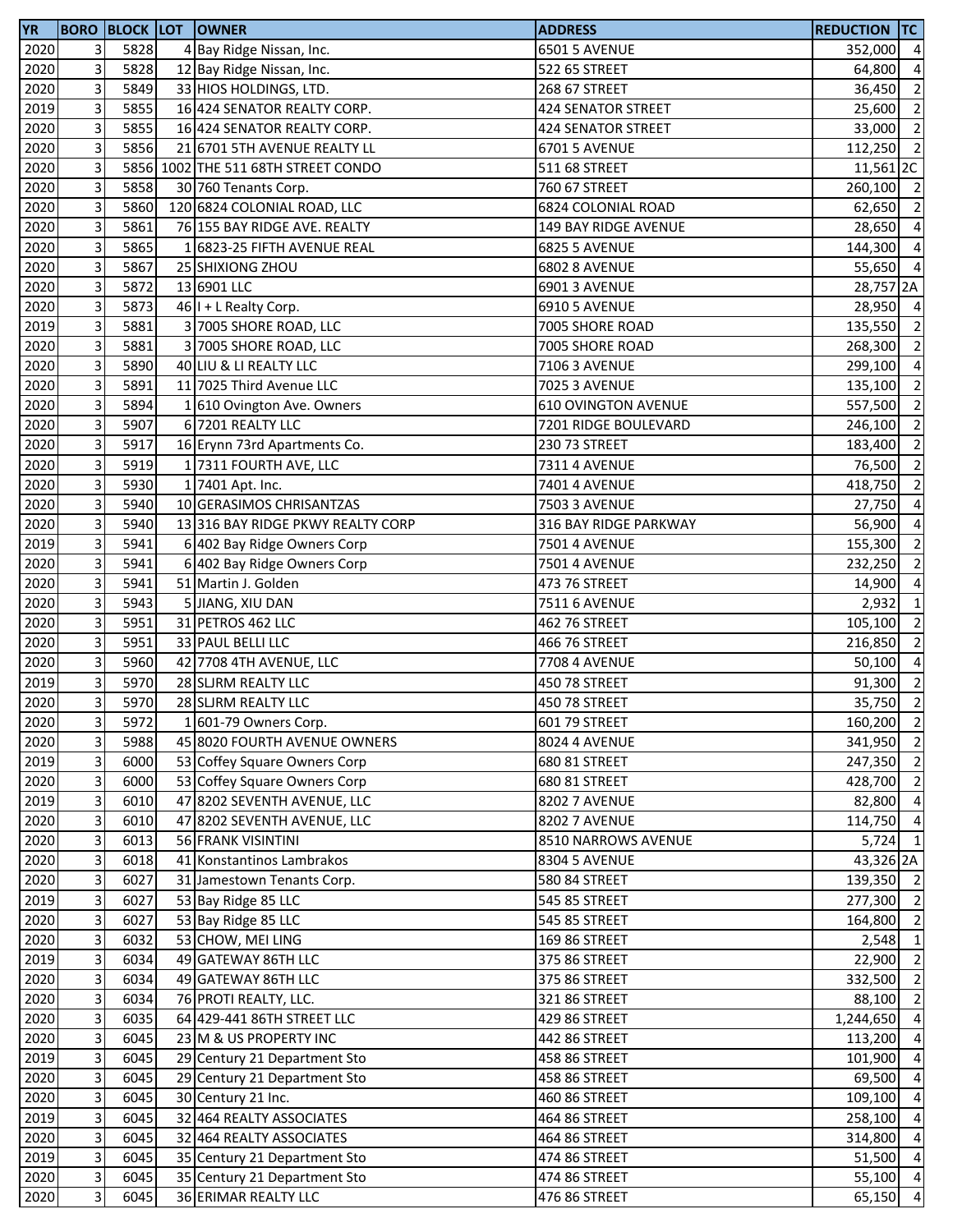| <b>YR</b> |                           |      | <b>BORO BLOCK LOT OWNER</b>               | <b>ADDRESS</b>           | <b>REDUCTION TC</b> |                |
|-----------|---------------------------|------|-------------------------------------------|--------------------------|---------------------|----------------|
| 2019      | 3                         | 6045 | 48 Century 21 Department Sto              | 449 87 STREET            | 131,200 4           |                |
| 2020      | 3                         | 6045 | 48 Century 21 Department Sto              | 449 87 STREET            | 211,750             | $\overline{4}$ |
| 2020      | 3                         | 6051 | 13 FOURBACK LLC                           | <b>8621 5 AVENUE</b>     | 37,050              | $\overline{4}$ |
| 2020      | 3                         | 6052 | 15 530-534 86TH STREET LLC                | 530 86 STREET            | 81,650              | $\overline{4}$ |
| 2020      | 3                         | 6053 | 8 CHI-AM REALTY LLC                       | 8615 FT HAMILTON PARKWAY | 106,650             | $\overline{2}$ |
| 2019      | 3                         | 6064 | 28 Sabbagh Gotlieb Realty II              | 8904 4 AVENUE            | 4,500               | $\overline{4}$ |
| 2020      | 3                         | 6064 | 28 Sabbagh Gotlieb Realty II              | 8904 4 AVENUE            | 9,450               | $\overline{4}$ |
| 2020      | 3                         | 6064 | 65 Sabbagh Gotlieb Realty II              | 8910 4 AVENUE            | 60,350              | $\overline{4}$ |
| 2020      | 3                         | 6066 | 1 Sabbagh Gotlieb Realty II               | 8915 4 AVENUE            | 50,900              | $\overline{4}$ |
| 2019      | 3                         |      | 6067 1001 98 GELSTON AVENUE CONDOMI       | 98 GELSTON AVENUE        | 19,663 2C           |                |
| 2020      | 3                         |      | 6067 1001 98 GELSTON AVENUE CONDOMI       | 98 GELSTON AVENUE        | 19,664 2C           |                |
| 2020      | 3                         | 6078 | 31 Verrazano Residents, Inc.              | 8901 NARROWS AVENUE      | 491,300 2           |                |
| 2020      | 3                         | 6083 | 1 NARROWS BAYVIEW CO., LLC                | 9101 SHORE ROAD          | 717,238 2           |                |
| 2019      | 3                         | 6090 | 5 9031 FT HAMILTON APTS INC               | 9031 FT HAMILTON PARKWAY | 489,950 2           |                |
| 2020      | 3                         | 6090 | 5 9031 FT HAMILTON APTS INC               | 9031 FT HAMILTON PARKWAY | 373,400 2           |                |
| 2020      | 3                         | 6090 | 20 KOTRONIS, POLYKARPOS                   | 9013 FT HAMILTON PARKWAY | 7,990 2A            |                |
| 2020      | 3                         | 6099 | 51 61 Oliver Owners Corp.                 | 61 OLIVER STREET         | 1,273,300 2         |                |
| 2019      | 3                         | 6100 | 13 OLIVER EQUITIES LLC                    | 20 OLIVER STREET         | 51,500 2B           |                |
|           | 3                         | 6100 | 13 OLIVER EQUITIES LLC                    |                          |                     |                |
| 2020      |                           |      |                                           | 20 OLIVER STREET         | 92,540 2B           |                |
| 2020      | 3<br>3                    | 6100 | 14 26 Oliver Street Apartmen              | 26 OLIVER STREET         | 81,450 2            |                |
| 2020      |                           | 6103 | 31 Ten Thousand Realty, LLC               | 380 92 STREET            | 352,850 2           |                |
| 2020      | 3                         | 6103 | 61 Bayridge Prince LLC                    | 315 93 STREET            | 381,400 4           |                |
| 2020      | 3                         | 6104 | 1 FORT LAFAYETTE TOWERS COR               | 9323 SHORE ROAD          | 869,850             | $\overline{2}$ |
| 2020      | 3                         | 6104 | 4 Fisher Shore LLC                        | 9303 SHORE ROAD          | 260,700             | $\overline{2}$ |
| 2020      | 3                         | 6104 | 17 20 93 Tenants Corp.                    | 20 93 STREET             | 81,400              | $\overline{2}$ |
| 2020      | 3                         | 6108 | 17 9215 4TH AVENUE, LLC                   | <b>9215 4 AVENUE</b>     | 97,000              | $\overline{a}$ |
| 2019      | 3                         | 6114 | 36 9412, LLC                              | 9412 4 AVENUE            | 94,500              | $\overline{4}$ |
| 2020      | 3                         | 6114 | 36 9412, LLC                              | 9412 4 AVENUE            | 103,650             | $\overline{a}$ |
| 2020      | 3                         | 6115 | 32 AGRAS REALTY, LLC.                     | 100 MARINE AVENUE        | 319,450             | $\overline{2}$ |
| 2020      | 3                         | 6116 | 1 JI Estates LLC                          | <b>123 MARINE AVENUE</b> | 172,800             | $\overline{2}$ |
| 2019      | 3                         | 6118 | 12 9401 REALTY CORP.                      | 9401 5 AVENUE            | 64,150              | $\overline{2}$ |
| 2020      | 3                         | 6118 | 12 9401 REALTY CORP.                      | 9401 5 AVENUE            | 22,100              | $\overline{2}$ |
| 2020      | 3                         | 6124 | 19615 Shore Road Tenants C                | 9615 SHORE ROAD          | 424,800             | $\overline{2}$ |
| 2019      | 3                         | 6125 | 1 185 Marine Avenue Tenants               | <b>185 MARINE AVENUE</b> | 166,350             | $\overline{2}$ |
| 2020      | $\overline{\mathbf{3}}$   | 6125 | 1 185 Marine Avenue Tenants               | <b>185 MARINE AVENUE</b> | 199,200 2           |                |
| 2020      | 3                         | 6125 | 18 Emerald Court Properties               | 9702 3 AVENUE            | 44,750 2            |                |
| 2020      | 3                         | 6133 | 25 9902 Owners Corp.                      | 9902 3 AVENUE            | 1,373,800 2         |                |
| 2020      | 3                         | 6134 | 19 TD Bank, N. A.                         | 342 99 STREET            | 34,000 4            |                |
| 2020      | 3                         | 6134 | 21 TD Bank, N. A.                         | 348 99 STREET            | 21,450 4            |                |
| 2020      | 3                         | 6134 | 22 TD Bank, N. A.                         | 9900 4 AVENUE            | 132,650 4           |                |
| 2019      | 3                         | 6137 | 100 Watersview Owners Co-Op I             | 9967 SHORE ROAD          | 103,050             | $\overline{2}$ |
| 2020      | 3                         | 6137 | 100 Watersview Owners Co-Op I             | 9967 SHORE ROAD          | 75,600              | $\overline{2}$ |
| 2020      | 3                         | 6157 | 36 NJP PROPERTIES LLC                     | 1472 BAY RIDGE AVENUE    | 29,850 2            |                |
| 2020      | 3                         | 6161 | 12 VITALIY TIMOFEYEV & LYUDMILA TIMOFEYEV | 1814 BAY RIDGE AVENUE    | 6,080 2A            |                |
| 2020      | 3                         | 6180 | 31 CAPITAL ONE, N.A.                      | 7108 NEW UTRECHT AVENUE  | 89,900 4            |                |
| 2020      | 3                         | 6180 | 33 CAPITAL ONE, N.A.                      | 7120 NEW UTRECHT AVENUE  | 30,750 4            |                |
| 2020      | 3                         | 6182 | 48 Michael Calabrese                      | 7122 18 AVENUE           | 63,400 4            |                |
| 2020      | 3                         | 6203 | 1 BILL WOLF PETROLEUM CO                  | 7310 NEW UTRECHT AVENUE  | 159,550             | $\overline{4}$ |
| 2020      | 3                         | 6214 | 56 7406 17TH AVENUE, LLC                  | 7406 17 AVENUE           | 69,000              | $\overline{2}$ |
| 2020      | 3                         | 6216 | 60 PARISI-PATEL, INC.                     | 1835 BAY RIDGE PARKWAY   | 61,500              | $\overline{4}$ |
| 2020      | 3                         | 6217 | 41 DEDONA JOE                             | 7416 20 AVENUE           | 35,400              | $\overline{4}$ |
| 2020      | 3                         | 6217 | 43 DEDONA JOE                             | 7420 20 AVENUE           | 7,850               | $\overline{4}$ |
| 2019      | 3                         | 6219 | 29 Bentley Realty LLC                     | 7402 BAY PARKWAY         | 86,350              | $\overline{2}$ |
| 2020      | 3                         | 6219 | 29 Bentley Realty LLC                     | 7402 BAY PARKWAY         | 162,300             | $\overline{2}$ |
|           | 3                         |      |                                           |                          |                     | $\overline{2}$ |
| 2020      |                           | 6225 | 36 1655 76th Street LLC                   | 7511 NEW UTRECHT AVENUE  | 139,900             |                |
| 2020      | 3                         | 6234 | 32 IENCO, ARMANDO                         | 1460 76 STREET           | 1,794               | $\mathbf{1}$   |
| 2020      | 3                         | 6245 | 1 NEZVER URUCI                            | 7719 14 AVENUE           | 11,900              | $\overline{2}$ |
| 2019      | $\ensuremath{\mathsf{3}}$ | 6245 | 6 Rodia & George Incorporat               | 7705 14 AVENUE           | 138,600 2           |                |
| 2020      | 3                         | 6245 | 6 Rodia & George Incorporat               | 7705 14 AVENUE           | $156, 150$ 2        |                |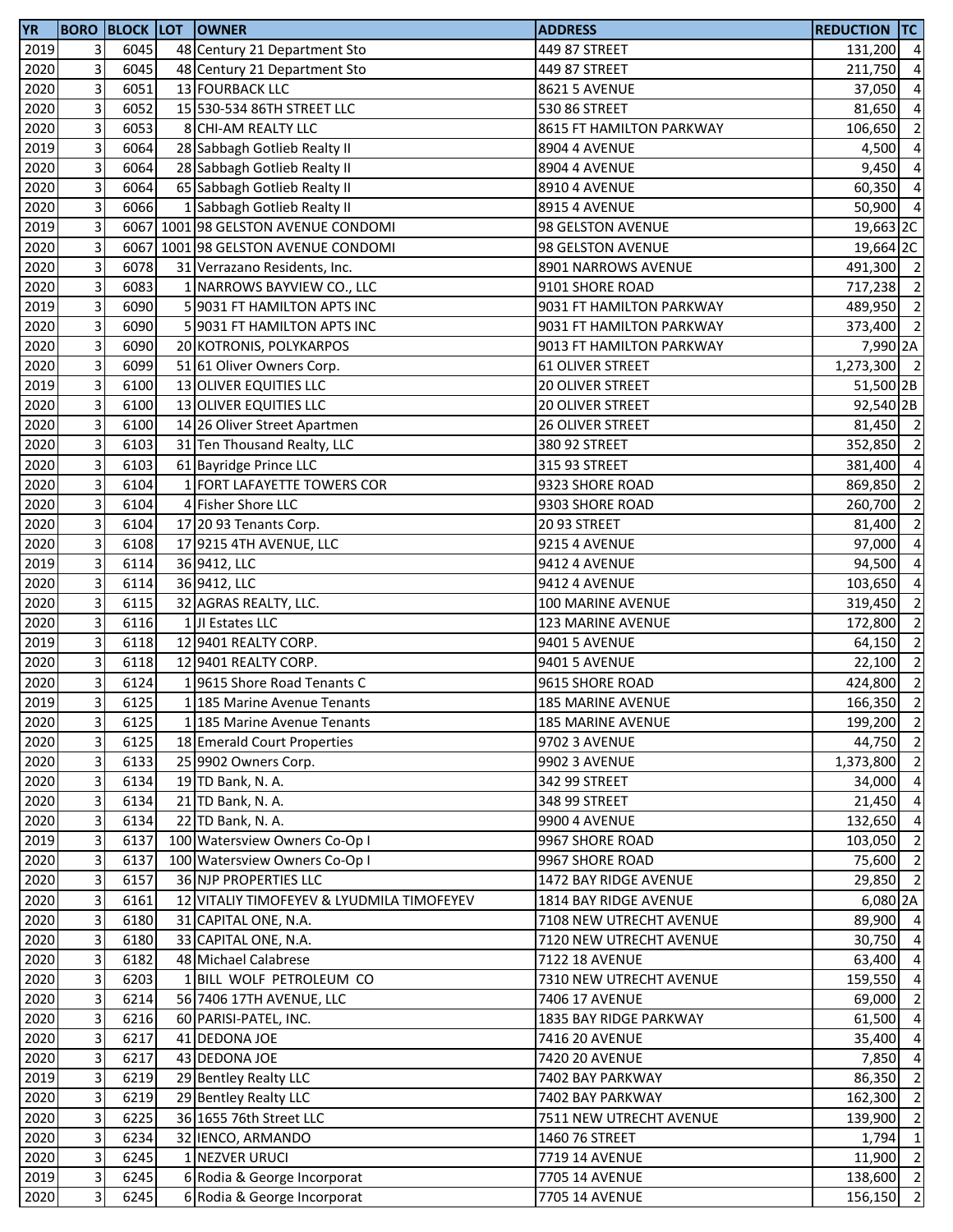| <b>YR</b> |                         |      | <b>BORO BLOCK LOT OWNER</b>         | <b>ADDRESS</b>           | <b>REDUCTION TC</b> |                |
|-----------|-------------------------|------|-------------------------------------|--------------------------|---------------------|----------------|
| 2019      | $\overline{3}$          |      | 6253 1101 KINGS HIGHWAY LUXURY COND | <b>105 KINGS HIGHWAY</b> | 21,928 2            |                |
| 2020      | 3                       |      | 6253 1101 KINGS HIGHWAY LUXURY COND | 105 KINGS HIGHWAY        | 26,763 2            |                |
| 2020      | 3                       |      | 6253 1120 GALINA 105 LLC            | 105 KINGS HIGHWAY        | 52,521              | $\overline{a}$ |
| 2020      | 3                       | 6259 | 44 JOSEPH MANNINO TRUST             | 7820 NEW UTRECHT AVENUE  | 15,200 4            |                |
| 2020      | 3                       | 6268 | 1 JHS Realty Associates             | 7923 13 AVENUE           | 42,650              | $\overline{4}$ |
| 2020      | 3                       | 6276 | 36 7902 BAY PARKWAY LLC             | 7902 BAY PARKWAY         | 45,000 2            |                |
| 2019      | 3                       | 6296 | 46 1845 82 STREET OWNERS COR        | 1855 82 STREET           | 309,150             | $\overline{2}$ |
| 2020      | 3                       | 6296 | 46 1845 82 STREET OWNERS COR        | 1855 82 STREET           | 388,800             | $\overline{2}$ |
| 2020      | 3                       | 6299 | 32 8100 BAY PKY OWNERS CORP.        | 8100 BAY PARKWAY         | 397,700             | $\overline{2}$ |
| 2020      | 3                       | 6299 | 43 2155 BAY OWNER'S CORP.           | 2155 82 STREET           | 476,700             | $\overline{2}$ |
| 2020      | 3                       | 6314 | 72 RITE AID CORPORATION             | 8218 18 AVENUE           | 369,900             | $\overline{4}$ |
|           | 3                       | 6319 | 6 8201 Associates LLC               | 8201 BAY PARKWAY         | 62,100 2            |                |
| 2020      | 3                       |      |                                     |                          |                     |                |
| 2019      |                         | 6333 | 37 DAEBOX REALTY LLC                | 8402 20 AVENUE           | 41,540 2B           |                |
| 2020      | 3                       | 6333 | 37 DAEBOX REALTY LLC                | 8402 20 AVENUE           | 64,679 2B           |                |
| 2020      | 3                       | 6333 | 43 GLADYS K. LEWIS FAMILY PA        | 8420 20 AVENUE           | 43,200 2            |                |
| 2020      | 3                       | 6335 | 38 8404 Bay LLC                     | 8404 BAY PARKWAY         | 69,100 2            |                |
| 2020      | 3                       | 6335 | 43 JPMorgan Chase Bank, N.A.        | 8418 BAY PARKWAY         | 115,500             | $\overline{4}$ |
| 2020      | 3                       | 6342 | 60 Laura Rutigliano                 | 1663 86 STREET           | 13,950              | $\overline{a}$ |
| 2020      | 3                       | 6343 | 17 Valerie Venterina                | 8510 BAY 16 STREET       | 108,400             | $\overline{a}$ |
| 2020      | 3                       | 6344 | 33 OWNERS OF 1864 INC.              | 1864 85 STREET           | 102,650 2           |                |
| 2020      | 3                       | 6346 | 67 Carron Realty LLC                | 2027 86 STREET           | 80,700 4            |                |
| 2020      | 3                       | 6346 | 68 Carron Realty LLC                | 2025 86 STREET           | 103,200 4           |                |
| 2019      | 3                       | 6347 | 53 Eleven Holding LLC               | 2161 86 STREET           | 121,550             | $\overline{4}$ |
| 2020      | 3                       | 6347 | 53 Eleven Holding LLC               | 2161 86 STREET           | 129,200             | $\overline{a}$ |
| 2020      | 3                       | 6347 | 55 2157 86TH STREET LLC             | 2157 86 STREET           | 266,150             | $\overline{a}$ |
| 2019      | 3                       | 6348 | 6 Surf Pacific Corp.                | 2200 85 STREET           | 34,650              | $\overline{2}$ |
| 2020      | 3                       | 6348 | 44 2281 86TH STREET CORP.           | 2281 86 STREET           | 75,500              | $\overline{a}$ |
| 2019      | 3                       | 6364 | 38 JPMorgan Chase Bank, N.A.        | 1 BAY 13 STREET          | 103,900             | $\overline{a}$ |
| 2020      | 3                       | 6364 | 38 JPMorgan Chase Bank, N.A.        | 1 BAY 13 STREET          | 105,700             | $\overline{a}$ |
| 2020      | 3                       | 6367 | 44 ENRICO FERDICO                   | 1736 86 STREET           | 20,050              | $\overline{a}$ |
| 2020      | 3                       | 6368 | 55 JAVED SADIQ and ZIA GHUMA        | 8664 18 AVENUE           | 117,300             | $\overline{4}$ |
| 2020      | 3                       | 6371 | 50 1874 REALTY CORP                 | 1874 86 STREET           | 54,550              | $\overline{a}$ |
| 2020      | 3                       | 6378 | 41 2114-20 LLC                      | 2114 86 STREET           | 82,550 4            |                |
| 2019      | 3                       | 6380 | 46 2180 86TH ST REALTYCORP          | 2180 86 STREET           | 42,750              | $\overline{4}$ |
| 2020      | $\overline{\mathbf{3}}$ | 6380 | 46 2180 86TH ST REALTYCORP          | 2180 86 STREET           | 20,450 4            |                |
| 2020      | 3                       | 6401 |                                     | 1737 BATH AVENUE         | 82,400 4            |                |
|           |                         |      | 4 JVS Holdings LLC                  |                          |                     |                |
| 2020      | $\mathbf{3}$            | 6403 | 4 1801 BATH AVE REALTY LLC          | 1801 BATH AVENUE         | 16,000 4            |                |
| 2020      | 3                       | 6410 | 6 MAZTA LLC                         | 2027 BATH AVENUE         | 85,850 4            |                |
| 2020      | 3                       |      | 6411 1001 153 BAY 26 STREET LLC     | 153 BAY 26 STREET        | 31,400              | $\overline{4}$ |
| 2020      | 3                       |      | 6413 1002 THE BAY 29 CONDOMINIUM    | 120 BAY 29 STREET        | 6,392 2C            |                |
| 2020      | 3                       | 6415 | 22 Bay Parkway Coop. Corp.          | 8721 BAY PARKWAY         | 407,500 2           |                |
| 2020      | 3                       | 6416 | 6 Long Valley Management Co         | 2225 BATH AVENUE         | 69,900              | $\overline{4}$ |
| 2020      | 3                       |      | 6425 1006 WU, CHENG MIN             | 1428 BATH AVENUE         | 10,008              | $\overline{2}$ |
| 2020      | 3                       | 6435 | 1 1785 CROPSEY AVENUE LLC           | 1785 CROPSEY AVENUE      | 26,000              | $\overline{4}$ |
| 2020      | 3                       | 6436 | 1 BRUCE SUPPLY CORP.                | 1801 CROPSEY AVENUE      | 51,900              | $\overline{a}$ |
| 2020      | 3                       | 6436 | 33 Christy Rity Inc.                | 1812 BATH AVENUE         | 112,100 4           |                |
| 2019      | 3                       | 6437 | 1 BRUCE SUPPLY CORP.                | 1839 CROPSEY AVENUE      | 29,850              | $\overline{4}$ |
| 2020      | 3                       | 6437 | 1 BRUCE SUPPLY CORP.                | 1839 CROPSEY AVENUE      | 45,050              | $\overline{4}$ |
| 2019      | 3                       | 6439 | 1 HOW SUM SHIRLEY LEE REVOC         | 220 BAY 22 STREET        | 84,450              | $\overline{2}$ |
| 2020      | 3                       | 6439 | 1 HOW SUM SHIRLEY LEE REVOC         | 220 BAY 22 STREET        | 169,950             | $\overline{2}$ |
| 2019      | 3                       | 6441 | 29 Bath Ave. Inc.                   | 1950 BATH AVENUE         | 142,400             | $\overline{a}$ |
| 2020      | 3                       | 6441 | 29 Bath Ave. Inc.                   | 1950 BATH AVENUE         | 165,800             | $\overline{a}$ |
| 2020      | 3                       | 6442 | 5 CROPSEY-20TH AVE. CORP.           | 2001 CROPSEY AVENUE      | 98,450              | $\overline{a}$ |
| 2019      | 3                       | 6443 | 36 HAMA PROPERTY LLC                | 2046 BATH AVENUE         | 33,750 4            |                |
| 2020      | 3                       | 6443 | 36 HAMA PROPERTY LLC                | <b>2046 BATH AVENUE</b>  | 14,950 4            |                |
| 2020      | 3                       | 6448 | 1 URUCI NAMIK                       | 2215 CROPSEY AVENUE      | 27,840              | $\overline{2}$ |
| 2020      | 3                       | 6448 | 6 MORRIS KNOLL FAMILY IRREV         | 8817 BAY PARKWAY         | 64,050              | $\overline{2}$ |
| 2020      | $\mathbf{3}$            | 6461 | 36 CROPSEY & 17TH PROPERTIES        | 1662 CROPSEY AVENUE      | 90,300 2            |                |
| 2020      | 3                       | 6462 | 40 Bayview Owners Corp.             | 8847 BAY 16 STREET       | 207,600             | $\overline{2}$ |
|           |                         |      |                                     |                          |                     |                |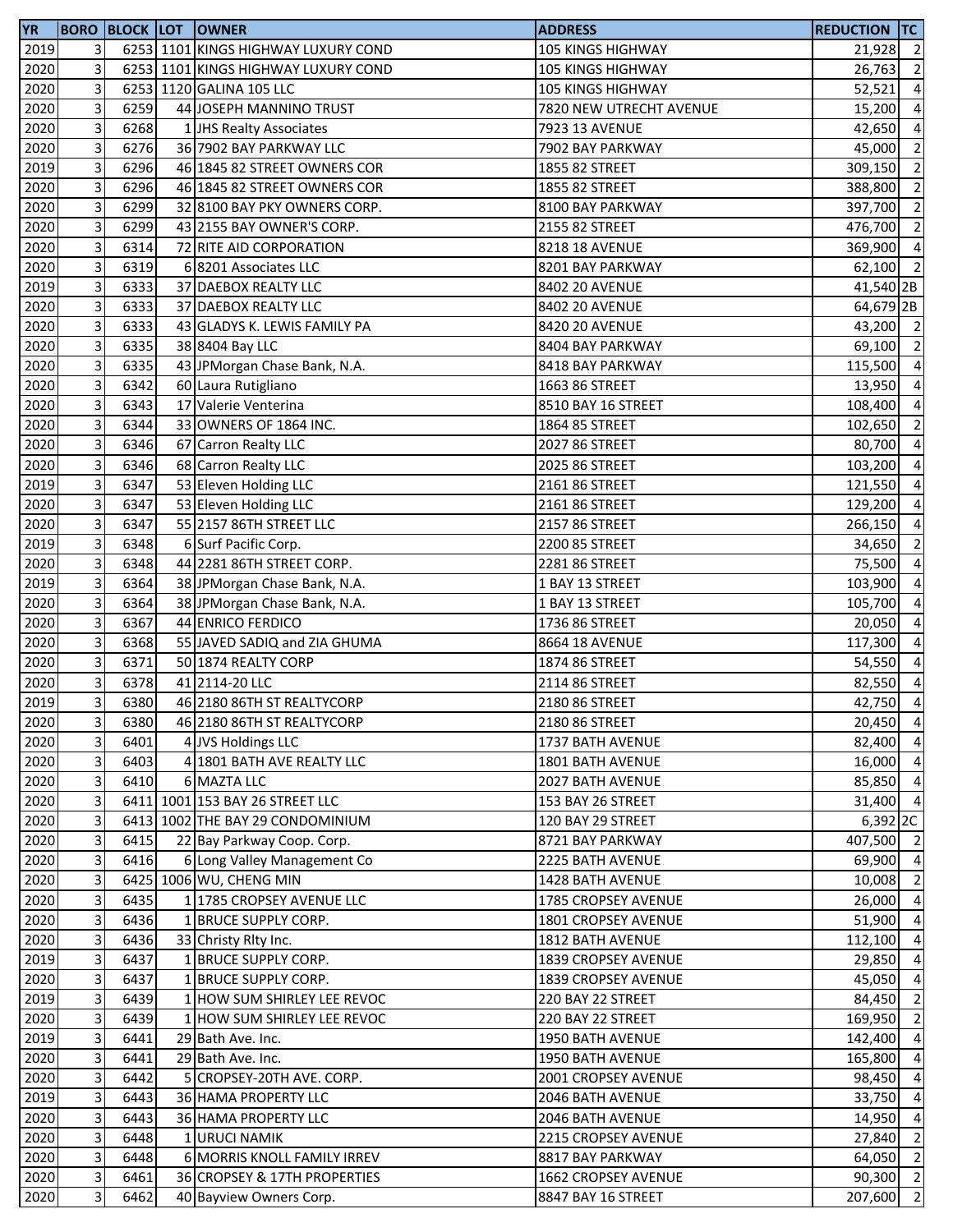| <b>YR</b> |   |      | <b>BORO BLOCK LOT OWNER</b>         | <b>ADDRESS</b>           | REDUCTION TC          |                          |
|-----------|---|------|-------------------------------------|--------------------------|-----------------------|--------------------------|
| 2020      | 3 | 6463 | 143 Bay-Shore Owners, Inc.          | 244 BAY 19 STREET        | 107,700 2             |                          |
| 2020      | 3 | 6464 | 1 Bay-Shore Owners, Inc.            | 247 BAY 19 STREET        | 139,800               | $\overline{2}$           |
| 2020      | 3 | 6498 | 30 CONEY ISLAND AVENUE PROPE        | 1102 CONEY ISLAND AVENUE | 683,900               | $\overline{4}$           |
| 2020      | 3 | 6498 | 52 BARNET MICHELMAN, ET. AL.        | 1148 CONEY ISLAND AVENUE | 65,750                | $\overline{4}$           |
| 2020      | 3 | 6503 | 30 820 OCEAN PARKWAY HOUSING        | 820 OCEAN PARKWAY        | 619,200               | $\overline{2}$           |
| 2020      | 3 | 6507 | 1 ELMWOOD RESIDENCE INC.            | 414 ELMWOOD AVENUE       | 363,500               | $\overline{2}$           |
| 2020      | 3 | 6514 | 77 GARY ROSIMINI AND PATRICI        | 1155 MCDONALD AVENUE     | 64,900                | $\overline{4}$           |
| 2020      | 3 | 6514 | 82 MCDONALD REALTY CORP.            | 1149 MCDONALD AVENUE     | 69,300                | $\overline{4}$           |
| 2020      | 3 | 6532 | 57 1171 OCEAN PARKWAY OWNERS        | 1185 OCEAN PARKWAY       | 114,450               | $\overline{2}$           |
| 2020      | 3 | 6532 | 87 EGON BIRNBAUM                    | 1113 OCEAN PARKWAY       | 40,107 <sub>2</sub> A |                          |
| 2020      | 3 | 6540 | 53 ISAAC OBERLANDER                 | 1377 EAST 4 STREET       | 53,700 4              |                          |
| 2020      | 3 | 6552 | 49 2263 REALTY LLC                  | 2263 64 STREET           | 53,550                | $\overline{2}$           |
| 2019      | 3 | 6553 | 6 Bay Parkway Realty Associ         | 6401 BAY PARKWAY         | 86,250                | $\overline{2}$           |
| 2020      | 3 | 6559 |                                     |                          |                       | $\overline{4}$           |
|           | 3 | 6559 | 45 Alma Management LLC              | 2379 65 STREET           | 29,000                |                          |
| 2020      |   |      | 64 Joseph Rothstein                 | 2333 65 STREET           | 9,050                 | $\overline{4}$           |
| 2020      | 3 |      | 6562 1002 Steven Rubin              | 2469 65 STREET           | 8,325                 | $\overline{4}$           |
| 2019      | 3 | 6563 | 32 YNK REALTY, INC.                 | 1558 MCDONALD AVENUE     | 20,200                | $\overline{4}$           |
| 2020      | 3 | 6563 | 32 YNK REALTY, INC.                 | 1558 MCDONALD AVENUE     | 33,700                | $\overline{a}$           |
| 2020      | 3 | 6564 | 75 SHERBROOKE REALTY LLC            | 1535 MCDONALD AVENUE     | 70,500                | $\overline{a}$           |
| 2019      | 3 | 6566 | 54 Cherstev East Third LLC          | 1463 EAST 3 STREET       | 46,400                | $\overline{2}$           |
| 2020      | 3 | 6566 | 54 Cherstev East Third LLC          | 1463 EAST 3 STREET       | 56,550                | $\overline{\phantom{0}}$ |
| 2020      | 3 | 6568 | 33 1360 Ocean Parkway Owners        | 1360 OCEAN PARKWAY       | 1,136,150             | $\overline{2}$           |
| 2020      | 3 | 6573 | 12 ZEE-JAY REALTY CO                | 1650 CONEY ISLAND AVENUE | 45,300                | $\overline{4}$           |
| 2020      | 3 | 6573 | 40 RIZARO TOWER LLC                 | 1716 CONEY ISLAND AVENUE | 118,650               | $\overline{4}$           |
| 2020      | 3 | 6574 | 1 Bolla EM Realty LLC               | 7021 BAY PARKWAY         | 35,150                | $\overline{4}$           |
| 2020      | 3 | 6576 | 10 6701 REALTY, LLC                 | 6701 BAY PARKWAY         | 132,000               | $\overline{4}$           |
| 2020      | 3 |      | 6578 1001 FRIENDS TIMES 3, LLC.     | 6501 BAY PARKWAY         | 97,848                | $\overline{a}$           |
| 2019      | 3 | 6579 | 41 0 & W 5 LLC                      | 151 AVENUE O             | 40,750                | $\overline{2}$           |
| 2020      | 3 | 6579 | 41 0 & W 5 LLC                      | 151 AVENUE O             | 22,700                | $\overline{2}$           |
| 2019      | 3 |      | 6579 1201 143BK LLC                 | 143 AVENUE O             | 83,197 4              |                          |
| 2020      | 3 |      | 6579 1201 143BK LLC                 | 143 AVENUE O             | 95,400                | $\overline{4}$           |
| 2020      | 3 |      | 6580 1003 IGOR GETSIN               | 1440 WEST 4 STREET       | 2,340 1A              |                          |
| 2019      | 3 |      | 6587 1002 Azrad Condominium Associa | 1404 OCEAN PARKWAY       | 8,890 2               |                          |
| 2020      | 3 |      | 6587 1002 Azrad Condominium Associa | 1404 OCEAN PARKWAY       | 17,018 2              |                          |
| 2019      | 3 | 6591 | 7 ATERET AVOTH LLC                  | 1410 EAST 10 STREET      | 388,650 4             |                          |
| 2020      | 3 | 6591 | 7 ATERET AVOTH LLC                  | 1410 EAST 10 STREET      | 428,150               | $\overline{4}$           |
| 2020      | 3 | 6595 | 1 M.P. REALTY, L.L.C.               | 7201 BAY PARKWAY         | 208,800               | $\overline{2}$           |
| 2020      | 3 | 6603 | 50 Avenue P Realty Holding L        | 273 AVENUE P             | 370,100               | $\overline{2}$           |
| 2019      | 3 | 6606 | 1 Irit Realty Co., LLC              | 1515 WEST 1 STREET       | 52,000                | $\overline{2}$           |
| 2020      | 3 | 6606 | 1 Irit Realty Co., LLC              | 1515 WEST 1 STREET       | 74,950                | $\overline{2}$           |
| 2020      | 3 | 6606 | 21 357 AVENUE P CAPITAL LLC         | 357 AVENUE P             |                       | $\overline{2}$           |
|           | 3 | 6607 | 34 DAHILL FUNERAL HOME, INC.        |                          | 160,200<br>429,950 4  |                          |
| 2020      | 3 |      |                                     | 2525 65 STREET           |                       |                          |
| 2020      |   | 6614 | 17 1530 EAST 8TH ST. CORP.          | 1530 EAST 8 STREET       | 373,052               | $\overline{2}$           |
| 2020      | 3 | 6617 | 36 SHAWN & DERRIN LLC               | 1910 CONEY ISLAND AVENUE | 97,000                | $\overline{4}$           |
| 2020      | 3 | 6618 | 22 137 KINGS HIGHWAY LLC            | 137 KINGS HIGHWAY        | 164,900               | $\overline{4}$           |
| 2020      | 3 | 6621 | 6 1602 WEST 10TH STREET LLC         | 1602 WEST 10 STREET      | 198,650               | $\overline{2}$           |
| 2019      | 3 | 6633 | 70 SHORT LINE PROPERTIES, LL        | MC DONALD AVENUE         | 265,600 4             |                          |
| 2020      | 3 | 6633 | 70 SHORT LINE PROPERTIES, LL        | MC DONALD AVENUE         | 341,350 4             |                          |
| 2020      | 3 | 6642 | 9 TIMAR, INC.                       | 1946 CONEY ISLAND AVENUE | 80,150 4              |                          |
| 2020      | 3 | 6642 | 29 BRUCE SUPPLY CORP.               | 1994 CONEY ISLAND AVENUE | 68,600                | $\overline{4}$           |
| 2020      | 3 | 6649 | 51 141 HIGHLAWN LLC                 | 1797 WEST 8 STREET       | 160,750 4             |                          |
| 2019      | 3 | 6651 | 6 QUENTIN REALTY, LLC               | 206 QUENTIN ROAD         | 67,500                | $\overline{2}$           |
| 2020      | 3 | 6651 | 6 QUENTIN REALTY, LLC               | <b>206 QUENTIN ROAD</b>  | 148,950               | $\overline{2}$           |
| 2020      | 3 | 6651 | 27 320 Kings Highway Realty         | 320 KINGS HIGHWAY        | 118,450               | $\overline{4}$           |
| 2020      | 3 | 6652 | 10 1710 West 4 L.L.C.               | 1710 WEST 4 STREET       | 96,300                | $\overline{2}$           |
| 2020      | 3 | 6652 | 13 1710 West 4 L.L.C.               | 1722 WEST 4 STREET       | 103,050               | $\overline{\phantom{a}}$ |
| 2020      | 3 | 6653 | 27 DECK Kings - 373, LLC            | 373 KINGS HIGHWAY        | 82,900 4              |                          |
| 2020      | 3 | 6653 | 34 Highlawn Associates, LLC         | 1780 WEST 3 STREET       | 207,150 2             |                          |
| 2020      | 3 |      | 6653 1101 K & K WONGS LLC           | 366 KINGS HIGHWAY        | 104,350 4             |                          |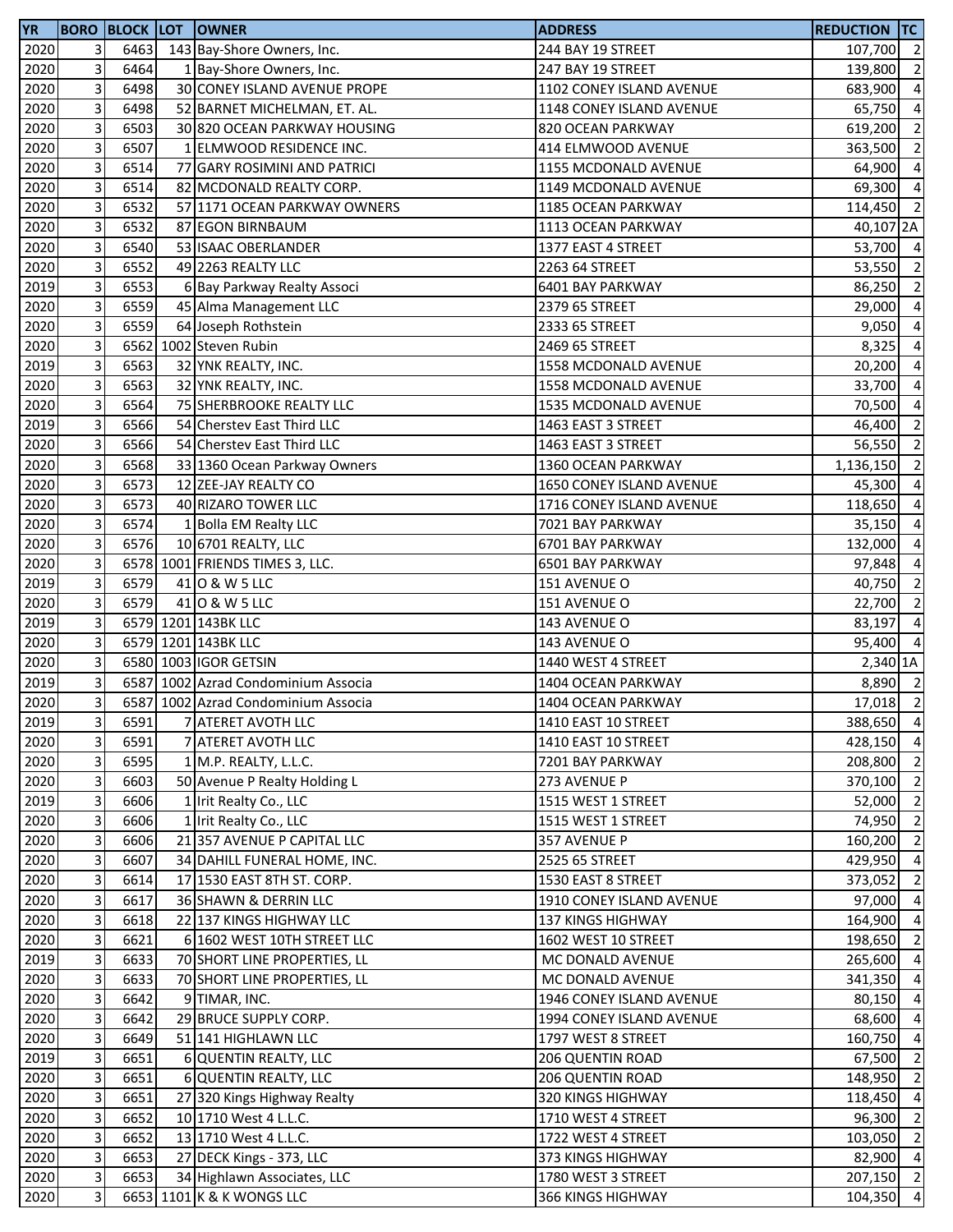| <b>YR</b>    |                           |              | <b>BORO BLOCK LOT OWNER</b>                              | <b>ADDRESS</b>                                       | <b>REDUCTION TC</b> |                                  |
|--------------|---------------------------|--------------|----------------------------------------------------------|------------------------------------------------------|---------------------|----------------------------------|
| 2020         | 3                         |              | 6654 1001 The 379-389 KINGS HIGHWAY                      | 379 KINGS HIGHWAY                                    | $1,142$ 4           |                                  |
| 2019         | 3                         | 6658         | 48 485 KINGS CORP.                                       | 491 KINGS HIGHWAY                                    | 101,250 4           |                                  |
| 2020         | 3                         | 6658         | 48 485 KINGS CORP.                                       | 491 KINGS HIGHWAY                                    | 237,150             | $\overline{4}$                   |
| 2020         | 3                         | 6662         | 41 DJR Realty Co LLC                                     | 575 KINGS HIGHWAY                                    | 153,700 4           |                                  |
| 2020         | 3                         |              | 6662 1003 587 KINGS HIGHWAY CONDOMI                      | 587 KINGS HIGHWAY                                    | 16,272 2C           |                                  |
| 2019         | 3                         | 6666         | 37 COUNTY HOLDING CORP.                                  | 911 KINGS HIGHWAY                                    | 249,350 4           |                                  |
| 2020         | 3                         | 6666         | 37 COUNTY HOLDING CORP.                                  | 911 KINGS HIGHWAY                                    | 324,050             | $\overline{4}$                   |
| 2020         | 3                         | 6666         | 112 938 Kings Highway LLC                                | 938 KINGS HIGHWAY                                    | 222,600 4           |                                  |
| 2020         | 3                         | 6666         | 115 Kingsway Plaza Associates                            | 950 KINGS HIGHWAY                                    | 922,800             | $\overline{a}$                   |
| 2020         | 3                         | 6673         | 1 WEST 8 HOLDING CORP.                                   | 152 HIGHLAWN AVENUE                                  | 178,450             | $\overline{4}$                   |
| 2020         | 3                         | 6681         | 35 Senate Apartments Inc.                                | 367 AVENUE S                                         | 598,650             | $\overline{2}$                   |
| 2020         | 3                         | 6681         | 59 MCDONALD AVENUE REALTY IN                             | 2033 MCDONALD AVENUE                                 | 42,550 4            |                                  |
| 2020         | 3                         | 6681         | 307 1890 E. 5TH STREET LLC                               | 1890 EAST 5 STREET                                   | 184,050 2           |                                  |
| 2019         | 3                         | 6686         | 1 GLENWOOD HOLDING LLC                                   | 1102 GLENWOOD ROAD                                   | 111,750             | $\overline{2}$                   |
| 2020         | 3                         | 6686         | 1 GLENWOOD HOLDING LLC                                   | 1102 GLENWOOD ROAD                                   | 121,950             | $\overline{\phantom{a}}$         |
| 2019         | 3                         | 6694         | 64 1204 BROADWAY OWNER LLC A                             | 1256 OCEAN AVENUE                                    | 326,050             | $\overline{2}$                   |
| 2020         | 3                         | 6694         | 64 1204 BROADWAY OWNER LLC A                             | 1256 OCEAN AVENUE                                    | 113,200             | $\overline{2}$                   |
| 2019         | 3                         | 6695         | 6 1116 AVENUE H REALTY LLC                               | 1116 AVENUE H                                        | 73,300              | $\overline{2}$                   |
| 2020         | 3                         | 6699         | 15 16th Avenue Realty LLC                                | 826 EAST 16 STREET                                   | 126,250             | $\overline{2}$                   |
| 2020         | 3                         | 6703         | 1 1921 Realty LLC                                        | 1921 AVENUE I                                        | 76,700 2            |                                  |
| 2020         | 3                         | 6704         | 32 960 East 12th Street LLC                              | 960 EAST 12 STREET                                   | 191,600 2           |                                  |
| 2020         | 3                         | 6704         | 41 1113 Avenue J. Realty LLC                             | 1113 AVENUE J                                        | 40,800              | $\overline{4}$                   |
| 2020         | 3                         | 6706         | 48 1301 AVE J LLC                                        | 1301 AVENUE J                                        | 320,200             | $\overline{4}$                   |
| 2020         | 3                         | 6707         | 28 954 Real Estate Associate                             | 954 EAST 15 STREET                                   | 53,700              | $\overline{2}$                   |
| 2020         | 3                         | 6707         | 47 AVENUE J ENTERPRISE, LLC                              | 1413 AVENUE J                                        | 185,050             | $\overline{4}$                   |
| 2020         | 3                         | 6712         | 56 1400 OCEAN AVENUE INC                                 | 1400 OCEAN AVENUE                                    | 73,650              | $\overline{2}$                   |
| 2020         | 3                         | 6713         | 41 1123 REALTY LLC                                       | 1123 AVENUE K                                        | 90,750              | $\overline{2}$                   |
| 2020         | 3                         | 6713         | 50 TZIPPY REALTY CORP.                                   | 1435 CONEY ISLAND AVENUE                             | 56,000              | $\overline{a}$                   |
| 2019         | 3                         | 6713         | 82 1359 CONEY REALTY, LLC                                | 1359 CONEY ISLAND AVENUE                             | 184,500             | $\overline{4}$                   |
| 2020         | 3                         | 6714         | 41 Queens Plaza Associates T                             | 1201 AVENUE K                                        | 396,350             | $\overline{2}$                   |
| 2020         | 3                         | 6715         | 3 Oakcrest Realty Corp.                                  | 1310 AVENUE J                                        | 126,600             | $\overline{4}$                   |
| 2019         | 3                         | 6721         | 70 1554 Ocean LLC                                        | 1554 OCEAN AVENUE                                    | 108,150             | $\overline{2}$                   |
| 2020         | 3                         | 6721         | 88 1576 MIDWOOD REALTY, LLC                              | 1576 OCEAN AVENUE                                    | 111,800             | $\overline{2}$                   |
| 2019         | 3                         | 6722         | 73 Brooklyn Center for Rehab                             | 1455 CONEY ISLAND AVENUE                             | 130,000             | $\overline{4}$                   |
| 2020         | 3 <sup>1</sup>            | 6722         | 73 Brooklyn Center for Rehab                             | 1455 CONEY ISLAND AVENUE                             | 201,100 4           |                                  |
| 2020         | 3                         | 6732         | 28 Rumal Realty Co., Inc.                                | 1256 EAST 13 STREET                                  | 21,600 2            |                                  |
| 2020         | 3                         |              | 6738 1001 THE 1252 EAST 19TH STREET                      | 1252 EAST 19 STREET                                  | 25,263 2C           |                                  |
| 2019         | 3                         | 6739         | 19 Carlton Apts. Co., L.L.C.                             | 1255 EAST 19 STREET                                  | 275,850 2           |                                  |
| 2020         | 3                         | 6739         | 19 Carlton Apts. Co., L.L.C.                             | 1255 EAST 19 STREET                                  | 357,700 2           |                                  |
| 2020         | 3                         | 6741         | 30 1335 EAST 12TH REALTY, LL                             | 1335 EAST 12 STREET                                  | 59,050 2            |                                  |
| 2020         | 3                         | 6744         | 82 Moshe Miller LLC                                      | 1317 EAST 15 STREET                                  | 185,360             | $\overline{4}$                   |
| 2020         | 3                         | 6748         | 37 Wynfame Realty LLC                                    | 1850 OCEAN AVENUE                                    | 64,000              | $\overline{2}$                   |
| 2020         | 3                         | 6758         | 51 Bolla EM Realty LLC                                   | 1939 CONEY ISLAND AVENUE                             | 46,950 4            |                                  |
| 2020         | 3                         | 6765         | 28 1558 Owners Corp.                                     | 1558 EAST 19 STREET                                  | 179,200 2           |                                  |
| 2020         | 3                         | 6765         | 35 Benshir 1576, LLC                                     | 1576 EAST 19 STREET                                  | 80,000 2            |                                  |
| 2019         | 3                         | 6766         | 57 1901 Avenue Realty LLC                                | 1901 AVENUE P                                        | $90,600$ 2          |                                  |
| 2020         | 3                         | 6766         | 57 1901 Avenue Realty LLC                                | 1901 AVENUE P                                        | 86,050 2            |                                  |
| 2020         | 3                         |              | 6766 1201 2068 OCEAN AVENUE CONDOMI                      |                                                      | 18,252              | $\overline{2}$                   |
| 2020         | 3                         | 6771         | 37 3692 Bedford LLC                                      | 2068 OCEAN AVENUE<br>3692 BEDFORD AVENUE             | 491,100             | $\overline{2}$                   |
|              | 3                         |              |                                                          |                                                      |                     |                                  |
| 2020<br>2019 | 3                         | 6774<br>6774 | 62 5109 FOSTER AVENUE LLC<br>72 1961 GSK REALTY LLC      | 1985 CONEY ISLAND AVENUE                             | 71,200<br>283,350   | $\overline{4}$<br>$\overline{4}$ |
| 2020         | 3                         | 6774         | 72 1961 GSK REALTY LLC                                   | 1957 CONEY ISLAND AVENUE<br>1957 CONEY ISLAND AVENUE | 259,950             | $\overline{4}$                   |
| 2019         | 3                         | 6776         | 20 BEST FORTUNE INC.                                     | 1636 EAST 14 STREET                                  | 189,250             | $\overline{4}$                   |
| 2020         | 3                         | 6776         | 20 BEST FORTUNE INC.                                     |                                                      |                     | $\overline{4}$                   |
| 2020         | 3                         | 6776         |                                                          | 1636 EAST 14 STREET<br>1660 EAST 14 STREET           | 70,900<br>135,550 4 |                                  |
|              | 3                         | 6776         | 30 1660 East 14 Street Realt<br>44 1305 PROPERTIES LLC C |                                                      |                     | $\overline{4}$                   |
| 2020         | 3                         | 6780         | 35 RADZIVIL INC                                          | 1305 KINGS HIGHWAY<br>1684 EAST 18 STREET            | 263,350             | $\overline{4}$                   |
| 2019<br>2020 | $\ensuremath{\mathsf{3}}$ | 6780         |                                                          |                                                      | 34,700<br>57,200 4  |                                  |
|              | 3                         |              | 35 RADZIVIL INC                                          | 1684 EAST 18 STREET                                  |                     |                                  |
| 2020         |                           |              | 6782 1001 KAUFMAN REALTY GROUP, LLC                      | 2120 OCEAN AVENUE                                    | 28,100 4            |                                  |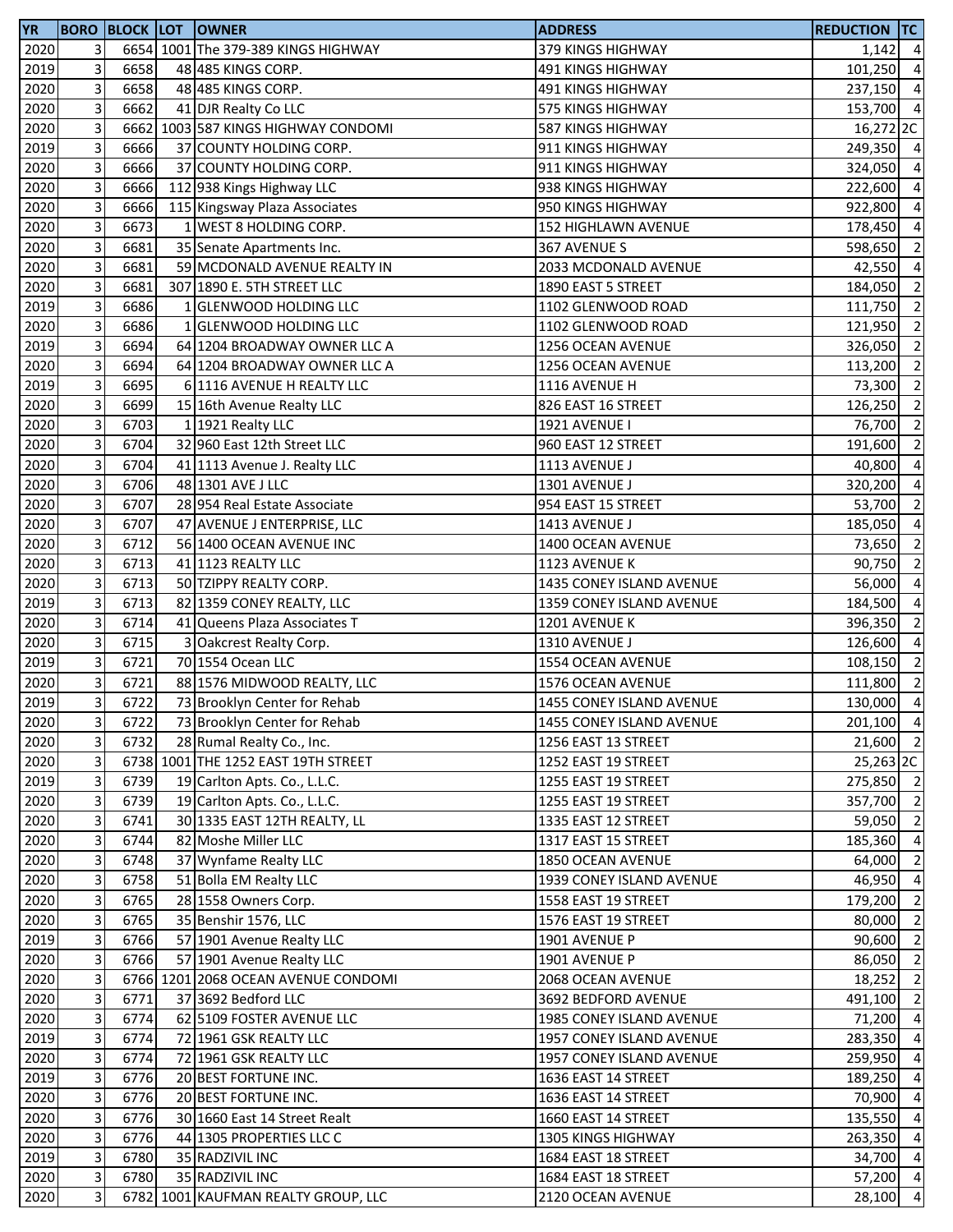| <b>YR</b> |                         | <b>BORO BLOCK LOT</b> | <b>IOWNER</b>                    | <b>ADDRESS</b>           | <b>REDUCTION TC</b> |                |
|-----------|-------------------------|-----------------------|----------------------------------|--------------------------|---------------------|----------------|
| 2020      | 3                       | 6792                  | 15 Nostrand EG, LLC              | 2992 NOSTRAND AVENUE     | 75,200 2            |                |
| 2020      | 3                       | 6792                  | 31 30-32 NOSTRAND REALTY LLC     | 3030 NOSTRAND AVENUE     | 111,350             | $\overline{4}$ |
| 2019      | 3                       | 6794                  | 2 Tri-King Realty                | 1103 KINGS HIGHWAY       | 26,250              | $\overline{4}$ |
| 2020      | 3                       | 6794                  | 2 Tri-King Realty                | 1103 KINGS HIGHWAY       | 31,650              | $\overline{4}$ |
| 2019      | 3                       | 6794                  | 5 Tri-King Realty                | 1111 KINGS HIGHWAY       | 38,750              | $\overline{a}$ |
| 2020      | 3                       | 6794                  | 5 Tri-King Realty                | 1111 KINGS HIGHWAY       | 15,350              | $\overline{4}$ |
| 2019      | 3                       | 6794                  | 6 Tri-King Realty                | 1113 KINGS HIGHWAY       | 16,250              | $\overline{a}$ |
| 2020      | 3                       | 6794                  | 6 Tri-King Realty                | 1113 KINGS HIGHWAY       | 53,600              | $\overline{a}$ |
| 2019      | 3                       | 6794                  | 10 Tri-King Realty               | 1123 KINGS HIGHWAY       | 127,750             | $\overline{a}$ |
| 2020      | 3                       | 6794                  | 10 Tri-King Realty               | 1123 KINGS HIGHWAY       | 182,300             | $\overline{a}$ |
| 2020      | 3                       | 6794                  | 64 2091 Coney Island Owner L     | 2091 CONEY ISLAND AVENUE | 174,050             | $\overline{a}$ |
| 2020      | 3                       | 6794                  | 70 CONEY ISLAND REALTY NY LL     | 2083 CONEY ISLAND AVENUE | 166,650             | $\overline{a}$ |
| 2019      | 3                       |                       | 6796 1002 1720 EAST 14TH LLC     | 1720 EAST 14 STREET      | 90,283              | $\overline{a}$ |
| 2020      | 3                       |                       | 6796 1002 1720 EAST 14TH LLC     | 1720 EAST 14 STREET      | 90,555              | $\overline{a}$ |
| 2020      | 3                       | 6797                  | 104 1412 Kings Realty LLC        | 1412 KINGS HIGHWAY       | 40,850              | $\overline{a}$ |
| 2020      | 3                       | 6798                  | 103 CSG KINGS HIGHWAY REALTY LLC | 1502 KINGS HIGHWAY       | 184,650             | $\overline{a}$ |
| 2020      | 3                       | 6798                  | 104 CSG KINGS HIGHWAY REALTY LLC | 1506 KINGS HIGHWAY       | 266,500             | $\overline{a}$ |
| 2020      | 3                       | 6802                  | 1004 PROGRESSIVE A AND I REALT   | 1773 EAST 19 STREET      | 83,000              | $\overline{a}$ |
| 2020      | 3                       | 6817                  | 47 1111 Avenue S Realty LLC      | 1111 AVENUE S            | 105,250             | $\overline{a}$ |
| 2020      | 3                       | 6819                  | 32 1862 E 14TH ST RLTY CP        | 1862 EAST 14 STREET      | 184,550 2           |                |
| 2020      | 3                       | 6836                  | 50 3203 Owners Corp.             | 3203 NOSTRAND AVENUE     | 345,600             | $\overline{2}$ |
| 2020      | 3                       | 6857                  | 18 CANDY JUBA                    | 1980 STILLWELL AVENUE    | 52,850              | $\overline{a}$ |
| 2020      | 3                       | 6859                  | 45 Yeow Fah Yeon                 | 2477 86 STREET           | 23,000              | $\overline{4}$ |
| 2020      | 3                       | 6865                  | 37 Ayres Associates              | 2432 86 STREET           | 30,800              | $\overline{a}$ |
| 2020      | 3                       | 6869                  | 41 LM Gellman LLC                | 2050 STILLWELL AVENUE    | 15,000              | $\overline{a}$ |
| 2020      | 3                       | 6870                  | 30 2092 STILLWELL AVENUE HOL     | 2092 STILLWELL AVENUE    | 74,000              | $\overline{a}$ |
| 2020      | 3                       | 6887                  | 1011 John Ingravallo             | 2761 BATH AVENUE         | 10,100              | $\overline{a}$ |
| 2020      | 3                       | 6887                  | 1012 John Ingravallo             | 2761 BATH AVENUE         | $10,100$ 4          |                |
| 2020      | 3                       | 6924                  | 5 TIRONE, MARIE A                | 151 BAY 50 STREET        | 102,088             | $\vert$ 1      |
| 2020      | 3                       | 6990                  | 20 NEPTUNE EQUITIES GROUP, L     | 2737 WEST 23 STREET      | 65,650              | $\overline{a}$ |
| 2020      | 3                       | 6994                  | 1 NEPTUNE EQUITIES INC.          | 1711 NEPTUNE AVENUE      | 125,450             | $\overline{a}$ |
| 2020      | 3                       | 6994                  | 77 CROPSEY CONEY ISLAND CORP     | 3076 CROPSEY AVENUE      | 132,250             | $\overline{a}$ |
| 2020      | 3                       | 6995                  | 81 EGIDIO FIORIBELLO             | 2724 WEST 16 STREET      | 44,400              | $\overline{a}$ |
| 2020      | 3                       | 6996                  | 20 PIERA VASTA                   | 2753 WEST 16 STREET      | 35,900 4            |                |
| 2019      | 3 <sup>1</sup>          | 7009                  | 42 Mermaid Plaza Associates      | 3001 MERMAID AVENUE      | 153,200 4           |                |
| 2020      | 3                       | 7009                  | 42 Mermaid Plaza Associates      | 3001 MERMAID AVENUE      | 206,750 4           |                |
| 2019      | 3                       | 7010                  | 39 Mermaid Plaza Associates      | 2901 MERMAID AVENUE      | 167,950 4           |                |
| 2020      | $\overline{\mathbf{3}}$ | 7010                  | 39 Mermaid Plaza Associates      | 2901 MERMAID AVENUE      | 171,150 4           |                |
| 2020      | 3                       | 7014                  | 7 2402 J.V. Realty Corp.         | 2402 NEPTUNE AVENUE      | 178,950 4           |                |
| 2019      | 3                       | 7020                  | 1 Bolla EM Realty LLC            | 1714 NEPTUNE AVENUE      | $21,474$ 4          |                |
| 2020      | 3                       | 7020                  | 1 Bolla EM Realty LLC            | 1714 NEPTUNE AVENUE      | $42,263$ 4          |                |
| 2019      | 3                       | 7020                  | 6 Bolla EM Realty LLC            | 1702 NEPTUNE AVENUE      | 29,914 4            |                |
| 2020      | 3                       | 7020                  | 6 Bolla EM Realty LLC            | 1702 NEPTUNE AVENUE      | 58,879 4            |                |
| 2020      | 3                       | 7020                  | 68 Zenovia Gomez                 | 2845 WEST 19 STREET      | 50,850 2            |                |
| 2020      | 3                       | 7023                  | 63 AMRAM, EYAL                   | 2839 WEST 15 STREET      | 16,800 2A           |                |
| 2020      | 3                       | 7058                  | 42 Sallah Mugalli                | 2115 SURF AVENUE         | 82,750 4            |                |
| 2019      | 3                       | 7075                  | 1 1901 STILLWELL, LLC            | 8 AVENUE S               | 97,750 4            |                |
| 2020      | 3                       | 7075                  | 1 1901 STILLWELL, LLC            | 8 AVENUE S               | 80,650 4            |                |
| 2020      | 3                       | 7091                  | 3 906 AVENUE S LLC               | 906 AVENUE S             | 32,000 2            |                |
| 2020      | 3                       | 7091                  | 51 925 AVENUE T LLC              | 925 AVENUE T             | 27,950 4            |                |
| 2020      | 3                       | 7092                  | 10 IANNO FRANK                   | 24 AVENUE T              | 41,296 2A           |                |
| 2020      | 3                       | 7092                  | 66 DECK 86th STREET - 2630,      | 2630 86 STREET           | 21,500 4            |                |
| 2020      | 3                       | 7096                  | 45 ADAMOOCHI LTD.                | 93 AVENUE U              | 96,450 4            |                |
| 2020      | 3                       | 7097                  | 47 109 AVENUE U LLC              | 109 AVENUE U             | 39,550 4            |                |
| 2020      | 3                       | 7103                  | 20 2222 RA REALTY LLC            | 2222 MCDONALD AVENUE     | $24,150$ 4          |                |
| 2020      | 3                       | 7103                  | 34 2256 RA REALTY LLC            | 2256 MCDONALD AVENUE     | $23,150$ 4          |                |
| 2020      | 3                       | 7104                  | 258 SYLIDA REALTY CORP           | 2080 WEST STREET         | 136,350 2           |                |
| 2020      | $\mathbf{3}$            | 7106                  | 39 Rosario Caggiano              | 425 AVENUE U             | 10,760 2A           |                |
| 2020      | $\mathbf{3}$            | 7112                  | 46 PERGOLIZZI FAMILY 2018 IR     | 911 AVENUE U             | 42,550 4            |                |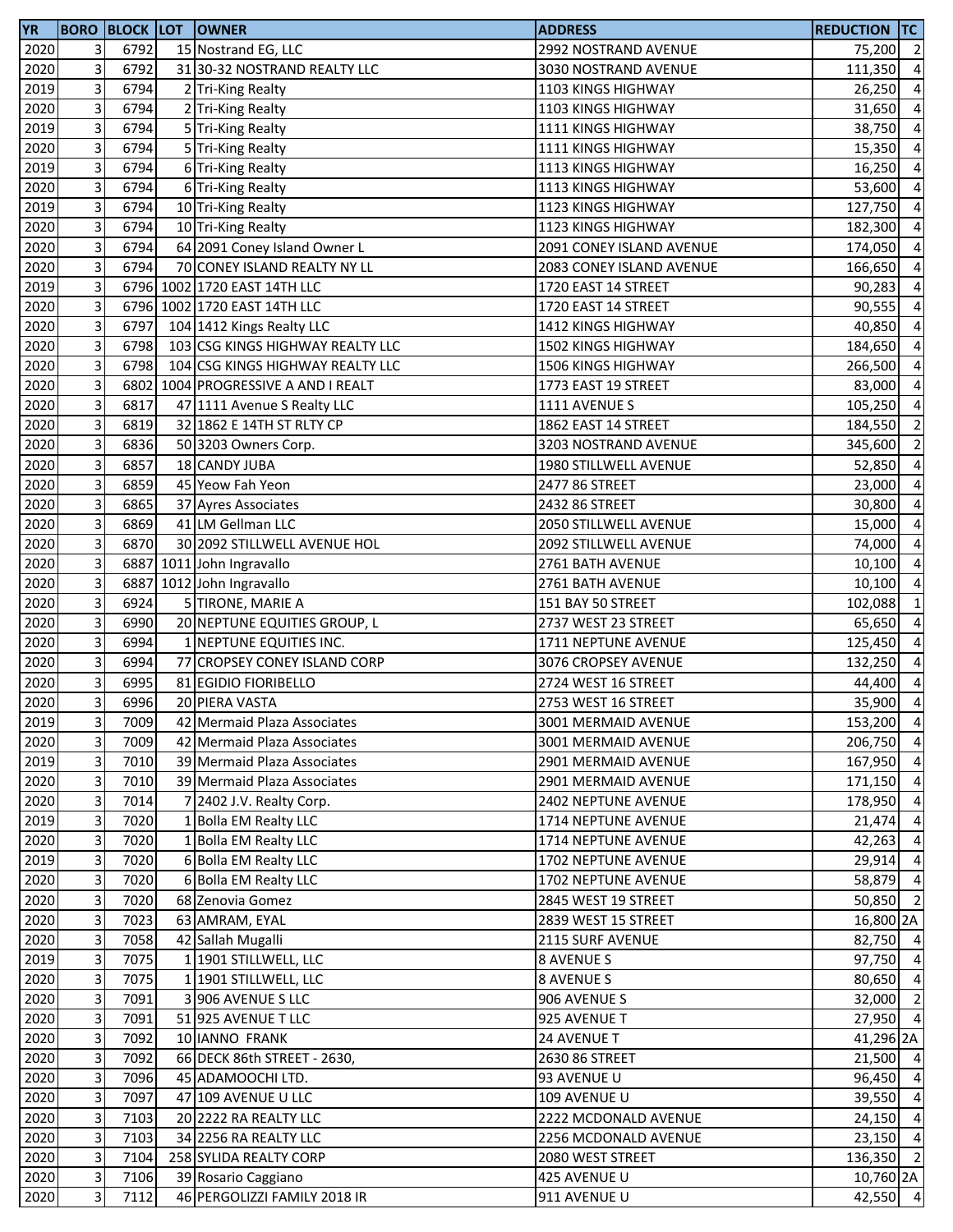| <b>YR</b> |              |      | <b>BORO BLOCK LOT OWNER</b>       | <b>ADDRESS</b>                         | <b>REDUCTION TC</b>  |                |
|-----------|--------------|------|-----------------------------------|----------------------------------------|----------------------|----------------|
| 2020      | 3            | 7115 | 27 REVELATION DEVELOPMENT IN      | 2671 86 STREET                         | 168,350 4            |                |
| 2020      | 3            | 7117 | 6 TES AVE U LLC                   | 98 AVENUE U                            | 425,150 4            |                |
| 2020      | 3            | 7136 | 52410 Coney Island Corp.          | 920 AVENUE U                           | 315,700 4            |                |
| 2020      | 3            | 7143 | 36 2835-37 86th Street, LLC       | 2835 86 STREET                         | 54,750 4             |                |
| 2020      | 3            | 7144 | 67 GREAT FAITH HOLDING, LLC.      | 2251 WEST 7 STREET                     | 29,956 2B            |                |
| 2019      | 3            | 7147 | 11 KUCHER REALTY LLC              | 2359 MCDONALD AVENUE                   | 10,300 4             |                |
| 2020      | 3            | 7147 | 11 KUCHER REALTY LLC              | 2359 MCDONALD AVENUE                   | 45,550 4             |                |
| 2020      | 3            | 7147 | 13 2351 MCDONALD AV R/ECO         | 2351 MCDONALD AVENUE                   | 38,650               | $\overline{4}$ |
| 2019      | 3            | 7158 | 33 Ocean Neck Apts. Co., L.L      | 2245 OCEAN PARKWAY                     | 93,600               | $\overline{2}$ |
| 2020      | 3            | 7158 | 33 Ocean Neck Apts. Co., L.L      | 2245 OCEAN PARKWAY                     | 168,350              | $\overline{2}$ |
| 2020      | 3            | 7170 | 10 FW Forming Corp.               | 250 AVENUE W                           | 81,200               | $\overline{4}$ |
| 2020      | 3            | 7173 | 1 SAL-JEL REALTY CORP.            | 2455 MCDONALD AVENUE                   | 88,300               | $\overline{4}$ |
| 2020      | 3            | 7174 | 90 Silverland Realty LLC          | 319 AVENUE X                           | 256,450              | $\overline{4}$ |
| 2020      | 3            | 7182 | 46 2373 OCEAN PARKWAY OWNERS      | 2373 OCEAN PARKWAY                     | 130,250              | $\overline{2}$ |
| 2020      | 3            | 7184 | 26 WALGREEN EASTERN CO., INC      | 2608 CONEY ISLAND AVENUE               | 1,306,900            | $\overline{4}$ |
| 2019      | 3            | 7192 | 57 Bouck G S Realty LLC           | <b>10 BOUCK COURT</b>                  | 359,850              | $\overline{4}$ |
| 2020      | 3            | 7192 | 57 Bouck G S Realty LLC           | <b>10 BOUCK COURT</b>                  | 399,450              | $\overline{4}$ |
| 2020      | 3            | 7198 | 4 LARA GROUP (2006) LLC           | 400 AVENUE X                           | 40,250               | $\overline{4}$ |
| 2019      | 3            | 7204 | 106 SAPVIN REALTY LLC             | 2730 CONEY ISLAND AVENUE               | 85,450               | $\overline{4}$ |
| 2020      | 3            | 7204 | 106 SAPVIN REALTY LLC             | 2730 CONEY ISLAND AVENUE               | 56,200               | $\overline{4}$ |
| 2020      | 3            | 7204 | 110 2740 Coney Island Realty      | 2744 CONEY ISLAND AVENUE               | 23,200               | $\overline{4}$ |
| 2020      | 3            | 7208 | 302 BOYNTONX REALTY LLC           | <b>AVENUE X</b>                        | 127,200 4            |                |
| 2020      | 3            | 7212 | 17 354 AVENUE Y CORP.             | 2502 WEST 3 STREET                     | 41,800 4             |                |
| 2020      | 3            | 7216 | 38 Beach Haven Apartments As      | 675 AVENUE Z                           | 126,950              | $\overline{2}$ |
| 2020      | 3            | 7218 | 59 WEDGEWOOD HALL OWNERS, IN      | 2580 OCEAN PARKWAY                     | 662,500              | $\overline{2}$ |
| 2020      | 3            | 7223 | 11 Lincoln Co-operative Apar      | 2514 EAST 7 STREET                     | 216,650              | $\overline{2}$ |
| 2020      | 3            | 7223 | 27 Lincoln Co-operative Apar      | 2552 EAST 7 STREET                     | 130,650              | $\overline{2}$ |
| 2020      | 3            | 7224 | 37 Lincoln Co-operative Apar      |                                        | 325,650              | $\overline{2}$ |
|           | 3            | 7224 |                                   | 701 GERALD COURT<br>2531 EAST 7 STREET |                      | $\overline{2}$ |
| 2020      | 3            | 7234 | 50 Lincoln Co-operative Apar      | 2612 WEST 2 STREET                     | 871,350<br>353,200 2 |                |
| 2020      | 3            |      | 1 Beach Haven Apartments As       |                                        |                      | $\overline{2}$ |
| 2020      | 3            | 7234 | 100 Beach Haven Apartments As     | 2611 WEST 2 STREET                     | 292,550              | $\overline{2}$ |
| 2020      |              | 7234 | 150 Beach Haven Apartments As     | 2661 WEST 2 STREET                     | 236,750              | $\overline{2}$ |
| 2020      | 3            | 7235 | 1 Beach Haven Apartments As       | 2612 WEST STREET                       | 332,100              |                |
| 2020      | 3            | 7238 | 82 Beach Haven Apartments As      | 9 NIXON COURT                          | 184,900 2            |                |
| 2020      | $\mathbf{3}$ | 7247 | 161 2779 STILLWELL ASSOCIATES     | 2781 STILLWELL AVENUE                  | 191,050 4            |                |
| 2020      | 3            | 7260 | 5 S & M 28-29 OCEAN PARWAY        | 2829 OCEAN PARKWAY                     | 194,150 4            |                |
| 2019      | 3            | 7260 | 19 2797 A@T ASSOCIATES LLC        | 2797 OCEAN PARKWAY                     | 66,950               | $\overline{4}$ |
| 2020      | 3            | 7260 | 19 2797 A@T ASSOCIATES LLC        | 2797 OCEAN PARKWAY                     | 115,100 4            |                |
| 2020      | 3            | 7260 | 28 LINCOLN SHORE OWNERS, INC      | 2727 OCEAN PARKWAY                     | 171,650 2            |                |
| 2020      | 3            | 7260 | 45 2850 Shore Pkwy Realty LL      | 2850 OCEAN PARKWAY                     | 174,450              | $\overline{2}$ |
| 2020      | 3            |      | 7260 1102 OCEAN PLAZA CONDOMINIUM | 2805 OCEAN PARKWAY                     | 8,607                | $\overline{2}$ |
| 2020      | 3            |      | 7260 1136 OCEAN PLAZA CONDOMINIUM | 2805 OCEAN PARKWAY                     | 484                  | $\overline{4}$ |
| 2019      | 3            | 7266 | 9 LUNA PARK SHOPPING CENTER       | 1204 NEPTUNE AVENUE                    | 82,000               | $\overline{4}$ |
| 2020      | 3            | 7266 | 9 LUNA PARK SHOPPING CENTER       | 1204 NEPTUNE AVENUE                    | 254,800              | $\overline{4}$ |
| 2020      | 3            | 7270 | 25 KEREN ISLAND LLC               | 607 SHEEPSHEAD BAY ROAD                | 189,650              | $\overline{4}$ |
| 2019      | 3            | 7293 | 3 1410 Avenue S Owner's Cor       | 1410 AVENUE S                          | 490,050 2            |                |
| 2020      | 3            | 7293 | 3 1410 Avenue S Owner's Cor       | 1410 AVENUE S                          | 873,900 2            |                |
| 2020      | 3            | 7315 | 40 BRIGHT FORTUNE INC             | 1119 AVENUE U                          | 92,719 2A            |                |
| 2020      | 3            | 7315 | 65 Erik Ikhilov                   | 2357 CONEY ISLAND AVENUE               | 45,650 4             |                |
| 2019      | 3            | 7320 | 49 V.E.F. ENTERPRISES, LLC        | 1501 AVENUE U                          | 91,650               | $\overline{4}$ |
| 2020      | 3            | 7320 | 49 V.E.F. ENTERPRISES, LLC        | 1501 AVENUE U                          | 85,800               | $\overline{4}$ |
| 2020      | 3            | 7325 | 79 LYUDMILA KRUPITSKY             | 2467 OCEAN AVENUE                      | 32,400               | $\overline{4}$ |
| 2019      | 3            | 7335 | 46 2927 AVENUE U ACQUISITION      | 2927 AVENUE U                          | 1,263,900            | $\overline{4}$ |
| 2020      | 3            | 7335 | 46 2927 AVENUE U ACQUISITION      | 2927 AVENUE U                          | 2,428,950            | $\overline{4}$ |
| 2020      | 3            | 7339 | 41 CONEY PROPERTY LLC             | 3041 AVENUE U                          | 109,700              | $\overline{4}$ |
| 2020      | 3            | 7347 | 36 Branton Apts. Co., L.L.C.      | 1411 AVENUE V                          | 110,900              | $\overline{2}$ |
| 2020      | 3            | 7349 | 1 TD Bank, N. A.                  | 1602 AVENUE U                          | 65,800 4             |                |
| 2020      | 3            | 7349 | 6 1616 AVENUE U REALTY            | 1616 AVENUE U                          | $51,150$ 4           |                |
| 2019      | 3            | 7350 | 55 2147 LLC                       | 2147 EAST 17 STREET                    | 179,850              | $\overline{2}$ |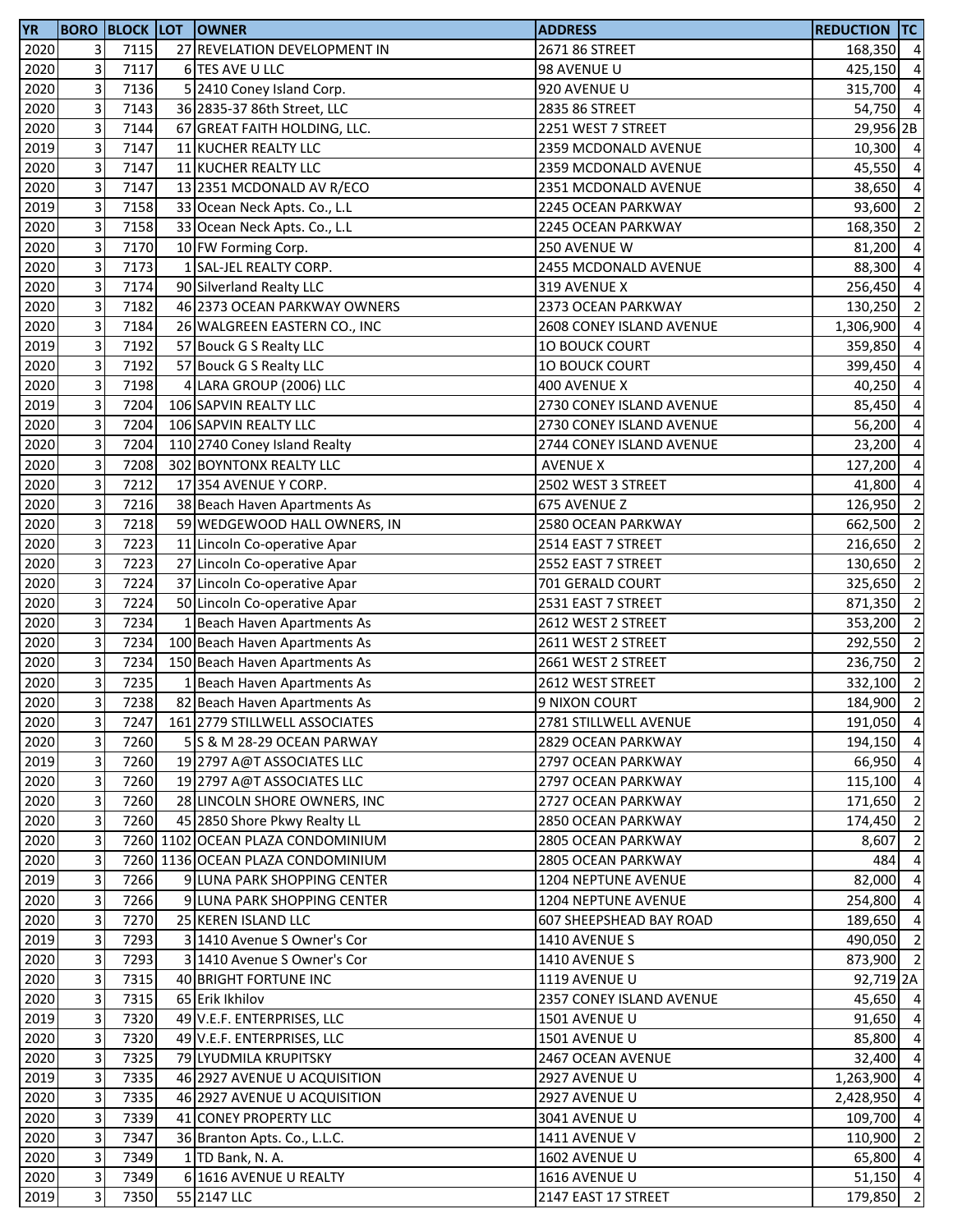| <b>YR</b> |                         | <b>BORO BLOCK LOT</b> | <b>OWNER</b>                        | <b>ADDRESS</b>              | <b>REDUCTION TC</b> |                          |
|-----------|-------------------------|-----------------------|-------------------------------------|-----------------------------|---------------------|--------------------------|
| 2020      | $\overline{3}$          | 7350                  | 55 2147 LLC                         | 2147 EAST 17 STREET         | 65,550 2            |                          |
| 2020      | $\overline{\mathbf{3}}$ | 7354                  | 1 SHPELRUB REALTY LLC               | 2177 EAST 21 STREET         | 113,050             | $\overline{2}$           |
| 2020      | 3                       | 7358                  | 1 2502 U, LLC                       | 2502 AVENUE U               | 45,600              | $\overline{4}$           |
| 2020      | 3                       | 7362                  | 29 B & P REAL ESTATE, LLC           | 3494 NOSTRAND AVENUE        | 120,950             | $\overline{4}$           |
| 2020      | 3                       | 7365                  | 6 A.R. Conelly, Inc.                | 2986 AVENUE U               | 151,350             | $\overline{a}$           |
| 2019      | $\mathbf{3}$            | 7378                  | 21 Spartan Petroleum Corp.          | 1717 GRAVESEND NECK ROAD    | 48,200              | $\overline{4}$           |
| 2020      | 3                       | 7378                  | 21 Spartan Petroleum Corp.          | 1717 GRAVESEND NECK ROAD    | 63,050              | $\overline{a}$           |
| 2020      | 3                       | 7379                  | 69 Telemanagement, LLC              | 1803 GRAVESEND NECK ROAD    | 38,850              | $\overline{\mathbf{4}}$  |
| 2020      | 3                       | 7386                  | 117 TEAM HENDEL PRODUCTS LLC        | 3540 NOSTRAND AVENUE        | 42,950              | $\overline{a}$           |
| 2020      | 3                       | 7394                  | 2 JOSEPH RAHABI                     | 2585 CONEY ISLAND AVENUE    | 60,950              | $\overline{a}$           |
| 2020      | 3                       | 7398                  | 27 Ashley Apts. Co., L.L.C.         | 2365 EAST 13 STREET         | 240,300             | $\overline{2}$           |
| 2020      | 3                       | 7399                  | 39 STACIE BETH KAPLAN-MAGNUS        | 2376 EAST 15 STREET         | 28,550              | $\overline{4}$           |
| 2019      | $\overline{\mathbf{3}}$ | 7405                  | 736 Kinsor Cooperative Corp.        | 2711 AVENUE X               | 229,700             | $\overline{2}$           |
| 2020      | 3                       | 7405                  | 736 Kinsor Cooperative Corp.        | 2711 AVENUE X               | 692,100             | $\overline{2}$           |
| 2019      | $\overline{\mathbf{3}}$ | 7411                  | 67 2711 MANAGEMENT GROUP, LL        | 2711 CONEY ISLAND AVENUE    | 33,500              | $\overline{a}$           |
| 2020      | 3                       | 7411                  | 67 2711 MANAGEMENT GROUP, LL        | 2711 CONEY ISLAND AVENUE    | 112,250             | $\overline{\mathbf{4}}$  |
| 2019      | $\overline{\mathbf{3}}$ | 7411                  | 68 J & K ELITE REALTY GROUP,        | 2709 CONEY ISLAND AVENUE    | 89,300              | $\overline{a}$           |
| 2020      | 3                       | 7411                  | 68 J & K ELITE REALTY GROUP,        | 2709 CONEY ISLAND AVENUE    |                     | $\overline{a}$           |
|           | $\overline{\mathbf{3}}$ | 7411                  |                                     |                             | 88,850              |                          |
| 2020      |                         |                       | 71 2699 Management Inc.             | 2699 CONEY ISLAND AVENUE    | 55,600              | $\overline{\mathbf{4}}$  |
| 2019      | 3                       | 7411                  | 165 A&B Regal Realty, Inc.          | 2719 CONEY ISLAND AVENUE    | 20,100              | $\overline{4}$           |
| 2020      | 3                       | 7411                  | 165 A&B Regal Realty, Inc.          | 2719 CONEY ISLAND AVENUE    | 55,800              | $\overline{a}$           |
| 2020      | 3                       | 7422                  | 40 2939 Avenue Y Tenants Cor        | 2939 AVENUE Y               | 131,850             | $\overline{2}$           |
| 2020      | $\overline{\mathbf{3}}$ | 7422                  | 53 PAUL MEMI                        | 3743 NOSTRAND AVENUE        | 28,050              | $\overline{4}$           |
| 2020      | 3                       | 7422                  | 301 Marina Shkolnik and Boris       | 2202 AVENUE X               | 21,450              | $\overline{a}$           |
| 2020      | 3                       | 7422                  | 305 ELIYA MENAHEM                   | 2212 AVENUE X               | 18,100              | $\overline{\mathbf{4}}$  |
| 2020      | 3                       | 7422                  | 1017 NOSTRAND COMMONS LLC           | 3718 NOSTRAND AVENUE        | 215,350             | $\overline{a}$           |
| 2020      | $\overline{\mathbf{3}}$ | 7433                  | 13 Nautilus Apartments DEL L        | 1230 AVENUE Y               | 149,050             | $\overline{\mathbf{2}}$  |
| 2020      | 3                       | 7433                  | 25 Atlantic Towers Apartment        | 2546 EAST 13 STREET         | 324,850             | $\overline{\mathbf{c}}$  |
| 2019      | $\overline{3}$          | 7433                  | 34 Atlantic Towers Apartment        | 1237 AVENUE Z               | 771,400             | $\overline{2}$           |
| 2020      | $\mathbf{3}$            | 7433                  | 34 Atlantic Towers Apartment        | 1237 AVENUE Z               | 376,950             | $\overline{\mathbf{2}}$  |
| 2019      | $\overline{\mathbf{3}}$ | 7433                  | 40 Atlantic Towers Apartment        | 1213 AVENUE Z               | 706,750             | $\overline{\mathbf{c}}$  |
| 2020      | $\overline{\mathbf{3}}$ | 7433                  | 40 Atlantic Towers Apartment        | 1213 AVENUE Z               | 422,300             | $\overline{\phantom{a}}$ |
| 2020      | $\overline{\mathbf{3}}$ | 7435                  | 35 H & L Realty Company             | 2572 EAST 15 STREET         | 13,700              | $\overline{4}$           |
| 2019      | 3                       | 7435                  | 38 Bank of America                  | 1415 AVENUE Z               | 322,800             | $\overline{\phantom{a}}$ |
| 2020      | 3 <sup>l</sup>          | 7435                  | 38 Bank of America                  | 1415 AVENUE Z               | 366,450 4           |                          |
| 2020      | 3                       | 7436                  | 30 OCTOBER SKY LLC                  | 2554 EAST 16 STREET         | 173,250             | $\overline{4}$           |
| 2019      | $\mathbf{3}$            | 7437                  | 10 1602 MML Realty LLC              | 2524 EAST 17 STREET         | 63,250 4            |                          |
| 2020      | $\overline{3}$          | 7437                  | 10 1602 MML Realty LLC              | 2524 EAST 17 STREET         | 21,850 4            |                          |
| 2019      | $\mathbf{3}$            | 7437                  | 44 WALDORF REALTY CO., INC.         | 1601 AVENUE Z               | 67,850              | $\overline{4}$           |
| 2020      | 3                       | 7437                  | 44 WALDORF REALTY CO., INC.         | 1601 AVENUE Z               | 78,650              | $\overline{4}$           |
| 2019      | 3                       | 7441                  | 231 2600 EAST 21ST STREET COR       | 2600 EAST 21 STREET         | 147,100             | $\overline{2}$           |
| 2020      | 3                       | 7441                  | 231 2600 EAST 21ST STREET COR       | 2600 EAST 21 STREET         | 150,500             | $\overline{2}$           |
| 2020      | 3                       | 7455                  | 12 ANDREW D'ANGELO                  | 1130 AVENUE Z               | 112,800             | $\overline{a}$           |
| 2020      | 3                       | 7458                  | 60 MENDELEVICH ALEXANDR             | 2653 EAST 13 STREET         | 109,700             | $\overline{a}$           |
| 2019      | $\mathbf{3}$            | 7459                  | 7 ZESTLAND REALTY LLC               | 1418 AVENUE Z               | 36,250              | $\overline{4}$           |
| 2020      | 3                       | 7459                  | 7 ZESTLAND REALTY LLC               | 1418 AVENUE Z               | 13,350 4            |                          |
| 2020      | $\mathbf{3}$            | 7459                  | 16 1424 SHEEPSHEAD REALTY, I        | 1424 SHEEPSHEAD BAY ROAD    | 48,150              | $\overline{4}$           |
| 2019      | $\mathbf{3}$            | 7459                  | 58 2651 EAST 14TH STREET REA        | 2651 EAST 14 STREET         | 41,550              | $\overline{4}$           |
| 2020      | 3                       | 7459                  | 58 2651 EAST 14TH STREET REA        | 2651 EAST 14 STREET         | 104,450             | $\overline{a}$           |
| 2020      | 3                       | 7459                  | 96 JELM PROPERTIES CO.              | 1504 SHEEPSHEAD BAY ROAD    | 266,950             | $\overline{a}$           |
| 2019      | 3                       |                       | 7459 1001 Sheepshead Bay Road Owner | 1501 VOORHIES AVENUE        | 1,537,338           | $\overline{2}$           |
| 2020      | 3                       |                       | 7459 1001 Sheepshead Bay Road Owner | 1501 VOORHIES AVENUE        | 947,331             | $\overline{2}$           |
| 2020      | $\mathbf{3}$            | 7460                  | 12 Barbara Grandelli                | 1515 SHEEPSHEAD BAY ROAD    | 378,200             | $\overline{a}$           |
| 2020      | $\overline{3}$          | 7558                  | 1 1584 FLATBUSH AVENUE PART         | <b>1584 FLATBUSH AVENUE</b> | 349,000             | $\overline{4}$           |
| 2020      | $\overline{3}$          | 7558                  | 14 FAIRLAND REALTY LLC              | 1576 FLATBUSH AVENUE        | 101,800             | $\overline{4}$           |
| 2020      | $\mathbf{3}$            | 7558                  | 27 1585 Flatbush LLC                | 1585 FLATBUSH AVENUE        | 100,300             | $\overline{4}$           |
| 2019      | 3                       | 7558                  | 32 INMAR REALTY CO., INC.           | 1573 FLATBUSH AVENUE        | 125,950             | $\overline{4}$           |
| 2020      | $\mathbf{3}$            | 7558                  | 63 720 Owners Corp.                 | 720 EAST 31 STREET          | 118,400 2           |                          |
| 2020      | 3                       | 7560                  | 1 Norma Apartments Tenants          | 3215 AVENUE H               | 1,358,750           | $\overline{2}$           |
|           |                         |                       |                                     |                             |                     |                          |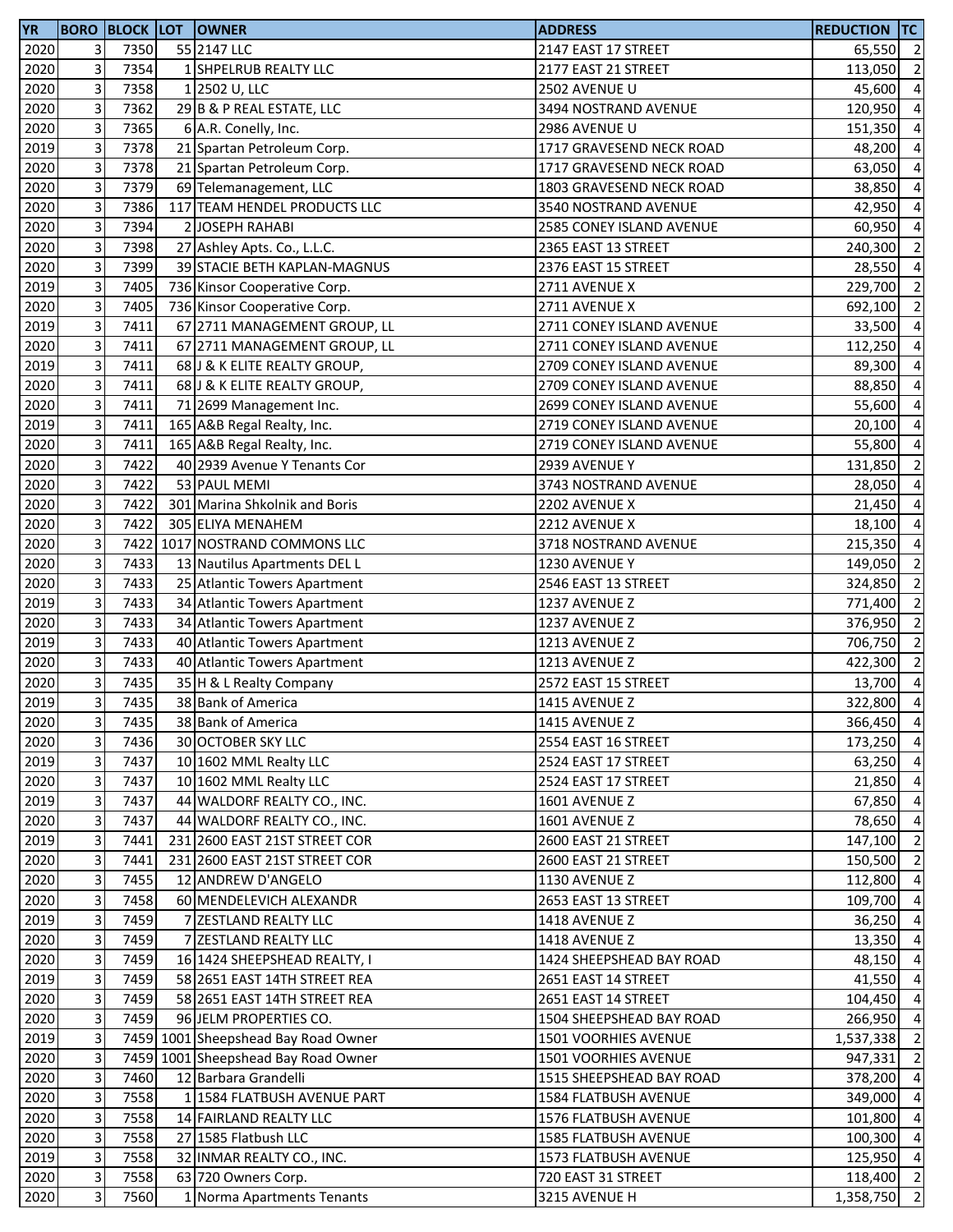| <b>YR</b> |                           |      | <b>BORO BLOCK LOT OWNER</b>        | <b>ADDRESS</b>        | <b>REDUCTION TC</b> |                          |
|-----------|---------------------------|------|------------------------------------|-----------------------|---------------------|--------------------------|
| 2019      | 3                         | 7578 | 62 3220 AVENUE H OWNERS CORP       | 3220 AVENUE H         | 123,300 2           |                          |
| 2020      | 3                         | 7578 | 62 3220 AVENUE H OWNERS CORP       | 3220 AVENUE H         | 201,600 2           |                          |
| 2020      | 3                         | 7590 | 23 CLS Realty LLC                  | 945 EAST 26 STREET    | 145,500             | $\overline{2}$           |
| 2020      | 3                         | 7594 | 50 GOLDSCHEIN, EYTAN               | 3024 AVENUE I         | $2,528$ 1           |                          |
| 2020      | 3                         | 7597 | 42 Loudal Realty Inc.              | 1682 FLATBUSH AVENUE  | 434,550 2           |                          |
| 2020      | 3                         | 7611 | 73 SIVAN REALTY LLC                | 2450 NOSTRAND AVENUE  | 157,550             | $\overline{\phantom{a}}$ |
| 2019      | 3                         | 7647 | 60 Quint Associates.               | 2604 NOSTRAND AVENUE  | 76,150              | $\overline{4}$           |
| 2020      | 3                         | 7647 | 60 Quint Associates.               | 2604 NOSTRAND AVENUE  | 126,550             | $\overline{a}$           |
| 2020      | 3                         | 7648 | 32 RITE AID CORPORATION            | 2577 NOSTRAND AVENUE  | 134,600             | $\overline{a}$           |
| 2019      | 3                         | 7648 | 143 AVES REALTY CO LLC             | 3006 AVENUE L         | 54,050              | $\overline{a}$           |
| 2020      | 3                         | 7648 | 143 AVES REALTY CO LLC             | 3006 AVENUE L         | 60,800              | $\overline{a}$           |
| 2019      | 3                         | 7653 | 13502 KINGS HIGHWAY CO. LL         | 3502 KINGS HIGHWAY    | 223,570             | $\overline{2}$           |
| 2020      | 3                         | 7653 | 13502 KINGS HIGHWAY CO. LL         | 3502 KINGS HIGHWAY    | 279,820 2           |                          |
| 2020      | 3                         | 7665 | 58 PLAZA MOTORS OF BROOKLYN,       | 2692 NOSTRAND AVENUE  | 77,700 4            |                          |
| 2019      | 3                         | 7674 | 27 1915 OCEAN AVNEUE, LLC          | 1917 OCEAN AVENUE     | 100,000             | $\overline{4}$           |
| 2020      | 3                         | 7683 | 51 CVS Albany, L.L.C.              | 2924 NOSTRAND AVENUE  | 28,350              | $\overline{a}$           |
| 2020      | 3                         | 7683 | 61 CVS Albany, L.L.C.              | 2917 NOSTRAND AVENUE  | 486,050             | $\overline{a}$           |
| 2020      | 3                         | 7684 | 34 AMF LLC                         | 2771 NOSTRAND AVENUE  | 110,100             | $\overline{a}$           |
| 2020      | 3                         | 7690 | 1 2925 AVE P LLC                   | 2925 AVENUE P         | 17,000              | $\overline{a}$           |
| 2020      | 3                         | 7691 | 19 JPER LLC                        | 2881 NOSTRAND AVENUE  | 145,700             | $\overline{\mathbf{c}}$  |
| 2020      | $\mathbf{3}$              | 7709 | 31 ROTH, MARK                      | 1629 EAST 36 STREET   | $1,235$ 1           |                          |
| 2019      | 3                         | 7718 | 50 3512 QUENTIN LLC                | 3512 QUENTIN ROAD     | 99,050 4            |                          |
| 2020      | 3                         | 7718 | 50 3512 QUENTIN LLC                | 3512 QUENTIN ROAD     | 58,100              | $\overline{4}$           |
| 2020      | 3                         | 7725 | 54 GLENCORD BUILDING CORP.         | 858 EAST 42 STREET    | 115,700             | $\overline{4}$           |
| 2020      | 3                         | 7726 | 30 Rubicon Industries Corp.        | 848 EAST 43 STREET    | 95,650              | $\overline{a}$           |
| 2020      | 3                         | 7733 | 21 Shurgard Storage Centers,       | 4900 GLENWOOD ROAD    | 527,100             | $\overline{a}$           |
| 2019      | 3                         | 7733 | 53 CVS Albany, L.L.C.              | 4919 KINGS HIGHWAY    | 170,350             | $\overline{a}$           |
| 2020      | 3                         | 7733 | 53 CVS Albany, L.L.C.              | 4919 KINGS HIGHWAY    | 116,250             | $\overline{a}$           |
| 2020      | $\mathbf{3}$              | 7734 | 11 Briad Wenco, L.L.C.             | 1601 UTICA AVENUE     | 125,350             | $\overline{a}$           |
| 2020      | 3                         | 7749 | 10 JACINTA ADAMS                   | 1251 EAST 45 STREET   | $1,610$ 1           |                          |
| 2020      | 3                         | 7753 | 1 MEDOFF REALTY CORP.              | 1712 UTICA AVENUE     | 23,200              | $\overline{4}$           |
| 2020      | 3                         | 7753 | 58 MICHELL WOLF LLC                | 1656 UTICA AVENUE     | 128,900             | $\overline{4}$           |
| 2019      | 3                         | 7763 | 10 5912 FLATLANDS ASSETS LLC       | 5912 FLATLANDS AVENUE | 20,450 4            |                          |
| 2020      | 3                         | 7763 | 10 5912 FLATLANDS ASSETS LLC       | 5912 FLATLANDS AVENUE | 21,800 4            |                          |
| 2019      | $\overline{\mathbf{3}}$   | 7782 | 25 M2B INVESTORS LTD               | 5614 FLATLANDS AVENUE | 54,750 4            |                          |
| 2020      | 3                         | 7782 | 25 M2B INVESTORS LTD               | 5614 FLATLANDS AVENUE | 116,450 4           |                          |
| 2020      | $\mathbf{3}$              | 7784 | 1 5801 AVENUE J REALTY CORP        | 5801 AVENUE J         | 238,350             | $\overline{a}$           |
| 2019      | 3                         | 7790 | 1 4200 Avenue K Equities LL        | 4211 AVENUE K         | 411,650 2           |                          |
| 2020      | 3                         | 7790 | 1 4200 Avenue K Equities LL        | 4211 AVENUE K         | 744,200 2           |                          |
| 2020      | 3                         | 7817 | 54 Annie Rooney Properties L       | 1970 FLATBUSH AVENUE  | $9,200$ 4           |                          |
| 2019      | 3                         | 7822 | 45 2020 OWNER'S CORP.              | 2020 EAST 41 STREET   | 106,650             | $\overline{2}$           |
| 2020      | 3                         | 7822 | 45 2020 OWNER'S CORP.              | 2020 EAST 41 STREET   | 153,000             | $\overline{2}$           |
| 2020      | 3                         | 7830 | 23 Bina & Sam Realty LLC           | 1939 UTICA AVENUE     | 72,000              | $\overline{4}$           |
| 2020      | 3                         | 7840 | 10 NML, LLC                        | 1997 FLATBUSH AVENUE  | 63,700 4            |                          |
| 2020      | $\mathbf{3}$              | 7847 | 44 Remica Property Group Cor       | 1982 UTICA AVENUE     | 172,650             | $\overline{a}$           |
| 2020      | 3                         | 7847 | 70 The Vincent A. Palone Rev       | 2046 UTICA AVENUE     | 56,250              | $\overline{4}$           |
| 2019      | 3                         | 7872 | 3 A.R. Conelly, Inc.               | 4717 AVENUE N         | 8,500 4             |                          |
| 2020      | 3                         | 7872 | 3 A.R. Conelly, Inc.               | 4717 AVENUE N         | 15,700              | $\overline{4}$           |
| 2020      | 3                         | 7872 | 4 JOHN TURIS                       | 4715 AVENUE N         | 5,550               | $\overline{4}$           |
| 2020      | 3                         | 7889 | 50 LIGHT PROJECTIONS INC           | 2152 FLATBUSH AVENUE  | 207,000             | $\overline{4}$           |
| 2020      | 3                         | 7889 | 68 2182 FLATBUSH LLC               | 2182 FLATBUSH AVENUE  | 476,800             | $\overline{a}$           |
| 2020      | $\mathbf{3}$              | 7898 | 39 Glen Terrace Inc.               | <b>AVENUE N</b>       | 107,350             | $\overline{a}$           |
| 2020      | 3                         | 7916 | 35 SML FOOD CORP., INC.            | 5802 CLARENDON ROAD   | 101,550             | $\overline{4}$           |
| 2020      | $\mathbf{3}$              | 7920 | 20 Brooklyn Terminal Market        | 8201 FOSTER AVENUE    | 572,200             | $\overline{a}$           |
| 2020      | 3                         | 7924 | 178 BP AMERICA, INC.               | 804 REMSEN AVENUE     | 41,900 4            |                          |
| 2020      | $\mathbf{3}$              | 7932 | 93 EMERALD EQUITIES LLC            | 1332 EAST 59 STREET   | 95,200              | $\overline{4}$           |
| 2020      | 3                         |      | 7932 1002 595-665 EAST 56TH II LLC | 5700 AVENUE D         | 296,375 4           |                          |
| 2020      | $\vert$ 3                 | 7948 | 53 RUBY CASTLE LLC.                | 837 EAST 52 STREET    | 50,400 4            |                          |
| 2019      | $\ensuremath{\mathsf{3}}$ | 7949 | 58 CLARENDON HOLDING CO., IN       | 5381 KINGS HIGHWAY    | 267,775 4           |                          |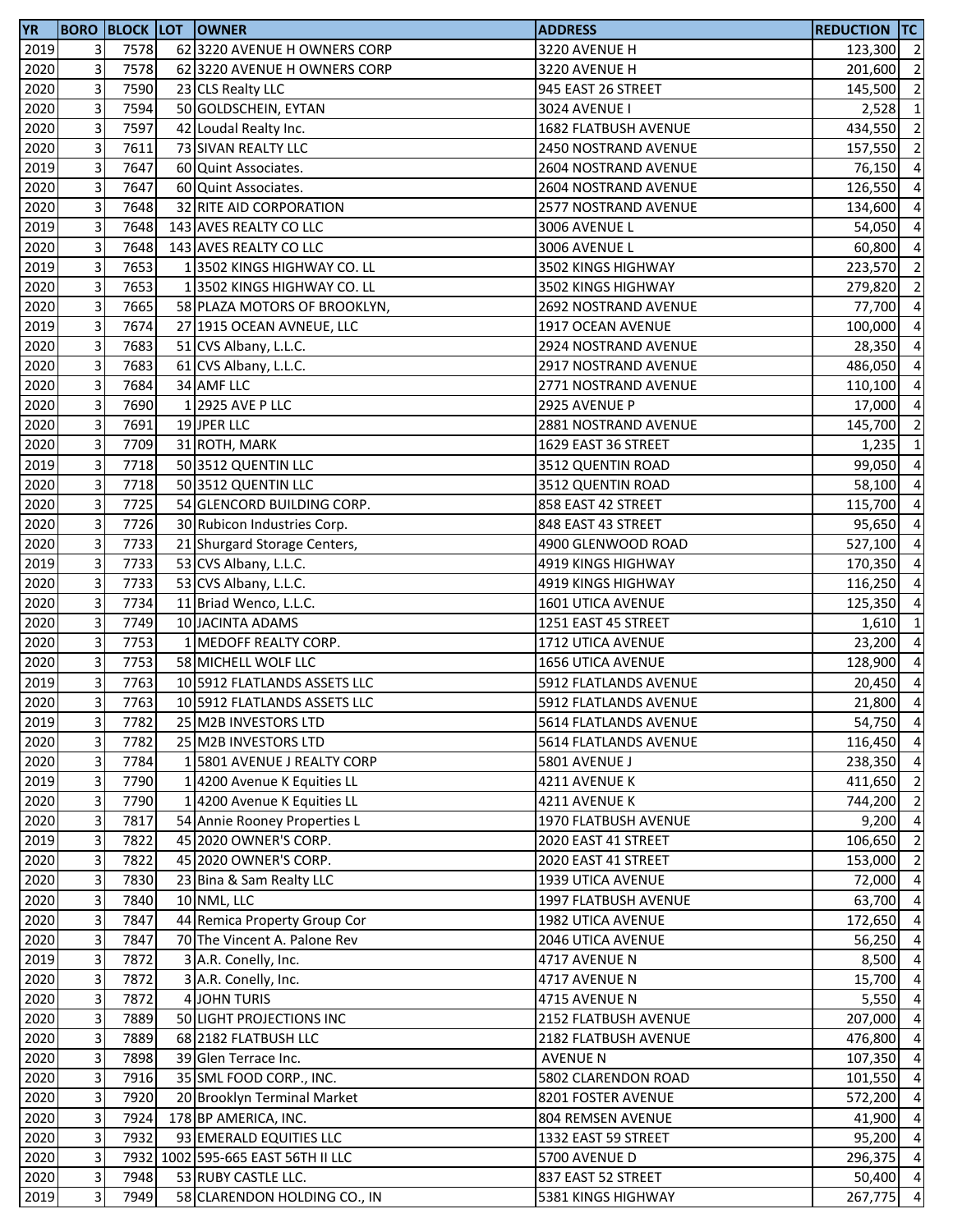| <b>YR</b> |   |      | <b>BORO BLOCK LOT OWNER</b>   | <b>ADDRESS</b>          | REDUCTION TC |                |
|-----------|---|------|-------------------------------|-------------------------|--------------|----------------|
| 2020      | 3 | 7949 | 223 5433 PRESTON COURT LLC    | 5333 PRESTON COURT      | 343,150 4    |                |
| 2019      | 3 | 7949 | 283 VERIZON NEW YORK INC.     | 5501 FOSTER AVENUE      | 259,950 4    |                |
| 2020      | 3 | 7949 | 283 VERIZON NEW YORK INC.     | 5501 FOSTER AVENUE      | 245,050      | $\overline{4}$ |
| 2019      | 3 | 7949 | 295 VERIZON NEW YORK INC.     | 5417 FOSTER AVENUE      | 187,750      | $\overline{4}$ |
| 2020      | 3 | 7949 | 295 VERIZON NEW YORK INC.     | 5417 FOSTER AVENUE      | 265,150 4    |                |
| 2019      | 3 | 7964 | 58 8520 FOSTER AVE REALTY LL  | 8524 FOSTER AVENUE      | 33,100       | $\overline{4}$ |
| 2020      | 3 | 7964 | 58 8520 FOSTER AVE REALTY LL  | 8524 FOSTER AVENUE      | 90,750       | $\overline{4}$ |
| 2020      | 3 | 7967 | 40 Foster Avenue LLC          | 8814 FOSTER AVENUE      | 46,700       | $\overline{4}$ |
| 2020      | 3 | 8005 | 6 Flatlands 84th Realty Cor   | 8401 FLATLANDS AVENUE   | 151,000      | $\overline{4}$ |
| 2020      | 3 | 8014 | 7 VINCENT CAPALBO, LLC        | 7720 FLATLANDS AVENUE   | 147,450      | $\overline{4}$ |
| 2020      | 3 | 8066 | 36 8702 HK Realty, LLC        | 8702 AVENUE L           | 354,400      | $\overline{a}$ |
| 2020      | 3 | 8066 | 37 8702 HK Realty, LLC        | 8706 AVENUE L           | 7,900        | $\overline{4}$ |
| 2020      | 3 | 8108 | 6 Briad Wenco, L.L.C.         | 9001 DITMAS AVENUE      | 90,600       | $\overline{4}$ |
| 2019      | 3 | 8117 | 37 Anthony Musto et al        | 9102 DITMAS AVENUE      | $13,150$ 4   |                |
| 2020      | 3 | 8117 | 37 Anthony Musto et al        | 9102 DITMAS AVENUE      | 23,950       | $\overline{4}$ |
| 2020      | 3 | 8119 | 41 DITMAS LOGI CORP.          | 9312 DITMAS AVENUE      | 24,900       | $\overline{4}$ |
| 2020      | 3 | 8119 | 47 781 93RD STREET CORP.      | 770 EAST 94 STREET      | 97,950       | $\overline{4}$ |
| 2019      | 3 | 8121 | 19505 AVENUE D, LLC           | 9505 AVENUE D           | 53,250       | $\overline{a}$ |
| 2020      | 3 | 8121 | 1 9505 AVENUE D, LLC          | 9505 AVENUE D           | 66,750       | $\overline{a}$ |
| 2020      | 3 | 8129 | 1 Feinrose Associates         | 9601 FOSTER AVENUE      | 99,200       | $\overline{4}$ |
| 2020      | 3 | 8131 | 59 FOUR STAR ASSOCIATES LLC   | 464 EAST 99 STREET      | 19,850       | $\overline{4}$ |
| 2019      | 3 | 8132 | 6 9903 FOSTER AVENUE, LLC     | 9909 FOSTER AVENUE      | 44,961       | $\overline{a}$ |
| 2020      | 3 | 8138 | 225 BRIGHTLAND REALTY LLC     | 10720 AVENUE D          | 54,600       | $\overline{4}$ |
| 2020      | 3 | 8147 | 16 S.R.Y. CORP.               | 1309 ROCKAWAY PARKWAY   | 141,550      | $\overline{4}$ |
| 2019      | 3 | 8156 | 100 SB Flatlands LLC          | 10501 FARRAGUT ROAD     | 492,900      | $\overline{4}$ |
| 2020      | 3 | 8156 | 100 SB Flatlands LLC          | 10501 FARRAGUT ROAD     | 520,800      | $\overline{4}$ |
| 2020      | 3 | 8165 | 48 ROCKAWAY REALTY LLC C      | 1380 ROCKAWAY PARKWAY   | 275,800      | $\overline{a}$ |
| 2020      | 3 | 8165 | 52 Rock Park 13 LLC           | 1392 ROCKAWAY PARKWAY   | 100,050      | $\overline{a}$ |
| 2019      | 3 | 8165 | 58 PARKLAND REALTY II LLC     | 1410 ROCKAWAY PARKWAY   | 19,900       | $\overline{a}$ |
| 2020      | 3 | 8165 | 58 PARKLAND REALTY II LLC     | 1410 ROCKAWAY PARKWAY   | 25,300       | $\overline{4}$ |
| 2019      | 3 | 8165 | 59 Parkland Realty LLC        | 1412 ROCKAWAY PARKWAY   | 48,200       | $\overline{4}$ |
| 2020      | 3 | 8165 | 59 Parkland Realty LLC        | 1412 ROCKAWAY PARKWAY   | 52,250       | $\overline{4}$ |
| 2020      | 3 | 8179 | 1 FLORENCE POLIZZOTTO         | 9029 FLATLANDS AVENUE   | 628,800      | $\overline{4}$ |
| 2020      | 3 | 8184 | 39 Jocee Realty Corp.         | 1432 ROCKAWAY PARKWAY   | 296,500 4    |                |
| 2019      | 3 | 8184 | 44 FSM ROCKAWAY PARKWAY LLC   | 1444 ROCKAWAY PARKWAY   | 98,250 4     |                |
| 2020      | 3 | 8184 | 44 FSM ROCKAWAY PARKWAY LLC   | 1444 ROCKAWAY PARKWAY   | 113,100 4    |                |
| 2020      | 3 | 8200 | 43 9222 FLATLANDS AVENUE REA  | 1167 EAST 92 STREET     | 205,100      | $\overline{4}$ |
| 2020      | 3 | 8201 | 43 REDDY FAMILY PROPERTIES L  | 9320 FLATLANDS AVENUE   | 69,100       | $\overline{4}$ |
| 2019      | 3 | 8206 | 5 Seashore Mgt. Co.           | 1177 EAST 98 STREET     | 440,400      | $\overline{2}$ |
| 2020      | 3 | 8206 | 5 Seashore Mgt. Co.           | 1177 EAST 98 STREET     | 471,900      | $\overline{2}$ |
| 2020      | 3 | 8215 | 22 FLATLANDS AND 107 CO., LL  | 901 EAST 107 STREET     | 353,500 4    |                |
| 2019      | 3 | 8235 | 30 SHERADEL ASSOCIATES, LP    | <b>FLATLANDS AVENUE</b> | 335,400 4    |                |
| 2020      | 3 | 8235 | 30 SHERADEL ASSOCIATES, LP    | <b>FLATLANDS AVENUE</b> | 292,650      | $\overline{4}$ |
| 2020      | 3 | 8235 | 53 Feinrose Associates        | 11110 FLATLANDS AVENUE  | 217,200      | $\overline{4}$ |
| 2020      | 3 | 8235 | 150 Willoughby Rehabilitation | 660 LOUISIANA AVENUE    | 11,355,900   | $\overline{4}$ |
| 2020      | 3 | 8259 | 36 ELIAS PROPERTIES AVENUE L  | 9414 AVENUE L           | 21,600       | $\overline{4}$ |
| 2020      | 3 | 8299 | 43 ROCKAWAY PARKWAY REALTY L  | 1938 ROCKAWAY PARKWAY   | 70,450 4     |                |
| 2020      | 3 | 8352 | 1 Kimco Homeport 1131 Inc.    | 2231 RALPH AVENUE       | 456,200 4    |                |
| 2020      | 3 | 8437 | 36 JOVPAUL REALTY CORP        | 2210 EAST 69 STREET     | 46,750 4     |                |
| 2020      | 3 | 8470 | 143 KIOP Mill Basin L.P.      | 5702 AVENUE U           | 503,050      | $\overline{4}$ |
| 2020      | 3 | 8486 | 1 ANIMAL HOSPITAL OF BROOKL   | 2270 FLATBUSH AVENUE    | 35,650 4     |                |
| 2019      | 3 | 8486 | 71 MJF Realty Holding LLC     | 2260 FLATBUSH AVENUE    | 50,900       | $\overline{4}$ |
| 2020      | 3 | 8486 | 71 MJF Realty Holding LLC     | 2260 FLATBUSH AVENUE    | 51,800       | $\overline{4}$ |
| 2020      | 3 | 8486 | 73 ANIMAL HOSPITAL OF BROOKL  | 2264 FLATBUSH AVENUE    | 9,450        | $\overline{4}$ |
| 2020      | 3 | 8487 | 7 Ayres Associates            | 2233 FLATBUSH AVENUE    | 100,250 4    |                |
| 2020      | 3 | 8495 | 44 Florence Chan              | 5520 AVENUE O           | 4,500        | $\overline{1}$ |
| 2019      | 3 | 8509 | 44 A.R. Conelly, Inc.         | 2280 FLATBUSH AVENUE    | 20,550 4     |                |
| 2020      | 3 | 8509 | 44 A.R. Conelly, Inc.         | 2280 FLATBUSH AVENUE    | 19,200 4     |                |
| 2019      | 3 | 8511 | 1 2365 Flatbush Ave Realty    | 2365 FLATBUSH AVENUE    | 24,800 4     |                |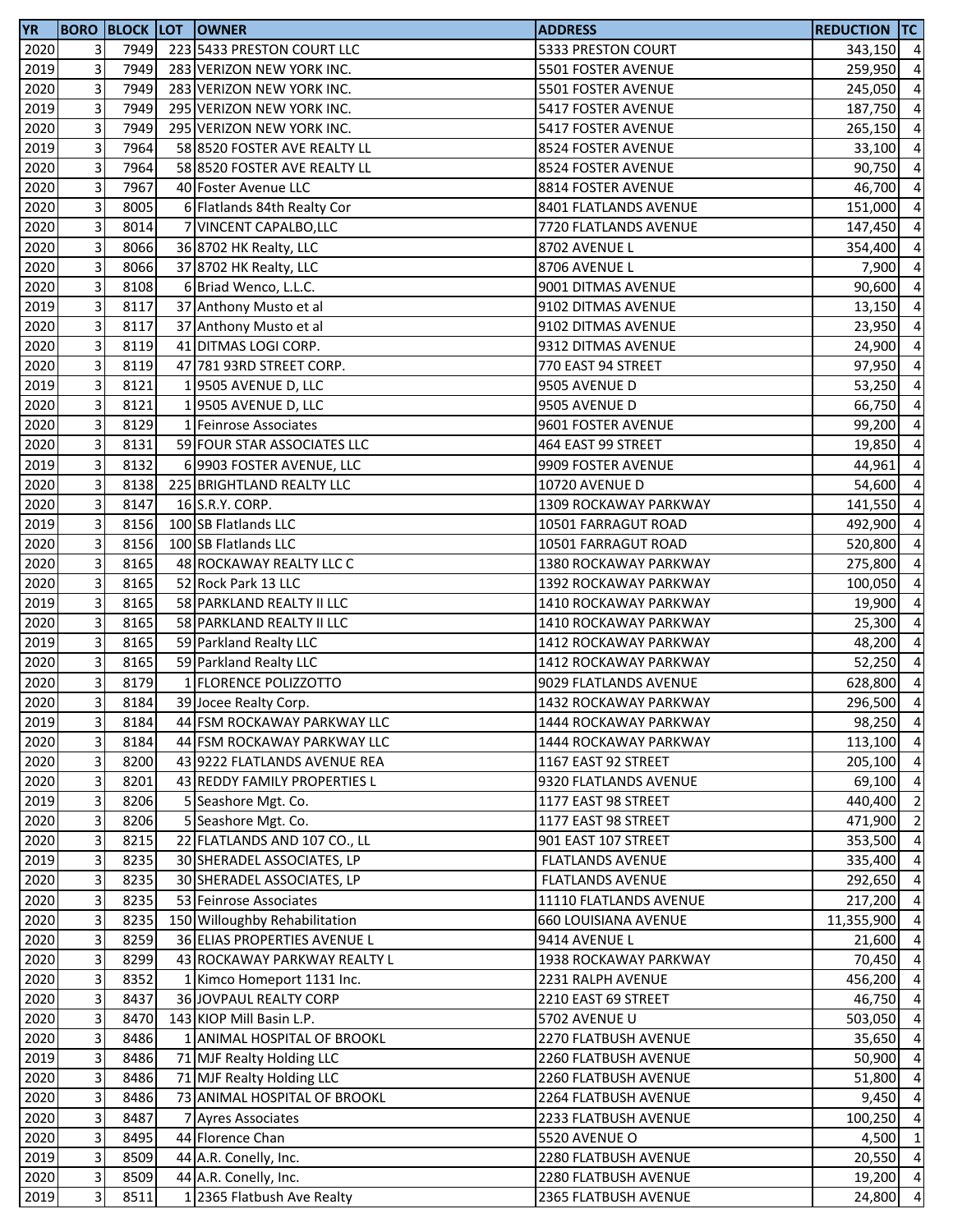| <b>YR</b> |   |       | <b>BORO BLOCK LOT OWNER</b>         | <b>ADDRESS</b>                | <b>REDUCTION TC</b> |                |
|-----------|---|-------|-------------------------------------|-------------------------------|---------------------|----------------|
| 2020      | 3 | 8511  | 1 2365 Flatbush Ave Realty          | 2365 FLATBUSH AVENUE          | $35,150$ 4          |                |
| 2020      | 3 | 8511  | 26 HARRY HOTELS CORP.               | 2343 UTICA AVENUE             | 256,650             | $\overline{4}$ |
| 2019      | 3 | 8511  | 65 2365 Flatbush Ave Realty         | 2359 FLATBUSH AVENUE          | 65,250              | $\overline{4}$ |
| 2020      | 3 | 8511  | 65 2365 Flatbush Ave Realty         | 2359 FLATBUSH AVENUE          | 54,900              | $\overline{4}$ |
| 2019      | 3 | 8529  | 1 ELIAS PROPERTIES FLATBUSH         | 2397 FLATBUSH AVENUE EXT      | 72,950              | $\overline{4}$ |
| 2020      | 3 | 8529  | 1 ELIAS PROPERTIES FLATBUSH         | 2397 FLATBUSH AVENUE EXT      | 84,650              | $\overline{4}$ |
| 2020      | 3 | 8542  | 60 2450 FLATBUSH PLAZA LLC          | 2450 FLATBUSH AVENUE          | 109,800             | $\overline{4}$ |
| 2019      | 3 | 8543  | 17 PRINCE PLAZA DVLPT CORP          | 2441 FLATBUSH AVENUE          | 549,000             | $\overline{4}$ |
| 2020      | 3 | 8543  | 17 PRINCE PLAZA DVLPT CORP          | 2441 FLATBUSH AVENUE          | 427,950             | $\overline{4}$ |
| 2020      | 3 | 8590  | 133 SLJ REALTY HOLDINGS, LLC        | 2594 FLATBUSH AVENUE          | 157,950             | $\overline{a}$ |
| 2020      | 3 | 8599  | 74 ARTUR VAYNMAN                    | 2760 WHITMAN DRIVE            | 2,862               | $\mathbf{1}$   |
| 2020      | 3 | 8614  | 9 Matthew M. Davie                  | 17 KANSAS PLACE               | $5,430$ 1           |                |
|           | 3 |       | 8662 1103 RUTNER, NATALYA           | 2941 BRIGHTON 2 PLACE         |                     |                |
| 2020      | 3 |       |                                     |                               | 2,292 1A            |                |
| 2020      |   | 8668  | 802 BRIGHTON VENTURE LLC            | 2939 BRIGHTON 8 STREET        | 9,962 2A            |                |
| 2020      | 3 | 8668  | 820 CONEY ISLAND NEPTUNE GASO       | 3046 NEPTUNE AVENUE           | 121,700 4           |                |
| 2020      | 3 | 8676  | 6 MARCO GANI REALTY CORP            | <b>621 BRIGHTON BEACH AVE</b> | 183,850             | $\overline{4}$ |
| 2020      | 3 |       | 8679 1001 3111 OCEAN PARKWAY ASSOCI | 3111 OCEAN PARKWAY            | 105,000             | $\overline{4}$ |
| 2020      | 3 | 8683  | 97 Orwand Realty LLC                | 242 BRIGHTON BEACH AVE        | 312,100             | $\overline{4}$ |
| 2020      | 3 | 8685  | 193110 BRIGHTON LLC                 | 3110 BRIGHTON 3 STREET        | 296,200             | $\overline{2}$ |
| 2020      | 3 | 8685  | 76 Brightwater 219, LLC             | <b>219 BRIGHTWATER COURT</b>  | 131,850             | $\overline{2}$ |
| 2020      | 3 | 8686  | 25 313-23 Owners Corp.              | 313 BRIGHTWATER COURT         | 178,550 2           |                |
| 2020      | 3 | 8689  | 36 LESOMER REALTY LLC               | 514 BRIGHTON BEACH AVE        | 131,100 4           |                |
| 2020      | 3 | 8691  | 11 BRIGHTWATER TENANTS CORP.        | <b>601 BRIGHTWATER COURT</b>  | 212,750             | $\overline{2}$ |
| 2019      | 3 | 8691  | 21 3115 REALTY LLC                  | 3115 BRIGHTON 6 STREET        | 75,350              | $\overline{2}$ |
| 2020      | 3 | 8691  | 21 3115 REALTY LLC                  | 3115 BRIGHTON 6 STREET        | 132,300             | $\overline{2}$ |
| 2020      | 3 | 8692  | 83 711 Realty Associates LLC        | 711 BRIGHTWATER COURT         | 98,550              | $\overline{2}$ |
| 2020      | 3 |       | 8701 1003 108 NEPTUNE AVENUE CONDOM | 108 NEPTUNE AVENUE            | 11,978              | $\overline{2}$ |
| 2019      | 3 | 8709  | 14 L & C Brand LLC                  | 149 BRIGHTON 11 STREET        | 50,750              | $\overline{2}$ |
| 2020      | 3 | 8709  | 14 L & C Brand LLC                  | 149 BRIGHTON 11 STREET        | 76,350              | $\overline{2}$ |
| 2020      | 3 | 8709  | 100 125 Brighton 11th Street,       | 125 BRIGHTON 11 STREET        | 139,050             | $\overline{2}$ |
| 2020      | 3 | 8711  | 85 79 Brighton 11th Street,         | 79 BRIGHTON 11 STREET         | 76,100              | $\overline{2}$ |
| 2019      | 3 |       | 8713 1001 Arthur Wiener D/B/A Two W | 2 WEST END AVENUE             | 209,550             | $\overline{4}$ |
| 2020      | 3 |       | 8713 1001 Arthur Wiener D/B/A Two W | 2 WEST END AVENUE             | 230,150             | $\overline{4}$ |
| 2019      | 3 | 8718  | 75 EMPIRE REALTY OF CORBIN L        | 150 CORBIN PLACE              | 209,400             | $\overline{2}$ |
| 2020      | 3 | 8718  | 75 EMPIRE REALTY OF CORBIN L        | 150 CORBIN PLACE              | 229,450 2           |                |
| 2020      | 3 | 8723  | 410 1511-1521 Brightwater Ave       | 1511 CORBIN PLACE             | 524,300 2           |                |
| 2020      | 3 | 8739  | 4 RISMAN, ARKADY                    | 235 AMHERST STREET            | $6,000$ 1           |                |
| 2020      | 3 | 8740  | 91 ANDREA SUTTON                    | 225 BEAUMONT STREET           | $5,922$ 1           |                |
| 2020      | 3 | 8766  | 40 VOGOR PROPERTIES LLC             | 2776 EAST 14 STREET           | 33,850 4            |                |
|           |   |       |                                     |                               |                     |                |
| 2020      | 3 |       | 8769 1001 INESSA LUTINGER           | 2788 EAST 16 STREET           | 2,792 2C            |                |
| 2020      | 3 |       | 8769 1002 KEYL MARINA               | 2788 EAST 16 STREET           | 2,782 2C            |                |
| 2020      | 3 | 8771  | 135 1625 Emmons Avenue Owners       | 1625 EMMONS AVENUE            | 288,950 2           |                |
| 2019      | 3 | 8774  | 6 Ocean Norse Realty, LLC           | 3078 OCEAN AVENUE             | 441,600 4           |                |
| 2020      | 3 | 8774  | 6 Ocean Norse Realty, LLC           | 3078 OCEAN AVENUE             | 486,300             | $\overline{4}$ |
| 2020      | 3 | 8776  | 82 3093 OCEAN AVE LLC               | 3099 OCEAN AVENUE             | 582,600 4           |                |
| 2020      | 3 | 8778  | 32 SEAGULLS LLC                     | 2011 EMMONS AVENUE            | 330,700 4           |                |
| 2020      | 3 | 8783  | 64 DELAMERE HOLDING LLC.            | 2810 EAST 23 STREET           | 86,100 4            |                |
| 2020      | 3 | 8796  | 174 LEONARD GROSSMAN REALTY L       | 3039 EMMONS AVENUE            | 57,000 4            |                |
| 2020      | 3 | 8796  | 175 3035 EMMONS LLC                 | 3035 EMMONS AVENUE            | 39,400 4            |                |
| 2019      | 3 | 8804  | 42 2800 COYLE ST OWNERS CORP        | 2800 COYLE STREET             | 113,000             | $\overline{2}$ |
| 2020      | 3 | 8804  | 42 2800 COYLE ST OWNERS CORP        | 2800 COYLE STREET             | 198,850             | $\overline{2}$ |
| 2019      | 3 |       | 8811 1001 THE 3392 GUIDER AVENUE CO | 3392 GUIDER AVENUE            | 4,301               | $\overline{2}$ |
| 2020      | 3 |       | 8811 1001 THE 3392 GUIDER AVENUE CO | 3392 GUIDER AVENUE            | 7,582               | $\overline{2}$ |
| 2020      | 3 |       | 8812 1001 MARINE BAY CONDOMINIUM    | 2801 EAST 11 STREET           | 573                 | $\overline{4}$ |
| 2020      | 3 | 8830  | 35 NASEEM, WASIM A                  | <b>AVENUE X</b>               | 7,785               | $\overline{4}$ |
| 2020      | 3 | 8833  | 100 HIGHPOINT ASSOC VIII LLC        | 2481 KNAPP STREET             | 38,850              | $\overline{4}$ |
| 2020      | 3 | 72554 | 11 SPRINT CORPORATION               |                               | 1,160,537           | $\overline{4}$ |
| 2019      | 3 | 72614 | 11 CELLCO PARTNERSHIP d/b/a         |                               | 9,253,300 4         |                |
| 2020      | 3 | 72614 | 11 CELLCO PARTNERSHIP d/b/a         |                               | 10,793,875 4        |                |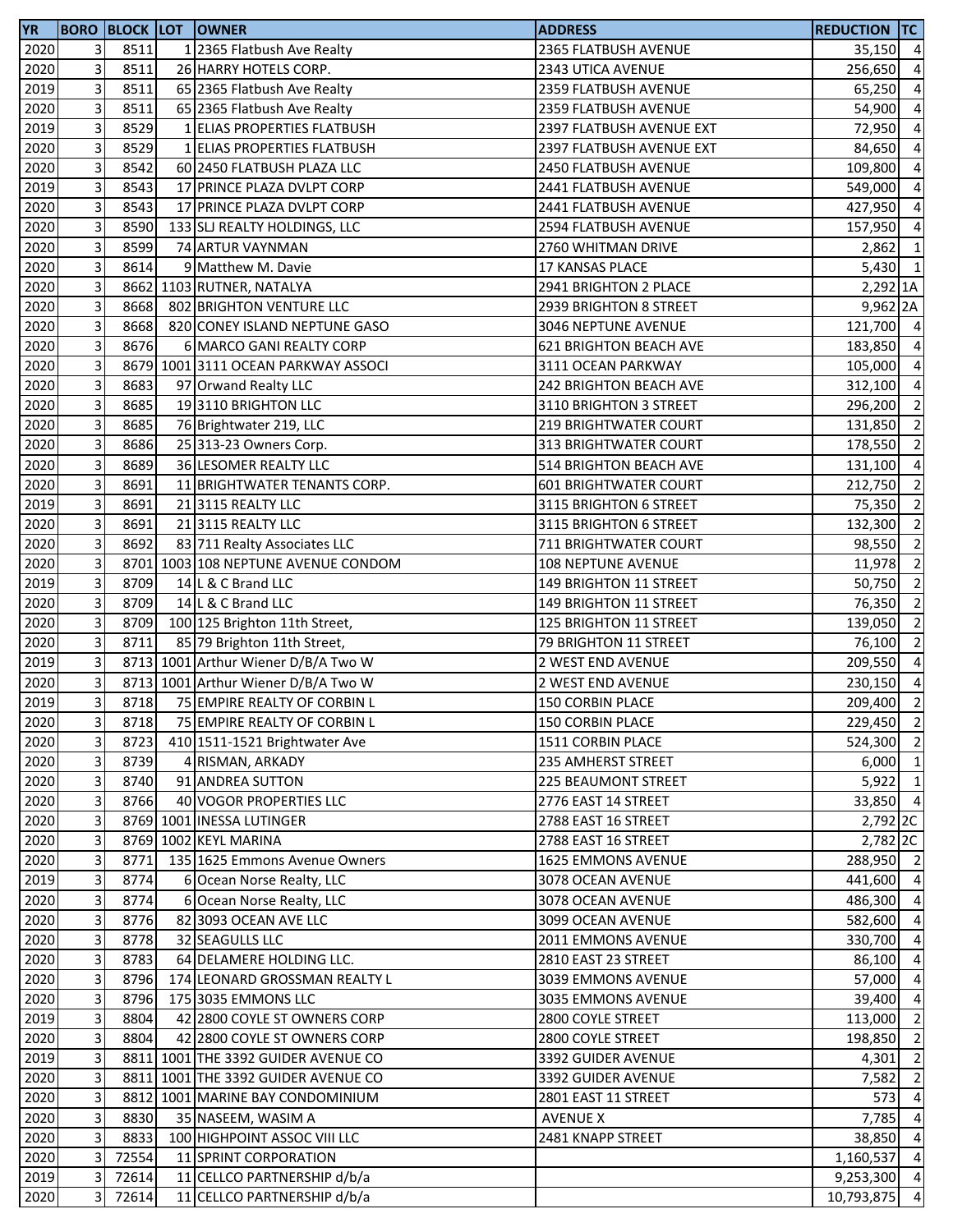| <b>YR</b> |                         |         | <b>BORO BLOCK LOT OWNER</b>       | <b>ADDRESS</b>                                 | <b>REDUCTION TC</b> |                                  |
|-----------|-------------------------|---------|-----------------------------------|------------------------------------------------|---------------------|----------------------------------|
| 2020      |                         | 3 72616 | 1 T-Mobile USA, Inc. and T-       |                                                | 4,806,105 4         |                                  |
| 2020      | $\overline{3}$          | 72672   | 11 RCN TELECOM SERVICES NY        | <b>UNKNOWN</b>                                 | οı                  | $\overline{a}$                   |
| 2020      | 3                       | 72830   | 3 MetroPCS Wireless Inc. an       |                                                | 503,480             | $\overline{a}$                   |
| 2020      | 3                       | 75004   | 56 TIME WARNER CABLE              |                                                | 102,100             | $\overline{a}$                   |
| 2020      | 3                       | 75021   | 105 TARGET CORPORATION            |                                                | 677,100             | $\overline{4}$                   |
| 2019      | 3                       | 82532   | 2 BROOKLYN NAVY YARD COGENE       |                                                | 17,170,950          | $\overline{4}$                   |
| 2020      | 3                       | 82532   | 2 BROOKLYN NAVY YARD COGENE       |                                                | 33,055,045          | $\overline{a}$                   |
| 2019      | 3                       | 82532   | 113 BROOKLYN NAVY YARD COGENE     |                                                | 6,764,881           | $\overline{a}$                   |
| 2020      | 3                       | 82532   | 113 BROOKLYN NAVY YARD COGENE     |                                                | 13,021,869          | $\overline{a}$                   |
| 2019      | 4                       |         | 6 1101 Hunters Point South Parce  | 1-55 BORDEN AVENUE                             | 8,626,952           | $\overline{2}$                   |
| 2020      | 4                       | 6       | 1101 Hunters Point South Parce    | 1-55 BORDEN AVENUE                             | 8,034,820           | $\overline{2}$                   |
| 2020      | $\overline{\mathbf{4}}$ | 16      | 8 50-01 2ND STREET ASSOCIAT       | 50-01 2 STREET                                 | 1,807,950           | $\overline{2}$                   |
| 2020      | 4                       | 18      | 1 City Lights at Queens Lan       | 4-74 48 AVENUE                                 | 3,987,200 2         |                                  |
| 2019      | $\overline{\mathbf{4}}$ | 26      | 21 Plan BL26 LLC & Plax BL27      | 5-29 46 AVENUE                                 | 436,350 4           |                                  |
| 2020      | 4                       | 26      | 21 Plan BL26 LLC & Plax BL27      | 5-29 46 AVENUE                                 | 362,250             | $\overline{4}$                   |
| 2020      | 4                       | 32      | 13 PACKS-33 50TH AVENUE LLC       | 5-33 50 AVENUE                                 | 58,750              | $\overline{a}$                   |
| 2020      | 4                       |         | 32 1001 JP GALAXY CONDOMINIUM     | 5-03 50 AVENUE                                 | 4,205               | $\overline{2}$                   |
| 2020      | 4                       | 38      | 1 Schuman Properties-Divisi       |                                                |                     | $\overline{\mathbf{4}}$          |
| 2019      | 4                       | 40      | 15 10-30 JACKSON AVENUE LLC       | 53-01 VERNON BOULEVARD<br>10-28 JACKSON AVENUE | 160,850             |                                  |
|           | $\overline{\mathbf{4}}$ | 40      |                                   |                                                | 157,050             | $\overline{2}$<br>$\overline{2}$ |
| 2020      |                         |         | 15 10-30 JACKSON AVENUE LLC       | 10-28 JACKSON AVENUE                           | 475,650             |                                  |
| 2020      | 4                       | 44      | 5 J49 AVENUE, LLC                 | 10-11 49 AVENUE                                | 12,530              | $\overline{4}$                   |
| 2020      | 4                       | 47      | 17 Casalino Realty Managemen      | 10-43 47 AVENUE                                | 120,600 2           |                                  |
| 2020      | 4                       | 48      | 8 RANDEL MOLD & DIE CORP          | 10-19 46 ROAD                                  | 8,350 4             |                                  |
| 2020      | 4                       | 48      | 40 RANDEL MOLD & DIE CORP         | 10-20 46 AVENUE                                | 34,850              | $\overline{a}$                   |
| 2020      | 4                       | 48      | 46 RANDEL MOLD & DIE CORP         | 46-05 VERNON BOULEVARD                         | 22,200              | $\overline{a}$                   |
| 2019      | 4                       | 56      | 43 Vernon Lake Partners LLC       | 11-36 46 ROAD                                  | 408,100             | $\overline{a}$                   |
| 2020      | 4                       | 56      | 43 Vernon Lake Partners LLC       | 11-36 46 ROAD                                  | 414,400             | $\overline{a}$                   |
| 2020      | 4                       | 57      | 18 SAM REALTY LLC                 | 47-11 11 STREET                                | 30,150              | $\overline{a}$                   |
| 2019      | 4                       | 60      | 9 12-01 JACKSON AVENUE LLC        | 12-01 JACKSON AVENUE                           | 686,000             | $\overline{2}$                   |
| 2020      | 4                       | 60      | 9 12-01 JACKSON AVENUE LLC        | 12-01 JACKSON AVENUE                           | 751,250 2           |                                  |
| 2020      | $\overline{\mathbf{4}}$ |         | 72 1002 22-18 JACKSON CONDOMINIUM | 22-18 JACKSON AVE                              | 12,971              | $\overline{\mathbf{2}}$          |
| 2020      | 4                       | 77      | 29 45-12 CORP.                    | 45-12 23 STREET                                | 24,850              | $\overline{4}$                   |
| 2019      | $\overline{a}$          |         | 78 1002 The 44th Drive Condominiu | 21-10 44 DRIVE                                 | 5,640               | $\overline{2}$                   |
| 2020      | 4                       |         | 78 1002 The 44th Drive Condominiu | 21-10 44 DRIVE                                 | 7,457 2             |                                  |
| 2019      | $\overline{4}$          |         | 82 1001 TAG ARRIS RETAIL LLC      | 27-28 THOMSON AVENUE                           | 390,540 4           |                                  |
| 2020      | 4                       |         | 82 1001 TAG ARRIS RETAIL LLC      | 27-28 THOMSON AVENUE                           | 376,781             | $\overline{a}$                   |
| 2020      | $\overline{\mathbf{4}}$ | 85      | 24 Davis Street Realty Corp.      | 45-43 DAVIS STREET                             | 24,600              | $\overline{4}$                   |
| 2020      | 4                       | 109     | 7 E. Peters LLC                   | 25-19 BORDEN AVENUE                            | 96,350              | $\overline{4}$                   |
| 2020      | $\overline{\mathbf{4}}$ | 129     | 70 39-89 50th Street LLC          | 39-89 SKILLMAN AVENUE                          | 108,250 2           |                                  |
| 2019      | $\overline{4}$          | 131     | 13 WOODSIDE 50 LLC                | 41-15 50 STREET                                | 56,150              | $\overline{\phantom{a}}$         |
| 2020      | $\overline{4}$          | 131     | 13 WOODSIDE 50 LLC                | 41-15 50 STREET                                | 74,650 2            |                                  |
| 2020      | $\overline{a}$          | 131     | 25 SHAHABI REALTY LLC             | 41-16 51 STREET                                | 356,850 2           |                                  |
| 2020      | $\overline{4}$          | 134     | 39 Haven Apts., LLC               | 41-24 50 STREET                                | 77,600 2            |                                  |
| 2020      | $\overline{4}$          | 134     | 41 ABIS Realty LLC                | 41-30 50 STREET                                | 22,345 2A           |                                  |
| 2020      | $\overline{\mathbf{4}}$ | 135     | 1 DMZ Management LLC              | 41-52 49 STREET                                | 98,000 2            |                                  |
| 2020      | $\overline{4}$          | 137     | 4 NASA REAL ESTATE CORP.          | 41-41 46 STREET                                | 210,200 2           |                                  |
| 2020      | $\pmb{4}$               | 138     | 7 Francis Apartments, LLC         | 43-11 49 STREET                                | 252,650 2           |                                  |
| 2020      | $\overline{4}$          | 139     | 11 AB III LLC                     | 43-17 48 STREET                                | 236,800 2           |                                  |
| 2020      | $\overline{\mathbf{4}}$ | 140     | 25 Skillman 48 LLC                | 43-05 47 STREET                                | 160,800 2           |                                  |
| 2020      | $\overline{4}$          | 141     | 27 Skillman 47 LLC                | 46-16 47 STREET                                | 74,100              | $\overline{2}$                   |
| 2020      | $\overline{\mathbf{r}}$ | 142     | 265 Sukat Realty LLC              | 44-15 BARNETT AVENUE                           | 6,900               | $\overline{a}$                   |
| 2019      | $\overline{a}$          | 143     | 10 3500 48TH STREET OWNER LL      | 45-10 48 STREET                                | 1,193,250           | $\overline{a}$                   |
| 2020      | $\overline{\mathbf{4}}$ | 143     | 10 3500 48TH STREET OWNER LL      | 45-10 48 STREET                                | 774,750 4           |                                  |
| 2019      | $\overline{4}$          | 153     | 12 PAGE REALTY, L.L.C.            | 45-35 46 STREET                                | 29,250              | $\overline{2}$                   |
| 2020      | $\pmb{4}$               | 153     | 12 PAGE REALTY, L.L.C.            | 45-35 46 STREET                                | 122,400 2           |                                  |
| 2020      | $\overline{\mathbf{4}}$ | 156     | 1 CAPIRA REALTY LLC               | 45-07 43 AVENUE                                | 52,200 2            |                                  |
| 2020      | $\overline{\mathbf{4}}$ | 159     | 21 41-08 43rd Street Owners       | 41-08 43 STREET                                | 203,100 2           |                                  |
| 2020      | $\pmb{4}$               | 162     | 19 Nikiana Realty LLC             | 43-09 43 STREET                                | 152,100 2           |                                  |
| 2019      | $\overline{a}$          | 163     | GMZ ESTATES INC.                  | 43-49 42 STREET                                | 20,100 2            |                                  |
|           |                         |         |                                   |                                                |                     |                                  |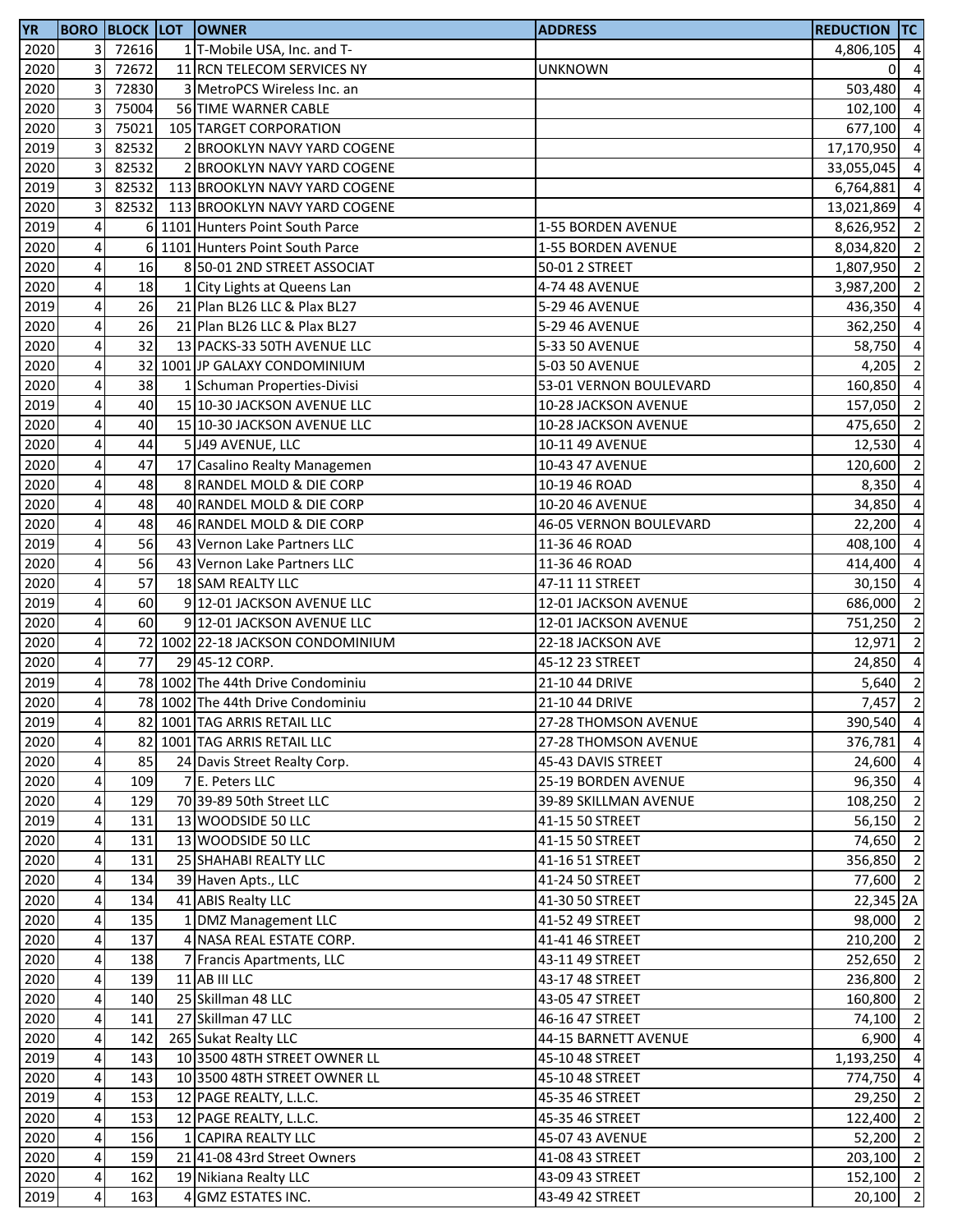| <b>YR</b>    |                                                    | <b>BORO BLOCK LOT</b> |   | <b>OWNER</b>                                        | <b>ADDRESS</b>                     | <b>REDUCTION TC</b> |                                  |
|--------------|----------------------------------------------------|-----------------------|---|-----------------------------------------------------|------------------------------------|---------------------|----------------------------------|
| 2020         | 4                                                  | 163                   | 4 | <b>GMZ ESTATES INC.</b>                             | 43-49 42 STREET                    | 73,650 2            |                                  |
| 2019         | 4                                                  | 163                   |   | <b>GMZ ESTATES INC.</b>                             | 43-45 42 STREET                    | 41,900              | $\overline{2}$                   |
| 2020         | $\overline{\mathbf{4}}$                            | 163                   |   | GMZ ESTATES INC.                                    | 43-45 42 STREET                    | 47,750              | $\overline{2}$                   |
| 2020         | $\overline{\mathbf{4}}$                            | 165                   |   | 19 179 STARR STREET REALTY L                        | 45-52 46 STREET                    | 32,300              | $\overline{a}$                   |
| 2020         | $\overline{\mathbf{4}}$                            | 169                   |   | 29 LAUREL HILL MANOR INC.                           | 45-14 43 STREET                    | 104,650 2           |                                  |
| 2020         | $\overline{\mathbf{4}}$                            | 169                   |   | 32 LAUREL HILL MANOR INC.                           | 45-20 43 STREET                    | 123,550             | $\overline{\mathbf{c}}$          |
| 2019         | $\overline{\mathbf{4}}$                            | 170                   |   | 1 THE DRAKE TENANTS CORP.                           | 47-37 45 STREET                    | 232,400 2           |                                  |
| 2020         | $\pmb{4}$                                          | 170                   |   | THE DRAKE TENANTS CORP.                             | 47-37 45 STREET                    | 166,250             | $\overline{2}$                   |
| 2020         | $\pmb{4}$                                          | 170                   |   | 9 4725 LLC                                          | 47-25 45 STREET                    | 9,599 2A            |                                  |
| 2020         | 4                                                  | 184                   |   | 37 CAMBRIDGE 41-42 OWNERS CO                        | 41-42 42 STREET                    | 199,950 2           |                                  |
| 2020         | $\overline{\mathbf{r}}$                            | 187                   |   | 19 39-04 Skillman LLC                               | 39-02 SKILLMAN AVENUE              | 127,300             | $\overline{a}$                   |
| 2020         | $\overline{\mathbf{4}}$                            | 189                   |   | 5 40 01 WY Corp.                                    | 40-01 QUEENS BOULEVARD             | 94,550              | $\overline{a}$                   |
| 2019         | $\pmb{4}$                                          | 189                   |   | 19 Aljo Realty LLC                                  | 43-09 40 STREET                    | 338,700 2           |                                  |
| 2020         | $\overline{\mathbf{4}}$                            | 189                   |   | 19 Aljo Realty LLC                                  | 43-09 40 STREET                    | 341,850             | $\overline{\mathbf{c}}$          |
| 2020         | $\overline{\mathbf{4}}$                            | 190                   |   | 5 39-23 QUEENS REALTY LLC                           | 39-23 QUEENS BOULEVARD             | 268,250             | $\overline{a}$                   |
| 2020         | $\overline{4}$                                     | 191                   |   | 30 BASE ENTERPRISES LP                              | 43-18 39 PLACE                     | 60,050              | $\overline{\mathbf{c}}$          |
| 2019         | $\pmb{4}$                                          |                       |   | 192 1001 CVS Albany, L.L.C.,                        | 41-02 QUEENS BOULEVARD             | 92,123              | $\overline{\mathbf{4}}$          |
| 2020         | $\overline{\mathbf{4}}$                            |                       |   | 192 1001 CVS Albany, L.L.C.,                        | 41-02 QUEENS BOULEVARD             | 173,732             | $\overline{\mathbf{4}}$          |
| 2020         | $\pmb{4}$                                          | 193                   |   | 25 Ownership Realty Corp.                           | 40-02 QUEENS BOULEVARD             | 201,250             | $\overline{a}$                   |
| 2019         | $\overline{\mathbf{4}}$                            | 195                   |   | 9 EMCEE REALTY LLC                                  | 45-45 39 STREET                    | 59,600              | $\overline{\mathbf{4}}$          |
| 2020         | 4                                                  | 195                   |   | 9 EMCEE REALTY LLC                                  | 45-45 39 STREET                    | 44,200              | $\overline{4}$                   |
| 2020         | $\overline{\mathbf{4}}$                            | 214                   |   | 243 107 WEST 38TH REALTIES LL                       | 34-08 NORTHERN BOULEVARD           | 507,650             | $\overline{a}$                   |
| 2020         | 4                                                  | 217                   |   | 31 Propper Manufacturing Co.                        | 36-16 SKILLMAN AVENUE              | 35,000              | $\overline{4}$                   |
| 2020         | $\pmb{4}$                                          | 218                   |   | 13 J. B. Industries, Inc.                           | 35-02 SKILLMAN AVENUE              | 129,050             | $\overline{4}$                   |
| 2020         | $\overline{a}$                                     | 221                   |   | 21 BPR PARTNERS LLC                                 | 43-15 36 STREET                    | 75,900              | $\overline{a}$                   |
| 2019         | 4                                                  | 222                   |   | 9 35-01 Queens Realty Corp.                         | 35-01 QUEENS BOULEVARD             | 27,850              | $\overline{a}$                   |
| 2020         | 4                                                  | 222                   |   | 9 35-01 Queens Realty Corp.                         | 35-01 QUEENS BOULEVARD             | 48,100              | $\overline{a}$                   |
| 2019         | $\pmb{4}$                                          | 222                   |   | 13 35-01 Queens Realty Corp.                        | 43-39 35 STREET                    | 36,750              | $\overline{a}$                   |
| 2020         | $\pmb{4}$                                          | 222                   |   | 13 35-01 Queens Realty Corp.                        | 43-39 35 STREET                    | 40,800              | $\overline{a}$                   |
| 2019         | $\overline{\mathbf{4}}$                            | 230                   |   | 29 4701 35th St LLC                                 |                                    | 34,250              | $\overline{a}$                   |
| 2020         | $\overline{\mathbf{4}}$                            | 230                   |   | 29 4701 35th St LLC                                 | 47-01 35 STREET                    | 66,650              | $\overline{4}$                   |
| 2020         | $\overline{\mathbf{4}}$                            | 232                   |   | 43 Biancaniello & R. Cook LL                        | 47-01 35 STREET<br>37-20 48 AVENUE | 65,050              | $\overline{4}$                   |
|              |                                                    | 236                   |   |                                                     |                                    |                     |                                  |
| 2020<br>2020 | $\overline{\mathbf{r}}$<br>$\overline{\mathbf{r}}$ | 236                   |   | 9 Symo Realty Corp.                                 | 36-03 GREENPOINT AVENUE            | 73,750<br>64,400    | $\overline{4}$<br>$\overline{4}$ |
|              |                                                    |                       |   | 12 Zoan Realty Corp.                                | 48-75 36 STREET                    |                     |                                  |
| 2020         | 4 <sup>1</sup>                                     | 248<br>249            |   | 1 Modern and Contemporary A<br>7 Van Dam Realty LLC | 32-33 47 AVENUE                    | 178,100 4           |                                  |
| 2020         | $\overline{\mathbf{r}}$                            |                       |   |                                                     | 32-01 47 AVENUE                    | 36,150 4            |                                  |
| 2019         | $\pmb{4}$                                          | 250                   |   | 1 MRA HUB 34 OWNER, LLC                             | 4725 34 STREET                     | 808,400             | $\overline{a}$                   |
| 2020         | $\pmb{4}$                                          | 250                   |   | 1 MRA HUB 34 OWNER, LLC                             | 4725 34 STREET                     | 714,750 4           |                                  |
| 2020         | $\overline{\mathbf{4}}$                            | 251                   |   | 10 Peter Jungho Lee and Eliz                        | 47-38 34 STREET                    | 23,200 4            |                                  |
| 2020         | $\overline{\mathbf{4}}$                            | 255                   |   | 16 Educational Cultural Trus                        | 48-40 34 STREET                    | 1,315,150           | $\overline{4}$                   |
| 2019         | $\overline{\mathbf{r}}$                            | 259                   |   | 7 EBM DEVELOPMENT CO. LTD.                          | 48-41 VAN DAM STREET               | 44,600              | $\overline{4}$                   |
| 2020         | $\overline{\mathbf{r}}$                            | 259                   |   | EBM DEVELOPMENT CO. LTD.                            | 48-41 VAN DAM STREET               | 65,950              | $\overline{a}$                   |
| 2020         | $\overline{4}$                                     | 262                   |   | 1 GALE AVENUE REALTY, LLC                           | 32-49 GALE AVENUE                  | 30,850              | $\overline{a}$                   |
| 2020         | $\overline{\mathbf{4}}$                            | 275                   |   | 23 CAPITOL DISTRIBUTORS CORP                        | 30-35 THOMSON AVENUE               | 66,300              | $\overline{a}$                   |
| 2020         | $\overline{\mathbf{4}}$                            | 275                   |   | 83 Versailles Furniture Corp                        | 31-28 QUEENS BOULEVARD             | 324,100             | $\overline{a}$                   |
| 2020         | $\overline{4}$                                     | 289                   |   | 1 4947 31ST STREET LLC                              | 49-47 31 STREET                    | 265,400             | $\overline{a}$                   |
| 2019         | $\overline{\mathbf{4}}$                            | 290                   |   | 1 ABCO Refrigeration Supply                         | 49-70 31 STREET                    | 427,450             | $\overline{4}$                   |
| 2020         | $\overline{\mathbf{4}}$                            | 290                   |   | 1 ABCO Refrigeration Supply                         | 49-70 31 STREET                    | 553,450             | $\overline{4}$                   |
| 2019         | $\overline{\mathbf{4}}$                            | 292                   |   | 310 28-25 Borden Avenue Corp.                       | 28-25 BORDEN AVENUE                | 15,200              | $\overline{4}$                   |
| 2020         | $\overline{a}$                                     | 292                   |   | 310 28-25 Borden Avenue Corp.                       | 28-25 BORDEN AVENUE                | 16,550              | $\overline{4}$                   |
| 2020         | 4                                                  | 295                   |   | 52 SP HHF Sub A LLC                                 | 30-28 STARR AVENUE                 | 655,650             | $\overline{a}$                   |
| 2020         | 4                                                  | 299                   |   | 36 3111 Enterprises, LLC                            | 53-29 VAN DAM STREET               | 13,100              | $\overline{a}$                   |
| 2020         | $\overline{\mathbf{4}}$                            | 303                   |   | 16 VW HOLDINGS, LLC                                 | 52-15 VAN DAM STREET               | 50,350              | $\overline{a}$                   |
| 2020         | 4                                                  | 307                   |   | 16 EVA COSTELLO                                     | 51-27 35 STREET                    | 9,900               | $\overline{a}$                   |
| 2020         | $\overline{\mathbf{4}}$                            | 310                   |   | 532-02 Greenpoint Ave Owne                          | 32-02 GREENPOINT AVENUE            | 28,700 4            |                                  |
| 2019         | $\overline{\mathbf{4}}$                            | 310                   |   | 14 CITIQUIET HOLDING CORP.                          | 32-26 GREENPOINT AVENUE            | 35,050              | $\overline{4}$                   |
| 2020         | $\overline{\mathbf{4}}$                            | 310                   |   | 14 CITIQUIET HOLDING CORP.                          | 32-26 GREENPOINT AVENUE            | 45,400              | $\overline{4}$                   |
| 2020         | $\overline{\mathbf{r}}$                            | 329                   |   | 43 QUEENBEA 35-44 LLC                               | 35-44 10 STREET                    | 7,850 4             |                                  |
| 2020         | $\pmb{4}$                                          | 330                   |   | 42 MURAT GACEVIC                                    | 35-40 11 STREET                    | 31,008 2A           |                                  |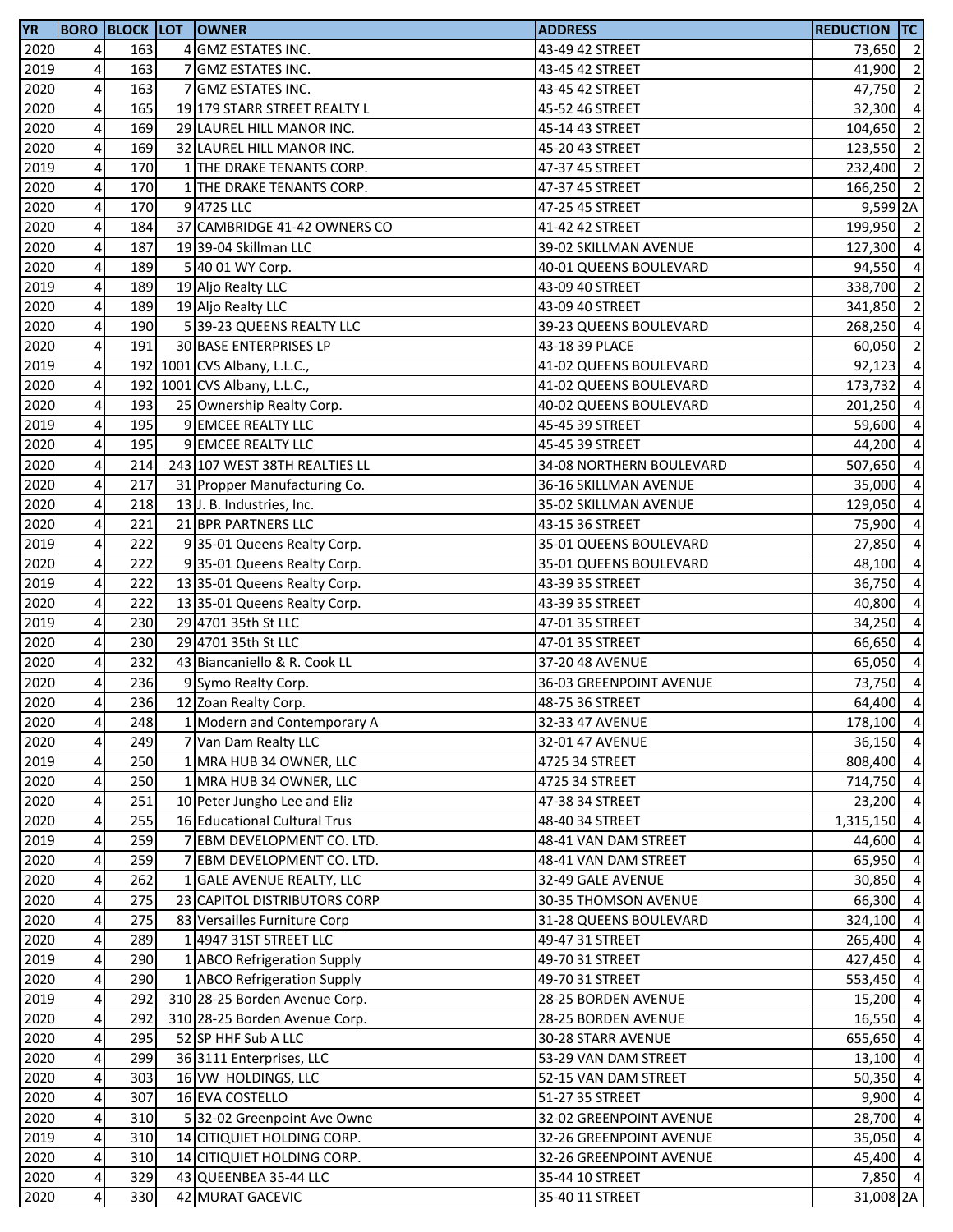| <b>YR</b> |                         | <b>BORO BLOCK LOT</b> | <b>OWNER</b>                       | <b>ADDRESS</b>         | <b>REDUCTION TC</b> |                          |
|-----------|-------------------------|-----------------------|------------------------------------|------------------------|---------------------|--------------------------|
| 2020      | 4                       | 347                   | 16 RAMZI REALTY CORP.              | 22-20 36 AVENUE        | 106,750 4           |                          |
| 2019      | 4                       | 364                   | 43 ANDREAS ONE, INC.               | 21-15 38 AVENUE        | 82,800              | $\overline{a}$           |
| 2020      | 4                       | 364                   | 43 ANDREAS ONE, INC.               | 21-15 38 AVENUE        | 106,650             | $\overline{\mathbf{4}}$  |
| 2020      | 4                       | 371                   | 31 Ashlar Realty Company, LL       | 37-20 30 STREET        | 17,600              | $\overline{4}$           |
| 2020      | $\overline{\mathbf{4}}$ | 373                   | 1 Astoria 31 Realty, LLC           | 31-01 38 AVENUE        | 244,250             | $\overline{4}$           |
| 2020      | 4                       | 373                   | 21 Trumbull Equities, LLC          | 31-10 37 AVENUE        | 1,348,200           | $\overline{4}$           |
| 2020      | 4                       | 381                   | 11 VASHIE RAMLOCHAN                | 32-08 38 AVENUE        | 83,200              | $\overline{a}$           |
| 2020      | 4                       | 385                   | 28 PETER P. SUPON 2016 REVOC       | 38-32 29 STREET        | 71,050              | $\overline{2}$           |
| 2020      | 4                       | 387                   | <b>CONSERVE REALTY CORP.</b>       | 38-27 CRESCENT STREET  | 5,850               | $\overline{a}$           |
| 2020      | 4                       | 387                   | 19 DJL Realty, Inc.                | 25-16 38 AVENUE        | 107,650             | $\overline{a}$           |
| 2020      | $\overline{\mathbf{4}}$ | 392                   | 43 TAIN YAIE HSIA                  | 21-07 40 AVENUE        | 42,800              | $\overline{a}$           |
| 2020      | 4                       | 394                   | 48 Dawnmark Realty Inc.            | 23-01 40 AVENUE        | 30,200              | $\overline{a}$           |
| 2020      | $\overline{\mathbf{4}}$ | 399                   | 3 Mozart Iron Craft Corp.          | 39-39 29 STREET        | 36,750              | $\overline{4}$           |
| 2019      | $\overline{\mathbf{4}}$ | 402                   | 16 Marguerite Lupoli               | 29-15 40 ROAD          | 51,450              | $\overline{4}$           |
| 2020      | $\pmb{4}$               | 402                   | 16 Marguerite Lupoli               | 29-15 40 ROAD          | 55,050              | $\overline{4}$           |
| 2019      | 4                       | 409                   | 21 40-14 CO., LLC                  | 22-02 40 AVENUE        | 6,450               | $\overline{a}$           |
| 2020      | 4                       | 409                   | 21 40-14 CO., LLC                  | 22-02 40 AVENUE        | 24,450              | $\overline{\mathbf{4}}$  |
| 2019      | 4                       |                       | 413 1001 QUEENSBORO DEVELOPMENT LL | 23-10 41 AVENUE        | 937,700             | $\overline{2}$           |
| 2020      | $\overline{\mathbf{4}}$ |                       | 413 1001 QUEENSBORO DEVELOPMENT LL | 23-10 41 AVENUE        | 821,151             | $\overline{2}$           |
| 2019      | 4                       |                       | 413 1003 QUEENSBORO DEVELOPMENT LL | 23-10 41 AVENUE        | 46,250              | $\overline{a}$           |
| 2020      | $\pmb{4}$               |                       | 413 1003 QUEENSBORO DEVELOPMENT LL | 23-10 41 AVENUE        | 66,950              | $\overline{a}$           |
| 2019      | 4                       | 414                   | 11 Ciampa 24, LLC                  | 41-43 24 STREET        | 4,750               | $\overline{4}$           |
| 2020      | 4                       | 414                   | 11 Ciampa 24, LLC                  | 41-43 24 STREET        | 5,200               | $\overline{a}$           |
| 2020      | 4                       | 416                   | 28 Brause Plaza LLC                | 27-04 41 AVENUE        | 29,300              | $\overline{a}$           |
| 2019      | 4                       | 418                   | 24 LVP LIC HOTEL LLC               | 29-21 41 AVENUE        | 1,041,450           | $\overline{a}$           |
| 2020      | 4                       | 418                   | 24 LVP LIC HOTEL LLC               | 29-21 41 AVENUE        | 590,650             | $\overline{a}$           |
| 2019      | 4                       | 423                   | 5 WWG Crescent LLC                 | 42-15 CRESCENT STREET  | 248,850             | $\overline{2}$           |
| 2020      | $\overline{\mathbf{4}}$ | 423                   | 5 WWG Crescent LLC                 | 42-15 CRESCENT STREET  | 1,757,550           | $\overline{2}$           |
| 2020      | $\pmb{4}$               | 426                   | 191 ROBERT LITWIN                  | 22 ROAD                | 450                 | $\overline{a}$           |
| 2020      | $\overline{\mathbf{4}}$ | 431                   | 30 EZ L.I.C. REALTY LLC            | 42-80 HUNTER STREET    | 60,600              | $\overline{4}$           |
| 2020      | $\pmb{4}$               | 433                   | 41 27-10 43rd Avenue, LLC          | 27-10 43 AVENUE        | 33,200              | $\overline{a}$           |
| 2020      | $\overline{4}$          |                       | 437 1002 CITIGROUP TECHNOLOGY, INC | 23-21 44 DRIVE         | 2,626,366           | $\overline{a}$           |
| 2020      | 4                       |                       | 438 1001 INDUSTRY LIC CONDOMINIUM  | 21-45 44 DRIVE         | $7,479$ 2           |                          |
| 2019      | 4                       | 439                   | $2$ D & A LLC                      | 21-30 44 ROAD          | 237,050             | $\overline{\phantom{a}}$ |
| 2020      | 4                       | 439                   | $2$ D & A LLC                      | 21-30 44 ROAD          | 319,400 4           |                          |
| 2020      | $\overline{\mathbf{4}}$ | 439                   | 39 Branco Leather Inc.             | 44-02 23 STREET        | 58,500 4            |                          |
| 2020      | 4                       | 442                   | 36 Gabor Schnitzler                | 13-11 44 AVENUE        | 13,800 4            |                          |
| 2019      | $\overline{\mathbf{4}}$ | 444                   | 12 BERNARDO CRANE SERVICE, I       | 43-11 11 STREET        | $17,100$ 4          |                          |
| 2020      | 4                       | 444                   | 12 BERNARDO CRANE SERVICE, I       | 43-11 11 STREET        | 19,350              | $\overline{4}$           |
| 2020      | $\overline{4}$          | 444                   | 14 BERNARDO CRANE SERVICE, I       | 43-02 12 STREET        | 32,000              | $\overline{4}$           |
| 2020      | 4                       | 444                   | 26 Ben Hayun Realty, LLC           | 43-22 12 STREET        | 30,450              | $\overline{4}$           |
| 2020      | 4                       | 446                   | 34 RANDEL MOLD & DIE CORP          | 11-12 44 AVENUE        | 30,600              | $\overline{a}$           |
| 2020      | 4                       | 450                   | Corastor Holding Co. Inc.          | 9-01 44 DRIVE          | 301,400             | $\overline{2}$           |
| 2019      | $\overline{\mathbf{4}}$ | 453                   | 1 Schuman 10-03 44th Avenue        | 43-58 11 STREET        | 122,200             | $\overline{4}$           |
| 2020      | 4                       | 453                   | 1 Schuman 10-03 44th Avenue        | 43-58 11 STREET        | 206,350             | $\overline{a}$           |
| 2020      | $\pmb{4}$               | 454                   | 1 Sebe Realty Corp.                | 9-09 44 AVENUE         | 363,900 4           |                          |
| 2019      | $\overline{4}$          | 471                   | 703 Queens Plaza Ventures LLC      | 38-50 21 STREET        | 205,700 4           |                          |
| 2020      | 4                       | 471                   | 703 Queens Plaza Ventures LLC      | 38-50 21 STREET        | 226,400             | $\overline{4}$           |
| 2020      | $\overline{a}$          | 471                   | 734 3802 21ST STREET GASOLINE      | 38-02 21 STREET        | 36,800              | $\overline{4}$           |
| 2020      | 4                       | 471                   | 758 PRIYA HOSPITALITY LLC.         | 39-34 21 STREET        | 453,100             | $\overline{a}$           |
| 2020      | 4                       | 472                   | 676 K&K REALTY CORP.               | 38-44 13 STREET        | 49,950              | $\overline{a}$           |
| 2020      | $\pmb{4}$               | 474                   | 17 THOMAS ZOITAS                   | 38-39 10 STREET        | 16,450              | $\overline{a}$           |
| 2020      | $\overline{4}$          | 485                   | 18 - 11 & 13 43RD ROAD LLC         | 8-11 43 ROAD           | 155,000             | $\overline{a}$           |
| 2020      | 4                       | 499                   | 19 Mark DiSuvero                   | 30-40 VERNON BOULEVARD | 484,300 4           |                          |
| 2019      | $\overline{\mathbf{4}}$ | 503                   | 48 Across The River Realty D       | 11-15 31 DRIVE         | 38,400 4            |                          |
| 2020      | $\overline{\mathbf{4}}$ | 503                   | 48 Across The River Realty D       | 11-15 31 DRIVE         | 50,550 4            |                          |
| 2019      | $\overline{4}$          | 512                   | QUEENBEA 28-14 LLC                 | 28-14 14 STREET        | 39,950              | $\overline{4}$           |
| 2020      | $\pmb{4}$               | 512                   | 4 QUEENBEA 28-14 LLC               | 28-14 14 STREET        | 55,250 4            |                          |
| 2020      | $\pmb{4}$               | 514                   | 10 12-21 30th Avenue Realty        | 12-23 30 AVENUE        | 78,100              | $\overline{2}$           |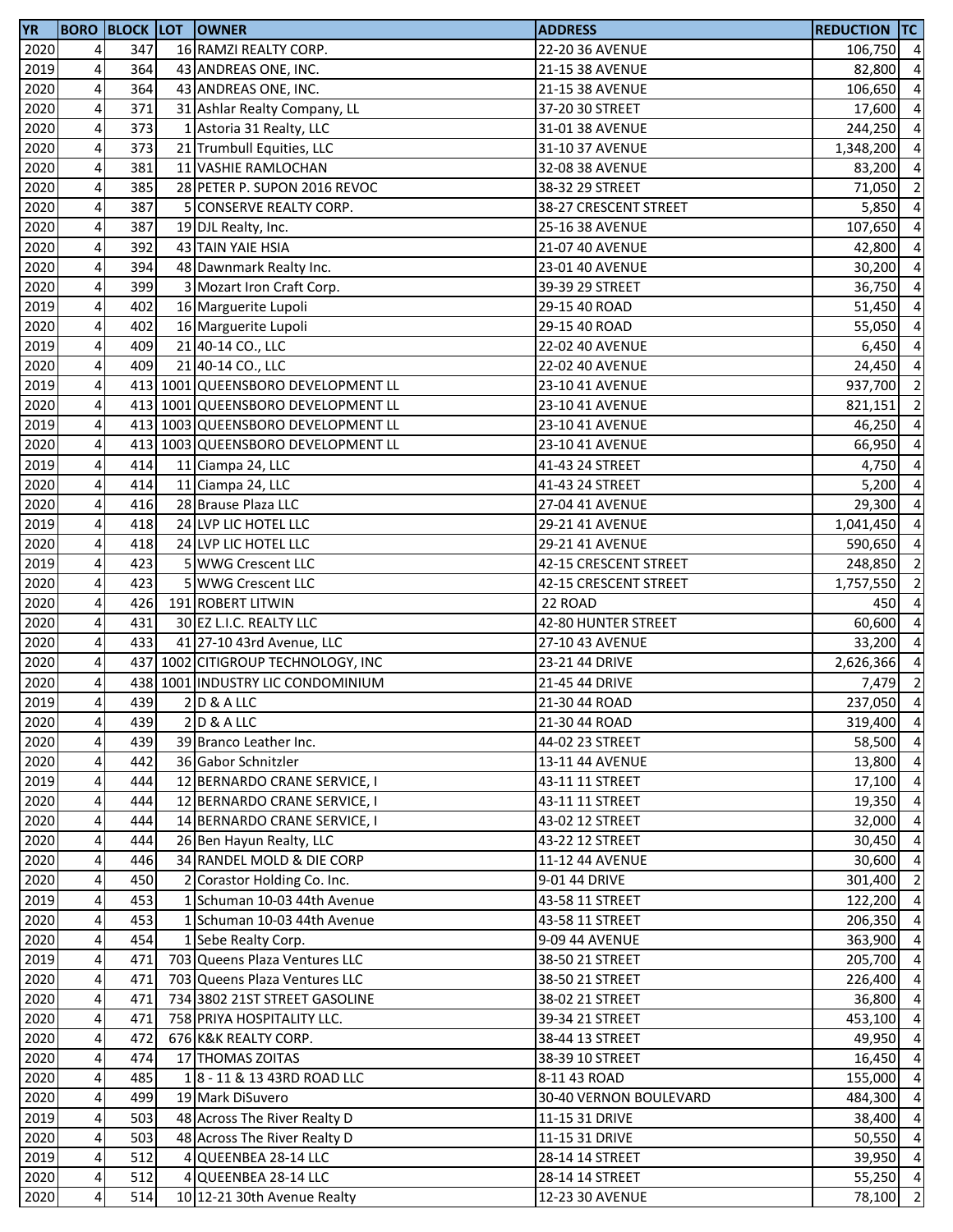| 2019<br>$\overline{\mathbf{r}}$<br>517<br>19 1211 31ST AVENUE, LLC<br>12-11 31 AVENUE<br>103,400 2<br>$\overline{4}$<br>517<br>2020<br>19 1211 31ST AVENUE, LLC<br>12-11 31 AVENUE<br>$\overline{\mathbf{r}}$<br>2020<br>518 1003 CITIVIEW CONDOMINIUM<br>12-14 31 AVENUE<br>3,034<br>4<br>2020<br>531<br>2 14-55 BROADWAY REALTY COR<br>14-55 BROADWAY<br>$\pmb{4}$<br>531<br>2020<br>60 2164 REALTY LLC<br>31-64 21 STREET<br>$\overline{4}$<br>2020<br>533<br>9 Broadway 31 Realty Corp.<br>14-37 31 ROAD<br>4<br>539<br>2019<br>14 SMRH Realty Corp.<br>14-30 ASTORIA BOULEVARD<br>18,950<br>2020<br>4<br>539<br>14 SMRH Realty Corp.<br>14-30 ASTORIA BOULEVARD<br>29,300<br>4<br>2020<br>539<br>32 V & I Sokolich LLC<br>27-16 21 STREET<br>63,600<br>4<br>2020<br>539<br>33 V & I Sokolich LLC<br>27-16A 21 STREET<br>21,650<br>4<br>2020<br>540<br>23 ASTRO 1 LLC<br>14-27 ASTORIA BOULEVARD<br>$\overline{\mathbf{4}}$<br>542<br>5 NEWTOWN 1 LLC<br>2020<br>22-14 ASTORIA BOULEVARD<br>$\pmb{4}$<br>2020<br>543<br>10 VASILAS HATZIVASILIS<br>27-19 21 STREET<br>77,450<br>$\overline{\mathbf{4}}$<br>2020<br>543<br>19 NEWTOWN RESIDENCE LLC<br>27-13 21 STREET<br>$\overline{\mathbf{4}}$<br>544<br>2020<br>23-08 NEWTOWN AVENUE<br>88,250<br>7 DXK DEVELOPMENT, LTD.<br>$\overline{\mathbf{4}}$<br>544<br>2019<br>19 Pharos Realty, LLC<br>23-30 NEWTOWN AVENUE<br>274,800<br>4<br>544<br>2020<br>19 Pharos Realty, LLC<br>23-30 NEWTOWN AVENUE<br>241,400<br>4<br>566<br>2020<br>40 MANSOUR ZANDIEH AND MICAE<br>23-30 BROADWAY<br>119,100<br>2019<br>4<br>567<br>7 BROADWAY CRESCENT REALTY<br>23-35 BROADWAY<br>517,350<br>$\overline{\mathbf{4}}$<br>2020<br>567<br>7 BROADWAY CRESCENT REALTY<br>23-35 BROADWAY<br>4<br>567<br>2020<br>40 31ST DRIVE LLC 1<br>23-36 31 DRIVE<br>4<br>568<br>2020<br>206 2337 REALTY LLC<br>23-37 31 DRIVE<br>4<br>2019<br>569<br>1 KEDEX REALTY CORP.<br>31-28 31 ROAD<br>4<br>569<br>2020<br>1 KEDEX REALTY CORP.<br>31-28 31 ROAD<br>2019<br>4<br>569<br>30 J.L.C. 251-15 Northern Bo<br>31-03 23 STREET<br>33,800<br>569<br>4<br>2020<br>30 J.L.C. 251-15 Northern Bo<br>31-03 23 STREET<br>57,250<br>4<br>2019<br>569<br>39 BUTCH I REALTY, INC.<br>23-24 31 AVENUE<br>196,250<br>$\pmb{4}$<br>569<br>2020<br>39 BUTCH I REALTY, INC.<br>23-24 31 AVENUE<br>208,400<br>$\overline{\mathbf{4}}$<br>569<br>2019<br>41 WALTER DROBENKO<br>23-30 31 AVENUE<br>10,800<br>$\pmb{4}$<br>569<br>2020<br>41 WALTER DROBENKO<br>23-30 31 AVENUE<br>$\overline{\mathbf{4}}$<br>2020<br>570<br>7 23-33 31ST AVENUE LLC<br>23-33 31 AVENUE<br>$\overline{\mathbf{4}}$<br>2019<br>570 1401 ARKADIA PROPERTIES LLC<br>23-28 30 DRIVE<br>2020<br>$\overline{a}$<br>570 1401 ARKADIA PROPERTIES LLC<br>23-28 30 DRIVE<br>4<br>2019<br>575<br>227 NEWTOWN LLC<br>27-10 NEWTOWN AVENUE<br>2020<br>4 <sub>l</sub><br>575<br>227 NEWTOWN LLC<br>27-10 NEWTOWN AVENUE<br>4<br>575<br>2020<br>29 Newtown Avenue LLC<br>27-37 27 STREET<br>132,300<br>$\overline{\mathbf{4}}$<br>576<br>2019<br>1 2541 30th Road LLC<br>25-41 30 ROAD<br>2020<br>4<br>576<br>1 2541 30th Road LLC<br>25-41 30 ROAD<br>$\overline{\mathbf{4}}$<br>2019<br>577<br>36 Clinton Realty Prop. LLC<br>25-30 30 ROAD<br>$\overline{4}$<br>577<br>2020<br>36 Clinton Realty Prop. LLC<br>365,100<br>25-30 30 ROAD<br>577<br>$\overline{4}$<br>2020<br>56 Grouper LLC<br>30-60 29 STREET<br>578<br>2019<br>$\overline{a}$<br>13 FIVE TEN REALTY LLC<br>30-91 CRESCENT STREET<br>$\overline{4}$<br>2020<br>578<br>13 FIVE TEN REALTY LLC<br>30-91 CRESCENT STREET<br>157,800<br>$\overline{4}$<br>20 MAYFLOWER APT. OWNERS COR<br>2020<br>578<br>30-83 CRESCENT STREET<br>400,150<br>$\overline{\mathbf{4}}$<br>2020<br>582<br>49 Raridge Properties LLC<br>33-15 28 STREET<br>257,850<br>$\overline{4}$<br>11 MANHATTAN VIEW TERRACE<br>2020<br>583<br>34-43 CRESCENT STREET<br>$\pmb{4}$<br>59 SGT REALTY LLC<br>2020<br>586<br>32-48 30 STREET<br>$\overline{4}$<br>2020<br>587<br>43 3214 Thirty First Street<br>32-14 31 STREET<br>2020<br>$\pmb{4}$<br>588<br>9 MHP Realty LLC<br>31-75 29 STREET<br>58,900<br>2020<br>$\overline{a}$<br>588<br>26 THE GODNER FAMILY LIMITED<br>31-31 29 STREET<br>338,500<br>$\pmb{4}$<br>2020<br>591<br>16 NDA Mgmt LLC<br>30-92 31 STREET<br>59,000<br>$\overline{4}$<br>2020<br>591<br>20 NDA Mgmt LLC<br>49,350<br>30-07 31 AVENUE<br>$\overline{\mathbf{4}}$<br>592<br>3 30-57 29th Street LLC<br>2019<br>30-57 29 STREET<br>106,400<br>$\overline{4}$<br>592<br>3 30-57 29th Street LLC<br>2020<br>30-57 29 STREET<br>175,700<br>$\pmb{4}$<br>592<br>2020<br>39 AMALIAS REALTY, LLC<br>30-30 30 STREET<br>$\overline{\mathbf{4}}$<br>592<br>2019<br>47 30-56 30th Street, LLC<br>30-56 30 STREET<br>140,600<br>$\overline{\mathbf{4}}$<br>592<br>2020<br>47 30-56 30th Street, LLC<br>30-56 30 STREET<br>$\vert 4 \vert$<br>2020<br>593<br>27 FARIDA REALTY CORP.<br>30-12 30 AVENUE<br>2020<br>$\overline{\mathbf{r}}$<br>594<br>36 STANHOPE REALTY CORP.<br>29-20 NEWTOWN AVENUE | <b>YR</b> |  | <b>BORO BLOCK LOT OWNER</b> | <b>ADDRESS</b> | <b>REDUCTION TC</b> |                |
|-----------------------------------------------------------------------------------------------------------------------------------------------------------------------------------------------------------------------------------------------------------------------------------------------------------------------------------------------------------------------------------------------------------------------------------------------------------------------------------------------------------------------------------------------------------------------------------------------------------------------------------------------------------------------------------------------------------------------------------------------------------------------------------------------------------------------------------------------------------------------------------------------------------------------------------------------------------------------------------------------------------------------------------------------------------------------------------------------------------------------------------------------------------------------------------------------------------------------------------------------------------------------------------------------------------------------------------------------------------------------------------------------------------------------------------------------------------------------------------------------------------------------------------------------------------------------------------------------------------------------------------------------------------------------------------------------------------------------------------------------------------------------------------------------------------------------------------------------------------------------------------------------------------------------------------------------------------------------------------------------------------------------------------------------------------------------------------------------------------------------------------------------------------------------------------------------------------------------------------------------------------------------------------------------------------------------------------------------------------------------------------------------------------------------------------------------------------------------------------------------------------------------------------------------------------------------------------------------------------------------------------------------------------------------------------------------------------------------------------------------------------------------------------------------------------------------------------------------------------------------------------------------------------------------------------------------------------------------------------------------------------------------------------------------------------------------------------------------------------------------------------------------------------------------------------------------------------------------------------------------------------------------------------------------------------------------------------------------------------------------------------------------------------------------------------------------------------------------------------------------------------------------------------------------------------------------------------------------------------------------------------------------------------------------------------------------------------------------------------------------------------------------------------------------------------------------------------------------------------------------------------------------------------------------------------------------------------------------------------------------------------------------------------------------------------------------------------------------------------------------------------------------------------------------------------------------------------------------------------------------------------------------------------------------------------------------------------------------------------------------------------------------------------------------------------------------------------------------------------------------------------------------------------------------------------------------------------------------------------------------------------------------------------------------------------------------------------------------------------------------------------------------------------------------------------------------------------------------------------------------------------------------------------------------------------------------------------------------------------------------------------------------------------|-----------|--|-----------------------------|----------------|---------------------|----------------|
| 117,350 2<br>$\overline{\mathbf{c}}$<br>48,910 2<br>390,700 2<br>10,106 2A<br>$\overline{\mathbf{4}}$<br>$\overline{4}$<br>$\overline{4}$<br>$\overline{4}$<br>34,380 2A<br>200,850 2<br>$\overline{4}$<br>381,200 2<br>$\overline{2}$<br>$\overline{2}$<br>$\overline{2}$<br>$\overline{2}$<br>$\overline{\mathbf{c}}$<br>544,200 2<br>337,250 2<br>10,660 2A<br>19,150 2<br>47,050 2<br>$\overline{2}$<br>$\overline{2}$<br>$\overline{2}$<br>$\overline{2}$<br>$\overline{\mathbf{c}}$<br>62,100 2<br>43,650 2B<br>12,695 2C<br>14,450 2C<br>150,950 2<br>197,650 2<br>$\overline{2}$<br>278,450 2<br>259,100 2<br>276,700 2<br>$\overline{2}$<br>214,650 2<br>183,350 2<br>412,200 2<br>84,600 2<br>148,800 4<br>$\overline{2}$<br>$\overline{\mathbf{c}}$<br>122,950 2<br>$\overline{2}$<br>163,800 2<br>298,450 4<br>95,900 4                                                                                                                                                                                                                                                                                                                                                                                                                                                                                                                                                                                                                                                                                                                                                                                                                                                                                                                                                                                                                                                                                                                                                                                                                                                                                                                                                                                                                                                                                                                                                                                                                                                                                                                                                                                                                                                                                                                                                                                                                                                                                                                                                                                                                                                                                                                                                                                                                                                                                                                                                                                                                                                                                                                                                                                                                                                                                                                                                                                                                                                                                                                                                                                                                                                                                                                                                                                                                                                                                                                                                                                                                                                                                                                                                                                                                                                                                                                                                                                                                                                                                                                                                                                               |           |  |                             |                |                     |                |
|                                                                                                                                                                                                                                                                                                                                                                                                                                                                                                                                                                                                                                                                                                                                                                                                                                                                                                                                                                                                                                                                                                                                                                                                                                                                                                                                                                                                                                                                                                                                                                                                                                                                                                                                                                                                                                                                                                                                                                                                                                                                                                                                                                                                                                                                                                                                                                                                                                                                                                                                                                                                                                                                                                                                                                                                                                                                                                                                                                                                                                                                                                                                                                                                                                                                                                                                                                                                                                                                                                                                                                                                                                                                                                                                                                                                                                                                                                                                                                                                                                                                                                                                                                                                                                                                                                                                                                                                                                                                                                                                                                                                                                                                                                                                                                                                                                                                                                                                                                                                                                   |           |  |                             |                |                     |                |
|                                                                                                                                                                                                                                                                                                                                                                                                                                                                                                                                                                                                                                                                                                                                                                                                                                                                                                                                                                                                                                                                                                                                                                                                                                                                                                                                                                                                                                                                                                                                                                                                                                                                                                                                                                                                                                                                                                                                                                                                                                                                                                                                                                                                                                                                                                                                                                                                                                                                                                                                                                                                                                                                                                                                                                                                                                                                                                                                                                                                                                                                                                                                                                                                                                                                                                                                                                                                                                                                                                                                                                                                                                                                                                                                                                                                                                                                                                                                                                                                                                                                                                                                                                                                                                                                                                                                                                                                                                                                                                                                                                                                                                                                                                                                                                                                                                                                                                                                                                                                                                   |           |  |                             |                |                     |                |
|                                                                                                                                                                                                                                                                                                                                                                                                                                                                                                                                                                                                                                                                                                                                                                                                                                                                                                                                                                                                                                                                                                                                                                                                                                                                                                                                                                                                                                                                                                                                                                                                                                                                                                                                                                                                                                                                                                                                                                                                                                                                                                                                                                                                                                                                                                                                                                                                                                                                                                                                                                                                                                                                                                                                                                                                                                                                                                                                                                                                                                                                                                                                                                                                                                                                                                                                                                                                                                                                                                                                                                                                                                                                                                                                                                                                                                                                                                                                                                                                                                                                                                                                                                                                                                                                                                                                                                                                                                                                                                                                                                                                                                                                                                                                                                                                                                                                                                                                                                                                                                   |           |  |                             |                |                     |                |
|                                                                                                                                                                                                                                                                                                                                                                                                                                                                                                                                                                                                                                                                                                                                                                                                                                                                                                                                                                                                                                                                                                                                                                                                                                                                                                                                                                                                                                                                                                                                                                                                                                                                                                                                                                                                                                                                                                                                                                                                                                                                                                                                                                                                                                                                                                                                                                                                                                                                                                                                                                                                                                                                                                                                                                                                                                                                                                                                                                                                                                                                                                                                                                                                                                                                                                                                                                                                                                                                                                                                                                                                                                                                                                                                                                                                                                                                                                                                                                                                                                                                                                                                                                                                                                                                                                                                                                                                                                                                                                                                                                                                                                                                                                                                                                                                                                                                                                                                                                                                                                   |           |  |                             |                |                     |                |
|                                                                                                                                                                                                                                                                                                                                                                                                                                                                                                                                                                                                                                                                                                                                                                                                                                                                                                                                                                                                                                                                                                                                                                                                                                                                                                                                                                                                                                                                                                                                                                                                                                                                                                                                                                                                                                                                                                                                                                                                                                                                                                                                                                                                                                                                                                                                                                                                                                                                                                                                                                                                                                                                                                                                                                                                                                                                                                                                                                                                                                                                                                                                                                                                                                                                                                                                                                                                                                                                                                                                                                                                                                                                                                                                                                                                                                                                                                                                                                                                                                                                                                                                                                                                                                                                                                                                                                                                                                                                                                                                                                                                                                                                                                                                                                                                                                                                                                                                                                                                                                   |           |  |                             |                |                     |                |
|                                                                                                                                                                                                                                                                                                                                                                                                                                                                                                                                                                                                                                                                                                                                                                                                                                                                                                                                                                                                                                                                                                                                                                                                                                                                                                                                                                                                                                                                                                                                                                                                                                                                                                                                                                                                                                                                                                                                                                                                                                                                                                                                                                                                                                                                                                                                                                                                                                                                                                                                                                                                                                                                                                                                                                                                                                                                                                                                                                                                                                                                                                                                                                                                                                                                                                                                                                                                                                                                                                                                                                                                                                                                                                                                                                                                                                                                                                                                                                                                                                                                                                                                                                                                                                                                                                                                                                                                                                                                                                                                                                                                                                                                                                                                                                                                                                                                                                                                                                                                                                   |           |  |                             |                |                     |                |
|                                                                                                                                                                                                                                                                                                                                                                                                                                                                                                                                                                                                                                                                                                                                                                                                                                                                                                                                                                                                                                                                                                                                                                                                                                                                                                                                                                                                                                                                                                                                                                                                                                                                                                                                                                                                                                                                                                                                                                                                                                                                                                                                                                                                                                                                                                                                                                                                                                                                                                                                                                                                                                                                                                                                                                                                                                                                                                                                                                                                                                                                                                                                                                                                                                                                                                                                                                                                                                                                                                                                                                                                                                                                                                                                                                                                                                                                                                                                                                                                                                                                                                                                                                                                                                                                                                                                                                                                                                                                                                                                                                                                                                                                                                                                                                                                                                                                                                                                                                                                                                   |           |  |                             |                |                     |                |
|                                                                                                                                                                                                                                                                                                                                                                                                                                                                                                                                                                                                                                                                                                                                                                                                                                                                                                                                                                                                                                                                                                                                                                                                                                                                                                                                                                                                                                                                                                                                                                                                                                                                                                                                                                                                                                                                                                                                                                                                                                                                                                                                                                                                                                                                                                                                                                                                                                                                                                                                                                                                                                                                                                                                                                                                                                                                                                                                                                                                                                                                                                                                                                                                                                                                                                                                                                                                                                                                                                                                                                                                                                                                                                                                                                                                                                                                                                                                                                                                                                                                                                                                                                                                                                                                                                                                                                                                                                                                                                                                                                                                                                                                                                                                                                                                                                                                                                                                                                                                                                   |           |  |                             |                |                     |                |
|                                                                                                                                                                                                                                                                                                                                                                                                                                                                                                                                                                                                                                                                                                                                                                                                                                                                                                                                                                                                                                                                                                                                                                                                                                                                                                                                                                                                                                                                                                                                                                                                                                                                                                                                                                                                                                                                                                                                                                                                                                                                                                                                                                                                                                                                                                                                                                                                                                                                                                                                                                                                                                                                                                                                                                                                                                                                                                                                                                                                                                                                                                                                                                                                                                                                                                                                                                                                                                                                                                                                                                                                                                                                                                                                                                                                                                                                                                                                                                                                                                                                                                                                                                                                                                                                                                                                                                                                                                                                                                                                                                                                                                                                                                                                                                                                                                                                                                                                                                                                                                   |           |  |                             |                |                     |                |
|                                                                                                                                                                                                                                                                                                                                                                                                                                                                                                                                                                                                                                                                                                                                                                                                                                                                                                                                                                                                                                                                                                                                                                                                                                                                                                                                                                                                                                                                                                                                                                                                                                                                                                                                                                                                                                                                                                                                                                                                                                                                                                                                                                                                                                                                                                                                                                                                                                                                                                                                                                                                                                                                                                                                                                                                                                                                                                                                                                                                                                                                                                                                                                                                                                                                                                                                                                                                                                                                                                                                                                                                                                                                                                                                                                                                                                                                                                                                                                                                                                                                                                                                                                                                                                                                                                                                                                                                                                                                                                                                                                                                                                                                                                                                                                                                                                                                                                                                                                                                                                   |           |  |                             |                |                     |                |
|                                                                                                                                                                                                                                                                                                                                                                                                                                                                                                                                                                                                                                                                                                                                                                                                                                                                                                                                                                                                                                                                                                                                                                                                                                                                                                                                                                                                                                                                                                                                                                                                                                                                                                                                                                                                                                                                                                                                                                                                                                                                                                                                                                                                                                                                                                                                                                                                                                                                                                                                                                                                                                                                                                                                                                                                                                                                                                                                                                                                                                                                                                                                                                                                                                                                                                                                                                                                                                                                                                                                                                                                                                                                                                                                                                                                                                                                                                                                                                                                                                                                                                                                                                                                                                                                                                                                                                                                                                                                                                                                                                                                                                                                                                                                                                                                                                                                                                                                                                                                                                   |           |  |                             |                |                     |                |
|                                                                                                                                                                                                                                                                                                                                                                                                                                                                                                                                                                                                                                                                                                                                                                                                                                                                                                                                                                                                                                                                                                                                                                                                                                                                                                                                                                                                                                                                                                                                                                                                                                                                                                                                                                                                                                                                                                                                                                                                                                                                                                                                                                                                                                                                                                                                                                                                                                                                                                                                                                                                                                                                                                                                                                                                                                                                                                                                                                                                                                                                                                                                                                                                                                                                                                                                                                                                                                                                                                                                                                                                                                                                                                                                                                                                                                                                                                                                                                                                                                                                                                                                                                                                                                                                                                                                                                                                                                                                                                                                                                                                                                                                                                                                                                                                                                                                                                                                                                                                                                   |           |  |                             |                |                     |                |
|                                                                                                                                                                                                                                                                                                                                                                                                                                                                                                                                                                                                                                                                                                                                                                                                                                                                                                                                                                                                                                                                                                                                                                                                                                                                                                                                                                                                                                                                                                                                                                                                                                                                                                                                                                                                                                                                                                                                                                                                                                                                                                                                                                                                                                                                                                                                                                                                                                                                                                                                                                                                                                                                                                                                                                                                                                                                                                                                                                                                                                                                                                                                                                                                                                                                                                                                                                                                                                                                                                                                                                                                                                                                                                                                                                                                                                                                                                                                                                                                                                                                                                                                                                                                                                                                                                                                                                                                                                                                                                                                                                                                                                                                                                                                                                                                                                                                                                                                                                                                                                   |           |  |                             |                |                     |                |
|                                                                                                                                                                                                                                                                                                                                                                                                                                                                                                                                                                                                                                                                                                                                                                                                                                                                                                                                                                                                                                                                                                                                                                                                                                                                                                                                                                                                                                                                                                                                                                                                                                                                                                                                                                                                                                                                                                                                                                                                                                                                                                                                                                                                                                                                                                                                                                                                                                                                                                                                                                                                                                                                                                                                                                                                                                                                                                                                                                                                                                                                                                                                                                                                                                                                                                                                                                                                                                                                                                                                                                                                                                                                                                                                                                                                                                                                                                                                                                                                                                                                                                                                                                                                                                                                                                                                                                                                                                                                                                                                                                                                                                                                                                                                                                                                                                                                                                                                                                                                                                   |           |  |                             |                |                     |                |
|                                                                                                                                                                                                                                                                                                                                                                                                                                                                                                                                                                                                                                                                                                                                                                                                                                                                                                                                                                                                                                                                                                                                                                                                                                                                                                                                                                                                                                                                                                                                                                                                                                                                                                                                                                                                                                                                                                                                                                                                                                                                                                                                                                                                                                                                                                                                                                                                                                                                                                                                                                                                                                                                                                                                                                                                                                                                                                                                                                                                                                                                                                                                                                                                                                                                                                                                                                                                                                                                                                                                                                                                                                                                                                                                                                                                                                                                                                                                                                                                                                                                                                                                                                                                                                                                                                                                                                                                                                                                                                                                                                                                                                                                                                                                                                                                                                                                                                                                                                                                                                   |           |  |                             |                |                     |                |
|                                                                                                                                                                                                                                                                                                                                                                                                                                                                                                                                                                                                                                                                                                                                                                                                                                                                                                                                                                                                                                                                                                                                                                                                                                                                                                                                                                                                                                                                                                                                                                                                                                                                                                                                                                                                                                                                                                                                                                                                                                                                                                                                                                                                                                                                                                                                                                                                                                                                                                                                                                                                                                                                                                                                                                                                                                                                                                                                                                                                                                                                                                                                                                                                                                                                                                                                                                                                                                                                                                                                                                                                                                                                                                                                                                                                                                                                                                                                                                                                                                                                                                                                                                                                                                                                                                                                                                                                                                                                                                                                                                                                                                                                                                                                                                                                                                                                                                                                                                                                                                   |           |  |                             |                |                     |                |
|                                                                                                                                                                                                                                                                                                                                                                                                                                                                                                                                                                                                                                                                                                                                                                                                                                                                                                                                                                                                                                                                                                                                                                                                                                                                                                                                                                                                                                                                                                                                                                                                                                                                                                                                                                                                                                                                                                                                                                                                                                                                                                                                                                                                                                                                                                                                                                                                                                                                                                                                                                                                                                                                                                                                                                                                                                                                                                                                                                                                                                                                                                                                                                                                                                                                                                                                                                                                                                                                                                                                                                                                                                                                                                                                                                                                                                                                                                                                                                                                                                                                                                                                                                                                                                                                                                                                                                                                                                                                                                                                                                                                                                                                                                                                                                                                                                                                                                                                                                                                                                   |           |  |                             |                |                     |                |
|                                                                                                                                                                                                                                                                                                                                                                                                                                                                                                                                                                                                                                                                                                                                                                                                                                                                                                                                                                                                                                                                                                                                                                                                                                                                                                                                                                                                                                                                                                                                                                                                                                                                                                                                                                                                                                                                                                                                                                                                                                                                                                                                                                                                                                                                                                                                                                                                                                                                                                                                                                                                                                                                                                                                                                                                                                                                                                                                                                                                                                                                                                                                                                                                                                                                                                                                                                                                                                                                                                                                                                                                                                                                                                                                                                                                                                                                                                                                                                                                                                                                                                                                                                                                                                                                                                                                                                                                                                                                                                                                                                                                                                                                                                                                                                                                                                                                                                                                                                                                                                   |           |  |                             |                |                     |                |
|                                                                                                                                                                                                                                                                                                                                                                                                                                                                                                                                                                                                                                                                                                                                                                                                                                                                                                                                                                                                                                                                                                                                                                                                                                                                                                                                                                                                                                                                                                                                                                                                                                                                                                                                                                                                                                                                                                                                                                                                                                                                                                                                                                                                                                                                                                                                                                                                                                                                                                                                                                                                                                                                                                                                                                                                                                                                                                                                                                                                                                                                                                                                                                                                                                                                                                                                                                                                                                                                                                                                                                                                                                                                                                                                                                                                                                                                                                                                                                                                                                                                                                                                                                                                                                                                                                                                                                                                                                                                                                                                                                                                                                                                                                                                                                                                                                                                                                                                                                                                                                   |           |  |                             |                |                     |                |
|                                                                                                                                                                                                                                                                                                                                                                                                                                                                                                                                                                                                                                                                                                                                                                                                                                                                                                                                                                                                                                                                                                                                                                                                                                                                                                                                                                                                                                                                                                                                                                                                                                                                                                                                                                                                                                                                                                                                                                                                                                                                                                                                                                                                                                                                                                                                                                                                                                                                                                                                                                                                                                                                                                                                                                                                                                                                                                                                                                                                                                                                                                                                                                                                                                                                                                                                                                                                                                                                                                                                                                                                                                                                                                                                                                                                                                                                                                                                                                                                                                                                                                                                                                                                                                                                                                                                                                                                                                                                                                                                                                                                                                                                                                                                                                                                                                                                                                                                                                                                                                   |           |  |                             |                |                     |                |
|                                                                                                                                                                                                                                                                                                                                                                                                                                                                                                                                                                                                                                                                                                                                                                                                                                                                                                                                                                                                                                                                                                                                                                                                                                                                                                                                                                                                                                                                                                                                                                                                                                                                                                                                                                                                                                                                                                                                                                                                                                                                                                                                                                                                                                                                                                                                                                                                                                                                                                                                                                                                                                                                                                                                                                                                                                                                                                                                                                                                                                                                                                                                                                                                                                                                                                                                                                                                                                                                                                                                                                                                                                                                                                                                                                                                                                                                                                                                                                                                                                                                                                                                                                                                                                                                                                                                                                                                                                                                                                                                                                                                                                                                                                                                                                                                                                                                                                                                                                                                                                   |           |  |                             |                |                     |                |
|                                                                                                                                                                                                                                                                                                                                                                                                                                                                                                                                                                                                                                                                                                                                                                                                                                                                                                                                                                                                                                                                                                                                                                                                                                                                                                                                                                                                                                                                                                                                                                                                                                                                                                                                                                                                                                                                                                                                                                                                                                                                                                                                                                                                                                                                                                                                                                                                                                                                                                                                                                                                                                                                                                                                                                                                                                                                                                                                                                                                                                                                                                                                                                                                                                                                                                                                                                                                                                                                                                                                                                                                                                                                                                                                                                                                                                                                                                                                                                                                                                                                                                                                                                                                                                                                                                                                                                                                                                                                                                                                                                                                                                                                                                                                                                                                                                                                                                                                                                                                                                   |           |  |                             |                |                     |                |
|                                                                                                                                                                                                                                                                                                                                                                                                                                                                                                                                                                                                                                                                                                                                                                                                                                                                                                                                                                                                                                                                                                                                                                                                                                                                                                                                                                                                                                                                                                                                                                                                                                                                                                                                                                                                                                                                                                                                                                                                                                                                                                                                                                                                                                                                                                                                                                                                                                                                                                                                                                                                                                                                                                                                                                                                                                                                                                                                                                                                                                                                                                                                                                                                                                                                                                                                                                                                                                                                                                                                                                                                                                                                                                                                                                                                                                                                                                                                                                                                                                                                                                                                                                                                                                                                                                                                                                                                                                                                                                                                                                                                                                                                                                                                                                                                                                                                                                                                                                                                                                   |           |  |                             |                |                     |                |
|                                                                                                                                                                                                                                                                                                                                                                                                                                                                                                                                                                                                                                                                                                                                                                                                                                                                                                                                                                                                                                                                                                                                                                                                                                                                                                                                                                                                                                                                                                                                                                                                                                                                                                                                                                                                                                                                                                                                                                                                                                                                                                                                                                                                                                                                                                                                                                                                                                                                                                                                                                                                                                                                                                                                                                                                                                                                                                                                                                                                                                                                                                                                                                                                                                                                                                                                                                                                                                                                                                                                                                                                                                                                                                                                                                                                                                                                                                                                                                                                                                                                                                                                                                                                                                                                                                                                                                                                                                                                                                                                                                                                                                                                                                                                                                                                                                                                                                                                                                                                                                   |           |  |                             |                |                     |                |
|                                                                                                                                                                                                                                                                                                                                                                                                                                                                                                                                                                                                                                                                                                                                                                                                                                                                                                                                                                                                                                                                                                                                                                                                                                                                                                                                                                                                                                                                                                                                                                                                                                                                                                                                                                                                                                                                                                                                                                                                                                                                                                                                                                                                                                                                                                                                                                                                                                                                                                                                                                                                                                                                                                                                                                                                                                                                                                                                                                                                                                                                                                                                                                                                                                                                                                                                                                                                                                                                                                                                                                                                                                                                                                                                                                                                                                                                                                                                                                                                                                                                                                                                                                                                                                                                                                                                                                                                                                                                                                                                                                                                                                                                                                                                                                                                                                                                                                                                                                                                                                   |           |  |                             |                |                     |                |
|                                                                                                                                                                                                                                                                                                                                                                                                                                                                                                                                                                                                                                                                                                                                                                                                                                                                                                                                                                                                                                                                                                                                                                                                                                                                                                                                                                                                                                                                                                                                                                                                                                                                                                                                                                                                                                                                                                                                                                                                                                                                                                                                                                                                                                                                                                                                                                                                                                                                                                                                                                                                                                                                                                                                                                                                                                                                                                                                                                                                                                                                                                                                                                                                                                                                                                                                                                                                                                                                                                                                                                                                                                                                                                                                                                                                                                                                                                                                                                                                                                                                                                                                                                                                                                                                                                                                                                                                                                                                                                                                                                                                                                                                                                                                                                                                                                                                                                                                                                                                                                   |           |  |                             |                |                     |                |
|                                                                                                                                                                                                                                                                                                                                                                                                                                                                                                                                                                                                                                                                                                                                                                                                                                                                                                                                                                                                                                                                                                                                                                                                                                                                                                                                                                                                                                                                                                                                                                                                                                                                                                                                                                                                                                                                                                                                                                                                                                                                                                                                                                                                                                                                                                                                                                                                                                                                                                                                                                                                                                                                                                                                                                                                                                                                                                                                                                                                                                                                                                                                                                                                                                                                                                                                                                                                                                                                                                                                                                                                                                                                                                                                                                                                                                                                                                                                                                                                                                                                                                                                                                                                                                                                                                                                                                                                                                                                                                                                                                                                                                                                                                                                                                                                                                                                                                                                                                                                                                   |           |  |                             |                |                     |                |
|                                                                                                                                                                                                                                                                                                                                                                                                                                                                                                                                                                                                                                                                                                                                                                                                                                                                                                                                                                                                                                                                                                                                                                                                                                                                                                                                                                                                                                                                                                                                                                                                                                                                                                                                                                                                                                                                                                                                                                                                                                                                                                                                                                                                                                                                                                                                                                                                                                                                                                                                                                                                                                                                                                                                                                                                                                                                                                                                                                                                                                                                                                                                                                                                                                                                                                                                                                                                                                                                                                                                                                                                                                                                                                                                                                                                                                                                                                                                                                                                                                                                                                                                                                                                                                                                                                                                                                                                                                                                                                                                                                                                                                                                                                                                                                                                                                                                                                                                                                                                                                   |           |  |                             |                |                     |                |
|                                                                                                                                                                                                                                                                                                                                                                                                                                                                                                                                                                                                                                                                                                                                                                                                                                                                                                                                                                                                                                                                                                                                                                                                                                                                                                                                                                                                                                                                                                                                                                                                                                                                                                                                                                                                                                                                                                                                                                                                                                                                                                                                                                                                                                                                                                                                                                                                                                                                                                                                                                                                                                                                                                                                                                                                                                                                                                                                                                                                                                                                                                                                                                                                                                                                                                                                                                                                                                                                                                                                                                                                                                                                                                                                                                                                                                                                                                                                                                                                                                                                                                                                                                                                                                                                                                                                                                                                                                                                                                                                                                                                                                                                                                                                                                                                                                                                                                                                                                                                                                   |           |  |                             |                |                     |                |
|                                                                                                                                                                                                                                                                                                                                                                                                                                                                                                                                                                                                                                                                                                                                                                                                                                                                                                                                                                                                                                                                                                                                                                                                                                                                                                                                                                                                                                                                                                                                                                                                                                                                                                                                                                                                                                                                                                                                                                                                                                                                                                                                                                                                                                                                                                                                                                                                                                                                                                                                                                                                                                                                                                                                                                                                                                                                                                                                                                                                                                                                                                                                                                                                                                                                                                                                                                                                                                                                                                                                                                                                                                                                                                                                                                                                                                                                                                                                                                                                                                                                                                                                                                                                                                                                                                                                                                                                                                                                                                                                                                                                                                                                                                                                                                                                                                                                                                                                                                                                                                   |           |  |                             |                |                     |                |
|                                                                                                                                                                                                                                                                                                                                                                                                                                                                                                                                                                                                                                                                                                                                                                                                                                                                                                                                                                                                                                                                                                                                                                                                                                                                                                                                                                                                                                                                                                                                                                                                                                                                                                                                                                                                                                                                                                                                                                                                                                                                                                                                                                                                                                                                                                                                                                                                                                                                                                                                                                                                                                                                                                                                                                                                                                                                                                                                                                                                                                                                                                                                                                                                                                                                                                                                                                                                                                                                                                                                                                                                                                                                                                                                                                                                                                                                                                                                                                                                                                                                                                                                                                                                                                                                                                                                                                                                                                                                                                                                                                                                                                                                                                                                                                                                                                                                                                                                                                                                                                   |           |  |                             |                |                     |                |
|                                                                                                                                                                                                                                                                                                                                                                                                                                                                                                                                                                                                                                                                                                                                                                                                                                                                                                                                                                                                                                                                                                                                                                                                                                                                                                                                                                                                                                                                                                                                                                                                                                                                                                                                                                                                                                                                                                                                                                                                                                                                                                                                                                                                                                                                                                                                                                                                                                                                                                                                                                                                                                                                                                                                                                                                                                                                                                                                                                                                                                                                                                                                                                                                                                                                                                                                                                                                                                                                                                                                                                                                                                                                                                                                                                                                                                                                                                                                                                                                                                                                                                                                                                                                                                                                                                                                                                                                                                                                                                                                                                                                                                                                                                                                                                                                                                                                                                                                                                                                                                   |           |  |                             |                |                     |                |
|                                                                                                                                                                                                                                                                                                                                                                                                                                                                                                                                                                                                                                                                                                                                                                                                                                                                                                                                                                                                                                                                                                                                                                                                                                                                                                                                                                                                                                                                                                                                                                                                                                                                                                                                                                                                                                                                                                                                                                                                                                                                                                                                                                                                                                                                                                                                                                                                                                                                                                                                                                                                                                                                                                                                                                                                                                                                                                                                                                                                                                                                                                                                                                                                                                                                                                                                                                                                                                                                                                                                                                                                                                                                                                                                                                                                                                                                                                                                                                                                                                                                                                                                                                                                                                                                                                                                                                                                                                                                                                                                                                                                                                                                                                                                                                                                                                                                                                                                                                                                                                   |           |  |                             |                |                     |                |
|                                                                                                                                                                                                                                                                                                                                                                                                                                                                                                                                                                                                                                                                                                                                                                                                                                                                                                                                                                                                                                                                                                                                                                                                                                                                                                                                                                                                                                                                                                                                                                                                                                                                                                                                                                                                                                                                                                                                                                                                                                                                                                                                                                                                                                                                                                                                                                                                                                                                                                                                                                                                                                                                                                                                                                                                                                                                                                                                                                                                                                                                                                                                                                                                                                                                                                                                                                                                                                                                                                                                                                                                                                                                                                                                                                                                                                                                                                                                                                                                                                                                                                                                                                                                                                                                                                                                                                                                                                                                                                                                                                                                                                                                                                                                                                                                                                                                                                                                                                                                                                   |           |  |                             |                |                     |                |
|                                                                                                                                                                                                                                                                                                                                                                                                                                                                                                                                                                                                                                                                                                                                                                                                                                                                                                                                                                                                                                                                                                                                                                                                                                                                                                                                                                                                                                                                                                                                                                                                                                                                                                                                                                                                                                                                                                                                                                                                                                                                                                                                                                                                                                                                                                                                                                                                                                                                                                                                                                                                                                                                                                                                                                                                                                                                                                                                                                                                                                                                                                                                                                                                                                                                                                                                                                                                                                                                                                                                                                                                                                                                                                                                                                                                                                                                                                                                                                                                                                                                                                                                                                                                                                                                                                                                                                                                                                                                                                                                                                                                                                                                                                                                                                                                                                                                                                                                                                                                                                   |           |  |                             |                |                     |                |
|                                                                                                                                                                                                                                                                                                                                                                                                                                                                                                                                                                                                                                                                                                                                                                                                                                                                                                                                                                                                                                                                                                                                                                                                                                                                                                                                                                                                                                                                                                                                                                                                                                                                                                                                                                                                                                                                                                                                                                                                                                                                                                                                                                                                                                                                                                                                                                                                                                                                                                                                                                                                                                                                                                                                                                                                                                                                                                                                                                                                                                                                                                                                                                                                                                                                                                                                                                                                                                                                                                                                                                                                                                                                                                                                                                                                                                                                                                                                                                                                                                                                                                                                                                                                                                                                                                                                                                                                                                                                                                                                                                                                                                                                                                                                                                                                                                                                                                                                                                                                                                   |           |  |                             |                |                     |                |
|                                                                                                                                                                                                                                                                                                                                                                                                                                                                                                                                                                                                                                                                                                                                                                                                                                                                                                                                                                                                                                                                                                                                                                                                                                                                                                                                                                                                                                                                                                                                                                                                                                                                                                                                                                                                                                                                                                                                                                                                                                                                                                                                                                                                                                                                                                                                                                                                                                                                                                                                                                                                                                                                                                                                                                                                                                                                                                                                                                                                                                                                                                                                                                                                                                                                                                                                                                                                                                                                                                                                                                                                                                                                                                                                                                                                                                                                                                                                                                                                                                                                                                                                                                                                                                                                                                                                                                                                                                                                                                                                                                                                                                                                                                                                                                                                                                                                                                                                                                                                                                   |           |  |                             |                |                     |                |
|                                                                                                                                                                                                                                                                                                                                                                                                                                                                                                                                                                                                                                                                                                                                                                                                                                                                                                                                                                                                                                                                                                                                                                                                                                                                                                                                                                                                                                                                                                                                                                                                                                                                                                                                                                                                                                                                                                                                                                                                                                                                                                                                                                                                                                                                                                                                                                                                                                                                                                                                                                                                                                                                                                                                                                                                                                                                                                                                                                                                                                                                                                                                                                                                                                                                                                                                                                                                                                                                                                                                                                                                                                                                                                                                                                                                                                                                                                                                                                                                                                                                                                                                                                                                                                                                                                                                                                                                                                                                                                                                                                                                                                                                                                                                                                                                                                                                                                                                                                                                                                   |           |  |                             |                |                     |                |
|                                                                                                                                                                                                                                                                                                                                                                                                                                                                                                                                                                                                                                                                                                                                                                                                                                                                                                                                                                                                                                                                                                                                                                                                                                                                                                                                                                                                                                                                                                                                                                                                                                                                                                                                                                                                                                                                                                                                                                                                                                                                                                                                                                                                                                                                                                                                                                                                                                                                                                                                                                                                                                                                                                                                                                                                                                                                                                                                                                                                                                                                                                                                                                                                                                                                                                                                                                                                                                                                                                                                                                                                                                                                                                                                                                                                                                                                                                                                                                                                                                                                                                                                                                                                                                                                                                                                                                                                                                                                                                                                                                                                                                                                                                                                                                                                                                                                                                                                                                                                                                   |           |  |                             |                |                     |                |
|                                                                                                                                                                                                                                                                                                                                                                                                                                                                                                                                                                                                                                                                                                                                                                                                                                                                                                                                                                                                                                                                                                                                                                                                                                                                                                                                                                                                                                                                                                                                                                                                                                                                                                                                                                                                                                                                                                                                                                                                                                                                                                                                                                                                                                                                                                                                                                                                                                                                                                                                                                                                                                                                                                                                                                                                                                                                                                                                                                                                                                                                                                                                                                                                                                                                                                                                                                                                                                                                                                                                                                                                                                                                                                                                                                                                                                                                                                                                                                                                                                                                                                                                                                                                                                                                                                                                                                                                                                                                                                                                                                                                                                                                                                                                                                                                                                                                                                                                                                                                                                   |           |  |                             |                |                     |                |
|                                                                                                                                                                                                                                                                                                                                                                                                                                                                                                                                                                                                                                                                                                                                                                                                                                                                                                                                                                                                                                                                                                                                                                                                                                                                                                                                                                                                                                                                                                                                                                                                                                                                                                                                                                                                                                                                                                                                                                                                                                                                                                                                                                                                                                                                                                                                                                                                                                                                                                                                                                                                                                                                                                                                                                                                                                                                                                                                                                                                                                                                                                                                                                                                                                                                                                                                                                                                                                                                                                                                                                                                                                                                                                                                                                                                                                                                                                                                                                                                                                                                                                                                                                                                                                                                                                                                                                                                                                                                                                                                                                                                                                                                                                                                                                                                                                                                                                                                                                                                                                   |           |  |                             |                |                     |                |
|                                                                                                                                                                                                                                                                                                                                                                                                                                                                                                                                                                                                                                                                                                                                                                                                                                                                                                                                                                                                                                                                                                                                                                                                                                                                                                                                                                                                                                                                                                                                                                                                                                                                                                                                                                                                                                                                                                                                                                                                                                                                                                                                                                                                                                                                                                                                                                                                                                                                                                                                                                                                                                                                                                                                                                                                                                                                                                                                                                                                                                                                                                                                                                                                                                                                                                                                                                                                                                                                                                                                                                                                                                                                                                                                                                                                                                                                                                                                                                                                                                                                                                                                                                                                                                                                                                                                                                                                                                                                                                                                                                                                                                                                                                                                                                                                                                                                                                                                                                                                                                   |           |  |                             |                |                     |                |
|                                                                                                                                                                                                                                                                                                                                                                                                                                                                                                                                                                                                                                                                                                                                                                                                                                                                                                                                                                                                                                                                                                                                                                                                                                                                                                                                                                                                                                                                                                                                                                                                                                                                                                                                                                                                                                                                                                                                                                                                                                                                                                                                                                                                                                                                                                                                                                                                                                                                                                                                                                                                                                                                                                                                                                                                                                                                                                                                                                                                                                                                                                                                                                                                                                                                                                                                                                                                                                                                                                                                                                                                                                                                                                                                                                                                                                                                                                                                                                                                                                                                                                                                                                                                                                                                                                                                                                                                                                                                                                                                                                                                                                                                                                                                                                                                                                                                                                                                                                                                                                   |           |  |                             |                |                     | $\overline{2}$ |
|                                                                                                                                                                                                                                                                                                                                                                                                                                                                                                                                                                                                                                                                                                                                                                                                                                                                                                                                                                                                                                                                                                                                                                                                                                                                                                                                                                                                                                                                                                                                                                                                                                                                                                                                                                                                                                                                                                                                                                                                                                                                                                                                                                                                                                                                                                                                                                                                                                                                                                                                                                                                                                                                                                                                                                                                                                                                                                                                                                                                                                                                                                                                                                                                                                                                                                                                                                                                                                                                                                                                                                                                                                                                                                                                                                                                                                                                                                                                                                                                                                                                                                                                                                                                                                                                                                                                                                                                                                                                                                                                                                                                                                                                                                                                                                                                                                                                                                                                                                                                                                   |           |  |                             |                |                     | $\overline{2}$ |
|                                                                                                                                                                                                                                                                                                                                                                                                                                                                                                                                                                                                                                                                                                                                                                                                                                                                                                                                                                                                                                                                                                                                                                                                                                                                                                                                                                                                                                                                                                                                                                                                                                                                                                                                                                                                                                                                                                                                                                                                                                                                                                                                                                                                                                                                                                                                                                                                                                                                                                                                                                                                                                                                                                                                                                                                                                                                                                                                                                                                                                                                                                                                                                                                                                                                                                                                                                                                                                                                                                                                                                                                                                                                                                                                                                                                                                                                                                                                                                                                                                                                                                                                                                                                                                                                                                                                                                                                                                                                                                                                                                                                                                                                                                                                                                                                                                                                                                                                                                                                                                   |           |  |                             |                |                     | $\overline{2}$ |
|                                                                                                                                                                                                                                                                                                                                                                                                                                                                                                                                                                                                                                                                                                                                                                                                                                                                                                                                                                                                                                                                                                                                                                                                                                                                                                                                                                                                                                                                                                                                                                                                                                                                                                                                                                                                                                                                                                                                                                                                                                                                                                                                                                                                                                                                                                                                                                                                                                                                                                                                                                                                                                                                                                                                                                                                                                                                                                                                                                                                                                                                                                                                                                                                                                                                                                                                                                                                                                                                                                                                                                                                                                                                                                                                                                                                                                                                                                                                                                                                                                                                                                                                                                                                                                                                                                                                                                                                                                                                                                                                                                                                                                                                                                                                                                                                                                                                                                                                                                                                                                   |           |  |                             |                |                     |                |
|                                                                                                                                                                                                                                                                                                                                                                                                                                                                                                                                                                                                                                                                                                                                                                                                                                                                                                                                                                                                                                                                                                                                                                                                                                                                                                                                                                                                                                                                                                                                                                                                                                                                                                                                                                                                                                                                                                                                                                                                                                                                                                                                                                                                                                                                                                                                                                                                                                                                                                                                                                                                                                                                                                                                                                                                                                                                                                                                                                                                                                                                                                                                                                                                                                                                                                                                                                                                                                                                                                                                                                                                                                                                                                                                                                                                                                                                                                                                                                                                                                                                                                                                                                                                                                                                                                                                                                                                                                                                                                                                                                                                                                                                                                                                                                                                                                                                                                                                                                                                                                   |           |  |                             |                |                     |                |
|                                                                                                                                                                                                                                                                                                                                                                                                                                                                                                                                                                                                                                                                                                                                                                                                                                                                                                                                                                                                                                                                                                                                                                                                                                                                                                                                                                                                                                                                                                                                                                                                                                                                                                                                                                                                                                                                                                                                                                                                                                                                                                                                                                                                                                                                                                                                                                                                                                                                                                                                                                                                                                                                                                                                                                                                                                                                                                                                                                                                                                                                                                                                                                                                                                                                                                                                                                                                                                                                                                                                                                                                                                                                                                                                                                                                                                                                                                                                                                                                                                                                                                                                                                                                                                                                                                                                                                                                                                                                                                                                                                                                                                                                                                                                                                                                                                                                                                                                                                                                                                   |           |  |                             |                |                     |                |
|                                                                                                                                                                                                                                                                                                                                                                                                                                                                                                                                                                                                                                                                                                                                                                                                                                                                                                                                                                                                                                                                                                                                                                                                                                                                                                                                                                                                                                                                                                                                                                                                                                                                                                                                                                                                                                                                                                                                                                                                                                                                                                                                                                                                                                                                                                                                                                                                                                                                                                                                                                                                                                                                                                                                                                                                                                                                                                                                                                                                                                                                                                                                                                                                                                                                                                                                                                                                                                                                                                                                                                                                                                                                                                                                                                                                                                                                                                                                                                                                                                                                                                                                                                                                                                                                                                                                                                                                                                                                                                                                                                                                                                                                                                                                                                                                                                                                                                                                                                                                                                   |           |  |                             |                |                     | $\overline{2}$ |
|                                                                                                                                                                                                                                                                                                                                                                                                                                                                                                                                                                                                                                                                                                                                                                                                                                                                                                                                                                                                                                                                                                                                                                                                                                                                                                                                                                                                                                                                                                                                                                                                                                                                                                                                                                                                                                                                                                                                                                                                                                                                                                                                                                                                                                                                                                                                                                                                                                                                                                                                                                                                                                                                                                                                                                                                                                                                                                                                                                                                                                                                                                                                                                                                                                                                                                                                                                                                                                                                                                                                                                                                                                                                                                                                                                                                                                                                                                                                                                                                                                                                                                                                                                                                                                                                                                                                                                                                                                                                                                                                                                                                                                                                                                                                                                                                                                                                                                                                                                                                                                   |           |  |                             |                |                     | $\overline{2}$ |
|                                                                                                                                                                                                                                                                                                                                                                                                                                                                                                                                                                                                                                                                                                                                                                                                                                                                                                                                                                                                                                                                                                                                                                                                                                                                                                                                                                                                                                                                                                                                                                                                                                                                                                                                                                                                                                                                                                                                                                                                                                                                                                                                                                                                                                                                                                                                                                                                                                                                                                                                                                                                                                                                                                                                                                                                                                                                                                                                                                                                                                                                                                                                                                                                                                                                                                                                                                                                                                                                                                                                                                                                                                                                                                                                                                                                                                                                                                                                                                                                                                                                                                                                                                                                                                                                                                                                                                                                                                                                                                                                                                                                                                                                                                                                                                                                                                                                                                                                                                                                                                   |           |  |                             |                |                     | $\overline{a}$ |
|                                                                                                                                                                                                                                                                                                                                                                                                                                                                                                                                                                                                                                                                                                                                                                                                                                                                                                                                                                                                                                                                                                                                                                                                                                                                                                                                                                                                                                                                                                                                                                                                                                                                                                                                                                                                                                                                                                                                                                                                                                                                                                                                                                                                                                                                                                                                                                                                                                                                                                                                                                                                                                                                                                                                                                                                                                                                                                                                                                                                                                                                                                                                                                                                                                                                                                                                                                                                                                                                                                                                                                                                                                                                                                                                                                                                                                                                                                                                                                                                                                                                                                                                                                                                                                                                                                                                                                                                                                                                                                                                                                                                                                                                                                                                                                                                                                                                                                                                                                                                                                   |           |  |                             |                |                     | $\overline{a}$ |
|                                                                                                                                                                                                                                                                                                                                                                                                                                                                                                                                                                                                                                                                                                                                                                                                                                                                                                                                                                                                                                                                                                                                                                                                                                                                                                                                                                                                                                                                                                                                                                                                                                                                                                                                                                                                                                                                                                                                                                                                                                                                                                                                                                                                                                                                                                                                                                                                                                                                                                                                                                                                                                                                                                                                                                                                                                                                                                                                                                                                                                                                                                                                                                                                                                                                                                                                                                                                                                                                                                                                                                                                                                                                                                                                                                                                                                                                                                                                                                                                                                                                                                                                                                                                                                                                                                                                                                                                                                                                                                                                                                                                                                                                                                                                                                                                                                                                                                                                                                                                                                   |           |  |                             |                |                     |                |
|                                                                                                                                                                                                                                                                                                                                                                                                                                                                                                                                                                                                                                                                                                                                                                                                                                                                                                                                                                                                                                                                                                                                                                                                                                                                                                                                                                                                                                                                                                                                                                                                                                                                                                                                                                                                                                                                                                                                                                                                                                                                                                                                                                                                                                                                                                                                                                                                                                                                                                                                                                                                                                                                                                                                                                                                                                                                                                                                                                                                                                                                                                                                                                                                                                                                                                                                                                                                                                                                                                                                                                                                                                                                                                                                                                                                                                                                                                                                                                                                                                                                                                                                                                                                                                                                                                                                                                                                                                                                                                                                                                                                                                                                                                                                                                                                                                                                                                                                                                                                                                   |           |  |                             |                |                     |                |
|                                                                                                                                                                                                                                                                                                                                                                                                                                                                                                                                                                                                                                                                                                                                                                                                                                                                                                                                                                                                                                                                                                                                                                                                                                                                                                                                                                                                                                                                                                                                                                                                                                                                                                                                                                                                                                                                                                                                                                                                                                                                                                                                                                                                                                                                                                                                                                                                                                                                                                                                                                                                                                                                                                                                                                                                                                                                                                                                                                                                                                                                                                                                                                                                                                                                                                                                                                                                                                                                                                                                                                                                                                                                                                                                                                                                                                                                                                                                                                                                                                                                                                                                                                                                                                                                                                                                                                                                                                                                                                                                                                                                                                                                                                                                                                                                                                                                                                                                                                                                                                   |           |  |                             |                |                     |                |
|                                                                                                                                                                                                                                                                                                                                                                                                                                                                                                                                                                                                                                                                                                                                                                                                                                                                                                                                                                                                                                                                                                                                                                                                                                                                                                                                                                                                                                                                                                                                                                                                                                                                                                                                                                                                                                                                                                                                                                                                                                                                                                                                                                                                                                                                                                                                                                                                                                                                                                                                                                                                                                                                                                                                                                                                                                                                                                                                                                                                                                                                                                                                                                                                                                                                                                                                                                                                                                                                                                                                                                                                                                                                                                                                                                                                                                                                                                                                                                                                                                                                                                                                                                                                                                                                                                                                                                                                                                                                                                                                                                                                                                                                                                                                                                                                                                                                                                                                                                                                                                   |           |  |                             |                |                     |                |
|                                                                                                                                                                                                                                                                                                                                                                                                                                                                                                                                                                                                                                                                                                                                                                                                                                                                                                                                                                                                                                                                                                                                                                                                                                                                                                                                                                                                                                                                                                                                                                                                                                                                                                                                                                                                                                                                                                                                                                                                                                                                                                                                                                                                                                                                                                                                                                                                                                                                                                                                                                                                                                                                                                                                                                                                                                                                                                                                                                                                                                                                                                                                                                                                                                                                                                                                                                                                                                                                                                                                                                                                                                                                                                                                                                                                                                                                                                                                                                                                                                                                                                                                                                                                                                                                                                                                                                                                                                                                                                                                                                                                                                                                                                                                                                                                                                                                                                                                                                                                                                   |           |  |                             |                |                     |                |
|                                                                                                                                                                                                                                                                                                                                                                                                                                                                                                                                                                                                                                                                                                                                                                                                                                                                                                                                                                                                                                                                                                                                                                                                                                                                                                                                                                                                                                                                                                                                                                                                                                                                                                                                                                                                                                                                                                                                                                                                                                                                                                                                                                                                                                                                                                                                                                                                                                                                                                                                                                                                                                                                                                                                                                                                                                                                                                                                                                                                                                                                                                                                                                                                                                                                                                                                                                                                                                                                                                                                                                                                                                                                                                                                                                                                                                                                                                                                                                                                                                                                                                                                                                                                                                                                                                                                                                                                                                                                                                                                                                                                                                                                                                                                                                                                                                                                                                                                                                                                                                   |           |  |                             |                |                     |                |
|                                                                                                                                                                                                                                                                                                                                                                                                                                                                                                                                                                                                                                                                                                                                                                                                                                                                                                                                                                                                                                                                                                                                                                                                                                                                                                                                                                                                                                                                                                                                                                                                                                                                                                                                                                                                                                                                                                                                                                                                                                                                                                                                                                                                                                                                                                                                                                                                                                                                                                                                                                                                                                                                                                                                                                                                                                                                                                                                                                                                                                                                                                                                                                                                                                                                                                                                                                                                                                                                                                                                                                                                                                                                                                                                                                                                                                                                                                                                                                                                                                                                                                                                                                                                                                                                                                                                                                                                                                                                                                                                                                                                                                                                                                                                                                                                                                                                                                                                                                                                                                   |           |  |                             |                |                     |                |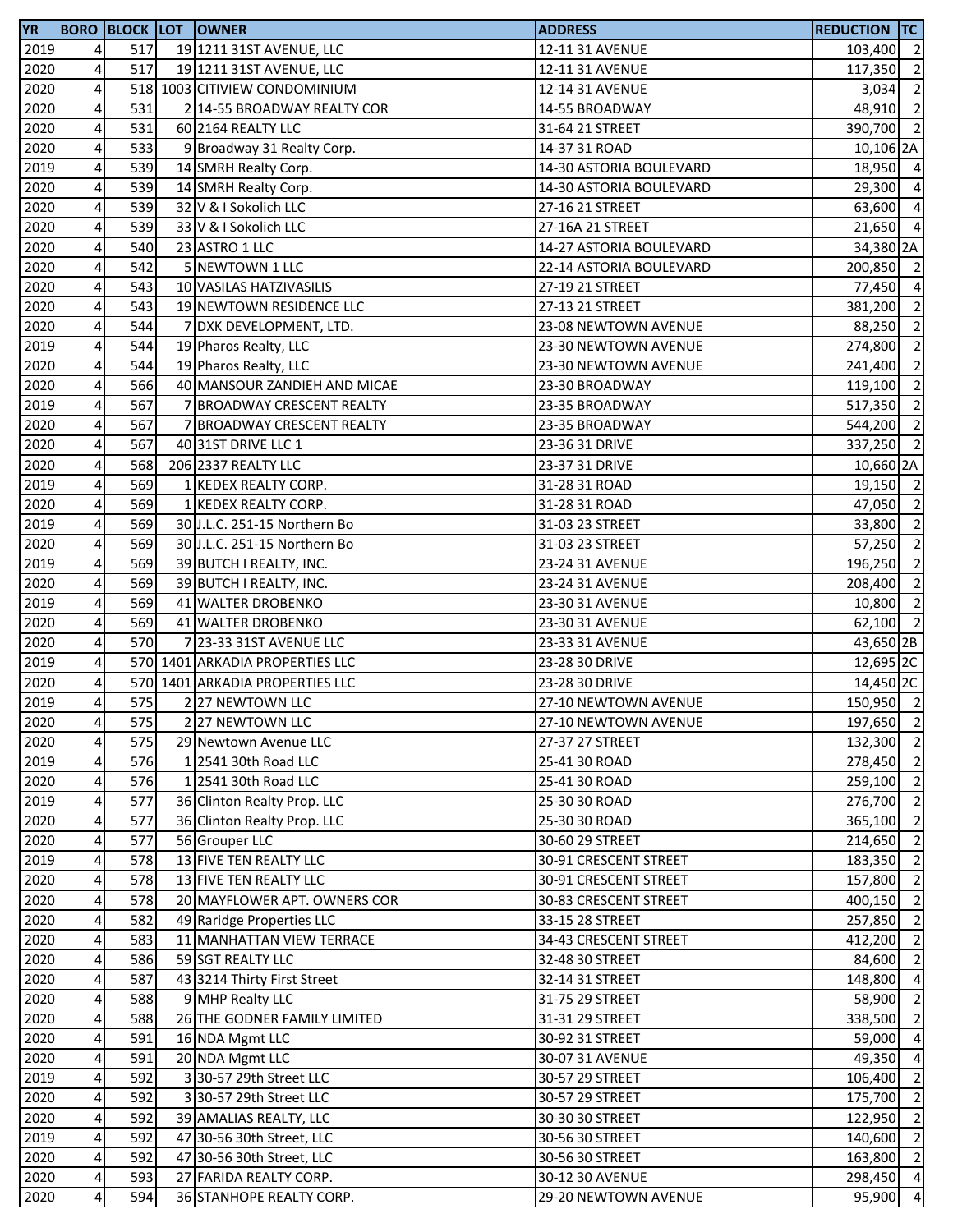| <b>YR</b>    |                         | <b>BORO BLOCK LOT</b> | <b>OWNER</b>                                         | <b>ADDRESS</b>       | <b>REDUCTION TC</b>  |                         |
|--------------|-------------------------|-----------------------|------------------------------------------------------|----------------------|----------------------|-------------------------|
| 2020         | 4                       | 597                   | 114 30th STREET REALTY LLC                           | 26-34 30 STREET      | 286,550 2            |                         |
| 2020         | 4                       | 597                   | 121 26-54 30TH STREET LLC                            | 26-54 30 STREET      | 55,208 2A            |                         |
| 2020         | 4                       | 597                   | 122 26-56 30TH STREET LLC                            | 26-56 30 STREET      | 50,550 2A            |                         |
| 2020         | 4                       |                       | 598 1003 28-18 31st St. LLC                          | 30-15 NEWTOWN AVENUE | 59,350 4             |                         |
| 2020         | $\overline{\mathbf{4}}$ | 600                   | 34 Assets Management Limited                         | 36-14 32 STREET      | 207,800 4            |                         |
| 2020         | 4                       | 601                   | 38 PAPIS REALTY INC.                                 | 36-08 33 STREET      | 311,900              | $\overline{4}$          |
| 2020         | 4                       | 602                   | 8 MIX REALTY LLC                                     | 33-01 37 AVENUE      | 72,000               | $\overline{4}$          |
| 2020         | $\overline{a}$          | 602                   | 14 SAM DOCK, LLC                                     | 36-31 33 STREET      | 93,600               | $\overline{a}$          |
| 2020         | 4                       | 602                   | 28 CITADEL FOOD PRODUCTS, IN                         | 36-11 33 STREET      | 47,550               | $\overline{a}$          |
| 2019         | 4                       | 604                   | 12 Donag 91 Bapaz LLC                                | 35-27 31 STREET      | 86,650               | $\overline{a}$          |
| 2020         | 4                       | 604                   | 12 Donag 91 Bapaz LLC                                | 35-27 31 STREET      | 125,800              | $\overline{a}$          |
| 2020         | 4                       | 607                   | 34 3414 REALTY CORP.                                 | 34-14 31 STREET      | 84,600               | $\overline{a}$          |
| 2020         | 4                       | 608                   | 47 GIVE ME SHELTER REALTY LL                         | 34-48 32 STREET      | 193,300 2            |                         |
| 2020         | $\overline{\mathbf{4}}$ | 611                   | 40 GULRAIZ MASOOD                                    | 31-18 BROADWAY       | 115,650              | $\overline{a}$          |
| 2020         | $\pmb{4}$               | 612                   | 53 32-42 33rd Street, LLC                            | 32-42 33 STREET      | 132,725              | $\overline{\mathbf{c}}$ |
| 2020         | $\overline{4}$          | 613                   | 49 DIMITRIOS GALANIS                                 | 31-20 32 STREET      | 119,000              | $\overline{2}$          |
| 2020         | $\pmb{4}$               | 614                   | 33 31-23 REALTY LLC                                  | 31-23 32 STREET      | 47,250               | $\overline{2}$          |
| 2019         | 4                       | 614                   | 36 31-15 32 STREET LLC                               | 31-15 32 STREET      | 42,750               | $\overline{2}$          |
| 2020         | 4                       | 614                   | 36 31-15 32 STREET LLC                               | 31-15 32 STREET      | 52,200               | $\overline{\mathbf{2}}$ |
| 2020         | 4                       | 614                   | 61 31-50 33rd Street, LLC                            | 31-50 33 STREET      | 104,500              | $\overline{2}$          |
| 2020         | 4                       | 615                   | 39 GRAND AVE. PLAZA LLC                              | 31-16 30 AVENUE      | 180,950 4            |                         |
| 2020         | $\overline{\mathbf{4}}$ | 615                   | 52 32ND STREET PARTNERS, LLC                         | 30-40 32 STREET      | 140,400 2            |                         |
| 2020         | 4                       | 615                   | 63 VERNALEO LLC                                      | 30-66 32 STREET      | 37,764 2A            |                         |
| 2020         | $\overline{\mathbf{r}}$ | 616                   | 30 STEVE VIKELIS AND EVELYN                          | 30-19 32 STREET      | 25,600 2B            |                         |
| 2019         | $\overline{a}$          | 619                   | 6 32-05 Newtown Avenue Asso                          | 32-05 NEWTOWN AVENUE | 357,150 2            |                         |
| 2020         | 4                       | 619                   | 6 32-05 Newtown Avenue Asso                          | 32-05 NEWTOWN AVENUE | 357,750              | $\overline{2}$          |
| 2020         | 4                       | 619                   | 33 N.K.P. MIHALIOS REALTY, L                         | 31-20 28 ROAD        | 45,500               | $\overline{\mathbf{c}}$ |
| 2020         | $\overline{\mathbf{4}}$ | 619                   | 62 MICHAEL DRIS AND ANNA DRIS                        | 28-04 33 STREET      |                      | $\overline{\mathbf{2}}$ |
| 2019         | 4                       | 621                   | 13285 REALTY CO. LLC                                 |                      | 79,900               | $\overline{\mathbf{c}}$ |
|              | $\overline{\mathbf{4}}$ | 621                   |                                                      | 32-85 33 STREET      | 57,600               | $\overline{2}$          |
| 2020         | $\overline{\mathbf{4}}$ |                       | 13285 REALTY CO. LLC                                 | 32-85 33 STREET      | 110,700              | $\overline{4}$          |
| 2020<br>2020 | $\overline{\mathbf{4}}$ | 621<br>621            | 35 3308 BROADWAY REALTY LLC<br>40 33-20 BROADWAY LLC | 33-08 BROADWAY       | 34,700               | $\overline{4}$          |
|              |                         |                       |                                                      | 33-20 BROADWAY       | 118,950              |                         |
| 2020<br>2020 | $\overline{a}$          | 621<br>623            | 41 32-14 REALTY CO. INC.                             | 32-14 34 STREET      | 35,100 2<br>46,200 2 |                         |
|              | 4                       |                       | 31 Vilvitsena LLC                                    | 31-25 33 STREET      |                      |                         |
| 2020         | $\overline{4}$          | 623                   | 47 3114 EQUITIES, LLC                                | 31-14 34 STREET      | 172,000              | $\overline{\mathbf{c}}$ |
| 2019         | 4                       | 624                   | 18 KSP Realty Co.                                    | 31-59 34 STREET      | 52,700 2             |                         |
| 2020         | $\overline{\mathbf{r}}$ | 624                   | 18 KSP Realty Co.                                    | 31-59 34 STREET      | 87,650               | $\overline{2}$          |
| 2020         | $\pmb{4}$               | 626                   | 31 30-35 34th Street LLC                             | 30-35 34 STREET      | 66,550 2             |                         |
| 2020         | $\overline{\mathbf{r}}$ | 626                   | 40 Start Realty Corp.                                | 30-11 34 STREET      | 176,800              | $\overline{2}$          |
| 2019         | $\pmb{4}$               | 626                   | 54 30-22 35 Street LLC                               | 30-22 35 STREET      | 44,950               | $\overline{2}$          |
| 2020         | $\overline{a}$          | 626                   | 54 30-22 35 Street LLC                               | 30-22 35 STREET      | 87,350               | $\overline{2}$          |
| 2019         | $\overline{\mathbf{r}}$ | 627                   | 7 Mayflower Realty EK, LLC                           | 28-25 33 STREET      | 128,100              | $\overline{2}$          |
| 2020         | $\overline{4}$          | 627                   | 7 Mayflower Realty EK, LLC                           | 28-25 33 STREET      | 142,200              | $\overline{2}$          |
| 2019         | 4                       | 627                   | 36 ASTORIAN LLC                                      | 28-40 34 STREET      | 13,100               | $\overline{2}$          |
| 2020         | 4                       | 627                   | <b>36 ASTORIAN LLC</b>                               | 28-40 34 STREET      | 44,150               | $\overline{2}$          |
| 2020         | 4                       | 627                   | 39 ASTORIA 33-34 LLC                                 | 28-46 34 STREET      | 102,750 2            |                         |
| 2020         | $\overline{\mathbf{r}}$ | 629                   | 10 MINADIS, HELEN KANTARES                           | 28-27 35 STREET      | 134,250 2B           |                         |
| 2020         | 4                       | 629                   | 11 28-25 36TH STREET REALTY                          | 28-25 35 STREET      | 37,476 2B            |                         |
| 2020         | $\overline{\mathbf{r}}$ | 630                   | 28 CAPAK LLC                                         | 28-20 37 STREET      | 84,550 2             |                         |
| 2020         | $\overline{a}$          | 632                   | 24 34TH STREET HOLDING LLC                           | 25-23 34 STREET      | 97,200 2             |                         |
| 2020         | 4                       | 632                   | 47 Michael Kehagias                                  | 25-32 35 STREET      | 61,650               | $\overline{2}$          |
| 2020         | 4                       | 636                   | 43 TELEBEAM PLAZA CORPORATIO                         | 36-40 37 STREET      | 123,250              | $\overline{4}$          |
| 2019         | $\overline{\mathbf{4}}$ | 638                   | 25 263 REALTY LLC                                    | 35-02 35 STREET      | 188,500              | $\overline{2}$          |
| 2020         | 4                       | 638                   | 25 263 REALTY LLC                                    | 35-02 35 STREET      | 215,100              | $\overline{2}$          |
| 2019         | $\overline{\mathbf{4}}$ | 640                   | 48 ARROW 36 LLC                                      | 36-13 36 AVENUE      | 57,950               | $\overline{a}$          |
| 2020         | $\overline{4}$          | 640                   | 48 ARROW 36 LLC                                      | 36-13 36 AVENUE      | 76,400               | $\overline{4}$          |
| 2020         | $\overline{\mathbf{r}}$ | 641                   | KAUFMAN BEDROCK ASTORIA I                            | 35-50 38 STREET      | 190,700              | $\overline{4}$          |
| 2020         | $\overline{\mathbf{r}}$ | 641                   | 9 KAUFMAN BEDROCK ASTORIA I                          | 35-01 37 STREET      | 294,600 4            |                         |
| 2020         | $\pmb{4}$               | 641                   | 51 KAUFMAN BEDROCK ASTORIA I                         | 35-30 38 STREET      | 16,550               | $\overline{a}$          |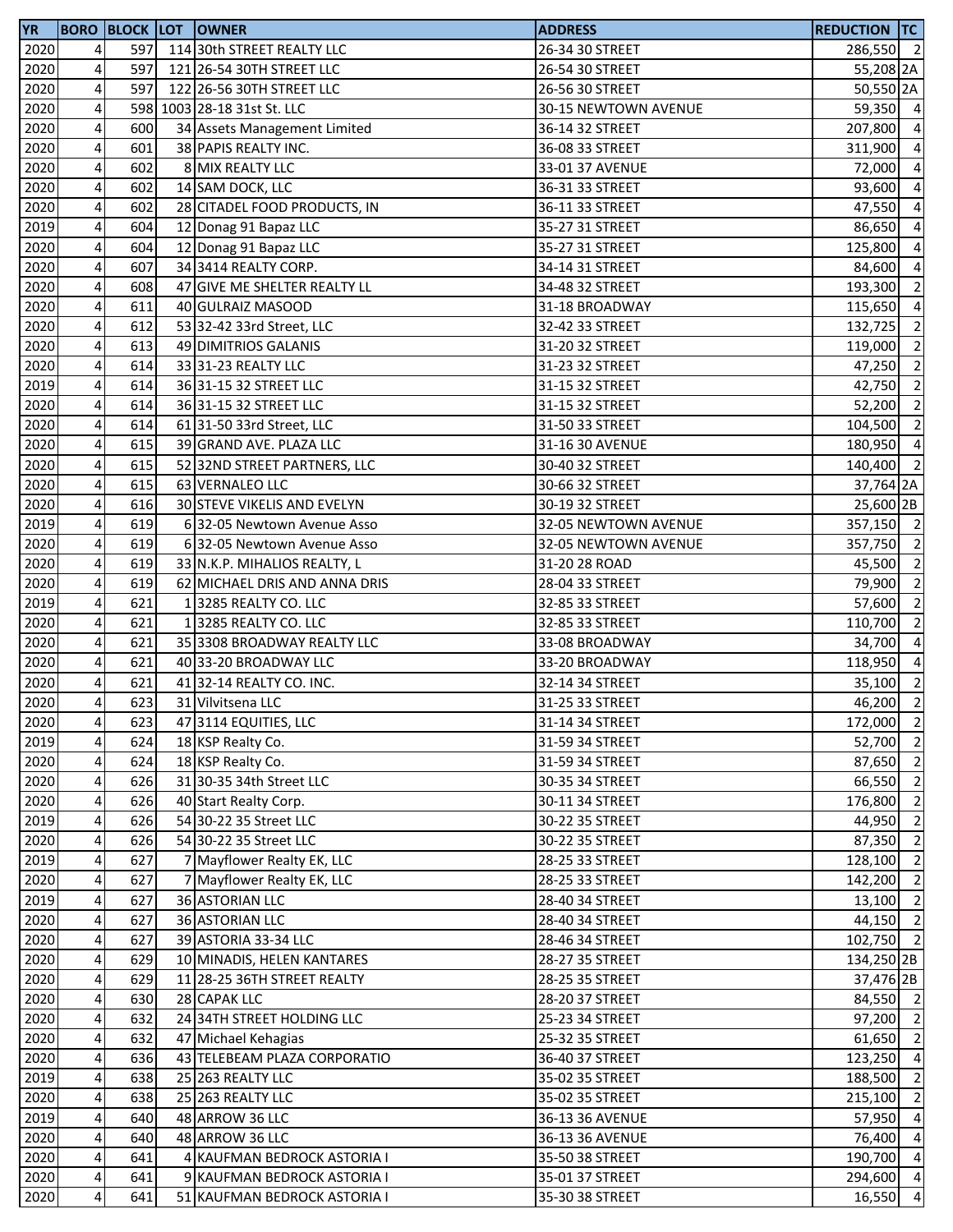| <b>YR</b> |                         | <b>BORO BLOCK LOT</b> | <b>OWNER</b>                  | <b>ADDRESS</b>            | <b>REDUCTION TC</b> |                |
|-----------|-------------------------|-----------------------|-------------------------------|---------------------------|---------------------|----------------|
| 2019      | 4                       | 645                   | 1 PARAMOUNT ASTORIA ASSETS    | 37-11 35 AVENUE           | 326,100 4           |                |
| 2019      | 4                       | 648                   | 9 Realty 35 LLC               | 31-79 35 STREET           | 36,450 2            |                |
| 2020      | $\overline{\mathbf{4}}$ | 648                   | 9 Realty 35 LLC               | 31-79 35 STREET           | 57,600              | $\overline{2}$ |
| 2019      | 4                       | 649                   | 2 Bestway Associates          | 36-17 BROADWAY            | 36,100 4            |                |
| 2020      | $\overline{\mathbf{4}}$ | 649                   | 2 Bestway Associates          | 36-17 BROADWAY            | 54,550              | $\overline{a}$ |
| 2020      | $\pmb{4}$               | 652                   | 42 36 REALTY LLC              | 36-16 ASTORIA BOULEVARD S | 208,500             | $\overline{2}$ |
| 2020      | 4                       | 652                   | 84 TENA PROPERTIES, LLC       | 36-19 28 AVENUE           | 158,500             | $\overline{2}$ |
| 2019      | 4                       | 653                   | 50 CROATIAN RADIO CLUB, INC.  |                           | 176,950             | $\overline{a}$ |
| 2020      | $\overline{\mathbf{4}}$ | 653                   | 50 CROATIAN RADIO CLUB, INC.  | 37-18 ASTORIA BOULEVARD S | 181,900             | $\overline{a}$ |
| 2020      | 4                       | 653                   | 101 DAGINATI LLC              | 37-01 28 AVENUE           | 35,000              | $\overline{2}$ |
| 2020      | $\overline{\mathbf{4}}$ | 654                   | 48 38-08 ASTORIA BOULEVARD R  | 38-08 ASTORIA BOULEVARD S | 101,200 2           |                |
| 2020      | 4                       | 654                   | 53 2414 STEINWAY STREET REAL  | 24-14 STEINWAY STREET     | 66,900 2            |                |
| 2020      | $\overline{\mathbf{4}}$ | 656                   | 4 32-83 38TH STREET LLC       | 32-83 38 STREET           | 11,582 2A           |                |
| 2019      | $\overline{\mathbf{4}}$ | 656                   | 56 Steinway Acquisition LLC   | 32-46 STEINWAY STREET     | 227,550             | $\overline{4}$ |
| 2020      | $\overline{\mathbf{4}}$ | 656                   | 56 Steinway Acquisition LLC   | 32-46 STEINWAY STREET     | 228,050 4           |                |
| 2019      | 4                       | 656                   | 60 EXECUTIVE BUILDING OF NY,  | 32-56 STEINWAY STREET     | 40,200              | $\overline{a}$ |
| 2020      | $\overline{\mathbf{4}}$ | 656                   | 60 EXECUTIVE BUILDING OF NY,  | 32-56 STEINWAY STREET     | 105,150             | $\overline{a}$ |
| 2019      | 4                       | 656                   | 70 Horsey, Hippo & Ball LLC   | 32-84 STEINWAY STREET     | 315,350             | $\overline{a}$ |
| 2020      | $\overline{\mathbf{4}}$ | 656                   | 70 Horsey, Hippo & Ball LLC   | 32-84 STEINWAY STREET     | 418,850             | $\overline{a}$ |
| 2019      | $\pmb{4}$               | 658                   | 1 WENTLEY SALES COMPANY       | 38-11 BROADWAY            | 429,450             | $\overline{a}$ |
| 2020      | $\overline{\mathbf{4}}$ | 658                   | 1 WENTLEY SALES COMPANY       | 38-11 BROADWAY            | 423,350 4           |                |
| 2020      | $\overline{\mathbf{4}}$ | 658                   | 38 38-02 31ST AVENUE REALTY   | 38-02 31 AVENUE           | 64,300              | $\overline{a}$ |
| 2020      | $\pmb{4}$               | 658                   | 52 J & M Owners NY LLC        | 31-26 STEINWAY STREET     | 55,800              | $\overline{a}$ |
| 2020      | 4                       | 658                   | 64 ASJ STEINWAY LLC           | 31-54 STEINWAY STREET     | 107,350             | $\overline{a}$ |
| 2020      | 4                       | 658                   | 67 Metropolitan Management L  | 31-62 STEINWAY STREET     | 220,200             | $\overline{a}$ |
| 2020      | $\overline{\mathbf{4}}$ | 658                   | 72 EDWARD ZULLOW              | 31-76 STEINWAY STREET     | 23,680              | $\overline{a}$ |
| 2020      | $\pmb{4}$               | 658                   | 73 HELEN PHILLIPS 1 LLC       | 31-78 STEINWAY STREET     | 108,450             | $\overline{a}$ |
| 2019      | $\overline{\mathbf{4}}$ | 659                   | 331 G Realty LLC              | 37-13 31 AVENUE           | 1,076,850           | $\overline{a}$ |
| 2020      | $\pmb{4}$               | 659                   | 331 G Realty LLC              | 37-13 31 AVENUE           | 1,002,150 4         |                |
| 2019      | $\overline{\mathbf{4}}$ | 659                   | 46 KOPSPAN LLC                | 37-10 30 AVENUE           | 19,800              | $\overline{a}$ |
| 2020      | $\pmb{4}$               | 659                   | 46 KOPSPAN LLC                | 37-10 30 AVENUE           | 24,750              | $\overline{a}$ |
| 2019      | $\overline{\mathbf{r}}$ | 659                   | 75 Bessdan LLC                | 30-66 38 STREET           | 214,250             | $\overline{2}$ |
| 2020      | 4                       | 659                   | 75 Bessdan LLC                | 30-66 38 STREET           | 292,550             | $\overline{2}$ |
| 2020      | 4                       | 660                   | 45 SETIRI SPIRO SOTIRIOU      | 38-12 30 AVENUE           | 65,400              | $\overline{a}$ |
| 2019      | $\overline{4}$          | 660                   | 67 LOONA PROPERTIES, LLC      | 30-46 STEINWAY STREET     | 22,000 4            |                |
| 2020      | $\overline{\mathbf{4}}$ | 660                   | 67 LOONA PROPERTIES, LLC      | 30-46 STEINWAY STREET     | 38,200 4            |                |
| 2019      | 4                       | 660                   | 68 3048 STEINWAY LLC          | 30-48 STEINWAY STREET     | 97,000              | $\overline{4}$ |
| 2020      | $\overline{\mathbf{4}}$ | 660                   | 68 3048 STEINWAY LLC          | 30-48 STEINWAY STREET     | 95,650              | $\overline{a}$ |
| 2020      | 4                       | 660                   | 74 30-60 STEINWAY STREET, LL  | 30-60 STEINWAY STREET     | 103,400             | $\overline{4}$ |
| 2019      | $\overline{\mathbf{4}}$ | 660                   | 78 PEARLAND PROPERTY CORP.    | 30-70 STEINWAY STREET     | 106,550             | $\overline{4}$ |
| 2020      | 4                       | 660                   | 78 PEARLAND PROPERTY CORP.    | 30-70 STEINWAY STREET     | 120,500             | $\overline{4}$ |
| 2020      | 4                       | 660                   | 176 STEINWAY STREET HOLDING C | 30-66 STEINWAY STREET     | 16,450              | $\overline{a}$ |
| 2019      | 4                       | 661                   | 45 RP Realty Associates LLC   | 37-09 30 AVENUE           | 77,700              | $\overline{2}$ |
| 2020      | $\overline{\mathbf{4}}$ | 661                   | 45 RP Realty Associates LLC   | 37-09 30 AVENUE           | 72,400              | $\overline{2}$ |
| 2019      | 4                       | 662                   | 27 STEINWAY ASTORIA OFFICE L  | 28-18 STEINWAY STREET     | 688,029             | $\overline{2}$ |
| 2020      | $\pmb{4}$               | 662                   | 27 STEINWAY ASTORIA OFFICE L  | 28-18 STEINWAY STREET     | 732,550 2           |                |
| 2020      | 4                       | 663                   | 1 KGG REALTY LLC              | 28-49 STEINWAY STREET     | 82,800              | $\overline{4}$ |
| 2020      | 4                       | 663                   | 4 28-43 STEINWAY, LLC         | 28-43 STEINWAY STREET     | 140,300             | $\overline{4}$ |
| 2020      | 4                       | 663                   | 45 Baxter LLC                 | 28-59 STEINWAY STREET     | 135,400 2           |                |
| 2019      | 4                       | 663                   | 48 MEE TONG CORP.             | 28-57 STEINWAY STREET     | 49,784 2A           |                |
| 2020      | 4                       | 663                   | 48 MEE TONG CORP.             | 28-57 STEINWAY STREET     | 63,567 2A           |                |
| 2020      | 4                       | 666                   | 1 Ciampa Steinway LLC         | 40-01 NORTHERN BOULEVARD  | 169,450 4           |                |
| 2019      | 4                       | 668                   | 42 Peter & Steven Rigogianni  | 35-54 STEINWAY STREET     | 117,700             | $\overline{a}$ |
| 2020      | 4                       | 668                   | 42 Peter & Steven Rigogianni  | 35-54 STEINWAY STREET     | 123,550 4           |                |
| 2020      | $\overline{\mathbf{4}}$ | 671                   | 18 GRACENE GARDELLA           | 35-06 43 STREET           | 31,550              | $\overline{a}$ |
| 2020      | $\overline{\mathbf{4}}$ | 672                   | 25 IMJ Realty Company         | 34-02 STEINWAY STREET     | 121,850             | $\overline{a}$ |
| 2020      | $\overline{a}$          | 673                   | 14 Schuman 673/14 LLC         | 34-21 STEINWAY STREET     | 146,050             | $\overline{a}$ |
| 2019      | $\pmb{4}$               | 678                   | 9 Bank of America             | 31-81 STEINWAY STREET     | 67,050 4            |                |
| 2020      | $\pmb{4}$               | 678                   | 9 Bank of America             | 31-81 STEINWAY STREET     | 68,850 4            |                |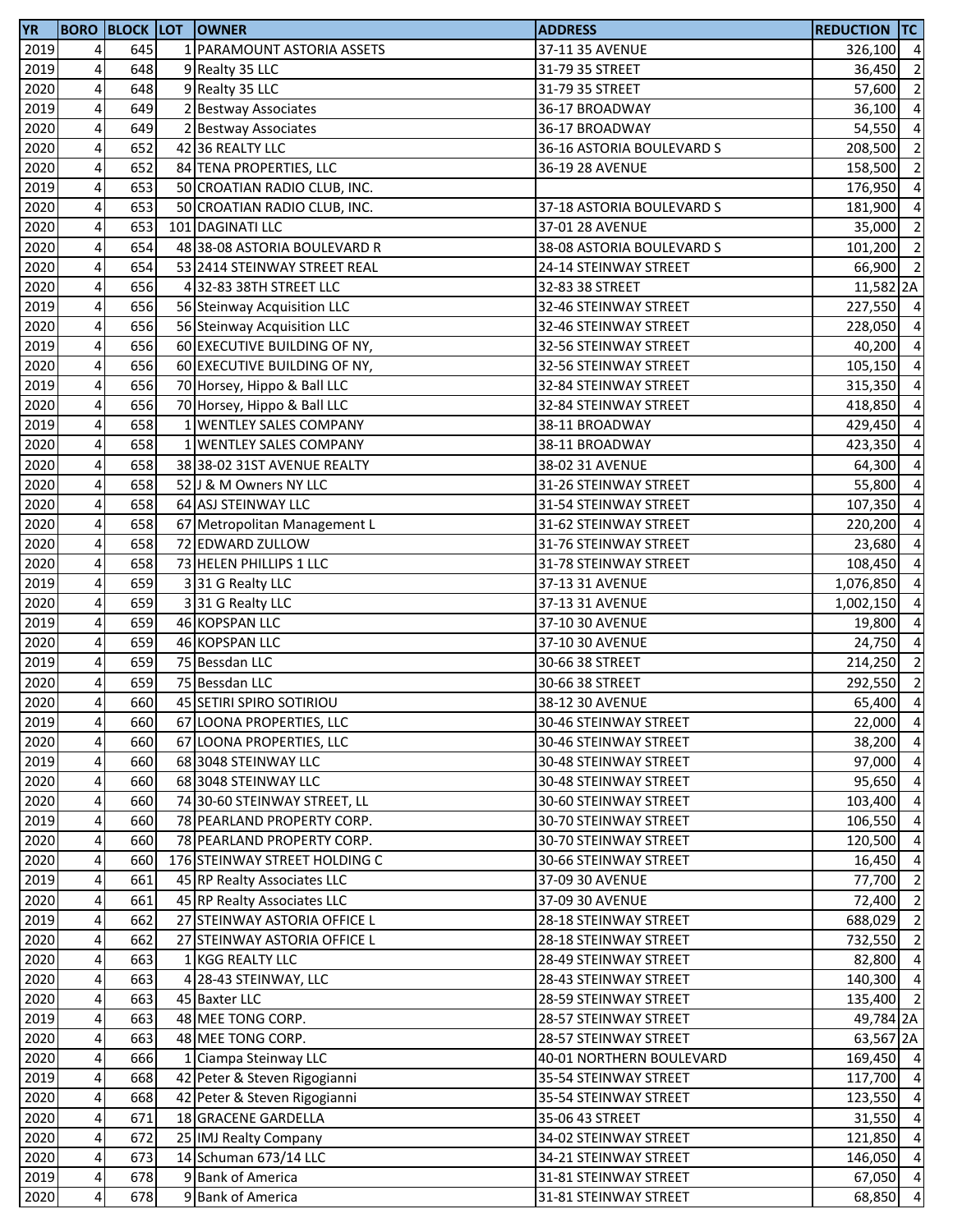| <b>YR</b> |                         | <b>BORO BLOCK LOT</b> |   | <b>OWNER</b>                     | <b>ADDRESS</b>            | <b>REDUCTION TC</b> |                |
|-----------|-------------------------|-----------------------|---|----------------------------------|---------------------------|---------------------|----------------|
| 2020      | 4                       | 678                   |   | 22 ERN-MOR ENTERPRISES LLC       | 31-49 STEINWAY STREET     | 38,350 4            |                |
| 2020      | $\pmb{4}$               | 678                   |   | 30 E.P. REALTY ASSOCIATES, L     | 31-27 STEINWAY STREET     | 363,600 4           |                |
| 2020      | 4                       | 678                   |   | 73 41ST STREET ASTORIA CORP.     | 31-80 41 STREET           | 31,450              | $\overline{a}$ |
| 2020      | 4                       | 679                   |   | 30 Richard J. Mackool            | 31-27 41 STREET           | 112,150 4           |                |
| 2019      | $\overline{\mathbf{4}}$ | 680                   |   | 7 THE GODNER FAMILY LIMITED      | 30-95 STEINWAY STREET     | 170,100             | $\overline{4}$ |
| 2020      | $\pmb{4}$               | 680                   |   | 7 THE GODNER FAMILY LIMITED      | 30-95 STEINWAY STREET     | 164,100             | $\overline{4}$ |
| 2020      | 4                       | 680                   |   | 41 32-88 REALTY CORP.            | 30-25 STEINWAY STREET     | 40,750              | $\overline{2}$ |
| 2020      | 4                       | 680                   |   | 43 A. RECKNAGEL, INC.            | 30-19 STEINWAY STREET     | 18,000              | $\overline{a}$ |
| 2020      | $\overline{\mathbf{4}}$ | 680                   |   | 44 LIBBGOLD REALTY, LLC.         | 30-13 STEINWAY STREET     | 44,950 4            |                |
| 2020      | 4                       | 684                   |   | 32 ANGELO MORDINI                | 25-35 STEINWAY STREET     | 24,342 2A           |                |
| 2020      | $\overline{\mathbf{4}}$ | 685                   |   | 76 25-76 Realty LLC              | 25-76 42 STREET           | 31,304 2A           |                |
| 2019      | 4                       | 686                   |   | 10 25TH AVENUE LLC               |                           | 345,250 4           |                |
| 2020      | $\overline{\mathbf{4}}$ | 686                   |   | 10 25TH AVENUE LLC               | 40-02 ASTORIA BOULEVARD S | 340,200 4           |                |
| 2020      | $\overline{\mathbf{4}}$ | 686                   |   | 12 GAMOTO ENTERPRISES, LLC       | 40-06 ASTORIA BOULEVARD S | 767,350 4           |                |
| 2020      | $\overline{\mathbf{4}}$ | 692                   |   | 9 S & T Holdings, Inc.           | 31-81 42 STREET           | 37,350              | $\overline{a}$ |
| 2019      | 4                       | 692                   |   | 45 42-18 DEVELOPMENT LLC         | 31-06 43 STREET           | 41,100              | $\overline{a}$ |
| 2020      | 4                       | 692                   |   | 45 42-18 DEVELOPMENT LLC         | 31-06 43 STREET           | 45,150              | $\overline{a}$ |
| 2019      | 4                       | 692                   |   | 46 42-18 DEVELOPMENT LLC         | 31-08 43 STREET           | 41,550              | $\overline{a}$ |
| 2020      | $\overline{\mathbf{4}}$ | 692                   |   | 46 42-18 DEVELOPMENT LLC         | 31-08 43 STREET           | 43,800              | $\overline{a}$ |
| 2020      | 4                       | 692                   |   | 76 31-80 43rd Street LLC         | 31-80 43 STREET           | 157,050 2           |                |
| 2020      | $\pmb{4}$               | 698                   |   | 11 ROBERTA REALTY LLC            | 28-23 42 STREET           | 145,850 2           |                |
| 2020      | $\overline{\mathbf{4}}$ | 700                   |   | 36 Astoria 45, LLC               | 28-40 45 STREET           | 87,252 2A           |                |
| 2020      | $\pmb{4}$               | 701                   |   | 342-13 LLC                       | 42-11 28 AVENUE           | 174,600 2           |                |
| 2019      | 4                       | 702                   |   | 77 C-Way Holding Corp.           | 25-86 44 STREET           | 44,900 2            |                |
| 2020      | 4                       | 702                   |   | 77 C-Way Holding Corp.           | 25-86 44 STREET           | 51,650 2            |                |
| 2020      | 4                       | 715                   |   | 27 COLETTI & WOLINETZ REALTY     | 25-41 44 STREET           | 32,400              | $\overline{2}$ |
| 2019      | $\pmb{4}$               | 717                   |   | 43 ACCE PROPERTIES LLC           | 24-28 45 STREET           | 25,700              | $\overline{a}$ |
| 2020      | $\overline{\mathbf{4}}$ | 717                   |   | 43 ACCE PROPERTIES LLC           | 24-28 45 STREET           | 62,600              | $\overline{a}$ |
| 2019      | $\pmb{4}$               | 725                   |   | 43 PITKIN GARDENS LLC            | 31-38 47 STREET           | 347,950 2           |                |
| 2020      | $\overline{\mathbf{4}}$ | 725                   |   | 43 PITKIN GARDENS LLC            | 31-38 47 STREET           | 313,250             | $\overline{2}$ |
| 2020      | $\pmb{4}$               | 731                   |   | 46 Loucine Bardizbanian          | 47-20 25 AVENUE           | 10,300              | $\overline{a}$ |
| 2020      | 4                       | 733                   |   | 72 A & A Realty Group, LLC       | 23-74 48 STREET           | 173,850             | $\overline{a}$ |
| 2020      | 4                       | 734                   | 4 | Lovan Realty, LLC                | 48-01 NORTHERN BOULEVARD  | 126,850             | $\overline{a}$ |
| 2020      | 4                       | 734                   |   | 38 Z & L REALTY INC.             | 48-18 BROADWAY            | 186,400             | $\overline{a}$ |
| 2019      | 41                      | 735                   |   | 6 Yegnukian Realty Corp.         | 49-01 NORTHERN BOULEVARD  | 106,650 4           |                |
| 2020      | $\overline{\mathbf{4}}$ | 735                   |   | 6 Yegnukian Realty Corp.         | 49-01 NORTHERN BOULEVARD  | 121,750 4           |                |
| 2020      | $\pmb{4}$               | 739                   |   | 1 STATH REALTY CORP.             | 48-19 31 AVENUE           | 48,400              | $\overline{4}$ |
| 2019      | $\overline{\mathbf{4}}$ | 748                   |   | 8 BEST BUY STORES, L.P.          | 50-01 NORTHERN BOULEVARD  | 880,400 4           |                |
| 2020      | $\overline{\mathbf{4}}$ | 748                   |   | 8 BEST BUY STORES, L.P.          | 50-01 NORTHERN BOULEVARD  | 1,013,600           | $\overline{4}$ |
| 2019      | $\overline{\mathbf{4}}$ | 753                   |   | 1 WOODSIDE MEHRA LLC             | 30-78 51 STREET           | 25,800              | $\overline{a}$ |
| 2020      | 4                       | 753                   |   | 1 WOODSIDE MEHRA LLC             | 30-78 51 STREET           | 28,050              | $\overline{a}$ |
| 2019      | 4                       | 769                   |   | 25 MEGA REALTY HOLDING LLC       | 22-60 46 STREET           | 52,900              | $\overline{a}$ |
| 2020      | 4                       | 769                   |   | 25 MEGA REALTY HOLDING LLC       | 22-60 46 STREET           | 78,100              | $\overline{4}$ |
| 2020      | $\overline{\mathbf{4}}$ |                       |   | 769 1001 Tex Development Co. LLC | 45-02 DITMARS BOULEVARD   | 463,350             | $\overline{4}$ |
| 2020      | 4                       | 771                   |   | 1 MAR PAN HOLDINGS LLC           | 45-01 DITMARS BOULEVARD   | 17,950              | $\overline{4}$ |
| 2020      | $\overline{\mathbf{4}}$ | 782                   |   | 1 LAGUARDIA CENTER REALTY L      | 43-02 DITMARS BOULEVARD   | 240,000 4           |                |
| 2020      | $\overline{\mathbf{r}}$ | 791                   |   | 58 18-38 43RD STREET LLC         | 18-38 43 STREET           | 36,000              | $\overline{4}$ |
| 2019      | 4                       | 793                   |   | 42 36TH ST. CORP.                | 23-53 STEINWAY STREET     | 28,400              | $\overline{a}$ |
| 2020      | 4                       | 793                   |   | 42 36TH ST. CORP.                | 23-53 STEINWAY STREET     | 46,850              | $\overline{4}$ |
| 2020      | 4                       | 794                   |   | 33 22-73 41st Street, LLC        | 41-01 23 AVENUE           | 54,900              | $\overline{2}$ |
| 2019      | 4                       | 802                   |   | 39 JDU PROPERTIES LLC            | 18-21 41 STREET           | 50,050              | $\overline{a}$ |
| 2020      | 4                       | 802                   |   | 39 JDU PROPERTIES LLC            | 18-21 41 STREET           | 56,800              | $\overline{4}$ |
| 2020      | 4                       | 802                   |   | 88 SANDRO ALEXANDER CVECICH      | 18-74 42 STREET           | 48,200              | $\overline{4}$ |
| 2019      | 4                       | 803                   |   | 76 KEM1 ENTERPRISES LLC          |                           | 79,850              | $\overline{4}$ |
| 2020      | $\overline{\mathbf{4}}$ | 807                   |   | 63 Kate Christoforatos & Chr     | 21-74 STEINWAY STREET     | 22,300              | $\overline{a}$ |
| 2020      | $\overline{\mathbf{4}}$ | 809                   |   | 1 20-75 38th Street Realty       | 20-75 38 STREET           | 33,660              | $\overline{2}$ |
| 2020      | $\overline{\mathbf{r}}$ | 813                   |   | 63 DELVI REALTY CORP             | 18-48 STEINWAY STREET     | 65,750              | $\overline{a}$ |
| 2019      | $\pmb{4}$               | 829                   |   | 70 JOHN A. WERWAISS              | 20-04 33 STREET           | 101,350 4           |                |
| 2020      | $\pmb{4}$               | 829                   |   | 70 JOHN A. WERWAISS              | 20-04 33 STREET           | 90,650 4            |                |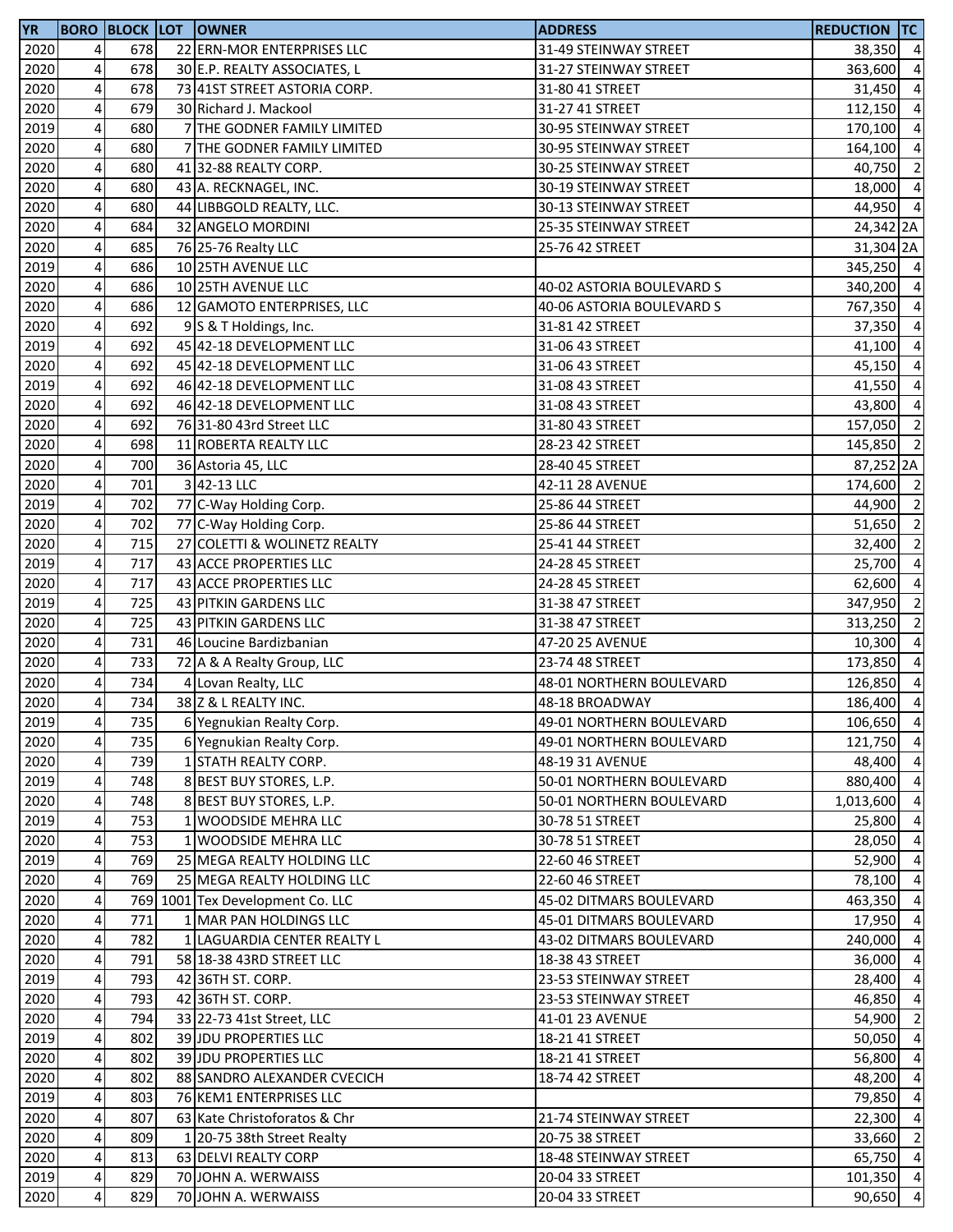| <b>YR</b> |                         | <b>BORO BLOCK LOT</b> | <b>OWNER</b>                       | <b>ADDRESS</b>                   | <b>REDUCTION TC</b> |                |
|-----------|-------------------------|-----------------------|------------------------------------|----------------------------------|---------------------|----------------|
| 2020      | 4                       | 833                   | 42 Ana M. Rossi LLC                | 31-32 DITMARS BOULEVARD          | 58,900 2            |                |
| 2020      | 4                       | 838                   | 8 PG PROPERTIES OF QUEENS L        | 29-22 HOYT AVENUE SOUTH          | 848,550 2           |                |
| 2020      | 4                       | 840                   | 57 Luciano Fantini                 | 24-12 31 STREET                  | 21,621 2A           |                |
| 2019      | 4                       | 840                   | 61 Luciano Fantini                 | 24-18 31 STREET                  | 14,000 2A           |                |
| 2020      | $\overline{\mathbf{4}}$ | 840                   | 61 Luciano Fantini                 | 24-18 31 STREET                  | 36,760 2A           |                |
| 2020      | 4                       | 842                   | 64 WOODSIDE CAPITAL LLC            | 23-05 29 STREET                  | 213,650 2           |                |
| 2019      | 4                       | 842                   | 83 23-38 31st Street LLC           | 23-38 31 STREET                  | 51,400              | $\overline{a}$ |
| 2020      | 4                       | 842                   | 83 23-38 31st Street LLC           | 23-38 31 STREET                  | 56,800 4            |                |
| 2019      | $\overline{\mathbf{4}}$ | 844                   | 62 ANTOINETTE DIFONZO 2012 F       | 22-58 31 STREET                  | 73,050              | $\overline{a}$ |
| 2020      | 4                       | 844                   | 62 ANTOINETTE DIFONZO 2012 F       | 22-58 31 STREET                  | 69,000              | $\overline{a}$ |
| 2020      | $\overline{\mathbf{4}}$ | 844                   | 67 ARGO MANAGEMENT CO, LLC         | 22-80 31 STREET                  | 131,400             | $\overline{a}$ |
| 2020      | 4                       | 844                   | 146 Ditmars 31st Street Assoc      | 22-24 31 STREET                  | 163,650             | $\overline{a}$ |
| 2020      | $\overline{\mathbf{4}}$ | 850                   | 502 ASCMA BUILDING SUPPLIES L      | 33-01 20 AVENUE                  | 31,200 4            |                |
| 2020      | $\overline{\mathbf{4}}$ | 852                   | 60 STERGIOS TALLIDES               | 24-64 27 STREET                  | 10,800 2A           |                |
| 2020      | $\overline{\mathbf{4}}$ | 861                   | 5 Syntagma Properties, LLC         | 25-25 ASTORIA BOULEVARD          | 250,550 2           |                |
| 2020      | 4                       | 861                   | 73 27th Street Company, LLC        | 25-34 27 STREET                  | 43,280 2A           |                |
| 2020      | $\overline{\mathbf{4}}$ | 861                   | 74 27th Street Company, LLC        | 25-36 27 STREET                  | 43,280 2A           |                |
| 2020      | 4                       | 869                   | 37 Aris Crescent II LLC            |                                  |                     |                |
|           |                         |                       | 40 Aris Crescent II LLC            | 21-14 CRESCENT STREET            | 89,700 2            |                |
| 2020      | $\overline{\mathbf{4}}$ | 869                   |                                    | 21-24 CRESCENT STREET            | 174,650 2           |                |
| 2020      | 4                       | 869                   | 43 Aris Crescent II LLC            | 21-32 CRESCENT STREET            | 152,700 2           |                |
| 2020      | $\pmb{4}$               | 869                   | 47 Aris Crescent II LLC            | 21-36 CRESCENT STREET            | 152,700 2           |                |
| 2020      | $\overline{\mathbf{4}}$ | 869                   | 49 Aris Crescent II LLC            | 21-44 CRESCENT STREET            | 152,700 2           |                |
| 2020      | 4                       | 869                   | 53 Aris Crescent II LLC            | 21-52 CRESCENT STREET            | 121,200             | $\overline{2}$ |
| 2020      | 4                       | 869                   | 56 Aris Crescent II LLC            | 21-58 CRESCENT STREET            | 134,700             | $\overline{2}$ |
| 2020      | 4                       | 869                   | 59 Aris Crescent II LLC            | 21-66 CRESCENT STREET            | 134,700 2           |                |
| 2020      | 4                       | 872                   | 131 25-33 23rd St. Corp.           | 25-33 23 STREET                  | 22,600              | $\overline{2}$ |
| 2020      | $\pmb{4}$               | 884                   | 65 ASTORIA PINES HOLDING CO.       | 26-13 21 STREET                  | 5,043,800 4         |                |
| 2020      | $\overline{\mathbf{4}}$ | 885                   | 5 27TH AVENUE REALTY LLC           | 18-31 27 AVENUE                  | 12,116 2A           |                |
| 2020      | $\pmb{4}$               | 885                   | 8 27TH AVENUE REALTY LLC           | 18-25 27 AVENUE                  | 13,972 2A           |                |
| 2020      | $\overline{\mathbf{4}}$ | 885                   | 105 27TH AVENUE REALTY LLC         | 18-29 27 AVENUE                  | 14,548 2A           |                |
| 2020      | $\pmb{4}$               | 885                   | 106 27TH AVENUE REALTY LLC         | 18-27 27 AVENUE                  | 13,400 2A           |                |
| 2019      | 4                       |                       | 890 1001 Parkview Building Associa | 19-19 24 AVENUE                  | 4,257,657 4         |                |
| 2020      | 4                       |                       | 890 1001 Parkview Building Associa | 19-19 24 AVENUE                  | 4,401,200 4         |                |
| 2020      | 4                       | 891                   | 30 Durakovic Realty Co, Inc        | 19-06 DITMARS BOULEVARD          | 146,850 2           |                |
| 2019      | 4 <sub>l</sub>          | 893                   | 30 Marine Terrace Housing De       | 20-12 20 STREET                  | 452,925 2           |                |
| 2020      | $\overline{\mathbf{4}}$ | 893                   | 30 Marine Terrace Housing De       | 20-12 20 STREET                  | 446,800 2           |                |
| 2019      | $\pmb{4}$               | 894                   | 2 Marine Terrace Housing De        | 20-11 18 STREET                  | 416,250 2           |                |
| 2020      | $\overline{\mathbf{4}}$ | 894                   | 2 Marine Terrace Housing De        | 20-11 18 STREET                  | 359,250 2           |                |
| 2019      | 4                       | 901                   | 49 PYRGOS REALTY CORP.             | 26-18 18 STREET                  | 37,400              | $\overline{2}$ |
| 2020      | 4                       | 945                   | 30 19-66 77 Street Inc.            | 19-62 77 STREET                  | 105,600 2           |                |
| 2020      | 4                       | 945                   | 45 76-19 21st Avenue East El       | 76-19 21 AVENUE                  | 68,700 4            |                |
| 2020      | 4                       | 972                   | 1 G Rose Associates LLC            | 76-02 21 AVENUE                  | 34,200 4            |                |
| 2020      | 4                       | 1001                  | 42 APOPESO, INC.                   | 22-19 HAZEN STREET               | 33,950 4            |                |
| 2020      | 4                       | 1016                  | 3 4909 Realty LLC.                 | 49-09 25 AVENUE                  | 52,150              | $\overline{4}$ |
| 2020      | 4                       | 1016                  | 115 ASTWOOD REALTY LLC             | 27-07 BROOKLYN QUEENS EXPRESSWAY | 163,650             | $\overline{a}$ |
| 2020      | $\pmb{4}$               | 1017                  | 35 SGM REALTY, LLC                 | 26-50 BOROUGH PLACE              | $8,100$ 4           |                |
| 2020      | 4                       | 1017                  | 54 JM.DK PROPERTIES INC.           | 25-66 BOROUGH PLACE              | $25,150$ 4          |                |
| 2020      | 4                       | 1027                  | 25 BCC II, LLC                     | 71-01 25 AVENUE                  | 275,250             | $\overline{4}$ |
| 2020      | 4                       | 1027                  | 50 LAGUARDIA CORPORATE CENTE       | 75-20 ASTORIA BOULEVARD S        | 836,650             | $\overline{a}$ |
| 2019      | 4                       | 1045                  | 10 KATAFIGI REALTY LLC             | 81-20 24 AVENUE                  | $38,150$ 4          |                |
| 2020      | 4                       | 1045                  | 10 KATAFIGI REALTY LLC             | 81-20 24 AVENUE                  | $27,350$ 4          |                |
| 2020      | 4                       | 1078                  | 44 83-01 24TH AVENUE REALTY        | 83-01 24 AVENUE                  | 185,000             | $\overline{4}$ |
| 2020      | 4                       | 1132                  | 1 WOODSIDE 31ST AVENUE, LLC        | 54-02 31 AVENUE                  | 104,650             | $\overline{a}$ |
| 2020      | 4                       | 1153                  | 10 MCO, a NY Limited Partner       | 51-31 NORTHERN BOULEVARD         | 318,700 4           |                |
|           | $\overline{\mathbf{4}}$ |                       |                                    |                                  |                     |                |
| 2020      |                         | 1153                  | 63 MARINO MARBLE & TILE CORP       | 51-23 NORTHERN BOULEVARD         | 64,000 4            |                |
| 2020      | 4                       | 1158                  | 120 5615 Northern LLC              | 56-15 NORTHERN BOULEVARD         | 627,900 4           |                |
| 2019      | 4                       | 1158                  | 133 142 North LLC                  | 32-53 56 STREET                  | 8,600 4             |                |
| 2020      | 4                       | 1158                  | 133 142 North LLC                  | 32-53 56 STREET                  | 13,100 4            |                |
| 2020      | 4                       | 1159                  | 64 LACHER/KOEPPEL REALTY COR       | 32-49 57 STREET                  | 41,700 4            |                |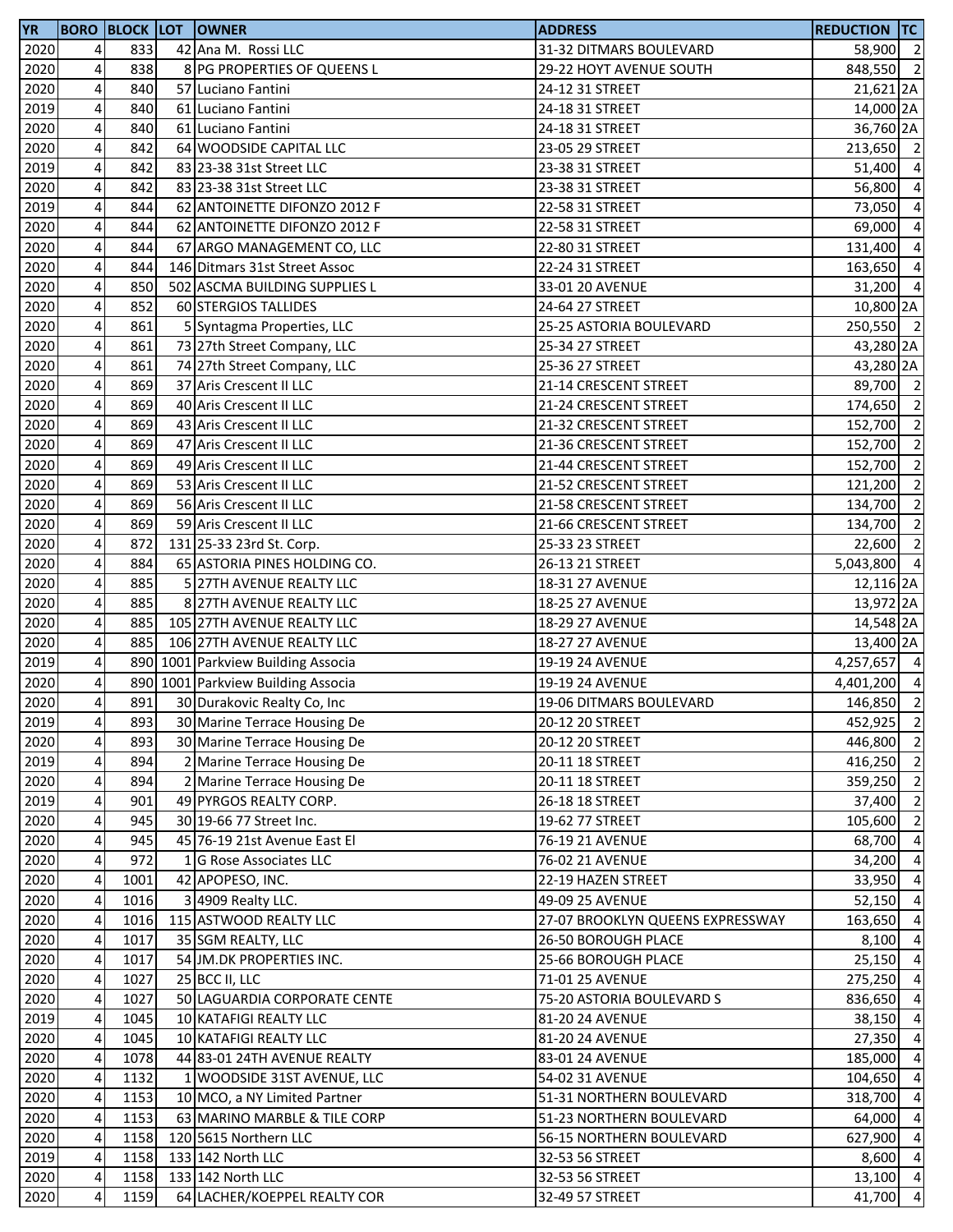| <b>YR</b> |                         |      |   | <b>BORO BLOCK LOT OWNER</b>         | <b>ADDRESS</b>           | <b>REDUCTION TC</b> |                |
|-----------|-------------------------|------|---|-------------------------------------|--------------------------|---------------------|----------------|
| 2020      | $\overline{4}$          | 1162 |   | 1 LOCAL FORTY-SIX SECOND HO         | 61-02 32 AVENUE          | 121,700 4           |                |
| 2020      | 4                       | 1163 |   | 92 168 WOODSIDE REALTY, LLC         | 32-37 62 STREET          | 26,650              | $\overline{4}$ |
| 2020      | $\overline{\mathbf{4}}$ | 1167 |   | 45 NORTH REGAL REALTY LLC           | 71-15 NORTHERN BOULEVARD | 116,150             | $\overline{4}$ |
| 2020      | $\overline{\mathbf{4}}$ | 1168 |   | 33 CVS Albany, L.L.C.               | 72-09 NORTHERN BOULEVARD | 1,410,850           | $\overline{4}$ |
| 2020      | $\overline{\mathbf{r}}$ | 1170 |   | 47 Lacher/Koeppel Realty Cor        | 74-05 NORTHERN BOULEVARD | 27,450 4            |                |
| 2019      | 4                       | 1176 |   | 34 100 CB Realty Corp.              | 32-56 81 STREET          | 19,050              | $\overline{2}$ |
| 2020      | $\pmb{4}$               | 1176 |   | 34 100 CB Realty Corp.              | 32-56 81 STREET          | 27,600              | $\overline{2}$ |
| 2019      | 4                       | 1186 |   | 67 64-05 34th Avenue LLC            | 64-05 34 AVENUE          | 236,600             | $\overline{4}$ |
| 2020      | 4                       | 1186 |   | 67 64-05 34th Avenue LLC            | 64-05 34 AVENUE          | 260,450             | $\overline{a}$ |
| 2020      | 4                       | 1190 | 4 | <b>GOYAL REALTY, INC.</b>           | 62-10 34 AVENUE          | 79,650              | $\overline{4}$ |
| 2020      | 4                       | 1190 |   | 75 80220 REALTY LLC                 | 34-11 62 STREET          | 18,900              | $\overline{4}$ |
| 2019      | $\overline{\mathbf{4}}$ | 1193 |   | 62 54 Bway LLC                      | 33-20 55 STREET          | 140,400             | $\overline{4}$ |
| 2020      | $\pmb{4}$               | 1193 |   | 62 54 Bway LLC                      | 33-20 55 STREET          | 171,450             | $\overline{4}$ |
| 2020      | $\overline{\mathbf{4}}$ | 1212 |   | 1 Gabor Schnitzler                  | 57-02 37 AVENUE          | 28,450 4            |                |
| 2020      | $\overline{\mathbf{4}}$ | 1212 |   | 86 Lenny & Herbert Orner            | 57-10 38 AVENUE          | 11,900              | $\overline{4}$ |
| 2020      | $\pmb{4}$               | 1214 |   | 7 LOCKWOOD CONSTRUCTION CO.         | 59-01 39 AVENUE          | 30,050              | $\overline{4}$ |
| 2020      | 4                       | 1217 |   | 20 37-53 62nd Street LLC            | 37-53 62 STREET          | 112,450             | $\overline{2}$ |
| 2020      | $\overline{\mathbf{4}}$ | 1219 |   | 6 HICKS-STRYKER APARTMENT C         | 37-75 64 STREET          | 119,250             | $\overline{2}$ |
| 2020      | 4                       | 1221 |   | 15 NA 67 LLC                        | 37-06 69 STREET          | 88,250 2            |                |
| 2020      | $\overline{\mathbf{4}}$ | 1229 |   | 84 RABBAT LLC                       | 39-17 60 STREET          | 110,430 2A          |                |
| 2020      | $\overline{\mathbf{r}}$ | 1230 |   | 1 S&S OF WOODSIDE REALTY IN         | 59-21 ROOSEVELT AVENUE   | 71,550 4            |                |
| 2020      | 4                       | 1231 |   | 27 IGK HOLDINGS, LLC                | 39-03 61 STREET          | 67,850 4            |                |
| 2019      | 4                       | 1245 |   | 6 Modern Hospitality Group          | 72-12 NORTHERN BOULEVARD | 177,950 4           |                |
| 2020      | $\pmb{4}$               | 1245 |   | 6 Modern Hospitality Group          | 72-12 NORTHERN BOULEVARD | 150,950             | $\overline{4}$ |
| 2020      | 4                       | 1246 |   | 35 33-51 73rd Street, LLC           | 33-51 73 STREET          | 219,600             | $\overline{2}$ |
| 2020      | 4                       | 1247 |   | 1 Classic Heights Realty LL         | 74-04 NORTHERN BOULEVARD | 97,200              | $\overline{a}$ |
|           | 4                       | 1249 |   |                                     |                          |                     | $\overline{2}$ |
| 2020      | $\pmb{4}$               | 1267 |   | 33 34 Avenue Realty Co., LLC        | 76-09 34 AVENUE          | 187,500             | $\overline{2}$ |
| 2020      |                         |      |   | 12 187 24th Street Jackson H        | 34-14 81 STREET          | 88,450              | $\overline{2}$ |
| 2020      | 4                       | 1267 |   | 51 164 23rd St., Jackson Hei        | 34-37 80 STREET          | 83,500              |                |
| 2020      | $\pmb{4}$               | 1271 |   | 71 Fisher Leverich, LLC             | 35-15 LEVERICH STREET    | 161,100             | $\overline{2}$ |
| 2020      | $\overline{\mathbf{4}}$ | 1274 |   | 1 Jackson Surrey 35th, LLC          | 74-10 35 AVENUE          | 598,250             | $\overline{2}$ |
| 2020      | $\pmb{4}$               | 1274 |   | 35 The Bruson Building LLC          | 74-09 37 AVENUE          | 2,992,350           | $\overline{4}$ |
| 2020      | 4<br>4                  | 1277 |   | 36 S & F CO. LLC                    | 77-01 37 AVENUE          | 175,600             | $\overline{4}$ |
| 2020      |                         | 1278 |   | 18 133 22ND STREET JACKSON H        | 35-26 79 STREET          | 47,000              | $\overline{2}$ |
| 2020      | 4 <sub>l</sub>          | 1280 |   | 54 118 23rd Street Jackson H        | 35-41 80 STREET          | 18,750 2            |                |
| 2020      | 4                       | 1282 |   | 34 FIRST TLG REALTY, LLC            | 69-09 ROOSEVELT AVENUE   | 125,400 4           |                |
| 2020      | $\overline{\mathbf{4}}$ | 1283 |   | 1 Fisher Essex LLC                  | 72-10 37 AVENUE          | 171,900 2           |                |
| 2019      | 4                       | 1284 |   | 38 ES 04 LLC                        | 73-20 37 AVENUE          | 347,200 4           |                |
| 2020      | $\overline{4}$          | 1284 |   | 38 ES 04 LLC                        | 73-20 37 AVENUE          | 184,650 4           |                |
| 2020      | 4                       |      |   | 1284 1001 The 37th Avenue Condomini | 73-12 37 AVENUE          | $11,312$ 4          |                |
| 2019      | 4                       | 1285 |   | 7 JO59 LLC                          | 37-47 74 STREET          | 173,150 4           |                |
| 2020      | 4                       | 1285 |   | 7 JO59 LLC                          | 37-47 74 STREET          | 287,100 4           |                |
| 2020      | 4                       | 1286 |   | 13 86-24 56TH AVENUE LLC            | 37-47 75 STREET          | 102,342 2A          |                |
| 2019      | 4                       | 1286 |   | 30 FBF Realty LLC                   | 37-09 75 STREET          | 162,900 2           |                |
| 2020      | 4                       | 1286 |   | 30 FBF Realty LLC                   | 37-09 75 STREET          | 402,750 2           |                |
| 2020      | 4                       | 1287 |   | 50 Anthony Alizio                   | 37-55 76 STREET          | 29,225 2            |                |
| 2020      | $\overline{\mathbf{r}}$ | 1290 |   | 1337 & 80 JACKSON HEIGHTS O         | 37-16 80 STREET          | 76,450 2            |                |
| 2020      | $\overline{a}$          | 1291 |   | 6 37-06 81st Street, LLC            | 37-06 81 STREET          | 179,100 2           |                |
| 2020      | 4                       | 1291 |   | 38 CITIBANK, N.A.                   | 80-17 ROOSEVELT AVENUE   | 123,100 4           |                |
| 2020      | 4                       | 1291 |   | 53 37-51 AND 37-57 80TH STRE        | 37-51 80 STREET          | 124,600             | $\overline{2}$ |
| 2019      | 4                       | 1292 |   | 42 3770 82ND STREET LLC             | 81-11 ROOSEVELT AVENUE   | 534,700             | $\overline{4}$ |
| 2020      | 4                       | 1292 |   | 42 3770 82ND STREET LLC             | 81-11 ROOSEVELT AVENUE   | 558,550             | $\overline{4}$ |
| 2019      | 4                       | 1293 |   | 1 60-15 Woodside Avenue, LL         | 60-15 WOODSIDE AVENUE    | 237,900             | $\overline{2}$ |
| 2020      | 4                       | 1293 |   | 1 60-15 Woodside Avenue, LL         | 60-15 WOODSIDE AVENUE    | 81,200              | $\overline{2}$ |
| 2020      | $\overline{\mathbf{r}}$ | 1299 |   | 24 40-07 67th Realty LLC            | 40-07 67 STREET          | 146,050 2           |                |
| 2019      | $\overline{4}$          | 1299 |   | 30 KAYON & ALAN, LLC                | 67-16 ROOSEVELT AVENUE   | 32,850 4            |                |
| 2020      | 4                       | 1299 |   | 30 KAYON & ALAN, LLC                | 67-16 ROOSEVELT AVENUE   | 23,850 4            |                |
| 2020      | $\pmb{4}$               | 1299 |   | 40 QUEENSWAY REALTY LLC             | 40-18 68 STREET          | 50,970 2B           |                |
| 2019      | 4                       | 1301 |   | 10 Winfield Associates, LLC         | 40-33 69 STREET          | 465,800 2           |                |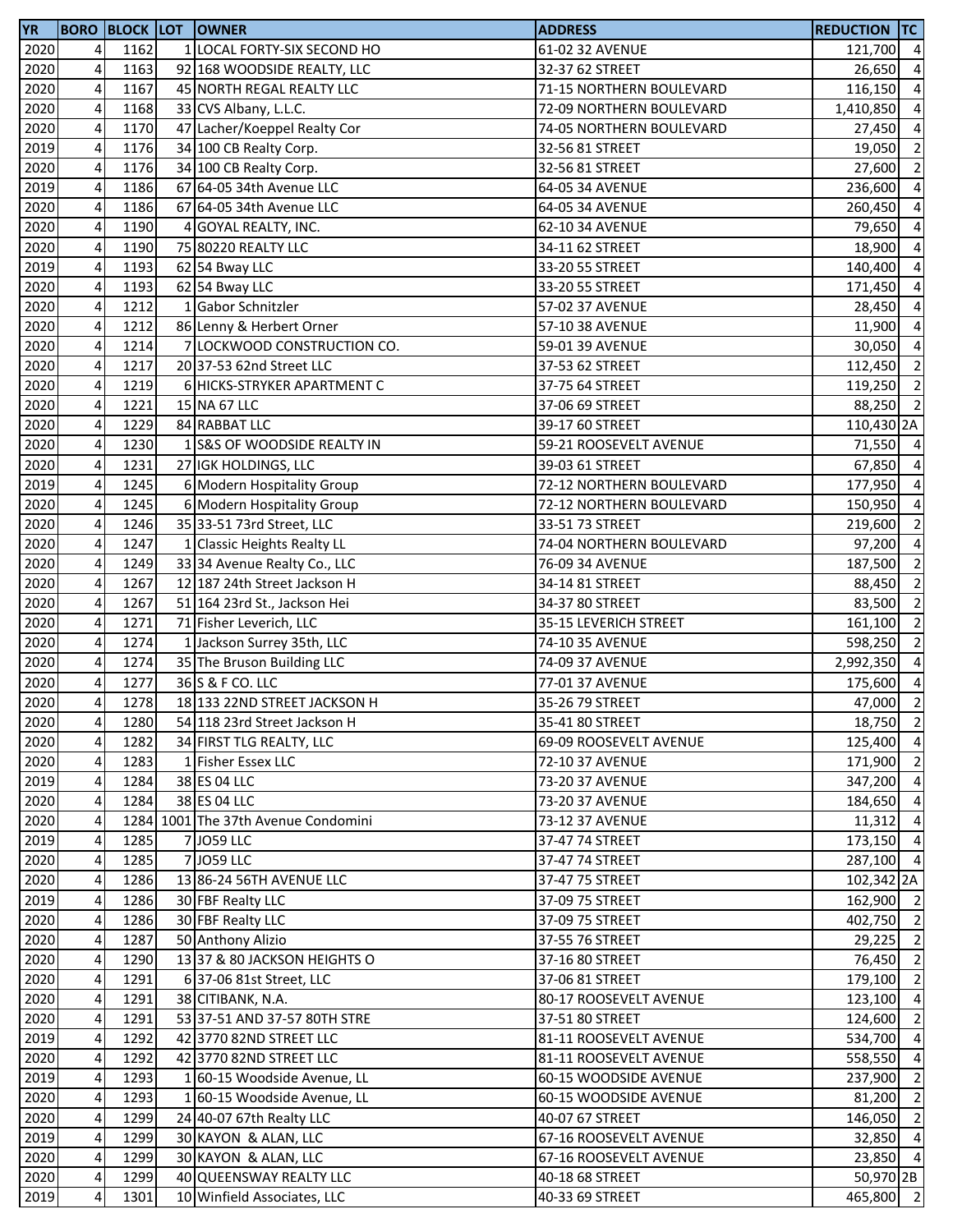| <b>YR</b> |                              |      | <b>BORO BLOCK LOT OWNER</b>  | <b>ADDRESS</b>           | <b>REDUCTION TC</b> |                |
|-----------|------------------------------|------|------------------------------|--------------------------|---------------------|----------------|
| 2020      | $\overline{4}$               | 1301 | 10 Winfield Associates, LLC  | 40-33 69 STREET          | 375,650 2           |                |
| 2019      | 4                            | 1301 | 28 Medos Realty Corp.        | 69-08 ROOSEVELT AVENUE   | 4,500 4             |                |
| 2020      | $\pmb{4}$                    | 1301 | 28 Medos Realty Corp.        | 69-08 ROOSEVELT AVENUE   | 12,600 4            |                |
| 2019      | 4                            | 1307 | 43 41-44 68th Street LLC     | 41-44 68 STREET          | 18,854 2A           |                |
| 2020      | $\overline{\mathbf{r}}$      | 1307 | 43 41-44 68th Street LLC     | 41-44 68 STREET          | 41,562 2A           |                |
| 2020      | 4                            | 1307 | 44 ROSLINE CLARA ROKTIMA     | 41-46 68 STREET          | 20,038 2A           |                |
| 2020      | 4                            | 1311 | 29 Barua 4125 71 St LLC      | 41-25 71 STREET          | 17,712 2B           |                |
| 2019      | 4                            | 1317 | 74 TL54 REALTY LLC           | 54-01 ROOSEVELT AVENUE   | 121,500 2           |                |
| 2020      | 4                            | 1317 | 74 TL54 REALTY LLC           | 54-01 ROOSEVELT AVENUE   | 116,100 2           |                |
| 2020      | 4                            | 1321 | 55 D2G PROPERTY, INC.        | 52-06 ROOSEVELT AVENUE   | 72,045 2A           |                |
| 2019      | 4                            | 1323 | 52 FAW REALTY LLC            | 54-03 QUEENS BOULEVARD   | $9,700$ 4           |                |
| 2020      | $\pmb{4}$                    | 1323 | 52 FAW REALTY LLC            | 54-03 QUEENS BOULEVARD   | 18,250 4            |                |
| 2020      | $\pmb{4}$                    | 1330 | 1 JADIDIAN MASSOUD           | 57-07 QUEENS BOULEVARD   | 8,130               | $\overline{4}$ |
| 2020      | $\overline{\mathbf{4}}$      | 1331 | 40 4011 WOODSIDE LLC         | 40-11 59 STREET          | 11,750 4            |                |
| 2020      | $\overline{\mathbf{4}}$      | 1332 | 26 Pinewood Realty Corp.     | 58-23 43 AVENUE          | 124,000             | $\overline{2}$ |
| 2020      | $\pmb{4}$                    | 1335 | 10 41-19 REALTY LLC          | 41-19 60 STREET          | 87,400              | $\overline{2}$ |
| 2020      | 4                            | 1336 | 1 NAFPAKTOS REALTY LLC       | 61-15 43 AVENUE          | 496,750             | $\overline{2}$ |
| 2019      | 4                            | 1338 | 28 60 05 44th Avenue Corp.   | 60-05 44 AVENUE          | 45,050              | $\overline{2}$ |
| 2020      | 4                            | 1338 | 28 60 05 44th Avenue Corp.   | 60-05 44 AVENUE          | 77,000              | $\overline{2}$ |
| 2019      | $\pmb{4}$                    | 1339 | 19 Fano, LLC                 | 61-20 43 AVENUE          | 33,950              | $\overline{2}$ |
| 2020      | 4                            | 1339 | 19 Fano, LLC                 | 61-20 43 AVENUE          | 69,550              | $\overline{2}$ |
| 2020      | 4                            | 1342 | 9 4305 65 Realty LLC         | 43-05 65 STREET          | 317,800 2           |                |
| 2019      | 4                            | 1343 | 1 65-35 QB LLC               | 42-71 65 PLACE           | 76,150 4            |                |
| 2020      | 4                            | 1343 | 1 65-35 QB LLC               | 42-71 65 PLACE           | 111,250 4           |                |
| 2020      | 4                            | 1343 | 31 Hyatt Avenue Associates L | 42-25 65 PLACE           | 374,150             | $\overline{2}$ |
| 2020      | 4                            | 1344 | 22 ACME ARMS LLC             | 66-14 WOODSIDE AVENUE    | 285,400             | $\overline{2}$ |
| 2020      | 4                            | 1346 | 18 69th SV Enterprises LLC   | 68-16 WOODSIDE AVENUE    | 45,950 4            |                |
|           | $\pmb{4}$                    | 1350 | 9 SOWKOT BADAL               | 69-22 43 AVENUE          |                     |                |
| 2020      |                              | 1351 | 94 69-01 Queens Boulevard Re |                          | 17,634 2A           |                |
| 2020      | 4                            | 1378 |                              | 69-01 QUEENS BOULEVARD   | 159,950 4           |                |
| 2020      | 4<br>$\overline{\mathbf{4}}$ |      | 26 98-04 Astoria Boulevard L | 98-04 ASTORIA BOULEVARD  | 53,500 4            |                |
| 2020      |                              | 1393 | 45 9509 ELMHURST HOLDINGS LL | 95-07 31 AVENUE          | 120,700 4           |                |
| 2019      | $\pmb{4}$                    | 1401 | 26 89-19 32ND AVE JACKSON HE | 89-19 32 AVENUE          | 20,250              | $\overline{2}$ |
| 2020      | 4                            | 1401 | 26 89-19 32ND AVE JACKSON HE | 89-19 32 AVENUE          | 28,350              | $\overline{2}$ |
| 2020      | 4                            | 1415 | 45 Adfreed Realty Corp.      | 85-01 NORTHERN BOULEVARD | 384,150             | $\overline{4}$ |
| 2019      | 4 <sub>l</sub>               | 1426 | 33 PETE REALTY 96 LLC        | 96-15 NORTHERN BOULEVARD | 100,600 4           |                |
| 2020      | 4                            | 1426 | 33 PETE REALTY 96 LLC        | 96-15 NORTHERN BOULEVARD | 51,550 4            |                |
| 2019      | $\overline{\mathbf{4}}$      | 1431 | 6 33-08 Realty LLC           | 33-08 84 STREET          | 199,000 2           |                |
| 2020      | 4                            | 1431 | 633-08 Realty LLC            | 33-08 84 STREET          | 302,900 2           |                |
| 2020      | 4                            | 1434 | 186-02 NORTHERN LLC          | 86-04 NORTHERN BOULEVARD | 238,950 4           |                |
| 2019      | 4                            | 1443 | 51 162 25th St Jackson Heigh | 34-43 82 STREET          | 5,850               | $\overline{2}$ |
| 2020      | 4                            | 1443 | 51 162 25th St Jackson Heigh | 34-43 82 STREET          | 20,700 2            |                |
| 2019      | 4                            | 1445 | 1 EQUITABLE MANAGEMENT CO.   | 84-10 34 AVENUE          | 67,400              | $\overline{2}$ |
| 2020      | 4                            | 1453 | 10 Harold Domnitch           | 92-16 34 AVENUE          | 179,600             | $\overline{2}$ |
| 2020      | 4                            | 1457 | 34 Georgian Hall 83-01/27 37 | 35-64 84 STREET          | 789,500 2           |                |
| 2019      | 4                            | 1460 | 186-0635 Ave. Realty Co.,    | 86-06 35 AVENUE          | 123,700 2           |                |
| 2020      | 4                            | 1460 | 65 WAH YOUNG GU              | 35-21 86 STREET          | 43,000 2A           |                |
| 2020      | $\overline{\mathbf{r}}$      | 1467 | 16 AGP Corona Realty LLC     | 35-24 94 STREET          | 24,500 2            |                |
| 2020      | 4                            | 1468 | 194th & 95th Street JH, LL   | 94-02 35 AVENUE          | 962,100 2           |                |
| 2020      | 4                            | 1468 | 14 BRG 3518 LLC              | 35-18 95 STREET          | 62,750 2            |                |
| 2020      | 4                            | 1468 | 25 BRG 3538 95 LLC           | 35-38 95 STREET          | 64,950              | $\overline{2}$ |
| 2019      | 4                            | 1468 | 49 94-01 REALTY CORP.        | 94-01 37 AVENUE          | 27,400              | $\overline{4}$ |
| 2020      | 4                            | 1468 | 49 94-01 REALTY CORP.        | 94-01 37 AVENUE          | 74,200              | $\overline{4}$ |
| 2020      | 4                            | 1469 | 16 TZM Realty Corp.          | 35-22 JUNCTION BOULEVARD | 116,850             | $\overline{4}$ |
| 2020      | 4                            | 1470 | 6 NEW YORK LEASING REALTY L  | 82-12 37 AVENUE          | 1,000,800           | $\overline{4}$ |
| 2019      | 4                            | 1470 | 45 82-01 Roosevelt Avenue LL | 82-05 ROOSEVELT AVENUE   | 163,400             | $\overline{4}$ |
| 2020      | $\overline{4}$               | 1470 | 45 82-01 Roosevelt Avenue LL | 82-05 ROOSEVELT AVENUE   | 133,700 4           |                |
| 2020      | 4                            | 1470 | 51 THE FAIR INTERIORS INC    | 37-55 82 STREET          | 111,900 4           |                |
| 2019      | $\pmb{4}$                    | 1470 | 59 82nd St. Jackson Heights  | 37-11 82 STREET          | 252,750 4           |                |
| 2020      | 4                            | 1470 | 59 82nd St. Jackson Heights  | 37-11 82 STREET          | 353,550 4           |                |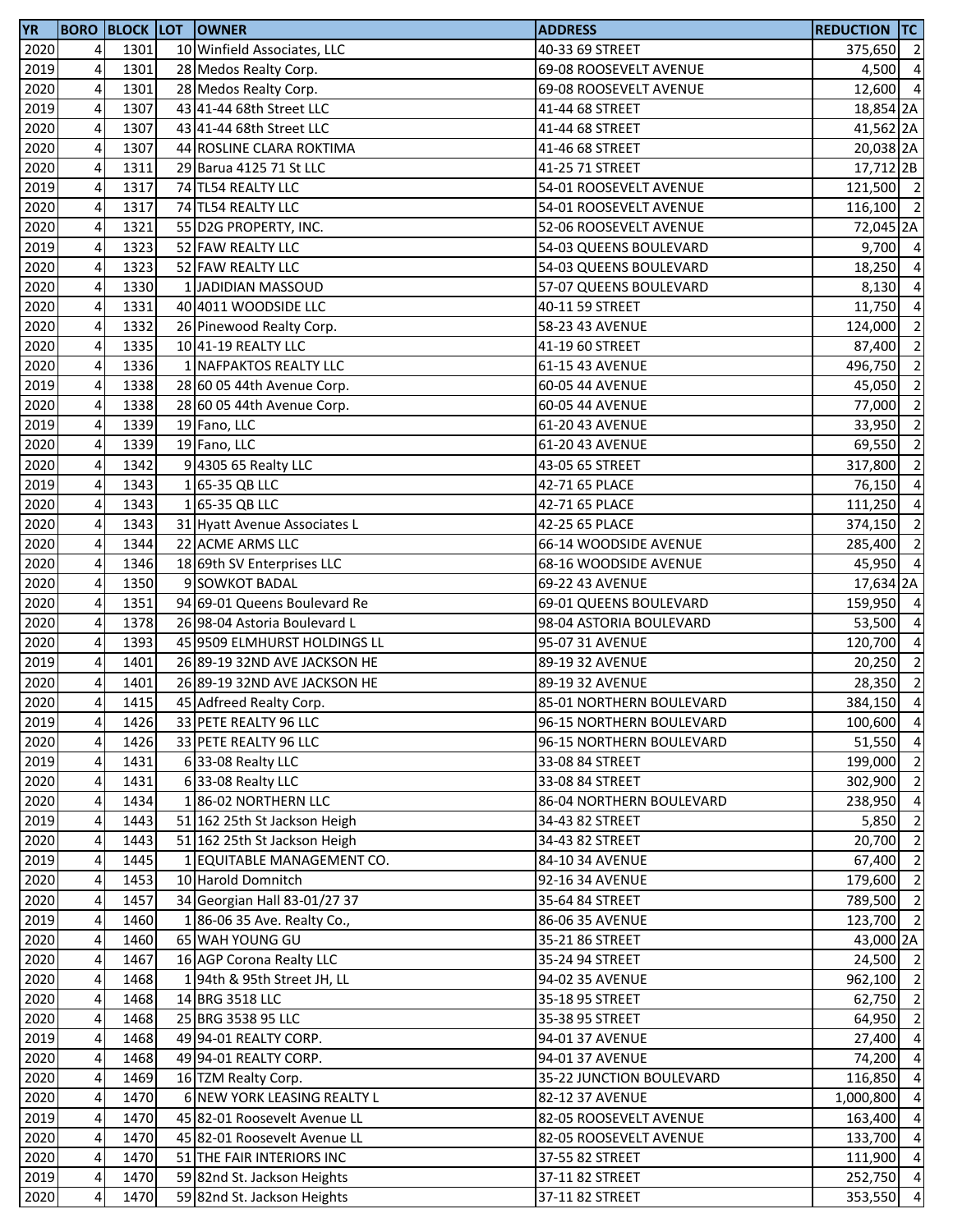| <b>YR</b> |                         |      |   | <b>BORO BLOCK LOT OWNER</b>    | <b>ADDRESS</b>           | <b>REDUCTION TC</b> |                |
|-----------|-------------------------|------|---|--------------------------------|--------------------------|---------------------|----------------|
| 2019      | $\overline{4}$          | 1471 |   | 1 Jojule Realty Corp.          | 83-02 37 AVENUE          | 227,250 4           |                |
| 2020      | 4                       | 1471 |   | 1 Jojule Realty Corp.          | 83-02 37 AVENUE          | 230,400             | $\overline{4}$ |
| 2020      | 4                       | 1473 |   | 49 37-57 85 ST, LLC            | 37-57 85 STREET          | 183,700             | $\overline{2}$ |
| 2020      | 4                       | 1473 |   | 70 PJE PARAGON LLC             | 37-21 85 STREET          | 88,550              | $\overline{2}$ |
| 2020      | 4                       | 1474 |   | 137TH AVE. PROPERTY DM, LL     | 86-02 37 AVENUE          | 337,600             | $\overline{4}$ |
| 2019      | 4                       | 1474 |   | 37 8601 ROOSEVELT LLC          | 86-01 ROOSEVELT AVENUE   | 908,550             | $\overline{4}$ |
| 2020      | 4                       | 1474 |   | 37 8601 ROOSEVELT LLC          | 86-01 ROOSEVELT AVENUE   | 1,129,050           | $\overline{4}$ |
| 2020      | 4                       | 1476 |   | 58 37-37 88th Street, LLC      | 37-37 88 STREET          | 57,150              | $\overline{2}$ |
| 2019      | 4                       | 1477 |   | 1 37TH AVE. REALTY CORP        | 89-02 37 AVENUE          | 403,700             | $\overline{a}$ |
| 2020      | 4                       | 1477 |   | 137TH AVE. REALTY CORP         | 89-02 37 AVENUE          | 349,650             | $\overline{4}$ |
| 2020      | $\overline{\mathbf{4}}$ | 1479 |   | 6 C2 DEVELOPMENT CORP.         | 91-14 37 AVENUE          | 129,050             | $\overline{4}$ |
| 2020      | 4                       | 1480 |   | 42 GUARINA CORONA CORP.        | 92-07 ROOSEVELT AVENUE   | 21,100              | $\overline{a}$ |
| 2019      | $\overline{\mathbf{4}}$ | 1481 |   | 137TH AVENUE A U REALTY CO     | 93-04 37 AVENUE          | 39,000              | $\overline{4}$ |
| 2020      | $\overline{\mathbf{4}}$ | 1481 |   | 137TH AVENUE A U REALTY CO     | 93-04 37 AVENUE          | 60,800              | $\overline{4}$ |
| 2019      | $\overline{\mathbf{4}}$ | 1481 |   | 537TH AVENUE A U REALTY CO     | 93-16 37 AVENUE          | 34,750              | $\overline{4}$ |
| 2020      | 4                       | 1481 |   | 37TH AVENUE A U REALTY CO      | 93-16 37 AVENUE          | 50,750              | $\overline{4}$ |
| 2019      | 4                       | 1482 |   | 43 94-17 ROOSEVELT AVE CORP.   | 94-17 ROOSEVELT AVENUE   | 71,850              | $\overline{4}$ |
| 2020      | 4                       | 1482 |   | 43 94-17 ROOSEVELT AVE CORP.   | 94-17 ROOSEVELT AVENUE   | 81,400              | $\overline{a}$ |
| 2019      | 4                       | 1484 |   | 37 THE FIRST AMENDMENT & RES   | 37-64 JUNCTION BOULEVARD | 326,900             | $\overline{4}$ |
| 2020      | 4                       | 1484 |   | 37 THE FIRST AMENDMENT & RES   | 37-64 JUNCTION BOULEVARD | 355,250             | $\overline{a}$ |
| 2019      | 4                       | 1484 |   | 39 Partners 2004 LLC & LKD P   | 37-68 JUNCTION BOULEVARD | 380,700 4           |                |
| 2020      | 4                       | 1484 |   | 39 Partners 2004 LLC & LKD P   | 37-68 JUNCTION BOULEVARD | 410,850             | $\overline{4}$ |
| 2019      | 4                       | 1484 |   | 41 Partners 2004 LLC & LKD P   | 37-72 JUNCTION BOULEVARD | 105,150             | $\overline{4}$ |
|           | 4                       | 1484 |   | 41 Partners 2004 LLC & LKD P   |                          |                     | $\overline{4}$ |
| 2020      |                         |      |   |                                | 37-72 JUNCTION BOULEVARD | 117,750             | $\overline{2}$ |
| 2020      | 4                       | 1485 |   | 37 Harold Domnitch             | 40-30 75 STREET          | 483,750             |                |
| 2020      | 4                       | 1486 | 4 | PNP PROPERTIES, LLC            | 40-47 75 STREET          | 26,950              | $\overline{4}$ |
| 2020      | 4                       | 1486 |   | 5 40-45 75 LLC                 | 40-45 75 STREET          | 52,650              | $\overline{4}$ |
| 2020      | 4                       | 1486 |   | 23 DiMarco Management Co., L   | 40-07 75 STREET          | 241,700             | $\overline{2}$ |
| 2020      | 4                       | 1486 |   | 52 HYE REALTY CO. #2 LLC       | 75-17 41 AVENUE          | 210,600             | $\overline{2}$ |
| 2020      | $\overline{\mathbf{4}}$ | 1488 |   | 6 L AND F BUILDING LLC         | 77-14 ROOSEVELT AVENUE   | 62,950              | $\overline{4}$ |
| 2019      | 4                       | 1488 |   | 36 YOROTA PROPERTIES LLC       | 77-05 41 AVENUE          | 36,300              | $\overline{2}$ |
| 2020      | 4                       | 1488 |   | 36 YOROTA PROPERTIES LLC       | 77-05 41 AVENUE          | 53,850              | $\overline{2}$ |
| 2020      | 4                       | 1488 |   | 41 CORNISH MANAGEMENT LLC      | 40-47 77 STREET          | 27,194 2A           |                |
| 2020      | $\overline{4}$          | 1490 |   | Grancolombia Realty, Inc.      | 79-04 ROOSEVELT AVENUE   | 195,600 4           |                |
| 2020      | 41                      | 1490 |   | 18 I. Domnitch & Associates,   | 79-11 41 AVENUE          | 1,138,900 2         |                |
| 2019      | $\overline{\mathbf{4}}$ | 1490 |   | 53 79th Street Ventures, LLC   | 40-11 79 STREET          | 78,150 2            |                |
| 2020      | $\pmb{4}$               | 1490 |   | 53 79th Street Ventures, LLC   | 40-11 79 STREET          | 129,900 2           |                |
| 2020      | $\overline{\mathbf{4}}$ | 1491 |   | 7 BELLO REALTY CORP.           | 80-14 ROOSEVELT AVENUE   | 153,350 4           |                |
| 2019      | 4                       | 1491 |   | 21 I. Domnitch & Associates,   | 80-15 41 AVENUE          | 503,400             | $\overline{2}$ |
| 2020      | $\pmb{4}$               | 1491 |   | 21 I. Domnitch & Associates,   | 80-15 41 AVENUE          | 1,114,500 2         |                |
| 2020      | 4                       | 1492 |   | 11 Marset Group LLC            | 40-10 82 STREET          | 41,550              | $\overline{4}$ |
| 2020      | 4                       | 1492 |   | 25 MRJ3 LLC                    | 40-38 82 STREET          | 79,850              | $\overline{2}$ |
| 2020      | 4                       | 1493 |   | 3 ROOSEVELT AVENUE ENTERPRI    | 40-06 82 STREET          | 933,650             | $\overline{4}$ |
| 2020      | $\overline{\mathbf{4}}$ | 1494 |   | 29 Radom Associates, LLC       | 41-05 74 STREET          | 181,150             | $\overline{2}$ |
| 2019      | 4                       | 1497 |   | 23 41-50 78th Street Corp.     | 41-50 78 STREET          | 413,150 2           |                |
| 2020      | $\pmb{4}$               | 1497 |   | 23 41-50 78th Street Corp.     | 41-50 78 STREET          | 662,000 2           |                |
| 2020      | $\overline{4}$          | 1503 |   | 9 Delgado Group Realty, Inc.   | 84-24 ROOSEVELT AVENUE   | 117,700 4           |                |
| 2020      | 4                       | 1504 |   | 9 URBAN-SCAPE, LLC             | 83-02 BAXTER AVENUE      | 179,050 4           |                |
| 2020      | 4                       | 1504 |   | 58 Hampton Place Realty, LLC   | 40-59 HAMPTON STREET     | 49,950              | $\overline{2}$ |
| 2020      | 4                       | 1504 |   | 62 40-45 Hampton LLC           | 40-45 HAMPTON STREET     | 404,200 2           |                |
| 2020      | 4                       | 1504 |   | 68 40-35 Hampton LLC           | 40-35 HAMPTON STREET     | 231,400             | $\overline{2}$ |
| 2020      | $\pmb{4}$               | 1508 |   | 1 Layton Street Realty LLC     | 80-26 BAXTER AVENUE      | 540,600 2           |                |
| 2020      | 4                       | 1508 |   | 57 ANUPAMA PROPERTIES, LLC     | 42-64 KETCHAM STREET     | 17,573 2B           |                |
| 2020      | $\overline{\mathbf{r}}$ | 1508 |   | 60 S&L REALTY MANAGEMENT LLC   | 42-68 KETCHAM STREET     | 21,060 2B           |                |
| 2020      | $\overline{4}$          | 1510 |   | 63 RHZ MANAGEMENT INC.         | 88-20 ROOSEVELT AVENUE   | 25,300 4            |                |
| 2020      | 4                       |      |   | 1510 1001 R & H MANAGEMENT INC | 89-24A ROOSEVELT AVENUE  | 60,386 4            |                |
| 2019      | 4                       | 1512 |   | 6 PM Britton LLC               | 87-16 BRITTON AVENUE     | 130,550             | $\overline{2}$ |
| 2020      | 4                       | 1512 |   | 6 PM Britton LLC               | 87-16 BRITTON AVENUE     | 166,100 2           |                |
| 2020      | 4                       | 1517 |   | 21 83-40 Britton Avenue, LLC   | 83-40 BRITTON AVENUE     | 60,200              | $\overline{2}$ |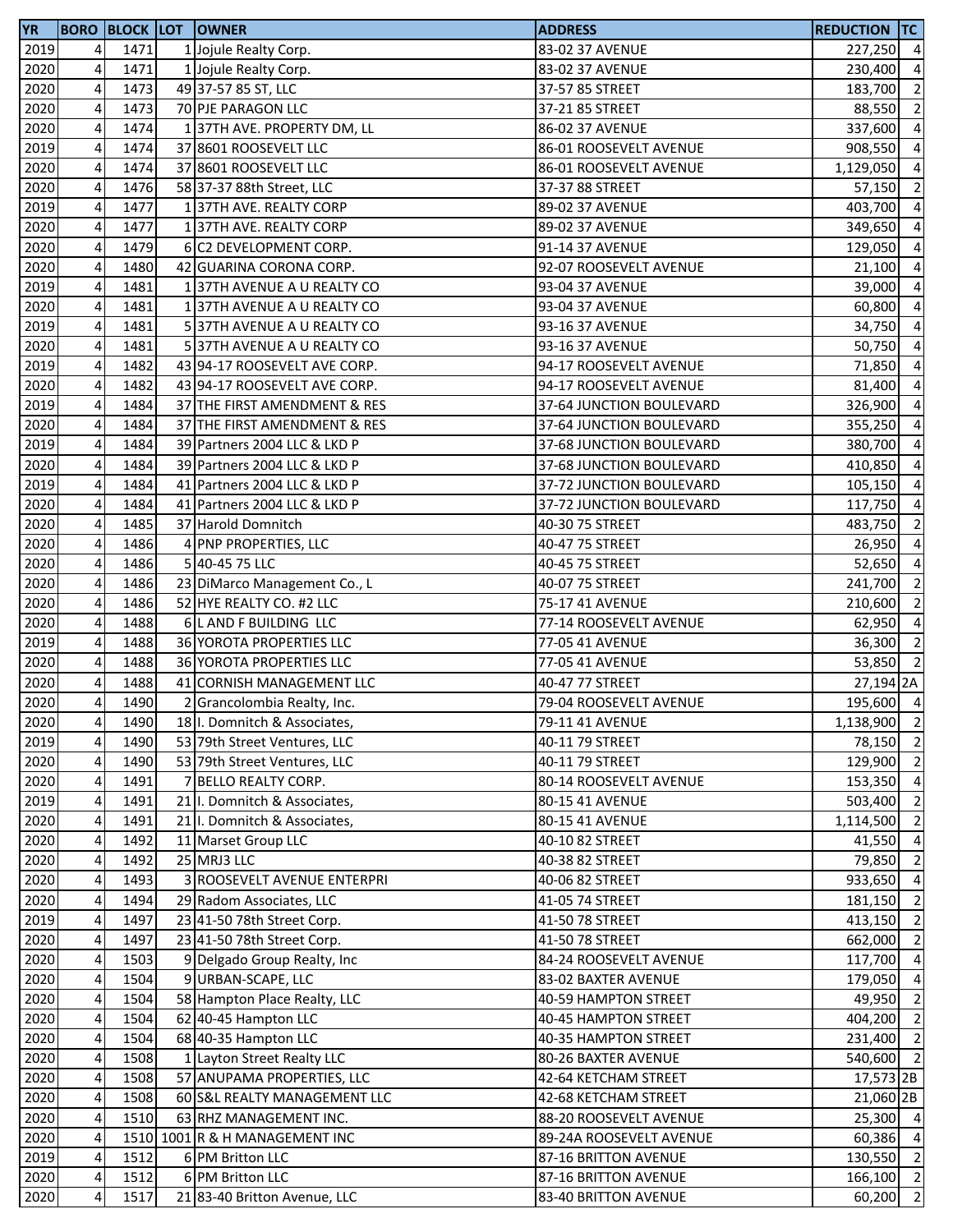| <b>YR</b> |                         |      | <b>BORO BLOCK LOT OWNER</b>         | <b>ADDRESS</b>            | <b>REDUCTION TC</b>  |                |
|-----------|-------------------------|------|-------------------------------------|---------------------------|----------------------|----------------|
| 2019      | $\overline{4}$          | 1518 | 50 85-05 Elmhurst, LLC              | 85-05 ELMHURST AVENUE     | 47,700 2             |                |
| 2020      | 4                       | 1518 | 50 85-05 Elmhurst, LLC              | 85-05 ELMHURST AVENUE     | 89,550 2             |                |
| 2020      | $\overline{\mathbf{4}}$ | 1519 | 19 RUDICON CORPORATION              | 74-16 WOODSIDE AVENUE     | 59,107 2B            |                |
| 2020      | 4                       | 1519 | 28 Damar Apartments, LLC.           | 75-06 WOODSIDE AVENUE     | 251,500 2            |                |
| 2020      | $\overline{\mathbf{r}}$ |      | 1523 1001 KY REALTY LLC             | 77-16 WOODSIDE AVENUE     | 52,600 4             |                |
| 2019      | 4                       | 1542 | 16 82-19 Queens Blvd. Inc.          | 82-33 QUEENS BOULEVARD    | 110,150 4            |                |
| 2020      | 4                       | 1542 | 16 82-19 Queens Blvd. Inc.          | 82-33 QUEENS BOULEVARD    | 78,700               | $\overline{4}$ |
| 2020      | 4                       |      | 1542 1101 82-25 QUEENS MANSION LLC  | 82-25 QUEENS BOULEVARD    | 33,699               | $\overline{4}$ |
| 2020      | 4                       |      | 1542 1103 DONGMEI LI                | 82-25 QUEENS BOULEVARD    | 51,742               | $\overline{4}$ |
| 2019      | 4                       | 1554 | 188-36 Elmhurst Avenue, LL          | 88-36 ELMHURST AVENUE     | 66,500               | $\overline{2}$ |
| 2019      | 4                       | 1555 | 27 Valar Realty LLC                 | 41-98 FORLEY STREET       | 93,000               | $\overline{2}$ |
| 2020      | $\pmb{4}$               | 1555 | 27 Valar Realty LLC                 | 41-98 FORLEY STREET       | 158,700              | $\overline{2}$ |
| 2020      | $\pmb{4}$               | 1555 | 33 WHITNEY REALTY LLC               | 89-33 WHITNEY AVENUE      | 38,250 2             |                |
| 2020      | $\overline{\mathbf{4}}$ | 1556 | 1 BRG Elmhurst LLC                  | 87-40 ELMHURST AVENUE     | 297,650              | $\overline{2}$ |
| 2020      | $\overline{\mathbf{4}}$ | 1556 | 6 BRG Elmhurst LLC                  | 87-42 ELMHURST AVENUE     | 297,550              | $\overline{2}$ |
| 2020      | $\pmb{4}$               | 1556 | 24 BRG 4196 LLC                     | 41-96 GLEANE STREET       | 136,750              | $\overline{2}$ |
| 2019      | 4                       | 1564 | 34 93-35 Lamont Avenue LLC          | 93-35 LAMONT AVENUE       | 122,650              | $\overline{2}$ |
| 2020      | 4                       | 1564 | 34 93-35 Lamont Avenue LLC          | 93-35 LAMONT AVENUE       | 165,850              | $\overline{2}$ |
| 2020      | 4                       | 1564 | 43 CASE 55 REALTY, LLC              | 41-55 CASE STREET         | 157,200              | $\overline{2}$ |
| 2020      | $\overline{\mathbf{4}}$ | 1570 | 46 JACKSON HURST PARTNERS LL        | 43-31 ITHACA STREET       | 91,450               | $\overline{2}$ |
| 2020      | $\overline{4}$          | 1574 | 1 K-R BUILDING CORP.                | 41-71 DENMAN STREET       | 63,750               | $\overline{2}$ |
| 2020      | 4                       | 1580 | 4 SIDNEY S. CHEN                    | 83-27 BROADWAY            | $21,900$ 4           |                |
| 2020      | 4                       | 1587 | 1 ELMHURST CTR., INC.               | 40-69 41 AVENUE           | 143,700              | $\overline{2}$ |
| 2020      | $\overline{\mathbf{4}}$ | 1590 | 1 41-05 94TH STREET INC.            | 94-02 41 AVENUE           | 138,100              | $\overline{2}$ |
| 2020      | 4                       | 1593 | 6 BREMAC LLC                        | 95-06 ROOSEVELT AVENUE    | 25,300               | $\overline{4}$ |
| 2020      | 4                       | 1594 | 25 55-57 Hester Grocery Inc.        | 40-11 WARREN STREET       | 86,250               | $\overline{4}$ |
| 2020      | 4                       | 1594 | 32 JB DEVELOPMENT CO.               | 40-06 JUNCTION BOULEVARD  | 58,350               | $\overline{4}$ |
| 2020      | $\pmb{4}$               | 1596 | 33 DHZ REALTY & DEVELOPMENT         | 40-52 JUNCTION BOULEVARD  | $22,321$ 2B          |                |
| 2020      | 4                       | 1599 | 41 95-36 42nd Avenue LLC            | 95-36 42 AVENUE           | 82,950 2             |                |
| 2020      | $\pmb{4}$               | 1599 | 138 Sky Light Realty LLC            | 95-24 42 AVENUE           | 67,405 2A            |                |
| 2019      | $\overline{\mathbf{4}}$ | 1601 | 1 HUNGSTER LLC                      | 94-05 44 AVENUE           | 20,500 4             |                |
| 2020      | $\pmb{4}$               | 1601 | 1 HUNGSTER LLC                      | 94-05 44 AVENUE           | 28,600 4             |                |
| 2020      | 4                       | 1602 | 36 9466 LLC                         | 94-66 45 AVENUE           | 33,150 2A            |                |
| 2020      | 4                       | 1602 | 37 9466 LLC                         | 94-68 45 AVENUE           | 66,450 2A            |                |
| 2020      | 41                      | 1644 | 52 SUI FENG WU                      | 24-09 HUMPHREYS STREET    | $3,362$ 1            |                |
| 2020      | $\overline{4}$          | 1658 | 9 CORASTOR HOLDING CO. INC.         | 100-11 ASTORIA BOULEVARD  | 37,950 4             |                |
| 2019      | $\overline{4}$          | 1679 | 1 SYLDOR APARTMENTS CORP.           | 108-05 ASTORIA BOULEVARD  | 127,750              | $\overline{2}$ |
| 2020      | 4                       | 1679 | 1 SYLDOR APARTMENTS CORP.           | 108-05 ASTORIA BOULEVARD  | 133,500 2            |                |
| 2020      | $\overline{4}$          | 1694 | 1 BP AMERICA, INC.                  | 107-10 ASTORIA BOULEVARD  | 105,150 4            |                |
| 2020      | 4                       | 1696 | 41 LKM ENTERPRISES INC              | 101-03 NORTHERN BOULEVARD | 6,800                | $\overline{4}$ |
| 2020      | 4                       | 1696 | 42 LKM ENTERPRISES INC              | 101-01 NORTHERN BOULEVARD | 11,200 4             |                |
| 2019      | 4                       |      | 1706 1001 HBC CORONA LLC            | 112-15 NORTHERN BOULEVARD | 1,506,228            | $\overline{4}$ |
| 2020      | 4                       |      | 1706 1001 HBC CORONA LLC            | 112-15 NORTHERN BOULEVARD | 1,530,777            | $\overline{4}$ |
| 2020      | 4                       | 1712 | 8 9716 NORTHERN DEVELOPMENT         | 97-16 NORTHERN BOULEVARD  | 36,900               | $\overline{4}$ |
| 2020      | 4                       | 1713 | 1 BILL WOLF PETROLEUM CORP          | 98-02 NORTHERN BOULEVARD  | 20,100               | $\overline{4}$ |
| 2020      | 4                       |      | 1727 1003 Sage House Condominium Bo | 112-02 NORTHERN BOULEVARD | 17,479               | $\overline{2}$ |
| 2019      | $\overline{a}$          | 1739 | 28 GEO 28 LLC                       | 98-19 37 AVENUE           | 20,650 4             |                |
| 2020      | $\overline{a}$          | 1739 | 28 GEO 28 LLC                       | 98-19 37 AVENUE           | 22,000 4             |                |
| 2019      | $\pmb{4}$               | 1759 | 35 Lillian Goldman & The Lil        | 37-53 JUNCTION BOULEVARD  | 241,700              | $\overline{4}$ |
| 2020      | 4                       | 1759 | 35 Lillian Goldman & The Lil        | 37-53 JUNCTION BOULEVARD  | 817,950              | $\overline{4}$ |
| 2020      | 4                       | 1759 | 56 PETWIL IV INC.                   | 37-19 JUNCTION BOULEVARD  | 46,850               | $\overline{4}$ |
| 2019      | 4                       | 1759 | 57 Worth Estates LLC                | 37-15 JUNCTION BOULEVARD  | 108,000              | $\overline{4}$ |
| 2020      | 4                       | 1759 | 57 Worth Estates LLC                | 37-15 JUNCTION BOULEVARD  | 144,900              | $\overline{4}$ |
| 2020      | 4                       | 1767 | 51 Five Elements Enterprise         | 101-19 39 AVENUE          | 86,350               | $\overline{2}$ |
| 2020      | $\overline{\mathbf{r}}$ | 1769 | 81 YANG STAR LLC                    | 37-47 103 STREET          | 23,931 <sub>2A</sub> |                |
| 2019      | $\overline{4}$          | 1769 | 83 YA JING TUNG and CHU MEI         | 37-41 103 STREET          | 36,150 4             |                |
| 2020      | 4                       | 1769 | 83 YA JING TUNG and CHU MEI         | 37-41 103 STREET          | 37,950 4             |                |
| 2020      | $\pmb{4}$               | 1770 | 35 LA ROSA BLANCA REALTY COR        | 39-10 103 STREET          | 43,000 4             |                |
| 2020      | 4                       | 1770 | 107 Cabana King LLC                 | 39-17 103 STREET          | 56,200 4             |                |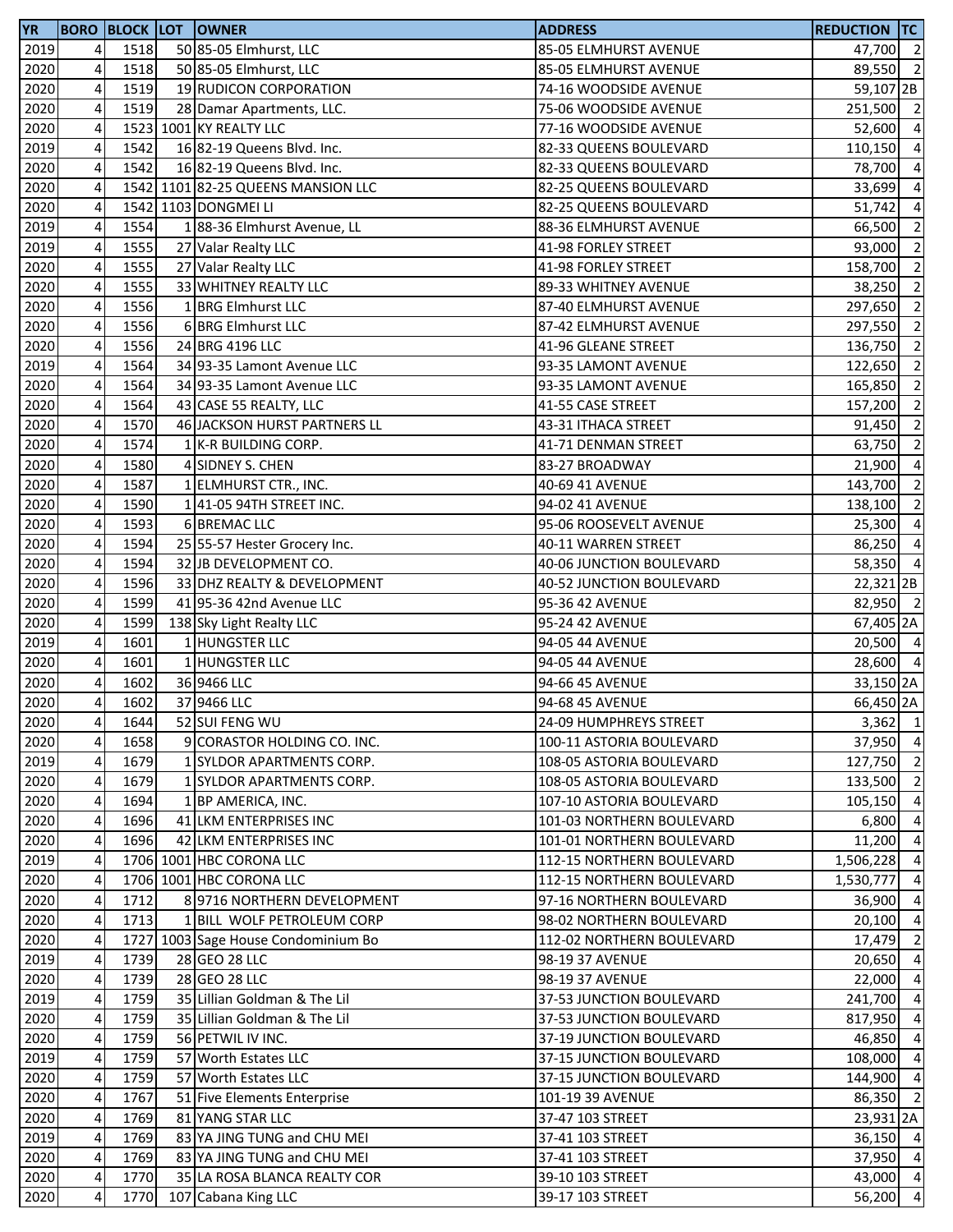| <b>YR</b> |                         |      | <b>BORO BLOCK LOT OWNER</b>         | <b>ADDRESS</b>             | <b>REDUCTION TC</b> |                |
|-----------|-------------------------|------|-------------------------------------|----------------------------|---------------------|----------------|
| 2019      | 4                       | 1778 | 81 Z & P Management LLC             | 37-43 108 STREET           | 181,753 2A          |                |
| 2020      | 4                       | 1778 | 81 Z & P Management LLC             | 37-43 108 STREET           | 181,754 2A          |                |
| 2020      | $\overline{\mathbf{4}}$ | 1779 | 6 KAT Realty Group LTD.             | 108-28 38 AVENUE           | 130,750 2           |                |
| 2019      | 4                       | 1782 | 19 SAMCOM 48 (DE) LLC               | 37-10 114 STREET           | 468,050             | $\overline{4}$ |
| 2020      | $\overline{\mathbf{4}}$ | 1782 | 19 SAMCOM 48 (DE) LLC               | 37-10 114TH STREET         | 837,400 4           |                |
| 2019      | 4                       | 1785 | 26 AW Property Development I        | 38-12 114 STREET           | 26,172 2B           |                |
| 2020      | $\overline{\mathbf{4}}$ | 1785 | 26 AW Property Development I        | 38-12 114 STREET           | 43,466 2B           |                |
| 2020      | 4                       | 1785 | 127 Property Kingdom Developm       | 38-14 114 STREET           | 27,294 2B           |                |
| 2020      | 4                       | 1786 | 17 WILCO HOLDING INC.               | 39-06 114 STREET           | 107,500 2           |                |
| 2019      | 4                       | 1786 | 38 CORONA HOTEL REALTY LLC.         | 112-23 ROOSEVELT AVENUE    | 373,250             | $\overline{4}$ |
| 2020      | $\overline{\mathbf{4}}$ | 1786 | 38 CORONA HOTEL REALTY LLC.         | 112-23 ROOSEVELT AVENUE    | 379,800             | $\overline{a}$ |
| 2019      | 4                       | 1823 | 14 LIBERATO MACARI                  | 126-30 35 AVENUE           | 6,850               | $\overline{a}$ |
| 2020      | 4                       | 1823 | 14 LIBERATO MACARI                  | 126-30 35 AVENUE           | 14,950              | $\overline{a}$ |
| 2019      | $\overline{\mathbf{4}}$ | 1823 | 44 QDG Parking Partners LLC         | 36 AVENUE                  | 112,100             | $\overline{a}$ |
| 2020      | $\pmb{4}$               | 1823 | 44 QDG Parking Partners LLC         | 36 AVENUE                  | 146,300             | $\overline{a}$ |
| 2019      | 4                       | 1823 | 52 QDG Parking Partners LLC         | 126-25 36 AVENUE           | 59,050              | $\overline{4}$ |
| 2020      | 4                       | 1823 | 52 QDG Parking Partners LLC         | 126-25 36 AVENUE           | 65,350              | $\overline{a}$ |
| 2020      | 4                       | 1829 | 40 WIL-COR REALTY CO., INC.         | 127-50 NORTHERN BOULEVARD  | 971,500             | $\overline{a}$ |
| 2020      | $\overline{\mathbf{4}}$ | 1833 | 170 TOMCO CORP                      | 127-02 WILLETS POINT BLVD  | 26,200              | $\overline{4}$ |
| 2020      | 4                       | 1838 | 10 32 Truffle, LLC                  | 87-32 52 AVENUE            | 41,612 2A           |                |
| 2020      | 4                       | 1838 | 12 34 Olive, LLC                    | 87-34 52 AVENUE            | 41,612 2A           |                |
| 2019      | $\overline{\mathbf{4}}$ | 1842 | 71 M H A Realty 1, LLC              | 86-35 QUEENS BOULEVARD     | 165,250 2           |                |
| 2020      | 4                       | 1842 | 71 M H A Realty 1, LLC              | 86-35 QUEENS BOULEVARD     | 221,500 2           |                |
| 2019      | 4                       |      | 1843 1001 MIR Queens Place Associat | 88-15 QUEENS BOULEVARD     | 4,535,151           | $\overline{4}$ |
| 2020      | 4                       |      | 1843 1001 MIR Queens Place Associat | 88-15 QUEENS BOULEVARD     | 5,173,039           | $\overline{a}$ |
| 2019      | 4                       | 1846 | 1 Harmen Investment Co. L.P         | 89-53 QUEENS BOULEVARD     | 58,950              | $\overline{a}$ |
| 2020      | $\overline{4}$          | 1846 | 1 Harmen Investment Co. L.P         | 89-53 QUEENS BOULEVARD     | 144,450             | $\overline{4}$ |
| 2020      | $\pmb{4}$               | 1847 | 19 Constantinos Cachimpanis         | 91-02 CORONA AVENUE        | 90,450 4            |                |
| 2019      | 4                       | 1854 | 15 ENG HUA AND JUANITA LO NG        | 90-34 52 AVENUE            | 13,614 2A           |                |
| 2020      | $\overline{\mathbf{4}}$ | 1854 | 15 ENG HUA AND JUANITA LO NG        | 90-34 52 AVENUE            | 31,903 2A           |                |
| 2020      | 4                       | 1854 | 16 DONALD HSU REVOCABLE TRUS        | 90-36 52 AVENUE            | 20,680 2A           |                |
| 2020      | 4                       | 1854 | 80 PEFANIS LOUKAS                   | 52-07 90 STREET            | 18,400 2A           |                |
| 2020      | 4                       | 1854 | 82 ADAM M. HUI                      | 52-01 90 STREET            | 89,250 2A           |                |
| 2020      | $\overline{4}$          | 1857 | 81 TING TING ZENG                   | 90-01 56 AVENUE            | $6,702$ 1           |                |
| 2019      | 4 <sup>1</sup>          | 1861 | 1 Queens Crossroads, LLC            | 91-31 QUEENS BOULEVARD     | 838,150 4           |                |
| 2020      | $\pmb{4}$               | 1861 | 1 Queens Crossroads, LLC            | 91-31 QUEENS BOULEVARD     | 1,193,250 4         |                |
| 2020      | 4                       | 1878 | 9 ALBERTO WONG                      | 96-16 CORONA AVENUE        | 102,100             | $\overline{4}$ |
| 2020      | 4                       | 1879 | 29 DANIEL GOMEZ GONZALEZ            | 97-70 CORONA AVENUE        | 12,500 4            |                |
| 2020      | 4                       | 1887 | 44 ALLWELL PROPERTY MANAGEME        | 50-24 96 STREET            | $41,311$ 2B         |                |
| 2020      | 4                       | 1890 | 41 GRANDEUR VIEW REALTY LLC         | 50-24 98 STREET            | 32,025 4            |                |
| 2020      | 4                       | 1890 | 55 PIERREMELI REALTY LLC            | 50-50 98 STREET            | 109,750 4           |                |
| 2020      | 4                       | 1897 | 10 YIN LI CORP.                     | 53-39 97 STREET            | 10,940 2A           |                |
| 2020      | 4                       | 1902 | 10 57 Elmhurst, LLC                 | 94-25 56 AVENUE            | 757,700 2           |                |
| 2020      | 4                       | 1903 | 54 Salvatore Viola                  | 55-46 96 STREET            | 48,800 2B           |                |
| 2020      | 4                       | 1903 | 55 Salvatore Viola                  | 55-48 96 STREET            | 51,700 2B           |                |
| 2020      | 4                       |      | 1911 1013 PERDOMO LLC               | 94-30 58 AVENUE            | 27,016 4            |                |
| 2020      | 4                       |      | 1912 1005 SURE PROPERTIES, LLC      | 94-31 60 AVENUE            | $16,441$ 4          |                |
| 2020      | 4                       |      | 1912 1019 DONNA GRILLO              | 94-10 59 AVENUE            | 65,479 4            |                |
| 2020      | 4                       | 1913 | 194-10 Realty LLC                   | 94-30 HORACE HARDING EXPRE | 325,100 2           |                |
| 2019      | 4                       |      | 1913 1003 Lord & Sure LLC           | 94-30 60 AVENUE            | 70,953              | $\overline{4}$ |
| 2020      | 4                       |      | 1913 1003 Lord & Sure LLC           | 94-30 60 AVENUE            | 80,655              | $\overline{a}$ |
| 2020      | 4                       | 1926 | 10 9930 Corona Associates LL        | 113 CORONA AVENUE          | 24,550              | $\overline{a}$ |
| 2019      | $\overline{\mathbf{4}}$ | 1926 | 13 9930 Corona Associates LL        | 99-32 CORONA AVENUE        | 235,550             | $\overline{4}$ |
| 2020      | 4                       | 1926 | 13 9930 Corona Associates LL        | 99-32 CORONA AVENUE        | 221,200             | $\overline{a}$ |
| 2019      | 4                       | 1937 | 1 Queenswood Associates L.P         | 54-09 100 STREET           | 500,850 2           |                |
| 2020      | 4                       | 1937 | 1 Queenswood Associates L.P         | 54-09 100 STREET           | 134,350             | $\overline{2}$ |
| 2020      | 4                       | 1948 | 1 Sherwood Village Coop. Se         | 99-10 60 AVENUE            | 221,800 2           |                |
| 2020      | 4                       | 1949 | 90 Calloway Chateau Apt. Cor        | 59-21 CALLOWAY STREET      | 532,700 2           |                |
| 2020      | $\pmb{4}$               | 1951 | 57 STELLA POINT, LLC                | 57-42 PENROD STREET        | 14,128 2A           |                |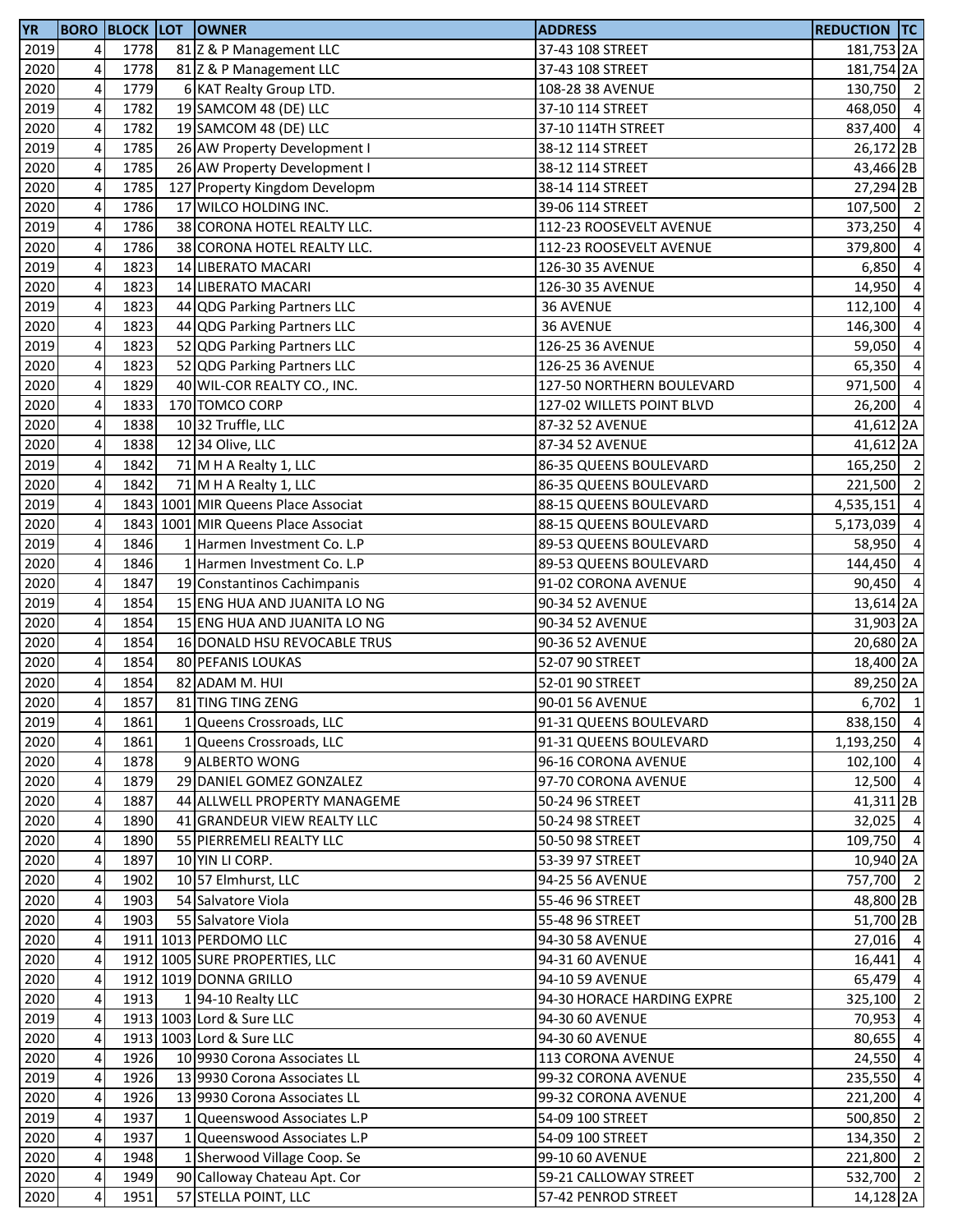| <b>YR</b>    |        |              | <b>BORO BLOCK LOT OWNER</b>                                    | <b>ADDRESS</b>                                   | <b>REDUCTION TC</b>    |                                  |
|--------------|--------|--------------|----------------------------------------------------------------|--------------------------------------------------|------------------------|----------------------------------|
| 2020         | 4      | 1958         | 2 CONSUELO VARELLA                                             | 105-04 OTIS AVENUE                               | 15,600 2A              |                                  |
| 2020         | 4      | 1958         | 25 BING FAT LAU                                                | 58-36 PENROD STREET                              | 15,200 2A              |                                  |
| 2020         | 4      | 1974         | 46 HECTOR BURGOS                                               | 102-02 ROOSEVELT AVENUE                          | 53,150 4               |                                  |
| 2019         | 4      | 1975         | 9 MZ Roosevelt LLC                                             | 103-12 ROOSEVELT AVENUE                          | 1,218,100 4            |                                  |
| 2020         | 4      | 1975         | 9 MZ Roosevelt LLC                                             | 103-12 ROOSEVELT AVENUE                          | 1,391,800 4            |                                  |
| 2020         | 4      | 1975         | 35 CENTRE CORONA LLC                                           | 40-15 NATIONAL STREET                            | 167,750 4              |                                  |
| 2020         | 4      | 1983         | 38 DANIEL SOUFERI                                              | 48-32 104 STREET                                 | 52,750 4               |                                  |
| 2020         | 4      | 1987         | 69 JUAN & ASSOCIATES LLC                                       | 43-11 104 STREET                                 | 41,750 2               |                                  |
| 2019         | 4      | 1992         | 27 Yellow Bird Estate LLC                                      | 104-50 48 AVENUE                                 | 116,498 2A             |                                  |
| 2020         | 4      | 1992         | 27 Yellow Bird Estate LLC                                      | 104-50 48 AVENUE                                 | 116,499 2A             |                                  |
| 2020         | 4      | 1992         | 43 108th Street Apts. LLC                                      | 48-08 108 STREET                                 | 219,600 2              |                                  |
| 2019         | 4      | 1994         | 30 T.P. Enterprises, Inc.                                      | 107-01 CORONA AVENUE                             | 47,800 4               |                                  |
| 2020         | 4      | 1994         | 30 T.P. Enterprises, Inc.                                      | 107-01 CORONA AVENUE                             | 34,850 4               |                                  |
| 2019         | 4      | 1997         | 71 108 STREET REALTY CO., LL                                   | 41-09 108 STREET                                 | 12,189 <sub>2B</sub>   |                                  |
| 2020         | 4      | 1997         | 71 108 STREET REALTY CO., LL                                   | 41-09 108 STREET                                 | 50,764 2B              |                                  |
| 2020         | 4      | 2004         | 43 Marx Development Corp.                                      | 48-10 111 STREET                                 | 150,550 2              |                                  |
| 2019         | 4      | 2009         | 24 TRUELIFE MANAGEMENT INC.                                    | 108-56 53 AVENUE                                 | 20,000 2A              |                                  |
| 2020         | 4      | 2009         | 24 TRUELIFE MANAGEMENT INC.                                    | 108-56 53 AVENUE                                 | 13,000 2A              |                                  |
| 2020         | 4      | 2013         | 26 ROOSEVELT HOTEL REALTY LL                                   | 112-22 ROOSEVELT AVENUE                          | 3,932,700 4            |                                  |
| 2020         | 4      | 2013         | 107 VERSAILLES FURNITURE CORP                                  | 111-12 ROOSEVELT AVENUE                          | 33,850                 | $\overline{4}$                   |
| 2019         | 4      | 2015         | 78 111-01 REALTY CORP                                          | 111-01 43 AVENUE                                 | 112,050 4              |                                  |
| 2020         | 4      | 2015         | 78 111-01 REALTY CORP                                          | 111-01 43 AVENUE                                 | 120,150 4              |                                  |
| 2020         | 4      | 2016         | 46 Marx Development Corp.                                      | 111-88 43 AVENUE                                 | 106,450 2              |                                  |
| 2019         | 4      | 2075         | 44 CREATIVE FOODS CORP. (BUR                                   | 62 AVENUE                                        | 184,700 4              |                                  |
| 2020         | 4      | 2075         | 44 CREATIVE FOODS CORP. (BUR                                   | <b>62 AVENUE</b>                                 | 251,300                | $\overline{4}$                   |
| 2020         | 4      |              | 2080 1001 REGO II BORROWER LLC                                 | 61-01 JUNCTION BOULEVARD                         | 3,231,250              | $\overline{a}$                   |
| 2020         | 4      | 2089         | 1 FIELDS 97, LLC                                               | 97-04 63 ROAD                                    | 122,150                | $\overline{a}$                   |
| 2020         | 4      | 2089         | 12 REGO PARK 97, LLC                                           | 97-24 63 ROAD                                    | 307,600                | $\overline{4}$                   |
| 2019         | 4      | 2089         |                                                                |                                                  |                        | $\overline{2}$                   |
|              | 4      | 2089         | 41 97-11 63rd Drive Apartmen                                   | 97-11 63 DRIVE<br>97-11 63 DRIVE                 | 344,250                | $\overline{2}$                   |
| 2020         | 4      | 2090         | 41 97-11 63rd Drive Apartmen                                   |                                                  | 611,100<br>79,900      | $\overline{4}$                   |
| 2020         | 4      | 2090         | 3 ESR EQUITY, LLC                                              | 96-14 63 DRIVE<br>97-05 64 AVENUE                |                        | $\overline{4}$                   |
| 2019         |        |              | 61 SHOORA REALTY COMPANY, LL                                   |                                                  | 42,550                 | $\overline{4}$                   |
| 2020<br>2020 | 4<br>4 | 2090<br>2091 | 61 SHOORA REALTY COMPANY, LL<br>8 James G. Camarinos Trust     | 97-05 64 AVENUE<br>97-27 QUEENS BOULEVARD        | 47,500<br>102,350 4    |                                  |
|              | 4      |              |                                                                |                                                  |                        |                                  |
| 2019<br>2020 | 4      | 2091<br>2091 | 11 Partnership 1995 II, LP<br>11 Partnership 1995 II, LP       | 97-21 QUEENS BOULEVARD<br>97-21 QUEENS BOULEVARD | 47,850 4<br>53,250 4   |                                  |
| 2020         | 4      | 2098         | 18 Ciampa Metropolitan LLC                                     | 63-36 98 PLACE                                   | 291,650                | $\overline{2}$                   |
| 2020         | 4      | 2099         | 40 63-33 98TH PLACE OWNERS C                                   | 63-33 98 PLACE                                   | 849,500 2              |                                  |
|              | 4      |              | 2111 1003 Anita Holding LLC                                    | 99-40 63 DRIVE                                   | 679,668                | $\overline{4}$                   |
| 2019         |        |              | 2111 1003 Anita Holding LLC                                    |                                                  |                        | $\overline{4}$                   |
| 2020         | 4      |              |                                                                | 99-40 63 DRIVE                                   | 735,851                |                                  |
| 2019<br>2020 | 4      | 2113<br>2113 | 34 Rego Park Ventures, LLC<br>34 Rego Park Ventures, LLC       | 99-60 64 AVENUE                                  | 166,800                | $\overline{2}$<br>$\overline{2}$ |
|              | 4      |              |                                                                | 99-60 64 AVENUE                                  | 471,350                |                                  |
| 2020         | 4      |              | 2116 1002 SUNRISE MANOR CONDOMINIUM                            | 99-31 66 AVENUE                                  | 11,014                 | $\overline{2}$                   |
| 2019<br>2020 | 4<br>4 | 2135<br>2135 | 50 B.G. Apartments Owners Co<br>50 B.G. Apartments Owners Co   | 102-55 67 DRIVE<br>102-55 67 DRIVE               | 103,950<br>340,200     | $\overline{2}$<br>$\overline{2}$ |
|              |        |              |                                                                |                                                  |                        |                                  |
| 2019<br>2020 | 4<br>4 | 2147<br>2147 | 32 63-108th Street Realty LL                                   | 63-28 108 STREET                                 | 99,050 4<br>100,850 4  |                                  |
|              |        |              | 32 63-108th Street Realty LL                                   | 63-28 108 STREET                                 |                        |                                  |
| 2020<br>2019 | 4      | 2169<br>2171 | 1 COMBO STORES LLC<br>1 Renali Realty, L.L.C.                  | 63-53 108 STREET<br>64-27 108 STREET             | 261,450 4<br>303,350 4 |                                  |
|              | 4      |              |                                                                |                                                  |                        |                                  |
| 2020         | 4      | 2171         | 1 Renali Realty, L.L.C.                                        | 64-27 108 STREET                                 | 315,950                | $\overline{4}$<br>$\overline{2}$ |
| 2019         | 4      | 2213         | 1 Kalikow Family Partnershi                                    |                                                  | 337,700                | $\overline{2}$                   |
| 2020         | 4      | 2213         | 1 Kalikow Family Partnershi                                    | 69-39 YELLOWSTONE BLVD                           | 241,100                | $\overline{2}$                   |
| 2019         | 4      | 2221         | 6 69-81 108th Realty LLC                                       | 69-81 108 STREET                                 | 188,800                |                                  |
| 2020         | 4      | 2221         | 6 69-81 108th Realty LLC                                       | 69-81 108 STREET                                 | 105,250                | $\overline{2}$                   |
| 2020         | 4      | 2224         | 37 Forest View Nursing Home<br>2224 1104 THE ASTON CONDOMINIUM | 71-20 71 ROAD                                    | 349,500 4              |                                  |
| 2020         | 4      |              |                                                                | 108-20 71 AVENUE                                 | 5,915                  | $\overline{2}$                   |
| 2020         | 4      | 2235         | 1 Barclay Plaza North Owner                                    | 110-11 72 AVENUE                                 | 272,400 2              |                                  |
| 2020         | 4      | 2236         | 10 110-06 72ND AVE. LLC                                        | 110-06 72 AVENUE                                 | 221,850 2              |                                  |
| 2020         | 4      | 2237         | 46 KEANE HOLDING CORP                                          | 110-35 72 DRIVE                                  | 59,800 2B              |                                  |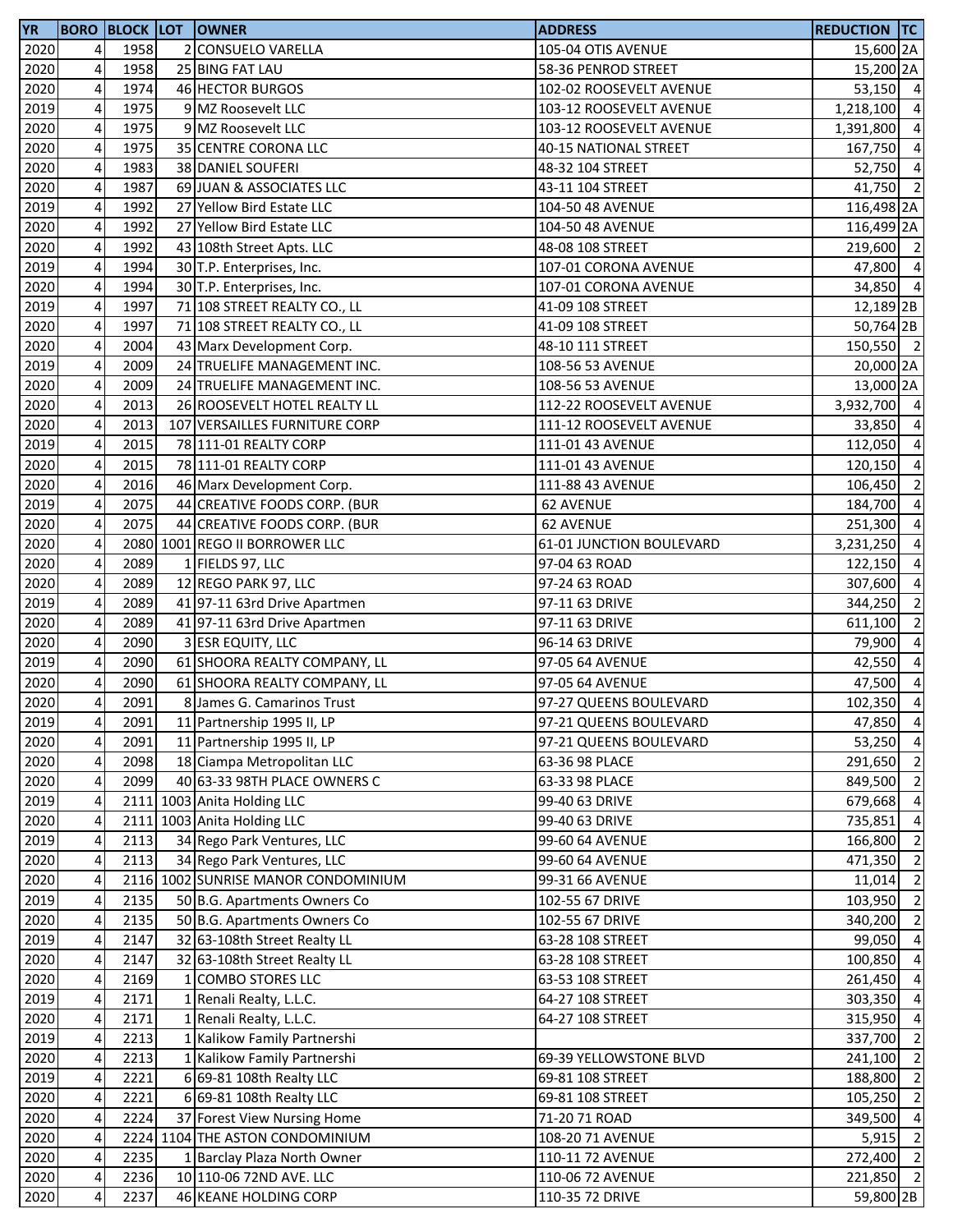| <b>YR</b> |                         |      | <b>BORO BLOCK LOT OWNER</b>   | <b>ADDRESS</b>            | <b>REDUCTION TC</b> |                |
|-----------|-------------------------|------|-------------------------------|---------------------------|---------------------|----------------|
| 2020      | 4                       | 2248 | 99 VTR Forest Hills, LLC      | 112-50 72 AVENUE          | 506,600 4           |                |
| 2020      | 4                       | 2248 | 228 Auberge Grand Central, LL | 70-35 113 STREET          | 1,507,450 4         |                |
| 2020      | $\overline{\mathbf{4}}$ | 2264 | 42 THREE MAC DM, LLC, THREE   | 113-13 QUEENS BOULEVARD   | 252,200 4           |                |
| 2019      | 4                       | 2265 | 62 KEANE DEVELOPMENT LLC      | 75-37 113 STREET          | 46,640 2A           |                |
| 2020      | 4                       | 2265 | 62 KEANE DEVELOPMENT LLC      | 75-37 113 STREET          | 73,971 2A           |                |
| 2020      | 4                       | 2284 | 51 47-50 ASSOCIATION LLC      | 47-50 47 STREET           | 98,750 2            |                |
| 2020      | 4                       | 2288 | 27 48-10 45TH STREET OWNERS,  | 48-10 45 STREET           | 471,300 2           |                |
| 2020      | 4                       | 2289 | 40 ANIKA ANISH PROPERTIES LL  | 48-20 46 STREET           | 46,850              | $\overline{2}$ |
| 2020      | 4                       | 2291 | 25 47-10 WOODSIDE ASSOCIATES  | 47-10 48 AVENUE           | 55,350              | $\overline{2}$ |
| 2019      | 4                       | 2292 | 7 Double G (1999) Limited P   | 48-02 48 AVENUE           | 152,200             | $\overline{4}$ |
| 2020      | 4                       | 2292 | 7 Double G (1999) Limited P   | 48-02 48 AVENUE           | 314,200             | $\overline{4}$ |
| 2019      | 4                       | 2292 | 48 Double G (1999) Limited P  | 48-15 50 AVENUE           | 16,550              | $\overline{4}$ |
| 2020      | 4                       | 2298 | 46 BEL-I REALTY CORP.         | 5022A 49 STREET           | 57,100 4            |                |
| 2020      | 4                       | 2298 | 53 BEL-I REALTY CORP.         | 50-52 49 STREET           | 111,950             | $\overline{4}$ |
| 2020      | 4                       | 2311 | 7 ROOT EQUIPMENT CORP.        | 50-49 49 STREET           | 148,200             | $\overline{4}$ |
| 2020      | 4                       | 2371 | 105 61-02 MAURICE AVENUE, INC | 61-02 MAURICE AVENUE      | 79,050              | $\overline{4}$ |
| 2020      | 4                       | 2371 | 108 61-02 MAURICE AVENUE, INC | 61-04 MAURICE AVENUE      | 54,200              | $\overline{4}$ |
| 2020      | 4                       | 2371 | 110 61-02 MAURICE AVENUE, INC | 61-06 MAURICE AVENUE      | 169,400             | $\overline{4}$ |
| 2020      | 4                       | 2374 | 106 HORIZON MANAGEMENT LLC    | 64-05 53 DRIVE            | 320,050 2           |                |
| 2020      | $\overline{4}$          | 2425 | 49 JUAN J SUAREZ              | 50-62 69 STREET           | 18,400 2A           |                |
| 2020      | 4                       | 2439 | 14 138 Enterprises, Inc.      | 50-21 69 PLACE            | 37,100 4            |                |
| 2020      | 4                       | 2439 | 29 Barbara Mc Garvey          | 69-38 GARFIELD AVENUE     | $9,100$ 4           |                |
| 2020      | 4                       | 2441 | 47 8 AVENUE REALTY LLC        | 71-15 51 AVENUE           | 164,700 4           |                |
| 2020      | 4                       | 2448 | 201 Metro Motel LLC           | 73-04 QUEENS BOULEVARD    | 186,500             | $\overline{4}$ |
| 2020      | 4                       | 2448 | 202 Metro Motel LLC           | 73-06 QUEENS BOULEVARD    | 185,100             | $\overline{4}$ |
| 2020      | 4                       | 2465 | 5 72-00 51ST ST. ASSOCIATES   | 72-00 51 ROAD             | 61,950 4            |                |
| 2020      | 4                       | 2474 | 72 ABMP REALTY CORP           | 85-35 GRAND AVENUE        | 44,049 2A           |                |
| 2020      | $\overline{\mathbf{4}}$ | 2477 | 10 Albocon LLC                | 85-08 QUEENS BOULEVARD    | 39,600 4            |                |
| 2020      | $\pmb{4}$               | 2482 | 82 TAORMINA ASSOCIATES LTD    | 52-54 72 STREET           | 37,350 4            |                |
| 2019      | $\overline{\mathbf{4}}$ | 2501 | 29 MIRIKI LLC                 | 69-65 GRAND AVENUE        | 106,000 2B          |                |
| 2020      | 4                       | 2507 | 78 JOSEPH M PAPAVERO CREDIT   | 72-29 GRAND AVENUE        | 105,300 4           |                |
| 2020      | $\overline{\mathbf{4}}$ | 2538 | 6 Brown Laurel Realty, LLC    | 54-59 44 STREET           | 25,900 4            |                |
| 2020      | 4                       | 2545 | 10 GD Development Company     | 54-03 46 STREET           | 21,900 4            |                |
| 2020      | 4                       | 2545 | 17 GD Development Company     | 46-18 54 AVENUE           | $22,300$ 4          |                |
| 2020      | 4                       | 2545 | 19 GD Development Company     | 46-18 46 STREET           | 28,750 4            |                |
| 2020      | 4                       | 2545 | 21 GD Development Company     | 46-24 54 AVENUE           | 14,800              | $\overline{4}$ |
| 2020      | 4                       | 2545 | 23 GD Development Company     | 4628 54 AVENUE            | 23,250              | $\overline{4}$ |
| 2020      | 4                       | 2546 | 49 2 Elephants LLC            | 5436 48 STREET            | 70,200              | $\overline{4}$ |
| 2020      | 4                       | 2556 | 1 MJC Enterprises I, LLC an   | 54-21 48 STREET           | 52,000              | $\overline{4}$ |
| 2020      | 4                       | 2556 | 22 MJC Enterprises I, LLC an  | 48-14 54 AVENUE           | 13,650              | $\overline{4}$ |
| 2020      | 4                       | 2557 | 75 MJC Enterprises I, LLC     | 54-35 48 STREET           | 52,600              | $\overline{4}$ |
| 2020      | 4                       | 2562 | 1 WB WERWAISS REALTY LLC      | 56-07 48 STREET           | 33,650              | $\overline{4}$ |
| 2020      | 4                       | 2562 | 20 WB WERWAISS REALTY LLC     | <b>56 AVENUE</b>          | 6,650               | $\overline{4}$ |
| 2020      | 4                       | 2562 | 25 WB WERWAISS REALTY LLC     | 56 ROAD                   | 12,850              | $\overline{4}$ |
| 2020      | 4                       | 2562 | 37 WB WERWAISS REALTY LLC     | 56 ROAD                   | 11,250              | $\overline{4}$ |
| 2020      | 4                       | 2567 | 150 Industrial Realty Co. #1  | 56-01 55 AVENUE           | 412,350             | $\overline{4}$ |
| 2019      | 4                       | 2575 | 200 7 Railroad LLC            | 7-49 49 LANE              | 18,450              | $\overline{4}$ |
| 2020      | 4                       | 2575 | 200 7 Railroad LLC            | 7-49 49 LANE              | 70,200              | $\overline{4}$ |
| 2020      | 4                       | 2575 | 310 PEC EAST COMPANY          | 48-83 MASPETH AVENUE      | 33,300              | $\overline{4}$ |
| 2020      | 4                       | 2585 | 58 Forever Fortune LLC        | 56-12 58 STREET           | 288,200             | $\overline{4}$ |
| 2020      | 4                       | 2610 | 240 JMS REALTY LLC            | 54-01 GRAND AVENUE        | 22,400              | $\overline{4}$ |
| 2020      | 4                       | 2611 | 454 CHLOE REALTY USA, LLC     | 49-29 METROPOLITAN AVENUE | 1,372,650           | $\overline{4}$ |
| 2020      | 4                       | 2622 | 2 Associated Seven, Inc.      | 59-21 57 STREET           | 110,100             | $\overline{4}$ |
| 2020      | 4                       | 2622 | 13 57-35 FLUSHING AVENUE LLC  | 59-01 57 STREET           | 29,850              | $\overline{4}$ |
| 2020      | 4                       | 2622 | 20 57-35 FLUSHING AVENUE LLC  | 57-25 59 AVENUE           | 31,300 4            |                |
| 2020      | 4                       | 2629 | 171 5400 Grand LLC            | 54-00 GRAND AVENUE        | 144,700 4           |                |
| 2020      | 4                       | 2630 | 141 LEONARDO MUSSO AND FRANCE | 58-99 55 STREET           | 14,500              | $\overline{4}$ |
| 2020      | 4                       | 2630 | 201 SUNNY K REALTY LTD        | 54-14 GRAND AVENUE        | 86,100 4            |                |
| 2020      | 4                       | 2631 | 30 JOSAN, LLC                 | 59-12 57 STREET           | 51,650              | $\overline{4}$ |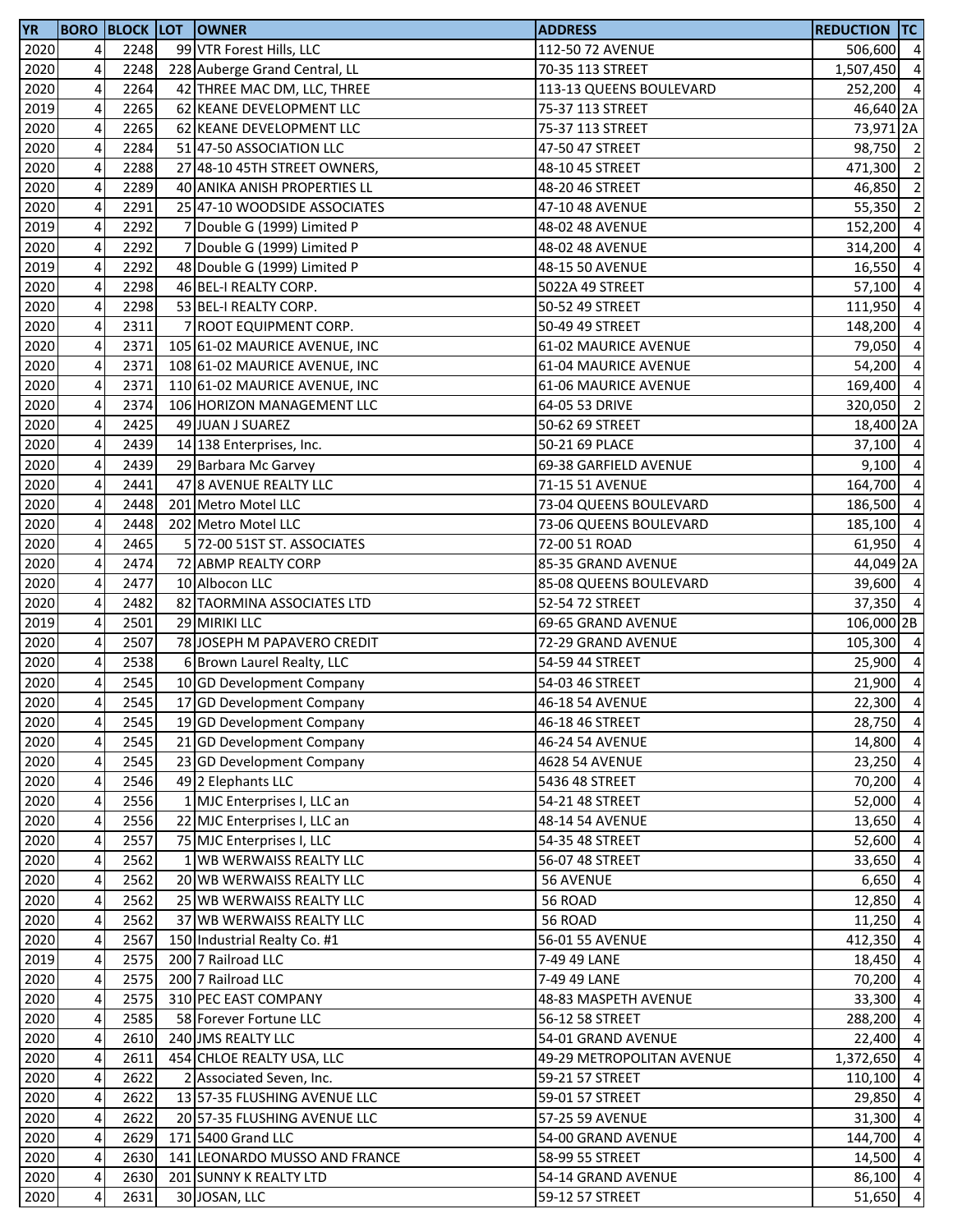| 2020<br>2639<br>35 5426 ARNOLD AVENUE LLC<br>$\overline{4}$<br>54-22 ARNOLD AVENUE<br>32,100 4<br>2020<br>4<br>2639<br>36 5426 ARNOLD AVENUE LLC<br>54-26 ARNOLD AVENUE<br>2019<br>2649<br>4<br>41 NURGE AVE. HOLDING CORP.<br>56-11 NURGE AVENUE<br>17,900<br>$\overline{\mathbf{4}}$<br>2020<br>2649<br>41 NURGE AVE. HOLDING CORP.<br>56-11 NURGE AVENUE<br>22,850<br>2019<br>4<br>2662<br>311,900<br>5 Bankfair Realty Corp.<br>55-55 58 STREET<br>4<br>2020<br>2662<br>5 Bankfair Realty Corp.<br>55-55 58 STREET<br>4<br>2663<br>2020<br>1 Ciampa M4 LLC<br>39,250<br>56-15 58 STREET<br>2020<br>4<br>2664<br>1 JC Maspeth LLC<br>56-45 58 STREET<br>182,700<br>4<br>2019<br>2668<br>18 58-44 Maurice Avenue Real<br>5844 MAURICE AVENUE<br>290,500<br>2020<br>2668<br>4<br>18 58-44 Maurice Avenue Real<br>247,750<br>5844 MAURICE AVENUE<br>4<br>2020<br>2669<br>64 56-60 59th Street LLC<br>16,950<br>56-60 59 STREET<br>2019<br>4<br>2687<br>1 Maspeth 55 LLC<br>59-15 55 DRIVE<br>77,050<br>4<br>2687<br>2020<br>1 Maspeth 55 LLC<br>59-15 55 DRIVE<br>83,350<br>4<br>2688<br>2020<br>59-01 56 AVENUE<br>1 Anovy Associates Queens L<br>$\overline{4}$<br>2688<br>2020<br>63 5945 56TH AVENUE LLC<br>59-45 56 AVENUE<br>4<br>2689<br>2020<br>1 Industrial Realty Co. #3<br>59-09 56 ROAD<br>$\overline{4}$<br>2020<br>2690<br>11 East Park International I<br>93,450<br>59-18 56 ROAD<br>2020<br>2713<br>4<br>21 ROSEBUD REALTY CORP<br>61-30 GRAND AVENUE<br>34,500<br>2019<br>2716<br>4<br>45 65-21 HOLDINGS, LLC<br>65-21 GRAND AVENUE<br>62,200<br>2020<br>4<br>2716<br>57 RICHARD CASALINO<br>64-21 GRAND AVENUE<br>13,000<br>2020<br>4<br>2724<br>70 Cavaliere Group L.L.C.<br>66-17 GRAND AVENUE<br>92,000<br>2020<br>4<br>2730<br>14 POWER COOLING INC<br>59-55 60 STREET<br>9,200<br>2019<br>4<br>2736<br>55 METROPOLITAN AVE MGMT LLC<br>60-07 62 AVENUE<br>2020<br>4<br>2736<br>14,000<br>55 METROPOLITAN AVE MGMT LLC<br>60-07 62 AVENUE<br>2020<br>4<br>2755<br>50 59-46 64TH STREET LLC<br>90,400<br>59-46 64 STREET<br>2756 1001 CITY VIEW GRDNS CONDO<br>2020<br>4<br>62-36 59 DRIVE<br>2757<br>2020<br>4<br>1 Fresh Pond Holding LLC<br>60-15 FRESH POND ROAD<br>$\overline{4}$<br>2772<br>2020<br>1 Lasorsa Realty Corp.<br>64-07 64 STREET<br>18,611 2A<br>$\overline{\mathbf{4}}$<br>2020<br>2774<br>10 JPMorgan Chase Bank, N.A.<br>66-02 GRAND AVENUE<br>$\pmb{4}$<br>2020<br>2774<br>35 Kimco Maspeth 1129 Inc.<br>66-48 GRAND AVENUE<br>$\overline{\mathbf{4}}$<br>2020<br>2791<br>3 Ayres Associates<br>69-06 GRAND AVENUE<br>4<br>2838<br>2020<br>46 Laranna Realty Corp.<br>60-63 69 STREET<br>2020<br>4<br>2851 1002 87-10 GRAND LLC<br>87-12 GRAND AVENUE<br>4<br>2851 1003 87-10 GRAND LLC<br>2020<br>87-10 GRAND AVENUE<br>2853<br>11 1386 BK Holding LLC<br>2020<br>4 <sub>l</sub><br>87-18 QUEENS BOULEVARD<br>2019<br>4<br>2864<br>17 Victory Apartments, Inc.<br>86-04 GRAND AVENUE<br>2020<br>4<br>2864<br>17 Victory Apartments, Inc.<br>86-04 GRAND AVENUE<br>4<br>2020<br>2869<br>10 WATERBURY ASSOCIATES INC.<br>47,016 2B<br>86-24 56 AVENUE<br>2020<br>4<br>2869<br>26 86-31 57th Ave LLC<br>86-31 57 AVENUE<br>2020<br>4<br>2874<br>55 KAREN GARDENS OWNERS CORP<br>86-05 60 ROAD<br>2019<br>4<br>2894<br>47 TANYA M SANCHEZ<br>84-03 57 AVENUE<br>2020<br>4<br>2894<br>47 TANYA M SANCHEZ<br>84-03 57 AVENUE<br>2020<br>4<br>2911<br>35 CHEN, XIAO ZHONG<br>58-27 83 STREET<br>2019<br>4<br>2920<br>31 Silvercrest Farms, Inc.<br>80-05 CALDWELL AVENUE<br>2020<br>4<br>2920<br>31 Silvercrest Farms, Inc.<br>80-05 CALDWELL AVENUE<br>2019<br>22,800 2B<br>4<br>2927<br>7 DOINA SAVU<br>70-14 ELIOT AVENUE<br>2020<br>4<br>2927<br>7 DOINA SAVU<br>47,424 2B<br>70-14 ELIOT AVENUE<br>2019<br>4<br>2930<br>1 7402 Eliot Ave LLC<br>74-02 ELIOT AVENUE<br>2020<br>4<br>2941<br>151 RUSTIN REALTY CORP.<br>82-10 ELIOT AVENUE<br>2020<br>4<br>3014<br>32 Fleet Street LLC<br>84-31 FLEET COURT<br>2020<br>4<br>3015<br>32 Woodhaven Associates, Inc.<br>63-98 WOODHAVEN BOULEVARD<br>769,650<br>2020<br>4<br>3050<br>49 HERJES REALTY CORP.<br>69-01 METROPOLITAN AVENUE<br>74,150<br>2020<br>4<br>3066<br>8 7547 METRO REALTY LLC<br>75-47 METROPOLITAN AVENUE<br>185,400<br>2020<br>4<br>18 STERLING NATIONAL BANK<br>3066<br>75-25 METROPOLITAN AVENUE<br>51,300<br>4<br>2019<br>3068<br>58 Barclays 79 Street LLC<br>66-52 79 STREET<br>4<br>2020<br>3068<br>58 Barclays 79 Street LLC<br>66-52 79 STREET<br>4<br>100 Marion Court Equities Cor<br>2020<br>3079<br>136,350<br>62-98 SAUNDERS STREET<br>4<br>2020<br>3080<br>32 Imperial Sterling, Ltd.<br>95-60 63 DRIVE<br>43 SAUNDERS OWNERS CORP.<br>2019<br>4<br>3080<br>63-45 SAUNDERS STREET | <b>YR</b> |  | <b>BORO BLOCK LOT OWNER</b> | <b>ADDRESS</b> | <b>REDUCTION TC</b> |  |
|--------------------------------------------------------------------------------------------------------------------------------------------------------------------------------------------------------------------------------------------------------------------------------------------------------------------------------------------------------------------------------------------------------------------------------------------------------------------------------------------------------------------------------------------------------------------------------------------------------------------------------------------------------------------------------------------------------------------------------------------------------------------------------------------------------------------------------------------------------------------------------------------------------------------------------------------------------------------------------------------------------------------------------------------------------------------------------------------------------------------------------------------------------------------------------------------------------------------------------------------------------------------------------------------------------------------------------------------------------------------------------------------------------------------------------------------------------------------------------------------------------------------------------------------------------------------------------------------------------------------------------------------------------------------------------------------------------------------------------------------------------------------------------------------------------------------------------------------------------------------------------------------------------------------------------------------------------------------------------------------------------------------------------------------------------------------------------------------------------------------------------------------------------------------------------------------------------------------------------------------------------------------------------------------------------------------------------------------------------------------------------------------------------------------------------------------------------------------------------------------------------------------------------------------------------------------------------------------------------------------------------------------------------------------------------------------------------------------------------------------------------------------------------------------------------------------------------------------------------------------------------------------------------------------------------------------------------------------------------------------------------------------------------------------------------------------------------------------------------------------------------------------------------------------------------------------------------------------------------------------------------------------------------------------------------------------------------------------------------------------------------------------------------------------------------------------------------------------------------------------------------------------------------------------------------------------------------------------------------------------------------------------------------------------------------------------------------------------------------------------------------------------------------------------------------------------------------------------------------------------------------------------------------------------------------------------------------------------------------------------------------------------------------------------------------------------------------------------------------------------------------------------------------------------------------------------------------------------------------------------------------------------------------------------------------------------------------------------------------------------------------------------------------------------------------------------------------------------------------------------------------------------------------------------------------------------------------------------------------------------------------------------------------------------------------------------------------------|-----------|--|-----------------------------|----------------|---------------------|--|
| 15,300 4<br>107,389 2B<br>12,519 <sub>2A</sub>                                                                                                                                                                                                                                                                                                                                                                                                                                                                                                                                                                                                                                                                                                                                                                                                                                                                                                                                                                                                                                                                                                                                                                                                                                                                                                                                                                                                                                                                                                                                                                                                                                                                                                                                                                                                                                                                                                                                                                                                                                                                                                                                                                                                                                                                                                                                                                                                                                                                                                                                                                                                                                                                                                                                                                                                                                                                                                                                                                                                                                                                                                                                                                                                                                                                                                                                                                                                                                                                                                                                                                                                                                                                                                                                                                                                                                                                                                                                                                                                                                                                                                                                                                                                                                                                                                                                                                                                                                                                                                                                                                                                                                                               |           |  |                             |                |                     |  |
| $\overline{a}$<br>$\overline{a}$<br>$\overline{a}$<br>525,200 4<br>$\overline{a}$<br>$\overline{a}$<br>$\overline{4}$<br>$\overline{4}$<br>$\overline{a}$<br>$\overline{a}$<br>$\overline{a}$<br>28,800 4<br>86,300 4<br>80,750 4<br>$\overline{a}$<br>$\overline{a}$<br>$\overline{a}$<br>$\overline{a}$<br>$\overline{a}$<br>$\overline{a}$<br>7,700 4<br>$\overline{4}$<br>$\overline{a}$<br>$3,956$ 2<br>185,250 2<br>41,350 4<br>281,800 4<br>105,750 4<br>11,560 4<br>10,739 4<br>94,300 4<br>203,450 2<br>150,000 2<br>33,100 2<br>621,800 2<br>11,400 4<br>21,300 4<br>219,550 4<br>89,500 4<br>148,150 4<br>25,600 4<br>87,550 2<br>$\overline{4}$<br>$\overline{a}$<br>$\overline{a}$<br>$\overline{a}$<br>73,200 2<br>91,200 2<br>$\overline{2}$<br>198,800 4<br>277,500 2                                                                                                                                                                                                                                                                                                                                                                                                                                                                                                                                                                                                                                                                                                                                                                                                                                                                                                                                                                                                                                                                                                                                                                                                                                                                                                                                                                                                                                                                                                                                                                                                                                                                                                                                                                                                                                                                                                                                                                                                                                                                                                                                                                                                                                                                                                                                                                                                                                                                                                                                                                                                                                                                                                                                                                                                                                                                                                                                                                                                                                                                                                                                                                                                                                                                                                                                                                                                                                                                                                                                                                                                                                                                                                                                                                                                                                                                                                                        |           |  |                             |                |                     |  |
|                                                                                                                                                                                                                                                                                                                                                                                                                                                                                                                                                                                                                                                                                                                                                                                                                                                                                                                                                                                                                                                                                                                                                                                                                                                                                                                                                                                                                                                                                                                                                                                                                                                                                                                                                                                                                                                                                                                                                                                                                                                                                                                                                                                                                                                                                                                                                                                                                                                                                                                                                                                                                                                                                                                                                                                                                                                                                                                                                                                                                                                                                                                                                                                                                                                                                                                                                                                                                                                                                                                                                                                                                                                                                                                                                                                                                                                                                                                                                                                                                                                                                                                                                                                                                                                                                                                                                                                                                                                                                                                                                                                                                                                                                                              |           |  |                             |                |                     |  |
|                                                                                                                                                                                                                                                                                                                                                                                                                                                                                                                                                                                                                                                                                                                                                                                                                                                                                                                                                                                                                                                                                                                                                                                                                                                                                                                                                                                                                                                                                                                                                                                                                                                                                                                                                                                                                                                                                                                                                                                                                                                                                                                                                                                                                                                                                                                                                                                                                                                                                                                                                                                                                                                                                                                                                                                                                                                                                                                                                                                                                                                                                                                                                                                                                                                                                                                                                                                                                                                                                                                                                                                                                                                                                                                                                                                                                                                                                                                                                                                                                                                                                                                                                                                                                                                                                                                                                                                                                                                                                                                                                                                                                                                                                                              |           |  |                             |                |                     |  |
|                                                                                                                                                                                                                                                                                                                                                                                                                                                                                                                                                                                                                                                                                                                                                                                                                                                                                                                                                                                                                                                                                                                                                                                                                                                                                                                                                                                                                                                                                                                                                                                                                                                                                                                                                                                                                                                                                                                                                                                                                                                                                                                                                                                                                                                                                                                                                                                                                                                                                                                                                                                                                                                                                                                                                                                                                                                                                                                                                                                                                                                                                                                                                                                                                                                                                                                                                                                                                                                                                                                                                                                                                                                                                                                                                                                                                                                                                                                                                                                                                                                                                                                                                                                                                                                                                                                                                                                                                                                                                                                                                                                                                                                                                                              |           |  |                             |                |                     |  |
|                                                                                                                                                                                                                                                                                                                                                                                                                                                                                                                                                                                                                                                                                                                                                                                                                                                                                                                                                                                                                                                                                                                                                                                                                                                                                                                                                                                                                                                                                                                                                                                                                                                                                                                                                                                                                                                                                                                                                                                                                                                                                                                                                                                                                                                                                                                                                                                                                                                                                                                                                                                                                                                                                                                                                                                                                                                                                                                                                                                                                                                                                                                                                                                                                                                                                                                                                                                                                                                                                                                                                                                                                                                                                                                                                                                                                                                                                                                                                                                                                                                                                                                                                                                                                                                                                                                                                                                                                                                                                                                                                                                                                                                                                                              |           |  |                             |                |                     |  |
|                                                                                                                                                                                                                                                                                                                                                                                                                                                                                                                                                                                                                                                                                                                                                                                                                                                                                                                                                                                                                                                                                                                                                                                                                                                                                                                                                                                                                                                                                                                                                                                                                                                                                                                                                                                                                                                                                                                                                                                                                                                                                                                                                                                                                                                                                                                                                                                                                                                                                                                                                                                                                                                                                                                                                                                                                                                                                                                                                                                                                                                                                                                                                                                                                                                                                                                                                                                                                                                                                                                                                                                                                                                                                                                                                                                                                                                                                                                                                                                                                                                                                                                                                                                                                                                                                                                                                                                                                                                                                                                                                                                                                                                                                                              |           |  |                             |                |                     |  |
|                                                                                                                                                                                                                                                                                                                                                                                                                                                                                                                                                                                                                                                                                                                                                                                                                                                                                                                                                                                                                                                                                                                                                                                                                                                                                                                                                                                                                                                                                                                                                                                                                                                                                                                                                                                                                                                                                                                                                                                                                                                                                                                                                                                                                                                                                                                                                                                                                                                                                                                                                                                                                                                                                                                                                                                                                                                                                                                                                                                                                                                                                                                                                                                                                                                                                                                                                                                                                                                                                                                                                                                                                                                                                                                                                                                                                                                                                                                                                                                                                                                                                                                                                                                                                                                                                                                                                                                                                                                                                                                                                                                                                                                                                                              |           |  |                             |                |                     |  |
|                                                                                                                                                                                                                                                                                                                                                                                                                                                                                                                                                                                                                                                                                                                                                                                                                                                                                                                                                                                                                                                                                                                                                                                                                                                                                                                                                                                                                                                                                                                                                                                                                                                                                                                                                                                                                                                                                                                                                                                                                                                                                                                                                                                                                                                                                                                                                                                                                                                                                                                                                                                                                                                                                                                                                                                                                                                                                                                                                                                                                                                                                                                                                                                                                                                                                                                                                                                                                                                                                                                                                                                                                                                                                                                                                                                                                                                                                                                                                                                                                                                                                                                                                                                                                                                                                                                                                                                                                                                                                                                                                                                                                                                                                                              |           |  |                             |                |                     |  |
|                                                                                                                                                                                                                                                                                                                                                                                                                                                                                                                                                                                                                                                                                                                                                                                                                                                                                                                                                                                                                                                                                                                                                                                                                                                                                                                                                                                                                                                                                                                                                                                                                                                                                                                                                                                                                                                                                                                                                                                                                                                                                                                                                                                                                                                                                                                                                                                                                                                                                                                                                                                                                                                                                                                                                                                                                                                                                                                                                                                                                                                                                                                                                                                                                                                                                                                                                                                                                                                                                                                                                                                                                                                                                                                                                                                                                                                                                                                                                                                                                                                                                                                                                                                                                                                                                                                                                                                                                                                                                                                                                                                                                                                                                                              |           |  |                             |                |                     |  |
|                                                                                                                                                                                                                                                                                                                                                                                                                                                                                                                                                                                                                                                                                                                                                                                                                                                                                                                                                                                                                                                                                                                                                                                                                                                                                                                                                                                                                                                                                                                                                                                                                                                                                                                                                                                                                                                                                                                                                                                                                                                                                                                                                                                                                                                                                                                                                                                                                                                                                                                                                                                                                                                                                                                                                                                                                                                                                                                                                                                                                                                                                                                                                                                                                                                                                                                                                                                                                                                                                                                                                                                                                                                                                                                                                                                                                                                                                                                                                                                                                                                                                                                                                                                                                                                                                                                                                                                                                                                                                                                                                                                                                                                                                                              |           |  |                             |                |                     |  |
|                                                                                                                                                                                                                                                                                                                                                                                                                                                                                                                                                                                                                                                                                                                                                                                                                                                                                                                                                                                                                                                                                                                                                                                                                                                                                                                                                                                                                                                                                                                                                                                                                                                                                                                                                                                                                                                                                                                                                                                                                                                                                                                                                                                                                                                                                                                                                                                                                                                                                                                                                                                                                                                                                                                                                                                                                                                                                                                                                                                                                                                                                                                                                                                                                                                                                                                                                                                                                                                                                                                                                                                                                                                                                                                                                                                                                                                                                                                                                                                                                                                                                                                                                                                                                                                                                                                                                                                                                                                                                                                                                                                                                                                                                                              |           |  |                             |                |                     |  |
|                                                                                                                                                                                                                                                                                                                                                                                                                                                                                                                                                                                                                                                                                                                                                                                                                                                                                                                                                                                                                                                                                                                                                                                                                                                                                                                                                                                                                                                                                                                                                                                                                                                                                                                                                                                                                                                                                                                                                                                                                                                                                                                                                                                                                                                                                                                                                                                                                                                                                                                                                                                                                                                                                                                                                                                                                                                                                                                                                                                                                                                                                                                                                                                                                                                                                                                                                                                                                                                                                                                                                                                                                                                                                                                                                                                                                                                                                                                                                                                                                                                                                                                                                                                                                                                                                                                                                                                                                                                                                                                                                                                                                                                                                                              |           |  |                             |                |                     |  |
|                                                                                                                                                                                                                                                                                                                                                                                                                                                                                                                                                                                                                                                                                                                                                                                                                                                                                                                                                                                                                                                                                                                                                                                                                                                                                                                                                                                                                                                                                                                                                                                                                                                                                                                                                                                                                                                                                                                                                                                                                                                                                                                                                                                                                                                                                                                                                                                                                                                                                                                                                                                                                                                                                                                                                                                                                                                                                                                                                                                                                                                                                                                                                                                                                                                                                                                                                                                                                                                                                                                                                                                                                                                                                                                                                                                                                                                                                                                                                                                                                                                                                                                                                                                                                                                                                                                                                                                                                                                                                                                                                                                                                                                                                                              |           |  |                             |                |                     |  |
|                                                                                                                                                                                                                                                                                                                                                                                                                                                                                                                                                                                                                                                                                                                                                                                                                                                                                                                                                                                                                                                                                                                                                                                                                                                                                                                                                                                                                                                                                                                                                                                                                                                                                                                                                                                                                                                                                                                                                                                                                                                                                                                                                                                                                                                                                                                                                                                                                                                                                                                                                                                                                                                                                                                                                                                                                                                                                                                                                                                                                                                                                                                                                                                                                                                                                                                                                                                                                                                                                                                                                                                                                                                                                                                                                                                                                                                                                                                                                                                                                                                                                                                                                                                                                                                                                                                                                                                                                                                                                                                                                                                                                                                                                                              |           |  |                             |                |                     |  |
|                                                                                                                                                                                                                                                                                                                                                                                                                                                                                                                                                                                                                                                                                                                                                                                                                                                                                                                                                                                                                                                                                                                                                                                                                                                                                                                                                                                                                                                                                                                                                                                                                                                                                                                                                                                                                                                                                                                                                                                                                                                                                                                                                                                                                                                                                                                                                                                                                                                                                                                                                                                                                                                                                                                                                                                                                                                                                                                                                                                                                                                                                                                                                                                                                                                                                                                                                                                                                                                                                                                                                                                                                                                                                                                                                                                                                                                                                                                                                                                                                                                                                                                                                                                                                                                                                                                                                                                                                                                                                                                                                                                                                                                                                                              |           |  |                             |                |                     |  |
|                                                                                                                                                                                                                                                                                                                                                                                                                                                                                                                                                                                                                                                                                                                                                                                                                                                                                                                                                                                                                                                                                                                                                                                                                                                                                                                                                                                                                                                                                                                                                                                                                                                                                                                                                                                                                                                                                                                                                                                                                                                                                                                                                                                                                                                                                                                                                                                                                                                                                                                                                                                                                                                                                                                                                                                                                                                                                                                                                                                                                                                                                                                                                                                                                                                                                                                                                                                                                                                                                                                                                                                                                                                                                                                                                                                                                                                                                                                                                                                                                                                                                                                                                                                                                                                                                                                                                                                                                                                                                                                                                                                                                                                                                                              |           |  |                             |                |                     |  |
|                                                                                                                                                                                                                                                                                                                                                                                                                                                                                                                                                                                                                                                                                                                                                                                                                                                                                                                                                                                                                                                                                                                                                                                                                                                                                                                                                                                                                                                                                                                                                                                                                                                                                                                                                                                                                                                                                                                                                                                                                                                                                                                                                                                                                                                                                                                                                                                                                                                                                                                                                                                                                                                                                                                                                                                                                                                                                                                                                                                                                                                                                                                                                                                                                                                                                                                                                                                                                                                                                                                                                                                                                                                                                                                                                                                                                                                                                                                                                                                                                                                                                                                                                                                                                                                                                                                                                                                                                                                                                                                                                                                                                                                                                                              |           |  |                             |                |                     |  |
|                                                                                                                                                                                                                                                                                                                                                                                                                                                                                                                                                                                                                                                                                                                                                                                                                                                                                                                                                                                                                                                                                                                                                                                                                                                                                                                                                                                                                                                                                                                                                                                                                                                                                                                                                                                                                                                                                                                                                                                                                                                                                                                                                                                                                                                                                                                                                                                                                                                                                                                                                                                                                                                                                                                                                                                                                                                                                                                                                                                                                                                                                                                                                                                                                                                                                                                                                                                                                                                                                                                                                                                                                                                                                                                                                                                                                                                                                                                                                                                                                                                                                                                                                                                                                                                                                                                                                                                                                                                                                                                                                                                                                                                                                                              |           |  |                             |                |                     |  |
|                                                                                                                                                                                                                                                                                                                                                                                                                                                                                                                                                                                                                                                                                                                                                                                                                                                                                                                                                                                                                                                                                                                                                                                                                                                                                                                                                                                                                                                                                                                                                                                                                                                                                                                                                                                                                                                                                                                                                                                                                                                                                                                                                                                                                                                                                                                                                                                                                                                                                                                                                                                                                                                                                                                                                                                                                                                                                                                                                                                                                                                                                                                                                                                                                                                                                                                                                                                                                                                                                                                                                                                                                                                                                                                                                                                                                                                                                                                                                                                                                                                                                                                                                                                                                                                                                                                                                                                                                                                                                                                                                                                                                                                                                                              |           |  |                             |                |                     |  |
|                                                                                                                                                                                                                                                                                                                                                                                                                                                                                                                                                                                                                                                                                                                                                                                                                                                                                                                                                                                                                                                                                                                                                                                                                                                                                                                                                                                                                                                                                                                                                                                                                                                                                                                                                                                                                                                                                                                                                                                                                                                                                                                                                                                                                                                                                                                                                                                                                                                                                                                                                                                                                                                                                                                                                                                                                                                                                                                                                                                                                                                                                                                                                                                                                                                                                                                                                                                                                                                                                                                                                                                                                                                                                                                                                                                                                                                                                                                                                                                                                                                                                                                                                                                                                                                                                                                                                                                                                                                                                                                                                                                                                                                                                                              |           |  |                             |                |                     |  |
|                                                                                                                                                                                                                                                                                                                                                                                                                                                                                                                                                                                                                                                                                                                                                                                                                                                                                                                                                                                                                                                                                                                                                                                                                                                                                                                                                                                                                                                                                                                                                                                                                                                                                                                                                                                                                                                                                                                                                                                                                                                                                                                                                                                                                                                                                                                                                                                                                                                                                                                                                                                                                                                                                                                                                                                                                                                                                                                                                                                                                                                                                                                                                                                                                                                                                                                                                                                                                                                                                                                                                                                                                                                                                                                                                                                                                                                                                                                                                                                                                                                                                                                                                                                                                                                                                                                                                                                                                                                                                                                                                                                                                                                                                                              |           |  |                             |                |                     |  |
|                                                                                                                                                                                                                                                                                                                                                                                                                                                                                                                                                                                                                                                                                                                                                                                                                                                                                                                                                                                                                                                                                                                                                                                                                                                                                                                                                                                                                                                                                                                                                                                                                                                                                                                                                                                                                                                                                                                                                                                                                                                                                                                                                                                                                                                                                                                                                                                                                                                                                                                                                                                                                                                                                                                                                                                                                                                                                                                                                                                                                                                                                                                                                                                                                                                                                                                                                                                                                                                                                                                                                                                                                                                                                                                                                                                                                                                                                                                                                                                                                                                                                                                                                                                                                                                                                                                                                                                                                                                                                                                                                                                                                                                                                                              |           |  |                             |                |                     |  |
|                                                                                                                                                                                                                                                                                                                                                                                                                                                                                                                                                                                                                                                                                                                                                                                                                                                                                                                                                                                                                                                                                                                                                                                                                                                                                                                                                                                                                                                                                                                                                                                                                                                                                                                                                                                                                                                                                                                                                                                                                                                                                                                                                                                                                                                                                                                                                                                                                                                                                                                                                                                                                                                                                                                                                                                                                                                                                                                                                                                                                                                                                                                                                                                                                                                                                                                                                                                                                                                                                                                                                                                                                                                                                                                                                                                                                                                                                                                                                                                                                                                                                                                                                                                                                                                                                                                                                                                                                                                                                                                                                                                                                                                                                                              |           |  |                             |                |                     |  |
|                                                                                                                                                                                                                                                                                                                                                                                                                                                                                                                                                                                                                                                                                                                                                                                                                                                                                                                                                                                                                                                                                                                                                                                                                                                                                                                                                                                                                                                                                                                                                                                                                                                                                                                                                                                                                                                                                                                                                                                                                                                                                                                                                                                                                                                                                                                                                                                                                                                                                                                                                                                                                                                                                                                                                                                                                                                                                                                                                                                                                                                                                                                                                                                                                                                                                                                                                                                                                                                                                                                                                                                                                                                                                                                                                                                                                                                                                                                                                                                                                                                                                                                                                                                                                                                                                                                                                                                                                                                                                                                                                                                                                                                                                                              |           |  |                             |                |                     |  |
|                                                                                                                                                                                                                                                                                                                                                                                                                                                                                                                                                                                                                                                                                                                                                                                                                                                                                                                                                                                                                                                                                                                                                                                                                                                                                                                                                                                                                                                                                                                                                                                                                                                                                                                                                                                                                                                                                                                                                                                                                                                                                                                                                                                                                                                                                                                                                                                                                                                                                                                                                                                                                                                                                                                                                                                                                                                                                                                                                                                                                                                                                                                                                                                                                                                                                                                                                                                                                                                                                                                                                                                                                                                                                                                                                                                                                                                                                                                                                                                                                                                                                                                                                                                                                                                                                                                                                                                                                                                                                                                                                                                                                                                                                                              |           |  |                             |                |                     |  |
|                                                                                                                                                                                                                                                                                                                                                                                                                                                                                                                                                                                                                                                                                                                                                                                                                                                                                                                                                                                                                                                                                                                                                                                                                                                                                                                                                                                                                                                                                                                                                                                                                                                                                                                                                                                                                                                                                                                                                                                                                                                                                                                                                                                                                                                                                                                                                                                                                                                                                                                                                                                                                                                                                                                                                                                                                                                                                                                                                                                                                                                                                                                                                                                                                                                                                                                                                                                                                                                                                                                                                                                                                                                                                                                                                                                                                                                                                                                                                                                                                                                                                                                                                                                                                                                                                                                                                                                                                                                                                                                                                                                                                                                                                                              |           |  |                             |                |                     |  |
|                                                                                                                                                                                                                                                                                                                                                                                                                                                                                                                                                                                                                                                                                                                                                                                                                                                                                                                                                                                                                                                                                                                                                                                                                                                                                                                                                                                                                                                                                                                                                                                                                                                                                                                                                                                                                                                                                                                                                                                                                                                                                                                                                                                                                                                                                                                                                                                                                                                                                                                                                                                                                                                                                                                                                                                                                                                                                                                                                                                                                                                                                                                                                                                                                                                                                                                                                                                                                                                                                                                                                                                                                                                                                                                                                                                                                                                                                                                                                                                                                                                                                                                                                                                                                                                                                                                                                                                                                                                                                                                                                                                                                                                                                                              |           |  |                             |                |                     |  |
|                                                                                                                                                                                                                                                                                                                                                                                                                                                                                                                                                                                                                                                                                                                                                                                                                                                                                                                                                                                                                                                                                                                                                                                                                                                                                                                                                                                                                                                                                                                                                                                                                                                                                                                                                                                                                                                                                                                                                                                                                                                                                                                                                                                                                                                                                                                                                                                                                                                                                                                                                                                                                                                                                                                                                                                                                                                                                                                                                                                                                                                                                                                                                                                                                                                                                                                                                                                                                                                                                                                                                                                                                                                                                                                                                                                                                                                                                                                                                                                                                                                                                                                                                                                                                                                                                                                                                                                                                                                                                                                                                                                                                                                                                                              |           |  |                             |                |                     |  |
|                                                                                                                                                                                                                                                                                                                                                                                                                                                                                                                                                                                                                                                                                                                                                                                                                                                                                                                                                                                                                                                                                                                                                                                                                                                                                                                                                                                                                                                                                                                                                                                                                                                                                                                                                                                                                                                                                                                                                                                                                                                                                                                                                                                                                                                                                                                                                                                                                                                                                                                                                                                                                                                                                                                                                                                                                                                                                                                                                                                                                                                                                                                                                                                                                                                                                                                                                                                                                                                                                                                                                                                                                                                                                                                                                                                                                                                                                                                                                                                                                                                                                                                                                                                                                                                                                                                                                                                                                                                                                                                                                                                                                                                                                                              |           |  |                             |                |                     |  |
|                                                                                                                                                                                                                                                                                                                                                                                                                                                                                                                                                                                                                                                                                                                                                                                                                                                                                                                                                                                                                                                                                                                                                                                                                                                                                                                                                                                                                                                                                                                                                                                                                                                                                                                                                                                                                                                                                                                                                                                                                                                                                                                                                                                                                                                                                                                                                                                                                                                                                                                                                                                                                                                                                                                                                                                                                                                                                                                                                                                                                                                                                                                                                                                                                                                                                                                                                                                                                                                                                                                                                                                                                                                                                                                                                                                                                                                                                                                                                                                                                                                                                                                                                                                                                                                                                                                                                                                                                                                                                                                                                                                                                                                                                                              |           |  |                             |                |                     |  |
|                                                                                                                                                                                                                                                                                                                                                                                                                                                                                                                                                                                                                                                                                                                                                                                                                                                                                                                                                                                                                                                                                                                                                                                                                                                                                                                                                                                                                                                                                                                                                                                                                                                                                                                                                                                                                                                                                                                                                                                                                                                                                                                                                                                                                                                                                                                                                                                                                                                                                                                                                                                                                                                                                                                                                                                                                                                                                                                                                                                                                                                                                                                                                                                                                                                                                                                                                                                                                                                                                                                                                                                                                                                                                                                                                                                                                                                                                                                                                                                                                                                                                                                                                                                                                                                                                                                                                                                                                                                                                                                                                                                                                                                                                                              |           |  |                             |                |                     |  |
|                                                                                                                                                                                                                                                                                                                                                                                                                                                                                                                                                                                                                                                                                                                                                                                                                                                                                                                                                                                                                                                                                                                                                                                                                                                                                                                                                                                                                                                                                                                                                                                                                                                                                                                                                                                                                                                                                                                                                                                                                                                                                                                                                                                                                                                                                                                                                                                                                                                                                                                                                                                                                                                                                                                                                                                                                                                                                                                                                                                                                                                                                                                                                                                                                                                                                                                                                                                                                                                                                                                                                                                                                                                                                                                                                                                                                                                                                                                                                                                                                                                                                                                                                                                                                                                                                                                                                                                                                                                                                                                                                                                                                                                                                                              |           |  |                             |                |                     |  |
|                                                                                                                                                                                                                                                                                                                                                                                                                                                                                                                                                                                                                                                                                                                                                                                                                                                                                                                                                                                                                                                                                                                                                                                                                                                                                                                                                                                                                                                                                                                                                                                                                                                                                                                                                                                                                                                                                                                                                                                                                                                                                                                                                                                                                                                                                                                                                                                                                                                                                                                                                                                                                                                                                                                                                                                                                                                                                                                                                                                                                                                                                                                                                                                                                                                                                                                                                                                                                                                                                                                                                                                                                                                                                                                                                                                                                                                                                                                                                                                                                                                                                                                                                                                                                                                                                                                                                                                                                                                                                                                                                                                                                                                                                                              |           |  |                             |                |                     |  |
|                                                                                                                                                                                                                                                                                                                                                                                                                                                                                                                                                                                                                                                                                                                                                                                                                                                                                                                                                                                                                                                                                                                                                                                                                                                                                                                                                                                                                                                                                                                                                                                                                                                                                                                                                                                                                                                                                                                                                                                                                                                                                                                                                                                                                                                                                                                                                                                                                                                                                                                                                                                                                                                                                                                                                                                                                                                                                                                                                                                                                                                                                                                                                                                                                                                                                                                                                                                                                                                                                                                                                                                                                                                                                                                                                                                                                                                                                                                                                                                                                                                                                                                                                                                                                                                                                                                                                                                                                                                                                                                                                                                                                                                                                                              |           |  |                             |                |                     |  |
|                                                                                                                                                                                                                                                                                                                                                                                                                                                                                                                                                                                                                                                                                                                                                                                                                                                                                                                                                                                                                                                                                                                                                                                                                                                                                                                                                                                                                                                                                                                                                                                                                                                                                                                                                                                                                                                                                                                                                                                                                                                                                                                                                                                                                                                                                                                                                                                                                                                                                                                                                                                                                                                                                                                                                                                                                                                                                                                                                                                                                                                                                                                                                                                                                                                                                                                                                                                                                                                                                                                                                                                                                                                                                                                                                                                                                                                                                                                                                                                                                                                                                                                                                                                                                                                                                                                                                                                                                                                                                                                                                                                                                                                                                                              |           |  |                             |                |                     |  |
|                                                                                                                                                                                                                                                                                                                                                                                                                                                                                                                                                                                                                                                                                                                                                                                                                                                                                                                                                                                                                                                                                                                                                                                                                                                                                                                                                                                                                                                                                                                                                                                                                                                                                                                                                                                                                                                                                                                                                                                                                                                                                                                                                                                                                                                                                                                                                                                                                                                                                                                                                                                                                                                                                                                                                                                                                                                                                                                                                                                                                                                                                                                                                                                                                                                                                                                                                                                                                                                                                                                                                                                                                                                                                                                                                                                                                                                                                                                                                                                                                                                                                                                                                                                                                                                                                                                                                                                                                                                                                                                                                                                                                                                                                                              |           |  |                             |                |                     |  |
|                                                                                                                                                                                                                                                                                                                                                                                                                                                                                                                                                                                                                                                                                                                                                                                                                                                                                                                                                                                                                                                                                                                                                                                                                                                                                                                                                                                                                                                                                                                                                                                                                                                                                                                                                                                                                                                                                                                                                                                                                                                                                                                                                                                                                                                                                                                                                                                                                                                                                                                                                                                                                                                                                                                                                                                                                                                                                                                                                                                                                                                                                                                                                                                                                                                                                                                                                                                                                                                                                                                                                                                                                                                                                                                                                                                                                                                                                                                                                                                                                                                                                                                                                                                                                                                                                                                                                                                                                                                                                                                                                                                                                                                                                                              |           |  |                             |                |                     |  |
|                                                                                                                                                                                                                                                                                                                                                                                                                                                                                                                                                                                                                                                                                                                                                                                                                                                                                                                                                                                                                                                                                                                                                                                                                                                                                                                                                                                                                                                                                                                                                                                                                                                                                                                                                                                                                                                                                                                                                                                                                                                                                                                                                                                                                                                                                                                                                                                                                                                                                                                                                                                                                                                                                                                                                                                                                                                                                                                                                                                                                                                                                                                                                                                                                                                                                                                                                                                                                                                                                                                                                                                                                                                                                                                                                                                                                                                                                                                                                                                                                                                                                                                                                                                                                                                                                                                                                                                                                                                                                                                                                                                                                                                                                                              |           |  |                             |                |                     |  |
|                                                                                                                                                                                                                                                                                                                                                                                                                                                                                                                                                                                                                                                                                                                                                                                                                                                                                                                                                                                                                                                                                                                                                                                                                                                                                                                                                                                                                                                                                                                                                                                                                                                                                                                                                                                                                                                                                                                                                                                                                                                                                                                                                                                                                                                                                                                                                                                                                                                                                                                                                                                                                                                                                                                                                                                                                                                                                                                                                                                                                                                                                                                                                                                                                                                                                                                                                                                                                                                                                                                                                                                                                                                                                                                                                                                                                                                                                                                                                                                                                                                                                                                                                                                                                                                                                                                                                                                                                                                                                                                                                                                                                                                                                                              |           |  |                             |                |                     |  |
|                                                                                                                                                                                                                                                                                                                                                                                                                                                                                                                                                                                                                                                                                                                                                                                                                                                                                                                                                                                                                                                                                                                                                                                                                                                                                                                                                                                                                                                                                                                                                                                                                                                                                                                                                                                                                                                                                                                                                                                                                                                                                                                                                                                                                                                                                                                                                                                                                                                                                                                                                                                                                                                                                                                                                                                                                                                                                                                                                                                                                                                                                                                                                                                                                                                                                                                                                                                                                                                                                                                                                                                                                                                                                                                                                                                                                                                                                                                                                                                                                                                                                                                                                                                                                                                                                                                                                                                                                                                                                                                                                                                                                                                                                                              |           |  |                             |                |                     |  |
|                                                                                                                                                                                                                                                                                                                                                                                                                                                                                                                                                                                                                                                                                                                                                                                                                                                                                                                                                                                                                                                                                                                                                                                                                                                                                                                                                                                                                                                                                                                                                                                                                                                                                                                                                                                                                                                                                                                                                                                                                                                                                                                                                                                                                                                                                                                                                                                                                                                                                                                                                                                                                                                                                                                                                                                                                                                                                                                                                                                                                                                                                                                                                                                                                                                                                                                                                                                                                                                                                                                                                                                                                                                                                                                                                                                                                                                                                                                                                                                                                                                                                                                                                                                                                                                                                                                                                                                                                                                                                                                                                                                                                                                                                                              |           |  |                             |                |                     |  |
|                                                                                                                                                                                                                                                                                                                                                                                                                                                                                                                                                                                                                                                                                                                                                                                                                                                                                                                                                                                                                                                                                                                                                                                                                                                                                                                                                                                                                                                                                                                                                                                                                                                                                                                                                                                                                                                                                                                                                                                                                                                                                                                                                                                                                                                                                                                                                                                                                                                                                                                                                                                                                                                                                                                                                                                                                                                                                                                                                                                                                                                                                                                                                                                                                                                                                                                                                                                                                                                                                                                                                                                                                                                                                                                                                                                                                                                                                                                                                                                                                                                                                                                                                                                                                                                                                                                                                                                                                                                                                                                                                                                                                                                                                                              |           |  |                             |                |                     |  |
|                                                                                                                                                                                                                                                                                                                                                                                                                                                                                                                                                                                                                                                                                                                                                                                                                                                                                                                                                                                                                                                                                                                                                                                                                                                                                                                                                                                                                                                                                                                                                                                                                                                                                                                                                                                                                                                                                                                                                                                                                                                                                                                                                                                                                                                                                                                                                                                                                                                                                                                                                                                                                                                                                                                                                                                                                                                                                                                                                                                                                                                                                                                                                                                                                                                                                                                                                                                                                                                                                                                                                                                                                                                                                                                                                                                                                                                                                                                                                                                                                                                                                                                                                                                                                                                                                                                                                                                                                                                                                                                                                                                                                                                                                                              |           |  |                             |                |                     |  |
|                                                                                                                                                                                                                                                                                                                                                                                                                                                                                                                                                                                                                                                                                                                                                                                                                                                                                                                                                                                                                                                                                                                                                                                                                                                                                                                                                                                                                                                                                                                                                                                                                                                                                                                                                                                                                                                                                                                                                                                                                                                                                                                                                                                                                                                                                                                                                                                                                                                                                                                                                                                                                                                                                                                                                                                                                                                                                                                                                                                                                                                                                                                                                                                                                                                                                                                                                                                                                                                                                                                                                                                                                                                                                                                                                                                                                                                                                                                                                                                                                                                                                                                                                                                                                                                                                                                                                                                                                                                                                                                                                                                                                                                                                                              |           |  |                             |                |                     |  |
|                                                                                                                                                                                                                                                                                                                                                                                                                                                                                                                                                                                                                                                                                                                                                                                                                                                                                                                                                                                                                                                                                                                                                                                                                                                                                                                                                                                                                                                                                                                                                                                                                                                                                                                                                                                                                                                                                                                                                                                                                                                                                                                                                                                                                                                                                                                                                                                                                                                                                                                                                                                                                                                                                                                                                                                                                                                                                                                                                                                                                                                                                                                                                                                                                                                                                                                                                                                                                                                                                                                                                                                                                                                                                                                                                                                                                                                                                                                                                                                                                                                                                                                                                                                                                                                                                                                                                                                                                                                                                                                                                                                                                                                                                                              |           |  |                             |                |                     |  |
|                                                                                                                                                                                                                                                                                                                                                                                                                                                                                                                                                                                                                                                                                                                                                                                                                                                                                                                                                                                                                                                                                                                                                                                                                                                                                                                                                                                                                                                                                                                                                                                                                                                                                                                                                                                                                                                                                                                                                                                                                                                                                                                                                                                                                                                                                                                                                                                                                                                                                                                                                                                                                                                                                                                                                                                                                                                                                                                                                                                                                                                                                                                                                                                                                                                                                                                                                                                                                                                                                                                                                                                                                                                                                                                                                                                                                                                                                                                                                                                                                                                                                                                                                                                                                                                                                                                                                                                                                                                                                                                                                                                                                                                                                                              |           |  |                             |                |                     |  |
|                                                                                                                                                                                                                                                                                                                                                                                                                                                                                                                                                                                                                                                                                                                                                                                                                                                                                                                                                                                                                                                                                                                                                                                                                                                                                                                                                                                                                                                                                                                                                                                                                                                                                                                                                                                                                                                                                                                                                                                                                                                                                                                                                                                                                                                                                                                                                                                                                                                                                                                                                                                                                                                                                                                                                                                                                                                                                                                                                                                                                                                                                                                                                                                                                                                                                                                                                                                                                                                                                                                                                                                                                                                                                                                                                                                                                                                                                                                                                                                                                                                                                                                                                                                                                                                                                                                                                                                                                                                                                                                                                                                                                                                                                                              |           |  |                             |                |                     |  |
|                                                                                                                                                                                                                                                                                                                                                                                                                                                                                                                                                                                                                                                                                                                                                                                                                                                                                                                                                                                                                                                                                                                                                                                                                                                                                                                                                                                                                                                                                                                                                                                                                                                                                                                                                                                                                                                                                                                                                                                                                                                                                                                                                                                                                                                                                                                                                                                                                                                                                                                                                                                                                                                                                                                                                                                                                                                                                                                                                                                                                                                                                                                                                                                                                                                                                                                                                                                                                                                                                                                                                                                                                                                                                                                                                                                                                                                                                                                                                                                                                                                                                                                                                                                                                                                                                                                                                                                                                                                                                                                                                                                                                                                                                                              |           |  |                             |                |                     |  |
|                                                                                                                                                                                                                                                                                                                                                                                                                                                                                                                                                                                                                                                                                                                                                                                                                                                                                                                                                                                                                                                                                                                                                                                                                                                                                                                                                                                                                                                                                                                                                                                                                                                                                                                                                                                                                                                                                                                                                                                                                                                                                                                                                                                                                                                                                                                                                                                                                                                                                                                                                                                                                                                                                                                                                                                                                                                                                                                                                                                                                                                                                                                                                                                                                                                                                                                                                                                                                                                                                                                                                                                                                                                                                                                                                                                                                                                                                                                                                                                                                                                                                                                                                                                                                                                                                                                                                                                                                                                                                                                                                                                                                                                                                                              |           |  |                             |                |                     |  |
|                                                                                                                                                                                                                                                                                                                                                                                                                                                                                                                                                                                                                                                                                                                                                                                                                                                                                                                                                                                                                                                                                                                                                                                                                                                                                                                                                                                                                                                                                                                                                                                                                                                                                                                                                                                                                                                                                                                                                                                                                                                                                                                                                                                                                                                                                                                                                                                                                                                                                                                                                                                                                                                                                                                                                                                                                                                                                                                                                                                                                                                                                                                                                                                                                                                                                                                                                                                                                                                                                                                                                                                                                                                                                                                                                                                                                                                                                                                                                                                                                                                                                                                                                                                                                                                                                                                                                                                                                                                                                                                                                                                                                                                                                                              |           |  |                             |                |                     |  |
|                                                                                                                                                                                                                                                                                                                                                                                                                                                                                                                                                                                                                                                                                                                                                                                                                                                                                                                                                                                                                                                                                                                                                                                                                                                                                                                                                                                                                                                                                                                                                                                                                                                                                                                                                                                                                                                                                                                                                                                                                                                                                                                                                                                                                                                                                                                                                                                                                                                                                                                                                                                                                                                                                                                                                                                                                                                                                                                                                                                                                                                                                                                                                                                                                                                                                                                                                                                                                                                                                                                                                                                                                                                                                                                                                                                                                                                                                                                                                                                                                                                                                                                                                                                                                                                                                                                                                                                                                                                                                                                                                                                                                                                                                                              |           |  |                             |                |                     |  |
|                                                                                                                                                                                                                                                                                                                                                                                                                                                                                                                                                                                                                                                                                                                                                                                                                                                                                                                                                                                                                                                                                                                                                                                                                                                                                                                                                                                                                                                                                                                                                                                                                                                                                                                                                                                                                                                                                                                                                                                                                                                                                                                                                                                                                                                                                                                                                                                                                                                                                                                                                                                                                                                                                                                                                                                                                                                                                                                                                                                                                                                                                                                                                                                                                                                                                                                                                                                                                                                                                                                                                                                                                                                                                                                                                                                                                                                                                                                                                                                                                                                                                                                                                                                                                                                                                                                                                                                                                                                                                                                                                                                                                                                                                                              |           |  |                             |                |                     |  |
|                                                                                                                                                                                                                                                                                                                                                                                                                                                                                                                                                                                                                                                                                                                                                                                                                                                                                                                                                                                                                                                                                                                                                                                                                                                                                                                                                                                                                                                                                                                                                                                                                                                                                                                                                                                                                                                                                                                                                                                                                                                                                                                                                                                                                                                                                                                                                                                                                                                                                                                                                                                                                                                                                                                                                                                                                                                                                                                                                                                                                                                                                                                                                                                                                                                                                                                                                                                                                                                                                                                                                                                                                                                                                                                                                                                                                                                                                                                                                                                                                                                                                                                                                                                                                                                                                                                                                                                                                                                                                                                                                                                                                                                                                                              |           |  |                             |                |                     |  |
|                                                                                                                                                                                                                                                                                                                                                                                                                                                                                                                                                                                                                                                                                                                                                                                                                                                                                                                                                                                                                                                                                                                                                                                                                                                                                                                                                                                                                                                                                                                                                                                                                                                                                                                                                                                                                                                                                                                                                                                                                                                                                                                                                                                                                                                                                                                                                                                                                                                                                                                                                                                                                                                                                                                                                                                                                                                                                                                                                                                                                                                                                                                                                                                                                                                                                                                                                                                                                                                                                                                                                                                                                                                                                                                                                                                                                                                                                                                                                                                                                                                                                                                                                                                                                                                                                                                                                                                                                                                                                                                                                                                                                                                                                                              |           |  |                             |                |                     |  |
|                                                                                                                                                                                                                                                                                                                                                                                                                                                                                                                                                                                                                                                                                                                                                                                                                                                                                                                                                                                                                                                                                                                                                                                                                                                                                                                                                                                                                                                                                                                                                                                                                                                                                                                                                                                                                                                                                                                                                                                                                                                                                                                                                                                                                                                                                                                                                                                                                                                                                                                                                                                                                                                                                                                                                                                                                                                                                                                                                                                                                                                                                                                                                                                                                                                                                                                                                                                                                                                                                                                                                                                                                                                                                                                                                                                                                                                                                                                                                                                                                                                                                                                                                                                                                                                                                                                                                                                                                                                                                                                                                                                                                                                                                                              |           |  |                             |                |                     |  |
|                                                                                                                                                                                                                                                                                                                                                                                                                                                                                                                                                                                                                                                                                                                                                                                                                                                                                                                                                                                                                                                                                                                                                                                                                                                                                                                                                                                                                                                                                                                                                                                                                                                                                                                                                                                                                                                                                                                                                                                                                                                                                                                                                                                                                                                                                                                                                                                                                                                                                                                                                                                                                                                                                                                                                                                                                                                                                                                                                                                                                                                                                                                                                                                                                                                                                                                                                                                                                                                                                                                                                                                                                                                                                                                                                                                                                                                                                                                                                                                                                                                                                                                                                                                                                                                                                                                                                                                                                                                                                                                                                                                                                                                                                                              |           |  |                             |                |                     |  |
|                                                                                                                                                                                                                                                                                                                                                                                                                                                                                                                                                                                                                                                                                                                                                                                                                                                                                                                                                                                                                                                                                                                                                                                                                                                                                                                                                                                                                                                                                                                                                                                                                                                                                                                                                                                                                                                                                                                                                                                                                                                                                                                                                                                                                                                                                                                                                                                                                                                                                                                                                                                                                                                                                                                                                                                                                                                                                                                                                                                                                                                                                                                                                                                                                                                                                                                                                                                                                                                                                                                                                                                                                                                                                                                                                                                                                                                                                                                                                                                                                                                                                                                                                                                                                                                                                                                                                                                                                                                                                                                                                                                                                                                                                                              |           |  |                             |                |                     |  |
|                                                                                                                                                                                                                                                                                                                                                                                                                                                                                                                                                                                                                                                                                                                                                                                                                                                                                                                                                                                                                                                                                                                                                                                                                                                                                                                                                                                                                                                                                                                                                                                                                                                                                                                                                                                                                                                                                                                                                                                                                                                                                                                                                                                                                                                                                                                                                                                                                                                                                                                                                                                                                                                                                                                                                                                                                                                                                                                                                                                                                                                                                                                                                                                                                                                                                                                                                                                                                                                                                                                                                                                                                                                                                                                                                                                                                                                                                                                                                                                                                                                                                                                                                                                                                                                                                                                                                                                                                                                                                                                                                                                                                                                                                                              |           |  |                             |                |                     |  |
|                                                                                                                                                                                                                                                                                                                                                                                                                                                                                                                                                                                                                                                                                                                                                                                                                                                                                                                                                                                                                                                                                                                                                                                                                                                                                                                                                                                                                                                                                                                                                                                                                                                                                                                                                                                                                                                                                                                                                                                                                                                                                                                                                                                                                                                                                                                                                                                                                                                                                                                                                                                                                                                                                                                                                                                                                                                                                                                                                                                                                                                                                                                                                                                                                                                                                                                                                                                                                                                                                                                                                                                                                                                                                                                                                                                                                                                                                                                                                                                                                                                                                                                                                                                                                                                                                                                                                                                                                                                                                                                                                                                                                                                                                                              |           |  |                             |                |                     |  |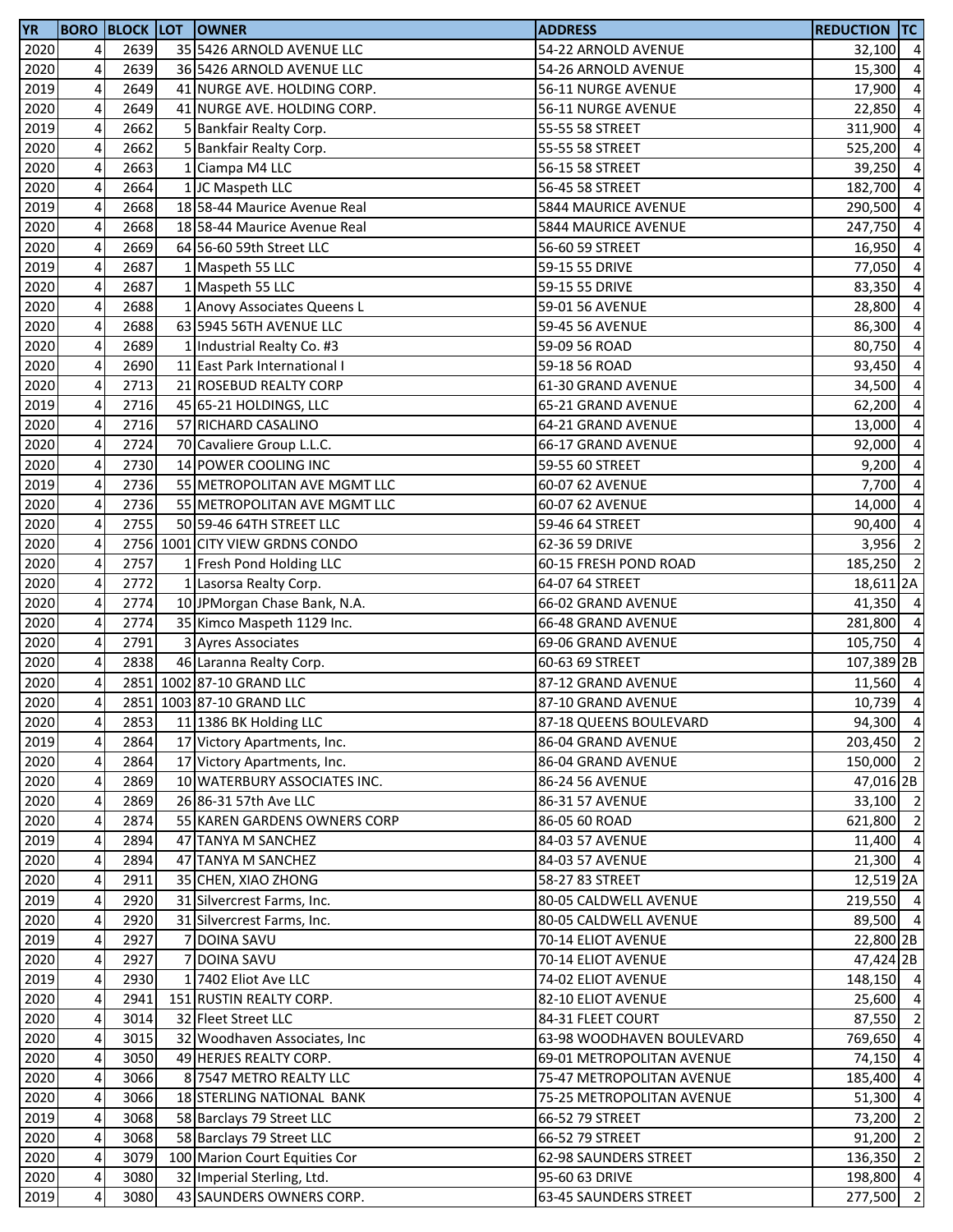| <b>YR</b> |                         |      | <b>BORO BLOCK LOT OWNER</b>                    | <b>ADDRESS</b>            | <b>REDUCTION TC</b> |                         |
|-----------|-------------------------|------|------------------------------------------------|---------------------------|---------------------|-------------------------|
| 2020      | $\overline{4}$          | 3080 | 43 SAUNDERS OWNERS CORP.                       | 63-45 SAUNDERS STREET     | 468,000             | $\overline{2}$          |
| 2020      | $\pmb{4}$               | 3081 | 131 JUSTER ASSOCIATES LLC                      | 94-01 63 DRIVE            | 22,800              | $\overline{a}$          |
| 2020      | 4                       | 3082 | 50 RP 121 LLC                                  | 95-02 63 DRIVE            | 68,500              | $\overline{\mathbf{4}}$ |
| 2020      | $\pmb{4}$               | 3082 | 82 Saunders Apartments Inc.                    | 63-89 SAUNDERS STREET     | 340,600 2           |                         |
| 2020      | $\overline{\mathbf{4}}$ | 3083 | 50 Seaforth Realty LLC                         | 94-02 63 DRIVE            | 61,450              | $\overline{4}$          |
| 2019      | $\pmb{4}$               | 3083 | 61 6384 Saunders Owners Corp                   | 63-84 SAUNDERS STREET     | 756,800             | $\overline{2}$          |
| 2020      | 4                       | 3083 | 61 6384 Saunders Owners Corp                   | 63-84 SAUNDERS STREET     | 938,150             | $\overline{2}$          |
| 2019      | 4                       | 3084 | 2 Queens Boulevard Stores L                    | 97-02 QUEENS BOULEVARD    | 261,650             | $\overline{a}$          |
| 2020      | $\overline{\mathbf{4}}$ | 3084 | 2 Queens Boulevard Stores L                    | 97-02 QUEENS BOULEVARD    | 196,400             | $\overline{a}$          |
| 2020      | $\pmb{4}$               | 3084 | 39 Saunders Owners of Queens                   | 64-85 SAUNDERS STREET     | 214,350             | $\overline{2}$          |
| 2020      | $\overline{\mathbf{4}}$ | 3084 | 46 Sherwood Apartment Owners                   | 64-41 SAUNDERS STREET     | 358,600             | $\overline{\mathbf{c}}$ |
|           | $\pmb{4}$               | 3087 | 33 9609 REALTY CO. LLC                         |                           |                     |                         |
| 2020      | $\overline{\mathbf{4}}$ | 3097 |                                                | 96-09 66 AVENUE           | 101,100             | $\overline{\mathbf{c}}$ |
| 2020      |                         |      | 18 BOOTH 118, LLC                              | 64-56 BOOTH STREET        | 186,200             | $\overline{2}$          |
| 2020      | $\overline{\mathbf{4}}$ |      | 3098 1408 YINDONG CHEN                         | 64-86 WETHEROLE STREET    | 30,053              | $\overline{2}$          |
| 2020      | $\pmb{4}$               |      | 3098 1412 QU, JINGQI                           | 64-86 WETHEROLE STREET    | 30,053 2            |                         |
| 2020      | 4                       |      | 3098 1418 SUSAN ENG, AS TRUSTEE OF STEPHEN ENG | 64-86 WETHEROLE STREET    | 10,713              | $\overline{\mathbf{c}}$ |
| 2020      | 4                       |      | 3098 1420 SUSAN ENG, AS TRUSTEE OF STEPHEN ENG | 64-86 WETHEROLE STREET    | 30,053              | $\overline{2}$          |
| 2020      | 4                       |      | 3098 1426 SUSAN ENG, AS TRUSTEE OF STEPHEN ENG | 64-86 WETHEROLE STREET    | 1,257               | $\overline{\mathbf{4}}$ |
| 2020      | $\overline{\mathbf{4}}$ |      | 3098 1429 QU, JINGQI                           | 64-86 WETHEROLE STREET    | 1,257               | $\overline{a}$          |
| 2019      | $\overline{\mathbf{4}}$ |      | 3100 1101 Wetherole Plaza Condomini            | 65-50 WETHEROLE STREET    | 4,847               | $\overline{\mathbf{c}}$ |
| 2020      | $\pmb{4}$               |      | 3100 1101 Wetherole Plaza Condomini            | 65-50 WETHEROLE STREET    | 7,805               | $\overline{\mathbf{c}}$ |
| 2020      | 4                       | 3101 | 16 85-82 ELLIOT LLC                            | 85-82 ELIOT AVENUE        | 123,450             | $\overline{2}$          |
| 2020      | $\pmb{4}$               | 3104 | 108 Austin Hill Realty Co., L                  | 65-90 AUSTIN STREET       | 867,900             | $\overline{\mathbf{c}}$ |
| 2020      | 4                       | 3113 | 1 MARY V. HILLEBRAND, INC.                     | WOODHAVEN BOULEVARD       | 22,150              | $\overline{a}$          |
| 2020      | 4                       | 3113 | 8 MARY V. HILLEBRAND, INC.                     | 63-17 WOODHAVEN BOULEVARD | 46,250              | $\overline{\mathbf{4}}$ |
| 2020      | 4                       | 3113 | 61 MARY V. HILLEBRAND, INC.                    | WOODHAVEN BOULEVARD       | 37,800              | $\overline{a}$          |
| 2020      | $\overline{\mathbf{4}}$ | 3149 | 19 75-10 Boulevard Owners Co                   | 75-10 YELLOWSTONE BLVD    | 569,800             | $\overline{2}$          |
| 2020      | $\overline{\mathbf{4}}$ | 3151 | 103 65-15 Alderton Owners Cor                  | 65-15 ALDERTON STREET     | 114,700             | $\overline{2}$          |
| 2020      | $\pmb{4}$               | 3156 | 106 94-20 REALTY CO. LLC                       | 94-20 WETHEROLE STREET    | 82,950 2            |                         |
| 2020      | $\overline{\mathbf{4}}$ | 3161 | 1 Fleet Realty LLC et al                       | 66-22 FLEET STREET        | 274,050             | $\overline{\mathbf{c}}$ |
| 2020      | $\pmb{4}$               | 3163 | 30 60-40 FP FOOD LLC                           | 68-72 YELLOWSTONE BLVD    | 43,350              | $\overline{4}$          |
| 2019      | 4                       | 3168 | 13 98-30 67th Avenue, LLC                      | 98-30 67 AVENUE           | 337,700             | $\overline{2}$          |
| 2020      | 4                       | 3168 | 13 98-30 67th Avenue, LLC                      | 98-30 67 AVENUE           | 620,750             | $\overline{\mathbf{c}}$ |
| 2020      | 4                       | 3171 | 1 101-01 67th Drive Associa                    | 101-01 BOOTH STREET       | 169,500             | $\overline{\mathbf{c}}$ |
| 2020      | 41                      | 3171 | 28 Partnership 1995 II, LP                     | 101-10 QUEENS BOULEVARD   | 82,550 4            |                         |
| 2019      | $\overline{\mathbf{4}}$ | 3173 | 55 SLK Realty LLC                              | 103-11 68 DRIVE           | 336,950 2           |                         |
| 2020      | $\pmb{4}$               | 3173 | 55 SLK Realty LLC                              | 103-11 68 DRIVE           | 354,050 2           |                         |
| 2019      | $\overline{4}$          | 3179 | 20 Thornton Tenants Corp.                      | 68-20 SELFRIDGE STREET    | 504,200 2           |                         |
| 2020      | 4                       | 3179 | 20 Thornton Tenants Corp.                      | 68-20 SELFRIDGE STREET    | 694,550             | $\overline{2}$          |
|           |                         |      |                                                | 74-45 YELLOWSTONE BLVD    | 323,650 2           |                         |
| 2020      | 4                       | 3180 | 41 Alderton Apartments, Inc.                   |                           |                     |                         |
| 2019      | 4                       | 3183 | 2 66-92 TENANTS LTD                            | 66-92 YELLOWSTONE BLVD    | 774,500 2           |                         |
| 2020      | 4                       | 3183 | 2 66-92 TENANTS LTD                            | 66-92 YELLOWSTONE BLVD    | 753,100             | $\overline{2}$          |
| 2020      | 4                       | 3206 | 17 CVS Albany, L.L.C.                          | 97-15 METROPOLITAN AVENUE | 239,150             | $\overline{a}$          |
| 2020      | 4                       | 3207 | 21 98-31 Realty LLC                            | 98-31 METROPOLITAN AVENUE | 68,300              | $\overline{4}$          |
| 2020      | 4                       | 3234 | 150 ALLIED AUSTIN, LLC                         | 70-00 AUSTIN STREET       | 485,850             | $\overline{a}$          |
| 2019      | $\pmb{4}$               | 3234 | 168 SAWYEN LLC                                 | 70-04 AUSTIN STREET       | 514,250 4           |                         |
| 2020      | $\overline{a}$          | 3234 | 168 SAWYEN LLC                                 | 70-04 AUSTIN STREET       | 538,450 4           |                         |
| 2019      | 4                       | 3234 | 170 SAWYEN LLC                                 | 70-10 AUSTIN STREET       | 211,600             | $\overline{4}$          |
| 2020      | 4                       | 3234 | 170 SAWYEN LLC                                 | 70-10 AUSTIN STREET       | 223,550             | $\overline{4}$          |
| 2020      | 4                       | 3236 | 35 Gerard Owners Corp.                         | 70-25 YELLOWSTONE BLVD    | 2,425,200           | $\overline{2}$          |
| 2019      | 4                       | 3237 | 33 C & A FOREST HILLS LLC                      | 69-37 AUSTIN STREET       | 378,600             | $\overline{a}$          |
| 2020      | 4                       | 3237 | 33 C & A FOREST HILLS LLC                      | 69-37 AUSTIN STREET       | 211,200             | $\overline{a}$          |
| 2020      | $\overline{4}$          | 3237 | 40 Forest Hills Jewish Cente                   | 106-06 QUEENS BOULEVARD   | 1,731,450           | $\overline{a}$          |
| 2019      | $\overline{\mathbf{r}}$ | 3238 | 23 Austin Corner Associates                    | 70-25 AUSTIN STREET       | 181,450             | $\overline{a}$          |
| 2020      | $\overline{4}$          | 3238 | 23 Austin Corner Associates                    | 70-25 AUSTIN STREET       | 295,450             | $\overline{4}$          |
| 2019      | $\pmb{4}$               | 3239 | 9 Forest Hill Land, Inc.                       | 107-50 QUEENS BOULEVARD   | 131,200             | $\overline{4}$          |
| 2020      | 4                       | 3239 | 9 Forest Hill Land, Inc.                       | 107-50 QUEENS BOULEVARD   | 240,100             | $\overline{4}$          |
| 2019      | 4                       | 3239 | 13 One Continental Ave. Corp                   | 107-37 71 AVENUE          | 940,750 4           |                         |
| 2020      | 4                       | 3239 | 13 One Continental Ave. Corp                   | 107-37 71 AVENUE          | 1,018,600           | $\overline{4}$          |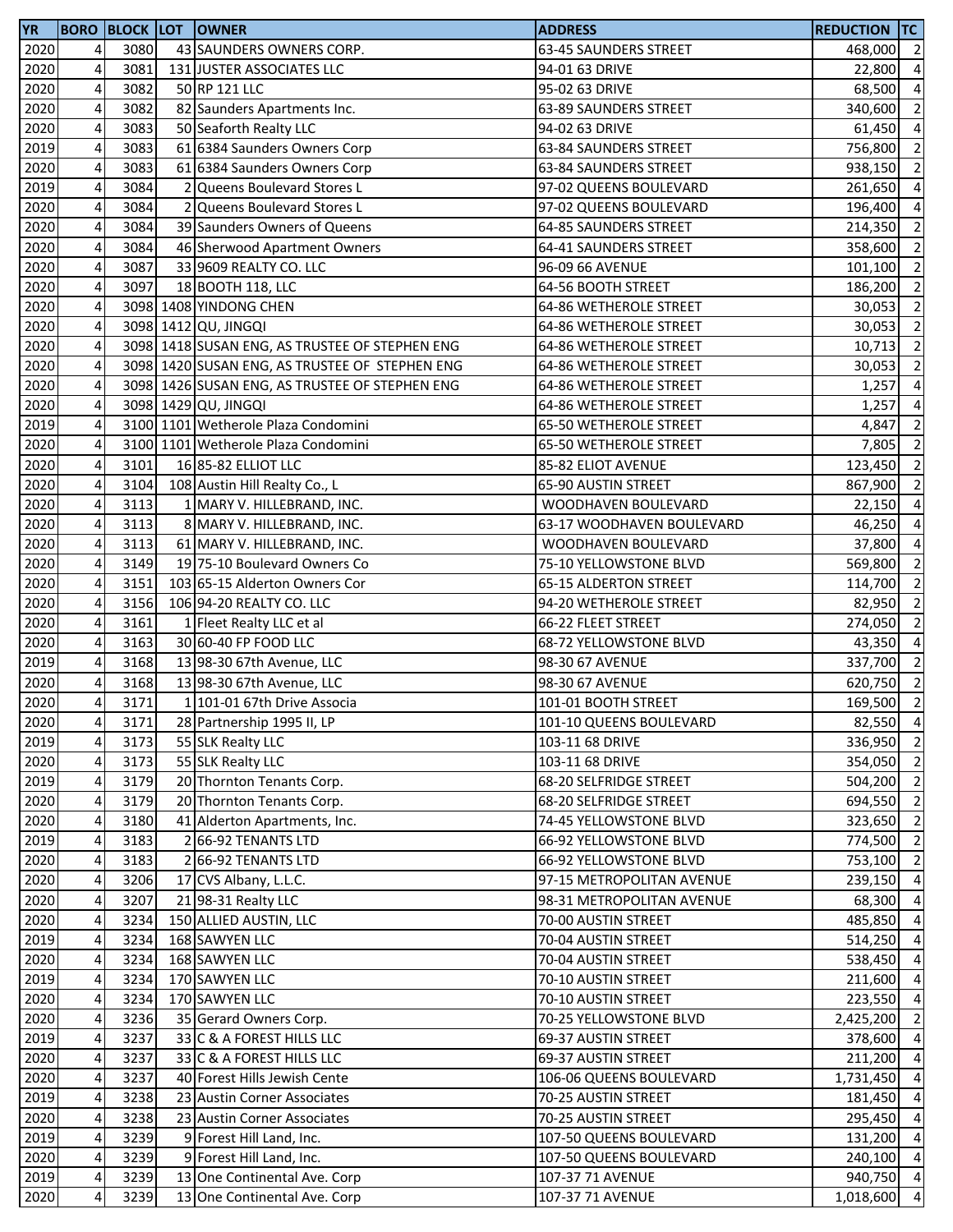| <b>YR</b> |        |              | <b>BORO BLOCK LOT OWNER</b>         | <b>ADDRESS</b>                                   | <b>REDUCTION TC</b>    |                          |
|-----------|--------|--------------|-------------------------------------|--------------------------------------------------|------------------------|--------------------------|
| 2020      | 4      | 3239         | 21 FOREST HILLS 17 LLC              | 107-17 71 AVENUE                                 | 1,708,200 4            |                          |
| 2020      | 4      | 3239         | 38 107-18 Realty L.L.C.             | 107-18 70 ROAD                                   | 214,200                | $\overline{4}$           |
| 2019      | 4      | 3255         | 23 Auswin Realty Corp.              | 71-40 AUSTIN STREET                              | 438,600                | $\overline{4}$           |
| 2020      | 4      | 3255         | 23 Auswin Realty Corp.              | 71-40 AUSTIN STREET                              | 1,692,050              | $\overline{a}$           |
| 2019      | 4      | 3255         | 42 Stockman Holding Co., LLC        | 72-02 AUSTIN STREET                              | 39,700                 | $\overline{4}$           |
| 2020      | 4      | 3255         | 42 Stockman Holding Co., LLC        | 72-02 AUSTIN STREET                              | 34,750                 | $\overline{4}$           |
| 2020      | 4      | 3255         | 65 Stockman Holding Co., LLC        | 72-50 AUSTIN STREET                              | 156,600                | $\overline{4}$           |
| 2020      | 4      | 3256         | 1 Cord Meyer Development LL         | 108-18 QUEENS BOULEVARD                          | 391,000                | $\overline{a}$           |
| 2020      | 4      | 3257         | 1 Cord Meyer Development LL         | 108-36 QUEENS BOULEVARD                          | 641,850                | $\overline{4}$           |
| 2020      | 4      | 3257         | 31 VIDA MONA LEAH LLC               | 71-47 AUSTIN STREET                              | 71,500                 | $\overline{4}$           |
| 2019      | 4      |              | 3257 1001 Queens Windsor, LLC       | 107-24 71 ROAD                                   | 182,345                | $\overline{4}$           |
| 2020      | 4      |              | 3257 1001 Queens Windsor, LLC       | 107-24 71 ROAD                                   | 230,758                | $\overline{4}$           |
| 2020      | 4      |              | 3257 1004 THE WINDSOR AT FOREST HIL | 107-24 71 ROAD                                   | 5,193                  | $\overline{2}$           |
| 2019      | 4      | 3258         | 23 109-01 REALTY CO. LLC            | 72-25 AUSTIN STREET                              | 87,650                 | $\overline{2}$           |
| 2020      | 4      | 3258         | 23 109-01 REALTY CO. LLC            | 72-25 AUSTIN STREET                              | 158,300                | $\overline{2}$           |
| 2020      | 4      | 3258         | 41 Joan & Jerome Ettlinger          | 108-18 72 AVENUE                                 | 54,700                 | $\overline{4}$           |
| 2020      | 4      |              | 3258 1001 The Georgian Condominium  | 109-20 QUEENS BOULEVARD                          | 1,854                  | $\overline{2}$           |
| 2020      | 4      | 3312         | 1 Hampton Court Owners Corp         | 107-01 PARK LANE SOUTH                           | 715,950                | $\overline{2}$           |
| 2020      | 4      | 3312         | 8 Hampton Court Owners Corp         | 117-01 METROPOLITAN AVENUE                       | 662,750                | $\overline{2}$           |
| 2019      | 4      |              | 3321 1201 THE KEW CONDOMINIUM       | 83-75 117 STREET                                 | 2,205                  | $\overline{2}$           |
| 2020      | 4      |              | 3321 1201 THE KEW CONDOMINIUM       | 83-75 117 STREET                                 | 3,314                  | $\overline{\phantom{a}}$ |
| 2020      | 4      |              | 3321 1305 PARK LANE CONDOMINIUM     | 116-24 GROSVENOR LANE                            | 4,550                  | $\overline{2}$           |
| 2019      | 4      | 3322         | 123 8344 Homes Corp.                | 83-44 LEFFERTS BOULEVARD                         | 250,850                | $\overline{2}$           |
| 2020      | 4      | 3322         | 123 8344 Homes Corp.                | 83-44 LEFFERTS BOULEVARD                         | 206,750                | $\overline{2}$           |
| 2020      | 4      |              | 3322 1001 Forest Park Condominium   | 118-82 METROPOLITAN AVENUE                       | 3,894                  | $\overline{2}$           |
| 2019      | 4      | 3323         | 1 Forest Park Owners Corp.          | 115-25 METROPOLITAN AVENUE                       | 113,300                | $\overline{2}$           |
| 2020      | 4      | 3323         | 1 Forest Park Owners Corp.          | 115-25 METROPOLITAN AVENUE                       | 119,150                | $\overline{2}$           |
| 2020      | 4      | 3323         | 8 BLM MANAGEMENT LLC                | 116-66 PARK LANE SOUTH                           | 38,050                 | $\overline{4}$           |
| 2020      | 4      | 3328         | 26 MICHAEL & ELUSHA REALTY C        | 120-29 83 AVENUE                                 | 40,950                 | $\overline{a}$           |
| 2020      | 4      | 3330         | 33 82-04 Lefferts Tenants Co        | 83-36 BEVERLY ROAD                               | 121,400                | $\overline{2}$           |
| 2020      | 4      | 3331         | 7 84-02 Beverly Apts. Corp.         | 84-02 BEVERLY ROAD                               | 44,200                 | $\overline{2}$           |
| 2019      | 4      | 3334         | 163 76-66 Austin Owners Corp.       | 76-66 AUSTIN STREET                              | 372,200                | $\overline{2}$           |
| 2020      | 4      | 3334         | 163 76-66 Austin Owners Corp.       | 76-66 AUSTIN STREET                              | 442,400                | $\overline{2}$           |
| 2019      | 4      | 3334         | 250 Bristol Apartments, Inc.        | 78-14 AUSTIN STREET                              | 278,600                | $\overline{2}$           |
|           |        |              | 250 Bristol Apartments, Inc.        |                                                  |                        |                          |
| 2020      | 4<br>4 | 3334<br>3334 | 260 Park Lane North Owners In       | 78-14 AUSTIN STREET<br>118-17 UNION TURNPIKE     | 259,700 2<br>337,550 2 |                          |
| 2019      |        |              |                                     |                                                  |                        |                          |
| 2020      | 4      | 3334         | 260 Park Lane North Owners In       | 118-17 UNION TURNPIKE<br>113-30 QUEENS BOULEVARD | 357,800                | $\overline{2}$           |
| 2020      | 4      | 3340         | 24 A. J. Richard & Sons Inc.        |                                                  | 1,010,800 4            |                          |
| 2020      | 4      | 3347         | 35 118 QUEENS REALTY, LLC           | 118-14 QUEENS BOULEVARD                          | 43,550 4               |                          |
| 2020      | 4      | 3347         | 38 A.M. QUEENS, LLC                 | 118-20 QUEENS BOULEVARD                          | 37,650 4               |                          |
| 2020      | 4      |              | 3354 1002 Talbot Gardens Condominiu | 83-09 TALBOT STREET                              | 4,874                  | $\overline{2}$           |
| 2020      | 4      | 3355         | 129 Talbot Apartments, Inc.         | 83-52 TALBOT STREET                              | 157,800                | $\overline{2}$           |
| 2020      | 4      | 3355         | 136 Talbot Apartments, Inc.         | 83-74 TALBOT STREET                              | 337,200                | $\overline{2}$           |
| 2019      | 4      | 3358         | 1 TRIANGLE ASSOCIATES               | 120-10 QUEENS BOULEVARD                          | 83,250                 | $\overline{2}$           |
| 2020      | 4      | 3358         | 1 TRIANGLE ASSOCIATES               | 120-10 QUEENS BOULEVARD                          | 123,300                | $\overline{2}$           |
| 2020      | 4      |              | 3360 1008 Kenneth J. Schreiber & Da | 125-10 QUEENS BOULEVARD                          | 118,162                | $\overline{4}$           |
| 2020      | 4      |              | 3360 1014 JMBJ LLC                  | 125-10 QUEENS BOULEVARD                          | 158,024                | $\overline{4}$           |
| 2020      | 4      |              | 3360 1015 David Adler & Joseph Fara | 125-10 QUEENS BOULEVARD                          | 170,857                | $\overline{4}$           |
| 2020      | 4      |              | 3360 1031 STEVEN KAZIYEV            | 125-10 QUEENS BOULEVARD                          | 57,376                 | $\overline{4}$           |
| 2020      | 4      | 3366         | 32 TAE WON KIM and CHONG CHA        | 56-12 METROPOLITAN AVENUE                        | 30,800                 | $\overline{4}$           |
| 2020      | 4      | 3372         | 71 Grimaldi's Home of Bread,        | 21-01 MENAHAN STREET                             | 87,850                 | $\overline{4}$           |
| 2020      | 4      | 3381         | 54 490 GRANDVIEW LLC                | 490 GRANDVIEW AVENUE                             | 10,250                 | $\overline{4}$           |
| 2020      | 4      | 3394         | 28 CALIENDO HOLDINGS LLC            | 18-82 FLUSHING AVENUE                            | 64,050                 | $\overline{4}$           |
| 2020      | 4      | 3395         | 1 TROUTMAN 888 INC                  | 18-56 TROUTMAN STREET                            | 159,350                | $\overline{4}$           |
| 2020      | 4      | 3407         | 48 COPTIC ORTHODOX PATRIARCH        | 590 WOODWARD AVENUE                              | 33,200 4               |                          |
| 2019      | 4      | 3444         | 33 329 Wyckoff Avenue Owner         | 329 WYCKOFF AVENUE                               | 478,750 4              |                          |
| 2020      | 4      | 3444         | 33 329 Wyckoff Avenue Owner         | 329 WYCKOFF AVENUE                               | 303,250 4              |                          |
| 2020      | 4      | 3454         | 30 LUIS BARROS AND SARA BARR        | <b>656 ONDERDONK AVENUE</b>                      | 10,900 4               |                          |
| 2020      | 4      | 3456         | 24 PLAZA HOMES LLC                  | 1730 PALMETTO STREET                             | 19,050 4               |                          |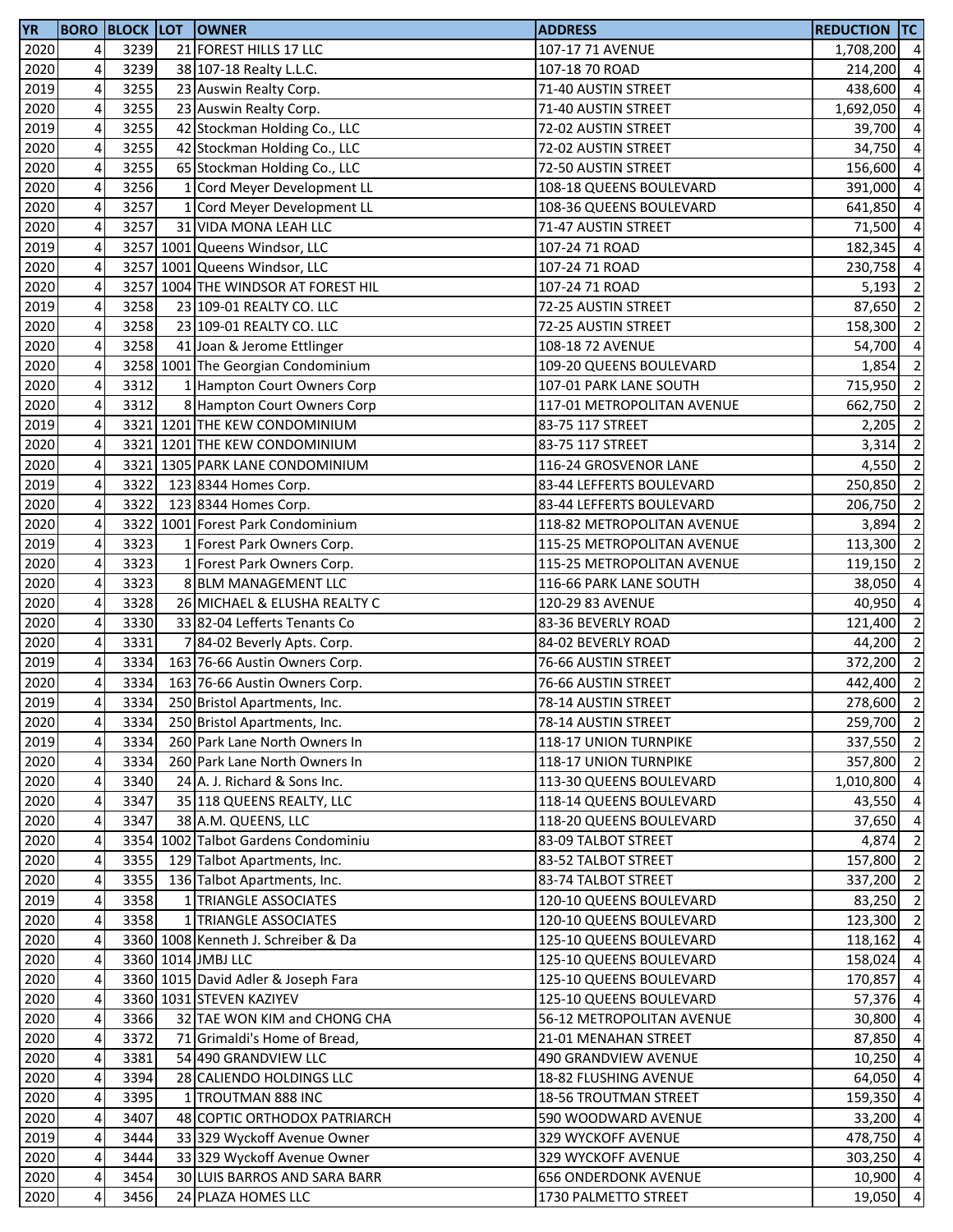| <b>YR</b> |                         |      | <b>BORO BLOCK LOT OWNER</b>   | <b>ADDRESS</b>            | <b>REDUCTION TC</b> |                         |
|-----------|-------------------------|------|-------------------------------|---------------------------|---------------------|-------------------------|
| 2019      | 4                       | 3456 | 124 PLAZA HOMES LLC           | 1728 PALMETTO STREET      | $9,350$ 4           |                         |
| 2020      | 4                       | 3456 | 124 PLAZA HOMES LLC           | 1728 PALMETTO STREET      | 18,350              | $\overline{a}$          |
| 2019      | $\overline{4}$          | 3466 | 62 Janart 5717 Myrtle, LLC    | 57-17 MYRTLE AVENUE       | 18,600              | $\overline{a}$          |
| 2020      | 4                       | 3466 | 62 Janart 5717 Myrtle, LLC    | 57-17 MYRTLE AVENUE       | 29,850              | $\overline{a}$          |
| 2019      | $\overline{\mathbf{4}}$ | 3492 | 45 BILL WOLF PETROLEUM CORP   | 60-04 METROPOLITAN AVENUE | 175,200             | $\overline{a}$          |
| 2020      | 4                       | 3492 | 45 BILL WOLF PETROLEUM CORP   | 60-04 METROPOLITAN AVENUE | 222,000             | $\overline{a}$          |
| 2020      | 4                       | 3493 | 24 TGJB PROPERTY LLC          | 60-18 METROPOLITAN AVENUE | 42,800              | $\overline{a}$          |
| 2020      | 4                       | 3494 | 12 VENEZIANO CRESCENZO        | 63-03 FOREST AVENUE       | 7,900               | $\overline{a}$          |
| 2020      | 4                       | 3496 | 46 CALOGERO NOTO AND MARIA G  | 59-41 LINDEN STREET       | 38,200              | $\overline{a}$          |
| 2020      | 4                       | 3508 | 23 59-36 70 Ave Holding Corp  | 59-36 70 AVENUE           | 78,050              | $\overline{2}$          |
| 2020      | 4                       | 3544 | 6 5400-06 Myrtle Avenue, LL   | 54-00 MYRTLE AVENUE       | 93,400              | $\overline{a}$          |
| 2019      | $\overline{\mathbf{4}}$ | 3544 | 60 AUTOZONE NORTHEAST, INC.   | 7-49 WYCKOFF AVENUE       | 125,700             | $\overline{a}$          |
| 2020      | 4                       | 3544 | 60 AUTOZONE NORTHEAST, INC.   | 7-49 WYCKOFF AVENUE       | 86,100              | $\overline{a}$          |
| 2019      | 4                       | 3551 | 63 ARCTURUS REALTY LLC        | 996 CYPRESS AVENUE        | 126,500             | $\overline{\mathbf{c}}$ |
| 2020      | 4                       | 3551 | 63 ARCTURUS REALTY LLC        | 996 CYPRESS AVENUE        | 141,350             | $\overline{\mathbf{c}}$ |
| 2020      | 4                       | 3552 | 4 1011-1013 WYCKOFF REALTY    | 10-13 WYCKOFF AVENUE      | 2,200               | $\overline{a}$          |
| 2020      | 4                       | 3552 | 5 1011-1013 WYCKOFF REALTY    | 10-11 WYCKOFF AVENUE      | 2,200               | $\overline{\mathbf{4}}$ |
| 2020      | 4                       | 3552 | 8 1005 WYCKOFF REALTY LLC     | 10-05 WYCKOFF AVENUE      | 10,100              | $\overline{a}$          |
| 2020      | 4                       | 3552 | 23 GEORGE STREET PROPERTIES   | 1632 GEORGE STREET        | 52,100              | $\overline{a}$          |
| 2020      | $\overline{4}$          | 3552 | 87 JULIAN MCDERMOTT CORP.     | 16-39 STEPHEN STREET      | 35,650              | $\overline{a}$          |
| 2020      | 4                       | 3556 | 59 16-77 CODY AVENUE LLC      | 16-77 CODY AVENUE         | 21,250              | $\overline{a}$          |
| 2020      | 4                       | 3560 | 26 METRO MYRTLE AVENUE LLC    | 56-34 MYRTLE AVENUE       | 75,400              | $\overline{4}$          |
| 2020      | 4                       | 3560 | 27 METRO MYRTLE AVENUE LLC    | 56-36 MYRTLE AVENUE       | 203,150             | $\overline{a}$          |
| 2020      | 4                       | 3571 | 14 Cypress Comer Corp.        | 58-16 79 AVENUE           | 4,400               | $\overline{4}$          |
| 2019      | 4                       | 3571 | 16 Cypress Comer Corp.        | 58-16 79 AVENUE           | 8,100               | $\overline{a}$          |
| 2020      | 4                       | 3571 | 16 Cypress Comer Corp.        | 58-16 79 AVENUE           | 11,700              | $\overline{a}$          |
| 2020      | 4                       | 3573 | 15 5732 RW LLC                | 57-32 MYRTLE AVENUE       | 44,850              | $\overline{a}$          |
| 2020      | $\overline{\mathbf{4}}$ | 3574 | 28 5808 MYRTLE LLC            | 58-08 MYRTLE AVENUE       | 33,500              | $\overline{a}$          |
| 2020      | 4                       | 3578 | 44 1831 DECATUR STREET LLC    | 1831 DECATUR STREET       | 126,000             | $\overline{a}$          |
| 2019      | $\overline{\mathbf{4}}$ | 3590 | 85 EC 5910 LLC, PE 5910 LLC,  | 59-10 DECATUR STREET      | 524,650             | $\overline{a}$          |
| 2020      | 4                       | 3590 | 85 EC 5910 LLC, PE 5910 LLC,  | 59-10 DECATUR STREET      | 525,550             | $\overline{a}$          |
| 2020      | $\pmb{4}$               | 3601 | 1 G&S METRO REALTY LLC        | 62-52 METROPOLITAN AVENUE | 42,100              | $\overline{4}$          |
| 2019      | 4                       | 3619 | 5 JOFRESH LLC                 | 66-87 FRESH POND ROAD     | 632,800             | $\overline{a}$          |
| 2020      | 4                       | 3619 | 5 JOFRESH LLC                 | 66-87 FRESH POND ROAD     | 1,021,950 4         |                         |
| 2019      | 4                       | 3619 | 72 Madison Rental, LLC        | 64-50 MADISON STREET      | $2,600$ 2           |                         |
| 2020      | 4                       | 3619 | 72 Madison Rental, LLC        | 64-50 MADISON STREET      | 71,900 2            |                         |
| 2020      | 4                       | 3620 | 21 68 MANAGEMENT LLC          | 61-17 68 AVENUE           | 75,850              | $\overline{2}$          |
| 2020      | 4                       | 3624 | 1 SWEHAR REALTY 65-17 68TH    | 65-17 68 AVENUE           | 39,250 4            |                         |
| 2020      | 4                       | 3666 | 1 GUNDOFF REALTY CORP.        | 73-04 EDSALL AVENUE       | 19,100 4            |                         |
| 2020      | 4                       | 3666 | 4 TOSCANO REALTY CORP.        | <b>EDSALL AVENUE</b>      | 41,600 4            |                         |
| 2020      | 4                       | 3666 | 5 TOSCANO REALTY CORP.        | <b>EDSALL AVENUE</b>      | 39,000              | $\overline{4}$          |
| 2019      | 4                       | 3666 | 7 TOSCANO REALTY CORP.        | 70-06 73 PLACE            | 35,300              | $\overline{a}$          |
| 2020      | 4                       | 3666 | 7 TOSCANO REALTY CORP.        | 70-06 73 PLACE            | 16,850              | $\overline{4}$          |
| 2020      | 4                       | 3688 | 38 SCI Funeral Services Inc.  | 71-41 COOPER AVENUE       | 48,450              | $\overline{4}$          |
| 2020      | 4                       | 3701 | 18 SIXTY SEVENTH STREET ASSO  | 72-15 67 STREET           | 89,050              | $\overline{2}$          |
| 2020      | 4                       | 3709 | 32 KEZ MANAGEMENT LLC         | 71-22 MYRTLE AVENUE       | 63,500 4            |                         |
| 2020      | 4                       | 3728 | 47 SOKOL GJONBALAJ            | 80-40 CYPRESS AVENUE      | 17,280 2A           |                         |
| 2020      | 4                       | 3770 | 27 JAMRON PROPERTIES INC.     | 74-08 METROPOLITAN AVENUE | 25,650 4            |                         |
| 2020      | 4                       | 3773 | 34 Metropolitan Capital Asso  | 75-54 METROPOLITAN AVENUE | 199,500 4           |                         |
| 2020      | 4                       | 3793 | 7 Erika Daidone               | 74-10 69 ROAD             | 40,900              | $\overline{4}$          |
| 2020      | 4                       | 3795 | 6 6931/33 76TH STREET LLC     | 69-33 76 STREET           | 10,980              | $\overline{a}$          |
| 2019      | 4                       | 3810 | 154 88 GLENDALE MANAGEMENT IN | 74-12 88 STREET           | 157,000             | $\overline{a}$          |
| 2020      | $\overline{4}$          | 3810 | 154 88 GLENDALE MANAGEMENT IN | 74-12 88 STREET           | 167,800             | $\overline{4}$          |
| 2020      | 4                       | 3810 | 440 ND GLENDALE REAL ESTATE L | 83-34 72 DRIVE            | 21,750              | $\overline{4}$          |
| 2020      | 4                       | 3823 | 90 Vlaka LLC                  | 73-35 MYRTLE AVENUE       | 15,350 4            |                         |
| 2019      | 4                       | 3830 | 84 QUEENS MEDICAL DENTAL BUI  | 79-45 MYRTLE AVENUE       | 15,750              | $\overline{4}$          |
| 2020      | 4                       | 3830 | 84 QUEENS MEDICAL DENTAL BUI  | 79-45 MYRTLE AVENUE       | 18,450              | $\overline{4}$          |
| 2020      | 4                       | 3856 | 204 K-9 II REAL ESTATE LLC    | 88-81 76 AVENUE           | 41,550 4            |                         |
| 2020      | 4                       | 3872 | 33 89-40 Realty LLC           | 89-40 METROPOLITAN AVENUE | 206,350 4           |                         |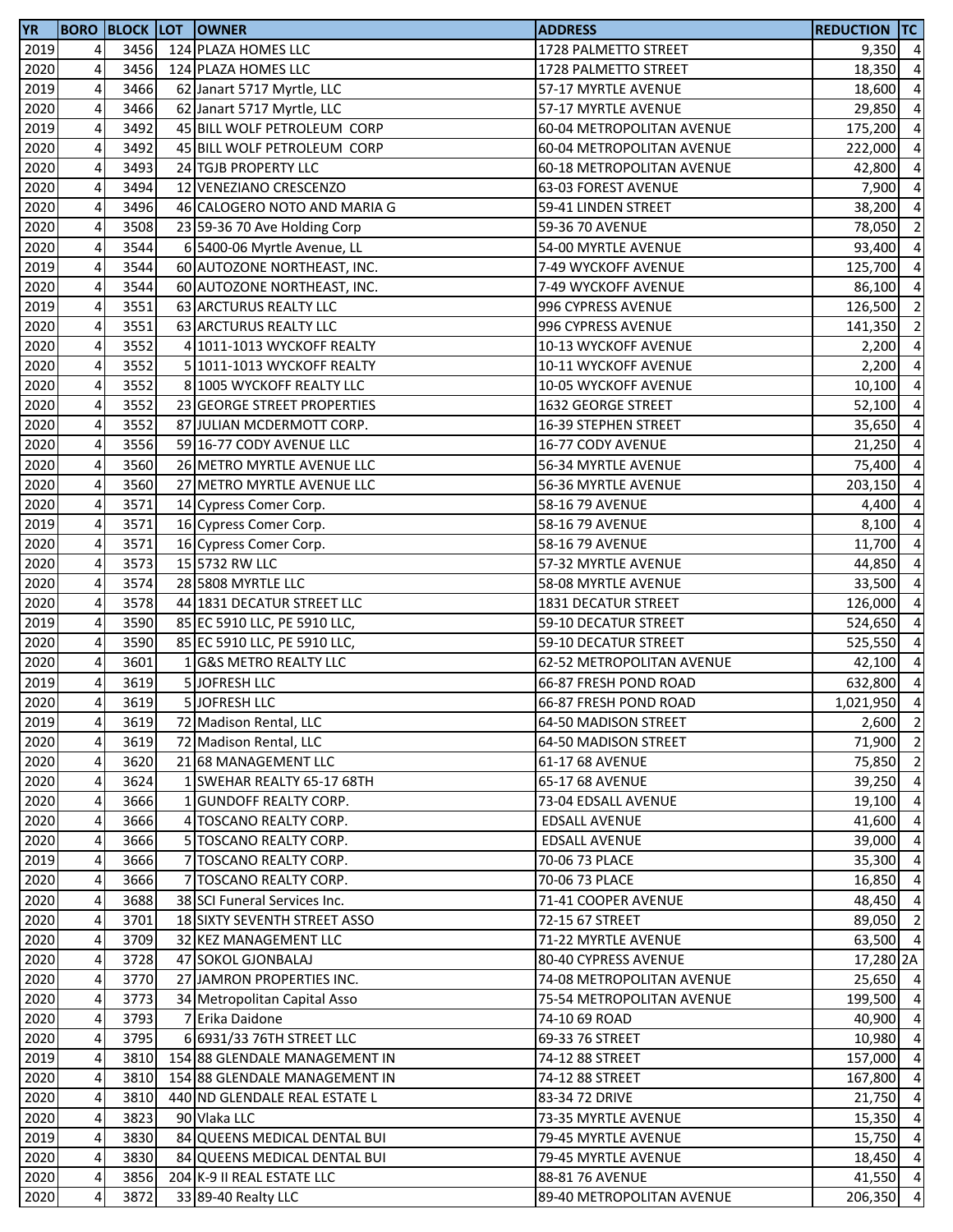| <b>YR</b> |                         |      | <b>BORO BLOCK LOT OWNER</b>         | <b>ADDRESS</b>            | <b>REDUCTION TC</b> |                |
|-----------|-------------------------|------|-------------------------------------|---------------------------|---------------------|----------------|
| 2020      | $\overline{a}$          | 3884 | 34 EQUITY ONE (METROPOLITAN)        | 90-30 METROPOLITAN AVENUE | 958,550 4           |                |
| 2020      | 4                       | 3886 | 74 Home Depot U.S.A., Inc.          | 75-11 WOODHAVEN BOULEVARD | 602,350             | $\overline{4}$ |
| 2020      | $\overline{\mathbf{4}}$ | 3921 | 31 KRANIOTAKIS, STELIOS             | 123-32 LAX AVENUE         | 4,310 1             |                |
| 2020      | 4                       | 3948 | 28 ZHANG, HUA QIN                   | 124-03 6 AVENUE           | 2,317               | $\overline{1}$ |
| 2020      | $\overline{\mathbf{4}}$ | 4010 | 1 Double K Realty Corp.             | 130-15 14 AVENUE          | 103,700 4           |                |
| 2019      | 4                       | 4012 | 1 Whiterock Ventures 14 Ave         | 132-01 14 AVENUE          | 860,000             | $\overline{4}$ |
| 2020      | $\overline{\mathbf{4}}$ | 4012 | 1 Whiterock Ventures 14 Ave         | 132-01 14 AVENUE          | 897,350             | $\overline{4}$ |
| 2020      | 4                       | 4035 | 1 COLLEGE PT. HOLDINGS I, L         | 114-01 14 AVENUE          | 145,150             | $\overline{4}$ |
| 2019      | 4                       |      | 4044 1007 Waterview Marina Condomin | 14-34 110 STREET          | 5,251               | $\overline{2}$ |
| 2020      | 4                       |      | 4044 1007 Waterview Marina Condomin | 14-34 110 STREET          | 8,060               | $\overline{2}$ |
| 2020      | $\overline{\mathbf{4}}$ | 4046 | 10 AMI, LLC                         | 14-22 112 STREET          | 124,300             | $\overline{4}$ |
| 2020      | 4                       | 4047 | 14 Klimal Realty Corp.              | 112-15 14 ROAD            | 49,950              | $\overline{a}$ |
|           |                         | 4048 |                                     |                           |                     | $\overline{4}$ |
| 2020      | 4                       |      | 23 Amati Construction Corp.         | 14-19A 113 STREET         | 44,650              |                |
| 2020      | 4                       | 4060 | 27 JMS HOLDING CO. LLC              | 110-23 15 AVENUE          | 56,100              | $\overline{4}$ |
| 2020      | $\pmb{4}$               | 4065 | 1 Kirsch Beverages Inc., Pr         | 112-02 15 AVENUE          | 382,200             | $\overline{4}$ |
| 2020      | 4                       | 4069 | 6 VM Holding Corp.                  | 14-50 118 STREET          | 66,450              | $\overline{4}$ |
| 2019      | 4                       | 4071 | 1 Kirsch Beverages Inc., Pr         | 15-10 119 STREET          | 136,550             | $\overline{a}$ |
| 2020      | 4                       | 4071 | 1 Kirsch Beverages Inc., Pr         | 15-10 119 STREET          | 185,600             | $\overline{4}$ |
| 2019      | $\overline{\mathbf{4}}$ | 4072 | 9 Selena Realty LLC                 | 14-52 120 STREET          | 41,350              | $\overline{4}$ |
| 2020      | 4                       | 4072 | 9 Selena Realty LLC                 | 14-52 120 STREET          | 22,800              | $\overline{4}$ |
| 2020      | 4                       | 4077 | 33 14-55 121ST STREET REALTY        | 14-55 121 STREET          | 11,850              | $\overline{4}$ |
| 2020      | 4                       | 4078 | 1 College Point Realty, LLC         | 114-02 15 AVENUE          | 492,800             | $\overline{4}$ |
| 2020      | 4                       | 4078 | 26 Kirsch Beverages Inc., Pr        | 116-02 15 AVENUE          | 592,800             | $\overline{4}$ |
| 2020      | $\pmb{4}$               | 4082 | 44 Ruben Nieto                      | 120-07 20 AVENUE          | 98,450              | $\overline{4}$ |
| 2020      | 4                       | 4084 | 13 EVS REALTY LLC                   | 15-07 COLLEGE POINT BLVD  | 100,600             | $\overline{a}$ |
| 2020      | 4                       | 4095 | 5 15-45 REALTY CORP.                | 15-45 128 STREET          | 37,150              | $\overline{4}$ |
| 2020      | 4                       | 4095 | 25 MARINELLY REALTY CORP.           | 14-19 128 STREET          | 71,650              | $\overline{4}$ |
| 2020      | $\overline{\mathbf{4}}$ | 4095 | 63 Zusto Realty LLC                 | 15-32 129 STREET          | 72,750              | $\overline{4}$ |
| 2020      | 4                       | 4115 | 15 ROCKLEDGE HOLDING CORP           | 15-15 129 STREET          | 36,600              | $\overline{4}$ |
| 2020      | $\overline{\mathbf{4}}$ | 4116 | 16 15-11 130th Street LLC           | 15-11 130 STREET          | 29,350              | $\overline{4}$ |
| 2019      | 4                       | 4118 | 11 MORTON HILL REALTY               | 15-11 132 STREET          | 42,850              | $\overline{4}$ |
| 2020      | $\overline{\mathbf{4}}$ | 4118 | 11 MORTON HILL REALTY               | 15-11 132 STREET          | 82,000              | $\overline{4}$ |
| 2020      | 4                       | 4118 | 15 Or Bakol LLC                     | 15-15 132 STREET          | 101,950             | $\overline{4}$ |
| 2020      | 4                       | 4128 | 39 12217 REALTY LLC                 | 122-17 20 AVENUE          | 85,700 4            |                |
| 2020      | 4 <sup>1</sup>          | 4132 | 33 18-32 LLC                        | 18-32 127 STREET          | 60,150 4            |                |
| 2020      | $\pmb{4}$               | 4133 | 86 Whitestone Group III LLC         | 18-14 128 STREET          | 43,500 4            |                |
|           |                         |      |                                     |                           |                     |                |
| 2020      | $\overline{4}$          | 4136 | 1 18-35 130TH STREET LLC            | 18-35 130 STREET          | 61,550              | $\overline{4}$ |
| 2020      | $\pmb{4}$               | 4136 | 14 Rudolf Hrvatin Family Pre        | 18-15 130 STREET          | 38,700 4            |                |
| 2020      | $\overline{4}$          | 4137 | 1 INFINITY QUEENS LLC               | 18-31 131 STREET          | 230,200 4           |                |
| 2020      | $\pmb{4}$               | 4143 | 1 TARGET CORPORATION                | 135-05 20 AVENUE          | 2,192,350           | $\overline{4}$ |
| 2020      | 4                       | 4143 | 25 THE TJX COMPANIES, INC.          | 136-15 20 AVENUE          | 919,500             | $\overline{4}$ |
| 2019      | 4                       | 4143 | 40 Whitestone Development Pa        | 134-15 20 AVENUE          | 288,750             | $\overline{4}$ |
| 2020      | 4                       | 4143 | 40 Whitestone Development Pa        | 134-15 20 AVENUE          | 443,750             | $\overline{4}$ |
| 2019      | $\overline{\mathbf{4}}$ | 4148 | 80 Laborers Octagon Realty          |                           | 129,600             | $\overline{4}$ |
| 2020      | 4                       | 4148 | 80 Laborers Octagon Realty          | 17-20 WHITESTONE EP SR W  | 549,000             | $\overline{4}$ |
| 2020      | 4                       | 4157 | 2 Parsons Terrace LLC               | 19-10 PARSONS BOULEVARD   | 342,900             | $\overline{2}$ |
| 2020      | $\overline{4}$          | 4160 | 18 20-24 119th Street LLC           | 20-28 119 STREET          | 167,550 4           |                |
| 2020      | 4                       | 4160 | 26 20-48 119th Street LLC           | 20-48 119 STREET          | 56,650 4            |                |
| 2020      | $\overline{4}$          | 4162 | 8 Joseph A Dee Inc                  | 20-31 119 STREET          | 25,350 4            |                |
| 2020      | 4                       | 4162 | 9 20-27 119th Street LLC            | 20-27 119 STREET          | 15,150              | $\overline{4}$ |
| 2020      | 4                       | 4162 | 11 HUI SHING ENTERPRISES INC        | 20-23 119 STREET          | 29,800              | $\overline{4}$ |
| 2020      | 4                       | 4173 | 10 FBB COLLEGE POINT LLC            | 20-05 128 STREET          | 546,500             | $\overline{4}$ |
| 2020      | $\overline{\mathbf{4}}$ | 4173 | 65 Kiran Puri                       | 128-19 22 AVENUE          | 32,750              | $\overline{4}$ |
| 2020      | $\overline{4}$          | 4176 | 80 Equipment Realty Corp.           | 132 STREET                | 291,900             | $\overline{4}$ |
| 2020      | $\overline{\mathbf{4}}$ | 4223 | 10 COLLEGE POINT TERMINAL IN        | 119-02 23 AVENUE          | 230,750 4           |                |
| 2020      | 4                       | 4225 | 28 STANHOPE REALTY CORP.            | 23-14 COLLEGE POINT BLVD  | 53,700 4            |                |
| 2020      | $\overline{\mathbf{4}}$ | 4229 | 12 MARK PAUL FLEURETON              | 23-39 125 STREET          | 44,550 2            |                |
| 2020      | $\overline{\mathbf{r}}$ | 4250 | 7 24-20 PARSONS BLVD LLC            | 24-20 PARSONS BOULEVARD   | 1,612,950 4         |                |
| 2019      | 4                       | 4256 | 30 60 05 44th Avenue Corp.          |                           | 84,500              | $\overline{2}$ |
|           |                         |      |                                     |                           |                     |                |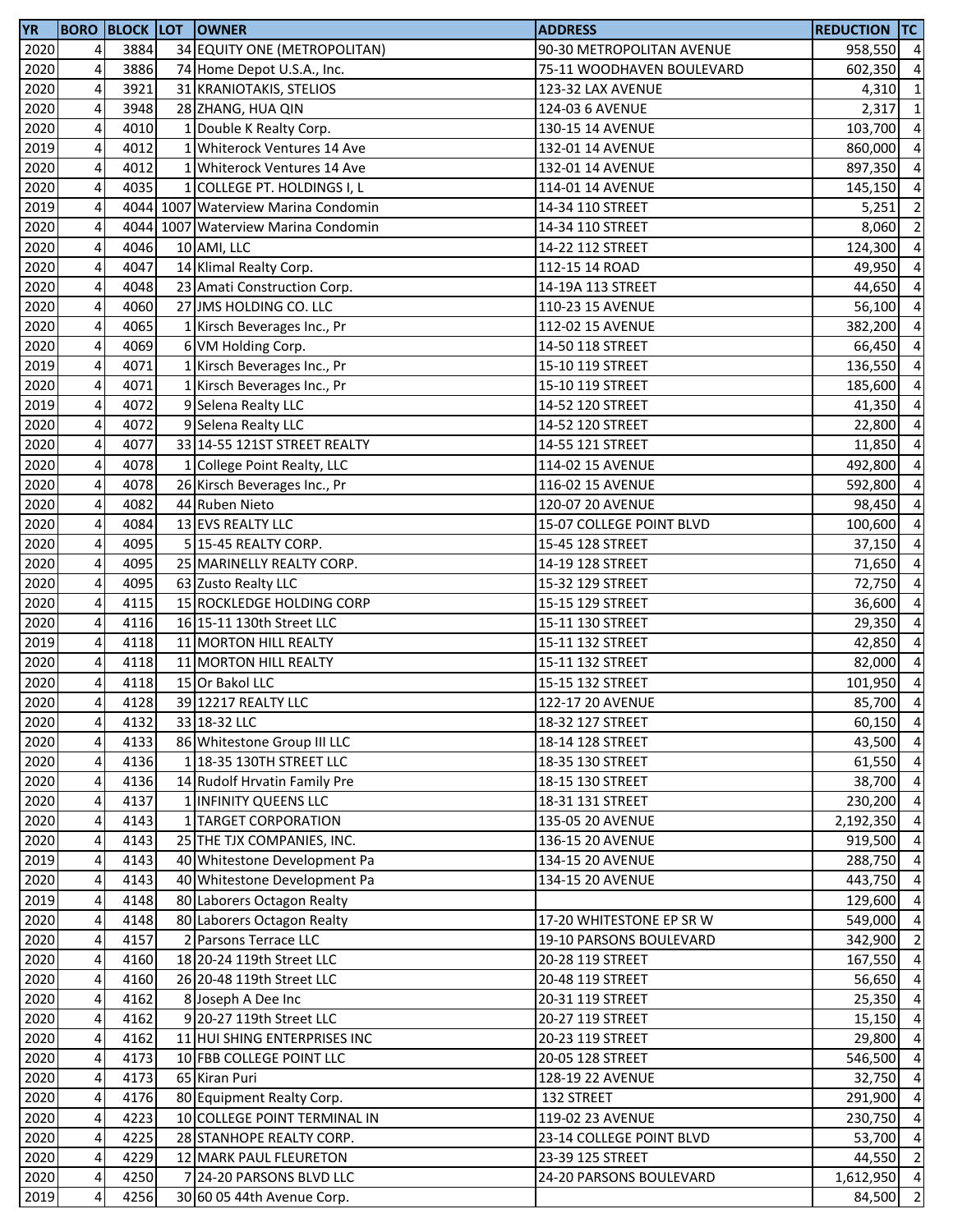| <b>YR</b> |                         |      | <b>BORO BLOCK LOT OWNER</b>         | <b>ADDRESS</b>              | <b>REDUCTION TC</b> |                |
|-----------|-------------------------|------|-------------------------------------|-----------------------------|---------------------|----------------|
| 2020      | $\overline{4}$          | 4256 | 30 60 05 44th Avenue Corp.          | 25-60 COLLEGE POINT BLVD    | 102,500 2           |                |
| 2019      | $\overline{\mathbf{4}}$ | 4273 | 40 New Start Associates             | 128-28 25 AVENUE            | 161,800 4           |                |
| 2020      | 4                       | 4273 | 40 New Start Associates             | 128-28 25 AVENUE            | 599,700             | $\overline{a}$ |
| 2020      | 4                       | 4318 | 1 JOHN A VASSILAROS & SON,          | 29-05 28 AVENUE             | 109,950             | $\overline{a}$ |
| 2020      | 4                       | 4357 | 2 3059 CPB LLC                      | 30-59 COLLEGE POINT BLVD    | 490,400             | $\overline{a}$ |
| 2019      | $\overline{\mathbf{4}}$ | 4361 | 27 S & I PROPERTY MANAGEMENT        | 131-23 31 AVENUE            | 229,450             | $\overline{a}$ |
| 2019      | 4                       | 4362 | 24 TRIANGLE EQUITIES/WHITEST        | 30-56 WHITESTONE EXPWY      | 173,450             | $\overline{a}$ |
| 2020      | $\overline{\mathbf{4}}$ | 4362 | 24 TRIANGLE EQUITIES/WHITEST        | 30-56 WHITESTONE EXPWY      | 434,900             | $\overline{a}$ |
| 2020      | 4                       | 4363 | 100 Whitestone Plaza LLC            | 30-50 WHITESTONE EP SR W    | 612,050             | $\overline{a}$ |
| 2020      | $\overline{\mathbf{4}}$ | 4370 | 1 MAR MAR REALTY LLC                | <b>FARRINGTON STREET</b>    | 22,200              | $\overline{a}$ |
| 2019      | $\overline{\mathbf{4}}$ | 4370 | 15 MAR MAR REALTY LLC               | 30-05 FARRINGTON STREET     | 189,500             | $\overline{a}$ |
| 2020      | $\pmb{4}$               | 4370 | 15 MAR MAR REALTY LLC               | 30-05 FARRINGTON STREET     | 167,800 4           |                |
| 2020      | $\overline{\mathbf{4}}$ | 4370 | 48 MAR MAR REALTY LLC               | LINDEN PLACE                | 13,250 4            |                |
| 2019      | $\pmb{4}$               | 4386 | 1 VERIZON NEW YORK INC.             |                             | 271,100 4           |                |
| 2020      | 4                       | 4386 | 1 VERIZON NEW YORK INC.             | 31-55 COLLEGE POINT BLVD    | 289,550             | $\overline{a}$ |
| 2020      | 4                       | 4404 | 1 Seoul Shik Poom Inc.              | 31-85 32 AVENUE             | 138,300             | $\overline{a}$ |
| 2020      | 4                       | 4406 | 142 LOKMAR REALTY CORP.             | 133-47 32 AVENUE            | 161,550             | $\overline{a}$ |
| 2020      | $\overline{\mathbf{4}}$ |      | 4410 1001 The Sunrise Tower Condomi | 137-11 32 AVENUE            | 306                 | $\overline{a}$ |
| 2019      | 4                       | 4516 | 27 ROVAL REAL ESTATE CORP           | 11-02 CLINTONVILLE STREET   | 56,850              | $\overline{4}$ |
| 2020      | 4                       | 4516 | 27 ROVAL REAL ESTATE CORP           | 11-02 CLINTONVILLE STREET   | 26,250 4            |                |
| 2020      | $\overline{\mathbf{4}}$ | 4517 | 40 CHARLES LIPPERT                  | 150-53 12 ROAD              | 12,650              | $\overline{a}$ |
| 2020      | 4                       | 4517 | 49 Whiterock Ventures 12th R        | 150-33 12 ROAD              | 37,850              | $\overline{4}$ |
| 2020      | $\overline{\mathbf{4}}$ | 4518 | 25 CHARLES LIPPERT                  | 150-42 12 ROAD              |                     | $\overline{a}$ |
|           | 4                       | 4518 | 27 CHARLES LIPPERT                  | 12 ROAD                     | 24,950              |                |
| 2020      |                         |      |                                     |                             | 85,050              | $\overline{a}$ |
| 2019      | 4                       | 4518 | 31 Clintonville Plaza LLC           | 12-40 CLINTONVILLE STREET   | 58,250              | $\overline{a}$ |
| 2020      | 4                       | 4518 | 31 Clintonville Plaza LLC           | 12-40 CLINTONVILLE STREET   | 47,900              | $\overline{a}$ |
| 2019      | $\overline{\mathbf{4}}$ | 4539 | 61 MERISSA MANAGEMENT HOLDIN        | 10-24 154 STREET            | 112,650             | $\overline{a}$ |
| 2020      | 4                       | 4539 | 61 MERISSA MANAGEMENT HOLDIN        | 10-24 154 STREET            | 132,450             | $\overline{a}$ |
| 2020      | $\overline{\mathbf{4}}$ | 4571 | 11 BACARELLA, GIUSEPPE              | 14-41 159 STREET            | $6,727$ 1           |                |
| 2020      | $\overline{\mathbf{4}}$ | 4631 | 9 40-04 REALTY CO., LLC             | 20-19 PARSONS BOULEVARD     | 8,160 2A            |                |
| 2020      | $\overline{\mathbf{4}}$ | 4663 | 102 ROSARIO PURPURA                 | 15-31 149 STREET            | $6,200$ 4           |                |
| 2020      | 4                       | 4667 | 37 CHONG, WANY                      | 17-38 150 STREET            | $3,210$ 1           |                |
| 2020      | $\pmb{4}$               | 4674 | 21 Cardillo Commercial Dev.,        | 149-65 24 AVENUE            | 133,600 4           |                |
| 2019      | $\overline{4}$          | 4676 | 59 24-12 REALTY LLC                 | 24-12 150 STREET            | 121,100 4           |                |
| 2020      | 4 <sub>l</sub>          | 4676 | 59 24-12 REALTY LLC                 | 24-12 150 STREET            | 194,900 4           |                |
| 2020      | 4                       | 4678 | 19 15012 14th Avenue LLC            | 150-12 14 AVENUE            | 35,850              | $\overline{a}$ |
| 2020      | 4                       | 4678 | 106 LUCA ANTONELLI                  | 14-14 CLINTONVILLE STREET   | 25,200 4            |                |
| 2020      | $\overline{\mathbf{4}}$ | 4717 | 16 Redmont Realty Company, L        | 153-15 CROSS ISLAND PARKWAY | 952,600 4           |                |
| 2020      | $\pmb{4}$               | 4731 | 8 LEONARD CAZZORLA AND DANI         | 18-01 154 STREET            | 25,556 2A           |                |
| 2020      | 4                       | 4758 | 145 ALLIED ENTERPRISES NY LLC       | 19-05 FRANCIS LEWIS BLVD    | 182,600 4           |                |
| 2020      | 4                       | 4823 | 3 Wan Han Corp.                     | 150-07 BAYSIDE AVENUE       | 69,000 4            |                |
| 2019      | 4                       | 4943 | 15 132-14/18 32nd Avenue LLC        | 132-18 32 AVENUE            | 29,500 4            |                |
| 2020      | 4                       | 4943 | 15 132-14/18 32nd Avenue LLC        | 132-18 32 AVENUE            | 101,950 4           |                |
| 2020      | 4                       | 4944 | 1 Mark Weinstein                    | 33-09 COLLEGE POINT BLVD    | 139,200             | $\overline{a}$ |
| 2019      | 4                       | 4945 | 1 Charles Lobosco & Son Inc         |                             | 46,950 4            |                |
| 2019      | 4                       | 4946 | 96 FAME HOLDING CORP.               | 34-33 COLLINS PLACE         | 130,450 4           |                |
| 2020      | 4                       | 4946 | 96 FAME HOLDING CORP.               | 34-33 COLLINS PLACE         | 302,350             | $\overline{4}$ |
| 2020      | 4                       | 4950 | 101 SHRI KRUPA INC.                 | 34-50 LINDEN PLACE          | 67,200              | $\overline{4}$ |
| 2019      | 4                       | 4952 | 19 ANTHONY MARINO                   | 32-01 LINDEN PLACE          | 14,300              | $\overline{a}$ |
| 2020      | 4                       | 4952 | 19 ANTHONY MARINO                   | 32-01 LINDEN PLACE          | 24,200              | $\overline{a}$ |
| 2020      | 4                       |      | 4952 1201 F & L ENTERPRISES, LLC    | 136-21 LATIMER PLACE        | 27,682              | $\overline{a}$ |
| 2019      | $\overline{\mathbf{4}}$ | 4954 | 28 KATERINA & DIMITRIS ZOUZI        | 32-04 UNION STREET          | 14,650              | $\overline{4}$ |
| 2020      | 4                       | 4954 | 28 KATERINA & DIMITRIS ZOUZI        | 32-04 UNION STREET          | 65,950              | $\overline{4}$ |
| 2020      | $\overline{\mathbf{4}}$ | 4954 | 131 Ciampa US LLC                   | 32-08 UNION STREET          | 108,000             | $\overline{2}$ |
| 2020      | 4                       | 4956 | 13 139-06, 139-08 34th Road,        | 139-06 34 ROAD              | 66,650              | $\overline{2}$ |
| 2019      | $\pmb{4}$               | 4956 | 49 First Union Street Realty        | 34-30 UNION STREET          | 476,350 4           |                |
| 2020      | 4                       | 4956 | 49 First Union Street Realty        | 34-30 UNION STREET          | 542,050             | $\overline{4}$ |
| 2019      | $\pmb{4}$               | 4958 | 10 PRINCE 35NY LLC                  | 134-04 35 AVENUE            | 56,350 2            |                |
| 2020      | 4                       | 4958 | 37 WR UNIVERSAL, LLC                | 35-22 FARRINGTON STREET     | 43,630 4            |                |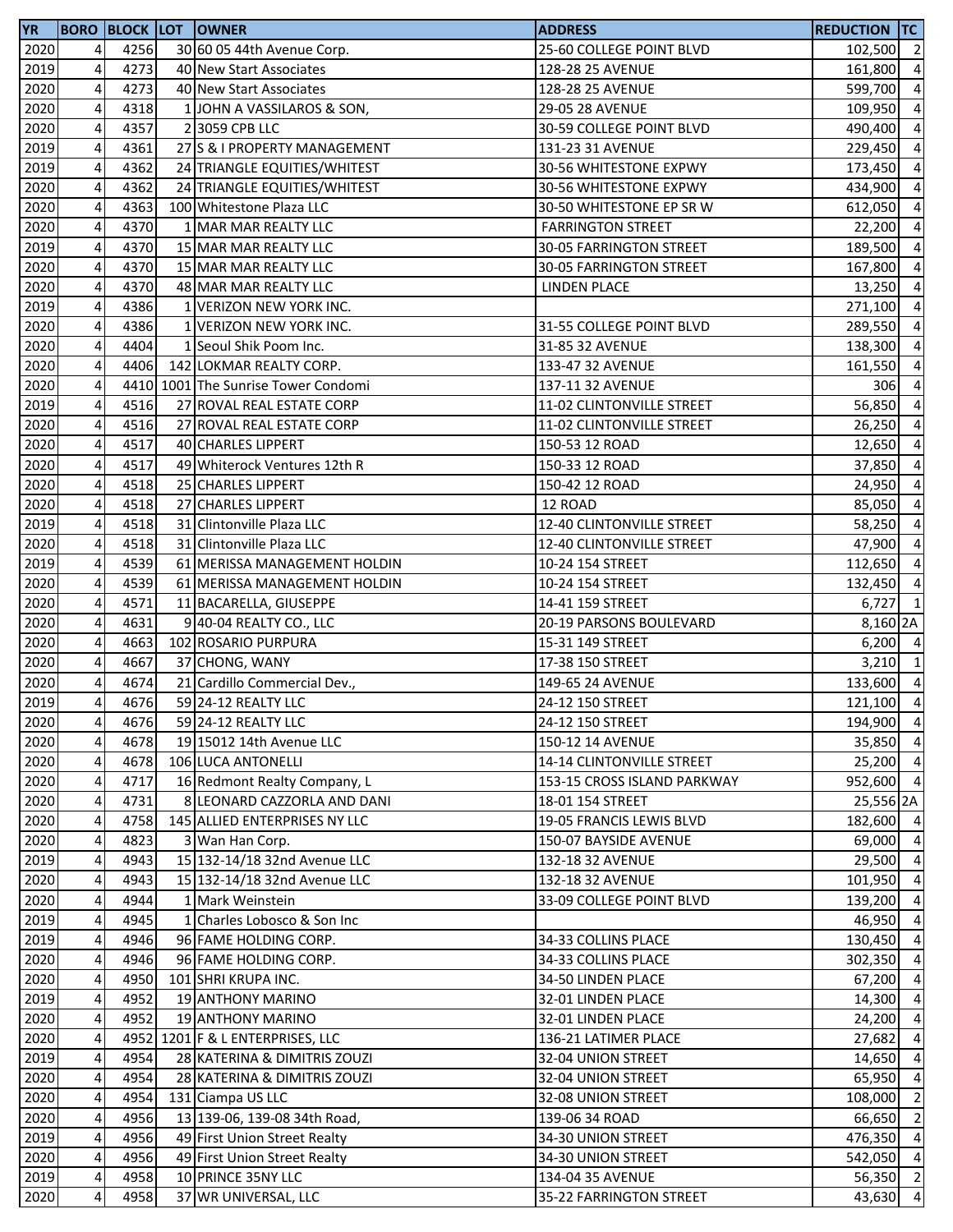| 2020<br>4<br>4958<br>8,600 4<br>39 ATHOS MANAGEMENT LLC<br>35-26 FARRINGTON STREET<br>4958<br>$\overline{\mathbf{2}}$<br>2020<br>4<br>44 GREAT G & J II LLC<br>135-53 NORTHERN BOULEVARD<br>117,700<br>2019<br>4<br>$\overline{a}$<br>4958 1035 135-17 Northern Blvd. Par<br>135-17 NORTHERN BOULEVARD<br>42,250<br>2020<br>4<br>4958 1035 135-17 Northern Blvd. Par<br>135-17 NORTHERN BOULEVARD<br>74,497<br>4<br>2020<br>4958 1101 GREAT G & J LLC<br>134-38 35 AVENUE<br>52,245<br>$\overline{2}$<br>4<br>2019<br>4958 1103 FARRINGTON PLAZA CONDOMIN<br>2,107<br>134-38 35 AVENUE<br>$\overline{2}$<br>2020<br>4<br>4958 1103 FARRINGTON PLAZA CONDOMIN<br>134-38 35 AVENUE<br>4,193<br>4959<br>$\overline{4}$<br>2020<br>4<br>13 SEUNG S REALTY CORP<br>35-05 FARRINGTON STREET<br>433,550<br>4<br>2020<br>4960<br>21,794 2B<br>6 Chong King Enterprise, In<br>35-15 LINDEN PLACE<br>4<br>$\overline{a}$<br>2020<br>4966<br>36-09 COLLEGE POINT BOULEVARD<br>40,300<br>155 CANAL REALTY CORP<br>$\overline{\mathbf{4}}$<br>4966<br>$\overline{a}$<br>2020<br>3 55 CANAL REALTY CORP<br>36-07 COLLEGE POINT BLVD<br>44,600<br>4<br>$\overline{a}$<br>2020<br>4966<br>36-05 COLLEGE POINT BLVD<br>4 55 CANAL REALTY CORP<br>10,200<br>$\overline{\mathbf{4}}$<br>$\overline{a}$<br>2020<br>4966<br>6 55 CANAL REALTY CORP<br>36-03 COLLEGE POINT BOULEVARD<br>69,800<br>4<br>$\overline{4}$<br>2020<br>4966<br>7 55 CANAL REALTY CORP<br>36-01 COLLEGE POINT BOULEVARD<br>72,750<br>$\overline{\mathbf{4}}$<br>2020<br>4971<br>41 PROPERTIES & INVESTMENTS<br>36-12 MAIN STREET<br>22,350<br>4<br>$\overline{a}$<br>2019<br>4971 1201 FSA Plaza Condominium<br>36-36 MAIN STREET<br>21,900<br>$\overline{\mathbf{4}}$<br>$\overline{a}$<br>2020<br>4971 1201 FSA Plaza Condominium<br>36-36 MAIN STREET<br>34,062<br>4<br>4972<br>$\overline{a}$<br>2020<br>57 WINFAT REALTY INC,<br>133-51 39 AVENUE<br>170,500<br>$\overline{\mathbf{4}}$<br>2019<br>4972<br>$\overline{a}$<br>152 JJDRJ Development Inc.<br>38-12 PRINCE STREET<br>32,850<br>4<br>152 JJDRJ Development Inc.<br>$\overline{a}$<br>2020<br>4972<br>38-12 PRINCE STREET<br>36,900<br>2019<br>$\overline{\mathbf{4}}$<br>$\overline{4}$<br>4972<br>238 238 Prince Square LLC<br>133-50 37 AVENUE<br>65,050<br>4<br>2020<br>4972<br>238 238 Prince Square LLC<br>133-50 37 AVENUE<br>150,100<br>4<br>2020<br>4973<br>12 39TH AVE REALTY MANAGEMEN<br>171,000<br>133-10 39 AVENUE<br>2020<br>4<br>4973<br>114 39 FLUSHING MANAGEMENT, L<br>133-20 39 AVENUE<br>50,800<br>2019<br>4<br>4973 1001 39 PRINCE REALTY LLC<br>133-42 39 AVENUE<br>1,903,350<br>4<br>2020<br>4973 1001 39 PRINCE REALTY LLC<br>133-42 39 AVENUE<br>2,032,050<br>4<br>4974<br>2019<br>61 TRUST FOR HOPE<br>135-09 38 AVENUE<br>24,394 2A<br>$\overline{4}$<br>2020<br>4974<br>61 TRUST FOR HOPE<br>135-09 38 AVENUE<br>11,000 2A<br>4<br>2020<br>4976<br>109,250 4<br>135-32 39 AVENUE<br>44 Cooper Investors Properti<br>4<br>2020<br>4977<br>21 Ciampa 72 LLC<br>137-02 NORTHERN BOULEVARD<br>694,950<br>4<br>2020<br>4977<br>82 JAC SAL REALTY CO. L<br>148,900<br>136-59 37 AVENUE<br>$\overline{4}$<br>2020<br>4977 1201 NORTHERN BOULEVARD MANAGE<br>36-17 MAIN STREET<br>12,816<br>4<br>2020<br>4978<br>107 3805 and 3729 Main Street<br>38-05 MAIN STREET<br>1,523,700<br>$\overline{4}$<br>4<br>2019<br>4978 1304 The Office Board of Flush<br>24,059<br>38-08 UNION STREET<br>2020<br>4978 1304 The Office Board of Flush<br>38-08 UNION STREET<br>30,036 4<br>4<br>$\overline{\mathbf{4}}$<br>$\overline{4}$<br>2020<br>4980<br>11 PI Associates, LLC<br>136-21 ROOSEVELT AVENUE<br>1,250,000<br>2020<br>4<br>4980<br>$\overline{4}$<br>46 Amity Holding Co.<br>136-93 ROOSEVELT AVENUE<br>270,000<br>$\overline{\mathbf{4}}$<br>2020<br>4980<br>49 RIKKA LLC<br>136-89 ROOSEVELT AVENUE<br>130,800 4<br>2019<br>4<br>4980<br>69 136-39 ROOSEVELT AVE LLC<br>$\overline{4}$<br>136-39 ROOSEVELT AVENUE<br>88,150<br>$\overline{\mathbf{4}}$<br>2020<br>4980<br>$\overline{4}$<br>69 136-39 ROOSEVELT AVE LLC<br>110,750<br>136-39 ROOSEVELT AVENUE<br>2019<br>4<br>$\overline{4}$<br>4981<br>9 Union Plaza Nursing Home<br>33-23 UNION STREET<br>2,563,750<br>4<br>2020<br>4981<br>9 Union Plaza Nursing Home<br>$\overline{a}$<br>33-23 UNION STREET<br>3,158,650<br>2020<br>4981<br>$\overline{2}$<br>4<br>78 HAMPSHIRE COOPERATIVE, IN<br>140-33 34 AVENUE<br>452,900<br>2020<br>1,126,200 2<br>4<br>4994<br>17 The Bennington LLC<br>140-16 34 AVENUE<br>2020<br>4<br>171,750 2<br>4994<br>41 34 Woodside Realty, LLC<br>140-74 34 AVENUE<br>$\overline{20}20$<br>410,050 2<br>4<br>4994<br>70 13981 LLC<br>139-81 35 AVENUE<br>1,019,200 2<br>2020<br>4<br>4995<br>1 34-15 Parsons Blvd, LLC<br>34-15 PARSONS BOULEVARD<br>652,750 2<br>2020<br>4<br>4995<br>64 Mid-Island Limited Partne<br>144-45 35 AVENUE<br>$\overline{2}$<br>2020<br>4<br>4995<br>73 JMK Property Three LLC<br>166,950<br>144-27 35 AVENUE<br>2020<br>59 Woodman Realty LLC<br>$\overline{4}$<br>4<br>4996<br>147-02 34 AVENUE<br>126,300<br>$\overline{2}$<br>2019<br>4<br>4999<br>33 Wendy Apartment Corp.<br>149-43 35 AVENUE<br>168,100<br>369,900 2<br>2020<br>4<br>4999<br>149-43 35 AVENUE<br>33 Wendy Apartment Corp.<br>$\overline{\mathbf{4}}$<br>2020<br>150,750 2<br>5003<br>15 144-16 35th Ave. Tenants<br>144-16 35 AVENUE<br>143,550 2<br>2020<br>4<br>5005<br>6 147 Realty Co., L.L.C.<br>35-19 147 STREET<br>2019<br>$\overline{4}$<br>5005<br>33 35 POLORD LLC<br>148-04 35 AVENUE<br>21,492 2B<br>2020<br>4<br>5005<br>33 35 POLORD LLC<br>148-04 35 AVENUE<br>37,242 2B<br>2019<br>$\overline{4}$<br>31,400 2<br>5005<br>45 35-20 149th Street, LLC<br>35-20 149 STREET<br>2020<br>4<br>28,700 2<br>5005<br>45 35-20 149th Street, LLC<br>35-20 149 STREET<br>425,300 2<br>2020<br>4<br>5005<br>59 147-25 Northern Associate<br>147-25 NORTHERN BOULEVARD | <b>YR</b> |  | <b>BORO BLOCK LOT OWNER</b> | <b>ADDRESS</b> | <b>REDUCTION TC</b> |                         |
|---------------------------------------------------------------------------------------------------------------------------------------------------------------------------------------------------------------------------------------------------------------------------------------------------------------------------------------------------------------------------------------------------------------------------------------------------------------------------------------------------------------------------------------------------------------------------------------------------------------------------------------------------------------------------------------------------------------------------------------------------------------------------------------------------------------------------------------------------------------------------------------------------------------------------------------------------------------------------------------------------------------------------------------------------------------------------------------------------------------------------------------------------------------------------------------------------------------------------------------------------------------------------------------------------------------------------------------------------------------------------------------------------------------------------------------------------------------------------------------------------------------------------------------------------------------------------------------------------------------------------------------------------------------------------------------------------------------------------------------------------------------------------------------------------------------------------------------------------------------------------------------------------------------------------------------------------------------------------------------------------------------------------------------------------------------------------------------------------------------------------------------------------------------------------------------------------------------------------------------------------------------------------------------------------------------------------------------------------------------------------------------------------------------------------------------------------------------------------------------------------------------------------------------------------------------------------------------------------------------------------------------------------------------------------------------------------------------------------------------------------------------------------------------------------------------------------------------------------------------------------------------------------------------------------------------------------------------------------------------------------------------------------------------------------------------------------------------------------------------------------------------------------------------------------------------------------------------------------------------------------------------------------------------------------------------------------------------------------------------------------------------------------------------------------------------------------------------------------------------------------------------------------------------------------------------------------------------------------------------------------------------------------------------------------------------------------------------------------------------------------------------------------------------------------------------------------------------------------------------------------------------------------------------------------------------------------------------------------------------------------------------------------------------------------------------------------------------------------------------------------------------------------------------------------------------------------------------------------------------------------------------------------------------------------------------------------------------------------------------------------------------------------------------------------------------------------------------------------------------------------------------------------------------------------------------------------------------------------------------------------------------------------------------------------------------------------------------------------------------------------------------------------------------------------------------------------------------------------------------------------------------------------------------------------------------------------------------------------------------------------------------------------------------------------------------------------------------------------------------------------------------------------------------------------------------------------------------------------------------------------------------------------------------------------------------------------------------------------------------------------------------------------------------------------------------------------------------------------------------------------------------------------------------------------------------------------------------------------------------------------------------------------------------------------------------------------------------------------------------------------------------------------------------------------------------------------------------------------------------------------------------------------------------|-----------|--|-----------------------------|----------------|---------------------|-------------------------|
|                                                                                                                                                                                                                                                                                                                                                                                                                                                                                                                                                                                                                                                                                                                                                                                                                                                                                                                                                                                                                                                                                                                                                                                                                                                                                                                                                                                                                                                                                                                                                                                                                                                                                                                                                                                                                                                                                                                                                                                                                                                                                                                                                                                                                                                                                                                                                                                                                                                                                                                                                                                                                                                                                                                                                                                                                                                                                                                                                                                                                                                                                                                                                                                                                                                                                                                                                                                                                                                                                                                                                                                                                                                                                                                                                                                                                                                                                                                                                                                                                                                                                                                                                                                                                                                                                                                                                                                                                                                                                                                                                                                                                                                                                                                                                                                                                                                                                                                                                                                                                                                                                                                                                                                                                                                                                                                                                                                                                                                                                                                                                                                                                                                                                                                                                                                                                                                                                                               |           |  |                             |                |                     |                         |
|                                                                                                                                                                                                                                                                                                                                                                                                                                                                                                                                                                                                                                                                                                                                                                                                                                                                                                                                                                                                                                                                                                                                                                                                                                                                                                                                                                                                                                                                                                                                                                                                                                                                                                                                                                                                                                                                                                                                                                                                                                                                                                                                                                                                                                                                                                                                                                                                                                                                                                                                                                                                                                                                                                                                                                                                                                                                                                                                                                                                                                                                                                                                                                                                                                                                                                                                                                                                                                                                                                                                                                                                                                                                                                                                                                                                                                                                                                                                                                                                                                                                                                                                                                                                                                                                                                                                                                                                                                                                                                                                                                                                                                                                                                                                                                                                                                                                                                                                                                                                                                                                                                                                                                                                                                                                                                                                                                                                                                                                                                                                                                                                                                                                                                                                                                                                                                                                                                               |           |  |                             |                |                     |                         |
|                                                                                                                                                                                                                                                                                                                                                                                                                                                                                                                                                                                                                                                                                                                                                                                                                                                                                                                                                                                                                                                                                                                                                                                                                                                                                                                                                                                                                                                                                                                                                                                                                                                                                                                                                                                                                                                                                                                                                                                                                                                                                                                                                                                                                                                                                                                                                                                                                                                                                                                                                                                                                                                                                                                                                                                                                                                                                                                                                                                                                                                                                                                                                                                                                                                                                                                                                                                                                                                                                                                                                                                                                                                                                                                                                                                                                                                                                                                                                                                                                                                                                                                                                                                                                                                                                                                                                                                                                                                                                                                                                                                                                                                                                                                                                                                                                                                                                                                                                                                                                                                                                                                                                                                                                                                                                                                                                                                                                                                                                                                                                                                                                                                                                                                                                                                                                                                                                                               |           |  |                             |                |                     |                         |
|                                                                                                                                                                                                                                                                                                                                                                                                                                                                                                                                                                                                                                                                                                                                                                                                                                                                                                                                                                                                                                                                                                                                                                                                                                                                                                                                                                                                                                                                                                                                                                                                                                                                                                                                                                                                                                                                                                                                                                                                                                                                                                                                                                                                                                                                                                                                                                                                                                                                                                                                                                                                                                                                                                                                                                                                                                                                                                                                                                                                                                                                                                                                                                                                                                                                                                                                                                                                                                                                                                                                                                                                                                                                                                                                                                                                                                                                                                                                                                                                                                                                                                                                                                                                                                                                                                                                                                                                                                                                                                                                                                                                                                                                                                                                                                                                                                                                                                                                                                                                                                                                                                                                                                                                                                                                                                                                                                                                                                                                                                                                                                                                                                                                                                                                                                                                                                                                                                               |           |  |                             |                |                     | $\overline{a}$          |
|                                                                                                                                                                                                                                                                                                                                                                                                                                                                                                                                                                                                                                                                                                                                                                                                                                                                                                                                                                                                                                                                                                                                                                                                                                                                                                                                                                                                                                                                                                                                                                                                                                                                                                                                                                                                                                                                                                                                                                                                                                                                                                                                                                                                                                                                                                                                                                                                                                                                                                                                                                                                                                                                                                                                                                                                                                                                                                                                                                                                                                                                                                                                                                                                                                                                                                                                                                                                                                                                                                                                                                                                                                                                                                                                                                                                                                                                                                                                                                                                                                                                                                                                                                                                                                                                                                                                                                                                                                                                                                                                                                                                                                                                                                                                                                                                                                                                                                                                                                                                                                                                                                                                                                                                                                                                                                                                                                                                                                                                                                                                                                                                                                                                                                                                                                                                                                                                                                               |           |  |                             |                |                     | $\overline{a}$          |
|                                                                                                                                                                                                                                                                                                                                                                                                                                                                                                                                                                                                                                                                                                                                                                                                                                                                                                                                                                                                                                                                                                                                                                                                                                                                                                                                                                                                                                                                                                                                                                                                                                                                                                                                                                                                                                                                                                                                                                                                                                                                                                                                                                                                                                                                                                                                                                                                                                                                                                                                                                                                                                                                                                                                                                                                                                                                                                                                                                                                                                                                                                                                                                                                                                                                                                                                                                                                                                                                                                                                                                                                                                                                                                                                                                                                                                                                                                                                                                                                                                                                                                                                                                                                                                                                                                                                                                                                                                                                                                                                                                                                                                                                                                                                                                                                                                                                                                                                                                                                                                                                                                                                                                                                                                                                                                                                                                                                                                                                                                                                                                                                                                                                                                                                                                                                                                                                                                               |           |  |                             |                |                     |                         |
|                                                                                                                                                                                                                                                                                                                                                                                                                                                                                                                                                                                                                                                                                                                                                                                                                                                                                                                                                                                                                                                                                                                                                                                                                                                                                                                                                                                                                                                                                                                                                                                                                                                                                                                                                                                                                                                                                                                                                                                                                                                                                                                                                                                                                                                                                                                                                                                                                                                                                                                                                                                                                                                                                                                                                                                                                                                                                                                                                                                                                                                                                                                                                                                                                                                                                                                                                                                                                                                                                                                                                                                                                                                                                                                                                                                                                                                                                                                                                                                                                                                                                                                                                                                                                                                                                                                                                                                                                                                                                                                                                                                                                                                                                                                                                                                                                                                                                                                                                                                                                                                                                                                                                                                                                                                                                                                                                                                                                                                                                                                                                                                                                                                                                                                                                                                                                                                                                                               |           |  |                             |                |                     |                         |
|                                                                                                                                                                                                                                                                                                                                                                                                                                                                                                                                                                                                                                                                                                                                                                                                                                                                                                                                                                                                                                                                                                                                                                                                                                                                                                                                                                                                                                                                                                                                                                                                                                                                                                                                                                                                                                                                                                                                                                                                                                                                                                                                                                                                                                                                                                                                                                                                                                                                                                                                                                                                                                                                                                                                                                                                                                                                                                                                                                                                                                                                                                                                                                                                                                                                                                                                                                                                                                                                                                                                                                                                                                                                                                                                                                                                                                                                                                                                                                                                                                                                                                                                                                                                                                                                                                                                                                                                                                                                                                                                                                                                                                                                                                                                                                                                                                                                                                                                                                                                                                                                                                                                                                                                                                                                                                                                                                                                                                                                                                                                                                                                                                                                                                                                                                                                                                                                                                               |           |  |                             |                |                     |                         |
|                                                                                                                                                                                                                                                                                                                                                                                                                                                                                                                                                                                                                                                                                                                                                                                                                                                                                                                                                                                                                                                                                                                                                                                                                                                                                                                                                                                                                                                                                                                                                                                                                                                                                                                                                                                                                                                                                                                                                                                                                                                                                                                                                                                                                                                                                                                                                                                                                                                                                                                                                                                                                                                                                                                                                                                                                                                                                                                                                                                                                                                                                                                                                                                                                                                                                                                                                                                                                                                                                                                                                                                                                                                                                                                                                                                                                                                                                                                                                                                                                                                                                                                                                                                                                                                                                                                                                                                                                                                                                                                                                                                                                                                                                                                                                                                                                                                                                                                                                                                                                                                                                                                                                                                                                                                                                                                                                                                                                                                                                                                                                                                                                                                                                                                                                                                                                                                                                                               |           |  |                             |                |                     |                         |
|                                                                                                                                                                                                                                                                                                                                                                                                                                                                                                                                                                                                                                                                                                                                                                                                                                                                                                                                                                                                                                                                                                                                                                                                                                                                                                                                                                                                                                                                                                                                                                                                                                                                                                                                                                                                                                                                                                                                                                                                                                                                                                                                                                                                                                                                                                                                                                                                                                                                                                                                                                                                                                                                                                                                                                                                                                                                                                                                                                                                                                                                                                                                                                                                                                                                                                                                                                                                                                                                                                                                                                                                                                                                                                                                                                                                                                                                                                                                                                                                                                                                                                                                                                                                                                                                                                                                                                                                                                                                                                                                                                                                                                                                                                                                                                                                                                                                                                                                                                                                                                                                                                                                                                                                                                                                                                                                                                                                                                                                                                                                                                                                                                                                                                                                                                                                                                                                                                               |           |  |                             |                |                     |                         |
|                                                                                                                                                                                                                                                                                                                                                                                                                                                                                                                                                                                                                                                                                                                                                                                                                                                                                                                                                                                                                                                                                                                                                                                                                                                                                                                                                                                                                                                                                                                                                                                                                                                                                                                                                                                                                                                                                                                                                                                                                                                                                                                                                                                                                                                                                                                                                                                                                                                                                                                                                                                                                                                                                                                                                                                                                                                                                                                                                                                                                                                                                                                                                                                                                                                                                                                                                                                                                                                                                                                                                                                                                                                                                                                                                                                                                                                                                                                                                                                                                                                                                                                                                                                                                                                                                                                                                                                                                                                                                                                                                                                                                                                                                                                                                                                                                                                                                                                                                                                                                                                                                                                                                                                                                                                                                                                                                                                                                                                                                                                                                                                                                                                                                                                                                                                                                                                                                                               |           |  |                             |                |                     |                         |
|                                                                                                                                                                                                                                                                                                                                                                                                                                                                                                                                                                                                                                                                                                                                                                                                                                                                                                                                                                                                                                                                                                                                                                                                                                                                                                                                                                                                                                                                                                                                                                                                                                                                                                                                                                                                                                                                                                                                                                                                                                                                                                                                                                                                                                                                                                                                                                                                                                                                                                                                                                                                                                                                                                                                                                                                                                                                                                                                                                                                                                                                                                                                                                                                                                                                                                                                                                                                                                                                                                                                                                                                                                                                                                                                                                                                                                                                                                                                                                                                                                                                                                                                                                                                                                                                                                                                                                                                                                                                                                                                                                                                                                                                                                                                                                                                                                                                                                                                                                                                                                                                                                                                                                                                                                                                                                                                                                                                                                                                                                                                                                                                                                                                                                                                                                                                                                                                                                               |           |  |                             |                |                     |                         |
|                                                                                                                                                                                                                                                                                                                                                                                                                                                                                                                                                                                                                                                                                                                                                                                                                                                                                                                                                                                                                                                                                                                                                                                                                                                                                                                                                                                                                                                                                                                                                                                                                                                                                                                                                                                                                                                                                                                                                                                                                                                                                                                                                                                                                                                                                                                                                                                                                                                                                                                                                                                                                                                                                                                                                                                                                                                                                                                                                                                                                                                                                                                                                                                                                                                                                                                                                                                                                                                                                                                                                                                                                                                                                                                                                                                                                                                                                                                                                                                                                                                                                                                                                                                                                                                                                                                                                                                                                                                                                                                                                                                                                                                                                                                                                                                                                                                                                                                                                                                                                                                                                                                                                                                                                                                                                                                                                                                                                                                                                                                                                                                                                                                                                                                                                                                                                                                                                                               |           |  |                             |                |                     |                         |
|                                                                                                                                                                                                                                                                                                                                                                                                                                                                                                                                                                                                                                                                                                                                                                                                                                                                                                                                                                                                                                                                                                                                                                                                                                                                                                                                                                                                                                                                                                                                                                                                                                                                                                                                                                                                                                                                                                                                                                                                                                                                                                                                                                                                                                                                                                                                                                                                                                                                                                                                                                                                                                                                                                                                                                                                                                                                                                                                                                                                                                                                                                                                                                                                                                                                                                                                                                                                                                                                                                                                                                                                                                                                                                                                                                                                                                                                                                                                                                                                                                                                                                                                                                                                                                                                                                                                                                                                                                                                                                                                                                                                                                                                                                                                                                                                                                                                                                                                                                                                                                                                                                                                                                                                                                                                                                                                                                                                                                                                                                                                                                                                                                                                                                                                                                                                                                                                                                               |           |  |                             |                |                     |                         |
|                                                                                                                                                                                                                                                                                                                                                                                                                                                                                                                                                                                                                                                                                                                                                                                                                                                                                                                                                                                                                                                                                                                                                                                                                                                                                                                                                                                                                                                                                                                                                                                                                                                                                                                                                                                                                                                                                                                                                                                                                                                                                                                                                                                                                                                                                                                                                                                                                                                                                                                                                                                                                                                                                                                                                                                                                                                                                                                                                                                                                                                                                                                                                                                                                                                                                                                                                                                                                                                                                                                                                                                                                                                                                                                                                                                                                                                                                                                                                                                                                                                                                                                                                                                                                                                                                                                                                                                                                                                                                                                                                                                                                                                                                                                                                                                                                                                                                                                                                                                                                                                                                                                                                                                                                                                                                                                                                                                                                                                                                                                                                                                                                                                                                                                                                                                                                                                                                                               |           |  |                             |                |                     | $\overline{4}$          |
|                                                                                                                                                                                                                                                                                                                                                                                                                                                                                                                                                                                                                                                                                                                                                                                                                                                                                                                                                                                                                                                                                                                                                                                                                                                                                                                                                                                                                                                                                                                                                                                                                                                                                                                                                                                                                                                                                                                                                                                                                                                                                                                                                                                                                                                                                                                                                                                                                                                                                                                                                                                                                                                                                                                                                                                                                                                                                                                                                                                                                                                                                                                                                                                                                                                                                                                                                                                                                                                                                                                                                                                                                                                                                                                                                                                                                                                                                                                                                                                                                                                                                                                                                                                                                                                                                                                                                                                                                                                                                                                                                                                                                                                                                                                                                                                                                                                                                                                                                                                                                                                                                                                                                                                                                                                                                                                                                                                                                                                                                                                                                                                                                                                                                                                                                                                                                                                                                                               |           |  |                             |                |                     |                         |
|                                                                                                                                                                                                                                                                                                                                                                                                                                                                                                                                                                                                                                                                                                                                                                                                                                                                                                                                                                                                                                                                                                                                                                                                                                                                                                                                                                                                                                                                                                                                                                                                                                                                                                                                                                                                                                                                                                                                                                                                                                                                                                                                                                                                                                                                                                                                                                                                                                                                                                                                                                                                                                                                                                                                                                                                                                                                                                                                                                                                                                                                                                                                                                                                                                                                                                                                                                                                                                                                                                                                                                                                                                                                                                                                                                                                                                                                                                                                                                                                                                                                                                                                                                                                                                                                                                                                                                                                                                                                                                                                                                                                                                                                                                                                                                                                                                                                                                                                                                                                                                                                                                                                                                                                                                                                                                                                                                                                                                                                                                                                                                                                                                                                                                                                                                                                                                                                                                               |           |  |                             |                |                     |                         |
|                                                                                                                                                                                                                                                                                                                                                                                                                                                                                                                                                                                                                                                                                                                                                                                                                                                                                                                                                                                                                                                                                                                                                                                                                                                                                                                                                                                                                                                                                                                                                                                                                                                                                                                                                                                                                                                                                                                                                                                                                                                                                                                                                                                                                                                                                                                                                                                                                                                                                                                                                                                                                                                                                                                                                                                                                                                                                                                                                                                                                                                                                                                                                                                                                                                                                                                                                                                                                                                                                                                                                                                                                                                                                                                                                                                                                                                                                                                                                                                                                                                                                                                                                                                                                                                                                                                                                                                                                                                                                                                                                                                                                                                                                                                                                                                                                                                                                                                                                                                                                                                                                                                                                                                                                                                                                                                                                                                                                                                                                                                                                                                                                                                                                                                                                                                                                                                                                                               |           |  |                             |                |                     |                         |
|                                                                                                                                                                                                                                                                                                                                                                                                                                                                                                                                                                                                                                                                                                                                                                                                                                                                                                                                                                                                                                                                                                                                                                                                                                                                                                                                                                                                                                                                                                                                                                                                                                                                                                                                                                                                                                                                                                                                                                                                                                                                                                                                                                                                                                                                                                                                                                                                                                                                                                                                                                                                                                                                                                                                                                                                                                                                                                                                                                                                                                                                                                                                                                                                                                                                                                                                                                                                                                                                                                                                                                                                                                                                                                                                                                                                                                                                                                                                                                                                                                                                                                                                                                                                                                                                                                                                                                                                                                                                                                                                                                                                                                                                                                                                                                                                                                                                                                                                                                                                                                                                                                                                                                                                                                                                                                                                                                                                                                                                                                                                                                                                                                                                                                                                                                                                                                                                                                               |           |  |                             |                |                     |                         |
|                                                                                                                                                                                                                                                                                                                                                                                                                                                                                                                                                                                                                                                                                                                                                                                                                                                                                                                                                                                                                                                                                                                                                                                                                                                                                                                                                                                                                                                                                                                                                                                                                                                                                                                                                                                                                                                                                                                                                                                                                                                                                                                                                                                                                                                                                                                                                                                                                                                                                                                                                                                                                                                                                                                                                                                                                                                                                                                                                                                                                                                                                                                                                                                                                                                                                                                                                                                                                                                                                                                                                                                                                                                                                                                                                                                                                                                                                                                                                                                                                                                                                                                                                                                                                                                                                                                                                                                                                                                                                                                                                                                                                                                                                                                                                                                                                                                                                                                                                                                                                                                                                                                                                                                                                                                                                                                                                                                                                                                                                                                                                                                                                                                                                                                                                                                                                                                                                                               |           |  |                             |                |                     |                         |
|                                                                                                                                                                                                                                                                                                                                                                                                                                                                                                                                                                                                                                                                                                                                                                                                                                                                                                                                                                                                                                                                                                                                                                                                                                                                                                                                                                                                                                                                                                                                                                                                                                                                                                                                                                                                                                                                                                                                                                                                                                                                                                                                                                                                                                                                                                                                                                                                                                                                                                                                                                                                                                                                                                                                                                                                                                                                                                                                                                                                                                                                                                                                                                                                                                                                                                                                                                                                                                                                                                                                                                                                                                                                                                                                                                                                                                                                                                                                                                                                                                                                                                                                                                                                                                                                                                                                                                                                                                                                                                                                                                                                                                                                                                                                                                                                                                                                                                                                                                                                                                                                                                                                                                                                                                                                                                                                                                                                                                                                                                                                                                                                                                                                                                                                                                                                                                                                                                               |           |  |                             |                |                     |                         |
|                                                                                                                                                                                                                                                                                                                                                                                                                                                                                                                                                                                                                                                                                                                                                                                                                                                                                                                                                                                                                                                                                                                                                                                                                                                                                                                                                                                                                                                                                                                                                                                                                                                                                                                                                                                                                                                                                                                                                                                                                                                                                                                                                                                                                                                                                                                                                                                                                                                                                                                                                                                                                                                                                                                                                                                                                                                                                                                                                                                                                                                                                                                                                                                                                                                                                                                                                                                                                                                                                                                                                                                                                                                                                                                                                                                                                                                                                                                                                                                                                                                                                                                                                                                                                                                                                                                                                                                                                                                                                                                                                                                                                                                                                                                                                                                                                                                                                                                                                                                                                                                                                                                                                                                                                                                                                                                                                                                                                                                                                                                                                                                                                                                                                                                                                                                                                                                                                                               |           |  |                             |                |                     | $\overline{4}$          |
|                                                                                                                                                                                                                                                                                                                                                                                                                                                                                                                                                                                                                                                                                                                                                                                                                                                                                                                                                                                                                                                                                                                                                                                                                                                                                                                                                                                                                                                                                                                                                                                                                                                                                                                                                                                                                                                                                                                                                                                                                                                                                                                                                                                                                                                                                                                                                                                                                                                                                                                                                                                                                                                                                                                                                                                                                                                                                                                                                                                                                                                                                                                                                                                                                                                                                                                                                                                                                                                                                                                                                                                                                                                                                                                                                                                                                                                                                                                                                                                                                                                                                                                                                                                                                                                                                                                                                                                                                                                                                                                                                                                                                                                                                                                                                                                                                                                                                                                                                                                                                                                                                                                                                                                                                                                                                                                                                                                                                                                                                                                                                                                                                                                                                                                                                                                                                                                                                                               |           |  |                             |                |                     | $\overline{a}$          |
|                                                                                                                                                                                                                                                                                                                                                                                                                                                                                                                                                                                                                                                                                                                                                                                                                                                                                                                                                                                                                                                                                                                                                                                                                                                                                                                                                                                                                                                                                                                                                                                                                                                                                                                                                                                                                                                                                                                                                                                                                                                                                                                                                                                                                                                                                                                                                                                                                                                                                                                                                                                                                                                                                                                                                                                                                                                                                                                                                                                                                                                                                                                                                                                                                                                                                                                                                                                                                                                                                                                                                                                                                                                                                                                                                                                                                                                                                                                                                                                                                                                                                                                                                                                                                                                                                                                                                                                                                                                                                                                                                                                                                                                                                                                                                                                                                                                                                                                                                                                                                                                                                                                                                                                                                                                                                                                                                                                                                                                                                                                                                                                                                                                                                                                                                                                                                                                                                                               |           |  |                             |                |                     | $\overline{a}$          |
|                                                                                                                                                                                                                                                                                                                                                                                                                                                                                                                                                                                                                                                                                                                                                                                                                                                                                                                                                                                                                                                                                                                                                                                                                                                                                                                                                                                                                                                                                                                                                                                                                                                                                                                                                                                                                                                                                                                                                                                                                                                                                                                                                                                                                                                                                                                                                                                                                                                                                                                                                                                                                                                                                                                                                                                                                                                                                                                                                                                                                                                                                                                                                                                                                                                                                                                                                                                                                                                                                                                                                                                                                                                                                                                                                                                                                                                                                                                                                                                                                                                                                                                                                                                                                                                                                                                                                                                                                                                                                                                                                                                                                                                                                                                                                                                                                                                                                                                                                                                                                                                                                                                                                                                                                                                                                                                                                                                                                                                                                                                                                                                                                                                                                                                                                                                                                                                                                                               |           |  |                             |                |                     | $\overline{a}$          |
|                                                                                                                                                                                                                                                                                                                                                                                                                                                                                                                                                                                                                                                                                                                                                                                                                                                                                                                                                                                                                                                                                                                                                                                                                                                                                                                                                                                                                                                                                                                                                                                                                                                                                                                                                                                                                                                                                                                                                                                                                                                                                                                                                                                                                                                                                                                                                                                                                                                                                                                                                                                                                                                                                                                                                                                                                                                                                                                                                                                                                                                                                                                                                                                                                                                                                                                                                                                                                                                                                                                                                                                                                                                                                                                                                                                                                                                                                                                                                                                                                                                                                                                                                                                                                                                                                                                                                                                                                                                                                                                                                                                                                                                                                                                                                                                                                                                                                                                                                                                                                                                                                                                                                                                                                                                                                                                                                                                                                                                                                                                                                                                                                                                                                                                                                                                                                                                                                                               |           |  |                             |                |                     | $\overline{4}$          |
|                                                                                                                                                                                                                                                                                                                                                                                                                                                                                                                                                                                                                                                                                                                                                                                                                                                                                                                                                                                                                                                                                                                                                                                                                                                                                                                                                                                                                                                                                                                                                                                                                                                                                                                                                                                                                                                                                                                                                                                                                                                                                                                                                                                                                                                                                                                                                                                                                                                                                                                                                                                                                                                                                                                                                                                                                                                                                                                                                                                                                                                                                                                                                                                                                                                                                                                                                                                                                                                                                                                                                                                                                                                                                                                                                                                                                                                                                                                                                                                                                                                                                                                                                                                                                                                                                                                                                                                                                                                                                                                                                                                                                                                                                                                                                                                                                                                                                                                                                                                                                                                                                                                                                                                                                                                                                                                                                                                                                                                                                                                                                                                                                                                                                                                                                                                                                                                                                                               |           |  |                             |                |                     |                         |
|                                                                                                                                                                                                                                                                                                                                                                                                                                                                                                                                                                                                                                                                                                                                                                                                                                                                                                                                                                                                                                                                                                                                                                                                                                                                                                                                                                                                                                                                                                                                                                                                                                                                                                                                                                                                                                                                                                                                                                                                                                                                                                                                                                                                                                                                                                                                                                                                                                                                                                                                                                                                                                                                                                                                                                                                                                                                                                                                                                                                                                                                                                                                                                                                                                                                                                                                                                                                                                                                                                                                                                                                                                                                                                                                                                                                                                                                                                                                                                                                                                                                                                                                                                                                                                                                                                                                                                                                                                                                                                                                                                                                                                                                                                                                                                                                                                                                                                                                                                                                                                                                                                                                                                                                                                                                                                                                                                                                                                                                                                                                                                                                                                                                                                                                                                                                                                                                                                               |           |  |                             |                |                     |                         |
|                                                                                                                                                                                                                                                                                                                                                                                                                                                                                                                                                                                                                                                                                                                                                                                                                                                                                                                                                                                                                                                                                                                                                                                                                                                                                                                                                                                                                                                                                                                                                                                                                                                                                                                                                                                                                                                                                                                                                                                                                                                                                                                                                                                                                                                                                                                                                                                                                                                                                                                                                                                                                                                                                                                                                                                                                                                                                                                                                                                                                                                                                                                                                                                                                                                                                                                                                                                                                                                                                                                                                                                                                                                                                                                                                                                                                                                                                                                                                                                                                                                                                                                                                                                                                                                                                                                                                                                                                                                                                                                                                                                                                                                                                                                                                                                                                                                                                                                                                                                                                                                                                                                                                                                                                                                                                                                                                                                                                                                                                                                                                                                                                                                                                                                                                                                                                                                                                                               |           |  |                             |                |                     |                         |
|                                                                                                                                                                                                                                                                                                                                                                                                                                                                                                                                                                                                                                                                                                                                                                                                                                                                                                                                                                                                                                                                                                                                                                                                                                                                                                                                                                                                                                                                                                                                                                                                                                                                                                                                                                                                                                                                                                                                                                                                                                                                                                                                                                                                                                                                                                                                                                                                                                                                                                                                                                                                                                                                                                                                                                                                                                                                                                                                                                                                                                                                                                                                                                                                                                                                                                                                                                                                                                                                                                                                                                                                                                                                                                                                                                                                                                                                                                                                                                                                                                                                                                                                                                                                                                                                                                                                                                                                                                                                                                                                                                                                                                                                                                                                                                                                                                                                                                                                                                                                                                                                                                                                                                                                                                                                                                                                                                                                                                                                                                                                                                                                                                                                                                                                                                                                                                                                                                               |           |  |                             |                |                     | $\overline{\mathbf{c}}$ |
|                                                                                                                                                                                                                                                                                                                                                                                                                                                                                                                                                                                                                                                                                                                                                                                                                                                                                                                                                                                                                                                                                                                                                                                                                                                                                                                                                                                                                                                                                                                                                                                                                                                                                                                                                                                                                                                                                                                                                                                                                                                                                                                                                                                                                                                                                                                                                                                                                                                                                                                                                                                                                                                                                                                                                                                                                                                                                                                                                                                                                                                                                                                                                                                                                                                                                                                                                                                                                                                                                                                                                                                                                                                                                                                                                                                                                                                                                                                                                                                                                                                                                                                                                                                                                                                                                                                                                                                                                                                                                                                                                                                                                                                                                                                                                                                                                                                                                                                                                                                                                                                                                                                                                                                                                                                                                                                                                                                                                                                                                                                                                                                                                                                                                                                                                                                                                                                                                                               |           |  |                             |                |                     | $\overline{4}$          |
|                                                                                                                                                                                                                                                                                                                                                                                                                                                                                                                                                                                                                                                                                                                                                                                                                                                                                                                                                                                                                                                                                                                                                                                                                                                                                                                                                                                                                                                                                                                                                                                                                                                                                                                                                                                                                                                                                                                                                                                                                                                                                                                                                                                                                                                                                                                                                                                                                                                                                                                                                                                                                                                                                                                                                                                                                                                                                                                                                                                                                                                                                                                                                                                                                                                                                                                                                                                                                                                                                                                                                                                                                                                                                                                                                                                                                                                                                                                                                                                                                                                                                                                                                                                                                                                                                                                                                                                                                                                                                                                                                                                                                                                                                                                                                                                                                                                                                                                                                                                                                                                                                                                                                                                                                                                                                                                                                                                                                                                                                                                                                                                                                                                                                                                                                                                                                                                                                                               |           |  |                             |                |                     | $\overline{a}$          |
|                                                                                                                                                                                                                                                                                                                                                                                                                                                                                                                                                                                                                                                                                                                                                                                                                                                                                                                                                                                                                                                                                                                                                                                                                                                                                                                                                                                                                                                                                                                                                                                                                                                                                                                                                                                                                                                                                                                                                                                                                                                                                                                                                                                                                                                                                                                                                                                                                                                                                                                                                                                                                                                                                                                                                                                                                                                                                                                                                                                                                                                                                                                                                                                                                                                                                                                                                                                                                                                                                                                                                                                                                                                                                                                                                                                                                                                                                                                                                                                                                                                                                                                                                                                                                                                                                                                                                                                                                                                                                                                                                                                                                                                                                                                                                                                                                                                                                                                                                                                                                                                                                                                                                                                                                                                                                                                                                                                                                                                                                                                                                                                                                                                                                                                                                                                                                                                                                                               |           |  |                             |                |                     | $\overline{4}$          |
|                                                                                                                                                                                                                                                                                                                                                                                                                                                                                                                                                                                                                                                                                                                                                                                                                                                                                                                                                                                                                                                                                                                                                                                                                                                                                                                                                                                                                                                                                                                                                                                                                                                                                                                                                                                                                                                                                                                                                                                                                                                                                                                                                                                                                                                                                                                                                                                                                                                                                                                                                                                                                                                                                                                                                                                                                                                                                                                                                                                                                                                                                                                                                                                                                                                                                                                                                                                                                                                                                                                                                                                                                                                                                                                                                                                                                                                                                                                                                                                                                                                                                                                                                                                                                                                                                                                                                                                                                                                                                                                                                                                                                                                                                                                                                                                                                                                                                                                                                                                                                                                                                                                                                                                                                                                                                                                                                                                                                                                                                                                                                                                                                                                                                                                                                                                                                                                                                                               |           |  |                             |                |                     |                         |
|                                                                                                                                                                                                                                                                                                                                                                                                                                                                                                                                                                                                                                                                                                                                                                                                                                                                                                                                                                                                                                                                                                                                                                                                                                                                                                                                                                                                                                                                                                                                                                                                                                                                                                                                                                                                                                                                                                                                                                                                                                                                                                                                                                                                                                                                                                                                                                                                                                                                                                                                                                                                                                                                                                                                                                                                                                                                                                                                                                                                                                                                                                                                                                                                                                                                                                                                                                                                                                                                                                                                                                                                                                                                                                                                                                                                                                                                                                                                                                                                                                                                                                                                                                                                                                                                                                                                                                                                                                                                                                                                                                                                                                                                                                                                                                                                                                                                                                                                                                                                                                                                                                                                                                                                                                                                                                                                                                                                                                                                                                                                                                                                                                                                                                                                                                                                                                                                                                               |           |  |                             |                |                     |                         |
|                                                                                                                                                                                                                                                                                                                                                                                                                                                                                                                                                                                                                                                                                                                                                                                                                                                                                                                                                                                                                                                                                                                                                                                                                                                                                                                                                                                                                                                                                                                                                                                                                                                                                                                                                                                                                                                                                                                                                                                                                                                                                                                                                                                                                                                                                                                                                                                                                                                                                                                                                                                                                                                                                                                                                                                                                                                                                                                                                                                                                                                                                                                                                                                                                                                                                                                                                                                                                                                                                                                                                                                                                                                                                                                                                                                                                                                                                                                                                                                                                                                                                                                                                                                                                                                                                                                                                                                                                                                                                                                                                                                                                                                                                                                                                                                                                                                                                                                                                                                                                                                                                                                                                                                                                                                                                                                                                                                                                                                                                                                                                                                                                                                                                                                                                                                                                                                                                                               |           |  |                             |                |                     |                         |
|                                                                                                                                                                                                                                                                                                                                                                                                                                                                                                                                                                                                                                                                                                                                                                                                                                                                                                                                                                                                                                                                                                                                                                                                                                                                                                                                                                                                                                                                                                                                                                                                                                                                                                                                                                                                                                                                                                                                                                                                                                                                                                                                                                                                                                                                                                                                                                                                                                                                                                                                                                                                                                                                                                                                                                                                                                                                                                                                                                                                                                                                                                                                                                                                                                                                                                                                                                                                                                                                                                                                                                                                                                                                                                                                                                                                                                                                                                                                                                                                                                                                                                                                                                                                                                                                                                                                                                                                                                                                                                                                                                                                                                                                                                                                                                                                                                                                                                                                                                                                                                                                                                                                                                                                                                                                                                                                                                                                                                                                                                                                                                                                                                                                                                                                                                                                                                                                                                               |           |  |                             |                |                     |                         |
|                                                                                                                                                                                                                                                                                                                                                                                                                                                                                                                                                                                                                                                                                                                                                                                                                                                                                                                                                                                                                                                                                                                                                                                                                                                                                                                                                                                                                                                                                                                                                                                                                                                                                                                                                                                                                                                                                                                                                                                                                                                                                                                                                                                                                                                                                                                                                                                                                                                                                                                                                                                                                                                                                                                                                                                                                                                                                                                                                                                                                                                                                                                                                                                                                                                                                                                                                                                                                                                                                                                                                                                                                                                                                                                                                                                                                                                                                                                                                                                                                                                                                                                                                                                                                                                                                                                                                                                                                                                                                                                                                                                                                                                                                                                                                                                                                                                                                                                                                                                                                                                                                                                                                                                                                                                                                                                                                                                                                                                                                                                                                                                                                                                                                                                                                                                                                                                                                                               |           |  |                             |                |                     |                         |
|                                                                                                                                                                                                                                                                                                                                                                                                                                                                                                                                                                                                                                                                                                                                                                                                                                                                                                                                                                                                                                                                                                                                                                                                                                                                                                                                                                                                                                                                                                                                                                                                                                                                                                                                                                                                                                                                                                                                                                                                                                                                                                                                                                                                                                                                                                                                                                                                                                                                                                                                                                                                                                                                                                                                                                                                                                                                                                                                                                                                                                                                                                                                                                                                                                                                                                                                                                                                                                                                                                                                                                                                                                                                                                                                                                                                                                                                                                                                                                                                                                                                                                                                                                                                                                                                                                                                                                                                                                                                                                                                                                                                                                                                                                                                                                                                                                                                                                                                                                                                                                                                                                                                                                                                                                                                                                                                                                                                                                                                                                                                                                                                                                                                                                                                                                                                                                                                                                               |           |  |                             |                |                     |                         |
|                                                                                                                                                                                                                                                                                                                                                                                                                                                                                                                                                                                                                                                                                                                                                                                                                                                                                                                                                                                                                                                                                                                                                                                                                                                                                                                                                                                                                                                                                                                                                                                                                                                                                                                                                                                                                                                                                                                                                                                                                                                                                                                                                                                                                                                                                                                                                                                                                                                                                                                                                                                                                                                                                                                                                                                                                                                                                                                                                                                                                                                                                                                                                                                                                                                                                                                                                                                                                                                                                                                                                                                                                                                                                                                                                                                                                                                                                                                                                                                                                                                                                                                                                                                                                                                                                                                                                                                                                                                                                                                                                                                                                                                                                                                                                                                                                                                                                                                                                                                                                                                                                                                                                                                                                                                                                                                                                                                                                                                                                                                                                                                                                                                                                                                                                                                                                                                                                                               |           |  |                             |                |                     |                         |
|                                                                                                                                                                                                                                                                                                                                                                                                                                                                                                                                                                                                                                                                                                                                                                                                                                                                                                                                                                                                                                                                                                                                                                                                                                                                                                                                                                                                                                                                                                                                                                                                                                                                                                                                                                                                                                                                                                                                                                                                                                                                                                                                                                                                                                                                                                                                                                                                                                                                                                                                                                                                                                                                                                                                                                                                                                                                                                                                                                                                                                                                                                                                                                                                                                                                                                                                                                                                                                                                                                                                                                                                                                                                                                                                                                                                                                                                                                                                                                                                                                                                                                                                                                                                                                                                                                                                                                                                                                                                                                                                                                                                                                                                                                                                                                                                                                                                                                                                                                                                                                                                                                                                                                                                                                                                                                                                                                                                                                                                                                                                                                                                                                                                                                                                                                                                                                                                                                               |           |  |                             |                |                     |                         |
|                                                                                                                                                                                                                                                                                                                                                                                                                                                                                                                                                                                                                                                                                                                                                                                                                                                                                                                                                                                                                                                                                                                                                                                                                                                                                                                                                                                                                                                                                                                                                                                                                                                                                                                                                                                                                                                                                                                                                                                                                                                                                                                                                                                                                                                                                                                                                                                                                                                                                                                                                                                                                                                                                                                                                                                                                                                                                                                                                                                                                                                                                                                                                                                                                                                                                                                                                                                                                                                                                                                                                                                                                                                                                                                                                                                                                                                                                                                                                                                                                                                                                                                                                                                                                                                                                                                                                                                                                                                                                                                                                                                                                                                                                                                                                                                                                                                                                                                                                                                                                                                                                                                                                                                                                                                                                                                                                                                                                                                                                                                                                                                                                                                                                                                                                                                                                                                                                                               |           |  |                             |                |                     |                         |
|                                                                                                                                                                                                                                                                                                                                                                                                                                                                                                                                                                                                                                                                                                                                                                                                                                                                                                                                                                                                                                                                                                                                                                                                                                                                                                                                                                                                                                                                                                                                                                                                                                                                                                                                                                                                                                                                                                                                                                                                                                                                                                                                                                                                                                                                                                                                                                                                                                                                                                                                                                                                                                                                                                                                                                                                                                                                                                                                                                                                                                                                                                                                                                                                                                                                                                                                                                                                                                                                                                                                                                                                                                                                                                                                                                                                                                                                                                                                                                                                                                                                                                                                                                                                                                                                                                                                                                                                                                                                                                                                                                                                                                                                                                                                                                                                                                                                                                                                                                                                                                                                                                                                                                                                                                                                                                                                                                                                                                                                                                                                                                                                                                                                                                                                                                                                                                                                                                               |           |  |                             |                |                     |                         |
|                                                                                                                                                                                                                                                                                                                                                                                                                                                                                                                                                                                                                                                                                                                                                                                                                                                                                                                                                                                                                                                                                                                                                                                                                                                                                                                                                                                                                                                                                                                                                                                                                                                                                                                                                                                                                                                                                                                                                                                                                                                                                                                                                                                                                                                                                                                                                                                                                                                                                                                                                                                                                                                                                                                                                                                                                                                                                                                                                                                                                                                                                                                                                                                                                                                                                                                                                                                                                                                                                                                                                                                                                                                                                                                                                                                                                                                                                                                                                                                                                                                                                                                                                                                                                                                                                                                                                                                                                                                                                                                                                                                                                                                                                                                                                                                                                                                                                                                                                                                                                                                                                                                                                                                                                                                                                                                                                                                                                                                                                                                                                                                                                                                                                                                                                                                                                                                                                                               |           |  |                             |                |                     |                         |
|                                                                                                                                                                                                                                                                                                                                                                                                                                                                                                                                                                                                                                                                                                                                                                                                                                                                                                                                                                                                                                                                                                                                                                                                                                                                                                                                                                                                                                                                                                                                                                                                                                                                                                                                                                                                                                                                                                                                                                                                                                                                                                                                                                                                                                                                                                                                                                                                                                                                                                                                                                                                                                                                                                                                                                                                                                                                                                                                                                                                                                                                                                                                                                                                                                                                                                                                                                                                                                                                                                                                                                                                                                                                                                                                                                                                                                                                                                                                                                                                                                                                                                                                                                                                                                                                                                                                                                                                                                                                                                                                                                                                                                                                                                                                                                                                                                                                                                                                                                                                                                                                                                                                                                                                                                                                                                                                                                                                                                                                                                                                                                                                                                                                                                                                                                                                                                                                                                               |           |  |                             |                |                     |                         |
|                                                                                                                                                                                                                                                                                                                                                                                                                                                                                                                                                                                                                                                                                                                                                                                                                                                                                                                                                                                                                                                                                                                                                                                                                                                                                                                                                                                                                                                                                                                                                                                                                                                                                                                                                                                                                                                                                                                                                                                                                                                                                                                                                                                                                                                                                                                                                                                                                                                                                                                                                                                                                                                                                                                                                                                                                                                                                                                                                                                                                                                                                                                                                                                                                                                                                                                                                                                                                                                                                                                                                                                                                                                                                                                                                                                                                                                                                                                                                                                                                                                                                                                                                                                                                                                                                                                                                                                                                                                                                                                                                                                                                                                                                                                                                                                                                                                                                                                                                                                                                                                                                                                                                                                                                                                                                                                                                                                                                                                                                                                                                                                                                                                                                                                                                                                                                                                                                                               |           |  |                             |                |                     |                         |
|                                                                                                                                                                                                                                                                                                                                                                                                                                                                                                                                                                                                                                                                                                                                                                                                                                                                                                                                                                                                                                                                                                                                                                                                                                                                                                                                                                                                                                                                                                                                                                                                                                                                                                                                                                                                                                                                                                                                                                                                                                                                                                                                                                                                                                                                                                                                                                                                                                                                                                                                                                                                                                                                                                                                                                                                                                                                                                                                                                                                                                                                                                                                                                                                                                                                                                                                                                                                                                                                                                                                                                                                                                                                                                                                                                                                                                                                                                                                                                                                                                                                                                                                                                                                                                                                                                                                                                                                                                                                                                                                                                                                                                                                                                                                                                                                                                                                                                                                                                                                                                                                                                                                                                                                                                                                                                                                                                                                                                                                                                                                                                                                                                                                                                                                                                                                                                                                                                               |           |  |                             |                |                     |                         |
|                                                                                                                                                                                                                                                                                                                                                                                                                                                                                                                                                                                                                                                                                                                                                                                                                                                                                                                                                                                                                                                                                                                                                                                                                                                                                                                                                                                                                                                                                                                                                                                                                                                                                                                                                                                                                                                                                                                                                                                                                                                                                                                                                                                                                                                                                                                                                                                                                                                                                                                                                                                                                                                                                                                                                                                                                                                                                                                                                                                                                                                                                                                                                                                                                                                                                                                                                                                                                                                                                                                                                                                                                                                                                                                                                                                                                                                                                                                                                                                                                                                                                                                                                                                                                                                                                                                                                                                                                                                                                                                                                                                                                                                                                                                                                                                                                                                                                                                                                                                                                                                                                                                                                                                                                                                                                                                                                                                                                                                                                                                                                                                                                                                                                                                                                                                                                                                                                                               |           |  |                             |                |                     |                         |
|                                                                                                                                                                                                                                                                                                                                                                                                                                                                                                                                                                                                                                                                                                                                                                                                                                                                                                                                                                                                                                                                                                                                                                                                                                                                                                                                                                                                                                                                                                                                                                                                                                                                                                                                                                                                                                                                                                                                                                                                                                                                                                                                                                                                                                                                                                                                                                                                                                                                                                                                                                                                                                                                                                                                                                                                                                                                                                                                                                                                                                                                                                                                                                                                                                                                                                                                                                                                                                                                                                                                                                                                                                                                                                                                                                                                                                                                                                                                                                                                                                                                                                                                                                                                                                                                                                                                                                                                                                                                                                                                                                                                                                                                                                                                                                                                                                                                                                                                                                                                                                                                                                                                                                                                                                                                                                                                                                                                                                                                                                                                                                                                                                                                                                                                                                                                                                                                                                               |           |  |                             |                |                     |                         |
|                                                                                                                                                                                                                                                                                                                                                                                                                                                                                                                                                                                                                                                                                                                                                                                                                                                                                                                                                                                                                                                                                                                                                                                                                                                                                                                                                                                                                                                                                                                                                                                                                                                                                                                                                                                                                                                                                                                                                                                                                                                                                                                                                                                                                                                                                                                                                                                                                                                                                                                                                                                                                                                                                                                                                                                                                                                                                                                                                                                                                                                                                                                                                                                                                                                                                                                                                                                                                                                                                                                                                                                                                                                                                                                                                                                                                                                                                                                                                                                                                                                                                                                                                                                                                                                                                                                                                                                                                                                                                                                                                                                                                                                                                                                                                                                                                                                                                                                                                                                                                                                                                                                                                                                                                                                                                                                                                                                                                                                                                                                                                                                                                                                                                                                                                                                                                                                                                                               |           |  |                             |                |                     |                         |
|                                                                                                                                                                                                                                                                                                                                                                                                                                                                                                                                                                                                                                                                                                                                                                                                                                                                                                                                                                                                                                                                                                                                                                                                                                                                                                                                                                                                                                                                                                                                                                                                                                                                                                                                                                                                                                                                                                                                                                                                                                                                                                                                                                                                                                                                                                                                                                                                                                                                                                                                                                                                                                                                                                                                                                                                                                                                                                                                                                                                                                                                                                                                                                                                                                                                                                                                                                                                                                                                                                                                                                                                                                                                                                                                                                                                                                                                                                                                                                                                                                                                                                                                                                                                                                                                                                                                                                                                                                                                                                                                                                                                                                                                                                                                                                                                                                                                                                                                                                                                                                                                                                                                                                                                                                                                                                                                                                                                                                                                                                                                                                                                                                                                                                                                                                                                                                                                                                               |           |  |                             |                |                     |                         |
|                                                                                                                                                                                                                                                                                                                                                                                                                                                                                                                                                                                                                                                                                                                                                                                                                                                                                                                                                                                                                                                                                                                                                                                                                                                                                                                                                                                                                                                                                                                                                                                                                                                                                                                                                                                                                                                                                                                                                                                                                                                                                                                                                                                                                                                                                                                                                                                                                                                                                                                                                                                                                                                                                                                                                                                                                                                                                                                                                                                                                                                                                                                                                                                                                                                                                                                                                                                                                                                                                                                                                                                                                                                                                                                                                                                                                                                                                                                                                                                                                                                                                                                                                                                                                                                                                                                                                                                                                                                                                                                                                                                                                                                                                                                                                                                                                                                                                                                                                                                                                                                                                                                                                                                                                                                                                                                                                                                                                                                                                                                                                                                                                                                                                                                                                                                                                                                                                                               |           |  |                             |                |                     |                         |
|                                                                                                                                                                                                                                                                                                                                                                                                                                                                                                                                                                                                                                                                                                                                                                                                                                                                                                                                                                                                                                                                                                                                                                                                                                                                                                                                                                                                                                                                                                                                                                                                                                                                                                                                                                                                                                                                                                                                                                                                                                                                                                                                                                                                                                                                                                                                                                                                                                                                                                                                                                                                                                                                                                                                                                                                                                                                                                                                                                                                                                                                                                                                                                                                                                                                                                                                                                                                                                                                                                                                                                                                                                                                                                                                                                                                                                                                                                                                                                                                                                                                                                                                                                                                                                                                                                                                                                                                                                                                                                                                                                                                                                                                                                                                                                                                                                                                                                                                                                                                                                                                                                                                                                                                                                                                                                                                                                                                                                                                                                                                                                                                                                                                                                                                                                                                                                                                                                               |           |  |                             |                |                     |                         |
|                                                                                                                                                                                                                                                                                                                                                                                                                                                                                                                                                                                                                                                                                                                                                                                                                                                                                                                                                                                                                                                                                                                                                                                                                                                                                                                                                                                                                                                                                                                                                                                                                                                                                                                                                                                                                                                                                                                                                                                                                                                                                                                                                                                                                                                                                                                                                                                                                                                                                                                                                                                                                                                                                                                                                                                                                                                                                                                                                                                                                                                                                                                                                                                                                                                                                                                                                                                                                                                                                                                                                                                                                                                                                                                                                                                                                                                                                                                                                                                                                                                                                                                                                                                                                                                                                                                                                                                                                                                                                                                                                                                                                                                                                                                                                                                                                                                                                                                                                                                                                                                                                                                                                                                                                                                                                                                                                                                                                                                                                                                                                                                                                                                                                                                                                                                                                                                                                                               |           |  |                             |                |                     |                         |
|                                                                                                                                                                                                                                                                                                                                                                                                                                                                                                                                                                                                                                                                                                                                                                                                                                                                                                                                                                                                                                                                                                                                                                                                                                                                                                                                                                                                                                                                                                                                                                                                                                                                                                                                                                                                                                                                                                                                                                                                                                                                                                                                                                                                                                                                                                                                                                                                                                                                                                                                                                                                                                                                                                                                                                                                                                                                                                                                                                                                                                                                                                                                                                                                                                                                                                                                                                                                                                                                                                                                                                                                                                                                                                                                                                                                                                                                                                                                                                                                                                                                                                                                                                                                                                                                                                                                                                                                                                                                                                                                                                                                                                                                                                                                                                                                                                                                                                                                                                                                                                                                                                                                                                                                                                                                                                                                                                                                                                                                                                                                                                                                                                                                                                                                                                                                                                                                                                               |           |  |                             |                |                     |                         |
|                                                                                                                                                                                                                                                                                                                                                                                                                                                                                                                                                                                                                                                                                                                                                                                                                                                                                                                                                                                                                                                                                                                                                                                                                                                                                                                                                                                                                                                                                                                                                                                                                                                                                                                                                                                                                                                                                                                                                                                                                                                                                                                                                                                                                                                                                                                                                                                                                                                                                                                                                                                                                                                                                                                                                                                                                                                                                                                                                                                                                                                                                                                                                                                                                                                                                                                                                                                                                                                                                                                                                                                                                                                                                                                                                                                                                                                                                                                                                                                                                                                                                                                                                                                                                                                                                                                                                                                                                                                                                                                                                                                                                                                                                                                                                                                                                                                                                                                                                                                                                                                                                                                                                                                                                                                                                                                                                                                                                                                                                                                                                                                                                                                                                                                                                                                                                                                                                                               |           |  |                             |                |                     |                         |
|                                                                                                                                                                                                                                                                                                                                                                                                                                                                                                                                                                                                                                                                                                                                                                                                                                                                                                                                                                                                                                                                                                                                                                                                                                                                                                                                                                                                                                                                                                                                                                                                                                                                                                                                                                                                                                                                                                                                                                                                                                                                                                                                                                                                                                                                                                                                                                                                                                                                                                                                                                                                                                                                                                                                                                                                                                                                                                                                                                                                                                                                                                                                                                                                                                                                                                                                                                                                                                                                                                                                                                                                                                                                                                                                                                                                                                                                                                                                                                                                                                                                                                                                                                                                                                                                                                                                                                                                                                                                                                                                                                                                                                                                                                                                                                                                                                                                                                                                                                                                                                                                                                                                                                                                                                                                                                                                                                                                                                                                                                                                                                                                                                                                                                                                                                                                                                                                                                               |           |  |                             |                |                     |                         |
|                                                                                                                                                                                                                                                                                                                                                                                                                                                                                                                                                                                                                                                                                                                                                                                                                                                                                                                                                                                                                                                                                                                                                                                                                                                                                                                                                                                                                                                                                                                                                                                                                                                                                                                                                                                                                                                                                                                                                                                                                                                                                                                                                                                                                                                                                                                                                                                                                                                                                                                                                                                                                                                                                                                                                                                                                                                                                                                                                                                                                                                                                                                                                                                                                                                                                                                                                                                                                                                                                                                                                                                                                                                                                                                                                                                                                                                                                                                                                                                                                                                                                                                                                                                                                                                                                                                                                                                                                                                                                                                                                                                                                                                                                                                                                                                                                                                                                                                                                                                                                                                                                                                                                                                                                                                                                                                                                                                                                                                                                                                                                                                                                                                                                                                                                                                                                                                                                                               |           |  |                             |                |                     |                         |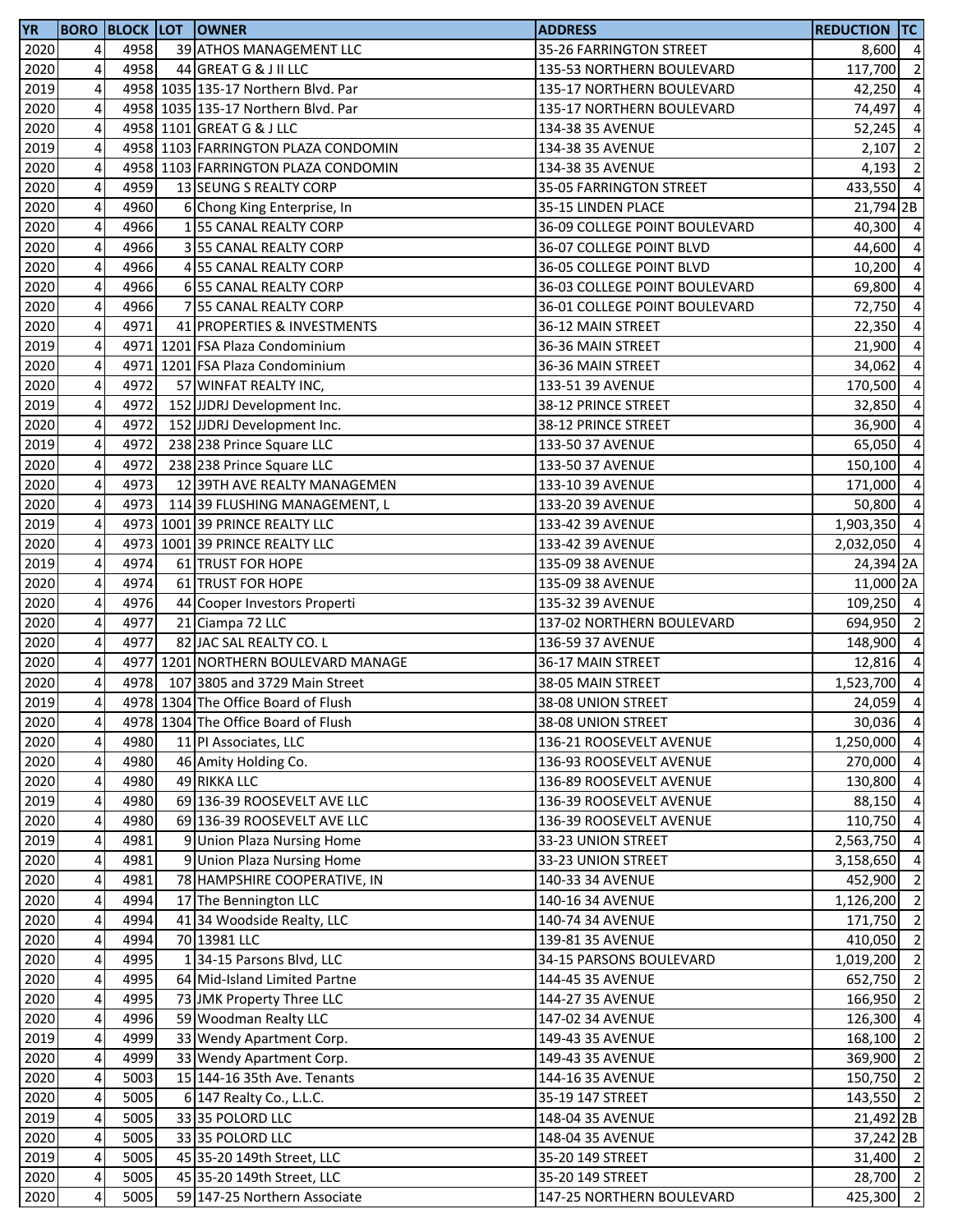| <b>YR</b> |   |      | <b>BORO BLOCK LOT OWNER</b>         | <b>ADDRESS</b>            | <b>REDUCTION TC</b>  |                |
|-----------|---|------|-------------------------------------|---------------------------|----------------------|----------------|
| 2019      | 4 | 5005 | 133 35 POLORD LLC                   | 148-06 35 AVENUE          | 23,627 <sub>2B</sub> |                |
| 2020      | 4 | 5005 | 133 35 POLORD LLC                   | 148-06 35 AVENUE          | 37,242 2B            |                |
| 2019      | 4 | 5006 | 21 GUS X LLC                        | 149-15 NORTHERN BOULEVARD | 39,500 2             |                |
| 2020      | 4 | 5006 | 21 GUS X LLC                        | 149-15 NORTHERN BOULEVARD | 66,500 2             |                |
| 2020      | 4 | 5008 | 31 GIL Northn. Enterp. LLC          | 150-17 NORTHERN BOULEVARD | 43,184 2A            |                |
| 2020      | 4 | 5008 | 34 Sung & Sung Equities             | 150-11 NORTHERN BOULEVARD | 47,200 2A            |                |
| 2020      | 4 | 5008 | 36 Swany LLC                        | 150-07 NORTHERN BOULEVARD | 84,140 2A            |                |
| 2020      | 4 | 5010 | 28 KIT REALTY, INC                  | 138-18 NORTHERN BOULEVARD | 604,450 4            |                |
| 2020      | 4 | 5010 | 89 Joelle Chiu                      | 142-03 37 AVENUE          | 119,800 4            |                |
| 2020      | 4 | 5012 | 37 Stanford Delta Inc.              | 141-40 NORTHERN BOULEVARD | 72,900               | $\overline{4}$ |
| 2019      | 4 | 5012 | 45 BROADWAY-129 ST. GASOLINE        | 141-54 NORTHERN BOULEVARD | 168,600 4            |                |
| 2020      | 4 | 5012 | 45 BROADWAY-129 ST. GASOLINE        | 141-54 NORTHERN BOULEVARD | 232,050              | $\overline{4}$ |
| 2020      | 4 | 5013 | 16 143-20 37 LLC                    | 143-20 37 AVENUE          | 39,900 2             |                |
| 2020      | 4 | 5014 | 43617 BEH PARSONS REALTY L          | 36-17 PARSONS BOULEVARD   | 2,290,850 4          |                |
| 2019      | 4 | 5014 | 76 PARKVIEW QUEENS, LLC             | 144-47 37 AVENUE          | 136,880 2B           |                |
| 2020      | 4 | 5014 | 76 PARKVIEW QUEENS, LLC             | 144-47 37 AVENUE          | 114,728 2B           |                |
| 2019      | 4 | 5014 | 77 PARKVIEW QUEENS, LLC             | 144-45 37 AVENUE          | 206,899 2B           |                |
| 2020      | 4 | 5014 | 77 PARKVIEW QUEENS, LLC             | 144-45 37 AVENUE          | 217,485 2B           |                |
| 2020      | 4 | 5017 | 22 MARTIN A. GLEASON FUNERAL        | 149-20 NORTHERN BOULEVARD | 118,250 4            |                |
| 2019      | 4 | 5019 | 1 CWK REALTY COMPANY                | 40-33 MAIN STREET         | 428,250 4            |                |
| 2020      | 4 | 5019 | 1 CWK REALTY COMPANY                | 40-33 MAIN STREET         | 380,350 4            |                |
| 2020      | 4 | 5019 | 59 Judson Realty Affiliates         | 136-90 ROOSEVELT AVENUE   | 474,950 4            |                |
| 2020      | 4 | 5019 | 93 GAOWIN LLC                       | 136-63 41 AVENUE          | 225,600 4            |                |
| 2020      | 4 | 5020 | 34 NEW YORK MART ROOSEVELT,         | 142-41 ROOSEVELT AVENUE   | 315,000              | $\overline{4}$ |
| 2020      | 4 | 5021 | 1 BK PROPERTY FOUR, LLC             | 142-01 41 AVENUE          | 231,350              | $\overline{2}$ |
| 2020      | 4 | 5021 | 31 Kalikow Family Partnershi        | 142-41 41 AVENUE          | 304,600              | $\overline{2}$ |
| 2020      | 4 | 5024 | 138-25 Parsons Blvd. Owner          | 38-25 PARSONS BOULEVARD   | 544,450              | $\overline{2}$ |
| 2020      | 4 | 5024 | 19 JC Flushing LLC                  | 144-20 38 AVENUE          | 181,150              | $\overline{2}$ |
| 2019      | 4 | 5026 | 24 JMK Property One, LLC            | 147-30 38 AVENUE          | 42,500 2             |                |
| 2020      | 4 | 5026 | 24 JMK Property One, LLC            | 147-30 38 AVENUE          | 124,850              | $\overline{2}$ |
| 2020      | 4 |      | 5027 1125 Peter Holding Co. LLC     | 147-48 ROOSEVELT AVENUE   | 67,146               | $\overline{4}$ |
| 2020      | 4 |      | 5037 1401 HZO LLC                   | 132-15 41 AVENUE          | 154,489              | $\overline{4}$ |
| 2019      | 4 |      | 5037 1605 One Flushing Commercial L | 133-55 41 AVENUE          | 473,887              | $\overline{4}$ |
| 2020      | 4 |      | 5039 1801 HWA YUAN LLC              | 132-61 41 ROAD            | 25,459               | $\overline{4}$ |
| 2020      | 4 |      | 5039 1803 SHUI 2008 LLC             | 132-61 41 ROAD            | 23,109 4             |                |
| 2020      | 4 |      | 5039 1811 HWA YUAN LLC              | 132-61 41 ROAD            | $5,600$ 4            |                |
| 2020      | 4 | 5040 | 14 132-12 LLC                       | 132-10 41 ROAD            | 210,600 2            |                |
| 2020      | 4 | 5040 | 69 CHEUNG, KEN LUEN                 | 132-15 SANFORD AVENUE     | 93,225 2A            |                |
| 2020      | 4 | 5041 | 16 Nan Associates LLC               | 133-38 41 AVENUE          | 65,300 4             |                |
| 2020      | 4 | 5042 | 15 HO CHU YAO AND YU-CHU CHA        | 133-12 41 ROAD            | 12,000 2A            |                |
| 2020      | 4 |      | 5042 1402 Sanford Tower Condominium | 133-47 SANFORD AVENUE     | 19,635               | $\overline{4}$ |
| 2020      | 4 |      | 5044 1401 THE PARK REGENT CONDOMINI | 41-25 KISSENA BOULEVARD   | 60,399 4             |                |
| 2020      | 4 | 5046 | 10 41st Ave. Owners Corp.           | 142-20 41 AVENUE          | 133,250              | $\overline{2}$ |
| 2020      | 4 | 5046 | 40 BK PROPERTY TWO, LLC             | 142-19 BARCLAY AVENUE     | 197,000              | $\overline{2}$ |
| 2020      | 4 | 5046 | 45 NHE Realty Company, LLC          | 142-09 BARCLAY AVENUE     | 182,250              | $\overline{2}$ |
| 2019      | 4 | 5048 | 1 Green Park Essex Apartmen         | 143-09 BARCLAY AVENUE     | 503,100              | $\overline{2}$ |
| 2019      | 4 | 5048 | 29 41-08 Parsons Boulevard A        | 41-08 PARSONS BOULEVARD   | 86,800               | $\overline{2}$ |
| 2020      | 4 | 5048 | 29 41-08 Parsons Boulevard A        | 41-08 PARSONS BOULEVARD   | 122,800              | $\overline{2}$ |
| 2019      | 4 | 5049 | 1 SANFORD-BOWNE OWNERS CORP         | 143-07 SANFORD AVENUE     | 214,500 2            |                |
| 2020      | 4 | 5049 | 1 SANFORD-BOWNE OWNERS CORP         | 143-07 SANFORD AVENUE     | 302,250              | $\overline{2}$ |
| 2020      | 4 | 5049 | 6 Green Park Sussex Apartme         | 143-06 BARCLAY AVENUE     | 105,300              | $\overline{2}$ |
| 2019      | 4 | 5050 | 56 RLCH INC.                        | 144-69 BARCLAY AVENUE     | 1,201,200            | $\overline{2}$ |
| 2020      | 4 | 5050 | 56 RLCH INC.                        | 144-69 BARCLAY AVENUE     | $1,227,750$ 2        |                |
| 2020      | 4 | 5050 | 79 Wei Li Realty LLC                | 144-15 BARCLAY AVENUE     | 94,233 2B            |                |
| 2020      | 4 |      | 5050 1301 TYZ Realty LLC            | 144-77 BARCLAY AVENUE     | 52,900 4             |                |
| 2020      | 4 |      | 5050 1302 The Beacon at Barclay Con | 144-77 BARCLAY AVENUE     | $5,340$ 2            |                |
| 2019      | 4 | 5054 | 7 MCH UNITED MANAGEMENT LLC         | 149-11 BARCLAY AVENUE     | 21,079 2A            |                |
| 2020      | 4 | 5054 | 7 MCH UNITED MANAGEMENT LLC         | 149-11 BARCLAY AVENUE     | 38,765 2A            |                |
| 2020      | 4 | 5058 | 16 MAIN STEP CORP                   | 41-11 150 STREET          | 21,900 4             |                |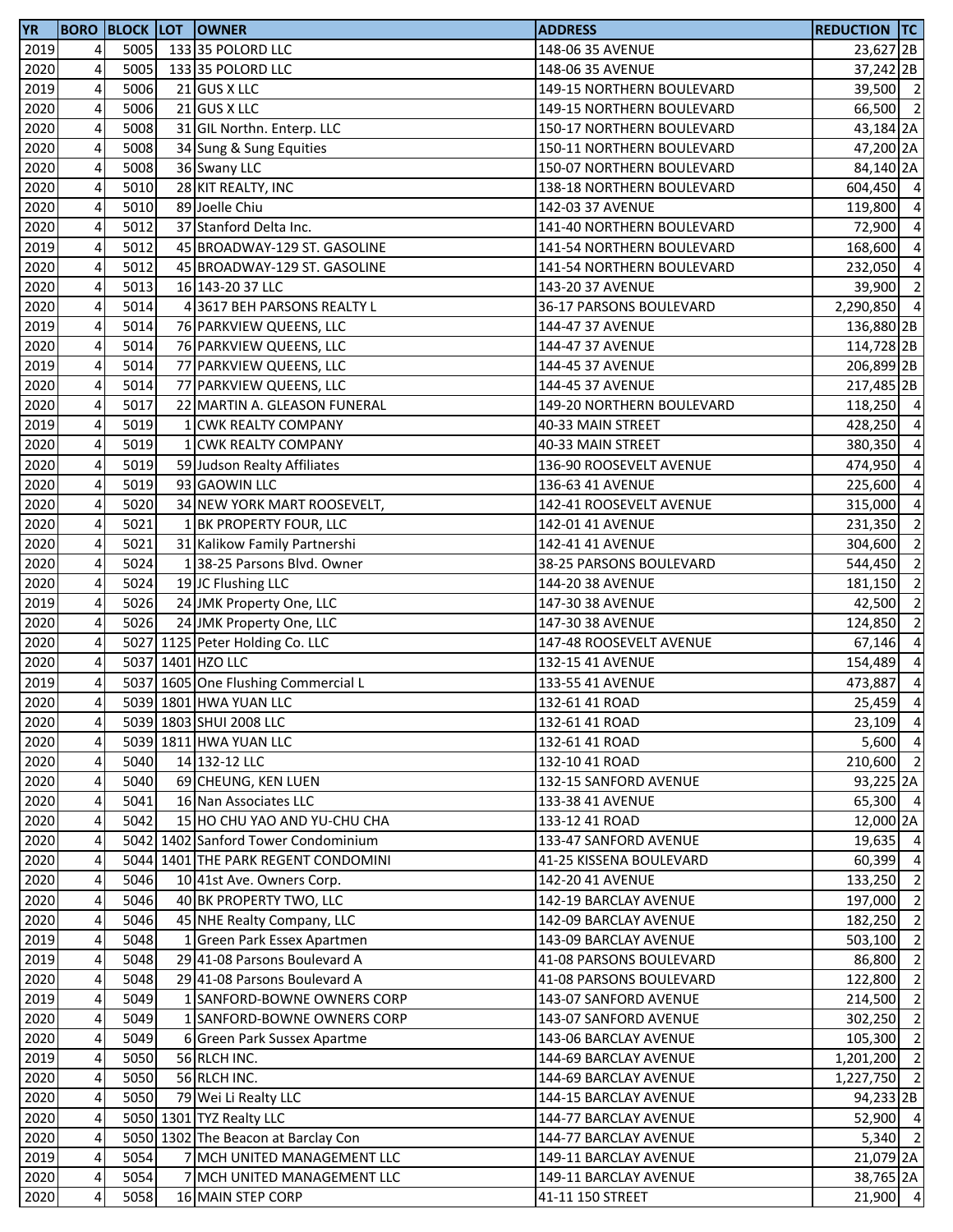| <b>YR</b> |                         |      | <b>BORO BLOCK LOT OWNER</b>           | <b>ADDRESS</b>            | <b>REDUCTION TC</b> |                |
|-----------|-------------------------|------|---------------------------------------|---------------------------|---------------------|----------------|
| 2020      | 4                       | 5061 | 10 Easle Realty Corp.                 | 41-16 FULLER PLACE        | 87,450 4            |                |
| 2020      | 4                       | 5062 | 13 HAIGHT STREET DEVELOPMENT          | 41-14 HAIGHT STREET       | 33,000 2B           |                |
| 2020      | 4                       | 5062 | 25 131 Sanford Properties LL          | 131-41 SANFORD AVENUE     | 464,500 4           |                |
| 2020      | 4                       | 5064 | 15 JOEY THAI REALTY INC.              | 131-32 SANFORD AVENUE     | 131,600             | $\overline{4}$ |
| 2020      | 4                       | 5076 | 5 SIPORA INC                          | 131-59 FOWLER AVENUE      | 35,800 4            |                |
| 2020      | 4                       | 5076 | 7 SIPORA INC                          | 131-57 FOWLER AVENUE      | 196,400 4           |                |
| 2020      | 4                       | 5101 | 42 ILAN APARTMENTS, LLC               | 41-90 FRAME PLACE         | 110,000 2           |                |
| 2019      | 4                       | 5102 | 24 JIU JIN WU                         | 132-42 MAPLE AVENUE       | 24,735 2A           |                |
| 2020      | 4                       | 5102 | 24 JIU JIN WU                         | 132-42 MAPLE AVENUE       | 21,736 2A           |                |
| 2019      | 4                       | 5102 | 52 EAST SUMMIT REALTY LLC             | 132-25 POPLE AVENUE       | 79,350 2            |                |
| 2020      | 4                       | 5102 | 52 EAST SUMMIT REALTY LLC             | 132-25 POPLE AVENUE       | 84,350 2            |                |
| 2020      | 4                       | 5102 | 122 TAK YUNG CHENG REVOCABLE          | 132-40 MAPLE AVENUE       | 11,120 2A           |                |
| 2020      | 4                       | 5102 | 124 HAK CHING WANG                    | 132-44 MAPLE AVENUE       | 19,364 2A           |                |
| 2019      | $\overline{\mathbf{4}}$ |      | 5135 1001 Wisteria Gardens Condomin   | 136-24 MAPLE AVENUE       | $4,319$ 4           |                |
| 2020      | 4                       |      | 5135 1001 Wisteria Gardens Condomin   | 136-24 MAPLE AVENUE       | 3,465               | $\overline{4}$ |
| 2020      | 4                       | 5137 | 55 Carlyle Towers Cooperativ          | 138-10 FRANKLIN AVENUE    | 974,150             | $\overline{2}$ |
| 2020      | 4                       | 5137 | 67 CARLYLE TOWERS COOPERATIVE "A" INC | 43-10 KISSENA BOULEVARD   | 459,000             | $\overline{2}$ |
| 2020      | 4                       | 5141 | 49 43-03 BYRD LLC                     | 136-20 CHERRY AVENUE      | 263,100             | $\overline{2}$ |
| 2020      | 4                       | 5180 | 30 KISSENA PROPERTIES LLC             | 140-08 SANFORD AVENUE     | 92,150              | $\overline{2}$ |
| 2020      | $\overline{4}$          |      | 5180 1042 Union Terrace Condominium   | 42-42 UNION STREET        | 1,304               | $\overline{2}$ |
| 2020      | 4                       | 5181 | 46 NEW FRANKLIN CENTER FOR R          | 142-31 FRANKLIN AVENUE    | 706,600             | $\overline{4}$ |
| 2020      | 4                       | 5192 | 1 FRANCONIA VILLAGE COOPERA           | 44-65 KISSENA BOULEVARD   | 418,250             | $\overline{2}$ |
| 2019      | 4                       |      | 5192 1001 KULDIP K. MADAN             | 140-14 CHERRY AVENUE      | 13,550 4            |                |
| 2020      | 4                       |      | 5192 1001 KULDIP K. MADAN             | 140-14 CHERRY AVENUE      | 36,500 4            |                |
| 2020      | 4                       | 5193 | 1 FRANCONIA VILLAGE COOPERA           | 43-57 UNION STREET        | 239,500             | $\overline{2}$ |
| 2019      | 4                       | 5193 | 27 ZHANG, SAI-LONG                    | 141-02 CHERRY AVENUE      | 82,752 2A           |                |
| 2020      | 4                       | 5193 | 27 ZHANG, SAI-LONG                    | 141-02 CHERRY AVENUE      | 93,395 2A           |                |
| 2020      | 4                       | 5193 | 28 Chan Properties Inc.               | 141-04 CHERRY AVENUE      | 63,568 2B           |                |
| 2020      | $\overline{4}$          | 5193 | 129 141-08 Cherry Avenue Corp         | 141-08 CHERRY AVENUE      | 80,565 2B           |                |
| 2019      | 4                       |      | 5193 1537 HUANG DU LLC                | 141-18 CHERRY AVENUE      | 96,891 2            |                |
| 2020      | 4                       |      | 5193 1537 HUANG DU LLC                | 141-18 CHERRY AVENUE      | 98,701              | $\overline{2}$ |
| 2020      | 4                       | 5203 | 6 WEN HUA REN                         | 143-14 45 AVENUE          | 75,150 4            |                |
| 2019      | 4                       | 5205 | 4 BHOOMI REAL ESTATE LLC              | 146-10 45 AVENUE          | 23,850              | $\overline{4}$ |
| 2020      | 4                       | 5205 | 4 BHOOMI REAL ESTATE LLC              | 146-10 45 AVENUE          | 51,300              | $\overline{4}$ |
| 2019      | 4                       | 5265 | 7 SKC Northern Realty, Inc.           | 154-01 NORTHERN BOULEVARD | 88,200 4            |                |
| 2020      | 4                       | 5265 | 7 SKC Northern Realty, Inc.           | 154-01 NORTHERN BOULEVARD | 105,300             | $\overline{4}$ |
| 2020      | 4                       | 5266 | 1 Antonios Filakouris                 | 152-06 NORTHERN BOULEVARD | 115,950             | $\overline{4}$ |
| 2019      | 4                       | 5266 | 19 JOPAT ENTERPRISES INC.             | 153-14 NORTHERN BOULEVARD | 67,850              | $\overline{4}$ |
| 2019      | $\overline{\mathbf{4}}$ | 5271 | 7 AUTOZONE NORTHEAST, INC.            | 155-15 NORTHERN BOULEVARD | 118,750 4           |                |
| 2020      | 4                       | 5271 | 7 AUTOZONE NORTHEAST, INC.            | 155-15 NORTHERN BOULEVARD | 40,650 4            |                |
| 2020      | 4                       | 5275 | 1 Kingsland Associates LLC            | 156-10 NORTHERN BOULEVARD | 1,217,550 4         |                |
| 2020      | 4                       | 5280 | 49 LING, GUANG LIU                    | 160-06 35 AVENUE          | 4,746 1             |                |
| 2020      | 4                       | 5281 | 1 Crocheron Boulevard Owner           | 161-19 CROCHERON AVENUE   | 229,550             | $\overline{4}$ |
| 2019      | 4                       |      | 5281 1001 The Sun House Condominium   | 35-91 161 STREET          | 1,968               | $\overline{2}$ |
| 2020      | 4                       | 5285 | 27 Malwon, LLC                        | 163-07 DEPOT ROAD         | 44,750 4            |                |
| 2020      | 4                       | 5285 | 30 MAIN STEP CORP                     | 163-01 DEPOT ROAD         | 46,250 4            |                |
| 2020      | 4                       | 5287 | 9 164 STREET LLC                      | 36-15 164 STREET          | 38,400 4            |                |
| 2020      | 4                       | 5301 | 33 Crocheron Terrace Owners           | 170-06 CROCHERON AVENUE   | 124,600 2           |                |
| 2020      | 4                       |      | 5310 1001 Bayside West Condominium    | 189-30 37 AVENUE          | 5,842               | $\overline{2}$ |
| 2020      | 4                       | 5320 | 8 JDK EQUITIES LLC                    | 194-02 37 AVENUE          | 8,517 <sub>2A</sub> |                |
| 2019      | 4                       | 5323 | 5 DGAM 3901 LLC                       | 170-16 39 AVENUE          | 146,300 4           |                |
| 2020      | 4                       | 5323 | 5 DGAM 3901 LLC                       | 170-16 39 AVENUE          | 151,250 4           |                |
| 2020      | 4                       | 5323 | 219 DLC Properties LLC                | 170 STREET                | 219,450 4           |                |
| 2019      | 4                       | 5328 | 15 155-17 Sanford Owners Cor          | 155-17 SANFORD AVENUE     | 520,650             | $\overline{2}$ |
| 2020      | 4                       | 5328 | 15 155-17 Sanford Owners Cor          | 155-17 SANFORD AVENUE     | 648,000 2           |                |
| 2020      | 4                       | 5334 | 17 41-02 162nd Street                 | 41-02 162 STREET          | 189,800 4           |                |
| 2020      | 4                       | 5335 | 48 ALPHA HOLDING CORP.                | 160-04 NORTHERN BOULEVARD | 201,650 4           |                |
| 2020      | 4                       | 5340 | 51 SUNGMI W PLAZA LLC                 | 165-19 NORTHERN BOULEVARD | 113,750 4           |                |
| 2020      | 4                       |      | 5358 1001 Auburndale Bay Condominiu   | 40-38 194 STREET          | 38,503              | $\overline{2}$ |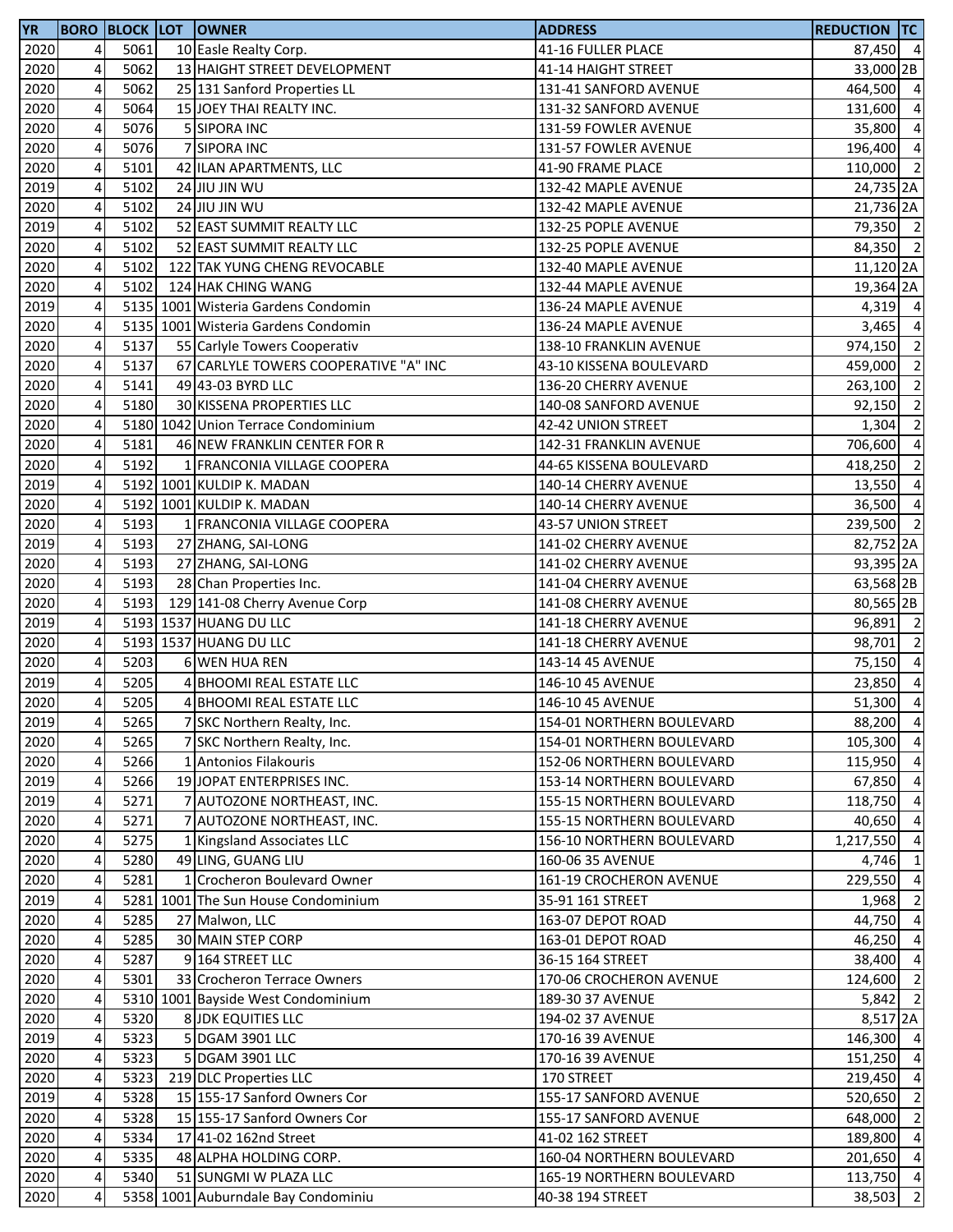| <b>YR</b> |                         |      | <b>BORO BLOCK LOT OWNER</b>         | <b>ADDRESS</b>            | <b>REDUCTION TC</b> |                                            |
|-----------|-------------------------|------|-------------------------------------|---------------------------|---------------------|--------------------------------------------|
| 2020      | $\overline{4}$          | 5373 | 12 RMSW LLC                         | 196-33 NORTHERN BOULEVARD | 47,150 4            |                                            |
| 2019      | 4                       | 5374 | 27 Sanford Plaza Apartment C        | 144-54 SANFORD AVENUE     | 368,600             | $\overline{2}$                             |
| 2020      | $\overline{\mathbf{4}}$ | 5374 | 27 Sanford Plaza Apartment C        | 144-54 SANFORD AVENUE     | 406,445             | $\overline{2}$                             |
| 2020      | 4                       | 5392 | 124 SAI NAN LI LIN AND BIN LI       | 42-16 162 STREET          | 112,950             | $\overline{4}$                             |
| 2020      | 4                       | 5421 | 36 NIKAY REALTIES LLC               | 43-06 164 STREET          | 351,450 2           |                                            |
| 2020      | 4                       | 5423 | 26 ZHOU CHEN                        | 43-27 165 STREET          | 9,408 2A            |                                            |
| 2020      | 4                       | 5440 | 42 LEEMAX REALTY LLC                | 45-04 162 STREET          | 101,200             | $\overline{4}$                             |
| 2020      | 4                       | 5460 | 35 161-16 46TH AVENUE, LLC          | 161-16 46 AVENUE          | 87,300              | $\overline{4}$                             |
| 2020      | 4                       | 5523 | 11 T & R PROPERTIES, LLC.           | 200-12 44 AVENUE          | 54,250              | $\overline{4}$                             |
| 2020      | 4                       |      | 5669 1001 Turnpike Gardens Condomin | 5603A UTOPIA PARKWAY      | 3,574               | $\overline{2}$                             |
| 2020      | 4                       | 5741 | 34 17 UTOPIA LLC                    | 17-02 UTOPIA PARKWAY      | 161,050             | $\overline{4}$                             |
| 2020      | $\overline{\mathbf{4}}$ | 5745 | 2 ALLIED ENTERPRISES NY LLC         | 20-01 FRANCIS LEWIS BLVD  | 228,050             | $\overline{4}$                             |
| 2020      | 4                       | 5746 | 1 ALLIED ENTERPRISES NY LLC         | 20-29 FRANCIS LEWIS BLVD  | 474,500             | $\overline{4}$                             |
| 2020      | $\overline{\mathbf{4}}$ | 5769 | 60 STEFANO AMODIO & TERESA A        |                           | 22,000 4            |                                            |
|           | $\overline{\mathbf{4}}$ | 5775 |                                     | 25-16 169 STREET          |                     |                                            |
| 2020      |                         |      | 23 BAYPOINTE REALTY CORP.           | 15-20 202 STREET          | 762,250             | $\overline{\phantom{a}}$<br>$\overline{1}$ |
| 2020      | $\pmb{4}$               | 5807 | 11 TSENG, TIFFANY N                 | 207-06 23 AVENUE          | 1,963               |                                            |
| 2020      | 4                       | 5900 | 100 Cord Meyer Development LL       | 23-50 BELL BOULEVARD      | 193,500             | $\overline{a}$                             |
| 2020      | 4                       | 5958 | 53 JAZ LLC                          | 23-83 BELL BOULEVARD      | 48,500              | $\overline{4}$                             |
| 2020      | 4                       | 5962 | 1 2711 FLB Associates, LLC          | 27-07 FRANCIS LEWIS BLVD  | 352,950             | $\overline{a}$                             |
| 2020      | $\overline{\mathbf{4}}$ | 5986 | 20 PAUL J PANAGIOS                  | 207-35 27 AVENUE          | 2,188               | $\mathbf{1}$                               |
| 2020      | 4                       | 5994 | 17 ODYSSEAS L ODYSSEOS              | 28-46 209 PLACE           | 2,204               | $\mathbf{1}$                               |
| 2020      | 4                       | 6025 | 38 BAYSIDE 88 CORP.                 | 32-61 FRANCIS LEWIS BLVD  | 68,600 4            |                                            |
| 2020      | 4                       | 6074 | 40 3335 FLB LLC                     | 33-35 FRANCIS LEWIS BLVD  | 89,350              | $\overline{4}$                             |
| 2020      | 4                       | 6074 | 41 Salvatore Amorelli               | 33-33 FRANCIS LEWIS BLVD  | 23,250              | $\overline{4}$                             |
| 2020      | 4                       | 6080 | 25 35th Ave. Bayside Inc.           | 201-09 35 AVENUE          | 67,750              | $\overline{2}$                             |
| 2020      | 4                       | 6085 | 25 35th Ave. Bayside Inc.           | 203-01 35 AVENUE          | 16,550              | $\overline{2}$                             |
| 2020      | 4                       | 6089 | 25 35th Ave. Bayside Inc.           | 204-05 35 AVENUE          | 116,200             | $\overline{2}$                             |
| 2020      | $\pmb{4}$               | 6098 | 1 209 YJ LLC                        | 209-04 34 AVENUE          | 89,050              | $\overline{2}$                             |
| 2020      | 4                       | 6119 | 47 AJT ASSOCIATES, LLC              | 213-39 35 AVENUE          | 107,800             | $\overline{2}$                             |
| 2020      | $\pmb{4}$               | 6142 | 50 Phyllis Realty Group, LP         | 35-09 FRANCIS LEWIS BLVD  | 1,513,500 4         |                                            |
| 2020      | $\overline{\mathbf{4}}$ | 6176 | 38 HAFIZ SIKANDER                   | 213-49 38 AVENUE          | 134,650             | $\overline{2}$                             |
| 2020      | $\pmb{4}$               | 6226 | 18 40-05 209TH STREET REALTY        | 40-05 209 STREET          | 10,350 2A           |                                            |
| 2020      | 4                       | 6227 | 301 41 02 Bell Boulevard LLC        | 41-00 BELL BOULEVARD      | 101,400 4           |                                            |
| 2020      | 4                       | 6234 | 45 COMMERCIAL SITES, LLC            | 38-34 BELL BOULEVARD      | 69,550 4            |                                            |
| 2020      | 41                      | 6237 | 27 AFD PROPERTIES LLC               | 40-02 BELL BOULEVARD      | 13,150 4            |                                            |
| 2019      | 4                       | 6238 | 1 Orpheus Realty LLC                | 38-39 BELL BOULEVARD      | 177,350 4           |                                            |
| 2020      | $\overline{\mathbf{4}}$ | 6238 | 1 Orpheus Realty LLC                | 38-39 BELL BOULEVARD      | 206,150             | $\overline{4}$                             |
| 2020      | 4                       | 6238 | 17 CONVER REALTY LLC                | 38-05 BELL BOULEVARD      | 45,050              | $\overline{4}$                             |
| 2020      | 4                       | 6238 | 18 CONVER REALTY LLC                | 38-01 BELL BOULEVARD      | 45,050 4            |                                            |
| 2020      | 4                       | 6267 | 19 MCJOEY G. CORP.                  | 203-15 NORTHERN BOULEVARD | 170,950             | $\overline{4}$                             |
| 2020      | 4                       | 6269 | 20 205-11 NORTHERN BOULEVARD        | 205-01 NORTHERN BOULEVARD | 85,100              | $\overline{4}$                             |
| 2019      | 4                       | 6280 |                                     |                           | 173,600             | $\overline{4}$                             |
|           |                         |      | 20 GARDEN PLAZA MANAGEMENT L        | 209-35 NORTHERN BOULEVARD |                     |                                            |
| 2019      | 4                       | 6290 | 53 Ridgebay Realty, LLC             | 214-35 42 AVENUE          | 255,150             | $\overline{4}$                             |
| 2020      | 4                       | 6290 | 53 Ridgebay Realty, LLC             | 214-35 42 AVENUE          | 207,100             | $\overline{4}$                             |
| 2020      | 4                       | 6298 | 11 PAULIPARK ASSOCIATES, LLC        | 42-19 BELL BOULEVARD      | 166,300             | $\overline{4}$                             |
| 2019      | 4                       | 6300 | 10 BAYSIDE COMMONS LLC              | 43-19 BELL BOULEVARD      | 20,800              | $\overline{4}$                             |
| 2020      | 4                       | 6300 | 10 BAYSIDE COMMONS LLC              | 43-19 BELL BOULEVARD      | 63,550 4            |                                            |
| 2020      | $\overline{a}$          | 6309 | 33 215-45 Northern Blvd. LLC        | 215-29 NORTHERN BOULEVARD | 50,450 4            |                                            |
| 2020      | 4                       | 6339 | 70 XU, CHEN YI                      | 39-08 222 STREET          | 4,368 1             |                                            |
| 2019      | 4                       | 6356 | 20 La Casetta Corp.                 | 130-40 60 AVENUE          | 23,200 2A           |                                            |
| 2020      | 4                       | 6356 | 20 La Casetta Corp.                 | 130-40 60 AVENUE          | 48,256 2A           |                                            |
| 2019      | 4                       | 6359 | 8 HEATHCOTE REALTY, LLC             | 132-18 57 ROAD            | 36,528 2B           |                                            |
| 2020      | 4                       | 6370 | 98 QUEENS 101 LLC                   | 132-56 60 AVENUE          | 46,420 2A           |                                            |
| 2020      | 4                       | 6371 | <b>5 HON SHONG INC</b>              | 136-04 BOOTH MEMORIAL AVE | 73,200 4            |                                            |
| 2020      | $\overline{\mathbf{r}}$ | 6374 | 3 5831 LLC                          | 58-31 136 STREET          | 46,420 2A           |                                            |
| 2020      | $\overline{4}$          | 6374 | 4 GEOMAR, LLC                       | 136-06 58 ROAD            | 19,500 2A           |                                            |
| 2020      | 4                       | 6401 | 40 GARDENA HOLDING CO., LLC         | 139-09 58 AVENUE          | 117,450 4           |                                            |
| 2020      | $\pmb{4}$               | 6441 | 25 Pang Fei Chan & Wong Yu Y        | 60-02 KISSENA BOULEVARD   | 50,500 4            |                                            |
| 2020      | 4                       | 6527 | 50 MAINSTAY COOPERATIVE SECT        | 144-55 MELBOURNE AVENUE   | 463,900 2           |                                            |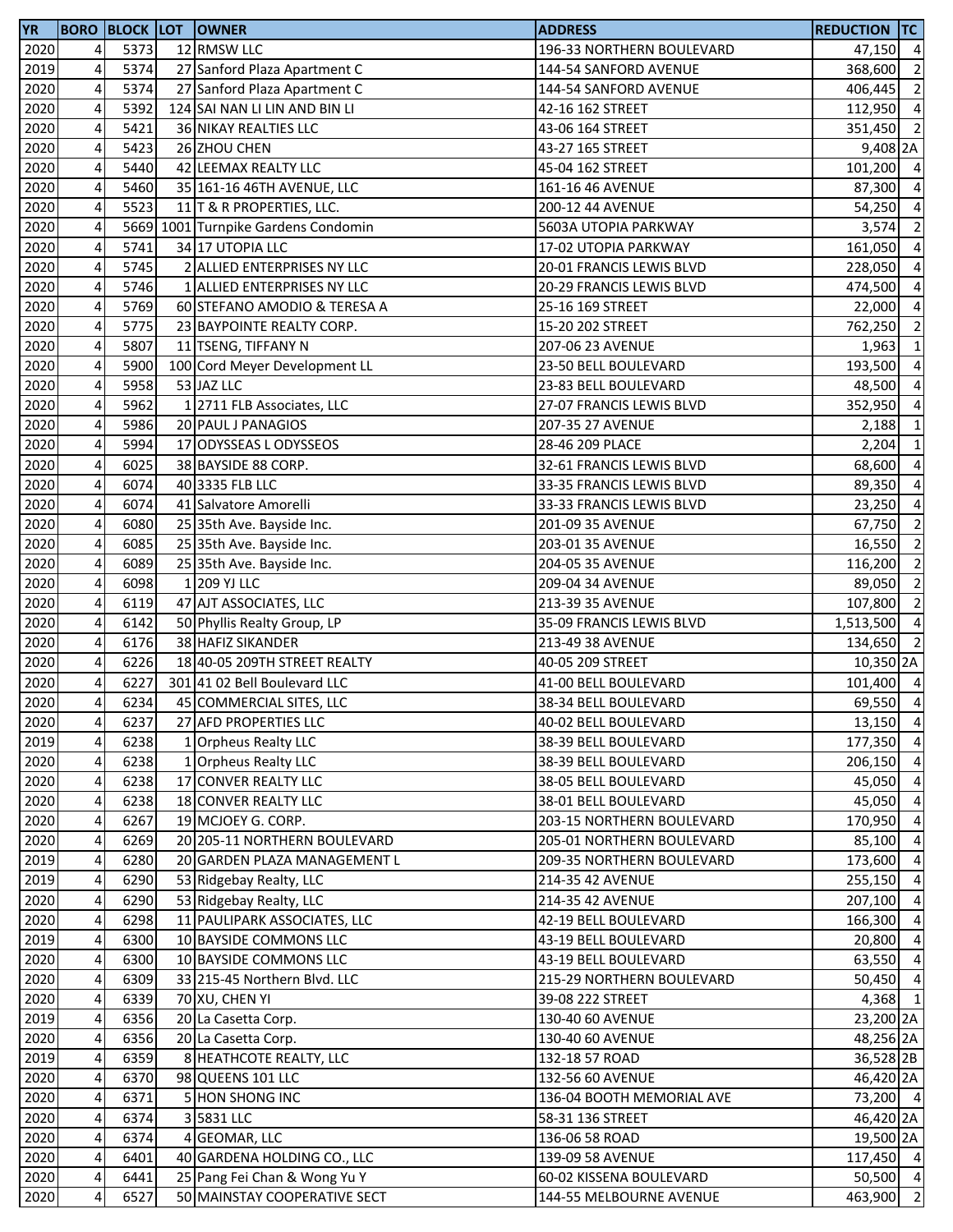| <b>YR</b> |                         |      | <b>BORO BLOCK LOT OWNER</b>          | <b>ADDRESS</b>               | <b>REDUCTION TC</b> |                                  |
|-----------|-------------------------|------|--------------------------------------|------------------------------|---------------------|----------------------------------|
| 2020      | 4                       | 6527 | 52 Mainstay Cooperative Sect         | 144-75 MELBOURNE AVENUE      | 474,300 2           |                                  |
| 2020      | 4                       | 6621 | 20 GAVRIEL PLAZA INC.                | 72-48 MAIN STREET            | 220,950             | $\overline{4}$                   |
| 2020      | $\overline{\mathbf{4}}$ | 6663 | 1 HSDK Realty LLC                    | 73-01 MAIN STREET            | 137,550             | $\overline{4}$                   |
| 2020      | $\overline{\mathbf{4}}$ | 6691 | 31 Market Shop 1698, LLC             | 147-29 UNION TURNPIKE        | 327,000             | $\overline{4}$                   |
| 2020      | $\overline{\mathbf{4}}$ | 6697 | 30 70 KISSENA PLAZA, INC.            | 150-78 70 ROAD               | 51,200 4            |                                  |
| 2020      | $\overline{4}$          | 6713 | 13 150-18-28 Union Turnpike          | 150-28 UNION TURNPIKE        | 192,550             | $\overline{4}$                   |
| 2020      | 4                       | 6739 | 16 VEGAS REALTY CORP.                | 161-03 HORACE HARDING EXPWY  | 125,750             | $\overline{4}$                   |
| 2020      | 4                       |      | 6793 1001 PARSONS TOWER LLC          | 71-66 PARSONS BOULEVARD      | 86,103              | $\overline{4}$                   |
| 2020      | 4                       |      | 6801 1403 A. KLEIN & A. KLEIN LLC    | 71-19 162 STREET             | 40,388              | $\overline{4}$                   |
| 2020      | 4                       | 6805 | 35 Mutual Holdings LLC               | 156-17 73 AVENUE             | 100,550             | $\overline{4}$                   |
| 2020      | 4                       |      | 6831 1171 UNION TURNPIKE MANSION LLC | 158-15 UNION TURNPIKE        | 4,082               | $\overline{4}$                   |
| 2020      | 4                       | 6836 | 42 76-07 160 STREET REALTY L         | 76-07 160 STREET             | 13,912 2A           |                                  |
| 2020      | 4                       | 6850 | 11 162-20 77TH ROAD LLC              | 162-20 77 ROAD               | 92,850 4            |                                  |
| 2019      | 4                       | 6855 | 36 AUTOZONE NORTHEAST, INC.          | 160-20 UNION TURNPIKE        | 49,800 4            |                                  |
| 2020      | 4                       | 6855 | 36 AUTOZONE NORTHEAST, INC.          | 160-20 UNION TURNPIKE        | 66,300 4            |                                  |
| 2020      | 4                       | 6859 | 5 PARSONS HOSPITALITY LLC            | 82-85 PARSONS BOULEVARD      | 455,700             | $\overline{4}$                   |
| 2020      | 4                       | 6866 | 354 166 HHE Realty, LLC              | 166-17 HORACE HARDING EXPWY  | 119,250             | $\overline{4}$                   |
| 2019      | 4                       | 6891 | 13 Glenoak Enterprises LLC           | 175-04 HORACE HARDING EXPWY  | 8,300               | $\overline{4}$                   |
| 2020      | 4                       | 6891 | 13 Glenoak Enterprises LLC           | 175-04 HORACE HARDING EXPWY  | 12,350 4            |                                  |
| 2020      | 4                       | 6892 | 6 PAUL PAPPAS                        | 164-05 65 AVENUE             | 18,196 2A           |                                  |
| 2020      | 4                       | 6896 | 12 Hok Hoi Ko & Lam Shu Ko           | 61-41 168 STREET             | 12,672 2A           |                                  |
| 2020      | $\overline{\mathbf{4}}$ | 6896 | 16 6135 168 Street LLC               | 61-35 168 STREET             | 8,780 2A            |                                  |
| 2020      | 4                       | 7004 | 1 UNION TURNPIKE ASSOCIATES          | 168-01 UNION TURNPIKE        | 84,150 4            |                                  |
| 2020      | 4                       | 7013 | 41 UNION & UTOPIA HJ, LL             | 176-19 UNION TURNPIKE        | 189,800             | $\overline{4}$                   |
| 2020      | 4                       | 7014 |                                      |                              | 40,700              | $\overline{4}$                   |
| 2019      | 4                       | 7075 | 26 80-164 Realty LLC                 | 80-21 164 STREET             |                     | $\overline{a}$                   |
|           | $\overline{4}$          | 7075 | 37 H L B REALTY CORP.                | 61-43 186 STREET             | 47,200              |                                  |
| 2020      | $\overline{\mathbf{4}}$ | 7075 | 37 H L B REALTY CORP.                | 61-43 186 STREET             | 127,700             | $\overline{4}$<br>$\overline{4}$ |
| 2019      |                         |      | 38 H L B REALTY CORP.                | 61-41 186 STREET             | 47,200              |                                  |
| 2020      | $\pmb{4}$               | 7075 | 38 H L B REALTY CORP.                | 61-41 186 STREET             | 127,700 4           |                                  |
| 2020      | $\overline{\mathbf{4}}$ | 7117 | 2 QUEENS FRESH MEADOWS, LLC          | 189-15 73 AVENUE             | 3,432,550 2         |                                  |
| 2020      | $\overline{4}$          | 7117 | 3 QUEENS FRESH MEADOWS, LLC          | 188-02 64 AVENUE             | 1,605,650           | $\overline{2}$                   |
| 2019      | $\overline{\mathbf{4}}$ | 7117 | 130 KOHL'S DEPARTMENT STORES,        | 61-11 188 STREET             | 959,900 4           |                                  |
| 2020      | 4                       | 7117 | 130 KOHL'S DEPARTMENT STORES,        | 61-11 188 STREET             | 1,119,200           | $\overline{4}$                   |
| 2020      | 4                       | 7117 | 200 STREET RETAIL INC.               | 193-20 HORACE HARDING EXPWY  | 698,300             | $\overline{4}$                   |
| 2020      | $\overline{4}$          | 7187 | 49 MAK'S HOLDING INC.                | 176-71 UNION TURNPIKE        | 67,500 4            |                                  |
| 2020      | 4                       | 7202 | 45 DLRMD Realty Company, LLC         | 185-01 UNION TURNPIKE        | 122,800 4           |                                  |
| 2020      | 4                       | 7204 | 39 JPMorgan Chase Bank, N.A.         | 187-15 UNION TURNPIKE        | 43,700              | $\overline{4}$                   |
| 2020      | 4                       | 7227 | 29 NOR-CREST SERVICE STATION         | 176-02 UNION TURNPIKE        | 50,850 4            |                                  |
| 2020      | 4                       | 7245 | 53 PAKARIMA INC                      | 182-69 RADNOR ROAD           | 1,632               | $\mathbf{1}$                     |
| 2020      | 4                       | 7246 | 53 PAKARINA INC.                     | 182-21 AVON ROAD             | $2,640$ 1           |                                  |
| 2020      | 4                       | 7248 | 39 184-20 UNION TURNPIKE REA         | 184-20 UNION TURNPIKE        | 310,000             | $\overline{4}$                   |
| 2020      | 4                       | 7256 | 97 UNION TURNPIKE PARTNERS I         | <b>186-06 UNION TURNPIKE</b> | 245,300             | $\overline{4}$                   |
| 2020      | 4                       | 7261 | 31 PAKARIMA INCORPORATED             | 187-11 ABERDEEN ROAD         | 2,237               | $\mathbf{1}$                     |
| 2020      | 4                       | 7265 | 37 POKOTILOV, ANDRIY A               | 84-40 188 STREET             | 2,830               | $\overline{1}$                   |
| 2020      | 4                       | 7301 | 11 BP AMERICA, INC.                  | 204-12 NORTHERN BOULEVARD    | 278,700             | $\overline{4}$                   |
| 2019      | 4                       | 7305 | 11 PARMA TILE MOSAIC & MARBL         | 207-02 NORTHERN BOULEVARD    | 48,850              | $\overline{4}$                   |
| 2020      | 4                       | 7305 | 11 PARMA TILE MOSAIC & MARBL         | 207-02 NORTHERN BOULEVARD    | 105,550 4           |                                  |
| 2019      | 4                       | 7305 | 29 DLC Properties LLC                | 208-20 NORTHERN BOULEVARD    | 26,650              | $\overline{4}$                   |
| 2020      | 4                       | 7305 | 29 DLC Properties LLC                | 208-20 NORTHERN BOULEVARD    | 60,400 4            |                                  |
| 2019      | 4                       | 7305 | 30 Helms Brothers Inc.               | 208-24 NORTHERN BOULEVARD    | 48,350 4            |                                  |
| 2020      | 4                       | 7305 | 30 Helms Brothers Inc.               | 208-24 NORTHERN BOULEVARD    | 83,050              | $\overline{4}$                   |
| 2019      | 4                       | 7305 | 39 Helms Brothers Inc.               | 45-14 OCEANIA STREET         | 46,700              | $\overline{4}$                   |
| 2020      | 4                       | 7305 | 39 Helms Brothers Inc.               | 45-14 OCEANIA STREET         | 85,400              | $\overline{4}$                   |
| 2020      | 4                       | 7309 | 21 Stahav Realty Corp                | 210-04 NORTHERN BOULEVARD    | 188,100 4           |                                  |
| 2019      | 4                       | 7313 | 9211-12 NORTHERN BLVD CORP           | 211-14 NORTHERN BOULEVARD    | 445,700 4           |                                  |
| 2020      | 4                       | 7313 | 9 211-12 NORTHERN BLVD CORP          | 211-14 NORTHERN BOULEVARD    | 427,300 4           |                                  |
| 2019      | 4                       | 7315 | 30 45-58 BELL PLAZA LLC              | 45-58 BELL BOULEVARD         | 69,500 4            |                                  |
| 2020      | 4                       | 7315 | 30 45-58 BELL PLAZA LLC              | 45-58 BELL BOULEVARD         | 77,600 4            |                                  |
| 2019      | 4                       | 7330 | 35 CERES PROPERTIES LLC              | 47-24 BELL BOULEVARD         | 35,250 4            |                                  |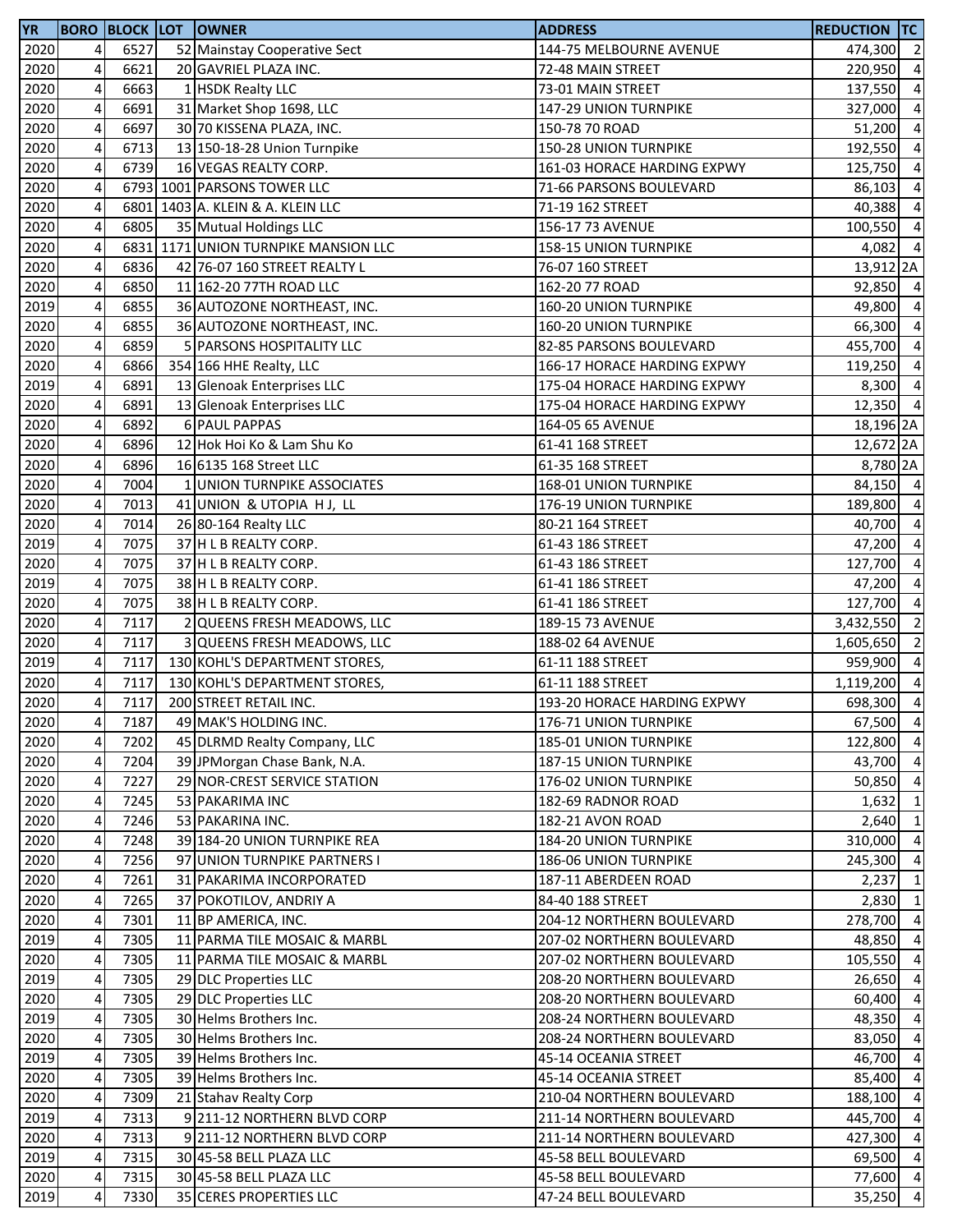| <b>YR</b> |                         |      | <b>BORO BLOCK LOT OWNER</b>   | <b>ADDRESS</b>              | <b>REDUCTION TC</b> |                |
|-----------|-------------------------|------|-------------------------------|-----------------------------|---------------------|----------------|
| 2020      | 4                       | 7330 | 35 CERES PROPERTIES LLC       | 47-24 BELL BOULEVARD        | 141,450 4           |                |
| 2020      | 4                       | 7330 | 38 47 BELL ASSOCIATES         | 47-48 BELL BOULEVARD        | 135,100             | $\overline{4}$ |
| 2020      | 4                       | 7331 | 7 45-57 Bell Realty Corp.     | 45-57 BELL BOULEVARD        | 21,350              | $\overline{4}$ |
| 2020      | 4                       | 7334 | 1 BAYSIDE GROUP LLC           | 215-10 NORTHERN BOULEVARD   | 60,800              | $\overline{4}$ |
| 2019      | 4                       | 7336 | 1 TD Bank, N. A.              | 216-10 NORTHERN BOULEVARD   | 178,450             | $\overline{4}$ |
| 2020      | 4                       | 7336 | 1 TD Bank, N. A.              | 216-10 NORTHERN BOULEVARD   | 160,450             | $\overline{4}$ |
| 2020      | 4                       | 7362 | 29 THE ESTATE OF FRANK DEMAI  | 48-44 204 STREET            | 5,050               | $\overline{4}$ |
| 2020      | 4                       | 7404 | 68 QIUHUA LU                  | 54-11 217 STREET            | 1,935               | $\mathbf{1}$   |
| 2020      | 4                       | 7451 | 32 Anthony Panvini            | 200-05 HORACE HARDING EXPWY | 111,550             | $\overline{4}$ |
| 2019      | 4                       | 7474 | 1 Lakeside Northern LLC       | 220-34 NORTHERN BOULEVARD   | 80,000              | $\overline{4}$ |
| 2020      | 4                       | 7474 | 1 Lakeside Northern LLC       | 220-34 NORTHERN BOULEVARD   | 107,000             | $\overline{4}$ |
| 2020      | $\overline{\mathbf{4}}$ | 7610 | 1 H. HARDING PROPERTIES, IN   | 220-02 HOR HARDING EP SR S  | 174,650             | $\overline{a}$ |
| 2020      | 4                       | 7644 | 2 MID QUEENS LIMITED PARTNE   | 61-53 SPRINGFIELD BLVD      | 504,300             | $\overline{2}$ |
| 2020      | $\overline{\mathbf{4}}$ | 7644 | 33 SPRINGFIELD COMMONS LLC    | 221-02 HORACE HARDING EXPRE | 627,200             | $\overline{4}$ |
| 2020      | 4                       | 7658 | 2 MID QUEENS LIMITED PARTNE   | 223-01 65 AVENUE            | 652,050             | $\overline{2}$ |
| 2020      | 4                       | 7660 | 2 MID QUEENS LIMITED PARTNE   | 224-65 64 AVENUE            | 954,000             | $\overline{2}$ |
| 2020      | 4                       | 7672 | 2 MID QUEENS LIMITED PARTNE   | 224-01 69 AVENUE            | 1,163,800           | $\overline{2}$ |
| 2019      | $\overline{\mathbf{4}}$ | 7914 | 55 D E R P Associates         | 220-05 BRADDOCK AVENUE      | 60,500              | $\overline{4}$ |
| 2020      | $\overline{4}$          | 7914 | 55 D E R P Associates         | 220-05 BRADDOCK AVENUE      | 1,185,050           | $\overline{4}$ |
| 2020      | $\overline{\mathbf{4}}$ | 8047 | 50 PIETRO ALESCI              | 233 ARLEIGH ROAD            | 7,149               | $\overline{1}$ |
| 2019      | $\overline{4}$          | 8092 | 205 FAIRFIELD MANOR AT DOUGLA | NORTH BOULEVARD             | 238,050             | $\overline{4}$ |
| 2020      | 4                       | 8092 | 205 FAIRFIELD MANOR AT DOUGLA | <b>NORTH BOULEVARD</b>      | 217,350 4           |                |
| 2020      | 4                       | 8118 | 28 MARIO FERAZZOLI            | 248-25 NORTHERN BOULEVARD   | 86,600              | $\overline{4}$ |
| 2020      | 4                       | 8129 | 1 MAURMAC, INC.               | 250-09 NORTHERN BOULEVARD   | 247,000             | $\overline{4}$ |
| 2020      | 4                       | 8132 | 56 25301 NORTHERN BLVD CORP   |                             |                     | $\overline{4}$ |
|           | 4                       | 8138 |                               | 253-01 NORTHERN BOULEVARD   | 47,900              | $\overline{4}$ |
| 2020      |                         | 8162 | 50 254 Northern Blvd. Realty  | 254-15 NORTHERN BOULEVARD   | 47,300              |                |
| 2020      | 4                       |      | 480 39-08 LNP LLC             | 39-08 LITTLE NECK PARKWAY   | 17,280 2A           |                |
| 2020      | 4                       | 8164 | 30 Twin Deer Group LLC        | 231-10 NORTHERN BOULEVARD   | 171,450 4           |                |
| 2020      | 4                       | 8215 | 20 CAPITAL ONE, N.A.          | 248-40 NORTHERN BOULEVARD   | 162,800             | $\overline{a}$ |
| 2020      | 4                       | 8238 | 30 JOHN BOCCIA                | 249-49 52 AVENUE            | 2,645               | $\mathbf{1}$   |
| 2020      | 4                       | 8248 | 27 CHENG, BING                | 48-23 BROWVALE LANE         | 6,072               | $\mathbf{1}$   |
| 2020      | 4                       | 8260 | 9 S.T.T. REALTY CORP.         | 253-22 NORTHERN BOULEVARD   | 48,600              | $\overline{4}$ |
| 2020      | 4                       | 8263 | 110 K SCOTT DANOFF            | 49-33 LITTLE NECK PARKWAY   | 12,800              | $\overline{4}$ |
| 2020      | 4                       | 8393 | 25 NORTHWELL HEALTH, INC      | 59-25 LITTLE NECK PARKWAY   | 4,889,000           | $\overline{4}$ |
| 2019      | 4                       | 8565 | 1 Spartan Petroleum Corp.     | 252-02 UNION TURNPIKE       | 53,550 4            |                |
| 2020      | 4                       | 8565 | 1 Spartan Petroleum Corp.     | 252-02 UNION TURNPIKE       | 89,400              | $\overline{4}$ |
| 2020      | 4                       | 8583 | 20 LOVELY JOSEPH              | 82-30 252 STREET            | 1,630               | $\overline{1}$ |
| 2020      | 4                       | 8648 | 3 OJINNAKA, CORNELIUS         | 87-65 252 STREET            | 4,980 1             |                |
| 2020      | 4                       | 8662 | 53 247-25 LLC                 | 247-25 JERICHO TURNPIKE     | 22,300 4            |                |
| 2020      | 4                       | 8668 | 118 251 Jamaica Ave, LLC      | 251-63 JERICHO TURNPIKE     | 733,300             | $\overline{4}$ |
| 2020      | 4                       | 8690 | 69 SAFE LANDING CORP.         | 253-17 80 AVENUE            | 17,400              | $\overline{4}$ |
| 2020      | 4                       | 8693 | 14 CLEARVIEW PROPERTY MANAGE  | 256-10 UNION TURNPIKE       | 79,100              | $\overline{4}$ |
| 2020      | 4                       | 8719 | 57 CZWARTACKY WALTER          | 80-40 264 STREET            | 608                 | $\mathbf{1}$   |
| 2020      | 4                       | 8761 | 61 MOHAN, DHARMESH            | 82-42 268 STREET            | 2,679               | $\mathbf{1}$   |
| 2020      | 4                       | 8769 | 3 CAPITAL ONE, N.A.           | 257-03 HILLSIDE AVENUE      | 627,500             | $\overline{4}$ |
| 2020      | 4                       | 8771 | 3 Ashok Puri                  | 259-15 HILLSIDE AVENUE      | 40,100              | $\overline{4}$ |
| 2020      | 4                       | 8772 | 56 Ashok Puri                 | 260-07 HILLSIDE AVENUE      | 20,900 4            |                |
| 2020      | 4                       | 8779 | 15 MARIA SAVOCCHI             | 267-09 HILLSIDE AVENUE      | 30,800 4            |                |
| 2020      | 4                       | 8839 | 29 WANG, JIN HUA              | 85-46 76 STREET             | $2,019$ 1           |                |
| 2020      | 4                       | 8841 | 145 ANTHOS REALTY LLC         | 77-09 JAMAICA AVENUE        | 150,750             | $\overline{4}$ |
| 2019      | 4                       | 8842 | 149 2690 Jamaica LLC          | 78-15 JAMAICA AVENUE        | 34,350 4            |                |
| 2020      | 4                       | 8842 | 149 2690 Jamaica LLC          | 78-15 JAMAICA AVENUE        | 46,950 4            |                |
| 2019      | 4                       | 8866 | 7 Park Lane Rental, LLC       | 87-16 PARK LANE SOUTH       | 36,032 2B           |                |
| 2020      | 4                       | 8866 | 7 Park Lane Rental, LLC       | 87-16 PARK LANE SOUTH       | 45,500 2B           |                |
| 2020      | 4                       | 8875 | 21 WOODHAVEN BOULEVARD PARTN  | 85-42 WOODHAVEN BOULEVARD   | 168,900 4           |                |
| 2020      | 4                       | 8887 | 1 KOON CHUNG LEE LLC          | 94-12 85 ROAD               | 36,000 2            |                |
| 2020      | 4                       | 8892 | 263 WINGTATHONG LLC           | 97-03 JAMAICA AVENUE        | 201,050 4           |                |
| 2019      | 4                       | 8899 | 6 Dexter Holding Corp.        | 74-16 JAMAICA AVENUE        | 13,850 4            |                |
| 2020      | 4                       | 8899 | 6 Dexter Holding Corp.        | 74-16 JAMAICA AVENUE        | 29,150 4            |                |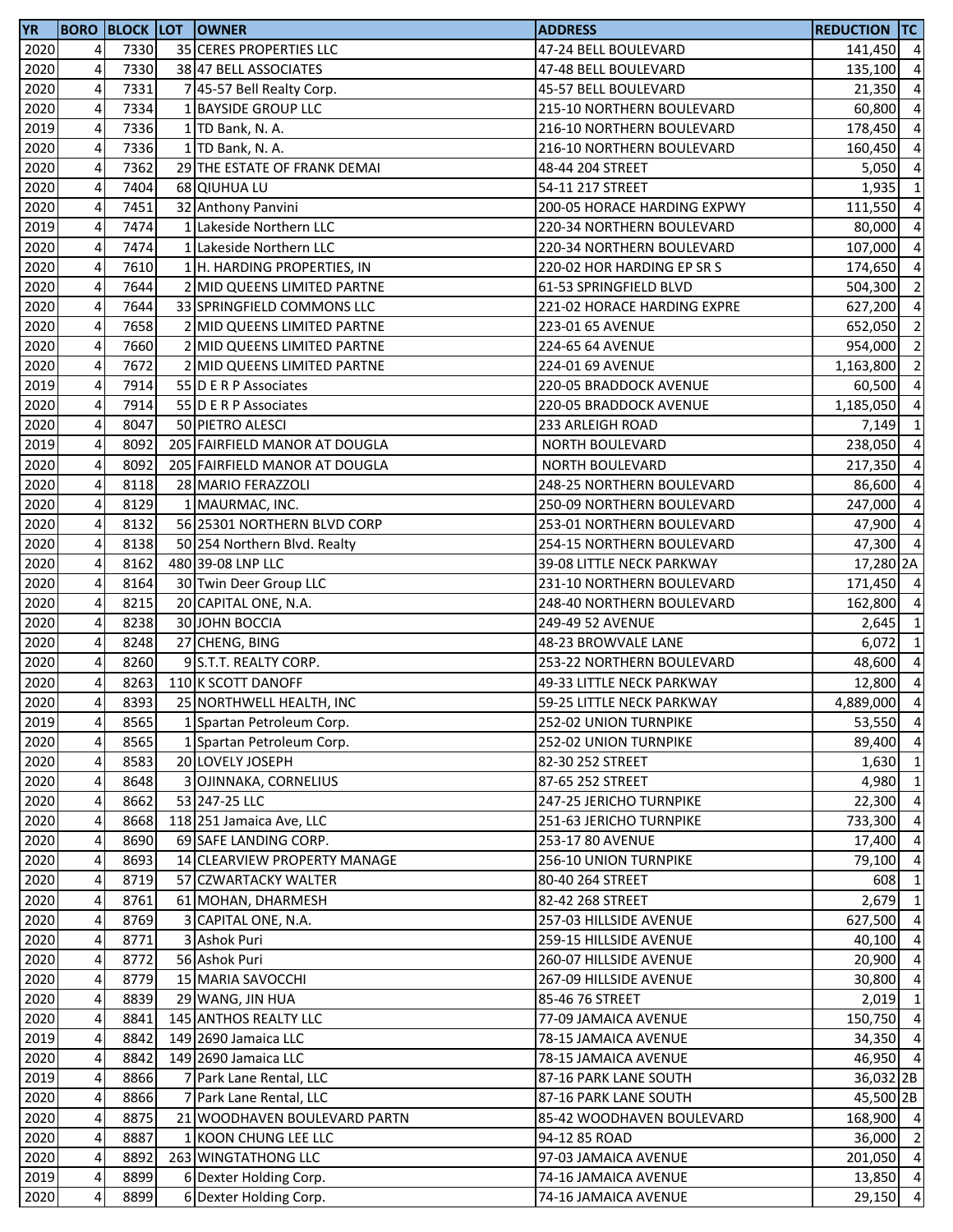| <b>YR</b>    |                              |      | <b>BORO BLOCK LOT OWNER</b>                                | <b>ADDRESS</b>             | <b>REDUCTION TC</b> |                |
|--------------|------------------------------|------|------------------------------------------------------------|----------------------------|---------------------|----------------|
| 2020         | $\overline{4}$               | 8912 | 12 N.F. WALKER/QUEENS, INC.                                | 87-34 80 STREET            | 110,200 4           |                |
| 2020         | 4                            | 8914 | 19 79-24 JAMAICA AVENUE, LLC                               | 79-24 JAMAICA AVENUE       | 29,300              | $\overline{4}$ |
| 2020         | $\overline{\mathbf{4}}$      | 8919 | 5 Liberty Department Stores                                | 80-16 JAMAICA AVENUE       | 58,900              | $\overline{4}$ |
| 2020         | 4                            | 8919 | 11 80-32 REALTY NY LLC                                     | 80-32 JAMAICA AVENUE       | 27,900              | $\overline{4}$ |
| 2020         | $\overline{a}$               | 8919 | 111 Jerome A. Schlesinger                                  | 80-32A JAMAICA AVENUE      | 12,850              | $\overline{4}$ |
| 2020         | 4                            | 8929 | 106 WOODHAVEN OWNERS CORP                                  | 91-48 88 ROAD              | 337,200             | $\overline{2}$ |
| 2019         | 4                            | 8933 | 70 75 PARSONS BLVD LLC                                     | 92-06 JAMAICA AVENUE       | 75,150              | $\overline{4}$ |
| 2020         | 4                            | 8933 | 70 75 PARSONS BLVD LLC                                     | 92-06 JAMAICA AVENUE       | 79,000              | $\overline{4}$ |
| 2020         | 4                            | 8933 | 74 David & Yonathan, LLC                                   | 92-14 JAMAICA AVENUE       | 10,100              | $\overline{4}$ |
| 2020         | 4                            | 8950 | 37 JFM REALTY LLC                                          | 76-15 ROCKAWAY BOULEVARD   | 67,850              | $\overline{4}$ |
| 2019         | 4                            | 8994 | 35 JC RESTAURANTS, LLC                                     | 97-01 ATLANTIC AVENUE      | 170,650             | $\overline{4}$ |
| 2020         | $\overline{\mathbf{4}}$      | 8994 | 35 JC RESTAURANTS, LLC                                     | 97-01 ATLANTIC AVENUE      | 138,250             | $\overline{4}$ |
| 2020         | $\overline{4}$               | 9026 | 88-20 95 AVE LLC                                           | 88-20 95 AVENUE            | 5,400               | $\overline{4}$ |
| 2020         | $\overline{\mathbf{4}}$      | 9027 | 11 EQUITY ONE (NORTHEAST POR                               | 90-02A ATLANTIC AVENUE     | 211,850 4           |                |
| 2020         | $\overline{\mathbf{4}}$      | 9028 | 1 EQUITY ONE (NORTHEAST POR                                | 92-06 ATLANTIC AVENUE      | 1,297,750           | $\overline{4}$ |
| 2020         | $\overline{\mathbf{4}}$      | 9033 | 9 MARK HILL                                                | 94-10 94 STREET            | 73,600              | $\overline{4}$ |
| 2020         | 4                            | 9055 | 1 Esperanza Meat Corp.                                     | 84-12 97 AVENUE            | 83,950              | $\overline{4}$ |
| 2020         | 4                            | 9075 | 37 97-26 99th Street, LLC                                  | 97-26 99 STREET            | 81,850              | $\overline{4}$ |
| 2020         | 4                            | 9075 | 45 ASHTON ROLLINS LLC                                      | 97-38 99 STREET            | 7,600               | $\overline{4}$ |
| 2019         | $\overline{\mathbf{4}}$      | 9076 | 5 YONATHAN 26 LLC                                          | 74-10 101 AVENUE           | 900                 | $\overline{4}$ |
| 2020         | 4                            | 9076 | 5 YONATHAN 26 LLC                                          | 74-10 101 AVENUE           | 6,300               | $\overline{4}$ |
| 2019         | 4                            | 9076 | 6 YONATHAN 26 LLC                                          | 74-12 101 AVENUE           | 19,750              | $\overline{4}$ |
| 2020         | 4                            | 9076 | 6 YONATHAN 26 LLC                                          | 74-12 101 AVENUE           | 18,400              | $\overline{4}$ |
| 2019         | 4                            | 9076 | 7 YONATHAN 26 LLC                                          | 74-14 101 AVENUE           | 19,200              | $\overline{4}$ |
| 2020         | 4                            | 9076 | 7 YONATHAN 26 LLC                                          | 74-14 101 AVENUE           | 27,750              | $\overline{4}$ |
| 2019         | 4                            | 9076 | 8 YONATHAN 26 LLC                                          | 74-16 101 AVENUE           | 22,750              | $\overline{4}$ |
| 2020         | 4                            | 9076 | 8 YONATHAN 26 LLC                                          | 74-16 101 AVENUE           | 33,100              | $\overline{4}$ |
| 2020         | $\overline{\mathbf{4}}$      | 9086 | 33 8423 LLC                                                | 84-23 103 AVENUE           | 207,850             | $\overline{2}$ |
| 2020         | 4                            | 9110 | 32 Gaspare P., Inc.                                        | 90-03 LIBERTY AVENUE       | 45,200              | $\overline{4}$ |
| 2020         | $\pmb{4}$                    | 9118 | 107 THE POLIZZOTTO FAMILY LIM                              | 94-19 ROCKAWAY BOULEVARD   | 131,450             | $\overline{4}$ |
| 2020         | 4                            | 9121 | 18 Coil Craft, Inc.                                        | 103-24 99 STREET           | 94,400              | $\overline{4}$ |
| 2020         | $\pmb{4}$                    | 9131 | 45 TI OZONE PARK STORAGE LLC                               | 78-02 LIBERTY AVENUE       | 1,052,350           | $\overline{4}$ |
| 2020         | 4                            | 9140 | 415 Credit Shelter Trust u/w/                              | 8060 PITKIN AVENUE         | 537,750             | $\overline{4}$ |
| 2020         | 4                            | 9154 | 66 L.G.T. Owners LLC                                       | 89-04 LIBERTY AVENUE       | 48,000              | $\overline{4}$ |
| 2019         | 4 <sub>l</sub>               | 9172 | 67 Americana Properties, Inc.                              | 98-18 ROCKAWAY BOULEVARD   | 796,700             | $\overline{4}$ |
| 2020         | 4                            | 9172 | 67 Americana Properties, Inc.                              | 98-18 ROCKAWAY BOULEVARD   | 856,100             | $\overline{4}$ |
| 2020         | 4                            | 9186 | 49 Framingham Apartments, In                               | 86-03 102 STREET           | 160,050             | $\overline{2}$ |
| 2020         | 4                            | 9199 | 5 Richmond 85th Avenue Corp                                | 109-16 85 AVENUE           | 26,800 2            |                |
| 2020         | $\overline{4}$               | 9204 | 986-10 OWNERS CORP.                                        | 86-10 109 STREET           | 452,500 2           |                |
| 2020         | 4                            | 9221 | 22 E S Management Corp                                     | 113-25 MYRTLE AVENUE       | 75,150              | $\overline{4}$ |
| 2020         | 4                            | 9226 | 42 AUBURN REALTY LLC                                       | 86-21 112 STREET           | 46,100              | $\overline{2}$ |
|              | 4                            | 9226 |                                                            | 113-19 JAMAICA AVENUE      | 40,050              | $\overline{4}$ |
| 2020<br>2019 | 4                            | 9230 | 77 Khoury Enterprises Inc.<br>74 119-21 Metropolitan Avenu | 119-21 METROPOLITAN AVENUE | 79,150              | $\overline{2}$ |
| 2020         | 4                            | 9230 | 74 119-21 Metropolitan Avenu                               | 119-21 METROPOLITAN AVENUE | 95,800              | $\overline{2}$ |
| 2020         | 4                            |      | 9231 1101 119-40 Metro Ave. LLC                            | 119-40 METROPOLITAN AVENUE | 128,012             | $\overline{4}$ |
| 2020         | 4                            | 9238 | 1 LAD REALTY LLC                                           | 122-04 METROPOLITAN AVENUE | 96,950 2            |                |
| 2019         | $\overline{a}$               | 9261 | 40 NES 118 LLC                                             | 85-35 118 STREET           | 73,052 2A           |                |
| 2020         | 4                            | 9261 | 40 NES 118 LLC                                             | 85-35 118 STREET           | 58,052 2A           |                |
| 2020         |                              | 9266 | 32 ABNG LLC                                                | 120-05 HILLSIDE AVENUE     | 68,000 2            |                |
| 2019         | 4<br>4                       | 9266 | 42 Dover 31 LLC                                            | 85-31 120 STREET           | 71,450              | $\overline{2}$ |
| 2020         | 4                            | 9266 | 42 Dover 31 LLC                                            | 85-31 120 STREET           | 190,700             | $\overline{2}$ |
| 2019         | 4                            | 9266 | 45 Windsor 25 LLC                                          | 85-25 120 STREET           | 100,700             | $\overline{2}$ |
| 2020         | 4                            | 9266 | 45 Windsor 25 LLC                                          | 85-25 120 STREET           | 92,500              | $\overline{2}$ |
| 2019         | 4                            | 9271 | 4 125-24 METRO OWNERS, LLC                                 | 85-10 126 STREET           | 143,700             | $\overline{4}$ |
| 2020         |                              | 9271 | 4 125-24 METRO OWNERS, LLC                                 | 85-10 126 STREET           |                     | $\overline{4}$ |
| 2019         | $\overline{\mathbf{r}}$<br>4 | 9281 |                                                            | HILLSIDE AVENUE            | 166,200<br>28,500   | $\overline{4}$ |
| 2020         | 4                            | 9281 | 9 H&P Realty Co.<br>9 H&P Realty Co.                       | HILLSIDE AVENUE            | 19,100              | $\overline{4}$ |
| 2019         | 4                            | 9281 | 11 H&P Realty Co.                                          | 129-10 HILLSIDE AVENUE     | 28,950              | $\overline{4}$ |
|              |                              |      |                                                            |                            |                     |                |
| 2020         | 4                            | 9281 | 11 H&P Realty Co.                                          | 129-10 HILLSIDE AVENUE     | 44,750 4            |                |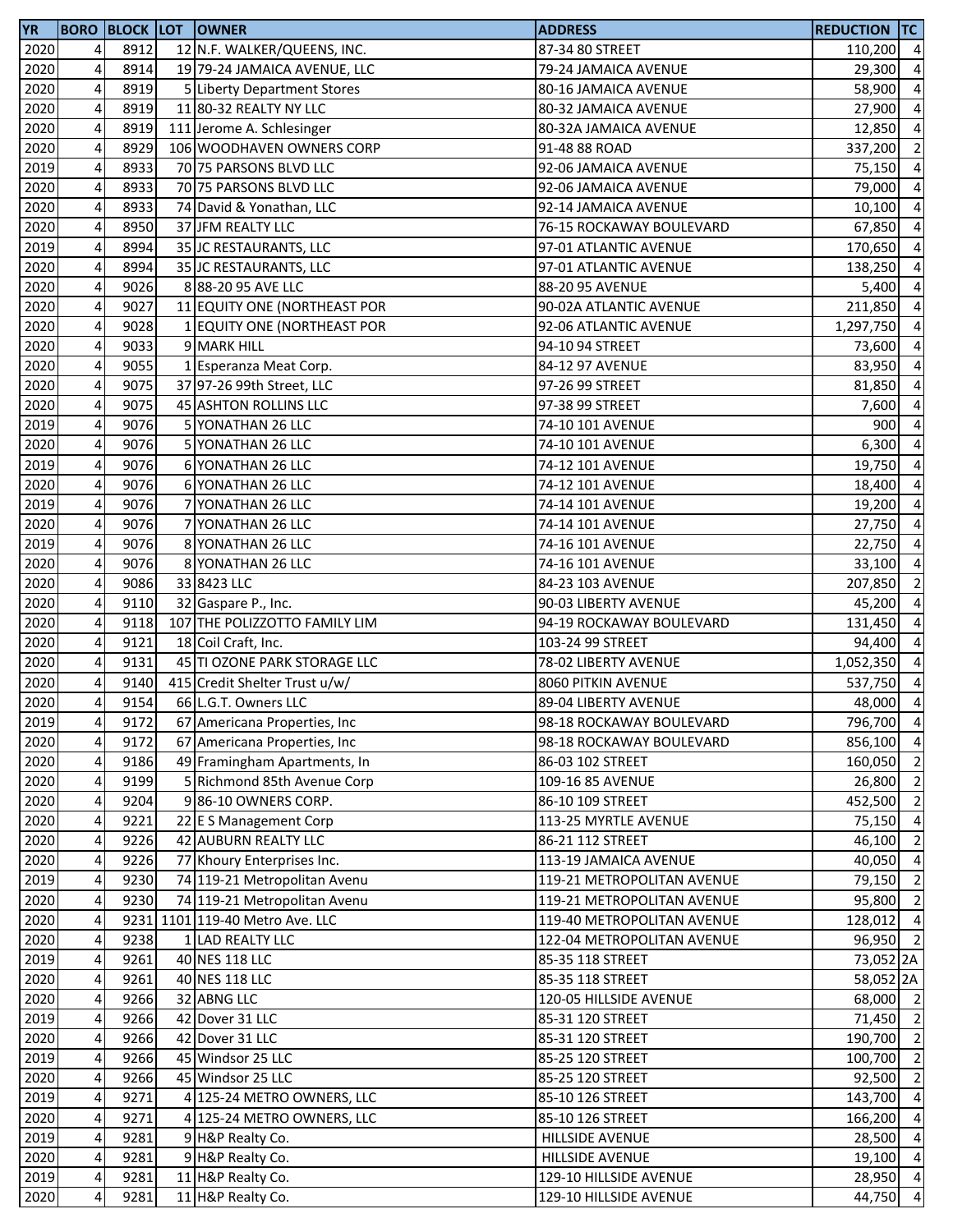| YR   |                         |      | <b>BORO BLOCK LOT OWNER</b>         | <b>ADDRESS</b>          | <b>REDUCTION TC</b> |                |
|------|-------------------------|------|-------------------------------------|-------------------------|---------------------|----------------|
| 2020 | 4                       | 9282 | 26 Balkan Brothers Holding L        | 130-01 JAMAICA AVENUE   | 39,750 4            |                |
| 2020 | 4                       | 9292 | 23 RICHMOND HILL LAUNDRY INC        | 100-19 91 AVENUE        | 40,850              | $\overline{a}$ |
| 2020 | 4                       | 9292 | 26 RSY REALTY III LLC               | 100-01 91 AVENUE        | 42,950              | $\overline{a}$ |
| 2020 | 4                       | 9293 | 36 Meda Realty LLC                  | 89-15 102 STREET        | 202,500 2           |                |
| 2020 | $\overline{\mathbf{4}}$ | 9297 | 91 YULIYA MALLINSON                 | 87-16 108 STREET        | 851 1               |                |
| 2019 | 4                       | 9305 | 2 FSJ REALTY GROUP II LLC           | 115-02 JAMAICA AVENUE   | 170,350             | $\overline{a}$ |
| 2020 | 4                       | 9305 | 2 FSJ REALTY GROUP II LLC           | 115-02 JAMAICA AVENUE   | 318,850             | $\overline{a}$ |
| 2020 | 4                       | 9310 | 25 101ST AVENUE REALTY LLC          | 102-25 ATLANTIC AVENUE  | 63,450              | $\overline{a}$ |
| 2019 | 4                       | 9324 | 38 GHOTRA PROPERTY LLC              | 114-01 ATLANTIC AVENUE  | 49,500 4            |                |
| 2020 | 4                       | 9324 | 38 GHOTRA PROPERTY LLC              | 114-01 ATLANTIC AVENUE  | 67,050              | $\overline{a}$ |
| 2020 | 4                       | 9332 | 1 MOIRA BUTLER                      | 123-02 JAMAICA AVENUE   | 17,650              | $\overline{2}$ |
| 2019 | 4                       | 9335 | 7 Balkan Brothers Holding L         | 126-20 JAMAICA AVENUE   | 29,750              | $\overline{a}$ |
| 2020 | 4                       | 9335 | 7 Balkan Brothers Holding L         | 126-20 JAMAICA AVENUE   | 27,500 4            |                |
| 2020 | 4                       | 9354 | 25 89-48 129 ST LLC                 | 89-48 129 STREET        | 116,350             | $\overline{a}$ |
| 2020 | 4                       | 9358 | 46 130-23 RH, LLC                   | 130-23 91 AVENUE        | 26,950              | $\overline{4}$ |
| 2020 | 4                       | 9375 | 95 125-12 RICHMOND HILL LLC         | 125-12 89 AVENUE        | 35,750              | $\overline{a}$ |
| 2020 | 4                       | 9376 | 14 2630 STEINWAY LLC                | 100-30 ATLANTIC AVENUE  | 22,350              | $\overline{a}$ |
| 2020 | 4                       | 9376 | 15 2630 STEINWAY LLC                | 100-32 ATLANTIC AVENUE  | 40,550              | $\overline{a}$ |
| 2020 | 4                       | 9376 | 21 2630 STEINWAY LLC                | 101-09 94 AVENUE        | 4,200               | $\overline{a}$ |
| 2020 | $\overline{4}$          | 9380 | 1 AHB Atlantic Realty LLC           | 102-20 ATLANTIC AVENUE  | 289,300             | $\overline{a}$ |
| 2020 | 4                       | 9402 | 21 BOSCO PROVISIONS CORP            | 97-44 101 STREET        | 49,400 4            |                |
| 2020 | 4                       | 9404 | 33 102 101ST LLC                    | 102-17 101 AVENUE       | 97,850 4            |                |
| 2020 | 4                       | 9404 | 36 RROS IRREVOCABLE LIVING T        | 102-11 101 AVENUE       | 30,450 2A           |                |
| 2019 | 4                       | 9426 | 54 SHIVDAS HOLDING, LLC             | 101-33 108 STREET       | 294,200 2           |                |
| 2020 | 4                       | 9426 | 54 SHIVDAS HOLDING, LLC             | 101-33 108 STREET       | 472,400             | $\overline{2}$ |
| 2019 | 4                       | 9468 | 23 NEST HOLDING LLC                 | 125-15 101 AVENUE       | 68,800              | $\overline{a}$ |
| 2019 | 4                       | 9504 | 1 ECATARINA JOLDES                  | 100-02 103 AVENUE       | 35,250              | $\overline{a}$ |
| 2020 | $\overline{\mathbf{4}}$ | 9504 | 1 ECATARINA JOLDES                  | 100-02 103 AVENUE       | 40,200              | $\overline{a}$ |
| 2019 | 4                       | 9519 | 22 CAPITAL ONE, N.A.                | 114-19 LIBERTY AVENUE   | 58,900              | $\overline{a}$ |
| 2020 | $\overline{\mathbf{4}}$ | 9519 | 22 CAPITAL ONE, N.A.                | 114-19 LIBERTY AVENUE   | 101,650 4           |                |
| 2020 | 4                       | 9554 | 29 116-13 LIBERTY CORP              | 116-13 LIBERTY AVENUE   | 148,150             | $\overline{a}$ |
| 2020 | $\overline{\mathbf{4}}$ | 9557 | 38 GBK DOLLAR INC.                  | 119-13 LIBERTY AVENUE   | 55,380 4            |                |
| 2020 | 4                       | 9559 | 45 JET REALTY LLC                   | 103-25 121 STREET       | 77,250 2            |                |
| 2020 | 4                       | 9566 | 59 MEDISYS MANAGEMENT,              | 129-01 LIBERTY AVENUE   | $14,400$ 4          |                |
| 2020 | 4                       | 9571 | 3 HNC CAPITAL, LLC                  | 117-06 LIBERTY AVENUE   | 52,550 4            |                |
| 2020 | 4                       | 9571 | 4 HNC CAPITAL, LLC                  | 117-08 LIBERTY AVENUE   | 148,500 4           |                |
| 2020 | 4                       | 9575 | 8 121-16 Liberty LLC                | 121-16 LIBERTY AVENUE   | 39,550              | $\overline{a}$ |
| 2020 | 4                       | 9579 | 3 GEORGE V. JHAGROO AND MAL         | 125-06 LIBERTY AVENUE   | 37,750 4            |                |
| 2020 | 4                       | 9582 | 105 Ian Rajiv Sahai and Amy N       | 128-14 LIBERTY AVENUE   | $17,150$ 4          |                |
| 2020 | 4                       | 9619 | 19 Stephen Finochio, 2004 Fa        | 140-24 QUEENS BOULEVARD | $63,150$ 4          |                |
| 2020 | 4                       | 9621 | 28 134-11 HILLSIDE AVENUE LL        | 134-11 KEW GARDENS ROAD | 53,400              | $\overline{a}$ |
| 2019 | 4                       | 9625 | 13 TEACHERS FEDERAL CREDIT U        | 139-30 QUEENS BOULEVARD | 583,550 4           |                |
| 2020 | 4                       | 9625 | 13 TEACHERS FEDERAL CREDIT U        | 139-30 QUEENS BOULEVARD | 855,000 4           |                |
| 2020 | 4                       | 9631 | 232 Park Chateau Owners, Inc.       | 123-40 83 AVENUE        | 326,500 2           |                |
| 2019 | $\overline{4}$          | 9651 | 66 BRIARWOOD COMMONS LLC            | 137-67 QUEENS BOULEVARD | 66,650              | $\overline{a}$ |
| 2020 | 4                       | 9651 | 66 BRIARWOOD COMMONS LLC            | 137-67 QUEENS BOULEVARD | 174,200 4           |                |
| 2019 | 4                       |      | 9651 1002 VIJINAG REALTY LLC        | 85-15 MAIN STREET       | 25,844              | $\overline{4}$ |
| 2020 | 4                       |      | 9651 1002 VIJINAG REALTY LLC        | 85-15 MAIN STREET       | 44,931              | $\overline{4}$ |
| 2020 | 4                       |      | 9651 1010 J & P Montevago Realty LL | 137-65 QUEENS BOULEVARD | 54,018 4            |                |
| 2020 | 4                       | 9666 | 1 Arlington Owners, Inc.            | 139-15 83 AVENUE        | 719,800 2           |                |
| 2019 | 4                       | 9669 | 12 COOLIDGE REALTY LLC              | 135-32 COOLIDGE AVENUE  | 291,600             | $\overline{2}$ |
| 2020 | 4                       | 9669 | 12 COOLIDGE REALTY LLC              | 135-32 COOLIDGE AVENUE  | 173,300             | $\overline{2}$ |
| 2020 | 4                       | 9674 | 7 Jamaica Seven LLC                 | 89-15 144 STREET        | 339,450 2           |                |
| 2020 | 4                       | 9677 | 16 SUTPHIN NORSE REALTY, LLC        | 90-01 SUTPHIN BOULEVARD | 409,750             | $\overline{a}$ |
| 2019 | $\overline{\mathbf{4}}$ | 9678 | 155 C & F Realty, LLC               | 90-19 148 STREET        | 42,000              | $\overline{2}$ |
| 2020 | 4                       | 9678 | 155 C & F Realty, LLC               | 90-19 148 STREET        | 60,900              | $\overline{2}$ |
| 2019 | 4                       | 9694 | 52 AMBASSADOR APARTMENTS, IN        | 148-25 88 AVENUE        | 128,300 2           |                |
| 2020 | 4                       | 9694 | 52 AMBASSADOR APARTMENTS, IN        | 148-25 88 AVENUE        | 89,150 2            |                |
| 2019 | 4                       | 9698 | 27 Stephen Finochio & Viola         | 139-01 HILLSIDE AVENUE  | 496,900 4           |                |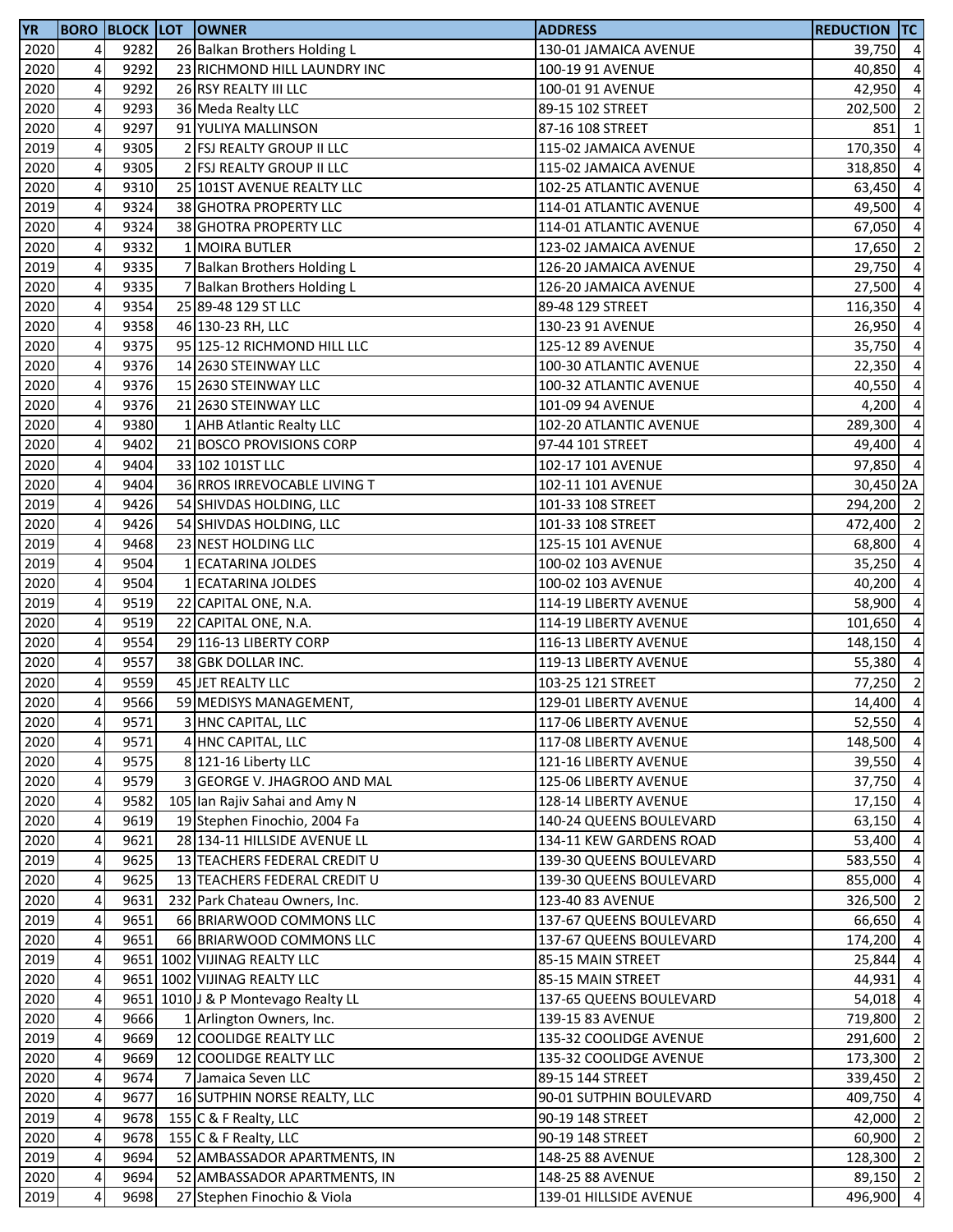| 2020<br>4<br>9698<br>27 Stephen Finochio & Viola<br>139-01 HILLSIDE AVENUE<br>771,400 4<br>9704<br>2019<br>4<br>44 148 HILLSIDE LLC<br>148-45 HILLSIDE AVENUE<br>26,650 4<br>4<br>39,250 4<br>2020<br>9704<br>44 148 HILLSIDE LLC<br>148-45 HILLSIDE AVENUE<br>$\overline{\mathbf{4}}$<br>2020<br>174,050 2<br>9712<br>169 Sherry Plaza Apt. Corp.<br>142-20 84 DRIVE<br>$\overline{\mathbf{4}}$<br>2019<br>9713<br>152 TAWA REALTY LLC<br>141-27 84 DRIVE<br>2020<br>4<br>9713<br>152 TAWA REALTY LLC<br>141-27 84 DRIVE<br>2019<br>4<br>9713<br>163 84th Drive Homes, Inc.<br>140-17 84 DRIVE<br>2020<br>4<br>9713<br>163 84th Drive Homes, Inc.<br>140-17 84 DRIVE<br>2019<br>4<br>9716<br>112 D & D LANDERS STREET LLC<br>84-27 LANDER STREET<br>2020<br>4<br>9716<br>112 D & D LANDERS STREET LLC<br>84-27 LANDER STREET<br>2020<br>4<br>9716<br>113 D & D LANDERS STREET LLC<br>84-25 LANDER STREET<br>4<br>2019<br>9718<br>2 Eden Rock Owners Inc.<br>84-01 MAIN STREET<br>4<br>9718<br>2020<br>2 Eden Rock Owners Inc.<br>84-01 MAIN STREET<br>4<br>2020<br>9738<br>114 143-50 HOOVER OWNERS CORP<br>143-50 HOOVER AVENUE<br>166,750<br>4<br>9754<br>2020<br>53 WHITEROCK VENTURES 90TH R<br>153-17 JAMAICA AVENUE<br>513,500<br>2020<br>4<br>9754<br>57 153-01 Jamaica Realty LLC<br>153-01 JAMAICA AVENUE<br>189,400<br>9755<br>2020<br>4<br>6 Jamaica Seven LLC<br>89-11 153 STREET<br>468,100<br>4<br>2020<br>9756<br>1 Parsons Development Corp.<br>159-01 JAMAICA AVENUE<br>294,750<br>2020<br>4<br>9756<br>58 MADALEO REALTY CORP.<br>159-21 JAMAICA AVENUE<br>105,700<br>9757<br>2019<br>4<br>8 Ynon Realty LLC<br>90-33 160 STREET<br>26,950<br>2020<br>4<br>9757<br>38,650<br>8 Ynon Realty LLC<br>90-33 160 STREET<br>$\overline{\mathbf{4}}$<br>2019<br>9757<br>47 160-13 JAMAICA LLC<br>160-15 JAMAICA AVENUE<br>2020<br>4<br>9757<br>47 160-13 JAMAICA LLC<br>60,650<br>160-15 JAMAICA AVENUE<br>2020<br>4<br>9758<br>6 Jamaica Towers Owners, In<br>89-15 PARSONS BOULEVARD<br>445,650<br>2020<br>4<br>9758<br>21 Jamaica Towers Owners, In<br>160-10 89 AVENUE<br>876,400<br>2020<br>4<br>9760<br>18 85th St. Associates, LLC<br>90-23 161 STREET<br>43,250<br>2020<br>4<br>9760<br>27 89-31 JAMAICA LLC<br>605,000<br>89-31 161 STREET<br>$\overline{\mathbf{4}}$<br>9761<br>2020<br>14 SOR-SAN Realty Corp.<br>89-61 162 STREET<br>115,150<br>$\overline{\mathbf{4}}$<br>9762<br>2020<br>28 Parsons 88 Realty LLC<br>88-06 PARSONS BOULEVARD<br>124,950<br>$\overline{\mathbf{4}}$<br>2019<br>9762<br>39 88-22 Parsons Blvd LLC<br>88-22 PARSONS BOULEVARD<br>109,650<br>$\overline{4}$<br>2020<br>9762<br>39 88-22 Parsons Blvd LLC<br>88-22 PARSONS BOULEVARD<br>115,000<br>$\overline{\mathbf{4}}$<br>9762 1001 PARSONS WINDSOR CONDOMINI<br>2019<br>88-20 PARSONS BOULEVARD<br>30,450<br>2020<br>4<br>9762 1001 PARSONS WINDSOR CONDOMINI<br>88-20 PARSONS BOULEVARD<br>55,200<br>2020<br>4<br>9762 1034 PARSONS WINDSOR CONDOMINI<br>3,325<br>88-20 PARSONS BOULEVARD<br>2020<br>4<br>9765<br>53 EDWARD SUKHANDAN<br>159-20 HILLSIDE AVENUE<br>4<br>2020<br>9767<br>57 WHITE, BIBI NAZREEN<br>88-50 162 STREET<br>2020<br>4<br>9769<br>161-13 HILLSIDE AVENUE<br>64 Sandra Halpern, Trustee o<br>2020<br>4<br>9769<br>82 ANTONIO MARZULLI<br>160-05 HILLSIDE AVENUE<br>4<br>2020<br>9771<br>27 Sandra Halpern, Trustee o<br>162-27 HILLSIDE AVENUE<br>4<br>2020<br>9771<br>28 Sandra Halpern, Trustee o<br>162-25 HILLSIDE AVENUE<br>2019<br>4<br>29 Sandra Halpern, Trustee o<br>9771<br>162-23 HILLSIDE AVENUE<br>8,850<br>2020<br>4<br>9771<br>29 Sandra Halpern, Trustee o<br>162-23 HILLSIDE AVENUE<br>9,750<br>2020<br>4<br>9782<br>1 MR. PARSONS LLC<br>84-77 PARSONS BOULEVARD<br>158,450<br>9793<br>2020<br>4<br>29 JE 7 REALTY LLC<br>89-39 163 STREET<br>242,850<br>2020<br>4<br>9796<br>15 RAL Realty Co. Dee LLC<br>166-05 JAMAICA AVENUE<br>83,800<br>2020<br>4<br>9799<br>18 168-09 JAMAICA AVE LLC<br>168-09 JAMAICA AVENUE<br>2020<br>4<br>9799<br>22 16801 LLC<br>168-03 JAMAICA AVENUE<br>2020<br>4<br>9803<br>15 DENIS P. MULLARKEY RE LLC<br>89-07 169 STREET<br>567,800<br>2019<br>4<br>9804<br>1 ZOHREH ALAGHEBAND<br>170-23 JAMAICA AVENUE<br>2020<br>4<br>9804<br>1 ZOHREH ALAGHEBAND<br>170-23 JAMAICA AVENUE<br>2020<br>4<br>9806<br>2 LIPTON PLAZA LLC<br>171-19 JAMAICA AVENUE<br>117,950<br>2020<br>4<br>9807<br>73 89 19 Tenants Corp.<br>89-23 171 STREET<br>727,750<br>4<br>2019<br>9809<br>45 173-09 JAMAICA AVENUE ASS<br>173-15 JAMAICA AVENUE<br>3,037,280<br>4<br>2020<br>9813<br>32 PINCHAS YUSUPOV<br>163-08 HILLSIDE AVENUE<br>41,750<br>4<br>2019<br>9814<br>6 HORIZON HOUSE COMPANY LLC<br>88-35 164 STREET<br>$\overline{4}$<br>2019<br>9814<br>116 Jamaica Seven LLC<br>87-84 165 STREET<br>4<br>2020<br>9814<br>116 Jamaica Seven LLC<br>87-84 165 STREET<br>4<br>2019<br>6 88-05 Merrick Blvd LLC<br>9817<br>88-05 MERRICK BOULEVARD<br>2020<br>4<br>9817<br>6 88-05 Merrick Blvd LLC<br>88-05 MERRICK BOULEVARD<br>220,800 | <b>YR</b> |  | <b>BORO BLOCK LOT OWNER</b> | <b>ADDRESS</b> | <b>REDUCTION TC</b> |                |
|-----------------------------------------------------------------------------------------------------------------------------------------------------------------------------------------------------------------------------------------------------------------------------------------------------------------------------------------------------------------------------------------------------------------------------------------------------------------------------------------------------------------------------------------------------------------------------------------------------------------------------------------------------------------------------------------------------------------------------------------------------------------------------------------------------------------------------------------------------------------------------------------------------------------------------------------------------------------------------------------------------------------------------------------------------------------------------------------------------------------------------------------------------------------------------------------------------------------------------------------------------------------------------------------------------------------------------------------------------------------------------------------------------------------------------------------------------------------------------------------------------------------------------------------------------------------------------------------------------------------------------------------------------------------------------------------------------------------------------------------------------------------------------------------------------------------------------------------------------------------------------------------------------------------------------------------------------------------------------------------------------------------------------------------------------------------------------------------------------------------------------------------------------------------------------------------------------------------------------------------------------------------------------------------------------------------------------------------------------------------------------------------------------------------------------------------------------------------------------------------------------------------------------------------------------------------------------------------------------------------------------------------------------------------------------------------------------------------------------------------------------------------------------------------------------------------------------------------------------------------------------------------------------------------------------------------------------------------------------------------------------------------------------------------------------------------------------------------------------------------------------------------------------------------------------------------------------------------------------------------------------------------------------------------------------------------------------------------------------------------------------------------------------------------------------------------------------------------------------------------------------------------------------------------------------------------------------------------------------------------------------------------------------------------------------------------------------------------------------------------------------------------------------------------------------------------------------------------------------------------------------------------------------------------------------------------------------------------------------------------------------------------------------------------------------------------------------------------------------------------------------------------------------------------------------------------------------------------------------------------------------------------------------------------------------------------------------------------------------------------------------------------------------------------------------------------------------------------------------------------------------------------------------------------------------------------------------------------------------------------------------------------------------------------------------------------------------------------------------------------------------------------------------------------------------------------------------------------------------------------------------------------------------------------------------------------------------------------------------------------------------------|-----------|--|-----------------------------|----------------|---------------------|----------------|
|                                                                                                                                                                                                                                                                                                                                                                                                                                                                                                                                                                                                                                                                                                                                                                                                                                                                                                                                                                                                                                                                                                                                                                                                                                                                                                                                                                                                                                                                                                                                                                                                                                                                                                                                                                                                                                                                                                                                                                                                                                                                                                                                                                                                                                                                                                                                                                                                                                                                                                                                                                                                                                                                                                                                                                                                                                                                                                                                                                                                                                                                                                                                                                                                                                                                                                                                                                                                                                                                                                                                                                                                                                                                                                                                                                                                                                                                                                                                                                                                                                                                                                                                                                                                                                                                                                                                                                                                                                                                                                                                                                                                                                                                                                                                                                                                                                                                                                                                                                                                           |           |  |                             |                |                     |                |
|                                                                                                                                                                                                                                                                                                                                                                                                                                                                                                                                                                                                                                                                                                                                                                                                                                                                                                                                                                                                                                                                                                                                                                                                                                                                                                                                                                                                                                                                                                                                                                                                                                                                                                                                                                                                                                                                                                                                                                                                                                                                                                                                                                                                                                                                                                                                                                                                                                                                                                                                                                                                                                                                                                                                                                                                                                                                                                                                                                                                                                                                                                                                                                                                                                                                                                                                                                                                                                                                                                                                                                                                                                                                                                                                                                                                                                                                                                                                                                                                                                                                                                                                                                                                                                                                                                                                                                                                                                                                                                                                                                                                                                                                                                                                                                                                                                                                                                                                                                                                           |           |  |                             |                |                     |                |
|                                                                                                                                                                                                                                                                                                                                                                                                                                                                                                                                                                                                                                                                                                                                                                                                                                                                                                                                                                                                                                                                                                                                                                                                                                                                                                                                                                                                                                                                                                                                                                                                                                                                                                                                                                                                                                                                                                                                                                                                                                                                                                                                                                                                                                                                                                                                                                                                                                                                                                                                                                                                                                                                                                                                                                                                                                                                                                                                                                                                                                                                                                                                                                                                                                                                                                                                                                                                                                                                                                                                                                                                                                                                                                                                                                                                                                                                                                                                                                                                                                                                                                                                                                                                                                                                                                                                                                                                                                                                                                                                                                                                                                                                                                                                                                                                                                                                                                                                                                                                           |           |  |                             |                |                     |                |
| 6,840 2B<br>43,387 2B<br>138,950 2<br>153,800 2<br>2,640 2B<br>36,451 2B<br>23,200 2B<br>558,300 2<br>315,300 2<br>$\overline{2}$<br>$\overline{4}$                                                                                                                                                                                                                                                                                                                                                                                                                                                                                                                                                                                                                                                                                                                                                                                                                                                                                                                                                                                                                                                                                                                                                                                                                                                                                                                                                                                                                                                                                                                                                                                                                                                                                                                                                                                                                                                                                                                                                                                                                                                                                                                                                                                                                                                                                                                                                                                                                                                                                                                                                                                                                                                                                                                                                                                                                                                                                                                                                                                                                                                                                                                                                                                                                                                                                                                                                                                                                                                                                                                                                                                                                                                                                                                                                                                                                                                                                                                                                                                                                                                                                                                                                                                                                                                                                                                                                                                                                                                                                                                                                                                                                                                                                                                                                                                                                                                       |           |  |                             |                |                     |                |
|                                                                                                                                                                                                                                                                                                                                                                                                                                                                                                                                                                                                                                                                                                                                                                                                                                                                                                                                                                                                                                                                                                                                                                                                                                                                                                                                                                                                                                                                                                                                                                                                                                                                                                                                                                                                                                                                                                                                                                                                                                                                                                                                                                                                                                                                                                                                                                                                                                                                                                                                                                                                                                                                                                                                                                                                                                                                                                                                                                                                                                                                                                                                                                                                                                                                                                                                                                                                                                                                                                                                                                                                                                                                                                                                                                                                                                                                                                                                                                                                                                                                                                                                                                                                                                                                                                                                                                                                                                                                                                                                                                                                                                                                                                                                                                                                                                                                                                                                                                                                           |           |  |                             |                |                     |                |
|                                                                                                                                                                                                                                                                                                                                                                                                                                                                                                                                                                                                                                                                                                                                                                                                                                                                                                                                                                                                                                                                                                                                                                                                                                                                                                                                                                                                                                                                                                                                                                                                                                                                                                                                                                                                                                                                                                                                                                                                                                                                                                                                                                                                                                                                                                                                                                                                                                                                                                                                                                                                                                                                                                                                                                                                                                                                                                                                                                                                                                                                                                                                                                                                                                                                                                                                                                                                                                                                                                                                                                                                                                                                                                                                                                                                                                                                                                                                                                                                                                                                                                                                                                                                                                                                                                                                                                                                                                                                                                                                                                                                                                                                                                                                                                                                                                                                                                                                                                                                           |           |  |                             |                |                     |                |
|                                                                                                                                                                                                                                                                                                                                                                                                                                                                                                                                                                                                                                                                                                                                                                                                                                                                                                                                                                                                                                                                                                                                                                                                                                                                                                                                                                                                                                                                                                                                                                                                                                                                                                                                                                                                                                                                                                                                                                                                                                                                                                                                                                                                                                                                                                                                                                                                                                                                                                                                                                                                                                                                                                                                                                                                                                                                                                                                                                                                                                                                                                                                                                                                                                                                                                                                                                                                                                                                                                                                                                                                                                                                                                                                                                                                                                                                                                                                                                                                                                                                                                                                                                                                                                                                                                                                                                                                                                                                                                                                                                                                                                                                                                                                                                                                                                                                                                                                                                                                           |           |  |                             |                |                     |                |
|                                                                                                                                                                                                                                                                                                                                                                                                                                                                                                                                                                                                                                                                                                                                                                                                                                                                                                                                                                                                                                                                                                                                                                                                                                                                                                                                                                                                                                                                                                                                                                                                                                                                                                                                                                                                                                                                                                                                                                                                                                                                                                                                                                                                                                                                                                                                                                                                                                                                                                                                                                                                                                                                                                                                                                                                                                                                                                                                                                                                                                                                                                                                                                                                                                                                                                                                                                                                                                                                                                                                                                                                                                                                                                                                                                                                                                                                                                                                                                                                                                                                                                                                                                                                                                                                                                                                                                                                                                                                                                                                                                                                                                                                                                                                                                                                                                                                                                                                                                                                           |           |  |                             |                |                     |                |
|                                                                                                                                                                                                                                                                                                                                                                                                                                                                                                                                                                                                                                                                                                                                                                                                                                                                                                                                                                                                                                                                                                                                                                                                                                                                                                                                                                                                                                                                                                                                                                                                                                                                                                                                                                                                                                                                                                                                                                                                                                                                                                                                                                                                                                                                                                                                                                                                                                                                                                                                                                                                                                                                                                                                                                                                                                                                                                                                                                                                                                                                                                                                                                                                                                                                                                                                                                                                                                                                                                                                                                                                                                                                                                                                                                                                                                                                                                                                                                                                                                                                                                                                                                                                                                                                                                                                                                                                                                                                                                                                                                                                                                                                                                                                                                                                                                                                                                                                                                                                           |           |  |                             |                |                     |                |
|                                                                                                                                                                                                                                                                                                                                                                                                                                                                                                                                                                                                                                                                                                                                                                                                                                                                                                                                                                                                                                                                                                                                                                                                                                                                                                                                                                                                                                                                                                                                                                                                                                                                                                                                                                                                                                                                                                                                                                                                                                                                                                                                                                                                                                                                                                                                                                                                                                                                                                                                                                                                                                                                                                                                                                                                                                                                                                                                                                                                                                                                                                                                                                                                                                                                                                                                                                                                                                                                                                                                                                                                                                                                                                                                                                                                                                                                                                                                                                                                                                                                                                                                                                                                                                                                                                                                                                                                                                                                                                                                                                                                                                                                                                                                                                                                                                                                                                                                                                                                           |           |  |                             |                |                     |                |
|                                                                                                                                                                                                                                                                                                                                                                                                                                                                                                                                                                                                                                                                                                                                                                                                                                                                                                                                                                                                                                                                                                                                                                                                                                                                                                                                                                                                                                                                                                                                                                                                                                                                                                                                                                                                                                                                                                                                                                                                                                                                                                                                                                                                                                                                                                                                                                                                                                                                                                                                                                                                                                                                                                                                                                                                                                                                                                                                                                                                                                                                                                                                                                                                                                                                                                                                                                                                                                                                                                                                                                                                                                                                                                                                                                                                                                                                                                                                                                                                                                                                                                                                                                                                                                                                                                                                                                                                                                                                                                                                                                                                                                                                                                                                                                                                                                                                                                                                                                                                           |           |  |                             |                |                     |                |
|                                                                                                                                                                                                                                                                                                                                                                                                                                                                                                                                                                                                                                                                                                                                                                                                                                                                                                                                                                                                                                                                                                                                                                                                                                                                                                                                                                                                                                                                                                                                                                                                                                                                                                                                                                                                                                                                                                                                                                                                                                                                                                                                                                                                                                                                                                                                                                                                                                                                                                                                                                                                                                                                                                                                                                                                                                                                                                                                                                                                                                                                                                                                                                                                                                                                                                                                                                                                                                                                                                                                                                                                                                                                                                                                                                                                                                                                                                                                                                                                                                                                                                                                                                                                                                                                                                                                                                                                                                                                                                                                                                                                                                                                                                                                                                                                                                                                                                                                                                                                           |           |  |                             |                |                     |                |
|                                                                                                                                                                                                                                                                                                                                                                                                                                                                                                                                                                                                                                                                                                                                                                                                                                                                                                                                                                                                                                                                                                                                                                                                                                                                                                                                                                                                                                                                                                                                                                                                                                                                                                                                                                                                                                                                                                                                                                                                                                                                                                                                                                                                                                                                                                                                                                                                                                                                                                                                                                                                                                                                                                                                                                                                                                                                                                                                                                                                                                                                                                                                                                                                                                                                                                                                                                                                                                                                                                                                                                                                                                                                                                                                                                                                                                                                                                                                                                                                                                                                                                                                                                                                                                                                                                                                                                                                                                                                                                                                                                                                                                                                                                                                                                                                                                                                                                                                                                                                           |           |  |                             |                |                     |                |
|                                                                                                                                                                                                                                                                                                                                                                                                                                                                                                                                                                                                                                                                                                                                                                                                                                                                                                                                                                                                                                                                                                                                                                                                                                                                                                                                                                                                                                                                                                                                                                                                                                                                                                                                                                                                                                                                                                                                                                                                                                                                                                                                                                                                                                                                                                                                                                                                                                                                                                                                                                                                                                                                                                                                                                                                                                                                                                                                                                                                                                                                                                                                                                                                                                                                                                                                                                                                                                                                                                                                                                                                                                                                                                                                                                                                                                                                                                                                                                                                                                                                                                                                                                                                                                                                                                                                                                                                                                                                                                                                                                                                                                                                                                                                                                                                                                                                                                                                                                                                           |           |  |                             |                |                     |                |
| $\overline{4}$<br>$\overline{2}$<br>$\overline{a}$<br>$\overline{4}$<br>$\overline{a}$<br>$\overline{4}$<br>49,850 4<br>$\overline{4}$<br>$\overline{2}$<br>$\overline{2}$<br>$\overline{4}$<br>$\overline{4}$<br>$\overline{4}$<br>$\overline{2}$<br>$\overline{2}$<br>$\overline{2}$<br>$\overline{4}$<br>$\overline{4}$<br>$\overline{4}$<br>$7,000$ 1<br>9,096 2A<br>154,800 4<br>10,800 2A<br>55,750 4<br>34,400 4<br>$\overline{4}$<br>$\overline{4}$<br>$\overline{4}$                                                                                                                                                                                                                                                                                                                                                                                                                                                                                                                                                                                                                                                                                                                                                                                                                                                                                                                                                                                                                                                                                                                                                                                                                                                                                                                                                                                                                                                                                                                                                                                                                                                                                                                                                                                                                                                                                                                                                                                                                                                                                                                                                                                                                                                                                                                                                                                                                                                                                                                                                                                                                                                                                                                                                                                                                                                                                                                                                                                                                                                                                                                                                                                                                                                                                                                                                                                                                                                                                                                                                                                                                                                                                                                                                                                                                                                                                                                                                                                                                                                                                                                                                                                                                                                                                                                                                                                                                                                                                                                             |           |  |                             |                |                     |                |
|                                                                                                                                                                                                                                                                                                                                                                                                                                                                                                                                                                                                                                                                                                                                                                                                                                                                                                                                                                                                                                                                                                                                                                                                                                                                                                                                                                                                                                                                                                                                                                                                                                                                                                                                                                                                                                                                                                                                                                                                                                                                                                                                                                                                                                                                                                                                                                                                                                                                                                                                                                                                                                                                                                                                                                                                                                                                                                                                                                                                                                                                                                                                                                                                                                                                                                                                                                                                                                                                                                                                                                                                                                                                                                                                                                                                                                                                                                                                                                                                                                                                                                                                                                                                                                                                                                                                                                                                                                                                                                                                                                                                                                                                                                                                                                                                                                                                                                                                                                                                           |           |  |                             |                |                     |                |
|                                                                                                                                                                                                                                                                                                                                                                                                                                                                                                                                                                                                                                                                                                                                                                                                                                                                                                                                                                                                                                                                                                                                                                                                                                                                                                                                                                                                                                                                                                                                                                                                                                                                                                                                                                                                                                                                                                                                                                                                                                                                                                                                                                                                                                                                                                                                                                                                                                                                                                                                                                                                                                                                                                                                                                                                                                                                                                                                                                                                                                                                                                                                                                                                                                                                                                                                                                                                                                                                                                                                                                                                                                                                                                                                                                                                                                                                                                                                                                                                                                                                                                                                                                                                                                                                                                                                                                                                                                                                                                                                                                                                                                                                                                                                                                                                                                                                                                                                                                                                           |           |  |                             |                |                     |                |
|                                                                                                                                                                                                                                                                                                                                                                                                                                                                                                                                                                                                                                                                                                                                                                                                                                                                                                                                                                                                                                                                                                                                                                                                                                                                                                                                                                                                                                                                                                                                                                                                                                                                                                                                                                                                                                                                                                                                                                                                                                                                                                                                                                                                                                                                                                                                                                                                                                                                                                                                                                                                                                                                                                                                                                                                                                                                                                                                                                                                                                                                                                                                                                                                                                                                                                                                                                                                                                                                                                                                                                                                                                                                                                                                                                                                                                                                                                                                                                                                                                                                                                                                                                                                                                                                                                                                                                                                                                                                                                                                                                                                                                                                                                                                                                                                                                                                                                                                                                                                           |           |  |                             |                |                     |                |
|                                                                                                                                                                                                                                                                                                                                                                                                                                                                                                                                                                                                                                                                                                                                                                                                                                                                                                                                                                                                                                                                                                                                                                                                                                                                                                                                                                                                                                                                                                                                                                                                                                                                                                                                                                                                                                                                                                                                                                                                                                                                                                                                                                                                                                                                                                                                                                                                                                                                                                                                                                                                                                                                                                                                                                                                                                                                                                                                                                                                                                                                                                                                                                                                                                                                                                                                                                                                                                                                                                                                                                                                                                                                                                                                                                                                                                                                                                                                                                                                                                                                                                                                                                                                                                                                                                                                                                                                                                                                                                                                                                                                                                                                                                                                                                                                                                                                                                                                                                                                           |           |  |                             |                |                     |                |
|                                                                                                                                                                                                                                                                                                                                                                                                                                                                                                                                                                                                                                                                                                                                                                                                                                                                                                                                                                                                                                                                                                                                                                                                                                                                                                                                                                                                                                                                                                                                                                                                                                                                                                                                                                                                                                                                                                                                                                                                                                                                                                                                                                                                                                                                                                                                                                                                                                                                                                                                                                                                                                                                                                                                                                                                                                                                                                                                                                                                                                                                                                                                                                                                                                                                                                                                                                                                                                                                                                                                                                                                                                                                                                                                                                                                                                                                                                                                                                                                                                                                                                                                                                                                                                                                                                                                                                                                                                                                                                                                                                                                                                                                                                                                                                                                                                                                                                                                                                                                           |           |  |                             |                |                     |                |
|                                                                                                                                                                                                                                                                                                                                                                                                                                                                                                                                                                                                                                                                                                                                                                                                                                                                                                                                                                                                                                                                                                                                                                                                                                                                                                                                                                                                                                                                                                                                                                                                                                                                                                                                                                                                                                                                                                                                                                                                                                                                                                                                                                                                                                                                                                                                                                                                                                                                                                                                                                                                                                                                                                                                                                                                                                                                                                                                                                                                                                                                                                                                                                                                                                                                                                                                                                                                                                                                                                                                                                                                                                                                                                                                                                                                                                                                                                                                                                                                                                                                                                                                                                                                                                                                                                                                                                                                                                                                                                                                                                                                                                                                                                                                                                                                                                                                                                                                                                                                           |           |  |                             |                |                     |                |
|                                                                                                                                                                                                                                                                                                                                                                                                                                                                                                                                                                                                                                                                                                                                                                                                                                                                                                                                                                                                                                                                                                                                                                                                                                                                                                                                                                                                                                                                                                                                                                                                                                                                                                                                                                                                                                                                                                                                                                                                                                                                                                                                                                                                                                                                                                                                                                                                                                                                                                                                                                                                                                                                                                                                                                                                                                                                                                                                                                                                                                                                                                                                                                                                                                                                                                                                                                                                                                                                                                                                                                                                                                                                                                                                                                                                                                                                                                                                                                                                                                                                                                                                                                                                                                                                                                                                                                                                                                                                                                                                                                                                                                                                                                                                                                                                                                                                                                                                                                                                           |           |  |                             |                |                     |                |
|                                                                                                                                                                                                                                                                                                                                                                                                                                                                                                                                                                                                                                                                                                                                                                                                                                                                                                                                                                                                                                                                                                                                                                                                                                                                                                                                                                                                                                                                                                                                                                                                                                                                                                                                                                                                                                                                                                                                                                                                                                                                                                                                                                                                                                                                                                                                                                                                                                                                                                                                                                                                                                                                                                                                                                                                                                                                                                                                                                                                                                                                                                                                                                                                                                                                                                                                                                                                                                                                                                                                                                                                                                                                                                                                                                                                                                                                                                                                                                                                                                                                                                                                                                                                                                                                                                                                                                                                                                                                                                                                                                                                                                                                                                                                                                                                                                                                                                                                                                                                           |           |  |                             |                |                     |                |
|                                                                                                                                                                                                                                                                                                                                                                                                                                                                                                                                                                                                                                                                                                                                                                                                                                                                                                                                                                                                                                                                                                                                                                                                                                                                                                                                                                                                                                                                                                                                                                                                                                                                                                                                                                                                                                                                                                                                                                                                                                                                                                                                                                                                                                                                                                                                                                                                                                                                                                                                                                                                                                                                                                                                                                                                                                                                                                                                                                                                                                                                                                                                                                                                                                                                                                                                                                                                                                                                                                                                                                                                                                                                                                                                                                                                                                                                                                                                                                                                                                                                                                                                                                                                                                                                                                                                                                                                                                                                                                                                                                                                                                                                                                                                                                                                                                                                                                                                                                                                           |           |  |                             |                |                     |                |
|                                                                                                                                                                                                                                                                                                                                                                                                                                                                                                                                                                                                                                                                                                                                                                                                                                                                                                                                                                                                                                                                                                                                                                                                                                                                                                                                                                                                                                                                                                                                                                                                                                                                                                                                                                                                                                                                                                                                                                                                                                                                                                                                                                                                                                                                                                                                                                                                                                                                                                                                                                                                                                                                                                                                                                                                                                                                                                                                                                                                                                                                                                                                                                                                                                                                                                                                                                                                                                                                                                                                                                                                                                                                                                                                                                                                                                                                                                                                                                                                                                                                                                                                                                                                                                                                                                                                                                                                                                                                                                                                                                                                                                                                                                                                                                                                                                                                                                                                                                                                           |           |  |                             |                |                     |                |
|                                                                                                                                                                                                                                                                                                                                                                                                                                                                                                                                                                                                                                                                                                                                                                                                                                                                                                                                                                                                                                                                                                                                                                                                                                                                                                                                                                                                                                                                                                                                                                                                                                                                                                                                                                                                                                                                                                                                                                                                                                                                                                                                                                                                                                                                                                                                                                                                                                                                                                                                                                                                                                                                                                                                                                                                                                                                                                                                                                                                                                                                                                                                                                                                                                                                                                                                                                                                                                                                                                                                                                                                                                                                                                                                                                                                                                                                                                                                                                                                                                                                                                                                                                                                                                                                                                                                                                                                                                                                                                                                                                                                                                                                                                                                                                                                                                                                                                                                                                                                           |           |  |                             |                |                     |                |
|                                                                                                                                                                                                                                                                                                                                                                                                                                                                                                                                                                                                                                                                                                                                                                                                                                                                                                                                                                                                                                                                                                                                                                                                                                                                                                                                                                                                                                                                                                                                                                                                                                                                                                                                                                                                                                                                                                                                                                                                                                                                                                                                                                                                                                                                                                                                                                                                                                                                                                                                                                                                                                                                                                                                                                                                                                                                                                                                                                                                                                                                                                                                                                                                                                                                                                                                                                                                                                                                                                                                                                                                                                                                                                                                                                                                                                                                                                                                                                                                                                                                                                                                                                                                                                                                                                                                                                                                                                                                                                                                                                                                                                                                                                                                                                                                                                                                                                                                                                                                           |           |  |                             |                |                     |                |
|                                                                                                                                                                                                                                                                                                                                                                                                                                                                                                                                                                                                                                                                                                                                                                                                                                                                                                                                                                                                                                                                                                                                                                                                                                                                                                                                                                                                                                                                                                                                                                                                                                                                                                                                                                                                                                                                                                                                                                                                                                                                                                                                                                                                                                                                                                                                                                                                                                                                                                                                                                                                                                                                                                                                                                                                                                                                                                                                                                                                                                                                                                                                                                                                                                                                                                                                                                                                                                                                                                                                                                                                                                                                                                                                                                                                                                                                                                                                                                                                                                                                                                                                                                                                                                                                                                                                                                                                                                                                                                                                                                                                                                                                                                                                                                                                                                                                                                                                                                                                           |           |  |                             |                |                     |                |
|                                                                                                                                                                                                                                                                                                                                                                                                                                                                                                                                                                                                                                                                                                                                                                                                                                                                                                                                                                                                                                                                                                                                                                                                                                                                                                                                                                                                                                                                                                                                                                                                                                                                                                                                                                                                                                                                                                                                                                                                                                                                                                                                                                                                                                                                                                                                                                                                                                                                                                                                                                                                                                                                                                                                                                                                                                                                                                                                                                                                                                                                                                                                                                                                                                                                                                                                                                                                                                                                                                                                                                                                                                                                                                                                                                                                                                                                                                                                                                                                                                                                                                                                                                                                                                                                                                                                                                                                                                                                                                                                                                                                                                                                                                                                                                                                                                                                                                                                                                                                           |           |  |                             |                |                     |                |
|                                                                                                                                                                                                                                                                                                                                                                                                                                                                                                                                                                                                                                                                                                                                                                                                                                                                                                                                                                                                                                                                                                                                                                                                                                                                                                                                                                                                                                                                                                                                                                                                                                                                                                                                                                                                                                                                                                                                                                                                                                                                                                                                                                                                                                                                                                                                                                                                                                                                                                                                                                                                                                                                                                                                                                                                                                                                                                                                                                                                                                                                                                                                                                                                                                                                                                                                                                                                                                                                                                                                                                                                                                                                                                                                                                                                                                                                                                                                                                                                                                                                                                                                                                                                                                                                                                                                                                                                                                                                                                                                                                                                                                                                                                                                                                                                                                                                                                                                                                                                           |           |  |                             |                |                     |                |
|                                                                                                                                                                                                                                                                                                                                                                                                                                                                                                                                                                                                                                                                                                                                                                                                                                                                                                                                                                                                                                                                                                                                                                                                                                                                                                                                                                                                                                                                                                                                                                                                                                                                                                                                                                                                                                                                                                                                                                                                                                                                                                                                                                                                                                                                                                                                                                                                                                                                                                                                                                                                                                                                                                                                                                                                                                                                                                                                                                                                                                                                                                                                                                                                                                                                                                                                                                                                                                                                                                                                                                                                                                                                                                                                                                                                                                                                                                                                                                                                                                                                                                                                                                                                                                                                                                                                                                                                                                                                                                                                                                                                                                                                                                                                                                                                                                                                                                                                                                                                           |           |  |                             |                |                     |                |
|                                                                                                                                                                                                                                                                                                                                                                                                                                                                                                                                                                                                                                                                                                                                                                                                                                                                                                                                                                                                                                                                                                                                                                                                                                                                                                                                                                                                                                                                                                                                                                                                                                                                                                                                                                                                                                                                                                                                                                                                                                                                                                                                                                                                                                                                                                                                                                                                                                                                                                                                                                                                                                                                                                                                                                                                                                                                                                                                                                                                                                                                                                                                                                                                                                                                                                                                                                                                                                                                                                                                                                                                                                                                                                                                                                                                                                                                                                                                                                                                                                                                                                                                                                                                                                                                                                                                                                                                                                                                                                                                                                                                                                                                                                                                                                                                                                                                                                                                                                                                           |           |  |                             |                |                     |                |
|                                                                                                                                                                                                                                                                                                                                                                                                                                                                                                                                                                                                                                                                                                                                                                                                                                                                                                                                                                                                                                                                                                                                                                                                                                                                                                                                                                                                                                                                                                                                                                                                                                                                                                                                                                                                                                                                                                                                                                                                                                                                                                                                                                                                                                                                                                                                                                                                                                                                                                                                                                                                                                                                                                                                                                                                                                                                                                                                                                                                                                                                                                                                                                                                                                                                                                                                                                                                                                                                                                                                                                                                                                                                                                                                                                                                                                                                                                                                                                                                                                                                                                                                                                                                                                                                                                                                                                                                                                                                                                                                                                                                                                                                                                                                                                                                                                                                                                                                                                                                           |           |  |                             |                |                     |                |
|                                                                                                                                                                                                                                                                                                                                                                                                                                                                                                                                                                                                                                                                                                                                                                                                                                                                                                                                                                                                                                                                                                                                                                                                                                                                                                                                                                                                                                                                                                                                                                                                                                                                                                                                                                                                                                                                                                                                                                                                                                                                                                                                                                                                                                                                                                                                                                                                                                                                                                                                                                                                                                                                                                                                                                                                                                                                                                                                                                                                                                                                                                                                                                                                                                                                                                                                                                                                                                                                                                                                                                                                                                                                                                                                                                                                                                                                                                                                                                                                                                                                                                                                                                                                                                                                                                                                                                                                                                                                                                                                                                                                                                                                                                                                                                                                                                                                                                                                                                                                           |           |  |                             |                |                     |                |
|                                                                                                                                                                                                                                                                                                                                                                                                                                                                                                                                                                                                                                                                                                                                                                                                                                                                                                                                                                                                                                                                                                                                                                                                                                                                                                                                                                                                                                                                                                                                                                                                                                                                                                                                                                                                                                                                                                                                                                                                                                                                                                                                                                                                                                                                                                                                                                                                                                                                                                                                                                                                                                                                                                                                                                                                                                                                                                                                                                                                                                                                                                                                                                                                                                                                                                                                                                                                                                                                                                                                                                                                                                                                                                                                                                                                                                                                                                                                                                                                                                                                                                                                                                                                                                                                                                                                                                                                                                                                                                                                                                                                                                                                                                                                                                                                                                                                                                                                                                                                           |           |  |                             |                |                     |                |
|                                                                                                                                                                                                                                                                                                                                                                                                                                                                                                                                                                                                                                                                                                                                                                                                                                                                                                                                                                                                                                                                                                                                                                                                                                                                                                                                                                                                                                                                                                                                                                                                                                                                                                                                                                                                                                                                                                                                                                                                                                                                                                                                                                                                                                                                                                                                                                                                                                                                                                                                                                                                                                                                                                                                                                                                                                                                                                                                                                                                                                                                                                                                                                                                                                                                                                                                                                                                                                                                                                                                                                                                                                                                                                                                                                                                                                                                                                                                                                                                                                                                                                                                                                                                                                                                                                                                                                                                                                                                                                                                                                                                                                                                                                                                                                                                                                                                                                                                                                                                           |           |  |                             |                |                     |                |
|                                                                                                                                                                                                                                                                                                                                                                                                                                                                                                                                                                                                                                                                                                                                                                                                                                                                                                                                                                                                                                                                                                                                                                                                                                                                                                                                                                                                                                                                                                                                                                                                                                                                                                                                                                                                                                                                                                                                                                                                                                                                                                                                                                                                                                                                                                                                                                                                                                                                                                                                                                                                                                                                                                                                                                                                                                                                                                                                                                                                                                                                                                                                                                                                                                                                                                                                                                                                                                                                                                                                                                                                                                                                                                                                                                                                                                                                                                                                                                                                                                                                                                                                                                                                                                                                                                                                                                                                                                                                                                                                                                                                                                                                                                                                                                                                                                                                                                                                                                                                           |           |  |                             |                |                     |                |
|                                                                                                                                                                                                                                                                                                                                                                                                                                                                                                                                                                                                                                                                                                                                                                                                                                                                                                                                                                                                                                                                                                                                                                                                                                                                                                                                                                                                                                                                                                                                                                                                                                                                                                                                                                                                                                                                                                                                                                                                                                                                                                                                                                                                                                                                                                                                                                                                                                                                                                                                                                                                                                                                                                                                                                                                                                                                                                                                                                                                                                                                                                                                                                                                                                                                                                                                                                                                                                                                                                                                                                                                                                                                                                                                                                                                                                                                                                                                                                                                                                                                                                                                                                                                                                                                                                                                                                                                                                                                                                                                                                                                                                                                                                                                                                                                                                                                                                                                                                                                           |           |  |                             |                |                     |                |
|                                                                                                                                                                                                                                                                                                                                                                                                                                                                                                                                                                                                                                                                                                                                                                                                                                                                                                                                                                                                                                                                                                                                                                                                                                                                                                                                                                                                                                                                                                                                                                                                                                                                                                                                                                                                                                                                                                                                                                                                                                                                                                                                                                                                                                                                                                                                                                                                                                                                                                                                                                                                                                                                                                                                                                                                                                                                                                                                                                                                                                                                                                                                                                                                                                                                                                                                                                                                                                                                                                                                                                                                                                                                                                                                                                                                                                                                                                                                                                                                                                                                                                                                                                                                                                                                                                                                                                                                                                                                                                                                                                                                                                                                                                                                                                                                                                                                                                                                                                                                           |           |  |                             |                |                     |                |
|                                                                                                                                                                                                                                                                                                                                                                                                                                                                                                                                                                                                                                                                                                                                                                                                                                                                                                                                                                                                                                                                                                                                                                                                                                                                                                                                                                                                                                                                                                                                                                                                                                                                                                                                                                                                                                                                                                                                                                                                                                                                                                                                                                                                                                                                                                                                                                                                                                                                                                                                                                                                                                                                                                                                                                                                                                                                                                                                                                                                                                                                                                                                                                                                                                                                                                                                                                                                                                                                                                                                                                                                                                                                                                                                                                                                                                                                                                                                                                                                                                                                                                                                                                                                                                                                                                                                                                                                                                                                                                                                                                                                                                                                                                                                                                                                                                                                                                                                                                                                           |           |  |                             |                |                     |                |
|                                                                                                                                                                                                                                                                                                                                                                                                                                                                                                                                                                                                                                                                                                                                                                                                                                                                                                                                                                                                                                                                                                                                                                                                                                                                                                                                                                                                                                                                                                                                                                                                                                                                                                                                                                                                                                                                                                                                                                                                                                                                                                                                                                                                                                                                                                                                                                                                                                                                                                                                                                                                                                                                                                                                                                                                                                                                                                                                                                                                                                                                                                                                                                                                                                                                                                                                                                                                                                                                                                                                                                                                                                                                                                                                                                                                                                                                                                                                                                                                                                                                                                                                                                                                                                                                                                                                                                                                                                                                                                                                                                                                                                                                                                                                                                                                                                                                                                                                                                                                           |           |  |                             |                |                     |                |
|                                                                                                                                                                                                                                                                                                                                                                                                                                                                                                                                                                                                                                                                                                                                                                                                                                                                                                                                                                                                                                                                                                                                                                                                                                                                                                                                                                                                                                                                                                                                                                                                                                                                                                                                                                                                                                                                                                                                                                                                                                                                                                                                                                                                                                                                                                                                                                                                                                                                                                                                                                                                                                                                                                                                                                                                                                                                                                                                                                                                                                                                                                                                                                                                                                                                                                                                                                                                                                                                                                                                                                                                                                                                                                                                                                                                                                                                                                                                                                                                                                                                                                                                                                                                                                                                                                                                                                                                                                                                                                                                                                                                                                                                                                                                                                                                                                                                                                                                                                                                           |           |  |                             |                |                     |                |
|                                                                                                                                                                                                                                                                                                                                                                                                                                                                                                                                                                                                                                                                                                                                                                                                                                                                                                                                                                                                                                                                                                                                                                                                                                                                                                                                                                                                                                                                                                                                                                                                                                                                                                                                                                                                                                                                                                                                                                                                                                                                                                                                                                                                                                                                                                                                                                                                                                                                                                                                                                                                                                                                                                                                                                                                                                                                                                                                                                                                                                                                                                                                                                                                                                                                                                                                                                                                                                                                                                                                                                                                                                                                                                                                                                                                                                                                                                                                                                                                                                                                                                                                                                                                                                                                                                                                                                                                                                                                                                                                                                                                                                                                                                                                                                                                                                                                                                                                                                                                           |           |  |                             |                |                     |                |
|                                                                                                                                                                                                                                                                                                                                                                                                                                                                                                                                                                                                                                                                                                                                                                                                                                                                                                                                                                                                                                                                                                                                                                                                                                                                                                                                                                                                                                                                                                                                                                                                                                                                                                                                                                                                                                                                                                                                                                                                                                                                                                                                                                                                                                                                                                                                                                                                                                                                                                                                                                                                                                                                                                                                                                                                                                                                                                                                                                                                                                                                                                                                                                                                                                                                                                                                                                                                                                                                                                                                                                                                                                                                                                                                                                                                                                                                                                                                                                                                                                                                                                                                                                                                                                                                                                                                                                                                                                                                                                                                                                                                                                                                                                                                                                                                                                                                                                                                                                                                           |           |  |                             |                |                     |                |
|                                                                                                                                                                                                                                                                                                                                                                                                                                                                                                                                                                                                                                                                                                                                                                                                                                                                                                                                                                                                                                                                                                                                                                                                                                                                                                                                                                                                                                                                                                                                                                                                                                                                                                                                                                                                                                                                                                                                                                                                                                                                                                                                                                                                                                                                                                                                                                                                                                                                                                                                                                                                                                                                                                                                                                                                                                                                                                                                                                                                                                                                                                                                                                                                                                                                                                                                                                                                                                                                                                                                                                                                                                                                                                                                                                                                                                                                                                                                                                                                                                                                                                                                                                                                                                                                                                                                                                                                                                                                                                                                                                                                                                                                                                                                                                                                                                                                                                                                                                                                           |           |  |                             |                |                     |                |
| $\overline{4}$<br>245,600 4<br>138,650 4<br>$\overline{2}$<br>27,000 4<br>31,950 4<br>$\overline{4}$<br>$\overline{2}$<br>$\overline{4}$<br>$\overline{4}$<br>170,750 2<br>228,600 2<br>253,350 2<br>220,350 2<br>$\overline{2}$                                                                                                                                                                                                                                                                                                                                                                                                                                                                                                                                                                                                                                                                                                                                                                                                                                                                                                                                                                                                                                                                                                                                                                                                                                                                                                                                                                                                                                                                                                                                                                                                                                                                                                                                                                                                                                                                                                                                                                                                                                                                                                                                                                                                                                                                                                                                                                                                                                                                                                                                                                                                                                                                                                                                                                                                                                                                                                                                                                                                                                                                                                                                                                                                                                                                                                                                                                                                                                                                                                                                                                                                                                                                                                                                                                                                                                                                                                                                                                                                                                                                                                                                                                                                                                                                                                                                                                                                                                                                                                                                                                                                                                                                                                                                                                          |           |  |                             |                |                     | $\overline{4}$ |
|                                                                                                                                                                                                                                                                                                                                                                                                                                                                                                                                                                                                                                                                                                                                                                                                                                                                                                                                                                                                                                                                                                                                                                                                                                                                                                                                                                                                                                                                                                                                                                                                                                                                                                                                                                                                                                                                                                                                                                                                                                                                                                                                                                                                                                                                                                                                                                                                                                                                                                                                                                                                                                                                                                                                                                                                                                                                                                                                                                                                                                                                                                                                                                                                                                                                                                                                                                                                                                                                                                                                                                                                                                                                                                                                                                                                                                                                                                                                                                                                                                                                                                                                                                                                                                                                                                                                                                                                                                                                                                                                                                                                                                                                                                                                                                                                                                                                                                                                                                                                           |           |  |                             |                |                     |                |
|                                                                                                                                                                                                                                                                                                                                                                                                                                                                                                                                                                                                                                                                                                                                                                                                                                                                                                                                                                                                                                                                                                                                                                                                                                                                                                                                                                                                                                                                                                                                                                                                                                                                                                                                                                                                                                                                                                                                                                                                                                                                                                                                                                                                                                                                                                                                                                                                                                                                                                                                                                                                                                                                                                                                                                                                                                                                                                                                                                                                                                                                                                                                                                                                                                                                                                                                                                                                                                                                                                                                                                                                                                                                                                                                                                                                                                                                                                                                                                                                                                                                                                                                                                                                                                                                                                                                                                                                                                                                                                                                                                                                                                                                                                                                                                                                                                                                                                                                                                                                           |           |  |                             |                |                     |                |
|                                                                                                                                                                                                                                                                                                                                                                                                                                                                                                                                                                                                                                                                                                                                                                                                                                                                                                                                                                                                                                                                                                                                                                                                                                                                                                                                                                                                                                                                                                                                                                                                                                                                                                                                                                                                                                                                                                                                                                                                                                                                                                                                                                                                                                                                                                                                                                                                                                                                                                                                                                                                                                                                                                                                                                                                                                                                                                                                                                                                                                                                                                                                                                                                                                                                                                                                                                                                                                                                                                                                                                                                                                                                                                                                                                                                                                                                                                                                                                                                                                                                                                                                                                                                                                                                                                                                                                                                                                                                                                                                                                                                                                                                                                                                                                                                                                                                                                                                                                                                           |           |  |                             |                |                     |                |
|                                                                                                                                                                                                                                                                                                                                                                                                                                                                                                                                                                                                                                                                                                                                                                                                                                                                                                                                                                                                                                                                                                                                                                                                                                                                                                                                                                                                                                                                                                                                                                                                                                                                                                                                                                                                                                                                                                                                                                                                                                                                                                                                                                                                                                                                                                                                                                                                                                                                                                                                                                                                                                                                                                                                                                                                                                                                                                                                                                                                                                                                                                                                                                                                                                                                                                                                                                                                                                                                                                                                                                                                                                                                                                                                                                                                                                                                                                                                                                                                                                                                                                                                                                                                                                                                                                                                                                                                                                                                                                                                                                                                                                                                                                                                                                                                                                                                                                                                                                                                           |           |  |                             |                |                     |                |
|                                                                                                                                                                                                                                                                                                                                                                                                                                                                                                                                                                                                                                                                                                                                                                                                                                                                                                                                                                                                                                                                                                                                                                                                                                                                                                                                                                                                                                                                                                                                                                                                                                                                                                                                                                                                                                                                                                                                                                                                                                                                                                                                                                                                                                                                                                                                                                                                                                                                                                                                                                                                                                                                                                                                                                                                                                                                                                                                                                                                                                                                                                                                                                                                                                                                                                                                                                                                                                                                                                                                                                                                                                                                                                                                                                                                                                                                                                                                                                                                                                                                                                                                                                                                                                                                                                                                                                                                                                                                                                                                                                                                                                                                                                                                                                                                                                                                                                                                                                                                           |           |  |                             |                |                     |                |
|                                                                                                                                                                                                                                                                                                                                                                                                                                                                                                                                                                                                                                                                                                                                                                                                                                                                                                                                                                                                                                                                                                                                                                                                                                                                                                                                                                                                                                                                                                                                                                                                                                                                                                                                                                                                                                                                                                                                                                                                                                                                                                                                                                                                                                                                                                                                                                                                                                                                                                                                                                                                                                                                                                                                                                                                                                                                                                                                                                                                                                                                                                                                                                                                                                                                                                                                                                                                                                                                                                                                                                                                                                                                                                                                                                                                                                                                                                                                                                                                                                                                                                                                                                                                                                                                                                                                                                                                                                                                                                                                                                                                                                                                                                                                                                                                                                                                                                                                                                                                           |           |  |                             |                |                     |                |
|                                                                                                                                                                                                                                                                                                                                                                                                                                                                                                                                                                                                                                                                                                                                                                                                                                                                                                                                                                                                                                                                                                                                                                                                                                                                                                                                                                                                                                                                                                                                                                                                                                                                                                                                                                                                                                                                                                                                                                                                                                                                                                                                                                                                                                                                                                                                                                                                                                                                                                                                                                                                                                                                                                                                                                                                                                                                                                                                                                                                                                                                                                                                                                                                                                                                                                                                                                                                                                                                                                                                                                                                                                                                                                                                                                                                                                                                                                                                                                                                                                                                                                                                                                                                                                                                                                                                                                                                                                                                                                                                                                                                                                                                                                                                                                                                                                                                                                                                                                                                           |           |  |                             |                |                     |                |
|                                                                                                                                                                                                                                                                                                                                                                                                                                                                                                                                                                                                                                                                                                                                                                                                                                                                                                                                                                                                                                                                                                                                                                                                                                                                                                                                                                                                                                                                                                                                                                                                                                                                                                                                                                                                                                                                                                                                                                                                                                                                                                                                                                                                                                                                                                                                                                                                                                                                                                                                                                                                                                                                                                                                                                                                                                                                                                                                                                                                                                                                                                                                                                                                                                                                                                                                                                                                                                                                                                                                                                                                                                                                                                                                                                                                                                                                                                                                                                                                                                                                                                                                                                                                                                                                                                                                                                                                                                                                                                                                                                                                                                                                                                                                                                                                                                                                                                                                                                                                           |           |  |                             |                |                     |                |
|                                                                                                                                                                                                                                                                                                                                                                                                                                                                                                                                                                                                                                                                                                                                                                                                                                                                                                                                                                                                                                                                                                                                                                                                                                                                                                                                                                                                                                                                                                                                                                                                                                                                                                                                                                                                                                                                                                                                                                                                                                                                                                                                                                                                                                                                                                                                                                                                                                                                                                                                                                                                                                                                                                                                                                                                                                                                                                                                                                                                                                                                                                                                                                                                                                                                                                                                                                                                                                                                                                                                                                                                                                                                                                                                                                                                                                                                                                                                                                                                                                                                                                                                                                                                                                                                                                                                                                                                                                                                                                                                                                                                                                                                                                                                                                                                                                                                                                                                                                                                           |           |  |                             |                |                     |                |
|                                                                                                                                                                                                                                                                                                                                                                                                                                                                                                                                                                                                                                                                                                                                                                                                                                                                                                                                                                                                                                                                                                                                                                                                                                                                                                                                                                                                                                                                                                                                                                                                                                                                                                                                                                                                                                                                                                                                                                                                                                                                                                                                                                                                                                                                                                                                                                                                                                                                                                                                                                                                                                                                                                                                                                                                                                                                                                                                                                                                                                                                                                                                                                                                                                                                                                                                                                                                                                                                                                                                                                                                                                                                                                                                                                                                                                                                                                                                                                                                                                                                                                                                                                                                                                                                                                                                                                                                                                                                                                                                                                                                                                                                                                                                                                                                                                                                                                                                                                                                           |           |  |                             |                |                     |                |
|                                                                                                                                                                                                                                                                                                                                                                                                                                                                                                                                                                                                                                                                                                                                                                                                                                                                                                                                                                                                                                                                                                                                                                                                                                                                                                                                                                                                                                                                                                                                                                                                                                                                                                                                                                                                                                                                                                                                                                                                                                                                                                                                                                                                                                                                                                                                                                                                                                                                                                                                                                                                                                                                                                                                                                                                                                                                                                                                                                                                                                                                                                                                                                                                                                                                                                                                                                                                                                                                                                                                                                                                                                                                                                                                                                                                                                                                                                                                                                                                                                                                                                                                                                                                                                                                                                                                                                                                                                                                                                                                                                                                                                                                                                                                                                                                                                                                                                                                                                                                           |           |  |                             |                |                     |                |
|                                                                                                                                                                                                                                                                                                                                                                                                                                                                                                                                                                                                                                                                                                                                                                                                                                                                                                                                                                                                                                                                                                                                                                                                                                                                                                                                                                                                                                                                                                                                                                                                                                                                                                                                                                                                                                                                                                                                                                                                                                                                                                                                                                                                                                                                                                                                                                                                                                                                                                                                                                                                                                                                                                                                                                                                                                                                                                                                                                                                                                                                                                                                                                                                                                                                                                                                                                                                                                                                                                                                                                                                                                                                                                                                                                                                                                                                                                                                                                                                                                                                                                                                                                                                                                                                                                                                                                                                                                                                                                                                                                                                                                                                                                                                                                                                                                                                                                                                                                                                           |           |  |                             |                |                     |                |
|                                                                                                                                                                                                                                                                                                                                                                                                                                                                                                                                                                                                                                                                                                                                                                                                                                                                                                                                                                                                                                                                                                                                                                                                                                                                                                                                                                                                                                                                                                                                                                                                                                                                                                                                                                                                                                                                                                                                                                                                                                                                                                                                                                                                                                                                                                                                                                                                                                                                                                                                                                                                                                                                                                                                                                                                                                                                                                                                                                                                                                                                                                                                                                                                                                                                                                                                                                                                                                                                                                                                                                                                                                                                                                                                                                                                                                                                                                                                                                                                                                                                                                                                                                                                                                                                                                                                                                                                                                                                                                                                                                                                                                                                                                                                                                                                                                                                                                                                                                                                           |           |  |                             |                |                     |                |
|                                                                                                                                                                                                                                                                                                                                                                                                                                                                                                                                                                                                                                                                                                                                                                                                                                                                                                                                                                                                                                                                                                                                                                                                                                                                                                                                                                                                                                                                                                                                                                                                                                                                                                                                                                                                                                                                                                                                                                                                                                                                                                                                                                                                                                                                                                                                                                                                                                                                                                                                                                                                                                                                                                                                                                                                                                                                                                                                                                                                                                                                                                                                                                                                                                                                                                                                                                                                                                                                                                                                                                                                                                                                                                                                                                                                                                                                                                                                                                                                                                                                                                                                                                                                                                                                                                                                                                                                                                                                                                                                                                                                                                                                                                                                                                                                                                                                                                                                                                                                           |           |  |                             |                |                     |                |
|                                                                                                                                                                                                                                                                                                                                                                                                                                                                                                                                                                                                                                                                                                                                                                                                                                                                                                                                                                                                                                                                                                                                                                                                                                                                                                                                                                                                                                                                                                                                                                                                                                                                                                                                                                                                                                                                                                                                                                                                                                                                                                                                                                                                                                                                                                                                                                                                                                                                                                                                                                                                                                                                                                                                                                                                                                                                                                                                                                                                                                                                                                                                                                                                                                                                                                                                                                                                                                                                                                                                                                                                                                                                                                                                                                                                                                                                                                                                                                                                                                                                                                                                                                                                                                                                                                                                                                                                                                                                                                                                                                                                                                                                                                                                                                                                                                                                                                                                                                                                           |           |  |                             |                |                     |                |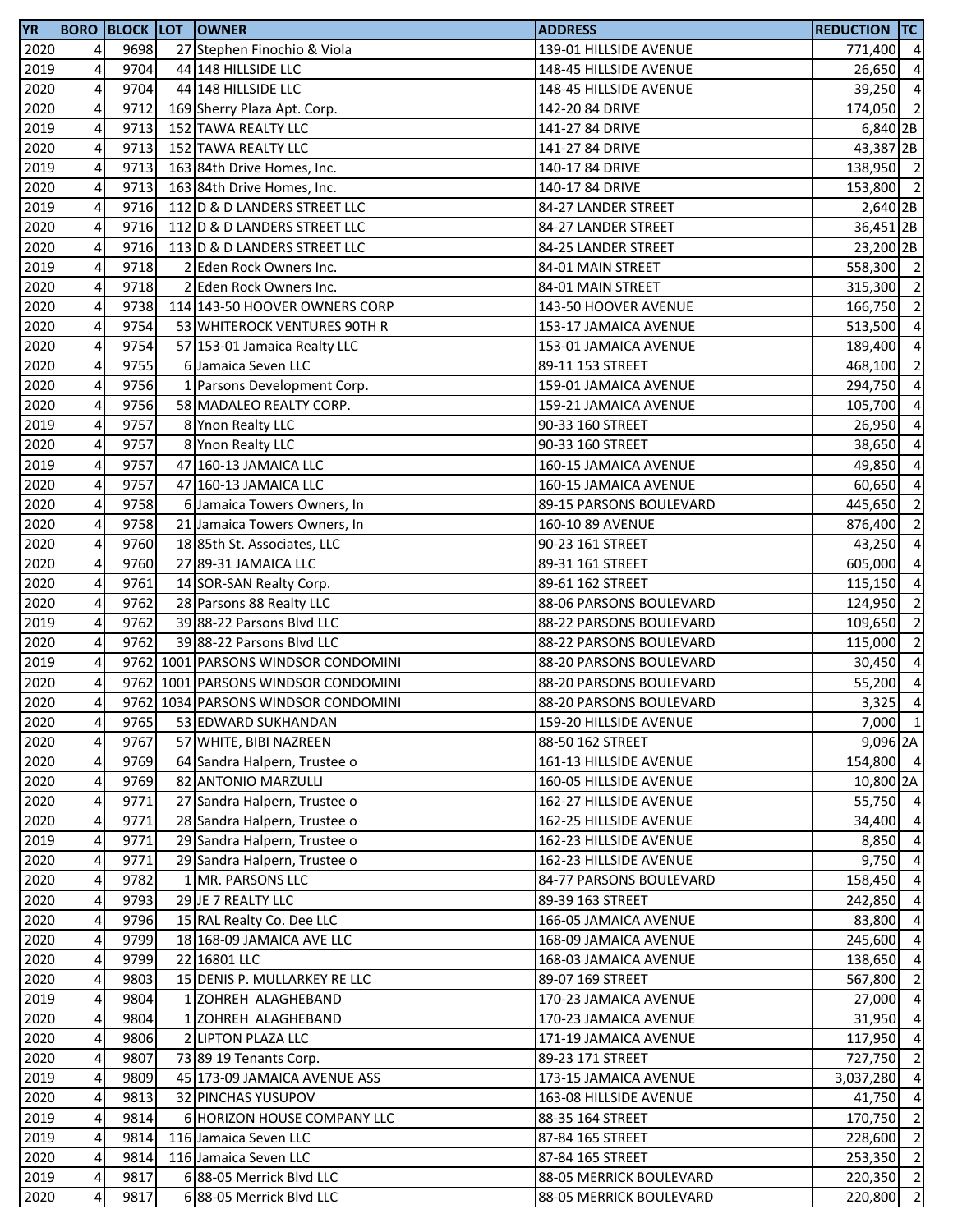| <b>YR</b> |   |       | <b>BORO BLOCK LOT OWNER</b>   | <b>ADDRESS</b>             | <b>REDUCTION TC</b> |                         |
|-----------|---|-------|-------------------------------|----------------------------|---------------------|-------------------------|
| 2019      | 4 | 9818  | 62 John Ng                    | 166-12 HILLSIDE AVENUE     | 281,750 4           |                         |
| 2020      | 4 | 9818  | 62 John Ng                    | 166-12 HILLSIDE AVENUE     | 286,250             | $\overline{4}$          |
| 2020      | 4 | 9819  | 3 Hillside Park 168 LLC       | 88-15 168 STREET           | 407,300             | $\overline{2}$          |
| 2020      | 4 | 9823  | 34 169 89 PROPERTY LLC        | 169-11 89 AVENUE           | 54,650 2            |                         |
| 2019      | 4 | 9824  | 43 Tyler Towers Owners Corp.  | 170-06 88 AVENUE           | $317,250$ 2         |                         |
| 2020      | 4 | 9824  | 43 Tyler Towers Owners Corp.  | 170-06 88 AVENUE           | 203,700             | $\overline{2}$          |
| 2020      | 4 | 9827  | 88-05 171 LLC                 | 88-05 171 STREET           | 232,200             | $\overline{2}$          |
| 2019      | 4 | 9827  | 18 87 87 Hillside Park LLC    | 87-87 171 STREET           | 280,000             | $\overline{2}$          |
| 2020      | 4 | 9827  | 18 87 87 Hillside Park LLC    | 87-87 171 STREET           | 662,900             | $\overline{2}$          |
| 2019      | 4 | 9827  | 57 MORRI MANAGEMENT INC.      | 88-22 172 STREET           | 450,376             | $\overline{2}$          |
| 2020      | 4 | 9827  | 57 MORRI MANAGEMENT INC.      | 88-22 172 STREET           | 408,893             | $\overline{\mathbf{c}}$ |
| 2020      | 4 | 9830  | 35 87-20 Apartment Corp.      | 87-20 175 STREET           | 140,500             | $\overline{2}$          |
| 2020      | 4 | 9841  | 51 87-42 169TH STREET LLC     | 87-42 169 STREET           | 91,050 4            |                         |
| 2020      | 4 | 9842  | 76 Homelawn Equities Owners,  | 87-14 HOMELAWN STREET      | 117,900             | $\overline{2}$          |
| 2019      | 4 | 9844  | 110 Kingston Place Realty Co. | 87-50 KINGSTON PLACE       | 291,250             | $\overline{2}$          |
| 2020      | 4 | 9844  | 110 Kingston Place Realty Co. | 87-50 KINGSTON PLACE       | 302,500             | $\overline{2}$          |
| 2020      | 4 | 9845  | 57 KARIM, REZAUL              | 87-11 KINGSTON PLACE       | 4,992               | $\mathbf{1}$            |
| 2020      | 4 | 9859  | 88 84-49 Owners Corp.         | 84-49 168 STREET           | 146,550             | $\overline{2}$          |
| 2020      | 4 | 9860  | 40 GOTHIC TENANTS CORP.       | 84-50 169 STREET           | 533,850             | $\overline{\mathbf{c}}$ |
|           |   | 9915  | 28 PRIYA LLC                  | 88-11 179 PLACE            |                     | $\overline{4}$          |
| 2019      | 4 |       | 28 PRIYA LLC                  |                            | 102,200             |                         |
| 2020      | 4 | 9915  |                               | 88-11 179 PLACE            | 108,050             | $\overline{4}$          |
| 2020      | 4 | 9917  | 13 88-30 182nd St. Realty Co  | 88-30 182 STREET           | 112,150             | $\overline{2}$          |
| 2019      | 4 | 9917  | 143 COMMUNITY PRESERVATION CE | 181 STREET                 | 52,750              | $\overline{4}$          |
| 2020      | 4 | 9917  | 143 COMMUNITY PRESERVATION CE | 181 STREET                 | 37,900              | $\overline{4}$          |
| 2019      | 4 | 9935  | 36 ZOHREH ALAGHEBAND          | 187-16 HILLSIDE AVENUE     | 18,700              | $\overline{4}$          |
| 2020      | 4 | 9935  | 36 ZOHREH ALAGHEBAND          | 187-16 HILLSIDE AVENUE     | 23,200              | $\overline{4}$          |
| 2020      | 4 | 9954  | 1 JPMorgan Chase Bank, N.A.   | 184-01 HILLSIDE AVENUE     | 139,100             | $\overline{4}$          |
| 2020      | 4 | 9972  | 30 LINCOLN LOT, INC.          | 137-35 91 AVENUE           | 37,900 4            |                         |
| 2020      | 4 | 9974  | 35 EDIFICE42 LLC              | 89-15 138 STREET           | 22,200 2B           |                         |
| 2020      | 4 | 9983  | 5 Adile Realty Company, LLC   | 144-10 JAMAICA AVENUE      | 119,700 4           |                         |
| 2020      | 4 | 9992  | 26 Nark Realty Corp.          | 143-02 94 AVENUE           | 101,000 4           |                         |
| 2020      | 4 | 9992  | 27 143-06 94 Avenue LLC       | 143-06 94 AVENUE           | 52,700 4            |                         |
| 2020      | 4 | 9993  | 20 Rodrigues Realty Corp.     | 94-06 SUTPHIN BOULEVARD    | 16,000              | $\overline{4}$          |
| 2020      | 4 | 9994  | 26 DAVID GOLAN                | 147-20 JAMAICA AVENUE      | $26,700$ 4          |                         |
| 2020      | 4 | 9994  | 30 DAVID GOLAN                | 92-12 147 PLACE            | 11,500 4            |                         |
| 2020      | 4 | 9995  | 1 147-32 JAMAICA AVENUE LLC   | 147-28 JAMAICA AVENUE      | 625,900 4           |                         |
| 2020      | 4 | 9998  | 1 L & B MANAGEMENT, INC.      | 94 AVENUE                  | 37,850              | $\overline{4}$          |
| 2020      | 4 | 10000 | 1 Merkel Properties LLC       | 147-16 94 AVENUE           | 142,300 4           |                         |
| 2019      | 4 | 10013 | 19 F & L Realty LLC           | 97-34 ALLENDALE STREET     | 180,800             | $\overline{2}$          |
| 2020      | 4 | 10013 | 19 F & L Realty LLC           | 97-34 ALLENDALE STREET     | 186,200             | $\overline{2}$          |
| 2020      | 4 | 10027 | 30 MANUEL CARDOSO             | 95-27 SUTPHIN BOULEVARD    | 11,700              | $\overline{4}$          |
| 2020      | 4 | 10027 | 129 MANUEL CARDOSO            | 95-29 SUTPHIN BOULEVARD    | 8,500               | $\overline{4}$          |
| 2020      | 4 | 10058 | 1 147-02/12 LIBERTY AVE., L   | 147-02 LIBERTY AVENUE      | 248,900             | $\overline{4}$          |
| 2020      | 4 | 10061 | 38 LINO FRATARCANGELI         | 148-15 105 AVENUE          | 7,550               | $\overline{4}$          |
| 2020      | 4 | 10095 | 51 YAM HOLDING CORP.          | 94-21 150 STREET           | 354,600             | $\overline{4}$          |
| 2020      | 4 | 10101 | 15 Jamaica Group 26 LLC       | 161-10 JAMAICA AVENUE      | 499,400             | $\overline{4}$          |
| 2020      | 4 | 10102 | 19 IG Corp.                   | 92-30 GUY R BREWER BLVD    | 94,000 4            |                         |
| 2020      | 4 | 10109 | 3 Angpat Realty Corp.         | 94-20 158 STREET           | 70,950 4            |                         |
| 2020      | 4 | 10110 | 15 Liberty Tuck NY LLC        | 150-28 LIBERTY AVENUE      | 111,950 4           |                         |
| 2020      | 4 | 10112 | 9 Elmhurst Dairy, LLC         | <b>GUINZBURG ROAD</b>      | 23,750 4            |                         |
| 2020      | 4 | 10112 | 10 Elmhurst Dairy, LLC        | <b>GUINZBURG ROAD</b>      | 41,300              | $\overline{4}$          |
| 2020      | 4 | 10112 | 11 Elmhurst Dairy, LLC        | <b>GUINZBURG ROAD</b>      | 32,750              | $\overline{4}$          |
| 2020      | 4 | 10112 | 12 Elmhurst Dairy, LLC        | <b>GUINZBURG ROAD</b>      | 9,800               | $\overline{4}$          |
| 2020      | 4 | 10112 | 71 Elmhurst Dairy, LLC        | 104-37 150 STREET          | 130,550             | $\overline{4}$          |
| 2020      | 4 | 10124 | 4 BROTHERS II REALTY CO., I   | 156-16 TUSKEGEE AIRMEN WAY | 20,250              | $\overline{4}$          |
| 2020      | 4 | 10124 | 5 BROTHERS II REALTY CO., I   | 156-18 TUSKEGEE AIRMEN WAY | 31,050 4            |                         |
| 2020      | 4 | 10129 | 7 SOUTH STREET JAMAICA LLC    | 162-14 TUSKEGEE AIRMEN WAY | 49,500 4            |                         |
| 2019      | 4 | 10151 | 19 Jamaica 163rd Realty LLC   | 163-44 JAMAICA AVENUE      | 321,150 4           |                         |
| 2020      | 4 | 10151 | 19 Jamaica 163rd Realty LLC   | 163-44 JAMAICA AVENUE      | 258,150 4           |                         |
|           |   |       |                               |                            |                     |                         |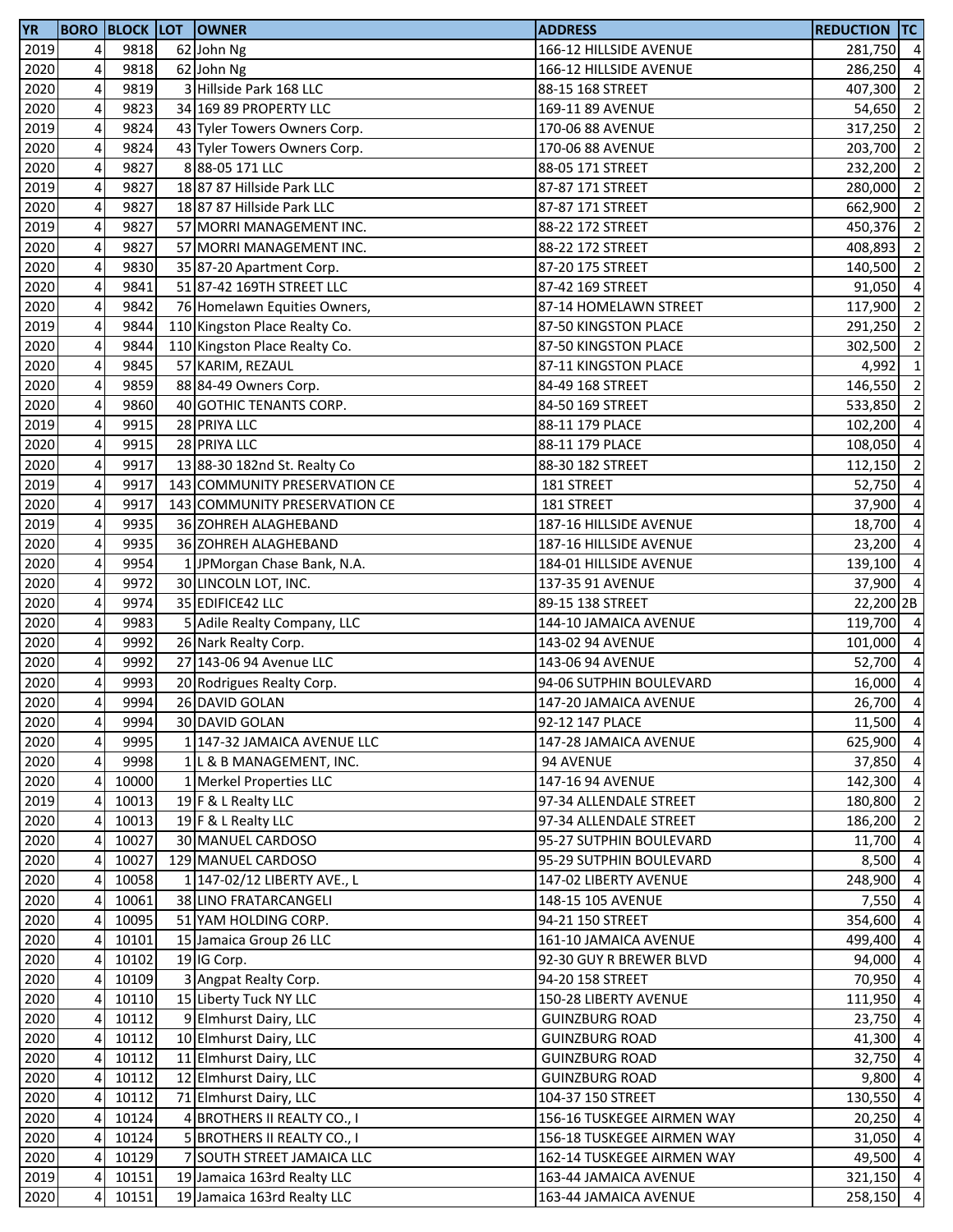| <b>YR</b> |    |       | <b>BORO BLOCK LOT OWNER</b>   | <b>ADDRESS</b>              | <b>REDUCTION TC</b> |                |
|-----------|----|-------|-------------------------------|-----------------------------|---------------------|----------------|
| 2020      | 4  | 10151 | 31 9220 165 HOLDINGS LLC      | 92-12 165 STREET            | 182,750 4           |                |
| 2020      | 4  | 10152 | 54 92-56 165TH STREET LLC     | 92-56 165 STREET            | 15,650              | $\overline{4}$ |
| 2020      | 4  | 10155 | 1 PAPILLON REALTY, LTD.       | 165-02 JAMAICA AVENUE       | 261,100             | $\overline{4}$ |
| 2020      | 4  | 10155 | 9 Braha NJ Realty Assoc. In   | 165-16 JAMAICA AVENUE       | 24,650              | $\overline{4}$ |
| 2020      | 4  | 10155 | 56 94-24 MERRICK BLVD LLC     | 94-24 MERRICK BOULEVARD     | 6,500               | $\overline{4}$ |
| 2020      | 4  | 10155 | 61 Bellino Equities, LLC      | 94-36 MERRICK BOULEVARD     | 22,900              | $\overline{4}$ |
| 2020      | 4  | 10156 | 17 Home Depot U.S.A., Inc.    | 92-12 168 STREET            | 47,800              | $\overline{4}$ |
| 2020      | 4  | 10156 | 22 Home Depot U.S.A., Inc.    | 92-18 168 STREET            | 397,800             | $\overline{4}$ |
| 2020      | 4  | 10156 | 31 Home Depot U.S.A., Inc.    | 168 STREET                  | 275,300             | $\overline{4}$ |
| 2019      | 4  | 10156 | 106 WELNER FAMILY LIMITED PAR | 94-21 MERRICK BOULEVARD     | 16,800              | $\overline{4}$ |
| 2020      | 4  | 10156 | 106 WELNER FAMILY LIMITED PAR | 94-21 MERRICK BOULEVARD     | 28,950              | $\overline{4}$ |
| 2020      | 4  | 10156 | 134 Home Depot U.S.A., Inc.   | 92-35 MERRICK BOULEVARD     | 50,300              | $\overline{4}$ |
| 2020      | 4  | 10156 | 136 Home Depot U.S.A., Inc.   | 92-31 MERRICK BOULEVARD     | 68,900              | $\overline{4}$ |
| 2020      | 4  | 10156 | 146 Home Depot U.S.A., Inc.   | 92-17 MERRICK BOULEVARD     | 31,550              | $\overline{4}$ |
| 2020      | 4  | 10156 | 148 Home Depot U.S.A., Inc.   | 92-15 MERRICK BOULEVARD     | 22,450              | $\overline{4}$ |
| 2020      | 4  | 10156 | 149 Home Depot U.S.A., Inc.   | 92-11 MERRICK BOULEVARD     | 224,550             | $\overline{4}$ |
| 2020      | 4  | 10166 | 21 AVIV DEVELOPMENT CORP      | 107-19 GUY R BREWER BLVD    | 27,000              | $\overline{4}$ |
| 2020      | 4  | 10213 | 110 192 JAMAICA CORP          | 172-20 JAMAICA AVENUE       | 24,550 4            |                |
| 2020      | 4  | 10217 | 36 MOHAMMAD RAHMAN            | 168-72 93 AVENUE            | 141,650 2A          |                |
| 2019      | 4  | 10217 | 138 MD Z HOSSAIN              | 93-20 170 STREET            | 140,550 2A          |                |
| 2020      | 4  | 10217 | 138 MD Z HOSSAIN              | 93-20 170 STREET            | 139,650 2A          |                |
| 2020      | 4  | 10225 | 1 CASAGRANDE REALTY CORP.     | 104-19 MERRICK BOULEVARD    | 45,250 4            |                |
| 2020      | 4  | 10237 | 5 MASTRO REALTY LLC           | 107-01 MERRICK BOULEVARD    | 54,200 4            |                |
| 2019      | 4  | 10262 | 11 117-119 W. 15th Street LL  | 109-15 MERRICK BOULEVARD    | 83,300              | $\overline{2}$ |
| 2020      | 4  | 10262 | 11 117-119 W. 15th Street LL  | 109-15 MERRICK BOULEVARD    | 176,900             | $\overline{2}$ |
| 2019      | 4  | 10317 | 8 ROYAL COMPLEX, INC          | 178-04 JAMAICA AVENUE       | 117,400             | $\overline{4}$ |
| 2020      | 4  | 10317 | 8 ROYAL COMPLEX, INC          | 178-04 JAMAICA AVENUE       | 75,250              | $\overline{4}$ |
| 2020      | 4  | 10323 | 19 GAL Realty Corp.           | 180-05 93 AVENUE            | 17,400              | $\overline{4}$ |
| 2020      | 4  | 10362 | 43 PORTIA PROPERTIES VII LL   | 102-02 185 STREET           | 278,350             | $\overline{2}$ |
| 2020      | 4  | 10363 | 2 PORTIA PROPERTIES VII LLC   | 102-02 186 STREET           | 279,000             | $\overline{2}$ |
| 2020      | 4  | 10380 | 18 Fish 126 LLC               | 187-31 LINDEN BOULEVARD     | 63,450              | $\overline{4}$ |
| 2020      | 4  | 10448 | 21 192 JAMAICA CORP           | 192-01 JAMAICA AVENUE       | 10,000 4            |                |
| 2019      | 4  | 10453 | 19 TD Bank, N. A.             | 188-10 HILLSIDE AVENUE      | 269,650             | $\overline{4}$ |
| 2020      | 4  | 10453 | 19 TD Bank, N. A.             | 188-10 HILLSIDE AVENUE      | 407,350 4           |                |
| 2020      | 41 | 10497 | 53 Hillside 2626 LLC          | 204-12 HILLSIDE AVENUE      | 45,450 4            |                |
| 2020      | 4  | 10497 | 54 Hillside 2626 LLC          | 204-10 HILLSIDE AVENUE      | 38,250 4            |                |
| 2020      | 4  | 10499 | 83 CS 87 ESTATES LLC          | 188-30 87 DRIVE             | 486,100 2           |                |
| 2020      | 4  | 10520 | 29 8616 PINTO LLC             | 86-16 PINTO STREET          | $13,272$ 1          |                |
| 2020      | 4  | 10520 | 49 GREGORY W CHUPA            | 196-31 COMO AVENUE          | 2,805               | $\mathbf{1}$   |
| 2020      | 4  | 10542 | 103 94-40 210 Realty LLC      | 94-40 210 STREET            | 359,500             | $\overline{2}$ |
| 2020      | 4  | 10587 | 49 ROSENTHAL REALTY CO.       | 211-14 HILLSIDE AVENUE      | 108,900             | $\overline{4}$ |
| 2020      | 4  | 10592 | 150 CUNNINGHAM ASSOCIATES, L. | 210-10 GRND CNTRL PKWY SR E | 3,285,600           | $\overline{2}$ |
| 2020      | 4  | 10593 | 2 CUNNINGHAM ASSOCIATES, L.   | 86-09 GRAND CENTRL PARKWAY  | 502,000 2           |                |
| 2020      | 4  | 10606 | 256 VUSHNUDATT AND BIBI SHAME | 214-85 JAMAICA AVENUE       | 27,537 2A           |                |
| 2020      | 4  | 10608 | 56 215 27 REAL ESTATE LLC     | 215-27 JAMAICA AVENUE       | $12,300$ 4          |                |
| 2020      | 4  | 10678 | 6 DJ4LIFE LLC                 | 218-12 HILLSIDE AVENUE      | 15,650 4            |                |
| 2020      | 4  | 10678 | 7 AUMJSK REALTY LLC           | 218-14 HILLSIDE AVENUE      | 23,300 4            |                |
| 2019      | 4  | 10679 | 26 219 HILLSIDE LLC           | 219-10 HILLSIDE AVENUE      | 88,100 4            |                |
| 2020      | 4  | 10679 | 26 219 HILLSIDE LLC           | 219-10 HILLSIDE AVENUE      | 46,550 4            |                |
| 2020      | 4  | 10680 | 14 CVS Albany, L.L.C.         | 219-01 89 AVENUE            | 115,850 4           |                |
| 2020      | 4  | 10685 | 39 JAIRAM KHEMRAJ             | 216-11 HILLSIDE AVENUE      | 3,975 2A            |                |
| 2020      | 4  | 10686 | 1 217 Hillside Apartments,    | 217-19 HILLSIDE AVENUE      | 133,650 2           |                |
| 2020      | 4  | 10689 | 1 HILLSPRING LLC              | 219-33 HILLSIDE AVENUE      | 59,000 4            |                |
| 2020      | 4  | 10695 | 22 TEODORA GOMEZ & NICHOLAS   | 219-21 JAMAICA AVENUE       | 169,950 4           |                |
| 2019      | 4  | 10743 | 110 SCI Funeral Services Inc. | 224-39 JAMAICA AVENUE       | 220,800 4           |                |
| 2020      | 4  | 10743 | 110 SCI Funeral Services Inc. | 224-39 JAMAICA AVENUE       | 259,950 4           |                |
| 2020      | 4  | 10759 | 16 Remica Property Group Cor  | 213-10 JAMAICA AVENUE       | 72,000 4            |                |
| 2019      | 4  | 10759 | 70 TD Bank, N. A.             | 214-32 JAMAICA AVENUE       | 131,500 4           |                |
| 2020      | 4  | 10759 | 70 TD Bank, N. A.             | 214-32 JAMAICA AVENUE       | 116,650 4           |                |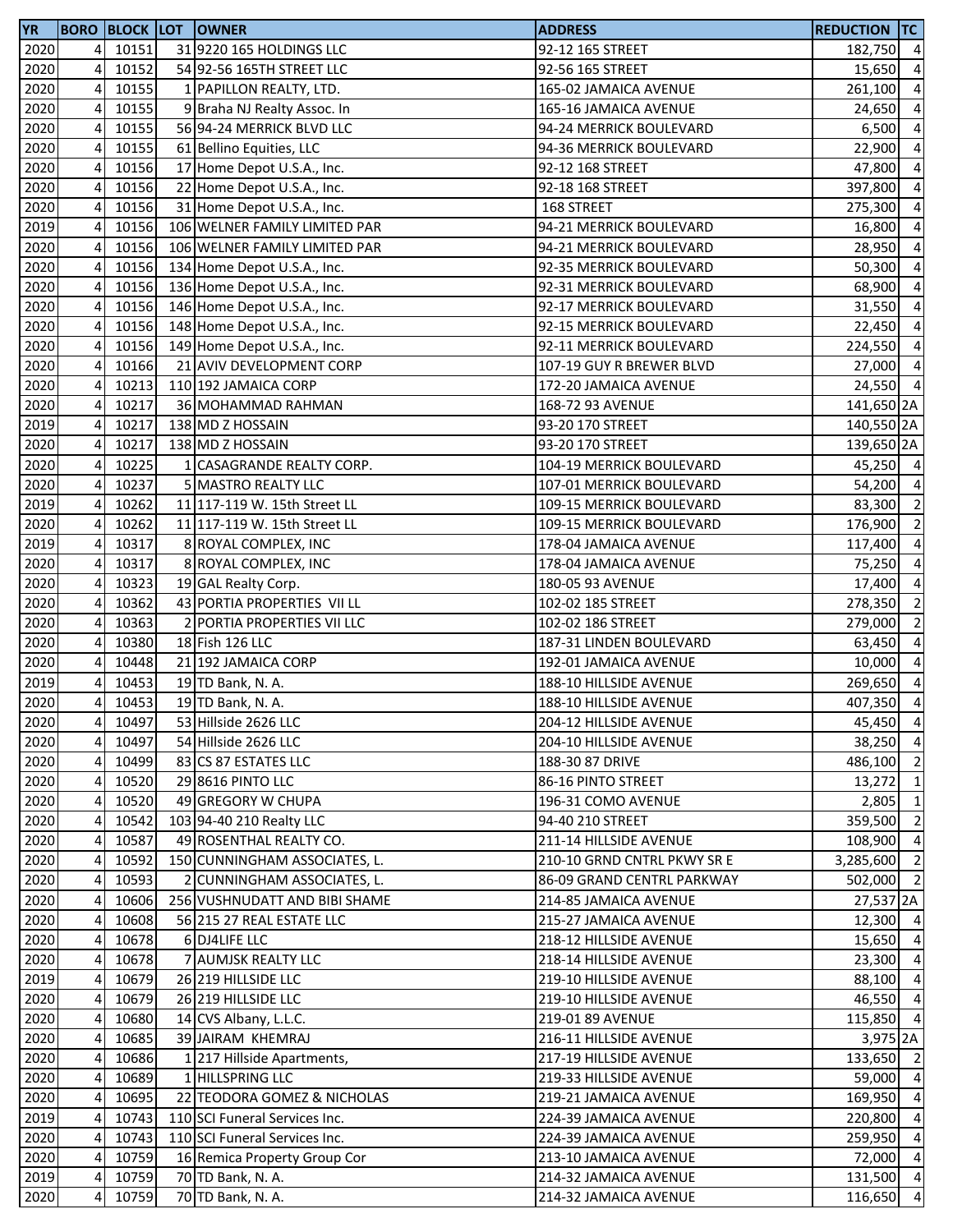| <b>YR</b> |                |         | <b>BORO BLOCK LOT OWNER</b>       | <b>ADDRESS</b>              | <b>REDUCTION TC</b>  |                         |
|-----------|----------------|---------|-----------------------------------|-----------------------------|----------------------|-------------------------|
| 2019      | $\overline{4}$ | 10759   | 75 TD Bank, N. A.                 | 214-44 JAMAICA AVENUE       | 226,600 4            |                         |
| 2020      | 4              | 10759   | 75 TD Bank, N. A.                 | 214-44 JAMAICA AVENUE       | 198,250              | $\overline{a}$          |
| 2020      | 4              | 10759   | 90 MARINO MARBLE & TILE CORP      | 214-70 JAMAICA AVENUE       | 83,150               | $\overline{a}$          |
| 2020      | 4              | 10759   | 124 Kalgon Properties             | 215-12 JAMAICA AVENUE       | 113,200              | $\overline{a}$          |
| 2019      | 4              | 10759   | 144 ALLSTAR SALES CO.             | 215-48 JAMAICA AVENUE       | 75,000               | $\overline{a}$          |
| 2020      | 4              | 10759   | 144 ALLSTAR SALES CO.             | 215-48 JAMAICA AVENUE       | 118,650              | $\overline{a}$          |
| 2020      | 4              | 10764   | 164-10 Maurice Ave. LLC           | 217-91 HEMPSTEAD AVENUE     | 34,200               | $\overline{a}$          |
| 2020      | 4              | 10765   | 25 ALRAY 98TH AVENUE LLC/TRI      | 217-86 98 AVENUE            | 683,550              | $\overline{a}$          |
| 2020      | 4              | 10771   | 17 Jamaica Avenue Associates      | 218-14 JAMAICA AVENUE       | 432,800              | $\overline{a}$          |
| 2020      | 4              | 10789   | 248 96-01-09 Springfield Blvd     | 96-09 SPRINGFIELD BLVD      | 176,850              | $\overline{a}$          |
| 2020      | 4              | 10820   | 1 Woodhull Park 191 LLC           | 91-59 191 STREET            | 103,150              | $\overline{2}$          |
| 2019      | 4              | 10820   | 68 91-60 LLC                      | 91-60 193 STREET            | 119,850              | $\overline{2}$          |
| 2020      | 4              | 10820   | 68 91-60 LLC                      | 91-60 193 STREET            | 339,850              | $\overline{\mathbf{c}}$ |
| 2019      | 4              | 10820   | 83 Woodhull Park 191 LLC          | 191-11 WOODHULL AVENUE      | 17,100               | $\overline{2}$          |
| 2020      | 4              | 10820   | 83 Woodhull Park 191 LLC          | 191-11 WOODHULL AVENUE      | 99,000               | $\overline{2}$          |
| 2020      | 4              | 10821   | 1 Ninety One Sixty One LLC        | 91-61 193 STREET            | 249,250              | $\overline{2}$          |
| 2020      | 4              | 10834   | 12 37-15 12TH STREET LLC          | 204-08 JAMAICA AVENUE       | 128,450              | $\overline{a}$          |
| 2020      | 4              | 10835   | 61 NEW JAMAICA AVENUE LLC         | 210-06 JAMAICA AVENUE       | 24,850               | $\overline{a}$          |
| 2020      | 4              | 10899   | 35 86-02 NORTHERN LLC             | 199-11 HOLLIS AVENUE        | 87,250               | $\overline{a}$          |
| 2020      | 4              | 10913   | 33 206 HOLLIS REALTY LLC          | 206-01 HOLLIS AVENUE        | 40,350               | $\overline{a}$          |
| 2020      | 4              | 10948   | 75 Vicki R. Cameron               | 207-02 HOLLIS AVENUE        | 115,800              | $\overline{a}$          |
| 2020      | 4              | 11083   | 35 Worldwide Space Charter I      | 212-40 JAMAICA AVENUE       | 133,350              | $\overline{4}$          |
| 2019      | 4              | 11083   | 79 215-10 HEMPSTEAD AVENUE,       | 215-10 HEMPSTEAD AVENUE     | 239,200              | $\overline{a}$          |
| 2020      | 4              | 11083   | 79 215-10 HEMPSTEAD AVENUE,       | 215-10 HEMPSTEAD AVENUE     | 225,150              | $\overline{4}$          |
| 2020      | 4              | 11083   | 141 213 99 AVE REALTY CORP.       | 213-19 99 AVENUE            | 29,800               | $\overline{a}$          |
| 2020      | 4              | 11083   | 142 GEORGIA KOUFAKIS              | 213-23 99 AVENUE            | 13,800               | $\overline{a}$          |
| 2020      | $\overline{4}$ | 11083   | 151 DICARALLI CORP                | 213-01 99 AVENUE            | 108,550              | $\overline{a}$          |
| 2019      | 4              | 11083   | 167 C & R of NY Equities, Cor     | 212-11 99 AVENUE            | 58,050               | $\overline{a}$          |
| 2020      | 4              | 11083   | 167 C & R of NY Equities, Cor     | 212-11 99 AVENUE            | 55,350               | $\overline{a}$          |
| 2020      | $\overline{a}$ | 11145   | 31 Springfield Boulevard LLC      | 110-40 SPRINGFIELD BLVD     | 63,200               | $\overline{4}$          |
| 2019      | 4              | 11359   | 1 JSB REALTY NO. 2, LLC           | 133-35 79 STREET            | 313,200              | $\overline{4}$          |
| 2020      | 4              | 11359   | 1 JSB REALTY NO. 2, LLC           | 133-35 79 STREET            | 317,700              | $\overline{4}$          |
| 2020      | 4              | 11373   | 75 J.H.N. CORPORATION             | 135-18 CROSS BAY BOULEVARD  | 28,050               | $\overline{a}$          |
| 2019      | 4              | 11384   | 1 LINDEN CANYON LLC               | 78-08 LINDEN BOULEVARD      | 39,900               | $\overline{4}$          |
| 2020      |                | 4 11384 | 1 LINDEN CANYON LLC               | 78-08 LINDEN BOULEVARD      | 91,200 4             |                         |
| 2020      | 4              | 11458   | 23 Jovira, Inc.                   | 155-18 79 STREET            | 12,154 2A            |                         |
| 2020      | 4              | 11458   | 24 Jovira, Inc.                   | 155-20 79 STREET            | 12,154 2A            |                         |
| 2020      | 4              | 11458   | 25 Jovira, Inc.                   | 155-22 79 STREET            | 12,154 <sub>2A</sub> |                         |
| 2020      | $\overline{4}$ | 11480   | 51 105-02 LLC                     | 105-02 ROCKAWAY BOULEVARD   | 231,650 4            |                         |
| 2020      | 4              | 11480   | 56 105-02 LLC                     | 105-12 ROCKAWAY BOULEVARD   | 249,650 4            |                         |
| 2020      | 4              | 11480   | 57 105-02 LLC                     | 105-18 ROCKAWAY BOULEVARD   | 181,550              | $\overline{4}$          |
| 2020      | 4              | 11480   | 61 SAM & MARY HOUSING CORPORATION | 105-34 ROCKAWAY BOULEVARD   | 21,050               | $\overline{a}$          |
| 2020      | 4              | 11493   | 79 SPEEDWAY LLC                   | 134-15 CROSS BAY BOULEVARD  | 161,300              | $\overline{4}$          |
| 2019      | 4              | 11552   | 62 CENTERVILLE 149 REALTY LL      | 149-19 CENTREVILLE STREET   | 29,700               | $\overline{a}$          |
| 2020      | 4              | 11552   | 62 CENTERVILLE 149 REALTY LL      | 149-19 CENTREVILLE STREET   | 59,050               | $\overline{a}$          |
| 2020      | 4              | 11615   | 7 Mahadeo P. Jowalapersaud        | 109-02 VAN WYCK EXPRESSWAY  | 35,300               | $\overline{4}$          |
| 2020      | $\overline{4}$ | 11639   | 32 VAN WYCK HOLDINGS LLC          | 111-44 VAN WYCK EXPRESSWAY  | 42,650               | $\overline{4}$          |
| 2020      | 4              | 11700   | 6 CITIBANK, N.A.                  | 133-07 ROCKAWAY BOULEVARD   | 75,300               | $\overline{4}$          |
| 2020      | 4              | 11706   | 40 114-20 Rockaway Boulevard      | 114-20 ROCKAWAY BOULEVARD   | 85,500               | $\overline{4}$          |
| 2020      | 4              | 11886   | 10 RISINGSAM HOSPITALITY, LL      | 132-26 SOUTH CONDUIT AVENUE | 2,405,350            | $\overline{4}$          |
| 2019      | 4              | 11980   | 3 P&T LINDEN LLC                  | 114-02 SUTPHIN BOULEVARD    | 65,000               | $\overline{a}$          |
| 2020      | 4              | 11980   | <b>3 P&amp;T LINDEN LLC</b>       | 114-02 SUTPHIN BOULEVARD    | 56,000               | $\overline{a}$          |
| 2020      | 4              | 11994   | 3 DAN'S SUPREME SUPERMARKET       | SUTPHIN BOULEVARD           | 34,550               | $\overline{4}$          |
| 2020      | 4              | 11994   | 5 DAN'S SUPREME SUPERMARKET       | SUTPHIN BOULEVARD           | 34,550               | $\overline{a}$          |
| 2020      | $\overline{4}$ | 11994   | 7 DAN'S SUPREME SUPERMARKET       | SUTPHIN BOULEVARD           | 9,400                | $\overline{a}$          |
| 2020      | 4              | 11994   | 9 E & P ASSOCIATES                | 115-34 SUTPHIN BOULEVARD    | 38,300               | $\overline{4}$          |
| 2020      | 4              | 11994   | 16 SOUTH HOMES INC                | 115-46 SUTPHIN BOULEVARD    | 14,350               | $\overline{4}$          |
| 2020      | 4              | 12022   | 23 CARIBYANA FOODS INC            | 117-18 SUTPHIN BOULEVARD    | 128,350              | $\overline{4}$          |
| 2020      | 4              | 12049   | 114 CACTUS 145-35 ROCKAWAY LL     | 145-35 ROCKAWAY BOULEVARD   | 268,150              | $\overline{a}$          |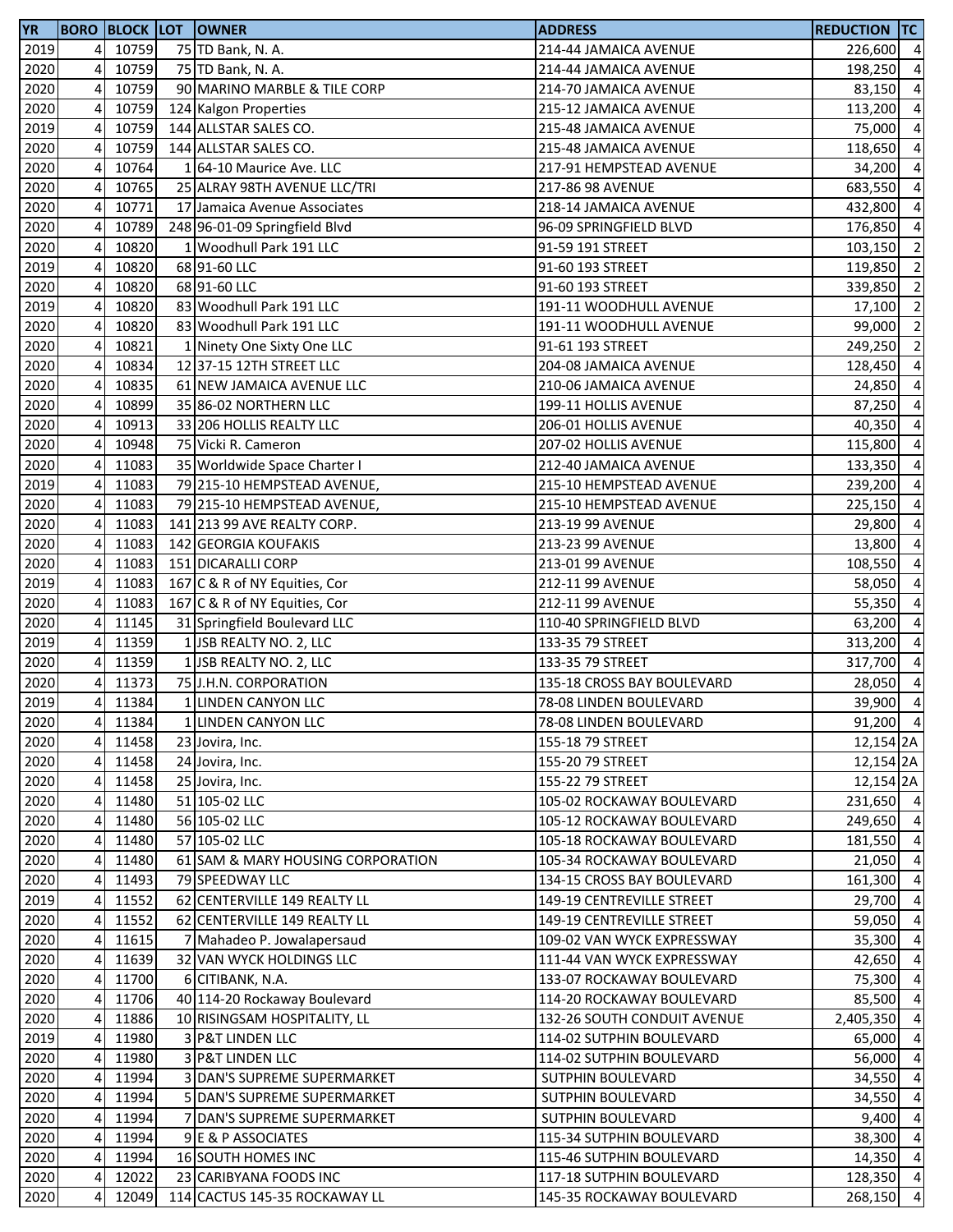| <b>YR</b> |   |       | <b>BORO BLOCK LOT OWNER</b>   | <b>ADDRESS</b>            | <b>REDUCTION TC</b> |                |
|-----------|---|-------|-------------------------------|---------------------------|---------------------|----------------|
| 2020      | 4 | 12101 | 30 MUTUAL ESTATE LLC          | 146-10 ROCKAWAY BOULEVARD | 44,300 4            |                |
| 2019      | 4 | 12128 | 56 SPG JFK II LLC             | 153-04 ROCKAWAY BOULEVARD | 45,200              | $\overline{a}$ |
| 2020      | 4 | 12128 | 56 SPG JFK II LLC             | 153-04 ROCKAWAY BOULEVARD | 62,300              | $\overline{4}$ |
| 2019      | 4 | 12130 | 14 RD JFK LP                  | 151-20 BAISLEY BOULEVARD  | 470,700             | $\overline{4}$ |
| 2020      | 4 | 12130 | 14 RD JFK LP                  | 151-20 BAISLEY BOULEVARD  | 939,600             | $\overline{a}$ |
| 2020      | 4 | 12137 | 141 ROCKAWAY CONDUIT HOLDINGS | 154-12 ROCKAWAY BOULEVARD | 55,800              | $\overline{4}$ |
| 2020      | 4 | 12137 | 142 R & G ROCKAWAY PLAZA LLC  | 154-18 ROCKAWAY BOULEVARD | 45,350              | $\overline{a}$ |
| 2019      | 4 | 12168 | 1 SUTPHIN REAL ESTATE DEVEL   | 112-05 SUTPHIN BOULEVARD  | 113,900             | 4              |
| 2020      | 4 | 12168 | 1 SUTPHIN REAL ESTATE DEVEL   | 112-05 SUTPHIN BOULEVARD  | 155,300             | $\overline{a}$ |
| 2019      | 4 | 12169 | 5 113-03 SUTPHIN BLVD. CORP   | 113-09 SUTPHIN BOULEVARD  | 26,150              | $\overline{4}$ |
| 2020      | 4 | 12169 | 5 113-03 SUTPHIN BLVD. CORP   | 113-09 SUTPHIN BOULEVARD  | 31,550              | $\overline{4}$ |
| 2020      | 4 | 12216 | 8 ROCKAWAY STORAGE INC        | 121-05 SUTPHIN BOULEVARD  | 7,050               | $\overline{4}$ |
| 2020      | 4 | 12292 | 54 153-41 Rockaway Corp.      | 153-41 ROCKAWAY BOULEVARD | 39,400              | $\overline{a}$ |
| 2019      | 4 | 12439 | 14 188 Street Fish LLC        | 187-10 LINDEN BOULEVARD   | 37,150              | $\overline{4}$ |
| 2020      | 4 | 12439 | 14 188 Street Fish LLC        | 187-10 LINDEN BOULEVARD   | 42,600              | $\overline{4}$ |
| 2019      | 4 | 12458 | 25 ANNIE NATUZZI REALTY HOLD  | 121-60 FARMERS BOULEVARD  | 29,650              | $\overline{4}$ |
| 2020      | 4 | 12458 | 25 ANNIE NATUZZI REALTY HOLD  | 121-60 FARMERS BOULEVARD  | 42,700              | $\overline{a}$ |
| 2019      | 4 | 12486 | 4 Sojitra Realty Inc.         | 126-07 MERRICK BOULEVARD  | 25,300              | $\overline{a}$ |
| 2020      | 4 | 12486 | 4 Sojitra Realty Inc.         | 126-07 MERRICK BOULEVARD  | 28,450              | $\overline{4}$ |
| 2019      | 4 | 12490 | 1 MERRICK VILLAGE INC.        | 129-21 MERRICK BOULEVARD  | 76,050              | $\overline{4}$ |
| 2020      | 4 | 12490 | 1 MERRICK VILLAGE INC.        | 129-21 MERRICK BOULEVARD  | 90,450              | $\overline{a}$ |
| 2019      | 4 | 12494 | 8 130-35 MERRICK BOULEVARD    | 130-35 MERRICK BOULEVARD  | 103,950             | $\overline{a}$ |
| 2020      | 4 | 12494 | 8 130-35 MERRICK BOULEVARD    | 130-35 MERRICK BOULEVARD  | 159,300             | $\overline{4}$ |
| 2020      | 4 | 12626 | 5 CONSERVATIVE ENTERPRISES    | 201-08 LINDEN BOULEVARD   | 45,700              | $\overline{4}$ |
| 2020      | 4 | 12697 | 60 HANCOCK REALTY LLC         | 130-40 MERRICK BOULEVARD  | 52,350              | 4              |
| 2020      | 4 | 12700 | 22 KC AUTOMOTIVE, INC.        | 122-22 MONTAUK STREET     | 15,300              | $\overline{a}$ |
| 2020      | 4 | 12700 | 25 DEA PROPERTY GROUP, LLC    | 122-28 MONTAUK STREET     | 16,800              | $\overline{4}$ |
| 2020      | 4 | 12700 | 105 ESQUENET AND LIVINGSTON   | 130-45 180 STREET         | 22,100              | $\overline{a}$ |
| 2020      | 4 | 12723 | 1 SPRING-MERRICK REALTY LLC   | 133-30 SPRINGFIELD BLVD   | 198,950             | $\overline{4}$ |
| 2020      | 4 | 12734 | 15 An & Brothers, Inc.        | 217-20 LINDEN BOULEVARD   | 103,150             | $\overline{a}$ |
| 2019      | 4 | 12968 | 120 Jyoti Patel               | 229-15 MERRICK BOULEVARD  | 54,000              | $\overline{4}$ |
| 2020      | 4 | 12968 | 120 Jyoti Patel               | 229-15 MERRICK BOULEVARD  | 54,450              | $\overline{4}$ |
| 2019      | 4 | 12972 | 50 E-GIM DEVELOPMENT LLC      | 232-17 MERRICK BOULEVARD  | 11,500              | $\overline{4}$ |
| 2020      | 4 | 12972 | 50 E-GIM DEVELOPMENT LLC      | 232-17 MERRICK BOULEVARD  | 25,600              | $\overline{4}$ |
| 2020      | 4 | 12983 | 44 Biancachak LLC             | 131-30A MERRICK BOULEVARD | 52,050 4            |                |
| 2020      | 4 | 12999 | 160 BT-NEWYO, LLC             | 136-10 SPRINGFIELD BLVD   | 930,850 4           |                |
| 2020      | 4 | 13026 | 26 PENNY, KERRY ANN           | 179-04 137 AVENUE         | 1,184               | $\mathbf{1}$   |
| 2020      | 4 | 13057 | 80 141-28 SPRINGFIELD BLVD L  | 141-28 SPRINGFIELD BLVD   | 64,100 4            |                |
| 2020      | 4 | 13105 | 45 VAS Development Corp.      | 224-10 MERRICK BOULEVARD  | 399,900 4           |                |
| 2020      | 4 | 13150 | 5 224-01 141st Ave LLC        | 224-01 141 AVENUE         | 73,150              | $\overline{4}$ |
| 2020      | 4 | 13158 | 28 DOUGLASTON REALTY LLC      | 231-02 MERRICK BOULEVARD  | 196,000             | $\overline{4}$ |
| 2020      | 4 | 13206 | 32 68-70 BROADWAY CORP.       | 133-26A 243 STREET        | 7,300 4             |                |
| 2020      | 4 | 13267 | 12 15717 ROCKAWAY CORP        | 157-19 ROCKAWAY BOULEVARD | 24,850              | $\overline{4}$ |
| 2019      | 4 | 13281 | 29 Seagis JFK LLC             | 165-35 145 DRIVE          | 48,550              | $\overline{4}$ |
| 2020      | 4 | 13281 | 29 Seagis JFK LLC             | 165-35 145 DRIVE          | 129,550             | $\overline{a}$ |
| 2019      | 4 | 13281 | 45 Seagis JFK LLC             | 165-15 145 DRIVE          | 113,450 4           |                |
| 2020      | 4 | 13281 | 45 Seagis JFK LLC             | 165-15 145 DRIVE          | 108,500 4           |                |
| 2020      | 4 | 13364 | 40 Seagis JFK LLC             | 147-35 FARMERS BOULEVARD  | 85,250              | $\overline{4}$ |
| 2019      | 4 | 13365 | 14 SPG JFK II LLC             | 167-43 148 AVENUE         | 85,250 4            |                |
| 2020      | 4 | 13365 | 14 SPG JFK II LLC             | 167-43 148 AVENUE         | 103,400             | $\overline{4}$ |
| 2020      | 4 | 13366 | 20 ROCKAWAY TRIANGLE ASSOCIA  | 168-35 ROCKAWAY BOULEVARD | 233,000             | $\overline{4}$ |
| 2019      | 4 | 13376 | 7 SPG JFK II LLC              | 175-18 147 AVENUE         | 16,100              | $\overline{4}$ |
| 2020      | 4 | 13376 | 7 SPG JFK II LLC              | 175-18 147 AVENUE         | 24,200              | $\overline{4}$ |
| 2020      | 4 | 13377 | 12 Eugene & Lorraine Petracc  | 147-17 176 STREET         | 80,400              | $\overline{4}$ |
| 2019      | 4 | 13382 | 16 Seagis JFK LLC             | ROCKAWAY BOULEVARD        | 23,850              | $\overline{4}$ |
| 2020      | 4 | 13382 | 16 Seagis JFK LLC             | ROCKAWAY BOULEVARD        | 17,100              | $\overline{4}$ |
| 2019      | 4 | 13382 | 17 Seagis JFK LLC             | ROCKAWAY BOULEVARD        | 8,500               | $\overline{4}$ |
| 2020      | 4 | 13382 | 17 Seagis JFK LLC             | ROCKAWAY BOULEVARD        | 6,700 4             |                |
| 2019      | 4 | 13383 | 72 MARSHALL KESTEN LLC        |                           | 51,450 4            |                |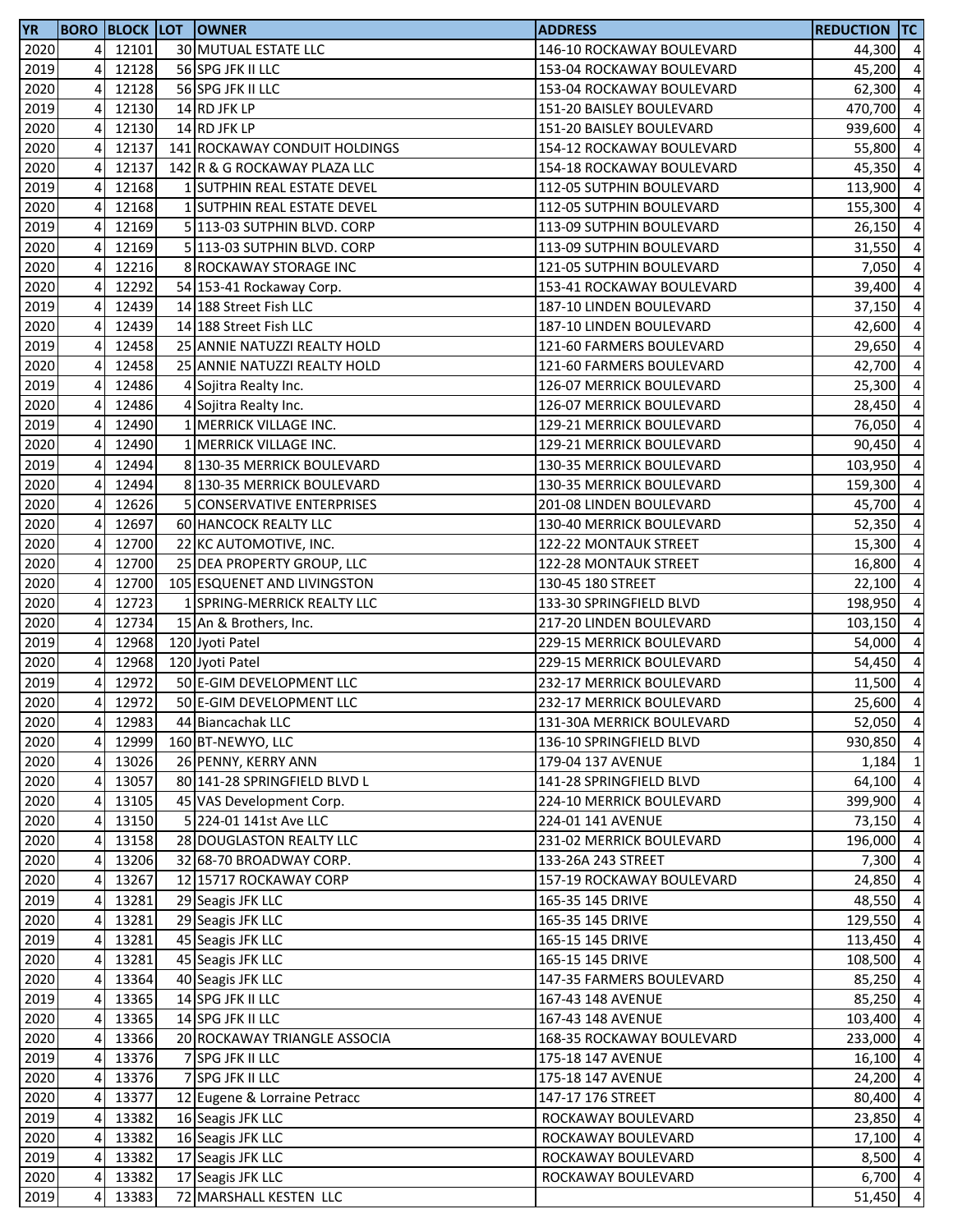| <b>YR</b> |                |       | <b>BORO BLOCK LOT OWNER</b>        | <b>ADDRESS</b>              | <b>REDUCTION TC</b> |                         |
|-----------|----------------|-------|------------------------------------|-----------------------------|---------------------|-------------------------|
| 2020      | 4              | 13383 | 72 MARSHALL KESTEN LLC             | 149-18 GUY R BREWER BLVD    | 65,250 4            |                         |
| 2019      | 4              | 13384 | 55 Seagis JFK LLC                  | 177 STREET                  | 8,600               | $\overline{a}$          |
| 2020      | 4              | 13384 | 55 Seagis JFK LLC                  | 177 STREET                  | 6,350               | $\overline{a}$          |
| 2019      | 4              | 13384 | 56 Seagis JFK LLC                  | 149-21 177 STREET           | 97,950              | $\pmb{4}$               |
| 2020      | 4              | 13384 | 56 Seagis JFK LLC                  | 149-21 177 STREET           | 133,500             | $\overline{a}$          |
| 2020      | 4              | 13384 | 84 UNITED KIMLAND INC              | 177-17 150 AVENUE           | 18,700              | $\overline{4}$          |
| 2019      | 4              | 13387 | 75 17725 ROCKAWAY CORP.            | 177-20 150 AVENUE           | 17,750              | $\overline{4}$          |
| 2020      | 4              | 13387 | 75 17725 ROCKAWAY CORP.            | 177-20 150 AVENUE           | 40,250              | $\overline{\mathbf{4}}$ |
| 2020      | 4              | 13406 | 13 NEWLIB LLC                      | 148-09 GUY R BREWER BLVD    | 57,450              | $\overline{a}$          |
| 2020      | 4              | 13407 | 5 Seagis JFK LLC                   | 147-31 181 STREET           | 42,350              | $\overline{a}$          |
| 2020      | 4              | 13407 | 12 Seagis JFK LLC                  | 147-11 181 STREET           | 77,400              | $\overline{a}$          |
| 2020      | 4              | 13409 | 12 Seagis JFK LLC                  | 179-20 149 STREET           | 179,500             | $\overline{a}$          |
| 2020      | 4              | 13413 | 31 Seagis JFK LLC                  | 179-29 150 ROAD             | 459,800             | $\overline{a}$          |
| 2020      | $\overline{4}$ | 13427 | 14 RREEF                           | 147-15 183 STREET           | 50,400              | $\overline{a}$          |
| 2020      | 4              | 13435 | 31 AGRACO REALTY CO., LLC          | 221-20 147 AVENUE           | 31,000              | $\overline{a}$          |
| 2019      | 4              | 13564 | 14 LARAN REALTY MANAGEMENT,        | 241-20 SOUTH CONDUIT AVENUE | 10,850              | $\overline{a}$          |
| 2020      | 4              | 13564 | 14 LARAN REALTY MANAGEMENT,        | 241-20 SOUTH CONDUIT AVENUE | 19,850              | $\overline{a}$          |
| 2020      | 4              | 13570 | 57 7865 ROSEDALE REALTY LLC        | 143-73 243 STREET           | 17,850              | $\overline{a}$          |
| 2020      | 4              | 13791 | 20 PROLOGIS TARGETED U.S. LO       | 230-19 ROCKAWAY BOULEVARD   | 802,500             | $\overline{a}$          |
| 2020      | 4              | 13791 | 21 PROLOGIS TARGETED U.S. L        | 230-39 ROCKAWAY BOULEVARD   | 1,921,100           | $\overline{\mathbf{4}}$ |
| 2020      | 4              | 13921 | 86 STEVEN KAUFMAN                  | 253-14 ROCKAWAY BOULEVARD   | 111,600             | $\overline{a}$          |
| 2019      | 4              | 13957 | 12 UE Cross Bay LLC                | 156-40 CROSS BAY BOULEVARD  | 513,950             | $\overline{a}$          |
| 2020      | 4              | 13957 | 12 UE Cross Bay LLC                | 156-40 CROSS BAY BOULEVARD  | 501,350             | $\overline{a}$          |
| 2020      | 4              | 13972 | 85 Smart Realty & Management       | 157-20 CROSS BAY BOULEVARD  | 191,600             | $\overline{a}$          |
| 2020      | 4              | 14020 | 5 SOMMO, THERESA                   | 82-14 160 AVENUE            | 2,412               | $\mathbf{1}$            |
| 2020      | 4              | 14048 | 67 D & A HOWARD BEACH REALTY LLC   | 161-02 CROSS BAY BOULEVARD  | 211,900             | $\overline{a}$          |
| 2020      | 4              | 14048 | 68 D & A HOWARD BEACH REALTY LLC   | 161-06 CROSS BAY BOULEVARD  | 147,100             | $\pmb{4}$               |
| 2020      | 4              | 14058 | 40 PEPITONE, PAUL J                | 162-39 84 STREET            | 6,080               | $\mathbf{1}$            |
| 2019      | 4              | 14066 | 5 TD Bank, N. A.                   | 162-02 CROSS BAY BOULEVARD  | 86,250              | $\overline{a}$          |
| 2020      | 4              | 14066 | 5 TD Bank, N. A.                   | 162-02 CROSS BAY BOULEVARD  | 110,550             | $\overline{a}$          |
| 2020      | 4              | 14173 | 89 GOLDEN REALTY ASSOCIATES        | <b>CROSS BAY BOULEVARD</b>  | 27,200              | $\overline{a}$          |
| 2020      | 4              | 14173 | 92 GOLDEN REALTY ASSOCIATES        | 159-21 CROSS BAY BOULEVARD  | 31,550              | $\overline{4}$          |
| 2019      | 4              | 14173 | 100 NOFELCO SERVICE CORP.          | 159-13 CROSS BAY BOULEVARD  | 10,850              | $\overline{a}$          |
| 2020      | 4              | 14173 | 100 NOFELCO SERVICE CORP.          | 159-13 CROSS BAY BOULEVARD  | 31,550              | $\overline{a}$          |
| 2019      | 41             | 14182 | 106 DIVA DRAGON DESIGNS LTD        | 102-15 159 ROAD             | $3,600$ 4           |                         |
| 2020      | 4              | 14182 | 106 DIVA DRAGON DESIGNS LTD        | 102-15 159 ROAD             | 9,450               | $\overline{4}$          |
| 2019      | $\overline{4}$ | 14189 | 80 Pass Down, Inc.                 | 161-11 CROSS BAY BOULEVARD  | 42,950              | $\overline{4}$          |
| 2020      | 4              | 14189 | 80 Pass Down, Inc.                 | 161-11 CROSS BAY BOULEVARD  | 70,850              | $\overline{a}$          |
| 2020      | $\overline{4}$ | 14207 | 128 FWS Realty LLC                 | 164-01 CROSS BAY BOULEVARD  | 98,200              | $\overline{a}$          |
| 2020      | 4              |       | 14245 1436 MULVEY, JOHN            | 99-71 MCKEE AVENUE          | 932                 | $\mathbf{1}$            |
| 2019      | 4              | 14260 | 60 Logan Property Inc.             | 182-11 EASTERN ROAD         | 3,545,250           | $\overline{4}$          |
| 2020      | 4              | 14260 | 60 Logan Property Inc.             | 182-11 EASTERN ROAD         | 1,234,150           | $\overline{a}$          |
| 2020      | 4              | 14260 | 90 EJM Airport LLC                 | 159-02 ROCKAWAY BOULEVARD   | 2,282,200           | $\overline{a}$          |
| 2020      | 4              | 15000 | 56 NEEHA HOLDING LLC               | 144-36 153 LANE             | 239,400             | $\overline{a}$          |
| 2020      | 4              | 15001 | 127 HOUSTON LODGING LLC.           | 144-26 153 COURT            | 273,600             | $\overline{4}$          |
| 2020      | 4              | 15008 | 8 Seagis JFK LLC                   | 144-24 156 STREET           | 47,650              | $\overline{4}$          |
| 2020      | 4              | 15008 | 28 RREEF                           | 144-25 156 STREET           | 26,950 4            |                         |
| 2020      | 4              | 15010 | 52 145-47 155TH ST. REALTY L       | 145-47 155 STREET           | 15,800 4            |                         |
| 2019      | 4              | 15314 | 10 905 CROSSBAY OWNERS LLC         | 905 CROSS BAY BOULEVARD     | 4,650               | $\overline{4}$          |
| 2020      | 4              | 15314 | 10 905 CROSSBAY OWNERS LLC         | 905 CROSS BAY BOULEVARD     | 16,350              | $\overline{4}$          |
| 2019      | 4              | 15505 | 1 ROCKAWAY REAL ESTATE HOLD        | 13-11 VIRGINIA STREET       | 140,950             | $\overline{a}$          |
| 2020      | 4              | 15505 | 1 ROCKAWAY REAL ESTATE HOLD        | 13-11 VIRGINIA STREET       | 196,750             | $\overline{a}$          |
| 2019      | 4              | 15507 | 7 833 Central Owners Corp.         | 833 CENTRAL AVENUE          | 134,250             | $\overline{2}$          |
| 2020      | 4              | 15507 | 7 833 Central Owners Corp.         | 833 CENTRAL AVENUE          | 317,600             | $\overline{2}$          |
| 2020      | 4              | 15529 | 105 M & S EQUITIES ASOCIATES       | 12-16 BRUNSWICK AVENUE      | 20,700 4            |                         |
| 2020      | 4              | 15537 | 133 1520 CENTRAL AVENUE REALTY LLC | 15-20 CENTRAL AVENUE        | 204,500 4           |                         |
| 2020      | 4              | 15543 | 35 Hy-Max Realty LLC               | 11-70 NAMEOKE STREET        | 64,950 2            |                         |
| 2020      | 4              | 15556 | 1 1012 Nameoke Realty LLC          | 10-12 NAMEOKE STREET        | 73,150 2            |                         |
| 2020      | 4              | 15559 | 42 NCM HOME CARE, LLC              | 16-03 CENTRAL AVENUE        | 105,300             | $\overline{4}$          |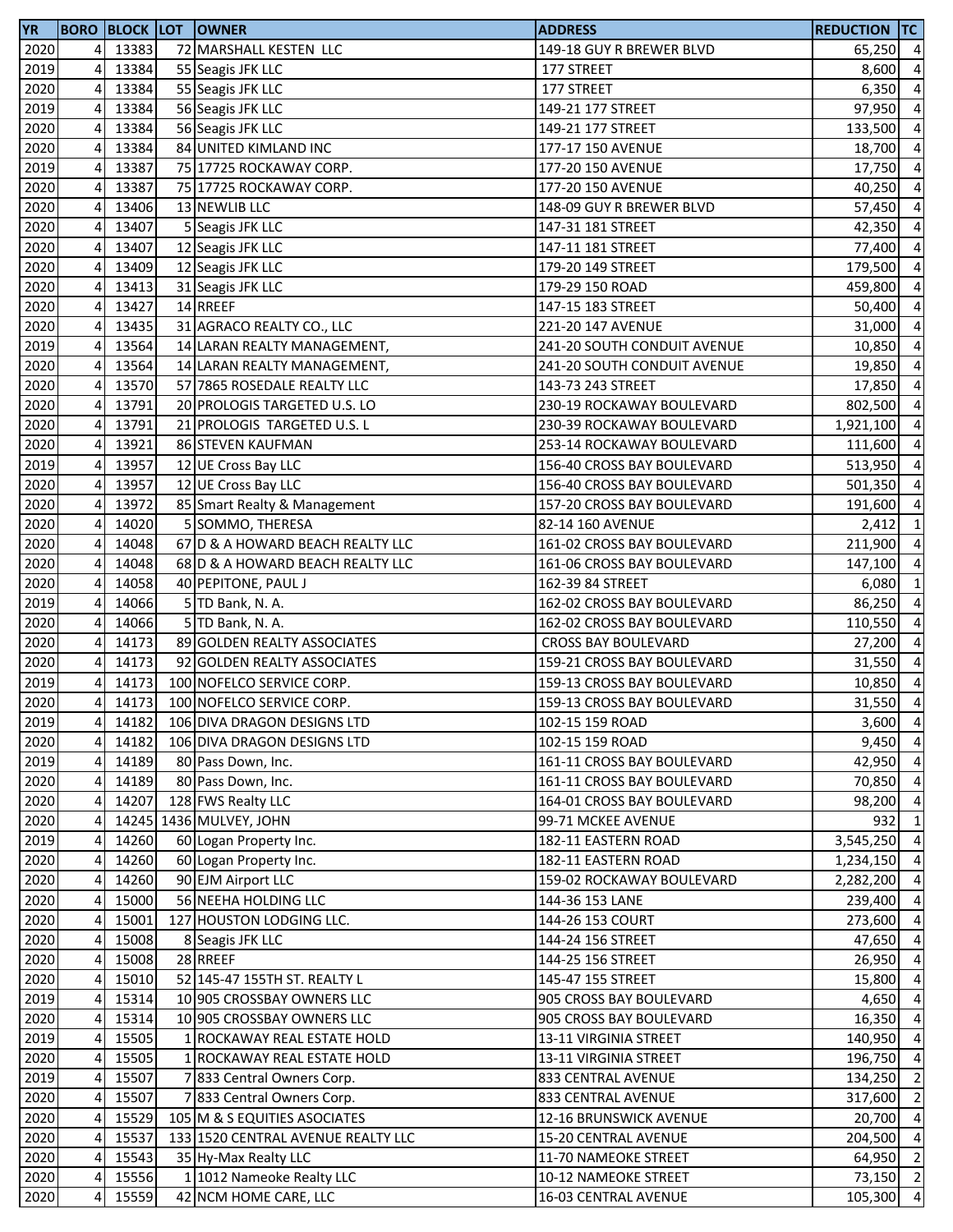| <b>YR</b> |                         |       | <b>BORO BLOCK LOT OWNER</b>          | <b>ADDRESS</b>             | <b>REDUCTION TC</b> |                |
|-----------|-------------------------|-------|--------------------------------------|----------------------------|---------------------|----------------|
| 2019      | 4                       | 15563 | 11 MORSE REALTY, LLC                 | 18-27 CORNAGA AVENUE       | 18,650 4            |                |
| 2020      | 4                       | 15563 | 11 MORSE REALTY, LLC                 | 18-27 CORNAGA AVENUE       | 20,900              | $\overline{4}$ |
| 2019      | $\overline{4}$          | 15563 | 12 MORSE REALTY, LLC                 | 18-21 CORNAGA AVENUE       | 13,250              | $\overline{4}$ |
| 2020      | 4                       | 15563 | 12 MORSE REALTY, LLC                 | 18-21 CORNAGA AVENUE       | 29,450              | $\overline{4}$ |
| 2019      | 4                       | 15564 | 38 KHUSHROO & RODA PATEL             | 19-23 CORNAGA AVENUE       | 26,800              | $\overline{4}$ |
| 2020      | 4                       | 15564 | 38 KHUSHROO & RODA PATEL             | 19-23 CORNAGA AVENUE       | 38,500              | $\overline{4}$ |
| 2019      | 4                       | 15579 | 41 Ahron Richman                     | 752 ELVIRA AVENUE          | 21,140              | $\overline{1}$ |
| 2020      | 4                       | 15579 | 41 Ahron Richman                     | 752 ELVIRA AVENUE          | 12,740              | $\mathbf{1}$   |
| 2019      | 4                       | 15579 | 42 Abraham and Susan Lesser          | 756 ELVIRA AVENUE          | 21,860              | $\mathbf{1}$   |
| 2020      | 4                       | 15579 | 42 Abraham and Susan Lesser          | 756 ELVIRA AVENUE          | 13,400              | $\mathbf{1}$   |
| 2020      | 4                       | 15627 | 1 1430 Seagirt Blvd. Corp.           | 14-30 SEAGIRT BOULEVARD    | 283,250             | $\overline{2}$ |
| 2020      | 4                       | 15628 | 50 LIEBSTA 1610, LLC.                | 16-10 CAFFREY AVENUE       |                     | $\overline{2}$ |
|           |                         | 15661 |                                      |                            | 277,250             |                |
| 2019      | 4                       |       | 9 CEA REALTY CORPORATION             | 22-18 MOTT AVENUE          | 7,650 4             |                |
| 2020      | 4                       | 15661 | 9 CEA REALTY CORPORATION             | 22-18 MOTT AVENUE          | 30,600              | $\overline{4}$ |
| 2019      | 4                       | 15661 | 70 1329 BEACH REALTY LLC             | 13-29 BEACH CHANNEL DRIVE  | 122,550             | $\overline{4}$ |
| 2020      | 4                       | 15661 | 70 1329 BEACH REALTY LLC             | 13-29 BEACH CHANNEL DRIVE  | 98,250              | $\overline{4}$ |
| 2020      | 4                       | 15682 | 7 SABRI, TERRY S                     | 28-18 MOTT AVENUE          | 1,043               | $\mathbf{1}$   |
| 2020      | 4                       | 15691 | 33 SABRI, TERRY                      | 24-07 MOTT AVENUE          | 1,109               | $\mathbf{1}$   |
| 2020      | 4                       | 15709 | 115 PRAVINKUMAR PATEL and ANI        | 21-19 MOTT AVENUE          | 109,500             | $\overline{4}$ |
| 2020      | 4                       | 15747 | 132-11 CHANNEL REALTY LLC            | 32-11 BEACH CHANNEL DRIVE  | 308,400             | $\overline{4}$ |
| 2020      | 4                       | 16077 | 1 72-11 AMSTEL BOULEVARD, L          | 72-11 AMSTEL BOULEVARD     | 219,550             | $\overline{a}$ |
| 2019      | 4                       | 16110 | 58 GOTHAM BEACH 84 LLC               | 333 BEACH 84 STREET        | 941                 | $\mathbf{1}$   |
| 2020      | 4                       | 16110 | 58 GOTHAM BEACH 84 LLC               | 333 BEACH 84 STREET        | 2,567               | $\mathbf{1}$   |
| 2019      | 4                       | 16110 | 59 GOTHAM BEACH 84 LLC               | 329 BEACH 84 STREET        | 4,393               | $\overline{1}$ |
| 2020      | 4                       | 16110 | 59 GOTHAM BEACH 84 LLC               | 329 BEACH 84 STREET        | 5,473               | $\mathbf{1}$   |
| 2019      | 4                       | 16110 | 158 GOTHAM BEACH 84 LLC              | 331 BEACH 84 STREET        | 1,846               | $\mathbf{1}$   |
| 2020      | 4                       | 16110 | 158 GOTHAM BEACH 84 LLC              | 331 BEACH 84 STREET        | 3,104               | $\mathbf{1}$   |
| 2020      | $\overline{4}$          |       | 16112 1013 TREVOR FAGAN              | 79-14 ROCKAWAY BEACH BLVD  | 15,753              | $\overline{2}$ |
| 2020      | 4                       | 16151 | 18 Macho LLC                         | 305 BEACH 95 STREET        | 47,200              | $\overline{4}$ |
| 2020      | $\overline{4}$          | 16154 | 101 RF REALTY HOLDING, LLC           | 98-18 ROCKAWAY BEACH BLVD  | 158,400             | $\overline{2}$ |
| 2020      | $\overline{4}$          | 16166 | 315 416 BEACH 116TH ST. CORP.        | 115-18 BEACH CHANNEL DRIVE | 27,750              | $\overline{4}$ |
| 2020      | 4                       | 16212 | 31 211-116, LLC                      | 2-11 BEACH 116 STREET      | 50,800              | $\overline{4}$ |
| 2020      | 4                       |       | 16226 1001 THE OCEAN GRANDE CONDOMIN | 136 BEACH 117 STREET       | 3,640               | $\overline{2}$ |
| 2020      | 4                       | 70022 | 81 VERIZON NEW YORK INC.             | 89-71 163 STREET           | 874,580             | $\overline{4}$ |
| 2020      | 41                      | 70022 | 251 AT&T COMMUNICATIONS OF NE        | 94-05 QUEENS BOULEVARD     | 1,099,350 4         |                |
| 2020      | 4                       | 70783 | 17 ASTORIA GEN CO LP                 | 20 AVENUE                  | 11,668,550 4        |                |
| 2020      | 4                       | 70783 | 18 ASTORIA GEN CO LP                 | 20 AVENUE                  | 19,297,900          | $\overline{4}$ |
| 2020      | 4                       | 70783 | 36 NRG ENERGY INC.                   |                            | 7,830,000 4         |                |
| 2020      | 4                       | 72554 | 11 SPRINT CORPORATION                |                            | 926,602 4           |                |
|           |                         |       | 11 CELLCO PARTNERSHIP d/b/a          |                            |                     |                |
| 2019      | 4                       | 72614 |                                      |                            | 8,823,750 4         |                |
| 2020      | 4                       | 72614 | 11 CELLCO PARTNERSHIP d/b/a          |                            | 10,853,250          | $\overline{4}$ |
| 2020      | 4                       | 72616 | 1 T-Mobile USA, Inc. and T-          |                            | 5,806,400           | $\overline{4}$ |
| 2020      | 4                       | 72672 | 11 RCN TELECOM SERVICES NY           |                            | 1,068,731           | $\overline{4}$ |
| 2019      | 4                       | 72756 | 11 BAYWATER PEAKING FACL.            | 1425 BAY 24 STREET         | 13,219,900          | $\overline{4}$ |
| 2020      | 4                       | 72756 | 11 BAYWATER PEAKING FACL.            | 1425 BAY 24 STREET         | 13,172,550          | $\overline{4}$ |
| 2019      | 4                       | 72765 | 11 JAMAICA BAY PEAKING FCL           | 1425 BAY 24 STREET         | 14,095,100 4        |                |
| 2020      | 4                       | 72765 | 11 JAMAICA BAY PEAKING FCL           | 1425 BAY 24 STREET         | 14,061,850 4        |                |
| 2020      | 4                       | 72830 | 4 MetroPCS Wireless Inc. an          |                            | 326,410 4           |                |
| 2020      | 5                       | 7     | 63 JAMIE M. MINCHEW                  | 85 STUYVESANT PLACE        | 33,850 4            |                |
| 2020      | 5 <sup>1</sup>          | 11    | 20 SIXTY HAMILTON LLC.               | <b>60 HAMILTON AVENUE</b>  | 219,750 2           |                |
| 2019      | 5                       | 26    | 21 Fort Place, LLC                   | <b>78 FORT PLACE</b>       | 80,000              | $\overline{4}$ |
| 2020      | 5                       | 26    | 21 Fort Place, LLC                   | <b>78 FORT PLACE</b>       | 105,200             | $\overline{4}$ |
| 2020      | 5                       | 28    | 77 DANWAY REALTY LLC                 | 30 DANIEL LOW TERRACE      | 629,200             | $\overline{2}$ |
| 2020      | $\mathsf{5}$            | 65    | 1 Lafayette Shopping Plaza           | 151 LAFAYETTE AVENUE       | 97,400 4            |                |
| 2020      | 5                       | 69    | 1 ALL NEW REALTY LLC                 | 36 LAFAYETTE AVENUE        | 25,450 4            |                |
| 2020      | $\mathsf{5}$            | 80    | 19 LONGVIEW COUNTY REALTY, L         | 272 YORK AVENUE            | 169,100 4           |                |
| 2020      | $\overline{5}$          | 151   | 66 John P. Sipp, Jr.                 | 801 CASTLETON AVENUE       | $17,100$ 4          |                |
| 2020      | $\overline{\mathbf{5}}$ | 154   | 140 591-595 FOREST AVENUE REA        | 591-595 FOREST AVENUE      | 48,350 4            |                |
| 2020      | $\overline{\mathbf{5}}$ | 157   | 4 PLUMMER TERRACE REALTY             | 1380 RICHMOND TERRACE      | 37,600 4            |                |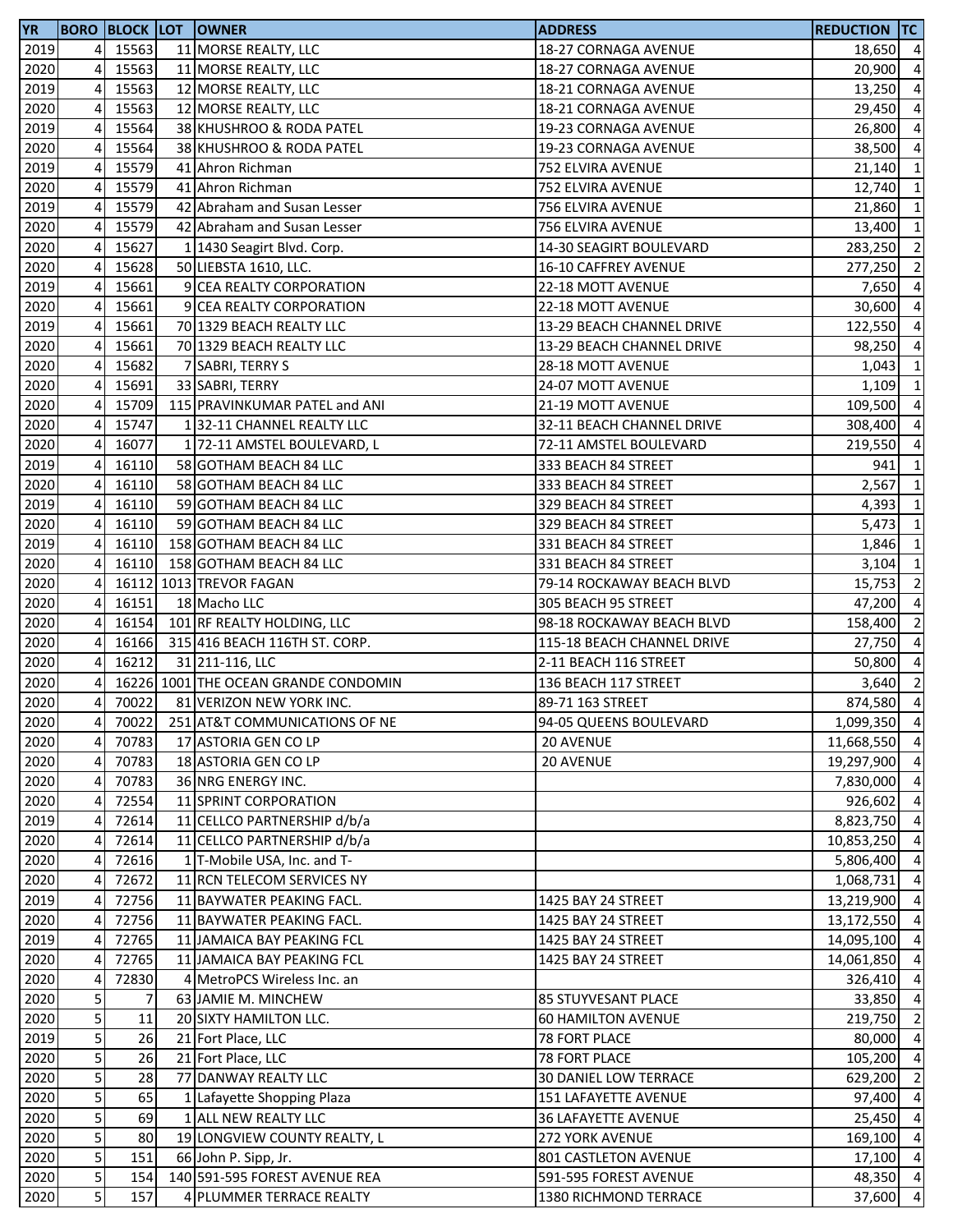| 2020<br>5<br>178<br>96 MARCIANO WHOLESALE CABINETS INC<br>1018 CASTLETON AVENUE<br>$2,250$ 4<br>5<br>2020<br>178<br>97 MARCIANO WHOLESALE CABINETS INC<br>1016 CASTLETON AVENUE<br>3,600<br>5<br>2020<br>183<br>1 PMC<br><b>803 FOREST AVENUE</b><br>63,200<br>5<br>178 RUCCI OIL COMPANY INC.<br>2020<br>185<br>1691 RICHMOND TERRACE<br>19,700<br>5<br>2019<br>186<br>37 ALL NEW REALTY LLC<br><b>1532 RICHMOND TERRACE</b><br>11,800<br>5<br>186<br>2020<br>37 ALL NEW REALTY LLC<br>16,750<br><b>1532 RICHMOND TERRACE</b><br>$\overline{5}$<br>2020<br>194<br>160 110 RECTOR LLC<br>110 RECTOR STREET<br>19,550<br>5 <sup>1</sup><br>2020<br>209<br>22 BEDFORD AVENUE MANAG LLC<br><b>49 ELIZABETH STREET</b><br>25,750<br>5 <sup>1</sup><br>2020<br>300<br>100 698 FOREST AVENUE, LLC<br><b>698 FOREST AVENUE</b><br>50,800<br>5<br>2020<br>310<br>42 LIN, JONATHAN<br>262 ELIZABETH STREET<br>1,639<br>5<br>350<br>1 1741 VICTORY BLVD CORP<br>2020<br>1741 VICTORY BOULEVARD<br>22,500<br>5<br>352<br>2019<br>30 William Bowe et al.<br>1146 FOREST AVENUE<br>11,600<br>$\overline{5}$<br>352<br>2020<br>30 William Bowe et al.<br>1146 FOREST AVENUE<br>36,350<br>$\overline{\mathbf{5}}$<br>378<br>2020<br>28 CHARISTA REALTY, LLC<br>1991 VICTORY BOULEVARD<br>18,750<br>$\overline{\mathbf{5}}$<br>386<br>2020<br>1 100 HAMLIN PLACE, LLC<br>100 VELTMAN AVENUE<br>67,200<br>5 <sup>1</sup><br>386<br>2020<br>7 SHABBAH REALTY LLC<br>1350 FOREST AVENUE<br>132,300<br>5 <sup>1</sup><br>2019<br>390<br>3 3739 WPR LLC<br>1410 FOREST AVENUE<br>139,700<br>$\overline{5}$<br>390<br>2020<br>33739 WPR LLC<br>1410 FOREST AVENUE<br>139,700<br>5<br>462<br>2020<br>81 FRAZZETTO, VINCENT<br>2109 VICTORY BOULEVARD<br>5<br>2020<br>486<br>1 2491 VICTORY BLVD REALTY<br>2493 VICTORY BOULEVARD<br>5<br>1 GOODSTUFF OF NEW YORK, IN<br>2020<br>489<br>521 BAY STREET<br>5<br>2020<br>497<br>1 SALOGA LP<br>215 BAY STREET<br>5<br>507<br>2019<br>1 ABCO Refrigeration Supply<br>420 BAY STREET<br>10,050<br>5 <sup>1</sup><br>2020<br>507<br>1 ABCO Refrigeration Supply<br>420 BAY STREET<br>37,050<br>$\overline{5}$<br>507<br>2019<br>6 ABCO Refrigeration Supply<br>436 BAY STREET<br>25,750<br>$\overline{5}$<br>2020<br>507<br>6 ABCO Refrigeration Supply<br>436 BAY STREET<br>40,150<br>5<br>513<br>2019<br>87 CJKA REALTY CORP.<br>96 PROSPECT STREET<br>22,350<br>5<br>513<br>2020<br>87 CJKA REALTY CORP.<br>96 PROSPECT STREET<br>44,850<br>5<br>579 1002 IMPERIAL TOWERS CONDOMINI<br>2020<br><b>55 AUSTIN PLACE</b><br>3,125<br>$\overline{5}$<br>2020<br>615<br>202 ALY, OSAMA<br><b>337 HOWARD AVENUE</b><br>3,564<br>5<br>681<br>2020<br>27 1500 VICTORY BLVD PROPERT<br><b>1500 VICTORY BOULEVARD</b><br>23,000<br>$\overline{5}$<br>2019<br>681<br>35 1979 PROFESSIONAL BUILDIN<br>1478 VICTORY BOULEVARD<br>22,950<br>5 <sup>1</sup><br>681<br>2020<br>35 1979 PROFESSIONAL BUILDIN<br>1478 VICTORY BOULEVARD<br>37,350<br>$\overline{5}$<br>2020<br>686<br>371 JOSEPH BELLUCCI<br>356 DEERE PARK PLACE<br>1,787<br>2020<br>5 <sup>1</sup><br>694<br>42 DRS ASSOCIATES LLC<br>71 TODT HILL ROAD<br>$\overline{\mathbf{5}}$<br>699<br>2019<br>3 WALGREEN EASTERN CO., INC<br><b>MANOR ROAD</b><br>5 <sup>1</sup><br>2019<br>699<br>14 WALGREEN EASTERN CO., INC<br>LINCOLN STREET<br>30,600<br>$\overline{5}$<br>2019<br>699<br>15 WALGREEN EASTERN CO., INC<br>LINCOLN STREET<br>30,600<br>$\mathsf{5}$<br>2019<br>699<br>LINCOLN STREET<br>30,600<br>16 WALGREEN EASTERN CO., INC<br>$\overline{\mathbf{5}}$<br>708<br>2020<br>4 PSAAB LLC<br>1694 VICTORY BOULEVARD<br>203,550<br>5 <sup>1</sup><br>2020<br>708 1001 1688 VICTORY BLVD ASSOC L<br>1688 VICTORY BOULEVARD<br>5,232<br>5 <sup>1</sup><br>2020<br>714<br>15 ALLIED STATEN ISLAND LLC<br>754 MANOR ROAD<br>86,050<br>$\overline{5}$<br>2020<br>721<br>63 IRENE QIU<br>115 QUINLAN AVENUE<br>643<br>$\overline{5}$<br>722<br>2020<br>1 Platinum Tung Inc.<br>1970 VICTORY BOULEVARD<br>33,200<br>5<br>2020<br>724<br>10 MORGAN PROPERTIES, LLC<br>2040 VICTORY BOULEVARD<br>132,050<br>5<br>2020<br>736<br>17 RICHMOND SHERADEN LLC<br><b>17 SHERADEN AVENUE</b><br>5 <sup>1</sup><br>2020<br>751<br>9 VICTORY HOSPITALITY, LLC.<br>535 NORTH GANNON AVENUE<br>$\mathsf S$<br>774<br>2020<br>76 DVORIN, YELENA<br>226 BRADLEY AVENUE<br>5 <sup>1</sup><br>2020<br>783<br>54 COMMUNITY KOLLEL, LLC<br><b>468 SOUTH GANNON AVENUE</b><br>5 <sup>1</sup><br>2020<br>868<br>9 NICHOLAS PETROSINO<br><b>147 BENEDICT ROAD</b><br>$\overline{5}$<br>2020<br>869<br>348 BESNIK USEINI<br>28 SABRINA LANE<br>3,054<br>5<br>870<br>2020<br>3 MARGOGARO LLC<br>1529 RICHMOND ROAD<br>18,050<br>5<br>2020<br>879<br>6 VALERIE VENTERINA<br>11 BUTTONWOOD ROAD<br>6,500<br>5 <sup>1</sup><br>2020<br>881<br>255 RABINOVICH, MELISSA<br><b>6 BUTTONWOOD ROAD</b><br>$\overline{5}$<br>882<br>2020<br>85 CARMEN DOLORES CARDO<br><b>252 OCEAN TERRACE</b><br>5<br>883<br>2019<br>27 SI - 1657 LLC<br>1657 RICHMOND ROAD<br>132,900<br>5 <sup>1</sup><br>2020<br>883<br>27 SI - 1657 LLC<br>1657 RICHMOND ROAD<br>78,850<br>5 <sub>l</sub><br>2020<br>942<br>118 Enysacksman Associates, L<br>2375 RICHMOND ROAD<br>$\overline{5}$<br>2020<br>950<br>6,719<br>2 NAIM XHELESHI<br><b>26 MILBURN STREET</b> | <b>YR</b> |  | <b>BORO BLOCK LOT OWNER</b> | <b>ADDRESS</b> | <b>REDUCTION TC</b> |  |
|---------------------------------------------------------------------------------------------------------------------------------------------------------------------------------------------------------------------------------------------------------------------------------------------------------------------------------------------------------------------------------------------------------------------------------------------------------------------------------------------------------------------------------------------------------------------------------------------------------------------------------------------------------------------------------------------------------------------------------------------------------------------------------------------------------------------------------------------------------------------------------------------------------------------------------------------------------------------------------------------------------------------------------------------------------------------------------------------------------------------------------------------------------------------------------------------------------------------------------------------------------------------------------------------------------------------------------------------------------------------------------------------------------------------------------------------------------------------------------------------------------------------------------------------------------------------------------------------------------------------------------------------------------------------------------------------------------------------------------------------------------------------------------------------------------------------------------------------------------------------------------------------------------------------------------------------------------------------------------------------------------------------------------------------------------------------------------------------------------------------------------------------------------------------------------------------------------------------------------------------------------------------------------------------------------------------------------------------------------------------------------------------------------------------------------------------------------------------------------------------------------------------------------------------------------------------------------------------------------------------------------------------------------------------------------------------------------------------------------------------------------------------------------------------------------------------------------------------------------------------------------------------------------------------------------------------------------------------------------------------------------------------------------------------------------------------------------------------------------------------------------------------------------------------------------------------------------------------------------------------------------------------------------------------------------------------------------------------------------------------------------------------------------------------------------------------------------------------------------------------------------------------------------------------------------------------------------------------------------------------------------------------------------------------------------------------------------------------------------------------------------------------------------------------------------------------------------------------------------------------------------------------------------------------------------------------------------------------------------------------------------------------------------------------------------------------------------------------------------------------------------------------------------------------------------------------------------------------------------------------------------------------------------------------------------------------------------------------------------------------------------------------------------------------------------------------------------------------------------------------------------------------------------------------------------------------------------------------------------------------------------------------------------------------------------------------------------------------------------------------------------------------------------------------------------------------------------------------------------------------------------------------------------------------------------------------------------------------------------------------------------------------------------------------------------------------------------------------------------------------------------------------------------------------------------------------------------------------------------------------------------------------------------------|-----------|--|-----------------------------|----------------|---------------------|--|
| $\overline{4}$<br>$\overline{4}$<br>$\overline{4}$                                                                                                                                                                                                                                                                                                                                                                                                                                                                                                                                                                                                                                                                                                                                                                                                                                                                                                                                                                                                                                                                                                                                                                                                                                                                                                                                                                                                                                                                                                                                                                                                                                                                                                                                                                                                                                                                                                                                                                                                                                                                                                                                                                                                                                                                                                                                                                                                                                                                                                                                                                                                                                                                                                                                                                                                                                                                                                                                                                                                                                                                                                                                                                                                                                                                                                                                                                                                                                                                                                                                                                                                                                                                                                                                                                                                                                                                                                                                                                                                                                                                                                                                                                                                                                                                                                                                                                                                                                                                                                                                                                                                                                                                                                                                                                                                                                                                                                                                                                                                                                                                                                                                                                                                                                    |           |  |                             |                |                     |  |
|                                                                                                                                                                                                                                                                                                                                                                                                                                                                                                                                                                                                                                                                                                                                                                                                                                                                                                                                                                                                                                                                                                                                                                                                                                                                                                                                                                                                                                                                                                                                                                                                                                                                                                                                                                                                                                                                                                                                                                                                                                                                                                                                                                                                                                                                                                                                                                                                                                                                                                                                                                                                                                                                                                                                                                                                                                                                                                                                                                                                                                                                                                                                                                                                                                                                                                                                                                                                                                                                                                                                                                                                                                                                                                                                                                                                                                                                                                                                                                                                                                                                                                                                                                                                                                                                                                                                                                                                                                                                                                                                                                                                                                                                                                                                                                                                                                                                                                                                                                                                                                                                                                                                                                                                                                                                                       |           |  |                             |                |                     |  |
|                                                                                                                                                                                                                                                                                                                                                                                                                                                                                                                                                                                                                                                                                                                                                                                                                                                                                                                                                                                                                                                                                                                                                                                                                                                                                                                                                                                                                                                                                                                                                                                                                                                                                                                                                                                                                                                                                                                                                                                                                                                                                                                                                                                                                                                                                                                                                                                                                                                                                                                                                                                                                                                                                                                                                                                                                                                                                                                                                                                                                                                                                                                                                                                                                                                                                                                                                                                                                                                                                                                                                                                                                                                                                                                                                                                                                                                                                                                                                                                                                                                                                                                                                                                                                                                                                                                                                                                                                                                                                                                                                                                                                                                                                                                                                                                                                                                                                                                                                                                                                                                                                                                                                                                                                                                                                       |           |  |                             |                |                     |  |
| $\overline{4}$<br>$\overline{4}$<br>$\overline{4}$<br>$\overline{4}$<br>$\overline{4}$<br>$\mathbf{1}$<br>$\overline{4}$<br>$\overline{4}$<br>$\overline{4}$<br>$\overline{4}$<br>$\overline{2}$<br>$\mathbf{1}$<br>$\overline{4}$<br>$\overline{4}$<br>$24,150$ 4<br>125,300 4<br>22,360 2A<br>858,700 4<br>$\overline{4}$<br>$\overline{4}$<br>$\overline{4}$<br>$\overline{4}$<br>$\overline{a}$<br>$\overline{4}$<br>$\overline{4}$<br>$\mathbf{1}$<br>$\overline{4}$<br>$\overline{4}$<br>$\overline{4}$<br>$\mathbf{1}$<br>135,100 4<br>75,150 4<br>$\overline{4}$<br>$\overline{4}$<br>$\overline{4}$<br>$\overline{4}$<br>$\overline{4}$<br>$\overline{4}$<br>$\mathbf{1}$<br>$\overline{4}$<br>$\overline{4}$<br>196,350 2<br>251,250 4<br>$2,015$ 1<br>26,945 2A<br>7,400 1<br>$\mathbf{1}$<br>$\overline{4}$<br>$\mathbf{1}$<br>$1,438$ 1<br>$8,100$ 1<br>$\overline{4}$<br>$\overline{4}$<br>179,400 2<br>$\overline{1}$                                                                                                                                                                                                                                                                                                                                                                                                                                                                                                                                                                                                                                                                                                                                                                                                                                                                                                                                                                                                                                                                                                                                                                                                                                                                                                                                                                                                                                                                                                                                                                                                                                                                                                                                                                                                                                                                                                                                                                                                                                                                                                                                                                                                                                                                                                                                                                                                                                                                                                                                                                                                                                                                                                                                                                                                                                                                                                                                                                                                                                                                                                                                                                                                                                                                                                                                                                                                                                                                                                                                                                                                                                                                                                                                                                                                                                                                                                                                                                                                                                                                                                                                                                                                                                                                                                                                                  |           |  |                             |                |                     |  |
|                                                                                                                                                                                                                                                                                                                                                                                                                                                                                                                                                                                                                                                                                                                                                                                                                                                                                                                                                                                                                                                                                                                                                                                                                                                                                                                                                                                                                                                                                                                                                                                                                                                                                                                                                                                                                                                                                                                                                                                                                                                                                                                                                                                                                                                                                                                                                                                                                                                                                                                                                                                                                                                                                                                                                                                                                                                                                                                                                                                                                                                                                                                                                                                                                                                                                                                                                                                                                                                                                                                                                                                                                                                                                                                                                                                                                                                                                                                                                                                                                                                                                                                                                                                                                                                                                                                                                                                                                                                                                                                                                                                                                                                                                                                                                                                                                                                                                                                                                                                                                                                                                                                                                                                                                                                                                       |           |  |                             |                |                     |  |
|                                                                                                                                                                                                                                                                                                                                                                                                                                                                                                                                                                                                                                                                                                                                                                                                                                                                                                                                                                                                                                                                                                                                                                                                                                                                                                                                                                                                                                                                                                                                                                                                                                                                                                                                                                                                                                                                                                                                                                                                                                                                                                                                                                                                                                                                                                                                                                                                                                                                                                                                                                                                                                                                                                                                                                                                                                                                                                                                                                                                                                                                                                                                                                                                                                                                                                                                                                                                                                                                                                                                                                                                                                                                                                                                                                                                                                                                                                                                                                                                                                                                                                                                                                                                                                                                                                                                                                                                                                                                                                                                                                                                                                                                                                                                                                                                                                                                                                                                                                                                                                                                                                                                                                                                                                                                                       |           |  |                             |                |                     |  |
|                                                                                                                                                                                                                                                                                                                                                                                                                                                                                                                                                                                                                                                                                                                                                                                                                                                                                                                                                                                                                                                                                                                                                                                                                                                                                                                                                                                                                                                                                                                                                                                                                                                                                                                                                                                                                                                                                                                                                                                                                                                                                                                                                                                                                                                                                                                                                                                                                                                                                                                                                                                                                                                                                                                                                                                                                                                                                                                                                                                                                                                                                                                                                                                                                                                                                                                                                                                                                                                                                                                                                                                                                                                                                                                                                                                                                                                                                                                                                                                                                                                                                                                                                                                                                                                                                                                                                                                                                                                                                                                                                                                                                                                                                                                                                                                                                                                                                                                                                                                                                                                                                                                                                                                                                                                                                       |           |  |                             |                |                     |  |
|                                                                                                                                                                                                                                                                                                                                                                                                                                                                                                                                                                                                                                                                                                                                                                                                                                                                                                                                                                                                                                                                                                                                                                                                                                                                                                                                                                                                                                                                                                                                                                                                                                                                                                                                                                                                                                                                                                                                                                                                                                                                                                                                                                                                                                                                                                                                                                                                                                                                                                                                                                                                                                                                                                                                                                                                                                                                                                                                                                                                                                                                                                                                                                                                                                                                                                                                                                                                                                                                                                                                                                                                                                                                                                                                                                                                                                                                                                                                                                                                                                                                                                                                                                                                                                                                                                                                                                                                                                                                                                                                                                                                                                                                                                                                                                                                                                                                                                                                                                                                                                                                                                                                                                                                                                                                                       |           |  |                             |                |                     |  |
|                                                                                                                                                                                                                                                                                                                                                                                                                                                                                                                                                                                                                                                                                                                                                                                                                                                                                                                                                                                                                                                                                                                                                                                                                                                                                                                                                                                                                                                                                                                                                                                                                                                                                                                                                                                                                                                                                                                                                                                                                                                                                                                                                                                                                                                                                                                                                                                                                                                                                                                                                                                                                                                                                                                                                                                                                                                                                                                                                                                                                                                                                                                                                                                                                                                                                                                                                                                                                                                                                                                                                                                                                                                                                                                                                                                                                                                                                                                                                                                                                                                                                                                                                                                                                                                                                                                                                                                                                                                                                                                                                                                                                                                                                                                                                                                                                                                                                                                                                                                                                                                                                                                                                                                                                                                                                       |           |  |                             |                |                     |  |
|                                                                                                                                                                                                                                                                                                                                                                                                                                                                                                                                                                                                                                                                                                                                                                                                                                                                                                                                                                                                                                                                                                                                                                                                                                                                                                                                                                                                                                                                                                                                                                                                                                                                                                                                                                                                                                                                                                                                                                                                                                                                                                                                                                                                                                                                                                                                                                                                                                                                                                                                                                                                                                                                                                                                                                                                                                                                                                                                                                                                                                                                                                                                                                                                                                                                                                                                                                                                                                                                                                                                                                                                                                                                                                                                                                                                                                                                                                                                                                                                                                                                                                                                                                                                                                                                                                                                                                                                                                                                                                                                                                                                                                                                                                                                                                                                                                                                                                                                                                                                                                                                                                                                                                                                                                                                                       |           |  |                             |                |                     |  |
|                                                                                                                                                                                                                                                                                                                                                                                                                                                                                                                                                                                                                                                                                                                                                                                                                                                                                                                                                                                                                                                                                                                                                                                                                                                                                                                                                                                                                                                                                                                                                                                                                                                                                                                                                                                                                                                                                                                                                                                                                                                                                                                                                                                                                                                                                                                                                                                                                                                                                                                                                                                                                                                                                                                                                                                                                                                                                                                                                                                                                                                                                                                                                                                                                                                                                                                                                                                                                                                                                                                                                                                                                                                                                                                                                                                                                                                                                                                                                                                                                                                                                                                                                                                                                                                                                                                                                                                                                                                                                                                                                                                                                                                                                                                                                                                                                                                                                                                                                                                                                                                                                                                                                                                                                                                                                       |           |  |                             |                |                     |  |
|                                                                                                                                                                                                                                                                                                                                                                                                                                                                                                                                                                                                                                                                                                                                                                                                                                                                                                                                                                                                                                                                                                                                                                                                                                                                                                                                                                                                                                                                                                                                                                                                                                                                                                                                                                                                                                                                                                                                                                                                                                                                                                                                                                                                                                                                                                                                                                                                                                                                                                                                                                                                                                                                                                                                                                                                                                                                                                                                                                                                                                                                                                                                                                                                                                                                                                                                                                                                                                                                                                                                                                                                                                                                                                                                                                                                                                                                                                                                                                                                                                                                                                                                                                                                                                                                                                                                                                                                                                                                                                                                                                                                                                                                                                                                                                                                                                                                                                                                                                                                                                                                                                                                                                                                                                                                                       |           |  |                             |                |                     |  |
|                                                                                                                                                                                                                                                                                                                                                                                                                                                                                                                                                                                                                                                                                                                                                                                                                                                                                                                                                                                                                                                                                                                                                                                                                                                                                                                                                                                                                                                                                                                                                                                                                                                                                                                                                                                                                                                                                                                                                                                                                                                                                                                                                                                                                                                                                                                                                                                                                                                                                                                                                                                                                                                                                                                                                                                                                                                                                                                                                                                                                                                                                                                                                                                                                                                                                                                                                                                                                                                                                                                                                                                                                                                                                                                                                                                                                                                                                                                                                                                                                                                                                                                                                                                                                                                                                                                                                                                                                                                                                                                                                                                                                                                                                                                                                                                                                                                                                                                                                                                                                                                                                                                                                                                                                                                                                       |           |  |                             |                |                     |  |
|                                                                                                                                                                                                                                                                                                                                                                                                                                                                                                                                                                                                                                                                                                                                                                                                                                                                                                                                                                                                                                                                                                                                                                                                                                                                                                                                                                                                                                                                                                                                                                                                                                                                                                                                                                                                                                                                                                                                                                                                                                                                                                                                                                                                                                                                                                                                                                                                                                                                                                                                                                                                                                                                                                                                                                                                                                                                                                                                                                                                                                                                                                                                                                                                                                                                                                                                                                                                                                                                                                                                                                                                                                                                                                                                                                                                                                                                                                                                                                                                                                                                                                                                                                                                                                                                                                                                                                                                                                                                                                                                                                                                                                                                                                                                                                                                                                                                                                                                                                                                                                                                                                                                                                                                                                                                                       |           |  |                             |                |                     |  |
|                                                                                                                                                                                                                                                                                                                                                                                                                                                                                                                                                                                                                                                                                                                                                                                                                                                                                                                                                                                                                                                                                                                                                                                                                                                                                                                                                                                                                                                                                                                                                                                                                                                                                                                                                                                                                                                                                                                                                                                                                                                                                                                                                                                                                                                                                                                                                                                                                                                                                                                                                                                                                                                                                                                                                                                                                                                                                                                                                                                                                                                                                                                                                                                                                                                                                                                                                                                                                                                                                                                                                                                                                                                                                                                                                                                                                                                                                                                                                                                                                                                                                                                                                                                                                                                                                                                                                                                                                                                                                                                                                                                                                                                                                                                                                                                                                                                                                                                                                                                                                                                                                                                                                                                                                                                                                       |           |  |                             |                |                     |  |
|                                                                                                                                                                                                                                                                                                                                                                                                                                                                                                                                                                                                                                                                                                                                                                                                                                                                                                                                                                                                                                                                                                                                                                                                                                                                                                                                                                                                                                                                                                                                                                                                                                                                                                                                                                                                                                                                                                                                                                                                                                                                                                                                                                                                                                                                                                                                                                                                                                                                                                                                                                                                                                                                                                                                                                                                                                                                                                                                                                                                                                                                                                                                                                                                                                                                                                                                                                                                                                                                                                                                                                                                                                                                                                                                                                                                                                                                                                                                                                                                                                                                                                                                                                                                                                                                                                                                                                                                                                                                                                                                                                                                                                                                                                                                                                                                                                                                                                                                                                                                                                                                                                                                                                                                                                                                                       |           |  |                             |                |                     |  |
|                                                                                                                                                                                                                                                                                                                                                                                                                                                                                                                                                                                                                                                                                                                                                                                                                                                                                                                                                                                                                                                                                                                                                                                                                                                                                                                                                                                                                                                                                                                                                                                                                                                                                                                                                                                                                                                                                                                                                                                                                                                                                                                                                                                                                                                                                                                                                                                                                                                                                                                                                                                                                                                                                                                                                                                                                                                                                                                                                                                                                                                                                                                                                                                                                                                                                                                                                                                                                                                                                                                                                                                                                                                                                                                                                                                                                                                                                                                                                                                                                                                                                                                                                                                                                                                                                                                                                                                                                                                                                                                                                                                                                                                                                                                                                                                                                                                                                                                                                                                                                                                                                                                                                                                                                                                                                       |           |  |                             |                |                     |  |
|                                                                                                                                                                                                                                                                                                                                                                                                                                                                                                                                                                                                                                                                                                                                                                                                                                                                                                                                                                                                                                                                                                                                                                                                                                                                                                                                                                                                                                                                                                                                                                                                                                                                                                                                                                                                                                                                                                                                                                                                                                                                                                                                                                                                                                                                                                                                                                                                                                                                                                                                                                                                                                                                                                                                                                                                                                                                                                                                                                                                                                                                                                                                                                                                                                                                                                                                                                                                                                                                                                                                                                                                                                                                                                                                                                                                                                                                                                                                                                                                                                                                                                                                                                                                                                                                                                                                                                                                                                                                                                                                                                                                                                                                                                                                                                                                                                                                                                                                                                                                                                                                                                                                                                                                                                                                                       |           |  |                             |                |                     |  |
|                                                                                                                                                                                                                                                                                                                                                                                                                                                                                                                                                                                                                                                                                                                                                                                                                                                                                                                                                                                                                                                                                                                                                                                                                                                                                                                                                                                                                                                                                                                                                                                                                                                                                                                                                                                                                                                                                                                                                                                                                                                                                                                                                                                                                                                                                                                                                                                                                                                                                                                                                                                                                                                                                                                                                                                                                                                                                                                                                                                                                                                                                                                                                                                                                                                                                                                                                                                                                                                                                                                                                                                                                                                                                                                                                                                                                                                                                                                                                                                                                                                                                                                                                                                                                                                                                                                                                                                                                                                                                                                                                                                                                                                                                                                                                                                                                                                                                                                                                                                                                                                                                                                                                                                                                                                                                       |           |  |                             |                |                     |  |
|                                                                                                                                                                                                                                                                                                                                                                                                                                                                                                                                                                                                                                                                                                                                                                                                                                                                                                                                                                                                                                                                                                                                                                                                                                                                                                                                                                                                                                                                                                                                                                                                                                                                                                                                                                                                                                                                                                                                                                                                                                                                                                                                                                                                                                                                                                                                                                                                                                                                                                                                                                                                                                                                                                                                                                                                                                                                                                                                                                                                                                                                                                                                                                                                                                                                                                                                                                                                                                                                                                                                                                                                                                                                                                                                                                                                                                                                                                                                                                                                                                                                                                                                                                                                                                                                                                                                                                                                                                                                                                                                                                                                                                                                                                                                                                                                                                                                                                                                                                                                                                                                                                                                                                                                                                                                                       |           |  |                             |                |                     |  |
|                                                                                                                                                                                                                                                                                                                                                                                                                                                                                                                                                                                                                                                                                                                                                                                                                                                                                                                                                                                                                                                                                                                                                                                                                                                                                                                                                                                                                                                                                                                                                                                                                                                                                                                                                                                                                                                                                                                                                                                                                                                                                                                                                                                                                                                                                                                                                                                                                                                                                                                                                                                                                                                                                                                                                                                                                                                                                                                                                                                                                                                                                                                                                                                                                                                                                                                                                                                                                                                                                                                                                                                                                                                                                                                                                                                                                                                                                                                                                                                                                                                                                                                                                                                                                                                                                                                                                                                                                                                                                                                                                                                                                                                                                                                                                                                                                                                                                                                                                                                                                                                                                                                                                                                                                                                                                       |           |  |                             |                |                     |  |
|                                                                                                                                                                                                                                                                                                                                                                                                                                                                                                                                                                                                                                                                                                                                                                                                                                                                                                                                                                                                                                                                                                                                                                                                                                                                                                                                                                                                                                                                                                                                                                                                                                                                                                                                                                                                                                                                                                                                                                                                                                                                                                                                                                                                                                                                                                                                                                                                                                                                                                                                                                                                                                                                                                                                                                                                                                                                                                                                                                                                                                                                                                                                                                                                                                                                                                                                                                                                                                                                                                                                                                                                                                                                                                                                                                                                                                                                                                                                                                                                                                                                                                                                                                                                                                                                                                                                                                                                                                                                                                                                                                                                                                                                                                                                                                                                                                                                                                                                                                                                                                                                                                                                                                                                                                                                                       |           |  |                             |                |                     |  |
|                                                                                                                                                                                                                                                                                                                                                                                                                                                                                                                                                                                                                                                                                                                                                                                                                                                                                                                                                                                                                                                                                                                                                                                                                                                                                                                                                                                                                                                                                                                                                                                                                                                                                                                                                                                                                                                                                                                                                                                                                                                                                                                                                                                                                                                                                                                                                                                                                                                                                                                                                                                                                                                                                                                                                                                                                                                                                                                                                                                                                                                                                                                                                                                                                                                                                                                                                                                                                                                                                                                                                                                                                                                                                                                                                                                                                                                                                                                                                                                                                                                                                                                                                                                                                                                                                                                                                                                                                                                                                                                                                                                                                                                                                                                                                                                                                                                                                                                                                                                                                                                                                                                                                                                                                                                                                       |           |  |                             |                |                     |  |
|                                                                                                                                                                                                                                                                                                                                                                                                                                                                                                                                                                                                                                                                                                                                                                                                                                                                                                                                                                                                                                                                                                                                                                                                                                                                                                                                                                                                                                                                                                                                                                                                                                                                                                                                                                                                                                                                                                                                                                                                                                                                                                                                                                                                                                                                                                                                                                                                                                                                                                                                                                                                                                                                                                                                                                                                                                                                                                                                                                                                                                                                                                                                                                                                                                                                                                                                                                                                                                                                                                                                                                                                                                                                                                                                                                                                                                                                                                                                                                                                                                                                                                                                                                                                                                                                                                                                                                                                                                                                                                                                                                                                                                                                                                                                                                                                                                                                                                                                                                                                                                                                                                                                                                                                                                                                                       |           |  |                             |                |                     |  |
|                                                                                                                                                                                                                                                                                                                                                                                                                                                                                                                                                                                                                                                                                                                                                                                                                                                                                                                                                                                                                                                                                                                                                                                                                                                                                                                                                                                                                                                                                                                                                                                                                                                                                                                                                                                                                                                                                                                                                                                                                                                                                                                                                                                                                                                                                                                                                                                                                                                                                                                                                                                                                                                                                                                                                                                                                                                                                                                                                                                                                                                                                                                                                                                                                                                                                                                                                                                                                                                                                                                                                                                                                                                                                                                                                                                                                                                                                                                                                                                                                                                                                                                                                                                                                                                                                                                                                                                                                                                                                                                                                                                                                                                                                                                                                                                                                                                                                                                                                                                                                                                                                                                                                                                                                                                                                       |           |  |                             |                |                     |  |
|                                                                                                                                                                                                                                                                                                                                                                                                                                                                                                                                                                                                                                                                                                                                                                                                                                                                                                                                                                                                                                                                                                                                                                                                                                                                                                                                                                                                                                                                                                                                                                                                                                                                                                                                                                                                                                                                                                                                                                                                                                                                                                                                                                                                                                                                                                                                                                                                                                                                                                                                                                                                                                                                                                                                                                                                                                                                                                                                                                                                                                                                                                                                                                                                                                                                                                                                                                                                                                                                                                                                                                                                                                                                                                                                                                                                                                                                                                                                                                                                                                                                                                                                                                                                                                                                                                                                                                                                                                                                                                                                                                                                                                                                                                                                                                                                                                                                                                                                                                                                                                                                                                                                                                                                                                                                                       |           |  |                             |                |                     |  |
|                                                                                                                                                                                                                                                                                                                                                                                                                                                                                                                                                                                                                                                                                                                                                                                                                                                                                                                                                                                                                                                                                                                                                                                                                                                                                                                                                                                                                                                                                                                                                                                                                                                                                                                                                                                                                                                                                                                                                                                                                                                                                                                                                                                                                                                                                                                                                                                                                                                                                                                                                                                                                                                                                                                                                                                                                                                                                                                                                                                                                                                                                                                                                                                                                                                                                                                                                                                                                                                                                                                                                                                                                                                                                                                                                                                                                                                                                                                                                                                                                                                                                                                                                                                                                                                                                                                                                                                                                                                                                                                                                                                                                                                                                                                                                                                                                                                                                                                                                                                                                                                                                                                                                                                                                                                                                       |           |  |                             |                |                     |  |
|                                                                                                                                                                                                                                                                                                                                                                                                                                                                                                                                                                                                                                                                                                                                                                                                                                                                                                                                                                                                                                                                                                                                                                                                                                                                                                                                                                                                                                                                                                                                                                                                                                                                                                                                                                                                                                                                                                                                                                                                                                                                                                                                                                                                                                                                                                                                                                                                                                                                                                                                                                                                                                                                                                                                                                                                                                                                                                                                                                                                                                                                                                                                                                                                                                                                                                                                                                                                                                                                                                                                                                                                                                                                                                                                                                                                                                                                                                                                                                                                                                                                                                                                                                                                                                                                                                                                                                                                                                                                                                                                                                                                                                                                                                                                                                                                                                                                                                                                                                                                                                                                                                                                                                                                                                                                                       |           |  |                             |                |                     |  |
|                                                                                                                                                                                                                                                                                                                                                                                                                                                                                                                                                                                                                                                                                                                                                                                                                                                                                                                                                                                                                                                                                                                                                                                                                                                                                                                                                                                                                                                                                                                                                                                                                                                                                                                                                                                                                                                                                                                                                                                                                                                                                                                                                                                                                                                                                                                                                                                                                                                                                                                                                                                                                                                                                                                                                                                                                                                                                                                                                                                                                                                                                                                                                                                                                                                                                                                                                                                                                                                                                                                                                                                                                                                                                                                                                                                                                                                                                                                                                                                                                                                                                                                                                                                                                                                                                                                                                                                                                                                                                                                                                                                                                                                                                                                                                                                                                                                                                                                                                                                                                                                                                                                                                                                                                                                                                       |           |  |                             |                |                     |  |
|                                                                                                                                                                                                                                                                                                                                                                                                                                                                                                                                                                                                                                                                                                                                                                                                                                                                                                                                                                                                                                                                                                                                                                                                                                                                                                                                                                                                                                                                                                                                                                                                                                                                                                                                                                                                                                                                                                                                                                                                                                                                                                                                                                                                                                                                                                                                                                                                                                                                                                                                                                                                                                                                                                                                                                                                                                                                                                                                                                                                                                                                                                                                                                                                                                                                                                                                                                                                                                                                                                                                                                                                                                                                                                                                                                                                                                                                                                                                                                                                                                                                                                                                                                                                                                                                                                                                                                                                                                                                                                                                                                                                                                                                                                                                                                                                                                                                                                                                                                                                                                                                                                                                                                                                                                                                                       |           |  |                             |                |                     |  |
|                                                                                                                                                                                                                                                                                                                                                                                                                                                                                                                                                                                                                                                                                                                                                                                                                                                                                                                                                                                                                                                                                                                                                                                                                                                                                                                                                                                                                                                                                                                                                                                                                                                                                                                                                                                                                                                                                                                                                                                                                                                                                                                                                                                                                                                                                                                                                                                                                                                                                                                                                                                                                                                                                                                                                                                                                                                                                                                                                                                                                                                                                                                                                                                                                                                                                                                                                                                                                                                                                                                                                                                                                                                                                                                                                                                                                                                                                                                                                                                                                                                                                                                                                                                                                                                                                                                                                                                                                                                                                                                                                                                                                                                                                                                                                                                                                                                                                                                                                                                                                                                                                                                                                                                                                                                                                       |           |  |                             |                |                     |  |
|                                                                                                                                                                                                                                                                                                                                                                                                                                                                                                                                                                                                                                                                                                                                                                                                                                                                                                                                                                                                                                                                                                                                                                                                                                                                                                                                                                                                                                                                                                                                                                                                                                                                                                                                                                                                                                                                                                                                                                                                                                                                                                                                                                                                                                                                                                                                                                                                                                                                                                                                                                                                                                                                                                                                                                                                                                                                                                                                                                                                                                                                                                                                                                                                                                                                                                                                                                                                                                                                                                                                                                                                                                                                                                                                                                                                                                                                                                                                                                                                                                                                                                                                                                                                                                                                                                                                                                                                                                                                                                                                                                                                                                                                                                                                                                                                                                                                                                                                                                                                                                                                                                                                                                                                                                                                                       |           |  |                             |                |                     |  |
|                                                                                                                                                                                                                                                                                                                                                                                                                                                                                                                                                                                                                                                                                                                                                                                                                                                                                                                                                                                                                                                                                                                                                                                                                                                                                                                                                                                                                                                                                                                                                                                                                                                                                                                                                                                                                                                                                                                                                                                                                                                                                                                                                                                                                                                                                                                                                                                                                                                                                                                                                                                                                                                                                                                                                                                                                                                                                                                                                                                                                                                                                                                                                                                                                                                                                                                                                                                                                                                                                                                                                                                                                                                                                                                                                                                                                                                                                                                                                                                                                                                                                                                                                                                                                                                                                                                                                                                                                                                                                                                                                                                                                                                                                                                                                                                                                                                                                                                                                                                                                                                                                                                                                                                                                                                                                       |           |  |                             |                |                     |  |
|                                                                                                                                                                                                                                                                                                                                                                                                                                                                                                                                                                                                                                                                                                                                                                                                                                                                                                                                                                                                                                                                                                                                                                                                                                                                                                                                                                                                                                                                                                                                                                                                                                                                                                                                                                                                                                                                                                                                                                                                                                                                                                                                                                                                                                                                                                                                                                                                                                                                                                                                                                                                                                                                                                                                                                                                                                                                                                                                                                                                                                                                                                                                                                                                                                                                                                                                                                                                                                                                                                                                                                                                                                                                                                                                                                                                                                                                                                                                                                                                                                                                                                                                                                                                                                                                                                                                                                                                                                                                                                                                                                                                                                                                                                                                                                                                                                                                                                                                                                                                                                                                                                                                                                                                                                                                                       |           |  |                             |                |                     |  |
|                                                                                                                                                                                                                                                                                                                                                                                                                                                                                                                                                                                                                                                                                                                                                                                                                                                                                                                                                                                                                                                                                                                                                                                                                                                                                                                                                                                                                                                                                                                                                                                                                                                                                                                                                                                                                                                                                                                                                                                                                                                                                                                                                                                                                                                                                                                                                                                                                                                                                                                                                                                                                                                                                                                                                                                                                                                                                                                                                                                                                                                                                                                                                                                                                                                                                                                                                                                                                                                                                                                                                                                                                                                                                                                                                                                                                                                                                                                                                                                                                                                                                                                                                                                                                                                                                                                                                                                                                                                                                                                                                                                                                                                                                                                                                                                                                                                                                                                                                                                                                                                                                                                                                                                                                                                                                       |           |  |                             |                |                     |  |
|                                                                                                                                                                                                                                                                                                                                                                                                                                                                                                                                                                                                                                                                                                                                                                                                                                                                                                                                                                                                                                                                                                                                                                                                                                                                                                                                                                                                                                                                                                                                                                                                                                                                                                                                                                                                                                                                                                                                                                                                                                                                                                                                                                                                                                                                                                                                                                                                                                                                                                                                                                                                                                                                                                                                                                                                                                                                                                                                                                                                                                                                                                                                                                                                                                                                                                                                                                                                                                                                                                                                                                                                                                                                                                                                                                                                                                                                                                                                                                                                                                                                                                                                                                                                                                                                                                                                                                                                                                                                                                                                                                                                                                                                                                                                                                                                                                                                                                                                                                                                                                                                                                                                                                                                                                                                                       |           |  |                             |                |                     |  |
|                                                                                                                                                                                                                                                                                                                                                                                                                                                                                                                                                                                                                                                                                                                                                                                                                                                                                                                                                                                                                                                                                                                                                                                                                                                                                                                                                                                                                                                                                                                                                                                                                                                                                                                                                                                                                                                                                                                                                                                                                                                                                                                                                                                                                                                                                                                                                                                                                                                                                                                                                                                                                                                                                                                                                                                                                                                                                                                                                                                                                                                                                                                                                                                                                                                                                                                                                                                                                                                                                                                                                                                                                                                                                                                                                                                                                                                                                                                                                                                                                                                                                                                                                                                                                                                                                                                                                                                                                                                                                                                                                                                                                                                                                                                                                                                                                                                                                                                                                                                                                                                                                                                                                                                                                                                                                       |           |  |                             |                |                     |  |
|                                                                                                                                                                                                                                                                                                                                                                                                                                                                                                                                                                                                                                                                                                                                                                                                                                                                                                                                                                                                                                                                                                                                                                                                                                                                                                                                                                                                                                                                                                                                                                                                                                                                                                                                                                                                                                                                                                                                                                                                                                                                                                                                                                                                                                                                                                                                                                                                                                                                                                                                                                                                                                                                                                                                                                                                                                                                                                                                                                                                                                                                                                                                                                                                                                                                                                                                                                                                                                                                                                                                                                                                                                                                                                                                                                                                                                                                                                                                                                                                                                                                                                                                                                                                                                                                                                                                                                                                                                                                                                                                                                                                                                                                                                                                                                                                                                                                                                                                                                                                                                                                                                                                                                                                                                                                                       |           |  |                             |                |                     |  |
|                                                                                                                                                                                                                                                                                                                                                                                                                                                                                                                                                                                                                                                                                                                                                                                                                                                                                                                                                                                                                                                                                                                                                                                                                                                                                                                                                                                                                                                                                                                                                                                                                                                                                                                                                                                                                                                                                                                                                                                                                                                                                                                                                                                                                                                                                                                                                                                                                                                                                                                                                                                                                                                                                                                                                                                                                                                                                                                                                                                                                                                                                                                                                                                                                                                                                                                                                                                                                                                                                                                                                                                                                                                                                                                                                                                                                                                                                                                                                                                                                                                                                                                                                                                                                                                                                                                                                                                                                                                                                                                                                                                                                                                                                                                                                                                                                                                                                                                                                                                                                                                                                                                                                                                                                                                                                       |           |  |                             |                |                     |  |
|                                                                                                                                                                                                                                                                                                                                                                                                                                                                                                                                                                                                                                                                                                                                                                                                                                                                                                                                                                                                                                                                                                                                                                                                                                                                                                                                                                                                                                                                                                                                                                                                                                                                                                                                                                                                                                                                                                                                                                                                                                                                                                                                                                                                                                                                                                                                                                                                                                                                                                                                                                                                                                                                                                                                                                                                                                                                                                                                                                                                                                                                                                                                                                                                                                                                                                                                                                                                                                                                                                                                                                                                                                                                                                                                                                                                                                                                                                                                                                                                                                                                                                                                                                                                                                                                                                                                                                                                                                                                                                                                                                                                                                                                                                                                                                                                                                                                                                                                                                                                                                                                                                                                                                                                                                                                                       |           |  |                             |                |                     |  |
|                                                                                                                                                                                                                                                                                                                                                                                                                                                                                                                                                                                                                                                                                                                                                                                                                                                                                                                                                                                                                                                                                                                                                                                                                                                                                                                                                                                                                                                                                                                                                                                                                                                                                                                                                                                                                                                                                                                                                                                                                                                                                                                                                                                                                                                                                                                                                                                                                                                                                                                                                                                                                                                                                                                                                                                                                                                                                                                                                                                                                                                                                                                                                                                                                                                                                                                                                                                                                                                                                                                                                                                                                                                                                                                                                                                                                                                                                                                                                                                                                                                                                                                                                                                                                                                                                                                                                                                                                                                                                                                                                                                                                                                                                                                                                                                                                                                                                                                                                                                                                                                                                                                                                                                                                                                                                       |           |  |                             |                |                     |  |
|                                                                                                                                                                                                                                                                                                                                                                                                                                                                                                                                                                                                                                                                                                                                                                                                                                                                                                                                                                                                                                                                                                                                                                                                                                                                                                                                                                                                                                                                                                                                                                                                                                                                                                                                                                                                                                                                                                                                                                                                                                                                                                                                                                                                                                                                                                                                                                                                                                                                                                                                                                                                                                                                                                                                                                                                                                                                                                                                                                                                                                                                                                                                                                                                                                                                                                                                                                                                                                                                                                                                                                                                                                                                                                                                                                                                                                                                                                                                                                                                                                                                                                                                                                                                                                                                                                                                                                                                                                                                                                                                                                                                                                                                                                                                                                                                                                                                                                                                                                                                                                                                                                                                                                                                                                                                                       |           |  |                             |                |                     |  |
|                                                                                                                                                                                                                                                                                                                                                                                                                                                                                                                                                                                                                                                                                                                                                                                                                                                                                                                                                                                                                                                                                                                                                                                                                                                                                                                                                                                                                                                                                                                                                                                                                                                                                                                                                                                                                                                                                                                                                                                                                                                                                                                                                                                                                                                                                                                                                                                                                                                                                                                                                                                                                                                                                                                                                                                                                                                                                                                                                                                                                                                                                                                                                                                                                                                                                                                                                                                                                                                                                                                                                                                                                                                                                                                                                                                                                                                                                                                                                                                                                                                                                                                                                                                                                                                                                                                                                                                                                                                                                                                                                                                                                                                                                                                                                                                                                                                                                                                                                                                                                                                                                                                                                                                                                                                                                       |           |  |                             |                |                     |  |
|                                                                                                                                                                                                                                                                                                                                                                                                                                                                                                                                                                                                                                                                                                                                                                                                                                                                                                                                                                                                                                                                                                                                                                                                                                                                                                                                                                                                                                                                                                                                                                                                                                                                                                                                                                                                                                                                                                                                                                                                                                                                                                                                                                                                                                                                                                                                                                                                                                                                                                                                                                                                                                                                                                                                                                                                                                                                                                                                                                                                                                                                                                                                                                                                                                                                                                                                                                                                                                                                                                                                                                                                                                                                                                                                                                                                                                                                                                                                                                                                                                                                                                                                                                                                                                                                                                                                                                                                                                                                                                                                                                                                                                                                                                                                                                                                                                                                                                                                                                                                                                                                                                                                                                                                                                                                                       |           |  |                             |                |                     |  |
|                                                                                                                                                                                                                                                                                                                                                                                                                                                                                                                                                                                                                                                                                                                                                                                                                                                                                                                                                                                                                                                                                                                                                                                                                                                                                                                                                                                                                                                                                                                                                                                                                                                                                                                                                                                                                                                                                                                                                                                                                                                                                                                                                                                                                                                                                                                                                                                                                                                                                                                                                                                                                                                                                                                                                                                                                                                                                                                                                                                                                                                                                                                                                                                                                                                                                                                                                                                                                                                                                                                                                                                                                                                                                                                                                                                                                                                                                                                                                                                                                                                                                                                                                                                                                                                                                                                                                                                                                                                                                                                                                                                                                                                                                                                                                                                                                                                                                                                                                                                                                                                                                                                                                                                                                                                                                       |           |  |                             |                |                     |  |
|                                                                                                                                                                                                                                                                                                                                                                                                                                                                                                                                                                                                                                                                                                                                                                                                                                                                                                                                                                                                                                                                                                                                                                                                                                                                                                                                                                                                                                                                                                                                                                                                                                                                                                                                                                                                                                                                                                                                                                                                                                                                                                                                                                                                                                                                                                                                                                                                                                                                                                                                                                                                                                                                                                                                                                                                                                                                                                                                                                                                                                                                                                                                                                                                                                                                                                                                                                                                                                                                                                                                                                                                                                                                                                                                                                                                                                                                                                                                                                                                                                                                                                                                                                                                                                                                                                                                                                                                                                                                                                                                                                                                                                                                                                                                                                                                                                                                                                                                                                                                                                                                                                                                                                                                                                                                                       |           |  |                             |                |                     |  |
|                                                                                                                                                                                                                                                                                                                                                                                                                                                                                                                                                                                                                                                                                                                                                                                                                                                                                                                                                                                                                                                                                                                                                                                                                                                                                                                                                                                                                                                                                                                                                                                                                                                                                                                                                                                                                                                                                                                                                                                                                                                                                                                                                                                                                                                                                                                                                                                                                                                                                                                                                                                                                                                                                                                                                                                                                                                                                                                                                                                                                                                                                                                                                                                                                                                                                                                                                                                                                                                                                                                                                                                                                                                                                                                                                                                                                                                                                                                                                                                                                                                                                                                                                                                                                                                                                                                                                                                                                                                                                                                                                                                                                                                                                                                                                                                                                                                                                                                                                                                                                                                                                                                                                                                                                                                                                       |           |  |                             |                |                     |  |
|                                                                                                                                                                                                                                                                                                                                                                                                                                                                                                                                                                                                                                                                                                                                                                                                                                                                                                                                                                                                                                                                                                                                                                                                                                                                                                                                                                                                                                                                                                                                                                                                                                                                                                                                                                                                                                                                                                                                                                                                                                                                                                                                                                                                                                                                                                                                                                                                                                                                                                                                                                                                                                                                                                                                                                                                                                                                                                                                                                                                                                                                                                                                                                                                                                                                                                                                                                                                                                                                                                                                                                                                                                                                                                                                                                                                                                                                                                                                                                                                                                                                                                                                                                                                                                                                                                                                                                                                                                                                                                                                                                                                                                                                                                                                                                                                                                                                                                                                                                                                                                                                                                                                                                                                                                                                                       |           |  |                             |                |                     |  |
|                                                                                                                                                                                                                                                                                                                                                                                                                                                                                                                                                                                                                                                                                                                                                                                                                                                                                                                                                                                                                                                                                                                                                                                                                                                                                                                                                                                                                                                                                                                                                                                                                                                                                                                                                                                                                                                                                                                                                                                                                                                                                                                                                                                                                                                                                                                                                                                                                                                                                                                                                                                                                                                                                                                                                                                                                                                                                                                                                                                                                                                                                                                                                                                                                                                                                                                                                                                                                                                                                                                                                                                                                                                                                                                                                                                                                                                                                                                                                                                                                                                                                                                                                                                                                                                                                                                                                                                                                                                                                                                                                                                                                                                                                                                                                                                                                                                                                                                                                                                                                                                                                                                                                                                                                                                                                       |           |  |                             |                |                     |  |
|                                                                                                                                                                                                                                                                                                                                                                                                                                                                                                                                                                                                                                                                                                                                                                                                                                                                                                                                                                                                                                                                                                                                                                                                                                                                                                                                                                                                                                                                                                                                                                                                                                                                                                                                                                                                                                                                                                                                                                                                                                                                                                                                                                                                                                                                                                                                                                                                                                                                                                                                                                                                                                                                                                                                                                                                                                                                                                                                                                                                                                                                                                                                                                                                                                                                                                                                                                                                                                                                                                                                                                                                                                                                                                                                                                                                                                                                                                                                                                                                                                                                                                                                                                                                                                                                                                                                                                                                                                                                                                                                                                                                                                                                                                                                                                                                                                                                                                                                                                                                                                                                                                                                                                                                                                                                                       |           |  |                             |                |                     |  |
|                                                                                                                                                                                                                                                                                                                                                                                                                                                                                                                                                                                                                                                                                                                                                                                                                                                                                                                                                                                                                                                                                                                                                                                                                                                                                                                                                                                                                                                                                                                                                                                                                                                                                                                                                                                                                                                                                                                                                                                                                                                                                                                                                                                                                                                                                                                                                                                                                                                                                                                                                                                                                                                                                                                                                                                                                                                                                                                                                                                                                                                                                                                                                                                                                                                                                                                                                                                                                                                                                                                                                                                                                                                                                                                                                                                                                                                                                                                                                                                                                                                                                                                                                                                                                                                                                                                                                                                                                                                                                                                                                                                                                                                                                                                                                                                                                                                                                                                                                                                                                                                                                                                                                                                                                                                                                       |           |  |                             |                |                     |  |
|                                                                                                                                                                                                                                                                                                                                                                                                                                                                                                                                                                                                                                                                                                                                                                                                                                                                                                                                                                                                                                                                                                                                                                                                                                                                                                                                                                                                                                                                                                                                                                                                                                                                                                                                                                                                                                                                                                                                                                                                                                                                                                                                                                                                                                                                                                                                                                                                                                                                                                                                                                                                                                                                                                                                                                                                                                                                                                                                                                                                                                                                                                                                                                                                                                                                                                                                                                                                                                                                                                                                                                                                                                                                                                                                                                                                                                                                                                                                                                                                                                                                                                                                                                                                                                                                                                                                                                                                                                                                                                                                                                                                                                                                                                                                                                                                                                                                                                                                                                                                                                                                                                                                                                                                                                                                                       |           |  |                             |                |                     |  |
|                                                                                                                                                                                                                                                                                                                                                                                                                                                                                                                                                                                                                                                                                                                                                                                                                                                                                                                                                                                                                                                                                                                                                                                                                                                                                                                                                                                                                                                                                                                                                                                                                                                                                                                                                                                                                                                                                                                                                                                                                                                                                                                                                                                                                                                                                                                                                                                                                                                                                                                                                                                                                                                                                                                                                                                                                                                                                                                                                                                                                                                                                                                                                                                                                                                                                                                                                                                                                                                                                                                                                                                                                                                                                                                                                                                                                                                                                                                                                                                                                                                                                                                                                                                                                                                                                                                                                                                                                                                                                                                                                                                                                                                                                                                                                                                                                                                                                                                                                                                                                                                                                                                                                                                                                                                                                       |           |  |                             |                |                     |  |
|                                                                                                                                                                                                                                                                                                                                                                                                                                                                                                                                                                                                                                                                                                                                                                                                                                                                                                                                                                                                                                                                                                                                                                                                                                                                                                                                                                                                                                                                                                                                                                                                                                                                                                                                                                                                                                                                                                                                                                                                                                                                                                                                                                                                                                                                                                                                                                                                                                                                                                                                                                                                                                                                                                                                                                                                                                                                                                                                                                                                                                                                                                                                                                                                                                                                                                                                                                                                                                                                                                                                                                                                                                                                                                                                                                                                                                                                                                                                                                                                                                                                                                                                                                                                                                                                                                                                                                                                                                                                                                                                                                                                                                                                                                                                                                                                                                                                                                                                                                                                                                                                                                                                                                                                                                                                                       |           |  |                             |                |                     |  |
|                                                                                                                                                                                                                                                                                                                                                                                                                                                                                                                                                                                                                                                                                                                                                                                                                                                                                                                                                                                                                                                                                                                                                                                                                                                                                                                                                                                                                                                                                                                                                                                                                                                                                                                                                                                                                                                                                                                                                                                                                                                                                                                                                                                                                                                                                                                                                                                                                                                                                                                                                                                                                                                                                                                                                                                                                                                                                                                                                                                                                                                                                                                                                                                                                                                                                                                                                                                                                                                                                                                                                                                                                                                                                                                                                                                                                                                                                                                                                                                                                                                                                                                                                                                                                                                                                                                                                                                                                                                                                                                                                                                                                                                                                                                                                                                                                                                                                                                                                                                                                                                                                                                                                                                                                                                                                       |           |  |                             |                |                     |  |
|                                                                                                                                                                                                                                                                                                                                                                                                                                                                                                                                                                                                                                                                                                                                                                                                                                                                                                                                                                                                                                                                                                                                                                                                                                                                                                                                                                                                                                                                                                                                                                                                                                                                                                                                                                                                                                                                                                                                                                                                                                                                                                                                                                                                                                                                                                                                                                                                                                                                                                                                                                                                                                                                                                                                                                                                                                                                                                                                                                                                                                                                                                                                                                                                                                                                                                                                                                                                                                                                                                                                                                                                                                                                                                                                                                                                                                                                                                                                                                                                                                                                                                                                                                                                                                                                                                                                                                                                                                                                                                                                                                                                                                                                                                                                                                                                                                                                                                                                                                                                                                                                                                                                                                                                                                                                                       |           |  |                             |                |                     |  |
|                                                                                                                                                                                                                                                                                                                                                                                                                                                                                                                                                                                                                                                                                                                                                                                                                                                                                                                                                                                                                                                                                                                                                                                                                                                                                                                                                                                                                                                                                                                                                                                                                                                                                                                                                                                                                                                                                                                                                                                                                                                                                                                                                                                                                                                                                                                                                                                                                                                                                                                                                                                                                                                                                                                                                                                                                                                                                                                                                                                                                                                                                                                                                                                                                                                                                                                                                                                                                                                                                                                                                                                                                                                                                                                                                                                                                                                                                                                                                                                                                                                                                                                                                                                                                                                                                                                                                                                                                                                                                                                                                                                                                                                                                                                                                                                                                                                                                                                                                                                                                                                                                                                                                                                                                                                                                       |           |  |                             |                |                     |  |
|                                                                                                                                                                                                                                                                                                                                                                                                                                                                                                                                                                                                                                                                                                                                                                                                                                                                                                                                                                                                                                                                                                                                                                                                                                                                                                                                                                                                                                                                                                                                                                                                                                                                                                                                                                                                                                                                                                                                                                                                                                                                                                                                                                                                                                                                                                                                                                                                                                                                                                                                                                                                                                                                                                                                                                                                                                                                                                                                                                                                                                                                                                                                                                                                                                                                                                                                                                                                                                                                                                                                                                                                                                                                                                                                                                                                                                                                                                                                                                                                                                                                                                                                                                                                                                                                                                                                                                                                                                                                                                                                                                                                                                                                                                                                                                                                                                                                                                                                                                                                                                                                                                                                                                                                                                                                                       |           |  |                             |                |                     |  |
|                                                                                                                                                                                                                                                                                                                                                                                                                                                                                                                                                                                                                                                                                                                                                                                                                                                                                                                                                                                                                                                                                                                                                                                                                                                                                                                                                                                                                                                                                                                                                                                                                                                                                                                                                                                                                                                                                                                                                                                                                                                                                                                                                                                                                                                                                                                                                                                                                                                                                                                                                                                                                                                                                                                                                                                                                                                                                                                                                                                                                                                                                                                                                                                                                                                                                                                                                                                                                                                                                                                                                                                                                                                                                                                                                                                                                                                                                                                                                                                                                                                                                                                                                                                                                                                                                                                                                                                                                                                                                                                                                                                                                                                                                                                                                                                                                                                                                                                                                                                                                                                                                                                                                                                                                                                                                       |           |  |                             |                |                     |  |
|                                                                                                                                                                                                                                                                                                                                                                                                                                                                                                                                                                                                                                                                                                                                                                                                                                                                                                                                                                                                                                                                                                                                                                                                                                                                                                                                                                                                                                                                                                                                                                                                                                                                                                                                                                                                                                                                                                                                                                                                                                                                                                                                                                                                                                                                                                                                                                                                                                                                                                                                                                                                                                                                                                                                                                                                                                                                                                                                                                                                                                                                                                                                                                                                                                                                                                                                                                                                                                                                                                                                                                                                                                                                                                                                                                                                                                                                                                                                                                                                                                                                                                                                                                                                                                                                                                                                                                                                                                                                                                                                                                                                                                                                                                                                                                                                                                                                                                                                                                                                                                                                                                                                                                                                                                                                                       |           |  |                             |                |                     |  |
|                                                                                                                                                                                                                                                                                                                                                                                                                                                                                                                                                                                                                                                                                                                                                                                                                                                                                                                                                                                                                                                                                                                                                                                                                                                                                                                                                                                                                                                                                                                                                                                                                                                                                                                                                                                                                                                                                                                                                                                                                                                                                                                                                                                                                                                                                                                                                                                                                                                                                                                                                                                                                                                                                                                                                                                                                                                                                                                                                                                                                                                                                                                                                                                                                                                                                                                                                                                                                                                                                                                                                                                                                                                                                                                                                                                                                                                                                                                                                                                                                                                                                                                                                                                                                                                                                                                                                                                                                                                                                                                                                                                                                                                                                                                                                                                                                                                                                                                                                                                                                                                                                                                                                                                                                                                                                       |           |  |                             |                |                     |  |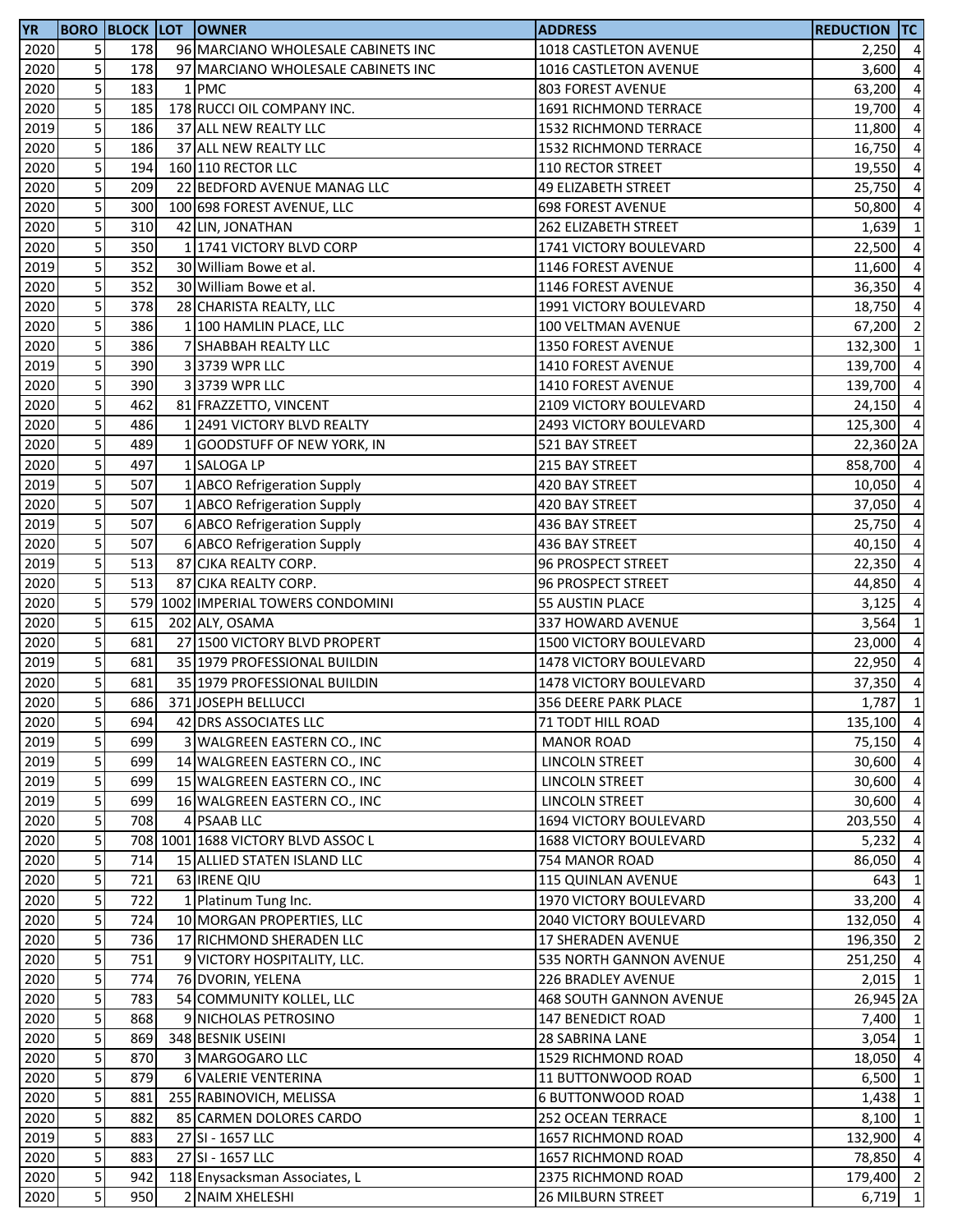| 5<br>2020<br>1005<br>5 RICHMOND COUNTY REALTY, L<br>103 PORT RICHMOND AVENUE<br>35,840<br>5<br>1052<br>1 FOREST MALL LLC<br>2019<br>1351 FOREST AVENUE<br>452,950<br>5<br>2020<br>1052<br>1 FOREST MALL LLC<br>1351 FOREST AVENUE<br>440,800<br>5<br>2020<br>1053<br>111 P & M Forest Avenue Real<br>1441 FOREST AVENUE<br>249,500<br>5<br>2019<br>1073<br>50,000<br>104 PORT RICHMOND CENTER, LLC<br>90 PORT RICHMOND AVENUE<br>5<br>2020<br>1073<br>104 PORT RICHMOND CENTER, LLC<br>90 PORT RICHMOND AVENUE<br>56,750<br>5<br>2019<br>1073<br>107 PORT RICHMOND CENTER, LLC<br>102 PORT RICHMOND AVENUE<br>62,700<br>5<br>2020<br>1073<br>107 PORT RICHMOND CENTER, LLC<br>102 PORT RICHMOND AVENUE<br>81,150<br>5<br>2020<br>1076<br>16,750<br>8 GENUSO, PATRICK<br><b>87 GROVE AVENUE</b><br>5<br>1077<br>2020<br>7,600<br>3 GENDUSO, KIM R<br><b>15 HARRISON AVENUE</b><br>5<br>2019<br>1089<br>16 NEW YORK COMMUNITY BANK<br>282 PORT RICHMOND AVENUE<br>42,100<br>5<br>2020<br>1089<br>16 NEW YORK COMMUNITY BANK<br><b>282 PORT RICHMOND AVENUE</b><br>32,650<br>5<br>2020<br>1101<br>62 438 PORT RICHMOND AVE LLC<br>438 PORT RICHMOND AVENUE<br>77,200<br>5<br>1151<br>2020<br>25 ALL NEW REALTY LLC<br>2610 RICHMOND TERRACE<br>26,100<br>5<br>2020<br>1152<br>79 ALL NEW REALTY LLC<br>132 MORNINGSTAR ROAD<br>18,550<br>5<br>2020<br>1154<br>17 264 MORNINGSTAR ROAD LLC<br>264 MORNINGSTAR ROAD<br>24,250<br>5<br>2020<br>1211<br>80 ABDULLA K SALEH<br>2890 RICHMOND TERRACE<br>105,450<br>5<br>2020<br>1223<br>1 CVS Albany, L.L.C.<br>2045 FOREST AVENUE<br>525,400<br>5<br>2020<br>1234<br>106 2065 STATEN ISLAND LLC<br>2069 FOREST AVENUE<br>37,700<br>5<br>1239<br>2020<br>1 BEDDING REALTY CORP.<br>15 DAVIDSON COURT<br>5<br>1250<br>2019<br>90 Kohl's Dept Stores, Inc.<br>2161 FOREST AVENUE<br>437,950<br>5<br>2020<br>1250<br>90 Kohl's Dept Stores, Inc.<br>358,300<br>2161 FOREST AVENUE<br>5<br>1477<br>2019<br>31 RONALD A CATANIA<br>1781 FOREST AVENUE<br>53,850<br>5<br>2020<br>1477<br>31 RONALD A CATANIA<br>1781 FOREST AVENUE<br>41,700<br>5<br>2020<br>1544<br>1447 RICHMOND AVENUE<br>36,650<br>1 Empire Realty Associates,<br>5<br>2020<br>1544<br>70,550<br>23 Empire Realty Associates,<br>1451 RICHMOND AVENUE<br>5<br>1544<br>2020<br>1445 RICHMOND AVENUE<br>100 Empire Realty Associates,<br>237,900<br>5<br>2020<br>1544<br>120 Empire Realty Associates,<br>1441 RICHMOND AVENUE<br>464,450<br>5<br>2020<br>1548<br>1 SAL CALCAGNO AND FAMILY R<br><b>1497 RICHMOND AVENUE</b><br>566,150<br>5<br>2019<br>1560<br>7 BMS REALTY MANAGEMENT, LL<br>271,700<br><b>1655 RICHMOND AVENUE</b><br>$\overline{\mathbf{5}}$<br>1560<br>2020<br>7 BMS REALTY MANAGEMENT, LL<br>1655 RICHMOND AVENUE<br>297,900<br>5<br>2019<br>1580<br>22 BOGIE REALTY CORP.<br>1545 RICHMOND AVENUE<br>309,600<br>5<br>2020<br>1580<br>22 BOGIE REALTY CORP.<br>1545 RICHMOND AVENUE<br>437,100<br>5<br>2019<br>1595<br>24,150<br>20 NEW YORK COMMUNITY BANK<br>1460 RICHMOND AVENUE<br>2020<br>20 NEW YORK COMMUNITY BANK<br>1595<br>1460 RICHMOND AVENUE<br>5<br>5<br>2019<br>1685<br>90 2220 Forest Ave Consultin<br>2220 FOREST AVENUE<br>150,250<br>5<br>2020<br>1685<br>90 2220 Forest Ave Consultin<br><b>2220 FOREST AVENUE</b><br>126,400<br>5<br>2019<br>1715<br>50 GOETHALS SOUTH LLC<br>1001 GOETHALS ROAD NORTH<br>110,400<br>5<br>2020<br>1715<br>50 GOETHALS SOUTH LLC<br>83,850<br>1001 GOETHALS ROAD NORTH<br>5<br>2019<br>1717<br>155 Public Storage<br>1107 GOETHALS ROAD NORTH<br>279,150<br>5<br>2020<br>1717<br>155 Public Storage<br>1107 GOETHALS ROAD NORTH<br>262,500<br>5<br>2020<br>1725<br>95 Nicotra 1000, LLC<br>1000 SOUTH AVENUE<br>326,300<br>5<br>2019<br>1725<br>570 Nicotra Hotel I, LLC<br>1100 SOUTH AVENUE<br>3,312,500<br>5<br>2020<br>1725<br>570 Nicotra Hotel I, LLC<br>1100 SOUTH AVENUE<br>4,437,750<br>5<br>2020<br>1760<br>110 Suzanne Shaughnessy<br><b>680 GULF AVENUE</b><br>18,750<br>5<br>2019<br>1760<br>215 600 GULF AVENUE LLC<br>600 GULF AVENUE<br>47,100<br>5<br>2020<br>1760<br>215 600 GULF AVENUE LLC<br>67,800<br>600 GULF AVENUE<br>5<br>2019<br>1780<br>298 Staten Island Self ST. Co<br>780 GULF AVENUE<br>209,250<br>5<br>2020<br>298 Staten Island Self ST. Co<br>1780<br>780 GULF AVENUE<br>210,600<br>5<br>2020<br>2000<br>173 1671 Hylan Boulevard LLC<br>1095 ROCKLAND AVENUE<br>179,750<br>5<br>2020<br>2015<br>42 2043 Richmond Avenue LLC<br>2043 RICHMOND AVENUE<br>452,300<br>5<br>2020<br>2098<br>14 SC EQUITY HOLDINGS LLC<br>585 NORTH GANNON AVENUE<br>60,800<br>5<br>2020<br>2099<br>27 442 RICHMOND CORP.<br>624 WILLOWBROOK ROAD<br>141,800<br>5<br>2019<br>2159<br>13 C & A REALTY HOLDING LLC<br>3122 VICTORY BOULEVARD<br>10,750<br>5<br>2020<br>2159<br>13 C & A REALTY HOLDING LLC<br>3122 VICTORY BOULEVARD<br>13,000<br>5<br>2019<br>2159<br>15 C & A REALTY HOLDING LLC<br>3130 VICTORY BOULEVARD<br>3,750<br>5<br>2020<br>2159<br>15 C & A REALTY HOLDING LLC<br>3130 VICTORY BOULEVARD<br>37,500<br>5<br>2020<br>2172<br>75 3525 VICTORY REALTY LLC<br>3525 VICTORY BOULEVARD<br>103,700<br>5<br>2020<br>20,700<br>2236<br>37 MAK PROPERTIES LLC<br>42 MERRILL AVENUE | <b>YR</b> |  | <b>BORO BLOCK LOT OWNER</b> | <b>ADDRESS</b> | <b>REDUCTION TC</b> |                |
|----------------------------------------------------------------------------------------------------------------------------------------------------------------------------------------------------------------------------------------------------------------------------------------------------------------------------------------------------------------------------------------------------------------------------------------------------------------------------------------------------------------------------------------------------------------------------------------------------------------------------------------------------------------------------------------------------------------------------------------------------------------------------------------------------------------------------------------------------------------------------------------------------------------------------------------------------------------------------------------------------------------------------------------------------------------------------------------------------------------------------------------------------------------------------------------------------------------------------------------------------------------------------------------------------------------------------------------------------------------------------------------------------------------------------------------------------------------------------------------------------------------------------------------------------------------------------------------------------------------------------------------------------------------------------------------------------------------------------------------------------------------------------------------------------------------------------------------------------------------------------------------------------------------------------------------------------------------------------------------------------------------------------------------------------------------------------------------------------------------------------------------------------------------------------------------------------------------------------------------------------------------------------------------------------------------------------------------------------------------------------------------------------------------------------------------------------------------------------------------------------------------------------------------------------------------------------------------------------------------------------------------------------------------------------------------------------------------------------------------------------------------------------------------------------------------------------------------------------------------------------------------------------------------------------------------------------------------------------------------------------------------------------------------------------------------------------------------------------------------------------------------------------------------------------------------------------------------------------------------------------------------------------------------------------------------------------------------------------------------------------------------------------------------------------------------------------------------------------------------------------------------------------------------------------------------------------------------------------------------------------------------------------------------------------------------------------------------------------------------------------------------------------------------------------------------------------------------------------------------------------------------------------------------------------------------------------------------------------------------------------------------------------------------------------------------------------------------------------------------------------------------------------------------------------------------------------------------------------------------------------------------------------------------------------------------------------------------------------------------------------------------------------------------------------------------------------------------------------------------------------------------------------------------------------------------------------------------------------------------------------------------------------------------------------------------------------------------------------------------------------------------------------------------------------------------------------------------------------------------------------------------------------------------------------------------------------------------------------------------------------------------------------------------------------------------------------------------------------------------------------------------------------------------------------------------------|-----------|--|-----------------------------|----------------|---------------------|----------------|
| $\overline{4}$<br>$\overline{a}$<br>$\overline{a}$<br>$\overline{4}$                                                                                                                                                                                                                                                                                                                                                                                                                                                                                                                                                                                                                                                                                                                                                                                                                                                                                                                                                                                                                                                                                                                                                                                                                                                                                                                                                                                                                                                                                                                                                                                                                                                                                                                                                                                                                                                                                                                                                                                                                                                                                                                                                                                                                                                                                                                                                                                                                                                                                                                                                                                                                                                                                                                                                                                                                                                                                                                                                                                                                                                                                                                                                                                                                                                                                                                                                                                                                                                                                                                                                                                                                                                                                                                                                                                                                                                                                                                                                                                                                                                                                                                                                                                                                                                                                                                                                                                                                                                                                                                                                                                                                                                                                                                                                                                                                                                                                                                                                                                                                                                                                                                         |           |  |                             |                |                     | $\overline{4}$ |
|                                                                                                                                                                                                                                                                                                                                                                                                                                                                                                                                                                                                                                                                                                                                                                                                                                                                                                                                                                                                                                                                                                                                                                                                                                                                                                                                                                                                                                                                                                                                                                                                                                                                                                                                                                                                                                                                                                                                                                                                                                                                                                                                                                                                                                                                                                                                                                                                                                                                                                                                                                                                                                                                                                                                                                                                                                                                                                                                                                                                                                                                                                                                                                                                                                                                                                                                                                                                                                                                                                                                                                                                                                                                                                                                                                                                                                                                                                                                                                                                                                                                                                                                                                                                                                                                                                                                                                                                                                                                                                                                                                                                                                                                                                                                                                                                                                                                                                                                                                                                                                                                                                                                                                                              |           |  |                             |                |                     |                |
|                                                                                                                                                                                                                                                                                                                                                                                                                                                                                                                                                                                                                                                                                                                                                                                                                                                                                                                                                                                                                                                                                                                                                                                                                                                                                                                                                                                                                                                                                                                                                                                                                                                                                                                                                                                                                                                                                                                                                                                                                                                                                                                                                                                                                                                                                                                                                                                                                                                                                                                                                                                                                                                                                                                                                                                                                                                                                                                                                                                                                                                                                                                                                                                                                                                                                                                                                                                                                                                                                                                                                                                                                                                                                                                                                                                                                                                                                                                                                                                                                                                                                                                                                                                                                                                                                                                                                                                                                                                                                                                                                                                                                                                                                                                                                                                                                                                                                                                                                                                                                                                                                                                                                                                              |           |  |                             |                |                     |                |
|                                                                                                                                                                                                                                                                                                                                                                                                                                                                                                                                                                                                                                                                                                                                                                                                                                                                                                                                                                                                                                                                                                                                                                                                                                                                                                                                                                                                                                                                                                                                                                                                                                                                                                                                                                                                                                                                                                                                                                                                                                                                                                                                                                                                                                                                                                                                                                                                                                                                                                                                                                                                                                                                                                                                                                                                                                                                                                                                                                                                                                                                                                                                                                                                                                                                                                                                                                                                                                                                                                                                                                                                                                                                                                                                                                                                                                                                                                                                                                                                                                                                                                                                                                                                                                                                                                                                                                                                                                                                                                                                                                                                                                                                                                                                                                                                                                                                                                                                                                                                                                                                                                                                                                                              |           |  |                             |                |                     |                |
| $\overline{4}$<br>$\overline{a}$<br>$\overline{a}$<br>$\overline{a}$<br>$\overline{a}$<br>$\overline{a}$<br>$\overline{a}$<br>$\overline{a}$<br>$\overline{a}$<br>$\overline{a}$<br>$\overline{a}$<br>$\overline{a}$<br>$\overline{a}$<br>$\overline{a}$<br>53,550 2<br>$\overline{4}$<br>$\overline{4}$<br>$\overline{4}$<br>$\overline{a}$<br>$\overline{a}$<br>$\overline{a}$<br>$\overline{a}$<br>$\overline{a}$<br>$\overline{a}$<br>$\overline{a}$<br>$\overline{a}$<br>$\overline{a}$<br>$\overline{a}$<br>$\overline{4}$<br>35,850 4<br>$\overline{4}$<br>$\overline{4}$<br>$\overline{4}$<br>$\overline{4}$<br>$\overline{4}$<br>$\overline{a}$<br>$\overline{a}$<br>$\overline{a}$<br>$\overline{a}$<br>$\overline{a}$<br>$\overline{4}$<br>$\overline{a}$<br>$\overline{4}$<br>$\overline{a}$<br>$\overline{2}$<br>$\overline{a}$<br>$\overline{a}$<br>$\overline{a}$<br>$\overline{a}$<br>$\overline{4}$<br>$\overline{4}$<br>$\overline{a}$<br>$\overline{4}$<br>$\overline{4}$                                                                                                                                                                                                                                                                                                                                                                                                                                                                                                                                                                                                                                                                                                                                                                                                                                                                                                                                                                                                                                                                                                                                                                                                                                                                                                                                                                                                                                                                                                                                                                                                                                                                                                                                                                                                                                                                                                                                                                                                                                                                                                                                                                                                                                                                                                                                                                                                                                                                                                                                                                                                                                                                                                                                                                                                                                                                                                                                                                                                                                                                                                                                                                                                                                                                                                                                                                                                                                                                                                                                                                                                                                                                                                                                                                                                                                                                                                                                                                                                                                                                                                                                                                                                 |           |  |                             |                |                     |                |
|                                                                                                                                                                                                                                                                                                                                                                                                                                                                                                                                                                                                                                                                                                                                                                                                                                                                                                                                                                                                                                                                                                                                                                                                                                                                                                                                                                                                                                                                                                                                                                                                                                                                                                                                                                                                                                                                                                                                                                                                                                                                                                                                                                                                                                                                                                                                                                                                                                                                                                                                                                                                                                                                                                                                                                                                                                                                                                                                                                                                                                                                                                                                                                                                                                                                                                                                                                                                                                                                                                                                                                                                                                                                                                                                                                                                                                                                                                                                                                                                                                                                                                                                                                                                                                                                                                                                                                                                                                                                                                                                                                                                                                                                                                                                                                                                                                                                                                                                                                                                                                                                                                                                                                                              |           |  |                             |                |                     |                |
|                                                                                                                                                                                                                                                                                                                                                                                                                                                                                                                                                                                                                                                                                                                                                                                                                                                                                                                                                                                                                                                                                                                                                                                                                                                                                                                                                                                                                                                                                                                                                                                                                                                                                                                                                                                                                                                                                                                                                                                                                                                                                                                                                                                                                                                                                                                                                                                                                                                                                                                                                                                                                                                                                                                                                                                                                                                                                                                                                                                                                                                                                                                                                                                                                                                                                                                                                                                                                                                                                                                                                                                                                                                                                                                                                                                                                                                                                                                                                                                                                                                                                                                                                                                                                                                                                                                                                                                                                                                                                                                                                                                                                                                                                                                                                                                                                                                                                                                                                                                                                                                                                                                                                                                              |           |  |                             |                |                     |                |
|                                                                                                                                                                                                                                                                                                                                                                                                                                                                                                                                                                                                                                                                                                                                                                                                                                                                                                                                                                                                                                                                                                                                                                                                                                                                                                                                                                                                                                                                                                                                                                                                                                                                                                                                                                                                                                                                                                                                                                                                                                                                                                                                                                                                                                                                                                                                                                                                                                                                                                                                                                                                                                                                                                                                                                                                                                                                                                                                                                                                                                                                                                                                                                                                                                                                                                                                                                                                                                                                                                                                                                                                                                                                                                                                                                                                                                                                                                                                                                                                                                                                                                                                                                                                                                                                                                                                                                                                                                                                                                                                                                                                                                                                                                                                                                                                                                                                                                                                                                                                                                                                                                                                                                                              |           |  |                             |                |                     |                |
|                                                                                                                                                                                                                                                                                                                                                                                                                                                                                                                                                                                                                                                                                                                                                                                                                                                                                                                                                                                                                                                                                                                                                                                                                                                                                                                                                                                                                                                                                                                                                                                                                                                                                                                                                                                                                                                                                                                                                                                                                                                                                                                                                                                                                                                                                                                                                                                                                                                                                                                                                                                                                                                                                                                                                                                                                                                                                                                                                                                                                                                                                                                                                                                                                                                                                                                                                                                                                                                                                                                                                                                                                                                                                                                                                                                                                                                                                                                                                                                                                                                                                                                                                                                                                                                                                                                                                                                                                                                                                                                                                                                                                                                                                                                                                                                                                                                                                                                                                                                                                                                                                                                                                                                              |           |  |                             |                |                     |                |
|                                                                                                                                                                                                                                                                                                                                                                                                                                                                                                                                                                                                                                                                                                                                                                                                                                                                                                                                                                                                                                                                                                                                                                                                                                                                                                                                                                                                                                                                                                                                                                                                                                                                                                                                                                                                                                                                                                                                                                                                                                                                                                                                                                                                                                                                                                                                                                                                                                                                                                                                                                                                                                                                                                                                                                                                                                                                                                                                                                                                                                                                                                                                                                                                                                                                                                                                                                                                                                                                                                                                                                                                                                                                                                                                                                                                                                                                                                                                                                                                                                                                                                                                                                                                                                                                                                                                                                                                                                                                                                                                                                                                                                                                                                                                                                                                                                                                                                                                                                                                                                                                                                                                                                                              |           |  |                             |                |                     |                |
|                                                                                                                                                                                                                                                                                                                                                                                                                                                                                                                                                                                                                                                                                                                                                                                                                                                                                                                                                                                                                                                                                                                                                                                                                                                                                                                                                                                                                                                                                                                                                                                                                                                                                                                                                                                                                                                                                                                                                                                                                                                                                                                                                                                                                                                                                                                                                                                                                                                                                                                                                                                                                                                                                                                                                                                                                                                                                                                                                                                                                                                                                                                                                                                                                                                                                                                                                                                                                                                                                                                                                                                                                                                                                                                                                                                                                                                                                                                                                                                                                                                                                                                                                                                                                                                                                                                                                                                                                                                                                                                                                                                                                                                                                                                                                                                                                                                                                                                                                                                                                                                                                                                                                                                              |           |  |                             |                |                     |                |
|                                                                                                                                                                                                                                                                                                                                                                                                                                                                                                                                                                                                                                                                                                                                                                                                                                                                                                                                                                                                                                                                                                                                                                                                                                                                                                                                                                                                                                                                                                                                                                                                                                                                                                                                                                                                                                                                                                                                                                                                                                                                                                                                                                                                                                                                                                                                                                                                                                                                                                                                                                                                                                                                                                                                                                                                                                                                                                                                                                                                                                                                                                                                                                                                                                                                                                                                                                                                                                                                                                                                                                                                                                                                                                                                                                                                                                                                                                                                                                                                                                                                                                                                                                                                                                                                                                                                                                                                                                                                                                                                                                                                                                                                                                                                                                                                                                                                                                                                                                                                                                                                                                                                                                                              |           |  |                             |                |                     |                |
|                                                                                                                                                                                                                                                                                                                                                                                                                                                                                                                                                                                                                                                                                                                                                                                                                                                                                                                                                                                                                                                                                                                                                                                                                                                                                                                                                                                                                                                                                                                                                                                                                                                                                                                                                                                                                                                                                                                                                                                                                                                                                                                                                                                                                                                                                                                                                                                                                                                                                                                                                                                                                                                                                                                                                                                                                                                                                                                                                                                                                                                                                                                                                                                                                                                                                                                                                                                                                                                                                                                                                                                                                                                                                                                                                                                                                                                                                                                                                                                                                                                                                                                                                                                                                                                                                                                                                                                                                                                                                                                                                                                                                                                                                                                                                                                                                                                                                                                                                                                                                                                                                                                                                                                              |           |  |                             |                |                     |                |
|                                                                                                                                                                                                                                                                                                                                                                                                                                                                                                                                                                                                                                                                                                                                                                                                                                                                                                                                                                                                                                                                                                                                                                                                                                                                                                                                                                                                                                                                                                                                                                                                                                                                                                                                                                                                                                                                                                                                                                                                                                                                                                                                                                                                                                                                                                                                                                                                                                                                                                                                                                                                                                                                                                                                                                                                                                                                                                                                                                                                                                                                                                                                                                                                                                                                                                                                                                                                                                                                                                                                                                                                                                                                                                                                                                                                                                                                                                                                                                                                                                                                                                                                                                                                                                                                                                                                                                                                                                                                                                                                                                                                                                                                                                                                                                                                                                                                                                                                                                                                                                                                                                                                                                                              |           |  |                             |                |                     |                |
|                                                                                                                                                                                                                                                                                                                                                                                                                                                                                                                                                                                                                                                                                                                                                                                                                                                                                                                                                                                                                                                                                                                                                                                                                                                                                                                                                                                                                                                                                                                                                                                                                                                                                                                                                                                                                                                                                                                                                                                                                                                                                                                                                                                                                                                                                                                                                                                                                                                                                                                                                                                                                                                                                                                                                                                                                                                                                                                                                                                                                                                                                                                                                                                                                                                                                                                                                                                                                                                                                                                                                                                                                                                                                                                                                                                                                                                                                                                                                                                                                                                                                                                                                                                                                                                                                                                                                                                                                                                                                                                                                                                                                                                                                                                                                                                                                                                                                                                                                                                                                                                                                                                                                                                              |           |  |                             |                |                     |                |
|                                                                                                                                                                                                                                                                                                                                                                                                                                                                                                                                                                                                                                                                                                                                                                                                                                                                                                                                                                                                                                                                                                                                                                                                                                                                                                                                                                                                                                                                                                                                                                                                                                                                                                                                                                                                                                                                                                                                                                                                                                                                                                                                                                                                                                                                                                                                                                                                                                                                                                                                                                                                                                                                                                                                                                                                                                                                                                                                                                                                                                                                                                                                                                                                                                                                                                                                                                                                                                                                                                                                                                                                                                                                                                                                                                                                                                                                                                                                                                                                                                                                                                                                                                                                                                                                                                                                                                                                                                                                                                                                                                                                                                                                                                                                                                                                                                                                                                                                                                                                                                                                                                                                                                                              |           |  |                             |                |                     |                |
|                                                                                                                                                                                                                                                                                                                                                                                                                                                                                                                                                                                                                                                                                                                                                                                                                                                                                                                                                                                                                                                                                                                                                                                                                                                                                                                                                                                                                                                                                                                                                                                                                                                                                                                                                                                                                                                                                                                                                                                                                                                                                                                                                                                                                                                                                                                                                                                                                                                                                                                                                                                                                                                                                                                                                                                                                                                                                                                                                                                                                                                                                                                                                                                                                                                                                                                                                                                                                                                                                                                                                                                                                                                                                                                                                                                                                                                                                                                                                                                                                                                                                                                                                                                                                                                                                                                                                                                                                                                                                                                                                                                                                                                                                                                                                                                                                                                                                                                                                                                                                                                                                                                                                                                              |           |  |                             |                |                     |                |
|                                                                                                                                                                                                                                                                                                                                                                                                                                                                                                                                                                                                                                                                                                                                                                                                                                                                                                                                                                                                                                                                                                                                                                                                                                                                                                                                                                                                                                                                                                                                                                                                                                                                                                                                                                                                                                                                                                                                                                                                                                                                                                                                                                                                                                                                                                                                                                                                                                                                                                                                                                                                                                                                                                                                                                                                                                                                                                                                                                                                                                                                                                                                                                                                                                                                                                                                                                                                                                                                                                                                                                                                                                                                                                                                                                                                                                                                                                                                                                                                                                                                                                                                                                                                                                                                                                                                                                                                                                                                                                                                                                                                                                                                                                                                                                                                                                                                                                                                                                                                                                                                                                                                                                                              |           |  |                             |                |                     |                |
|                                                                                                                                                                                                                                                                                                                                                                                                                                                                                                                                                                                                                                                                                                                                                                                                                                                                                                                                                                                                                                                                                                                                                                                                                                                                                                                                                                                                                                                                                                                                                                                                                                                                                                                                                                                                                                                                                                                                                                                                                                                                                                                                                                                                                                                                                                                                                                                                                                                                                                                                                                                                                                                                                                                                                                                                                                                                                                                                                                                                                                                                                                                                                                                                                                                                                                                                                                                                                                                                                                                                                                                                                                                                                                                                                                                                                                                                                                                                                                                                                                                                                                                                                                                                                                                                                                                                                                                                                                                                                                                                                                                                                                                                                                                                                                                                                                                                                                                                                                                                                                                                                                                                                                                              |           |  |                             |                |                     |                |
|                                                                                                                                                                                                                                                                                                                                                                                                                                                                                                                                                                                                                                                                                                                                                                                                                                                                                                                                                                                                                                                                                                                                                                                                                                                                                                                                                                                                                                                                                                                                                                                                                                                                                                                                                                                                                                                                                                                                                                                                                                                                                                                                                                                                                                                                                                                                                                                                                                                                                                                                                                                                                                                                                                                                                                                                                                                                                                                                                                                                                                                                                                                                                                                                                                                                                                                                                                                                                                                                                                                                                                                                                                                                                                                                                                                                                                                                                                                                                                                                                                                                                                                                                                                                                                                                                                                                                                                                                                                                                                                                                                                                                                                                                                                                                                                                                                                                                                                                                                                                                                                                                                                                                                                              |           |  |                             |                |                     |                |
|                                                                                                                                                                                                                                                                                                                                                                                                                                                                                                                                                                                                                                                                                                                                                                                                                                                                                                                                                                                                                                                                                                                                                                                                                                                                                                                                                                                                                                                                                                                                                                                                                                                                                                                                                                                                                                                                                                                                                                                                                                                                                                                                                                                                                                                                                                                                                                                                                                                                                                                                                                                                                                                                                                                                                                                                                                                                                                                                                                                                                                                                                                                                                                                                                                                                                                                                                                                                                                                                                                                                                                                                                                                                                                                                                                                                                                                                                                                                                                                                                                                                                                                                                                                                                                                                                                                                                                                                                                                                                                                                                                                                                                                                                                                                                                                                                                                                                                                                                                                                                                                                                                                                                                                              |           |  |                             |                |                     |                |
|                                                                                                                                                                                                                                                                                                                                                                                                                                                                                                                                                                                                                                                                                                                                                                                                                                                                                                                                                                                                                                                                                                                                                                                                                                                                                                                                                                                                                                                                                                                                                                                                                                                                                                                                                                                                                                                                                                                                                                                                                                                                                                                                                                                                                                                                                                                                                                                                                                                                                                                                                                                                                                                                                                                                                                                                                                                                                                                                                                                                                                                                                                                                                                                                                                                                                                                                                                                                                                                                                                                                                                                                                                                                                                                                                                                                                                                                                                                                                                                                                                                                                                                                                                                                                                                                                                                                                                                                                                                                                                                                                                                                                                                                                                                                                                                                                                                                                                                                                                                                                                                                                                                                                                                              |           |  |                             |                |                     |                |
|                                                                                                                                                                                                                                                                                                                                                                                                                                                                                                                                                                                                                                                                                                                                                                                                                                                                                                                                                                                                                                                                                                                                                                                                                                                                                                                                                                                                                                                                                                                                                                                                                                                                                                                                                                                                                                                                                                                                                                                                                                                                                                                                                                                                                                                                                                                                                                                                                                                                                                                                                                                                                                                                                                                                                                                                                                                                                                                                                                                                                                                                                                                                                                                                                                                                                                                                                                                                                                                                                                                                                                                                                                                                                                                                                                                                                                                                                                                                                                                                                                                                                                                                                                                                                                                                                                                                                                                                                                                                                                                                                                                                                                                                                                                                                                                                                                                                                                                                                                                                                                                                                                                                                                                              |           |  |                             |                |                     |                |
|                                                                                                                                                                                                                                                                                                                                                                                                                                                                                                                                                                                                                                                                                                                                                                                                                                                                                                                                                                                                                                                                                                                                                                                                                                                                                                                                                                                                                                                                                                                                                                                                                                                                                                                                                                                                                                                                                                                                                                                                                                                                                                                                                                                                                                                                                                                                                                                                                                                                                                                                                                                                                                                                                                                                                                                                                                                                                                                                                                                                                                                                                                                                                                                                                                                                                                                                                                                                                                                                                                                                                                                                                                                                                                                                                                                                                                                                                                                                                                                                                                                                                                                                                                                                                                                                                                                                                                                                                                                                                                                                                                                                                                                                                                                                                                                                                                                                                                                                                                                                                                                                                                                                                                                              |           |  |                             |                |                     |                |
|                                                                                                                                                                                                                                                                                                                                                                                                                                                                                                                                                                                                                                                                                                                                                                                                                                                                                                                                                                                                                                                                                                                                                                                                                                                                                                                                                                                                                                                                                                                                                                                                                                                                                                                                                                                                                                                                                                                                                                                                                                                                                                                                                                                                                                                                                                                                                                                                                                                                                                                                                                                                                                                                                                                                                                                                                                                                                                                                                                                                                                                                                                                                                                                                                                                                                                                                                                                                                                                                                                                                                                                                                                                                                                                                                                                                                                                                                                                                                                                                                                                                                                                                                                                                                                                                                                                                                                                                                                                                                                                                                                                                                                                                                                                                                                                                                                                                                                                                                                                                                                                                                                                                                                                              |           |  |                             |                |                     |                |
|                                                                                                                                                                                                                                                                                                                                                                                                                                                                                                                                                                                                                                                                                                                                                                                                                                                                                                                                                                                                                                                                                                                                                                                                                                                                                                                                                                                                                                                                                                                                                                                                                                                                                                                                                                                                                                                                                                                                                                                                                                                                                                                                                                                                                                                                                                                                                                                                                                                                                                                                                                                                                                                                                                                                                                                                                                                                                                                                                                                                                                                                                                                                                                                                                                                                                                                                                                                                                                                                                                                                                                                                                                                                                                                                                                                                                                                                                                                                                                                                                                                                                                                                                                                                                                                                                                                                                                                                                                                                                                                                                                                                                                                                                                                                                                                                                                                                                                                                                                                                                                                                                                                                                                                              |           |  |                             |                |                     |                |
|                                                                                                                                                                                                                                                                                                                                                                                                                                                                                                                                                                                                                                                                                                                                                                                                                                                                                                                                                                                                                                                                                                                                                                                                                                                                                                                                                                                                                                                                                                                                                                                                                                                                                                                                                                                                                                                                                                                                                                                                                                                                                                                                                                                                                                                                                                                                                                                                                                                                                                                                                                                                                                                                                                                                                                                                                                                                                                                                                                                                                                                                                                                                                                                                                                                                                                                                                                                                                                                                                                                                                                                                                                                                                                                                                                                                                                                                                                                                                                                                                                                                                                                                                                                                                                                                                                                                                                                                                                                                                                                                                                                                                                                                                                                                                                                                                                                                                                                                                                                                                                                                                                                                                                                              |           |  |                             |                |                     |                |
|                                                                                                                                                                                                                                                                                                                                                                                                                                                                                                                                                                                                                                                                                                                                                                                                                                                                                                                                                                                                                                                                                                                                                                                                                                                                                                                                                                                                                                                                                                                                                                                                                                                                                                                                                                                                                                                                                                                                                                                                                                                                                                                                                                                                                                                                                                                                                                                                                                                                                                                                                                                                                                                                                                                                                                                                                                                                                                                                                                                                                                                                                                                                                                                                                                                                                                                                                                                                                                                                                                                                                                                                                                                                                                                                                                                                                                                                                                                                                                                                                                                                                                                                                                                                                                                                                                                                                                                                                                                                                                                                                                                                                                                                                                                                                                                                                                                                                                                                                                                                                                                                                                                                                                                              |           |  |                             |                |                     |                |
|                                                                                                                                                                                                                                                                                                                                                                                                                                                                                                                                                                                                                                                                                                                                                                                                                                                                                                                                                                                                                                                                                                                                                                                                                                                                                                                                                                                                                                                                                                                                                                                                                                                                                                                                                                                                                                                                                                                                                                                                                                                                                                                                                                                                                                                                                                                                                                                                                                                                                                                                                                                                                                                                                                                                                                                                                                                                                                                                                                                                                                                                                                                                                                                                                                                                                                                                                                                                                                                                                                                                                                                                                                                                                                                                                                                                                                                                                                                                                                                                                                                                                                                                                                                                                                                                                                                                                                                                                                                                                                                                                                                                                                                                                                                                                                                                                                                                                                                                                                                                                                                                                                                                                                                              |           |  |                             |                |                     |                |
|                                                                                                                                                                                                                                                                                                                                                                                                                                                                                                                                                                                                                                                                                                                                                                                                                                                                                                                                                                                                                                                                                                                                                                                                                                                                                                                                                                                                                                                                                                                                                                                                                                                                                                                                                                                                                                                                                                                                                                                                                                                                                                                                                                                                                                                                                                                                                                                                                                                                                                                                                                                                                                                                                                                                                                                                                                                                                                                                                                                                                                                                                                                                                                                                                                                                                                                                                                                                                                                                                                                                                                                                                                                                                                                                                                                                                                                                                                                                                                                                                                                                                                                                                                                                                                                                                                                                                                                                                                                                                                                                                                                                                                                                                                                                                                                                                                                                                                                                                                                                                                                                                                                                                                                              |           |  |                             |                |                     |                |
|                                                                                                                                                                                                                                                                                                                                                                                                                                                                                                                                                                                                                                                                                                                                                                                                                                                                                                                                                                                                                                                                                                                                                                                                                                                                                                                                                                                                                                                                                                                                                                                                                                                                                                                                                                                                                                                                                                                                                                                                                                                                                                                                                                                                                                                                                                                                                                                                                                                                                                                                                                                                                                                                                                                                                                                                                                                                                                                                                                                                                                                                                                                                                                                                                                                                                                                                                                                                                                                                                                                                                                                                                                                                                                                                                                                                                                                                                                                                                                                                                                                                                                                                                                                                                                                                                                                                                                                                                                                                                                                                                                                                                                                                                                                                                                                                                                                                                                                                                                                                                                                                                                                                                                                              |           |  |                             |                |                     |                |
|                                                                                                                                                                                                                                                                                                                                                                                                                                                                                                                                                                                                                                                                                                                                                                                                                                                                                                                                                                                                                                                                                                                                                                                                                                                                                                                                                                                                                                                                                                                                                                                                                                                                                                                                                                                                                                                                                                                                                                                                                                                                                                                                                                                                                                                                                                                                                                                                                                                                                                                                                                                                                                                                                                                                                                                                                                                                                                                                                                                                                                                                                                                                                                                                                                                                                                                                                                                                                                                                                                                                                                                                                                                                                                                                                                                                                                                                                                                                                                                                                                                                                                                                                                                                                                                                                                                                                                                                                                                                                                                                                                                                                                                                                                                                                                                                                                                                                                                                                                                                                                                                                                                                                                                              |           |  |                             |                |                     |                |
|                                                                                                                                                                                                                                                                                                                                                                                                                                                                                                                                                                                                                                                                                                                                                                                                                                                                                                                                                                                                                                                                                                                                                                                                                                                                                                                                                                                                                                                                                                                                                                                                                                                                                                                                                                                                                                                                                                                                                                                                                                                                                                                                                                                                                                                                                                                                                                                                                                                                                                                                                                                                                                                                                                                                                                                                                                                                                                                                                                                                                                                                                                                                                                                                                                                                                                                                                                                                                                                                                                                                                                                                                                                                                                                                                                                                                                                                                                                                                                                                                                                                                                                                                                                                                                                                                                                                                                                                                                                                                                                                                                                                                                                                                                                                                                                                                                                                                                                                                                                                                                                                                                                                                                                              |           |  |                             |                |                     |                |
|                                                                                                                                                                                                                                                                                                                                                                                                                                                                                                                                                                                                                                                                                                                                                                                                                                                                                                                                                                                                                                                                                                                                                                                                                                                                                                                                                                                                                                                                                                                                                                                                                                                                                                                                                                                                                                                                                                                                                                                                                                                                                                                                                                                                                                                                                                                                                                                                                                                                                                                                                                                                                                                                                                                                                                                                                                                                                                                                                                                                                                                                                                                                                                                                                                                                                                                                                                                                                                                                                                                                                                                                                                                                                                                                                                                                                                                                                                                                                                                                                                                                                                                                                                                                                                                                                                                                                                                                                                                                                                                                                                                                                                                                                                                                                                                                                                                                                                                                                                                                                                                                                                                                                                                              |           |  |                             |                |                     |                |
|                                                                                                                                                                                                                                                                                                                                                                                                                                                                                                                                                                                                                                                                                                                                                                                                                                                                                                                                                                                                                                                                                                                                                                                                                                                                                                                                                                                                                                                                                                                                                                                                                                                                                                                                                                                                                                                                                                                                                                                                                                                                                                                                                                                                                                                                                                                                                                                                                                                                                                                                                                                                                                                                                                                                                                                                                                                                                                                                                                                                                                                                                                                                                                                                                                                                                                                                                                                                                                                                                                                                                                                                                                                                                                                                                                                                                                                                                                                                                                                                                                                                                                                                                                                                                                                                                                                                                                                                                                                                                                                                                                                                                                                                                                                                                                                                                                                                                                                                                                                                                                                                                                                                                                                              |           |  |                             |                |                     |                |
|                                                                                                                                                                                                                                                                                                                                                                                                                                                                                                                                                                                                                                                                                                                                                                                                                                                                                                                                                                                                                                                                                                                                                                                                                                                                                                                                                                                                                                                                                                                                                                                                                                                                                                                                                                                                                                                                                                                                                                                                                                                                                                                                                                                                                                                                                                                                                                                                                                                                                                                                                                                                                                                                                                                                                                                                                                                                                                                                                                                                                                                                                                                                                                                                                                                                                                                                                                                                                                                                                                                                                                                                                                                                                                                                                                                                                                                                                                                                                                                                                                                                                                                                                                                                                                                                                                                                                                                                                                                                                                                                                                                                                                                                                                                                                                                                                                                                                                                                                                                                                                                                                                                                                                                              |           |  |                             |                |                     |                |
|                                                                                                                                                                                                                                                                                                                                                                                                                                                                                                                                                                                                                                                                                                                                                                                                                                                                                                                                                                                                                                                                                                                                                                                                                                                                                                                                                                                                                                                                                                                                                                                                                                                                                                                                                                                                                                                                                                                                                                                                                                                                                                                                                                                                                                                                                                                                                                                                                                                                                                                                                                                                                                                                                                                                                                                                                                                                                                                                                                                                                                                                                                                                                                                                                                                                                                                                                                                                                                                                                                                                                                                                                                                                                                                                                                                                                                                                                                                                                                                                                                                                                                                                                                                                                                                                                                                                                                                                                                                                                                                                                                                                                                                                                                                                                                                                                                                                                                                                                                                                                                                                                                                                                                                              |           |  |                             |                |                     |                |
|                                                                                                                                                                                                                                                                                                                                                                                                                                                                                                                                                                                                                                                                                                                                                                                                                                                                                                                                                                                                                                                                                                                                                                                                                                                                                                                                                                                                                                                                                                                                                                                                                                                                                                                                                                                                                                                                                                                                                                                                                                                                                                                                                                                                                                                                                                                                                                                                                                                                                                                                                                                                                                                                                                                                                                                                                                                                                                                                                                                                                                                                                                                                                                                                                                                                                                                                                                                                                                                                                                                                                                                                                                                                                                                                                                                                                                                                                                                                                                                                                                                                                                                                                                                                                                                                                                                                                                                                                                                                                                                                                                                                                                                                                                                                                                                                                                                                                                                                                                                                                                                                                                                                                                                              |           |  |                             |                |                     |                |
|                                                                                                                                                                                                                                                                                                                                                                                                                                                                                                                                                                                                                                                                                                                                                                                                                                                                                                                                                                                                                                                                                                                                                                                                                                                                                                                                                                                                                                                                                                                                                                                                                                                                                                                                                                                                                                                                                                                                                                                                                                                                                                                                                                                                                                                                                                                                                                                                                                                                                                                                                                                                                                                                                                                                                                                                                                                                                                                                                                                                                                                                                                                                                                                                                                                                                                                                                                                                                                                                                                                                                                                                                                                                                                                                                                                                                                                                                                                                                                                                                                                                                                                                                                                                                                                                                                                                                                                                                                                                                                                                                                                                                                                                                                                                                                                                                                                                                                                                                                                                                                                                                                                                                                                              |           |  |                             |                |                     |                |
|                                                                                                                                                                                                                                                                                                                                                                                                                                                                                                                                                                                                                                                                                                                                                                                                                                                                                                                                                                                                                                                                                                                                                                                                                                                                                                                                                                                                                                                                                                                                                                                                                                                                                                                                                                                                                                                                                                                                                                                                                                                                                                                                                                                                                                                                                                                                                                                                                                                                                                                                                                                                                                                                                                                                                                                                                                                                                                                                                                                                                                                                                                                                                                                                                                                                                                                                                                                                                                                                                                                                                                                                                                                                                                                                                                                                                                                                                                                                                                                                                                                                                                                                                                                                                                                                                                                                                                                                                                                                                                                                                                                                                                                                                                                                                                                                                                                                                                                                                                                                                                                                                                                                                                                              |           |  |                             |                |                     |                |
|                                                                                                                                                                                                                                                                                                                                                                                                                                                                                                                                                                                                                                                                                                                                                                                                                                                                                                                                                                                                                                                                                                                                                                                                                                                                                                                                                                                                                                                                                                                                                                                                                                                                                                                                                                                                                                                                                                                                                                                                                                                                                                                                                                                                                                                                                                                                                                                                                                                                                                                                                                                                                                                                                                                                                                                                                                                                                                                                                                                                                                                                                                                                                                                                                                                                                                                                                                                                                                                                                                                                                                                                                                                                                                                                                                                                                                                                                                                                                                                                                                                                                                                                                                                                                                                                                                                                                                                                                                                                                                                                                                                                                                                                                                                                                                                                                                                                                                                                                                                                                                                                                                                                                                                              |           |  |                             |                |                     |                |
|                                                                                                                                                                                                                                                                                                                                                                                                                                                                                                                                                                                                                                                                                                                                                                                                                                                                                                                                                                                                                                                                                                                                                                                                                                                                                                                                                                                                                                                                                                                                                                                                                                                                                                                                                                                                                                                                                                                                                                                                                                                                                                                                                                                                                                                                                                                                                                                                                                                                                                                                                                                                                                                                                                                                                                                                                                                                                                                                                                                                                                                                                                                                                                                                                                                                                                                                                                                                                                                                                                                                                                                                                                                                                                                                                                                                                                                                                                                                                                                                                                                                                                                                                                                                                                                                                                                                                                                                                                                                                                                                                                                                                                                                                                                                                                                                                                                                                                                                                                                                                                                                                                                                                                                              |           |  |                             |                |                     |                |
|                                                                                                                                                                                                                                                                                                                                                                                                                                                                                                                                                                                                                                                                                                                                                                                                                                                                                                                                                                                                                                                                                                                                                                                                                                                                                                                                                                                                                                                                                                                                                                                                                                                                                                                                                                                                                                                                                                                                                                                                                                                                                                                                                                                                                                                                                                                                                                                                                                                                                                                                                                                                                                                                                                                                                                                                                                                                                                                                                                                                                                                                                                                                                                                                                                                                                                                                                                                                                                                                                                                                                                                                                                                                                                                                                                                                                                                                                                                                                                                                                                                                                                                                                                                                                                                                                                                                                                                                                                                                                                                                                                                                                                                                                                                                                                                                                                                                                                                                                                                                                                                                                                                                                                                              |           |  |                             |                |                     |                |
|                                                                                                                                                                                                                                                                                                                                                                                                                                                                                                                                                                                                                                                                                                                                                                                                                                                                                                                                                                                                                                                                                                                                                                                                                                                                                                                                                                                                                                                                                                                                                                                                                                                                                                                                                                                                                                                                                                                                                                                                                                                                                                                                                                                                                                                                                                                                                                                                                                                                                                                                                                                                                                                                                                                                                                                                                                                                                                                                                                                                                                                                                                                                                                                                                                                                                                                                                                                                                                                                                                                                                                                                                                                                                                                                                                                                                                                                                                                                                                                                                                                                                                                                                                                                                                                                                                                                                                                                                                                                                                                                                                                                                                                                                                                                                                                                                                                                                                                                                                                                                                                                                                                                                                                              |           |  |                             |                |                     |                |
|                                                                                                                                                                                                                                                                                                                                                                                                                                                                                                                                                                                                                                                                                                                                                                                                                                                                                                                                                                                                                                                                                                                                                                                                                                                                                                                                                                                                                                                                                                                                                                                                                                                                                                                                                                                                                                                                                                                                                                                                                                                                                                                                                                                                                                                                                                                                                                                                                                                                                                                                                                                                                                                                                                                                                                                                                                                                                                                                                                                                                                                                                                                                                                                                                                                                                                                                                                                                                                                                                                                                                                                                                                                                                                                                                                                                                                                                                                                                                                                                                                                                                                                                                                                                                                                                                                                                                                                                                                                                                                                                                                                                                                                                                                                                                                                                                                                                                                                                                                                                                                                                                                                                                                                              |           |  |                             |                |                     |                |
|                                                                                                                                                                                                                                                                                                                                                                                                                                                                                                                                                                                                                                                                                                                                                                                                                                                                                                                                                                                                                                                                                                                                                                                                                                                                                                                                                                                                                                                                                                                                                                                                                                                                                                                                                                                                                                                                                                                                                                                                                                                                                                                                                                                                                                                                                                                                                                                                                                                                                                                                                                                                                                                                                                                                                                                                                                                                                                                                                                                                                                                                                                                                                                                                                                                                                                                                                                                                                                                                                                                                                                                                                                                                                                                                                                                                                                                                                                                                                                                                                                                                                                                                                                                                                                                                                                                                                                                                                                                                                                                                                                                                                                                                                                                                                                                                                                                                                                                                                                                                                                                                                                                                                                                              |           |  |                             |                |                     |                |
|                                                                                                                                                                                                                                                                                                                                                                                                                                                                                                                                                                                                                                                                                                                                                                                                                                                                                                                                                                                                                                                                                                                                                                                                                                                                                                                                                                                                                                                                                                                                                                                                                                                                                                                                                                                                                                                                                                                                                                                                                                                                                                                                                                                                                                                                                                                                                                                                                                                                                                                                                                                                                                                                                                                                                                                                                                                                                                                                                                                                                                                                                                                                                                                                                                                                                                                                                                                                                                                                                                                                                                                                                                                                                                                                                                                                                                                                                                                                                                                                                                                                                                                                                                                                                                                                                                                                                                                                                                                                                                                                                                                                                                                                                                                                                                                                                                                                                                                                                                                                                                                                                                                                                                                              |           |  |                             |                |                     |                |
|                                                                                                                                                                                                                                                                                                                                                                                                                                                                                                                                                                                                                                                                                                                                                                                                                                                                                                                                                                                                                                                                                                                                                                                                                                                                                                                                                                                                                                                                                                                                                                                                                                                                                                                                                                                                                                                                                                                                                                                                                                                                                                                                                                                                                                                                                                                                                                                                                                                                                                                                                                                                                                                                                                                                                                                                                                                                                                                                                                                                                                                                                                                                                                                                                                                                                                                                                                                                                                                                                                                                                                                                                                                                                                                                                                                                                                                                                                                                                                                                                                                                                                                                                                                                                                                                                                                                                                                                                                                                                                                                                                                                                                                                                                                                                                                                                                                                                                                                                                                                                                                                                                                                                                                              |           |  |                             |                |                     |                |
|                                                                                                                                                                                                                                                                                                                                                                                                                                                                                                                                                                                                                                                                                                                                                                                                                                                                                                                                                                                                                                                                                                                                                                                                                                                                                                                                                                                                                                                                                                                                                                                                                                                                                                                                                                                                                                                                                                                                                                                                                                                                                                                                                                                                                                                                                                                                                                                                                                                                                                                                                                                                                                                                                                                                                                                                                                                                                                                                                                                                                                                                                                                                                                                                                                                                                                                                                                                                                                                                                                                                                                                                                                                                                                                                                                                                                                                                                                                                                                                                                                                                                                                                                                                                                                                                                                                                                                                                                                                                                                                                                                                                                                                                                                                                                                                                                                                                                                                                                                                                                                                                                                                                                                                              |           |  |                             |                |                     |                |
|                                                                                                                                                                                                                                                                                                                                                                                                                                                                                                                                                                                                                                                                                                                                                                                                                                                                                                                                                                                                                                                                                                                                                                                                                                                                                                                                                                                                                                                                                                                                                                                                                                                                                                                                                                                                                                                                                                                                                                                                                                                                                                                                                                                                                                                                                                                                                                                                                                                                                                                                                                                                                                                                                                                                                                                                                                                                                                                                                                                                                                                                                                                                                                                                                                                                                                                                                                                                                                                                                                                                                                                                                                                                                                                                                                                                                                                                                                                                                                                                                                                                                                                                                                                                                                                                                                                                                                                                                                                                                                                                                                                                                                                                                                                                                                                                                                                                                                                                                                                                                                                                                                                                                                                              |           |  |                             |                |                     |                |
|                                                                                                                                                                                                                                                                                                                                                                                                                                                                                                                                                                                                                                                                                                                                                                                                                                                                                                                                                                                                                                                                                                                                                                                                                                                                                                                                                                                                                                                                                                                                                                                                                                                                                                                                                                                                                                                                                                                                                                                                                                                                                                                                                                                                                                                                                                                                                                                                                                                                                                                                                                                                                                                                                                                                                                                                                                                                                                                                                                                                                                                                                                                                                                                                                                                                                                                                                                                                                                                                                                                                                                                                                                                                                                                                                                                                                                                                                                                                                                                                                                                                                                                                                                                                                                                                                                                                                                                                                                                                                                                                                                                                                                                                                                                                                                                                                                                                                                                                                                                                                                                                                                                                                                                              |           |  |                             |                |                     |                |
|                                                                                                                                                                                                                                                                                                                                                                                                                                                                                                                                                                                                                                                                                                                                                                                                                                                                                                                                                                                                                                                                                                                                                                                                                                                                                                                                                                                                                                                                                                                                                                                                                                                                                                                                                                                                                                                                                                                                                                                                                                                                                                                                                                                                                                                                                                                                                                                                                                                                                                                                                                                                                                                                                                                                                                                                                                                                                                                                                                                                                                                                                                                                                                                                                                                                                                                                                                                                                                                                                                                                                                                                                                                                                                                                                                                                                                                                                                                                                                                                                                                                                                                                                                                                                                                                                                                                                                                                                                                                                                                                                                                                                                                                                                                                                                                                                                                                                                                                                                                                                                                                                                                                                                                              |           |  |                             |                |                     |                |
|                                                                                                                                                                                                                                                                                                                                                                                                                                                                                                                                                                                                                                                                                                                                                                                                                                                                                                                                                                                                                                                                                                                                                                                                                                                                                                                                                                                                                                                                                                                                                                                                                                                                                                                                                                                                                                                                                                                                                                                                                                                                                                                                                                                                                                                                                                                                                                                                                                                                                                                                                                                                                                                                                                                                                                                                                                                                                                                                                                                                                                                                                                                                                                                                                                                                                                                                                                                                                                                                                                                                                                                                                                                                                                                                                                                                                                                                                                                                                                                                                                                                                                                                                                                                                                                                                                                                                                                                                                                                                                                                                                                                                                                                                                                                                                                                                                                                                                                                                                                                                                                                                                                                                                                              |           |  |                             |                |                     |                |
|                                                                                                                                                                                                                                                                                                                                                                                                                                                                                                                                                                                                                                                                                                                                                                                                                                                                                                                                                                                                                                                                                                                                                                                                                                                                                                                                                                                                                                                                                                                                                                                                                                                                                                                                                                                                                                                                                                                                                                                                                                                                                                                                                                                                                                                                                                                                                                                                                                                                                                                                                                                                                                                                                                                                                                                                                                                                                                                                                                                                                                                                                                                                                                                                                                                                                                                                                                                                                                                                                                                                                                                                                                                                                                                                                                                                                                                                                                                                                                                                                                                                                                                                                                                                                                                                                                                                                                                                                                                                                                                                                                                                                                                                                                                                                                                                                                                                                                                                                                                                                                                                                                                                                                                              |           |  |                             |                |                     |                |
|                                                                                                                                                                                                                                                                                                                                                                                                                                                                                                                                                                                                                                                                                                                                                                                                                                                                                                                                                                                                                                                                                                                                                                                                                                                                                                                                                                                                                                                                                                                                                                                                                                                                                                                                                                                                                                                                                                                                                                                                                                                                                                                                                                                                                                                                                                                                                                                                                                                                                                                                                                                                                                                                                                                                                                                                                                                                                                                                                                                                                                                                                                                                                                                                                                                                                                                                                                                                                                                                                                                                                                                                                                                                                                                                                                                                                                                                                                                                                                                                                                                                                                                                                                                                                                                                                                                                                                                                                                                                                                                                                                                                                                                                                                                                                                                                                                                                                                                                                                                                                                                                                                                                                                                              |           |  |                             |                |                     |                |
|                                                                                                                                                                                                                                                                                                                                                                                                                                                                                                                                                                                                                                                                                                                                                                                                                                                                                                                                                                                                                                                                                                                                                                                                                                                                                                                                                                                                                                                                                                                                                                                                                                                                                                                                                                                                                                                                                                                                                                                                                                                                                                                                                                                                                                                                                                                                                                                                                                                                                                                                                                                                                                                                                                                                                                                                                                                                                                                                                                                                                                                                                                                                                                                                                                                                                                                                                                                                                                                                                                                                                                                                                                                                                                                                                                                                                                                                                                                                                                                                                                                                                                                                                                                                                                                                                                                                                                                                                                                                                                                                                                                                                                                                                                                                                                                                                                                                                                                                                                                                                                                                                                                                                                                              |           |  |                             |                |                     |                |
|                                                                                                                                                                                                                                                                                                                                                                                                                                                                                                                                                                                                                                                                                                                                                                                                                                                                                                                                                                                                                                                                                                                                                                                                                                                                                                                                                                                                                                                                                                                                                                                                                                                                                                                                                                                                                                                                                                                                                                                                                                                                                                                                                                                                                                                                                                                                                                                                                                                                                                                                                                                                                                                                                                                                                                                                                                                                                                                                                                                                                                                                                                                                                                                                                                                                                                                                                                                                                                                                                                                                                                                                                                                                                                                                                                                                                                                                                                                                                                                                                                                                                                                                                                                                                                                                                                                                                                                                                                                                                                                                                                                                                                                                                                                                                                                                                                                                                                                                                                                                                                                                                                                                                                                              |           |  |                             |                |                     |                |
|                                                                                                                                                                                                                                                                                                                                                                                                                                                                                                                                                                                                                                                                                                                                                                                                                                                                                                                                                                                                                                                                                                                                                                                                                                                                                                                                                                                                                                                                                                                                                                                                                                                                                                                                                                                                                                                                                                                                                                                                                                                                                                                                                                                                                                                                                                                                                                                                                                                                                                                                                                                                                                                                                                                                                                                                                                                                                                                                                                                                                                                                                                                                                                                                                                                                                                                                                                                                                                                                                                                                                                                                                                                                                                                                                                                                                                                                                                                                                                                                                                                                                                                                                                                                                                                                                                                                                                                                                                                                                                                                                                                                                                                                                                                                                                                                                                                                                                                                                                                                                                                                                                                                                                                              |           |  |                             |                |                     |                |
|                                                                                                                                                                                                                                                                                                                                                                                                                                                                                                                                                                                                                                                                                                                                                                                                                                                                                                                                                                                                                                                                                                                                                                                                                                                                                                                                                                                                                                                                                                                                                                                                                                                                                                                                                                                                                                                                                                                                                                                                                                                                                                                                                                                                                                                                                                                                                                                                                                                                                                                                                                                                                                                                                                                                                                                                                                                                                                                                                                                                                                                                                                                                                                                                                                                                                                                                                                                                                                                                                                                                                                                                                                                                                                                                                                                                                                                                                                                                                                                                                                                                                                                                                                                                                                                                                                                                                                                                                                                                                                                                                                                                                                                                                                                                                                                                                                                                                                                                                                                                                                                                                                                                                                                              |           |  |                             |                |                     |                |
|                                                                                                                                                                                                                                                                                                                                                                                                                                                                                                                                                                                                                                                                                                                                                                                                                                                                                                                                                                                                                                                                                                                                                                                                                                                                                                                                                                                                                                                                                                                                                                                                                                                                                                                                                                                                                                                                                                                                                                                                                                                                                                                                                                                                                                                                                                                                                                                                                                                                                                                                                                                                                                                                                                                                                                                                                                                                                                                                                                                                                                                                                                                                                                                                                                                                                                                                                                                                                                                                                                                                                                                                                                                                                                                                                                                                                                                                                                                                                                                                                                                                                                                                                                                                                                                                                                                                                                                                                                                                                                                                                                                                                                                                                                                                                                                                                                                                                                                                                                                                                                                                                                                                                                                              |           |  |                             |                |                     |                |
|                                                                                                                                                                                                                                                                                                                                                                                                                                                                                                                                                                                                                                                                                                                                                                                                                                                                                                                                                                                                                                                                                                                                                                                                                                                                                                                                                                                                                                                                                                                                                                                                                                                                                                                                                                                                                                                                                                                                                                                                                                                                                                                                                                                                                                                                                                                                                                                                                                                                                                                                                                                                                                                                                                                                                                                                                                                                                                                                                                                                                                                                                                                                                                                                                                                                                                                                                                                                                                                                                                                                                                                                                                                                                                                                                                                                                                                                                                                                                                                                                                                                                                                                                                                                                                                                                                                                                                                                                                                                                                                                                                                                                                                                                                                                                                                                                                                                                                                                                                                                                                                                                                                                                                                              |           |  |                             |                |                     |                |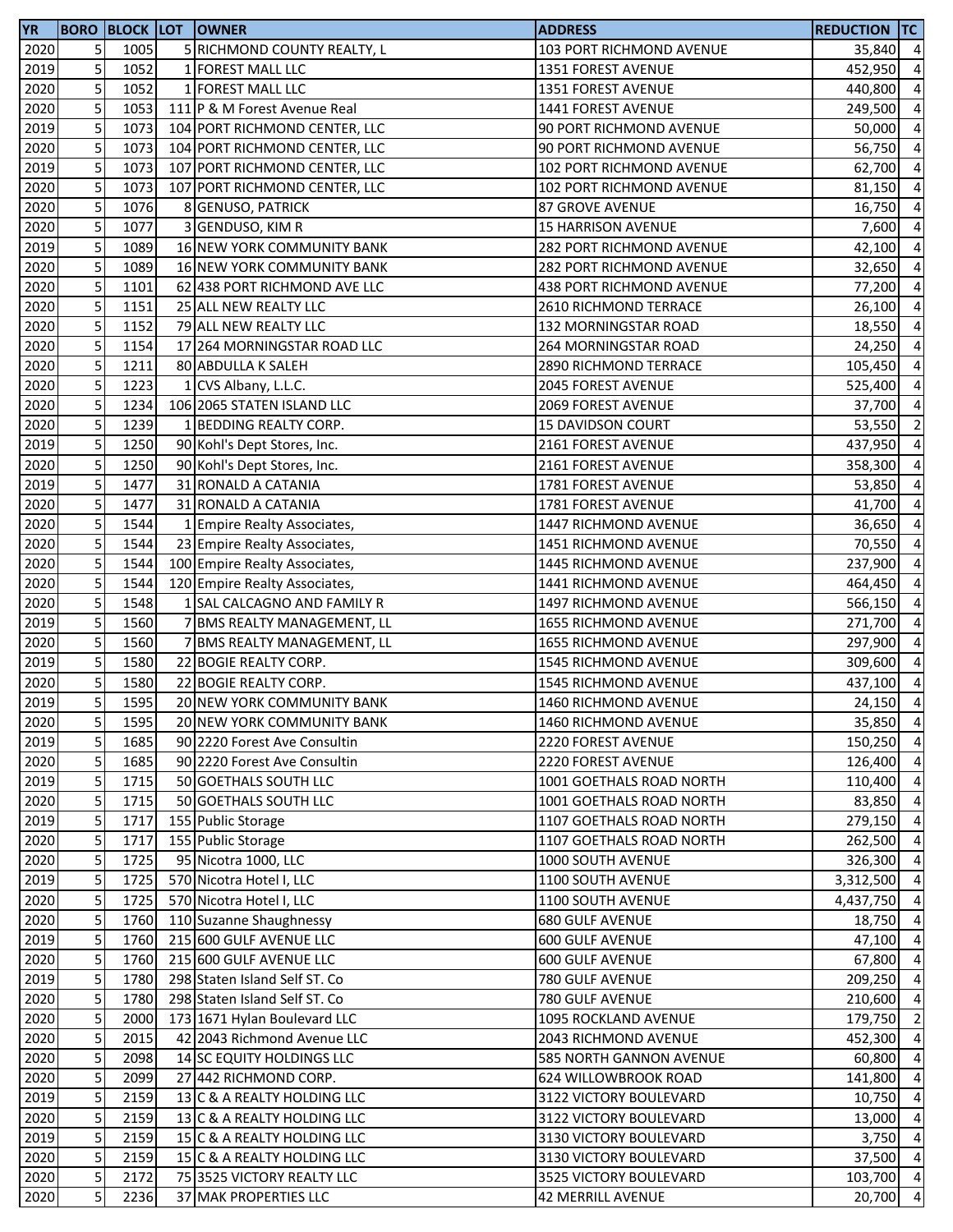| <b>YR</b> |                         |      | <b>BORO BLOCK LOT OWNER</b>   | <b>ADDRESS</b>              | <b>REDUCTION TC</b> |                          |
|-----------|-------------------------|------|-------------------------------|-----------------------------|---------------------|--------------------------|
| 2020      | 5                       | 2236 | 133 VICTORYSTAR, LTD.         | 1660 RICHMOND AVENUE        | 83,090 4            |                          |
| 2020      | 5                       | 2259 | 58 ANTHONY BUZZANCA           | <b>144 HITCHCOCK AVENUE</b> | 3,089               | $\overline{1}$           |
| 2020      | 5                       | 2370 | 212 MYRA HUANG                | 22 MONAHAN AVENUE           | 6,180               | $\overline{1}$           |
| 2020      | 5                       | 2380 | 40 RICHMOND SHOPPING LLC      | 2295 RICHMOND AVENUE        | 326,050             | $\overline{4}$           |
| 2020      | 5                       | 2400 | 180 GGP STATEN ISLAND MALL, L | 2655 RICHMOND AVENUE        | 14,650,400          | $\overline{4}$           |
| 2019      | 5                       | 2440 | 2 Pergament Mall of Staten    | 2795 RICHMOND AVENUE        | 1,543,250           | $\overline{4}$           |
| 2020      | 5                       | 2440 | 2 Pergament Mall of Staten    | 2795 RICHMOND AVENUE        | 1,592,300           | $\overline{4}$           |
| 2020      | 5                       | 2610 | 150 NORD LLC                  | RIDGEWAY AVENUE             | 1,486,650           | $\overline{4}$           |
| 2019      | 5                       | 2705 | 225 PRATT PAPER (NY) INC.     | 4435 VICTORY BOULEVARD      | 1,177,750           | $\overline{4}$           |
| 2020      | 5                       | 2705 | 225 PRATT PAPER (NY) INC.     | 4435 VICTORY BOULEVARD      | 1,222,750           | $\overline{a}$           |
| 2019      | 5                       | 2785 | 1 GRACIE SQUARE LLC           | 3801 VICTORY BOULEVARD      | 219,000             | $\overline{4}$           |
| 2020      | 5                       | 2785 | 1 GRACIE SQUARE LLC           | 3801 VICTORY BOULEVARD      | 178,950             | $\overline{4}$           |
| 2020      | 5                       | 2786 | 98 PKIF INC.                  | 98 WAKEFIELD AVENUE         | 49,500              | $\overline{a}$           |
| 2020      | 5                       | 2786 | 110 16 SHENANDOAH AVENUE, LLC | <b>16 SHENANDOAH AVENUE</b> | 83,100              | $\overline{4}$           |
| 2020      | 5                       | 2786 | 137 RICHMONDTOWN PROVISIONS I | <b>209 LATIMER AVENUE</b>   | 16,100              | $\overline{4}$           |
| 2019      | 5                       | 2833 | 31 SEA CLIFF TOWERS OWNERS C  | 20 CLIFF STREET             | 491,600             | $\overline{2}$           |
| 2020      | 5                       | 2833 | 31 SEA CLIFF TOWERS OWNERS C  | 20 CLIFF STREET             | 1,017,850           | $\overline{2}$           |
| 2020      | 5                       | 2841 | 33 FRZ INC.                   | 98 GREENFIELD AVENUE        | 50,450              | $\overline{a}$           |
| 2020      | 5                       | 2841 | 39 FRZ INC                    | 86 GREENFIELD AVENUE        | 11,850              | $\overline{a}$           |
| 2020      | 5                       | 2841 | 42 FRZ INC                    | <b>GREENFIELD AVENUE</b>    | 8,850               | $\overline{a}$           |
| 2020      | 5                       | 2841 | 44 FRZ INC                    | <b>GREENFIELD AVENUE</b>    | $5,100$ 4           |                          |
| 2020      | 5                       | 2843 | 1375 Tompkins Owner LLC       | 175 LYNHURST AVENUE         | 152,750 4           |                          |
| 2019      | 5                       | 2867 | 266 220 OSGOOD LLC            | 220 OSGOOD AVENUE           | 489,350             | $\overline{2}$           |
| 2020      | 5                       | 2867 | 266 220 OSGOOD LLC            | 220 OSGOOD AVENUE           | 622,550             | $\overline{2}$           |
| 2020      | 5                       | 2882 | 50 PAT PAPPALARDO             | RICHMOND ROAD               | 19,100              | $\overline{4}$           |
| 2020      | 5                       | 2882 | 51 PSAAB LLC                  | RICHMOND ROAD               | 50,000              | $\overline{4}$           |
| 2019      | 5                       | 2893 | 1 TERRACE GARDENS HOUSING D   | <b>195 STEUBEN STREET</b>   | 544,250             | $\overline{2}$           |
| 2020      | 5                       | 2893 | 1 TERRACE GARDENS HOUSING D   | <b>195 STEUBEN STREET</b>   | 334,500             | $\overline{2}$           |
| 2019      | 5                       | 2894 | 1 TERRACE GARDENS HOUSING D   | 231 STEUBEN STREET          | 544,250             | $\overline{\phantom{0}}$ |
| 2020      | 5                       | 2894 | 1 TERRACE GARDENS HOUSING D   | <b>231 STEUBEN STREET</b>   | 534,750             | $\overline{2}$           |
| 2020      | 5                       | 2925 | 432 CELEBRATION TOWNHOUSE OWN | <b>361 SKYLINE DRIVE</b>    | 204,250             | $\overline{2}$           |
| 2020      | 5                       | 2925 | 450 CELEBRATION TOWNHOUSE OWN | 295 SKYLINE DRIVE           | 198,000 2           |                          |
| 2020      | 5                       | 2925 | 479 CELEBRATION TOWNHOUSE OWN | <b>46 CIRCLE LOOP</b>       | 131,150 2           |                          |
| 2020      | 5                       | 3003 | 82 20-30 Merle Realty LLC     | <b>20 MERLE PLACE</b>       | 284,650             | $\overline{\phantom{0}}$ |
| 2019      | 5 <sub>l</sub>          | 3121 | 57 94 MCCLEAN AVENUE REALTY   | 94 MC CLEAN AVENUE          | 12,500 4            |                          |
| 2020      | 5                       | 3154 | 35 C & C REAL ESTATE, LLC     | 1860 CLOVE ROAD             | 61,400 4            |                          |
| 2019      | 5                       | 3157 | 1 ELBEE GARDENS HOUSING DEV   | 1950 CLOVE ROAD             | 1,006,150           | $\overline{2}$           |
| 2020      | 5                       | 3183 | 1 TARGEE REALTY GROUP LLC     | 1099 TARGEE STREET          | 71,900 4            |                          |
| 2020      | 5                       | 3191 | 61 1160 Richmond Owners, Inc. | 1160 RICHMOND ROAD          | 277,900 2           |                          |
| 2020      | 5                       | 3197 | 1 ADVANCE LOCAL MEDIA LLC     | 950 WEST FINGERBOARD RD     | 145,950 4           |                          |
| 2020      | 5                       | 3284 | 1 THOMAS GUZZO                | 266 SAND LANE               | 18,050              | $\overline{4}$           |
| 2020      | 5                       | 3289 | 10 1282 RICHMOND, LLC         | 1282 RICHMOND ROAD          | 62,500 4            |                          |
| 2020      | 5                       | 3303 | 12 Cromwell Partners LLC      | 78 CROMWELL AVENUE          | 40,650              | $\overline{4}$           |
| 2020      | 5                       | 3323 | 1 1361 HYLAN BOULEVARD ASSO   | 1361 HYLAN BOULEVARD        | 286,150             | $\overline{4}$           |
| 2020      | 5                       | 3327 | 52 PAROLISI FAMILY PARTNERSH  | 1461 HYLAN BOULEVARD        | 35,600              | $\overline{a}$           |
| 2020      | 5                       | 3327 | 54 PAROLISI FAMILY PARTNERSH  | 1463 HYLAN BOULEVARD        | 39,650 4            |                          |
| 2020      | 5                       | 3327 | 56 PAROLISI FAMILY PARTNERSH  | 1465 HYLAN BOULEVARD        | 41,900 4            |                          |
| 2020      | 5                       | 3327 | 58 PAROLISI FAMILY PARTNERSH  | <b>1467 HYLAN BOULEVARD</b> | 45,950              | -4                       |
| 2019      | 5                       | 3358 | 10 CITIBANK, N.A.             | 1492 HYLAN BOULEVARD        | 48,300              | $\overline{4}$           |
| 2020      | 5                       | 3373 | 18 183 VIRGINA AVE, LLC       | 369 ALTER AVENUE            | 8,200 4             |                          |
| 2020      | 5                       | 3391 | 27 42 REID AVENUE, LLC        | 42 REID AVENUE              | 10,300              | $\overline{4}$           |
| 2020      | 5                       | 3535 | 6 G S REALTY OF NY, LLC       | 1776 RICHMOND ROAD          | 217,550             | $\overline{4}$           |
| 2020      | 5                       | 3538 | 73 HYLAN & DONGAN ASSOC. LL   | 1817 HYLAN BOULEVARD        | 55,350              | $\overline{4}$           |
| 2019      | 5                       | 3549 | 1 NEW YORK COMMUNITY BANK     | 1833 HYLAN BOULEVARD        | 28,700              | $\overline{4}$           |
| 2020      | 5                       | 3554 | 39 MORACCO LLC                | 1870 RICHMOND ROAD          | 246,950 4           |                          |
| 2020      | 5                       | 3560 | 1 COLONNADE DINER INC.        | 2001 HYLAN BOULEVARD        | 41,200 4            |                          |
| 2020      | 5                       | 3589 | 1 2145 HYLAN LLC              | 2145 HYLAN BOULEVARD        | 208,300 4           |                          |
| 2020      | $\overline{\mathbf{5}}$ | 3604 | 18 135 GREELEY AVENUE CORP.   | 135 GREELEY AVENUE          | 6,640 2A            |                          |
| 2020      | 5                       | 3614 | 9 2241 HYLAN BLVD. CORP.      | 2239 HYLAN BOULEVARD        | 110,550 4           |                          |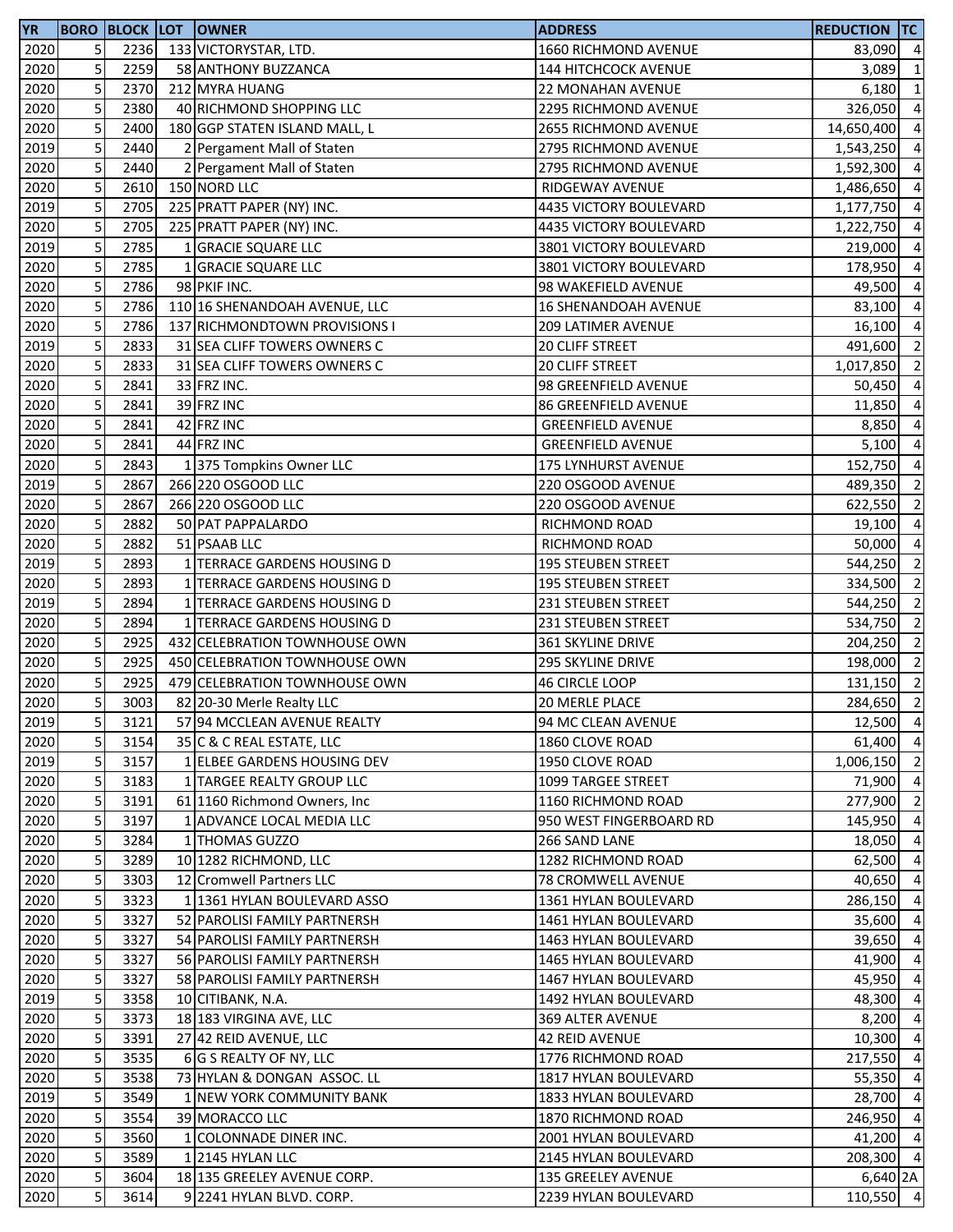| <b>YR</b> |   |      | <b>BORO BLOCK LOT OWNER</b>                | <b>ADDRESS</b>              | <b>REDUCTION TC</b> |                |
|-----------|---|------|--------------------------------------------|-----------------------------|---------------------|----------------|
| 2020      | 5 | 3627 | 12 LILLIAN H ASSOCIATES LLC                | 27 NEW DORP LANE            | 56,150 4            |                |
| 2019      | 5 | 3627 | 37 LILLIAN H ASSOCIATES LLC                | <b>31 NEW DORP LANE</b>     | 33,300              | $\overline{4}$ |
| 2020      | 5 | 3630 | 40 DOR-ROSE REALTY HOLDING L               | 95 NEW DORP LANE            | 8,300               | $\overline{4}$ |
| 2020      | 5 | 3685 | 7 2076 HYLAN BLVD REALTY LL                | 2076 HYLAN BOULEVARD        | 239,150             | $\overline{4}$ |
| 2020      | 5 | 3700 | 1 MY DREAM LLC                             | 2270 HYLAN BOULEVARD        | 39,150              | $\overline{4}$ |
| 2020      | 5 | 3960 | 7 TREECO/HYLAN LIMITED PART                | 2530 HYLAN BOULEVARD        | 2,243,000           | $\overline{4}$ |
| 2020      | 5 | 3960 | 61 TREECO/HYLAN LIMITED PART               | 430 NEW DORP LANE           | 677,750             | $\overline{4}$ |
| 2020      | 5 | 4199 | 1 JOSEPH LAFORTE                           | 31 NEW DORP PLAZA           | 36,300              | $\overline{4}$ |
| 2019      | 5 | 4203 | 12 109 LLC                                 | 109 NEW DORP PLAZA          | 40,700              | $\overline{4}$ |
| 2020      | 5 | 4203 | 12 109 LLC                                 | 109 NEW DORP PLAZA          | 43,850              | $\overline{4}$ |
| 2020      | 5 | 4203 | 16 113 NEW DORP PLAZA LLC                  | 113 NEW DORP PLAZA          | 70,750              | $\overline{4}$ |
| 2020      | 5 | 4210 | 48 172 NEW DORP LANE LLC                   | 172A NEW DORP LANE          | 8,100               | $\overline{4}$ |
| 2020      | 5 | 4247 | 6 2691 HYLAN BLVD. LLC                     | 2691 HYLAN BOULEVARD        | 167,650             | $\overline{4}$ |
| 2020      | 5 | 4248 | 4 Z & F REAL ESTATE LLC                    | 2707 HYLAN BOULEVARD        | 37,500              | $\overline{4}$ |
| 2020      | 5 | 4302 | 111 2517 AMBOY, LLC                        | 2517 AMBOY ROAD             | 46,200              | $\overline{4}$ |
| 2019      | 5 | 4472 | 1 OAKWOOD CENTER LLC                       | 3143 AMBOY ROAD             | 1,349,650           | $\overline{4}$ |
| 2020      | 5 | 4472 | 1 OAKWOOD CENTER LLC                       | 3143 AMBOY ROAD             | 299,300             | $\overline{4}$ |
|           | 5 | 4474 |                                            |                             | 2,222               | $\mathbf{1}$   |
| 2020      | 5 |      | 36 CAROL ANN CURTIS<br>33 DANIEL IAMMATTEO | <b>48 LYLE COURT</b>        |                     |                |
| 2020      |   | 4624 |                                            | <b>61 GIFFORDS LANE</b>     | 11,550              | $\overline{4}$ |
| 2020      | 5 | 4987 | 1 ORTHO HEALTHCARE REALTY,                 | 3333 HYLAN BOULEVARD        | 302,450             | $\overline{4}$ |
| 2020      | 5 | 4987 | 20 ORTHO HEALTHCARE REALTY,                | 3311 HYLAN BOULEVARD        | 65,650              | $\overline{4}$ |
| 2020      | 5 | 5206 | 28 COLES'S DOCKSIDE, LTD                   | 369 CLEVELAND AVENUE        | $32,100$ 4          |                |
| 2020      | 5 | 5216 | 7 4060 Amboy Road Realty LL                | 4060 AMBOY ROAD             | 32,550 4            |                |
| 2020      | 5 | 5216 | 9 FRANK BISIGNANO                          | 4056 AMBOY ROAD             | 29,700 4            |                |
| 2020      | 5 | 5268 | 10 G V S ASSOCIATES, LLC                   | 4143 RICHMOND AVENUE        | 186,950             | $\overline{4}$ |
| 2019      | 5 | 5268 | 264 DiBella Family Irrevocabl              | 4 PARK ROAD                 | 17,984 2A           |                |
| 2020      | 5 | 5268 | 264 DiBella Family Irrevocabl              | <b>4 PARK ROAD</b>          | 29,022 2A           |                |
| 2020      | 5 | 5272 | 18 ENZO PALMERI                            | 34 PRESLEY STREET           | 12,403 2A           |                |
| 2020      | 5 | 5276 | 48 KELLY NELLY, INC.                       | 4081 HYLAN BOULEVARD        | 12,650 4            |                |
| 2020      | 5 | 5281 | 34 ROBERT PATE                             | 4115 HYLAN BOULEVARD        | 28,700 4            |                |
| 2020      | 5 | 5298 | 33 PATRICIA CRISPI                         | 314 NELSON AVENUE           | $10,250$ 4          |                |
| 2020      | 5 | 5306 | 5 CAPM, LLC                                | 4072 HYLAN BOULEVARD        | 20,000 4            |                |
| 2020      | 5 | 5307 | 14116 HYLAN BLVD, LLC                      | 4116 HYLAN BOULEVARD        | 16,000              | $\overline{4}$ |
| 2020      | 5 | 5323 | 31 LAFAYETTE ASSOCIATES, LLC               | 3900 RICHMOND AVENUE        | 113,000             | $\overline{4}$ |
| 2020      | 5 | 5373 | 1 WORLDWIDE ENTITIES, LLC                  | 50 OSAGE LANE               | 402,600 4           |                |
| 2020      | 5 | 5495 | 65 ELTINGVILLE SHOPPING CENT               | 4368 AMBOY ROAD             | 163,300 4           |                |
| 2020      | 5 | 5495 | 81 ELTINGVILLE SHOPPING CENT               | 4434 AMBOY ROAD             | 103,050 4           |                |
| 2020      | 5 | 5511 | 23 3777 RICHMOND AVE LLC                   | 3777 RICHMOND AVENUE        | 99,950 4            |                |
| 2020      | 5 | 5533 | 47 Kimco Greenridge 674, Inc               | 3245Q RICHMOND AVENUE       | 163,250 4           |                |
| 2020      | 5 | 5533 | 58 Kimco Greenridge 674, Inc               | 3231 RICHMOND AVENUE        | 2,098,800           | $\overline{4}$ |
| 2020      | 5 | 5533 | 62 Kimco Greenridge 674, Inc               | 3247 RICHMOND AVENUE        | 86,750              | $\overline{4}$ |
| 2020      | 5 | 5585 | 50 L F M PROPERTIES, LLC                   | 3846 RICHMOND AVENUE        | 38,250              | $\overline{4}$ |
| 2020      | 5 | 5585 | 80 DORA HOMES INC.                         | 4563 AMBOY ROAD             | 64,800              | $\overline{4}$ |
| 2020      | 5 | 5900 | 101 KRISSA CORP                            | 1307 ARTHUR KILL ROAD       | 19,200              | $\overline{4}$ |
| 2020      | 5 | 5965 | 40 JADD LLC                                | 1757 ARTHUR KILL ROAD       | 214,400             | $\overline{4}$ |
| 2020      | 5 | 6010 | 66 ERSIN UYUG                              | 358 ARDEN AVENUE            | 1,920 1             |                |
| 2019      | 5 | 6145 | 40 WOODROW PLAZA LLC                       | <b>645 ROSSVILLE AVENUE</b> | 320,850 4           |                |
| 2020      | 5 | 6145 | 40 WOODROW PLAZA LLC                       | <b>645 ROSSVILLE AVENUE</b> | 107,450 4           |                |
| 2020      | 5 | 6166 | 102 2200 AKR ASSOCIATES, LLC               | 2200 ARTHUR KILL ROAD       | 336,700             | $\overline{4}$ |
| 2020      | 5 | 6225 | 11 LAWRENCE COLE                           | 833 ANNADALE ROAD           | 35,550              | $\overline{4}$ |
| 2020      | 5 | 6226 | 63 NEW YORK COMMUNITY BANK                 | 820 ANNADALE ROAD           | 41,850              | $\overline{4}$ |
| 2019      | 5 | 6247 | 10 Amboy Annadale LLC                      | 5091 AMBOY ROAD             | 122,450             | $\overline{4}$ |
| 2020      | 5 | 6247 | 10 Amboy Annadale LLC                      | 5091 AMBOY ROAD             | 231,500             | $\overline{4}$ |
| 2020      | 5 | 6273 | 32 BAIONE, CHRISTOPHER                     | 339 CROWN AVENUE            | 2,400               | $\mathbf{1}$   |
| 2020      | 5 | 6276 | 35 CULOTTA, JOSEPHINE                      | <b>340 DETROIT AVENUE</b>   | $2,160$ 1           |                |
| 2020      | 5 | 6276 | 40 JOSEPHINE CULOTTA                       | 330 DETROIT AVENUE          | 1,800               | $\overline{1}$ |
| 2020      | 5 | 6361 | 46 MIRIAM CHAY                             |                             | $2,010$ 1           |                |
| 2020      | 5 |      | 34 PASQUALE PASSARIELLO                    | 130 NOEL STREET             |                     | $\overline{1}$ |
|           |   | 6363 |                                            | 320 HAROLD AVENUE           | 1,733               |                |
| 2020      | 5 | 6523 | 95 DEVITO, BRIAN                           | 34 SERENA COURT             | 3,370 1             |                |